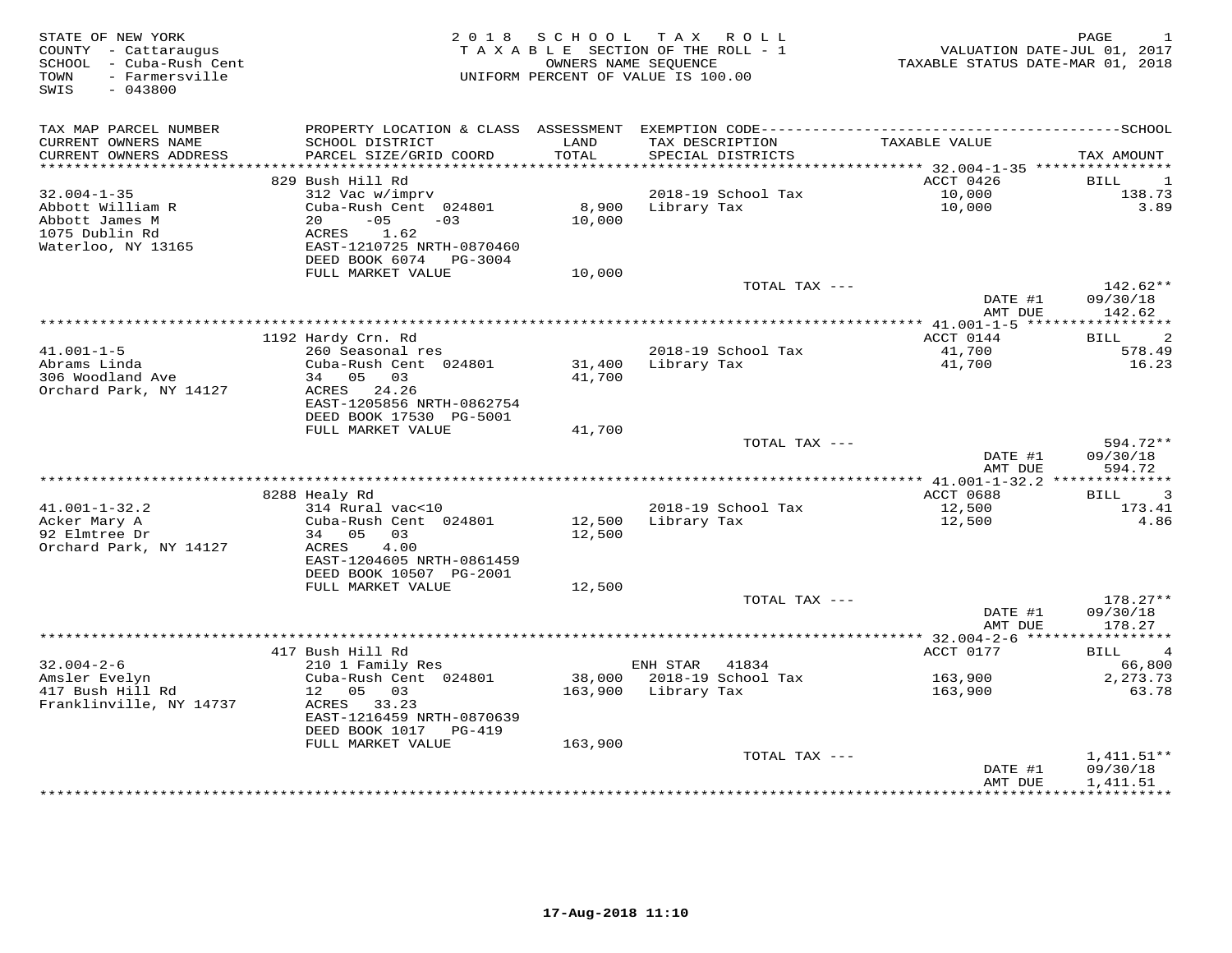| STATE OF NEW YORK<br>COUNTY - Cattaraugus<br>SCHOOL - Cuba-Rush Cent<br>- Farmersville<br>TOWN<br>SWIS<br>$-043800$ |                                                                                                                                                            | 2018 SCHOOL      | TAX ROLL<br>TAXABLE SECTION OF THE ROLL - 1<br>OWNERS NAME SEQUENCE<br>UNIFORM PERCENT OF VALUE IS 100.00 | VALUATION DATE-JUL 01, 2017<br>TAXABLE STATUS DATE-MAR 01, 2018 | PAGE                                    |
|---------------------------------------------------------------------------------------------------------------------|------------------------------------------------------------------------------------------------------------------------------------------------------------|------------------|-----------------------------------------------------------------------------------------------------------|-----------------------------------------------------------------|-----------------------------------------|
| TAX MAP PARCEL NUMBER<br>CURRENT OWNERS NAME<br>CURRENT OWNERS ADDRESS                                              | SCHOOL DISTRICT<br>PARCEL SIZE/GRID COORD                                                                                                                  | LAND<br>TOTAL    | TAX DESCRIPTION<br>SPECIAL DISTRICTS                                                                      | TAXABLE VALUE                                                   | TAX AMOUNT                              |
|                                                                                                                     |                                                                                                                                                            | $******$         |                                                                                                           | ********** 32.004-2-13.2 **************                         |                                         |
| $32.004 - 2 - 13.2$<br>Austin Samuel<br>Austin Brenda<br>9091 Lower St.<br>Rushford, NY 14777                       | Agett (Off) Rd<br>322 Rural vac>10<br>Cuba-Rush Cent 024801<br>03 05<br>03<br>ACRES 137.30<br>EAST-1220379 NRTH-0864874<br>DEED BOOK 30007 PG-4001         | 98,700<br>98,700 | 2018-19 School Tax<br>Library Tax                                                                         | ACCT 0759<br>98,700<br>98,700                                   | 5<br><b>BILL</b><br>1,369.23<br>38.41   |
| PRIOR OWNER ON 3/01/2018                                                                                            | FULL MARKET VALUE                                                                                                                                          | 98,700           |                                                                                                           |                                                                 |                                         |
| Austin Millard                                                                                                      |                                                                                                                                                            |                  | TOTAL TAX ---                                                                                             | DATE #1                                                         | $1,407.64**$<br>09/30/18                |
|                                                                                                                     |                                                                                                                                                            |                  |                                                                                                           | AMT DUE                                                         | 1,407.64                                |
|                                                                                                                     | Bush Hill Rd                                                                                                                                               |                  |                                                                                                           | ACCT 1083                                                       | <b>BILL</b><br>6                        |
| $32.004 - 1 - 3.3$<br>Balcom Jeffery M<br>58 Stevenson Blvd<br>Amherst, NY 14226                                    | 312 Vac w/imprv<br>Cuba-Rush Cent 024801<br>20<br>05<br>03<br>ACRES 99.27<br>EAST-1211824 NRTH-0869752                                                     | 74,100<br>76,400 | 2018-19 School Tax<br>Library Tax                                                                         | 76,400<br>76,400                                                | 1,059.87<br>29.73                       |
|                                                                                                                     | DEED BOOK 1027 PG-724                                                                                                                                      |                  |                                                                                                           |                                                                 |                                         |
|                                                                                                                     | FULL MARKET VALUE                                                                                                                                          | 76,400           | TOTAL TAX ---                                                                                             | DATE #1<br>AMT DUE                                              | $1,089.60**$<br>09/30/18<br>1,089.60    |
|                                                                                                                     |                                                                                                                                                            |                  |                                                                                                           | ******** 32.004-1-16 ****                                       | ***********                             |
|                                                                                                                     | Crestlane Dr                                                                                                                                               |                  |                                                                                                           | ACCT 0012                                                       | BILL<br>7                               |
| $32.004 - 1 - 16$<br>Baldo Robert N<br>PO Box 201<br>North Boston, NY 14110                                         | 260 Seasonal res<br>Cuba-Rush Cent 024801<br>$-05$<br>$-03$<br>20<br>ACRES<br>7.42<br>EAST-1213514 NRTH-0868960<br>DEED BOOK 880<br>PG-00857               | 15,200<br>20,700 | 2018-19 School Tax<br>Library Tax                                                                         | 20,700<br>20,700                                                | 287.16<br>8.06                          |
|                                                                                                                     | FULL MARKET VALUE                                                                                                                                          | 20,700           |                                                                                                           |                                                                 |                                         |
|                                                                                                                     |                                                                                                                                                            |                  | TOTAL TAX ---                                                                                             | DATE #1<br>AMT DUE                                              | $295.22**$<br>09/30/18<br>295.22        |
|                                                                                                                     | *******************                                                                                                                                        |                  | ************************                                                                                  | ** 32.004-1-17 ***                                              | *********                               |
| $32.004 - 1 - 17$<br>Baldo Robert N<br>PO Box 201<br>N. Boston, NY 14110                                            | Crestlane Dr<br>314 Rural vac<10<br>Cuba-Rush Cent 024801<br>$-05$<br>$-03$<br>20<br>8.64<br>ACRES<br>EAST-1213486 NRTH-0869483<br>DEED BOOK 12818 PG-9001 | 16,700<br>16,700 | 2018-19 School Tax<br>Library Tax                                                                         | ACCT 0559<br>16,700<br>16,700                                   | 8<br>BILL<br>231.67<br>6.50             |
|                                                                                                                     | FULL MARKET VALUE                                                                                                                                          | 16,700           | TOTAL TAX ---                                                                                             |                                                                 | 238.17**                                |
|                                                                                                                     |                                                                                                                                                            |                  | ************************                                                                                  | DATE #1<br>AMT DUE                                              | 09/30/18<br>238.17<br>* * * * * * * * * |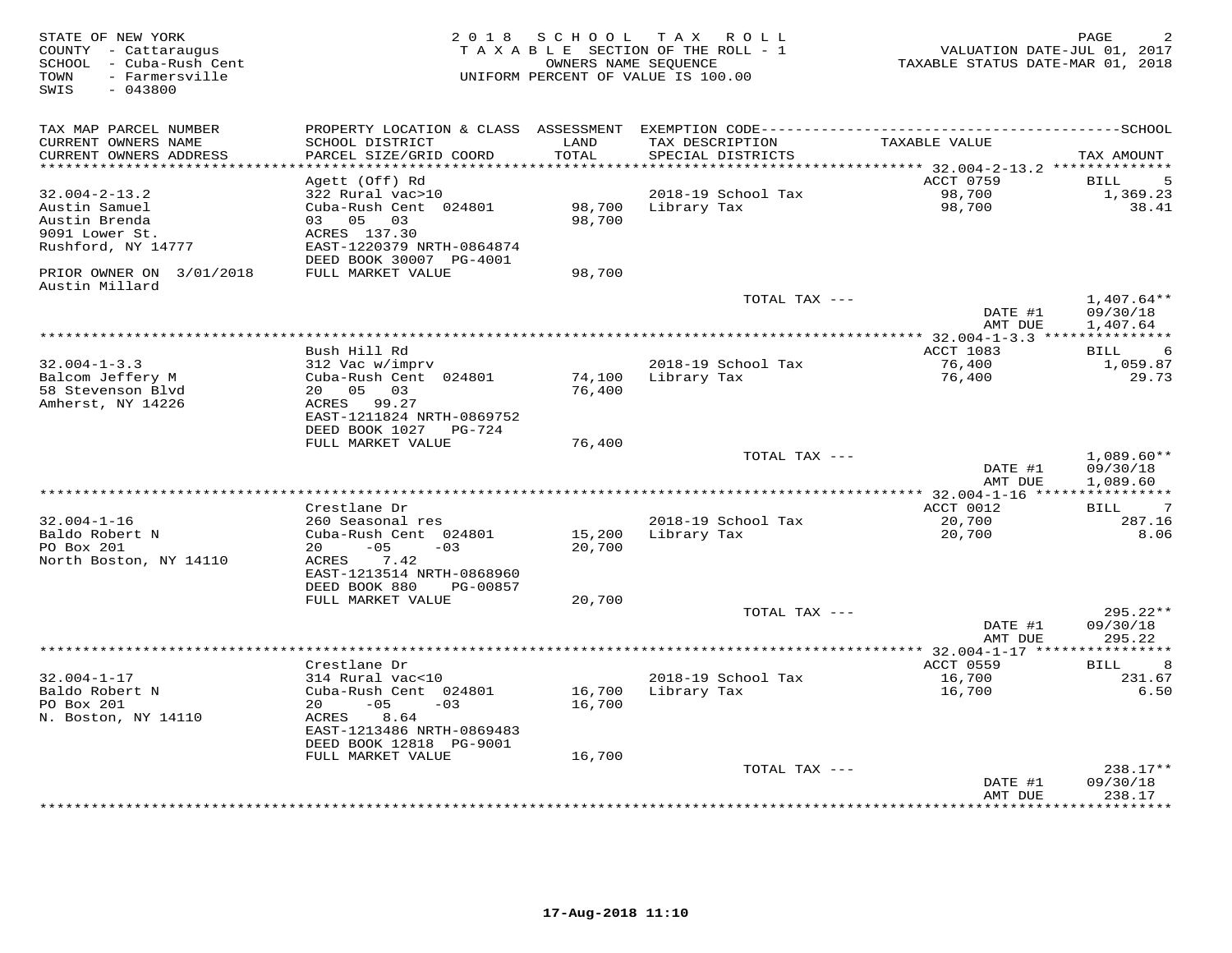| STATE OF NEW YORK<br>COUNTY - Cattaraugus<br>SCHOOL - Cuba-Rush Cent<br>TOWN<br>- Farmersville<br>SWIS<br>$-043800$ |                                                |                 | 2018 SCHOOL TAX ROLL<br>TAXABLE SECTION OF THE ROLL - 1<br>OWNERS NAME SEQUENCE<br>UNIFORM PERCENT OF VALUE IS 100.00 | VALUATION DATE-JUL 01, 2017<br>TAXABLE STATUS DATE-MAR 01, 2018 | 3<br>PAGE         |
|---------------------------------------------------------------------------------------------------------------------|------------------------------------------------|-----------------|-----------------------------------------------------------------------------------------------------------------------|-----------------------------------------------------------------|-------------------|
| TAX MAP PARCEL NUMBER                                                                                               |                                                |                 |                                                                                                                       |                                                                 |                   |
| CURRENT OWNERS NAME<br>CURRENT OWNERS ADDRESS                                                                       | SCHOOL DISTRICT<br>PARCEL SIZE/GRID COORD      | LAND<br>TOTAL   | TAX DESCRIPTION<br>SPECIAL DISTRICTS                                                                                  | TAXABLE VALUE                                                   | TAX AMOUNT        |
| *******************                                                                                                 |                                                | *******         |                                                                                                                       | ******** 32.002-1-15.3 **************                           |                   |
|                                                                                                                     | 732 West Branch Rd                             |                 |                                                                                                                       | ACCT 1015                                                       | 9<br><b>BILL</b>  |
| $32.002 - 1 - 15.3$                                                                                                 | 270 Mfg housing                                |                 | 2018-19 School Tax                                                                                                    | 20,400                                                          | 283.00            |
| Ballard Carrie M<br>Woodruff Joan                                                                                   | Cuba-Rush Cent 024801<br>21 05<br>03           | 8,000<br>20,400 | Library Tax                                                                                                           | 20,400                                                          | 7.94              |
| 732 West Branch Rd                                                                                                  | FRNT 225.00 DPTH 200.00                        |                 |                                                                                                                       |                                                                 |                   |
| Franklinville, NY 14737                                                                                             | ACRES<br>1.00                                  |                 |                                                                                                                       |                                                                 |                   |
|                                                                                                                     | EAST-1211720 NRTH-0875153                      |                 |                                                                                                                       |                                                                 |                   |
| PRIOR OWNER ON 3/01/2018<br>Woodruff Joan                                                                           | DEED BOOK 21604 PG-7001                        |                 |                                                                                                                       |                                                                 |                   |
|                                                                                                                     | FULL MARKET VALUE                              | 20,400          | TOTAL TAX ---                                                                                                         |                                                                 | 290.94**          |
|                                                                                                                     |                                                |                 |                                                                                                                       | DATE #1                                                         | 09/30/18          |
|                                                                                                                     |                                                |                 |                                                                                                                       | AMT DUE                                                         | 290.94            |
|                                                                                                                     |                                                |                 |                                                                                                                       |                                                                 |                   |
|                                                                                                                     | Huyck Rd                                       |                 |                                                                                                                       | ACCT 0398                                                       | 10<br>BILL        |
| $23.004 - 1 - 12$                                                                                                   | 322 Rural vac>10                               |                 | 2018-19 School Tax                                                                                                    | 30,200                                                          | 418.95            |
| Bares Charles C                                                                                                     | Cuba-Rush Cent 024801                          | 30,200          | Library Tax                                                                                                           | 30,200                                                          | 11.75             |
| 7017 Fadale                                                                                                         | 08 05<br>03                                    | 30,200          |                                                                                                                       |                                                                 |                   |
| Ellicottville, NY 14731                                                                                             | 22.55<br>ACRES                                 |                 |                                                                                                                       |                                                                 |                   |
|                                                                                                                     | EAST-1218959 NRTH-0884878                      |                 |                                                                                                                       |                                                                 |                   |
|                                                                                                                     | DEED BOOK 12887 PG-2002                        |                 |                                                                                                                       |                                                                 |                   |
|                                                                                                                     | FULL MARKET VALUE                              | 30,200          | TOTAL TAX ---                                                                                                         |                                                                 | $430.70**$        |
|                                                                                                                     |                                                |                 |                                                                                                                       | DATE #1                                                         | 09/30/18          |
|                                                                                                                     |                                                |                 |                                                                                                                       | AMT DUE                                                         | 430.70            |
|                                                                                                                     |                                                |                 |                                                                                                                       |                                                                 |                   |
|                                                                                                                     | 9029 Crestlane Dr                              |                 |                                                                                                                       | ACCT 0227                                                       | BILL 11           |
| $32.004 - 1 - 22$                                                                                                   | 312 Vac w/imprv                                |                 | 2018-19 School Tax                                                                                                    | 10,500                                                          | 145.66            |
| Barteck Michael                                                                                                     | Cuba-Rush Cent 024801                          | 7,600           | Library Tax                                                                                                           | 10,500                                                          | 4.09              |
| 20 Brett Rd                                                                                                         | 12 05<br>03                                    | 10,500          |                                                                                                                       |                                                                 |                   |
| Rochester, NY 14609                                                                                                 | 2.04<br>ACRES                                  |                 |                                                                                                                       |                                                                 |                   |
|                                                                                                                     | EAST-1213474 NRTH-0870771                      |                 |                                                                                                                       |                                                                 |                   |
|                                                                                                                     | DEED BOOK 9085<br>PG-7001<br>FULL MARKET VALUE | 10,500          |                                                                                                                       |                                                                 |                   |
|                                                                                                                     |                                                |                 | TOTAL TAX ---                                                                                                         |                                                                 | 149.75**          |
|                                                                                                                     |                                                |                 |                                                                                                                       | DATE #1                                                         | 09/30/18          |
|                                                                                                                     |                                                |                 |                                                                                                                       | AMT DUE                                                         | 149.75            |
|                                                                                                                     |                                                |                 |                                                                                                                       |                                                                 |                   |
|                                                                                                                     | 613 Bush Hill Rd                               |                 |                                                                                                                       | ACCT 0015                                                       | 12<br>BILL        |
| $32.004 - 1 - 23$                                                                                                   | 270 Mfg housing                                |                 | 2018-19 School Tax                                                                                                    | 66,200                                                          | 918.37            |
| Barteck Michael                                                                                                     | Cuba-Rush Cent 024801                          | 10,200          | Library Tax                                                                                                           | 66,200                                                          | 25.76             |
| Barteck William LU                                                                                                  | 20 05<br>03                                    | 66,200          |                                                                                                                       |                                                                 |                   |
| 20 Brett Rd                                                                                                         | 2.45<br>ACRES                                  |                 |                                                                                                                       |                                                                 |                   |
| Rochester, NY 14609                                                                                                 | EAST-1213644 NRTH-0871048                      |                 |                                                                                                                       |                                                                 |                   |
|                                                                                                                     | DEED BOOK 24489 PG-7001                        |                 |                                                                                                                       |                                                                 |                   |
|                                                                                                                     | FULL MARKET VALUE                              | 66,200          |                                                                                                                       |                                                                 | $944.13**$        |
|                                                                                                                     |                                                |                 | TOTAL TAX ---                                                                                                         | DATE #1                                                         | 09/30/18          |
|                                                                                                                     |                                                |                 |                                                                                                                       | AMT DUE                                                         | 944.13            |
|                                                                                                                     |                                                |                 |                                                                                                                       |                                                                 | * * * * * * * * * |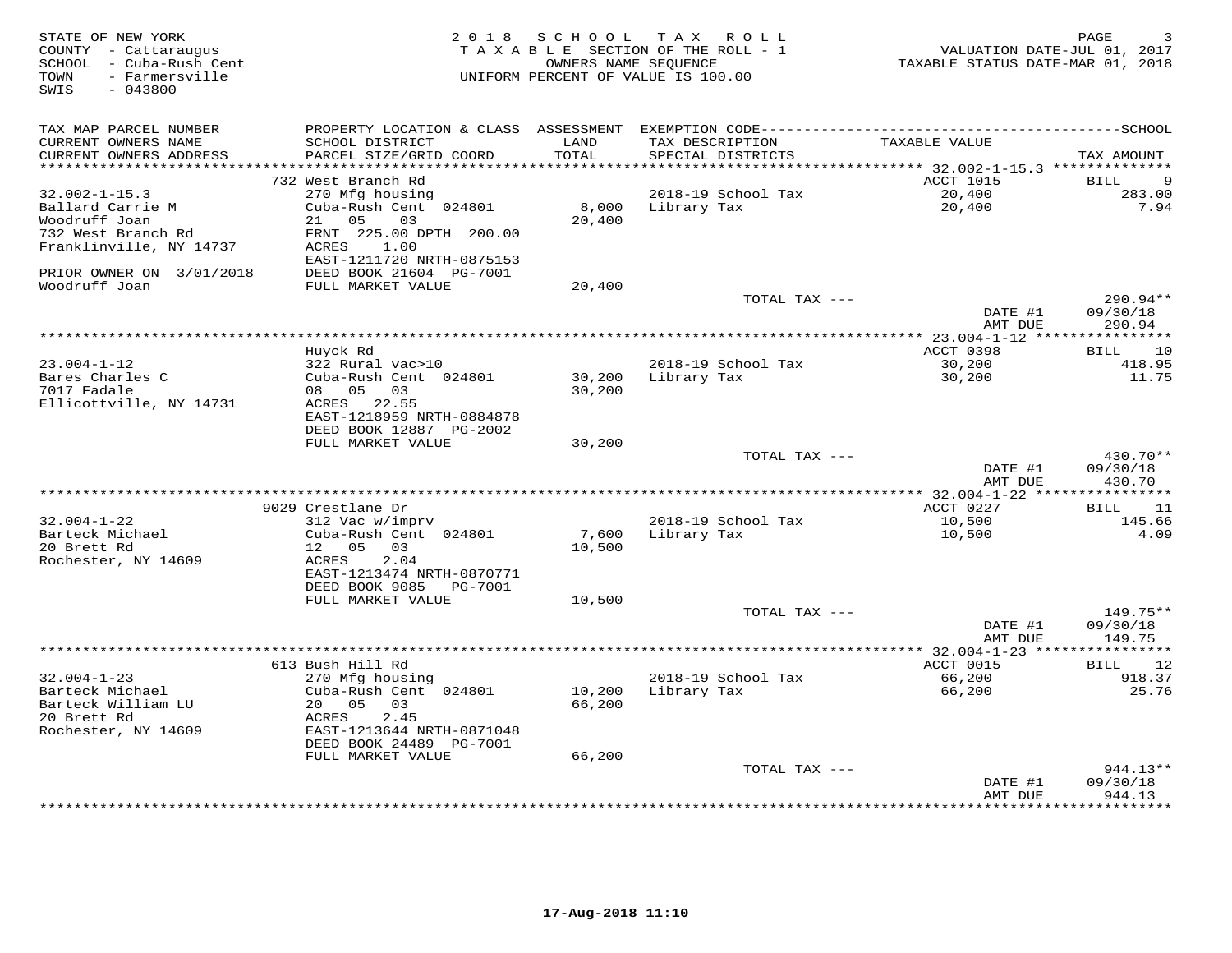| STATE OF NEW YORK<br>COUNTY - Cattaraugus<br>SCHOOL - Cuba-Rush Cent<br>- Farmersville<br>TOWN<br>SWIS<br>$-043800$ |                                                                                                                                                                 | 2018 SCHOOL      | TAX ROLL<br>TAXABLE SECTION OF THE ROLL - 1<br>OWNERS NAME SEQUENCE<br>UNIFORM PERCENT OF VALUE IS 100.00 |               | VALUATION DATE-JUL 01, 2017<br>TAXABLE STATUS DATE-MAR 01, 2018 | PAGE                                    |
|---------------------------------------------------------------------------------------------------------------------|-----------------------------------------------------------------------------------------------------------------------------------------------------------------|------------------|-----------------------------------------------------------------------------------------------------------|---------------|-----------------------------------------------------------------|-----------------------------------------|
| TAX MAP PARCEL NUMBER<br>CURRENT OWNERS NAME<br>CURRENT OWNERS ADDRESS                                              | PROPERTY LOCATION & CLASS ASSESSMENT EXEMPTION CODE-----------------------------------SCHOOL<br>SCHOOL DISTRICT<br>PARCEL SIZE/GRID COORD                       | LAND<br>TOTAL    | TAX DESCRIPTION<br>SPECIAL DISTRICTS                                                                      |               | TAXABLE VALUE                                                   | TAX AMOUNT                              |
|                                                                                                                     |                                                                                                                                                                 | **********       |                                                                                                           |               | ************ 40.002-1-5.1 ****************                      |                                         |
| $40.002 - 1 - 5.1$<br>Batina Teresa A<br>Batina Nicholas III<br>71 Homerlane Apt A<br>Amherst, NY 14221             | Hardy Corners Rd<br>322 Rural vac>10<br>Cuba-Rush Cent 024801<br>01/02/09<br>05<br>04<br>98.45<br>ACRES<br>EAST-1199496 NRTH-0859809<br>DEED BOOK 11115 PG-5001 | 73,700<br>73,700 | 2018-19 School Tax<br>Library Tax                                                                         |               | ACCT 0366<br>73,700<br>73,700                                   | 13<br>BILL<br>1,022.42<br>28.68         |
|                                                                                                                     | FULL MARKET VALUE                                                                                                                                               | 73,700           |                                                                                                           | TOTAL TAX --- |                                                                 | $1,051.10**$                            |
|                                                                                                                     |                                                                                                                                                                 |                  |                                                                                                           |               | DATE #1<br>AMT DUE                                              | 09/30/18<br>1,051.10                    |
|                                                                                                                     |                                                                                                                                                                 |                  |                                                                                                           |               | ********* 32.004-1-32 ****************                          |                                         |
| $32.004 - 1 - 32$                                                                                                   | Bush Hill Rd<br>314 Rural vac<10                                                                                                                                |                  | 2018-19 School Tax                                                                                        |               | ACCT 0018<br>16,100                                             | BILL<br>14<br>223.35                    |
| Batt Raymond C Jr<br>Batt Mary M                                                                                    | Cuba-Rush Cent 024801<br>20 05<br>03                                                                                                                            | 16,100<br>16,100 | Library Tax                                                                                               |               | 16,100                                                          | 6.27                                    |
| 6000 S Abbott Rd                                                                                                    | 8.15<br>ACRES                                                                                                                                                   |                  |                                                                                                           |               |                                                                 |                                         |
| Orchard Park, NY 14127                                                                                              | EAST-1210807 NRTH-0869754<br>DEED BOOK 890<br>PG-00522                                                                                                          |                  |                                                                                                           |               |                                                                 |                                         |
|                                                                                                                     | FULL MARKET VALUE                                                                                                                                               | 16,100           |                                                                                                           |               |                                                                 |                                         |
|                                                                                                                     |                                                                                                                                                                 |                  |                                                                                                           | TOTAL TAX --- | DATE #1<br>AMT DUE                                              | $229.62**$<br>09/30/18<br>229.62        |
|                                                                                                                     |                                                                                                                                                                 |                  |                                                                                                           |               |                                                                 |                                         |
|                                                                                                                     | 1018 Co Rd 21                                                                                                                                                   |                  |                                                                                                           |               | ACCT 0484                                                       | 15<br>BILL                              |
| $23.014 - 1 - 59$                                                                                                   | 210 1 Family Res                                                                                                                                                |                  | BAS STAR                                                                                                  | 41854         |                                                                 | 30,000                                  |
| Benz Christopher<br>Wixon Rose Etta (L/U)<br>PO Box 13                                                              | Cuba-Rush Cent 024801<br>32<br>05 03<br>FRNT<br>70.70 DPTH 206.00                                                                                               | 7,300<br>35,700  | 2018-19 School Tax<br>Library Tax                                                                         |               | 35,700<br>35,700                                                | 495.25<br>13.89                         |
| Farmersville Station, NY 14060 ACRES                                                                                | 0.37<br>EAST-1208042 NRTH-0884423<br>DEED BOOK 19756 PG-4001                                                                                                    |                  |                                                                                                           |               |                                                                 |                                         |
|                                                                                                                     | FULL MARKET VALUE                                                                                                                                               | 35,700           |                                                                                                           |               |                                                                 |                                         |
|                                                                                                                     |                                                                                                                                                                 |                  |                                                                                                           | TOTAL TAX --- | DATE #1<br>AMT DUE                                              | $92.96**$<br>09/30/18<br>92.96          |
|                                                                                                                     |                                                                                                                                                                 |                  |                                                                                                           |               | *********** 32.002-1-3 *****                                    | * * * * * * * * * * *                   |
|                                                                                                                     | 331 Hess Rd                                                                                                                                                     |                  |                                                                                                           |               | ACCT 0158                                                       | 16<br>BILL                              |
| $32.002 - 1 - 3$                                                                                                    | 240 Rural res                                                                                                                                                   |                  | AGED S                                                                                                    | 41804         |                                                                 | 5,915                                   |
| Benz Patricia J<br>Benz Richard B                                                                                   | Cuba-Rush Cent 024801<br>14 05<br>03                                                                                                                            |                  | 74,300 ENH STAR<br>118,300 2018-19 School Tax                                                             | 41834         | 112,385                                                         | 66,800<br>1,559.08                      |
| 331 Hess Rd                                                                                                         | ACRES 99.69                                                                                                                                                     |                  | Library Tax                                                                                               |               | 112,385                                                         | 43.73                                   |
| Farmersville Station, NY 14060 EAST-1218067 NRTH-0877863                                                            | DEED BOOK 00990 PG-00859                                                                                                                                        |                  |                                                                                                           |               |                                                                 |                                         |
|                                                                                                                     | FULL MARKET VALUE                                                                                                                                               | 118,300          |                                                                                                           |               |                                                                 |                                         |
|                                                                                                                     |                                                                                                                                                                 |                  |                                                                                                           | TOTAL TAX --- |                                                                 | 676.81**                                |
|                                                                                                                     |                                                                                                                                                                 |                  |                                                                                                           |               | DATE #1<br>AMT DUE                                              | 09/30/18<br>676.81<br>* * * * * * * * * |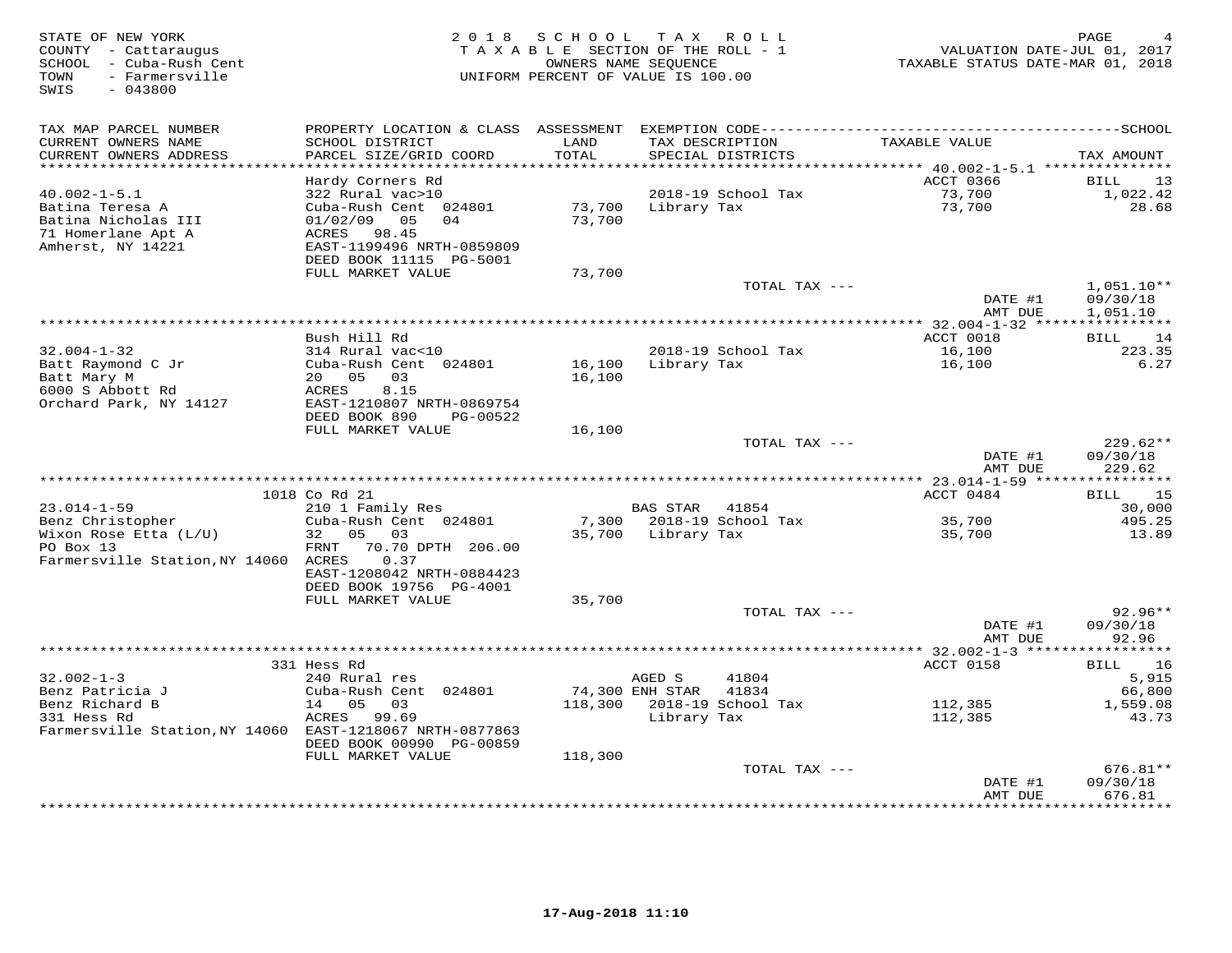| STATE OF NEW YORK<br>COUNTY - Cattaraugus<br>SCHOOL - Cuba-Rush Cent<br>- Farmersville<br>TOWN<br>SWIS<br>$-043800$ |                                                        | 2018 SCHOOL   | T A X<br>R O L L<br>TAXABLE SECTION OF THE ROLL - 1<br>OWNERS NAME SEQUENCE<br>UNIFORM PERCENT OF VALUE IS 100.00 | VALUATION DATE-JUL 01, 2017<br>TAXABLE STATUS DATE-MAR 01, 2018 | PAGE                        |
|---------------------------------------------------------------------------------------------------------------------|--------------------------------------------------------|---------------|-------------------------------------------------------------------------------------------------------------------|-----------------------------------------------------------------|-----------------------------|
| TAX MAP PARCEL NUMBER                                                                                               | PROPERTY LOCATION & CLASS ASSESSMENT                   |               |                                                                                                                   |                                                                 |                             |
| CURRENT OWNERS NAME<br>CURRENT OWNERS ADDRESS<br>**********************                                             | SCHOOL DISTRICT<br>PARCEL SIZE/GRID COORD              | LAND<br>TOTAL | TAX DESCRIPTION<br>SPECIAL DISTRICTS                                                                              | TAXABLE VALUE                                                   | TAX AMOUNT                  |
|                                                                                                                     | Hardy Crn. Rd                                          |               |                                                                                                                   | ACCT 0941                                                       | 17<br>BILL                  |
| 41.001-1-15.11                                                                                                      | 312 Vac w/imprv                                        |               | 2018-19 School Tax                                                                                                | 54,400                                                          | 754.67                      |
| Beres David C                                                                                                       | Cuba-Rush Cent 024801                                  | 39,400        | Library Tax                                                                                                       | 54,400                                                          | 21.17                       |
| Nowak Bernard                                                                                                       | 17 05 03                                               | 54,400        |                                                                                                                   |                                                                 |                             |
| 5842 Berg Rd                                                                                                        | ACRES<br>38.23                                         |               |                                                                                                                   |                                                                 |                             |
| Orchard Park, NY 14218                                                                                              | EAST-1211611 NRTH-0857929                              |               |                                                                                                                   |                                                                 |                             |
|                                                                                                                     | DEED BOOK 954<br>PG-716                                |               |                                                                                                                   |                                                                 |                             |
|                                                                                                                     | FULL MARKET VALUE                                      | 54,400        |                                                                                                                   |                                                                 |                             |
|                                                                                                                     |                                                        |               | TOTAL TAX ---                                                                                                     | DATE #1                                                         | 775.84**<br>09/30/18        |
|                                                                                                                     |                                                        |               |                                                                                                                   | AMT DUE                                                         | 775.84                      |
|                                                                                                                     |                                                        |               |                                                                                                                   |                                                                 |                             |
|                                                                                                                     | 8255 Healy Rd                                          |               |                                                                                                                   | ACCT 0075                                                       | <b>BILL</b><br>18           |
| $41.001 - 1 - 30$                                                                                                   | 260 Seasonal res                                       |               | 2018-19 School Tax                                                                                                | 38,400                                                          | 532.71                      |
| Best Timothy J                                                                                                      | Cuba-Rush Cent 024801                                  | 20,300        | Library Tax                                                                                                       | 38,400                                                          | 14.94                       |
| 9015 Clarence Ctr Rd                                                                                                | 34 05 03                                               | 38,400        |                                                                                                                   |                                                                 |                             |
| Clarence Center, NY 14032                                                                                           | ACRES 10.00                                            |               |                                                                                                                   |                                                                 |                             |
|                                                                                                                     | EAST-1203630 NRTH-0860522                              |               |                                                                                                                   |                                                                 |                             |
|                                                                                                                     | DEED BOOK 876<br>PG-00968                              |               |                                                                                                                   |                                                                 |                             |
|                                                                                                                     | FULL MARKET VALUE                                      | 38,400        | TOTAL TAX ---                                                                                                     |                                                                 | 547.65**                    |
|                                                                                                                     |                                                        |               |                                                                                                                   | DATE #1                                                         | 09/30/18                    |
|                                                                                                                     |                                                        |               |                                                                                                                   | AMT DUE                                                         | 547.65                      |
|                                                                                                                     |                                                        |               |                                                                                                                   |                                                                 |                             |
|                                                                                                                     | 915 Back St                                            |               |                                                                                                                   | ACCT 0038                                                       | 19<br>BILL                  |
| $23.014 - 1 - 14$                                                                                                   | 210 1 Family Res                                       |               | BAS STAR<br>41854                                                                                                 |                                                                 | 24,100                      |
| Blakeslee Orley J                                                                                                   | Cuba-Rush Cent 024801                                  | 7,600         | 2018-19 School Tax                                                                                                | 24,100                                                          | 334.33                      |
| PO Box 48                                                                                                           | 32<br>0.5<br>03                                        | 24,100        | Library Tax                                                                                                       | 24,100                                                          | 9.38                        |
| Farmersville Station, NY 14060 ACRES                                                                                | 0.49                                                   |               |                                                                                                                   |                                                                 |                             |
|                                                                                                                     | EAST-1209549 NRTH-0885365<br>DEED BOOK 1011    PG-1132 |               |                                                                                                                   |                                                                 |                             |
|                                                                                                                     | FULL MARKET VALUE                                      | 24,100        |                                                                                                                   |                                                                 |                             |
|                                                                                                                     |                                                        |               | TOTAL TAX ---                                                                                                     |                                                                 | $9.38**$                    |
|                                                                                                                     |                                                        |               |                                                                                                                   | DATE #1                                                         | 09/30/18                    |
|                                                                                                                     |                                                        |               |                                                                                                                   | AMT DUE                                                         | 9.38                        |
|                                                                                                                     |                                                        |               |                                                                                                                   |                                                                 |                             |
|                                                                                                                     | 1296 Siloam Rd                                         |               |                                                                                                                   |                                                                 | 20<br>BILL                  |
| $23.003 - 1 - 4.1$                                                                                                  | 312 Vac w/imprv                                        |               | 2018-19 School Tax                                                                                                | 62,600                                                          | 868.43                      |
| Bliss Dustin E.                                                                                                     | Cuba-Rush Cent 024801<br>$-05$                         | 41,700        | Library Tax                                                                                                       | 62,600                                                          | 24.36                       |
| Bliss Laura Lee<br>10365 Maple Grove Road                                                                           | 40<br>$-03$<br>ACRES 38.65                             | 62,600        |                                                                                                                   |                                                                 |                             |
| Delevan, NY 14042                                                                                                   | EAST-1205074 NRTH-0886399                              |               |                                                                                                                   |                                                                 |                             |
|                                                                                                                     | DEED BOOK 26003 PG-4004                                |               |                                                                                                                   |                                                                 |                             |
| MAY BE SUBJECT TO PAYMENT                                                                                           | FULL MARKET VALUE                                      | 62,600        |                                                                                                                   |                                                                 |                             |
| UNDER AGDIST LAW TIL 2021                                                                                           |                                                        |               |                                                                                                                   |                                                                 |                             |
|                                                                                                                     |                                                        |               | TOTAL TAX ---                                                                                                     |                                                                 | 892.79**                    |
|                                                                                                                     |                                                        |               |                                                                                                                   | DATE #1                                                         | 09/30/18                    |
|                                                                                                                     |                                                        |               |                                                                                                                   | AMT DUE                                                         | 892.79<br>* * * * * * * * * |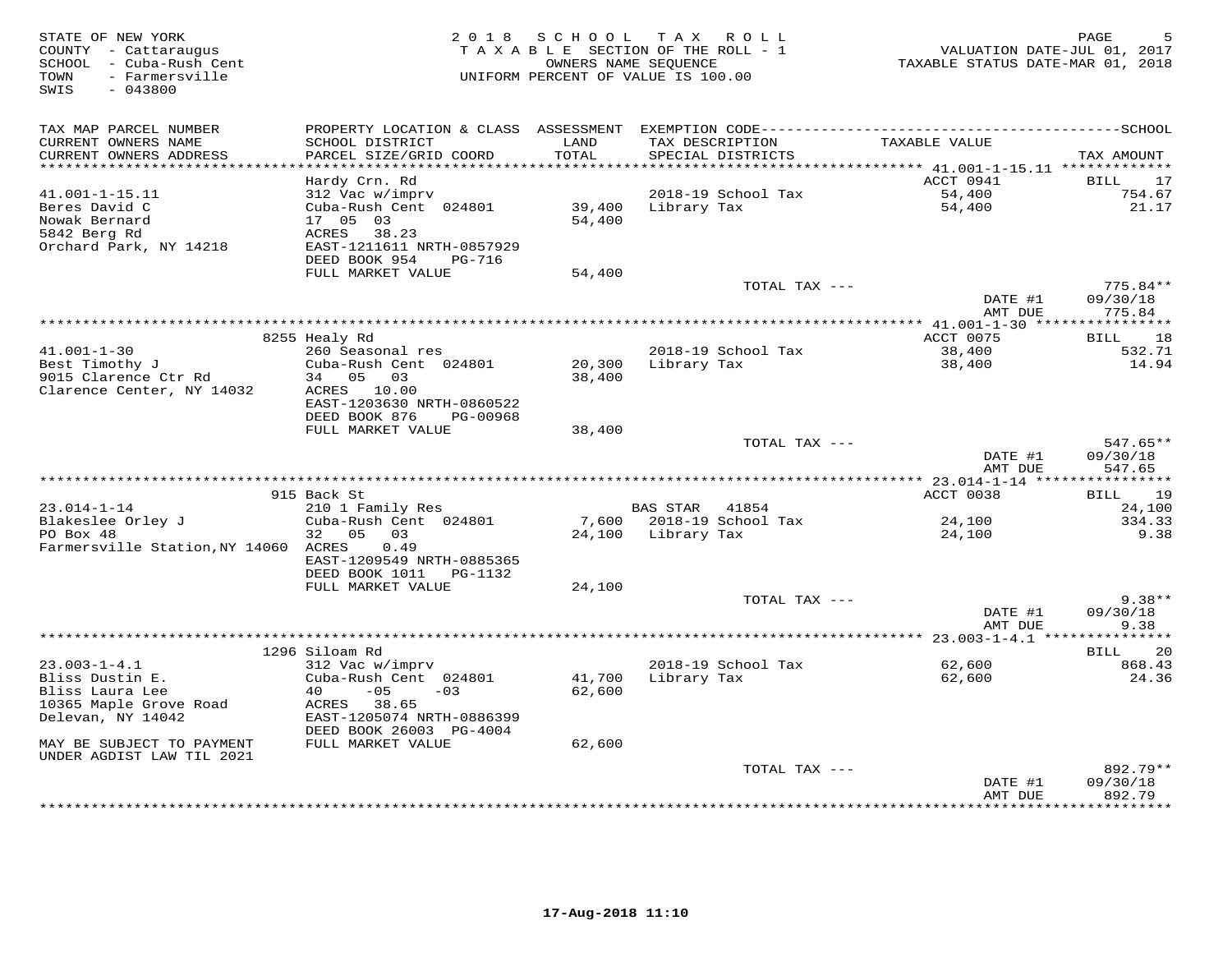| STATE OF NEW YORK<br>COUNTY - Cattaraugus<br>SCHOOL - Cuba-Rush Cent<br>- Farmersville<br>TOWN<br>$-043800$<br>SWIS | 2 0 1 8                                    | OWNERS NAME SEQUENCE | SCHOOL TAX ROLL<br>TAXABLE SECTION OF THE ROLL - 1<br>UNIFORM PERCENT OF VALUE IS 100.00 | VALUATION DATE-JUL 01, 2017<br>TAXABLE STATUS DATE-MAR 01, 2018 | PAGE               |
|---------------------------------------------------------------------------------------------------------------------|--------------------------------------------|----------------------|------------------------------------------------------------------------------------------|-----------------------------------------------------------------|--------------------|
| TAX MAP PARCEL NUMBER                                                                                               |                                            |                      |                                                                                          |                                                                 |                    |
| CURRENT OWNERS NAME<br>CURRENT OWNERS ADDRESS                                                                       | SCHOOL DISTRICT<br>PARCEL SIZE/GRID COORD  | LAND<br>TOTAL        | TAX DESCRIPTION<br>SPECIAL DISTRICTS                                                     | TAXABLE VALUE                                                   | TAX AMOUNT         |
| ************************                                                                                            |                                            |                      |                                                                                          |                                                                 |                    |
|                                                                                                                     | Siloam Rd                                  |                      |                                                                                          |                                                                 | 21<br>BILL         |
| $23.003 - 1 - 4.3$                                                                                                  | 314 Rural vac<10                           |                      | 2018-19 School Tax                                                                       | 17,100                                                          | 237.22             |
| Bliss Dustin E.                                                                                                     | Cuba-Rush Cent 024801                      |                      | 17,100 Library Tax                                                                       | 17,100                                                          | 6.65               |
| Bliss Laura Lee                                                                                                     | $-05$<br>40 — 10<br>$-03$                  | 17,100               |                                                                                          |                                                                 |                    |
| 10365 Maple Grove Road                                                                                              | 7.35<br>ACRES                              |                      |                                                                                          |                                                                 |                    |
| Delevan, NY 14042                                                                                                   | EAST-1203937 NRTH-0886349                  |                      |                                                                                          |                                                                 |                    |
|                                                                                                                     | DEED BOOK 26003 PG-4004                    |                      |                                                                                          |                                                                 |                    |
| MAY BE SUBJECT TO PAYMENT<br>UNDER AGDIST LAW TIL 2021                                                              | FULL MARKET VALUE                          | 17,100               |                                                                                          |                                                                 |                    |
|                                                                                                                     |                                            |                      | TOTAL TAX ---                                                                            |                                                                 | $243.87**$         |
|                                                                                                                     |                                            |                      |                                                                                          | DATE #1                                                         | 09/30/18           |
|                                                                                                                     |                                            |                      |                                                                                          | AMT DUE                                                         | 243.87             |
|                                                                                                                     |                                            |                      |                                                                                          |                                                                 |                    |
|                                                                                                                     | 679 Bush Hill Rd                           |                      |                                                                                          | ACCT 0041                                                       | 22<br>BILL         |
| $32.004 - 1 - 25$                                                                                                   | 260 Seasonal res                           |                      | 2018-19 School Tax                                                                       | 35,700                                                          | 495.25             |
| Boquard John A                                                                                                      | Cuba-Rush Cent 024801                      | 9,100                | Library Tax                                                                              | 35,700                                                          | 13.89              |
| 25 B Coolbrook Ct                                                                                                   | 20  05  03                                 | 35,700               |                                                                                          |                                                                 |                    |
| East Amherst, NY 14051                                                                                              | ACRES<br>1.73<br>EAST-1212854 NRTH-0871038 |                      |                                                                                          |                                                                 |                    |
|                                                                                                                     | DEED BOOK 00919 PG-00257                   |                      |                                                                                          |                                                                 |                    |
|                                                                                                                     | FULL MARKET VALUE                          | 35,700               |                                                                                          |                                                                 |                    |
|                                                                                                                     |                                            |                      | TOTAL TAX ---                                                                            |                                                                 | $509.14**$         |
|                                                                                                                     |                                            |                      |                                                                                          | DATE #1                                                         | 09/30/18           |
|                                                                                                                     |                                            |                      |                                                                                          | AMT DUE                                                         | 509.14             |
|                                                                                                                     |                                            |                      |                                                                                          |                                                                 |                    |
|                                                                                                                     | Nys Rte 98                                 |                      |                                                                                          | ACCT 0770                                                       | 23<br><b>BILL</b>  |
| $32.001 - 1 - 5.2$                                                                                                  | 260 Seasonal res                           |                      | 2018-19 School Tax                                                                       | 40,600                                                          | 563.23             |
| Bowers John F                                                                                                       | Cuba-Rush Cent 024801                      | 28,000               | Library Tax                                                                              | 40,600                                                          | 15.80              |
| 7207 Hunters Creek Rd Lot 48                                                                                        | 30 05 03                                   | 40,600               |                                                                                          |                                                                 |                    |
| Holland, NY 14080                                                                                                   | See L 1033 P 180 Map 2524                  |                      |                                                                                          |                                                                 |                    |
|                                                                                                                     | ACRES 19.70                                |                      |                                                                                          |                                                                 |                    |
|                                                                                                                     | EAST-1206849 NRTH-0877669<br>DEED BOOK 841 |                      |                                                                                          |                                                                 |                    |
|                                                                                                                     | PG-01032<br>FULL MARKET VALUE              | 40,600               |                                                                                          |                                                                 |                    |
|                                                                                                                     |                                            |                      | TOTAL TAX ---                                                                            |                                                                 | $579.03**$         |
|                                                                                                                     |                                            |                      |                                                                                          | DATE #1                                                         | 09/30/18           |
|                                                                                                                     |                                            |                      |                                                                                          | AMT DUE                                                         | 579.03             |
|                                                                                                                     |                                            |                      |                                                                                          |                                                                 |                    |
|                                                                                                                     | 8974 Crestlane Dr                          |                      |                                                                                          | ACCT 0344                                                       | 24<br>BILL         |
| $32.004 - 1 - 10$                                                                                                   | 260 Seasonal res                           |                      | 2018-19 School Tax                                                                       | 27,100                                                          | 375.95             |
| Braun Paul A                                                                                                        | Cuba-Rush Cent 024801                      | 11,600               | Library Tax                                                                              | 27,100                                                          | 10.55              |
| 47 Azure Pine Ct                                                                                                    | 20 05<br>03                                | 27,100               |                                                                                          |                                                                 |                    |
| Amherst, NY 14228                                                                                                   | ACRES<br>4.74                              |                      |                                                                                          |                                                                 |                    |
|                                                                                                                     | EAST-1214195 NRTH-0869683                  |                      |                                                                                          |                                                                 |                    |
|                                                                                                                     | DEED BOOK 9863 PG-6001                     |                      |                                                                                          |                                                                 |                    |
|                                                                                                                     | FULL MARKET VALUE                          | 27,100               |                                                                                          |                                                                 |                    |
|                                                                                                                     |                                            |                      | TOTAL TAX ---                                                                            |                                                                 | $386.50**$         |
|                                                                                                                     |                                            |                      |                                                                                          | DATE #1                                                         | 09/30/18           |
|                                                                                                                     |                                            |                      |                                                                                          | AMT DUE                                                         | 386.50<br>******** |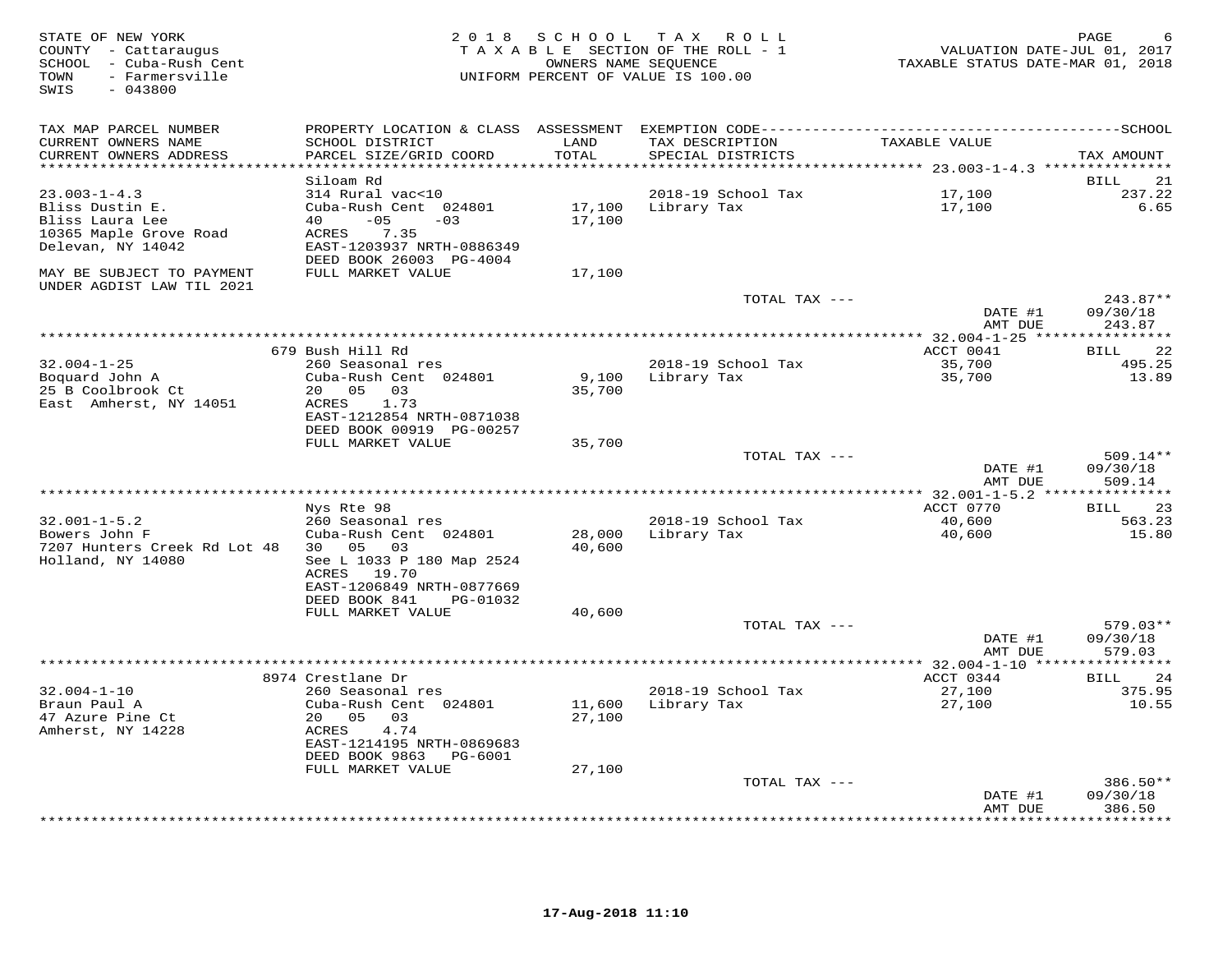| STATE OF NEW YORK<br>COUNTY - Cattaraugus<br>SCHOOL - Cuba-Rush Cent<br>- Farmersville<br>TOWN<br>SWIS<br>$-043800$ |                                                                                   |               | 2018 SCHOOL TAX ROLL<br>TAXABLE SECTION OF THE ROLL - 1<br>OWNERS NAME SEQUENCE<br>UNIFORM PERCENT OF VALUE IS 100.00 | VALUATION DATE-JUL 01, 2017<br>TAXABLE STATUS DATE-MAR 01, 2018 | PAGE                           |
|---------------------------------------------------------------------------------------------------------------------|-----------------------------------------------------------------------------------|---------------|-----------------------------------------------------------------------------------------------------------------------|-----------------------------------------------------------------|--------------------------------|
| TAX MAP PARCEL NUMBER                                                                                               |                                                                                   |               |                                                                                                                       |                                                                 |                                |
| CURRENT OWNERS NAME<br>CURRENT OWNERS ADDRESS                                                                       | SCHOOL DISTRICT<br>PARCEL SIZE/GRID COORD                                         | LAND<br>TOTAL | TAX DESCRIPTION<br>SPECIAL DISTRICTS                                                                                  | TAXABLE VALUE                                                   | TAX AMOUNT                     |
| **********************                                                                                              |                                                                                   |               |                                                                                                                       |                                                                 |                                |
| $32.002 - 1 - 11.6$                                                                                                 | 563 West Branch Rd<br>210 1 Family Res                                            |               | <b>BAS STAR</b><br>41854                                                                                              | ACCT 0916                                                       | 25<br>BILL<br>30,000           |
| Bray Lyle                                                                                                           | Cuba-Rush Cent 024801                                                             |               | 9,500 2018-19 School Tax                                                                                              | 50,800                                                          | 704.73                         |
| Bray Deborah                                                                                                        | 05<br>21<br>03                                                                    |               | 50,800 Library Tax                                                                                                    | 50,800                                                          | 19.77                          |
| 563 West Branch Rd<br>Franklinville, NY 14737                                                                       | ACRES<br>2.00 BANK<br>017<br>EAST-1214332 NRTH-0873728<br>DEED BOOK 998<br>PG-244 |               |                                                                                                                       |                                                                 |                                |
|                                                                                                                     | FULL MARKET VALUE                                                                 | 50,800        |                                                                                                                       |                                                                 |                                |
|                                                                                                                     |                                                                                   |               | TOTAL TAX ---                                                                                                         | DATE #1                                                         | 308.32**<br>09/30/18           |
|                                                                                                                     |                                                                                   |               |                                                                                                                       | AMT DUE                                                         | 308.32                         |
|                                                                                                                     |                                                                                   |               |                                                                                                                       |                                                                 |                                |
| $41.002 - 1 - 24$                                                                                                   | Clark Rd<br>322 Rural vac>10                                                      |               | 2018-19 School Tax                                                                                                    | ACCT 0438                                                       | 26<br>BILL<br>754.67           |
| Brink Thomas                                                                                                        | Cuba-Rush Cent 024801                                                             | 54,400        | Library Tax                                                                                                           | 54,400<br>54,400                                                | 21.17                          |
| 6184 Sommerville Valley Rd<br>Ellicottville, NY 14731                                                               | $-05$<br>09<br>$-0.3$<br>ACRES 58.76<br>EAST-1217260 NRTH-0856453                 | 54,400        |                                                                                                                       |                                                                 |                                |
|                                                                                                                     | FULL MARKET VALUE                                                                 | 54,400        |                                                                                                                       |                                                                 |                                |
|                                                                                                                     |                                                                                   |               | TOTAL TAX ---                                                                                                         | DATE #1                                                         | $775.84**$<br>09/30/18         |
|                                                                                                                     |                                                                                   |               |                                                                                                                       | AMT DUE                                                         | 775.84                         |
|                                                                                                                     |                                                                                   |               |                                                                                                                       |                                                                 |                                |
| $23.014 - 1 - 62$                                                                                                   | 1004 Elton Rd & Church St                                                         |               | 2018-19 School Tax                                                                                                    | ACCT 0248                                                       | 27<br>BILL<br>510.51           |
| BRODERICK GARY JOHN                                                                                                 | 210 1 Family Res<br>Cuba-Rush Cent 024801                                         | 7,800         | Library Tax                                                                                                           | 36,800<br>36,800                                                | 14.32                          |
| 4466 Main Street                                                                                                    | 05 03<br>32                                                                       | 36,800        |                                                                                                                       |                                                                 |                                |
| Gasport, NY 14067                                                                                                   | See 1073/3001 deed<br>FRNT<br>95.00 DPTH 184.00                                   |               |                                                                                                                       |                                                                 |                                |
|                                                                                                                     | ACRES<br>0.64<br>EAST-1208232 NRTH-0884585                                        |               |                                                                                                                       |                                                                 |                                |
|                                                                                                                     | DEED BOOK 23442 PG-3001                                                           |               |                                                                                                                       |                                                                 |                                |
|                                                                                                                     | FULL MARKET VALUE                                                                 | 36,800        |                                                                                                                       |                                                                 |                                |
|                                                                                                                     |                                                                                   |               | TOTAL TAX ---                                                                                                         | DATE #1<br>AMT DUE                                              | 524.83**<br>09/30/18<br>524.83 |
|                                                                                                                     |                                                                                   |               |                                                                                                                       | ********* 32.002-1-12 ****                                      | * * * * * * * * * *            |
|                                                                                                                     | 608 West Branch Rd                                                                |               |                                                                                                                       | ACCT 0058                                                       | 28<br>BILL                     |
| $32.002 - 1 - 12$                                                                                                   | 260 Seasonal res                                                                  |               | 2018-19 School Tax                                                                                                    | 42,800                                                          | 593.75                         |
| Brodka Edward F                                                                                                     | Cuba-Rush Cent 024801                                                             | 10,800        | Library Tax                                                                                                           | 42,800                                                          | 16.66                          |
| Brodka Judith                                                                                                       | 21 05<br>03                                                                       | 42,800        |                                                                                                                       |                                                                 |                                |
| 397 Agonne Dr                                                                                                       | Ff 273.00                                                                         |               |                                                                                                                       |                                                                 |                                |
| Kenmore, NY 14217                                                                                                   | ACRES<br>2.85                                                                     |               |                                                                                                                       |                                                                 |                                |
|                                                                                                                     | EAST-1213618 NRTH-0874314<br>DEED BOOK 985<br>PG-7002                             |               |                                                                                                                       |                                                                 |                                |
|                                                                                                                     | FULL MARKET VALUE                                                                 | 42,800        |                                                                                                                       |                                                                 |                                |
|                                                                                                                     |                                                                                   |               | TOTAL TAX ---                                                                                                         |                                                                 | $610.41**$                     |
|                                                                                                                     |                                                                                   |               |                                                                                                                       | DATE #1                                                         | 09/30/18                       |
|                                                                                                                     |                                                                                   |               | ************************************                                                                                  | AMT DUE                                                         | 610.41<br>* * * * * * * *      |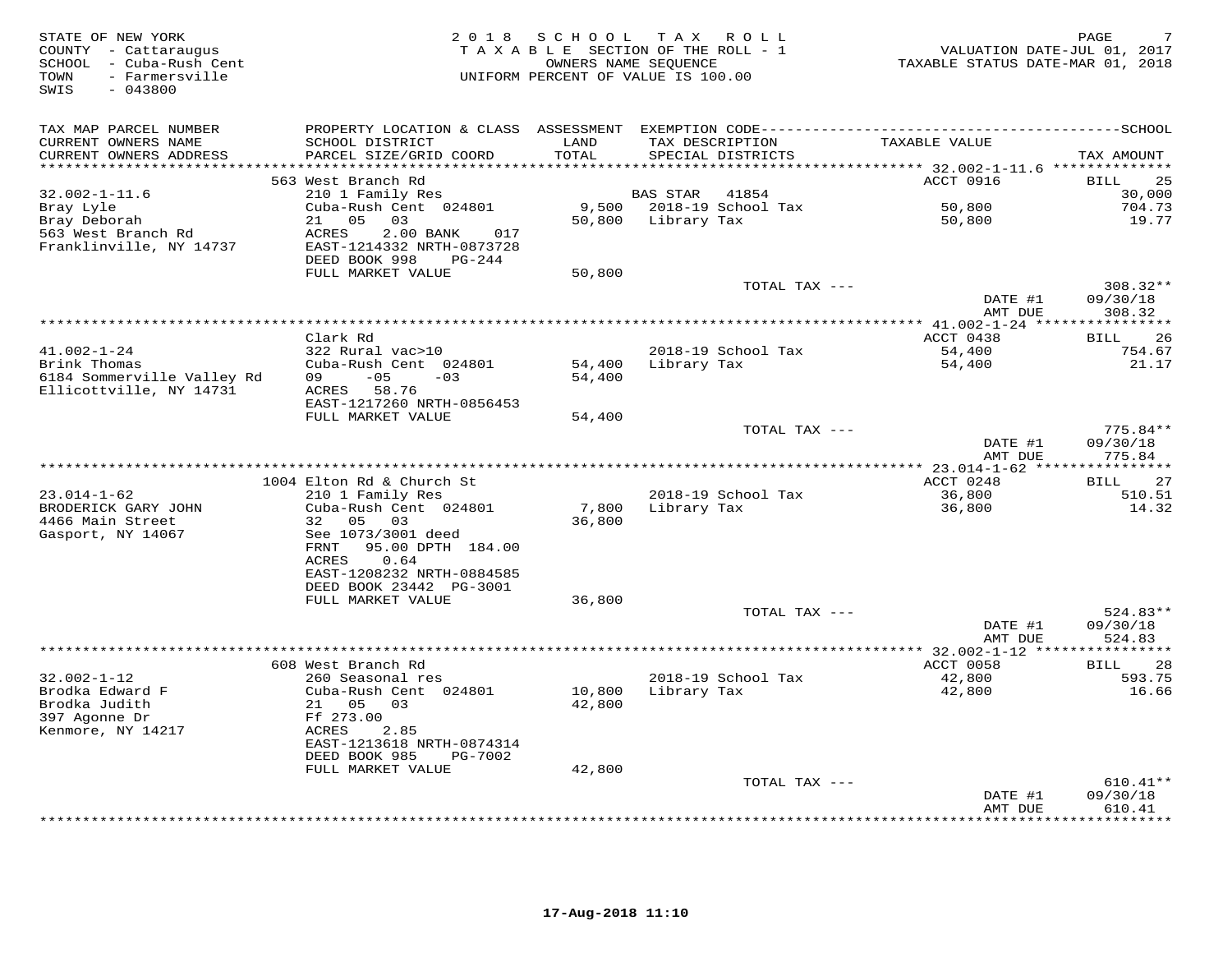| STATE OF NEW YORK<br>COUNTY - Cattaraugus<br>SCHOOL - Cuba-Rush Cent<br>- Farmersville<br>TOWN<br>$-043800$<br>SWIS | 2 0 1 8                                                                                | SCHOOL            | TAX ROLL<br>TAXABLE SECTION OF THE ROLL - 1<br>OWNERS NAME SEQUENCE<br>UNIFORM PERCENT OF VALUE IS 100.00 | VALUATION DATE-JUL 01, 2017<br>TAXABLE STATUS DATE-MAR 01, 2018 | PAGE<br>8                            |
|---------------------------------------------------------------------------------------------------------------------|----------------------------------------------------------------------------------------|-------------------|-----------------------------------------------------------------------------------------------------------|-----------------------------------------------------------------|--------------------------------------|
| TAX MAP PARCEL NUMBER                                                                                               | PROPERTY LOCATION & CLASS ASSESSMENT                                                   |                   |                                                                                                           |                                                                 |                                      |
| CURRENT OWNERS NAME<br>CURRENT OWNERS ADDRESS                                                                       | SCHOOL DISTRICT<br>PARCEL SIZE/GRID COORD<br>*************************                 | LAND<br>TOTAL     | TAX DESCRIPTION<br>SPECIAL DISTRICTS                                                                      | TAXABLE VALUE                                                   | TAX AMOUNT                           |
| ***********************                                                                                             | Bush Hill Rd                                                                           |                   |                                                                                                           | ACCT 0425                                                       | 29<br>BILL                           |
| $32.004 - 1 - 5.1$                                                                                                  | 314 Rural vac<10                                                                       |                   | 2018-19 School Tax                                                                                        | 10,700                                                          | 148.44                               |
| Bruni Anthony D<br>8778 Lower East Hill Rd<br>Colden, NY 14033                                                      | Cuba-Rush Cent 024801<br>20 03<br>03<br>2.80<br>ACRES                                  | 10,700<br>10,700  | Library Tax                                                                                               | 10,700                                                          | 4.16                                 |
|                                                                                                                     | EAST-1213841 NRTH-0871546<br>DEED BOOK 5452<br>PG-3001                                 |                   |                                                                                                           |                                                                 |                                      |
|                                                                                                                     | FULL MARKET VALUE                                                                      | 10,700            | TOTAL TAX ---                                                                                             |                                                                 | 152.60**                             |
|                                                                                                                     |                                                                                        |                   |                                                                                                           | DATE #1<br>AMT DUE                                              | 09/30/18<br>152.60                   |
|                                                                                                                     |                                                                                        |                   |                                                                                                           | ************** 41.001-1-15.7 ***************                    |                                      |
|                                                                                                                     | Hardy Crn. Rd                                                                          |                   |                                                                                                           | ACCT 0816                                                       | 30<br>BILL                           |
| $41.001 - 1 - 15.7$                                                                                                 | 270 Mfg housing                                                                        |                   | 2018-19 School Tax                                                                                        | 40,500                                                          | 561.84                               |
| Buchnowski Kenneth Paul<br>180 Evans St<br>Williamsville, NY 14221                                                  | Cuba-Rush Cent 024801<br>05 03<br>17/26<br>ACRES<br>31.28<br>EAST-1210848 NRTH-0858262 | 34,700<br>40,500  | Library Tax                                                                                               | 40,500                                                          | 15.76                                |
|                                                                                                                     | DEED BOOK 1018<br>PG-715                                                               |                   |                                                                                                           |                                                                 |                                      |
|                                                                                                                     | FULL MARKET VALUE                                                                      | 40,500            |                                                                                                           |                                                                 |                                      |
|                                                                                                                     |                                                                                        |                   | TOTAL TAX ---                                                                                             | DATE #1<br>AMT DUE                                              | $577.60**$<br>09/30/18<br>577.60     |
|                                                                                                                     |                                                                                        |                   |                                                                                                           |                                                                 |                                      |
|                                                                                                                     | 548 Hardys Crn. Rd                                                                     |                   |                                                                                                           | ACCT 0962                                                       | 31<br>BILL                           |
| $41.002 - 1 - 3.7$<br>Bunea Robert D                                                                                | 270 Mfg housing<br>Cuba-Rush Cent 024801                                               | 11,100            | 2018-19 School Tax<br>Library Tax                                                                         | 42,400<br>42,400                                                | 588.20<br>16.50                      |
| Bunea Charles B                                                                                                     | 18 05<br>03                                                                            | 42,400            |                                                                                                           |                                                                 |                                      |
| 10225 Dennison Astabula Rd<br>Orwell, OH 44076                                                                      | ACRES<br>3.05<br>EAST-1214257 NRTH-0861434                                             |                   |                                                                                                           |                                                                 |                                      |
|                                                                                                                     | DEED BOOK 769<br><b>PG-5001</b>                                                        |                   |                                                                                                           |                                                                 |                                      |
|                                                                                                                     | FULL MARKET VALUE                                                                      | 42,400            |                                                                                                           |                                                                 | 604.70**                             |
|                                                                                                                     |                                                                                        |                   | TOTAL TAX ---                                                                                             | DATE #1<br>AMT DUE                                              | 09/30/18<br>604.70                   |
|                                                                                                                     |                                                                                        |                   |                                                                                                           |                                                                 |                                      |
|                                                                                                                     | 8927 Co Line Rd                                                                        |                   |                                                                                                           | ACCT 0949                                                       | 32<br><b>BILL</b>                    |
| $32.004 - 2 - 9.2$                                                                                                  | 210 1 Family Res                                                                       |                   | 2018-19 School Tax                                                                                        | 143,000                                                         | 1,983.79                             |
| Buresch Karl<br>8927 County Line Rd<br>Franklinville, NY 14737                                                      | Cuba-Rush Cent 024801<br>04 05 03<br>4.75<br>ACRES                                     | 13,600<br>143,000 | Library Tax                                                                                               | 143,000                                                         | 55.65                                |
|                                                                                                                     | EAST-1222276 NRTH-0870847<br>DEED BOOK 24700 PG-4001                                   |                   |                                                                                                           |                                                                 |                                      |
|                                                                                                                     | FULL MARKET VALUE                                                                      | 143,000           |                                                                                                           |                                                                 |                                      |
|                                                                                                                     |                                                                                        |                   | TOTAL TAX ---                                                                                             | DATE #1<br>AMT DUE                                              | $2,039.44**$<br>09/30/18<br>2,039.44 |
|                                                                                                                     |                                                                                        |                   |                                                                                                           | **************                                                  | **********                           |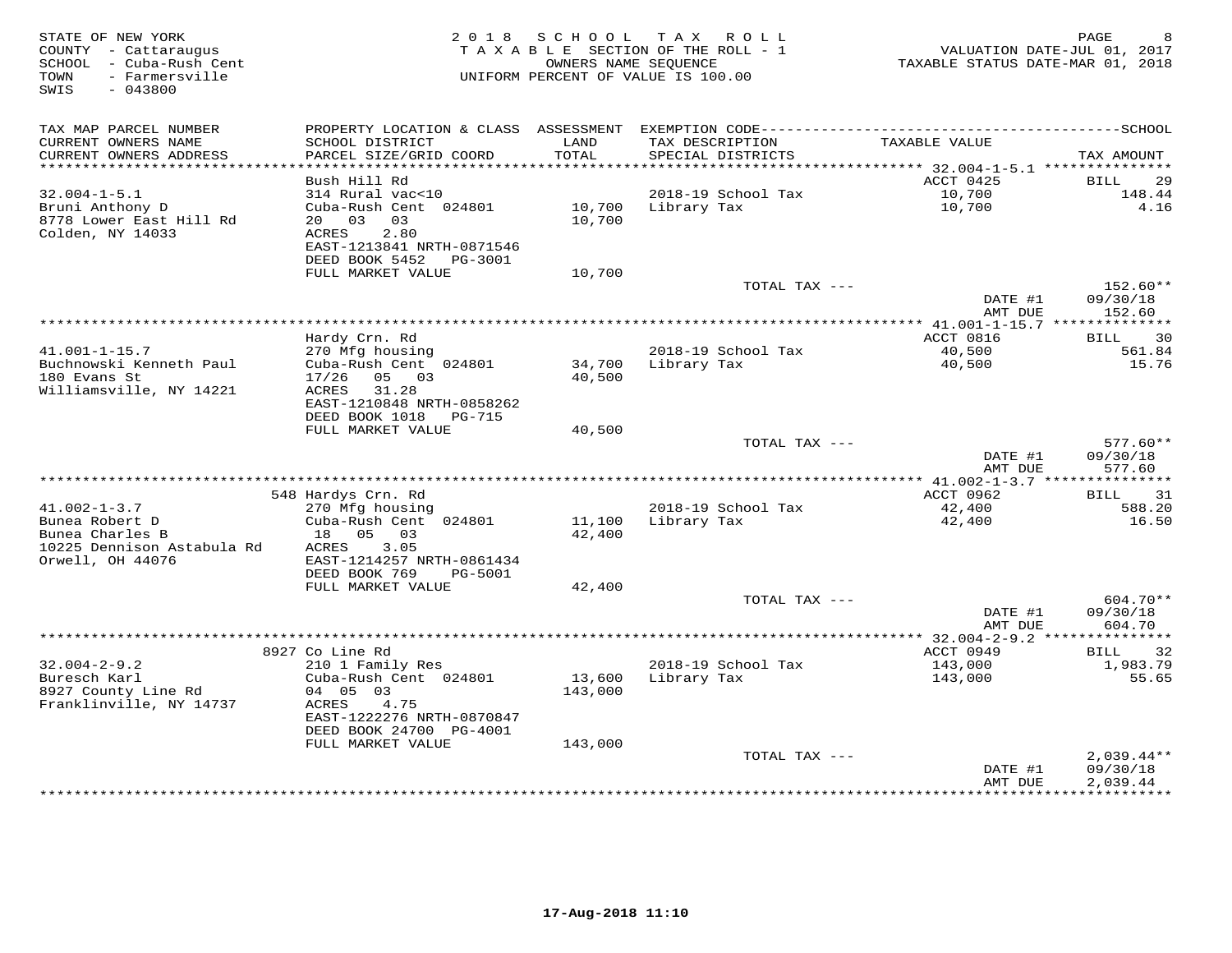| STATE OF NEW YORK<br>COUNTY - Cattaraugus<br>SCHOOL - Cuba-Rush Cent<br>- Farmersville<br>TOWN<br>SWIS<br>$-043800$ | 2 0 1 8                                                                                                                   | SCHOOL<br>TAXABLE SECTION OF THE ROLL - 1<br>OWNERS NAME SEQUENCE<br>UNIFORM PERCENT OF VALUE IS 100.00 | T A X                                      | ROLL               | VALUATION DATE-JUL 01, 2017<br>TAXABLE STATUS DATE-MAR 01, 2018 | PAGE                            |
|---------------------------------------------------------------------------------------------------------------------|---------------------------------------------------------------------------------------------------------------------------|---------------------------------------------------------------------------------------------------------|--------------------------------------------|--------------------|-----------------------------------------------------------------|---------------------------------|
| TAX MAP PARCEL NUMBER<br>CURRENT OWNERS NAME                                                                        | SCHOOL DISTRICT                                                                                                           | LAND                                                                                                    | TAX DESCRIPTION                            |                    | TAXABLE VALUE                                                   |                                 |
| CURRENT OWNERS ADDRESS                                                                                              | PARCEL SIZE/GRID COORD                                                                                                    | TOTAL                                                                                                   |                                            | SPECIAL DISTRICTS  |                                                                 | TAX AMOUNT                      |
| **********************                                                                                              |                                                                                                                           | ********************                                                                                    |                                            |                    | ******************************** 41.002-1-1.2 ****************  |                                 |
| $41.002 - 1 - 1.2$<br>Burg William J<br>784 Hardy Corner Rd<br>Franklinville, NY 14737                              | 784 Hardy Crn. Rd<br>240 Rural res<br>Cuba-Rush Cent 024801<br>05<br>18<br>03<br>ACRES 50.20<br>EAST-1211412 NRTH-0862551 | 46,900<br>79,100                                                                                        | Library Tax                                | 2018-19 School Tax | ACCT 0850<br>79,100<br>79,100                                   | BILL<br>33<br>1,097.33<br>30.78 |
|                                                                                                                     | DEED BOOK 00989 PG-01005<br>FULL MARKET VALUE                                                                             | 79,100                                                                                                  |                                            |                    |                                                                 |                                 |
|                                                                                                                     |                                                                                                                           |                                                                                                         |                                            | TOTAL TAX ---      | DATE #1                                                         | 1,128.11**<br>09/30/18          |
|                                                                                                                     |                                                                                                                           |                                                                                                         |                                            |                    | AMT DUE                                                         | 1,128.11                        |
|                                                                                                                     | 9823 Church St                                                                                                            |                                                                                                         |                                            |                    | ACCT 0054                                                       | BILL<br>34                      |
| $23.014 - 1 - 70$                                                                                                   | 210 1 Family Res                                                                                                          |                                                                                                         | ENH STAR                                   | 41834              |                                                                 | 66,800                          |
| Burgess Joyce<br>9823 Church St<br>Farmersville Station, NY 14060 FRNT 198.00 DPTH 125.00                           | Cuba-Rush Cent 024801<br>32<br>05<br>03                                                                                   | 7,700<br>77,300                                                                                         | Library Tax                                | 2018-19 School Tax | 77,300<br>77,300                                                | 1,072.36<br>30.08               |
|                                                                                                                     | <b>ACRES</b><br>0.57<br>EAST-1208254 NRTH-0885308                                                                         |                                                                                                         |                                            |                    |                                                                 |                                 |
|                                                                                                                     | DEED BOOK 659<br>PG-00079<br>FULL MARKET VALUE                                                                            | 77,300                                                                                                  |                                            |                    |                                                                 |                                 |
|                                                                                                                     |                                                                                                                           |                                                                                                         |                                            | TOTAL TAX ---      |                                                                 | $176.44**$                      |
|                                                                                                                     |                                                                                                                           |                                                                                                         |                                            |                    | DATE #1<br>AMT DUE                                              | 09/30/18<br>176.44              |
|                                                                                                                     | 1037 Hardy Crns Rd                                                                                                        |                                                                                                         |                                            |                    | ACCT 0477                                                       | 35<br>BILL                      |
| $41.001 - 1 - 10$                                                                                                   | 260 Seasonal res                                                                                                          |                                                                                                         |                                            | 2018-19 School Tax | 54,800                                                          | 760.22                          |
| Burkett John V<br>Burkett Jeanette A                                                                                | Cuba-Rush Cent 024801<br>26 05 03                                                                                         | 24,000<br>54,800                                                                                        | Library Tax                                |                    | 54,800                                                          | 21.33                           |
| 6640 Sheetram Rd<br>Lockport, NY 14094                                                                              | ACRES 14.35<br>EAST-1207420 NRTH-0860597<br>DEED BOOK 18598 PG-8003                                                       |                                                                                                         |                                            |                    |                                                                 |                                 |
|                                                                                                                     | FULL MARKET VALUE                                                                                                         | 54,800                                                                                                  |                                            |                    |                                                                 |                                 |
|                                                                                                                     |                                                                                                                           |                                                                                                         |                                            | TOTAL TAX ---      | DATE #1<br>AMT DUE                                              | 781.55**<br>09/30/18<br>781.55  |
|                                                                                                                     |                                                                                                                           |                                                                                                         |                                            |                    | *********** 32.004-2-15 ****                                    | * * * * * * * * * *             |
|                                                                                                                     | 8882 Stebbins Rd                                                                                                          |                                                                                                         |                                            |                    | ACCT 0424                                                       | 36<br>BILL                      |
| $32.004 - 2 - 15$                                                                                                   | 240 Rural res                                                                                                             |                                                                                                         | AG BLDG                                    | 41700              |                                                                 | 4,600                           |
| Burlingame Randy L<br>Woodruff Joan                                                                                 | Cuba-Rush Cent 024801<br>12 05<br>04                                                                                      |                                                                                                         | 42,300 AG DISTOUT 41730<br>99,700 ENH STAR | 41834              |                                                                 | 7,430<br>66,800                 |
| 8882 Stebbins Rd                                                                                                    | ACRES 43.10                                                                                                               |                                                                                                         |                                            | 2018-19 School Tax | 87,670                                                          | 1,216.22                        |
| Franklinville, NY 14737                                                                                             | EAST-1215621 NRTH-0869075<br>DEED BOOK 927<br>PG-264                                                                      |                                                                                                         | Library Tax                                |                    | 87,670                                                          | 34.12                           |
| MAY BE SUBJECT TO PAYMENT                                                                                           | FULL MARKET VALUE                                                                                                         | 99,700                                                                                                  |                                            |                    |                                                                 |                                 |
| UNDER AGDIST LAW TIL 2027                                                                                           |                                                                                                                           |                                                                                                         |                                            | TOTAL TAX ---      |                                                                 | $324.34**$                      |
|                                                                                                                     |                                                                                                                           |                                                                                                         |                                            |                    | DATE #1                                                         | 09/30/18                        |
|                                                                                                                     |                                                                                                                           |                                                                                                         |                                            |                    | AMT DUE                                                         | 324.34<br>* * * * * * * *       |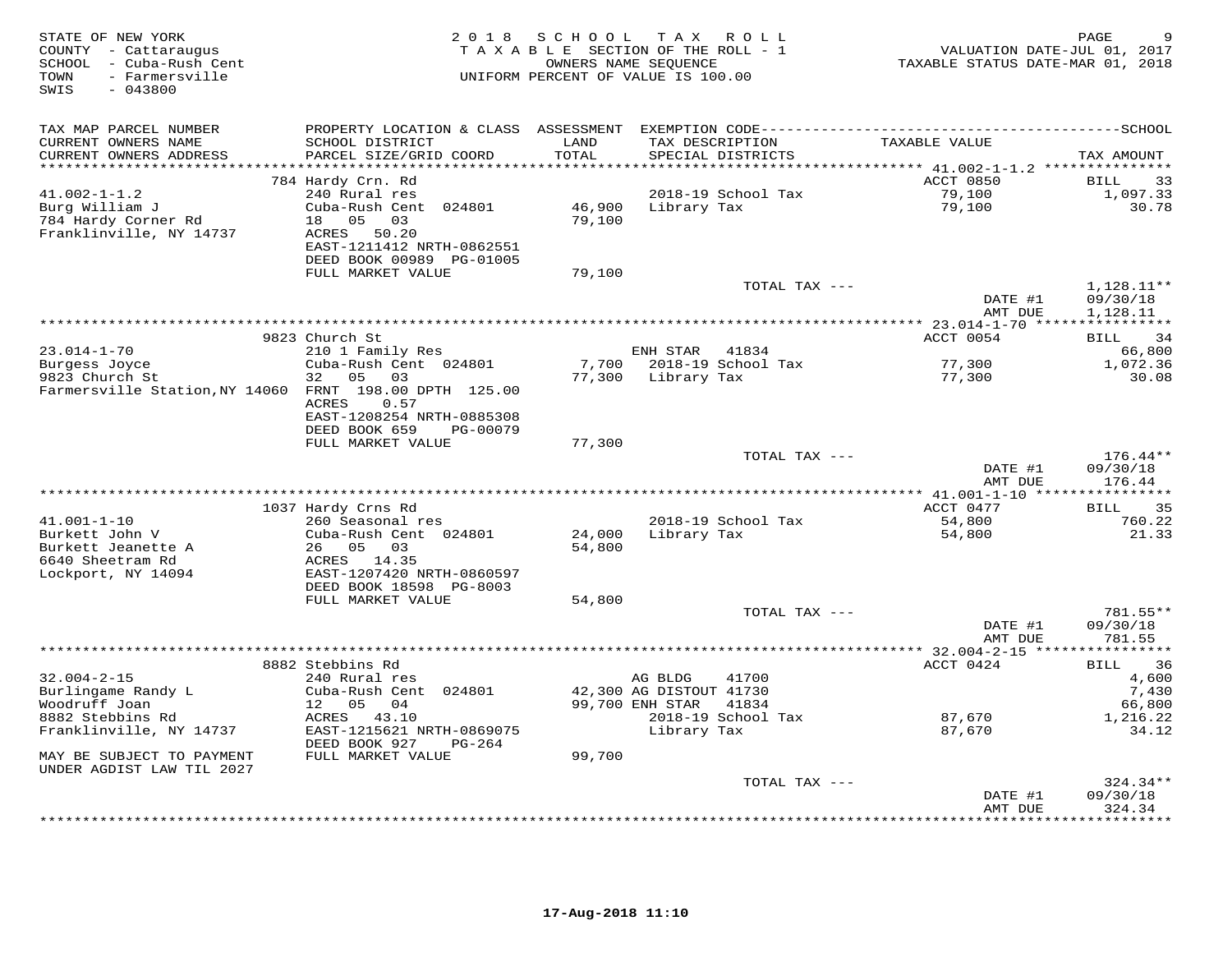| STATE OF NEW YORK<br>COUNTY - Cattaraugus<br>- Cuba-Rush Cent<br>SCHOOL<br>- Farmersville<br>TOWN<br>$-043800$<br>SWIS | 2 0 1 8                                                         | SCHOOL                        | T A X<br>ROLL<br>TAXABLE SECTION OF THE ROLL - 1<br>OWNERS NAME SEQUENCE<br>UNIFORM PERCENT OF VALUE IS 100.00 | VALUATION DATE-JUL 01, 2017<br>TAXABLE STATUS DATE-MAR 01, 2018 | 10<br>PAGE                        |
|------------------------------------------------------------------------------------------------------------------------|-----------------------------------------------------------------|-------------------------------|----------------------------------------------------------------------------------------------------------------|-----------------------------------------------------------------|-----------------------------------|
| TAX MAP PARCEL NUMBER                                                                                                  | PROPERTY LOCATION & CLASS                                       | ASSESSMENT                    |                                                                                                                |                                                                 |                                   |
| CURRENT OWNERS NAME<br>CURRENT OWNERS ADDRESS<br>********************                                                  | SCHOOL DISTRICT<br>PARCEL SIZE/GRID COORD<br>****************** | LAND<br>TOTAL<br>************ | TAX DESCRIPTION<br>SPECIAL DISTRICTS                                                                           | TAXABLE VALUE                                                   | TAX AMOUNT                        |
|                                                                                                                        | Hardy Crn.                                                      |                               |                                                                                                                | ACCT 1046                                                       | 37<br>BILL                        |
| $41.002 - 1 - 3.10$                                                                                                    | 322 Rural vac>10                                                |                               | 2018-19 School Tax                                                                                             | 86,800                                                          | 1,204.15                          |
| Callahan Thomas                                                                                                        | Cuba-Rush Cent 024801                                           | 86,800                        | Library Tax                                                                                                    | 86,800                                                          | 33.78                             |
| Jolle Josh                                                                                                             | 05 04<br>17                                                     | 86,800                        |                                                                                                                |                                                                 |                                   |
| 1027 Beach Rd 2                                                                                                        | ACRES 128.68                                                    |                               |                                                                                                                |                                                                 |                                   |
| Cheektowaga, NY 14225                                                                                                  | EAST-1212751 NRTH-0859114                                       |                               |                                                                                                                |                                                                 |                                   |
| PRIOR OWNER ON 3/01/2018<br>Cobado Kent & Barbara                                                                      | DEED BOOK 29302 PG-9001<br>FULL MARKET VALUE                    | 86,800                        |                                                                                                                |                                                                 |                                   |
|                                                                                                                        |                                                                 |                               | TOTAL TAX ---                                                                                                  | DATE #1                                                         | $1,237.93**$<br>09/30/18          |
|                                                                                                                        |                                                                 |                               |                                                                                                                | AMT DUE                                                         | 1,237.93                          |
|                                                                                                                        |                                                                 |                               |                                                                                                                |                                                                 |                                   |
|                                                                                                                        | 9003 Crestlane Dr                                               |                               |                                                                                                                | ACCT 0550                                                       | 38<br>BILL                        |
| $32.004 - 1 - 19$                                                                                                      | 270 Mfg housing                                                 |                               | 2018-19 School Tax                                                                                             | 43,300                                                          | 600.69                            |
| Callahan Thomas J Jr                                                                                                   | Cuba-Rush Cent 024801<br>20<br>05                               | 14,600<br>43,300              | Library Tax                                                                                                    | 43,300                                                          | 16.85                             |
| 1027 Beach Rd Apt 2<br>Cheektowaga, NY 14225                                                                           | 03<br>6.92<br>ACRES                                             |                               |                                                                                                                |                                                                 |                                   |
|                                                                                                                        | EAST-1213454 NRTH-0870364<br>DEED BOOK 18647 PG-9001            |                               |                                                                                                                |                                                                 |                                   |
|                                                                                                                        | FULL MARKET VALUE                                               | 43,300                        |                                                                                                                |                                                                 |                                   |
|                                                                                                                        |                                                                 |                               | TOTAL TAX ---                                                                                                  |                                                                 | $617.54**$                        |
|                                                                                                                        |                                                                 |                               |                                                                                                                | DATE #1<br>AMT DUE                                              | 09/30/18<br>617.54                |
|                                                                                                                        |                                                                 |                               |                                                                                                                |                                                                 | ************<br><b>BILL</b><br>39 |
| $41.002 - 1 - 3.16$                                                                                                    | Hardy Crn.<br>322 Rural vac>10                                  |                               | 2018-19 School Tax                                                                                             | 19,200                                                          | 266.36                            |
| Callahan Thomas Jr                                                                                                     | Cuba-Rush Cent 024801                                           | 19,200                        | Library Tax                                                                                                    | 19,200                                                          | 7.47                              |
| 1027 Beach Rd Apt 2                                                                                                    | 17  05  04                                                      | 19,200                        |                                                                                                                |                                                                 |                                   |
| Cheektowaga, NY 14225                                                                                                  | ACRES 10.72                                                     |                               |                                                                                                                |                                                                 |                                   |
|                                                                                                                        | EAST-1211909 NRTH-0859081                                       |                               |                                                                                                                |                                                                 |                                   |
|                                                                                                                        | DEED BOOK 28121 PG-8001                                         |                               |                                                                                                                |                                                                 |                                   |
|                                                                                                                        | FULL MARKET VALUE                                               | 19,200                        | TOTAL TAX ---                                                                                                  |                                                                 | $273.83**$                        |
|                                                                                                                        |                                                                 |                               |                                                                                                                | DATE #1                                                         | 09/30/18                          |
|                                                                                                                        |                                                                 |                               |                                                                                                                | AMT DUE                                                         | 273.83                            |
|                                                                                                                        | *************************                                       |                               | *************************                                                                                      | ** 32.004-1-18 **                                               |                                   |
|                                                                                                                        | 8989 Crestlane Dr                                               |                               |                                                                                                                | ACCT 0149                                                       | 40<br>BILL                        |
| $32.004 - 1 - 18$                                                                                                      | 312 Vac w/imprv                                                 |                               | 2018-19 School Tax                                                                                             | 12,500                                                          | 173.41                            |
| Carlucci Kenneth A                                                                                                     | Cuba-Rush Cent 024801                                           | 11,900                        | Library Tax                                                                                                    | 12,500                                                          | 4.86                              |
| Carlucci Nick A<br>85 Standard Pkwy                                                                                    | $20 - 05 - 03$<br>ACRES<br>4.96                                 | 12,500                        |                                                                                                                |                                                                 |                                   |
| Cheektowaga, NY 14225                                                                                                  | EAST-1213481 NRTH-0869939<br>DEED BOOK 18068 PG-6001            |                               |                                                                                                                |                                                                 |                                   |
|                                                                                                                        | FULL MARKET VALUE                                               | 12,500                        |                                                                                                                |                                                                 |                                   |
|                                                                                                                        |                                                                 |                               | TOTAL TAX ---                                                                                                  |                                                                 | $178.27**$                        |
|                                                                                                                        |                                                                 |                               |                                                                                                                | DATE #1                                                         | 09/30/18                          |
|                                                                                                                        |                                                                 |                               |                                                                                                                | AMT DUE                                                         | 178.27<br>* * * * * * * * *       |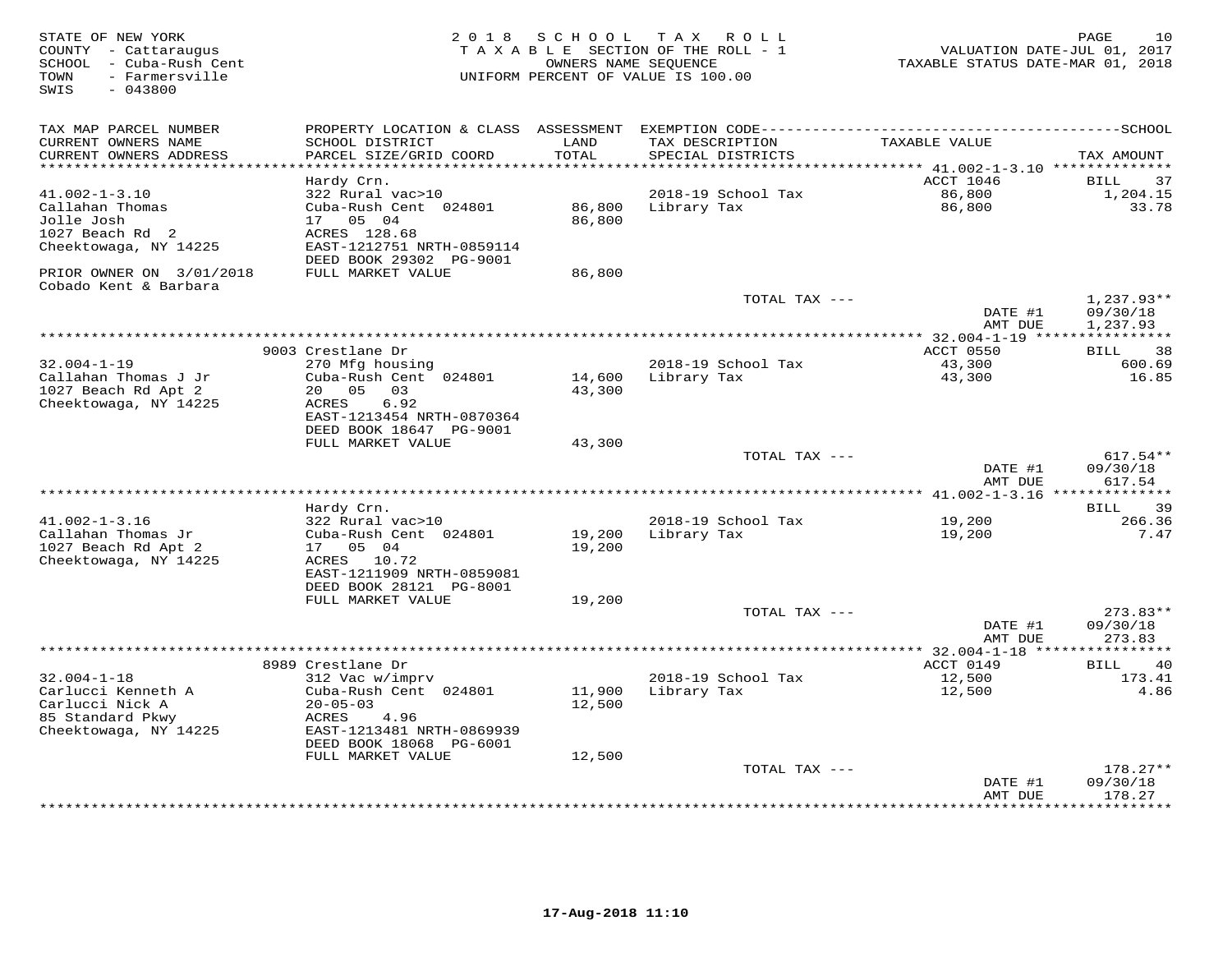| STATE OF NEW YORK<br>COUNTY - Cattaraugus<br>SCHOOL - Cuba-Rush Cent<br>- Farmersville<br>TOWN<br>SWIS<br>$-043800$ | 2 0 1 8                                              | S C H O O L<br>TAXABLE SECTION OF THE ROLL - 1<br>OWNERS NAME SEQUENCE<br>UNIFORM PERCENT OF VALUE IS 100.00 | T A X               | R O L L                              | VALUATION DATE-JUL 01, 2017<br>TAXABLE STATUS DATE-MAR 01, 2018 | PAGE<br>11               |
|---------------------------------------------------------------------------------------------------------------------|------------------------------------------------------|--------------------------------------------------------------------------------------------------------------|---------------------|--------------------------------------|-----------------------------------------------------------------|--------------------------|
| TAX MAP PARCEL NUMBER<br>CURRENT OWNERS NAME                                                                        | SCHOOL DISTRICT                                      | LAND<br>TOTAL                                                                                                |                     | TAX DESCRIPTION<br>SPECIAL DISTRICTS | TAXABLE VALUE                                                   |                          |
| CURRENT OWNERS ADDRESS<br>***********************                                                                   | PARCEL SIZE/GRID COORD                               |                                                                                                              |                     |                                      |                                                                 | TAX AMOUNT               |
|                                                                                                                     | 376 Bush Hill Rd                                     |                                                                                                              |                     |                                      | ACCT 0771                                                       | BILL<br>41               |
| $32.004 - 2 - 7.2$                                                                                                  | 312 Vac w/imprv                                      |                                                                                                              |                     | 2018-19 School Tax                   | 17,200                                                          | 238.61                   |
| Carroll John A<br>12325 Maple Ridge Rd<br>Medina, NY 14103                                                          | Cuba-Rush Cent 024801<br>12  05  03<br>ACRES<br>4.40 | 13,100<br>17,200                                                                                             | Library Tax         |                                      | 17,200                                                          | 6.69                     |
|                                                                                                                     | EAST-1217201 NRTH-0871706<br>DEED BOOK 16906 PG-6003 |                                                                                                              |                     |                                      |                                                                 |                          |
|                                                                                                                     | FULL MARKET VALUE                                    | 17,200                                                                                                       |                     |                                      |                                                                 |                          |
|                                                                                                                     |                                                      |                                                                                                              |                     | TOTAL TAX ---                        |                                                                 | $245.30**$               |
|                                                                                                                     |                                                      |                                                                                                              |                     |                                      | DATE #1<br>AMT DUE                                              | 09/30/18<br>245.30       |
|                                                                                                                     |                                                      |                                                                                                              |                     |                                      |                                                                 | * * * * * * * * * * *    |
|                                                                                                                     | 9389 NYS Rte 98                                      |                                                                                                              |                     |                                      | ACCT 0204                                                       | BILL<br>42               |
| $32.001 - 1 - 4$                                                                                                    | 210 1 Family Res                                     |                                                                                                              | BAS STAR            | 41854                                | 124,300                                                         | 30,000<br>1,724.37       |
| Carson Richard<br>Carson Kelley                                                                                     | Cuba-Rush Cent 024801<br>30 05<br>03                 |                                                                                                              | 124,300 Library Tax | 11,600 2018-19 School Tax            | 124,300                                                         | 48.37                    |
| 9389 Rt 98 N                                                                                                        | ACRES<br>3.37 BANK<br>017                            |                                                                                                              |                     |                                      |                                                                 |                          |
| Franklinville, NY 14737                                                                                             | EAST-1207208 NRTH-0877983                            |                                                                                                              |                     |                                      |                                                                 |                          |
|                                                                                                                     | DEED BOOK 00927 PG-927                               |                                                                                                              |                     |                                      |                                                                 |                          |
|                                                                                                                     | FULL MARKET VALUE                                    | 124,300                                                                                                      |                     |                                      |                                                                 |                          |
|                                                                                                                     |                                                      |                                                                                                              |                     | TOTAL TAX ---                        | DATE #1                                                         | $1,356.56**$<br>09/30/18 |
|                                                                                                                     |                                                      |                                                                                                              |                     |                                      | AMT DUE                                                         | 1,356.56                 |
|                                                                                                                     |                                                      |                                                                                                              |                     |                                      |                                                                 |                          |
|                                                                                                                     | 42 Hess Rd                                           |                                                                                                              |                     |                                      | ACCT 0686                                                       | BILL 43                  |
| $32.002 - 1 - 4.3$                                                                                                  | 210 1 Family Res                                     |                                                                                                              | ENH STAR 41834      |                                      |                                                                 | 66,800                   |
| Chader Norman                                                                                                       | Cuba-Rush Cent 024801                                |                                                                                                              |                     | 22,800 2018-19 School Tax            | 145,800                                                         | 2,022.64                 |
| 42 Hess Rd                                                                                                          | 07 06 03                                             |                                                                                                              | 145,800 Library Tax |                                      | 145,800                                                         | 56.74                    |
| Farmersville Station, NY 14060 ACRES 12.73                                                                          | EAST-1222011 NRTH-0879840                            |                                                                                                              |                     |                                      |                                                                 |                          |
|                                                                                                                     | FULL MARKET VALUE                                    | 145,800                                                                                                      |                     |                                      |                                                                 |                          |
|                                                                                                                     |                                                      |                                                                                                              |                     | TOTAL TAX ---                        |                                                                 | $1,153.38**$             |
|                                                                                                                     |                                                      |                                                                                                              |                     |                                      | DATE #1                                                         | 09/30/18                 |
|                                                                                                                     |                                                      |                                                                                                              |                     |                                      | AMT DUE                                                         | 1,153.38                 |
|                                                                                                                     |                                                      |                                                                                                              |                     |                                      | ************** 41.001-1-36 *****************                    |                          |
| $41.001 - 1 - 36$                                                                                                   | 1338 Hardy Crn. Rd                                   |                                                                                                              |                     |                                      | ACCT 0357                                                       | <b>BILL</b><br>44        |
| Chateau Pines, LLC                                                                                                  | 240 Rural res<br>Cuba-Rush Cent 024801               | 22,100                                                                                                       | Library Tax         | 2018-19 School Tax                   | 225,400<br>225,400                                              | 3,126.90<br>87.71        |
| Attn: Evelyn Riedhammer                                                                                             | 34 05<br>03                                          | 225,400                                                                                                      |                     |                                      |                                                                 |                          |
| 309 Hidden Lake Dr                                                                                                  | ACRES 11.83                                          |                                                                                                              |                     |                                      |                                                                 |                          |
| Brandon, FL 33511                                                                                                   | EAST-1203192 NRTH-0862112                            |                                                                                                              |                     |                                      |                                                                 |                          |
|                                                                                                                     | DEED BOOK 1021 PG-53                                 |                                                                                                              |                     |                                      |                                                                 |                          |
|                                                                                                                     | FULL MARKET VALUE                                    | 225,400                                                                                                      |                     |                                      |                                                                 |                          |
|                                                                                                                     |                                                      |                                                                                                              |                     | TOTAL TAX ---                        | DATE #1                                                         | $3,214.61**$<br>09/30/18 |
|                                                                                                                     |                                                      |                                                                                                              |                     |                                      | AMT DUE                                                         | 3,214.61                 |
|                                                                                                                     |                                                      |                                                                                                              |                     |                                      |                                                                 |                          |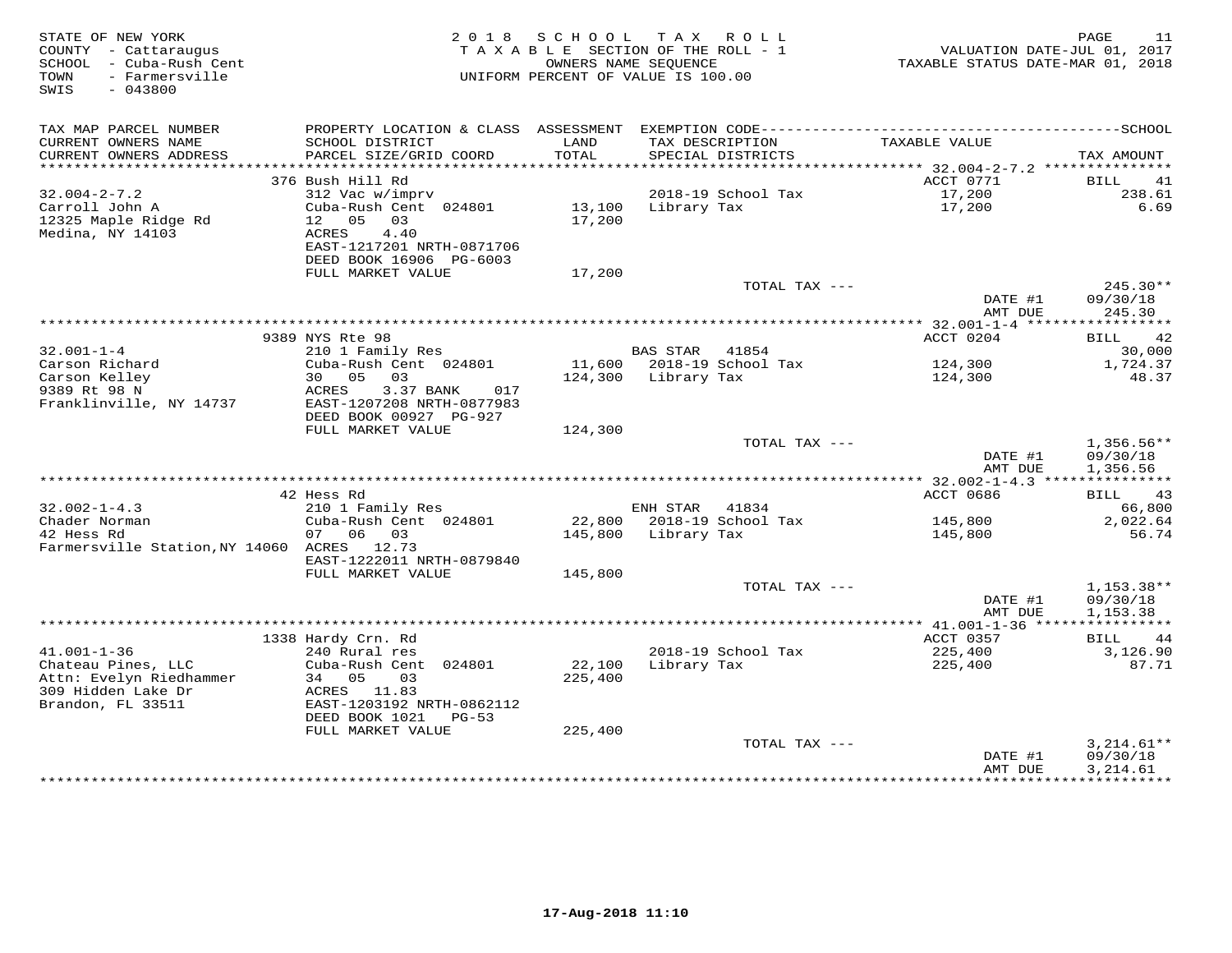| STATE OF NEW YORK<br>COUNTY - Cattaraugus<br>SCHOOL - Cuba-Rush Cent<br>- Farmersville<br>TOWN<br>$-043800$<br>SWIS | 2 0 1 8                                                               | SCHOOL           | T A X<br>ROLL<br>TAXABLE SECTION OF THE ROLL - 1<br>OWNERS NAME SEQUENCE<br>UNIFORM PERCENT OF VALUE IS 100.00 | VALUATION DATE-JUL 01, 2017<br>TAXABLE STATUS DATE-MAR 01, 2018 | 12<br>PAGE           |
|---------------------------------------------------------------------------------------------------------------------|-----------------------------------------------------------------------|------------------|----------------------------------------------------------------------------------------------------------------|-----------------------------------------------------------------|----------------------|
| TAX MAP PARCEL NUMBER                                                                                               | PROPERTY LOCATION & CLASS                                             |                  |                                                                                                                |                                                                 |                      |
| CURRENT OWNERS NAME<br>CURRENT OWNERS ADDRESS<br>***********************                                            | SCHOOL DISTRICT<br>PARCEL SIZE/GRID COORD<br>************************ | LAND<br>TOTAL    | TAX DESCRIPTION<br>SPECIAL DISTRICTS                                                                           | TAXABLE VALUE                                                   | TAX AMOUNT           |
|                                                                                                                     | Clark Rd                                                              |                  |                                                                                                                | ACCT 0866                                                       | BILL<br>45           |
| $41.002 - 1 - 21.3$                                                                                                 | 322 Rural vac>10                                                      |                  | 2018-19 School Tax                                                                                             | 36,800                                                          | 510.51               |
| Cheney Sanford B<br>Sokolowski Bernard<br>17 Barnett Dr                                                             | Cuba-Rush Cent 024801<br>$01 - 05 - 03$<br>ACRES<br>31.45             | 36,800<br>36,800 | Library Tax                                                                                                    | 36,800                                                          | 14.32                |
| West Seneca, NY 14224                                                                                               | EAST-1219094 NRTH-0856473<br>DEED BOOK 906<br>PG-00098                |                  |                                                                                                                |                                                                 |                      |
|                                                                                                                     | FULL MARKET VALUE                                                     | 36,800           |                                                                                                                |                                                                 | 524.83**             |
|                                                                                                                     |                                                                       |                  | TOTAL TAX ---                                                                                                  | DATE #1<br>AMT DUE                                              | 09/30/18<br>524.83   |
|                                                                                                                     |                                                                       |                  | ********************************                                                                               | **** 23.003-1-7.6 ******                                        | *********            |
|                                                                                                                     | 9817 Church St                                                        |                  |                                                                                                                | <b>ACCT 1105</b>                                                | 46<br>BILL           |
| $23.003 - 1 - 7.6$                                                                                                  | 240 Rural res                                                         |                  | <b>BAS STAR</b><br>41854                                                                                       |                                                                 | 30,000               |
| Chmiel Gerald M Jr<br>Chmiel Dawn M                                                                                 | Cuba-Rush Cent 024801<br>05<br>32<br>03                               | 32,800<br>95,000 | 2018-19 School Tax<br>Library Tax                                                                              | 95,000<br>95,000                                                | 1,317.90<br>36.97    |
| 9817 Church St<br>Farmersville Station, NY 14060 EAST-1207708 NRTH-0884875                                          | ACRES<br>26.00 BANK<br>017                                            |                  |                                                                                                                |                                                                 |                      |
|                                                                                                                     | DEED BOOK 2254<br>PG-2001<br>FULL MARKET VALUE                        | 95,000           |                                                                                                                |                                                                 |                      |
|                                                                                                                     |                                                                       |                  | TOTAL TAX ---                                                                                                  |                                                                 | 938.69**             |
|                                                                                                                     |                                                                       |                  |                                                                                                                | DATE #1<br>AMT DUE                                              | 09/30/18<br>938.69   |
|                                                                                                                     |                                                                       |                  |                                                                                                                |                                                                 | **************       |
| $41.001 - 1 - 15.4$                                                                                                 | 841 Hardy Corners Rd                                                  |                  | 2018-19 School Tax                                                                                             | ACCT 0798<br>40,200                                             | 47<br>BILL<br>557.68 |
| Cino Joseph D                                                                                                       | 270 Mfg housing<br>Cuba-Rush Cent 024801                              | 32,500           | Library Tax                                                                                                    | 40,200                                                          | 15.64                |
| Cino Patricia N                                                                                                     | 25/26<br>05 03                                                        | 40,200           |                                                                                                                |                                                                 |                      |
| 48 Olcott Ave                                                                                                       | 25.60<br>ACRES                                                        |                  |                                                                                                                |                                                                 |                      |
| Buffalo, NY 14220                                                                                                   | EAST-1210078 NRTH-0860042                                             |                  |                                                                                                                |                                                                 |                      |
|                                                                                                                     | DEED BOOK 865<br>PG-00484<br>FULL MARKET VALUE                        | 40,200           |                                                                                                                |                                                                 |                      |
|                                                                                                                     |                                                                       |                  | TOTAL TAX ---                                                                                                  |                                                                 | $573.32**$           |
|                                                                                                                     |                                                                       |                  |                                                                                                                | DATE #1                                                         | 09/30/18             |
|                                                                                                                     |                                                                       |                  |                                                                                                                | AMT DUE                                                         | 573.32               |
|                                                                                                                     | 805 Bush Hill Rd                                                      |                  |                                                                                                                | ************ 32.004-1-34 ****<br>ACCT 0374                      | 48<br>BILL           |
| $32.004 - 1 - 34$                                                                                                   | 260 Seasonal res                                                      |                  | 2018-19 School Tax                                                                                             | 65,000                                                          | 901.72               |
| Clabeaux David & Kathleen                                                                                           | Cuba-Rush Cent 024801                                                 | 8,300            | Library Tax                                                                                                    | 65,000                                                          | 25.29                |
| Sullivan Michelle & Timothy                                                                                         | 20 <sub>o</sub><br>0.5<br>03                                          | 65,000           |                                                                                                                |                                                                 |                      |
| 45 Cenntennial Ct<br>West Seneca, NY 14224                                                                          | 1.18<br>ACRES<br>EAST-1210966 NRTH-0870758                            |                  |                                                                                                                |                                                                 |                      |
|                                                                                                                     | DEED BOOK 18440 PG-3003                                               |                  |                                                                                                                |                                                                 |                      |
|                                                                                                                     | FULL MARKET VALUE                                                     | 65,000           | TOTAL TAX ---                                                                                                  |                                                                 | $927.01**$           |
|                                                                                                                     |                                                                       |                  |                                                                                                                | DATE #1<br>AMT DUE                                              | 09/30/18<br>927.01   |
|                                                                                                                     |                                                                       |                  |                                                                                                                |                                                                 | * * * * * * * *      |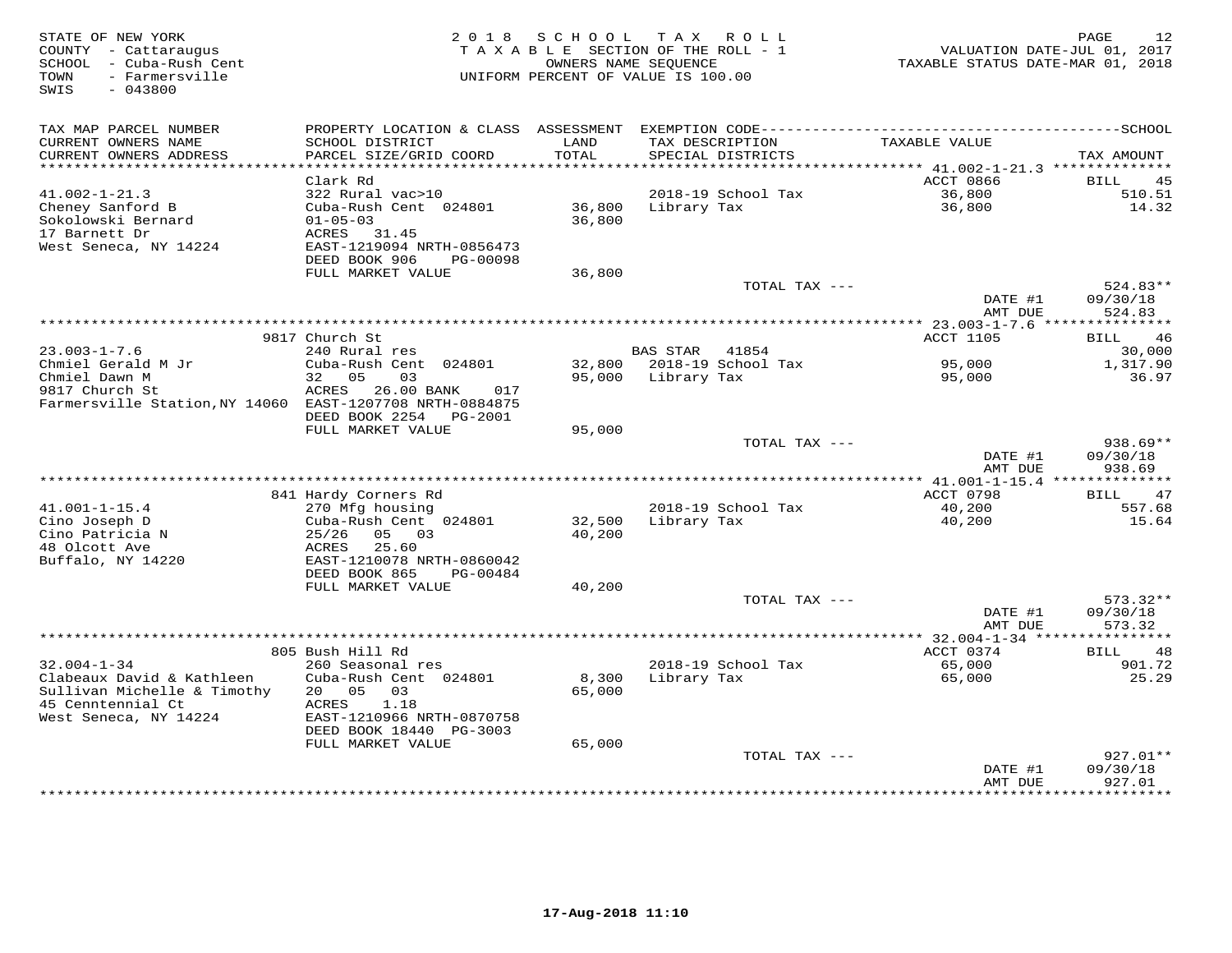| STATE OF NEW YORK<br>COUNTY - Cattaraugus<br>SCHOOL - Cuba-Rush Cent<br>TOWN<br>- Farmersville<br>SWIS<br>$-043800$ | 2 0 1 8                                                                 | SCHOOL<br>TAXABLE SECTION OF THE ROLL - 1<br>UNIFORM PERCENT OF VALUE IS 100.00 | T A X<br>OWNERS NAME SEQUENCE | R O L L                   | VALUATION DATE-JUL 01, 2017<br>TAXABLE STATUS DATE-MAR 01, 2018 | 13<br>PAGE             |
|---------------------------------------------------------------------------------------------------------------------|-------------------------------------------------------------------------|---------------------------------------------------------------------------------|-------------------------------|---------------------------|-----------------------------------------------------------------|------------------------|
| TAX MAP PARCEL NUMBER                                                                                               |                                                                         |                                                                                 |                               |                           |                                                                 |                        |
| CURRENT OWNERS NAME<br>CURRENT OWNERS ADDRESS                                                                       | SCHOOL DISTRICT<br>PARCEL SIZE/GRID COORD                               | LAND<br>TOTAL                                                                   | TAX DESCRIPTION               | SPECIAL DISTRICTS         | TAXABLE VALUE                                                   | TAX AMOUNT             |
| ********************                                                                                                | 9829 Church St                                                          | ***********                                                                     |                               |                           | ******** 23.014-1-71 *****************<br>ACCT 0409             | BILL<br>49             |
| $23.014 - 1 - 71$                                                                                                   | 210 1 Family Res                                                        |                                                                                 | BAS STAR                      | 41854                     |                                                                 | 30,000                 |
| Claus Mark J                                                                                                        | Cuba-Rush Cent 024801                                                   |                                                                                 |                               | 8,600 2018-19 School Tax  | 82,400                                                          | 1,143.11               |
| Claus Kelly A                                                                                                       | 32<br>05<br>03                                                          |                                                                                 | 82,400 Library Tax            |                           | 82,400                                                          | 32.07                  |
| PO Box 75<br>Farmersville Station, NY 14060 EAST-1208169 NRTH-0885515                                               | ACRES<br>1.43 BANK<br>017<br>DEED BOOK 4040<br>PG-4001                  |                                                                                 |                               |                           |                                                                 |                        |
|                                                                                                                     | FULL MARKET VALUE                                                       | 82,400                                                                          |                               |                           |                                                                 |                        |
|                                                                                                                     |                                                                         |                                                                                 |                               | TOTAL TAX ---             | DATE #1                                                         | 759.00**<br>09/30/18   |
|                                                                                                                     |                                                                         |                                                                                 |                               |                           | AMT DUE                                                         | 759.00                 |
|                                                                                                                     | 9475 NYS Rte 98                                                         |                                                                                 |                               |                           | ACCT 0565                                                       | 50<br>BILL             |
| $23.003 - 1 - 14$                                                                                                   | 210 1 Family Res                                                        |                                                                                 | ENH STAR 41834                |                           |                                                                 | 66,800                 |
| Cleary Michael                                                                                                      | Cuba-Rush Cent 024801                                                   |                                                                                 |                               | 11,900 2018-19 School Tax | 94,400                                                          | 1,309.58               |
| Cleary Mary L                                                                                                       | 31 05 03                                                                | 94,400                                                                          | Library Tax                   |                           | 94,400                                                          | 36.74                  |
| PO Box 57                                                                                                           | See L101 P 8001 Map 2534                                                |                                                                                 |                               |                           |                                                                 |                        |
| Farmersville Station, NY 14060 ACRES                                                                                | 3.59 BANK<br>017<br>EAST-1207478 NRTH-0880031<br>DEED BOOK 31<br>$PG-5$ |                                                                                 |                               |                           |                                                                 |                        |
|                                                                                                                     | FULL MARKET VALUE                                                       | 94,400                                                                          |                               |                           |                                                                 |                        |
|                                                                                                                     |                                                                         |                                                                                 |                               | TOTAL TAX ---             |                                                                 | $420.32**$             |
|                                                                                                                     |                                                                         |                                                                                 |                               |                           | DATE #1<br>AMT DUE                                              | 09/30/18<br>420.32     |
|                                                                                                                     |                                                                         |                                                                                 |                               |                           |                                                                 |                        |
|                                                                                                                     | 9933 Galen Hill Rd                                                      |                                                                                 |                               |                           | ACCT 0278                                                       | 51<br>BILL             |
| $23.014 - 1 - 1$                                                                                                    | 210 1 Family Res                                                        |                                                                                 | BAS STAR                      | 41854                     |                                                                 | 30,000                 |
| Cleveland John J<br>Cleveland Kathleen                                                                              | Cuba-Rush Cent 024801<br>32 05<br>03                                    |                                                                                 | 52,300 Library Tax            | 8,500 2018-19 School Tax  | 52,300<br>52,300                                                | 725.54<br>20.35        |
| 9933 Galen Hill Rd                                                                                                  | ACRES<br>1.30                                                           |                                                                                 |                               |                           |                                                                 |                        |
| Farmersville Station, NY 14060 EAST-1208177 NRTH-0886632                                                            | DEED BOOK 00985 PG-00617                                                |                                                                                 |                               |                           |                                                                 |                        |
|                                                                                                                     | FULL MARKET VALUE                                                       | 52,300                                                                          |                               |                           |                                                                 |                        |
|                                                                                                                     |                                                                         |                                                                                 |                               | TOTAL TAX ---             |                                                                 | 329.71**               |
|                                                                                                                     |                                                                         |                                                                                 |                               |                           | DATE #1<br>AMT DUE                                              | 09/30/18               |
|                                                                                                                     |                                                                         |                                                                                 |                               |                           |                                                                 | 329.71<br>************ |
|                                                                                                                     | Hardy Crn. Rd                                                           |                                                                                 |                               |                           | ACCT 0241                                                       | 52<br>BILL             |
| $41.002 - 1 - 3.1$                                                                                                  | 314 Rural vac<10                                                        |                                                                                 |                               | 2018-19 School Tax        | 14,900                                                          | 206.70                 |
| Cobado Kent                                                                                                         | Cuba-Rush Cent 024801                                                   | 14,900                                                                          | Library Tax                   |                           | 14,900                                                          | 5.80                   |
| Cobado Barbara                                                                                                      | 17/18<br>05<br>03                                                       | 14,900                                                                          |                               |                           |                                                                 |                        |
| 4544 Five Mile Rd<br>Allegany, NY 14706                                                                             | ACRES<br>5.60<br>EAST-1213697 NRTH-0861539                              |                                                                                 |                               |                           |                                                                 |                        |
|                                                                                                                     | DEED BOOK 969<br>PG-936                                                 |                                                                                 |                               |                           |                                                                 |                        |
|                                                                                                                     | FULL MARKET VALUE                                                       | 14,900                                                                          |                               |                           |                                                                 |                        |
|                                                                                                                     |                                                                         |                                                                                 |                               | TOTAL TAX ---             |                                                                 | $212.50**$             |
|                                                                                                                     |                                                                         |                                                                                 |                               |                           | DATE #1<br>AMT DUE                                              | 09/30/18<br>212.50     |
|                                                                                                                     |                                                                         |                                                                                 |                               |                           | **************                                                  | * * * * * * * * *      |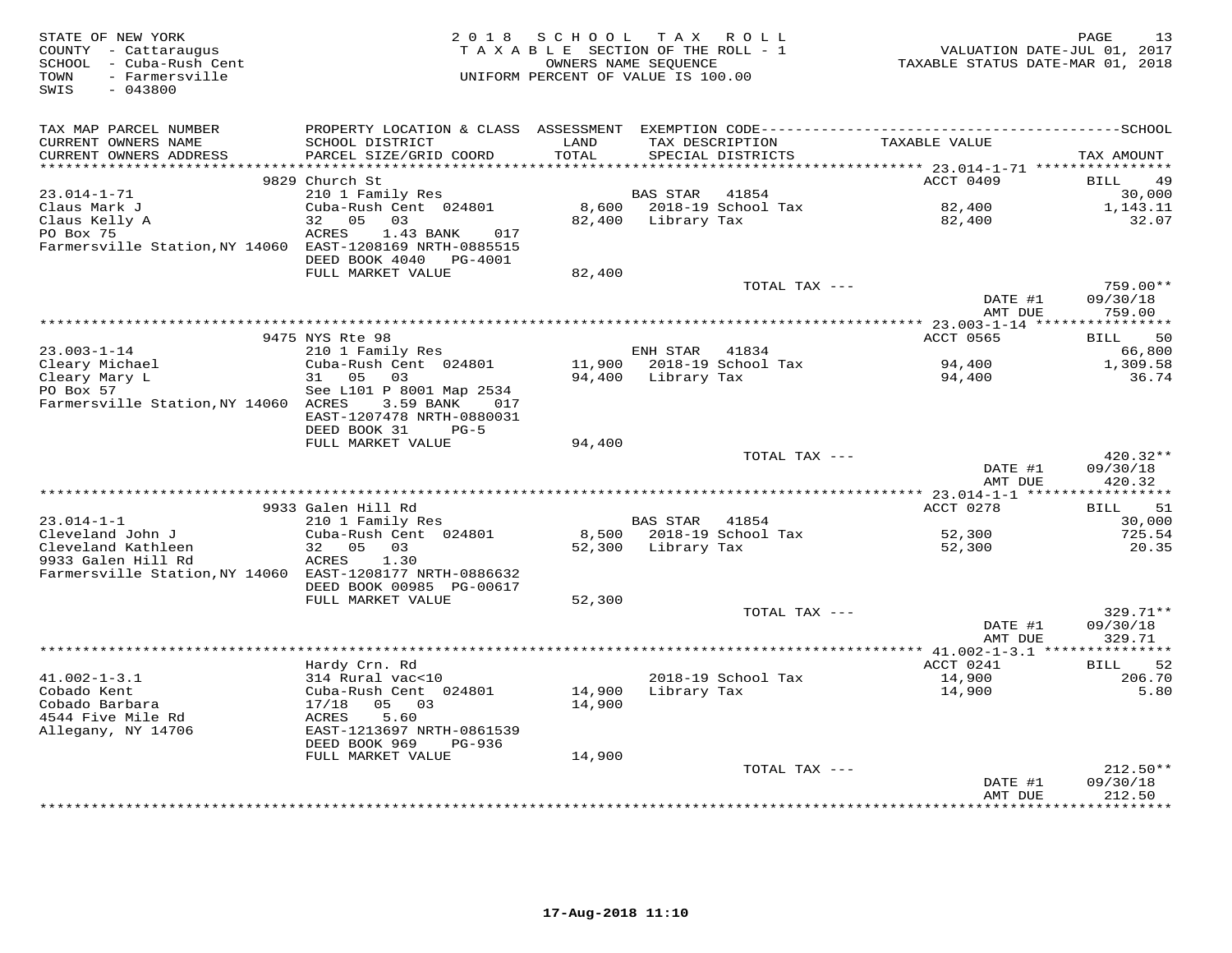| STATE OF NEW YORK<br>COUNTY - Cattaraugus<br>- Cuba-Rush Cent<br>SCHOOL<br>TOWN<br>- Farmersville<br>$-043800$<br>SWIS | 2 0 1 8                                       | S C H O O L      | T A X<br>R O L L<br>TAXABLE SECTION OF THE ROLL - 1<br>OWNERS NAME SEQUENCE<br>UNIFORM PERCENT OF VALUE IS 100.00 | VALUATION DATE-JUL 01, 2017<br>TAXABLE STATUS DATE-MAR 01, 2018 | PAGE<br>14           |
|------------------------------------------------------------------------------------------------------------------------|-----------------------------------------------|------------------|-------------------------------------------------------------------------------------------------------------------|-----------------------------------------------------------------|----------------------|
| TAX MAP PARCEL NUMBER<br>CURRENT OWNERS NAME<br>CURRENT OWNERS ADDRESS                                                 | SCHOOL DISTRICT<br>PARCEL SIZE/GRID COORD     | LAND<br>TOTAL    | TAX DESCRIPTION<br>SPECIAL DISTRICTS                                                                              | TAXABLE VALUE                                                   | TAX AMOUNT           |
| **********************                                                                                                 |                                               |                  |                                                                                                                   |                                                                 |                      |
|                                                                                                                        | 703 Hardy Crn. Rd                             |                  |                                                                                                                   | ACCT 11812                                                      | 53<br><b>BILL</b>    |
| $41.002 - 1 - 3.10/1$                                                                                                  | 312 Vac w/imprv                               |                  | 2018-19 School Tax                                                                                                | 28,000                                                          | 388.43               |
| Cobado Kent<br>Paul Greiner                                                                                            | Cuba-Rush Cent 024801<br>Parent 41.002-1-3.10 | 24,000<br>28,000 | Library Tax                                                                                                       | 28,000                                                          | 10.90                |
| 4544 Five Mile Rd                                                                                                      | ACRES 17.00                                   |                  |                                                                                                                   |                                                                 |                      |
| Allegany, NY 14706                                                                                                     | FULL MARKET VALUE                             | 28,000           |                                                                                                                   |                                                                 |                      |
|                                                                                                                        |                                               |                  | TOTAL TAX ---                                                                                                     |                                                                 | $399.33**$           |
|                                                                                                                        |                                               |                  |                                                                                                                   | DATE #1<br>AMT DUE                                              | 09/30/18<br>399.33   |
|                                                                                                                        |                                               |                  |                                                                                                                   | ************ 32.002-1-11.11 **************                      |                      |
|                                                                                                                        | West Branch Rd                                |                  |                                                                                                                   | ACCT 1024                                                       | 54<br>BILL           |
| $32.002 - 1 - 11.11$                                                                                                   | 322 Rural vac>10                              |                  | 2018-19 School Tax                                                                                                | 31,100                                                          | 431.44               |
| Colburn Darrell<br>Colburn Bonnalyn                                                                                    | Cuba-Rush Cent 024801<br>13 05<br>03          |                  | 31,100 Library Tax                                                                                                | 31,100                                                          | 12.10                |
| 12505 Bullis Rd                                                                                                        | Ff 550.00                                     | 31,100           |                                                                                                                   |                                                                 |                      |
| East Aurora, NY 14052                                                                                                  | ACRES 23.85                                   |                  |                                                                                                                   |                                                                 |                      |
|                                                                                                                        | EAST-1214812 NRTH-0874722                     |                  |                                                                                                                   |                                                                 |                      |
|                                                                                                                        | DEED BOOK 1003 PG-23                          |                  |                                                                                                                   |                                                                 |                      |
|                                                                                                                        | FULL MARKET VALUE                             | 31,100           |                                                                                                                   |                                                                 |                      |
|                                                                                                                        |                                               |                  | TOTAL TAX ---                                                                                                     |                                                                 | 443.54**             |
|                                                                                                                        |                                               |                  |                                                                                                                   | DATE #1<br>AMT DUE                                              | 09/30/18<br>443.54   |
|                                                                                                                        | 544 West Branch Rd                            |                  |                                                                                                                   | ACCT 0375                                                       | 55                   |
| $32.002 - 1 - 11.1$                                                                                                    | 240 Rural res                                 |                  | 2018-19 School Tax                                                                                                | 99,700                                                          | BILL<br>1,383.11     |
| Colburn Lyle K                                                                                                         | Cuba-Rush Cent 024801                         | 31,800           | Library Tax                                                                                                       | 99,700                                                          | 38.80                |
| 544 West Branch Rd                                                                                                     | $12/13/21$ 05<br>03                           | 99,700           |                                                                                                                   |                                                                 |                      |
| Franklinville, NY 14737                                                                                                | ACRES<br>24.70                                |                  |                                                                                                                   |                                                                 |                      |
|                                                                                                                        | EAST-1215284 NRTH-0874571                     |                  |                                                                                                                   |                                                                 |                      |
|                                                                                                                        | DEED BOOK 23696 PG-5002                       |                  |                                                                                                                   |                                                                 |                      |
|                                                                                                                        | FULL MARKET VALUE                             | 99,700           |                                                                                                                   |                                                                 |                      |
|                                                                                                                        |                                               |                  | TOTAL TAX ---                                                                                                     |                                                                 | 1,421.91**           |
|                                                                                                                        |                                               |                  |                                                                                                                   | DATE #1<br>AMT DUE                                              | 09/30/18<br>1,421.91 |
|                                                                                                                        |                                               |                  |                                                                                                                   |                                                                 |                      |
|                                                                                                                        | 8233 Hardy Crn. Rd                            |                  |                                                                                                                   | ACCT 0742                                                       | <b>BILL</b><br>56    |
| $41.002 - 1 - 15.4$                                                                                                    | 260 Seasonal res                              |                  | 2018-19 School Tax                                                                                                | 24,900                                                          | 345.43               |
| Corey James                                                                                                            | Cuba-Rush Cent 024801                         | 13,400           | Library Tax                                                                                                       | 24,900                                                          | 9.69                 |
| 93 Aurora St                                                                                                           | 05 03<br>01                                   | 24,900           |                                                                                                                   |                                                                 |                      |
| Lancaster, NY 14086                                                                                                    | ACRES<br>10.95                                |                  |                                                                                                                   |                                                                 |                      |
|                                                                                                                        | EAST-1221533 NRTH-0859084                     |                  |                                                                                                                   |                                                                 |                      |
|                                                                                                                        | DEED BOOK 16213 PG-9002<br>FULL MARKET VALUE  | 24,900           |                                                                                                                   |                                                                 |                      |
|                                                                                                                        |                                               |                  | TOTAL TAX ---                                                                                                     |                                                                 | $355.12**$           |
|                                                                                                                        |                                               |                  |                                                                                                                   | DATE #1                                                         | 09/30/18             |
|                                                                                                                        |                                               |                  |                                                                                                                   | AMT DUE                                                         | 355.12               |
|                                                                                                                        |                                               |                  |                                                                                                                   | ****************                                                | *********            |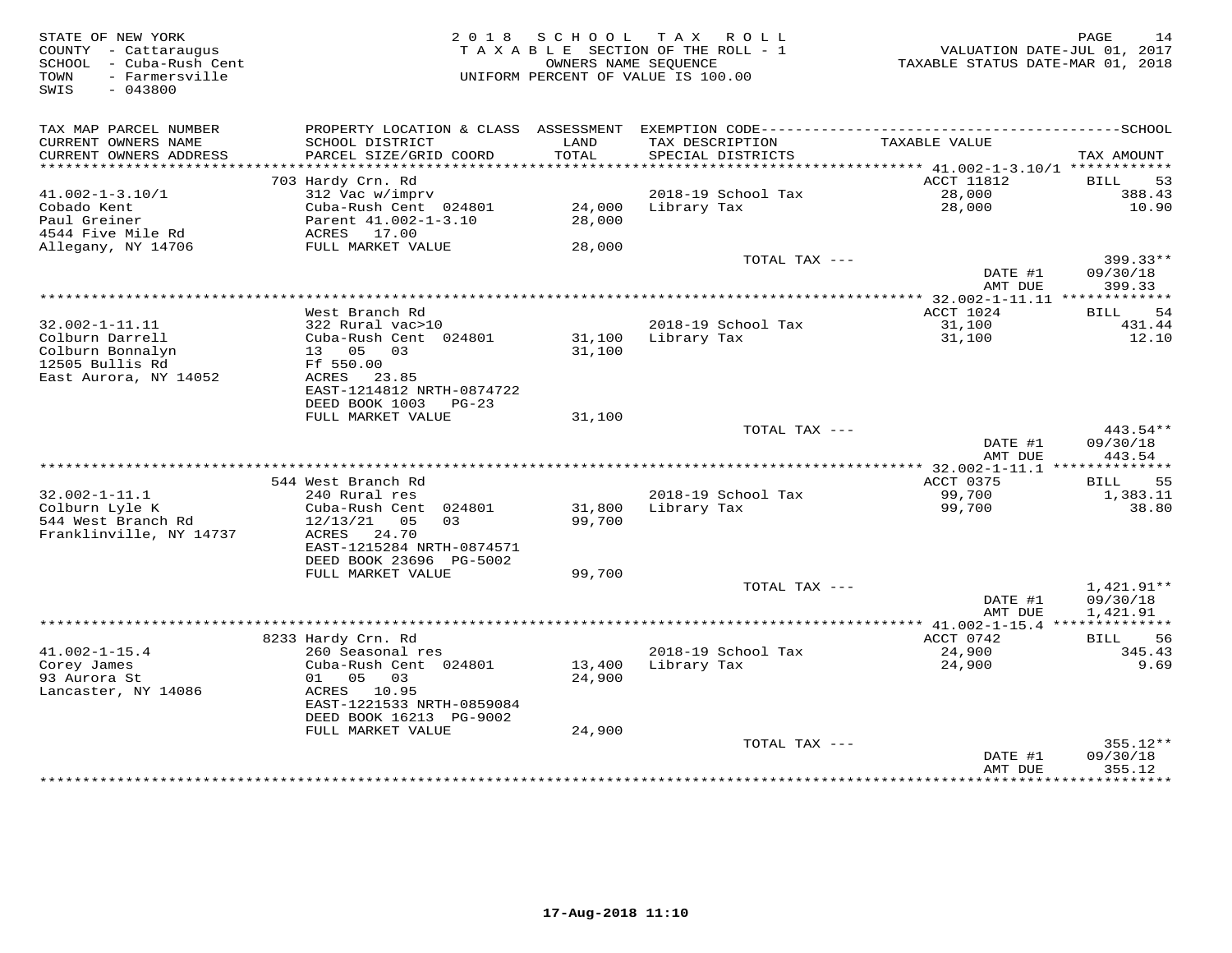| STATE OF NEW YORK<br>COUNTY - Cattaraugus<br>SCHOOL - Cuba-Rush Cent<br>- Farmersville<br>TOWN<br>$-043800$<br>SWIS |                                                       | 2018 SCHOOL   | TAX ROLL<br>TAXABLE SECTION OF THE ROLL - 1<br>OWNERS NAME SEQUENCE<br>UNIFORM PERCENT OF VALUE IS 100.00 | VALUATION DATE-JUL 01, 2017<br>TAXABLE STATUS DATE-MAR 01, 2018 | 15<br>PAGE               |
|---------------------------------------------------------------------------------------------------------------------|-------------------------------------------------------|---------------|-----------------------------------------------------------------------------------------------------------|-----------------------------------------------------------------|--------------------------|
| TAX MAP PARCEL NUMBER                                                                                               |                                                       |               |                                                                                                           |                                                                 |                          |
| CURRENT OWNERS NAME<br>CURRENT OWNERS ADDRESS                                                                       | SCHOOL DISTRICT<br>PARCEL SIZE/GRID COORD             | LAND<br>TOTAL | TAX DESCRIPTION<br>SPECIAL DISTRICTS                                                                      | TAXABLE VALUE                                                   | TAX AMOUNT               |
|                                                                                                                     | 9181 Stebbins Rd                                      |               |                                                                                                           | ACCT 1030                                                       | 57                       |
| $32.002 - 1 - 11.13$                                                                                                | 270 Mfg housing                                       |               | 2018-19 School Tax                                                                                        | 42,500                                                          | BILL<br>589.59           |
| COUNTY OF CATTARAUGUS                                                                                               | Cuba-Rush Cent 024801                                 | 12,300        | Library Tax                                                                                               | 42,500                                                          | 16.54                    |
| 303 Court Street                                                                                                    | 21 05<br>03                                           | 42,500        |                                                                                                           |                                                                 |                          |
| Little Valley, NY 14755                                                                                             | ACRES<br>3.85                                         |               |                                                                                                           |                                                                 |                          |
|                                                                                                                     | EAST-1214241 NRTH-0873442                             |               |                                                                                                           |                                                                 |                          |
| PRIOR OWNER ON 3/01/2018                                                                                            | DEED BOOK 29569 PG-8002                               |               |                                                                                                           |                                                                 |                          |
| Rivera Peter A                                                                                                      | FULL MARKET VALUE                                     | 42,500        |                                                                                                           |                                                                 |                          |
|                                                                                                                     |                                                       |               | TOTAL TAX ---                                                                                             |                                                                 | $606.13**$               |
|                                                                                                                     |                                                       |               |                                                                                                           | DATE #1                                                         | 09/30/18                 |
|                                                                                                                     |                                                       |               |                                                                                                           | AMT DUE                                                         | 606.13                   |
|                                                                                                                     | NYS Rte 98                                            |               |                                                                                                           | ACCT 0293                                                       | 58<br>BILL               |
| $23.004 - 1 - 4$                                                                                                    | 322 Rural vac>10                                      |               | 2018-19 School Tax                                                                                        | 221,300                                                         | 3,070.02                 |
| Cox Wayne P                                                                                                         | Cuba-Rush Cent 024801                                 | 221,300       | Library Tax                                                                                               | 221,300                                                         | 86.12                    |
| Cox Louise M                                                                                                        | $16/24 - 05 - 03$                                     | 221,300       |                                                                                                           |                                                                 |                          |
| 6370 Bunting Rd                                                                                                     | See L1033 P 194 Map 2531                              |               |                                                                                                           |                                                                 |                          |
| Orchard Park, NY 14127                                                                                              | ACRES 244.25                                          |               |                                                                                                           |                                                                 |                          |
|                                                                                                                     | EAST-1214854 NRTH-0885360                             |               |                                                                                                           |                                                                 |                          |
|                                                                                                                     | DEED BOOK 1033<br>PG-194                              |               |                                                                                                           |                                                                 |                          |
|                                                                                                                     | FULL MARKET VALUE                                     | 221,300       |                                                                                                           |                                                                 |                          |
|                                                                                                                     |                                                       |               | TOTAL TAX ---                                                                                             | DATE #1                                                         | $3,156.14**$<br>09/30/18 |
|                                                                                                                     |                                                       |               |                                                                                                           | AMT DUE                                                         | 3,156.14                 |
|                                                                                                                     |                                                       |               |                                                                                                           | *********** 23.004-1-5 ******************                       |                          |
|                                                                                                                     | NYS Rte 98                                            |               |                                                                                                           | ACCT 0083                                                       | 59<br>BILL               |
| $23.004 - 1 - 5$                                                                                                    | 105 Vac farmland                                      |               | 41720<br>AG DIST                                                                                          |                                                                 | 34,107                   |
| Czelusta Adele                                                                                                      | Cuba-Rush Cent 024801                                 |               | 122,600 2018-19 School Tax                                                                                | 88,493                                                          | 1,227.63                 |
| Czelusta Peter S                                                                                                    | 16  05  03                                            | 122,600       | Library Tax                                                                                               | 88,493                                                          | 34.44                    |
| 671 Stolle Rd                                                                                                       | ACRES 114.30                                          |               |                                                                                                           |                                                                 |                          |
| Elma, NY 14059                                                                                                      | EAST-1216185 NRTH-0886895                             |               |                                                                                                           |                                                                 |                          |
|                                                                                                                     | DEED BOOK 18326 PG-8001                               |               |                                                                                                           |                                                                 |                          |
| MAY BE SUBJECT TO PAYMENT<br>UNDER AGDIST LAW TIL 2022                                                              | FULL MARKET VALUE                                     | 122,600       |                                                                                                           |                                                                 |                          |
|                                                                                                                     |                                                       |               | TOTAL TAX ---                                                                                             |                                                                 | $1,262.07**$             |
|                                                                                                                     |                                                       |               |                                                                                                           | DATE #1                                                         | 09/30/18                 |
|                                                                                                                     |                                                       |               |                                                                                                           | AMT DUE                                                         | 1,262.07                 |
|                                                                                                                     |                                                       |               |                                                                                                           | *********** 32.004-1-11.1 **************                        |                          |
|                                                                                                                     | 8917 Stebbins Rd                                      |               |                                                                                                           | ACCT 0094                                                       | 60<br>BILL               |
| $32.004 - 1 - 11.1$                                                                                                 | 210 1 Family Res                                      |               | <b>BAS STAR</b><br>41854                                                                                  |                                                                 | 30,000                   |
| Dahill Robert J Jr                                                                                                  | Cuba-Rush Cent 024801                                 | 18,300        | 2018-19 School Tax                                                                                        | 75,000                                                          | 1,040.45                 |
| 8917 Stebbins Rd                                                                                                    | 20 02<br>03                                           | 75,000        | Library Tax                                                                                               | 75,000                                                          | 29.19                    |
| Franklinville, NY 14737                                                                                             | ACRES<br>8.30 BANK<br>017                             |               |                                                                                                           |                                                                 |                          |
|                                                                                                                     | EAST-1214173 NRTH-0869241<br>DEED BOOK 00992 PG-00896 |               |                                                                                                           |                                                                 |                          |
|                                                                                                                     | FULL MARKET VALUE                                     | 75,000        |                                                                                                           |                                                                 |                          |
|                                                                                                                     |                                                       |               | TOTAL TAX ---                                                                                             |                                                                 | 653.46**                 |
|                                                                                                                     |                                                       |               |                                                                                                           | DATE #1                                                         | 09/30/18                 |
|                                                                                                                     |                                                       |               |                                                                                                           | AMT DUE                                                         | 653.46                   |
|                                                                                                                     |                                                       |               |                                                                                                           |                                                                 | * * * * * * * * *        |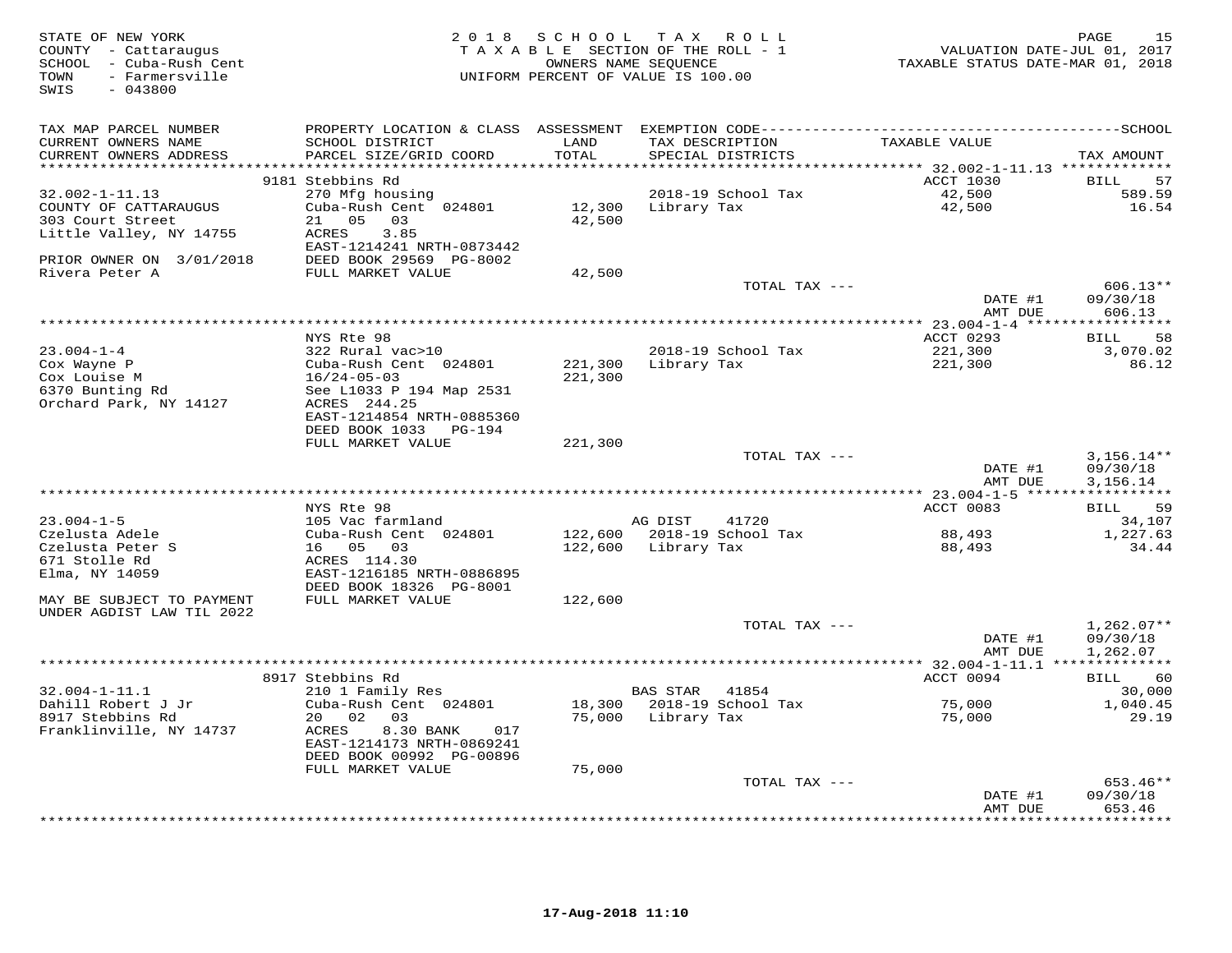| STATE OF NEW YORK<br>COUNTY - Cattaraugus<br>SCHOOL - Cuba-Rush Cent<br>- Farmersville<br>TOWN<br>SWIS<br>$-043800$             | 2 0 1 8                                                                                                           | SCHOOL                  | TAX ROLL<br>TAXABLE SECTION OF THE ROLL - 1<br>OWNERS NAME SEQUENCE<br>UNIFORM PERCENT OF VALUE IS 100.00 | VALUATION DATE-JUL 01, 2017<br>TAXABLE STATUS DATE-MAR 01, 2018 | PAGE<br>16                           |
|---------------------------------------------------------------------------------------------------------------------------------|-------------------------------------------------------------------------------------------------------------------|-------------------------|-----------------------------------------------------------------------------------------------------------|-----------------------------------------------------------------|--------------------------------------|
| TAX MAP PARCEL NUMBER<br>CURRENT OWNERS NAME                                                                                    | SCHOOL DISTRICT                                                                                                   | LAND                    | TAX DESCRIPTION                                                                                           | TAXABLE VALUE                                                   |                                      |
| CURRENT OWNERS ADDRESS                                                                                                          | PARCEL SIZE/GRID COORD                                                                                            | TOTAL                   | SPECIAL DISTRICTS                                                                                         |                                                                 | TAX AMOUNT                           |
| **********************                                                                                                          | 636 West Branch Rd                                                                                                | * * * * * * * * * * * * |                                                                                                           | ACCT 0275                                                       | BILL<br>61                           |
| $32.002 - 1 - 13$<br>Dailey Bill & Marylou<br>Bramer Cynthia, Dick, Susan<br>8801 E Moonrise Ln Lot 50<br>Floral City, FL 34436 | 270 Mfg housing<br>Cuba-Rush Cent 024801<br>21  05  03<br>Ff 360.00<br>ACRES<br>2.01<br>EAST-1213344 NRTH-0874380 | 19,300                  | 2018-19 School Tax<br>9,500 Library Tax                                                                   | 19,300<br>19,300<br>19,300                                      | 267.74<br>7.51                       |
|                                                                                                                                 | DEED BOOK 12729 PG-9001<br>FULL MARKET VALUE                                                                      | 19,300                  |                                                                                                           |                                                                 |                                      |
|                                                                                                                                 |                                                                                                                   |                         | TOTAL TAX ---                                                                                             |                                                                 | $275.25**$                           |
|                                                                                                                                 |                                                                                                                   |                         |                                                                                                           | DATE #1<br>AMT DUE                                              | 09/30/18<br>275.25                   |
|                                                                                                                                 |                                                                                                                   |                         | **************************************                                                                    | **************** 32.004-1-30 *****************                  |                                      |
| $32.004 - 1 - 30$                                                                                                               | 791 C Bush Hill (Off) Rd<br>260 Seasonal res                                                                      |                         | 2018-19 School Tax                                                                                        | ACCT 0585<br>75,700                                             | 62<br>BILL<br>1,050.16               |
| Daruszka David W<br>66 Kingston Pl                                                                                              | Cuba-Rush Cent 024801<br>20 05<br>03                                                                              | 22,900<br>75,700        | Library Tax                                                                                               | 75,700                                                          | 29.46                                |
| Buffalo, NY 14210                                                                                                               | ACRES 15.47<br>EAST-1210797 NRTH-0868346<br>DEED BOOK 1029<br>PG-778                                              |                         |                                                                                                           |                                                                 |                                      |
|                                                                                                                                 | FULL MARKET VALUE                                                                                                 | 75,700                  |                                                                                                           |                                                                 |                                      |
|                                                                                                                                 |                                                                                                                   |                         | TOTAL TAX ---                                                                                             | DATE #1<br>AMT DUE                                              | $1,079.62**$<br>09/30/18<br>1,079.62 |
|                                                                                                                                 | Church St                                                                                                         |                         |                                                                                                           | ACCT 0310                                                       | <b>BILL</b><br>63                    |
| $23.014 - 1 - 35$                                                                                                               | 322 Rural vac>10                                                                                                  |                         | 2018-19 School Tax                                                                                        | 4,700                                                           | 65.20                                |
| Davidson Kenneth R<br>Davidson Linda L                                                                                          | Cuba-Rush Cent 024801<br>$-05$<br>32<br>$-03$                                                                     | 4,700<br>4,700          | Library Tax                                                                                               | 4,700                                                           | 1.83                                 |
| 9732 Church St<br>Farmersville Station, NY 14060 EAST-1209144 NRTH-0884599                                                      | ACRES 11.65<br>DEED BOOK 1026 PG-631                                                                              |                         |                                                                                                           |                                                                 |                                      |
|                                                                                                                                 | FULL MARKET VALUE                                                                                                 | 4,700                   |                                                                                                           |                                                                 |                                      |
|                                                                                                                                 |                                                                                                                   |                         | TOTAL TAX ---                                                                                             | DATE #1<br>AMT DUE                                              | $67.03**$<br>09/30/18<br>67.03       |
|                                                                                                                                 |                                                                                                                   |                         |                                                                                                           |                                                                 |                                      |
| $23.014 - 1 - 39$                                                                                                               | 9732 Church St<br>210 1 Family Res                                                                                |                         | BAS STAR<br>41854                                                                                         | ACCT 0160                                                       | BILL<br>64<br>30,000                 |
| Davidson Kenneth R<br>Davidson Linda L<br>9732 Church St<br>Farmersville Station, NY 14060 ACRES                                | Cuba-Rush Cent 024801<br>32 05<br>03<br>FRNT 127.70 DPTH 238.00<br>0.69 BANK<br>044                               |                         | 7,800 2018-19 School Tax<br>52,800 Library Tax                                                            | 52,800<br>52,800                                                | 732.48<br>20.55                      |
|                                                                                                                                 | EAST-1208807 NRTH-0884280<br>DEED BOOK 1026 PG-634                                                                |                         |                                                                                                           |                                                                 |                                      |
|                                                                                                                                 | FULL MARKET VALUE                                                                                                 | 52,800                  |                                                                                                           |                                                                 |                                      |
|                                                                                                                                 |                                                                                                                   |                         | TOTAL TAX ---                                                                                             | DATE #1                                                         | $336.85**$<br>09/30/18               |
|                                                                                                                                 |                                                                                                                   |                         |                                                                                                           | AMT DUE                                                         | 336.85<br>* * * * * * *              |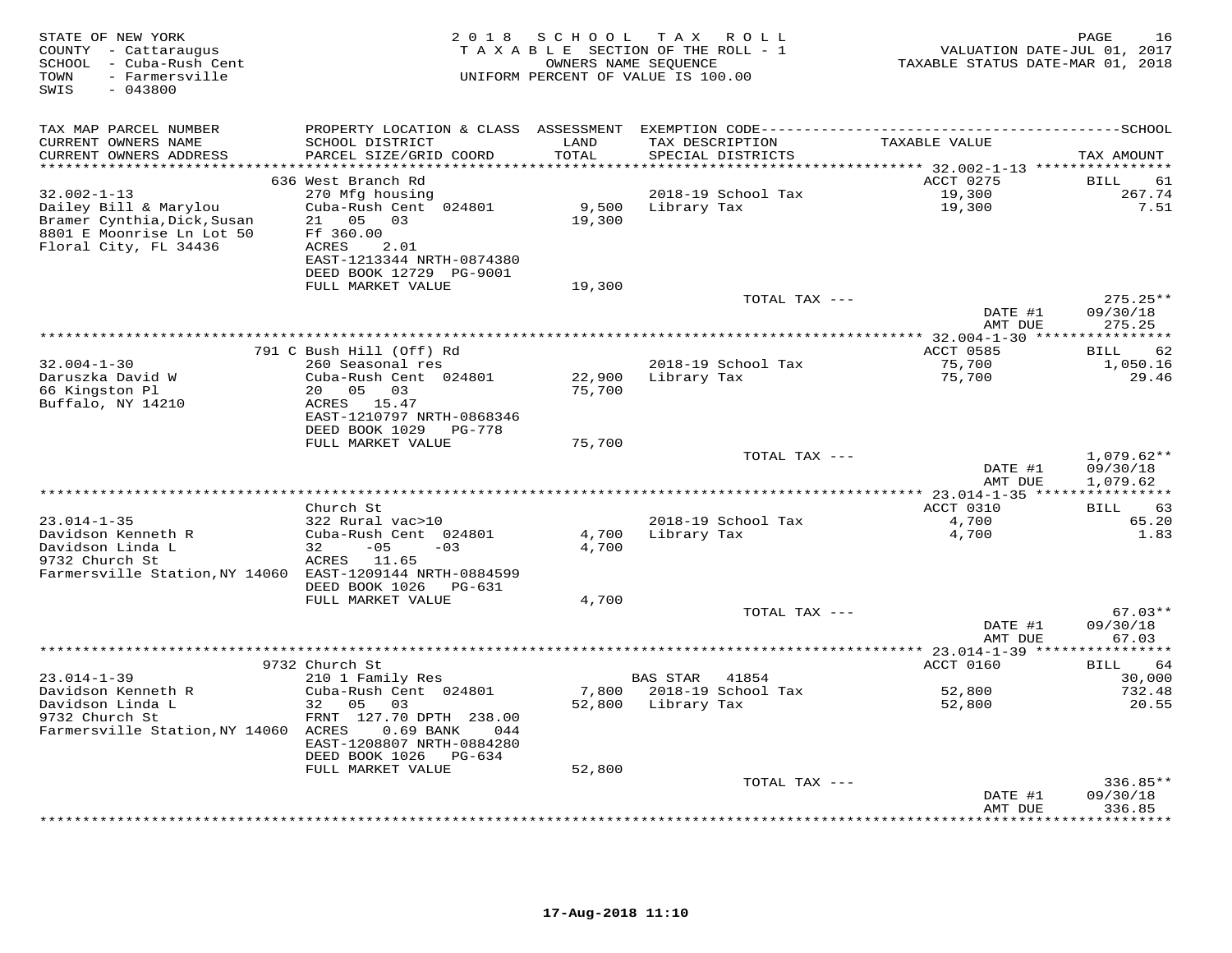| STATE OF NEW YORK<br>COUNTY - Cattaraugus<br>SCHOOL - Cuba-Rush Cent<br>TOWN<br>- Farmersville<br>SWIS<br>$-043800$ |                                                                                                        | 2018 SCHOOL<br>TAXABLE SECTION OF THE ROLL - 1<br>UNIFORM PERCENT OF VALUE IS 100.00 | TAX ROLL<br>OWNERS NAME SEQUENCE |                                      | VALUATION DATE-JUL 01, 2017<br>TAXABLE STATUS DATE-MAR 01, 2018 | PAGE<br>17         |
|---------------------------------------------------------------------------------------------------------------------|--------------------------------------------------------------------------------------------------------|--------------------------------------------------------------------------------------|----------------------------------|--------------------------------------|-----------------------------------------------------------------|--------------------|
| TAX MAP PARCEL NUMBER                                                                                               |                                                                                                        |                                                                                      |                                  |                                      |                                                                 |                    |
| CURRENT OWNERS NAME<br>CURRENT OWNERS ADDRESS<br>************************                                           | SCHOOL DISTRICT<br>PARCEL SIZE/GRID COORD                                                              | LAND<br>TOTAL                                                                        |                                  | TAX DESCRIPTION<br>SPECIAL DISTRICTS | TAXABLE VALUE                                                   | TAX AMOUNT         |
|                                                                                                                     | 984 Elton Rd                                                                                           |                                                                                      |                                  |                                      | ACCT 0037                                                       | BILL<br>65         |
| $23.014 - 1 - 30$                                                                                                   | 210 1 Family Res                                                                                       |                                                                                      |                                  | 2018-19 School Tax                   | 57,100                                                          | 792.13             |
| Davis Kenneth N                                                                                                     | Cuba-Rush Cent 024801                                                                                  | 4,200                                                                                | Library Tax                      |                                      | 57,100                                                          | 22.22              |
| 40 Ivanhoe Rd<br>Buffalo, NY 14215                                                                                  | 32<br>05 03<br>83.00 DPTH<br>FRNT<br>80.00<br>ACRES<br>$0.15$ BANK<br>012<br>EAST-1208545 NRTH-0884785 | 57,100                                                                               |                                  |                                      |                                                                 |                    |
|                                                                                                                     | DEED BOOK 00993 PG-00022<br>FULL MARKET VALUE                                                          | 57,100                                                                               |                                  |                                      |                                                                 |                    |
|                                                                                                                     |                                                                                                        |                                                                                      |                                  | TOTAL TAX ---                        |                                                                 | 814.35**           |
|                                                                                                                     |                                                                                                        |                                                                                      |                                  |                                      | DATE #1<br>AMT DUE                                              | 09/30/18<br>814.35 |
|                                                                                                                     |                                                                                                        |                                                                                      |                                  |                                      |                                                                 |                    |
|                                                                                                                     | 831 Tarbell Rd                                                                                         |                                                                                      |                                  |                                      | ACCT 1007                                                       | 66<br>BILL         |
| $23.004 - 1 - 24.3$<br>Dean Mark A                                                                                  | 210 1 Family Res<br>Cuba-Rush Cent 024801                                                              |                                                                                      | 8,100 Library Tax                | 2018-19 School Tax                   | $60, 200$<br>$60.200$                                           | 835.13<br>23.43    |
| Dean Patti L                                                                                                        | $23/31$ 05 03                                                                                          | 60,200                                                                               |                                  |                                      | 60,200                                                          |                    |
| 12780 Uebelhoer Rd                                                                                                  | 1.05<br>ACRES                                                                                          |                                                                                      |                                  |                                      |                                                                 |                    |
| Alden, NY 14004                                                                                                     | EAST-1210574 NRTH-0882724                                                                              |                                                                                      |                                  |                                      |                                                                 |                    |
|                                                                                                                     | DEED BOOK 18793 PG-5003                                                                                |                                                                                      |                                  |                                      |                                                                 |                    |
|                                                                                                                     | FULL MARKET VALUE                                                                                      | 60,200                                                                               |                                  |                                      |                                                                 |                    |
|                                                                                                                     |                                                                                                        |                                                                                      |                                  | TOTAL TAX ---                        |                                                                 | 858.56**           |
|                                                                                                                     |                                                                                                        |                                                                                      |                                  |                                      | DATE #1<br>AMT DUE                                              | 09/30/18<br>858.56 |
|                                                                                                                     | 8999 Co Line Rd                                                                                        |                                                                                      |                                  |                                      | ACCT 0086                                                       | BILL 67            |
| $32.004 - 2 - 9.1$                                                                                                  | 240 Rural res                                                                                          |                                                                                      | AG DIST                          | 41720                                |                                                                 | 21,780             |
| Decker Nina                                                                                                         | Cuba-Rush Cent 024801                                                                                  |                                                                                      | 61,300 ENH STAR                  | 41834                                |                                                                 | 66,800             |
| 8999 Co Line Rd                                                                                                     | 04 05 03                                                                                               |                                                                                      | 202,400 2018-19 School Tax       |                                      | 180,620                                                         | 2,505.68           |
| Franklinville, NY 14737                                                                                             | ACRES 55.15                                                                                            |                                                                                      | Library Tax                      |                                      | 180,620                                                         | 70.29              |
|                                                                                                                     | EAST-1221633 NRTH-0871058                                                                              |                                                                                      |                                  |                                      |                                                                 |                    |
| MAY BE SUBJECT TO PAYMENT                                                                                           | DEED BOOK 586<br>PG-00475                                                                              |                                                                                      |                                  |                                      |                                                                 |                    |
| UNDER AGDIST LAW TIL 2022                                                                                           | FULL MARKET VALUE                                                                                      | 202,400                                                                              |                                  | TOTAL TAX ---                        |                                                                 | $1,649.97**$       |
|                                                                                                                     |                                                                                                        |                                                                                      |                                  |                                      | DATE #1                                                         | 09/30/18           |
|                                                                                                                     |                                                                                                        |                                                                                      |                                  |                                      | AMT DUE                                                         | 1,649.97           |
|                                                                                                                     |                                                                                                        |                                                                                      |                                  |                                      |                                                                 |                    |
|                                                                                                                     | 9119& 9123 Stebbins Rd                                                                                 |                                                                                      |                                  |                                      | ACCT 0928                                                       | BILL 68            |
| $32.002 - 1 - 11.5$                                                                                                 | 220 2 Family Res                                                                                       |                                                                                      |                                  | 2018-19 School Tax                   | 80,000                                                          | 1,109.81           |
| Dewitt Kristen                                                                                                      | Cuba-Rush Cent 024801                                                                                  | 16,500                                                                               | Library Tax                      |                                      | 80,000                                                          | 31.13              |
| 9361 Older Hill Road<br>Franklinville, NY 14737                                                                     | 21  05  03<br>4.90<br>ACRES                                                                            | 80,000                                                                               |                                  |                                      |                                                                 |                    |
|                                                                                                                     | EAST-1213997 NRTH-0872293                                                                              |                                                                                      |                                  |                                      |                                                                 |                    |
|                                                                                                                     | DEED BOOK 28073 PG-7001<br>FULL MARKET VALUE                                                           | 80,000                                                                               |                                  |                                      |                                                                 |                    |
|                                                                                                                     |                                                                                                        |                                                                                      |                                  | TOTAL TAX ---                        |                                                                 | 1,140.94**         |
|                                                                                                                     |                                                                                                        |                                                                                      |                                  |                                      | DATE #1                                                         | 09/30/18           |
|                                                                                                                     |                                                                                                        |                                                                                      |                                  |                                      | AMT DUE                                                         | 1,140.94           |
|                                                                                                                     |                                                                                                        |                                                                                      |                                  |                                      |                                                                 | **********         |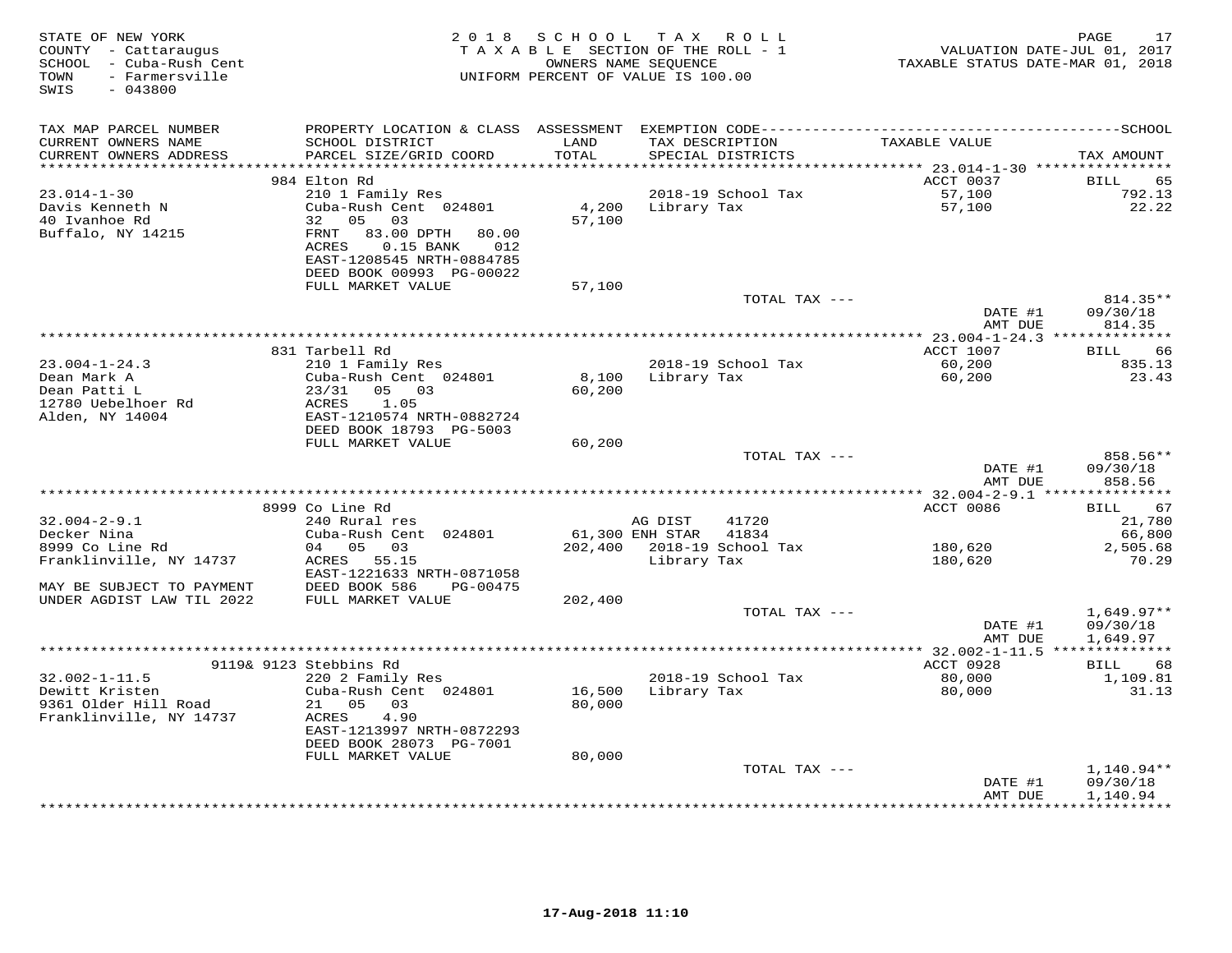| STATE OF NEW YORK<br>COUNTY - Cattaraugus<br>SCHOOL - Cuba-Rush Cent<br>- Farmersville<br>TOWN<br>$-043800$<br>SWIS | 2 0 1 8                                   | S C H O O L<br>OWNERS NAME SEQUENCE | T A X<br>ROLL<br>TAXABLE SECTION OF THE ROLL - 1<br>UNIFORM PERCENT OF VALUE IS 100.00 | TAXABLE STATUS DATE-MAR 01, 2018                 | PAGE<br>18<br>VALUATION DATE-JUL 01, 2017 |
|---------------------------------------------------------------------------------------------------------------------|-------------------------------------------|-------------------------------------|----------------------------------------------------------------------------------------|--------------------------------------------------|-------------------------------------------|
| TAX MAP PARCEL NUMBER                                                                                               | PROPERTY LOCATION & CLASS ASSESSMENT      |                                     |                                                                                        |                                                  |                                           |
| CURRENT OWNERS NAME<br>CURRENT OWNERS ADDRESS                                                                       | SCHOOL DISTRICT<br>PARCEL SIZE/GRID COORD | LAND<br>TOTAL                       | TAX DESCRIPTION<br>SPECIAL DISTRICTS                                                   | TAXABLE VALUE                                    | TAX AMOUNT                                |
| **********************                                                                                              | *****************************             |                                     |                                                                                        |                                                  |                                           |
| $23.014 - 1 - 49$                                                                                                   | 9749 Church St<br>210 1 Family Res        |                                     | 2018-19 School Tax                                                                     | ACCT 0363<br>60,200                              | BILL<br>69<br>835.13                      |
| Diamantes Jessica L.                                                                                                | Cuba-Rush Cent 024801                     | 7,800                               | Library Tax                                                                            | 60,200                                           | 23.43                                     |
| 9749 Church Street                                                                                                  | 05<br>03<br>32                            | 60,200                              |                                                                                        |                                                  |                                           |
| Farmersville Station, NY 14060 ACRES                                                                                | 0.70                                      |                                     |                                                                                        |                                                  |                                           |
|                                                                                                                     | EAST-1208424 NRTH-0884310                 |                                     |                                                                                        |                                                  |                                           |
|                                                                                                                     | DEED BOOK 26701 PG-6001                   |                                     |                                                                                        |                                                  |                                           |
|                                                                                                                     | FULL MARKET VALUE                         | 60,200                              |                                                                                        |                                                  |                                           |
|                                                                                                                     |                                           |                                     | TOTAL TAX ---                                                                          |                                                  | 858.56**                                  |
|                                                                                                                     |                                           |                                     |                                                                                        | DATE #1                                          | 09/30/18                                  |
|                                                                                                                     |                                           |                                     |                                                                                        | AMT DUE                                          | 858.56                                    |
|                                                                                                                     |                                           |                                     |                                                                                        |                                                  |                                           |
|                                                                                                                     | 1046 Co Rd 21                             |                                     |                                                                                        | ACCT 0318                                        | 70<br>BILL                                |
| $23.014 - 1 - 55.1$<br>Dick Kathy L                                                                                 | 210 1 Family Res<br>Cuba-Rush Cent 024801 | 7,600                               | BAS STAR 41854<br>2018-19 School Tax                                                   | 39,000                                           | 30,000<br>541.03                          |
| 1046 County Rd. 21                                                                                                  | 0.5<br>03<br>32                           | 39,000                              | Library Tax                                                                            | 39,000                                           | 15.18                                     |
| Franklinville, NY 14737                                                                                             | 66.00 DPTH 350.00<br>FRNT                 |                                     |                                                                                        |                                                  |                                           |
|                                                                                                                     | ACRES<br>0.53                             |                                     |                                                                                        |                                                  |                                           |
|                                                                                                                     | EAST-1207628 NRTH-0884163                 |                                     |                                                                                        |                                                  |                                           |
|                                                                                                                     | DEED BOOK 13903 PG-4008                   |                                     |                                                                                        |                                                  |                                           |
|                                                                                                                     | FULL MARKET VALUE                         | 39,000                              |                                                                                        |                                                  |                                           |
|                                                                                                                     |                                           |                                     | TOTAL TAX ---                                                                          |                                                  | $140.03**$                                |
|                                                                                                                     |                                           |                                     |                                                                                        | DATE #1<br>AMT DUE                               | 09/30/18<br>140.03                        |
|                                                                                                                     |                                           |                                     |                                                                                        | ****************** 41.002-1-15.3 *************** |                                           |
| $41.002 - 1 - 15.3$                                                                                                 | 165 Hardy Crn. Rd                         |                                     |                                                                                        | ACCT 0696                                        | 71<br>BILL                                |
| Dietz James A.                                                                                                      | 260 Seasonal res<br>Cuba-Rush Cent 024801 | 22,300                              | 2018-19 School Tax<br>Library Tax                                                      | 57,000<br>57,000                                 | 790.74<br>22.18                           |
| Dietz Jill A.                                                                                                       | 01 05 03                                  | 57,000                              |                                                                                        |                                                  |                                           |
| 3700 Moyer Rd                                                                                                       | ACRES 12.05                               |                                     |                                                                                        |                                                  |                                           |
| North Tonawanda, NY 14120                                                                                           | EAST-1220292 NRTH-0085937                 |                                     |                                                                                        |                                                  |                                           |
|                                                                                                                     | DEED BOOK 24153 PG-7001                   |                                     |                                                                                        |                                                  |                                           |
|                                                                                                                     | FULL MARKET VALUE                         | 57,000                              |                                                                                        |                                                  |                                           |
|                                                                                                                     |                                           |                                     | TOTAL TAX ---                                                                          |                                                  | 812.92**                                  |
|                                                                                                                     |                                           |                                     |                                                                                        | DATE #1                                          | 09/30/18                                  |
|                                                                                                                     | *************                             |                                     |                                                                                        | AMT DUE                                          | 812.92                                    |
|                                                                                                                     |                                           |                                     |                                                                                        |                                                  | ***********                               |
| $32.004 - 1 - 5.3$                                                                                                  | Bush Hill Rd                              |                                     |                                                                                        | ACCT 1191                                        | 72<br>BILL                                |
| Dillsworth Nicholas                                                                                                 | 314 Rural vac<10<br>Cuba-Rush Cent 024801 | 16,200                              | 2018-19 School Tax<br>Library Tax                                                      | 16,200<br>16,200                                 | 224.74<br>6.30                            |
| 8849 State Rd                                                                                                       | 20 03<br>03                               | 16,200                              |                                                                                        |                                                  |                                           |
| Colden, NY 14033                                                                                                    | ACRES<br>6.61                             |                                     |                                                                                        |                                                  |                                           |
|                                                                                                                     | EAST-1213424 NRTH-0871507                 |                                     |                                                                                        |                                                  |                                           |
|                                                                                                                     | DEED BOOK 18665 PG-7001                   |                                     |                                                                                        |                                                  |                                           |
|                                                                                                                     | FULL MARKET VALUE                         | 16,200                              |                                                                                        |                                                  |                                           |
|                                                                                                                     |                                           |                                     | TOTAL TAX ---                                                                          |                                                  | $231.04**$                                |
|                                                                                                                     |                                           |                                     |                                                                                        | DATE #1                                          | 09/30/18                                  |
|                                                                                                                     |                                           |                                     |                                                                                        | AMT DUE                                          | 231.04<br>********                        |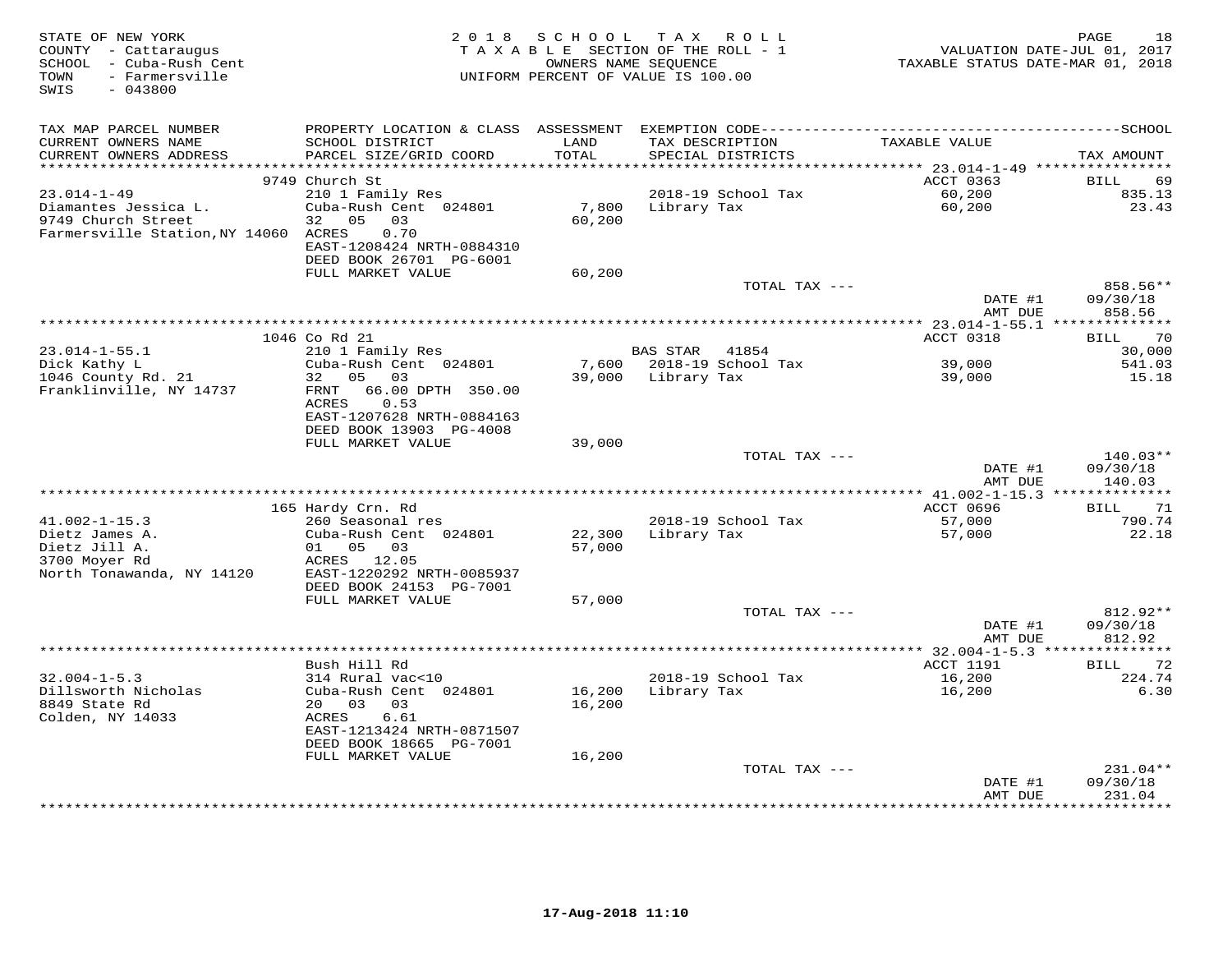| STATE OF NEW YORK<br>COUNTY - Cattaraugus<br>SCHOOL - Cuba-Rush Cent<br>- Farmersville<br>TOWN<br>$-043800$<br>SWIS |                                                      | 2018 SCHOOL TAX ROLL<br>TAXABLE SECTION OF THE ROLL - 1<br>UNIFORM PERCENT OF VALUE IS 100.00 | OWNERS NAME SEQUENCE  |                                      | VALUATION DATE-JUL 01, 2017<br>TAXABLE STATUS DATE-MAR 01, 2018 | 19<br>PAGE             |
|---------------------------------------------------------------------------------------------------------------------|------------------------------------------------------|-----------------------------------------------------------------------------------------------|-----------------------|--------------------------------------|-----------------------------------------------------------------|------------------------|
| TAX MAP PARCEL NUMBER                                                                                               |                                                      |                                                                                               |                       |                                      |                                                                 |                        |
| CURRENT OWNERS NAME<br>CURRENT OWNERS ADDRESS                                                                       | SCHOOL DISTRICT<br>PARCEL SIZE/GRID COORD            | LAND<br>TOTAL                                                                                 |                       | TAX DESCRIPTION<br>SPECIAL DISTRICTS | TAXABLE VALUE                                                   | TAX AMOUNT             |
|                                                                                                                     | 8984 Stebbins Rd                                     |                                                                                               |                       |                                      | ACCT 0002                                                       |                        |
| $32.004 - 2 - 17$                                                                                                   | 260 Seasonal res                                     |                                                                                               |                       | 2018-19 School Tax                   | 98,000                                                          | 73<br>BILL<br>1,359.52 |
| Dinino Kenneth                                                                                                      | Cuba-Rush Cent 024801                                | 28,000                                                                                        | Library Tax           |                                      | 98,000                                                          | 38.14                  |
| Dinino Audra                                                                                                        | 12 05<br>03                                          | 98,000                                                                                        |                       |                                      |                                                                 |                        |
| 3276 Crystal Forest Dr                                                                                              | ACRES 25.47 BANK<br>017                              |                                                                                               |                       |                                      |                                                                 |                        |
| Conroe, TX 77306                                                                                                    | EAST-1215310 NRTH-0870354                            |                                                                                               |                       |                                      |                                                                 |                        |
|                                                                                                                     | DEED BOOK 17791 PG-4001                              |                                                                                               |                       |                                      |                                                                 |                        |
|                                                                                                                     | FULL MARKET VALUE                                    | 98,000                                                                                        |                       |                                      |                                                                 |                        |
|                                                                                                                     |                                                      |                                                                                               |                       | TOTAL TAX ---                        |                                                                 | $1,397.66**$           |
|                                                                                                                     |                                                      |                                                                                               |                       |                                      | DATE #1<br>AMT DUE                                              | 09/30/18<br>1,397.66   |
|                                                                                                                     |                                                      |                                                                                               |                       |                                      |                                                                 |                        |
|                                                                                                                     | 8423 Peet Hill Rd                                    |                                                                                               |                       |                                      | ACCT 0033                                                       | 74<br>BILL             |
| $41.001 - 1 - 1$                                                                                                    | 240 Rural res                                        |                                                                                               | BAS STAR              | 41854                                |                                                                 | 30,000                 |
| DOMINO MATTHEW T                                                                                                    | Cuba-Rush Cent 024801                                | 52,800                                                                                        |                       | 2018-19 School Tax                   | 283,500                                                         | 3,932.90               |
| DOMINO CHRISTOPHER T                                                                                                | 34 05 03                                             | 283,500                                                                                       | Library Tax           |                                      | 283,500                                                         | 110.32                 |
| Domino                                                                                                              | ACRES<br>56.60 BANK<br>017                           |                                                                                               |                       |                                      |                                                                 |                        |
| Thomas & Corrine                                                                                                    | EAST-1203784 NRTH-0863205                            |                                                                                               |                       |                                      |                                                                 |                        |
| 8423 Peet Hill Rd<br>Franklinville, NY 14737                                                                        | DEED BOOK 29286 PG-2001<br>FULL MARKET VALUE         | 283,500                                                                                       |                       |                                      |                                                                 |                        |
|                                                                                                                     |                                                      |                                                                                               |                       |                                      |                                                                 |                        |
| PRIOR OWNER ON 3/01/2018                                                                                            |                                                      |                                                                                               |                       |                                      |                                                                 |                        |
| Domino Thomas J                                                                                                     |                                                      |                                                                                               |                       |                                      |                                                                 |                        |
|                                                                                                                     |                                                      |                                                                                               |                       | TOTAL TAX ---                        |                                                                 | $3,627.04**$           |
|                                                                                                                     |                                                      |                                                                                               |                       |                                      | DATE #1                                                         | 09/30/18               |
|                                                                                                                     |                                                      |                                                                                               |                       |                                      | AMT DUE                                                         | 3,627.04               |
|                                                                                                                     | 8875 Stebbins Rd                                     |                                                                                               |                       |                                      | ACCT 0881                                                       | 75<br>BILL             |
| $32.004 - 1 - 11.2$                                                                                                 | 210 1 Family Res                                     |                                                                                               | AGED S                | 41804                                |                                                                 | 30,720                 |
| Donath Paul B                                                                                                       | Cuba-Rush Cent 024801                                |                                                                                               | 10,800 ENH STAR 41834 |                                      |                                                                 | 46,080                 |
| 8875 Stebbins Rd                                                                                                    | 20  05  03                                           |                                                                                               |                       | 76,800 2018-19 School Tax            | 46,080                                                          | 639.25                 |
| Franklinville, NY 14737                                                                                             | ACRES<br>2.85                                        |                                                                                               | Library Tax           |                                      | 46,080                                                          | 17.93                  |
|                                                                                                                     | EAST-1214326 NRTH-0868917                            |                                                                                               |                       |                                      |                                                                 |                        |
|                                                                                                                     | DEED BOOK 13155 PG-2003                              |                                                                                               |                       |                                      |                                                                 |                        |
|                                                                                                                     | FULL MARKET VALUE                                    | 76,800                                                                                        |                       |                                      |                                                                 |                        |
|                                                                                                                     |                                                      |                                                                                               |                       | TOTAL TAX ---                        | DATE #1                                                         | $17.93**$<br>09/30/18  |
|                                                                                                                     |                                                      |                                                                                               |                       |                                      | AMT DUE                                                         | 17.93                  |
|                                                                                                                     |                                                      |                                                                                               |                       |                                      |                                                                 |                        |
|                                                                                                                     | 9243 Co Line Rd                                      |                                                                                               |                       |                                      |                                                                 | <b>BILL</b><br>76      |
| $32.002 - 1 - 5.2$                                                                                                  | 312 Vac w/imprv                                      |                                                                                               |                       | 2018-19 School Tax                   | 54,600                                                          | 757.45                 |
| Donner Gary F.                                                                                                      | Cuba-Rush Cent 024801                                | 53,500                                                                                        |                       | Library Tax                          | 54,600                                                          | 21.25                  |
| Donner Kathleen E.                                                                                                  | 05 05 03                                             | 54,600                                                                                        |                       |                                      |                                                                 |                        |
| 5273 Fiegel Road                                                                                                    | ACRES 58.00                                          |                                                                                               |                       |                                      |                                                                 |                        |
| Lockport, NY 14094                                                                                                  | EAST-1220552 NRTH-0875571<br>DEED BOOK 22240 PG-6001 |                                                                                               |                       |                                      |                                                                 |                        |
|                                                                                                                     | FULL MARKET VALUE                                    | 54,600                                                                                        |                       |                                      |                                                                 |                        |
|                                                                                                                     |                                                      |                                                                                               |                       | TOTAL TAX ---                        |                                                                 | $778.70**$             |
|                                                                                                                     |                                                      |                                                                                               |                       |                                      | DATE #1                                                         | 09/30/18               |
|                                                                                                                     |                                                      |                                                                                               |                       |                                      | AMT DUE                                                         | 778.70                 |
|                                                                                                                     |                                                      |                                                                                               |                       |                                      |                                                                 | *********              |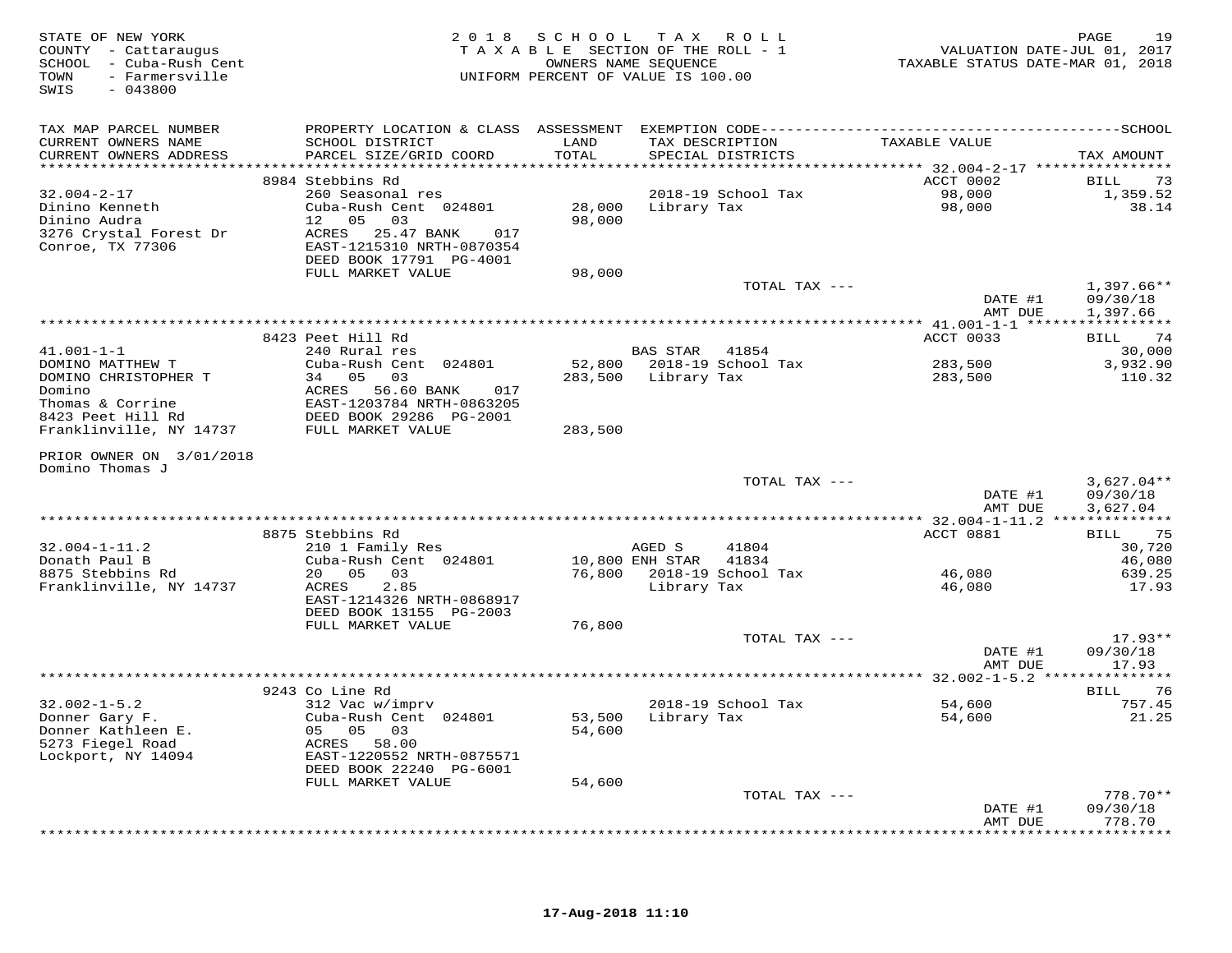| TAX MAP PARCEL NUMBER<br>TAXABLE VALUE<br>CURRENT OWNERS NAME<br>SCHOOL DISTRICT<br>LAND<br>TAX DESCRIPTION<br>TOTAL<br>CURRENT OWNERS ADDRESS<br>PARCEL SIZE/GRID COORD<br>SPECIAL DISTRICTS<br>TAX AMOUNT<br>***********************<br>9243 Co Line Rd<br>ACCT 0263<br>BILL<br>77<br>$32.002 - 1 - 5.1$<br>260 Seasonal res<br>2018-19 School Tax<br>82,300<br>1,141.72<br>Donner Scott B<br>Cuba-Rush Cent 024801<br>62,400<br>Library Tax<br>82,300<br>32.03<br>Donner Kevin & Glenn<br>05 05 03<br>82,300<br>100 Ambleside Dr<br>ACRES 75.70<br>Lockport, NY 14094<br>EAST-1220552 NRTH-0874834<br>DEED BOOK 22421 PG-3001<br>FULL MARKET VALUE<br>82,300<br>TOTAL TAX ---<br>$1,173.75**$<br>DATE #1<br>09/30/18<br>AMT DUE<br>1,173.75<br>ACCT 0080<br>BILL 78<br>NYS Rte 98<br>$23.014 - 1 - 45$<br>314 Rural vac<10<br>2018-19 School Tax<br>3,900<br>54.10<br>Duggan Cherith E<br>Cuba-Rush Cent 024801<br>1.52<br>3,900<br>Library Tax<br>3,900<br>PO Box 93<br>32 05<br>04<br>3,900<br>Farmersville Station, NY 14060 ACRES<br>0.68<br>EAST-1208674 NRTH-0883518<br>DEED BOOK 00984 PG-00180<br>FULL MARKET VALUE<br>3,900<br>$55.62**$<br>TOTAL TAX ---<br>DATE #1<br>09/30/18<br>55.62<br>AMT DUE<br>9747 School St<br>ACCT 0249<br>79<br>BILL<br>210 1 Family Res<br>$23.014 - 1 - 48$<br>2018-19 School Tax<br>64,000<br>887.85<br>Duggan John James<br>7,900<br>Cuba-Rush Cent 024801<br>Library Tax<br>64,000<br>24.91<br>PO Box 93<br>32<br>05<br>03<br>64,000<br>Farmersville Station, NY 14060 ACRES<br>0.79<br>EAST-1208468 NRTH-0884177<br>DEED BOOK 891<br>PG-00165<br>FULL MARKET VALUE<br>64,000<br>912.76**<br>TOTAL TAX ---<br>DATE #1<br>09/30/18<br>AMT DUE<br>912.76<br>Church/School St<br>ACCT 0862<br>80<br><b>BILL</b><br>$23.014 - 1 - 73$<br>314 Rural vac<10<br>2018-19 School Tax<br>12,900<br>178.96<br>Duggan John James<br>Cuba-Rush Cent 024801<br>12,900<br>Library Tax<br>12,900<br>5.02<br>PO Box 93<br>$31 - 05 - 03$<br>12,900<br>Farmersville Sta, NY 14060<br>ACRES<br>4.27<br>EAST-1208749 NRTH-0883875<br>DEED BOOK 905<br>PG-00477<br>12,900<br>FULL MARKET VALUE<br>TOTAL TAX ---<br>183.98**<br>DATE #1<br>09/30/18<br>183.98<br>AMT DUE<br>**********<br>*************** | STATE OF NEW YORK<br>COUNTY - Cattaraugus<br>SCHOOL - Cuba-Rush Cent<br>- Farmersville<br>TOWN<br>SWIS<br>$-043800$ | 2 0 1 8 | SCHOOL<br>OWNERS NAME SEQUENCE | TAX ROLL<br>TAXABLE SECTION OF THE ROLL - 1<br>UNIFORM PERCENT OF VALUE IS 100.00 | VALUATION DATE-JUL 01, 2017<br>TAXABLE STATUS DATE-MAR 01, 2018 | PAGE<br>20 |
|-----------------------------------------------------------------------------------------------------------------------------------------------------------------------------------------------------------------------------------------------------------------------------------------------------------------------------------------------------------------------------------------------------------------------------------------------------------------------------------------------------------------------------------------------------------------------------------------------------------------------------------------------------------------------------------------------------------------------------------------------------------------------------------------------------------------------------------------------------------------------------------------------------------------------------------------------------------------------------------------------------------------------------------------------------------------------------------------------------------------------------------------------------------------------------------------------------------------------------------------------------------------------------------------------------------------------------------------------------------------------------------------------------------------------------------------------------------------------------------------------------------------------------------------------------------------------------------------------------------------------------------------------------------------------------------------------------------------------------------------------------------------------------------------------------------------------------------------------------------------------------------------------------------------------------------------------------------------------------------------------------------------------------------------------------------------------------------------------------------------------------------------------------------------------------------------------------------------------------------|---------------------------------------------------------------------------------------------------------------------|---------|--------------------------------|-----------------------------------------------------------------------------------|-----------------------------------------------------------------|------------|
|                                                                                                                                                                                                                                                                                                                                                                                                                                                                                                                                                                                                                                                                                                                                                                                                                                                                                                                                                                                                                                                                                                                                                                                                                                                                                                                                                                                                                                                                                                                                                                                                                                                                                                                                                                                                                                                                                                                                                                                                                                                                                                                                                                                                                                   |                                                                                                                     |         |                                |                                                                                   |                                                                 |            |
|                                                                                                                                                                                                                                                                                                                                                                                                                                                                                                                                                                                                                                                                                                                                                                                                                                                                                                                                                                                                                                                                                                                                                                                                                                                                                                                                                                                                                                                                                                                                                                                                                                                                                                                                                                                                                                                                                                                                                                                                                                                                                                                                                                                                                                   |                                                                                                                     |         |                                |                                                                                   |                                                                 |            |
|                                                                                                                                                                                                                                                                                                                                                                                                                                                                                                                                                                                                                                                                                                                                                                                                                                                                                                                                                                                                                                                                                                                                                                                                                                                                                                                                                                                                                                                                                                                                                                                                                                                                                                                                                                                                                                                                                                                                                                                                                                                                                                                                                                                                                                   |                                                                                                                     |         |                                |                                                                                   |                                                                 |            |
|                                                                                                                                                                                                                                                                                                                                                                                                                                                                                                                                                                                                                                                                                                                                                                                                                                                                                                                                                                                                                                                                                                                                                                                                                                                                                                                                                                                                                                                                                                                                                                                                                                                                                                                                                                                                                                                                                                                                                                                                                                                                                                                                                                                                                                   |                                                                                                                     |         |                                |                                                                                   |                                                                 |            |
|                                                                                                                                                                                                                                                                                                                                                                                                                                                                                                                                                                                                                                                                                                                                                                                                                                                                                                                                                                                                                                                                                                                                                                                                                                                                                                                                                                                                                                                                                                                                                                                                                                                                                                                                                                                                                                                                                                                                                                                                                                                                                                                                                                                                                                   |                                                                                                                     |         |                                |                                                                                   |                                                                 |            |
|                                                                                                                                                                                                                                                                                                                                                                                                                                                                                                                                                                                                                                                                                                                                                                                                                                                                                                                                                                                                                                                                                                                                                                                                                                                                                                                                                                                                                                                                                                                                                                                                                                                                                                                                                                                                                                                                                                                                                                                                                                                                                                                                                                                                                                   |                                                                                                                     |         |                                |                                                                                   |                                                                 |            |
|                                                                                                                                                                                                                                                                                                                                                                                                                                                                                                                                                                                                                                                                                                                                                                                                                                                                                                                                                                                                                                                                                                                                                                                                                                                                                                                                                                                                                                                                                                                                                                                                                                                                                                                                                                                                                                                                                                                                                                                                                                                                                                                                                                                                                                   |                                                                                                                     |         |                                |                                                                                   |                                                                 |            |
|                                                                                                                                                                                                                                                                                                                                                                                                                                                                                                                                                                                                                                                                                                                                                                                                                                                                                                                                                                                                                                                                                                                                                                                                                                                                                                                                                                                                                                                                                                                                                                                                                                                                                                                                                                                                                                                                                                                                                                                                                                                                                                                                                                                                                                   |                                                                                                                     |         |                                |                                                                                   |                                                                 |            |
|                                                                                                                                                                                                                                                                                                                                                                                                                                                                                                                                                                                                                                                                                                                                                                                                                                                                                                                                                                                                                                                                                                                                                                                                                                                                                                                                                                                                                                                                                                                                                                                                                                                                                                                                                                                                                                                                                                                                                                                                                                                                                                                                                                                                                                   |                                                                                                                     |         |                                |                                                                                   |                                                                 |            |
|                                                                                                                                                                                                                                                                                                                                                                                                                                                                                                                                                                                                                                                                                                                                                                                                                                                                                                                                                                                                                                                                                                                                                                                                                                                                                                                                                                                                                                                                                                                                                                                                                                                                                                                                                                                                                                                                                                                                                                                                                                                                                                                                                                                                                                   |                                                                                                                     |         |                                |                                                                                   |                                                                 |            |
|                                                                                                                                                                                                                                                                                                                                                                                                                                                                                                                                                                                                                                                                                                                                                                                                                                                                                                                                                                                                                                                                                                                                                                                                                                                                                                                                                                                                                                                                                                                                                                                                                                                                                                                                                                                                                                                                                                                                                                                                                                                                                                                                                                                                                                   |                                                                                                                     |         |                                |                                                                                   |                                                                 |            |
|                                                                                                                                                                                                                                                                                                                                                                                                                                                                                                                                                                                                                                                                                                                                                                                                                                                                                                                                                                                                                                                                                                                                                                                                                                                                                                                                                                                                                                                                                                                                                                                                                                                                                                                                                                                                                                                                                                                                                                                                                                                                                                                                                                                                                                   |                                                                                                                     |         |                                |                                                                                   |                                                                 |            |
|                                                                                                                                                                                                                                                                                                                                                                                                                                                                                                                                                                                                                                                                                                                                                                                                                                                                                                                                                                                                                                                                                                                                                                                                                                                                                                                                                                                                                                                                                                                                                                                                                                                                                                                                                                                                                                                                                                                                                                                                                                                                                                                                                                                                                                   |                                                                                                                     |         |                                |                                                                                   |                                                                 |            |
|                                                                                                                                                                                                                                                                                                                                                                                                                                                                                                                                                                                                                                                                                                                                                                                                                                                                                                                                                                                                                                                                                                                                                                                                                                                                                                                                                                                                                                                                                                                                                                                                                                                                                                                                                                                                                                                                                                                                                                                                                                                                                                                                                                                                                                   |                                                                                                                     |         |                                |                                                                                   |                                                                 |            |
|                                                                                                                                                                                                                                                                                                                                                                                                                                                                                                                                                                                                                                                                                                                                                                                                                                                                                                                                                                                                                                                                                                                                                                                                                                                                                                                                                                                                                                                                                                                                                                                                                                                                                                                                                                                                                                                                                                                                                                                                                                                                                                                                                                                                                                   |                                                                                                                     |         |                                |                                                                                   |                                                                 |            |
|                                                                                                                                                                                                                                                                                                                                                                                                                                                                                                                                                                                                                                                                                                                                                                                                                                                                                                                                                                                                                                                                                                                                                                                                                                                                                                                                                                                                                                                                                                                                                                                                                                                                                                                                                                                                                                                                                                                                                                                                                                                                                                                                                                                                                                   |                                                                                                                     |         |                                |                                                                                   |                                                                 |            |
|                                                                                                                                                                                                                                                                                                                                                                                                                                                                                                                                                                                                                                                                                                                                                                                                                                                                                                                                                                                                                                                                                                                                                                                                                                                                                                                                                                                                                                                                                                                                                                                                                                                                                                                                                                                                                                                                                                                                                                                                                                                                                                                                                                                                                                   |                                                                                                                     |         |                                |                                                                                   |                                                                 |            |
|                                                                                                                                                                                                                                                                                                                                                                                                                                                                                                                                                                                                                                                                                                                                                                                                                                                                                                                                                                                                                                                                                                                                                                                                                                                                                                                                                                                                                                                                                                                                                                                                                                                                                                                                                                                                                                                                                                                                                                                                                                                                                                                                                                                                                                   |                                                                                                                     |         |                                |                                                                                   |                                                                 |            |
|                                                                                                                                                                                                                                                                                                                                                                                                                                                                                                                                                                                                                                                                                                                                                                                                                                                                                                                                                                                                                                                                                                                                                                                                                                                                                                                                                                                                                                                                                                                                                                                                                                                                                                                                                                                                                                                                                                                                                                                                                                                                                                                                                                                                                                   |                                                                                                                     |         |                                |                                                                                   |                                                                 |            |
|                                                                                                                                                                                                                                                                                                                                                                                                                                                                                                                                                                                                                                                                                                                                                                                                                                                                                                                                                                                                                                                                                                                                                                                                                                                                                                                                                                                                                                                                                                                                                                                                                                                                                                                                                                                                                                                                                                                                                                                                                                                                                                                                                                                                                                   |                                                                                                                     |         |                                |                                                                                   |                                                                 |            |
|                                                                                                                                                                                                                                                                                                                                                                                                                                                                                                                                                                                                                                                                                                                                                                                                                                                                                                                                                                                                                                                                                                                                                                                                                                                                                                                                                                                                                                                                                                                                                                                                                                                                                                                                                                                                                                                                                                                                                                                                                                                                                                                                                                                                                                   |                                                                                                                     |         |                                |                                                                                   |                                                                 |            |
|                                                                                                                                                                                                                                                                                                                                                                                                                                                                                                                                                                                                                                                                                                                                                                                                                                                                                                                                                                                                                                                                                                                                                                                                                                                                                                                                                                                                                                                                                                                                                                                                                                                                                                                                                                                                                                                                                                                                                                                                                                                                                                                                                                                                                                   |                                                                                                                     |         |                                |                                                                                   |                                                                 |            |
|                                                                                                                                                                                                                                                                                                                                                                                                                                                                                                                                                                                                                                                                                                                                                                                                                                                                                                                                                                                                                                                                                                                                                                                                                                                                                                                                                                                                                                                                                                                                                                                                                                                                                                                                                                                                                                                                                                                                                                                                                                                                                                                                                                                                                                   |                                                                                                                     |         |                                |                                                                                   |                                                                 |            |
|                                                                                                                                                                                                                                                                                                                                                                                                                                                                                                                                                                                                                                                                                                                                                                                                                                                                                                                                                                                                                                                                                                                                                                                                                                                                                                                                                                                                                                                                                                                                                                                                                                                                                                                                                                                                                                                                                                                                                                                                                                                                                                                                                                                                                                   |                                                                                                                     |         |                                |                                                                                   |                                                                 |            |
|                                                                                                                                                                                                                                                                                                                                                                                                                                                                                                                                                                                                                                                                                                                                                                                                                                                                                                                                                                                                                                                                                                                                                                                                                                                                                                                                                                                                                                                                                                                                                                                                                                                                                                                                                                                                                                                                                                                                                                                                                                                                                                                                                                                                                                   |                                                                                                                     |         |                                |                                                                                   |                                                                 |            |
|                                                                                                                                                                                                                                                                                                                                                                                                                                                                                                                                                                                                                                                                                                                                                                                                                                                                                                                                                                                                                                                                                                                                                                                                                                                                                                                                                                                                                                                                                                                                                                                                                                                                                                                                                                                                                                                                                                                                                                                                                                                                                                                                                                                                                                   |                                                                                                                     |         |                                |                                                                                   |                                                                 |            |
|                                                                                                                                                                                                                                                                                                                                                                                                                                                                                                                                                                                                                                                                                                                                                                                                                                                                                                                                                                                                                                                                                                                                                                                                                                                                                                                                                                                                                                                                                                                                                                                                                                                                                                                                                                                                                                                                                                                                                                                                                                                                                                                                                                                                                                   |                                                                                                                     |         |                                |                                                                                   |                                                                 |            |
|                                                                                                                                                                                                                                                                                                                                                                                                                                                                                                                                                                                                                                                                                                                                                                                                                                                                                                                                                                                                                                                                                                                                                                                                                                                                                                                                                                                                                                                                                                                                                                                                                                                                                                                                                                                                                                                                                                                                                                                                                                                                                                                                                                                                                                   |                                                                                                                     |         |                                |                                                                                   |                                                                 |            |
|                                                                                                                                                                                                                                                                                                                                                                                                                                                                                                                                                                                                                                                                                                                                                                                                                                                                                                                                                                                                                                                                                                                                                                                                                                                                                                                                                                                                                                                                                                                                                                                                                                                                                                                                                                                                                                                                                                                                                                                                                                                                                                                                                                                                                                   |                                                                                                                     |         |                                |                                                                                   |                                                                 |            |
|                                                                                                                                                                                                                                                                                                                                                                                                                                                                                                                                                                                                                                                                                                                                                                                                                                                                                                                                                                                                                                                                                                                                                                                                                                                                                                                                                                                                                                                                                                                                                                                                                                                                                                                                                                                                                                                                                                                                                                                                                                                                                                                                                                                                                                   |                                                                                                                     |         |                                |                                                                                   |                                                                 |            |
|                                                                                                                                                                                                                                                                                                                                                                                                                                                                                                                                                                                                                                                                                                                                                                                                                                                                                                                                                                                                                                                                                                                                                                                                                                                                                                                                                                                                                                                                                                                                                                                                                                                                                                                                                                                                                                                                                                                                                                                                                                                                                                                                                                                                                                   |                                                                                                                     |         |                                |                                                                                   |                                                                 |            |
|                                                                                                                                                                                                                                                                                                                                                                                                                                                                                                                                                                                                                                                                                                                                                                                                                                                                                                                                                                                                                                                                                                                                                                                                                                                                                                                                                                                                                                                                                                                                                                                                                                                                                                                                                                                                                                                                                                                                                                                                                                                                                                                                                                                                                                   |                                                                                                                     |         |                                |                                                                                   |                                                                 |            |
|                                                                                                                                                                                                                                                                                                                                                                                                                                                                                                                                                                                                                                                                                                                                                                                                                                                                                                                                                                                                                                                                                                                                                                                                                                                                                                                                                                                                                                                                                                                                                                                                                                                                                                                                                                                                                                                                                                                                                                                                                                                                                                                                                                                                                                   |                                                                                                                     |         |                                |                                                                                   |                                                                 |            |
|                                                                                                                                                                                                                                                                                                                                                                                                                                                                                                                                                                                                                                                                                                                                                                                                                                                                                                                                                                                                                                                                                                                                                                                                                                                                                                                                                                                                                                                                                                                                                                                                                                                                                                                                                                                                                                                                                                                                                                                                                                                                                                                                                                                                                                   |                                                                                                                     |         |                                |                                                                                   |                                                                 |            |
|                                                                                                                                                                                                                                                                                                                                                                                                                                                                                                                                                                                                                                                                                                                                                                                                                                                                                                                                                                                                                                                                                                                                                                                                                                                                                                                                                                                                                                                                                                                                                                                                                                                                                                                                                                                                                                                                                                                                                                                                                                                                                                                                                                                                                                   |                                                                                                                     |         |                                |                                                                                   |                                                                 |            |
|                                                                                                                                                                                                                                                                                                                                                                                                                                                                                                                                                                                                                                                                                                                                                                                                                                                                                                                                                                                                                                                                                                                                                                                                                                                                                                                                                                                                                                                                                                                                                                                                                                                                                                                                                                                                                                                                                                                                                                                                                                                                                                                                                                                                                                   |                                                                                                                     |         |                                |                                                                                   |                                                                 |            |
|                                                                                                                                                                                                                                                                                                                                                                                                                                                                                                                                                                                                                                                                                                                                                                                                                                                                                                                                                                                                                                                                                                                                                                                                                                                                                                                                                                                                                                                                                                                                                                                                                                                                                                                                                                                                                                                                                                                                                                                                                                                                                                                                                                                                                                   |                                                                                                                     |         |                                |                                                                                   |                                                                 |            |
|                                                                                                                                                                                                                                                                                                                                                                                                                                                                                                                                                                                                                                                                                                                                                                                                                                                                                                                                                                                                                                                                                                                                                                                                                                                                                                                                                                                                                                                                                                                                                                                                                                                                                                                                                                                                                                                                                                                                                                                                                                                                                                                                                                                                                                   |                                                                                                                     |         |                                |                                                                                   |                                                                 |            |
|                                                                                                                                                                                                                                                                                                                                                                                                                                                                                                                                                                                                                                                                                                                                                                                                                                                                                                                                                                                                                                                                                                                                                                                                                                                                                                                                                                                                                                                                                                                                                                                                                                                                                                                                                                                                                                                                                                                                                                                                                                                                                                                                                                                                                                   |                                                                                                                     |         |                                |                                                                                   |                                                                 |            |
|                                                                                                                                                                                                                                                                                                                                                                                                                                                                                                                                                                                                                                                                                                                                                                                                                                                                                                                                                                                                                                                                                                                                                                                                                                                                                                                                                                                                                                                                                                                                                                                                                                                                                                                                                                                                                                                                                                                                                                                                                                                                                                                                                                                                                                   |                                                                                                                     |         |                                |                                                                                   |                                                                 |            |
|                                                                                                                                                                                                                                                                                                                                                                                                                                                                                                                                                                                                                                                                                                                                                                                                                                                                                                                                                                                                                                                                                                                                                                                                                                                                                                                                                                                                                                                                                                                                                                                                                                                                                                                                                                                                                                                                                                                                                                                                                                                                                                                                                                                                                                   |                                                                                                                     |         |                                |                                                                                   |                                                                 |            |
|                                                                                                                                                                                                                                                                                                                                                                                                                                                                                                                                                                                                                                                                                                                                                                                                                                                                                                                                                                                                                                                                                                                                                                                                                                                                                                                                                                                                                                                                                                                                                                                                                                                                                                                                                                                                                                                                                                                                                                                                                                                                                                                                                                                                                                   |                                                                                                                     |         |                                |                                                                                   |                                                                 |            |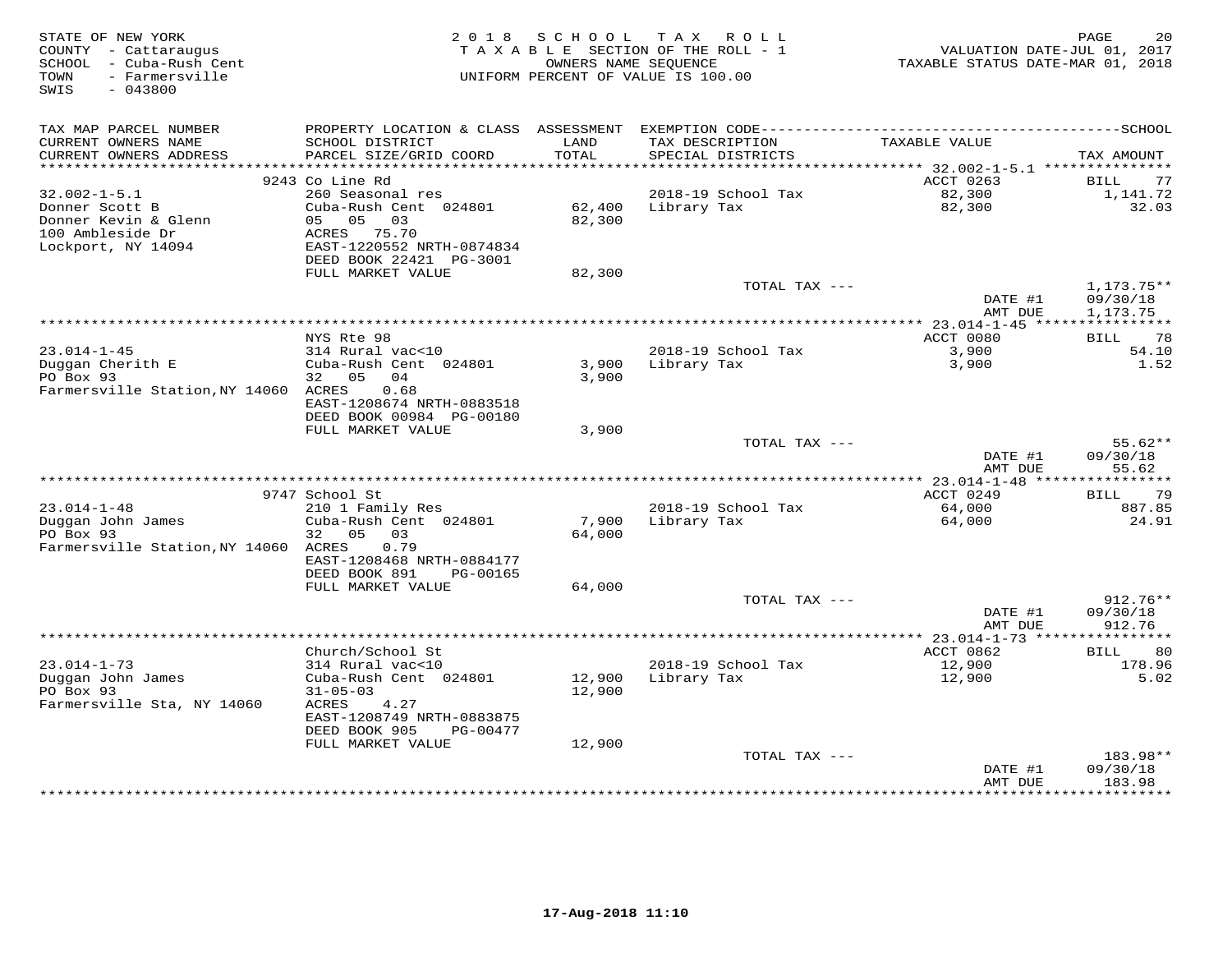| TAX MAP PARCEL NUMBER<br>PROPERTY LOCATION & CLASS ASSESSMENT<br>CURRENT OWNERS NAME<br>LAND<br>TAXABLE VALUE<br>SCHOOL DISTRICT<br>TAX DESCRIPTION<br>TOTAL<br>CURRENT OWNERS ADDRESS<br>PARCEL SIZE/GRID COORD<br>SPECIAL DISTRICTS<br>TAX AMOUNT<br>**********************<br>ACCT 0150<br>8256 Healy Rd<br><b>BILL</b><br>81<br>260 Seasonal res<br>$41.001 - 1 - 25$<br>2018-19 School Tax<br>35,500<br>492.48<br>Cuba-Rush Cent 024801<br>15,500<br>Library Tax<br>35,500<br>13.81<br>Duquette Dennis<br>$-05$<br>35,500<br>Duquette Joan<br>34<br>$-03$<br>33 Kinsey Ave<br>5.99<br>ACRES<br>Kenmore, NY 14217<br>EAST-1205020 NRTH-0860515<br>DEED BOOK 954<br>PG-483<br>FULL MARKET VALUE<br>35,500<br>TOTAL TAX ---<br>$506.29**$<br>DATE #1<br>09/30/18<br>AMT DUE<br>506.29<br>********* 41.002-1-21.1 **************<br>Hardy Crn Rd<br>ACCT 0098<br>82<br><b>BILL</b><br>$41.002 - 1 - 21.1$<br>2018-19 School Tax<br>44,600<br>618.72<br>322 Rural vac>10<br>Durkee Lawrence<br>Cuba-Rush Cent 024801<br>Library Tax<br>44,600<br>17.36<br>44,600<br>Durkee Shirley<br>01 05 03<br>44,600<br>8054 Rawson Rd<br>ACRES 43.00<br>Cuba, NY 14727<br>EAST-1221209 NRTH-0856589<br>DEED BOOK 700<br>PG-00473<br>FULL MARKET VALUE<br>44,600<br>TOTAL TAX ---<br>636.08**<br>DATE #1<br>09/30/18<br>AMT DUE<br>636.08<br>** 32.004-1-3.2 ***************<br>787 Bush Hill Rd<br>ACCT 0569<br>83<br>BILL<br>$32.004 - 1 - 3.2$<br>2018-19 School Tax<br>101,100<br>1,402.53<br>210 1 Family Res<br>9,700<br>39.34<br>Dynabrade Inc<br>Cuba-Rush Cent 024801<br>Library Tax<br>101,100<br>8989 Sheridan Dr<br>05<br>03<br>20<br>101,100<br>Clarence, NY 14031<br>ACRES<br>2.11<br>EAST-1211317 NRTH-0870734<br>DEED BOOK 961<br>PG-795<br>FULL MARKET VALUE<br>101,100<br>TOTAL TAX ---<br>$1,441.87**$<br>DATE #1<br>09/30/18<br>AMT DUE<br>1,441.87<br>*** $41.001 - 1 - 7.2$ ***<br>***********<br>ACCT 0834<br>1100 Hardy Crn. Rd<br>84<br>BILL<br>$41.001 - 1 - 7.2$<br>2018-19 School Tax<br>80,000<br>1,109.81<br>270 Mfg housing<br>Dziewa Wayne R.<br>Cuba-Rush Cent 024801<br>52,000<br>Library Tax<br>80,000<br>31.13<br>70 Haley Ln Apt 6<br>0.5<br>03<br>26<br>80,000<br>Cheektowaga, NY 14227<br>ACRES<br>55.00<br>EAST-1206665 NRTH-0862657<br>DEED BOOK 26512 PG-2001<br>FULL MARKET VALUE<br>80,000<br>1,140.94**<br>TOTAL TAX ---<br>DATE #1<br>09/30/18<br>1,140.94<br>AMT DUE | STATE OF NEW YORK<br>COUNTY - Cattaraugus<br>SCHOOL - Cuba-Rush Cent<br>- Farmersville<br>TOWN<br>$-043800$<br>SWIS | 2 0 1 8 | SCHOOL | TAX ROLL<br>TAXABLE SECTION OF THE ROLL - 1<br>OWNERS NAME SEOUENCE<br>UNIFORM PERCENT OF VALUE IS 100.00 | VALUATION DATE-JUL 01, 2017<br>TAXABLE STATUS DATE-MAR 01, 2018 | 21<br>PAGE |
|---------------------------------------------------------------------------------------------------------------------------------------------------------------------------------------------------------------------------------------------------------------------------------------------------------------------------------------------------------------------------------------------------------------------------------------------------------------------------------------------------------------------------------------------------------------------------------------------------------------------------------------------------------------------------------------------------------------------------------------------------------------------------------------------------------------------------------------------------------------------------------------------------------------------------------------------------------------------------------------------------------------------------------------------------------------------------------------------------------------------------------------------------------------------------------------------------------------------------------------------------------------------------------------------------------------------------------------------------------------------------------------------------------------------------------------------------------------------------------------------------------------------------------------------------------------------------------------------------------------------------------------------------------------------------------------------------------------------------------------------------------------------------------------------------------------------------------------------------------------------------------------------------------------------------------------------------------------------------------------------------------------------------------------------------------------------------------------------------------------------------------------------------------------------------------------------------------------------------------------------------------------------------------------------------------------------------------------------------------------------------------------------------------|---------------------------------------------------------------------------------------------------------------------|---------|--------|-----------------------------------------------------------------------------------------------------------|-----------------------------------------------------------------|------------|
|                                                                                                                                                                                                                                                                                                                                                                                                                                                                                                                                                                                                                                                                                                                                                                                                                                                                                                                                                                                                                                                                                                                                                                                                                                                                                                                                                                                                                                                                                                                                                                                                                                                                                                                                                                                                                                                                                                                                                                                                                                                                                                                                                                                                                                                                                                                                                                                                         |                                                                                                                     |         |        |                                                                                                           |                                                                 |            |
|                                                                                                                                                                                                                                                                                                                                                                                                                                                                                                                                                                                                                                                                                                                                                                                                                                                                                                                                                                                                                                                                                                                                                                                                                                                                                                                                                                                                                                                                                                                                                                                                                                                                                                                                                                                                                                                                                                                                                                                                                                                                                                                                                                                                                                                                                                                                                                                                         |                                                                                                                     |         |        |                                                                                                           |                                                                 |            |
|                                                                                                                                                                                                                                                                                                                                                                                                                                                                                                                                                                                                                                                                                                                                                                                                                                                                                                                                                                                                                                                                                                                                                                                                                                                                                                                                                                                                                                                                                                                                                                                                                                                                                                                                                                                                                                                                                                                                                                                                                                                                                                                                                                                                                                                                                                                                                                                                         |                                                                                                                     |         |        |                                                                                                           |                                                                 |            |
|                                                                                                                                                                                                                                                                                                                                                                                                                                                                                                                                                                                                                                                                                                                                                                                                                                                                                                                                                                                                                                                                                                                                                                                                                                                                                                                                                                                                                                                                                                                                                                                                                                                                                                                                                                                                                                                                                                                                                                                                                                                                                                                                                                                                                                                                                                                                                                                                         |                                                                                                                     |         |        |                                                                                                           |                                                                 |            |
|                                                                                                                                                                                                                                                                                                                                                                                                                                                                                                                                                                                                                                                                                                                                                                                                                                                                                                                                                                                                                                                                                                                                                                                                                                                                                                                                                                                                                                                                                                                                                                                                                                                                                                                                                                                                                                                                                                                                                                                                                                                                                                                                                                                                                                                                                                                                                                                                         |                                                                                                                     |         |        |                                                                                                           |                                                                 |            |
|                                                                                                                                                                                                                                                                                                                                                                                                                                                                                                                                                                                                                                                                                                                                                                                                                                                                                                                                                                                                                                                                                                                                                                                                                                                                                                                                                                                                                                                                                                                                                                                                                                                                                                                                                                                                                                                                                                                                                                                                                                                                                                                                                                                                                                                                                                                                                                                                         |                                                                                                                     |         |        |                                                                                                           |                                                                 |            |
|                                                                                                                                                                                                                                                                                                                                                                                                                                                                                                                                                                                                                                                                                                                                                                                                                                                                                                                                                                                                                                                                                                                                                                                                                                                                                                                                                                                                                                                                                                                                                                                                                                                                                                                                                                                                                                                                                                                                                                                                                                                                                                                                                                                                                                                                                                                                                                                                         |                                                                                                                     |         |        |                                                                                                           |                                                                 |            |
|                                                                                                                                                                                                                                                                                                                                                                                                                                                                                                                                                                                                                                                                                                                                                                                                                                                                                                                                                                                                                                                                                                                                                                                                                                                                                                                                                                                                                                                                                                                                                                                                                                                                                                                                                                                                                                                                                                                                                                                                                                                                                                                                                                                                                                                                                                                                                                                                         |                                                                                                                     |         |        |                                                                                                           |                                                                 |            |
|                                                                                                                                                                                                                                                                                                                                                                                                                                                                                                                                                                                                                                                                                                                                                                                                                                                                                                                                                                                                                                                                                                                                                                                                                                                                                                                                                                                                                                                                                                                                                                                                                                                                                                                                                                                                                                                                                                                                                                                                                                                                                                                                                                                                                                                                                                                                                                                                         |                                                                                                                     |         |        |                                                                                                           |                                                                 |            |
|                                                                                                                                                                                                                                                                                                                                                                                                                                                                                                                                                                                                                                                                                                                                                                                                                                                                                                                                                                                                                                                                                                                                                                                                                                                                                                                                                                                                                                                                                                                                                                                                                                                                                                                                                                                                                                                                                                                                                                                                                                                                                                                                                                                                                                                                                                                                                                                                         |                                                                                                                     |         |        |                                                                                                           |                                                                 |            |
|                                                                                                                                                                                                                                                                                                                                                                                                                                                                                                                                                                                                                                                                                                                                                                                                                                                                                                                                                                                                                                                                                                                                                                                                                                                                                                                                                                                                                                                                                                                                                                                                                                                                                                                                                                                                                                                                                                                                                                                                                                                                                                                                                                                                                                                                                                                                                                                                         |                                                                                                                     |         |        |                                                                                                           |                                                                 |            |
|                                                                                                                                                                                                                                                                                                                                                                                                                                                                                                                                                                                                                                                                                                                                                                                                                                                                                                                                                                                                                                                                                                                                                                                                                                                                                                                                                                                                                                                                                                                                                                                                                                                                                                                                                                                                                                                                                                                                                                                                                                                                                                                                                                                                                                                                                                                                                                                                         |                                                                                                                     |         |        |                                                                                                           |                                                                 |            |
|                                                                                                                                                                                                                                                                                                                                                                                                                                                                                                                                                                                                                                                                                                                                                                                                                                                                                                                                                                                                                                                                                                                                                                                                                                                                                                                                                                                                                                                                                                                                                                                                                                                                                                                                                                                                                                                                                                                                                                                                                                                                                                                                                                                                                                                                                                                                                                                                         |                                                                                                                     |         |        |                                                                                                           |                                                                 |            |
|                                                                                                                                                                                                                                                                                                                                                                                                                                                                                                                                                                                                                                                                                                                                                                                                                                                                                                                                                                                                                                                                                                                                                                                                                                                                                                                                                                                                                                                                                                                                                                                                                                                                                                                                                                                                                                                                                                                                                                                                                                                                                                                                                                                                                                                                                                                                                                                                         |                                                                                                                     |         |        |                                                                                                           |                                                                 |            |
|                                                                                                                                                                                                                                                                                                                                                                                                                                                                                                                                                                                                                                                                                                                                                                                                                                                                                                                                                                                                                                                                                                                                                                                                                                                                                                                                                                                                                                                                                                                                                                                                                                                                                                                                                                                                                                                                                                                                                                                                                                                                                                                                                                                                                                                                                                                                                                                                         |                                                                                                                     |         |        |                                                                                                           |                                                                 |            |
|                                                                                                                                                                                                                                                                                                                                                                                                                                                                                                                                                                                                                                                                                                                                                                                                                                                                                                                                                                                                                                                                                                                                                                                                                                                                                                                                                                                                                                                                                                                                                                                                                                                                                                                                                                                                                                                                                                                                                                                                                                                                                                                                                                                                                                                                                                                                                                                                         |                                                                                                                     |         |        |                                                                                                           |                                                                 |            |
|                                                                                                                                                                                                                                                                                                                                                                                                                                                                                                                                                                                                                                                                                                                                                                                                                                                                                                                                                                                                                                                                                                                                                                                                                                                                                                                                                                                                                                                                                                                                                                                                                                                                                                                                                                                                                                                                                                                                                                                                                                                                                                                                                                                                                                                                                                                                                                                                         |                                                                                                                     |         |        |                                                                                                           |                                                                 |            |
|                                                                                                                                                                                                                                                                                                                                                                                                                                                                                                                                                                                                                                                                                                                                                                                                                                                                                                                                                                                                                                                                                                                                                                                                                                                                                                                                                                                                                                                                                                                                                                                                                                                                                                                                                                                                                                                                                                                                                                                                                                                                                                                                                                                                                                                                                                                                                                                                         |                                                                                                                     |         |        |                                                                                                           |                                                                 |            |
|                                                                                                                                                                                                                                                                                                                                                                                                                                                                                                                                                                                                                                                                                                                                                                                                                                                                                                                                                                                                                                                                                                                                                                                                                                                                                                                                                                                                                                                                                                                                                                                                                                                                                                                                                                                                                                                                                                                                                                                                                                                                                                                                                                                                                                                                                                                                                                                                         |                                                                                                                     |         |        |                                                                                                           |                                                                 |            |
|                                                                                                                                                                                                                                                                                                                                                                                                                                                                                                                                                                                                                                                                                                                                                                                                                                                                                                                                                                                                                                                                                                                                                                                                                                                                                                                                                                                                                                                                                                                                                                                                                                                                                                                                                                                                                                                                                                                                                                                                                                                                                                                                                                                                                                                                                                                                                                                                         |                                                                                                                     |         |        |                                                                                                           |                                                                 |            |
|                                                                                                                                                                                                                                                                                                                                                                                                                                                                                                                                                                                                                                                                                                                                                                                                                                                                                                                                                                                                                                                                                                                                                                                                                                                                                                                                                                                                                                                                                                                                                                                                                                                                                                                                                                                                                                                                                                                                                                                                                                                                                                                                                                                                                                                                                                                                                                                                         |                                                                                                                     |         |        |                                                                                                           |                                                                 |            |
|                                                                                                                                                                                                                                                                                                                                                                                                                                                                                                                                                                                                                                                                                                                                                                                                                                                                                                                                                                                                                                                                                                                                                                                                                                                                                                                                                                                                                                                                                                                                                                                                                                                                                                                                                                                                                                                                                                                                                                                                                                                                                                                                                                                                                                                                                                                                                                                                         |                                                                                                                     |         |        |                                                                                                           |                                                                 |            |
|                                                                                                                                                                                                                                                                                                                                                                                                                                                                                                                                                                                                                                                                                                                                                                                                                                                                                                                                                                                                                                                                                                                                                                                                                                                                                                                                                                                                                                                                                                                                                                                                                                                                                                                                                                                                                                                                                                                                                                                                                                                                                                                                                                                                                                                                                                                                                                                                         |                                                                                                                     |         |        |                                                                                                           |                                                                 |            |
|                                                                                                                                                                                                                                                                                                                                                                                                                                                                                                                                                                                                                                                                                                                                                                                                                                                                                                                                                                                                                                                                                                                                                                                                                                                                                                                                                                                                                                                                                                                                                                                                                                                                                                                                                                                                                                                                                                                                                                                                                                                                                                                                                                                                                                                                                                                                                                                                         |                                                                                                                     |         |        |                                                                                                           |                                                                 |            |
|                                                                                                                                                                                                                                                                                                                                                                                                                                                                                                                                                                                                                                                                                                                                                                                                                                                                                                                                                                                                                                                                                                                                                                                                                                                                                                                                                                                                                                                                                                                                                                                                                                                                                                                                                                                                                                                                                                                                                                                                                                                                                                                                                                                                                                                                                                                                                                                                         |                                                                                                                     |         |        |                                                                                                           |                                                                 |            |
|                                                                                                                                                                                                                                                                                                                                                                                                                                                                                                                                                                                                                                                                                                                                                                                                                                                                                                                                                                                                                                                                                                                                                                                                                                                                                                                                                                                                                                                                                                                                                                                                                                                                                                                                                                                                                                                                                                                                                                                                                                                                                                                                                                                                                                                                                                                                                                                                         |                                                                                                                     |         |        |                                                                                                           |                                                                 |            |
|                                                                                                                                                                                                                                                                                                                                                                                                                                                                                                                                                                                                                                                                                                                                                                                                                                                                                                                                                                                                                                                                                                                                                                                                                                                                                                                                                                                                                                                                                                                                                                                                                                                                                                                                                                                                                                                                                                                                                                                                                                                                                                                                                                                                                                                                                                                                                                                                         |                                                                                                                     |         |        |                                                                                                           |                                                                 |            |
|                                                                                                                                                                                                                                                                                                                                                                                                                                                                                                                                                                                                                                                                                                                                                                                                                                                                                                                                                                                                                                                                                                                                                                                                                                                                                                                                                                                                                                                                                                                                                                                                                                                                                                                                                                                                                                                                                                                                                                                                                                                                                                                                                                                                                                                                                                                                                                                                         |                                                                                                                     |         |        |                                                                                                           |                                                                 |            |
|                                                                                                                                                                                                                                                                                                                                                                                                                                                                                                                                                                                                                                                                                                                                                                                                                                                                                                                                                                                                                                                                                                                                                                                                                                                                                                                                                                                                                                                                                                                                                                                                                                                                                                                                                                                                                                                                                                                                                                                                                                                                                                                                                                                                                                                                                                                                                                                                         |                                                                                                                     |         |        |                                                                                                           |                                                                 |            |
|                                                                                                                                                                                                                                                                                                                                                                                                                                                                                                                                                                                                                                                                                                                                                                                                                                                                                                                                                                                                                                                                                                                                                                                                                                                                                                                                                                                                                                                                                                                                                                                                                                                                                                                                                                                                                                                                                                                                                                                                                                                                                                                                                                                                                                                                                                                                                                                                         |                                                                                                                     |         |        |                                                                                                           |                                                                 |            |
|                                                                                                                                                                                                                                                                                                                                                                                                                                                                                                                                                                                                                                                                                                                                                                                                                                                                                                                                                                                                                                                                                                                                                                                                                                                                                                                                                                                                                                                                                                                                                                                                                                                                                                                                                                                                                                                                                                                                                                                                                                                                                                                                                                                                                                                                                                                                                                                                         |                                                                                                                     |         |        |                                                                                                           |                                                                 |            |
|                                                                                                                                                                                                                                                                                                                                                                                                                                                                                                                                                                                                                                                                                                                                                                                                                                                                                                                                                                                                                                                                                                                                                                                                                                                                                                                                                                                                                                                                                                                                                                                                                                                                                                                                                                                                                                                                                                                                                                                                                                                                                                                                                                                                                                                                                                                                                                                                         |                                                                                                                     |         |        |                                                                                                           |                                                                 |            |
|                                                                                                                                                                                                                                                                                                                                                                                                                                                                                                                                                                                                                                                                                                                                                                                                                                                                                                                                                                                                                                                                                                                                                                                                                                                                                                                                                                                                                                                                                                                                                                                                                                                                                                                                                                                                                                                                                                                                                                                                                                                                                                                                                                                                                                                                                                                                                                                                         |                                                                                                                     |         |        |                                                                                                           |                                                                 |            |
|                                                                                                                                                                                                                                                                                                                                                                                                                                                                                                                                                                                                                                                                                                                                                                                                                                                                                                                                                                                                                                                                                                                                                                                                                                                                                                                                                                                                                                                                                                                                                                                                                                                                                                                                                                                                                                                                                                                                                                                                                                                                                                                                                                                                                                                                                                                                                                                                         |                                                                                                                     |         |        |                                                                                                           |                                                                 |            |
|                                                                                                                                                                                                                                                                                                                                                                                                                                                                                                                                                                                                                                                                                                                                                                                                                                                                                                                                                                                                                                                                                                                                                                                                                                                                                                                                                                                                                                                                                                                                                                                                                                                                                                                                                                                                                                                                                                                                                                                                                                                                                                                                                                                                                                                                                                                                                                                                         |                                                                                                                     |         |        |                                                                                                           |                                                                 |            |
|                                                                                                                                                                                                                                                                                                                                                                                                                                                                                                                                                                                                                                                                                                                                                                                                                                                                                                                                                                                                                                                                                                                                                                                                                                                                                                                                                                                                                                                                                                                                                                                                                                                                                                                                                                                                                                                                                                                                                                                                                                                                                                                                                                                                                                                                                                                                                                                                         |                                                                                                                     |         |        |                                                                                                           |                                                                 |            |
|                                                                                                                                                                                                                                                                                                                                                                                                                                                                                                                                                                                                                                                                                                                                                                                                                                                                                                                                                                                                                                                                                                                                                                                                                                                                                                                                                                                                                                                                                                                                                                                                                                                                                                                                                                                                                                                                                                                                                                                                                                                                                                                                                                                                                                                                                                                                                                                                         |                                                                                                                     |         |        |                                                                                                           |                                                                 |            |
|                                                                                                                                                                                                                                                                                                                                                                                                                                                                                                                                                                                                                                                                                                                                                                                                                                                                                                                                                                                                                                                                                                                                                                                                                                                                                                                                                                                                                                                                                                                                                                                                                                                                                                                                                                                                                                                                                                                                                                                                                                                                                                                                                                                                                                                                                                                                                                                                         |                                                                                                                     |         |        |                                                                                                           |                                                                 |            |
|                                                                                                                                                                                                                                                                                                                                                                                                                                                                                                                                                                                                                                                                                                                                                                                                                                                                                                                                                                                                                                                                                                                                                                                                                                                                                                                                                                                                                                                                                                                                                                                                                                                                                                                                                                                                                                                                                                                                                                                                                                                                                                                                                                                                                                                                                                                                                                                                         |                                                                                                                     |         |        |                                                                                                           |                                                                 |            |
|                                                                                                                                                                                                                                                                                                                                                                                                                                                                                                                                                                                                                                                                                                                                                                                                                                                                                                                                                                                                                                                                                                                                                                                                                                                                                                                                                                                                                                                                                                                                                                                                                                                                                                                                                                                                                                                                                                                                                                                                                                                                                                                                                                                                                                                                                                                                                                                                         |                                                                                                                     |         |        |                                                                                                           |                                                                 |            |
|                                                                                                                                                                                                                                                                                                                                                                                                                                                                                                                                                                                                                                                                                                                                                                                                                                                                                                                                                                                                                                                                                                                                                                                                                                                                                                                                                                                                                                                                                                                                                                                                                                                                                                                                                                                                                                                                                                                                                                                                                                                                                                                                                                                                                                                                                                                                                                                                         |                                                                                                                     |         |        |                                                                                                           |                                                                 |            |
|                                                                                                                                                                                                                                                                                                                                                                                                                                                                                                                                                                                                                                                                                                                                                                                                                                                                                                                                                                                                                                                                                                                                                                                                                                                                                                                                                                                                                                                                                                                                                                                                                                                                                                                                                                                                                                                                                                                                                                                                                                                                                                                                                                                                                                                                                                                                                                                                         |                                                                                                                     |         |        |                                                                                                           |                                                                 |            |
|                                                                                                                                                                                                                                                                                                                                                                                                                                                                                                                                                                                                                                                                                                                                                                                                                                                                                                                                                                                                                                                                                                                                                                                                                                                                                                                                                                                                                                                                                                                                                                                                                                                                                                                                                                                                                                                                                                                                                                                                                                                                                                                                                                                                                                                                                                                                                                                                         |                                                                                                                     |         |        |                                                                                                           |                                                                 |            |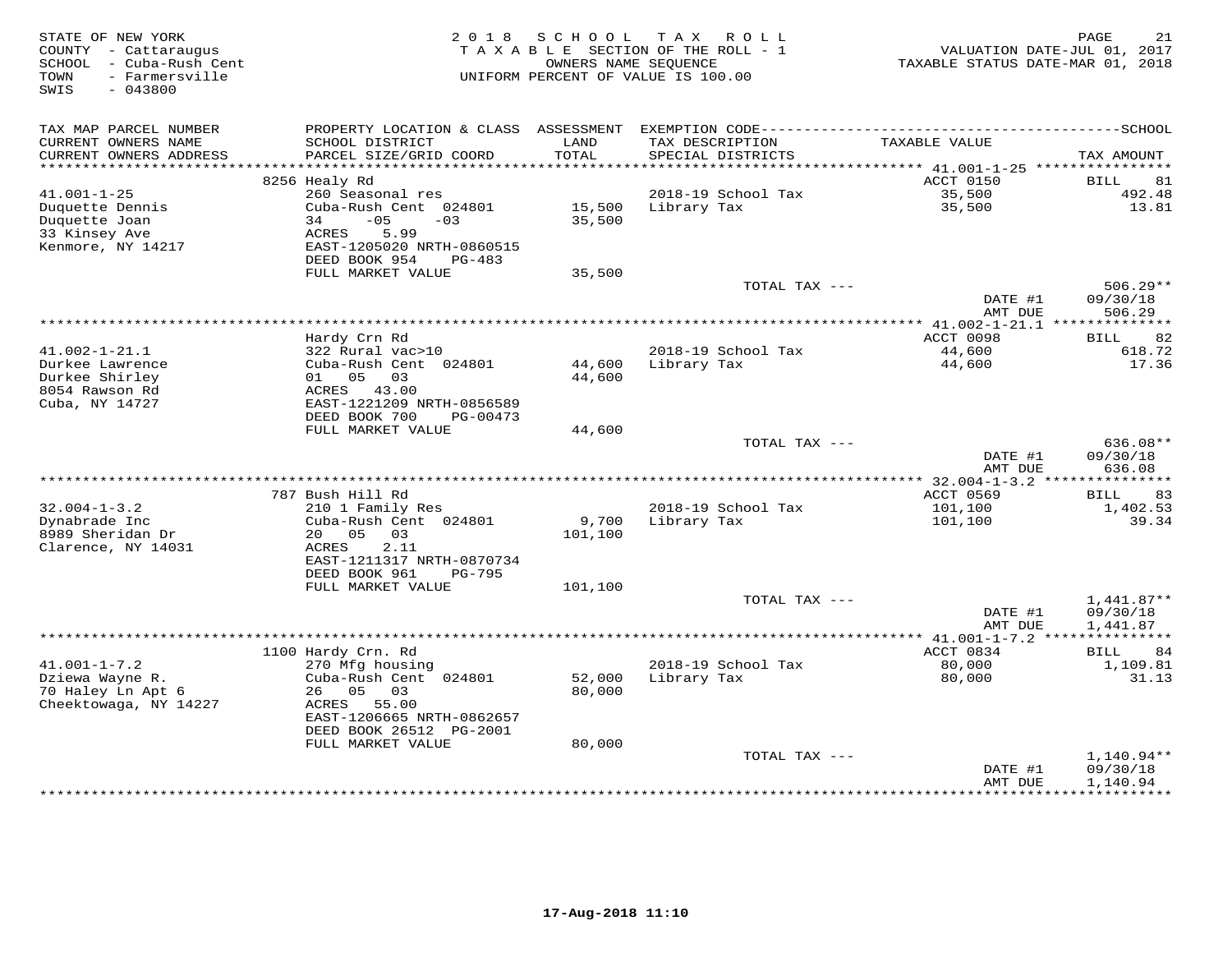| STATE OF NEW YORK<br>COUNTY - Cattaraugus<br>SCHOOL - Cuba-Rush Cent<br>- Farmersville<br>TOWN<br>SWIS<br>$-043800$ |                                                      | 2018 SCHOOL TAX ROLL<br>TAXABLE SECTION OF THE ROLL - 1<br>OWNERS NAME SEQUENCE<br>UNIFORM PERCENT OF VALUE IS 100.00 |                    |                                      | VALUATION DATE-JUL 01, 2017<br>TAXABLE STATUS DATE-MAR 01, 2018 | 22<br>PAGE                     |
|---------------------------------------------------------------------------------------------------------------------|------------------------------------------------------|-----------------------------------------------------------------------------------------------------------------------|--------------------|--------------------------------------|-----------------------------------------------------------------|--------------------------------|
| TAX MAP PARCEL NUMBER                                                                                               |                                                      |                                                                                                                       |                    |                                      |                                                                 |                                |
| CURRENT OWNERS NAME<br>CURRENT OWNERS ADDRESS<br>************************                                           | SCHOOL DISTRICT<br>PARCEL SIZE/GRID COORD            | LAND<br>TOTAL                                                                                                         |                    | TAX DESCRIPTION<br>SPECIAL DISTRICTS | TAXABLE VALUE                                                   | TAX AMOUNT                     |
|                                                                                                                     | NYS Rte 98                                           |                                                                                                                       |                    |                                      | ACCT 0909                                                       | 85<br>BILL                     |
| $23.004 - 1 - 1.4$                                                                                                  | 105 Vac farmland                                     |                                                                                                                       | AG DIST            | 41720                                |                                                                 | 65,460                         |
| Edelweiss Land LLC                                                                                                  | Cuba-Rush Cent 024801                                | 124,000                                                                                                               |                    | 2018-19 School Tax                   | 58,540                                                          | 812.11                         |
| 250 Baird Rd                                                                                                        | 24/32<br>05 03                                       | 124,000                                                                                                               | Library Tax        |                                      | 58,540                                                          | 22.78                          |
| Farmersville Station, NY 14060                                                                                      | See L 1033 P 190 Map 2529<br>ACRES 103.35            |                                                                                                                       |                    |                                      |                                                                 |                                |
| MAY BE SUBJECT TO PAYMENT<br>UNDER AGDIST LAW TIL 2022                                                              | EAST-1211932 NRTH-0886565<br>DEED BOOK 20158 PG-9001 |                                                                                                                       |                    |                                      |                                                                 |                                |
|                                                                                                                     | FULL MARKET VALUE                                    | 124,000                                                                                                               |                    |                                      |                                                                 |                                |
|                                                                                                                     |                                                      |                                                                                                                       |                    | TOTAL TAX ---                        | DATE #1<br>AMT DUE                                              | 834.89**<br>09/30/18<br>834.89 |
|                                                                                                                     |                                                      |                                                                                                                       |                    |                                      |                                                                 |                                |
|                                                                                                                     | 9857 Huyck Rd                                        |                                                                                                                       |                    |                                      | ACCT 0499                                                       | 86<br>BILL                     |
| $23.004 - 1 - 7$                                                                                                    | 241 Rural res&ag                                     |                                                                                                                       | AG DIST            | 41720                                |                                                                 | 63,400                         |
| Edelweiss Land, LLC                                                                                                 | Cuba-Rush Cent 024801                                | 159,400                                                                                                               |                    | 2018-19 School Tax                   | 149,800                                                         | 2,078.13                       |
| 250 Baird Rd<br>Freedom, NY 14065                                                                                   | 08/16<br>05 03<br>ACRES 129.60                       | 213,200                                                                                                               | Library Tax        |                                      | 149,800                                                         | 58.29                          |
| MAY BE SUBJECT TO PAYMENT                                                                                           | EAST-1219468 NRTH-0887009<br>DEED BOOK 27876 PG-3003 |                                                                                                                       |                    |                                      |                                                                 |                                |
| UNDER AGDIST LAW TIL 2022                                                                                           | FULL MARKET VALUE                                    | 213,200                                                                                                               |                    |                                      |                                                                 |                                |
|                                                                                                                     |                                                      |                                                                                                                       |                    | TOTAL TAX ---                        |                                                                 | $2,136.42**$                   |
|                                                                                                                     |                                                      |                                                                                                                       |                    |                                      | DATE #1<br>AMT DUE                                              | 09/30/18<br>2,136.42           |
|                                                                                                                     |                                                      |                                                                                                                       |                    |                                      | ************ 23.004-1-8 ******************                      |                                |
|                                                                                                                     | Huyck Rd                                             |                                                                                                                       |                    |                                      | ACCT 0501                                                       | 87<br>BILL                     |
| $23.004 - 1 - 8$<br>Edelweiss Land, LLC                                                                             | 314 Rural vac<10<br>Cuba-Rush Cent 024801            |                                                                                                                       | AG DIST            | 41720<br>23,100 2018-19 School Tax   | 7,210                                                           | 15,890<br>100.02               |
| 250 Baird Rd                                                                                                        | 08 05<br>04                                          |                                                                                                                       | 23,100 Library Tax |                                      | 7,210                                                           | 2.81                           |
| Freedom, NY 14065                                                                                                   | ACRES 13.09                                          |                                                                                                                       |                    |                                      |                                                                 |                                |
|                                                                                                                     | EAST-1221461 NRTH-0887619                            |                                                                                                                       |                    |                                      |                                                                 |                                |
| MAY BE SUBJECT TO PAYMENT                                                                                           | DEED BOOK 27876 PG-3003                              |                                                                                                                       |                    |                                      |                                                                 |                                |
| UNDER AGDIST LAW TIL 2022                                                                                           | FULL MARKET VALUE                                    | 23,100                                                                                                                |                    |                                      |                                                                 |                                |
|                                                                                                                     |                                                      |                                                                                                                       |                    | TOTAL TAX ---                        |                                                                 | $102.83**$                     |
|                                                                                                                     |                                                      |                                                                                                                       |                    |                                      | DATE #1                                                         | 09/30/18                       |
|                                                                                                                     |                                                      |                                                                                                                       |                    |                                      | AMT DUE<br>************ 23.004-1-9.1 ****************           | 102.83                         |
|                                                                                                                     | Huyck Rd                                             |                                                                                                                       |                    |                                      | ACCT 0498                                                       | 88<br>BILL                     |
| $23.004 - 1 - 9.1$                                                                                                  | 314 Rural vac<10                                     |                                                                                                                       | AG DIST            | 41720                                |                                                                 | 11,670                         |
| Edelweiss Land, LLC                                                                                                 | Cuba-Rush Cent 024801                                |                                                                                                                       |                    | 13,600 2018-19 School Tax            | 1,930                                                           | 26.77                          |
| 250 Baird Rd                                                                                                        | 08 05<br>03                                          |                                                                                                                       | 13,600 Library Tax |                                      | 1,930                                                           | 0.75                           |
| Freedom, NY 14065                                                                                                   | 4.73<br>ACRES                                        |                                                                                                                       |                    |                                      |                                                                 |                                |
|                                                                                                                     | EAST-1222051 NRTH-0887509                            |                                                                                                                       |                    |                                      |                                                                 |                                |
| MAY BE SUBJECT TO PAYMENT<br>UNDER AGDIST LAW TIL 2022                                                              | DEED BOOK 27876 PG-3003<br>FULL MARKET VALUE         | 13,600                                                                                                                |                    |                                      |                                                                 |                                |
|                                                                                                                     |                                                      |                                                                                                                       |                    | TOTAL TAX ---                        |                                                                 | $27.52**$                      |
|                                                                                                                     |                                                      |                                                                                                                       |                    |                                      | DATE #1                                                         | 09/30/18                       |
|                                                                                                                     |                                                      |                                                                                                                       |                    |                                      | AMT DUE                                                         | 27.52                          |
|                                                                                                                     |                                                      |                                                                                                                       |                    |                                      |                                                                 | * * * * * * * *                |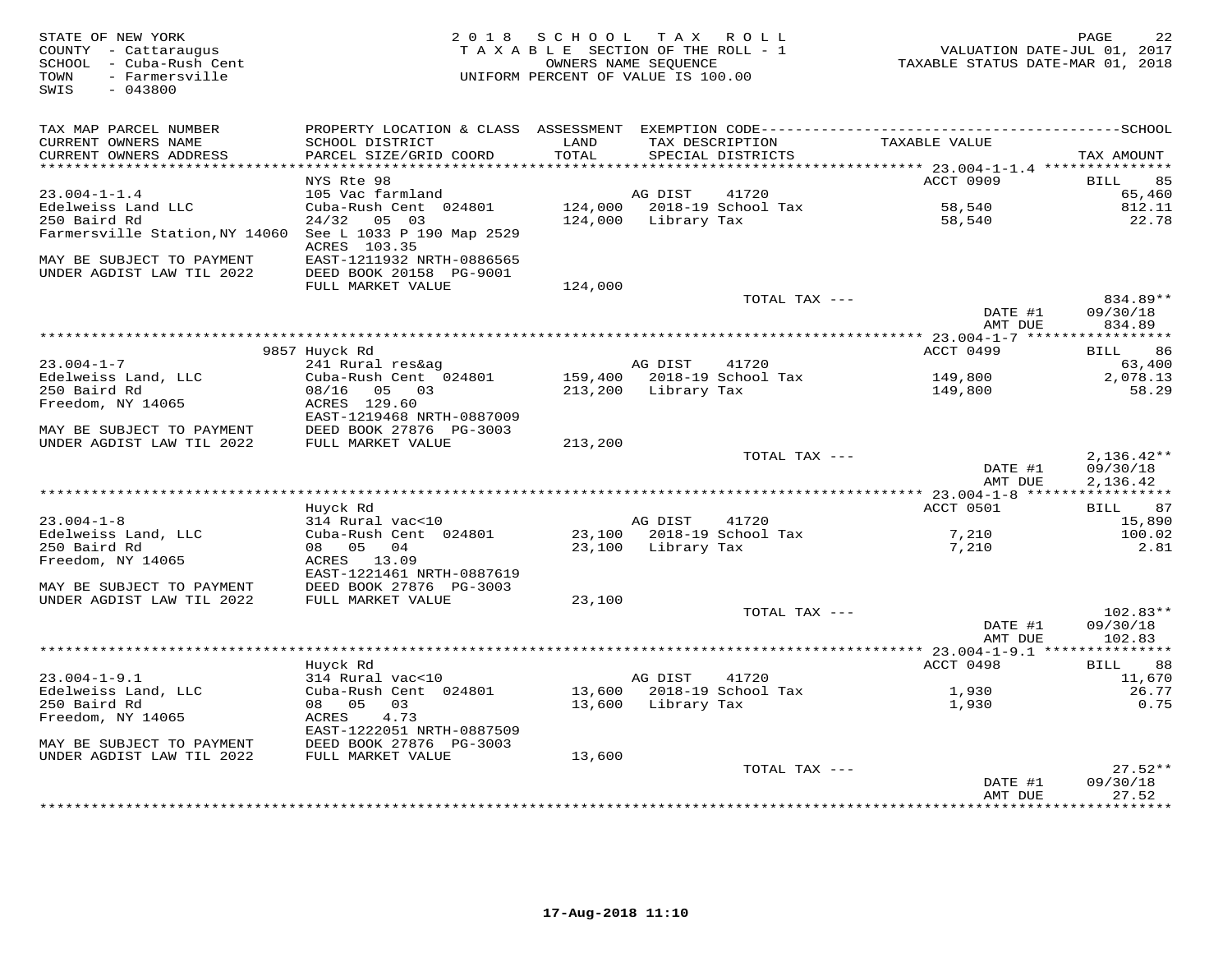| STATE OF NEW YORK<br>COUNTY - Cattaraugus<br>SCHOOL - Cuba-Rush Cent<br>- Farmersville<br>TOWN<br>$-043800$<br>SWIS | 2 0 1 8                                      | S C H O O L<br>TAXABLE SECTION OF THE ROLL - 1<br>OWNERS NAME SEQUENCE<br>UNIFORM PERCENT OF VALUE IS 100.00 | T A X           | ROLL               | VALUATION DATE-JUL 01, 2017<br>TAXABLE STATUS DATE-MAR 01, 2018 | 23<br>PAGE                  |
|---------------------------------------------------------------------------------------------------------------------|----------------------------------------------|--------------------------------------------------------------------------------------------------------------|-----------------|--------------------|-----------------------------------------------------------------|-----------------------------|
| TAX MAP PARCEL NUMBER                                                                                               |                                              |                                                                                                              |                 |                    |                                                                 |                             |
| CURRENT OWNERS NAME<br>CURRENT OWNERS ADDRESS<br>***********************                                            | SCHOOL DISTRICT<br>PARCEL SIZE/GRID COORD    | LAND<br>TOTAL                                                                                                | TAX DESCRIPTION | SPECIAL DISTRICTS  | TAXABLE VALUE                                                   | TAX AMOUNT                  |
|                                                                                                                     | Huyck Rd                                     |                                                                                                              |                 |                    | ACCT 0500                                                       | 89<br>BILL                  |
| $23.004 - 1 - 10$                                                                                                   | 105 Vac farmland                             |                                                                                                              | AG DIST         | 41720              |                                                                 | 1,340                       |
| Edelweiss Land, LLC<br>250 Baird Rd                                                                                 | Cuba-Rush Cent 024801<br>08 05<br>03         | 2,000<br>2,000                                                                                               | Library Tax     | 2018-19 School Tax | 660<br>660                                                      | 9.16<br>0.26                |
| Freedom, NY 14065                                                                                                   | 1.36<br>ACRES<br>EAST-1221093 NRTH-0886524   |                                                                                                              |                 |                    |                                                                 |                             |
| MAY BE SUBJECT TO PAYMENT                                                                                           | DEED BOOK 27876 PG-3003                      |                                                                                                              |                 |                    |                                                                 |                             |
| UNDER AGDIST LAW TIL 2022                                                                                           | FULL MARKET VALUE                            | 2,000                                                                                                        |                 | TOTAL TAX ---      |                                                                 | $9.42**$                    |
|                                                                                                                     |                                              |                                                                                                              |                 |                    | DATE #1<br>AMT DUE                                              | 09/30/18<br>9.42            |
|                                                                                                                     |                                              |                                                                                                              |                 |                    | *** 23.004-1-11 *****                                           | * * * * * * * *             |
|                                                                                                                     | 9957 Huyck Rd                                |                                                                                                              |                 |                    | ACCT 0496                                                       | 90<br>BILL                  |
| $23.004 - 1 - 11$                                                                                                   | 105 Vac farmland                             |                                                                                                              | AG DIST         | 41720              |                                                                 | 77,480                      |
| Edelweiss Land, LLC<br>250 Baird Rd                                                                                 | Cuba-Rush Cent 024801<br>08 05 03            | 166,400<br>166,400                                                                                           | Library Tax     | 2018-19 School Tax | 88,920<br>88,920                                                | 1,233.56<br>34.60           |
| Freedom, NY 14065                                                                                                   | ACRES 145.61                                 |                                                                                                              |                 |                    |                                                                 |                             |
|                                                                                                                     | EAST-1220958 NRTH-0885573                    |                                                                                                              |                 |                    |                                                                 |                             |
| MAY BE SUBJECT TO PAYMENT                                                                                           | DEED BOOK 27876 PG-3003                      |                                                                                                              |                 |                    |                                                                 |                             |
| UNDER AGDIST LAW TIL 2022                                                                                           | FULL MARKET VALUE                            | 166,400                                                                                                      |                 | TOTAL TAX ---      |                                                                 | $1,268.16**$                |
|                                                                                                                     |                                              |                                                                                                              |                 |                    | DATE #1                                                         | 09/30/18                    |
|                                                                                                                     |                                              |                                                                                                              |                 |                    | AMT DUE                                                         | 1,268.16                    |
|                                                                                                                     |                                              |                                                                                                              |                 |                    |                                                                 |                             |
| $41.002 - 1 - 22$                                                                                                   | 70 Clark Rd<br>260 Seasonal res              |                                                                                                              |                 | 2018-19 School Tax | ACCT 0453<br>26,100                                             | <b>BILL</b><br>91<br>362.08 |
| Eggert Douglas 2/6 interes                                                                                          | Cuba-Rush Cent 024801                        | 17,900                                                                                                       | Library Tax     |                    | 26,100                                                          | 10.16                       |
| Voelker David 2/6 int                                                                                               | 01 05<br>03                                  | 26,100                                                                                                       |                 |                    |                                                                 |                             |
| 8997 Townline Rd                                                                                                    | ACRES<br>8.04                                |                                                                                                              |                 |                    |                                                                 |                             |
| Middleport, NY 14105                                                                                                | EAST-1221246 NRTH-0856264                    |                                                                                                              |                 |                    |                                                                 |                             |
|                                                                                                                     | DEED BOOK 26035 PG-3001<br>FULL MARKET VALUE | 26,100                                                                                                       |                 |                    |                                                                 |                             |
|                                                                                                                     |                                              |                                                                                                              |                 | TOTAL TAX $---$    |                                                                 | 372.24**                    |
|                                                                                                                     |                                              |                                                                                                              |                 |                    | DATE #1                                                         | 09/30/18                    |
|                                                                                                                     |                                              |                                                                                                              |                 |                    | AMT DUE                                                         | 372.24                      |
|                                                                                                                     |                                              |                                                                                                              |                 |                    | ************ 41.002-1-15.1 ***************                      |                             |
| $41.002 - 1 - 15.1$                                                                                                 | 30 Hardy Corners Rd<br>210 1 Family Res      |                                                                                                              | <b>BAS STAR</b> | 41854              | ACCT 0355                                                       | 92<br>BILL<br>30,000        |
| Ellis Matthew                                                                                                       | Cuba-Rush Cent 024801                        | 14,500                                                                                                       |                 | 2018-19 School Tax | 79,800                                                          | 1,107.04                    |
| Ellis Mishell L.                                                                                                    | $01 \t 05$<br>03                             | 79,800                                                                                                       | Library Tax     |                    | 79,800                                                          | 31.05                       |
| 30 Hardys Corners Rd                                                                                                | 5.35<br>ACRES                                |                                                                                                              |                 |                    |                                                                 |                             |
| Franklinville, NY 14737                                                                                             | EAST-1222307 NRTH-0859843                    |                                                                                                              |                 |                    |                                                                 |                             |
|                                                                                                                     | DEED BOOK 28093 PG-4001<br>FULL MARKET VALUE | 79,800                                                                                                       |                 |                    |                                                                 |                             |
|                                                                                                                     |                                              |                                                                                                              |                 | TOTAL TAX ---      |                                                                 | $721.91**$                  |
|                                                                                                                     |                                              |                                                                                                              |                 |                    | DATE #1                                                         | 09/30/18                    |
|                                                                                                                     |                                              |                                                                                                              |                 |                    | AMT DUE                                                         | 721.91<br><b>++++++++</b>   |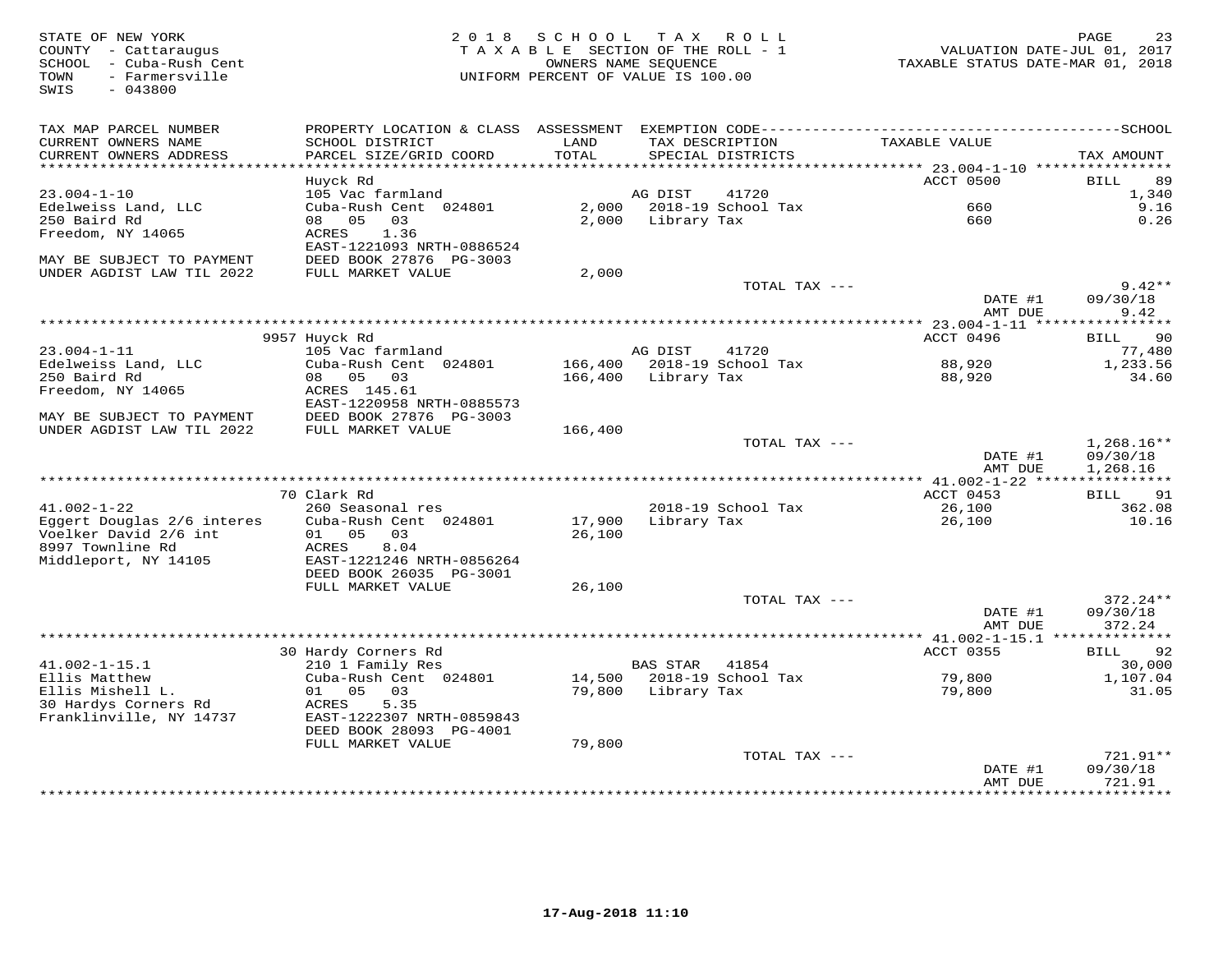| STATE OF NEW YORK<br>COUNTY - Cattaraugus<br>SCHOOL - Cuba-Rush Cent<br>- Farmersville<br>TOWN<br>SWIS<br>$-043800$ | 2 0 1 8                                       | SCHOOL        | T A X<br>ROLL<br>TAXABLE SECTION OF THE ROLL - 1<br>OWNERS NAME SEQUENCE<br>UNIFORM PERCENT OF VALUE IS 100.00 | VALUATION DATE-JUL 01, 2017<br>TAXABLE STATUS DATE-MAR 01, 2018 | PAGE<br>24           |
|---------------------------------------------------------------------------------------------------------------------|-----------------------------------------------|---------------|----------------------------------------------------------------------------------------------------------------|-----------------------------------------------------------------|----------------------|
| TAX MAP PARCEL NUMBER                                                                                               | PROPERTY LOCATION & CLASS ASSESSMENT          |               |                                                                                                                |                                                                 |                      |
| CURRENT OWNERS NAME<br>CURRENT OWNERS ADDRESS                                                                       | SCHOOL DISTRICT<br>PARCEL SIZE/GRID COORD     | LAND<br>TOTAL | TAX DESCRIPTION<br>SPECIAL DISTRICTS                                                                           | TAXABLE VALUE                                                   | TAX AMOUNT           |
| **********************                                                                                              | Hardy Crn. Rd                                 |               |                                                                                                                | ACCT 0743                                                       | 93<br><b>BILL</b>    |
| $41.002 - 1 - 15.5$                                                                                                 | 314 Rural vac<10                              |               | 2018-19 School Tax                                                                                             | 10,000                                                          | 138.73               |
| Ellis Matthew                                                                                                       | Cuba-Rush Cent 024801                         | 10,000        | Library Tax                                                                                                    | 10,000                                                          | 3.89                 |
| Ellis Mishell L.                                                                                                    | 05 03<br>01                                   | 10,000        |                                                                                                                |                                                                 |                      |
| 30 Hardys Corners Rd                                                                                                | 2.30<br><b>ACRES</b>                          |               |                                                                                                                |                                                                 |                      |
| Franklinville, NY 14737                                                                                             | EAST-1222133 NRTH-0859170                     |               |                                                                                                                |                                                                 |                      |
|                                                                                                                     | DEED BOOK 28093 PG-4001<br>FULL MARKET VALUE  | 10,000        |                                                                                                                |                                                                 |                      |
|                                                                                                                     |                                               |               | TOTAL TAX ---                                                                                                  |                                                                 | $142.62**$           |
|                                                                                                                     |                                               |               |                                                                                                                | DATE #1                                                         | 09/30/18             |
|                                                                                                                     |                                               |               |                                                                                                                | AMT DUE                                                         | 142.62               |
|                                                                                                                     |                                               |               |                                                                                                                |                                                                 |                      |
| $41.001 - 1 - 13$                                                                                                   | 972 Hardy Corners Rd<br>240 Rural res         |               | AG DISTOUT 41730                                                                                               | ACCT 0087                                                       | 94<br>BILL<br>18,210 |
| Enchanted Pines LLC                                                                                                 | Cuba-Rush Cent 024801                         | 103,800       | 2018-19 School Tax                                                                                             | 140,090                                                         | 1,943.42             |
| 309 Hidden Lake Dr                                                                                                  | 05 03<br>25/26                                | 158,300       | Library Tax                                                                                                    | 140,090                                                         | 54.52                |
| Brandon, FL 33511                                                                                                   | ACRES 106.14                                  |               |                                                                                                                |                                                                 |                      |
|                                                                                                                     | EAST-1208776 NRTH-0861302                     |               |                                                                                                                |                                                                 |                      |
| MAY BE SUBJECT TO PAYMENT<br>UNDER AGDIST LAW TIL 2025                                                              | DEED BOOK 922<br>PG-3001<br>FULL MARKET VALUE | 158,300       |                                                                                                                |                                                                 |                      |
|                                                                                                                     |                                               |               | TOTAL TAX ---                                                                                                  |                                                                 | $1,997.94**$         |
|                                                                                                                     |                                               |               |                                                                                                                | DATE #1                                                         | 09/30/18             |
|                                                                                                                     |                                               |               |                                                                                                                | AMT DUE                                                         | 1,997.94             |
| *********************                                                                                               |                                               |               |                                                                                                                |                                                                 |                      |
|                                                                                                                     | Hardys Corners Rd<br>105 Vac farmland         |               | AG DISTOUT 41730                                                                                               | ACCT 1092                                                       | 95<br>BILL           |
| $41.001 - 1 - 8.3$<br>Enchanted Pines, LLC                                                                          | Cuba-Rush Cent 024801                         | 56,200        | 2018-19 School Tax                                                                                             | 37,800                                                          | 18,400<br>524.39     |
| 309 Hidden Lake Dr                                                                                                  | ACRES<br>63.30                                | 56,200        | Library Tax                                                                                                    | 37,800                                                          | 14.71                |
| Brandon, FL 33511                                                                                                   | EAST-1207737 NRTH-0862068                     |               |                                                                                                                |                                                                 |                      |
|                                                                                                                     | DEED BOOK 14774 PG-2001                       |               |                                                                                                                |                                                                 |                      |
| MAY BE SUBJECT TO PAYMENT                                                                                           | FULL MARKET VALUE                             | 56,200        |                                                                                                                |                                                                 |                      |
| UNDER AGDIST LAW TIL 2025                                                                                           |                                               |               | TOTAL TAX ---                                                                                                  |                                                                 | 539.10**             |
|                                                                                                                     |                                               |               |                                                                                                                | DATE #1                                                         | 09/30/18             |
|                                                                                                                     |                                               |               |                                                                                                                | AMT DUE                                                         | 539.10               |
|                                                                                                                     |                                               |               |                                                                                                                |                                                                 |                      |
|                                                                                                                     | 838 Hardy Crn. Rd                             |               |                                                                                                                | ACCT 0689                                                       | <b>BILL</b><br>96    |
| $41.001 - 1 - 15.3$<br>Even Brian E                                                                                 | 312 Vac w/imprv<br>Cuba-Rush Cent 024801      | 7,900         | 2018-19 School Tax<br>Library Tax                                                                              | 8,700<br>8,700                                                  | 120.69<br>3.39       |
| Even Faith                                                                                                          | 05<br>03<br>17/18/25/26                       | 8,700         |                                                                                                                |                                                                 |                      |
| 2738 Cloverbank Rd                                                                                                  | FRNT 208.00 DPTH 183.00                       |               |                                                                                                                |                                                                 |                      |
| Hamburg, NY 14075                                                                                                   | ACRES<br>0.87                                 |               |                                                                                                                |                                                                 |                      |
|                                                                                                                     | EAST-1210376 NRTH-0861324                     |               |                                                                                                                |                                                                 |                      |
|                                                                                                                     | DEED BOOK 22852 PG-2001<br>FULL MARKET VALUE  | 8,700         |                                                                                                                |                                                                 |                      |
|                                                                                                                     |                                               |               | TOTAL TAX ---                                                                                                  |                                                                 | 124.08**             |
|                                                                                                                     |                                               |               |                                                                                                                | DATE #1                                                         | 09/30/18             |
|                                                                                                                     |                                               |               |                                                                                                                | AMT DUE                                                         | 124.08               |
|                                                                                                                     |                                               |               |                                                                                                                |                                                                 | * * * * * * * *      |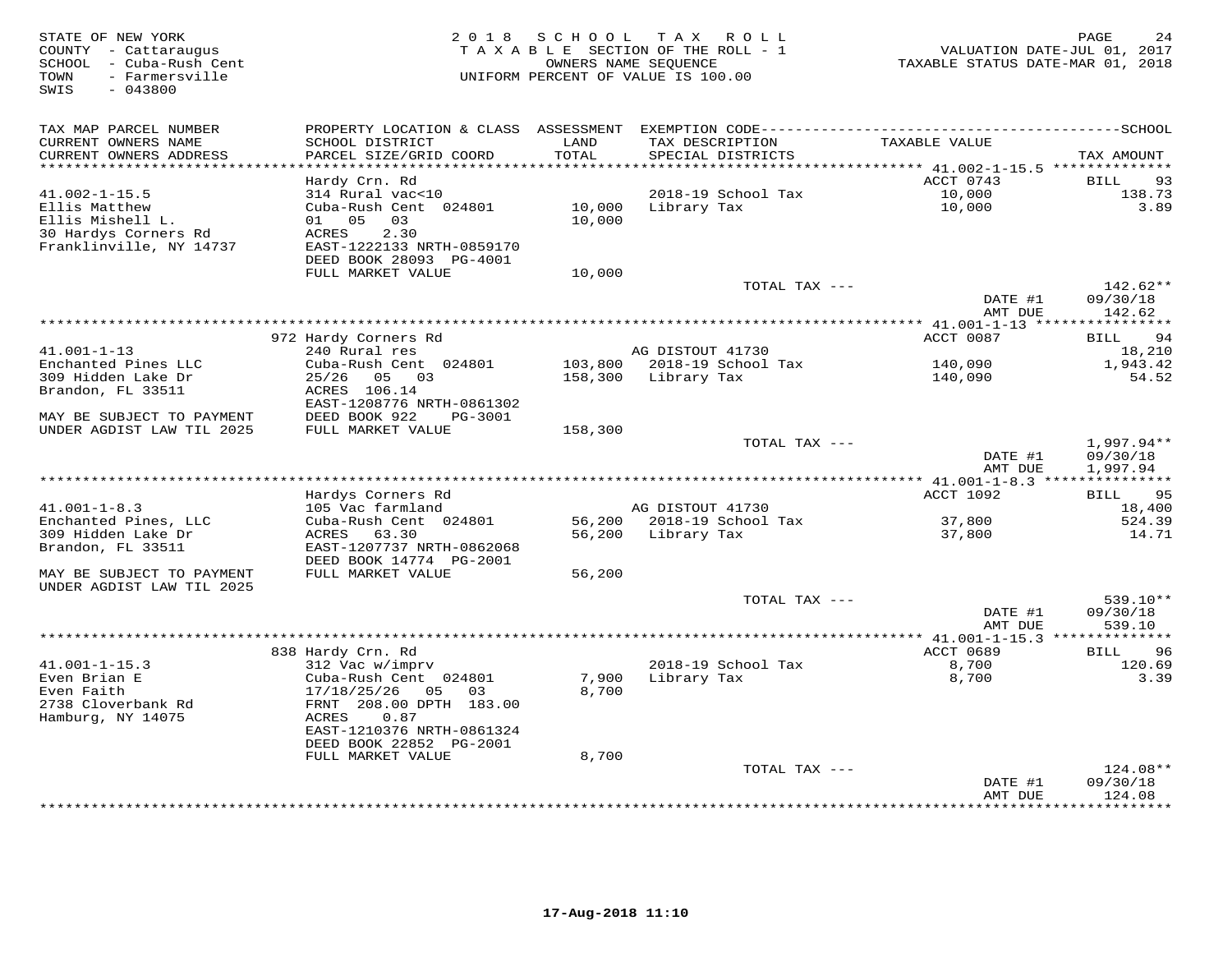| STATE OF NEW YORK<br>COUNTY - Cattaraugus<br>SCHOOL - Cuba-Rush Cent<br>- Farmersville<br>TOWN<br>SWIS<br>$-043800$ | 2 0 1 8                                                  | SCHOOL            | TAX ROLL<br>TAXABLE SECTION OF THE ROLL - 1<br>OWNERS NAME SEOUENCE<br>UNIFORM PERCENT OF VALUE IS 100.00 | VALUATION DATE-JUL 01, 2017<br>TAXABLE STATUS DATE-MAR 01, 2018 | 25<br>PAGE           |
|---------------------------------------------------------------------------------------------------------------------|----------------------------------------------------------|-------------------|-----------------------------------------------------------------------------------------------------------|-----------------------------------------------------------------|----------------------|
| TAX MAP PARCEL NUMBER                                                                                               |                                                          |                   |                                                                                                           |                                                                 |                      |
| CURRENT OWNERS NAME<br>CURRENT OWNERS ADDRESS                                                                       | SCHOOL DISTRICT<br>PARCEL SIZE/GRID COORD                | LAND<br>TOTAL     | TAX DESCRIPTION<br>SPECIAL DISTRICTS                                                                      | TAXABLE VALUE                                                   | TAX AMOUNT           |
| ***********************                                                                                             |                                                          |                   |                                                                                                           |                                                                 |                      |
|                                                                                                                     | 488 Bush Hill Rd                                         |                   |                                                                                                           | ACCT 1033                                                       | 97<br>BILL           |
| 32.002-1-11.15                                                                                                      | 210 1 Family Res                                         |                   | ENH STAR<br>41834                                                                                         |                                                                 | 66,800               |
| Farris Suzanne E<br>Farris Earl T                                                                                   | Cuba-Rush Cent 024801<br>27 05 03                        | 22,300<br>111,600 | 2018-19 School Tax<br>Library Tax                                                                         | 111,600<br>111,600                                              | 1,548.19<br>43.43    |
| 488 BUSH HILL Rd                                                                                                    | ACRES<br>12.05 BANK<br>017                               |                   |                                                                                                           |                                                                 |                      |
| FRANKLINVILLE, NY 14737                                                                                             | EAST-1215575 NRTH-0871945<br>DEED BOOK 19100 PG-2001     |                   |                                                                                                           |                                                                 |                      |
|                                                                                                                     | FULL MARKET VALUE                                        | 111,600           |                                                                                                           |                                                                 |                      |
|                                                                                                                     |                                                          |                   | TOTAL TAX ---                                                                                             | DATE #1                                                         | 665.62**<br>09/30/18 |
|                                                                                                                     |                                                          |                   |                                                                                                           | AMT DUE                                                         | 665.62               |
|                                                                                                                     |                                                          |                   |                                                                                                           | ********** 23.014-1-42 ****************                         |                      |
|                                                                                                                     | 9790 NYS Rte 98                                          |                   |                                                                                                           | ACCT 0429                                                       | 98<br>BILL           |
| $23.014 - 1 - 42$<br>Felser Douglas W Jr                                                                            | 210 1 Family Res<br>Cuba-Rush Cent 024801                | 7,900             | 2018-19 School Tax<br>Library Tax                                                                         | 41,000<br>41,000                                                | 568.78<br>15.96      |
| 9790 Route 98                                                                                                       | 32 05<br>03                                              | 41,000            |                                                                                                           |                                                                 |                      |
| Farmersville, NY 14060                                                                                              | ACRES<br>$0.74$ BANK<br>017<br>EAST-1209372 NRTH-0884151 |                   |                                                                                                           |                                                                 |                      |
|                                                                                                                     | DEED BOOK 14277 PG-8001                                  |                   |                                                                                                           |                                                                 |                      |
|                                                                                                                     | FULL MARKET VALUE                                        | 41,000            | TOTAL TAX ---                                                                                             |                                                                 | 584.74**             |
|                                                                                                                     |                                                          |                   |                                                                                                           | DATE #1<br>AMT DUE                                              | 09/30/18<br>584.74   |
|                                                                                                                     |                                                          |                   |                                                                                                           |                                                                 |                      |
|                                                                                                                     | 509 Bush Hill Rd                                         |                   |                                                                                                           | ACCT 0197                                                       | 99<br>BILL           |
| $32.004 - 2 - 2$                                                                                                    | 270 Mfg housing                                          |                   | AGED C/T/S 41800                                                                                          |                                                                 | 16,600               |
| Fina Jaclyn S                                                                                                       | Cuba-Rush Cent 024801                                    |                   | 14,700 ENH STAR 41834                                                                                     |                                                                 | 16,600               |
| 509 Bush Hill Rd<br>Franklinville, NY 14737                                                                         | 12 05<br>03<br>ACRES<br>5.46                             | 33,200            | 2018-19 School Tax<br>Library Tax                                                                         | 16,600<br>16,600                                                | 230.29<br>6.46       |
|                                                                                                                     | EAST-1215192 NRTH-0871087                                |                   |                                                                                                           |                                                                 |                      |
|                                                                                                                     | DEED BOOK 00917 PG-00987<br>FULL MARKET VALUE            | 33,200            |                                                                                                           |                                                                 |                      |
|                                                                                                                     |                                                          |                   | TOTAL TAX ---                                                                                             |                                                                 | $6.46**$             |
|                                                                                                                     |                                                          |                   |                                                                                                           | DATE #1<br>AMT DUE                                              | 09/30/18<br>6.46     |
|                                                                                                                     |                                                          |                   |                                                                                                           | *********** 23.014-1-15 *****                                   | ***********          |
|                                                                                                                     | 930 Elton Rd                                             |                   |                                                                                                           | ACCT 0104                                                       | 100<br>BILL          |
| $23.014 - 1 - 15$                                                                                                   | 210 1 Family Res                                         |                   | <b>BAS STAR</b><br>41854                                                                                  |                                                                 | 30,000               |
| Finch Thomas<br>Finch Lorraine                                                                                      | Cuba-Rush Cent 024801<br>32<br>05                        | 7,500             | 2018-19 School Tax                                                                                        | 31,800                                                          | 441.15               |
| 930 Elton Rd                                                                                                        | 03<br>0.46<br>ACRES                                      | 31,800            | Library Tax                                                                                               | 31,800                                                          | 12.38                |
| Farmersville Station, NY 14060 EAST-1209251 NRTH-0885418                                                            | DEED BOOK 00984 PG-00199                                 |                   |                                                                                                           |                                                                 |                      |
|                                                                                                                     | FULL MARKET VALUE                                        | 31,800            |                                                                                                           |                                                                 |                      |
|                                                                                                                     |                                                          |                   | TOTAL TAX ---                                                                                             |                                                                 | $37.35**$            |
|                                                                                                                     |                                                          |                   |                                                                                                           | DATE #1<br>AMT DUE                                              | 09/30/18<br>37.35    |
|                                                                                                                     |                                                          |                   |                                                                                                           | ***********                                                     | * * * * * * * *      |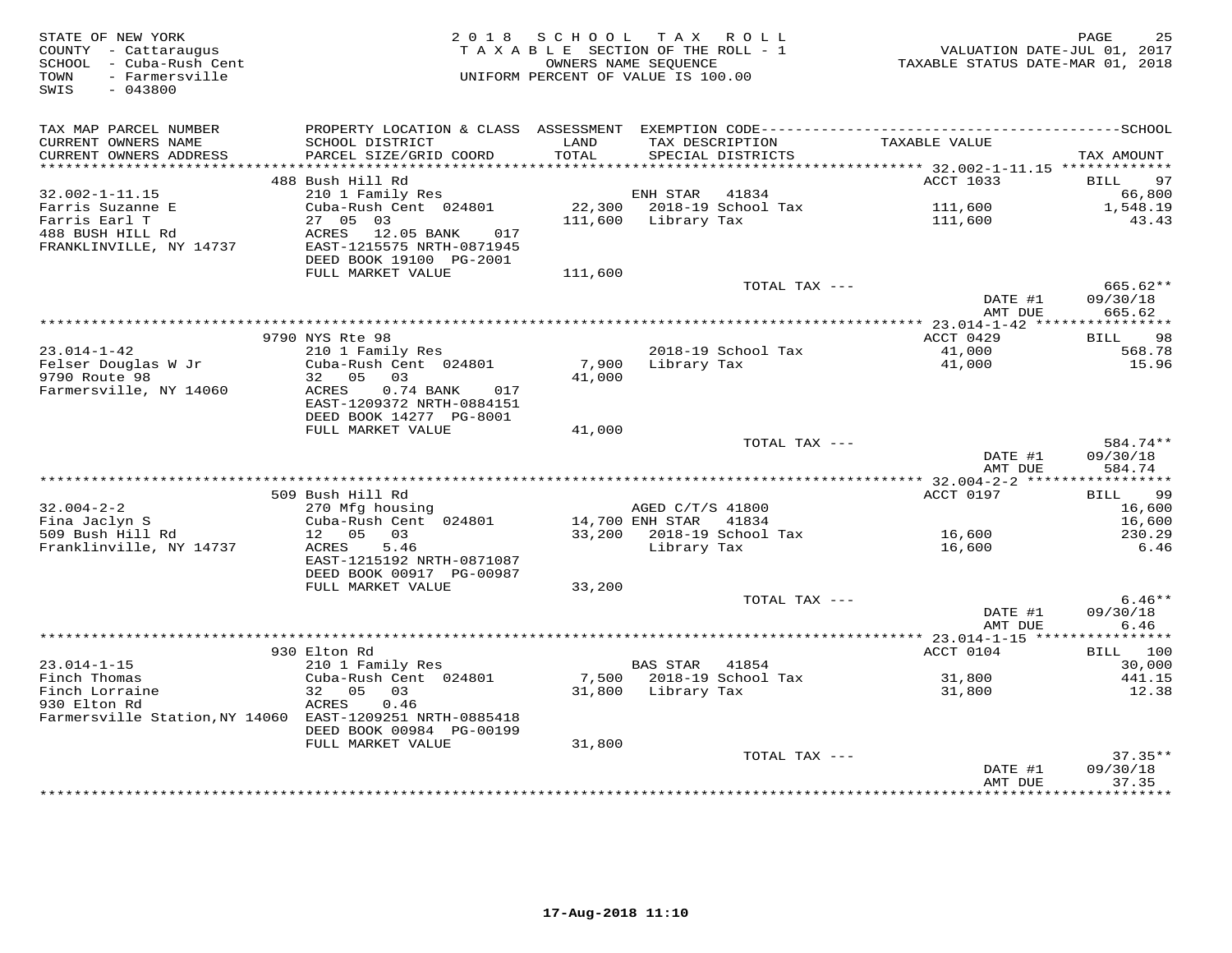| STATE OF NEW YORK<br>COUNTY - Cattaraugus<br>SCHOOL - Cuba-Rush Cent<br>- Farmersville<br>TOWN<br>$-043800$<br>SWIS | 2 0 1 8                                       | S C H O O L   | TAX ROLL<br>TAXABLE SECTION OF THE ROLL - 1<br>OWNERS NAME SEQUENCE<br>UNIFORM PERCENT OF VALUE IS 100.00 |               | TAXABLE STATUS DATE-MAR 01, 2018 | PAGE<br>26<br>VALUATION DATE-JUL 01, 2017 |
|---------------------------------------------------------------------------------------------------------------------|-----------------------------------------------|---------------|-----------------------------------------------------------------------------------------------------------|---------------|----------------------------------|-------------------------------------------|
| TAX MAP PARCEL NUMBER                                                                                               | PROPERTY LOCATION & CLASS ASSESSMENT          |               |                                                                                                           |               |                                  |                                           |
| CURRENT OWNERS NAME<br>CURRENT OWNERS ADDRESS                                                                       | SCHOOL DISTRICT<br>PARCEL SIZE/GRID COORD     | LAND<br>TOTAL | TAX DESCRIPTION<br>SPECIAL DISTRICTS                                                                      |               | TAXABLE VALUE                    | TAX AMOUNT                                |
| **********************                                                                                              | ******************************<br>918 Back St |               |                                                                                                           |               | ACCT 0107                        |                                           |
| $23.014 - 1 - 9.1$                                                                                                  | 270 Mfg housing                               |               | 2018-19 School Tax                                                                                        |               | 56,700                           | BILL<br>101<br>786.58                     |
| Finch Thomas R                                                                                                      | Cuba-Rush Cent 024801                         | 46,300        | Library Tax                                                                                               |               | 56,700                           | 22.06                                     |
| 930 Elton Rd                                                                                                        | 05<br>03<br>32                                | 56,700        |                                                                                                           |               |                                  |                                           |
| Farmersville Station, NY 14060 ACRES                                                                                | 43.04                                         |               |                                                                                                           |               |                                  |                                           |
|                                                                                                                     | EAST-1208924 NRTH-0886806                     |               |                                                                                                           |               |                                  |                                           |
|                                                                                                                     | DEED BOOK 14880 PG-6001                       |               |                                                                                                           |               |                                  |                                           |
|                                                                                                                     | FULL MARKET VALUE                             | 56,700        |                                                                                                           | TOTAL TAX --- |                                  | 808.64**                                  |
|                                                                                                                     |                                               |               |                                                                                                           |               | DATE #1                          | 09/30/18                                  |
|                                                                                                                     |                                               |               |                                                                                                           |               | AMT DUE                          | 808.64                                    |
|                                                                                                                     |                                               |               |                                                                                                           |               |                                  |                                           |
|                                                                                                                     | 791 B Bush Hill (Off) Rd                      |               |                                                                                                           |               | ACCT 0039                        | BILL 102                                  |
| $32.004 - 1 - 31$                                                                                                   | 270 Mfg housing                               |               | 2018-19 School Tax                                                                                        |               | 39,400                           | 546.58                                    |
| Fiolkowski Edward                                                                                                   | Cuba-Rush Cent 024801                         | 18,800        | Library Tax                                                                                               |               | 39,400                           | 15.33                                     |
| 833 92nd St<br>Niagara Falls, NY 14304                                                                              | 20 05 03<br>ACRES 10.41                       | 39,400        |                                                                                                           |               |                                  |                                           |
|                                                                                                                     | EAST-1210805 NRTH-0869169                     |               |                                                                                                           |               |                                  |                                           |
|                                                                                                                     | DEED BOOK 902<br>PG-01177                     |               |                                                                                                           |               |                                  |                                           |
|                                                                                                                     | FULL MARKET VALUE                             | 39,400        |                                                                                                           |               |                                  |                                           |
|                                                                                                                     |                                               |               |                                                                                                           | TOTAL TAX --- |                                  | 561.91**                                  |
|                                                                                                                     |                                               |               |                                                                                                           |               | DATE #1                          | 09/30/18                                  |
|                                                                                                                     |                                               |               |                                                                                                           |               | AMT DUE                          | 561.91                                    |
|                                                                                                                     | 944 Elton Rd                                  |               |                                                                                                           |               | ACCT 0206                        | BILL 103                                  |
| $23.014 - 1 - 16$                                                                                                   | 210 1 Family Res                              |               | ENH STAR                                                                                                  | 41834         |                                  | 50,100                                    |
| Fitzpatrick Carol                                                                                                   | Cuba-Rush Cent 024801                         | 7,900         | 2018-19 School Tax                                                                                        |               | 50,100                           | 695.02                                    |
| Johnson David A                                                                                                     | 32<br>0.5<br>03                               | 50,100        | Library Tax                                                                                               |               | 50,100                           | 19.50                                     |
| 944 Elton Rd                                                                                                        | ACRES<br>0.73                                 |               |                                                                                                           |               |                                  |                                           |
| Farmersville Station, NY 14065 EAST-1209113 NRTH-0885340                                                            | DEED BOOK 15147 PG-5001                       |               |                                                                                                           |               |                                  |                                           |
|                                                                                                                     | FULL MARKET VALUE                             | 50,100        |                                                                                                           |               |                                  |                                           |
|                                                                                                                     |                                               |               |                                                                                                           | TOTAL TAX --- |                                  | $19.50**$                                 |
|                                                                                                                     |                                               |               |                                                                                                           |               | DATE #1                          | 09/30/18                                  |
|                                                                                                                     |                                               |               |                                                                                                           |               | AMT DUE                          | 19.50                                     |
|                                                                                                                     |                                               |               |                                                                                                           |               | **** 23.003-1-16 *****           | ***********                               |
|                                                                                                                     | NYS Rte 98                                    |               |                                                                                                           |               | ACCT 0110                        | BILL 104                                  |
| $23.003 - 1 - 16$<br>Flint Elizabeth S                                                                              | 322 Rural vac>10<br>Cuba-Rush Cent 024801     | 54,100        | 2018-19 School Tax<br>Library Tax                                                                         |               | 54,100<br>54,100                 | 750.51<br>21.05                           |
| 4695 Ouarry Rd                                                                                                      | $-05$<br>32<br>$-03$                          | 54,100        |                                                                                                           |               |                                  |                                           |
| Warsaw, NY 14569                                                                                                    | See L1033 P 184 Map 2526                      |               |                                                                                                           |               |                                  |                                           |
|                                                                                                                     | ACRES 81.23                                   |               |                                                                                                           |               |                                  |                                           |
|                                                                                                                     | EAST-1207580 NRTH-0882766                     |               |                                                                                                           |               |                                  |                                           |
|                                                                                                                     | DEED BOOK 731<br>$PG-295$                     |               |                                                                                                           |               |                                  |                                           |
|                                                                                                                     | FULL MARKET VALUE                             | 54,100        |                                                                                                           | TOTAL TAX --- |                                  | $771.56**$                                |
|                                                                                                                     |                                               |               |                                                                                                           |               | DATE #1                          | 09/30/18                                  |
|                                                                                                                     |                                               |               |                                                                                                           |               | AMT DUE                          | 771.56                                    |
|                                                                                                                     |                                               |               | ***********************                                                                                   |               |                                  | * * * * * * * * *                         |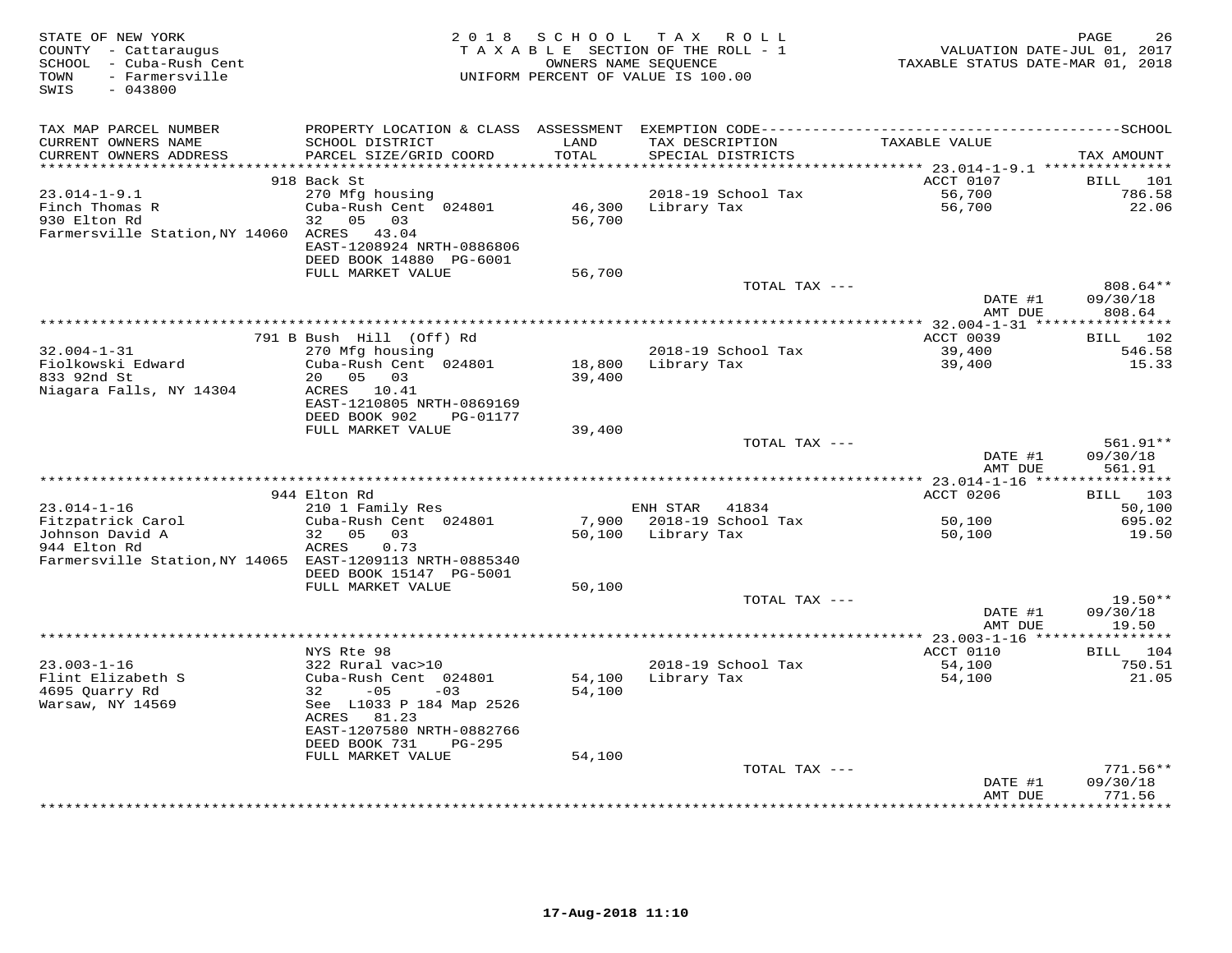| STATE OF NEW YORK<br>COUNTY - Cattaraugus<br>SCHOOL - Cuba-Rush Cent<br>- Farmersville<br>TOWN<br>SWIS<br>$-043800$ | 2 0 1 8                                                                                                         | S C H O O L       | TAX ROLL<br>TAXABLE SECTION OF THE ROLL - 1<br>OWNERS NAME SEQUENCE<br>UNIFORM PERCENT OF VALUE IS 100.00 | VALUATION DATE-JUL 01, 2017<br>TAXABLE STATUS DATE-MAR 01, 2018 | 27<br>PAGE               |
|---------------------------------------------------------------------------------------------------------------------|-----------------------------------------------------------------------------------------------------------------|-------------------|-----------------------------------------------------------------------------------------------------------|-----------------------------------------------------------------|--------------------------|
| TAX MAP PARCEL NUMBER<br>CURRENT OWNERS NAME                                                                        | PROPERTY LOCATION & CLASS ASSESSMENT EXEMPTION CODE-----------------------------------SCHOOL<br>SCHOOL DISTRICT | LAND              | TAX DESCRIPTION                                                                                           | TAXABLE VALUE                                                   |                          |
| CURRENT OWNERS ADDRESS<br>***********************                                                                   | PARCEL SIZE/GRID COORD                                                                                          | TOTAL             | SPECIAL DISTRICTS                                                                                         |                                                                 | TAX AMOUNT               |
|                                                                                                                     | 8234 Healy Rd                                                                                                   |                   |                                                                                                           | ACCT 0224                                                       | BILL<br>105              |
| $41.001 - 1 - 17$                                                                                                   | 260 Seasonal res                                                                                                |                   | 2018-19 School Tax                                                                                        | 174,900                                                         | 2,426.33                 |
| Floss Family Jeagerhimmel LLC Cuba-Rush Cent 024801<br>PO Box 370<br>East Amherst, NY 14051                         | 25/33<br>05 03<br>ACRES 138.44<br>EAST-1205584 NRTH-0858255                                                     | 93,700<br>174,900 | Library Tax                                                                                               | 174,900                                                         | 68.06                    |
|                                                                                                                     | DEED BOOK 3976 PG-9001                                                                                          |                   |                                                                                                           |                                                                 |                          |
|                                                                                                                     | FULL MARKET VALUE                                                                                               | 174,900           |                                                                                                           |                                                                 |                          |
|                                                                                                                     |                                                                                                                 |                   | TOTAL TAX ---                                                                                             | DATE #1                                                         | $2,494.39**$<br>09/30/18 |
|                                                                                                                     |                                                                                                                 |                   |                                                                                                           | AMT DUE                                                         | 2,494.39                 |
|                                                                                                                     | 8208 Healy Rd                                                                                                   |                   |                                                                                                           | ACCT 1107                                                       | BILL 106                 |
| $41.001 - 1 - 22.2$                                                                                                 | 260 Seasonal res                                                                                                |                   | 2018-19 School Tax                                                                                        | 83,700                                                          | 1,161.14                 |
| Floss Joseph M<br>8050 Salt Rd<br>Clarence Center, NY 14032                                                         | Cuba-Rush Cent 024801<br>33 05 03<br>2.45<br>ACRES                                                              | 10,200<br>83,700  | Library Tax                                                                                               | 83,700                                                          | 32.57                    |
|                                                                                                                     | EAST-1204317 NRTH-0859345<br>DEED BOOK 2852 PG-9001                                                             |                   |                                                                                                           |                                                                 |                          |
|                                                                                                                     | FULL MARKET VALUE                                                                                               | 83,700            | TOTAL TAX ---                                                                                             |                                                                 | $1,193.71**$             |
|                                                                                                                     |                                                                                                                 |                   |                                                                                                           | DATE #1<br>AMT DUE                                              | 09/30/18<br>1,193.71     |
|                                                                                                                     |                                                                                                                 |                   |                                                                                                           | ACCT 1168                                                       | BILL 107                 |
| $41.001 - 1 - 22.4$                                                                                                 | Healy Rd<br>314 Rural vac<10                                                                                    |                   | 2018-19 School Tax                                                                                        | 9,600                                                           | 133.18                   |
| Floss Robert R                                                                                                      | Cuba-Rush Cent 024801                                                                                           | 9,600             | Library Tax                                                                                               | 9,600                                                           | 3.74                     |
| 6647 Salt Rd<br>Clarence, NY 14031                                                                                  | 33 05<br>03<br>2.05<br>ACRES                                                                                    | 9,600             |                                                                                                           |                                                                 |                          |
|                                                                                                                     | EAST-1204657 NRTH-0859758<br>DEED BOOK 13588 PG-3002                                                            |                   |                                                                                                           |                                                                 |                          |
|                                                                                                                     | FULL MARKET VALUE                                                                                               | 9,600             |                                                                                                           |                                                                 |                          |
|                                                                                                                     |                                                                                                                 |                   | TOTAL TAX ---                                                                                             |                                                                 | 136.92**                 |
|                                                                                                                     |                                                                                                                 |                   |                                                                                                           | DATE #1<br>AMT DUE                                              | 09/30/18<br>136.92       |
|                                                                                                                     |                                                                                                                 |                   |                                                                                                           |                                                                 |                          |
| $41.001 - 1 - 22.5$                                                                                                 | Healy Rd<br>314 Rural vac<10                                                                                    |                   | 2018-19 School Tax                                                                                        | ACCT 1169<br>9,600                                              | 108<br>BILL<br>133.18    |
| Floss Walter J III                                                                                                  | Cuba-Rush Cent 024801                                                                                           | 9,600             | Library Tax                                                                                               | 9,600                                                           | 3.74                     |
| 4893 Schutt Rd<br>Akron, NY 14001                                                                                   | 33 05<br>03<br>ACRES<br>2.05<br>EAST-1204577 NRTH-0859561                                                       | 9,600             |                                                                                                           |                                                                 |                          |
|                                                                                                                     | DEED BOOK 13588 PG-3003<br>FULL MARKET VALUE                                                                    | 9,600             |                                                                                                           |                                                                 |                          |
|                                                                                                                     |                                                                                                                 |                   | TOTAL TAX ---                                                                                             |                                                                 | 136.92**                 |
|                                                                                                                     |                                                                                                                 |                   |                                                                                                           | DATE #1<br>AMT DUE                                              | 09/30/18<br>136.92       |
|                                                                                                                     |                                                                                                                 |                   |                                                                                                           | **************                                                  | **********               |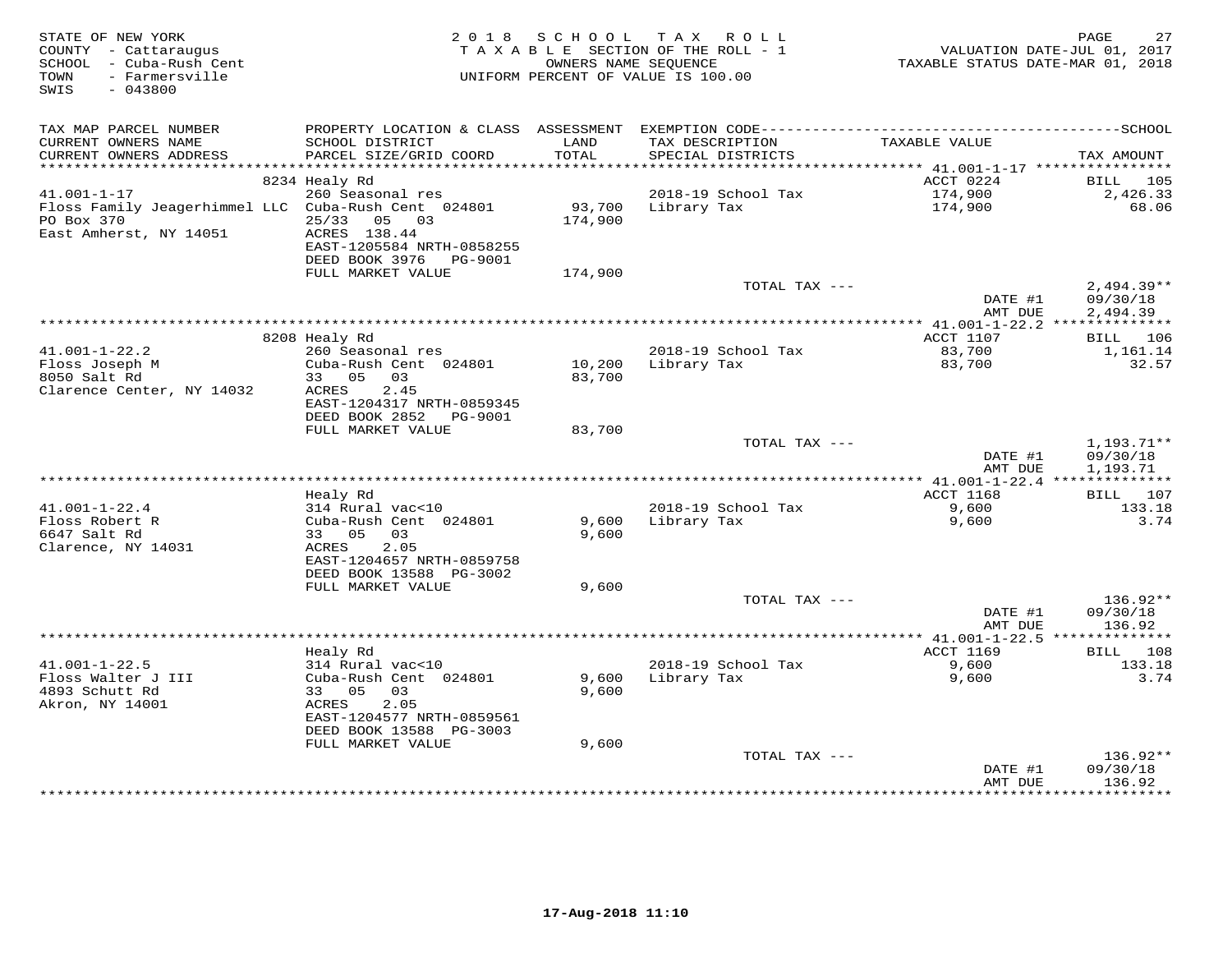| STATE OF NEW YORK<br>COUNTY - Cattaraugus<br>SCHOOL - Cuba-Rush Cent<br>- Farmersville<br>TOWN<br>$-043800$<br>SWIS | 2 0 1 8                                                                                                                                   | SCHOOL        | TAX ROLL<br>TAXABLE SECTION OF THE ROLL - 1<br>OWNERS NAME SEQUENCE<br>UNIFORM PERCENT OF VALUE IS 100.00 |               | VALUATION DATE-JUL 01, 2017<br>TAXABLE STATUS DATE-MAR 01, 2018 | PAGE<br>28                      |
|---------------------------------------------------------------------------------------------------------------------|-------------------------------------------------------------------------------------------------------------------------------------------|---------------|-----------------------------------------------------------------------------------------------------------|---------------|-----------------------------------------------------------------|---------------------------------|
| TAX MAP PARCEL NUMBER<br>CURRENT OWNERS NAME<br>CURRENT OWNERS ADDRESS                                              | PROPERTY LOCATION & CLASS ASSESSMENT EXEMPTION CODE-----------------------------------SCHOOL<br>SCHOOL DISTRICT<br>PARCEL SIZE/GRID COORD | LAND<br>TOTAL | TAX DESCRIPTION<br>SPECIAL DISTRICTS                                                                      |               | TAXABLE VALUE                                                   | TAX AMOUNT                      |
|                                                                                                                     |                                                                                                                                           | ***********   |                                                                                                           |               | **************************** 32.004-1-13 ****************       |                                 |
| $32.004 - 1 - 13$                                                                                                   | 8821 Stebbins Rd<br>210 1 Family Res                                                                                                      |               | 41854<br>BAS STAR                                                                                         |               | ACCT 0264                                                       | BILL 109<br>30,000              |
| Freshour Stefan W                                                                                                   | Cuba-Rush Cent 024801                                                                                                                     |               | 16,200 2018-19 School Tax                                                                                 |               | 58,900                                                          | 817.10                          |
| PO Box 114                                                                                                          | 20 05<br>03                                                                                                                               | 58,900        | Library Tax                                                                                               |               | 58,900                                                          | 22.92                           |
| Franklinville, NY 14737                                                                                             | ACRES<br>6.59<br>EAST-1214194 NRTH-0868073<br>DEED BOOK 15613 PG-9004                                                                     |               |                                                                                                           |               |                                                                 |                                 |
|                                                                                                                     | FULL MARKET VALUE                                                                                                                         | 58,900        |                                                                                                           |               |                                                                 |                                 |
|                                                                                                                     |                                                                                                                                           |               |                                                                                                           | TOTAL TAX --- | DATE #1<br>AMT DUE                                              | 423.84**<br>09/30/18<br>423.84  |
|                                                                                                                     |                                                                                                                                           |               |                                                                                                           |               |                                                                 |                                 |
|                                                                                                                     | West Branch Rd                                                                                                                            |               |                                                                                                           |               | ACCT 1065                                                       | <b>BILL</b> 110                 |
| $32.004 - 2 - 10.2$                                                                                                 | 312 Vac w/imprv                                                                                                                           |               | 2018-19 School Tax                                                                                        |               | 145,300                                                         | 2,015.70                        |
| Freundschuh Trust (1/2 int) Jo Cuba-Rush Cent 024801                                                                |                                                                                                                                           | 135,400       | Library Tax                                                                                               |               | 145,300                                                         | 56.54                           |
| Freundschuh (1/2 int) Sara                                                                                          | 04 05 04                                                                                                                                  | 145,300       |                                                                                                           |               |                                                                 |                                 |
| 5000 Mapleton Rd                                                                                                    | ACRES 174.80                                                                                                                              |               |                                                                                                           |               |                                                                 |                                 |
| Lockport, NY 14094                                                                                                  | EAST-1221708 NRTH-0867991<br>DEED BOOK 15220 PG-5002                                                                                      |               |                                                                                                           |               |                                                                 |                                 |
| MAY BE SUBJECT TO PAYMENT<br>UNDER AGDIST LAW TIL 2020                                                              | FULL MARKET VALUE                                                                                                                         | 145,300       |                                                                                                           |               |                                                                 |                                 |
|                                                                                                                     |                                                                                                                                           |               |                                                                                                           | TOTAL TAX --- |                                                                 | $2,072.24**$                    |
|                                                                                                                     |                                                                                                                                           |               |                                                                                                           |               | DATE #1<br>AMT DUE                                              | 09/30/18<br>2,072.24            |
|                                                                                                                     | 535 Bush Hill Rd                                                                                                                          |               |                                                                                                           |               | ACCT 0013                                                       | BILL 111                        |
| $32.004 - 2 - 1.1$                                                                                                  | 210 1 Family Res                                                                                                                          |               | BAS STAR<br>41854                                                                                         |               |                                                                 | 30,000                          |
| Furman Christopher K                                                                                                | Cuba-Rush Cent 024801                                                                                                                     | 15,900        | 2018-19 School Tax                                                                                        |               | 50,900                                                          | 706.12                          |
| 535 Bush Hill Rd<br>Franklinville, NY 14737                                                                         | 12 05<br>03<br>6.35<br>ACRES<br>EAST-1214814 NRTH-0871086                                                                                 |               | 50,900 Library Tax                                                                                        |               | 50,900                                                          | 19.81                           |
|                                                                                                                     | DEED BOOK 1057<br>PG-3001                                                                                                                 |               |                                                                                                           |               |                                                                 |                                 |
|                                                                                                                     | FULL MARKET VALUE                                                                                                                         | 50,900        |                                                                                                           |               |                                                                 |                                 |
|                                                                                                                     |                                                                                                                                           |               |                                                                                                           | TOTAL TAX --- |                                                                 | 309.75**                        |
|                                                                                                                     |                                                                                                                                           |               |                                                                                                           |               | DATE #1                                                         | 09/30/18                        |
|                                                                                                                     |                                                                                                                                           |               |                                                                                                           |               | AMT DUE                                                         | 309.75<br>* * * * * * * * * * * |
|                                                                                                                     | West Branch Rd                                                                                                                            |               |                                                                                                           |               | ACCT 0124                                                       | <b>BILL</b> 112                 |
| $32.002 - 1 - 9$                                                                                                    | 322 Rural vac>10                                                                                                                          |               | 2018-19 School Tax                                                                                        |               | 91,400                                                          | 1,267.96                        |
| Furniss Philo                                                                                                       | Cuba-Rush Cent 024801                                                                                                                     | 91,400        | Library Tax                                                                                               |               | 91,400                                                          | 35.57                           |
| 7723 Route 243                                                                                                      | 13 05<br>03                                                                                                                               | 91,400        |                                                                                                           |               |                                                                 |                                 |
| Rushford, NY 14777                                                                                                  | ACRES 133.77<br>EAST-1216635 NRTH-0873762                                                                                                 |               |                                                                                                           |               |                                                                 |                                 |
|                                                                                                                     | DEED BOOK 20900 PG-2001                                                                                                                   |               |                                                                                                           |               |                                                                 |                                 |
|                                                                                                                     | FULL MARKET VALUE                                                                                                                         | 91,400        |                                                                                                           |               |                                                                 |                                 |
|                                                                                                                     |                                                                                                                                           |               |                                                                                                           | TOTAL TAX --- |                                                                 | $1,303.53**$                    |
|                                                                                                                     |                                                                                                                                           |               |                                                                                                           |               | DATE #1<br>AMT DUE                                              | 09/30/18<br>1,303.53            |
|                                                                                                                     |                                                                                                                                           |               |                                                                                                           |               |                                                                 | * * * * * * * * * * *           |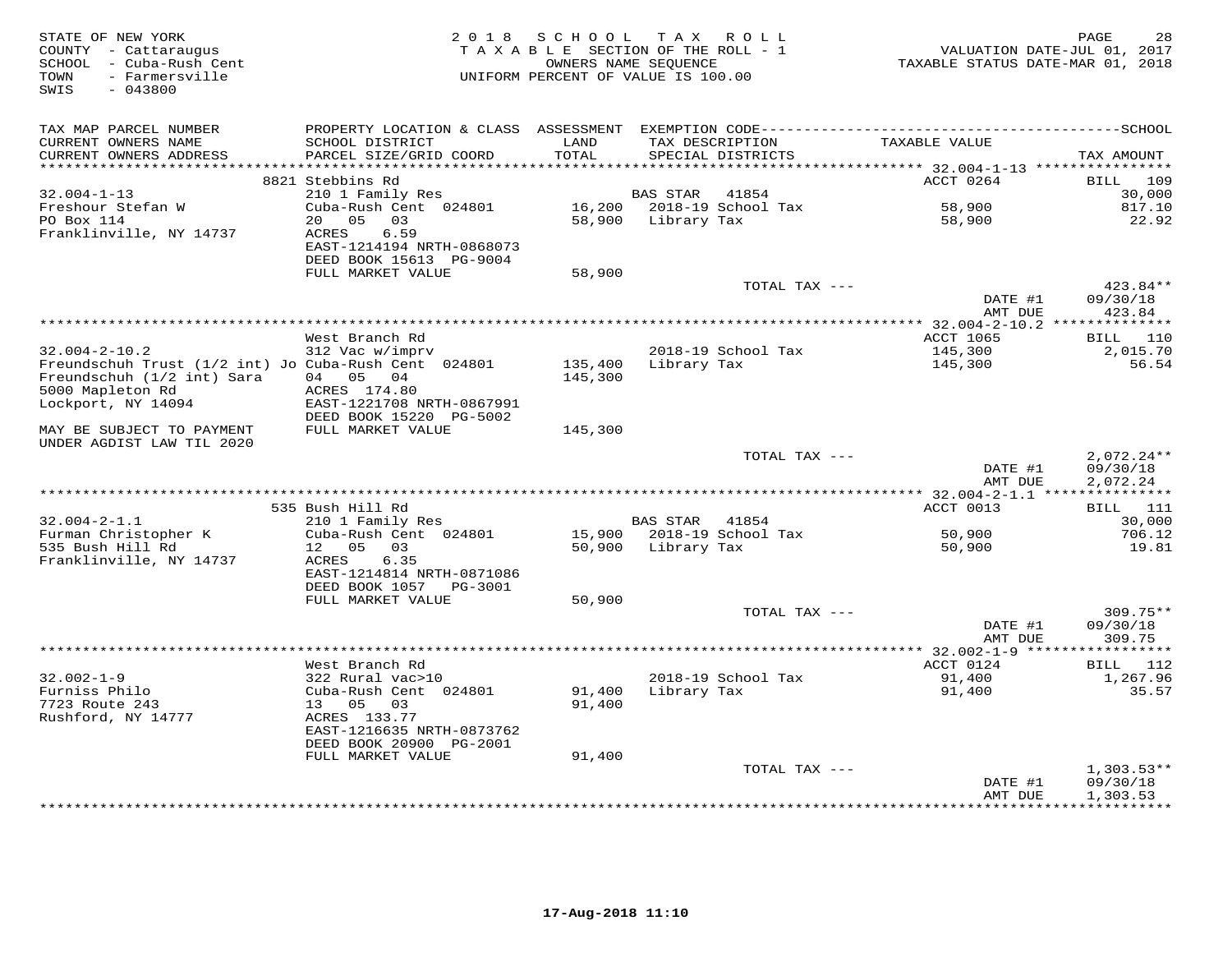| STATE OF NEW YORK<br>COUNTY - Cattaraugus<br>SCHOOL - Cuba-Rush Cent<br>- Farmersville<br>TOWN<br>SWIS<br>$-043800$ | 2 0 1 8                                                                                                       | S C H O O L       | TAX ROLL<br>TAXABLE SECTION OF THE ROLL - 1<br>OWNERS NAME SEQUENCE<br>UNIFORM PERCENT OF VALUE IS 100.00 | VALUATION DATE-JUL 01, 2017<br>TAXABLE STATUS DATE-MAR 01, 2018 | PAGE<br>29                           |
|---------------------------------------------------------------------------------------------------------------------|---------------------------------------------------------------------------------------------------------------|-------------------|-----------------------------------------------------------------------------------------------------------|-----------------------------------------------------------------|--------------------------------------|
| TAX MAP PARCEL NUMBER                                                                                               | PROPERTY LOCATION & CLASS ASSESSMENT                                                                          |                   |                                                                                                           |                                                                 |                                      |
| CURRENT OWNERS NAME<br>CURRENT OWNERS ADDRESS                                                                       | SCHOOL DISTRICT<br>PARCEL SIZE/GRID COORD                                                                     | LAND<br>TOTAL     | TAX DESCRIPTION<br>SPECIAL DISTRICTS                                                                      | TAXABLE VALUE                                                   | TAX AMOUNT                           |
| ***********************                                                                                             | 1010 Co Rd 21                                                                                                 |                   |                                                                                                           | ACCT 0111                                                       | BILL<br>113                          |
| $23.014 - 1 - 61$                                                                                                   | 210 1 Family Res                                                                                              |                   | 2018-19 School Tax                                                                                        | 60,000                                                          | 832.36                               |
| Gardner James G<br>10410 Satter Rd<br>North Rose, NY 14516                                                          | Cuba-Rush Cent 024801<br>05<br>32<br>03<br>ACRES<br>1.00 BANK<br>017<br>EAST-1208095 NRTH-0884623             | 8,000<br>60,000   | Library Tax                                                                                               | 60,000                                                          | 23.35                                |
|                                                                                                                     | DEED BOOK 1030 PG-729                                                                                         |                   |                                                                                                           |                                                                 |                                      |
|                                                                                                                     | FULL MARKET VALUE                                                                                             | 60,000            | TOTAL TAX ---                                                                                             |                                                                 | 855.71**                             |
|                                                                                                                     |                                                                                                               |                   |                                                                                                           | DATE #1<br>AMT DUE                                              | 09/30/18<br>855.71                   |
|                                                                                                                     |                                                                                                               |                   |                                                                                                           | ************ 41.002-1-16 ****                                   | ***********                          |
|                                                                                                                     | 8213 Hardy Crn. Rd                                                                                            |                   |                                                                                                           | ACCT 0354                                                       | 114<br>BILL                          |
| $41.002 - 1 - 16$<br>Gebhard Gary<br>Gebhard Linda<br>8213 Hardy Corners Rd                                         | 210 1 Family Res<br>Cuba-Rush Cent 024801<br>01 05 03<br>3.55<br>ACRES                                        | 11,800<br>120,000 | 2018-19 School Tax<br>Library Tax                                                                         | 120,000<br>120,000                                              | 1,664.72<br>46.70                    |
| Cuba, NY 14727                                                                                                      | EAST-1222157 NRTH-0858944<br>DEED BOOK 23844 PG-7001                                                          |                   |                                                                                                           |                                                                 |                                      |
|                                                                                                                     | FULL MARKET VALUE                                                                                             | 120,000           |                                                                                                           |                                                                 |                                      |
|                                                                                                                     |                                                                                                               |                   | TOTAL TAX ---                                                                                             | DATE #1                                                         | $1,711.42**$<br>09/30/18             |
|                                                                                                                     |                                                                                                               |                   |                                                                                                           | AMT DUE                                                         | 1,711.42                             |
|                                                                                                                     | 475 Bush Hill Rd                                                                                              |                   |                                                                                                           | ACCT 0554                                                       | BILL 115                             |
| $32.004 - 2 - 3$                                                                                                    | 260 Seasonal res                                                                                              |                   | 2018-19 School Tax                                                                                        | 83,200                                                          | 1,154.21                             |
| Gitchel William H                                                                                                   | Cuba-Rush Cent 024801                                                                                         | 21,900            | Library Tax                                                                                               | 83,200                                                          | 32.38                                |
| 45 Trowbridge Ave<br>Buffalo, NY 14220                                                                              | 12 05 03<br>ACRES 11.55<br>EAST-1215701 NRTH-0871111                                                          | 83,200            |                                                                                                           |                                                                 |                                      |
|                                                                                                                     | DEED BOOK 00917 PG-00773                                                                                      |                   |                                                                                                           |                                                                 |                                      |
|                                                                                                                     | FULL MARKET VALUE                                                                                             | 83,200            |                                                                                                           |                                                                 |                                      |
|                                                                                                                     |                                                                                                               |                   | TOTAL TAX ---                                                                                             | DATE #1<br>AMT DUE                                              | $1,186.59**$<br>09/30/18<br>1,186.59 |
|                                                                                                                     |                                                                                                               |                   |                                                                                                           |                                                                 |                                      |
|                                                                                                                     | 252 Hardy Crn. Rd                                                                                             |                   |                                                                                                           | ACCT 0861                                                       | BILL<br>116                          |
| $41.002 - 1 - 9.5$                                                                                                  | 260 Seasonal res                                                                                              |                   | 2018-19 School Tax                                                                                        | 48,400                                                          | 671.44                               |
| Gmerek Robert C<br>Gmerek Michael et al<br>6242 Drake Settlement Rd<br>Burt, NY 14028                               | Cuba-Rush Cent 024801<br>02 05<br>03<br>ACRES<br>9.70<br>EAST-1218758 NRTH-0860591<br>DEED BOOK 20348 PG-2001 | 19,900<br>48,400  | Library Tax                                                                                               | 48,400                                                          | 18.83                                |
|                                                                                                                     | FULL MARKET VALUE                                                                                             | 48,400            |                                                                                                           |                                                                 |                                      |
|                                                                                                                     |                                                                                                               |                   | TOTAL TAX ---                                                                                             | DATE #1<br>AMT DUE                                              | 690.27**<br>09/30/18<br>690.27       |
|                                                                                                                     |                                                                                                               |                   |                                                                                                           | ************                                                    | **********                           |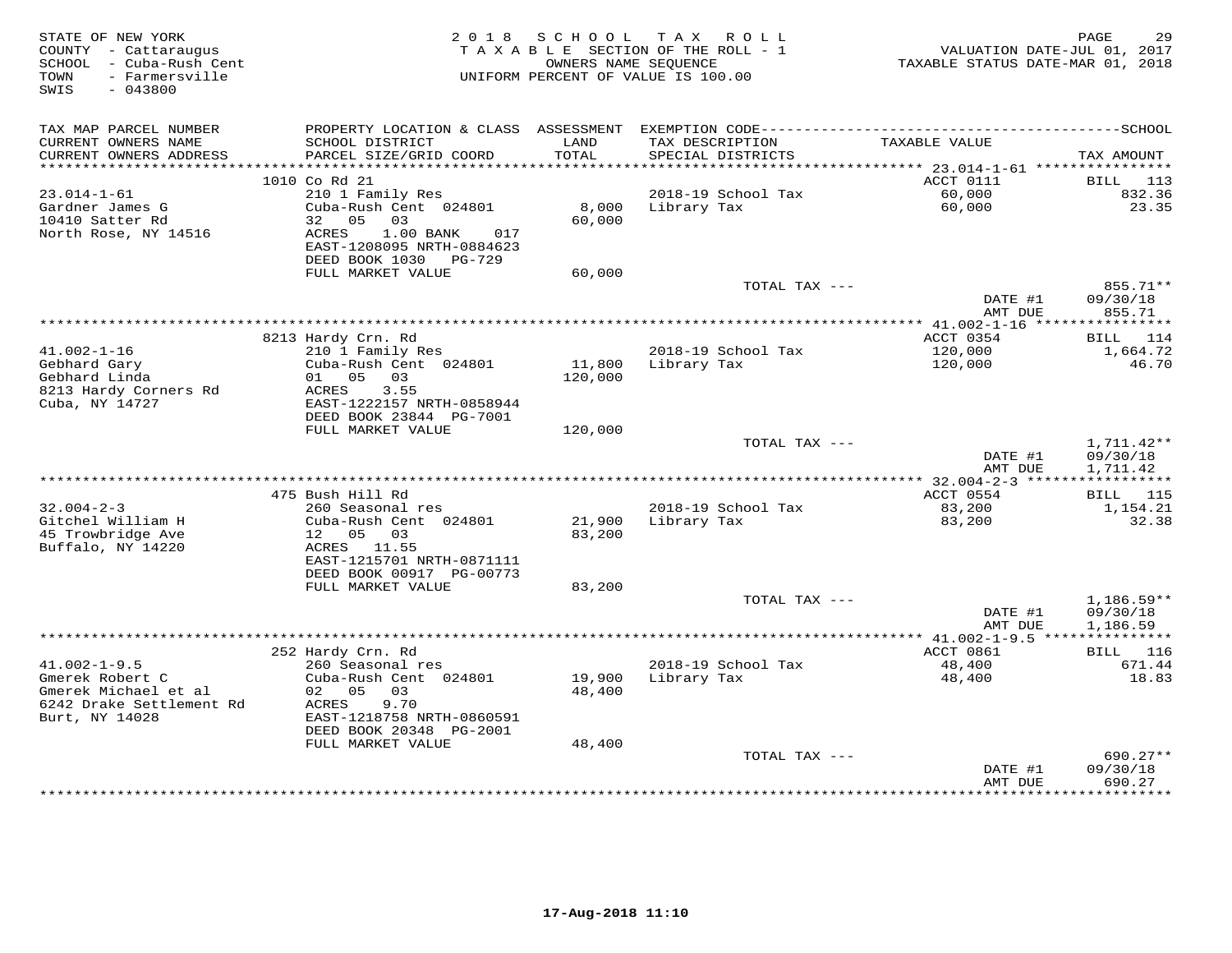| STATE OF NEW YORK<br>COUNTY - Cattaraugus<br>SCHOOL - Cuba-Rush Cent<br>- Farmersville<br>TOWN<br>SWIS<br>$-043800$ | 2 0 1 8                                                | SCHOOL            | TAX ROLL<br>TAXABLE SECTION OF THE ROLL - 1<br>OWNERS NAME SEQUENCE<br>UNIFORM PERCENT OF VALUE IS 100.00 | VALUATION DATE-JUL 01, 2017<br>TAXABLE STATUS DATE-MAR 01, 2018 | 30<br>PAGE                |
|---------------------------------------------------------------------------------------------------------------------|--------------------------------------------------------|-------------------|-----------------------------------------------------------------------------------------------------------|-----------------------------------------------------------------|---------------------------|
| TAX MAP PARCEL NUMBER                                                                                               |                                                        |                   |                                                                                                           |                                                                 |                           |
| CURRENT OWNERS NAME<br>CURRENT OWNERS ADDRESS                                                                       | SCHOOL DISTRICT<br>PARCEL SIZE/GRID COORD              | LAND<br>TOTAL     | TAX DESCRIPTION<br>SPECIAL DISTRICTS                                                                      | TAXABLE VALUE                                                   |                           |
|                                                                                                                     |                                                        |                   |                                                                                                           |                                                                 | TAX AMOUNT                |
|                                                                                                                     | 9460 NYS Rte 98                                        |                   |                                                                                                           | ACCT 0127                                                       | BILL 117                  |
| $32.001 - 1 - 2$                                                                                                    | 240 Rural res                                          |                   | AG DIST<br>41720                                                                                          |                                                                 | 130                       |
| Goehler June M                                                                                                      | Cuba-Rush Cent 024801                                  |                   | 115,900 2018-19 School Tax                                                                                | 192,770                                                         | 2,674.23                  |
| 8285 Boston State Rd                                                                                                | 30 31 05<br>03                                         |                   | 192,900 Library Tax                                                                                       | 192,770                                                         | 75.02                     |
| Hamburg, NY 14075                                                                                                   | see L1033 P 182 Map 2525                               |                   |                                                                                                           |                                                                 |                           |
| MAY BE SUBJECT TO PAYMENT                                                                                           | ACRES 138.06                                           |                   |                                                                                                           |                                                                 |                           |
| UNDER AGDIST LAW TIL 2022                                                                                           | EAST-1208878 NRTH-0878900<br>DEED BOOK 103<br>$PG-182$ |                   |                                                                                                           |                                                                 |                           |
|                                                                                                                     | FULL MARKET VALUE                                      | 192,900           |                                                                                                           |                                                                 |                           |
|                                                                                                                     |                                                        |                   | TOTAL TAX ---                                                                                             |                                                                 | $2,749.25**$              |
|                                                                                                                     |                                                        |                   |                                                                                                           | DATE #1                                                         | 09/30/18                  |
|                                                                                                                     |                                                        |                   |                                                                                                           | AMT DUE                                                         | 2,749.25                  |
|                                                                                                                     |                                                        |                   |                                                                                                           |                                                                 |                           |
| $32.001 - 1 - 3$                                                                                                    | NYS Rte 98<br>105 Vac farmland                         |                   | AG DIST<br>41720                                                                                          | ACCT 0128                                                       | BILL 118<br>5,460         |
| Goehler June M                                                                                                      | Cuba-Rush Cent 024801                                  |                   | 33,700 2018-19 School Tax                                                                                 | 28,240                                                          | 391.76                    |
| 8285 Boston State Rd                                                                                                | $30 - 05 - 03$                                         |                   | 33,700 Library Tax                                                                                        | 28,240                                                          | 10.99                     |
| Hamburg, NY 14075                                                                                                   | ACRES 31.20                                            |                   |                                                                                                           |                                                                 |                           |
|                                                                                                                     | EAST-1207303 NRTH-0878484                              |                   |                                                                                                           |                                                                 |                           |
| MAY BE SUBJECT TO PAYMENT                                                                                           | DEED BOOK 709<br>PG-00938                              |                   |                                                                                                           |                                                                 |                           |
| UNDER AGDIST LAW TIL 2022                                                                                           | FULL MARKET VALUE                                      | 33,700            | TOTAL TAX ---                                                                                             |                                                                 | 402.75**                  |
|                                                                                                                     |                                                        |                   |                                                                                                           | DATE #1                                                         | 09/30/18                  |
|                                                                                                                     |                                                        |                   |                                                                                                           | AMT DUE                                                         | 402.75                    |
|                                                                                                                     |                                                        |                   |                                                                                                           |                                                                 |                           |
|                                                                                                                     | West Branch Rd                                         |                   |                                                                                                           | ACCT 1014                                                       | BILL 119                  |
| $32.002 - 1 - 15.2$                                                                                                 | 260 Seasonal res                                       |                   | 2018-19 School Tax                                                                                        | 111,500                                                         | 1,546.80                  |
| Gould Paul H<br>78 Shearer                                                                                          | Cuba-Rush Cent 024801<br>21 05<br>03                   | 73,600<br>111,500 | Library Tax                                                                                               | 111,500                                                         | 43.39                     |
| East Aurora, NY 14052                                                                                               | Ff 2060.00                                             |                   |                                                                                                           |                                                                 |                           |
|                                                                                                                     | ACRES 118.10                                           |                   |                                                                                                           |                                                                 |                           |
|                                                                                                                     | EAST-1212482 NRTH-0873185                              |                   |                                                                                                           |                                                                 |                           |
|                                                                                                                     | DEED BOOK 00988 PG-00538                               |                   |                                                                                                           |                                                                 |                           |
|                                                                                                                     | FULL MARKET VALUE                                      | 111,500           |                                                                                                           |                                                                 |                           |
|                                                                                                                     |                                                        |                   | TOTAL TAX ---                                                                                             | DATE #1                                                         | $1,590.19**$<br>09/30/18  |
|                                                                                                                     |                                                        |                   |                                                                                                           | AMT DUE                                                         | 1,590.19                  |
|                                                                                                                     |                                                        |                   |                                                                                                           | **** 32.004-2-14.5 ***************                              |                           |
|                                                                                                                     | 8850 Stebbins Rd                                       |                   |                                                                                                           | ACCT 0993                                                       | BILL 120                  |
| $32.004 - 2 - 14.5$                                                                                                 | 270 Mfg housing                                        |                   | 2018-19 School Tax                                                                                        | 19,000                                                          | 263.58                    |
| Grabowski John E                                                                                                    | Cuba-Rush Cent 024801                                  | 11,600            | Library Tax                                                                                               | 19,000                                                          | 7.39                      |
| 434 76th St                                                                                                         | 12 05<br>03                                            | 19,000            |                                                                                                           |                                                                 |                           |
| Niagara Falls, NY 14304                                                                                             | ACRES<br>3.38<br>EAST-1214949 NRTH-0868565             |                   |                                                                                                           |                                                                 |                           |
|                                                                                                                     | DEED BOOK 977<br>PG-167                                |                   |                                                                                                           |                                                                 |                           |
|                                                                                                                     | FULL MARKET VALUE                                      | 19,000            |                                                                                                           |                                                                 |                           |
|                                                                                                                     |                                                        |                   | TOTAL TAX ---                                                                                             |                                                                 | $270.97**$                |
|                                                                                                                     |                                                        |                   |                                                                                                           | DATE #1                                                         | 09/30/18                  |
|                                                                                                                     |                                                        |                   |                                                                                                           | AMT DUE                                                         | 270.97<br>* * * * * * * * |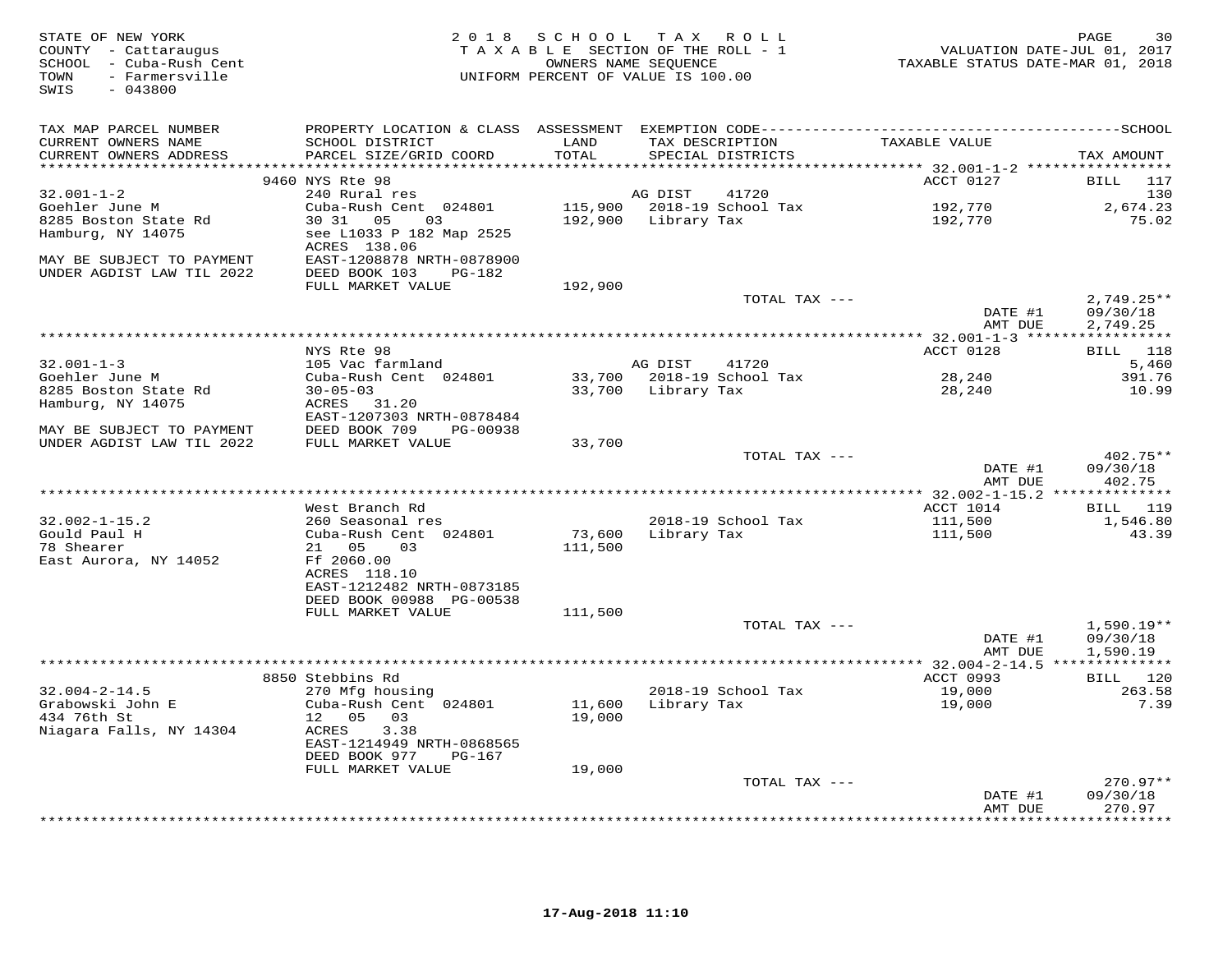| STATE OF NEW YORK<br>COUNTY - Cattaraugus<br>SCHOOL - Cuba-Rush Cent<br>- Farmersville<br>TOWN<br>$-043800$<br>SWIS |                                                                         | 2018 SCHOOL<br>TAXABLE SECTION OF THE ROLL - 1<br>OWNERS NAME SEQUENCE<br>UNIFORM PERCENT OF VALUE IS 100.00 | T A X           | R O L L                              | VALUATION DATE-JUL 01, 2017<br>TAXABLE STATUS DATE-MAR 01, 2018 | PAGE<br>31                     |
|---------------------------------------------------------------------------------------------------------------------|-------------------------------------------------------------------------|--------------------------------------------------------------------------------------------------------------|-----------------|--------------------------------------|-----------------------------------------------------------------|--------------------------------|
| TAX MAP PARCEL NUMBER                                                                                               |                                                                         |                                                                                                              |                 |                                      |                                                                 |                                |
| CURRENT OWNERS NAME<br>CURRENT OWNERS ADDRESS                                                                       | SCHOOL DISTRICT<br>PARCEL SIZE/GRID COORD                               | LAND<br>TOTAL                                                                                                |                 | TAX DESCRIPTION<br>SPECIAL DISTRICTS | TAXABLE VALUE                                                   | TAX AMOUNT                     |
| *******************                                                                                                 |                                                                         | * * * * * * *                                                                                                |                 |                                      | *********** 23.014-1-68.2 **************                        |                                |
|                                                                                                                     | 9787 Church St                                                          |                                                                                                              |                 |                                      | ACCT 1017                                                       | BILL<br>121                    |
| $23.014 - 1 - 68.2$                                                                                                 | 210 1 Family Res                                                        |                                                                                                              | <b>BAS STAR</b> | 41854                                |                                                                 | 30,000                         |
| Green Susan M                                                                                                       | Cuba-Rush Cent 024801                                                   | 5,600                                                                                                        |                 | 2018-19 School Tax                   | 35,300                                                          | 489.71                         |
| 9787 Church St                                                                                                      | 05 03<br>32                                                             | 35,300                                                                                                       | Library Tax     |                                      | 35,300                                                          | 13.74                          |
| Farmersville Station, NY 14060                                                                                      | 51.00 DPTH 175.00<br>FRNT<br>0.20<br>ACRES<br>EAST-1208227 NRTH-0884851 |                                                                                                              |                 |                                      |                                                                 |                                |
|                                                                                                                     | DEED BOOK 00989 PG-00514                                                |                                                                                                              |                 |                                      |                                                                 |                                |
|                                                                                                                     | FULL MARKET VALUE                                                       | 35,300                                                                                                       |                 |                                      |                                                                 |                                |
|                                                                                                                     |                                                                         |                                                                                                              |                 | TOTAL TAX ---                        | DATE #1<br>AMT DUE                                              | $87.27**$<br>09/30/18<br>87.27 |
|                                                                                                                     |                                                                         |                                                                                                              |                 |                                      |                                                                 |                                |
|                                                                                                                     | 247 Hardy Crn. Rd                                                       |                                                                                                              |                 |                                      | ACCT 0595                                                       | 122<br>BILL                    |
| $41.002 - 1 - 11.2$                                                                                                 | 240 Rural res                                                           |                                                                                                              | <b>BAS STAR</b> | 41854                                |                                                                 | 30,000                         |
| Griffin Edward                                                                                                      | Cuba-Rush Cent 024801                                                   | 22,500                                                                                                       |                 | 2018-19 School Tax                   | 131,300                                                         | 1,821.48                       |
| Griffin Lucille                                                                                                     | 01<br>05<br>03                                                          | 131,300                                                                                                      | Library Tax     |                                      | 131,300                                                         | 51.10                          |
| Rhonda Smith<br>668 Chaffee Rd                                                                                      | ACRES 12.34 BANK<br>017<br>EAST-1219016 NRTH-0859436                    |                                                                                                              |                 |                                      |                                                                 |                                |
| Arcade, NY 14009                                                                                                    | DEED BOOK 1017 PG-1029                                                  |                                                                                                              |                 |                                      |                                                                 |                                |
|                                                                                                                     | FULL MARKET VALUE                                                       | 131,300                                                                                                      |                 |                                      |                                                                 |                                |
|                                                                                                                     |                                                                         |                                                                                                              |                 | TOTAL TAX ---                        |                                                                 | $1,456.40**$                   |
|                                                                                                                     |                                                                         |                                                                                                              |                 |                                      | DATE #1                                                         | 09/30/18                       |
|                                                                                                                     |                                                                         |                                                                                                              |                 |                                      | AMT DUE                                                         | 1,456.40                       |
|                                                                                                                     |                                                                         |                                                                                                              |                 |                                      |                                                                 |                                |
|                                                                                                                     | 9005 Stebbins Rd                                                        |                                                                                                              |                 |                                      | ACCT 0225                                                       | BILL 123                       |
| $32.004 - 1 - 8$                                                                                                    | 270 Mfg housing                                                         |                                                                                                              |                 | 2018-19 School Tax                   | 21,500                                                          | 298.26                         |
| Griffin-Tundo Genienne<br>Kuczka Daniel LU                                                                          | Cuba-Rush Cent 024801<br>20<br>05<br>03                                 | 11,600                                                                                                       | Library Tax     |                                      | 21,500                                                          | 8.37                           |
| 4891 Linden Rd                                                                                                      | 3.40<br>ACRES                                                           | 21,500                                                                                                       |                 |                                      |                                                                 |                                |
| East Bethany, NY 14054                                                                                              | EAST-1214216 NRTH-0870643                                               |                                                                                                              |                 |                                      |                                                                 |                                |
|                                                                                                                     | DEED BOOK 27827 PG-2001                                                 |                                                                                                              |                 |                                      |                                                                 |                                |
|                                                                                                                     | FULL MARKET VALUE                                                       | 21,500                                                                                                       |                 |                                      |                                                                 |                                |
|                                                                                                                     |                                                                         |                                                                                                              |                 | TOTAL TAX ---                        |                                                                 | $306.63**$                     |
|                                                                                                                     |                                                                         |                                                                                                              |                 |                                      | DATE #1                                                         | 09/30/18                       |
|                                                                                                                     |                                                                         |                                                                                                              |                 |                                      | AMT DUE                                                         | 306.63                         |
|                                                                                                                     |                                                                         |                                                                                                              |                 |                                      |                                                                 |                                |
|                                                                                                                     | 8918 Stebbins Rd                                                        |                                                                                                              |                 |                                      | ACCT 0120                                                       | BILL 124                       |
| $32.004 - 2 - 16.1$                                                                                                 | 260 Seasonal res                                                        |                                                                                                              |                 | 2018-19 School Tax                   | 89,700                                                          | 1,244.38                       |
| Grotke William R<br>Grotke David N                                                                                  | Cuba-Rush Cent 024801<br>12<br>05<br>03                                 | 13,500<br>89,700                                                                                             | Library Tax     |                                      | 89,700                                                          | 34.91                          |
| 19 Lynncrest Ter                                                                                                    | ACRES<br>4.68                                                           |                                                                                                              |                 |                                      |                                                                 |                                |
| Cheektowaga, NY 14225                                                                                               | EAST-1214770 NRTH-0869688                                               |                                                                                                              |                 |                                      |                                                                 |                                |
|                                                                                                                     | DEED BOOK 00996 PG-00492                                                |                                                                                                              |                 |                                      |                                                                 |                                |
|                                                                                                                     | FULL MARKET VALUE                                                       | 89,700                                                                                                       |                 |                                      |                                                                 |                                |
|                                                                                                                     |                                                                         |                                                                                                              |                 | TOTAL TAX ---                        |                                                                 | $1,279.29**$                   |
|                                                                                                                     |                                                                         |                                                                                                              |                 |                                      | DATE #1                                                         | 09/30/18                       |
|                                                                                                                     |                                                                         |                                                                                                              |                 |                                      | AMT DUE                                                         | 1,279.29<br>***********        |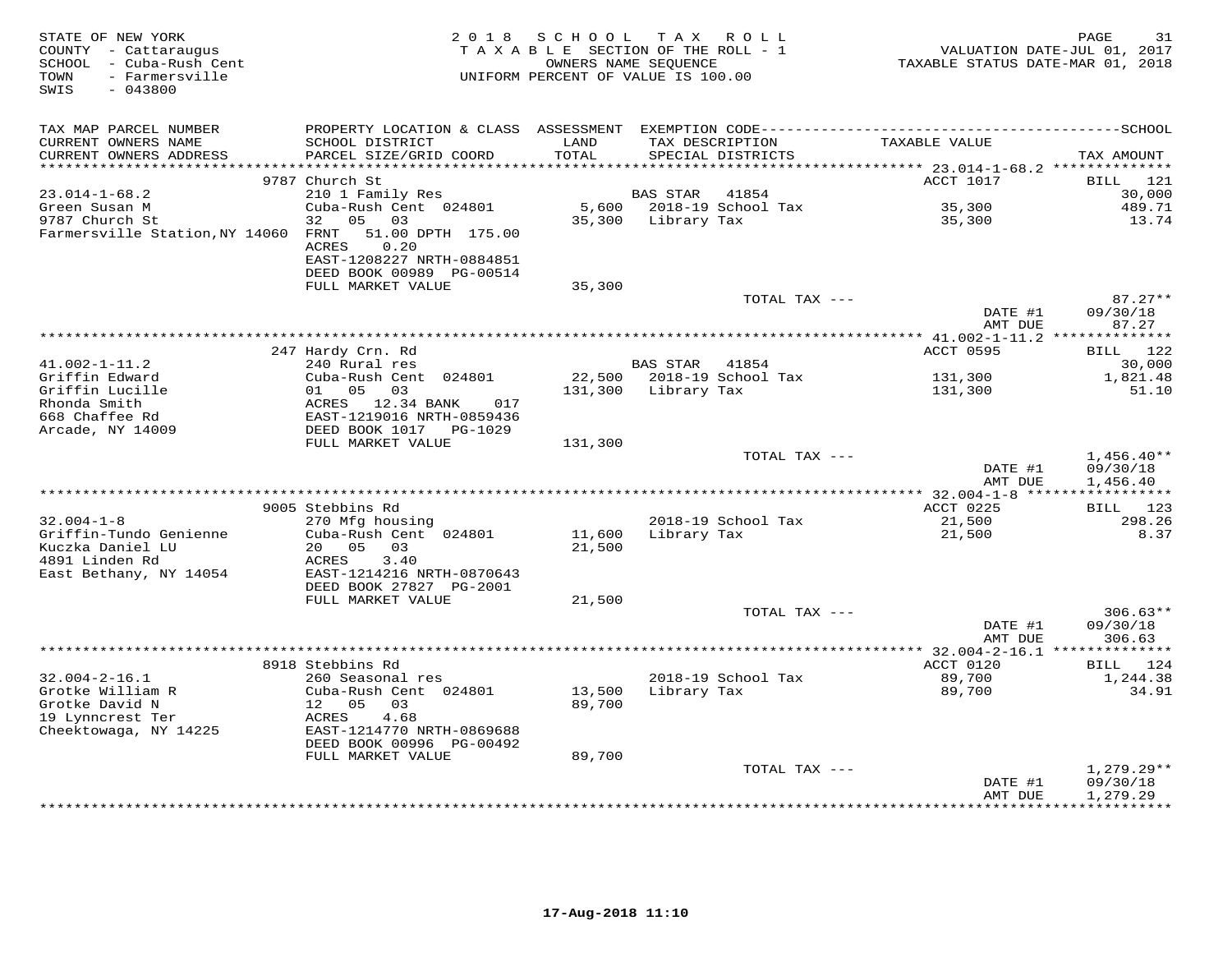| STATE OF NEW YORK<br>COUNTY - Cattaraugus<br>- Cuba-Rush Cent<br>SCHOOL<br>- Farmersville<br>TOWN<br>SWIS<br>$-043800$ | 2 0 1 8                                   | SCHOOL        | T A X<br>ROLL<br>TAXABLE SECTION OF THE ROLL - 1<br>OWNERS NAME SEOUENCE<br>UNIFORM PERCENT OF VALUE IS 100.00 | VALUATION DATE-JUL 01, 2017<br>TAXABLE STATUS DATE-MAR 01, 2018 | 32<br>PAGE             |
|------------------------------------------------------------------------------------------------------------------------|-------------------------------------------|---------------|----------------------------------------------------------------------------------------------------------------|-----------------------------------------------------------------|------------------------|
| TAX MAP PARCEL NUMBER                                                                                                  |                                           |               |                                                                                                                |                                                                 |                        |
| CURRENT OWNERS NAME<br>CURRENT OWNERS ADDRESS                                                                          | SCHOOL DISTRICT<br>PARCEL SIZE/GRID COORD | LAND<br>TOTAL | TAX DESCRIPTION<br>SPECIAL DISTRICTS                                                                           | TAXABLE VALUE                                                   | TAX AMOUNT             |
| ***********************                                                                                                | Stebbins Rd                               |               |                                                                                                                | ACCT 0879                                                       |                        |
| $32.004 - 2 - 16.2$                                                                                                    | 322 Rural vac>10                          |               | 2018-19 School Tax                                                                                             | 16,000                                                          | BILL<br>125<br>221.96  |
| Grotke William R                                                                                                       | Cuba-Rush Cent 024801                     | 16,000        | Library Tax                                                                                                    | 16,000                                                          | 6.23                   |
| Grotke Sharon, David                                                                                                   | 12 <sub>1</sub><br>05<br>03               | 16,000        |                                                                                                                |                                                                 |                        |
| 4625 E Overlook Dr                                                                                                     | ACRES 13.31                               |               |                                                                                                                |                                                                 |                        |
| Williamsville, NY 14221                                                                                                | EAST-1215497 NRTH-0869695                 |               |                                                                                                                |                                                                 |                        |
|                                                                                                                        | DEED BOOK 1007<br>PG-1022                 |               |                                                                                                                |                                                                 |                        |
|                                                                                                                        | FULL MARKET VALUE                         | 16,000        |                                                                                                                |                                                                 |                        |
|                                                                                                                        |                                           |               | TOTAL TAX ---                                                                                                  |                                                                 | $228.19**$             |
|                                                                                                                        |                                           |               |                                                                                                                | DATE #1<br>AMT DUE                                              | 09/30/18<br>228.19     |
|                                                                                                                        |                                           |               |                                                                                                                | ********** 41.001-1-26 *****                                    | ***********            |
|                                                                                                                        | 8266 Healy Rd                             |               |                                                                                                                | ACCT 0415                                                       | 126<br>BILL            |
| $41.001 - 1 - 26$<br>Guarino Michael J                                                                                 | 312 Vac w/imprv<br>Cuba-Rush Cent 024801  | 22,200        | 2018-19 School Tax<br>Library Tax                                                                              | 23,700<br>23,700                                                | 328.78<br>9.22         |
| Guarino Marie                                                                                                          | 34<br>05 03                               | 23,700        |                                                                                                                |                                                                 |                        |
| 110 Winona Rd                                                                                                          | ACRES 11.89                               |               |                                                                                                                |                                                                 |                        |
| Elma, NY 14059                                                                                                         | EAST-1205020 NRTH-0860867                 |               |                                                                                                                |                                                                 |                        |
|                                                                                                                        | DEED BOOK 830<br>PG-00496                 |               |                                                                                                                |                                                                 |                        |
|                                                                                                                        | FULL MARKET VALUE                         | 23,700        |                                                                                                                |                                                                 |                        |
|                                                                                                                        |                                           |               | TOTAL TAX ---                                                                                                  |                                                                 | $338.00**$             |
|                                                                                                                        |                                           |               |                                                                                                                | DATE #1                                                         | 09/30/18               |
|                                                                                                                        |                                           |               | ***************************                                                                                    | AMT DUE<br>** 41.001-1-35 ****************                      | 338.00                 |
|                                                                                                                        | 4002 Hardy Corners Rd                     |               |                                                                                                                | ACCT 0443                                                       | BILL<br>127            |
| $41.001 - 1 - 35$                                                                                                      | 260 Seasonal res                          |               | 2018-19 School Tax                                                                                             | 80,900                                                          | 1,122.30               |
| Guggemos Robert C                                                                                                      | Cuba-Rush Cent 024801                     | 23,700        | Library Tax                                                                                                    | 80,900                                                          | 31.48                  |
| 426 Rowley Rd                                                                                                          | 05 03<br>34                               | 80,900        |                                                                                                                |                                                                 |                        |
| Depew, NY 14043                                                                                                        | ACRES 13.90                               |               |                                                                                                                |                                                                 |                        |
|                                                                                                                        | EAST-1203993 NRTH-0862168                 |               |                                                                                                                |                                                                 |                        |
|                                                                                                                        | DEED BOOK 8010<br>PG-4001                 |               |                                                                                                                |                                                                 |                        |
|                                                                                                                        | FULL MARKET VALUE                         | 80,900        | TOTAL TAX ---                                                                                                  |                                                                 |                        |
|                                                                                                                        |                                           |               |                                                                                                                | DATE #1                                                         | 1,153.78**<br>09/30/18 |
|                                                                                                                        |                                           |               |                                                                                                                | AMT DUE                                                         | 1,153.78               |
|                                                                                                                        |                                           |               |                                                                                                                | ************** 23.014-1-25 ****                                 | ***********            |
|                                                                                                                        | 9808 Church St                            |               |                                                                                                                | ACCT 0493                                                       | 128<br>BILL            |
| $23.014 - 1 - 25$                                                                                                      | 210 1 Family Res                          |               | 2018-19 School Tax                                                                                             | 53,200                                                          | 738.03                 |
| Haefner Paul E                                                                                                         | Cuba-Rush Cent 024801                     | 7,800         | Library Tax                                                                                                    | 53,200                                                          | 20.70                  |
| Haefner Carrie A                                                                                                       | 32<br>0.5<br>03                           | 53,200        |                                                                                                                |                                                                 |                        |
| PO Box 75                                                                                                              | 0.65<br>ACRES                             |               |                                                                                                                |                                                                 |                        |
| Farmersville Station, NY 14060 EAST-1208464 NRTH-0885174                                                               | DEED BOOK 882<br>PG-00227                 |               |                                                                                                                |                                                                 |                        |
|                                                                                                                        | FULL MARKET VALUE                         | 53,200        |                                                                                                                |                                                                 |                        |
|                                                                                                                        |                                           |               | TOTAL TAX ---                                                                                                  |                                                                 | $758.73**$             |
|                                                                                                                        |                                           |               |                                                                                                                | DATE #1                                                         | 09/30/18               |
|                                                                                                                        |                                           |               |                                                                                                                | AMT DUE                                                         | 758.73                 |
|                                                                                                                        |                                           |               |                                                                                                                |                                                                 | * * * * * * * *        |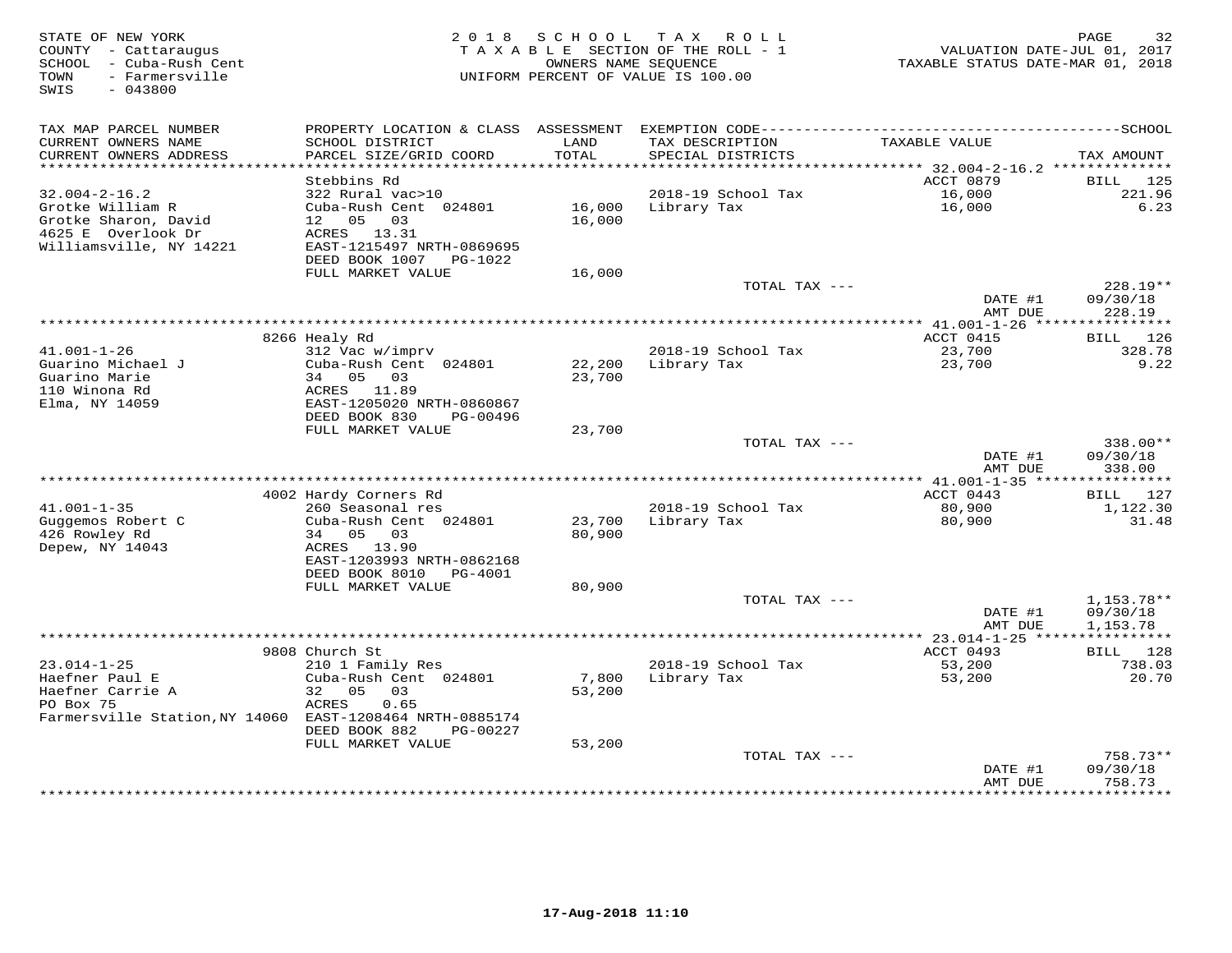| STATE OF NEW YORK<br>COUNTY - Cattaraugus<br>SCHOOL - Cuba-Rush Cent<br>- Farmersville<br>TOWN<br>$-043800$<br>SWIS | 2 0 1 8                                           | SCHOOL                     | T A X<br>R O L L<br>TAXABLE SECTION OF THE ROLL - 1<br>OWNERS NAME SEQUENCE<br>UNIFORM PERCENT OF VALUE IS 100.00 | TAXABLE STATUS DATE-MAR 01, 2018              | PAGE<br>33<br>VALUATION DATE-JUL 01, 2017 |
|---------------------------------------------------------------------------------------------------------------------|---------------------------------------------------|----------------------------|-------------------------------------------------------------------------------------------------------------------|-----------------------------------------------|-------------------------------------------|
| TAX MAP PARCEL NUMBER                                                                                               | PROPERTY LOCATION & CLASS ASSESSMENT              |                            |                                                                                                                   |                                               |                                           |
| CURRENT OWNERS NAME                                                                                                 | SCHOOL DISTRICT                                   | LAND                       | TAX DESCRIPTION                                                                                                   | TAXABLE VALUE                                 |                                           |
| CURRENT OWNERS ADDRESS<br>**********************                                                                    | PARCEL SIZE/GRID COORD<br>*********************** | TOTAL<br>***************** | SPECIAL DISTRICTS                                                                                                 |                                               | TAX AMOUNT                                |
|                                                                                                                     | Siloam Rd                                         |                            |                                                                                                                   |                                               | 129<br>BILL                               |
| $23.003 - 1 - 4.2$                                                                                                  | 322 Rural vac>10                                  |                            | 2018-19 School Tax                                                                                                | 73,500                                        | 1,019.64                                  |
| Haggerty Donald L                                                                                                   | Cuba-Rush Cent 024801                             | 73,500                     | Library Tax                                                                                                       | 73,500                                        | 28.60                                     |
| 1305 Cross Rd                                                                                                       | 40<br>$-05$<br>$-0.3$                             | 73,500                     |                                                                                                                   |                                               |                                           |
| Freedom, NY 14065                                                                                                   | 98.00<br>ACRES                                    |                            |                                                                                                                   |                                               |                                           |
|                                                                                                                     | EAST-1204516 NRTH-0885903                         |                            |                                                                                                                   |                                               |                                           |
| MAY BE SUBJECT TO PAYMENT                                                                                           | DEED BOOK 26004 PG-2003                           |                            |                                                                                                                   |                                               |                                           |
| UNDER AGDIST LAW TIL 2021                                                                                           | FULL MARKET VALUE                                 | 73,500                     | TOTAL TAX ---                                                                                                     |                                               | $1,048.24**$                              |
|                                                                                                                     |                                                   |                            |                                                                                                                   | DATE #1                                       | 09/30/18                                  |
|                                                                                                                     |                                                   |                            |                                                                                                                   | AMT DUE                                       | 1,048.24                                  |
|                                                                                                                     |                                                   |                            |                                                                                                                   | ********** 23.004-1-20.5 **************       |                                           |
|                                                                                                                     | 530 Tarbell Rd                                    |                            |                                                                                                                   | ACCT 0984                                     | BILL 130                                  |
| $23.004 - 1 - 20.5$                                                                                                 | 260 Seasonal res                                  |                            | 2018-19 School Tax                                                                                                | 43,400                                        | 602.07                                    |
| Hammersmith Mark<br>Hammersmith Kim                                                                                 | Cuba-Rush Cent 024801<br>15 05<br>0.3             | 27,900<br>43,400           | Library Tax                                                                                                       | 43,400                                        | 16.89                                     |
| 91 Minden Drive                                                                                                     | ACRES 19.50                                       |                            |                                                                                                                   |                                               |                                           |
| Orchard Park, NY 14127                                                                                              | EAST-1214996 NRTH-0881988                         |                            |                                                                                                                   |                                               |                                           |
|                                                                                                                     | DEED BOOK 29989 PG-5002                           |                            |                                                                                                                   |                                               |                                           |
| PRIOR OWNER ON 3/01/2018<br>Beyer Mark                                                                              | FULL MARKET VALUE                                 | 43,400                     |                                                                                                                   |                                               |                                           |
|                                                                                                                     |                                                   |                            | TOTAL TAX ---                                                                                                     |                                               | $618.96**$                                |
|                                                                                                                     |                                                   |                            |                                                                                                                   | DATE #1                                       | 09/30/18                                  |
|                                                                                                                     |                                                   |                            |                                                                                                                   | AMT DUE                                       | 618.96                                    |
|                                                                                                                     | 8838 Stebbins Rd                                  |                            |                                                                                                                   | ** 32.004-2-14.1 ***************<br>ACCT 0423 | BILL 131                                  |
| $32.004 - 2 - 14.1$                                                                                                 | 312 Vac w/imprv                                   |                            | 2018-19 School Tax                                                                                                | 12,100                                        | 167.86                                    |
| Hand Bernard W                                                                                                      | Cuba-Rush Cent 024801                             | 11,500                     | Library Tax                                                                                                       | 12,100                                        | 4.71                                      |
| Hand Eileen A                                                                                                       | 11/12<br>05 03                                    | 12,100                     |                                                                                                                   |                                               |                                           |
| 2340 Two Rod Rd                                                                                                     | ACRES<br>3.35                                     |                            |                                                                                                                   |                                               |                                           |
| East Aurora, NY 14052                                                                                               | EAST-1214954 NRTH-0868367                         |                            |                                                                                                                   |                                               |                                           |
|                                                                                                                     | DEED BOOK 00985 PG-00598<br>FULL MARKET VALUE     | 12,100                     |                                                                                                                   |                                               |                                           |
|                                                                                                                     |                                                   |                            | TOTAL TAX ---                                                                                                     |                                               | $172.57**$                                |
|                                                                                                                     |                                                   |                            |                                                                                                                   | DATE #1                                       | 09/30/18                                  |
|                                                                                                                     |                                                   |                            |                                                                                                                   | AMT DUE                                       | 172.57                                    |
|                                                                                                                     |                                                   |                            |                                                                                                                   | **** 32.004-2-14.6 *                          |                                           |
| $32.004 - 2 - 14.6$                                                                                                 | 8838 Stebbins Rd                                  |                            | 2018-19 School Tax                                                                                                | ACCT 0994                                     | BILL 132<br>542.42                        |
| Hand Bernard W                                                                                                      | 270 Mfg housing<br>Cuba-Rush Cent 024801          | 32,100                     | Library Tax                                                                                                       | 39,100<br>39,100                              | 15.22                                     |
| Hand Eileen A                                                                                                       | 12 05<br>03                                       | 39,100                     |                                                                                                                   |                                               |                                           |
| 2340 Two Rod Rd                                                                                                     | ACRES 25.10                                       |                            |                                                                                                                   |                                               |                                           |
| East Aurora, NY 14052                                                                                               | EAST-1215630 NRTH-0868156                         |                            |                                                                                                                   |                                               |                                           |
|                                                                                                                     | DEED BOOK 00996 PG-00189                          |                            |                                                                                                                   |                                               |                                           |
|                                                                                                                     | FULL MARKET VALUE                                 | 39,100                     |                                                                                                                   |                                               |                                           |
|                                                                                                                     |                                                   |                            | TOTAL TAX ---                                                                                                     | DATE #1                                       | $557.64**$<br>09/30/18                    |
|                                                                                                                     |                                                   |                            |                                                                                                                   | AMT DUE                                       | 557.64                                    |
|                                                                                                                     |                                                   |                            |                                                                                                                   |                                               | * * * * * * * * ·                         |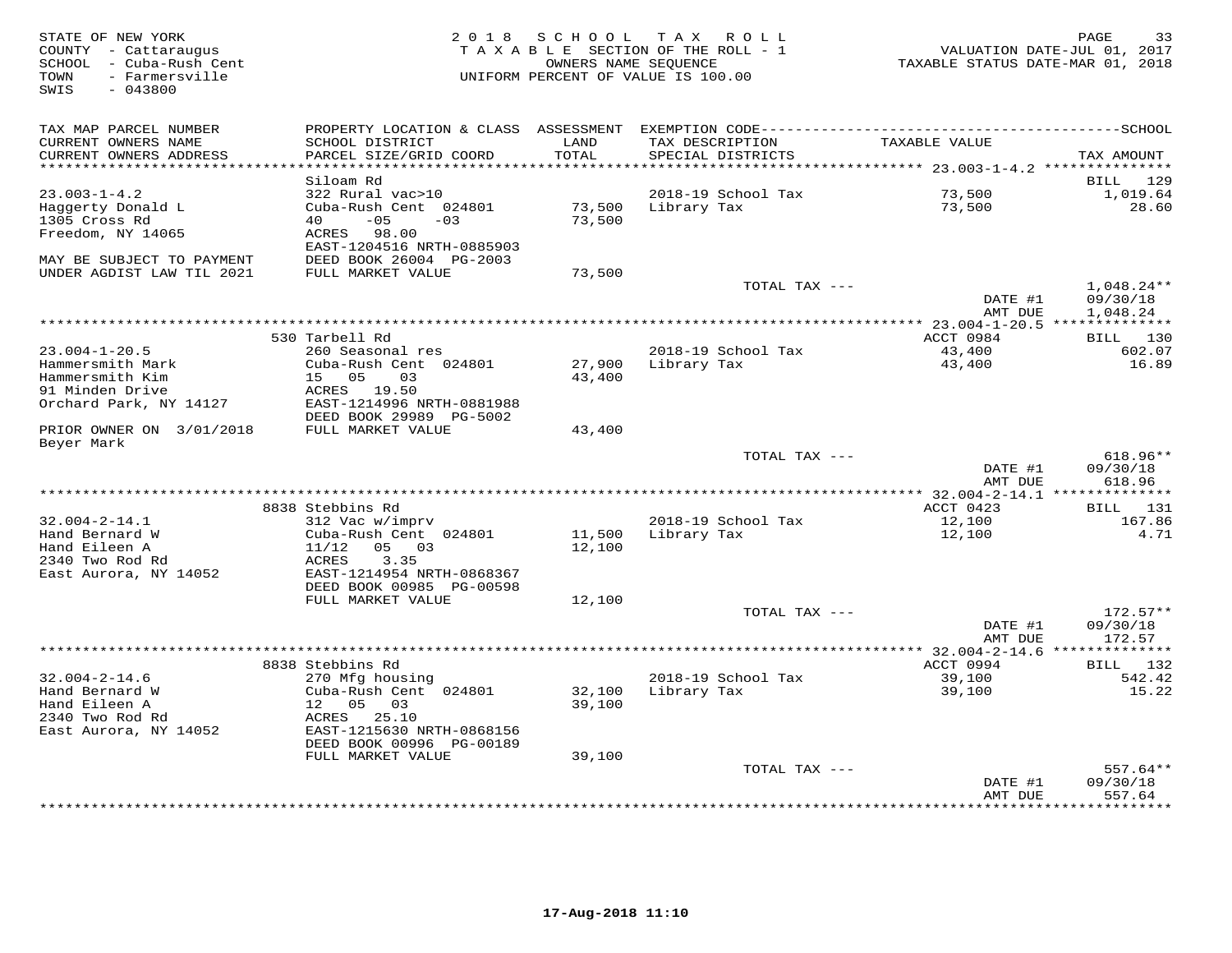| STATE OF NEW YORK<br>COUNTY - Cattaraugus<br>SCHOOL - Cuba-Rush Cent<br>- Farmersville<br>TOWN<br>SWIS<br>$-043800$ | 2018                                                                    | SCHOOL        | T A X<br>R O L L<br>TAXABLE SECTION OF THE ROLL - 1<br>OWNERS NAME SEQUENCE<br>UNIFORM PERCENT OF VALUE IS 100.00 | VALUATION DATE-JUL 01, 2017<br>TAXABLE STATUS DATE-MAR 01, 2018 | PAGE<br>34             |
|---------------------------------------------------------------------------------------------------------------------|-------------------------------------------------------------------------|---------------|-------------------------------------------------------------------------------------------------------------------|-----------------------------------------------------------------|------------------------|
| TAX MAP PARCEL NUMBER                                                                                               | PROPERTY LOCATION & CLASS ASSESSMENT                                    |               |                                                                                                                   |                                                                 |                        |
| CURRENT OWNERS NAME<br>CURRENT OWNERS ADDRESS<br>***********************                                            | SCHOOL DISTRICT<br>PARCEL SIZE/GRID COORD<br>************************** | LAND<br>TOTAL | TAX DESCRIPTION<br>SPECIAL DISTRICTS                                                                              | TAXABLE VALUE                                                   | TAX AMOUNT             |
|                                                                                                                     | Tarbell Rd                                                              |               |                                                                                                                   | ACCT 0140                                                       | <b>BILL</b><br>133     |
| $23.004 - 1 - 21$                                                                                                   | 322 Rural vac>10                                                        |               | 2018-19 School Tax                                                                                                | 35,100                                                          | 486.93                 |
| Haney David J                                                                                                       | Cuba-Rush Cent 024801                                                   | 35,100        | Library Tax                                                                                                       | 35,100                                                          | 13.66                  |
| 6125 Gott Creek Trl                                                                                                 | 05<br>23<br>03                                                          | 35,100        |                                                                                                                   |                                                                 |                        |
| East Amherst, NY 14051-1921                                                                                         | ACRES 29.16                                                             |               |                                                                                                                   |                                                                 |                        |
|                                                                                                                     | EAST-1214252 NRTH-0882740                                               |               |                                                                                                                   |                                                                 |                        |
|                                                                                                                     | DEED BOOK 972<br>PG-61                                                  |               |                                                                                                                   |                                                                 |                        |
|                                                                                                                     | FULL MARKET VALUE                                                       | 35,100        |                                                                                                                   |                                                                 |                        |
|                                                                                                                     |                                                                         |               | TOTAL TAX ---                                                                                                     | DATE #1                                                         | $500.59**$<br>09/30/18 |
|                                                                                                                     |                                                                         |               |                                                                                                                   | AMT DUE                                                         | 500.59                 |
|                                                                                                                     |                                                                         |               | ***********************************                                                                               | *** 32.004-1-12 ****                                            | **********             |
|                                                                                                                     | 8855 Stebbins Rd                                                        |               |                                                                                                                   | ACCT 0099                                                       | BILL 134               |
| $32.004 - 1 - 12$                                                                                                   | 260 Seasonal res                                                        |               | 2018-19 School Tax                                                                                                | 48,700                                                          | 675.60                 |
| Hanley Martin                                                                                                       | Cuba-Rush Cent 024801                                                   | 15,600        | Library Tax                                                                                                       | 48,700                                                          | 18.95                  |
| 1432 Kenmore Ave                                                                                                    | 12 05<br>03                                                             | 48,700        |                                                                                                                   |                                                                 |                        |
| Buffalo, NY 14216                                                                                                   | 6.05<br>ACRES<br>EAST-1214223 NRTH-0868551                              |               |                                                                                                                   |                                                                 |                        |
|                                                                                                                     | DEED BOOK 1007 PG-699                                                   |               |                                                                                                                   |                                                                 |                        |
|                                                                                                                     | FULL MARKET VALUE                                                       | 48,700        |                                                                                                                   |                                                                 |                        |
|                                                                                                                     |                                                                         |               | TOTAL TAX ---                                                                                                     |                                                                 | 694.55**               |
|                                                                                                                     |                                                                         |               |                                                                                                                   | DATE #1                                                         | 09/30/18               |
|                                                                                                                     |                                                                         |               |                                                                                                                   | AMT DUE                                                         | 694.55                 |
|                                                                                                                     |                                                                         |               |                                                                                                                   |                                                                 |                        |
|                                                                                                                     | 910 Hardy Corners Rd                                                    |               |                                                                                                                   | ACCT 0269                                                       | BILL 135               |
| $41.001 - 1 - 14$                                                                                                   | 260 Seasonal res<br>Cuba-Rush Cent 024801                               | 32,200        | 2018-19 School Tax<br>Library Tax                                                                                 | 80,600                                                          | 1,118.14<br>31.37      |
| Hardy Hollow, LLC<br>J. Kuster                                                                                      | 26 05 03                                                                | 80,600        |                                                                                                                   | 80,600                                                          |                        |
| 835 Greengate Oval                                                                                                  | ACRES 25.20                                                             |               |                                                                                                                   |                                                                 |                        |
| Sagamore Hills, OH 44067                                                                                            | EAST-1209525 NRTH-0862524                                               |               |                                                                                                                   |                                                                 |                        |
|                                                                                                                     | DEED BOOK 20846 PG-6001                                                 |               |                                                                                                                   |                                                                 |                        |
|                                                                                                                     | FULL MARKET VALUE                                                       | 80,600        |                                                                                                                   |                                                                 |                        |
|                                                                                                                     |                                                                         |               | TOTAL TAX ---                                                                                                     |                                                                 | $1,149.51**$           |
|                                                                                                                     |                                                                         |               |                                                                                                                   | DATE #1                                                         | 09/30/18               |
|                                                                                                                     |                                                                         |               |                                                                                                                   | AMT DUE                                                         | 1,149.51               |
|                                                                                                                     | Hardy Crn. Rd                                                           |               |                                                                                                                   | ACCT 0815                                                       | 136<br>BILL            |
| $41.001 - 1 - 15.6$                                                                                                 | 322 Rural vac>10                                                        |               | 2018-19 School Tax                                                                                                | 31,800                                                          | 441.15                 |
| Hardy Hollow, LLC                                                                                                   | Cuba-Rush Cent 024801                                                   | 31,800        | Library Tax                                                                                                       | 31,800                                                          | 12.38                  |
| 835 Greengate Oval                                                                                                  | 05<br>03<br>26                                                          | 31,800        |                                                                                                                   |                                                                 |                        |
| Sagamore Hills, OH 44067                                                                                            | 24.75<br>ACRES                                                          |               |                                                                                                                   |                                                                 |                        |
|                                                                                                                     | EAST-1209933 NRTH-0862523                                               |               |                                                                                                                   |                                                                 |                        |
|                                                                                                                     | DEED BOOK 20846 PG-6001                                                 |               |                                                                                                                   |                                                                 |                        |
|                                                                                                                     | FULL MARKET VALUE                                                       | 31,800        |                                                                                                                   |                                                                 |                        |
|                                                                                                                     |                                                                         |               | TOTAL TAX ---                                                                                                     | DATE #1                                                         | 453.53**<br>09/30/18   |
|                                                                                                                     |                                                                         |               |                                                                                                                   | AMT DUE                                                         | 453.53                 |
|                                                                                                                     |                                                                         |               |                                                                                                                   | ************                                                    | * * * * * * * * * *    |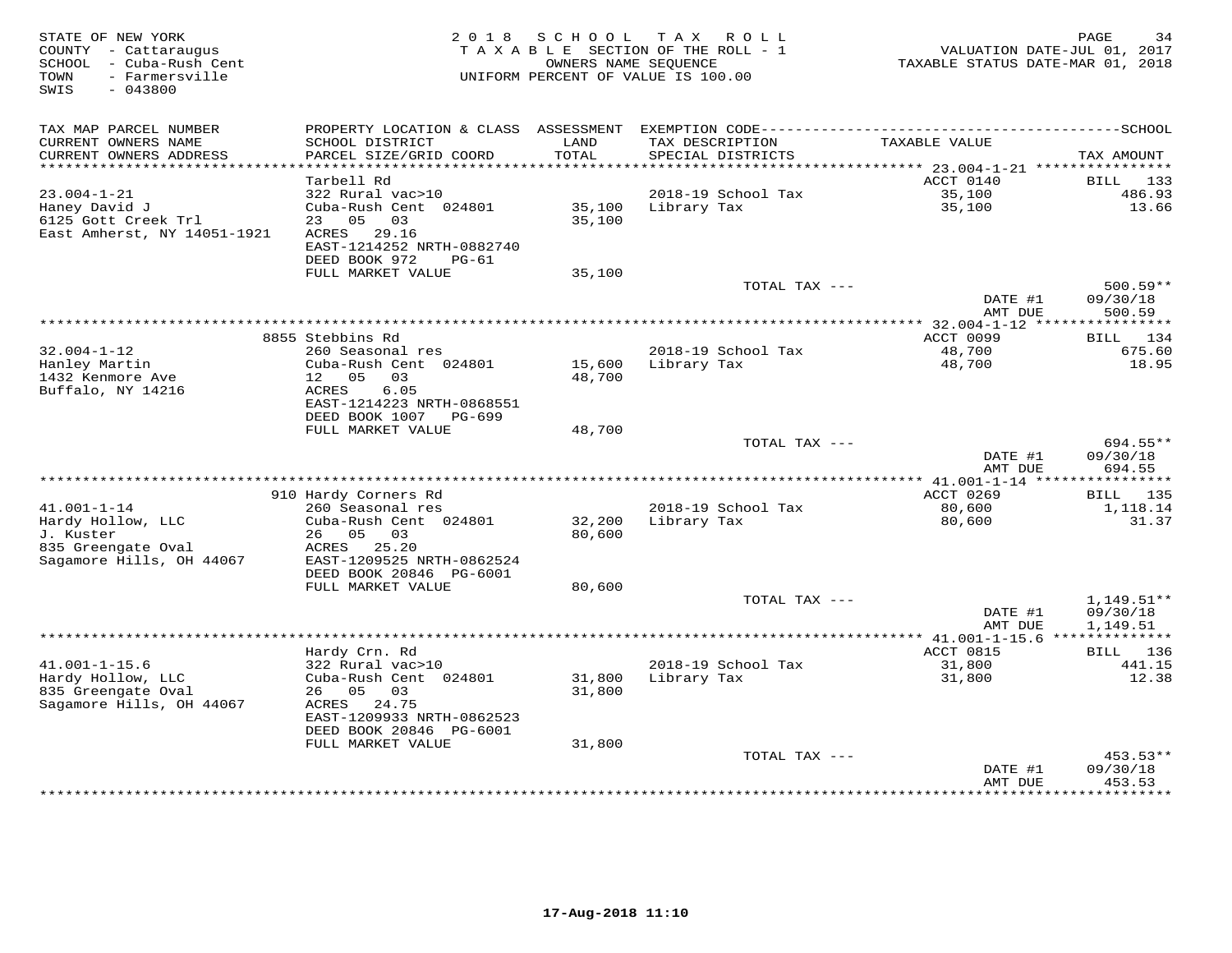| STATE OF NEW YORK<br>COUNTY - Cattaraugus<br>SCHOOL - Cuba-Rush Cent<br>- Farmersville<br>TOWN<br>SWIS<br>$-043800$ | 2 0 1 8                                                                     | SCHOOL                         | T A X<br>R O L L<br>TAXABLE SECTION OF THE ROLL - 1<br>OWNERS NAME SEQUENCE<br>UNIFORM PERCENT OF VALUE IS 100.00 | VALUATION DATE-JUL 01, 2017<br>TAXABLE STATUS DATE-MAR 01, 2018 | PAGE<br>35                     |
|---------------------------------------------------------------------------------------------------------------------|-----------------------------------------------------------------------------|--------------------------------|-------------------------------------------------------------------------------------------------------------------|-----------------------------------------------------------------|--------------------------------|
| TAX MAP PARCEL NUMBER                                                                                               | PROPERTY LOCATION & CLASS ASSESSMENT                                        |                                |                                                                                                                   |                                                                 |                                |
| CURRENT OWNERS NAME<br>CURRENT OWNERS ADDRESS<br>***********************                                            | SCHOOL DISTRICT<br>PARCEL SIZE/GRID COORD<br>****************************** | LAND<br>TOTAL<br>************* | TAX DESCRIPTION<br>SPECIAL DISTRICTS                                                                              | TAXABLE VALUE                                                   | TAX AMOUNT                     |
|                                                                                                                     | 9578 Huyck Rd                                                               |                                |                                                                                                                   | ACCT 0597                                                       | <b>BILL</b><br>137             |
| $23.004 - 1 - 20.2$                                                                                                 | 260 Seasonal res                                                            |                                | 2018-19 School Tax                                                                                                | 37,100                                                          | 514.68                         |
| Hartman Joseph E<br>Hartman Dawn B                                                                                  | Cuba-Rush Cent 024801<br>05<br>03<br>15                                     | 18,700<br>37,100               | Library Tax                                                                                                       | 37,100                                                          | 14.44                          |
| PO Box 52<br>Farmersville Station, NY 14060 EAST-1215404 NRTH-0880090                                               | ACRES<br>8.63<br>DEED BOOK 18153 PG-6001                                    |                                |                                                                                                                   |                                                                 |                                |
|                                                                                                                     | FULL MARKET VALUE                                                           | 37,100                         |                                                                                                                   |                                                                 |                                |
|                                                                                                                     |                                                                             |                                | TOTAL TAX ---                                                                                                     | DATE #1<br>AMT DUE                                              | 529.12**<br>09/30/18<br>529.12 |
|                                                                                                                     |                                                                             |                                |                                                                                                                   | ** $41.001 - 1 - 8.1$ ***                                       | * * * * * * * * * * *          |
|                                                                                                                     | 1038 Hardy Crn. Rd                                                          |                                |                                                                                                                   | ACCT 0168                                                       | BILL 138                       |
| $41.001 - 1 - 8.1$                                                                                                  | 210 1 Family Res                                                            |                                | 2018-19 School Tax                                                                                                | 30,000                                                          | 416.18                         |
| Haynos David                                                                                                        | Cuba-Rush Cent 024801                                                       | 15,700                         | Library Tax                                                                                                       | 30,000                                                          | 11.67                          |
| 1038 Hardy Corners Rd                                                                                               | 26 05 03                                                                    | 30,000                         |                                                                                                                   |                                                                 |                                |
| Franklinville, NY 14737                                                                                             | 6.15<br>ACRES                                                               |                                |                                                                                                                   |                                                                 |                                |
|                                                                                                                     | EAST-1207688 NRTH-0861795<br>DEED BOOK 20920 PG-8001                        |                                |                                                                                                                   |                                                                 |                                |
|                                                                                                                     | FULL MARKET VALUE                                                           | 30,000                         |                                                                                                                   |                                                                 |                                |
|                                                                                                                     |                                                                             |                                | TOTAL TAX ---                                                                                                     |                                                                 | 427.85**                       |
|                                                                                                                     |                                                                             |                                |                                                                                                                   | DATE #1                                                         | 09/30/18                       |
|                                                                                                                     |                                                                             |                                |                                                                                                                   | AMT DUE                                                         | 427.85                         |
|                                                                                                                     | Clark Rd                                                                    |                                |                                                                                                                   |                                                                 |                                |
| $41.002 - 1 - 21.2$                                                                                                 | 260 Seasonal res                                                            |                                | 2018-19 School Tax                                                                                                | ACCT 0656<br>41,400                                             | <b>BILL</b> 139<br>574.33      |
| Hedderich Doreen                                                                                                    | Cuba-Rush Cent 024801                                                       | 10,900                         | Library Tax                                                                                                       | 41,400                                                          | 16.11                          |
| Dietcher David                                                                                                      | 01 05 03                                                                    | 41,400                         |                                                                                                                   |                                                                 |                                |
| 9315 Sauers Rd                                                                                                      | ACRES<br>2.92                                                               |                                |                                                                                                                   |                                                                 |                                |
| Eden, NY 14057                                                                                                      | EAST-1220171 NRTH-0856403                                                   |                                |                                                                                                                   |                                                                 |                                |
|                                                                                                                     | DEED BOOK 1020<br>PG-1097                                                   |                                |                                                                                                                   |                                                                 |                                |
|                                                                                                                     | FULL MARKET VALUE                                                           | 41,400                         | TOTAL TAX ---                                                                                                     |                                                                 | $590.44**$                     |
|                                                                                                                     |                                                                             |                                |                                                                                                                   | DATE #1                                                         | 09/30/18                       |
|                                                                                                                     |                                                                             |                                |                                                                                                                   | AMT DUE                                                         | 590.44                         |
|                                                                                                                     |                                                                             |                                |                                                                                                                   | ************** 32.004-1-9.2 ****************                    |                                |
|                                                                                                                     | 8967 Stebbins Rd                                                            |                                |                                                                                                                   | ACCT 0802                                                       | 140<br><b>BILL</b>             |
| $32.004 - 1 - 9.2$                                                                                                  | 270 Mfg housing                                                             |                                | 2018-19 School Tax                                                                                                | 26,100                                                          | 362.08                         |
| Henderson John                                                                                                      | Cuba-Rush Cent 024801<br>20                                                 | 21,000                         | Library Tax                                                                                                       | 26,100                                                          | 10.16                          |
| 527 Morgan St<br>Tonawanda, NY 14150                                                                                | 05 03<br>ACRES 10.62                                                        | 26,100                         |                                                                                                                   |                                                                 |                                |
|                                                                                                                     | EAST-1214187 NRTH-0870211                                                   |                                |                                                                                                                   |                                                                 |                                |
|                                                                                                                     | DEED BOOK 1006<br>PG-742                                                    |                                |                                                                                                                   |                                                                 |                                |
|                                                                                                                     | FULL MARKET VALUE                                                           | 26,100                         |                                                                                                                   |                                                                 |                                |
|                                                                                                                     |                                                                             |                                | TOTAL TAX ---                                                                                                     |                                                                 | 372.24**                       |
|                                                                                                                     |                                                                             |                                |                                                                                                                   | DATE #1                                                         | 09/30/18                       |
|                                                                                                                     |                                                                             |                                |                                                                                                                   | AMT DUE                                                         | 372.24<br>*********            |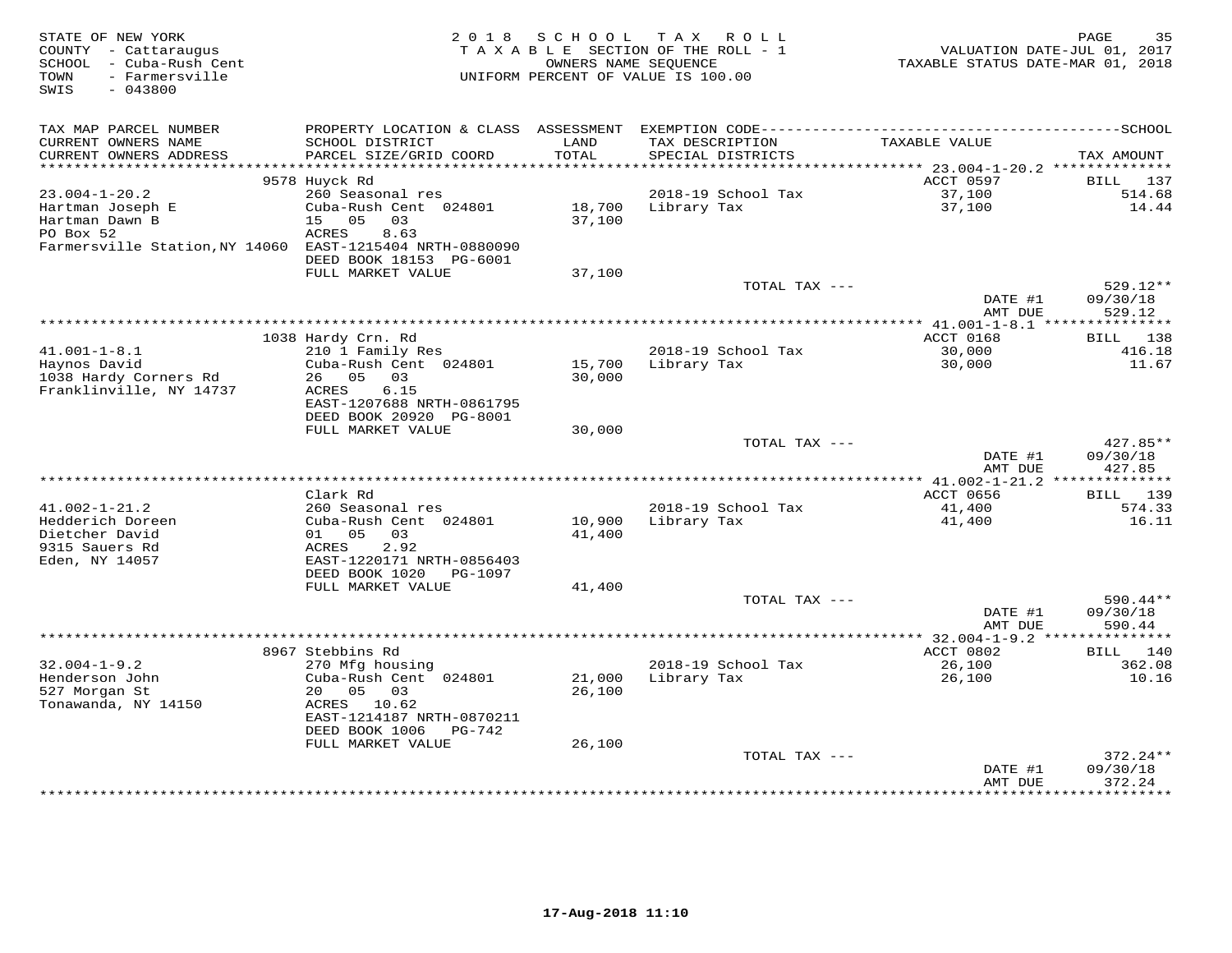| TAX MAP PARCEL NUMBER<br>SCHOOL DISTRICT<br>TAXABLE VALUE<br>CURRENT OWNERS NAME<br>LAND<br>TAX DESCRIPTION<br>PARCEL SIZE/GRID COORD<br>TOTAL<br>SPECIAL DISTRICTS<br>CURRENT OWNERS ADDRESS<br>TAX AMOUNT<br>ACCT 0926<br>8238 Healy Rd<br>BILL 141<br>$41.001 - 1 - 23.2$<br>260 Seasonal res<br>2018-19 School Tax<br>26,300<br>364.85<br>15,800 Library Tax<br>Hepburn Theo R<br>Cuba-Rush Cent 024801<br>26,300<br>10.23<br>Hepburn Jeremy C<br>34 05<br>03<br>26,300<br>6.25<br>1526 Moll St<br>ACRES<br>N. Tonawanda, NY 14120<br>EAST-1204991 NRTH-0860028<br>DEED BOOK 10408 PG-2002<br>FULL MARKET VALUE<br>26,300<br>TOTAL TAX ---<br>375.08**<br>DATE #1<br>09/30/18<br>AMT DUE<br>375.08<br>322 Hardy Corners Rd<br>ACCT 0084<br>BILL 142<br>$41.002 - 1 - 8.1$<br>112 Dairy farm<br>41700<br>11,000<br>AG BLDG<br>Cuba-Rush Cent 024801<br>103,400 AG BLDG<br>41700<br>HERSBERGER DANIEL P.<br>66,600<br>HERSBERGER FANNIE D.<br>10 05 03<br>204,040 AG BLDG<br>41700<br>20,400<br>ACRES 120.70<br>322 Hardys Corners Rd<br>AG DIST<br>41720<br>37,100<br>Franklinville, NY 14737<br>EAST-1217728 NRTH-0861387<br>2018-19 School Tax<br>68,940<br>956.38<br>DEED BOOK 26948 PG-5003<br>Library Tax<br>68,940<br>26.83<br>FULL MARKET VALUE<br>MAY BE SUBJECT TO PAYMENT<br>204,040<br>UNDER AGDIST LAW TIL 2028<br>TOTAL TAX ---<br>983.21**<br>DATE #1<br>09/30/18<br>AMT DUE<br>983.21<br>NYS Rte 98<br>ACCT 1180<br>BILL 143<br>$23.003 - 1 - 15.2$<br>105 Vac farmland<br>AG DIST<br>41720<br>10,540<br>Hershberger Andrew<br>Cuba-Rush Cent 024801<br>32,400 2018-19 School Tax<br>21,860<br>303.26<br>Hershberger Lydia<br>31 05 03<br>32,400 Library Tax<br>21,860<br>8.51<br>9482 Older Hil Rd<br>ACRES 32.74<br>Franklinville, NY 14737<br>EAST-1207188 NRTH-0880426<br>DEED BOOK 23341 PG-8001<br>FULL MARKET VALUE<br>MAY BE SUBJECT TO PAYMENT<br>32,400<br>UNDER AGDIST LAW TIL 2022<br>$311.77**$<br>TOTAL TAX ---<br>DATE #1<br>09/30/18<br>AMT DUE<br>311.77<br>ACCT 0467<br>968 Elton Rd<br>BILL 144<br>$23.014 - 1 - 33$<br>210 1 Family Res<br>ENH STAR<br>66,800<br>41834<br>Hess Daniel<br>Cuba-Rush Cent 024801<br>7,200 2018-19 School Tax<br>83,100<br>1,152.82<br>83,100 Library Tax<br>83,100<br>Hess Susan L<br>32 05<br>03<br>32.34<br>968 Elton Rd<br>66.00 DPTH 220.00<br>FRNT<br>PO Box 56<br>ACRES<br>0.33<br>Farmersville Station, NY 14060 EAST-1208727 NRTH-0885023<br>DEED BOOK 901<br>PG-00684<br>FULL MARKET VALUE<br>83,100<br>259.16**<br>TOTAL TAX ---<br>09/30/18<br>DATE #1<br>259.16<br>AMT DUE<br>************ | STATE OF NEW YORK<br>COUNTY - Cattaraugus<br>SCHOOL - Cuba-Rush Cent<br>- Farmersville<br>TOWN<br>$-043800$<br>SWIS | 2018 SCHOOL TAX ROLL<br>TAXABLE SECTION OF THE ROLL - 1<br>UNIFORM PERCENT OF VALUE IS 100.00 | OWNERS NAME SEQUENCE | VALUATION DATE-JUL 01, 2017<br>TAXABLE STATUS DATE-MAR 01, 2018 | PAGE<br>36 |
|----------------------------------------------------------------------------------------------------------------------------------------------------------------------------------------------------------------------------------------------------------------------------------------------------------------------------------------------------------------------------------------------------------------------------------------------------------------------------------------------------------------------------------------------------------------------------------------------------------------------------------------------------------------------------------------------------------------------------------------------------------------------------------------------------------------------------------------------------------------------------------------------------------------------------------------------------------------------------------------------------------------------------------------------------------------------------------------------------------------------------------------------------------------------------------------------------------------------------------------------------------------------------------------------------------------------------------------------------------------------------------------------------------------------------------------------------------------------------------------------------------------------------------------------------------------------------------------------------------------------------------------------------------------------------------------------------------------------------------------------------------------------------------------------------------------------------------------------------------------------------------------------------------------------------------------------------------------------------------------------------------------------------------------------------------------------------------------------------------------------------------------------------------------------------------------------------------------------------------------------------------------------------------------------------------------------------------------------------------------------------------------------------------------------------------------------------------------------------------------------------------------------------------------------------------------------------|---------------------------------------------------------------------------------------------------------------------|-----------------------------------------------------------------------------------------------|----------------------|-----------------------------------------------------------------|------------|
|                                                                                                                                                                                                                                                                                                                                                                                                                                                                                                                                                                                                                                                                                                                                                                                                                                                                                                                                                                                                                                                                                                                                                                                                                                                                                                                                                                                                                                                                                                                                                                                                                                                                                                                                                                                                                                                                                                                                                                                                                                                                                                                                                                                                                                                                                                                                                                                                                                                                                                                                                                            |                                                                                                                     |                                                                                               |                      |                                                                 |            |
|                                                                                                                                                                                                                                                                                                                                                                                                                                                                                                                                                                                                                                                                                                                                                                                                                                                                                                                                                                                                                                                                                                                                                                                                                                                                                                                                                                                                                                                                                                                                                                                                                                                                                                                                                                                                                                                                                                                                                                                                                                                                                                                                                                                                                                                                                                                                                                                                                                                                                                                                                                            |                                                                                                                     |                                                                                               |                      |                                                                 |            |
|                                                                                                                                                                                                                                                                                                                                                                                                                                                                                                                                                                                                                                                                                                                                                                                                                                                                                                                                                                                                                                                                                                                                                                                                                                                                                                                                                                                                                                                                                                                                                                                                                                                                                                                                                                                                                                                                                                                                                                                                                                                                                                                                                                                                                                                                                                                                                                                                                                                                                                                                                                            |                                                                                                                     |                                                                                               |                      |                                                                 |            |
|                                                                                                                                                                                                                                                                                                                                                                                                                                                                                                                                                                                                                                                                                                                                                                                                                                                                                                                                                                                                                                                                                                                                                                                                                                                                                                                                                                                                                                                                                                                                                                                                                                                                                                                                                                                                                                                                                                                                                                                                                                                                                                                                                                                                                                                                                                                                                                                                                                                                                                                                                                            |                                                                                                                     |                                                                                               |                      |                                                                 |            |
|                                                                                                                                                                                                                                                                                                                                                                                                                                                                                                                                                                                                                                                                                                                                                                                                                                                                                                                                                                                                                                                                                                                                                                                                                                                                                                                                                                                                                                                                                                                                                                                                                                                                                                                                                                                                                                                                                                                                                                                                                                                                                                                                                                                                                                                                                                                                                                                                                                                                                                                                                                            |                                                                                                                     |                                                                                               |                      |                                                                 |            |
|                                                                                                                                                                                                                                                                                                                                                                                                                                                                                                                                                                                                                                                                                                                                                                                                                                                                                                                                                                                                                                                                                                                                                                                                                                                                                                                                                                                                                                                                                                                                                                                                                                                                                                                                                                                                                                                                                                                                                                                                                                                                                                                                                                                                                                                                                                                                                                                                                                                                                                                                                                            |                                                                                                                     |                                                                                               |                      |                                                                 |            |
|                                                                                                                                                                                                                                                                                                                                                                                                                                                                                                                                                                                                                                                                                                                                                                                                                                                                                                                                                                                                                                                                                                                                                                                                                                                                                                                                                                                                                                                                                                                                                                                                                                                                                                                                                                                                                                                                                                                                                                                                                                                                                                                                                                                                                                                                                                                                                                                                                                                                                                                                                                            |                                                                                                                     |                                                                                               |                      |                                                                 |            |
|                                                                                                                                                                                                                                                                                                                                                                                                                                                                                                                                                                                                                                                                                                                                                                                                                                                                                                                                                                                                                                                                                                                                                                                                                                                                                                                                                                                                                                                                                                                                                                                                                                                                                                                                                                                                                                                                                                                                                                                                                                                                                                                                                                                                                                                                                                                                                                                                                                                                                                                                                                            |                                                                                                                     |                                                                                               |                      |                                                                 |            |
|                                                                                                                                                                                                                                                                                                                                                                                                                                                                                                                                                                                                                                                                                                                                                                                                                                                                                                                                                                                                                                                                                                                                                                                                                                                                                                                                                                                                                                                                                                                                                                                                                                                                                                                                                                                                                                                                                                                                                                                                                                                                                                                                                                                                                                                                                                                                                                                                                                                                                                                                                                            |                                                                                                                     |                                                                                               |                      |                                                                 |            |
|                                                                                                                                                                                                                                                                                                                                                                                                                                                                                                                                                                                                                                                                                                                                                                                                                                                                                                                                                                                                                                                                                                                                                                                                                                                                                                                                                                                                                                                                                                                                                                                                                                                                                                                                                                                                                                                                                                                                                                                                                                                                                                                                                                                                                                                                                                                                                                                                                                                                                                                                                                            |                                                                                                                     |                                                                                               |                      |                                                                 |            |
|                                                                                                                                                                                                                                                                                                                                                                                                                                                                                                                                                                                                                                                                                                                                                                                                                                                                                                                                                                                                                                                                                                                                                                                                                                                                                                                                                                                                                                                                                                                                                                                                                                                                                                                                                                                                                                                                                                                                                                                                                                                                                                                                                                                                                                                                                                                                                                                                                                                                                                                                                                            |                                                                                                                     |                                                                                               |                      |                                                                 |            |
|                                                                                                                                                                                                                                                                                                                                                                                                                                                                                                                                                                                                                                                                                                                                                                                                                                                                                                                                                                                                                                                                                                                                                                                                                                                                                                                                                                                                                                                                                                                                                                                                                                                                                                                                                                                                                                                                                                                                                                                                                                                                                                                                                                                                                                                                                                                                                                                                                                                                                                                                                                            |                                                                                                                     |                                                                                               |                      |                                                                 |            |
|                                                                                                                                                                                                                                                                                                                                                                                                                                                                                                                                                                                                                                                                                                                                                                                                                                                                                                                                                                                                                                                                                                                                                                                                                                                                                                                                                                                                                                                                                                                                                                                                                                                                                                                                                                                                                                                                                                                                                                                                                                                                                                                                                                                                                                                                                                                                                                                                                                                                                                                                                                            |                                                                                                                     |                                                                                               |                      |                                                                 |            |
|                                                                                                                                                                                                                                                                                                                                                                                                                                                                                                                                                                                                                                                                                                                                                                                                                                                                                                                                                                                                                                                                                                                                                                                                                                                                                                                                                                                                                                                                                                                                                                                                                                                                                                                                                                                                                                                                                                                                                                                                                                                                                                                                                                                                                                                                                                                                                                                                                                                                                                                                                                            |                                                                                                                     |                                                                                               |                      |                                                                 |            |
|                                                                                                                                                                                                                                                                                                                                                                                                                                                                                                                                                                                                                                                                                                                                                                                                                                                                                                                                                                                                                                                                                                                                                                                                                                                                                                                                                                                                                                                                                                                                                                                                                                                                                                                                                                                                                                                                                                                                                                                                                                                                                                                                                                                                                                                                                                                                                                                                                                                                                                                                                                            |                                                                                                                     |                                                                                               |                      |                                                                 |            |
|                                                                                                                                                                                                                                                                                                                                                                                                                                                                                                                                                                                                                                                                                                                                                                                                                                                                                                                                                                                                                                                                                                                                                                                                                                                                                                                                                                                                                                                                                                                                                                                                                                                                                                                                                                                                                                                                                                                                                                                                                                                                                                                                                                                                                                                                                                                                                                                                                                                                                                                                                                            |                                                                                                                     |                                                                                               |                      |                                                                 |            |
|                                                                                                                                                                                                                                                                                                                                                                                                                                                                                                                                                                                                                                                                                                                                                                                                                                                                                                                                                                                                                                                                                                                                                                                                                                                                                                                                                                                                                                                                                                                                                                                                                                                                                                                                                                                                                                                                                                                                                                                                                                                                                                                                                                                                                                                                                                                                                                                                                                                                                                                                                                            |                                                                                                                     |                                                                                               |                      |                                                                 |            |
|                                                                                                                                                                                                                                                                                                                                                                                                                                                                                                                                                                                                                                                                                                                                                                                                                                                                                                                                                                                                                                                                                                                                                                                                                                                                                                                                                                                                                                                                                                                                                                                                                                                                                                                                                                                                                                                                                                                                                                                                                                                                                                                                                                                                                                                                                                                                                                                                                                                                                                                                                                            |                                                                                                                     |                                                                                               |                      |                                                                 |            |
|                                                                                                                                                                                                                                                                                                                                                                                                                                                                                                                                                                                                                                                                                                                                                                                                                                                                                                                                                                                                                                                                                                                                                                                                                                                                                                                                                                                                                                                                                                                                                                                                                                                                                                                                                                                                                                                                                                                                                                                                                                                                                                                                                                                                                                                                                                                                                                                                                                                                                                                                                                            |                                                                                                                     |                                                                                               |                      |                                                                 |            |
|                                                                                                                                                                                                                                                                                                                                                                                                                                                                                                                                                                                                                                                                                                                                                                                                                                                                                                                                                                                                                                                                                                                                                                                                                                                                                                                                                                                                                                                                                                                                                                                                                                                                                                                                                                                                                                                                                                                                                                                                                                                                                                                                                                                                                                                                                                                                                                                                                                                                                                                                                                            |                                                                                                                     |                                                                                               |                      |                                                                 |            |
|                                                                                                                                                                                                                                                                                                                                                                                                                                                                                                                                                                                                                                                                                                                                                                                                                                                                                                                                                                                                                                                                                                                                                                                                                                                                                                                                                                                                                                                                                                                                                                                                                                                                                                                                                                                                                                                                                                                                                                                                                                                                                                                                                                                                                                                                                                                                                                                                                                                                                                                                                                            |                                                                                                                     |                                                                                               |                      |                                                                 |            |
|                                                                                                                                                                                                                                                                                                                                                                                                                                                                                                                                                                                                                                                                                                                                                                                                                                                                                                                                                                                                                                                                                                                                                                                                                                                                                                                                                                                                                                                                                                                                                                                                                                                                                                                                                                                                                                                                                                                                                                                                                                                                                                                                                                                                                                                                                                                                                                                                                                                                                                                                                                            |                                                                                                                     |                                                                                               |                      |                                                                 |            |
|                                                                                                                                                                                                                                                                                                                                                                                                                                                                                                                                                                                                                                                                                                                                                                                                                                                                                                                                                                                                                                                                                                                                                                                                                                                                                                                                                                                                                                                                                                                                                                                                                                                                                                                                                                                                                                                                                                                                                                                                                                                                                                                                                                                                                                                                                                                                                                                                                                                                                                                                                                            |                                                                                                                     |                                                                                               |                      |                                                                 |            |
|                                                                                                                                                                                                                                                                                                                                                                                                                                                                                                                                                                                                                                                                                                                                                                                                                                                                                                                                                                                                                                                                                                                                                                                                                                                                                                                                                                                                                                                                                                                                                                                                                                                                                                                                                                                                                                                                                                                                                                                                                                                                                                                                                                                                                                                                                                                                                                                                                                                                                                                                                                            |                                                                                                                     |                                                                                               |                      |                                                                 |            |
|                                                                                                                                                                                                                                                                                                                                                                                                                                                                                                                                                                                                                                                                                                                                                                                                                                                                                                                                                                                                                                                                                                                                                                                                                                                                                                                                                                                                                                                                                                                                                                                                                                                                                                                                                                                                                                                                                                                                                                                                                                                                                                                                                                                                                                                                                                                                                                                                                                                                                                                                                                            |                                                                                                                     |                                                                                               |                      |                                                                 |            |
|                                                                                                                                                                                                                                                                                                                                                                                                                                                                                                                                                                                                                                                                                                                                                                                                                                                                                                                                                                                                                                                                                                                                                                                                                                                                                                                                                                                                                                                                                                                                                                                                                                                                                                                                                                                                                                                                                                                                                                                                                                                                                                                                                                                                                                                                                                                                                                                                                                                                                                                                                                            |                                                                                                                     |                                                                                               |                      |                                                                 |            |
|                                                                                                                                                                                                                                                                                                                                                                                                                                                                                                                                                                                                                                                                                                                                                                                                                                                                                                                                                                                                                                                                                                                                                                                                                                                                                                                                                                                                                                                                                                                                                                                                                                                                                                                                                                                                                                                                                                                                                                                                                                                                                                                                                                                                                                                                                                                                                                                                                                                                                                                                                                            |                                                                                                                     |                                                                                               |                      |                                                                 |            |
|                                                                                                                                                                                                                                                                                                                                                                                                                                                                                                                                                                                                                                                                                                                                                                                                                                                                                                                                                                                                                                                                                                                                                                                                                                                                                                                                                                                                                                                                                                                                                                                                                                                                                                                                                                                                                                                                                                                                                                                                                                                                                                                                                                                                                                                                                                                                                                                                                                                                                                                                                                            |                                                                                                                     |                                                                                               |                      |                                                                 |            |
|                                                                                                                                                                                                                                                                                                                                                                                                                                                                                                                                                                                                                                                                                                                                                                                                                                                                                                                                                                                                                                                                                                                                                                                                                                                                                                                                                                                                                                                                                                                                                                                                                                                                                                                                                                                                                                                                                                                                                                                                                                                                                                                                                                                                                                                                                                                                                                                                                                                                                                                                                                            |                                                                                                                     |                                                                                               |                      |                                                                 |            |
|                                                                                                                                                                                                                                                                                                                                                                                                                                                                                                                                                                                                                                                                                                                                                                                                                                                                                                                                                                                                                                                                                                                                                                                                                                                                                                                                                                                                                                                                                                                                                                                                                                                                                                                                                                                                                                                                                                                                                                                                                                                                                                                                                                                                                                                                                                                                                                                                                                                                                                                                                                            |                                                                                                                     |                                                                                               |                      |                                                                 |            |
|                                                                                                                                                                                                                                                                                                                                                                                                                                                                                                                                                                                                                                                                                                                                                                                                                                                                                                                                                                                                                                                                                                                                                                                                                                                                                                                                                                                                                                                                                                                                                                                                                                                                                                                                                                                                                                                                                                                                                                                                                                                                                                                                                                                                                                                                                                                                                                                                                                                                                                                                                                            |                                                                                                                     |                                                                                               |                      |                                                                 |            |
|                                                                                                                                                                                                                                                                                                                                                                                                                                                                                                                                                                                                                                                                                                                                                                                                                                                                                                                                                                                                                                                                                                                                                                                                                                                                                                                                                                                                                                                                                                                                                                                                                                                                                                                                                                                                                                                                                                                                                                                                                                                                                                                                                                                                                                                                                                                                                                                                                                                                                                                                                                            |                                                                                                                     |                                                                                               |                      |                                                                 |            |
|                                                                                                                                                                                                                                                                                                                                                                                                                                                                                                                                                                                                                                                                                                                                                                                                                                                                                                                                                                                                                                                                                                                                                                                                                                                                                                                                                                                                                                                                                                                                                                                                                                                                                                                                                                                                                                                                                                                                                                                                                                                                                                                                                                                                                                                                                                                                                                                                                                                                                                                                                                            |                                                                                                                     |                                                                                               |                      |                                                                 |            |
|                                                                                                                                                                                                                                                                                                                                                                                                                                                                                                                                                                                                                                                                                                                                                                                                                                                                                                                                                                                                                                                                                                                                                                                                                                                                                                                                                                                                                                                                                                                                                                                                                                                                                                                                                                                                                                                                                                                                                                                                                                                                                                                                                                                                                                                                                                                                                                                                                                                                                                                                                                            |                                                                                                                     |                                                                                               |                      |                                                                 |            |
|                                                                                                                                                                                                                                                                                                                                                                                                                                                                                                                                                                                                                                                                                                                                                                                                                                                                                                                                                                                                                                                                                                                                                                                                                                                                                                                                                                                                                                                                                                                                                                                                                                                                                                                                                                                                                                                                                                                                                                                                                                                                                                                                                                                                                                                                                                                                                                                                                                                                                                                                                                            |                                                                                                                     |                                                                                               |                      |                                                                 |            |
|                                                                                                                                                                                                                                                                                                                                                                                                                                                                                                                                                                                                                                                                                                                                                                                                                                                                                                                                                                                                                                                                                                                                                                                                                                                                                                                                                                                                                                                                                                                                                                                                                                                                                                                                                                                                                                                                                                                                                                                                                                                                                                                                                                                                                                                                                                                                                                                                                                                                                                                                                                            |                                                                                                                     |                                                                                               |                      |                                                                 |            |
|                                                                                                                                                                                                                                                                                                                                                                                                                                                                                                                                                                                                                                                                                                                                                                                                                                                                                                                                                                                                                                                                                                                                                                                                                                                                                                                                                                                                                                                                                                                                                                                                                                                                                                                                                                                                                                                                                                                                                                                                                                                                                                                                                                                                                                                                                                                                                                                                                                                                                                                                                                            |                                                                                                                     |                                                                                               |                      |                                                                 |            |
|                                                                                                                                                                                                                                                                                                                                                                                                                                                                                                                                                                                                                                                                                                                                                                                                                                                                                                                                                                                                                                                                                                                                                                                                                                                                                                                                                                                                                                                                                                                                                                                                                                                                                                                                                                                                                                                                                                                                                                                                                                                                                                                                                                                                                                                                                                                                                                                                                                                                                                                                                                            |                                                                                                                     |                                                                                               |                      |                                                                 |            |
|                                                                                                                                                                                                                                                                                                                                                                                                                                                                                                                                                                                                                                                                                                                                                                                                                                                                                                                                                                                                                                                                                                                                                                                                                                                                                                                                                                                                                                                                                                                                                                                                                                                                                                                                                                                                                                                                                                                                                                                                                                                                                                                                                                                                                                                                                                                                                                                                                                                                                                                                                                            |                                                                                                                     |                                                                                               |                      |                                                                 |            |
|                                                                                                                                                                                                                                                                                                                                                                                                                                                                                                                                                                                                                                                                                                                                                                                                                                                                                                                                                                                                                                                                                                                                                                                                                                                                                                                                                                                                                                                                                                                                                                                                                                                                                                                                                                                                                                                                                                                                                                                                                                                                                                                                                                                                                                                                                                                                                                                                                                                                                                                                                                            |                                                                                                                     |                                                                                               |                      |                                                                 |            |
|                                                                                                                                                                                                                                                                                                                                                                                                                                                                                                                                                                                                                                                                                                                                                                                                                                                                                                                                                                                                                                                                                                                                                                                                                                                                                                                                                                                                                                                                                                                                                                                                                                                                                                                                                                                                                                                                                                                                                                                                                                                                                                                                                                                                                                                                                                                                                                                                                                                                                                                                                                            |                                                                                                                     |                                                                                               |                      |                                                                 |            |
|                                                                                                                                                                                                                                                                                                                                                                                                                                                                                                                                                                                                                                                                                                                                                                                                                                                                                                                                                                                                                                                                                                                                                                                                                                                                                                                                                                                                                                                                                                                                                                                                                                                                                                                                                                                                                                                                                                                                                                                                                                                                                                                                                                                                                                                                                                                                                                                                                                                                                                                                                                            |                                                                                                                     |                                                                                               |                      |                                                                 |            |
|                                                                                                                                                                                                                                                                                                                                                                                                                                                                                                                                                                                                                                                                                                                                                                                                                                                                                                                                                                                                                                                                                                                                                                                                                                                                                                                                                                                                                                                                                                                                                                                                                                                                                                                                                                                                                                                                                                                                                                                                                                                                                                                                                                                                                                                                                                                                                                                                                                                                                                                                                                            |                                                                                                                     |                                                                                               |                      |                                                                 |            |
|                                                                                                                                                                                                                                                                                                                                                                                                                                                                                                                                                                                                                                                                                                                                                                                                                                                                                                                                                                                                                                                                                                                                                                                                                                                                                                                                                                                                                                                                                                                                                                                                                                                                                                                                                                                                                                                                                                                                                                                                                                                                                                                                                                                                                                                                                                                                                                                                                                                                                                                                                                            |                                                                                                                     |                                                                                               |                      |                                                                 |            |
|                                                                                                                                                                                                                                                                                                                                                                                                                                                                                                                                                                                                                                                                                                                                                                                                                                                                                                                                                                                                                                                                                                                                                                                                                                                                                                                                                                                                                                                                                                                                                                                                                                                                                                                                                                                                                                                                                                                                                                                                                                                                                                                                                                                                                                                                                                                                                                                                                                                                                                                                                                            |                                                                                                                     |                                                                                               |                      |                                                                 |            |
|                                                                                                                                                                                                                                                                                                                                                                                                                                                                                                                                                                                                                                                                                                                                                                                                                                                                                                                                                                                                                                                                                                                                                                                                                                                                                                                                                                                                                                                                                                                                                                                                                                                                                                                                                                                                                                                                                                                                                                                                                                                                                                                                                                                                                                                                                                                                                                                                                                                                                                                                                                            |                                                                                                                     |                                                                                               |                      |                                                                 |            |
|                                                                                                                                                                                                                                                                                                                                                                                                                                                                                                                                                                                                                                                                                                                                                                                                                                                                                                                                                                                                                                                                                                                                                                                                                                                                                                                                                                                                                                                                                                                                                                                                                                                                                                                                                                                                                                                                                                                                                                                                                                                                                                                                                                                                                                                                                                                                                                                                                                                                                                                                                                            |                                                                                                                     |                                                                                               |                      |                                                                 |            |
|                                                                                                                                                                                                                                                                                                                                                                                                                                                                                                                                                                                                                                                                                                                                                                                                                                                                                                                                                                                                                                                                                                                                                                                                                                                                                                                                                                                                                                                                                                                                                                                                                                                                                                                                                                                                                                                                                                                                                                                                                                                                                                                                                                                                                                                                                                                                                                                                                                                                                                                                                                            |                                                                                                                     |                                                                                               |                      |                                                                 |            |
|                                                                                                                                                                                                                                                                                                                                                                                                                                                                                                                                                                                                                                                                                                                                                                                                                                                                                                                                                                                                                                                                                                                                                                                                                                                                                                                                                                                                                                                                                                                                                                                                                                                                                                                                                                                                                                                                                                                                                                                                                                                                                                                                                                                                                                                                                                                                                                                                                                                                                                                                                                            |                                                                                                                     |                                                                                               |                      |                                                                 |            |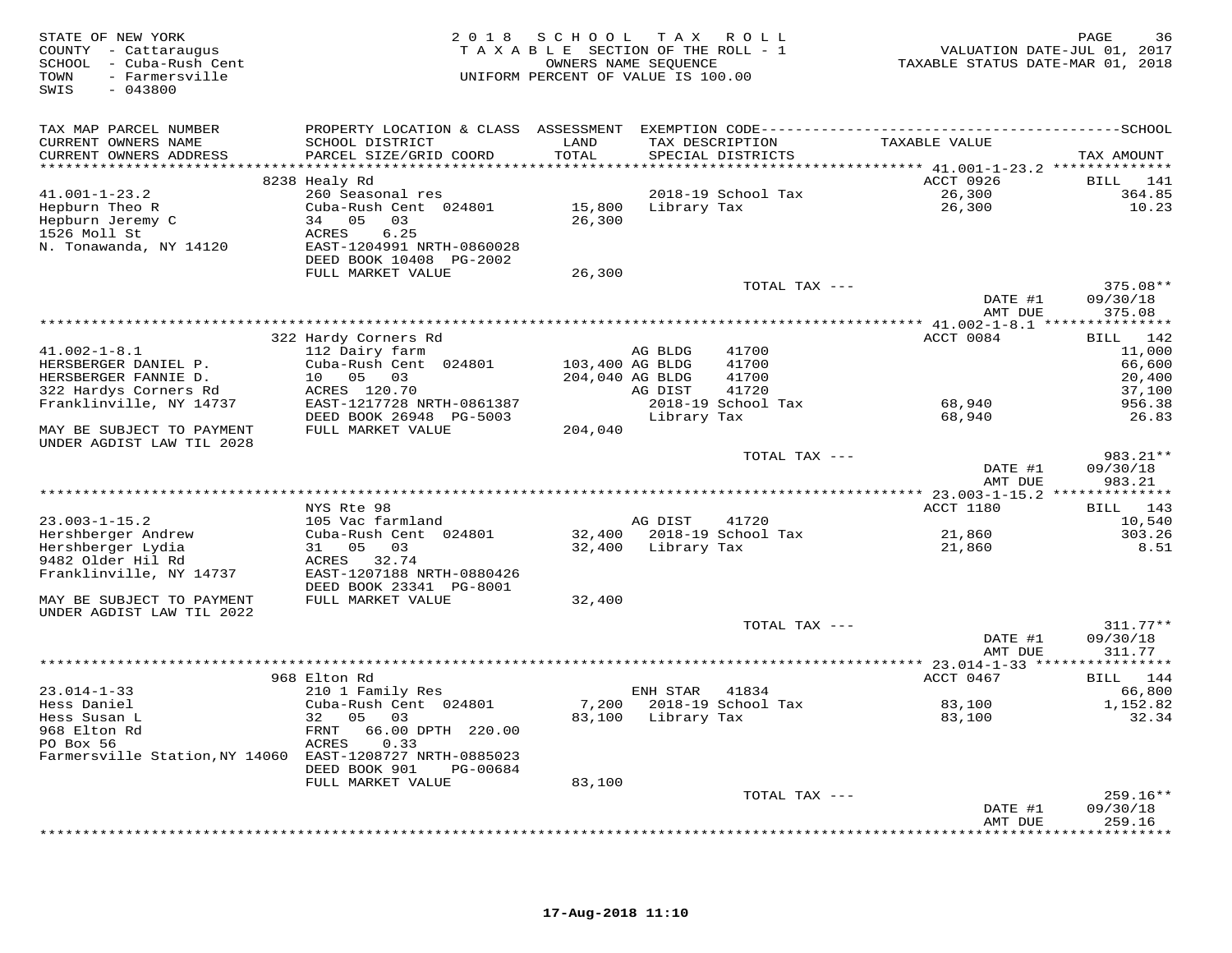| STATE OF NEW YORK<br>COUNTY - Cattaraugus<br>SCHOOL - Cuba-Rush Cent<br>TOWN<br>- Farmersville<br>$-043800$<br>SWIS | 2 0 1 8                                       | S C H O O L       | T A X<br>R O L L<br>TAXABLE SECTION OF THE ROLL - 1<br>OWNERS NAME SEOUENCE<br>UNIFORM PERCENT OF VALUE IS 100.00 | VALUATION DATE-JUL 01, 2017<br>TAXABLE STATUS DATE-MAR 01, 2018 | 37<br>PAGE              |
|---------------------------------------------------------------------------------------------------------------------|-----------------------------------------------|-------------------|-------------------------------------------------------------------------------------------------------------------|-----------------------------------------------------------------|-------------------------|
| TAX MAP PARCEL NUMBER                                                                                               |                                               |                   |                                                                                                                   |                                                                 |                         |
| CURRENT OWNERS NAME<br>CURRENT OWNERS ADDRESS                                                                       | SCHOOL DISTRICT<br>PARCEL SIZE/GRID COORD     | LAND<br>TOTAL     | TAX DESCRIPTION<br>SPECIAL DISTRICTS                                                                              | TAXABLE VALUE                                                   | TAX AMOUNT              |
| ************************                                                                                            |                                               |                   |                                                                                                                   |                                                                 |                         |
|                                                                                                                     | 180 West Branch Rd                            |                   |                                                                                                                   | ACCT 1067                                                       | BILL 145                |
| $32.004 - 2 - 8.4$                                                                                                  | 240 Rural res                                 |                   | 2018-19 School Tax                                                                                                | 145,400                                                         | 2,017.09                |
| Hewett Decatur<br>5760 Dunnigan Rd                                                                                  | Cuba-Rush Cent 024801<br>03/04<br>05 04       | 50,700<br>145,400 | Library Tax                                                                                                       | 145,400                                                         | 56.58                   |
| Lockport, NY 14094                                                                                                  | ACRES<br>52.30                                |                   |                                                                                                                   |                                                                 |                         |
|                                                                                                                     | EAST-1219648 NRTH-0871237                     |                   |                                                                                                                   |                                                                 |                         |
|                                                                                                                     | DEED BOOK 14646 PG-3001                       |                   |                                                                                                                   |                                                                 |                         |
|                                                                                                                     | FULL MARKET VALUE                             | 145,400           |                                                                                                                   |                                                                 |                         |
|                                                                                                                     |                                               |                   | TOTAL TAX ---                                                                                                     |                                                                 | $2,073.67**$            |
|                                                                                                                     |                                               |                   |                                                                                                                   | DATE #1<br>AMT DUE                                              | 09/30/18<br>2,073.67    |
|                                                                                                                     |                                               |                   |                                                                                                                   |                                                                 |                         |
|                                                                                                                     | 9816 Church St                                |                   |                                                                                                                   | ACCT 0161                                                       | BILL 146                |
| $23.014 - 1 - 24$                                                                                                   | 210 1 Family Res                              |                   | 2018-19 School Tax                                                                                                | 52,500                                                          | 728.32                  |
| Hitchcock Jeffrey                                                                                                   | Cuba-Rush Cent 024801                         | 6,200             | Library Tax                                                                                                       | 52,500                                                          | 20.43                   |
| Hitchcock Alvina A                                                                                                  | 32 05<br>03                                   | 52,500            |                                                                                                                   |                                                                 |                         |
| 1630 Siloam Rd<br>Delevan, NY 14042                                                                                 | 0.22<br>ACRES<br>EAST-1208463 NRTH-0885277    |                   |                                                                                                                   |                                                                 |                         |
|                                                                                                                     | DEED BOOK 799<br>PG-00838                     |                   |                                                                                                                   |                                                                 |                         |
|                                                                                                                     | FULL MARKET VALUE                             | 52,500            |                                                                                                                   |                                                                 |                         |
|                                                                                                                     |                                               |                   | TOTAL TAX ---                                                                                                     |                                                                 | 748.75**                |
|                                                                                                                     |                                               |                   |                                                                                                                   | DATE #1                                                         | 09/30/18                |
|                                                                                                                     |                                               |                   |                                                                                                                   | AMT DUE                                                         | 748.75                  |
|                                                                                                                     | 9766 Huyck Rd                                 |                   |                                                                                                                   | ************ 23.004-1-16 *****************<br>ACCT 0466         | BILL 147                |
| $23.004 - 1 - 16$                                                                                                   | 260 Seasonal res                              |                   | 2018-19 School Tax                                                                                                | 133,800                                                         | 1,856.16                |
| Hoeg Jens                                                                                                           | Cuba-Rush Cent 024801                         | 79,400            | Library Tax                                                                                                       | 133,800                                                         | 52.07                   |
| Weinschreider Charles Sig                                                                                           | 07/08<br>05 03                                | 133,800           |                                                                                                                   |                                                                 |                         |
| Kristy Rudel                                                                                                        | ACRES 109.76                                  |                   |                                                                                                                   |                                                                 |                         |
| 100 Landsdowne St Apt 1009                                                                                          | EAST-1219833 NRTH-0882872                     |                   |                                                                                                                   |                                                                 |                         |
| Cambridge, MA 02139                                                                                                 | DEED BOOK 00925 PG-00037<br>FULL MARKET VALUE | 133,800           |                                                                                                                   |                                                                 |                         |
| MAY BE SUBJECT TO PAYMENT                                                                                           |                                               |                   |                                                                                                                   |                                                                 |                         |
| UNDER AGDIST LAW TIL 2020                                                                                           |                                               |                   |                                                                                                                   |                                                                 |                         |
|                                                                                                                     |                                               |                   | TOTAL TAX ---                                                                                                     |                                                                 | $1,908.23**$            |
|                                                                                                                     |                                               |                   |                                                                                                                   | DATE #1                                                         | 09/30/18                |
|                                                                                                                     |                                               |                   |                                                                                                                   | AMT DUE<br>** 23.014-1-19 *****                                 | 1,908.23<br>*********** |
|                                                                                                                     | 959 Back St                                   |                   |                                                                                                                   | ACCT 0174                                                       | BILL 148                |
| $23.014 - 1 - 19$                                                                                                   | 210 1 Family Res                              |                   | 2018-19 School Tax                                                                                                | 74,800                                                          | 1,037.68                |
| Hooper Eric D.                                                                                                      | Cuba-Rush Cent 024801                         | 13,700            | Library Tax                                                                                                       | 74,800                                                          | 29.11                   |
| Hooper Mindy S.                                                                                                     | 32 05<br>03                                   | 74,800            |                                                                                                                   |                                                                 |                         |
| 952 Elton Road                                                                                                      | 2.60<br>ACRES                                 |                   |                                                                                                                   |                                                                 |                         |
| Farmersville Station, NY 14060 EAST-1208825 NRTH-0885241                                                            | DEED BOOK 27542 PG-8002                       |                   |                                                                                                                   |                                                                 |                         |
|                                                                                                                     | FULL MARKET VALUE                             | 74,800            |                                                                                                                   |                                                                 |                         |
|                                                                                                                     |                                               |                   | TOTAL TAX ---                                                                                                     |                                                                 | $1,066.79**$            |
|                                                                                                                     |                                               |                   |                                                                                                                   | DATE #1                                                         | 09/30/18                |
|                                                                                                                     |                                               |                   |                                                                                                                   | AMT DUE                                                         | 1,066.79                |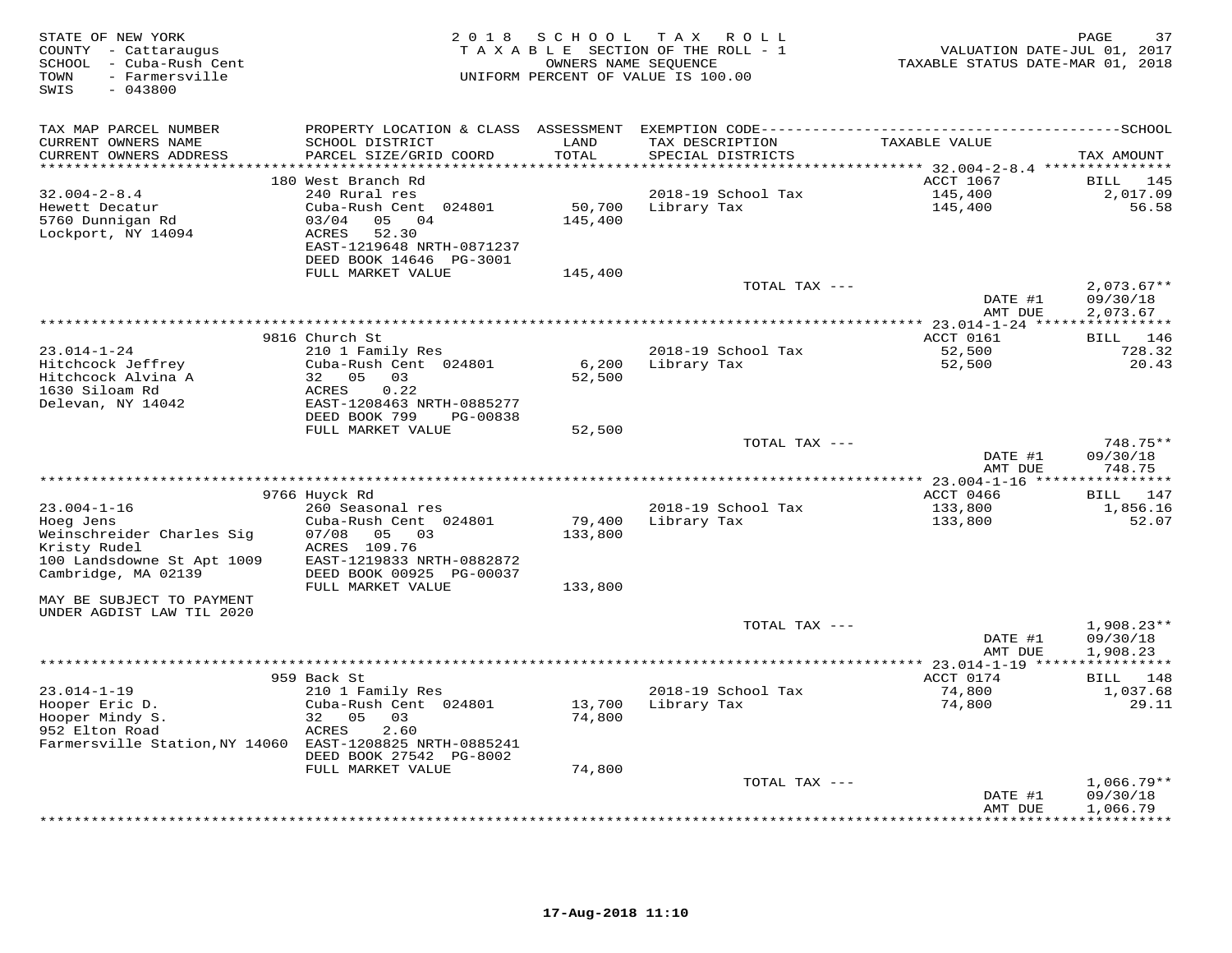| STATE OF NEW YORK<br>COUNTY - Cattaraugus<br>SCHOOL - Cuba-Rush Cent<br>- Farmersville<br>TOWN<br>$-043800$<br>SWIS | 2 0 1 8                                              | S C H O O L      | TAX ROLL<br>TAXABLE SECTION OF THE ROLL - 1<br>OWNERS NAME SEQUENCE<br>UNIFORM PERCENT OF VALUE IS 100.00 | VALUATION DATE-JUL 01, 2017<br>TAXABLE STATUS DATE-MAR 01, 2018 | PAGE<br>38                               |
|---------------------------------------------------------------------------------------------------------------------|------------------------------------------------------|------------------|-----------------------------------------------------------------------------------------------------------|-----------------------------------------------------------------|------------------------------------------|
| TAX MAP PARCEL NUMBER                                                                                               | PROPERTY LOCATION & CLASS ASSESSMENT                 |                  |                                                                                                           |                                                                 |                                          |
| CURRENT OWNERS NAME<br>CURRENT OWNERS ADDRESS<br>***********************                                            | SCHOOL DISTRICT<br>PARCEL SIZE/GRID COORD            | LAND<br>TOTAL    | TAX DESCRIPTION<br>SPECIAL DISTRICTS                                                                      | TAXABLE VALUE                                                   | TAX AMOUNT                               |
|                                                                                                                     | 414 Hardy Crn. Rd                                    |                  |                                                                                                           | ACCT 0138                                                       | BILL<br>149                              |
| $41.002 - 1 - 5$                                                                                                    | 240 Rural res                                        |                  | <b>BAS STAR</b><br>41854                                                                                  |                                                                 | 30,000                                   |
| Howe Jeffery P                                                                                                      | Cuba-Rush Cent 024801                                | 20,600           | 2018-19 School Tax                                                                                        | 105,700                                                         | 1,466.34                                 |
| 414 Hardy Crn. Rd                                                                                                   | 10  05  03                                           | 105,700          | Library Tax                                                                                               | 105,700                                                         | 41.13                                    |
| Franklinville, NY 14737                                                                                             | ACRES 10.22                                          |                  |                                                                                                           |                                                                 |                                          |
|                                                                                                                     | EAST-1216462 NRTH-0861639<br>DEED BOOK 11495 PG-4002 |                  |                                                                                                           |                                                                 |                                          |
|                                                                                                                     | FULL MARKET VALUE                                    | 105,700          |                                                                                                           |                                                                 |                                          |
|                                                                                                                     |                                                      |                  | TOTAL TAX ---                                                                                             |                                                                 | $1,091.29**$                             |
|                                                                                                                     |                                                      |                  |                                                                                                           | DATE #1                                                         | 09/30/18                                 |
|                                                                                                                     |                                                      |                  | *************************************                                                                     | AMT DUE                                                         | 1,091.29                                 |
|                                                                                                                     | Hardy Corners Rd                                     |                  |                                                                                                           | ********* 41.002-1-7 ******<br>ACCT 0457                        | * * * * * * * * * * *<br><b>BILL</b> 150 |
| $41.002 - 1 - 7$                                                                                                    | 322 Rural vac>10                                     |                  | 2018-19 School Tax                                                                                        | 30,000                                                          | 416.18                                   |
| Howe Jeffrey P                                                                                                      | Cuba-Rush Cent 024801                                | 30,000           | Library Tax                                                                                               | 30,000                                                          | 11.67                                    |
| 414 Hardy Crn Rd                                                                                                    | 10  05  03                                           | 30,000           |                                                                                                           |                                                                 |                                          |
| Franklinville, NY 14737                                                                                             | ACRES 22.39                                          |                  |                                                                                                           |                                                                 |                                          |
|                                                                                                                     | EAST-1216825 NRTH-0860345                            |                  |                                                                                                           |                                                                 |                                          |
|                                                                                                                     | DEED BOOK 11495 PG-4002<br>FULL MARKET VALUE         | 30,000           |                                                                                                           |                                                                 |                                          |
|                                                                                                                     |                                                      |                  | TOTAL TAX ---                                                                                             |                                                                 | 427.85**                                 |
|                                                                                                                     |                                                      |                  |                                                                                                           | DATE #1                                                         | 09/30/18                                 |
|                                                                                                                     |                                                      |                  |                                                                                                           | AMT DUE                                                         | 427.85                                   |
|                                                                                                                     |                                                      |                  |                                                                                                           |                                                                 |                                          |
|                                                                                                                     | 1054 Co Rd 21                                        |                  |                                                                                                           | ACCT 0463                                                       | <b>BILL</b> 151                          |
| $23.014 - 1 - 53.1$<br>Hoxie Stephen                                                                                | 210 1 Family Res<br>Cuba-Rush Cent 024801            |                  | BAS STAR 41854<br>6,700 2018-19 School Tax                                                                | 54,700                                                          | 30,000<br>758.83                         |
| PO Box 106                                                                                                          | 05 03<br>32                                          | 54,700           | Library Tax                                                                                               | 54,700                                                          | 21.29                                    |
| Farmersville Sta., NY 14060                                                                                         | 82.50 DPTH 140.00<br>FRNT                            |                  |                                                                                                           |                                                                 |                                          |
|                                                                                                                     | 0.24<br>ACRES                                        |                  |                                                                                                           |                                                                 |                                          |
|                                                                                                                     | EAST-1207592 NRTH-0883989                            |                  |                                                                                                           |                                                                 |                                          |
|                                                                                                                     | DEED BOOK 12385 PG-7001                              |                  |                                                                                                           |                                                                 |                                          |
|                                                                                                                     | FULL MARKET VALUE                                    | 54,700           | TOTAL TAX ---                                                                                             |                                                                 | $363.94**$                               |
|                                                                                                                     |                                                      |                  |                                                                                                           | DATE #1                                                         | 09/30/18                                 |
|                                                                                                                     |                                                      |                  |                                                                                                           | AMT DUE                                                         | 363.94                                   |
|                                                                                                                     |                                                      |                  |                                                                                                           |                                                                 |                                          |
|                                                                                                                     | 9080 Stebbins Rd                                     |                  |                                                                                                           | ACCT 1066                                                       | BILL<br>152                              |
| $32.002 - 1 - 11.18$                                                                                                | 312 Vac w/imprv                                      |                  | 2018-19 School Tax                                                                                        | 29,100                                                          | 403.69                                   |
| Hughes David M<br>Cammelleri Jessica P                                                                              | Cuba-Rush Cent 024801<br>ACRES 10.15                 | 20,500<br>29,100 | Library Tax                                                                                               | 29,100                                                          | 11.32                                    |
| 709 Linwood Ave                                                                                                     | EAST-1214905 NRTH-0872502                            |                  |                                                                                                           |                                                                 |                                          |
| Buffalo, NY 14209                                                                                                   | DEED BOOK 16786 PG-8001                              |                  |                                                                                                           |                                                                 |                                          |
|                                                                                                                     | FULL MARKET VALUE                                    | 29,100           |                                                                                                           |                                                                 |                                          |
|                                                                                                                     |                                                      |                  | TOTAL TAX ---                                                                                             |                                                                 | $415.01**$                               |
|                                                                                                                     |                                                      |                  |                                                                                                           | DATE #1                                                         | 09/30/18<br>415.01                       |
|                                                                                                                     |                                                      |                  | ***********************************                                                                       | AMT DUE<br>* * * * * * * * * * * * * *                          | * * * * * * * * * * *                    |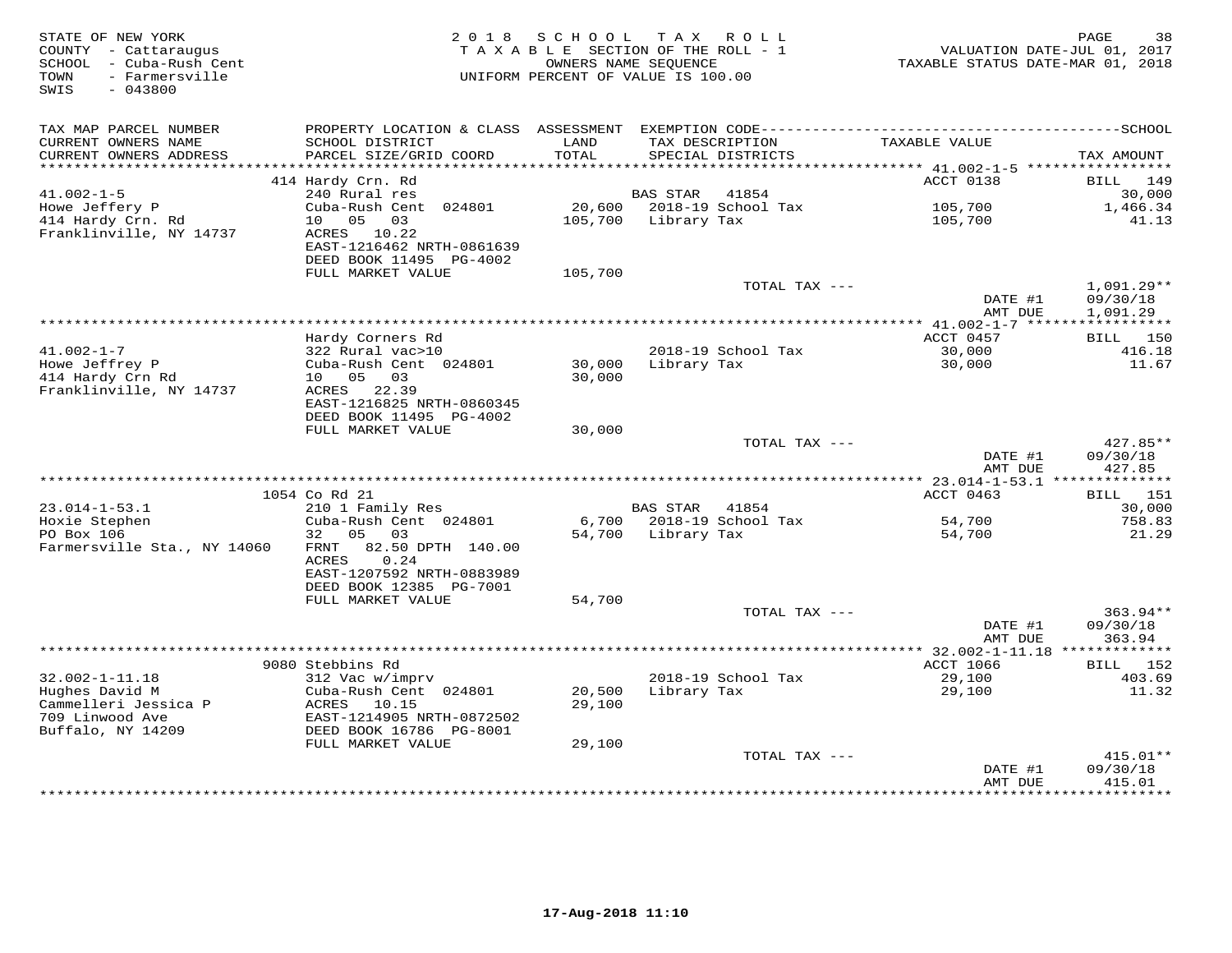| STATE OF NEW YORK<br>COUNTY - Cattaraugus<br>SCHOOL - Cuba-Rush Cent<br>- Farmersville<br>TOWN<br>$-043800$<br>SWIS | 2 0 1 8                                                               | S C H O O L<br>OWNERS NAME SEQUENCE | TAX ROLL<br>TAXABLE SECTION OF THE ROLL - 1<br>UNIFORM PERCENT OF VALUE IS 100.00 | VALUATION DATE-JUL 01, 2017<br>TAXABLE STATUS DATE-MAR 01, 2018 | 39<br>PAGE             |
|---------------------------------------------------------------------------------------------------------------------|-----------------------------------------------------------------------|-------------------------------------|-----------------------------------------------------------------------------------|-----------------------------------------------------------------|------------------------|
| TAX MAP PARCEL NUMBER                                                                                               | PROPERTY LOCATION & CLASS ASSESSMENT                                  |                                     |                                                                                   |                                                                 |                        |
| CURRENT OWNERS NAME<br>CURRENT OWNERS ADDRESS<br>**********************                                             | SCHOOL DISTRICT<br>PARCEL SIZE/GRID COORD<br>************************ | LAND<br>TOTAL                       | TAX DESCRIPTION<br>SPECIAL DISTRICTS                                              | TAXABLE VALUE                                                   | TAX AMOUNT             |
|                                                                                                                     | 537 West Branch Rd                                                    |                                     |                                                                                   | ACCT 1043                                                       | <b>BILL</b><br>153     |
| $32.002 - 1 - 11.16$                                                                                                | 312 Vac w/imprv                                                       |                                     | 2018-19 School Tax                                                                | 19,900                                                          | 276.07                 |
| Hughes David M.                                                                                                     | Cuba-Rush Cent 024801                                                 | 19,300                              | Library Tax                                                                       | 19,900                                                          | 7.74                   |
| Hughes Jessica P.                                                                                                   | $13 \quad 5 \quad 3$                                                  | 19,900                              |                                                                                   |                                                                 |                        |
| 709 Linwood Avenue                                                                                                  | ACRES<br>9.15                                                         |                                     |                                                                                   |                                                                 |                        |
| Buffalo, NY 14209                                                                                                   | EAST-1214884 NRTH-0873178                                             |                                     |                                                                                   |                                                                 |                        |
|                                                                                                                     | DEED BOOK 27292 PG-3001                                               |                                     |                                                                                   |                                                                 |                        |
|                                                                                                                     | FULL MARKET VALUE                                                     | 19,900                              | TOTAL TAX ---                                                                     |                                                                 | 283.81**               |
|                                                                                                                     |                                                                       |                                     |                                                                                   | DATE #1                                                         | 09/30/18               |
|                                                                                                                     |                                                                       |                                     |                                                                                   | AMT DUE                                                         | 283.81                 |
|                                                                                                                     |                                                                       |                                     | **********************                                                            | * $41.002 - 1 - 3.4$ **                                         | ***********            |
|                                                                                                                     | 8362 Stebbins Rd                                                      |                                     |                                                                                   | ACCT 0959                                                       | 154<br>BILL            |
| $41.002 - 1 - 3.4$                                                                                                  | 312 Vac w/imprv                                                       |                                     | 2018-19 School Tax                                                                | 35,400                                                          | 491.09                 |
| Hunger Michael<br>Hunger Jeannette                                                                                  | Cuba-Rush Cent 024801<br>18 05<br>04                                  | 12,400<br>35,400                    | Library Tax                                                                       | 35,400                                                          | 13.78                  |
| 397 Benzinger St                                                                                                    | 3.90<br>ACRES                                                         |                                     |                                                                                   |                                                                 |                        |
| Buffalo, NY 14206                                                                                                   | EAST-1214262 NRTH-0862275                                             |                                     |                                                                                   |                                                                 |                        |
|                                                                                                                     | DEED BOOK 1024<br>PG-983                                              |                                     |                                                                                   |                                                                 |                        |
|                                                                                                                     | FULL MARKET VALUE                                                     | 35,400                              |                                                                                   |                                                                 |                        |
|                                                                                                                     |                                                                       |                                     | TOTAL TAX ---                                                                     |                                                                 | $504.87**$             |
|                                                                                                                     |                                                                       |                                     |                                                                                   | DATE #1                                                         | 09/30/18               |
|                                                                                                                     |                                                                       |                                     |                                                                                   | AMT DUE                                                         | 504.87<br>***********  |
|                                                                                                                     | 9890 Galen Hill Rd                                                    |                                     |                                                                                   | ACCT 0392                                                       | 155<br>BILL            |
| $23.014 - 1 - 8$                                                                                                    | 210 1 Family Res                                                      |                                     | <b>BAS STAR</b><br>41854                                                          |                                                                 | 30,000                 |
| Hurd Jeffrey R                                                                                                      | Cuba-Rush Cent 024801                                                 |                                     | 12,300 2018-19 School Tax                                                         | 80,700                                                          | 1,119.52               |
| Hurd Betty J                                                                                                        | 05<br>32<br>03                                                        | 80,700                              | Library Tax                                                                       | 80,700                                                          | 31.40                  |
| PO Box 83                                                                                                           | ACRES<br>3.84                                                         |                                     |                                                                                   |                                                                 |                        |
| Farmersville Station, NY 14060 EAST-1208618 NRTH-0886308                                                            |                                                                       |                                     |                                                                                   |                                                                 |                        |
|                                                                                                                     | DEED BOOK 893<br>PG-00507<br>FULL MARKET VALUE                        | 80,700                              |                                                                                   |                                                                 |                        |
|                                                                                                                     |                                                                       |                                     | TOTAL TAX ---                                                                     |                                                                 | $734.74**$             |
|                                                                                                                     |                                                                       |                                     |                                                                                   | DATE #1                                                         | 09/30/18               |
|                                                                                                                     |                                                                       |                                     |                                                                                   | AMT DUE                                                         | 734.74                 |
|                                                                                                                     |                                                                       |                                     |                                                                                   | ********** 23.003-1-11.2 **************                         |                        |
|                                                                                                                     | 883 Tarbell Rd                                                        |                                     |                                                                                   | ACCT 0867                                                       | 156<br>BILL            |
| $23.003 - 1 - 11.2$                                                                                                 | 210 1 Family Res                                                      |                                     | 2018-19 School Tax                                                                | 90,900                                                          | 1,261.03               |
| Idem Michael<br>883 Tarbell Rd                                                                                      | Cuba-Rush Cent 024801<br>31<br>05<br>03                               | 25,300<br>90,900                    | Library Tax                                                                       | 90,900                                                          | 35.37                  |
| Farmersville Sta., NY 14060                                                                                         | 16.00<br>ACRES                                                        |                                     |                                                                                   |                                                                 |                        |
|                                                                                                                     | EAST-1209359 NRTH-0883226                                             |                                     |                                                                                   |                                                                 |                        |
|                                                                                                                     | DEED BOOK 908<br>PG-00650                                             |                                     |                                                                                   |                                                                 |                        |
|                                                                                                                     | FULL MARKET VALUE                                                     | 90,900                              |                                                                                   |                                                                 |                        |
|                                                                                                                     |                                                                       |                                     | TOTAL TAX ---                                                                     |                                                                 | $1,296.40**$           |
|                                                                                                                     |                                                                       |                                     |                                                                                   | DATE #1                                                         | 09/30/18               |
|                                                                                                                     |                                                                       |                                     |                                                                                   | AMT DUE<br>* * * * * * * * * *                                  | 1,296.40<br>********** |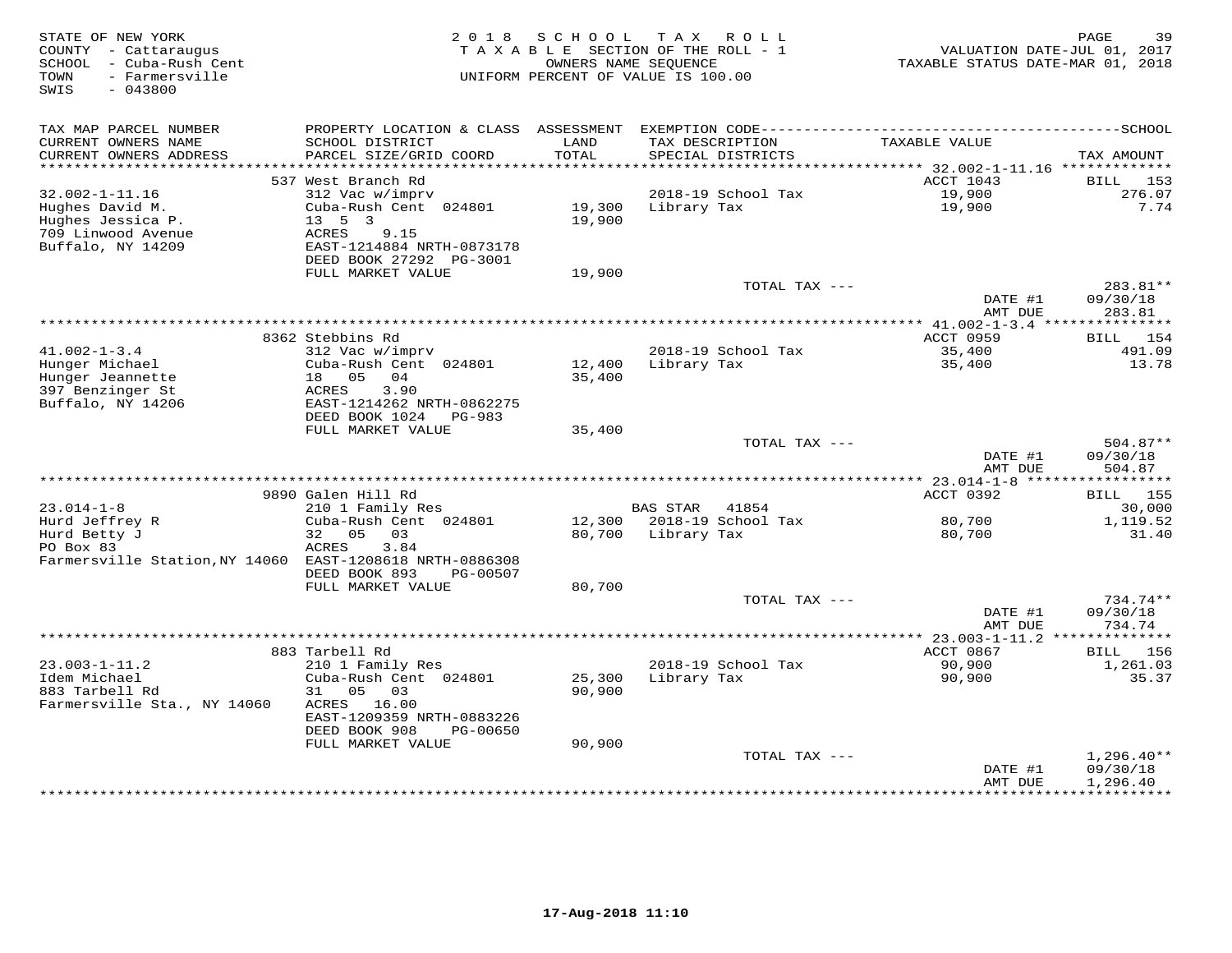| STATE OF NEW YORK<br>COUNTY - Cattaraugus<br>SCHOOL - Cuba-Rush Cent<br>- Farmersville<br>TOWN<br>$-043800$<br>SWIS | 2 0 1 8                                        | SCHOOL<br>TAXABLE SECTION OF THE ROLL - 1<br>OWNERS NAME SEQUENCE<br>UNIFORM PERCENT OF VALUE IS 100.00 | T A X       | R O L L                              | VALUATION DATE-JUL 01, 2017<br>TAXABLE STATUS DATE-MAR 01, 2018 | PAGE<br>40          |
|---------------------------------------------------------------------------------------------------------------------|------------------------------------------------|---------------------------------------------------------------------------------------------------------|-------------|--------------------------------------|-----------------------------------------------------------------|---------------------|
| TAX MAP PARCEL NUMBER                                                                                               | PROPERTY LOCATION & CLASS ASSESSMENT           |                                                                                                         |             |                                      |                                                                 |                     |
| CURRENT OWNERS NAME<br>CURRENT OWNERS ADDRESS                                                                       | SCHOOL DISTRICT<br>PARCEL SIZE/GRID COORD      | LAND<br>TOTAL                                                                                           |             | TAX DESCRIPTION<br>SPECIAL DISTRICTS | TAXABLE VALUE                                                   | TAX AMOUNT          |
| ***********************                                                                                             | ****************                               |                                                                                                         |             |                                      |                                                                 |                     |
|                                                                                                                     | NYS Rte 98                                     |                                                                                                         |             |                                      | ACCT 0272                                                       | 157<br>BILL         |
| $23.014 - 1 - 44$                                                                                                   | 314 Rural vac<10                               |                                                                                                         |             | 2018-19 School Tax                   | 7,900                                                           | 109.59              |
| Idem Michael<br>883 Tarbell Rd                                                                                      | Cuba-Rush Cent 024801<br>31/32<br>05<br>03     | 7,900                                                                                                   | Library Tax |                                      | 7,900                                                           | 3.07                |
| Farmersville Sta., NY 14060                                                                                         | FRNT 297.00 DPTH 106.00                        | 7,900                                                                                                   |             |                                      |                                                                 |                     |
|                                                                                                                     | 0.72<br>ACRES                                  |                                                                                                         |             |                                      |                                                                 |                     |
|                                                                                                                     | EAST-1209111 NRTH-0883700                      |                                                                                                         |             |                                      |                                                                 |                     |
|                                                                                                                     | DEED BOOK 908<br>PG-00650                      |                                                                                                         |             |                                      |                                                                 |                     |
|                                                                                                                     | FULL MARKET VALUE                              | 7,900                                                                                                   |             |                                      |                                                                 |                     |
|                                                                                                                     |                                                |                                                                                                         |             | TOTAL TAX ---                        |                                                                 | $112.66**$          |
|                                                                                                                     |                                                |                                                                                                         |             |                                      | DATE #1                                                         | 09/30/18            |
|                                                                                                                     |                                                |                                                                                                         |             |                                      | AMT DUE                                                         | 112.66              |
|                                                                                                                     |                                                |                                                                                                         |             |                                      |                                                                 |                     |
|                                                                                                                     | 1087 Siloam Rd                                 |                                                                                                         |             |                                      | ACCT 0541                                                       | 158<br>BILL         |
| $23.003 - 1 - 6$                                                                                                    | 210 1 Family Res                               |                                                                                                         | BAS STAR    | 41854                                |                                                                 | 30,000              |
| Jackson John C                                                                                                      | Cuba-Rush Cent 024801                          | 9,300                                                                                                   |             | 2018-19 School Tax                   | 70,400                                                          | 976.64              |
| Jackson Barbara J                                                                                                   | 32<br>05<br>03                                 | 70,400                                                                                                  | Library Tax |                                      | 70,400                                                          | 27.40               |
| 1087 Siloam Rd                                                                                                      | 1.86<br>ACRES                                  |                                                                                                         |             |                                      |                                                                 |                     |
| Freedom, NY 14065                                                                                                   | EAST-1207401 NRTH-0885808                      |                                                                                                         |             |                                      |                                                                 |                     |
|                                                                                                                     | DEED BOOK 802<br>PG-00826<br>FULL MARKET VALUE | 70,400                                                                                                  |             |                                      |                                                                 |                     |
|                                                                                                                     |                                                |                                                                                                         |             | TOTAL TAX ---                        |                                                                 | 587.86**            |
|                                                                                                                     |                                                |                                                                                                         |             |                                      | DATE #1                                                         | 09/30/18            |
|                                                                                                                     |                                                |                                                                                                         |             |                                      | AMT DUE                                                         | 587.86              |
|                                                                                                                     |                                                | ***********************************                                                                     |             |                                      | ******** 41.001-1-32.4 ***************                          |                     |
|                                                                                                                     | Healy Rd                                       |                                                                                                         |             |                                      | ACCT 0732                                                       | BILL 159            |
| $41.001 - 1 - 32.4$                                                                                                 | 314 Rural vac<10                               |                                                                                                         |             | 2018-19 School Tax                   | 11,500                                                          | 159.54              |
| Johnston Robert                                                                                                     | Cuba-Rush Cent 024801                          | 11,500                                                                                                  | Library Tax |                                      | 11,500                                                          | 4.48                |
| Johnston Debra                                                                                                      | 35 05<br>03                                    | 11,500                                                                                                  |             |                                      |                                                                 |                     |
| 1397 Hardy Corners Rd                                                                                               | 3.30<br>ACRES                                  |                                                                                                         |             |                                      |                                                                 |                     |
| Franklinville, NY 14737                                                                                             | EAST-1204283 NRTH-0861532                      |                                                                                                         |             |                                      |                                                                 |                     |
|                                                                                                                     | DEED BOOK 16700 PG-3003                        |                                                                                                         |             |                                      |                                                                 |                     |
|                                                                                                                     | FULL MARKET VALUE                              | 11,500                                                                                                  |             |                                      |                                                                 |                     |
|                                                                                                                     |                                                |                                                                                                         |             | TOTAL TAX ---                        |                                                                 | 164.02**            |
|                                                                                                                     |                                                |                                                                                                         |             |                                      | DATE #1                                                         | 09/30/18            |
|                                                                                                                     |                                                |                                                                                                         |             |                                      | AMT DUE                                                         | 164.02<br>********* |
|                                                                                                                     | 1297 Hardy Crn. Rd                             |                                                                                                         |             |                                      | ACCT 0543                                                       | BILL 160            |
| $41.001 - 1 - 33$                                                                                                   | 210 1 Family Res                               |                                                                                                         | ENH STAR    | 41834                                |                                                                 | 66,800              |
| Johnston Robert                                                                                                     | Cuba-Rush Cent 024801                          | 15,400                                                                                                  |             | 2018-19 School Tax                   | 108,500                                                         | 1,505.18            |
| Johnston Debra                                                                                                      | 34 05<br>03                                    | 108,500                                                                                                 | Library Tax |                                      | 108,500                                                         | 42.22               |
| 1297 Hardy Corners RD                                                                                               | 5.95<br>ACRES                                  |                                                                                                         |             |                                      |                                                                 |                     |
| Franklinville, NY 14737                                                                                             | EAST-1203888 NRTH-0861508                      |                                                                                                         |             |                                      |                                                                 |                     |
|                                                                                                                     | DEED BOOK 16054 PG-9001                        |                                                                                                         |             |                                      |                                                                 |                     |
|                                                                                                                     | FULL MARKET VALUE                              | 108,500                                                                                                 |             |                                      |                                                                 |                     |
|                                                                                                                     |                                                |                                                                                                         |             | TOTAL TAX ---                        |                                                                 | $621.40**$          |
|                                                                                                                     |                                                |                                                                                                         |             |                                      | DATE #1                                                         | 09/30/18            |
|                                                                                                                     |                                                |                                                                                                         |             |                                      | AMT DUE                                                         | 621.40              |
|                                                                                                                     |                                                |                                                                                                         |             |                                      | * * * * * * * * * * * * *                                       | *********           |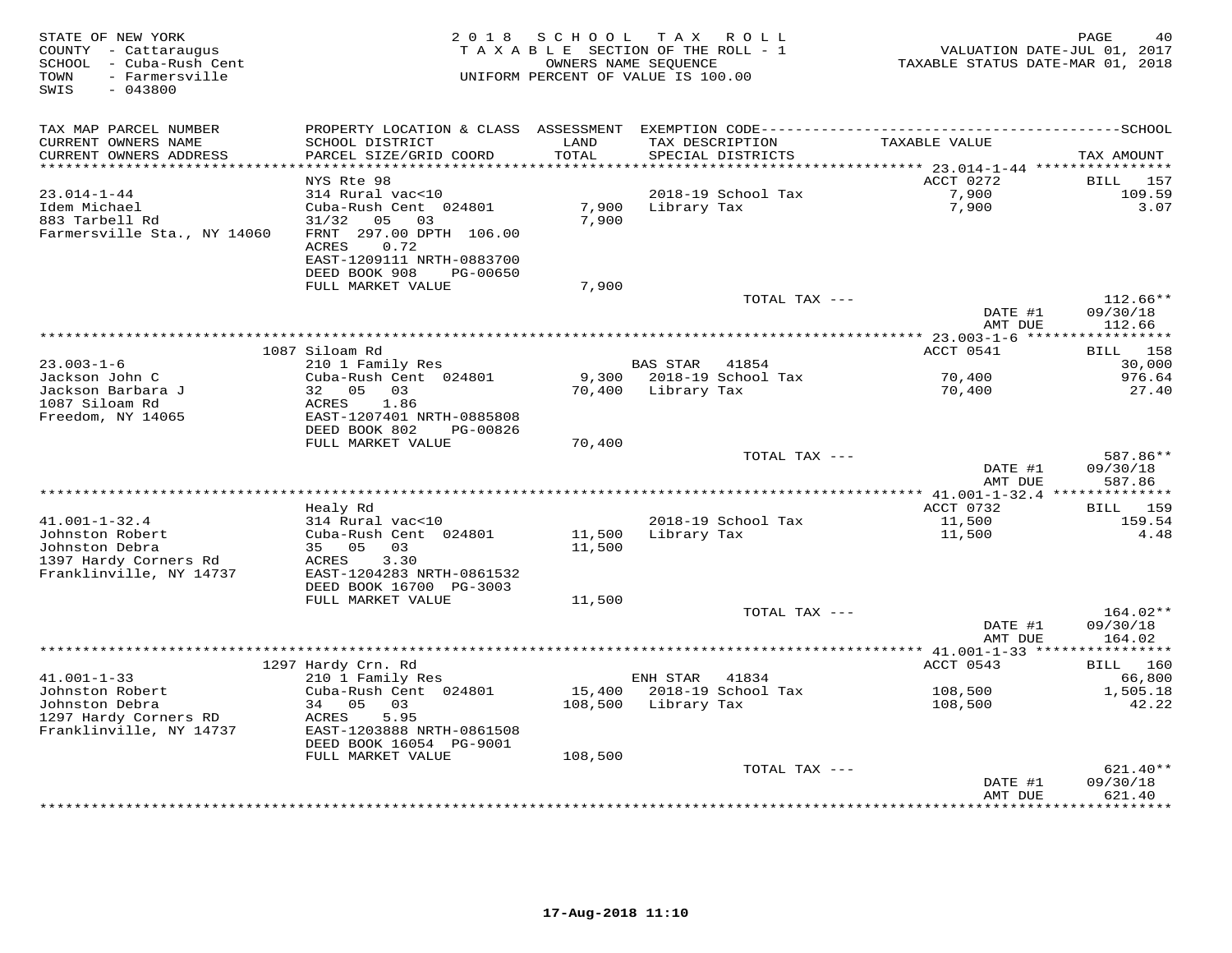| STATE OF NEW YORK<br>COUNTY - Cattaraugus<br>SCHOOL - Cuba-Rush Cent<br>- Farmersville<br>TOWN<br>SWIS<br>$-043800$ | 2 0 1 8                                                                                        | SCHOOL TAX ROLL<br>TAXABLE SECTION OF THE ROLL - 1<br>OWNERS NAME SEQUENCE<br>UNIFORM PERCENT OF VALUE IS 100.00 |                 |                                      | VALUATION DATE-JUL 01, 2017<br>TAXABLE STATUS DATE-MAR 01, 2018 | PAGE<br>41         |
|---------------------------------------------------------------------------------------------------------------------|------------------------------------------------------------------------------------------------|------------------------------------------------------------------------------------------------------------------|-----------------|--------------------------------------|-----------------------------------------------------------------|--------------------|
| TAX MAP PARCEL NUMBER                                                                                               |                                                                                                |                                                                                                                  |                 |                                      |                                                                 |                    |
| CURRENT OWNERS NAME<br>CURRENT OWNERS ADDRESS                                                                       | SCHOOL DISTRICT<br>PARCEL SIZE/GRID COORD                                                      | LAND<br>TOTAL                                                                                                    |                 | TAX DESCRIPTION<br>SPECIAL DISTRICTS | TAXABLE VALUE                                                   | TAX AMOUNT         |
|                                                                                                                     |                                                                                                |                                                                                                                  |                 |                                      |                                                                 |                    |
|                                                                                                                     | 1152 Elton Rd                                                                                  |                                                                                                                  |                 |                                      | ACCT 0216                                                       | BILL 161           |
| $23.003 - 1 - 20$                                                                                                   | 210 1 Family Res                                                                               |                                                                                                                  | <b>BAS STAR</b> | 41854                                |                                                                 | 30,000             |
| Jones Lee R                                                                                                         | Cuba-Rush Cent 024801                                                                          |                                                                                                                  |                 | 10,300 2018-19 School Tax            | 57,400                                                          | 796.29             |
| 1152 Elton Rd<br>Franklinville, NY 14737                                                                            | 39<br>05<br>03<br><b>ACRES</b><br>2.51<br>EAST-1206236 NRTH-0883269<br>DEED BOOK 16214 PG-7001 | 57,400                                                                                                           | Library Tax     |                                      | 57,400                                                          | 22.34              |
|                                                                                                                     | FULL MARKET VALUE                                                                              | 57,400                                                                                                           |                 |                                      |                                                                 |                    |
|                                                                                                                     |                                                                                                |                                                                                                                  |                 | TOTAL TAX ---                        |                                                                 | 402.45**           |
|                                                                                                                     |                                                                                                |                                                                                                                  |                 |                                      | DATE #1                                                         | 09/30/18           |
|                                                                                                                     |                                                                                                |                                                                                                                  |                 |                                      | AMT DUE                                                         | 402.45             |
|                                                                                                                     |                                                                                                |                                                                                                                  |                 |                                      |                                                                 |                    |
| $23.014 - 1 - 60$                                                                                                   | 1014 Elton Rd                                                                                  |                                                                                                                  | BAS STAR        | 41854                                | ACCT 0029                                                       | BILL 162           |
| Jones Michael                                                                                                       | 210 1 Family Res<br>Cuba-Rush Cent 024801                                                      | 7,400                                                                                                            |                 | 2018-19 School Tax                   | 80,800                                                          | 30,000<br>1,120.91 |
| Jones Tracy                                                                                                         | 32 05<br>03                                                                                    | 80,800                                                                                                           | Library Tax     |                                      | 80,800                                                          | 31.44              |
| PO Box 85                                                                                                           | 77.56 DPTH 206.00<br>FRNT                                                                      |                                                                                                                  |                 |                                      |                                                                 |                    |
| Farmersville Station, NY 14060 ACRES                                                                                | 0.41                                                                                           |                                                                                                                  |                 |                                      |                                                                 |                    |
|                                                                                                                     | EAST-1208096 NRTH-0884472                                                                      |                                                                                                                  |                 |                                      |                                                                 |                    |
|                                                                                                                     | DEED BOOK 00987 PG-00659                                                                       |                                                                                                                  |                 |                                      |                                                                 |                    |
|                                                                                                                     | FULL MARKET VALUE                                                                              | 80,800                                                                                                           |                 |                                      |                                                                 |                    |
|                                                                                                                     |                                                                                                |                                                                                                                  |                 | TOTAL TAX ---                        |                                                                 | $736.17**$         |
|                                                                                                                     |                                                                                                |                                                                                                                  |                 |                                      | DATE #1                                                         | 09/30/18           |
|                                                                                                                     |                                                                                                |                                                                                                                  |                 |                                      | AMT DUE                                                         | 736.17             |
|                                                                                                                     |                                                                                                |                                                                                                                  |                 |                                      |                                                                 |                    |
|                                                                                                                     | 9892 NYS Rte 98                                                                                |                                                                                                                  |                 |                                      | ACCT 0451                                                       | BILL 163           |
| $23.004 - 1 - 3$                                                                                                    | 210 1 Family Res                                                                               |                                                                                                                  | BAS STAR        | 41854                                |                                                                 | 30,000             |
| Jones Timothy W<br>9892 NYS Route 98                                                                                | Cuba-Rush Cent 024801<br>24<br>05<br>03                                                        | 7,900<br>125,200                                                                                                 | Library Tax     | 2018-19 School Tax                   | 125,200<br>125,200                                              | 1,736.86<br>48.72  |
| Farmersville Station, NY 14060 FRNT 200.00 DPTH 167.00                                                              |                                                                                                |                                                                                                                  |                 |                                      |                                                                 |                    |
|                                                                                                                     | <b>ACRES</b><br>0.78                                                                           |                                                                                                                  |                 |                                      |                                                                 |                    |
|                                                                                                                     | EAST-1212951 NRTH-0885896                                                                      |                                                                                                                  |                 |                                      |                                                                 |                    |
|                                                                                                                     | DEED BOOK 7577<br>PG-8004                                                                      |                                                                                                                  |                 |                                      |                                                                 |                    |
|                                                                                                                     | FULL MARKET VALUE                                                                              | 125,200                                                                                                          |                 |                                      |                                                                 |                    |
|                                                                                                                     |                                                                                                |                                                                                                                  |                 | TOTAL TAX ---                        |                                                                 | $1,369.40**$       |
|                                                                                                                     |                                                                                                |                                                                                                                  |                 |                                      | DATE #1                                                         | 09/30/18           |
|                                                                                                                     |                                                                                                |                                                                                                                  |                 |                                      | AMT DUE                                                         | 1,369.40           |
|                                                                                                                     |                                                                                                |                                                                                                                  |                 |                                      |                                                                 |                    |
|                                                                                                                     | 784 Hardy Crn Rd                                                                               |                                                                                                                  |                 |                                      | ACCT 0907                                                       | BILL 164           |
| $41.002 - 1 - 1.3$                                                                                                  | 270 Mfg housing                                                                                |                                                                                                                  |                 | 2018-19 School Tax                   | 16,500                                                          | 228.90             |
| Jung Robert J<br>Jung David M                                                                                       | Cuba-Rush Cent 024801<br>18 5 3                                                                | 9,700<br>16,500                                                                                                  | Library Tax     |                                      | 16,500                                                          | 6.42               |
| 17 Gratton St                                                                                                       | ACRES<br>2.15                                                                                  |                                                                                                                  |                 |                                      |                                                                 |                    |
| Sloan, NY 14206                                                                                                     | EAST-1211096 NRTH-0860991                                                                      |                                                                                                                  |                 |                                      |                                                                 |                    |
|                                                                                                                     | DEED BOOK 940<br>PG-72                                                                         |                                                                                                                  |                 |                                      |                                                                 |                    |
|                                                                                                                     | FULL MARKET VALUE                                                                              | 16,500                                                                                                           |                 |                                      |                                                                 |                    |
|                                                                                                                     |                                                                                                |                                                                                                                  |                 | TOTAL TAX ---                        |                                                                 | $235.32**$         |
|                                                                                                                     |                                                                                                |                                                                                                                  |                 |                                      | DATE #1                                                         | 09/30/18           |
|                                                                                                                     |                                                                                                |                                                                                                                  |                 |                                      | AMT DUE                                                         | 235.32             |
|                                                                                                                     |                                                                                                |                                                                                                                  |                 |                                      | <b>+++++++++</b>                                                | * * * * * * * *    |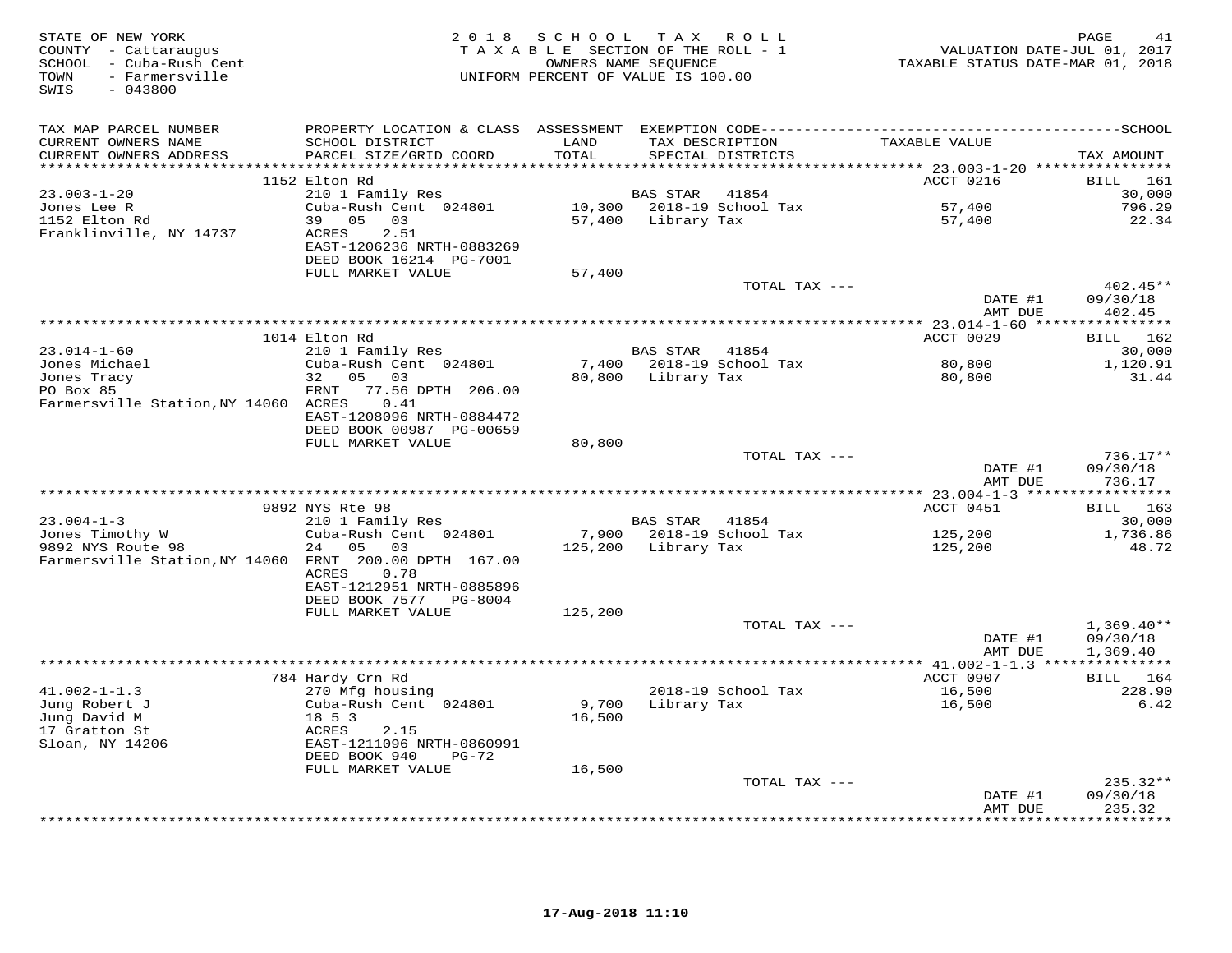| STATE OF NEW YORK<br>COUNTY - Cattaraugus<br>SCHOOL - Cuba-Rush Cent<br>TOWN - Farmersville<br>SWIS<br>$-043800$ |                                           |         | 2018 SCHOOL TAX ROLL<br>TAXABLE SECTION OF THE ROLL - 1<br>OWNERS NAME SEQUENCE<br>UNIFORM PERCENT OF VALUE IS 100.00 | VALUATION DATE-JUL 01, 2017<br>TAXABLE STATUS DATE-MAR 01, 2018 | PAGE<br>42           |
|------------------------------------------------------------------------------------------------------------------|-------------------------------------------|---------|-----------------------------------------------------------------------------------------------------------------------|-----------------------------------------------------------------|----------------------|
| TAX MAP PARCEL NUMBER                                                                                            |                                           |         |                                                                                                                       |                                                                 |                      |
| CURRENT OWNERS NAME                                                                                              | SCHOOL DISTRICT                           | LAND    | TAX DESCRIPTION                                                                                                       | TAXABLE VALUE                                                   |                      |
| CURRENT OWNERS ADDRESS                                                                                           | PARCEL SIZE/GRID COORD                    | TOTAL   | SPECIAL DISTRICTS                                                                                                     |                                                                 | TAX AMOUNT           |
|                                                                                                                  |                                           |         |                                                                                                                       | ACCT 0244                                                       |                      |
| $23.014 - 1 - 47$                                                                                                | 9740 School St<br>210 1 Family Res        |         | BAS STAR 41854                                                                                                        |                                                                 | BILL 165<br>30,000   |
| Kamrowski Chris                                                                                                  | Cuba-Rush Cent 024801                     |         | 9,100    2018-19    School Tax                                                                                        | 112,600                                                         | 1,562.06             |
| Kamrowski Renee                                                                                                  | 32 05 03                                  |         | 112,600 Library Tax                                                                                                   | 112,600                                                         | 43.82                |
| 9740 School St                                                                                                   | $Inc. 23.014-1-46$                        |         |                                                                                                                       |                                                                 |                      |
| Farmersville Station, NY 14060 ACRES                                                                             | 1.75                                      |         |                                                                                                                       |                                                                 |                      |
|                                                                                                                  | EAST-1208459 NRTH-0884016                 |         |                                                                                                                       |                                                                 |                      |
|                                                                                                                  | DEED BOOK 756<br>PG-2001                  |         |                                                                                                                       |                                                                 |                      |
|                                                                                                                  | FULL MARKET VALUE                         | 112,600 |                                                                                                                       |                                                                 |                      |
|                                                                                                                  |                                           |         | TOTAL TAX ---                                                                                                         |                                                                 | 1,189.70**           |
|                                                                                                                  |                                           |         |                                                                                                                       | DATE #1<br>AMT DUE                                              | 09/30/18<br>1,189.70 |
|                                                                                                                  |                                           |         |                                                                                                                       |                                                                 |                      |
|                                                                                                                  | Siloam Rd                                 |         |                                                                                                                       | ACCT 0276                                                       | BILL 166             |
| $23.003 - 1 - 7.1$                                                                                               | 322 Rural vac>10                          |         | 2018-19 School Tax                                                                                                    | 41,100                                                          | 570.17               |
| Kamrowski Renee                                                                                                  | Cuba-Rush Cent 024801<br>32 05 03         |         | 41,100 Library Tax                                                                                                    | 41,100                                                          | 15.99                |
| 9740 School Rd<br>Farmersville Station, NY 14060 ACRES 37.75                                                     |                                           | 41,100  |                                                                                                                       |                                                                 |                      |
|                                                                                                                  | EAST-1207752 NRTH-0886941                 |         |                                                                                                                       |                                                                 |                      |
|                                                                                                                  | DEED BOOK 18437 PG-8001                   |         |                                                                                                                       |                                                                 |                      |
|                                                                                                                  | FULL MARKET VALUE                         | 41,100  |                                                                                                                       |                                                                 |                      |
|                                                                                                                  |                                           |         | TOTAL TAX ---                                                                                                         |                                                                 | 586.16**             |
|                                                                                                                  |                                           |         |                                                                                                                       | DATE #1                                                         | 09/30/18             |
|                                                                                                                  |                                           |         |                                                                                                                       | AMT DUE                                                         | 586.16               |
|                                                                                                                  |                                           |         |                                                                                                                       |                                                                 |                      |
|                                                                                                                  | 594 West Branch Rd                        |         |                                                                                                                       | ACCT 0893                                                       | BILL 167             |
| $32.002 - 1 - 11.4$<br>Karaszewski James P                                                                       | 240 Rural res                             |         | BUS C/T/S 47610<br>41854                                                                                              |                                                                 | 4,000                |
| 594 West Branch Rd                                                                                               | Cuba-Rush Cent 024801<br>21 05 03         |         | 26,600 BAS STAR<br>143,100 2018-19 School Tax                                                                         | 139,100                                                         | 30,000<br>1,929.69   |
| Franklinville, NY 14737                                                                                          | Ff 250.00                                 |         | Library Tax                                                                                                           | 139,100                                                         | 54.13                |
|                                                                                                                  | ACRES 17.85                               |         |                                                                                                                       |                                                                 |                      |
|                                                                                                                  | EAST-1213737 NRTH-0875053                 |         |                                                                                                                       |                                                                 |                      |
|                                                                                                                  | DEED BOOK 00983 PG-00593                  |         |                                                                                                                       |                                                                 |                      |
|                                                                                                                  | FULL MARKET VALUE                         | 143,100 |                                                                                                                       |                                                                 |                      |
|                                                                                                                  |                                           |         | TOTAL TAX ---                                                                                                         |                                                                 | $1,567.64**$         |
|                                                                                                                  |                                           |         |                                                                                                                       | DATE #1                                                         | 09/30/18             |
|                                                                                                                  |                                           |         |                                                                                                                       | AMT DUE                                                         | 1,567.64             |
|                                                                                                                  |                                           |         |                                                                                                                       |                                                                 |                      |
|                                                                                                                  | West Branch Rd                            |         |                                                                                                                       | ACCT 1189                                                       | BILL 168             |
| $32.002 - 1 - 11.19$<br>Karaszewski James P                                                                      | 314 Rural vac<10<br>Cuba-Rush Cent 024801 |         | 2018-19 School Tax                                                                                                    | 8,800                                                           | 122.08<br>3.42       |
| 594 West Branch Rd                                                                                               | ACRES<br>1.55                             | 8,800   | 8,800 Library Tax                                                                                                     | 8,800                                                           |                      |
| Franklinville, NY 14737                                                                                          | EAST-1214049 NRTH-0873759                 |         |                                                                                                                       |                                                                 |                      |
|                                                                                                                  | DEED BOOK 18221 PG-6002                   |         |                                                                                                                       |                                                                 |                      |
|                                                                                                                  | FULL MARKET VALUE                         | 8,800   |                                                                                                                       |                                                                 |                      |
|                                                                                                                  |                                           |         | TOTAL TAX ---                                                                                                         |                                                                 | $125.50**$           |
|                                                                                                                  |                                           |         |                                                                                                                       | DATE #1                                                         | 09/30/18             |
|                                                                                                                  |                                           |         |                                                                                                                       | AMT DUE                                                         | 125.50               |
|                                                                                                                  |                                           |         |                                                                                                                       |                                                                 |                      |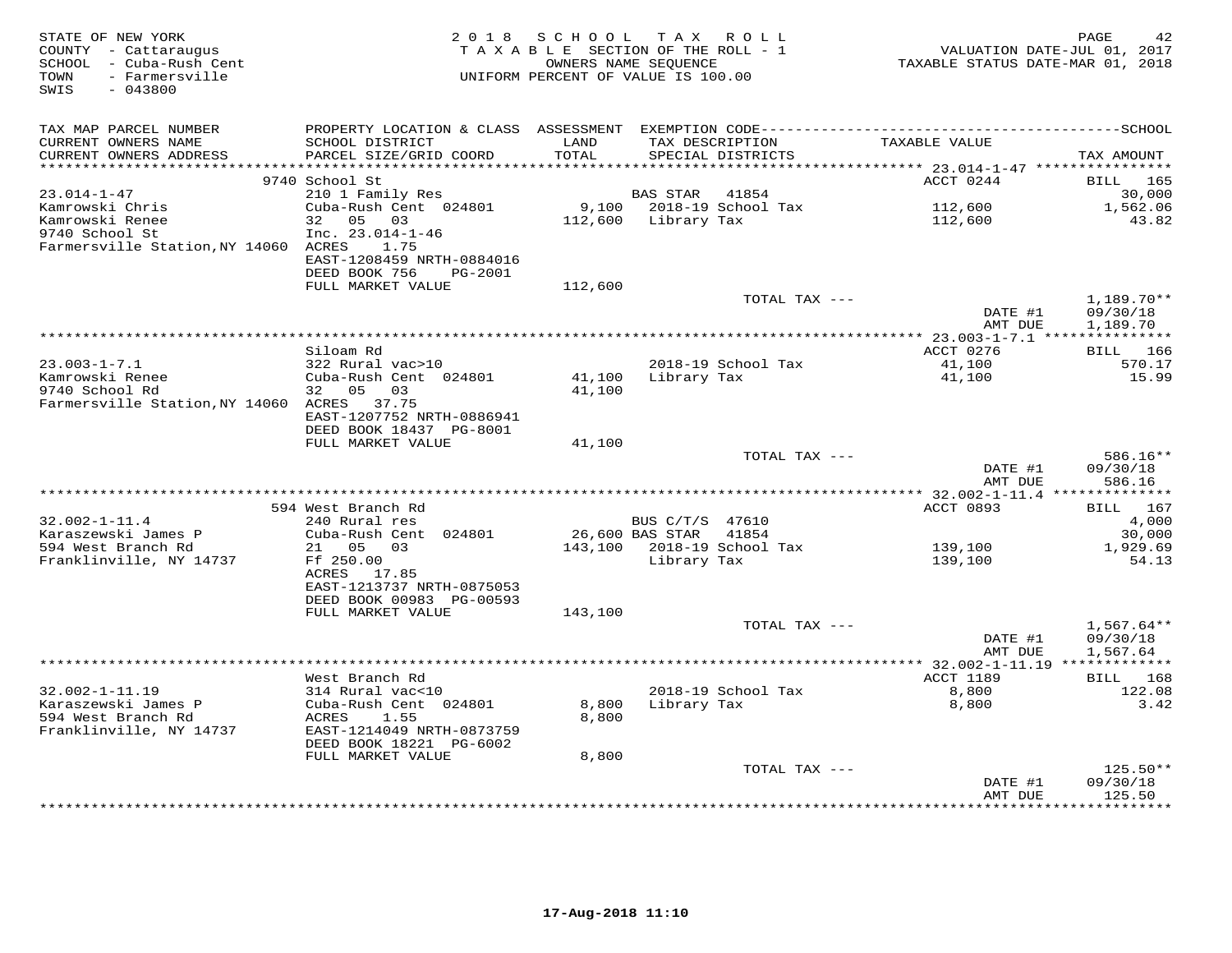| STATE OF NEW YORK<br>COUNTY - Cattaraugus<br>- Cuba-Rush Cent<br>SCHOOL<br>- Farmersville<br>TOWN<br>SWIS<br>$-043800$ | 2018                                                                                                                 | SCHOOL<br>TAXABLE SECTION OF THE ROLL - 1<br>OWNERS NAME SEOUENCE<br>UNIFORM PERCENT OF VALUE IS 100.00 | T A X           | ROLL                                 | TAXABLE STATUS DATE-MAR 01, 2018                     | PAGE<br>43<br>VALUATION DATE-JUL 01, 2017 |
|------------------------------------------------------------------------------------------------------------------------|----------------------------------------------------------------------------------------------------------------------|---------------------------------------------------------------------------------------------------------|-----------------|--------------------------------------|------------------------------------------------------|-------------------------------------------|
| TAX MAP PARCEL NUMBER                                                                                                  | PROPERTY LOCATION & CLASS                                                                                            | ASSESSMENT                                                                                              |                 |                                      |                                                      |                                           |
| CURRENT OWNERS NAME<br>CURRENT OWNERS ADDRESS<br>**********************                                                | SCHOOL DISTRICT<br>PARCEL SIZE/GRID COORD                                                                            | LAND<br>TOTAL                                                                                           |                 | TAX DESCRIPTION<br>SPECIAL DISTRICTS | TAXABLE VALUE                                        | TAX AMOUNT                                |
|                                                                                                                        | 552 West Branch Rd                                                                                                   |                                                                                                         |                 |                                      | ACCT 1025                                            | <b>BILL</b><br>169                        |
| $32.002 - 1 - 11.12$                                                                                                   | 270 Mfg housing                                                                                                      |                                                                                                         |                 | 2018-19 School Tax                   | 66,800                                               | 926.69                                    |
| Karaszewski James P.<br>594 West Branch Road<br>Franklinville, NY 14737                                                | Cuba-Rush Cent 024801<br>05<br>0.3<br>13 <sup>1</sup><br>Ff 340.00<br>ACRES<br>24.70<br>EAST-1214262 NRTH-0874937    | 31,800<br>66,800                                                                                        | Library Tax     |                                      | 66,800                                               | 26.00                                     |
|                                                                                                                        | DEED BOOK 28238 PG-8001                                                                                              |                                                                                                         |                 |                                      |                                                      |                                           |
|                                                                                                                        | FULL MARKET VALUE                                                                                                    | 66,800                                                                                                  |                 |                                      |                                                      |                                           |
|                                                                                                                        |                                                                                                                      |                                                                                                         |                 | TOTAL TAX ---                        | DATE #1<br>AMT DUE                                   | $952.69**$<br>09/30/18<br>952.69          |
|                                                                                                                        |                                                                                                                      |                                                                                                         |                 |                                      |                                                      |                                           |
|                                                                                                                        | 9921 Galen Hill Rd                                                                                                   |                                                                                                         |                 |                                      | ACCT 0464                                            | 170<br>BILL                               |
| $23.014 - 1 - 2.2$<br>Karcher Robert J                                                                                 | 210 1 Family Res<br>Cuba-Rush Cent 024801                                                                            | 8,600                                                                                                   | <b>BAS STAR</b> | 41854<br>2018-19 School Tax          | 43,600                                               | 30,000<br>604.85                          |
| 9921 Galen Hill Rd                                                                                                     | 32<br>0.5<br>03                                                                                                      | 43,600                                                                                                  | Library Tax     |                                      | 43,600                                               | 16.97                                     |
| Freedom, NY 14065                                                                                                      | ACRES<br>1.38<br>EAST-1208193 NRTH-0886420<br>DEED BOOK 17408 PG-3002                                                |                                                                                                         |                 |                                      |                                                      |                                           |
|                                                                                                                        | FULL MARKET VALUE                                                                                                    | 43,600                                                                                                  |                 |                                      |                                                      |                                           |
|                                                                                                                        |                                                                                                                      |                                                                                                         |                 | TOTAL TAX ---                        | DATE #1                                              | $205.64**$<br>09/30/18                    |
|                                                                                                                        |                                                                                                                      |                                                                                                         |                 |                                      | AMT DUE<br>************ 32.004-2-14.3 ************** | 205.64                                    |
|                                                                                                                        | Bush Hill Rd                                                                                                         |                                                                                                         |                 |                                      | ACCT 0991                                            | <b>BILL</b><br>171                        |
| $32.004 - 2 - 14.3$                                                                                                    | 322 Rural vac>10                                                                                                     |                                                                                                         |                 | 2018-19 School Tax                   | 145,800                                              | 2,022.64                                  |
| Keem Patrick J<br>Keem Michael J<br>8 Highbrook Ct<br>Orchard Park, NY 14127                                           | Cuba-Rush Cent 024801<br>11/12<br>05<br>03<br>ACRES 230.65<br>EAST-1217587 NRTH-0868621<br>DEED BOOK 974<br>$PG-739$ | 145,800<br>145,800                                                                                      | Library Tax     |                                      | 145,800                                              | 56.74                                     |
|                                                                                                                        | FULL MARKET VALUE                                                                                                    | 145,800                                                                                                 |                 |                                      |                                                      |                                           |
|                                                                                                                        |                                                                                                                      |                                                                                                         |                 | TOTAL TAX ---                        | DATE #1<br>AMT DUE                                   | $2,079.38**$<br>09/30/18<br>2,079.38      |
|                                                                                                                        |                                                                                                                      |                                                                                                         |                 |                                      |                                                      | ***********                               |
|                                                                                                                        | 1400 Hardy Corners Rd                                                                                                |                                                                                                         |                 |                                      | ACCT 0202                                            | BILL 172                                  |
| $41.001 - 1 - 37$<br>Kellogg Gerald                                                                                    | 241 Rural res&ag<br>Cuba-Rush Cent 024801                                                                            | 111,000                                                                                                 | Library Tax     | 2018-19 School Tax                   | 145,600<br>145,600                                   | 2,019.86<br>56.66                         |
| Kathleen Kellogg                                                                                                       | 34<br>05<br>03                                                                                                       | 145,600                                                                                                 |                 |                                      |                                                      |                                           |
| 8061 Healy Rd                                                                                                          | ACRES 148.81                                                                                                         |                                                                                                         |                 |                                      |                                                      |                                           |
| Franklinville, NY 14737                                                                                                | EAST-1201541 NRTH-0860614<br>DEED BOOK 414<br>PG-00446                                                               |                                                                                                         |                 |                                      |                                                      |                                           |
|                                                                                                                        | FULL MARKET VALUE                                                                                                    | 145,600                                                                                                 |                 |                                      |                                                      |                                           |
|                                                                                                                        |                                                                                                                      |                                                                                                         |                 | TOTAL TAX ---                        |                                                      | $2,076.52**$                              |
|                                                                                                                        |                                                                                                                      |                                                                                                         |                 |                                      | DATE #1<br>AMT DUE                                   | 09/30/18<br>2,076.52                      |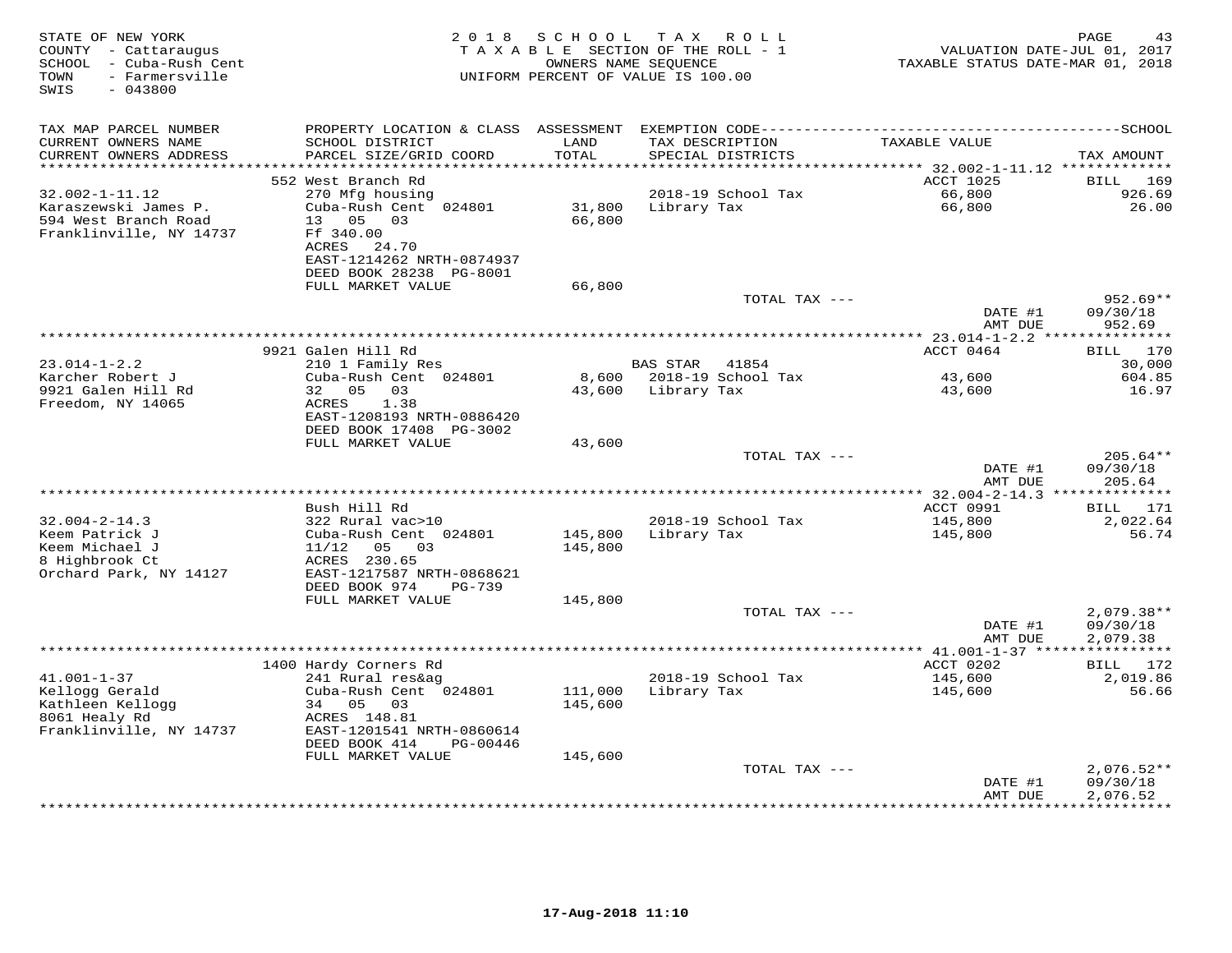| STATE OF NEW YORK<br>COUNTY - Cattaraugus<br>SCHOOL - Cuba-Rush Cent<br>- Farmersville<br>TOWN<br>SWIS<br>$-043800$ | 2 0 1 8                                             | SCHOOL<br>TAXABLE SECTION OF THE ROLL - 1<br>OWNERS NAME SEQUENCE<br>UNIFORM PERCENT OF VALUE IS 100.00 | T A X           | R O L L            | VALUATION DATE-JUL 01, 2017<br>TAXABLE STATUS DATE-MAR 01, 2018 | PAGE<br>44            |
|---------------------------------------------------------------------------------------------------------------------|-----------------------------------------------------|---------------------------------------------------------------------------------------------------------|-----------------|--------------------|-----------------------------------------------------------------|-----------------------|
| TAX MAP PARCEL NUMBER                                                                                               |                                                     |                                                                                                         |                 |                    |                                                                 |                       |
| CURRENT OWNERS NAME<br>CURRENT OWNERS ADDRESS<br>***********************                                            | SCHOOL DISTRICT<br>PARCEL SIZE/GRID COORD           | LAND<br>TOTAL                                                                                           | TAX DESCRIPTION | SPECIAL DISTRICTS  | TAXABLE VALUE                                                   | TAX AMOUNT            |
|                                                                                                                     | 710 Bush Hill Rd                                    |                                                                                                         |                 |                    | ACCT 0654                                                       | <b>BILL</b><br>173    |
| $32.004 - 1 - 4.2$                                                                                                  | 210 1 Family Res                                    |                                                                                                         | ENH STAR        | 41834              |                                                                 | 66,800                |
| Kernahan Robert                                                                                                     | Cuba-Rush Cent 024801                               | 15,800                                                                                                  |                 | 2018-19 School Tax | 132,200                                                         | 1,833.97              |
| Kernahan Stacey                                                                                                     | 0.5<br>20<br>03                                     | 132,200                                                                                                 | Library Tax     |                    | 132,200                                                         | 51.45                 |
| 710 Bush Hill Rd                                                                                                    | ACRES<br>6.23                                       |                                                                                                         |                 |                    |                                                                 |                       |
| Franklinville, NY 14737                                                                                             | EAST-1212532 NRTH-0871452<br>DEED BOOK 3334 PG-2001 |                                                                                                         |                 |                    |                                                                 |                       |
|                                                                                                                     | FULL MARKET VALUE                                   | 132,200                                                                                                 |                 |                    |                                                                 | $959.42**$            |
|                                                                                                                     |                                                     |                                                                                                         |                 | TOTAL TAX ---      | DATE #1                                                         | 09/30/18              |
|                                                                                                                     | *************                                       | ***********************************                                                                     |                 |                    | AMT DUE<br>** 23.003-1-11.3 ***                                 | 959.42<br>*********** |
|                                                                                                                     | 888 Tarbell Rd                                      |                                                                                                         |                 |                    | ACCT 0868                                                       | 174<br>BILL           |
| $23.003 - 1 - 11.3$                                                                                                 | 210 1 Family Res                                    |                                                                                                         | <b>BAS STAR</b> | 41854              |                                                                 | 30,000                |
| Killingbeck Scott                                                                                                   | Cuba-Rush Cent 024801                               | 13,700                                                                                                  |                 | 2018-19 School Tax | 70,000                                                          | 971.09                |
| Killingbeck Jasmine K.                                                                                              | 31 05<br>03                                         | 70,000                                                                                                  | Library Tax     |                    | 70,000                                                          | 27.24                 |
| 888 Tarbell Rd<br>Farmersville Station, NY 14060 EAST-1209709 NRTH-0883589                                          | 4.80 BANK<br>ACRES<br>017                           |                                                                                                         |                 |                    |                                                                 |                       |
|                                                                                                                     | DEED BOOK 22727 PG-2002<br>FULL MARKET VALUE        | 70,000                                                                                                  |                 |                    |                                                                 |                       |
|                                                                                                                     |                                                     |                                                                                                         |                 | TOTAL TAX ---      |                                                                 | 582.15**              |
|                                                                                                                     |                                                     |                                                                                                         |                 |                    | DATE #1                                                         | 09/30/18              |
|                                                                                                                     |                                                     |                                                                                                         |                 |                    | AMT DUE                                                         | 582.15                |
|                                                                                                                     |                                                     |                                                                                                         |                 |                    |                                                                 |                       |
|                                                                                                                     | 9790 Church St                                      |                                                                                                         |                 |                    | ACCT 0207                                                       | BILL<br>175           |
| $23.014 - 1 - 28$<br>King Shirley M                                                                                 | 210 1 Family Res<br>Cuba-Rush Cent 024801           | 5,600                                                                                                   | Library Tax     | 2018-19 School Tax | 57,200<br>57,200                                                | 793.52<br>22.26       |
| 9790 Church St                                                                                                      | 05<br>32<br>03                                      | 57,200                                                                                                  |                 |                    |                                                                 |                       |
| Farmersville Station, NY 14060 ACRES                                                                                | 0.20 BANK<br>017                                    |                                                                                                         |                 |                    |                                                                 |                       |
|                                                                                                                     | EAST-1208425 NRTH-0884874                           |                                                                                                         |                 |                    |                                                                 |                       |
|                                                                                                                     | DEED BOOK 3257<br>PG-6001                           |                                                                                                         |                 |                    |                                                                 |                       |
|                                                                                                                     | FULL MARKET VALUE                                   | 57,200                                                                                                  |                 |                    |                                                                 |                       |
|                                                                                                                     |                                                     |                                                                                                         |                 | TOTAL TAX ---      | DATE #1                                                         | 815.78**<br>09/30/18  |
|                                                                                                                     |                                                     |                                                                                                         |                 |                    | AMT DUE                                                         | 815.78                |
|                                                                                                                     | ***************************                         |                                                                                                         |                 |                    | *********** 32.004-1-24 ****                                    | * * * * * * * * * *   |
|                                                                                                                     | Bush Hill Rd                                        |                                                                                                         |                 |                    | ACCT 0211                                                       | 176<br>BILL           |
| $32.004 - 1 - 24$                                                                                                   | 260 Seasonal res                                    |                                                                                                         |                 | 2018-19 School Tax | 55,500                                                          | 769.93                |
| Kipler Daniel                                                                                                       | Cuba-Rush Cent 024801                               | 11,200                                                                                                  | Library Tax     |                    | 55,500                                                          | 21.60                 |
| Kipler Timothy & Karrie<br>183 St. James Pl                                                                         | $20 - 05 - 03$<br>ACRES<br>3.11                     | 55,500                                                                                                  |                 |                    |                                                                 |                       |
| Buffaol, NY 14222                                                                                                   | EAST-1213332 NRTH-0871010                           |                                                                                                         |                 |                    |                                                                 |                       |
|                                                                                                                     | DEED BOOK 20158 PG-9002                             |                                                                                                         |                 |                    |                                                                 |                       |
|                                                                                                                     | FULL MARKET VALUE                                   | 55,500                                                                                                  |                 |                    |                                                                 |                       |
|                                                                                                                     |                                                     |                                                                                                         |                 | TOTAL TAX ---      |                                                                 | $791.53**$            |
|                                                                                                                     |                                                     |                                                                                                         |                 |                    | DATE #1<br>AMT DUE                                              | 09/30/18<br>791.53    |
|                                                                                                                     |                                                     |                                                                                                         |                 |                    |                                                                 | * * * * * * * * *     |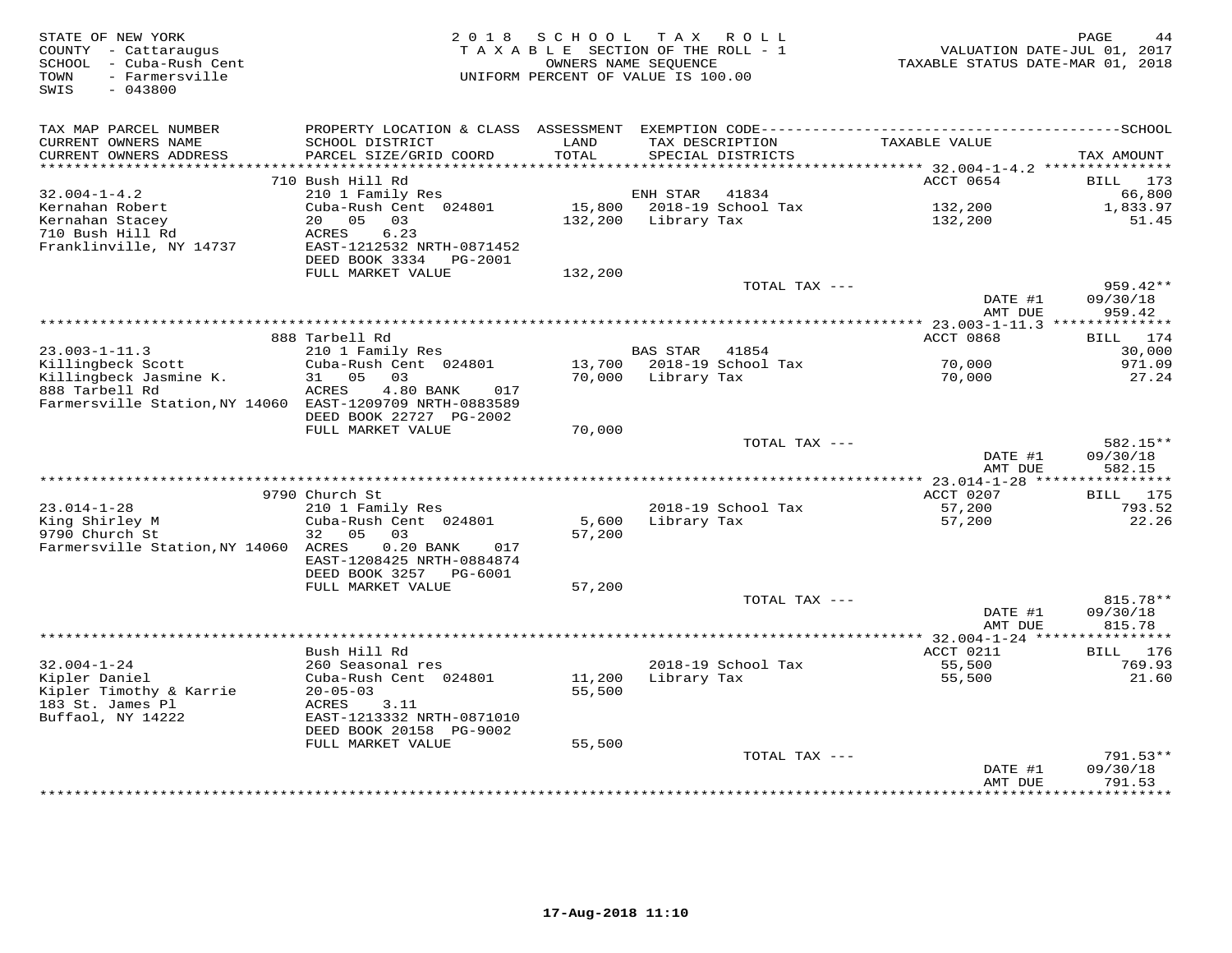| STATE OF NEW YORK<br>COUNTY - Cattaraugus<br>- Cuba-Rush Cent<br>SCHOOL<br>- Farmersville<br>TOWN<br>$-043800$<br>SWIS | 2 0 1 8                                      | SCHOOL           | T A X<br>R O L L<br>TAXABLE SECTION OF THE ROLL - 1<br>OWNERS NAME SEQUENCE<br>UNIFORM PERCENT OF VALUE IS 100.00 | VALUATION DATE-JUL 01, 2017<br>TAXABLE STATUS DATE-MAR 01, 2018 | PAGE<br>45               |
|------------------------------------------------------------------------------------------------------------------------|----------------------------------------------|------------------|-------------------------------------------------------------------------------------------------------------------|-----------------------------------------------------------------|--------------------------|
| TAX MAP PARCEL NUMBER                                                                                                  | PROPERTY LOCATION & CLASS                    | ASSESSMENT       |                                                                                                                   |                                                                 |                          |
| CURRENT OWNERS NAME<br>CURRENT OWNERS ADDRESS                                                                          | SCHOOL DISTRICT<br>PARCEL SIZE/GRID COORD    | LAND<br>TOTAL    | TAX DESCRIPTION<br>SPECIAL DISTRICTS                                                                              | TAXABLE VALUE                                                   | TAX AMOUNT               |
| ***********************                                                                                                |                                              |                  |                                                                                                                   |                                                                 |                          |
| $32.004 - 1 - 1$                                                                                                       | 840 Bush Hill Rd<br>312 Vac w/imprv          |                  | 2018-19 School Tax                                                                                                | ACCT 0077<br>33,600                                             | BILL<br>177<br>466.12    |
| Klino Larry D., Jr.                                                                                                    | Cuba-Rush Cent 024801                        | 16,300           | Library Tax                                                                                                       | 33,600                                                          | 13.08                    |
| 10406 Ridge Rd                                                                                                         | 05<br>03<br>20                               | 33,600           |                                                                                                                   |                                                                 |                          |
| Medina, NY 14103                                                                                                       | ACRES<br>6.67                                |                  |                                                                                                                   |                                                                 |                          |
|                                                                                                                        | EAST-1210628 NRTH-0871296                    |                  |                                                                                                                   |                                                                 |                          |
|                                                                                                                        | DEED BOOK 28486 PG-8001                      |                  |                                                                                                                   |                                                                 |                          |
|                                                                                                                        | FULL MARKET VALUE                            | 33,600           |                                                                                                                   |                                                                 |                          |
|                                                                                                                        |                                              |                  | TOTAL TAX ---                                                                                                     |                                                                 | $479.20**$               |
|                                                                                                                        |                                              |                  |                                                                                                                   | DATE #1                                                         | 09/30/18                 |
|                                                                                                                        |                                              |                  |                                                                                                                   | AMT DUE                                                         | 479.20                   |
|                                                                                                                        | 1119 Hardy Crn. Rd                           |                  |                                                                                                                   | ACCT 0437                                                       | 178<br>BILL              |
| $41.001 - 1 - 7.1$                                                                                                     | 312 Vac w/imprv                              |                  | 2018-19 School Tax                                                                                                | 98,400                                                          | 1,365.07                 |
| Knox Dale R                                                                                                            | Cuba-Rush Cent 024801                        | 54,800           | Library Tax                                                                                                       | 98,400                                                          | 38.29                    |
| 12910 Schutt Rd                                                                                                        | 25/26<br>05 03                               | 98,400           |                                                                                                                   |                                                                 |                          |
| Sardinia, NY 14134                                                                                                     | ACRES<br>60.50                               |                  |                                                                                                                   |                                                                 |                          |
|                                                                                                                        | EAST-1206910 NRTH-0860131                    |                  |                                                                                                                   |                                                                 |                          |
|                                                                                                                        | DEED BOOK 938<br>PG-727                      |                  |                                                                                                                   |                                                                 |                          |
|                                                                                                                        | FULL MARKET VALUE                            | 98,400           |                                                                                                                   |                                                                 |                          |
|                                                                                                                        |                                              |                  | TOTAL TAX ---                                                                                                     | DATE #1                                                         | $1,403.36**$<br>09/30/18 |
|                                                                                                                        |                                              |                  |                                                                                                                   | AMT DUE                                                         | 1,403.36                 |
|                                                                                                                        |                                              |                  |                                                                                                                   |                                                                 |                          |
|                                                                                                                        | 849 Hardy Crn. Rd                            |                  |                                                                                                                   | ACCT 0268                                                       | 179<br>BILL              |
| $41.001 - 1 - 15.1$                                                                                                    | 240 Rural res                                |                  | 2018-19 School Tax                                                                                                | 40,900                                                          | 567.39                   |
| Kocher Garcia                                                                                                          | Cuba-Rush Cent<br>024801                     | 25,900           | Library Tax                                                                                                       | 40,900                                                          | 15.92                    |
| Kocher Danielle                                                                                                        | 17/18/26<br>05<br>0.3                        | 40,900           |                                                                                                                   |                                                                 |                          |
| 881 Hardy Corners Rd                                                                                                   | ACRES 16.90                                  |                  |                                                                                                                   |                                                                 |                          |
| Franklinville, NY 14737                                                                                                | EAST-1209731 NRTH-0860522                    |                  |                                                                                                                   |                                                                 |                          |
| PRIOR OWNER ON 3/01/2018                                                                                               | DEED BOOK 29271 PG-4001<br>FULL MARKET VALUE | 40,900           |                                                                                                                   |                                                                 |                          |
| Hawley Cheryl                                                                                                          |                                              |                  |                                                                                                                   |                                                                 |                          |
|                                                                                                                        |                                              |                  | TOTAL TAX $---$                                                                                                   |                                                                 | 583.31**                 |
|                                                                                                                        |                                              |                  |                                                                                                                   | DATE #1                                                         | 09/30/18                 |
|                                                                                                                        |                                              |                  |                                                                                                                   | AMT DUE                                                         | 583.31                   |
|                                                                                                                        |                                              |                  |                                                                                                                   |                                                                 | ***********              |
|                                                                                                                        | 791 A Bush Hill (Off) Rd                     |                  |                                                                                                                   | ACCT 0016                                                       | 180<br>BILL              |
| $32.004 - 1 - 33$                                                                                                      | 260 Seasonal res                             |                  | 2018-19 School Tax                                                                                                | 24,500                                                          | 339.88                   |
| Kosis Mary Ellen<br>Kosis Anthony                                                                                      | Cuba-Rush Cent 024801<br>20<br>05<br>03      | 14,600<br>24,500 | Library Tax                                                                                                       | 24,500                                                          | 9.53                     |
| 87 Mildred Dr                                                                                                          | 6.90<br>ACRES                                |                  |                                                                                                                   |                                                                 |                          |
| Cheektowaga, NY 14225                                                                                                  | EAST-1210924 NRTH-0870311                    |                  |                                                                                                                   |                                                                 |                          |
|                                                                                                                        | DEED BOOK 24274 PG-7001                      |                  |                                                                                                                   |                                                                 |                          |
|                                                                                                                        | FULL MARKET VALUE                            | 24,500           |                                                                                                                   |                                                                 |                          |
|                                                                                                                        |                                              |                  | TOTAL TAX ---                                                                                                     |                                                                 | 349.41**                 |
|                                                                                                                        |                                              |                  |                                                                                                                   | DATE #1                                                         | 09/30/18                 |
|                                                                                                                        |                                              |                  |                                                                                                                   | AMT DUE                                                         | 349.41<br>*********      |
|                                                                                                                        |                                              |                  |                                                                                                                   |                                                                 |                          |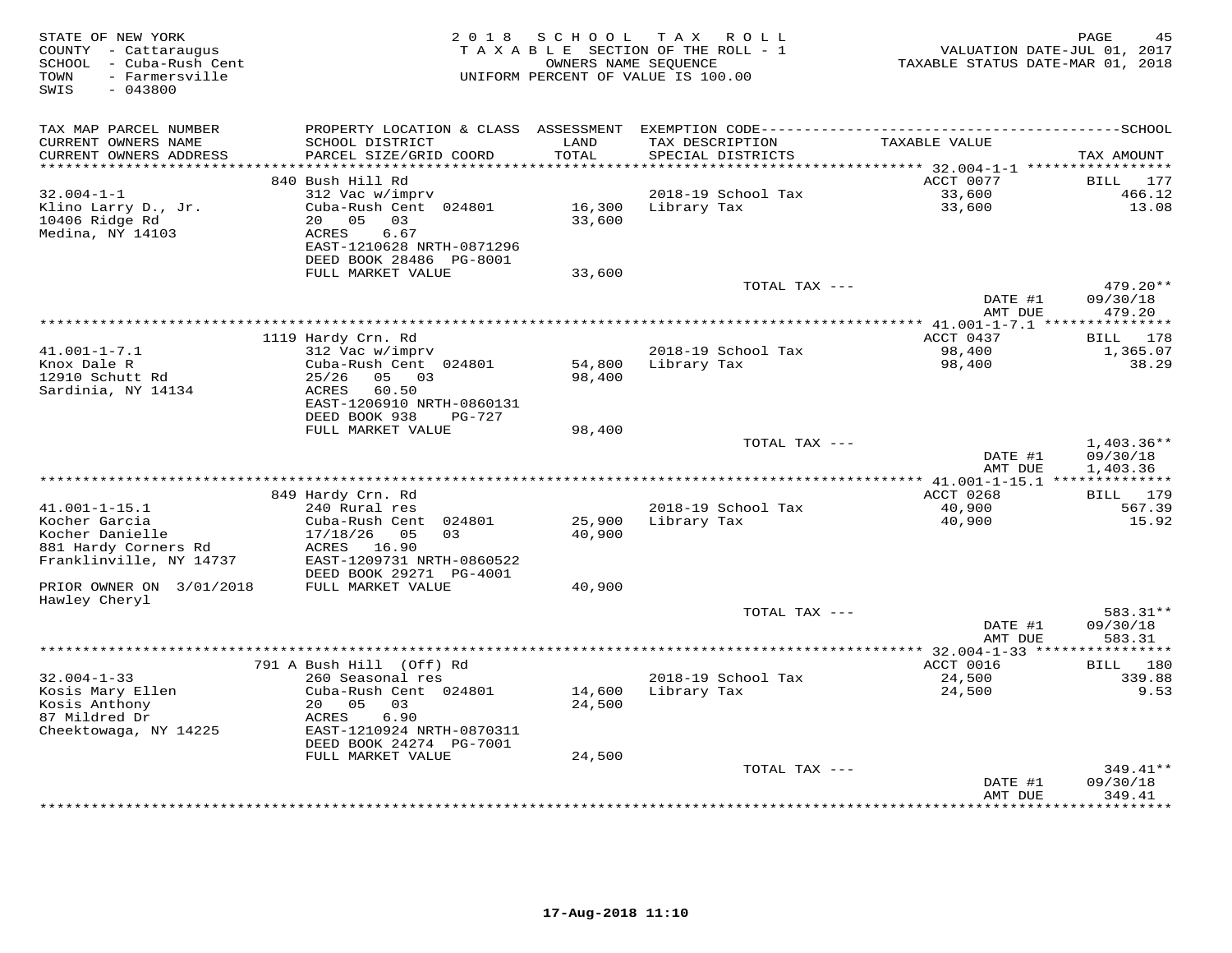| STATE OF NEW YORK<br>COUNTY - Cattaraugus<br>SCHOOL - Cuba-Rush Cent<br>- Farmersville<br>TOWN<br>$-043800$<br>SWIS | 2 0 1 8                                      | S C H O O L                              | T A X<br>R O L L<br>TAXABLE SECTION OF THE ROLL - 1<br>OWNERS NAME SEQUENCE<br>UNIFORM PERCENT OF VALUE IS 100.00 | VALUATION DATE-JUL 01, 2017<br>TAXABLE STATUS DATE-MAR 01, 2018 | PAGE<br>46           |
|---------------------------------------------------------------------------------------------------------------------|----------------------------------------------|------------------------------------------|-------------------------------------------------------------------------------------------------------------------|-----------------------------------------------------------------|----------------------|
| TAX MAP PARCEL NUMBER                                                                                               | PROPERTY LOCATION & CLASS ASSESSMENT         |                                          |                                                                                                                   |                                                                 |                      |
| CURRENT OWNERS NAME<br>CURRENT OWNERS ADDRESS<br>**********************                                             | SCHOOL DISTRICT<br>PARCEL SIZE/GRID COORD    | LAND<br>TOTAL<br>* * * * * * * * * * * * | TAX DESCRIPTION<br>SPECIAL DISTRICTS<br>********************************* 32.002-1-11.3 **************            | TAXABLE VALUE                                                   | TAX AMOUNT           |
|                                                                                                                     | 9079 Stebbins Rd                             |                                          |                                                                                                                   | ACCT 0887                                                       | BILL<br>181          |
| $32.002 - 1 - 11.3$                                                                                                 | 210 1 Family Res                             |                                          | 2018-19 School Tax                                                                                                | 41,500                                                          | 575.72               |
| Kostrzebski Michael J.<br>9079 Stebbins Rd                                                                          | Cuba-Rush Cent 024801<br>21<br>05<br>03      | 17,200<br>41,500                         | Library Tax                                                                                                       | 41,500                                                          | 16.15                |
| Franklinville, NY 14737                                                                                             | 7.45<br>ACRES<br>EAST-1213999 NRTH-0871945   |                                          |                                                                                                                   |                                                                 |                      |
|                                                                                                                     | DEED BOOK 25587 PG-9001<br>FULL MARKET VALUE | 41,500                                   |                                                                                                                   |                                                                 |                      |
|                                                                                                                     |                                              |                                          | TOTAL TAX ---                                                                                                     |                                                                 | 591.87**             |
|                                                                                                                     |                                              |                                          |                                                                                                                   | DATE #1<br>AMT DUE                                              | 09/30/18<br>591.87   |
|                                                                                                                     |                                              |                                          | ************************                                                                                          | **** 41.001-1-34 ****************                               |                      |
|                                                                                                                     | 1363 Hardy Crn Rd                            |                                          |                                                                                                                   | ACCT 0253                                                       | BILL 182             |
| $41.001 - 1 - 34$<br>Kowal Shawn                                                                                    | 260 Seasonal res<br>Cuba-Rush Cent 024801    |                                          | 2018-19 School Tax                                                                                                | 27,500                                                          | 381.50<br>10.70      |
| Lipuma Jeffrey                                                                                                      | 34 05<br>03                                  | 19,800<br>27,500                         | Library Tax                                                                                                       | 27,500                                                          |                      |
| 16 Oakridge Ave                                                                                                     | 9.60<br>ACRES                                |                                          |                                                                                                                   |                                                                 |                      |
| Kenmore, NY 14217                                                                                                   | EAST-1203232 NRTH-0861459                    |                                          |                                                                                                                   |                                                                 |                      |
|                                                                                                                     | DEED BOOK 20771 PG-2001                      |                                          |                                                                                                                   |                                                                 |                      |
|                                                                                                                     | FULL MARKET VALUE                            | 27,500                                   | TOTAL TAX ---                                                                                                     |                                                                 | 392.20**             |
|                                                                                                                     |                                              |                                          |                                                                                                                   | DATE #1                                                         | 09/30/18             |
|                                                                                                                     |                                              |                                          |                                                                                                                   | AMT DUE                                                         | 392.20               |
|                                                                                                                     |                                              |                                          |                                                                                                                   |                                                                 |                      |
|                                                                                                                     | 1104 Siloam Rd                               |                                          |                                                                                                                   | ACCT 0552                                                       | 183<br><b>BILL</b>   |
| $23.003 - 1 - 5.2$                                                                                                  | 260 Seasonal res                             |                                          | 2018-19 School Tax                                                                                                | 36,700                                                          | 509.13<br>14.28      |
| Kozak Thomas Sr<br>5110 Lynwood Ave                                                                                 | Cuba-Rush Cent 024801<br>0.5<br>0.3<br>40    | 8,000<br>36,700                          | Library Tax                                                                                                       | 36,700                                                          |                      |
| Buffalo, NY 14219                                                                                                   | FRNT 200.00 DPTH 200.00                      |                                          |                                                                                                                   |                                                                 |                      |
|                                                                                                                     | ACRES<br>0.92                                |                                          |                                                                                                                   |                                                                 |                      |
|                                                                                                                     | EAST-1207163 NRTH-0886158                    |                                          |                                                                                                                   |                                                                 |                      |
|                                                                                                                     | DEED BOOK 756<br>PG-00785                    |                                          |                                                                                                                   |                                                                 |                      |
|                                                                                                                     | FULL MARKET VALUE                            | 36,700                                   | TOTAL TAX ---                                                                                                     |                                                                 | $523.41**$           |
|                                                                                                                     |                                              |                                          |                                                                                                                   | DATE #1                                                         | 09/30/18             |
|                                                                                                                     |                                              |                                          |                                                                                                                   | AMT DUE                                                         | 523.41               |
|                                                                                                                     |                                              |                                          |                                                                                                                   |                                                                 | ***********          |
|                                                                                                                     | 1172 Co Rd 21                                |                                          |                                                                                                                   | ACCT 0215                                                       | 184<br>BILL          |
| $23.003 - 1 - 22$                                                                                                   | 270 Mfg housing                              | 45,900                                   | ENH STAR<br>41834<br>2018-19 School Tax                                                                           |                                                                 | 66,800<br>1,148.66   |
| Kozak William C., Jr.<br>Krist-Kozak Traci A.                                                                       | Cuba-Rush Cent 024801<br>$39 - 05 - 03$      | 82,800                                   | Library Tax                                                                                                       | 82,800<br>82,800                                                | 32.22                |
| William & Marie Kozak                                                                                               | ACRES<br>50.55                               |                                          |                                                                                                                   |                                                                 |                      |
| 1172 Elton Road                                                                                                     | EAST-0120624 NRTH-0883897                    |                                          |                                                                                                                   |                                                                 |                      |
| Farmersvlle Station, NY 14060 DEED BOOK 28876 PG-3001                                                               |                                              |                                          |                                                                                                                   |                                                                 |                      |
|                                                                                                                     | FULL MARKET VALUE                            | 82,800                                   |                                                                                                                   |                                                                 |                      |
|                                                                                                                     |                                              |                                          | TOTAL TAX ---                                                                                                     | DATE #1                                                         | 254.88**<br>09/30/18 |
|                                                                                                                     |                                              |                                          |                                                                                                                   | AMT DUE                                                         | 254.88               |
|                                                                                                                     |                                              |                                          |                                                                                                                   |                                                                 | *********            |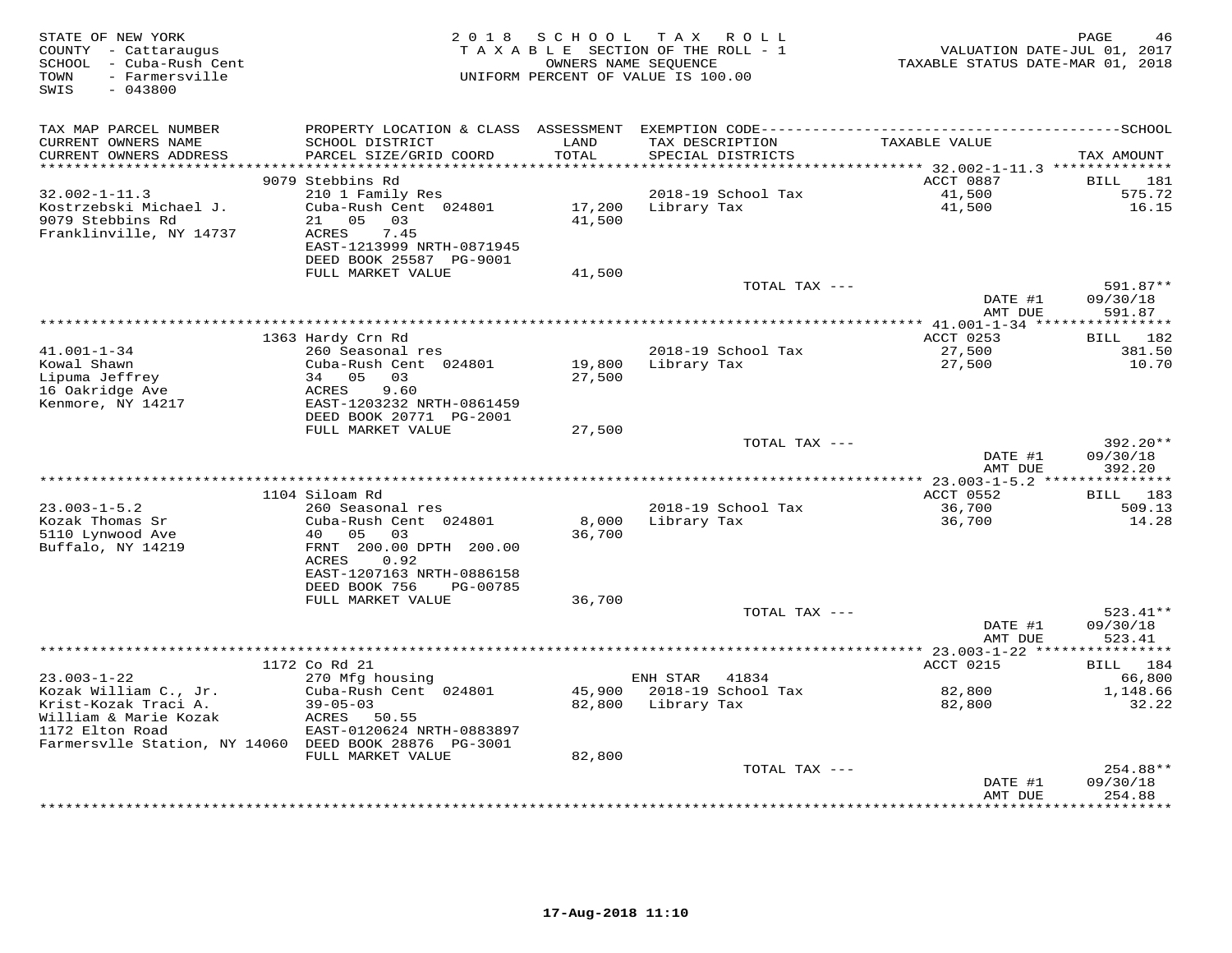| STATE OF NEW YORK<br>COUNTY - Cattaraugus<br>SCHOOL<br>- Cuba-Rush Cent<br>- Farmersville<br>TOWN | 2 0 1 8                                      | SCHOOL<br>OWNERS NAME SEOUENCE | T A X<br>R O L L<br>TAXABLE SECTION OF THE ROLL - 1<br>UNIFORM PERCENT OF VALUE IS 100.00 |               | TAXABLE STATUS DATE-MAR 01, 2018 | PAGE<br>47<br>VALUATION DATE-JUL 01, 2017 |
|---------------------------------------------------------------------------------------------------|----------------------------------------------|--------------------------------|-------------------------------------------------------------------------------------------|---------------|----------------------------------|-------------------------------------------|
| SWIS<br>$-043800$                                                                                 |                                              |                                |                                                                                           |               |                                  |                                           |
| TAX MAP PARCEL NUMBER                                                                             |                                              |                                |                                                                                           |               |                                  |                                           |
| CURRENT OWNERS NAME<br>CURRENT OWNERS ADDRESS                                                     | SCHOOL DISTRICT<br>PARCEL SIZE/GRID COORD    | LAND<br>TOTAL                  | TAX DESCRIPTION<br>SPECIAL DISTRICTS                                                      |               | TAXABLE VALUE                    | TAX AMOUNT                                |
| **********************                                                                            | ************************<br>1192 Elton Rd    |                                |                                                                                           |               | ACCT 0874                        | <b>BILL</b><br>185                        |
| $23.003 - 1 - 5.3$                                                                                | 210 1 Family Res                             |                                | <b>BAS STAR</b><br>41854                                                                  |               |                                  | 30,000                                    |
| Kozak William Jr                                                                                  | Cuba-Rush Cent 024801                        | 17,000                         | 2018-19 School Tax                                                                        |               | 142,700                          | 1,979.63                                  |
| Kozak Michelle J                                                                                  | 05<br>40<br>03                               | 142,700                        | Library Tax                                                                               |               | 142,700                          | 55.53                                     |
| 1192 Elton Rd                                                                                     | ACRES<br>7.21                                |                                |                                                                                           |               |                                  |                                           |
| PO Box 193                                                                                        | EAST-1205345 NRTH-0883454                    |                                |                                                                                           |               |                                  |                                           |
| Farmersville Station, NY 14060 DEED BOOK 18580 PG-8002                                            |                                              |                                |                                                                                           |               |                                  |                                           |
|                                                                                                   | FULL MARKET VALUE                            | 142,700                        |                                                                                           |               |                                  |                                           |
|                                                                                                   |                                              |                                |                                                                                           | TOTAL TAX --- | DATE #1                          | $1,618.98**$<br>09/30/18                  |
|                                                                                                   |                                              |                                |                                                                                           |               | AMT DUE                          | 1,618.98                                  |
|                                                                                                   |                                              |                                |                                                                                           |               | $*$ 41.002-1-3.8                 |                                           |
|                                                                                                   | Hardy Crn. Rd                                |                                |                                                                                           |               | ACCT 0972                        | BILL<br>186                               |
| $41.002 - 1 - 3.8$                                                                                | 314 Rural vac<10                             |                                | 2018-19 School Tax                                                                        |               | 10,900                           | 151.21                                    |
| Krajewski Christopher                                                                             | Cuba-Rush Cent 024801                        | 10,900                         | Library Tax                                                                               |               | 10,900                           | 4.24                                      |
| 1 Burdette Dr                                                                                     | 05<br>03<br>18                               | 10,900                         |                                                                                           |               |                                  |                                           |
| Cheektowaga, NY 14225                                                                             | 2.90<br>ACRES<br>EAST-1212750 NRTH-0861629   |                                |                                                                                           |               |                                  |                                           |
|                                                                                                   | DEED BOOK 5880<br>PG-6009                    |                                |                                                                                           |               |                                  |                                           |
|                                                                                                   | FULL MARKET VALUE                            | 10,900                         |                                                                                           |               |                                  |                                           |
|                                                                                                   |                                              |                                |                                                                                           | TOTAL TAX --- |                                  | 155.45**                                  |
|                                                                                                   |                                              |                                |                                                                                           |               | DATE #1                          | 09/30/18                                  |
|                                                                                                   |                                              |                                |                                                                                           |               | AMT DUE                          | 155.45                                    |
|                                                                                                   |                                              |                                |                                                                                           |               |                                  |                                           |
|                                                                                                   | 476 Stebbins Rd                              |                                |                                                                                           |               | ACCT 0939                        | BILL<br>187                               |
| $41.002 - 1 - 3.3$<br>Kramer Jeffrey                                                              | 260 Seasonal res<br>Cuba-Rush Cent 024801    | 15,200                         | 2018-19 School Tax<br>Library Tax                                                         |               | 39,900<br>39,900                 | 553.52<br>15.53                           |
| Kramer Kevin                                                                                      | 05<br>03<br>18                               | 39,900                         |                                                                                           |               |                                  |                                           |
| 159 Wheeler Street                                                                                | 5.80<br>ACRES                                |                                |                                                                                           |               |                                  |                                           |
| Tonawanda, NY 14150                                                                               | EAST-1214286 NRTH-0863671                    |                                |                                                                                           |               |                                  |                                           |
|                                                                                                   | DEED BOOK 26625 PG-6001                      |                                |                                                                                           |               |                                  |                                           |
|                                                                                                   | FULL MARKET VALUE                            | 39,900                         |                                                                                           |               |                                  |                                           |
|                                                                                                   |                                              |                                |                                                                                           | TOTAL TAX --- |                                  | $569.05**$                                |
|                                                                                                   |                                              |                                |                                                                                           |               | DATE #1<br>AMT DUE               | 09/30/18<br>569.05                        |
|                                                                                                   |                                              |                                |                                                                                           |               | ********* 23.003-1-5.6 ****      | ********                                  |
|                                                                                                   | Sand Bank Rd                                 |                                |                                                                                           |               | ACCT 1116                        | BILL<br>188                               |
| $23.003 - 1 - 5.6$                                                                                | 322 Rural vac>10                             |                                | 2018-19 School Tax                                                                        |               | 24,400                           | 338.49                                    |
| Krist-Kozak Traci A.                                                                              | Cuba-Rush Cent 024801                        | 24,400                         | Library Tax                                                                               |               | 24,400                           | 9.50                                      |
| 12949 Genesee Road                                                                                | 32/40<br>05<br>03                            | 24,400                         |                                                                                           |               |                                  |                                           |
| Chaffee, NY 14030                                                                                 | 14.85<br>ACRES                               |                                |                                                                                           |               |                                  |                                           |
|                                                                                                   | EAST-1206651 NRTH-0887488                    |                                |                                                                                           |               |                                  |                                           |
|                                                                                                   | DEED BOOK 28559 PG-5001<br>FULL MARKET VALUE | 24,400                         |                                                                                           |               |                                  |                                           |
|                                                                                                   |                                              |                                |                                                                                           | TOTAL TAX --- |                                  | $347.99**$                                |
|                                                                                                   |                                              |                                |                                                                                           |               | DATE #1                          | 09/30/18                                  |
|                                                                                                   |                                              |                                |                                                                                           |               | AMT DUE                          | 347.99                                    |
|                                                                                                   |                                              |                                |                                                                                           |               |                                  | .                                         |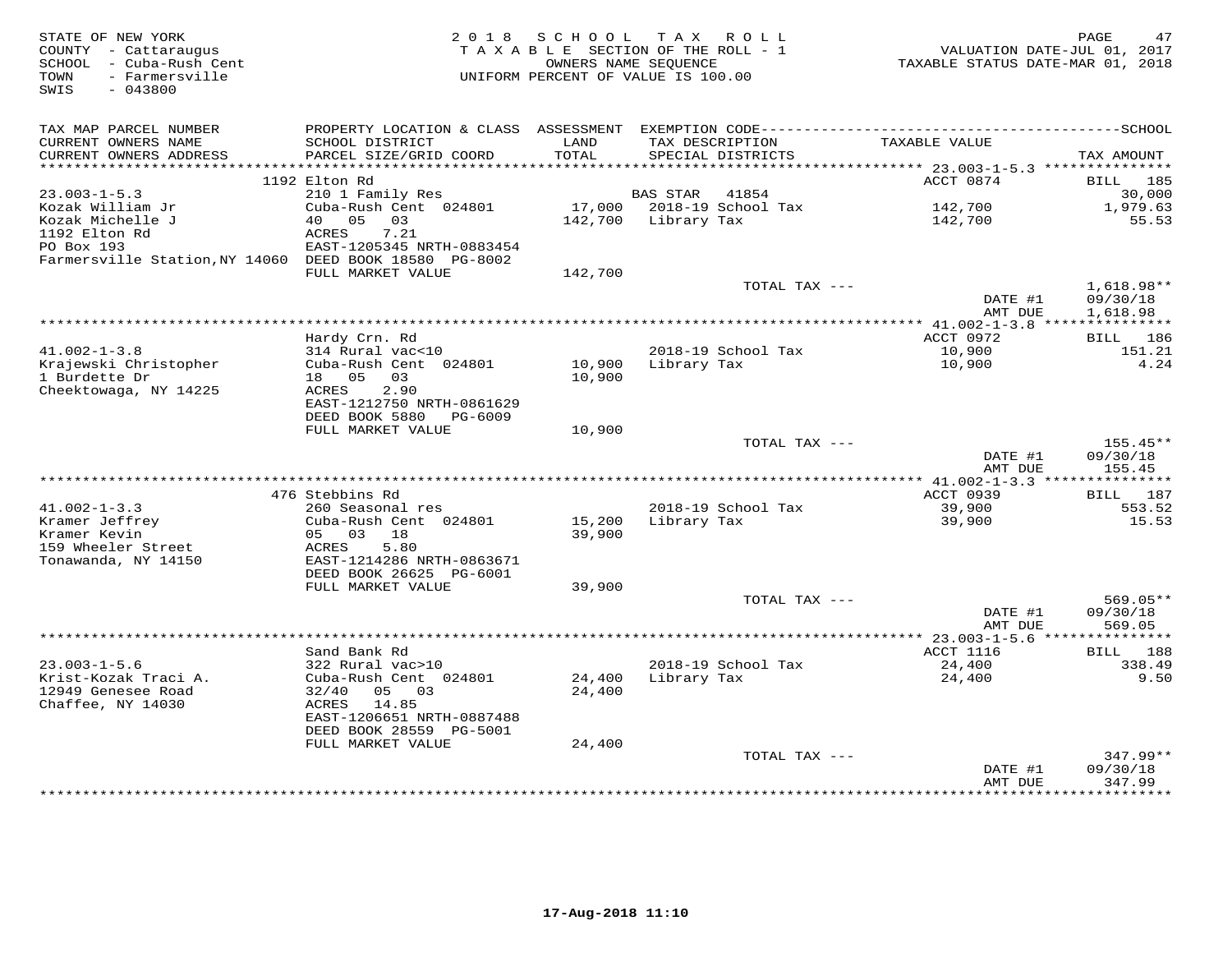| STATE OF NEW YORK<br>COUNTY - Cattaraugus<br>SCHOOL - Cuba-Rush Cent<br>- Farmersville<br>TOWN<br>SWIS<br>$-043800$ | 2018                                                                      | SCHOOL                | T A X<br>R O L L<br>TAXABLE SECTION OF THE ROLL - 1<br>OWNERS NAME SEQUENCE<br>UNIFORM PERCENT OF VALUE IS 100.00 | VALUATION DATE-JUL 01, 2017<br>TAXABLE STATUS DATE-MAR 01, 2018 | PAGE<br>48                 |
|---------------------------------------------------------------------------------------------------------------------|---------------------------------------------------------------------------|-----------------------|-------------------------------------------------------------------------------------------------------------------|-----------------------------------------------------------------|----------------------------|
| TAX MAP PARCEL NUMBER<br>CURRENT OWNERS NAME                                                                        | PROPERTY LOCATION & CLASS ASSESSMENT<br>SCHOOL DISTRICT                   | LAND                  | TAX DESCRIPTION                                                                                                   | TAXABLE VALUE                                                   |                            |
| CURRENT OWNERS ADDRESS                                                                                              | PARCEL SIZE/GRID COORD                                                    | TOTAL<br>************ | SPECIAL DISTRICTS                                                                                                 |                                                                 | TAX AMOUNT                 |
| **********************                                                                                              |                                                                           |                       |                                                                                                                   |                                                                 |                            |
| $32.004 - 1 - 21$                                                                                                   | 9025 Crestlane Dr<br>312 Vac w/imprv                                      |                       | 2018-19 School Tax                                                                                                | ACCT 0562<br>10,900                                             | 189<br>BILL<br>151.21      |
| Kross Carol S<br>Snyder Jason J<br>110 Wigand St                                                                    | Cuba-Rush Cent 024801<br>$-05$<br>20<br>$-03$<br>ACRES<br>2.03            | 7,500<br>10,900       | Library Tax                                                                                                       | 10,900                                                          | 4.24                       |
| W. Seneca, NY 14224                                                                                                 | EAST-1213471 NRTH-0870635<br>DEED BOOK 11831 PG-8001<br>FULL MARKET VALUE | 10,900                |                                                                                                                   |                                                                 |                            |
|                                                                                                                     |                                                                           |                       | TOTAL TAX ---                                                                                                     |                                                                 | 155.45**                   |
|                                                                                                                     |                                                                           |                       |                                                                                                                   | DATE #1<br>AMT DUE                                              | 09/30/18<br>155.45         |
|                                                                                                                     | ******************                                                        |                       | ***********************************                                                                               | *** 41.001-1-27 ****                                            | **********                 |
| $41.001 - 1 - 27$                                                                                                   | 1203 Hardy Crn. Rd                                                        |                       |                                                                                                                   | ACCT 0436<br>36,700                                             | 190<br>BILL                |
| KUBIC AMANDA                                                                                                        | 210 1 Family Res<br>Cuba-Rush Cent 024801                                 | 12,800                | 2018-19 School Tax<br>Library Tax                                                                                 | 36,700                                                          | 509.13<br>14.28            |
| PO Box 112                                                                                                          | 34 05<br>03                                                               | 36,700                |                                                                                                                   |                                                                 |                            |
| Rushford, NY 14777                                                                                                  | 4.20<br>ACRES                                                             |                       |                                                                                                                   |                                                                 |                            |
|                                                                                                                     | EAST-1205439 NRTH-0861403                                                 |                       |                                                                                                                   |                                                                 |                            |
|                                                                                                                     | DEED BOOK 24405 PG-8001<br>FULL MARKET VALUE                              |                       |                                                                                                                   |                                                                 |                            |
|                                                                                                                     |                                                                           | 36,700                | TOTAL TAX ---                                                                                                     |                                                                 | $523.41**$                 |
|                                                                                                                     |                                                                           |                       |                                                                                                                   | DATE #1                                                         | 09/30/18                   |
|                                                                                                                     |                                                                           |                       |                                                                                                                   | AMT DUE                                                         | 523.41                     |
|                                                                                                                     |                                                                           |                       |                                                                                                                   |                                                                 |                            |
| $32.002 - 1 - 4.2$                                                                                                  | 9567 Co Line Rd<br>322 Rural vac>10                                       |                       | 2018-19 School Tax                                                                                                | ACCT 0603<br>22,800                                             | BILL<br>191<br>316.30      |
| Kulakowski Dennis                                                                                                   | Cuba-Rush Cent 024801                                                     | 22,800                | Library Tax                                                                                                       | 22,800                                                          | 8.87                       |
| Kulakowski Jacqueline                                                                                               | 07 05<br>03                                                               | 22,800                |                                                                                                                   |                                                                 |                            |
| 56 Deer Chase Rd                                                                                                    | ACRES<br>12.73                                                            |                       |                                                                                                                   |                                                                 |                            |
| West Seneca, NY 14224                                                                                               | EAST-1221994 NRTH-0880376                                                 |                       |                                                                                                                   |                                                                 |                            |
|                                                                                                                     | DEED BOOK 795<br>PG-00336<br>FULL MARKET VALUE                            | 22,800                |                                                                                                                   |                                                                 |                            |
|                                                                                                                     |                                                                           |                       | TOTAL TAX ---                                                                                                     |                                                                 | $325.17**$                 |
|                                                                                                                     |                                                                           |                       |                                                                                                                   | DATE #1                                                         | 09/30/18                   |
|                                                                                                                     |                                                                           |                       |                                                                                                                   | AMT DUE                                                         | 325.17                     |
|                                                                                                                     |                                                                           |                       |                                                                                                                   | *********** 23.014-1-13 *****                                   | * * * * * * * * * * *      |
| $23.014 - 1 - 13$                                                                                                   | 902 Elton Rd                                                              |                       | ENH STAR<br>41834                                                                                                 | ACCT 0226                                                       | 192<br><b>BILL</b>         |
| Kurdziel Donald F                                                                                                   | 210 1 Family Res<br>Cuba-Rush Cent 024801                                 | 8,500                 | 2018-19 School Tax                                                                                                | 45,300                                                          | 45,300<br>628.43           |
| Rodgers Rhonda G                                                                                                    | 32<br>05<br>03                                                            | 45,300                | Library Tax                                                                                                       | 45,300                                                          | 17.63                      |
| 902 Elton Rd                                                                                                        | ACRES<br>1.31                                                             |                       |                                                                                                                   |                                                                 |                            |
| Farmersville Station, NY 14060 EAST-1209877 NRTH-0885600                                                            | DEED BOOK 28615 PG-5001                                                   |                       |                                                                                                                   |                                                                 |                            |
|                                                                                                                     | FULL MARKET VALUE                                                         | 45,300                |                                                                                                                   |                                                                 |                            |
|                                                                                                                     |                                                                           |                       | TOTAL TAX ---                                                                                                     | DATE #1                                                         | $17.63**$<br>09/30/18      |
|                                                                                                                     |                                                                           |                       |                                                                                                                   | AMT DUE<br>***********                                          | 17.63<br>* * * * * * * * * |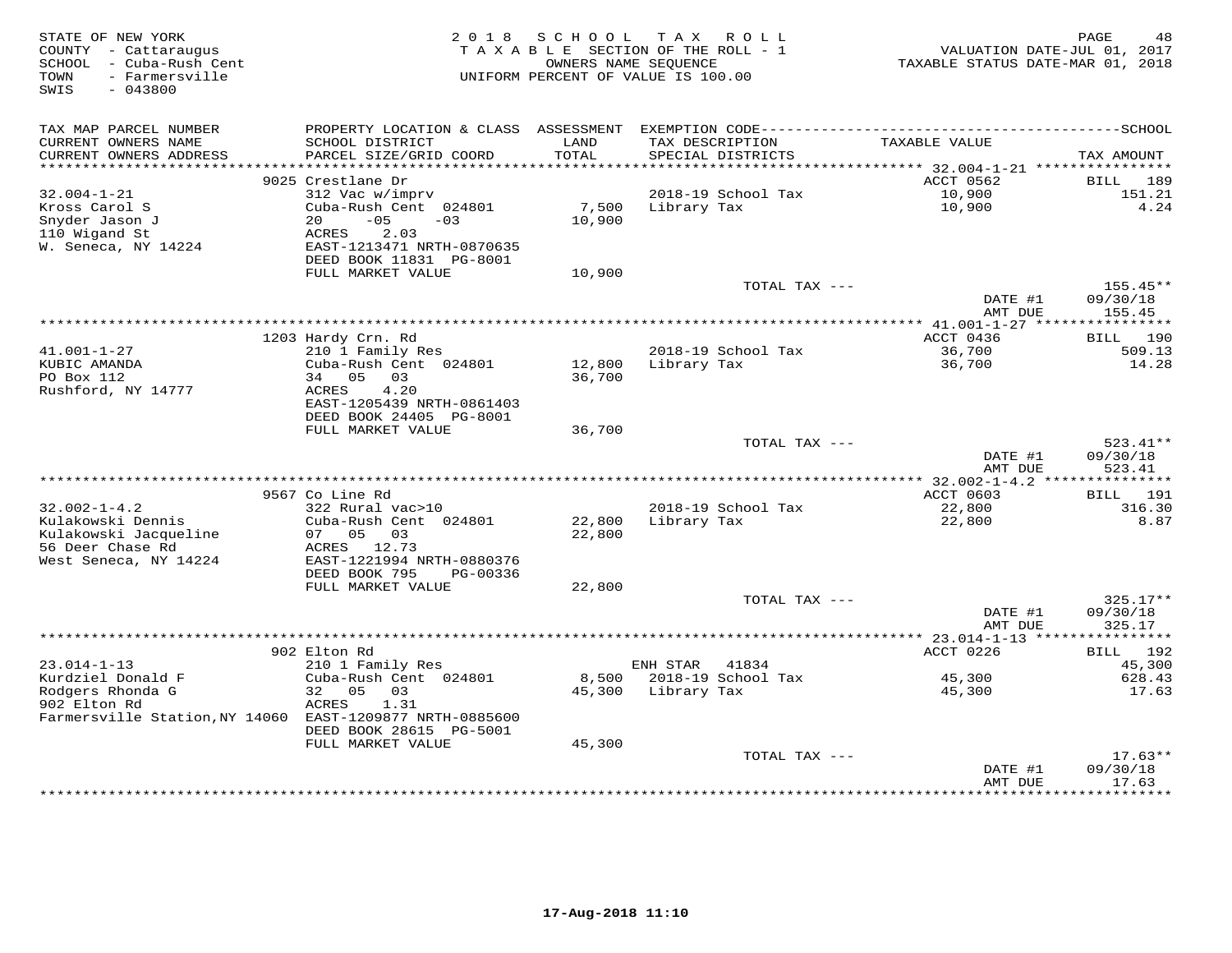| STATE OF NEW YORK<br>COUNTY - Cattaraugus<br>- Cuba-Rush Cent<br>SCHOOL<br>TOWN<br>- Farmersville<br>$-043800$<br>SWIS | 2 0 1 8                                                                                                       | S C H O O L                        | T A X<br>ROLL<br>TAXABLE SECTION OF THE ROLL - 1<br>OWNERS NAME SEQUENCE<br>UNIFORM PERCENT OF VALUE IS 100.00 | VALUATION DATE-JUL 01, 2017<br>TAXABLE STATUS DATE-MAR 01, 2018 | PAGE<br>49                                  |
|------------------------------------------------------------------------------------------------------------------------|---------------------------------------------------------------------------------------------------------------|------------------------------------|----------------------------------------------------------------------------------------------------------------|-----------------------------------------------------------------|---------------------------------------------|
| TAX MAP PARCEL NUMBER<br>CURRENT OWNERS NAME<br>CURRENT OWNERS ADDRESS                                                 | SCHOOL DISTRICT<br>PARCEL SIZE/GRID COORD                                                                     | LAND<br>TOTAL                      | TAX DESCRIPTION<br>SPECIAL DISTRICTS                                                                           | TAXABLE VALUE                                                   | TAX AMOUNT                                  |
| ***********************                                                                                                |                                                                                                               |                                    |                                                                                                                |                                                                 |                                             |
| $32.002 - 1 - 4.1$                                                                                                     | Hess Rd                                                                                                       |                                    |                                                                                                                | ACCT 0254                                                       | BILL 193                                    |
| Lamphron Sophia<br>5073 Eastbrooke Place<br>Williamsville, NY 14221                                                    | 322 Rural vac>10<br>Cuba-Rush Cent 024801<br>06 05 03<br>ACRES 28.65<br>EAST-1221958 NRTH-0878939             | 34,700<br>34,700                   | 2018-19 School Tax<br>Library Tax                                                                              | 34,700<br>34,700                                                | 481.38<br>13.50                             |
|                                                                                                                        | DEED BOOK 26649 PG-3003<br>FULL MARKET VALUE                                                                  | 34,700                             |                                                                                                                |                                                                 |                                             |
|                                                                                                                        |                                                                                                               |                                    | TOTAL TAX ---                                                                                                  | DATE #1                                                         | 494.88**<br>09/30/18                        |
|                                                                                                                        |                                                                                                               |                                    |                                                                                                                | AMT DUE                                                         | 494.88                                      |
|                                                                                                                        | 8371 Stebbins Rd                                                                                              |                                    |                                                                                                                | ACCT 1102                                                       | <b>BILL</b><br>194                          |
| $41.002 - 1 - 3.14$                                                                                                    | 270 Mfg housing                                                                                               |                                    | 2018-19 School Tax                                                                                             | 21,100                                                          | 292.71                                      |
| Lange Richard A.<br>Lange Leslie<br>11400 Scotch Rd<br>Freedom, NY 14065                                               | Cuba-Rush Cent 024801<br><b>ACRES</b><br>4.75<br>EAST-1213711 NRTH-0862466<br>DEED BOOK 25825 PG-7001         | 13,600<br>21,100                   | Library Tax                                                                                                    | 21,100                                                          | 8.21                                        |
|                                                                                                                        | FULL MARKET VALUE                                                                                             | 21,100                             |                                                                                                                |                                                                 |                                             |
|                                                                                                                        |                                                                                                               |                                    | TOTAL TAX ---                                                                                                  | DATE #1<br>AMT DUE                                              | $300.92**$<br>09/30/18<br>300.92            |
|                                                                                                                        |                                                                                                               |                                    |                                                                                                                |                                                                 | ***********                                 |
|                                                                                                                        | Stebbins Rd                                                                                                   |                                    |                                                                                                                | ACCT 0482                                                       | 195<br>BILL                                 |
| $32.004 - 1 - 7$<br>Leisner Babette L<br>Sigafoos Barbara L<br>Winnicki, Richard Jr.                                   | 314 Rural vac<10<br>Cuba-Rush Cent 024801<br>12 05<br>03<br>4.80<br>ACRES                                     | 13,700<br>13,700                   | 2018-19 School Tax<br>Library Tax                                                                              | 13,700<br>13,700                                                | 190.06<br>5.33                              |
| 70 McParlin Ave<br>Cheektowaga, NY 14225                                                                               | EAST-1214180 NRTH-0870900<br>DEED BOOK 1025<br>PG-680                                                         |                                    |                                                                                                                |                                                                 |                                             |
|                                                                                                                        | FULL MARKET VALUE                                                                                             | 13,700                             |                                                                                                                |                                                                 | 195.39**                                    |
|                                                                                                                        |                                                                                                               |                                    | TOTAL TAX ---                                                                                                  | DATE #1<br>AMT DUE                                              | 09/30/18<br>195.39                          |
|                                                                                                                        |                                                                                                               | ********************************** |                                                                                                                | ********** 32.004-1-6 ***                                       | **********                                  |
| $32.004 - 1 - 6$                                                                                                       | 567 Bush Hill Rd<br>260 Seasonal res                                                                          |                                    | 2018-19 School Tax                                                                                             | ACCT 0481<br>44,800                                             | <b>BILL</b><br>196<br>621.50                |
| Leisner Babette L Jr<br>Sigafoos Barbara L<br>Winnicki Richard J Jr<br>70 Mc Parlin Ave<br>Cheektowaga, NY 14225       | Cuba-Rush Cent 024801<br>20 05<br>03<br>ACRES<br>4.54<br>EAST-1214178 NRTH-0871187<br>DEED BOOK 934<br>PG-811 | 13,300<br>44,800                   | Library Tax                                                                                                    | 44,800                                                          | 17.43                                       |
|                                                                                                                        | FULL MARKET VALUE                                                                                             | 44,800                             |                                                                                                                |                                                                 |                                             |
|                                                                                                                        |                                                                                                               |                                    | TOTAL TAX ---                                                                                                  | DATE #1<br>AMT DUE<br>*************                             | 638.93**<br>09/30/18<br>638.93<br>********* |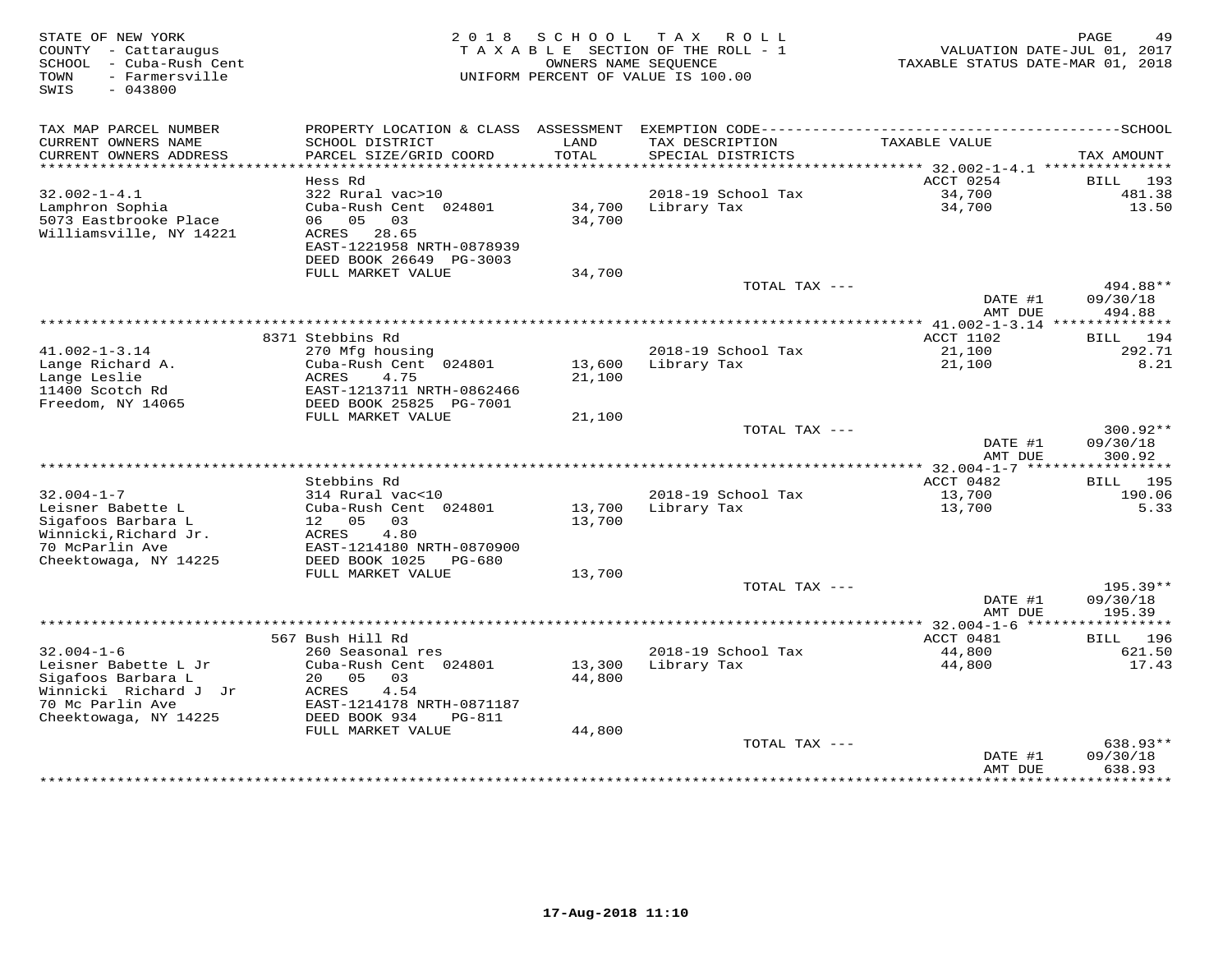| STATE OF NEW YORK<br>COUNTY - Cattaraugus<br>SCHOOL - Cuba-Rush Cent<br>TOWN<br>- Farmersville<br>$-043800$<br>SWIS | 2 0 1 8                                    | S C H O O L | TAX ROLL<br>TAXABLE SECTION OF THE ROLL - 1<br>OWNERS NAME SEQUENCE<br>UNIFORM PERCENT OF VALUE IS 100.00 |               | TAXABLE STATUS DATE-MAR 01, 2018 | PAGE<br>50<br>VALUATION DATE-JUL 01, 2017 |
|---------------------------------------------------------------------------------------------------------------------|--------------------------------------------|-------------|-----------------------------------------------------------------------------------------------------------|---------------|----------------------------------|-------------------------------------------|
| TAX MAP PARCEL NUMBER                                                                                               |                                            |             |                                                                                                           |               |                                  |                                           |
| CURRENT OWNERS NAME                                                                                                 | SCHOOL DISTRICT                            | LAND        | TAX DESCRIPTION                                                                                           |               | TAXABLE VALUE                    |                                           |
| CURRENT OWNERS ADDRESS                                                                                              | PARCEL SIZE/GRID COORD                     | TOTAL       | SPECIAL DISTRICTS                                                                                         |               |                                  | TAX AMOUNT                                |
| **********************                                                                                              | 1194 Siloam Rd                             | *********** |                                                                                                           |               | ACCT 1117                        | BILL 197                                  |
| $23.003 - 1 - 5.5$                                                                                                  | 240 Rural res                              |             | 41854<br>BAS STAR                                                                                         |               |                                  | 30,000                                    |
| Lounsbury Francis L Jr                                                                                              | Cuba-Rush Cent 024801                      |             | 35,300 2018-19 School Tax                                                                                 |               | 145,400                          | 2,017.09                                  |
| Lounsbury Christina J                                                                                               | 32/40<br>05 03                             |             | 145,400 Library Tax                                                                                       |               | 145,400                          | 56.58                                     |
| 1194 Siloam Rd                                                                                                      | 29.40<br>ACRES                             |             |                                                                                                           |               |                                  |                                           |
| Freedom, NY 14065                                                                                                   | EAST-1206597 NRTH-0886710                  |             |                                                                                                           |               |                                  |                                           |
|                                                                                                                     | DEED BOOK 4291 PG-4002                     |             |                                                                                                           |               |                                  |                                           |
|                                                                                                                     | FULL MARKET VALUE                          | 145,400     |                                                                                                           |               |                                  |                                           |
|                                                                                                                     |                                            |             |                                                                                                           | TOTAL TAX --- | DATE #1                          | $1,657.49**$<br>09/30/18                  |
|                                                                                                                     |                                            |             |                                                                                                           |               | AMT DUE                          | 1,657.49                                  |
|                                                                                                                     |                                            |             |                                                                                                           |               |                                  |                                           |
|                                                                                                                     | 522 Bush Hill Rd                           |             |                                                                                                           |               | ACCT 0003                        | BILL 198                                  |
| $32.002 - 1 - 10$                                                                                                   | 270 Mfg housing                            |             | 2018-19 School Tax                                                                                        |               | 13,500                           | 187.28                                    |
| Lynch Robert E                                                                                                      | Cuba-Rush Cent 024801                      | 9,400       | Library Tax                                                                                               |               | 13,500                           | 5.25                                      |
| 3743 Ridge Rd                                                                                                       | 12<br>$-05$<br>$-03$                       | 13,500      |                                                                                                           |               |                                  |                                           |
| Lockport, NY 14094                                                                                                  | ACRES<br>1.94<br>EAST-1215047 NRTH-0871579 |             |                                                                                                           |               |                                  |                                           |
|                                                                                                                     | DEED BOOK 3003<br>PG-3004                  |             |                                                                                                           |               |                                  |                                           |
|                                                                                                                     | FULL MARKET VALUE                          | 13,500      |                                                                                                           |               |                                  |                                           |
|                                                                                                                     |                                            |             |                                                                                                           | TOTAL TAX --- |                                  | $192.53**$                                |
|                                                                                                                     |                                            |             |                                                                                                           |               | DATE #1                          | 09/30/18                                  |
|                                                                                                                     |                                            |             |                                                                                                           |               | AMT DUE                          | 192.53                                    |
|                                                                                                                     | Peet Hill Rd                               |             |                                                                                                           |               | ACCT 0025                        | BILL 199                                  |
| $41.001 - 1 - 2$                                                                                                    | 312 Vac w/imprv                            |             | 2018-19 School Tax                                                                                        |               | 14,200                           | 196.99                                    |
| Lysiak Robert D                                                                                                     | Cuba-Rush Cent 024801                      | 13,900      | Library Tax                                                                                               |               | 14,200                           | 5.53                                      |
| Lysiak Margaret                                                                                                     | $-05$<br>34<br>$-03$                       | 14,200      |                                                                                                           |               |                                  |                                           |
| 23 Deer Trl                                                                                                         | ACRES<br>4.95                              |             |                                                                                                           |               |                                  |                                           |
| Cheektowaga, NY 14227                                                                                               | EAST-1205343 NRTH-0863627                  |             |                                                                                                           |               |                                  |                                           |
|                                                                                                                     | DEED BOOK 894<br>PG-00174                  |             |                                                                                                           |               |                                  |                                           |
|                                                                                                                     | FULL MARKET VALUE                          | 14,200      |                                                                                                           | TOTAL TAX --- |                                  | $202.52**$                                |
|                                                                                                                     |                                            |             |                                                                                                           |               | DATE #1                          | 09/30/18                                  |
|                                                                                                                     |                                            |             |                                                                                                           |               | AMT DUE                          | 202.52                                    |
|                                                                                                                     |                                            |             |                                                                                                           |               |                                  |                                           |
|                                                                                                                     | Hardy Corners Rd                           |             |                                                                                                           |               | ACCT 0741                        | <b>BILL</b><br>200                        |
| $41.002 - 1 - 9.3$                                                                                                  | 105 Vac farmland                           |             | 41720<br>AG DIST                                                                                          |               |                                  | 50,220                                    |
| Marshacres, LLC                                                                                                     | Cuba-Rush Cent 024801                      |             | 117,000 2018-19 School Tax                                                                                |               | 66,780                           | 926.42                                    |
| 7017 Fadale Rd<br>Ellicottville, NY 14731                                                                           | 01/02<br>05 03<br>97.05<br>ACRES           |             | 117,000 Library Tax                                                                                       |               | 66,780                           | 25.99                                     |
|                                                                                                                     | EAST-1221370 NRTH-0860549                  |             |                                                                                                           |               |                                  |                                           |
| MAY BE SUBJECT TO PAYMENT                                                                                           | DEED BOOK 1023<br>PG-969                   |             |                                                                                                           |               |                                  |                                           |
| UNDER AGDIST LAW TIL 2022                                                                                           | FULL MARKET VALUE                          | 117,000     |                                                                                                           |               |                                  |                                           |
|                                                                                                                     |                                            |             |                                                                                                           | TOTAL TAX --- |                                  | 952.41**                                  |
|                                                                                                                     |                                            |             |                                                                                                           |               | DATE #1                          | 09/30/18                                  |
|                                                                                                                     |                                            |             |                                                                                                           |               | AMT DUE                          | 952.41                                    |
|                                                                                                                     |                                            |             |                                                                                                           |               |                                  |                                           |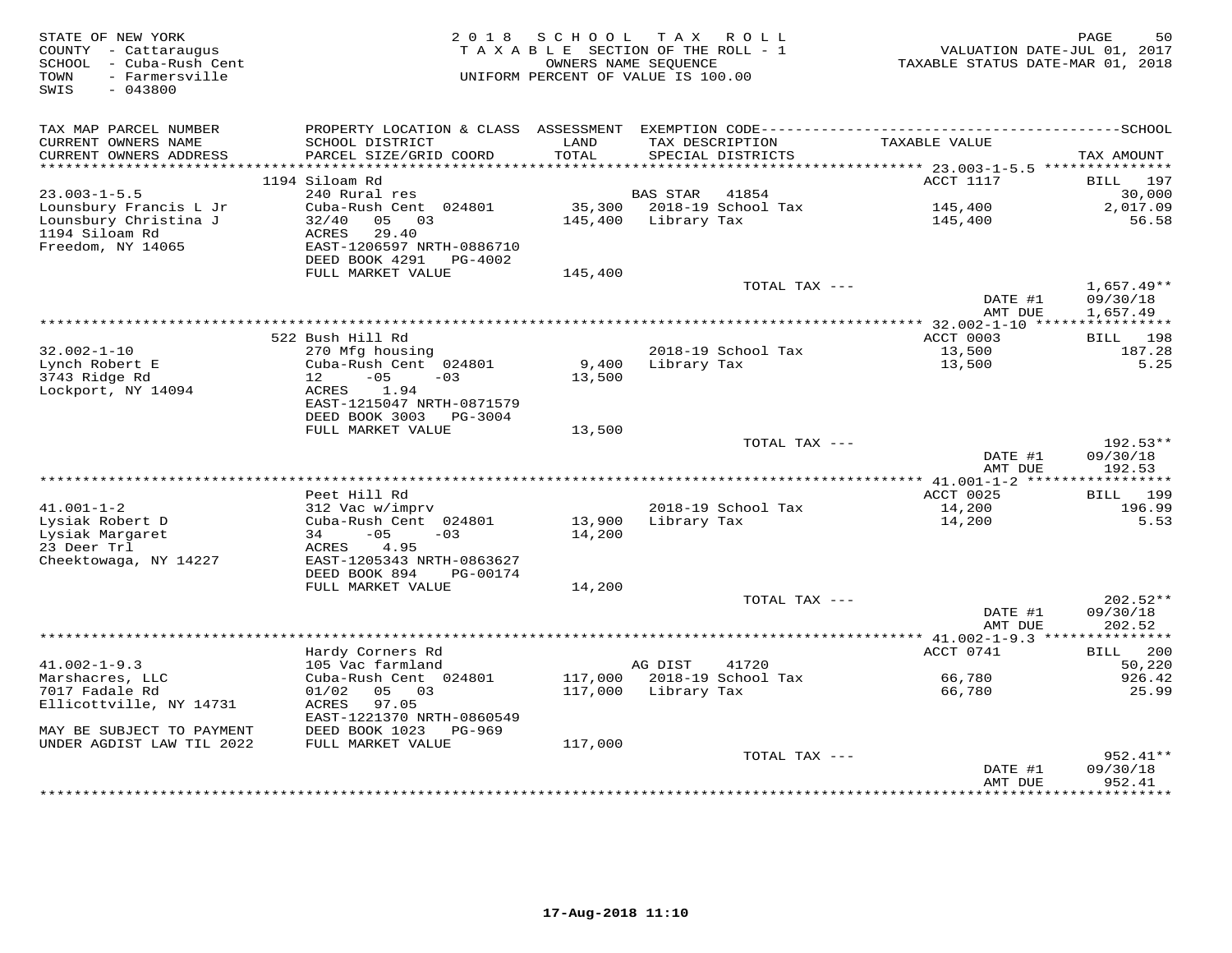| STATE OF NEW YORK<br>COUNTY - Cattaraugus<br>SCHOOL - Cuba-Rush Cent<br>- Farmersville<br>TOWN<br>$-043800$<br>SWIS | 2 0 1 8                                   | SCHOOL<br>OWNERS NAME SEOUENCE | TAX ROLL<br>TAXABLE SECTION OF THE ROLL - 1<br>UNIFORM PERCENT OF VALUE IS 100.00 | TAXABLE STATUS DATE-MAR 01, 2018      | 51<br>PAGE<br>VALUATION DATE-JUL 01, 2017 |
|---------------------------------------------------------------------------------------------------------------------|-------------------------------------------|--------------------------------|-----------------------------------------------------------------------------------|---------------------------------------|-------------------------------------------|
| TAX MAP PARCEL NUMBER                                                                                               |                                           |                                |                                                                                   |                                       |                                           |
| CURRENT OWNERS NAME<br>CURRENT OWNERS ADDRESS                                                                       | SCHOOL DISTRICT<br>PARCEL SIZE/GRID COORD | LAND<br>TOTAL                  | TAX DESCRIPTION<br>SPECIAL DISTRICTS                                              | TAXABLE VALUE                         | TAX AMOUNT                                |
| ***********************                                                                                             |                                           |                                |                                                                                   |                                       |                                           |
|                                                                                                                     | 863 Tarbell Rd                            |                                |                                                                                   | ACCT 0945                             | 201<br><b>BILL</b>                        |
| $23.004 - 1 - 24.2$                                                                                                 | 210 1 Family Res                          |                                | <b>BAS STAR</b><br>41854                                                          |                                       | 30,000                                    |
| Martin Rebecca A                                                                                                    | Cuba-Rush Cent 024801<br>31 05 03         |                                | 8,000 2018-19 School Tax<br>92,800 Library Tax                                    | 92,800<br>92,800                      | 1,287.38<br>36.11                         |
| Martin Roy<br>863 Tarbell Rd                                                                                        | FRNT 230.00 DPTH 240.00                   |                                |                                                                                   |                                       |                                           |
| Farmersville Station, NY 14060 ACRES                                                                                | 0.88                                      |                                |                                                                                   |                                       |                                           |
|                                                                                                                     | EAST-1210080 NRTH-0883040                 |                                |                                                                                   |                                       |                                           |
|                                                                                                                     | DEED BOOK 4877 PG-4002                    |                                |                                                                                   |                                       |                                           |
|                                                                                                                     | FULL MARKET VALUE                         | 92,800                         |                                                                                   |                                       |                                           |
|                                                                                                                     |                                           |                                | TOTAL TAX ---                                                                     |                                       | $907.31**$                                |
|                                                                                                                     |                                           |                                |                                                                                   | DATE #1                               | 09/30/18                                  |
|                                                                                                                     |                                           |                                |                                                                                   | AMT DUE                               | 907.31                                    |
|                                                                                                                     | Tarbell Rd                                |                                |                                                                                   | ACCT 1123                             | <b>BILL</b><br>202                        |
| $23.004 - 1 - 24.4$                                                                                                 | 314 Rural vac<10                          |                                | 2018-19 School Tax                                                                | 700                                   | 9.71                                      |
| Martin Rebecca A                                                                                                    | Cuba-Rush Cent 024801                     | 700                            | Library Tax                                                                       | 700                                   | 0.27                                      |
| Martin Roy                                                                                                          | 2nd to last course missin                 | 700                            |                                                                                   |                                       |                                           |
| 863 Tarbell Rd                                                                                                      | 80.00 DPTH 265.00<br>FRNT                 |                                |                                                                                   |                                       |                                           |
| Farmersville Station, NY 14060 ACRES                                                                                | 0.49                                      |                                |                                                                                   |                                       |                                           |
|                                                                                                                     | EAST-1210124 NRTH-0882870                 |                                |                                                                                   |                                       |                                           |
|                                                                                                                     | DEED BOOK 4877 PG-4002                    |                                |                                                                                   |                                       |                                           |
|                                                                                                                     | FULL MARKET VALUE                         | 700                            |                                                                                   |                                       | $9.98**$                                  |
|                                                                                                                     |                                           |                                | TOTAL TAX ---                                                                     | DATE #1                               | 09/30/18                                  |
|                                                                                                                     |                                           |                                |                                                                                   | AMT DUE                               | 9.98                                      |
|                                                                                                                     |                                           |                                |                                                                                   |                                       |                                           |
|                                                                                                                     | 9322 NYS Rte 98                           |                                |                                                                                   | ACCT 0273                             | <b>BILL</b><br>203                        |
| $32.001 - 1 - 6$                                                                                                    | 312 Vac w/imprv                           |                                | 2018-19 School Tax                                                                | 40,000                                | 554.91                                    |
| Marzec Steven R Jr.                                                                                                 | Cuba-Rush Cent 024801                     | 27,400                         | Library Tax                                                                       | 40,000                                | 15.57                                     |
| 933 E Kuiaha Rd Unit C                                                                                              | 30 <sup>2</sup><br>05 03                  | 40,000                         |                                                                                   |                                       |                                           |
| Haiku, HI 96708                                                                                                     | ACRES 18.80<br>EAST-1207752 NRTH-0876771  |                                |                                                                                   |                                       |                                           |
|                                                                                                                     | DEED BOOK 24630 PG-5001                   |                                |                                                                                   |                                       |                                           |
|                                                                                                                     | FULL MARKET VALUE                         | 40,000                         |                                                                                   |                                       |                                           |
|                                                                                                                     |                                           |                                | TOTAL TAX ---                                                                     |                                       | $570.48**$                                |
|                                                                                                                     |                                           |                                |                                                                                   | DATE #1                               | 09/30/18                                  |
|                                                                                                                     |                                           |                                |                                                                                   | AMT DUE                               | 570.48                                    |
|                                                                                                                     |                                           |                                |                                                                                   | ** $32.002 - 1 - 11.7$ ************** |                                           |
|                                                                                                                     | Stebbins Rd                               |                                |                                                                                   | ACCT 1002                             | 204<br>BILL                               |
| $32.002 - 1 - 11.7$                                                                                                 | 312 Vac w/imprv                           |                                | 2018-19 School Tax                                                                | 37,700                                | 523.00<br>14.67                           |
| McCarthy Jeanie M<br>9157 Stebbins Rd                                                                               | Cuba-Rush Cent 024801<br>21 05<br>03      | 20,200<br>37,700               | Library Tax                                                                       | 37,700                                |                                           |
| Franklinville, NY 14737                                                                                             | ACRES<br>9.85                             |                                |                                                                                   |                                       |                                           |
|                                                                                                                     | EAST-1213995 NRTH-0872701                 |                                |                                                                                   |                                       |                                           |
|                                                                                                                     | DEED BOOK 1014<br>PG-406                  |                                |                                                                                   |                                       |                                           |
|                                                                                                                     | FULL MARKET VALUE                         | 37,700                         |                                                                                   |                                       |                                           |
|                                                                                                                     |                                           |                                | TOTAL TAX ---                                                                     |                                       | $537.67**$                                |
|                                                                                                                     |                                           |                                |                                                                                   | DATE #1                               | 09/30/18                                  |
|                                                                                                                     |                                           |                                | *********************************                                                 | AMT DUE                               | 537.67<br>* * * * * * * *                 |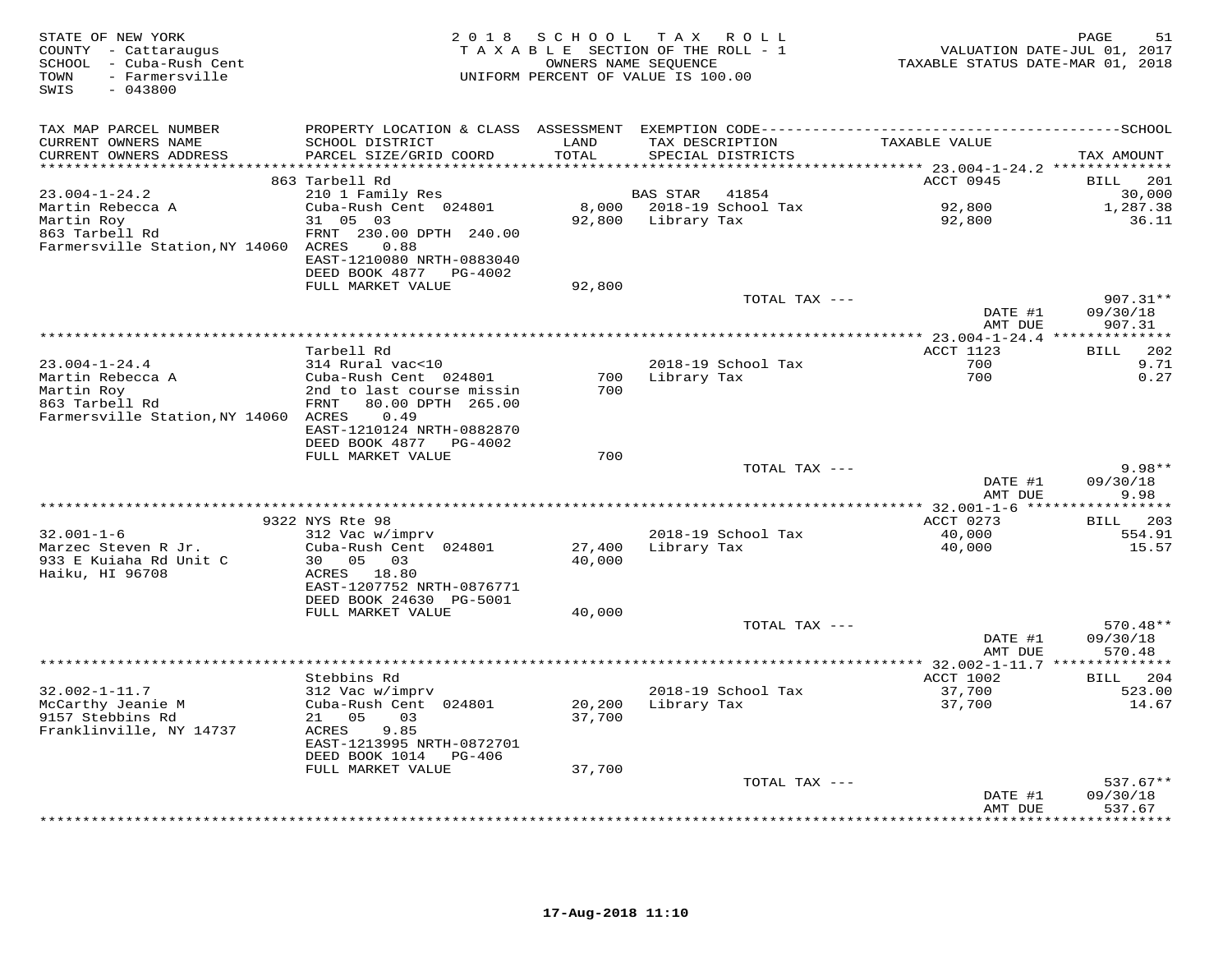| STATE OF NEW YORK<br>COUNTY - Cattaraugus<br>SCHOOL - Cuba-Rush Cent<br>- Farmersville<br>TOWN<br>SWIS<br>$-043800$ |                                              | 2018 SCHOOL<br>TAXABLE SECTION OF THE ROLL - 1<br>UNIFORM PERCENT OF VALUE IS 100.00 | TAX ROLL<br>OWNERS NAME SEOUENCE |                    | VALUATION DATE-JUL 01, 2017<br>TAXABLE STATUS DATE-MAR 01, 2018 | 52<br>PAGE                   |
|---------------------------------------------------------------------------------------------------------------------|----------------------------------------------|--------------------------------------------------------------------------------------|----------------------------------|--------------------|-----------------------------------------------------------------|------------------------------|
| TAX MAP PARCEL NUMBER                                                                                               |                                              |                                                                                      |                                  |                    |                                                                 |                              |
| CURRENT OWNERS NAME<br>CURRENT OWNERS ADDRESS                                                                       | SCHOOL DISTRICT<br>PARCEL SIZE/GRID COORD    | LAND<br>TOTAL                                                                        | TAX DESCRIPTION                  | SPECIAL DISTRICTS  | TAXABLE VALUE                                                   | TAX AMOUNT                   |
|                                                                                                                     |                                              |                                                                                      |                                  |                    |                                                                 |                              |
|                                                                                                                     | 9157 Stebbins Rd                             |                                                                                      |                                  |                    | ACCT 1031                                                       | BILL<br>205                  |
| $32.002 - 1 - 11.14$                                                                                                | 270 Mfg housing                              |                                                                                      | <b>BAS STAR</b>                  | 41854              |                                                                 | 30,000                       |
| McCarthy Jeanie M                                                                                                   | Cuba-Rush Cent 024801<br>21 05<br>03         |                                                                                      | 20,100 2018-19 School Tax        |                    | 51,000                                                          | 707.51<br>19.85              |
| 9157 Stebbins Rd<br>Franklinville, NY 14737                                                                         | ACRES<br>9.85                                |                                                                                      | 51,000 Library Tax               |                    | 51,000                                                          |                              |
|                                                                                                                     | EAST-1214001 NRTH-0873106                    |                                                                                      |                                  |                    |                                                                 |                              |
|                                                                                                                     | DEED BOOK 00996 PG-00331                     |                                                                                      |                                  |                    |                                                                 |                              |
|                                                                                                                     | FULL MARKET VALUE                            | 51,000                                                                               |                                  |                    |                                                                 |                              |
|                                                                                                                     |                                              |                                                                                      |                                  | TOTAL TAX ---      |                                                                 | 311.18**                     |
|                                                                                                                     |                                              |                                                                                      |                                  |                    | DATE #1                                                         | 09/30/18                     |
|                                                                                                                     |                                              |                                                                                      |                                  |                    | AMT DUE                                                         | 311.18                       |
|                                                                                                                     |                                              |                                                                                      |                                  |                    |                                                                 |                              |
| $23.003 - 1 - 3.1$                                                                                                  | Elton Rd<br>322 Rural vac>10                 |                                                                                      |                                  | 2018-19 School Tax | ACCT 0294<br>12,600                                             | <b>BILL</b><br>206<br>174.80 |
| McCluer Samuel                                                                                                      | Cuba-Rush Cent 024801                        | 12,600                                                                               | Library Tax                      |                    | 12,600                                                          | 4.90                         |
| 1216 Elton Rd                                                                                                       | 40  05  03                                   | 12,600                                                                               |                                  |                    |                                                                 |                              |
| PO Box 94                                                                                                           | 25.57<br>ACRES                               |                                                                                      |                                  |                    |                                                                 |                              |
| Farmersville Station, NY 14060 EAST-1204575 NRTH-0884149                                                            |                                              |                                                                                      |                                  |                    |                                                                 |                              |
|                                                                                                                     | DEED BOOK 888<br>PG-00149                    |                                                                                      |                                  |                    |                                                                 |                              |
|                                                                                                                     | FULL MARKET VALUE                            | 12,600                                                                               |                                  |                    |                                                                 |                              |
|                                                                                                                     |                                              |                                                                                      |                                  | TOTAL TAX ---      | DATE #1                                                         | $179.70**$<br>09/30/18       |
|                                                                                                                     |                                              |                                                                                      |                                  |                    | AMT DUE                                                         | 179.70                       |
|                                                                                                                     |                                              |                                                                                      |                                  |                    |                                                                 |                              |
|                                                                                                                     | Stebbins Rd                                  |                                                                                      |                                  |                    | ACCT 0995                                                       | BILL 207                     |
| $32.004 - 2 - 14.4$                                                                                                 | 314 Rural vac<10                             |                                                                                      |                                  | 2018-19 School Tax | 200                                                             | 2.77                         |
| McFarland Richard                                                                                                   | Cuba-Rush Cent 024801                        | 200                                                                                  | Library Tax                      |                    | 200                                                             | 0.08                         |
| 6 Cooke Str                                                                                                         | 12  05  03                                   | 200                                                                                  |                                  |                    |                                                                 |                              |
| Buffalo, NY 14218                                                                                                   | FRNT 26.80 DPTH 200.00                       |                                                                                      |                                  |                    |                                                                 |                              |
|                                                                                                                     | EAST-1216887 NRTH-0871710                    |                                                                                      |                                  |                    |                                                                 |                              |
| PRIOR OWNER ON 3/01/2018<br>Tingue Pamela S                                                                         | DEED BOOK 30042 PG-7003<br>FULL MARKET VALUE | 200                                                                                  |                                  |                    |                                                                 |                              |
|                                                                                                                     |                                              |                                                                                      |                                  | TOTAL TAX ---      |                                                                 | $2.85**$                     |
|                                                                                                                     |                                              |                                                                                      |                                  |                    | DATE #1                                                         | 09/30/18                     |
|                                                                                                                     |                                              |                                                                                      |                                  |                    | AMT DUE                                                         | 2.85                         |
|                                                                                                                     |                                              |                                                                                      |                                  |                    |                                                                 |                              |
|                                                                                                                     | 1191 Hardy Crn. Rd                           |                                                                                      |                                  |                    | ACCT 0288                                                       | <b>BILL</b> 208              |
| $41.001 - 1 - 6.1$                                                                                                  | 260 Seasonal res                             |                                                                                      | AG DIST                          | 41720              |                                                                 | $\Omega$                     |
| Milgate Danial P                                                                                                    | Cuba-Rush Cent 024801                        |                                                                                      | 35,400 2018-19 School Tax        |                    | 98,400                                                          | 1,365.07                     |
| 121 Little Tree Ln<br>Hilton, NY 14468                                                                              | 34 05 03<br>ACRES 28.60                      |                                                                                      | 98,400 Library Tax               |                    | 98,400                                                          | 38.29                        |
|                                                                                                                     | EAST-1205943 NRTH-0860700                    |                                                                                      |                                  |                    |                                                                 |                              |
| PRIOR OWNER ON 3/01/2018                                                                                            | DEED BOOK 193<br>PG-3004                     |                                                                                      |                                  |                    |                                                                 |                              |
| Milgate Danial P                                                                                                    | FULL MARKET VALUE                            | 98,400                                                                               |                                  |                    |                                                                 |                              |
|                                                                                                                     |                                              |                                                                                      |                                  |                    |                                                                 |                              |
| MAY BE SUBJECT TO PAYMENT                                                                                           |                                              |                                                                                      |                                  |                    |                                                                 |                              |
| UNDER AGDIST LAW TIL 2022                                                                                           |                                              |                                                                                      |                                  |                    |                                                                 |                              |
|                                                                                                                     |                                              |                                                                                      |                                  | TOTAL TAX ---      |                                                                 | $1,403.36**$                 |
|                                                                                                                     |                                              |                                                                                      |                                  |                    | DATE #1<br>AMT DUE                                              | 09/30/18<br>1,403.36         |
|                                                                                                                     |                                              |                                                                                      |                                  |                    |                                                                 | * * * * * * * * * *          |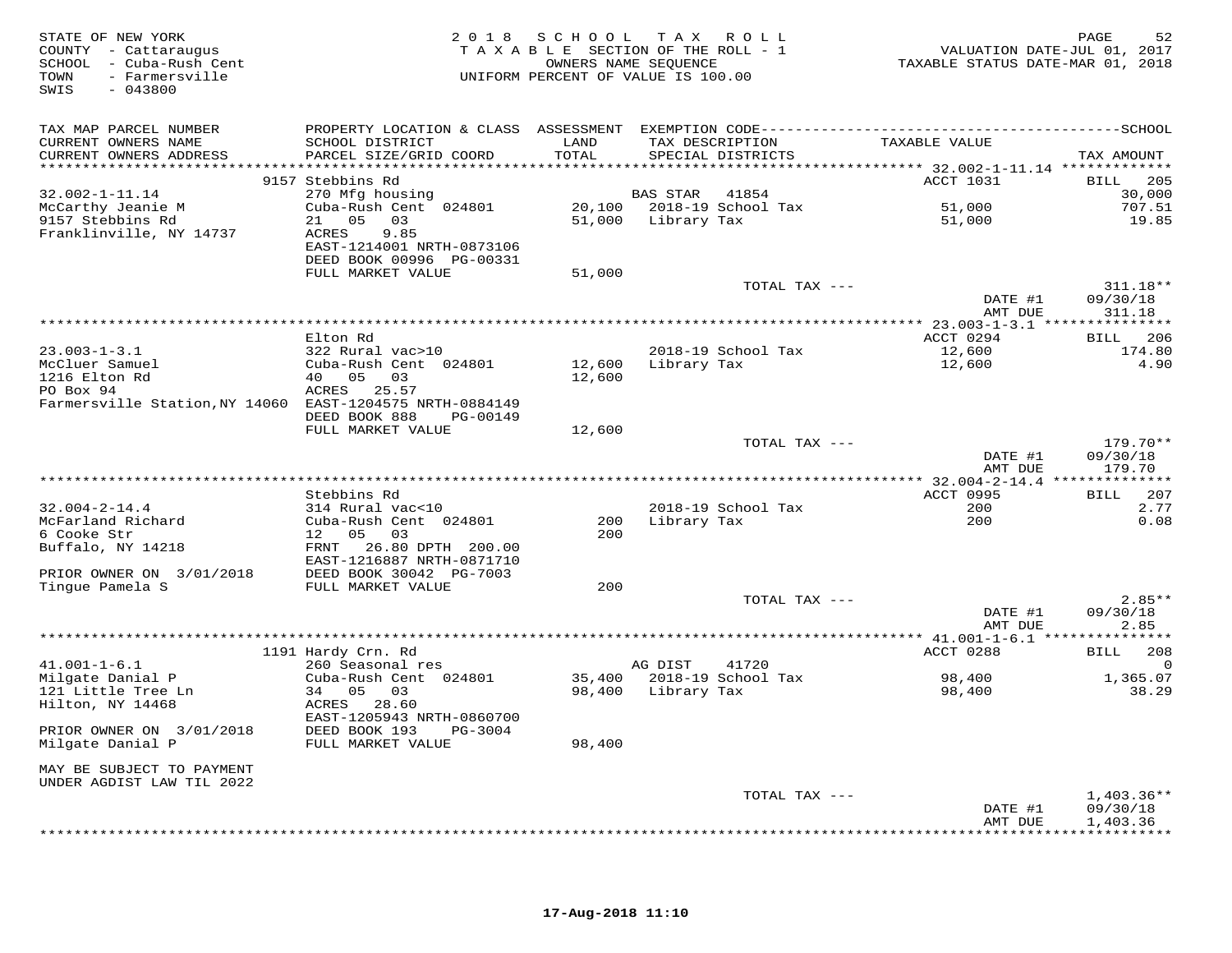| STATE OF NEW YORK<br>COUNTY - Cattaraugus<br>SCHOOL - Cuba-Rush Cent<br>- Farmersville<br>TOWN<br>SWIS<br>$-043800$ | 2018                                           | SCHOOL           | T A X<br>R O L L<br>TAXABLE SECTION OF THE ROLL - 1<br>OWNERS NAME SEQUENCE<br>UNIFORM PERCENT OF VALUE IS 100.00 | VALUATION DATE-JUL 01, 2017<br>TAXABLE STATUS DATE-MAR 01, 2018 | 53<br>PAGE          |
|---------------------------------------------------------------------------------------------------------------------|------------------------------------------------|------------------|-------------------------------------------------------------------------------------------------------------------|-----------------------------------------------------------------|---------------------|
| TAX MAP PARCEL NUMBER                                                                                               | PROPERTY LOCATION & CLASS ASSESSMENT           |                  |                                                                                                                   |                                                                 |                     |
| CURRENT OWNERS NAME<br>CURRENT OWNERS ADDRESS                                                                       | SCHOOL DISTRICT<br>PARCEL SIZE/GRID COORD      | LAND<br>TOTAL    | TAX DESCRIPTION<br>SPECIAL DISTRICTS                                                                              | TAXABLE VALUE                                                   | TAX AMOUNT          |
| ***********************                                                                                             | **************************<br>680 Bush Hill Rd |                  |                                                                                                                   | ACCT 0162                                                       | <b>BILL</b><br>209  |
| $32.004 - 1 - 4.1$                                                                                                  | 260 Seasonal res                               |                  | 2018-19 School Tax                                                                                                | 64,800                                                          | 898.95              |
| Miller Elizabeth I<br>46 Ellsworth Dr                                                                               | Cuba-Rush Cent 024801<br>20<br>$-05$<br>$-03$  | 11,200<br>64,800 | Library Tax                                                                                                       | 64,800                                                          | 25.22               |
| Cheektowaga, NY 14225                                                                                               | 3.11<br>ACRES<br>EAST-1212836 NRTH-0871488     |                  |                                                                                                                   |                                                                 |                     |
|                                                                                                                     | DEED BOOK 21613 PG-9002                        |                  |                                                                                                                   |                                                                 |                     |
|                                                                                                                     | FULL MARKET VALUE                              | 64,800           | TOTAL TAX ---                                                                                                     |                                                                 | 924.17**            |
|                                                                                                                     |                                                |                  |                                                                                                                   | DATE #1<br>AMT DUE                                              | 09/30/18<br>924.17  |
|                                                                                                                     |                                                |                  |                                                                                                                   | ********* 41.001-1-12 ****                                      | **********          |
|                                                                                                                     | 1003 Hardy Crn. Rd                             |                  |                                                                                                                   | ACCT 0551                                                       | 210<br>BILL         |
| $41.001 - 1 - 12$                                                                                                   | 312 Vac w/imprv                                |                  | 2018-19 School Tax                                                                                                | 31,700                                                          | 439.76              |
| Miller Michael J Sr                                                                                                 | Cuba-Rush Cent 024801                          | 16,500           | Library Tax                                                                                                       | 31,700                                                          | 12.34               |
| 20 Fairbanks Ave<br>Tonawanda, NY 14223                                                                             | 26 05 04<br>6.82<br>ACRES                      | 31,700           |                                                                                                                   |                                                                 |                     |
|                                                                                                                     | EAST-1208029 NRTH-0860587                      |                  |                                                                                                                   |                                                                 |                     |
|                                                                                                                     | DEED BOOK 6063 PG-5003                         |                  |                                                                                                                   |                                                                 |                     |
|                                                                                                                     | FULL MARKET VALUE                              | 31,700           |                                                                                                                   |                                                                 |                     |
|                                                                                                                     |                                                |                  | TOTAL TAX ---                                                                                                     |                                                                 | 452.10**            |
|                                                                                                                     |                                                |                  |                                                                                                                   | DATE #1<br>AMT DUE                                              | 09/30/18<br>452.10  |
|                                                                                                                     |                                                |                  |                                                                                                                   |                                                                 |                     |
|                                                                                                                     | 9767 Huyck Rd                                  |                  |                                                                                                                   | ACCT 0485                                                       | 211<br>BILL         |
| $23.004 - 1 - 6.1$                                                                                                  | 240 Rural res                                  |                  | BAS STAR<br>41854                                                                                                 |                                                                 | 30,000              |
| Monette Robert . K                                                                                                  | Cuba-Rush Cent 024801                          |                  | 67,600 2018-19 School Tax                                                                                         | 192,000                                                         | 2,663.55            |
| Monette Sharon M<br>9775 Huyck Rd                                                                                   | 16 05<br>03<br>ACRES<br>79.10                  | 192,000          | Library Tax                                                                                                       | 192,000                                                         | 74.72               |
| Farmersville Station, NY 14060 EAST-1217971 NRTH-0884810                                                            |                                                |                  |                                                                                                                   |                                                                 |                     |
|                                                                                                                     | DEED BOOK 19816 PG-8001                        |                  |                                                                                                                   |                                                                 |                     |
|                                                                                                                     | FULL MARKET VALUE                              | 192,000          |                                                                                                                   |                                                                 |                     |
|                                                                                                                     |                                                |                  | TOTAL TAX ---                                                                                                     |                                                                 | $2,322.09**$        |
|                                                                                                                     |                                                |                  |                                                                                                                   | DATE #1<br>AMT DUE                                              | 09/30/18            |
|                                                                                                                     |                                                |                  |                                                                                                                   | ************** 23.004-1-20.3 ***************                    | 2,322.09            |
|                                                                                                                     | 9675 Hyuck Rd                                  |                  |                                                                                                                   | ACCT 0767                                                       | BILL<br>212         |
| $23.004 - 1 - 20.3$                                                                                                 | 322 Rural vac>10                               |                  | 2018-19 School Tax                                                                                                | 21,900                                                          | 303.81              |
| Monkelbaan Jason                                                                                                    | Cuba-Rush Cent 024801                          | 21,900           | Library Tax                                                                                                       | 21,900                                                          | 8.52                |
| Mott Deborah                                                                                                        | 15/23<br>03 03                                 | 21,900           |                                                                                                                   |                                                                 |                     |
| 3659 Meadowbrook Acres<br>North Tonawanda, NY 14120                                                                 | 11.50<br>ACRES<br>EAST-1217065 NRTH-0882599    |                  |                                                                                                                   |                                                                 |                     |
|                                                                                                                     | DEED BOOK 20385 PG-9001                        |                  |                                                                                                                   |                                                                 |                     |
|                                                                                                                     | FULL MARKET VALUE                              | 21,900           |                                                                                                                   |                                                                 |                     |
|                                                                                                                     |                                                |                  | TOTAL TAX ---                                                                                                     |                                                                 | $312.33**$          |
|                                                                                                                     |                                                |                  |                                                                                                                   | DATE #1                                                         | 09/30/18            |
|                                                                                                                     |                                                |                  |                                                                                                                   | AMT DUE                                                         | 312.33<br>********* |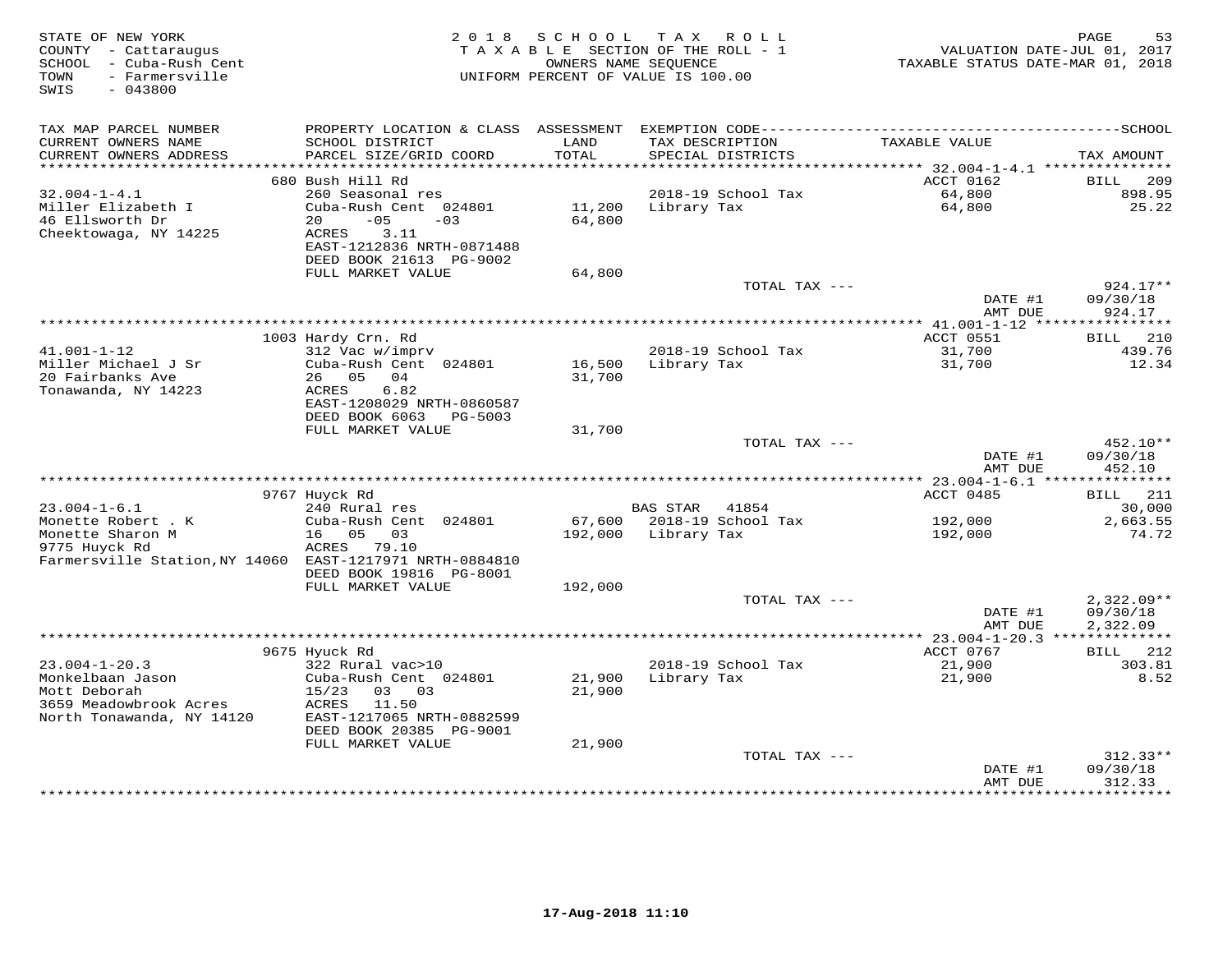| PROPERTY LOCATION & CLASS ASSESSMENT EXEMPTION CODE-----------------------------------SCHOOL<br>TAX MAP PARCEL NUMBER<br>LAND<br>TAXABLE VALUE<br>CURRENT OWNERS NAME<br>SCHOOL DISTRICT<br>TAX DESCRIPTION<br>TOTAL<br>CURRENT OWNERS ADDRESS<br>PARCEL SIZE/GRID COORD<br>SPECIAL DISTRICTS<br>********************** | TAX AMOUNT<br>213<br>BILL        |
|-------------------------------------------------------------------------------------------------------------------------------------------------------------------------------------------------------------------------------------------------------------------------------------------------------------------------|----------------------------------|
|                                                                                                                                                                                                                                                                                                                         |                                  |
| Harding Crn. Rd                                                                                                                                                                                                                                                                                                         |                                  |
| 2018-19 School Tax<br>6,000<br>$41.002 - 1 - 3.15$<br>314 Rural vac<10                                                                                                                                                                                                                                                  | 83.24                            |
| Cuba-Rush Cent 024801<br>6,000<br>6,000<br>Moran Burt<br>Library Tax<br>55 Summit St<br>1.00<br>ACRES<br>6,000<br>EAST-1212537 NRTH-0860201<br>Tonawanda, NY 14150<br>DEED BOOK 26447 PG-4001                                                                                                                           | 2.33                             |
| FULL MARKET VALUE<br>6,000                                                                                                                                                                                                                                                                                              |                                  |
| TOTAL TAX ---<br>DATE #1<br>AMT DUE                                                                                                                                                                                                                                                                                     | $85.57**$<br>09/30/18<br>85.57   |
|                                                                                                                                                                                                                                                                                                                         |                                  |
| 9887 Galen Hill Rd<br>ACCT 0832                                                                                                                                                                                                                                                                                         | 214<br>BILL                      |
| $23.014 - 1 - 2.3$<br>210 1 Family Res<br><b>BAS STAR</b> 41854                                                                                                                                                                                                                                                         | 30,000                           |
| Cuba-Rush Cent 024801<br>8,000 2018-19 School Tax<br>Morgan Brent J<br>89,400<br>9887 Galen Hill Rd<br>32 05<br>03<br>89,400 Library Tax<br>89,400                                                                                                                                                                      | 1,240.22<br>34.79                |
| Freedom, NY 14065<br>ACRES<br>1.00<br>EAST-1208216 NRTH-0886210<br>DEED BOOK 19344 PG-6001<br>FULL MARKET VALUE<br>89,400                                                                                                                                                                                               |                                  |
| TOTAL TAX ---                                                                                                                                                                                                                                                                                                           | 858.83**                         |
| DATE #1<br>AMT DUE                                                                                                                                                                                                                                                                                                      | 09/30/18<br>858.83               |
| Peet Hill Rd<br>ACCT 0555                                                                                                                                                                                                                                                                                               | 215<br>BILL                      |
| $41.001 - 1 - 3$<br>2018-19 School Tax<br>14,200<br>314 Rural vac<10                                                                                                                                                                                                                                                    | 196.99                           |
| Mrugacz Thomas<br>Cuba-Rush Cent 024801<br>14,200<br>Library Tax<br>14,200<br>34 05<br>14,200<br>Kwiatkowski Matty<br>03                                                                                                                                                                                                | 5.53                             |
| 790 Shultz Rd<br>ACRES<br>5.11<br>Elma, NY 14059<br>EAST-1205230 NRTH-0863302<br>DEED BOOK 767<br>PG-00127                                                                                                                                                                                                              |                                  |
| FULL MARKET VALUE<br>14,200                                                                                                                                                                                                                                                                                             |                                  |
| TOTAL TAX ---<br>DATE #1<br>AMT DUE                                                                                                                                                                                                                                                                                     | $202.52**$<br>09/30/18<br>202.52 |
| **********************************<br>*** $41.002 - 1 - 9.1$ ***************                                                                                                                                                                                                                                            |                                  |
| Hardy Crn. Rd<br>ACCT 0356<br>$41.002 - 1 - 9.1$<br>2018-19 School Tax<br>322 Rural vac>10<br>147,600                                                                                                                                                                                                                   | <b>BILL</b><br>216<br>2,047.61   |
| Mullenax Robert A<br>Cuba-Rush Cent 024801<br>147,600<br>Library Tax<br>147,600<br>Bunea Robert D<br>02 05 03<br>147,600<br>2162 Clearview Dr<br>ACRES 234.20<br>Warren, OH 44483<br>EAST-1220302 NRTH-0862250<br>DEED BOOK 12010 PG-6001                                                                               | 57.44                            |
| FULL MARKET VALUE<br>147,600<br>TOTAL TAX ---                                                                                                                                                                                                                                                                           | $2,105.05**$                     |
| DATE #1<br>AMT DUE                                                                                                                                                                                                                                                                                                      | 09/30/18<br>2,105.05             |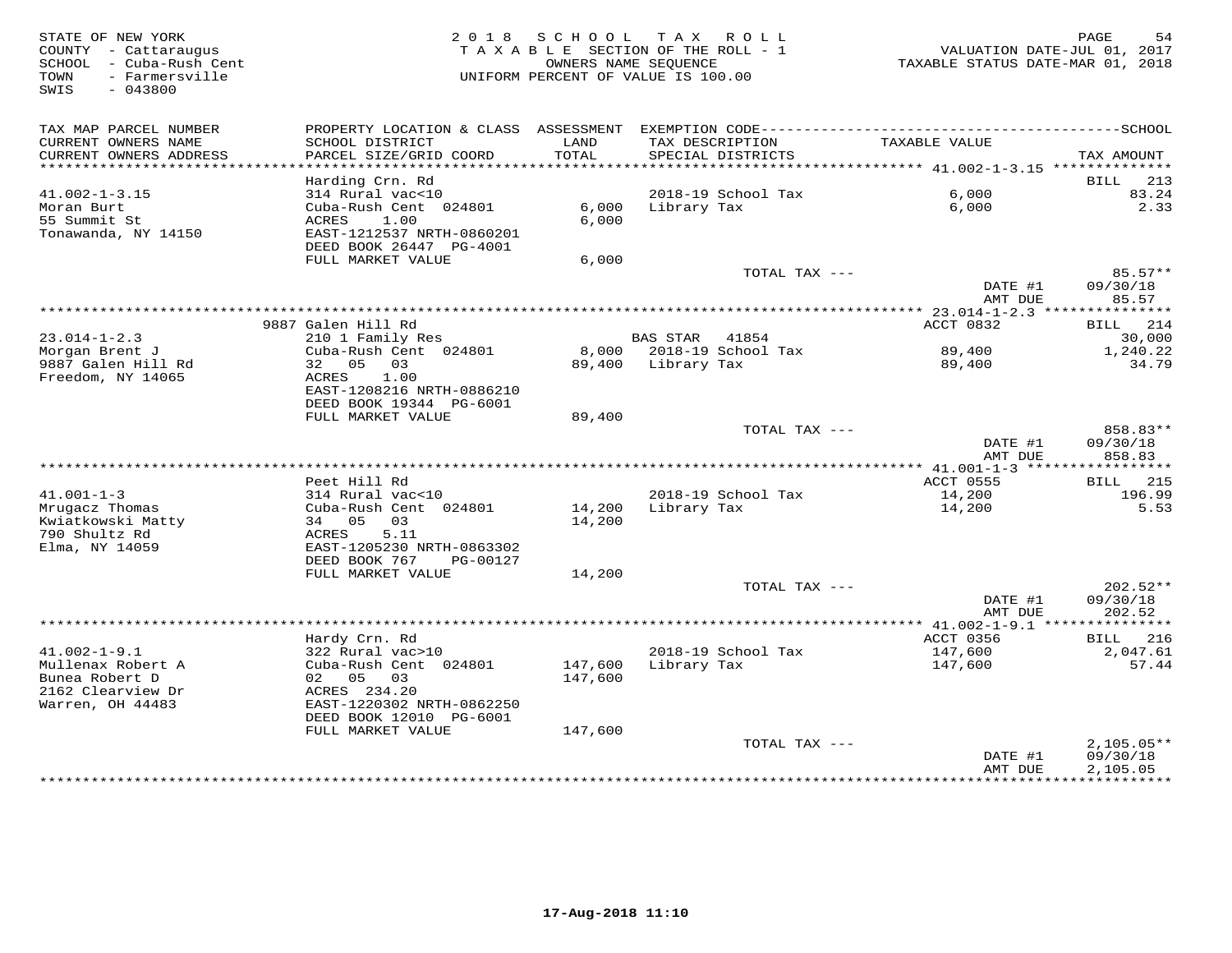| STATE OF NEW YORK<br>COUNTY - Cattaraugus<br>SCHOOL - Cuba-Rush Cent<br>TOWN<br>- Farmersville<br>$-043800$<br>SWIS |                                                                                                                                 | 2018 SCHOOL      | T A X<br>R O L L<br>TAXABLE SECTION OF THE ROLL - 1<br>OWNERS NAME SEQUENCE<br>UNIFORM PERCENT OF VALUE IS 100.00 | VALUATION DATE-JUL 01, 2017<br>TAXABLE STATUS DATE-MAR 01, 2018 | PAGE<br>55                            |
|---------------------------------------------------------------------------------------------------------------------|---------------------------------------------------------------------------------------------------------------------------------|------------------|-------------------------------------------------------------------------------------------------------------------|-----------------------------------------------------------------|---------------------------------------|
| TAX MAP PARCEL NUMBER<br>CURRENT OWNERS NAME<br>CURRENT OWNERS ADDRESS                                              | SCHOOL DISTRICT<br>PARCEL SIZE/GRID COORD                                                                                       | LAND<br>TOTAL    | TAX DESCRIPTION<br>SPECIAL DISTRICTS                                                                              | TAXABLE VALUE                                                   | TAX AMOUNT                            |
| ********************                                                                                                |                                                                                                                                 | ********         |                                                                                                                   | ************ 32.004-1-26.3 ***************                      |                                       |
|                                                                                                                     | 709 Bush Hill Rd                                                                                                                |                  |                                                                                                                   | ACCT 0758                                                       | BILL<br>217                           |
| $32.004 - 1 - 26.3$<br>Munt Ronald E<br>Munt Norma J<br>36 Somerton Ave<br>Kenmore, NY 14217                        | 260 Seasonal res<br>Cuba-Rush Cent 024801<br>20 05<br>03<br>ACRES 15.75<br>EAST-1212552 NRTH-0870259<br>DEED BOOK 940<br>PG-454 | 25,100<br>87,800 | 2018-19 School Tax<br>Library Tax                                                                                 | 87,800<br>87,800                                                | 1,218.02<br>34.17                     |
|                                                                                                                     | FULL MARKET VALUE                                                                                                               | 87,800           |                                                                                                                   |                                                                 |                                       |
|                                                                                                                     |                                                                                                                                 |                  | TOTAL TAX ---                                                                                                     | DATE #1<br>AMT DUE                                              | 1,252.19**<br>09/30/18<br>1,252.19    |
|                                                                                                                     |                                                                                                                                 |                  |                                                                                                                   | ******** 41.001-1-15.5 ***************                          |                                       |
|                                                                                                                     | 909 Hardy Crn. Rd                                                                                                               |                  |                                                                                                                   | ACCT 0799                                                       | 218<br>BILL                           |
| $41.001 - 1 - 15.5$                                                                                                 | 260 Seasonal res                                                                                                                |                  | 2018-19 School Tax                                                                                                | 35,000                                                          | 485.54                                |
| Murphy Brian                                                                                                        | Cuba-Rush Cent 024801<br>26 05 03                                                                                               | 13,700           | Library Tax                                                                                                       | 35,000                                                          | 13.62                                 |
| Murphy Ashley J<br>7 MAGNOLIA STREET                                                                                | 4.80<br>ACRES                                                                                                                   | 35,000           |                                                                                                                   |                                                                 |                                       |
| LACKAWANNA, NY 14218                                                                                                | EAST-1209364 NRTH-0860526<br>DEED BOOK 27536 PG-2001                                                                            |                  |                                                                                                                   |                                                                 |                                       |
|                                                                                                                     | FULL MARKET VALUE                                                                                                               | 35,000           |                                                                                                                   |                                                                 |                                       |
|                                                                                                                     |                                                                                                                                 |                  | TOTAL TAX ---                                                                                                     | DATE #1<br>AMT DUE                                              | 499.16**<br>09/30/18<br>499.16        |
| **********************                                                                                              |                                                                                                                                 |                  |                                                                                                                   |                                                                 |                                       |
|                                                                                                                     | 478 Hess Rd                                                                                                                     |                  |                                                                                                                   | ACCT 0787                                                       | 219<br>BILL                           |
| $23.004 - 1 - 20.4$                                                                                                 | 260 Seasonal res                                                                                                                |                  | 2018-19 School Tax                                                                                                | 67,600                                                          | 937.79                                |
| Muscalino John O<br>30 Provincetown Ln Apt 4<br>Orchard Park, NY 14127                                              | Cuba-Rush Cent 024801<br>15/23<br>05<br>03<br>ACRES<br>15.85<br>EAST-1216274 NRTH-0880899                                       | 25,100<br>67,600 | Library Tax                                                                                                       | 67,600                                                          | 26.31                                 |
|                                                                                                                     | DEED BOOK 26283 PG-7001                                                                                                         |                  |                                                                                                                   |                                                                 |                                       |
|                                                                                                                     | FULL MARKET VALUE                                                                                                               | 67,600           | TOTAL TAX ---                                                                                                     |                                                                 | 964.10**                              |
|                                                                                                                     |                                                                                                                                 |                  |                                                                                                                   | DATE #1<br>AMT DUE                                              | 09/30/18<br>964.10                    |
|                                                                                                                     |                                                                                                                                 |                  |                                                                                                                   | **** 23.014-1-40 ****************                               |                                       |
|                                                                                                                     | 9781 NYS Rte 98                                                                                                                 |                  |                                                                                                                   | ACCT 0132                                                       | 220<br>BILL                           |
| $23.014 - 1 - 40$<br>Nazzaro Joseph<br>9781 NYS Rte. 98                                                             | 210 1 Family Res<br>Cuba-Rush Cent 024801<br>32<br>05<br>03                                                                     | 7,000<br>27,100  | 2018-19 School Tax<br>Library Tax                                                                                 | 27,100<br>27,100                                                | 375.95<br>10.55                       |
| Farmersville Station, NY 14060                                                                                      | FRNT<br>90.00 DPTH 125.00<br>ACRES<br>0.26<br>EAST-1209020 NRTH-0883998<br>DEED BOOK 1086<br>PG-9001                            |                  |                                                                                                                   |                                                                 |                                       |
|                                                                                                                     | FULL MARKET VALUE                                                                                                               | 27,100           |                                                                                                                   |                                                                 |                                       |
|                                                                                                                     |                                                                                                                                 |                  | TOTAL TAX ---                                                                                                     |                                                                 | $386.50**$                            |
|                                                                                                                     |                                                                                                                                 |                  |                                                                                                                   | DATE #1<br>AMT DUE                                              | 09/30/18<br>386.50<br>* * * * * * * * |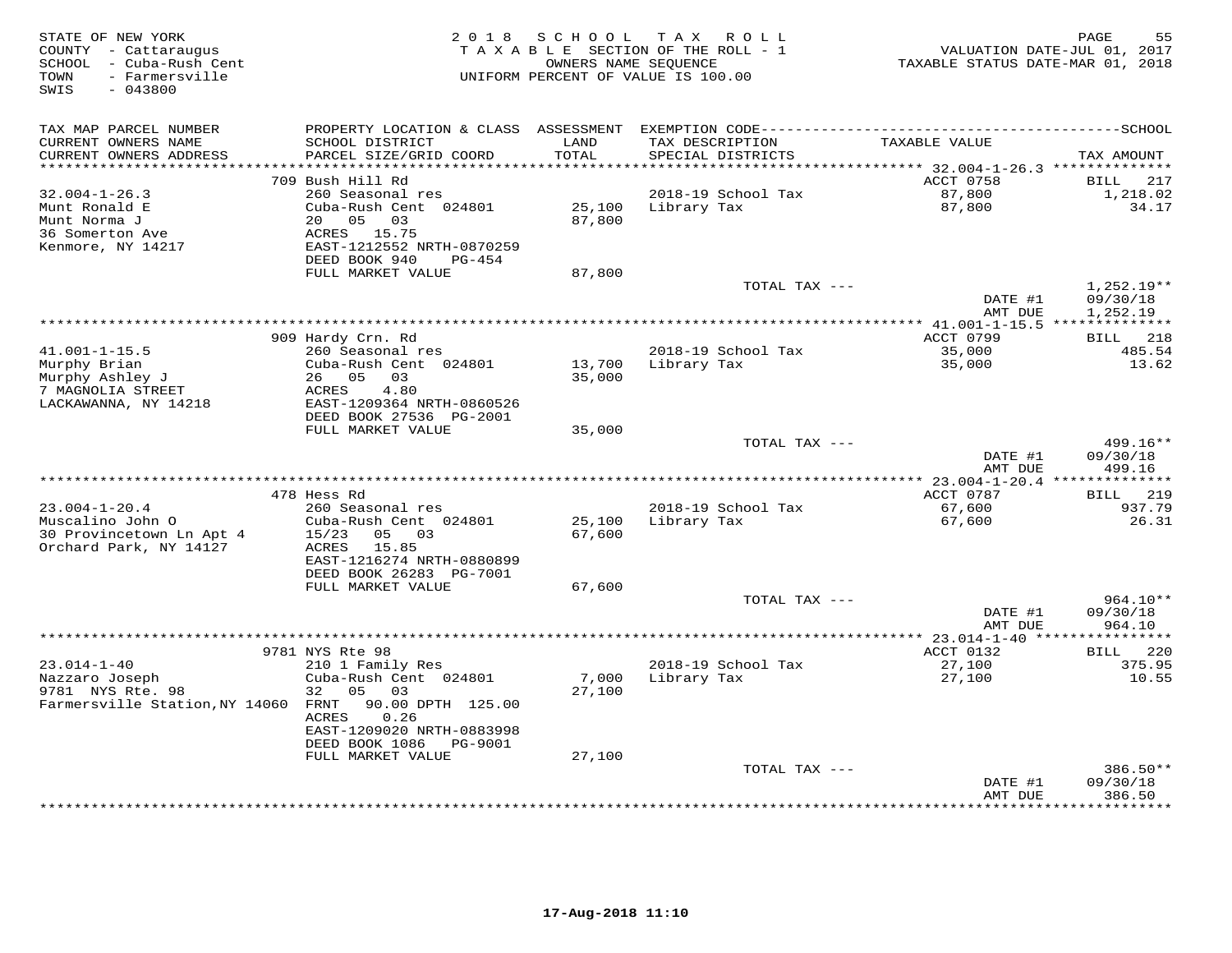| STATE OF NEW YORK<br>COUNTY - Cattaraugus<br>SCHOOL - Cuba-Rush Cent<br>TOWN<br>- Farmersville<br>SWIS<br>$-043800$ | 2 0 1 8                                                                      | SCHOOL            | T A X<br>R O L L<br>TAXABLE SECTION OF THE ROLL - 1<br>OWNERS NAME SEQUENCE<br>UNIFORM PERCENT OF VALUE IS 100.00 | VALUATION DATE-JUL 01, 2017<br>TAXABLE STATUS DATE-MAR 01, 2018 | 56<br>PAGE           |
|---------------------------------------------------------------------------------------------------------------------|------------------------------------------------------------------------------|-------------------|-------------------------------------------------------------------------------------------------------------------|-----------------------------------------------------------------|----------------------|
| TAX MAP PARCEL NUMBER                                                                                               |                                                                              |                   |                                                                                                                   |                                                                 |                      |
| CURRENT OWNERS NAME                                                                                                 | SCHOOL DISTRICT                                                              | LAND              | TAX DESCRIPTION                                                                                                   | TAXABLE VALUE                                                   |                      |
| CURRENT OWNERS ADDRESS<br>*******************                                                                       | PARCEL SIZE/GRID COORD                                                       | TOTAL<br>******** | SPECIAL DISTRICTS                                                                                                 | ********** 23.004-1-14 *****************                        | TAX AMOUNT           |
|                                                                                                                     | 9828 Huyck Rd                                                                |                   |                                                                                                                   | ACCT 0123                                                       | 221<br><b>BILL</b>   |
| $23.004 - 1 - 14$                                                                                                   | 210 1 Family Res                                                             |                   | BAS STAR<br>41854                                                                                                 |                                                                 | 30,000               |
| Neamon Karl D                                                                                                       | Cuba-Rush Cent 024801                                                        | 8,800             | 2018-19 School Tax                                                                                                | 48,100                                                          | 667.28               |
| Neamon Laurie                                                                                                       | 08<br>05<br>03                                                               | 48,100            | Library Tax                                                                                                       | 48,100                                                          | 18.72                |
| 9828 Huyck Rd<br>Farmersville Station, NY 14060 EAST-1219711 NRTH-0884634                                           | <b>ACRES</b><br>1.52<br>DEED BOOK 27527 PG-6001                              |                   |                                                                                                                   |                                                                 |                      |
|                                                                                                                     | FULL MARKET VALUE                                                            | 48,100            |                                                                                                                   |                                                                 |                      |
|                                                                                                                     |                                                                              |                   | TOTAL TAX ---                                                                                                     |                                                                 | 269.82**             |
|                                                                                                                     |                                                                              |                   |                                                                                                                   | DATE #1<br>AMT DUE                                              | 09/30/18<br>269.82   |
|                                                                                                                     |                                                                              |                   |                                                                                                                   | *** 23.014-1-5.1 ****************                               |                      |
| $23.014 - 1 - 5.1$                                                                                                  | 9877 Galen Hill Rd<br>210 1 Family Res                                       |                   | BAS STAR 41854                                                                                                    | ACCT 0019                                                       | BILL 222<br>30,000   |
| Newland Rick                                                                                                        | Cuba-Rush Cent 024801                                                        | 7,200             | 2018-19 School Tax                                                                                                | 42,900                                                          | 595.14               |
| 9877 Galen Hill Rd                                                                                                  | 32 05<br>03                                                                  | 42,900            | Library Tax                                                                                                       | 42,900                                                          | 16.69                |
| Freedom, NY 14065                                                                                                   | ACRES<br>0.34<br>EAST-1208222 NRTH-0886055<br>DEED BOOK 941<br><b>PG-751</b> |                   |                                                                                                                   |                                                                 |                      |
|                                                                                                                     | FULL MARKET VALUE                                                            | 42,900            |                                                                                                                   |                                                                 |                      |
|                                                                                                                     |                                                                              |                   | TOTAL TAX ---                                                                                                     | DATE #1                                                         | 195.65**<br>09/30/18 |
|                                                                                                                     |                                                                              |                   |                                                                                                                   | AMT DUE                                                         | 195.65               |
|                                                                                                                     |                                                                              |                   |                                                                                                                   | ACCT 0106                                                       | 223<br><b>BILL</b>   |
| $41.002 - 1 - 19$                                                                                                   | 8063 Hardy Crn Rd<br>270 Mfg housing                                         |                   | 2018-19 School Tax                                                                                                | 14,200                                                          | 196.99               |
| Newton John                                                                                                         | Cuba-Rush Cent 024801                                                        | 7,200             | Library Tax                                                                                                       | 14,200                                                          | 5.53                 |
| Peters Frederick J                                                                                                  | 01<br>05<br>03                                                               | 14,200            |                                                                                                                   |                                                                 |                      |
| 5 Mechanic St                                                                                                       | FRNT 174.00 DPTH<br>60.00                                                    |                   |                                                                                                                   |                                                                 |                      |
| Middlelport, NY 14105                                                                                               | ACRES<br>0.34                                                                |                   |                                                                                                                   |                                                                 |                      |
|                                                                                                                     | EAST-1222410 NRTH-0856947                                                    |                   |                                                                                                                   |                                                                 |                      |
|                                                                                                                     | DEED BOOK 20029 PG-5001<br>FULL MARKET VALUE                                 | 14,200            |                                                                                                                   |                                                                 |                      |
|                                                                                                                     |                                                                              |                   | TOTAL TAX ---                                                                                                     |                                                                 | $202.52**$           |
|                                                                                                                     |                                                                              |                   |                                                                                                                   | DATE #1                                                         | 09/30/18             |
|                                                                                                                     |                                                                              |                   |                                                                                                                   | AMT DUE                                                         | 202.52               |
|                                                                                                                     |                                                                              |                   |                                                                                                                   | ****** 41.002-1-17 ****                                         | ***********          |
|                                                                                                                     | Hardy Crn Rd                                                                 |                   |                                                                                                                   | ACCT 0533                                                       | BILL 224             |
| $41.002 - 1 - 17$<br>Newton John F                                                                                  | 105 Vac farmland<br>Cuba-Rush Cent 024801                                    | 85,000            | 2018-19 School Tax<br>Library Tax                                                                                 | 85,000<br>85,000                                                | 1,179.18<br>33.08    |
| Newton Peters                                                                                                       | 01/09<br>05 03                                                               | 85,000            |                                                                                                                   |                                                                 |                      |
| 5 Mechanic St                                                                                                       | ACRES 147.45                                                                 |                   |                                                                                                                   |                                                                 |                      |
| Middleport, NY 14150                                                                                                | EAST-1218666 NRTH-0858106<br>DEED BOOK 998<br>$PG-92$                        |                   |                                                                                                                   |                                                                 |                      |
|                                                                                                                     | FULL MARKET VALUE                                                            | 85,000            |                                                                                                                   |                                                                 |                      |
|                                                                                                                     |                                                                              |                   | TOTAL TAX ---                                                                                                     |                                                                 | $1,212.26**$         |
|                                                                                                                     |                                                                              |                   |                                                                                                                   | DATE #1<br>AMT DUE                                              | 09/30/18<br>1,212.26 |
|                                                                                                                     |                                                                              |                   |                                                                                                                   |                                                                 | **********           |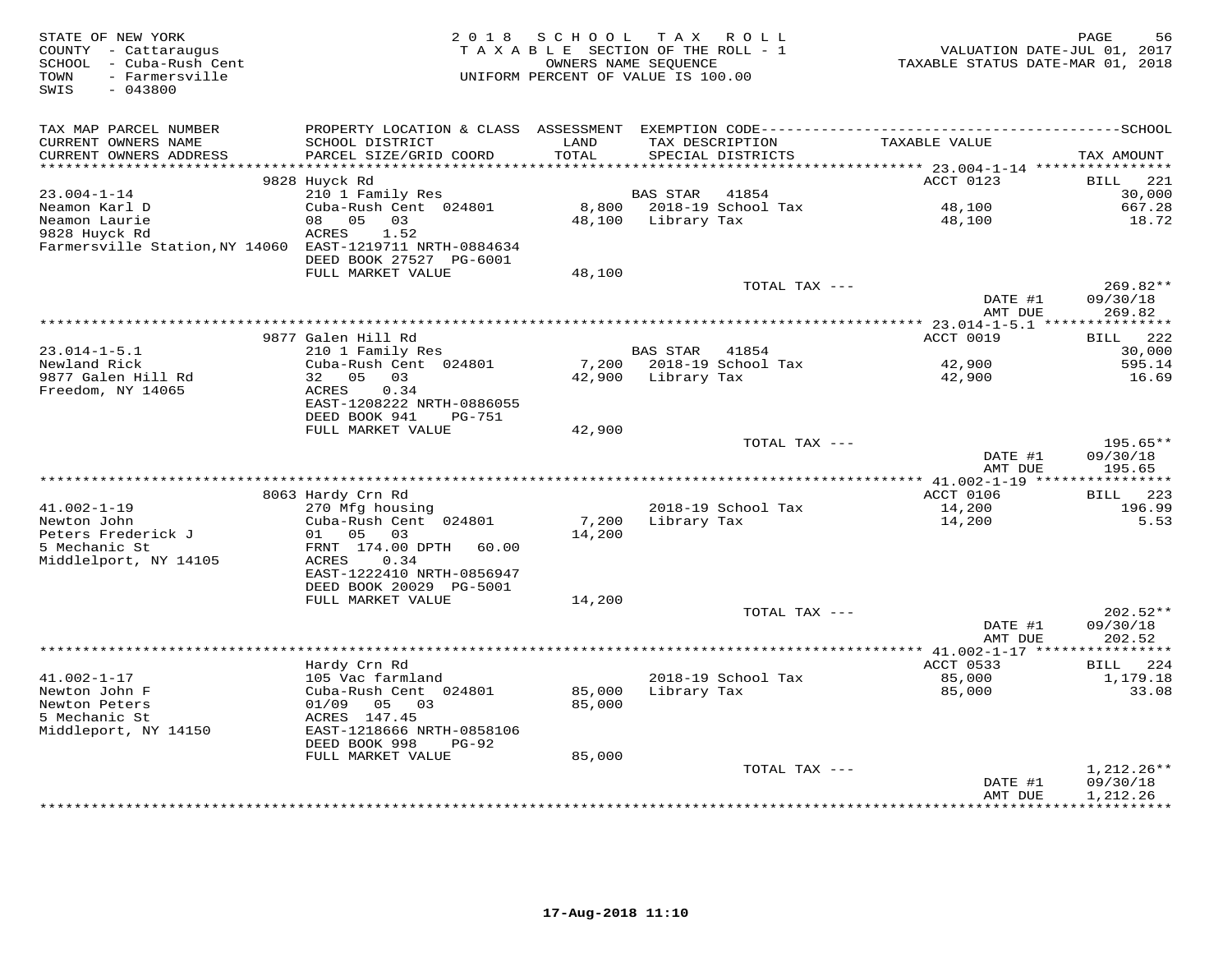| STATE OF NEW YORK<br>COUNTY - Cattaraugus<br>SCHOOL<br>- Cuba-Rush Cent<br>- Farmersville<br>TOWN<br>SWIS<br>$-043800$ | 2 0 1 8                                                                                      | S C H O O L<br>TAXABLE SECTION OF THE ROLL - 1<br>UNIFORM PERCENT OF VALUE IS 100.00 | TAX ROLL<br>OWNERS NAME SEOUENCE     |                    | TAXABLE STATUS DATE-MAR 01, 2018                  | 57<br>PAGE<br>VALUATION DATE-JUL 01, 2017 |
|------------------------------------------------------------------------------------------------------------------------|----------------------------------------------------------------------------------------------|--------------------------------------------------------------------------------------|--------------------------------------|--------------------|---------------------------------------------------|-------------------------------------------|
| TAX MAP PARCEL NUMBER                                                                                                  | PROPERTY LOCATION & CLASS ASSESSMENT EXEMPTION CODE-----------------------------------SCHOOL |                                                                                      |                                      |                    |                                                   |                                           |
| CURRENT OWNERS NAME<br>CURRENT OWNERS ADDRESS                                                                          | SCHOOL DISTRICT<br>PARCEL SIZE/GRID COORD                                                    | LAND<br>TOTAL                                                                        | TAX DESCRIPTION<br>SPECIAL DISTRICTS |                    | TAXABLE VALUE                                     |                                           |
| **********************                                                                                                 |                                                                                              |                                                                                      |                                      |                    |                                                   | TAX AMOUNT                                |
|                                                                                                                        | 911 NYS Rte 98                                                                               |                                                                                      |                                      |                    | ACCT 0381                                         | 225<br>BILL                               |
| $23.003 - 1 - 9$                                                                                                       | 120 Field crops                                                                              |                                                                                      | AG DIST                              | 41720              |                                                   | 15,135                                    |
| Nichols Allen T.                                                                                                       | Cuba-Rush Cent 024801                                                                        | 39,300                                                                               |                                      | 2018-19 School Tax | 24,165                                            | 335.23                                    |
| Lambert Tiffany E.                                                                                                     | 32<br>05<br>03                                                                               | 39,300                                                                               | Library Tax                          |                    | 24,165                                            | 9.40                                      |
| 414 Route 243<br>Farmersville Station, NY 14060                                                                        | See L1033 P 188 Map 2528<br>38.25<br>ACRES                                                   |                                                                                      |                                      |                    |                                                   |                                           |
|                                                                                                                        | EAST-1210116 NRTH-0884546                                                                    |                                                                                      |                                      |                    |                                                   |                                           |
| PRIOR OWNER ON 3/01/2018                                                                                               | DEED BOOK 29779 PG-99999                                                                     |                                                                                      |                                      |                    |                                                   |                                           |
| Sampson Ruth                                                                                                           | FULL MARKET VALUE                                                                            | 39,300                                                                               |                                      |                    |                                                   |                                           |
|                                                                                                                        |                                                                                              |                                                                                      |                                      |                    |                                                   |                                           |
| MAY BE SUBJECT TO PAYMENT<br>UNDER AGDIST LAW TIL 2022                                                                 |                                                                                              |                                                                                      |                                      |                    |                                                   |                                           |
|                                                                                                                        |                                                                                              |                                                                                      |                                      | TOTAL TAX $---$    |                                                   | $344.63**$                                |
|                                                                                                                        |                                                                                              |                                                                                      |                                      |                    | DATE #1                                           | 09/30/18                                  |
|                                                                                                                        |                                                                                              |                                                                                      |                                      |                    | AMT DUE                                           | 344.63                                    |
|                                                                                                                        | NYS Rte 98                                                                                   |                                                                                      |                                      |                    | $* 23.004 - 1 - 1.2$ ***<br>ACCT 0693             | 226<br>BILL                               |
| $23.004 - 1 - 1.2$                                                                                                     | 312 Vac w/imprv                                                                              |                                                                                      |                                      | 2018-19 School Tax | 97,100                                            | 1,347.04                                  |
| Nichols Allen T.                                                                                                       | Cuba-Rush Cent 024801                                                                        | 82,500                                                                               | Library Tax                          |                    | 97,100                                            | 37.79                                     |
| Lambert Tiffany E.                                                                                                     | 23/24/32<br>05<br>03                                                                         | 97,100                                                                               |                                      |                    |                                                   |                                           |
| 414 Route 243                                                                                                          | ACRES<br>73.50                                                                               |                                                                                      |                                      |                    |                                                   |                                           |
| Farmersville Station, NY 14060                                                                                         | EAST-1211105 NRTH-0883210                                                                    |                                                                                      |                                      |                    |                                                   |                                           |
| PRIOR OWNER ON 3/01/2018                                                                                               | DEED BOOK 29779 PG-99999<br>FULL MARKET VALUE                                                | 97,100                                                                               |                                      |                    |                                                   |                                           |
| Sampson Ruth M                                                                                                         |                                                                                              |                                                                                      |                                      |                    |                                                   |                                           |
|                                                                                                                        |                                                                                              |                                                                                      |                                      | TOTAL TAX ---      |                                                   | 1,384.83**                                |
|                                                                                                                        |                                                                                              |                                                                                      |                                      |                    | DATE #1                                           | 09/30/18                                  |
|                                                                                                                        |                                                                                              |                                                                                      |                                      |                    | AMT DUE                                           | 1,384.83                                  |
|                                                                                                                        | County Line Rd                                                                               |                                                                                      |                                      |                    | $* 23.004 - 1 - 17.1$ **************<br>ACCT 0303 | 227<br>BILL                               |
| $23.004 - 1 - 17.1$                                                                                                    | 105 Vac farmland                                                                             |                                                                                      | AG DIST                              | 41720              |                                                   | 33,150                                    |
| Nichols Douglas A                                                                                                      | Cuba-Rush Cent 024801                                                                        |                                                                                      | 51,800 2018-19 School Tax            |                    | 18,650                                            | 258.73                                    |
| Nichols Leland                                                                                                         | 07 05 03                                                                                     | 51,800                                                                               | Library Tax                          |                    | 18,650                                            | 7.26                                      |
| 144 Rte 243                                                                                                            | ACRES<br>46.45                                                                               |                                                                                      |                                      |                    |                                                   |                                           |
| Farmersville Station, NY 14060                                                                                         | EAST-1221812 NRTH-0882940<br>DEED BOOK 1023<br>PG-515                                        |                                                                                      |                                      |                    |                                                   |                                           |
| MAY BE SUBJECT TO PAYMENT                                                                                              | FULL MARKET VALUE                                                                            | 51,800                                                                               |                                      |                    |                                                   |                                           |
| UNDER AGDIST LAW TIL 2022                                                                                              |                                                                                              |                                                                                      |                                      |                    |                                                   |                                           |
|                                                                                                                        |                                                                                              |                                                                                      |                                      | TOTAL TAX ---      |                                                   | 265.99**                                  |
|                                                                                                                        |                                                                                              |                                                                                      |                                      |                    | DATE #1                                           | 09/30/18                                  |
|                                                                                                                        |                                                                                              |                                                                                      |                                      |                    | AMT DUE<br>**************                         | 265.99<br>**********                      |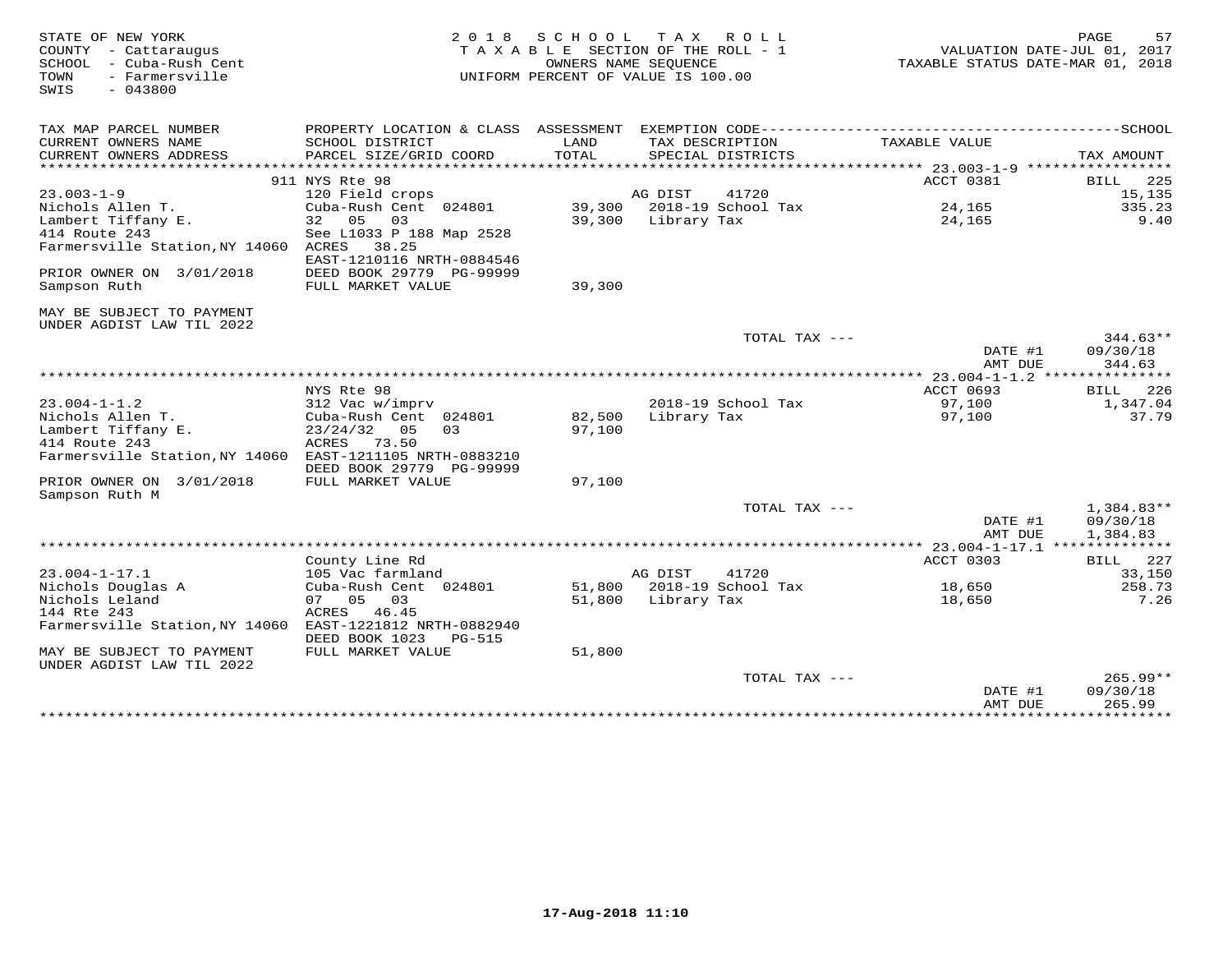| STATE OF NEW YORK<br>COUNTY - Cattaraugus<br>SCHOOL - Cuba-Rush Cent<br>TOWN<br>- Farmersville<br>SWIS<br>$-043800$ | 2 0 1 8                                              | SCHOOL<br>TAXABLE SECTION OF THE ROLL - 1<br>OWNERS NAME SEQUENCE<br>UNIFORM PERCENT OF VALUE IS 100.00 |                    | TAX ROLL                             | VALUATION DATE-JUL 01, 2017<br>TAXABLE STATUS DATE-MAR 01, 2018 | PAGE<br>58                   |
|---------------------------------------------------------------------------------------------------------------------|------------------------------------------------------|---------------------------------------------------------------------------------------------------------|--------------------|--------------------------------------|-----------------------------------------------------------------|------------------------------|
| TAX MAP PARCEL NUMBER                                                                                               |                                                      |                                                                                                         |                    |                                      |                                                                 |                              |
| CURRENT OWNERS NAME<br>CURRENT OWNERS ADDRESS                                                                       | SCHOOL DISTRICT<br>PARCEL SIZE/GRID COORD            | LAND<br>TOTAL                                                                                           |                    | TAX DESCRIPTION<br>SPECIAL DISTRICTS | TAXABLE VALUE                                                   | TAX AMOUNT                   |
| *******************                                                                                                 |                                                      | ********                                                                                                |                    |                                      | ******* 23.004-1-17.2 ***************                           |                              |
| $23.004 - 1 - 17.2$                                                                                                 | 9717 County Line Rd<br>270 Mfg housing               |                                                                                                         | BAS STAR           | 41854                                | ACCT 0890                                                       | <b>BILL</b><br>228<br>30,000 |
| Nichols John A                                                                                                      | Cuba-Rush Cent 024801                                |                                                                                                         |                    | 10,400 2018-19 School Tax            | 41,800                                                          | 579.88                       |
| 9717 County Line Rd                                                                                                 | 07 05 03                                             |                                                                                                         | 41,800 Library Tax |                                      | 41,800                                                          | 16.27                        |
| Farmersville Sta, NY 14060                                                                                          | 2.60<br>ACRES<br>EAST-1222317 NRTH-0883150           |                                                                                                         |                    |                                      |                                                                 |                              |
|                                                                                                                     | DEED BOOK 13721 PG-3001                              |                                                                                                         |                    |                                      |                                                                 |                              |
|                                                                                                                     | FULL MARKET VALUE                                    | 41,800                                                                                                  |                    | TOTAL TAX ---                        |                                                                 | $179.97**$                   |
|                                                                                                                     |                                                      |                                                                                                         |                    |                                      | DATE #1<br>AMT DUE                                              | 09/30/18<br>179.97           |
|                                                                                                                     |                                                      |                                                                                                         |                    |                                      |                                                                 |                              |
|                                                                                                                     | 9849 Huyck Rd                                        |                                                                                                         |                    |                                      | ACCT 0411                                                       | BILL 229                     |
| $23.004 - 1 - 15$                                                                                                   | 240 Rural res                                        |                                                                                                         | AG BLDG            | 41700                                |                                                                 | 8,000                        |
| Nichols Norman D                                                                                                    | Cuba-Rush Cent 024801                                | 78,300 AG DIST                                                                                          |                    | 41720                                |                                                                 | 29,699                       |
| Nichols Diane                                                                                                       | 08 05 03                                             |                                                                                                         | 158,000 BAS STAR   | 41854                                |                                                                 | 30,000                       |
| 9849 Huyck Rd<br>Farmersville Station, NY 14060 EAST-1220256 NRTH-0884599                                           | ACRES 73.63                                          |                                                                                                         | Library Tax        | 2018-19 School Tax                   | 120,301<br>120,301                                              | 1,668.90<br>46.82            |
|                                                                                                                     | DEED BOOK 00992 PG-00838                             |                                                                                                         |                    |                                      |                                                                 |                              |
| MAY BE SUBJECT TO PAYMENT<br>UNDER AGDIST LAW TIL 2028                                                              | FULL MARKET VALUE                                    | 158,000                                                                                                 |                    |                                      |                                                                 |                              |
|                                                                                                                     |                                                      |                                                                                                         |                    | TOTAL TAX ---                        |                                                                 | $1,299.54**$                 |
|                                                                                                                     |                                                      |                                                                                                         |                    |                                      | DATE #1<br>AMT DUE                                              | 09/30/18<br>1,299.54         |
|                                                                                                                     |                                                      |                                                                                                         |                    |                                      |                                                                 |                              |
| $41.002 - 1 - 9.2$                                                                                                  | 204 Hardy Crn. Rd<br>312 Vac w/imprv                 |                                                                                                         |                    | 2018-19 School Tax                   | ACCT 0730<br>24,100                                             | BILL 230<br>334.33           |
| Nottingham Linda                                                                                                    | Cuba-Rush Cent 024801                                | 13,700                                                                                                  | Library Tax        |                                      | 24,100                                                          | 9.38                         |
| 501 Cherry St                                                                                                       | 02 05<br>03                                          | 24,100                                                                                                  |                    |                                      |                                                                 |                              |
| Olean, NY 14760                                                                                                     | ACRES<br>4.80                                        |                                                                                                         |                    |                                      |                                                                 |                              |
|                                                                                                                     | EAST-1219527 NRTH-0860385                            |                                                                                                         |                    |                                      |                                                                 |                              |
|                                                                                                                     | DEED BOOK 28620 PG-5001                              |                                                                                                         |                    |                                      |                                                                 |                              |
|                                                                                                                     | FULL MARKET VALUE                                    | 24,100                                                                                                  |                    |                                      |                                                                 |                              |
|                                                                                                                     |                                                      |                                                                                                         |                    | TOTAL TAX ---                        | DATE #1                                                         | 343.71**<br>09/30/18         |
|                                                                                                                     |                                                      |                                                                                                         |                    |                                      | AMT DUE                                                         | 343.71                       |
|                                                                                                                     |                                                      |                                                                                                         |                    |                                      |                                                                 | * * * * * * * * * * * *      |
|                                                                                                                     | 212 Hardy Crn. Rd                                    |                                                                                                         |                    |                                      | ACCT 0781                                                       | BILL 231                     |
| $41.002 - 1 - 9.4$                                                                                                  | 314 Rural vac<10                                     |                                                                                                         |                    | 2018-19 School Tax                   | 16,400                                                          | 227.51                       |
| Nottingham, Jr. Wayne A.                                                                                            | Cuba-Rush Cent 024801                                | 16,400                                                                                                  | Library Tax        |                                      | 16,400                                                          | 6.38                         |
| 1311 South Avenue                                                                                                   | 02 03<br>03                                          | 16,400                                                                                                  |                    |                                      |                                                                 |                              |
| Niagara Falls, NY 14305                                                                                             | ACRES<br>6.75                                        |                                                                                                         |                    |                                      |                                                                 |                              |
|                                                                                                                     | EAST-1219198 NRTH-0860494<br>DEED BOOK 28758 PG-4001 |                                                                                                         |                    |                                      |                                                                 |                              |
|                                                                                                                     | FULL MARKET VALUE                                    | 16,400                                                                                                  |                    |                                      |                                                                 |                              |
|                                                                                                                     |                                                      |                                                                                                         |                    | TOTAL TAX ---                        |                                                                 | 233.89**                     |
|                                                                                                                     |                                                      |                                                                                                         |                    |                                      | DATE #1                                                         | 09/30/18                     |
|                                                                                                                     |                                                      |                                                                                                         |                    |                                      | AMT DUE<br>**************                                       | 233.89<br>* * * * * * * * *  |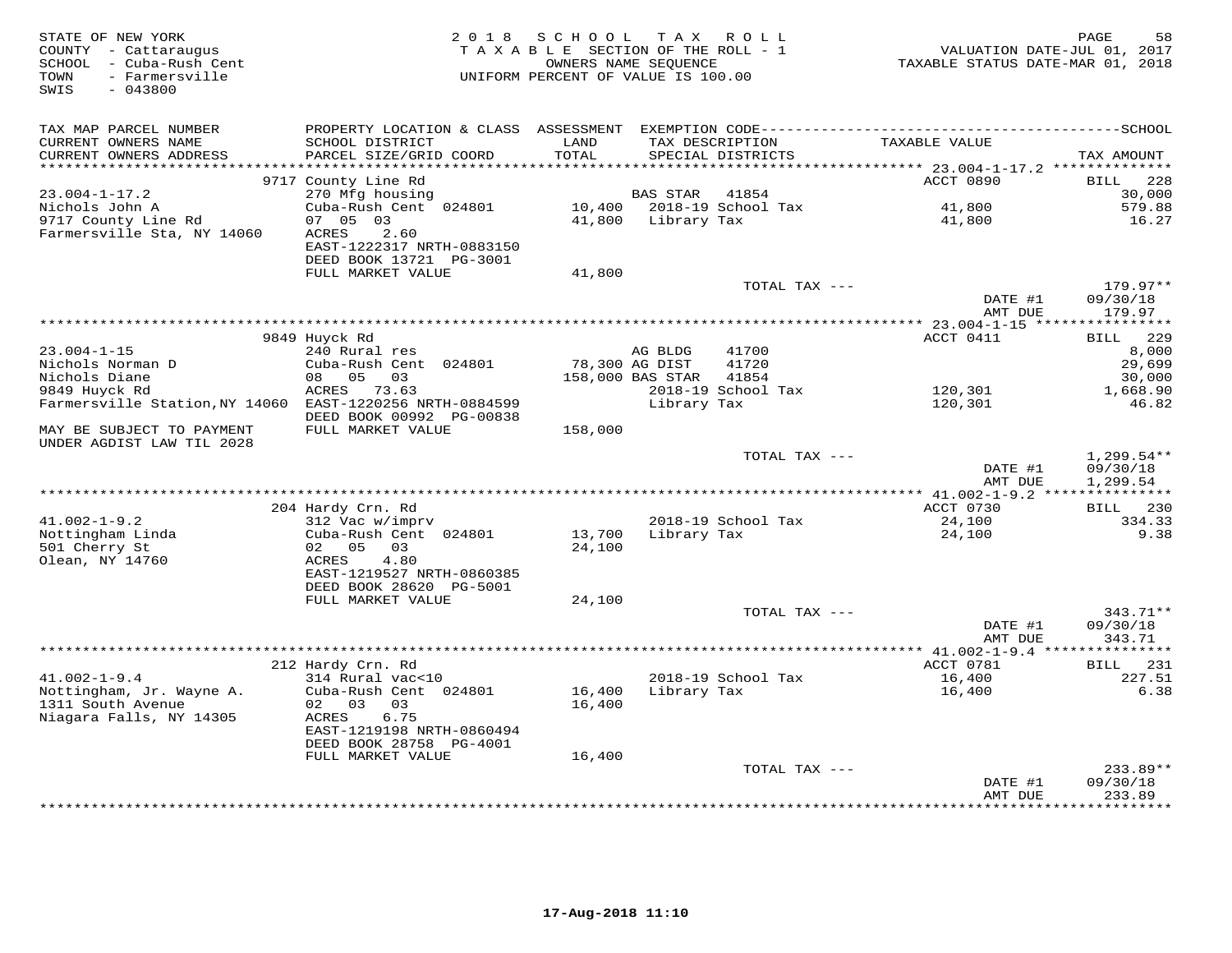| STATE OF NEW YORK<br>COUNTY - Cattaraugus<br>SCHOOL - Cuba-Rush Cent<br>TOWN<br>- Farmersville<br>$-043800$<br>SWIS |                                                                                                            | 2018 SCHOOL<br>TAXABLE SECTION OF THE ROLL - 1<br>OWNERS NAME SEQUENCE<br>UNIFORM PERCENT OF VALUE IS 100.00 | T A X              | R O L L                              | VALUATION DATE-JUL 01, 2017<br>TAXABLE STATUS DATE-MAR 01, 2018 | PAGE<br>59                     |
|---------------------------------------------------------------------------------------------------------------------|------------------------------------------------------------------------------------------------------------|--------------------------------------------------------------------------------------------------------------|--------------------|--------------------------------------|-----------------------------------------------------------------|--------------------------------|
| TAX MAP PARCEL NUMBER                                                                                               |                                                                                                            |                                                                                                              |                    |                                      |                                                                 |                                |
| CURRENT OWNERS NAME<br>CURRENT OWNERS ADDRESS                                                                       | SCHOOL DISTRICT<br>PARCEL SIZE/GRID COORD                                                                  | LAND<br>TOTAL                                                                                                |                    | TAX DESCRIPTION<br>SPECIAL DISTRICTS | TAXABLE VALUE                                                   | TAX AMOUNT                     |
|                                                                                                                     |                                                                                                            |                                                                                                              |                    |                                      |                                                                 |                                |
|                                                                                                                     | 9850 NYS Rte 98                                                                                            |                                                                                                              |                    |                                      | ACCT 0920                                                       | BILL 232                       |
| $23.004 - 1 - 1.5$                                                                                                  | 210 1 Family Res                                                                                           |                                                                                                              | ENH STAR           | 41834                                |                                                                 | 64,900                         |
| Ostrowski Robert J Sr                                                                                               | Cuba-Rush Cent 024801                                                                                      |                                                                                                              |                    | 8,200 2018-19 School Tax             | 64,900                                                          | 900.34                         |
| 9850 Rte. 98<br>Farmersville Station, NY 14060 ACRES                                                                | 05 04<br>24<br>1.15<br>EAST-1211204 NRTH-0885480<br>DEED BOOK 942<br>PG-434                                |                                                                                                              | 64,900 Library Tax |                                      | 64,900                                                          | 25.26                          |
|                                                                                                                     | FULL MARKET VALUE                                                                                          | 64,900                                                                                                       |                    |                                      |                                                                 |                                |
|                                                                                                                     |                                                                                                            |                                                                                                              |                    | TOTAL TAX ---                        |                                                                 | $25.26**$                      |
|                                                                                                                     |                                                                                                            |                                                                                                              |                    |                                      | DATE #1                                                         | 09/30/18                       |
|                                                                                                                     |                                                                                                            |                                                                                                              |                    |                                      | AMT DUE                                                         | 25.26                          |
|                                                                                                                     |                                                                                                            |                                                                                                              |                    |                                      |                                                                 |                                |
|                                                                                                                     | 9718 NYS Rte 98                                                                                            |                                                                                                              |                    |                                      | ACCT 0271                                                       | BILL 233                       |
| $23.003 - 1 - 11.1$                                                                                                 | 220 2 Family Res                                                                                           |                                                                                                              | BAS STAR           | 41854                                |                                                                 | 30,000                         |
| Owens Daniel R<br>9718 NYS Rte. 98                                                                                  | Cuba-Rush Cent 024801<br>31 05 03                                                                          |                                                                                                              | Library Tax        | 38,000 2018-19 School Tax            | 182,100                                                         | 2,526.21<br>70.86              |
| Franklinville, NY 14737                                                                                             | See L 1033 P 186 Map 2527<br>ACRES<br>33.20 BANK 017<br>EAST-1209261 NRTH-0882407<br>DEED BOOK 1033 PG-186 | 182,100                                                                                                      |                    |                                      | 182,100                                                         |                                |
|                                                                                                                     | FULL MARKET VALUE                                                                                          | 182,100                                                                                                      |                    |                                      |                                                                 |                                |
|                                                                                                                     |                                                                                                            |                                                                                                              |                    | TOTAL TAX ---                        |                                                                 | $2,180.89**$                   |
|                                                                                                                     |                                                                                                            |                                                                                                              |                    |                                      | DATE #1<br>AMT DUE                                              | 09/30/18<br>2,180.89           |
|                                                                                                                     |                                                                                                            |                                                                                                              |                    |                                      | ********** 23.003-1-7.4 ***************                         |                                |
|                                                                                                                     | 1032 Siloam Rd                                                                                             |                                                                                                              |                    |                                      | ACCT 0997                                                       | BILL 234                       |
| $23.003 - 1 - 7.4$<br>Owens Elbert C                                                                                | 210 1 Family Res<br>Cuba-Rush Cent 024801                                                                  | 7,900                                                                                                        | ENH STAR           | 41834<br>2018-19 School Tax          | 92,600                                                          | 66,800<br>1,284.61             |
| Owens Ruth A                                                                                                        | 32 05 03                                                                                                   | 92,600                                                                                                       | Library Tax        |                                      | 92,600                                                          | 36.04                          |
| PO Box 21<br>Farmersville Station, NY 14060 ACRES                                                                   | FRNT 285.00 DPTH 133.00<br>0.87<br>EAST-1207998 NRTH-0885930                                               |                                                                                                              |                    |                                      |                                                                 |                                |
|                                                                                                                     | DEED BOOK 978<br>PG-1132                                                                                   |                                                                                                              |                    |                                      |                                                                 |                                |
|                                                                                                                     | FULL MARKET VALUE                                                                                          | 92,600                                                                                                       |                    |                                      |                                                                 |                                |
|                                                                                                                     |                                                                                                            |                                                                                                              |                    | TOTAL TAX ---                        | DATE #1<br>AMT DUE                                              | 394.65**<br>09/30/18<br>394.65 |
|                                                                                                                     |                                                                                                            |                                                                                                              |                    |                                      |                                                                 |                                |
|                                                                                                                     | 9861 Galen Hill Rd                                                                                         |                                                                                                              |                    |                                      | ACCT 0156                                                       | <b>BILL</b> 235                |
| $23.014 - 1 - 7$                                                                                                    | 210 1 Family Res                                                                                           |                                                                                                              | <b>BAS STAR</b>    | 41854                                |                                                                 | 30,000                         |
| Owens Gregory J                                                                                                     | Cuba-Rush Cent 024801                                                                                      |                                                                                                              |                    | 7,700 2018-19 School Tax             | 99,300                                                          | 1,377.56                       |
| 9861 Galen Hill Rd<br>Freedom, NY 14065                                                                             | 32 05 03<br>ACRES<br>0.58<br>EAST-1208229 NRTH-0885865                                                     | 99,300                                                                                                       | Library Tax        |                                      | 99,300                                                          | 38.64                          |
|                                                                                                                     | DEED BOOK 19857 PG-9001                                                                                    |                                                                                                              |                    |                                      |                                                                 |                                |
|                                                                                                                     | FULL MARKET VALUE                                                                                          | 99,300                                                                                                       |                    |                                      |                                                                 |                                |
|                                                                                                                     |                                                                                                            |                                                                                                              |                    | TOTAL TAX ---                        | DATE #1                                                         | $1,000.02**$<br>09/30/18       |
|                                                                                                                     |                                                                                                            |                                                                                                              |                    |                                      | AMT DUE                                                         | 1,000.02                       |
|                                                                                                                     |                                                                                                            |                                                                                                              |                    |                                      |                                                                 | <b>++++++++++</b>              |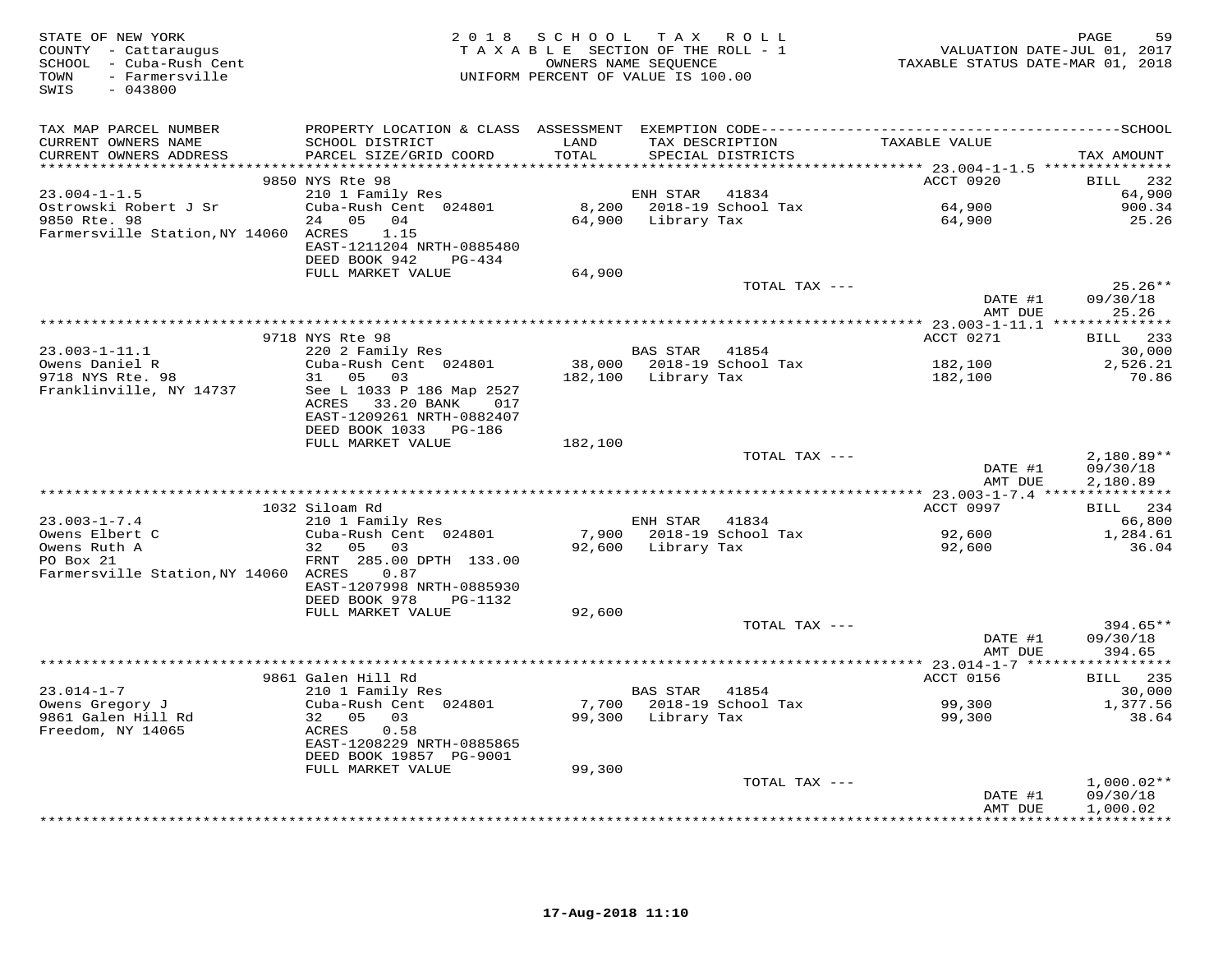| STATE OF NEW YORK<br>COUNTY - Cattaraugus<br>- Cuba-Rush Cent<br>SCHOOL<br>- Farmersville<br>TOWN<br>SWIS<br>$-043800$ |                                                                                                                                   | 2018 SCHOOL<br>OWNERS NAME SEQUENCE | TAX ROLL<br>TAXABLE SECTION OF THE ROLL - 1<br>UNIFORM PERCENT OF VALUE IS 100.00 | VALUATION DATE-JUL 01, 2017<br>TAXABLE STATUS DATE-MAR 01, 2018 | PAGE<br>60                           |
|------------------------------------------------------------------------------------------------------------------------|-----------------------------------------------------------------------------------------------------------------------------------|-------------------------------------|-----------------------------------------------------------------------------------|-----------------------------------------------------------------|--------------------------------------|
| TAX MAP PARCEL NUMBER<br>CURRENT OWNERS NAME<br>CURRENT OWNERS ADDRESS<br>***********************                      | SCHOOL DISTRICT<br>PARCEL SIZE/GRID COORD                                                                                         | LAND<br>TOTAL                       | TAX DESCRIPTION<br>SPECIAL DISTRICTS                                              | TAXABLE VALUE                                                   | TAX AMOUNT                           |
|                                                                                                                        | 9796 Church St                                                                                                                    |                                     |                                                                                   | ACCT 0313                                                       | <b>BILL</b><br>236                   |
| $23.014 - 1 - 27$<br>Owens Richard L<br>2797 California Hill Rd<br>Delevan, NY 14042                                   | 210 1 Family Res<br>Cuba-Rush Cent 024801<br>32 05<br>03<br>ACRES<br>0.20<br>EAST-1208425 NRTH-0884979<br>DEED BOOK 18009 PG-4001 | 5,600<br>62,500                     | 2018-19 School Tax<br>Library Tax                                                 | 62,500<br>62,500                                                | 867.04<br>24.32                      |
|                                                                                                                        | FULL MARKET VALUE                                                                                                                 | 62,500                              | TOTAL TAX ---                                                                     |                                                                 | 891.36**                             |
|                                                                                                                        |                                                                                                                                   |                                     |                                                                                   | DATE #1<br>AMT DUE                                              | 09/30/18<br>891.36                   |
|                                                                                                                        | 593 West Branch Rd                                                                                                                |                                     |                                                                                   | ACCT 1023                                                       | BILL 237                             |
| $32.002 - 1 - 11.10$<br>Pasternak Martin A<br>Pasternak Mary J                                                         | 270 Mfg housing<br>Cuba-Rush Cent 024801<br>21  05  03                                                                            | 17,700<br>35,700                    | 2018-19 School Tax<br>Library Tax                                                 | 35,700<br>35,700                                                | 495.25<br>13.89                      |
| 480 N Ivyhurst Rd<br>Amherst, NY 14226                                                                                 | Ff 510.00<br>ACRES<br>7.85<br>EAST-1213689 NRTH-0873660<br>DEED BOOK 14504 PG-3001                                                |                                     |                                                                                   |                                                                 |                                      |
|                                                                                                                        | FULL MARKET VALUE                                                                                                                 | 35,700                              | TOTAL TAX ---                                                                     |                                                                 | $509.14**$                           |
|                                                                                                                        |                                                                                                                                   |                                     |                                                                                   | DATE #1<br>AMT DUE                                              | 09/30/18<br>509.14                   |
|                                                                                                                        | 8833 Stebbins aka Crestlane Rd                                                                                                    |                                     |                                                                                   | ACCT 0395                                                       | BILL 238                             |
| $32.004 - 1 - 15$<br>Pasternak Michael R.<br>771 Bush Hill Rd                                                          | 240 Rural res<br>Cuba-Rush Cent 024801<br>03<br>12 <sub>2</sub><br>05                                                             | 19,700<br>71,700                    | 2018-19 School Tax<br>Library Tax                                                 | 71,700<br>71,700                                                | 994.67<br>27.90                      |
| Franklinville, NY 14737                                                                                                | ACRES 11.29 BANK<br>017<br>EAST-1213475 NRTH-0868361<br>DEED BOOK 26371 PG-8002<br>FULL MARKET VALUE                              | 71,700                              |                                                                                   |                                                                 |                                      |
|                                                                                                                        |                                                                                                                                   |                                     | TOTAL TAX ---                                                                     | DATE #1<br>AMT DUE                                              | $1,022.57**$<br>09/30/18<br>1,022.57 |
|                                                                                                                        |                                                                                                                                   |                                     |                                                                                   |                                                                 | ***********                          |
| $32.004 - 1 - 3.1$                                                                                                     | 771 Bush Hill Rd<br>210 1 Family Res                                                                                              |                                     | <b>BAS STAR</b><br>41854                                                          | ACCT 0134                                                       | 239<br>BILL<br>30,000                |
| Pasternak Michael T<br>771 Bush Hill Rd<br>Franklinville, NY 14737                                                     | Cuba-Rush Cent 024801<br>20<br>05<br>03<br>2.45 BANK<br>ACRES<br>017                                                              | 10,200<br>72,400                    | 2018-19 School Tax<br>Library Tax                                                 | 72,400<br>72,400                                                | 1,004.38<br>28.17                    |
|                                                                                                                        | EAST-1211649 NRTH-0870788<br>DEED BOOK 8120 PG-5002                                                                               |                                     |                                                                                   |                                                                 |                                      |
|                                                                                                                        | FULL MARKET VALUE                                                                                                                 | 72,400                              | TOTAL TAX ---                                                                     | DATE #1                                                         | $616.37**$<br>09/30/18               |
|                                                                                                                        |                                                                                                                                   |                                     |                                                                                   | AMT DUE                                                         | 616.37                               |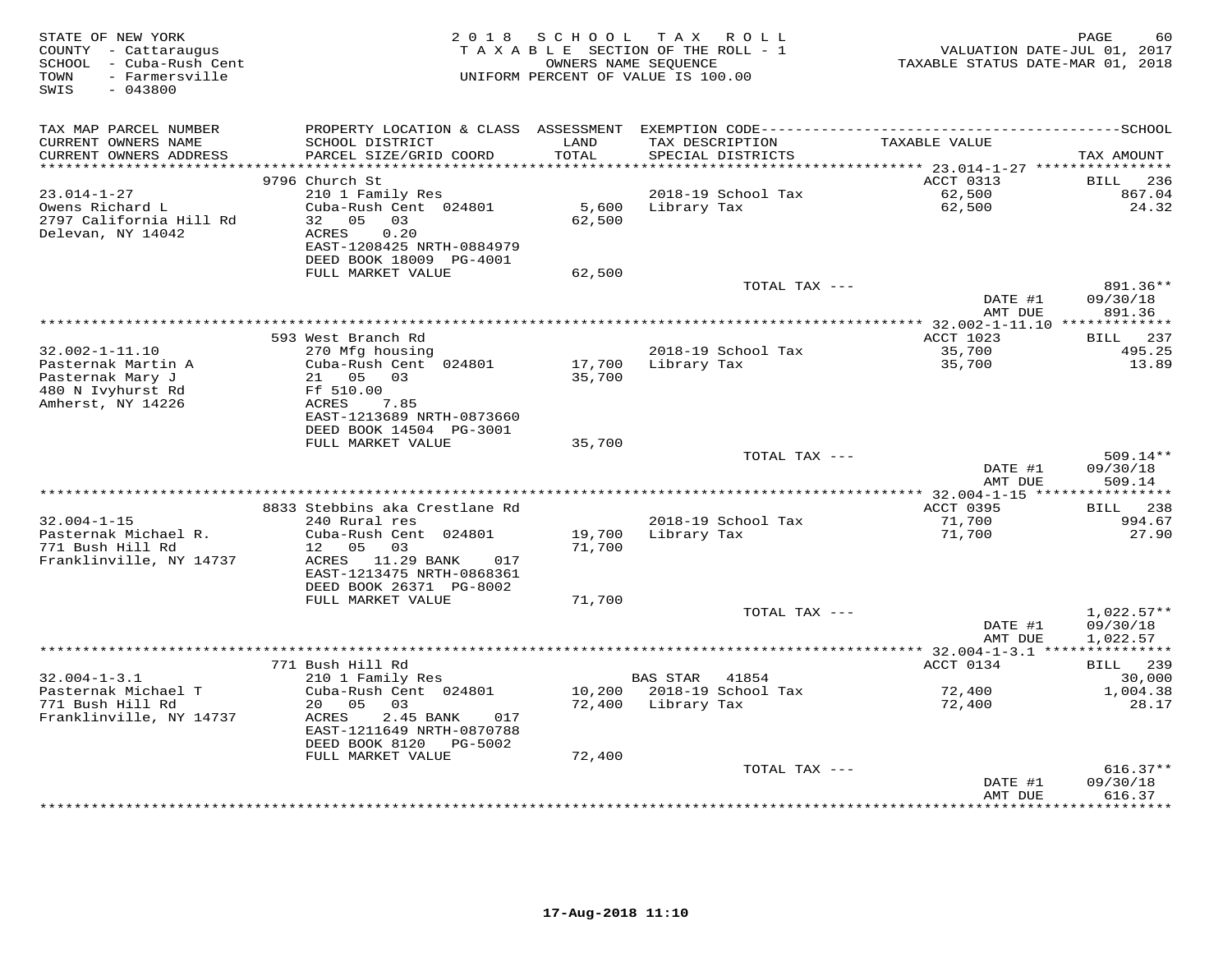| STATE OF NEW YORK<br>COUNTY - Cattaraugus<br>SCHOOL - Cuba-Rush Cent<br>- Farmersville<br>TOWN<br>SWIS<br>$-043800$ |                                              |                         | 2018 SCHOOL TAX ROLL<br>TAXABLE SECTION OF THE ROLL - 1<br>OWNERS NAME SEQUENCE<br>UNIFORM PERCENT OF VALUE IS 100.00 | VALUATION DATE-JUL 01, 2017<br>TAXABLE STATUS DATE-MAR 01, 2018 | PAGE<br>61               |
|---------------------------------------------------------------------------------------------------------------------|----------------------------------------------|-------------------------|-----------------------------------------------------------------------------------------------------------------------|-----------------------------------------------------------------|--------------------------|
| TAX MAP PARCEL NUMBER                                                                                               |                                              |                         |                                                                                                                       |                                                                 |                          |
| CURRENT OWNERS NAME                                                                                                 | SCHOOL DISTRICT                              | LAND                    | TAX DESCRIPTION                                                                                                       | TAXABLE VALUE                                                   |                          |
| CURRENT OWNERS ADDRESS<br>**********************                                                                    | PARCEL SIZE/GRID COORD                       | TOTAL<br>************** | SPECIAL DISTRICTS<br>**********************                                                                           | *********** 32.004-1-26.1 ***************                       | TAX AMOUNT               |
|                                                                                                                     | 691 Bush Hill Rd                             |                         |                                                                                                                       | ACCT 0317                                                       | BILL 240                 |
| 32.004-1-26.1                                                                                                       | 260 Seasonal res                             |                         | 2018-19 School Tax                                                                                                    |                                                                 | 947.50                   |
| Paulino Robert C                                                                                                    | Cuba-Rush Cent 024801                        |                         | 36,900 Library Tax                                                                                                    | 68,300<br>68,300                                                | 26.58                    |
| Paulino Mary C                                                                                                      | 20  05  03                                   | 68,300                  |                                                                                                                       |                                                                 |                          |
| 3104 S Creek Rd                                                                                                     | ACRES 34.85                                  |                         |                                                                                                                       |                                                                 |                          |
| Hamburg, NY 14075                                                                                                   | EAST-1212747 NRTH-0868789                    |                         |                                                                                                                       |                                                                 |                          |
|                                                                                                                     | DEED BOOK 745<br>PG-00627                    |                         |                                                                                                                       |                                                                 |                          |
|                                                                                                                     | FULL MARKET VALUE                            | 68,300                  |                                                                                                                       |                                                                 |                          |
|                                                                                                                     |                                              |                         | TOTAL TAX ---                                                                                                         | DATE #1                                                         | 974.08**<br>09/30/18     |
|                                                                                                                     |                                              |                         |                                                                                                                       | AMT DUE                                                         | 974.08                   |
|                                                                                                                     |                                              |                         |                                                                                                                       |                                                                 |                          |
|                                                                                                                     | 9826 Church St                               |                         |                                                                                                                       | ACCT 0300                                                       | BILL 241                 |
| $23.014 - 1 - 23$                                                                                                   | 210 1 Family Res                             |                         | BAS STAR 41854                                                                                                        |                                                                 | 30,000                   |
| $Perkins$ Jonathan G                                                                                                | Cuba-Rush Cent 024801                        |                         | 7,600 2018-19 School Tax                                                                                              | 55,700<br>55,700                                                | 772.71                   |
| 9826 Church St                                                                                                      | 32 05 03                                     |                         | 55,700 Library Tax                                                                                                    |                                                                 | 21.68                    |
| Farmersville Station, NY 14060 ACRES                                                                                | 0.52 BANK 017                                |                         |                                                                                                                       |                                                                 |                          |
|                                                                                                                     | EAST-1208430 NRTH-0885392                    |                         |                                                                                                                       |                                                                 |                          |
|                                                                                                                     | DEED BOOK 20547 PG-3001<br>FULL MARKET VALUE |                         |                                                                                                                       |                                                                 |                          |
|                                                                                                                     |                                              | 55,700                  | TOTAL TAX ---                                                                                                         |                                                                 | 378.21**                 |
|                                                                                                                     |                                              |                         |                                                                                                                       | DATE #1                                                         | 09/30/18                 |
|                                                                                                                     |                                              |                         |                                                                                                                       | AMT DUE                                                         | 378.21                   |
|                                                                                                                     |                                              |                         |                                                                                                                       |                                                                 |                          |
|                                                                                                                     | 9744 Church St                               |                         |                                                                                                                       | ACCT 0184                                                       | BILL 242                 |
| $23.014 - 1 - 38$                                                                                                   | 210 1 Family Res                             |                         | BAS STAR 41854                                                                                                        |                                                                 | 30,000                   |
| Peters Lori J                                                                                                       | Cuba-Rush Cent 024801                        |                         | 9,900 2018-19 School Tax                                                                                              | 56,900<br>56.900                                                | 789.35                   |
| Morgan Daniel J                                                                                                     | 32 05 03                                     |                         | 56,900 Library Tax                                                                                                    | 56,900                                                          | 22.14                    |
| 9744 Church St<br>Farmersville Station, NY 14060 EAST-1208684 NRTH-0884482                                          | ACRES<br>2.25 BANK<br>017                    |                         |                                                                                                                       |                                                                 |                          |
|                                                                                                                     | DEED BOOK 10739 PG-9002                      |                         |                                                                                                                       |                                                                 |                          |
|                                                                                                                     | FULL MARKET VALUE                            | 56,900                  |                                                                                                                       |                                                                 |                          |
|                                                                                                                     |                                              |                         | TOTAL TAX ---                                                                                                         |                                                                 | 395.31**                 |
|                                                                                                                     |                                              |                         |                                                                                                                       | DATE #1                                                         | 09/30/18                 |
|                                                                                                                     |                                              |                         |                                                                                                                       | AMT DUE                                                         | 395.31                   |
|                                                                                                                     |                                              |                         |                                                                                                                       |                                                                 |                          |
|                                                                                                                     | 9871 Galen Hill Rd                           |                         |                                                                                                                       | ACCT 0155                                                       | BILL 243                 |
| $23.014 - 1 - 6$                                                                                                    | 210 1 Family Res                             |                         | 2018-19 School Tax                                                                                                    | 78,400                                                          | 1,087.62                 |
| Phillippi Michelle L.                                                                                               | Cuba-Rush Cent 024801                        | 7,400                   | Library Tax                                                                                                           | 78,400                                                          | 30.51                    |
| 9871 Galen Hill Rd<br>Freedom, NY 14065                                                                             | 32 05 03<br>FRNT 98.00 DPTH 189.50           | 78,400                  |                                                                                                                       |                                                                 |                          |
|                                                                                                                     | ACRES<br>0.43                                |                         |                                                                                                                       |                                                                 |                          |
|                                                                                                                     | EAST-1208225 NRTH-0885958                    |                         |                                                                                                                       |                                                                 |                          |
|                                                                                                                     | DEED BOOK 25755 PG-7001                      |                         |                                                                                                                       |                                                                 |                          |
|                                                                                                                     | FULL MARKET VALUE                            | 78,400                  |                                                                                                                       |                                                                 |                          |
|                                                                                                                     |                                              |                         | TOTAL TAX ---                                                                                                         |                                                                 | 1,118.13**               |
|                                                                                                                     |                                              |                         |                                                                                                                       | DATE #1                                                         | 09/30/18                 |
|                                                                                                                     |                                              |                         |                                                                                                                       | AMT DUE                                                         | 1,118.13<br>************ |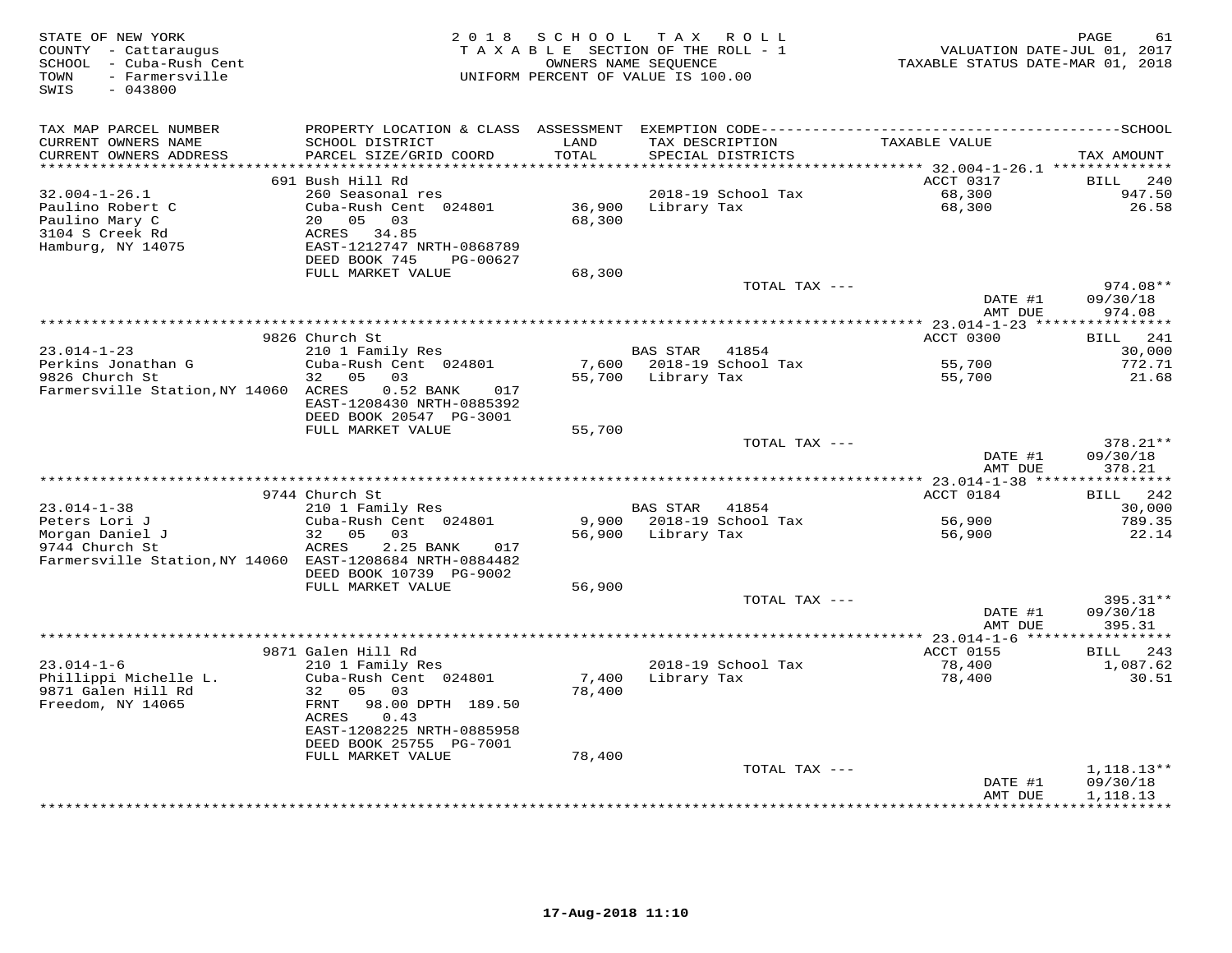| STATE OF NEW YORK<br>COUNTY - Cattaraugus<br>SCHOOL - Cuba-Rush Cent<br>- Farmersville<br>TOWN<br>SWIS<br>$-043800$ | 2 0 1 8                                      | S C H O O L   | TAX ROLL<br>TAXABLE SECTION OF THE ROLL - 1<br>OWNERS NAME SEQUENCE<br>UNIFORM PERCENT OF VALUE IS 100.00 | VALUATION DATE-JUL 01, 2017<br>TAXABLE STATUS DATE-MAR 01, 2018 | PAGE<br>62            |
|---------------------------------------------------------------------------------------------------------------------|----------------------------------------------|---------------|-----------------------------------------------------------------------------------------------------------|-----------------------------------------------------------------|-----------------------|
| TAX MAP PARCEL NUMBER                                                                                               |                                              |               |                                                                                                           |                                                                 |                       |
| CURRENT OWNERS NAME<br>CURRENT OWNERS ADDRESS                                                                       | SCHOOL DISTRICT<br>PARCEL SIZE/GRID COORD    | LAND<br>TOTAL | TAX DESCRIPTION<br>SPECIAL DISTRICTS                                                                      | TAXABLE VALUE                                                   | TAX AMOUNT            |
| **************                                                                                                      | 9017 Co Line Rd                              | ******        |                                                                                                           | ******* 32.002-1-7 *****************<br>ACCT 0061               | <b>BILL</b><br>244    |
| $32.002 - 1 - 7$                                                                                                    | 260 Seasonal res                             |               | 2018-19 School Tax                                                                                        | 133,200                                                         | 1,847.84              |
| Phillips Paul A                                                                                                     | Cuba-Rush Cent 024801                        | 103,600       | Library Tax                                                                                               | 133,200                                                         | 51.83                 |
| Crumley Jonathan                                                                                                    | 05 05<br>03                                  | 133,200       |                                                                                                           |                                                                 |                       |
| 33 Summertime Trl                                                                                                   | ACRES 146.29                                 |               |                                                                                                           |                                                                 |                       |
| Hilton, NY 14468                                                                                                    | EAST-1220339 NRTH-0872959                    |               |                                                                                                           |                                                                 |                       |
| MAY BE SUBJECT TO PAYMENT<br>UNDER AGDIST LAW TIL 2019                                                              | DEED BOOK 14470 PG-6001<br>FULL MARKET VALUE | 133,200       |                                                                                                           |                                                                 |                       |
|                                                                                                                     |                                              |               | TOTAL TAX ---                                                                                             |                                                                 | $1,899.67**$          |
|                                                                                                                     |                                              |               |                                                                                                           | DATE #1<br>AMT DUE                                              | 09/30/18<br>1,899.67  |
|                                                                                                                     |                                              |               |                                                                                                           | ******** 32.002-1-14 **                                         |                       |
|                                                                                                                     | 644 West Branch Rd                           |               |                                                                                                           | ACCT 0537                                                       | <b>BILL</b><br>245    |
| $32.002 - 1 - 14$<br>Pinney Corinna                                                                                 | 270 Mfg housing<br>Cuba-Rush Cent 024801     | 11,000        | 2018-19 School Tax<br>Library Tax                                                                         | 59,300<br>59,300                                                | 822.65<br>23.08       |
| 644 West Branch Rd                                                                                                  | 21<br>05<br>04                               | 59,300        |                                                                                                           |                                                                 |                       |
| Franklinville, NY 14737                                                                                             | Ff 280.00                                    |               |                                                                                                           |                                                                 |                       |
|                                                                                                                     | <b>ACRES</b><br>3.00                         |               |                                                                                                           |                                                                 |                       |
|                                                                                                                     | EAST-1213124 NRTH-0874573                    |               |                                                                                                           |                                                                 |                       |
|                                                                                                                     | DEED BOOK 23458 PG-2002                      |               |                                                                                                           |                                                                 |                       |
|                                                                                                                     | FULL MARKET VALUE                            | 59,300        | TOTAL TAX ---                                                                                             |                                                                 | 845.73**              |
|                                                                                                                     |                                              |               |                                                                                                           | DATE #1                                                         | 09/30/18              |
|                                                                                                                     |                                              |               |                                                                                                           | AMT DUE                                                         | 845.73                |
|                                                                                                                     |                                              |               |                                                                                                           | ******** 32.004-2-13.5                                          |                       |
| $32.004 - 2 - 13.5$                                                                                                 | Agett (Off) Rd                               |               | 2018-19 School Tax                                                                                        | <b>ACCT 1159</b><br>36,200                                      | BILL<br>246<br>502.19 |
| Piotrowski Daryle E                                                                                                 | 322 Rural vac>10<br>Cuba-Rush Cent 024801    | 36,200        | Library Tax                                                                                               | 36,200                                                          | 14.09                 |
| 508 Wall St                                                                                                         | 03<br>05<br>03                               | 36,200        |                                                                                                           |                                                                 |                       |
| N.Tonawanda, NY 14120                                                                                               | ACRES 41.35                                  |               |                                                                                                           |                                                                 |                       |
|                                                                                                                     | EAST-1220881 NRTH-0863759                    |               |                                                                                                           |                                                                 |                       |
|                                                                                                                     | DEED BOOK 12680 PG-3002                      |               |                                                                                                           |                                                                 |                       |
|                                                                                                                     | FULL MARKET VALUE                            | 36,200        | TOTAL TAX ---                                                                                             |                                                                 | $516.28**$            |
|                                                                                                                     |                                              |               |                                                                                                           | DATE #1                                                         | 09/30/18              |
|                                                                                                                     |                                              |               |                                                                                                           | AMT DUE                                                         | 516.28                |
|                                                                                                                     |                                              |               |                                                                                                           |                                                                 |                       |
|                                                                                                                     | Hardy Crn. Rd                                |               |                                                                                                           | ACCT 0942                                                       | 247<br><b>BILL</b>    |
| $41.001 - 1 - 15.10$<br>Pliszka Joseph                                                                              | 314 Rural vac<10<br>Cuba-Rush Cent 024801    | 4,100         | 2018-19 School Tax<br>Library Tax                                                                         | 4,100<br>4,100                                                  | 56.88<br>1.60         |
| Pliszka Luigina                                                                                                     | $17/18$ 05 03                                | 4,100         |                                                                                                           |                                                                 |                       |
| 88 Meadowbrook Pkwy                                                                                                 | 2.75<br>ACRES                                |               |                                                                                                           |                                                                 |                       |
| Cheektowaga, NY 14202                                                                                               | EAST-1210446 NRTH-0859992                    |               |                                                                                                           |                                                                 |                       |
|                                                                                                                     | DEED BOOK 954<br><b>PG-719</b>               |               |                                                                                                           |                                                                 |                       |
|                                                                                                                     | FULL MARKET VALUE                            | 4,100         | TOTAL TAX ---                                                                                             |                                                                 | 58.48**               |
|                                                                                                                     |                                              |               |                                                                                                           | DATE #1                                                         | 09/30/18              |
|                                                                                                                     |                                              |               |                                                                                                           | AMT DUE                                                         | 58.48                 |
|                                                                                                                     |                                              |               |                                                                                                           |                                                                 | <b>.</b>              |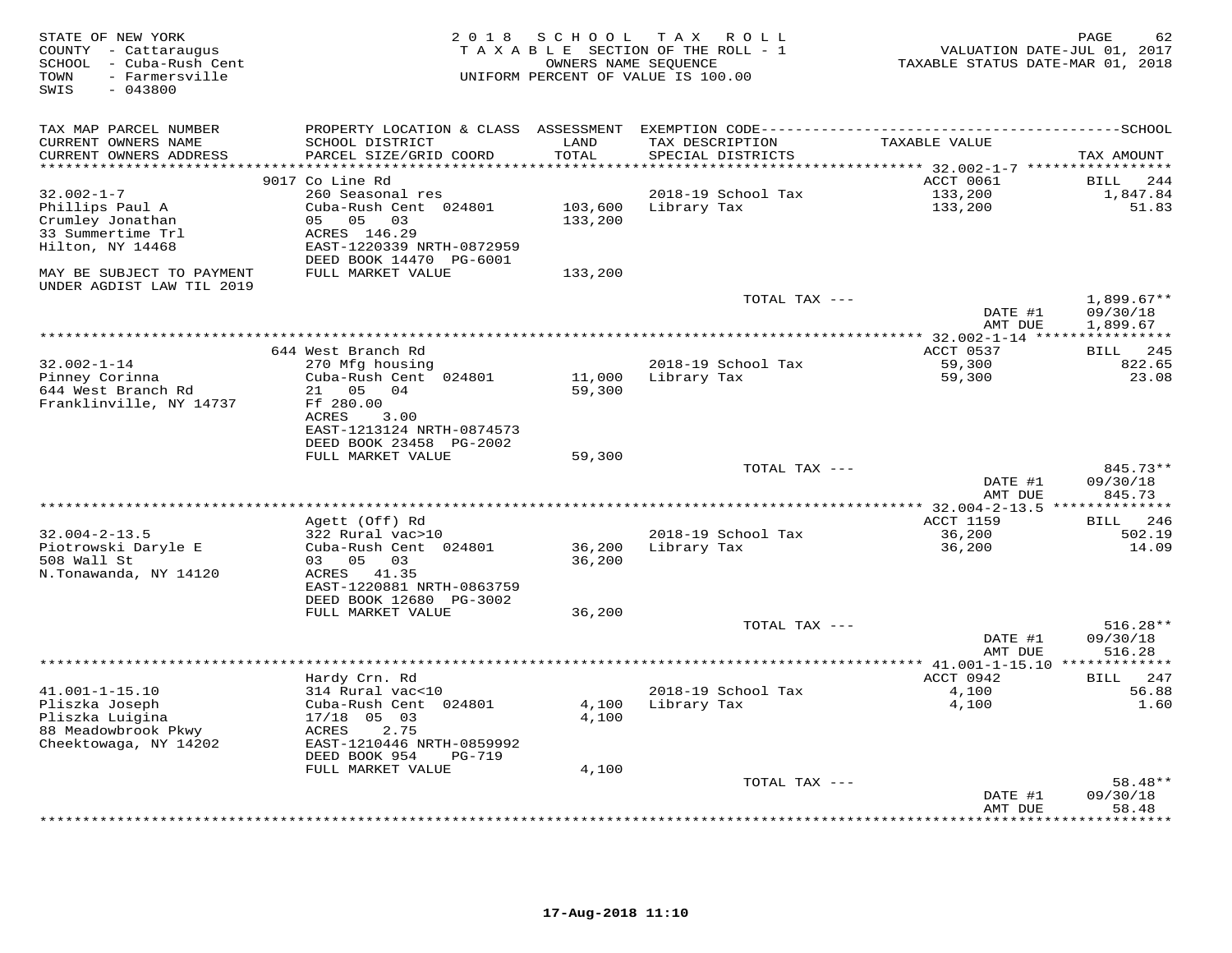| STATE OF NEW YORK<br>COUNTY - Cattaraugus<br>- Cuba-Rush Cent<br>SCHOOL<br>- Farmersville<br>TOWN<br>SWIS<br>$-043800$ | 2 0 1 8                                                                                                                                          | S C H O O L      | T A X<br>R O L L<br>TAXABLE SECTION OF THE ROLL - 1<br>OWNERS NAME SEQUENCE<br>UNIFORM PERCENT OF VALUE IS 100.00 | TAXABLE STATUS DATE-MAR 01, 2018   | PAGE<br>63<br>VALUATION DATE-JUL 01, 2017 |
|------------------------------------------------------------------------------------------------------------------------|--------------------------------------------------------------------------------------------------------------------------------------------------|------------------|-------------------------------------------------------------------------------------------------------------------|------------------------------------|-------------------------------------------|
| TAX MAP PARCEL NUMBER<br>CURRENT OWNERS NAME<br>CURRENT OWNERS ADDRESS<br>**********************                       | PROPERTY LOCATION & CLASS ASSESSMENT<br>SCHOOL DISTRICT<br>PARCEL SIZE/GRID COORD                                                                | LAND<br>TOTAL    | TAX DESCRIPTION<br>SPECIAL DISTRICTS                                                                              | TAXABLE VALUE                      | TAX AMOUNT                                |
|                                                                                                                        | 817 Hardy Crn. Rd                                                                                                                                |                  |                                                                                                                   | ACCT 0611                          | 248<br><b>BILL</b>                        |
| $41.001 - 1 - 15.2$<br>Pliszka Joseph P<br>Pliszka Lugina<br>88 Meadowbrook Pkwy<br>Cheektowaga, NY 14206              | 270 Mfg housing<br>Cuba-Rush Cent 024801<br>17/18<br>05 03<br>ACRES<br>39.10<br>EAST-1210862 NRTH-0859805<br>DEED BOOK 865<br>PG-00482           | 42,000<br>49,600 | 2018-19 School Tax<br>Library Tax                                                                                 | 49,600<br>49,600                   | 688.08<br>19.30                           |
|                                                                                                                        | FULL MARKET VALUE                                                                                                                                | 49,600           | TOTAL TAX ---                                                                                                     |                                    | 707.38**                                  |
|                                                                                                                        |                                                                                                                                                  |                  |                                                                                                                   | DATE #1<br>AMT DUE                 | 09/30/18<br>707.38                        |
|                                                                                                                        |                                                                                                                                                  |                  |                                                                                                                   |                                    |                                           |
| $40.002 - 1 - 4$<br>Poepperling David D.<br>Poepperling Terri A.                                                       | 1524 Hardy Corners Rd<br>260 Seasonal res<br>Cuba-Rush Cent 024801<br>02 05<br>04<br>ACRES                                                       | 12,700<br>61,500 | 2018-19 School Tax<br>Library Tax                                                                                 | ACCT 0176<br>61,500<br>61,500      | <b>BILL</b><br>249<br>853.17<br>23.93     |
| 328 Cedar Hollow Road<br>Laceyville, PA 18623                                                                          | 4.14<br>EAST-1200130 NRTH-0861499<br>DEED BOOK 25252 PG-5004<br>FULL MARKET VALUE                                                                | 61,500           |                                                                                                                   |                                    |                                           |
|                                                                                                                        |                                                                                                                                                  |                  | TOTAL TAX ---                                                                                                     | DATE #1<br>AMT DUE                 | 877.10**<br>09/30/18<br>877.10            |
|                                                                                                                        |                                                                                                                                                  |                  |                                                                                                                   |                                    |                                           |
| $23.014 - 1 - 50$                                                                                                      | 9730 School St<br>210 1 Family Res                                                                                                               |                  | <b>BAS STAR</b><br>41854                                                                                          | ACCT 0277                          | 250<br>BILL<br>30,000                     |
| Prutsman John<br>9730 School St<br>Farmersville Station, NY 14060 ACRES                                                | Cuba-Rush Cent 024801<br>0.5<br>03<br>32<br>2.32 BANK<br>017<br>EAST-1208251 NRTH-0884006                                                        | 10,000<br>81,600 | 2018-19 School Tax<br>Library Tax                                                                                 | 81,600<br>81,600                   | 1,132.01<br>31.75                         |
|                                                                                                                        | DEED BOOK 4277 PG-9001                                                                                                                           |                  |                                                                                                                   |                                    |                                           |
|                                                                                                                        | FULL MARKET VALUE                                                                                                                                | 81,600           | TOTAL TAX ---                                                                                                     | DATE #1<br>AMT DUE                 | 747.58**<br>09/30/18<br>747.58            |
|                                                                                                                        |                                                                                                                                                  |                  | **************************                                                                                        | ***** 23.004-1-9.2 *************** |                                           |
| $23.004 - 1 - 9.2$<br>Pszeniczny Leonard S<br>5668 Old Lake Shore Rd<br>Lakeview, NY 14085                             | Huyck Rd<br>314 Rural vac<10<br>Cuba-Rush Cent 024801<br>08<br>05<br>03<br>FRNT 390.00 DPTH 208.00<br>ACRES<br>0.93<br>EAST-1222380 NRTH-0887570 | 8,000<br>8,000   | 2018-19 School Tax<br>Library Tax                                                                                 | ACCT 0362<br>8,000<br>8,000        | BILL 251<br>110.98<br>3.11                |
|                                                                                                                        | DEED BOOK 14155 PG-6014                                                                                                                          |                  |                                                                                                                   |                                    |                                           |
|                                                                                                                        | FULL MARKET VALUE                                                                                                                                | 8,000            | TOTAL TAX ---                                                                                                     | DATE #1<br>AMT DUE                 | $114.09**$<br>09/30/18<br>114.09          |
|                                                                                                                        |                                                                                                                                                  |                  |                                                                                                                   |                                    | * * * * * * * *                           |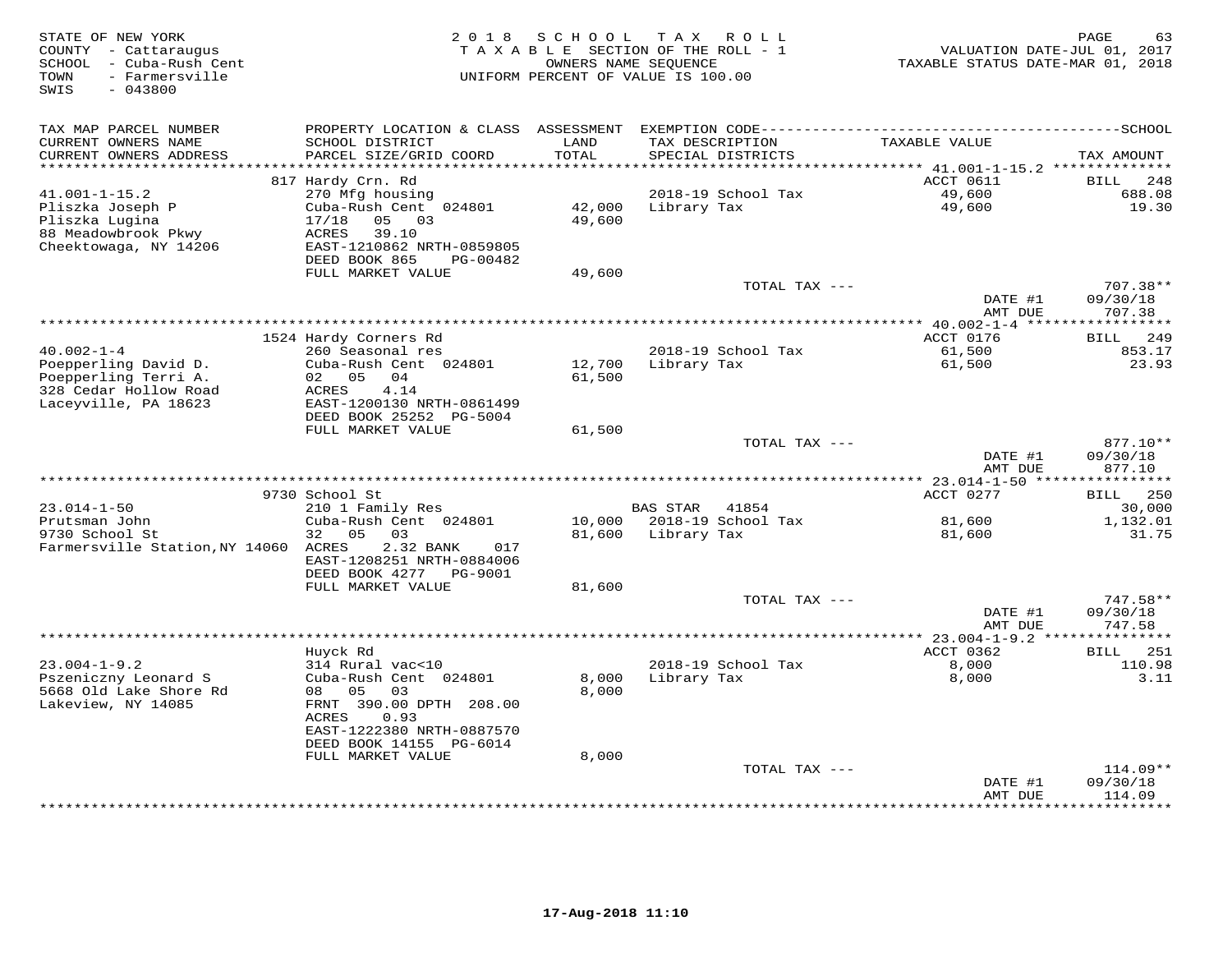| STATE OF NEW YORK<br>COUNTY - Cattaraugus<br>SCHOOL - Cuba-Rush Cent<br>- Farmersville<br>TOWN<br>$-043800$<br>SWIS |                                                     |         | 2018 SCHOOL TAX ROLL<br>TAXABLE SECTION OF THE ROLL - 1<br>OWNERS NAME SEQUENCE<br>UNIFORM PERCENT OF VALUE IS 100.00 | VALUATION DATE-JUL 01, 2017<br>TAXABLE STATUS DATE-MAR 01, 2018 | PAGE<br>64        |
|---------------------------------------------------------------------------------------------------------------------|-----------------------------------------------------|---------|-----------------------------------------------------------------------------------------------------------------------|-----------------------------------------------------------------|-------------------|
| TAX MAP PARCEL NUMBER                                                                                               |                                                     |         |                                                                                                                       |                                                                 |                   |
| CURRENT OWNERS NAME                                                                                                 | SCHOOL DISTRICT                                     | LAND    | TAX DESCRIPTION                                                                                                       | TAXABLE VALUE                                                   |                   |
| CURRENT OWNERS ADDRESS                                                                                              | PARCEL SIZE/GRID COORD                              | TOTAL   | SPECIAL DISTRICTS                                                                                                     |                                                                 | TAX AMOUNT        |
|                                                                                                                     | 572 West Branch Rd                                  |         |                                                                                                                       | ACCT 0599                                                       | BILL 252          |
| $32.002 - 1 - 11.2$                                                                                                 | 270 Mfg housing                                     |         | 2018-19 School Tax                                                                                                    |                                                                 | 220.58            |
| Raslawsky Amanda                                                                                                    | Cuba-Rush Cent 024801                               |         | 8,500 Library Tax                                                                                                     | 15,900<br>15,900                                                | 6.19              |
| Raslawsky Tracy                                                                                                     | 21  05  03                                          | 15,900  |                                                                                                                       |                                                                 |                   |
| 1259 French Rd Apt 3                                                                                                | Ff 300.00                                           |         |                                                                                                                       |                                                                 |                   |
| Depew, NY 14043                                                                                                     | ACRES<br>1.32<br>EAST-1214200 NRTH-0874016          |         |                                                                                                                       |                                                                 |                   |
|                                                                                                                     | DEED BOOK 19513 PG-2007                             |         |                                                                                                                       |                                                                 |                   |
|                                                                                                                     | FULL MARKET VALUE                                   | 15,900  |                                                                                                                       |                                                                 |                   |
|                                                                                                                     |                                                     |         | TOTAL TAX ---                                                                                                         |                                                                 | $226.77**$        |
|                                                                                                                     |                                                     |         |                                                                                                                       | DATE #1                                                         | 09/30/18          |
|                                                                                                                     |                                                     |         |                                                                                                                       | AMT DUE                                                         | 226.77            |
|                                                                                                                     | 1782 Hardy Corners Rd                               |         |                                                                                                                       | ACCT 1078                                                       | BILL 253          |
| $40.002 - 1 - 12.1$                                                                                                 | 210 1 Family Res                                    |         | BAS STAR 41854                                                                                                        |                                                                 | 30,000            |
| Reiss Peter                                                                                                         | Cuba-Rush Cent 024801                               |         | 21,500    2018-19    School Tax                                                                                       | 112,700<br>112,700                                              | 1,563.45          |
| Reiss Jacqueline                                                                                                    | 17 05 04                                            |         | 112,700 Library Tax                                                                                                   |                                                                 | 43.86             |
| 1782 Hardy Corner Rd                                                                                                | ACRES 11.00 BANK 005                                |         |                                                                                                                       |                                                                 |                   |
| Franklinville, NY 14737                                                                                             | EAST-1196072 NRTH-0859538<br>DEED BOOK 8375 PG-4001 |         |                                                                                                                       |                                                                 |                   |
|                                                                                                                     | FULL MARKET VALUE                                   | 112,700 |                                                                                                                       |                                                                 |                   |
|                                                                                                                     |                                                     |         | TOTAL TAX ---                                                                                                         |                                                                 | $1,191.13**$      |
|                                                                                                                     |                                                     |         |                                                                                                                       | DATE #1                                                         | 09/30/18          |
|                                                                                                                     |                                                     |         |                                                                                                                       | AMT DUE                                                         | 1,191.13          |
|                                                                                                                     | 9335 NYS Rte 98                                     |         |                                                                                                                       | ACCT 0432                                                       | BILL 254          |
| $32.001 - 1 - 5.1$                                                                                                  | 312 Vac w/imprv                                     |         | AG DIST<br>41720                                                                                                      |                                                                 | 24,930            |
| Ressman David                                                                                                       | Cuba-Rush Cent 024801                               |         | 53,200 2018-19 School Tax                                                                                             | 33,870                                                          | 469.87            |
| Ressman Barbara                                                                                                     | 30 05 03                                            |         | 58,800 Library Tax                                                                                                    | 33,870                                                          | 13.18             |
| 720 Gardenwood                                                                                                      | See L 1033 P 178 Map 2523                           |         |                                                                                                                       |                                                                 |                   |
| Lockport, NY 14094                                                                                                  | ACRES 37.40<br>EAST-1206900 NRTH-0876504            |         |                                                                                                                       |                                                                 |                   |
| MAY BE SUBJECT TO PAYMENT                                                                                           | DEED BOOK 1033 PG-178                               |         |                                                                                                                       |                                                                 |                   |
| UNDER AGDIST LAW TIL 2022                                                                                           | FULL MARKET VALUE                                   | 58,800  |                                                                                                                       |                                                                 |                   |
|                                                                                                                     |                                                     |         | TOTAL TAX ---                                                                                                         |                                                                 | 483.05**          |
|                                                                                                                     |                                                     |         |                                                                                                                       | DATE #1                                                         | 09/30/18          |
|                                                                                                                     |                                                     |         |                                                                                                                       | AMT DUE                                                         | 483.05            |
|                                                                                                                     | 1038 Elton Rd                                       |         |                                                                                                                       | ACCT 0195                                                       | BILL 255          |
| $23.014 - 1 - 57$                                                                                                   | 270 Mfg housing                                     |         | ENH STAR 41834                                                                                                        |                                                                 | 27,100            |
| Richardson Brian                                                                                                    | Cuba-Rush Cent 024801                               |         | 7,500 2018-19 School Tax                                                                                              | 27,100                                                          | 375.95            |
| Richardson Loretta F                                                                                                | 32 05<br>03                                         |         | 27,100 Library Tax                                                                                                    | 27,100                                                          | 10.55             |
| 1036 Elton Rd<br>PO Box 112<br>PO Box 112                                                                           | FRNT 66.00 DPTH 305.00                              |         |                                                                                                                       |                                                                 |                   |
| Farmersville Station, NY 14060 EAST-1207747 NRTH-0884233                                                            | ACRES<br>0.46                                       |         |                                                                                                                       |                                                                 |                   |
|                                                                                                                     | DEED BOOK 931<br>PG-01028                           |         |                                                                                                                       |                                                                 |                   |
|                                                                                                                     | FULL MARKET VALUE                                   | 27,100  |                                                                                                                       |                                                                 |                   |
|                                                                                                                     |                                                     |         | TOTAL TAX ---                                                                                                         |                                                                 | $10.55**$         |
|                                                                                                                     |                                                     |         |                                                                                                                       | DATE #1                                                         | 09/30/18<br>10.55 |
|                                                                                                                     |                                                     |         |                                                                                                                       | AMT DUE                                                         | **********        |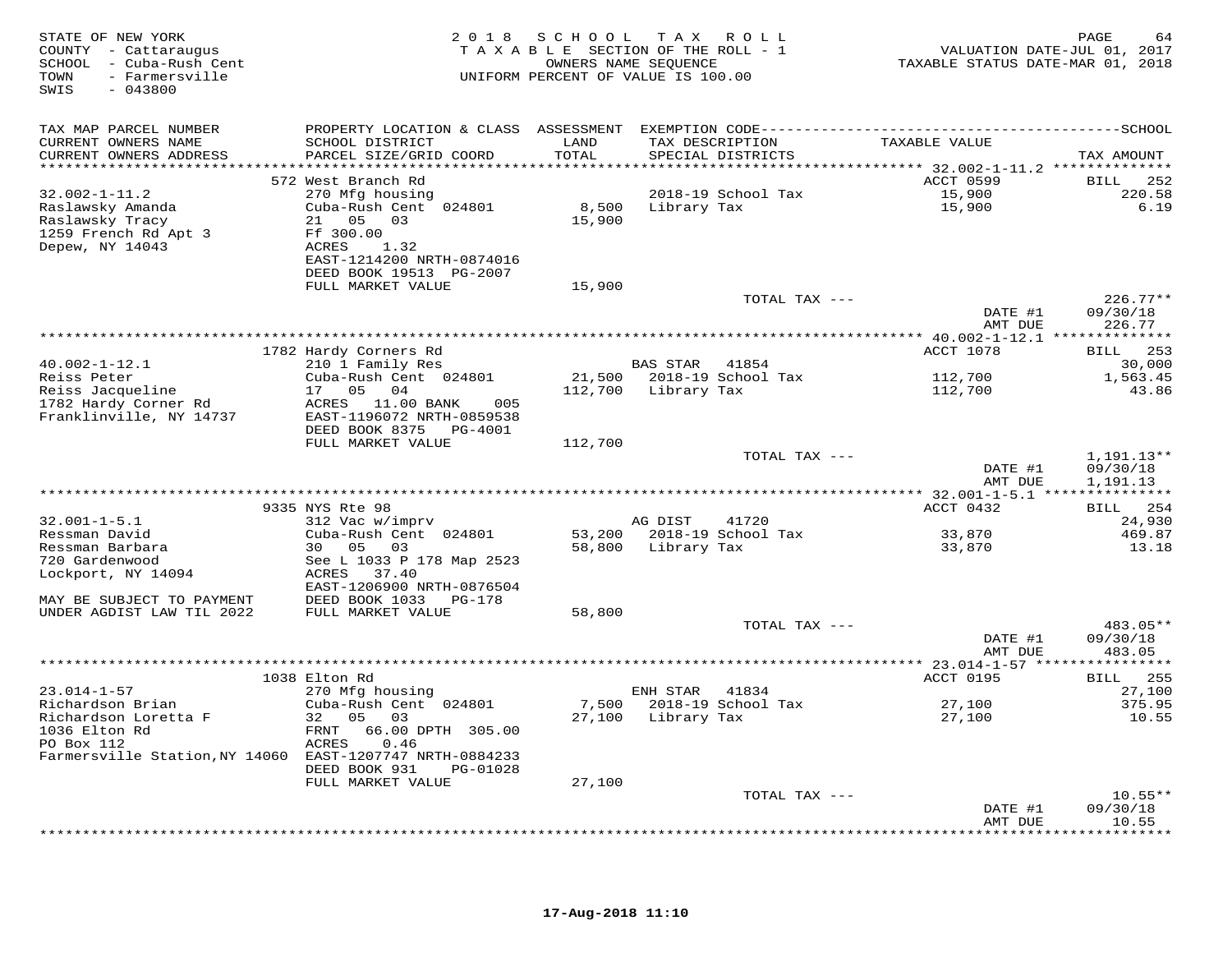| STATE OF NEW YORK<br>COUNTY - Cattaraugus<br>SCHOOL - Cuba-Rush Cent<br>TOWN<br>- Farmersville<br>$-043800$<br>SWIS |                                                     | 2018 SCHOOL           | T A X<br>R O L L<br>TAXABLE SECTION OF THE ROLL - 1<br>OWNERS NAME SEQUENCE<br>UNIFORM PERCENT OF VALUE IS 100.00 | VALUATION DATE-JUL 01, 2017<br>TAXABLE STATUS DATE-MAR 01, 2018 | PAGE<br>65                      |
|---------------------------------------------------------------------------------------------------------------------|-----------------------------------------------------|-----------------------|-------------------------------------------------------------------------------------------------------------------|-----------------------------------------------------------------|---------------------------------|
| TAX MAP PARCEL NUMBER<br>CURRENT OWNERS NAME                                                                        | SCHOOL DISTRICT                                     | LAND                  | TAX DESCRIPTION                                                                                                   | TAXABLE VALUE                                                   |                                 |
| CURRENT OWNERS ADDRESS                                                                                              | PARCEL SIZE/GRID COORD                              | TOTAL                 | SPECIAL DISTRICTS                                                                                                 |                                                                 | TAX AMOUNT                      |
| *********************                                                                                               |                                                     | * * * * * * * * * * * |                                                                                                                   | *********** 41.001-1-15.8 **************                        |                                 |
|                                                                                                                     | 814 Hardy Crn Rd                                    |                       |                                                                                                                   | ACCT 0817                                                       | <b>BILL</b><br>256              |
| $41.001 - 1 - 15.8$                                                                                                 | 260 Seasonal res                                    |                       | 2018-19 School Tax                                                                                                | 54,400                                                          | 754.67                          |
| Risius James E<br>1342 Sission Dr                                                                                   | Cuba-Rush Cent 024801<br>18 05<br>03                | 32,000<br>54,400      | Library Tax                                                                                                       | 54,400                                                          | 21.17                           |
| North Towawanda, NY 14120                                                                                           | ACRES 25.00                                         |                       |                                                                                                                   |                                                                 |                                 |
|                                                                                                                     | EAST-1210783 NRTH-0862541                           |                       |                                                                                                                   |                                                                 |                                 |
|                                                                                                                     | DEED BOOK 16534 PG-3002                             |                       |                                                                                                                   |                                                                 |                                 |
|                                                                                                                     | FULL MARKET VALUE                                   | 54,400                |                                                                                                                   |                                                                 |                                 |
|                                                                                                                     |                                                     |                       | TOTAL TAX ---                                                                                                     |                                                                 | $775.84**$                      |
|                                                                                                                     |                                                     |                       |                                                                                                                   | DATE #1                                                         | 09/30/18                        |
|                                                                                                                     |                                                     |                       |                                                                                                                   | AMT DUE                                                         | 775.84<br>* * * * * * * * * * * |
|                                                                                                                     | 9775 Church St                                      |                       |                                                                                                                   | ACCT 0364                                                       | BILL 257                        |
| $23.014 - 1 - 64$                                                                                                   | 210 1 Family Res                                    |                       | ENH STAR 41834                                                                                                    |                                                                 | 66,800                          |
| Roblee Cheryl                                                                                                       | Cuba-Rush Cent 024801                               |                       | 11,900 2018-19 School Tax                                                                                         | 85,600                                                          | 1,187.50                        |
| PO Box 22                                                                                                           | 32<br>05 03                                         |                       | 85,600 Library Tax                                                                                                | 85,600                                                          | 33.31                           |
| Farmersville, NY 14060                                                                                              | FRNT 174.00 DPTH 210.00                             |                       |                                                                                                                   |                                                                 |                                 |
|                                                                                                                     | ACRES<br>0.88<br>EAST-1208205 NRTH-0884748          |                       |                                                                                                                   |                                                                 |                                 |
|                                                                                                                     | DEED BOOK 911<br>PG-1131                            |                       |                                                                                                                   |                                                                 |                                 |
|                                                                                                                     | FULL MARKET VALUE                                   | 85,600                |                                                                                                                   |                                                                 |                                 |
|                                                                                                                     |                                                     |                       | TOTAL TAX ---                                                                                                     |                                                                 | 294.81**                        |
|                                                                                                                     |                                                     |                       |                                                                                                                   | DATE #1                                                         | 09/30/18                        |
|                                                                                                                     |                                                     |                       |                                                                                                                   | AMT DUE                                                         | 294.81                          |
|                                                                                                                     | 1164 Co Rd 21                                       |                       |                                                                                                                   | ACCT 0148                                                       | <b>BILL</b> 258                 |
| $23.003 - 1 - 21$                                                                                                   | 270 Mfg housing                                     |                       | 2018-19 School Tax                                                                                                | 10,100                                                          | 140.11                          |
| Roblee Kevin                                                                                                        | Cuba-Rush Cent 024801                               | 8,000                 | Library Tax                                                                                                       | 10,100                                                          | 3.93                            |
| Roblee Frances                                                                                                      | 40<br>05<br>03                                      | 10,100                |                                                                                                                   |                                                                 |                                 |
| 10019 Galen Hill Rd                                                                                                 | FRNT 208.70 DPTH 208.00                             |                       |                                                                                                                   |                                                                 |                                 |
| Freedom, NY 14065                                                                                                   | ACRES<br>1.00                                       |                       |                                                                                                                   |                                                                 |                                 |
|                                                                                                                     | EAST-1205898 NRTH-0883129<br>DEED BOOK 1018 PG-1061 |                       |                                                                                                                   |                                                                 |                                 |
|                                                                                                                     | FULL MARKET VALUE                                   | 10,100                |                                                                                                                   |                                                                 |                                 |
|                                                                                                                     |                                                     |                       | TOTAL TAX ---                                                                                                     |                                                                 | $144.04**$                      |
|                                                                                                                     |                                                     |                       |                                                                                                                   | DATE #1                                                         | 09/30/18                        |
|                                                                                                                     |                                                     |                       |                                                                                                                   | AMT DUE                                                         | 144.04                          |
|                                                                                                                     |                                                     |                       |                                                                                                                   |                                                                 |                                 |
|                                                                                                                     | Hardys Corners Rd                                   |                       |                                                                                                                   | ACCT 1111                                                       | BILL 259                        |
| $40.002 - 1 - 5.6$<br>Rogacki Joseph S                                                                              | 322 Rural vac>10<br>Cuba-Rush Cent 024801           |                       | 2018-19 School Tax<br>66,300 Library Tax                                                                          | 66,300<br>66,300                                                | 919.76<br>25.80                 |
| Rogacki Roberta M                                                                                                   | ACRES 83.65                                         | 66,300                |                                                                                                                   |                                                                 |                                 |
| 1904 Rte.238                                                                                                        | EAST-1200026 NRTH-0862209                           |                       |                                                                                                                   |                                                                 |                                 |
| Warsaw, NY 14569                                                                                                    | DEED BOOK 3234 PG-6003                              |                       |                                                                                                                   |                                                                 |                                 |
|                                                                                                                     | FULL MARKET VALUE                                   | 66,300                |                                                                                                                   |                                                                 |                                 |
|                                                                                                                     |                                                     |                       | TOTAL TAX ---                                                                                                     |                                                                 | $945.56**$                      |
|                                                                                                                     |                                                     |                       |                                                                                                                   | DATE #1<br>AMT DUE                                              | 09/30/18<br>945.56              |
|                                                                                                                     |                                                     |                       |                                                                                                                   |                                                                 | * * * * * * * * * * *           |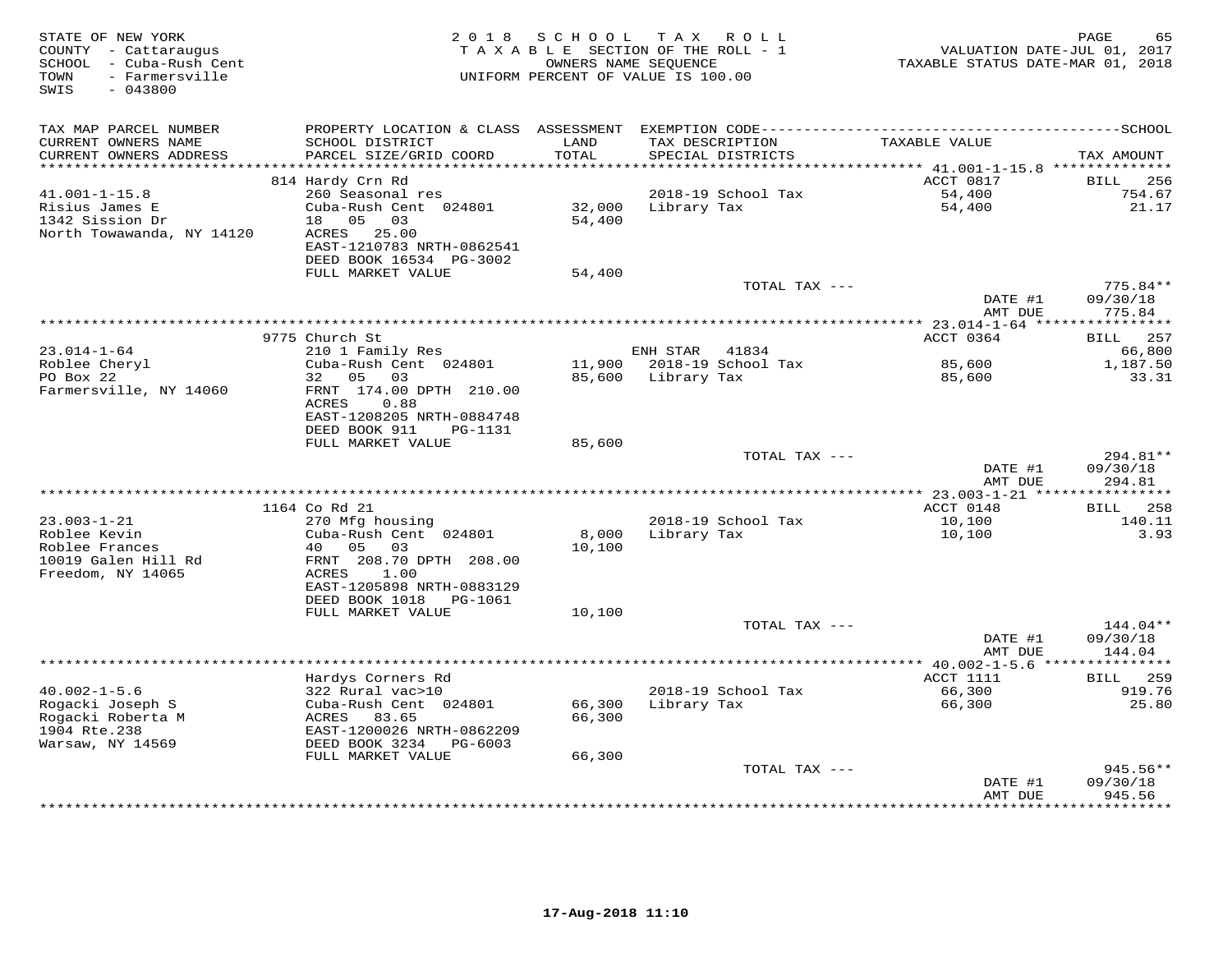| STATE OF NEW YORK<br>COUNTY - Cattaraugus<br>SCHOOL - Cuba-Rush Cent<br>- Farmersville<br>TOWN<br>SWIS<br>$-043800$ | 2 0 1 8                                                 | S C H O O L<br>TAXABLE SECTION OF THE ROLL - 1<br>OWNERS NAME SEQUENCE<br>UNIFORM PERCENT OF VALUE IS 100.00 | T A X           | R O L L                          | VALUATION DATE-JUL 01, 2017<br>TAXABLE STATUS DATE-MAR 01, 2018 | PAGE<br>66                |
|---------------------------------------------------------------------------------------------------------------------|---------------------------------------------------------|--------------------------------------------------------------------------------------------------------------|-----------------|----------------------------------|-----------------------------------------------------------------|---------------------------|
| TAX MAP PARCEL NUMBER<br>CURRENT OWNERS NAME                                                                        | PROPERTY LOCATION & CLASS ASSESSMENT<br>SCHOOL DISTRICT | LAND                                                                                                         |                 | TAX DESCRIPTION                  | TAXABLE VALUE                                                   |                           |
| CURRENT OWNERS ADDRESS                                                                                              | PARCEL SIZE/GRID COORD                                  | TOTAL                                                                                                        |                 | SPECIAL DISTRICTS                |                                                                 | TAX AMOUNT                |
| ************************                                                                                            |                                                         |                                                                                                              |                 |                                  |                                                                 |                           |
| $40.002 - 1 - 5.4$                                                                                                  | 1671 Hardys Corners Rd<br>240 Rural res                 |                                                                                                              | <b>BAS STAR</b> | 41854                            | <b>ACCT 1109</b>                                                | 260<br>BILL<br>30,000     |
| Rogacki Stanley J                                                                                                   | Cuba-Rush Cent 024801                                   | 67,000                                                                                                       |                 | 2018-19 School Tax               | 153,600                                                         | 2,130.84                  |
| Rogacki Vickee A                                                                                                    | ACRES<br>85.00                                          | 153,600                                                                                                      | Library Tax     |                                  | 153,600                                                         | 59.77                     |
| 1671 Hardys Crn Rd                                                                                                  | EAST-1197503 NRTH-0858891                               |                                                                                                              |                 |                                  |                                                                 |                           |
| Franklinville, NY 14737                                                                                             | DEED BOOK 3234<br>PG-6001                               |                                                                                                              |                 |                                  |                                                                 |                           |
|                                                                                                                     | FULL MARKET VALUE                                       | 153,600                                                                                                      |                 |                                  |                                                                 |                           |
|                                                                                                                     |                                                         |                                                                                                              |                 | TOTAL TAX ---                    |                                                                 | $1,774.43**$              |
|                                                                                                                     |                                                         |                                                                                                              |                 |                                  | DATE #1<br>AMT DUE                                              | 09/30/18<br>1,774.43      |
|                                                                                                                     |                                                         |                                                                                                              |                 |                                  |                                                                 |                           |
|                                                                                                                     | 686 West Branch Rd                                      |                                                                                                              |                 |                                  | ACCT 0370                                                       | BILL<br>261               |
| $32.002 - 1 - 15.1$                                                                                                 | 240 Rural res                                           |                                                                                                              | <b>BAS STAR</b> | 41854                            |                                                                 | 30,000                    |
| Rose Jon L                                                                                                          | Cuba-Rush Cent 024801                                   | 47,600                                                                                                       |                 | 2018-19 School Tax               | 74,800                                                          | 1,037.68                  |
| Rose Beverly M                                                                                                      | 21 05<br>03                                             | 74,800                                                                                                       | Library Tax     |                                  | 74,800                                                          | 29.11                     |
| 686 W Branch Rd                                                                                                     | Ff 1245.00                                              |                                                                                                              |                 |                                  |                                                                 |                           |
| Franklinville, NY 14737                                                                                             | ACRES<br>42.15<br>EAST-1212625 NRTH-0875261             |                                                                                                              |                 |                                  |                                                                 |                           |
|                                                                                                                     | DEED BOOK 17931 PG-4001                                 |                                                                                                              |                 |                                  |                                                                 |                           |
|                                                                                                                     | FULL MARKET VALUE                                       | 74,800                                                                                                       |                 |                                  |                                                                 |                           |
|                                                                                                                     |                                                         |                                                                                                              |                 | TOTAL TAX ---                    |                                                                 | $650.61**$                |
|                                                                                                                     |                                                         |                                                                                                              |                 |                                  | DATE #1                                                         | 09/30/18                  |
|                                                                                                                     |                                                         |                                                                                                              |                 | ******************************** | AMT DUE                                                         | 650.61                    |
|                                                                                                                     |                                                         |                                                                                                              |                 |                                  | ** 41.002-1-11.4 ***************                                |                           |
| $41.002 - 1 - 11.4$                                                                                                 | Hardy Corners Rd<br>314 Rural vac<10                    |                                                                                                              |                 | 2018-19 School Tax               | ACCT 0662<br>14,400                                             | 262<br>BILL<br>199.77     |
| Rose Mark K Sr                                                                                                      | Cuba-Rush Cent 024801                                   | 14,400                                                                                                       | Library Tax     |                                  | 14,400                                                          | 5.60                      |
| 173 Hardys Corners Rd                                                                                               | 01 05<br>03                                             | 14,400                                                                                                       |                 |                                  |                                                                 |                           |
| Franklinville, NY 14737                                                                                             | 5.25<br>ACRES                                           |                                                                                                              |                 |                                  |                                                                 |                           |
|                                                                                                                     | EAST-1219743 NRTH-0859335                               |                                                                                                              |                 |                                  |                                                                 |                           |
|                                                                                                                     | DEED BOOK 00985 PG-00125                                |                                                                                                              |                 |                                  |                                                                 |                           |
|                                                                                                                     | FULL MARKET VALUE                                       | 14,400                                                                                                       |                 |                                  |                                                                 |                           |
|                                                                                                                     |                                                         |                                                                                                              |                 | TOTAL TAX ---                    | DATE #1                                                         | $205.37**$<br>09/30/18    |
|                                                                                                                     |                                                         |                                                                                                              |                 |                                  | AMT DUE                                                         | 205.37                    |
|                                                                                                                     |                                                         |                                                                                                              |                 |                                  |                                                                 | ***********               |
|                                                                                                                     | 173 Hardy Crn. Rd                                       |                                                                                                              |                 |                                  | ACCT 0566                                                       | BILL<br>263               |
| $41.002 - 1 - 12$                                                                                                   | 210 1 Family Res                                        |                                                                                                              | <b>BAS STAR</b> | 41854                            |                                                                 | 30,000                    |
| Rose Mark K Sr                                                                                                      | Cuba-Rush Cent 024801                                   | 13,900                                                                                                       |                 | 2018-19 School Tax               | 56,600                                                          | 785.19                    |
| Rose Patricia A<br>173 Hardy Crn. Rd                                                                                | 02<br>0.5<br>03<br>ACRES<br>017                         | 56,600                                                                                                       | Library Tax     |                                  | 56,600                                                          | 22.03                     |
| Franklinville, NY 14737                                                                                             | 4.95 BANK<br>EAST-1219944 NRTH-0859333                  |                                                                                                              |                 |                                  |                                                                 |                           |
|                                                                                                                     | DEED BOOK 1028<br>PG-570                                |                                                                                                              |                 |                                  |                                                                 |                           |
|                                                                                                                     | FULL MARKET VALUE                                       | 56,600                                                                                                       |                 |                                  |                                                                 |                           |
|                                                                                                                     |                                                         |                                                                                                              |                 | TOTAL TAX ---                    |                                                                 | $391.04**$                |
|                                                                                                                     |                                                         |                                                                                                              |                 |                                  | DATE #1                                                         | 09/30/18                  |
|                                                                                                                     |                                                         |                                                                                                              |                 |                                  | AMT DUE                                                         | 391.04<br><b>++++++++</b> |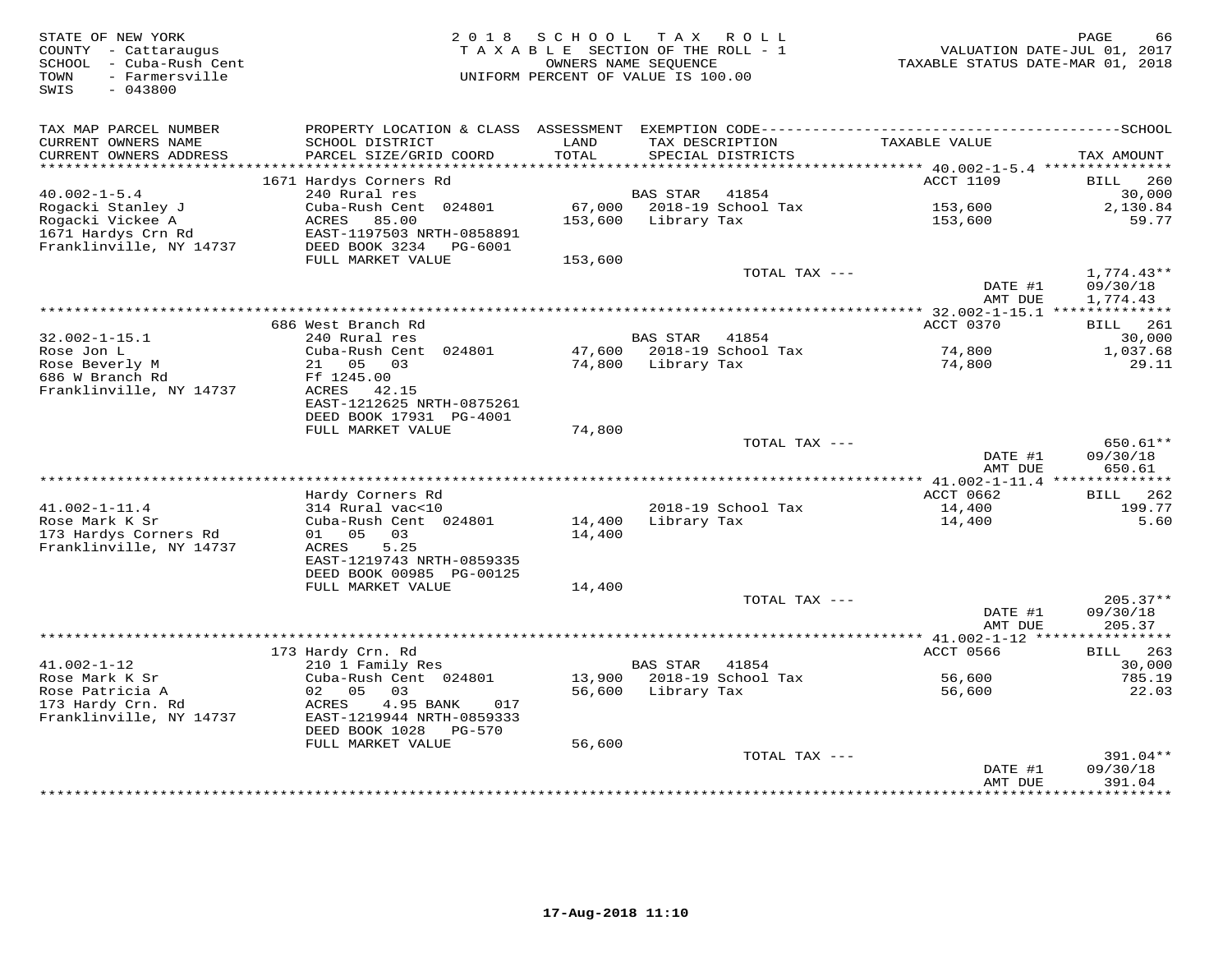| STATE OF NEW YORK<br>COUNTY - Cattaraugus<br>SCHOOL - Cuba-Rush Cent<br>- Farmersville<br>TOWN<br>$-043800$<br>SWIS | 2 0 1 8                                                | S C H O O L   | TAX ROLL<br>TAXABLE SECTION OF THE ROLL - 1<br>OWNERS NAME SEQUENCE<br>UNIFORM PERCENT OF VALUE IS 100.00 | TAXABLE STATUS DATE-MAR 01, 2018 | 67<br>PAGE<br>VALUATION DATE-JUL 01, 2017 |
|---------------------------------------------------------------------------------------------------------------------|--------------------------------------------------------|---------------|-----------------------------------------------------------------------------------------------------------|----------------------------------|-------------------------------------------|
| TAX MAP PARCEL NUMBER                                                                                               | PROPERTY LOCATION & CLASS ASSESSMENT                   |               |                                                                                                           |                                  |                                           |
| CURRENT OWNERS NAME<br>CURRENT OWNERS ADDRESS                                                                       | SCHOOL DISTRICT<br>PARCEL SIZE/GRID COORD              | LAND<br>TOTAL | TAX DESCRIPTION<br>SPECIAL DISTRICTS                                                                      | TAXABLE VALUE                    | TAX AMOUNT                                |
| ********************                                                                                                |                                                        |               |                                                                                                           |                                  |                                           |
| $41.002 - 1 - 8.3$                                                                                                  | 297 Hardy Crn. Rd<br>260 Seasonal res                  |               | 2018-19 School Tax                                                                                        | ACCT 0751<br>67,200              | <b>BILL</b><br>264<br>932.24              |
| Rosinski Allan M                                                                                                    | Cuba-Rush Cent 024801                                  | 31,000        | Library Tax                                                                                               | 67,200                           | 26.15                                     |
| Rosinski Diane M                                                                                                    | 09/10<br>05<br>03                                      | 67,200        |                                                                                                           |                                  |                                           |
| 37 Mullen St                                                                                                        | <b>ACRES</b><br>23.65                                  |               |                                                                                                           |                                  |                                           |
| Tonawanda, NY 14150                                                                                                 | EAST-1218027 NRTH-0859644<br>DEED BOOK 832<br>PG-00759 |               |                                                                                                           |                                  |                                           |
|                                                                                                                     | FULL MARKET VALUE                                      | 67,200        |                                                                                                           |                                  |                                           |
|                                                                                                                     |                                                        |               | TOTAL TAX ---                                                                                             |                                  | 958.39**                                  |
|                                                                                                                     |                                                        |               |                                                                                                           | DATE #1<br>AMT DUE               | 09/30/18<br>958.39                        |
|                                                                                                                     |                                                        |               |                                                                                                           | * $41.002 - 1 - 8.5$ ***         | * * * * * * * * * *                       |
|                                                                                                                     | Hardy Crn. Rd                                          |               |                                                                                                           | ACCT 1120                        | 265<br>BILL                               |
| $41.002 - 1 - 8.5$                                                                                                  | 314 Rural vac<10                                       |               | 2018-19 School Tax                                                                                        | 13,700                           | 190.06                                    |
| Rosinski James L<br>265 Hardy Corners Rd                                                                            | Cuba-Rush Cent 024801<br>05<br>03<br>09/10             | 13,700        | Library Tax                                                                                               | 13,700                           | 5.33                                      |
| Franklinville, NY 14737                                                                                             | ACRES<br>4.80                                          | 13,700        |                                                                                                           |                                  |                                           |
|                                                                                                                     | EAST-1218416 NRTH-0859569                              |               |                                                                                                           |                                  |                                           |
|                                                                                                                     | DEED BOOK 4222<br>PG-3002                              |               |                                                                                                           |                                  |                                           |
|                                                                                                                     | FULL MARKET VALUE                                      | 13,700        |                                                                                                           |                                  |                                           |
|                                                                                                                     |                                                        |               | TOTAL TAX ---                                                                                             |                                  | 195.39**                                  |
|                                                                                                                     |                                                        |               |                                                                                                           | DATE #1<br>AMT DUE               | 09/30/18<br>195.39                        |
|                                                                                                                     |                                                        |               |                                                                                                           |                                  |                                           |
|                                                                                                                     | 265 Hardy Crn. Rd                                      |               |                                                                                                           | ACCT 0373                        | 266<br>BILL                               |
| $41.002 - 1 - 10$                                                                                                   | 210 1 Family Res                                       |               | <b>BAS STAR</b><br>41854                                                                                  |                                  | 30,000                                    |
| Rosinski James L                                                                                                    | Cuba-Rush Cent 024801                                  |               | 20,500 2018-19 School Tax                                                                                 | 69,000                           | 957.21                                    |
| 265 Hardy Crn. Rd                                                                                                   | 05<br>03<br>01                                         | 69,000        | Library Tax                                                                                               | 69,000                           | 26.85                                     |
| Franklinville, NY 14737                                                                                             | ACRES<br>10.20<br>EAST-1218645 NRTH-0859489            |               |                                                                                                           |                                  |                                           |
|                                                                                                                     | DEED BOOK 4111<br>PG-3002                              |               |                                                                                                           |                                  |                                           |
|                                                                                                                     | FULL MARKET VALUE                                      | 69,000        |                                                                                                           |                                  |                                           |
|                                                                                                                     |                                                        |               | TOTAL TAX ---                                                                                             |                                  | 567.88**                                  |
|                                                                                                                     |                                                        |               |                                                                                                           | DATE #1                          | 09/30/18                                  |
|                                                                                                                     |                                                        |               |                                                                                                           | AMT DUE                          | 567.88                                    |
|                                                                                                                     | Agett (OFF) Rd                                         |               |                                                                                                           | ACCT 0358                        | 267<br>BILL                               |
| $32.004 - 2 - 13.1$                                                                                                 | 260 Seasonal res                                       |               | 2018-19 School Tax                                                                                        | 33,700                           | 467.51                                    |
| Rovillo Christopher J                                                                                               | Cuba-Rush Cent 024801                                  | 24,700        | Library Tax                                                                                               | 33,700                           | 13.11                                     |
| 9687 Old Lakeshore Rd                                                                                               | 0.3<br>05<br>03                                        | 33,700        |                                                                                                           |                                  |                                           |
| Angola, NY 14006                                                                                                    | ACRES 15.20                                            |               |                                                                                                           |                                  |                                           |
|                                                                                                                     | EAST-1222223 NRTH-0864437<br>DEED BOOK 00997 PG-01106  |               |                                                                                                           |                                  |                                           |
|                                                                                                                     | FULL MARKET VALUE                                      | 33,700        |                                                                                                           |                                  |                                           |
|                                                                                                                     |                                                        |               | TOTAL TAX ---                                                                                             |                                  | 480.62**                                  |
|                                                                                                                     |                                                        |               |                                                                                                           | DATE #1                          | 09/30/18                                  |
|                                                                                                                     |                                                        |               |                                                                                                           | AMT DUE<br>********              | 480.62<br>**********                      |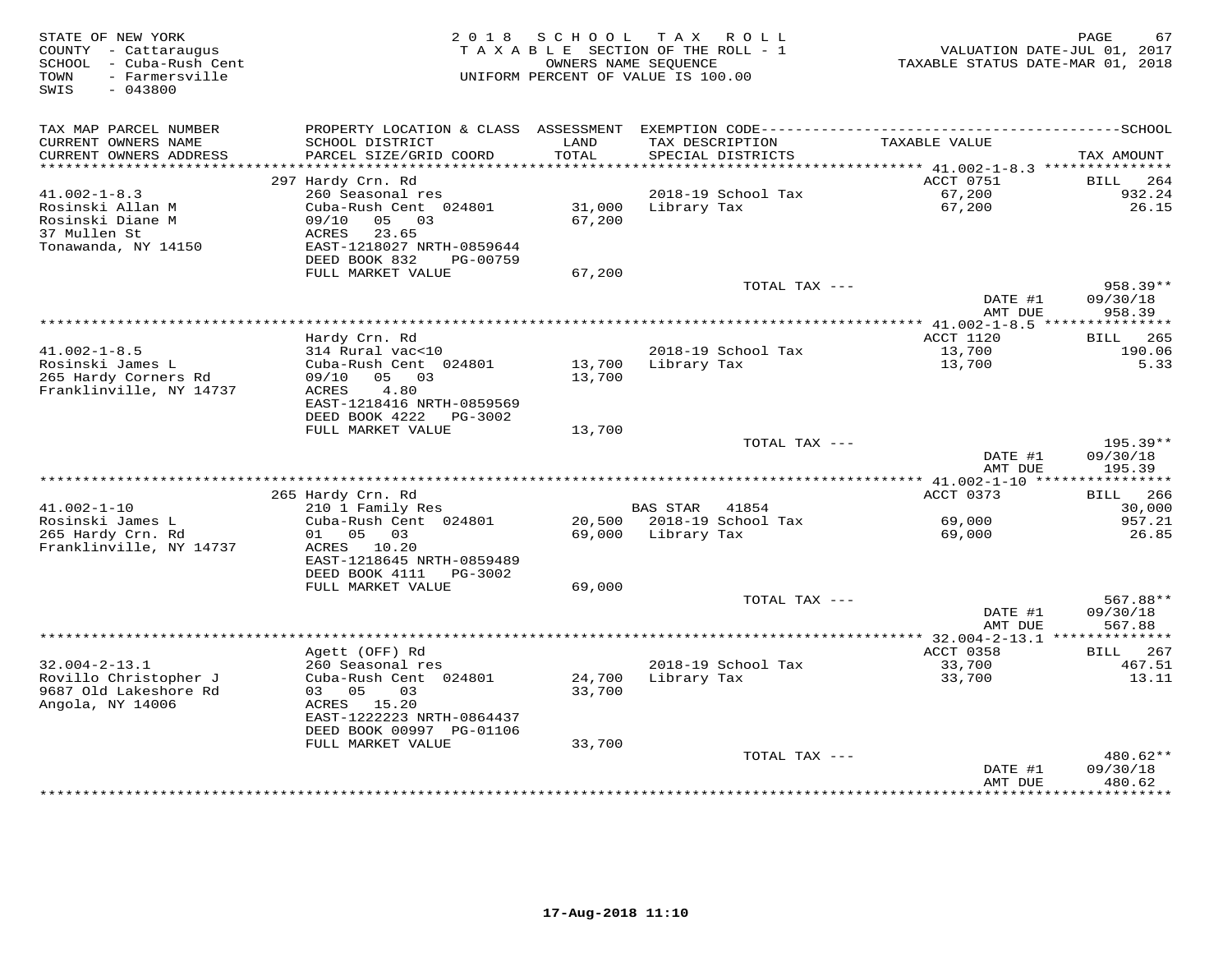| STATE OF NEW YORK<br>COUNTY - Cattaraugus<br>SCHOOL - Cuba-Rush Cent<br>TOWN<br>- Farmersville<br>SWIS<br>$-043800$ | 2 0 1 8                                      | SCHOOL           | T A X<br>R O L L<br>TAXABLE SECTION OF THE ROLL - 1<br>OWNERS NAME SEQUENCE<br>UNIFORM PERCENT OF VALUE IS 100.00 | VALUATION DATE-JUL 01, 2017<br>TAXABLE STATUS DATE-MAR 01, 2018 | PAGE<br>68           |
|---------------------------------------------------------------------------------------------------------------------|----------------------------------------------|------------------|-------------------------------------------------------------------------------------------------------------------|-----------------------------------------------------------------|----------------------|
| TAX MAP PARCEL NUMBER                                                                                               |                                              |                  |                                                                                                                   |                                                                 |                      |
| CURRENT OWNERS NAME<br>CURRENT OWNERS ADDRESS                                                                       | SCHOOL DISTRICT<br>PARCEL SIZE/GRID COORD    | LAND<br>TOTAL    | TAX DESCRIPTION<br>SPECIAL DISTRICTS                                                                              | TAXABLE VALUE                                                   | TAX AMOUNT           |
| ******************************                                                                                      |                                              |                  |                                                                                                                   |                                                                 |                      |
|                                                                                                                     | West Branch Rd                               |                  |                                                                                                                   | ACCT 1021                                                       | BILL<br>268          |
| $32.002 - 1 - 11.9$                                                                                                 | 322 Rural vac>10                             |                  | 2018-19 School Tax                                                                                                | 31,800                                                          | 441.15               |
| Rufe Rodney<br>141 Gallery Ln                                                                                       | Cuba-Rush Cent 024801<br>13<br>05<br>03      | 31,800<br>31,800 | Library Tax                                                                                                       | 31,800                                                          | 12.38                |
| Mount Bethel, PA 18360                                                                                              | Ff 470.00                                    |                  |                                                                                                                   |                                                                 |                      |
|                                                                                                                     | ACRES<br>24.70                               |                  |                                                                                                                   |                                                                 |                      |
|                                                                                                                     | EAST-1215700 NRTH-0874432                    |                  |                                                                                                                   |                                                                 |                      |
|                                                                                                                     | DEED BOOK 980<br>$PG-105$                    |                  |                                                                                                                   |                                                                 |                      |
|                                                                                                                     | FULL MARKET VALUE                            | 31,800           |                                                                                                                   |                                                                 |                      |
|                                                                                                                     |                                              |                  | TOTAL TAX ---                                                                                                     |                                                                 | $453.53**$           |
|                                                                                                                     |                                              |                  |                                                                                                                   | DATE #1<br>AMT DUE                                              | 09/30/18<br>453.53   |
|                                                                                                                     |                                              |                  |                                                                                                                   |                                                                 |                      |
|                                                                                                                     | West Branch Rd                               |                  |                                                                                                                   | ACCT 1126                                                       | 269<br>BILL          |
| $32.004 - 2 - 8.5$                                                                                                  | 322 Rural vac>10                             |                  | 2018-19 School Tax                                                                                                | 32,200                                                          | 446.70               |
| Ruminski Michael                                                                                                    | Cuba-Rush Cent 024801                        | 32,200           | Library Tax                                                                                                       | 32,200                                                          | 12.53                |
| 270 Canada St                                                                                                       | 03/04<br>05 04                               | 32,200           |                                                                                                                   |                                                                 |                      |
| Holland, NY 14080                                                                                                   | 25.30<br>ACRES                               |                  |                                                                                                                   |                                                                 |                      |
|                                                                                                                     | EAST-1220615 NRTH-0869315<br>DEED BOOK 4227  |                  |                                                                                                                   |                                                                 |                      |
|                                                                                                                     | PG-6001<br>FULL MARKET VALUE                 | 32,200           |                                                                                                                   |                                                                 |                      |
|                                                                                                                     |                                              |                  | TOTAL TAX ---                                                                                                     |                                                                 | 459.23**             |
|                                                                                                                     |                                              |                  |                                                                                                                   | DATE #1                                                         | 09/30/18             |
|                                                                                                                     |                                              |                  |                                                                                                                   | AMT DUE                                                         | 459.23               |
|                                                                                                                     |                                              |                  | **************************************                                                                            | *********** 40.002-1-5.2 ***                                    | ***********          |
| $40.002 - 1 - 5.2$                                                                                                  | 1682 Hardy Corners Rd                        |                  |                                                                                                                   | ACCT 0586                                                       | 270<br>BILL          |
| Russ Richard                                                                                                        | 240 Rural res<br>Cuba-Rush Cent 024801       | 36,600           | ENH STAR<br>41834<br>2018-19 School Tax                                                                           | 167,800                                                         | 66,800<br>2,327.83   |
| Russ Barbara                                                                                                        | 05<br>02<br>04                               | 167,800          | Library Tax                                                                                                       | 167,800                                                         | 65.30                |
| 1682 Hardy Corners Rd                                                                                               | ACRES<br>31.15                               |                  |                                                                                                                   |                                                                 |                      |
| Franklinville, NY 14737                                                                                             | EAST-1197777 NRTH-0860212                    |                  |                                                                                                                   |                                                                 |                      |
|                                                                                                                     | DEED BOOK 769<br>PG-00542                    |                  |                                                                                                                   |                                                                 |                      |
|                                                                                                                     | FULL MARKET VALUE                            | 167,800          |                                                                                                                   |                                                                 |                      |
|                                                                                                                     |                                              |                  | TOTAL TAX ---                                                                                                     |                                                                 | $1,467.13**$         |
|                                                                                                                     |                                              |                  |                                                                                                                   | DATE #1<br>AMT DUE                                              | 09/30/18<br>1,467.13 |
|                                                                                                                     |                                              |                  |                                                                                                                   |                                                                 | ***********          |
|                                                                                                                     | 1596 Hardy Corner Rd                         |                  |                                                                                                                   |                                                                 | <b>BILL</b> 271      |
| $40.002 - 1 - 5.7$                                                                                                  | 240 Rural res                                |                  | AGED S<br>41804                                                                                                   |                                                                 | 46,680               |
| Russ Robert R                                                                                                       | Cuba-Rush Cent 024801                        | 30,500           | 2018-19 School Tax                                                                                                | 108,920                                                         | 1,511.01             |
| Russ Kathleen A                                                                                                     | ACRES<br>23.00                               | 155,600          | Library Tax                                                                                                       | 108,920                                                         | 42.39                |
| 1596 Hardy Crn. Rd                                                                                                  | EAST-1198949 NRTH-0860749                    |                  |                                                                                                                   |                                                                 |                      |
| Franlinville, NY 14737                                                                                              | DEED BOOK 24129 PG-5001<br>FULL MARKET VALUE | 155,600          |                                                                                                                   |                                                                 |                      |
|                                                                                                                     |                                              |                  | TOTAL TAX ---                                                                                                     |                                                                 | $1,553.40**$         |
|                                                                                                                     |                                              |                  |                                                                                                                   | DATE #1                                                         | 09/30/18             |
|                                                                                                                     |                                              |                  |                                                                                                                   | AMT DUE                                                         | 1,553.40             |
|                                                                                                                     |                                              |                  |                                                                                                                   |                                                                 |                      |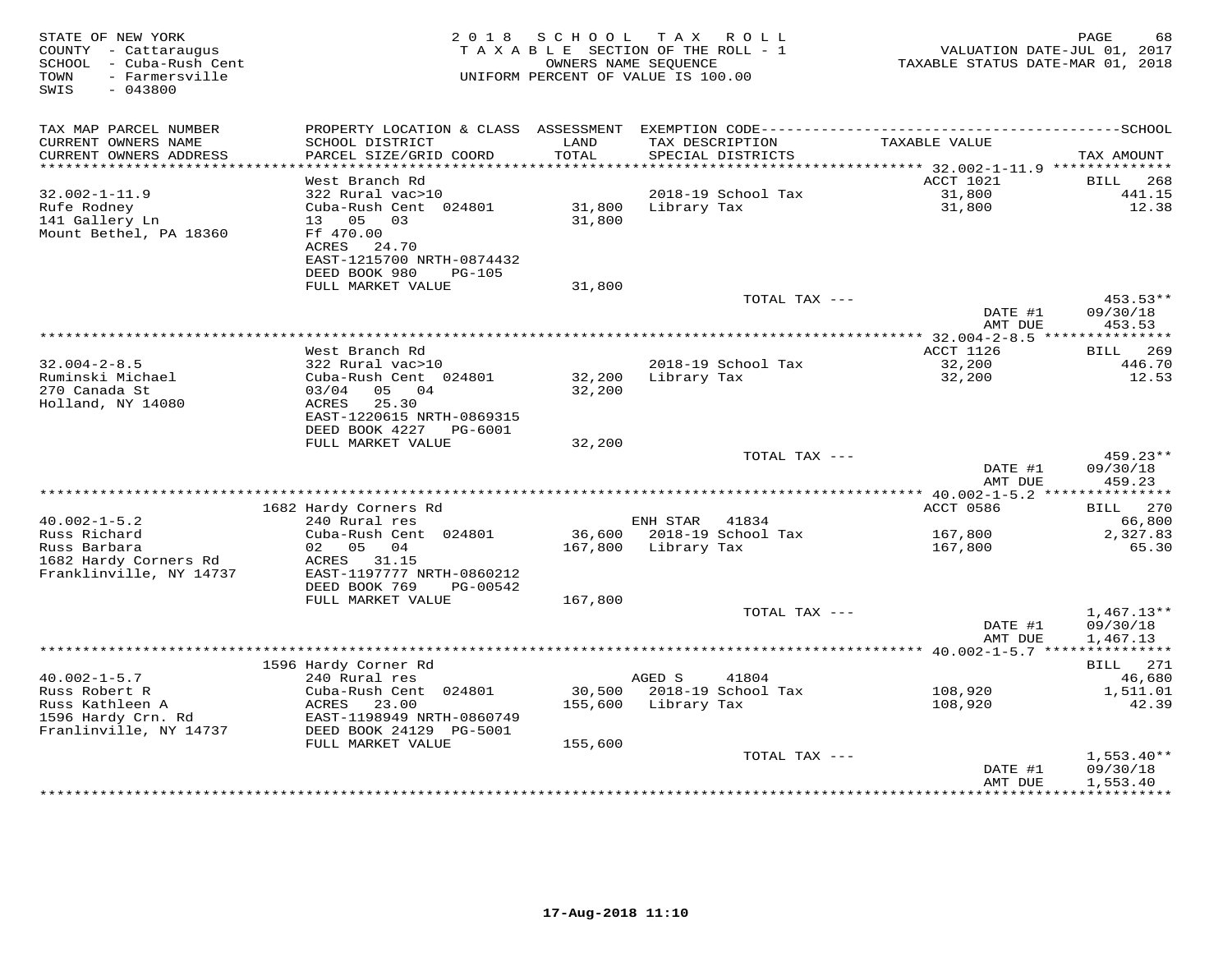| STATE OF NEW YORK<br>COUNTY - Cattaraugus<br>SCHOOL - Cuba-Rush Cent<br>- Farmersville<br>TOWN<br>$-043800$<br>SWIS | 2 0 1 8                                        | SCHOOL<br>OWNERS NAME SEQUENCE | TAX ROLL<br>TAXABLE SECTION OF THE ROLL - 1<br>UNIFORM PERCENT OF VALUE IS 100.00 | VALUATION DATE-JUL 01, 2017<br>TAXABLE STATUS DATE-MAR 01, 2018 | 69<br>PAGE              |
|---------------------------------------------------------------------------------------------------------------------|------------------------------------------------|--------------------------------|-----------------------------------------------------------------------------------|-----------------------------------------------------------------|-------------------------|
| TAX MAP PARCEL NUMBER                                                                                               |                                                |                                |                                                                                   |                                                                 |                         |
| CURRENT OWNERS NAME                                                                                                 | SCHOOL DISTRICT                                | LAND                           | TAX DESCRIPTION                                                                   | TAXABLE VALUE                                                   |                         |
| CURRENT OWNERS ADDRESS<br>***********************                                                                   | PARCEL SIZE/GRID COORD                         | TOTAL                          | SPECIAL DISTRICTS                                                                 |                                                                 | TAX AMOUNT              |
|                                                                                                                     | 171 West Branch Rd                             |                                |                                                                                   | ACCT 0377                                                       | 272<br>BILL             |
| $32.004 - 2 - 8.1$                                                                                                  | 240 Rural res                                  |                                | ENH STAR<br>41834                                                                 |                                                                 | 66,800                  |
| Rutecki William A                                                                                                   | Cuba-Rush Cent 024801                          |                                | 118,700 2018-19 School Tax                                                        | 172,100                                                         | 2,387.49                |
| Rutecki Barbara L                                                                                                   | 03/04 05 04                                    |                                | 172,100 Library Tax                                                               | 172,100                                                         | 66.97                   |
| 171 W Branch Rd                                                                                                     | ACRES 212.95                                   |                                |                                                                                   |                                                                 |                         |
| Franklinville, NY 14737                                                                                             | EAST-1219683 NRTH-0868110                      |                                |                                                                                   |                                                                 |                         |
|                                                                                                                     | DEED BOOK 4227<br>PG-6001<br>FULL MARKET VALUE | 172,100                        |                                                                                   |                                                                 |                         |
|                                                                                                                     |                                                |                                | TOTAL TAX ---                                                                     |                                                                 | $1,528.46**$            |
|                                                                                                                     |                                                |                                |                                                                                   | DATE #1                                                         | 09/30/18                |
|                                                                                                                     |                                                |                                |                                                                                   | AMT DUE                                                         | 1,528.46                |
|                                                                                                                     |                                                |                                |                                                                                   |                                                                 |                         |
| $23.004 - 1 - 1.1$                                                                                                  | NYS Rte 98<br>105 Vac farmland                 |                                | 2018-19 School Tax                                                                | ACCT 0694<br>67,500                                             | BILL 273<br>936.41      |
| Sampson Aaron                                                                                                       | Cuba-Rush Cent 024801                          | 67,500                         | Library Tax                                                                       | 67,500                                                          | 26.27                   |
| Slazak Elizabeth                                                                                                    | 05 03<br>24/32                                 | 67,500                         |                                                                                   |                                                                 |                         |
| PO Box 4                                                                                                            | ACRES<br>63.40                                 |                                |                                                                                   |                                                                 |                         |
| Chaffee, NY 14030                                                                                                   | EAST-1210377 NRTH-0887085                      |                                |                                                                                   |                                                                 |                         |
|                                                                                                                     | DEED BOOK 26380 PG-4002                        |                                |                                                                                   |                                                                 |                         |
|                                                                                                                     | FULL MARKET VALUE                              | 67,500                         | TOTAL TAX ---                                                                     |                                                                 | $962.68**$              |
|                                                                                                                     |                                                |                                |                                                                                   | DATE #1                                                         | 09/30/18                |
|                                                                                                                     |                                                |                                |                                                                                   | AMT DUE                                                         | 962.68                  |
|                                                                                                                     |                                                |                                |                                                                                   |                                                                 | * * * * * * * * * * * * |
|                                                                                                                     | 9864 NYS Rte 98                                |                                |                                                                                   | ACCT 0386                                                       | 274<br>BILL             |
| $23.004 - 1 - 2$<br>Sampson Aaron                                                                                   | 240 Rural res<br>Cuba-Rush Cent 024801         |                                | AGED C/T/S 41800<br>63,900 ENH STAR 41834                                         |                                                                 | 56,650<br>56,650        |
| Slazak Elizabeth                                                                                                    | 24 05<br>03                                    | 113,300                        | 2018-19 School Tax                                                                | 56,650                                                          | 785.89                  |
| PO Box 4                                                                                                            | See L 1033 P 192 Map 2530                      |                                | Library Tax                                                                       | 56,650                                                          | 22.05                   |
| Chaffee, NY 14030                                                                                                   | ACRES<br>78.70                                 |                                |                                                                                   |                                                                 |                         |
|                                                                                                                     | EAST-1212491 NRTH-0884814                      |                                |                                                                                   |                                                                 |                         |
|                                                                                                                     | DEED BOOK 26380 PG-4002                        |                                |                                                                                   |                                                                 |                         |
|                                                                                                                     | FULL MARKET VALUE                              | 113,300                        | TOTAL TAX ---                                                                     |                                                                 | $22.05**$               |
|                                                                                                                     |                                                |                                |                                                                                   | DATE #1                                                         | 09/30/18                |
|                                                                                                                     |                                                |                                |                                                                                   | AMT DUE                                                         | 22.05                   |
|                                                                                                                     | ****************                               |                                |                                                                                   | ********* 23.004-1-22 ***                                       | ********                |
|                                                                                                                     | 726 Tarbell Rd                                 |                                |                                                                                   | ACCT 0379                                                       | 275<br>BILL             |
| $23.004 - 1 - 22$<br>Sampson Alvin J                                                                                | 210 1 Family Res<br>Cuba-Rush Cent 024801      | 8,000                          | ENH STAR<br>41834<br>2018-19 School Tax                                           | 52,700                                                          | 52,700<br>731.09        |
| Sampson Janice M                                                                                                    | 23 05<br>03                                    |                                | 52,700 Library Tax                                                                | 52,700                                                          | 20.51                   |
| 726 Tarbell Hill Rd                                                                                                 | FRNT 209.00 DPTH 184.00                        |                                |                                                                                   |                                                                 |                         |
| Farmersville Station, NY 14060 ACRES                                                                                | 0.88                                           |                                |                                                                                   |                                                                 |                         |
|                                                                                                                     | EAST-1212186 NRTH-0882337                      |                                |                                                                                   |                                                                 |                         |
|                                                                                                                     | DEED BOOK 729<br>PG-01120<br>FULL MARKET VALUE | 52,700                         |                                                                                   |                                                                 |                         |
|                                                                                                                     |                                                |                                | TOTAL TAX ---                                                                     |                                                                 | $20.51**$               |
|                                                                                                                     |                                                |                                |                                                                                   | DATE #1                                                         | 09/30/18                |
|                                                                                                                     |                                                |                                |                                                                                   | AMT DUE                                                         | 20.51                   |
|                                                                                                                     |                                                |                                |                                                                                   |                                                                 | .                       |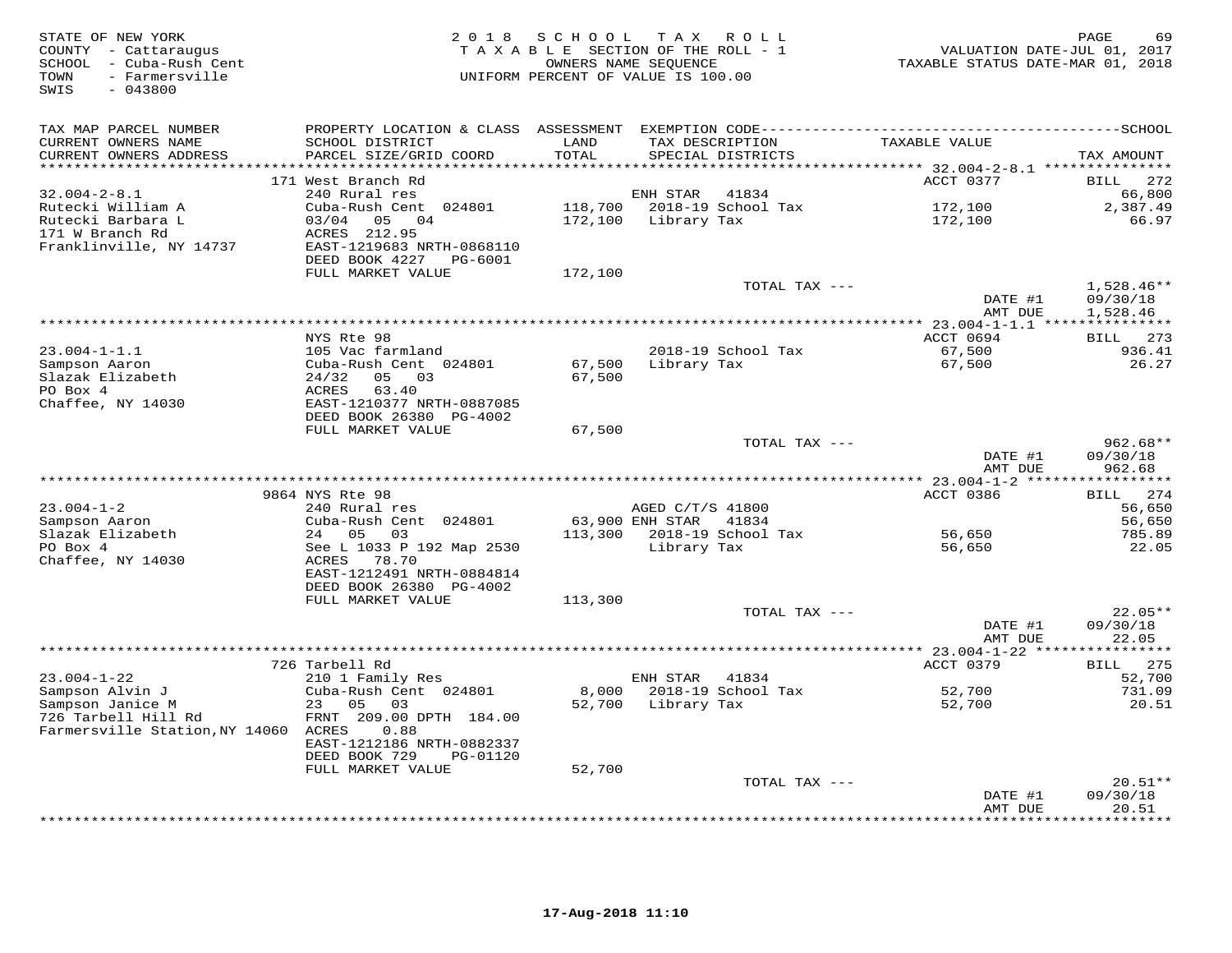| STATE OF NEW YORK<br>COUNTY - Cattaraugus<br>SCHOOL - Cuba-Rush Cent<br>- Farmersville<br>TOWN<br>SWIS<br>$-043800$ | 2 0 1 8                                                |         | SCHOOL TAX ROLL<br>TAXABLE SECTION OF THE ROLL - 1<br>OWNERS NAME SEQUENCE<br>UNIFORM PERCENT OF VALUE IS 100.00 | VALUATION DATE-JUL 01, 2017<br>TAXABLE STATUS DATE-MAR 01, 2018 | 70<br>PAGE            |
|---------------------------------------------------------------------------------------------------------------------|--------------------------------------------------------|---------|------------------------------------------------------------------------------------------------------------------|-----------------------------------------------------------------|-----------------------|
| TAX MAP PARCEL NUMBER                                                                                               |                                                        |         |                                                                                                                  |                                                                 |                       |
| CURRENT OWNERS NAME                                                                                                 | SCHOOL DISTRICT                                        | LAND    | TAX DESCRIPTION                                                                                                  | TAXABLE VALUE                                                   |                       |
| CURRENT OWNERS ADDRESS                                                                                              | PARCEL SIZE/GRID COORD                                 | TOTAL   | SPECIAL DISTRICTS                                                                                                |                                                                 | TAX AMOUNT            |
|                                                                                                                     |                                                        |         |                                                                                                                  |                                                                 |                       |
| $23.003 - 1 - 10$                                                                                                   | 866 Tarbell Rd<br>210 1 Family Res                     |         | 41804<br>AGED S                                                                                                  | ACCT 0385                                                       | 276<br>BILL<br>19,980 |
| Sampson Carol L                                                                                                     | Cuba-Rush Cent 024801                                  |         | 8,200 ENH STAR<br>41834                                                                                          |                                                                 | 46,620                |
| 866 Tarbell Rd                                                                                                      | 31<br>05 03                                            |         | 66,600 2018-19 School Tax                                                                                        | 46,620                                                          | 646.74                |
| Farmersville Station, NY 14060 FRNT 270.00 DPTH 180.00                                                              | ACRES<br>1.12                                          |         | Library Tax                                                                                                      | 46,620                                                          | 18.14                 |
|                                                                                                                     | EAST-1210097 NRTH-0883253<br>DEED BOOK 730<br>PG-00238 |         |                                                                                                                  |                                                                 |                       |
|                                                                                                                     | FULL MARKET VALUE                                      | 66,600  |                                                                                                                  |                                                                 |                       |
|                                                                                                                     |                                                        |         | TOTAL TAX ---                                                                                                    |                                                                 | $18.14**$             |
|                                                                                                                     |                                                        |         |                                                                                                                  | DATE #1<br>AMT DUE                                              | 09/30/18<br>18.14     |
|                                                                                                                     | Tarbell Rd                                             |         |                                                                                                                  | ACCT 0383                                                       | BILL 277              |
| $23.004 - 1 - 24.1$                                                                                                 | 312 Vac w/imprv                                        |         | AG DISTOUT 41730                                                                                                 |                                                                 | 23,690                |
| Sampson Carol L                                                                                                     | Cuba-Rush Cent 024801                                  |         | 109,900 2018-19 School Tax                                                                                       | 117,010                                                         | 1,623.24              |
| 866 Tarbell Rd                                                                                                      | $23/31$ 05 03                                          |         | 140,700 Library Tax                                                                                              | 117,010                                                         | 45.53                 |
| Farmersville Station, NY 14060 ACRES 116.00                                                                         | EAST-1210880 NRTH-0881342                              |         |                                                                                                                  |                                                                 |                       |
| MAY BE SUBJECT TO PAYMENT                                                                                           | DEED BOOK 792<br>PG-01139                              |         |                                                                                                                  |                                                                 |                       |
| UNDER AGDIST LAW TIL 2025                                                                                           | FULL MARKET VALUE                                      | 140,700 | TOTAL TAX ---                                                                                                    |                                                                 | $1,668.77**$          |
|                                                                                                                     |                                                        |         |                                                                                                                  | DATE #1                                                         | 09/30/18              |
|                                                                                                                     |                                                        |         |                                                                                                                  | AMT DUE                                                         | 1,668.77              |
|                                                                                                                     |                                                        |         |                                                                                                                  |                                                                 |                       |
|                                                                                                                     | 812 Tarbell Rd                                         |         |                                                                                                                  | ACCT 0380                                                       | BILL 278              |
| $23.004 - 1 - 1.3$                                                                                                  | 210 1 Family Res                                       |         | 2018-19 School Tax                                                                                               | 46,600                                                          | 646.47                |
| Sampson Ruth Marie                                                                                                  | Cuba-Rush Cent 024801                                  | 9,200   | Library Tax                                                                                                      | 46,600                                                          | 18.13                 |
| 812 Tarbell Rd<br>Farmersville Station, NY 14060 ACRES                                                              | 23 05 03<br>1.79                                       | 46,600  |                                                                                                                  |                                                                 |                       |
|                                                                                                                     | EAST-1210755 NRTH-0882909                              |         |                                                                                                                  |                                                                 |                       |
|                                                                                                                     | DEED BOOK 792<br>PG-01145                              |         |                                                                                                                  |                                                                 |                       |
|                                                                                                                     | FULL MARKET VALUE                                      | 46,600  |                                                                                                                  |                                                                 |                       |
|                                                                                                                     |                                                        |         | TOTAL TAX ---                                                                                                    |                                                                 | 664.60**              |
|                                                                                                                     |                                                        |         |                                                                                                                  | DATE #1                                                         | 09/30/18              |
|                                                                                                                     |                                                        |         |                                                                                                                  | AMT DUE                                                         | 664.60                |
|                                                                                                                     |                                                        |         |                                                                                                                  |                                                                 |                       |
| $23.014 - 1 - 12$                                                                                                   | 922 Elton Rd<br>210 1 Family Res                       |         | ENH STAR 41834                                                                                                   | ACCT 0387                                                       | BILL 279<br>66,800    |
| Sanders George                                                                                                      | Cuba-Rush Cent 024801                                  | 13,600  | 2018-19 School Tax                                                                                               | 84,400                                                          | 1,170.85              |
| Sanders Theodora                                                                                                    | 32 05<br>03                                            | 84,400  | Library Tax                                                                                                      | 84,400                                                          | 32.84                 |
| 922 Elton Rd                                                                                                        | ACRES<br>4.71                                          |         |                                                                                                                  |                                                                 |                       |
| Farmersville Station, NY 14060 EAST-1209598 NRTH-0885873                                                            | DEED BOOK 697<br>PG-01039                              |         |                                                                                                                  |                                                                 |                       |
|                                                                                                                     | FULL MARKET VALUE                                      | 84,400  |                                                                                                                  |                                                                 |                       |
|                                                                                                                     |                                                        |         | TOTAL TAX ---                                                                                                    |                                                                 | $277.69**$            |
|                                                                                                                     |                                                        |         |                                                                                                                  | DATE #1                                                         | 09/30/18              |
|                                                                                                                     |                                                        |         |                                                                                                                  | AMT DUE                                                         | 277.69                |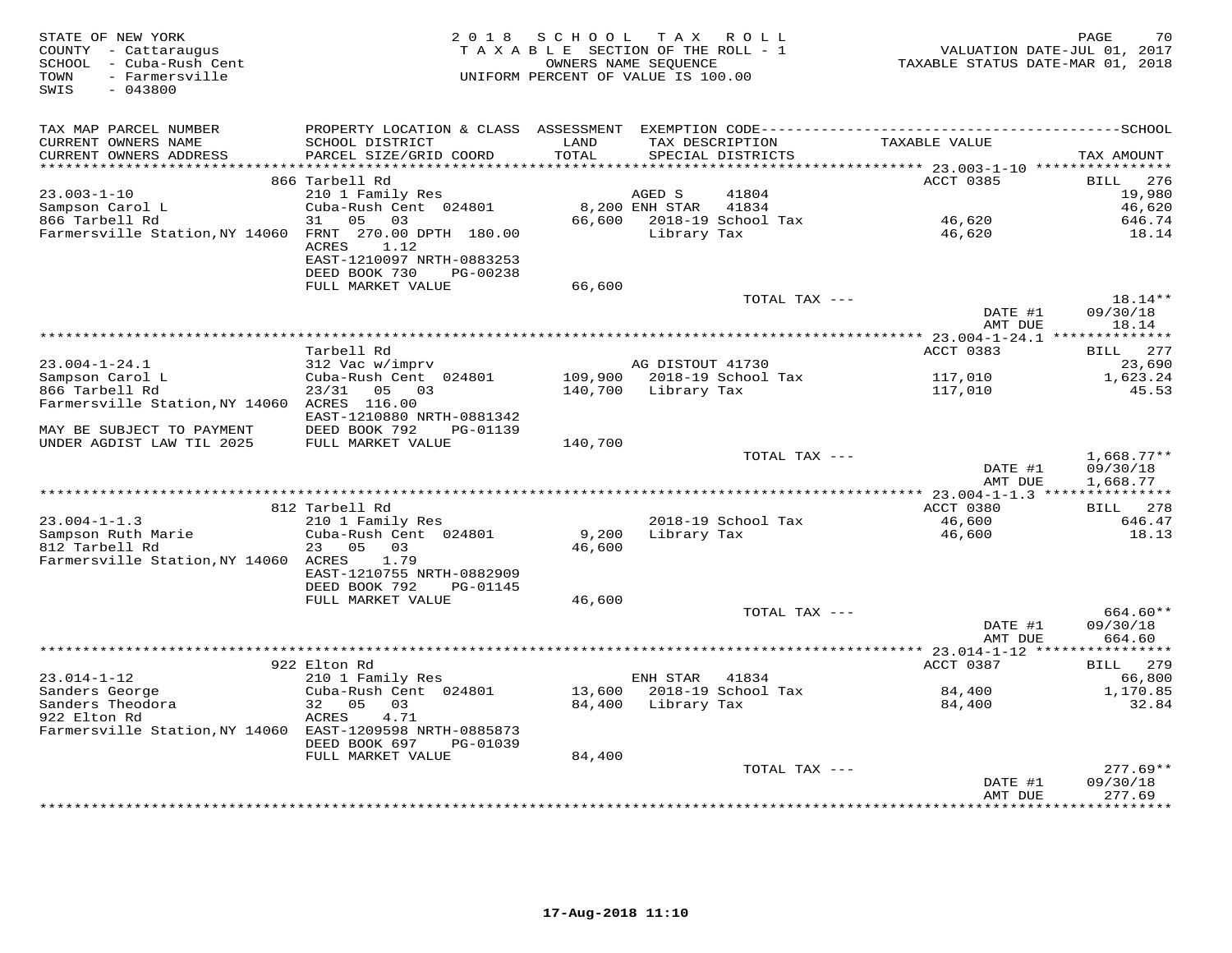| STATE OF NEW YORK<br>COUNTY - Cattaraugus<br>SCHOOL - Cuba-Rush Cent<br>- Farmersville<br>TOWN<br>SWIS<br>$-043800$ | 2 0 1 8                                      | S C H O O L<br>OWNERS NAME SEQUENCE | T A X<br>R O L L<br>TAXABLE SECTION OF THE ROLL - 1<br>UNIFORM PERCENT OF VALUE IS 100.00 | VALUATION DATE-JUL 01, 2017<br>TAXABLE STATUS DATE-MAR 01, 2018 | 71<br>PAGE            |
|---------------------------------------------------------------------------------------------------------------------|----------------------------------------------|-------------------------------------|-------------------------------------------------------------------------------------------|-----------------------------------------------------------------|-----------------------|
| TAX MAP PARCEL NUMBER                                                                                               |                                              |                                     |                                                                                           |                                                                 |                       |
| CURRENT OWNERS NAME                                                                                                 | SCHOOL DISTRICT                              | LAND                                | TAX DESCRIPTION                                                                           | TAXABLE VALUE                                                   |                       |
| CURRENT OWNERS ADDRESS                                                                                              | PARCEL SIZE/GRID COORD                       | TOTAL                               | SPECIAL DISTRICTS                                                                         |                                                                 | TAX AMOUNT            |
| ***********************                                                                                             |                                              |                                     |                                                                                           |                                                                 |                       |
| $32.004 - 1 - 14$                                                                                                   | 9031 Crestlane Dr<br>270 Mfg housing         |                                     | 2018-19 School Tax                                                                        | ACCT 0289<br>17,700                                             | 280<br>BILL<br>245.55 |
| Sannicola Emil F                                                                                                    | Cuba-Rush Cent 024801                        | 8,100                               | Library Tax                                                                               | 17,700                                                          | 6.89                  |
| 2192 Katherine Dr                                                                                                   | 12 05<br>03                                  | 17,700                              |                                                                                           |                                                                 |                       |
| Wheatfield, NY 14304                                                                                                | 2.43<br>ACRES                                |                                     |                                                                                           |                                                                 |                       |
|                                                                                                                     | EAST-1213680 NRTH-0868007                    |                                     |                                                                                           |                                                                 |                       |
|                                                                                                                     | DEED BOOK 8808<br>PG-5001                    |                                     |                                                                                           |                                                                 |                       |
|                                                                                                                     | FULL MARKET VALUE                            | 17,700                              | TOTAL TAX ---                                                                             |                                                                 | 252.44**              |
|                                                                                                                     |                                              |                                     |                                                                                           | DATE #1                                                         | 09/30/18              |
|                                                                                                                     |                                              |                                     |                                                                                           | AMT DUE                                                         | 252.44                |
|                                                                                                                     |                                              |                                     | ***********************                                                                   | $** 32.004 - 1 - 4.3$ ***                                       | * * * * * * * * * * * |
|                                                                                                                     | 664 Bush Hill Rd                             |                                     |                                                                                           | ACCT 0663                                                       | 281<br>BILL           |
| $32.004 - 1 - 4.3$<br>Schieno Jacob                                                                                 | 312 Vac w/imprv<br>Cuba-Rush Cent 024801     | 10,900                              | 2018-19 School Tax<br>Library Tax                                                         | 13,400<br>13,400                                                | 185.89<br>5.21        |
| LaFrance Anthony                                                                                                    | 20 05<br>03                                  | 13,400                              |                                                                                           |                                                                 |                       |
| 6538 Wellington Dr.                                                                                                 | 2.90<br>ACRES                                |                                     |                                                                                           |                                                                 |                       |
| Derby, NY 14075                                                                                                     | EAST-1213039 NRTH-0871493                    |                                     |                                                                                           |                                                                 |                       |
|                                                                                                                     | DEED BOOK 27607 PG-8001                      |                                     |                                                                                           |                                                                 |                       |
|                                                                                                                     | FULL MARKET VALUE                            | 13,400                              | TOTAL TAX ---                                                                             |                                                                 | 191.10**              |
|                                                                                                                     |                                              |                                     |                                                                                           | DATE #1                                                         | 09/30/18              |
|                                                                                                                     |                                              |                                     |                                                                                           | AMT DUE                                                         | 191.10                |
|                                                                                                                     |                                              |                                     |                                                                                           |                                                                 |                       |
| $41.002 - 1 - 11.3$                                                                                                 | Hardy Corners Rd                             |                                     |                                                                                           | ACCT 0658                                                       | 282<br>BILL<br>203.93 |
| Schmahl Tammy                                                                                                       | 314 Rural vac<10<br>Cuba-Rush Cent 024801    | 14,700                              | 2018-19 School Tax<br>Library Tax                                                         | 14,700<br>14,700                                                | 5.72                  |
| 510 Windy Hill Road, Lot 58                                                                                         | 01/02<br>05 03                               | 14,700                              |                                                                                           |                                                                 |                       |
| Shermansdale, PA 17090                                                                                              | 5.49<br>ACRES                                |                                     |                                                                                           |                                                                 |                       |
|                                                                                                                     | EAST-1219543 NRTH-0859363                    |                                     |                                                                                           |                                                                 |                       |
|                                                                                                                     | DEED BOOK 28629 PG-4001<br>FULL MARKET VALUE | 14,700                              |                                                                                           |                                                                 |                       |
|                                                                                                                     |                                              |                                     | TOTAL TAX ---                                                                             |                                                                 | $209.65**$            |
|                                                                                                                     |                                              |                                     |                                                                                           | DATE #1                                                         | 09/30/18              |
|                                                                                                                     |                                              |                                     |                                                                                           | AMT DUE                                                         | 209.65                |
|                                                                                                                     |                                              |                                     |                                                                                           | ************** 40.002-1-12.2 ***                                | ***********           |
|                                                                                                                     | 1730 Hardy Crn. Rd                           |                                     |                                                                                           | <b>ACCT 1079</b>                                                | 283<br><b>BILL</b>    |
| $40.002 - 1 - 12.2$<br>SCHULTZ JEFFREY H                                                                            | 322 Rural vac>10<br>Cuba-Rush Cent 024801    | 23,600                              | 2018-19 School Tax<br>Library Tax                                                         | 23,600<br>23,600                                                | 327.39<br>9.18        |
| SCHULTZ LAURIE L                                                                                                    | 17<br>05<br>04                               | 23,600                              |                                                                                           |                                                                 |                       |
| 160 HIGHLAND AVE                                                                                                    | ACRES 13.75                                  |                                     |                                                                                           |                                                                 |                       |
| TONAWANDA, NY 14150                                                                                                 | EAST-1196792 NRTH-0859593                    |                                     |                                                                                           |                                                                 |                       |
|                                                                                                                     | DEED BOOK 28423 PG-6001                      |                                     |                                                                                           |                                                                 |                       |
|                                                                                                                     | FULL MARKET VALUE                            | 23,600                              | TOTAL TAX ---                                                                             |                                                                 | $336.57**$            |
|                                                                                                                     |                                              |                                     |                                                                                           | DATE #1                                                         | 09/30/18              |
|                                                                                                                     |                                              |                                     |                                                                                           | AMT DUE                                                         | 336.57                |
|                                                                                                                     |                                              |                                     |                                                                                           | * * * * * * * * * * * * * * * * * *                             | ***********           |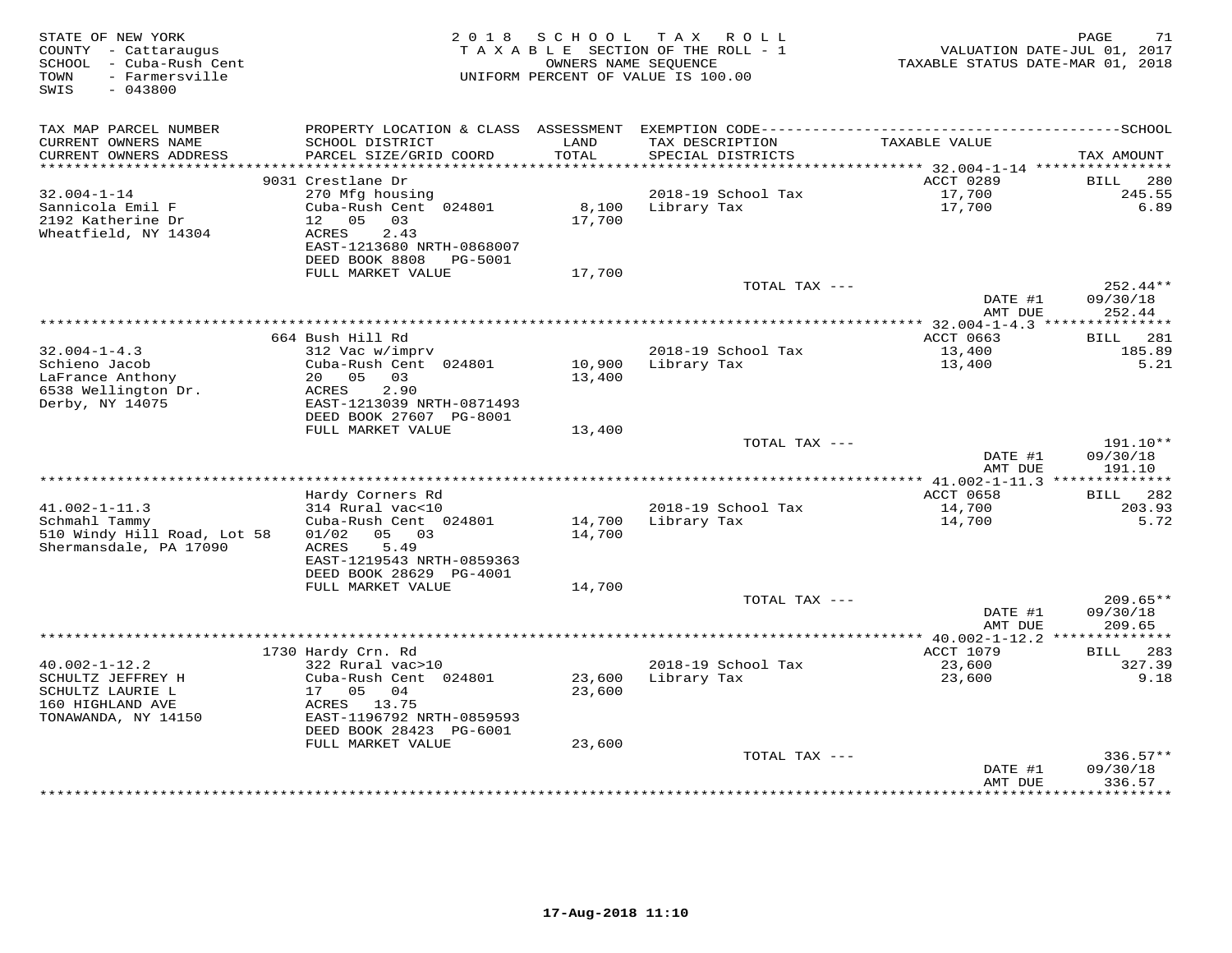| STATE OF NEW YORK<br>COUNTY - Cattaraugus<br>SCHOOL - Cuba-Rush Cent<br>- Farmersville<br>TOWN<br>SWIS<br>$-043800$ | 2 0 1 8                                                | S C H O O L<br>OWNERS NAME SEQUENCE | T A X<br>R O L L<br>TAXABLE SECTION OF THE ROLL - 1<br>UNIFORM PERCENT OF VALUE IS 100.00 | VALUATION DATE-JUL 01, 2017<br>TAXABLE STATUS DATE-MAR 01, 2018 | 72<br>PAGE            |
|---------------------------------------------------------------------------------------------------------------------|--------------------------------------------------------|-------------------------------------|-------------------------------------------------------------------------------------------|-----------------------------------------------------------------|-----------------------|
| TAX MAP PARCEL NUMBER                                                                                               |                                                        |                                     |                                                                                           |                                                                 |                       |
| CURRENT OWNERS NAME<br>CURRENT OWNERS ADDRESS                                                                       | SCHOOL DISTRICT<br>PARCEL SIZE/GRID COORD              | LAND<br>TOTAL                       | TAX DESCRIPTION<br>SPECIAL DISTRICTS                                                      | TAXABLE VALUE                                                   | TAX AMOUNT            |
| ***********************                                                                                             | Siloam Rd                                              |                                     |                                                                                           | ACCT 1048                                                       | 284<br>BILL           |
| $23.003 - 1 - 5.4$                                                                                                  | 105 Vac farmland                                       |                                     | AG DISTOUT 41730                                                                          |                                                                 | 45,920                |
| Schwab Dairy Farm Property, LLC Cuba-Rush Cent 024801                                                               |                                                        | 69,700                              | 2018-19 School Tax                                                                        | 23,780                                                          | 329.89                |
| 10090 Pigeon Hill Rd                                                                                                | $32/40$ 05<br>03                                       | 69,700                              | Library Tax                                                                               | 23,780                                                          | 9.25                  |
| Delevan, NY 14042                                                                                                   | ACRES<br>52.40<br>EAST-1206538 NRTH-0885350            |                                     |                                                                                           |                                                                 |                       |
| MAY BE SUBJECT TO PAYMENT                                                                                           | DEED BOOK 17225 PG-2005                                |                                     |                                                                                           |                                                                 |                       |
| UNDER AGDIST LAW TIL 2025                                                                                           | FULL MARKET VALUE                                      | 69,700                              |                                                                                           |                                                                 |                       |
|                                                                                                                     |                                                        |                                     | TOTAL TAX ---                                                                             | DATE #1                                                         | 339.14**<br>09/30/18  |
|                                                                                                                     |                                                        |                                     |                                                                                           | AMT DUE<br>*** $41.002 - 1 - 18$ *****                          | 339.14<br>*********** |
|                                                                                                                     | 8145 Hardy Crn. Rd                                     |                                     |                                                                                           | ACCT 0097                                                       | 285<br>BILL           |
| $41.002 - 1 - 18$                                                                                                   | 240 Rural res                                          |                                     | ENH STAR<br>41834                                                                         |                                                                 | 44,000                |
| Schwartz James M                                                                                                    | Cuba-Rush Cent 024801                                  | 23,400                              | 2018-19 School Tax                                                                        | 44,000                                                          | 610.40                |
| 8145 Hardy Cr. Rd<br>Cuba, NY 14727                                                                                 | 01 05 03<br>ACRES 13.47                                | 44,000                              | Library Tax                                                                               | 44,000                                                          | 17.12                 |
|                                                                                                                     | EAST-1222094 NRTH-0858354<br>DEED BOOK 907<br>PG-00654 |                                     |                                                                                           |                                                                 |                       |
|                                                                                                                     | FULL MARKET VALUE                                      | 44,000                              |                                                                                           |                                                                 |                       |
|                                                                                                                     |                                                        |                                     | TOTAL TAX ---                                                                             |                                                                 | $17.12**$             |
|                                                                                                                     |                                                        |                                     |                                                                                           | DATE #1<br>AMT DUE                                              | 09/30/18<br>17.12     |
|                                                                                                                     |                                                        |                                     |                                                                                           |                                                                 |                       |
|                                                                                                                     | 126 Clark Rd                                           |                                     |                                                                                           | ACCT 1001                                                       | 286<br>BILL           |
| $41.002 - 1 - 21.4$                                                                                                 | 280 Res Multiple                                       |                                     | BAS STAR<br>41854                                                                         |                                                                 | 30,000                |
| Seymour Douglas P<br>Seymour Nancy D                                                                                | Cuba-Rush Cent 024801<br>05<br>03<br>01                |                                     | 21,000 2018-19 School Tax<br>112,300 Library Tax                                          | 112,300<br>112,300                                              | 1,557.90<br>43.70     |
| PO Box 346                                                                                                          | ACRES 10.60                                            |                                     |                                                                                           |                                                                 |                       |
| Rushford, NY 14777                                                                                                  | EAST-1220586 NRTH-0856270                              |                                     |                                                                                           |                                                                 |                       |
|                                                                                                                     | DEED BOOK 976<br>$PG-228$<br>FULL MARKET VALUE         | 112,300                             |                                                                                           |                                                                 |                       |
|                                                                                                                     |                                                        |                                     | TOTAL TAX ---                                                                             |                                                                 | $1,185.42**$          |
|                                                                                                                     |                                                        |                                     |                                                                                           | DATE #1                                                         | 09/30/18              |
|                                                                                                                     |                                                        |                                     |                                                                                           | AMT DUE                                                         | 1,185.42              |
|                                                                                                                     |                                                        |                                     |                                                                                           |                                                                 |                       |
|                                                                                                                     | Hardy Crn. Rd                                          |                                     |                                                                                           | ACCT 0011                                                       | 287<br>BILL           |
| $41.002 - 1 - 1.1$<br>Shinn Thomas                                                                                  | 322 Rural vac>10<br>Cuba-Rush Cent 024801              | 32,100                              | 2018-19 School Tax<br>Library Tax                                                         | 32,100<br>32,100                                                | 445.31<br>12.49       |
| Shinn Donna                                                                                                         | 18 05<br>03                                            | 32,100                              |                                                                                           |                                                                 |                       |
| 305 Retreat Rd                                                                                                      | ACRES 25.15                                            |                                     |                                                                                           |                                                                 |                       |
| Southampton, NJ 08088                                                                                               | EAST-1212232 NRTH-0862544<br>DEED BOOK 16668 PG-4001   |                                     |                                                                                           |                                                                 |                       |
|                                                                                                                     | FULL MARKET VALUE                                      | 32,100                              |                                                                                           |                                                                 |                       |
|                                                                                                                     |                                                        |                                     | TOTAL TAX ---                                                                             |                                                                 | 457.80**              |
|                                                                                                                     |                                                        |                                     |                                                                                           | DATE #1<br>AMT DUE                                              | 09/30/18<br>457.80    |
|                                                                                                                     |                                                        |                                     |                                                                                           | * * * * * * * *                                                 | * * * * * * * * *     |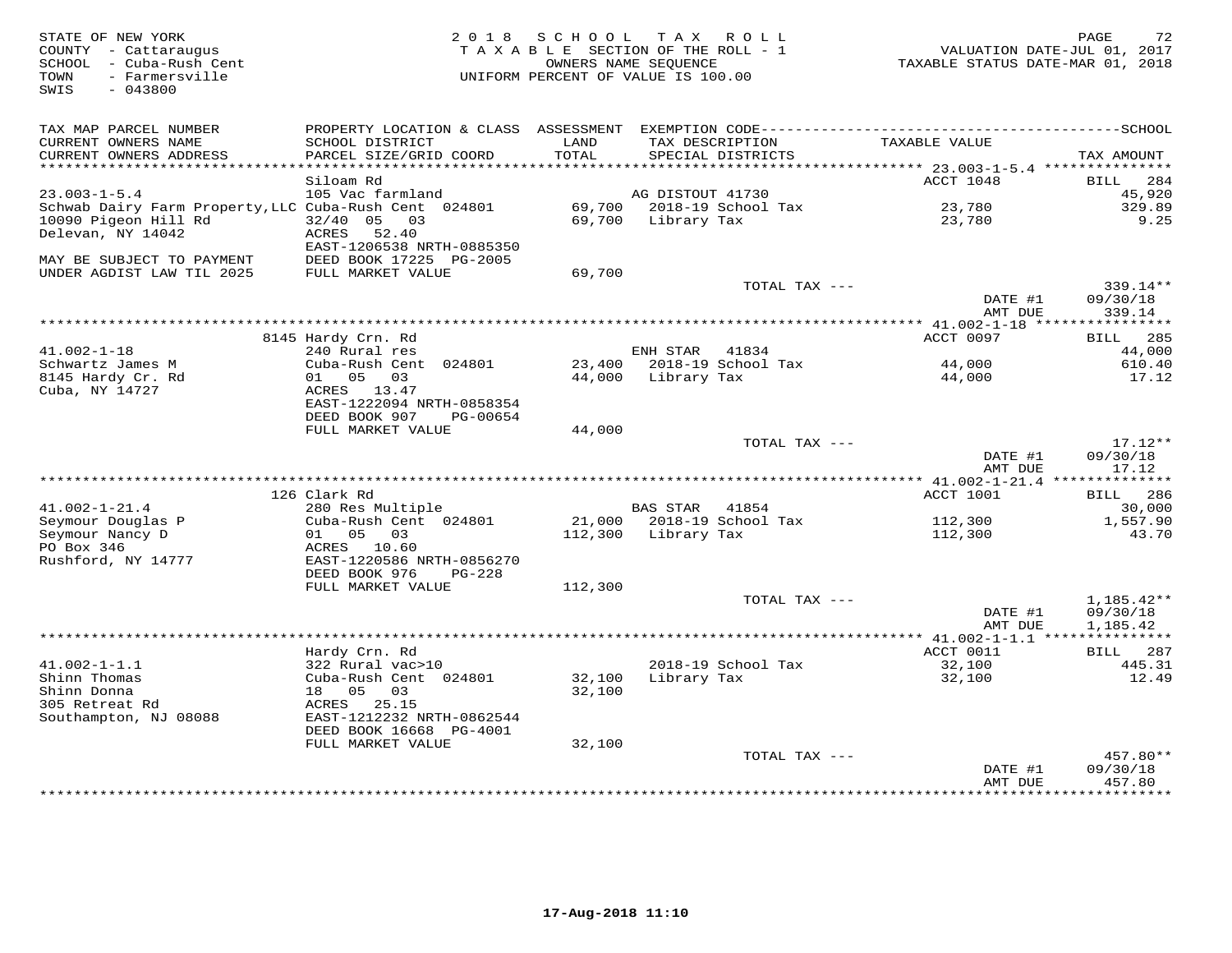| STATE OF NEW YORK<br>COUNTY - Cattaraugus<br>SCHOOL - Cuba-Rush Cent<br>- Farmersville<br>TOWN<br>SWIS<br>$-043800$ | 2 0 1 8                                                 | SCHOOL  | T A X<br>R O L L<br>TAXABLE SECTION OF THE ROLL - 1<br>OWNERS NAME SEOUENCE<br>UNIFORM PERCENT OF VALUE IS 100.00 | VALUATION DATE-JUL 01, 2017<br>TAXABLE STATUS DATE-MAR 01, 2018 | 73<br>PAGE              |
|---------------------------------------------------------------------------------------------------------------------|---------------------------------------------------------|---------|-------------------------------------------------------------------------------------------------------------------|-----------------------------------------------------------------|-------------------------|
|                                                                                                                     |                                                         |         |                                                                                                                   |                                                                 |                         |
| TAX MAP PARCEL NUMBER                                                                                               |                                                         |         |                                                                                                                   |                                                                 |                         |
| CURRENT OWNERS NAME                                                                                                 | SCHOOL DISTRICT                                         | LAND    | TAX DESCRIPTION                                                                                                   | TAXABLE VALUE                                                   |                         |
| CURRENT OWNERS ADDRESS<br>***********************                                                                   | PARCEL SIZE/GRID COORD                                  | TOTAL   | SPECIAL DISTRICTS                                                                                                 |                                                                 | TAX AMOUNT              |
|                                                                                                                     | 704 Hardy Crn. Rd                                       |         |                                                                                                                   | <b>ACCT 1103</b>                                                | <b>BILL</b><br>288      |
| $41.002 - 1 - 1.4$                                                                                                  | 260 Seasonal res                                        |         | 2018-19 School Tax                                                                                                | 107,600                                                         | 1,492.70                |
| Shinn Thomas M                                                                                                      | Cuba-Rush Cent 024801                                   | 32,000  | Library Tax                                                                                                       | 107,600                                                         | 41.87                   |
| Shinn Kenneth W                                                                                                     | 05<br>03<br>18                                          | 107,600 |                                                                                                                   |                                                                 |                         |
| 305 Retreat Rd<br>South Ampton, NJ 08088                                                                            | ACRES<br>25.00 BANK<br>017<br>EAST-1212032 NRTH-0862541 |         |                                                                                                                   |                                                                 |                         |
|                                                                                                                     | DEED BOOK 1836    PG-4003                               |         |                                                                                                                   |                                                                 |                         |
|                                                                                                                     | FULL MARKET VALUE                                       | 107,600 |                                                                                                                   |                                                                 |                         |
|                                                                                                                     |                                                         |         | TOTAL TAX ---                                                                                                     |                                                                 | $1,534.57**$            |
|                                                                                                                     |                                                         |         |                                                                                                                   | DATE #1                                                         | 09/30/18                |
|                                                                                                                     |                                                         |         |                                                                                                                   | AMT DUE                                                         | 1,534.57<br>*********** |
|                                                                                                                     | 9786 NYS Rte 98                                         |         |                                                                                                                   | ACCT 0071                                                       | BILL<br>289             |
| $23.014 - 1 - 43$                                                                                                   | 210 1 Family Res                                        |         | <b>BAS STAR</b><br>41854                                                                                          |                                                                 | 30,000                  |
| Silsby Dianna                                                                                                       | Cuba-Rush Cent 024801                                   | 9,600   | 2018-19 School Tax                                                                                                | 78,200                                                          | 1,084.84                |
| 9786 Rte 98                                                                                                         | 32 05<br>03                                             | 78,200  | Library Tax                                                                                                       | 78,200                                                          | 30.43                   |
| Farmersville Station, NY 14060 ACRES                                                                                | 2.07<br>EAST-1209280 NRTH-0883910                       |         |                                                                                                                   |                                                                 |                         |
|                                                                                                                     | DEED BOOK 936<br><b>PG-800</b>                          |         |                                                                                                                   |                                                                 |                         |
|                                                                                                                     | FULL MARKET VALUE                                       | 78,200  |                                                                                                                   |                                                                 |                         |
|                                                                                                                     |                                                         |         | TOTAL TAX ---                                                                                                     |                                                                 | $699.09**$              |
|                                                                                                                     |                                                         |         |                                                                                                                   | DATE #1                                                         | 09/30/18                |
|                                                                                                                     |                                                         |         |                                                                                                                   | AMT DUE                                                         | 699.09                  |
|                                                                                                                     | 830 Hardy Crn. Rd                                       |         |                                                                                                                   | ACCT 0844                                                       | 290<br>BILL             |
| $41.001 - 1 - 15.9$                                                                                                 | 270 Mfg housing                                         |         | <b>BAS STAR</b><br>41854                                                                                          |                                                                 | 30,000                  |
| Sim Andrew                                                                                                          | Cuba-Rush Cent 024801                                   |         | 31,000 2018-19 School Tax                                                                                         | 57,600                                                          | 799.07                  |
| 830 Hardy Corners Rd                                                                                                | 18/26<br>05 03                                          | 57,600  | Library Tax                                                                                                       | 57,600                                                          | 22.42                   |
| Franklinville, NY 14737                                                                                             | 23.70<br>ACRES<br>EAST-1210350 NRTH-0862559             |         |                                                                                                                   |                                                                 |                         |
|                                                                                                                     | DEED BOOK 20511 PG-2001                                 |         |                                                                                                                   |                                                                 |                         |
|                                                                                                                     | FULL MARKET VALUE                                       | 57,600  |                                                                                                                   |                                                                 |                         |
|                                                                                                                     |                                                         |         | TOTAL TAX ---                                                                                                     |                                                                 | $405.31**$              |
|                                                                                                                     |                                                         |         |                                                                                                                   | DATE #1                                                         | 09/30/18                |
|                                                                                                                     |                                                         |         |                                                                                                                   | AMT DUE                                                         | 405.31                  |
|                                                                                                                     | 1231 Hardy Crn. Rd                                      |         |                                                                                                                   | ACCT 0151                                                       | 291<br>BILL.            |
| $41.001 - 1 - 28$                                                                                                   | 260 Seasonal res                                        |         | 2018-19 School Tax                                                                                                | 36,400                                                          | 504.97                  |
| Siminski Sharon E                                                                                                   | Cuba-Rush Cent 024801                                   | 19,100  | Library Tax                                                                                                       | 36,400                                                          | 14.17                   |
| 8489 County Rd                                                                                                      | 34 05<br>03                                             | 36,400  |                                                                                                                   |                                                                 |                         |
| East Amherst, NY 14051                                                                                              | ACRES<br>9.01<br>EAST-1205019 NRTH-0861436              |         |                                                                                                                   |                                                                 |                         |
|                                                                                                                     | DEED BOOK 4843<br>PG-6002                               |         |                                                                                                                   |                                                                 |                         |
|                                                                                                                     | FULL MARKET VALUE                                       | 36,400  |                                                                                                                   |                                                                 |                         |
|                                                                                                                     |                                                         |         | TOTAL TAX ---                                                                                                     |                                                                 | $519.14**$              |
|                                                                                                                     |                                                         |         |                                                                                                                   | DATE #1                                                         | 09/30/18                |
|                                                                                                                     |                                                         |         |                                                                                                                   | AMT DUE                                                         | 519.14<br>*********     |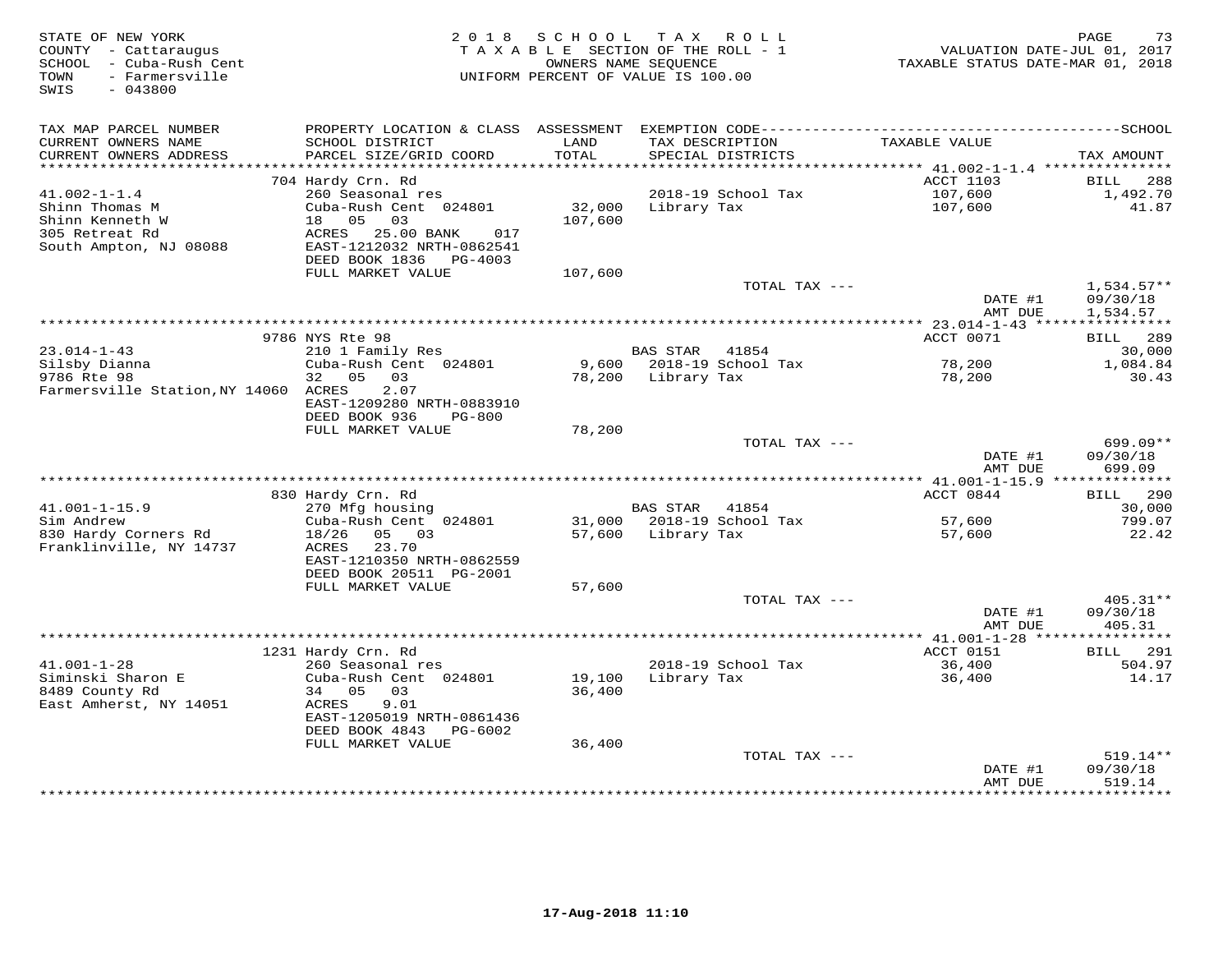| STATE OF NEW YORK<br>COUNTY - Cattaraugus<br>SCHOOL - Cuba-Rush Cent<br>- Farmersville<br>TOWN<br>$-043800$<br>SWIS |                                                        |               | 2018 SCHOOL TAX ROLL<br>TAXABLE SECTION OF THE ROLL - 1<br>OWNERS NAME SEQUENCE<br>UNIFORM PERCENT OF VALUE IS 100.00 | VALUATION DATE-JUL 01, 2017<br>TAXABLE STATUS DATE-MAR 01, 2018 | PAGE<br>74            |
|---------------------------------------------------------------------------------------------------------------------|--------------------------------------------------------|---------------|-----------------------------------------------------------------------------------------------------------------------|-----------------------------------------------------------------|-----------------------|
| TAX MAP PARCEL NUMBER                                                                                               |                                                        |               |                                                                                                                       |                                                                 |                       |
| CURRENT OWNERS NAME<br>CURRENT OWNERS ADDRESS                                                                       | SCHOOL DISTRICT<br>PARCEL SIZE/GRID COORD              | LAND<br>TOTAL | TAX DESCRIPTION<br>SPECIAL DISTRICTS                                                                                  | TAXABLE VALUE                                                   | TAX AMOUNT            |
| ************************                                                                                            |                                                        |               |                                                                                                                       |                                                                 |                       |
| $23.003 - 1 - 15.1$                                                                                                 | NYS Rte 98<br>105 Vac farmland                         |               | AG DIST<br>41720                                                                                                      | ACCT 1181                                                       | 292<br>BILL<br>14,860 |
| Slabaugh Sam A.                                                                                                     | Cuba-Rush Cent 024801                                  |               | 44,900 2018-19 School Tax                                                                                             | 30,040                                                          | 416.73                |
| Slabaugh Elizabeth                                                                                                  | 31 05<br>03                                            |               | 44,900 Library Tax                                                                                                    | 30,040                                                          | 11.69                 |
| 9526 Older Hill Road                                                                                                | ACRES 43.05                                            |               |                                                                                                                       |                                                                 |                       |
| Franklinville, NY 14737                                                                                             | EAST-1207188 NRTH-0880426                              |               |                                                                                                                       |                                                                 |                       |
|                                                                                                                     | DEED BOOK 23341 PG-8001                                |               |                                                                                                                       |                                                                 |                       |
| MAY BE SUBJECT TO PAYMENT<br>UNDER AGDIST LAW TIL 2022                                                              | FULL MARKET VALUE                                      | 44,900        |                                                                                                                       |                                                                 |                       |
|                                                                                                                     |                                                        |               | TOTAL TAX ---                                                                                                         |                                                                 | 428.42**              |
|                                                                                                                     |                                                        |               |                                                                                                                       | DATE #1                                                         | 09/30/18              |
|                                                                                                                     |                                                        |               |                                                                                                                       | AMT DUE                                                         | 428.42                |
|                                                                                                                     |                                                        |               |                                                                                                                       |                                                                 |                       |
|                                                                                                                     | 949 Back St                                            |               |                                                                                                                       | ACCT 0133                                                       | 293<br>BILL           |
| $23.014 - 1 - 18$                                                                                                   | 447 Truck termnl                                       |               | 2018-19 School Tax                                                                                                    | 95,500                                                          | 1,324.84              |
| Slocum David W Inc                                                                                                  | Cuba-Rush Cent 024801                                  | 7,400         | Library Tax                                                                                                           | 95,500                                                          | 37.16                 |
| 948 Back St                                                                                                         | 32<br>05<br>03                                         | 95,500        |                                                                                                                       |                                                                 |                       |
| PO Box 157<br>Farmersville StationNY 14060 EAST-1208922 NRTH-0885400                                                | FRNT 114.50 DPTH 152.00                                |               |                                                                                                                       |                                                                 |                       |
|                                                                                                                     | DEED BOOK 771<br>PG-00322                              |               |                                                                                                                       |                                                                 |                       |
|                                                                                                                     | FULL MARKET VALUE                                      | 95,500        |                                                                                                                       |                                                                 |                       |
|                                                                                                                     |                                                        |               | TOTAL TAX ---                                                                                                         |                                                                 | $1,362.00**$          |
|                                                                                                                     |                                                        |               |                                                                                                                       | DATE #1                                                         | 09/30/18              |
|                                                                                                                     |                                                        |               |                                                                                                                       | AMT DUE                                                         | 1,362.00              |
|                                                                                                                     |                                                        |               |                                                                                                                       |                                                                 |                       |
|                                                                                                                     | 964 Co Rd 21                                           |               |                                                                                                                       | ACCT 0455                                                       | 294<br>BILL           |
| $23.014 - 1 - 34$                                                                                                   | 312 Vac w/imprv                                        |               | 2018-19 School Tax                                                                                                    | 1,500                                                           | 20.81                 |
| Slocum David                                                                                                        | Cuba-Rush Cent 024801                                  | 1,000         | Library Tax                                                                                                           | 1,500                                                           | 0.58                  |
| 948 Back St                                                                                                         | 32 05<br>0.3                                           | 1,500         |                                                                                                                       |                                                                 |                       |
| Farmersville Station, NY 14060 FRNT 173.00 DPTH 162.00                                                              |                                                        |               |                                                                                                                       |                                                                 |                       |
|                                                                                                                     | <b>ACRES</b><br>0.64                                   |               |                                                                                                                       |                                                                 |                       |
|                                                                                                                     | EAST-1208830 NRTH-0885053<br>DEED BOOK 6608<br>PG-7001 |               |                                                                                                                       |                                                                 |                       |
|                                                                                                                     | FULL MARKET VALUE                                      | 1,500         |                                                                                                                       |                                                                 |                       |
|                                                                                                                     |                                                        |               | TOTAL TAX ---                                                                                                         |                                                                 | $21.39**$             |
|                                                                                                                     |                                                        |               |                                                                                                                       | DATE #1                                                         | 09/30/18              |
|                                                                                                                     |                                                        |               |                                                                                                                       | AMT DUE                                                         | 21.39                 |
|                                                                                                                     |                                                        |               |                                                                                                                       | **** 23.014-1-9.2 ***************                               |                       |
|                                                                                                                     | 948 Back St                                            |               |                                                                                                                       | ACCT 0684                                                       | 295<br>BILL           |
| $23.014 - 1 - 9.2$                                                                                                  | 447 Truck termnl                                       |               | 2018-19 School Tax                                                                                                    | 137,900                                                         | 1,913.04              |
| Slocum David W                                                                                                      | Cuba-Rush Cent 024801                                  | 11,500        | Library Tax                                                                                                           | 137,900                                                         | 53.66                 |
| PO Box 157                                                                                                          | 32<br>05<br>03                                         | 137,900       |                                                                                                                       |                                                                 |                       |
| Farmersville Station, NY 14060 ACRES                                                                                | 3.30                                                   |               |                                                                                                                       |                                                                 |                       |
|                                                                                                                     | EAST-1208802 NRTH-0885681                              |               |                                                                                                                       |                                                                 |                       |
|                                                                                                                     | DEED BOOK 15966 PG-5001                                |               |                                                                                                                       |                                                                 |                       |
|                                                                                                                     | FULL MARKET VALUE                                      | 137,900       | TOTAL TAX ---                                                                                                         |                                                                 | $1,966.70**$          |
|                                                                                                                     |                                                        |               |                                                                                                                       | DATE #1                                                         | 09/30/18              |
|                                                                                                                     |                                                        |               |                                                                                                                       | AMT DUE                                                         | 1,966.70              |
|                                                                                                                     |                                                        |               |                                                                                                                       |                                                                 | + + + + + + + + + +   |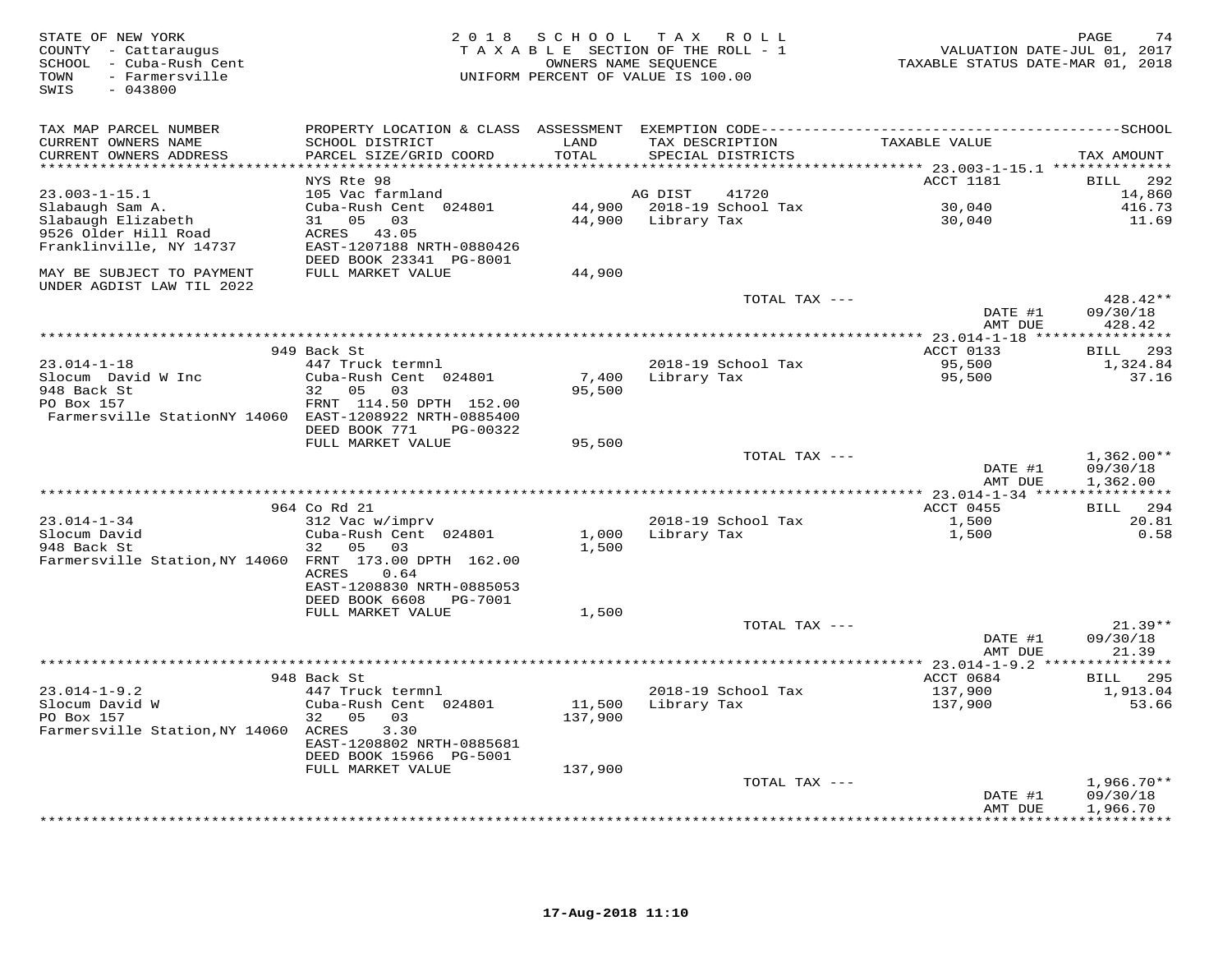| STATE OF NEW YORK<br>COUNTY - Cattaraugus<br>SCHOOL - Cuba-Rush Cent<br>- Farmersville<br>TOWN<br>SWIS<br>$-043800$ | 2 0 1 8                                                                                      | S C H O O L<br>TAXABLE SECTION OF THE ROLL - 1<br>OWNERS NAME SEQUENCE<br>UNIFORM PERCENT OF VALUE IS 100.00 |                     | TAX ROLL                             | VALUATION DATE-JUL 01, 2017<br>TAXABLE STATUS DATE-MAR 01, 2018 | 75<br>PAGE               |
|---------------------------------------------------------------------------------------------------------------------|----------------------------------------------------------------------------------------------|--------------------------------------------------------------------------------------------------------------|---------------------|--------------------------------------|-----------------------------------------------------------------|--------------------------|
| TAX MAP PARCEL NUMBER                                                                                               | PROPERTY LOCATION & CLASS ASSESSMENT EXEMPTION CODE-----------------------------------SCHOOL |                                                                                                              |                     |                                      |                                                                 |                          |
| CURRENT OWNERS NAME<br>CURRENT OWNERS ADDRESS                                                                       | SCHOOL DISTRICT<br>PARCEL SIZE/GRID COORD                                                    | LAND<br>TOTAL                                                                                                |                     | TAX DESCRIPTION<br>SPECIAL DISTRICTS | TAXABLE VALUE                                                   | TAX AMOUNT               |
|                                                                                                                     | 934 Back St                                                                                  |                                                                                                              |                     |                                      | ACCT 0407                                                       | BILL<br>296              |
| $23.014 - 1 - 10$                                                                                                   | 210 1 Family Res                                                                             |                                                                                                              | BAS STAR            | 41854                                |                                                                 | 30,000                   |
| Slocum David W                                                                                                      | Cuba-Rush Cent 024801                                                                        | 8,400                                                                                                        |                     | 2018-19 School Tax                   | 95,400                                                          | 1,323.45                 |
| Slocum Donna                                                                                                        | 05<br>03<br>32                                                                               | 95,400                                                                                                       | Library Tax         |                                      | 95,400                                                          | 37.13                    |
| PO Box 157<br>Farmersville Station, NY 14060 EAST-1209080 NRTH-0885715                                              | ACRES<br>1.25                                                                                |                                                                                                              |                     |                                      |                                                                 |                          |
|                                                                                                                     | DEED BOOK 15966 PG-5001                                                                      |                                                                                                              |                     |                                      |                                                                 |                          |
|                                                                                                                     | FULL MARKET VALUE                                                                            | 95,400                                                                                                       |                     |                                      |                                                                 |                          |
|                                                                                                                     |                                                                                              |                                                                                                              |                     | TOTAL TAX ---                        |                                                                 | $944.40**$               |
|                                                                                                                     |                                                                                              |                                                                                                              |                     |                                      | DATE #1                                                         | 09/30/18                 |
|                                                                                                                     |                                                                                              |                                                                                                              |                     |                                      | AMT DUE<br>***************** 23.014-1-17 *****                  | 944.40<br>***********    |
|                                                                                                                     | 939 Back St                                                                                  |                                                                                                              |                     |                                      | ACCT 0131                                                       | <b>BILL</b> 297          |
| $23.014 - 1 - 17$                                                                                                   | 210 1 Family Res                                                                             |                                                                                                              | BAS STAR 41854      |                                      |                                                                 | 30,000                   |
| Slocum Kimberly L                                                                                                   | Cuba-Rush Cent 024801                                                                        |                                                                                                              |                     | 7,100 2018-19 School Tax             | 125,200                                                         | 1,736.86                 |
| PO Box 115                                                                                                          | 32 05<br>03                                                                                  |                                                                                                              | 125,200 Library Tax |                                      | 125,200                                                         | 48.72                    |
| Farmersville Station, NY 14060 FRNT 89.86 DPTH 155.54                                                               | EAST-1209021 NRTH-0885401<br>DEED BOOK 3834 PG-6001                                          |                                                                                                              |                     |                                      |                                                                 |                          |
|                                                                                                                     | FULL MARKET VALUE                                                                            | 125,200                                                                                                      |                     |                                      |                                                                 |                          |
|                                                                                                                     |                                                                                              |                                                                                                              |                     | TOTAL TAX ---                        |                                                                 | $1,369.40**$             |
|                                                                                                                     |                                                                                              |                                                                                                              |                     |                                      | DATE #1<br>AMT DUE                                              | 09/30/18<br>1,369.40     |
|                                                                                                                     |                                                                                              |                                                                                                              |                     |                                      |                                                                 |                          |
| $32.004 - 1 - 36$                                                                                                   | 839 Bush Hill Rd<br>210 1 Family Res                                                         |                                                                                                              | AGED S              | 41804                                | ACCT 0141                                                       | BILL 298<br>13,450       |
| Smith Beverly                                                                                                       | Cuba-Rush Cent 024801                                                                        |                                                                                                              | 10,800 ENH STAR     | 41834                                |                                                                 | 40,350                   |
| Waldron Ronald & Roger                                                                                              | 20  05  03                                                                                   |                                                                                                              |                     | 53,800 2018-19 School Tax            | 40,350                                                          | 559.76                   |
| 839 Bush Hill Rd                                                                                                    | 2.84<br>ACRES                                                                                |                                                                                                              | Library Tax         |                                      | 40,350                                                          | 15.70                    |
| Franklinville, NY 14737                                                                                             | EAST-1210571 NRTH-0870458                                                                    |                                                                                                              |                     |                                      |                                                                 |                          |
|                                                                                                                     | DEED BOOK 13785 PG-6001<br>FULL MARKET VALUE                                                 | 53,800                                                                                                       |                     |                                      |                                                                 |                          |
|                                                                                                                     |                                                                                              |                                                                                                              |                     | TOTAL TAX ---                        |                                                                 | $15.70**$                |
|                                                                                                                     |                                                                                              |                                                                                                              |                     |                                      | DATE #1                                                         | 09/30/18                 |
|                                                                                                                     |                                                                                              |                                                                                                              |                     |                                      | AMT DUE                                                         | 15.70                    |
|                                                                                                                     |                                                                                              |                                                                                                              |                     |                                      | ***************** 23.014-1-51 *****************                 |                          |
| $23.014 - 1 - 51$                                                                                                   | Co Rd 21<br>314 Rural vac<10                                                                 |                                                                                                              |                     | 2018-19 School Tax                   | ACCT 0413<br>3,700                                              | <b>BILL</b> 299<br>51.33 |
| Smith Dean L                                                                                                        | Cuba-Rush Cent 024801                                                                        | 3,700                                                                                                        | Library Tax         |                                      | 3,700                                                           | 1.44                     |
| 1024 Elton Rd                                                                                                       | 32 05<br>03                                                                                  | 3,700                                                                                                        |                     |                                      |                                                                 |                          |
| PO Box 1                                                                                                            | ACRES<br>0.44                                                                                |                                                                                                              |                     |                                      |                                                                 |                          |
| Farmersville Station, NY 14060 EAST-1207785 NRTH-0883806                                                            |                                                                                              |                                                                                                              |                     |                                      |                                                                 |                          |
|                                                                                                                     | DEED BOOK 00994 PG-00827<br>FULL MARKET VALUE                                                | 3,700                                                                                                        |                     |                                      |                                                                 |                          |
|                                                                                                                     |                                                                                              |                                                                                                              |                     | TOTAL TAX ---                        |                                                                 | $52.77**$                |
|                                                                                                                     |                                                                                              |                                                                                                              |                     |                                      | DATE #1                                                         | 09/30/18                 |
|                                                                                                                     |                                                                                              |                                                                                                              |                     |                                      | AMT DUE                                                         | 52.77<br><b>+++++++</b>  |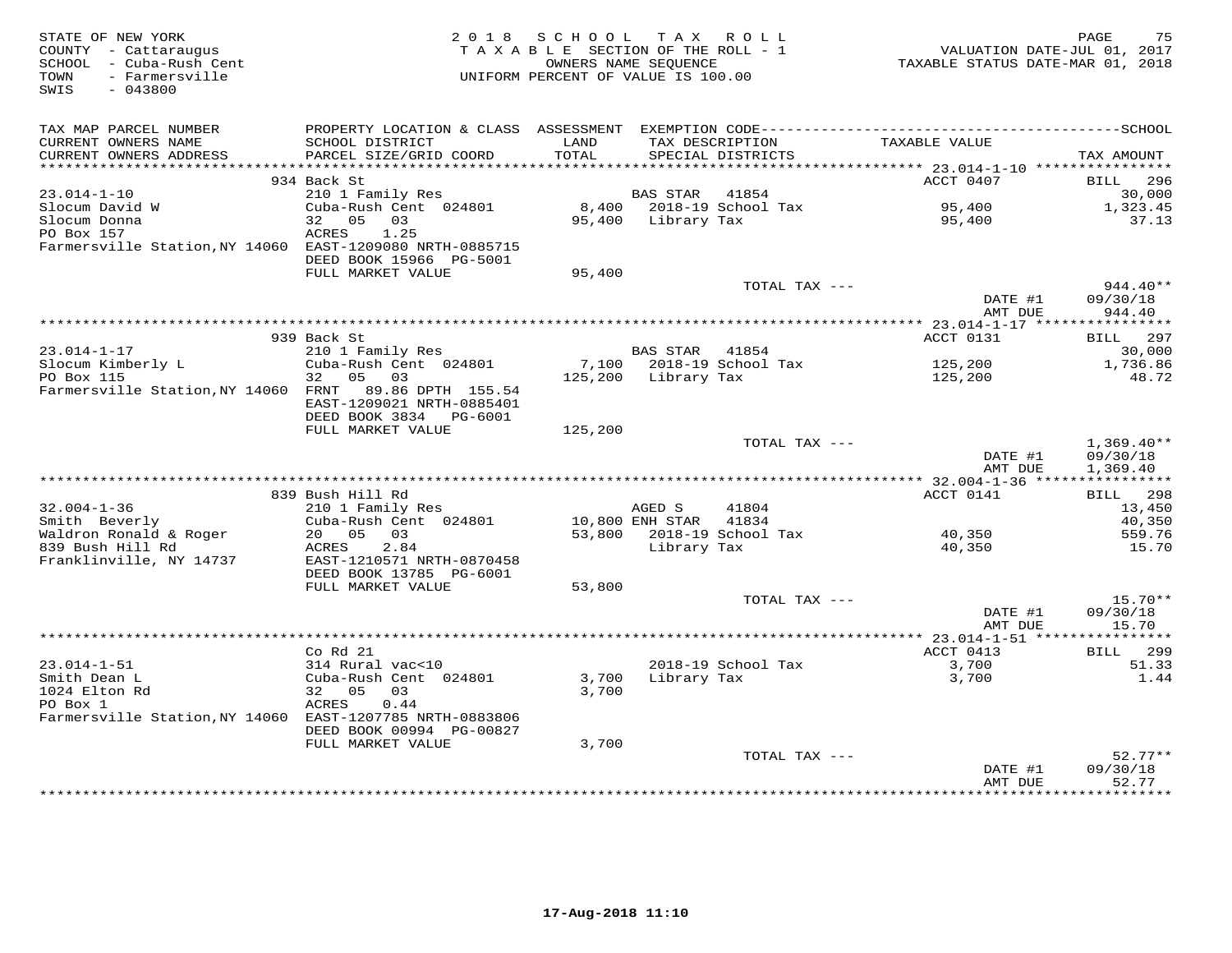| STATE OF NEW YORK<br>COUNTY - Cattaraugus<br>SCHOOL - Cuba-Rush Cent<br>- Farmersville<br>TOWN<br>SWIS<br>$-043800$ |                                                       |               | 2018 SCHOOL TAX ROLL<br>TAXABLE SECTION OF THE ROLL - 1<br>OWNERS NAME SEQUENCE<br>UNIFORM PERCENT OF VALUE IS 100.00 | VALUATION DATE-JUL 01, 2017<br>TAXABLE STATUS DATE-MAR 01, 2018 | PAGE<br>76           |
|---------------------------------------------------------------------------------------------------------------------|-------------------------------------------------------|---------------|-----------------------------------------------------------------------------------------------------------------------|-----------------------------------------------------------------|----------------------|
| TAX MAP PARCEL NUMBER<br>CURRENT OWNERS NAME<br>CURRENT OWNERS ADDRESS                                              | SCHOOL DISTRICT<br>PARCEL SIZE/GRID COORD             | LAND<br>TOTAL | TAX DESCRIPTION<br>SPECIAL DISTRICTS                                                                                  | TAXABLE VALUE                                                   | TAX AMOUNT           |
|                                                                                                                     |                                                       |               |                                                                                                                       |                                                                 |                      |
|                                                                                                                     | 1024 Co Rd 21                                         |               |                                                                                                                       | ACCT 0414                                                       | BILL 300             |
| $23.014 - 1 - 58$<br>Smith Dean L                                                                                   | 210 1 Family Res<br>Cuba-Rush Cent 024801             |               | 2018-19 School Tax<br>7,100 Library Tax                                                                               | 49,500<br>49,500                                                | 686.70<br>19.26      |
| 1020 Elton Rd                                                                                                       | 32 05<br>03                                           | 49,500        |                                                                                                                       |                                                                 |                      |
| Farmersville Station, NY 14060 FRNT 66.00 DPTH 206.00                                                               |                                                       |               |                                                                                                                       |                                                                 |                      |
|                                                                                                                     | ACRES<br>0.31                                         |               |                                                                                                                       |                                                                 |                      |
|                                                                                                                     | EAST-1207988 NRTH-0884380<br>DEED BOOK 00994 PG-00827 |               |                                                                                                                       |                                                                 |                      |
|                                                                                                                     | FULL MARKET VALUE                                     | 49,500        |                                                                                                                       |                                                                 |                      |
|                                                                                                                     |                                                       |               | TOTAL TAX ---                                                                                                         |                                                                 | $705.96**$           |
|                                                                                                                     |                                                       |               |                                                                                                                       | DATE #1                                                         | 09/30/18             |
|                                                                                                                     |                                                       |               |                                                                                                                       | AMT DUE                                                         | 705.96               |
|                                                                                                                     | 1042 Co Rd 21                                         |               |                                                                                                                       | ACCT 0412                                                       | BILL 301             |
| $23.014 - 1 - 56$                                                                                                   | 210 1 Family Res                                      |               | 2018-19 School Tax                                                                                                    | 60,000                                                          | 832.36               |
| Smith Howard R L                                                                                                    | Cuba-Rush Cent 024801                                 | 7,600         | Library Tax                                                                                                           | 60,000                                                          | 23.35                |
| PO Box 233                                                                                                          | 32 05 03                                              | 60,000        |                                                                                                                       |                                                                 |                      |
| Holland, NY 14080                                                                                                   | FRNT<br>66.00 DPTH 350.00<br>0.53<br>ACRES            |               |                                                                                                                       |                                                                 |                      |
|                                                                                                                     | EAST-1207679 NRTH-0884208                             |               |                                                                                                                       |                                                                 |                      |
|                                                                                                                     | DEED BOOK 1003 PG-1148                                |               |                                                                                                                       |                                                                 |                      |
|                                                                                                                     | FULL MARKET VALUE                                     | 60,000        |                                                                                                                       |                                                                 |                      |
|                                                                                                                     |                                                       |               | TOTAL TAX ---                                                                                                         | DATE #1                                                         | 855.71**<br>09/30/18 |
|                                                                                                                     |                                                       |               |                                                                                                                       | AMT DUE                                                         | 855.71               |
|                                                                                                                     |                                                       |               |                                                                                                                       |                                                                 |                      |
|                                                                                                                     | 649 Bush Hill Rd                                      |               |                                                                                                                       | ACCT 0729                                                       | BILL 302             |
| $32.004 - 1 - 26.2$<br>Smith Ronald H                                                                               | 260 Seasonal res<br>Cuba-Rush Cent 024801             | 20,500        | 2018-19 School Tax<br>Library Tax                                                                                     | 56,600<br>56,600                                                | 785.19<br>22.03      |
| Smith Donna M                                                                                                       | 20  05  03                                            | 56,600        |                                                                                                                       |                                                                 |                      |
| 159 Briarwood                                                                                                       | ACRES 10.20                                           |               |                                                                                                                       |                                                                 |                      |
| West Seneca, NY 14224                                                                                               | EAST-1212988 NRTH-0870360                             |               |                                                                                                                       |                                                                 |                      |
|                                                                                                                     | DEED BOOK 820<br>PG-01015<br>FULL MARKET VALUE        | 56,600        |                                                                                                                       |                                                                 |                      |
|                                                                                                                     |                                                       |               | TOTAL TAX ---                                                                                                         |                                                                 | 807.22**             |
|                                                                                                                     |                                                       |               |                                                                                                                       | DATE #1                                                         | 09/30/18             |
|                                                                                                                     |                                                       |               |                                                                                                                       | AMT DUE                                                         | 807.22               |
|                                                                                                                     | 9614 NYS Rte 98 and 1970 1980                         |               | 44 PCT OF VALUE USED FOR EXEMPTION PURPOSES ACCT 0416                                                                 |                                                                 | BILL 303             |
| $23.003 - 1 - 12$                                                                                                   | 240 Rural res                                         |               | AG DIST<br>41720                                                                                                      |                                                                 | 39,900               |
| Smith Rowena                                                                                                        | Cuba-Rush Cent 024801                                 |               | 92,100 AGED C/T/S 41800                                                                                               |                                                                 | 27,896               |
| Smith Lyle C                                                                                                        | 31 05 03                                              |               | 126,800 ENH STAR 41834                                                                                                |                                                                 | 59,004               |
| $9614$ NYS Rte $98$<br>Franklinville, NY 14737                                                                      | ACRES 86.10<br>EAST-1209071 NRTH-0880743              |               | 2018-19 School Tax<br>Library Tax                                                                                     | 59,004<br>59,004                                                | 818.54<br>22.96      |
|                                                                                                                     | DEED BOOK 728<br>PG-00674                             |               |                                                                                                                       |                                                                 |                      |
| MAY BE SUBJECT TO PAYMENT<br>UNDER AGDIST LAW TIL 2022                                                              | FULL MARKET VALUE                                     | 126,800       |                                                                                                                       |                                                                 |                      |
|                                                                                                                     |                                                       |               | TOTAL TAX ---                                                                                                         |                                                                 | $22.96**$            |
|                                                                                                                     |                                                       |               |                                                                                                                       | DATE #1<br>AMT DUE                                              | 09/30/18<br>22.96    |
|                                                                                                                     |                                                       |               |                                                                                                                       |                                                                 | * * * * * * *        |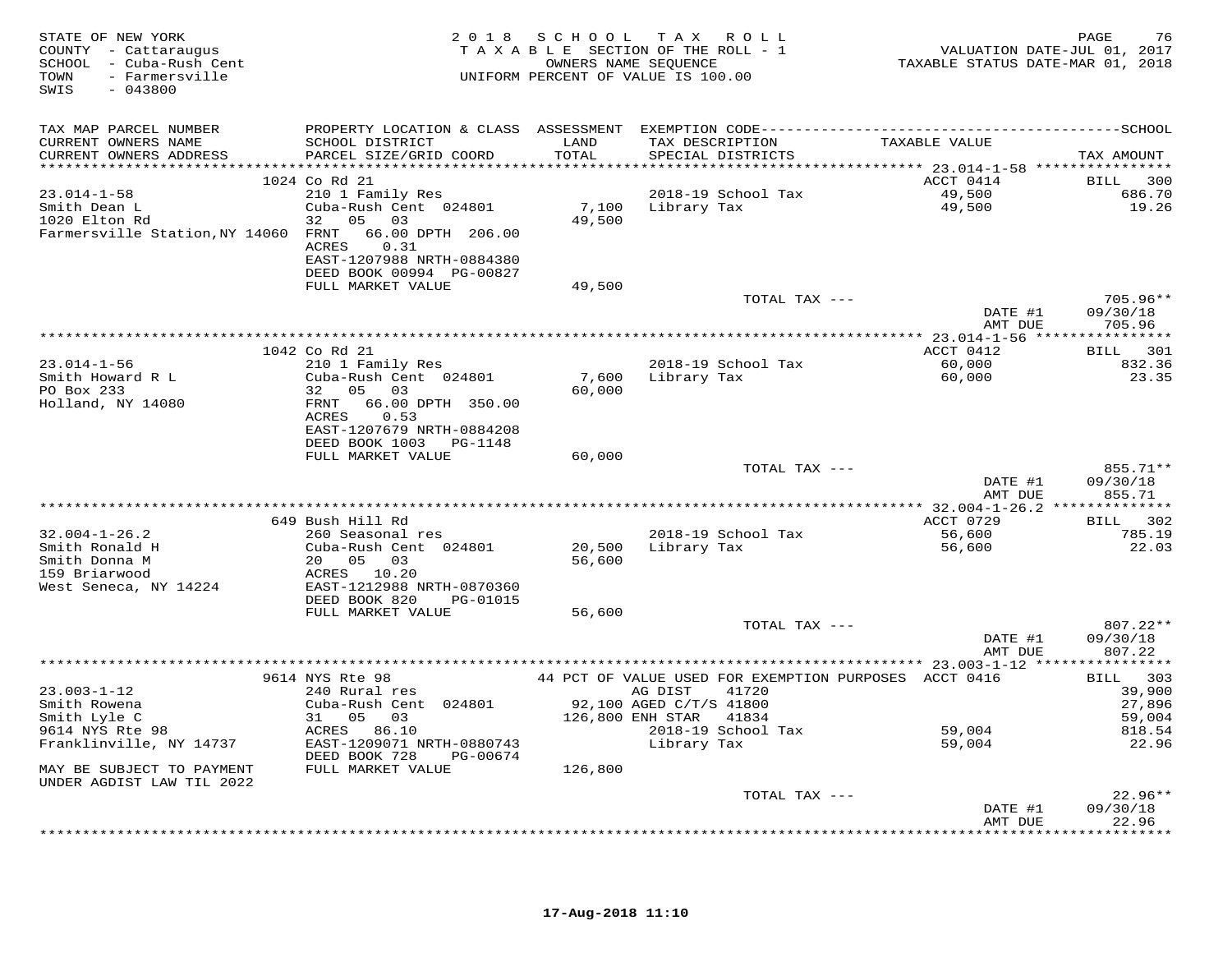| STATE OF NEW YORK<br>COUNTY - Cattaraugus<br>SCHOOL - Cuba-Rush Cent<br>- Farmersville<br>TOWN<br>SWIS<br>$-043800$ | 2 0 1 8                                                                                                                            | S C H O O L        | T A X<br>R O L L<br>TAXABLE SECTION OF THE ROLL - 1<br>OWNERS NAME SEQUENCE<br>UNIFORM PERCENT OF VALUE IS 100.00 | VALUATION DATE-JUL 01, 2017<br>TAXABLE STATUS DATE-MAR 01, 2018 | PAGE<br>77                           |
|---------------------------------------------------------------------------------------------------------------------|------------------------------------------------------------------------------------------------------------------------------------|--------------------|-------------------------------------------------------------------------------------------------------------------|-----------------------------------------------------------------|--------------------------------------|
| TAX MAP PARCEL NUMBER<br>CURRENT OWNERS NAME                                                                        | PROPERTY LOCATION & CLASS<br>SCHOOL DISTRICT                                                                                       | ASSESSMENT<br>LAND |                                                                                                                   | TAXABLE VALUE                                                   |                                      |
| CURRENT OWNERS ADDRESS                                                                                              | PARCEL SIZE/GRID COORD                                                                                                             | TOTAL              | TAX DESCRIPTION<br>SPECIAL DISTRICTS                                                                              |                                                                 | TAX AMOUNT                           |
| *******************                                                                                                 |                                                                                                                                    | ******             |                                                                                                                   | ******* 41.002-1-20 ****************                            |                                      |
|                                                                                                                     | 8095 Hardy Crn. Rd                                                                                                                 |                    |                                                                                                                   | ACCT 0323                                                       | BILL<br>304                          |
| $41.002 - 1 - 20$<br>Snyder William A<br>Snyder Eileen<br>188 Bennington Rd<br>Snyder, NY 14226                     | 240 Rural res<br>Cuba-Rush Cent 024801<br>01<br>05<br>03<br>ACRES<br>80.30<br>EAST-1220427 NRTH-0857467<br>DEED BOOK 15907 PG-4001 | 67,000<br>109,400  | 2018-19 School Tax<br>Library Tax                                                                                 | 109,400<br>109,400                                              | 1,517.67<br>42.57                    |
|                                                                                                                     | FULL MARKET VALUE                                                                                                                  | 109,400            |                                                                                                                   |                                                                 |                                      |
|                                                                                                                     |                                                                                                                                    |                    | TOTAL TAX ---                                                                                                     | DATE #1                                                         | $1,560.24**$<br>09/30/18             |
|                                                                                                                     |                                                                                                                                    |                    |                                                                                                                   | AMT DUE<br>*** $41.002 - 1 - 23$ *****                          | 1,560.24<br>***********              |
|                                                                                                                     | 264 Clark Rd                                                                                                                       |                    |                                                                                                                   | ACCT 0091                                                       | BILL 305                             |
| $41.002 - 1 - 23$                                                                                                   | 260 Seasonal res                                                                                                                   |                    | 2018-19 School Tax                                                                                                | 30,400                                                          | 421.73                               |
| Sokolowski Bernard<br>Sokolowski James<br>17 Barnett Dr<br>West Seneca, NY 14224                                    | Cuba-Rush Cent 024801<br>01 05<br>03<br>FRNT<br>50.00 DPTH 100.00<br><b>ACRES</b><br>0.11                                          | 3,100<br>30,400    | Library Tax                                                                                                       | 30,400                                                          | 11.83                                |
|                                                                                                                     | EAST-1218473 NRTH-0855980<br>DEED BOOK 00982 PG-01062                                                                              |                    |                                                                                                                   |                                                                 |                                      |
|                                                                                                                     | FULL MARKET VALUE                                                                                                                  | 30,400             |                                                                                                                   |                                                                 |                                      |
|                                                                                                                     |                                                                                                                                    |                    | TOTAL TAX ---                                                                                                     | DATE #1<br>AMT DUE                                              | 433.56**<br>09/30/18<br>433.56       |
|                                                                                                                     |                                                                                                                                    |                    |                                                                                                                   |                                                                 |                                      |
|                                                                                                                     | 1799 Hardy Crn. Rd                                                                                                                 |                    |                                                                                                                   | ACCT 0740                                                       | BILL 306                             |
| $40.002 - 1 - 5.3$                                                                                                  | 210 1 Family Res                                                                                                                   | 15,100             | <b>BAS STAR</b><br>41854<br>2018-19 School Tax                                                                    |                                                                 | 30,000                               |
| Spear Peter J<br>Spear Molly M<br>1799 Hardy Corners Rd                                                             | Cuba-Rush Cent 024801<br>09 05 04<br>Ff 305.17                                                                                     | 113,400            | Library Tax                                                                                                       | 113,400<br>113,400                                              | 1,573.16<br>44.13                    |
| Franklinville, NY 14737                                                                                             | <b>ACRES</b><br>5.75 BANK<br>017<br>EAST-1195935 NRTH-0858545<br>DEED BOOK 00995 PG-01149                                          |                    |                                                                                                                   |                                                                 |                                      |
|                                                                                                                     | FULL MARKET VALUE                                                                                                                  | 113,400            |                                                                                                                   |                                                                 |                                      |
|                                                                                                                     |                                                                                                                                    |                    | TOTAL TAX ---                                                                                                     | DATE #1<br>AMT DUE                                              | $1,201.11**$<br>09/30/18<br>1,201.11 |
|                                                                                                                     |                                                                                                                                    |                    |                                                                                                                   |                                                                 | ***********                          |
| $32.001 - 1 - 7$                                                                                                    | 9296 NYS Rte 98<br>210 1 Family Res                                                                                                |                    | BAS STAR<br>41854                                                                                                 | ACCT 0441                                                       | BILL 307<br>30,000                   |
| Spittler Matthew<br>Lehere Cortney<br>9296 NYS Rte 98                                                               | Cuba-Rush Cent 024801<br>30 05<br>03<br>ACRES<br>0.58                                                                              | 7,700<br>78,000    | 2018-19 School Tax<br>Library Tax                                                                                 | 78,000<br>78,000                                                | 1,082.07<br>30.35                    |
| Franklinville, NY 14737                                                                                             | EAST-1207618 NRTH-0875822<br>DEED BOOK 8311<br>PG-9002                                                                             |                    |                                                                                                                   |                                                                 |                                      |
|                                                                                                                     | FULL MARKET VALUE                                                                                                                  | 78,000             |                                                                                                                   |                                                                 |                                      |
|                                                                                                                     |                                                                                                                                    |                    | TOTAL TAX ---                                                                                                     | DATE #1<br>AMT DUE                                              | 696.24**<br>09/30/18<br>696.24       |
|                                                                                                                     |                                                                                                                                    |                    |                                                                                                                   |                                                                 | .                                    |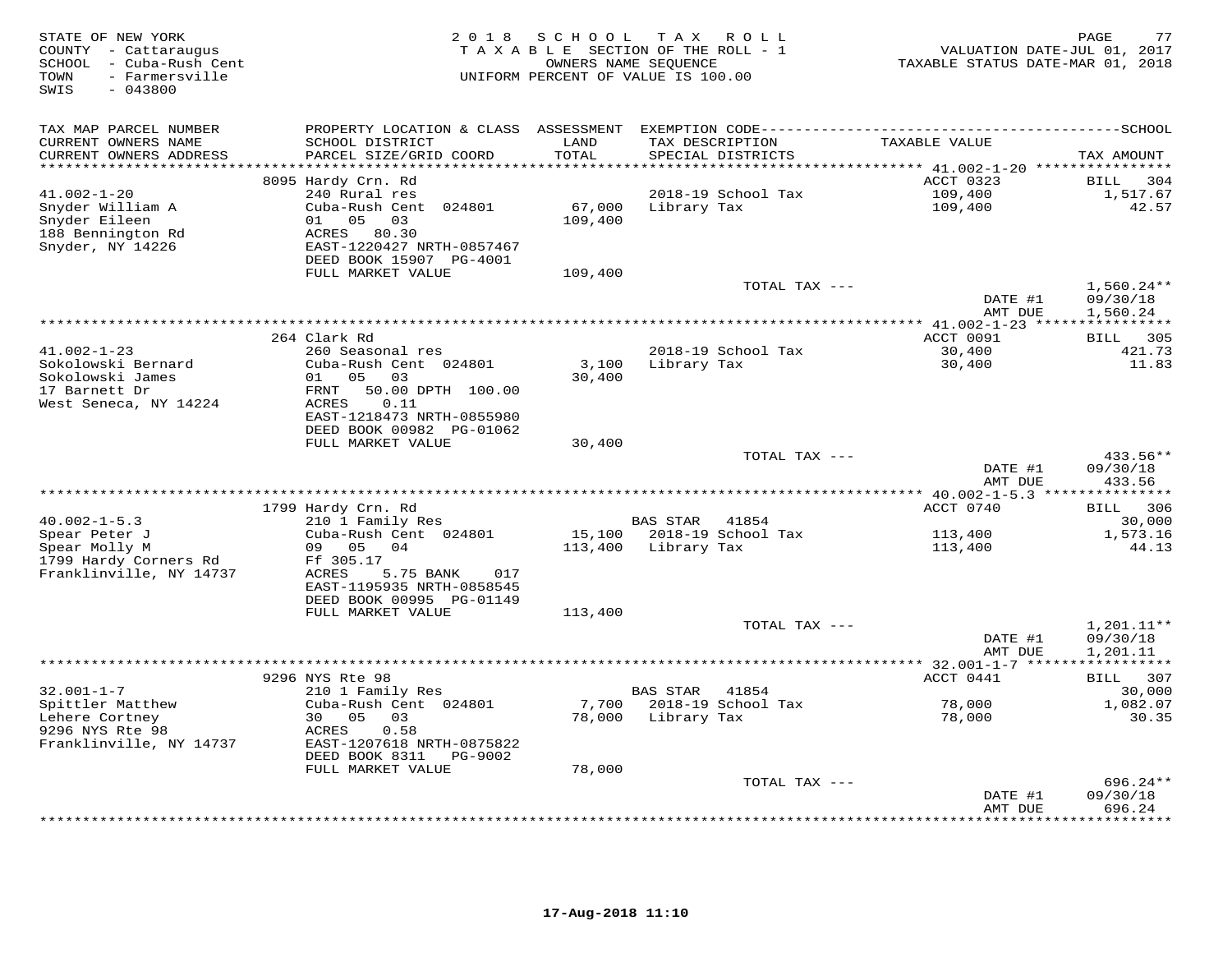| STATE OF NEW YORK<br>COUNTY - Cattaraugus<br>- Cuba-Rush Cent<br>SCHOOL<br>- Farmersville<br>TOWN<br>SWIS<br>$-043800$ | 2 0 1 8                                               | S C H O O L      | T A X<br>R O L L<br>TAXABLE SECTION OF THE ROLL - 1<br>OWNERS NAME SEQUENCE<br>UNIFORM PERCENT OF VALUE IS 100.00 | VALUATION DATE-JUL 01, 2017<br>TAXABLE STATUS DATE-MAR 01, 2018 | PAGE<br>78                  |
|------------------------------------------------------------------------------------------------------------------------|-------------------------------------------------------|------------------|-------------------------------------------------------------------------------------------------------------------|-----------------------------------------------------------------|-----------------------------|
| TAX MAP PARCEL NUMBER                                                                                                  | PROPERTY LOCATION & CLASS ASSESSMENT                  |                  |                                                                                                                   |                                                                 |                             |
| CURRENT OWNERS NAME<br>CURRENT OWNERS ADDRESS                                                                          | SCHOOL DISTRICT<br>PARCEL SIZE/GRID COORD             | LAND<br>TOTAL    | TAX DESCRIPTION<br>SPECIAL DISTRICTS                                                                              | TAXABLE VALUE                                                   | TAX AMOUNT                  |
|                                                                                                                        |                                                       |                  |                                                                                                                   |                                                                 |                             |
|                                                                                                                        | 8398 Stebbins Rd                                      |                  |                                                                                                                   | ACCT 0733                                                       | 308<br>BILL                 |
| $41.002 - 1 - 3.2$                                                                                                     | 260 Seasonal res                                      |                  | 2018-19 School Tax                                                                                                | 47,700                                                          | 661.73<br>18.56             |
| Stahl Craig M<br>63 Ranch Trl                                                                                          | Cuba-Rush Cent 024801<br>18  05  03                   | 22,800<br>47,700 | Library Tax                                                                                                       | 47,700                                                          |                             |
| Williamsville, NY 14221                                                                                                | ACRES 12.70                                           |                  |                                                                                                                   |                                                                 |                             |
|                                                                                                                        | EAST-1214256 NRTH-0862960                             |                  |                                                                                                                   |                                                                 |                             |
|                                                                                                                        | DEED BOOK 13997 PG-8002                               |                  |                                                                                                                   |                                                                 |                             |
|                                                                                                                        | FULL MARKET VALUE                                     | 47,700           |                                                                                                                   |                                                                 |                             |
|                                                                                                                        |                                                       |                  | TOTAL TAX ---                                                                                                     |                                                                 | $680.29**$                  |
|                                                                                                                        |                                                       |                  |                                                                                                                   | DATE #1                                                         | 09/30/18                    |
|                                                                                                                        |                                                       |                  |                                                                                                                   | AMT DUE                                                         | 680.29                      |
|                                                                                                                        |                                                       |                  |                                                                                                                   | ACCT 1190                                                       |                             |
| $32.004 - 1 - 5.2$                                                                                                     | 9101 Stebbins Rd<br>312 Vac w/imprv                   |                  | 2018-19 School Tax                                                                                                | 15,000                                                          | 309<br>BILL<br>208.09       |
| Sterry James F                                                                                                         | Cuba-Rush Cent 024801                                 | 14,700           | Library Tax                                                                                                       | 15,000                                                          | 5.84                        |
| Sterry Sandra L                                                                                                        | 20 03<br>03                                           | 15,000           |                                                                                                                   |                                                                 |                             |
| 301 Mill St                                                                                                            | ACRES<br>5.45                                         |                  |                                                                                                                   |                                                                 |                             |
| Springville, NY 14141                                                                                                  | EAST-1214258 NRTH-0871575                             |                  |                                                                                                                   |                                                                 |                             |
|                                                                                                                        | DEED BOOK 18528 PG-4001                               |                  |                                                                                                                   |                                                                 |                             |
|                                                                                                                        | FULL MARKET VALUE                                     | 15,000           |                                                                                                                   |                                                                 |                             |
|                                                                                                                        |                                                       |                  | TOTAL TAX ---                                                                                                     | DATE #1                                                         | $213.93**$<br>09/30/18      |
|                                                                                                                        |                                                       |                  |                                                                                                                   | AMT DUE                                                         | 213.93                      |
|                                                                                                                        |                                                       |                  |                                                                                                                   |                                                                 |                             |
|                                                                                                                        | West Branch Rd                                        |                  |                                                                                                                   | <b>ACCT 0885</b>                                                | BILL<br>310                 |
| $32.004 - 2 - 8.2$                                                                                                     | 270 Mfg housing                                       |                  | 2018-19 School Tax                                                                                                | 27,700                                                          | 384.27                      |
| Sturtevant Steven R                                                                                                    | Cuba-Rush Cent 024801                                 | 21,500           | Library Tax                                                                                                       | 27,700                                                          | 10.78                       |
| Sturtevant Norma                                                                                                       | 04 05 03                                              | 27,700           |                                                                                                                   |                                                                 |                             |
| 7759 Akron Rd                                                                                                          | ACRES 11.00                                           |                  |                                                                                                                   |                                                                 |                             |
| Lockport, NY 14094                                                                                                     | EAST-1220614 NRTH-0870739<br>DEED BOOK 1015<br>PG-735 |                  |                                                                                                                   |                                                                 |                             |
|                                                                                                                        | FULL MARKET VALUE                                     | 27,700           |                                                                                                                   |                                                                 |                             |
|                                                                                                                        |                                                       |                  | TOTAL TAX ---                                                                                                     |                                                                 | 395.05**                    |
|                                                                                                                        |                                                       |                  |                                                                                                                   | DATE #1                                                         | 09/30/18                    |
|                                                                                                                        |                                                       |                  |                                                                                                                   | AMT DUE                                                         | 395.05                      |
|                                                                                                                        |                                                       |                  |                                                                                                                   | ********** 32.004-2-8.3 ****************                        |                             |
|                                                                                                                        | West Branch Rd                                        |                  |                                                                                                                   | ACCT 0967                                                       | BILL<br>311                 |
| $32.004 - 2 - 8.3$                                                                                                     | 314 Rural vac<10                                      |                  | 2018-19 School Tax                                                                                                | 16,100                                                          | 223.35                      |
| Sturtevant Steven R.                                                                                                   | Cuba-Rush Cent 024801                                 | 16,100           | Library Tax                                                                                                       | 16,100                                                          | 6.27                        |
| Sturtevant Norma L.<br>7759 Akron Road                                                                                 | 05<br>03<br>$4 \quad$<br>6.50<br>ACRES                | 16,100           |                                                                                                                   |                                                                 |                             |
| Lockport, NY 14094                                                                                                     | EAST-1220202 NRTH-0870701                             |                  |                                                                                                                   |                                                                 |                             |
|                                                                                                                        | DEED BOOK 28002 PG-3001                               |                  |                                                                                                                   |                                                                 |                             |
|                                                                                                                        | FULL MARKET VALUE                                     | 16,100           |                                                                                                                   |                                                                 |                             |
|                                                                                                                        |                                                       |                  | TOTAL TAX ---                                                                                                     |                                                                 | 229.62**                    |
|                                                                                                                        |                                                       |                  |                                                                                                                   | DATE #1                                                         | 09/30/18                    |
|                                                                                                                        |                                                       |                  |                                                                                                                   | AMT DUE<br>***********                                          | 229.62<br>* * * * * * * * * |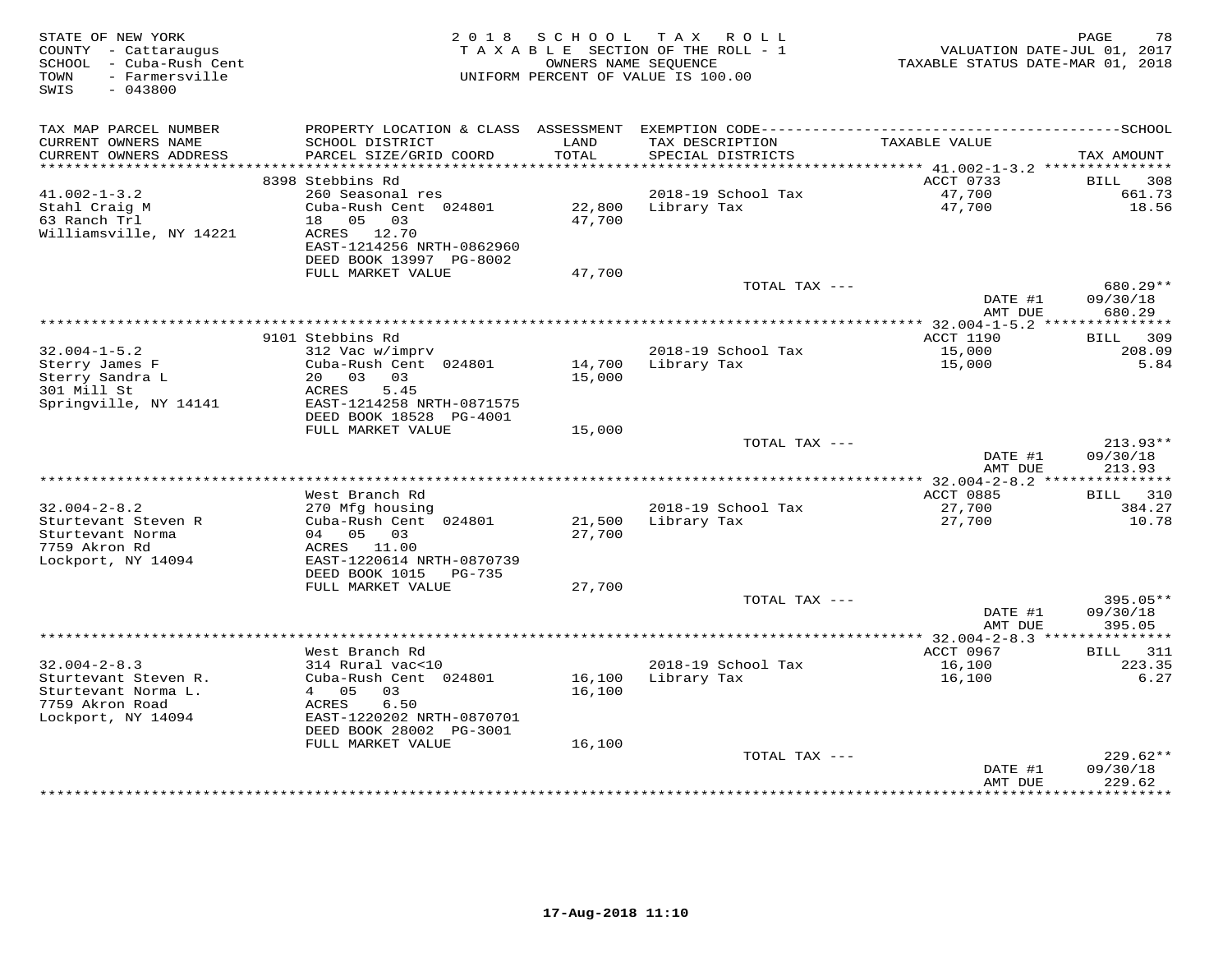| STATE OF NEW YORK<br>COUNTY - Cattaraugus<br>SCHOOL - Cuba-Rush Cent<br>- Farmersville<br>TOWN<br>SWIS<br>$-043800$ |                                            | 2018 SCHOOL<br>TAXABLE SECTION OF THE ROLL - 1<br>OWNERS NAME SEQUENCE<br>UNIFORM PERCENT OF VALUE IS 100.00 |                  | TAX ROLL                             | VALUATION DATE-JUL 01, 2017<br>TAXABLE STATUS DATE-MAR 01, 2018 | 79<br>PAGE             |
|---------------------------------------------------------------------------------------------------------------------|--------------------------------------------|--------------------------------------------------------------------------------------------------------------|------------------|--------------------------------------|-----------------------------------------------------------------|------------------------|
| TAX MAP PARCEL NUMBER                                                                                               |                                            |                                                                                                              |                  |                                      |                                                                 |                        |
| CURRENT OWNERS NAME<br>CURRENT OWNERS ADDRESS                                                                       | SCHOOL DISTRICT<br>PARCEL SIZE/GRID COORD  | LAND<br>TOTAL                                                                                                |                  | TAX DESCRIPTION<br>SPECIAL DISTRICTS | TAXABLE VALUE                                                   | TAX AMOUNT             |
| ************************                                                                                            |                                            |                                                                                                              |                  |                                      |                                                                 |                        |
|                                                                                                                     | Stebbins Rd                                |                                                                                                              |                  |                                      | ACCT 0961                                                       | BILL<br>312            |
| $41.002 - 1 - 3.6$                                                                                                  | 312 Vac w/imprv                            |                                                                                                              |                  | 2018-19 School Tax                   | 12,600                                                          | 174.80                 |
| SUMMERS CRAIG A.                                                                                                    | Cuba-Rush Cent 024801                      | 11,700                                                                                                       | Library Tax      |                                      | 12,600                                                          | 4.90                   |
| SUMMERS ESTHER                                                                                                      | 18  05  03                                 | 12,600                                                                                                       |                  |                                      |                                                                 |                        |
| 1101 Iroquois Ave #2428                                                                                             | 3.45<br>ACRES<br>EAST-1214259 NRTH-0861706 |                                                                                                              |                  |                                      |                                                                 |                        |
| Naperville, IL 60563                                                                                                | DEED BOOK 26852 PG-8002                    |                                                                                                              |                  |                                      |                                                                 |                        |
|                                                                                                                     | FULL MARKET VALUE                          | 12,600                                                                                                       |                  |                                      |                                                                 |                        |
|                                                                                                                     |                                            |                                                                                                              |                  | TOTAL TAX ---                        |                                                                 | $179.70**$             |
|                                                                                                                     |                                            |                                                                                                              |                  |                                      | DATE #1                                                         | 09/30/18               |
|                                                                                                                     |                                            |                                                                                                              |                  |                                      | AMT DUE                                                         | 179.70                 |
|                                                                                                                     |                                            |                                                                                                              |                  |                                      | *************** 23.004-1-23 *****************                   |                        |
| $23.004 - 1 - 23$                                                                                                   | 725 Tarbell Rd<br>112 Dairy farm           |                                                                                                              | AG BLDG          | 41700                                | ACCT 0382                                                       | BILL 313<br>1,000      |
| Swartzentruber Levi E                                                                                               | Cuba-Rush Cent 024801                      | 145,900 AG DIST                                                                                              |                  | 41720                                |                                                                 | 59,910                 |
| Swartzentruber Lizzie L                                                                                             | 23 05 03                                   |                                                                                                              | 261,500 BAS STAR | 41854                                |                                                                 | 30,000                 |
| 725 Tarbell Rd                                                                                                      | ACRES 148.36                               |                                                                                                              |                  | 2018-19 School Tax                   | 200,590                                                         | 2,782.72               |
| Farmersville Station, NY 14060 EAST-1212589 NRTH-0882115                                                            |                                            |                                                                                                              | Library Tax      |                                      | 200,590                                                         | 78.06                  |
|                                                                                                                     | DEED BOOK 20634 PG-8003                    |                                                                                                              |                  |                                      |                                                                 |                        |
| MAY BE SUBJECT TO PAYMENT                                                                                           | FULL MARKET VALUE                          | 261,500                                                                                                      |                  |                                      |                                                                 |                        |
| UNDER AGDIST LAW TIL 2027                                                                                           |                                            |                                                                                                              |                  | TOTAL TAX ---                        |                                                                 | $2,444.60**$           |
|                                                                                                                     |                                            |                                                                                                              |                  |                                      | DATE #1<br>AMT DUE                                              | 09/30/18<br>2,444.60   |
|                                                                                                                     |                                            |                                                                                                              |                  |                                      |                                                                 |                        |
|                                                                                                                     | 9080 Stebbins & Bush Rd                    |                                                                                                              |                  |                                      | ACCT 1054                                                       | BILL 314               |
| 32.002-1-11.17                                                                                                      | 314 Rural vac<10                           |                                                                                                              |                  | 2018-19 School Tax                   | 16,700                                                          | 231.67                 |
| Tatar John                                                                                                          | Cuba-Rush Cent 024801                      | 16,700                                                                                                       | Library Tax      |                                      | 16,700                                                          | 6.50                   |
| Tatar Patricia<br>9644 Main St                                                                                      | ACRES<br>9.43<br>EAST-1214897 NRTH-0871869 | 16,700                                                                                                       |                  |                                      |                                                                 |                        |
| Machias, NY 14101                                                                                                   | DEED BOOK 1005<br>PG-135                   |                                                                                                              |                  |                                      |                                                                 |                        |
|                                                                                                                     | FULL MARKET VALUE                          | 16,700                                                                                                       |                  |                                      |                                                                 |                        |
|                                                                                                                     |                                            |                                                                                                              |                  | TOTAL TAX ---                        |                                                                 | 238.17**               |
|                                                                                                                     |                                            |                                                                                                              |                  |                                      | DATE #1                                                         | 09/30/18               |
|                                                                                                                     |                                            |                                                                                                              |                  |                                      | AMT DUE                                                         | 238.17                 |
|                                                                                                                     |                                            |                                                                                                              |                  |                                      |                                                                 |                        |
| $32.002 - 1 - 6$                                                                                                    | Co Line Rd<br>322 Rural vac>10             |                                                                                                              |                  | 2018-19 School Tax                   | ACCT 0126<br>56,100                                             | BILL<br>315<br>778.26  |
| The Giorgini Partnership                                                                                            | Cuba-Rush Cent 024801                      | 56,100                                                                                                       | Library Tax      |                                      | 56,100                                                          | 21.83                  |
| 50 Kern Rd                                                                                                          | $-05$<br>05<br>$-03$                       | 56,100                                                                                                       |                  |                                      |                                                                 |                        |
| Cowelsville, NY 14037                                                                                               | ACRES 63.25                                |                                                                                                              |                  |                                      |                                                                 |                        |
|                                                                                                                     | EAST-1221713 NRTH-0873603                  |                                                                                                              |                  |                                      |                                                                 |                        |
|                                                                                                                     | DEED BOOK 1027 PG-349                      |                                                                                                              |                  |                                      |                                                                 |                        |
|                                                                                                                     | FULL MARKET VALUE                          | 56,100                                                                                                       |                  |                                      |                                                                 |                        |
|                                                                                                                     |                                            |                                                                                                              |                  | TOTAL TAX ---                        | DATE #1                                                         | $800.09**$<br>09/30/18 |
|                                                                                                                     |                                            |                                                                                                              |                  |                                      | AMT DUE                                                         | 800.09                 |
|                                                                                                                     |                                            |                                                                                                              |                  |                                      | ****************                                                | ***********            |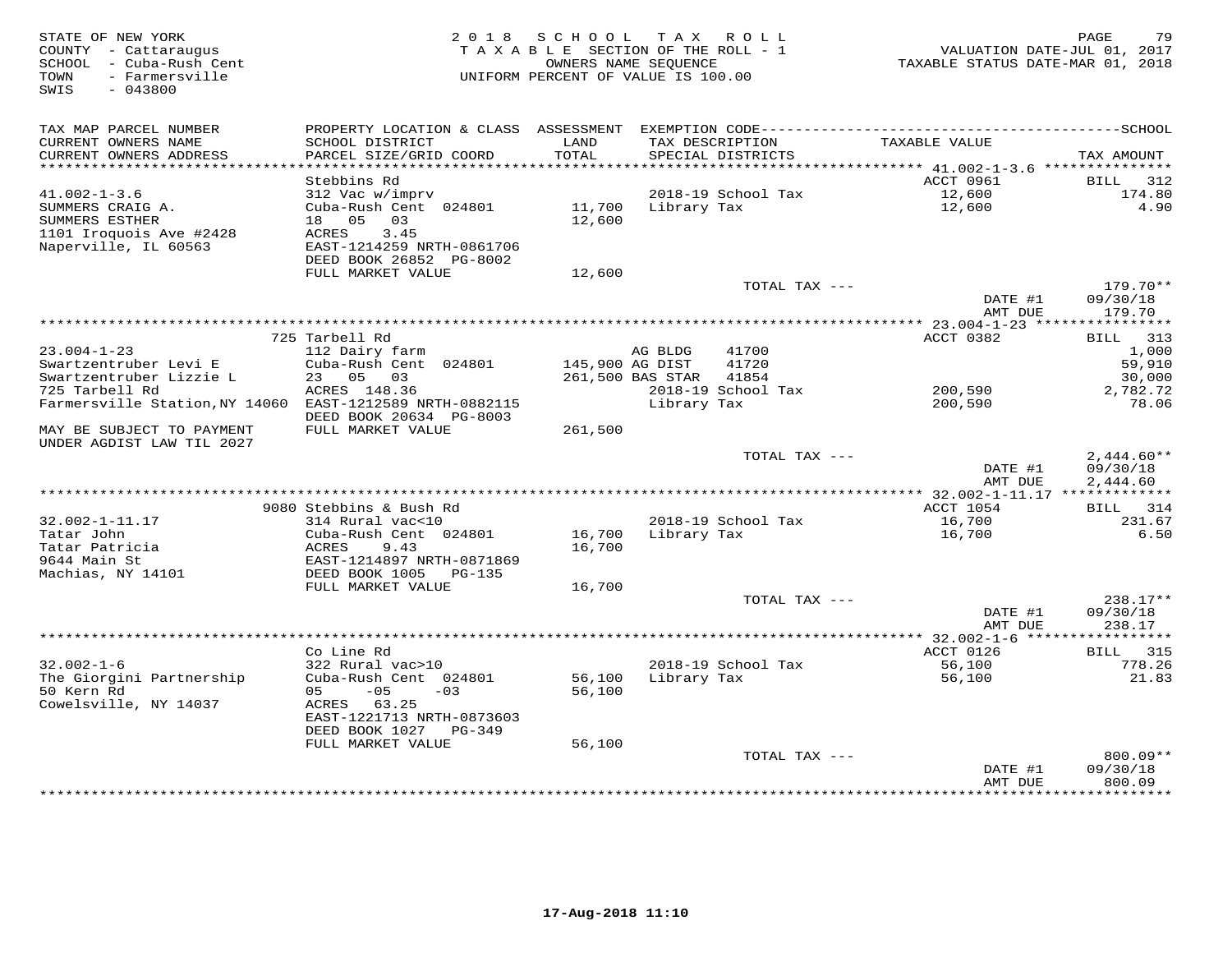| STATE OF NEW YORK<br>COUNTY - Cattaraugus<br>SCHOOL - Cuba-Rush Cent<br>- Farmersville<br>TOWN<br>SWIS<br>$-043800$ | 2 0 1 8                                   | SCHOOL          | T A X<br>ROLL<br>TAXABLE SECTION OF THE ROLL - 1<br>OWNERS NAME SEQUENCE<br>UNIFORM PERCENT OF VALUE IS 100.00 | TAXABLE STATUS DATE-MAR 01, 2018 | PAGE<br>80<br>VALUATION DATE-JUL 01, 2017 |
|---------------------------------------------------------------------------------------------------------------------|-------------------------------------------|-----------------|----------------------------------------------------------------------------------------------------------------|----------------------------------|-------------------------------------------|
| TAX MAP PARCEL NUMBER                                                                                               |                                           |                 |                                                                                                                |                                  |                                           |
| CURRENT OWNERS NAME<br>CURRENT OWNERS ADDRESS                                                                       | SCHOOL DISTRICT<br>PARCEL SIZE/GRID COORD | LAND<br>TOTAL   | TAX DESCRIPTION<br>SPECIAL DISTRICTS                                                                           | TAXABLE VALUE                    | TAX AMOUNT                                |
| ************************                                                                                            |                                           |                 |                                                                                                                |                                  |                                           |
| $41.002 - 1 - 13$                                                                                                   | Hardy Crn. Rd<br>314 Rural vac<10         |                 | 2018-19 School Tax                                                                                             | ACCT 0188<br>12,800              | 316<br>BILL<br>177.57                     |
| Tilton Kevin R                                                                                                      | Cuba-Rush Cent 024801                     | 12,800          | Library Tax                                                                                                    | 12,800                           | 4.98                                      |
| Tilton Pamela J                                                                                                     | 01/02<br>05 03                            | 12,800          |                                                                                                                |                                  |                                           |
| 107 Hardy Crn. Rd                                                                                                   | 4.17<br>ACRES                             |                 |                                                                                                                |                                  |                                           |
| Franklinville, NY 14737                                                                                             | EAST-1220733 NRTH-0859739                 |                 |                                                                                                                |                                  |                                           |
|                                                                                                                     | DEED BOOK 5228<br>PG-9001                 |                 |                                                                                                                |                                  |                                           |
|                                                                                                                     | FULL MARKET VALUE                         | 12,800          |                                                                                                                |                                  |                                           |
|                                                                                                                     |                                           |                 | TOTAL TAX ---                                                                                                  |                                  | 182.55**                                  |
|                                                                                                                     |                                           |                 |                                                                                                                | DATE #1                          | 09/30/18                                  |
|                                                                                                                     |                                           |                 |                                                                                                                | AMT DUE                          | 182.55                                    |
|                                                                                                                     | 107 Hardy Crn. Rd                         |                 |                                                                                                                | ACCT 0175                        | 317<br>BILL                               |
| $41.002 - 1 - 14$                                                                                                   | 210 1 Family Res                          |                 | <b>BAS STAR</b><br>41854                                                                                       |                                  | 30,000                                    |
| Tilton Pamela J                                                                                                     | Cuba-Rush Cent 024801                     | 9,200           | 2018-19 School Tax                                                                                             | 98,900                           | 1,372.01                                  |
| Tilton Kevin R                                                                                                      | 03<br>01/02<br>05                         | 98,900          | Library Tax                                                                                                    | 98,900                           | 38.49                                     |
| 107 Hardy Crn. Rd                                                                                                   | ACRES<br>1.80 BANK<br>044                 |                 |                                                                                                                |                                  |                                           |
| Franklinville, NY 14737                                                                                             | EAST-1221045 NRTH-0859812                 |                 |                                                                                                                |                                  |                                           |
|                                                                                                                     | DEED BOOK 2860<br>PG-8001                 |                 |                                                                                                                |                                  |                                           |
|                                                                                                                     | FULL MARKET VALUE                         | 98,900          |                                                                                                                |                                  |                                           |
|                                                                                                                     |                                           |                 | TOTAL TAX ---                                                                                                  | DATE #1                          | 994.32**<br>09/30/18                      |
|                                                                                                                     |                                           |                 |                                                                                                                | AMT DUE                          | 994.32                                    |
|                                                                                                                     |                                           |                 |                                                                                                                |                                  |                                           |
|                                                                                                                     | 969 Elton Rd                              |                 |                                                                                                                | ACCT 0250                        | 318<br><b>BILL</b>                        |
| $23.014 - 1 - 36$                                                                                                   | 314 Rural vac<10                          |                 | 2018-19 School Tax                                                                                             | 7,900                            | 109.59                                    |
| Tingue Barry                                                                                                        | Cuba-Rush Cent 024801                     | 7,900           | Library Tax                                                                                                    | 7,900                            | 3.07                                      |
| Back St                                                                                                             | 05<br>32<br>03                            | 7,900           |                                                                                                                |                                  |                                           |
| PO Box 5                                                                                                            | FRNT 229.72 DPTH 153.12                   |                 |                                                                                                                |                                  |                                           |
| Farmersville Station, NY 14060 ACRES                                                                                | 0.80<br>EAST-1208901 NRTH-0884755         |                 |                                                                                                                |                                  |                                           |
|                                                                                                                     | DEED BOOK 941<br>$PG-269$                 |                 |                                                                                                                |                                  |                                           |
|                                                                                                                     | FULL MARKET VALUE                         | 7,900           |                                                                                                                |                                  |                                           |
|                                                                                                                     |                                           |                 | TOTAL TAX ---                                                                                                  |                                  | $112.66**$                                |
|                                                                                                                     |                                           |                 |                                                                                                                | DATE #1                          | 09/30/18                                  |
|                                                                                                                     |                                           |                 |                                                                                                                | AMT DUE                          | 112.66                                    |
|                                                                                                                     |                                           |                 |                                                                                                                |                                  | ***********                               |
|                                                                                                                     | 979 Back St                               |                 |                                                                                                                | ACCT 0009                        | BILL<br>319                               |
| $23.014 - 1 - 21$                                                                                                   | 210 1 Family Res                          |                 | <b>BAS STAR</b><br>41854                                                                                       |                                  | 30,000                                    |
| Tingue Barry D<br>Tingue Karen J                                                                                    | Cuba-Rush Cent 024801<br>32 05<br>03      | 7,700<br>54,700 | 2018-19 School Tax                                                                                             | 54,700<br>54,700                 | 758.83<br>21.29                           |
| 971 Back St                                                                                                         | ACRES<br>0.58                             |                 | Library Tax                                                                                                    |                                  |                                           |
| Farmersville Station, NY 14060 EAST-1208591 NRTH-0885288                                                            |                                           |                 |                                                                                                                |                                  |                                           |
|                                                                                                                     | FULL MARKET VALUE                         | 54,700          |                                                                                                                |                                  |                                           |
|                                                                                                                     |                                           |                 | TOTAL TAX ---                                                                                                  |                                  | 363.94**                                  |
|                                                                                                                     |                                           |                 |                                                                                                                | DATE #1                          | 09/30/18                                  |
|                                                                                                                     |                                           |                 |                                                                                                                | AMT DUE                          | 363.94                                    |
|                                                                                                                     |                                           |                 |                                                                                                                | *************                    | *********                                 |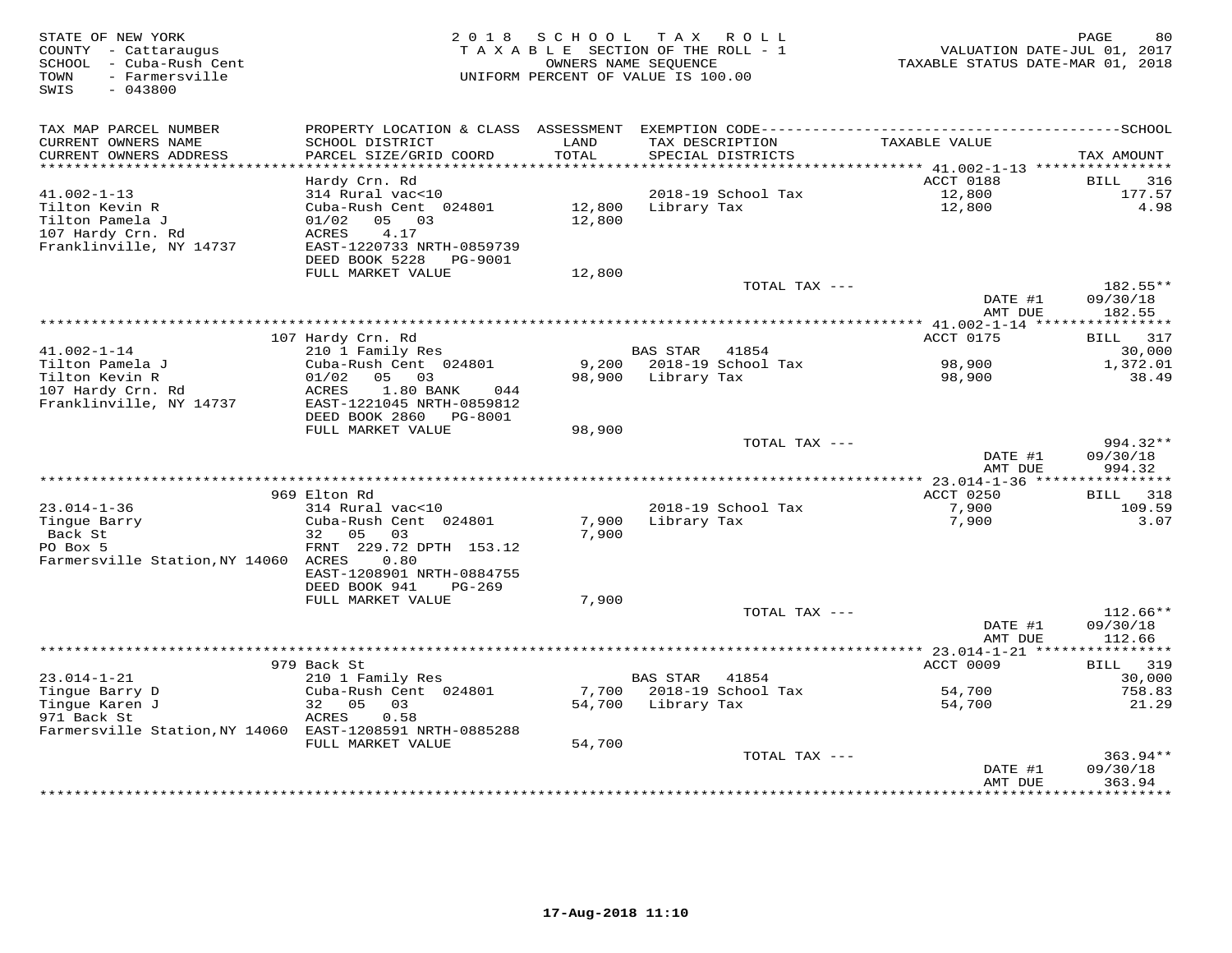| STATE OF NEW YORK<br>COUNTY - Cattaraugus<br>SCHOOL - Cuba-Rush Cent<br>- Farmersville<br>TOWN<br>SWIS<br>$-043800$ | 2 0 1 8                                        | SCHOOL           | TAX ROLL<br>TAXABLE SECTION OF THE ROLL - 1<br>OWNERS NAME SEQUENCE<br>UNIFORM PERCENT OF VALUE IS 100.00 | VALUATION DATE-JUL 01, 2017<br>TAXABLE STATUS DATE-MAR 01, 2018 | 81<br>PAGE                   |
|---------------------------------------------------------------------------------------------------------------------|------------------------------------------------|------------------|-----------------------------------------------------------------------------------------------------------|-----------------------------------------------------------------|------------------------------|
| TAX MAP PARCEL NUMBER                                                                                               |                                                |                  |                                                                                                           |                                                                 |                              |
| CURRENT OWNERS NAME<br>CURRENT OWNERS ADDRESS                                                                       | SCHOOL DISTRICT<br>PARCEL SIZE/GRID COORD      | LAND<br>TOTAL    | TAX DESCRIPTION<br>SPECIAL DISTRICTS                                                                      | TAXABLE VALUE                                                   | TAX AMOUNT                   |
| *******************                                                                                                 |                                                | ******           |                                                                                                           | ******* 23.014-1-22 *****************                           |                              |
| $23.014 - 1 - 22$                                                                                                   | 983 Back St<br>314 Rural vac<10                |                  | 2018-19 School Tax                                                                                        | ACCT 0157<br>3,500                                              | 320<br>BILL<br>48.55         |
| Tingue Barry D                                                                                                      | Cuba-Rush Cent 024801                          | 3,500            | Library Tax                                                                                               | 3,500                                                           | 1.36                         |
| Tingue Karen                                                                                                        | 32<br>05<br>03                                 | 3,500            |                                                                                                           |                                                                 |                              |
| 977 Back St                                                                                                         | 63.00 DPTH 180.00<br>FRNT                      |                  |                                                                                                           |                                                                 |                              |
| Farmersville Station, NY 14060 ACRES                                                                                | 0.26<br>EAST-1208525 NRTH-0885392              |                  |                                                                                                           |                                                                 |                              |
|                                                                                                                     | DEED BOOK 00993 PG-01030                       |                  |                                                                                                           |                                                                 |                              |
|                                                                                                                     | FULL MARKET VALUE                              | 3,500            |                                                                                                           |                                                                 |                              |
|                                                                                                                     |                                                |                  | TOTAL TAX ---                                                                                             | DATE #1<br>AMT DUE                                              | 49.91**<br>09/30/18<br>49.91 |
|                                                                                                                     |                                                |                  |                                                                                                           |                                                                 |                              |
|                                                                                                                     | 908 Back St                                    |                  |                                                                                                           | ACCT 0285                                                       | 321<br>BILL                  |
| $23.014 - 1 - 11$                                                                                                   | 210 1 Family Res                               |                  | 41854<br><b>BAS STAR</b>                                                                                  |                                                                 | 30,000                       |
| Titus Brian J                                                                                                       | Cuba-Rush Cent 024801                          | 9,400            | 2018-19 School Tax                                                                                        | 92,400                                                          | 1,281.83                     |
| Titus Karen E                                                                                                       | 32<br>05<br>03                                 | 92,400           | Library Tax                                                                                               | 92,400                                                          | 35.96                        |
| PO Box 63<br>Farmersville Station, NY 14060 EAST-1209369 NRTH-0885829                                               | ACRES<br>1.91                                  |                  |                                                                                                           |                                                                 |                              |
|                                                                                                                     | DEED BOOK 844<br>PG-00994                      |                  |                                                                                                           |                                                                 |                              |
|                                                                                                                     | FULL MARKET VALUE                              | 92,400           |                                                                                                           |                                                                 |                              |
|                                                                                                                     |                                                |                  | TOTAL TAX ---                                                                                             |                                                                 | $901.61**$                   |
|                                                                                                                     |                                                |                  |                                                                                                           | DATE #1                                                         | 09/30/18                     |
|                                                                                                                     |                                                |                  |                                                                                                           | AMT DUE                                                         | 901.61                       |
|                                                                                                                     | 1202 Hardy Crn. Rd                             |                  |                                                                                                           | ACCT 0442                                                       | BILL 322                     |
| $41.001 - 1 - 4$                                                                                                    | 240 Rural res                                  |                  | ENH STAR<br>41834                                                                                         |                                                                 | 66,800                       |
| Tomczak Ann Marie                                                                                                   | Cuba-Rush Cent 024801                          | 38,200           | 2018-19 School Tax                                                                                        | 118,400                                                         | 1,642.52                     |
| 1202 Hardy Corners Rd                                                                                               | 05 03<br>34                                    | 118,400          | Library Tax                                                                                               | 118,400                                                         | 46.08                        |
| Franklinville, NY 14737                                                                                             | ACRES 33.53                                    |                  |                                                                                                           |                                                                 |                              |
|                                                                                                                     | EAST-1205066 NRTH-0862469                      |                  |                                                                                                           |                                                                 |                              |
|                                                                                                                     | DEED BOOK 718<br>$PG-628$<br>FULL MARKET VALUE |                  |                                                                                                           |                                                                 |                              |
|                                                                                                                     |                                                | 118,400          | TOTAL TAX ---                                                                                             |                                                                 | $762.60**$                   |
|                                                                                                                     |                                                |                  |                                                                                                           | DATE #1                                                         | 09/30/18                     |
|                                                                                                                     |                                                |                  |                                                                                                           | AMT DUE                                                         | 762.60                       |
|                                                                                                                     |                                                |                  |                                                                                                           |                                                                 |                              |
|                                                                                                                     | 791 D Bush Hill (Off) Rd                       |                  |                                                                                                           | ACCT 0445                                                       | BILL 323                     |
| $32.004 - 1 - 29$                                                                                                   | 260 Seasonal res                               |                  | 2018-19 School Tax                                                                                        | 48,600                                                          | 674.21                       |
| Trawinski Adam Stanley<br>Camacho C                                                                                 | Cuba-Rush Cent 024801<br>19 05<br>03           | 42,300<br>48,600 | Library Tax                                                                                               | 48,600                                                          | 18.91                        |
| 10856 Blanchard Rd                                                                                                  | ACRES 42.60                                    |                  |                                                                                                           |                                                                 |                              |
| Holland, NY 14080                                                                                                   | EAST-1211388 NRTH-0867353                      |                  |                                                                                                           |                                                                 |                              |
|                                                                                                                     | DEED BOOK 1017 PG-843                          |                  |                                                                                                           |                                                                 |                              |
|                                                                                                                     | FULL MARKET VALUE                              | 48,600           |                                                                                                           |                                                                 |                              |
|                                                                                                                     |                                                |                  | TOTAL TAX ---                                                                                             |                                                                 | 693.12**                     |
|                                                                                                                     |                                                |                  |                                                                                                           | DATE #1                                                         | 09/30/18<br>693.12           |
|                                                                                                                     |                                                |                  |                                                                                                           | AMT DUE                                                         | **********                   |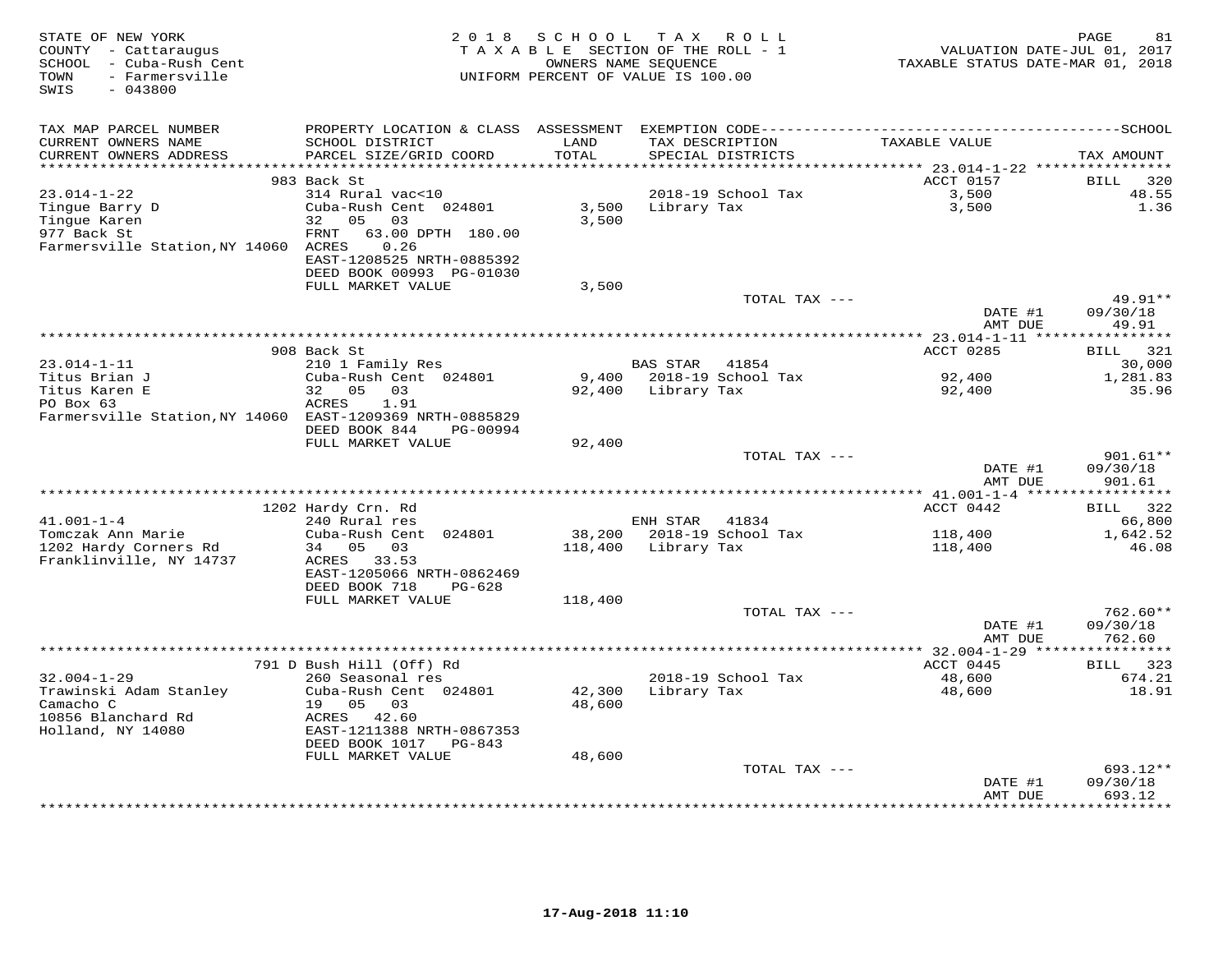| STATE OF NEW YORK<br>COUNTY - Cattaraugus<br>SCHOOL - Cuba-Rush Cent<br>- Farmersville<br>TOWN<br>$-043800$<br>SWIS | 2 0 1 8                                                                                                                                   | SCHOOL                   | TAX ROLL<br>TAXABLE SECTION OF THE ROLL - 1<br>OWNERS NAME SEOUENCE<br>UNIFORM PERCENT OF VALUE IS 100.00 | VALUATION DATE-JUL 01, 2017<br>TAXABLE STATUS DATE-MAR 01, 2018 | PAGE<br>82                           |
|---------------------------------------------------------------------------------------------------------------------|-------------------------------------------------------------------------------------------------------------------------------------------|--------------------------|-----------------------------------------------------------------------------------------------------------|-----------------------------------------------------------------|--------------------------------------|
| TAX MAP PARCEL NUMBER<br>CURRENT OWNERS NAME<br>CURRENT OWNERS ADDRESS<br>*******************                       | SCHOOL DISTRICT<br>PARCEL SIZE/GRID COORD                                                                                                 | LAND<br>TOTAL<br>******* | TAX DESCRIPTION<br>SPECIAL DISTRICTS                                                                      | TAXABLE VALUE<br>******* 32.004-1-27.1 **************           | TAX AMOUNT                           |
|                                                                                                                     | 8751 Stebbins Rd                                                                                                                          |                          |                                                                                                           | ACCT 0446                                                       | <b>BILL</b><br>324                   |
| $32.004 - 1 - 27.1$<br>Trzepacz Bruce J.<br>Trzepacz Donald Jr.<br>11465 Bullis Road<br>Marilla, NY 14102           | 260 Seasonal res<br>Cuba-Rush Cent 024801<br>19<br>$-05$<br>$-0.3$<br>ACRES 40.10<br>EAST-1213410 NRTH-0867354<br>DEED BOOK 27083 PG-7001 | 42,600<br>71,600         | 2018-19 School Tax<br>Library Tax                                                                         | 71,600<br>71,600                                                | 993.28<br>27.86                      |
|                                                                                                                     | FULL MARKET VALUE                                                                                                                         | 71,600                   | TOTAL TAX ---                                                                                             |                                                                 | $1,021.14**$                         |
|                                                                                                                     |                                                                                                                                           |                          |                                                                                                           | DATE #1<br>AMT DUE                                              | 09/30/18<br>1,021.14                 |
|                                                                                                                     | Stebbins Rd                                                                                                                               |                          | *******************************                                                                           | $32.004 - 1 - 27.4$ ***************                             | BILL 325                             |
| $32.004 - 1 - 27.4$                                                                                                 | 314 Rural vac<10                                                                                                                          |                          | 2018-19 School Tax                                                                                        | 16,200                                                          | 224.74                               |
| TTC Enterprises, LLC<br>61 Dellwood Drive<br>Elma, NY 14059                                                         | Cuba-Rush Cent 024801<br>05<br>03<br>6.55 BANK<br>ACRES<br>005<br>EAST-1214177 NRTH-0867317<br>DEED BOOK 26916 PG-9001                    | 16,200<br>16,200         | Library Tax                                                                                               | 16,200                                                          | 6.30                                 |
|                                                                                                                     | FULL MARKET VALUE                                                                                                                         | 16,200                   |                                                                                                           |                                                                 |                                      |
|                                                                                                                     |                                                                                                                                           |                          | TOTAL TAX ---                                                                                             | DATE #1<br>AMT DUE                                              | $231.04**$<br>09/30/18<br>231.04     |
|                                                                                                                     |                                                                                                                                           |                          |                                                                                                           |                                                                 |                                      |
| $23.004 - 1 - 13$                                                                                                   | Huvck Rd<br>314 Rural vac<10                                                                                                              |                          | 2018-19 School Tax                                                                                        | ACCT 0337<br>8,400                                              | BILL<br>326<br>116.53                |
| Vetter Jeffrey H<br>Vetter Erin E<br>1787 North Forest Rd<br>Williamsville, NY 14221                                | Cuba-Rush Cent 024801<br>08 05<br>03<br>1.26<br>ACRES<br>EAST-1219427 NRTH-0884769<br>DEED BOOK 22532 PG-4001                             | 8,400<br>8,400           | Library Tax                                                                                               | 8,400                                                           | 3.27                                 |
|                                                                                                                     | FULL MARKET VALUE                                                                                                                         | 8,400                    |                                                                                                           |                                                                 |                                      |
|                                                                                                                     |                                                                                                                                           |                          | TOTAL TAX ---                                                                                             | DATE #1<br>AMT DUE                                              | 119.80**<br>09/30/18<br>119.80       |
|                                                                                                                     | 971 Back St                                                                                                                               |                          |                                                                                                           | ******** 23.014-1-20 ****************<br>ACCT 0452              | BILL 327                             |
| $23.014 - 1 - 20$<br>Vickman Donna M                                                                                | 210 1 Family Res<br>Cuba-Rush Cent 024801                                                                                                 | 7,400                    | ENH STAR<br>41834<br>2018-19 School Tax                                                                   | 56,600                                                          | 56,600<br>785.19                     |
| Vickman Robert D<br>971 Back St<br>Farmersville Station, NY 14060 ACRES                                             | 32<br>05<br>03<br>FRNT 120.00 DPTH 152.00<br>0.42<br>EAST-1208686 NRTH-0885404<br>DEED BOOK 742<br>PG-00905<br>FULL MARKET VALUE          | 56,600<br>56,600         | Library Tax                                                                                               | 56,600                                                          | 22.03                                |
|                                                                                                                     |                                                                                                                                           |                          | TOTAL TAX ---                                                                                             |                                                                 | $22.03**$                            |
|                                                                                                                     |                                                                                                                                           |                          |                                                                                                           | DATE #1<br>AMT DUE                                              | 09/30/18<br>22.03<br>* * * * * * * * |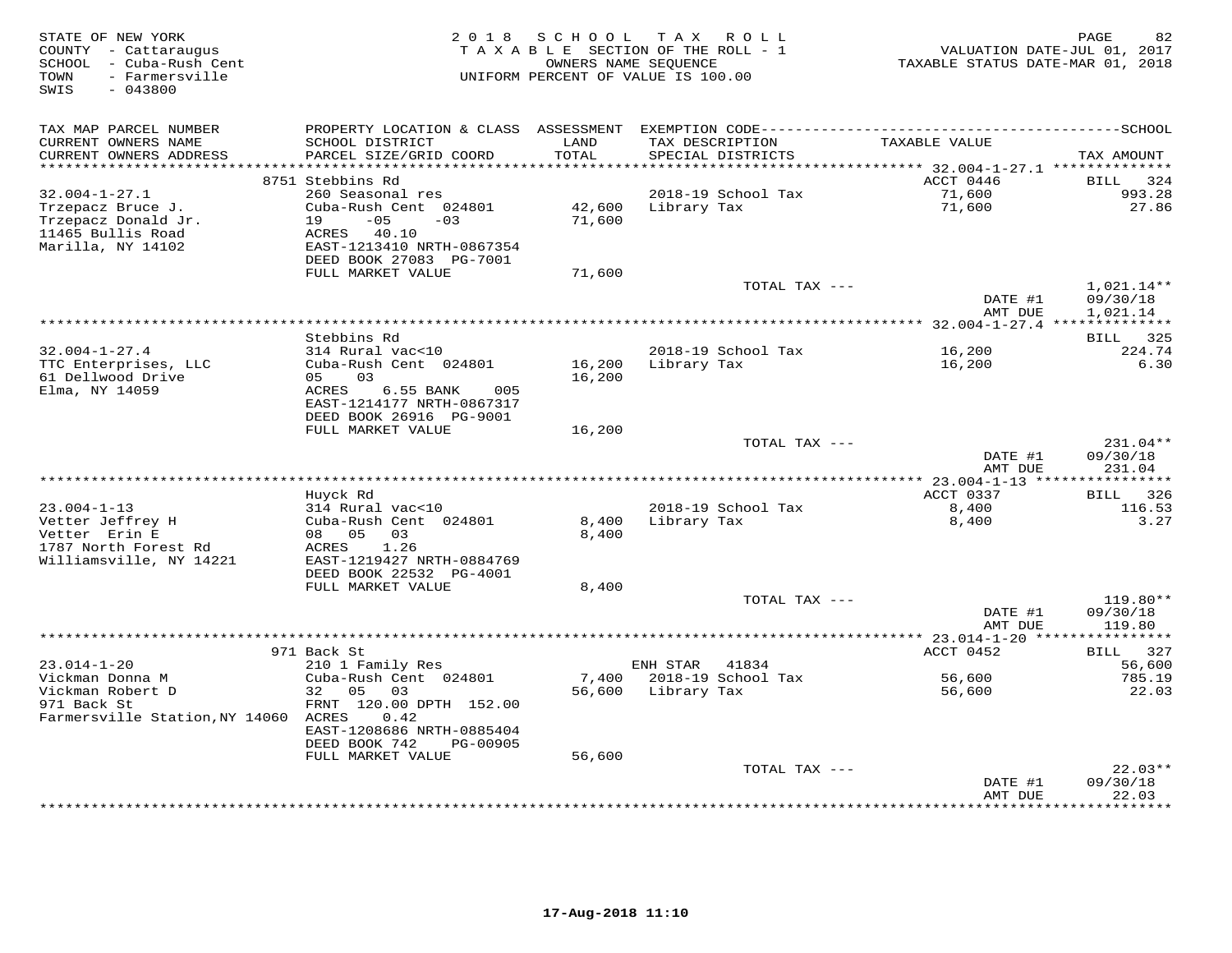| STATE OF NEW YORK<br>COUNTY - Cattaraugus<br>SCHOOL - Cuba-Rush Cent<br>TOWN<br>- Farmersville<br>SWIS<br>$-043800$ | 2 0 1 8                                        | SCHOOL            | T A X<br>ROLL<br>TAXABLE SECTION OF THE ROLL - 1<br>OWNERS NAME SEQUENCE<br>UNIFORM PERCENT OF VALUE IS 100.00 | TAXABLE STATUS DATE-MAR 01, 2018       | PAGE<br>83<br>VALUATION DATE-JUL 01, 2017 |
|---------------------------------------------------------------------------------------------------------------------|------------------------------------------------|-------------------|----------------------------------------------------------------------------------------------------------------|----------------------------------------|-------------------------------------------|
| TAX MAP PARCEL NUMBER                                                                                               |                                                |                   |                                                                                                                |                                        |                                           |
| CURRENT OWNERS NAME                                                                                                 | SCHOOL DISTRICT                                | LAND              | TAX DESCRIPTION                                                                                                | TAXABLE VALUE                          |                                           |
| CURRENT OWNERS ADDRESS<br>*********************                                                                     | PARCEL SIZE/GRID COORD                         | TOTAL<br>******** | SPECIAL DISTRICTS                                                                                              | ******** 23.003-1-7.5 **************** | TAX AMOUNT                                |
|                                                                                                                     | Church St                                      |                   |                                                                                                                | ACCT 0998                              | 328<br>BILL                               |
| $23.003 - 1 - 7.5$                                                                                                  | 314 Rural vac<10                               |                   | 2018-19 School Tax                                                                                             | 3,900                                  | 54.10                                     |
| Vickman Kenneth W                                                                                                   | Cuba-Rush Cent 024801                          | 3,900             | Library Tax                                                                                                    | 3,900                                  | 1.52                                      |
| Vickman Nancy J                                                                                                     | 32 05<br>03                                    | 3,900             |                                                                                                                |                                        |                                           |
| 9809 Church St                                                                                                      | ACRES<br>0.65                                  |                   |                                                                                                                |                                        |                                           |
| Farmersville Station, NY 14060 EAST-1208116 NRTH-0885112                                                            |                                                |                   |                                                                                                                |                                        |                                           |
|                                                                                                                     | DEED BOOK 2255<br>PG-9001<br>FULL MARKET VALUE | 3,900             |                                                                                                                |                                        |                                           |
|                                                                                                                     |                                                |                   | TOTAL TAX ---                                                                                                  |                                        | $55.62**$                                 |
|                                                                                                                     |                                                |                   |                                                                                                                | DATE #1                                | 09/30/18                                  |
|                                                                                                                     |                                                |                   |                                                                                                                | AMT DUE                                | 55.62                                     |
|                                                                                                                     |                                                |                   |                                                                                                                |                                        |                                           |
|                                                                                                                     | 1047 Siloam Rd                                 |                   |                                                                                                                | ACCT 0996                              | 329<br>BILL                               |
| $23.003 - 1 - 7.3$                                                                                                  | 210 1 Family Res<br>Cuba-Rush Cent 024801      |                   | BAS STAR 41854<br>10,700 2018-19 School Tax                                                                    |                                        | 30,000<br>976.64                          |
| Vickman Kenneth W Jr<br>Vickman Melissa A                                                                           | 32 05 03                                       |                   | 70,400 Library Tax                                                                                             | 70,400<br>70,400                       | 27.40                                     |
| 1047 Siloam Rd                                                                                                      | ACRES<br>2.80                                  |                   |                                                                                                                |                                        |                                           |
| Freedom, NY 14065                                                                                                   | EAST-1207735 NRTH-0885696                      |                   |                                                                                                                |                                        |                                           |
|                                                                                                                     | DEED BOOK 977<br>PG-84                         |                   |                                                                                                                |                                        |                                           |
|                                                                                                                     | FULL MARKET VALUE                              | 70,400            |                                                                                                                |                                        |                                           |
|                                                                                                                     |                                                |                   | TOTAL TAX ---                                                                                                  | DATE #1                                | 587.86**<br>09/30/18                      |
|                                                                                                                     |                                                |                   |                                                                                                                | AMT DUE                                | 587.86                                    |
|                                                                                                                     |                                                |                   |                                                                                                                |                                        |                                           |
|                                                                                                                     | 9809 Church St                                 |                   |                                                                                                                | ACCT 0450                              | <b>BILL</b><br>330                        |
| $23.014 - 1 - 69$                                                                                                   | 210 1 Family Res                               |                   | 41804<br>AGED S                                                                                                |                                        | 3,450                                     |
| Vickman Nancy                                                                                                       | Cuba-Rush Cent 024801                          |                   | 7,600 ENH STAR<br>41834                                                                                        |                                        | 65,550                                    |
| Vickman Kenneth                                                                                                     | 32<br>05 03                                    |                   | 69,000 2018-19 School Tax                                                                                      | 65,550                                 | 909.35                                    |
| 9809 Church St<br>Farmersville Station, NY 14060 ACRES                                                              | FRNT 180.00 DPTH 125.00<br>0.52                |                   | Library Tax                                                                                                    | 65,550                                 | 25.51                                     |
|                                                                                                                     | EAST-1208254 NRTH-0885117                      |                   |                                                                                                                |                                        |                                           |
|                                                                                                                     | DEED BOOK 713<br>PG-00570                      |                   |                                                                                                                |                                        |                                           |
|                                                                                                                     | FULL MARKET VALUE                              | 69,000            |                                                                                                                |                                        |                                           |
|                                                                                                                     |                                                |                   | TOTAL TAX ---                                                                                                  |                                        | $25.51**$                                 |
|                                                                                                                     |                                                |                   |                                                                                                                | DATE #1                                | 09/30/18                                  |
|                                                                                                                     |                                                |                   |                                                                                                                | AMT DUE                                | 25.51<br>* * * * * * * *                  |
|                                                                                                                     | 211 Hardy Crn. Rd                              |                   |                                                                                                                | ACCT 0621                              | 331<br>BILL                               |
| $41.002 - 1 - 11.1$                                                                                                 | 210 1 Family Res                               |                   | BAS STAR<br>41854                                                                                              |                                        | 30,000                                    |
| Vinovrski John Jr                                                                                                   | Cuba-Rush Cent 024801                          |                   | 15,100 2018-19 School Tax                                                                                      | 68,000                                 | 943.34                                    |
| Vinovrski Dorothy A                                                                                                 | 01 05<br>03                                    | 68,000            | Library Tax                                                                                                    | 68,000                                 | 26.46                                     |
| 211 Hardy Crn. Rd                                                                                                   | ACRES<br>5.73 BANK<br>017                      |                   |                                                                                                                |                                        |                                           |
| Franklinville, NY 14737                                                                                             | EAST-1219333 NRTH-0859392                      |                   |                                                                                                                |                                        |                                           |
|                                                                                                                     | DEED BOOK 947<br>PG-831                        |                   |                                                                                                                |                                        |                                           |
|                                                                                                                     | FULL MARKET VALUE                              | 68,000            | TOTAL TAX ---                                                                                                  |                                        | $553.62**$                                |
|                                                                                                                     |                                                |                   |                                                                                                                | DATE #1                                | 09/30/18                                  |
|                                                                                                                     |                                                |                   |                                                                                                                | AMT DUE                                | 553.62                                    |
|                                                                                                                     |                                                |                   |                                                                                                                |                                        | * * * * * * * * *                         |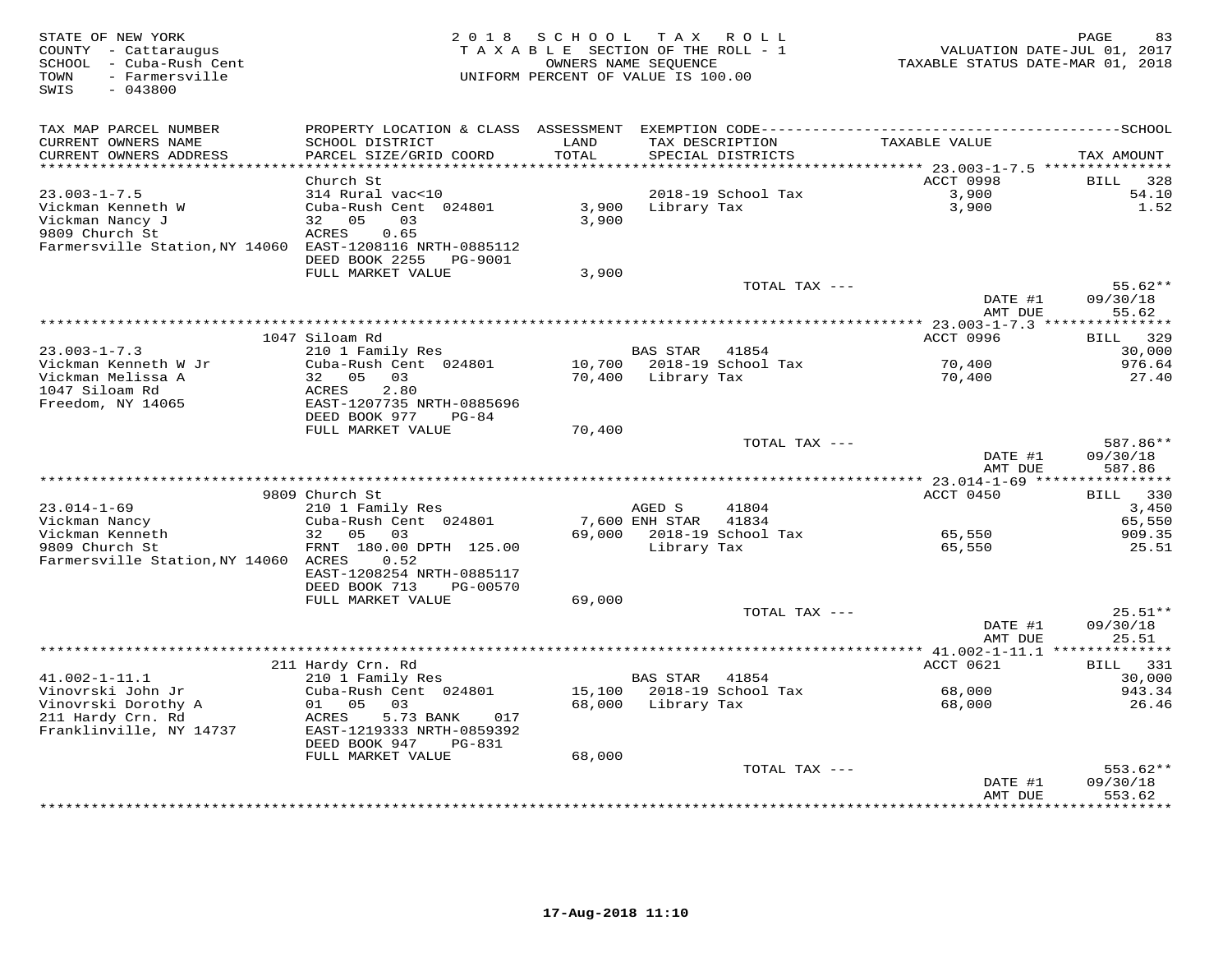| STATE OF NEW YORK<br>COUNTY - Cattaraugus<br>SCHOOL - Cuba-Rush Cent<br>- Farmersville<br>TOWN | 2 0 1 8                                              | SCHOOL<br>TAXABLE SECTION OF THE ROLL - 1<br>UNIFORM PERCENT OF VALUE IS 100.00 | T A X<br>OWNERS NAME SEOUENCE | R O L L                              | TAXABLE STATUS DATE-MAR 01, 2018            | 84<br>PAGE<br>VALUATION DATE-JUL 01, 2017 |
|------------------------------------------------------------------------------------------------|------------------------------------------------------|---------------------------------------------------------------------------------|-------------------------------|--------------------------------------|---------------------------------------------|-------------------------------------------|
| SWIS<br>$-043800$                                                                              |                                                      |                                                                                 |                               |                                      |                                             |                                           |
| TAX MAP PARCEL NUMBER                                                                          |                                                      |                                                                                 |                               |                                      |                                             |                                           |
| CURRENT OWNERS NAME<br>CURRENT OWNERS ADDRESS                                                  | SCHOOL DISTRICT<br>PARCEL SIZE/GRID COORD            | LAND<br>TOTAL                                                                   |                               | TAX DESCRIPTION<br>SPECIAL DISTRICTS | TAXABLE VALUE                               | TAX AMOUNT                                |
| ***********************                                                                        |                                                      |                                                                                 |                               |                                      |                                             |                                           |
|                                                                                                | 9800 Church St                                       |                                                                                 |                               |                                      | ACCT 0454                                   | <b>BILL</b><br>332                        |
| 23.014-1-26                                                                                    | 210 1 Family Res<br>Cuba-Rush Cent 024801            |                                                                                 | AGED S<br>5,900 ENH STAR      | 41804<br>41834                       |                                             | 6,000<br>54,000                           |
| Vosburg (L/U) Vernon M<br>Vosburg Gary                                                         | 05<br>32<br>03                                       | 60,000                                                                          |                               | 2018-19 School Tax                   | 54,000                                      | 749.12                                    |
| Veron Vosburg                                                                                  | ACRES<br>0.21                                        |                                                                                 | Library Tax                   |                                      | 54,000                                      | 21.01                                     |
| 9800 Church St                                                                                 | EAST-1208424 NRTH-0885060                            |                                                                                 |                               |                                      |                                             |                                           |
| Farmersville Sta., NY 14060                                                                    | DEED BOOK 16443 PG-8001                              |                                                                                 |                               |                                      |                                             |                                           |
|                                                                                                | FULL MARKET VALUE                                    | 60,000                                                                          |                               |                                      |                                             |                                           |
|                                                                                                |                                                      |                                                                                 |                               | TOTAL TAX ---                        |                                             | $21.01**$                                 |
|                                                                                                |                                                      |                                                                                 |                               |                                      | DATE #1                                     | 09/30/18                                  |
|                                                                                                |                                                      | **********************************                                              |                               |                                      | AMT DUE                                     | 21.01<br>**********                       |
|                                                                                                | 9795 NYS Rte 98                                      |                                                                                 |                               |                                      | $* 23.014 - 1 - 41$ ****<br>ACCT 0544       | 333<br>BILL                               |
| $23.014 - 1 - 41$                                                                              | 270 Mfg housing                                      |                                                                                 |                               | 2018-19 School Tax                   | 21,400                                      | 296.88                                    |
| Vosburg Gary                                                                                   | Cuba-Rush Cent 024801                                | 5,900                                                                           | Library Tax                   |                                      | 21,400                                      | 8.33                                      |
| Vosburg Sheila                                                                                 | 32 05<br>03                                          | 21,400                                                                          |                               |                                      |                                             |                                           |
| 10587 Marble Springs Rd                                                                        | 0.21<br>ACRES                                        |                                                                                 |                               |                                      |                                             |                                           |
| Delevan, NY 14042-9641                                                                         | EAST-1209330 NRTH-0884371                            |                                                                                 |                               |                                      |                                             |                                           |
|                                                                                                | DEED BOOK 808<br>PG-00560                            |                                                                                 |                               |                                      |                                             |                                           |
|                                                                                                | FULL MARKET VALUE                                    | 21,400                                                                          |                               |                                      |                                             |                                           |
|                                                                                                |                                                      |                                                                                 |                               | TOTAL TAX ---                        |                                             | $305.21**$                                |
|                                                                                                |                                                      |                                                                                 |                               |                                      | DATE #1<br>AMT DUE                          | 09/30/18<br>305.21                        |
|                                                                                                |                                                      |                                                                                 |                               |                                      |                                             |                                           |
|                                                                                                | 1050 Siloam Rd                                       |                                                                                 |                               |                                      | ACCT 0905                                   | BILL<br>334                               |
| $23.003 - 1 - 7.2$                                                                             | 210 1 Family Res                                     |                                                                                 | BAS STAR                      | 41854                                |                                             | 30,000                                    |
| Wagner Douglas                                                                                 | Cuba-Rush Cent 024801                                |                                                                                 |                               | 8,600 2018-19 School Tax             | 98,000                                      | 1,359.52                                  |
| Wagner Lisa                                                                                    | 05<br>32<br>03                                       |                                                                                 | 98,000 Library Tax            |                                      | 98,000                                      | 38.14                                     |
| 1050 Siloam Rd                                                                                 | ACRES<br>1.40 BANK<br>017                            |                                                                                 |                               |                                      |                                             |                                           |
| PO Box 51                                                                                      | EAST-1207759 NRTH-0886055                            |                                                                                 |                               |                                      |                                             |                                           |
| Farmersville Station, NY 14060 DEED BOOK 937                                                   | <b>PG-370</b>                                        |                                                                                 |                               |                                      |                                             |                                           |
|                                                                                                | FULL MARKET VALUE                                    | 98,000                                                                          |                               | TOTAL TAX ---                        |                                             | 981.48**                                  |
|                                                                                                |                                                      |                                                                                 |                               |                                      | DATE #1                                     | 09/30/18                                  |
|                                                                                                |                                                      |                                                                                 |                               |                                      | AMT DUE                                     | 981.48                                    |
|                                                                                                |                                                      |                                                                                 |                               |                                      | ************* 23.004-1-20.6 *************** |                                           |
|                                                                                                | Hyuck Rd                                             |                                                                                 |                               |                                      | ACCT 0983                                   | 335<br>BILL                               |
| $23.004 - 1 - 20.6$                                                                            | 312 Vac w/imprv                                      |                                                                                 |                               | 2018-19 School Tax                   | 47,100                                      | 653.40                                    |
| Walczak Dennis                                                                                 | Cuba-Rush Cent 024801                                | 40,400                                                                          | Library Tax                   |                                      | 47,100                                      | 18.33                                     |
| Walczak Donna                                                                                  | 15<br>05<br>03                                       | 47,100                                                                          |                               |                                      |                                             |                                           |
| 43 Stutzman Rd                                                                                 | ACRES<br>36.80                                       |                                                                                 |                               |                                      |                                             |                                           |
| Bowmansville, NY 14026                                                                         | EAST-1216036 NRTH-0881898<br>DEED BOOK 12244 PG-3001 |                                                                                 |                               |                                      |                                             |                                           |
|                                                                                                | FULL MARKET VALUE                                    | 47,100                                                                          |                               |                                      |                                             |                                           |
|                                                                                                |                                                      |                                                                                 |                               | TOTAL TAX ---                        |                                             | $671.73**$                                |
|                                                                                                |                                                      |                                                                                 |                               |                                      | DATE #1                                     | 09/30/18                                  |
|                                                                                                |                                                      |                                                                                 |                               |                                      | AMT DUE                                     | 671.73                                    |
|                                                                                                |                                                      |                                                                                 |                               |                                      |                                             | * * * * * * * *                           |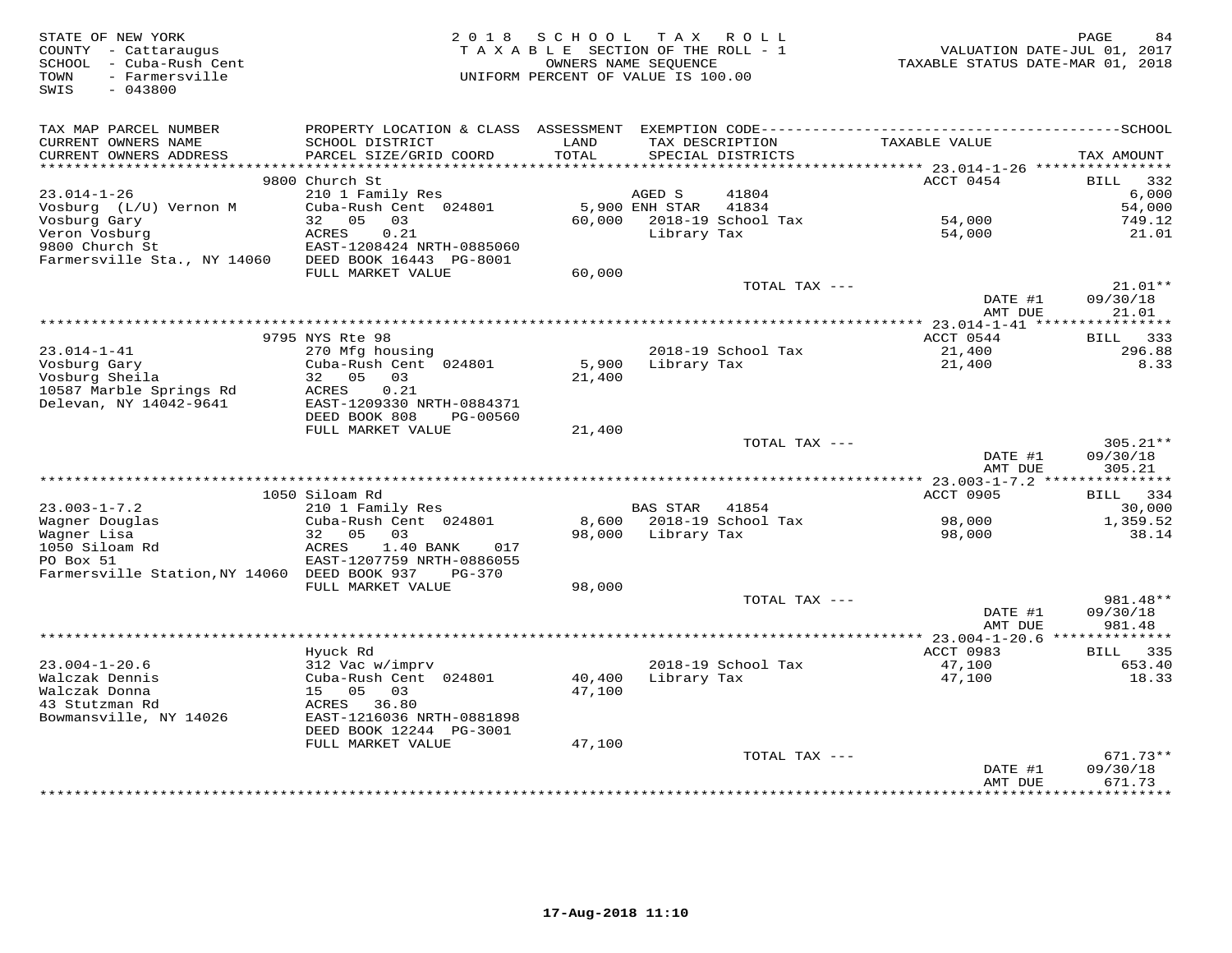| STATE OF NEW YORK<br>COUNTY - Cattaraugus<br>SCHOOL - Cuba-Rush Cent<br>- Farmersville<br>TOWN<br>SWIS<br>$-043800$ | 2 0 1 8                                               | SCHOOL<br>OWNERS NAME SEQUENCE | TAX ROLL<br>TAXABLE SECTION OF THE ROLL - 1<br>UNIFORM PERCENT OF VALUE IS 100.00 | TAXABLE STATUS DATE-MAR 01, 2018              | PAGE<br>85<br>VALUATION DATE-JUL 01, 2017 |
|---------------------------------------------------------------------------------------------------------------------|-------------------------------------------------------|--------------------------------|-----------------------------------------------------------------------------------|-----------------------------------------------|-------------------------------------------|
| TAX MAP PARCEL NUMBER                                                                                               |                                                       |                                |                                                                                   |                                               |                                           |
| CURRENT OWNERS NAME<br>CURRENT OWNERS ADDRESS                                                                       | SCHOOL DISTRICT<br>PARCEL SIZE/GRID COORD             | LAND<br>TOTAL                  | TAX DESCRIPTION<br>SPECIAL DISTRICTS                                              | TAXABLE VALUE                                 | TAX AMOUNT                                |
| ************************                                                                                            |                                                       |                                |                                                                                   | ACCT 1061                                     |                                           |
| $41.002 - 1 - 3.12$                                                                                                 | 517 Hardy Corners Rd<br>312 Vac w/imprv               |                                | 2018-19 School Tax                                                                | 15,500                                        | BILL<br>336<br>215.03                     |
| Walsh Neal G                                                                                                        | Cuba-Rush Cent 024801                                 | 12,100                         | Library Tax                                                                       | 15,500                                        | 6.03                                      |
| Walsh Debra J                                                                                                       | 17/18<br>05 03                                        | 15,500                         |                                                                                   |                                               |                                           |
| 338 N Bryant St<br>Depew, NY 14043                                                                                  | <b>ACRES</b><br>3.75                                  |                                |                                                                                   |                                               |                                           |
|                                                                                                                     | EAST-1214296 NRTH-0861071<br>DEED BOOK 19417 PG-7002  |                                |                                                                                   |                                               |                                           |
|                                                                                                                     | FULL MARKET VALUE                                     | 15,500                         |                                                                                   |                                               |                                           |
|                                                                                                                     |                                                       |                                | TOTAL TAX ---                                                                     |                                               | $221.06**$                                |
|                                                                                                                     |                                                       |                                |                                                                                   | DATE #1<br>AMT DUE                            | 09/30/18<br>221.06                        |
|                                                                                                                     | 1025 Hardy Crn. Rd                                    |                                |                                                                                   | *********** 41.001-1-11 *****<br>ACCT 0459    | ***********<br>BILL 337                   |
| $41.001 - 1 - 11$                                                                                                   | 210 1 Family Res                                      |                                | AGED C/T/S 41800                                                                  |                                               | 42,800                                    |
| Warner James L Jr                                                                                                   | Cuba-Rush Cent 024801                                 |                                | 16,700 ENH STAR<br>41834                                                          |                                               | 42,800                                    |
| Keller Diana C                                                                                                      | 26 05 03                                              |                                | 85,600 2018-19 School Tax                                                         | 42,800                                        | 593.75                                    |
| Carol Warner                                                                                                        | ACRES<br>7.01                                         |                                | Library Tax                                                                       | 42,800                                        | 16.66                                     |
| 12 Bloomer Rd<br>Mayville, NY 14757                                                                                 | EAST-1207782 NRTH-0860520<br>DEED BOOK 100<br>PG-4001 |                                |                                                                                   |                                               |                                           |
|                                                                                                                     | FULL MARKET VALUE                                     | 85,600                         |                                                                                   |                                               |                                           |
|                                                                                                                     |                                                       |                                | TOTAL TAX ---                                                                     |                                               | $16.66**$                                 |
|                                                                                                                     |                                                       |                                |                                                                                   | DATE #1<br>AMT DUE                            | 09/30/18<br>16.66                         |
|                                                                                                                     | $Co$ $Rd$ $21$                                        |                                |                                                                                   | ACCT 0461                                     | BILL 338                                  |
| $23.003 - 1 - 17.1$                                                                                                 | 312 Vac w/imprv                                       |                                | 2018-19 School Tax                                                                | 4,100                                         | 56.88                                     |
| Warner Rick J                                                                                                       | Cuba-Rush Cent 024801                                 | 2,300                          | Library Tax                                                                       | 4,100                                         | 1.60                                      |
| Warner Victoria C                                                                                                   | $-0.5$<br>31<br>$-03$                                 | 4,100                          |                                                                                   |                                               |                                           |
| 1058 Elton Rd                                                                                                       | 5.75<br>ACRES                                         |                                |                                                                                   |                                               |                                           |
| Farmersville, NY 14060                                                                                              | EAST-1206923 NRTH-0883650<br>DEED BOOK 15449 PG-7002  |                                |                                                                                   |                                               |                                           |
|                                                                                                                     | FULL MARKET VALUE                                     | 4,100                          |                                                                                   |                                               |                                           |
|                                                                                                                     |                                                       |                                | TOTAL TAX ---                                                                     |                                               | $58.48**$                                 |
|                                                                                                                     |                                                       |                                |                                                                                   | DATE #1                                       | 09/30/18                                  |
|                                                                                                                     |                                                       |                                |                                                                                   | AMT DUE<br>**************** 23.003-1-18 ***** | 58.48<br>********                         |
|                                                                                                                     | 1124 Co Rd 21                                         |                                |                                                                                   | ACCT 0389                                     | 339<br>BILL                               |
| $23.003 - 1 - 18$                                                                                                   | 314 Rural vac<10                                      |                                | 2018-19 School Tax                                                                | 400                                           | 5.55                                      |
| Warner Rick J                                                                                                       | Cuba-Rush Cent 024801                                 | 400                            | Library Tax                                                                       | 400                                           | 0.16                                      |
| 1058 Elton Rd Rd<br>Farmersville Station, NY 14060 ACRES                                                            | 32<br>05<br>03<br>1.02                                | 400                            |                                                                                   |                                               |                                           |
|                                                                                                                     | EAST-1206563 NRTH-0883431                             |                                |                                                                                   |                                               |                                           |
|                                                                                                                     | DEED BOOK 21822 PG-9001                               |                                |                                                                                   |                                               |                                           |
|                                                                                                                     | FULL MARKET VALUE                                     | 400                            |                                                                                   |                                               |                                           |
|                                                                                                                     |                                                       |                                | TOTAL TAX ---                                                                     |                                               | $5.71**$<br>09/30/18                      |
|                                                                                                                     |                                                       |                                |                                                                                   | DATE #1<br>AMT DUE                            | 5.71                                      |
|                                                                                                                     |                                                       |                                |                                                                                   | * * * * * * * * * * * * * * *                 | ********                                  |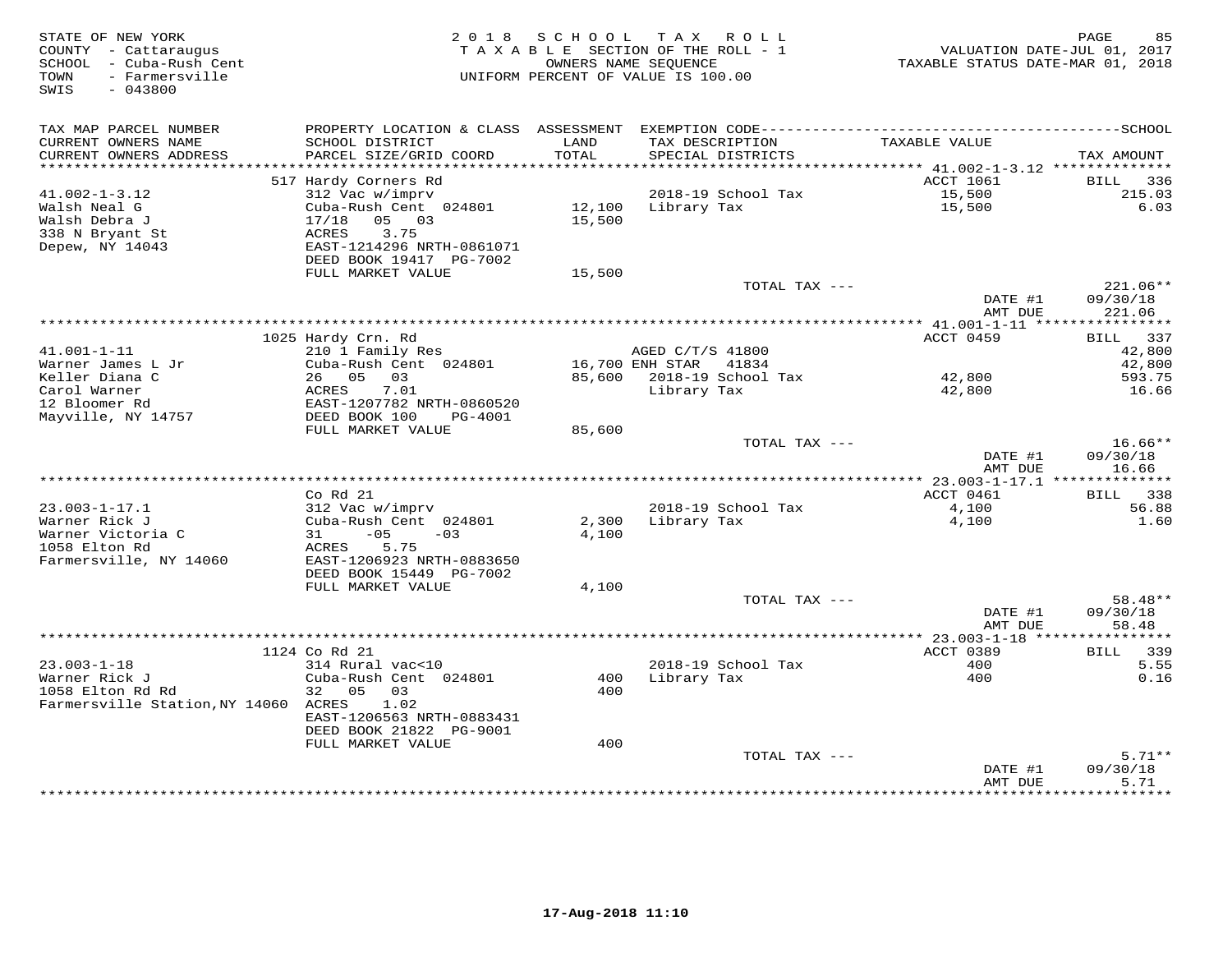| STATE OF NEW YORK<br>COUNTY - Cattaraugus<br>SCHOOL - Cuba-Rush Cent<br>- Farmersville<br>TOWN<br>$-043800$<br>SWIS | 2 0 1 8                                      |        | SCHOOL TAX ROLL<br>TAXABLE SECTION OF THE ROLL - 1<br>OWNERS NAME SEOUENCE<br>UNIFORM PERCENT OF VALUE IS 100.00 | VALUATION DATE-JUL 01, 2017<br>TAXABLE STATUS DATE-MAR 01, 2018 | 86<br>PAGE            |
|---------------------------------------------------------------------------------------------------------------------|----------------------------------------------|--------|------------------------------------------------------------------------------------------------------------------|-----------------------------------------------------------------|-----------------------|
| TAX MAP PARCEL NUMBER                                                                                               |                                              |        |                                                                                                                  |                                                                 |                       |
| CURRENT OWNERS NAME                                                                                                 | SCHOOL DISTRICT                              | LAND   | TAX DESCRIPTION                                                                                                  | TAXABLE VALUE                                                   |                       |
| CURRENT OWNERS ADDRESS                                                                                              | PARCEL SIZE/GRID COORD                       | TOTAL  | SPECIAL DISTRICTS                                                                                                |                                                                 | TAX AMOUNT            |
|                                                                                                                     |                                              |        |                                                                                                                  |                                                                 |                       |
| $23.014 - 1 - 53.2$                                                                                                 | 1058 Co Rd 21<br>210 1 Family Res            |        | <b>BAS STAR</b><br>41854                                                                                         | ACCT 0462                                                       | 340<br>BILL<br>30,000 |
| Warner Rick J                                                                                                       | Cuba-Rush Cent 024801                        |        | 7,100 2018-19 School Tax                                                                                         | 77,900                                                          | 1,080.68              |
| Warner Victoria C                                                                                                   | 32 05 03                                     |        | 77,900 Library Tax                                                                                               | 77,900                                                          | 30.31                 |
| 1058 Elton Rd                                                                                                       | FRNT<br>97.00 DPTH 135.00                    |        |                                                                                                                  |                                                                 |                       |
| Farmersville Station, NY 14060 ACRES                                                                                | 0.30                                         |        |                                                                                                                  |                                                                 |                       |
|                                                                                                                     | EAST-1207534 NRTH-0883928                    |        |                                                                                                                  |                                                                 |                       |
|                                                                                                                     | DEED BOOK 953<br>PG-449                      |        |                                                                                                                  |                                                                 |                       |
|                                                                                                                     | FULL MARKET VALUE                            | 77,900 |                                                                                                                  |                                                                 |                       |
|                                                                                                                     |                                              |        | TOTAL TAX ---                                                                                                    |                                                                 | 694.81**              |
|                                                                                                                     |                                              |        |                                                                                                                  | DATE #1<br>AMT DUE                                              | 09/30/18<br>694.81    |
|                                                                                                                     |                                              |        |                                                                                                                  |                                                                 |                       |
|                                                                                                                     | Co Rd 21                                     |        |                                                                                                                  | ACCT 0768                                                       | BILL 341              |
| $23.014 - 1 - 55.2$                                                                                                 | 314 Rural vac<10                             |        | 2018-19 School Tax                                                                                               | 2,800                                                           | 38.84                 |
| Warner Rick J                                                                                                       | Cuba-Rush Cent 024801                        |        | 2,800 Library Tax                                                                                                | 2,800                                                           | 1.09                  |
| Warner Victoria C                                                                                                   | $32 - 05 - 03$                               | 2,800  |                                                                                                                  |                                                                 |                       |
| 1058 Elton Rd                                                                                                       | ACRES<br>2.50                                |        |                                                                                                                  |                                                                 |                       |
| Farmersville, NY 14060                                                                                              | EAST-1207390 NRTH-0884052                    |        |                                                                                                                  |                                                                 |                       |
|                                                                                                                     | DEED BOOK 15449 PG-7002<br>FULL MARKET VALUE |        |                                                                                                                  |                                                                 |                       |
|                                                                                                                     |                                              | 2,800  | TOTAL TAX ---                                                                                                    |                                                                 | $39.93**$             |
|                                                                                                                     |                                              |        |                                                                                                                  | DATE #1                                                         | 09/30/18              |
|                                                                                                                     |                                              |        |                                                                                                                  | AMT DUE                                                         | 39.93                 |
|                                                                                                                     |                                              |        |                                                                                                                  |                                                                 |                       |
|                                                                                                                     | 1044 Co Rd 21                                |        |                                                                                                                  | ACCT 0460                                                       | 342<br>BILL           |
| $23.014 - 1 - 54$                                                                                                   | 210 1 Family Res                             |        | ENH STAR 41834                                                                                                   |                                                                 | 63,600                |
| Warner Sharon L                                                                                                     | Cuba-Rush Cent 024801                        |        | 5,600 2018-19 School Tax                                                                                         | 63,600                                                          | 882.30                |
| Warner Ronald<br>1044 Co Rd 21                                                                                      | 32 05 03<br>66.00 DPTH 135.00<br>FRNT        |        | 63,600 Library Tax                                                                                               | 63,600                                                          | 24.75                 |
| PO Box 194                                                                                                          | ACRES<br>0.20                                |        |                                                                                                                  |                                                                 |                       |
| Farmersville Station, NY 14060 EAST-1207648 NRTH-0884037                                                            |                                              |        |                                                                                                                  |                                                                 |                       |
|                                                                                                                     | DEED BOOK 1028<br>$PG-1$                     |        |                                                                                                                  |                                                                 |                       |
|                                                                                                                     | FULL MARKET VALUE                            | 63,600 |                                                                                                                  |                                                                 |                       |
|                                                                                                                     |                                              |        | TOTAL TAX ---                                                                                                    |                                                                 | $24.75**$             |
|                                                                                                                     |                                              |        |                                                                                                                  | DATE #1                                                         | 09/30/18              |
|                                                                                                                     |                                              |        |                                                                                                                  | AMT DUE                                                         | 24.75                 |
|                                                                                                                     |                                              |        |                                                                                                                  |                                                                 | BILL 343              |
| $41.001 - 1 - 29$                                                                                                   | 8239 Healy Rd<br>270 Mfg housing             |        | 2018-19 School Tax                                                                                               | ACCT 0616<br>27,100                                             | 375.95                |
| WDOWIK KIM MARIE                                                                                                    | Cuba-Rush Cent 024801                        | 26,600 | Library Tax                                                                                                      | 27,100                                                          | 10.55                 |
| Trzbinski Richard                                                                                                   | 34 05 03                                     | 27,100 |                                                                                                                  |                                                                 |                       |
| 50 ROWLEY ROAD                                                                                                      | ACRES 17.81                                  |        |                                                                                                                  |                                                                 |                       |
| CHEEKTOWAGA, NY 14227                                                                                               | EAST-1203662 NRTH-0860141                    |        |                                                                                                                  |                                                                 |                       |
|                                                                                                                     | DEED BOOK 28590 PG-6001                      |        |                                                                                                                  |                                                                 |                       |
|                                                                                                                     | FULL MARKET VALUE                            | 27,100 |                                                                                                                  |                                                                 |                       |
|                                                                                                                     |                                              |        | TOTAL TAX ---                                                                                                    |                                                                 | $386.50**$            |
|                                                                                                                     |                                              |        |                                                                                                                  | DATE #1<br>AMT DUE                                              | 09/30/18<br>386.50    |
|                                                                                                                     |                                              |        |                                                                                                                  |                                                                 | .                     |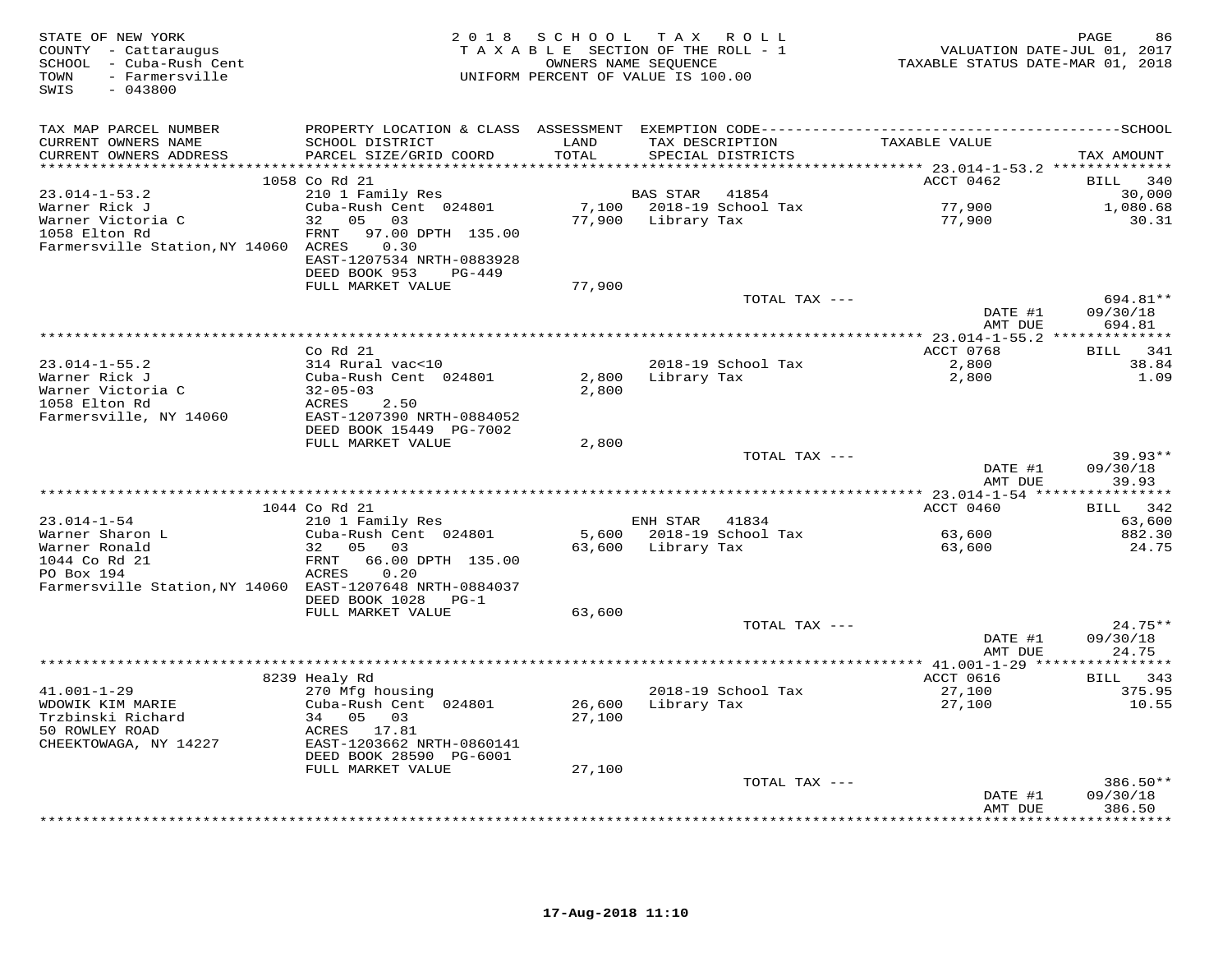| STATE OF NEW YORK<br>COUNTY - Cattaraugus<br>SCHOOL - Cuba-Rush Cent<br>- Farmersville<br>TOWN<br>SWIS<br>$-043800$ | 2 0 1 8                                                | SCHOOL          | T A X<br>ROLL<br>TAXABLE SECTION OF THE ROLL - 1<br>OWNERS NAME SEQUENCE<br>UNIFORM PERCENT OF VALUE IS 100.00 | VALUATION DATE-JUL 01, 2017<br>TAXABLE STATUS DATE-MAR 01, 2018 | PAGE<br>87         |
|---------------------------------------------------------------------------------------------------------------------|--------------------------------------------------------|-----------------|----------------------------------------------------------------------------------------------------------------|-----------------------------------------------------------------|--------------------|
| TAX MAP PARCEL NUMBER                                                                                               | PROPERTY LOCATION & CLASS ASSESSMENT                   |                 |                                                                                                                |                                                                 |                    |
| CURRENT OWNERS NAME<br>CURRENT OWNERS ADDRESS                                                                       | SCHOOL DISTRICT<br>PARCEL SIZE/GRID COORD              | LAND<br>TOTAL   | TAX DESCRIPTION<br>SPECIAL DISTRICTS                                                                           | TAXABLE VALUE                                                   | TAX AMOUNT         |
| ************************                                                                                            |                                                        |                 |                                                                                                                |                                                                 |                    |
|                                                                                                                     | 529 Tarbell Rd                                         |                 |                                                                                                                | ACCT 0047                                                       | BILL<br>344        |
| $23.004 - 1 - 20.1$<br>Weatherston Mark                                                                             | 312 Vac w/imprv<br>Cuba-Rush Cent 024801               | 83,300          | 2018-19 School Tax<br>Library Tax                                                                              | 93,300<br>93,300                                                | 1,294.32<br>36.31  |
| 3043 Tazewell Ave SE                                                                                                | 15/23<br>05 03                                         | 93,300          |                                                                                                                |                                                                 |                    |
| Palmbay, FL 32909                                                                                                   | ACRES 110.55                                           |                 |                                                                                                                |                                                                 |                    |
|                                                                                                                     | EAST-1214008 NRTH-0880791                              |                 |                                                                                                                |                                                                 |                    |
|                                                                                                                     | DEED BOOK 20237 PG-3001                                |                 |                                                                                                                |                                                                 |                    |
|                                                                                                                     | FULL MARKET VALUE                                      | 93,300          |                                                                                                                |                                                                 |                    |
|                                                                                                                     |                                                        |                 | TOTAL TAX ---                                                                                                  |                                                                 | $1,330.63**$       |
|                                                                                                                     |                                                        |                 |                                                                                                                | DATE #1                                                         | 09/30/18           |
|                                                                                                                     |                                                        |                 |                                                                                                                | AMT DUE                                                         | 1,330.63           |
|                                                                                                                     | 656 Hardy Crn. Rd                                      |                 |                                                                                                                | <b>ACCT 1060</b>                                                | BILL 345           |
| $41.002 - 1 - 3.11$                                                                                                 | 112 Dairy farm                                         |                 | AG BLDG<br>41700                                                                                               |                                                                 | 55,400             |
| Weaver Jonas A.                                                                                                     | Cuba-Rush Cent 024801                                  | 101,500 AG BLDG | 41700                                                                                                          |                                                                 | 15,200             |
| Weaver Lizzie E.                                                                                                    | 17/18<br>05 03                                         |                 | 41720<br>209,500 AG DIST                                                                                       |                                                                 | 50,471             |
| 656 Hardy Corners Rd                                                                                                | 99.25<br>ACRES                                         |                 | 41854<br>BAS STAR                                                                                              |                                                                 | 30,000             |
| Franklinville, NY 14737                                                                                             | EAST-0564435 NRTH-0860686                              |                 | 2018-19 School Tax                                                                                             | 88,429                                                          | 1,226.75           |
|                                                                                                                     | DEED BOOK 20820 PG-9002                                |                 | Library Tax                                                                                                    | 88,429                                                          | 34.41              |
| MAY BE SUBJECT TO PAYMENT<br>UNDER AGDIST LAW TIL 2029                                                              | FULL MARKET VALUE                                      | 209,500         |                                                                                                                |                                                                 |                    |
|                                                                                                                     |                                                        |                 | TOTAL TAX ---                                                                                                  |                                                                 | 844.98**           |
|                                                                                                                     |                                                        |                 |                                                                                                                | DATE #1<br>AMT DUE                                              | 09/30/18<br>844.98 |
|                                                                                                                     | 382 Hardy Crn. Rd                                      |                 |                                                                                                                | ACCT 0468                                                       | 346<br><b>BILL</b> |
| $41.002 - 1 - 6$                                                                                                    | 240 Rural res                                          |                 | AGED C/T/S 41800                                                                                               |                                                                 | 102,550            |
| Werth Christopher C                                                                                                 | Cuba-Rush Cent 024801                                  |                 | 105,200 ENH STAR<br>41834                                                                                      |                                                                 | 66,800             |
| Werth Patricia M L/U                                                                                                | 10 05<br>03                                            | 205,100         | 2018-19 School Tax                                                                                             | 102,550                                                         | 1,422.64           |
| 382 Hardy Corners Rd                                                                                                | ACRES 161.49                                           |                 | Library Tax                                                                                                    | 102,550                                                         | 39.91              |
| Franklinville, NY 14737                                                                                             | EAST-1217242 NRTH-0863889                              |                 |                                                                                                                |                                                                 |                    |
|                                                                                                                     | DEED BOOK 14994 PG-2001                                |                 |                                                                                                                |                                                                 |                    |
|                                                                                                                     | FULL MARKET VALUE                                      | 205,100         | TOTAL TAX ---                                                                                                  |                                                                 | $536.55**$         |
|                                                                                                                     |                                                        |                 |                                                                                                                | DATE #1                                                         | 09/30/18           |
|                                                                                                                     |                                                        |                 |                                                                                                                | AMT DUE                                                         | 536.55             |
|                                                                                                                     |                                                        |                 |                                                                                                                |                                                                 | ***********        |
|                                                                                                                     | Bush Hill Rd                                           |                 |                                                                                                                | ACCT 0470                                                       | BILL 347           |
| $32.004 - 2 - 5$                                                                                                    | 314 Rural vac<10                                       |                 | 2018-19 School Tax                                                                                             | 14,300                                                          | 198.38             |
| Wilczak Frank                                                                                                       | Cuba-Rush Cent 024801                                  | 14,300          | Library Tax                                                                                                    | 14,300                                                          | 5.56               |
| Dorothy                                                                                                             | $-05$<br>12 <sup>°</sup><br>$-03$                      | 14,300          |                                                                                                                |                                                                 |                    |
| 224 Shanley St                                                                                                      | ACRES<br>5.22                                          |                 |                                                                                                                |                                                                 |                    |
| Buffalo, NY 14206                                                                                                   | EAST-1216370 NRTH-0871693<br>DEED BOOK 720<br>PG-00070 |                 |                                                                                                                |                                                                 |                    |
|                                                                                                                     | FULL MARKET VALUE                                      | 14,300          |                                                                                                                |                                                                 |                    |
|                                                                                                                     |                                                        |                 | TOTAL TAX ---                                                                                                  |                                                                 | 203.94**           |
|                                                                                                                     |                                                        |                 |                                                                                                                | DATE #1                                                         | 09/30/18           |
|                                                                                                                     |                                                        |                 |                                                                                                                | AMT DUE                                                         | 203.94             |
|                                                                                                                     |                                                        |                 |                                                                                                                |                                                                 | *********          |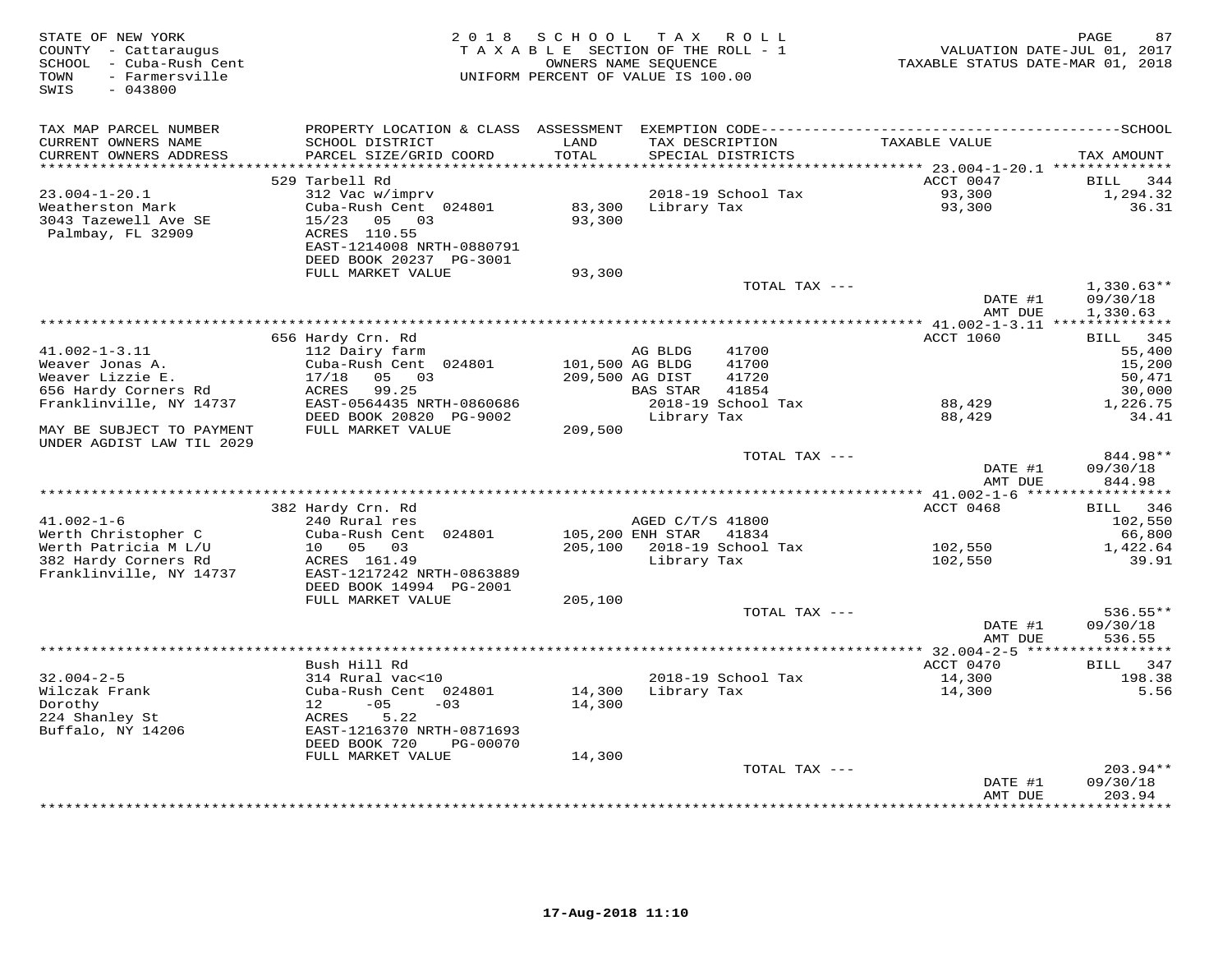| STATE OF NEW YORK<br>COUNTY - Cattaraugus<br>SCHOOL - Cuba-Rush Cent<br>- Farmersville<br>TOWN<br>$-043800$<br>SWIS | 2 0 1 8                                                                                       | SCHOOL           | TAX ROLL<br>TAXABLE SECTION OF THE ROLL - 1<br>OWNERS NAME SEOUENCE<br>UNIFORM PERCENT OF VALUE IS 100.00 | VALUATION DATE-JUL 01, 2017<br>TAXABLE STATUS DATE-MAR 01, 2018 | PAGE<br>88                           |
|---------------------------------------------------------------------------------------------------------------------|-----------------------------------------------------------------------------------------------|------------------|-----------------------------------------------------------------------------------------------------------|-----------------------------------------------------------------|--------------------------------------|
| TAX MAP PARCEL NUMBER                                                                                               | PROPERTY LOCATION & CLASS ASSESSMENT                                                          |                  |                                                                                                           |                                                                 |                                      |
| CURRENT OWNERS NAME                                                                                                 | SCHOOL DISTRICT                                                                               | LAND<br>TOTAL    | TAX DESCRIPTION                                                                                           | TAXABLE VALUE                                                   |                                      |
| CURRENT OWNERS ADDRESS<br>***********************                                                                   | PARCEL SIZE/GRID COORD                                                                        |                  | SPECIAL DISTRICTS                                                                                         |                                                                 | TAX AMOUNT                           |
|                                                                                                                     | 8246 Healy Rd                                                                                 |                  |                                                                                                           | ACCT 0236                                                       | 348<br>BILL                          |
| $41.001 - 1 - 24$                                                                                                   | 260 Seasonal res                                                                              |                  | 2018-19 School Tax                                                                                        | 40,300                                                          | 559.07                               |
| Wrona Lawrence J<br>Bertozzi Eric J<br>16 Chippewa Ct                                                               | Cuba-Rush Cent 024801<br>34 05<br>03<br>6.71<br>ACRES                                         | 16,400<br>40,300 | Library Tax                                                                                               | 40,300                                                          | 15.68                                |
| West Seneca, NY 14224                                                                                               | EAST-1205015 NRTH-0860271<br>DEED BOOK 777<br>PG-4001                                         |                  |                                                                                                           |                                                                 |                                      |
|                                                                                                                     | FULL MARKET VALUE                                                                             | 40,300           |                                                                                                           |                                                                 |                                      |
|                                                                                                                     |                                                                                               |                  | TOTAL TAX ---                                                                                             | DATE #1                                                         | $574.75**$<br>09/30/18               |
|                                                                                                                     |                                                                                               |                  |                                                                                                           | AMT DUE<br>*********** 32.004-1-27.2 **************             | 574.75                               |
|                                                                                                                     | 8745 Stebbins Rd                                                                              |                  |                                                                                                           | ACCT 0927                                                       | 349<br>BILL                          |
| $32.004 - 1 - 27.2$                                                                                                 | 270 Mfg housing                                                                               |                  | <b>BAS STAR</b><br>41854                                                                                  |                                                                 | 30,000                               |
| Yates Kevin                                                                                                         | Cuba-Rush Cent 024801                                                                         |                  | 11,500 2018-19 School Tax                                                                                 | 102,000                                                         | 1,415.01                             |
| Yates Cheryl<br>8745 Stebbins Rd<br>Franklinville, NY 14737                                                         | 03<br>05<br>3.35 BANK<br>005<br>ACRES<br>EAST-1214370 NRTH-0867606<br>DEED BOOK 26916 PG-9001 | 102,000          | Library Tax                                                                                               | 102,000                                                         | 39.69                                |
|                                                                                                                     | FULL MARKET VALUE                                                                             | 102,000          |                                                                                                           |                                                                 |                                      |
|                                                                                                                     |                                                                                               |                  | TOTAL TAX ---                                                                                             | DATE #1<br>AMT DUE                                              | $1,038.52**$<br>09/30/18<br>1,038.52 |
|                                                                                                                     |                                                                                               |                  |                                                                                                           |                                                                 |                                      |
|                                                                                                                     | 8267 Healy Rd                                                                                 |                  |                                                                                                           | ACCT 0528                                                       | BILL 350                             |
| $41.001 - 1 - 31$                                                                                                   | 260 Seasonal res                                                                              |                  | 2018-19 School Tax                                                                                        | 66,600                                                          | 923.92                               |
| Zaenglein Paul<br>Zaenglein Dorothy                                                                                 | Cuba-Rush Cent 024801<br>34 05<br>03                                                          | 20,200<br>66,600 | Library Tax                                                                                               | 66,600                                                          | 25.92                                |
| 125 North America Dr<br>West Seneca, NY 14224                                                                       | ACRES<br>9.90<br>EAST-1203630 NRTH-0860798                                                    |                  |                                                                                                           |                                                                 |                                      |
|                                                                                                                     | DEED BOOK 961<br>$PG-4$                                                                       |                  |                                                                                                           |                                                                 |                                      |
|                                                                                                                     | FULL MARKET VALUE                                                                             | 66,600           |                                                                                                           |                                                                 |                                      |
|                                                                                                                     |                                                                                               |                  | TOTAL TAX ---                                                                                             | DATE #1<br>AMT DUE                                              | 949.84**<br>09/30/18<br>949.84       |
|                                                                                                                     |                                                                                               |                  |                                                                                                           |                                                                 |                                      |
|                                                                                                                     | 8275 Healy Rd                                                                                 |                  |                                                                                                           | <b>ACCT 0251</b>                                                | 351<br>BILL                          |
| $41.001 - 1 - 32.1$                                                                                                 | 314 Rural vac<10                                                                              |                  | 2018-19 School Tax                                                                                        | 20,100                                                          | 278.84                               |
| Zaenglein Peter<br>Zaenglein Susan                                                                                  | Cuba-Rush Cent 024801<br>35 05<br>03                                                          | 20,100<br>20,100 | Library Tax                                                                                               | 20,100                                                          | 7.82                                 |
| 588 Commercial Street<br>Farnham, NY 14061                                                                          | ACRES<br>9.85<br>EAST-1203622 NRTH-0861085<br>DEED BOOK 26155 PG-6001                         |                  |                                                                                                           |                                                                 |                                      |
|                                                                                                                     | FULL MARKET VALUE                                                                             | 20,100           |                                                                                                           |                                                                 |                                      |
|                                                                                                                     |                                                                                               |                  | TOTAL TAX ---                                                                                             |                                                                 | 286.66**                             |
|                                                                                                                     |                                                                                               |                  |                                                                                                           | DATE #1<br>AMT DUE                                              | 09/30/18<br>286.66                   |
|                                                                                                                     |                                                                                               |                  |                                                                                                           | *************                                                   | **********                           |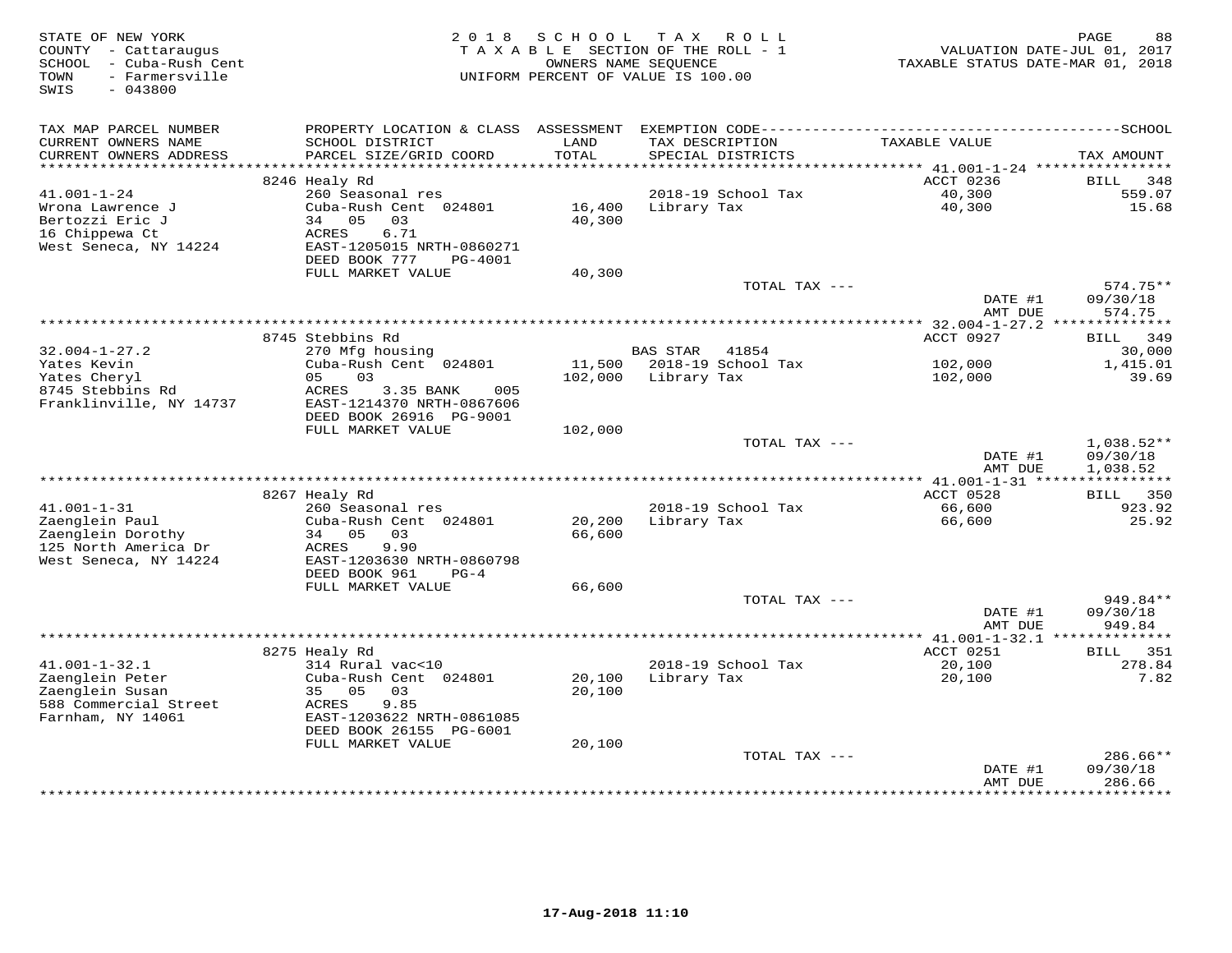| STATE OF NEW YORK<br>COUNTY - Cattaraugus<br>SCHOOL - Cuba-Rush Cent<br>TOWN<br>- Farmersville<br>SWIS<br>$-043800$ |                                            | 2018 SCHOOL           | TAX ROLL<br>TAXABLE SECTION OF THE ROLL - 1<br>OWNERS NAME SEQUENCE<br>UNIFORM PERCENT OF VALUE IS 100.00 | TAXABLE STATUS DATE-MAR 01, 2018       | PAGE<br>89<br>VALUATION DATE-JUL 01, 2017 |
|---------------------------------------------------------------------------------------------------------------------|--------------------------------------------|-----------------------|-----------------------------------------------------------------------------------------------------------|----------------------------------------|-------------------------------------------|
| TAX MAP PARCEL NUMBER                                                                                               |                                            |                       |                                                                                                           |                                        |                                           |
| CURRENT OWNERS NAME                                                                                                 | SCHOOL DISTRICT                            | LAND                  | TAX DESCRIPTION                                                                                           | TAXABLE VALUE                          |                                           |
| CURRENT OWNERS ADDRESS<br>********************                                                                      | PARCEL SIZE/GRID COORD                     | TOTAL<br>************ | SPECIAL DISTRICTS                                                                                         | ******** 41.001-1-6.2 **************** | TAX AMOUNT                                |
|                                                                                                                     | 1159 Hardy Crn. Rd                         |                       |                                                                                                           | ACCT 0596                              | <b>BILL</b> 352                           |
| $41.001 - 1 - 6.2$                                                                                                  | 210 1 Family Res                           |                       | BAS STAR<br>41854                                                                                         |                                        | 30,000                                    |
| Zandi Daniel                                                                                                        | Cuba-Rush Cent 024801                      |                       | 9,000 2018-19 School Tax                                                                                  | 81,400                                 | 1,129.24                                  |
| Zandi Lori                                                                                                          | 26 05<br>03                                |                       | 81,400 Library Tax                                                                                        | 81,400                                 | 31.68                                     |
| 1159 Hardy Corners Rd<br>Franklinville, NY 14737                                                                    | ACRES<br>1.67<br>EAST-1205966 NRTH-0861527 |                       |                                                                                                           |                                        |                                           |
|                                                                                                                     | DEED BOOK 865<br>PG-00456                  |                       |                                                                                                           |                                        |                                           |
|                                                                                                                     | FULL MARKET VALUE                          | 81,400                |                                                                                                           |                                        |                                           |
|                                                                                                                     |                                            |                       | TOTAL TAX ---                                                                                             |                                        | 744.74**                                  |
|                                                                                                                     |                                            |                       |                                                                                                           | DATE #1                                | 09/30/18                                  |
|                                                                                                                     | ********************                       |                       |                                                                                                           | AMT DUE                                | 744.74                                    |
|                                                                                                                     | West Branch Rd                             |                       |                                                                                                           | ACCT 1151                              | BILL 353                                  |
| $32.004 - 2 - 8.6$                                                                                                  | 314 Rural vac<10                           |                       | 2018-19 School Tax                                                                                        | 15,700                                 | 217.80                                    |
| Zandi Matthew                                                                                                       | Cuba-Rush Cent 024801                      | 15,700                | Library Tax                                                                                               | 15,700                                 | 6.11                                      |
| 1159 Hardy's Corner Rd                                                                                              | 03/04<br>05 04                             | 15,700                |                                                                                                           |                                        |                                           |
| Franklinville, NY 14737                                                                                             | 6.15<br>ACRES<br>EAST-1218806 NRTH-0870503 |                       |                                                                                                           |                                        |                                           |
|                                                                                                                     | DEED BOOK 10321 PG-9001                    |                       |                                                                                                           |                                        |                                           |
|                                                                                                                     | FULL MARKET VALUE                          | 15,700                |                                                                                                           |                                        |                                           |
|                                                                                                                     |                                            |                       | TOTAL TAX ---                                                                                             |                                        | 223.91**                                  |
|                                                                                                                     |                                            |                       |                                                                                                           | DATE #1<br>AMT DUE                     | 09/30/18<br>223.91                        |
|                                                                                                                     |                                            |                       |                                                                                                           |                                        |                                           |
|                                                                                                                     | 517 West Branch Rd                         |                       |                                                                                                           | ACCT 1020                              | BILL<br>354                               |
| $32.002 - 1 - 11.8$                                                                                                 | 260 Seasonal res                           |                       | 2018-19 School Tax                                                                                        | 73,300                                 | 1,016.87                                  |
| Zarcone Margaret T.                                                                                                 | Cuba-Rush Cent 024801                      | 21,300                | Library Tax                                                                                               | 73,300                                 | 28.52                                     |
| Zarcone Carl<br>PO Box 11                                                                                           | 05 03<br>13<br>Ff 785.00                   | 73,300                |                                                                                                           |                                        |                                           |
| Farmersville Station, NY 14060 ACRES 10.85 BANK                                                                     | 017                                        |                       |                                                                                                           |                                        |                                           |
|                                                                                                                     | EAST-1215537 NRTH-0872735                  |                       |                                                                                                           |                                        |                                           |
|                                                                                                                     | DEED BOOK 26965 PG-9001                    |                       |                                                                                                           |                                        |                                           |
|                                                                                                                     | FULL MARKET VALUE                          | 73,300                | TOTAL TAX ---                                                                                             |                                        | $1,045.39**$                              |
|                                                                                                                     |                                            |                       |                                                                                                           | DATE #1                                | 09/30/18                                  |
|                                                                                                                     |                                            |                       |                                                                                                           | AMT DUE                                | 1,045.39                                  |
|                                                                                                                     |                                            |                       |                                                                                                           |                                        | ***********                               |
|                                                                                                                     | Stebbins Rd                                |                       |                                                                                                           | ACCT 0960                              | BILL 355                                  |
| $41.002 - 1 - 3.5$<br>Zatkos William D                                                                              | 270 Mfg housing                            |                       | 2018-19 School Tax                                                                                        | 20,000                                 | 277.45                                    |
| Zatkos Jennifer L                                                                                                   | Cuba-Rush Cent 024801<br>18 05<br>03       | 11,300<br>20,000      | Library Tax                                                                                               | 20,000                                 | 7.78                                      |
| 3779 Trails End Ln                                                                                                  | 3.20<br>ACRES                              |                       |                                                                                                           |                                        |                                           |
| North Tonawanda, NY 14120                                                                                           | EAST-1214260 NRTH-0861984                  |                       |                                                                                                           |                                        |                                           |
|                                                                                                                     | DEED BOOK 21312 PG-4003                    |                       |                                                                                                           |                                        |                                           |
|                                                                                                                     | FULL MARKET VALUE                          | 20,000                | TOTAL TAX ---                                                                                             |                                        | $285.23**$                                |
|                                                                                                                     |                                            |                       |                                                                                                           | DATE #1                                | 09/30/18                                  |
|                                                                                                                     |                                            |                       |                                                                                                           | AMT DUE                                | 285.23                                    |
|                                                                                                                     |                                            |                       |                                                                                                           |                                        | *********                                 |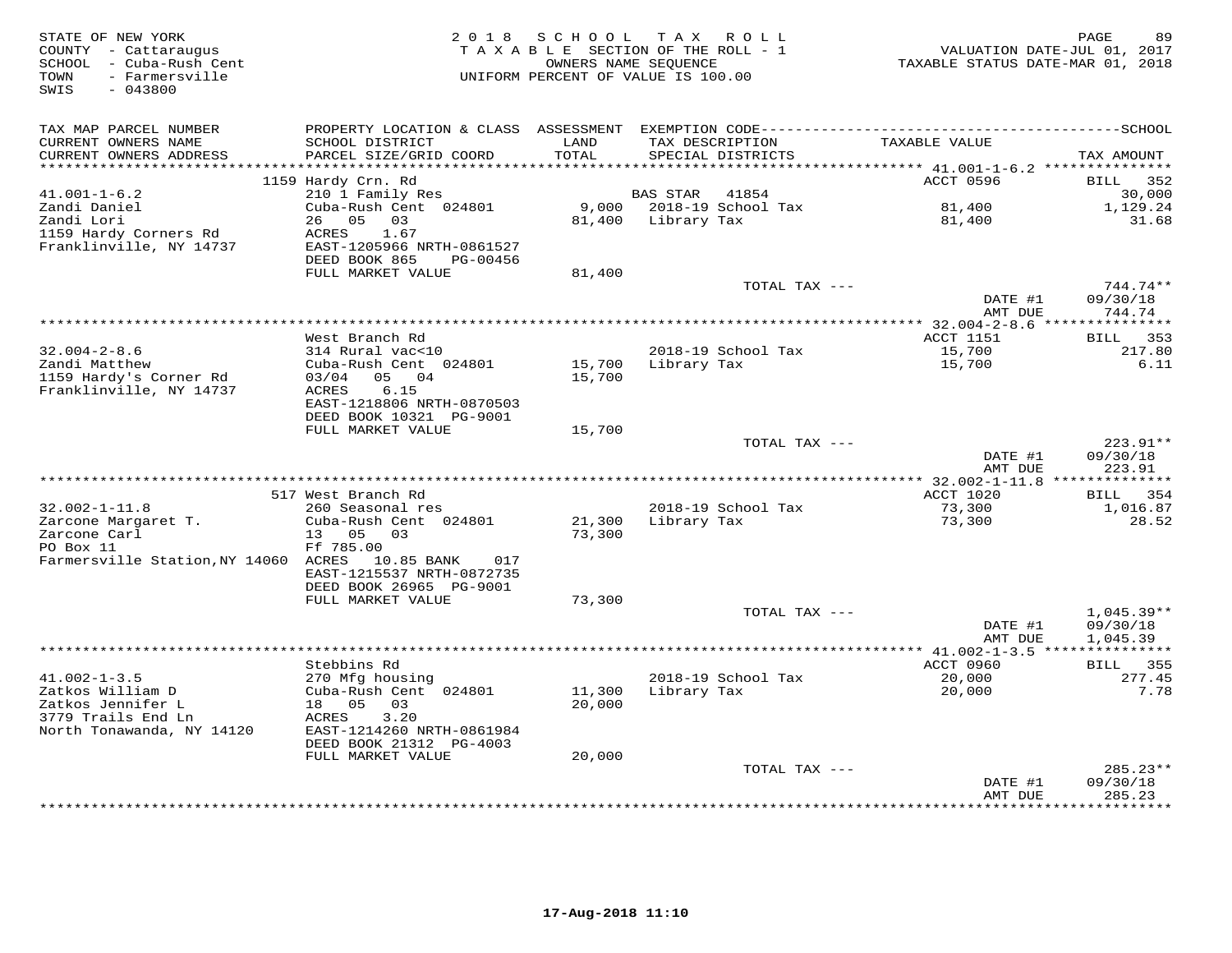| VALUATION DATE-JUL 01, 2017<br>TAXABLE STATUS DATE-MAR 01, 2018 |
|-----------------------------------------------------------------|
|                                                                 |
|                                                                 |
| TAX AMOUNT                                                      |
| ****************                                                |
| 356                                                             |
| 30,000                                                          |
| 529.94<br>14.87                                                 |
|                                                                 |
|                                                                 |
| $128.63**$                                                      |
| 09/30/18<br>128.63                                              |
|                                                                 |
| 357                                                             |
| 571.55                                                          |
| 16.03                                                           |
|                                                                 |
|                                                                 |
| 587.58**                                                        |
| 09/30/18<br>587.58                                              |
| BILL<br>BILL                                                    |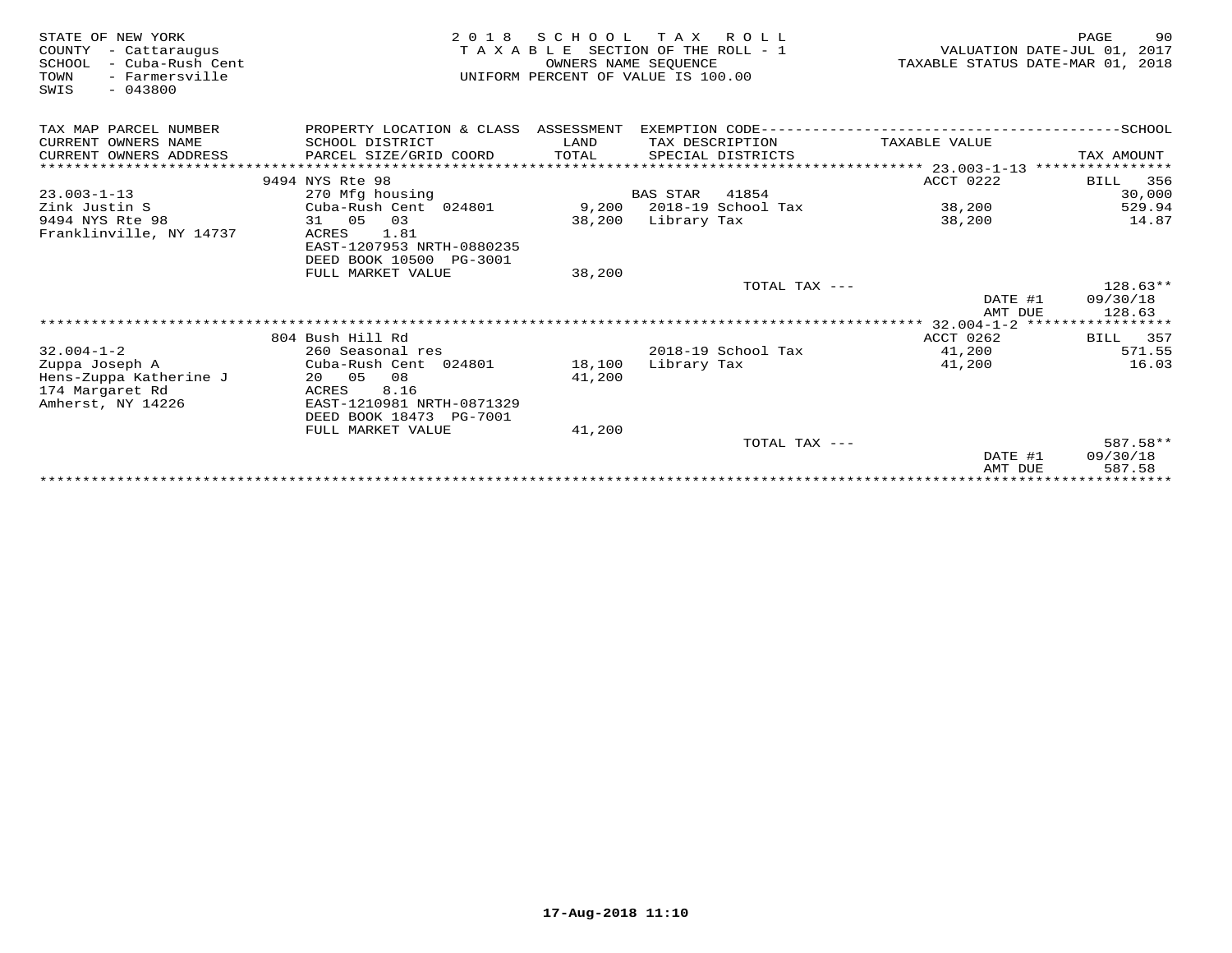|      | STATE OF NEW YORK       | 2018 SCHOOL TAX ROLL                                                 | PAGE                   | 91 |
|------|-------------------------|----------------------------------------------------------------------|------------------------|----|
|      | COUNTY - Cattaraugus    | VALUATION DATE-JUL 01, 2017<br>T A X A B L E SECTION OF THE ROLL - 1 |                        |    |
|      | SCHOOL - Cuba-Rush Cent | TAXABLE STATUS DATE-MAR 01, 2018                                     |                        |    |
| TOWN | - Farmersville          | UNIFORM PERCENT OF VALUE IS 100.00                                   | RPS155/V04/L015        |    |
| SWIS | $-043800$               |                                                                      | CURRENT DATE 8/17/2018 |    |
|      |                         | ROLL SUB SECTION- - TOTALS                                           |                        |    |

|      |                        | ጥ∩ጥአ<br>- UIAL | <b>DIZMONIC</b><br>ION | AD   | . ت س<br>⊐ויושב∠ |                                        |            |
|------|------------------------|----------------|------------------------|------|------------------|----------------------------------------|------------|
| CODE | <b>NTAMT</b><br>77 O L | PARO           | TVDF                   | ALUE | IMOUNT           | * * * * * * * *<br>$'$ ALUN $_{\rm L}$ | may<br>∸∽∸ |

### NO SPECIAL DISTRICTS AT THIS LEVEL

\*\*\* S C H O O L D I S T R I C T S U M M A R Y \*\*\*

| CODE   | DISTRICT NAME                    | TOTAL<br>PARCELS | ASSESSED<br>LAND | ASSESSED<br>TOTAL | <b>EXEMPT</b><br>AMOUNT | TOTAL<br>TAXABLE |            |
|--------|----------------------------------|------------------|------------------|-------------------|-------------------------|------------------|------------|
|        |                                  |                  |                  |                   | STAR AMOUNT             | STAR TAXABLE     | TOTAL TAX  |
|        | Cuba-Rush Cent                   | 357              | 9903,200         | 22397,240         | 1335,173                | 21,062,067       |            |
| 024801 |                                  |                  |                  |                   | 4135,254                | 16,926,813       | 243,016.39 |
|        | SUB-TOTAL                        | 357              | 9903,200         | 22397,240         | 1335,173                | 21,062,067       |            |
|        | $S \cup B - T \cup T A L (CONT)$ |                  |                  |                   | 4135,254                | 16,926,813       | 243,016.39 |
|        | TOTAL                            | 357              | 9903,200         | 22397,240         | 1335, 173               | 21,062,067       |            |
|        | T O T A L (CONT)                 |                  |                  |                   | 4135,254                | 16,926,813       | 243,016.39 |

## \*\*\* S Y S T E M C O D E S S U M M A R Y \*\*\*

#### NO SYSTEM EXEMPTIONS AT THIS LEVEL

## \*\*\* E X E M P T I O N S U M M A R Y \*\*\*

| CODE  | DESCRIPTION | TOTAL<br>PARCELS | SCHOOL  |
|-------|-------------|------------------|---------|
| 41700 | AG BLDG     | 5                | 182,200 |
| 41720 | AG DIST     | 22               | 662,632 |
| 41730 | AG DISTOUT  | 5                | 113,650 |
| 41800 | AGED C/T/S  | 5                | 246,496 |
| 41804 | AGED S      | $\overline{ }$   | 126,195 |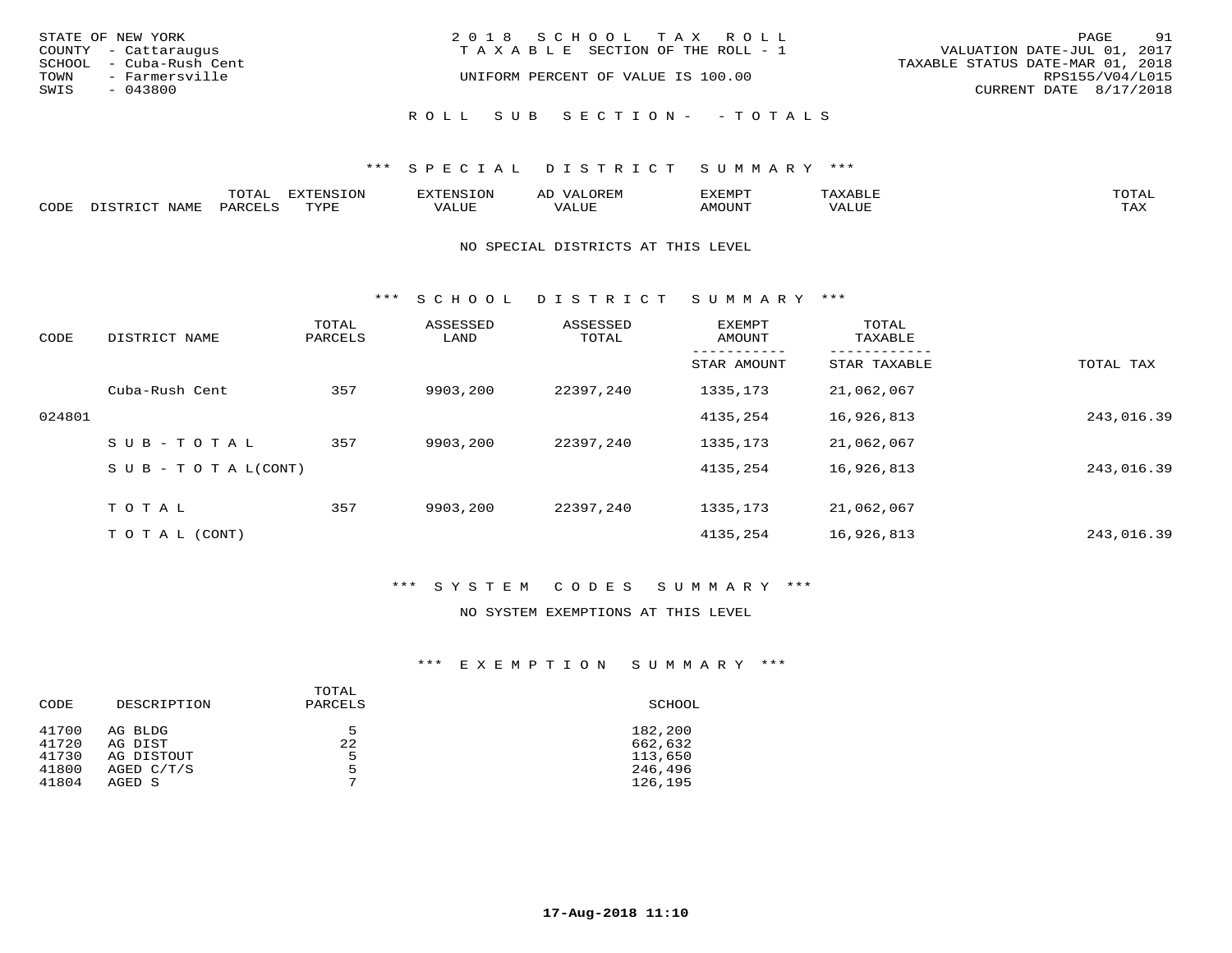|      | STATE OF NEW YORK       | 2018 SCHOOL TAX ROLL                                                 | PAGE                     | 92 |
|------|-------------------------|----------------------------------------------------------------------|--------------------------|----|
|      | COUNTY - Cattaraugus    | VALUATION DATE-JUL 01, 2017<br>T A X A B L E SECTION OF THE ROLL - 1 |                          |    |
|      | SCHOOL - Cuba-Rush Cent | TAXABLE STATUS DATE-MAR 01, 2018                                     |                          |    |
| TOWN | - Farmersville          | UNIFORM PERCENT OF VALUE IS 100.00                                   | RPS155/V04/L015          |    |
| SWIS | - 043800                |                                                                      | CURRENT DATE $8/17/2018$ |    |
|      |                         |                                                                      |                          |    |
|      |                         | ROLL SUB SECTION- - TOTALS                                           |                          |    |

# \*\*\* E X E M P T I O N S U M M A R Y \*\*\*

| CODE  | DESCRIPTION | TOTAL<br>PARCELS | SCHOOL   |
|-------|-------------|------------------|----------|
| 41834 | ENH STAR    | 36               | 2101,154 |
| 41854 | BAS STAR    | 68               | 2034,100 |
| 47610 | BUS C/T/S   |                  | 4,000    |
|       | TOTAL       | 149              | 5470,427 |

# \*\*\* G R A N D T O T A L S \*\*\*

| <b>ROLL</b><br>SEC | DESCRIPTION                | TOTAL<br>PARCELS | ASSESSED<br>LAND | ASSESSED<br>TOTAL | <b>EXEMPT</b><br>AMOUNT | TOTAL<br>TAXABLE         | TOTAL<br>TAX |
|--------------------|----------------------------|------------------|------------------|-------------------|-------------------------|--------------------------|--------------|
|                    |                            |                  |                  |                   | STAR AMOUNT             | STAR TAXABLE             |              |
|                    | 2018-19 School Tax         |                  | 9903,200         | 22397,240         | 1,335,173<br>4135,254   | 21,062,067<br>16,926,813 | 234,820.06   |
|                    | Library Tax                |                  | 9903,200         | 22397,240         | 1,335,173               | 21,062,067<br>21,062,067 | 8,196.33     |
|                    | SPEC DIST TAXES<br>TAXABLE | 357              |                  |                   |                         |                          | 243,016.39   |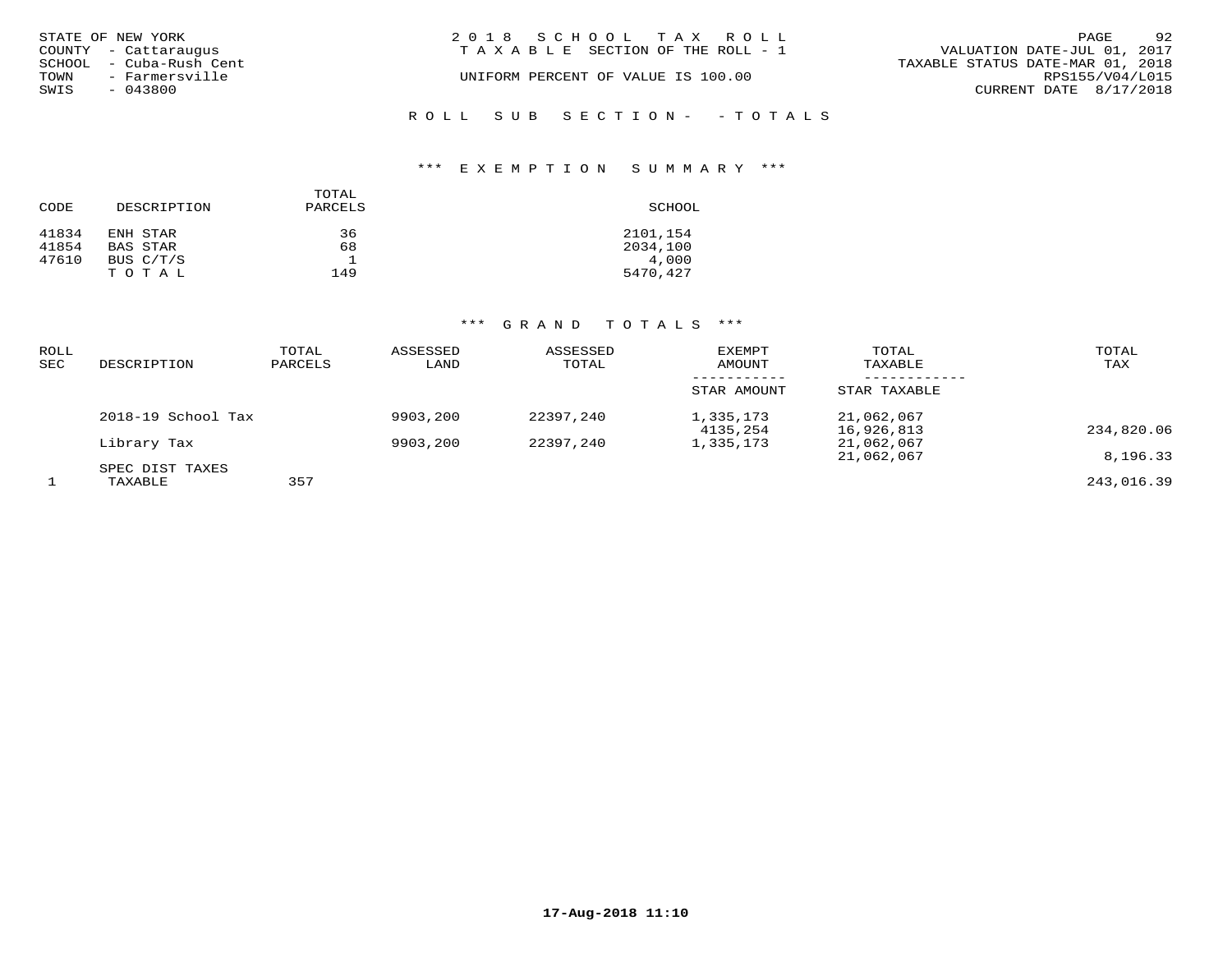| STATE OF NEW YORK<br>COUNTY - Cattaraugus<br>SCHOOL - Cuba-Rush Cent<br>TOWN<br>- Farmersville<br>SWIS<br>$-043800$ | 2 0 1 8                                        |             | SCHOOL TAX ROLL<br>TAXABLE SECTION OF THE ROLL - 1<br>OWNERS NAME SEQUENCE<br>UNIFORM PERCENT OF VALUE IS 100.00 | SUB-SECT - 1 VALUATION DATE-JUL 01, 2017<br>TAXABLE STATUS DATE-MAR 01, 2018                 | PAGE<br>93               |
|---------------------------------------------------------------------------------------------------------------------|------------------------------------------------|-------------|------------------------------------------------------------------------------------------------------------------|----------------------------------------------------------------------------------------------|--------------------------|
| TAX MAP PARCEL NUMBER                                                                                               |                                                |             |                                                                                                                  | PROPERTY LOCATION & CLASS ASSESSMENT EXEMPTION CODE-----------------------------------SCHOOL |                          |
| CURRENT OWNERS NAME                                                                                                 | SCHOOL DISTRICT                                | LAND        | TAX DESCRIPTION                                                                                                  | TAXABLE VALUE                                                                                |                          |
| CURRENT OWNERS ADDRESS                                                                                              | PARCEL SIZE/GRID COORD                         | TOTAL       | SPECIAL DISTRICTS                                                                                                |                                                                                              | TAX AMOUNT               |
| **********************                                                                                              |                                                |             |                                                                                                                  |                                                                                              |                          |
| $41.002 - 1 - 3.1/2$                                                                                                | $Co$ Rd $46$<br>734 Junk well                  |             | 2018-19 School Tax                                                                                               | ACCT 0718<br>0.00                                                                            | BILL 358<br>0.00         |
| Bergsten Energies Group                                                                                             | Cuba-Rush Cent 024801                          |             | 0 Library Tax                                                                                                    | 0.00                                                                                         | 0.00                     |
| Attn: Tom Frost                                                                                                     | 17/18 05 03                                    | $\Omega$    |                                                                                                                  |                                                                                              |                          |
| 301 S Washington St                                                                                                 | Cobado                                         |             |                                                                                                                  |                                                                                              |                          |
| Alexandria, VA 22314                                                                                                | ACRES<br>0.01                                  |             |                                                                                                                  |                                                                                              |                          |
|                                                                                                                     | EAST-1212790 NRTH-0860187                      |             |                                                                                                                  |                                                                                              |                          |
|                                                                                                                     | FULL MARKET VALUE                              | $\Omega$    |                                                                                                                  |                                                                                              |                          |
|                                                                                                                     |                                                |             | TOTAL TAX ---                                                                                                    |                                                                                              | $0.00**$                 |
|                                                                                                                     |                                                |             |                                                                                                                  |                                                                                              |                          |
| $32.004 - 2 - 15. / 1$                                                                                              | Stebbins Rd<br>732 Oil-forced                  |             | 2018-19 School Tax                                                                                               | ACCT 0794<br>1,200                                                                           | <b>BILL</b> 359<br>16.65 |
| Emerald Oil Co                                                                                                      | Cuba-Rush Cent 024801                          |             | 0 Library Tax                                                                                                    | 1,200                                                                                        | 0.47                     |
| Robert Eberling Pres                                                                                                | 30 BBLS                                        | 1,200       |                                                                                                                  |                                                                                              |                          |
| PO Box 50                                                                                                           | Tinque                                         |             |                                                                                                                  |                                                                                              |                          |
| Richburg, NY 14774                                                                                                  | Strarner                                       |             |                                                                                                                  |                                                                                              |                          |
|                                                                                                                     | ACRES<br>0.01                                  |             |                                                                                                                  |                                                                                              |                          |
|                                                                                                                     | EAST-1215560 NRTH-0868637                      |             |                                                                                                                  |                                                                                              |                          |
|                                                                                                                     | FULL MARKET VALUE                              | 1,200       |                                                                                                                  |                                                                                              |                          |
|                                                                                                                     |                                                |             | TOTAL TAX ---                                                                                                    |                                                                                              | $17.12**$                |
|                                                                                                                     |                                                |             |                                                                                                                  | DATE #1<br>AMT DUE                                                                           | 09/30/18<br>17.12        |
|                                                                                                                     |                                                |             |                                                                                                                  |                                                                                              |                          |
|                                                                                                                     | Keem-Sadler                                    |             |                                                                                                                  | ACCT 0952                                                                                    | BILL 360                 |
| $32.004 - 2 - 7.1/1$                                                                                                | 732 Oil-forced                                 |             | 2018-19 School Tax                                                                                               | 229                                                                                          | 3.18                     |
| Emerald Oil Co.                                                                                                     | Cuba-Rush Cent 024801                          | $\Omega$    | Library Tax                                                                                                      | 229                                                                                          | 0.09                     |
| Robert Eberling Pres                                                                                                | 15 BBLS                                        | 229         |                                                                                                                  |                                                                                              |                          |
| PO Box 50                                                                                                           | Sadler 1                                       |             |                                                                                                                  |                                                                                              |                          |
| Richburg, NY 14774                                                                                                  | ACRES<br>0.01                                  |             |                                                                                                                  |                                                                                              |                          |
|                                                                                                                     | FULL MARKET VALUE                              | 229         |                                                                                                                  |                                                                                              |                          |
|                                                                                                                     |                                                |             | TOTAL TAX ---                                                                                                    | DATE #1                                                                                      | $3.27**$<br>09/30/18     |
|                                                                                                                     |                                                |             |                                                                                                                  | AMT DUE                                                                                      | 3.27                     |
|                                                                                                                     |                                                |             |                                                                                                                  |                                                                                              |                          |
|                                                                                                                     | $Co$ Rd $46$                                   |             |                                                                                                                  | ACCT 0719                                                                                    | BILL 361                 |
| $41.001 - 1 - 15.1/2$                                                                                               | 734 Junk well                                  |             | 2018-19 School Tax                                                                                               | 0.00                                                                                         | 0.00                     |
| Emerald Oil Co.                                                                                                     | Cuba-Rush Cent 024801                          | $\circ$     | Library Tax                                                                                                      | 0.00                                                                                         | 0.00                     |
| Robert Eberling Pres                                                                                                | 17/18/25/26 05 03                              | $\Omega$    |                                                                                                                  |                                                                                              |                          |
| PO Box 50                                                                                                           | Marble                                         |             |                                                                                                                  |                                                                                              |                          |
| Richburg, NY 14774                                                                                                  | ACRES<br>0.01                                  |             |                                                                                                                  |                                                                                              |                          |
|                                                                                                                     | EAST-1210390 NRTH-0860667<br>FULL MARKET VALUE | $\mathbf 0$ |                                                                                                                  |                                                                                              |                          |
|                                                                                                                     |                                                |             | TOTAL TAX ---                                                                                                    |                                                                                              | $0.00**$                 |
|                                                                                                                     |                                                |             |                                                                                                                  |                                                                                              |                          |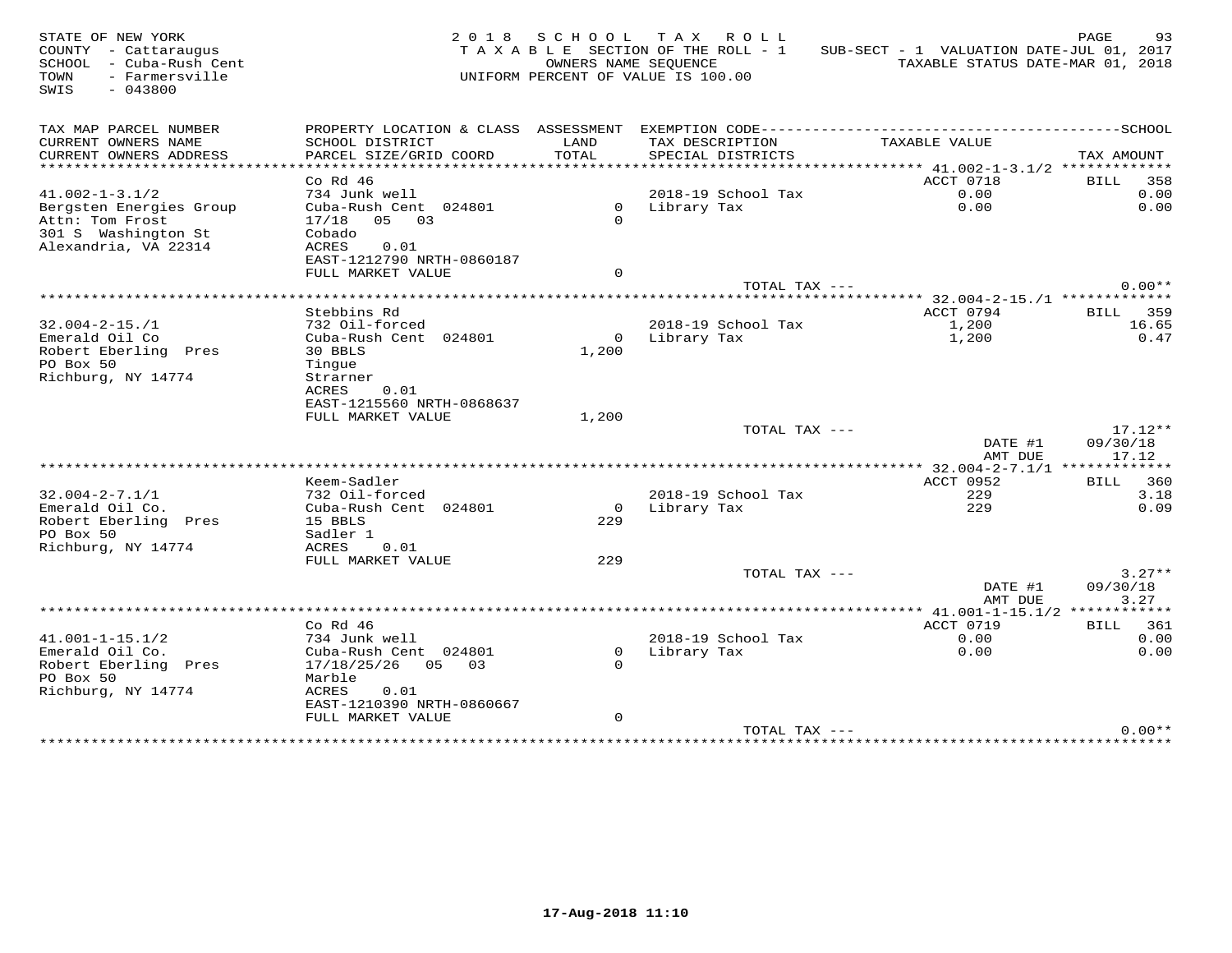| STATE OF NEW YORK<br>COUNTY<br>- Cattaraugus<br>SCHOOL<br>- Cuba-Rush Cent<br>TOWN<br>- Farmersville<br>$-043800$<br>SWIS | 2 0 1 8                              | SCHOOL<br>OWNERS NAME SEOUENCE | TAX ROLL<br>TAXABLE SECTION OF THE ROLL - 1<br>UNIFORM PERCENT OF VALUE IS 100.00 | SUB-SECT - 1 VALUATION DATE-JUL 01, 2017 | 94<br>PAGE<br>TAXABLE STATUS DATE-MAR 01, 2018 |
|---------------------------------------------------------------------------------------------------------------------------|--------------------------------------|--------------------------------|-----------------------------------------------------------------------------------|------------------------------------------|------------------------------------------------|
| TAX MAP PARCEL NUMBER                                                                                                     | PROPERTY LOCATION & CLASS ASSESSMENT |                                |                                                                                   |                                          |                                                |
| CURRENT OWNERS NAME                                                                                                       | SCHOOL DISTRICT                      | LAND                           | TAX DESCRIPTION                                                                   | TAXABLE VALUE                            |                                                |
| CURRENT OWNERS ADDRESS                                                                                                    | PARCEL SIZE/GRID COORD               | TOTAL                          | SPECIAL DISTRICTS                                                                 |                                          | TAX AMOUNT                                     |
| **************************                                                                                                |                                      |                                |                                                                                   |                                          | **************                                 |
|                                                                                                                           | Hardy Corners Rd                     |                                |                                                                                   | ACCT 0720                                | 362<br>BILL                                    |
| $41.002 - 1 - 6.71$                                                                                                       | 732 Oil-forced                       |                                | 2018-19 School Tax                                                                | 0.00                                     | 0.00                                           |
| Emerald Oil Co.                                                                                                           | Cuba-Rush Cent 024801                | $\circ$                        | Library Tax                                                                       | 0.00                                     | 0.00                                           |
| Robert Eberling Pres<br>PO Box 50                                                                                         | $10/11$ 05 03<br>Werth, William      | $\circ$                        |                                                                                   |                                          |                                                |
| Richburg, NY 14774                                                                                                        | 23 BBLS                              |                                |                                                                                   |                                          |                                                |
|                                                                                                                           | ACRES<br>0.01                        |                                |                                                                                   |                                          |                                                |
|                                                                                                                           | EAST-1217040 NRTH-0863807            |                                |                                                                                   |                                          |                                                |
|                                                                                                                           | FULL MARKET VALUE                    | $\mathbf 0$                    |                                                                                   |                                          |                                                |
|                                                                                                                           |                                      |                                | TOTAL TAX $---$                                                                   |                                          | $0.00**$                                       |
|                                                                                                                           |                                      |                                |                                                                                   | ********* 41.002-1-9.1/21 ************   |                                                |
|                                                                                                                           | Richardson, Gertrude                 |                                |                                                                                   | ACCT 0763                                | 363<br>BILL                                    |
| $41.002 - 1 - 9.1/21$                                                                                                     | 734 Junk well                        |                                | 2018-19 School Tax                                                                | 0.00                                     | 0.00                                           |
| Fairmont Oil Company                                                                                                      | Cuba-Rush Cent 024801                | $\Omega$                       | Library Tax                                                                       | 0.00                                     | 0.00                                           |
| PO Box 268                                                                                                                | Richardson<br>1986 Production-0      | $\Omega$                       |                                                                                   |                                          |                                                |
| Sugar Grove, PA 16350                                                                                                     | <b>ACRES</b><br>0.01                 |                                |                                                                                   |                                          |                                                |
|                                                                                                                           | EAST-1220560 NRTH-0861827            |                                |                                                                                   |                                          |                                                |
|                                                                                                                           | FULL MARKET VALUE                    | $\mathbf 0$                    |                                                                                   |                                          |                                                |
|                                                                                                                           |                                      |                                | TOTAL TAX ---                                                                     |                                          | $0.00**$                                       |
|                                                                                                                           |                                      |                                |                                                                                   |                                          |                                                |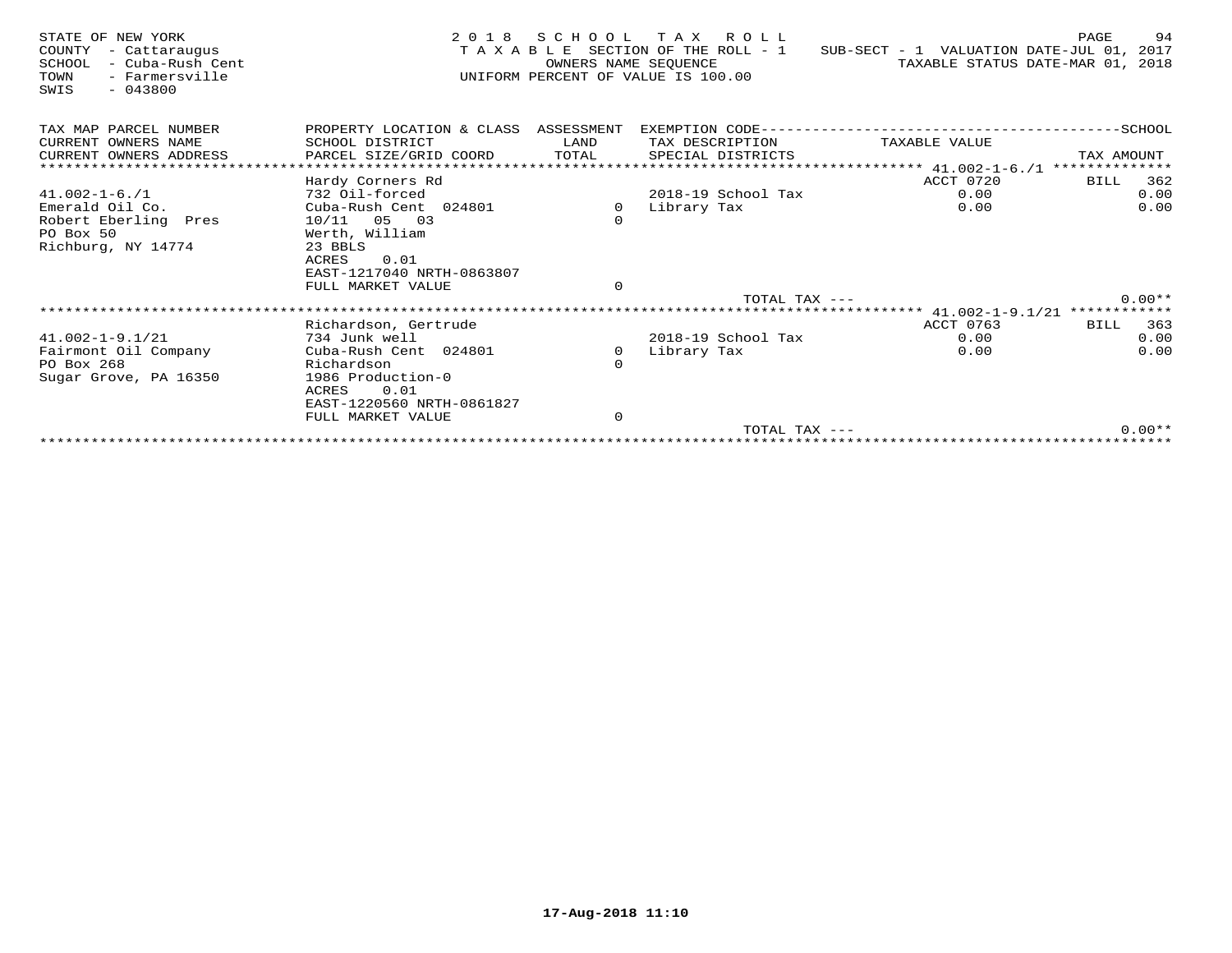| STATE OF NEW YORK<br>COUNTY - Cattaraugus<br>SCHOOL - Cuba-Rush Cent<br>TOWN<br>- Farmersville<br>SWIS<br>- 043800 | 2018 SCHOOL TAX ROLL<br>SUB-SECT - 1 VALUATION DATE-JUL 01, 2017<br>T A X A B L E SECTION OF THE ROLL - 1 | PAGE<br>TAXABLE STATUS DATE-MAR 01, 2018<br>RPS155/V04/L015<br>CURRENT DATE 8/17/2018 | - 95 |
|--------------------------------------------------------------------------------------------------------------------|-----------------------------------------------------------------------------------------------------------|---------------------------------------------------------------------------------------|------|
|                                                                                                                    | ROLL SUB SECTION-1-TOTALS                                                                                 |                                                                                       |      |

|      |                                 | $m \wedge m$<br>- UTAL· |           | . JN<br>ה עדי                     | AL               | דים אים <i>צ</i> ים |                 | $m \wedge m \wedge n$ |
|------|---------------------------------|-------------------------|-----------|-----------------------------------|------------------|---------------------|-----------------|-----------------------|
| CODE | <b>NAME</b><br>$T \cap T$<br>…ப | PARCET                  | TVDL<br>. | , <del>,</del> , , , , ,<br>'ALUE | $\cdots$<br>ALUE | MOUN.               | $= 7777$<br>⊐∪r | TAX                   |

### NO SPECIAL DISTRICTS AT THIS LEVEL

\*\*\* S C H O O L D I S T R I C T S U M M A R Y \*\*\*

| CODE   | DISTRICT NAME                    | TOTAL<br>PARCELS | ASSESSED<br>LAND | ASSESSED<br>TOTAL | EXEMPT<br>AMOUNT       | TOTAL<br>TAXABLE |           |
|--------|----------------------------------|------------------|------------------|-------------------|------------------------|------------------|-----------|
|        |                                  |                  |                  |                   | -------<br>STAR AMOUNT | STAR TAXABLE     | TOTAL TAX |
|        | Cuba-Rush Cent                   | 6                |                  | 1,429             |                        | 1,429            |           |
| 024801 |                                  |                  |                  |                   |                        | 1,429            | 20.39     |
|        | SUB-TOTAL                        | 6                |                  | 1,429             |                        | 1,429            |           |
|        | $S \cup B - T \cup T A L (CONT)$ |                  |                  |                   |                        | 1,429            | 20.39     |
|        | TOTAL                            | 6                |                  | 1,429             |                        | 1,429            |           |
|        | T O T A L (CONT)                 |                  |                  |                   |                        | 1,429            | 20.39     |

\*\*\* S Y S T E M C O D E S S U M M A R Y \*\*\*

NO SYSTEM EXEMPTIONS AT THIS LEVEL

\*\*\* E X E M P T I O N S U M M A R Y \*\*\*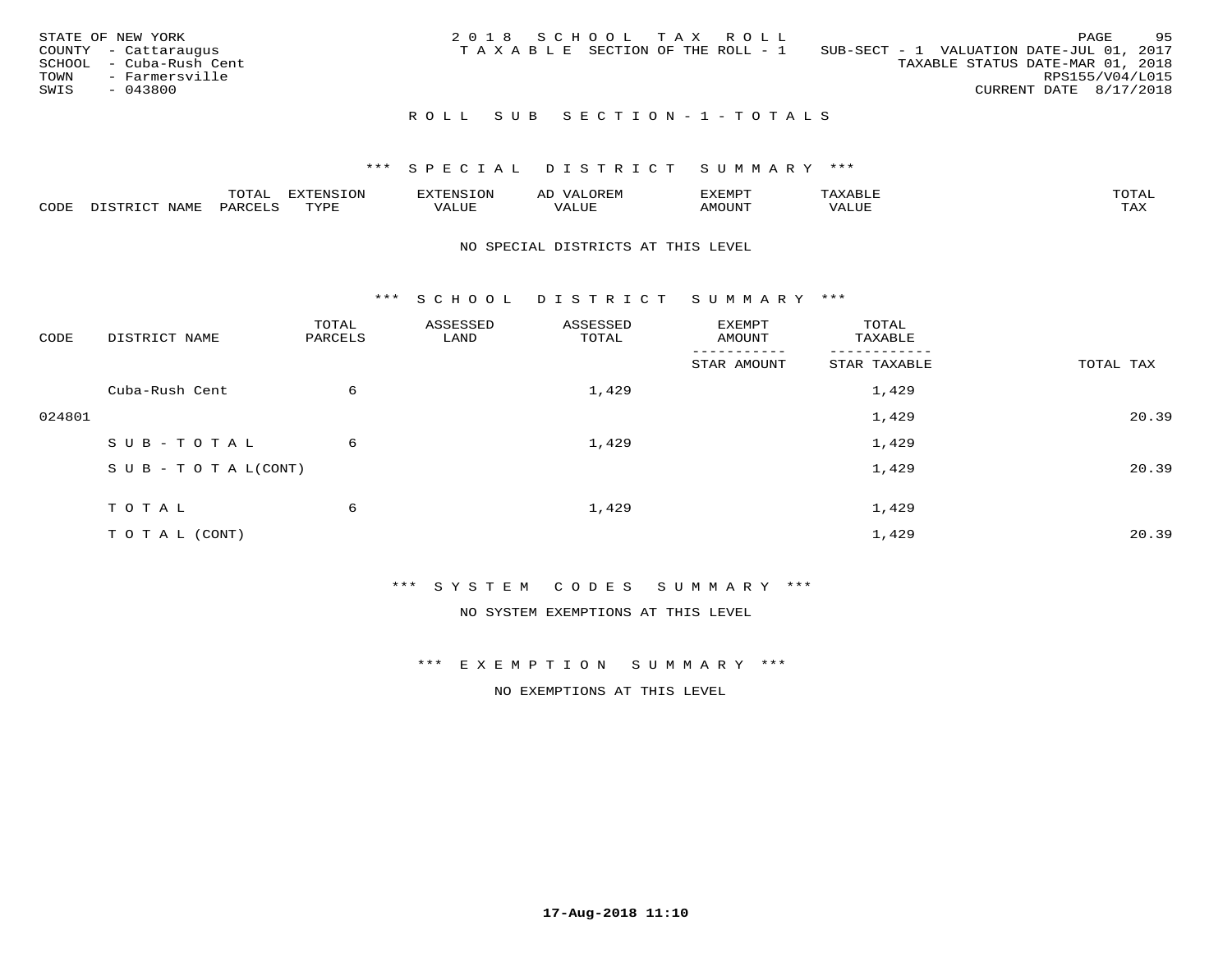| STATE OF NEW YORK<br>COUNTY - Cattaraugus<br>- Cuba-Rush Cent<br>SCHOOL<br>- Farmersville<br>TOWN<br>SWIS<br>$-043800$ | 2018 SCHOOL TAX ROLL<br>TAXABLE SECTION OF THE ROLL - 1 | 96<br>PAGE<br>SUB-SECT - 1 VALUATION DATE-JUL 01, 2017<br>TAXABLE STATUS DATE-MAR 01, 2018<br>RPS155/V04/L015<br>CURRENT DATE 8/17/2018 |
|------------------------------------------------------------------------------------------------------------------------|---------------------------------------------------------|-----------------------------------------------------------------------------------------------------------------------------------------|
|                                                                                                                        | ROLL SUB SECTION-1-TOTALS                               |                                                                                                                                         |

# \*\*\* G R A N D T O T A L S \*\*\*

| <b>ROLL</b><br><b>SEC</b> | DESCRIPTION        | TOTAL<br>PARCELS | ASSESSED<br>LAND | ASSESSED<br>TOTAL | <b>EXEMPT</b><br>AMOUNT | TOTAL<br>TAXABLE | TOTAL<br>TAX |
|---------------------------|--------------------|------------------|------------------|-------------------|-------------------------|------------------|--------------|
|                           |                    |                  |                  |                   | STAR AMOUNT             | STAR TAXABLE     |              |
|                           | 2018-19 School Tax |                  |                  | 1,429             |                         | 1,429            |              |
|                           |                    |                  |                  |                   |                         | 1,429            | 19.83        |
|                           | Library Tax        |                  |                  | 1,429             |                         | 1,429            |              |
|                           |                    |                  |                  |                   |                         | 1,429            | .56          |
|                           | SPEC DIST TAXES    |                  |                  |                   |                         |                  |              |
|                           | TAXABLE            | 6                |                  |                   |                         |                  | 20.39        |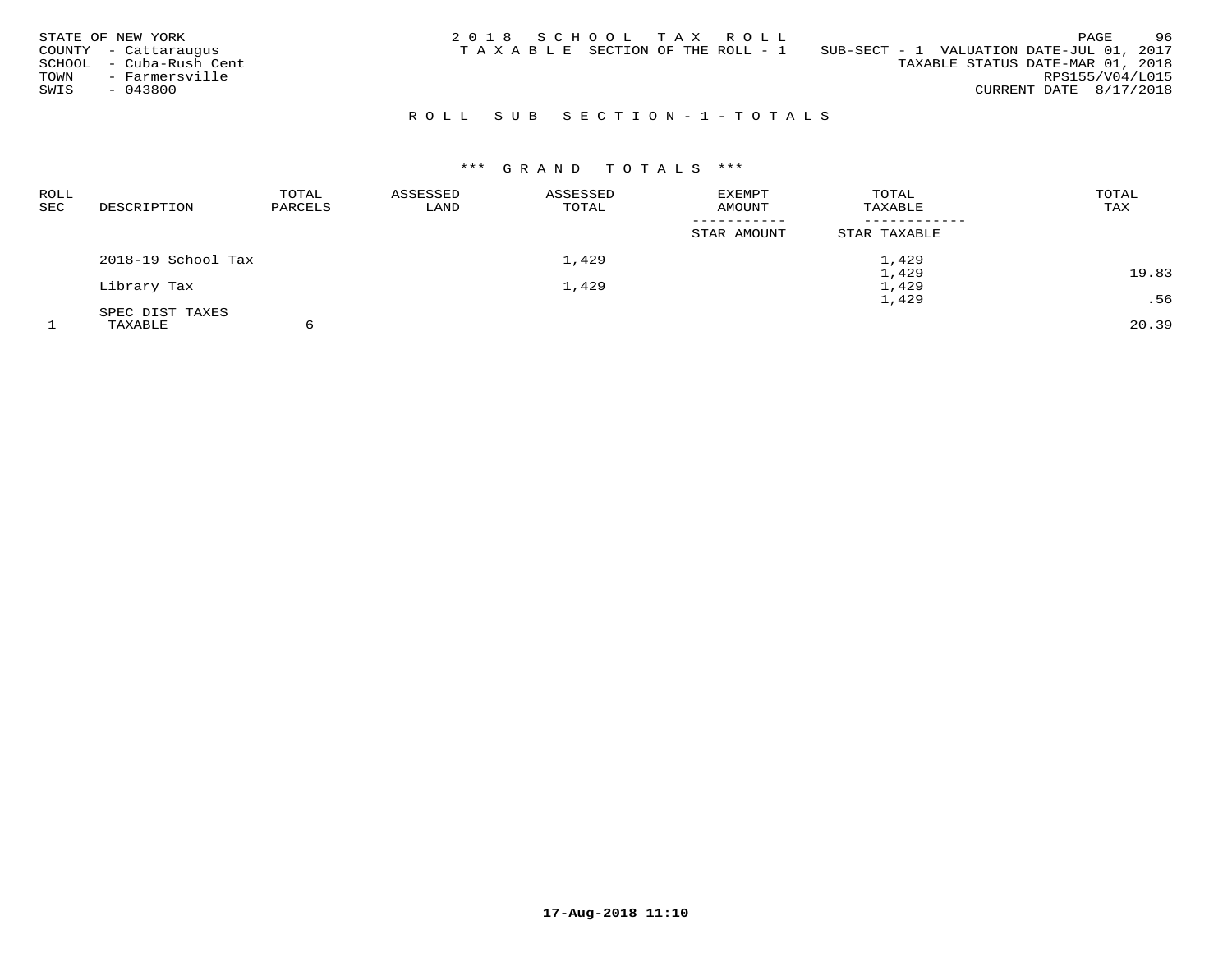| STATE OF NEW YORK       | 2018 SCHOOL TAX ROLL            | 97<br>PAGE                       |
|-------------------------|---------------------------------|----------------------------------|
| COUNTY - Cattaraugus    | TAXABLE SECTION OF THE ROLL - 1 | VALUATION DATE-JUL 01, 2017      |
| SCHOOL - Cuba-Rush Cent |                                 | TAXABLE STATUS DATE-MAR 01, 2018 |
| TOWN<br>- Farmersville  |                                 | RPS155/V04/L015                  |
| SWIS<br>- 043800        |                                 | CURRENT DATE 8/17/2018           |
|                         |                                 |                                  |

# ROLL SECTION TOTALS

## \*\*\* S P E C I A L D I S T R I C T S U M M A R Y \*\*\*

|      |             | ™∩™™<br>UIAL | <b>EXTENSION</b> | XTENSION: | ∼~    | SXEMPT | $A$ ABLE.<br>∸ | $m \wedge m \wedge r$<br>UTAI |
|------|-------------|--------------|------------------|-----------|-------|--------|----------------|-------------------------------|
| CODE | <b>NAME</b> | PARCELS      | ™VDF             | VALUE     | VALUE | AMOUNT | VALUE          | TA Y<br>⊥ ∠~∡∡                |

### NO SPECIAL DISTRICTS AT THIS LEVEL

\*\*\* S C H O O L D I S T R I C T S U M M A R Y \*\*\*

| CODE   | DISTRICT NAME                    | TOTAL<br>PARCELS | ASSESSED<br>LAND | ASSESSED<br>TOTAL | EXEMPT<br>AMOUNT | TOTAL<br>TAXABLE |            |
|--------|----------------------------------|------------------|------------------|-------------------|------------------|------------------|------------|
|        |                                  |                  |                  |                   | STAR AMOUNT      | STAR TAXABLE     | TOTAL TAX  |
|        | Cuba-Rush Cent                   | 363              | 9903,200         | 22398,669         | 1335,173         | 21,063,496       |            |
| 024801 |                                  |                  |                  |                   | 4135,254         | 16,928,242       | 243,036.78 |
|        | SUB-TOTAL                        | 363              | 9903,200         | 22398,669         | 1335,173         | 21,063,496       |            |
|        | $S \cup B - T \cup T A L (CONT)$ |                  |                  |                   | 4135,254         | 16,928,242       | 243,036.78 |
|        | T O T A L                        | 363              | 9903,200         | 22398,669         | 1335,173         | 21,063,496       |            |
|        | T O T A L (CONT)                 |                  |                  |                   | 4135,254         | 16,928,242       | 243,036.78 |

## \*\*\* S Y S T E M C O D E S S U M M A R Y \*\*\*

## NO SYSTEM EXEMPTIONS AT THIS LEVEL

## \*\*\* E X E M P T I O N S U M M A R Y \*\*\*

| CODE  | DESCRIPTION | TOTAL<br>PARCELS | SCHOOL  |
|-------|-------------|------------------|---------|
| 41700 | AG BLDG     | 5                | 182,200 |
| 41720 | AG DIST     | 22               | 662,632 |
| 41730 | AG DISTOUT  | 5                | 113,650 |
| 41800 | AGED C/T/S  | 5                | 246,496 |
| 41804 | AGED S      | $\overline{ }$   | 126,195 |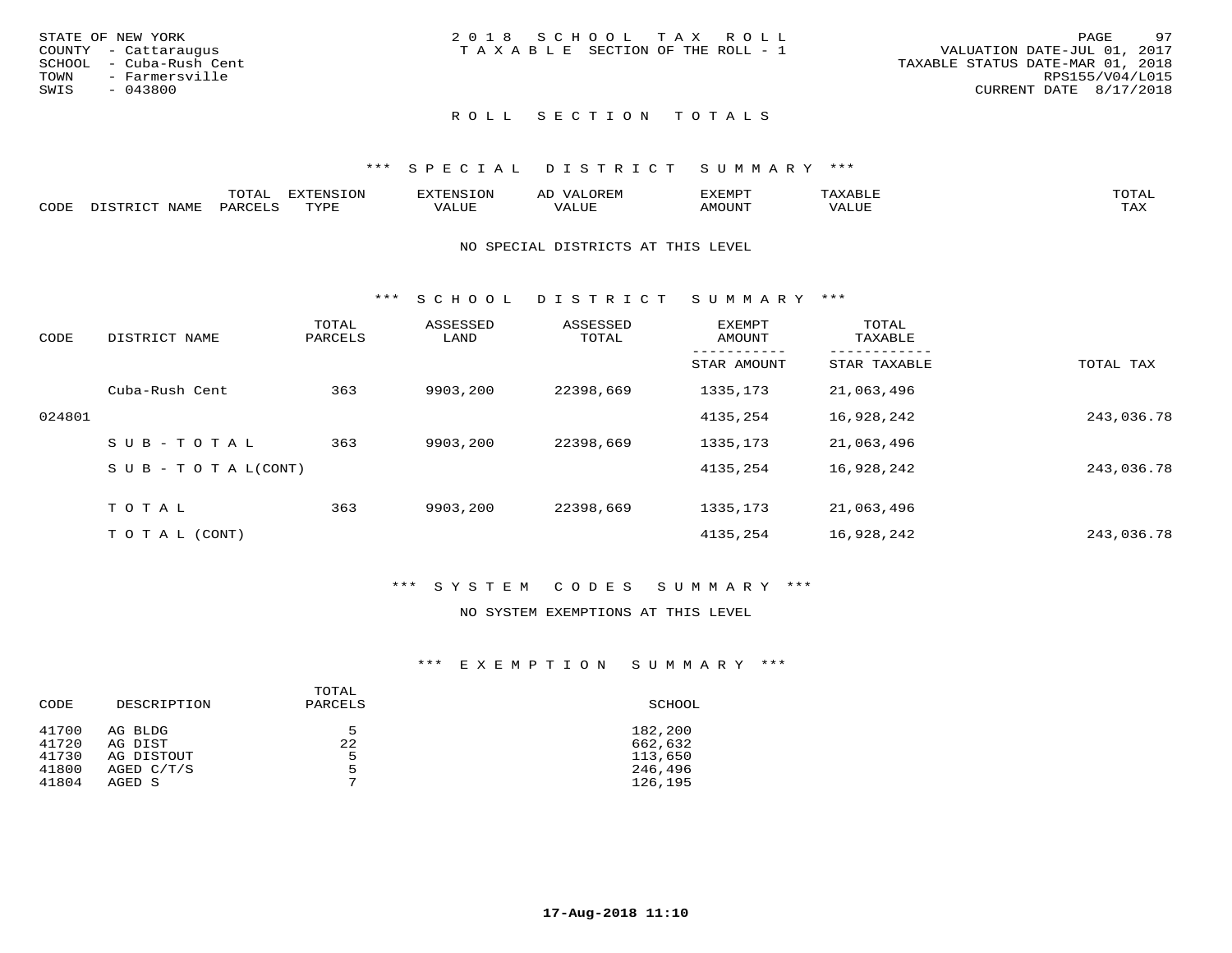|        | STATE OF NEW YORK    |  |
|--------|----------------------|--|
|        | COUNTY - Cattarauqus |  |
| SCHOOL | – Cuba-Rush Cent     |  |
| TOWN   | - Farmersville       |  |
| SWIS   | $-043800$            |  |
|        |                      |  |

## ROLL SECTION TOTALS

#### \*\*\* E X E M P T I O N S U M M A R Y \*\*\*

|       |             | TOTAL   |          |
|-------|-------------|---------|----------|
| CODE  | DESCRIPTION | PARCELS | SCHOOL   |
| 41834 | ENH STAR    | 36      | 2101,154 |
| 41854 | BAS STAR    | 68      | 2034,100 |
| 47610 | BUS C/T/S   |         | 4,000    |
|       | TOTAL       | 149     | 5470,427 |

## \*\*\* G R A N D T O T A L S \*\*\*

| ROLL<br>SEC | DESCRIPTION                | TOTAL<br>PARCELS | ASSESSED<br>LAND | ASSESSED<br>TOTAL | <b>EXEMPT</b><br>AMOUNT | TOTAL<br>TAXABLE         | TOTAL<br>TAX |
|-------------|----------------------------|------------------|------------------|-------------------|-------------------------|--------------------------|--------------|
|             |                            |                  |                  |                   | STAR AMOUNT             | STAR TAXABLE             |              |
|             | 2018-19 School Tax         |                  | 9903,200         | 22398,669         | 1,335,173<br>4135,254   | 21,063,496<br>16,928,242 | 234,839.89   |
|             | Library Tax                |                  | 9903,200         | 22398,669         | 1,335,173               | 21,063,496<br>21,063,496 | 8,196.89     |
|             | SPEC DIST TAXES<br>TAXABLE | 363              |                  |                   |                         |                          | 243,036.78   |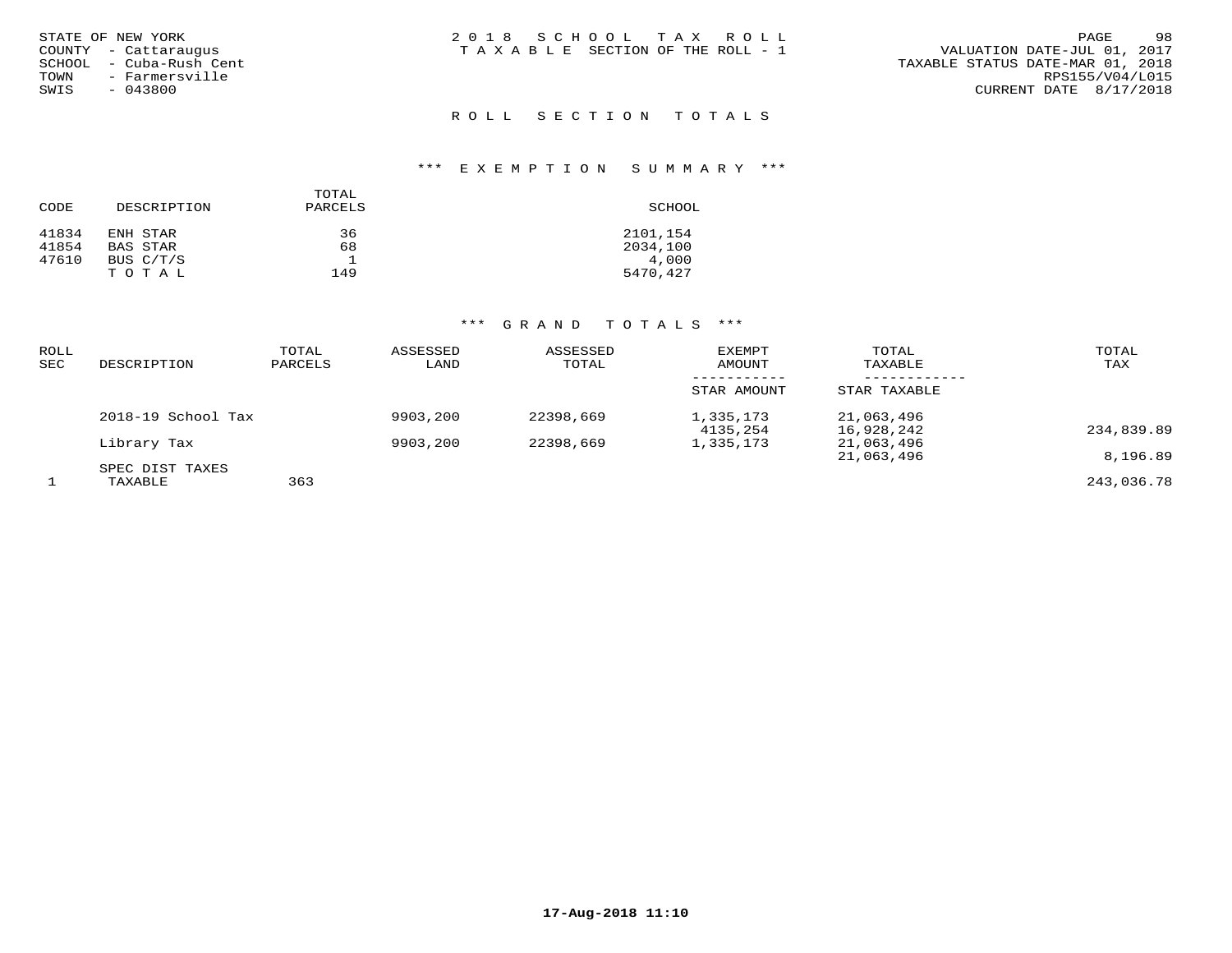| STATE OF NEW YORK<br>COUNTY - Cattaraugus<br>SCHOOL<br>- Cuba-Rush Cent<br>TOWN<br>- Farmersville<br>$-043800$<br>SWIS | 2018<br>ROLL SUB-SECT - N- SECTION 534         | SCHOOL<br>OWNERS NAME SEOUENCE | T A X<br>R O L L<br>STATE OWNED LAND SECTION OF THE ROLL - 3<br>RPTL REFORESTATION<br>UNIFORM PERCENT OF VALUE IS 100.00 | SUB-SECT - N VALUATION DATE-JUL 01, 2017<br>TAXABLE STATUS DATE-MAR 01, 2018 | PAGE<br>99                     |
|------------------------------------------------------------------------------------------------------------------------|------------------------------------------------|--------------------------------|--------------------------------------------------------------------------------------------------------------------------|------------------------------------------------------------------------------|--------------------------------|
| TAX MAP PARCEL NUMBER                                                                                                  | PROPERTY LOCATION & CLASS ASSESSMENT           |                                | EXEMPTION CODE------------                                                                                               |                                                                              | ----------SCHOOL               |
| CURRENT OWNERS NAME                                                                                                    | SCHOOL DISTRICT                                | LAND                           | TAX DESCRIPTION                                                                                                          | TAXABLE VALUE                                                                |                                |
| CURRENT OWNERS ADDRESS<br>********************                                                                         | PARCEL SIZE/GRID COORD                         | TOTAL                          | SPECIAL DISTRICTS                                                                                                        |                                                                              | TAX AMOUNT<br>**************** |
|                                                                                                                        | Co Line Rd                                     |                                |                                                                                                                          | ACCT 0210002                                                                 |                                |
| $23.004 - 1 - 18$                                                                                                      | 932 Forest s532b                               |                                | 2018-19 School Tax                                                                                                       | 417,000                                                                      | 5,784.90                       |
| State Of New York                                                                                                      | Cuba-Rush Cent 024801                          | 417,000                        | Library Tax                                                                                                              | 417,000                                                                      | 162.28                         |
| Attn: County Treasurer                                                                                                 | 05<br>06<br>03                                 | 417,000                        |                                                                                                                          |                                                                              |                                |
| Cattaraugus County<br>303 Court St                                                                                     | Cattaragus Reforest<br>Area 14 - 0514          |                                |                                                                                                                          |                                                                              |                                |
| Little Valley, NY 14755                                                                                                | ACRES 308.70                                   |                                |                                                                                                                          |                                                                              |                                |
|                                                                                                                        | EAST-1219795 NRTH-0878920                      |                                |                                                                                                                          |                                                                              |                                |
|                                                                                                                        | DEED BOOK 350<br>PG-00547                      |                                |                                                                                                                          |                                                                              |                                |
|                                                                                                                        | FULL MARKET VALUE                              | 417,000                        |                                                                                                                          |                                                                              |                                |
|                                                                                                                        |                                                |                                | TOTAL TAX ---                                                                                                            | DATE #1                                                                      | $5,947.18**$<br>09/30/18       |
|                                                                                                                        |                                                |                                |                                                                                                                          | AMT DUE                                                                      | 5,947.18                       |
|                                                                                                                        |                                                |                                |                                                                                                                          | *** 23.004-1-19                                                              |                                |
|                                                                                                                        | Huyck Rd                                       |                                |                                                                                                                          | ACCT 0200002                                                                 |                                |
| $23.004 - 1 - 19$<br>State Of New York                                                                                 | 932 Forest s532b<br>Cuba-Rush Cent 024801      | 697,600                        | 2018-19 School Tax<br>Library Tax                                                                                        | 697,600<br>697,600                                                           | 9,677.57<br>271.47             |
| Attn: County Treasurer                                                                                                 | 05<br>03<br>15                                 | 697,600                        |                                                                                                                          |                                                                              |                                |
| Cattaraugus County                                                                                                     | Cattaragus Reforest                            |                                |                                                                                                                          |                                                                              |                                |
| 303 Court St                                                                                                           | Area 14 - 0513                                 |                                |                                                                                                                          |                                                                              |                                |
| Little Valley, NY 14755                                                                                                | ACRES 505.11<br>EAST-1216502 NRTH-0879760      |                                |                                                                                                                          |                                                                              |                                |
|                                                                                                                        | DEED BOOK 345<br>PG-00287                      |                                |                                                                                                                          |                                                                              |                                |
|                                                                                                                        | FULL MARKET VALUE                              | 697,600                        |                                                                                                                          |                                                                              |                                |
|                                                                                                                        |                                                |                                | TOTAL TAX ---                                                                                                            |                                                                              | $9,949.04**$                   |
|                                                                                                                        |                                                |                                |                                                                                                                          | DATE #1<br>AMT DUE                                                           | 09/30/18<br>9,949.04           |
| ******************************                                                                                         |                                                |                                |                                                                                                                          |                                                                              |                                |
|                                                                                                                        | Co Line Rd                                     |                                |                                                                                                                          | ACCT 0220002                                                                 |                                |
| $32.002 - 1 - 4.4$                                                                                                     | 932 Forest s532b                               |                                | 2018-19 School Tax                                                                                                       | 80,700                                                                       | 1,119.52                       |
| State Of New York<br>Attn: County Treasurer                                                                            | Cuba-Rush Cent 024801<br>06 05<br>03           | 80,700<br>80,700               | Library Tax                                                                                                              | 80,700                                                                       | 31.40                          |
| Cattaraugus County                                                                                                     | 0762                                           |                                |                                                                                                                          |                                                                              |                                |
| 303 Court St                                                                                                           | ACRES 110.22                                   |                                |                                                                                                                          |                                                                              |                                |
| Little Valley, NY 14755                                                                                                | EAST-1221547 NRTH-0877117                      |                                |                                                                                                                          |                                                                              |                                |
|                                                                                                                        | DEED BOOK 847<br>PG-00676<br>FULL MARKET VALUE | 80,700                         |                                                                                                                          |                                                                              |                                |
|                                                                                                                        |                                                |                                | TOTAL TAX ---                                                                                                            |                                                                              | $1,150.92**$                   |
|                                                                                                                        |                                                |                                |                                                                                                                          | DATE #1                                                                      | 09/30/18                       |
|                                                                                                                        |                                                |                                |                                                                                                                          | AMT DUE                                                                      | 1,150.92                       |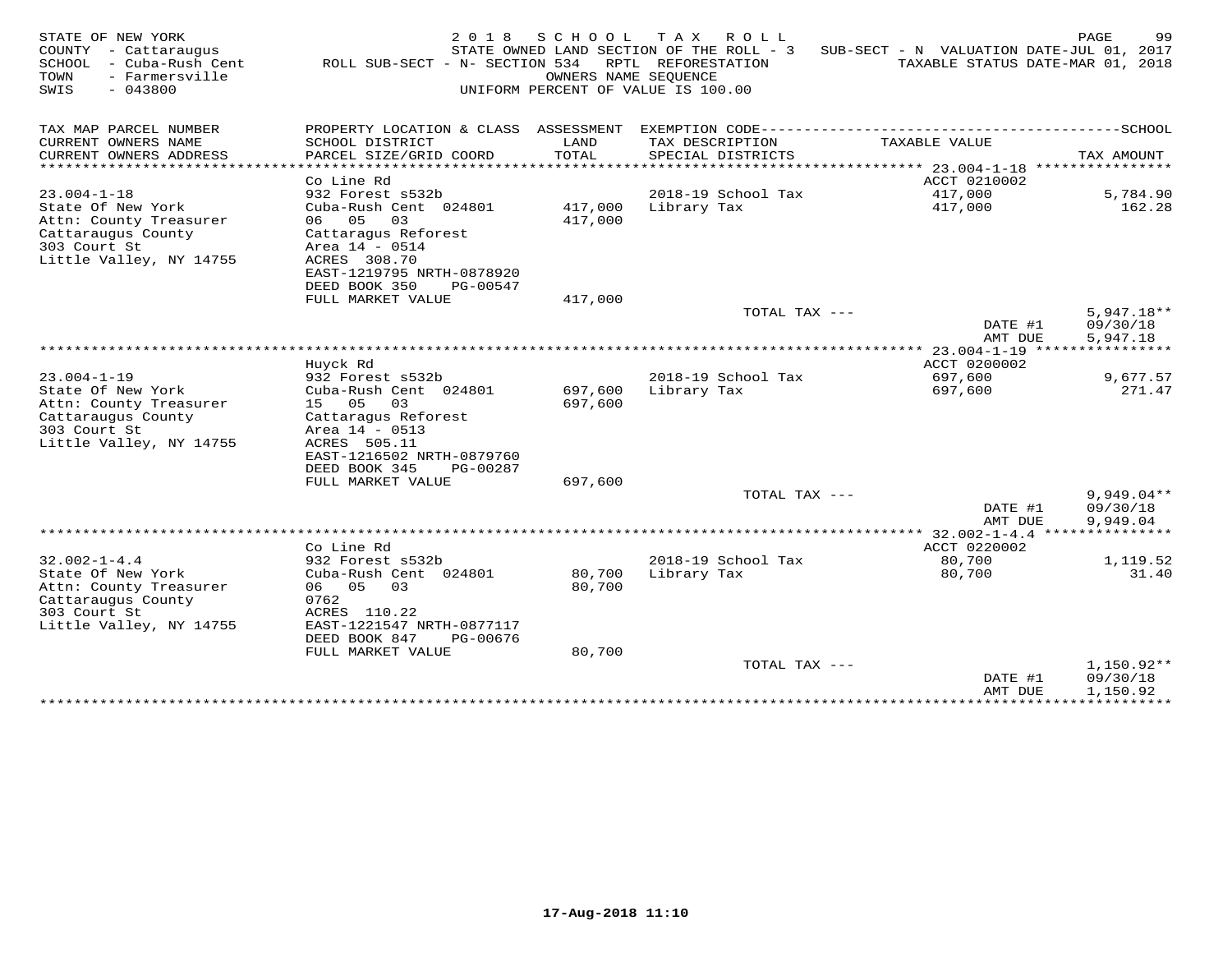| TAX MAP PARCEL NUMBER<br>PROPERTY LOCATION & CLASS ASSESSMENT<br>CURRENT OWNERS NAME<br>SCHOOL DISTRICT<br>TAX DESCRIPTION<br>TAXABLE VALUE<br>LAND<br>CURRENT OWNERS ADDRESS<br>PARCEL SIZE/GRID COORD<br>TOTAL<br>SPECIAL DISTRICTS<br>TAX AMOUNT<br>.<br>* * * * * * * * * * * * * * * * * * * *<br>*******<br>****************<br>******* 32.004-1-28<br>Stebbins Rd<br>ACCT 0110003<br>$32.004 - 1 - 28$<br>932 Forest s532b<br>2018-19 School Tax<br>768,500<br>10,661.15<br>State Of New York<br>Cuba-Rush Cent 024801<br>768,500<br>Library Tax<br>768,500<br>299.06<br>18 05<br>768,500<br>Attn: County Treasurer<br>03<br>Cattaraugus County<br>Cattaragus Reforest<br>303 Court St<br>Area 7 - 0504<br>Little Valley, NY 14755<br>ACRES 501.80<br>EAST-1213658 NRTH-0865392<br>DEED BOOK 332<br>PG-00533<br>FULL MARKET VALUE<br>768,500<br>TOTAL TAX ---<br>$10,960.21**$<br>DATE #1<br>09/30/18<br>AMT DUE<br>10,960.21<br>Co Rd $46$ (Off)<br>ACCT 0190001<br>$41.001 - 1 - 16$<br>932 Forest s532b<br>2018-19 School Tax<br>193,700<br>2,687.14<br>State Of New York<br>Cuba-Rush Cent 024801<br>193,700<br>Library Tax<br>193,700<br>75.38<br>Attn: County Treasurer<br>25 05<br>193,700<br>03<br>Cattaraugus County<br>Cattaragus Reforest<br>303 Court St<br>Area 7 - 0512<br>Little Valley, NY 14755<br>ACRES 227.00<br>EAST-1208774 NRTH-0857854<br>DEED BOOK 456<br>PG-00117<br>FULL MARKET VALUE<br>193,700<br>TOTAL TAX ---<br>$2,762.52**$<br>09/30/18<br>DATE #1<br>2,762.52<br>AMT DUE<br>Hardy Corners Rd<br>ACCT 0140002<br>$41.002 - 1 - 4$<br>2018-19 School Tax<br>932 Forest s532b<br>376,200<br>5,218.90<br>State Of New York<br>376,200<br>Library Tax<br>Cuba-Rush Cent 024801<br>376,200<br>146.40<br>Attn: County Treasurer<br>10 05<br>376,200<br>- 03<br>Cattaraugus County<br>Cattaragus Reforest<br>303 Court St<br>Area 7 - 0507<br>Little Valley, NY 14755<br>ACRES 292.00<br>EAST-1215450 NRTH-0860322<br>DEED BOOK 362<br>PG-00289<br>FULL MARKET VALUE<br>376,200<br>$5,365.30**$<br>TOTAL TAX ---<br>DATE #1<br>09/30/18<br>5,365.30<br>AMT DUE | STATE OF NEW YORK<br>COUNTY<br>- Cattaraugus<br>SCHOOL<br>- Cuba-Rush Cent<br>TOWN<br>- Farmersville<br>SWIS<br>$-043800$ | 2 0 1 8<br>ROLL SUB-SECT - N- SECTION 534 | S C H O O L<br>OWNERS NAME SEOUENCE | T A X<br>ROLL<br>STATE OWNED LAND SECTION OF THE ROLL - 3<br>RPTL REFORESTATION<br>UNIFORM PERCENT OF VALUE IS 100.00 | SUB-SECT - N VALUATION DATE-JUL 01, 2017 | 100<br>PAGE<br>TAXABLE STATUS DATE-MAR 01, 2018 |
|------------------------------------------------------------------------------------------------------------------------------------------------------------------------------------------------------------------------------------------------------------------------------------------------------------------------------------------------------------------------------------------------------------------------------------------------------------------------------------------------------------------------------------------------------------------------------------------------------------------------------------------------------------------------------------------------------------------------------------------------------------------------------------------------------------------------------------------------------------------------------------------------------------------------------------------------------------------------------------------------------------------------------------------------------------------------------------------------------------------------------------------------------------------------------------------------------------------------------------------------------------------------------------------------------------------------------------------------------------------------------------------------------------------------------------------------------------------------------------------------------------------------------------------------------------------------------------------------------------------------------------------------------------------------------------------------------------------------------------------------------------------------------------------------------------------------------------------------------------------------------------------------------------------------------------------------------------------------------------------------------------------------------------------------------------------------------------------------|---------------------------------------------------------------------------------------------------------------------------|-------------------------------------------|-------------------------------------|-----------------------------------------------------------------------------------------------------------------------|------------------------------------------|-------------------------------------------------|
|                                                                                                                                                                                                                                                                                                                                                                                                                                                                                                                                                                                                                                                                                                                                                                                                                                                                                                                                                                                                                                                                                                                                                                                                                                                                                                                                                                                                                                                                                                                                                                                                                                                                                                                                                                                                                                                                                                                                                                                                                                                                                                |                                                                                                                           |                                           |                                     |                                                                                                                       |                                          |                                                 |
|                                                                                                                                                                                                                                                                                                                                                                                                                                                                                                                                                                                                                                                                                                                                                                                                                                                                                                                                                                                                                                                                                                                                                                                                                                                                                                                                                                                                                                                                                                                                                                                                                                                                                                                                                                                                                                                                                                                                                                                                                                                                                                |                                                                                                                           |                                           |                                     |                                                                                                                       |                                          |                                                 |
|                                                                                                                                                                                                                                                                                                                                                                                                                                                                                                                                                                                                                                                                                                                                                                                                                                                                                                                                                                                                                                                                                                                                                                                                                                                                                                                                                                                                                                                                                                                                                                                                                                                                                                                                                                                                                                                                                                                                                                                                                                                                                                |                                                                                                                           |                                           |                                     |                                                                                                                       |                                          |                                                 |
|                                                                                                                                                                                                                                                                                                                                                                                                                                                                                                                                                                                                                                                                                                                                                                                                                                                                                                                                                                                                                                                                                                                                                                                                                                                                                                                                                                                                                                                                                                                                                                                                                                                                                                                                                                                                                                                                                                                                                                                                                                                                                                |                                                                                                                           |                                           |                                     |                                                                                                                       |                                          |                                                 |
|                                                                                                                                                                                                                                                                                                                                                                                                                                                                                                                                                                                                                                                                                                                                                                                                                                                                                                                                                                                                                                                                                                                                                                                                                                                                                                                                                                                                                                                                                                                                                                                                                                                                                                                                                                                                                                                                                                                                                                                                                                                                                                |                                                                                                                           |                                           |                                     |                                                                                                                       |                                          |                                                 |
|                                                                                                                                                                                                                                                                                                                                                                                                                                                                                                                                                                                                                                                                                                                                                                                                                                                                                                                                                                                                                                                                                                                                                                                                                                                                                                                                                                                                                                                                                                                                                                                                                                                                                                                                                                                                                                                                                                                                                                                                                                                                                                |                                                                                                                           |                                           |                                     |                                                                                                                       |                                          |                                                 |
|                                                                                                                                                                                                                                                                                                                                                                                                                                                                                                                                                                                                                                                                                                                                                                                                                                                                                                                                                                                                                                                                                                                                                                                                                                                                                                                                                                                                                                                                                                                                                                                                                                                                                                                                                                                                                                                                                                                                                                                                                                                                                                |                                                                                                                           |                                           |                                     |                                                                                                                       |                                          |                                                 |
|                                                                                                                                                                                                                                                                                                                                                                                                                                                                                                                                                                                                                                                                                                                                                                                                                                                                                                                                                                                                                                                                                                                                                                                                                                                                                                                                                                                                                                                                                                                                                                                                                                                                                                                                                                                                                                                                                                                                                                                                                                                                                                |                                                                                                                           |                                           |                                     |                                                                                                                       |                                          |                                                 |
|                                                                                                                                                                                                                                                                                                                                                                                                                                                                                                                                                                                                                                                                                                                                                                                                                                                                                                                                                                                                                                                                                                                                                                                                                                                                                                                                                                                                                                                                                                                                                                                                                                                                                                                                                                                                                                                                                                                                                                                                                                                                                                |                                                                                                                           |                                           |                                     |                                                                                                                       |                                          |                                                 |
|                                                                                                                                                                                                                                                                                                                                                                                                                                                                                                                                                                                                                                                                                                                                                                                                                                                                                                                                                                                                                                                                                                                                                                                                                                                                                                                                                                                                                                                                                                                                                                                                                                                                                                                                                                                                                                                                                                                                                                                                                                                                                                |                                                                                                                           |                                           |                                     |                                                                                                                       |                                          |                                                 |
|                                                                                                                                                                                                                                                                                                                                                                                                                                                                                                                                                                                                                                                                                                                                                                                                                                                                                                                                                                                                                                                                                                                                                                                                                                                                                                                                                                                                                                                                                                                                                                                                                                                                                                                                                                                                                                                                                                                                                                                                                                                                                                |                                                                                                                           |                                           |                                     |                                                                                                                       |                                          |                                                 |
|                                                                                                                                                                                                                                                                                                                                                                                                                                                                                                                                                                                                                                                                                                                                                                                                                                                                                                                                                                                                                                                                                                                                                                                                                                                                                                                                                                                                                                                                                                                                                                                                                                                                                                                                                                                                                                                                                                                                                                                                                                                                                                |                                                                                                                           |                                           |                                     |                                                                                                                       |                                          |                                                 |
|                                                                                                                                                                                                                                                                                                                                                                                                                                                                                                                                                                                                                                                                                                                                                                                                                                                                                                                                                                                                                                                                                                                                                                                                                                                                                                                                                                                                                                                                                                                                                                                                                                                                                                                                                                                                                                                                                                                                                                                                                                                                                                |                                                                                                                           |                                           |                                     |                                                                                                                       |                                          |                                                 |
|                                                                                                                                                                                                                                                                                                                                                                                                                                                                                                                                                                                                                                                                                                                                                                                                                                                                                                                                                                                                                                                                                                                                                                                                                                                                                                                                                                                                                                                                                                                                                                                                                                                                                                                                                                                                                                                                                                                                                                                                                                                                                                |                                                                                                                           |                                           |                                     |                                                                                                                       |                                          |                                                 |
|                                                                                                                                                                                                                                                                                                                                                                                                                                                                                                                                                                                                                                                                                                                                                                                                                                                                                                                                                                                                                                                                                                                                                                                                                                                                                                                                                                                                                                                                                                                                                                                                                                                                                                                                                                                                                                                                                                                                                                                                                                                                                                |                                                                                                                           |                                           |                                     |                                                                                                                       |                                          |                                                 |
|                                                                                                                                                                                                                                                                                                                                                                                                                                                                                                                                                                                                                                                                                                                                                                                                                                                                                                                                                                                                                                                                                                                                                                                                                                                                                                                                                                                                                                                                                                                                                                                                                                                                                                                                                                                                                                                                                                                                                                                                                                                                                                |                                                                                                                           |                                           |                                     |                                                                                                                       |                                          |                                                 |
|                                                                                                                                                                                                                                                                                                                                                                                                                                                                                                                                                                                                                                                                                                                                                                                                                                                                                                                                                                                                                                                                                                                                                                                                                                                                                                                                                                                                                                                                                                                                                                                                                                                                                                                                                                                                                                                                                                                                                                                                                                                                                                |                                                                                                                           |                                           |                                     |                                                                                                                       |                                          |                                                 |
|                                                                                                                                                                                                                                                                                                                                                                                                                                                                                                                                                                                                                                                                                                                                                                                                                                                                                                                                                                                                                                                                                                                                                                                                                                                                                                                                                                                                                                                                                                                                                                                                                                                                                                                                                                                                                                                                                                                                                                                                                                                                                                |                                                                                                                           |                                           |                                     |                                                                                                                       |                                          |                                                 |
|                                                                                                                                                                                                                                                                                                                                                                                                                                                                                                                                                                                                                                                                                                                                                                                                                                                                                                                                                                                                                                                                                                                                                                                                                                                                                                                                                                                                                                                                                                                                                                                                                                                                                                                                                                                                                                                                                                                                                                                                                                                                                                |                                                                                                                           |                                           |                                     |                                                                                                                       |                                          |                                                 |
|                                                                                                                                                                                                                                                                                                                                                                                                                                                                                                                                                                                                                                                                                                                                                                                                                                                                                                                                                                                                                                                                                                                                                                                                                                                                                                                                                                                                                                                                                                                                                                                                                                                                                                                                                                                                                                                                                                                                                                                                                                                                                                |                                                                                                                           |                                           |                                     |                                                                                                                       |                                          |                                                 |
|                                                                                                                                                                                                                                                                                                                                                                                                                                                                                                                                                                                                                                                                                                                                                                                                                                                                                                                                                                                                                                                                                                                                                                                                                                                                                                                                                                                                                                                                                                                                                                                                                                                                                                                                                                                                                                                                                                                                                                                                                                                                                                |                                                                                                                           |                                           |                                     |                                                                                                                       |                                          |                                                 |
|                                                                                                                                                                                                                                                                                                                                                                                                                                                                                                                                                                                                                                                                                                                                                                                                                                                                                                                                                                                                                                                                                                                                                                                                                                                                                                                                                                                                                                                                                                                                                                                                                                                                                                                                                                                                                                                                                                                                                                                                                                                                                                |                                                                                                                           |                                           |                                     |                                                                                                                       |                                          |                                                 |
|                                                                                                                                                                                                                                                                                                                                                                                                                                                                                                                                                                                                                                                                                                                                                                                                                                                                                                                                                                                                                                                                                                                                                                                                                                                                                                                                                                                                                                                                                                                                                                                                                                                                                                                                                                                                                                                                                                                                                                                                                                                                                                |                                                                                                                           |                                           |                                     |                                                                                                                       |                                          |                                                 |
|                                                                                                                                                                                                                                                                                                                                                                                                                                                                                                                                                                                                                                                                                                                                                                                                                                                                                                                                                                                                                                                                                                                                                                                                                                                                                                                                                                                                                                                                                                                                                                                                                                                                                                                                                                                                                                                                                                                                                                                                                                                                                                |                                                                                                                           |                                           |                                     |                                                                                                                       |                                          |                                                 |
|                                                                                                                                                                                                                                                                                                                                                                                                                                                                                                                                                                                                                                                                                                                                                                                                                                                                                                                                                                                                                                                                                                                                                                                                                                                                                                                                                                                                                                                                                                                                                                                                                                                                                                                                                                                                                                                                                                                                                                                                                                                                                                |                                                                                                                           |                                           |                                     |                                                                                                                       |                                          |                                                 |
|                                                                                                                                                                                                                                                                                                                                                                                                                                                                                                                                                                                                                                                                                                                                                                                                                                                                                                                                                                                                                                                                                                                                                                                                                                                                                                                                                                                                                                                                                                                                                                                                                                                                                                                                                                                                                                                                                                                                                                                                                                                                                                |                                                                                                                           |                                           |                                     |                                                                                                                       |                                          |                                                 |
|                                                                                                                                                                                                                                                                                                                                                                                                                                                                                                                                                                                                                                                                                                                                                                                                                                                                                                                                                                                                                                                                                                                                                                                                                                                                                                                                                                                                                                                                                                                                                                                                                                                                                                                                                                                                                                                                                                                                                                                                                                                                                                |                                                                                                                           |                                           |                                     |                                                                                                                       |                                          |                                                 |
|                                                                                                                                                                                                                                                                                                                                                                                                                                                                                                                                                                                                                                                                                                                                                                                                                                                                                                                                                                                                                                                                                                                                                                                                                                                                                                                                                                                                                                                                                                                                                                                                                                                                                                                                                                                                                                                                                                                                                                                                                                                                                                |                                                                                                                           |                                           |                                     |                                                                                                                       |                                          |                                                 |
|                                                                                                                                                                                                                                                                                                                                                                                                                                                                                                                                                                                                                                                                                                                                                                                                                                                                                                                                                                                                                                                                                                                                                                                                                                                                                                                                                                                                                                                                                                                                                                                                                                                                                                                                                                                                                                                                                                                                                                                                                                                                                                |                                                                                                                           |                                           |                                     |                                                                                                                       |                                          |                                                 |
|                                                                                                                                                                                                                                                                                                                                                                                                                                                                                                                                                                                                                                                                                                                                                                                                                                                                                                                                                                                                                                                                                                                                                                                                                                                                                                                                                                                                                                                                                                                                                                                                                                                                                                                                                                                                                                                                                                                                                                                                                                                                                                |                                                                                                                           |                                           |                                     |                                                                                                                       |                                          |                                                 |
|                                                                                                                                                                                                                                                                                                                                                                                                                                                                                                                                                                                                                                                                                                                                                                                                                                                                                                                                                                                                                                                                                                                                                                                                                                                                                                                                                                                                                                                                                                                                                                                                                                                                                                                                                                                                                                                                                                                                                                                                                                                                                                |                                                                                                                           |                                           |                                     |                                                                                                                       |                                          |                                                 |
| **********<br>**************                                                                                                                                                                                                                                                                                                                                                                                                                                                                                                                                                                                                                                                                                                                                                                                                                                                                                                                                                                                                                                                                                                                                                                                                                                                                                                                                                                                                                                                                                                                                                                                                                                                                                                                                                                                                                                                                                                                                                                                                                                                                   |                                                                                                                           |                                           |                                     |                                                                                                                       |                                          |                                                 |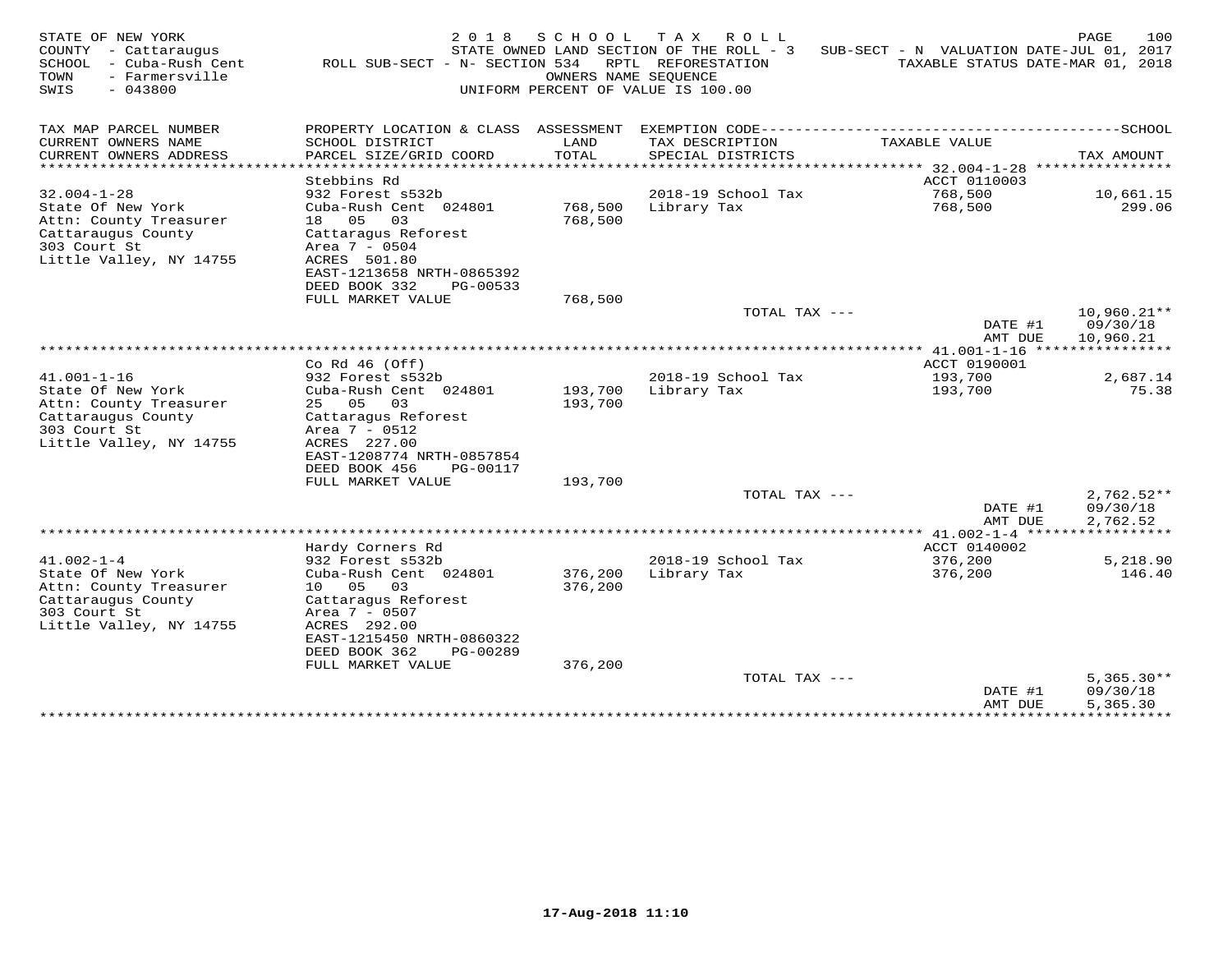| STATE OF NEW YORK<br>COUNTY - Cattaraugus<br>SCHOOL<br>- Cuba-Rush Cent<br>- Farmersville<br>TOWN<br>$-043800$<br>SWIS | 2 0 1 8<br>ROLL SUB-SECT - N- SECTION 534                                                                                | SCHOOL<br>OWNERS NAME SEOUENCE | T A X<br>ROLL<br>STATE OWNED LAND SECTION OF THE ROLL - 3<br>RPTL REFORESTATION<br>UNIFORM PERCENT OF VALUE IS 100.00 | SUB-SECT - N VALUATION DATE-JUL 01, 2017<br>TAXABLE STATUS DATE-MAR 01, 2018 | 101<br>PAGE                        |
|------------------------------------------------------------------------------------------------------------------------|--------------------------------------------------------------------------------------------------------------------------|--------------------------------|-----------------------------------------------------------------------------------------------------------------------|------------------------------------------------------------------------------|------------------------------------|
| TAX MAP PARCEL NUMBER                                                                                                  | PROPERTY LOCATION & CLASS ASSESSMENT                                                                                     |                                |                                                                                                                       |                                                                              |                                    |
| CURRENT OWNERS NAME<br>CURRENT OWNERS ADDRESS                                                                          | SCHOOL DISTRICT<br>PARCEL SIZE/GRID COORD                                                                                | LAND<br>TOTAL                  | TAX DESCRIPTION<br>SPECIAL DISTRICTS                                                                                  | TAXABLE VALUE                                                                | TAX AMOUNT                         |
| ********************                                                                                                   |                                                                                                                          | ******                         |                                                                                                                       | ******* 41.002-1-25 *****************                                        |                                    |
| $41.002 - 1 - 25$                                                                                                      | Clark Rd<br>932 Forest s532b                                                                                             |                                | 2018-19 School Tax                                                                                                    | ACCT 0160001<br>78,800                                                       | 1,093.17                           |
| State Of New York<br>Attn: County Treasurer<br>Cattaraugus County<br>303 Court St<br>Little Valley, NY 14755           | Cuba-Rush Cent 024801<br>01 05<br>03<br>Cattaragus Reforest<br>Area 7 - 0509<br>ACRES 40.00<br>EAST-1215280 NRTH-0856442 | 78,800<br>78,800               | Library Tax                                                                                                           | 78,800                                                                       | 30.67                              |
|                                                                                                                        | DEED BOOK 608<br>PG-00070                                                                                                |                                |                                                                                                                       |                                                                              |                                    |
|                                                                                                                        | FULL MARKET VALUE                                                                                                        | 78,800                         |                                                                                                                       |                                                                              |                                    |
|                                                                                                                        |                                                                                                                          |                                | TOTAL TAX ---                                                                                                         | DATE #1<br>AMT DUE                                                           | 1,123.84**<br>09/30/18<br>1,123.84 |
|                                                                                                                        |                                                                                                                          |                                |                                                                                                                       |                                                                              |                                    |
| $41.002 - 1 - 26$                                                                                                      | Co Rd $46$ (Off)<br>932 Forest s532b                                                                                     |                                | 2018-19 School Tax                                                                                                    | ACCT 0101001<br>51,700                                                       | 717.22                             |
| State Of New York                                                                                                      | Cuba-Rush Cent 024801                                                                                                    | 51,700                         | Library Tax                                                                                                           | 51,700                                                                       | 20.12                              |
| Attn: County Treasurer                                                                                                 | 17 05<br>03                                                                                                              | 51,700                         |                                                                                                                       |                                                                              |                                    |
| Cattaraugus County                                                                                                     | Cattaragus Reforest                                                                                                      |                                |                                                                                                                       |                                                                              |                                    |
| 303 Court St<br>Little Valley, NY 14755                                                                                | Area 7 - 0483<br>ACRES<br>26.25                                                                                          |                                |                                                                                                                       |                                                                              |                                    |
|                                                                                                                        | EAST-1213907 NRTH-0857333                                                                                                |                                |                                                                                                                       |                                                                              |                                    |
|                                                                                                                        | DEED BOOK 753<br>PG-00523                                                                                                |                                |                                                                                                                       |                                                                              |                                    |
|                                                                                                                        | FULL MARKET VALUE                                                                                                        | 51,700                         |                                                                                                                       |                                                                              |                                    |
|                                                                                                                        |                                                                                                                          |                                | TOTAL TAX ---                                                                                                         |                                                                              | $737.34**$                         |
|                                                                                                                        |                                                                                                                          |                                |                                                                                                                       | DATE #1<br>AMT DUE                                                           | 09/30/18<br>737.34                 |
|                                                                                                                        |                                                                                                                          |                                |                                                                                                                       |                                                                              | *********                          |
|                                                                                                                        | Clark Rd                                                                                                                 |                                |                                                                                                                       | ACCT 0170001                                                                 |                                    |
| $41.002 - 1 - 27$                                                                                                      | 932 Forest s532b                                                                                                         |                                | 2018-19 School Tax                                                                                                    | 77,200                                                                       | 1,070.97                           |
| State Of New York<br>Attn: County Treasurer                                                                            | Cuba-Rush Cent 024801<br>17 05<br>03                                                                                     | 77,200<br>77,200               | Library Tax                                                                                                           | 77,200                                                                       | 30.04                              |
| Cattaraugus County                                                                                                     | Cattaraqus Reforest                                                                                                      |                                |                                                                                                                       |                                                                              |                                    |
| 303 Court St                                                                                                           | Area $7 - 0510$                                                                                                          |                                |                                                                                                                       |                                                                              |                                    |
| Little Valley, NY 14755                                                                                                | ACRES<br>74.64                                                                                                           |                                |                                                                                                                       |                                                                              |                                    |
|                                                                                                                        | EAST-1213156 NRTH-0856673<br>DEED BOOK 379<br>PG-00508                                                                   |                                |                                                                                                                       |                                                                              |                                    |
|                                                                                                                        | FULL MARKET VALUE                                                                                                        | 77,200                         |                                                                                                                       |                                                                              |                                    |
|                                                                                                                        |                                                                                                                          |                                | TOTAL TAX ---                                                                                                         |                                                                              | 1,101.01**                         |
|                                                                                                                        |                                                                                                                          |                                |                                                                                                                       | DATE #1                                                                      | 09/30/18                           |
|                                                                                                                        |                                                                                                                          |                                |                                                                                                                       | AMT DUE<br>**************                                                    | 1,101.01<br>***********            |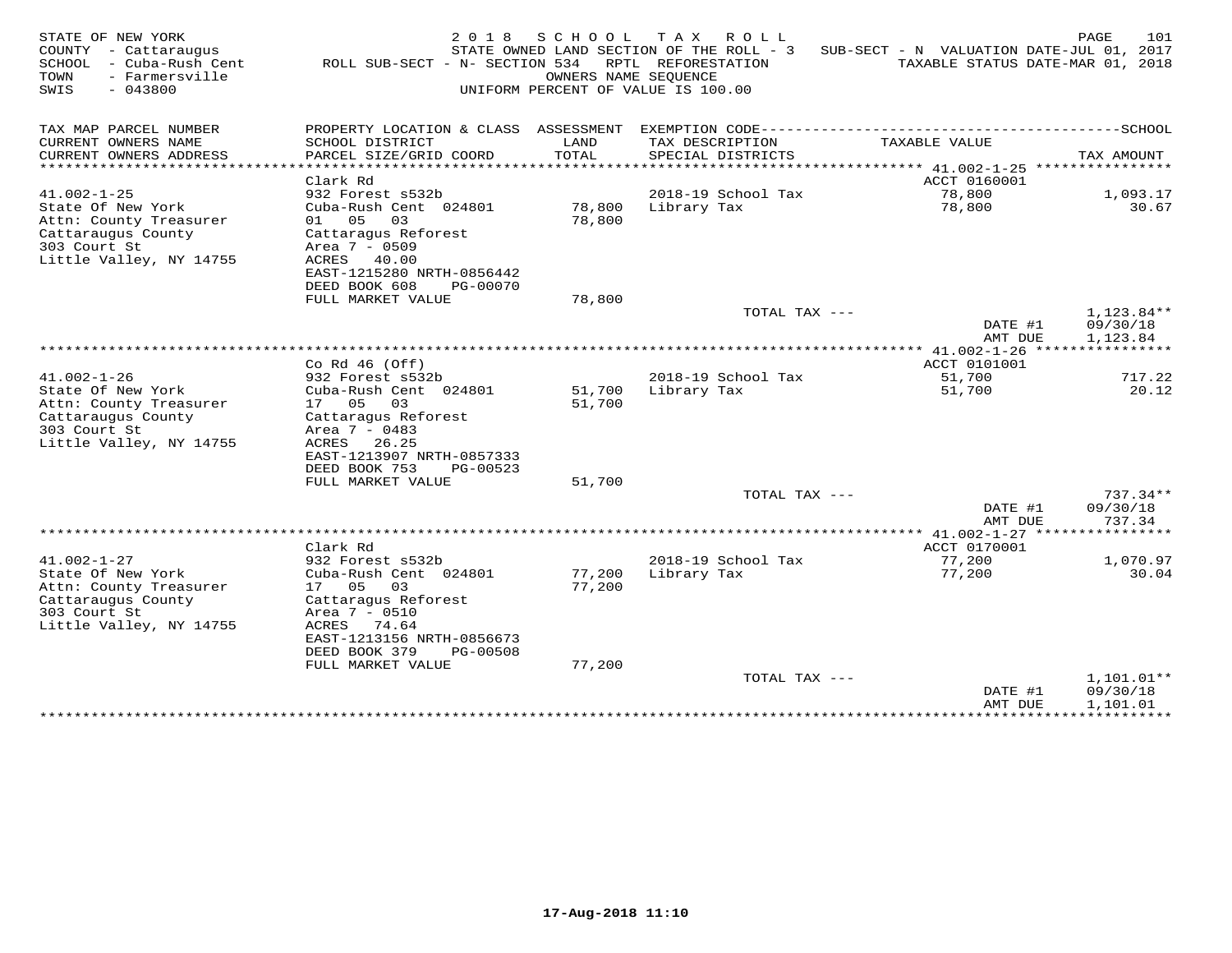| STATE OF NEW YORK<br>COUNTY<br>- Cattaraugus<br>- Cuba-Rush Cent<br>SCHOOL<br>TOWN<br>- Farmersville<br>SWIS<br>$-043800$ | 2018<br>ROLL SUB-SECT - N- SECTION 534 | SCHOOL<br>RPTL<br>OWNERS NAME SEQUENCE | T A X<br>R O L L<br>STATE OWNED LAND SECTION OF THE ROLL - 3<br>REFORESTATION<br>UNIFORM PERCENT OF VALUE IS 100.00 | SUB-SECT - N VALUATION DATE-JUL 01,<br>TAXABLE STATUS DATE-MAR 01, | 102<br>PAGE<br>2017<br>2018 |
|---------------------------------------------------------------------------------------------------------------------------|----------------------------------------|----------------------------------------|---------------------------------------------------------------------------------------------------------------------|--------------------------------------------------------------------|-----------------------------|
| TAX MAP PARCEL NUMBER                                                                                                     | PROPERTY LOCATION & CLASS ASSESSMENT   |                                        | EXEMPTION CODE--                                                                                                    |                                                                    | -SCHOOL                     |
| CURRENT OWNERS NAME                                                                                                       | SCHOOL DISTRICT                        | LAND                                   | TAX DESCRIPTION                                                                                                     | TAXABLE VALUE                                                      |                             |
| CURRENT OWNERS ADDRESS                                                                                                    | PARCEL SIZE/GRID COORD                 | TOTAL                                  | SPECIAL DISTRICTS                                                                                                   |                                                                    | TAX AMOUNT                  |
|                                                                                                                           |                                        |                                        |                                                                                                                     | ******************** 41.002-1-28                                   | ****************            |
|                                                                                                                           | Co Rd $46$ (Off)                       |                                        |                                                                                                                     | ACCT 0180001                                                       |                             |
| $41.002 - 1 - 28$                                                                                                         | 932 Forest s532b                       |                                        | 2018-19 School Tax                                                                                                  | 72,600                                                             | 1,007.16                    |
| State Of New York                                                                                                         | Cuba-Rush Cent 024801                  | 72,600                                 | Library Tax                                                                                                         | 72,600                                                             | 28.25                       |
| Attn: County Treasurer                                                                                                    | 03<br>17 05                            | 72,600                                 |                                                                                                                     |                                                                    |                             |
| Cattaraugus County                                                                                                        | Cattaragus Reforest                    |                                        |                                                                                                                     |                                                                    |                             |
| 303 Court St                                                                                                              | Area 7 - 0511                          |                                        |                                                                                                                     |                                                                    |                             |
| Little Valley, NY 14755                                                                                                   | 62.24<br>ACRES                         |                                        |                                                                                                                     |                                                                    |                             |
|                                                                                                                           | EAST-1211305 NRTH-0856584              |                                        |                                                                                                                     |                                                                    |                             |
|                                                                                                                           | DEED BOOK 378<br>PG-00468              |                                        |                                                                                                                     |                                                                    |                             |
|                                                                                                                           | FULL MARKET VALUE                      | 72,600                                 |                                                                                                                     |                                                                    |                             |
|                                                                                                                           |                                        |                                        | TOTAL TAX ---                                                                                                       |                                                                    | $1,035.41**$                |
|                                                                                                                           |                                        |                                        |                                                                                                                     | DATE #1                                                            | 09/30/18                    |
|                                                                                                                           |                                        |                                        |                                                                                                                     | AMT DUE                                                            | 1,035.41                    |
|                                                                                                                           |                                        |                                        |                                                                                                                     |                                                                    |                             |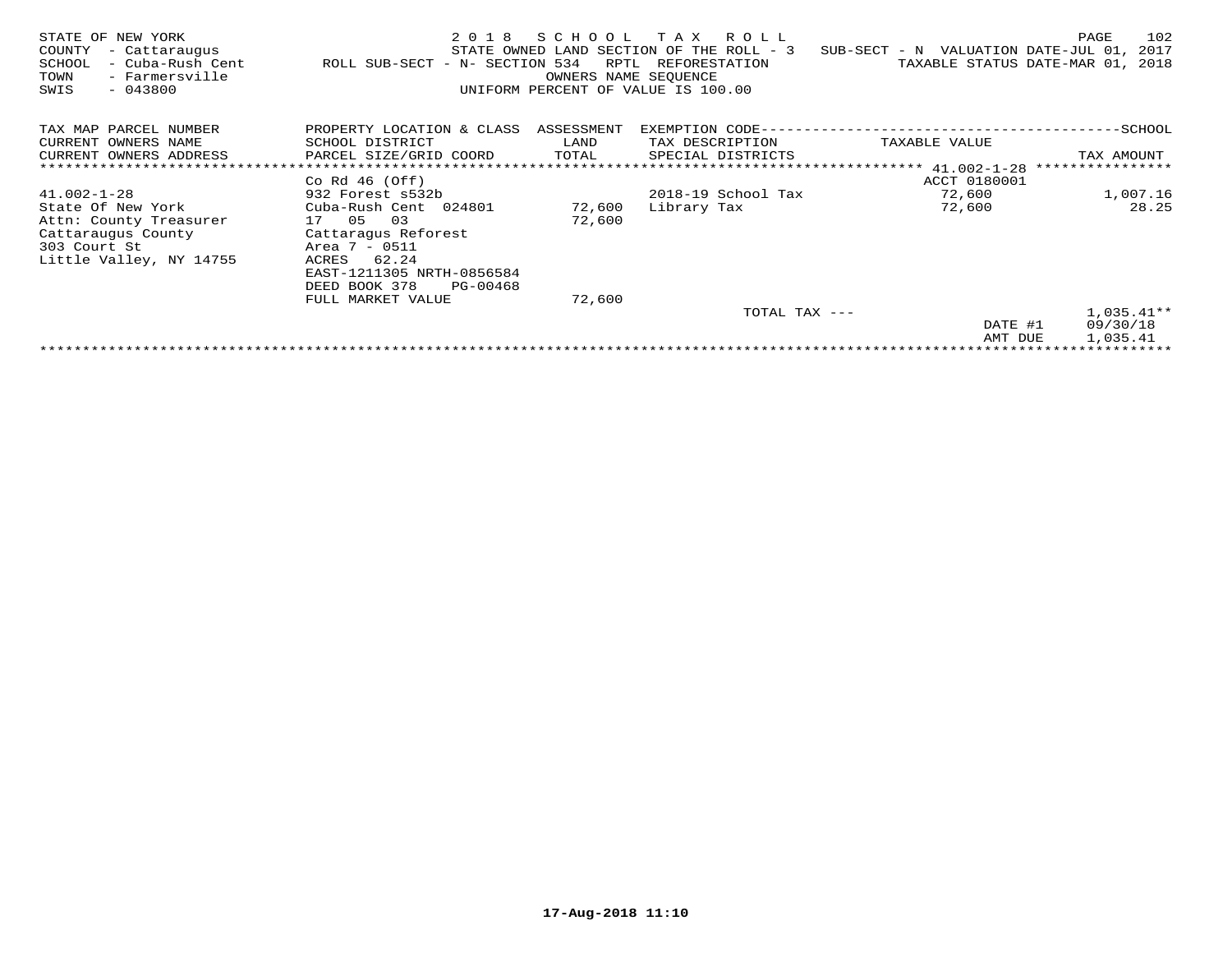|      | STATE OF NEW YORK       |                                                   | 2018 SCHOOL TAX ROLL               |  |                                                                                   |  |                                  | PAGE            | 103 |
|------|-------------------------|---------------------------------------------------|------------------------------------|--|-----------------------------------------------------------------------------------|--|----------------------------------|-----------------|-----|
|      | COUNTY - Cattaraugus    |                                                   |                                    |  | STATE OWNED LAND SECTION OF THE ROLL - 3 SUB-SECT - N VALUATION DATE-JUL 01, 2017 |  |                                  |                 |     |
|      | SCHOOL - Cuba-Rush Cent | ROLL SUB-SECT - N- SECTION 534 RPTL REFORESTATION |                                    |  |                                                                                   |  | TAXABLE STATUS DATE-MAR 01, 2018 |                 |     |
| TOWN | - Farmersville          |                                                   |                                    |  |                                                                                   |  |                                  | RPS155/V04/L015 |     |
| SWIS | - 043800                |                                                   | UNIFORM PERCENT OF VALUE IS 100.00 |  |                                                                                   |  | CURRENT DATE 8/17/2018           |                 |     |
|      |                         |                                                   |                                    |  |                                                                                   |  |                                  |                 |     |
|      |                         |                                                   |                                    |  | ROLL SUB SECTION-N-TOTALS                                                         |  |                                  |                 |     |

|      | $m \wedge m \wedge n$ | $T^{\sim}$<br>pszmpatoj<br>LUP | $\sim$ | ,,, <del>,</del> ,,, <del>,</del> ,<br>. ب<br>التلذذك |            | $m \wedge m$       |
|------|-----------------------|--------------------------------|--------|-------------------------------------------------------|------------|--------------------|
| CDDE |                       | TVDF                           |        |                                                       | $\Delta$ . | $- - - -$<br>. ris |

### NO SPECIAL DISTRICTS AT THIS LEVEL

\*\*\* S C H O O L D I S T R I C T S U M M A R Y \*\*\*

| CODE   | DISTRICT NAME                    | TOTAL<br>PARCELS | ASSESSED<br>LAND | ASSESSED<br>TOTAL | EXEMPT<br>AMOUNT | TOTAL<br>TAXABLE |           |
|--------|----------------------------------|------------------|------------------|-------------------|------------------|------------------|-----------|
|        |                                  |                  |                  |                   | STAR AMOUNT      | STAR TAXABLE     | TOTAL TAX |
|        | Cuba-Rush Cent                   | 10               | 2814,000         | 2814,000          |                  | 2,814,000        |           |
| 024801 |                                  |                  |                  |                   |                  | 2,814,000        | 40,132.77 |
|        | SUB-TOTAL                        | 10               | 2814,000         | 2814,000          |                  | 2,814,000        |           |
|        | $S \cup B - T \cup T A L (CONT)$ |                  |                  |                   |                  | 2,814,000        | 40,132.77 |
|        | TOTAL                            | 10               | 2814,000         | 2814,000          |                  | 2,814,000        |           |
|        | T O T A L (CONT)                 |                  |                  |                   |                  | 2,814,000        | 40,132.77 |

## \*\*\* S Y S T E M C O D E S S U M M A R Y \*\*\*

NO SYSTEM EXEMPTIONS AT THIS LEVEL

\*\*\* E X E M P T I O N S U M M A R Y \*\*\*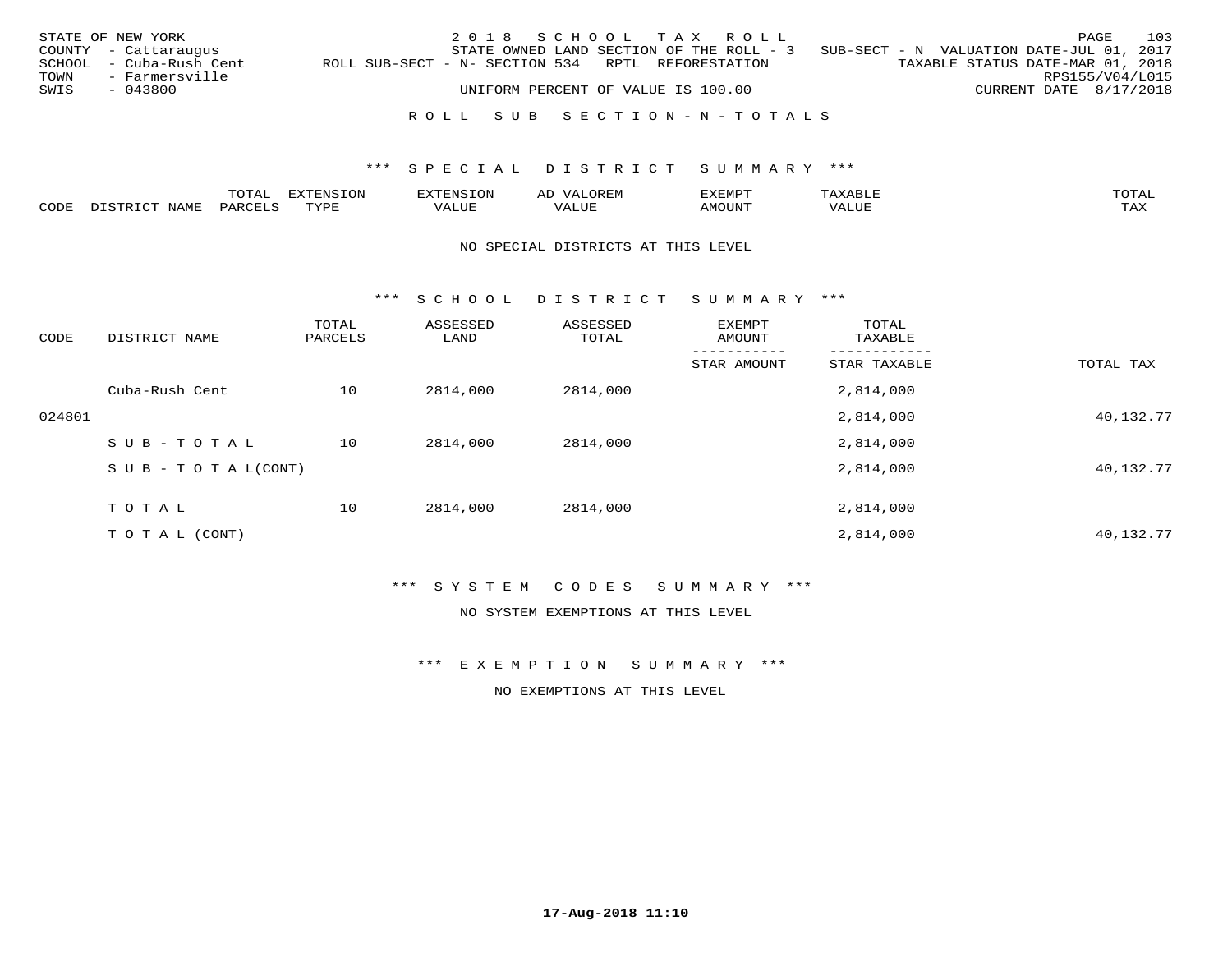|      | STATE OF NEW YORK       |                                                   | 2018 SCHOOL TAX ROLL               |  |  |                                                                                   |                                  |                        | PAGE | 104 |
|------|-------------------------|---------------------------------------------------|------------------------------------|--|--|-----------------------------------------------------------------------------------|----------------------------------|------------------------|------|-----|
|      | COUNTY - Cattaraugus    |                                                   |                                    |  |  | STATE OWNED LAND SECTION OF THE ROLL - 3 SUB-SECT - N VALUATION DATE-JUL 01, 2017 |                                  |                        |      |     |
|      | SCHOOL - Cuba-Rush Cent | ROLL SUB-SECT - N- SECTION 534 RPTL REFORESTATION |                                    |  |  |                                                                                   | TAXABLE STATUS DATE-MAR 01, 2018 |                        |      |     |
| TOWN | - Farmersville          |                                                   |                                    |  |  |                                                                                   |                                  | RPS155/V04/L015        |      |     |
| SWIS | - 043800                |                                                   | UNIFORM PERCENT OF VALUE IS 100.00 |  |  |                                                                                   |                                  | CURRENT DATE 8/17/2018 |      |     |
|      |                         |                                                   |                                    |  |  |                                                                                   |                                  |                        |      |     |

# R O L L S U B S E C T I O N - N - T O T A L S

# \*\*\* G R A N D T O T A L S \*\*\*

| ROLL |                    | TOTAL   | ASSESSED | ASSESSED | EXEMPT      | TOTAL        | TOTAL     |
|------|--------------------|---------|----------|----------|-------------|--------------|-----------|
| SEC  | DESCRIPTION        | PARCELS | LAND     | TOTAL    | AMOUNT      | TAXABLE      | TAX       |
|      |                    |         |          |          | STAR AMOUNT | STAR TAXABLE |           |
|      | 2018-19 School Tax |         | 2814,000 | 2814,000 |             | 2,814,000    |           |
|      |                    |         |          |          |             | 2,814,000    | 39,037.70 |
|      | Library Tax        |         | 2814,000 | 2814,000 |             | 2,814,000    |           |
|      |                    |         |          |          |             | 2,814,000    | 1,095.07  |
|      | SPEC DIST TAXES    |         |          |          |             |              |           |
|      | STATE OWNED LAND   | 10      |          |          |             |              | 40,132.77 |

**17-Aug-2018 11:10**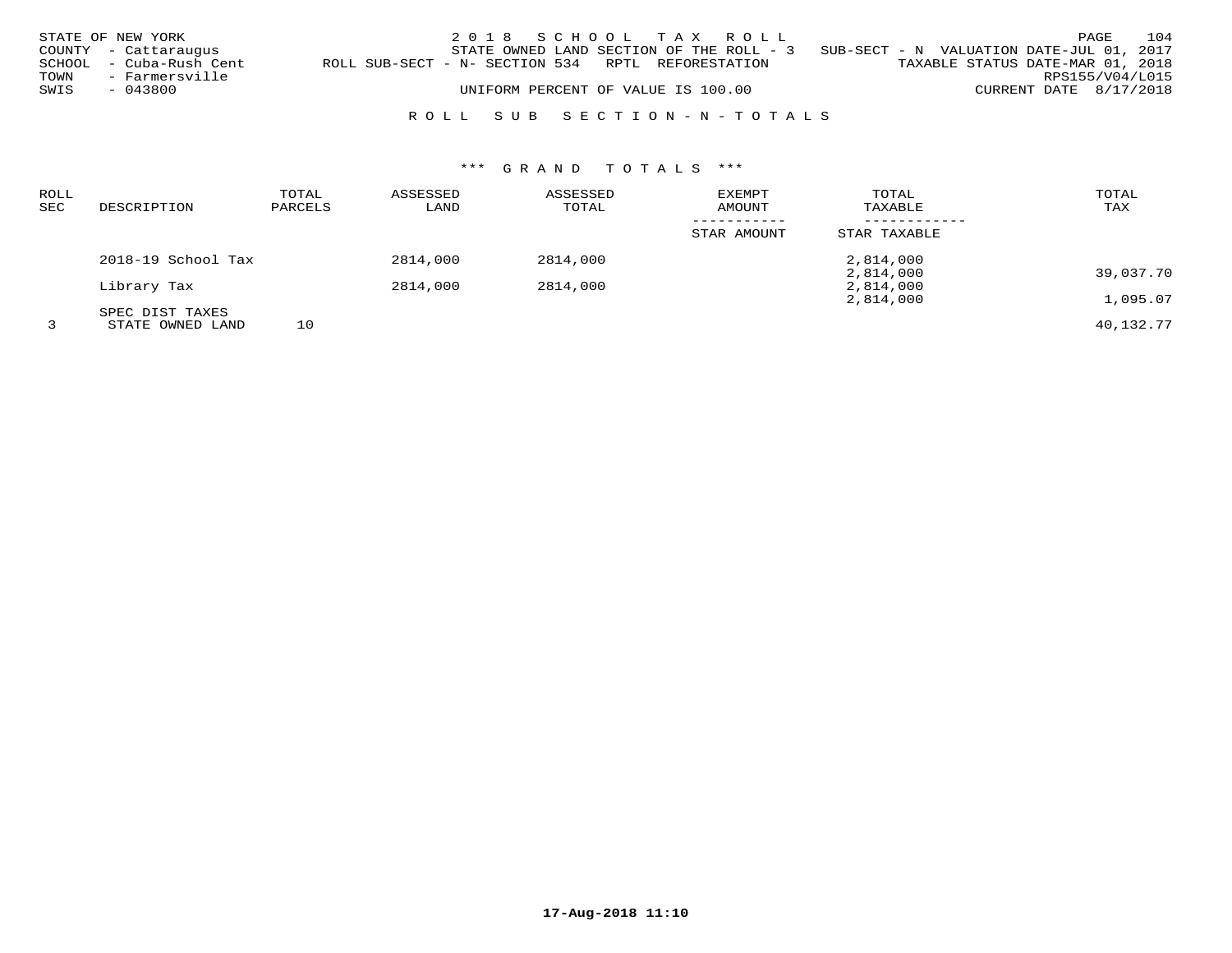| STATE OF NEW YORK<br>COUNTY<br>- Cattaraugus<br>- Cuba-Rush Cent<br>SCHOOL<br>- Farmersville<br>TOWN<br>SWIS<br>$-043800$ | 2018<br>ROLL SUB-SECT - Y- SECTION 545 | SCHOOL<br>RPTL<br>OWNERS NAME SEQUENCE | T A X<br>R O L L<br>STATE OWNED LAND SECTION OF THE ROLL - 3<br>TRANSITION ASSESSMENTS<br>UNIFORM PERCENT OF VALUE IS 100.00 | SUB-SECT - Y VALUATION DATE-JUL 01,<br>TAXABLE STATUS DATE-MAR 01, 2018 | 105<br>PAGE<br>2017 |
|---------------------------------------------------------------------------------------------------------------------------|----------------------------------------|----------------------------------------|------------------------------------------------------------------------------------------------------------------------------|-------------------------------------------------------------------------|---------------------|
| TAX MAP PARCEL NUMBER                                                                                                     | PROPERTY LOCATION & CLASS              | ASSESSMENT                             | EXEMPTION CODE--                                                                                                             |                                                                         | ---------SCHOOL     |
| CURRENT OWNERS NAME                                                                                                       | SCHOOL DISTRICT                        | LAND                                   | TAX DESCRIPTION                                                                                                              | TAXABLE VALUE                                                           |                     |
| CURRENT OWNERS ADDRESS                                                                                                    | PARCEL SIZE/GRID COORD                 | TOTAL                                  | SPECIAL DISTRICTS                                                                                                            |                                                                         | TAX AMOUNT          |
|                                                                                                                           |                                        |                                        |                                                                                                                              | ************************** 333.000-38-3                                 | ***************     |
|                                                                                                                           | SCHOOL Transition Assessment           |                                        |                                                                                                                              | ACCT 8026401                                                            |                     |
| $333.000 - 38 - 3$                                                                                                        | 993 Transition t                       |                                        | 2018-19 School Tax                                                                                                           | 2,810                                                                   | 38.98               |
| State Of New York                                                                                                         | Cuba-Rush Cent 024801                  | 0                                      | Library Tax                                                                                                                  | 2,810                                                                   | 1.09                |
| Attn: County Treasurer                                                                                                    | 0.01<br>ACRES                          | 2,810                                  |                                                                                                                              |                                                                         |                     |
| Cattaraugus County                                                                                                        | FULL MARKET VALUE                      | 2,810                                  |                                                                                                                              |                                                                         |                     |
| 303 Court St                                                                                                              |                                        |                                        |                                                                                                                              |                                                                         |                     |
| Little Valley, NY 14755                                                                                                   |                                        |                                        |                                                                                                                              |                                                                         |                     |
|                                                                                                                           |                                        |                                        | TOTAL TAX ---                                                                                                                |                                                                         | $40.07**$           |
|                                                                                                                           |                                        |                                        |                                                                                                                              | DATE #1                                                                 | 09/30/18            |
|                                                                                                                           |                                        |                                        |                                                                                                                              | AMT DUE                                                                 | 40.07               |
|                                                                                                                           |                                        |                                        |                                                                                                                              |                                                                         |                     |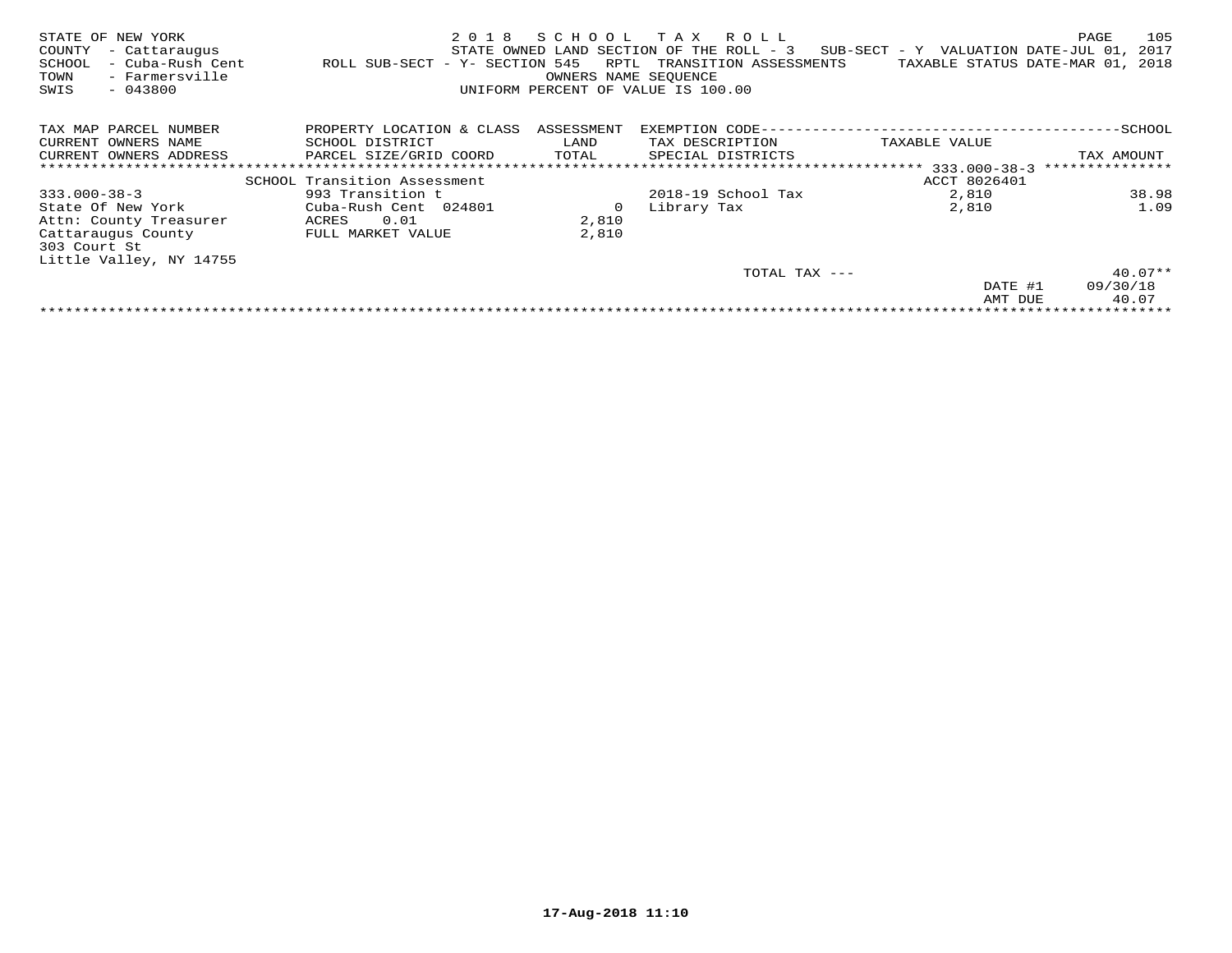|      | STATE OF NEW YORK       |                                                            |  |  |                                    | 2018 SCHOOL TAX ROLL      |                                                                                     |                                  | PAGE            | 106 |
|------|-------------------------|------------------------------------------------------------|--|--|------------------------------------|---------------------------|-------------------------------------------------------------------------------------|----------------------------------|-----------------|-----|
|      | COUNTY - Cattaraugus    |                                                            |  |  |                                    |                           | STATE OWNED LAND SECTION OF THE ROLL - $3$ SUB-SECT - Y VALUATION DATE-JUL 01, 2017 |                                  |                 |     |
|      | SCHOOL - Cuba-Rush Cent | ROLL SUB-SECT - Y- SECTION 545 RPTL TRANSITION ASSESSMENTS |  |  |                                    |                           |                                                                                     | TAXABLE STATUS DATE-MAR 01, 2018 |                 |     |
|      | TOWN - Farmersville     |                                                            |  |  |                                    |                           |                                                                                     |                                  | RPS155/V04/L015 |     |
| SWIS | - 043800                |                                                            |  |  | UNIFORM PERCENT OF VALUE IS 100.00 |                           |                                                                                     | CURRENT DATE 8/17/2018           |                 |     |
|      |                         |                                                            |  |  |                                    |                           |                                                                                     |                                  |                 |     |
|      |                         |                                                            |  |  |                                    | ROLL SUB SECTION-Y-TOTALS |                                                                                     |                                  |                 |     |

|      |      | $m \wedge m \wedge n$ |      | 7N C       | ΑL<br>JREM                 |       |      | $m \wedge m \wedge n$ |
|------|------|-----------------------|------|------------|----------------------------|-------|------|-----------------------|
| CODE | NAMP | AR,                   | TVDF | $A \cup U$ | , <del>,</del> , , , , , , | MOUN. | ALUE | $m \times r$<br>- −-  |

## NO SPECIAL DISTRICTS AT THIS LEVEL

\*\*\* S C H O O L D I S T R I C T S U M M A R Y \*\*\*

| CODE   | DISTRICT NAME                    | TOTAL<br>PARCELS | ASSESSED<br>LAND | ASSESSED<br>TOTAL | EXEMPT<br>AMOUNT         | TOTAL<br>TAXABLE |           |
|--------|----------------------------------|------------------|------------------|-------------------|--------------------------|------------------|-----------|
|        |                                  |                  |                  |                   | $- - - -$<br>STAR AMOUNT | STAR TAXABLE     | TOTAL TAX |
|        | Cuba-Rush Cent                   |                  |                  | 2,810             |                          | 2,810            |           |
| 024801 |                                  |                  |                  |                   |                          | 2,810            | 40.07     |
|        | SUB-TOTAL                        |                  |                  | 2,810             |                          | 2,810            |           |
|        | $S \cup B - T \cup T A L (CONT)$ |                  |                  |                   |                          | 2,810            | 40.07     |
|        | TOTAL                            |                  |                  | 2,810             |                          | 2,810            |           |
|        | T O T A L (CONT)                 |                  |                  |                   |                          | 2,810            | 40.07     |

\*\*\* S Y S T E M C O D E S S U M M A R Y \*\*\*

NO SYSTEM EXEMPTIONS AT THIS LEVEL

\*\*\* E X E M P T I O N S U M M A R Y \*\*\*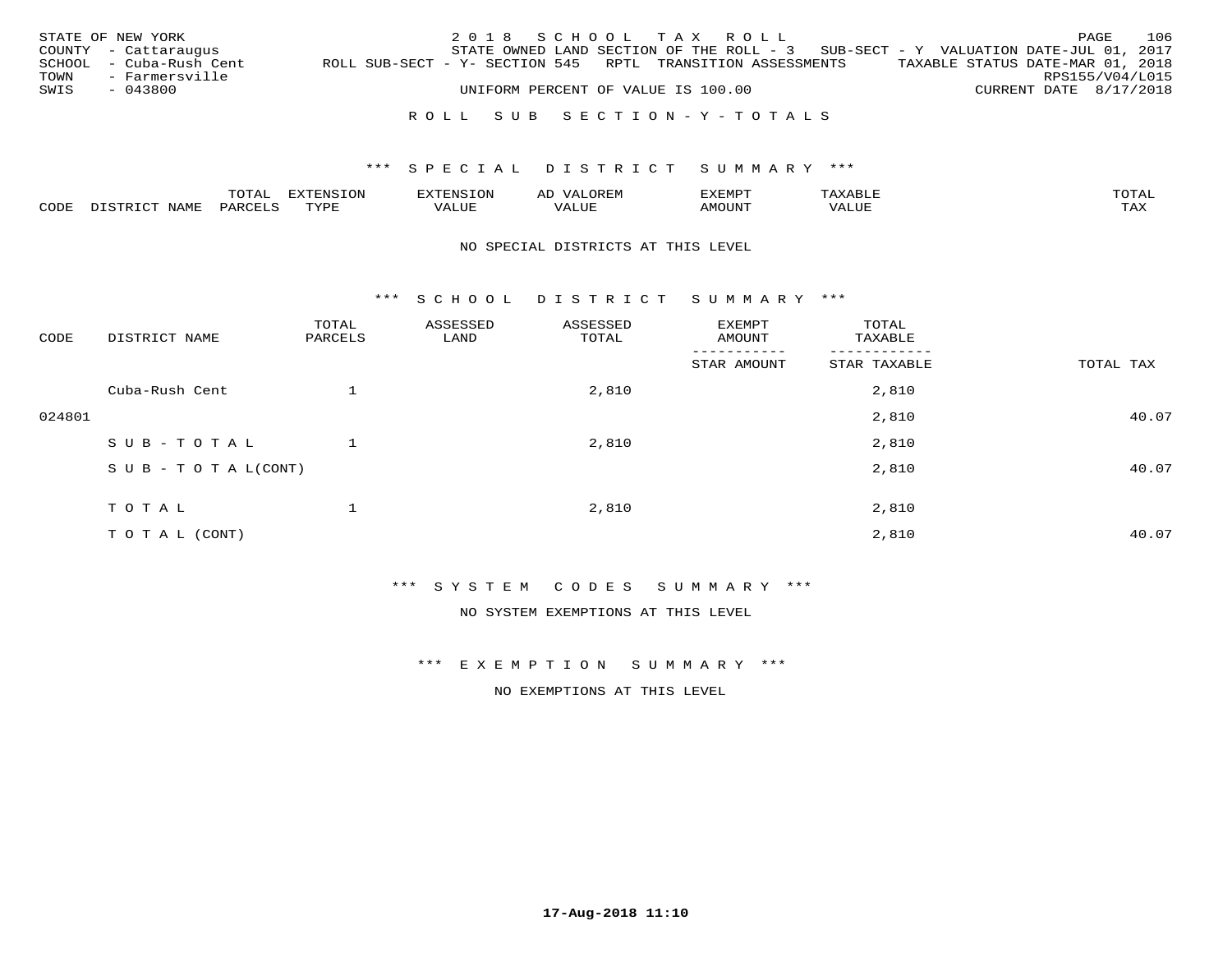|      | STATE OF NEW YORK       |                                                            | 2018 SCHOOL TAX ROLL               |  |                                                                                     |                        | PAGE | 107 |
|------|-------------------------|------------------------------------------------------------|------------------------------------|--|-------------------------------------------------------------------------------------|------------------------|------|-----|
|      | COUNTY - Cattaraugus    |                                                            |                                    |  | STATE OWNED LAND SECTION OF THE ROLL - $3$ SUB-SECT - Y VALUATION DATE-JUL 01, 2017 |                        |      |     |
|      | SCHOOL - Cuba-Rush Cent | ROLL SUB-SECT - Y- SECTION 545 RPTL TRANSITION ASSESSMENTS |                                    |  | TAXABLE STATUS DATE-MAR 01, 2018                                                    |                        |      |     |
| TOWN | - Farmersville          |                                                            |                                    |  |                                                                                     | RPS155/V04/L015        |      |     |
| SWIS | - 043800                |                                                            | UNIFORM PERCENT OF VALUE IS 100.00 |  |                                                                                     | CURRENT DATE 8/17/2018 |      |     |
|      |                         |                                                            |                                    |  |                                                                                     |                        |      |     |

## R O L L S U B S E C T I O N - Y - T O T A L S

# \*\*\* G R A N D T O T A L S \*\*\*

| <b>ROLL</b> |                    | TOTAL   | ASSESSED | ASSESSED | EXEMPT      | TOTAL        | TOTAL                |
|-------------|--------------------|---------|----------|----------|-------------|--------------|----------------------|
| <b>SEC</b>  | DESCRIPTION        | PARCELS | LAND     | TOTAL    | AMOUNT      | TAXABLE      | TAX                  |
|             |                    |         |          |          |             |              |                      |
|             |                    |         |          |          | STAR AMOUNT | STAR TAXABLE |                      |
|             | 2018-19 School Tax |         |          | 2,810    |             | 2,810        |                      |
|             |                    |         |          |          |             | 2,810        | 38.98                |
|             | Library Tax        |         |          | 2,810    |             | 2,810        |                      |
|             |                    |         |          |          |             | 2,810        | 1.09                 |
|             | SPEC DIST TAXES    |         |          |          |             |              |                      |
| $\sim$      | ------------------ | $\sim$  |          |          |             |              | $\sim$ $\sim$ $\sim$ |

3 STATE OWNED LAND 1 40.07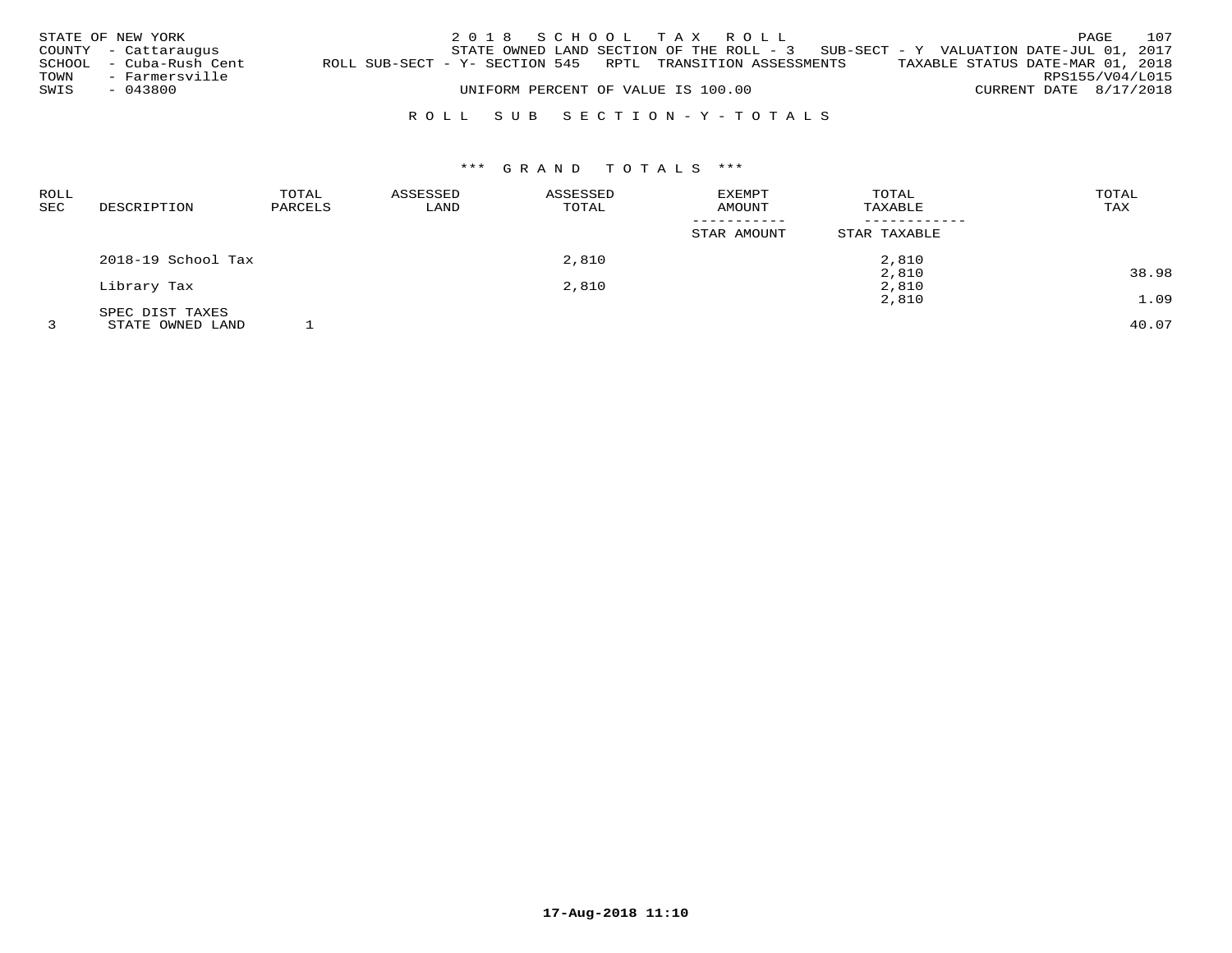| STATE OF NEW YORK       | 2018 SCHOOL TAX ROLL                     | 108<br>PAGE                      |
|-------------------------|------------------------------------------|----------------------------------|
| COUNTY - Cattaraugus    | STATE OWNED LAND SECTION OF THE ROLL - 3 | VALUATION DATE-JUL 01, 2017      |
| SCHOOL - Cuba-Rush Cent |                                          | TAXABLE STATUS DATE-MAR 01, 2018 |
| - Farmersville<br>TOWN  |                                          | RPS155/V04/L015                  |
| SWIS<br>$-043800$       | UNIFORM PERCENT OF VALUE IS 100.00       | CURRENT DATE 8/17/2018           |
|                         |                                          |                                  |
|                         | ROLL SECTION TOTALS                      |                                  |

|      |                                | noma:<br>UTAL | <b>EXTENSION</b> | TENSION                | Aν<br>.JREN      | <b>EXEMPT</b> | $max$ is $max$ $\tau$  | TOTAL |
|------|--------------------------------|---------------|------------------|------------------------|------------------|---------------|------------------------|-------|
| CODE | <b>NAME</b><br>$  -$<br>DI STR | PARCELS       | TVDF             | $- - - - - -$<br>VALUE | -- - ---<br>ALUE | <b>IMOUNT</b> | * * * * * * *<br>'ALUL | TAX   |

### NO SPECIAL DISTRICTS AT THIS LEVEL

\*\*\* S C H O O L D I S T R I C T S U M M A R Y \*\*\*

| CODE   | DISTRICT NAME                    | TOTAL<br>PARCELS | ASSESSED<br>LAND | ASSESSED<br>TOTAL | EXEMPT<br>AMOUNT | TOTAL<br>TAXABLE |           |
|--------|----------------------------------|------------------|------------------|-------------------|------------------|------------------|-----------|
|        |                                  |                  |                  |                   | STAR AMOUNT      | STAR TAXABLE     | TOTAL TAX |
|        | Cuba-Rush Cent                   | 11               | 2814,000         | 2816,810          |                  | 2,816,810        |           |
| 024801 |                                  |                  |                  |                   |                  | 2,816,810        | 40,172.84 |
|        | SUB-TOTAL                        | 11               | 2814,000         | 2816,810          |                  | 2,816,810        |           |
|        | $S \cup B - T \cup T A L (CONT)$ |                  |                  |                   |                  | 2,816,810        | 40,172.84 |
|        | TOTAL                            | 11               | 2814,000         | 2816,810          |                  | 2,816,810        |           |
|        | T O T A L (CONT)                 |                  |                  |                   |                  | 2,816,810        | 40,172.84 |

## \*\*\* S Y S T E M C O D E S S U M M A R Y \*\*\*

NO SYSTEM EXEMPTIONS AT THIS LEVEL

\*\*\* E X E M P T I O N S U M M A R Y \*\*\*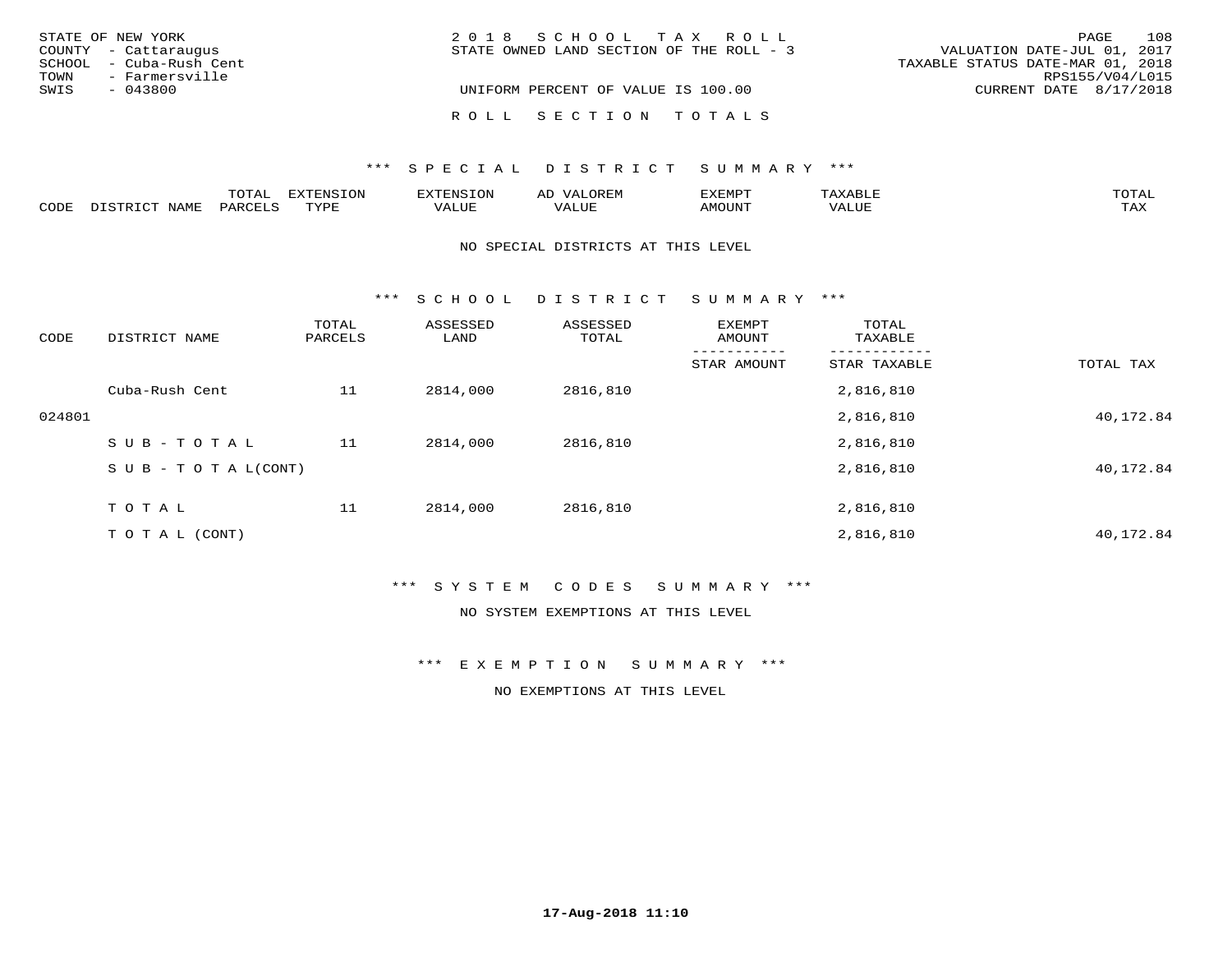|              | STATE OF NEW YORK<br>COUNTY - Cattaraugus<br>SCHOOL - Cuba-Rush Cent | 2018 SCHOOL TAX ROLL<br>VALUATION DATE-JUL 01, 2017<br>STATE OWNED LAND SECTION OF THE ROLL - 3<br>TAXABLE STATUS DATE-MAR 01, 2018 | PAGE            | 109 |
|--------------|----------------------------------------------------------------------|-------------------------------------------------------------------------------------------------------------------------------------|-----------------|-----|
| TOWN<br>SWIS | - Farmersville<br>$-043800$                                          | UNIFORM PERCENT OF VALUE IS 100.00<br>CURRENT DATE $8/17/2018$                                                                      | RPS155/V04/L015 |     |
|              |                                                                      | ROLL SECTION TOTALS                                                                                                                 |                 |     |

| <b>ROLL</b><br>SEC | DESCRIPTION                         | TOTAL<br>PARCELS | ASSESSED<br>LAND | ASSESSED<br>TOTAL | <b>EXEMPT</b><br>AMOUNT | TOTAL<br>TAXABLE       | TOTAL<br>TAX |
|--------------------|-------------------------------------|------------------|------------------|-------------------|-------------------------|------------------------|--------------|
|                    |                                     |                  |                  |                   | STAR AMOUNT             | STAR TAXABLE           |              |
|                    | 2018-19 School Tax                  |                  | 2814,000         | 2816,810          |                         | 2,816,810<br>2,816,810 | 39,076.68    |
|                    | Library Tax                         |                  | 2814,000         | 2816,810          |                         | 2,816,810<br>2,816,810 | 1,096.16     |
|                    | SPEC DIST TAXES<br>STATE OWNED LAND | 11               |                  |                   |                         |                        | 40,172.84    |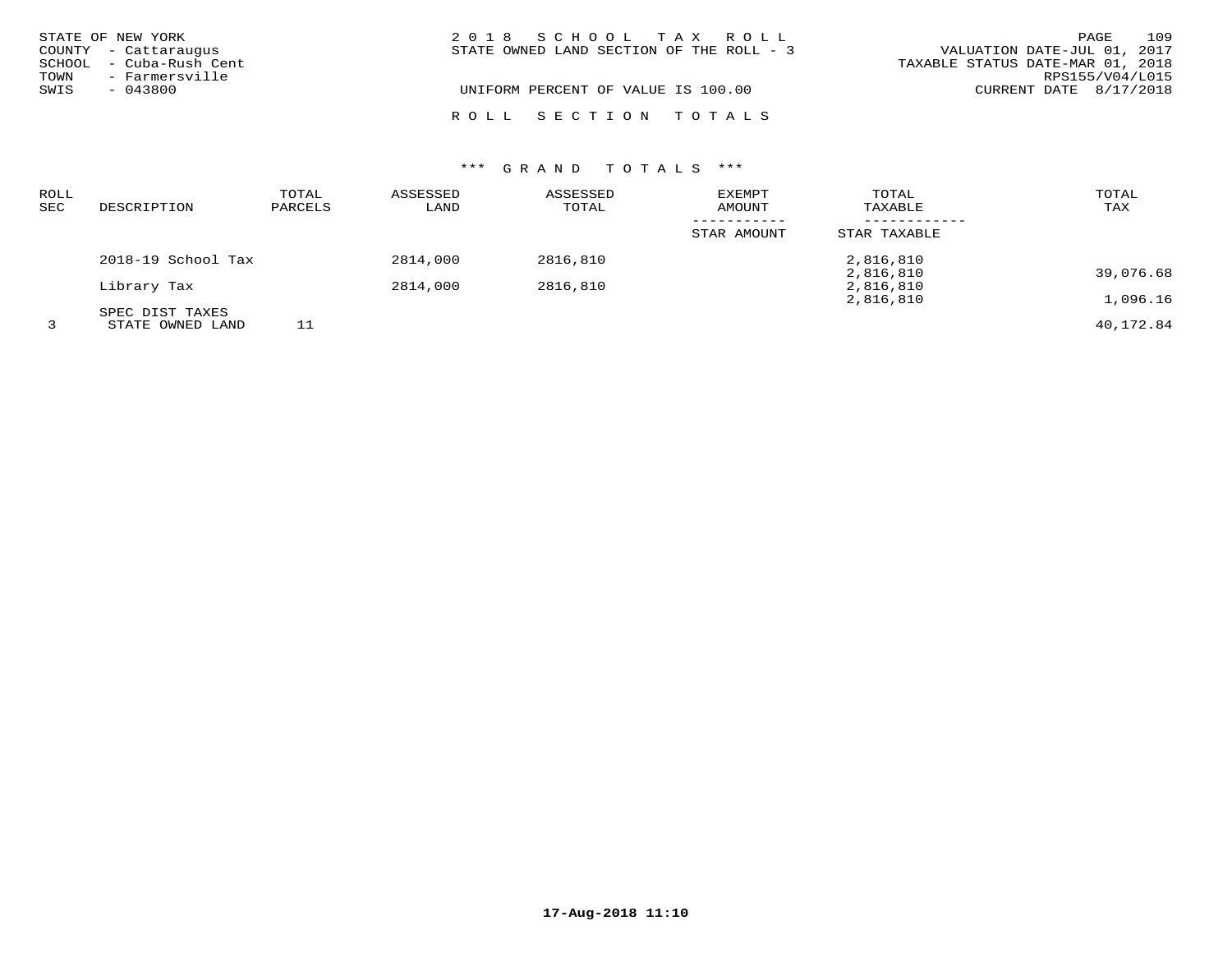| STATE OF NEW YORK<br>COUNTY<br>- Cattaraugus<br>- Cuba-Rush Cent<br>SCHOOL<br>- Farmersville<br>TOWN<br>$-043800$<br>SWIS | 2 0 1 8                                | SCHOOL<br>OWNERS NAME SEOUENCE | T A X<br>R O L L<br>SPECIAL FRANCHISE SECTION OF THE ROLL - 5<br>UNIFORM PERCENT OF VALUE IS 100.00 | VALUATION DATE-JUL 01,<br>TAXABLE STATUS DATE-MAR 01, | 110<br>PAGE<br>2017<br>2018 |
|---------------------------------------------------------------------------------------------------------------------------|----------------------------------------|--------------------------------|-----------------------------------------------------------------------------------------------------|-------------------------------------------------------|-----------------------------|
| TAX MAP PARCEL NUMBER                                                                                                     | PROPERTY LOCATION & CLASS ASSESSMENT   |                                | EXEMPTION CODE----------------------------                                                          |                                                       | --------------SCHOOL        |
| CURRENT OWNERS NAME                                                                                                       | SCHOOL DISTRICT                        | LAND                           | TAX DESCRIPTION                                                                                     | TAXABLE VALUE                                         |                             |
| CURRENT OWNERS ADDRESS                                                                                                    | PARCEL SIZE/GRID COORD                 | TOTAL                          | SPECIAL DISTRICTS                                                                                   |                                                       | TAX AMOUNT                  |
|                                                                                                                           | ************************************** |                                |                                                                                                     | ****************** 538.000-9901-132.350/188 ***       |                             |
|                                                                                                                           | Special Franchise                      |                                |                                                                                                     | ACCT 0701                                             | BILL 364                    |
| 538.000-9901-132.350/188                                                                                                  | 861 Elec & gas                         |                                | $2018-19$ School Tax                                                                                | 367,810                                               | 5,102.51                    |
| Niagara Mohawk Power Corp                                                                                                 | Cuba-Rush Cent 024801                  |                                | Library Tax                                                                                         | 367,810                                               | 143.13                      |
| Real Estate Tax Dept                                                                                                      | Town Of Farmersville                   | 367,810                        |                                                                                                     |                                                       |                             |
| 300 Erie Boulevard West                                                                                                   | 0.4000 Cuba/rushford                   |                                |                                                                                                     |                                                       |                             |
| Syracuse, NY 13202                                                                                                        | 0.01<br>ACRES                          |                                |                                                                                                     |                                                       |                             |
|                                                                                                                           | FULL MARKET VALUE                      | 367,810                        |                                                                                                     |                                                       |                             |
|                                                                                                                           |                                        |                                | TOTAL TAX ---                                                                                       |                                                       | $5,245.64**$                |
|                                                                                                                           |                                        |                                |                                                                                                     | DATE #1<br>AMT DUE                                    | 09/30/18                    |
|                                                                                                                           |                                        |                                |                                                                                                     |                                                       | 5,245.64                    |
|                                                                                                                           | Special Franchise                      |                                |                                                                                                     | ACCT 0703                                             | BILL<br>365                 |
| 538.000-9901-631.900/188                                                                                                  | 866 Telephone                          |                                | 2018-19 School Tax                                                                                  | 14,350                                                | 199.07                      |
| Verizon New York Inc                                                                                                      | Cuba-Rush Cent 024801                  | $\Omega$                       | Library Tax                                                                                         | 14,350                                                | 5.58                        |
| Prop Tax Compliance                                                                                                       | Town Of Farmersville                   | 14,350                         |                                                                                                     |                                                       |                             |
| Duff & Phelps                                                                                                             | 0.1700 Cuba/rushford                   |                                |                                                                                                     |                                                       |                             |
| PO Box 2749                                                                                                               | 0.01<br>ACRES                          |                                |                                                                                                     |                                                       |                             |
| Addison, TX 75001                                                                                                         | FULL MARKET VALUE                      | 14,350                         |                                                                                                     |                                                       |                             |
|                                                                                                                           |                                        |                                | TOTAL TAX ---                                                                                       |                                                       | $204.65**$                  |
|                                                                                                                           |                                        |                                |                                                                                                     | DATE #1                                               | 09/30/18                    |
|                                                                                                                           |                                        |                                |                                                                                                     | AMT DUE                                               | 204.65                      |
|                                                                                                                           |                                        |                                |                                                                                                     |                                                       |                             |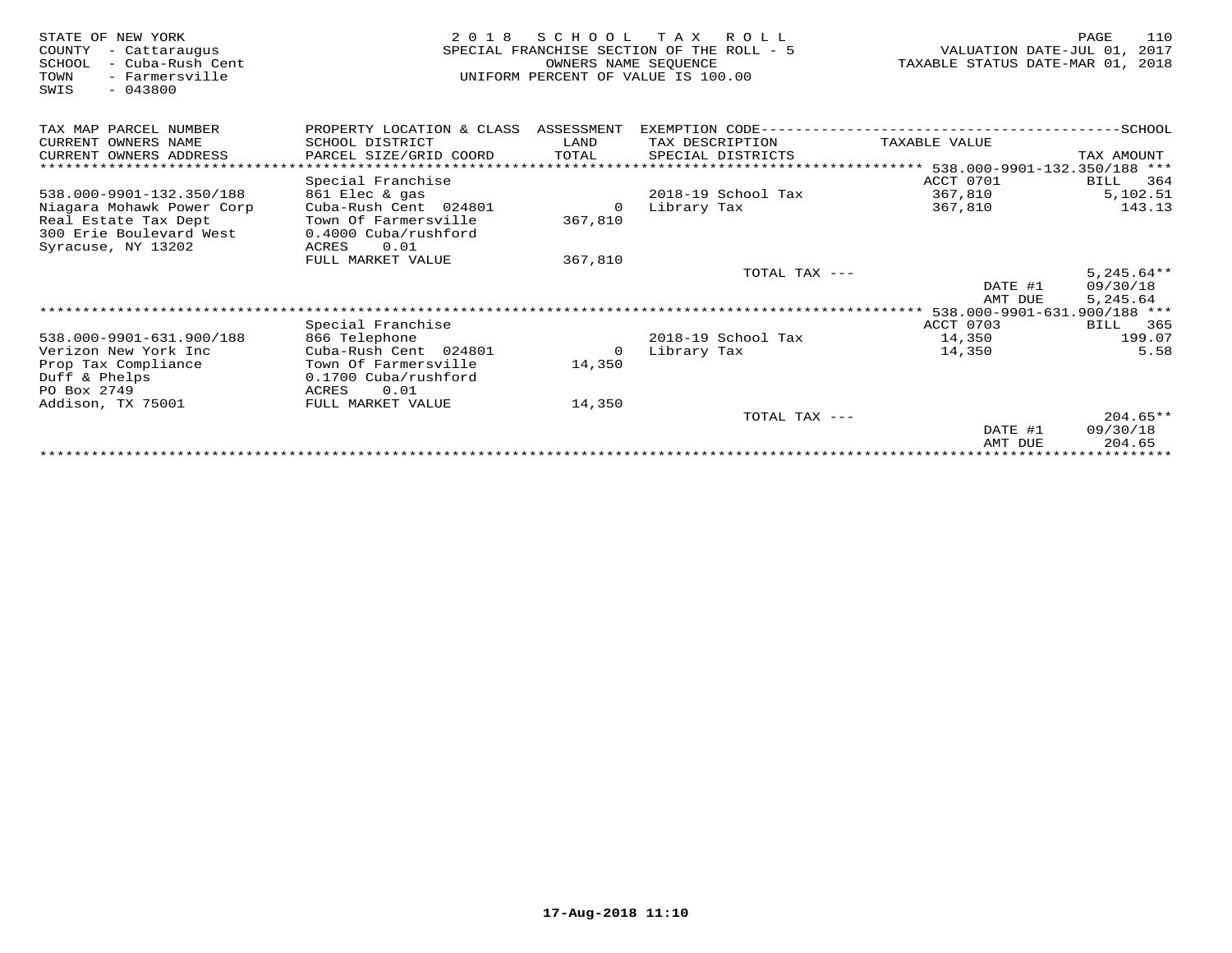| STATE OF NEW YORK<br>COUNTY - Cattaraugus<br>SCHOOL - Cuba-Rush Cent<br>TOWN - Farmersville<br>SWIS<br>- 043800 | 2018 SCHOOL TAX ROLL<br>SPECIAL FRANCHISE SECTION OF THE ROLL - 5 | - 111<br>PAGE<br>VALUATION DATE-JUL 01, 2017<br>TAXABLE STATUS DATE-MAR 01, 2018<br>RPS155/V04/L015<br>CURRENT DATE 8/17/2018 |
|-----------------------------------------------------------------------------------------------------------------|-------------------------------------------------------------------|-------------------------------------------------------------------------------------------------------------------------------|
|                                                                                                                 | ROLL SUB SECTION- - TOTALS                                        |                                                                                                                               |

|      |                            | ----<br>$\overline{\phantom{a}}$ | EXTENSION | <b>ENS</b>        | AL<br>$\cdots$ | דסאים אי     |                       | momn. |
|------|----------------------------|----------------------------------|-----------|-------------------|----------------|--------------|-----------------------|-------|
| CODE | $ \sim$ $-$<br><b>NAMP</b> | $\Omega$<br>'ARI                 | TVDF      | <sup>7</sup> ALUE | 'ALUE          | <b>MOUNT</b> | . <del>.</del><br>JUI | TAX   |

#### NO SPECIAL DISTRICTS AT THIS LEVEL

\*\*\* S C H O O L D I S T R I C T S U M M A R Y \*\*\*

| CODE   | DISTRICT NAME                    | TOTAL<br>PARCELS | ASSESSED<br>LAND | ASSESSED<br>TOTAL | EXEMPT<br>AMOUNT | TOTAL<br>TAXABLE |           |
|--------|----------------------------------|------------------|------------------|-------------------|------------------|------------------|-----------|
|        |                                  |                  |                  |                   | STAR AMOUNT      | STAR TAXABLE     | TOTAL TAX |
|        | Cuba-Rush Cent                   | $\overline{a}$   |                  | 382,160           |                  | 382,160          |           |
| 024801 |                                  |                  |                  |                   |                  | 382,160          | 5,450.29  |
|        | SUB-TOTAL                        | $\overline{2}$   |                  | 382,160           |                  | 382,160          |           |
|        | $S \cup B - T \cup T A L (CONT)$ |                  |                  |                   |                  | 382,160          | 5,450.29  |
|        | T O T A L                        | 2                |                  | 382,160           |                  | 382,160          |           |
|        | T O T A L (CONT)                 |                  |                  |                   |                  | 382,160          | 5,450.29  |

#### \*\*\* S Y S T E M C O D E S S U M M A R Y \*\*\*

NO SYSTEM EXEMPTIONS AT THIS LEVEL

\*\*\* E X E M P T I O N S U M M A R Y \*\*\*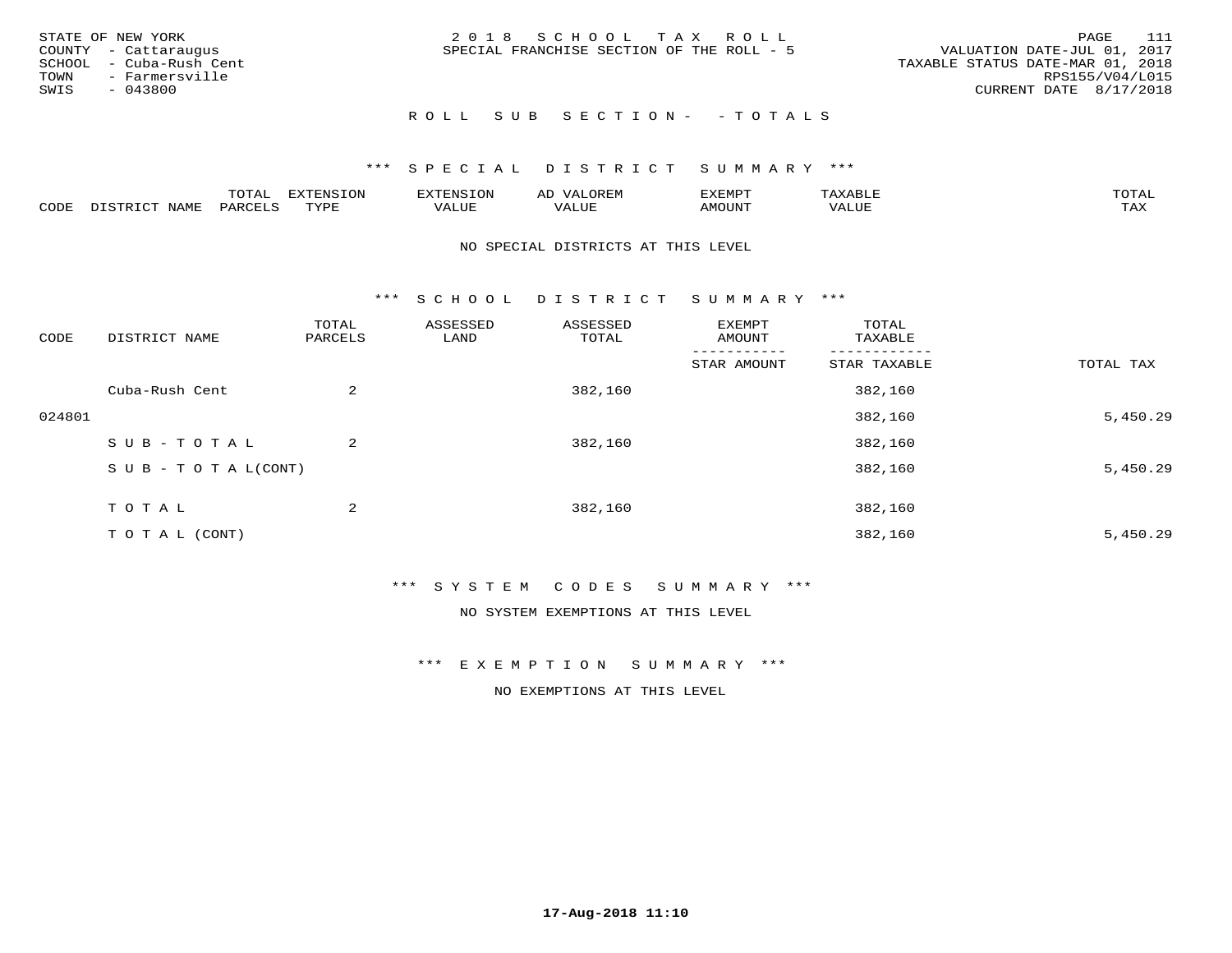| STATE OF NEW YORK       | 2018 SCHOOL TAX ROLL                      | - 112<br>PAGE                    |
|-------------------------|-------------------------------------------|----------------------------------|
| COUNTY - Cattaraugus    | SPECIAL FRANCHISE SECTION OF THE ROLL - 5 | VALUATION DATE-JUL 01, 2017      |
| SCHOOL - Cuba-Rush Cent |                                           | TAXABLE STATUS DATE-MAR 01, 2018 |
| - Farmersville<br>TOWN  |                                           | RPS155/V04/L015                  |
| $-043800$<br>SWIS       |                                           | CURRENT DATE 8/17/2018           |
|                         |                                           |                                  |

# R O L L S U B S E C T I O N - - T O T A L S

# \*\*\* G R A N D T O T A L S \*\*\*

| ROLL<br>SEC | DESCRIPTION                                                              | TOTAL<br>PARCELS | ASSESSED<br>LAND | ASSESSED<br>TOTAL | EXEMPT<br>AMOUNT | TOTAL<br>TAXABLE | TOTAL<br>TAX |
|-------------|--------------------------------------------------------------------------|------------------|------------------|-------------------|------------------|------------------|--------------|
|             |                                                                          |                  |                  |                   | STAR AMOUNT      | STAR TAXABLE     |              |
|             | 2018-19 School Tax                                                       |                  |                  | 382,160           |                  | 382,160          |              |
|             |                                                                          |                  |                  |                   |                  | 382,160          | 5,301.58     |
|             | Library Tax                                                              |                  |                  | 382,160           |                  | 382,160          |              |
|             |                                                                          |                  |                  |                   |                  | 382,160          | 148.71       |
|             | SPEC DIST TAXES<br>$\alpha$ pp $\alpha$ rif ppiit $\alpha$ itri $\alpha$ | $\sim$           |                  |                   |                  |                  | $-1$         |

5 SPECIAL FRANCHISE 2 5,450.29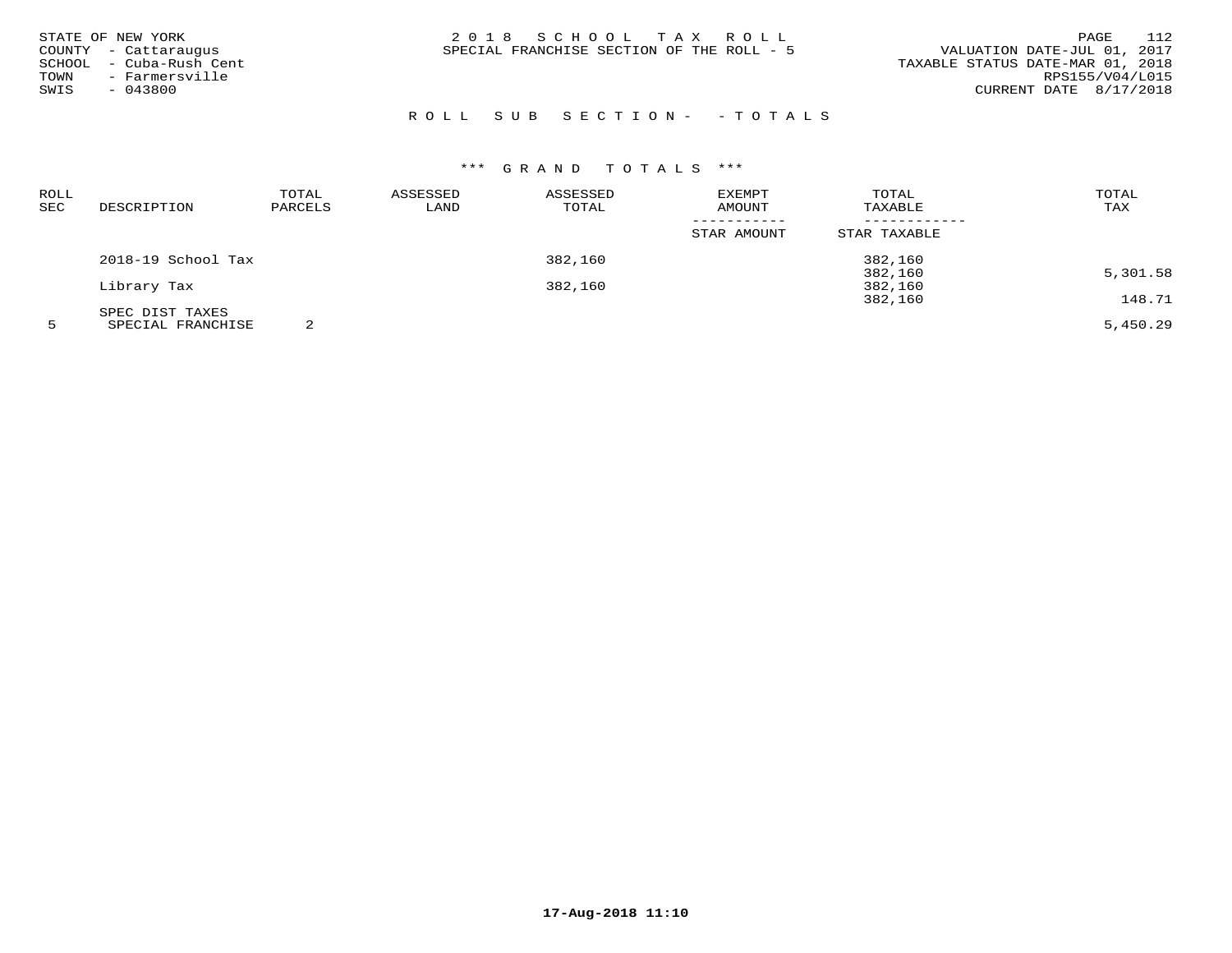|      | STATE OF NEW YORK       | 2018 SCHOOL TAX ROLL                                                     | PAGE            | - 113 |
|------|-------------------------|--------------------------------------------------------------------------|-----------------|-------|
|      | COUNTY - Cattaraugus    | VALUATION DATE-JUL 01, 2017<br>SPECIAL FRANCHISE SECTION OF THE ROLL - 5 |                 |       |
|      | SCHOOL - Cuba-Rush Cent | TAXABLE STATUS DATE-MAR 01, 2018                                         |                 |       |
| TOWN | - Farmersville          |                                                                          | RPS155/V04/L015 |       |
| SWIS | - 043800                | CURRENT DATE 8/17/2018                                                   |                 |       |
|      |                         |                                                                          |                 |       |

# ROLL SECTION TOTALS

#### \*\*\* S P E C I A L D I S T R I C T S U M M A R Y \*\*\*

|      |                                | mom n<br>L∪IAL   | <b>DIZPOIATO TOMT</b><br>LUN | -----------<br>י ו יו   | AD<br>URLIV  | $\ldots$<br>″ –<br>. ۱٬۱۳۰٬۰۰۰ | max                  | $m \wedge m \wedge n$ |
|------|--------------------------------|------------------|------------------------------|-------------------------|--------------|--------------------------------|----------------------|-----------------------|
| CODE | $ -$<br><b>NAM<sup>T</sup></b> | PAR <sub>U</sub> | TVDF                         | $- - - -$<br>$A \cup P$ | ----<br>ALUF | IMOUNT                         | $   -$<br>$\sqrt{A}$ | $m \times r$<br>- −-  |

#### NO SPECIAL DISTRICTS AT THIS LEVEL

\*\*\* S C H O O L D I S T R I C T S U M M A R Y \*\*\*

| CODE   | DISTRICT NAME                    | TOTAL<br>PARCELS | ASSESSED<br>LAND | ASSESSED<br>TOTAL | EXEMPT<br>AMOUNT | TOTAL<br>TAXABLE |           |
|--------|----------------------------------|------------------|------------------|-------------------|------------------|------------------|-----------|
|        |                                  |                  |                  |                   | STAR AMOUNT      | STAR TAXABLE     | TOTAL TAX |
|        | Cuba-Rush Cent                   | $\overline{a}$   |                  | 382,160           |                  | 382,160          |           |
| 024801 |                                  |                  |                  |                   |                  | 382,160          | 5,450.29  |
|        | SUB-TOTAL                        | $\overline{2}$   |                  | 382,160           |                  | 382,160          |           |
|        | $S \cup B - T \cup T A L (CONT)$ |                  |                  |                   |                  | 382,160          | 5,450.29  |
|        | T O T A L                        | 2                |                  | 382,160           |                  | 382,160          |           |
|        | T O T A L (CONT)                 |                  |                  |                   |                  | 382,160          | 5,450.29  |

#### \*\*\* S Y S T E M C O D E S S U M M A R Y \*\*\*

NO SYSTEM EXEMPTIONS AT THIS LEVEL

\*\*\* E X E M P T I O N S U M M A R Y \*\*\*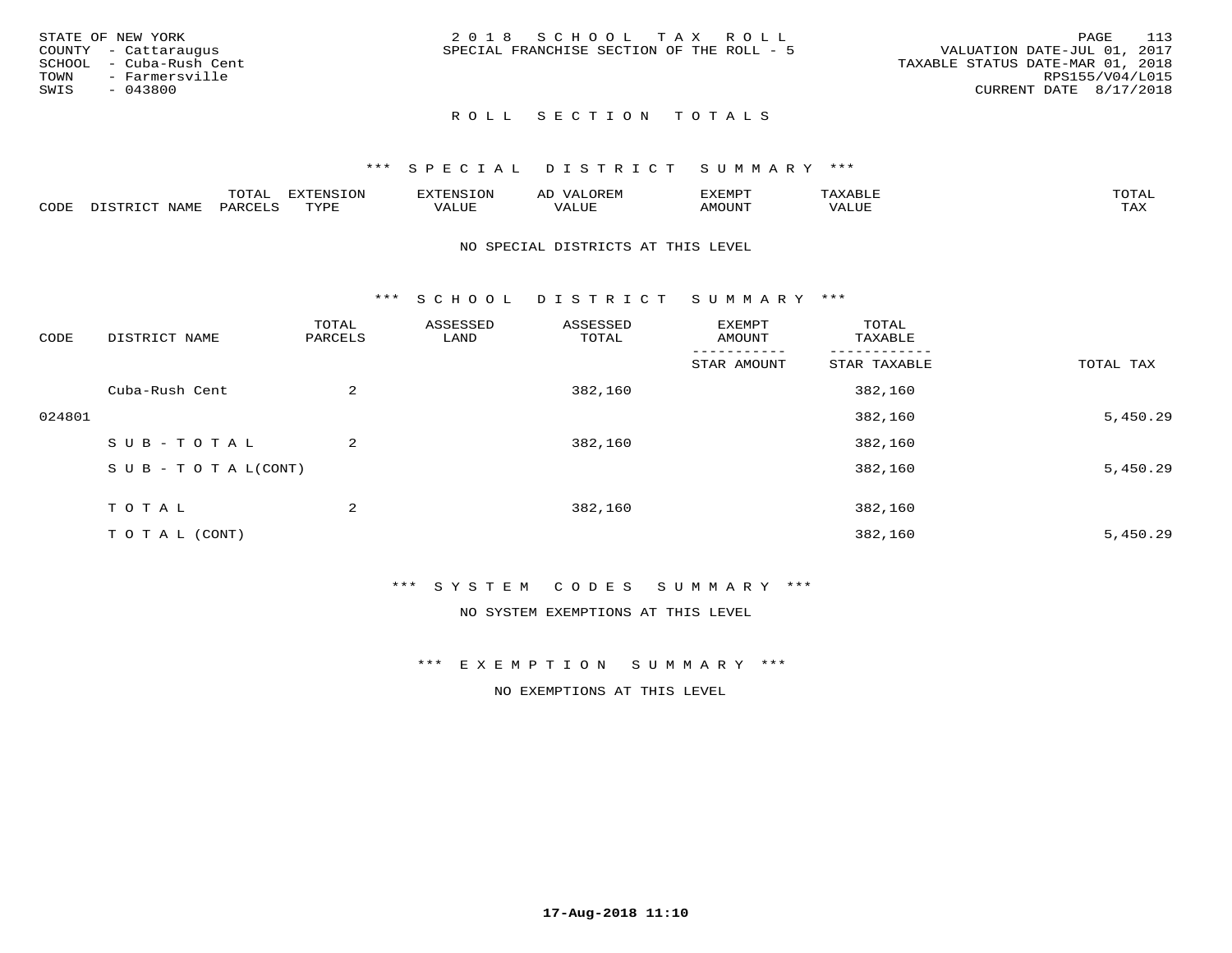| STATE OF NEW YORK<br>COUNTY - Cattaraugus<br>- Cuba-Rush Cent<br>SCHOOL<br>- Farmersville<br>TOWN<br>$-043800$<br>SWIS | 2018 SCHOOL TAX ROLL<br>SPECIAL FRANCHISE SECTION OF THE ROLL - 5 | 114<br>PAGE<br>VALUATION DATE-JUL 01, 2017<br>TAXABLE STATUS DATE-MAR 01, 2018<br>RPS155/V04/L015<br>CURRENT DATE 8/17/2018 |
|------------------------------------------------------------------------------------------------------------------------|-------------------------------------------------------------------|-----------------------------------------------------------------------------------------------------------------------------|
|                                                                                                                        |                                                                   |                                                                                                                             |

# ROLL SECTION TOTALS

# \*\*\* G R A N D T O T A L S \*\*\*

| ROLL |                    | TOTAL   | ASSESSED | ASSESSED | EXEMPT      | TOTAL        | TOTAL                                                                           |
|------|--------------------|---------|----------|----------|-------------|--------------|---------------------------------------------------------------------------------|
| SEC  | DESCRIPTION        | PARCELS | LAND     | TOTAL    | AMOUNT      | TAXABLE      | TAX                                                                             |
|      |                    |         |          |          | STAR AMOUNT | STAR TAXABLE |                                                                                 |
|      | 2018-19 School Tax |         |          | 382,160  |             | 382,160      |                                                                                 |
|      |                    |         |          |          |             | 382,160      | 5,301.58                                                                        |
|      | Library Tax        |         |          | 382,160  |             | 382,160      |                                                                                 |
|      |                    |         |          |          |             | 382,160      | 148.71                                                                          |
|      | SPEC DIST TAXES    |         |          |          |             |              | the contract of the contract of the contract of the contract of the contract of |

5 SPECIAL FRANCHISE 2 5,450.29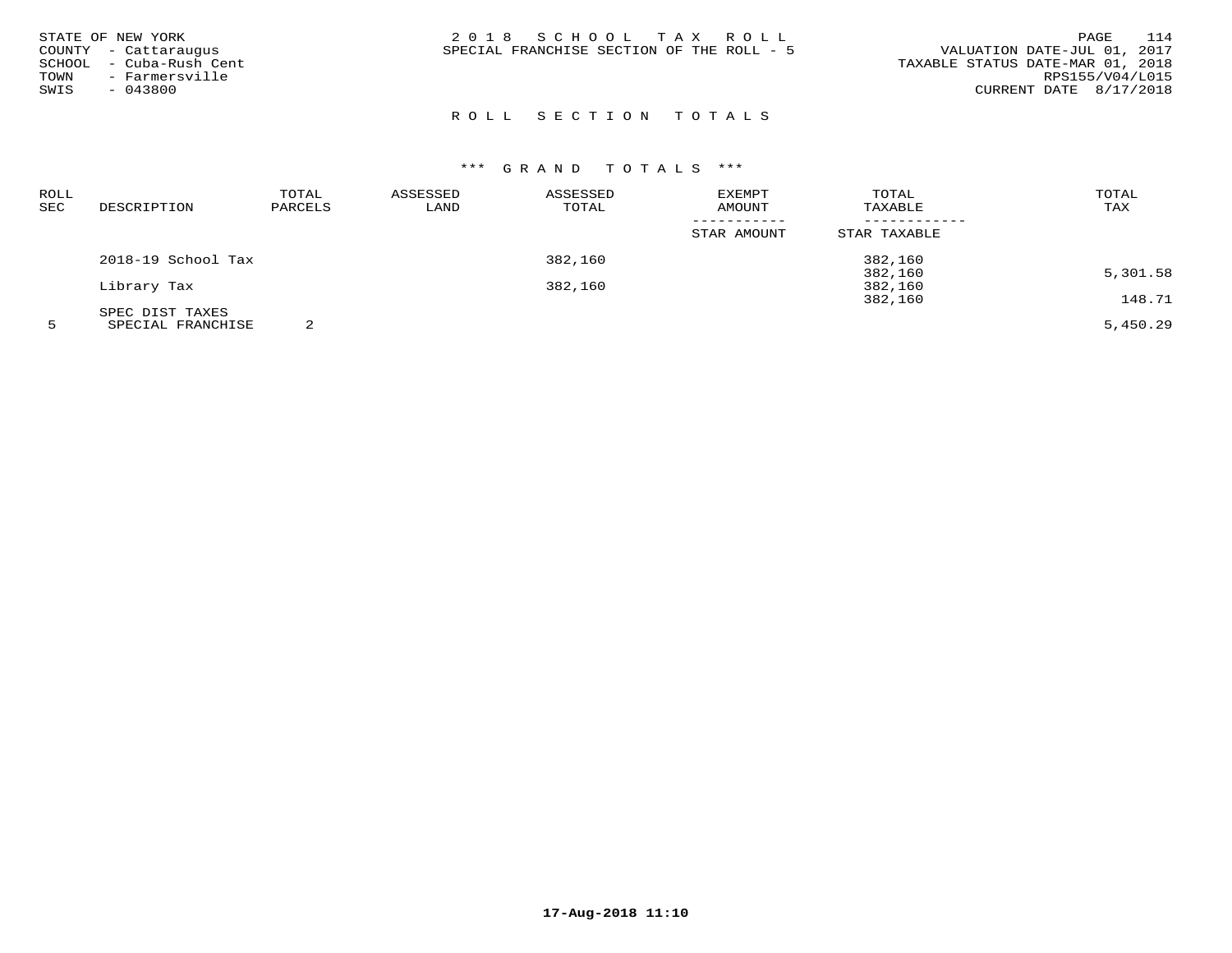| STATE OF NEW YORK<br>COUNTY - Cattaraugus<br>SCHOOL - Cuba-Rush Cent<br>- Farmersville<br>TOWN<br>SWIS<br>$-043800$ | 2 0 1 8                                                                       | OWNERS NAME SEQUENCE    | SCHOOL TAX ROLL<br>UTILITY & R.R. SECTION OF THE ROLL - 6<br>UNIFORM PERCENT OF VALUE IS 100.00 | VALUATION DATE-JUL 01, 2017<br>TAXABLE STATUS DATE-MAR 01, 2018 | PAGE<br>115            |
|---------------------------------------------------------------------------------------------------------------------|-------------------------------------------------------------------------------|-------------------------|-------------------------------------------------------------------------------------------------|-----------------------------------------------------------------|------------------------|
| TAX MAP PARCEL NUMBER                                                                                               | PROPERTY LOCATION & CLASS ASSESSMENT EXEMPTION CODE-------------------------- |                         |                                                                                                 |                                                                 | --------------SCHOOL   |
| CURRENT OWNERS NAME                                                                                                 | SCHOOL DISTRICT                                                               | LAND                    | TAX DESCRIPTION                                                                                 | TAXABLE VALUE                                                   |                        |
| CURRENT OWNERS ADDRESS<br>***********************                                                                   | PARCEL SIZE/GRID COORD<br>*****************************                       | TOTAL                   | SPECIAL DISTRICTS                                                                               |                                                                 | TAX AMOUNT             |
|                                                                                                                     | 1082 Co Rd 21                                                                 |                         |                                                                                                 | ACCT 0515                                                       | 366<br>BILL            |
| $23.003 - 1 - 17.2$                                                                                                 | 882 Elec Trans Imp                                                            |                         | 2018-19 School Tax                                                                              | 173,274                                                         | 2,403.77               |
| Niagara Mohawk Power Corp                                                                                           | Cuba-Rush Cent 024801                                                         | 7,400                   | Library Tax                                                                                     | 173,274                                                         | 67.43                  |
| Real Estate Tax Dept B2                                                                                             | Loc #713668                                                                   | 173,274                 |                                                                                                 |                                                                 |                        |
| 300 Erie Boulevard West                                                                                             | 1.0000 Cuba/rushford                                                          |                         |                                                                                                 |                                                                 |                        |
| Syracuse, NY 13202                                                                                                  | Farmersville Substation                                                       |                         |                                                                                                 |                                                                 |                        |
|                                                                                                                     | FRNT 160.00 DPTH 115.00<br>EAST-1207183 NRTH-0883634                          |                         |                                                                                                 |                                                                 |                        |
|                                                                                                                     | FULL MARKET VALUE                                                             | 173,274                 |                                                                                                 |                                                                 |                        |
|                                                                                                                     |                                                                               |                         | TOTAL TAX ---                                                                                   |                                                                 | $2,471.20**$           |
|                                                                                                                     |                                                                               |                         |                                                                                                 | DATE #1                                                         | 09/30/18               |
|                                                                                                                     |                                                                               |                         |                                                                                                 | AMT DUE                                                         | 2,471.20               |
|                                                                                                                     | Elec Tran Line                                                                |                         |                                                                                                 | ACCT 1041                                                       | BILL 367               |
| 638.000-9901-132.350/100                                                                                            | 882 Elec Trans Imp                                                            |                         | 2018-19 School Tax                                                                              | 9,263                                                           | 128.50                 |
| Niagara Mohawk Power Corp                                                                                           | Cuba-Rush Cent 024801                                                         | $\overline{0}$          | Library Tax                                                                                     | 9,263                                                           | 3.60                   |
| Real Estate Tax Dept                                                                                                | Loc #712401                                                                   | 9,263                   |                                                                                                 |                                                                 |                        |
| 300 Erie Boulvard West                                                                                              | 1.0000 Cuba/rushford                                                          |                         |                                                                                                 |                                                                 |                        |
| Syracuse, NY 13202                                                                                                  | Farmersvile Tap #801<br><b>ACRES</b><br>0.01                                  |                         |                                                                                                 |                                                                 |                        |
|                                                                                                                     | FULL MARKET VALUE                                                             | 9,263                   |                                                                                                 |                                                                 |                        |
|                                                                                                                     |                                                                               |                         | TOTAL TAX ---                                                                                   |                                                                 | 132.10**               |
|                                                                                                                     |                                                                               |                         |                                                                                                 | DATE #1                                                         | 09/30/18               |
|                                                                                                                     |                                                                               |                         |                                                                                                 | AMT DUE                                                         | 132.10                 |
|                                                                                                                     | Outside Plant                                                                 |                         |                                                                                                 | $******$ 638.000-9901-132.350/188 ***<br>ACCT 0904              | BILL 368               |
| 638.000-9901-132.350/188                                                                                            | 884 Elec Dist Out                                                             |                         | 2018-19 School Tax                                                                              | 614,520                                                         | 8,525.03               |
| Niagara Mohawk Power Corp                                                                                           | Cuba-Rush Cent 024801                                                         | $\overline{\mathbf{0}}$ | Library Tax                                                                                     | 614,520                                                         | 239.14                 |
| Real Estate Tax Dept B2                                                                                             | Loc #888888                                                                   | 614,520                 |                                                                                                 |                                                                 |                        |
| 300 Erie Blvd West                                                                                                  | 0.3900 Cuba/rushford<br>Elec Dist                                             |                         |                                                                                                 |                                                                 |                        |
| Syracuse, NY 13202                                                                                                  | ACRES<br>0.01                                                                 |                         |                                                                                                 |                                                                 |                        |
|                                                                                                                     | FULL MARKET VALUE                                                             | 614,520                 |                                                                                                 |                                                                 |                        |
|                                                                                                                     |                                                                               |                         | TOTAL TAX ---                                                                                   |                                                                 | 8,764.17**             |
|                                                                                                                     |                                                                               |                         |                                                                                                 | DATE #1                                                         | 09/30/18               |
|                                                                                                                     |                                                                               |                         |                                                                                                 | AMT DUE<br>************ 23.014-1-72 ****                        | 8,764.17               |
|                                                                                                                     | Elton Rd                                                                      |                         |                                                                                                 | ACCT 0522                                                       | BILL 369               |
| $23.014 - 1 - 72$                                                                                                   | 843 Non-ceil. rr                                                              |                         | 2018-19 School Tax                                                                              | 18,400                                                          | 255.26                 |
| Rochester & Southern RR                                                                                             | Cuba-Rush Cent 024801                                                         | 18,400                  | Library Tax                                                                                     | 18,400                                                          | 7.16                   |
| 200 Meridian Ctr Ste 300                                                                                            | Non-Ceiling Rd (30%)                                                          | 18,400                  |                                                                                                 |                                                                 |                        |
| Rochester, NY 14618                                                                                                 | 1.0000 Cuba/rushford<br>2.27 Miles Of Row                                     |                         |                                                                                                 |                                                                 |                        |
|                                                                                                                     | ACRES<br>16.50                                                                |                         |                                                                                                 |                                                                 |                        |
|                                                                                                                     | EAST-1209391 NRTH-0885368                                                     |                         |                                                                                                 |                                                                 |                        |
|                                                                                                                     | DEED BOOK 862<br>PG-00974                                                     |                         |                                                                                                 |                                                                 |                        |
|                                                                                                                     | FULL MARKET VALUE                                                             | 18,400                  |                                                                                                 |                                                                 |                        |
|                                                                                                                     |                                                                               |                         | TOTAL TAX ---                                                                                   | DATE #1                                                         | $262.42**$<br>09/30/18 |
|                                                                                                                     |                                                                               |                         |                                                                                                 | AMT DUE                                                         | 262.42                 |
|                                                                                                                     |                                                                               |                         | **************************************                                                          | ****************                                                | * * * * * * * * * *    |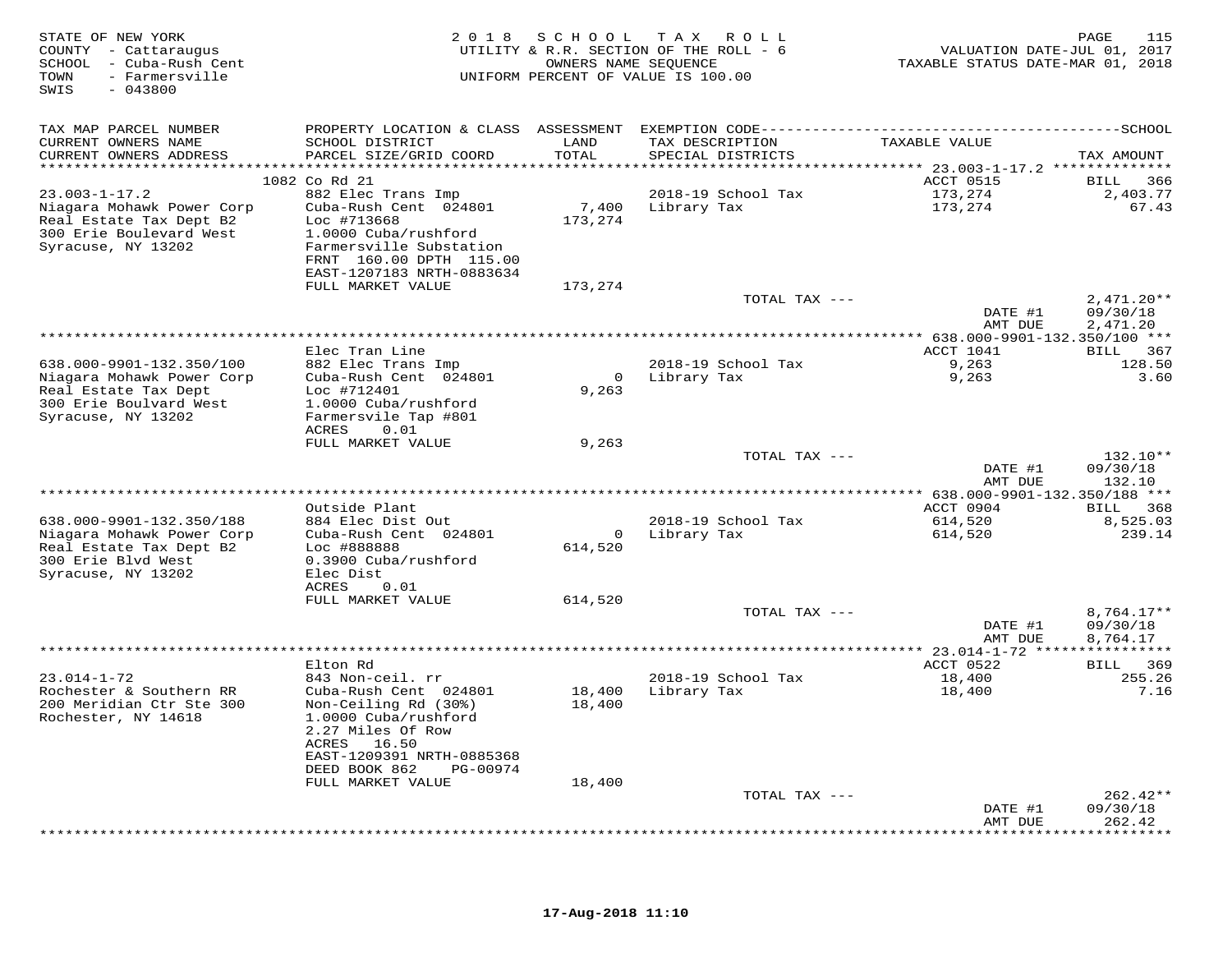| STATE OF NEW YORK<br>COUNTY<br>- Cattaraugus<br>- Cuba-Rush Cent<br>SCHOOL<br>- Farmersville<br>TOWN<br>$-043800$<br>SWIS | 2 0 1 8                   | SCHOOL     | T A X<br>R O L L<br>UTILITY & R.R. SECTION OF THE ROLL - 6<br>OWNERS NAME SEQUENCE<br>UNIFORM PERCENT OF VALUE IS 100.00 | VALUATION DATE-JUL 01,<br>TAXABLE STATUS DATE-MAR 01, 2018 | 116<br>PAGE<br>2017 |
|---------------------------------------------------------------------------------------------------------------------------|---------------------------|------------|--------------------------------------------------------------------------------------------------------------------------|------------------------------------------------------------|---------------------|
| TAX MAP PARCEL NUMBER                                                                                                     | PROPERTY LOCATION & CLASS | ASSESSMENT | EXEMPTION CODE-                                                                                                          |                                                            | -SCHOOL             |
| CURRENT OWNERS NAME                                                                                                       | SCHOOL DISTRICT           | LAND       | TAX DESCRIPTION                                                                                                          | TAXABLE VALUE                                              |                     |
| CURRENT OWNERS ADDRESS                                                                                                    | PARCEL SIZE/GRID COORD    | TOTAL      | SPECIAL DISTRICTS                                                                                                        |                                                            | TAX AMOUNT          |
|                                                                                                                           |                           |            |                                                                                                                          |                                                            |                     |
|                                                                                                                           | Outside Plant             |            |                                                                                                                          | ACCT 0705                                                  | 370<br>BILL         |
| 638.000-0000-631.900/881                                                                                                  | 836 Telecom. eq.          |            | $2018-19$ School Tax                                                                                                     | 62,407                                                     | 865.75              |
| Verizon New York Inc                                                                                                      | Cuba-Rush Cent 024801     | 0          | Library Tax                                                                                                              | 62,407                                                     | 24.29               |
| Prop Tax Compliance                                                                                                       | Loc #888888               | 62,407     |                                                                                                                          |                                                            |                     |
| Duff & Phelps                                                                                                             | 0.2900 Cuba/rushford      |            |                                                                                                                          |                                                            |                     |
| PO Box 2749                                                                                                               | Poles, Wire Cable, Etc    |            |                                                                                                                          |                                                            |                     |
| Addisoon, TX 75001                                                                                                        | 0.01<br>ACRES             |            |                                                                                                                          |                                                            |                     |
|                                                                                                                           | FULL MARKET VALUE         | 62,407     |                                                                                                                          |                                                            |                     |
|                                                                                                                           |                           |            | TOTAL TAX ---                                                                                                            |                                                            | 890.04**            |
|                                                                                                                           |                           |            |                                                                                                                          | DATE #1                                                    | 09/30/18            |
|                                                                                                                           |                           |            |                                                                                                                          | AMT DUE                                                    | 890.04              |
|                                                                                                                           |                           |            |                                                                                                                          |                                                            |                     |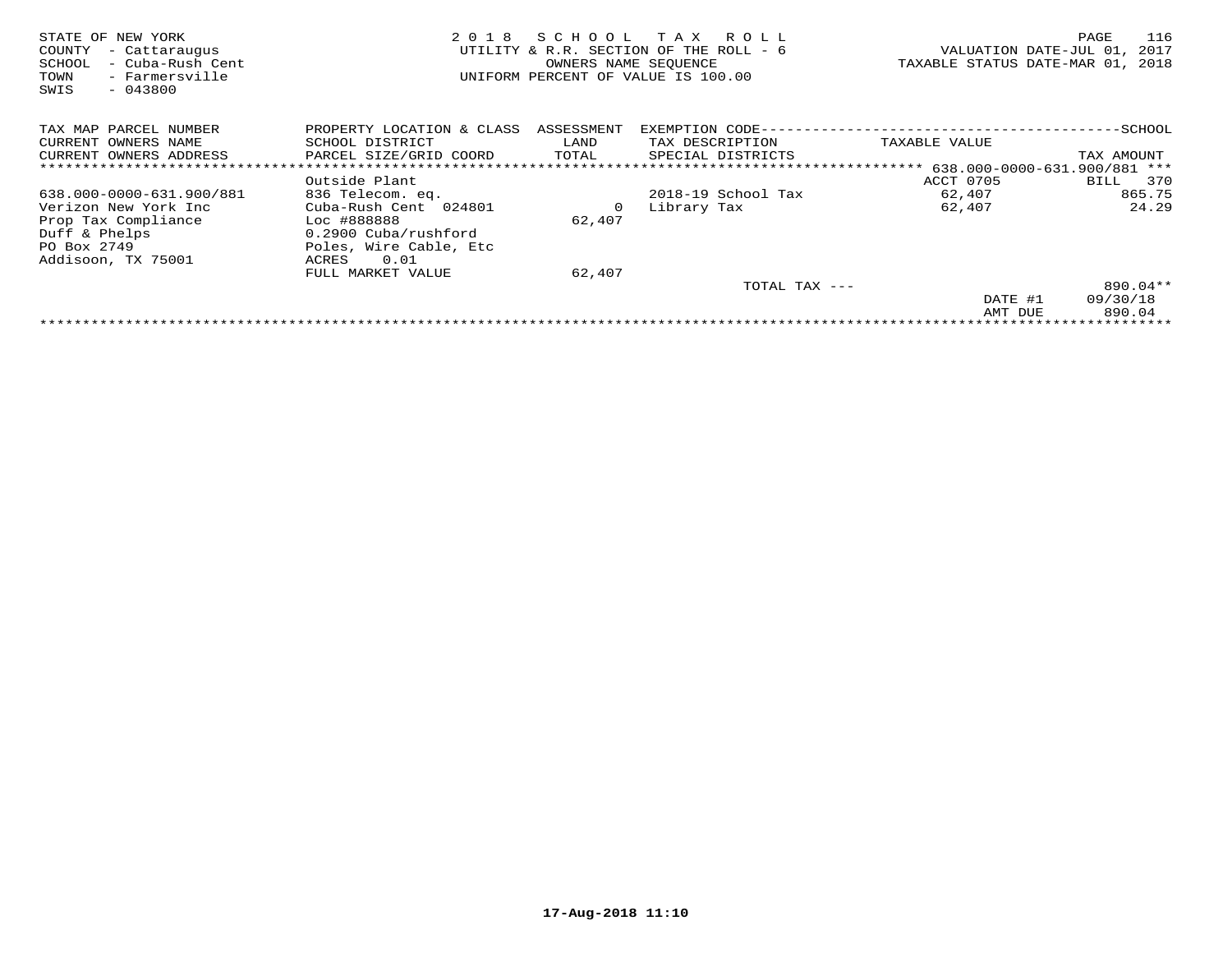|      | STATE OF NEW YORK       | 2018 SCHOOL TAX ROLL                   |                                  | PAGE | 117 |
|------|-------------------------|----------------------------------------|----------------------------------|------|-----|
|      | COUNTY - Cattaraugus    | UTILITY & R.R. SECTION OF THE ROLL - 6 | VALUATION DATE-JUL 01, 2017      |      |     |
|      | SCHOOL - Cuba-Rush Cent |                                        | TAXABLE STATUS DATE-MAR 01, 2018 |      |     |
| TOWN | - Farmersville          | UNIFORM PERCENT OF VALUE IS 100.00     | RPS155/V04/L015                  |      |     |
| SWIS | $-043800$               |                                        | CURRENT DATE 8/17/2018           |      |     |
|      |                         | ROLL SUB SECTION- - TOTALS             |                                  |      |     |

|      |      | $m \wedge m \wedge n$<br>◡∸ғ | TON                              | . HUNY              | AĽ                  | ے ا      |       | $m \wedge m \wedge n$ |
|------|------|------------------------------|----------------------------------|---------------------|---------------------|----------|-------|-----------------------|
| CODE | NAMF | 'AK                          | $m \times r \times r$<br>- - - - | T T T<br>اللالمستحم | - ---<br>اللالمستعم | 57077375 | VALUF | $m \times r$<br>- −-  |

#### NO SPECIAL DISTRICTS AT THIS LEVEL

\*\*\* S C H O O L D I S T R I C T S U M M A R Y \*\*\*

| CODE   | DISTRICT NAME                    | TOTAL<br>PARCELS | ASSESSED<br>LAND | ASSESSED<br>TOTAL | EXEMPT<br>AMOUNT | TOTAL<br>TAXABLE |           |
|--------|----------------------------------|------------------|------------------|-------------------|------------------|------------------|-----------|
|        |                                  |                  |                  |                   | STAR AMOUNT      | STAR TAXABLE     | TOTAL TAX |
|        | Cuba-Rush Cent                   | 5                | 25,800           | 877,864           |                  | 877,864          |           |
| 024801 |                                  |                  |                  |                   |                  | 877,864          | 12,519.93 |
|        | SUB-TOTAL                        | 5                | 25,800           | 877,864           |                  | 877,864          |           |
|        | $S \cup B - T \cup T A L (CONT)$ |                  |                  |                   |                  | 877,864          | 12,519.93 |
|        | TOTAL                            | 5                | 25,800           | 877,864           |                  | 877,864          |           |
|        | T O T A L (CONT)                 |                  |                  |                   |                  | 877,864          | 12,519.93 |

## \*\*\* S Y S T E M C O D E S S U M M A R Y \*\*\*

NO SYSTEM EXEMPTIONS AT THIS LEVEL

\*\*\* E X E M P T I O N S U M M A R Y \*\*\*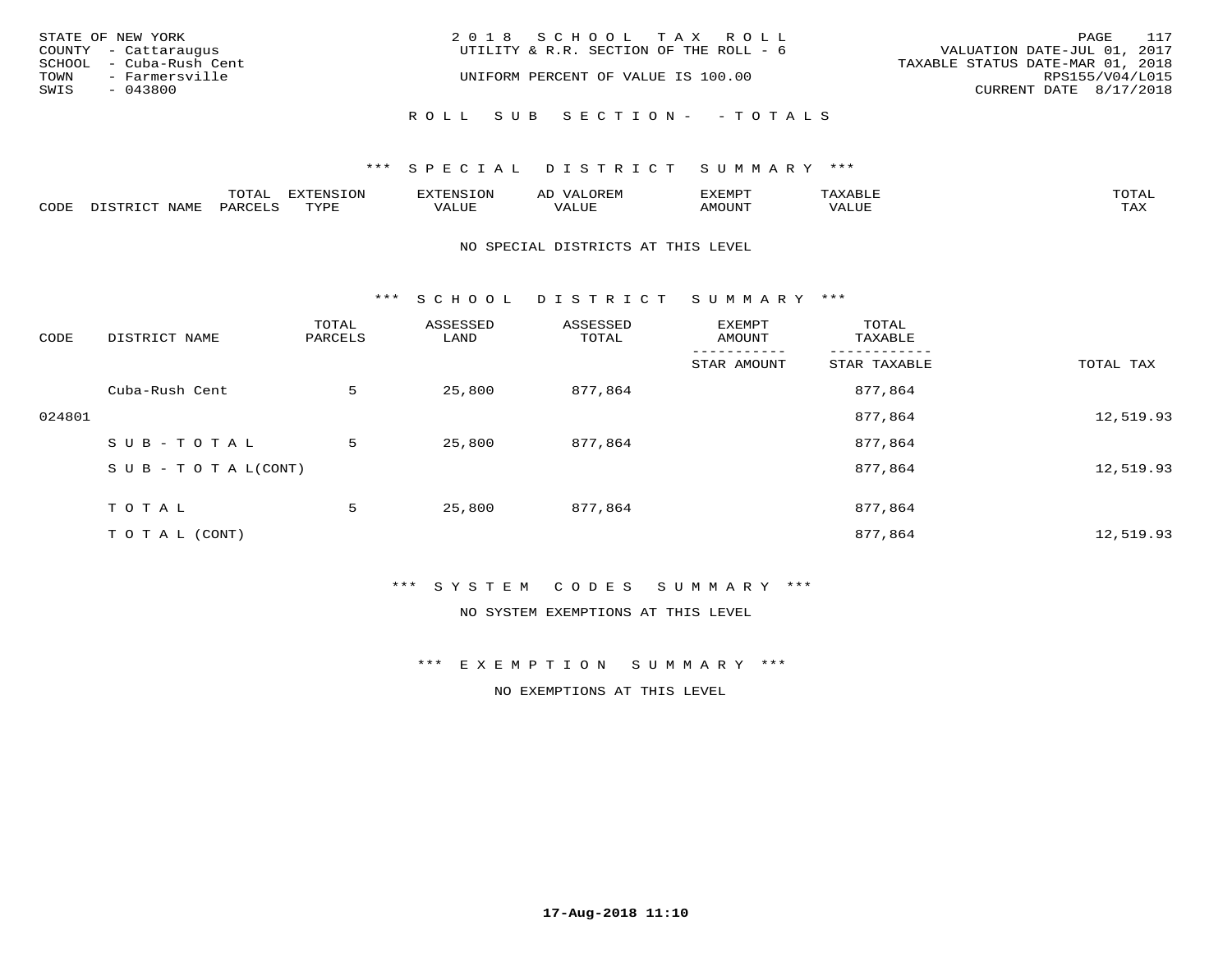|      | STATE OF NEW YORK       | 2018 SCHOOL TAX ROLL                   |                                  | PAGE            | 118 |
|------|-------------------------|----------------------------------------|----------------------------------|-----------------|-----|
|      | COUNTY - Cattaraugus    | UTILITY & R.R. SECTION OF THE ROLL - 6 | VALUATION DATE-JUL 01, 2017      |                 |     |
|      | SCHOOL - Cuba-Rush Cent |                                        | TAXABLE STATUS DATE-MAR 01, 2018 |                 |     |
| TOWN | - Farmersville          | UNIFORM PERCENT OF VALUE IS 100.00     |                                  | RPS155/V04/L015 |     |
| SWIS | $-043800$               |                                        | CURRENT DATE 8/17/2018           |                 |     |
|      |                         | ROLL SUB SECTION- - TOTALS             |                                  |                 |     |

| <b>ROLL</b><br><b>SEC</b> | DESCRIPTION        | TOTAL<br>PARCELS | ASSESSED<br>LAND | ASSESSED<br>TOTAL | <b>EXEMPT</b><br><b>AMOUNT</b> | TOTAL<br>TAXABLE   | TOTAL<br>TAX |
|---------------------------|--------------------|------------------|------------------|-------------------|--------------------------------|--------------------|--------------|
|                           |                    |                  |                  |                   | STAR AMOUNT                    | STAR TAXABLE       |              |
|                           | 2018-19 School Tax |                  | 25,800           | 877,864           |                                | 877,864            |              |
|                           | Library Tax        |                  | 25,800           | 877,864           |                                | 877,864<br>877,864 | 12,178.31    |
|                           | SPEC DIST TAXES    |                  |                  |                   |                                | 877,864            | 341.62       |
| 6                         | UTILITIES & N.C.   |                  |                  |                   |                                |                    | 12,519.93    |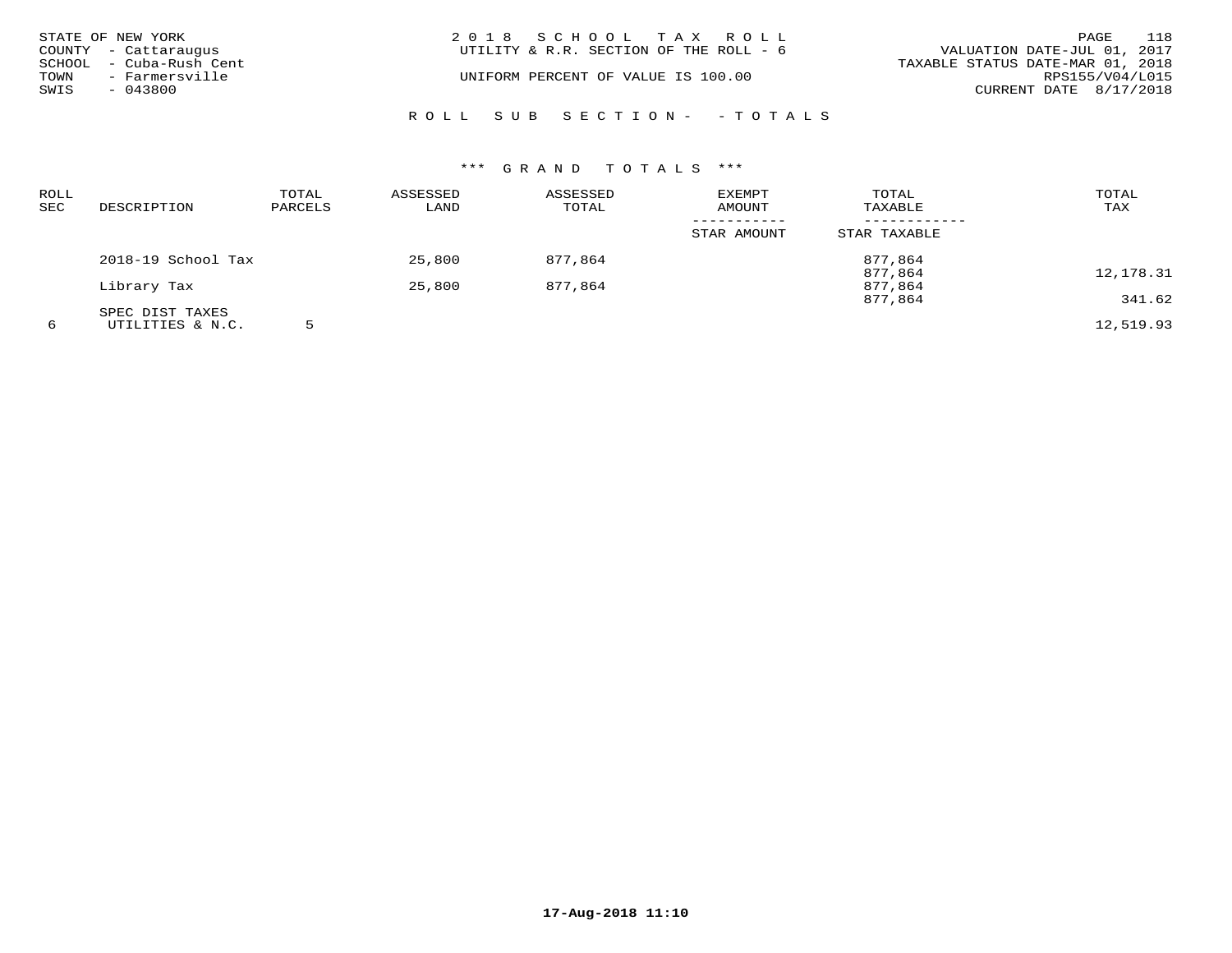| STATE OF NEW YORK<br>COUNTY - Cattaraugus<br>SCHOOL - Cuba-Rush Cent<br>TOWN<br>- Farmersville<br>SWIS<br>- 043800 | 2018 SCHOOL TAX ROLL<br>UTILITY & R.R. SECTION OF THE ROLL - 6<br>UNIFORM PERCENT OF VALUE IS 100.00 | 119<br>PAGE<br>VALUATION DATE-JUL 01, 2017<br>TAXABLE STATUS DATE-MAR 01, 2018<br>RPS155/V04/L015<br>CURRENT DATE 8/17/2018 |
|--------------------------------------------------------------------------------------------------------------------|------------------------------------------------------------------------------------------------------|-----------------------------------------------------------------------------------------------------------------------------|
|                                                                                                                    | ROLL SECTION TOTALS                                                                                  |                                                                                                                             |

|                  |      | ----          |                 | <b>MARINE</b> | AL          | ם כדי ארד לצו |           | $m \wedge m \wedge n$<br>$\cdots$ |
|------------------|------|---------------|-----------------|---------------|-------------|---------------|-----------|-----------------------------------|
| C <sub>CDI</sub> | NAME | דיהר מ<br>'AK | TVDF<br>- - - - | $- - - -$     | ۳۰ تا سلامہ | LUIIONA       | $- - - -$ | $m \times r$<br>- ∠∡∡             |

#### NO SPECIAL DISTRICTS AT THIS LEVEL

\*\*\* S C H O O L D I S T R I C T S U M M A R Y \*\*\*

| CODE   | DISTRICT NAME                    | TOTAL<br>PARCELS | ASSESSED<br>LAND | ASSESSED<br>TOTAL | EXEMPT<br>AMOUNT | TOTAL<br>TAXABLE |           |
|--------|----------------------------------|------------------|------------------|-------------------|------------------|------------------|-----------|
|        |                                  |                  |                  |                   | STAR AMOUNT      | STAR TAXABLE     | TOTAL TAX |
|        | Cuba-Rush Cent                   | 5                | 25,800           | 877,864           |                  | 877,864          |           |
| 024801 |                                  |                  |                  |                   |                  | 877,864          | 12,519.93 |
|        | SUB-TOTAL                        | 5                | 25,800           | 877,864           |                  | 877,864          |           |
|        | $S \cup B - T \cup T A L (CONT)$ |                  |                  |                   |                  | 877,864          | 12,519.93 |
|        | TOTAL                            | 5                | 25,800           | 877,864           |                  | 877,864          |           |
|        | T O T A L (CONT)                 |                  |                  |                   |                  | 877,864          | 12,519.93 |

\*\*\* S Y S T E M C O D E S S U M M A R Y \*\*\*

NO SYSTEM EXEMPTIONS AT THIS LEVEL

\*\*\* E X E M P T I O N S U M M A R Y \*\*\*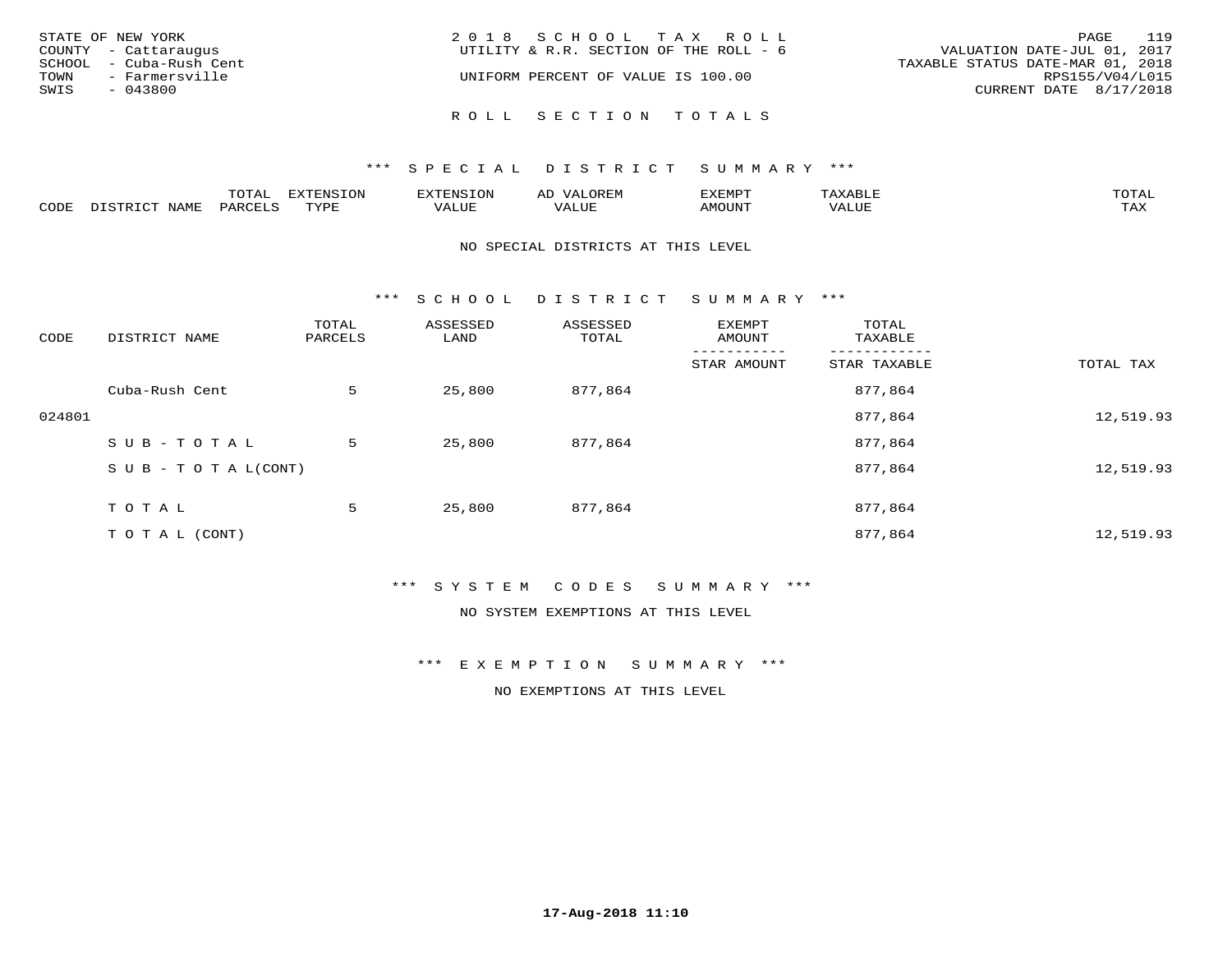| STATE OF NEW YORK<br>COUNTY - Cattaraugus<br>SCHOOL - Cuba-Rush Cent<br>TOWN<br>- Farmersville<br>SWIS<br>- 043800 | 2018 SCHOOL TAX ROLL<br>UTILITY & R.R. SECTION OF THE ROLL - 6<br>UNIFORM PERCENT OF VALUE IS 100.00 | 120<br>PAGE<br>VALUATION DATE-JUL 01, 2017<br>TAXABLE STATUS DATE-MAR 01, 2018<br>RPS155/V04/L015<br>CURRENT DATE 8/17/2018 |
|--------------------------------------------------------------------------------------------------------------------|------------------------------------------------------------------------------------------------------|-----------------------------------------------------------------------------------------------------------------------------|
|                                                                                                                    | ROLL SECTION TOTALS                                                                                  |                                                                                                                             |

| <b>ROLL</b><br><b>SEC</b> | DESCRIPTION        | TOTAL<br>PARCELS | ASSESSED<br>LAND | ASSESSED<br>TOTAL | <b>EXEMPT</b><br><b>AMOUNT</b> | TOTAL<br>TAXABLE   | TOTAL<br>TAX |
|---------------------------|--------------------|------------------|------------------|-------------------|--------------------------------|--------------------|--------------|
|                           |                    |                  |                  |                   | STAR AMOUNT                    | STAR TAXABLE       |              |
|                           | 2018-19 School Tax |                  | 25,800           | 877,864           |                                | 877,864            |              |
|                           | Library Tax        |                  | 25,800           | 877,864           |                                | 877,864<br>877,864 | 12,178.31    |
|                           | SPEC DIST TAXES    |                  |                  |                   |                                | 877,864            | 341.62       |
| 6                         | UTILITIES & N.C.   |                  |                  |                   |                                |                    | 12,519.93    |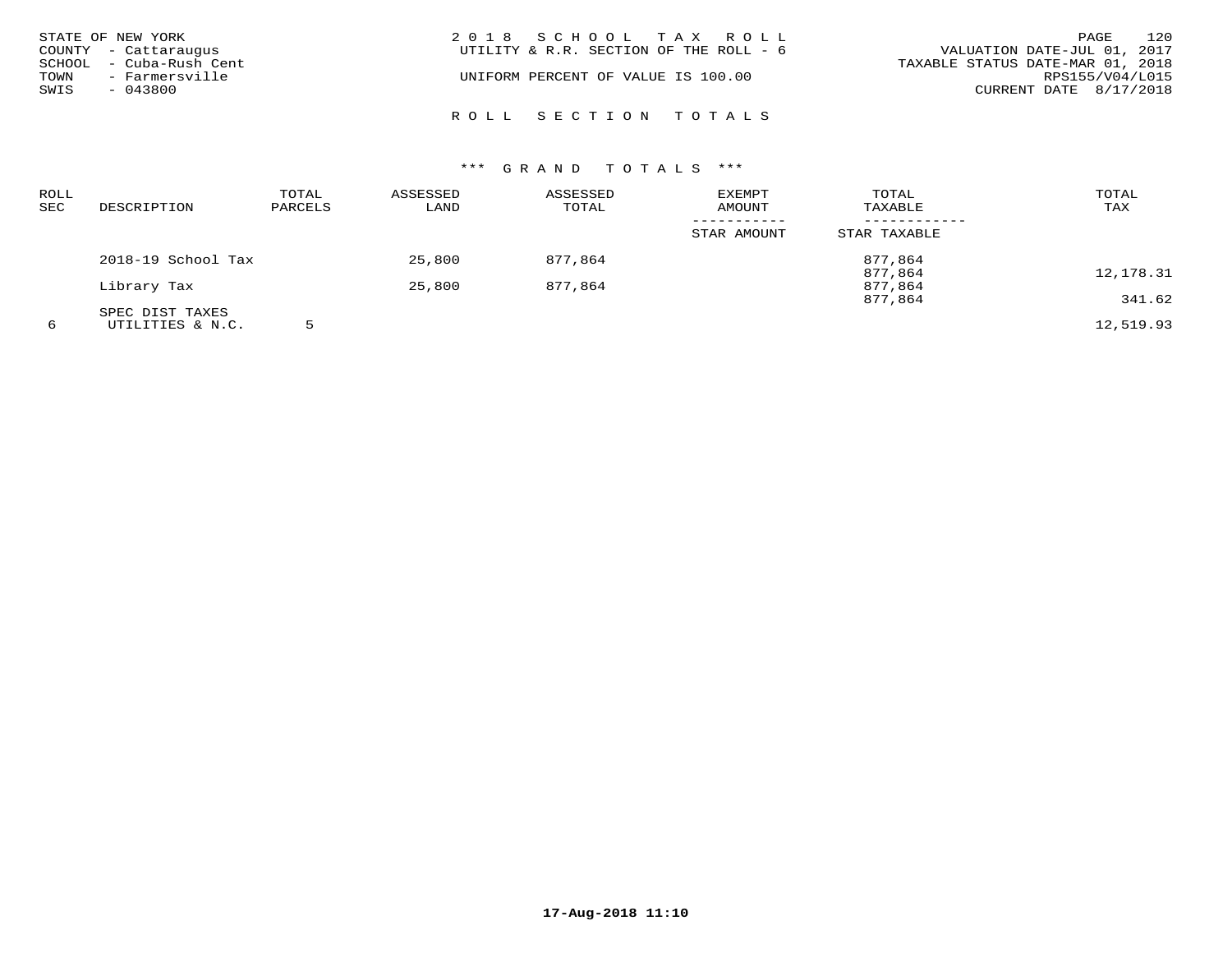| STATE OF NEW YORK<br>COUNTY - Cattaraugus<br>SCHOOL - Cuba-Rush Cent<br>- Farmersville<br>TOWN<br>$-043800$<br>SWIS | 2 0 1 8<br>WHOLLY EXEMPT SECTION OF THE ROLL - 8<br>UNIFORM PERCENT OF VALUE IS 100.00 |        | 121<br>PAGE<br>VALUATION DATE-JUL 01, 2017<br>TAXABLE STATUS DATE-MAR 01, 2018 |                          |                                       |            |               |
|---------------------------------------------------------------------------------------------------------------------|----------------------------------------------------------------------------------------|--------|--------------------------------------------------------------------------------|--------------------------|---------------------------------------|------------|---------------|
| TAX MAP PARCEL NUMBER                                                                                               | PROPERTY LOCATION & CLASS ASSESSMENT                                                   |        |                                                                                |                          |                                       |            |               |
| CURRENT OWNERS NAME                                                                                                 | SCHOOL DISTRICT                                                                        | LAND   |                                                                                | TAX DESCRIPTION          | TAXABLE VALUE                         |            |               |
| CURRENT OWNERS ADDRESS                                                                                              | PARCEL SIZE/GRID COORD                                                                 | TOTAL  |                                                                                | SPECIAL DISTRICTS        |                                       | TAX AMOUNT |               |
|                                                                                                                     |                                                                                        |        |                                                                                |                          |                                       |            |               |
| $23.014 - 1 - 66$                                                                                                   | 9791 Church St<br>620 Religious                                                        |        | RELIGIOUS 25110                                                                |                          | ACCT 5014                             |            | 85,000        |
| Baptist Church                                                                                                      | Cuba-Rush Cent 024801                                                                  |        |                                                                                | 7,400 2018-19 School Tax | 0.00                                  |            | 0.00          |
| Farmersville, NY 14060                                                                                              | 32<br>05<br>03                                                                         | 85,000 | Library Tax                                                                    |                          | 0.00                                  |            | 0.00          |
|                                                                                                                     | FRNT 105.00 DPTH 175.00<br>ACRES<br>0.42<br>EAST-1208227 NRTH-0884925                  |        |                                                                                |                          |                                       |            |               |
|                                                                                                                     | FULL MARKET VALUE                                                                      | 85,000 |                                                                                |                          |                                       |            |               |
|                                                                                                                     |                                                                                        |        |                                                                                | TOTAL TAX ---            |                                       |            | $0.00**$      |
|                                                                                                                     |                                                                                        |        |                                                                                |                          |                                       |            |               |
|                                                                                                                     | 9797 Church St                                                                         |        |                                                                                |                          | ACCT 5016                             |            |               |
| $23.014 - 1 - 67$                                                                                                   | 210 1 Family Res                                                                       |        | PARSONAGE 21600                                                                |                          |                                       |            | 62,700        |
| Baptist Parsonage                                                                                                   | Cuba-Rush Cent 024801                                                                  |        |                                                                                | 6,200 2018-19 School Tax | 0.00                                  |            | 0.00          |
| 9797 Church St                                                                                                      | 32 05 03                                                                               |        | 62,700 Library Tax                                                             |                          | 0.00                                  |            | 0.00          |
| Farmersville, NY 14060                                                                                              | 55.00 DPTH 175.00<br>FRNT<br>ACRES<br>0.22<br>EAST-1208228 NRTH-0885002                |        |                                                                                |                          |                                       |            |               |
|                                                                                                                     | FULL MARKET VALUE                                                                      | 62,700 |                                                                                |                          |                                       |            |               |
|                                                                                                                     |                                                                                        |        |                                                                                | TOTAL TAX ---            |                                       |            | $0.00**$      |
|                                                                                                                     |                                                                                        |        |                                                                                |                          |                                       |            |               |
|                                                                                                                     | Church St                                                                              |        |                                                                                |                          | ACCT 0360                             |            | 800           |
| $23.014 - 1 - 68.1$<br>Farmersville Baptist                                                                         | 314 Rural vac<10<br>Cuba-Rush Cent 024801                                              |        | RELIGIOUS 25110                                                                | 800 2018-19 School Tax   | 0.00                                  |            | 0.00          |
| Church                                                                                                              | 32 05 03                                                                               | 800    | Library Tax                                                                    |                          | 0.00                                  |            | 0.00          |
| 9797 Church St                                                                                                      | FRNT 128.00 DPTH 189.50                                                                |        |                                                                                |                          |                                       |            |               |
| Farmersville Station, NY 14060 ACRES                                                                                | 0.56                                                                                   |        |                                                                                |                          |                                       |            |               |
|                                                                                                                     | EAST-1208076 NRTH-0884927                                                              |        |                                                                                |                          |                                       |            |               |
|                                                                                                                     | DEED BOOK 794<br>PG-00254                                                              |        |                                                                                |                          |                                       |            |               |
|                                                                                                                     | FULL MARKET VALUE                                                                      | 800    |                                                                                |                          |                                       |            |               |
|                                                                                                                     |                                                                                        |        |                                                                                | TOTAL TAX ---            |                                       |            | $0.00**$      |
|                                                                                                                     |                                                                                        |        |                                                                                |                          | ********** 23.014-1-32 ************** |            |               |
|                                                                                                                     | Elton Rd                                                                               |        |                                                                                |                          | ACCT 0408                             |            |               |
| $23.014 - 1 - 32$<br>Farmersville Fire                                                                              | 331 Com vac w/im<br>Cuba-Rush Cent 024801                                              |        | FIRE-DEPT 26400                                                                | 7,600 2018-19 School Tax | 0.00                                  |            | 8,600<br>0.00 |
| Dept Inc                                                                                                            | $-05$<br>32<br>$-03$                                                                   | 8,600  | Library Tax                                                                    |                          | 0.00                                  |            | 0.00          |
| Farmersville, NY 14060                                                                                              | 70.00 DPTH 290.00<br>FRNT<br>EAST-1208651 NRTH-0885001<br>DEED BOOK 802<br>PG-00143    |        |                                                                                |                          |                                       |            |               |
|                                                                                                                     | FULL MARKET VALUE                                                                      | 8,600  |                                                                                |                          |                                       |            |               |
|                                                                                                                     |                                                                                        |        |                                                                                | TOTAL TAX ---            |                                       |            | $0.00**$      |
|                                                                                                                     |                                                                                        |        |                                                                                |                          |                                       |            |               |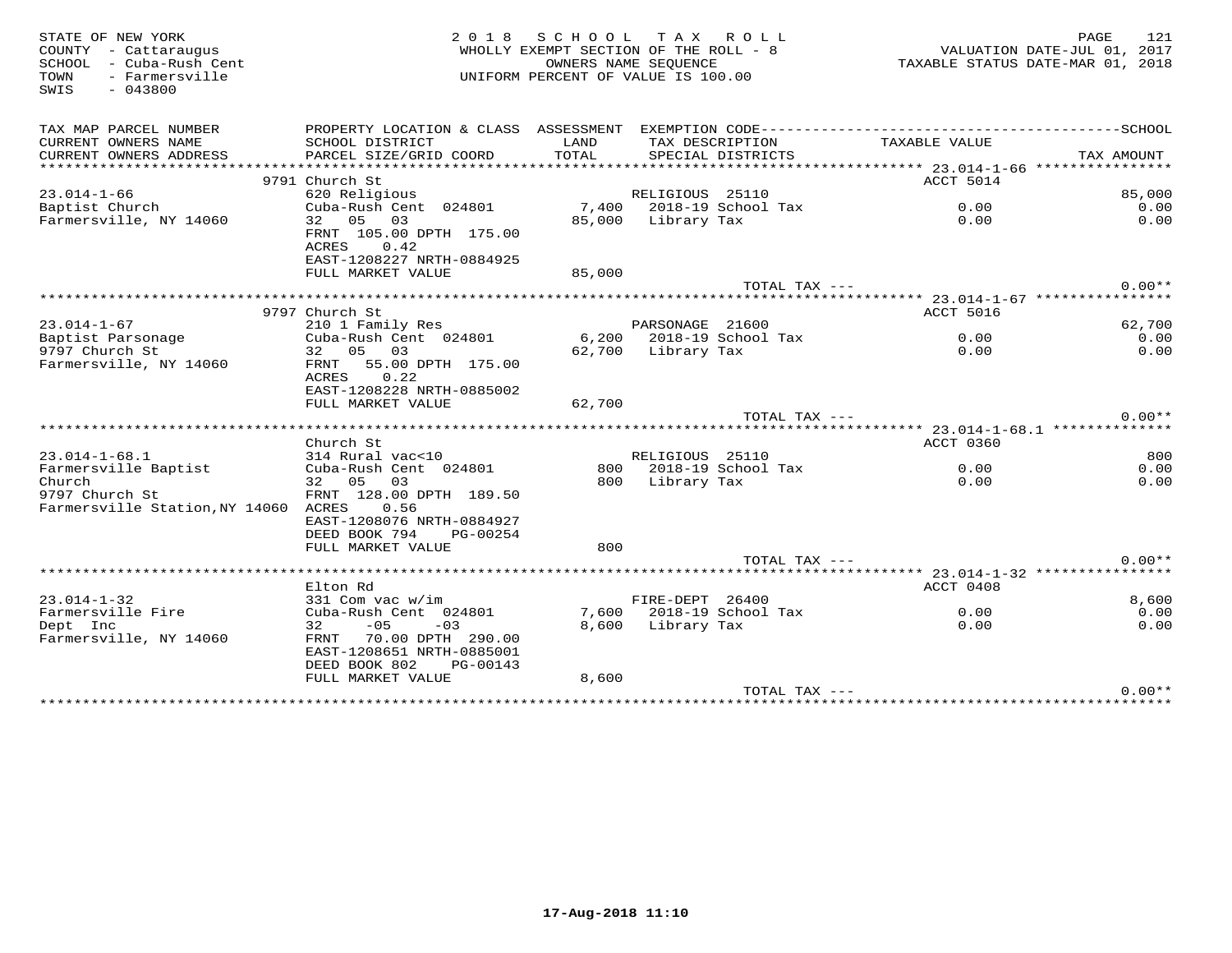| STATE OF NEW YORK<br>COUNTY - Cattaraugus<br>SCHOOL - Cuba-Rush Cent<br>- Farmersville<br>TOWN<br>SWIS<br>$-043800$ | 2 0 1 8                                                                                      | SCHOOL TAX ROLL<br>WHOLLY EXEMPT SECTION OF THE ROLL - 8<br>UNIFORM PERCENT OF VALUE IS 100.00 | OWNERS NAME SEQUENCE | 122<br>PAGE<br>VALUATION DATE-JUL 01, 2017<br>TAXABLE STATUS DATE-MAR 01, 2018 |                  |            |
|---------------------------------------------------------------------------------------------------------------------|----------------------------------------------------------------------------------------------|------------------------------------------------------------------------------------------------|----------------------|--------------------------------------------------------------------------------|------------------|------------|
| TAX MAP PARCEL NUMBER                                                                                               | PROPERTY LOCATION & CLASS ASSESSMENT EXEMPTION CODE-----------------------------------SCHOOL |                                                                                                |                      |                                                                                |                  |            |
| CURRENT OWNERS NAME<br>CURRENT OWNERS ADDRESS                                                                       | SCHOOL DISTRICT<br>PARCEL SIZE/GRID COORD                                                    | LAND<br>TOTAL                                                                                  |                      | TAX DESCRIPTION<br>SPECIAL DISTRICTS                                           | TAXABLE VALUE    | TAX AMOUNT |
| ***********************                                                                                             |                                                                                              |                                                                                                |                      |                                                                                |                  |            |
|                                                                                                                     | 980 Elton Rd                                                                                 |                                                                                                |                      |                                                                                | <b>ACCT 5012</b> |            |
| $23.014 - 1 - 31$                                                                                                   | 662 Police/fire                                                                              |                                                                                                | FIRE-DEPT 26400      |                                                                                |                  | 186,700    |
| Farmersville Fire Dept                                                                                              | Cuba-Rush Cent 024801                                                                        |                                                                                                |                      | 8,100 2018-19 School Tax                                                       | 0.00             | 0.00       |
| 980 Elton Rd                                                                                                        | 32 05 03                                                                                     |                                                                                                | 186,700 Library Tax  |                                                                                | 0.00             | 0.00       |
| Farmersville, NY 14060                                                                                              | FRNT 155.00 DPTH 290.00<br>ACRES 1.03<br>EAST-1208567 NRTH-0884925                           |                                                                                                |                      |                                                                                |                  |            |
|                                                                                                                     | FULL MARKET VALUE                                                                            | 186,700                                                                                        |                      |                                                                                |                  | $0.00**$   |
|                                                                                                                     |                                                                                              |                                                                                                |                      | TOTAL TAX ---                                                                  |                  |            |
|                                                                                                                     | Co Line Rd                                                                                   |                                                                                                |                      |                                                                                | ACCT 5009        |            |
| $23.004 - 1 - 25$                                                                                                   | 932 Forest s532b                                                                             |                                                                                                | NYS OWNED 12100      |                                                                                |                  | 74,800     |
| State Of New York                                                                                                   | Cuba-Rush Cent 024801                                                                        |                                                                                                |                      | 74,800 2018-19 School Tax                                                      | 0.00             | 0.00       |
| Attn: County Treasurer                                                                                              | 07 05 03                                                                                     |                                                                                                | 74,800 Library Tax   |                                                                                | 0.00             | 0.00       |
| Cattaraugus County<br>303 Court St                                                                                  | Multiple Use<br>Catt 6.1B                                                                    |                                                                                                |                      |                                                                                |                  |            |
| Little Valley, NY 14755                                                                                             | ACRES 71.65                                                                                  |                                                                                                |                      |                                                                                |                  |            |
|                                                                                                                     | EAST-1221457 NRTH-0881406                                                                    |                                                                                                |                      |                                                                                |                  |            |
|                                                                                                                     | DEED BOOK 644<br>PG-00598                                                                    |                                                                                                |                      |                                                                                |                  |            |
|                                                                                                                     | FULL MARKET VALUE                                                                            | 74,800                                                                                         |                      | TOTAL TAX ---                                                                  |                  | $0.00**$   |
|                                                                                                                     |                                                                                              |                                                                                                |                      |                                                                                |                  |            |
|                                                                                                                     | West Branch & Bush Rd                                                                        |                                                                                                |                      |                                                                                | <b>ACCT 5008</b> |            |
| $32.002 - 1 - 8$                                                                                                    | 932 Forest s532b                                                                             |                                                                                                | NYS OWNED 12100      |                                                                                |                  | 63,200     |
| State Of New York                                                                                                   | Cuba-Rush Cent 024801                                                                        |                                                                                                |                      | $63,200$ 2018-19 School Tax                                                    | 0.00             | 0.00       |
| Attn: County Treasurer                                                                                              | $04/05/12/13$ 05 03                                                                          | 63,200 Library Tax                                                                             |                      |                                                                                | 0.00             | 0.00       |
| Cattaraugus County                                                                                                  | Multiple Use                                                                                 |                                                                                                |                      |                                                                                |                  |            |
| 303 Court St                                                                                                        | Catt 6.1A                                                                                    |                                                                                                |                      |                                                                                |                  |            |
| Little Valley, NY 14755                                                                                             | ACRES 146.84<br>EAST-1218127 NRTH-0873542                                                    |                                                                                                |                      |                                                                                |                  |            |
|                                                                                                                     | DEED BOOK 643<br>PG-00436                                                                    |                                                                                                |                      |                                                                                |                  |            |
|                                                                                                                     | FULL MARKET VALUE                                                                            | 63,200                                                                                         |                      |                                                                                |                  |            |
|                                                                                                                     |                                                                                              |                                                                                                |                      | TOTAL TAX ---                                                                  |                  | $0.00**$   |
|                                                                                                                     |                                                                                              |                                                                                                |                      |                                                                                |                  |            |
|                                                                                                                     | 944 Co Rd 21                                                                                 |                                                                                                |                      |                                                                                | ACCT 0030        |            |
| $23.014 - 1 - 29$                                                                                                   | 652 Govt bldgs                                                                               |                                                                                                | USA-PROP 14110       |                                                                                |                  | 92,100     |
| Us Postal Service                                                                                                   | Cuba-Rush Cent 024801                                                                        |                                                                                                |                      | 8,000 2018-19 School Tax                                                       | 0.00             | 0.00       |
| PO Box 8601                                                                                                         | 32 05<br>03                                                                                  |                                                                                                | 92,100 Library Tax   |                                                                                | 0.00             | 0.00       |
| Philadelphia, PA 19197-0120                                                                                         | FRNT 205.00 DPTH 210.00<br>EAST-1208436 NRTH-0884724                                         |                                                                                                |                      |                                                                                |                  |            |
|                                                                                                                     | DEED BOOK 732<br>PG-00929                                                                    |                                                                                                |                      |                                                                                |                  |            |
|                                                                                                                     | FULL MARKET VALUE                                                                            | 92,100                                                                                         |                      |                                                                                |                  |            |
|                                                                                                                     |                                                                                              |                                                                                                |                      | TOTAL TAX ---                                                                  |                  | $0.00**$   |
|                                                                                                                     |                                                                                              |                                                                                                |                      |                                                                                |                  |            |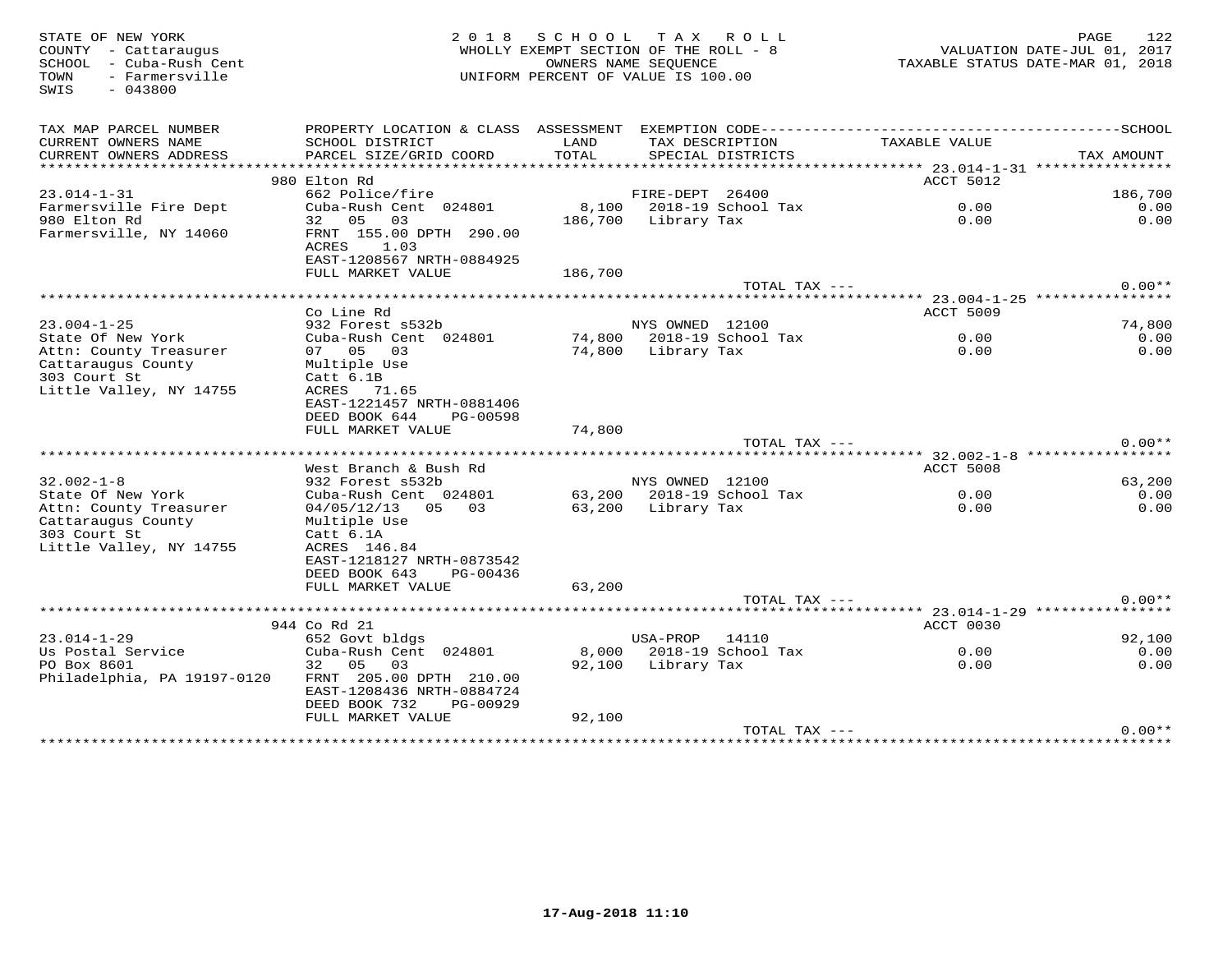| STATE OF NEW YORK<br>COUNTY - Cattaraugus<br>SCHOOL - Cuba-Rush Cent<br>TOWN<br>- Farmersville<br>SWIS<br>- 043800 | 2018 SCHOOL TAX ROLL<br>WHOLLY EXEMPT SECTION OF THE ROLL - 8 | 123<br>PAGE<br>VALUATION DATE-JUL 01, 2017<br>TAXABLE STATUS DATE-MAR 01, 2018<br>RPS155/V04/L015<br>CURRENT DATE 8/17/2018 |
|--------------------------------------------------------------------------------------------------------------------|---------------------------------------------------------------|-----------------------------------------------------------------------------------------------------------------------------|
|                                                                                                                    | ROLL SUB SECTION- - TOTALS                                    |                                                                                                                             |

|      |              | $T0$ $T1$          | EXTENSION | $\sim$ | AL<br>JR E.N | דסאיזצי       |       | $m \wedge m \wedge n$<br><b>ΓΓΑ'</b> |
|------|--------------|--------------------|-----------|--------|--------------|---------------|-------|--------------------------------------|
| CODE | <b>NTAMT</b> | PARCF <sup>T</sup> | TVDF<br>. | . ALUF | ----<br>ALUI | <b>AMOUNT</b> | 'ALUL | <b>TAY</b><br>- ∠∡∡                  |

#### NO SPECIAL DISTRICTS AT THIS LEVEL

\*\*\* S C H O O L D I S T R I C T S U M M A R Y \*\*\*

| CODE   | DISTRICT NAME                    | TOTAL<br>PARCELS | ASSESSED<br>LAND | ASSESSED<br>TOTAL | EXEMPT<br>AMOUNT | TOTAL<br>TAXABLE |           |
|--------|----------------------------------|------------------|------------------|-------------------|------------------|------------------|-----------|
|        |                                  |                  |                  |                   | STAR AMOUNT      | STAR TAXABLE     | TOTAL TAX |
|        | Cuba-Rush Cent                   | 8                | 176,100          | 573,900           | 573,900          |                  |           |
| 024801 |                                  |                  |                  |                   |                  |                  |           |
|        | SUB-TOTAL                        | 8                | 176,100          | 573,900           | 573,900          |                  |           |
|        | $S \cup B - T \cup T A L (CONT)$ |                  |                  |                   |                  |                  |           |
|        |                                  |                  |                  |                   |                  |                  |           |
|        | TOTAL                            | 8                | 176,100          | 573,900           | 573,900          |                  |           |
|        | T O T A L (CONT)                 |                  |                  |                   |                  |                  |           |

\*\*\* S Y S T E M C O D E S S U M M A R Y \*\*\*

#### NO SYSTEM EXEMPTIONS AT THIS LEVEL

| CODE           | DESCRIPTION           | TOTAL<br>PARCELS | SCHOOL            |
|----------------|-----------------------|------------------|-------------------|
| 12100<br>14110 | NYS OWNED<br>USA-PROP | 2                | 138,000<br>92,100 |
| 21600          | PARSONAGE             |                  | 62,700            |
| 25110          | RELIGIOUS             | 2                | 85,800            |
| 26400          | FIRE-DEPT             | 2                | 195,300           |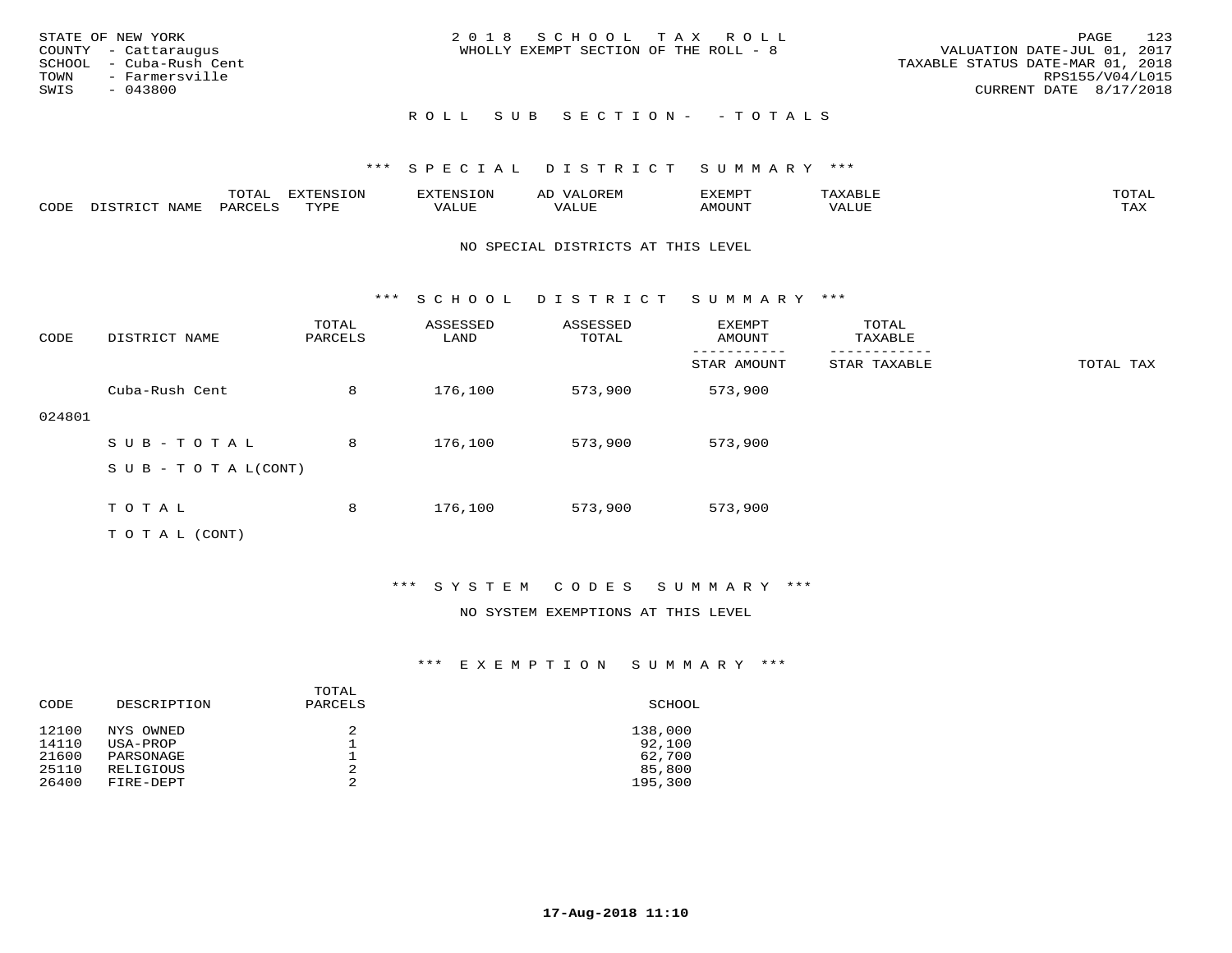| STATE OF NEW YORK<br>COUNTY - Cattarauqus<br>SCHOOL  – Cuba-Rush Cent<br>TOWN<br>- Farmersville<br>SWIS<br>$-043800$ | 2018 SCHOOL TAX ROLL<br>WHOLLY EXEMPT SECTION OF THE ROLL - 8 | 124<br>PAGE<br>VALUATION DATE-JUL 01, 2017<br>TAXABLE STATUS DATE-MAR 01, 2018<br>RPS155/V04/L015<br>CURRENT DATE $8/17/2018$ |
|----------------------------------------------------------------------------------------------------------------------|---------------------------------------------------------------|-------------------------------------------------------------------------------------------------------------------------------|
|                                                                                                                      | ROLL SUB SECTION- - TOTALS                                    |                                                                                                                               |

# \*\*\* E X E M P T I O N S U M M A R Y \*\*\*

| CODE | DESCRIPTION | TOTAL<br>PARCELS | SCHOOL  |
|------|-------------|------------------|---------|
|      | тотаь       |                  | 573,900 |

| <b>ROLL</b><br><b>SEC</b> | DESCRIPTION                                    | TOTAL<br>PARCELS | ASSESSED<br>LAND | ASSESSED<br>TOTAL | EXEMPT<br>AMOUNT | TOTAL<br>TAXABLE | TOTAL<br>TAX |
|---------------------------|------------------------------------------------|------------------|------------------|-------------------|------------------|------------------|--------------|
|                           |                                                |                  |                  |                   | STAR AMOUNT      | STAR TAXABLE     |              |
| 8                         | RS 8 TOTAL<br>SPEC DIST TAXES<br>WHOLLY EXEMPT |                  | 176,100          | 573,900           | 573,900          |                  |              |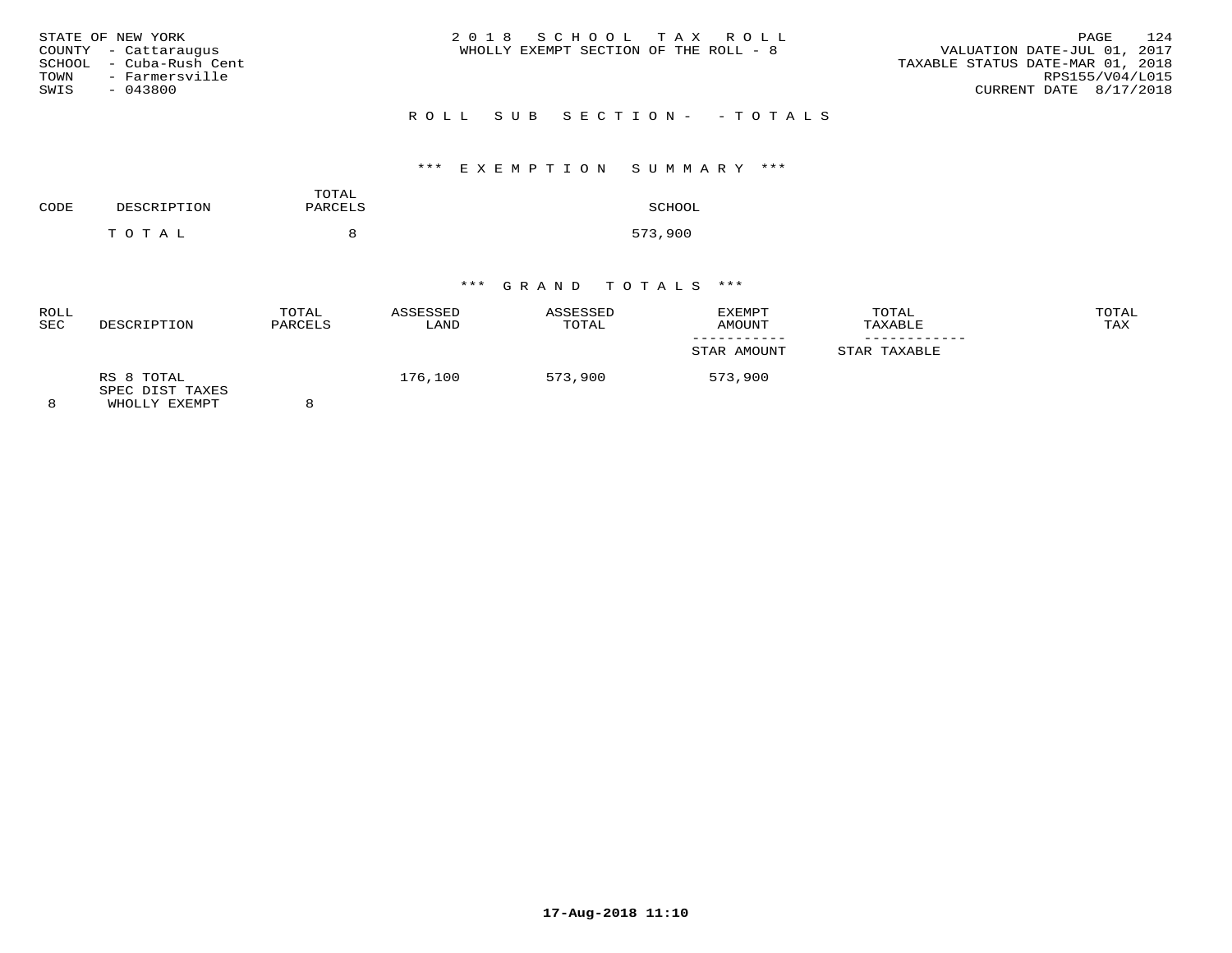|      | STATE OF NEW YORK       | 2018 SCHOOL TAX ROLL                                                 | PAGE                   | 125 |
|------|-------------------------|----------------------------------------------------------------------|------------------------|-----|
|      | COUNTY - Cattaraugus    | VALUATION DATE-JUL 01, 2017<br>WHOLLY EXEMPT SECTION OF THE ROLL - 8 |                        |     |
|      | SCHOOL - Cuba-Rush Cent | TAXABLE STATUS DATE-MAR 01, 2018                                     |                        |     |
|      | TOWN - Farmersville     |                                                                      | RPS155/V04/L015        |     |
| SWIS | $-043800$               |                                                                      | CURRENT DATE 8/17/2018 |     |
|      |                         |                                                                      |                        |     |

# ROLL SECTION TOTALS

## \*\*\* S P E C I A L D I S T R I C T S U M M A R Y \*\*\*

|     | $m \wedge m \wedge n$ | $T^{\sim}$<br>pszmpatoj<br>LUP | $\sim$ | ,,, <del>,</del> ,,, <del>,</del> ,<br>. ب<br>التستدعات |            | $m \wedge m$       |
|-----|-----------------------|--------------------------------|--------|---------------------------------------------------------|------------|--------------------|
| CDD |                       | TVDF                           |        |                                                         | $\Delta$ . | $- - - -$<br>. ris |

#### NO SPECIAL DISTRICTS AT THIS LEVEL

\*\*\* S C H O O L D I S T R I C T S U M M A R Y \*\*\*

| CODE   | DISTRICT NAME                    | TOTAL<br>PARCELS | ASSESSED<br>LAND | ASSESSED<br>TOTAL | EXEMPT<br>AMOUNT | TOTAL<br>TAXABLE |           |
|--------|----------------------------------|------------------|------------------|-------------------|------------------|------------------|-----------|
|        |                                  |                  |                  |                   | STAR AMOUNT      | STAR TAXABLE     | TOTAL TAX |
|        | Cuba-Rush Cent                   | 8                | 176,100          | 573,900           | 573,900          |                  |           |
| 024801 |                                  |                  |                  |                   |                  |                  |           |
|        | SUB-TOTAL                        | 8                | 176,100          | 573,900           | 573,900          |                  |           |
|        | $S \cup B - T \cup T A L (CONT)$ |                  |                  |                   |                  |                  |           |
|        |                                  |                  |                  |                   |                  |                  |           |
|        | TOTAL                            | 8                | 176,100          | 573,900           | 573,900          |                  |           |
|        | T O T A L (CONT)                 |                  |                  |                   |                  |                  |           |

## \*\*\* S Y S T E M C O D E S S U M M A R Y \*\*\*

## NO SYSTEM EXEMPTIONS AT THIS LEVEL

| CODE  | DESCRIPTION | TOTAL<br>PARCELS | SCHOOL  |
|-------|-------------|------------------|---------|
| 12100 | NYS OWNED   | 2                | 138,000 |
| 14110 | USA-PROP    |                  | 92,100  |
| 21600 | PARSONAGE   |                  | 62,700  |
| 25110 | RELIGIOUS   | 2                | 85,800  |
| 26400 | FIRE-DEPT   | 2                | 195,300 |
|       |             |                  |         |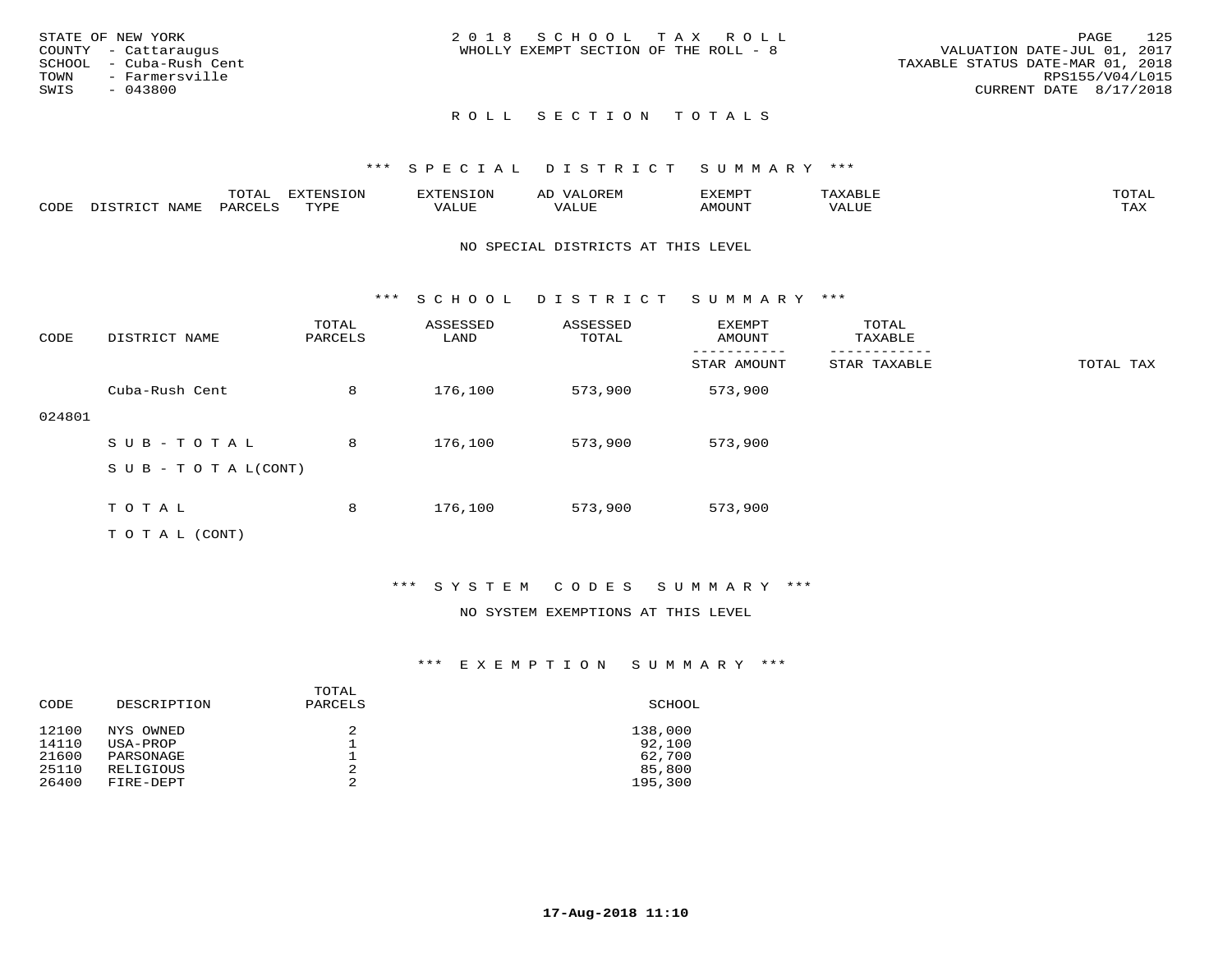| STATE OF NEW YORK<br>COUNTY - Cattaraugus<br>SCHOOL - Cuba-Rush Cent<br>TOWN<br>- Farmersville<br>SWIS<br>$-043800$ | 2018 SCHOOL TAX ROLL<br>WHOLLY EXEMPT SECTION OF THE ROLL - 8 | 126<br>PAGE<br>VALUATION DATE-JUL 01, 2017<br>TAXABLE STATUS DATE-MAR 01, 2018<br>RPS155/V04/L015<br>CURRENT DATE 8/17/2018 |
|---------------------------------------------------------------------------------------------------------------------|---------------------------------------------------------------|-----------------------------------------------------------------------------------------------------------------------------|
|                                                                                                                     | ROLL SECTION TOTALS                                           |                                                                                                                             |

# \*\*\* E X E M P T I O N S U M M A R Y \*\*\*

| CODE | DESCRIPTION | TOTAL<br>PARCELS | SCHOOL  |
|------|-------------|------------------|---------|
|      | TOTAL       |                  | 573,900 |

| <b>ROLL</b><br><b>SEC</b> | DESCRIPTION                                    | TOTAL<br>PARCELS | ASSESSED<br>LAND | ASSESSED<br>TOTAL | EXEMPT<br>AMOUNT | TOTAL<br>TAXABLE | TOTAL<br>TAX |
|---------------------------|------------------------------------------------|------------------|------------------|-------------------|------------------|------------------|--------------|
|                           |                                                |                  |                  |                   | STAR AMOUNT      | STAR TAXABLE     |              |
|                           | RS 8 TOTAL<br>SPEC DIST TAXES<br>WHOLLY EXEMPT |                  | 176,100          | 573,900           | 573,900          |                  |              |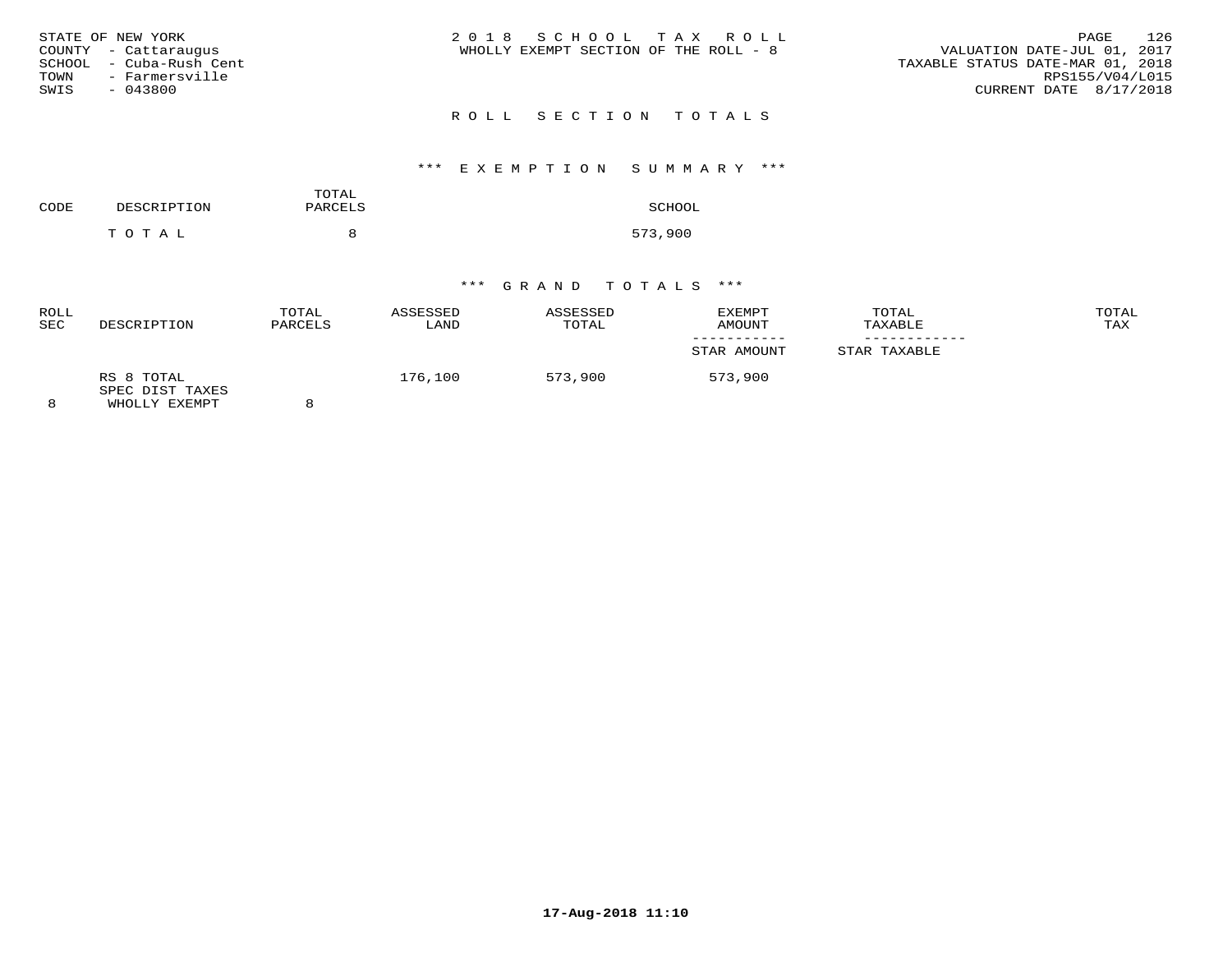| STATE OF NEW YORK       | 2018 SCHOOL TAX ROLL | 127<br>PAGE                      |
|-------------------------|----------------------|----------------------------------|
| COUNTY - Cattaraugus    |                      | VALUATION DATE-JUL 01, 2017      |
| SCHOOL - Cuba-Rush Cent | SWIS TOTALS          | TAXABLE STATUS DATE-MAR 01, 2018 |
| TOWN<br>- Farmersville  |                      | RPS155/V04/L015                  |
| SWIS<br>$-043800$       |                      | CURRENT DATE 8/17/2018           |

|                           |     | $- - -$ | $\sqrt{27}$<br>T |       |                | ⊥ A∆ | $\sim$ m $\sim$ $+$<br>◡∸∸                                                                                                                                                                                                                                                                                                                                                                                                                               |
|---------------------------|-----|---------|------------------|-------|----------------|------|----------------------------------------------------------------------------------------------------------------------------------------------------------------------------------------------------------------------------------------------------------------------------------------------------------------------------------------------------------------------------------------------------------------------------------------------------------|
| C <sub>CD1</sub><br>َ باب | ΆΜΕ | $\sim$  | mizni            | 1111F | <b>MOTTNTE</b> |      | $\overline{ }$ $\overline{ }$ $\overline{ }$ $\overline{ }$ $\overline{ }$ $\overline{ }$ $\overline{ }$ $\overline{ }$ $\overline{ }$ $\overline{ }$ $\overline{ }$ $\overline{ }$ $\overline{ }$ $\overline{ }$ $\overline{ }$ $\overline{ }$ $\overline{ }$ $\overline{ }$ $\overline{ }$ $\overline{ }$ $\overline{ }$ $\overline{ }$ $\overline{ }$ $\overline{ }$ $\overline{ }$ $\overline{ }$ $\overline{ }$ $\overline{$<br>$\cdots$<br>- 53.43 |

NO SPECIAL DISTRICTS AT THIS LEVEL

\*\*\* S C H O O L D I S T R I C T S U M M A R Y \*\*\*

| CODE   | DISTRICT NAME              | TOTAL<br>PARCELS | ASSESSED<br>LAND | ASSESSED<br>TOTAL | EXEMPT<br>AMOUNT | TOTAL<br>TAXABLE          |          |            |
|--------|----------------------------|------------------|------------------|-------------------|------------------|---------------------------|----------|------------|
|        |                            |                  |                  |                   | STAR AMOUNT      | ---------<br>STAR TAXABLE | TAX RATE | TOTAL TAX  |
|        | Cuba-Rush Cent             | 389              | 12919,100        | 27049,403         | 1909,073         | 25,140,330                |          |            |
| 024801 |                            |                  |                  |                   | 4135,254         | 21,005,076                | .389151  | 301,179.84 |
|        | $SUB - TO TAL$             | 389              | 12919,100        | 27049,403         | 1909,073         | 25,140,330                |          |            |
|        | S U B - T O T A $L$ (CONT) |                  |                  |                   | 4135,254         | 21,005,076                |          | 301,179.84 |
|        | TOTAL                      |                  |                  |                   |                  |                           |          |            |
|        |                            | 389              | 12919,100        | 27049,403         | 1909,073         | 25,140,330                |          |            |
|        | T O T A L (CONT)           |                  |                  |                   | 4135,254         | 21,005,076                |          | 301,179.84 |

\*\*\* S Y S T E M C O D E S S U M M A R Y \*\*\*

#### NO SYSTEM EXEMPTIONS AT THIS LEVEL

| CODE  | DESCRIPTION | TOTAL<br>PARCELS | SCHOOL  |
|-------|-------------|------------------|---------|
| 12100 | NYS OWNED   | 2                | 138,000 |
| 14110 | USA-PROP    |                  | 92,100  |
| 21600 | PARSONAGE   |                  | 62,700  |
| 25110 | RELIGIOUS   | 2                | 85,800  |
| 26400 | FIRE-DEPT   | 2                | 195,300 |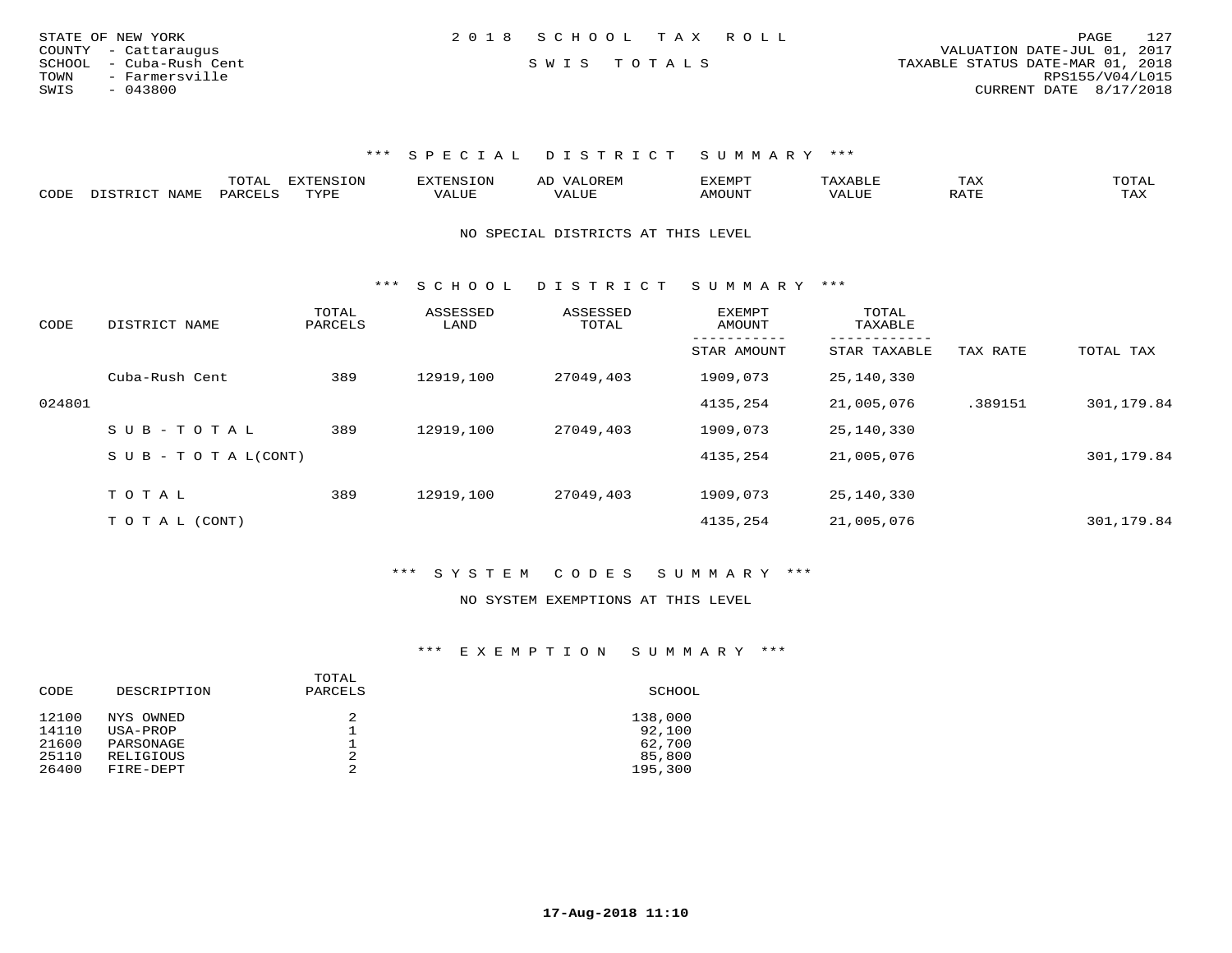| STATE OF NEW YORK |                  |  |
|-------------------|------------------|--|
| COUNTY            | - Cattaraugus    |  |
| SCHOOL            | - Cuba-Rush Cent |  |
| TOWN              | - Farmersville   |  |
| SWIS              | $-043800$        |  |

### \*\*\* E X E M P T I O N S U M M A R Y \*\*\*

| CODE  | DESCRIPTION     | TOTAL<br>PARCELS | SCHOOL   |
|-------|-----------------|------------------|----------|
| 41700 | AG BLDG         | 5                | 182,200  |
| 41720 | AG DIST         | 22               | 662,632  |
| 41730 | AG DISTOUT      | 5                | 113,650  |
| 41800 | AGED $C/T/S$    | 5                | 246,496  |
| 41804 | AGED S          | 7                | 126,195  |
| 41834 | ENH STAR        | 36               | 2101,154 |
| 41854 | <b>BAS STAR</b> | 68               | 2034,100 |
| 47610 | BUS C/T/S       |                  | 4,000    |
|       | TOTAL           | 157              | 6044,327 |
|       |                 |                  |          |

| ROLL<br>SEC | DESCRIPTION                         | TOTAL<br>PARCELS | ASSESSED<br>LAND | ASSESSED<br>TOTAL | <b>EXEMPT</b><br>AMOUNT | TOTAL<br>TAXABLE         |             |            |
|-------------|-------------------------------------|------------------|------------------|-------------------|-------------------------|--------------------------|-------------|------------|
|             |                                     |                  |                  |                   | STAR AMOUNT             | STAR TAXABLE             | TAX<br>RATE |            |
|             | 2018-19 School Tax                  |                  | 9903,200         | 22398,669         | 1,335,173<br>4135,254   | 21,063,496<br>16,928,242 | 13.872669   | 234,839.89 |
|             | Library Tax                         |                  | 9903,200         | 22398,669         | 1,335,173               | 21,063,496               |             |            |
|             | SPEC DIST TAXES                     |                  |                  |                   |                         | 21,063,496               | 0.389151    | 8,196.89   |
| 1           | TAXABLE                             | 363              |                  |                   |                         |                          |             | 243,036.78 |
|             | 2018-19 School Tax                  |                  | 2814,000         | 2816,810          |                         | 2,816,810                |             |            |
|             | Library Tax                         |                  | 2814,000         | 2816,810          |                         | 2,816,810<br>2,816,810   | 13.872669   | 39,076.68  |
|             |                                     |                  |                  |                   |                         | 2,816,810                | 0.389151    | 1,096.16   |
| 3           | SPEC DIST TAXES<br>STATE OWNED LAND | 11               |                  |                   |                         |                          |             | 40,172.84  |
|             | 2018-19 School Tax                  |                  |                  | 382,160           |                         | 382,160                  |             |            |
|             |                                     |                  |                  |                   |                         | 382,160                  | 13.872669   | 5,301.58   |
|             | Library Tax                         |                  |                  | 382,160           |                         | 382,160<br>382,160       | 0.389151    | 148.71     |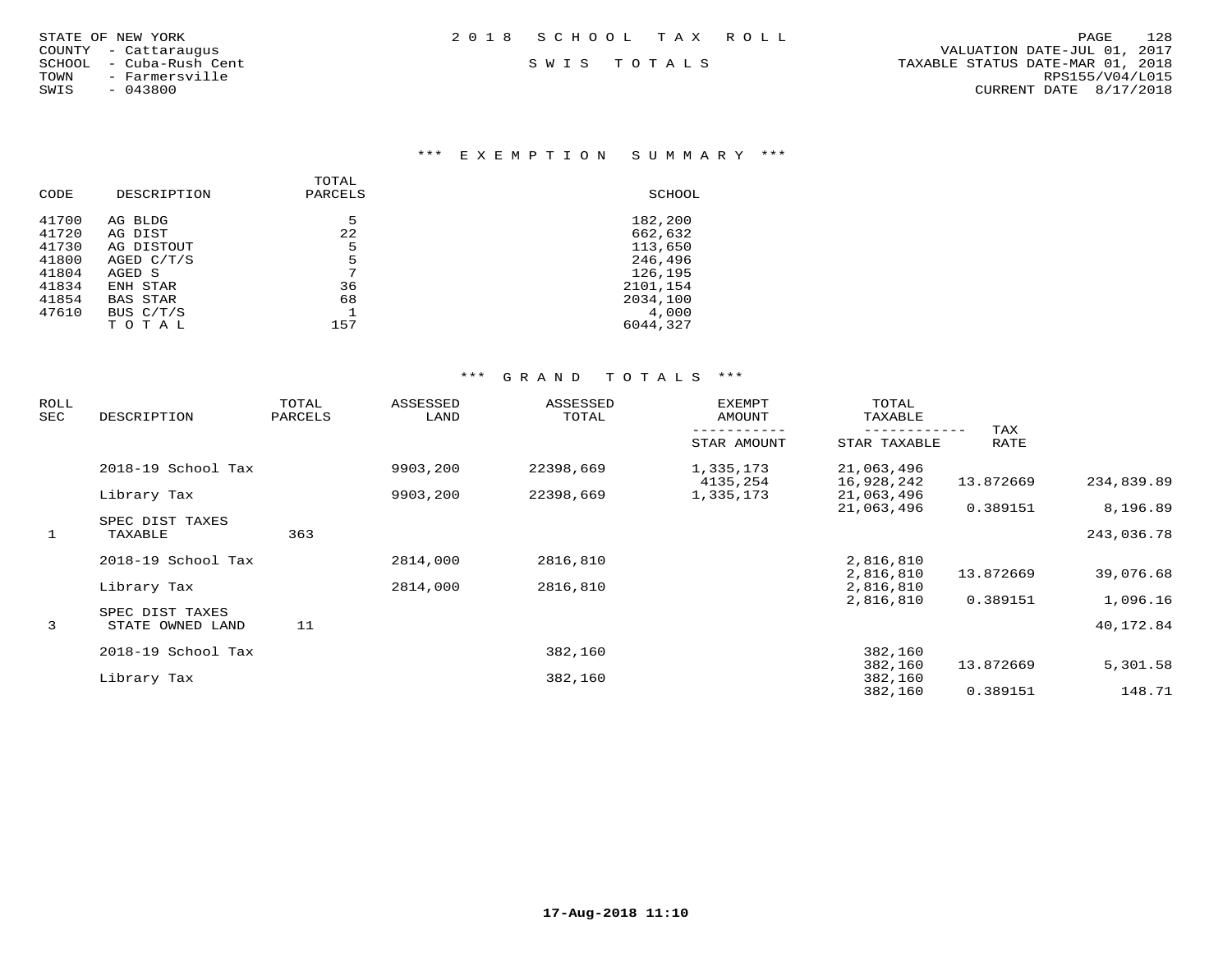| STATE OF NEW YORK |                  |
|-------------------|------------------|
| COUNTY            | - Cattarauqus    |
| SCHOOL            | - Cuba-Rush Cent |
| TOWN              | - Farmersville   |
| SWIS              | $-043800$        |

 COUNTY - Cattaraugus VALUATION DATE-JUL 01, 2017 SCHOOL - Cuba-Rush Cent S W I S T O T A L S TAXABLE STATUS DATE-MAR 01, 2018 TOWN - Farmersville RPS155/V04/L015SWIS - 043800 CURRENT DATE 8/17/2018

| ROLL<br><b>SEC</b> | DESCRIPTION        | TOTAL<br><b>PARCELS</b> | ASSESSED<br>LAND | ASSESSED<br>TOTAL | <b>EXEMPT</b><br><b>AMOUNT</b> | TOTAL<br>TAXABLE   |             |            |
|--------------------|--------------------|-------------------------|------------------|-------------------|--------------------------------|--------------------|-------------|------------|
|                    |                    |                         |                  |                   | STAR AMOUNT                    | STAR TAXABLE       | TAX<br>RATE |            |
|                    | SPEC DIST TAXES    |                         |                  |                   |                                |                    |             |            |
| 5                  | SPECIAL FRANCHISE  | 2                       |                  |                   |                                |                    |             | 5,450.29   |
|                    | 2018-19 School Tax |                         | 25,800           | 877,864           |                                | 877,864            |             |            |
|                    | Library Tax        |                         | 25,800           | 877,864           |                                | 877,864<br>877,864 | 13.872669   | 12,178.31  |
|                    |                    |                         |                  |                   |                                | 877,864            | 0.389151    | 341.62     |
|                    | SPEC DIST TAXES    |                         |                  |                   |                                |                    |             |            |
| 6                  | UTILITIES & N.C.   | 5                       |                  |                   |                                |                    |             | 12,519.93  |
|                    |                    |                         |                  |                   | 573,900                        |                    |             |            |
|                    | SPEC DIST TAXES    |                         |                  |                   |                                |                    |             |            |
| 8                  | WHOLLY EXEMPT      | 8                       |                  |                   |                                |                    |             |            |
|                    | 2018-19 School Tax |                         | 12919,100        | 27049,403         | 1,909,073                      | 25,140,330         |             |            |
|                    |                    |                         |                  |                   | 4135,254                       | 21,005,076         | 13.872669   | 291,396.46 |
|                    | Library Tax        |                         | 12919,100        | 27049,403         | 1,909,073                      | 25, 140, 330       |             |            |
|                    | SPEC DIST TAXES    |                         |                  |                   |                                | 25,140,330         | 0.389151    | 9,783.38   |
| $\star$            |                    |                         |                  |                   |                                |                    |             |            |
|                    | TOTAL<br>SUB       | 389                     |                  |                   |                                |                    |             | 301,179.84 |
|                    | 2018-19 School Tax |                         | 12919,100        | 27049,403         | 1,909,073                      | 25,140,330         |             |            |
|                    |                    |                         |                  |                   | 4135,254                       | 21,005,076         | 13.872669   | 291,396.46 |
|                    | Library Tax        |                         | 12919,100        | 27049,403         | 1,909,073                      | 25, 140, 330       |             |            |
|                    | SPEC DIST TAXES    |                         |                  |                   |                                | 25,140,330         | 0.389151    | 9,783.38   |
|                    |                    |                         |                  |                   |                                |                    |             |            |
| $***$              | GRAND TOTAL        | 389                     |                  |                   |                                |                    |             | 301,179.84 |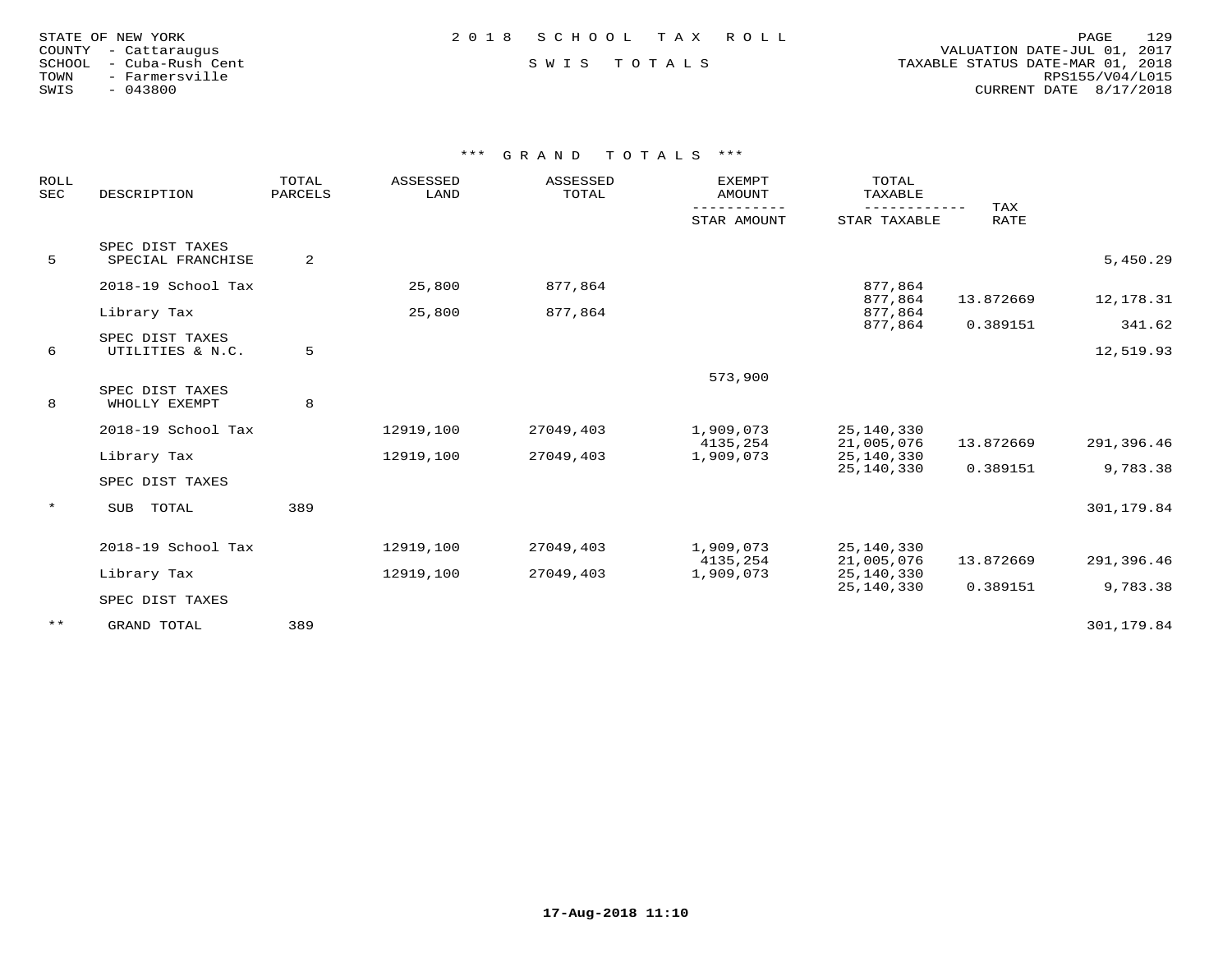| STATE OF NEW YORK<br>COUNTY - Cattaraugus<br>SCHOOL - Cuba-Rush Cent<br>- Freedom<br>TOWN<br>$-044200$<br>SWIS | 2 0 1 8                                                                                              | S C H O O L<br>TAXABLE SECTION OF THE ROLL - 1<br>OWNERS NAME SEQUENCE<br>UNIFORM PERCENT OF VALUE IS 100.00 |                 | TAX ROLL                             | VALUATION DATE-JUL 01, 2017<br>TAXABLE STATUS DATE-MAR 01, 2018 | 130<br>PAGE                      |
|----------------------------------------------------------------------------------------------------------------|------------------------------------------------------------------------------------------------------|--------------------------------------------------------------------------------------------------------------|-----------------|--------------------------------------|-----------------------------------------------------------------|----------------------------------|
| TAX MAP PARCEL NUMBER                                                                                          |                                                                                                      |                                                                                                              |                 |                                      |                                                                 |                                  |
| CURRENT OWNERS NAME<br>CURRENT OWNERS ADDRESS                                                                  | SCHOOL DISTRICT<br>PARCEL SIZE/GRID COORD                                                            | LAND<br>TOTAL                                                                                                |                 | TAX DESCRIPTION<br>SPECIAL DISTRICTS | TAXABLE VALUE                                                   | TAX AMOUNT                       |
|                                                                                                                | 24 Rte 243                                                                                           |                                                                                                              |                 |                                      | ACCT 0617                                                       | BILL<br>371                      |
| $23.002 - 2 - 11$                                                                                              | 210 1 Family Res                                                                                     |                                                                                                              | <b>BAS STAR</b> | 41854                                |                                                                 | 30,000                           |
| Barker Phillip                                                                                                 | Cuba-Rush Cent 024801                                                                                |                                                                                                              |                 | 11,700 2018-19 School Tax            | 85,000                                                          | 1,179.18                         |
| 24 Rte 243<br>Farmersville Sta., NY 14060                                                                      | 01 06<br>03<br>ACRES<br>3.20<br>EAST-1222275 NRTH-0888101<br>DEED BOOK 14938 PG-4001                 | 85,000                                                                                                       | Library Tax     |                                      | 85,000                                                          | 33.08                            |
|                                                                                                                | FULL MARKET VALUE                                                                                    | 85,000                                                                                                       |                 |                                      |                                                                 |                                  |
|                                                                                                                |                                                                                                      |                                                                                                              |                 | TOTAL TAX ---                        |                                                                 | 796.08**                         |
|                                                                                                                |                                                                                                      |                                                                                                              |                 |                                      | DATE #1<br>AMT DUE                                              | 09/30/18<br>796.08               |
|                                                                                                                |                                                                                                      |                                                                                                              |                 |                                      |                                                                 |                                  |
| $14.004 - 1 - 18.12$                                                                                           | East County Line Rd<br>322 Rural vac>10                                                              |                                                                                                              |                 | 2018-19 School Tax                   | ACCT 1485<br>21,900                                             | BILL<br>372<br>303.81            |
| Bennett Donald G.                                                                                              | Cuba-Rush Cent 024801                                                                                | 21,900                                                                                                       | Library Tax     |                                      | 21,900                                                          | 8.52                             |
| 10396 Osmun Road<br>Farmersville Station, NY 14060 EAST-1220060 NRTH-0865771                                   | ACRES<br>20.62<br>DEED BOOK 19133 PG-7001                                                            | 21,900                                                                                                       |                 |                                      |                                                                 |                                  |
|                                                                                                                | FULL MARKET VALUE                                                                                    | 21,900                                                                                                       |                 |                                      |                                                                 |                                  |
|                                                                                                                |                                                                                                      |                                                                                                              |                 | TOTAL TAX ---                        | DATE #1<br>AMT DUE                                              | $312.33**$<br>09/30/18<br>312.33 |
| ******************************                                                                                 |                                                                                                      |                                                                                                              |                 |                                      |                                                                 |                                  |
|                                                                                                                | East County Line Rd                                                                                  |                                                                                                              |                 |                                      | ACCT 1487                                                       | 373<br>BILL                      |
| $23.002 - 1 - 16$                                                                                              | 322 Rural vac>10                                                                                     |                                                                                                              |                 | 2018-19 School Tax                   | 16,800                                                          | 233.06                           |
| Buchner Bruce R<br>Buchner Mary K<br>7016 Lakeside Dr                                                          | Cuba-Rush Cent 024801<br>ACRES<br>13.30<br>EAST-1221934 NRTH-0895045                                 | 16,800<br>16,800                                                                                             | Library Tax     |                                      | 16,800                                                          | 6.54                             |
| Niagra Falls, NY 14304                                                                                         | DEED BOOK 2752<br>PG-8001<br>FULL MARKET VALUE                                                       | 16,800                                                                                                       |                 |                                      |                                                                 |                                  |
|                                                                                                                |                                                                                                      |                                                                                                              |                 | TOTAL TAX ---                        |                                                                 | $239.60**$                       |
|                                                                                                                |                                                                                                      |                                                                                                              |                 |                                      | DATE #1<br>AMT DUE                                              | 09/30/18<br>239.60               |
|                                                                                                                |                                                                                                      |                                                                                                              |                 |                                      |                                                                 |                                  |
| $14.004 - 1 - 18.1$                                                                                            | East County Line Rd<br>322 Rural vac>10                                                              |                                                                                                              |                 | 2018-19 School Tax                   | ACCT 0513<br>21,300                                             | 374<br>BILL<br>295.49            |
| Cielencki Kevin                                                                                                | Cuba-Rush Cent 024801                                                                                | 21,300                                                                                                       | Library Tax     |                                      | 21,300                                                          | 8.29                             |
| 116 Cunard Rd<br>Buffalo, NY 14216                                                                             | 0.3 0.6<br>0.3<br>Ff 390.00<br>ACRES 19.78<br>EAST-1218924 NRTH-0896085<br>DEED BOOK 7509<br>PG-7001 | 21,300                                                                                                       |                 |                                      |                                                                 |                                  |
|                                                                                                                | FULL MARKET VALUE                                                                                    | 21,300                                                                                                       |                 |                                      |                                                                 |                                  |
|                                                                                                                |                                                                                                      |                                                                                                              |                 | TOTAL TAX ---                        | DATE #1<br>AMT DUE                                              | 303.78**<br>09/30/18<br>303.78   |
|                                                                                                                |                                                                                                      |                                                                                                              |                 |                                      |                                                                 |                                  |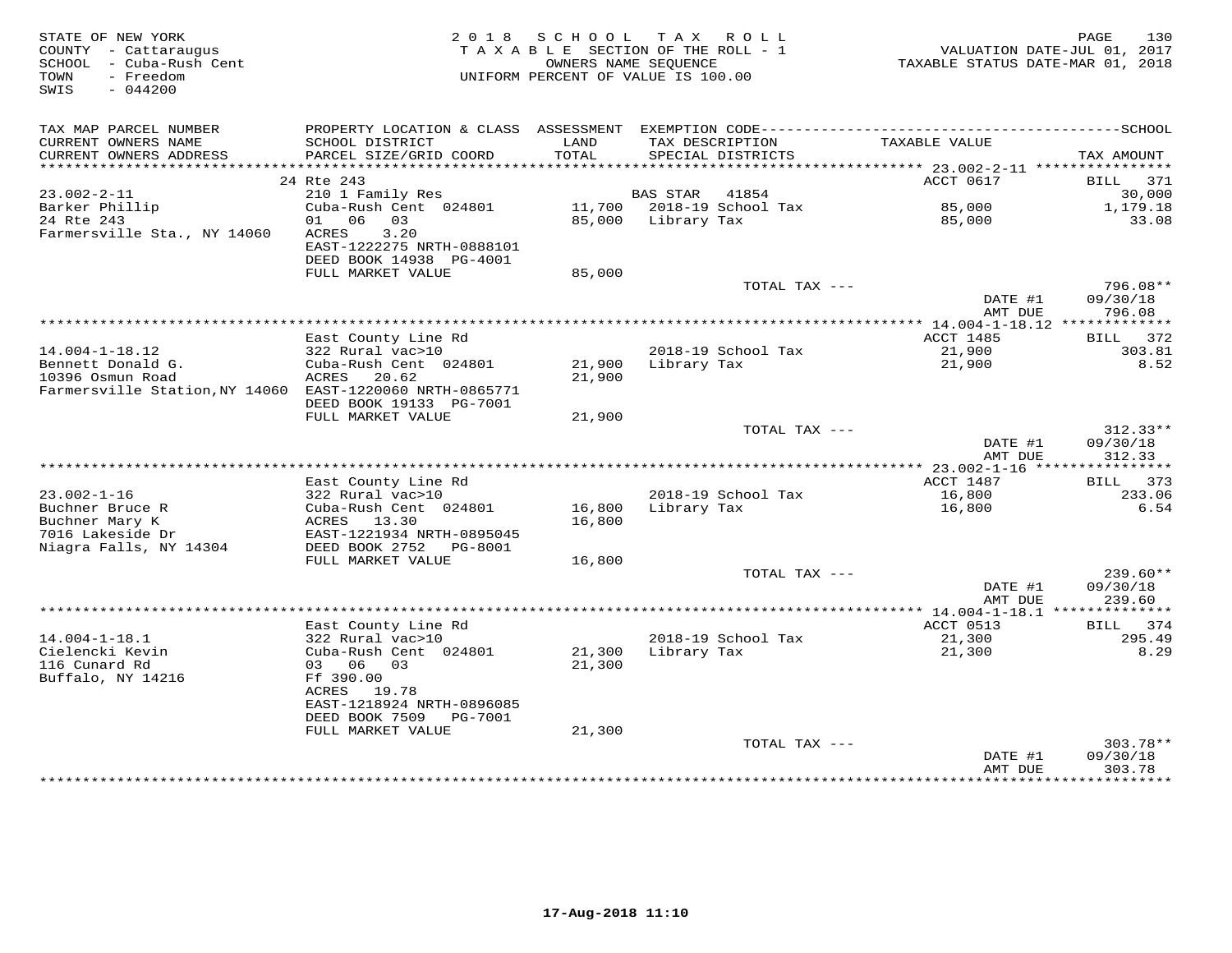| STATE OF NEW YORK<br>COUNTY - Cattaraugus<br>SCHOOL - Cuba-Rush Cent<br>- Freedom<br>TOWN<br>$-044200$<br>SWIS |                                              | 2018 SCHOOL      | TAX ROLL<br>TAXABLE SECTION OF THE ROLL - 1<br>OWNERS NAME SEQUENCE<br>UNIFORM PERCENT OF VALUE IS 100.00 | VALUATION DATE-JUL 01, 2017<br>TAXABLE STATUS DATE-MAR 01, 2018 | 131<br>PAGE              |
|----------------------------------------------------------------------------------------------------------------|----------------------------------------------|------------------|-----------------------------------------------------------------------------------------------------------|-----------------------------------------------------------------|--------------------------|
| TAX MAP PARCEL NUMBER                                                                                          |                                              |                  |                                                                                                           |                                                                 |                          |
| CURRENT OWNERS NAME<br>CURRENT OWNERS ADDRESS<br>***********************                                       | SCHOOL DISTRICT<br>PARCEL SIZE/GRID COORD    | LAND<br>TOTAL    | TAX DESCRIPTION<br>SPECIAL DISTRICTS                                                                      | TAXABLE VALUE                                                   | TAX AMOUNT               |
|                                                                                                                | Town Line Rd                                 |                  |                                                                                                           | ACCT 1488                                                       | BILL<br>375              |
| $23.002 - 1 - 17$                                                                                              | 322 Rural vac>10                             |                  | 2018-19 School Tax                                                                                        | 41,500                                                          | 575.72                   |
| Cielencki Kevin J                                                                                              | Cuba-Rush Cent 024801                        | 41,500           | Library Tax                                                                                               | 41,500                                                          | 16.15                    |
| 116 Cunard Rd                                                                                                  | ACRES<br>52.08                               | 41,500           |                                                                                                           |                                                                 |                          |
| Buffalo, NY 14216                                                                                              | EAST-1220198 NRTH-0894450                    |                  |                                                                                                           |                                                                 |                          |
|                                                                                                                | DEED BOOK 2792 PG-5001                       |                  |                                                                                                           |                                                                 |                          |
|                                                                                                                | FULL MARKET VALUE                            | 41,500           | TOTAL TAX ---                                                                                             |                                                                 | 591.87**                 |
|                                                                                                                |                                              |                  |                                                                                                           | DATE #1                                                         | 09/30/18                 |
|                                                                                                                |                                              |                  |                                                                                                           | AMT DUE                                                         | 591.87                   |
|                                                                                                                |                                              |                  |                                                                                                           |                                                                 |                          |
|                                                                                                                | B&S Rd                                       |                  |                                                                                                           | <b>ACCT 1506</b>                                                | BILL 376                 |
| $23.002 - 1 - 5.2$                                                                                             | 322 Rural vac>10                             |                  | 2018-19 School Tax                                                                                        | 36,700                                                          | 509.13                   |
| Cook Ronald H                                                                                                  | Cuba-Rush Cent 024801                        | 36,700           | Library Tax                                                                                               | 36,700                                                          | 14.28                    |
| 9510 Transit Rd Apt 241<br>E. Amherst, NY 14051                                                                | ACRES<br>43.70<br>EAST-1221697 NRTH-0892213  | 36,700           |                                                                                                           |                                                                 |                          |
|                                                                                                                | DEED BOOK 4885<br>PG-8002                    |                  |                                                                                                           |                                                                 |                          |
|                                                                                                                | FULL MARKET VALUE                            | 36,700           |                                                                                                           |                                                                 |                          |
|                                                                                                                |                                              |                  | TOTAL TAX ---                                                                                             |                                                                 | $523.41**$               |
|                                                                                                                |                                              |                  |                                                                                                           | DATE #1                                                         | 09/30/18                 |
|                                                                                                                |                                              |                  |                                                                                                           | AMT DUE                                                         | 523.41                   |
|                                                                                                                |                                              |                  |                                                                                                           |                                                                 |                          |
| $23.002 - 2 - 12.1$                                                                                            | Rte 243<br>105 Vac farmland                  |                  | AG DIST<br>41720                                                                                          | ACCT 0152                                                       | BILL 377<br>22,311       |
| Czelusta Daniel P LU                                                                                           | Cuba-Rush Cent 024801                        |                  | 154,400 2018-19 School Tax                                                                                | 132,089                                                         | 1,832.43                 |
| Czelusta Patricia LU                                                                                           | 09 06 03                                     | 154,400          | Library Tax                                                                                               | 132,089                                                         | 51.40                    |
| 11686 Cary Road                                                                                                | $L/p$ 678-392                                |                  |                                                                                                           |                                                                 |                          |
| Alden, NY 14004                                                                                                | ACRES 164.39                                 |                  |                                                                                                           |                                                                 |                          |
|                                                                                                                | EAST-1216880 NRTH-0888881                    |                  |                                                                                                           |                                                                 |                          |
| MAY BE SUBJECT TO PAYMENT<br>UNDER AGDIST LAW TIL 2022                                                         | DEED BOOK 27081 PG-4001<br>FULL MARKET VALUE | 154,400          |                                                                                                           |                                                                 |                          |
|                                                                                                                |                                              |                  | TOTAL TAX ---                                                                                             |                                                                 | $1,883.83**$             |
|                                                                                                                |                                              |                  |                                                                                                           | DATE #1                                                         | 09/30/18                 |
|                                                                                                                |                                              |                  |                                                                                                           | AMT DUE                                                         | 1,883.83                 |
|                                                                                                                |                                              |                  |                                                                                                           | *********** 14.004-1-18.7 ***************                       |                          |
|                                                                                                                | East County Line Rd                          |                  |                                                                                                           | <b>ACCT 1385</b>                                                | BILL<br>378              |
| $14.004 - 1 - 18.7$                                                                                            | 260 Seasonal res                             |                  | 2018-19 School Tax                                                                                        | 73,500                                                          | 1,019.64                 |
| Evrard Richard C<br>Evrard Tina M                                                                              | Cuba-Rush Cent 024801<br>02/03<br>06 03      | 35,500<br>73,500 | Library Tax                                                                                               | 73,500                                                          | 28.60                    |
| 294 Ward Rd                                                                                                    | $L/p$ 704-557                                |                  |                                                                                                           |                                                                 |                          |
| North Tonawanda, NY 14120                                                                                      | Ff 660.00                                    |                  |                                                                                                           |                                                                 |                          |
|                                                                                                                | ACRES<br>29.53                               |                  |                                                                                                           |                                                                 |                          |
|                                                                                                                | EAST-1219731 NRTH-0897765                    |                  |                                                                                                           |                                                                 |                          |
|                                                                                                                | DEED BOOK 5723 PG-6001                       |                  |                                                                                                           |                                                                 |                          |
|                                                                                                                | FULL MARKET VALUE                            | 73,500           |                                                                                                           |                                                                 |                          |
|                                                                                                                |                                              |                  | TOTAL TAX ---                                                                                             | DATE #1                                                         | $1,048.24**$<br>09/30/18 |
|                                                                                                                |                                              |                  |                                                                                                           | AMT DUE                                                         | 1,048.24                 |
|                                                                                                                |                                              |                  |                                                                                                           |                                                                 | **********               |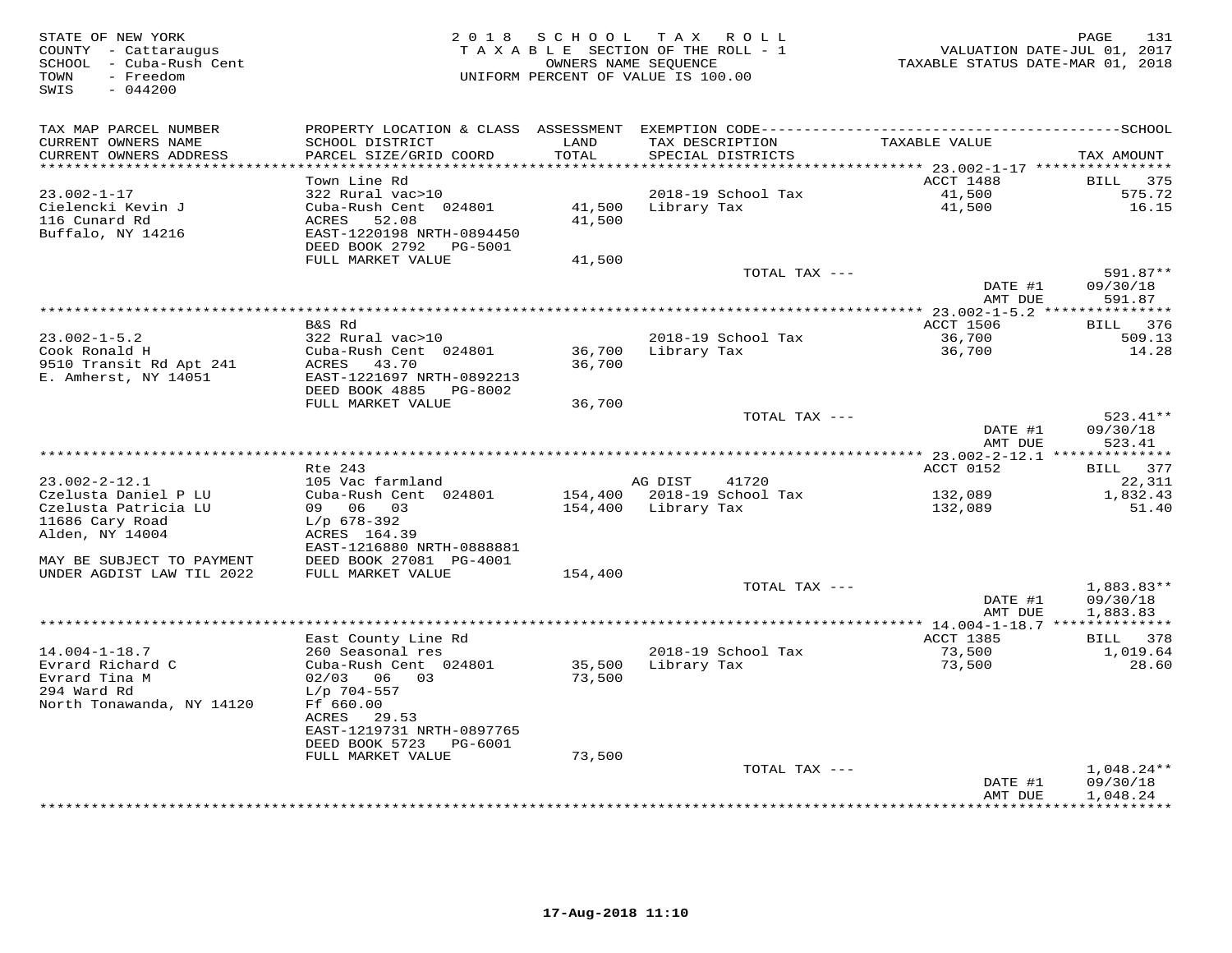| STATE OF NEW YORK<br>COUNTY - Cattaraugus<br>SCHOOL - Cuba-Rush Cent<br>- Freedom<br>TOWN<br>SWIS<br>$-044200$ |                                                      | 2018 SCHOOL TAX ROLL<br>TAXABLE SECTION OF THE ROLL - 1<br>OWNERS NAME SEQUENCE<br>UNIFORM PERCENT OF VALUE IS 100.00 |                     |                                      | TAXABLE STATUS DATE-MAR 01, 2018 | 132<br>PAGE<br>VALUATION DATE-JUL 01, 2017 |
|----------------------------------------------------------------------------------------------------------------|------------------------------------------------------|-----------------------------------------------------------------------------------------------------------------------|---------------------|--------------------------------------|----------------------------------|--------------------------------------------|
| TAX MAP PARCEL NUMBER                                                                                          |                                                      |                                                                                                                       |                     |                                      |                                  |                                            |
| CURRENT OWNERS NAME<br>CURRENT OWNERS ADDRESS                                                                  | SCHOOL DISTRICT<br>PARCEL SIZE/GRID COORD            | LAND<br>TOTAL                                                                                                         |                     | TAX DESCRIPTION<br>SPECIAL DISTRICTS | TAXABLE VALUE                    | TAX AMOUNT                                 |
|                                                                                                                | 10048 Galen Hill Rd                                  |                                                                                                                       |                     |                                      | ACCT 0214                        | BILL 379                                   |
| $23.001 - 1 - 11$                                                                                              | 113 Cattle farm                                      |                                                                                                                       | AG DIST             | 41720                                |                                  | 59,173                                     |
| Finch Thomas R                                                                                                 | Cuba-Rush Cent 024801                                | 112,900 AGED S                                                                                                        |                     | 41804                                |                                  | 30,878                                     |
| 930 Elton Rd                                                                                                   | 25 06 03                                             |                                                                                                                       | 162,100 ENH STAR    | 41834                                |                                  | 66,800                                     |
| Farmersville Station, NY 14060 ACRES 109.65                                                                    |                                                      |                                                                                                                       |                     | 2018-19 School Tax                   | 72,049                           | 999.51                                     |
| MAY BE SUBJECT TO PAYMENT                                                                                      | EAST-1209524 NRTH-0888831<br>DEED BOOK 14880 PG-6001 |                                                                                                                       | Library Tax         |                                      | 72,049                           | 28.04                                      |
| UNDER AGDIST LAW TIL 2022                                                                                      | FULL MARKET VALUE                                    | 162,100                                                                                                               |                     |                                      |                                  |                                            |
|                                                                                                                |                                                      |                                                                                                                       |                     | TOTAL TAX ---                        |                                  | 101.55**                                   |
|                                                                                                                |                                                      |                                                                                                                       |                     |                                      | DATE #1<br>AMT DUE               | 09/30/18<br>101.55                         |
|                                                                                                                |                                                      |                                                                                                                       |                     |                                      |                                  |                                            |
|                                                                                                                | 122 Rte 243                                          |                                                                                                                       |                     |                                      | ACCT 2                           | BILL 380                                   |
| $23.002 - 2 - 10.1$                                                                                            | 312 Vac w/imprv                                      |                                                                                                                       |                     | 2018-19 School Tax                   | 48,900                           | 678.37                                     |
| Franco Christopher                                                                                             | Cuba-Rush Cent 024801                                |                                                                                                                       |                     | 47,900 Library Tax                   | 48,900                           | 19.03                                      |
| Franco Tameeka                                                                                                 | 01 06 03                                             | 48,900                                                                                                                |                     |                                      |                                  |                                            |
| 1098 Woodstock Ave                                                                                             | ACRES 50.00                                          |                                                                                                                       |                     |                                      |                                  |                                            |
| Tonawanda, NY 14150                                                                                            | EAST-1221576 NRTH-0889946                            |                                                                                                                       |                     |                                      |                                  |                                            |
|                                                                                                                | DEED BOOK 5300 PG-2002                               |                                                                                                                       |                     |                                      |                                  |                                            |
|                                                                                                                | FULL MARKET VALUE                                    | 48,900                                                                                                                |                     |                                      |                                  | $697.40**$                                 |
|                                                                                                                |                                                      |                                                                                                                       |                     | TOTAL TAX ---                        | DATE #1                          | 09/30/18                                   |
|                                                                                                                |                                                      |                                                                                                                       |                     |                                      | AMT DUE                          | 697.40                                     |
|                                                                                                                |                                                      |                                                                                                                       |                     |                                      |                                  |                                            |
|                                                                                                                | E County Line/ Tower Rd                              |                                                                                                                       |                     |                                      | ACCT 1479                        | BILL 381                                   |
| $14.004 - 1 - 18.10$                                                                                           | 322 Rural vac>10                                     |                                                                                                                       |                     | 2018-19 School Tax                   | $\frac{18}{10}$ , 700            | 259.42                                     |
| Froebel Rodd                                                                                                   | Cuba-Rush Cent 024801                                |                                                                                                                       | 18,700 Library Tax  |                                      | 18,700                           | 7.28                                       |
| 13298 Rail Road St                                                                                             | 02/03 06 03                                          | 18,700                                                                                                                |                     |                                      |                                  |                                            |
| Alden, NY 14004                                                                                                | $L/p$ 704-557                                        |                                                                                                                       |                     |                                      |                                  |                                            |
|                                                                                                                | Ff 660.00                                            |                                                                                                                       |                     |                                      |                                  |                                            |
|                                                                                                                | ACRES 11.30                                          |                                                                                                                       |                     |                                      |                                  |                                            |
|                                                                                                                | EAST-1220519 NRTH-0897526                            |                                                                                                                       |                     |                                      |                                  |                                            |
|                                                                                                                | DEED BOOK 2576<br>PG-5001                            |                                                                                                                       |                     |                                      |                                  |                                            |
|                                                                                                                | FULL MARKET VALUE                                    | 18,700                                                                                                                |                     |                                      |                                  |                                            |
|                                                                                                                |                                                      |                                                                                                                       |                     | TOTAL TAX ---                        |                                  | $266.70**$                                 |
|                                                                                                                |                                                      |                                                                                                                       |                     |                                      | DATE #1<br>AMT DUE               | 09/30/18<br>266.70                         |
|                                                                                                                |                                                      |                                                                                                                       |                     |                                      |                                  |                                            |
|                                                                                                                | 414 B & S Rd                                         |                                                                                                                       |                     |                                      | ACCT 1048                        | BILL 382                                   |
| $23.002 - 2 - 7.1$                                                                                             | 240 Rural res                                        |                                                                                                                       | ENH STAR 41834      |                                      |                                  | 66,800                                     |
| Hermann Linda L                                                                                                | Cuba-Rush Cent 024801                                | 56,600                                                                                                                |                     | 2018-19 School Tax                   | 172,900                          | 2,398.58                                   |
| Hermann John M                                                                                                 | 09 06 03                                             |                                                                                                                       | 172,900 Library Tax |                                      | 172,900                          | 67.28                                      |
| 414 B & S Rd                                                                                                   | ACRES 67.20                                          |                                                                                                                       |                     |                                      |                                  |                                            |
| Farmersville Station, NY 14060 EAST-1217030 NRTH-0890617                                                       |                                                      |                                                                                                                       |                     |                                      |                                  |                                            |
|                                                                                                                | DEED BOOK 00927 PG-00708                             |                                                                                                                       |                     |                                      |                                  |                                            |
|                                                                                                                | FULL MARKET VALUE                                    | 172,900                                                                                                               |                     |                                      |                                  |                                            |
|                                                                                                                |                                                      |                                                                                                                       |                     | TOTAL TAX ---                        |                                  | $1,539.86**$                               |
|                                                                                                                |                                                      |                                                                                                                       |                     |                                      | DATE #1                          | 09/30/18                                   |
|                                                                                                                |                                                      |                                                                                                                       |                     |                                      | AMT DUE                          | 1,539.86<br>.                              |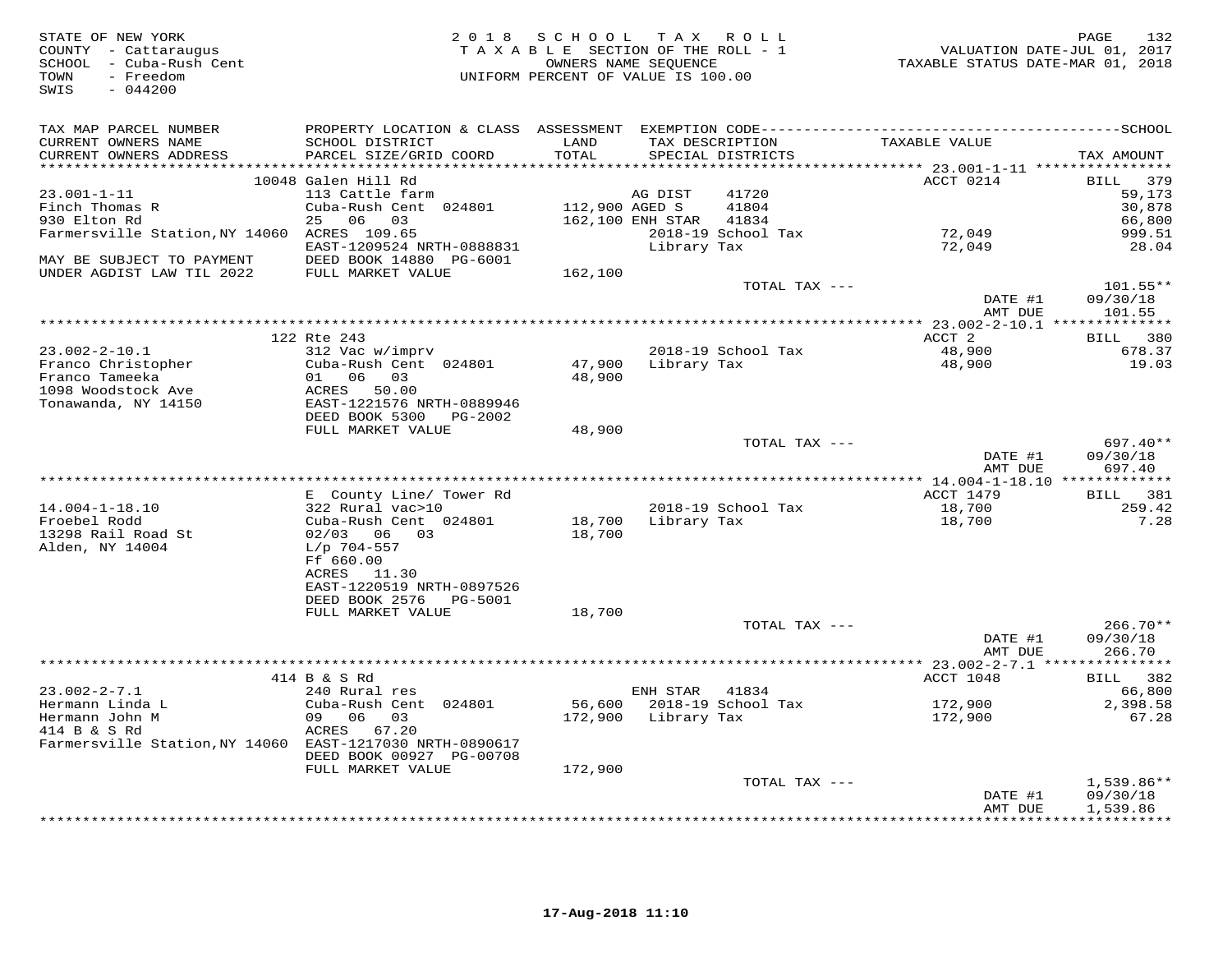| STATE OF NEW YORK<br>COUNTY - Cattaraugus<br>SCHOOL - Cuba-Rush Cent<br>TOWN<br>- Freedom<br>$-044200$<br>SWIS | 2 0 1 8                                                                                                        | SCHOOL           | T A X<br>R O L L<br>TAXABLE SECTION OF THE ROLL - 1<br>OWNERS NAME SEQUENCE<br>UNIFORM PERCENT OF VALUE IS 100.00 | VALUATION DATE-JUL 01, 2017<br>TAXABLE STATUS DATE-MAR 01, 2018 | PAGE<br>133                          |
|----------------------------------------------------------------------------------------------------------------|----------------------------------------------------------------------------------------------------------------|------------------|-------------------------------------------------------------------------------------------------------------------|-----------------------------------------------------------------|--------------------------------------|
| TAX MAP PARCEL NUMBER<br>CURRENT OWNERS NAME<br>CURRENT OWNERS ADDRESS                                         | PROPERTY LOCATION & CLASS ASSESSMENT<br>SCHOOL DISTRICT<br>PARCEL SIZE/GRID COORD                              | LAND<br>TOTAL    | TAX DESCRIPTION<br>SPECIAL DISTRICTS                                                                              | TAXABLE VALUE                                                   | TAX AMOUNT                           |
| ***********************                                                                                        |                                                                                                                |                  |                                                                                                                   |                                                                 |                                      |
|                                                                                                                | 49 Ruff Rd                                                                                                     |                  |                                                                                                                   | ACCT 1491                                                       | BILL<br>383                          |
| $14.004 - 1 - 18.15$                                                                                           | 210 1 Family Res                                                                                               |                  | 2018-19 School Tax                                                                                                | 95,400                                                          | 1,323.45                             |
| King Donald D Jr.<br>6511 Seneca St<br>Elma, NY 14057                                                          | Cuba-Rush Cent 024801<br>ACRES<br>9.67<br>EAST-1221514 NRTH-0897584<br>DEED BOOK 24917 PG-4001                 | 20,900<br>95,400 | Library Tax                                                                                                       | 95,400                                                          | 37.12                                |
|                                                                                                                | FULL MARKET VALUE                                                                                              | 95,400           |                                                                                                                   |                                                                 |                                      |
|                                                                                                                |                                                                                                                |                  | TOTAL TAX ---                                                                                                     | DATE #1<br>AMT DUE                                              | $1,360.57**$<br>09/30/18<br>1,360.57 |
|                                                                                                                |                                                                                                                |                  |                                                                                                                   |                                                                 |                                      |
|                                                                                                                | East County Line Rd                                                                                            |                  |                                                                                                                   | ACCT 1580                                                       | 384<br>BILL                          |
| $14.004 - 1 - 18.17$<br>King Donald D., Jr.<br>6511 Seneca St<br>Elma, NY 14059                                | 314 Rural vac<10<br>Cuba-Rush Cent 024801<br>02/03 06 03<br>$L/p$ 704-557<br>Ff 660.00<br><b>ACRES</b><br>4.10 | 9,300<br>9,300   | 2018-19 School Tax<br>Library Tax                                                                                 | 9,300<br>9,300                                                  | 129.02<br>3.62                       |
|                                                                                                                | EAST-1222182 NRTH-0897583<br>DEED BOOK 24917 PG-4002                                                           |                  |                                                                                                                   |                                                                 |                                      |
|                                                                                                                | FULL MARKET VALUE                                                                                              | 9,300            | TOTAL TAX ---                                                                                                     |                                                                 | 132.64**                             |
|                                                                                                                |                                                                                                                |                  |                                                                                                                   | DATE #1<br>AMT DUE                                              | 09/30/18<br>132.64                   |
|                                                                                                                |                                                                                                                |                  |                                                                                                                   |                                                                 |                                      |
| $14.004 - 1 - 18.13$                                                                                           | East County Line Rd<br>322 Rural vac>10                                                                        |                  | 2018-19 School Tax                                                                                                | ACCT 1486<br>20,500                                             | 385<br><b>BILL</b><br>284.39         |
| Leiffer Ronald C                                                                                               | Cuba-Rush Cent 024801                                                                                          | 20,500           | Library Tax                                                                                                       | 20,500                                                          | 7.98                                 |
| 164 Edison St<br>Lackawanna, NY 14218                                                                          | ACRES 13.90<br>EAST-1222028 NRTH-0895824<br>DEED BOOK 4884<br>PG-2001                                          | 20,500           |                                                                                                                   |                                                                 |                                      |
|                                                                                                                | FULL MARKET VALUE                                                                                              | 20,500           | TOTAL TAX ---                                                                                                     |                                                                 | $292.37**$                           |
|                                                                                                                |                                                                                                                |                  |                                                                                                                   | DATE #1<br>AMT DUE                                              | 09/30/18<br>292.37                   |
|                                                                                                                |                                                                                                                |                  |                                                                                                                   |                                                                 |                                      |
|                                                                                                                | B & S Rd                                                                                                       |                  |                                                                                                                   | ACCT 0094                                                       | 386<br><b>BILL</b>                   |
| $23.002 - 1 - 5.1$<br>Murray Kevin                                                                             | 322 Rural vac>10<br>Cuba-Rush Cent 024801                                                                      | 64,000           | 2018-19 School Tax<br>Library Tax                                                                                 | 64,000<br>64,000                                                | 887.85<br>24.91                      |
| 521 Willardshire St<br>Orchard Park, NY 14127                                                                  | 02 06 03<br>ACRES 116.09<br>EAST-1220525 NRTH-0893091<br>DEED BOOK 10352 PG-4001                               | 64,000           |                                                                                                                   |                                                                 |                                      |
|                                                                                                                | FULL MARKET VALUE                                                                                              | 64,000           | TOTAL TAX ---                                                                                                     |                                                                 | $912.76**$                           |
|                                                                                                                |                                                                                                                |                  |                                                                                                                   | DATE #1<br>AMT DUE                                              | 09/30/18<br>912.76                   |
|                                                                                                                |                                                                                                                |                  |                                                                                                                   |                                                                 | ************                         |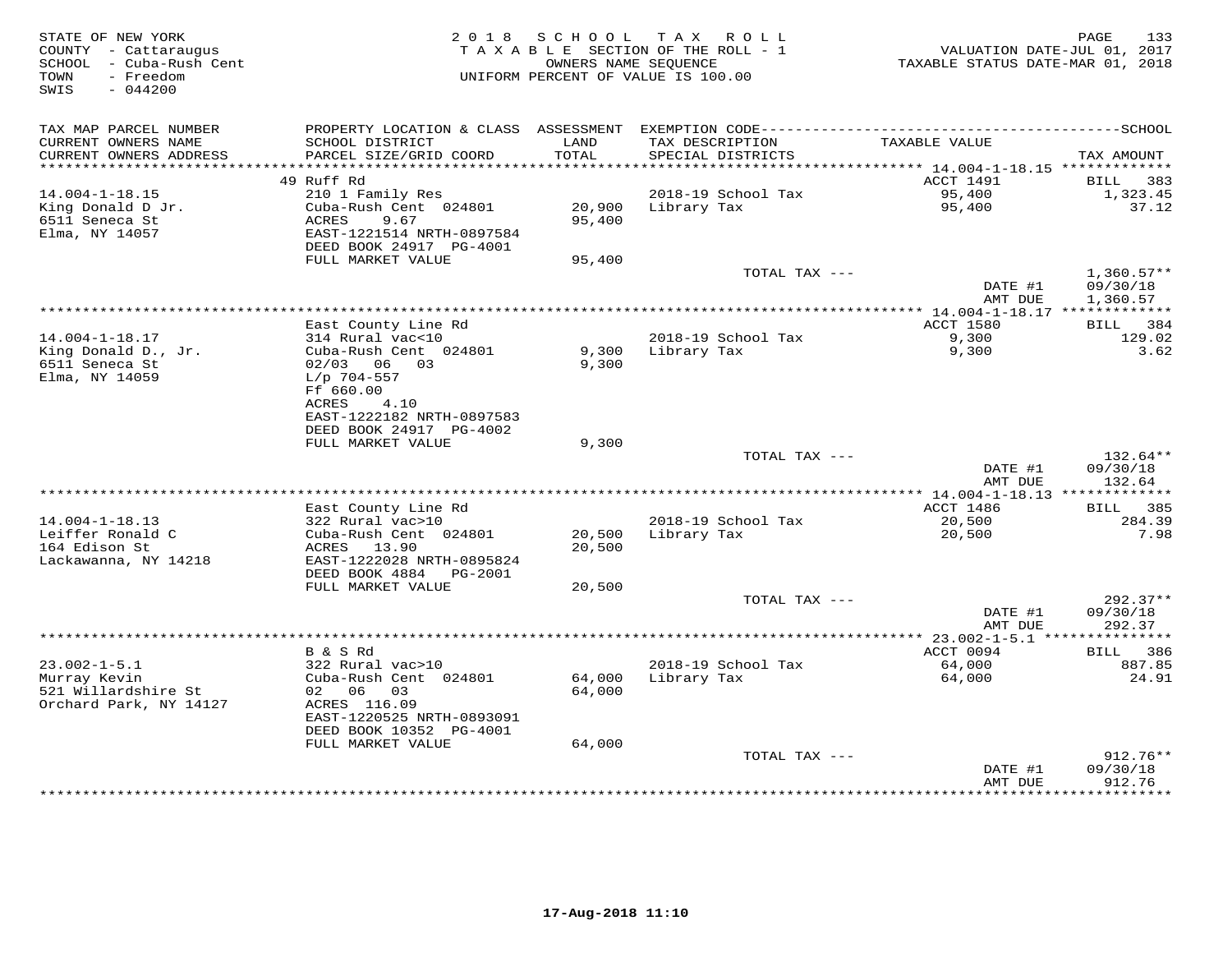| STATE OF NEW YORK<br>COUNTY - Cattaraugus<br>SCHOOL - Cuba-Rush Cent<br>TOWN - Freedom<br>- Freedom<br>TOWN<br>$-044200$<br>SWIS |                                                                                                                 | 2018 SCHOOL TAX ROLL                                    |                       |                                                    | PAGE 134<br>TAXABLE SECTION OF THE ROLL - 1<br>OWNERS NAME SEQUENCE<br>UNIFORM PERCENT OF VALUE IS 100.00 |                               |
|----------------------------------------------------------------------------------------------------------------------------------|-----------------------------------------------------------------------------------------------------------------|---------------------------------------------------------|-----------------------|----------------------------------------------------|-----------------------------------------------------------------------------------------------------------|-------------------------------|
| TAX MAP PARCEL NUMBER                                                                                                            |                                                                                                                 |                                                         |                       |                                                    |                                                                                                           |                               |
| CURRENT OWNERS NAME<br>CURRENT OWNERS ADDRESS                                                                                    | SCHOOL DISTRICT<br>PARCEL SIZE/GRID COORD                                                                       | LAND<br>TOTAL                                           |                       | TAX DESCRIPTION<br>SPECIAL DISTRICTS               | TAXABLE VALUE                                                                                             | TAX AMOUNT                    |
| ***********************                                                                                                          |                                                                                                                 |                                                         |                       |                                                    |                                                                                                           |                               |
|                                                                                                                                  | 332 B & S Rd                                                                                                    |                                                         |                       |                                                    | ACCT 1449                                                                                                 | BILL 387                      |
| $23.002 - 2 - 7.2$                                                                                                               | 240 Rural res                                                                                                   |                                                         | BAS STAR 41854        |                                                    |                                                                                                           | 30,000                        |
| Myers Scott R                                                                                                                    | Cuba-Rush Cent 024801                                                                                           |                                                         |                       |                                                    | 109,300<br>109,300                                                                                        | 1,516.28                      |
| Hermann-Myers Jennifer M                                                                                                         | 09 06 03                                                                                                        |                                                         |                       | 25,700 2018-19 School Tax<br>109,300   Library Tax |                                                                                                           | 42.53                         |
| 332 B & S Rd<br>Farmersville, NY 14060                                                                                           | ACRES 15.50 BANK 017<br>EAST-1218219 NRTH-0891214<br>DEED BOOK 1026    PG-771                                   |                                                         |                       |                                                    |                                                                                                           |                               |
|                                                                                                                                  | FULL MARKET VALUE                                                                                               | 109,300                                                 |                       |                                                    |                                                                                                           |                               |
|                                                                                                                                  |                                                                                                                 |                                                         |                       | TOTAL TAX ---                                      |                                                                                                           | $1,142.63**$                  |
|                                                                                                                                  |                                                                                                                 |                                                         |                       |                                                    | DATE #1<br>AMT DUE                                                                                        | 09/30/18<br>1,142.63          |
|                                                                                                                                  |                                                                                                                 |                                                         |                       |                                                    |                                                                                                           |                               |
|                                                                                                                                  | 414 Rte 243                                                                                                     |                                                         |                       |                                                    | ACCT 0861                                                                                                 | BILL 388                      |
| $23.002 - 2 - 12.2$                                                                                                              | 210 1 Family Res                                                                                                |                                                         | <b>BAS STAR</b> 41854 |                                                    |                                                                                                           | 30,000                        |
| Nichols Allen T<br>414 Bto 243                                                                                                   | Cuba-Rush Cent 024801                                                                                           |                                                         |                       | 8,600 2018-19 School Tax<br>85,800   Library Tax   | 85,800<br>85,800                                                                                          | 1,190.28                      |
| 414 Rte 243<br>Farmersville Station, NY 14060 ACRES                                                                              | 09 06 03<br>1.35                                                                                                |                                                         | 85,800 Library Tax    |                                                    |                                                                                                           | 33.39                         |
|                                                                                                                                  | EAST-1217858 NRTH-0887993                                                                                       |                                                         |                       |                                                    |                                                                                                           |                               |
|                                                                                                                                  | DEED BOOK 19583 PG-2002                                                                                         |                                                         |                       |                                                    |                                                                                                           |                               |
|                                                                                                                                  | FULL MARKET VALUE                                                                                               | 85,800                                                  |                       |                                                    |                                                                                                           |                               |
|                                                                                                                                  |                                                                                                                 |                                                         |                       | TOTAL TAX ---                                      |                                                                                                           | 807.48**                      |
|                                                                                                                                  |                                                                                                                 |                                                         |                       |                                                    | DATE #1                                                                                                   | 09/30/18                      |
|                                                                                                                                  |                                                                                                                 |                                                         |                       |                                                    | AMT DUE                                                                                                   | 807.48                        |
|                                                                                                                                  |                                                                                                                 |                                                         |                       |                                                    |                                                                                                           |                               |
|                                                                                                                                  | 220 Rte 243                                                                                                     |                                                         |                       |                                                    | ACCT 0431                                                                                                 | BILL 389                      |
| $23.002 - 2 - 9.1$<br>Nichols Douglas A                                                                                          | 112 Dairy farm<br>Cuba-Rush Cent 024801                                                                         |                                                         | AG BLDG               | 41700<br>41700                                     |                                                                                                           | 700,000<br>190,300            |
| Nichols Leland                                                                                                                   |                                                                                                                 | 236,600 AG BLDG<br>1582,800 AG BLDG<br>1582,800 AG BLDG |                       | 41700                                              |                                                                                                           | 42,100                        |
| 144 Route 243                                                                                                                    | ACRES 244.30                                                                                                    |                                                         | AG DIST               | 41720                                              |                                                                                                           | 90,195                        |
| Farmersville Station, NY 14061 EAST-1219904 NRTH-0889844                                                                         |                                                                                                                 |                                                         |                       |                                                    |                                                                                                           | 43,700                        |
|                                                                                                                                  |                                                                                                                 |                                                         |                       |                                                    |                                                                                                           | 7,165.30                      |
| MAY BE SUBJECT TO PAYMENT                                                                                                        | EAST-1219904 NRTH-0889844<br>DEED BOOK 1023 PG-515 2018-19 School Tax<br>FULL MARKET VALUE 1582,800 Library Tax |                                                         |                       |                                                    | 516,505<br>516,505                                                                                        | 201.00                        |
| UNDER AGDIST LAW TIL 2027                                                                                                        |                                                                                                                 |                                                         |                       |                                                    |                                                                                                           |                               |
|                                                                                                                                  |                                                                                                                 |                                                         |                       | TOTAL TAX ---                                      |                                                                                                           | $7,366.30**$                  |
|                                                                                                                                  |                                                                                                                 |                                                         |                       |                                                    | DATE #1                                                                                                   | 09/30/18                      |
|                                                                                                                                  |                                                                                                                 |                                                         |                       |                                                    | AMT DUE                                                                                                   | 7,366.30                      |
|                                                                                                                                  | 144 NYS Rte. 243                                                                                                |                                                         |                       |                                                    | ACCT 1148                                                                                                 | BILL 390                      |
| $23.002 - 2 - 9.2$                                                                                                               | 210 1 Family Res                                                                                                |                                                         | <b>BAS STAR</b> 41854 |                                                    |                                                                                                           | 30,000                        |
| Nichols Douglas A                                                                                                                | Cuba-Rush Cent 024801 10,600 2018-19 School Tax                                                                 |                                                         |                       |                                                    |                                                                                                           | 1,044.61                      |
| Nichols Betty                                                                                                                    | 01 06 03                                                                                                        |                                                         |                       | 75,300 Library Tax                                 | 75,300<br>75,300                                                                                          | 29.30                         |
| 144 Rte. 243                                                                                                                     | 2.55<br>ACRES                                                                                                   |                                                         |                       |                                                    |                                                                                                           |                               |
| Farmersville StatioonNY 14060 EAST-1220831 NRTH-0888050                                                                          | DEED BOOK 00926 PG-00803                                                                                        |                                                         |                       |                                                    |                                                                                                           |                               |
|                                                                                                                                  | FULL MARKET VALUE                                                                                               | 75,300                                                  |                       |                                                    |                                                                                                           |                               |
|                                                                                                                                  |                                                                                                                 |                                                         |                       | TOTAL TAX ---                                      |                                                                                                           | $657.73**$                    |
|                                                                                                                                  |                                                                                                                 |                                                         |                       |                                                    | DATE #1                                                                                                   | 09/30/18                      |
|                                                                                                                                  |                                                                                                                 |                                                         |                       |                                                    | AMT DUE                                                                                                   | 657.73<br>* * * * * * * * * * |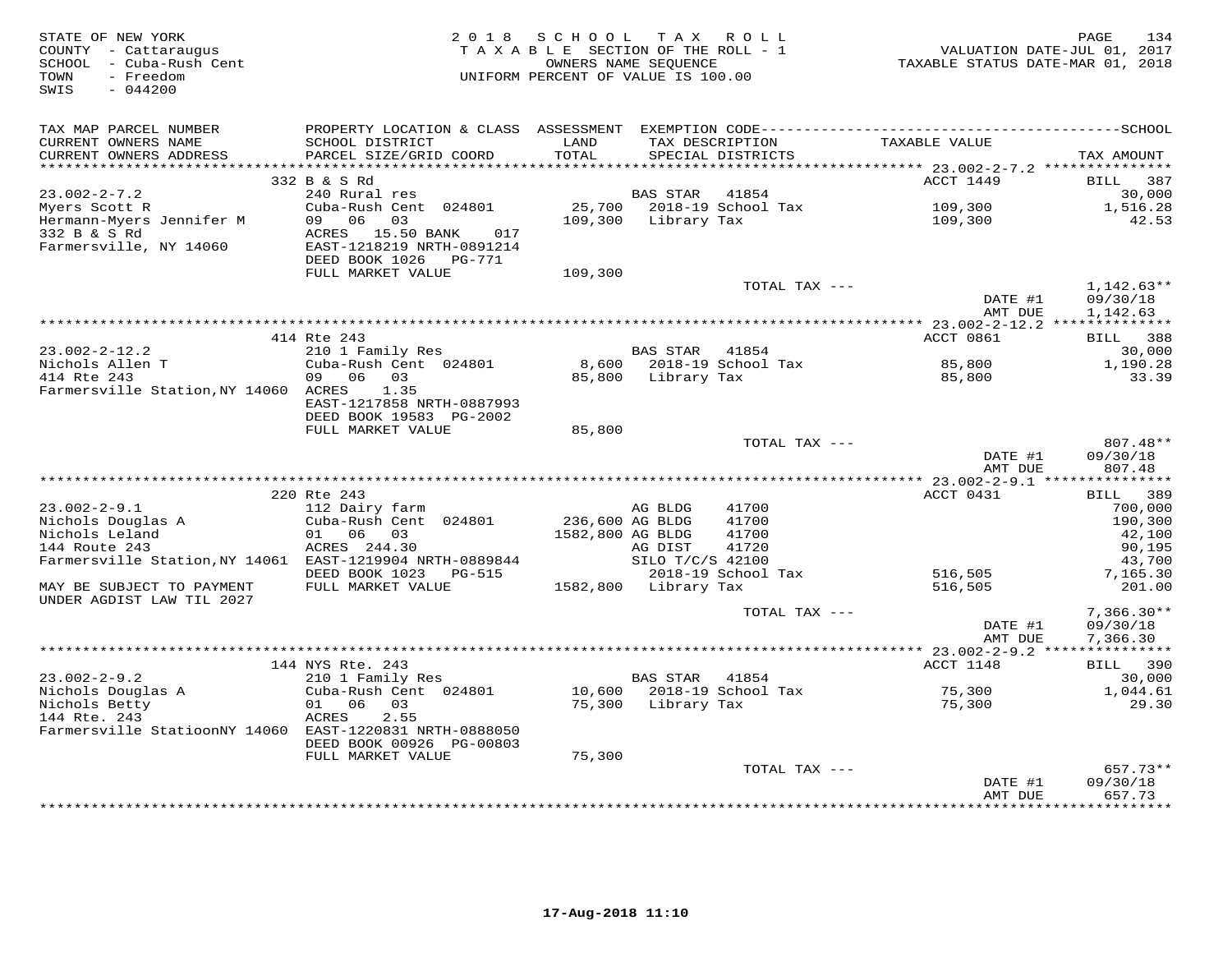| STATE OF NEW YORK<br>COUNTY - Cattaraugus<br>SCHOOL - Cuba-Rush Cent<br>TOWN<br>- Freedom<br>$-044200$<br>SWIS |                                                                                                                 | 2018 SCHOOL      | T A X<br>R O L L<br>TAXABLE SECTION OF THE ROLL - 1<br>OWNERS NAME SEQUENCE<br>UNIFORM PERCENT OF VALUE IS 100.00 | VALUATION DATE-JUL 01, 2017<br>TAXABLE STATUS DATE-MAR 01, 2018 | 135<br>PAGE                    |
|----------------------------------------------------------------------------------------------------------------|-----------------------------------------------------------------------------------------------------------------|------------------|-------------------------------------------------------------------------------------------------------------------|-----------------------------------------------------------------|--------------------------------|
| TAX MAP PARCEL NUMBER<br>CURRENT OWNERS NAME                                                                   | PROPERTY LOCATION & CLASS ASSESSMENT EXEMPTION CODE-----------------------------------SCHOOL<br>SCHOOL DISTRICT | LAND             | TAX DESCRIPTION                                                                                                   | TAXABLE VALUE                                                   |                                |
| CURRENT OWNERS ADDRESS<br>******************************                                                       | PARCEL SIZE/GRID COORD                                                                                          | TOTAL            | SPECIAL DISTRICTS                                                                                                 |                                                                 | TAX AMOUNT                     |
|                                                                                                                | Osmum Rd                                                                                                        |                  |                                                                                                                   | ACCT 0151                                                       | BILL 391                       |
| $23.002 - 1 - 4$                                                                                               | 322 Rural vac>10                                                                                                |                  | 2018-19 School Tax                                                                                                | 31,900                                                          | 442.54                         |
| Richart Robert                                                                                                 | Cuba-Rush Cent 024801                                                                                           |                  | 31,900 Library Tax                                                                                                | 31,900                                                          | 12.41                          |
| Maggione Wendy<br>5021 Kraus Rd<br>Clarence, NY 14031                                                          | 02 06 03<br>ACRES 24.45<br>EAST-1221897 NRTH-0894329<br>DEED BOOK 1024 PG-485                                   | 31,900           |                                                                                                                   |                                                                 |                                |
|                                                                                                                | FULL MARKET VALUE                                                                                               | 31,900           |                                                                                                                   |                                                                 |                                |
|                                                                                                                |                                                                                                                 |                  | TOTAL TAX ---                                                                                                     | DATE #1                                                         | 454.95**<br>09/30/18           |
|                                                                                                                |                                                                                                                 |                  |                                                                                                                   | AMT DUE                                                         | 454.95                         |
|                                                                                                                | 10575 E County Line/Tower Rd                                                                                    |                  |                                                                                                                   | ACCT 1384                                                       | BILL 392                       |
| $14.004 - 1 - 18.6$                                                                                            | 322 Rural vac>10                                                                                                |                  | 2018-19 School Tax                                                                                                | 48,200                                                          | 668.66                         |
| Roberts Lori<br>Murdoch Stephen                                                                                | Cuba-Rush Cent 024801<br>03 06 03                                                                               | 48,200<br>48,200 | Library Tax                                                                                                       | 48,200                                                          | 18.76                          |
| 465 74th St.                                                                                                   | Ff 1137.00                                                                                                      |                  |                                                                                                                   |                                                                 |                                |
| Niagara Falls, NY 14304                                                                                        | ACRES 50.50                                                                                                     |                  |                                                                                                                   |                                                                 |                                |
|                                                                                                                | EAST-1220442 NRTH-0897022                                                                                       |                  |                                                                                                                   |                                                                 |                                |
|                                                                                                                | DEED BOOK 25549 PG-6003<br>FULL MARKET VALUE                                                                    | 48,200           |                                                                                                                   |                                                                 |                                |
|                                                                                                                |                                                                                                                 |                  | TOTAL TAX ---                                                                                                     |                                                                 | 687.42**                       |
|                                                                                                                |                                                                                                                 |                  |                                                                                                                   | DATE #1<br>AMT DUE                                              | 09/30/18<br>687.42             |
|                                                                                                                | 10571 Tower Rd                                                                                                  |                  |                                                                                                                   | *********** 14.004-1-18.11 *************<br>ACCT 1478           | <b>BILL</b><br>393             |
| $14.004 - 1 - 18.11$                                                                                           | 314 Rural vac<10                                                                                                |                  | 2018-19 School Tax                                                                                                | 15,500                                                          | 215.03                         |
| Roberts Lori<br>465 74th St                                                                                    | Cuba-Rush Cent 024801<br>$02/03$ 06 03                                                                          | 15,500<br>15,500 | Library Tax                                                                                                       | 15,500                                                          | 6.03                           |
| Niagara Falls, NY 14304                                                                                        | $L/p$ 704-557<br>Ff 660.00<br>ACRES<br>5.40                                                                     |                  |                                                                                                                   |                                                                 |                                |
|                                                                                                                | EAST-1222020 NRTH-0897914<br>DEED BOOK 19454 PG-9001                                                            |                  |                                                                                                                   |                                                                 |                                |
|                                                                                                                | FULL MARKET VALUE                                                                                               | 15,500           |                                                                                                                   |                                                                 |                                |
|                                                                                                                |                                                                                                                 |                  | TOTAL TAX ---                                                                                                     | DATE #1<br>AMT DUE                                              | 221.06**<br>09/30/18<br>221.06 |
|                                                                                                                |                                                                                                                 |                  |                                                                                                                   |                                                                 |                                |
|                                                                                                                | 10075 Galen Hill Rd                                                                                             |                  |                                                                                                                   | ACCT 0231                                                       | BILL 394                       |
| $23.001 - 1 - 13$<br>Roblee Kenneth J                                                                          | 113 Cattle farm<br>Cuba-Rush Cent 024801                                                                        |                  | BAS STAR 41854<br>69,900 2018-19 School Tax                                                                       | 146,600                                                         | 30,000<br>2,033.73             |
| Roblee Gloria                                                                                                  | 25 06 03                                                                                                        | 146,600          | Library Tax                                                                                                       | 146,600                                                         | 57.05                          |
| 10075 Galen Hill Rd<br>Freedom, NY 14065                                                                       | ACRES 93.76<br>EAST-1207472 NRTH-0888974                                                                        |                  |                                                                                                                   |                                                                 |                                |
|                                                                                                                | DEED BOOK 00933 PG-00745                                                                                        |                  |                                                                                                                   |                                                                 |                                |
|                                                                                                                | FULL MARKET VALUE                                                                                               | 146,600          |                                                                                                                   |                                                                 |                                |
|                                                                                                                |                                                                                                                 |                  | TOTAL TAX ---                                                                                                     |                                                                 | $1,674.60**$                   |
|                                                                                                                |                                                                                                                 |                  |                                                                                                                   | DATE #1<br>AMT DUE                                              | 09/30/18<br>1,674.60           |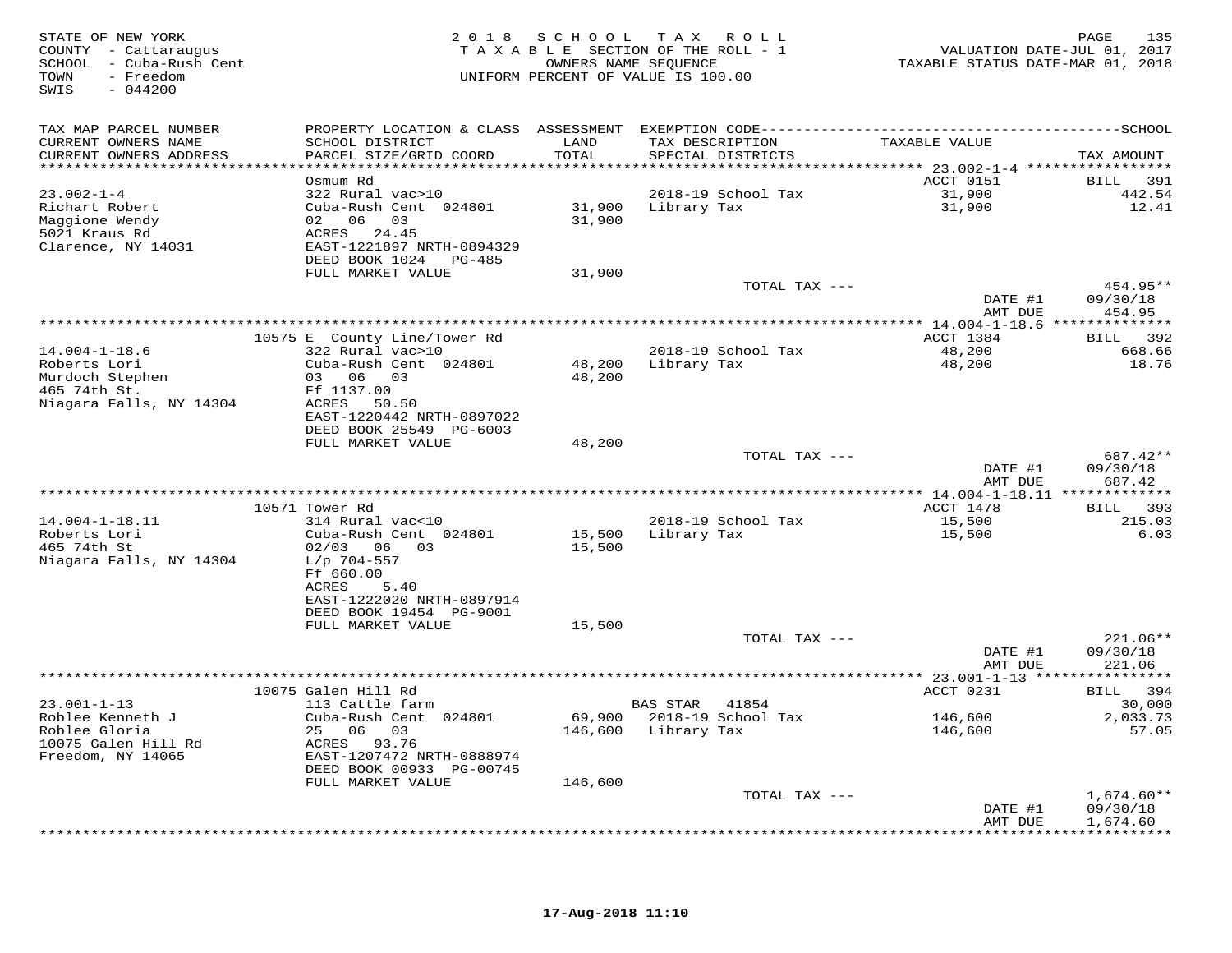| STATE OF NEW YORK<br>COUNTY - Cattaraugus<br>SCHOOL - Cuba-Rush Cent<br>- Freedom<br>TOWN<br>SWIS<br>$-044200$ |                                                       |               | 2018 SCHOOL TAX ROLL<br>TAXABLE SECTION OF THE ROLL - 1<br>OWNERS NAME SEQUENCE<br>UNIFORM PERCENT OF VALUE IS 100.00 | VALUATION DATE-JUL 01, 2017<br>TAXABLE STATUS DATE-MAR 01, 2018 | PAGE<br>136                  |
|----------------------------------------------------------------------------------------------------------------|-------------------------------------------------------|---------------|-----------------------------------------------------------------------------------------------------------------------|-----------------------------------------------------------------|------------------------------|
| TAX MAP PARCEL NUMBER                                                                                          |                                                       |               |                                                                                                                       |                                                                 |                              |
| CURRENT OWNERS NAME<br>CURRENT OWNERS ADDRESS<br>**********************                                        | SCHOOL DISTRICT<br>PARCEL SIZE/GRID COORD             | LAND<br>TOTAL | TAX DESCRIPTION<br>SPECIAL DISTRICTS                                                                                  | TAXABLE VALUE                                                   | TAX AMOUNT                   |
|                                                                                                                | Galen Hill Rd                                         |               |                                                                                                                       | ACCT 0697                                                       | BILL<br>395                  |
| $23.001 - 1 - 10$                                                                                              | 314 Rural vac<10                                      |               | 2018-19 School Tax                                                                                                    | 9,500                                                           | 131.79                       |
| Roblee Kevin P                                                                                                 | Cuba-Rush Cent 024801                                 | 9,500         | Library Tax                                                                                                           | 9,500                                                           | 3.70                         |
| Roblee Frances M                                                                                               | 25 06 03                                              | 9,500         |                                                                                                                       |                                                                 |                              |
| 10019 Galen Hill Rd                                                                                            | ACRES<br>1.87                                         |               |                                                                                                                       |                                                                 |                              |
| Freedom, NY 14065                                                                                              | EAST-1208152 NRTH-0890141                             |               |                                                                                                                       |                                                                 |                              |
|                                                                                                                | DEED BOOK 748<br>PG-01042                             |               |                                                                                                                       |                                                                 |                              |
|                                                                                                                | FULL MARKET VALUE                                     | 9,500         | TOTAL TAX ---                                                                                                         |                                                                 | $135.49**$                   |
|                                                                                                                |                                                       |               |                                                                                                                       | DATE #1                                                         | 09/30/18                     |
|                                                                                                                |                                                       |               |                                                                                                                       | AMT DUE                                                         | 135.49                       |
|                                                                                                                | 10019 Galen Hill Rd                                   |               |                                                                                                                       | ACCT 0497                                                       | BILL 396                     |
| $23.001 - 1 - 12$                                                                                              | 210 1 Family Res                                      |               | BAS STAR 41854                                                                                                        |                                                                 | 30,000                       |
| Roblee Kevin P                                                                                                 | Cuba-Rush Cent 024801                                 |               | 8,000 2018-19 School Tax                                                                                              | 129,900                                                         | 1,802.06                     |
| Roblee Frances M                                                                                               | 25 06 04                                              |               | 129,900 Library Tax                                                                                                   | 129,900                                                         | 50.55                        |
| 10019 Galen Hill Rd<br>Freedom, NY 14065                                                                       | 1.02<br>ACRES<br>EAST-1208283 NRTH-0887919            |               |                                                                                                                       |                                                                 |                              |
|                                                                                                                | DEED BOOK 871<br>PG-00465                             |               |                                                                                                                       |                                                                 |                              |
|                                                                                                                | FULL MARKET VALUE                                     | 129,900       |                                                                                                                       |                                                                 |                              |
|                                                                                                                |                                                       |               | TOTAL TAX ---                                                                                                         |                                                                 | $1,436.43**$                 |
|                                                                                                                |                                                       |               |                                                                                                                       | DATE #1                                                         | 09/30/18                     |
|                                                                                                                |                                                       |               |                                                                                                                       | AMT DUE                                                         | 1,436.43                     |
|                                                                                                                |                                                       |               |                                                                                                                       |                                                                 |                              |
| $23.002 - 2 - 3.2$                                                                                             | 10220 Osmun Rd<br>271 Mfg housings                    |               | 2018-19 School Tax                                                                                                    | ACCT 1130<br>47,900                                             | 397<br><b>BILL</b><br>664.50 |
| Savage Paul Sr                                                                                                 | Cuba-Rush Cent 024801                                 | 15,000        | Library Tax                                                                                                           | 47,900                                                          | 18.64                        |
| Savage Dolores                                                                                                 | 17 06<br>03                                           | 47,900        |                                                                                                                       |                                                                 |                              |
| PO Box 135                                                                                                     | $L/p$ 915-1197                                        |               |                                                                                                                       |                                                                 |                              |
| Freedom, NY 14065                                                                                              | FRNT 360.00 DPTH 163.00                               |               |                                                                                                                       |                                                                 |                              |
|                                                                                                                | EAST-1214725 NRTH-0890951                             |               |                                                                                                                       |                                                                 |                              |
|                                                                                                                | DEED BOOK 3333<br>PG-2001                             |               |                                                                                                                       |                                                                 |                              |
|                                                                                                                | FULL MARKET VALUE                                     | 47,900        |                                                                                                                       |                                                                 |                              |
|                                                                                                                |                                                       |               | TOTAL TAX ---                                                                                                         | DATE #1                                                         | 683.14**<br>09/30/18         |
|                                                                                                                |                                                       |               |                                                                                                                       | AMT DUE                                                         | 683.14                       |
|                                                                                                                |                                                       |               |                                                                                                                       |                                                                 |                              |
|                                                                                                                | 93 Baird Rd                                           |               |                                                                                                                       | ACCT 1181                                                       | BILL 398                     |
| $14.004 - 1 - 18.8$                                                                                            | 240 Rural res                                         |               | AGED S<br>41804                                                                                                       |                                                                 | 18,300                       |
| Scarantino Francis G                                                                                           | Cuba-Rush Cent 024801                                 |               | 26,000 ENH STAR 41834                                                                                                 |                                                                 | 66,800                       |
| PO Box 25                                                                                                      | 03 06<br>03                                           | 122,000       | 2018-19 School Tax                                                                                                    | 103,700                                                         | 1,438.60                     |
| Freedom, NY 14065                                                                                              | ACRES 16.05                                           |               | Library Tax                                                                                                           | 103,700                                                         | 40.35                        |
|                                                                                                                | EAST-1221441 NRTH-0898967<br>DEED BOOK 1025<br>PG-359 |               |                                                                                                                       |                                                                 |                              |
|                                                                                                                | FULL MARKET VALUE                                     | 122,000       |                                                                                                                       |                                                                 |                              |
|                                                                                                                |                                                       |               | TOTAL TAX ---                                                                                                         |                                                                 | 552.95**                     |
|                                                                                                                |                                                       |               |                                                                                                                       | DATE #1                                                         | 09/30/18                     |
|                                                                                                                |                                                       |               |                                                                                                                       | AMT DUE                                                         | 552.95                       |
|                                                                                                                |                                                       |               |                                                                                                                       |                                                                 |                              |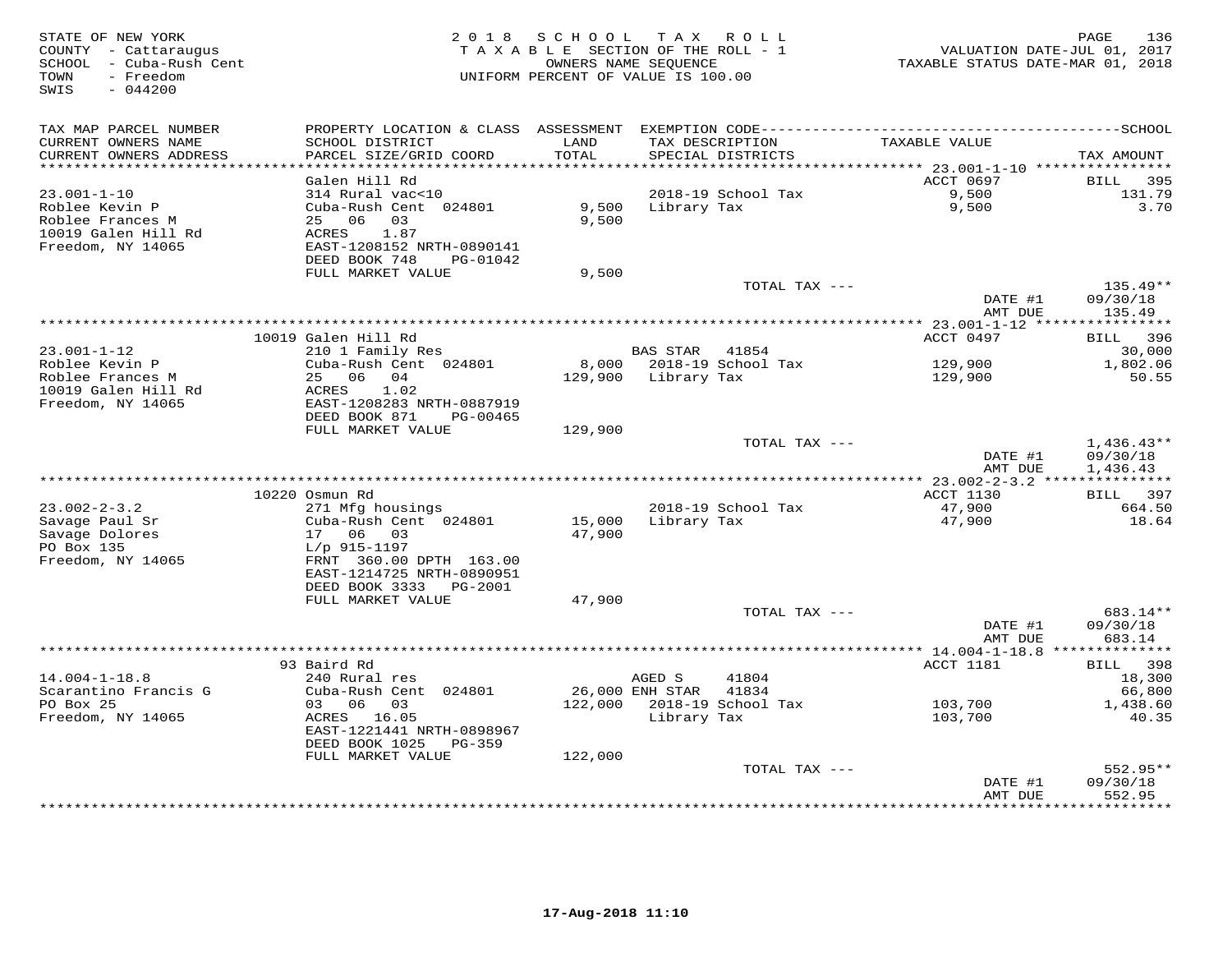| STATE OF NEW YORK<br>COUNTY - Cattaraugus<br>SCHOOL - Cuba-Rush Cent<br>- Freedom<br>TOWN<br>SWIS<br>$-044200$ |                                                     |               | 2018 SCHOOL TAX ROLL<br>TAXABLE SECTION OF THE ROLL - 1<br>OWNERS NAME SEOUENCE<br>UNIFORM PERCENT OF VALUE IS 100.00 | TAXABLE STATUS DATE-MAR 01, 2018 | 137<br>PAGE<br>VALUATION DATE-JUL 01, 2017 |
|----------------------------------------------------------------------------------------------------------------|-----------------------------------------------------|---------------|-----------------------------------------------------------------------------------------------------------------------|----------------------------------|--------------------------------------------|
| TAX MAP PARCEL NUMBER                                                                                          |                                                     |               |                                                                                                                       |                                  |                                            |
| CURRENT OWNERS NAME<br>CURRENT OWNERS ADDRESS                                                                  | SCHOOL DISTRICT<br>PARCEL SIZE/GRID COORD           | LAND<br>TOTAL | TAX DESCRIPTION<br>SPECIAL DISTRICTS                                                                                  | TAXABLE VALUE                    | TAX AMOUNT                                 |
|                                                                                                                |                                                     |               |                                                                                                                       |                                  |                                            |
|                                                                                                                | 88 NYS Rte. 243                                     |               |                                                                                                                       | ACCT 1512                        | BILL 399                                   |
| $23.002 - 2 - 10.2$                                                                                            | 260 Seasonal res                                    |               | 2018-19 School Tax                                                                                                    | 121,100                          | 1,679.98                                   |
| Schmidt Eric                                                                                                   | Cuba-Rush Cent 024801                               | 35,800        | Library Tax                                                                                                           | 121,100                          | 47.13                                      |
| Schmidt Bruce                                                                                                  | ACRES<br>30.00                                      | 121,100       |                                                                                                                       |                                  |                                            |
| 181 Clark St<br>Kenmore, NY 14223                                                                              | EAST-1222226 NRTH-0889463<br>DEED BOOK 5150 PG-5002 |               |                                                                                                                       |                                  |                                            |
|                                                                                                                | FULL MARKET VALUE                                   | 121,100       |                                                                                                                       |                                  |                                            |
|                                                                                                                |                                                     |               | TOTAL TAX ---                                                                                                         |                                  | $1,727.11**$                               |
|                                                                                                                |                                                     |               |                                                                                                                       | DATE #1                          | 09/30/18                                   |
|                                                                                                                |                                                     |               |                                                                                                                       | AMT DUE                          | 1,727.11                                   |
|                                                                                                                |                                                     |               |                                                                                                                       |                                  |                                            |
| $23.002 - 2 - 10.3$                                                                                            | 88 NYS Rte. 243<br>322 Rural vac>10                 |               | 2018-19 School Tax                                                                                                    | ACCT 1513<br>29,000              | BILL 400<br>402.31                         |
| Schmidt Eric                                                                                                   | Cuba-Rush Cent 024801                               | 29,000        | Library Tax                                                                                                           | 29,000                           | 11.29                                      |
| Schmidt Bruce                                                                                                  | 20.33<br>ACRES                                      | 29,000        |                                                                                                                       |                                  |                                            |
| 181 Clark St                                                                                                   | EAST-1221576 NRTH-0889946                           |               |                                                                                                                       |                                  |                                            |
| Kenmore, NY 14223                                                                                              | DEED BOOK 5150<br>PG-5003                           |               |                                                                                                                       |                                  |                                            |
|                                                                                                                | FULL MARKET VALUE                                   | 29,000        |                                                                                                                       |                                  |                                            |
|                                                                                                                |                                                     |               | TOTAL TAX ---                                                                                                         | DATE #1                          | $413.60**$<br>09/30/18                     |
|                                                                                                                |                                                     |               |                                                                                                                       | AMT DUE                          | 413.60                                     |
|                                                                                                                |                                                     |               |                                                                                                                       |                                  |                                            |
|                                                                                                                | E County Line Rd                                    |               |                                                                                                                       | ACCT 1461                        | BILL 401                                   |
| $14.004 - 1 - 18.2$                                                                                            | 322 Rural vac>10                                    |               | 2018-19 School Tax                                                                                                    | 53,800                           | 746.35                                     |
| Stromecki Robert                                                                                               | Cuba-Rush Cent 024801                               |               | 53,800 Library Tax                                                                                                    | 53,800                           | 20.94                                      |
| PO Box 45                                                                                                      | 03 06 03                                            | 53,800        |                                                                                                                       |                                  |                                            |
| Freedom, NY 14065                                                                                              | ACRES 61.50<br>EAST-1221440 NRTH-0898967            |               |                                                                                                                       |                                  |                                            |
|                                                                                                                | DEED BOOK 2113 PG-2003                              |               |                                                                                                                       |                                  |                                            |
|                                                                                                                | FULL MARKET VALUE                                   | 53,800        |                                                                                                                       |                                  |                                            |
|                                                                                                                |                                                     |               | TOTAL TAX ---                                                                                                         |                                  | 767.29**                                   |
|                                                                                                                |                                                     |               |                                                                                                                       | DATE #1                          | 09/30/18                                   |
|                                                                                                                |                                                     |               |                                                                                                                       | AMT DUE                          | 767.29                                     |
|                                                                                                                | 10681 E County Line Rd                              |               |                                                                                                                       | ACCT 1474                        | BILL 402                                   |
| $14.004 - 1 - 18.9$                                                                                            | 210 1 Family Res                                    |               | BAS STAR 41854                                                                                                        |                                  | 30,000                                     |
| Stromecki Robert                                                                                               | Cuba-Rush Cent 024801                               |               | 15,400 2018-19 School Tax                                                                                             | 227,300                          | 3, 153. 26                                 |
| PO Box 45                                                                                                      | 03 06<br>03                                         |               | 227,300 Library Tax                                                                                                   | 227,300                          | 88.45                                      |
| Freedom, NY 14065                                                                                              | ACRES<br>5.35                                       |               |                                                                                                                       |                                  |                                            |
|                                                                                                                | EAST-1222176 NRTH-0898850                           |               |                                                                                                                       |                                  |                                            |
|                                                                                                                | DEED BOOK 2113 PG-2003                              |               |                                                                                                                       |                                  |                                            |
|                                                                                                                | FULL MARKET VALUE                                   | 227,300       | TOTAL TAX ---                                                                                                         |                                  | $2,825.53**$                               |
|                                                                                                                |                                                     |               |                                                                                                                       | DATE #1                          | 09/30/18                                   |
|                                                                                                                |                                                     |               |                                                                                                                       | AMT DUE                          | 2,825.53                                   |
|                                                                                                                |                                                     |               |                                                                                                                       |                                  |                                            |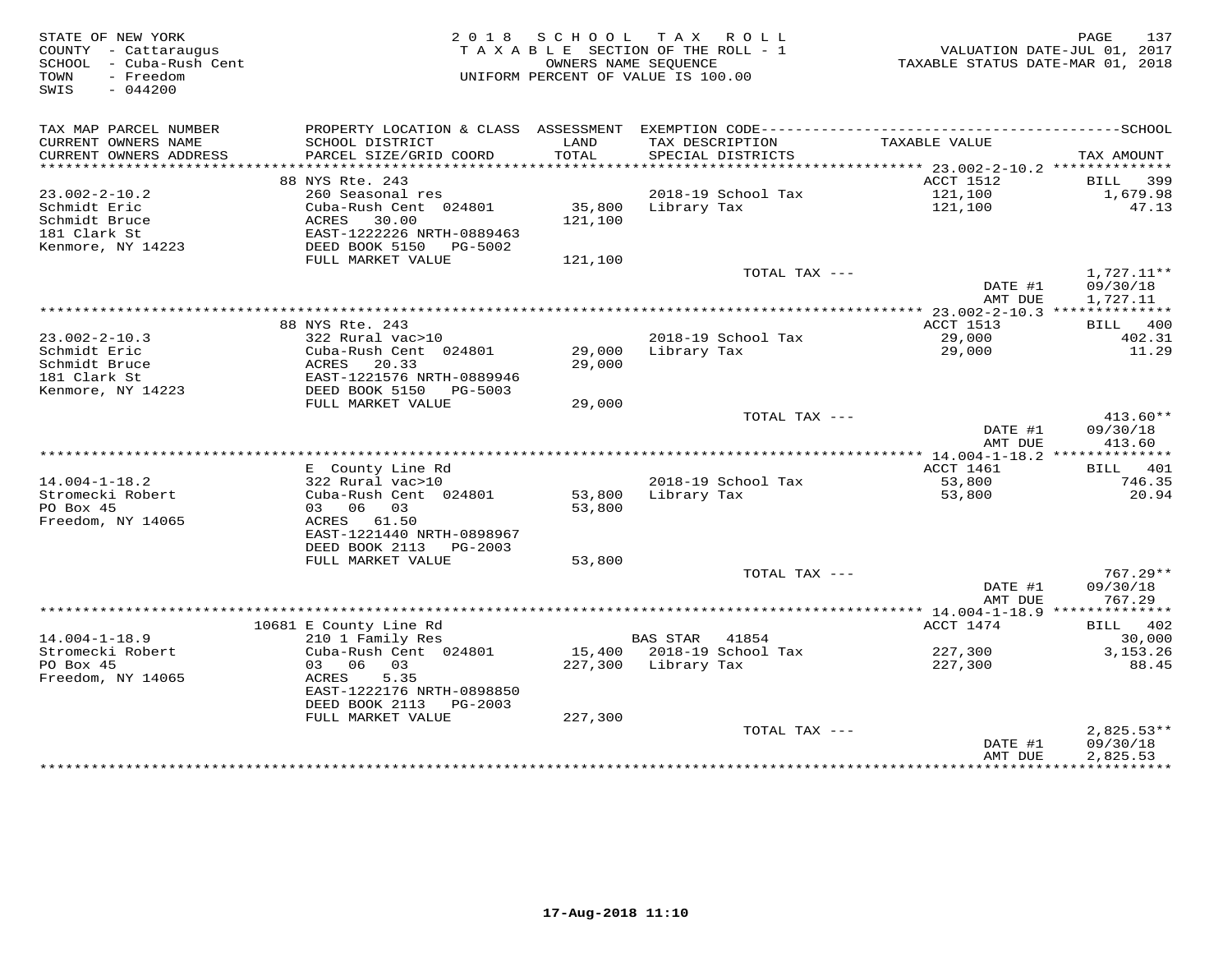| STATE OF NEW YORK<br>COUNTY<br>- Cattaraugus<br>SCHOOL<br>– Cuba-Rush Cent<br>- Freedom<br>TOWN<br>$-044200$<br>SWIS | 2 0 1 8                                      | SCHOOL<br>OWNERS NAME SEQUENCE | TAX ROLL<br>TAXABLE SECTION OF THE ROLL - 1<br>UNIFORM PERCENT OF VALUE IS 100.00 | TAXABLE STATUS DATE-MAR 01, 2018   | 138<br>PAGE<br>VALUATION DATE-JUL 01, 2017 |
|----------------------------------------------------------------------------------------------------------------------|----------------------------------------------|--------------------------------|-----------------------------------------------------------------------------------|------------------------------------|--------------------------------------------|
| TAX MAP PARCEL NUMBER                                                                                                | PROPERTY LOCATION & CLASS ASSESSMENT         |                                |                                                                                   |                                    |                                            |
| CURRENT OWNERS NAME                                                                                                  | SCHOOL DISTRICT                              | LAND                           | TAX DESCRIPTION                                                                   | TAXABLE VALUE                      |                                            |
| CURRENT OWNERS ADDRESS                                                                                               | PARCEL SIZE/GRID COORD                       | TOTAL                          | SPECIAL DISTRICTS                                                                 |                                    | TAX AMOUNT                                 |
|                                                                                                                      |                                              |                                |                                                                                   |                                    |                                            |
|                                                                                                                      | 10575 E County Line/Tower Rd                 |                                | 2018-19 School Tax                                                                |                                    | 403<br>BILL                                |
| $14.004 - 1 - 18.18$<br>Williams Daniel H                                                                            | 312 Vac w/imprv<br>Cuba-Rush Cent 024801     | 39,500                         | Library Tax                                                                       | 48,200<br>48,200                   | 668.66<br>18.76                            |
| Williams Susan C                                                                                                     | 03 06 03                                     | 48,200                         |                                                                                   |                                    |                                            |
| 2634 Four Rod Rd                                                                                                     | Ff 1137.00                                   |                                |                                                                                   |                                    |                                            |
| East Aurora, NY 14052                                                                                                | ACRES<br>36.00                               |                                |                                                                                   |                                    |                                            |
|                                                                                                                      | EAST-1221246 NRTH-0896605                    |                                |                                                                                   |                                    |                                            |
|                                                                                                                      | DEED BOOK 22638 PG-9004                      |                                |                                                                                   |                                    |                                            |
|                                                                                                                      | FULL MARKET VALUE                            | 48,200                         |                                                                                   |                                    |                                            |
|                                                                                                                      |                                              |                                | TOTAL TAX ---                                                                     | DATE #1                            | 687.42**<br>09/30/18                       |
|                                                                                                                      |                                              |                                |                                                                                   | AMT DUE                            | 687.42                                     |
|                                                                                                                      |                                              |                                |                                                                                   |                                    |                                            |
|                                                                                                                      | East County Line Rd                          |                                |                                                                                   | ACCT 1489                          | 404<br>BILL                                |
| $14.004 - 1 - 18.14$                                                                                                 | 322 Rural vac>10                             |                                | 2018-19 School Tax                                                                | 37,200                             | 516.06                                     |
| Wittenrich Curtis J.                                                                                                 | Cuba-Rush Cent 024801                        | 37,200                         | Library Tax                                                                       | 37,200                             | 14.48                                      |
| 7439 Route 321                                                                                                       | ACRES 21.51                                  | 37,200                         |                                                                                   |                                    |                                            |
| N. Kane, PA 16735                                                                                                    | EAST-1219531 NRTH-0895776                    |                                |                                                                                   |                                    |                                            |
|                                                                                                                      | DEED BOOK 24917 PG-2001<br>FULL MARKET VALUE | 37,200                         |                                                                                   |                                    |                                            |
|                                                                                                                      |                                              |                                | TOTAL TAX ---                                                                     |                                    | $530.54**$                                 |
|                                                                                                                      |                                              |                                |                                                                                   | DATE #1                            | 09/30/18                                   |
|                                                                                                                      |                                              |                                |                                                                                   | AMT DUE                            | 530.54                                     |
|                                                                                                                      |                                              |                                |                                                                                   | ********************************** |                                            |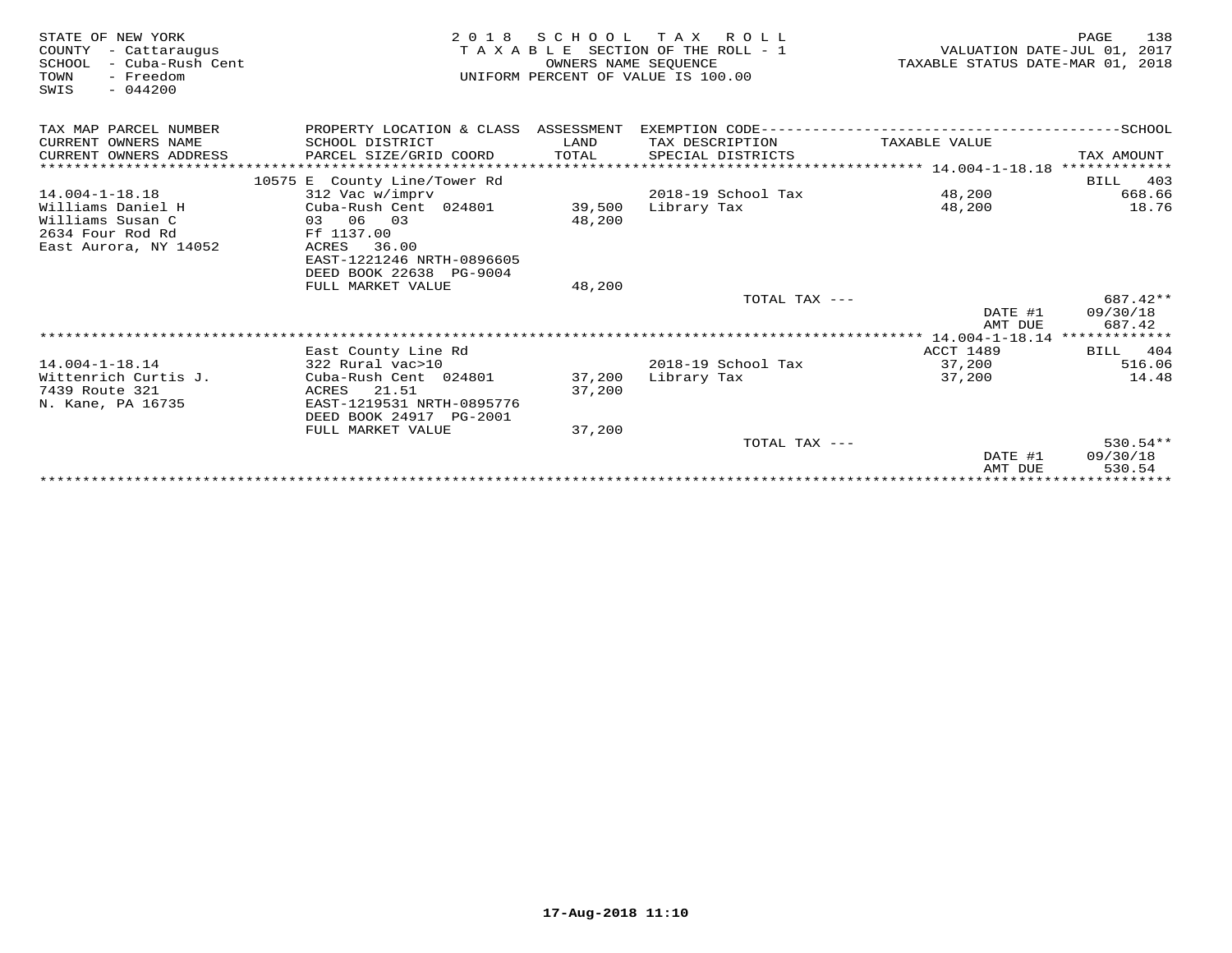| STATE OF NEW YORK<br>COUNTY - Cattaraugus                        | 2018 SCHOOL TAX ROLL<br>T A X A B L E SECTION OF THE ROLL - 1 | 139<br>PAGE<br>VALUATION DATE-JUL 01, 2017                                    |
|------------------------------------------------------------------|---------------------------------------------------------------|-------------------------------------------------------------------------------|
| SCHOOL - Cuba-Rush Cent<br>TOWN<br>- Freedom<br>SWIS<br>- 044200 | UNIFORM PERCENT OF VALUE IS 100.00                            | TAXABLE STATUS DATE-MAR 01, 2018<br>RPS155/V04/L015<br>CURRENT DATE 8/17/2018 |
|                                                                  | ROLL SUB SECTION- - TOTALS                                    |                                                                               |

|      |                | momn:<br>LUIAI. | mazma           |       | JR E.N        | ,,, <del>,</del> ,,,,,,,<br>™ ⊃<br>⊐ויום ∧נ |     |                    |
|------|----------------|-----------------|-----------------|-------|---------------|---------------------------------------------|-----|--------------------|
| CODE | NAMF<br>. סידי | PARCET          | TVDI<br>- - - - | 7ALUE | T T T<br>ALUr | AMOUNT                                      | ′ △ | <b>TRAV</b><br>∸∽∸ |

#### NO SPECIAL DISTRICTS AT THIS LEVEL

\*\*\* S C H O O L D I S T R I C T S U M M A R Y \*\*\*

| CODE   | DISTRICT NAME                    | TOTAL<br>PARCELS | ASSESSED<br>LAND | ASSESSED<br>TOTAL | EXEMPT<br>AMOUNT | TOTAL<br>TAXABLE |           |
|--------|----------------------------------|------------------|------------------|-------------------|------------------|------------------|-----------|
|        |                                  |                  |                  |                   | STAR AMOUNT      | STAR TAXABLE     | TOTAL TAX |
|        | Cuba-Rush Cent                   | 34               | 1406,800         | 3964,200          | 1196,957         | 2,767,243        |           |
| 024801 |                                  |                  |                  |                   | 410,400          | 2,356,843        | 33,772.58 |
|        | SUB-TOTAL                        | 34               | 1406,800         | 3964,200          | 1196,957         | 2,767,243        |           |
|        | $S \cup B - T \cup T A L (CONT)$ |                  |                  |                   | 410,400          | 2,356,843        | 33,772.58 |
|        | TOTAL                            | 34               | 1406,800         | 3964,200          | 1196,957         | 2,767,243        |           |
|        | T O T A L (CONT)                 |                  |                  |                   | 410,400          | 2,356,843        | 33,772.58 |

## \*\*\* S Y S T E M C O D E S S U M M A R Y \*\*\*

#### NO SYSTEM EXEMPTIONS AT THIS LEVEL

| CODE           | DESCRIPTION        | TOTAL<br>PARCELS | SCHOOL             |
|----------------|--------------------|------------------|--------------------|
| 41700<br>41720 | AG BLDG<br>AG DIST | 3                | 932,400<br>171,679 |
| 41804          | AGED S             |                  | 49,178             |
| 41834          | ENH STAR           |                  | 200,400            |
| 41854          | <b>BAS STAR</b>    | $\mathbf{r}$     | 210,000            |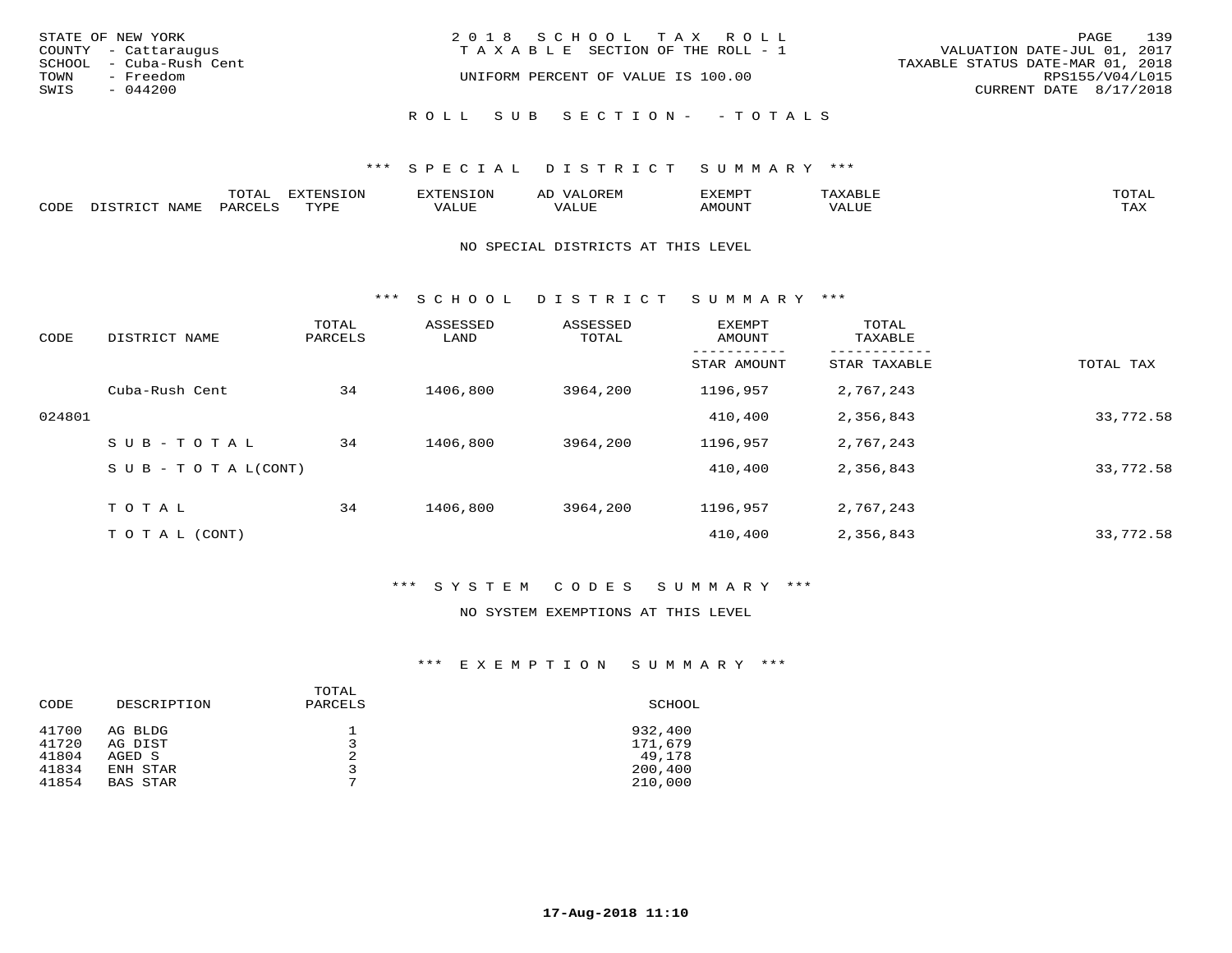| STATE OF NEW YORK       | 2018 SCHOOL TAX ROLL                                           | PAGE                   | 140 |
|-------------------------|----------------------------------------------------------------|------------------------|-----|
| COUNTY - Cattaraugus    | VALUATION DATE-JUL 01, 2017<br>TAXABLE SECTION OF THE ROLL - 1 |                        |     |
| SCHOOL - Cuba-Rush Cent | TAXABLE STATUS DATE-MAR 01, 2018                               |                        |     |
| TOWN<br>- Freedom       | UNIFORM PERCENT OF VALUE IS 100.00                             | RPS155/V04/L015        |     |
| SWIS<br>$-044200$       |                                                                | CURRENT DATE 8/17/2018 |     |
|                         |                                                                |                        |     |

# ROLL SUB SECTION- - TOTALS

## \*\*\* E X E M P T I O N S U M M A R Y \*\*\*

| CODE  | DESCRIPTION         | TOTAL<br>PARCELS | SCHOOL             |
|-------|---------------------|------------------|--------------------|
| 42100 | SILO T/C/S<br>TOTAL | 17               | 43,700<br>1607,357 |

| ROLL<br>SEC | DESCRIPTION        | TOTAL<br>PARCELS | ASSESSED<br>LAND | ASSESSED<br>TOTAL | EXEMPT<br>AMOUNT     | TOTAL<br>TAXABLE<br>--------- | TAX  | TOTAL<br>TAX |
|-------------|--------------------|------------------|------------------|-------------------|----------------------|-------------------------------|------|--------------|
|             |                    |                  |                  |                   | STAR AMOUNT          | STAR TAXABLE                  | RATE |              |
|             | 2018-19 School Tax |                  | 1406,800         | 3964,200          | 1,196,957<br>410,400 | 2,767,243<br>2,356,843        |      | 32,695.70    |
|             | Library Tax        |                  | 1406,800         | 3964,200          | 1,196,957            | 2,767,243                     |      |              |
|             | SPEC DIST TAXES    |                  |                  |                   |                      | 2,767,243                     |      | 1,076.88     |
|             | TAXABLE            | 34               |                  |                   |                      |                               |      | 33,772.58    |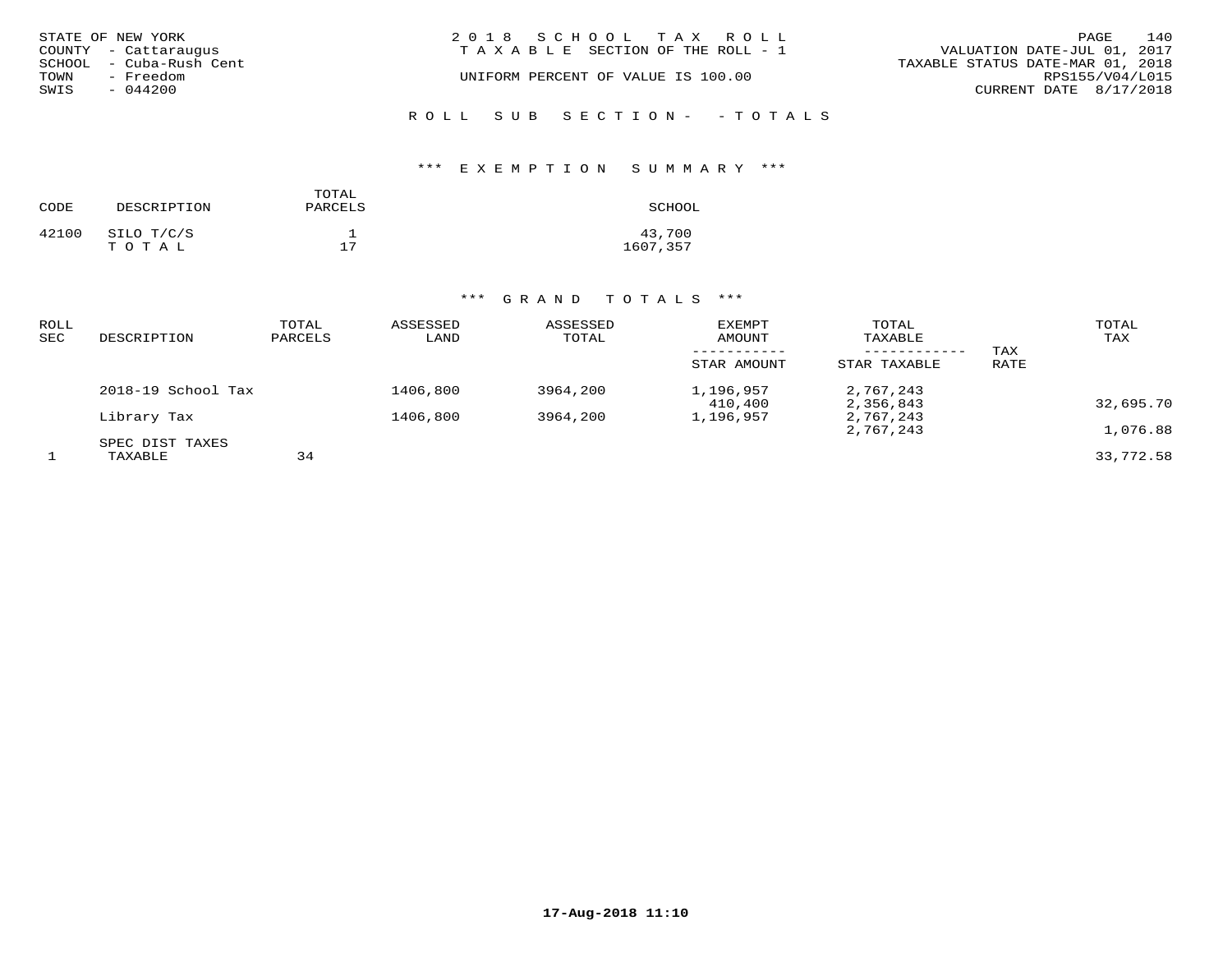| STATE OF NEW YORK<br>COUNTY - Cattaraugus<br>SCHOOL - Cuba-Rush Cent | 2018 SCHOOL TAX ROLL<br>TAXABLE SECTION OF THE ROLL - 1 | 141<br>PAGE<br>VALUATION DATE-JUL 01, 2017<br>TAXABLE STATUS DATE-MAR 01, 2018 |
|----------------------------------------------------------------------|---------------------------------------------------------|--------------------------------------------------------------------------------|
| TOWN<br>- Freedom<br>SWIS<br>$-044200$                               | UNIFORM PERCENT OF VALUE IS 100.00                      | RPS155/V04/L015<br>CURRENT DATE 8/17/2018                                      |
|                                                                      | ROLL SECTION TOTALS                                     |                                                                                |

|      |       | ----<br>◡∸ғ | <b>EXTENSION</b> | 'YTENSION | <u>ے ۔</u> | ZXEMPT | ABLE  | $m \wedge m \wedge n$<br>'UTA. |
|------|-------|-------------|------------------|-----------|------------|--------|-------|--------------------------------|
| CODE | NAME. | PARCELS     | TVDF             | VALUE     | VALUE      | TNUONA | VALUE | TA Y<br>⊥ ∠~∡∡                 |

#### NO SPECIAL DISTRICTS AT THIS LEVEL

\*\*\* S C H O O L D I S T R I C T S U M M A R Y \*\*\*

| CODE   | DISTRICT NAME                    | TOTAL<br>PARCELS | ASSESSED<br>LAND | ASSESSED<br>TOTAL | EXEMPT<br>AMOUNT | TOTAL<br>TAXABLE |           |
|--------|----------------------------------|------------------|------------------|-------------------|------------------|------------------|-----------|
|        |                                  |                  |                  |                   | STAR AMOUNT      | STAR TAXABLE     | TOTAL TAX |
|        | Cuba-Rush Cent                   | 34               | 1406,800         | 3964,200          | 1196,957         | 2,767,243        |           |
| 024801 |                                  |                  |                  |                   | 410,400          | 2,356,843        | 33,772.58 |
|        | SUB-TOTAL                        | 34               | 1406,800         | 3964,200          | 1196,957         | 2,767,243        |           |
|        | $S \cup B - T \cup T A L (CONT)$ |                  |                  |                   | 410,400          | 2,356,843        | 33,772.58 |
|        | TOTAL                            | 34               | 1406,800         | 3964,200          | 1196,957         | 2,767,243        |           |
|        | T O T A L (CONT)                 |                  |                  |                   | 410,400          | 2,356,843        | 33,772.58 |

## \*\*\* S Y S T E M C O D E S S U M M A R Y \*\*\*

### NO SYSTEM EXEMPTIONS AT THIS LEVEL

| CODE  | DESCRIPTION     | TOTAL<br>PARCELS | SCHOOL  |
|-------|-----------------|------------------|---------|
| 41700 | AG BLDG         | $\mathfrak{D}$   | 932,400 |
| 41720 | AG DIST         |                  | 171,679 |
| 41804 | AGED S          |                  | 49,178  |
| 41834 | ENH STAR        | $\overline{ }$   | 200,400 |
| 41854 | <b>BAS STAR</b> |                  | 210,000 |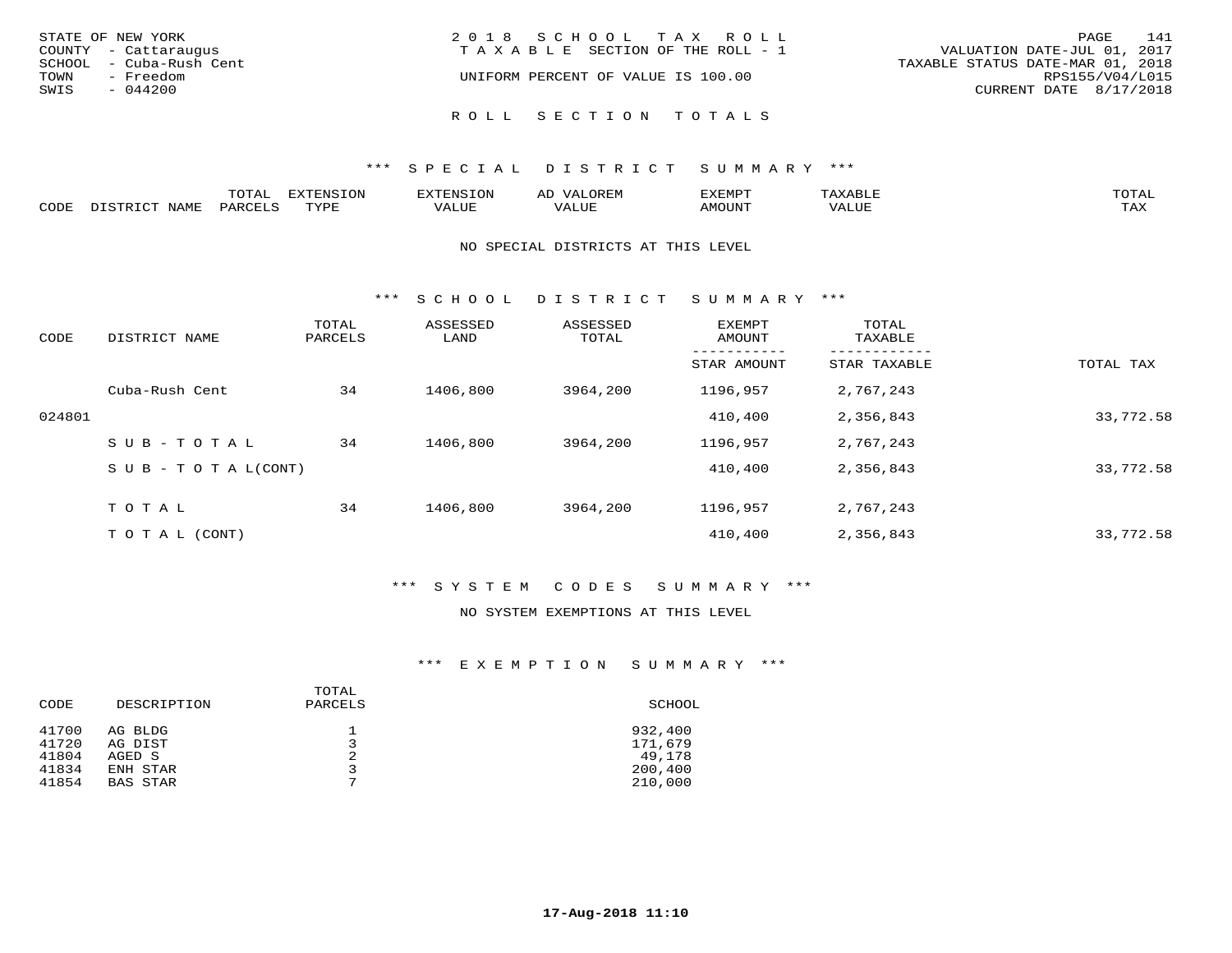| STATE OF NEW YORK<br>COUNTY - Cattaraugus<br>SCHOOL - Cuba-Rush Cent<br>TOWN<br>- Freedom<br>SWIS<br>- 044200 | 2018 SCHOOL TAX ROLL<br>T A X A B L E SECTION OF THE ROLL - 1<br>UNIFORM PERCENT OF VALUE IS 100.00 | 142<br>PAGE<br>VALUATION DATE-JUL 01, 2017<br>TAXABLE STATUS DATE-MAR 01, 2018<br>RPS155/V04/L015<br>CURRENT DATE 8/17/2018 |
|---------------------------------------------------------------------------------------------------------------|-----------------------------------------------------------------------------------------------------|-----------------------------------------------------------------------------------------------------------------------------|
|                                                                                                               | ROLL SECTION TOTALS                                                                                 |                                                                                                                             |

# \*\*\* E X E M P T I O N S U M M A R Y \*\*\*

| CODE  | DESCRIPTION         | TOTAL<br>PARCELS | SCHOOL             |
|-------|---------------------|------------------|--------------------|
| 42100 | SILO T/C/S<br>TOTAL | 17               | 43,700<br>1607,357 |

| ROLL<br>SEC | DESCRIPTION        | TOTAL<br>PARCELS | ASSESSED<br>LAND | ASSESSED<br>TOTAL | <b>EXEMPT</b><br>AMOUNT<br>STAR AMOUNT | TOTAL<br>TAXABLE<br>------------<br>STAR TAXABLE | TAX<br>RATE | TOTAL<br>TAX |
|-------------|--------------------|------------------|------------------|-------------------|----------------------------------------|--------------------------------------------------|-------------|--------------|
|             | 2018-19 School Tax |                  | 1406,800         | 3964,200          | 1,196,957<br>410,400                   | 2,767,243<br>2,356,843                           |             | 32,695.70    |
|             | Library Tax        |                  | 1406,800         | 3964,200          | 1,196,957                              | 2,767,243                                        |             |              |
|             | SPEC DIST TAXES    |                  |                  |                   |                                        | 2,767,243                                        |             | 1,076.88     |
|             | TAXABLE            | 34               |                  |                   |                                        |                                                  |             | 33,772.58    |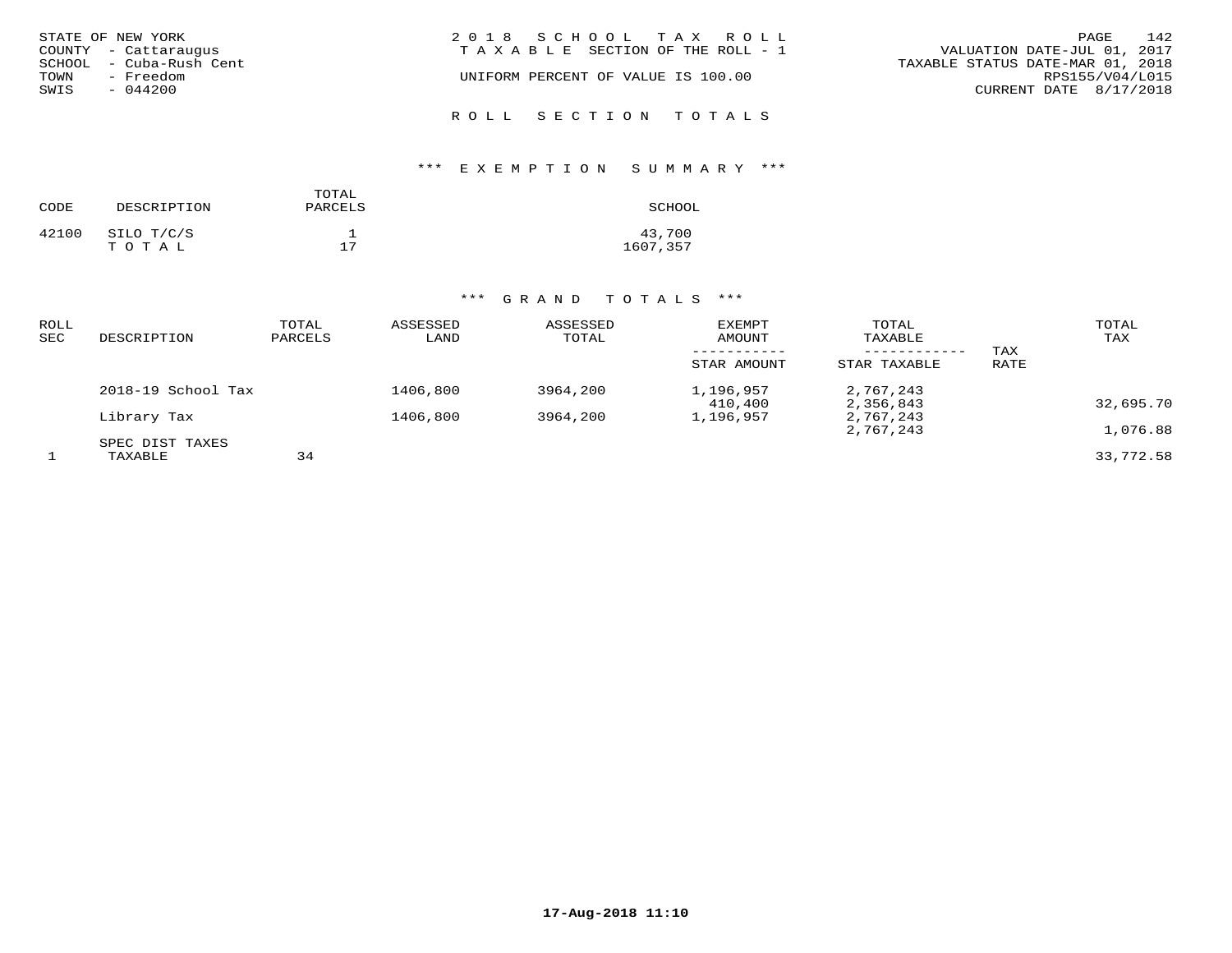| STATE OF NEW YORK<br>COUNTY<br>- Cattaraugus<br>- Cuba-Rush Cent<br>SCHOOL<br>- Freedom<br>TOWN<br>SWIS<br>$-044200$ | 2 0 1 8                                                                           | S C H O O L<br>SPECIAL FRANCHISE SECTION OF THE<br>OWNERS NAME SEQUENCE | T A X<br>R O L L<br>$ROLL - 5$<br>UNIFORM PERCENT OF VALUE IS 100.00 | VALUATION DATE-JUL 01,<br>TAXABLE STATUS DATE-MAR 01, | 143<br>PAGE<br>2017<br>2018 |
|----------------------------------------------------------------------------------------------------------------------|-----------------------------------------------------------------------------------|-------------------------------------------------------------------------|----------------------------------------------------------------------|-------------------------------------------------------|-----------------------------|
| TAX MAP PARCEL NUMBER                                                                                                | PROPERTY LOCATION & CLASS                                                         | ASSESSMENT                                                              | EXEMPTION CODE--                                                     |                                                       | $-$ SCHOOL                  |
| CURRENT OWNERS NAME                                                                                                  | SCHOOL DISTRICT                                                                   | LAND                                                                    | TAX DESCRIPTION                                                      | TAXABLE VALUE                                         |                             |
| CURRENT OWNERS ADDRESS                                                                                               | PARCEL SIZE/GRID COORD                                                            | TOTAL                                                                   | SPECIAL DISTRICTS                                                    |                                                       | TAX AMOUNT                  |
|                                                                                                                      |                                                                                   |                                                                         |                                                                      | ************* 542.000-9901-631.900/188 ***            |                             |
|                                                                                                                      | Special Franchise                                                                 |                                                                         |                                                                      | ACCT 0890                                             | 405<br>BILL                 |
| 542.000-9901-631.900/188                                                                                             | 866 Telephone                                                                     |                                                                         | 2018-19 School Tax                                                   | 1,598                                                 | 22.17                       |
| Verizon New York Inc<br>PO Box 2749<br>Addison, TX 75001                                                             | Cuba-Rush Cent 024801<br>Town Of Freedom<br>0.0100 Cuba/rushford<br>0.01<br>ACRES | 0<br>1,598                                                              | Library Tax                                                          | 1,598                                                 | 0.62                        |
|                                                                                                                      | FULL MARKET VALUE                                                                 | 1,598                                                                   |                                                                      |                                                       |                             |
|                                                                                                                      |                                                                                   |                                                                         | TOTAL TAX ---                                                        |                                                       | $22.79**$                   |
|                                                                                                                      |                                                                                   |                                                                         |                                                                      | DATE #1                                               | 09/30/18                    |
|                                                                                                                      |                                                                                   |                                                                         |                                                                      | AMT DUE                                               | 22.79                       |
|                                                                                                                      |                                                                                   |                                                                         |                                                                      |                                                       |                             |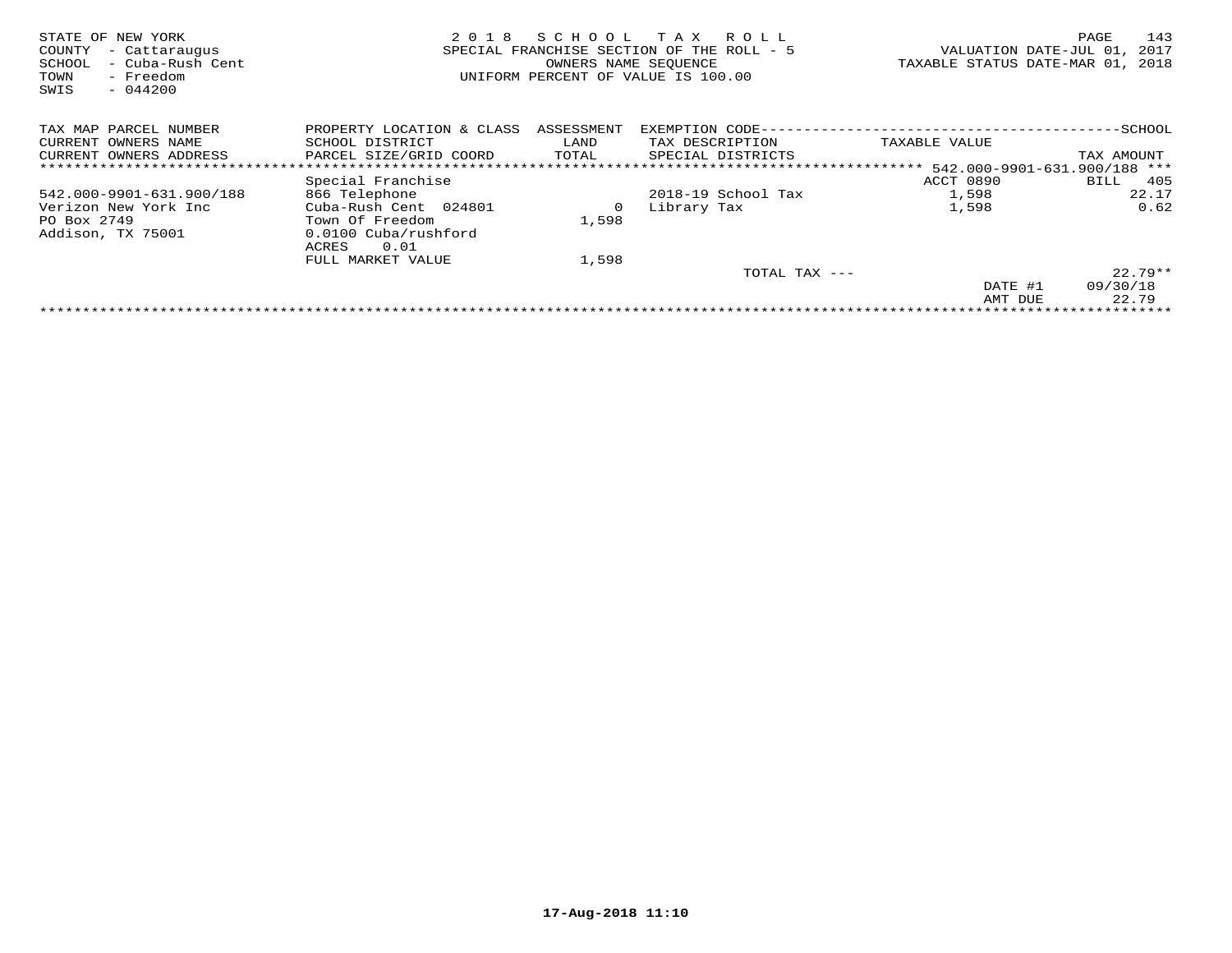|      | STATE OF NEW YORK       | 2018 SCHOOL TAX ROLL                                                     | PAGE            | 144 |
|------|-------------------------|--------------------------------------------------------------------------|-----------------|-----|
|      | COUNTY - Cattaraugus    | VALUATION DATE-JUL 01, 2017<br>SPECIAL FRANCHISE SECTION OF THE ROLL - 5 |                 |     |
|      | SCHOOL - Cuba-Rush Cent | TAXABLE STATUS DATE-MAR 01, 2018                                         |                 |     |
| TOWN | - Freedom               | UNIFORM PERCENT OF VALUE IS 100.00                                       | RPS155/V04/L015 |     |
| SWIS | $-044200$               | CURRENT DATE 8/17/2018                                                   |                 |     |
|      |                         | ROLL SUB SECTION- - TOTALS                                               |                 |     |

## \*\*\* SPECIAL DISTRICT SUMMARY \*\*\*

|                         |      | m^m |      | 'NT C     |           | ∟ו∨ו          |              |                             |
|-------------------------|------|-----|------|-----------|-----------|---------------|--------------|-----------------------------|
| $\bigcap_{\Pi}$<br>◡◡◡ュ | мдмь |     | TVDF | ۳۰ تاللاد | $- - - -$ | 550T<br>IUUN. | ALUE<br>77 T | $m \times r$<br>- - - - - - |

#### NO SPECIAL DISTRICTS AT THIS LEVEL

\*\*\* S C H O O L D I S T R I C T S U M M A R Y \*\*\*

| CODE   | DISTRICT NAME                    | TOTAL<br>PARCELS | ASSESSED<br>LAND | ASSESSED<br>TOTAL | EXEMPT<br>AMOUNT | TOTAL<br>TAXABLE |           |
|--------|----------------------------------|------------------|------------------|-------------------|------------------|------------------|-----------|
|        |                                  |                  |                  |                   | STAR AMOUNT      | STAR TAXABLE     | TOTAL TAX |
|        | Cuba-Rush Cent                   |                  |                  | 1,598             |                  | 1,598            |           |
| 024801 |                                  |                  |                  |                   |                  | 1,598            | 22.79     |
|        | SUB-TOTAL                        |                  |                  | 1,598             |                  | 1,598            |           |
|        | $S \cup B - T \cup T A L (CONT)$ |                  |                  |                   |                  | 1,598            | 22.79     |
|        | TOTAL                            |                  |                  | 1,598             |                  | 1,598            |           |
|        | TO TAL (CONT)                    |                  |                  |                   |                  | 1,598            | 22.79     |

\*\*\* S Y S T E M C O D E S S U M M A R Y \*\*\*

NO SYSTEM EXEMPTIONS AT THIS LEVEL

\*\*\* E X E M P T I O N S U M M A R Y \*\*\*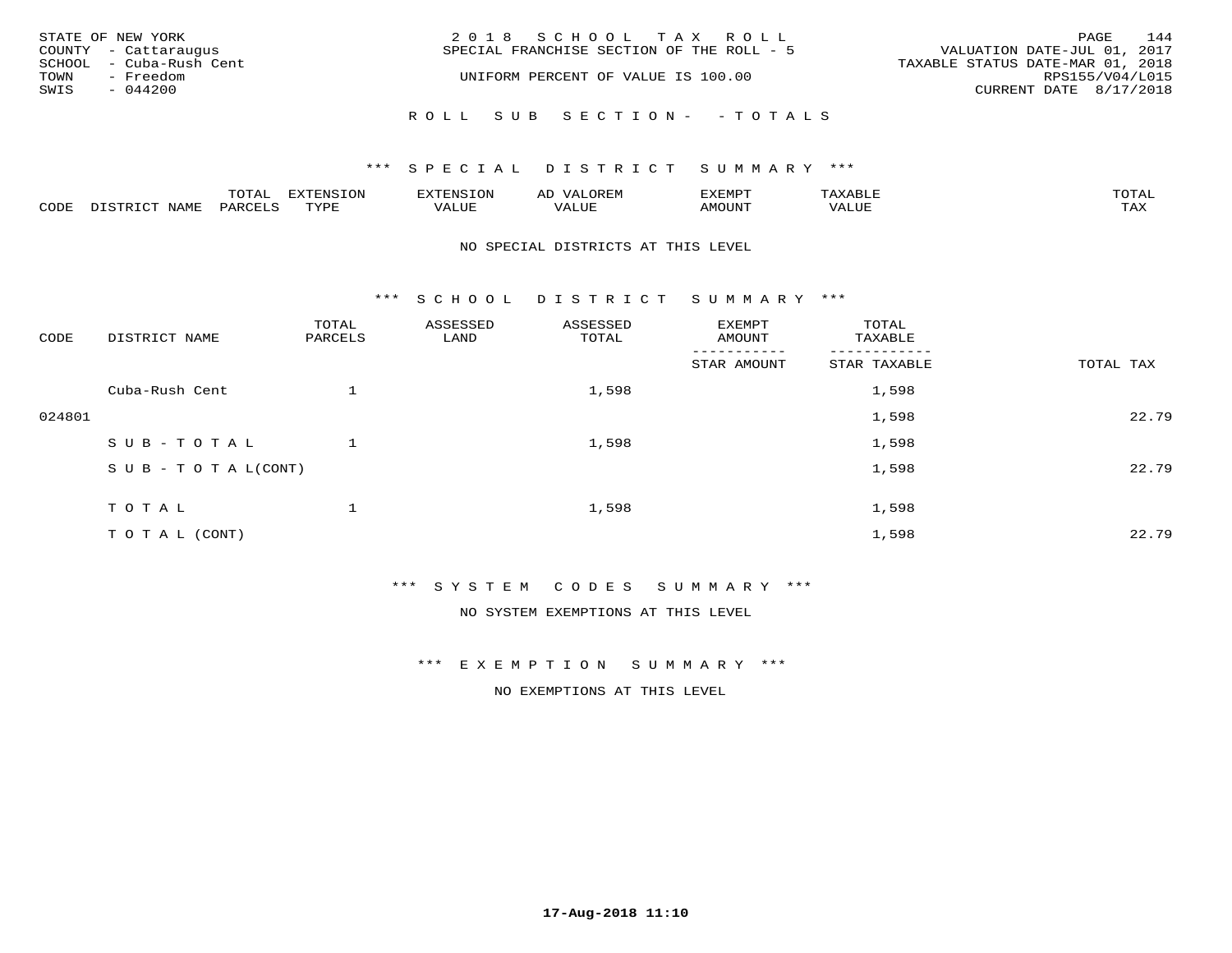| STATE OF NEW YORK<br>COUNTY - Cattaraugus                        | 2018 SCHOOL TAX ROLL<br>SPECIAL FRANCHISE SECTION OF THE ROLL - 5 | 145<br>PAGE<br>VALUATION DATE-JUL 01, 2017                                    |
|------------------------------------------------------------------|-------------------------------------------------------------------|-------------------------------------------------------------------------------|
| SCHOOL - Cuba-Rush Cent<br>TOWN<br>- Freedom<br>SWIS<br>- 044200 | UNIFORM PERCENT OF VALUE IS 100.00                                | TAXABLE STATUS DATE-MAR 01, 2018<br>RPS155/V04/L015<br>CURRENT DATE 8/17/2018 |
|                                                                  | ROLL SUB SECTION- - TOTALS                                        |                                                                               |

|                    | TOTAL       | ASSESSED                                                                   | ASSESSED | EXEMPT      | TOTAL        |         | TOTAL |
|--------------------|-------------|----------------------------------------------------------------------------|----------|-------------|--------------|---------|-------|
|                    |             |                                                                            |          |             | ----------   |         | TAX   |
|                    |             |                                                                            |          | STAR AMOUNT | STAR TAXABLE | RATE    |       |
| 2018-19 School Tax |             |                                                                            | 1,598    |             | 1,598        |         |       |
|                    |             |                                                                            |          |             | 1,598        |         | 22.17 |
| Library Tax        |             |                                                                            | 1,598    |             | 1,598        |         |       |
|                    |             |                                                                            |          |             | 1,598        |         | .62   |
| SPEC DIST TAXES    |             |                                                                            |          |             |              |         |       |
|                    | DESCRIPTION | PARCELS<br>the contract of the contract of the contract of the contract of | LAND     | TOTAL       | AMOUNT       | TAXABLE | TAX   |

5 SPECIAL FRANCHISE 1 22.79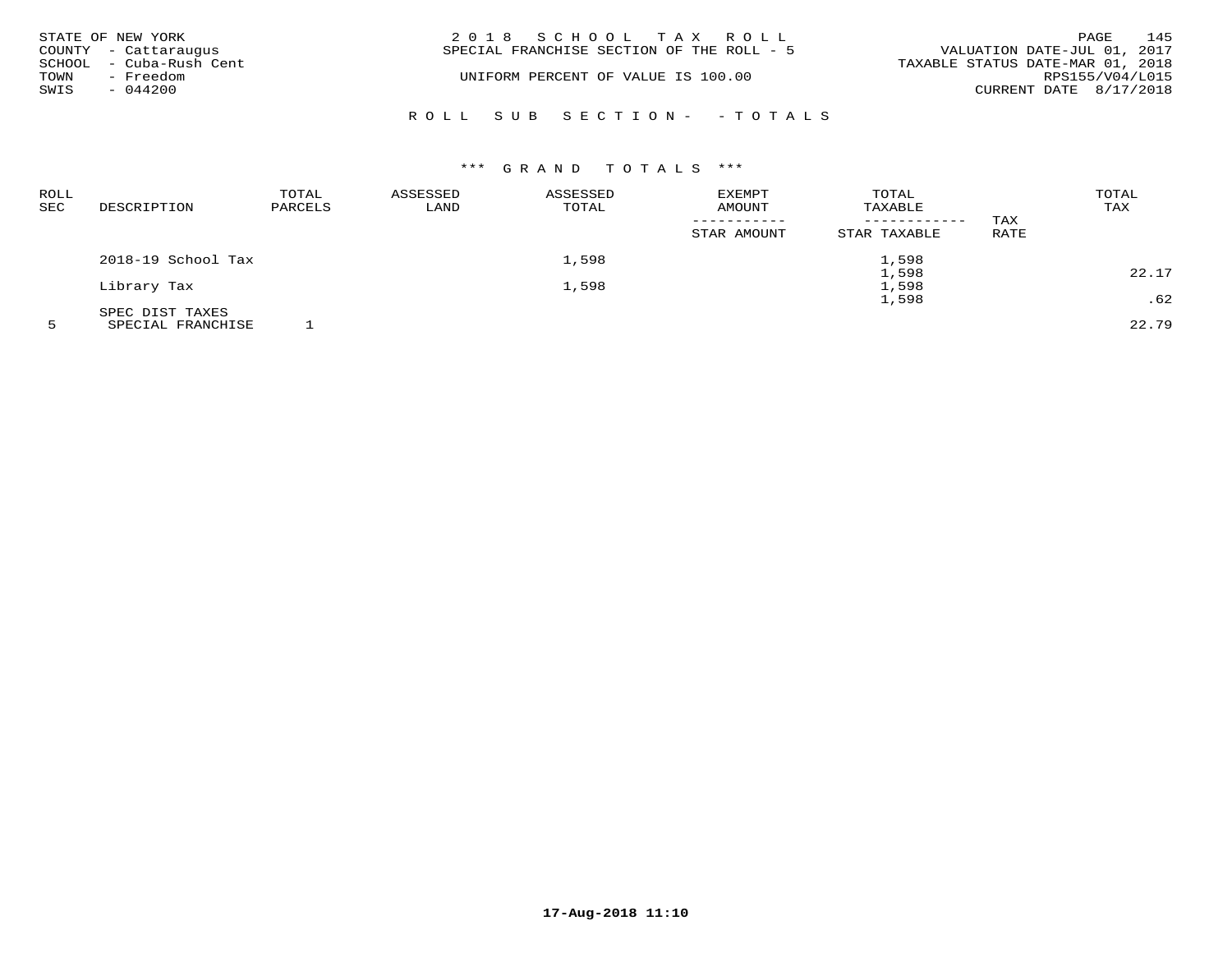| STATE OF NEW YORK       | 2018 SCHOOL TAX ROLL                      | 146<br>PAGE                      |
|-------------------------|-------------------------------------------|----------------------------------|
| COUNTY - Cattaraugus    | SPECIAL FRANCHISE SECTION OF THE ROLL - 5 | VALUATION DATE-JUL 01, 2017      |
| SCHOOL - Cuba-Rush Cent |                                           | TAXABLE STATUS DATE-MAR 01, 2018 |
| - Freedom<br>TOWN       | UNIFORM PERCENT OF VALUE IS 100.00        | RPS155/V04/L015                  |
| SWIS<br>$-044200$       |                                           | CURRENT DATE 8/17/2018           |
|                         | ROLL SECTION TOTALS                       |                                  |

### \*\*\* S P E C I A L D I S T R I C T S U M M A R Y \*\*\*

|      |      | $m \wedge m \wedge n$<br>◡∸ғ | TON                              | . HUNY              | AĽ                  | ے ا      |       | $m \wedge m \wedge n$ |
|------|------|------------------------------|----------------------------------|---------------------|---------------------|----------|-------|-----------------------|
| CODE | NAMF | 'AK                          | $m \times r \times r$<br>- - - - | T T T<br>اللالمستحم | - ---<br>اللالمستعم | 57077375 | VALUF | $m \times r$<br>- −-  |

#### NO SPECIAL DISTRICTS AT THIS LEVEL

\*\*\* S C H O O L D I S T R I C T S U M M A R Y \*\*\*

| CODE   | DISTRICT NAME                    | TOTAL<br>PARCELS | ASSESSED<br>LAND | ASSESSED<br>TOTAL | EXEMPT<br>AMOUNT       | TOTAL<br>TAXABLE |           |
|--------|----------------------------------|------------------|------------------|-------------------|------------------------|------------------|-----------|
|        |                                  |                  |                  |                   | -------<br>STAR AMOUNT | STAR TAXABLE     | TOTAL TAX |
|        | Cuba-Rush Cent                   |                  |                  | 1,598             |                        | 1,598            |           |
| 024801 |                                  |                  |                  |                   |                        | 1,598            | 22.79     |
|        | SUB-TOTAL                        |                  |                  | 1,598             |                        | 1,598            |           |
|        | $S \cup B - T \cup T A L (CONT)$ |                  |                  |                   |                        | 1,598            | 22.79     |
|        | TOTAL                            |                  |                  | 1,598             |                        | 1,598            |           |
|        | TO TAL (CONT)                    |                  |                  |                   |                        | 1,598            | 22.79     |

\*\*\* S Y S T E M C O D E S S U M M A R Y \*\*\*

NO SYSTEM EXEMPTIONS AT THIS LEVEL

\*\*\* E X E M P T I O N S U M M A R Y \*\*\*

NO EXEMPTIONS AT THIS LEVEL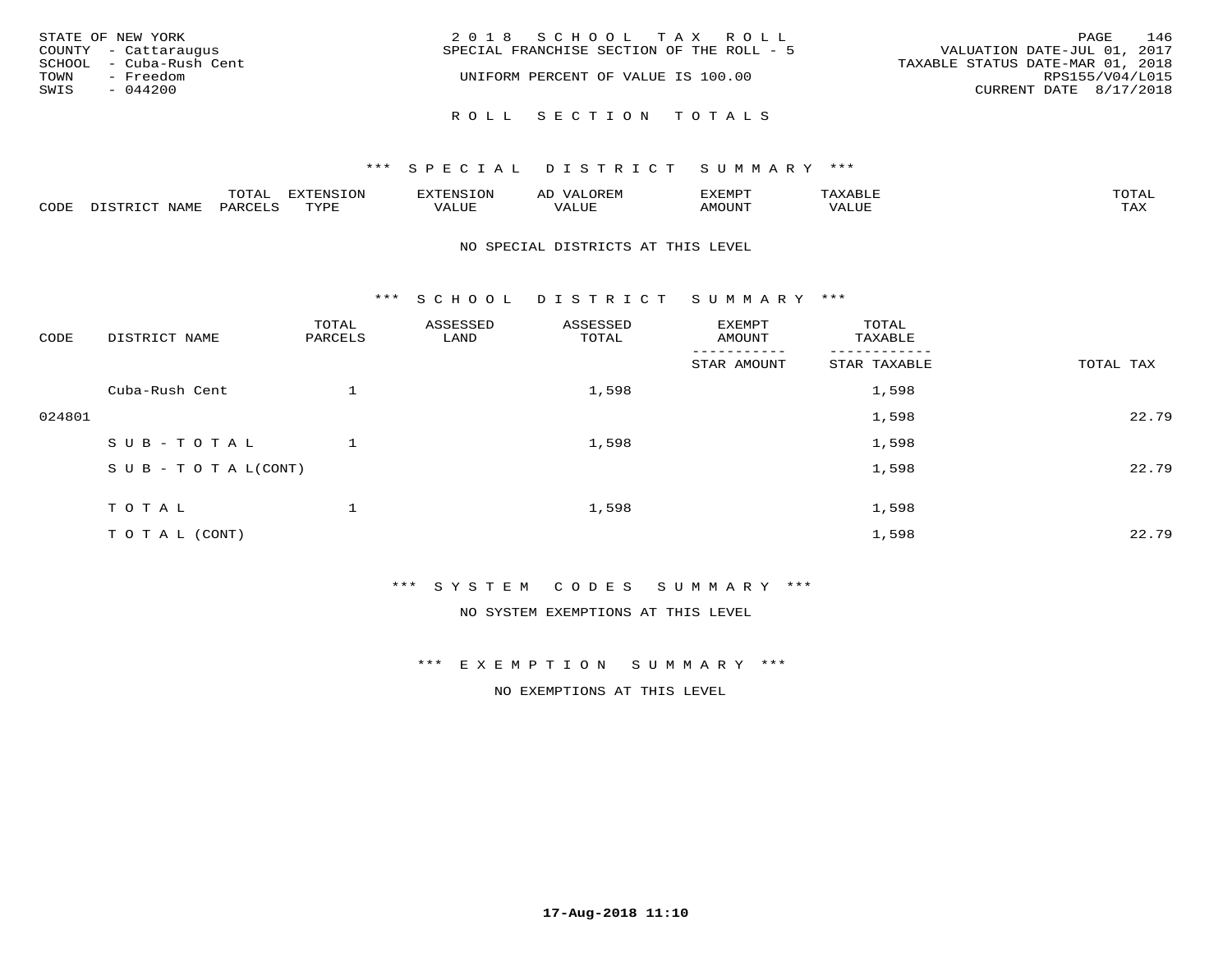| TOWN<br>SWIS | STATE OF NEW YORK<br>COUNTY - Cattaraugus<br>SCHOOL - Cuba-Rush Cent<br>- Freedom<br>$-044200$ | 2018 SCHOOL TAX ROLL<br>SPECIAL FRANCHISE SECTION OF THE ROLL - 5<br>TAXABLE STATUS DATE-MAR 01, 2018<br>UNIFORM PERCENT OF VALUE IS 100.00 | VALUATION DATE-JUL 01, 2017<br>RPS155/V04/L015<br>CURRENT DATE 8/17/2018 | PAGE | 147 |
|--------------|------------------------------------------------------------------------------------------------|---------------------------------------------------------------------------------------------------------------------------------------------|--------------------------------------------------------------------------|------|-----|
|              |                                                                                                | ROLL SECTION TOTALS                                                                                                                         |                                                                          |      |     |

| <b>ROLL</b> |                    | TOTAL   | ASSESSED | ASSESSED | <b>EXEMPT</b> | TOTAL                   |      | TOTAL |
|-------------|--------------------|---------|----------|----------|---------------|-------------------------|------|-------|
| <b>SEC</b>  | DESCRIPTION        | PARCELS | LAND     | TOTAL    | AMOUNT        | TAXABLE<br>------------ | TAX  | TAX   |
|             |                    |         |          |          | STAR AMOUNT   | STAR TAXABLE            | RATE |       |
|             | 2018-19 School Tax |         |          | 1,598    |               | 1,598                   |      |       |
|             |                    |         |          |          |               | 1,598                   |      | 22.17 |
|             | Library Tax        |         |          | 1,598    |               | 1,598                   |      |       |
|             |                    |         |          |          |               | 1,598                   |      | .62   |
|             | SPEC DIST TAXES    |         |          |          |               |                         |      |       |
|             |                    |         |          |          |               |                         |      |       |

5 SPECIAL FRANCHISE 1 22.79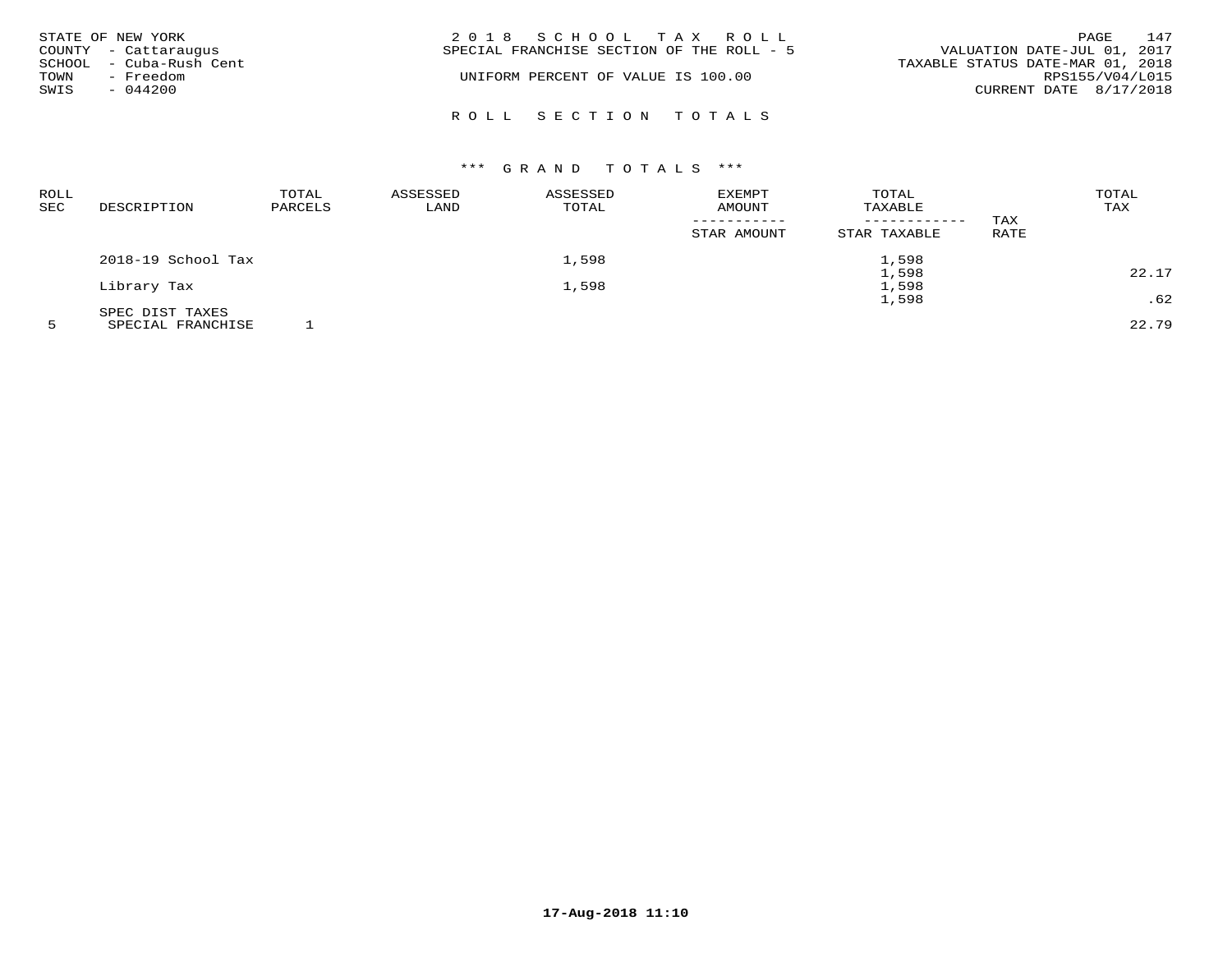| STATE OF NEW YORK<br>COUNTY - Cattaraugus<br>SCHOOL - Cuba-Rush Cent<br>- Freedom<br>TOWN<br>SWIS<br>$-044200$ |                                                                            | OWNERS NAME SEQUENCE | 2018 SCHOOL TAX ROLL<br>UTILITY & R.R. SECTION OF THE ROLL - 6<br>UNIFORM PERCENT OF VALUE IS 100.00 | VALUATION DATE-JUL 01, 2017<br>TAXABLE STATUS DATE-MAR 01, 2018 | 148<br>PAGE              |
|----------------------------------------------------------------------------------------------------------------|----------------------------------------------------------------------------|----------------------|------------------------------------------------------------------------------------------------------|-----------------------------------------------------------------|--------------------------|
| TAX MAP PARCEL NUMBER                                                                                          | PROPERTY LOCATION & CLASS ASSESSMENT EXEMPTION CODE----------------------- |                      |                                                                                                      |                                                                 | ------------------SCHOOL |
| CURRENT OWNERS NAME<br>CURRENT OWNERS ADDRESS                                                                  | SCHOOL DISTRICT<br>PARCEL SIZE/GRID COORD                                  | LAND<br>TOTAL        | TAX DESCRIPTION<br>SPECIAL DISTRICTS                                                                 | TAXABLE VALUE                                                   | TAX AMOUNT               |
|                                                                                                                |                                                                            |                      |                                                                                                      |                                                                 |                          |
|                                                                                                                | Elec Trans Line                                                            |                      |                                                                                                      | ACCT 0895                                                       | BILL<br>406              |
| 642.000-9901-132.350/101                                                                                       | 882 Elec Trans Imp                                                         |                      | 2018-19 School Tax                                                                                   | 32,856                                                          | 455.80                   |
| Niagara Mohawk Power Corp<br>Real Estate Tax Dept<br>300 Erie Blvd West                                        | Cuba-Rush Cent 024801<br>Loc #712401<br>1.0000 Cuba/rushford               | 32,856               | 0 Library Tax                                                                                        | 32,856                                                          | 12.79                    |
| Syracuse, NY 13202                                                                                             | Rsville Tap #801<br>ACRES<br>0.01                                          |                      |                                                                                                      |                                                                 |                          |
|                                                                                                                | FULL MARKET VALUE                                                          | 32,856               |                                                                                                      |                                                                 |                          |
|                                                                                                                |                                                                            |                      | TOTAL TAX ---                                                                                        |                                                                 | 468.59**                 |
|                                                                                                                |                                                                            |                      |                                                                                                      | DATE #1<br>AMT DUE                                              | 09/30/18<br>468.59       |
|                                                                                                                |                                                                            |                      |                                                                                                      |                                                                 |                          |
|                                                                                                                | Outside Plant                                                              |                      |                                                                                                      | ACCT 0662                                                       | BILL<br>407              |
| 642.000-9901-132.350/188                                                                                       | 882 Elec Trans Imp                                                         |                      | 2018-19 School Tax                                                                                   | 15,148                                                          | 210.14                   |
| Niagara Mohawk Power Corp                                                                                      | Cuba-Rush Cent 024801                                                      |                      | 0 Library Tax                                                                                        | 15,148                                                          | 5.89                     |
| Real Estate Tax Dept                                                                                           | Loc #888888                                                                | 15,148               |                                                                                                      |                                                                 |                          |
| 300 Erie Blvd West                                                                                             | 0.0329 Cuba/rushford                                                       |                      |                                                                                                      |                                                                 |                          |
| Syracuse, NY 13202                                                                                             | Elec Dist                                                                  |                      |                                                                                                      |                                                                 |                          |
|                                                                                                                | ACRES<br>0.01                                                              |                      |                                                                                                      |                                                                 |                          |
|                                                                                                                | FULL MARKET VALUE                                                          | 15,148               |                                                                                                      |                                                                 |                          |
|                                                                                                                |                                                                            |                      | TOTAL TAX ---                                                                                        |                                                                 | $216.03**$               |
|                                                                                                                |                                                                            |                      |                                                                                                      | DATE #1                                                         | 09/30/18                 |
|                                                                                                                |                                                                            |                      |                                                                                                      | AMT DUE                                                         | 216.03                   |
|                                                                                                                | 11642 Bixby Hill Rd                                                        |                      |                                                                                                      | ACCT 0669                                                       | BILL 408                 |
| 642.000-0000-631.900/1881                                                                                      | 836 Telecom. eq.                                                           |                      | 2018-19 School Tax                                                                                   | 2,990                                                           | 41.48                    |
| Verizon New York Inc                                                                                           | Cuba-Rush Cent 024801                                                      | $\Omega$             | Library Tax                                                                                          | 2,990                                                           | 1.16                     |
| PO Box 2749                                                                                                    | Loc #888888                                                                | 2,990                |                                                                                                      |                                                                 |                          |
| Addison, TX 75001                                                                                              | .2440 Factor                                                               |                      |                                                                                                      |                                                                 |                          |
|                                                                                                                | Poles, Wire, Cable, Etc<br>ACRES<br>0.01                                   |                      |                                                                                                      |                                                                 |                          |
|                                                                                                                | FULL MARKET VALUE                                                          | 2,990                |                                                                                                      |                                                                 |                          |
|                                                                                                                |                                                                            |                      | TOTAL TAX $---$                                                                                      |                                                                 | $42.64**$                |
|                                                                                                                |                                                                            |                      |                                                                                                      | DATE #1                                                         | 09/30/18                 |
|                                                                                                                |                                                                            |                      |                                                                                                      | AMT DUE                                                         | 42.64                    |
|                                                                                                                |                                                                            |                      |                                                                                                      |                                                                 |                          |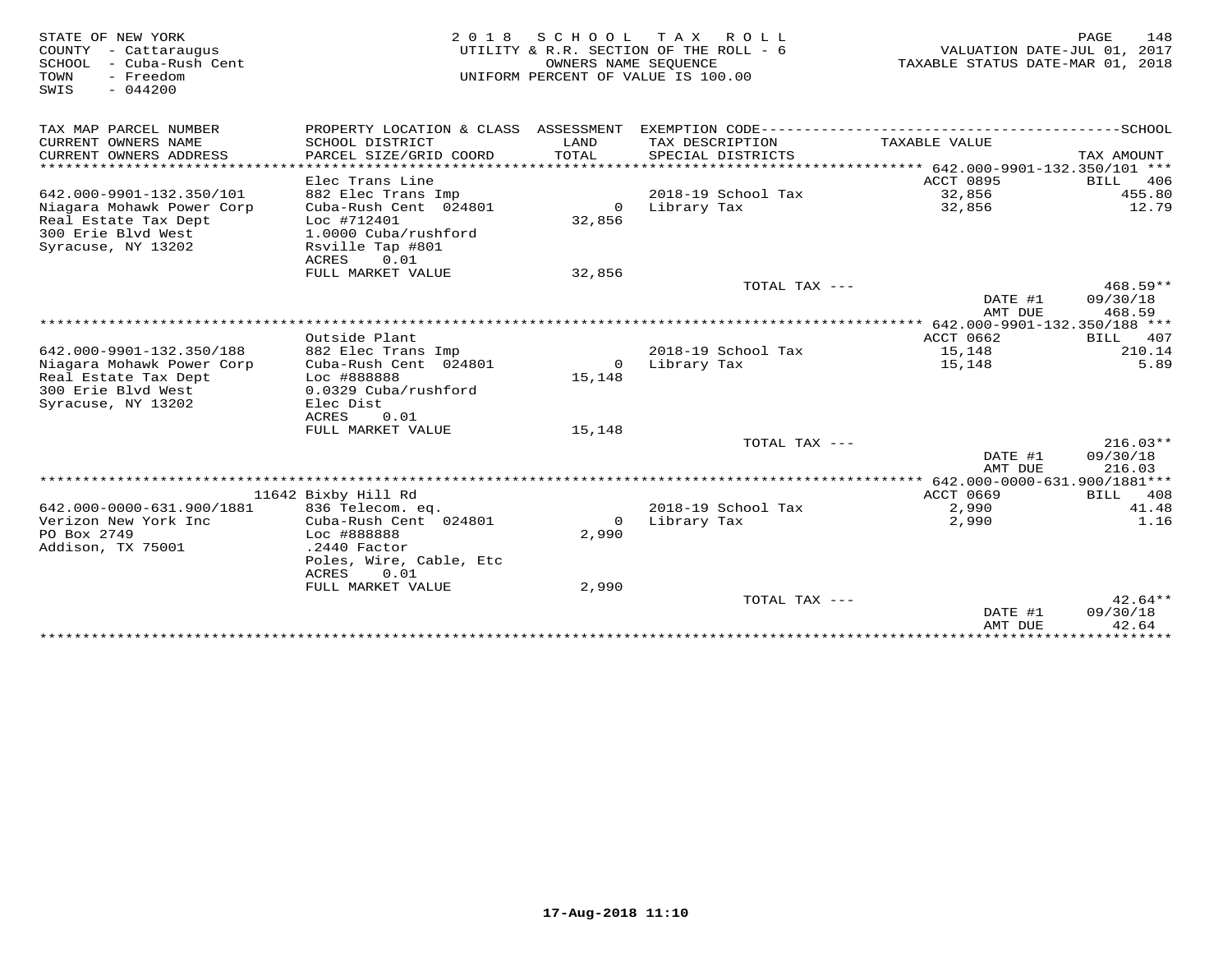| STATE OF NEW YORK<br>COUNTY - Cattaraugus<br>SCHOOL - Cuba-Rush Cent<br>TOWN<br>- Freedom<br>SWIS<br>- 044200 | 2018 SCHOOL TAX ROLL<br>UTILITY & R.R. SECTION OF THE ROLL - 6 | 149<br>PAGE<br>VALUATION DATE-JUL 01, 2017<br>TAXABLE STATUS DATE-MAR 01, 2018<br>RPS155/V04/L015<br>CURRENT DATE 8/17/2018 |
|---------------------------------------------------------------------------------------------------------------|----------------------------------------------------------------|-----------------------------------------------------------------------------------------------------------------------------|
|                                                                                                               | ROLL SUB SECTION- - TOTALS                                     |                                                                                                                             |

#### \*\*\* S P E C I A L D I S T R I C T S U M M A R Y \*\*\*

|      | $n \wedge m \wedge n$ |                 | <b>MARINE</b> | ΑL                           |                          |                    |                           |
|------|-----------------------|-----------------|---------------|------------------------------|--------------------------|--------------------|---------------------------|
| CODE | ΆR                    | $m \tau \tau n$ | اللالا للديات | $\cdots$<br>اللاقات المتحدين | <b>MOTTNTO</b><br>'UUN'. | <b>- ---</b><br>∕∆ | $m \times r$<br>- - - - - |

#### NO SPECIAL DISTRICTS AT THIS LEVEL

\*\*\* S C H O O L D I S T R I C T S U M M A R Y \*\*\*

| CODE   | DISTRICT NAME                    | TOTAL<br>PARCELS | ASSESSED<br>LAND | ASSESSED<br>TOTAL | EXEMPT<br>AMOUNT | TOTAL<br>TAXABLE |           |
|--------|----------------------------------|------------------|------------------|-------------------|------------------|------------------|-----------|
|        |                                  |                  |                  |                   | STAR AMOUNT      | STAR TAXABLE     | TOTAL TAX |
|        | Cuba-Rush Cent                   | 3                |                  | 50,994            |                  | 50,994           |           |
| 024801 |                                  |                  |                  |                   |                  | 50,994           | 727.26    |
|        | SUB-TOTAL                        | 3                |                  | 50,994            |                  | 50,994           |           |
|        | $S \cup B - T \cup T A L (CONT)$ |                  |                  |                   |                  | 50,994           | 727.26    |
|        | TOTAL                            | 3                |                  | 50,994            |                  | 50,994           |           |
|        | T O T A L (CONT)                 |                  |                  |                   |                  | 50,994           | 727.26    |

\*\*\* S Y S T E M C O D E S S U M M A R Y \*\*\*

NO SYSTEM EXEMPTIONS AT THIS LEVEL

\*\*\* E X E M P T I O N S U M M A R Y \*\*\*

NO EXEMPTIONS AT THIS LEVEL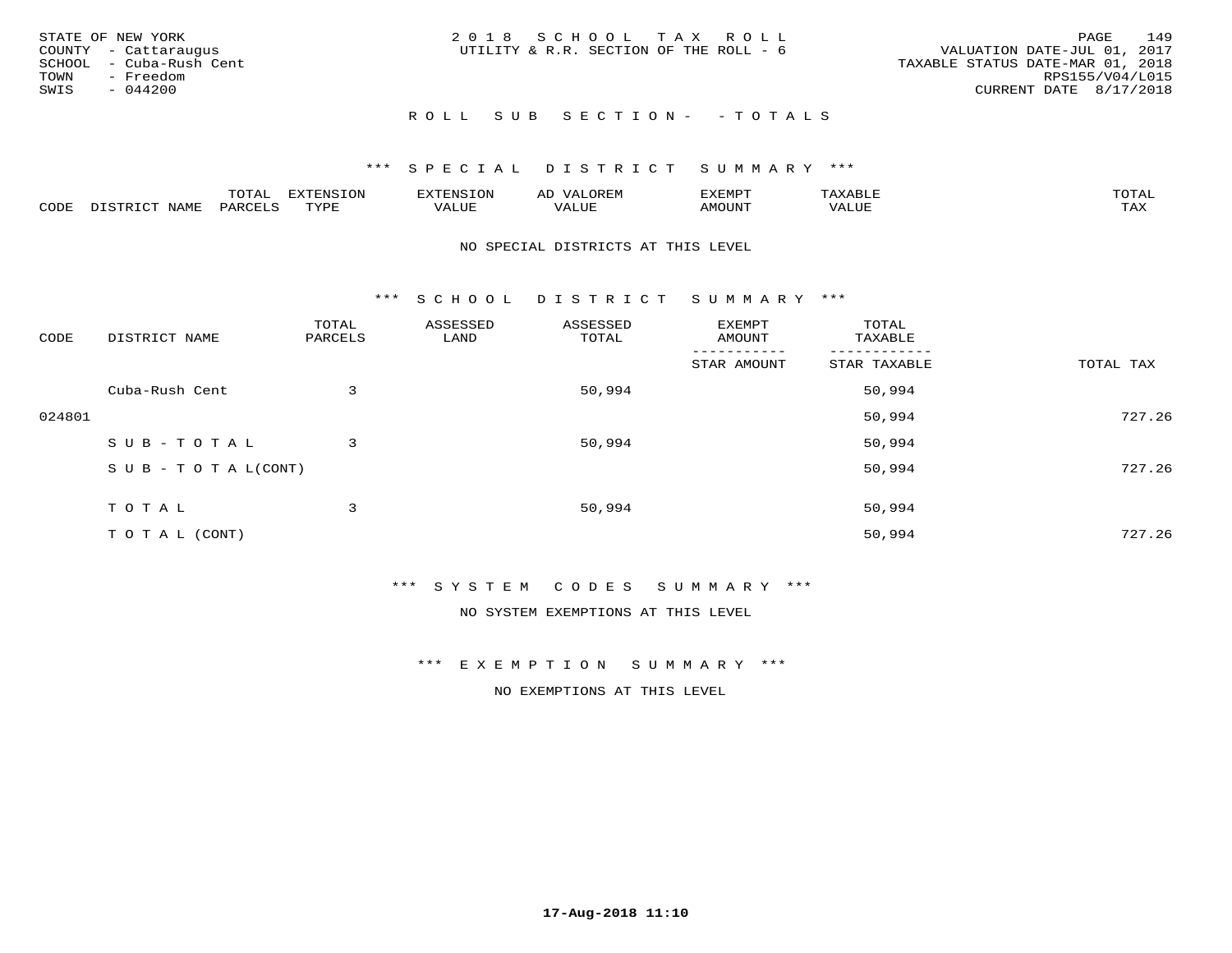| STATE OF NEW YORK<br>COUNTY - Cattaraugus<br>SCHOOL - Cuba-Rush Cent<br>- Freedom<br>TOWN<br>$-044200$<br>SWIS | 2018 SCHOOL TAX ROLL<br>UTILITY & R.R. SECTION OF THE ROLL - 6 | 150<br>PAGE<br>VALUATION DATE-JUL 01, 2017<br>TAXABLE STATUS DATE-MAR 01, 2018<br>RPS155/V04/L015<br>CURRENT DATE 8/17/2018 |
|----------------------------------------------------------------------------------------------------------------|----------------------------------------------------------------|-----------------------------------------------------------------------------------------------------------------------------|
|                                                                                                                | ROLL SUB SECTION- - TOTALS                                     |                                                                                                                             |

| ROLL<br>SEC | DESCRIPTION        | TOTAL<br>PARCELS | ASSESSED<br>LAND | ASSESSED<br>TOTAL | <b>EXEMPT</b><br>AMOUNT | TOTAL<br>TAXABLE | TAX  | TOTAL<br>TAX |
|-------------|--------------------|------------------|------------------|-------------------|-------------------------|------------------|------|--------------|
|             |                    |                  |                  |                   | STAR AMOUNT             | STAR TAXABLE     | RATE |              |
|             | 2018-19 School Tax |                  |                  | 50,994            |                         | 50,994           |      |              |
|             |                    |                  |                  |                   |                         | 50,994           |      | 707.42       |
|             | Library Tax        |                  |                  | 50,994            |                         | 50,994           |      |              |
|             |                    |                  |                  |                   |                         | 50,994           |      | 19.84        |
|             | SPEC DIST TAXES    |                  |                  |                   |                         |                  |      |              |
| 6           | UTILITIES & N.C.   |                  |                  |                   |                         |                  |      | 727.26       |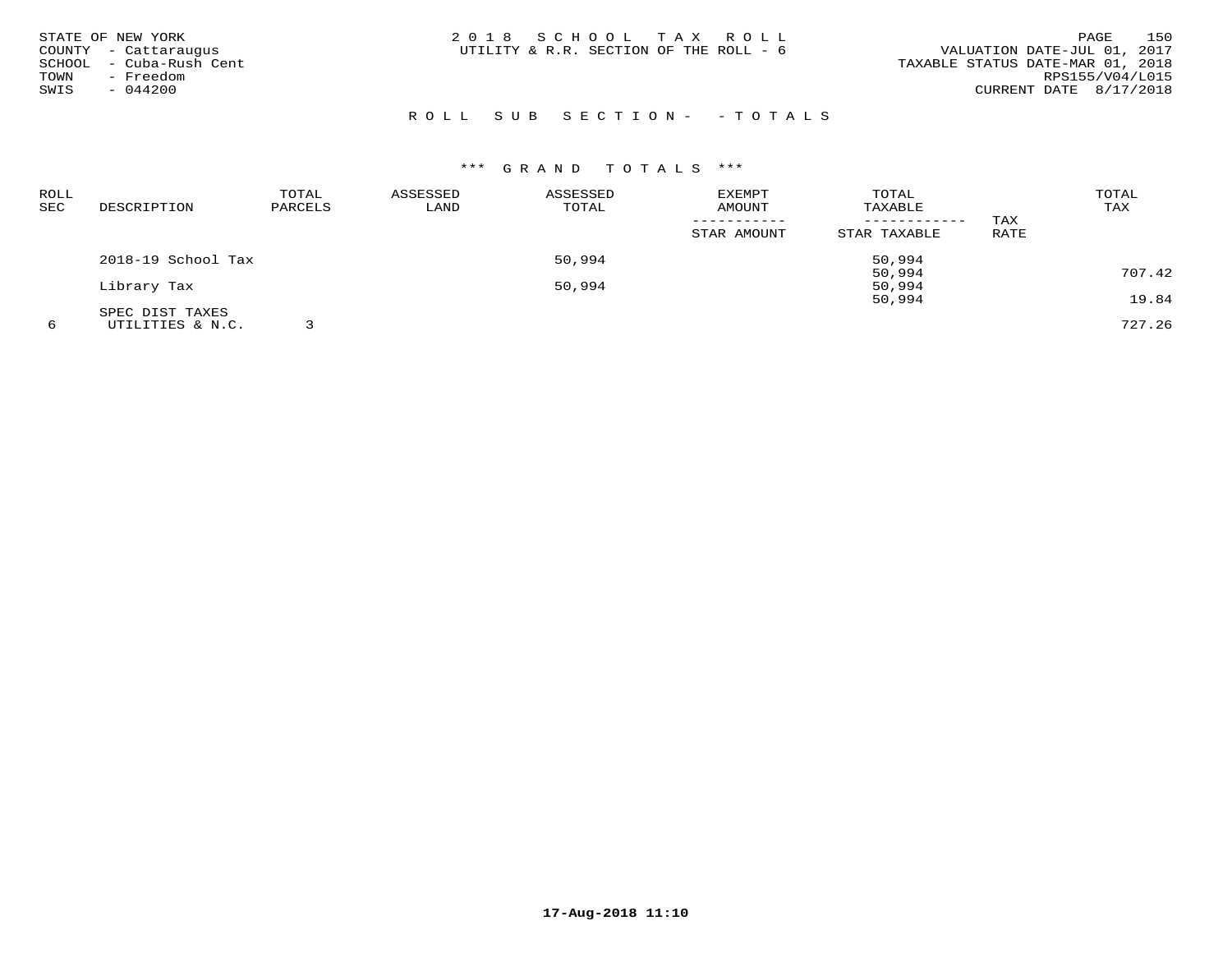|      | STATE OF NEW YORK       | 2018 SCHOOL TAX ROLL                   |  |  |                                  |                        | PAGE | - 151 |
|------|-------------------------|----------------------------------------|--|--|----------------------------------|------------------------|------|-------|
|      | COUNTY - Cattaraugus    | UTILITY & R.R. SECTION OF THE ROLL - 6 |  |  | VALUATION DATE-JUL 01, 2017      |                        |      |       |
|      | SCHOOL - Cuba-Rush Cent |                                        |  |  | TAXABLE STATUS DATE-MAR 01, 2018 |                        |      |       |
| TOWN | - Freedom               |                                        |  |  |                                  | RPS155/V04/L015        |      |       |
| SWIS | - 044200                |                                        |  |  |                                  | CURRENT DATE 8/17/2018 |      |       |
|      |                         |                                        |  |  |                                  |                        |      |       |

# ROLL SECTION TOTALS

## \*\*\* S P E C I A L D I S T R I C T S U M M A R Y \*\*\*

|      |                      | ----           | <b>FYTFNSION</b><br>- 75 | <b>FNC</b>     | ᅺᅜᄓ                      | SXEMPT | $\Delta$<br>.                  | $m \wedge m \wedge n$ |
|------|----------------------|----------------|--------------------------|----------------|--------------------------|--------|--------------------------------|-----------------------|
| CODE | <b>NTAMT</b><br>⊥∙⊥⊥ | D.ODT.<br>PARL | $m \tau \tau m$<br>.     | T T T<br>ALUF: | , <del>,</del> , , , , , | MOUN.  | , 77 T TT <del>D</del><br>ALUE | TAX                   |

#### NO SPECIAL DISTRICTS AT THIS LEVEL

\*\*\* S C H O O L D I S T R I C T S U M M A R Y \*\*\*

| CODE   | DISTRICT NAME                    | TOTAL<br>PARCELS | ASSESSED<br>LAND | ASSESSED<br>TOTAL | EXEMPT<br>AMOUNT | TOTAL<br>TAXABLE |           |
|--------|----------------------------------|------------------|------------------|-------------------|------------------|------------------|-----------|
|        |                                  |                  |                  |                   | STAR AMOUNT      | STAR TAXABLE     | TOTAL TAX |
|        | Cuba-Rush Cent                   | 3                |                  | 50,994            |                  | 50,994           |           |
| 024801 |                                  |                  |                  |                   |                  | 50,994           | 727.26    |
|        | SUB-TOTAL                        | 3                |                  | 50,994            |                  | 50,994           |           |
|        | $S \cup B - T \cup T A L (CONT)$ |                  |                  |                   |                  | 50,994           | 727.26    |
|        | TOTAL                            | 3                |                  | 50,994            |                  | 50,994           |           |
|        | T O T A L (CONT)                 |                  |                  |                   |                  | 50,994           | 727.26    |

## \*\*\* S Y S T E M C O D E S S U M M A R Y \*\*\*

NO SYSTEM EXEMPTIONS AT THIS LEVEL

\*\*\* E X E M P T I O N S U M M A R Y \*\*\*

NO EXEMPTIONS AT THIS LEVEL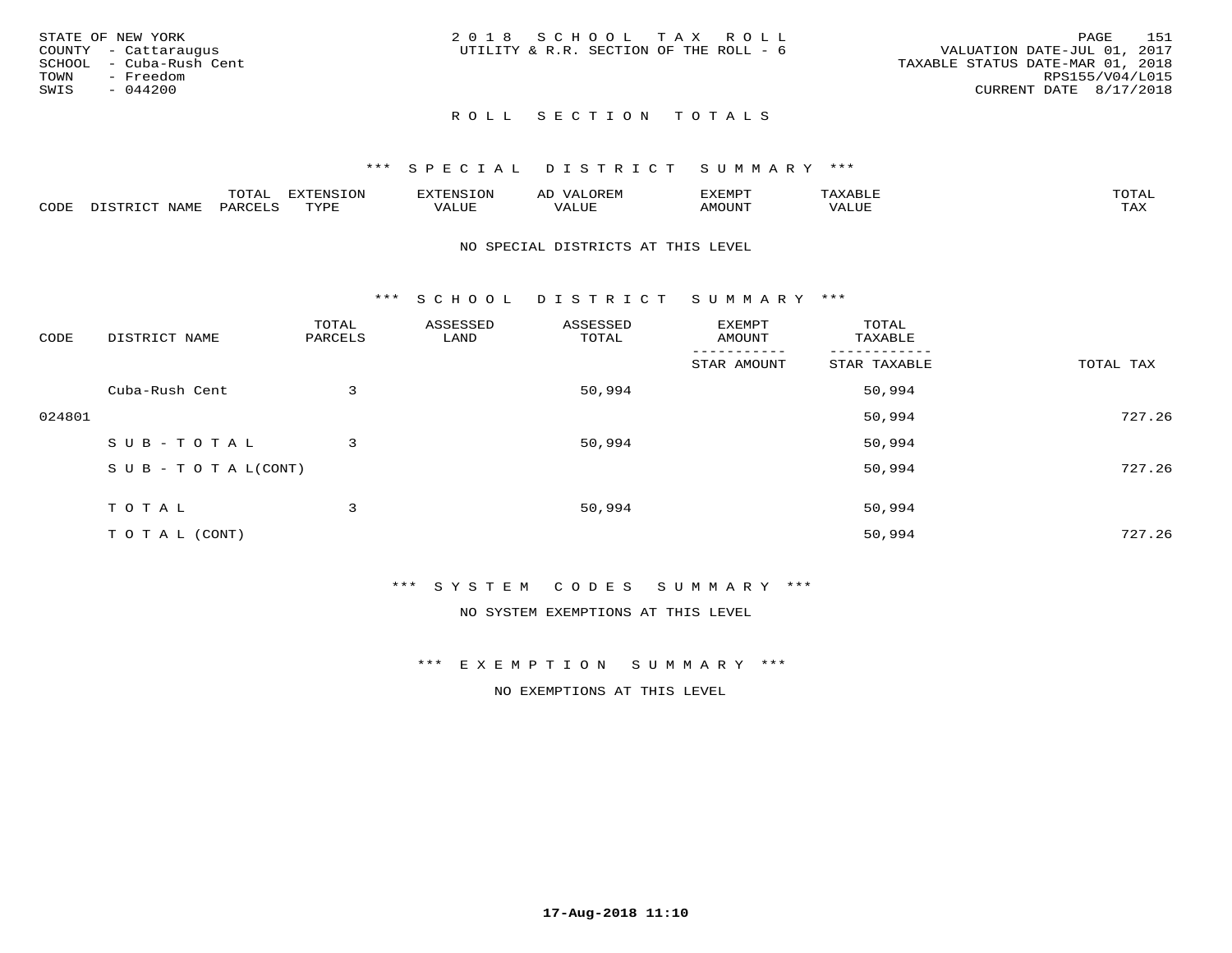| STATE OF NEW YORK<br>COUNTY - Cattaraugus<br>- Cuba-Rush Cent<br>SCHOOL<br>- Freedom<br>TOWN<br>SWIS<br>$-044200$ | 2018 SCHOOL TAX ROLL<br>UTILITY & R.R. SECTION OF THE ROLL - 6 | 152<br>PAGE<br>VALUATION DATE-JUL 01, 2017<br>TAXABLE STATUS DATE-MAR 01, 2018<br>RPS155/V04/L015<br>CURRENT DATE 8/17/2018 |
|-------------------------------------------------------------------------------------------------------------------|----------------------------------------------------------------|-----------------------------------------------------------------------------------------------------------------------------|
|                                                                                                                   | ROLL SECTION TOTALS                                            |                                                                                                                             |

| <b>ROLL</b> |                    | TOTAL   | ASSESSED | ASSESSED | <b>EXEMPT</b> | TOTAL        |      | TOTAL  |
|-------------|--------------------|---------|----------|----------|---------------|--------------|------|--------|
| SEC         | DESCRIPTION        | PARCELS | LAND     | TOTAL    | AMOUNT        | TAXABLE      |      | TAX    |
|             |                    |         |          |          |               |              | TAX  |        |
|             |                    |         |          |          | STAR AMOUNT   | STAR TAXABLE | RATE |        |
|             | 2018-19 School Tax |         |          | 50,994   |               | 50,994       |      |        |
|             |                    |         |          |          |               | 50,994       |      | 707.42 |
|             | Library Tax        |         |          | 50,994   |               | 50,994       |      |        |
|             |                    |         |          |          |               | 50,994       |      | 19.84  |
|             | SPEC DIST TAXES    |         |          |          |               |              |      |        |
|             | UTILITIES & N.C.   |         |          |          |               |              |      | 727.26 |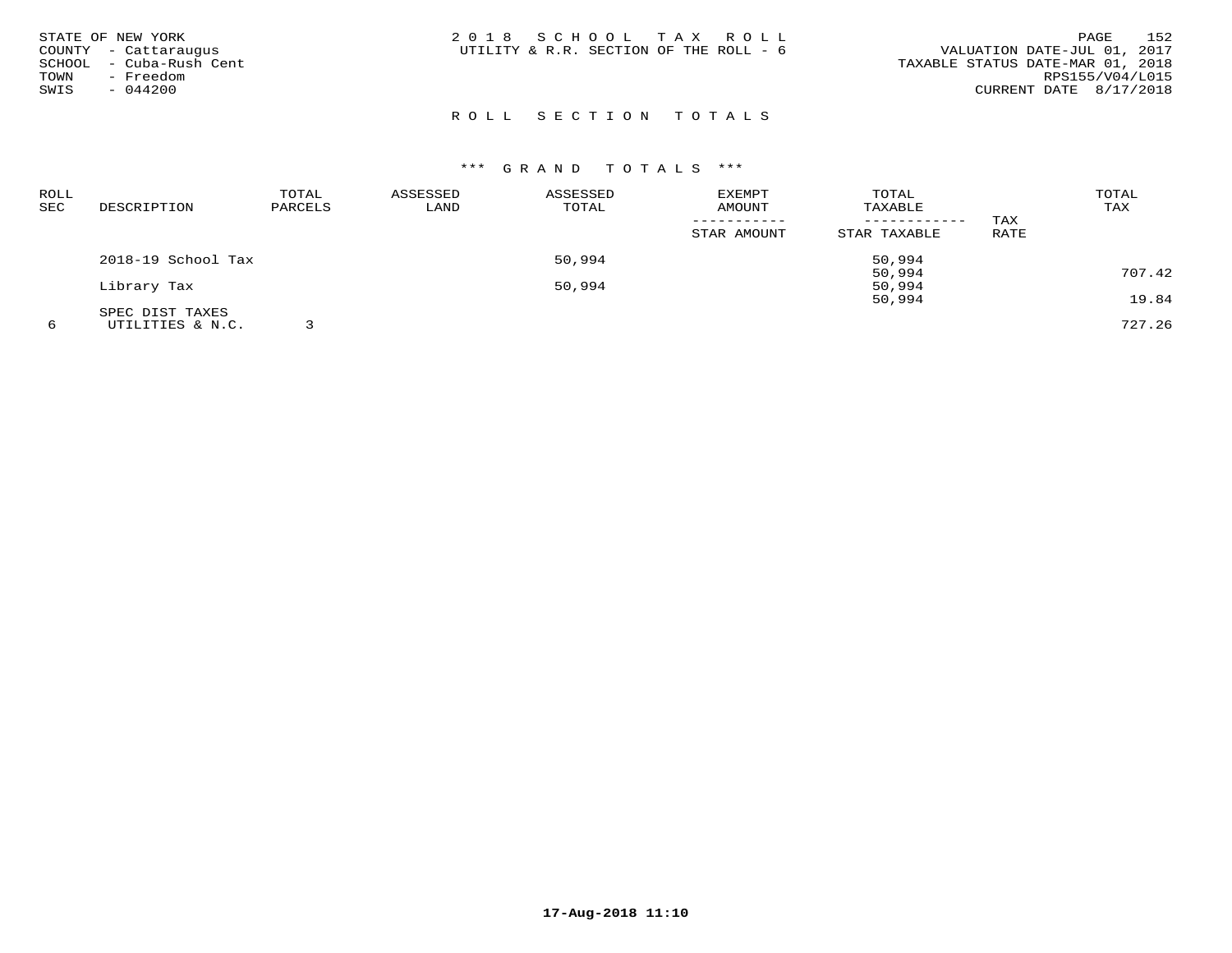| STATE OF NEW YORK       | 2018 SCHOOL TAX ROLL |  | 153<br>PAGE                      |
|-------------------------|----------------------|--|----------------------------------|
| COUNTY - Cattaraugus    |                      |  | VALUATION DATE-JUL 01, 2017      |
| SCHOOL - Cuba-Rush Cent | SWIS TOTALS          |  | TAXABLE STATUS DATE-MAR 01, 2018 |
| TOWN<br>- Freedom       |                      |  | RPS155/V04/L015                  |
| SWIS<br>$-044200$       |                      |  | CURRENT DATE 8/17/2018           |
|                         |                      |  |                                  |

\*\*\* S P E C I A L D I S T R I C T S U M M A R Y \*\*\*

|                           |     | $- - -$ | $\sqrt{27}$<br>T |       |                | ⊥ A∆ | $\sim$ m $\sim$ $\sim$<br>◡∸∸                                                                                                                                                                                                                                                                                                                                                                                                                            |
|---------------------------|-----|---------|------------------|-------|----------------|------|----------------------------------------------------------------------------------------------------------------------------------------------------------------------------------------------------------------------------------------------------------------------------------------------------------------------------------------------------------------------------------------------------------------------------------------------------------|
| C <sub>CD1</sub><br>َ باب | ΆΜΕ | $\sim$  | mizni            | 1111F | <b>MOTTNTE</b> |      | $\overline{ }$ $\overline{ }$ $\overline{ }$ $\overline{ }$ $\overline{ }$ $\overline{ }$ $\overline{ }$ $\overline{ }$ $\overline{ }$ $\overline{ }$ $\overline{ }$ $\overline{ }$ $\overline{ }$ $\overline{ }$ $\overline{ }$ $\overline{ }$ $\overline{ }$ $\overline{ }$ $\overline{ }$ $\overline{ }$ $\overline{ }$ $\overline{ }$ $\overline{ }$ $\overline{ }$ $\overline{ }$ $\overline{ }$ $\overline{ }$ $\overline{$<br>$\cdots$<br>- 53.43 |

NO SPECIAL DISTRICTS AT THIS LEVEL

\*\*\* S C H O O L D I S T R I C T S U M M A R Y \*\*\*

| CODE   | DISTRICT NAME              | TOTAL<br>PARCELS | ASSESSED<br>LAND | ASSESSED<br>TOTAL | <b>EXEMPT</b><br>AMOUNT | TOTAL<br>TAXABLE<br>--------- |          |           |
|--------|----------------------------|------------------|------------------|-------------------|-------------------------|-------------------------------|----------|-----------|
|        |                            |                  |                  |                   | STAR AMOUNT             | STAR TAXABLE                  | TAX RATE | TOTAL TAX |
|        | Cuba-Rush Cent             | 38               | 1406,800         | 4016,792          | 1196,957                | 2,819,835                     |          |           |
| 024801 |                            |                  |                  |                   | 410,400                 | 2,409,435                     | .389150  | 34,522.63 |
|        | SUB-TOTAL                  | 38               | 1406,800         | 4016,792          | 1196,957                | 2,819,835                     |          |           |
|        | S U B - T O T A $L$ (CONT) |                  |                  |                   | 410,400                 | 2,409,435                     |          | 34,522.63 |
|        |                            |                  |                  |                   |                         |                               |          |           |
|        | TOTAL                      | 38               | 1406,800         | 4016,792          | 1196,957                | 2,819,835                     |          |           |
|        | T O T A L (CONT)           |                  |                  |                   | 410,400                 | 2,409,435                     |          | 34,522.63 |

\*\*\* S Y S T E M C O D E S S U M M A R Y \*\*\*

#### NO SYSTEM EXEMPTIONS AT THIS LEVEL

\*\*\* E X E M P T I O N S U M M A R Y \*\*\*

| CODE  | DESCRIPTION | TOTAL<br>PARCELS | SCHOOL  |
|-------|-------------|------------------|---------|
| 41700 | AG BLDG     | ᅩ                | 932,400 |
| 41720 | AG DIST     |                  | 171,679 |
| 41804 | AGED S      | 2                | 49,178  |
| 41834 | ENH STAR    | 3                | 200,400 |
| 41854 | BAS STAR    | 7                | 210,000 |
|       |             |                  |         |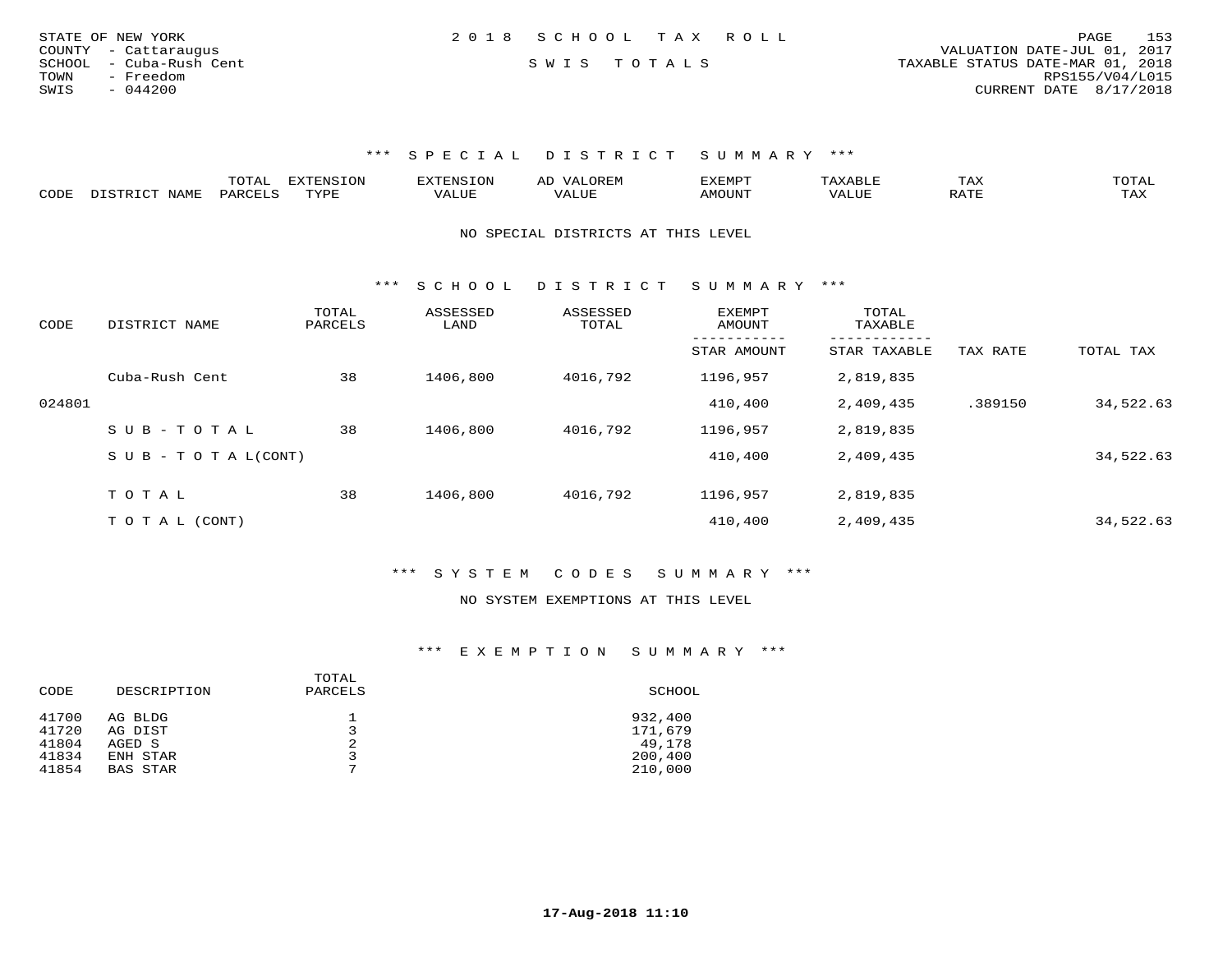| STATE OF NEW YORK |  |               |                  |
|-------------------|--|---------------|------------------|
| COUNTY            |  | - Cattaraugus |                  |
| SCHOOL            |  |               | - Cuba-Rush Cent |
| TOWN              |  | - Freedom     |                  |
| SWIS              |  | $-044200$     |                  |

\*\*\* E X E M P T I O N S U M M A R Y \*\*\*

| CODE  | DESCRIPTION         | TOTAL<br>PARCELS | SCHOOL             |
|-------|---------------------|------------------|--------------------|
| 42100 | SILO T/C/S<br>тотаь | 17               | 43,700<br>1607,357 |

| <b>ROLL</b><br>SEC | DESCRIPTION                         | TOTAL<br>PARCELS | ASSESSED<br>LAND | ASSESSED<br>TOTAL | <b>EXEMPT</b><br>AMOUNT | TOTAL<br>TAXABLE       |             |             |
|--------------------|-------------------------------------|------------------|------------------|-------------------|-------------------------|------------------------|-------------|-------------|
|                    |                                     |                  |                  |                   | STAR AMOUNT             | STAR TAXABLE           | TAX<br>RATE |             |
|                    | 2018-19 School Tax                  |                  | 1406,800         | 3964,200          | 1,196,957<br>410,400    | 2,767,243<br>2,356,843 | 13.872670   | 32,695.70   |
|                    | Library Tax                         |                  | 1406,800         | 3964,200          | 1,196,957               | 2,767,243              |             |             |
|                    |                                     |                  |                  |                   |                         | 2,767,243              | 0.389150    | 1,076.88    |
| $\mathbf{1}$       | SPEC DIST TAXES<br>TAXABLE          | 34               |                  |                   |                         |                        |             | 33,772.58   |
|                    | 2018-19 School Tax                  |                  |                  | 1,598             |                         | 1,598                  |             |             |
|                    |                                     |                  |                  |                   |                         | 1,598                  | 13.872670   | 22.17       |
|                    | Library Tax                         |                  |                  | 1,598             |                         | 1,598                  | 0.389150    | .62         |
|                    | SPEC DIST TAXES                     |                  |                  |                   |                         | 1,598                  |             |             |
| 5                  | SPECIAL FRANCHISE                   | 1                |                  |                   |                         |                        |             | 22.79       |
|                    | 2018-19 School Tax                  |                  |                  | 50,994            |                         | 50,994                 |             |             |
|                    |                                     |                  |                  |                   |                         | 50,994                 | 13.872670   | 707.42      |
|                    | Library Tax                         |                  |                  | 50,994            |                         | 50,994                 |             |             |
|                    |                                     |                  |                  |                   |                         | 50,994                 | 0.389150    | 19.84       |
| 6                  | SPEC DIST TAXES<br>UTILITIES & N.C. | 3                |                  |                   |                         |                        |             | 727.26      |
|                    | 2018-19 School Tax                  |                  | 1406,800         | 4016,792          | 1,196,957               | 2,819,835              |             |             |
|                    |                                     |                  |                  |                   | 410,400                 | 2,409,435              | 13.872670   | 33, 425. 29 |
|                    | Library Tax                         |                  | 1406,800         | 4016,792          | 1,196,957               | 2,819,835              |             |             |
|                    |                                     |                  |                  |                   |                         | 2,819,835              | 0.389150    | 1,097.34    |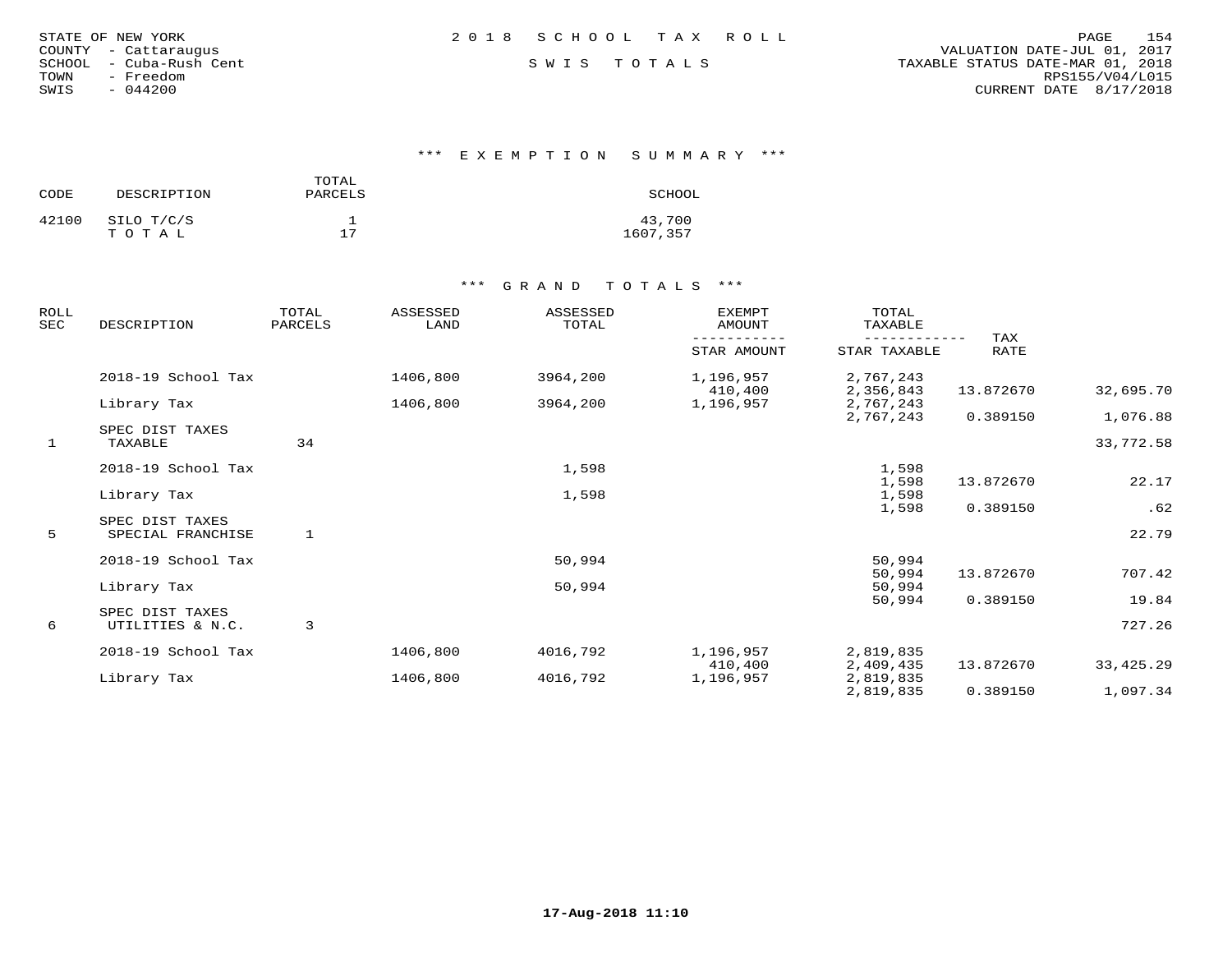| STATE OF NEW YORK          | 2018 SCHOOL TAX ROLL | 155<br>PAGE                      |
|----------------------------|----------------------|----------------------------------|
| COUNTY - Cattaraugus       |                      | VALUATION DATE-JUL 01, 2017      |
| - Cuba-Rush Cent<br>SCHOOL | SWIS TOTALS          | TAXABLE STATUS DATE-MAR 01, 2018 |
| - Freedom<br>TOWN          |                      | RPS155/V04/L015                  |
| $-044200$<br>SWIS          |                      | CURRENT DATE 8/17/2018           |
|                            |                      |                                  |

| ROLL<br>SEC | DESCRIPTION         | TOTAL<br>PARCELS | ASSESSED<br>LAND | ASSESSED<br>TOTAL | <b>EXEMPT</b><br>AMOUNT | TOTAL<br>TAXABLE |           |             |
|-------------|---------------------|------------------|------------------|-------------------|-------------------------|------------------|-----------|-------------|
|             |                     |                  |                  |                   |                         |                  | TAX       |             |
|             |                     |                  |                  |                   | STAR AMOUNT             | STAR TAXABLE     | RATE      |             |
|             | SPEC DIST TAXES     |                  |                  |                   |                         |                  |           |             |
| $\star$     | TOTAL<br><b>SUB</b> | 38               |                  |                   |                         |                  |           | 34,522.63   |
|             | 2018-19 School Tax  |                  | 1406,800         | 4016,792          | 1,196,957               | 2,819,835        |           |             |
|             |                     |                  |                  |                   | 410,400                 | 2,409,435        | 13.872670 | 33, 425. 29 |
|             | Library Tax         |                  | 1406,800         | 4016,792          | 1,196,957               | 2,819,835        |           |             |
|             | SPEC DIST TAXES     |                  |                  |                   |                         | 2,819,835        | 0.389150  | 1,097.34    |
| $***$       | GRAND TOTAL         | 38               |                  |                   |                         |                  |           | 34,522.63   |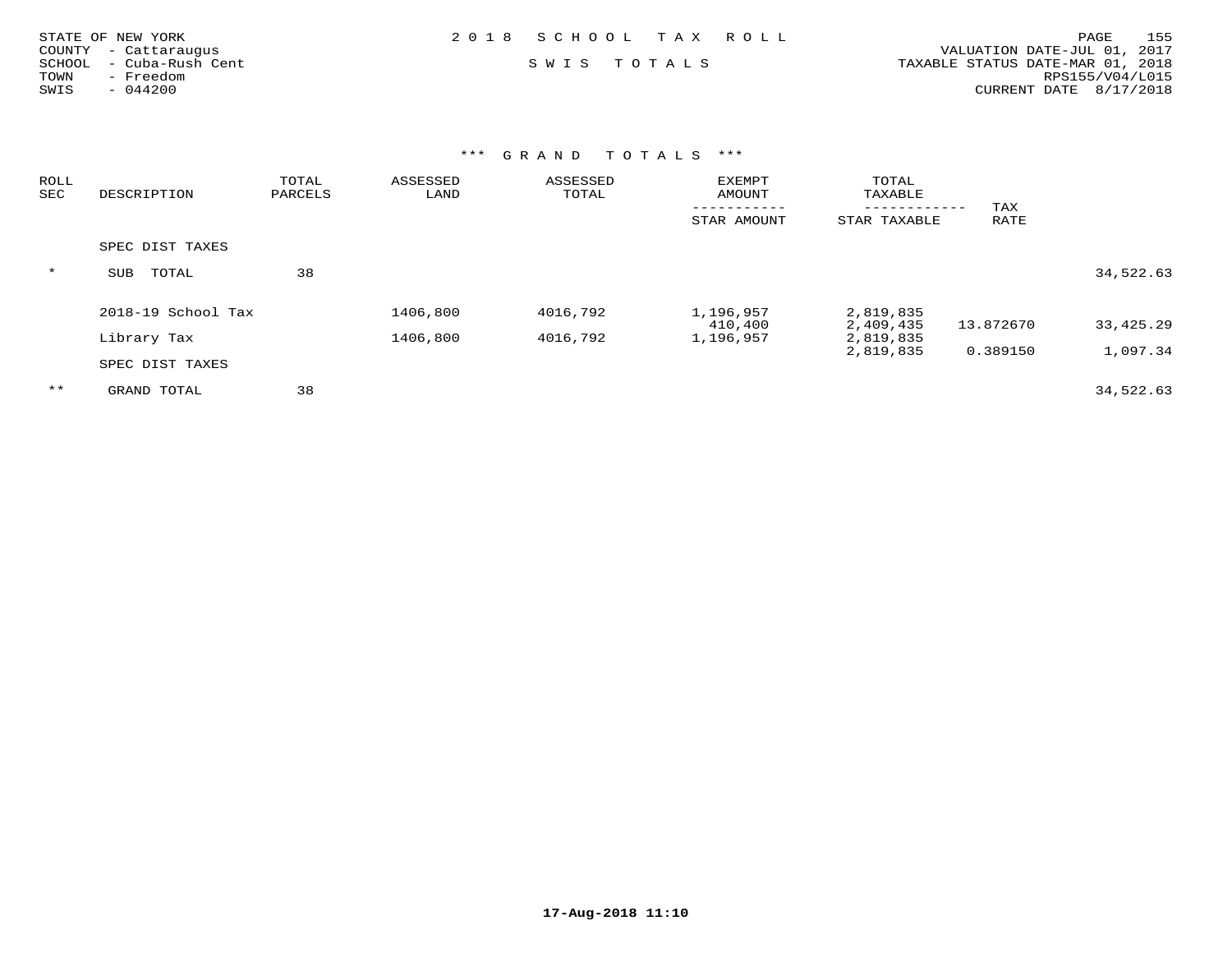| STATE OF NEW YORK<br>COUNTY - Cattaraugus<br>SCHOOL - Cuba-Rush Cent<br>- Hinsdale<br>TOWN<br>SWIS<br>$-044600$ | 2 0 1 8                                                                                                    | S C H O O L      | T A X<br>R O L L<br>TAXABLE SECTION OF THE ROLL - 1<br>OWNERS NAME SEQUENCE<br>UNIFORM PERCENT OF VALUE IS 091.00 | VALUATION DATE-JUL 01, 2017<br>TAXABLE STATUS DATE-MAR 01, 2018 | 156<br>PAGE                      |
|-----------------------------------------------------------------------------------------------------------------|------------------------------------------------------------------------------------------------------------|------------------|-------------------------------------------------------------------------------------------------------------------|-----------------------------------------------------------------|----------------------------------|
| TAX MAP PARCEL NUMBER<br>CURRENT OWNERS NAME                                                                    | SCHOOL DISTRICT                                                                                            | LAND<br>TOTAL    | TAX DESCRIPTION                                                                                                   | TAXABLE VALUE                                                   |                                  |
| CURRENT OWNERS ADDRESS<br>**********************                                                                | PARCEL SIZE/GRID COORD<br>****************************                                                     |                  | SPECIAL DISTRICTS                                                                                                 |                                                                 | TAX AMOUNT                       |
|                                                                                                                 | 484 Nys Rte 446                                                                                            |                  |                                                                                                                   | ACCT 0119                                                       | <b>BILL</b><br>409               |
| $68.004 - 2 - 4$<br>Anastasia Albert                                                                            | 210 1 Family Res<br>Cuba-Rush Cent 024801                                                                  |                  | ENH STAR<br>41834<br>13,000 2018-19 School Tax                                                                    | 53,500                                                          | 53,500<br>815.59                 |
| 484 Nys Rte 446<br>Cuba, NY 14727                                                                               | 11<br>03 03<br>FRNT 141.74 DPTH<br>ACRES<br>2.00<br>EAST-1215762 NRTH-0803396<br>DEED BOOK 844<br>PG-00756 | 53,500           | Library Tax                                                                                                       | 53,500                                                          | 22.88                            |
|                                                                                                                 | FULL MARKET VALUE                                                                                          | 58,791           |                                                                                                                   |                                                                 |                                  |
|                                                                                                                 |                                                                                                            |                  | TOTAL TAX ---                                                                                                     |                                                                 | 22.88**                          |
|                                                                                                                 |                                                                                                            |                  |                                                                                                                   | DATE #1<br>AMT DUE                                              | 09/30/18<br>22.88                |
|                                                                                                                 | Keller Hill Rd N                                                                                           |                  | ****************************                                                                                      | ************ 68.004-2-15.2 ******<br>ACCT 0912                  | ********<br>BILL<br>410          |
| $68.004 - 2 - 15.2$                                                                                             | 260 Seasonal res                                                                                           |                  | 2018-19 School Tax                                                                                                | 27,900                                                          | 425.33                           |
| Anderson Jeffrey<br>6 Whitter Pl                                                                                | Cuba-Rush Cent 024801<br>03 03 03                                                                          | 12,300<br>27,900 | Library Tax                                                                                                       | 27,900                                                          | 11.93                            |
| Tonawanda, NY 14150                                                                                             | FRNT 1520.00 DPTH<br>ACRES 10.47<br>EAST-1221267 NRTH-0803514                                              |                  |                                                                                                                   |                                                                 |                                  |
|                                                                                                                 | DEED BOOK 14319 PG-7001<br>FULL MARKET VALUE                                                               | 30,659           |                                                                                                                   |                                                                 |                                  |
|                                                                                                                 |                                                                                                            |                  | TOTAL TAX ---                                                                                                     |                                                                 | 437.26**                         |
|                                                                                                                 |                                                                                                            |                  |                                                                                                                   | DATE #1<br>AMT DUE                                              | 09/30/18<br>437.26               |
|                                                                                                                 |                                                                                                            |                  |                                                                                                                   | ******* 77.002-1-4 ***                                          | * * * * * * * * * *              |
| $77.002 - 1 - 4$                                                                                                | Keller Hill Rd W (Off)<br>260 Seasonal res                                                                 |                  |                                                                                                                   | ACCT 0742                                                       | <b>BILL</b><br>411               |
| Arnold Kristen                                                                                                  | Cuba-Rush Cent 024801                                                                                      | 8,700            | 2018-19 School Tax<br>Library Tax                                                                                 | 22,000<br>22,000                                                | 335.38<br>9.41                   |
| 2190 Dutch Hollow Rd<br>Avon, NY 14414                                                                          | 10 03<br>03<br>4.29<br>ACRES<br>EAST-1218691 NRTH-0796480                                                  | 22,000           |                                                                                                                   |                                                                 |                                  |
|                                                                                                                 | DEED BOOK 8423<br>PG-8001                                                                                  |                  |                                                                                                                   |                                                                 |                                  |
|                                                                                                                 | FULL MARKET VALUE                                                                                          | 24,176           |                                                                                                                   |                                                                 |                                  |
|                                                                                                                 |                                                                                                            |                  | TOTAL TAX ---                                                                                                     | DATE #1<br>AMT DUE                                              | $344.79**$<br>09/30/18<br>344.79 |
|                                                                                                                 |                                                                                                            |                  |                                                                                                                   |                                                                 |                                  |
|                                                                                                                 | 506 Nys Rte 446                                                                                            |                  |                                                                                                                   | ACCT 1243                                                       | BILL 412                         |
| $68.004 - 2 - 3.4$<br>Baldwin Donald                                                                            | 270 Mfg housing<br>Cuba-Rush Cent 024801                                                                   | 22,400           | BAS STAR 41854<br>2018-19 School Tax                                                                              | 28,000                                                          | 26,400<br>426.85                 |
| Baldwin Jennifer L                                                                                              | 11 03<br>03                                                                                                |                  | 28,000 Library Tax                                                                                                | 28,000                                                          | 11.97                            |
| 506 Nys Rte 446<br>Cuba, NY 14727                                                                               | FRNT 300.00 DPTH 234.24<br>EAST-1215801 NRTH-0802995                                                       |                  |                                                                                                                   |                                                                 |                                  |
|                                                                                                                 | DEED BOOK 00936 PG-01178                                                                                   |                  |                                                                                                                   |                                                                 |                                  |
|                                                                                                                 | FULL MARKET VALUE                                                                                          | 30,769           |                                                                                                                   |                                                                 |                                  |
|                                                                                                                 |                                                                                                            |                  | TOTAL TAX ---                                                                                                     | DATE #1                                                         | $36.36**$<br>09/30/18            |
|                                                                                                                 |                                                                                                            |                  | *************************                                                                                         | AMT DUE                                                         | 36.36<br>، به به به به به به .   |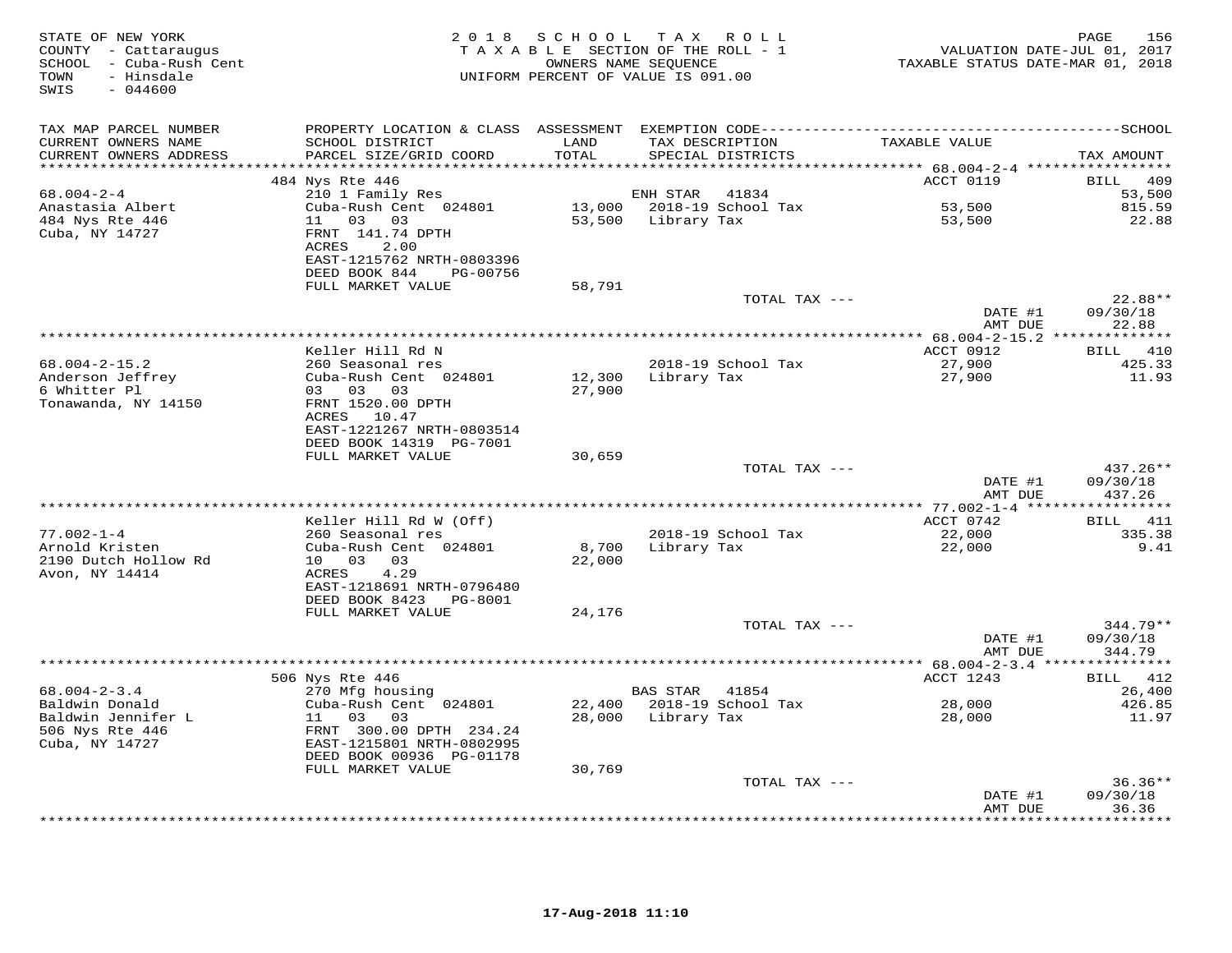| STATE OF NEW YORK<br>COUNTY - Cattaraugus<br>SCHOOL<br>- Cuba-Rush Cent<br>TOWN<br>- Hinsdale<br>$-044600$<br>SWIS | 2 0 1 8                                              | SCHOOL<br>OWNERS NAME SEQUENCE | T A X<br>R O L L<br>TAXABLE SECTION OF THE ROLL - 1<br>UNIFORM PERCENT OF VALUE IS 091.00 | VALUATION DATE-JUL 01, 2017<br>TAXABLE STATUS DATE-MAR 01, 2018 | 157<br>PAGE            |
|--------------------------------------------------------------------------------------------------------------------|------------------------------------------------------|--------------------------------|-------------------------------------------------------------------------------------------|-----------------------------------------------------------------|------------------------|
| TAX MAP PARCEL NUMBER                                                                                              |                                                      |                                |                                                                                           |                                                                 |                        |
| CURRENT OWNERS NAME                                                                                                | SCHOOL DISTRICT                                      | LAND                           | TAX DESCRIPTION                                                                           | TAXABLE VALUE                                                   |                        |
| CURRENT OWNERS ADDRESS<br>**************************                                                               | PARCEL SIZE/GRID COORD                               | TOTAL                          | SPECIAL DISTRICTS                                                                         |                                                                 | TAX AMOUNT             |
|                                                                                                                    | 304 Nys Rte 446                                      |                                |                                                                                           | ACCT 1455                                                       | <b>BILL</b><br>413     |
| $68.004 - 1 - 4.6$                                                                                                 | 210 1 Family Res                                     |                                | 41854<br>BAS STAR                                                                         |                                                                 | 26,400                 |
| Beatty David J<br>Beatty Debra A                                                                                   | Cuba-Rush Cent 024801<br>03<br>03<br>12              | 15,700<br>72,500               | 2018-19 School Tax<br>Library Tax                                                         | 72,500<br>72,500                                                | 1,105.24<br>31.00      |
| 304 NYS Route 446<br>Cuba, NY 14727                                                                                | FRNT 590.00 DPTH<br>ACRES<br>4.65                    |                                |                                                                                           |                                                                 |                        |
|                                                                                                                    | EAST-1217062 NRTH-0806856<br>DEED BOOK 15652 PG-9001 |                                |                                                                                           |                                                                 |                        |
|                                                                                                                    | FULL MARKET VALUE                                    | 79,670                         |                                                                                           |                                                                 | 733.78**               |
|                                                                                                                    |                                                      |                                | TOTAL TAX ---                                                                             | DATE #1<br>AMT DUE                                              | 09/30/18<br>733.78     |
|                                                                                                                    |                                                      |                                |                                                                                           |                                                                 |                        |
|                                                                                                                    | Keller Hill Rd N                                     |                                |                                                                                           | ACCT 0890                                                       | BILL<br>414            |
| $68.004 - 2 - 16$                                                                                                  | 322 Rural vac>10                                     |                                | 2018-19 School Tax                                                                        | 12,800                                                          | 195.13                 |
| Benham Robert L.<br>Benham Connie J.                                                                               | Cuba-Rush Cent 024801<br>03 03<br>03                 | 12,800<br>12,800               | Library Tax                                                                               | 12,800                                                          | 5.47                   |
| 10472 Alleghany Road                                                                                               | FRNT 550.00 DPTH                                     |                                |                                                                                           |                                                                 |                        |
| Darien Center, NY 14040                                                                                            | ACRES 12.19                                          |                                |                                                                                           |                                                                 |                        |
|                                                                                                                    | EAST-1221404 NRTH-0802984<br>DEED BOOK 24692 PG-9001 |                                |                                                                                           |                                                                 |                        |
|                                                                                                                    | FULL MARKET VALUE                                    | 14,066                         |                                                                                           |                                                                 |                        |
|                                                                                                                    |                                                      |                                | TOTAL TAX ---                                                                             |                                                                 | $200.60**$             |
|                                                                                                                    |                                                      |                                |                                                                                           | DATE #1<br>AMT DUE                                              | 09/30/18<br>200.60     |
|                                                                                                                    | Keller Hill Rd N                                     |                                |                                                                                           |                                                                 | 415                    |
| $68.004 - 2 - 19$                                                                                                  | 322 Rural vac>10                                     |                                | 2018-19 School Tax                                                                        | ACCT 0911<br>13,700                                             | BILL<br>208.85         |
| Benham Robert L.                                                                                                   | Cuba-Rush Cent 024801                                | 13,700                         | Library Tax                                                                               | 13,700                                                          | 5.86                   |
| Benham Connie J.                                                                                                   | 03 03<br>03                                          | 13,700                         |                                                                                           |                                                                 |                        |
| 10472 Alleghany Road<br>Darien Center, NY 14040                                                                    | FRNT 520.00 DPTH<br>ACRES 14.53                      |                                |                                                                                           |                                                                 |                        |
|                                                                                                                    | EAST-1221502 NRTH-0802489                            |                                |                                                                                           |                                                                 |                        |
|                                                                                                                    | DEED BOOK 24692 PG-9001                              |                                |                                                                                           |                                                                 |                        |
|                                                                                                                    | FULL MARKET VALUE                                    | 15,055                         |                                                                                           |                                                                 | $214.71**$             |
|                                                                                                                    |                                                      |                                | TOTAL TAX ---                                                                             | DATE #1                                                         | 09/30/18               |
|                                                                                                                    |                                                      |                                |                                                                                           | AMT DUE                                                         | 214.71                 |
|                                                                                                                    |                                                      |                                |                                                                                           | **** 68.004-2-22.5 **************                               |                        |
| $68.004 - 2 - 22.5$                                                                                                | Keller Hill Rd N<br>312 Vac w/imprv                  |                                | 2018-19 School Tax                                                                        | ACCT 1485<br>7,700                                              | 416<br>BILL<br>117.38  |
| Bennett Diane                                                                                                      | Cuba-Rush Cent 024801                                | 7,600                          | Library Tax                                                                               | 7,700                                                           | 3.29                   |
| PO Box 59                                                                                                          | 03 03 03                                             | 7,700                          |                                                                                           |                                                                 |                        |
| Westons Mills, NY 14788                                                                                            | FRNT 270.00 DPTH<br>ACRES<br>2.35                    |                                |                                                                                           |                                                                 |                        |
|                                                                                                                    | EAST-1222427 NRTH-0801080                            |                                |                                                                                           |                                                                 |                        |
|                                                                                                                    | DEED BOOK 00985 PG-00888                             |                                |                                                                                           |                                                                 |                        |
|                                                                                                                    | FULL MARKET VALUE                                    | 8,462                          |                                                                                           |                                                                 |                        |
|                                                                                                                    |                                                      |                                | TOTAL TAX ---                                                                             | DATE #1                                                         | $120.67**$<br>09/30/18 |
|                                                                                                                    |                                                      |                                |                                                                                           | AMT DUE                                                         | 120.67                 |
|                                                                                                                    |                                                      |                                |                                                                                           |                                                                 |                        |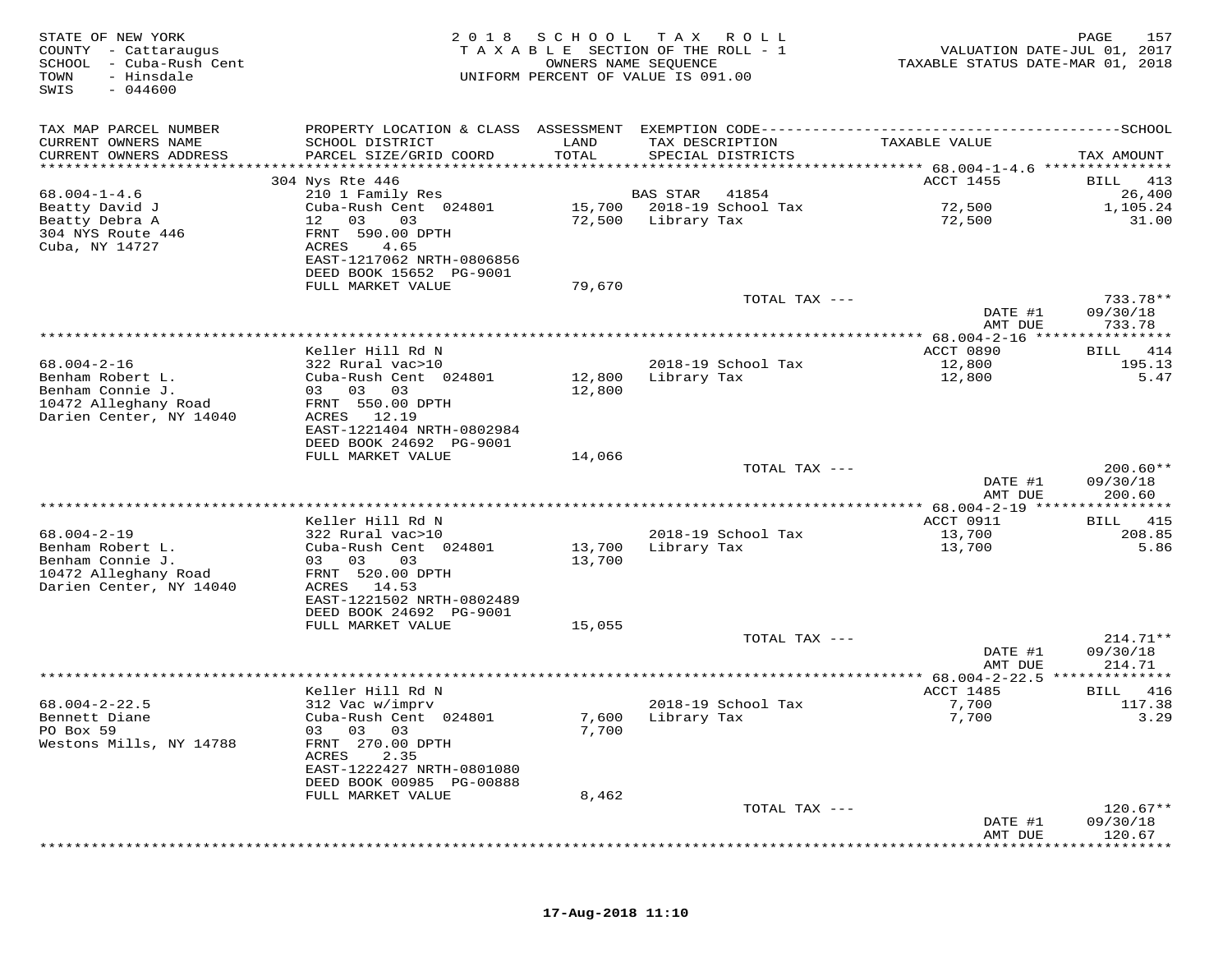| STATE OF NEW YORK<br>COUNTY - Cattaraugus<br>SCHOOL - Cuba-Rush Cent<br>TOWN<br>- Hinsdale<br>SWIS<br>$-044600$ | 2 0 1 8                                      | SCHOOL<br>TAXABLE SECTION OF THE ROLL - 1<br>OWNERS NAME SEQUENCE<br>UNIFORM PERCENT OF VALUE IS 091.00 | T A X              | R O L L                                  | VALUATION DATE-JUL 01, 2017<br>TAXABLE STATUS DATE-MAR 01, 2018 | 158<br>PAGE            |
|-----------------------------------------------------------------------------------------------------------------|----------------------------------------------|---------------------------------------------------------------------------------------------------------|--------------------|------------------------------------------|-----------------------------------------------------------------|------------------------|
| TAX MAP PARCEL NUMBER                                                                                           | PROPERTY LOCATION & CLASS ASSESSMENT         |                                                                                                         |                    | EXEMPTION CODE-------------------------- |                                                                 | -------------SCHOOL    |
| CURRENT OWNERS NAME<br>CURRENT OWNERS ADDRESS<br>**********************                                         | SCHOOL DISTRICT<br>PARCEL SIZE/GRID COORD    | LAND<br>TOTAL                                                                                           | TAX DESCRIPTION    | SPECIAL DISTRICTS                        | TAXABLE VALUE                                                   | TAX AMOUNT             |
|                                                                                                                 | Nys Rte 446                                  |                                                                                                         |                    |                                          | <b>ACCT 1690</b>                                                | 417<br>BILL            |
| $68.004 - 1 - 5.2$                                                                                              | 311 Res vac land                             |                                                                                                         |                    | 2018-19 School Tax                       | 6,000                                                           | 91.47                  |
| Briggs David C                                                                                                  | Cuba-Rush Cent 024801                        | 6,000                                                                                                   | Library Tax        |                                          | 6,000                                                           | 2.57                   |
| Briggs Donna J                                                                                                  | 04/12<br>03<br>03                            | 6,000                                                                                                   |                    |                                          |                                                                 |                        |
| 101 Nys Rte 446                                                                                                 | FRNT 500.00 DPTH                             |                                                                                                         |                    |                                          |                                                                 |                        |
| Cuba, NY 14727                                                                                                  | ACRES<br>12.90<br>EAST-1220140 NRTH-0807614  |                                                                                                         |                    |                                          |                                                                 |                        |
|                                                                                                                 | DEED BOOK 12338 PG-2003                      |                                                                                                         |                    |                                          |                                                                 |                        |
|                                                                                                                 | FULL MARKET VALUE                            | 6,593                                                                                                   |                    |                                          |                                                                 |                        |
|                                                                                                                 |                                              |                                                                                                         |                    | TOTAL TAX ---                            |                                                                 | $94.04**$              |
|                                                                                                                 |                                              |                                                                                                         |                    |                                          | DATE #1                                                         | 09/30/18               |
|                                                                                                                 |                                              |                                                                                                         |                    |                                          | AMT DUE                                                         | 94.04                  |
|                                                                                                                 | Nys Rte 446                                  |                                                                                                         |                    |                                          | ACCT 0665                                                       | 418<br>BILL            |
| $68.004 - 1 - 6$                                                                                                | 210 1 Family Res                             |                                                                                                         | ENH STAR           | 41834                                    |                                                                 | 58,780                 |
| Briggs David C                                                                                                  | Cuba-Rush Cent 024801                        |                                                                                                         |                    | 22,300 2018-19 School Tax                | 85,000                                                          | 1,295.80               |
| Briggs Donna J<br>101 Nys Rte 446                                                                               | 04 03 03<br>Ff 1090.00                       | 85,000                                                                                                  | Library Tax        |                                          | 85,000                                                          | 36.35                  |
| Cuba, NY 14727                                                                                                  | ACRES<br>20.86                               |                                                                                                         |                    |                                          |                                                                 |                        |
|                                                                                                                 | EAST-1220882 NRTH-0807693                    |                                                                                                         |                    |                                          |                                                                 |                        |
|                                                                                                                 | DEED BOOK 1023<br>PG-541                     |                                                                                                         |                    |                                          |                                                                 |                        |
|                                                                                                                 | FULL MARKET VALUE                            | 93,407                                                                                                  |                    |                                          |                                                                 |                        |
|                                                                                                                 |                                              |                                                                                                         |                    | TOTAL TAX ---                            | DATE #1                                                         | $436.07**$<br>09/30/18 |
|                                                                                                                 |                                              |                                                                                                         |                    |                                          | AMT DUE                                                         | 436.07                 |
|                                                                                                                 |                                              |                                                                                                         |                    |                                          | ************ 68.004-2-6 ******                                  |                        |
|                                                                                                                 | Nys Rte 446                                  |                                                                                                         |                    |                                          | ACCT 0937                                                       | BILL<br>419            |
| $68.004 - 2 - 6$<br>Charles R. Richardson and Bern Cuba-Rush Cent 024801                                        | 314 Rural vac<10                             | 17,500                                                                                                  | Library Tax        | 2018-19 School Tax                       | 17,500<br>17,500                                                | 266.78<br>7.48         |
| B.C. Richardson Trust dat Febr 19 03                                                                            | 03                                           | 17,500                                                                                                  |                    |                                          |                                                                 |                        |
| 625 Route 446                                                                                                   | Ff 600.00                                    |                                                                                                         |                    |                                          |                                                                 |                        |
| Cuba, NY 14727                                                                                                  | ACRES<br>8.75                                |                                                                                                         |                    |                                          |                                                                 |                        |
|                                                                                                                 | EAST-1214675 NRTH-0801230                    |                                                                                                         |                    |                                          |                                                                 |                        |
|                                                                                                                 | DEED BOOK 29164 PG-2002<br>FULL MARKET VALUE | 19,231                                                                                                  |                    |                                          |                                                                 |                        |
|                                                                                                                 |                                              |                                                                                                         |                    | TOTAL TAX ---                            |                                                                 | $274.26**$             |
|                                                                                                                 |                                              |                                                                                                         |                    |                                          | DATE #1                                                         | 09/30/18               |
|                                                                                                                 |                                              |                                                                                                         |                    |                                          | AMT DUE                                                         | 274.26                 |
|                                                                                                                 |                                              |                                                                                                         |                    |                                          | **** 68.004-2-10 *****************<br>ACCT 0453                 |                        |
| $68.004 - 2 - 10$                                                                                               | 625 Nys Rte 446<br>210 1 Family Res          |                                                                                                         | ENH STAR           | 41834                                    |                                                                 | 420<br>BILL<br>58,780  |
| Charles R. Richardson and Bern Cuba-Rush Cent 024801                                                            |                                              | 13,200                                                                                                  |                    | 2018-19 School Tax                       | 61,000                                                          | 929.93                 |
| B.C. Richardson Trust dat Febr 11                                                                               | 03<br>03                                     |                                                                                                         | 61,000 Library Tax |                                          | 61,000                                                          | 26.09                  |
| 625 Route 446                                                                                                   | Ff 430.00                                    |                                                                                                         |                    |                                          |                                                                 |                        |
| Cuba, NY 14727                                                                                                  | 2.16<br>ACRES<br>EAST-1215150 NRTH-0801150   |                                                                                                         |                    |                                          |                                                                 |                        |
|                                                                                                                 | DEED BOOK 29164 PG-2002                      |                                                                                                         |                    |                                          |                                                                 |                        |
|                                                                                                                 | FULL MARKET VALUE                            | 67,033                                                                                                  |                    |                                          |                                                                 |                        |
|                                                                                                                 |                                              |                                                                                                         |                    | TOTAL TAX ---                            |                                                                 | $59.93**$              |
|                                                                                                                 |                                              |                                                                                                         |                    |                                          | DATE #1                                                         | 09/30/18               |
|                                                                                                                 |                                              |                                                                                                         |                    |                                          | AMT DUE                                                         | 59.93                  |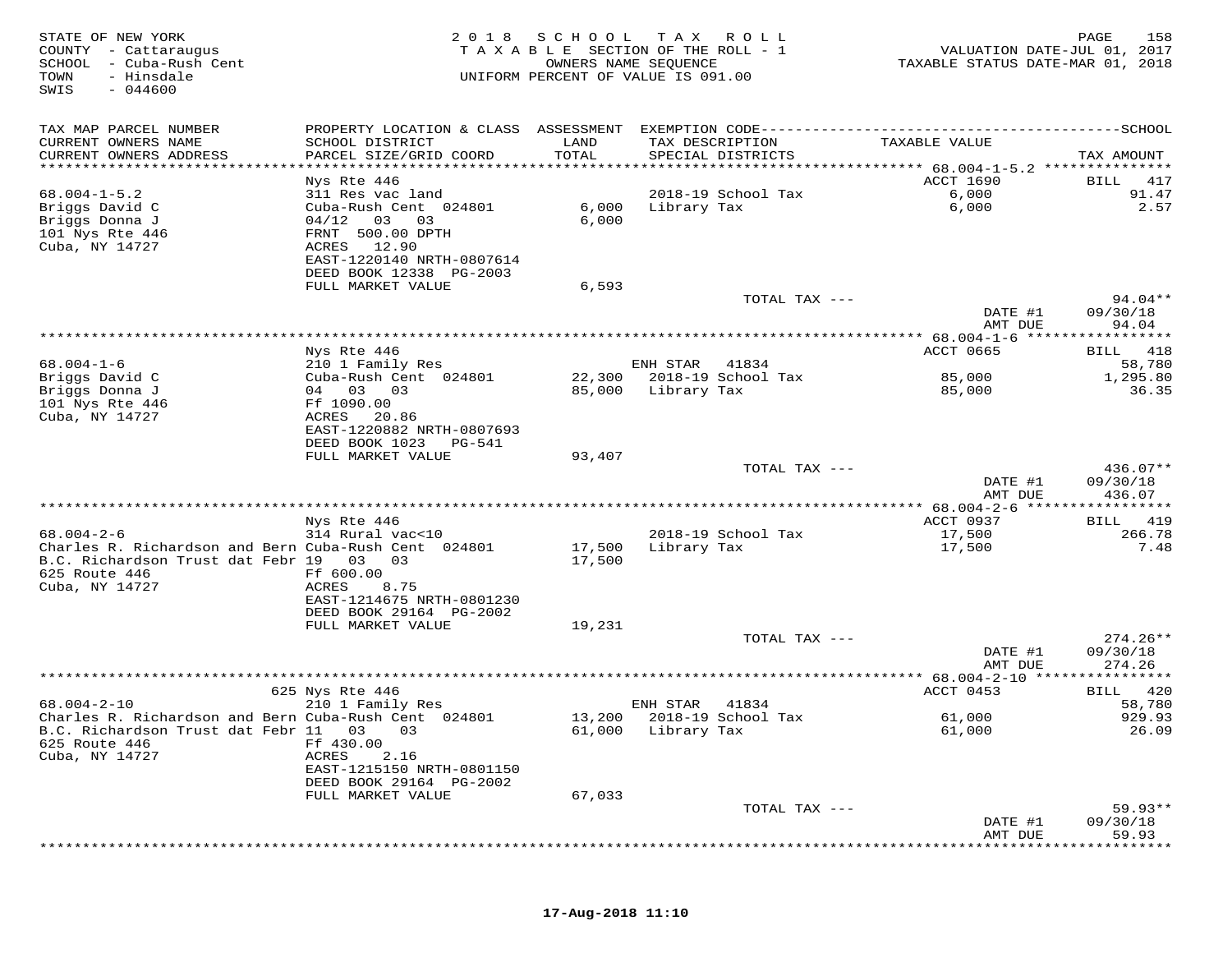| STATE OF NEW YORK<br>COUNTY - Cattaraugus<br>SCHOOL - Cuba-Rush Cent<br>TOWN<br>- Hinsdale<br>$-044600$<br>SWIS |                                                                                              | 2018 SCHOOL   | TAX ROLL<br>TAXABLE SECTION OF THE ROLL - 1<br>OWNERS NAME SEQUENCE<br>UNIFORM PERCENT OF VALUE IS 091.00 | VALUATION DATE-JUL 01, 2017<br>TAXABLE STATUS DATE-MAR 01, 2018 | PAGE<br>159              |
|-----------------------------------------------------------------------------------------------------------------|----------------------------------------------------------------------------------------------|---------------|-----------------------------------------------------------------------------------------------------------|-----------------------------------------------------------------|--------------------------|
| TAX MAP PARCEL NUMBER                                                                                           | PROPERTY LOCATION & CLASS ASSESSMENT EXEMPTION CODE-----------------------------------SCHOOL |               |                                                                                                           |                                                                 |                          |
| CURRENT OWNERS NAME<br>CURRENT OWNERS ADDRESS<br>******************************                                 | SCHOOL DISTRICT<br>PARCEL SIZE/GRID COORD                                                    | LAND<br>TOTAL | TAX DESCRIPTION<br>SPECIAL DISTRICTS                                                                      | TAXABLE VALUE                                                   | TAX AMOUNT               |
|                                                                                                                 | Keller Hill Rd N                                                                             |               |                                                                                                           | ACCT 0907                                                       | BILL 421                 |
| $68.004 - 2 - 14.2$                                                                                             | 321 Abandoned ag                                                                             |               | 2018-19 School Tax                                                                                        | 18,900                                                          | 288.12                   |
| Church Carol S                                                                                                  | Cuba-Rush Cent 024801                                                                        |               | 18,900 Library Tax                                                                                        | 18,900                                                          | 8.08                     |
| Bitterman Margaret<br>Richard L Church Family                                                                   | 03 03 03<br>FRNT 1090.00 DPTH                                                                | 18,900        |                                                                                                           |                                                                 |                          |
| 3732 Bowen Rd                                                                                                   | ACRES 34.98                                                                                  |               |                                                                                                           |                                                                 |                          |
| Lancaster, NY 14086                                                                                             | EAST-1220285 NRTH-0803423                                                                    |               |                                                                                                           |                                                                 |                          |
|                                                                                                                 | DEED BOOK 00964 PG-01055                                                                     |               |                                                                                                           |                                                                 |                          |
|                                                                                                                 | FULL MARKET VALUE                                                                            | 20,769        | TOTAL TAX ---                                                                                             |                                                                 | $296.20**$               |
|                                                                                                                 |                                                                                              |               |                                                                                                           | DATE #1                                                         | 09/30/18                 |
|                                                                                                                 |                                                                                              |               |                                                                                                           | AMT DUE                                                         | 296.20                   |
|                                                                                                                 |                                                                                              |               | **********************                                                                                    | ************* 68.004-2-22.1 ***************                     |                          |
| $68.004 - 2 - 22.1$                                                                                             | Keller Hill Rd N<br>314 Rural vac<10                                                         |               | 2018-19 School Tax                                                                                        | ACCT 0609<br>9,400                                              | BILL 422<br>143.30       |
| Clark Charles A.R.                                                                                              | Cuba-Rush Cent 024801                                                                        | 9,400         | Library Tax                                                                                               | 9,400                                                           | 4.02                     |
| 330 S Barry St                                                                                                  | 03 03 03                                                                                     | 9,400         |                                                                                                           |                                                                 |                          |
| Olean, NY 14760                                                                                                 | FRNT 520.00 DPTH                                                                             |               |                                                                                                           |                                                                 |                          |
|                                                                                                                 | ACRES<br>4.45<br>EAST-1222425 NRTH-0801477                                                   |               |                                                                                                           |                                                                 |                          |
|                                                                                                                 | DEED BOOK 7916    PG-4001                                                                    |               |                                                                                                           |                                                                 |                          |
|                                                                                                                 | FULL MARKET VALUE                                                                            | 10,330        |                                                                                                           |                                                                 |                          |
|                                                                                                                 |                                                                                              |               | TOTAL TAX ---                                                                                             | DATE #1                                                         | $147.32**$<br>09/30/18   |
|                                                                                                                 |                                                                                              |               |                                                                                                           | AMT DUE                                                         | 147.32                   |
|                                                                                                                 |                                                                                              |               |                                                                                                           |                                                                 |                          |
|                                                                                                                 | 569 Nys Rte 446                                                                              |               |                                                                                                           | ACCT 0881                                                       | BILL 423                 |
| $68.004 - 2 - 3.1$<br>Confer Marygrace                                                                          | 270 Mfg housing<br>Cuba-Rush Cent 024801                                                     | 34,100        | 2018-19 School Tax<br>Library Tax                                                                         | 51,300<br>51,300                                                | 782.05<br>21.94          |
| 6274 Old Beattie Rd                                                                                             | 11 03 03                                                                                     | 51,300        |                                                                                                           |                                                                 |                          |
| Lockport, NY 14094                                                                                              | FRNT 1330.00 DPTH                                                                            |               |                                                                                                           |                                                                 |                          |
|                                                                                                                 | ACRES 53.00                                                                                  |               |                                                                                                           |                                                                 |                          |
|                                                                                                                 | EAST-1216142 NRTH-0802015<br>DEED BOOK 13562 PG-9001                                         |               |                                                                                                           |                                                                 |                          |
|                                                                                                                 | FULL MARKET VALUE                                                                            | 56,374        |                                                                                                           |                                                                 |                          |
|                                                                                                                 |                                                                                              |               | TOTAL TAX ---                                                                                             |                                                                 | $803.99**$               |
|                                                                                                                 |                                                                                              |               |                                                                                                           | DATE #1                                                         | 09/30/18                 |
|                                                                                                                 |                                                                                              |               |                                                                                                           | AMT DUE                                                         | 803.99                   |
|                                                                                                                 | 4361 Keller Hill Rd                                                                          |               |                                                                                                           | ACCT 0192                                                       | BILL 424                 |
| $77.002 - 1 - 11.1$                                                                                             | 557 Outdr sport                                                                              |               | 2018-19 School Tax                                                                                        | 80,000                                                          | 1,219.58                 |
| Cuba Rod Gun Club                                                                                               | Cuba-Rush Cent 024801                                                                        | 40,500        | Library Tax                                                                                               | 80,000                                                          | 34.21                    |
| PO Box 122<br>Cuba, NY 14727                                                                                    | 02 03<br>03<br>ACRES 135.70                                                                  | 80,000        |                                                                                                           |                                                                 |                          |
|                                                                                                                 | EAST-1220850 NRTH-0799287                                                                    |               |                                                                                                           |                                                                 |                          |
|                                                                                                                 | DEED BOOK 1000 PG-549                                                                        |               |                                                                                                           |                                                                 |                          |
|                                                                                                                 | FULL MARKET VALUE                                                                            | 87,912        |                                                                                                           |                                                                 |                          |
|                                                                                                                 |                                                                                              |               | TOTAL TAX ---                                                                                             | DATE #1                                                         | $1,253.79**$<br>09/30/18 |
|                                                                                                                 |                                                                                              |               |                                                                                                           | AMT DUE                                                         | 1,253.79                 |
|                                                                                                                 |                                                                                              |               |                                                                                                           |                                                                 |                          |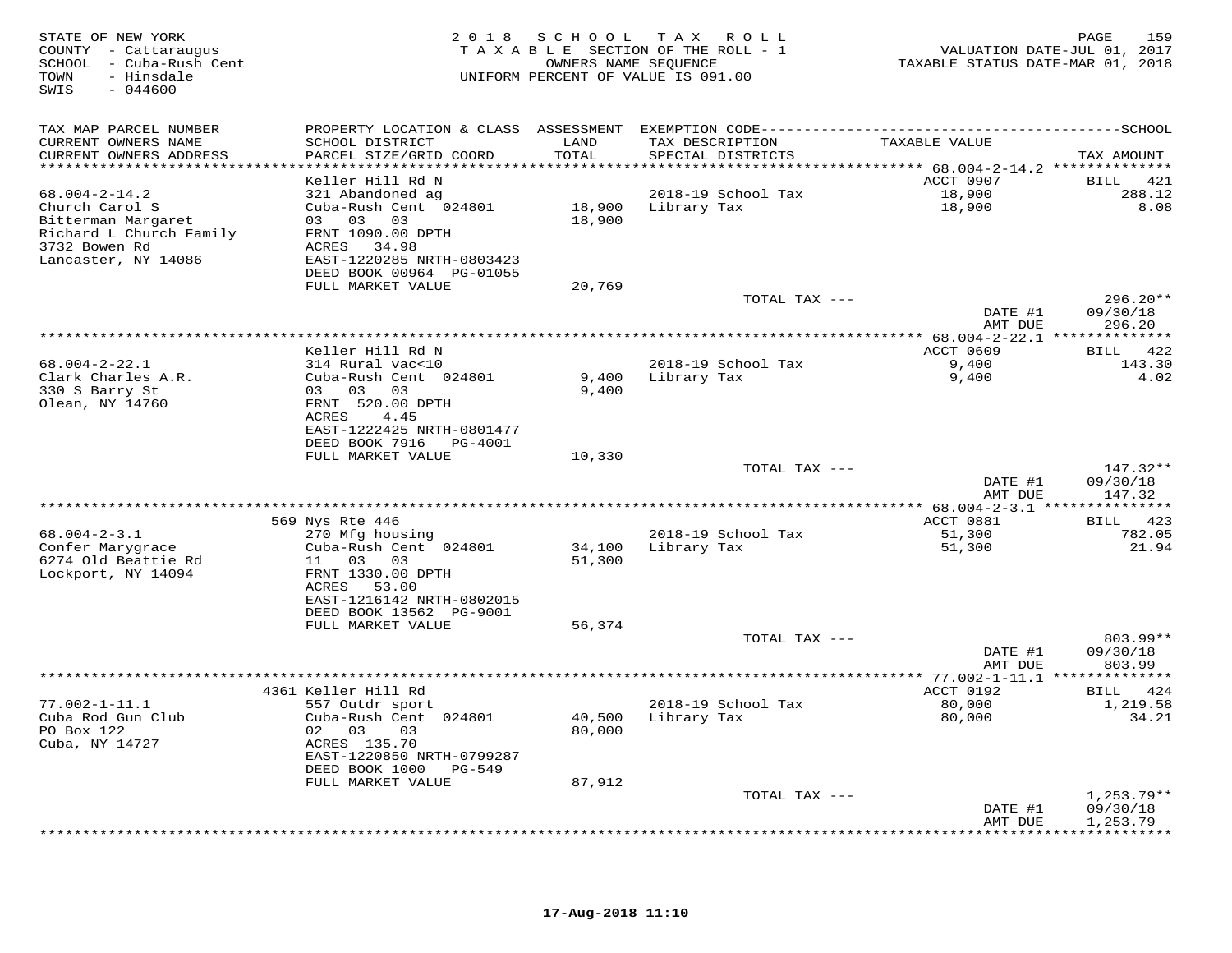| STATE OF NEW YORK<br>COUNTY - Cattaraugus<br>SCHOOL - Cuba-Rush Cent<br>TOWN<br>- Hinsdale<br>$-044600$<br>SWIS | 2 0 1 8                                              | SCHOOL  | T A X<br>ROLL ROLL<br>TAXABLE SECTION OF THE ROLL - 1<br>OWNERS NAME SEQUENCE<br>UNIFORM PERCENT OF VALUE IS 091.00 | VALUATION DATE-JUL 01, 2017<br>TAXABLE STATUS DATE-MAR 01, 2018 | 160<br>PAGE             |
|-----------------------------------------------------------------------------------------------------------------|------------------------------------------------------|---------|---------------------------------------------------------------------------------------------------------------------|-----------------------------------------------------------------|-------------------------|
| TAX MAP PARCEL NUMBER                                                                                           | PROPERTY LOCATION & CLASS ASSESSMENT                 |         |                                                                                                                     |                                                                 |                         |
| CURRENT OWNERS NAME                                                                                             | SCHOOL DISTRICT                                      | LAND    | TAX DESCRIPTION                                                                                                     | TAXABLE VALUE                                                   |                         |
| CURRENT OWNERS ADDRESS<br>*********************                                                                 | PARCEL SIZE/GRID COORD<br>***********************    | TOTAL   | SPECIAL DISTRICTS                                                                                                   |                                                                 | TAX AMOUNT              |
|                                                                                                                 | Keller Hill Rd W                                     |         |                                                                                                                     | ACCT 1454                                                       | 425<br>BILL             |
| $77.002 - 1 - 3.3$                                                                                              | 260 Seasonal res                                     |         | 2018-19 School Tax                                                                                                  | 24,000                                                          | 365.87                  |
| Doeing William H                                                                                                | Cuba-Rush Cent 024801                                | 12,600  | Library Tax                                                                                                         | 24,000                                                          | 10.26                   |
| 333 Brookwood Dr<br>Hamburg, NY 14075                                                                           | 10 03<br>03<br>FRNT 275.00 DPTH                      | 24,000  |                                                                                                                     |                                                                 |                         |
|                                                                                                                 | ACRES<br>8.00                                        |         |                                                                                                                     |                                                                 |                         |
|                                                                                                                 | EAST-1218347 NRTH-0797787                            |         |                                                                                                                     |                                                                 |                         |
|                                                                                                                 | DEED BOOK 00946 PG-01162                             |         |                                                                                                                     |                                                                 |                         |
|                                                                                                                 | FULL MARKET VALUE                                    | 26,374  | TOTAL TAX ---                                                                                                       |                                                                 | $376.13**$              |
|                                                                                                                 |                                                      |         |                                                                                                                     | DATE #1                                                         | 09/30/18                |
|                                                                                                                 |                                                      |         |                                                                                                                     | AMT DUE                                                         | 376.13                  |
|                                                                                                                 |                                                      |         |                                                                                                                     |                                                                 |                         |
| $68.004 - 2 - 2$                                                                                                | Nys Rte 446 (Off)<br>910 Priv forest                 |         | 2018-19 School Tax                                                                                                  | ACCT 0946<br>96,700                                             | 426<br>BILL<br>1,474.16 |
| EWP Lumbering                                                                                                   | Cuba-Rush Cent 024801                                | 96,700  | Library Tax                                                                                                         | 96,700                                                          | 41.35                   |
| 2955 Smith Hollow Rd                                                                                            | 03<br>11/12/19<br>03                                 | 96,700  |                                                                                                                     |                                                                 |                         |
| Allegany, NY 14706                                                                                              | ACRES 168.33                                         |         |                                                                                                                     |                                                                 |                         |
|                                                                                                                 | EAST-1213663 NRTH-0802395<br>DEED BOOK 770<br>PG-239 |         |                                                                                                                     |                                                                 |                         |
|                                                                                                                 | FULL MARKET VALUE                                    | 106,264 |                                                                                                                     |                                                                 |                         |
|                                                                                                                 |                                                      |         | TOTAL TAX ---                                                                                                       |                                                                 | 1,515.51**              |
|                                                                                                                 |                                                      |         |                                                                                                                     | DATE #1                                                         | 09/30/18                |
|                                                                                                                 |                                                      |         |                                                                                                                     | AMT DUE                                                         | 1,515.51                |
|                                                                                                                 | 4587 Town Line Rd                                    |         |                                                                                                                     | ACCT 1060                                                       | BILL 427                |
| $68.004 - 2 - 22.3$                                                                                             | 270 Mfg housing                                      |         | ENH STAR<br>41834                                                                                                   |                                                                 | 18,000                  |
| Exton William C                                                                                                 | Cuba-Rush Cent 024801                                |         | 9,000 2018-19 School Tax                                                                                            | 18,000                                                          | 274.40                  |
| Exton Linda L<br>4587 Town Line Rd                                                                              | 03 03 03<br>Land Contract                            | 18,000  | Library Tax                                                                                                         | 18,000                                                          | 7.70                    |
| Cuba, NY 14727                                                                                                  | FRNT 250.00 DPTH                                     |         |                                                                                                                     |                                                                 |                         |
|                                                                                                                 | ACRES<br>2.18                                        |         |                                                                                                                     |                                                                 |                         |
|                                                                                                                 | EAST-1222435 NRTH-0800565                            |         |                                                                                                                     |                                                                 |                         |
|                                                                                                                 | DEED BOOK 1023<br>PG-885<br>FULL MARKET VALUE        | 19,780  |                                                                                                                     |                                                                 |                         |
|                                                                                                                 |                                                      |         | TOTAL TAX ---                                                                                                       |                                                                 | $7.70**$                |
|                                                                                                                 |                                                      |         |                                                                                                                     | DATE #1                                                         | 09/30/18                |
|                                                                                                                 |                                                      |         |                                                                                                                     | AMT DUE                                                         | 7.70                    |
|                                                                                                                 | 622 Nys Rte 446                                      |         |                                                                                                                     | ACCT 1242                                                       | BILL 428                |
| $68.004 - 2 - 3.3$                                                                                              | 210 1 Family Res                                     |         | BAS STAR<br>41854                                                                                                   |                                                                 | 26,400                  |
| Flicker Edward J Jr                                                                                             | Cuba-Rush Cent 024801                                | 22,400  | 2018-19 School Tax                                                                                                  | 79,500                                                          | 1,211.95                |
| Flicker Kimberly A<br>622 Rte 446                                                                               | $11/19$ 03 03<br>FRNT 1446.27 DPTH                   | 79,500  | Library Tax                                                                                                         | 79,500                                                          | 34.00                   |
| Cuba, NY 14727                                                                                                  | 21.00<br>ACRES                                       |         |                                                                                                                     |                                                                 |                         |
|                                                                                                                 | EAST-1215284 NRTH-0802306                            |         |                                                                                                                     |                                                                 |                         |
|                                                                                                                 | DEED BOOK 861<br>PG-00304                            |         |                                                                                                                     |                                                                 |                         |
|                                                                                                                 | FULL MARKET VALUE                                    | 87,363  | TOTAL TAX ---                                                                                                       |                                                                 | 843.49**                |
|                                                                                                                 |                                                      |         |                                                                                                                     | DATE #1                                                         | 09/30/18                |
|                                                                                                                 |                                                      |         |                                                                                                                     | AMT DUE                                                         | 843.49                  |
|                                                                                                                 |                                                      |         |                                                                                                                     |                                                                 |                         |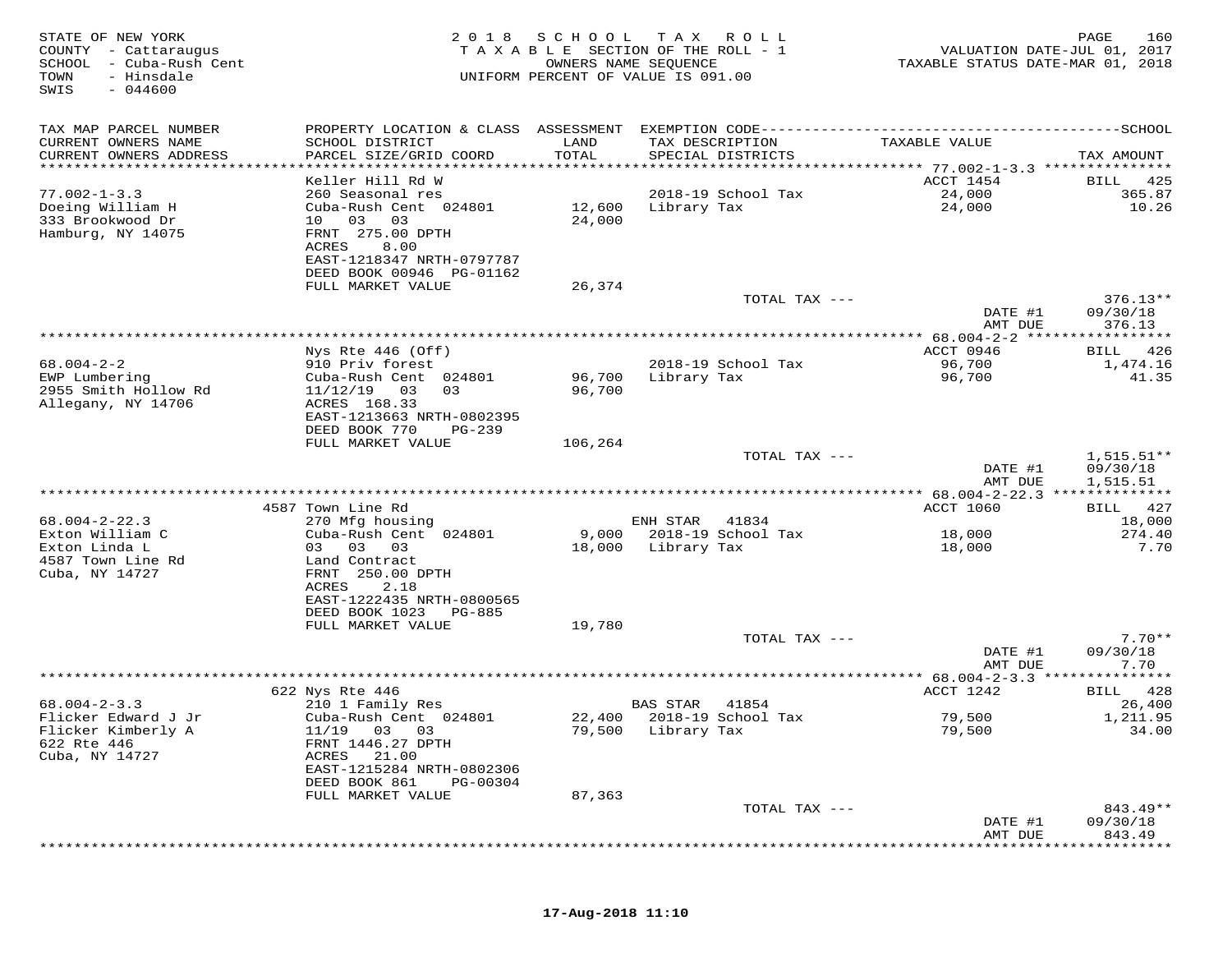| STATE OF NEW YORK<br>COUNTY - Cattaraugus<br>SCHOOL - Cuba-Rush Cent<br>TOWN<br>- Hinsdale<br>SWIS<br>$-044600$ |                                            |        | 2018 SCHOOL TAX ROLL<br>TAXABLE SECTION OF THE ROLL - 1<br>OWNERS NAME SEQUENCE<br>UNIFORM PERCENT OF VALUE IS 091.00 | TAXABLE STATUS DATE-MAR 01, 2018 | PAGE<br>161<br>VALUATION DATE-JUL 01, 2017 |
|-----------------------------------------------------------------------------------------------------------------|--------------------------------------------|--------|-----------------------------------------------------------------------------------------------------------------------|----------------------------------|--------------------------------------------|
| TAX MAP PARCEL NUMBER                                                                                           |                                            |        |                                                                                                                       |                                  |                                            |
| CURRENT OWNERS NAME                                                                                             | SCHOOL DISTRICT                            | LAND   | TAX DESCRIPTION                                                                                                       | TAXABLE VALUE                    |                                            |
| CURRENT OWNERS ADDRESS                                                                                          | PARCEL SIZE/GRID COORD                     | TOTAL  | SPECIAL DISTRICTS                                                                                                     |                                  | TAX AMOUNT                                 |
|                                                                                                                 |                                            |        |                                                                                                                       |                                  |                                            |
| $68.004 - 2 - 20.1$                                                                                             | 145 Keller Hill Rd N<br>210 1 Family Res   |        | AGED C/T/S 41800                                                                                                      | ACCT 0877                        | 429<br>BILL<br>36,500                      |
| Freeman Thomas                                                                                                  | Cuba-Rush Cent 024801                      |        | 10,200 ENH STAR<br>41834                                                                                              |                                  | 36,500                                     |
| Freeman Helen                                                                                                   | 03 03 03                                   |        | 73,000 2018-19 School Tax                                                                                             | 36,500                           | 556.43                                     |
| 145 N Keller Hill Rd                                                                                            | FRNT 475.00 DPTH                           |        | Library Tax                                                                                                           | 36,500                           | 15.61                                      |
| Cuba, NY 14727                                                                                                  | ACRES<br>5.80<br>EAST-1221814 NRTH-0802097 |        |                                                                                                                       |                                  |                                            |
|                                                                                                                 | DEED BOOK 00949 PG-00163                   |        |                                                                                                                       |                                  |                                            |
|                                                                                                                 | FULL MARKET VALUE                          | 80,220 |                                                                                                                       |                                  |                                            |
|                                                                                                                 |                                            |        | TOTAL TAX ---                                                                                                         |                                  | $15.61**$                                  |
|                                                                                                                 |                                            |        |                                                                                                                       | DATE #1<br>AMT DUE               | 09/30/18<br>15.61                          |
|                                                                                                                 | Off Town Line Rd                           |        |                                                                                                                       | ACCT 1584                        | BILL 430                                   |
| $68.004 - 2 - 14.3$                                                                                             | 311 Res vac land                           |        | 2018-19 School Tax                                                                                                    | 14,800                           | 225.62                                     |
| Gerringer Richard G                                                                                             | Cuba-Rush Cent 024801                      | 14,800 | Library Tax                                                                                                           | 14,800                           | 6.33                                       |
| Austin Eric W                                                                                                   | 3/3/3                                      | 14,800 |                                                                                                                       |                                  |                                            |
| 111 James St                                                                                                    | ACRES 13.60                                |        |                                                                                                                       |                                  |                                            |
| Olean, NY 14760                                                                                                 | EAST-1218985 NRTH-0803274                  |        |                                                                                                                       |                                  |                                            |
|                                                                                                                 | DEED BOOK 9626 PG-5002                     |        |                                                                                                                       |                                  |                                            |
|                                                                                                                 | FULL MARKET VALUE                          | 16,264 | TOTAL TAX ---                                                                                                         |                                  | 231.95**                                   |
|                                                                                                                 |                                            |        |                                                                                                                       | DATE #1                          | 09/30/18                                   |
|                                                                                                                 |                                            |        |                                                                                                                       | AMT DUE                          | 231.95                                     |
|                                                                                                                 |                                            |        |                                                                                                                       |                                  |                                            |
|                                                                                                                 | Cooper Rd & Town Line Rd                   |        |                                                                                                                       | ACCT 1533                        | BILL 431                                   |
| $77.002 - 1 - 19.5$                                                                                             | 322 Rural vac>10                           |        | 2018-19 School Tax                                                                                                    | 17,300                           | 263.73                                     |
| Gisel Robert J Jr                                                                                               | Cuba-Rush Cent 024801                      | 17,300 | Library Tax                                                                                                           | 17,300                           | 7.40                                       |
| Gisel Jeanne M                                                                                                  | 01 03 03                                   | 17,300 |                                                                                                                       |                                  |                                            |
| 129 14th Avenue<br>N. Tonawanda, NY 14120                                                                       | Ff 2110.00<br>ACRES 19.65                  |        |                                                                                                                       |                                  |                                            |
|                                                                                                                 | EAST-1220620 NRTH-0792757                  |        |                                                                                                                       |                                  |                                            |
|                                                                                                                 | DEED BOOK 24455 PG-8001                    |        |                                                                                                                       |                                  |                                            |
|                                                                                                                 | FULL MARKET VALUE                          | 19,011 |                                                                                                                       |                                  |                                            |
|                                                                                                                 |                                            |        | TOTAL TAX ---                                                                                                         |                                  | $271.13**$                                 |
|                                                                                                                 |                                            |        |                                                                                                                       | DATE #1                          | 09/30/18                                   |
|                                                                                                                 |                                            |        |                                                                                                                       | AMT DUE                          | 271.13                                     |
|                                                                                                                 | 497 Nys Rte 446                            |        |                                                                                                                       | ACCT 1580                        | BILL 432                                   |
| $68.004 - 2 - 11.1$                                                                                             | 210 1 Family Res                           |        | <b>BAS STAR</b><br>41854                                                                                              |                                  | 26,400                                     |
| Gross Mark A                                                                                                    | Cuba-Rush Cent 024801                      |        | 12,600 2018-19 School Tax                                                                                             | 83,000                           | 1,265.31                                   |
| Gross Rhonda K                                                                                                  | 11 03<br>03                                |        | 83,000 Library Tax                                                                                                    | 83,000                           | 35.49                                      |
| 497 Nys Rte 446                                                                                                 | FRNT 100.00 DPTH                           |        |                                                                                                                       |                                  |                                            |
| Cuba, NY 14727                                                                                                  | ACRES<br>1.62                              |        |                                                                                                                       |                                  |                                            |
|                                                                                                                 | EAST-1216050 NRTH-0802760                  |        |                                                                                                                       |                                  |                                            |
|                                                                                                                 | DEED BOOK 00961 PG-00659                   |        |                                                                                                                       |                                  |                                            |
|                                                                                                                 | FULL MARKET VALUE                          | 91,209 |                                                                                                                       |                                  |                                            |
|                                                                                                                 |                                            |        | TOTAL TAX ---                                                                                                         | DATE #1                          | 898.34**<br>09/30/18                       |
|                                                                                                                 |                                            |        |                                                                                                                       | AMT DUE                          | 898.34                                     |
|                                                                                                                 |                                            |        |                                                                                                                       |                                  | ***********                                |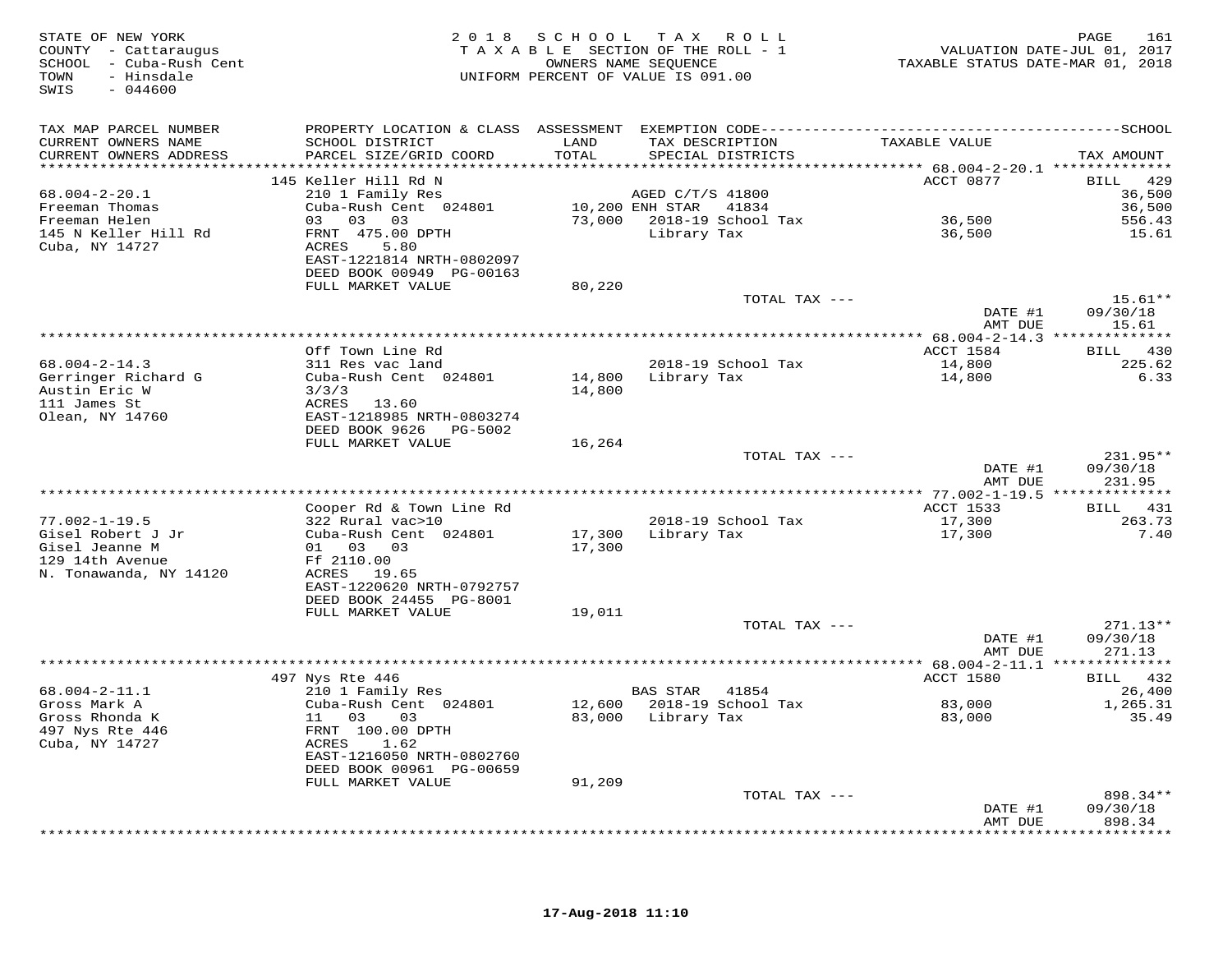| TAX MAP PARCEL NUMBER<br>TAXABLE VALUE<br>CURRENT OWNERS NAME<br>SCHOOL DISTRICT<br>LAND<br>TAX DESCRIPTION<br>TOTAL<br>CURRENT OWNERS ADDRESS<br>PARCEL SIZE/GRID COORD<br>SPECIAL DISTRICTS<br>TAX AMOUNT<br>******************************<br>ACCT 0878<br>Keller Hill Rd N<br>BILL 433<br>9,400<br>$68.004 - 2 - 18.1$<br>312 Vac w/imprv<br>2018-19 School Tax<br>143.30<br>Grosskopf Brian<br>Cuba-Rush Cent 024801<br>9,100 Library Tax<br>9,400<br>4.02<br>Grosskopf Deborah<br>03 03 03<br>9,400<br>156 Bouck St<br>FRNT 400.00 DPTH<br>Tonawanda, NY 14150<br>ACRES<br>4.05<br>EAST-1222399 NRTH-0802570<br>DEED BOOK 1016 PG-422<br>FULL MARKET VALUE<br>10,330<br>TOTAL TAX ---<br>$147.32**$<br>DATE #1<br>09/30/18<br>AMT DUE<br>147.32<br>************ 68.004-2-18.2 ***************<br>BILL 434<br>Keller Hill Rd N<br>ACCT 1402<br>$68.004 - 2 - 18.2$<br>260 Seasonal res<br>2018-19 School Tax<br>18,000<br>274.40<br>8,700<br>Grosskopf Bryan<br>Cuba-Rush Cent 024801<br>Library Tax<br>18,000<br>7.70<br>Himmelback Debra<br>03 03 03<br>18,000<br>Ff 750.00<br>156 Bouck St<br>Tonawanda, NY 14150<br>ACRES<br>3.55<br>EAST-1222457 NRTH-0802169<br>DEED BOOK 00989 PG-00075<br>FULL MARKET VALUE<br>19,780<br>282.10**<br>TOTAL TAX ---<br>DATE #1<br>09/30/18<br>AMT DUE<br>282.10<br>Keller Hill Rd N (Off)<br>ACCT 1135<br>BILL 435<br>$68.004 - 1 - 8.3$<br>271 Mfg housings<br>BAS STAR 41854<br>26,400<br>Hartzell John E<br>23,900 2018-19 School Tax<br>Cuba-Rush Cent 024801<br>27,000<br>411.61<br>PO Box 231<br>04 03<br>03<br>27,000 Library Tax<br>27,000<br>11.55<br>Cuba, NY 14727<br>ACRES 60.00<br>EAST-1220980 NRTH-0805307<br>DEED BOOK 804<br>PG-00300<br>FULL MARKET VALUE<br>29,670<br>$20.70**$<br>TOTAL TAX ---<br>DATE #1<br>09/30/18<br>20.70<br>AMT DUE<br>ACCT 0917<br>Torrey Rd<br>BILL 436<br>$68.004 - 2 - 23$<br>2018-19 School Tax<br>9,200<br>140.25<br>311 Res vac land<br>Hopfer Wayne D<br>Cuba-Rush Cent 024801<br>9,200<br>Library Tax<br>9,200<br>3.93<br>49 Keats Ave<br>03 03<br>03<br>9,200<br>Tonawanda, NY 14150<br>FRNT 310.00 DPTH<br>ACRES<br>4.23<br>EAST-1222111 NRTH-0800546<br>DEED BOOK 00971 PG-00965<br>FULL MARKET VALUE<br>10,110<br>TOTAL TAX ---<br>$144.18**$<br>09/30/18<br>DATE #1<br>AMT DUE<br>144.18 | STATE OF NEW YORK<br>COUNTY - Cattaraugus<br>SCHOOL - Cuba-Rush Cent<br>TOWN<br>- Hinsdale<br>$-044600$<br>SWIS |  | 2018 SCHOOL TAX ROLL<br>TAXABLE SECTION OF THE ROLL - 1<br>OWNERS NAME SEQUENCE<br>UNIFORM PERCENT OF VALUE IS 091.00 | VALUATION DATE-JUL 01, 2017<br>TAXABLE STATUS DATE-MAR 01, 2018 | 162<br>PAGE |
|-----------------------------------------------------------------------------------------------------------------------------------------------------------------------------------------------------------------------------------------------------------------------------------------------------------------------------------------------------------------------------------------------------------------------------------------------------------------------------------------------------------------------------------------------------------------------------------------------------------------------------------------------------------------------------------------------------------------------------------------------------------------------------------------------------------------------------------------------------------------------------------------------------------------------------------------------------------------------------------------------------------------------------------------------------------------------------------------------------------------------------------------------------------------------------------------------------------------------------------------------------------------------------------------------------------------------------------------------------------------------------------------------------------------------------------------------------------------------------------------------------------------------------------------------------------------------------------------------------------------------------------------------------------------------------------------------------------------------------------------------------------------------------------------------------------------------------------------------------------------------------------------------------------------------------------------------------------------------------------------------------------------------------------------------------------------------------------------------------------------------------------------------------------------------------------------------------------------------------------------------------------------------------------------------|-----------------------------------------------------------------------------------------------------------------|--|-----------------------------------------------------------------------------------------------------------------------|-----------------------------------------------------------------|-------------|
|                                                                                                                                                                                                                                                                                                                                                                                                                                                                                                                                                                                                                                                                                                                                                                                                                                                                                                                                                                                                                                                                                                                                                                                                                                                                                                                                                                                                                                                                                                                                                                                                                                                                                                                                                                                                                                                                                                                                                                                                                                                                                                                                                                                                                                                                                               |                                                                                                                 |  |                                                                                                                       |                                                                 |             |
|                                                                                                                                                                                                                                                                                                                                                                                                                                                                                                                                                                                                                                                                                                                                                                                                                                                                                                                                                                                                                                                                                                                                                                                                                                                                                                                                                                                                                                                                                                                                                                                                                                                                                                                                                                                                                                                                                                                                                                                                                                                                                                                                                                                                                                                                                               |                                                                                                                 |  |                                                                                                                       |                                                                 |             |
|                                                                                                                                                                                                                                                                                                                                                                                                                                                                                                                                                                                                                                                                                                                                                                                                                                                                                                                                                                                                                                                                                                                                                                                                                                                                                                                                                                                                                                                                                                                                                                                                                                                                                                                                                                                                                                                                                                                                                                                                                                                                                                                                                                                                                                                                                               |                                                                                                                 |  |                                                                                                                       |                                                                 |             |
|                                                                                                                                                                                                                                                                                                                                                                                                                                                                                                                                                                                                                                                                                                                                                                                                                                                                                                                                                                                                                                                                                                                                                                                                                                                                                                                                                                                                                                                                                                                                                                                                                                                                                                                                                                                                                                                                                                                                                                                                                                                                                                                                                                                                                                                                                               |                                                                                                                 |  |                                                                                                                       |                                                                 |             |
|                                                                                                                                                                                                                                                                                                                                                                                                                                                                                                                                                                                                                                                                                                                                                                                                                                                                                                                                                                                                                                                                                                                                                                                                                                                                                                                                                                                                                                                                                                                                                                                                                                                                                                                                                                                                                                                                                                                                                                                                                                                                                                                                                                                                                                                                                               |                                                                                                                 |  |                                                                                                                       |                                                                 |             |
|                                                                                                                                                                                                                                                                                                                                                                                                                                                                                                                                                                                                                                                                                                                                                                                                                                                                                                                                                                                                                                                                                                                                                                                                                                                                                                                                                                                                                                                                                                                                                                                                                                                                                                                                                                                                                                                                                                                                                                                                                                                                                                                                                                                                                                                                                               |                                                                                                                 |  |                                                                                                                       |                                                                 |             |
|                                                                                                                                                                                                                                                                                                                                                                                                                                                                                                                                                                                                                                                                                                                                                                                                                                                                                                                                                                                                                                                                                                                                                                                                                                                                                                                                                                                                                                                                                                                                                                                                                                                                                                                                                                                                                                                                                                                                                                                                                                                                                                                                                                                                                                                                                               |                                                                                                                 |  |                                                                                                                       |                                                                 |             |
|                                                                                                                                                                                                                                                                                                                                                                                                                                                                                                                                                                                                                                                                                                                                                                                                                                                                                                                                                                                                                                                                                                                                                                                                                                                                                                                                                                                                                                                                                                                                                                                                                                                                                                                                                                                                                                                                                                                                                                                                                                                                                                                                                                                                                                                                                               |                                                                                                                 |  |                                                                                                                       |                                                                 |             |
|                                                                                                                                                                                                                                                                                                                                                                                                                                                                                                                                                                                                                                                                                                                                                                                                                                                                                                                                                                                                                                                                                                                                                                                                                                                                                                                                                                                                                                                                                                                                                                                                                                                                                                                                                                                                                                                                                                                                                                                                                                                                                                                                                                                                                                                                                               |                                                                                                                 |  |                                                                                                                       |                                                                 |             |
|                                                                                                                                                                                                                                                                                                                                                                                                                                                                                                                                                                                                                                                                                                                                                                                                                                                                                                                                                                                                                                                                                                                                                                                                                                                                                                                                                                                                                                                                                                                                                                                                                                                                                                                                                                                                                                                                                                                                                                                                                                                                                                                                                                                                                                                                                               |                                                                                                                 |  |                                                                                                                       |                                                                 |             |
|                                                                                                                                                                                                                                                                                                                                                                                                                                                                                                                                                                                                                                                                                                                                                                                                                                                                                                                                                                                                                                                                                                                                                                                                                                                                                                                                                                                                                                                                                                                                                                                                                                                                                                                                                                                                                                                                                                                                                                                                                                                                                                                                                                                                                                                                                               |                                                                                                                 |  |                                                                                                                       |                                                                 |             |
|                                                                                                                                                                                                                                                                                                                                                                                                                                                                                                                                                                                                                                                                                                                                                                                                                                                                                                                                                                                                                                                                                                                                                                                                                                                                                                                                                                                                                                                                                                                                                                                                                                                                                                                                                                                                                                                                                                                                                                                                                                                                                                                                                                                                                                                                                               |                                                                                                                 |  |                                                                                                                       |                                                                 |             |
|                                                                                                                                                                                                                                                                                                                                                                                                                                                                                                                                                                                                                                                                                                                                                                                                                                                                                                                                                                                                                                                                                                                                                                                                                                                                                                                                                                                                                                                                                                                                                                                                                                                                                                                                                                                                                                                                                                                                                                                                                                                                                                                                                                                                                                                                                               |                                                                                                                 |  |                                                                                                                       |                                                                 |             |
|                                                                                                                                                                                                                                                                                                                                                                                                                                                                                                                                                                                                                                                                                                                                                                                                                                                                                                                                                                                                                                                                                                                                                                                                                                                                                                                                                                                                                                                                                                                                                                                                                                                                                                                                                                                                                                                                                                                                                                                                                                                                                                                                                                                                                                                                                               |                                                                                                                 |  |                                                                                                                       |                                                                 |             |
|                                                                                                                                                                                                                                                                                                                                                                                                                                                                                                                                                                                                                                                                                                                                                                                                                                                                                                                                                                                                                                                                                                                                                                                                                                                                                                                                                                                                                                                                                                                                                                                                                                                                                                                                                                                                                                                                                                                                                                                                                                                                                                                                                                                                                                                                                               |                                                                                                                 |  |                                                                                                                       |                                                                 |             |
|                                                                                                                                                                                                                                                                                                                                                                                                                                                                                                                                                                                                                                                                                                                                                                                                                                                                                                                                                                                                                                                                                                                                                                                                                                                                                                                                                                                                                                                                                                                                                                                                                                                                                                                                                                                                                                                                                                                                                                                                                                                                                                                                                                                                                                                                                               |                                                                                                                 |  |                                                                                                                       |                                                                 |             |
|                                                                                                                                                                                                                                                                                                                                                                                                                                                                                                                                                                                                                                                                                                                                                                                                                                                                                                                                                                                                                                                                                                                                                                                                                                                                                                                                                                                                                                                                                                                                                                                                                                                                                                                                                                                                                                                                                                                                                                                                                                                                                                                                                                                                                                                                                               |                                                                                                                 |  |                                                                                                                       |                                                                 |             |
|                                                                                                                                                                                                                                                                                                                                                                                                                                                                                                                                                                                                                                                                                                                                                                                                                                                                                                                                                                                                                                                                                                                                                                                                                                                                                                                                                                                                                                                                                                                                                                                                                                                                                                                                                                                                                                                                                                                                                                                                                                                                                                                                                                                                                                                                                               |                                                                                                                 |  |                                                                                                                       |                                                                 |             |
|                                                                                                                                                                                                                                                                                                                                                                                                                                                                                                                                                                                                                                                                                                                                                                                                                                                                                                                                                                                                                                                                                                                                                                                                                                                                                                                                                                                                                                                                                                                                                                                                                                                                                                                                                                                                                                                                                                                                                                                                                                                                                                                                                                                                                                                                                               |                                                                                                                 |  |                                                                                                                       |                                                                 |             |
|                                                                                                                                                                                                                                                                                                                                                                                                                                                                                                                                                                                                                                                                                                                                                                                                                                                                                                                                                                                                                                                                                                                                                                                                                                                                                                                                                                                                                                                                                                                                                                                                                                                                                                                                                                                                                                                                                                                                                                                                                                                                                                                                                                                                                                                                                               |                                                                                                                 |  |                                                                                                                       |                                                                 |             |
|                                                                                                                                                                                                                                                                                                                                                                                                                                                                                                                                                                                                                                                                                                                                                                                                                                                                                                                                                                                                                                                                                                                                                                                                                                                                                                                                                                                                                                                                                                                                                                                                                                                                                                                                                                                                                                                                                                                                                                                                                                                                                                                                                                                                                                                                                               |                                                                                                                 |  |                                                                                                                       |                                                                 |             |
|                                                                                                                                                                                                                                                                                                                                                                                                                                                                                                                                                                                                                                                                                                                                                                                                                                                                                                                                                                                                                                                                                                                                                                                                                                                                                                                                                                                                                                                                                                                                                                                                                                                                                                                                                                                                                                                                                                                                                                                                                                                                                                                                                                                                                                                                                               |                                                                                                                 |  |                                                                                                                       |                                                                 |             |
|                                                                                                                                                                                                                                                                                                                                                                                                                                                                                                                                                                                                                                                                                                                                                                                                                                                                                                                                                                                                                                                                                                                                                                                                                                                                                                                                                                                                                                                                                                                                                                                                                                                                                                                                                                                                                                                                                                                                                                                                                                                                                                                                                                                                                                                                                               |                                                                                                                 |  |                                                                                                                       |                                                                 |             |
|                                                                                                                                                                                                                                                                                                                                                                                                                                                                                                                                                                                                                                                                                                                                                                                                                                                                                                                                                                                                                                                                                                                                                                                                                                                                                                                                                                                                                                                                                                                                                                                                                                                                                                                                                                                                                                                                                                                                                                                                                                                                                                                                                                                                                                                                                               |                                                                                                                 |  |                                                                                                                       |                                                                 |             |
|                                                                                                                                                                                                                                                                                                                                                                                                                                                                                                                                                                                                                                                                                                                                                                                                                                                                                                                                                                                                                                                                                                                                                                                                                                                                                                                                                                                                                                                                                                                                                                                                                                                                                                                                                                                                                                                                                                                                                                                                                                                                                                                                                                                                                                                                                               |                                                                                                                 |  |                                                                                                                       |                                                                 |             |
|                                                                                                                                                                                                                                                                                                                                                                                                                                                                                                                                                                                                                                                                                                                                                                                                                                                                                                                                                                                                                                                                                                                                                                                                                                                                                                                                                                                                                                                                                                                                                                                                                                                                                                                                                                                                                                                                                                                                                                                                                                                                                                                                                                                                                                                                                               |                                                                                                                 |  |                                                                                                                       |                                                                 |             |
|                                                                                                                                                                                                                                                                                                                                                                                                                                                                                                                                                                                                                                                                                                                                                                                                                                                                                                                                                                                                                                                                                                                                                                                                                                                                                                                                                                                                                                                                                                                                                                                                                                                                                                                                                                                                                                                                                                                                                                                                                                                                                                                                                                                                                                                                                               |                                                                                                                 |  |                                                                                                                       |                                                                 |             |
|                                                                                                                                                                                                                                                                                                                                                                                                                                                                                                                                                                                                                                                                                                                                                                                                                                                                                                                                                                                                                                                                                                                                                                                                                                                                                                                                                                                                                                                                                                                                                                                                                                                                                                                                                                                                                                                                                                                                                                                                                                                                                                                                                                                                                                                                                               |                                                                                                                 |  |                                                                                                                       |                                                                 |             |
|                                                                                                                                                                                                                                                                                                                                                                                                                                                                                                                                                                                                                                                                                                                                                                                                                                                                                                                                                                                                                                                                                                                                                                                                                                                                                                                                                                                                                                                                                                                                                                                                                                                                                                                                                                                                                                                                                                                                                                                                                                                                                                                                                                                                                                                                                               |                                                                                                                 |  |                                                                                                                       |                                                                 |             |
|                                                                                                                                                                                                                                                                                                                                                                                                                                                                                                                                                                                                                                                                                                                                                                                                                                                                                                                                                                                                                                                                                                                                                                                                                                                                                                                                                                                                                                                                                                                                                                                                                                                                                                                                                                                                                                                                                                                                                                                                                                                                                                                                                                                                                                                                                               |                                                                                                                 |  |                                                                                                                       |                                                                 |             |
|                                                                                                                                                                                                                                                                                                                                                                                                                                                                                                                                                                                                                                                                                                                                                                                                                                                                                                                                                                                                                                                                                                                                                                                                                                                                                                                                                                                                                                                                                                                                                                                                                                                                                                                                                                                                                                                                                                                                                                                                                                                                                                                                                                                                                                                                                               |                                                                                                                 |  |                                                                                                                       |                                                                 |             |
|                                                                                                                                                                                                                                                                                                                                                                                                                                                                                                                                                                                                                                                                                                                                                                                                                                                                                                                                                                                                                                                                                                                                                                                                                                                                                                                                                                                                                                                                                                                                                                                                                                                                                                                                                                                                                                                                                                                                                                                                                                                                                                                                                                                                                                                                                               |                                                                                                                 |  |                                                                                                                       |                                                                 |             |
|                                                                                                                                                                                                                                                                                                                                                                                                                                                                                                                                                                                                                                                                                                                                                                                                                                                                                                                                                                                                                                                                                                                                                                                                                                                                                                                                                                                                                                                                                                                                                                                                                                                                                                                                                                                                                                                                                                                                                                                                                                                                                                                                                                                                                                                                                               |                                                                                                                 |  |                                                                                                                       |                                                                 |             |
|                                                                                                                                                                                                                                                                                                                                                                                                                                                                                                                                                                                                                                                                                                                                                                                                                                                                                                                                                                                                                                                                                                                                                                                                                                                                                                                                                                                                                                                                                                                                                                                                                                                                                                                                                                                                                                                                                                                                                                                                                                                                                                                                                                                                                                                                                               |                                                                                                                 |  |                                                                                                                       |                                                                 |             |
|                                                                                                                                                                                                                                                                                                                                                                                                                                                                                                                                                                                                                                                                                                                                                                                                                                                                                                                                                                                                                                                                                                                                                                                                                                                                                                                                                                                                                                                                                                                                                                                                                                                                                                                                                                                                                                                                                                                                                                                                                                                                                                                                                                                                                                                                                               |                                                                                                                 |  |                                                                                                                       |                                                                 |             |
|                                                                                                                                                                                                                                                                                                                                                                                                                                                                                                                                                                                                                                                                                                                                                                                                                                                                                                                                                                                                                                                                                                                                                                                                                                                                                                                                                                                                                                                                                                                                                                                                                                                                                                                                                                                                                                                                                                                                                                                                                                                                                                                                                                                                                                                                                               |                                                                                                                 |  |                                                                                                                       |                                                                 |             |
|                                                                                                                                                                                                                                                                                                                                                                                                                                                                                                                                                                                                                                                                                                                                                                                                                                                                                                                                                                                                                                                                                                                                                                                                                                                                                                                                                                                                                                                                                                                                                                                                                                                                                                                                                                                                                                                                                                                                                                                                                                                                                                                                                                                                                                                                                               |                                                                                                                 |  |                                                                                                                       |                                                                 |             |
|                                                                                                                                                                                                                                                                                                                                                                                                                                                                                                                                                                                                                                                                                                                                                                                                                                                                                                                                                                                                                                                                                                                                                                                                                                                                                                                                                                                                                                                                                                                                                                                                                                                                                                                                                                                                                                                                                                                                                                                                                                                                                                                                                                                                                                                                                               |                                                                                                                 |  |                                                                                                                       |                                                                 |             |
|                                                                                                                                                                                                                                                                                                                                                                                                                                                                                                                                                                                                                                                                                                                                                                                                                                                                                                                                                                                                                                                                                                                                                                                                                                                                                                                                                                                                                                                                                                                                                                                                                                                                                                                                                                                                                                                                                                                                                                                                                                                                                                                                                                                                                                                                                               |                                                                                                                 |  |                                                                                                                       |                                                                 |             |
|                                                                                                                                                                                                                                                                                                                                                                                                                                                                                                                                                                                                                                                                                                                                                                                                                                                                                                                                                                                                                                                                                                                                                                                                                                                                                                                                                                                                                                                                                                                                                                                                                                                                                                                                                                                                                                                                                                                                                                                                                                                                                                                                                                                                                                                                                               |                                                                                                                 |  |                                                                                                                       |                                                                 |             |
|                                                                                                                                                                                                                                                                                                                                                                                                                                                                                                                                                                                                                                                                                                                                                                                                                                                                                                                                                                                                                                                                                                                                                                                                                                                                                                                                                                                                                                                                                                                                                                                                                                                                                                                                                                                                                                                                                                                                                                                                                                                                                                                                                                                                                                                                                               |                                                                                                                 |  |                                                                                                                       |                                                                 |             |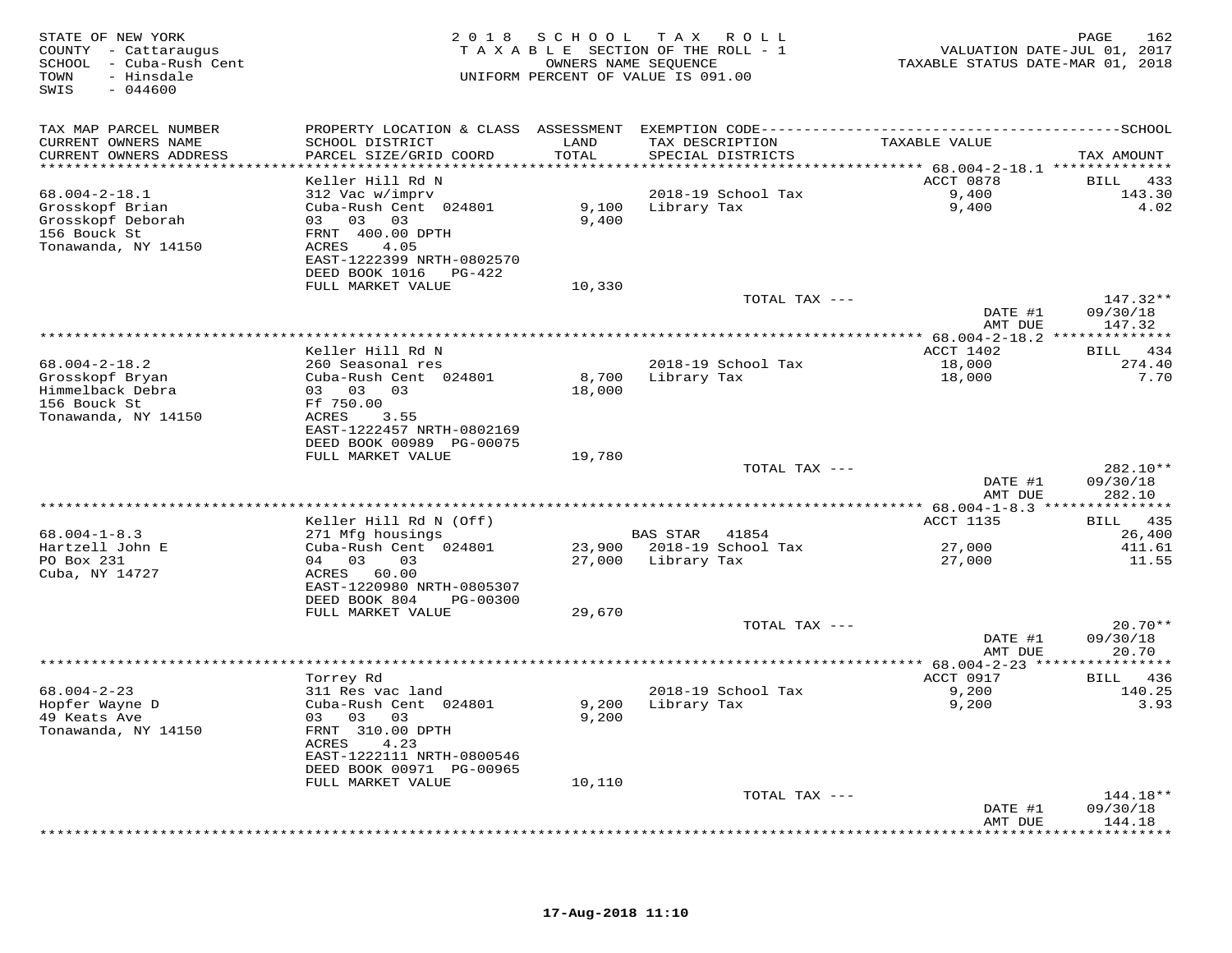| STATE OF NEW YORK<br>COUNTY - Cattaraugus<br>SCHOOL - Cuba-Rush Cent<br>- Hinsdale<br>TOWN<br>$-044600$<br>SWIS |                                                                                                                             | 2018 SCHOOL      | T A X<br>R O L L<br>TAXABLE SECTION OF THE ROLL - 1<br>OWNERS NAME SEQUENCE<br>UNIFORM PERCENT OF VALUE IS 091.00 | VALUATION DATE-JUL 01, 2017<br>TAXABLE STATUS DATE-MAR 01, 2018 | PAGE<br>163                      |
|-----------------------------------------------------------------------------------------------------------------|-----------------------------------------------------------------------------------------------------------------------------|------------------|-------------------------------------------------------------------------------------------------------------------|-----------------------------------------------------------------|----------------------------------|
| TAX MAP PARCEL NUMBER                                                                                           | PROPERTY LOCATION & CLASS ASSESSMENT                                                                                        |                  |                                                                                                                   |                                                                 |                                  |
| CURRENT OWNERS NAME<br>CURRENT OWNERS ADDRESS                                                                   | SCHOOL DISTRICT<br>PARCEL SIZE/GRID COORD                                                                                   | LAND<br>TOTAL    | TAX DESCRIPTION<br>SPECIAL DISTRICTS                                                                              | TAXABLE VALUE                                                   | TAX AMOUNT                       |
|                                                                                                                 |                                                                                                                             | *******          |                                                                                                                   | ******** 68.004-1-2 *****************                           |                                  |
|                                                                                                                 | Union Hill Rd (Off)                                                                                                         |                  |                                                                                                                   | ACCT 0818                                                       | 437<br><b>BILL</b>               |
| $68.004 - 1 - 2$<br>Jay Timberlands LLC<br>245 North St<br>Arcade, NY 14009                                     | 910 Priv forest<br>Cuba-Rush Cent 024801<br>20 03 03<br>ACRES 70.42<br>EAST-1213662 NRTH-0807391                            | 40,200<br>40,200 | 2018-19 School Tax<br>Library Tax                                                                                 | 40,200<br>40,200                                                | 612.84<br>17.19                  |
|                                                                                                                 | DEED BOOK 521<br>PG-7001                                                                                                    |                  |                                                                                                                   |                                                                 |                                  |
|                                                                                                                 | FULL MARKET VALUE                                                                                                           | 44,176           | TOTAL TAX ---                                                                                                     |                                                                 | $630.03**$                       |
|                                                                                                                 |                                                                                                                             |                  |                                                                                                                   | DATE #1                                                         | 09/30/18                         |
|                                                                                                                 |                                                                                                                             |                  |                                                                                                                   | AMT DUE                                                         | 630.03                           |
|                                                                                                                 |                                                                                                                             |                  |                                                                                                                   |                                                                 |                                  |
|                                                                                                                 | 464 Nys Rte 446                                                                                                             |                  |                                                                                                                   | ACCT 1212                                                       | <b>BILL</b><br>438               |
| $68.004 - 2 - 3.2$<br>Jefferds Margaret R                                                                       | 270 Mfg housing<br>Cuba-Rush Cent 024801                                                                                    |                  | BAS STAR<br>41854<br>18,400 2018-19 School Tax                                                                    | 26,400                                                          | 26,400<br>402.46                 |
| 464 Rte 446<br>Cuba, NY 14727-9621                                                                              | 11/12<br>03<br>03<br>FRNT 925.90 DPTH<br>ACRES<br>11.00                                                                     | 26,400           | Library Tax                                                                                                       | 26,400                                                          | 11.29                            |
|                                                                                                                 | EAST-1215871 NRTH-0803827<br>DEED BOOK 846<br>PG-00099                                                                      |                  |                                                                                                                   |                                                                 |                                  |
|                                                                                                                 | FULL MARKET VALUE                                                                                                           | 29,011           |                                                                                                                   |                                                                 |                                  |
|                                                                                                                 |                                                                                                                             |                  | TOTAL TAX ---                                                                                                     |                                                                 | $11.29**$                        |
|                                                                                                                 |                                                                                                                             |                  |                                                                                                                   | DATE #1<br>AMT DUE                                              | 09/30/18<br>11.29                |
|                                                                                                                 |                                                                                                                             |                  |                                                                                                                   | ACCT 0933                                                       |                                  |
| $68.004 - 2 - 27$                                                                                               | Torrey Rd<br>312 Vac w/imprv                                                                                                |                  | 2018-19 School Tax                                                                                                | 16,200                                                          | BILL 439<br>246.96               |
| Jensen Erik T<br>427 Tremont Ave                                                                                | Cuba-Rush Cent 024801<br>03 03<br>03                                                                                        | 14,900<br>16,200 | Library Tax                                                                                                       | 16,200                                                          | 6.93                             |
| Kenmore, NY 14217                                                                                               | FRNT 700.00 DPTH<br>ACRES 17.51<br>EAST-1220568 NRTH-0802056<br>DEED BOOK 21942 PG-4003                                     |                  |                                                                                                                   |                                                                 |                                  |
|                                                                                                                 | FULL MARKET VALUE                                                                                                           | 17,802           |                                                                                                                   |                                                                 |                                  |
|                                                                                                                 |                                                                                                                             |                  | TOTAL TAX ---                                                                                                     | DATE #1<br>AMT DUE                                              | $253.89**$<br>09/30/18<br>253.89 |
|                                                                                                                 |                                                                                                                             |                  |                                                                                                                   |                                                                 |                                  |
|                                                                                                                 | 4307 Keller Hill Rd                                                                                                         |                  |                                                                                                                   | ACCT 0799                                                       | BILL 440                         |
| $77.002 - 1 - 10$<br>Jensen Erik T<br>427 Tremont Ave.<br>Kenmore, NY 14217                                     | 312 Vac w/imprv<br>Cuba-Rush Cent 024801<br>10 03 03<br>ACRES 28.18<br>EAST-1218227 NRTH-0799570<br>DEED BOOK 24303 PG-7004 | 17,500<br>50,000 | 2018-19 School Tax<br>Library Tax                                                                                 | 50,000<br>50,000                                                | 762.23<br>21.38                  |
|                                                                                                                 | FULL MARKET VALUE                                                                                                           | 54,945           |                                                                                                                   |                                                                 |                                  |
|                                                                                                                 |                                                                                                                             |                  | TOTAL TAX ---                                                                                                     |                                                                 | 783.61**                         |
|                                                                                                                 |                                                                                                                             |                  |                                                                                                                   | DATE #1<br>AMT DUE                                              | 09/30/18<br>783.61               |
|                                                                                                                 |                                                                                                                             |                  |                                                                                                                   |                                                                 | * * * * * * * *                  |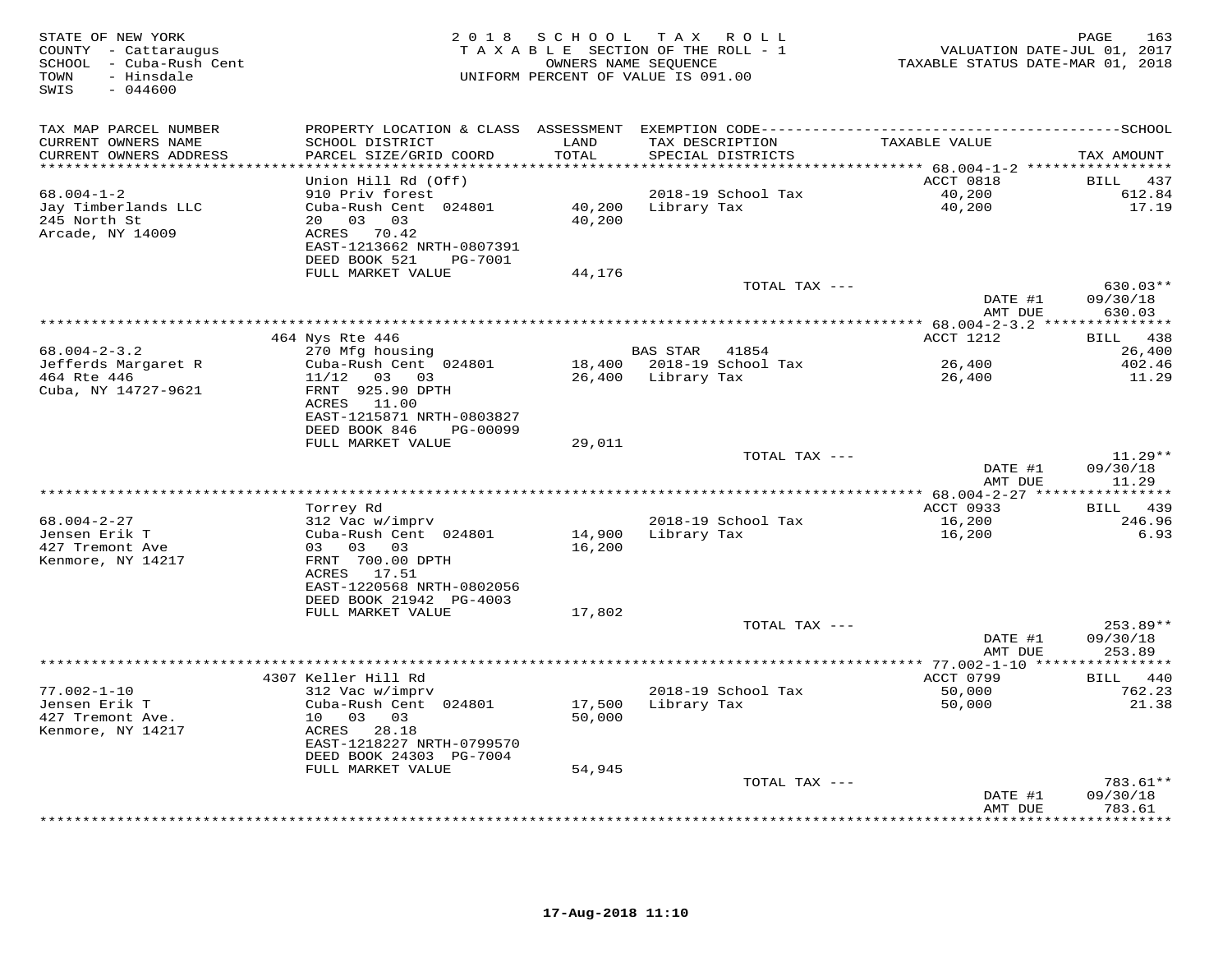| STATE OF NEW YORK<br>COUNTY - Cattaraugus<br>SCHOOL - Cuba-Rush Cent<br>TOWN<br>- Hinsdale<br>SWIS<br>$-044600$ |                                                                                              | 2018 SCHOOL    | TAX ROLL<br>TAXABLE SECTION OF THE ROLL - 1<br>OWNERS NAME SEQUENCE<br>UNIFORM PERCENT OF VALUE IS 091.00 | VALUATION DATE-JUL 01, 2017<br>TAXABLE STATUS DATE-MAR 01, 2018 | PAGE<br>164                      |
|-----------------------------------------------------------------------------------------------------------------|----------------------------------------------------------------------------------------------|----------------|-----------------------------------------------------------------------------------------------------------|-----------------------------------------------------------------|----------------------------------|
| TAX MAP PARCEL NUMBER                                                                                           |                                                                                              |                |                                                                                                           |                                                                 |                                  |
| CURRENT OWNERS NAME<br>CURRENT OWNERS ADDRESS                                                                   | SCHOOL DISTRICT<br>PARCEL SIZE/GRID COORD                                                    | LAND<br>TOTAL  | TAX DESCRIPTION<br>SPECIAL DISTRICTS                                                                      | TAXABLE VALUE                                                   | TAX AMOUNT                       |
|                                                                                                                 |                                                                                              |                |                                                                                                           |                                                                 |                                  |
| $68.004 - 1 - 3$                                                                                                | Union Hill Rd (Off)<br>910 Priv forest                                                       |                | 2018-19 School Tax                                                                                        | ACCT 0117<br>100,900                                            | BILL 441<br>1,538.19             |
| Jones John F                                                                                                    | Cuba-Rush Cent 024801                                                                        | 100,900        | Library Tax                                                                                               | 100,900                                                         | 43.15                            |
| Lippert Hollow Rd<br>Allegany, NY 14706                                                                         | 20 03 03<br>ACRES 176.78<br>EAST-1213453 NRTH-0805471                                        | 100,900        |                                                                                                           |                                                                 |                                  |
|                                                                                                                 | DEED BOOK 761<br>PG-1147<br>FULL MARKET VALUE                                                | 110,879        |                                                                                                           |                                                                 |                                  |
|                                                                                                                 |                                                                                              |                | TOTAL TAX ---                                                                                             |                                                                 | $1,581.34**$                     |
|                                                                                                                 |                                                                                              |                |                                                                                                           | DATE #1<br>AMT DUE                                              | 09/30/18<br>1,581.34             |
|                                                                                                                 |                                                                                              |                |                                                                                                           |                                                                 |                                  |
|                                                                                                                 | 4191 Town Line Rd                                                                            |                |                                                                                                           | ACCT 0395                                                       | BILL 442                         |
| $77.002 - 1 - 19.1$                                                                                             | 270 Mfg housing                                                                              |                | ENH STAR<br>41834                                                                                         |                                                                 | 11,700                           |
| Joseph John<br>Kwiatkowski Marion<br>4191 Townline Rd<br>Cuba, NY 14727                                         | Cuba-Rush Cent 024801<br>01 03<br>03<br>FRNT 150.00 DPTH 175.00<br>EAST-1222581 NRTH-0794767 |                | 6,400 2018-19 School Tax<br>11,700 Library Tax                                                            | 11,700<br>11,700                                                | 178.36<br>5.00                   |
|                                                                                                                 | DEED BOOK 00989 PG-00043                                                                     |                |                                                                                                           |                                                                 |                                  |
|                                                                                                                 | FULL MARKET VALUE                                                                            | 12,857         |                                                                                                           |                                                                 | $5.00**$                         |
|                                                                                                                 |                                                                                              |                | TOTAL TAX ---                                                                                             | DATE #1<br>AMT DUE                                              | 09/30/18<br>5.00                 |
|                                                                                                                 | ***********************************                                                          |                |                                                                                                           | ** 77.002-1-8 ****                                              | ***********                      |
|                                                                                                                 | 4264 Keller Hill Rd W                                                                        |                |                                                                                                           | ACCT 0908                                                       | BILL 443                         |
| $77.002 - 1 - 8$<br>Kbc Properties<br>4544 Five Mile Rd                                                         | 271 Mfg housings<br>Cuba-Rush Cent 024801<br>10 03<br>03                                     | 5,400<br>6,000 | 2018-19 School Tax<br>Library Tax                                                                         | 6,000<br>6,000                                                  | 91.47<br>2.57                    |
| Allegany, NY 14706                                                                                              | FRNT 150.00 DPTH 125.00<br>EAST-1218520 NRTH-0798579<br>DEED BOOK 1003<br>PG-71              |                |                                                                                                           |                                                                 |                                  |
|                                                                                                                 | FULL MARKET VALUE                                                                            | 6,593          |                                                                                                           |                                                                 |                                  |
|                                                                                                                 |                                                                                              |                | TOTAL TAX ---                                                                                             |                                                                 | 94.04**                          |
|                                                                                                                 |                                                                                              |                |                                                                                                           | DATE #1<br>AMT DUE                                              | 09/30/18<br>94.04                |
|                                                                                                                 |                                                                                              |                |                                                                                                           |                                                                 |                                  |
| $68.004 - 1 - 7$                                                                                                | Keller Hill Rd N (Off)<br>322 Rural vac>10                                                   |                | 2018-19 School Tax                                                                                        | ACCT 0075<br>23,800                                             | 444<br><b>BILL</b><br>362.82     |
| Kelley Ronald P                                                                                                 | Cuba-Rush Cent 024801                                                                        | 23,800         | Library Tax                                                                                               | 23,800                                                          | 10.18                            |
| 9715 W Cuba Rd                                                                                                  | 04 03<br>03                                                                                  | 23,800         |                                                                                                           |                                                                 |                                  |
| Cuba, NY 14727                                                                                                  | ACRES 59.53<br>EAST-1222064 NRTH-0805407                                                     |                |                                                                                                           |                                                                 |                                  |
|                                                                                                                 | DEED BOOK 911<br>PG-00786                                                                    |                |                                                                                                           |                                                                 |                                  |
|                                                                                                                 | FULL MARKET VALUE                                                                            | 26,154         |                                                                                                           |                                                                 |                                  |
|                                                                                                                 |                                                                                              |                | TOTAL TAX ---                                                                                             | DATE #1<br>AMT DUE                                              | $373.00**$<br>09/30/18<br>373.00 |
|                                                                                                                 |                                                                                              |                |                                                                                                           |                                                                 | * * * * * * * * *                |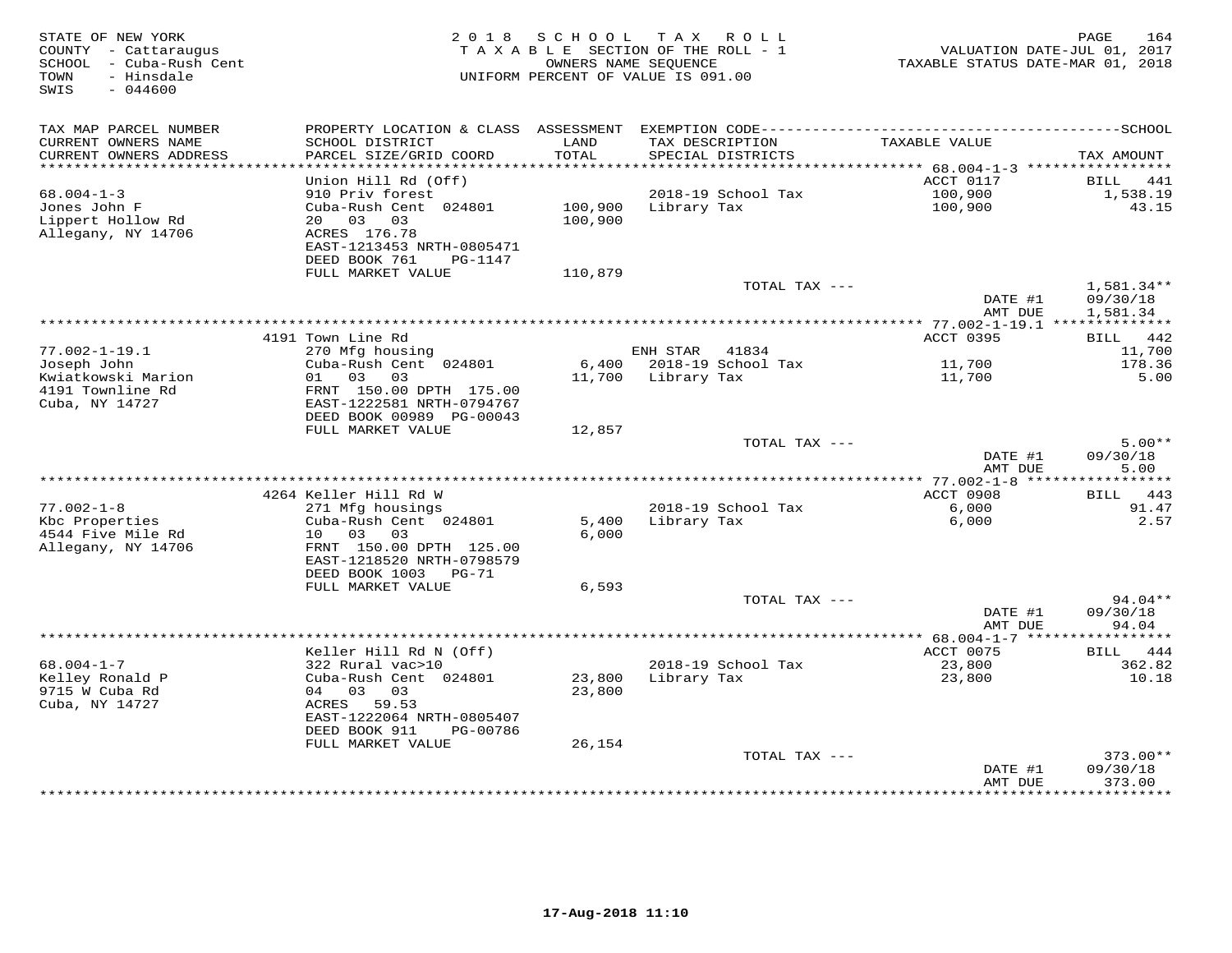| STATE OF NEW YORK<br>COUNTY - Cattaraugus<br>SCHOOL - Cuba-Rush Cent<br>TOWN<br>- Hinsdale<br>SWIS<br>$-044600$ |                                                                                              | OWNERS NAME SEQUENCE | 2018 SCHOOL TAX ROLL<br>TAXABLE SECTION OF THE ROLL - 1<br>UNIFORM PERCENT OF VALUE IS 091.00 | VALUATION DATE-JUL 01, 2017<br>TAXABLE STATUS DATE-MAR 01, 2018 | 165<br>PAGE              |
|-----------------------------------------------------------------------------------------------------------------|----------------------------------------------------------------------------------------------|----------------------|-----------------------------------------------------------------------------------------------|-----------------------------------------------------------------|--------------------------|
| TAX MAP PARCEL NUMBER                                                                                           | PROPERTY LOCATION & CLASS ASSESSMENT EXEMPTION CODE-----------------------------------SCHOOL |                      |                                                                                               |                                                                 |                          |
| CURRENT OWNERS NAME                                                                                             | SCHOOL DISTRICT                                                                              | LAND                 | TAX DESCRIPTION                                                                               | TAXABLE VALUE                                                   |                          |
| CURRENT OWNERS ADDRESS                                                                                          | PARCEL SIZE/GRID COORD                                                                       | TOTAL                | SPECIAL DISTRICTS                                                                             |                                                                 | TAX AMOUNT               |
|                                                                                                                 | 4300 Keller Hill Rd W (Off)                                                                  |                      |                                                                                               | ACCT 0517                                                       | BILL 445                 |
| $77.002 - 1 - 5$                                                                                                | 210 1 Family Res                                                                             |                      | 2018-19 School Tax                                                                            | 70,000                                                          | 1,067.13                 |
| Klampt Christopher C                                                                                            | Cuba-Rush Cent 024801                                                                        |                      | 11,400 Library Tax                                                                            | 70,000                                                          | 29.93                    |
| 4300 W Keller Hill Rd<br>Cuba, NY 14727                                                                         | 10 03 03<br>ACRES<br>8.80                                                                    | 70,000               |                                                                                               |                                                                 |                          |
|                                                                                                                 | EAST-1218677 NRTH-0797384                                                                    |                      |                                                                                               |                                                                 |                          |
|                                                                                                                 | DEED BOOK 24467 PG-8001                                                                      |                      |                                                                                               |                                                                 |                          |
|                                                                                                                 | FULL MARKET VALUE                                                                            | 76,923               |                                                                                               |                                                                 |                          |
|                                                                                                                 |                                                                                              |                      | TOTAL TAX ---                                                                                 | DATE #1                                                         | $1,097.06**$<br>09/30/18 |
|                                                                                                                 |                                                                                              |                      |                                                                                               | AMT DUE                                                         | 1,097.06                 |
|                                                                                                                 |                                                                                              |                      |                                                                                               |                                                                 |                          |
|                                                                                                                 | 157 Cooper Rd Rd                                                                             |                      |                                                                                               | ACCT 1533                                                       | BILL 446                 |
| $77.002 - 1 - 19.2$<br>Kwiatkowski Lawrence                                                                     | 322 Rural vac>10<br>Cuba-Rush Cent 024801                                                    | 22,900               | 2018-19 School Tax                                                                            | 22,900<br>22,900                                                | 349.10<br>9.79           |
| 346 Arbella Loop                                                                                                | 01 03 03                                                                                     | 22,900               | Library Tax                                                                                   |                                                                 |                          |
| The Villages, FL 32162                                                                                          | Ff 2110.00                                                                                   |                      |                                                                                               |                                                                 |                          |
|                                                                                                                 | ACRES 47.55                                                                                  |                      |                                                                                               |                                                                 |                          |
|                                                                                                                 | EAST-1219559 NRTH-0791725<br>DEED BOOK 1016 PG-550                                           |                      |                                                                                               |                                                                 |                          |
|                                                                                                                 | FULL MARKET VALUE                                                                            | 25,165               |                                                                                               |                                                                 |                          |
|                                                                                                                 |                                                                                              |                      | TOTAL TAX ---                                                                                 |                                                                 | 358.89**                 |
|                                                                                                                 |                                                                                              |                      |                                                                                               | DATE #1                                                         | 09/30/18                 |
|                                                                                                                 |                                                                                              |                      | **************************************                                                        | AMT DUE<br>*************** 77.002-1-11.2 **************         | 358.89                   |
|                                                                                                                 | 4499 Town Line Rd                                                                            |                      |                                                                                               | ACCT 1136                                                       | BILL 447                 |
| $77.002 - 1 - 11.2$                                                                                             | 314 Rural vac<10                                                                             |                      | 2018-19 School Tax                                                                            | 11,100                                                          | 169.22                   |
| Marciniak Patricia A                                                                                            | Cuba-Rush Cent 024801                                                                        |                      | 11,100 Library Tax                                                                            | 11,100                                                          | 4.75                     |
| 206 Wagner Ave<br>Sloan, NY 14212                                                                               | 02 03 03<br>FRNT 544.00 DPTH                                                                 | 11,100               |                                                                                               |                                                                 |                          |
|                                                                                                                 | 4.70<br>ACRES                                                                                |                      |                                                                                               |                                                                 |                          |
|                                                                                                                 | EAST-1222437 NRTH-0799928                                                                    |                      |                                                                                               |                                                                 |                          |
|                                                                                                                 | DEED BOOK 1010 PG-641                                                                        |                      |                                                                                               |                                                                 |                          |
|                                                                                                                 | FULL MARKET VALUE                                                                            | 12,198               | TOTAL TAX ---                                                                                 |                                                                 | 173.97**                 |
|                                                                                                                 |                                                                                              |                      |                                                                                               | DATE #1                                                         | 09/30/18                 |
|                                                                                                                 |                                                                                              |                      |                                                                                               | AMT DUE                                                         | 173.97                   |
|                                                                                                                 |                                                                                              |                      |                                                                                               |                                                                 |                          |
| $68.004 - 1 - 4.1$                                                                                              | Nys Rte 446<br>105 Vac farmland                                                              |                      | 2018-19 School Tax                                                                            | ACCT 0765<br>14,100                                             | BILL 448<br>214.95       |
| Marshacres, LLC                                                                                                 | Cuba-Rush Cent 024801                                                                        |                      | 14,100 Library Tax                                                                            | 14,100                                                          | 6.03                     |
| 7017 Fadale Rd                                                                                                  | 12 03<br>03                                                                                  | 14,100               |                                                                                               |                                                                 |                          |
| Ellicottville, NY 14731                                                                                         | FRNT 350.00 DPTH<br>ACRES 27.50                                                              |                      |                                                                                               |                                                                 |                          |
|                                                                                                                 | EAST-1218528 NRTH-0806817                                                                    |                      |                                                                                               |                                                                 |                          |
|                                                                                                                 | DEED BOOK 24017 PG-9002                                                                      |                      |                                                                                               |                                                                 |                          |
|                                                                                                                 | FULL MARKET VALUE                                                                            | 15,495               |                                                                                               |                                                                 |                          |
|                                                                                                                 |                                                                                              |                      | TOTAL TAX ---                                                                                 | DATE #1                                                         | 220.98**<br>09/30/18     |
|                                                                                                                 |                                                                                              |                      |                                                                                               | AMT DUE                                                         | 220.98                   |
|                                                                                                                 |                                                                                              |                      |                                                                                               |                                                                 | ***********              |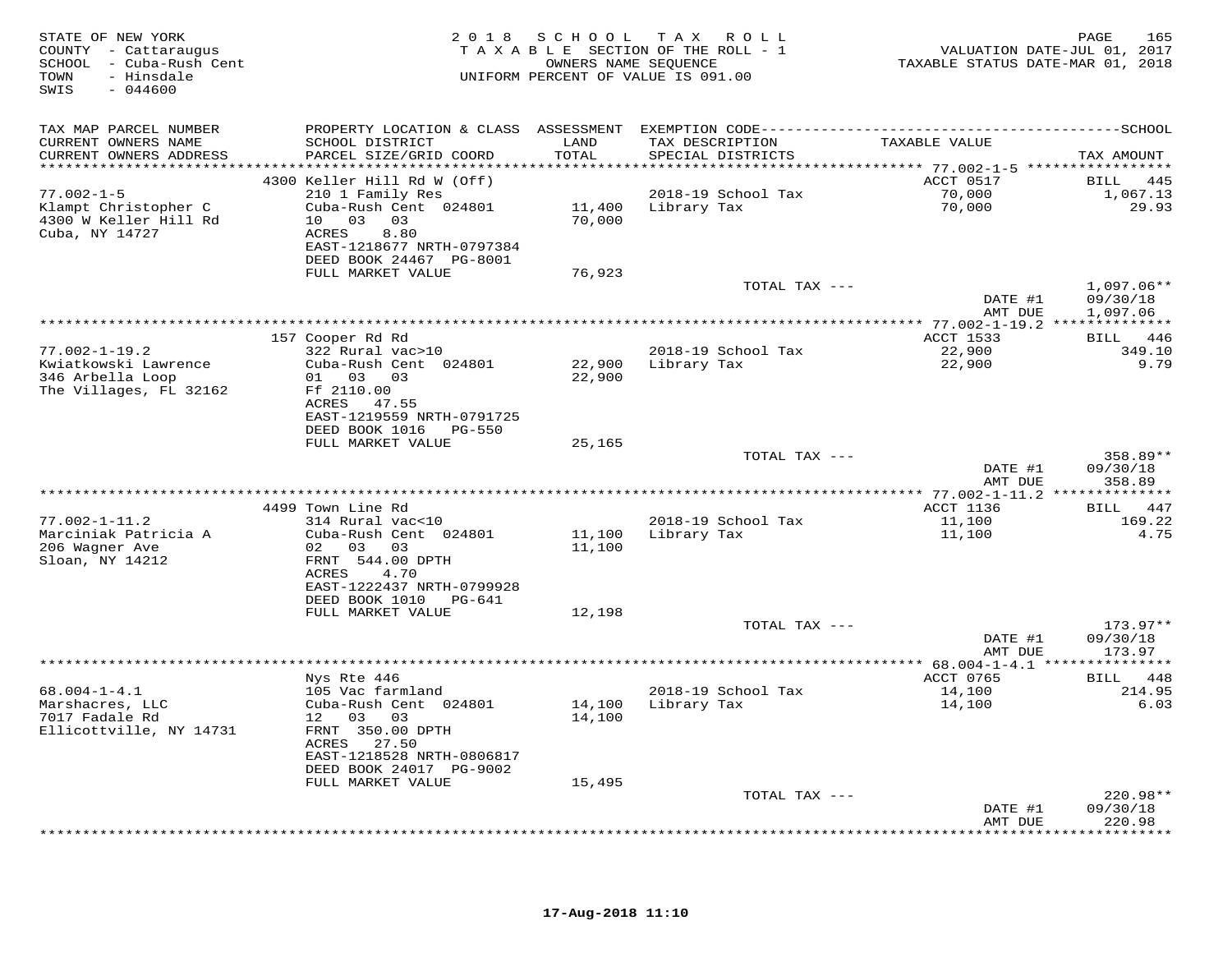| STATE OF NEW YORK<br>COUNTY - Cattaraugus<br>SCHOOL - Cuba-Rush Cent<br>TOWN<br>- Hinsdale<br>SWIS<br>$-044600$ |                                                      |                         | 2018 SCHOOL TAX ROLL<br>TAXABLE SECTION OF THE ROLL - 1<br>OWNERS NAME SEQUENCE<br>UNIFORM PERCENT OF VALUE IS 091.00 | VALUATION DATE-JUL 01, 2017<br>TAXABLE STATUS DATE-MAR 01, 2018 | PAGE<br>166                       |
|-----------------------------------------------------------------------------------------------------------------|------------------------------------------------------|-------------------------|-----------------------------------------------------------------------------------------------------------------------|-----------------------------------------------------------------|-----------------------------------|
| TAX MAP PARCEL NUMBER                                                                                           |                                                      |                         |                                                                                                                       |                                                                 |                                   |
| CURRENT OWNERS NAME<br>CURRENT OWNERS ADDRESS                                                                   | SCHOOL DISTRICT<br>PARCEL SIZE/GRID COORD            | LAND<br>TOTAL           | TAX DESCRIPTION<br>SPECIAL DISTRICTS                                                                                  | TAXABLE VALUE                                                   | TAX AMOUNT                        |
| **********************                                                                                          | Nys Rte 446                                          | * * * * * * * * * * * * |                                                                                                                       | ACCT 0643                                                       | <b>BILL</b><br>449                |
| $68.004 - 1 - 5.3$                                                                                              | 322 Rural vac>10                                     |                         | 2018-19 School Tax                                                                                                    | 29,000                                                          | 442.10                            |
| Marshacres, LLC                                                                                                 | Cuba-Rush Cent 024801                                | 29,000                  | Library Tax                                                                                                           | 29,000                                                          | 12.40                             |
| 7017 Fadale Rd                                                                                                  | $04/12$ 03 03                                        | 29,000                  |                                                                                                                       |                                                                 |                                   |
| Ellicottville, NY 14731                                                                                         | FRNT 3400.00 DPTH                                    |                         |                                                                                                                       |                                                                 |                                   |
|                                                                                                                 | ACRES<br>37.40                                       |                         |                                                                                                                       |                                                                 |                                   |
|                                                                                                                 | EAST-1218951 NRTH-0807402<br>DEED BOOK 24017 PG-9002 |                         |                                                                                                                       |                                                                 |                                   |
|                                                                                                                 | FULL MARKET VALUE                                    | 31,868                  |                                                                                                                       |                                                                 |                                   |
|                                                                                                                 |                                                      |                         | TOTAL TAX ---                                                                                                         |                                                                 | 454.50**                          |
|                                                                                                                 |                                                      |                         |                                                                                                                       | DATE #1                                                         | 09/30/18                          |
|                                                                                                                 |                                                      |                         |                                                                                                                       | AMT DUE                                                         | 454.50                            |
|                                                                                                                 |                                                      |                         |                                                                                                                       | ************** 68.004-2-24.3 ***<br>ACCT 1560                   | ***********<br><b>BILL</b><br>450 |
| $68.004 - 2 - 24.3$                                                                                             | Torry Rd<br>312 Vac w/imprv                          |                         | 2018-19 School Tax                                                                                                    | 10,100                                                          | 153.97                            |
| McCarthy James E                                                                                                | Cuba-Rush Cent 024801                                | 9,900                   | Library Tax                                                                                                           | 10,100                                                          | 4.32                              |
| McCarthY Donna M                                                                                                | ACRES<br>5.05                                        | 10,100                  |                                                                                                                       |                                                                 |                                   |
| 4208 Torrey Rd                                                                                                  | EAST-1221728 NRTH-0800613                            |                         |                                                                                                                       |                                                                 |                                   |
| Cuba, NY 14727                                                                                                  | DEED BOOK 25114 PG-3001                              |                         |                                                                                                                       |                                                                 |                                   |
|                                                                                                                 | FULL MARKET VALUE                                    | 11,099                  | TOTAL TAX ---                                                                                                         |                                                                 | 158.29**                          |
|                                                                                                                 |                                                      |                         |                                                                                                                       | DATE #1                                                         | 09/30/18                          |
|                                                                                                                 |                                                      |                         |                                                                                                                       | AMT DUE                                                         | 158.29                            |
|                                                                                                                 |                                                      |                         |                                                                                                                       |                                                                 |                                   |
|                                                                                                                 | Cooper Hl                                            |                         |                                                                                                                       | ACCT 1555                                                       | BILL 451                          |
| $77.002 - 1 - 19.3$                                                                                             | 322 Rural vac>10<br>Cuba-Rush Cent 024801            |                         | 2018-19 School Tax<br>25,200 Library Tax                                                                              | 25,200                                                          | 384.17                            |
| Mcgarvey Robert P<br>PO Box 280                                                                                 | 01 03 03                                             | 25,200                  |                                                                                                                       | 25,200                                                          | 10.78                             |
| Cuba, NY 14727                                                                                                  | Ff 1780.00                                           |                         |                                                                                                                       |                                                                 |                                   |
|                                                                                                                 | ACRES<br>59.10                                       |                         |                                                                                                                       |                                                                 |                                   |
|                                                                                                                 | EAST-1221809 NRTH-0792766                            |                         |                                                                                                                       |                                                                 |                                   |
|                                                                                                                 | DEED BOOK 00992 PG-00283                             |                         |                                                                                                                       |                                                                 |                                   |
|                                                                                                                 | FULL MARKET VALUE                                    | 27,692                  | TOTAL TAX ---                                                                                                         |                                                                 | $394.95**$                        |
|                                                                                                                 |                                                      |                         |                                                                                                                       | DATE #1                                                         | 09/30/18                          |
|                                                                                                                 |                                                      |                         |                                                                                                                       | AMT DUE                                                         | 394.95                            |
|                                                                                                                 |                                                      |                         |                                                                                                                       |                                                                 |                                   |
|                                                                                                                 | Keller Hill Rd N                                     |                         |                                                                                                                       | ACCT 0607                                                       | BILL 452                          |
| $68.004 - 2 - 13$<br>Meldrum Dale F                                                                             | 322 Rural vac>10<br>Cuba-Rush Cent 024801            |                         | 2018-19 School Tax<br>45,000 Library Tax                                                                              | 45,000<br>45,000                                                | 686.01<br>19.24                   |
| 333 Desmond                                                                                                     | 11 03 03                                             | 45,000                  |                                                                                                                       |                                                                 |                                   |
| Tonawanda, NY 14150                                                                                             | Ff 1610.00                                           |                         |                                                                                                                       |                                                                 |                                   |
|                                                                                                                 | ACRES 92.00                                          |                         |                                                                                                                       |                                                                 |                                   |
|                                                                                                                 | EAST-1219158 NRTH-0802345                            |                         |                                                                                                                       |                                                                 |                                   |
|                                                                                                                 | DEED BOOK 16686 PG-7001                              |                         |                                                                                                                       |                                                                 |                                   |
|                                                                                                                 | FULL MARKET VALUE                                    | 49,451                  | TOTAL TAX ---                                                                                                         |                                                                 | $705.25**$                        |
|                                                                                                                 |                                                      |                         |                                                                                                                       | DATE #1                                                         | 09/30/18                          |
|                                                                                                                 |                                                      |                         |                                                                                                                       | AMT DUE                                                         | 705.25                            |
|                                                                                                                 |                                                      |                         |                                                                                                                       |                                                                 | ********                          |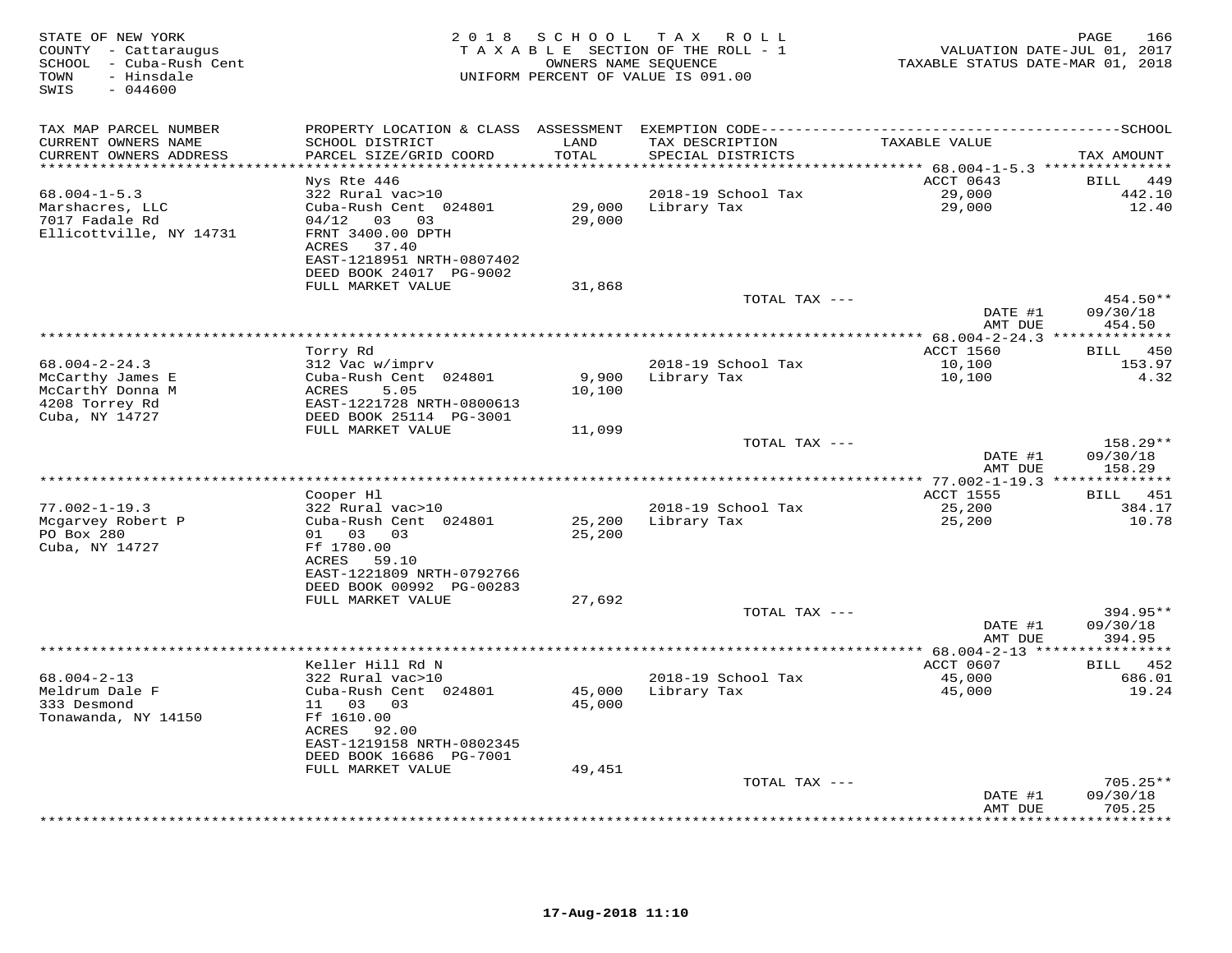| STATE OF NEW YORK<br>COUNTY - Cattaraugus<br>SCHOOL<br>- Cuba-Rush Cent<br>- Hinsdale<br>TOWN<br>$-044600$<br>SWIS |                                                                                              | 2018 SCHOOL | T A X<br>R O L L<br>TAXABLE SECTION OF THE ROLL - 1<br>OWNERS NAME SEQUENCE<br>UNIFORM PERCENT OF VALUE IS 091.00 | VALUATION DATE-JUL 01, 2017<br>TAXABLE STATUS DATE-MAR 01, 2018 | 167<br>PAGE                 |
|--------------------------------------------------------------------------------------------------------------------|----------------------------------------------------------------------------------------------|-------------|-------------------------------------------------------------------------------------------------------------------|-----------------------------------------------------------------|-----------------------------|
| TAX MAP PARCEL NUMBER                                                                                              | PROPERTY LOCATION & CLASS ASSESSMENT EXEMPTION CODE-----------------------------------SCHOOL |             |                                                                                                                   |                                                                 |                             |
| CURRENT OWNERS NAME                                                                                                | SCHOOL DISTRICT                                                                              | LAND        | TAX DESCRIPTION                                                                                                   | TAXABLE VALUE                                                   |                             |
| CURRENT OWNERS ADDRESS<br>*************************                                                                | PARCEL SIZE/GRID COORD                                                                       | TOTAL       | SPECIAL DISTRICTS                                                                                                 |                                                                 | TAX AMOUNT                  |
|                                                                                                                    | Torrey Rd                                                                                    |             |                                                                                                                   | ACCT 0893                                                       | BILL<br>453                 |
| $68.004 - 2 - 21.2$                                                                                                | 260 Seasonal res                                                                             |             | 2018-19 School Tax                                                                                                | 27,000                                                          | 411.61                      |
| Meldrum Dale F                                                                                                     | Cuba-Rush Cent 024801                                                                        | 8,500       | Library Tax                                                                                                       | 27,000                                                          | 11.55                       |
| Meldrum Sharon A                                                                                                   | 03<br>03<br>03                                                                               | 27,000      |                                                                                                                   |                                                                 |                             |
| 333 Desmond Dr                                                                                                     | FRNT 310.00 DPTH                                                                             |             |                                                                                                                   |                                                                 |                             |
| Tonawanda, NY 14150-7841                                                                                           | ACRES<br>3.40<br>EAST-1221857 NRTH-0801444                                                   |             |                                                                                                                   |                                                                 |                             |
|                                                                                                                    | DEED BOOK 913<br>PG-00019                                                                    |             |                                                                                                                   |                                                                 |                             |
|                                                                                                                    | FULL MARKET VALUE                                                                            | 29,670      |                                                                                                                   |                                                                 |                             |
|                                                                                                                    |                                                                                              |             | TOTAL TAX ---                                                                                                     |                                                                 | $423.16**$                  |
|                                                                                                                    |                                                                                              |             |                                                                                                                   | DATE #1                                                         | 09/30/18                    |
|                                                                                                                    |                                                                                              |             |                                                                                                                   | AMT DUE                                                         | 423.16<br>* * * * * * * * * |
|                                                                                                                    | Torrey Rd                                                                                    |             |                                                                                                                   | ACCT 0906                                                       | 454<br>BILL                 |
| $68.004 - 2 - 26$                                                                                                  | 314 Rural vac<10                                                                             |             | 2018-19 School Tax                                                                                                | 10,500                                                          | 160.07                      |
| Meldrum Dale F                                                                                                     | Cuba-Rush Cent 024801                                                                        | 10,500      | Library Tax                                                                                                       | 10,500                                                          | 4.49                        |
| 333 Desmond Dr<br>Tonawanda, NY 14150-7841                                                                         | 03 03<br>03<br>Ff 440.00                                                                     | 10,500      |                                                                                                                   |                                                                 |                             |
|                                                                                                                    | ACRES<br>6.46                                                                                |             |                                                                                                                   |                                                                 |                             |
|                                                                                                                    | EAST-1221083 NRTH-0801898                                                                    |             |                                                                                                                   |                                                                 |                             |
|                                                                                                                    | DEED BOOK 00988 PG-01031                                                                     |             |                                                                                                                   |                                                                 |                             |
|                                                                                                                    | FULL MARKET VALUE                                                                            | 11,538      |                                                                                                                   |                                                                 | $164.56**$                  |
|                                                                                                                    |                                                                                              |             | TOTAL TAX ---                                                                                                     | DATE #1                                                         | 09/30/18                    |
|                                                                                                                    |                                                                                              |             |                                                                                                                   | AMT DUE                                                         | 164.56                      |
|                                                                                                                    |                                                                                              |             |                                                                                                                   |                                                                 | ***********                 |
|                                                                                                                    | 504 Nys Rte 446                                                                              |             |                                                                                                                   | ACCT 0120                                                       | 455<br>BILL                 |
| $68.004 - 2 - 5$<br>Michalski Martin A Jr                                                                          | 210 1 Family Res<br>Cuba-Rush Cent 024801                                                    | 15,000      | <b>BAS STAR</b><br>41854<br>2018-19 School Tax                                                                    | 70,500                                                          | 26,400<br>1,074.75          |
| Michalski Dennelle T                                                                                               | 03<br>11<br>03                                                                               | 70,500      | Library Tax                                                                                                       | 70,500                                                          | 30.15                       |
| 504 Nys Rte 446                                                                                                    | Life Use - Dennis                                                                            |             |                                                                                                                   |                                                                 |                             |
| Cuba, NY 14727                                                                                                     | FRNT 181.55 DPTH 255.06                                                                      |             |                                                                                                                   |                                                                 |                             |
|                                                                                                                    | EAST-1215877 NRTH-0803178<br>DEED BOOK 1021<br>PG-952                                        |             |                                                                                                                   |                                                                 |                             |
|                                                                                                                    | FULL MARKET VALUE                                                                            | 77,473      |                                                                                                                   |                                                                 |                             |
|                                                                                                                    |                                                                                              |             | TOTAL TAX ---                                                                                                     |                                                                 | $702.44**$                  |
|                                                                                                                    |                                                                                              |             |                                                                                                                   | DATE #1                                                         | 09/30/18                    |
|                                                                                                                    |                                                                                              |             |                                                                                                                   | AMT DUE<br>** 77.002-1-9 *****                                  | 702.44<br>* * * * * * * * * |
|                                                                                                                    | Keller Hill Rd W                                                                             |             |                                                                                                                   | ACCT 0416                                                       | 456<br>BILL                 |
| $77.002 - 1 - 9$                                                                                                   | 312 Vac w/imprv                                                                              |             | 2018-19 School Tax                                                                                                | 9,800                                                           | 149.40                      |
| Moore Linda                                                                                                        | Cuba-Rush Cent 024801                                                                        | 8,800       | Library Tax                                                                                                       | 9,800                                                           | 4.19                        |
| Moore Don                                                                                                          | 03<br>10<br>03                                                                               | 9,800       |                                                                                                                   |                                                                 |                             |
| 4322 West Keller Hill Rd<br>Cuba, NY 14727                                                                         | Ff 430.00<br>ACRES<br>1.89                                                                   |             |                                                                                                                   |                                                                 |                             |
|                                                                                                                    | EAST-1218701 NRTH-0798652                                                                    |             |                                                                                                                   |                                                                 |                             |
|                                                                                                                    | DEED BOOK 29196 PG-7001                                                                      |             |                                                                                                                   |                                                                 |                             |
|                                                                                                                    | FULL MARKET VALUE                                                                            | 10,769      |                                                                                                                   |                                                                 |                             |
|                                                                                                                    |                                                                                              |             | TOTAL TAX ---                                                                                                     |                                                                 | 153.59**                    |
|                                                                                                                    |                                                                                              |             |                                                                                                                   | DATE #1<br>AMT DUE                                              | 09/30/18<br>153.59          |
|                                                                                                                    |                                                                                              |             |                                                                                                                   |                                                                 |                             |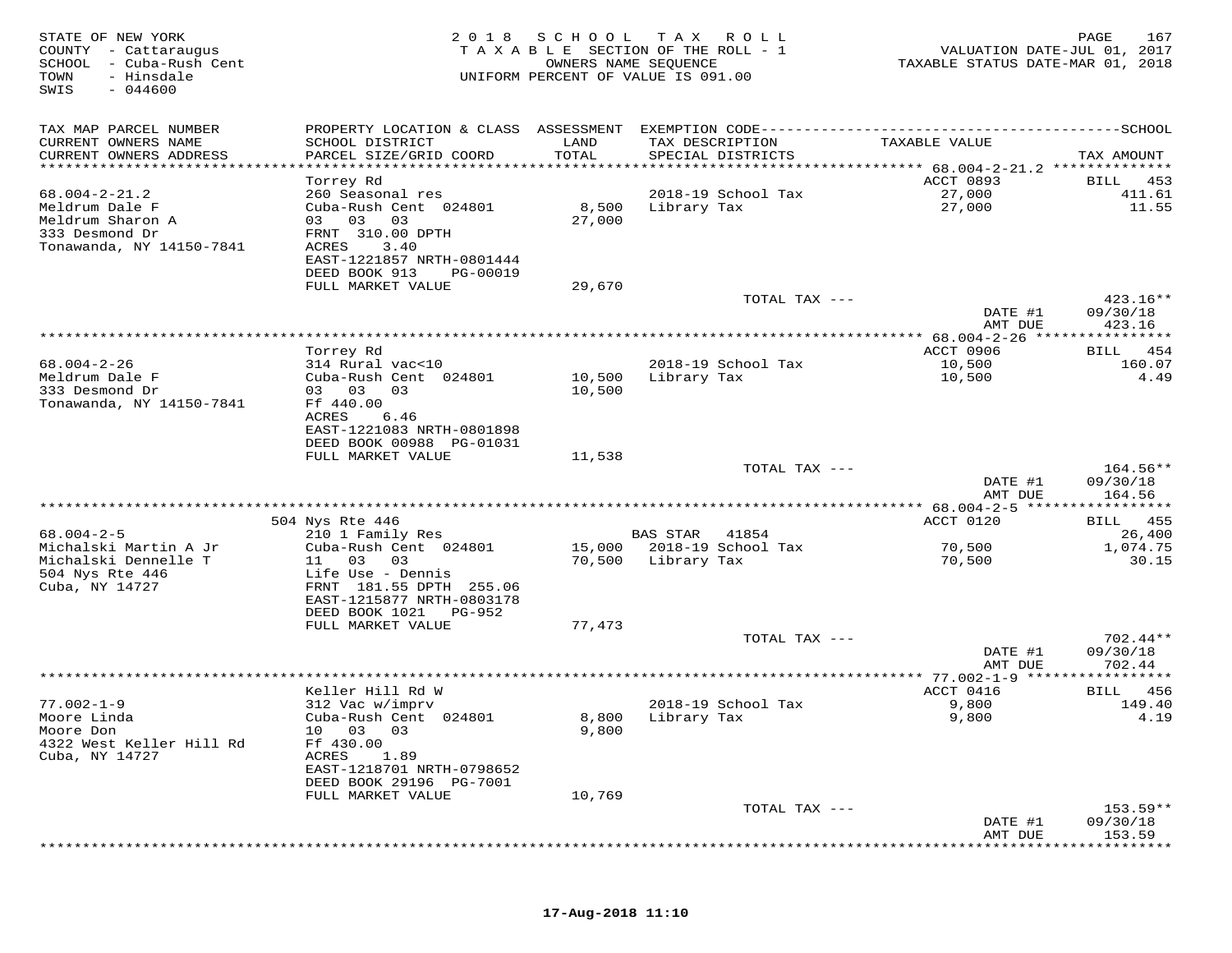| TAX MAP PARCEL NUMBER<br>TAX DESCRIPTION TAXABLE VALUE<br>CURRENT OWNERS NAME<br>SCHOOL DISTRICT<br>LAND                                                                                                                                                                                                                                                | TAX AMOUNT<br>BILL 457<br>300.32 |
|---------------------------------------------------------------------------------------------------------------------------------------------------------------------------------------------------------------------------------------------------------------------------------------------------------------------------------------------------------|----------------------------------|
| PARCEL SIZE/GRID COORD<br>TOTAL<br>CURRENT OWNERS ADDRESS<br>SPECIAL DISTRICTS                                                                                                                                                                                                                                                                          |                                  |
|                                                                                                                                                                                                                                                                                                                                                         |                                  |
| ACCT 0415<br>4302 Keller Hill Rd W<br>270 Mfg housing<br>2018-19 School Tax<br>19,700<br>19,700<br>$77.002 - 1 - 13$<br>15,300 Library Tax<br>Moore Linda<br>Cuba-Rush Cent 024801<br>02 03 03<br>19,700<br>Moore Don<br>4322 West Keller Hill Rd<br>Ff 973.00<br>Cuba, NY 14727<br>ACRES 18.60<br>EAST-1219361 NRTH-0798627<br>DEED BOOK 29196 PG-7001 | 8.42                             |
| FULL MARKET VALUE<br>21,648                                                                                                                                                                                                                                                                                                                             |                                  |
| TOTAL TAX ---<br>DATE #1<br>AMT DUE                                                                                                                                                                                                                                                                                                                     | $308.74**$<br>09/30/18<br>308.74 |
|                                                                                                                                                                                                                                                                                                                                                         |                                  |
| 4322 W Keller Hill Rd<br>ACCT 0658<br>210 1 Family Res<br>$77.002 - 1 - 12$<br>BAS STAR 41854<br>Cuba-Rush Cent 024801<br>26,000<br>$M$<br>Moore Linda S<br>5,300 2018-19 School Tax                                                                                                                                                                    | BILL 458<br>26,000<br>396.36     |
| Moore Don N<br>02 03 03<br>26,000 Library Tax<br>26,000<br>4322 West Keller Rd<br>FRNT 135.00 DPTH 135.00<br>Cuba, NY 14727<br>EAST-1219229 NRTH-0798946<br>DEED BOOK 28707 PG-5001<br>FULL MARKET VALUE                                                                                                                                                | 11.12                            |
| 28,571<br>TOTAL TAX ---<br>DATE #1                                                                                                                                                                                                                                                                                                                      | $11.12**$<br>09/30/18            |
| AMT DUE<br>******************************                                                                                                                                                                                                                                                                                                               | 11.12                            |
| Nys Rte 446<br>ACCT 0643                                                                                                                                                                                                                                                                                                                                | BILL 459                         |
| $68.004 - 1 - 5.1$<br>112 Dairy farm<br>2018-19 School Tax<br>65,600<br>65,600<br>Morehouse Todd J.<br>Cuba-Rush Cent 024801<br>26,500 Library Tax<br>Morehouse Kathryn L.<br>$04/12$ 03 03<br>65,600<br>281 Kinney Hollow Rd<br>FRNT 3400.00 DPTH<br>Cuba, NY 14727<br>ACRES 31.30<br>EAST-1216593 NRTH-0807810                                        | 1,000.05<br>28.05                |
| DEED BOOK 25062 PG-5001                                                                                                                                                                                                                                                                                                                                 |                                  |
| FULL MARKET VALUE<br>72,088<br>TOTAL TAX ---                                                                                                                                                                                                                                                                                                            | $1,028.10**$                     |
| DATE #1<br>AMT DUE                                                                                                                                                                                                                                                                                                                                      | 09/30/18<br>1,028.10             |
|                                                                                                                                                                                                                                                                                                                                                         |                                  |
| ACCT 0250<br>487 Nys Rte 446<br>312 Vac w/imprv<br>24,600<br>24,600<br>$68.004 - 2 - 12$<br>2018-19 School Tax<br>Cuba-Rush Cent 024801<br>Olewine George J<br>14,600 Library Tax<br>622 Carolina Ave<br>11/12 03 03<br>24,600<br>Gastonia, NC 28052<br>FRNT 1310.00 DPTH<br>ACRES 25.30 BANK<br>005                                                    | BILL 460<br>375.02<br>10.52      |
| EAST-1216711 NRTH-0803661<br>PRIOR OWNER ON 3/01/2018<br>Olewine George J<br>DEED BOOK 10501 PG-3001<br>FULL MARKET VALUE<br>27,033                                                                                                                                                                                                                     |                                  |
| TOTAL TAX ---<br>DATE #1<br>AMT DUE                                                                                                                                                                                                                                                                                                                     | 385.54**<br>09/30/18<br>385.54   |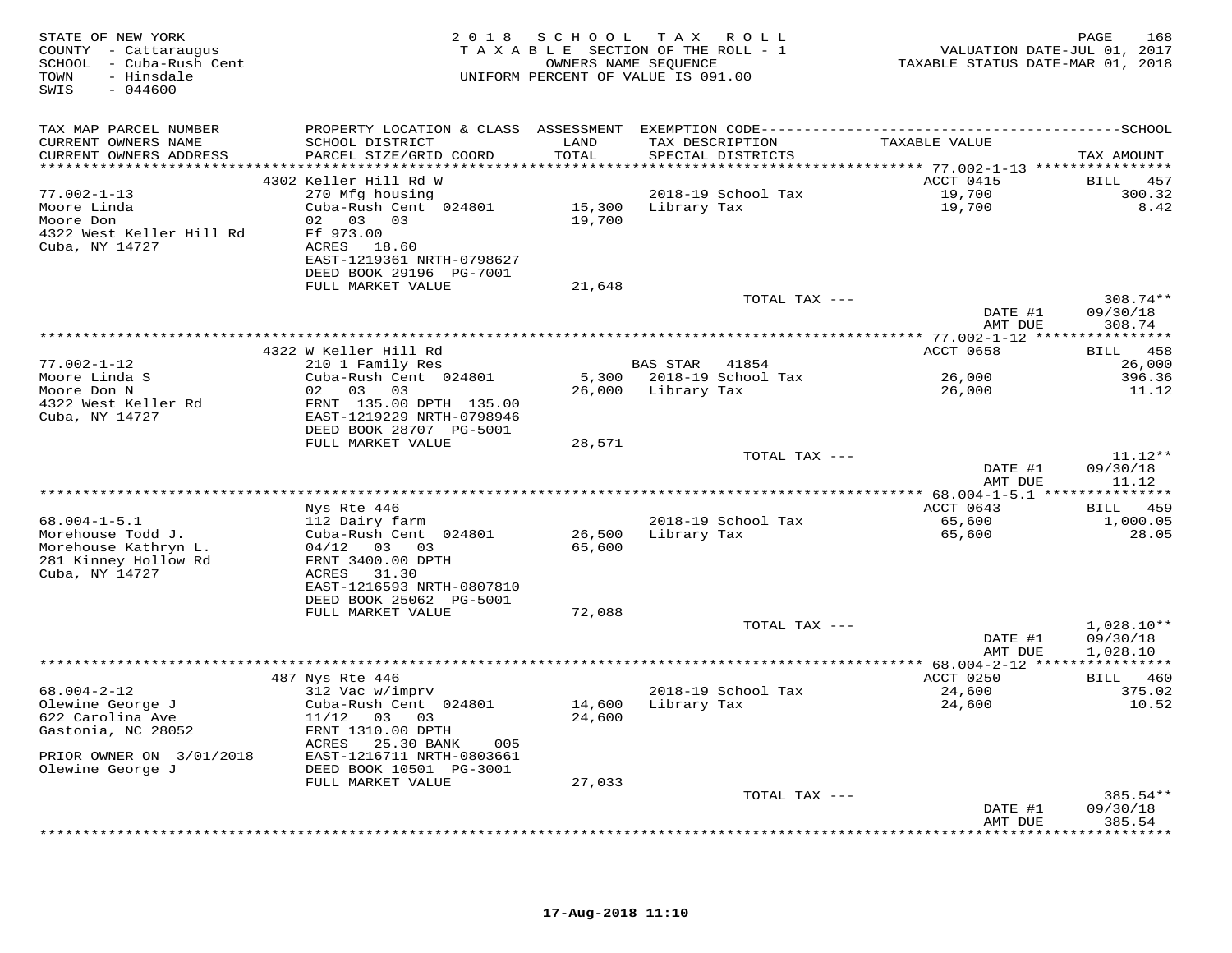| STATE OF NEW YORK<br>COUNTY - Cattaraugus<br>SCHOOL<br>- Cuba-Rush Cent<br>TOWN<br>- Hinsdale<br>SWIS<br>$-044600$ | 2 0 1 8                                                | SCHOOL                   | T A X<br>ROLL<br>TAXABLE SECTION OF THE ROLL - 1<br>OWNERS NAME SEQUENCE<br>UNIFORM PERCENT OF VALUE IS 091.00 | VALUATION DATE-JUL 01, 2017<br>TAXABLE STATUS DATE-MAR 01, 2018        | PAGE<br>169                   |
|--------------------------------------------------------------------------------------------------------------------|--------------------------------------------------------|--------------------------|----------------------------------------------------------------------------------------------------------------|------------------------------------------------------------------------|-------------------------------|
| TAX MAP PARCEL NUMBER                                                                                              | PROPERTY LOCATION & CLASS ASSESSMENT                   |                          |                                                                                                                |                                                                        |                               |
| CURRENT OWNERS NAME<br>CURRENT OWNERS ADDRESS                                                                      | SCHOOL DISTRICT<br>PARCEL SIZE/GRID COORD              | LAND<br>TOTAL<br>******* | TAX DESCRIPTION<br>SPECIAL DISTRICTS                                                                           | TAXABLE VALUE                                                          | TAX AMOUNT                    |
| ********************                                                                                               | Nys Rte 446                                            |                          |                                                                                                                | **************************** 68.004-1-8.1 ***************<br>ACCT 0076 | BILL<br>461                   |
| $68.004 - 1 - 8.1$                                                                                                 | 423 Snack bar                                          |                          | 2018-19 School Tax                                                                                             | 72,000                                                                 | 1,097.62                      |
| Osterhout Michael J                                                                                                | Cuba-Rush Cent 024801                                  | 19,600                   | Library Tax                                                                                                    | 72,000                                                                 | 30.79                         |
| Osterhout Diane                                                                                                    | 04 02<br>03                                            | 72,000                   |                                                                                                                |                                                                        |                               |
| 5454 305 Rte<br>Cuba, NY 14727                                                                                     | FRNT 620.00 DPTH<br>13.90<br>ACRES                     |                          |                                                                                                                |                                                                        |                               |
|                                                                                                                    | EAST-1221710 NRTH-0807647                              |                          |                                                                                                                |                                                                        |                               |
|                                                                                                                    | DEED BOOK 00970 PG-00703                               |                          |                                                                                                                |                                                                        |                               |
|                                                                                                                    | FULL MARKET VALUE                                      | 79,121                   |                                                                                                                |                                                                        |                               |
|                                                                                                                    |                                                        |                          | TOTAL TAX ---                                                                                                  | DATE #1                                                                | $1,128.41**$<br>09/30/18      |
|                                                                                                                    |                                                        |                          |                                                                                                                | AMT DUE                                                                | 1,128.41                      |
|                                                                                                                    |                                                        |                          |                                                                                                                |                                                                        |                               |
| $68.004 - 2 - 21.1$                                                                                                | 4209 Torrey Rd<br>270 Mfg housing                      |                          | 2018-19 School Tax                                                                                             | ACCT 0892<br>38,000                                                    | 462<br>BILL<br>579.30         |
| Paolucci Joseph                                                                                                    | Cuba-Rush Cent 024801                                  | 9,300                    | Library Tax                                                                                                    | 38,000                                                                 | 16.25                         |
| 113 Colonial Ave                                                                                                   | 03<br>03<br>03                                         | 38,000                   |                                                                                                                |                                                                        |                               |
| Kenmore, NY 14217                                                                                                  | FRNT 290.00 DPTH                                       |                          |                                                                                                                |                                                                        |                               |
|                                                                                                                    | ACRES<br>4.30 BANK<br>017<br>EAST-1222104 NRTH-0801349 |                          |                                                                                                                |                                                                        |                               |
|                                                                                                                    | DEED BOOK 4080<br>PG-9001                              |                          |                                                                                                                |                                                                        |                               |
|                                                                                                                    | FULL MARKET VALUE                                      | 41,758                   |                                                                                                                |                                                                        |                               |
|                                                                                                                    |                                                        |                          | TOTAL TAX ---                                                                                                  |                                                                        | 595.55**                      |
|                                                                                                                    |                                                        |                          |                                                                                                                | DATE #1<br>AMT DUE                                                     | 09/30/18<br>595.55            |
|                                                                                                                    |                                                        |                          |                                                                                                                | ********* 68.004-2-11.2 **************                                 |                               |
|                                                                                                                    | 506 Nys Rte 446                                        |                          |                                                                                                                | ACCT 1148                                                              | 463<br>BILL                   |
| $68.004 - 2 - 11.2$<br>Piganelli Brenda                                                                            | 270 Mfg housing<br>Cuba-Rush Cent 024801               | 12,200                   | 2018-19 School Tax<br>Library Tax                                                                              | 19,200<br>19,200                                                       | 292.70<br>8.21                |
| 2501 Colt Ln                                                                                                       | 11<br>03<br>03                                         | 19,200                   |                                                                                                                |                                                                        |                               |
| Crowley, TX 76036                                                                                                  | Ff 285.00                                              |                          |                                                                                                                |                                                                        |                               |
|                                                                                                                    | ACRES<br>1.24                                          |                          |                                                                                                                |                                                                        |                               |
|                                                                                                                    | EAST-1215912 NRTH-0802624<br>DEED BOOK 1013<br>PG-81   |                          |                                                                                                                |                                                                        |                               |
|                                                                                                                    | FULL MARKET VALUE                                      | 21,099                   |                                                                                                                |                                                                        |                               |
|                                                                                                                    |                                                        |                          | TOTAL TAX ---                                                                                                  |                                                                        | $300.91**$                    |
|                                                                                                                    |                                                        |                          |                                                                                                                | DATE #1                                                                | 09/30/18                      |
|                                                                                                                    |                                                        |                          | *******************************                                                                                | AMT DUE<br>** $68.004 - 1 - 4.2$ **                                    | 300.91<br>* * * * * * * * * * |
|                                                                                                                    | Nys Rte 446                                            |                          |                                                                                                                | ACCT 0764                                                              | BILL<br>464                   |
| $68.004 - 1 - 4.2$                                                                                                 | 910 Priv forest                                        |                          | 2018-19 School Tax                                                                                             | 70,000                                                                 | 1,067.13                      |
| Potter Lumber Co., LLC                                                                                             | Cuba-Rush Cent 024801                                  | 70,000                   | Library Tax                                                                                                    | 70,000                                                                 | 29.93                         |
| PO Box 10<br>Allegany, NY 14706                                                                                    | 03<br>03<br>12<br>FRNT 2308.00 DPTH                    | 70,000                   |                                                                                                                |                                                                        |                               |
|                                                                                                                    | ACRES 130.00                                           |                          |                                                                                                                |                                                                        |                               |
|                                                                                                                    | EAST-1215748 NRTH-0805932                              |                          |                                                                                                                |                                                                        |                               |
|                                                                                                                    | DEED BOOK 21269 PG-7002<br>FULL MARKET VALUE           | 76,923                   |                                                                                                                |                                                                        |                               |
|                                                                                                                    |                                                        |                          | TOTAL TAX ---                                                                                                  |                                                                        | $1,097.06**$                  |
|                                                                                                                    |                                                        |                          |                                                                                                                | DATE #1                                                                | 09/30/18                      |
|                                                                                                                    |                                                        |                          |                                                                                                                | AMT DUE                                                                | 1,097.06                      |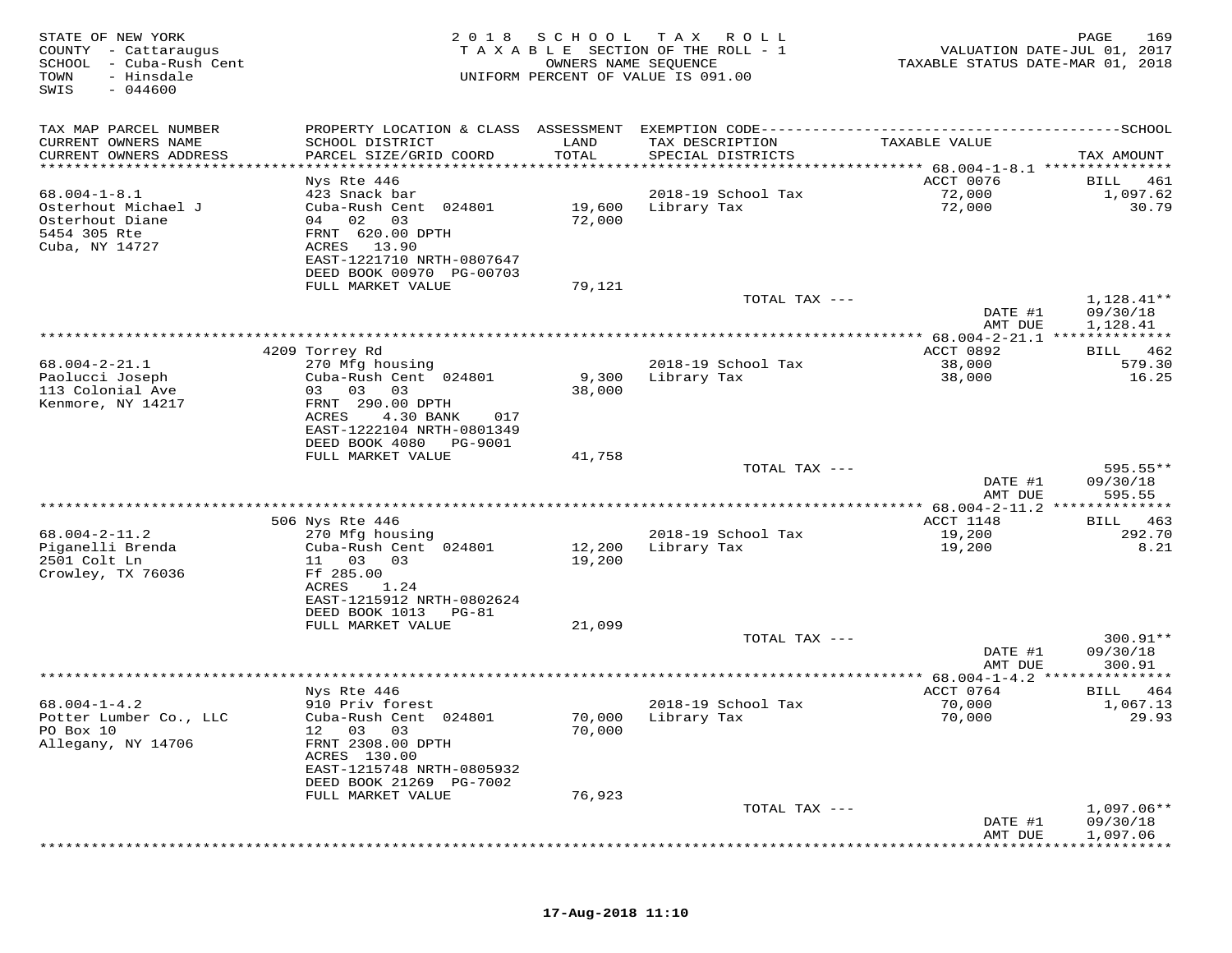| STATE OF NEW YORK<br>COUNTY - Cattaraugus<br>SCHOOL<br>- Cuba-Rush Cent<br>TOWN<br>- Hinsdale<br>SWIS<br>$-044600$ | 2 0 1 8                                       | SCHOOL          | T A X<br>ROLL<br>TAXABLE SECTION OF THE ROLL - 1<br>OWNERS NAME SEQUENCE<br>UNIFORM PERCENT OF VALUE IS 091.00 | TAXABLE STATUS DATE-MAR 01, 2018   | PAGE<br>170<br>VALUATION DATE-JUL 01, 2017 |
|--------------------------------------------------------------------------------------------------------------------|-----------------------------------------------|-----------------|----------------------------------------------------------------------------------------------------------------|------------------------------------|--------------------------------------------|
| TAX MAP PARCEL NUMBER                                                                                              | PROPERTY LOCATION & CLASS ASSESSMENT          |                 |                                                                                                                |                                    |                                            |
| CURRENT OWNERS NAME<br>CURRENT OWNERS ADDRESS                                                                      | SCHOOL DISTRICT<br>PARCEL SIZE/GRID COORD     | LAND<br>TOTAL   | TAX DESCRIPTION<br>SPECIAL DISTRICTS                                                                           | TAXABLE VALUE                      | TAX AMOUNT                                 |
| ********************                                                                                               | Nys Rte $446$ (Off)                           | *************** |                                                                                                                | ACCT 1423                          | 465<br>BILL                                |
| $68.004 - 1 - 8.4$                                                                                                 | 442 MiniWhseSelf                              |                 | 2018-19 School Tax                                                                                             | 67,200                             | 1,024.44                                   |
| Resch Timothy J                                                                                                    | Cuba-Rush Cent 024801                         | 13,300          | Library Tax                                                                                                    | 67,200                             | 28.74                                      |
| Resch Elizabeth                                                                                                    | 04 02<br>03                                   | 67,200          |                                                                                                                |                                    |                                            |
| 6224 Rawson Rd                                                                                                     | ACRES<br>2.30                                 |                 |                                                                                                                |                                    |                                            |
| Cuba, NY 14727                                                                                                     | EAST-1222351 NRTH-0807971                     |                 |                                                                                                                |                                    |                                            |
|                                                                                                                    | DEED BOOK 00937 PG-00933<br>FULL MARKET VALUE | 73,846          |                                                                                                                |                                    |                                            |
|                                                                                                                    |                                               |                 | TOTAL TAX ---                                                                                                  |                                    | $1,053.18**$                               |
|                                                                                                                    |                                               |                 |                                                                                                                | DATE #1                            | 09/30/18                                   |
|                                                                                                                    |                                               |                 |                                                                                                                | AMT DUE                            | 1,053.18                                   |
|                                                                                                                    |                                               |                 |                                                                                                                |                                    |                                            |
| $77.002 - 1 - 18.1$                                                                                                | 4277 Town Line Rd<br>112 Dairy farm           |                 | 90 PCT OF VALUE USED FOR EXEMPTION PURPOSES ACCT 0815<br>AGED C/T/S 41800                                      |                                    | BILL 466<br>69,165                         |
| Rix Linda M                                                                                                        | Cuba-Rush Cent 024801                         |                 | 97,600 ENH STAR<br>41834                                                                                       |                                    | 58,780                                     |
| Rix Michael D                                                                                                      | 01/09<br>03<br>03                             | 153,700         | 2018-19 School Tax                                                                                             | 84,535                             | 1,288.71                                   |
| 4277 Town Line Rd                                                                                                  | $L/u$ - Katherine-Donald                      |                 | Library Tax                                                                                                    | 84,535                             | 36.15                                      |
| Cuba, NY 14727                                                                                                     | Ff 1095.0                                     |                 |                                                                                                                |                                    |                                            |
|                                                                                                                    | ACRES 215.30<br>EAST-1219439 NRTH-0795385     |                 |                                                                                                                |                                    |                                            |
|                                                                                                                    | DEED BOOK 10594 PG-8002                       |                 |                                                                                                                |                                    |                                            |
|                                                                                                                    | FULL MARKET VALUE                             | 168,901         |                                                                                                                |                                    |                                            |
|                                                                                                                    |                                               |                 | TOTAL TAX ---                                                                                                  |                                    | 428.78**                                   |
|                                                                                                                    |                                               |                 |                                                                                                                | DATE #1                            | 09/30/18                                   |
|                                                                                                                    |                                               |                 |                                                                                                                | AMT DUE                            | 428.78                                     |
|                                                                                                                    | 4283 Town Line Rd                             |                 |                                                                                                                | ACCT 1469                          | 467<br>BILL                                |
| $77.002 - 1 - 18.2$                                                                                                | 210 1 Family Res                              |                 | BAS STAR<br>41854                                                                                              |                                    | 26,400                                     |
| Rix Mark D                                                                                                         | Cuba-Rush Cent 024801                         |                 | 6,700 2018-19 School Tax                                                                                       | 45,000                             | 686.01                                     |
| 4283 Town Line Rd                                                                                                  | 01<br>03<br>01                                | 45,000          | Library Tax                                                                                                    | 45,000                             | 19.24                                      |
| Cuba, NY 14727                                                                                                     | FRNT 300.00 DPTH<br>ACRES<br>1.20             |                 |                                                                                                                |                                    |                                            |
|                                                                                                                    | EAST-1222576 NRTH-0795620                     |                 |                                                                                                                |                                    |                                            |
|                                                                                                                    | DEED BOOK 00955 PG-00399                      |                 |                                                                                                                |                                    |                                            |
|                                                                                                                    | FULL MARKET VALUE                             | 49,451          |                                                                                                                |                                    |                                            |
|                                                                                                                    |                                               |                 | TOTAL TAX ---                                                                                                  |                                    | $302.79**$                                 |
|                                                                                                                    |                                               |                 |                                                                                                                | DATE #1<br>AMT DUE                 | 09/30/18<br>302.79                         |
|                                                                                                                    |                                               |                 |                                                                                                                | **** 68.004-2-25 ***************** |                                            |
|                                                                                                                    | Torrey Rd                                     |                 |                                                                                                                | ACCT 0910                          | 468<br>BILL                                |
| $68.004 - 2 - 25$                                                                                                  | 312 Vac w/imprv                               |                 | 2018-19 School Tax                                                                                             | 9,100                              | 138.73                                     |
| Roma Edward                                                                                                        | Cuba-Rush Cent 024801                         | 9,000           | Library Tax                                                                                                    | 9,100                              | 3.89                                       |
| Roma Cimmy                                                                                                         | 03<br>03<br>03                                | 9,100           |                                                                                                                |                                    |                                            |
| 2232 Cleveland Ave<br>Niagara Falls, NY 14305                                                                      | FRNT 500.00 DPTH<br>ACRES<br>3.90             |                 |                                                                                                                |                                    |                                            |
|                                                                                                                    | EAST-1221533 NRTH-0801585                     |                 |                                                                                                                |                                    |                                            |
|                                                                                                                    | DEED BOOK 00985 PG-00417                      |                 |                                                                                                                |                                    |                                            |
|                                                                                                                    | FULL MARKET VALUE                             | 10,000          |                                                                                                                |                                    |                                            |
|                                                                                                                    |                                               |                 | TOTAL TAX ---                                                                                                  |                                    | 142.62**                                   |
|                                                                                                                    |                                               |                 |                                                                                                                | DATE #1<br>AMT DUE                 | 09/30/18<br>142.62                         |
|                                                                                                                    |                                               |                 |                                                                                                                |                                    |                                            |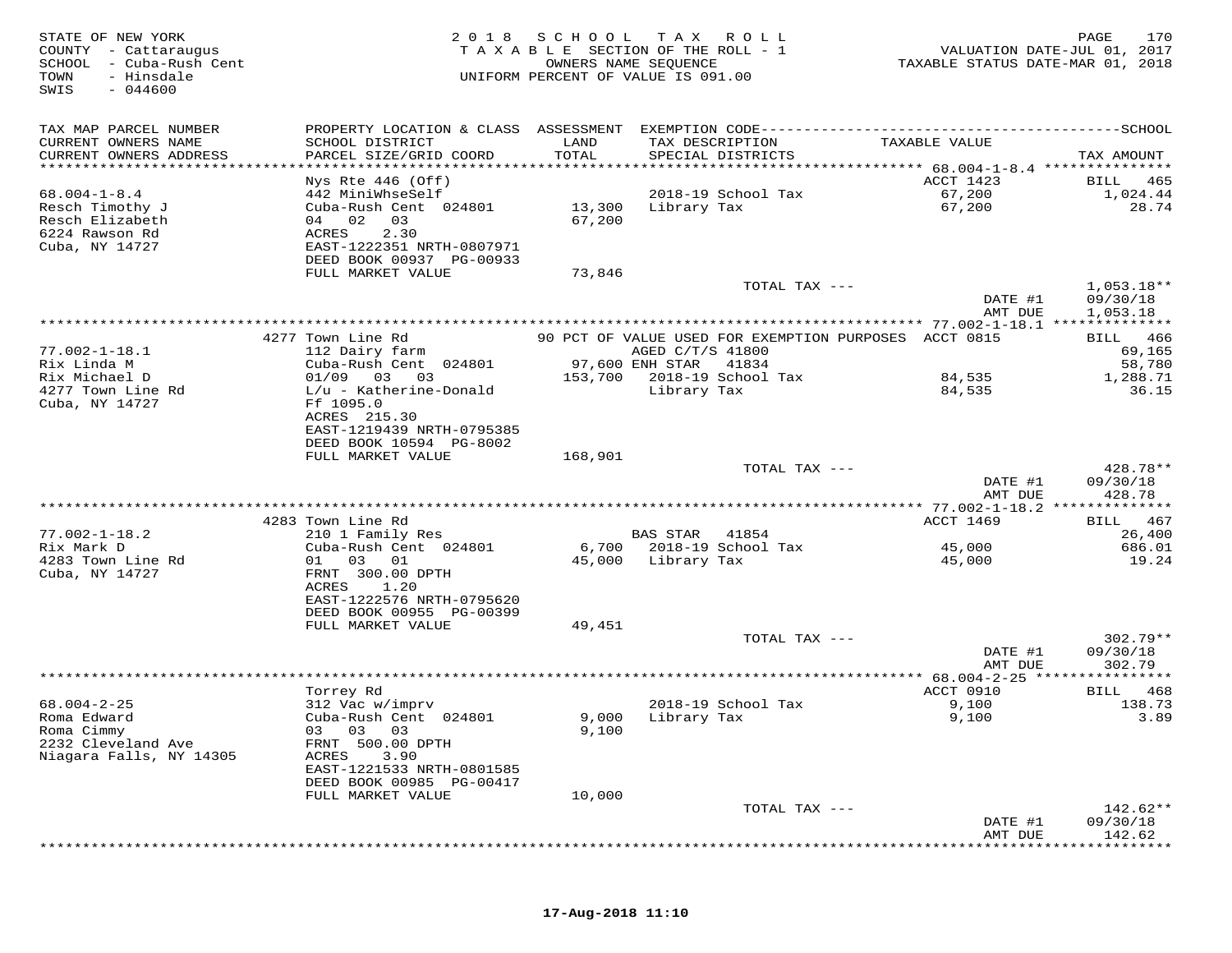| STATE OF NEW YORK<br>COUNTY - Cattaraugus<br>SCHOOL - Cuba-Rush Cent<br>- Hinsdale<br>TOWN<br>SWIS<br>$-044600$ | 2 0 1 8                                                                                                | S C H O O L          | T A X<br>R O L L<br>TAXABLE SECTION OF THE ROLL - 1<br>OWNERS NAME SEQUENCE<br>UNIFORM PERCENT OF VALUE IS 091.00 | TAXABLE STATUS DATE-MAR 01, 2018      | PAGE<br>171<br>VALUATION DATE-JUL 01, 2017 |
|-----------------------------------------------------------------------------------------------------------------|--------------------------------------------------------------------------------------------------------|----------------------|-------------------------------------------------------------------------------------------------------------------|---------------------------------------|--------------------------------------------|
| TAX MAP PARCEL NUMBER                                                                                           | PROPERTY LOCATION & CLASS ASSESSMENT                                                                   |                      |                                                                                                                   |                                       |                                            |
| CURRENT OWNERS NAME<br>CURRENT OWNERS ADDRESS                                                                   | SCHOOL DISTRICT<br>PARCEL SIZE/GRID COORD                                                              | LAND<br>TOTAL        | TAX DESCRIPTION<br>SPECIAL DISTRICTS                                                                              | TAXABLE VALUE                         | TAX AMOUNT                                 |
|                                                                                                                 |                                                                                                        | ********             |                                                                                                                   | ******** 77.002-1-14 **************** |                                            |
| $77.002 - 1 - 14$                                                                                               | Keller Hill Rd W<br>314 Rural vac<10                                                                   |                      |                                                                                                                   | ACCT 0018                             | BILL<br>469<br>132.63                      |
| Say Derwood<br>4771 Route 305<br>Cuba, NY 14727                                                                 | Cuba-Rush Cent 024801<br>02<br>03 03<br>FRNT 300.00 DPTH                                               | 8,700<br>8,700       | 2018-19 School Tax<br>Library Tax                                                                                 | 8,700<br>8,700                        | 3.72                                       |
|                                                                                                                 | ACRES<br>1.88<br>EAST-1220058 NRTH-0798887<br>DEED BOOK 9287 PG-9001<br>FULL MARKET VALUE              | 9,560                |                                                                                                                   |                                       |                                            |
|                                                                                                                 |                                                                                                        |                      | TOTAL TAX ---                                                                                                     |                                       | $136.35**$                                 |
|                                                                                                                 |                                                                                                        |                      |                                                                                                                   | DATE #1<br>AMT DUE                    | 09/30/18<br>136.35                         |
|                                                                                                                 |                                                                                                        |                      |                                                                                                                   | *********** 68.004-2-24.2 **          | **********                                 |
|                                                                                                                 | Torrey Rd                                                                                              |                      |                                                                                                                   | ACCT 1510                             | <b>BILL</b><br>470                         |
| $68.004 - 2 - 24.2$<br>Shadden Michele A<br>70 Sherwin Dr                                                       | 260 Seasonal res<br>Cuba-Rush Cent 024801<br>03 03<br>03                                               | 10,000<br>23,500     | 2018-19 School Tax<br>Library Tax                                                                                 | 23,500<br>23,500                      | 358.25<br>10.05                            |
| Tonawanda, NY 14150                                                                                             | FRNT 430.00 DPTH<br>5.20<br>ACRES<br>EAST-1220932 NRTH-0801232                                         |                      |                                                                                                                   |                                       |                                            |
|                                                                                                                 | DEED BOOK 00974 PG-00763                                                                               |                      |                                                                                                                   |                                       |                                            |
|                                                                                                                 | FULL MARKET VALUE                                                                                      | 25,824               | TOTAL TAX ---                                                                                                     |                                       | $368.30**$                                 |
|                                                                                                                 |                                                                                                        |                      |                                                                                                                   | DATE #1<br>AMT DUE                    | 09/30/18<br>368.30                         |
|                                                                                                                 |                                                                                                        | ******************** |                                                                                                                   | ********** 68.004-2-24.1 **           | **********                                 |
|                                                                                                                 | Torrey Rd                                                                                              |                      |                                                                                                                   | ACCT 0894                             | 471<br><b>BILL</b>                         |
| $68.004 - 2 - 24.1$<br>Shaffer Kenneth N                                                                        | 311 Res vac land<br>Cuba-Rush Cent 024801                                                              | 17,600               | 2018-19 School Tax<br>Library Tax                                                                                 | 17,600<br>17,600                      | 268.31<br>7.53                             |
| 63 Wolf Run Rd<br>Cuba, NY 14727                                                                                | 03 03 03<br>ACRES 28.70<br>EAST-1220824 NRTH-0800836                                                   | 17,600               |                                                                                                                   |                                       |                                            |
|                                                                                                                 | DEED BOOK 00933 PG-00331<br>FULL MARKET VALUE                                                          | 19,341               |                                                                                                                   |                                       |                                            |
|                                                                                                                 |                                                                                                        |                      | TOTAL TAX ---                                                                                                     | DATE #1<br>AMT DUE                    | $275.84**$<br>09/30/18<br>275.84           |
|                                                                                                                 |                                                                                                        |                      |                                                                                                                   |                                       |                                            |
|                                                                                                                 | Torrey Rd                                                                                              |                      |                                                                                                                   | ACCT 0894                             | BILL 472                                   |
| $68.004 - 2 - 24.5$<br>Shaffer Kenneth N<br>63 Wolf Run Rd<br>Cuba, NY 14727                                    | 311 Res vac land<br>Cuba-Rush Cent 024801<br>03 03<br>03<br>ACRES<br>5.25<br>EAST-1221377 NRTH-0800517 | 10,000<br>10,000     | 2018-19 School Tax<br>Library Tax                                                                                 | 10,000<br>10,000                      | 152.45<br>4.28                             |
|                                                                                                                 | DEED BOOK 22722 PG-5001                                                                                |                      |                                                                                                                   |                                       |                                            |
|                                                                                                                 | FULL MARKET VALUE                                                                                      | 10,989               |                                                                                                                   |                                       |                                            |
|                                                                                                                 |                                                                                                        |                      | TOTAL TAX ---                                                                                                     |                                       | $156.73**$                                 |
|                                                                                                                 |                                                                                                        |                      |                                                                                                                   | DATE #1<br>AMT DUE                    | 09/30/18<br>156.73                         |
|                                                                                                                 |                                                                                                        |                      |                                                                                                                   |                                       | * * * * * * * *                            |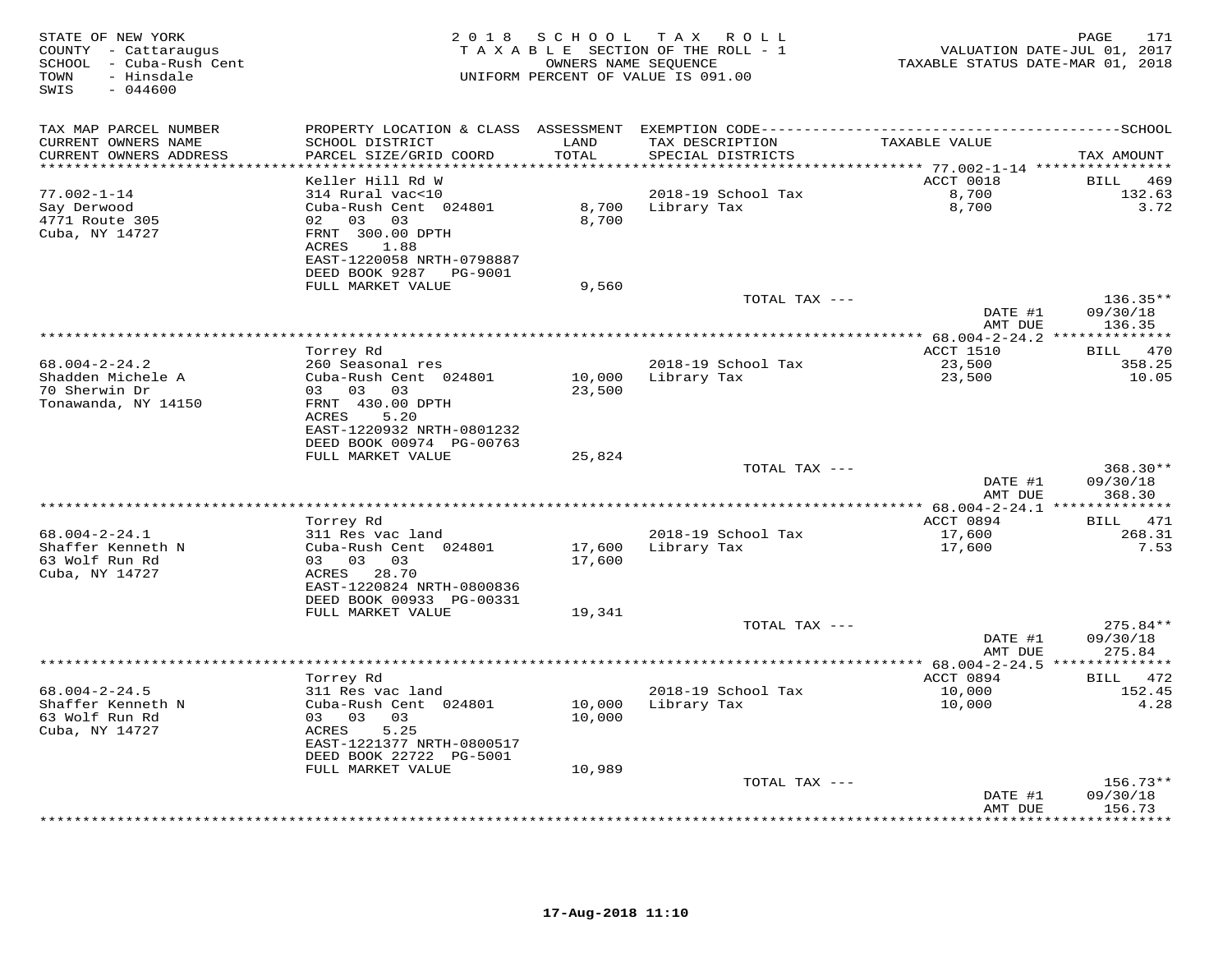| TAX MAP PARCEL NUMBER<br>TAXABLE VALUE<br>CURRENT OWNERS NAME<br>SCHOOL DISTRICT<br>LAND<br>TAX DESCRIPTION<br>CURRENT OWNERS ADDRESS<br>PARCEL SIZE/GRID COORD<br>TOTAL<br>SPECIAL DISTRICTS<br>TAX AMOUNT<br>ACCT 0519<br>Keller Hill Rd W<br>BILL 473<br>$77.002 - 1 - 3.1$<br>260 Seasonal res<br>2018-19 School Tax<br>28,000<br>426.85<br>Shattuck Vincent A<br>Cuba-Rush Cent 024801<br>10,600 Library Tax<br>28,000<br>11.97<br>Shattuck Christine M<br>10 03 03<br>28,000<br>54 Marlowe St<br>FRNT 250.00 DPTH<br>Blasdell, NY 14219<br>ACRES<br>4.00<br>EAST-1218568 NRTH-0798284<br>DEED BOOK 00957 PG-00210<br>FULL MARKET VALUE<br>30,769<br>TOTAL TAX ---<br>438.82**<br>DATE #1<br>09/30/18<br>438.82<br>AMT DUE<br>***********************************<br>************** 77.002-1-7 *****<br>* * * * * * * * * * *<br>BILL 474<br>Keller Hill Rd W<br>ACCT 0740<br>$77.002 - 1 - 7$<br>312 Vac w/imprv<br>2018-19 School Tax<br>23,300<br>355.20<br>Shattuck Vincent A<br>Cuba-Rush Cent 024801<br>18,200 Library Tax<br>23,300<br>9.96<br>10 03 03<br>Shattuck Christine M<br>23,300<br>54 Marlowe Ave<br>ACRES 24.09<br>Blasdell, NY 14219<br>EAST-1217830 NRTH-0798561<br>DEED BOOK 00986 PG-00672<br>FULL MARKET VALUE<br>25,604<br>$365.16**$<br>TOTAL TAX ---<br>09/30/18<br>DATE #1<br>AMT DUE<br>365.16<br>**********************************<br>*********** 68.004-1-4.4 ****************<br>BILL 475<br>257 Nys Rte 446<br>ACCT 1205<br>$68.004 - 1 - 4.4$<br>210 1 Family Res<br>2018-19 School Tax<br>60,000<br>914.68<br>Shetler Emanuel D.<br>Cuba-Rush Cent 024801<br>15,800 Library Tax<br>60,000<br>25.66<br>60,000<br>Shetler Amanda B.<br>12 03 03<br>257 NYS Route 446<br>FRNT 650.00 DPTH<br>Cuba, NY a1427<br>4.65<br>ACRES<br>EAST-1217766 NRTH-0807068<br>DEED BOOK 27049 PG-6002<br>FULL MARKET VALUE<br>65,934<br>$940.34**$<br>TOTAL TAX ---<br>09/30/18<br>DATE #1<br>940.34<br>AMT DUE<br>ACCT 1435<br>133 N Keller Hill Rd<br>BILL 476<br>32,500<br>$68.004 - 2 - 20.2$<br>270 Mfg housing<br>2018-19 School Tax<br>495.45<br>Cuba-Rush Cent 024801<br>10,500 Library Tax<br>Sisson Robert Donald J<br>32,500<br>13.90<br>133 North Keller Rd<br>03 03 03<br>32,500<br>Cuba, NY 14727<br>FRNT 275.00 DPTH<br>ACRES<br>6.60<br>EAST-1221885 NRTH-0801855<br>DEED BOOK 25480 PG-4001<br>35,714<br>FULL MARKET VALUE<br>$509.35**$<br>TOTAL TAX ---<br>DATE #1<br>09/30/18<br>509.35<br>AMT DUE | STATE OF NEW YORK<br>COUNTY - Cattaraugus<br>SCHOOL - Cuba-Rush Cent<br>TOWN<br>- Hinsdale<br>$-044600$<br>SWIS |  | 2018 SCHOOL TAX ROLL<br>TAXABLE SECTION OF THE ROLL - 1<br>OWNERS NAME SEQUENCE<br>UNIFORM PERCENT OF VALUE IS 091.00 | TAXABLE STATUS DATE-MAR 01, 2018 | 172<br>PAGE<br>VALUATION DATE-JUL 01, 2017 |
|--------------------------------------------------------------------------------------------------------------------------------------------------------------------------------------------------------------------------------------------------------------------------------------------------------------------------------------------------------------------------------------------------------------------------------------------------------------------------------------------------------------------------------------------------------------------------------------------------------------------------------------------------------------------------------------------------------------------------------------------------------------------------------------------------------------------------------------------------------------------------------------------------------------------------------------------------------------------------------------------------------------------------------------------------------------------------------------------------------------------------------------------------------------------------------------------------------------------------------------------------------------------------------------------------------------------------------------------------------------------------------------------------------------------------------------------------------------------------------------------------------------------------------------------------------------------------------------------------------------------------------------------------------------------------------------------------------------------------------------------------------------------------------------------------------------------------------------------------------------------------------------------------------------------------------------------------------------------------------------------------------------------------------------------------------------------------------------------------------------------------------------------------------------------------------------------------------------------------------------------------------------------------------------------------------------------------------------------------------------------------------------------------------------------------------------------|-----------------------------------------------------------------------------------------------------------------|--|-----------------------------------------------------------------------------------------------------------------------|----------------------------------|--------------------------------------------|
|                                                                                                                                                                                                                                                                                                                                                                                                                                                                                                                                                                                                                                                                                                                                                                                                                                                                                                                                                                                                                                                                                                                                                                                                                                                                                                                                                                                                                                                                                                                                                                                                                                                                                                                                                                                                                                                                                                                                                                                                                                                                                                                                                                                                                                                                                                                                                                                                                                            |                                                                                                                 |  |                                                                                                                       |                                  |                                            |
|                                                                                                                                                                                                                                                                                                                                                                                                                                                                                                                                                                                                                                                                                                                                                                                                                                                                                                                                                                                                                                                                                                                                                                                                                                                                                                                                                                                                                                                                                                                                                                                                                                                                                                                                                                                                                                                                                                                                                                                                                                                                                                                                                                                                                                                                                                                                                                                                                                            |                                                                                                                 |  |                                                                                                                       |                                  |                                            |
|                                                                                                                                                                                                                                                                                                                                                                                                                                                                                                                                                                                                                                                                                                                                                                                                                                                                                                                                                                                                                                                                                                                                                                                                                                                                                                                                                                                                                                                                                                                                                                                                                                                                                                                                                                                                                                                                                                                                                                                                                                                                                                                                                                                                                                                                                                                                                                                                                                            |                                                                                                                 |  |                                                                                                                       |                                  |                                            |
|                                                                                                                                                                                                                                                                                                                                                                                                                                                                                                                                                                                                                                                                                                                                                                                                                                                                                                                                                                                                                                                                                                                                                                                                                                                                                                                                                                                                                                                                                                                                                                                                                                                                                                                                                                                                                                                                                                                                                                                                                                                                                                                                                                                                                                                                                                                                                                                                                                            |                                                                                                                 |  |                                                                                                                       |                                  |                                            |
|                                                                                                                                                                                                                                                                                                                                                                                                                                                                                                                                                                                                                                                                                                                                                                                                                                                                                                                                                                                                                                                                                                                                                                                                                                                                                                                                                                                                                                                                                                                                                                                                                                                                                                                                                                                                                                                                                                                                                                                                                                                                                                                                                                                                                                                                                                                                                                                                                                            |                                                                                                                 |  |                                                                                                                       |                                  |                                            |
|                                                                                                                                                                                                                                                                                                                                                                                                                                                                                                                                                                                                                                                                                                                                                                                                                                                                                                                                                                                                                                                                                                                                                                                                                                                                                                                                                                                                                                                                                                                                                                                                                                                                                                                                                                                                                                                                                                                                                                                                                                                                                                                                                                                                                                                                                                                                                                                                                                            |                                                                                                                 |  |                                                                                                                       |                                  |                                            |
|                                                                                                                                                                                                                                                                                                                                                                                                                                                                                                                                                                                                                                                                                                                                                                                                                                                                                                                                                                                                                                                                                                                                                                                                                                                                                                                                                                                                                                                                                                                                                                                                                                                                                                                                                                                                                                                                                                                                                                                                                                                                                                                                                                                                                                                                                                                                                                                                                                            |                                                                                                                 |  |                                                                                                                       |                                  |                                            |
|                                                                                                                                                                                                                                                                                                                                                                                                                                                                                                                                                                                                                                                                                                                                                                                                                                                                                                                                                                                                                                                                                                                                                                                                                                                                                                                                                                                                                                                                                                                                                                                                                                                                                                                                                                                                                                                                                                                                                                                                                                                                                                                                                                                                                                                                                                                                                                                                                                            |                                                                                                                 |  |                                                                                                                       |                                  |                                            |
|                                                                                                                                                                                                                                                                                                                                                                                                                                                                                                                                                                                                                                                                                                                                                                                                                                                                                                                                                                                                                                                                                                                                                                                                                                                                                                                                                                                                                                                                                                                                                                                                                                                                                                                                                                                                                                                                                                                                                                                                                                                                                                                                                                                                                                                                                                                                                                                                                                            |                                                                                                                 |  |                                                                                                                       |                                  |                                            |
|                                                                                                                                                                                                                                                                                                                                                                                                                                                                                                                                                                                                                                                                                                                                                                                                                                                                                                                                                                                                                                                                                                                                                                                                                                                                                                                                                                                                                                                                                                                                                                                                                                                                                                                                                                                                                                                                                                                                                                                                                                                                                                                                                                                                                                                                                                                                                                                                                                            |                                                                                                                 |  |                                                                                                                       |                                  |                                            |
|                                                                                                                                                                                                                                                                                                                                                                                                                                                                                                                                                                                                                                                                                                                                                                                                                                                                                                                                                                                                                                                                                                                                                                                                                                                                                                                                                                                                                                                                                                                                                                                                                                                                                                                                                                                                                                                                                                                                                                                                                                                                                                                                                                                                                                                                                                                                                                                                                                            |                                                                                                                 |  |                                                                                                                       |                                  |                                            |
|                                                                                                                                                                                                                                                                                                                                                                                                                                                                                                                                                                                                                                                                                                                                                                                                                                                                                                                                                                                                                                                                                                                                                                                                                                                                                                                                                                                                                                                                                                                                                                                                                                                                                                                                                                                                                                                                                                                                                                                                                                                                                                                                                                                                                                                                                                                                                                                                                                            |                                                                                                                 |  |                                                                                                                       |                                  |                                            |
|                                                                                                                                                                                                                                                                                                                                                                                                                                                                                                                                                                                                                                                                                                                                                                                                                                                                                                                                                                                                                                                                                                                                                                                                                                                                                                                                                                                                                                                                                                                                                                                                                                                                                                                                                                                                                                                                                                                                                                                                                                                                                                                                                                                                                                                                                                                                                                                                                                            |                                                                                                                 |  |                                                                                                                       |                                  |                                            |
|                                                                                                                                                                                                                                                                                                                                                                                                                                                                                                                                                                                                                                                                                                                                                                                                                                                                                                                                                                                                                                                                                                                                                                                                                                                                                                                                                                                                                                                                                                                                                                                                                                                                                                                                                                                                                                                                                                                                                                                                                                                                                                                                                                                                                                                                                                                                                                                                                                            |                                                                                                                 |  |                                                                                                                       |                                  |                                            |
|                                                                                                                                                                                                                                                                                                                                                                                                                                                                                                                                                                                                                                                                                                                                                                                                                                                                                                                                                                                                                                                                                                                                                                                                                                                                                                                                                                                                                                                                                                                                                                                                                                                                                                                                                                                                                                                                                                                                                                                                                                                                                                                                                                                                                                                                                                                                                                                                                                            |                                                                                                                 |  |                                                                                                                       |                                  |                                            |
|                                                                                                                                                                                                                                                                                                                                                                                                                                                                                                                                                                                                                                                                                                                                                                                                                                                                                                                                                                                                                                                                                                                                                                                                                                                                                                                                                                                                                                                                                                                                                                                                                                                                                                                                                                                                                                                                                                                                                                                                                                                                                                                                                                                                                                                                                                                                                                                                                                            |                                                                                                                 |  |                                                                                                                       |                                  |                                            |
|                                                                                                                                                                                                                                                                                                                                                                                                                                                                                                                                                                                                                                                                                                                                                                                                                                                                                                                                                                                                                                                                                                                                                                                                                                                                                                                                                                                                                                                                                                                                                                                                                                                                                                                                                                                                                                                                                                                                                                                                                                                                                                                                                                                                                                                                                                                                                                                                                                            |                                                                                                                 |  |                                                                                                                       |                                  |                                            |
|                                                                                                                                                                                                                                                                                                                                                                                                                                                                                                                                                                                                                                                                                                                                                                                                                                                                                                                                                                                                                                                                                                                                                                                                                                                                                                                                                                                                                                                                                                                                                                                                                                                                                                                                                                                                                                                                                                                                                                                                                                                                                                                                                                                                                                                                                                                                                                                                                                            |                                                                                                                 |  |                                                                                                                       |                                  |                                            |
|                                                                                                                                                                                                                                                                                                                                                                                                                                                                                                                                                                                                                                                                                                                                                                                                                                                                                                                                                                                                                                                                                                                                                                                                                                                                                                                                                                                                                                                                                                                                                                                                                                                                                                                                                                                                                                                                                                                                                                                                                                                                                                                                                                                                                                                                                                                                                                                                                                            |                                                                                                                 |  |                                                                                                                       |                                  |                                            |
|                                                                                                                                                                                                                                                                                                                                                                                                                                                                                                                                                                                                                                                                                                                                                                                                                                                                                                                                                                                                                                                                                                                                                                                                                                                                                                                                                                                                                                                                                                                                                                                                                                                                                                                                                                                                                                                                                                                                                                                                                                                                                                                                                                                                                                                                                                                                                                                                                                            |                                                                                                                 |  |                                                                                                                       |                                  |                                            |
|                                                                                                                                                                                                                                                                                                                                                                                                                                                                                                                                                                                                                                                                                                                                                                                                                                                                                                                                                                                                                                                                                                                                                                                                                                                                                                                                                                                                                                                                                                                                                                                                                                                                                                                                                                                                                                                                                                                                                                                                                                                                                                                                                                                                                                                                                                                                                                                                                                            |                                                                                                                 |  |                                                                                                                       |                                  |                                            |
|                                                                                                                                                                                                                                                                                                                                                                                                                                                                                                                                                                                                                                                                                                                                                                                                                                                                                                                                                                                                                                                                                                                                                                                                                                                                                                                                                                                                                                                                                                                                                                                                                                                                                                                                                                                                                                                                                                                                                                                                                                                                                                                                                                                                                                                                                                                                                                                                                                            |                                                                                                                 |  |                                                                                                                       |                                  |                                            |
|                                                                                                                                                                                                                                                                                                                                                                                                                                                                                                                                                                                                                                                                                                                                                                                                                                                                                                                                                                                                                                                                                                                                                                                                                                                                                                                                                                                                                                                                                                                                                                                                                                                                                                                                                                                                                                                                                                                                                                                                                                                                                                                                                                                                                                                                                                                                                                                                                                            |                                                                                                                 |  |                                                                                                                       |                                  |                                            |
|                                                                                                                                                                                                                                                                                                                                                                                                                                                                                                                                                                                                                                                                                                                                                                                                                                                                                                                                                                                                                                                                                                                                                                                                                                                                                                                                                                                                                                                                                                                                                                                                                                                                                                                                                                                                                                                                                                                                                                                                                                                                                                                                                                                                                                                                                                                                                                                                                                            |                                                                                                                 |  |                                                                                                                       |                                  |                                            |
|                                                                                                                                                                                                                                                                                                                                                                                                                                                                                                                                                                                                                                                                                                                                                                                                                                                                                                                                                                                                                                                                                                                                                                                                                                                                                                                                                                                                                                                                                                                                                                                                                                                                                                                                                                                                                                                                                                                                                                                                                                                                                                                                                                                                                                                                                                                                                                                                                                            |                                                                                                                 |  |                                                                                                                       |                                  |                                            |
|                                                                                                                                                                                                                                                                                                                                                                                                                                                                                                                                                                                                                                                                                                                                                                                                                                                                                                                                                                                                                                                                                                                                                                                                                                                                                                                                                                                                                                                                                                                                                                                                                                                                                                                                                                                                                                                                                                                                                                                                                                                                                                                                                                                                                                                                                                                                                                                                                                            |                                                                                                                 |  |                                                                                                                       |                                  |                                            |
|                                                                                                                                                                                                                                                                                                                                                                                                                                                                                                                                                                                                                                                                                                                                                                                                                                                                                                                                                                                                                                                                                                                                                                                                                                                                                                                                                                                                                                                                                                                                                                                                                                                                                                                                                                                                                                                                                                                                                                                                                                                                                                                                                                                                                                                                                                                                                                                                                                            |                                                                                                                 |  |                                                                                                                       |                                  |                                            |
|                                                                                                                                                                                                                                                                                                                                                                                                                                                                                                                                                                                                                                                                                                                                                                                                                                                                                                                                                                                                                                                                                                                                                                                                                                                                                                                                                                                                                                                                                                                                                                                                                                                                                                                                                                                                                                                                                                                                                                                                                                                                                                                                                                                                                                                                                                                                                                                                                                            |                                                                                                                 |  |                                                                                                                       |                                  |                                            |
|                                                                                                                                                                                                                                                                                                                                                                                                                                                                                                                                                                                                                                                                                                                                                                                                                                                                                                                                                                                                                                                                                                                                                                                                                                                                                                                                                                                                                                                                                                                                                                                                                                                                                                                                                                                                                                                                                                                                                                                                                                                                                                                                                                                                                                                                                                                                                                                                                                            |                                                                                                                 |  |                                                                                                                       |                                  |                                            |
|                                                                                                                                                                                                                                                                                                                                                                                                                                                                                                                                                                                                                                                                                                                                                                                                                                                                                                                                                                                                                                                                                                                                                                                                                                                                                                                                                                                                                                                                                                                                                                                                                                                                                                                                                                                                                                                                                                                                                                                                                                                                                                                                                                                                                                                                                                                                                                                                                                            |                                                                                                                 |  |                                                                                                                       |                                  |                                            |
|                                                                                                                                                                                                                                                                                                                                                                                                                                                                                                                                                                                                                                                                                                                                                                                                                                                                                                                                                                                                                                                                                                                                                                                                                                                                                                                                                                                                                                                                                                                                                                                                                                                                                                                                                                                                                                                                                                                                                                                                                                                                                                                                                                                                                                                                                                                                                                                                                                            |                                                                                                                 |  |                                                                                                                       |                                  |                                            |
|                                                                                                                                                                                                                                                                                                                                                                                                                                                                                                                                                                                                                                                                                                                                                                                                                                                                                                                                                                                                                                                                                                                                                                                                                                                                                                                                                                                                                                                                                                                                                                                                                                                                                                                                                                                                                                                                                                                                                                                                                                                                                                                                                                                                                                                                                                                                                                                                                                            |                                                                                                                 |  |                                                                                                                       |                                  |                                            |
|                                                                                                                                                                                                                                                                                                                                                                                                                                                                                                                                                                                                                                                                                                                                                                                                                                                                                                                                                                                                                                                                                                                                                                                                                                                                                                                                                                                                                                                                                                                                                                                                                                                                                                                                                                                                                                                                                                                                                                                                                                                                                                                                                                                                                                                                                                                                                                                                                                            |                                                                                                                 |  |                                                                                                                       |                                  |                                            |
|                                                                                                                                                                                                                                                                                                                                                                                                                                                                                                                                                                                                                                                                                                                                                                                                                                                                                                                                                                                                                                                                                                                                                                                                                                                                                                                                                                                                                                                                                                                                                                                                                                                                                                                                                                                                                                                                                                                                                                                                                                                                                                                                                                                                                                                                                                                                                                                                                                            |                                                                                                                 |  |                                                                                                                       |                                  |                                            |
|                                                                                                                                                                                                                                                                                                                                                                                                                                                                                                                                                                                                                                                                                                                                                                                                                                                                                                                                                                                                                                                                                                                                                                                                                                                                                                                                                                                                                                                                                                                                                                                                                                                                                                                                                                                                                                                                                                                                                                                                                                                                                                                                                                                                                                                                                                                                                                                                                                            |                                                                                                                 |  |                                                                                                                       |                                  |                                            |
|                                                                                                                                                                                                                                                                                                                                                                                                                                                                                                                                                                                                                                                                                                                                                                                                                                                                                                                                                                                                                                                                                                                                                                                                                                                                                                                                                                                                                                                                                                                                                                                                                                                                                                                                                                                                                                                                                                                                                                                                                                                                                                                                                                                                                                                                                                                                                                                                                                            |                                                                                                                 |  |                                                                                                                       |                                  |                                            |
|                                                                                                                                                                                                                                                                                                                                                                                                                                                                                                                                                                                                                                                                                                                                                                                                                                                                                                                                                                                                                                                                                                                                                                                                                                                                                                                                                                                                                                                                                                                                                                                                                                                                                                                                                                                                                                                                                                                                                                                                                                                                                                                                                                                                                                                                                                                                                                                                                                            |                                                                                                                 |  |                                                                                                                       |                                  |                                            |
|                                                                                                                                                                                                                                                                                                                                                                                                                                                                                                                                                                                                                                                                                                                                                                                                                                                                                                                                                                                                                                                                                                                                                                                                                                                                                                                                                                                                                                                                                                                                                                                                                                                                                                                                                                                                                                                                                                                                                                                                                                                                                                                                                                                                                                                                                                                                                                                                                                            |                                                                                                                 |  |                                                                                                                       |                                  |                                            |
|                                                                                                                                                                                                                                                                                                                                                                                                                                                                                                                                                                                                                                                                                                                                                                                                                                                                                                                                                                                                                                                                                                                                                                                                                                                                                                                                                                                                                                                                                                                                                                                                                                                                                                                                                                                                                                                                                                                                                                                                                                                                                                                                                                                                                                                                                                                                                                                                                                            |                                                                                                                 |  |                                                                                                                       |                                  | ***********                                |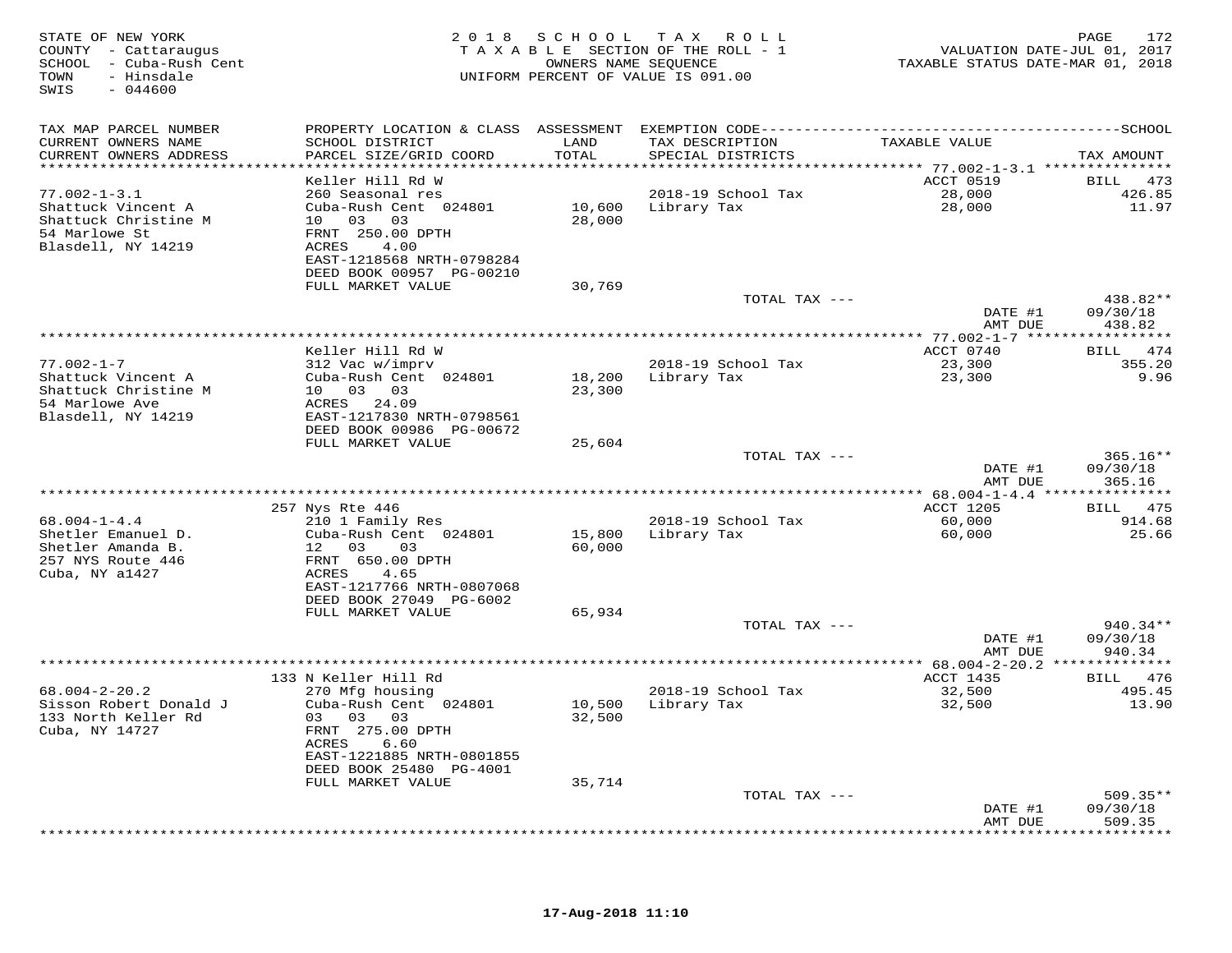| STATE OF NEW YORK<br>- Cattaraugus<br>COUNTY<br>SCHOOL<br>- Cuba-Rush Cent<br>TOWN<br>- Hinsdale<br>$-044600$<br>SWIS | 2 0 1 8                                                                   | SCHOOL           | T A X<br>ROLL<br>T A X A B L E SECTION OF THE ROLL - 1<br>OWNERS NAME SEQUENCE<br>UNIFORM PERCENT OF VALUE IS 091.00 | VALUATION DATE-JUL 01, 2017<br>TAXABLE STATUS DATE-MAR 01, 2018 | PAGE<br>173             |
|-----------------------------------------------------------------------------------------------------------------------|---------------------------------------------------------------------------|------------------|----------------------------------------------------------------------------------------------------------------------|-----------------------------------------------------------------|-------------------------|
| TAX MAP PARCEL NUMBER                                                                                                 | PROPERTY LOCATION & CLASS ASSESSMENT                                      |                  | EXEMPTION CODE------------                                                                                           |                                                                 | ----------SCHOOL        |
| CURRENT OWNERS NAME<br>CURRENT OWNERS ADDRESS<br>******************                                                   | SCHOOL DISTRICT<br>PARCEL SIZE/GRID COORD<br>************                 | LAND<br>TOTAL    | TAX DESCRIPTION<br>SPECIAL DISTRICTS                                                                                 | TAXABLE VALUE                                                   | TAX AMOUNT<br>* * * * * |
|                                                                                                                       | Keller Hill Rd W                                                          |                  |                                                                                                                      | **************************** 77.002-1-3.2 ********<br>ACCT 1445 | 477<br>BILL             |
| $77.002 - 1 - 3.2$                                                                                                    | 260 Seasonal res                                                          |                  | 2018-19 School Tax                                                                                                   | 31,000                                                          | 472.59                  |
| Stoughton Robert A<br>Stoughton Michael P<br>5060 Freeman Rd                                                          | Cuba-Rush Cent 024801<br>03<br>03<br>10 <sup>°</sup><br>FRNT 1000.00 DPTH | 20,600<br>31,000 | Library Tax                                                                                                          | 31,000                                                          | 13.26                   |
| Middleport, NY 14105-9643                                                                                             | ACRES<br>43.30<br>EAST-1217895 NRTH-0796996<br>DEED BOOK 00941 PG-00092   |                  |                                                                                                                      |                                                                 |                         |
|                                                                                                                       | FULL MARKET VALUE                                                         | 34,066           | TOTAL TAX ---                                                                                                        |                                                                 | 485.85**                |
|                                                                                                                       |                                                                           |                  |                                                                                                                      | DATE #1                                                         | 09/30/18                |
|                                                                                                                       |                                                                           |                  | **********************                                                                                               | AMT DUE<br>$77.002 - 1 - 16$                                    | 485.85<br>********      |
|                                                                                                                       | Keller Hill Rd N                                                          |                  |                                                                                                                      | ACCT 0434                                                       | 478<br>BILL             |
| $77.002 - 1 - 16$                                                                                                     | 321 Abandoned ag                                                          |                  | 2018-19 School Tax                                                                                                   | 22,500                                                          | 343.01                  |
| Summers Edward<br>Barbara                                                                                             | Cuba-Rush Cent 024801<br>02<br>03<br>03                                   | 22,500<br>22,500 | Library Tax                                                                                                          | 22,500                                                          | 9.62                    |
| Stephania                                                                                                             | L/u - Edward-Stephania K                                                  |                  |                                                                                                                      |                                                                 |                         |
| 33 Buffum St                                                                                                          | FRNT 420.00 DPTH                                                          |                  |                                                                                                                      |                                                                 |                         |
| Buffalo, NY 14210-2403                                                                                                | 52.81<br>ACRES<br>EAST-1221560 NRTH-0797749                               |                  |                                                                                                                      |                                                                 |                         |
|                                                                                                                       | DEED BOOK 00975 PG-00031                                                  |                  |                                                                                                                      |                                                                 |                         |
|                                                                                                                       | FULL MARKET VALUE                                                         | 24,725           |                                                                                                                      |                                                                 |                         |
|                                                                                                                       |                                                                           |                  | TOTAL TAX ---                                                                                                        |                                                                 | $352.63**$              |
|                                                                                                                       |                                                                           |                  |                                                                                                                      | DATE #1<br>AMT DUE                                              | 09/30/18<br>352.63      |
|                                                                                                                       |                                                                           |                  |                                                                                                                      | $77.002 - 1 - 17$ ****                                          | * * * * * * * *         |
|                                                                                                                       | Town Line Rd                                                              |                  |                                                                                                                      | ACCT 0433                                                       | 479<br>BILL             |
| $77.002 - 1 - 17$                                                                                                     | 321 Abandoned ag                                                          |                  | 2018-19 School Tax                                                                                                   | 39,100                                                          | 596.07                  |
| Summers Edward<br>Barbara                                                                                             | Cuba-Rush Cent 024801<br>02<br>03<br>03                                   | 39,100<br>39,100 | Library Tax                                                                                                          | 39,100                                                          | 16.72                   |
| Stephania                                                                                                             | L/u - Edward-Stephania K                                                  |                  |                                                                                                                      |                                                                 |                         |
| 33 Buffum St                                                                                                          | FRNT 525.00 DPTH                                                          |                  |                                                                                                                      |                                                                 |                         |
| Buffalo, NY 14210                                                                                                     | ACRES 128.43                                                              |                  |                                                                                                                      |                                                                 |                         |
|                                                                                                                       | EAST-1220405 NRTH-0797024                                                 |                  |                                                                                                                      |                                                                 |                         |
|                                                                                                                       | DEED BOOK 00975 PG-00031                                                  |                  |                                                                                                                      |                                                                 |                         |
|                                                                                                                       | FULL MARKET VALUE                                                         | 42,967           | TOTAL TAX ---                                                                                                        |                                                                 | $612.79**$              |
|                                                                                                                       |                                                                           |                  |                                                                                                                      | DATE #1                                                         | 09/30/18                |
|                                                                                                                       |                                                                           |                  |                                                                                                                      | AMT DUE                                                         | 612.79                  |
|                                                                                                                       |                                                                           |                  |                                                                                                                      | *************                                                   | *********               |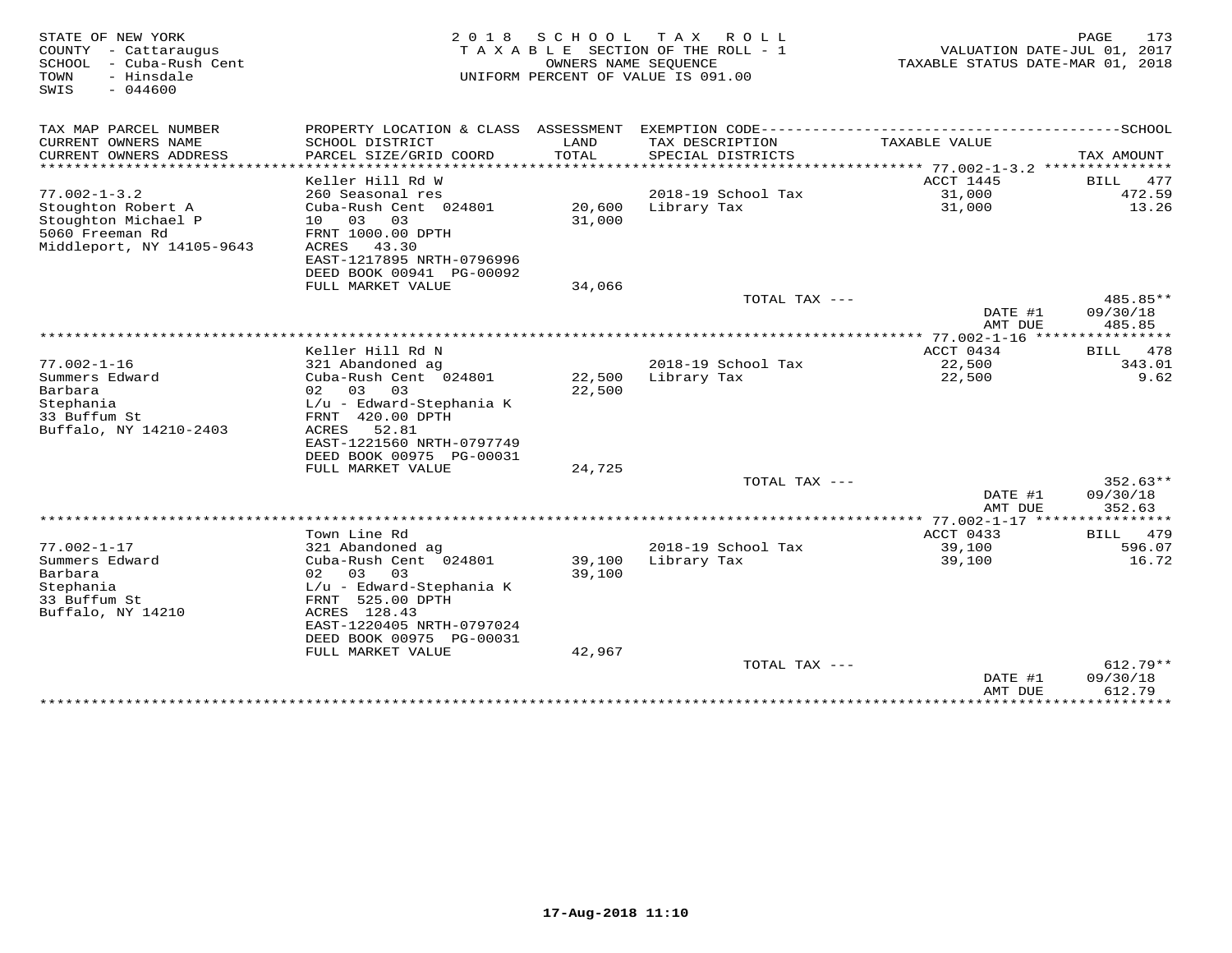| STATE OF NEW YORK<br>COUNTY - Cattaraugus<br>SCHOOL<br>- Cuba-Rush Cent<br>- Hinsdale<br>TOWN<br>$-044600$<br>SWIS | 2 0 1 8                                                             | SCHOOL<br>OWNERS NAME SEQUENCE | T A X<br>R O L L<br>TAXABLE SECTION OF THE ROLL - 1<br>UNIFORM PERCENT OF VALUE IS 091.00 | VALUATION DATE-JUL 01, 2017<br>TAXABLE STATUS DATE-MAR 01, 2018 | PAGE<br>174            |
|--------------------------------------------------------------------------------------------------------------------|---------------------------------------------------------------------|--------------------------------|-------------------------------------------------------------------------------------------|-----------------------------------------------------------------|------------------------|
| TAX MAP PARCEL NUMBER                                                                                              | PROPERTY LOCATION & CLASS ASSESSMENT                                |                                | EXEMPTION CODE------------                                                                |                                                                 | ----------SCHOOL       |
| CURRENT OWNERS NAME<br>CURRENT OWNERS ADDRESS<br>**********************                                            | SCHOOL DISTRICT<br>PARCEL SIZE/GRID COORD<br>********************** | LAND<br>TOTAL                  | TAX DESCRIPTION<br>SPECIAL DISTRICTS                                                      | TAXABLE VALUE                                                   | TAX AMOUNT             |
|                                                                                                                    | Keller Hill Rd N (Off)                                              |                                |                                                                                           | <b>ACCT 1603</b>                                                | BILL<br>480            |
| $68.004 - 1 - 9$                                                                                                   | 321 Abandoned ag                                                    |                                | 2018-19 School Tax                                                                        | 18,300                                                          | 278.98                 |
| Szopinski Ramon P<br>Szopinski Karen<br>61 Greenmeadow Dr                                                          | Cuba-Rush Cent 024801<br>03<br>04<br>03<br>ACRES<br>76.27           | 18,300<br>18,300               | Library Tax                                                                               | 18,300                                                          | 7.83                   |
| Orchard Park, NY 14127                                                                                             | EAST-1219637 NRTH-0805224<br>DEED BOOK 1010<br>PG-172               |                                |                                                                                           |                                                                 |                        |
|                                                                                                                    | FULL MARKET VALUE                                                   | 20,110                         | TOTAL TAX ---                                                                             |                                                                 | 286.81**               |
|                                                                                                                    |                                                                     |                                |                                                                                           | DATE #1<br>AMT DUE                                              | 09/30/18<br>286.81     |
|                                                                                                                    |                                                                     |                                | *******************************                                                           | ** $68.004 - 1 - 11$ *****                                      | * * * * * * * * * * *  |
| $68.004 - 1 - 11$                                                                                                  | Keller Hill Rd N (Off)<br>314 Rural vac<10                          |                                | 2018-19 School Tax                                                                        | ACCT 0776<br>500                                                | 481<br>BILL<br>7.62    |
| Szopinski Ramon P                                                                                                  | Cuba-Rush Cent 024801                                               | 500                            | Library Tax                                                                               | 500                                                             | 0.21                   |
| Szopinski Karen                                                                                                    | 04 03<br>03                                                         | 500                            |                                                                                           |                                                                 |                        |
| 61 Greenmeadow Dr<br>Orchard Park, NY 14127                                                                        | right of way<br>50.00 DPTH 559.00<br>FRNT                           |                                |                                                                                           |                                                                 |                        |
|                                                                                                                    | EAST-1221777 NRTH-0806627                                           |                                |                                                                                           |                                                                 |                        |
|                                                                                                                    | DEED BOOK 1010<br>PG-172                                            |                                |                                                                                           |                                                                 |                        |
|                                                                                                                    | FULL MARKET VALUE                                                   | 549                            | TOTAL TAX ---                                                                             |                                                                 | $7.83**$               |
|                                                                                                                    |                                                                     |                                |                                                                                           | DATE #1                                                         | 09/30/18               |
|                                                                                                                    |                                                                     |                                |                                                                                           | AMT DUE                                                         | 7.83<br>************** |
|                                                                                                                    | 4591 Keller Hill Rd                                                 |                                |                                                                                           | <b>ACCT 1065</b>                                                | 482<br>BILL            |
| $68.004 - 2 - 22.2$                                                                                                | 270 Mfg housing                                                     |                                | ENH STAR<br>41834                                                                         |                                                                 | 58,780                 |
| Tyler Anthony E<br>Tyler Todd J                                                                                    | Cuba-Rush Cent 024801<br>03<br>03<br>03                             | 7,200<br>65,000                | 2018-19 School Tax<br>Library Tax                                                         | 65,000<br>65,000                                                | 990.90<br>27.80        |
| Todd Tyler                                                                                                         | Roulo, Todd & Sharon LCont                                          |                                |                                                                                           |                                                                 |                        |
| 1533 Crosswind Ct                                                                                                  | FRNT 215.00 DPTH                                                    |                                |                                                                                           |                                                                 |                        |
| Wooster, OH 44691                                                                                                  | ACRES<br>1.87<br>EAST-1222435 NRTH-0800791                          |                                |                                                                                           |                                                                 |                        |
|                                                                                                                    | DEED BOOK 15318 PG-9001                                             |                                |                                                                                           |                                                                 |                        |
|                                                                                                                    | FULL MARKET VALUE                                                   | 71,429                         |                                                                                           |                                                                 |                        |
|                                                                                                                    |                                                                     |                                | TOTAL TAX ---                                                                             | DATE #1                                                         | $122.62**$<br>09/30/18 |
|                                                                                                                    |                                                                     |                                |                                                                                           | AMT DUE                                                         | 122.62                 |
|                                                                                                                    |                                                                     |                                |                                                                                           | $** 68.004 - 2 - 22.4$                                          |                        |
| $68.004 - 2 - 22.4$                                                                                                | 4565 Townline Rd<br>314 Rural vac<10                                |                                | 2018-19 School Tax                                                                        | ACCT 1051<br>7,500                                              | 483<br>BILL<br>114.34  |
| Urbanczyk Kevin                                                                                                    | Cuba-Rush Cent 024801                                               | 7,500                          | Library Tax                                                                               | 7,500                                                           | 3.21                   |
| 199 Maryyknoll Dr                                                                                                  | 03 03 03                                                            | 7,500                          |                                                                                           |                                                                 |                        |
| Lackawanna, NY 14218                                                                                               | FRNT 250.00 DPTH<br>2.18<br>ACRES                                   |                                |                                                                                           |                                                                 |                        |
|                                                                                                                    | EAST-1222439 NRTH-0800315                                           |                                |                                                                                           |                                                                 |                        |
|                                                                                                                    | DEED BOOK 28824 PG-4002                                             |                                |                                                                                           |                                                                 |                        |
|                                                                                                                    | FULL MARKET VALUE                                                   | 8,242                          | TOTAL TAX ---                                                                             |                                                                 | $117.55**$             |
|                                                                                                                    |                                                                     |                                |                                                                                           | DATE #1                                                         | 09/30/18               |
|                                                                                                                    |                                                                     |                                |                                                                                           | AMT DUE                                                         | 117.55                 |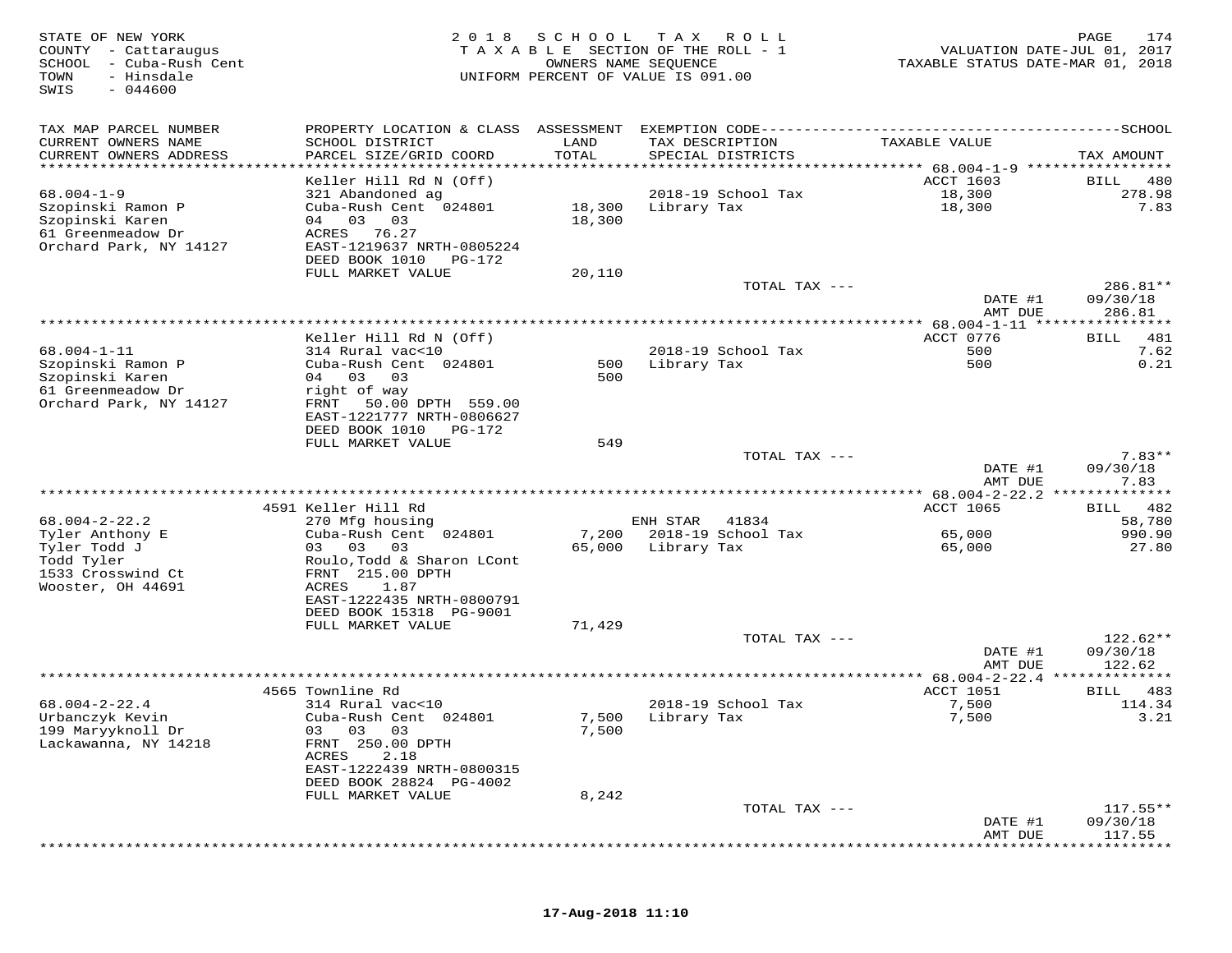| STATE OF NEW YORK<br>COUNTY - Cattaraugus<br>SCHOOL - Cuba-Rush Cent<br>- Hinsdale<br>TOWN<br>SWIS<br>$-044600$ |                                                                                                                                            |                  | 2018 SCHOOL TAX ROLL<br>TAXABLE SECTION OF THE ROLL - 1<br>OWNERS NAME SEQUENCE<br>UNIFORM PERCENT OF VALUE IS 091.00 | VALUATION DATE-JUL 01, 2017<br>TAXABLE STATUS DATE-MAR 01, 2018 | 175<br>PAGE                          |
|-----------------------------------------------------------------------------------------------------------------|--------------------------------------------------------------------------------------------------------------------------------------------|------------------|-----------------------------------------------------------------------------------------------------------------------|-----------------------------------------------------------------|--------------------------------------|
| TAX MAP PARCEL NUMBER<br>CURRENT OWNERS NAME<br>CURRENT OWNERS ADDRESS                                          | SCHOOL DISTRICT<br>PARCEL SIZE/GRID COORD                                                                                                  | LAND<br>TOTAL    | TAX DESCRIPTION<br>SPECIAL DISTRICTS                                                                                  | TAXABLE VALUE                                                   | TAX AMOUNT                           |
|                                                                                                                 | 4103 Town Line Rd                                                                                                                          |                  |                                                                                                                       | ACCT 1556                                                       | BILL 484                             |
| $77.002 - 1 - 19.4$<br>Vander Leest Terry A                                                                     | 210 1 Family Res<br>Cuba-Rush Cent 024801                                                                                                  |                  | ENH STAR<br>41834<br>36,600 2018-19 School Tax                                                                        | 209,500                                                         | 58,780<br>3,193.76                   |
| 4103 Townline Rd<br>Cuba, NY 14727                                                                              | 01 03 03<br>Ff 3850.00<br>ACRES 116.10<br>EAST-1220728 NRTH-0794120<br>DEED BOOK 5371 PG-9001                                              |                  | 209,500 Library Tax                                                                                                   | 209,500                                                         | 89.59                                |
|                                                                                                                 | FULL MARKET VALUE                                                                                                                          | 230,220          |                                                                                                                       |                                                                 |                                      |
|                                                                                                                 |                                                                                                                                            |                  | TOTAL TAX ---                                                                                                         | DATE #1<br>AMT DUE                                              | $2,387.27**$<br>09/30/18<br>2,387.27 |
|                                                                                                                 | ***************<br>251 Nys Rte 446                                                                                                         |                  |                                                                                                                       | *********** 68.004-1-4.3 ****************<br>ACCT 1204          | BILL 485                             |
| $68.004 - 1 - 4.3$<br>Wambaugh John M<br>1001 Cowley Hill Rd<br>Austin, PA 16720                                | 312 Vac w/imprv<br>Cuba-Rush Cent 024801<br>12  03  03<br>FRNT 2950.00 DPTH<br>ACRES 88.65<br>EAST-1217425 NRTH-0805482                    | 64,000           | 2018-19 School Tax<br>49,500 Library Tax                                                                              | 64,000<br>64,000                                                | 975.66<br>27.37                      |
|                                                                                                                 | DEED BOOK 14433 PG-6002<br>FULL MARKET VALUE                                                                                               | 70,330           |                                                                                                                       |                                                                 |                                      |
|                                                                                                                 |                                                                                                                                            |                  | TOTAL TAX ---                                                                                                         | DATE #1<br>AMT DUE                                              | $1,003.03**$<br>09/30/18<br>1,003.03 |
|                                                                                                                 | Keller Hill Rd N                                                                                                                           |                  |                                                                                                                       | ACCT 0880                                                       | BILL 486                             |
| $68.004 - 2 - 17$<br>Watson James E Jr<br>Watson Andrea<br>6711 Maple Hill Rd<br>South Wales, NY 14139          | 312 Vac w/imprv<br>Cuba-Rush Cent 024801<br>03 03 03<br>Ff 2000.00<br>ACRES 30.80<br>EAST-1222045 NRTH-0803621                             | 18,100<br>19,400 | 2018-19 School Tax<br>Library Tax                                                                                     | 19,400<br>19,400                                                | 295.75<br>8.30                       |
|                                                                                                                 | DEED BOOK 00996 PG-00622<br>FULL MARKET VALUE                                                                                              | 21,319           |                                                                                                                       |                                                                 |                                      |
|                                                                                                                 |                                                                                                                                            |                  | TOTAL TAX ---                                                                                                         | DATE #1<br>AMT DUE                                              | $304.05**$<br>09/30/18<br>304.05     |
|                                                                                                                 |                                                                                                                                            |                  |                                                                                                                       |                                                                 |                                      |
| $68.004 - 2 - 33$<br>Wilson John H Sr<br>Wilson John H Jr<br>2 Union St<br>Cuba, NY 14727                       | Torrey Rd<br>314 Rural vac<10<br>Cuba-Rush Cent 024801<br>03 03 03<br>ACRES<br>8.25<br>EAST-1219046 NRTH-0800478<br>DEED BOOK 1029 PG-1127 | 11,200<br>11,200 | 2018-19 School Tax<br>Library Tax                                                                                     | ACCT 0934<br>11,200<br>11,200                                   | BILL 487<br>170.74<br>4.79           |
|                                                                                                                 | FULL MARKET VALUE                                                                                                                          | 12,308           |                                                                                                                       |                                                                 |                                      |
|                                                                                                                 |                                                                                                                                            |                  | TOTAL TAX ---                                                                                                         | DATE #1<br>AMT DUE                                              | $175.53**$<br>09/30/18<br>175.53     |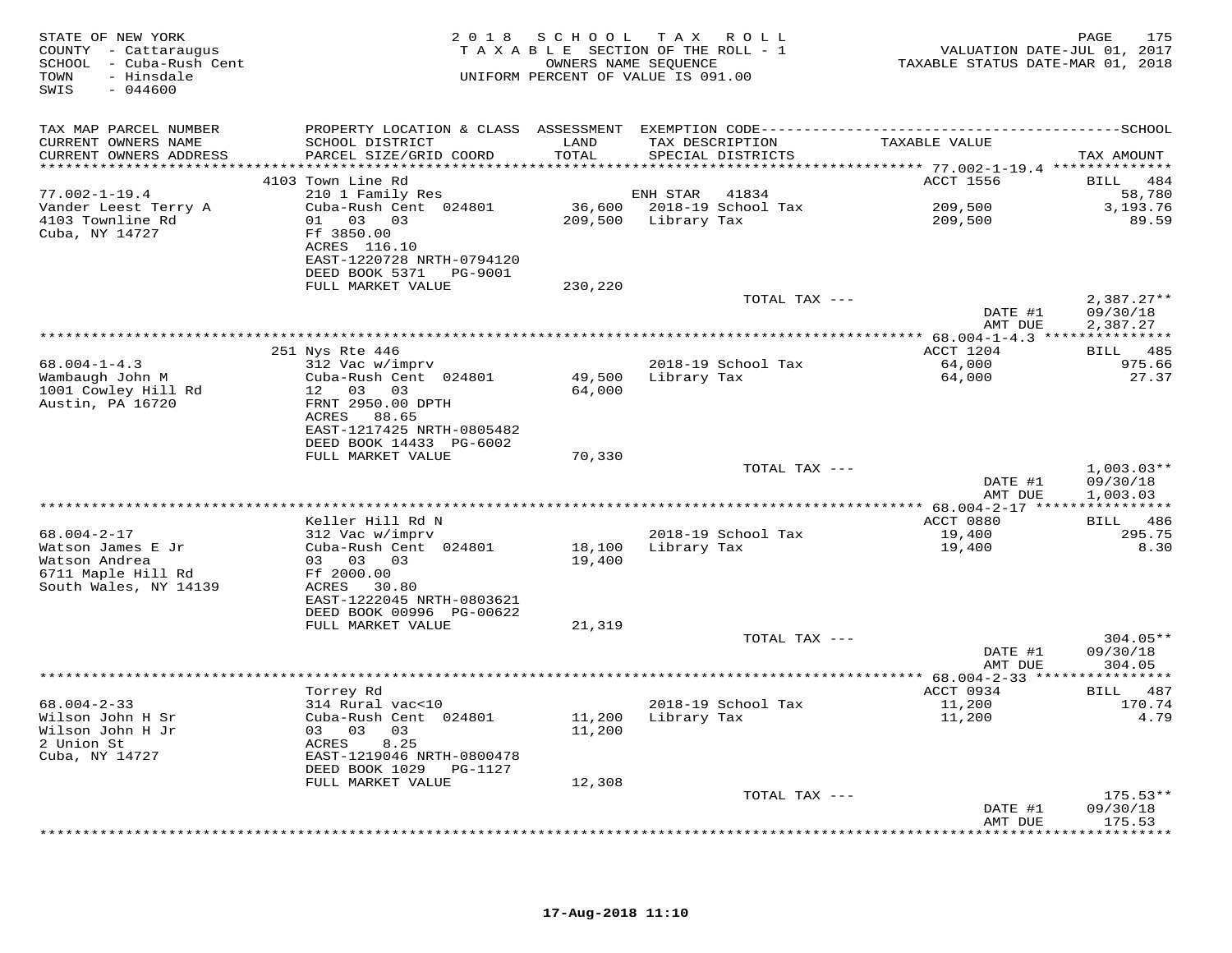| STATE OF NEW YORK<br>COUNTY - Cattaraugus<br>SCHOOL - Cuba-Rush Cent<br>- Hinsdale<br>TOWN<br>SWIS<br>$-044600$ |                                            | 2018 SCHOOL      | T A X<br>R O L L<br>TAXABLE SECTION OF THE ROLL - 1<br>OWNERS NAME SEQUENCE<br>UNIFORM PERCENT OF VALUE IS 091.00 | VALUATION DATE-JUL 01, 2017<br>TAXABLE STATUS DATE-MAR 01, 2018 | 176<br>PAGE               |
|-----------------------------------------------------------------------------------------------------------------|--------------------------------------------|------------------|-------------------------------------------------------------------------------------------------------------------|-----------------------------------------------------------------|---------------------------|
| TAX MAP PARCEL NUMBER                                                                                           |                                            |                  |                                                                                                                   |                                                                 |                           |
| CURRENT OWNERS NAME<br>CURRENT OWNERS ADDRESS                                                                   | SCHOOL DISTRICT<br>PARCEL SIZE/GRID COORD  | LAND<br>TOTAL    | TAX DESCRIPTION<br>SPECIAL DISTRICTS                                                                              | TAXABLE VALUE                                                   | TAX AMOUNT                |
| *******************                                                                                             |                                            | **********       |                                                                                                                   |                                                                 |                           |
| $68.004 - 2 - 34$                                                                                               | Torrey Rd (Off)<br>322 Rural vac>10        |                  | 2018-19 School Tax                                                                                                | ACCT 0800<br>21,200                                             | BILL<br>488<br>323.19     |
| Wilson John H Sr                                                                                                | Cuba-Rush Cent 024801                      | 21,200           | Library Tax                                                                                                       | 21,200                                                          | 9.07                      |
| Wilson John H Jr                                                                                                | 03<br>11<br>03                             | 21,200           |                                                                                                                   |                                                                 |                           |
| 2 Union St                                                                                                      | ACRES 46.55                                |                  |                                                                                                                   |                                                                 |                           |
| Cuba, NY 14727                                                                                                  | EAST-1217663 NRTH-0800548                  |                  |                                                                                                                   |                                                                 |                           |
|                                                                                                                 | DEED BOOK 1029<br>PG-1127                  |                  |                                                                                                                   |                                                                 |                           |
|                                                                                                                 | FULL MARKET VALUE                          | 23,297           | TOTAL TAX ---                                                                                                     |                                                                 | $332.26**$                |
|                                                                                                                 |                                            |                  |                                                                                                                   | DATE #1                                                         | 09/30/18                  |
|                                                                                                                 |                                            |                  |                                                                                                                   | AMT DUE                                                         | 332.26                    |
|                                                                                                                 |                                            |                  |                                                                                                                   |                                                                 |                           |
|                                                                                                                 | Keller Hill Rd N                           |                  |                                                                                                                   | ACCT 0935                                                       | 489<br>BILL               |
| $68.004 - 2 - 35$                                                                                               | 322 Rural vac>10                           |                  | 2018-19 School Tax                                                                                                | 22,000                                                          | 335.38                    |
| Wilson John H Sr<br>2 Union St                                                                                  | Cuba-Rush Cent 024801<br>11 03<br>03       | 22,000<br>22,000 | Library Tax                                                                                                       | 22,000                                                          | 9.41                      |
| Cuba, NY 14727                                                                                                  | FRNT 1260.00 DPTH                          |                  |                                                                                                                   |                                                                 |                           |
|                                                                                                                 | ACRES 50.37                                |                  |                                                                                                                   |                                                                 |                           |
|                                                                                                                 | EAST-1217957 NRTH-0801664                  |                  |                                                                                                                   |                                                                 |                           |
|                                                                                                                 | DEED BOOK 00974 PG-00944                   |                  |                                                                                                                   |                                                                 |                           |
|                                                                                                                 | FULL MARKET VALUE                          | 24,176           |                                                                                                                   |                                                                 |                           |
|                                                                                                                 |                                            |                  | TOTAL TAX ---                                                                                                     | DATE #1                                                         | $344.79**$<br>09/30/18    |
|                                                                                                                 |                                            |                  |                                                                                                                   | AMT DUE                                                         | 344.79                    |
|                                                                                                                 |                                            |                  |                                                                                                                   |                                                                 |                           |
|                                                                                                                 | 268 Nys Rte 446                            |                  |                                                                                                                   | ACCT 1206                                                       | BILL 490                  |
| $68.004 - 1 - 4.5$                                                                                              | 210 1 Family Res                           |                  | BAS STAR<br>41854                                                                                                 |                                                                 | 26,400                    |
| Wise David W                                                                                                    | Cuba-Rush Cent 024801                      | 22,100           | 2018-19 School Tax                                                                                                | 84,000                                                          | 1,280.55                  |
| Charlene L<br>268 Rte 446                                                                                       | 12 03<br>03<br>FRNT 987.00 DPTH            | 84,000           | Library Tax                                                                                                       | 84,000                                                          | 35.92                     |
| Cuba, NY 14727                                                                                                  | ACRES 20.15                                |                  |                                                                                                                   |                                                                 |                           |
|                                                                                                                 | EAST-1216851 NRTH-0807368                  |                  |                                                                                                                   |                                                                 |                           |
|                                                                                                                 | DEED BOOK 1008<br>PG-422                   |                  |                                                                                                                   |                                                                 |                           |
|                                                                                                                 | FULL MARKET VALUE                          | 92,308           |                                                                                                                   |                                                                 |                           |
|                                                                                                                 |                                            |                  | TOTAL TAX ---                                                                                                     |                                                                 | 914.01**                  |
|                                                                                                                 |                                            |                  |                                                                                                                   | DATE #1<br>AMT DUE                                              | 09/30/18<br>914.01        |
|                                                                                                                 |                                            |                  |                                                                                                                   |                                                                 |                           |
|                                                                                                                 | Keller Hill Rd N                           |                  |                                                                                                                   | ACCT 1601                                                       | BILL 491                  |
| $68.004 - 2 - 14.4$                                                                                             | 311 Res vac land                           |                  | 2018-19 School Tax                                                                                                | 8,200                                                           | 125.01                    |
| Wood William                                                                                                    | Cuba-Rush Cent 024801                      | 8,200            | Library Tax                                                                                                       | 8,200                                                           | 3.51                      |
| Wood Joan E                                                                                                     | 03 03<br>03                                | 8,200            |                                                                                                                   |                                                                 |                           |
| 662 Ruie Rd<br>North Tonawanda, NY 14120                                                                        | 3.05<br>ACRES<br>EAST-1219459 NRTH-0804014 |                  |                                                                                                                   |                                                                 |                           |
|                                                                                                                 | DEED BOOK 1030<br>PG-735                   |                  |                                                                                                                   |                                                                 |                           |
|                                                                                                                 | FULL MARKET VALUE                          | 9,011            |                                                                                                                   |                                                                 |                           |
|                                                                                                                 |                                            |                  | TOTAL TAX ---                                                                                                     |                                                                 | $128.52**$                |
|                                                                                                                 |                                            |                  |                                                                                                                   | DATE #1                                                         | 09/30/18                  |
|                                                                                                                 |                                            |                  |                                                                                                                   | AMT DUE                                                         | 128.52<br>* * * * * * * * |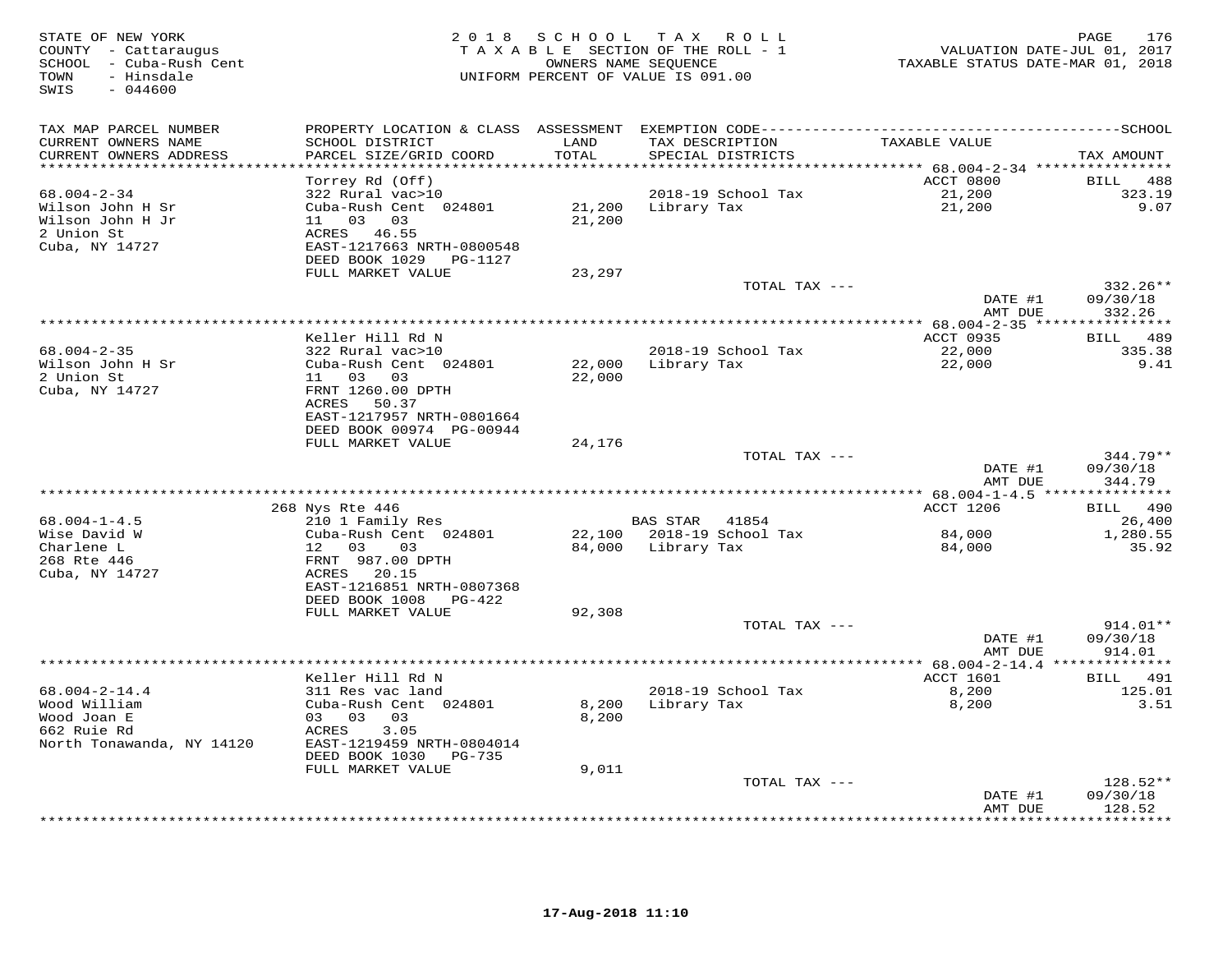| STATE OF NEW YORK<br>COUNTY - Cattaraugus<br>SCHOOL - Cuba-Rush Cent | 2 0 1 8<br>TAXABLE SECTION OF THE ROLL - 1                                                   | 177<br>PAGE<br>VALUATION DATE-JUL 01, 2017<br>TAXABLE STATUS DATE-MAR 01, 2018 |                                      |                                        |                    |
|----------------------------------------------------------------------|----------------------------------------------------------------------------------------------|--------------------------------------------------------------------------------|--------------------------------------|----------------------------------------|--------------------|
| - Hinsdale<br>TOWN<br>$-044600$<br>SWIS                              |                                                                                              |                                                                                | UNIFORM PERCENT OF VALUE IS 091.00   |                                        |                    |
| TAX MAP PARCEL NUMBER                                                | PROPERTY LOCATION & CLASS ASSESSMENT EXEMPTION CODE-----------------------------------SCHOOL |                                                                                |                                      |                                        |                    |
| CURRENT OWNERS NAME<br>CURRENT OWNERS ADDRESS                        | SCHOOL DISTRICT<br>PARCEL SIZE/GRID COORD                                                    | LAND<br>TOTAL                                                                  | TAX DESCRIPTION<br>SPECIAL DISTRICTS | TAXABLE VALUE                          | TAX AMOUNT         |
|                                                                      |                                                                                              |                                                                                |                                      |                                        |                    |
|                                                                      | Keller Hill Rd N                                                                             |                                                                                |                                      | ACCT 0613                              | BILL 492           |
| $68.004 - 2 - 14.1$                                                  | 311 Res vac land                                                                             |                                                                                | 2018-19 School Tax                   | 13,400                                 | 204.28             |
| WOOD WILLIAM J.                                                      | Cuba-Rush Cent 024801                                                                        | 13,400                                                                         | Library Tax                          | 13,400                                 | 5.73               |
| WOOD ANGELA M.                                                       | 03 03 03                                                                                     | 13,400                                                                         |                                      |                                        |                    |
| 4526 Candlewood Dr                                                   | ACRES 13.68                                                                                  |                                                                                |                                      |                                        |                    |
| Lockport, NY 14094                                                   | EAST-1219477 NRTH-0803331<br>DEED BOOK 29360 PG-2001                                         |                                                                                |                                      |                                        |                    |
| PRIOR OWNER ON 3/01/2018<br>Wood William S                           | FULL MARKET VALUE                                                                            | 14,725                                                                         |                                      |                                        |                    |
|                                                                      |                                                                                              |                                                                                | TOTAL TAX ---                        |                                        | $210.01**$         |
|                                                                      |                                                                                              |                                                                                |                                      | DATE #1<br>AMT DUE                     | 09/30/18<br>210.01 |
|                                                                      |                                                                                              |                                                                                |                                      | ** 68.004-2-14.5 ***************       |                    |
|                                                                      | Keller Hill Rd N                                                                             |                                                                                |                                      | ACCT 1656                              | 493<br><b>BILL</b> |
| $68.004 - 2 - 14.5$                                                  | 311 Res vac land                                                                             |                                                                                | 2018-19 School Tax                   | 8,500                                  | 129.58             |
| Wood William S<br>Wood Joan E                                        | Cuba-Rush Cent 024801<br>03 03<br>03                                                         | 8,500<br>8,500                                                                 | Library Tax                          | 8,500                                  | 3.63               |
| 662 Ruie Rd                                                          | 3.32<br>ACRES                                                                                |                                                                                |                                      |                                        |                    |
| N. Tonawanda, NY 14120                                               | EAST-1218977 NRTH-0804016                                                                    |                                                                                |                                      |                                        |                    |
|                                                                      | DEED BOOK 8358<br>PG-2001                                                                    |                                                                                |                                      |                                        |                    |
|                                                                      | FULL MARKET VALUE                                                                            | 9,341                                                                          |                                      |                                        |                    |
|                                                                      |                                                                                              |                                                                                | TOTAL TAX ---                        |                                        | $133.21**$         |
|                                                                      |                                                                                              |                                                                                |                                      | DATE #1                                | 09/30/18           |
|                                                                      |                                                                                              |                                                                                |                                      | AMT DUE                                | 133.21             |
|                                                                      |                                                                                              |                                                                                |                                      | ** $68.004 - 2 - 32$ ***************** |                    |
|                                                                      | Torrey Rd                                                                                    |                                                                                |                                      | ACCT 0889                              | BILL 494           |
| $68.004 - 2 - 32$                                                    | 260 Seasonal res                                                                             |                                                                                | 2018-19 School Tax                   | 37,700                                 | 574.72             |
| Zoll Marjorie A                                                      | Cuba-Rush Cent 024801                                                                        | 13,400                                                                         | Library Tax                          | 37,700                                 | 16.12              |
| 9033 Buffalo St<br>PO Box 32                                         | 03 03 03                                                                                     | 37,700                                                                         |                                      |                                        |                    |
| Rushford, NY 14777                                                   | incl. 68.004-2-31<br>FRNT 440.00 DPTH                                                        |                                                                                |                                      |                                        |                    |
|                                                                      | ACRES<br>13.82                                                                               |                                                                                |                                      |                                        |                    |
|                                                                      | EAST-1219724 NRTH-8000551                                                                    |                                                                                |                                      |                                        |                    |
|                                                                      | DEED BOOK 891<br>PG-01130                                                                    |                                                                                |                                      |                                        |                    |
|                                                                      | FULL MARKET VALUE                                                                            | 41,429                                                                         |                                      |                                        |                    |
|                                                                      |                                                                                              |                                                                                | TOTAL TAX $---$                      |                                        | 590.84**           |
|                                                                      |                                                                                              |                                                                                |                                      | DATE #1                                | 09/30/18           |
|                                                                      |                                                                                              |                                                                                |                                      | AMT DUE                                | 590.84             |
|                                                                      | **********************************                                                           |                                                                                |                                      | *******************************        |                    |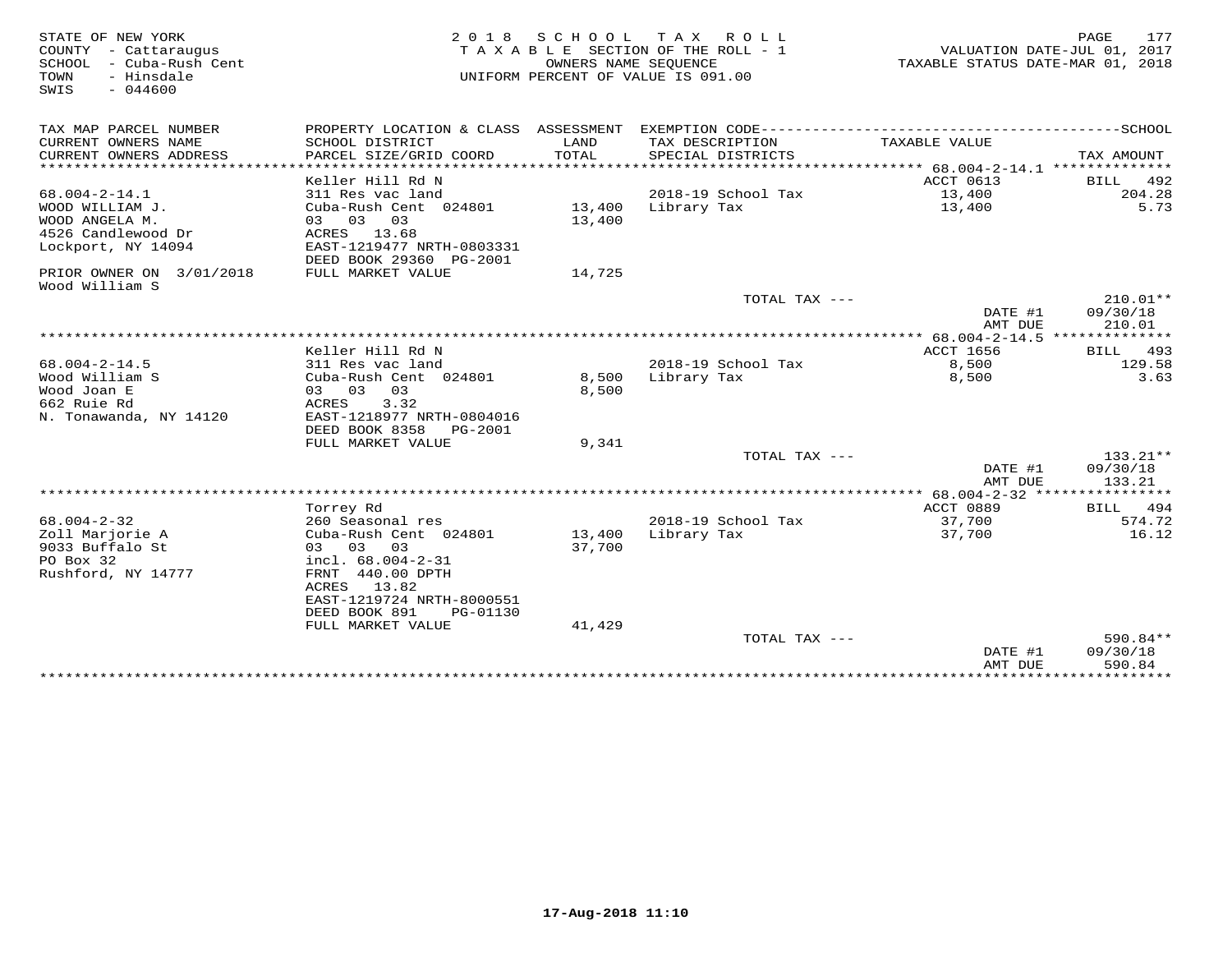|      | STATE OF NEW YORK       | 2018 SCHOOL TAX ROLL            |  |                                  |                        | PAGE | 178 |
|------|-------------------------|---------------------------------|--|----------------------------------|------------------------|------|-----|
|      | COUNTY - Cattaraugus    | TAXABLE SECTION OF THE ROLL - 1 |  | VALUATION DATE-JUL 01, 2017      |                        |      |     |
|      | SCHOOL - Cuba-Rush Cent |                                 |  | TAXABLE STATUS DATE-MAR 01, 2018 |                        |      |     |
|      | TOWN - Hinsdale         |                                 |  |                                  | RPS155/V04/L015        |      |     |
| SWIS | - 044600                |                                 |  |                                  | CURRENT DATE 8/17/2018 |      |     |
|      |                         |                                 |  |                                  |                        |      |     |

## ROLL SUB SECTION - - TOTALS

### \*\*\* S P E C I A L D I S T R I C T S U M M A R Y \*\*\*

|      |                      | ----           | <b>FYTFNSION</b><br>- 75 | <b>FNC</b>     | ᅺᅜᄓ                      | SXEMPT | $\Delta$<br>.                  | $m \wedge m \wedge n$ |
|------|----------------------|----------------|--------------------------|----------------|--------------------------|--------|--------------------------------|-----------------------|
| CODE | <b>NTAMT</b><br>⊥∙⊥⊥ | D.ODT.<br>PARL | $m \tau \tau m$<br>.     | T T T<br>ALUF: | , <del>,</del> , , , , , | MOUN.  | , 77 T TT <del>D</del><br>ALUE | TAX                   |

#### NO SPECIAL DISTRICTS AT THIS LEVEL

\*\*\* S C H O O L D I S T R I C T S U M M A R Y \*\*\*

| CODE   | DISTRICT NAME                    | TOTAL<br>PARCELS | ASSESSED<br>LAND | ASSESSED<br>TOTAL | EXEMPT<br>AMOUNT | TOTAL<br>TAXABLE |            |
|--------|----------------------------------|------------------|------------------|-------------------|------------------|------------------|------------|
|        |                                  |                  |                  |                   | STAR AMOUNT      | STAR TAXABLE     | TOTAL TAX  |
|        | Cuba-Rush Cent                   | 86               | 1694,200         | 3154,200          | 105,665          | 3,048,535        |            |
| 024801 |                                  |                  |                  |                   | 677,200          | 2,371,335        | 37, 453.94 |
|        | SUB-TOTAL                        | 86               | 1694,200         | 3154,200          | 105,665          | 3,048,535        |            |
|        | $S \cup B - T \cup T A L (CONT)$ |                  |                  |                   | 677,200          | 2,371,335        | 37, 453.94 |
|        | TOTAL                            | 86               | 1694,200         | 3154,200          | 105,665          | 3,048,535        |            |
|        | T O T A L (CONT)                 |                  |                  |                   | 677,200          | 2,371,335        | 37, 453.94 |

## \*\*\* S Y S T E M C O D E S S U M M A R Y \*\*\*

## NO SYSTEM EXEMPTIONS AT THIS LEVEL

#### \*\*\* E X E M P T I O N S U M M A R Y \*\*\*

| CODE  | DESCRIPTION     | TOTAL<br>PARCELS | SCHOOL  |
|-------|-----------------|------------------|---------|
| 41800 | AGED C/T/S      | q                | 105,665 |
| 41834 | ENH STAR        |                  | 413,600 |
| 41854 | <b>BAS STAR</b> | 10               | 263,600 |
|       | TOTAL           | 21               | 782,865 |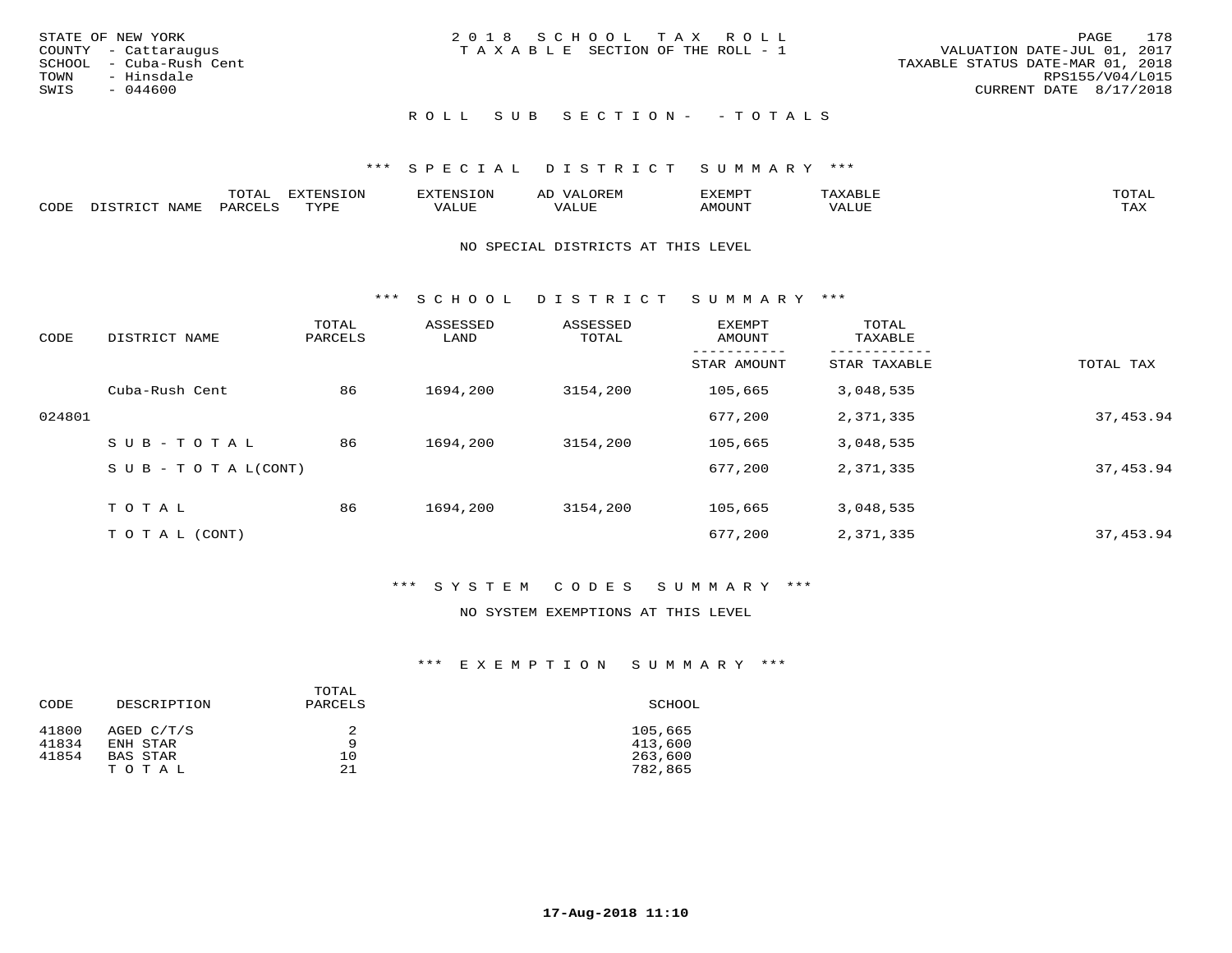| STATE OF NEW YORK |                  |
|-------------------|------------------|
| COUNTY            | - Cattaraugus    |
| SCHOOL            | - Cuba-Rush Cent |
| TOWN              | - Hinsdale       |
| SWIS              | $-044600$        |
|                   |                  |

STATE OF NEW YORK 2 0 1 8 S C H O O L T A X R O L L PAGE 179TAXABLE SECTION OF THE ROLL - 1

## ROLL SUB SECTION - - TOTALS

| ROLL<br>SEC | DESCRIPTION        | TOTAL<br>PARCELS | ASSESSED<br>LAND | ASSESSED<br>TOTAL | EXEMPT<br><b>AMOUNT</b> | TOTAL<br>TAXABLE |      | TOTAL<br>TAX |
|-------------|--------------------|------------------|------------------|-------------------|-------------------------|------------------|------|--------------|
|             |                    |                  |                  |                   |                         | ------------     | TAX  |              |
|             |                    |                  |                  |                   | STAR AMOUNT             | STAR TAXABLE     | RATE |              |
|             | 2018-19 School Tax |                  | 1694,200         | 3154,200          | 105,665                 | 3,048,535        |      |              |
|             |                    |                  |                  |                   | 677,200                 | 2,371,335        |      | 36,150.27    |
|             | Library Tax        |                  | 1694,200         | 3154,200          | 105,665                 | 3,048,535        |      |              |
|             |                    |                  |                  |                   |                         | 3,048,535        |      | 1,303.67     |
|             | SPEC DIST TAXES    |                  |                  |                   |                         |                  |      |              |
|             | TAXABLE            | 86               |                  |                   |                         |                  |      | 37,453.94    |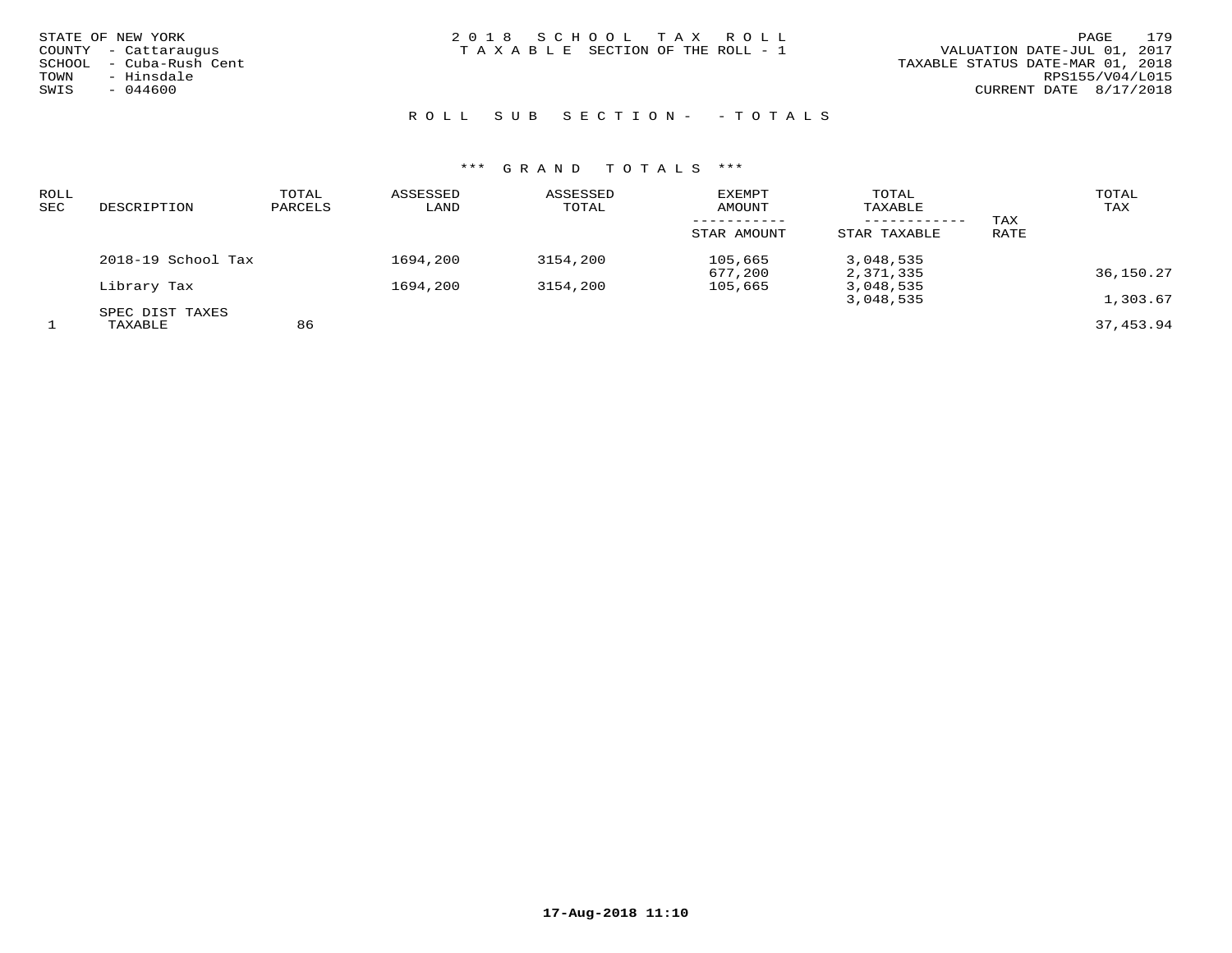|      | STATE OF NEW YORK       | 2018 SCHOOL TAX ROLL            |  |  |                                  |                        | PAGE | 180 |
|------|-------------------------|---------------------------------|--|--|----------------------------------|------------------------|------|-----|
|      | COUNTY - Cattaraugus    | TAXABLE SECTION OF THE ROLL - 1 |  |  | VALUATION DATE-JUL 01, 2017      |                        |      |     |
|      | SCHOOL - Cuba-Rush Cent |                                 |  |  | TAXABLE STATUS DATE-MAR 01, 2018 |                        |      |     |
| TOWN | - Hinsdale              |                                 |  |  |                                  | RPS155/V04/L015        |      |     |
| SWIS | - 044600                |                                 |  |  |                                  | CURRENT DATE 8/17/2018 |      |     |
|      |                         |                                 |  |  |                                  |                        |      |     |

## ROLL SECTION TOTALS

#### \*\*\* S P E C I A L D I S T R I C T S U M M A R Y \*\*\*

|      |                  | momm <sup>.</sup><br>TOTAT | <b>ELIMENT OF ONT</b><br>T OTA | <b>FINS</b> | OREM                     | CXEMPT        | $max$ is $max$ $n$       | $m \wedge m \wedge n$ |
|------|------------------|----------------------------|--------------------------------|-------------|--------------------------|---------------|--------------------------|-----------------------|
| CODE | NAME<br>DISTRICT | PARCELS                    | TVDF<br>.                      | 7ALUE.      | . <del>.</del><br>. ALUF | <b>AMOUNT</b> | * * * * * * * *<br>'ALUL | <b>TAY</b><br>⊥⇔∆     |

#### NO SPECIAL DISTRICTS AT THIS LEVEL

\*\*\* S C H O O L D I S T R I C T S U M M A R Y \*\*\*

| CODE   | DISTRICT NAME                    | TOTAL<br>PARCELS | ASSESSED<br>LAND | ASSESSED<br>TOTAL | EXEMPT<br>AMOUNT | TOTAL<br>TAXABLE |            |
|--------|----------------------------------|------------------|------------------|-------------------|------------------|------------------|------------|
|        |                                  |                  |                  |                   | STAR AMOUNT      | STAR TAXABLE     | TOTAL TAX  |
|        | Cuba-Rush Cent                   | 86               | 1694,200         | 3154,200          | 105,665          | 3,048,535        |            |
| 024801 |                                  |                  |                  |                   | 677,200          | 2,371,335        | 37, 453.94 |
|        | SUB-TOTAL                        | 86               | 1694,200         | 3154,200          | 105,665          | 3,048,535        |            |
|        | $S \cup B - T \cup T A L (CONT)$ |                  |                  |                   | 677,200          | 2,371,335        | 37, 453.94 |
|        | TOTAL                            | 86               | 1694,200         | 3154,200          | 105,665          | 3,048,535        |            |
|        |                                  |                  |                  |                   |                  |                  |            |
|        | T O T A L (CONT)                 |                  |                  |                   | 677,200          | 2,371,335        | 37, 453.94 |

## \*\*\* S Y S T E M C O D E S S U M M A R Y \*\*\*

## NO SYSTEM EXEMPTIONS AT THIS LEVEL

#### \*\*\* E X E M P T I O N S U M M A R Y \*\*\*

| CODE           | DESCRIPTION            | TOTAL<br>PARCELS | SCHOOL             |  |  |
|----------------|------------------------|------------------|--------------------|--|--|
| 41800<br>41834 | AGED C/T/S<br>ENH STAR | Q                | 105,665<br>413,600 |  |  |
| 41854          | BAS STAR               | 10               | 263,600            |  |  |
|                | TOTAL                  | 21               | 782,865            |  |  |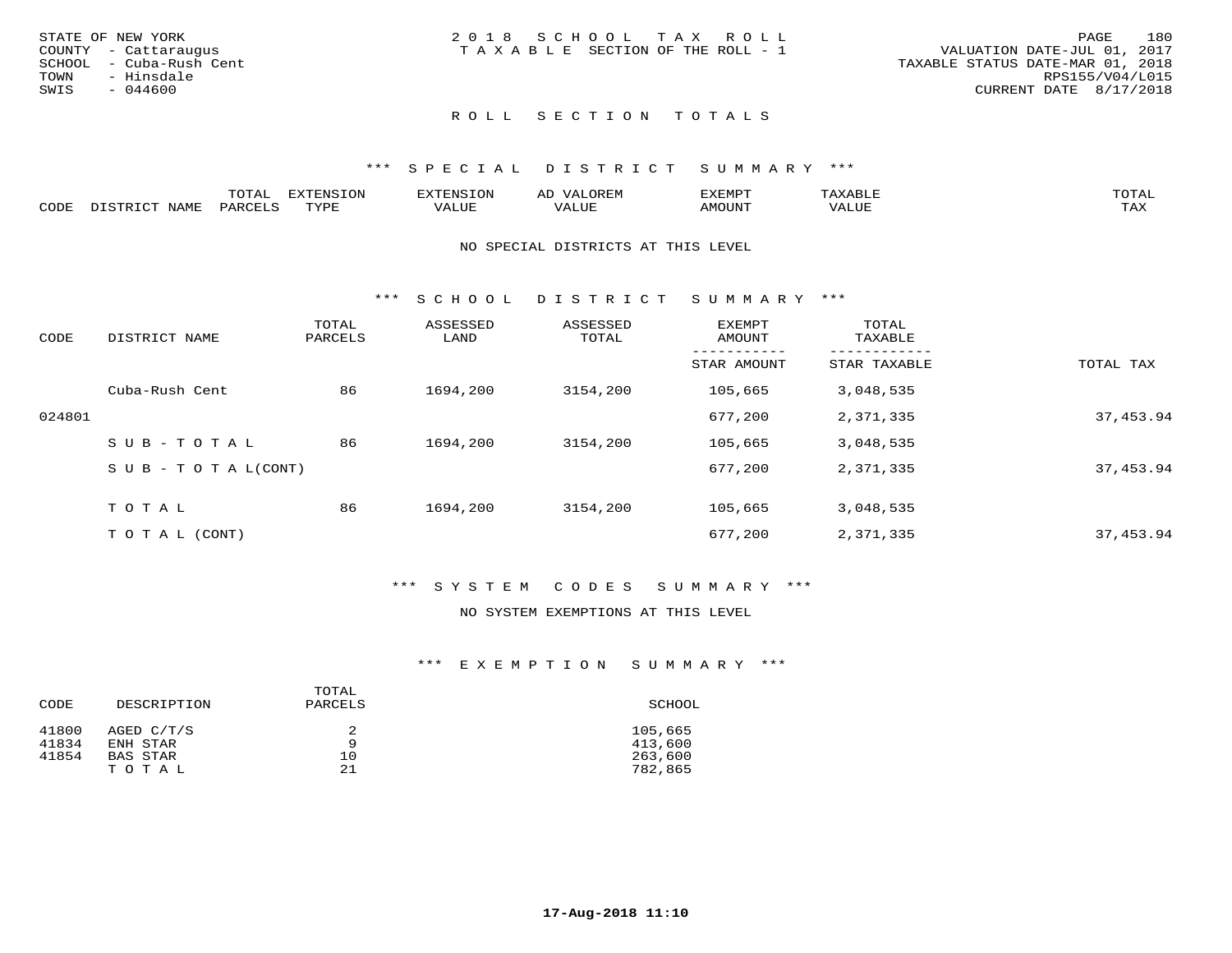| STATE OF NEW YORK<br>COUNTY - Cattaraugus<br>- Cuba-Rush Cent<br>SCHOOL<br>- Hinsdale<br>TOWN | 2018 SCHOOL TAX ROLL<br>TAXABLE SECTION OF THE ROLL - 1 | 181<br>PAGE<br>VALUATION DATE-JUL 01, 2017<br>TAXABLE STATUS DATE-MAR 01, 2018<br>RPS155/V04/L015 |
|-----------------------------------------------------------------------------------------------|---------------------------------------------------------|---------------------------------------------------------------------------------------------------|
| SWIS<br>$-044600$                                                                             |                                                         | CURRENT DATE 8/17/2018                                                                            |
|                                                                                               |                                                         |                                                                                                   |

# ROLL SECTION TOTALS

| ROLL<br>SEC | DESCRIPTION        | TOTAL<br>PARCELS | ASSESSED<br>LAND | ASSESSED<br>TOTAL | <b>EXEMPT</b><br>AMOUNT | TOTAL<br>TAXABLE |      | TOTAL<br>TAX |
|-------------|--------------------|------------------|------------------|-------------------|-------------------------|------------------|------|--------------|
|             |                    |                  |                  |                   |                         | ------------     | TAX  |              |
|             |                    |                  |                  |                   | STAR AMOUNT             | STAR TAXABLE     | RATE |              |
|             | 2018-19 School Tax |                  | 1694,200         | 3154,200          | 105,665                 | 3,048,535        |      |              |
|             |                    |                  |                  |                   | 677,200                 | 2,371,335        |      | 36,150.27    |
|             | Library Tax        |                  | 1694,200         | 3154,200          | 105,665                 | 3,048,535        |      |              |
|             |                    |                  |                  |                   |                         | 3,048,535        |      | 1,303.67     |
|             | SPEC DIST TAXES    |                  |                  |                   |                         |                  |      |              |
|             | TAXABLE            | 86               |                  |                   |                         |                  |      | 37, 453, 94  |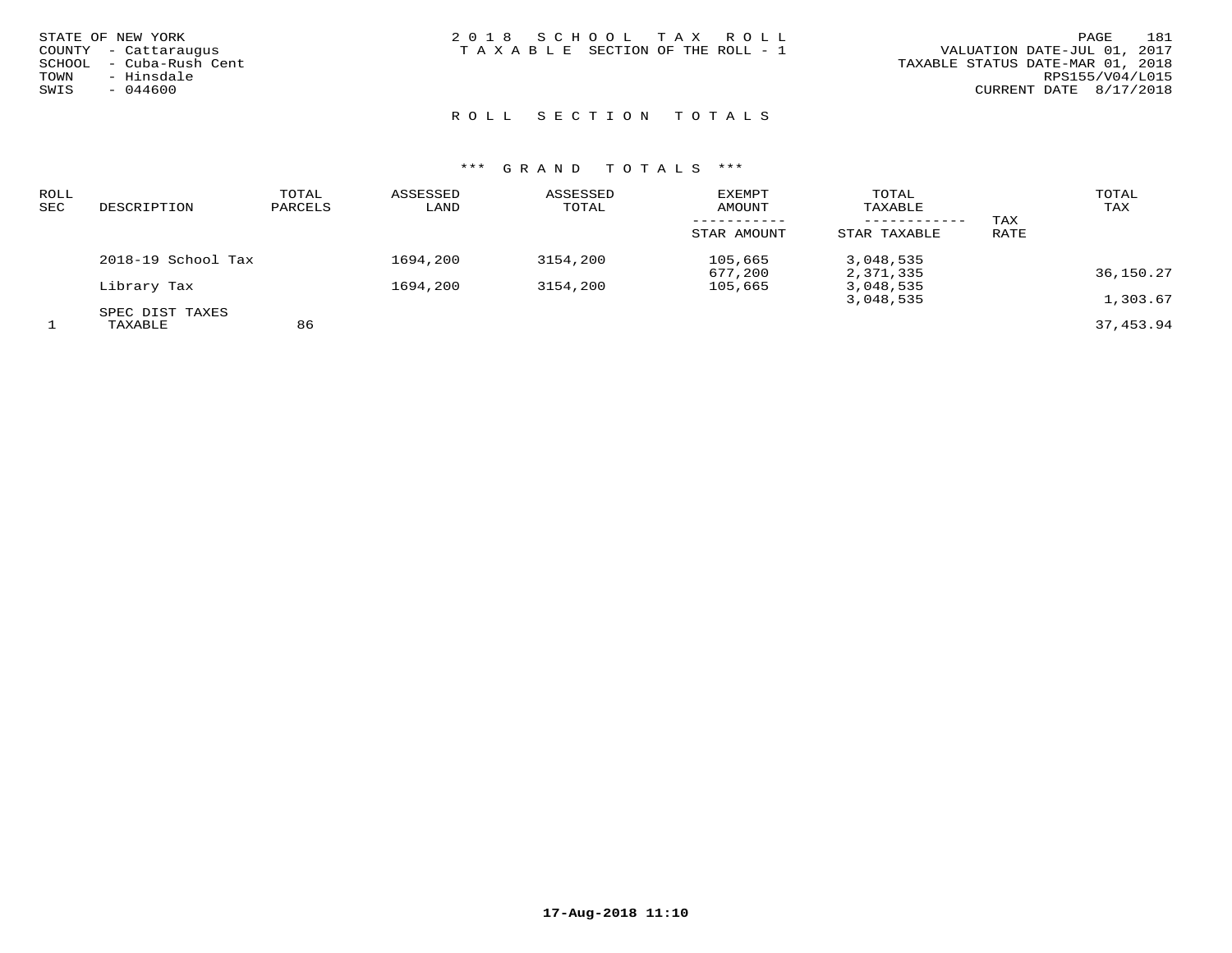| STATE OF NEW YORK<br>COUNTY<br>- Cattaraugus<br>SCHOOL<br>- Cuba-Rush Cent<br>- Hinsdale<br>TOWN<br>$-044600$<br>SWIS | 2 0 1 8                                | SCHOOL<br>OWNERS NAME SEQUENCE | T A X<br>R O L L<br>SPECIAL FRANCHISE SECTION OF THE ROLL - 5<br>UNIFORM PERCENT OF VALUE IS 091.00 | VALUATION DATE-JUL 01,<br>TAXABLE STATUS DATE-MAR 01, | 182<br>PAGE<br>2017<br>2018 |
|-----------------------------------------------------------------------------------------------------------------------|----------------------------------------|--------------------------------|-----------------------------------------------------------------------------------------------------|-------------------------------------------------------|-----------------------------|
| TAX MAP PARCEL NUMBER                                                                                                 | PROPERTY LOCATION & CLASS              | ASSESSMENT                     | EXEMPTION CODE------                                                                                |                                                       | --------------SCHOOL        |
| CURRENT OWNERS NAME                                                                                                   | SCHOOL DISTRICT                        | LAND                           | TAX DESCRIPTION                                                                                     | TAXABLE VALUE                                         |                             |
| CURRENT OWNERS ADDRESS                                                                                                | PARCEL SIZE/GRID COORD                 | TOTAL                          | SPECIAL DISTRICTS                                                                                   |                                                       | TAX AMOUNT                  |
|                                                                                                                       |                                        |                                |                                                                                                     | $***$ 546.000-9901-132.350/188 ***                    |                             |
|                                                                                                                       | Special Franchise                      |                                |                                                                                                     | ACCT 1118                                             | 495<br>BILL                 |
| 546.000-9901-132.350/188                                                                                              | 861 Elec & gas                         |                                | 2018-19 School Tax                                                                                  | 126,537                                               | 1,929.02                    |
| Niagara Mohawk Power Corp                                                                                             | Cuba-Rush Cent 024801                  | $\Omega$                       | Library Tax                                                                                         | 126,537                                               | 54.11                       |
| Real Estate Tax Dept<br>300 Erie Blyd West                                                                            | Town Of Hinsdale<br>.14% Cuba/rushford | 126,537                        |                                                                                                     |                                                       |                             |
| Syracuse, NY 13202                                                                                                    | 0.01<br>ACRES                          |                                |                                                                                                     |                                                       |                             |
|                                                                                                                       | FULL MARKET VALUE                      | 139,052                        |                                                                                                     |                                                       |                             |
|                                                                                                                       |                                        |                                | TOTAL TAX ---                                                                                       |                                                       | $1,983.13**$                |
|                                                                                                                       |                                        |                                |                                                                                                     | DATE #1                                               | 09/30/18                    |
|                                                                                                                       |                                        |                                |                                                                                                     | AMT DUE                                               | 1,983.13                    |
|                                                                                                                       |                                        |                                |                                                                                                     | 546.000-9901-631.900/188 ***                          |                             |
|                                                                                                                       | Special Franchise                      |                                |                                                                                                     | ACCT 1117                                             | BILL<br>496                 |
| 546.000-9901-631.900/188                                                                                              | 866 Telephone                          |                                | 2018-19 School Tax                                                                                  | 34,769                                                | 530.04                      |
| Verizon Communications, Inc.                                                                                          | Cuba-Rush Cent 024801                  | 0                              | Library Tax                                                                                         | 34,769                                                | 14.87                       |
| Duff & Phelps                                                                                                         | Town Of Hinsdale                       | 34,769                         |                                                                                                     |                                                       |                             |
| PO Box 2749                                                                                                           | Cuba/rushford                          |                                |                                                                                                     |                                                       |                             |
| Addison, TX 75001                                                                                                     | .25%                                   |                                |                                                                                                     |                                                       |                             |
|                                                                                                                       | ACRES<br>0.01                          |                                |                                                                                                     |                                                       |                             |
|                                                                                                                       | FULL MARKET VALUE                      | 38,208                         | TOTAL TAX ---                                                                                       |                                                       | 544.91**                    |
|                                                                                                                       |                                        |                                |                                                                                                     | DATE #1                                               | 09/30/18                    |
|                                                                                                                       |                                        |                                |                                                                                                     | AMT DUE                                               | 544.91                      |
|                                                                                                                       |                                        |                                |                                                                                                     |                                                       | ********                    |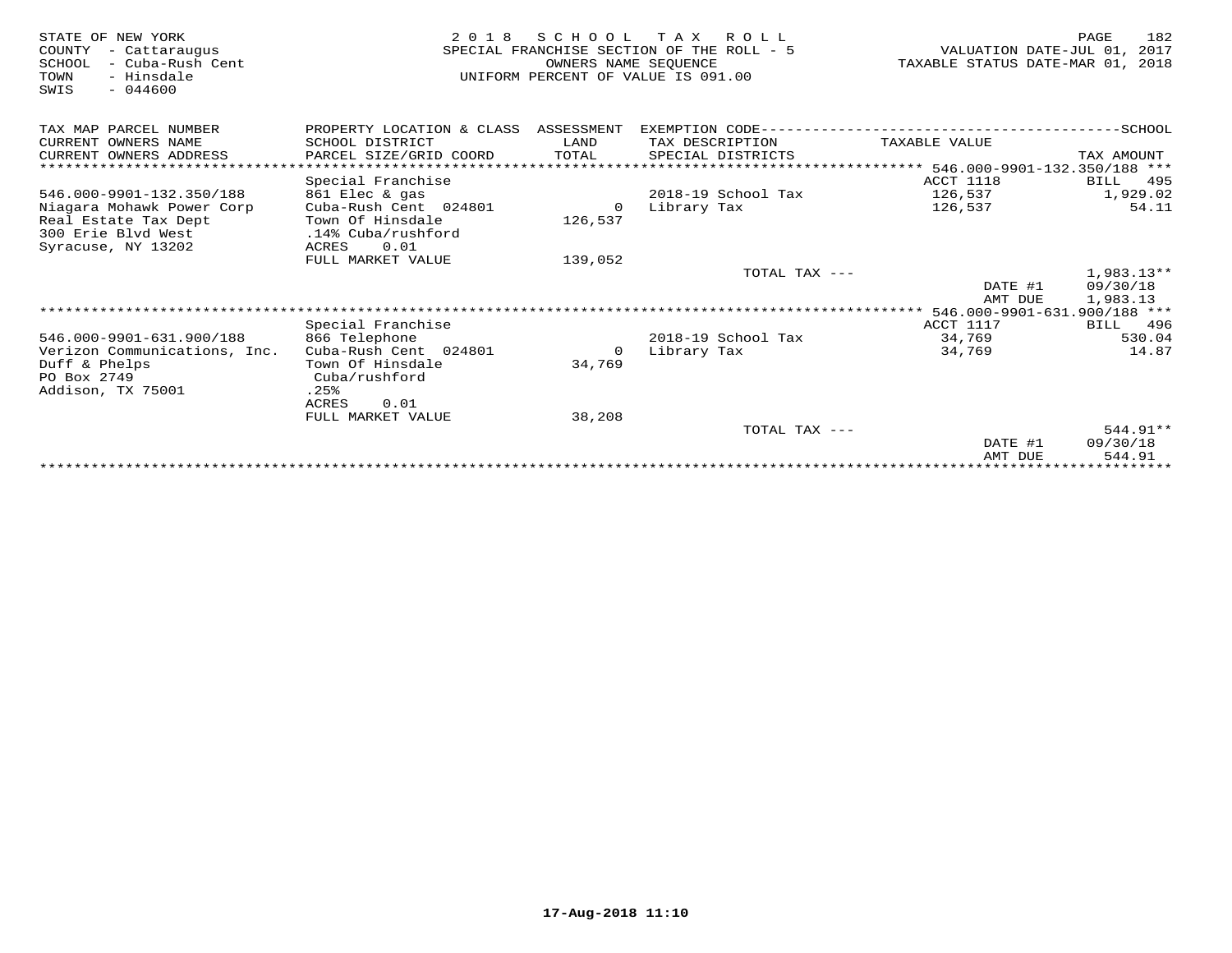| STATE OF NEW YORK<br>COUNTY - Cattaraugus<br>SCHOOL - Cuba-Rush Cent<br>TOWN - Hinsdale<br>SWIS<br>- 044600 | 2018 SCHOOL TAX ROLL<br>SPECIAL FRANCHISE SECTION OF THE ROLL - 5 | 183<br>PAGE<br>VALUATION DATE-JUL 01, 2017<br>TAXABLE STATUS DATE-MAR 01, 2018<br>RPS155/V04/L015<br>CURRENT DATE 8/17/2018 |
|-------------------------------------------------------------------------------------------------------------|-------------------------------------------------------------------|-----------------------------------------------------------------------------------------------------------------------------|
|                                                                                                             | ROLL SUB SECTION- - TOTALS                                        |                                                                                                                             |

|      |         | m^m*<br><u>UIAI</u> | . v  | <b>FNC</b> |                   | :XEMPT | ∸<br>. | mom <sub>n</sub> |
|------|---------|---------------------|------|------------|-------------------|--------|--------|------------------|
| CODE | NT A MT | PARL                | mynn | 'ALUE      | $- - - -$<br>ALUP | MOUN.  | 'ALUE  | TAX              |

#### NO SPECIAL DISTRICTS AT THIS LEVEL

\*\*\* S C H O O L D I S T R I C T S U M M A R Y \*\*\*

| CODE   | DISTRICT NAME                    | TOTAL<br>PARCELS | ASSESSED<br>LAND | ASSESSED<br>TOTAL | EXEMPT<br>AMOUNT | TOTAL<br>TAXABLE |           |
|--------|----------------------------------|------------------|------------------|-------------------|------------------|------------------|-----------|
|        |                                  |                  |                  |                   | STAR AMOUNT      | STAR TAXABLE     | TOTAL TAX |
|        | Cuba-Rush Cent                   | 2                |                  | 161,306           |                  | 161,306          |           |
| 024801 |                                  |                  |                  |                   |                  | 161,306          | 2,528.04  |
|        | SUB-TOTAL                        | 2                |                  | 161,306           |                  | 161,306          |           |
|        | $S \cup B - T \cup T A L (CONT)$ |                  |                  |                   |                  | 161,306          | 2,528.04  |
|        | T O T A L                        | 2                |                  | 161,306           |                  | 161,306          |           |
|        | T O T A L (CONT)                 |                  |                  |                   |                  | 161,306          | 2,528.04  |

### \*\*\* S Y S T E M C O D E S S U M M A R Y \*\*\*

NO SYSTEM EXEMPTIONS AT THIS LEVEL

\*\*\* E X E M P T I O N S U M M A R Y \*\*\*

NO EXEMPTIONS AT THIS LEVEL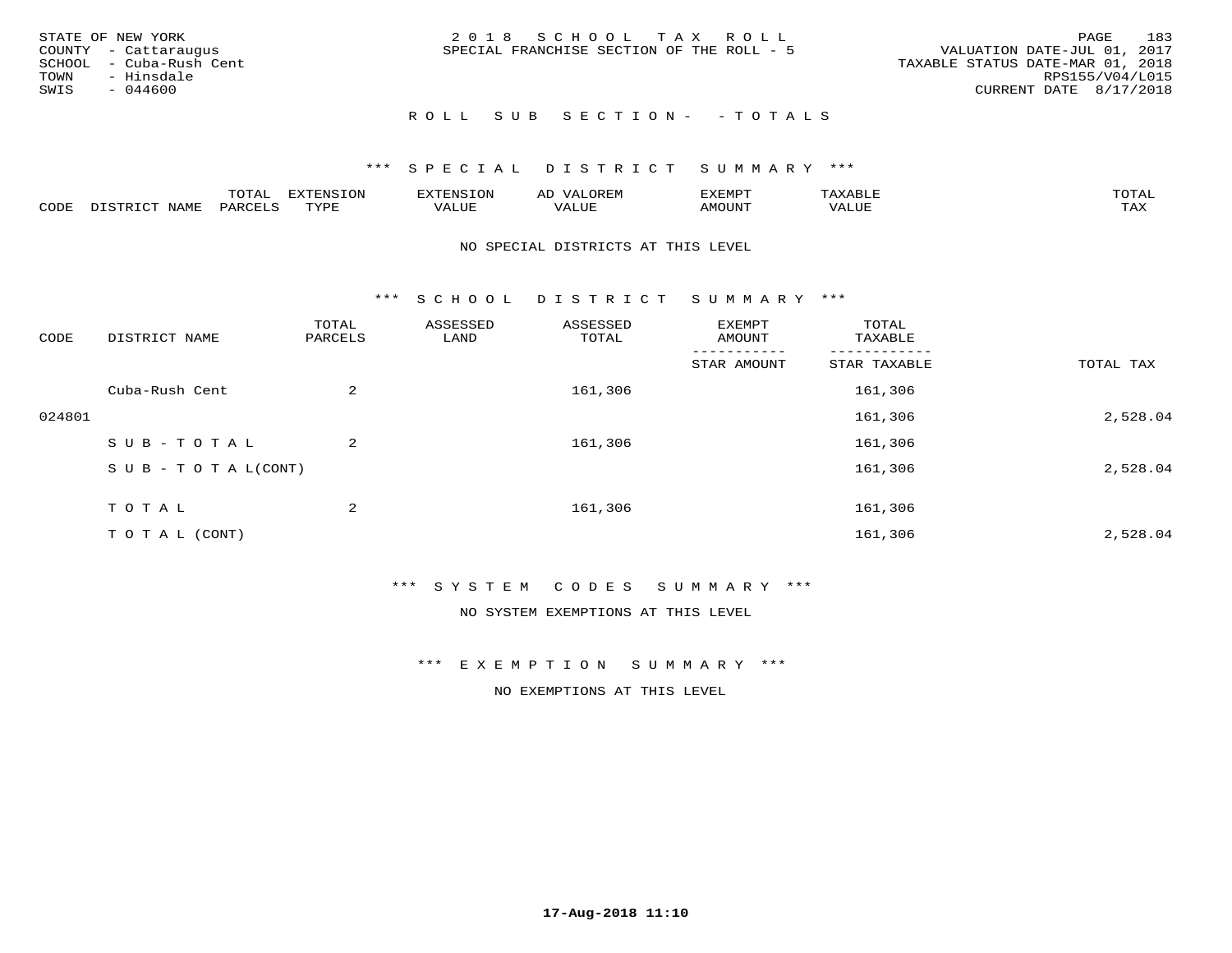| STATE OF NEW YORK<br>COUNTY - Cattaraugus<br>SCHOOL - Cuba-Rush Cent<br>- Hinsdale<br>TOWN<br>$-044600$<br>SWIS | 2018 SCHOOL TAX ROLL<br>SPECIAL FRANCHISE SECTION OF THE ROLL - 5 | 184<br><b>PAGE</b><br>VALUATION DATE-JUL 01, 2017<br>TAXABLE STATUS DATE-MAR 01, 2018<br>RPS155/V04/L015<br>CURRENT DATE 8/17/2018 |
|-----------------------------------------------------------------------------------------------------------------|-------------------------------------------------------------------|------------------------------------------------------------------------------------------------------------------------------------|
|                                                                                                                 |                                                                   |                                                                                                                                    |

# R O L L S U B S E C T I O N - - T O T A L S

| ROLL |                    | TOTAL   | ASSESSED | ASSESSED | <b>EXEMPT</b> | TOTAL        |      | TOTAL    |
|------|--------------------|---------|----------|----------|---------------|--------------|------|----------|
| SEC  | DESCRIPTION        | PARCELS | LAND     | TOTAL    | AMOUNT        | TAXABLE      |      | TAX      |
|      |                    |         |          |          |               | ------------ | TAX  |          |
|      |                    |         |          |          | STAR AMOUNT   | STAR TAXABLE | RATE |          |
|      | 2018-19 School Tax |         |          | 161,306  |               | 161,306      |      |          |
|      |                    |         |          |          |               | 161,306      |      | 2,459.06 |
|      | Library Tax        |         |          | 161,306  |               | 161,306      |      |          |
|      |                    |         |          |          |               | 161,306      |      | 68.98    |
|      | SPEC DIST TAXES    |         |          |          |               |              |      |          |
|      | SPECIAL FRANCHISE  |         |          |          |               |              |      | 2,528.04 |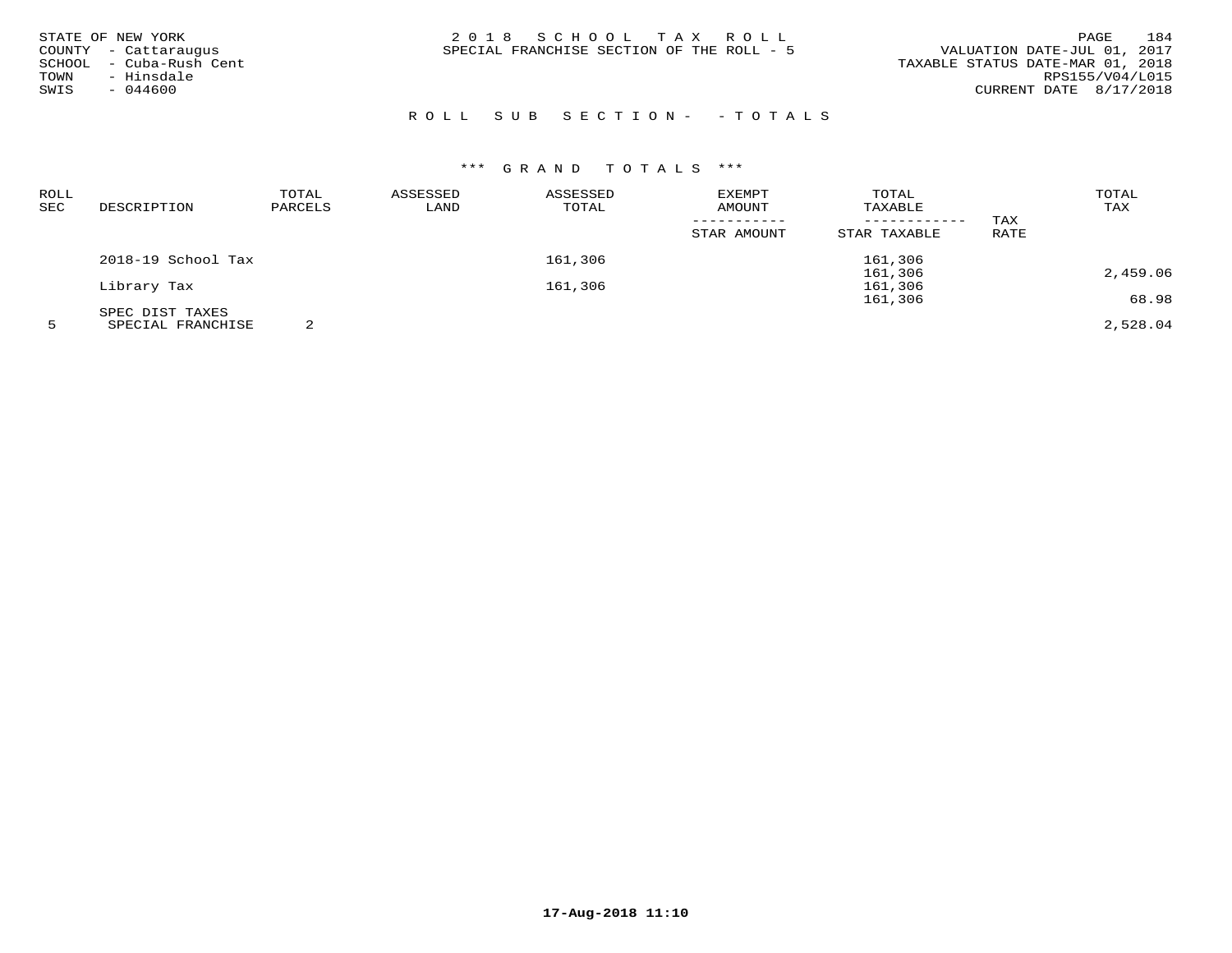|      | STATE OF NEW YORK       | 2018 SCHOOL TAX ROLL                      | 185<br>PAGE                      |
|------|-------------------------|-------------------------------------------|----------------------------------|
|      | COUNTY - Cattaraugus    | SPECIAL FRANCHISE SECTION OF THE ROLL - 5 | VALUATION DATE-JUL 01, 2017      |
|      | SCHOOL - Cuba-Rush Cent |                                           | TAXABLE STATUS DATE-MAR 01, 2018 |
| TOWN | - Hinsdale              |                                           | RPS155/V04/L015                  |
| SWIS | - 044600                |                                           | CURRENT DATE 8/17/2018           |
|      |                         |                                           |                                  |

# ROLL SECTION TOTALS

#### \*\*\* S P E C I A L D I S T R I C T S U M M A R Y \*\*\*

|      |                   | mom n | <b>DIZPOIATO TOM</b><br>.UP |      | AL   | ,,, <del>,</del> ,,,,,<br>. ب |               |                     |
|------|-------------------|-------|-----------------------------|------|------|-------------------------------|---------------|---------------------|
| CODE | NTAM <sup>7</sup> | PARO  | TVDF                        | ALUI | ALUL | IMOUNT                        | ----<br>'ALUL | $m \times r$<br>∸∽∽ |

#### NO SPECIAL DISTRICTS AT THIS LEVEL

\*\*\* S C H O O L D I S T R I C T S U M M A R Y \*\*\*

| CODE   | DISTRICT NAME                    | TOTAL<br>PARCELS | ASSESSED<br>LAND | ASSESSED<br>TOTAL | EXEMPT<br>AMOUNT | TOTAL<br>TAXABLE |           |
|--------|----------------------------------|------------------|------------------|-------------------|------------------|------------------|-----------|
|        |                                  |                  |                  |                   | STAR AMOUNT      | STAR TAXABLE     | TOTAL TAX |
|        | Cuba-Rush Cent                   | 2                |                  | 161,306           |                  | 161,306          |           |
| 024801 |                                  |                  |                  |                   |                  | 161,306          | 2,528.04  |
|        | SUB-TOTAL                        | $\overline{a}$   |                  | 161,306           |                  | 161,306          |           |
|        | $S \cup B - T \cup T A L (CONT)$ |                  |                  |                   |                  | 161,306          | 2,528.04  |
|        | T O T A L                        | 2                |                  | 161,306           |                  | 161,306          |           |
|        | T O T A L (CONT)                 |                  |                  |                   |                  | 161,306          | 2,528.04  |

### \*\*\* S Y S T E M C O D E S S U M M A R Y \*\*\*

NO SYSTEM EXEMPTIONS AT THIS LEVEL

\*\*\* E X E M P T I O N S U M M A R Y \*\*\*

NO EXEMPTIONS AT THIS LEVEL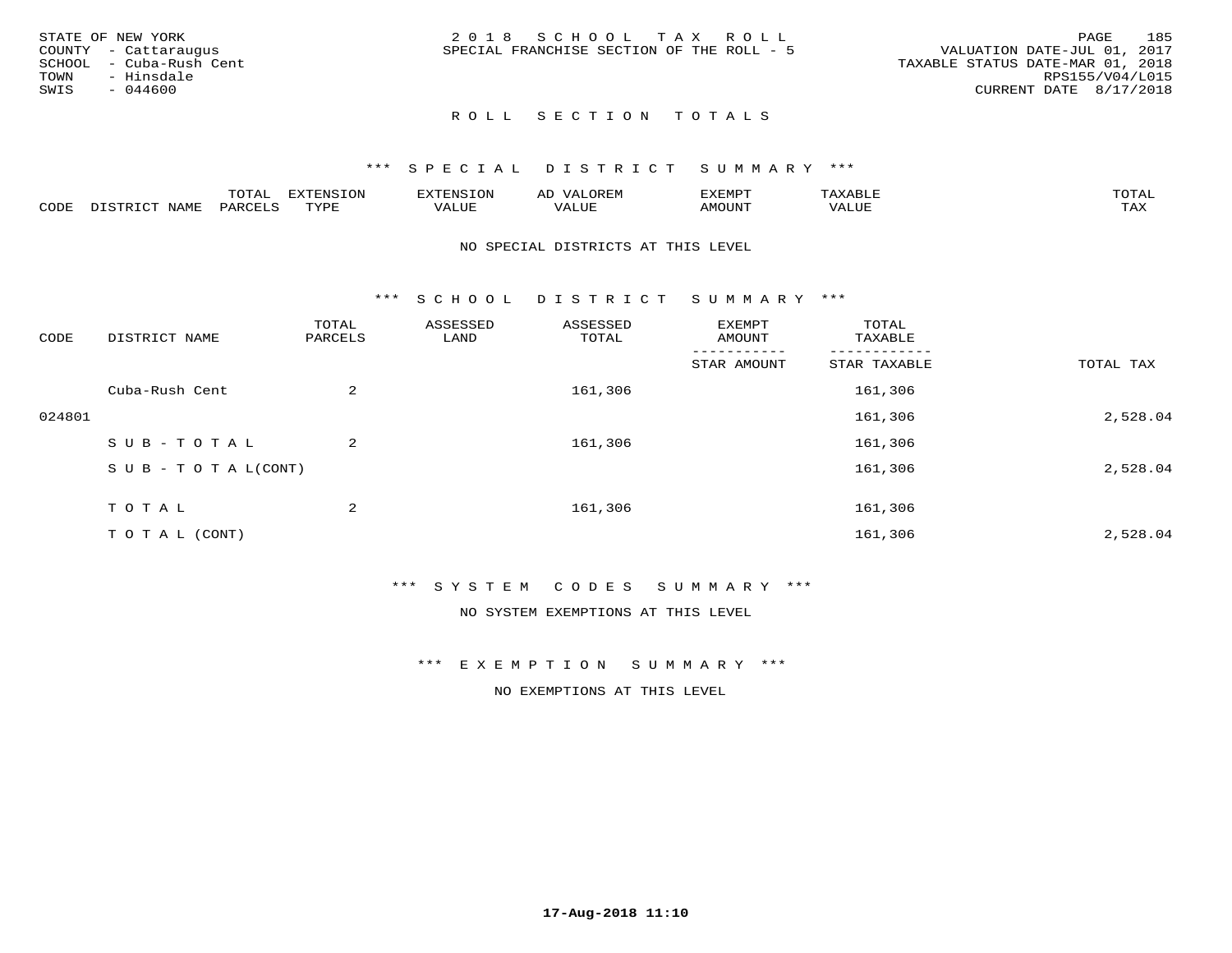| 186<br>2018 SCHOOL TAX ROLL<br>PAGE<br>STATE OF NEW YORK<br>VALUATION DATE-JUL 01, 2017<br>SPECIAL FRANCHISE SECTION OF THE ROLL - 5<br>COUNTY - Cattaraugus<br>- Cuba-Rush Cent<br>TAXABLE STATUS DATE-MAR 01, 2018<br>SCHOOL<br>- Hinsdale<br>RPS155/V04/L015<br>TOWN<br>CURRENT DATE 8/17/2018<br>$-044600$<br>SWIS |
|------------------------------------------------------------------------------------------------------------------------------------------------------------------------------------------------------------------------------------------------------------------------------------------------------------------------|
|------------------------------------------------------------------------------------------------------------------------------------------------------------------------------------------------------------------------------------------------------------------------------------------------------------------------|

# R O L L S E C T I O N T O T A L S

# \*\*\* G R A N D T O T A L S \*\*\*

| ROLL |                                                       | TOTAL   | ASSESSED | ASSESSED | EXEMPT      | TOTAL        |      | TOTAL    |
|------|-------------------------------------------------------|---------|----------|----------|-------------|--------------|------|----------|
| SEC  | DESCRIPTION                                           | PARCELS | LAND     | TOTAL    | AMOUNT      | TAXABLE      |      | TAX      |
|      |                                                       |         |          |          |             |              | TAX  |          |
|      |                                                       |         |          |          | STAR AMOUNT | STAR TAXABLE | RATE |          |
|      | 2018-19 School Tax                                    |         |          | 161,306  |             | 161,306      |      |          |
|      |                                                       |         |          |          |             | 161,306      |      | 2,459.06 |
|      | Library Tax                                           |         |          | 161,306  |             | 161,306      |      |          |
|      |                                                       |         |          |          |             | 161,306      |      | 68.98    |
|      | SPEC DIST TAXES                                       |         |          |          |             |              |      |          |
|      | $\alpha$ pp $\alpha$ rif ppiit $\alpha$ itri $\alpha$ | $\sim$  |          |          |             |              |      | 0.5000   |

5 SPECIAL FRANCHISE 2 2,528.04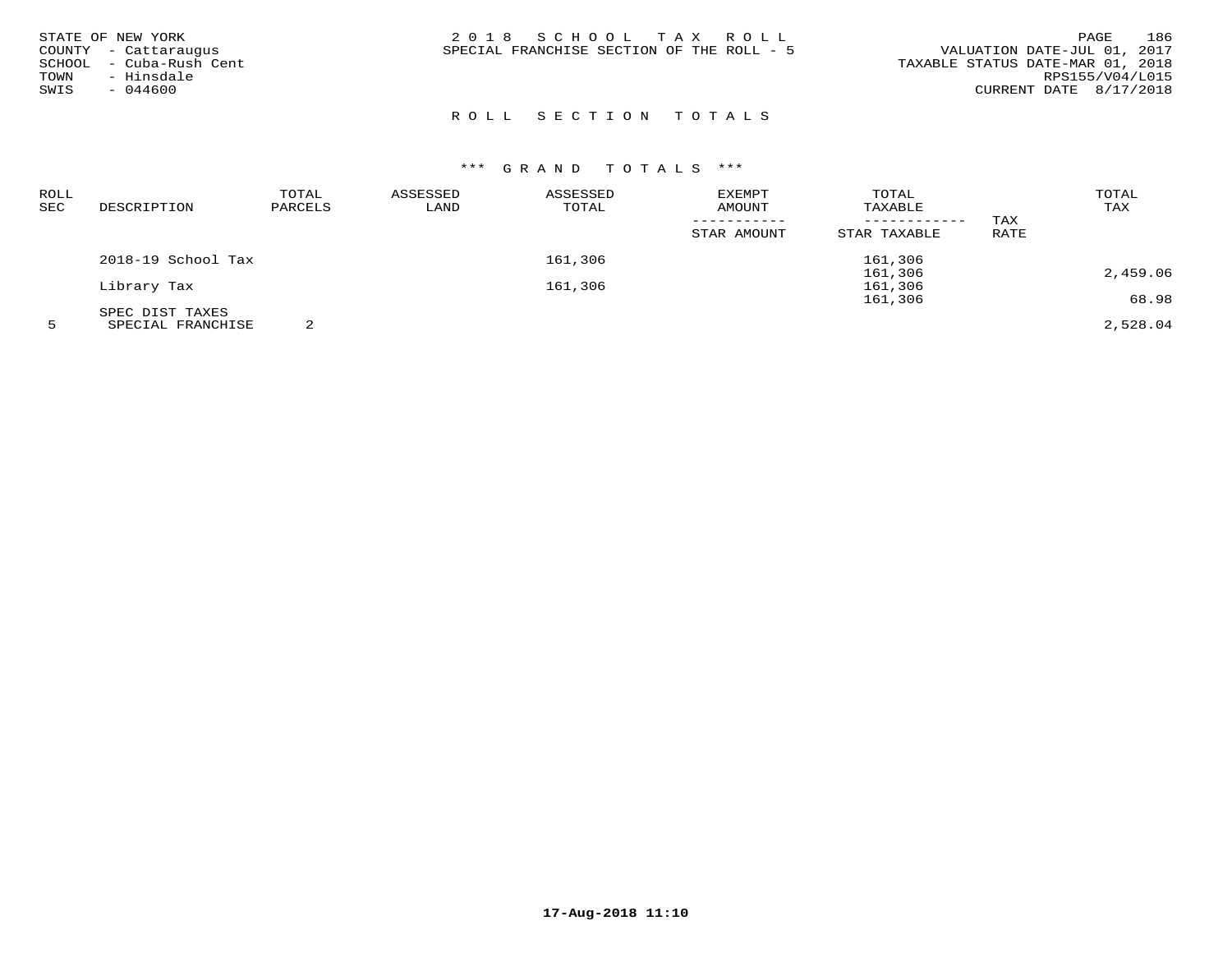| STATE OF NEW YORK<br>COUNTY<br>- Cattaraugus<br>- Cuba-Rush Cent<br>SCHOOL<br>- Hinsdale<br>TOWN<br>SWIS<br>$-044600$ | 2 0 1 8                                  | S C H O O L<br>OWNERS NAME SEOUENCE | T A X<br>R O L L<br>UTILITY & R.R. SECTION OF THE ROLL - 6<br>UNIFORM PERCENT OF VALUE IS 091.00 | VALUATION DATE-JUL 01, 2017<br>TAXABLE STATUS DATE-MAR 01, 2018 | PAGE<br>187        |
|-----------------------------------------------------------------------------------------------------------------------|------------------------------------------|-------------------------------------|--------------------------------------------------------------------------------------------------|-----------------------------------------------------------------|--------------------|
| TAX MAP PARCEL NUMBER                                                                                                 | PROPERTY LOCATION & CLASS ASSESSMENT     |                                     |                                                                                                  |                                                                 |                    |
| CURRENT OWNERS NAME                                                                                                   | SCHOOL DISTRICT                          | LAND                                | TAX DESCRIPTION                                                                                  | TAXABLE VALUE                                                   |                    |
| CURRENT OWNERS ADDRESS                                                                                                | PARCEL SIZE/GRID COORD                   | TOTAL                               | SPECIAL DISTRICTS                                                                                |                                                                 | TAX AMOUNT         |
| **********************                                                                                                | ************************                 |                                     |                                                                                                  |                                                                 |                    |
|                                                                                                                       | Nys Rte 446                              |                                     |                                                                                                  | <b>ACCT 1596</b>                                                | 497<br><b>BILL</b> |
| $68.004 - 1 - 4.1/1$                                                                                                  | 837 Cell Tower                           |                                     | 2018-19 School Tax                                                                               | 150,000                                                         | 2,286.70           |
| American Tower Corporation<br>Property Tax Department                                                                 | Cuba-Rush Cent 024801<br>12 03<br>03     | $\circ$<br>150,000                  | Library Tax                                                                                      | 150,000                                                         | 64.15              |
| PO Box 723597                                                                                                         | EAST-1218484 NRTH-0806873                |                                     |                                                                                                  |                                                                 |                    |
| Atlanta, GA 31139                                                                                                     | DEED BOOK 836<br>PG-00921                |                                     |                                                                                                  |                                                                 |                    |
|                                                                                                                       | FULL MARKET VALUE                        | 164,835                             |                                                                                                  |                                                                 |                    |
|                                                                                                                       |                                          |                                     | TOTAL TAX ---                                                                                    |                                                                 | $2,350.85**$       |
|                                                                                                                       |                                          |                                     |                                                                                                  | DATE #1                                                         | 09/30/18           |
|                                                                                                                       |                                          |                                     |                                                                                                  | AMT DUE                                                         | 2,350.85           |
|                                                                                                                       |                                          |                                     |                                                                                                  | 646.000-9901-132.350/188 ***                                    |                    |
|                                                                                                                       | Outside Plant                            |                                     |                                                                                                  | ACCT 1124                                                       | BILL<br>498        |
| 646.000-9901-132.350/188                                                                                              | 884 Elec Dist Out                        |                                     | 2018-19 School Tax                                                                               | 55,535                                                          | 846.61             |
| Niagara Mohawk Power Corp                                                                                             | Cuba-Rush Cent 024801                    | $\circ$                             | Library Tax                                                                                      | 55,535                                                          | 23.75              |
| Real Estate Tax Dept                                                                                                  | Loc #888888                              | 55,535                              |                                                                                                  |                                                                 |                    |
| 300 Erie Blvd West<br>Syracuse, NY 13202                                                                              | 0.0420 Cuba/rushford<br>Elec Dist        |                                     |                                                                                                  |                                                                 |                    |
|                                                                                                                       | ACRES<br>0.01                            |                                     |                                                                                                  |                                                                 |                    |
|                                                                                                                       | FULL MARKET VALUE                        | 61,027                              |                                                                                                  |                                                                 |                    |
|                                                                                                                       |                                          |                                     | TOTAL TAX ---                                                                                    |                                                                 | $870.36**$         |
|                                                                                                                       |                                          |                                     |                                                                                                  | DATE #1                                                         | 09/30/18           |
|                                                                                                                       |                                          |                                     |                                                                                                  | AMT DUE                                                         | 870.36             |
|                                                                                                                       |                                          |                                     |                                                                                                  |                                                                 |                    |
|                                                                                                                       | Outside Plant                            |                                     |                                                                                                  | ACCT 1123                                                       | 499<br>BILL        |
| 646.000-0000-631.900/1881                                                                                             | 836 Telecom. eq.                         |                                     | Mass Telec 47100                                                                                 |                                                                 | 1,920              |
| Verizon Communications, Inc.                                                                                          | Cuba-Rush Cent 024801                    |                                     | 0 2018-19 School Tax                                                                             | 4,966                                                           | 75.71              |
| Duff & Phelps                                                                                                         | Loc #888888                              |                                     | 6,886 Library Tax                                                                                | 4,966                                                           | 2.12               |
| PO Box 2749                                                                                                           | 0.0400 Cuba/rushford                     |                                     |                                                                                                  |                                                                 |                    |
| Addison, TX 75001                                                                                                     | Poles, Wire, Cable, Etc<br>ACRES<br>0.01 |                                     |                                                                                                  |                                                                 |                    |
|                                                                                                                       | FULL MARKET VALUE                        | 7,567                               |                                                                                                  |                                                                 |                    |
|                                                                                                                       |                                          |                                     | TOTAL TAX $---$                                                                                  |                                                                 | $77.83**$          |
|                                                                                                                       |                                          |                                     |                                                                                                  | DATE #1                                                         | 09/30/18           |
|                                                                                                                       |                                          |                                     |                                                                                                  | AMT DUE                                                         | 77.83              |
|                                                                                                                       |                                          |                                     |                                                                                                  |                                                                 |                    |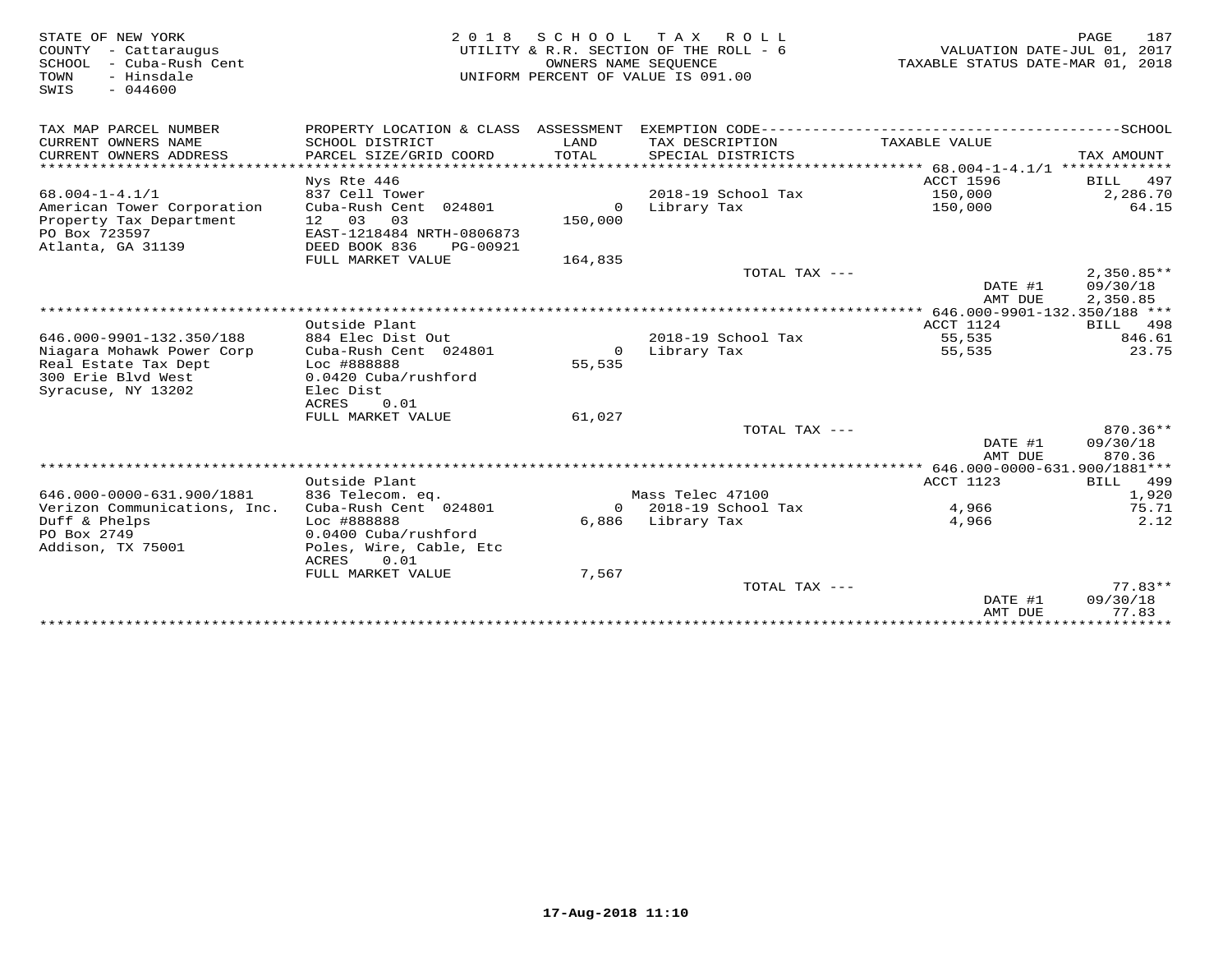| STATE OF NEW YORK<br>COUNTY - Cattaraugus<br>SCHOOL - Cuba-Rush Cent<br>TOWN<br>- Hinsdale<br>SWIS<br>- 044600 | 2018 SCHOOL TAX ROLL<br>UTILITY & R.R. SECTION OF THE ROLL - 6 | 188<br>PAGE<br>VALUATION DATE-JUL 01, 2017<br>TAXABLE STATUS DATE-MAR 01, 2018<br>RPS155/V04/L015<br>CURRENT DATE 8/17/2018 |
|----------------------------------------------------------------------------------------------------------------|----------------------------------------------------------------|-----------------------------------------------------------------------------------------------------------------------------|
|                                                                                                                | ROLL SUB SECTION- - TOTALS                                     |                                                                                                                             |

|      |              | ™∩ͲϪ<br>بمحمد ب | -OP,             | <b>FNC</b> | ΑL    | ֿישו          |       |                    |
|------|--------------|-----------------|------------------|------------|-------|---------------|-------|--------------------|
| CODE | NAME<br>– a- | PART            | mynne<br>- - - - | ALUF       | 'ALUE | <b>IMOUNT</b> | VALUE | <b>TRAV</b><br>∸∽∸ |

#### NO SPECIAL DISTRICTS AT THIS LEVEL

\*\*\* S C H O O L D I S T R I C T S U M M A R Y \*\*\*

| CODE   | DISTRICT NAME                    | TOTAL<br>PARCELS | ASSESSED<br>LAND | ASSESSED<br>TOTAL | EXEMPT<br>AMOUNT | TOTAL<br>TAXABLE |           |
|--------|----------------------------------|------------------|------------------|-------------------|------------------|------------------|-----------|
|        |                                  |                  |                  |                   | STAR AMOUNT      | STAR TAXABLE     | TOTAL TAX |
|        | Cuba-Rush Cent                   | 3                |                  | 212,421           | 1,920            | 210,501          |           |
| 024801 |                                  |                  |                  |                   |                  | 210,501          | 3,299.04  |
|        | SUB-TOTAL                        | 3                |                  | 212,421           | 1,920            | 210,501          |           |
|        | $S \cup B - T \cup T A L (CONT)$ |                  |                  |                   |                  | 210,501          | 3,299.04  |
|        | T O T A L                        | 3                |                  | 212,421           | 1,920            | 210,501          |           |
|        | T O T A L (CONT)                 |                  |                  |                   |                  | 210,501          | 3,299.04  |

# \*\*\* S Y S T E M C O D E S S U M M A R Y \*\*\*

#### NO SYSTEM EXEMPTIONS AT THIS LEVEL

| CODE  | DESCRIPTION         | TOTAL<br>PARCELS | SCHOOL         |
|-------|---------------------|------------------|----------------|
| 47100 | Mass Telec<br>TOTAL |                  | 1,920<br>1,920 |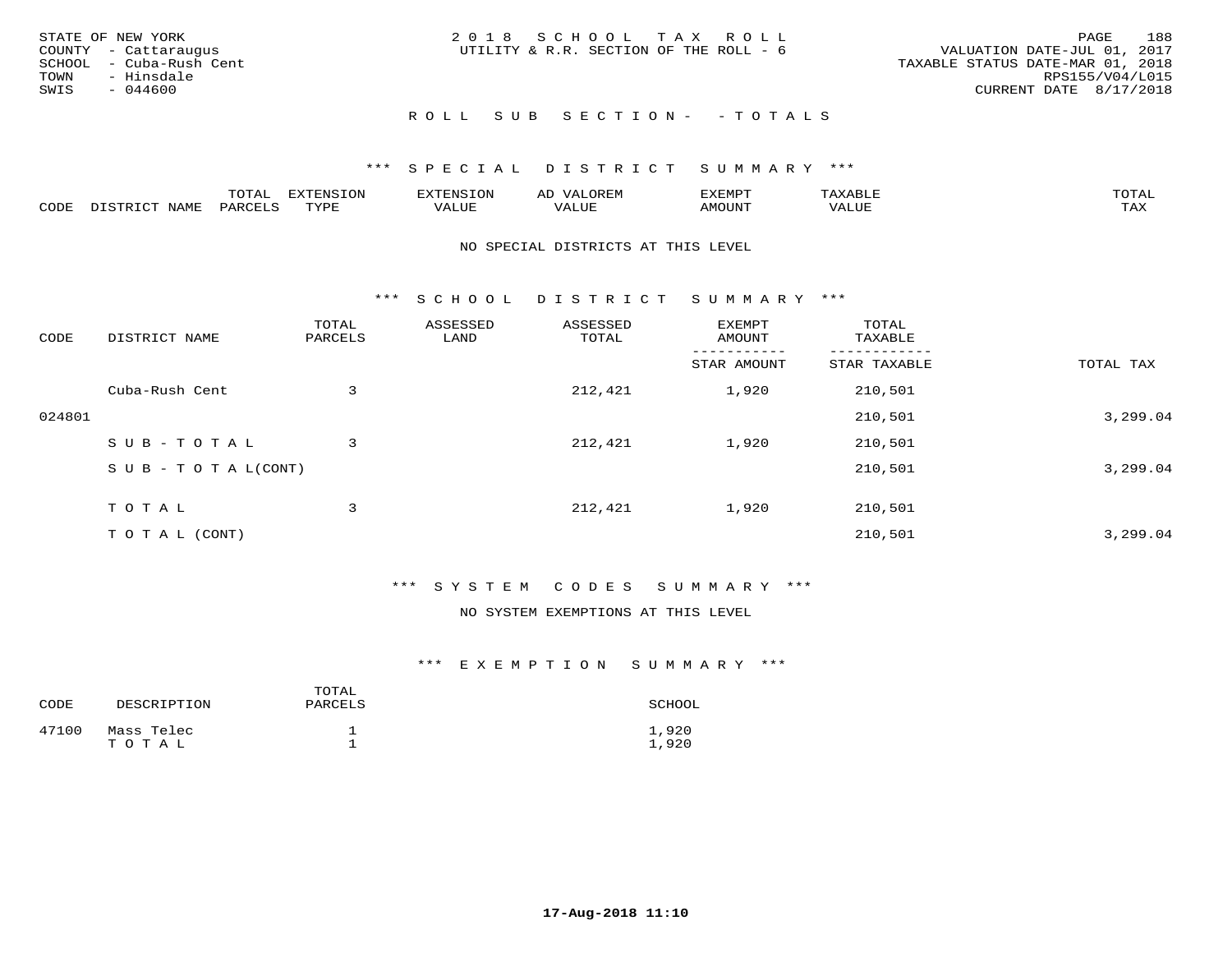| STATE OF NEW YORK<br>COUNTY - Cattaraugus<br>SCHOOL - Cuba-Rush Cent<br>- Hinsdale<br>TOWN<br>SWIS<br>$-044600$ | 2018 SCHOOL TAX ROLL<br>UTILITY & R.R. SECTION OF THE ROLL - 6 | 189<br>PAGE<br>VALUATION DATE-JUL 01, 2017<br>TAXABLE STATUS DATE-MAR 01, 2018<br>RPS155/V04/L015<br>CURRENT DATE 8/17/2018 |
|-----------------------------------------------------------------------------------------------------------------|----------------------------------------------------------------|-----------------------------------------------------------------------------------------------------------------------------|
|                                                                                                                 | ROLL SUB SECTION- - TOTALS                                     |                                                                                                                             |

| ROLL<br>SEC | DESCRIPTION        | TOTAL<br>PARCELS | ASSESSED<br>LAND | ASSESSED<br>TOTAL | EXEMPT<br>AMOUNT | TOTAL<br>TAXABLE | TAX         | TOTAL<br>TAX |
|-------------|--------------------|------------------|------------------|-------------------|------------------|------------------|-------------|--------------|
|             |                    |                  |                  |                   | STAR AMOUNT      | STAR TAXABLE     | <b>RATE</b> |              |
|             | 2018-19 School Tax |                  |                  | 212,421           | 1,920            | 210,501          |             |              |
|             |                    |                  |                  |                   |                  | 210,501          |             | 3,209.02     |
|             | Library Tax        |                  |                  | 212,421           | 1,920            | 210,501          |             |              |
|             |                    |                  |                  |                   |                  | 210,501          |             | 90.02        |
|             | SPEC DIST TAXES    |                  |                  |                   |                  |                  |             |              |
| 6           | UTILITIES & N.C.   |                  |                  |                   |                  |                  |             | 3,299.04     |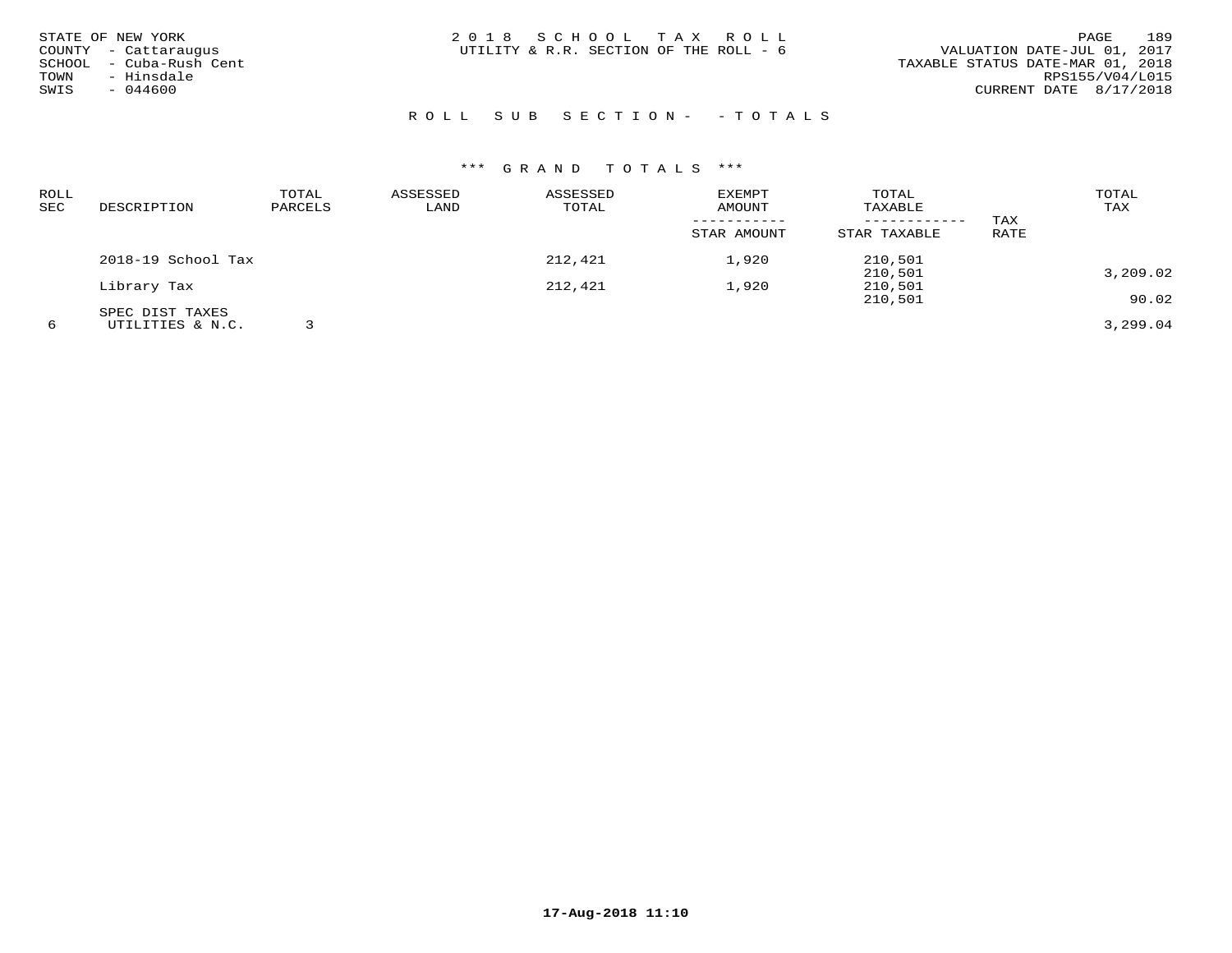|      | STATE OF NEW YORK       | 2018 SCHOOL TAX ROLL                   |  |                                  |                        | PAGE | 190 |
|------|-------------------------|----------------------------------------|--|----------------------------------|------------------------|------|-----|
|      | COUNTY - Cattaraugus    | UTILITY & R.R. SECTION OF THE ROLL - 6 |  | VALUATION DATE-JUL 01, 2017      |                        |      |     |
|      | SCHOOL - Cuba-Rush Cent |                                        |  | TAXABLE STATUS DATE-MAR 01, 2018 |                        |      |     |
| TOWN | - Hinsdale              |                                        |  |                                  | RPS155/V04/L015        |      |     |
| SWIS | $-044600$               |                                        |  |                                  | CURRENT DATE 8/17/2018 |      |     |
|      |                         |                                        |  |                                  |                        |      |     |

# ROLL SECTION TOTALS

## \*\*\* S P E C I A L D I S T R I C T S U M M A R Y \*\*\*

|      |                  | momm <sup>.</sup><br>TOTAT | <b>ELIMENT OF ONT</b><br>T OTA | 'ENS   | OREM                     | CXEMPT        | $max$ and $max$          | $m \wedge m \wedge n$ |
|------|------------------|----------------------------|--------------------------------|--------|--------------------------|---------------|--------------------------|-----------------------|
| CODE | NAME<br>DISTRICT | PARCELS                    | TVDF<br>.                      | 7ALUE. | . <del>.</del><br>. ALUF | <b>AMOUNT</b> | * * * * * * * *<br>'ALUL | <b>TAY</b><br>⊥⇔∆     |

#### NO SPECIAL DISTRICTS AT THIS LEVEL

\*\*\* S C H O O L D I S T R I C T S U M M A R Y \*\*\*

| CODE   | DISTRICT NAME                    | TOTAL<br>PARCELS | ASSESSED<br>LAND | ASSESSED<br>TOTAL | EXEMPT<br>AMOUNT | TOTAL<br>TAXABLE |           |
|--------|----------------------------------|------------------|------------------|-------------------|------------------|------------------|-----------|
|        |                                  |                  |                  |                   | STAR AMOUNT      | STAR TAXABLE     | TOTAL TAX |
|        | Cuba-Rush Cent                   | 3                |                  | 212,421           | 1,920            | 210,501          |           |
| 024801 |                                  |                  |                  |                   |                  | 210,501          | 3,299.04  |
|        | SUB-TOTAL                        | 3                |                  | 212,421           | 1,920            | 210,501          |           |
|        | $S \cup B - T \cup T A L (CONT)$ |                  |                  |                   |                  | 210,501          | 3,299.04  |
|        | TOTAL                            | 3                |                  | 212,421           | 1,920            | 210,501          |           |
|        | T O T A L (CONT)                 |                  |                  |                   |                  | 210,501          | 3,299.04  |

## \*\*\* S Y S T E M C O D E S S U M M A R Y \*\*\*

#### NO SYSTEM EXEMPTIONS AT THIS LEVEL

| CODE  | DESCRIPTION         | TOTAL<br>PARCELS | SCHOOL         |
|-------|---------------------|------------------|----------------|
| 47100 | Mass Telec<br>TOTAL |                  | 1,920<br>1,920 |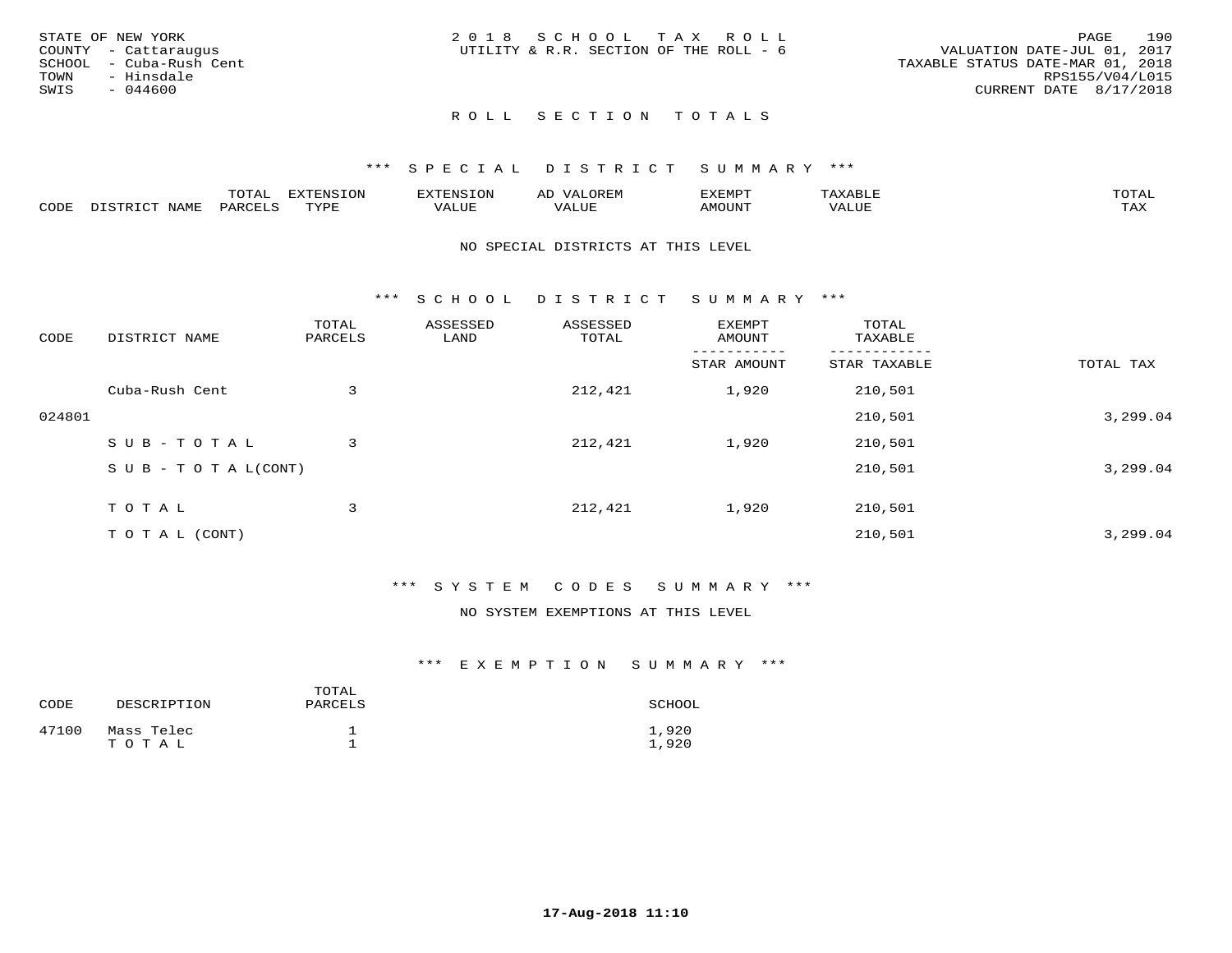| STATE OF NEW YORK<br>COUNTY - Cattaraugus<br>SCHOOL - Cuba-Rush Cent<br>TOWN<br>- Hinsdale<br>SWIS<br>$-044600$ | 2018 SCHOOL TAX ROLL<br>UTILITY & R.R. SECTION OF THE ROLL - 6 | 191<br>PAGE<br>VALUATION DATE-JUL 01, 2017<br>TAXABLE STATUS DATE-MAR 01, 2018<br>RPS155/V04/L015<br>CURRENT DATE 8/17/2018 |
|-----------------------------------------------------------------------------------------------------------------|----------------------------------------------------------------|-----------------------------------------------------------------------------------------------------------------------------|
|                                                                                                                 | ROLL SECTION TOTALS                                            |                                                                                                                             |

| <b>ROLL</b><br>SEC | DESCRIPTION        | TOTAL<br>PARCELS | ASSESSED<br>LAND | ASSESSED<br>TOTAL | EXEMPT<br>AMOUNT | TOTAL<br>TAXABLE |      | TOTAL<br>TAX |
|--------------------|--------------------|------------------|------------------|-------------------|------------------|------------------|------|--------------|
|                    |                    |                  |                  |                   |                  | ------------     | TAX  |              |
|                    |                    |                  |                  |                   | STAR AMOUNT      | STAR TAXABLE     | RATE |              |
|                    | 2018-19 School Tax |                  |                  | 212,421           | 1,920            | 210,501          |      |              |
|                    |                    |                  |                  |                   |                  | 210,501          |      | 3,209.02     |
|                    | Library Tax        |                  |                  | 212,421           | 1,920            | 210,501          |      |              |
|                    |                    |                  |                  |                   |                  | 210,501          |      | 90.02        |
|                    | SPEC DIST TAXES    |                  |                  |                   |                  |                  |      |              |
| 6                  | UTILITIES & N.C.   |                  |                  |                   |                  |                  |      | 3,299.04     |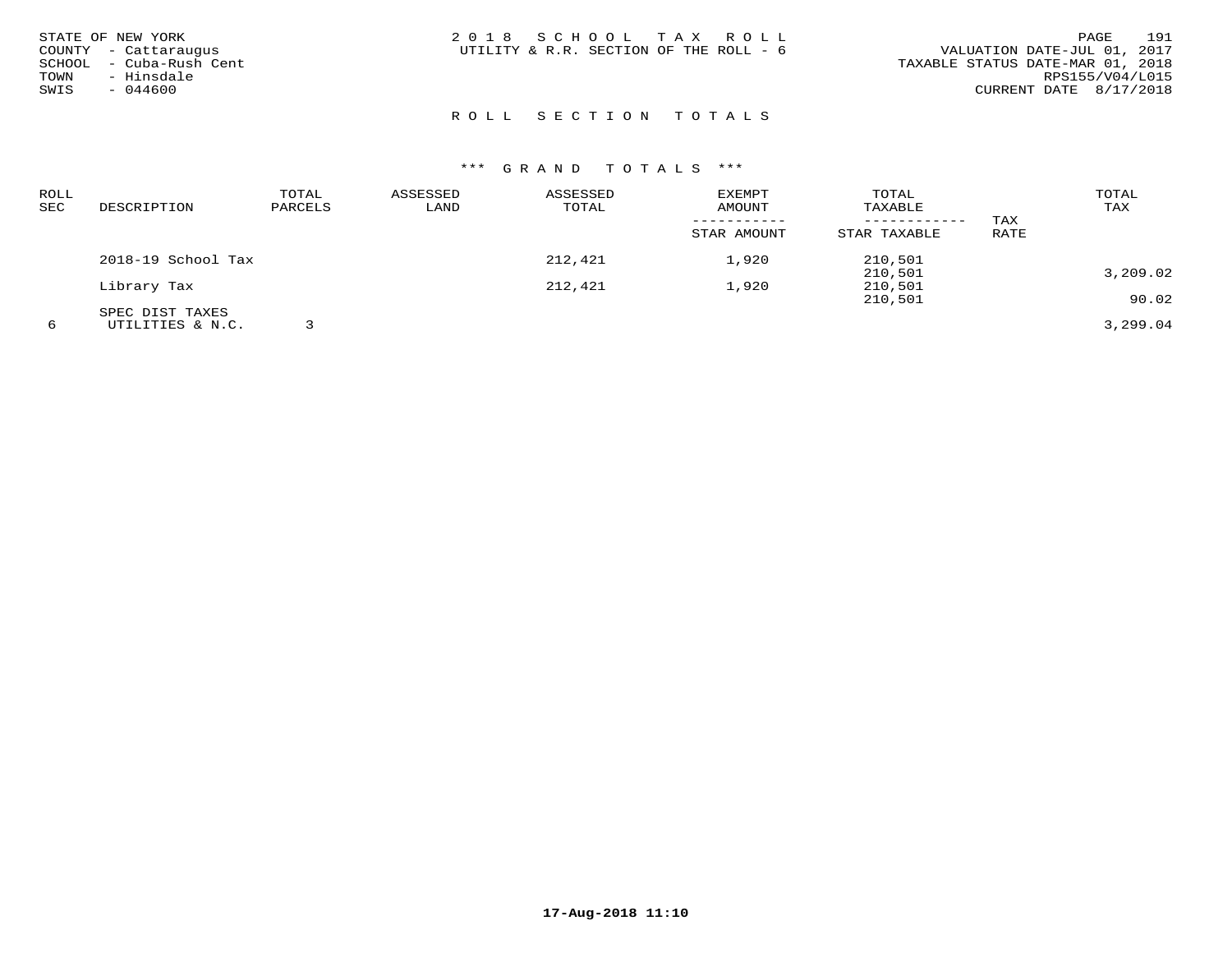| STATE OF NEW YORK<br>- Cattaraugus<br>COUNTY<br>- Cuba-Rush Cent<br>SCHOOL<br>- Hinsdale<br>TOWN<br>$-044600$<br>SWIS | 2 0 1 8                   | SCHOOL<br>OWNERS NAME SEQUENCE | T A X<br>R O L L<br>WHOLLY EXEMPT SECTION OF THE ROLL - 8<br>UNIFORM PERCENT OF VALUE IS 091.00 |                                            | 192<br>PAGE<br>2017<br>VALUATION DATE-JUL 01,<br>TAXABLE STATUS DATE-MAR 01, 2018 |
|-----------------------------------------------------------------------------------------------------------------------|---------------------------|--------------------------------|-------------------------------------------------------------------------------------------------|--------------------------------------------|-----------------------------------------------------------------------------------|
| TAX MAP PARCEL NUMBER                                                                                                 | PROPERTY LOCATION & CLASS | ASSESSMENT                     |                                                                                                 | EXEMPTION CODE---------------------------- | $-$ SCHOOL                                                                        |
| CURRENT OWNERS NAME                                                                                                   | SCHOOL DISTRICT           | LAND                           | TAX DESCRIPTION                                                                                 | TAXABLE VALUE                              |                                                                                   |
| CURRENT OWNERS ADDRESS                                                                                                | PARCEL SIZE/GRID COORD    | TOTAL                          | SPECIAL DISTRICTS                                                                               |                                            | TAX AMOUNT                                                                        |
|                                                                                                                       |                           |                                |                                                                                                 |                                            | ****************                                                                  |
|                                                                                                                       | Nys Rte $446$ (Off)       |                                |                                                                                                 | ACCT 1233                                  |                                                                                   |
| 68.004-1-10                                                                                                           | 314 Rural vac<10          |                                | NYS OWNED 12100                                                                                 |                                            | 200                                                                               |
| State of New York                                                                                                     | Cuba-Rush Cent 024801     | 200                            | 2018-19 School Tax                                                                              | 0.00                                       | 0.00                                                                              |
| 50 Wolf Rd                                                                                                            | 03<br>0.3<br>04           | 200                            | Library Tax                                                                                     | 0.00                                       | 0.00                                                                              |
| Albany, NY 12233-0001                                                                                                 | 70.00 DPTH 129.37<br>FRNT |                                |                                                                                                 |                                            |                                                                                   |
|                                                                                                                       | EAST-1222551 NRTH-0807104 |                                |                                                                                                 |                                            |                                                                                   |
|                                                                                                                       | DEED BOOK 00990 PG-00602  |                                |                                                                                                 |                                            |                                                                                   |
|                                                                                                                       | FULL MARKET VALUE         | 220                            |                                                                                                 |                                            |                                                                                   |
|                                                                                                                       |                           |                                |                                                                                                 | TOTAL TAX $---$                            | $0.00**$                                                                          |
|                                                                                                                       |                           |                                |                                                                                                 |                                            |                                                                                   |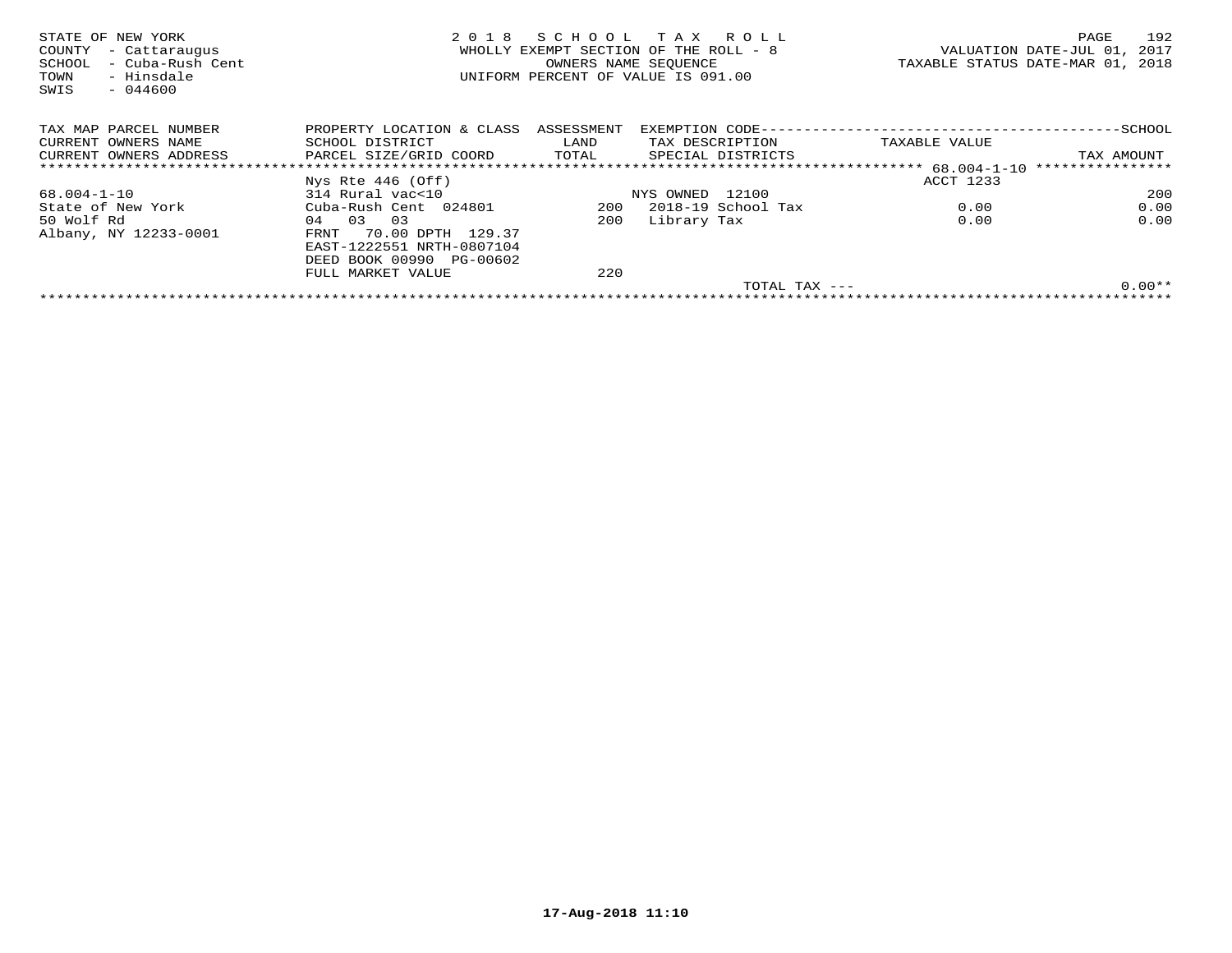|                  | STATE OF NEW YORK<br>COUNTY - Cattaraugus | 2018 SCHOOL TAX ROLL<br>WHOLLY EXEMPT SECTION OF THE ROLL - 8 | PAGE<br>VALUATION DATE-JUL 01, 2017                 | 193 |
|------------------|-------------------------------------------|---------------------------------------------------------------|-----------------------------------------------------|-----|
| TOWN             | SCHOOL - Cuba-Rush Cent<br>- Hinsdale     | UNIFORM PERCENT OF VALUE IS 091.00                            | TAXABLE STATUS DATE-MAR 01, 2018<br>RPS155/V04/L015 |     |
| SWIS<br>- 044600 |                                           |                                                               | CURRENT DATE 8/17/2018                              |     |
|                  |                                           | ROLL SUB SECTION- - TOTALS                                    |                                                     |     |

|      |      | $m \wedge m \wedge$<br>LUIAL | $\pi$                |      | - |        |       | -----<br>$\sim$  |
|------|------|------------------------------|----------------------|------|---|--------|-------|------------------|
| CODE | NAME | 'ARI                         | TVDL<br><u>ـ د د</u> | ALUE |   | LUITOM | 'ALUL | max 37<br>⊥ ∠~∡∡ |

#### NO SPECIAL DISTRICTS AT THIS LEVEL

\*\*\* S C H O O L D I S T R I C T S U M M A R Y \*\*\*

| CODE   | DISTRICT NAME                    | TOTAL<br>PARCELS | ASSESSED<br>LAND | ASSESSED<br>TOTAL | EXEMPT<br>AMOUNT | TOTAL<br>TAXABLE |           |
|--------|----------------------------------|------------------|------------------|-------------------|------------------|------------------|-----------|
|        |                                  |                  |                  |                   | STAR AMOUNT      | STAR TAXABLE     | TOTAL TAX |
|        | Cuba-Rush Cent                   |                  | 200              | 200               | 200              |                  |           |
| 024801 |                                  |                  |                  |                   |                  |                  |           |
|        | SUB-TOTAL                        |                  | 200              | 200               | 200              |                  |           |
|        | $S \cup B - T \cup T A L (CONT)$ |                  |                  |                   |                  |                  |           |
|        |                                  |                  |                  |                   |                  |                  |           |
|        | TOTAL                            |                  | 200              | 200               | 200              |                  |           |
|        | T O T A L (CONT)                 |                  |                  |                   |                  |                  |           |

# \*\*\* S Y S T E M C O D E S S U M M A R Y \*\*\*

### NO SYSTEM EXEMPTIONS AT THIS LEVEL

| CODE  | DESCRIPTION        | TOTAL<br>PARCELS | SCHOOL     |
|-------|--------------------|------------------|------------|
| 12100 | NYS OWNED<br>TOTAL |                  | 200<br>200 |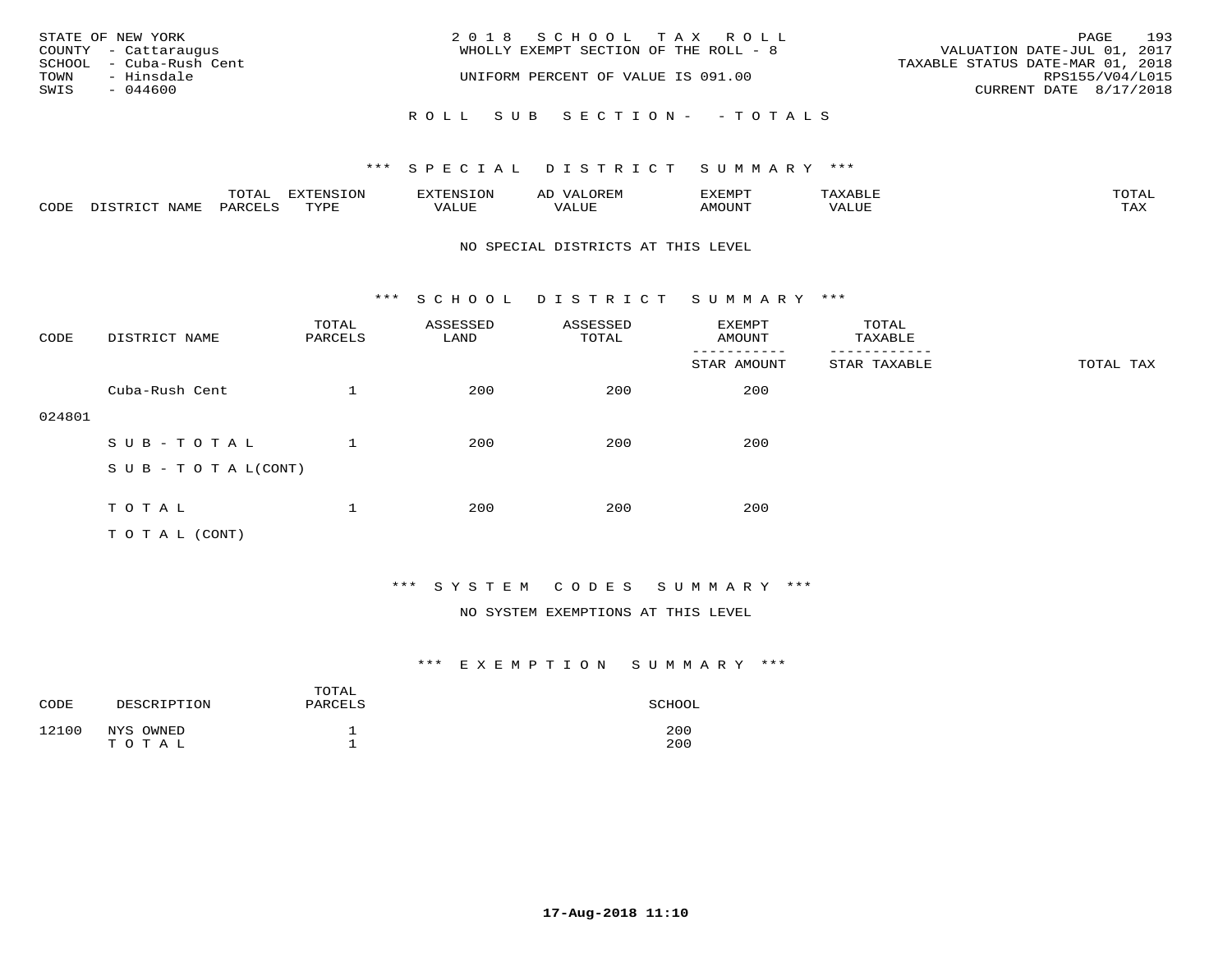|      | STATE OF NEW YORK       | 2018 SCHOOL TAX ROLL                  |                             | PAGE            | 194 |
|------|-------------------------|---------------------------------------|-----------------------------|-----------------|-----|
|      | COUNTY - Cattaraugus    | WHOLLY EXEMPT SECTION OF THE ROLL - 8 | VALUATION DATE-JUL 01, 2017 |                 |     |
|      | SCHOOL - Cuba-Rush Cent | TAXABLE STATUS DATE-MAR 01, 2018      |                             |                 |     |
| TOWN | - Hinsdale              | UNIFORM PERCENT OF VALUE IS 091.00    |                             | RPS155/V04/L015 |     |
| SWIS | $-044600$               |                                       | CURRENT DATE 8/17/2018      |                 |     |
|      |                         | ROLL SUB SECTION- - TOTALS            |                             |                 |     |

| <b>ROLL</b><br>SEC | DESCRIPTION                   | TOTAL<br>PARCELS | ASSESSED<br>LAND | ASSESSED<br>TOTAL | EXEMPT<br>AMOUNT | TOTAL<br>TAXABLE |      | TOTAL<br>TAX |
|--------------------|-------------------------------|------------------|------------------|-------------------|------------------|------------------|------|--------------|
|                    |                               |                  |                  |                   |                  |                  | TAX  |              |
|                    |                               |                  |                  |                   | STAR AMOUNT      | STAR TAXABLE     | RATE |              |
|                    | RS 8 TOTAL<br>SPEC DIST TAXES |                  | 200              | 200               | 200              |                  |      |              |
| $\sim$             | $\frac{1}{2}$                 |                  |                  |                   |                  |                  |      |              |

8 WHOLLY EXEMPT 1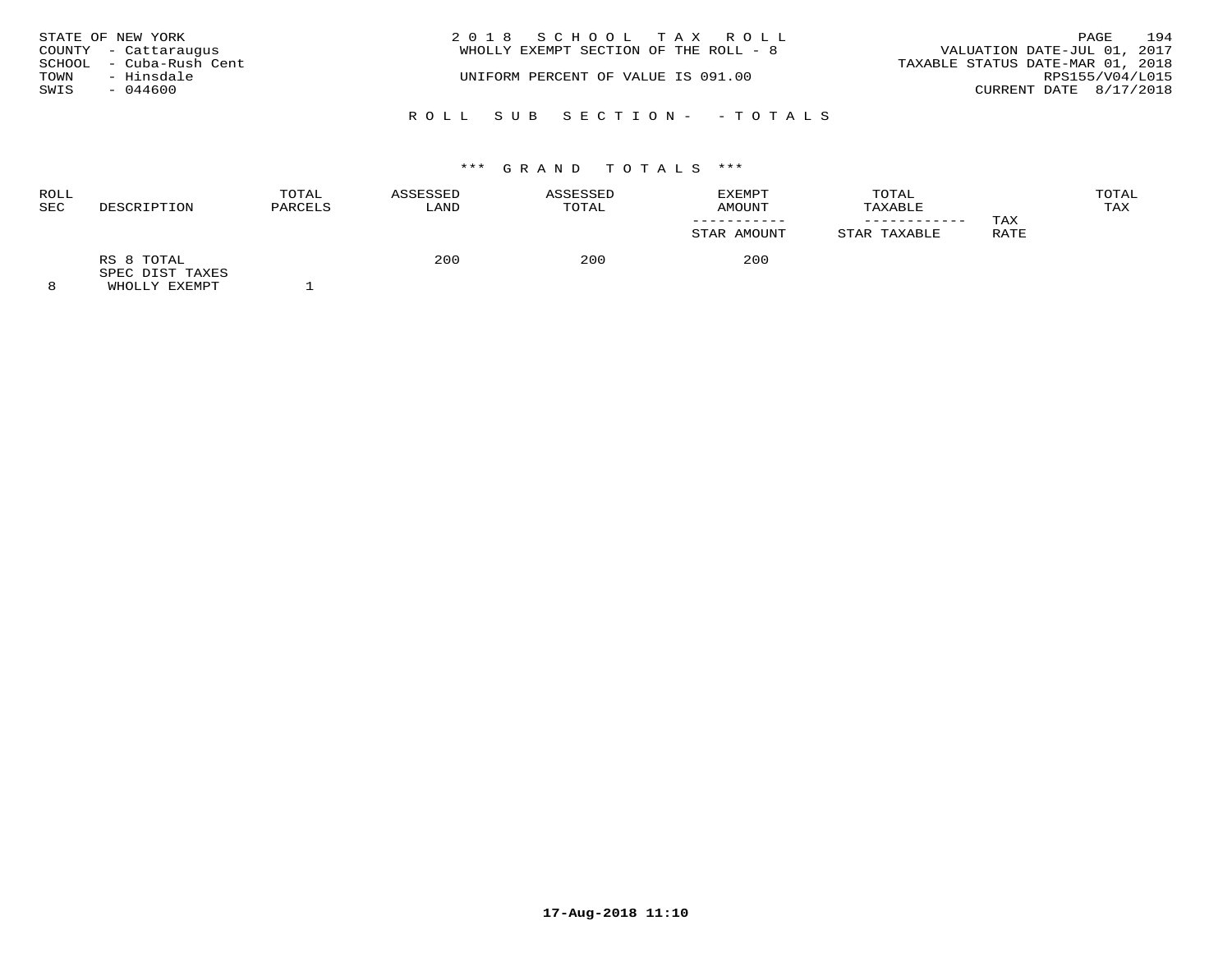| STATE OF NEW YORK<br>COUNTY - Cattaraugus<br>SCHOOL - Cuba-Rush Cent<br>TOWN<br>- Hinsdale<br>SWIS<br>$-044600$ | 2018 SCHOOL TAX ROLL<br>WHOLLY EXEMPT SECTION OF THE ROLL - 8<br>UNIFORM PERCENT OF VALUE IS 091.00 | 195<br>PAGE<br>VALUATION DATE-JUL 01, 2017<br>TAXABLE STATUS DATE-MAR 01, 2018<br>RPS155/V04/L015<br>CURRENT DATE 8/17/2018 |
|-----------------------------------------------------------------------------------------------------------------|-----------------------------------------------------------------------------------------------------|-----------------------------------------------------------------------------------------------------------------------------|
|                                                                                                                 | ROLL SECTION TOTALS                                                                                 |                                                                                                                             |

|      |                  | TOTAL   | <b>EXTENSION</b> | EXTENSION | OREM<br>ΑL   | EXEMPT | АХАВЫР | TOTAI        |
|------|------------------|---------|------------------|-----------|--------------|--------|--------|--------------|
| CODE | NAMF<br>DISTRICT | PARCELS | TYPE             | VALUE     | 77T<br>VALUE | AMOUNT | VALUE  | max x<br>IAA |

#### NO SPECIAL DISTRICTS AT THIS LEVEL

\*\*\* S C H O O L D I S T R I C T S U M M A R Y \*\*\*

| CODE   | DISTRICT NAME              | TOTAL<br>PARCELS | ASSESSED<br>LAND | ASSESSED<br>TOTAL | EXEMPT<br>AMOUNT | TOTAL<br>TAXABLE |           |
|--------|----------------------------|------------------|------------------|-------------------|------------------|------------------|-----------|
|        |                            |                  |                  |                   | STAR AMOUNT      | STAR TAXABLE     | TOTAL TAX |
|        | Cuba-Rush Cent             | $\mathbf{1}$     | 200              | 200               | 200              |                  |           |
| 024801 |                            |                  |                  |                   |                  |                  |           |
|        | SUB-TOTAL                  |                  | 200              | 200               | 200              |                  |           |
|        | S U B - T O T A $L$ (CONT) |                  |                  |                   |                  |                  |           |
|        |                            |                  |                  |                   |                  |                  |           |
|        | TOTAL                      | 1                | 200              | 200               | 200              |                  |           |
|        | T O T A L (CONT)           |                  |                  |                   |                  |                  |           |

# \*\*\* S Y S T E M C O D E S S U M M A R Y \*\*\*

### NO SYSTEM EXEMPTIONS AT THIS LEVEL

| CODE  | DESCRIPTION | TOTAL<br>PARCELS | SCHOOL |
|-------|-------------|------------------|--------|
| 12100 | NYS OWNED   | ᅩ                | 200    |
|       | TOTAL       | <b>__</b>        | 200    |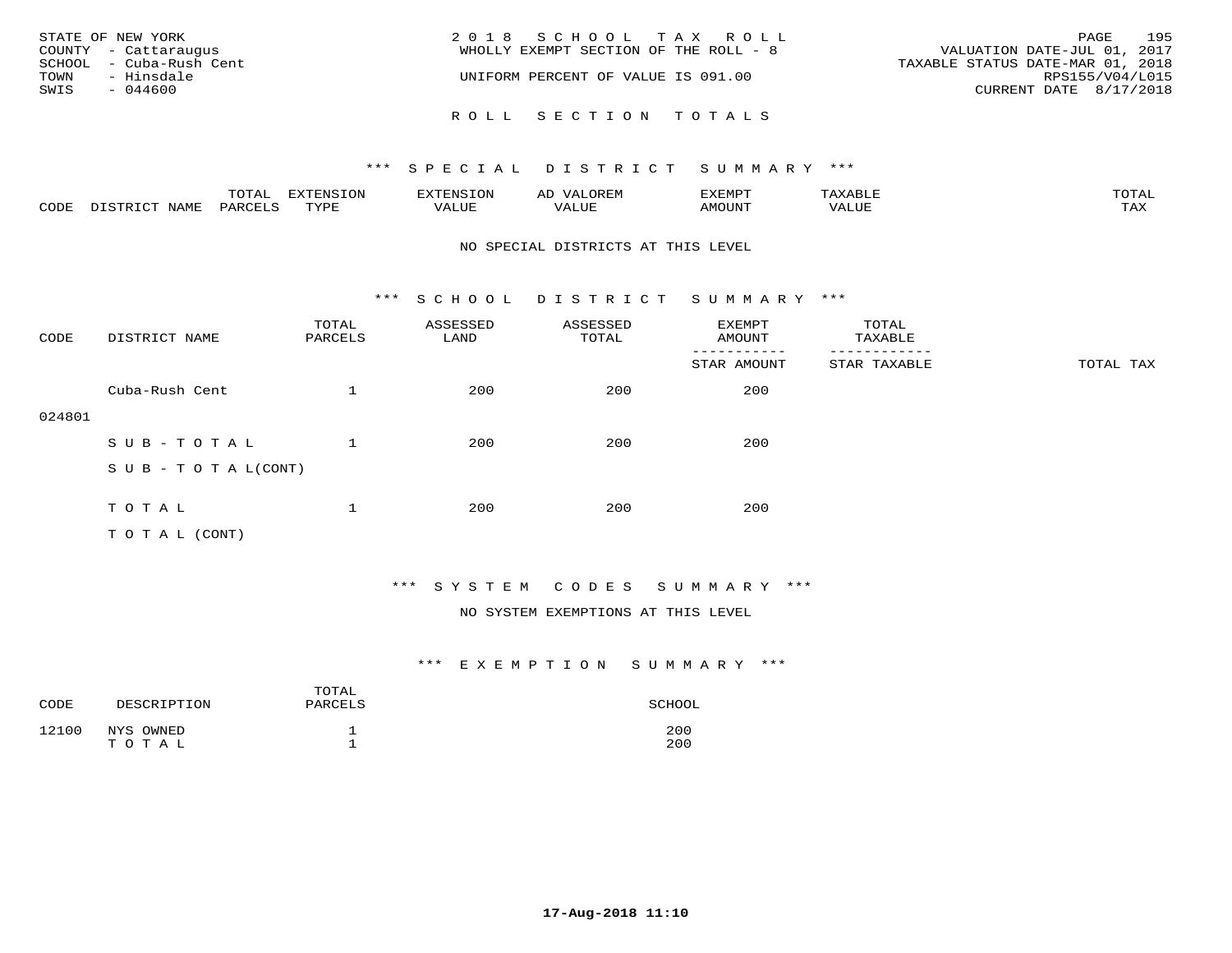| TOWN<br>SWIS | STATE OF NEW YORK<br>COUNTY - Cattaraugus<br>SCHOOL - Cuba-Rush Cent<br>- Hinsdale<br>$-044600$ | 2018 SCHOOL TAX ROLL<br>WHOLLY EXEMPT SECTION OF THE ROLL - 8<br>UNIFORM PERCENT OF VALUE IS 091.00 | 196<br>PAGE<br>VALUATION DATE-JUL 01, 2017<br>TAXABLE STATUS DATE-MAR 01, 2018<br>RPS155/V04/L015<br>CURRENT DATE 8/17/2018 |
|--------------|-------------------------------------------------------------------------------------------------|-----------------------------------------------------------------------------------------------------|-----------------------------------------------------------------------------------------------------------------------------|
|              |                                                                                                 | ROLL SECTION TOTALS                                                                                 |                                                                                                                             |

| ROLL<br>SEC | DESCRIPTION                   | TOTAL<br>PARCELS | ASSESSED<br>LAND | ASSESSED<br>TOTAL | <b>EXEMPT</b><br>AMOUNT | TOTAL<br>TAXABLE |      | TOTAL<br>TAX |
|-------------|-------------------------------|------------------|------------------|-------------------|-------------------------|------------------|------|--------------|
|             |                               |                  |                  |                   |                         |                  | TAX  |              |
|             |                               |                  |                  |                   | STAR AMOUNT             | STAR TAXABLE     | RATE |              |
|             | RS 8 TOTAL<br>SPEC DIST TAXES |                  | 200              | 200               | 200                     |                  |      |              |
| $\sim$      | $\frac{1}{2}$                 |                  |                  |                   |                         |                  |      |              |

8 WHOLLY EXEMPT 1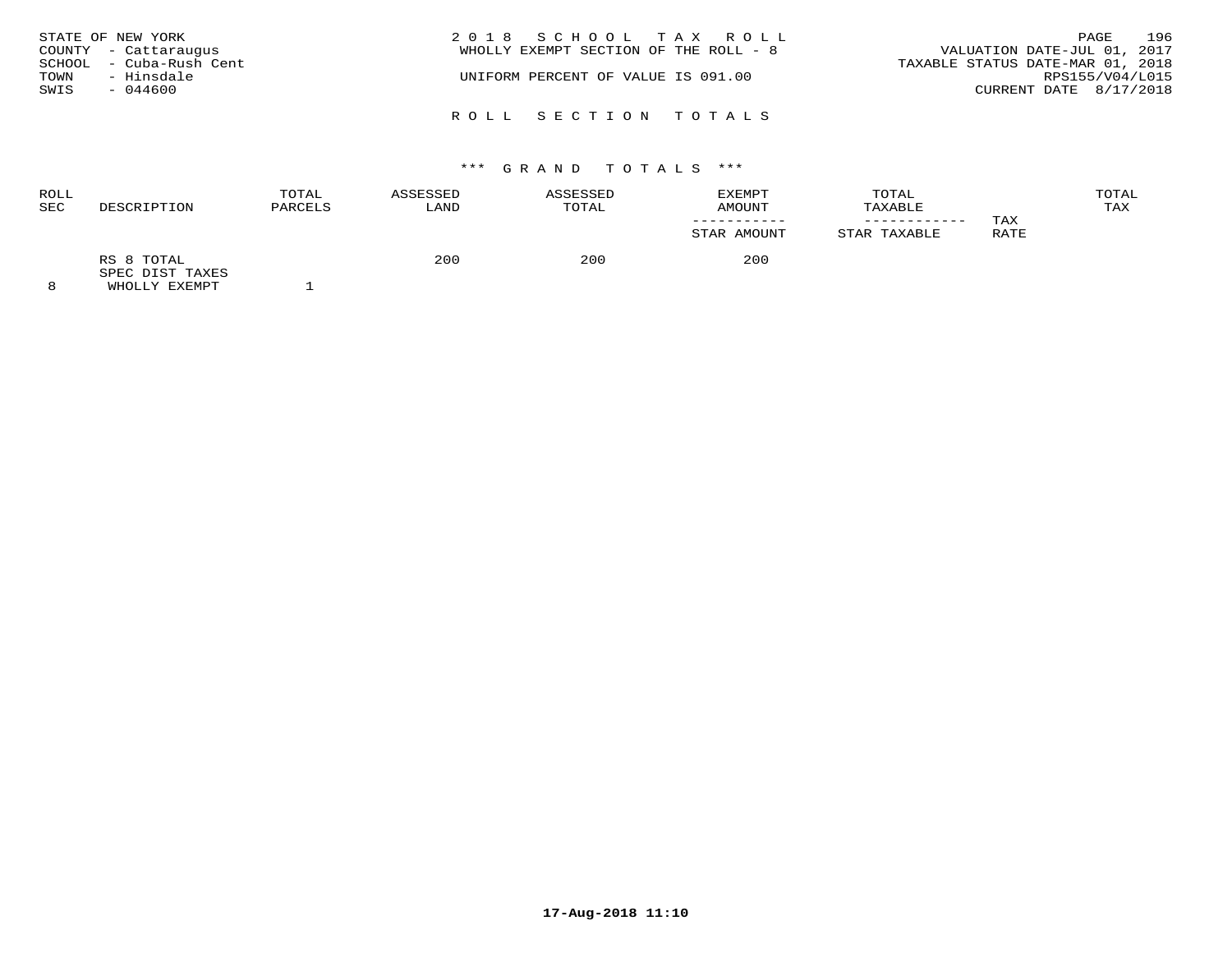| STATE OF NEW YORK       | 2018 SCHOOL TAX ROLL |  | 197<br>PAGE                      |
|-------------------------|----------------------|--|----------------------------------|
| COUNTY - Cattaraugus    |                      |  | VALUATION DATE-JUL 01, 2017      |
| SCHOOL - Cuba-Rush Cent | SWIS TOTALS          |  | TAXABLE STATUS DATE-MAR 01, 2018 |
| - Hinsdale<br>TOWN      |                      |  | RPS155/V04/L015                  |
| SWIS<br>- 044600        |                      |  | CURRENT DATE 8/17/2018           |
|                         |                      |  |                                  |

|      | ----<br>. U 1 1 1 1 | mmATATAT<br><b>A</b> | ▵ | <b>EMP</b> | t Land               | _____ |
|------|---------------------|----------------------|---|------------|----------------------|-------|
| CODE |                     | $n \tau \tau n \tau$ |   | MOTIN.     | $\sim$ $\sim$ $\sim$ |       |

NO SPECIAL DISTRICTS AT THIS LEVEL

\*\*\* S C H O O L D I S T R I C T S U M M A R Y \*\*\*

| CODE   | DISTRICT NAME                    | TOTAL<br>PARCELS | ASSESSED<br>LAND | ASSESSED<br>TOTAL | <b>EXEMPT</b><br>AMOUNT | TOTAL<br>TAXABLE<br>------- |          |           |
|--------|----------------------------------|------------------|------------------|-------------------|-------------------------|-----------------------------|----------|-----------|
|        |                                  |                  |                  |                   | STAR AMOUNT             | STAR TAXABLE                | TAX RATE | TOTAL TAX |
|        | Cuba-Rush Cent                   | 92               | 1694,400         | 3528,127          | 107,785                 | 3,420,342                   |          |           |
| 024801 |                                  |                  |                  |                   | 677,200                 | 2,743,142                   | .427639  | 43,281.02 |
|        | $SUB - TO TAL$                   | 92               | 1694,400         | 3528,127          | 107,785                 | 3,420,342                   |          |           |
|        | $S \cup B - T \cup T A L (CONT)$ |                  |                  |                   | 677,200                 | 2,743,142                   |          | 43,281.02 |
|        |                                  |                  |                  |                   |                         |                             |          |           |
|        | TOTAL                            | 92               | 1694,400         | 3528,127          | 107,785                 | 3,420,342                   |          |           |
|        | T O T A L (CONT)                 |                  |                  |                   | 677,200                 | 2,743,142                   |          | 43,281.02 |

\*\*\* S Y S T E M C O D E S S U M M A R Y \*\*\*

#### NO SYSTEM EXEMPTIONS AT THIS LEVEL

| DESCRIPTION | PARCELS | SCHOOL  |
|-------------|---------|---------|
| NYS OWNED   |         | 200     |
| AGED C/T/S  |         | 105,665 |
| ENH STAR    | 9       | 413,600 |
| BAS STAR    | 10      | 263,600 |
| Mass Telec  |         | 1,920   |
|             |         | TOTAL   |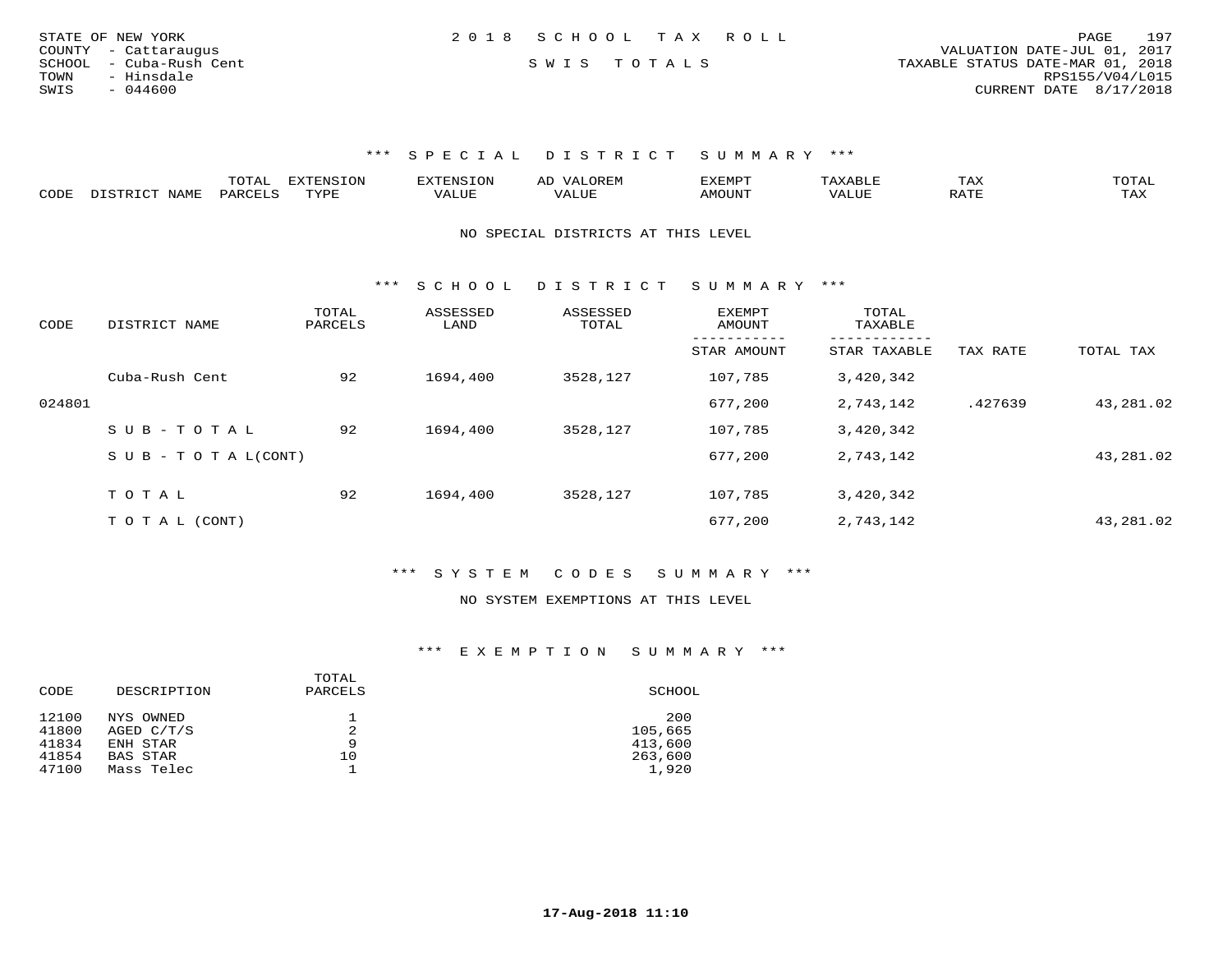| STATE OF NEW YORK |                  |  |
|-------------------|------------------|--|
| COUNTY            | - Cattaraugus    |  |
| SCHOOL            | - Cuba-Rush Cent |  |
| TOWN              | - Hinsdale       |  |
| SWIS              | $-044600$        |  |

\*\*\* E X E M P T I O N S U M M A R Y \*\*\*

| CODE | DESCRIPTION | TOTAL<br>PARCELS | SCHOOL  |
|------|-------------|------------------|---------|
|      | тотаь       | 23               | 784,985 |

## \*\*\* G R A N D T O T A L S \*\*\*

| ROLL<br>SEC | DESCRIPTION                          | TOTAL<br>PARCELS | ASSESSED<br>LAND | ASSESSED<br>TOTAL | <b>EXEMPT</b><br>AMOUNT | TOTAL<br>TAXABLE       |             |           |
|-------------|--------------------------------------|------------------|------------------|-------------------|-------------------------|------------------------|-------------|-----------|
|             |                                      |                  |                  |                   | STAR AMOUNT             | STAR TAXABLE           | TAX<br>RATE |           |
|             | 2018-19 School Tax                   |                  | 1694,200         | 3154,200          | 105,665<br>677,200      | 3,048,535<br>2,371,335 | 15.244692   | 36,150.27 |
|             | Library Tax                          |                  | 1694,200         | 3154,200          | 105,665                 | 3,048,535              |             |           |
|             | SPEC DIST TAXES                      |                  |                  |                   |                         | 3,048,535              | 0.427639    | 1,303.67  |
| 1           | TAXABLE                              | 86               |                  |                   |                         |                        |             | 37,453.94 |
|             | 2018-19 School Tax                   |                  |                  | 161,306           |                         | 161,306                |             |           |
|             | Library Tax                          |                  |                  | 161,306           |                         | 161,306<br>161,306     | 15.244692   | 2,459.06  |
|             |                                      |                  |                  |                   |                         | 161,306                | 0.427639    | 68.98     |
| 5           | SPEC DIST TAXES<br>SPECIAL FRANCHISE | 2                |                  |                   |                         |                        |             | 2,528.04  |
|             | 2018-19 School Tax                   |                  |                  | 212,421           | 1,920                   | 210,501                |             |           |
|             |                                      |                  |                  |                   |                         | 210,501                | 15.244692   | 3,209.02  |
|             | Library Tax                          |                  |                  | 212,421           | 1,920                   | 210,501                |             |           |
|             | SPEC DIST TAXES                      |                  |                  |                   |                         | 210,501                | 0.427639    | 90.02     |
| 6           | UTILITIES & N.C.                     | 3                |                  |                   |                         |                        |             | 3,299.04  |
|             |                                      |                  |                  |                   | 200                     |                        |             |           |
|             | SPEC DIST TAXES                      |                  |                  |                   |                         |                        |             |           |

8 WHOLLY EXEMPT 1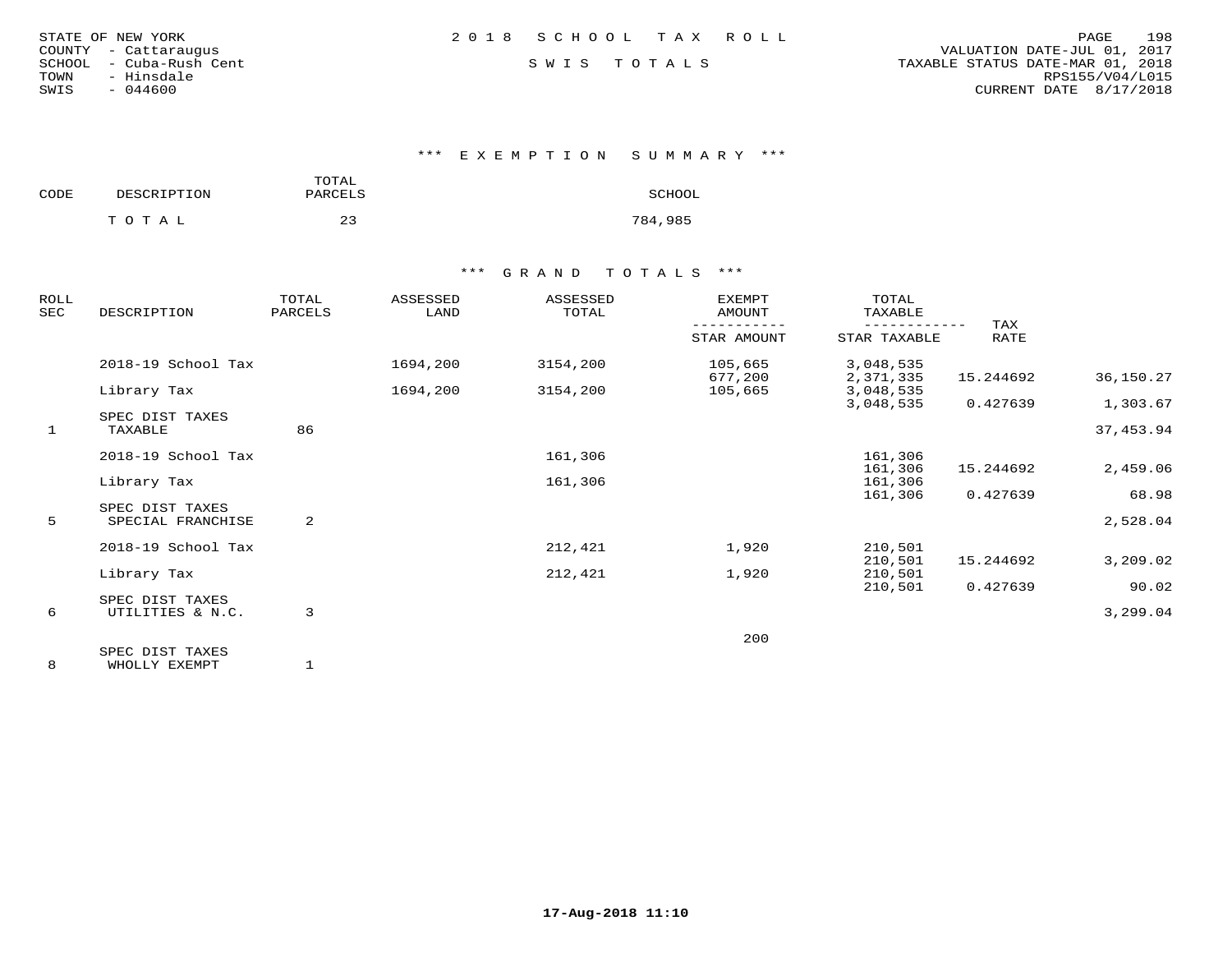|  | $-044600$ | STATE OF NEW YORK<br>- Cattaraugus<br>- Cuba-Rush Cent<br>- Hinsdale |
|--|-----------|----------------------------------------------------------------------|

## STATE OF NEW YORK 2 0 1 8 S C H O O L T A X R O L L PAGE 199

 COUNTY - Cattaraugus VALUATION DATE-JUL 01, 2017 SCHOOL - Cuba-Rush Cent S W I S T O T A L S TAXABLE STATUS DATE-MAR 01, 2018 TOWN - Hinsdale RPS155/V04/L015SWIS - 044600 CURRENT DATE 8/17/2018

| ROLL<br>SEC | DESCRIPTION         | TOTAL<br>PARCELS | ASSESSED<br>LAND | ASSESSED<br>TOTAL | <b>EXEMPT</b><br>AMOUNT | TOTAL<br>TAXABLE       |             |           |
|-------------|---------------------|------------------|------------------|-------------------|-------------------------|------------------------|-------------|-----------|
|             |                     |                  |                  |                   | STAR AMOUNT             | STAR TAXABLE           | TAX<br>RATE |           |
|             | 2018-19 School Tax  |                  | 1694,400         | 3528,127          | 107,785<br>677,200      | 3,420,342<br>2,743,142 | 15.244692   | 41,818.35 |
|             | Library Tax         |                  | 1694,400         | 3528,127          | 107,785                 | 3,420,342              |             |           |
|             | SPEC DIST TAXES     |                  |                  |                   |                         | 3,420,342              | 0.427639    | 1,462.67  |
| $\star$     | TOTAL<br><b>SUB</b> | 92               |                  |                   |                         |                        |             | 43,281.02 |
|             | 2018-19 School Tax  |                  | 1694,400         | 3528,127          | 107,785                 | 3,420,342              |             |           |
|             | Library Tax         |                  | 1694,400         | 3528,127          | 677,200<br>107,785      | 2,743,142<br>3,420,342 | 15.244692   | 41,818.35 |
|             |                     |                  |                  |                   |                         | 3,420,342              | 0.427639    | 1,462.67  |
|             | SPEC DIST TAXES     |                  |                  |                   |                         |                        |             |           |
| $***$       | GRAND TOTAL         | 92               |                  |                   |                         |                        |             | 43,281.02 |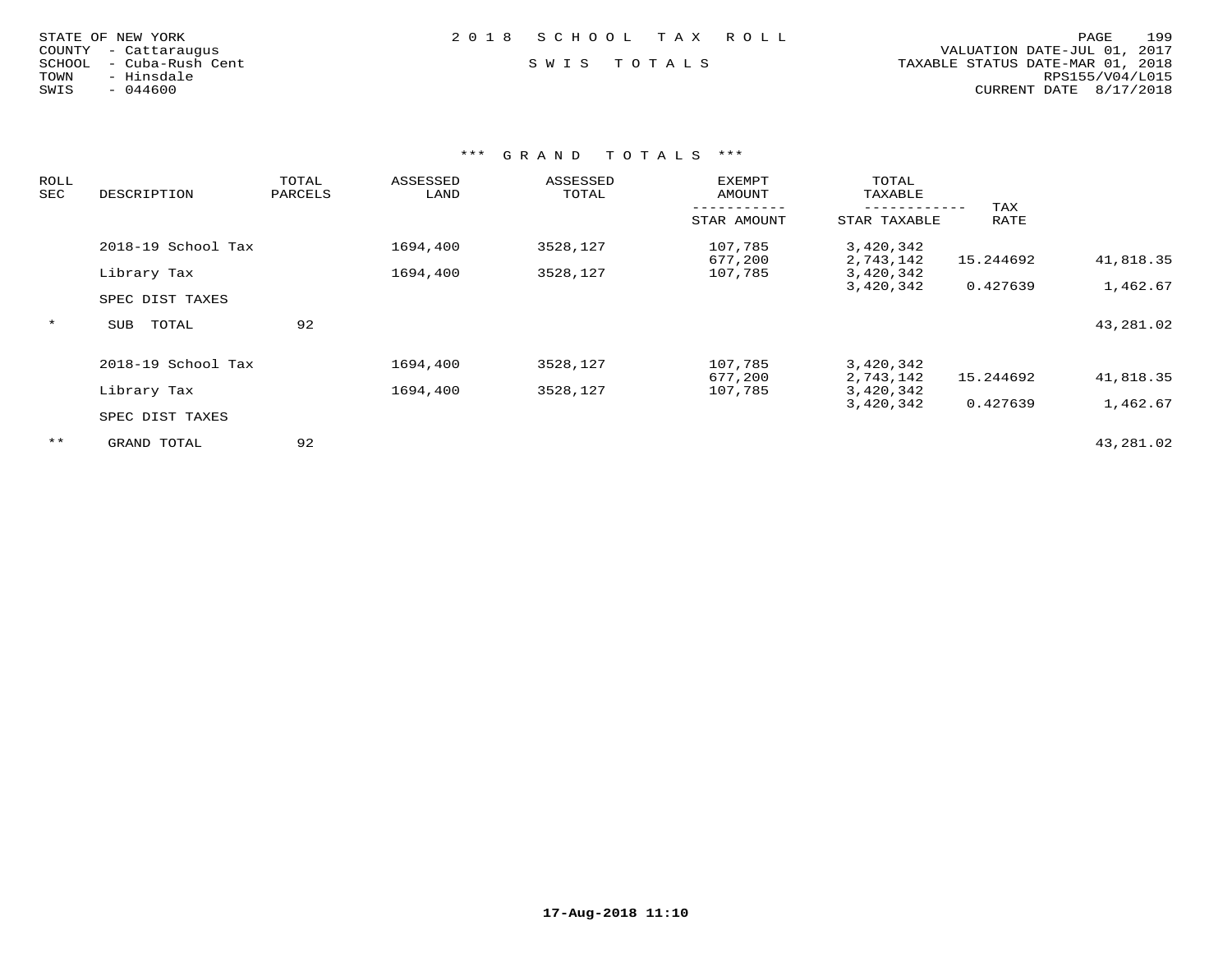| STATE OF NEW YORK<br>COUNTY - Cattaraugus<br>SCHOOL - Cuba-Rush Cent<br>- Ischua<br>TOWN<br>SWIS<br>$-045000$ |                                                                                               | 2018 SCHOOL<br>TAXABLE SECTION OF THE ROLL - 1<br>UNIFORM PERCENT OF VALUE IS 091.00 | OWNERS NAME SEQUENCE           | TAX ROLL                             | TAXABLE STATUS DATE-MAR 01, 2018 | PAGE<br>200<br>VALUATION DATE-JUL 01, 2017 |
|---------------------------------------------------------------------------------------------------------------|-----------------------------------------------------------------------------------------------|--------------------------------------------------------------------------------------|--------------------------------|--------------------------------------|----------------------------------|--------------------------------------------|
| TAX MAP PARCEL NUMBER<br>CURRENT OWNERS NAME<br>CURRENT OWNERS ADDRESS                                        | SCHOOL DISTRICT<br>PARCEL SIZE/GRID COORD                                                     | LAND<br>TOTAL                                                                        |                                | TAX DESCRIPTION<br>SPECIAL DISTRICTS | TAXABLE VALUE                    | TAX AMOUNT                                 |
|                                                                                                               |                                                                                               |                                                                                      |                                |                                      | ACCT 0309                        |                                            |
| $68.002 - 2 - 19.1$                                                                                           | 5120 Miller Hill Rd<br>210 1 Family Res                                                       |                                                                                      |                                | 2018-19 School Tax                   | 51,000                           | BILL 500<br>777.48                         |
| Adams Tom L<br>5120 Miller Hill Rd<br>Cuba, NY 14727                                                          | Cuba-Rush Cent 024801<br>13 03 03<br>ACRES 17.80<br>EAST-1215843 NRTH-0809688                 | 51,000                                                                               | 17,700 Library Tax             |                                      | 51,000                           | 21.81                                      |
|                                                                                                               | DEED BOOK 856<br>PG-00139                                                                     |                                                                                      |                                |                                      |                                  |                                            |
|                                                                                                               | FULL MARKET VALUE                                                                             | 56,044                                                                               |                                |                                      |                                  |                                            |
|                                                                                                               |                                                                                               |                                                                                      |                                | TOTAL TAX ---                        | DATE #1<br>AMT DUE               | 799.29**<br>09/30/18<br>799.29             |
|                                                                                                               |                                                                                               |                                                                                      |                                |                                      |                                  |                                            |
|                                                                                                               | 141 Abbott Rd                                                                                 |                                                                                      |                                |                                      | ACCT 0040                        | BILL 501                                   |
| $59.004 - 2 - 7$<br>Allen Laurette L                                                                          | 210 1 Family Res<br>Cuba-Rush Cent 024801                                                     |                                                                                      | AGED S<br>5,100 ENH STAR 41834 | 41804                                |                                  | 21,600<br>26,400                           |
| Joseph L/U Joan D                                                                                             | 08 03<br>03                                                                                   |                                                                                      |                                | 48,000 2018-19 School Tax            | 26,400                           | 402.46                                     |
| 362 SW Pineland Rd<br>Mableton, GA 30126                                                                      | life use joan joseph<br>ACRES<br>1.10<br>EAST-1219793 NRTH-0822550<br>DEED BOOK 17250 PG-6001 |                                                                                      |                                | Library Tax                          | 26,400                           | 11.29                                      |
|                                                                                                               | FULL MARKET VALUE                                                                             | 52,747                                                                               |                                |                                      |                                  |                                            |
|                                                                                                               |                                                                                               |                                                                                      |                                | TOTAL TAX ---                        | DATE #1<br>AMT DUE               | $11.29**$<br>09/30/18<br>11.29             |
|                                                                                                               |                                                                                               |                                                                                      |                                |                                      |                                  |                                            |
|                                                                                                               | 213 West Shore Rd                                                                             |                                                                                      |                                |                                      | ACCT 0312                        | BILL 502                                   |
| $59.004 - 3 - 21.74$                                                                                          | 210 1 Family Res                                                                              |                                                                                      | BAS STAR 41854                 |                                      |                                  | 26,400                                     |
| Armstrong Elizabeth<br>3000 Lake View Rd<br>Hamburg, NY 14075                                                 | Cuba-Rush Cent 024801<br>00 03 03<br>EAST-1221650 NRTH-0813047                                |                                                                                      | 144,000 Library Tax            | 0 2018-19 School Tax                 | 144,000<br>144,000               | 2,195.24<br>61.58                          |
|                                                                                                               | FULL MARKET VALUE                                                                             | 158,242                                                                              |                                |                                      |                                  |                                            |
| PRIOR OWNER ON 3/01/2018<br>Slavin William J                                                                  |                                                                                               |                                                                                      |                                |                                      |                                  |                                            |
|                                                                                                               |                                                                                               |                                                                                      |                                | TOTAL TAX ---                        | DATE #1<br>AMT DUE               | 1,854.36**<br>09/30/18<br>1,854.36         |
|                                                                                                               |                                                                                               |                                                                                      |                                |                                      |                                  |                                            |
|                                                                                                               | 223 West Shore Rd                                                                             |                                                                                      |                                |                                      | ACCT 0011                        | BILL 503                                   |
| $59.004 - 3 - 21.714$                                                                                         | 210 1 Family Res                                                                              |                                                                                      |                                | 2018-19 School Tax                   | 95,500                           | 1,455.87                                   |
| Auman Mark A<br>223 W Shore<br>Cuba, NY 14727                                                                 | Cuba-Rush Cent 024801<br>00 03 03<br>EAST-1221650 NRTH-0813047                                | 95,500                                                                               |                                | 0 Library Tax                        | 95,500                           | 40.84                                      |
|                                                                                                               | FULL MARKET VALUE                                                                             | 104,945                                                                              |                                |                                      |                                  |                                            |
|                                                                                                               |                                                                                               |                                                                                      |                                | TOTAL TAX ---                        |                                  | $1,496.71**$                               |
|                                                                                                               |                                                                                               |                                                                                      |                                |                                      | DATE #1<br>AMT DUE               | 09/30/18<br>1,496.71                       |
|                                                                                                               |                                                                                               |                                                                                      |                                |                                      |                                  |                                            |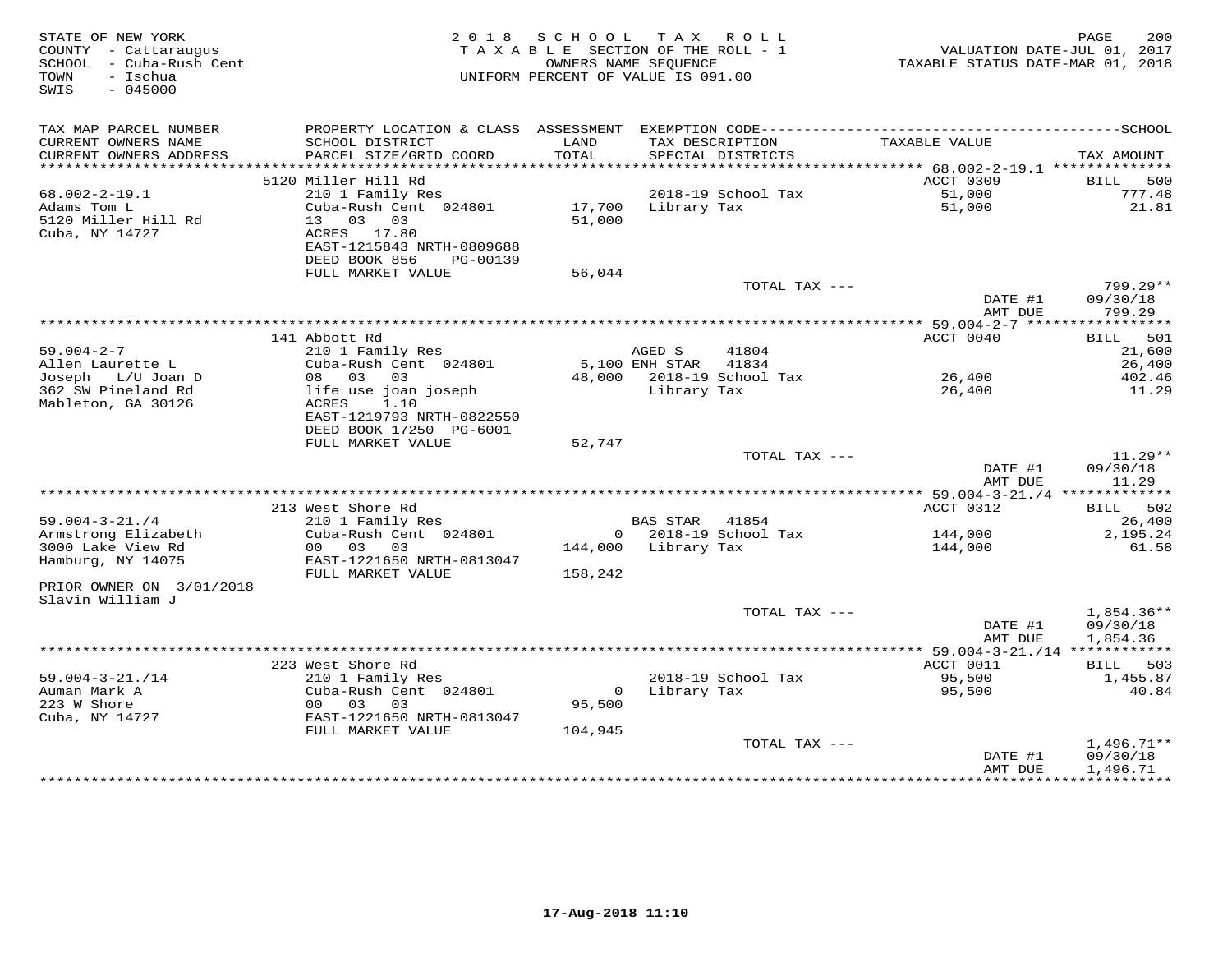| STATE OF NEW YORK<br>COUNTY - Cattaraugus<br>SCHOOL - Cuba-Rush Cent<br>- Ischua<br>TOWN<br>$-045000$<br>SWIS |                                                        | 2018 SCHOOL                      | T A X<br>R O L L<br>TAXABLE SECTION OF THE ROLL - 1<br>OWNERS NAME SEQUENCE<br>UNIFORM PERCENT OF VALUE IS 091.00 | TAXABLE STATUS DATE-MAR 01, 2018                       | PAGE<br>201<br>VALUATION DATE-JUL 01, 2017 |
|---------------------------------------------------------------------------------------------------------------|--------------------------------------------------------|----------------------------------|-------------------------------------------------------------------------------------------------------------------|--------------------------------------------------------|--------------------------------------------|
| TAX MAP PARCEL NUMBER<br>CURRENT OWNERS NAME<br>CURRENT OWNERS ADDRESS<br>********************                | SCHOOL DISTRICT<br>PARCEL SIZE/GRID COORD              | LAND<br>TOTAL<br>* * * * * * * * | TAX DESCRIPTION<br>SPECIAL DISTRICTS                                                                              | TAXABLE VALUE                                          | TAX AMOUNT                                 |
|                                                                                                               | 217 West Shore Rd                                      |                                  |                                                                                                                   | ************ 59.004-3-21./8 *************<br>ACCT 0490 | BILL<br>504                                |
| $59.004 - 3 - 21.78$                                                                                          | 210 1 Family Res                                       |                                  | 41854<br>BAS STAR                                                                                                 |                                                        | 26,400                                     |
| Austin Stephen M                                                                                              | Cuba-Rush Cent 024801                                  |                                  | $0$ 2018-19 School Tax                                                                                            | 142,500                                                | 2,172.37                                   |
| 217 W Shore Rd                                                                                                | 03<br>00 <sup>1</sup><br>03                            |                                  | 142,500 Library Tax                                                                                               | 142,500                                                | 60.94                                      |
| Cuba, NY 14727                                                                                                | EAST-1221650 NRTH-0813047<br>DEED BOOK 3720<br>PG-2003 |                                  |                                                                                                                   |                                                        |                                            |
|                                                                                                               | FULL MARKET VALUE                                      | 156,593                          |                                                                                                                   |                                                        |                                            |
|                                                                                                               |                                                        |                                  | TOTAL TAX ---                                                                                                     | DATE #1<br>AMT DUE                                     | $1,830.85**$<br>09/30/18<br>1,830.85       |
|                                                                                                               |                                                        |                                  |                                                                                                                   |                                                        |                                            |
|                                                                                                               | Munger Hollow Rd                                       |                                  |                                                                                                                   | ACCT 0342                                              | BILL 505                                   |
| $59.004 - 2 - 23.1$                                                                                           | 314 Rural vac<10                                       |                                  | 2018-19 School Tax                                                                                                | 5,200                                                  | 79.27                                      |
| Bainbridge Gary R                                                                                             | Cuba-Rush Cent 024801                                  | 5,200                            | Library Tax                                                                                                       | 5,200                                                  | 2.22                                       |
| Bainbridge Larry J<br>1426 Nash Rd                                                                            | 08 03<br>03<br>ACRES<br>1.25                           | 5,200                            |                                                                                                                   |                                                        |                                            |
| North Tonawanda, NY 14120                                                                                     | EAST-1220043 NRTH-0819860                              |                                  |                                                                                                                   |                                                        |                                            |
|                                                                                                               | DEED BOOK 456<br>$PG-5001$                             |                                  |                                                                                                                   |                                                        |                                            |
|                                                                                                               | FULL MARKET VALUE                                      | 5,714                            |                                                                                                                   |                                                        |                                            |
|                                                                                                               |                                                        |                                  | TOTAL TAX ---                                                                                                     |                                                        | 81.49**                                    |
|                                                                                                               |                                                        |                                  |                                                                                                                   | DATE #1<br>AMT DUE                                     | 09/30/18<br>81.49                          |
|                                                                                                               |                                                        |                                  |                                                                                                                   | ** 59.004-3-8 ******************                       |                                            |
|                                                                                                               | 92 Munger Hollow Rd                                    |                                  |                                                                                                                   | ACCT 0019                                              | BILL 506                                   |
| $59.004 - 3 - 8$                                                                                              | 260 Seasonal res                                       |                                  | 2018-19 School Tax                                                                                                | 30,000                                                 | 457.34                                     |
| Bainbridge Gary R                                                                                             | Cuba-Rush Cent 024801                                  | 11,400                           | Library Tax                                                                                                       | 30,000                                                 | 12.83                                      |
| Bainbridge Larry J                                                                                            | 07 03<br>03                                            | 30,000                           |                                                                                                                   |                                                        |                                            |
| 1426 Nash Rd<br>North Tonawanda, NY 14120                                                                     | Life Use<br>ACRES<br>9.30                              |                                  |                                                                                                                   |                                                        |                                            |
|                                                                                                               | EAST-1220889 NRTH-0819653                              |                                  |                                                                                                                   |                                                        |                                            |
|                                                                                                               | DEED BOOK 456<br>PG-5002                               |                                  |                                                                                                                   |                                                        |                                            |
|                                                                                                               | FULL MARKET VALUE                                      | 32,967                           |                                                                                                                   |                                                        |                                            |
|                                                                                                               |                                                        |                                  | TOTAL TAX ---                                                                                                     |                                                        | 470.17**                                   |
|                                                                                                               |                                                        |                                  |                                                                                                                   | DATE #1<br>AMT DUE                                     | 09/30/18<br>470.17                         |
|                                                                                                               |                                                        |                                  |                                                                                                                   | ****** 59.004-3-13 ****************                    |                                            |
|                                                                                                               | Munger Hollow Rd                                       |                                  |                                                                                                                   | ACCT 0022                                              | BILL 507                                   |
| $59.004 - 3 - 13$                                                                                             | 260 Seasonal res                                       |                                  | 2018-19 School Tax                                                                                                | 21,000                                                 | 320.14                                     |
| Bainbridge Gary R                                                                                             | Cuba-Rush Cent 024801                                  | 5,400                            | Library Tax                                                                                                       | 21,000                                                 | 8.98                                       |
| Bainbridge Larry J<br>1426 Nash Rd                                                                            | 07 03<br>03<br>Life Use                                | 21,000                           |                                                                                                                   |                                                        |                                            |
| North Tonawanda, NY 14120-1812 ACRES                                                                          | 1.50                                                   |                                  |                                                                                                                   |                                                        |                                            |
|                                                                                                               | EAST-1221675 NRTH-0819327                              |                                  |                                                                                                                   |                                                        |                                            |
|                                                                                                               | DEED BOOK 1017<br>PG-1044                              |                                  |                                                                                                                   |                                                        |                                            |
|                                                                                                               | FULL MARKET VALUE                                      | 23,077                           |                                                                                                                   |                                                        |                                            |
|                                                                                                               |                                                        |                                  | TOTAL TAX ---                                                                                                     | DATE #1                                                | 329.12**<br>09/30/18                       |
|                                                                                                               |                                                        |                                  |                                                                                                                   | AMT DUE                                                | 329.12                                     |
|                                                                                                               |                                                        |                                  |                                                                                                                   |                                                        | * * * * * * * *                            |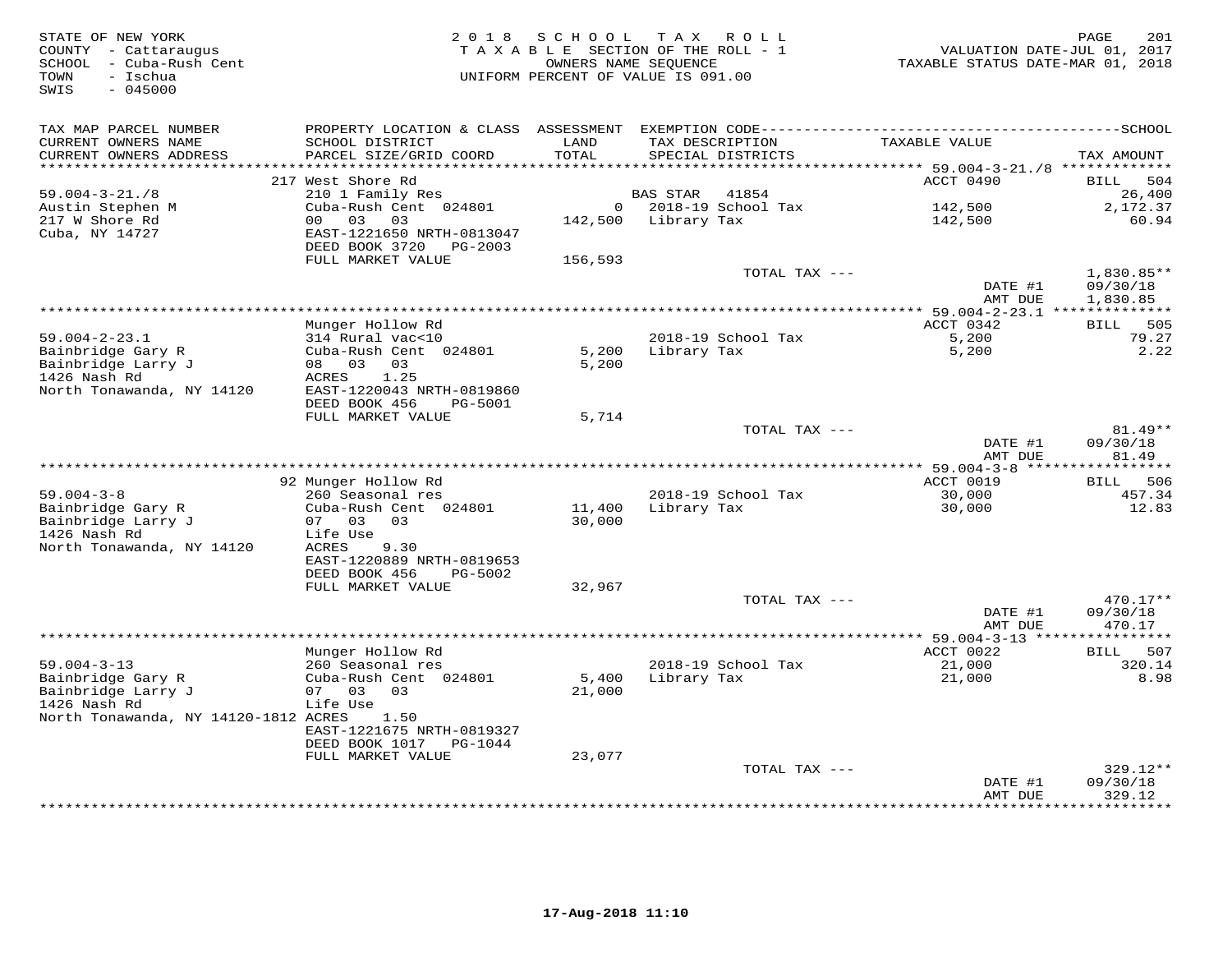| STATE OF NEW YORK<br>COUNTY - Cattaraugus<br>SCHOOL - Cuba-Rush Cent<br>- Ischua<br>TOWN<br>$-045000$<br>SWIS |                                                       | 2018 SCHOOL   | T A X<br>ROLL<br>TAXABLE SECTION OF THE ROLL - 1<br>OWNERS NAME SEQUENCE<br>UNIFORM PERCENT OF VALUE IS 091.00 | VALUATION DATE-JUL 01, 2017<br>TAXABLE STATUS DATE-MAR 01, 2018 | PAGE<br>202             |
|---------------------------------------------------------------------------------------------------------------|-------------------------------------------------------|---------------|----------------------------------------------------------------------------------------------------------------|-----------------------------------------------------------------|-------------------------|
| TAX MAP PARCEL NUMBER                                                                                         |                                                       |               |                                                                                                                |                                                                 |                         |
| CURRENT OWNERS NAME<br>CURRENT OWNERS ADDRESS<br>************************                                     | SCHOOL DISTRICT<br>PARCEL SIZE/GRID COORD             | LAND<br>TOTAL | TAX DESCRIPTION<br>SPECIAL DISTRICTS                                                                           | TAXABLE VALUE                                                   | TAX AMOUNT              |
|                                                                                                               | Munger Hollow Rd                                      |               |                                                                                                                | ACCT 0318                                                       | BILL<br>508             |
| $59.004 - 3 - 14$                                                                                             | 323 Vacant rural                                      |               | 2018-19 School Tax                                                                                             | 10,600                                                          | 161.59                  |
| Bainbridge Gary R                                                                                             | Cuba-Rush Cent 024801                                 |               | 10,600 Library Tax                                                                                             | 10,600                                                          | 4.53                    |
| Bainbridge Larry J<br>1426 Nash Rd                                                                            | 07 03 03<br>ACRES 12.20                               | 10,600        |                                                                                                                |                                                                 |                         |
| North Tonawanda, NY 14120                                                                                     | EAST-1221505 NRTH-0819658                             |               |                                                                                                                |                                                                 |                         |
|                                                                                                               | DEED BOOK 456<br>PG-5003                              |               |                                                                                                                |                                                                 |                         |
|                                                                                                               | FULL MARKET VALUE                                     | 11,648        |                                                                                                                |                                                                 |                         |
|                                                                                                               |                                                       |               | TOTAL TAX ---                                                                                                  |                                                                 | $166.12**$              |
|                                                                                                               |                                                       |               |                                                                                                                | DATE #1<br>AMT DUE                                              | 09/30/18<br>166.12      |
|                                                                                                               |                                                       |               |                                                                                                                |                                                                 |                         |
|                                                                                                               | Burt Hill Rd                                          |               |                                                                                                                | ACCT 0027                                                       | 509<br>BILL             |
| $68.002 - 2 - 27$                                                                                             | 260 Seasonal res                                      |               | 2018-19 School Tax                                                                                             | 46,500                                                          | 708.88                  |
| Becker Paul A                                                                                                 | Cuba-Rush Cent 024801                                 | 18,300        | Library Tax                                                                                                    | 46,500                                                          | 19.89                   |
| Becker Melinda<br>5326 Oakwood Dr                                                                             | 14 03<br>03<br>comb $24.3$                            | 46,500        |                                                                                                                |                                                                 |                         |
| North Tonawanda, NY 14120                                                                                     | Life Use                                              |               |                                                                                                                |                                                                 |                         |
|                                                                                                               | ACRES 18.60                                           |               |                                                                                                                |                                                                 |                         |
|                                                                                                               | EAST-1215228 NRTH-0812581                             |               |                                                                                                                |                                                                 |                         |
|                                                                                                               |                                                       |               |                                                                                                                |                                                                 |                         |
|                                                                                                               | FULL MARKET VALUE                                     | 51,099        | TOTAL TAX ---                                                                                                  |                                                                 | 728.77**                |
|                                                                                                               |                                                       |               |                                                                                                                | DATE #1                                                         | 09/30/18                |
|                                                                                                               |                                                       |               |                                                                                                                | AMT DUE                                                         | 728.77                  |
|                                                                                                               |                                                       |               |                                                                                                                | ******** 68.002-1-3 ******************                          |                         |
| $68.002 - 1 - 3$                                                                                              | 5370 Miller Hill Rd                                   |               | BAS STAR 41854                                                                                                 | ACCT 0188                                                       | 510<br>BILL<br>26,400   |
| Bennett Emma                                                                                                  | 210 1 Family Res<br>Cuba-Rush Cent 024801             |               | 6,900 2018-19 School Tax                                                                                       | 46,500                                                          | 708.88                  |
| 5370 Miller Hill Rd                                                                                           | 22 03 03                                              |               | 46,500 Library Tax                                                                                             | 46,500                                                          | 19.89                   |
| CUBA, NY 14727                                                                                                | ACRES<br>3.35 BANK<br>017                             |               |                                                                                                                |                                                                 |                         |
|                                                                                                               | EAST-1213763 NRTH-0814870                             |               |                                                                                                                |                                                                 |                         |
|                                                                                                               | DEED BOOK 1024 PG-48<br>FULL MARKET VALUE             | 51,099        |                                                                                                                |                                                                 |                         |
|                                                                                                               |                                                       |               | TOTAL TAX ---                                                                                                  |                                                                 | $326.31**$              |
|                                                                                                               |                                                       |               |                                                                                                                | DATE #1                                                         | 09/30/18                |
|                                                                                                               |                                                       |               |                                                                                                                | AMT DUE                                                         | 326.31                  |
|                                                                                                               |                                                       |               |                                                                                                                | ************ 68.002-2-22.2 **************                       |                         |
| $68.002 - 2 - 22.2$                                                                                           | 5100 Miller Hill Rd<br>210 1 Family Res               |               | 2018-19 School Tax                                                                                             | ACCT 0519<br>84,000                                             | 511<br>BILL<br>1,280.55 |
| Bergerstock Dale                                                                                              | Cuba-Rush Cent 024801                                 | 6,700         | Library Tax                                                                                                    | 84,000                                                          | 35.92                   |
| 5100 Miller Hill Rd                                                                                           | 13 03 03                                              | 84,000        |                                                                                                                |                                                                 |                         |
| Cuba, NY 14727                                                                                                | 22.5 combined w/22.2                                  |               |                                                                                                                |                                                                 |                         |
|                                                                                                               | ACRES<br>3.10                                         |               |                                                                                                                |                                                                 |                         |
|                                                                                                               | EAST-1216099 NRTH-0809018<br>DEED BOOK 00984 PG-00898 |               |                                                                                                                |                                                                 |                         |
|                                                                                                               | FULL MARKET VALUE                                     | 92,308        |                                                                                                                |                                                                 |                         |
|                                                                                                               |                                                       |               | TOTAL TAX ---                                                                                                  |                                                                 | $1,316.47**$            |
|                                                                                                               |                                                       |               |                                                                                                                | DATE #1                                                         | 09/30/18                |
|                                                                                                               |                                                       |               |                                                                                                                | AMT DUE                                                         | 1,316.47                |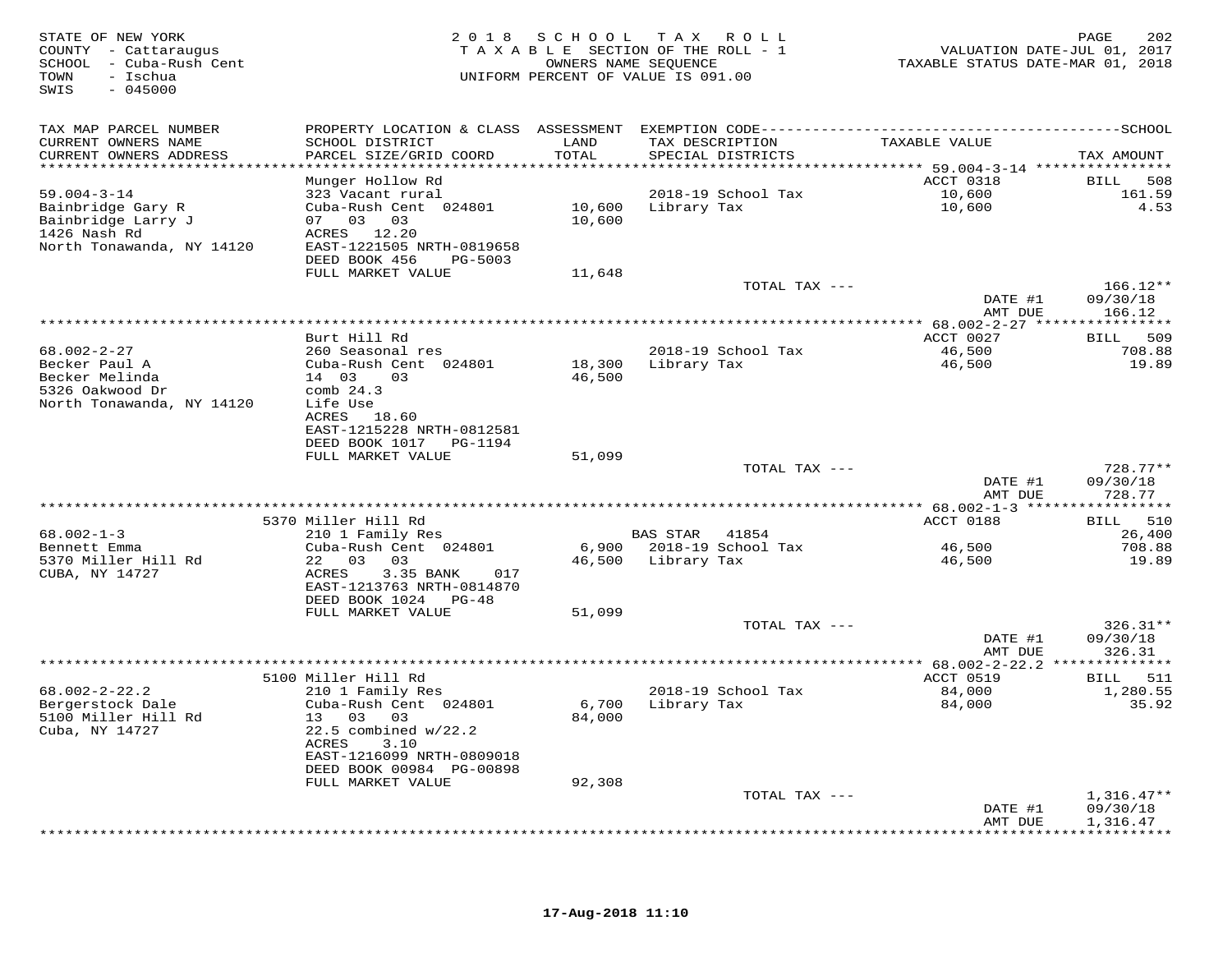| STATE OF NEW YORK<br>COUNTY - Cattaraugus<br>SCHOOL - Cuba-Rush Cent<br>- Ischua<br>TOWN<br>$-045000$<br>SWIS |                                                                      |               | 2018 SCHOOL TAX ROLL<br>TAXABLE SECTION OF THE ROLL - 1<br>OWNERS NAME SEQUENCE<br>UNIFORM PERCENT OF VALUE IS 091.00 | VALUATION DATE-JUL 01, 2017<br>TAXABLE STATUS DATE-MAR 01, 2018 | 203<br>PAGE                      |
|---------------------------------------------------------------------------------------------------------------|----------------------------------------------------------------------|---------------|-----------------------------------------------------------------------------------------------------------------------|-----------------------------------------------------------------|----------------------------------|
| TAX MAP PARCEL NUMBER<br>CURRENT OWNERS NAME<br>CURRENT OWNERS ADDRESS<br>*************************           | SCHOOL DISTRICT<br>PARCEL SIZE/GRID COORD                            | LAND<br>TOTAL | TAX DESCRIPTION<br>SPECIAL DISTRICTS                                                                                  | TAXABLE VALUE                                                   | TAX AMOUNT                       |
|                                                                                                               | Union Valley Rd                                                      |               |                                                                                                                       | ACCT 0121                                                       | 512<br>BILL                      |
| $59.004 - 1 - 5$                                                                                              | 910 Priv forest                                                      |               | FOREST/A74 47460                                                                                                      |                                                                 | 28,894                           |
| Biss Russell D<br>Biss Doris                                                                                  | Cuba-Rush Cent 024801<br>27 03 03                                    |               | 49,000 2018-19 School Tax<br>49,000 Library Tax                                                                       | 20,106<br>20,106                                                | 306.51<br>8.60                   |
| 564 Johnson Holloe Rd<br>Cuba, NY 14727                                                                       | ACRES 95.35<br>EAST-1213730 NRTH-0816756<br>DEED BOOK 00951 PG-00850 |               |                                                                                                                       |                                                                 |                                  |
| MAY BE SUBJECT TO PAYMENT<br>UNDER RPTL480A UNTIL 2027                                                        | FULL MARKET VALUE                                                    | 53,846        |                                                                                                                       |                                                                 |                                  |
|                                                                                                               |                                                                      |               | TOTAL TAX ---                                                                                                         | DATE #1<br>AMT DUE                                              | $315.11**$<br>09/30/18<br>315.11 |
|                                                                                                               | Johnson Hollow Rd                                                    |               |                                                                                                                       | ACCT 0759                                                       | BILL 513                         |
| $59.004 - 3 - 20.2$                                                                                           | 314 Rural vac<10                                                     |               | FOREST/A74 47460                                                                                                      |                                                                 | 4,112                            |
| Biss Russell D                                                                                                | Cuba-Rush Cent 024801                                                |               | 9,500 2018-19 School Tax                                                                                              | $\frac{5}{2}$ , 388                                             | 82.14                            |
| Biss Doris G                                                                                                  | 15 03 03                                                             |               | 9,500 Library Tax                                                                                                     | 5,388                                                           | 2.30                             |
| 564 Johnson Hollow Rd<br>Cuba, NY 14727                                                                       | ACRES 6.55<br>EAST-1214956 NRTH-0816425<br>DEED BOOK 00994 PG-00307  |               |                                                                                                                       |                                                                 |                                  |
| MAY BE SUBJECT TO PAYMENT<br>UNDER RPTL480A UNTIL 2027                                                        | FULL MARKET VALUE                                                    | 10,440        |                                                                                                                       |                                                                 |                                  |
|                                                                                                               |                                                                      |               | TOTAL TAX ---                                                                                                         | DATE #1<br>AMT DUE                                              | $84.44**$<br>09/30/18<br>84.44   |
|                                                                                                               | 564 Johnson Hollow Rd                                                |               |                                                                                                                       | ACCT 0507                                                       | BILL 514                         |
| $68.002 - 1 - 4$                                                                                              | 210 1 Family Res                                                     |               | BAS STAR 41854                                                                                                        |                                                                 | 26,400                           |
| b8.004 - -<br>Biss Russell D                                                                                  | Cuba-Rush Cent 024801                                                |               | 8,200 2018-19 School Tax                                                                                              | 93,500                                                          | 1,425.38                         |
| Biss Doris C<br>564 Johnson Hollow Rd<br>Cuba, NY 14727                                                       | 22 03 03<br>5.02<br>ACRES<br>EAST-1214122 NRTH-0815604               |               | 93,500 Library Tax                                                                                                    | 93,500                                                          | 39.98                            |
|                                                                                                               | DEED BOOK 847 PG-00393<br>FULL MARKET VALUE                          | 102,747       |                                                                                                                       |                                                                 |                                  |
|                                                                                                               |                                                                      |               | TOTAL TAX ---                                                                                                         |                                                                 | $1,062.90**$                     |
|                                                                                                               |                                                                      |               |                                                                                                                       | DATE #1<br>AMT DUE                                              | 09/30/18<br>1,062.90             |
|                                                                                                               |                                                                      |               |                                                                                                                       |                                                                 |                                  |
|                                                                                                               | Johnson Hollow Rd (Off)                                              |               |                                                                                                                       | ACCT 0162                                                       | BILL 515                         |
| $68.002 - 1 - 6.1$<br>Biss Russell D                                                                          | 314 Rural vac<10<br>Cuba-Rush Cent 024801                            |               | FOREST/A74 47460<br>5,500 2018-19 School Tax                                                                          | 1,100                                                           | 4,400<br>16.77                   |
| Biss Doris                                                                                                    | 22 03 03                                                             |               | 5,500 Library Tax                                                                                                     | 1,100                                                           | 0.47                             |
| 564 Johnson Hollow Rd<br>Cuba, NY 14727                                                                       | ACRES 1.60<br>EAST-1214558 NRTH-0815753<br>DEED BOOK 00951 PG-00850  |               |                                                                                                                       |                                                                 |                                  |
| MAY BE SUBJECT TO PAYMENT                                                                                     | FULL MARKET VALUE                                                    | 6,044         |                                                                                                                       |                                                                 |                                  |
| UNDER RPTL480A UNTIL 2027                                                                                     |                                                                      |               | TOTAL TAX ---                                                                                                         |                                                                 | $17.24**$                        |
|                                                                                                               |                                                                      |               |                                                                                                                       | DATE #1<br>AMT DUE                                              | 09/30/18<br>17.24                |
|                                                                                                               |                                                                      |               |                                                                                                                       |                                                                 | ********                         |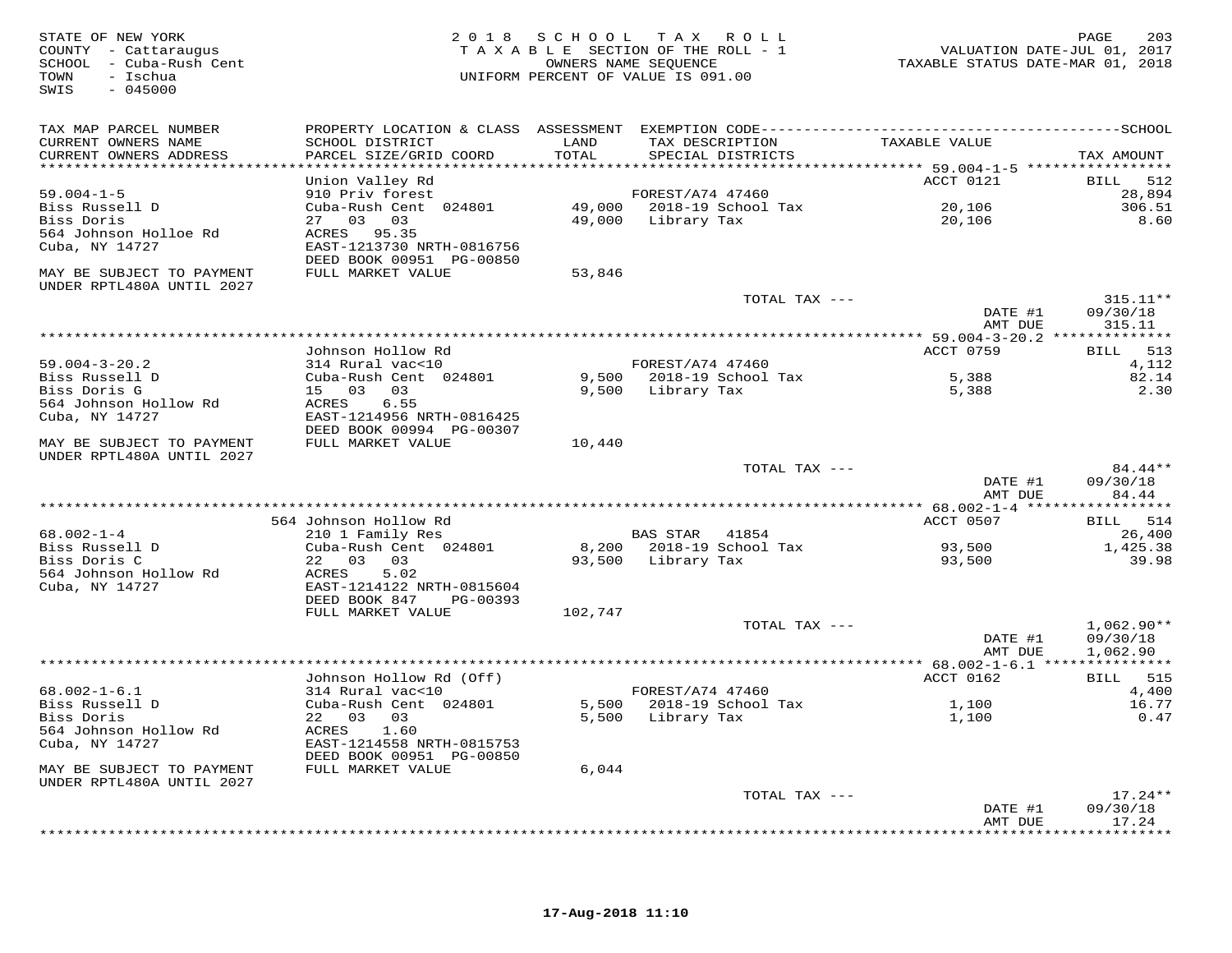| STATE OF NEW YORK<br>COUNTY - Cattaraugus<br>SCHOOL - Cuba-Rush Cent<br>- Ischua<br>TOWN<br>SWIS<br>$-045000$ | 2 0 1 8                                              | SCHOOL TAX    | ROLL<br>TAXABLE SECTION OF THE ROLL - 1<br>OWNERS NAME SEQUENCE<br>UNIFORM PERCENT OF VALUE IS 091.00 | TAXABLE STATUS DATE-MAR 01, 2018  | PAGE<br>204<br>VALUATION DATE-JUL 01, 2017 |
|---------------------------------------------------------------------------------------------------------------|------------------------------------------------------|---------------|-------------------------------------------------------------------------------------------------------|-----------------------------------|--------------------------------------------|
| TAX MAP PARCEL NUMBER                                                                                         |                                                      |               |                                                                                                       |                                   |                                            |
| CURRENT OWNERS NAME<br>CURRENT OWNERS ADDRESS<br>**********************                                       | SCHOOL DISTRICT<br>PARCEL SIZE/GRID COORD            | LAND<br>TOTAL | TAX DESCRIPTION<br>SPECIAL DISTRICTS                                                                  | TAXABLE VALUE                     | TAX AMOUNT                                 |
|                                                                                                               | Yankee Rd                                            |               |                                                                                                       | ACCT 0428                         | 516<br>BILL                                |
| $59.004 - 1 - 2.1$                                                                                            | 323 Vacant rural                                     |               | 2018-19 School Tax                                                                                    | 57,500                            | 876.57                                     |
| Blatner Richard P Jr                                                                                          | Cuba-Rush Cent 024801                                | 57,500        | Library Tax                                                                                           | 57,500                            | 24.59                                      |
| Blatner Mary E                                                                                                | 03 03<br>23/24                                       | 57,500        |                                                                                                       |                                   |                                            |
| 26 S Shore Dr                                                                                                 | ACRES 100.00                                         |               |                                                                                                       |                                   |                                            |
| Elma, NY 14059                                                                                                | EAST-1213774 NRTH-0818923                            |               |                                                                                                       |                                   |                                            |
|                                                                                                               | DEED BOOK 14569 PG-3002                              |               |                                                                                                       |                                   |                                            |
|                                                                                                               | FULL MARKET VALUE                                    | 63,187        |                                                                                                       |                                   |                                            |
|                                                                                                               |                                                      |               | TOTAL TAX ---                                                                                         | DATE #1                           | 901.16**<br>09/30/18                       |
|                                                                                                               |                                                      |               |                                                                                                       | AMT DUE                           | 901.16                                     |
|                                                                                                               |                                                      |               |                                                                                                       |                                   |                                            |
|                                                                                                               | 600 Yankee Rd                                        |               |                                                                                                       | ACCT 0929                         | BILL 517                                   |
| $59.004 - 1 - 2.2$                                                                                            | 312 Vac w/imprv                                      |               | 2018-19 School Tax                                                                                    | 115,000                           | 1,753.14                                   |
| Blatner Richard P Jr                                                                                          | Cuba-Rush Cent 024801                                | 79,900        | Library Tax                                                                                           | 115,000                           | 49.18                                      |
| Blatner Mary E                                                                                                | 23/24<br>03 03                                       | 115,000       |                                                                                                       |                                   |                                            |
| 26 S Shore Dr                                                                                                 | ACRES 145.40                                         |               |                                                                                                       |                                   |                                            |
| Elma, NY 14059                                                                                                | EAST-1213776 NRTH-0821338<br>DEED BOOK 13066 PG-4006 |               |                                                                                                       |                                   |                                            |
|                                                                                                               | FULL MARKET VALUE                                    | 126,374       |                                                                                                       |                                   |                                            |
|                                                                                                               |                                                      |               | TOTAL TAX ---                                                                                         |                                   | $1,802.32**$                               |
|                                                                                                               |                                                      |               |                                                                                                       | DATE #1                           | 09/30/18                                   |
|                                                                                                               |                                                      |               |                                                                                                       | AMT DUE                           | 1,802.32                                   |
|                                                                                                               |                                                      |               | **************************************                                                                | *************** 59.004-1-10 ***** | ***********                                |
|                                                                                                               | 600 Yankee Rd                                        |               |                                                                                                       | ACCT 0437                         | 518<br>BILL                                |
| $59.004 - 1 - 10$<br>Blatner Richard P Jr                                                                     | 314 Rural vac<10<br>Cuba-Rush Cent 024801            | 5,000         | 2018-19 School Tax<br>Library Tax                                                                     | 5,000<br>5,000                    | 76.22<br>2.14                              |
| Blatner Mary E                                                                                                | 24 03<br>03                                          | 5,000         |                                                                                                       |                                   |                                            |
| 26 S Shore Dr                                                                                                 | FRNT 250.00 DPTH 175.00                              |               |                                                                                                       |                                   |                                            |
| Elma, NY 14059                                                                                                | ACRES<br>1.00                                        |               |                                                                                                       |                                   |                                            |
|                                                                                                               | EAST-1213442 NRTH-0820092                            |               |                                                                                                       |                                   |                                            |
|                                                                                                               | DEED BOOK 13066 PG-4006                              |               |                                                                                                       |                                   |                                            |
|                                                                                                               | FULL MARKET VALUE                                    | 5,495         |                                                                                                       |                                   |                                            |
|                                                                                                               |                                                      |               | TOTAL TAX ---                                                                                         |                                   | 78.36**                                    |
|                                                                                                               |                                                      |               |                                                                                                       | DATE #1                           | 09/30/18                                   |
|                                                                                                               |                                                      |               | *************                                                                                         | AMT DUE<br>$*$ 59.004-1-13.1 $*$  | 78.36<br>* * * * * * * * * * *             |
|                                                                                                               | 640 Yankee Rd                                        |               |                                                                                                       | ACCT 0112                         | BILL 519                                   |
| $59.004 - 1 - 13.1$                                                                                           | 240 Rural res                                        |               | 2018-19 School Tax                                                                                    | 205,000                           | 3,125.16                                   |
| Blatner Richard P Jr                                                                                          | Cuba-Rush Cent 024801                                | 23,900        | Library Tax                                                                                           | 205,000                           | 87.67                                      |
| Blatner Mary E                                                                                                | 24 03 03                                             | 205,000       |                                                                                                       |                                   |                                            |
| 26 S Shore Dr                                                                                                 | ACRES 26.60                                          |               |                                                                                                       |                                   |                                            |
| Elma, NY 14059                                                                                                | EAST-1212304 NRTH-0821281                            |               |                                                                                                       |                                   |                                            |
|                                                                                                               | DEED BOOK 13066 PG-4005                              |               |                                                                                                       |                                   |                                            |
|                                                                                                               | FULL MARKET VALUE                                    | 225,275       |                                                                                                       |                                   |                                            |
|                                                                                                               |                                                      |               | TOTAL TAX ---                                                                                         | DATE #1                           | $3,212.83**$<br>09/30/18                   |
|                                                                                                               |                                                      |               |                                                                                                       | AMT DUE                           | 3, 212.83                                  |
|                                                                                                               |                                                      |               |                                                                                                       |                                   | **********                                 |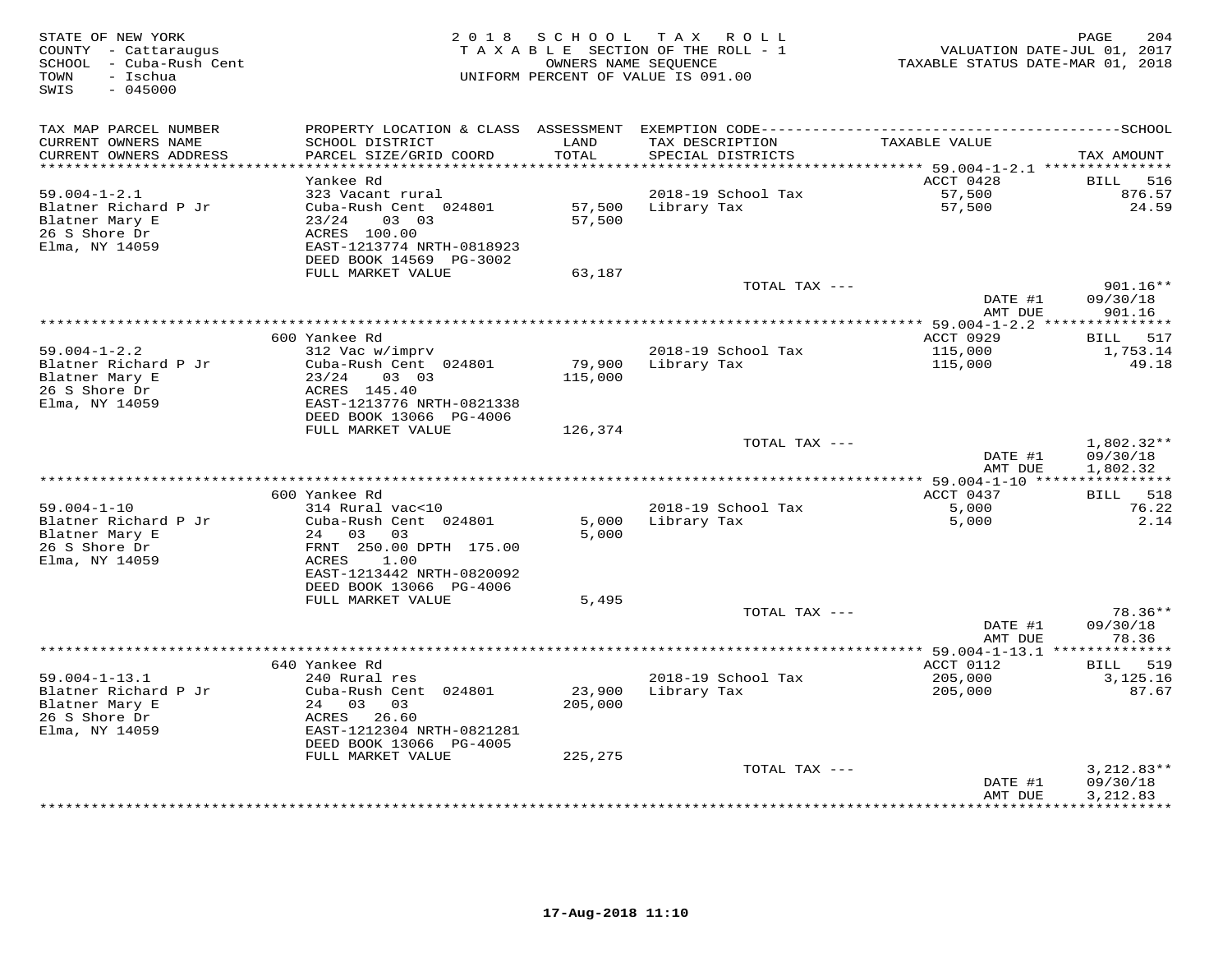| STATE OF NEW YORK<br>COUNTY - Cattaraugus<br>SCHOOL - Cuba-Rush Cent<br>- Ischua<br>TOWN<br>SWIS<br>$-045000$ | 2 0 1 8                                                                                                                     | SCHOOL           | T A X<br>R O L L<br>TAXABLE SECTION OF THE ROLL - 1<br>OWNERS NAME SEQUENCE<br>UNIFORM PERCENT OF VALUE IS 091.00 | VALUATION DATE-JUL 01, 2017<br>TAXABLE STATUS DATE-MAR 01, 2018 | 205<br>PAGE                    |
|---------------------------------------------------------------------------------------------------------------|-----------------------------------------------------------------------------------------------------------------------------|------------------|-------------------------------------------------------------------------------------------------------------------|-----------------------------------------------------------------|--------------------------------|
| TAX MAP PARCEL NUMBER<br>CURRENT OWNERS NAME                                                                  | PROPERTY LOCATION & CLASS ASSESSMENT EXEMPTION CODE-----------------------------------SCHOOL<br>SCHOOL DISTRICT             | LAND             |                                                                                                                   |                                                                 |                                |
| CURRENT OWNERS ADDRESS                                                                                        | PARCEL SIZE/GRID COORD                                                                                                      | TOTAL            | TAX DESCRIPTION<br>SPECIAL DISTRICTS                                                                              | TAXABLE VALUE                                                   | TAX AMOUNT                     |
| ***********************                                                                                       |                                                                                                                             | *************    |                                                                                                                   | ***************************** 59.004-1-13.5 **************      |                                |
|                                                                                                               | Yankee Hill Rd                                                                                                              |                  |                                                                                                                   | ACCT 0861                                                       | 520<br><b>BILL</b>             |
| $59.004 - 1 - 13.5$<br>Blatner Richard P Jr<br>Blatner Mary E<br>26 S Shore Dr<br>Elma, NY 14059              | 323 Vacant rural<br>Cuba-Rush Cent 024801<br>24 03<br>03<br>Ff 181.63<br>ACRES 19.75                                        | 19,000<br>19,000 | 2018-19 School Tax<br>Library Tax                                                                                 | 19,000<br>19,000                                                | 289.65<br>8.13                 |
|                                                                                                               | EAST-1211789 NRTH-0820402<br>DEED BOOK 13066 PG-4005<br>FULL MARKET VALUE                                                   | 20,879           |                                                                                                                   |                                                                 |                                |
|                                                                                                               |                                                                                                                             |                  | TOTAL TAX ---                                                                                                     |                                                                 | 297.78**                       |
|                                                                                                               |                                                                                                                             |                  |                                                                                                                   | DATE #1<br>AMT DUE                                              | 09/30/18<br>297.78             |
|                                                                                                               |                                                                                                                             |                  |                                                                                                                   | *********** 59.004-2-10 **                                      | *********                      |
| $59.004 - 2 - 10$                                                                                             | Abbott Rd<br>314 Rural vac<10                                                                                               |                  | 2018-19 School Tax                                                                                                | ACCT 0039<br>5,200                                              | 521<br>BILL<br>79.27           |
| Booth Allan M<br>Booth Maryjean E                                                                             | Cuba-Rush Cent 024801<br>08 03<br>03                                                                                        | 5,200<br>5,200   | Library Tax                                                                                                       | 5,200                                                           | 2.22                           |
| 5103 Kraus Rd<br>Clarence, NY 14031                                                                           | FRNT 181.00 DPTH 300.00<br>1.20<br>ACRES<br>EAST-1219865 NRTH-0822796                                                       |                  |                                                                                                                   |                                                                 |                                |
|                                                                                                               | DEED BOOK 00932 PG-00602<br>FULL MARKET VALUE                                                                               | 5,714            |                                                                                                                   |                                                                 |                                |
|                                                                                                               |                                                                                                                             |                  | TOTAL TAX ---                                                                                                     | DATE #1                                                         | $81.49**$<br>09/30/18          |
|                                                                                                               |                                                                                                                             |                  |                                                                                                                   | AMT DUE<br>***** 59.004-2-11 *                                  | 81.49<br>* * * * * * * *       |
|                                                                                                               | Abbott Rd                                                                                                                   |                  |                                                                                                                   | ACCT 0423                                                       | 522<br><b>BILL</b>             |
| $59.004 - 2 - 11$                                                                                             | 314 Rural vac<10                                                                                                            |                  | 2018-19 School Tax                                                                                                | 3,900                                                           | 59.45                          |
| Booth Chester L III<br>Booth Darla<br>13605 Buffalo Rd<br>Springfield, NE 68059                               | Cuba-Rush Cent 024801<br>08<br>03<br>03<br>FRNT 175.00 DPTH 175.00<br>EAST-1219959 NRTH-0822643<br>DEED BOOK 00931 PG-01073 | 3,900<br>3,900   | Library Tax                                                                                                       | 3,900                                                           | 1.67                           |
|                                                                                                               | FULL MARKET VALUE                                                                                                           | 4,286            |                                                                                                                   |                                                                 |                                |
|                                                                                                               |                                                                                                                             |                  | TOTAL TAX ---                                                                                                     | DATE #1<br>AMT DUE                                              | $61.12**$<br>09/30/18<br>61.12 |
|                                                                                                               |                                                                                                                             |                  |                                                                                                                   |                                                                 |                                |
|                                                                                                               | 426 Johnson Hollow Rd                                                                                                       |                  |                                                                                                                   | ACCT 0041                                                       | 523<br><b>BILL</b>             |
| $59.004 - 3 - 19$<br>Bordon Jack<br>Bordon Charlotte<br>426 Johnson Hollow Rd                                 | 210 1 Family Res<br>Cuba-Rush Cent 024801<br>15 03<br>03<br>ACRES<br>2.50                                                   | 6,200<br>58,000  | ENH STAR<br>41834<br>2018-19 School Tax<br>Library Tax                                                            | 58,000<br>58,000                                                | 58,000<br>884.19<br>24.80      |
| Cuba, NY 14727                                                                                                | EAST-1216930 NRTH-0816067<br>DEED BOOK 747<br>PG-00019                                                                      |                  |                                                                                                                   |                                                                 |                                |
|                                                                                                               | FULL MARKET VALUE                                                                                                           | 63,736           | TOTAL TAX ---                                                                                                     |                                                                 | $24.80**$                      |
|                                                                                                               |                                                                                                                             |                  |                                                                                                                   | DATE #1<br>AMT DUE                                              | 09/30/18<br>24.80              |
|                                                                                                               |                                                                                                                             |                  |                                                                                                                   |                                                                 | .                              |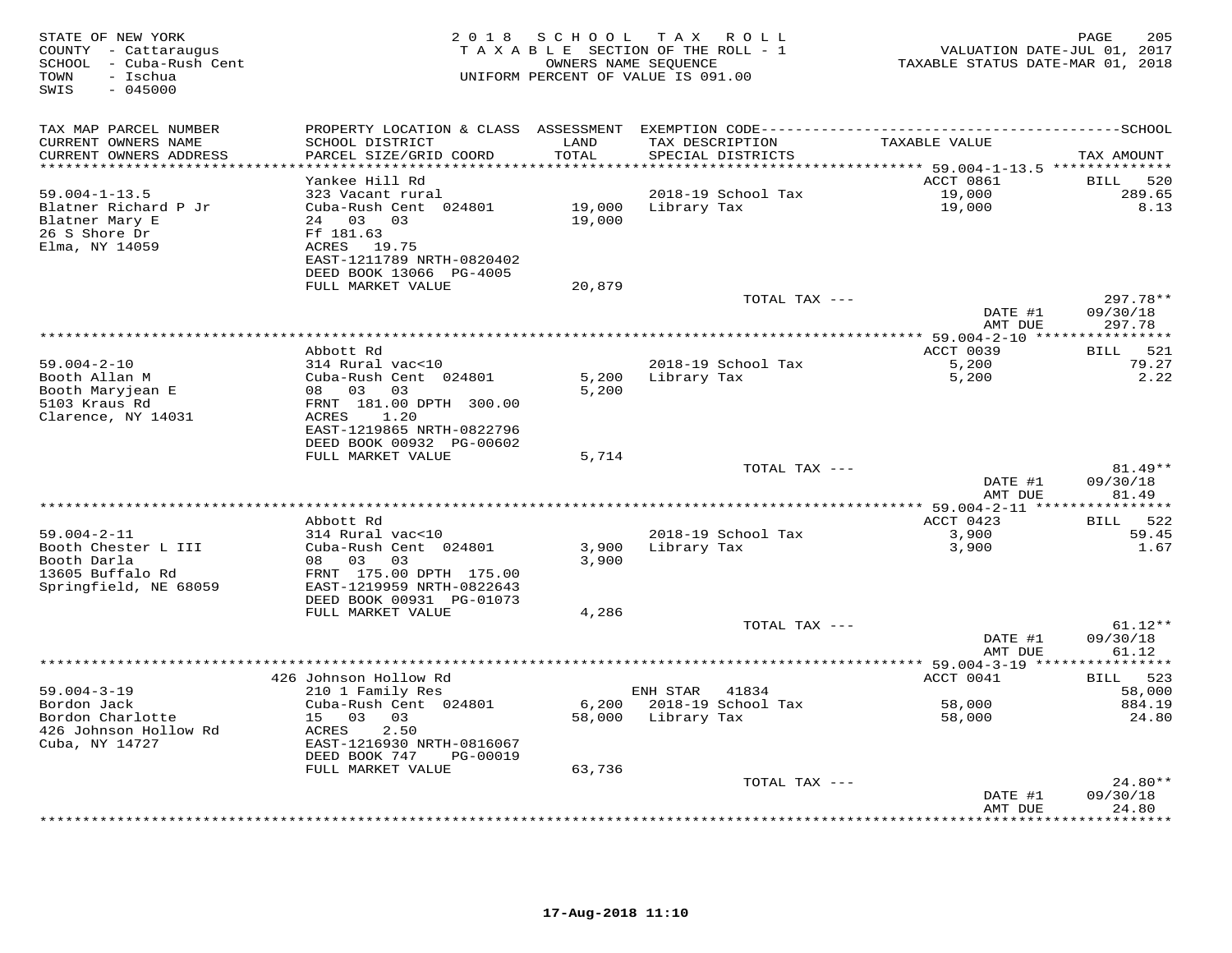| STATE OF NEW YORK<br>COUNTY - Cattaraugus<br>SCHOOL - Cuba-Rush Cent<br>- Ischua<br>TOWN<br>SWIS<br>$-045000$ | 2 0 1 8                                              | SCHOOL           | TAX ROLL<br>TAXABLE SECTION OF THE ROLL - 1<br>OWNERS NAME SEQUENCE<br>UNIFORM PERCENT OF VALUE IS 091.00 | TAXABLE STATUS DATE-MAR 01, 2018           | 206<br>PAGE<br>VALUATION DATE-JUL 01, 2017 |
|---------------------------------------------------------------------------------------------------------------|------------------------------------------------------|------------------|-----------------------------------------------------------------------------------------------------------|--------------------------------------------|--------------------------------------------|
| TAX MAP PARCEL NUMBER                                                                                         | PROPERTY LOCATION & CLASS ASSESSMENT                 |                  |                                                                                                           |                                            |                                            |
| CURRENT OWNERS NAME<br>CURRENT OWNERS ADDRESS                                                                 | SCHOOL DISTRICT<br>PARCEL SIZE/GRID COORD            | LAND<br>TOTAL    | TAX DESCRIPTION<br>SPECIAL DISTRICTS                                                                      | TAXABLE VALUE                              | TAX AMOUNT                                 |
| **********************                                                                                        |                                                      |                  |                                                                                                           |                                            |                                            |
|                                                                                                               | Burt Rd                                              |                  |                                                                                                           | ACCT 0905                                  | BILL<br>524                                |
| $68.002 - 2 - 24.6$                                                                                           | 105 Vac farmland                                     |                  | 2018-19 School Tax                                                                                        | 25,000                                     | 381.12                                     |
| Borisov Timofey A<br>6 Fassett Ave                                                                            | Cuba-Rush Cent 024801<br>$13 \quad 3 \quad 3$        | 25,000<br>25,000 | Library Tax                                                                                               | 25,000                                     | 10.69                                      |
| Akron, NY 14001                                                                                               | 28.00<br>ACRES                                       |                  |                                                                                                           |                                            |                                            |
|                                                                                                               | EAST-1217928 NRTH-0809226<br>DEED BOOK 21086 PG-2001 |                  |                                                                                                           |                                            |                                            |
|                                                                                                               | FULL MARKET VALUE                                    | 27,473           |                                                                                                           |                                            |                                            |
|                                                                                                               |                                                      |                  | TOTAL TAX ---                                                                                             |                                            | 391.81**                                   |
|                                                                                                               |                                                      |                  |                                                                                                           | DATE #1                                    | 09/30/18                                   |
|                                                                                                               |                                                      |                  |                                                                                                           | AMT DUE                                    | 391.81                                     |
|                                                                                                               |                                                      |                  | ***************************                                                                               | ************ 68.002-2-24.7 *************** |                                            |
|                                                                                                               | Burt Rd                                              |                  |                                                                                                           | <b>ACCT 0906</b>                           | 525<br>BILL<br>3.05                        |
| $68.002 - 2 - 24.7$<br>Borisov Timofey A                                                                      | 105 Vac farmland<br>Cuba-Rush Cent 024801            | 200              | 2018-19 School Tax<br>Library Tax                                                                         | 200<br>200                                 | 0.09                                       |
| 6 Fassett Ave                                                                                                 | $13 \quad 3 \quad 3$                                 | 200              |                                                                                                           |                                            |                                            |
| Akron, NY 14001                                                                                               | FRNT<br>0.75 DPTH 174.00                             |                  |                                                                                                           |                                            |                                            |
|                                                                                                               | ACRES<br>0.19                                        |                  |                                                                                                           |                                            |                                            |
|                                                                                                               | EAST-1217122 NRTH-0808364                            |                  |                                                                                                           |                                            |                                            |
|                                                                                                               | DEED BOOK 21086 PG-2001                              |                  |                                                                                                           |                                            |                                            |
|                                                                                                               | FULL MARKET VALUE                                    | 220              |                                                                                                           |                                            |                                            |
|                                                                                                               |                                                      |                  | TOTAL TAX ---                                                                                             | DATE #1                                    | $3.14**$<br>09/30/18                       |
|                                                                                                               |                                                      |                  |                                                                                                           | AMT DUE                                    | 3.14<br>********                           |
|                                                                                                               | 148 Munger Hollow Rd                                 |                  |                                                                                                           | ACCT 0773                                  | <b>BILL</b><br>526                         |
| $59.004 - 2 - 23.2$                                                                                           | 210 1 Family Res                                     |                  | <b>BAS STAR</b><br>41854                                                                                  |                                            | 26,400                                     |
| Brainard Gabrielle                                                                                            | Cuba-Rush Cent 024801                                | 5,200            | 2018-19 School Tax                                                                                        | 89,500                                     | 1,364.40                                   |
| 148 Munger Hollow Rd                                                                                          | 07/08<br>03 03                                       | 89,500           | Library Tax                                                                                               | 89,500                                     | 38.27                                      |
| Cuba, NY 14727                                                                                                | <b>ACRES</b><br>1.20 BANK<br>017                     |                  |                                                                                                           |                                            |                                            |
|                                                                                                               | EAST-1219805 NRTH-0820043                            |                  |                                                                                                           |                                            |                                            |
|                                                                                                               | DEED BOOK 14651 PG-2001<br>FULL MARKET VALUE         |                  |                                                                                                           |                                            |                                            |
|                                                                                                               |                                                      | 98,352           | TOTAL TAX ---                                                                                             |                                            | $1,000.21**$                               |
|                                                                                                               |                                                      |                  |                                                                                                           | DATE #1                                    | 09/30/18                                   |
|                                                                                                               |                                                      |                  |                                                                                                           | AMT DUE                                    | 1,000.21                                   |
|                                                                                                               |                                                      |                  | *************************                                                                                 | $4* 68.001 - 1 - 5.2 **$                   |                                            |
|                                                                                                               | Johnson Hollow Rd                                    |                  |                                                                                                           | ACCT 0769                                  | BILL 527                                   |
| $68.001 - 1 - 5.2$                                                                                            | 910 Priv forest                                      |                  | 2018-19 School Tax                                                                                        | 169,000                                    | 2,576.35                                   |
| Briggs Thomas 1/4 int                                                                                         | Cuba-Rush Cent 024801                                | 169,000          | Library Tax                                                                                               | 169,000                                    | 72.27                                      |
| Briggs James 1/4 int<br>103 Forest Dr                                                                         | 22/23/29/30/31<br>03 03<br>ACRES 287.80              | 169,000          |                                                                                                           |                                            |                                            |
| North Syracuse, NY 13212                                                                                      | EAST-1209310 NRTH-0813831                            |                  |                                                                                                           |                                            |                                            |
|                                                                                                               | DEED BOOK 26752 PG-9003                              |                  |                                                                                                           |                                            |                                            |
|                                                                                                               | FULL MARKET VALUE                                    | 185,714          |                                                                                                           |                                            |                                            |
|                                                                                                               |                                                      |                  | TOTAL TAX ---                                                                                             |                                            | $2,648.62**$                               |
|                                                                                                               |                                                      |                  |                                                                                                           | DATE #1                                    | 09/30/18                                   |
|                                                                                                               |                                                      |                  | ********************************                                                                          | AMT DUE                                    | 2,648.62<br>* * * * * * * * *              |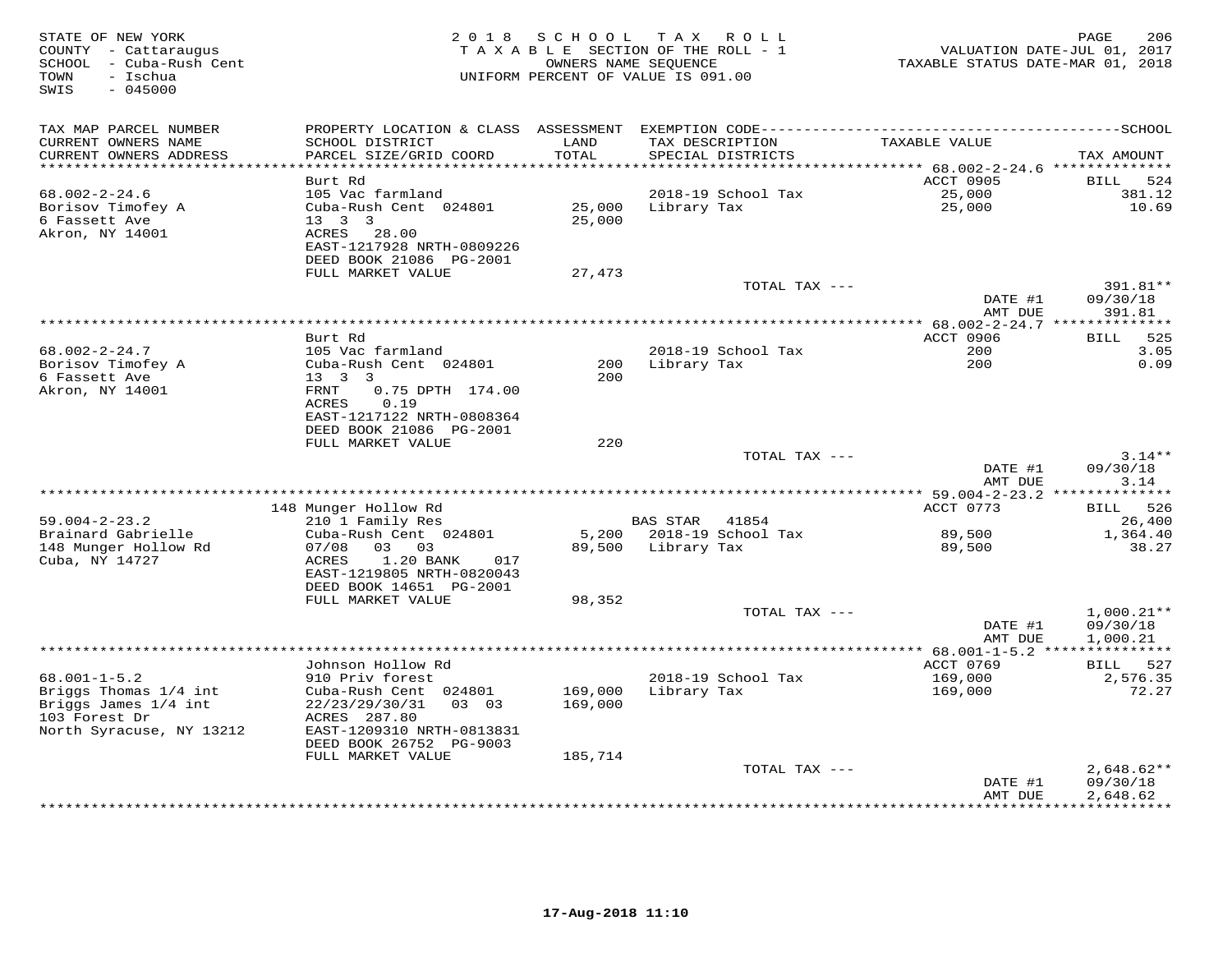| STATE OF NEW YORK<br>COUNTY - Cattaraugus<br>SCHOOL - Cuba-Rush Cent<br>TOWN<br>- Ischua<br>SWIS<br>$-045000$ | 2 0 1 8                                   | SCHOOL                | T A X<br>R O L L<br>TAXABLE SECTION OF THE ROLL - 1<br>OWNERS NAME SEQUENCE<br>UNIFORM PERCENT OF VALUE IS 091.00 | VALUATION DATE-JUL 01, 2017<br>TAXABLE STATUS DATE-MAR 01, 2018 | 207<br>PAGE            |
|---------------------------------------------------------------------------------------------------------------|-------------------------------------------|-----------------------|-------------------------------------------------------------------------------------------------------------------|-----------------------------------------------------------------|------------------------|
| TAX MAP PARCEL NUMBER                                                                                         |                                           |                       |                                                                                                                   |                                                                 |                        |
| CURRENT OWNERS NAME<br>CURRENT OWNERS ADDRESS                                                                 | SCHOOL DISTRICT<br>PARCEL SIZE/GRID COORD | LAND<br>TOTAL         | TAX DESCRIPTION<br>SPECIAL DISTRICTS                                                                              | TAXABLE VALUE                                                   | TAX AMOUNT             |
| *******************                                                                                           |                                           | * * * * * * * * * * * |                                                                                                                   | ******* 59.004-3-5.1 ****************                           |                        |
| $59.004 - 3 - 5.1$                                                                                            | 241 Munger Hollow Rd<br>280 Res Multiple  |                       | BAS STAR<br>41854                                                                                                 | ACCT 0047                                                       | BILL 528<br>26,400     |
| Brinkwart George                                                                                              | Cuba-Rush Cent 024801                     |                       | 60,500 2018-19 School Tax                                                                                         | 234,500                                                         | 3,574.88               |
| Brinkwart Nancy                                                                                               | 15 03 03                                  | 234,500               | Library Tax                                                                                                       | 234,500                                                         | 100.28                 |
| 241 Munger Hollow Rd                                                                                          | ACRES 83.95                               |                       |                                                                                                                   |                                                                 |                        |
| Cuba, NY 14727                                                                                                | EAST-1217649 NRTH-0818821                 |                       |                                                                                                                   |                                                                 |                        |
|                                                                                                               | DEED BOOK 800<br>PG-00889                 |                       |                                                                                                                   |                                                                 |                        |
|                                                                                                               | FULL MARKET VALUE                         | 257,692               |                                                                                                                   |                                                                 |                        |
|                                                                                                               |                                           |                       | TOTAL TAX ---                                                                                                     |                                                                 | $3,272.70**$           |
|                                                                                                               |                                           |                       |                                                                                                                   | DATE #1                                                         | 09/30/18               |
|                                                                                                               |                                           |                       |                                                                                                                   | AMT DUE                                                         | 3,272.70               |
|                                                                                                               |                                           |                       |                                                                                                                   | *** 59.004-3-7.2 ****************                               |                        |
| $59.004 - 3 - 7.2$                                                                                            | 211 Munger Hollow Rd<br>314 Rural vac<10  |                       | 2018-19 School Tax                                                                                                | ACCT 0963<br>5,000                                              | BILL 529<br>76.22      |
| Brinkwart George                                                                                              | Cuba-Rush Cent 024801                     | 5,000                 | Library Tax                                                                                                       | 5,000                                                           | 2.14                   |
| Brinkwart Nancy                                                                                               | 07 03 03                                  | 5,000                 |                                                                                                                   |                                                                 |                        |
| 241 Munger Hollow Rd                                                                                          | FRNT 180.00 DPTH 255.00                   |                       |                                                                                                                   |                                                                 |                        |
| Cuba, NY 14727                                                                                                | EAST-1218322 NRTH-0820134                 |                       |                                                                                                                   |                                                                 |                        |
|                                                                                                               | DEED BOOK 18890 PG-5001                   |                       |                                                                                                                   |                                                                 |                        |
|                                                                                                               | FULL MARKET VALUE                         | 5,495                 |                                                                                                                   |                                                                 |                        |
|                                                                                                               |                                           |                       | TOTAL TAX ---                                                                                                     |                                                                 | 78.36**                |
|                                                                                                               |                                           |                       |                                                                                                                   | DATE #1                                                         | 09/30/18               |
|                                                                                                               |                                           |                       |                                                                                                                   | AMT DUE                                                         | 78.36                  |
|                                                                                                               | 273 Munger Hollow Rd                      |                       |                                                                                                                   | ACCT 0954                                                       | BILL 530               |
| $59.004 - 3 - 5.2$                                                                                            | 210 1 Family Res                          |                       | 2018-19 School Tax                                                                                                | 47,000                                                          | 716.50                 |
| Brinkwart Paul                                                                                                | Cuba-Rush Cent 024801                     | 4,000                 | Library Tax                                                                                                       | 47,000                                                          | 20.10                  |
| 273 Munger Hollow Rd                                                                                          | 03<br>03<br>15                            | 47,000                |                                                                                                                   |                                                                 |                        |
| Cuba, NY 14727                                                                                                | Life Use                                  |                       |                                                                                                                   |                                                                 |                        |
|                                                                                                               | FRNT 199.00 DPTH 136.70                   |                       |                                                                                                                   |                                                                 |                        |
|                                                                                                               | EAST-1217369 NRTH-0819891                 |                       |                                                                                                                   |                                                                 |                        |
|                                                                                                               | DEED BOOK 13526 PG-6001                   |                       |                                                                                                                   |                                                                 |                        |
|                                                                                                               | FULL MARKET VALUE                         | 51,648                |                                                                                                                   |                                                                 |                        |
|                                                                                                               |                                           |                       | TOTAL TAX ---                                                                                                     | DATE #1                                                         | $736.60**$<br>09/30/18 |
|                                                                                                               |                                           |                       |                                                                                                                   | AMT DUE                                                         | 736.60                 |
|                                                                                                               |                                           |                       |                                                                                                                   |                                                                 | ***********            |
|                                                                                                               | 57 Abbotts Rd                             |                       |                                                                                                                   | ACCT 0055                                                       | BILL 531               |
| $59.004 - 2 - 20$                                                                                             | 210 1 Family Res                          |                       | ENH STAR<br>41834                                                                                                 |                                                                 | 58,780                 |
| Brown Maynard                                                                                                 | Cuba-Rush Cent 024801                     | 6,800                 | 2018-19 School Tax                                                                                                | 85,000                                                          | 1,295.80               |
| Brown Mary T                                                                                                  | 08 03<br>03                               | 85,000                | Library Tax                                                                                                       | 85,000                                                          | 36.35                  |
| 57 Abbotts Rd                                                                                                 | 3.23<br>ACRES                             |                       |                                                                                                                   |                                                                 |                        |
| Cuba, NY 14727                                                                                                | EAST-1221231 NRTH-0821998                 |                       |                                                                                                                   |                                                                 |                        |
|                                                                                                               | DEED BOOK 488<br>PG-00327                 |                       |                                                                                                                   |                                                                 |                        |
|                                                                                                               | FULL MARKET VALUE                         | 93,407                |                                                                                                                   |                                                                 | $436.07**$             |
|                                                                                                               |                                           |                       | TOTAL TAX ---                                                                                                     | DATE #1                                                         | 09/30/18               |
|                                                                                                               |                                           |                       |                                                                                                                   | AMT DUE                                                         | 436.07                 |
|                                                                                                               |                                           |                       | ***************************                                                                                       |                                                                 | * * * * * * * * *      |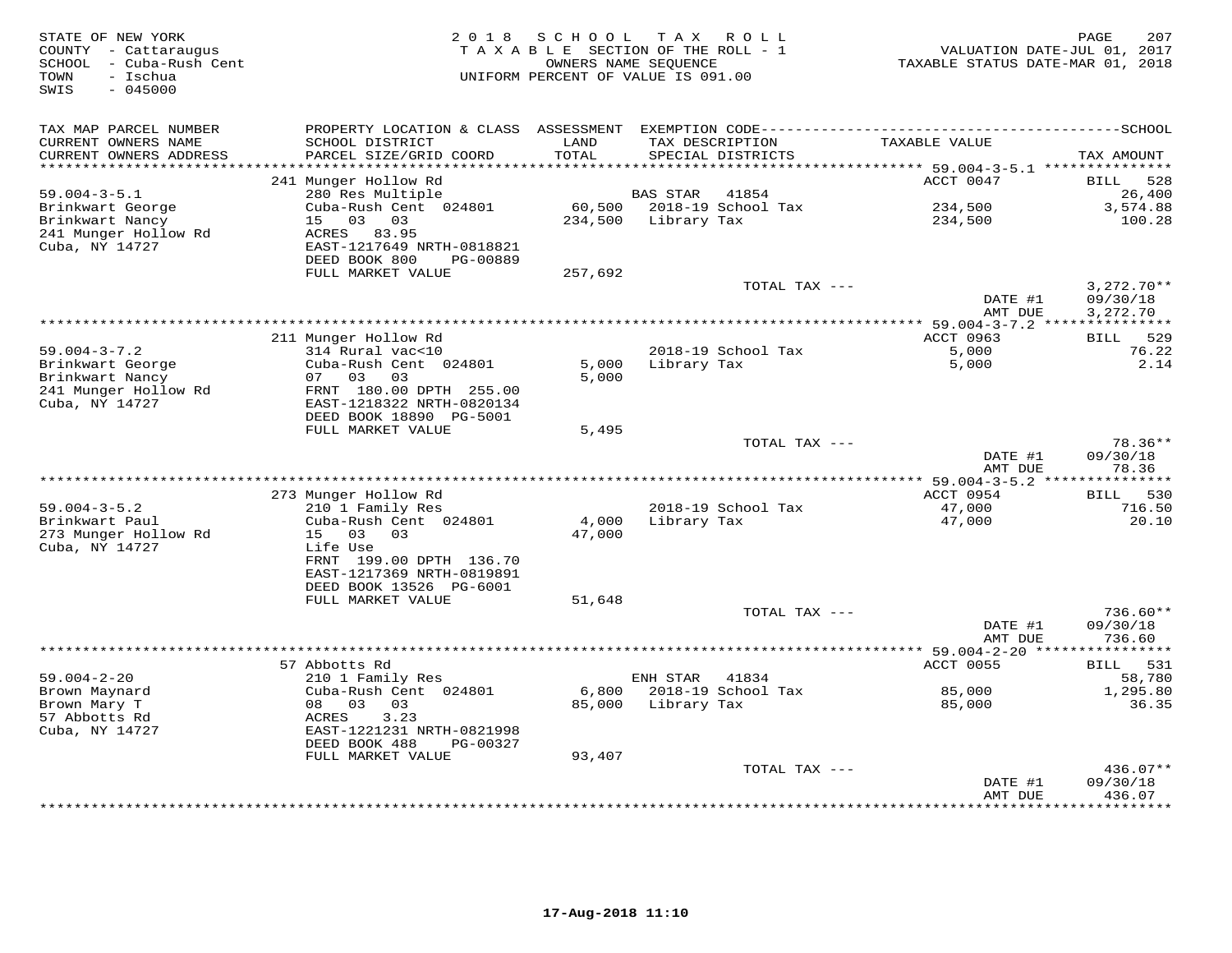| STATE OF NEW YORK<br>COUNTY - Cattaraugus<br>SCHOOL - Cuba-Rush Cent<br>TOWN<br>- Ischua<br>$-045000$<br>SWIS |                                                                                                                                     | 2018 SCHOOL             | TAX ROLL<br>TAXABLE SECTION OF THE ROLL - 1<br>OWNERS NAME SEQUENCE<br>UNIFORM PERCENT OF VALUE IS 091.00 | VALUATION DATE-JUL 01, 2017<br>TAXABLE STATUS DATE-MAR 01, 2018                                               | PAGE<br>208                    |
|---------------------------------------------------------------------------------------------------------------|-------------------------------------------------------------------------------------------------------------------------------------|-------------------------|-----------------------------------------------------------------------------------------------------------|---------------------------------------------------------------------------------------------------------------|--------------------------------|
| TAX MAP PARCEL NUMBER<br>CURRENT OWNERS NAME<br>CURRENT OWNERS ADDRESS                                        | SCHOOL DISTRICT<br>PARCEL SIZE/GRID COORD                                                                                           | LAND<br>TOTAL           | TAX DESCRIPTION<br>SPECIAL DISTRICTS                                                                      | PROPERTY LOCATION & CLASS ASSESSMENT EXEMPTION CODE-----------------------------------SCHOOL<br>TAXABLE VALUE | TAX AMOUNT                     |
| *********************                                                                                         |                                                                                                                                     | * * * * * * * * * * * * |                                                                                                           | ********************************* 59.004-1-6.2 ***************                                                |                                |
|                                                                                                               | 5527 Union Valley Rd                                                                                                                |                         |                                                                                                           | ACCT 0608                                                                                                     | <b>BILL</b><br>532             |
| $59.004 - 1 - 6.2$<br>Burdsall Thomas James<br>Pang Yee Man<br>5527 Union Valley Rd<br>Cuba, NY 14727         | 270 Mfg housing<br>Cuba-Rush Cent 024801<br>23 03<br>03<br>ACRES<br>1.60<br>EAST-1211959 NRTH-0816510<br>DEED BOOK 23733 PG-3001    | 5,500<br>28,000         | 2018-19 School Tax<br>Library Tax                                                                         | 28,000<br>28,000                                                                                              | 426.85<br>11.97                |
|                                                                                                               | FULL MARKET VALUE                                                                                                                   | 30,769                  |                                                                                                           |                                                                                                               |                                |
|                                                                                                               |                                                                                                                                     |                         | TOTAL TAX ---                                                                                             | DATE #1<br>AMT DUE                                                                                            | 438.82**<br>09/30/18<br>438.82 |
|                                                                                                               |                                                                                                                                     |                         |                                                                                                           |                                                                                                               |                                |
|                                                                                                               | 36 Nys Rte 446                                                                                                                      |                         |                                                                                                           | ACCT 0044                                                                                                     | <b>BILL</b><br>533             |
| 68.002-2-12                                                                                                   | 210 1 Family Res                                                                                                                    |                         | BAS STAR 41854                                                                                            |                                                                                                               | 26,400                         |
| Caggiano Richard J                                                                                            | Cuba-Rush Cent 024801                                                                                                               |                         | 2,800 2018-19 School Tax                                                                                  | 38,500                                                                                                        | 586.92                         |
| Caggiano Christine M<br>36 Nys Rte 446<br>Cuba, NY 14727                                                      | 05 03 03<br>FRNT 132.00 DPTH 140.00<br>EAST-1221958 NRTH-0808258<br>DEED BOOK 00985 PG-00756<br>FULL MARKET VALUE                   |                         | 38,500 Library Tax                                                                                        | 38,500                                                                                                        | 16.46                          |
|                                                                                                               |                                                                                                                                     | 42,308                  | TOTAL TAX ---                                                                                             |                                                                                                               | 200.92**                       |
|                                                                                                               |                                                                                                                                     |                         |                                                                                                           | DATE #1<br>AMT DUE                                                                                            | 09/30/18<br>200.92             |
|                                                                                                               |                                                                                                                                     |                         |                                                                                                           |                                                                                                               |                                |
|                                                                                                               | Union Valley Rd                                                                                                                     |                         |                                                                                                           | ACCT 0574                                                                                                     | 534<br><b>BILL</b>             |
| $59.004 - 1 - 7.2$                                                                                            | 323 Vacant rural                                                                                                                    |                         | 2018-19 School Tax                                                                                        | 25,600                                                                                                        | 390.26                         |
| Calhoun Donald<br>Duvall Terri<br>Attn: Terri Duvall<br>9936 Lake St Apt C<br>Delevan, NY 14042               | Cuba-Rush Cent 024801<br>23 03 03<br>Life Use - Donald-Rose<br>ACRES 29.11<br>EAST-1212148 NRTH-0817068<br>DEED BOOK 00950 PG-01099 | 25,600<br>25,600        | Library Tax                                                                                               | 25,600                                                                                                        | 10.95                          |
|                                                                                                               | FULL MARKET VALUE                                                                                                                   | 28,132                  |                                                                                                           |                                                                                                               |                                |
|                                                                                                               |                                                                                                                                     |                         | TOTAL TAX ---                                                                                             | DATE #1<br>AMT DUE                                                                                            | 401.21**<br>09/30/18<br>401.21 |
|                                                                                                               |                                                                                                                                     |                         |                                                                                                           |                                                                                                               | ************                   |
|                                                                                                               | 5589 Union Valley Rd                                                                                                                |                         |                                                                                                           | ACCT 0071                                                                                                     | 535<br><b>BILL</b>             |
| $59.004 - 1 - 8.1$<br>Calhoun Donald C                                                                        | 210 1 Family Res<br>Cuba-Rush Cent 024801                                                                                           |                         | AGED C/T/S 41800<br>8,100 ENH STAR 41834                                                                  |                                                                                                               | 36,750<br>36,750               |
| Sage Mark                                                                                                     | 23 03 03                                                                                                                            |                         | 73,500 2018-19 School Tax                                                                                 | 36,750                                                                                                        | 560.24                         |
| Terri Duvall                                                                                                  | ACRES<br>4.85                                                                                                                       |                         | Library Tax                                                                                               | 36,750                                                                                                        | 15.72                          |
| 9936 Lake St Apt c<br>Delevan, NY 14042                                                                       | EAST-1211757 NRTH-0817332<br>DEED BOOK 00950 PG-01102                                                                               |                         |                                                                                                           |                                                                                                               |                                |
|                                                                                                               | FULL MARKET VALUE                                                                                                                   | 80,769                  |                                                                                                           |                                                                                                               |                                |
|                                                                                                               |                                                                                                                                     |                         | TOTAL TAX ---                                                                                             |                                                                                                               | $15.72**$                      |
|                                                                                                               |                                                                                                                                     |                         |                                                                                                           | DATE #1<br>AMT DUE<br>***************                                                                         | 09/30/18<br>15.72<br>********  |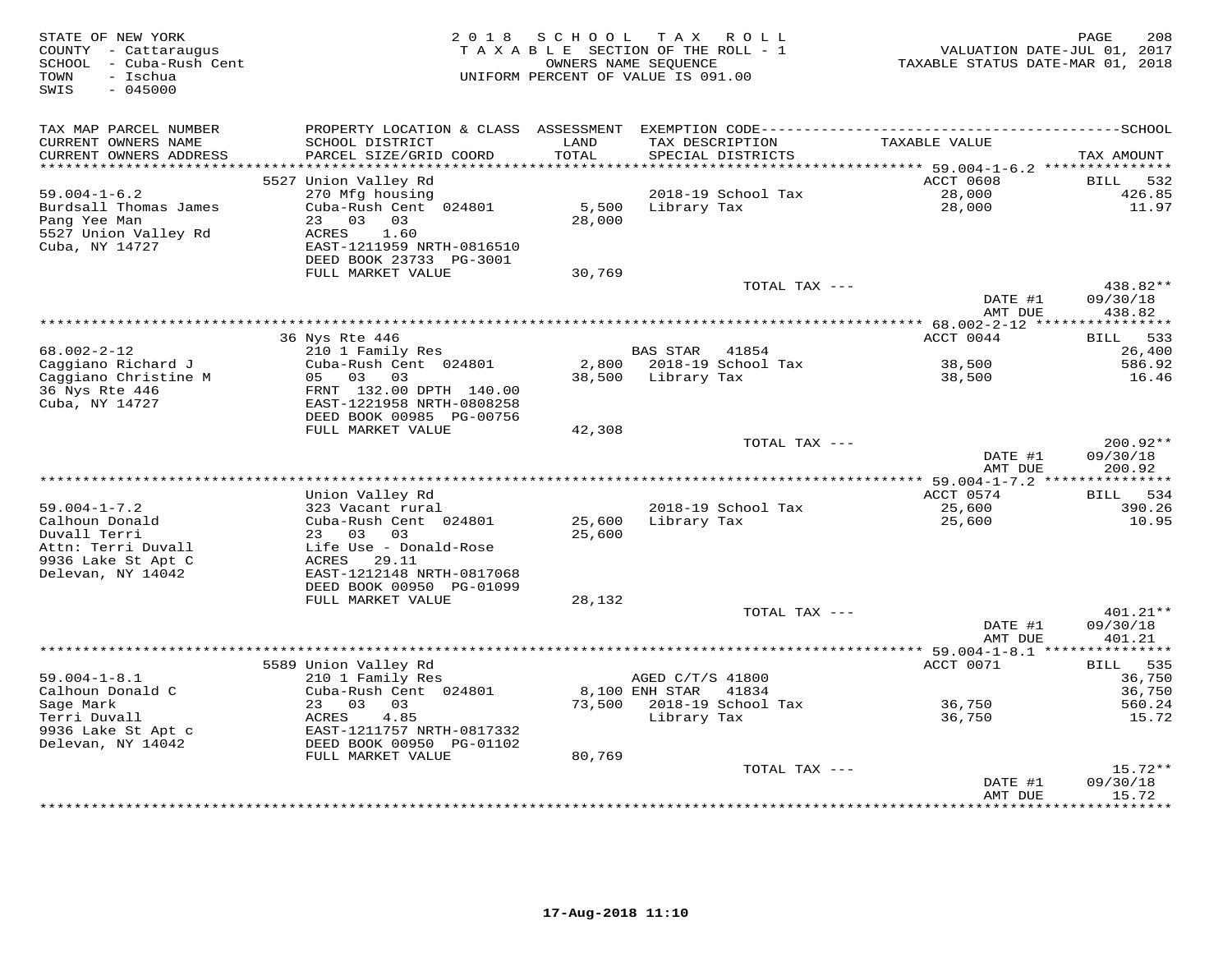| COUNTY - Cattaraugus<br>SCHOOL - Cuba-Rush Cent<br>- Ischua<br>TOWN<br>$-045000$<br>SWIS                 |                                                                                                                                                                                                            | OWNERS NAME SEQUENCE<br>UNIFORM PERCENT OF VALUE IS 091.00 | TAXABLE SECTION OF THE ROLL - 1 |                             | TAXABLE STATUS DATE-MAR 01, 2018                                                             | 209<br>PAGE<br>VALUATION DATE-JUL 01, 2017 |
|----------------------------------------------------------------------------------------------------------|------------------------------------------------------------------------------------------------------------------------------------------------------------------------------------------------------------|------------------------------------------------------------|---------------------------------|-----------------------------|----------------------------------------------------------------------------------------------|--------------------------------------------|
| TAX MAP PARCEL NUMBER<br>CURRENT OWNERS NAME<br>CURRENT OWNERS ADDRESS<br>**********************         | SCHOOL DISTRICT<br>PARCEL SIZE/GRID COORD<br>************************                                                                                                                                      | LAND<br>TOTAL<br>********************                      | TAX DESCRIPTION                 | SPECIAL DISTRICTS           | TAXABLE VALUE                                                                                | TAX AMOUNT                                 |
| $59.004 - 3 - 20.1$<br>Carlson Barbara Jane<br>Zayac Judith A<br>516 Johnson Hollow Rd<br>Cuba, NY 14727 | 560 Johnson Hollow Rd<br>240 Rural res<br>Cuba-Rush Cent 024801<br>15<br>03<br>03<br>ACRES<br>27.05<br>EAST-1216183 NRTH-0816468<br>DEED BOOK 997<br>PG-1042                                               | 24,200<br>135,000                                          | ENH STAR<br>Library Tax         | 41834<br>2018-19 School Tax | **************************** 59.004-3-20.1 **************<br>ACCT 0074<br>135,000<br>135,000 | BILL<br>536<br>58,780<br>2,058.03<br>57.73 |
|                                                                                                          | FULL MARKET VALUE                                                                                                                                                                                          | 148,352                                                    |                                 | TOTAL TAX ---               | DATE #1<br>AMT DUE                                                                           | $1,219.68**$<br>09/30/18                   |
|                                                                                                          |                                                                                                                                                                                                            |                                                            |                                 |                             |                                                                                              | 1,219.68                                   |
| $68.002 - 2 - 1.3$                                                                                       | 551 Johnson Hollow Rd<br>270 Mfg housing                                                                                                                                                                   |                                                            | ENH STAR                        | 41834                       | ACCT 0779                                                                                    | 537<br>BILL<br>37,000                      |
| Carlson Gary A<br>551 Johnson Hollow Rd<br>Cuba, NY 14727-9610                                           | Cuba-Rush Cent 024801<br>14 03 03<br>ACRES 11.80<br>EAST-1215028 NRTH-0815050<br>DEED BOOK 00917 PG-00625<br>FULL MARKET VALUE                                                                             | 13,300<br>37,000<br>40,659                                 | Library Tax                     | 2018-19 School Tax          | 37,000<br>37,000                                                                             | 564.05<br>15.82                            |
|                                                                                                          |                                                                                                                                                                                                            |                                                            |                                 | TOTAL TAX ---               | DATE #1<br>AMT DUE                                                                           | 15.82**<br>09/30/18<br>15.82               |
|                                                                                                          |                                                                                                                                                                                                            |                                                            |                                 |                             | ******** 68.002-1-10.5 **                                                                    | * * * * * * * * *                          |
| $68.002 - 1 - 10.5$<br>Caster Richard L<br>Caster Linda<br>651 Kinney Hollow Rd<br>Cuba, NY 14727        | 651 Kinney Hollow Rd<br>240 Rural res<br>Cuba-Rush Cent 024801<br>03<br>03<br>21<br>comb 68.002-1-10.1 & 10<br>comb 68.002-1-10.7<br>ACRES 121.75<br>EAST-1213118 NRTH-0809967<br>DEED BOOK 01007 PG-01148 | 77,600<br>159,200                                          | BAS STAR<br>Library Tax         | 41854<br>2018-19 School Tax | ACCT 0881<br>159,200<br>159,200                                                              | 538<br>BILL<br>26,400<br>2,426.95<br>68.08 |
|                                                                                                          | FULL MARKET VALUE                                                                                                                                                                                          | 174,945                                                    |                                 | TOTAL TAX ---               | DATE #1                                                                                      | $2.092.57**$<br>09/30/18                   |
|                                                                                                          |                                                                                                                                                                                                            |                                                            |                                 |                             | AMT DUE                                                                                      | 2,092.57                                   |
|                                                                                                          |                                                                                                                                                                                                            |                                                            |                                 |                             |                                                                                              |                                            |
| $59.003 - 1 - 17.1$<br>Childs Michael<br>Huebner JoAnn<br>1018 Yankee Rd<br>Cuba, NY 14727               | 1018 Yankee Rd<br>210 1 Family Res<br>Cuba-Rush Cent 024801<br>32 03<br>03<br>ACRES<br>6.00<br>EAST-1209045 NRTH-0820151<br>DEED BOOK 1025<br>PG-799                                                       | 9,000<br>46,500                                            | <b>BAS STAR</b><br>Library Tax  | 41854<br>2018-19 School Tax | ACCT 0073<br>46,500<br>46,500                                                                | BILL 539<br>26,400<br>708.88<br>19.89      |
|                                                                                                          | FULL MARKET VALUE                                                                                                                                                                                          | 51,099                                                     |                                 |                             |                                                                                              |                                            |
|                                                                                                          |                                                                                                                                                                                                            |                                                            |                                 | TOTAL TAX ---               | DATE #1<br>AMT DUE                                                                           | $326.31**$<br>09/30/18<br>326.31<br>.      |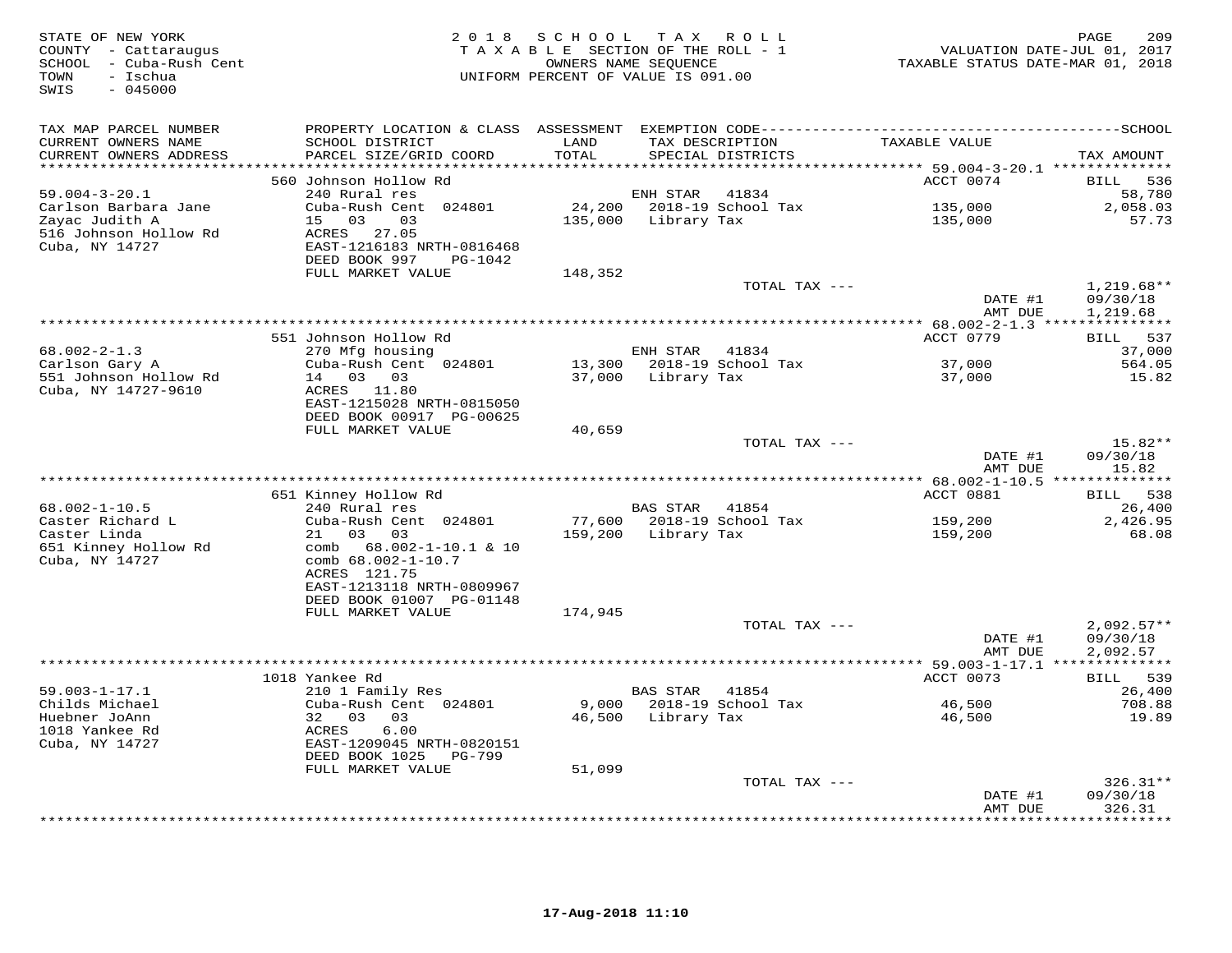| STATE OF NEW YORK<br>COUNTY - Cattaraugus<br>SCHOOL - Cuba-Rush Cent<br>- Ischua<br>TOWN<br>SWIS<br>$-045000$ | 2 0 1 8                              | S C H O O L<br>TAXABLE SECTION OF THE ROLL - 1<br>OWNERS NAME SEQUENCE<br>UNIFORM PERCENT OF VALUE IS 091.00 |                        | TAX ROLL                            | TAXABLE STATUS DATE-MAR 01, 2018                            | 210<br>PAGE<br>VALUATION DATE-JUL 01, 2017 |
|---------------------------------------------------------------------------------------------------------------|--------------------------------------|--------------------------------------------------------------------------------------------------------------|------------------------|-------------------------------------|-------------------------------------------------------------|--------------------------------------------|
| TAX MAP PARCEL NUMBER                                                                                         | PROPERTY LOCATION & CLASS ASSESSMENT |                                                                                                              |                        |                                     |                                                             |                                            |
| CURRENT OWNERS NAME                                                                                           | SCHOOL DISTRICT                      | LAND                                                                                                         |                        | TAX DESCRIPTION                     | TAXABLE VALUE                                               |                                            |
| CURRENT OWNERS ADDRESS                                                                                        | PARCEL SIZE/GRID COORD               | TOTAL                                                                                                        |                        | SPECIAL DISTRICTS                   |                                                             | TAX AMOUNT                                 |
| ***********************                                                                                       |                                      |                                                                                                              |                        |                                     |                                                             |                                            |
| $68.002 - 2 - 6.1$                                                                                            | Burt Hill Rd<br>323 Vacant rural     |                                                                                                              |                        | 2018-19 School Tax                  | ACCT 0139<br>33,000                                         | 540<br>BILL<br>503.07                      |
| Chuba Brian                                                                                                   | Cuba-Rush Cent 024801                | 33,000                                                                                                       | Library Tax            |                                     | 33,000                                                      | 14.11                                      |
| 1577 S Bendln                                                                                                 | 13 03<br>03                          | 33,000                                                                                                       |                        |                                     |                                                             |                                            |
| Lakeview, NY 14085                                                                                            | ACRES 40.20                          |                                                                                                              |                        |                                     |                                                             |                                            |
|                                                                                                               | EAST-1219812 NRTH-0814344            |                                                                                                              |                        |                                     |                                                             |                                            |
|                                                                                                               | DEED BOOK 18991 PG-5003              |                                                                                                              |                        |                                     |                                                             |                                            |
|                                                                                                               | FULL MARKET VALUE                    | 36,264                                                                                                       |                        |                                     |                                                             |                                            |
|                                                                                                               |                                      |                                                                                                              |                        | TOTAL TAX ---                       |                                                             | $517.18**$                                 |
|                                                                                                               |                                      |                                                                                                              |                        |                                     | DATE #1                                                     | 09/30/18                                   |
|                                                                                                               |                                      |                                                                                                              |                        |                                     | AMT DUE<br>****************** 68.002-2-6.4 **************** | 517.18                                     |
|                                                                                                               | 5287 Burt Rd                         |                                                                                                              |                        |                                     | ACCT 0819                                                   | 541<br>BILL                                |
| $68.002 - 2 - 6.4$                                                                                            | 260 Seasonal res                     |                                                                                                              |                        | 2018-19 School Tax                  | 37,000                                                      | 564.05                                     |
| Chuba Brian                                                                                                   | Cuba-Rush Cent 024801                | 14,400                                                                                                       | Library Tax            |                                     | 37,000                                                      | 15.82                                      |
| 1577 S Bendln Rd                                                                                              | 03 03<br>06                          | 37,000                                                                                                       |                        |                                     |                                                             |                                            |
| Lakewood, NY 14085                                                                                            | ACRES 13.20                          |                                                                                                              |                        |                                     |                                                             |                                            |
|                                                                                                               | EAST-1219138 NRTH-0813826            |                                                                                                              |                        |                                     |                                                             |                                            |
|                                                                                                               | DEED BOOK 18874 PG-5001              |                                                                                                              |                        |                                     |                                                             |                                            |
|                                                                                                               | FULL MARKET VALUE                    | 40,659                                                                                                       |                        | TOTAL TAX ---                       |                                                             | 579.87**                                   |
|                                                                                                               |                                      |                                                                                                              |                        |                                     | DATE #1                                                     | 09/30/18                                   |
|                                                                                                               |                                      |                                                                                                              |                        |                                     | AMT DUE                                                     | 579.87                                     |
|                                                                                                               |                                      |                                                                                                              |                        |                                     |                                                             |                                            |
|                                                                                                               | 311 Munger Hollow Rd                 |                                                                                                              |                        |                                     | ACCT 0046                                                   | BILL 542                                   |
| $59.004 - 3 - 4.1$                                                                                            | 210 1 Family Res                     |                                                                                                              | BAS STAR               | 41854                               |                                                             | 26,400                                     |
| Clayson Christopher J                                                                                         | Cuba-Rush Cent 024801                | 44,300                                                                                                       |                        | 2018-19 School Tax                  | 120,000                                                     | 1,829.36                                   |
| Clayson Kelly                                                                                                 | 15 03 03                             | 120,000                                                                                                      | Library Tax            |                                     | 120,000                                                     | 51.32                                      |
| 311 Munger Hollow<br>Cuba, NY 14727                                                                           | Ff 970.00<br>ACRES<br>59.20          |                                                                                                              |                        |                                     |                                                             |                                            |
|                                                                                                               | EAST-1216408 NRTH-0818538            |                                                                                                              |                        |                                     |                                                             |                                            |
|                                                                                                               | DEED BOOK 12819 PG-4002              |                                                                                                              |                        |                                     |                                                             |                                            |
|                                                                                                               | FULL MARKET VALUE                    | 131,868                                                                                                      |                        |                                     |                                                             |                                            |
|                                                                                                               |                                      |                                                                                                              |                        | TOTAL TAX ---                       |                                                             | $1,478.22**$                               |
|                                                                                                               |                                      |                                                                                                              |                        |                                     | DATE #1                                                     | 09/30/18                                   |
|                                                                                                               |                                      |                                                                                                              |                        |                                     | AMT DUE                                                     | 1,478.22                                   |
|                                                                                                               | 346 Munger Hollow Rd                 |                                                                                                              |                        |                                     | *** 59.004-2-29.2 **************<br>ACCT 0713               | 543                                        |
| $59.004 - 2 - 29.2$                                                                                           | 270 Mfg housing                      |                                                                                                              | AG BLDG                | 41700                               |                                                             | BILL<br>22,000                             |
| Clayson Eric E                                                                                                | Cuba-Rush Cent 024801                |                                                                                                              | 7,800 AG DISTOUT 41730 |                                     |                                                             | 394                                        |
| Clayson Diane S                                                                                               | 16 03<br>03                          |                                                                                                              | 77,000 BAS STAR        | 41854                               |                                                             | 26,400                                     |
| 346 Munger Hollow Rd                                                                                          | 59.004-2-33 combined                 |                                                                                                              |                        | 2018-19 School Tax                  | 54,606                                                      | 832.45                                     |
| Cuba, NY 14727                                                                                                | 59.004-2-34 combined                 |                                                                                                              | Library Tax            |                                     | 54,606                                                      | 23.35                                      |
|                                                                                                               | ACRES<br>4.48                        |                                                                                                              |                        |                                     |                                                             |                                            |
| MAY BE SUBJECT TO PAYMENT                                                                                     | EAST-1215940 NRTH-0820204            |                                                                                                              |                        |                                     |                                                             |                                            |
| UNDER AGDIST LAW TIL 2025                                                                                     | DEED BOOK 00927 PG-00562             |                                                                                                              |                        |                                     |                                                             |                                            |
|                                                                                                               | FULL MARKET VALUE                    | 84,615                                                                                                       |                        | TOTAL TAX ---                       |                                                             | 453.34**                                   |
|                                                                                                               |                                      |                                                                                                              |                        |                                     | DATE #1                                                     | 09/30/18                                   |
|                                                                                                               |                                      |                                                                                                              |                        |                                     | AMT DUE                                                     | 453.34                                     |
|                                                                                                               |                                      |                                                                                                              |                        | *********************************** |                                                             | *********                                  |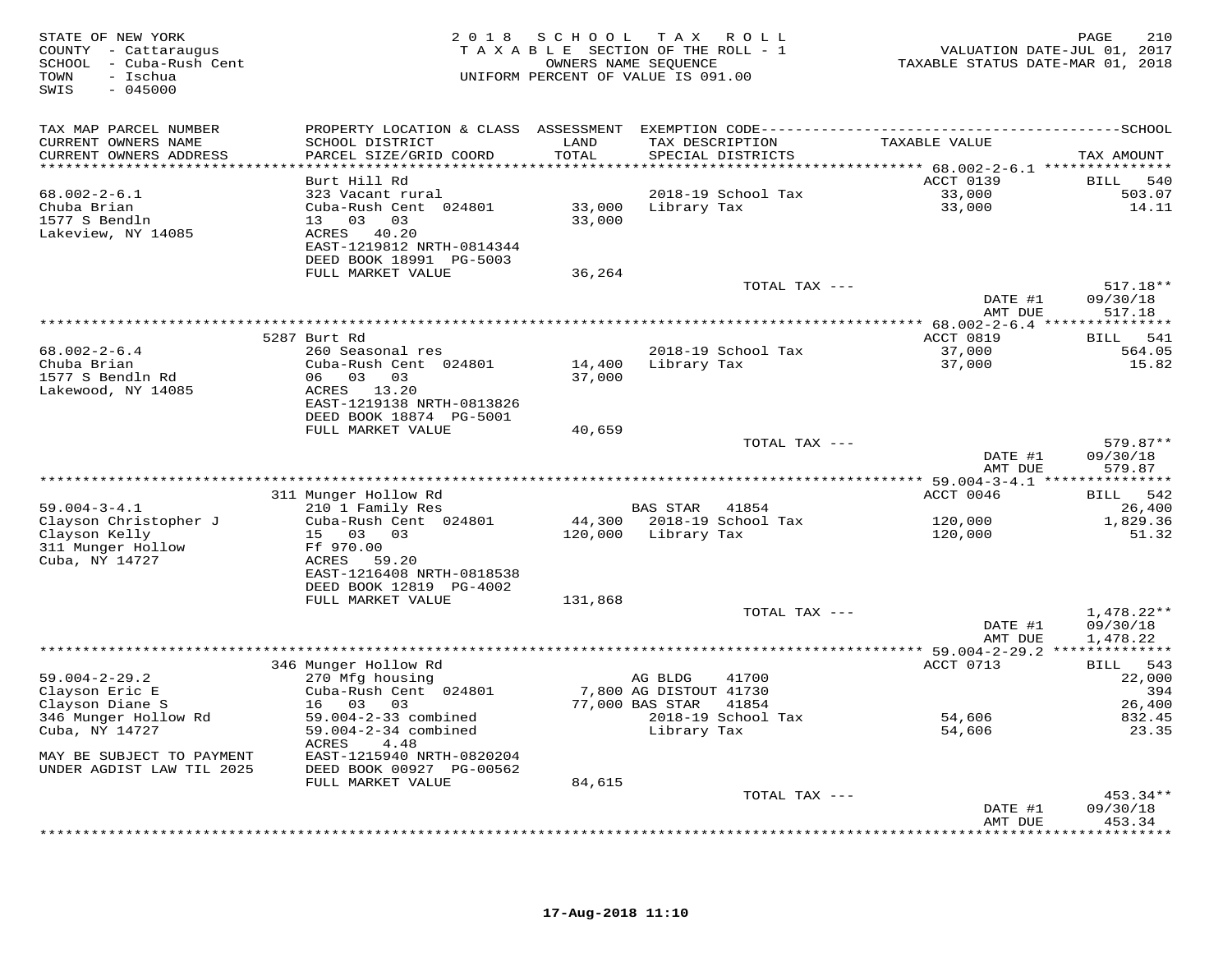| STATE OF NEW YORK<br>COUNTY - Cattaraugus<br>SCHOOL - Cuba-Rush Cent<br>TOWN<br>- Ischua<br>SWIS<br>$-045000$ | 2 0 1 8                                                               | SCHOOL                           | T A X<br>TAXABLE SECTION OF THE ROLL - 1<br>OWNERS NAME SEQUENCE<br>UNIFORM PERCENT OF VALUE IS 091.00 | R O L L       | TAXABLE STATUS DATE-MAR 01, 2018               | PAGE<br>211<br>VALUATION DATE-JUL 01, 2017 |
|---------------------------------------------------------------------------------------------------------------|-----------------------------------------------------------------------|----------------------------------|--------------------------------------------------------------------------------------------------------|---------------|------------------------------------------------|--------------------------------------------|
| TAX MAP PARCEL NUMBER                                                                                         |                                                                       |                                  |                                                                                                        |               |                                                |                                            |
| CURRENT OWNERS NAME<br>CURRENT OWNERS ADDRESS<br>*********************                                        | SCHOOL DISTRICT<br>PARCEL SIZE/GRID COORD<br>************************ | LAND<br>TOTAL<br>*************** | TAX DESCRIPTION<br>SPECIAL DISTRICTS                                                                   |               | TAXABLE VALUE                                  | TAX AMOUNT                                 |
|                                                                                                               | 300 Yankee Rd                                                         |                                  |                                                                                                        |               | ACCT 0108                                      | 544<br>BILL                                |
| $59.004 - 2 - 32$                                                                                             | 270 Mfg housing                                                       |                                  | <b>BAS STAR</b>                                                                                        | 41854         |                                                | 18,000                                     |
| Clayson Lanny E                                                                                               | Cuba-Rush Cent 024801                                                 | 7,400                            | 2018-19 School Tax                                                                                     |               | 18,000                                         | 274.40                                     |
| Clayson Marie A                                                                                               | 16 03<br>03                                                           | 18,000                           | Library Tax                                                                                            |               | 18,000                                         | 7.70                                       |
| 300 Yankee Hill Rd                                                                                            | ACRES<br>3.99                                                         |                                  |                                                                                                        |               |                                                |                                            |
| Cuba, NY 14727                                                                                                | EAST-1217009 NRTH-0821392                                             |                                  |                                                                                                        |               |                                                |                                            |
|                                                                                                               | DEED BOOK 00984 PG-00985                                              |                                  |                                                                                                        |               |                                                |                                            |
|                                                                                                               | FULL MARKET VALUE                                                     | 19,780                           |                                                                                                        |               |                                                | $7.70**$                                   |
|                                                                                                               |                                                                       |                                  |                                                                                                        | TOTAL TAX --- | DATE #1                                        | 09/30/18                                   |
|                                                                                                               |                                                                       |                                  |                                                                                                        |               | AMT DUE                                        | 7.70                                       |
|                                                                                                               |                                                                       |                                  |                                                                                                        |               | ** 59.004-2-29.4 **************                |                                            |
|                                                                                                               | Yankee Hill Rd                                                        |                                  |                                                                                                        |               | ACCT 0840                                      | 545<br>BILL                                |
| $59.004 - 2 - 29.4$                                                                                           | 314 Rural vac<10                                                      |                                  | 2018-19 School Tax                                                                                     |               | 6,800                                          | 103.66                                     |
| Clayson Larry C.                                                                                              | Cuba-Rush Cent 024801                                                 | 6,800                            | Library Tax                                                                                            |               | 6,800                                          | 2.91                                       |
| PO Box 251                                                                                                    | 16 03 03                                                              | 6,800                            |                                                                                                        |               |                                                |                                            |
| Friendship, NY 14739                                                                                          | ACRES<br>3.30<br>EAST-1214869 NRTH-0820493                            |                                  |                                                                                                        |               |                                                |                                            |
|                                                                                                               | DEED BOOK 23530 PG-8001                                               |                                  |                                                                                                        |               |                                                |                                            |
|                                                                                                               | FULL MARKET VALUE                                                     | 7,473                            |                                                                                                        |               |                                                |                                            |
|                                                                                                               |                                                                       |                                  |                                                                                                        | TOTAL TAX --- |                                                | $106.57**$                                 |
|                                                                                                               |                                                                       |                                  |                                                                                                        |               | DATE #1                                        | 09/30/18                                   |
|                                                                                                               |                                                                       |                                  |                                                                                                        |               | AMT DUE                                        | 106.57                                     |
|                                                                                                               |                                                                       |                                  |                                                                                                        |               | ***************** 68.002-1-10.4 ************** |                                            |
| $68.002 - 1 - 10.4$                                                                                           | 607 Kinney Hollow Rd<br>270 Mfg housing                               |                                  | 2018-19 School Tax                                                                                     |               | ACCT 0654<br>31,000                            | <b>BILL</b><br>546<br>472.59               |
| Clayson LeRoy J                                                                                               | Cuba-Rush Cent 024801                                                 | 5,500                            | Library Tax                                                                                            |               | 31,000                                         | 13.26                                      |
| 133 W Main St                                                                                                 | 21 03 03                                                              | 31,000                           |                                                                                                        |               |                                                |                                            |
| Cuba, NY 14727                                                                                                | Ff 475.00                                                             |                                  |                                                                                                        |               |                                                |                                            |
|                                                                                                               | ACRES<br>1.60                                                         |                                  |                                                                                                        |               |                                                |                                            |
|                                                                                                               | EAST-1213347 NRTH-0809948                                             |                                  |                                                                                                        |               |                                                |                                            |
|                                                                                                               | DEED BOOK 15441 PG-8002                                               |                                  |                                                                                                        |               |                                                |                                            |
|                                                                                                               | FULL MARKET VALUE                                                     | 34,066                           |                                                                                                        | TOTAL TAX --- |                                                | 485.85**                                   |
|                                                                                                               |                                                                       |                                  |                                                                                                        |               | DATE #1                                        | 09/30/18                                   |
|                                                                                                               |                                                                       |                                  |                                                                                                        |               | AMT DUE                                        | 485.85                                     |
|                                                                                                               |                                                                       |                                  |                                                                                                        |               |                                                |                                            |
|                                                                                                               | 338 Yankee Rd                                                         |                                  |                                                                                                        |               | ACCT 0107                                      | 547<br>BILL                                |
| $59.004 - 2 - 29.1$                                                                                           | 240 Rural res                                                         |                                  | AGED C/T/S 41800                                                                                       |               |                                                | 47,500                                     |
| Clayson, Virginia LU Clayson, Cuba-Rush Cent 024801                                                           |                                                                       |                                  | 47,500 ENH STAR                                                                                        | 41834         |                                                | 47,500                                     |
| Clayson Larry Craig                                                                                           | 16 03<br>03                                                           | 95,000                           | 2018-19 School Tax                                                                                     |               | 47,500                                         | 724.12                                     |
| 338 Yankee Hill Road                                                                                          | ACRES 65.10<br>EAST-1216972 NRTH-0820745                              |                                  | Library Tax                                                                                            |               | 47,500                                         | 20.31                                      |
| Cuba, NY 14727                                                                                                | DEED BOOK 27227 PG-2001                                               |                                  |                                                                                                        |               |                                                |                                            |
|                                                                                                               | FULL MARKET VALUE                                                     | 104,396                          |                                                                                                        |               |                                                |                                            |
|                                                                                                               |                                                                       |                                  |                                                                                                        | TOTAL TAX --- |                                                | $20.31**$                                  |
|                                                                                                               |                                                                       |                                  |                                                                                                        |               | DATE #1                                        | 09/30/18                                   |
|                                                                                                               |                                                                       |                                  |                                                                                                        |               | AMT DUE                                        | 20.31                                      |
|                                                                                                               |                                                                       |                                  |                                                                                                        |               |                                                |                                            |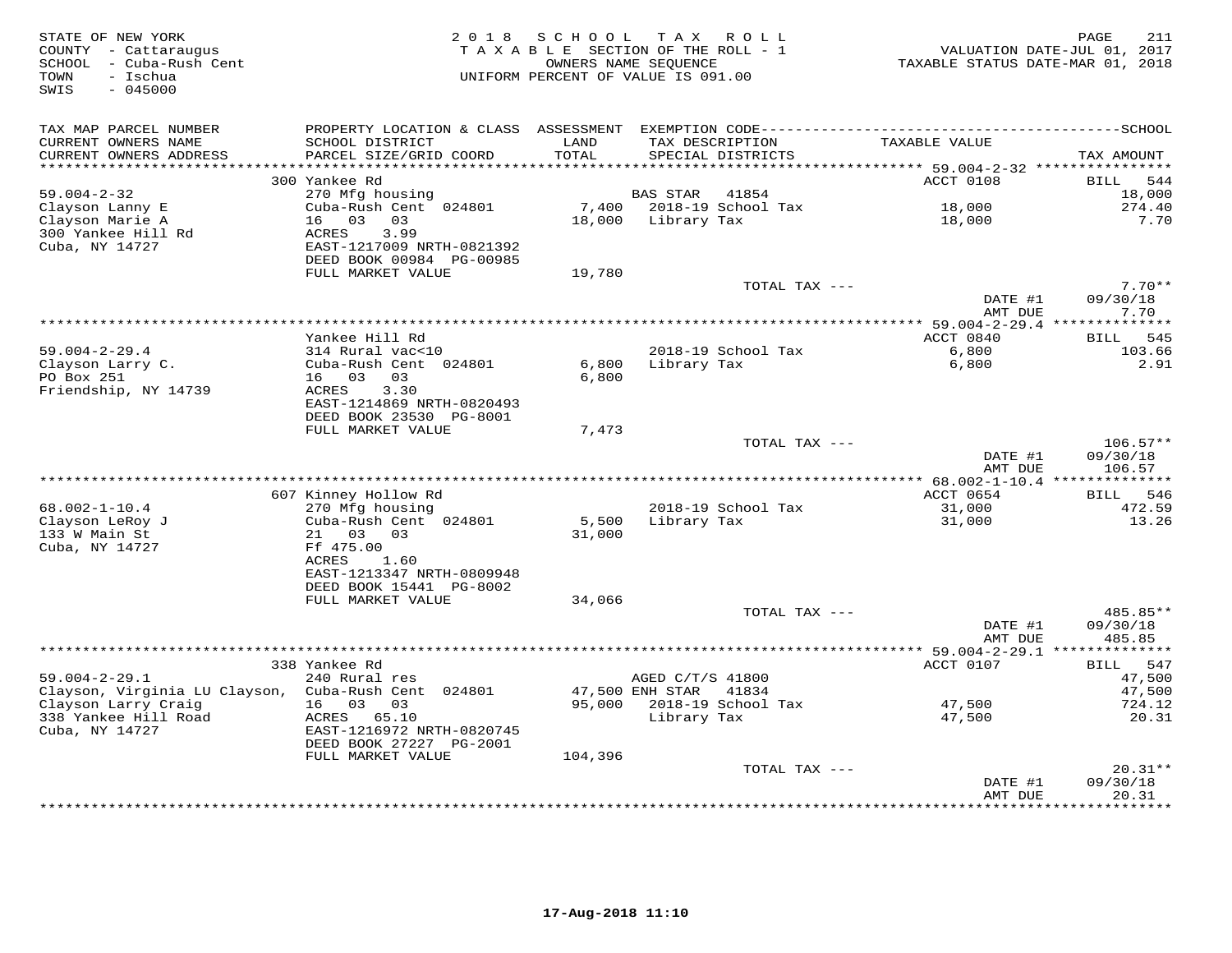| STATE OF NEW YORK<br>COUNTY - Cattaraugus<br>SCHOOL - Cuba-Rush Cent<br>TOWN<br>- Ischua<br>SWIS<br>$-045000$ | 2018 SCHOOL<br>TAX ROLL<br>TAXABLE SECTION OF THE ROLL - 1<br>OWNERS NAME SEOUENCE<br>UNIFORM PERCENT OF VALUE IS 091.00 |                  |                    | 212<br>PAGE<br>VALUATION DATE-JUL 01, 2017<br>TAXABLE STATUS DATE-MAR 01, 2018 |                                         |                                  |
|---------------------------------------------------------------------------------------------------------------|--------------------------------------------------------------------------------------------------------------------------|------------------|--------------------|--------------------------------------------------------------------------------|-----------------------------------------|----------------------------------|
| TAX MAP PARCEL NUMBER<br>CURRENT OWNERS NAME                                                                  | SCHOOL DISTRICT                                                                                                          | LAND<br>TOTAL    |                    | TAX DESCRIPTION                                                                | TAXABLE VALUE                           |                                  |
| CURRENT OWNERS ADDRESS                                                                                        | PARCEL SIZE/GRID COORD                                                                                                   |                  |                    | SPECIAL DISTRICTS                                                              |                                         | TAX AMOUNT                       |
|                                                                                                               | 5138 Burt Hill Rd                                                                                                        |                  |                    |                                                                                | ACCT 0598                               | 548<br>BILL                      |
| $68.002 - 2 - 14.2$                                                                                           | 270 Mfg housing                                                                                                          |                  |                    | 2018-19 School Tax                                                             | 61,500                                  | 937.55                           |
| Colangelo Heather<br>Zajac David & Frank<br>2759 Welch Ave<br>Niagara Falls, NY 14303                         | Cuba-Rush Cent 024801<br>05/13<br>03 03<br>ACRES<br>28.80<br>EAST-1219046 NRTH-0810389<br>DEED BOOK 15183 PG-5001        | 61,500           | 25,400 Library Tax |                                                                                | 61,500                                  | 26.30                            |
|                                                                                                               | FULL MARKET VALUE                                                                                                        | 67,582           |                    |                                                                                |                                         |                                  |
|                                                                                                               |                                                                                                                          |                  |                    | TOTAL TAX ---                                                                  | DATE #1<br>AMT DUE                      | $963.85**$<br>09/30/18<br>963.85 |
|                                                                                                               |                                                                                                                          |                  |                    |                                                                                | ********** 68.002-1-15.2 ************** |                                  |
|                                                                                                               | 5301 Miller Hill Rd                                                                                                      |                  |                    |                                                                                | ACCT 0777                               | <b>BILL</b><br>549               |
| $68.002 - 1 - 15.2$                                                                                           | 270 Mfg housing                                                                                                          |                  | BAS STAR 41854     |                                                                                |                                         | 26,400                           |
| COUNTY OF CATTARAUGUS                                                                                         | Cuba-Rush Cent 024801                                                                                                    |                  |                    | 8,700 2018-19 School Tax                                                       | 33,500                                  | 510.70                           |
| 303 Court Street                                                                                              | 22 03 03                                                                                                                 |                  | 33,500 Library Tax |                                                                                | 33,500                                  | 14.33                            |
| Little Valley, NY 14755                                                                                       | ACRES<br>5.60<br>EAST-1212715 NRTH-0813295                                                                               |                  |                    |                                                                                |                                         |                                  |
| PRIOR OWNER ON 3/01/2018                                                                                      | DEED BOOK 29572 PG-9009                                                                                                  |                  |                    |                                                                                |                                         |                                  |
| Hurd Randy E                                                                                                  | FULL MARKET VALUE                                                                                                        | 36,813           |                    |                                                                                |                                         |                                  |
|                                                                                                               |                                                                                                                          |                  |                    | TOTAL TAX ---                                                                  | DATE #1                                 | $122.57**$<br>09/30/18           |
|                                                                                                               |                                                                                                                          |                  |                    |                                                                                | AMT DUE                                 | 122.57                           |
|                                                                                                               | 220 West Shore Rd                                                                                                        |                  |                    |                                                                                | ACCT 0357                               | BILL 550                         |
| $59.004 - 3 - 21. / 11$                                                                                       | 210 1 Family Res                                                                                                         |                  |                    | 2018-19 School Tax                                                             | 200,000                                 | 3,048.94                         |
| Crandall Gary                                                                                                 | Cuba-Rush Cent 024801                                                                                                    |                  | 0 Library Tax      |                                                                                | 200,000                                 | 85.53                            |
| Crandall Debbie                                                                                               | 00 03 03                                                                                                                 | 200,000          |                    |                                                                                |                                         |                                  |
| 503 Ridgeview Dr<br>Murphy, TX 57094                                                                          | EAST-1221650 NRTH-0813047<br>DEED BOOK 1000 PG-10000                                                                     |                  |                    |                                                                                |                                         |                                  |
|                                                                                                               | FULL MARKET VALUE                                                                                                        | 219,780          |                    |                                                                                |                                         |                                  |
|                                                                                                               |                                                                                                                          |                  |                    | TOTAL TAX ---                                                                  |                                         | $3,134.47**$                     |
|                                                                                                               |                                                                                                                          |                  |                    |                                                                                | DATE #1                                 | 09/30/18                         |
|                                                                                                               |                                                                                                                          |                  |                    |                                                                                | AMT DUE                                 | 3,134.47                         |
|                                                                                                               | Johnson Hollow Rd                                                                                                        |                  |                    |                                                                                | ACCT 0439                               | BILL<br>551                      |
| $68.002 - 2 - 4.1$                                                                                            | 323 Vacant rural                                                                                                         |                  |                    | 2018-19 School Tax                                                             | 15,200                                  | 231.72                           |
| Crosby John M<br>Crosby Donna L                                                                               | Cuba-Rush Cent 024801<br>06 03 03                                                                                        | 15,200<br>15,200 | Library Tax        |                                                                                | 15,200                                  | 6.50                             |
| 209 Johnson Hollow Rd<br>Cuba, NY 14727                                                                       | ACRES 14.35 BANK<br>032<br>EAST-1218942 NRTH-0815428<br>DEED BOOK 18757 PG-6003                                          |                  |                    |                                                                                |                                         |                                  |
|                                                                                                               | FULL MARKET VALUE                                                                                                        | 16,703           |                    |                                                                                |                                         |                                  |
|                                                                                                               |                                                                                                                          |                  |                    | TOTAL TAX ---                                                                  | DATE #1<br>AMT DUE                      | 238.22**<br>09/30/18<br>238.22   |
|                                                                                                               |                                                                                                                          |                  |                    |                                                                                |                                         | ***********                      |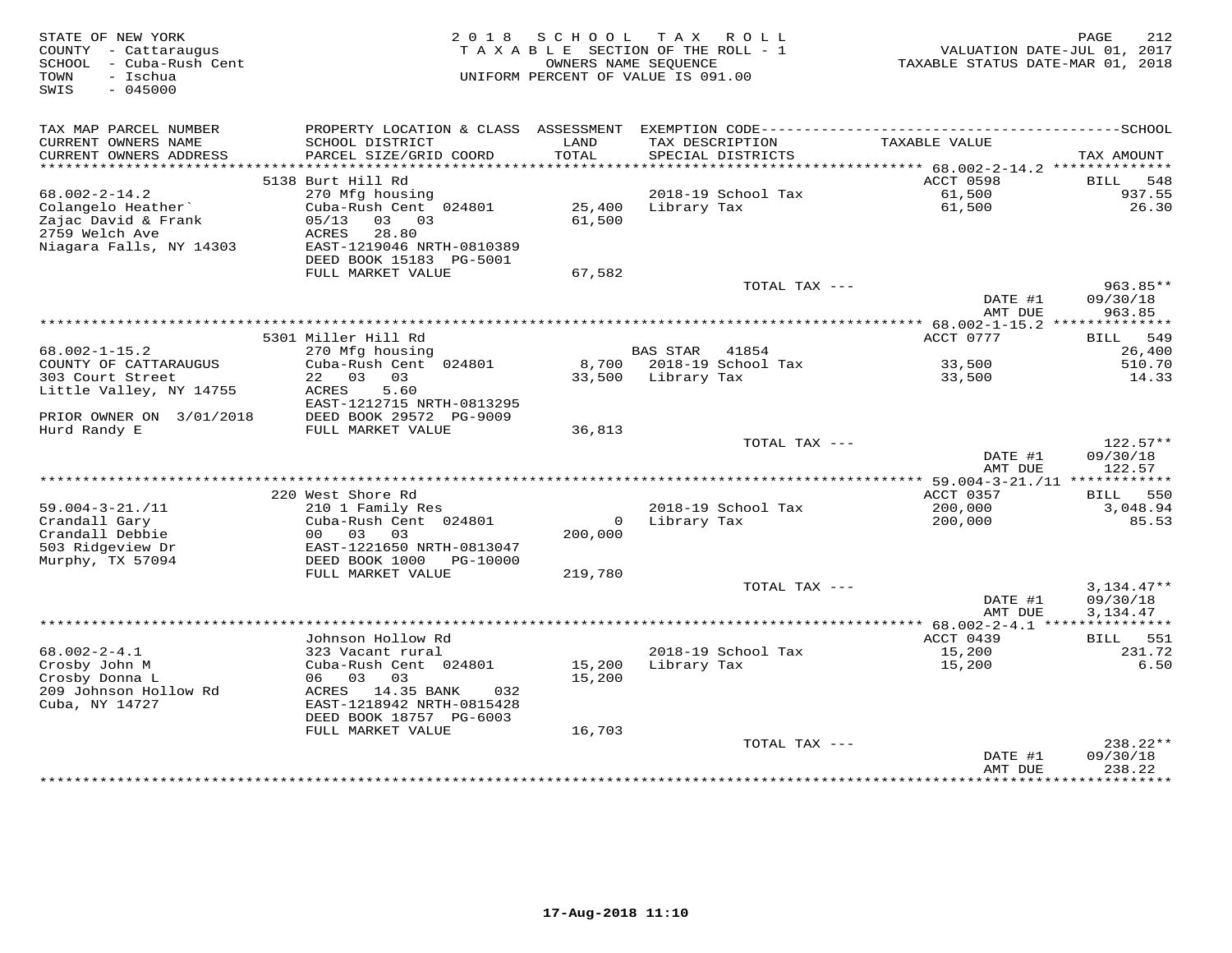| TAX MAP PARCEL NUMBER<br>CURRENT OWNERS NAME<br>SCHOOL DISTRICT<br>LAND<br>TAXABLE VALUE<br>TAX DESCRIPTION<br>CURRENT OWNERS ADDRESS<br>PARCEL SIZE/GRID COORD<br>TOTAL<br>SPECIAL DISTRICTS<br>TAX AMOUNT<br>*************************<br>Johnson Hollow Rd<br>ACCT 0629<br>552<br>BILL<br>2018-19 School Tax<br>$68.002 - 2 - 4.3$<br>20,700<br>315.57<br>323 Vacant rural<br>8.85<br>Crosby John M<br>Cuba-Rush Cent 024801<br>20,700<br>Library Tax<br>20,700<br>Crosby Donna L<br>06 03<br>20,700<br>03<br>209 Johnson Hollow Rd<br>ACRES 22.10 BANK<br>032<br>Cuba, NY 14727<br>EAST-1219802 NRTH-0815330<br>DEED BOOK 18757 PG-6003<br>FULL MARKET VALUE<br>22,747<br>$324.42**$<br>TOTAL TAX ---<br>09/30/18<br>DATE #1<br>AMT DUE<br>324.42<br>209 Johnson Hollow Rd<br>ACCT 0211<br>553<br>BILL<br>$68.002 - 2 - 5$<br><b>BAS STAR</b><br>210 1 Family Res<br>41854<br>26,400<br>2018-19 School Tax<br>Crosby John M<br>Cuba-Rush Cent 024801<br>6,300<br>143,000<br>2,179.99<br>Crosby Donna L<br>06 03<br>03<br>143,000<br>Library Tax<br>143,000<br>61.15<br>209 Johnson Hollow Rd<br>ACRES<br>2.65 BANK<br>032<br>Cuba, NY 14727<br>EAST-1219964 NRTH-0815666<br>DEED BOOK 18757 PG-6003<br>FULL MARKET VALUE<br>157,143<br>TOTAL TAX $---$<br>$1,838.68**$<br>DATE #1<br>09/30/18<br>AMT DUE<br>1,838.68<br>5110 Burt Hill Rd<br>ACCT 0752<br><b>BILL</b> 554<br>$68.002 - 2 - 14.6$<br>2018-19 School Tax<br>35,500<br>541.19<br>270 Mfg housing<br>Danielski Dennis<br>Cuba-Rush Cent 024801<br>17,000<br>Library Tax<br>35,500<br>15.18<br>84 King St<br>05/13<br>03 03<br>35,500<br>Depew, NY 14043<br>16.80<br>ACRES<br>EAST-1219070 NRTH-0809075<br>DEED BOOK 873<br>PG-00514<br>FULL MARKET VALUE<br>39,011<br>TOTAL TAX $---$<br>$556.37**$<br>DATE #1<br>09/30/18<br>556.37<br>AMT DUE<br>********** 68.002-2-25.3 ******<br>********<br>Burt Rd<br>ACCT 0886<br>555<br>BILL<br>$68.002 - 2 - 25.3$<br>323 Vacant rural<br>2018-19 School Tax<br>12,000<br>182.94<br>Danielski Dennis<br>Cuba-Rush Cent 024801<br>12,000<br>12,000<br>5.13<br>Library Tax<br>84 King Ave<br>$14 \quad 3 \quad 3$<br>12,000<br>Depew, NY 14043<br>ACRES<br>9.80<br>EAST-1217972 NRTH-0813784<br>DEED BOOK 1004<br>PG-130<br>FULL MARKET VALUE<br>13,187<br>188.07**<br>TOTAL TAX ---<br>DATE #1<br>09/30/18<br>AMT DUE<br>188.07<br>**************************<br>* * * * * * * * * *<br>********** | STATE OF NEW YORK<br>COUNTY - Cattaraugus<br>SCHOOL - Cuba-Rush Cent<br>TOWN<br>- Ischua<br>SWIS<br>$-045000$ | 2 0 1 8 | SCHOOL | T A X<br>ROLL<br>TAXABLE SECTION OF THE ROLL - 1<br>OWNERS NAME SEQUENCE<br>UNIFORM PERCENT OF VALUE IS 091.00 | TAXABLE STATUS DATE-MAR 01, 2018 | PAGE<br>213<br>VALUATION DATE-JUL 01, 2017 |
|-------------------------------------------------------------------------------------------------------------------------------------------------------------------------------------------------------------------------------------------------------------------------------------------------------------------------------------------------------------------------------------------------------------------------------------------------------------------------------------------------------------------------------------------------------------------------------------------------------------------------------------------------------------------------------------------------------------------------------------------------------------------------------------------------------------------------------------------------------------------------------------------------------------------------------------------------------------------------------------------------------------------------------------------------------------------------------------------------------------------------------------------------------------------------------------------------------------------------------------------------------------------------------------------------------------------------------------------------------------------------------------------------------------------------------------------------------------------------------------------------------------------------------------------------------------------------------------------------------------------------------------------------------------------------------------------------------------------------------------------------------------------------------------------------------------------------------------------------------------------------------------------------------------------------------------------------------------------------------------------------------------------------------------------------------------------------------------------------------------------------------------------------------------------------------------------------------------------------------------------------------------------------------------------------------------------------------------------------------------------------------------------------------------|---------------------------------------------------------------------------------------------------------------|---------|--------|----------------------------------------------------------------------------------------------------------------|----------------------------------|--------------------------------------------|
|                                                                                                                                                                                                                                                                                                                                                                                                                                                                                                                                                                                                                                                                                                                                                                                                                                                                                                                                                                                                                                                                                                                                                                                                                                                                                                                                                                                                                                                                                                                                                                                                                                                                                                                                                                                                                                                                                                                                                                                                                                                                                                                                                                                                                                                                                                                                                                                                             |                                                                                                               |         |        |                                                                                                                |                                  |                                            |
|                                                                                                                                                                                                                                                                                                                                                                                                                                                                                                                                                                                                                                                                                                                                                                                                                                                                                                                                                                                                                                                                                                                                                                                                                                                                                                                                                                                                                                                                                                                                                                                                                                                                                                                                                                                                                                                                                                                                                                                                                                                                                                                                                                                                                                                                                                                                                                                                             |                                                                                                               |         |        |                                                                                                                |                                  |                                            |
|                                                                                                                                                                                                                                                                                                                                                                                                                                                                                                                                                                                                                                                                                                                                                                                                                                                                                                                                                                                                                                                                                                                                                                                                                                                                                                                                                                                                                                                                                                                                                                                                                                                                                                                                                                                                                                                                                                                                                                                                                                                                                                                                                                                                                                                                                                                                                                                                             |                                                                                                               |         |        |                                                                                                                |                                  |                                            |
|                                                                                                                                                                                                                                                                                                                                                                                                                                                                                                                                                                                                                                                                                                                                                                                                                                                                                                                                                                                                                                                                                                                                                                                                                                                                                                                                                                                                                                                                                                                                                                                                                                                                                                                                                                                                                                                                                                                                                                                                                                                                                                                                                                                                                                                                                                                                                                                                             |                                                                                                               |         |        |                                                                                                                |                                  |                                            |
|                                                                                                                                                                                                                                                                                                                                                                                                                                                                                                                                                                                                                                                                                                                                                                                                                                                                                                                                                                                                                                                                                                                                                                                                                                                                                                                                                                                                                                                                                                                                                                                                                                                                                                                                                                                                                                                                                                                                                                                                                                                                                                                                                                                                                                                                                                                                                                                                             |                                                                                                               |         |        |                                                                                                                |                                  |                                            |
|                                                                                                                                                                                                                                                                                                                                                                                                                                                                                                                                                                                                                                                                                                                                                                                                                                                                                                                                                                                                                                                                                                                                                                                                                                                                                                                                                                                                                                                                                                                                                                                                                                                                                                                                                                                                                                                                                                                                                                                                                                                                                                                                                                                                                                                                                                                                                                                                             |                                                                                                               |         |        |                                                                                                                |                                  |                                            |
|                                                                                                                                                                                                                                                                                                                                                                                                                                                                                                                                                                                                                                                                                                                                                                                                                                                                                                                                                                                                                                                                                                                                                                                                                                                                                                                                                                                                                                                                                                                                                                                                                                                                                                                                                                                                                                                                                                                                                                                                                                                                                                                                                                                                                                                                                                                                                                                                             |                                                                                                               |         |        |                                                                                                                |                                  |                                            |
|                                                                                                                                                                                                                                                                                                                                                                                                                                                                                                                                                                                                                                                                                                                                                                                                                                                                                                                                                                                                                                                                                                                                                                                                                                                                                                                                                                                                                                                                                                                                                                                                                                                                                                                                                                                                                                                                                                                                                                                                                                                                                                                                                                                                                                                                                                                                                                                                             |                                                                                                               |         |        |                                                                                                                |                                  |                                            |
|                                                                                                                                                                                                                                                                                                                                                                                                                                                                                                                                                                                                                                                                                                                                                                                                                                                                                                                                                                                                                                                                                                                                                                                                                                                                                                                                                                                                                                                                                                                                                                                                                                                                                                                                                                                                                                                                                                                                                                                                                                                                                                                                                                                                                                                                                                                                                                                                             |                                                                                                               |         |        |                                                                                                                |                                  |                                            |
|                                                                                                                                                                                                                                                                                                                                                                                                                                                                                                                                                                                                                                                                                                                                                                                                                                                                                                                                                                                                                                                                                                                                                                                                                                                                                                                                                                                                                                                                                                                                                                                                                                                                                                                                                                                                                                                                                                                                                                                                                                                                                                                                                                                                                                                                                                                                                                                                             |                                                                                                               |         |        |                                                                                                                |                                  |                                            |
|                                                                                                                                                                                                                                                                                                                                                                                                                                                                                                                                                                                                                                                                                                                                                                                                                                                                                                                                                                                                                                                                                                                                                                                                                                                                                                                                                                                                                                                                                                                                                                                                                                                                                                                                                                                                                                                                                                                                                                                                                                                                                                                                                                                                                                                                                                                                                                                                             |                                                                                                               |         |        |                                                                                                                |                                  |                                            |
|                                                                                                                                                                                                                                                                                                                                                                                                                                                                                                                                                                                                                                                                                                                                                                                                                                                                                                                                                                                                                                                                                                                                                                                                                                                                                                                                                                                                                                                                                                                                                                                                                                                                                                                                                                                                                                                                                                                                                                                                                                                                                                                                                                                                                                                                                                                                                                                                             |                                                                                                               |         |        |                                                                                                                |                                  |                                            |
|                                                                                                                                                                                                                                                                                                                                                                                                                                                                                                                                                                                                                                                                                                                                                                                                                                                                                                                                                                                                                                                                                                                                                                                                                                                                                                                                                                                                                                                                                                                                                                                                                                                                                                                                                                                                                                                                                                                                                                                                                                                                                                                                                                                                                                                                                                                                                                                                             |                                                                                                               |         |        |                                                                                                                |                                  |                                            |
|                                                                                                                                                                                                                                                                                                                                                                                                                                                                                                                                                                                                                                                                                                                                                                                                                                                                                                                                                                                                                                                                                                                                                                                                                                                                                                                                                                                                                                                                                                                                                                                                                                                                                                                                                                                                                                                                                                                                                                                                                                                                                                                                                                                                                                                                                                                                                                                                             |                                                                                                               |         |        |                                                                                                                |                                  |                                            |
|                                                                                                                                                                                                                                                                                                                                                                                                                                                                                                                                                                                                                                                                                                                                                                                                                                                                                                                                                                                                                                                                                                                                                                                                                                                                                                                                                                                                                                                                                                                                                                                                                                                                                                                                                                                                                                                                                                                                                                                                                                                                                                                                                                                                                                                                                                                                                                                                             |                                                                                                               |         |        |                                                                                                                |                                  |                                            |
|                                                                                                                                                                                                                                                                                                                                                                                                                                                                                                                                                                                                                                                                                                                                                                                                                                                                                                                                                                                                                                                                                                                                                                                                                                                                                                                                                                                                                                                                                                                                                                                                                                                                                                                                                                                                                                                                                                                                                                                                                                                                                                                                                                                                                                                                                                                                                                                                             |                                                                                                               |         |        |                                                                                                                |                                  |                                            |
|                                                                                                                                                                                                                                                                                                                                                                                                                                                                                                                                                                                                                                                                                                                                                                                                                                                                                                                                                                                                                                                                                                                                                                                                                                                                                                                                                                                                                                                                                                                                                                                                                                                                                                                                                                                                                                                                                                                                                                                                                                                                                                                                                                                                                                                                                                                                                                                                             |                                                                                                               |         |        |                                                                                                                |                                  |                                            |
|                                                                                                                                                                                                                                                                                                                                                                                                                                                                                                                                                                                                                                                                                                                                                                                                                                                                                                                                                                                                                                                                                                                                                                                                                                                                                                                                                                                                                                                                                                                                                                                                                                                                                                                                                                                                                                                                                                                                                                                                                                                                                                                                                                                                                                                                                                                                                                                                             |                                                                                                               |         |        |                                                                                                                |                                  |                                            |
|                                                                                                                                                                                                                                                                                                                                                                                                                                                                                                                                                                                                                                                                                                                                                                                                                                                                                                                                                                                                                                                                                                                                                                                                                                                                                                                                                                                                                                                                                                                                                                                                                                                                                                                                                                                                                                                                                                                                                                                                                                                                                                                                                                                                                                                                                                                                                                                                             |                                                                                                               |         |        |                                                                                                                |                                  |                                            |
|                                                                                                                                                                                                                                                                                                                                                                                                                                                                                                                                                                                                                                                                                                                                                                                                                                                                                                                                                                                                                                                                                                                                                                                                                                                                                                                                                                                                                                                                                                                                                                                                                                                                                                                                                                                                                                                                                                                                                                                                                                                                                                                                                                                                                                                                                                                                                                                                             |                                                                                                               |         |        |                                                                                                                |                                  |                                            |
|                                                                                                                                                                                                                                                                                                                                                                                                                                                                                                                                                                                                                                                                                                                                                                                                                                                                                                                                                                                                                                                                                                                                                                                                                                                                                                                                                                                                                                                                                                                                                                                                                                                                                                                                                                                                                                                                                                                                                                                                                                                                                                                                                                                                                                                                                                                                                                                                             |                                                                                                               |         |        |                                                                                                                |                                  |                                            |
|                                                                                                                                                                                                                                                                                                                                                                                                                                                                                                                                                                                                                                                                                                                                                                                                                                                                                                                                                                                                                                                                                                                                                                                                                                                                                                                                                                                                                                                                                                                                                                                                                                                                                                                                                                                                                                                                                                                                                                                                                                                                                                                                                                                                                                                                                                                                                                                                             |                                                                                                               |         |        |                                                                                                                |                                  |                                            |
|                                                                                                                                                                                                                                                                                                                                                                                                                                                                                                                                                                                                                                                                                                                                                                                                                                                                                                                                                                                                                                                                                                                                                                                                                                                                                                                                                                                                                                                                                                                                                                                                                                                                                                                                                                                                                                                                                                                                                                                                                                                                                                                                                                                                                                                                                                                                                                                                             |                                                                                                               |         |        |                                                                                                                |                                  |                                            |
|                                                                                                                                                                                                                                                                                                                                                                                                                                                                                                                                                                                                                                                                                                                                                                                                                                                                                                                                                                                                                                                                                                                                                                                                                                                                                                                                                                                                                                                                                                                                                                                                                                                                                                                                                                                                                                                                                                                                                                                                                                                                                                                                                                                                                                                                                                                                                                                                             |                                                                                                               |         |        |                                                                                                                |                                  |                                            |
|                                                                                                                                                                                                                                                                                                                                                                                                                                                                                                                                                                                                                                                                                                                                                                                                                                                                                                                                                                                                                                                                                                                                                                                                                                                                                                                                                                                                                                                                                                                                                                                                                                                                                                                                                                                                                                                                                                                                                                                                                                                                                                                                                                                                                                                                                                                                                                                                             |                                                                                                               |         |        |                                                                                                                |                                  |                                            |
|                                                                                                                                                                                                                                                                                                                                                                                                                                                                                                                                                                                                                                                                                                                                                                                                                                                                                                                                                                                                                                                                                                                                                                                                                                                                                                                                                                                                                                                                                                                                                                                                                                                                                                                                                                                                                                                                                                                                                                                                                                                                                                                                                                                                                                                                                                                                                                                                             |                                                                                                               |         |        |                                                                                                                |                                  |                                            |
|                                                                                                                                                                                                                                                                                                                                                                                                                                                                                                                                                                                                                                                                                                                                                                                                                                                                                                                                                                                                                                                                                                                                                                                                                                                                                                                                                                                                                                                                                                                                                                                                                                                                                                                                                                                                                                                                                                                                                                                                                                                                                                                                                                                                                                                                                                                                                                                                             |                                                                                                               |         |        |                                                                                                                |                                  |                                            |
|                                                                                                                                                                                                                                                                                                                                                                                                                                                                                                                                                                                                                                                                                                                                                                                                                                                                                                                                                                                                                                                                                                                                                                                                                                                                                                                                                                                                                                                                                                                                                                                                                                                                                                                                                                                                                                                                                                                                                                                                                                                                                                                                                                                                                                                                                                                                                                                                             |                                                                                                               |         |        |                                                                                                                |                                  |                                            |
|                                                                                                                                                                                                                                                                                                                                                                                                                                                                                                                                                                                                                                                                                                                                                                                                                                                                                                                                                                                                                                                                                                                                                                                                                                                                                                                                                                                                                                                                                                                                                                                                                                                                                                                                                                                                                                                                                                                                                                                                                                                                                                                                                                                                                                                                                                                                                                                                             |                                                                                                               |         |        |                                                                                                                |                                  |                                            |
|                                                                                                                                                                                                                                                                                                                                                                                                                                                                                                                                                                                                                                                                                                                                                                                                                                                                                                                                                                                                                                                                                                                                                                                                                                                                                                                                                                                                                                                                                                                                                                                                                                                                                                                                                                                                                                                                                                                                                                                                                                                                                                                                                                                                                                                                                                                                                                                                             |                                                                                                               |         |        |                                                                                                                |                                  |                                            |
|                                                                                                                                                                                                                                                                                                                                                                                                                                                                                                                                                                                                                                                                                                                                                                                                                                                                                                                                                                                                                                                                                                                                                                                                                                                                                                                                                                                                                                                                                                                                                                                                                                                                                                                                                                                                                                                                                                                                                                                                                                                                                                                                                                                                                                                                                                                                                                                                             |                                                                                                               |         |        |                                                                                                                |                                  |                                            |
|                                                                                                                                                                                                                                                                                                                                                                                                                                                                                                                                                                                                                                                                                                                                                                                                                                                                                                                                                                                                                                                                                                                                                                                                                                                                                                                                                                                                                                                                                                                                                                                                                                                                                                                                                                                                                                                                                                                                                                                                                                                                                                                                                                                                                                                                                                                                                                                                             |                                                                                                               |         |        |                                                                                                                |                                  |                                            |
|                                                                                                                                                                                                                                                                                                                                                                                                                                                                                                                                                                                                                                                                                                                                                                                                                                                                                                                                                                                                                                                                                                                                                                                                                                                                                                                                                                                                                                                                                                                                                                                                                                                                                                                                                                                                                                                                                                                                                                                                                                                                                                                                                                                                                                                                                                                                                                                                             |                                                                                                               |         |        |                                                                                                                |                                  |                                            |
|                                                                                                                                                                                                                                                                                                                                                                                                                                                                                                                                                                                                                                                                                                                                                                                                                                                                                                                                                                                                                                                                                                                                                                                                                                                                                                                                                                                                                                                                                                                                                                                                                                                                                                                                                                                                                                                                                                                                                                                                                                                                                                                                                                                                                                                                                                                                                                                                             |                                                                                                               |         |        |                                                                                                                |                                  |                                            |
|                                                                                                                                                                                                                                                                                                                                                                                                                                                                                                                                                                                                                                                                                                                                                                                                                                                                                                                                                                                                                                                                                                                                                                                                                                                                                                                                                                                                                                                                                                                                                                                                                                                                                                                                                                                                                                                                                                                                                                                                                                                                                                                                                                                                                                                                                                                                                                                                             |                                                                                                               |         |        |                                                                                                                |                                  |                                            |
|                                                                                                                                                                                                                                                                                                                                                                                                                                                                                                                                                                                                                                                                                                                                                                                                                                                                                                                                                                                                                                                                                                                                                                                                                                                                                                                                                                                                                                                                                                                                                                                                                                                                                                                                                                                                                                                                                                                                                                                                                                                                                                                                                                                                                                                                                                                                                                                                             |                                                                                                               |         |        |                                                                                                                |                                  |                                            |
|                                                                                                                                                                                                                                                                                                                                                                                                                                                                                                                                                                                                                                                                                                                                                                                                                                                                                                                                                                                                                                                                                                                                                                                                                                                                                                                                                                                                                                                                                                                                                                                                                                                                                                                                                                                                                                                                                                                                                                                                                                                                                                                                                                                                                                                                                                                                                                                                             |                                                                                                               |         |        |                                                                                                                |                                  |                                            |
|                                                                                                                                                                                                                                                                                                                                                                                                                                                                                                                                                                                                                                                                                                                                                                                                                                                                                                                                                                                                                                                                                                                                                                                                                                                                                                                                                                                                                                                                                                                                                                                                                                                                                                                                                                                                                                                                                                                                                                                                                                                                                                                                                                                                                                                                                                                                                                                                             |                                                                                                               |         |        |                                                                                                                |                                  |                                            |
|                                                                                                                                                                                                                                                                                                                                                                                                                                                                                                                                                                                                                                                                                                                                                                                                                                                                                                                                                                                                                                                                                                                                                                                                                                                                                                                                                                                                                                                                                                                                                                                                                                                                                                                                                                                                                                                                                                                                                                                                                                                                                                                                                                                                                                                                                                                                                                                                             |                                                                                                               |         |        |                                                                                                                |                                  |                                            |
|                                                                                                                                                                                                                                                                                                                                                                                                                                                                                                                                                                                                                                                                                                                                                                                                                                                                                                                                                                                                                                                                                                                                                                                                                                                                                                                                                                                                                                                                                                                                                                                                                                                                                                                                                                                                                                                                                                                                                                                                                                                                                                                                                                                                                                                                                                                                                                                                             |                                                                                                               |         |        |                                                                                                                |                                  |                                            |
|                                                                                                                                                                                                                                                                                                                                                                                                                                                                                                                                                                                                                                                                                                                                                                                                                                                                                                                                                                                                                                                                                                                                                                                                                                                                                                                                                                                                                                                                                                                                                                                                                                                                                                                                                                                                                                                                                                                                                                                                                                                                                                                                                                                                                                                                                                                                                                                                             |                                                                                                               |         |        |                                                                                                                |                                  |                                            |
|                                                                                                                                                                                                                                                                                                                                                                                                                                                                                                                                                                                                                                                                                                                                                                                                                                                                                                                                                                                                                                                                                                                                                                                                                                                                                                                                                                                                                                                                                                                                                                                                                                                                                                                                                                                                                                                                                                                                                                                                                                                                                                                                                                                                                                                                                                                                                                                                             |                                                                                                               |         |        |                                                                                                                |                                  |                                            |
|                                                                                                                                                                                                                                                                                                                                                                                                                                                                                                                                                                                                                                                                                                                                                                                                                                                                                                                                                                                                                                                                                                                                                                                                                                                                                                                                                                                                                                                                                                                                                                                                                                                                                                                                                                                                                                                                                                                                                                                                                                                                                                                                                                                                                                                                                                                                                                                                             |                                                                                                               |         |        |                                                                                                                |                                  |                                            |
|                                                                                                                                                                                                                                                                                                                                                                                                                                                                                                                                                                                                                                                                                                                                                                                                                                                                                                                                                                                                                                                                                                                                                                                                                                                                                                                                                                                                                                                                                                                                                                                                                                                                                                                                                                                                                                                                                                                                                                                                                                                                                                                                                                                                                                                                                                                                                                                                             |                                                                                                               |         |        |                                                                                                                |                                  |                                            |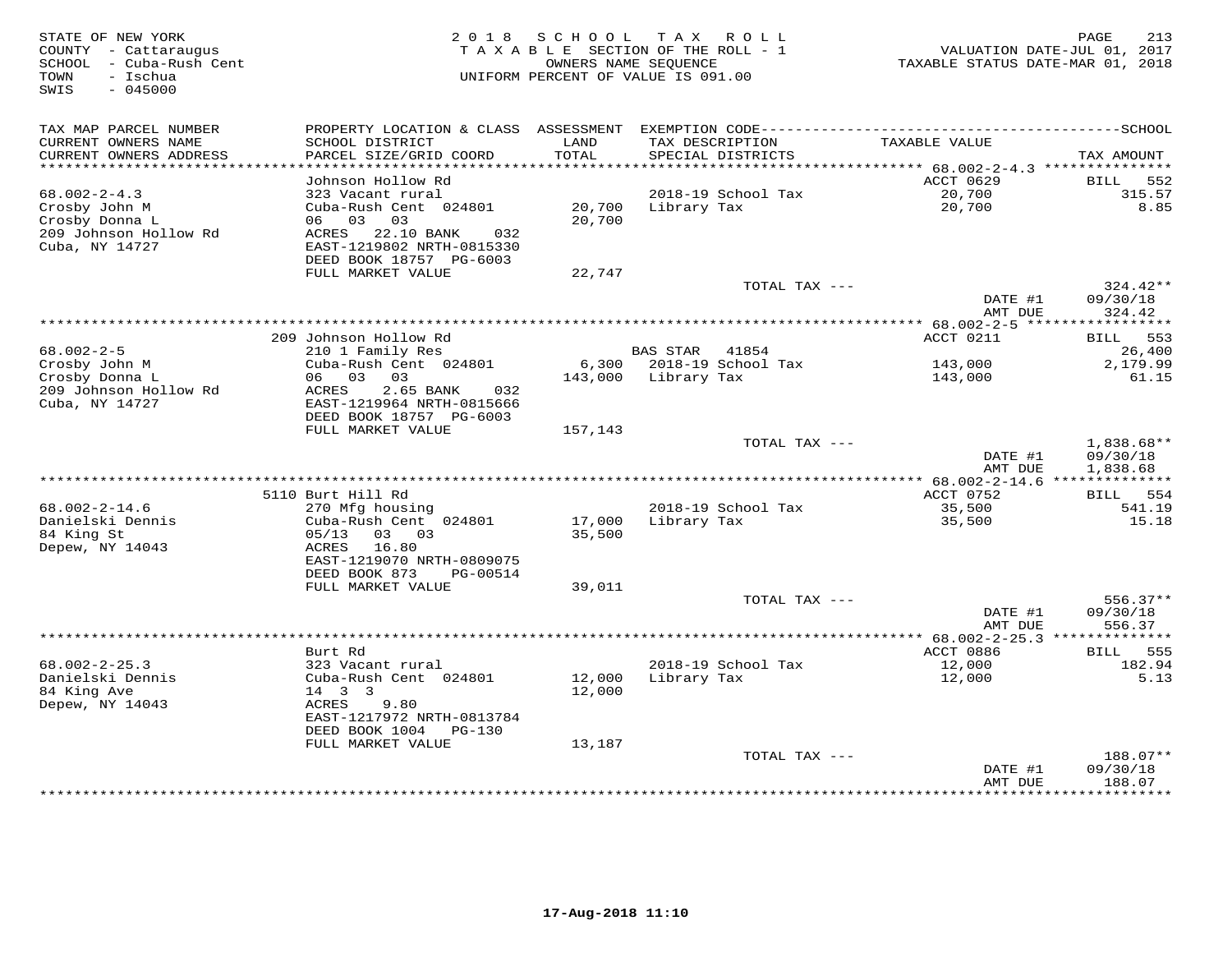| STATE OF NEW YORK<br>COUNTY - Cattaraugus<br>SCHOOL - Cuba-Rush Cent<br>- Ischua<br>TOWN<br>$-045000$<br>SWIS |                                                | 2018 SCHOOL    | TAX ROLL<br>TAXABLE SECTION OF THE ROLL - 1<br>OWNERS NAME SEQUENCE<br>UNIFORM PERCENT OF VALUE IS 091.00 | VALUATION DATE-JUL 01, 2017<br>TAXABLE STATUS DATE-MAR 01, 2018 | 214<br>PAGE          |
|---------------------------------------------------------------------------------------------------------------|------------------------------------------------|----------------|-----------------------------------------------------------------------------------------------------------|-----------------------------------------------------------------|----------------------|
| TAX MAP PARCEL NUMBER<br>CURRENT OWNERS NAME<br>CURRENT OWNERS ADDRESS                                        | SCHOOL DISTRICT<br>PARCEL SIZE/GRID COORD      | LAND<br>TOTAL  | TAX DESCRIPTION<br>SPECIAL DISTRICTS                                                                      | TAXABLE VALUE                                                   | TAX AMOUNT           |
| *******************                                                                                           |                                                |                |                                                                                                           |                                                                 |                      |
|                                                                                                               | Burt Hill Rd                                   |                |                                                                                                           | ACCT 0799                                                       | 556<br>BILL          |
| $68.002 - 2 - 14.7$                                                                                           | 311 Res vac land                               |                | 2018-19 School Tax                                                                                        | 9,200                                                           | 140.25               |
| Danielski Dennis D<br>Danielski Christine                                                                     | Cuba-Rush Cent 024801<br>$05/13$ 03 03         | 9,200<br>9,200 | Library Tax                                                                                               | 9,200                                                           | 3.93                 |
| 84 King St                                                                                                    | 6.30<br>ACRES                                  |                |                                                                                                           |                                                                 |                      |
| Depew, NY 14043                                                                                               | EAST-1219006 NRTH-0809583                      |                |                                                                                                           |                                                                 |                      |
|                                                                                                               | DEED BOOK 00932 PG-01113                       |                |                                                                                                           |                                                                 |                      |
|                                                                                                               | FULL MARKET VALUE                              | 10,110         |                                                                                                           |                                                                 |                      |
|                                                                                                               |                                                |                | TOTAL TAX ---                                                                                             |                                                                 | $144.18**$           |
|                                                                                                               |                                                |                |                                                                                                           | DATE #1<br>AMT DUE                                              | 09/30/18<br>144.18   |
|                                                                                                               |                                                |                | *************************************                                                                     | ********** 59.004-3-21./7 *************                         |                      |
|                                                                                                               | 216 West Shore Rd                              |                |                                                                                                           | ACCT 0127                                                       | BILL<br>557          |
| $59.004 - 3 - 21.77$                                                                                          | 260 Seasonal res                               |                | 2018-19 School Tax                                                                                        | 88,800                                                          | 1,353.73             |
| Davison Daniel                                                                                                | Cuba-Rush Cent 024801                          |                | 0 Library Tax                                                                                             | 88,800                                                          | 37.97                |
| Davison Charlene                                                                                              | $-03$<br>00<br>$-03$                           | 88,800         |                                                                                                           |                                                                 |                      |
| 7853 Salt Rising Rd<br>Bolivar, NY 14715                                                                      | EAST-1221650 NRTH-0813047<br>FULL MARKET VALUE | 97,582         |                                                                                                           |                                                                 |                      |
|                                                                                                               |                                                |                | TOTAL TAX ---                                                                                             |                                                                 | $1,391.70**$         |
|                                                                                                               |                                                |                |                                                                                                           | DATE #1<br>AMT DUE                                              | 09/30/18<br>1,391.70 |
|                                                                                                               |                                                |                |                                                                                                           |                                                                 |                      |
|                                                                                                               | 1005 Yankee Hill Rd                            |                |                                                                                                           | ACCT 0814                                                       | BILL 558             |
| $59.003 - 1 - 19.3$                                                                                           | 210 1 Family Res                               |                | BAS STAR 41854                                                                                            |                                                                 | 26,400               |
| Deibler Michael<br>Deibler Jeannette                                                                          | Cuba-Rush Cent 024801<br>31 03 03              |                | 11,700 2018-19 School Tax<br>93,000 Library Tax                                                           | 93,000<br>93,000                                                | 1,417.76<br>39.77    |
| 1005 Yankee Hill Rd                                                                                           | ACRES<br>9.65 BANK<br>017                      |                |                                                                                                           |                                                                 |                      |
| Cuba, NY 14727                                                                                                | EAST-1209929 NRTH-0819592                      |                |                                                                                                           |                                                                 |                      |
|                                                                                                               | DEED BOOK 1005 PG-858                          |                |                                                                                                           |                                                                 |                      |
|                                                                                                               | FULL MARKET VALUE                              | 102,198        |                                                                                                           |                                                                 |                      |
|                                                                                                               |                                                |                | TOTAL TAX ---                                                                                             |                                                                 | $1,055.07**$         |
|                                                                                                               |                                                |                |                                                                                                           | DATE #1<br>AMT DUE                                              | 09/30/18<br>1,055.07 |
|                                                                                                               |                                                |                |                                                                                                           | ****** 68.002-2-2.3 ***************                             |                      |
|                                                                                                               | Johnson Hollow Rd                              |                |                                                                                                           | ACCT 0951                                                       | BILL 559             |
| $68.002 - 2 - 2.3$                                                                                            | 323 Vacant rural                               |                | 2018-19 School Tax                                                                                        | 9,000                                                           | 137.20               |
| Dembski Michelle R                                                                                            | Cuba-Rush Cent 024801                          | 9,000          | Library Tax                                                                                               | 9,000                                                           | 3.85                 |
| 3149 Warwick Ter                                                                                              | 14 03 03                                       | 9,000          |                                                                                                           |                                                                 |                      |
| Hamburg, NY 14075                                                                                             | FRNT 374.00 DPTH<br>ACRES<br>6.35              |                |                                                                                                           |                                                                 |                      |
|                                                                                                               | EAST-1215902 NRTH-0815217                      |                |                                                                                                           |                                                                 |                      |
|                                                                                                               | DEED BOOK 12183 PG-4001                        |                |                                                                                                           |                                                                 |                      |
|                                                                                                               | FULL MARKET VALUE                              | 9,890          |                                                                                                           |                                                                 |                      |
|                                                                                                               |                                                |                | TOTAL TAX ---                                                                                             |                                                                 | 141.05**             |
|                                                                                                               |                                                |                |                                                                                                           | DATE #1                                                         | 09/30/18             |
|                                                                                                               |                                                |                |                                                                                                           | AMT DUE                                                         | 141.05               |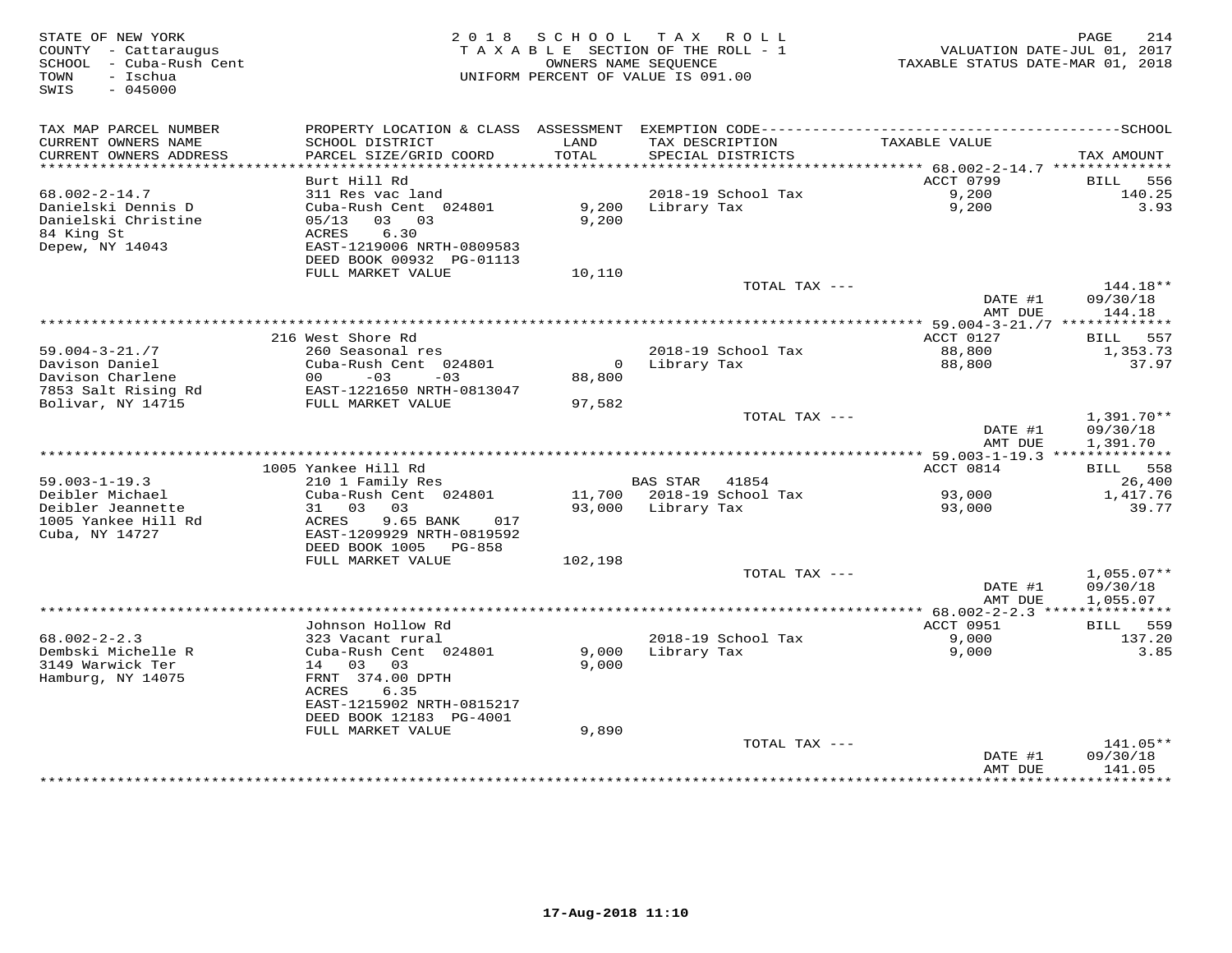| STATE OF NEW YORK<br>COUNTY - Cattaraugus<br>SCHOOL - Cuba-Rush Cent<br>- Ischua<br>TOWN<br>$-045000$<br>SWIS |                                                       | 2018 SCHOOL<br>TAXABLE SECTION OF THE ROLL - 1<br>UNIFORM PERCENT OF VALUE IS 091.00 | T A X<br>OWNERS NAME SEQUENCE | R O L L                   | TAXABLE STATUS DATE-MAR 01, 2018  | 215<br>PAGE<br>VALUATION DATE-JUL 01, 2017 |
|---------------------------------------------------------------------------------------------------------------|-------------------------------------------------------|--------------------------------------------------------------------------------------|-------------------------------|---------------------------|-----------------------------------|--------------------------------------------|
| TAX MAP PARCEL NUMBER<br>CURRENT OWNERS NAME                                                                  | SCHOOL DISTRICT                                       | LAND                                                                                 | TAX DESCRIPTION               |                           | TAXABLE VALUE                     |                                            |
| CURRENT OWNERS ADDRESS<br>***********************                                                             | PARCEL SIZE/GRID COORD                                | TOTAL                                                                                |                               | SPECIAL DISTRICTS         |                                   | TAX AMOUNT                                 |
|                                                                                                               | 778 Johnson Hollow Rd                                 |                                                                                      |                               |                           | ACCT 0526                         | 560<br>BILL                                |
| $68.002 - 1 - 1.2$                                                                                            | 270 Mfg housing                                       |                                                                                      |                               | 2018-19 School Tax        | 61,600                            | 939.07                                     |
| Demick William C                                                                                              | Cuba-Rush Cent 024801                                 |                                                                                      | 6,800 Library Tax             |                           | 61,600                            | 26.34                                      |
| 9 Keller St<br>Cuba, NY 14727                                                                                 | 22 03 03<br>3.25<br>ACRES                             | 61,600                                                                               |                               |                           |                                   |                                            |
|                                                                                                               | EAST-1211870 NRTH-0814510<br>DEED BOOK 00949 PG-00379 |                                                                                      |                               |                           |                                   |                                            |
|                                                                                                               | FULL MARKET VALUE                                     | 67,692                                                                               |                               | TOTAL TAX ---             |                                   | $965.41**$                                 |
|                                                                                                               |                                                       |                                                                                      |                               |                           | DATE #1<br>AMT DUE                | 09/30/18<br>965.41                         |
| ***********************                                                                                       |                                                       | *********************************                                                    |                               |                           | *************** 59.004-2-3 ****** | ***********                                |
|                                                                                                               | Abbott Rd (Co Rd 24)                                  |                                                                                      |                               |                           | ACCT 0317                         | 561<br>BILL                                |
| $59.004 - 2 - 3$                                                                                              | 314 Rural vac<10                                      |                                                                                      |                               | 2018-19 School Tax        | 5,400                             | 82.32                                      |
| Edwards Beverly A<br>Edwards Rodney                                                                           | Cuba-Rush Cent 024801<br>16 03 03                     | 5,400<br>5,400                                                                       | Library Tax                   |                           | 5,400                             | 2.31                                       |
| 7194 Cloverleaf Rd                                                                                            | FRNT 520.00 DPTH 240.00                               |                                                                                      |                               |                           |                                   |                                            |
| Belfast, NY 14711                                                                                             | ACRES 1.56                                            |                                                                                      |                               |                           |                                   |                                            |
|                                                                                                               | EAST-1218304 NRTH-0823369                             |                                                                                      |                               |                           |                                   |                                            |
|                                                                                                               | DEED BOOK 00946 PG-00112<br>FULL MARKET VALUE         | 5,934                                                                                |                               |                           |                                   |                                            |
|                                                                                                               |                                                       |                                                                                      |                               | TOTAL TAX ---             |                                   | 84.63**                                    |
|                                                                                                               |                                                       |                                                                                      |                               |                           | DATE #1<br>AMT DUE                | 09/30/18<br>84.63                          |
|                                                                                                               |                                                       |                                                                                      |                               |                           |                                   |                                            |
|                                                                                                               | 282 Yankee Hill Rd                                    |                                                                                      |                               |                           | ACCT 0859                         | 562<br>BILL                                |
| $59.004 - 2 - 30.3$<br>Edwards Dale R Sr                                                                      | 210 1 Family Res<br>Cuba-Rush Cent 024801             |                                                                                      | AGED S<br>6,800 ENH STAR      | 41804<br>41834            |                                   | 34,400<br>51,600                           |
| Edwards Susan J                                                                                               | 16 03 03                                              |                                                                                      |                               | 86,000 2018-19 School Tax | 51,600                            | 786.63                                     |
| 282 Yankee Hill Rd                                                                                            | Ff 280.00                                             |                                                                                      | Library Tax                   |                           | 51,600                            | 22.07                                      |
| Cuba, NY 14727                                                                                                | ACRES<br>3.25                                         |                                                                                      |                               |                           |                                   |                                            |
|                                                                                                               | EAST-1217285 NRTH-0821350<br>DEED BOOK 4565 PG-2001   |                                                                                      |                               |                           |                                   |                                            |
|                                                                                                               | FULL MARKET VALUE                                     | 94,505                                                                               |                               |                           |                                   |                                            |
|                                                                                                               |                                                       |                                                                                      |                               | TOTAL TAX ---             |                                   | $22.07**$                                  |
|                                                                                                               |                                                       |                                                                                      |                               |                           | DATE #1<br>AMT DUE                | 09/30/18<br>22.07                          |
|                                                                                                               |                                                       |                                                                                      |                               |                           |                                   |                                            |
| $68.002 - 1 - 10.2$                                                                                           | 699 Kinney Hollow Rd<br>210 1 Family Res              |                                                                                      | BAS STAR                      | 41854                     | ACCT 0556                         | <b>BILL</b> 563<br>26,400                  |
| Edwards Francis R                                                                                             | Cuba-Rush Cent 024801                                 |                                                                                      |                               | 4,900 2018-19 School Tax  | 75,000                            | 1,143.35                                   |
| 699 Kinney Hollow Rd                                                                                          | 21 03<br>03                                           |                                                                                      | 75,000 Library Tax            |                           | 75,000                            | 32.07                                      |
| Cuba, NY 14727                                                                                                | FRNT 214.00 DPTH 178.00<br>BANK<br>017                |                                                                                      |                               |                           |                                   |                                            |
|                                                                                                               | EAST-1212612 NRTH-0811090<br>DEED BOOK 14259 PG-2001  |                                                                                      |                               |                           |                                   |                                            |
|                                                                                                               | FULL MARKET VALUE                                     | 82,418                                                                               |                               |                           |                                   |                                            |
|                                                                                                               |                                                       |                                                                                      |                               | TOTAL TAX ---             | DATE #1                           | $772.96**$<br>09/30/18                     |
|                                                                                                               |                                                       |                                                                                      |                               |                           | AMT DUE                           | 772.96                                     |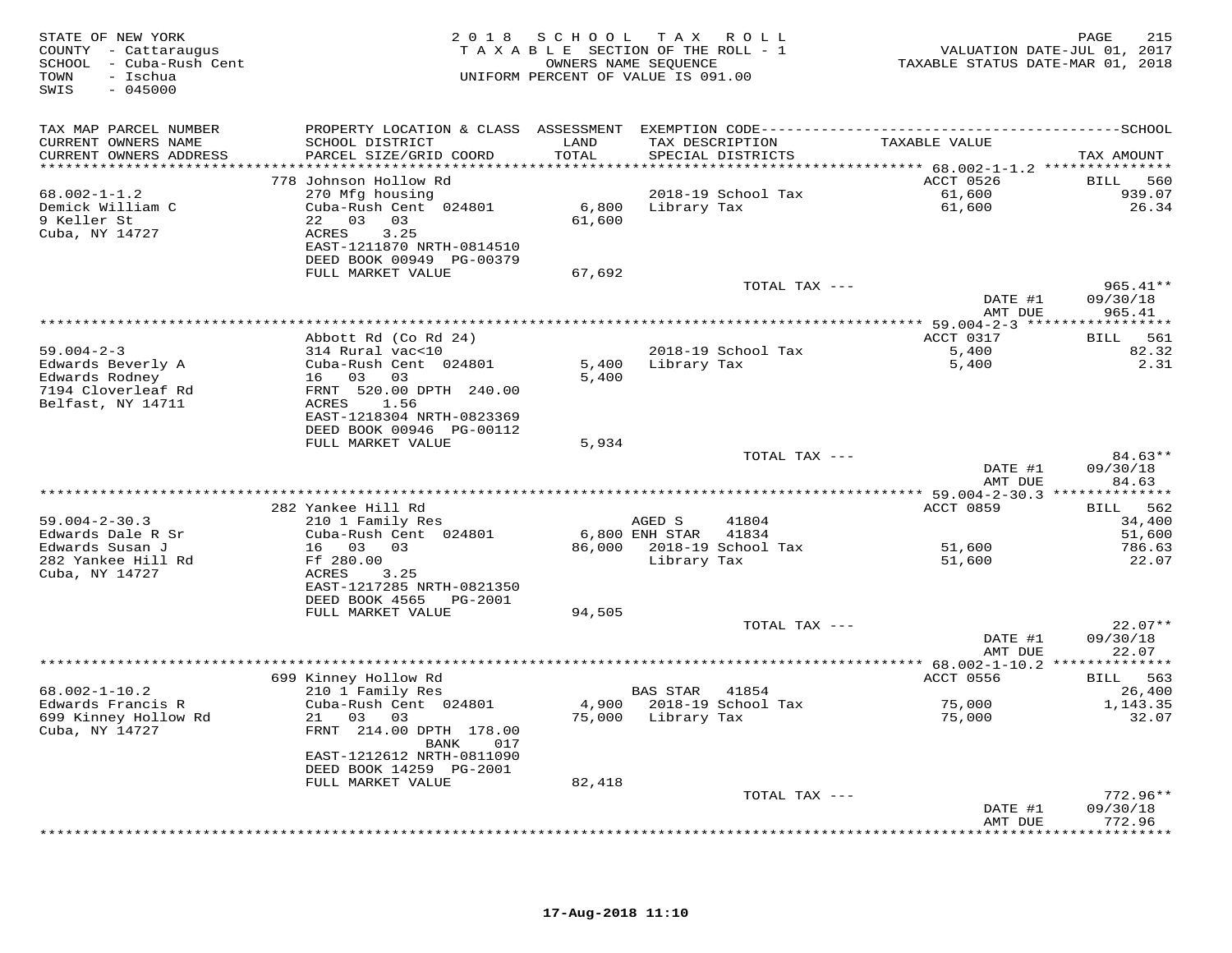| STATE OF NEW YORK<br>COUNTY - Cattaraugus<br>SCHOOL - Cuba-Rush Cent<br>TOWN<br>- Ischua<br>SWIS<br>$-045000$ | 2 0 1 8                                               | SCHOOL           | TAX ROLL<br>TAXABLE SECTION OF THE ROLL - 1<br>OWNERS NAME SEQUENCE<br>UNIFORM PERCENT OF VALUE IS 091.00 | TAXABLE STATUS DATE-MAR 01, 2018      | 216<br>PAGE<br>VALUATION DATE-JUL 01, 2017 |
|---------------------------------------------------------------------------------------------------------------|-------------------------------------------------------|------------------|-----------------------------------------------------------------------------------------------------------|---------------------------------------|--------------------------------------------|
| TAX MAP PARCEL NUMBER                                                                                         |                                                       |                  |                                                                                                           |                                       |                                            |
| CURRENT OWNERS NAME                                                                                           | SCHOOL DISTRICT                                       | LAND             | TAX DESCRIPTION                                                                                           | TAXABLE VALUE                         |                                            |
| CURRENT OWNERS ADDRESS<br>*******************                                                                 | PARCEL SIZE/GRID COORD                                | TOTAL<br>******* | SPECIAL DISTRICTS                                                                                         | ******** 59.004-3-17.1 ************** | TAX AMOUNT                                 |
|                                                                                                               | 208 Johnson Hollow Rd                                 |                  |                                                                                                           | ACCT 0359                             | <b>BILL</b><br>564                         |
| $59.004 - 3 - 17.1$                                                                                           | 240 Rural res                                         |                  | ENH STAR<br>41834                                                                                         |                                       | 58,780                                     |
| Emmons Harriet E                                                                                              | Cuba-Rush Cent 024801                                 | 171,200          | 2018-19 School Tax                                                                                        | 233,000                               | 3,552.01                                   |
| Patten Jeffrey L                                                                                              | 06/07/15<br>03<br>03                                  | 233,000          | Library Tax                                                                                               | 233,000                               | 99.64                                      |
| 208 Johnson Hollow Rd                                                                                         | ACRES 309.85                                          |                  |                                                                                                           |                                       |                                            |
| Cuba, NY 14727                                                                                                | EAST-1220003 NRTH-0817429<br>DEED BOOK 1032<br>PG-386 |                  |                                                                                                           |                                       |                                            |
|                                                                                                               | FULL MARKET VALUE                                     | 256,044          |                                                                                                           |                                       |                                            |
|                                                                                                               |                                                       |                  | TOTAL TAX ---                                                                                             |                                       | $2,755.57**$                               |
|                                                                                                               |                                                       |                  |                                                                                                           | DATE #1                               | 09/30/18                                   |
|                                                                                                               |                                                       |                  |                                                                                                           | AMT DUE                               | 2,755.57                                   |
|                                                                                                               |                                                       |                  |                                                                                                           |                                       |                                            |
|                                                                                                               | 153 Munger Hollow Rd                                  |                  |                                                                                                           | ACCT 0548                             | BILL 565                                   |
| $59.004 - 3 - 17.2$<br>Emmons Robert B                                                                        | 240 Rural res<br>Cuba-Rush Cent 024801                | 18,900           | 2018-19 School Tax<br>Library Tax                                                                         | 45,000<br>45,000                      | 686.01<br>19.24                            |
| Emmons Harriet E                                                                                              | 07 03 03                                              | 45,000           |                                                                                                           |                                       |                                            |
| 153 Munger Hollow Rd                                                                                          | ACRES 19.50                                           |                  |                                                                                                           |                                       |                                            |
| Cuba, NY 14727                                                                                                | EAST-1219826 NRTH-0819306                             |                  |                                                                                                           |                                       |                                            |
|                                                                                                               | DEED BOOK 787<br>PG-00233                             |                  |                                                                                                           |                                       |                                            |
|                                                                                                               | FULL MARKET VALUE                                     | 49,451           |                                                                                                           |                                       |                                            |
|                                                                                                               |                                                       |                  | TOTAL TAX ---                                                                                             | DATE #1                               | $705.25**$<br>09/30/18                     |
|                                                                                                               |                                                       |                  |                                                                                                           | AMT DUE                               | 705.25                                     |
| *********************                                                                                         |                                                       |                  |                                                                                                           |                                       |                                            |
|                                                                                                               | 347 Johnson Hollow Rd                                 |                  |                                                                                                           | ACCT 0597                             | BILL 566                                   |
| $68.002 - 2 - 3.2$                                                                                            | 210 1 Family Res                                      |                  | BAS STAR<br>41854                                                                                         |                                       | 26,400                                     |
| Fields Michael J                                                                                              | Cuba-Rush Cent 024801                                 | 2,900            | 2018-19 School Tax                                                                                        | 75,000                                | 1,143.35                                   |
| Jones Penny<br>347 Johnson Hollow Rd                                                                          | 14 03 03<br>FRNT 100.00 DPTH 275.00                   | 75,000           | Library Tax                                                                                               | 75,000                                | 32.07                                      |
| Cuba, NY 14727                                                                                                | 032<br>BANK                                           |                  |                                                                                                           |                                       |                                            |
|                                                                                                               | EAST-1218562 NRTH-0815789                             |                  |                                                                                                           |                                       |                                            |
|                                                                                                               | DEED BOOK 1005 PG-54                                  |                  |                                                                                                           |                                       |                                            |
|                                                                                                               | FULL MARKET VALUE                                     | 82,418           |                                                                                                           |                                       |                                            |
|                                                                                                               |                                                       |                  | TOTAL TAX ---                                                                                             |                                       | $772.96**$                                 |
|                                                                                                               |                                                       |                  |                                                                                                           | DATE #1                               | 09/30/18                                   |
|                                                                                                               |                                                       |                  |                                                                                                           | AMT DUE                               | 772.96                                     |
|                                                                                                               | 241 Munger Hollow Rd                                  |                  |                                                                                                           | ACCT 0964                             | BILL 567                                   |
| $59.004 - 3 - 5.4$                                                                                            | 314 Rural vac<10                                      |                  | 2018-19 School Tax                                                                                        | 5,000                                 | 76.22                                      |
| Frungillo Steven                                                                                              | Cuba-Rush Cent 024801                                 | 5,000            | Library Tax                                                                                               | 5,000                                 | 2.14                                       |
| 211 Munger Hollow                                                                                             | 15 03<br>03                                           | 5,000            |                                                                                                           |                                       |                                            |
| Cuba, NY 14747                                                                                                | 1.00<br>ACRES                                         |                  |                                                                                                           |                                       |                                            |
|                                                                                                               | EAST-1218417 NRTH-0819690                             |                  |                                                                                                           |                                       |                                            |
|                                                                                                               | DEED BOOK 27979 PG-3001<br>FULL MARKET VALUE          | 5,495            |                                                                                                           |                                       |                                            |
|                                                                                                               |                                                       |                  | TOTAL TAX ---                                                                                             |                                       | $78.36**$                                  |
|                                                                                                               |                                                       |                  |                                                                                                           | DATE #1                               | 09/30/18                                   |
|                                                                                                               |                                                       |                  |                                                                                                           | AMT DUE                               | 78.36                                      |
|                                                                                                               |                                                       |                  |                                                                                                           | **************                        | * * * * * * * *                            |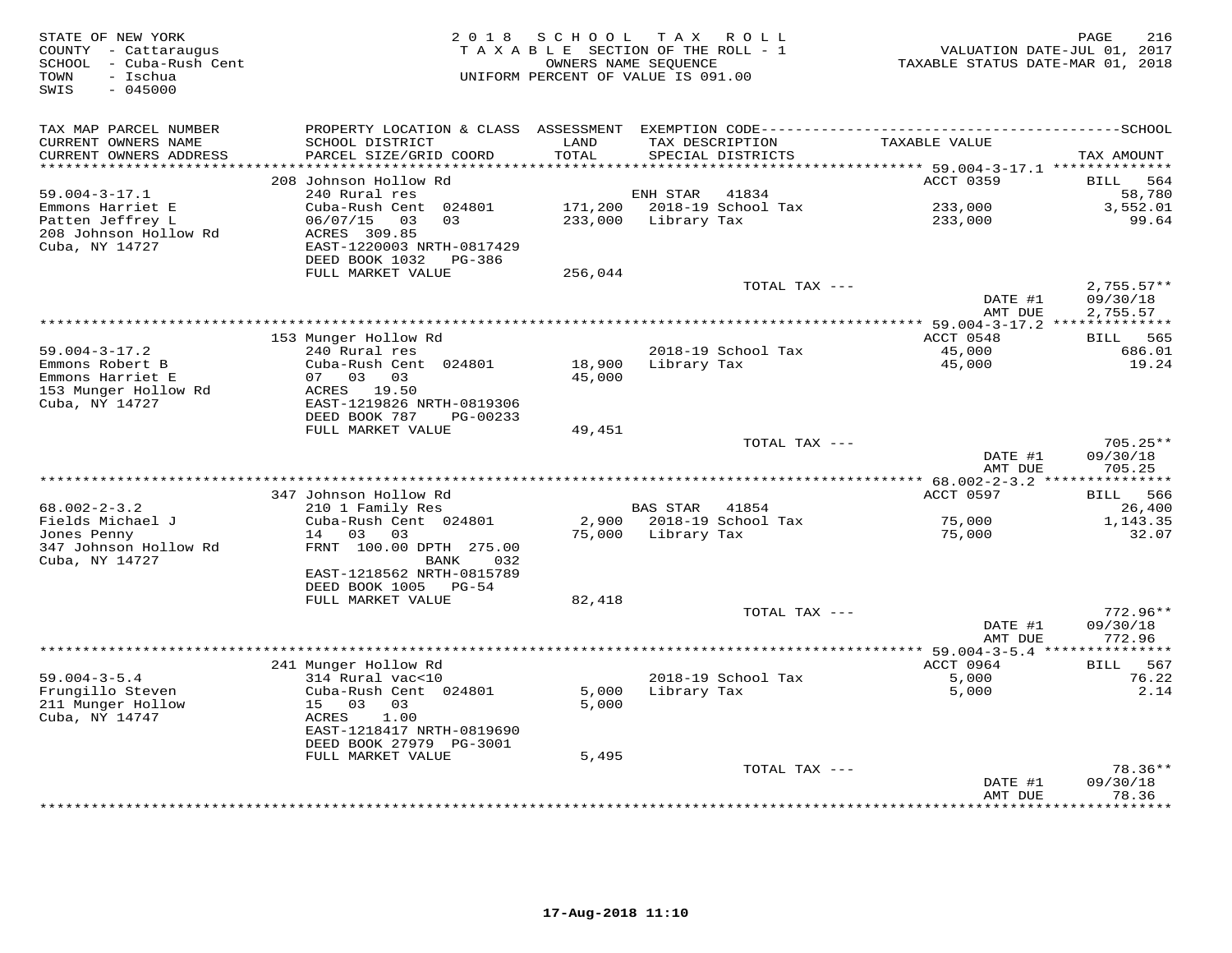| STATE OF NEW YORK<br>COUNTY - Cattaraugus<br>SCHOOL - Cuba-Rush Cent<br>TOWN<br>- Ischua<br>SWIS<br>$-045000$ |                                                                                                                    | 2018 SCHOOL       | TAX ROLL<br>TAXABLE SECTION OF THE ROLL - 1<br>OWNERS NAME SEQUENCE<br>UNIFORM PERCENT OF VALUE IS 091.00 | VALUATION DATE-JUL 01, 2017<br>TAXABLE STATUS DATE-MAR 01, 2018 | PAGE<br>217                          |
|---------------------------------------------------------------------------------------------------------------|--------------------------------------------------------------------------------------------------------------------|-------------------|-----------------------------------------------------------------------------------------------------------|-----------------------------------------------------------------|--------------------------------------|
| TAX MAP PARCEL NUMBER<br>CURRENT OWNERS NAME<br>CURRENT OWNERS ADDRESS                                        | SCHOOL DISTRICT<br>PARCEL SIZE/GRID COORD                                                                          | LAND<br>TOTAL     | TAX DESCRIPTION<br>SPECIAL DISTRICTS                                                                      | TAXABLE VALUE                                                   | TAX AMOUNT                           |
| ***********************                                                                                       |                                                                                                                    |                   |                                                                                                           |                                                                 |                                      |
| $59.004 - 3 - 7.1$                                                                                            | 211 Munger Hollow Rd<br>240 Rural res                                                                              |                   | 2018-19 School Tax                                                                                        | ACCT 0132<br>112,000                                            | BILL 568<br>1,707.41                 |
| Frungillo Steven<br>211 Munger Hollow<br>Cuba, NY 14747                                                       | Cuba-Rush Cent 024801<br>07 03 03<br>ACRES 23.05<br>EAST-1218929 NRTH-0819557<br>DEED BOOK 27979 PG-3001           | 21,400<br>112,000 | Library Tax                                                                                               | 112,000                                                         | 47.90                                |
|                                                                                                               | FULL MARKET VALUE                                                                                                  | 123,077           |                                                                                                           |                                                                 |                                      |
|                                                                                                               |                                                                                                                    |                   | TOTAL TAX ---                                                                                             | DATE #1<br>AMT DUE                                              | $1,755.31**$<br>09/30/18<br>1,755.31 |
|                                                                                                               |                                                                                                                    |                   |                                                                                                           | *************** 59.004-3-3 ******                               | ***********                          |
|                                                                                                               | 353 Munger Hollow Rd                                                                                               |                   |                                                                                                           | ACCT 0435                                                       | BILL 569                             |
| $59.004 - 3 - 3$<br>Goodale Clayton W                                                                         | 270 Mfg housing<br>Cuba-Rush Cent 024801                                                                           |                   | 2018-19 School Tax<br>24,300 Library Tax                                                                  | 50,400<br>50,400                                                | 768.33<br>21.55                      |
| 4804 Littleville Road<br>Avon, NY 14414                                                                       | 35 03<br>03<br>ACRES 27.15<br>EAST-1215741 NRTH-0818483<br>DEED BOOK 22592 PG-2004                                 | 50,400            |                                                                                                           |                                                                 |                                      |
|                                                                                                               | FULL MARKET VALUE                                                                                                  | 55,385            |                                                                                                           |                                                                 |                                      |
|                                                                                                               |                                                                                                                    |                   | TOTAL TAX ---                                                                                             | DATE #1<br>AMT DUE                                              | 789.88**<br>09/30/18<br>789.88       |
|                                                                                                               |                                                                                                                    |                   |                                                                                                           |                                                                 |                                      |
| $59.004 - 3 - 20.3$                                                                                           | 530 Johnson Hollow Rd<br>270 Mfg housing                                                                           |                   | 2018-19 School Tax                                                                                        | ACCT 0866<br>57,500                                             | BILL 570<br>876.57                   |
| Greene James<br>6316 Mount Monroe Rd<br>Cuba, NY 14727                                                        | Cuba-Rush Cent 024801<br>15 03 03<br>5.25<br>ACRES<br>EAST-1215374 NRTH-0816080<br>DEED BOOK 26817 PG-5002         | 57,500            | 8,400 Library Tax                                                                                         | 57,500                                                          | 24.59                                |
|                                                                                                               | FULL MARKET VALUE                                                                                                  | 63,187            |                                                                                                           |                                                                 |                                      |
|                                                                                                               |                                                                                                                    |                   | TOTAL TAX ---                                                                                             | DATE #1<br>AMT DUE                                              | $901.16**$<br>09/30/18<br>901.16     |
|                                                                                                               |                                                                                                                    |                   |                                                                                                           |                                                                 |                                      |
|                                                                                                               | Co Rd $59$ (Off)                                                                                                   |                   |                                                                                                           | ACCT 0876                                                       | BILL 571                             |
| $59.004 - 3 - 20.4$<br>Greene James<br>6316 Mount Monroe Rd<br>Cuba, NY 14727                                 | 323 Vacant rural<br>Cuba-Rush Cent 024801<br>9.45<br>ACRES<br>EAST-1215353 NRTH-0816648<br>DEED BOOK 26817 PG-5002 | 11,500<br>11,500  | 2018-19 School Tax<br>Library Tax                                                                         | 11,500<br>11,500                                                | 175.31<br>4.92                       |
|                                                                                                               | FULL MARKET VALUE                                                                                                  | 12,637            | TOTAL TAX ---                                                                                             |                                                                 | 180.23**                             |
|                                                                                                               |                                                                                                                    |                   |                                                                                                           | DATE #1<br>AMT DUE                                              | 09/30/18<br>180.23<br>***********    |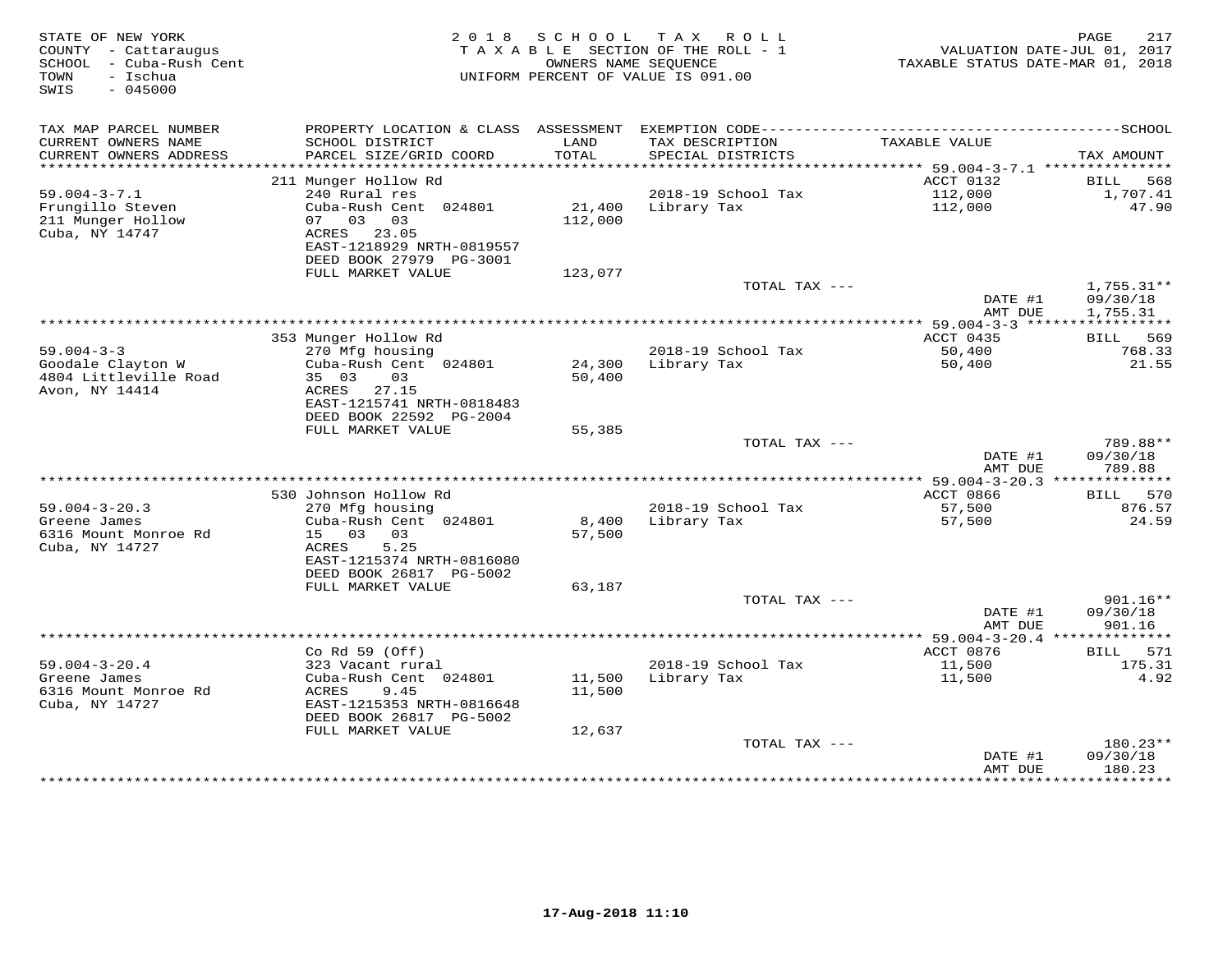| STATE OF NEW YORK<br>COUNTY - Cattaraugus<br>SCHOOL - Cuba-Rush Cent<br>- Ischua<br>TOWN<br>SWIS<br>$-045000$ |                                                                                                | OWNERS NAME SEQUENCE | 2018 SCHOOL TAX ROLL<br>TAXABLE SECTION OF THE ROLL - 1<br>UNIFORM PERCENT OF VALUE IS 091.00 | VALUATION DATE-JUL 01, 2017<br>TAXABLE STATUS DATE-MAR 01, 2018 | 218<br>PAGE                        |
|---------------------------------------------------------------------------------------------------------------|------------------------------------------------------------------------------------------------|----------------------|-----------------------------------------------------------------------------------------------|-----------------------------------------------------------------|------------------------------------|
| TAX MAP PARCEL NUMBER<br>CURRENT OWNERS NAME<br>CURRENT OWNERS ADDRESS                                        | SCHOOL DISTRICT<br>PARCEL SIZE/GRID COORD                                                      | LAND<br>TOTAL        | TAX DESCRIPTION<br>SPECIAL DISTRICTS                                                          | TAXABLE VALUE                                                   | TAX AMOUNT                         |
|                                                                                                               |                                                                                                | * * * * * * * * * *  |                                                                                               |                                                                 |                                    |
|                                                                                                               | 351 Johnson Hollow Rd                                                                          |                      |                                                                                               | ACCT 0192                                                       | BILL 572                           |
| $68.002 - 2 - 3.1$<br>Gross Peter J<br>Gross Gloria D                                                         | 240 Rural res<br>Cuba-Rush Cent 024801<br>14 03 03                                             | 89,000               | ENH STAR<br>41834<br>36,700 2018-19 School Tax<br>Library Tax                                 | 89,000<br>89,000                                                | 58,780<br>1,356.78<br>38.06        |
| 351 Johnson Hollow Rd<br>Cuba, NY 14727                                                                       | Life Use<br>ACRES 67.93<br>EAST-1217668 NRTH-0815111<br>DEED BOOK 00938 PG-00627               |                      |                                                                                               |                                                                 |                                    |
|                                                                                                               | FULL MARKET VALUE                                                                              | 97,802               |                                                                                               |                                                                 |                                    |
|                                                                                                               |                                                                                                |                      | TOTAL TAX ---                                                                                 | DATE #1                                                         | 498.75**<br>09/30/18<br>498.75     |
|                                                                                                               |                                                                                                |                      |                                                                                               | AMT DUE                                                         |                                    |
|                                                                                                               | 5176 Union Hill Rd                                                                             |                      |                                                                                               | ACCT 0248                                                       | BILL 573                           |
| $68.002 - 1 - 11.1$<br>Gulczewski Ronald E<br>116 Ramsom Rd                                                   | 260 Seasonal res<br>Cuba-Rush Cent 024801<br>21 03<br>03                                       | 62,700<br>69,000     | 2018-19 School Tax<br>Library Tax                                                             | 69,000<br>69,000                                                | 1,051.88<br>29.51                  |
| Lancaster, NY 14086                                                                                           | ACRES 110.90<br>EAST-1211687 NRTH-0809687<br>DEED BOOK 1007 PG-675                             |                      |                                                                                               |                                                                 |                                    |
|                                                                                                               | FULL MARKET VALUE                                                                              | 75,824               | TOTAL TAX ---                                                                                 | DATE #1<br>AMT DUE                                              | 1,081.39**<br>09/30/18<br>1,081.39 |
|                                                                                                               |                                                                                                |                      |                                                                                               |                                                                 |                                    |
|                                                                                                               | 728 Johnson Hollow Rd                                                                          |                      |                                                                                               | ACCT 0199                                                       | BILL 574                           |
| $68.002 - 1 - 2$<br>Hamer Martha E<br>Witter Thomas A Jr                                                      | 210 1 Family Res<br>Cuba-Rush Cent 024801<br>22 03 03                                          | 6,800<br>24,400      | 2018-19 School Tax<br>Library Tax                                                             | 24,400<br>24,400                                                | 371.97<br>10.43                    |
| 728 Johnson Hollow Rd<br>Cuba, NY 14727                                                                       | $L/u$ - Martha Hamer<br>ACRES<br>3.22<br>EAST-1213575 NRTH-0815161                             |                      |                                                                                               |                                                                 |                                    |
|                                                                                                               | DEED BOOK 00990 PG-00533                                                                       |                      |                                                                                               |                                                                 |                                    |
|                                                                                                               | FULL MARKET VALUE                                                                              | 26,813               | TOTAL TAX ---                                                                                 |                                                                 | 382.40**                           |
|                                                                                                               |                                                                                                |                      |                                                                                               | DATE #1<br>AMT DUE                                              | 09/30/18<br>382.40                 |
|                                                                                                               |                                                                                                |                      |                                                                                               | ************ 68.002-2-19.3 **************                       |                                    |
| $68.002 - 2 - 19.3$                                                                                           | Miller Hill Rd<br>260 Seasonal res                                                             |                      | 2018-19 School Tax                                                                            | ACCT 0892<br>18,300                                             | BILL 575<br>278.98                 |
| Hamilton Chris E.<br>8005 County Road 41<br>Black Creek, NY 14714                                             | Cuba-Rush Cent 024801<br>ACRES<br>2.95<br>EAST-1215211 NRTH-0810247<br>DEED BOOK 28112 PG-9001 | 6,600<br>18,300      | Library Tax                                                                                   | 18,300                                                          | 7.83                               |
|                                                                                                               | FULL MARKET VALUE                                                                              | 20,110               |                                                                                               |                                                                 |                                    |
|                                                                                                               |                                                                                                |                      | TOTAL TAX ---                                                                                 | DATE #1<br>AMT DUE                                              | 286.81**<br>09/30/18<br>286.81     |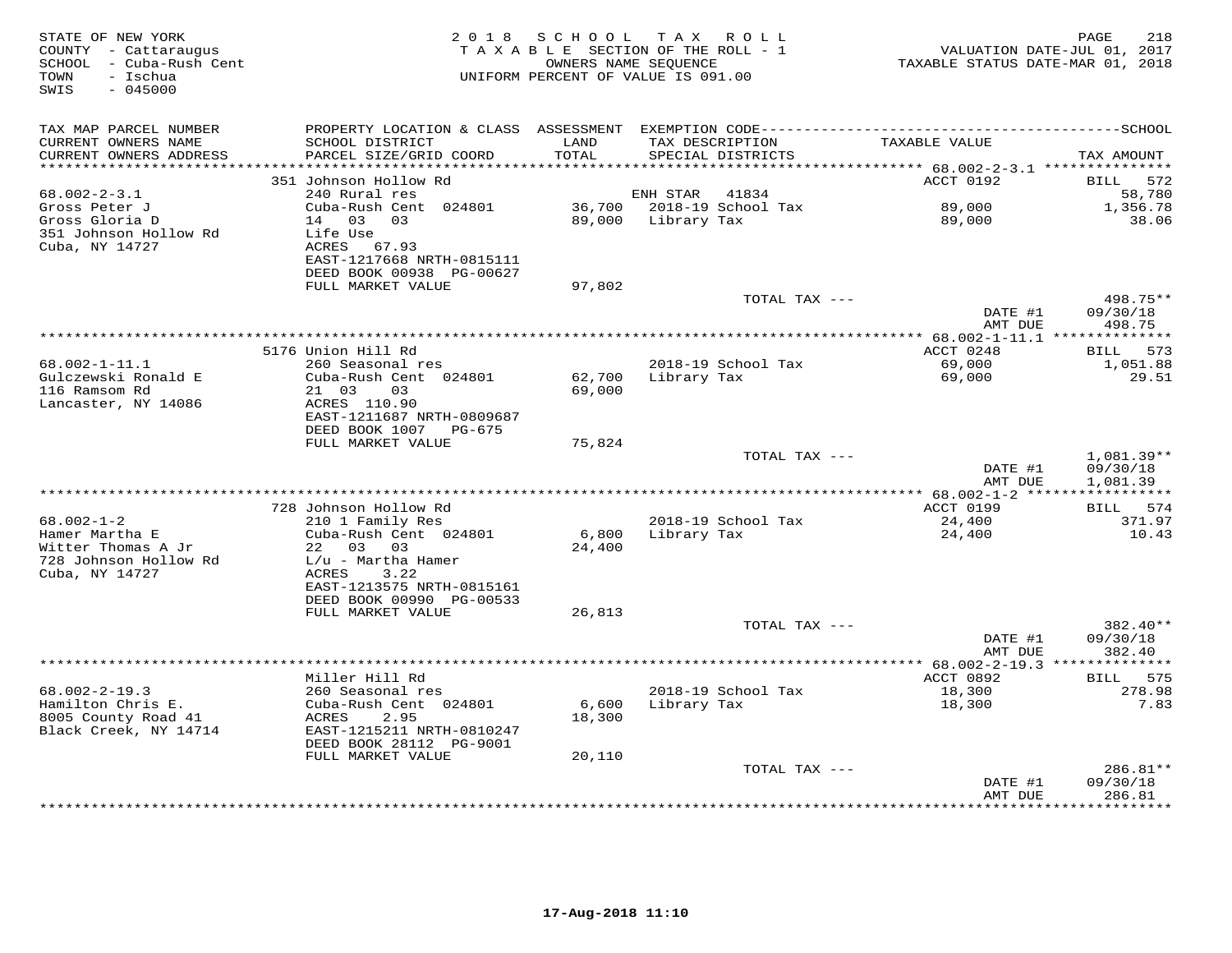| STATE OF NEW YORK<br>COUNTY - Cattaraugus<br>SCHOOL<br>- Cuba-Rush Cent<br>TOWN<br>- Ischua<br>SWIS<br>$-045000$ | 2 0 1 8                                                                                 | S C H O O L      | T A X<br>R O L L<br>TAXABLE SECTION OF THE ROLL - 1<br>OWNERS NAME SEQUENCE<br>UNIFORM PERCENT OF VALUE IS 091.00 | VALUATION DATE-JUL 01, 2017<br>TAXABLE STATUS DATE-MAR 01, 2018 | PAGE<br>219                      |
|------------------------------------------------------------------------------------------------------------------|-----------------------------------------------------------------------------------------|------------------|-------------------------------------------------------------------------------------------------------------------|-----------------------------------------------------------------|----------------------------------|
| TAX MAP PARCEL NUMBER<br>CURRENT OWNERS NAME                                                                     | SCHOOL DISTRICT                                                                         | LAND             | TAX DESCRIPTION                                                                                                   | TAXABLE VALUE                                                   |                                  |
| CURRENT OWNERS ADDRESS                                                                                           | PARCEL SIZE/GRID COORD                                                                  | TOTAL            | SPECIAL DISTRICTS                                                                                                 |                                                                 | TAX AMOUNT                       |
|                                                                                                                  |                                                                                         |                  |                                                                                                                   |                                                                 |                                  |
|                                                                                                                  | 5119 Burt Rd                                                                            |                  |                                                                                                                   | ACCT 0602                                                       | BILL<br>576                      |
| $68.002 - 2 - 22.3$<br>Harvey Dana E.                                                                            | 210 1 Family Res<br>Cuba-Rush Cent 024801                                               | 11,600           | 2018-19 School Tax<br>Library Tax                                                                                 | 55,000<br>55,000                                                | 838.46<br>23.52                  |
| 235 Burt Road<br>Cuba, NY 14727                                                                                  | 13<br>03<br>03<br>4.00<br>ACRES<br>EAST-1218305 NRTH-0809206<br>DEED BOOK 26522 PG-5001 | 55,000           |                                                                                                                   |                                                                 |                                  |
|                                                                                                                  | FULL MARKET VALUE                                                                       | 60,440           |                                                                                                                   |                                                                 |                                  |
|                                                                                                                  |                                                                                         |                  | TOTAL TAX ---                                                                                                     | DATE #1                                                         | 861.98**<br>09/30/18             |
|                                                                                                                  |                                                                                         |                  |                                                                                                                   | AMT DUE                                                         | 861.98                           |
|                                                                                                                  | 152 Munger Hollow Rd                                                                    |                  |                                                                                                                   | ACCT 0343                                                       | 577<br>BILL                      |
| $59.004 - 2 - 24$                                                                                                | 210 1 Family Res                                                                        |                  | <b>BAS STAR</b><br>41854                                                                                          |                                                                 | 26,400                           |
| Hatch Scott L                                                                                                    | Cuba-Rush Cent 024801                                                                   | 5,400            | 2018-19 School Tax                                                                                                | 85,000                                                          | 1,295.80                         |
| Hatch Cynthia J<br>152 Munger Hollow Rd<br>Cuba, NY 14727                                                        | 03 03<br>08<br>ACRES<br>1.46<br>EAST-1219585 NRTH-0820134<br>DEED BOOK 899<br>PG-00494  | 85,000           | Library Tax                                                                                                       | 85,000                                                          | 36.35                            |
|                                                                                                                  | FULL MARKET VALUE                                                                       | 93,407           |                                                                                                                   |                                                                 |                                  |
|                                                                                                                  |                                                                                         |                  | TOTAL TAX ---                                                                                                     | DATE #1<br>AMT DUE                                              | $929.69**$<br>09/30/18<br>929.69 |
|                                                                                                                  |                                                                                         |                  |                                                                                                                   | ** 59.003-1-19.5 **************                                 |                                  |
|                                                                                                                  | Yankee Hill Rd                                                                          |                  |                                                                                                                   | ACCT 0816                                                       | 578<br>BILL                      |
| $59.003 - 1 - 19.5$                                                                                              | 323 Vacant rural                                                                        |                  | 2018-19 School Tax                                                                                                | 8,100                                                           | 123.48                           |
| Hawkins Tobias<br>Hawkins Ann<br>3546 Rte 16<br>Hinsdale, NY 14743                                               | Cuba-Rush Cent 024801<br>31 03<br>03<br>4.85<br>ACRES<br>EAST-1210678 NRTH-0819526      | 8,100<br>8,100   | Library Tax                                                                                                       | 8,100                                                           | 3.46                             |
|                                                                                                                  | DEED BOOK 3368<br>PG-5005                                                               |                  |                                                                                                                   |                                                                 |                                  |
|                                                                                                                  | FULL MARKET VALUE                                                                       | 8,901            |                                                                                                                   |                                                                 |                                  |
|                                                                                                                  |                                                                                         |                  | TOTAL TAX ---                                                                                                     | DATE #1<br>AMT DUE                                              | 126.94**<br>09/30/18<br>126.94   |
|                                                                                                                  | *****************************                                                           |                  | ***********************                                                                                           | ********* 59.003-1-19.6 *******                                 | ******                           |
|                                                                                                                  | Union Valley Rd                                                                         |                  |                                                                                                                   | ACCT 0817                                                       | 579<br>BILL                      |
| $59.003 - 1 - 19.6$                                                                                              | 312 Vac w/imprv                                                                         |                  | 2018-19 School Tax                                                                                                | 17,000                                                          | 259.16                           |
| Hawkins Tobias J<br>Hawkins Ann E                                                                                | Cuba-Rush Cent 024801<br>03<br>31<br>03                                                 | 11,000<br>17,000 | Library Tax                                                                                                       | 17,000                                                          | 7.27                             |
| 3546 Rte 16                                                                                                      | 8.75<br>ACRES                                                                           |                  |                                                                                                                   |                                                                 |                                  |
| Hinsdale, NY 14743                                                                                               | EAST-1209974 NRTH-0819000<br>DEED BOOK 4645<br>PG-2001                                  |                  |                                                                                                                   |                                                                 |                                  |
|                                                                                                                  | FULL MARKET VALUE                                                                       | 18,681           |                                                                                                                   |                                                                 |                                  |
|                                                                                                                  |                                                                                         |                  | TOTAL TAX ---                                                                                                     | DATE #1                                                         | $266.43**$<br>09/30/18           |
|                                                                                                                  |                                                                                         |                  |                                                                                                                   | AMT DUE<br>********                                             | 266.43<br>**********             |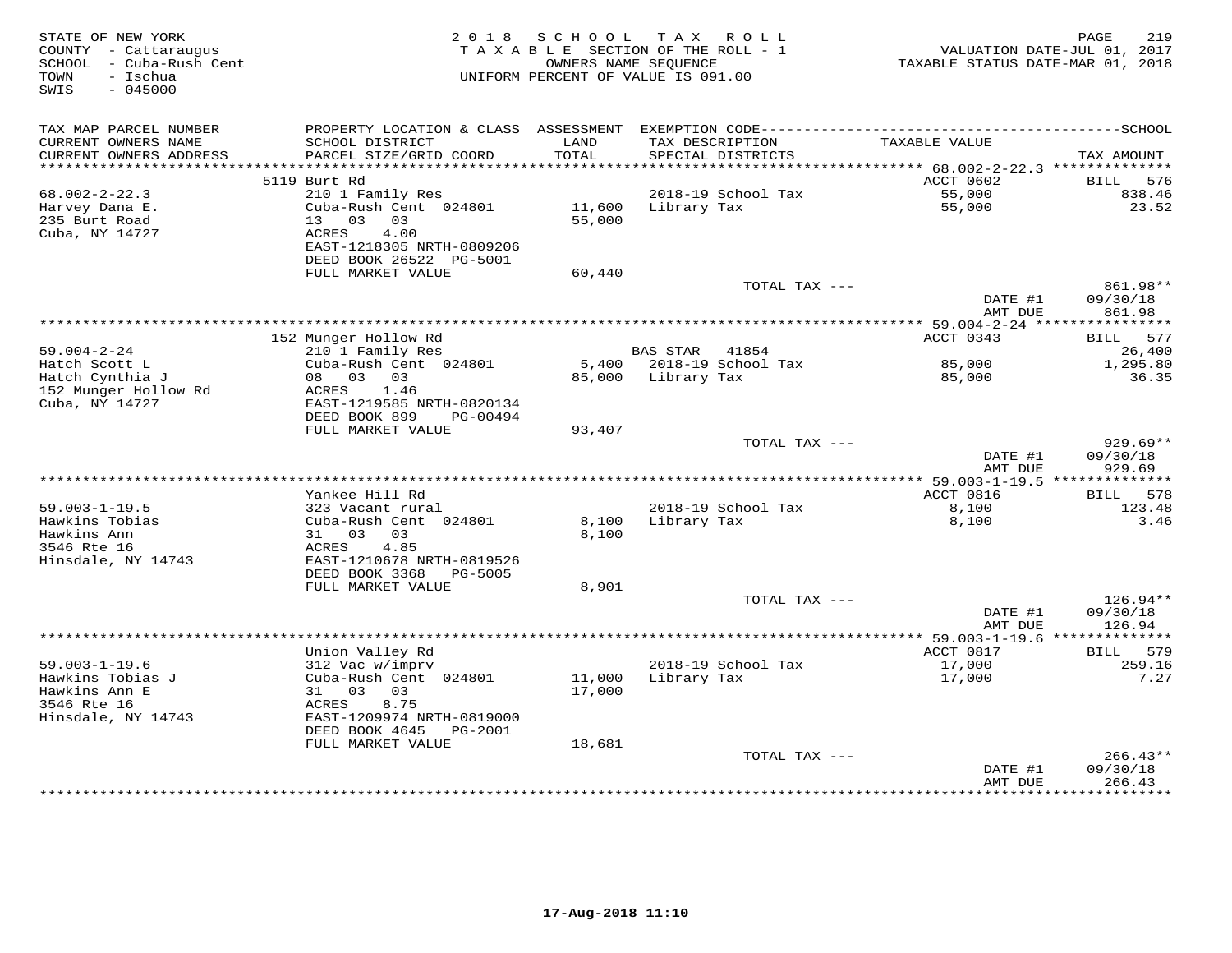| STATE OF NEW YORK<br>COUNTY - Cattaraugus<br>SCHOOL - Cuba-Rush Cent<br>- Ischua<br>TOWN<br>SWIS<br>$-045000$ | 2018                                       | S C H O O L   | TAX ROLL<br>TAXABLE SECTION OF THE ROLL - 1<br>OWNERS NAME SEQUENCE<br>UNIFORM PERCENT OF VALUE IS 091.00 | VALUATION DATE-JUL 01, 2017<br>TAXABLE STATUS DATE-MAR 01, 2018 | 220<br>PAGE            |
|---------------------------------------------------------------------------------------------------------------|--------------------------------------------|---------------|-----------------------------------------------------------------------------------------------------------|-----------------------------------------------------------------|------------------------|
| TAX MAP PARCEL NUMBER                                                                                         |                                            |               |                                                                                                           |                                                                 |                        |
| CURRENT OWNERS NAME<br>CURRENT OWNERS ADDRESS<br>***********************                                      | SCHOOL DISTRICT<br>PARCEL SIZE/GRID COORD  | LAND<br>TOTAL | TAX DESCRIPTION<br>SPECIAL DISTRICTS                                                                      | TAXABLE VALUE                                                   | TAX AMOUNT             |
|                                                                                                               | 5343 Miller Hill Rd                        |               |                                                                                                           | ACCT 0348                                                       | <b>BILL</b><br>580     |
| $68.002 - 1 - 16$                                                                                             | 210 1 Family Res                           |               | 41854<br>BAS STAR                                                                                         |                                                                 | 26,400                 |
| Henderson Marcia                                                                                              | Cuba-Rush Cent 024801                      | 15,600        | 2018-19 School Tax                                                                                        | 90,000                                                          | 1,372.02               |
| 5343 Miller Hill Rd                                                                                           | 22 03 03                                   | 90,000        | Library Tax                                                                                               | 90,000                                                          | 38.49                  |
| Cuba, NY 14727                                                                                                | ACRES 14.80                                |               |                                                                                                           |                                                                 |                        |
|                                                                                                               | EAST-1213564 NRTH-0813799<br>DEED BOOK 904 |               |                                                                                                           |                                                                 |                        |
|                                                                                                               | PG-00638<br>FULL MARKET VALUE              | 98,901        |                                                                                                           |                                                                 |                        |
|                                                                                                               |                                            |               | TOTAL TAX ---                                                                                             |                                                                 | $1,008.05**$           |
|                                                                                                               |                                            |               |                                                                                                           | DATE #1                                                         | 09/30/18               |
|                                                                                                               |                                            |               |                                                                                                           | AMT DUE                                                         | 1,008.05               |
|                                                                                                               | 1009 Yankee Hill Rd                        |               |                                                                                                           | ********* 59.003-1-20 *****<br>ACCT 0427                        | ***********            |
| $59.003 - 1 - 20$                                                                                             | 260 Seasonal res                           |               | 2018-19 School Tax                                                                                        | 48,100                                                          | BILL 581<br>733.27     |
| Herdic Warren                                                                                                 | Cuba-Rush Cent 024801                      | 7,600         | Library Tax                                                                                               | 48,100                                                          | 20.57                  |
| 5769 Herman Hill Rd                                                                                           | 34 03 03                                   | 48,100        |                                                                                                           |                                                                 |                        |
| Hamburg, NY 14075                                                                                             | 4.25<br>ACRES                              |               |                                                                                                           |                                                                 |                        |
|                                                                                                               | EAST-1209442 NRTH-0819521                  |               |                                                                                                           |                                                                 |                        |
|                                                                                                               | DEED BOOK 17261 PG-5002                    |               |                                                                                                           |                                                                 |                        |
|                                                                                                               | FULL MARKET VALUE                          | 52,857        | TOTAL TAX ---                                                                                             |                                                                 | 753.84**               |
|                                                                                                               |                                            |               |                                                                                                           | DATE #1                                                         | 09/30/18               |
|                                                                                                               |                                            |               |                                                                                                           | AMT DUE                                                         | 753.84                 |
|                                                                                                               |                                            |               |                                                                                                           |                                                                 |                        |
|                                                                                                               | 5265 Miller Hill Rd                        |               |                                                                                                           | ACCT 0516                                                       | BILL 582               |
| $68.002 - 1 - 13$<br>Hickey William W Jr                                                                      | 312 Vac w/imprv<br>Cuba-Rush Cent 024801   | 13,200        | 2018-19 School Tax<br>Library Tax                                                                         | 40,000<br>40,000                                                | 609.79<br>17.11        |
| Hickey Denise M                                                                                               | 22 03 03                                   | 40,000        |                                                                                                           |                                                                 |                        |
| 616 75th Street                                                                                               | ACRES 19.48                                |               |                                                                                                           |                                                                 |                        |
| Niagara Falls, NY 14304                                                                                       | EAST-1212750 NRTH-0812167                  |               |                                                                                                           |                                                                 |                        |
|                                                                                                               | DEED BOOK 28195 PG-9001                    |               |                                                                                                           |                                                                 |                        |
|                                                                                                               | FULL MARKET VALUE                          | 43,956        |                                                                                                           |                                                                 |                        |
|                                                                                                               |                                            |               | TOTAL TAX ---                                                                                             | DATE #1                                                         | $626.90**$<br>09/30/18 |
|                                                                                                               |                                            |               |                                                                                                           | AMT DUE                                                         | 626.90                 |
|                                                                                                               |                                            |               |                                                                                                           | ****************** 68.001-1-8 ******************                |                        |
|                                                                                                               | 968 Johnson Hollow Rd                      |               |                                                                                                           | ACCT 0177                                                       | 583<br><b>BILL</b>     |
| $68.001 - 1 - 8$                                                                                              | 210 1 Family Res                           |               | <b>BAS STAR</b><br>41854                                                                                  |                                                                 | 26,400                 |
| Higley Michael D                                                                                              | Cuba-Rush Cent 024801                      | 10,400        | 2018-19 School Tax                                                                                        | 71,000                                                          | 1,082.37               |
| 968 Johnson Hollow Rd<br>Hinsdale, NY 14743                                                                   | 29 03 03<br>ACRES<br>7.91                  | 71,000        | Library Tax                                                                                               | 71,000                                                          | 30.36                  |
|                                                                                                               | EAST-1209464 NRTH-0810479                  |               |                                                                                                           |                                                                 |                        |
|                                                                                                               | DEED BOOK 00940 PG-01051                   |               |                                                                                                           |                                                                 |                        |
|                                                                                                               | FULL MARKET VALUE                          | 78,022        |                                                                                                           |                                                                 |                        |
|                                                                                                               |                                            |               | TOTAL TAX ---                                                                                             |                                                                 | $710.27**$             |
|                                                                                                               |                                            |               |                                                                                                           | DATE #1                                                         | 09/30/18               |
|                                                                                                               |                                            |               | *****************************                                                                             | AMT DUE<br>***********                                          | 710.27<br>**********   |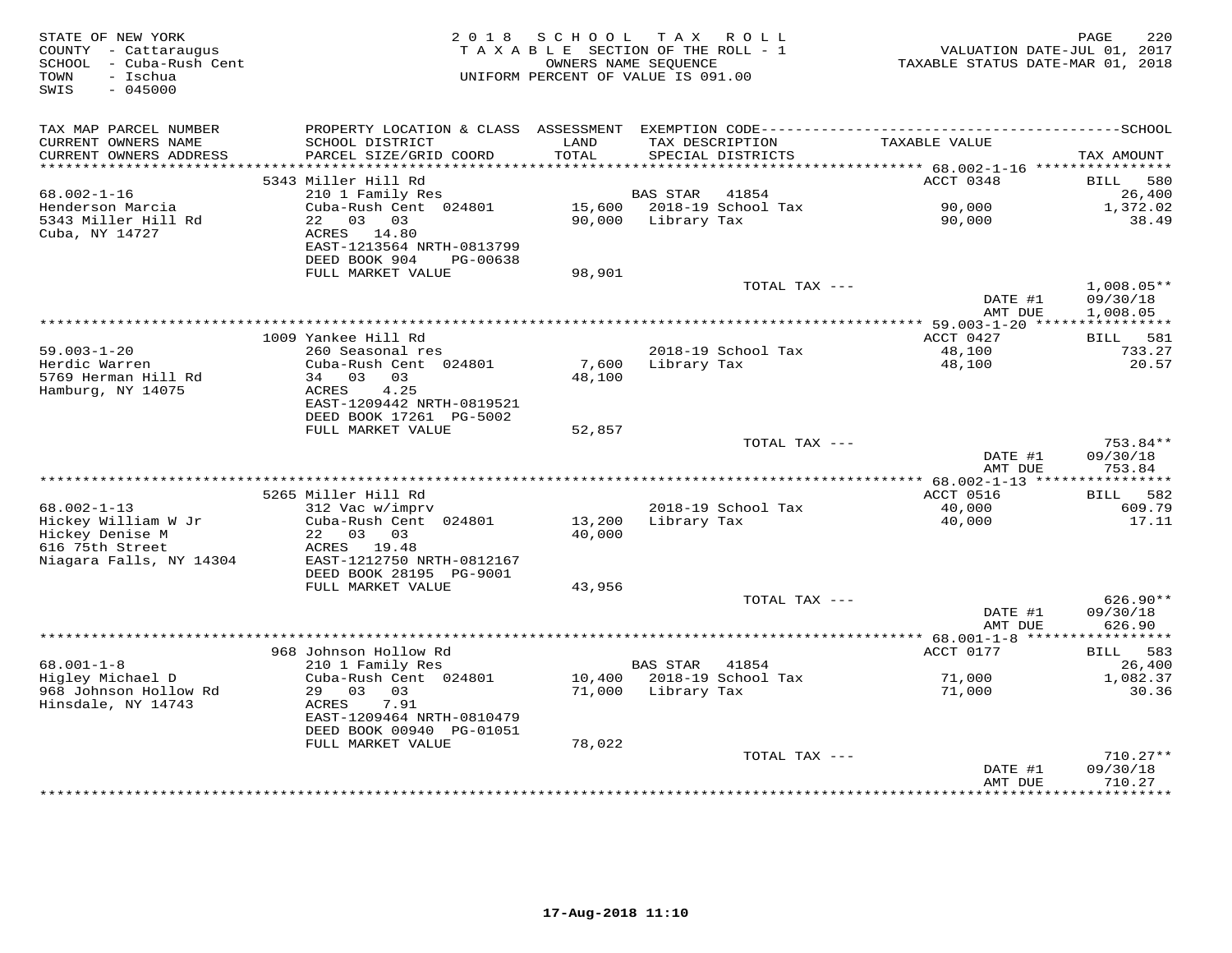| STATE OF NEW YORK<br>COUNTY - Cattaraugus<br>SCHOOL - Cuba-Rush Cent<br>- Ischua<br>TOWN<br>SWIS<br>$-045000$ | 2 0 1 8                                   | SCHOOL        | T A X<br>R O L L<br>TAXABLE SECTION OF THE ROLL - 1<br>OWNERS NAME SEOUENCE<br>UNIFORM PERCENT OF VALUE IS 091.00 | VALUATION DATE-JUL 01, 2017<br>TAXABLE STATUS DATE-MAR 01, 2018 | PAGE<br>221           |
|---------------------------------------------------------------------------------------------------------------|-------------------------------------------|---------------|-------------------------------------------------------------------------------------------------------------------|-----------------------------------------------------------------|-----------------------|
| TAX MAP PARCEL NUMBER                                                                                         |                                           |               |                                                                                                                   |                                                                 |                       |
| CURRENT OWNERS NAME<br>CURRENT OWNERS ADDRESS                                                                 | SCHOOL DISTRICT<br>PARCEL SIZE/GRID COORD | LAND<br>TOTAL | TAX DESCRIPTION<br>SPECIAL DISTRICTS                                                                              | TAXABLE VALUE                                                   | TAX AMOUNT            |
| *************************                                                                                     |                                           |               |                                                                                                                   |                                                                 |                       |
| $59.004 - 1 - 9.4$                                                                                            | $Co$ $Rd$ $87$<br>323 Vacant rural        |               | 2018-19 School Tax                                                                                                | ACCT 0875<br>17,500                                             | BILL<br>584<br>266.78 |
| Hillman Kenneth                                                                                               | Cuba-Rush Cent 024801                     | 17,500        | Library Tax                                                                                                       | 17,500                                                          | 7.48                  |
| Hillman Merrie C                                                                                              | 23 03 03                                  | 17,500        |                                                                                                                   |                                                                 |                       |
| 678 Yankee Rd                                                                                                 | ACRES 17.30                               |               |                                                                                                                   |                                                                 |                       |
| Cuba, NY 14727                                                                                                | EAST-1211335 NRTH-0819528                 |               |                                                                                                                   |                                                                 |                       |
|                                                                                                               | DEED BOOK 1005<br>PG-243                  |               |                                                                                                                   |                                                                 |                       |
|                                                                                                               | FULL MARKET VALUE                         | 19,231        |                                                                                                                   |                                                                 |                       |
|                                                                                                               |                                           |               | TOTAL TAX ---                                                                                                     |                                                                 | $274.26**$            |
|                                                                                                               |                                           |               |                                                                                                                   | DATE #1                                                         | 09/30/18              |
|                                                                                                               |                                           |               |                                                                                                                   | AMT DUE                                                         | 274.26                |
|                                                                                                               | 678 Yankee Rd                             |               |                                                                                                                   | ACCT 0788                                                       | BILL<br>585           |
| $59.004 - 1 - 13.2$                                                                                           | 210 1 Family Res                          |               | ENH STAR<br>41834                                                                                                 |                                                                 | 58,780                |
| Hillman Kenneth D                                                                                             | Cuba-Rush Cent 024801                     |               | 22,600 2018-19 School Tax                                                                                         | 111,000                                                         | 1,692.16              |
| Hillman Merrie                                                                                                | 24 03 03                                  |               | 111,000 Library Tax                                                                                               | 111,000                                                         | 47.47                 |
| 678 Yankee Rd                                                                                                 | ACRES 24.75                               |               |                                                                                                                   |                                                                 |                       |
| Cuba, NY 14727                                                                                                | EAST-1211445 NRTH-0821243                 |               |                                                                                                                   |                                                                 |                       |
|                                                                                                               | DEED BOOK 00922 PG-01136                  |               |                                                                                                                   |                                                                 |                       |
|                                                                                                               | FULL MARKET VALUE                         | 121,978       |                                                                                                                   |                                                                 |                       |
|                                                                                                               |                                           |               | TOTAL TAX ---                                                                                                     |                                                                 | 843.55**              |
|                                                                                                               |                                           |               |                                                                                                                   | DATE #1                                                         | 09/30/18              |
|                                                                                                               |                                           |               |                                                                                                                   | AMT DUE                                                         | 843.55                |
|                                                                                                               | Miller Hill Rd                            |               |                                                                                                                   | ACCT 0230                                                       | 586<br>BILL           |
| $68.002 - 1 - 9$                                                                                              | 910 Priv forest                           |               | 2018-19 School Tax                                                                                                | 93,000                                                          | 1,417.76              |
| Hupp John W                                                                                                   | Cuba-Rush Cent 024801                     | 93,000        | Library Tax                                                                                                       | 93,000                                                          | 39.77                 |
| 22 Stevens Ave                                                                                                | 21 03 03                                  | 93,000        |                                                                                                                   |                                                                 |                       |
| Cuba, NY 14727                                                                                                | ACRES 170.70                              |               |                                                                                                                   |                                                                 |                       |
|                                                                                                               | EAST-1214788 NRTH-0810712                 |               |                                                                                                                   |                                                                 |                       |
|                                                                                                               | DEED BOOK 888<br>PG-00233                 |               |                                                                                                                   |                                                                 |                       |
|                                                                                                               | FULL MARKET VALUE                         | 102,198       |                                                                                                                   |                                                                 |                       |
|                                                                                                               |                                           |               | TOTAL TAX ---                                                                                                     |                                                                 | $1.457.53**$          |
|                                                                                                               |                                           |               |                                                                                                                   | DATE #1<br>AMT DUE                                              | 09/30/18<br>1,457.53  |
|                                                                                                               |                                           |               |                                                                                                                   |                                                                 |                       |
|                                                                                                               | 149 Yankee Rd                             |               |                                                                                                                   | ACCT 0775                                                       | BILL<br>587           |
| $59.004 - 2 - 4.3$                                                                                            | 210 1 Family Res                          |               | AG DISTOUT 41730                                                                                                  |                                                                 | 10,259                |
| Hurlburt Terry                                                                                                | Cuba-Rush Cent 024801                     |               | 47,400 ENH STAR<br>41834                                                                                          |                                                                 | 58,780                |
| 149 Yankee Rd                                                                                                 | 07/08<br>03 03                            | 125,000       | 2018-19 School Tax                                                                                                | 114,741                                                         | 1,749.19              |
| Cuba, NY 14727                                                                                                | 64.95<br>ACRES                            |               | Library Tax                                                                                                       | 114,741                                                         | 49.07                 |
|                                                                                                               | EAST-1219536 NRTH-0820997                 |               |                                                                                                                   |                                                                 |                       |
| MAY BE SUBJECT TO PAYMENT                                                                                     | DEED BOOK 00979 PG-00023                  |               |                                                                                                                   |                                                                 |                       |
| UNDER AGDIST LAW TIL 2025                                                                                     | FULL MARKET VALUE                         | 137,363       |                                                                                                                   |                                                                 |                       |
|                                                                                                               |                                           |               | TOTAL TAX ---                                                                                                     | DATE #1                                                         | 902.18**<br>09/30/18  |
|                                                                                                               |                                           |               |                                                                                                                   | AMT DUE                                                         | 902.18                |
|                                                                                                               |                                           |               |                                                                                                                   |                                                                 | *******               |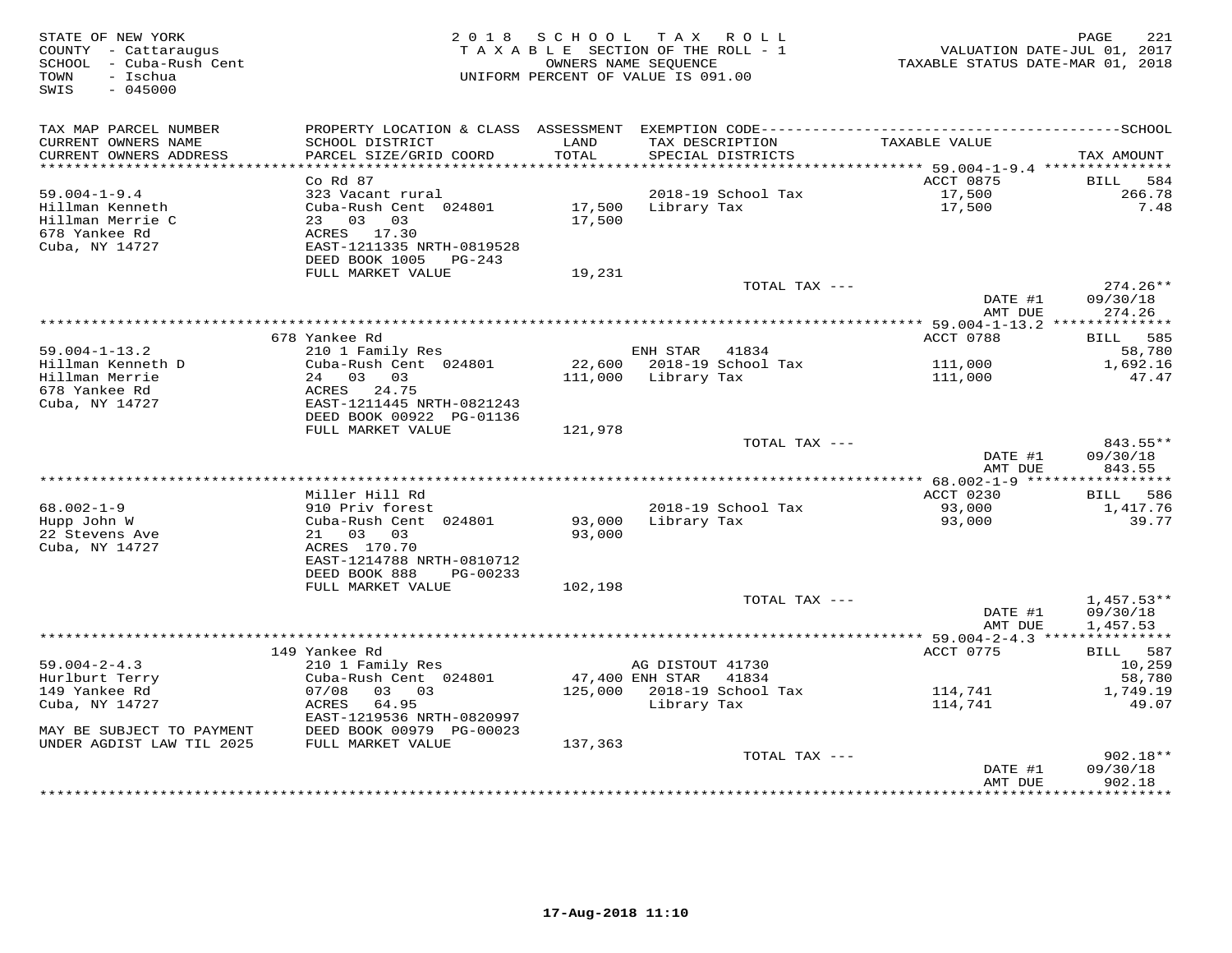| STATE OF NEW YORK<br>COUNTY - Cattaraugus<br>- Cuba-Rush Cent<br>SCHOOL<br>- Ischua<br>TOWN<br>$-045000$<br>SWIS | 2 0 1 8                                                | SCHOOL<br>OWNERS NAME SEOUENCE | TAX ROLL<br>TAXABLE SECTION OF THE ROLL - 1<br>UNIFORM PERCENT OF VALUE IS 091.00 | TAXABLE STATUS DATE-MAR 01, 2018                      | 222<br>PAGE<br>VALUATION DATE-JUL 01, 2017 |
|------------------------------------------------------------------------------------------------------------------|--------------------------------------------------------|--------------------------------|-----------------------------------------------------------------------------------|-------------------------------------------------------|--------------------------------------------|
| TAX MAP PARCEL NUMBER                                                                                            |                                                        |                                |                                                                                   |                                                       |                                            |
| CURRENT OWNERS NAME<br>CURRENT OWNERS ADDRESS                                                                    | SCHOOL DISTRICT<br>PARCEL SIZE/GRID COORD              | LAND<br>TOTAL                  | TAX DESCRIPTION<br>SPECIAL DISTRICTS                                              | TAXABLE VALUE                                         | TAX AMOUNT                                 |
|                                                                                                                  | 215 Yankee Rd                                          |                                |                                                                                   | ACCT 0258                                             | <b>BILL</b><br>588                         |
| $59.004 - 2 - 28$                                                                                                | 210 1 Family Res                                       |                                | 2018-19 School Tax                                                                | 26,500                                                | 403.98                                     |
| Hurlburt Terry                                                                                                   | Cuba-Rush Cent 024801                                  | 5,900                          | Library Tax                                                                       | 26,500                                                | 11.33                                      |
| 149 Yankee Hill Rd                                                                                               | 03<br>16<br>03                                         | 26,500                         |                                                                                   |                                                       |                                            |
| Cuba, NY 14727                                                                                                   | 2.10<br>ACRES                                          |                                |                                                                                   |                                                       |                                            |
|                                                                                                                  | EAST-1218425 NRTH-0821172                              |                                |                                                                                   |                                                       |                                            |
|                                                                                                                  | DEED BOOK 1008<br>PG-245                               |                                |                                                                                   |                                                       |                                            |
|                                                                                                                  | FULL MARKET VALUE                                      | 29,121                         |                                                                                   |                                                       |                                            |
|                                                                                                                  |                                                        |                                | TOTAL TAX ---                                                                     | DATE #1                                               | $415.31**$<br>09/30/18                     |
|                                                                                                                  |                                                        |                                |                                                                                   | AMT DUE                                               | 415.31                                     |
|                                                                                                                  |                                                        |                                | ***********************************                                               | ******* 68.002-2-22.4 **************                  |                                            |
|                                                                                                                  | 324 Kinney Hollow Rd                                   |                                |                                                                                   | ACCT 0750                                             | 589<br>BILL                                |
| $68.002 - 2 - 22.4$                                                                                              | 210 1 Family Res                                       |                                | BAS STAR<br>41854                                                                 |                                                       | 26,400                                     |
| Italiano Raymond                                                                                                 | Cuba-Rush Cent 024801                                  | 11,800                         | 2018-19 School Tax                                                                | 99,500                                                | 1,516.85                                   |
| Italiano Diane                                                                                                   | 13 03<br>03                                            | 99,500                         | Library Tax                                                                       | 99,500                                                | 42.55                                      |
| 324 Kinney Hollow Rd                                                                                             | ACRES<br>9.75                                          |                                |                                                                                   |                                                       |                                            |
| Cuba, NY 14727                                                                                                   | EAST-1216761 NRTH-0808779<br>DEED BOOK 890<br>PG-00960 |                                |                                                                                   |                                                       |                                            |
|                                                                                                                  | FULL MARKET VALUE                                      | 109,341                        |                                                                                   |                                                       |                                            |
|                                                                                                                  |                                                        |                                | TOTAL TAX ---                                                                     |                                                       | $1,156.94**$                               |
|                                                                                                                  |                                                        |                                |                                                                                   | DATE #1                                               | 09/30/18                                   |
|                                                                                                                  |                                                        |                                |                                                                                   | AMT DUE                                               | 1,156.94                                   |
|                                                                                                                  |                                                        |                                |                                                                                   |                                                       |                                            |
|                                                                                                                  | Miller Hill Rd                                         |                                |                                                                                   | ACCT 0517                                             | BILL<br>590                                |
| $68.002 - 1 - 14$                                                                                                | 323 Vacant rural                                       |                                | 2018-19 School Tax                                                                | 17,700                                                | 269.83                                     |
| Jakubczak Randolph L<br>PO Box 421                                                                               | Cuba-Rush Cent 024801<br>22 03 03                      | 17,700<br>17,700               | Library Tax                                                                       | 17,700                                                | 7.57                                       |
| Depew, NY 14043                                                                                                  | ACRES 17.79                                            |                                |                                                                                   |                                                       |                                            |
|                                                                                                                  | EAST-1212707 NRTH-0812509                              |                                |                                                                                   |                                                       |                                            |
|                                                                                                                  | DEED BOOK 1021<br><b>PG-131</b>                        |                                |                                                                                   |                                                       |                                            |
|                                                                                                                  | FULL MARKET VALUE                                      | 19,451                         |                                                                                   |                                                       |                                            |
|                                                                                                                  |                                                        |                                | TOTAL TAX ---                                                                     |                                                       | $277.40**$                                 |
|                                                                                                                  |                                                        |                                |                                                                                   | DATE #1                                               | 09/30/18                                   |
|                                                                                                                  |                                                        |                                |                                                                                   | AMT DUE                                               | 277.40                                     |
|                                                                                                                  | Munger Hollow Rd                                       |                                |                                                                                   | *********** 59.004-3-15.2 **************<br>ACCT 0503 | 591<br>BILL                                |
| $59.004 - 3 - 15.2$                                                                                              | 323 Vacant rural                                       |                                | 2018-19 School Tax                                                                | 18,600                                                | 283.55                                     |
| Jasulevich Paul G.                                                                                               | Cuba-Rush Cent 024801                                  | 18,600                         | Library Tax                                                                       | 18,600                                                | 7.95                                       |
| Jasulevich Sara J.                                                                                               | 07 03 03                                               | 18,600                         |                                                                                   |                                                       |                                            |
| 6584 Nash Road                                                                                                   | ACRES 19.10                                            |                                |                                                                                   |                                                       |                                            |
| Wheatfield, NY 14120                                                                                             | EAST-1222252 NRTH-0817957                              |                                |                                                                                   |                                                       |                                            |
|                                                                                                                  | DEED BOOK 24656 PG-9001                                |                                |                                                                                   |                                                       |                                            |
|                                                                                                                  | FULL MARKET VALUE                                      | 20,440                         |                                                                                   |                                                       |                                            |
|                                                                                                                  |                                                        |                                | TOTAL TAX ---                                                                     | DATE #1                                               | 291.50**<br>09/30/18                       |
|                                                                                                                  |                                                        |                                |                                                                                   | AMT DUE                                               | 291.50                                     |
|                                                                                                                  |                                                        |                                |                                                                                   | *********                                             | . * * * * * * * * .                        |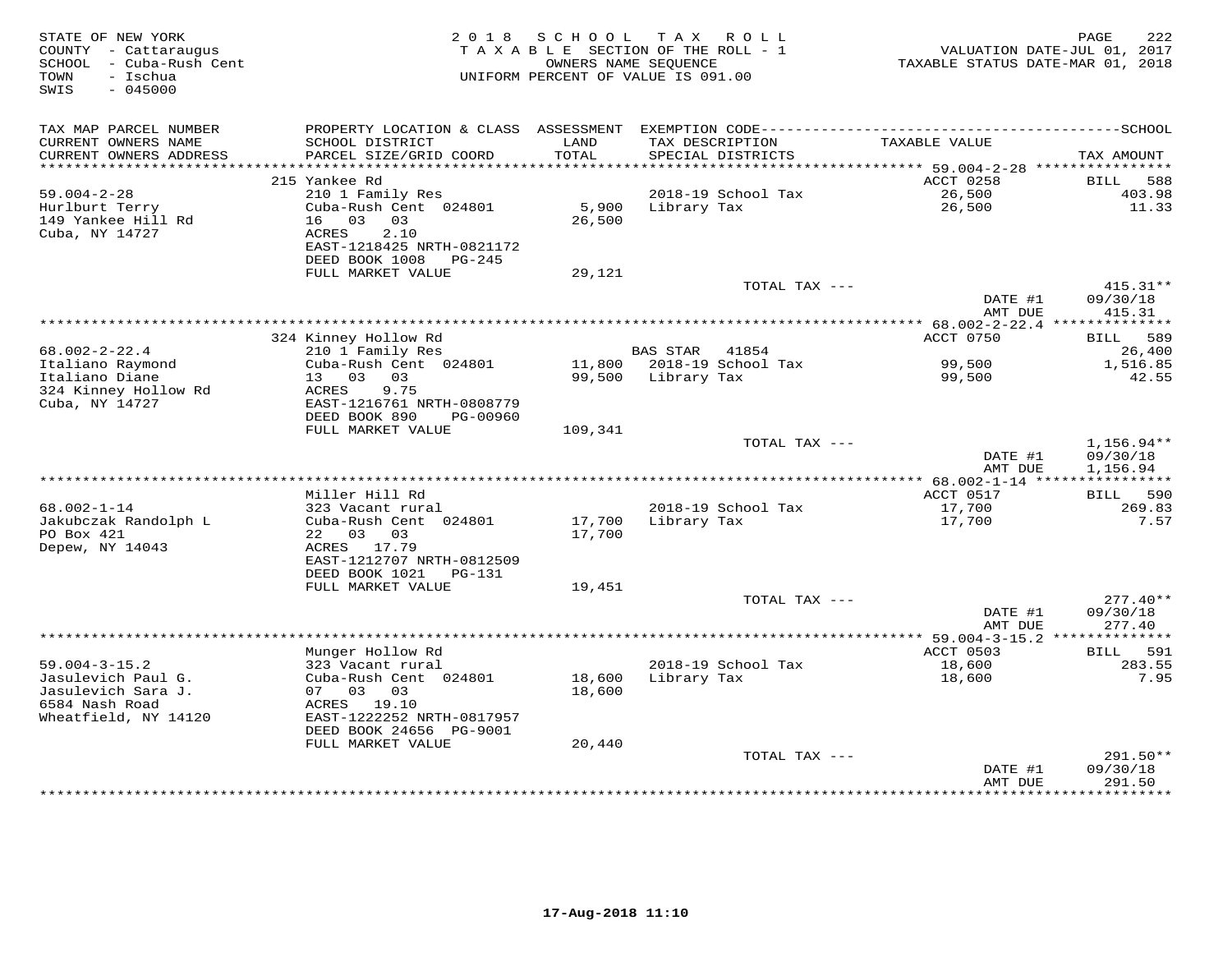| STATE OF NEW YORK<br>COUNTY - Cattaraugus<br>SCHOOL - Cuba-Rush Cent<br>- Ischua<br>TOWN<br>SWIS<br>$-045000$ |                                                                                        | 2018 SCHOOL TAX ROLL<br>TAXABLE SECTION OF THE ROLL - 1<br>OWNERS NAME SEQUENCE<br>UNIFORM PERCENT OF VALUE IS 091.00 |                    |                                      | VALUATION DATE-JUL 01, 2017<br>TAXABLE STATUS DATE-MAR 01, 2018 | PAGE<br>223                      |
|---------------------------------------------------------------------------------------------------------------|----------------------------------------------------------------------------------------|-----------------------------------------------------------------------------------------------------------------------|--------------------|--------------------------------------|-----------------------------------------------------------------|----------------------------------|
| TAX MAP PARCEL NUMBER                                                                                         |                                                                                        |                                                                                                                       |                    |                                      |                                                                 |                                  |
| CURRENT OWNERS NAME<br>CURRENT OWNERS ADDRESS                                                                 | SCHOOL DISTRICT<br>PARCEL SIZE/GRID COORD                                              | LAND<br>TOTAL                                                                                                         |                    | TAX DESCRIPTION<br>SPECIAL DISTRICTS | TAXABLE VALUE                                                   | TAX AMOUNT                       |
|                                                                                                               |                                                                                        |                                                                                                                       |                    |                                      |                                                                 |                                  |
| $68.002 - 2 - 19.2$                                                                                           | 5174 Miller Hill Rd                                                                    |                                                                                                                       | <b>BAS STAR</b>    | 41854                                | ACCT 0716                                                       | BILL 592<br>26,400               |
| Jefferies Matthew D                                                                                           | 210 1 Family Res<br>Cuba-Rush Cent 024801                                              |                                                                                                                       |                    | 5,800 2018-19 School Tax             | 63,700                                                          | 971.09                           |
| 5174 Miller Hill Rd                                                                                           | $13/21$ 03 03                                                                          |                                                                                                                       | 63,700 Library Tax |                                      | 63,700                                                          | 27.24                            |
| Cuba, NY 14727                                                                                                | 2.00<br>ACRES<br>EAST-1214978 NRTH-0810535<br>DEED BOOK 19226 PG-4001                  |                                                                                                                       |                    |                                      |                                                                 |                                  |
|                                                                                                               | FULL MARKET VALUE                                                                      | 70,000                                                                                                                |                    |                                      |                                                                 |                                  |
|                                                                                                               |                                                                                        |                                                                                                                       |                    | TOTAL TAX ---                        | DATE #1                                                         | 595.87**<br>09/30/18             |
|                                                                                                               |                                                                                        |                                                                                                                       |                    |                                      | AMT DUE                                                         | 595.87                           |
|                                                                                                               | Miller Hill Rd                                                                         |                                                                                                                       |                    |                                      | ACCT 0968                                                       |                                  |
| $68.002 - 2 - 19.4$                                                                                           | 314 Rural vac<10                                                                       |                                                                                                                       |                    | 2018-19 School Tax                   | 1,000                                                           | BILL 593<br>15.24                |
| Jefferies Matthew D                                                                                           | Cuba-Rush Cent 024801                                                                  |                                                                                                                       | 1,000 Library Tax  |                                      | 1,000                                                           | 0.43                             |
| 5174 Miller Hill Rd<br>Cuba, NY 14727                                                                         | $13/21$ 03 03<br>ACRES<br>3.20<br>EAST-1215300 NRTH-0810101<br>DEED BOOK 19226 PG-4001 | 1,000                                                                                                                 |                    |                                      |                                                                 |                                  |
|                                                                                                               | FULL MARKET VALUE                                                                      | 1,099                                                                                                                 |                    |                                      |                                                                 |                                  |
|                                                                                                               |                                                                                        |                                                                                                                       |                    | TOTAL TAX ---                        | DATE #1<br>AMT DUE                                              | $15.67**$<br>09/30/18<br>15.67   |
|                                                                                                               |                                                                                        |                                                                                                                       |                    |                                      |                                                                 |                                  |
|                                                                                                               | 431 Yankee Rd                                                                          |                                                                                                                       |                    |                                      | ACCT 0436                                                       | BILL 594                         |
| $59.004 - 3 - 1$                                                                                              | 105 Vac farmland                                                                       |                                                                                                                       |                    | 2018-19 School Tax                   | 36,400                                                          | 554.91                           |
| JLP Woodlands, LLC                                                                                            | Cuba-Rush Cent 024801                                                                  | 36,400                                                                                                                | Library Tax        |                                      | 36,400                                                          | 15.57                            |
| PO Box 836<br>Buffalo, NY 14207                                                                               | 15 03 03<br>ACRES 45.60<br>EAST-1215158 NRTH-0818450                                   | 36,400                                                                                                                |                    |                                      |                                                                 |                                  |
|                                                                                                               | DEED BOOK 24785 PG-2001                                                                |                                                                                                                       |                    |                                      |                                                                 |                                  |
|                                                                                                               | FULL MARKET VALUE                                                                      | 40,000                                                                                                                |                    | TOTAL TAX ---                        |                                                                 | $570.48**$                       |
|                                                                                                               |                                                                                        |                                                                                                                       |                    |                                      | DATE #1<br>AMT DUE                                              | 09/30/18<br>570.48               |
|                                                                                                               |                                                                                        |                                                                                                                       |                    |                                      |                                                                 |                                  |
|                                                                                                               | 615 Yankee Hill Rd                                                                     |                                                                                                                       |                    |                                      | ACCT 0872                                                       | 595<br>BILL                      |
| $59.004 - 1 - 9.3$                                                                                            | 270 Mfg housing                                                                        |                                                                                                                       |                    | 2018-19 School Tax                   | 33,500                                                          | 510.70                           |
| Johnson Cheryl                                                                                                | Cuba-Rush Cent 024801                                                                  | 6,800                                                                                                                 | Library Tax        |                                      | 33,500                                                          | 14.33                            |
| 515 W 12th St<br>Newton, NC 288658                                                                            | 23 03<br>03<br>3.20<br>ACRES<br>EAST-1212695 NRTH-0819556<br>DEED BOOK 1004 PG-98      | 33,500                                                                                                                |                    |                                      |                                                                 |                                  |
|                                                                                                               | FULL MARKET VALUE                                                                      | 36,813                                                                                                                |                    |                                      |                                                                 |                                  |
|                                                                                                               |                                                                                        |                                                                                                                       |                    | TOTAL TAX ---                        | DATE #1<br>AMT DUE                                              | $525.03**$<br>09/30/18<br>525.03 |
|                                                                                                               |                                                                                        |                                                                                                                       |                    |                                      | ****************                                                | **********                       |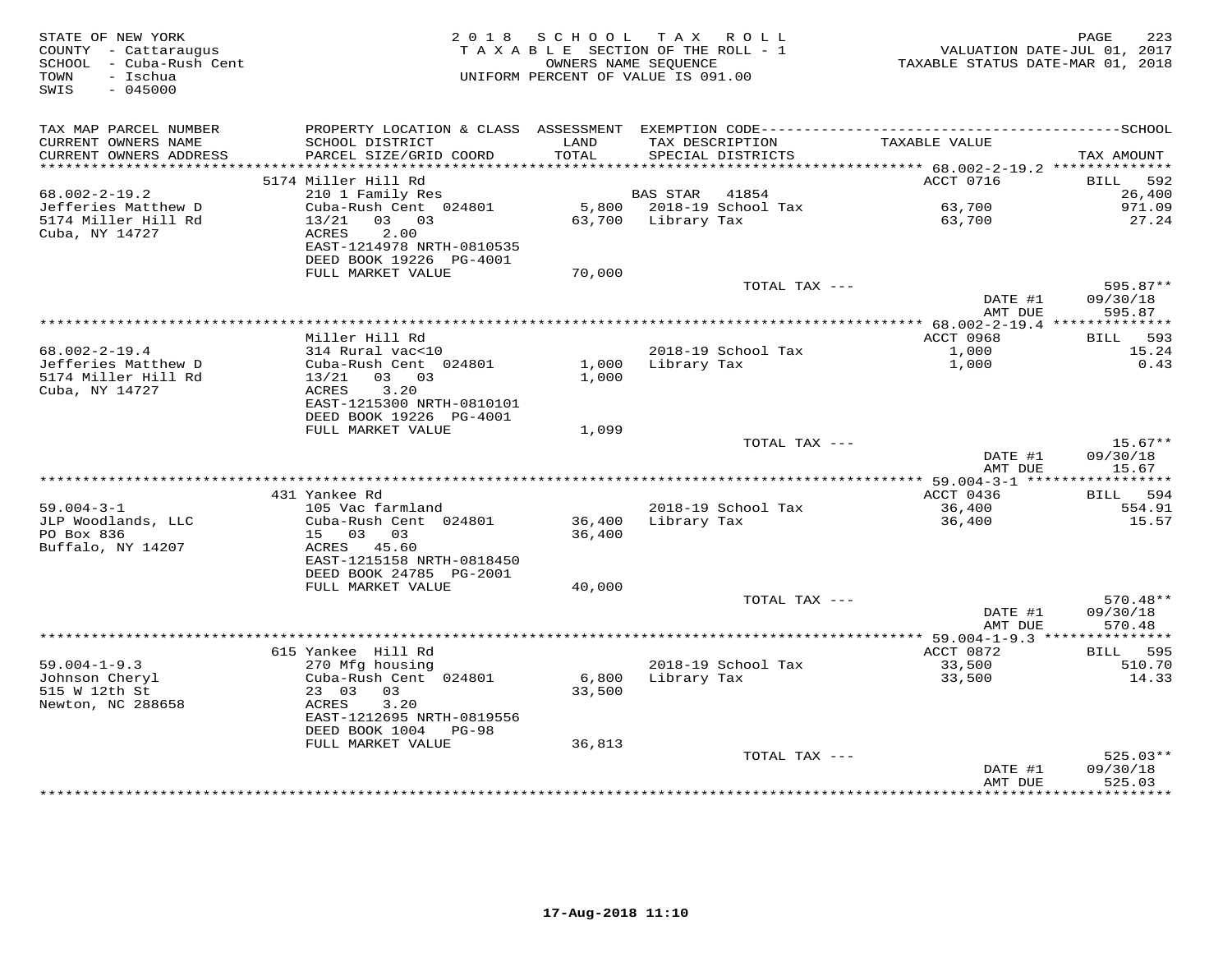| TAX MAP PARCEL NUMBER<br>CURRENT OWNERS NAME<br>SCHOOL DISTRICT<br>LAND<br>TAX DESCRIPTION<br>TAXABLE VALUE<br>PARCEL SIZE/GRID COORD<br>CURRENT OWNERS ADDRESS<br>TOTAL<br>SPECIAL DISTRICTS<br>**********************<br>************************<br>* * * * * * * * * * * * * *                                                                                    | TAX AMOUNT                                                                              |
|-----------------------------------------------------------------------------------------------------------------------------------------------------------------------------------------------------------------------------------------------------------------------------------------------------------------------------------------------------------------------|-----------------------------------------------------------------------------------------|
| ****************************** 59.003-1-19.4 **************<br>Yankee Hill Rd<br>$59.003 - 1 - 19.4$<br>323 Vacant rural<br>2018-19 School Tax<br>Cuba-Rush Cent 024801<br>Kaczmarzyk Stephen P<br>8,600<br>Library Tax<br>7 62a Cayuga Vlg<br>31 03 03<br>8,600<br>Niagara Falls, NY 14304<br>ACRES<br>5.55<br>EAST-1210410 NRTH-0819388<br>DEED BOOK 00948 PG-00219 | ACCT 0815<br>BILL<br>596<br>8,600<br>131.10<br>3.68<br>8,600                            |
| 9,451<br>FULL MARKET VALUE<br>TOTAL TAX ---                                                                                                                                                                                                                                                                                                                           | 134.78**<br>DATE #1<br>09/30/18                                                         |
|                                                                                                                                                                                                                                                                                                                                                                       | AMT DUE<br>134.78                                                                       |
| 5055 Miller Hill Rd                                                                                                                                                                                                                                                                                                                                                   | ACCT 0580<br>597<br>BILL                                                                |
| $68.002 - 2 - 18.3$<br>210 1 Family Res<br>ENH STAR<br>41834<br>7,200<br>2018-19 School Tax<br>Karn Clifford C<br>Cuba-Rush Cent 024801<br>Karn Audrey L<br>13 03 03<br>Library Tax<br>78,300<br>5055 Miller Hill Rd<br>ACRES<br>3.74<br>Cuba, NY 14727<br>EAST-1216059 NRTH-0808699<br>DEED BOOK 801<br>PG-01107                                                     | 58,780<br>78,300<br>1,193.66<br>33.48<br>78,300                                         |
| FULL MARKET VALUE<br>86,044<br>TOTAL TAX ---                                                                                                                                                                                                                                                                                                                          | 331.06**<br>09/30/18<br>DATE #1<br>331.06<br>AMT DUE                                    |
| ************ 68.001-1-5.1 ****                                                                                                                                                                                                                                                                                                                                        | **********                                                                              |
| 805 Johnson Hollow Rd<br>$68.001 - 1 - 5.1$<br>240 Rural res<br>AG DISTOUT 41730<br>Karn James O<br>Cuba-Rush Cent 024801<br>41,500 BAS STAR<br>41854<br>Karn Deborah L<br>22/30<br>03 03<br>154,000<br>2018-19 School Tax<br>Library Tax<br>805 Johnson Hollow Rd<br>ACRES<br>53.95<br>Cuba, NY 14727<br>EAST-1211032 NRTH-0813297<br>DEED BOOK 852<br>PG-00032      | ACCT 0242<br>598<br>BILL<br>16,904<br>26,400<br>137,096<br>2,089.99<br>137,096<br>58.63 |
| MAY BE SUBJECT TO PAYMENT<br>FULL MARKET VALUE<br>169,231<br>UNDER AGDIST LAW TIL 2025                                                                                                                                                                                                                                                                                |                                                                                         |
| TOTAL TAX ---                                                                                                                                                                                                                                                                                                                                                         | $1,746.16**$<br>DATE #1<br>09/30/18<br>AMT DUE<br>1,746.16                              |
| ********** 68.002-1-17 ****<br>Johnson Hollow Rd                                                                                                                                                                                                                                                                                                                      | * * * * * * * * * * *<br>ACCT 0243<br>599                                               |
| $68.002 - 1 - 17$<br>323 Vacant rural<br>AG DISTOUT 41730<br>42,000 2018-19 School Tax<br>Karn James O<br>Cuba-Rush Cent 024801<br>42,000 Library Tax<br>Karn Deborah L<br>22 03 03<br>805 Johnson Hollow Rd<br>ACRES 55.08<br>Cuba, NY 14727<br>EAST-1212579 NRTH-0814034<br>DEED BOOK 852<br>PG-00032                                                               | <b>BILL</b><br>19,997<br>22,003<br>335.43<br>22,003<br>9.41                             |
| MAY BE SUBJECT TO PAYMENT<br>FULL MARKET VALUE<br>46,154<br>UNDER AGDIST LAW TIL 2025                                                                                                                                                                                                                                                                                 |                                                                                         |
| TOTAL TAX ---                                                                                                                                                                                                                                                                                                                                                         | 344.84**<br>09/30/18<br>DATE #1<br>344.84<br>AMT DUE<br>* * * * * * * *                 |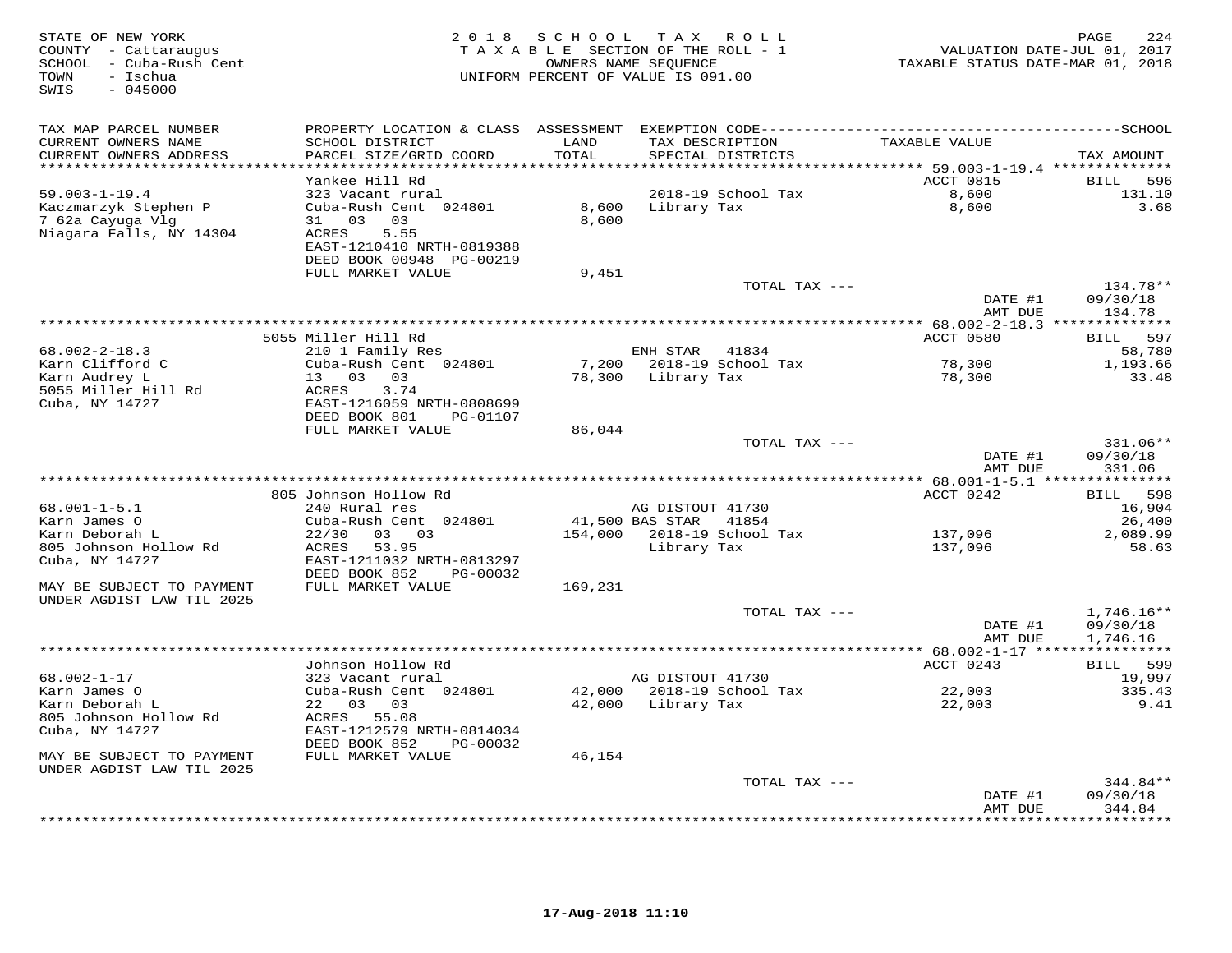| TAX MAP PARCEL NUMBER<br>TAXABLE VALUE<br>CURRENT OWNERS NAME<br>SCHOOL DISTRICT<br>LAND<br>TAX DESCRIPTION<br>CURRENT OWNERS ADDRESS<br>PARCEL SIZE/GRID COORD<br>TOTAL<br>SPECIAL DISTRICTS<br>ACCT 0241<br>West Shore Rd<br>BILL<br>2018-19 School Tax<br>$68.002 - 2 - 9.1$<br>314 Rural vac<10<br>12,000<br>12,000<br>Karn Kendal A<br>Cuba-Rush Cent 024801<br>12,000<br>Library Tax<br>Karn Gwen E<br>05 03 03<br>12,000<br>6171 New Mexico Rd<br>5.30<br>ACRES<br>Cuba, NY 14727<br>EAST-1222280 NRTH-0810309<br>DEED BOOK 5928<br>PG-5001<br>FULL MARKET VALUE<br>13,187<br>TOTAL TAX ---<br>DATE #1<br>AMT DUE<br>ACCT 0786<br>5006 West Shore Rd<br>$68.002 - 2 - 9.4$<br>210 1 Family Res<br>2018-19 School Tax<br>52,500<br>Karn Kendal A<br>Cuba-Rush Cent 024801<br>16,300 Library Tax<br>52,500<br>05 03 03<br>Karn Gwen E<br>52,500<br>6171 New Mexico Rd<br>ACRES<br>8.75<br>Cuba, NY 14727<br>EAST-1222323 NRTH-0808569 | 225<br>VALUATION DATE-JUL 01, 2017<br>TAXABLE STATUS DATE-MAR 01, 2018 |
|--------------------------------------------------------------------------------------------------------------------------------------------------------------------------------------------------------------------------------------------------------------------------------------------------------------------------------------------------------------------------------------------------------------------------------------------------------------------------------------------------------------------------------------------------------------------------------------------------------------------------------------------------------------------------------------------------------------------------------------------------------------------------------------------------------------------------------------------------------------------------------------------------------------------------------------------|------------------------------------------------------------------------|
|                                                                                                                                                                                                                                                                                                                                                                                                                                                                                                                                                                                                                                                                                                                                                                                                                                                                                                                                            |                                                                        |
|                                                                                                                                                                                                                                                                                                                                                                                                                                                                                                                                                                                                                                                                                                                                                                                                                                                                                                                                            | TAX AMOUNT                                                             |
|                                                                                                                                                                                                                                                                                                                                                                                                                                                                                                                                                                                                                                                                                                                                                                                                                                                                                                                                            | 600                                                                    |
|                                                                                                                                                                                                                                                                                                                                                                                                                                                                                                                                                                                                                                                                                                                                                                                                                                                                                                                                            | 182.94                                                                 |
|                                                                                                                                                                                                                                                                                                                                                                                                                                                                                                                                                                                                                                                                                                                                                                                                                                                                                                                                            | 5.13                                                                   |
|                                                                                                                                                                                                                                                                                                                                                                                                                                                                                                                                                                                                                                                                                                                                                                                                                                                                                                                                            |                                                                        |
|                                                                                                                                                                                                                                                                                                                                                                                                                                                                                                                                                                                                                                                                                                                                                                                                                                                                                                                                            |                                                                        |
|                                                                                                                                                                                                                                                                                                                                                                                                                                                                                                                                                                                                                                                                                                                                                                                                                                                                                                                                            |                                                                        |
|                                                                                                                                                                                                                                                                                                                                                                                                                                                                                                                                                                                                                                                                                                                                                                                                                                                                                                                                            |                                                                        |
|                                                                                                                                                                                                                                                                                                                                                                                                                                                                                                                                                                                                                                                                                                                                                                                                                                                                                                                                            | 188.07**                                                               |
|                                                                                                                                                                                                                                                                                                                                                                                                                                                                                                                                                                                                                                                                                                                                                                                                                                                                                                                                            | 09/30/18<br>188.07                                                     |
|                                                                                                                                                                                                                                                                                                                                                                                                                                                                                                                                                                                                                                                                                                                                                                                                                                                                                                                                            |                                                                        |
|                                                                                                                                                                                                                                                                                                                                                                                                                                                                                                                                                                                                                                                                                                                                                                                                                                                                                                                                            | BILL 601<br>800.35                                                     |
|                                                                                                                                                                                                                                                                                                                                                                                                                                                                                                                                                                                                                                                                                                                                                                                                                                                                                                                                            | 22.45                                                                  |
|                                                                                                                                                                                                                                                                                                                                                                                                                                                                                                                                                                                                                                                                                                                                                                                                                                                                                                                                            |                                                                        |
|                                                                                                                                                                                                                                                                                                                                                                                                                                                                                                                                                                                                                                                                                                                                                                                                                                                                                                                                            |                                                                        |
|                                                                                                                                                                                                                                                                                                                                                                                                                                                                                                                                                                                                                                                                                                                                                                                                                                                                                                                                            |                                                                        |
| DEED BOOK 5928<br>PG-5001                                                                                                                                                                                                                                                                                                                                                                                                                                                                                                                                                                                                                                                                                                                                                                                                                                                                                                                  |                                                                        |
| FULL MARKET VALUE<br>57,692<br>TOTAL TAX ---                                                                                                                                                                                                                                                                                                                                                                                                                                                                                                                                                                                                                                                                                                                                                                                                                                                                                               | 822.80**                                                               |
| DATE #1                                                                                                                                                                                                                                                                                                                                                                                                                                                                                                                                                                                                                                                                                                                                                                                                                                                                                                                                    | 09/30/18                                                               |
| AMT DUE                                                                                                                                                                                                                                                                                                                                                                                                                                                                                                                                                                                                                                                                                                                                                                                                                                                                                                                                    | 822.80                                                                 |
|                                                                                                                                                                                                                                                                                                                                                                                                                                                                                                                                                                                                                                                                                                                                                                                                                                                                                                                                            |                                                                        |
| 5012 West Shore Rd<br>ACCT 0244                                                                                                                                                                                                                                                                                                                                                                                                                                                                                                                                                                                                                                                                                                                                                                                                                                                                                                            | BILL 602                                                               |
| $68.002 - 2 - 10$<br>210 1 Family Res<br>2018-19 School Tax<br>43,000<br>Karn Kendal A<br>Cuba-Rush Cent 024801<br>4,300<br>Library Tax<br>43,000                                                                                                                                                                                                                                                                                                                                                                                                                                                                                                                                                                                                                                                                                                                                                                                          | 655.52<br>18.39                                                        |
| Karn Gwen E<br>05 03<br>03<br>43,000                                                                                                                                                                                                                                                                                                                                                                                                                                                                                                                                                                                                                                                                                                                                                                                                                                                                                                       |                                                                        |
| FRNT 160.00 DPTH 105.00<br>6171 New Mexico Rd                                                                                                                                                                                                                                                                                                                                                                                                                                                                                                                                                                                                                                                                                                                                                                                                                                                                                              |                                                                        |
| Cuba, NY 14727<br>EAST-1222121 NRTH-0808371                                                                                                                                                                                                                                                                                                                                                                                                                                                                                                                                                                                                                                                                                                                                                                                                                                                                                                |                                                                        |
| DEED BOOK 5928<br>PG-5001                                                                                                                                                                                                                                                                                                                                                                                                                                                                                                                                                                                                                                                                                                                                                                                                                                                                                                                  |                                                                        |
| FULL MARKET VALUE<br>47,253                                                                                                                                                                                                                                                                                                                                                                                                                                                                                                                                                                                                                                                                                                                                                                                                                                                                                                                |                                                                        |
| TOTAL TAX ---<br>DATE #1                                                                                                                                                                                                                                                                                                                                                                                                                                                                                                                                                                                                                                                                                                                                                                                                                                                                                                                   | $673.91**$<br>09/30/18                                                 |
| AMT DUE                                                                                                                                                                                                                                                                                                                                                                                                                                                                                                                                                                                                                                                                                                                                                                                                                                                                                                                                    | 673.91                                                                 |
|                                                                                                                                                                                                                                                                                                                                                                                                                                                                                                                                                                                                                                                                                                                                                                                                                                                                                                                                            |                                                                        |
| 5010 West Shore Rd<br>ACCT 0240<br>BILL                                                                                                                                                                                                                                                                                                                                                                                                                                                                                                                                                                                                                                                                                                                                                                                                                                                                                                    | 603                                                                    |
| $68.002 - 2 - 11$<br>2018-19 School Tax<br>20,900<br>323 Vacant rural                                                                                                                                                                                                                                                                                                                                                                                                                                                                                                                                                                                                                                                                                                                                                                                                                                                                      | 318.61                                                                 |
| Karn Kendal A<br>20,900<br>Cuba-Rush Cent 024801<br>Library Tax<br>20,900<br>Karn Gwen E<br>17 03 03<br>20,900                                                                                                                                                                                                                                                                                                                                                                                                                                                                                                                                                                                                                                                                                                                                                                                                                             | 8.94                                                                   |
| 6171 New Mexico Rd<br>ACRES 14.84                                                                                                                                                                                                                                                                                                                                                                                                                                                                                                                                                                                                                                                                                                                                                                                                                                                                                                          |                                                                        |
| Cuba, NY 14727<br>EAST-1221415 NRTH-0808926                                                                                                                                                                                                                                                                                                                                                                                                                                                                                                                                                                                                                                                                                                                                                                                                                                                                                                |                                                                        |
| DEED BOOK 5928<br>PG-5001                                                                                                                                                                                                                                                                                                                                                                                                                                                                                                                                                                                                                                                                                                                                                                                                                                                                                                                  |                                                                        |
| 22,967<br>FULL MARKET VALUE                                                                                                                                                                                                                                                                                                                                                                                                                                                                                                                                                                                                                                                                                                                                                                                                                                                                                                                |                                                                        |
| TOTAL TAX ---                                                                                                                                                                                                                                                                                                                                                                                                                                                                                                                                                                                                                                                                                                                                                                                                                                                                                                                              | $327.55**$                                                             |
| DATE #1<br>AMT DUE<br>***************<br>**********                                                                                                                                                                                                                                                                                                                                                                                                                                                                                                                                                                                                                                                                                                                                                                                                                                                                                        | 09/30/18<br>327.55                                                     |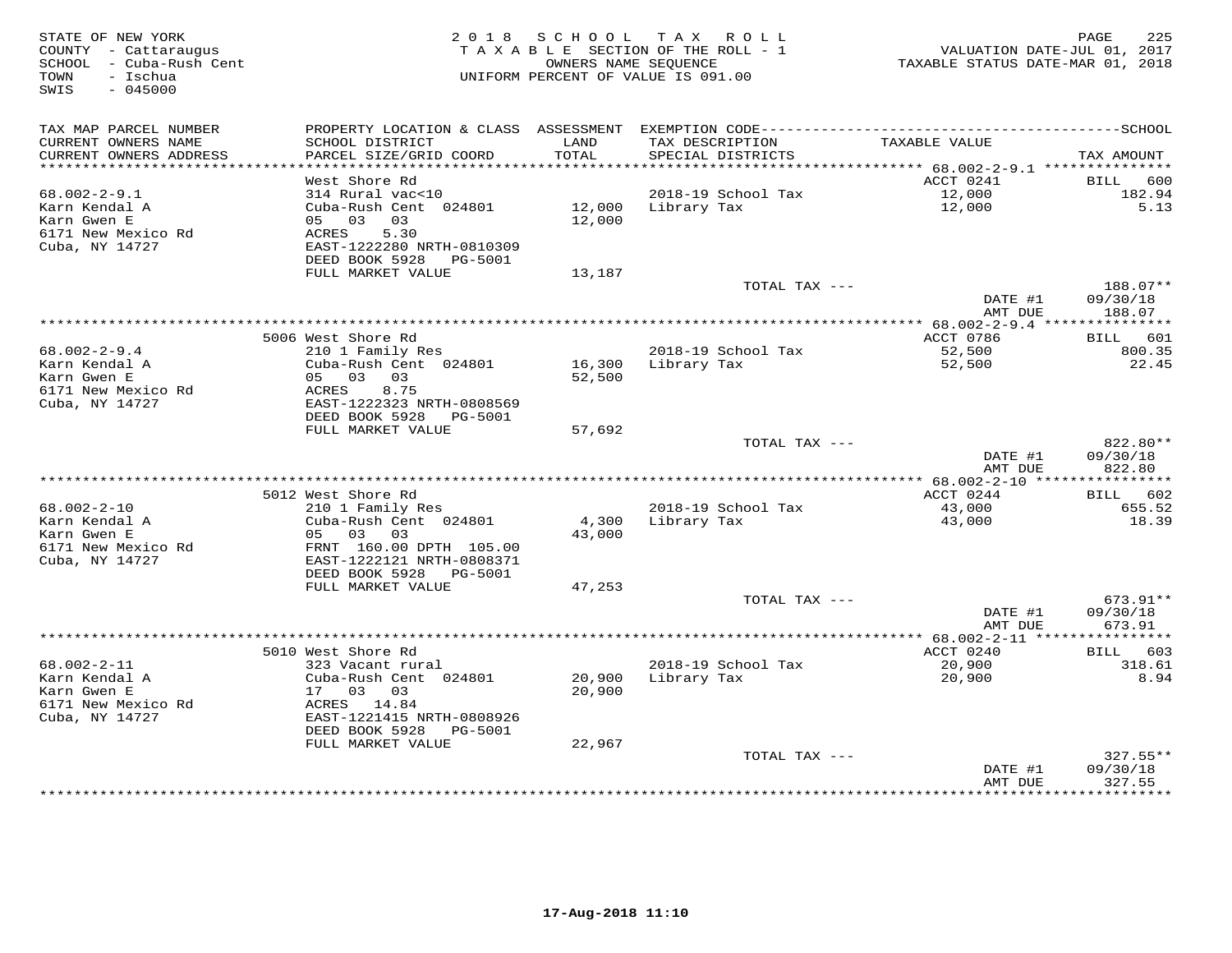| STATE OF NEW YORK<br>COUNTY - Cattaraugus<br>SCHOOL - Cuba-Rush Cent<br>- Ischua<br>TOWN<br>$-045000$<br>SWIS |                                                      | 2018 SCHOOL TAX ROLL<br>TAXABLE SECTION OF THE ROLL - 1<br>OWNERS NAME SEQUENCE<br>UNIFORM PERCENT OF VALUE IS 091.00 |                     |                                      | VALUATION DATE-JUL 01, 2017<br>TAXABLE STATUS DATE-MAR 01, 2018 | PAGE<br>226        |
|---------------------------------------------------------------------------------------------------------------|------------------------------------------------------|-----------------------------------------------------------------------------------------------------------------------|---------------------|--------------------------------------|-----------------------------------------------------------------|--------------------|
| TAX MAP PARCEL NUMBER                                                                                         |                                                      |                                                                                                                       |                     |                                      |                                                                 |                    |
| CURRENT OWNERS NAME<br>CURRENT OWNERS ADDRESS                                                                 | SCHOOL DISTRICT<br>PARCEL SIZE/GRID COORD            | LAND<br>TOTAL                                                                                                         |                     | TAX DESCRIPTION<br>SPECIAL DISTRICTS | TAXABLE VALUE                                                   | TAX AMOUNT         |
|                                                                                                               |                                                      |                                                                                                                       |                     |                                      |                                                                 |                    |
|                                                                                                               | 5386 Miller Rd                                       |                                                                                                                       |                     |                                      | ACCT 0076                                                       | BILL 604           |
| $68.002 - 1 - 5$                                                                                              | 210 1 Family Res                                     |                                                                                                                       | <b>BAS STAR</b>     | 41854                                |                                                                 | 26,400             |
| Karn Kurt J                                                                                                   | Cuba-Rush Cent 024801                                |                                                                                                                       |                     | 11,000 2018-19 School Tax            | 51,000                                                          | 777.48             |
| Karn Emily M                                                                                                  | 22 03 03                                             |                                                                                                                       | 51,000 Library Tax  |                                      | 51,000                                                          | 21.81              |
| 5386 Miller Hill Rd                                                                                           | ACRES<br>8.70                                        |                                                                                                                       |                     |                                      |                                                                 |                    |
| Cuba, NY 14727                                                                                                | EAST-1214173 NRTH-0814929<br>DEED BOOK 21196 PG-9001 |                                                                                                                       |                     |                                      |                                                                 |                    |
|                                                                                                               | FULL MARKET VALUE                                    | 56,044                                                                                                                |                     |                                      |                                                                 |                    |
|                                                                                                               |                                                      |                                                                                                                       |                     | TOTAL TAX ---                        |                                                                 | $396.83**$         |
|                                                                                                               |                                                      |                                                                                                                       |                     |                                      | DATE #1                                                         | 09/30/18           |
|                                                                                                               |                                                      |                                                                                                                       |                     |                                      | AMT DUE                                                         | 396.83             |
|                                                                                                               |                                                      |                                                                                                                       |                     |                                      |                                                                 |                    |
|                                                                                                               | 47 Abbott Rd                                         |                                                                                                                       |                     |                                      | ACCT 0249                                                       | BILL 605           |
| $59.004 - 2 - 19$<br>Karst David                                                                              | 240 Rural res<br>Cuba-Rush Cent 024801               |                                                                                                                       | ENH STAR            | 41834<br>41,000 2018-19 School Tax   | 120,000                                                         | 58,780<br>1,829.36 |
| Karst Judy                                                                                                    | 08 03 03                                             |                                                                                                                       | 120,000 Library Tax |                                      | 120,000                                                         | 51.32              |
| 47 Abbott Rd                                                                                                  | split to cty for highway                             |                                                                                                                       |                     |                                      |                                                                 |                    |
| Cuba, NY 14727                                                                                                | 1221969/821208                                       |                                                                                                                       |                     |                                      |                                                                 |                    |
|                                                                                                               | ACRES 53.00                                          |                                                                                                                       |                     |                                      |                                                                 |                    |
|                                                                                                               | EAST-1221933 NRTH-0821155                            |                                                                                                                       |                     |                                      |                                                                 |                    |
|                                                                                                               | DEED BOOK 5199 PG-2001                               |                                                                                                                       |                     |                                      |                                                                 |                    |
|                                                                                                               | FULL MARKET VALUE                                    | 131,868                                                                                                               |                     | TOTAL TAX ---                        |                                                                 | $984.60**$         |
|                                                                                                               |                                                      |                                                                                                                       |                     |                                      | DATE #1                                                         | 09/30/18           |
|                                                                                                               |                                                      |                                                                                                                       |                     |                                      | AMT DUE                                                         | 984.60             |
|                                                                                                               |                                                      |                                                                                                                       |                     |                                      |                                                                 |                    |
|                                                                                                               | 224 West Shore Rd                                    |                                                                                                                       |                     |                                      | ACCT 0206                                                       | BILL 606           |
| $59.004 - 3 - 21. / 15$                                                                                       | 210 1 Family Res                                     |                                                                                                                       | BAS STAR 41854      |                                      |                                                                 | 26,400             |
| Keenan Sandra L                                                                                               | Cuba-Rush Cent 024801                                |                                                                                                                       |                     | $0$ 2018-19 School Tax               | 135,000                                                         | 2,058.03           |
| Keenan William M<br>224 West Shore Rd                                                                         | 00 03 03<br>EAST-1221650 NRTH-0813047                |                                                                                                                       | 135,000 Library Tax |                                      | 135,000                                                         | 57.73              |
| Cuba, NY 14727                                                                                                | FULL MARKET VALUE                                    | 148,352                                                                                                               |                     |                                      |                                                                 |                    |
|                                                                                                               |                                                      |                                                                                                                       |                     | TOTAL TAX ---                        |                                                                 | $1,713.30**$       |
|                                                                                                               |                                                      |                                                                                                                       |                     |                                      | DATE #1                                                         | 09/30/18           |
|                                                                                                               |                                                      |                                                                                                                       |                     |                                      | AMT DUE                                                         | 1,713.30           |
|                                                                                                               |                                                      |                                                                                                                       |                     |                                      |                                                                 |                    |
|                                                                                                               | 5022 Burt Rd                                         |                                                                                                                       |                     |                                      | ACCT 0388                                                       | BILL 607           |
| $68.002 - 2 - 14.1$<br>Keesler Kent D.                                                                        | 210 1 Family Res<br>Cuba-Rush Cent 024801            | 5,600                                                                                                                 | ENH STAR 41834      | 2018-19 School Tax                   | 85,000                                                          | 58,780<br>1,295.80 |
| Keesler Linda J.                                                                                              | 05 03 03                                             |                                                                                                                       | 85,000 Library Tax  |                                      | 85,000                                                          | 36.35              |
| 5022 Burt Rd                                                                                                  | ACRES<br>1.80                                        |                                                                                                                       |                     |                                      |                                                                 |                    |
| Cuba, NY 14727                                                                                                | EAST-1217408 NRTH-0808229                            |                                                                                                                       |                     |                                      |                                                                 |                    |
|                                                                                                               | DEED BOOK 24084 PG-3001                              |                                                                                                                       |                     |                                      |                                                                 |                    |
|                                                                                                               | FULL MARKET VALUE                                    | 93,407                                                                                                                |                     |                                      |                                                                 |                    |
|                                                                                                               |                                                      |                                                                                                                       |                     | TOTAL TAX ---                        |                                                                 | 436.07**           |
|                                                                                                               |                                                      |                                                                                                                       |                     |                                      | DATE #1<br>AMT DUE                                              | 09/30/18<br>436.07 |
|                                                                                                               |                                                      |                                                                                                                       |                     |                                      | ***************                                                 | **********         |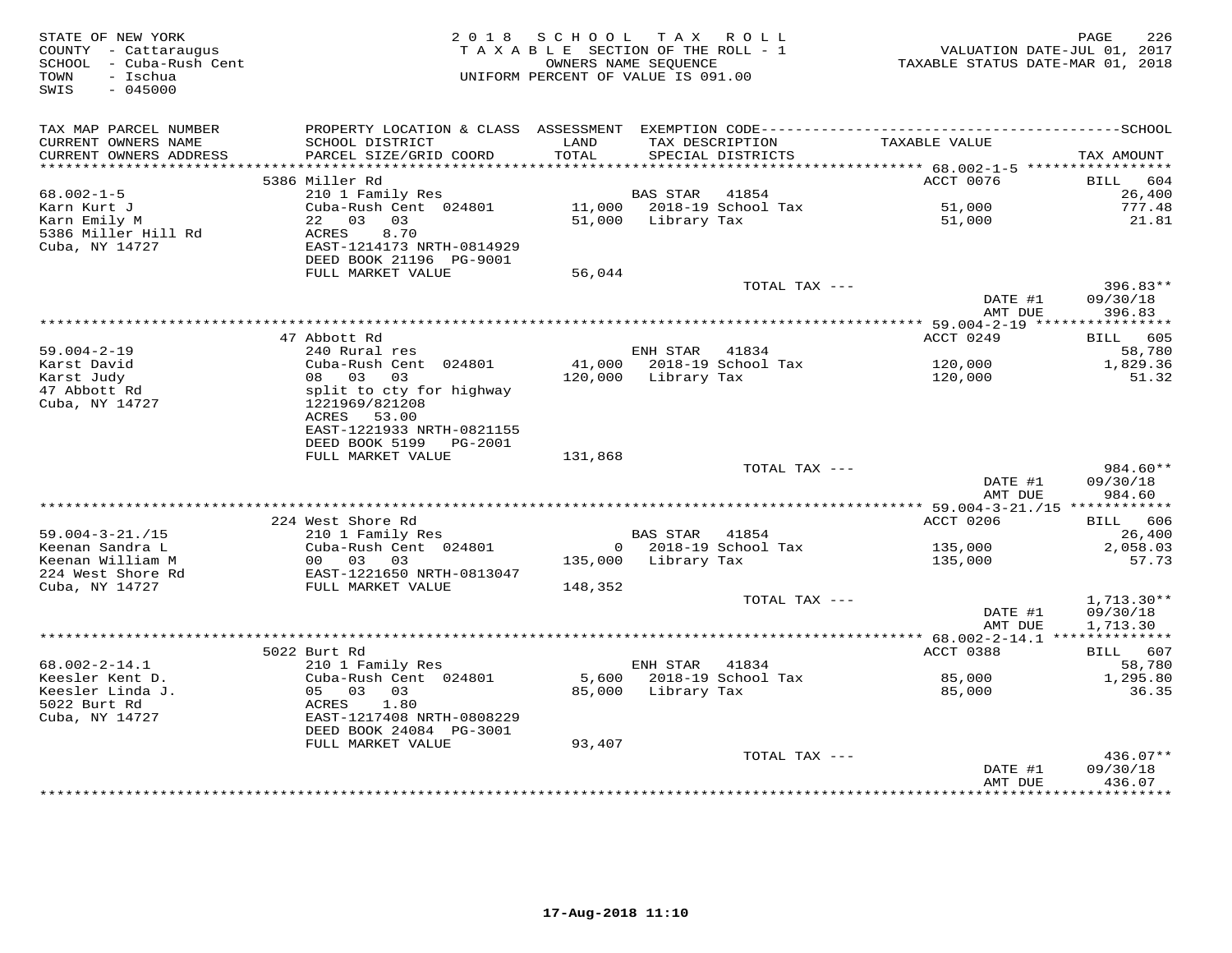| STATE OF NEW YORK<br>COUNTY - Cattaraugus<br>SCHOOL - Cuba-Rush Cent<br>- Ischua<br>TOWN<br>$-045000$<br>SWIS |                                                                          | 2018 SCHOOL<br>OWNERS NAME SEQUENCE | TAX ROLL<br>TAXABLE SECTION OF THE ROLL - 1<br>UNIFORM PERCENT OF VALUE IS 091.00 |                                                            | 227<br>PAGE<br>VALUATION DATE-JUL 01, 2017<br>TAXABLE STATUS DATE-MAR 01, 2018 |
|---------------------------------------------------------------------------------------------------------------|--------------------------------------------------------------------------|-------------------------------------|-----------------------------------------------------------------------------------|------------------------------------------------------------|--------------------------------------------------------------------------------|
| TAX MAP PARCEL NUMBER                                                                                         | PROPERTY LOCATION & CLASS ASSESSMENT EXEMPTION CODE--------------------- |                                     |                                                                                   |                                                            | ----------------SCHOOL                                                         |
| CURRENT OWNERS NAME<br>CURRENT OWNERS ADDRESS                                                                 | SCHOOL DISTRICT<br>PARCEL SIZE/GRID COORD                                | LAND<br>TOTAL                       | TAX DESCRIPTION<br>SPECIAL DISTRICTS                                              | TAXABLE VALUE                                              | TAX AMOUNT                                                                     |
|                                                                                                               |                                                                          |                                     |                                                                                   |                                                            |                                                                                |
|                                                                                                               | 170 NYS Rte 446                                                          |                                     |                                                                                   | ACCT 0616                                                  | 608<br>BILL                                                                    |
| $68.002 - 2 - 14.4$                                                                                           | 210 1 Family Res                                                         |                                     | AGED C/T/S 41800                                                                  |                                                            | 45,750                                                                         |
| Keesler Molly I                                                                                               | Cuba-Rush Cent 024801                                                    |                                     | 9,000 ENH STAR<br>41834                                                           |                                                            | 45,750                                                                         |
| 170 Nys Rte 446                                                                                               | 03 03<br>05/13                                                           | 91,500                              | 2018-19 School Tax                                                                | 45,750                                                     | 697.44                                                                         |
| Cuba, NY 14727                                                                                                | ACRES<br>6.05<br>EAST-1219282 NRTH-0808396<br>DEED BOOK 811<br>PG-01117  |                                     | Library Tax                                                                       | 45,750                                                     | 19.56                                                                          |
|                                                                                                               | FULL MARKET VALUE                                                        | 100,549                             |                                                                                   |                                                            |                                                                                |
|                                                                                                               |                                                                          |                                     | TOTAL TAX ---                                                                     | DATE #1<br>AMT DUE                                         | $19.56**$<br>09/30/18<br>19.56                                                 |
|                                                                                                               |                                                                          |                                     |                                                                                   |                                                            |                                                                                |
|                                                                                                               | 5252 Burt Hill Rd                                                        |                                     |                                                                                   | ACCT 0908                                                  | 609<br>BILL                                                                    |
| $68.002 - 2 - 6.5$                                                                                            | 210 1 Family Res                                                         |                                     | 2018-19 School Tax                                                                | 220,000                                                    | 3, 353.83                                                                      |
| Keller Eric J                                                                                                 | Cuba-Rush Cent 024801                                                    | 40,000                              | Library Tax                                                                       | 220,000                                                    | 94.08                                                                          |
| Keller Tracy L                                                                                                | 13 03 03                                                                 | 220,000                             |                                                                                   |                                                            |                                                                                |
| 5252 Burt Rd                                                                                                  | ACRES 59.50                                                              |                                     |                                                                                   |                                                            |                                                                                |
| Cuba, NY 14727                                                                                                | EAST-1219715 NRTH-0812872<br>DEED BOOK 5169<br>PG-4001                   |                                     |                                                                                   |                                                            |                                                                                |
|                                                                                                               | FULL MARKET VALUE                                                        | 241,758                             |                                                                                   |                                                            |                                                                                |
|                                                                                                               |                                                                          |                                     | TOTAL TAX ---                                                                     |                                                            | $3,447.91**$                                                                   |
|                                                                                                               |                                                                          |                                     |                                                                                   | DATE #1                                                    | 09/30/18                                                                       |
|                                                                                                               |                                                                          |                                     |                                                                                   | AMT DUE                                                    | 3,447.91                                                                       |
|                                                                                                               |                                                                          |                                     |                                                                                   |                                                            |                                                                                |
|                                                                                                               | 5290 Burt Rd                                                             |                                     |                                                                                   | ACCT 0818                                                  | BILL 610                                                                       |
| $68.002 - 2 - 6.3$<br>Kempf Timothy M                                                                         | 210 1 Family Res<br>Cuba-Rush Cent 024801                                | 7,000                               | 2018-19 School Tax<br>Library Tax                                                 | 145,000<br>145,000                                         | 2,210.48<br>62.01                                                              |
| 5290 Burt Road                                                                                                | 06 03<br>03                                                              | 145,000                             |                                                                                   |                                                            |                                                                                |
| Cuba, NY 14727                                                                                                | ACRES<br>3.45 BANK<br>007                                                |                                     |                                                                                   |                                                            |                                                                                |
|                                                                                                               | EAST-1218830 NRTH-0813816                                                |                                     |                                                                                   |                                                            |                                                                                |
|                                                                                                               | DEED BOOK 28200 PG-3002                                                  |                                     |                                                                                   |                                                            |                                                                                |
|                                                                                                               | FULL MARKET VALUE                                                        | 159,341                             |                                                                                   |                                                            |                                                                                |
|                                                                                                               |                                                                          |                                     | TOTAL TAX ---                                                                     |                                                            | $2,272.49**$                                                                   |
|                                                                                                               |                                                                          |                                     |                                                                                   | DATE #1                                                    | 09/30/18                                                                       |
|                                                                                                               |                                                                          |                                     |                                                                                   | AMT DUE<br>****************** 59.004-3-21./5 ************* | 2,272.49                                                                       |
|                                                                                                               | 214 West Shore Rd                                                        |                                     |                                                                                   | ACCT 0182                                                  | BILL 611                                                                       |
| $59.004 - 3 - 21. / 5$                                                                                        | 210 1 Family Res                                                         |                                     | 2018-19 School Tax                                                                | 192,000                                                    | 2,926.98                                                                       |
| Kerl Ken                                                                                                      | Cuba-Rush Cent 024801                                                    | $\mathbf{0}$                        | Library Tax                                                                       | 192,000                                                    | 82.11                                                                          |
| 9814 SW 89th St                                                                                               | 00 03 03                                                                 | 192,000                             |                                                                                   |                                                            |                                                                                |
| Ocala, FL 34481                                                                                               | EAST-1221650 NRTH-0813047                                                |                                     |                                                                                   |                                                            |                                                                                |
|                                                                                                               | FULL MARKET VALUE                                                        | 210,989                             |                                                                                   |                                                            |                                                                                |
|                                                                                                               |                                                                          |                                     | TOTAL TAX ---                                                                     | DATE #1                                                    | $3,009.09**$<br>09/30/18                                                       |
|                                                                                                               |                                                                          |                                     |                                                                                   | AMT DUE                                                    | 3,009.09                                                                       |
|                                                                                                               |                                                                          |                                     |                                                                                   |                                                            | ***********                                                                    |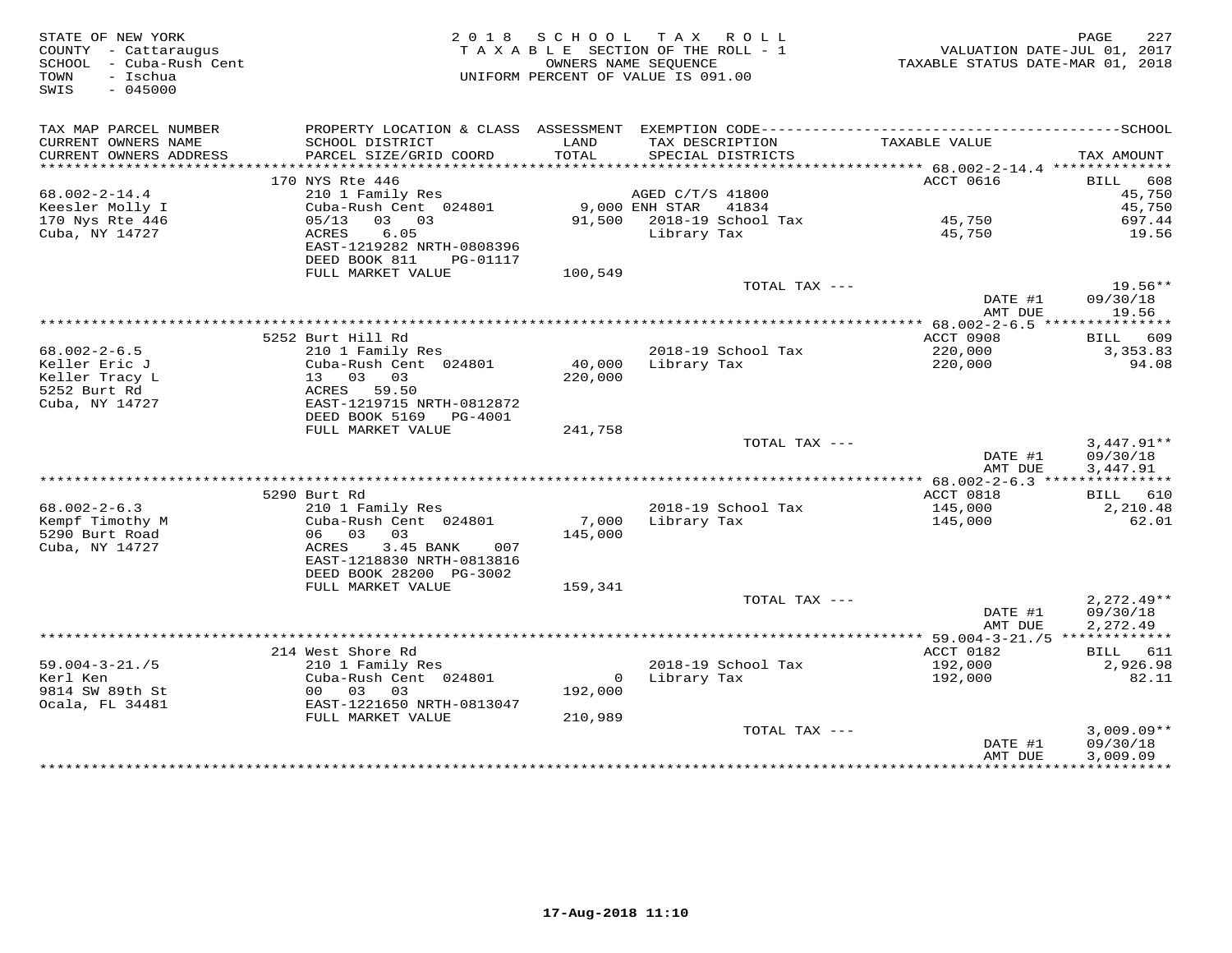| STATE OF NEW YORK<br>COUNTY - Cattaraugus<br>SCHOOL<br>- Cuba-Rush Cent<br>- Ischua<br>TOWN<br>$-045000$<br>SWIS | 2 0 1 8                                                                                                                         | SCHOOL             | T A X<br>ROLL ROLL<br>TAXABLE SECTION OF THE ROLL - 1<br>OWNERS NAME SEQUENCE<br>UNIFORM PERCENT OF VALUE IS 091.00 | VALUATION DATE-JUL 01, 2017<br>TAXABLE STATUS DATE-MAR 01, 2018 | 228<br>PAGE                          |
|------------------------------------------------------------------------------------------------------------------|---------------------------------------------------------------------------------------------------------------------------------|--------------------|---------------------------------------------------------------------------------------------------------------------|-----------------------------------------------------------------|--------------------------------------|
| TAX MAP PARCEL NUMBER<br>CURRENT OWNERS NAME<br>CURRENT OWNERS ADDRESS<br>***********************                | SCHOOL DISTRICT<br>PARCEL SIZE/GRID COORD                                                                                       | LAND<br>TOTAL      | TAX DESCRIPTION<br>SPECIAL DISTRICTS                                                                                | TAXABLE VALUE                                                   | TAX AMOUNT                           |
|                                                                                                                  | 275 Kinney Holw                                                                                                                 |                    |                                                                                                                     | ACCT 0213                                                       | BILL<br>612                          |
| 68.002-2-16<br>Kessler Kent<br>Kessler Linda<br>5022 Burt Rd<br>Cuba, NY 14727                                   | 210 1 Family Res<br>Cuba-Rush Cent 024801<br>13 03 03<br>3.05<br>ACRES<br>EAST-1216681 NRTH-0808299<br>DEED BOOK 27741 PG-4003  | 5,500<br>69,000    | 2018-19 School Tax<br>Library Tax                                                                                   | 69,000<br>69,000                                                | 1,051.88<br>29.51                    |
|                                                                                                                  | FULL MARKET VALUE                                                                                                               | 75,824             | TOTAL TAX ---                                                                                                       |                                                                 |                                      |
|                                                                                                                  |                                                                                                                                 |                    |                                                                                                                     | DATE #1<br>AMT DUE                                              | 1,081.39**<br>09/30/18<br>1,081.39   |
|                                                                                                                  |                                                                                                                                 |                    |                                                                                                                     | ACCT 0479                                                       |                                      |
| $59.003 - 1 - 21.1$<br>KJL Holdings, LLC<br>10 Soldier Wood Circle<br>Orchard Park, NY 14127                     | Union Valley Rd<br>260 Seasonal res<br>Cuba-Rush Cent 024801<br>31 03 03<br>FRNT 640.00 DPTH                                    | 35,500<br>44,800   | 2018-19 School Tax<br>Library Tax                                                                                   | 44,800<br>44,800                                                | BILL 613<br>682.96<br>19.16          |
| PRIOR OWNER ON 3/01/2018<br>August James F                                                                       | ACRES 52.55<br>EAST-1210129 NRTH-0817154<br>DEED BOOK 29373 PG-7001<br>FULL MARKET VALUE                                        | 49,231             |                                                                                                                     |                                                                 |                                      |
|                                                                                                                  |                                                                                                                                 |                    | TOTAL TAX ---                                                                                                       |                                                                 | 702.12**                             |
|                                                                                                                  |                                                                                                                                 |                    |                                                                                                                     | DATE #1<br>AMT DUE                                              | 09/30/18<br>702.12                   |
|                                                                                                                  | Union Valley Rd/yankee                                                                                                          |                    |                                                                                                                     | *** 59.003-1-21.3 **************<br>ACCT 0826                   | 614<br><b>BILL</b>                   |
| $59.003 - 1 - 21.3$<br>KJL Holdings, LLC<br>10 Soldier Wood Circle<br>Orchard Park, NY 14127                     | 910 Priv forest<br>Cuba-Rush Cent 024801<br>31 03<br>03<br>ACRES 365.85<br>EAST-1207746 NRTH-0815891<br>DEED BOOK 28784 PG-5001 | 189,500<br>189,500 | 2018-19 School Tax<br>Library Tax                                                                                   | 189,500<br>189,500                                              | 2,888.87<br>81.04                    |
|                                                                                                                  | FULL MARKET VALUE                                                                                                               | 208,242            |                                                                                                                     |                                                                 |                                      |
|                                                                                                                  |                                                                                                                                 |                    | TOTAL TAX ---                                                                                                       | DATE #1<br>AMT DUE                                              | $2,969.91**$<br>09/30/18<br>2,969.91 |
|                                                                                                                  |                                                                                                                                 |                    |                                                                                                                     | ** $68.001 - 1 - 9.1$ ***                                       |                                      |
| $68.001 - 1 - 9.1$<br>Kocher James                                                                               | Union Hill Rd<br>314 Rural vac<10<br>Cuba-Rush Cent 024801                                                                      | 4,700              | 2018-19 School Tax<br>Library Tax                                                                                   | ACCT 0058<br>4,700<br>4,700                                     | BILL 615<br>71.65<br>2.01            |
| Chesney Brenda<br>82 Leander Rd<br>Rochester, NY 14612                                                           | 29 03<br>03<br>FRNT 120.00 DPTH 300.00<br>EAST-1210889 NRTH-0810244<br>DEED BOOK 18838 PG-8002<br>FULL MARKET VALUE             | 4,700<br>5,165     |                                                                                                                     |                                                                 |                                      |
|                                                                                                                  |                                                                                                                                 |                    | TOTAL TAX ---                                                                                                       |                                                                 | $73.66**$                            |
|                                                                                                                  |                                                                                                                                 |                    |                                                                                                                     | DATE #1<br>AMT DUE                                              | 09/30/18<br>73.66                    |
|                                                                                                                  |                                                                                                                                 |                    |                                                                                                                     | · * * * * * * * * * * * ·                                       | * * * * * * * *                      |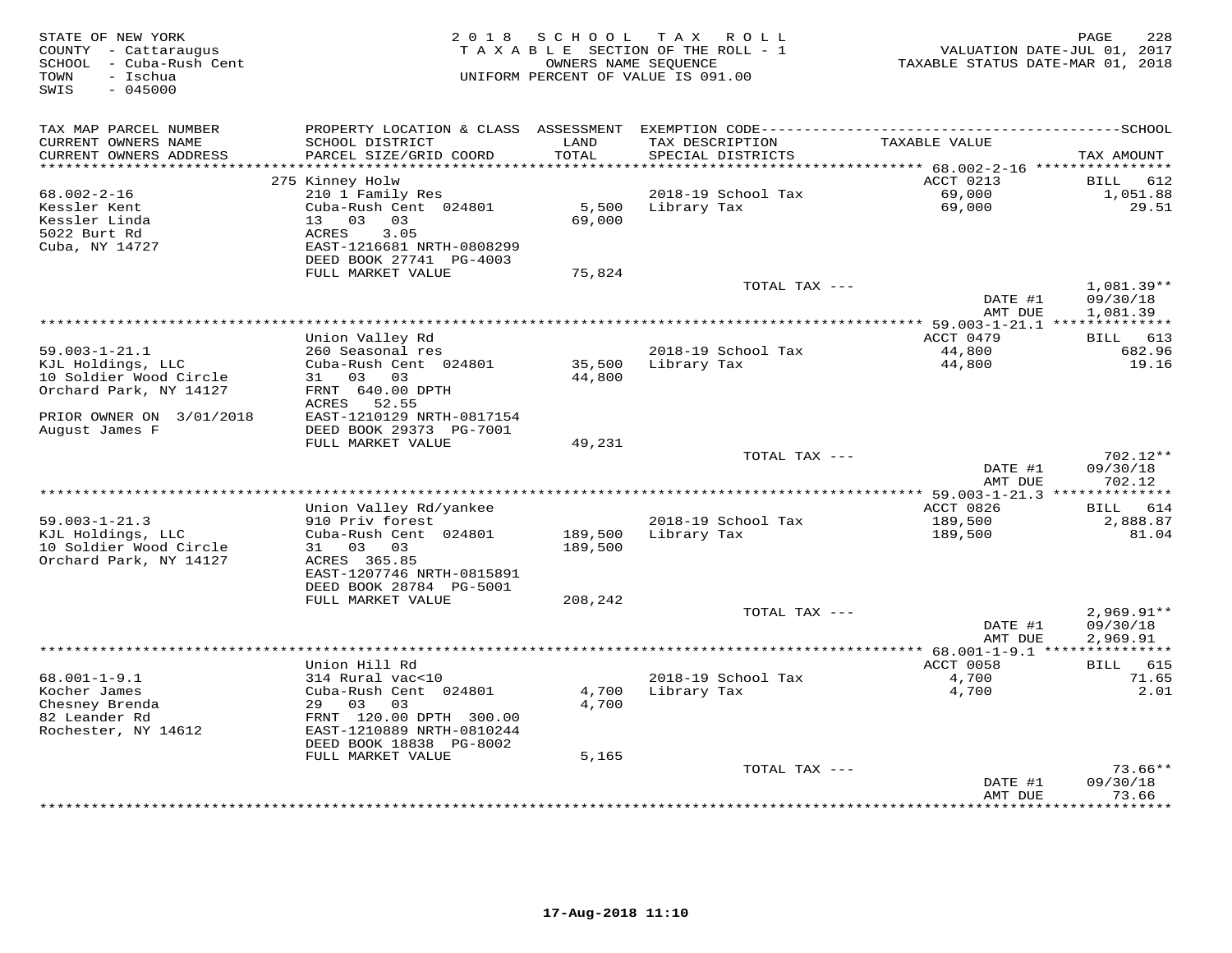| STATE OF NEW YORK<br>COUNTY - Cattaraugus<br>SCHOOL - Cuba-Rush Cent<br>TOWN<br>- Ischua<br>SWIS<br>$-045000$ |                                           | 2018 SCHOOL   | T A X<br>R O L L<br>TAXABLE SECTION OF THE ROLL - 1<br>OWNERS NAME SEQUENCE<br>UNIFORM PERCENT OF VALUE IS 091.00 | TAXABLE STATUS DATE-MAR 01, 2018 | PAGE<br>229<br>VALUATION DATE-JUL 01, 2017 |
|---------------------------------------------------------------------------------------------------------------|-------------------------------------------|---------------|-------------------------------------------------------------------------------------------------------------------|----------------------------------|--------------------------------------------|
| TAX MAP PARCEL NUMBER                                                                                         |                                           |               |                                                                                                                   |                                  |                                            |
| CURRENT OWNERS NAME<br>CURRENT OWNERS ADDRESS                                                                 | SCHOOL DISTRICT<br>PARCEL SIZE/GRID COORD | LAND<br>TOTAL | TAX DESCRIPTION<br>SPECIAL DISTRICTS                                                                              | TAXABLE VALUE                    | TAX AMOUNT                                 |
| *************************                                                                                     |                                           |               |                                                                                                                   |                                  |                                            |
| $68.001 - 1 - 9.2$                                                                                            | Union Hill Rd<br>240 Rural res            |               | 2018-19 School Tax                                                                                                | ACCT 0922<br>64,500              | 616<br>BILL<br>983.28                      |
| Kocher James                                                                                                  | Cuba-Rush Cent 024801                     | 31,800        | Library Tax                                                                                                       | 64,500                           | 27.58                                      |
| Chesney Brenda                                                                                                | 29 03 03                                  | 64,500        |                                                                                                                   |                                  |                                            |
| 82 Leander Rd                                                                                                 | ACRES 38.50                               |               |                                                                                                                   |                                  |                                            |
| Rochester, NY 14612                                                                                           | EAST-1210451 NRTH-0810127                 |               |                                                                                                                   |                                  |                                            |
|                                                                                                               | DEED BOOK 18838 PG-8002                   |               |                                                                                                                   |                                  |                                            |
|                                                                                                               | FULL MARKET VALUE                         | 70,879        |                                                                                                                   |                                  |                                            |
|                                                                                                               |                                           |               | TOTAL TAX ---                                                                                                     |                                  | $1,010.86**$                               |
|                                                                                                               |                                           |               |                                                                                                                   | DATE #1                          | 09/30/18                                   |
|                                                                                                               |                                           |               |                                                                                                                   | AMT DUE                          | 1,010.86                                   |
|                                                                                                               | Burt Hill Rd                              |               |                                                                                                                   | ACCT 0723                        | BILL 617                                   |
| $68.002 - 2 - 6.2$                                                                                            | 314 Rural vac<10                          |               | 2018-19 School Tax                                                                                                | 7,200                            | 109.76                                     |
| L & D Construction Co                                                                                         | Cuba-Rush Cent 024801                     | 7,200         | Library Tax                                                                                                       | 7,200                            | 3.08                                       |
| PO Box 935                                                                                                    | 06 03 03                                  | 7,200         |                                                                                                                   |                                  |                                            |
| West Seneca, NY 14224                                                                                         | ACRES<br>3.74                             |               |                                                                                                                   |                                  |                                            |
|                                                                                                               | EAST-1220260 NRTH-0814729                 |               |                                                                                                                   |                                  |                                            |
|                                                                                                               | DEED BOOK 859<br>PG-01171                 |               |                                                                                                                   |                                  |                                            |
|                                                                                                               | FULL MARKET VALUE                         | 7,912         | TOTAL TAX ---                                                                                                     |                                  | 112.84**                                   |
|                                                                                                               |                                           |               |                                                                                                                   | DATE #1                          | 09/30/18                                   |
|                                                                                                               |                                           |               |                                                                                                                   | AMT DUE                          | 112.84                                     |
|                                                                                                               |                                           |               |                                                                                                                   | ** 59.003-1-11.5 *************** |                                            |
|                                                                                                               | 1027 Carpenter Hill Rd                    |               |                                                                                                                   | ACCT 0926                        | BILL 618                                   |
| $59.003 - 1 - 11.5$                                                                                           | 323 Vacant rural                          |               | 2018-19 School Tax                                                                                                | 36,000                           | 548.81                                     |
| Labushesky Robert                                                                                             | Cuba-Rush Cent 024801                     | 36,000        | Library Tax                                                                                                       | 36,000                           | 15.40                                      |
| 1482 Moll St<br>N. Tonawanda, NY 14120                                                                        | 32 03 03<br>ACRES 45.20                   | 36,000        |                                                                                                                   |                                  |                                            |
|                                                                                                               | EAST-1209025 NRTH-0823151                 |               |                                                                                                                   |                                  |                                            |
|                                                                                                               | DEED BOOK 8612<br>PG-4003                 |               |                                                                                                                   |                                  |                                            |
|                                                                                                               | FULL MARKET VALUE                         | 39,560        |                                                                                                                   |                                  |                                            |
|                                                                                                               |                                           |               | TOTAL TAX ---                                                                                                     |                                  | 564.21**                                   |
|                                                                                                               |                                           |               |                                                                                                                   | DATE #1                          | 09/30/18                                   |
|                                                                                                               |                                           |               |                                                                                                                   | AMT DUE                          | 564.21                                     |
|                                                                                                               |                                           |               |                                                                                                                   | ACCT 0940                        |                                            |
| $59.004 - 3 - 15.5$                                                                                           | Munger Hollow Rd<br>314 Rural vac<10      |               | 2018-19 School Tax                                                                                                | 2,400                            | 619<br>BILL<br>36.59                       |
| Laine Erick J                                                                                                 | Cuba-Rush Cent 024801                     | 2,400         | Library Tax                                                                                                       | 2,400                            | 1.03                                       |
| 215 N 3rd St                                                                                                  | 07 03<br>03                               | 2,400         |                                                                                                                   |                                  |                                            |
| Olean, NY 14760                                                                                               | 0.31<br>ACRES                             |               |                                                                                                                   |                                  |                                            |
|                                                                                                               | EAST-1222469 NRTH-0817289                 |               |                                                                                                                   |                                  |                                            |
|                                                                                                               | DEED BOOK 11309 PG-3001                   |               |                                                                                                                   |                                  |                                            |
|                                                                                                               | FULL MARKET VALUE                         | 2,637         |                                                                                                                   |                                  |                                            |
|                                                                                                               |                                           |               | TOTAL TAX ---                                                                                                     |                                  | $37.62**$                                  |
|                                                                                                               |                                           |               |                                                                                                                   | DATE #1<br>AMT DUE               | 09/30/18<br>37.62                          |
|                                                                                                               |                                           |               |                                                                                                                   |                                  | * * * * * * * *                            |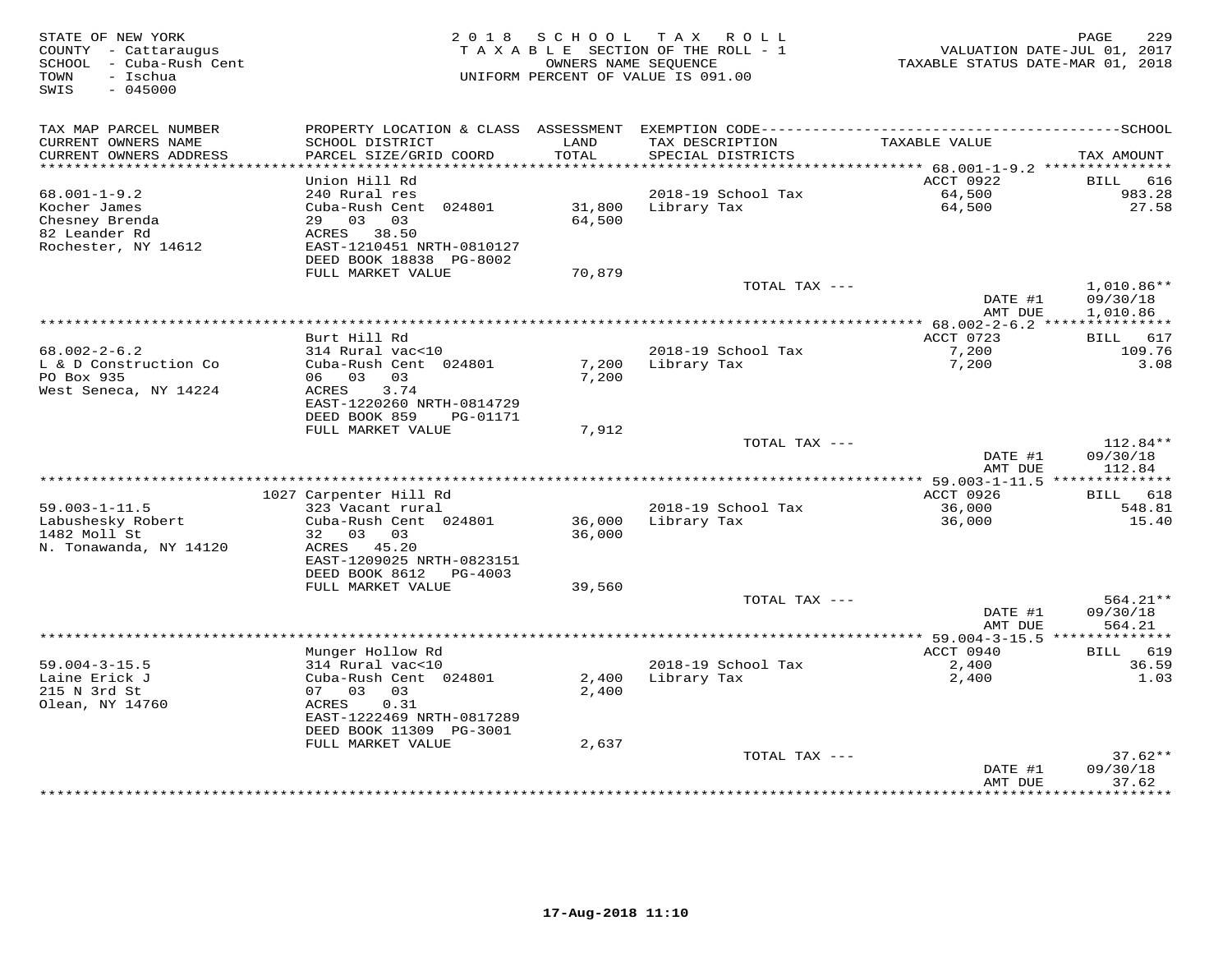| STATE OF NEW YORK<br>COUNTY - Cattaraugus<br>SCHOOL - Cuba-Rush Cent<br>- Ischua<br>TOWN<br>$-045000$<br>SWIS | 2 0 1 8                                                                                                                                                                | S C H O O L                  | T A X<br>R O L L<br>TAXABLE SECTION OF THE ROLL - 1<br>OWNERS NAME SEQUENCE<br>UNIFORM PERCENT OF VALUE IS 091.00 |                                     | 230<br>PAGE<br>VALUATION DATE-JUL 01, 2017<br>TAXABLE STATUS DATE-MAR 01, 2018 |
|---------------------------------------------------------------------------------------------------------------|------------------------------------------------------------------------------------------------------------------------------------------------------------------------|------------------------------|-------------------------------------------------------------------------------------------------------------------|-------------------------------------|--------------------------------------------------------------------------------|
| TAX MAP PARCEL NUMBER<br>CURRENT OWNERS NAME<br>CURRENT OWNERS ADDRESS                                        | SCHOOL DISTRICT<br>PARCEL SIZE/GRID COORD                                                                                                                              | LAND<br>TOTAL                | TAX DESCRIPTION<br>SPECIAL DISTRICTS                                                                              | TAXABLE VALUE                       | TAX AMOUNT                                                                     |
| **********************                                                                                        | ***************************                                                                                                                                            | **********                   |                                                                                                                   |                                     |                                                                                |
| $68.002 - 2 - 15$<br>Layman Amanda<br>206 Rte 446<br>Cuba, NY 14727                                           | 206 Miller Hill Rd<br>210 1 Family Res<br>Cuba-Rush Cent 024801<br>13<br>03<br>03<br>FRNT 272.00 DPTH 99.00<br>EAST-1218451 NRTH-0808177<br>DEED BOOK 25600 PG-7002    | 4,100<br>32,300              | 2018-19 School Tax<br>Library Tax                                                                                 | ACCT 0478<br>32,300<br>32,300       | BILL<br>620<br>492.40<br>13.81                                                 |
|                                                                                                               | FULL MARKET VALUE                                                                                                                                                      | 35,495                       |                                                                                                                   |                                     |                                                                                |
|                                                                                                               |                                                                                                                                                                        |                              |                                                                                                                   | TOTAL TAX ---<br>DATE #1            | $506.21**$<br>09/30/18                                                         |
|                                                                                                               |                                                                                                                                                                        |                              |                                                                                                                   | AMT DUE                             | 506.21                                                                         |
|                                                                                                               |                                                                                                                                                                        |                              |                                                                                                                   |                                     | *** 59.004-2-2.1 ****************                                              |
| $59.004 - 2 - 2.1$                                                                                            | Abbotts Rd<br>323 Vacant rural                                                                                                                                         |                              | 2018-19 School Tax                                                                                                | ACCT 0231<br>50,800                 | 621<br>BILL<br>774.43                                                          |
| Linderman Casey J Sr<br>94 W Main St<br>Cuba, NY 14727                                                        | Cuba-Rush Cent 024801<br>16 03 03<br>ACRES<br>71.23<br>EAST-1217001 NRTH-0823268                                                                                       | 50,800<br>50,800             | Library Tax                                                                                                       | 50,800                              | 21.72                                                                          |
|                                                                                                               | DEED BOOK 5097 PG-8001                                                                                                                                                 |                              |                                                                                                                   |                                     |                                                                                |
|                                                                                                               | FULL MARKET VALUE                                                                                                                                                      | 55,824                       |                                                                                                                   | TOTAL TAX ---<br>DATE #1            | $796.15**$<br>09/30/18                                                         |
|                                                                                                               |                                                                                                                                                                        |                              |                                                                                                                   | AMT DUE                             | 796.15                                                                         |
|                                                                                                               |                                                                                                                                                                        |                              | *********************************                                                                                 | $** 59.004 - 2 - 2.2 **$            | * * * * * * * * * *                                                            |
| $59.004 - 2 - 2.2$<br>Linderman John<br>Linderman Roxanne<br>416 Abbotts Rd<br>Cuba, NY 14727                 | 416 Abbotts Rd<br>210 1 Family Res<br>Cuba-Rush Cent 024801<br>16 03<br>03<br>1.18<br>ACRES<br>EAST-1217269 NRTH-0823874<br>DEED BOOK 12547 PG-8001                    | 5,100<br>25,000              | 2018-19 School Tax<br>Library Tax                                                                                 | ACCT 0952<br>25,000<br>25,000       | BILL 622<br>381.12<br>10.69                                                    |
|                                                                                                               | FULL MARKET VALUE                                                                                                                                                      | 27,473                       |                                                                                                                   |                                     |                                                                                |
|                                                                                                               |                                                                                                                                                                        |                              |                                                                                                                   | TOTAL TAX ---<br>DATE #1<br>AMT DUE | 391.81**<br>09/30/18<br>391.81                                                 |
|                                                                                                               |                                                                                                                                                                        |                              |                                                                                                                   |                                     |                                                                                |
|                                                                                                               | 262 Yankee Rd                                                                                                                                                          |                              |                                                                                                                   | ACCT 0288                           | BILL 623                                                                       |
| $59.004 - 2 - 30.1$                                                                                           | 280 Res Multiple                                                                                                                                                       |                              | 41834<br>ENH STAR                                                                                                 |                                     | 58,780                                                                         |
| Lockwood Vernon L<br>Lockwood Leslie<br>262 Yankee Rd<br>Cuba, NY 14727                                       | Cuba-Rush Cent 024801<br>16 03<br>03<br>Life Use - Roxey<br>Ff 360.00<br>ACRES<br>80.29<br>EAST-1216776 NRTH-0822170<br>DEED BOOK 1011<br>PG-1099<br>FULL MARKET VALUE | 63,700<br>100,000<br>109,890 | 2018-19 School Tax<br>Library Tax                                                                                 | 100,000<br>100,000                  | 1,524.47<br>42.76                                                              |
|                                                                                                               |                                                                                                                                                                        |                              |                                                                                                                   | TOTAL TAX ---                       | $671.15**$                                                                     |
|                                                                                                               |                                                                                                                                                                        |                              |                                                                                                                   | DATE #1<br>AMT DUE                  | 09/30/18<br>671.15                                                             |
|                                                                                                               |                                                                                                                                                                        |                              |                                                                                                                   |                                     | .                                                                              |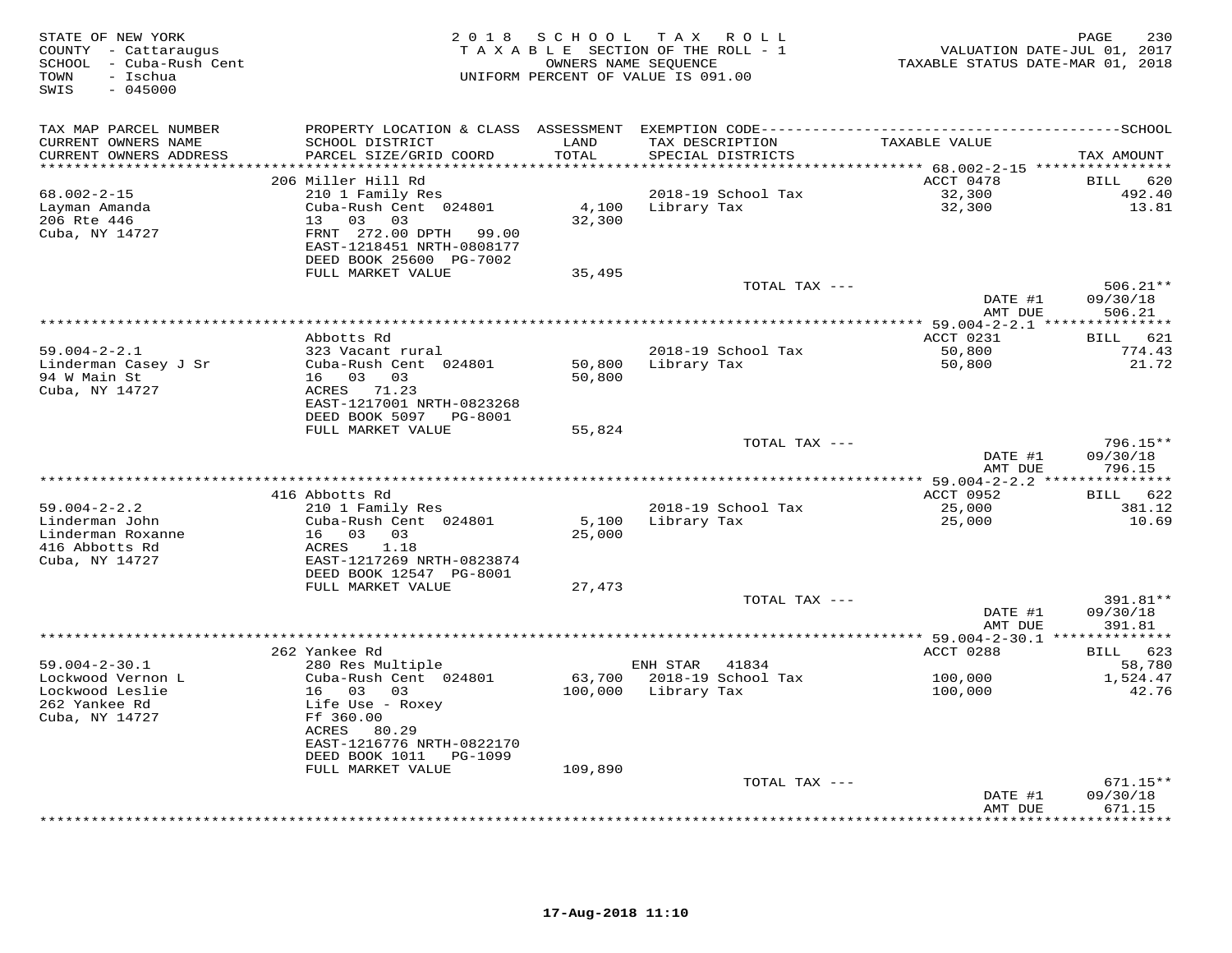| STATE OF NEW YORK<br>COUNTY - Cattaraugus<br>SCHOOL - Cuba-Rush Cent<br>- Ischua<br>TOWN<br>$-045000$<br>SWIS |                                                                                                                                                   | 2018 SCHOOL<br>TAXABLE SECTION OF THE ROLL - 1<br>OWNERS NAME SEQUENCE<br>UNIFORM PERCENT OF VALUE IS 091.00 |                            | TAX ROLL                                           | VALUATION DATE-JUL 01, 2017<br>TAXABLE STATUS DATE-MAR 01, 2018 | PAGE<br>231                                       |
|---------------------------------------------------------------------------------------------------------------|---------------------------------------------------------------------------------------------------------------------------------------------------|--------------------------------------------------------------------------------------------------------------|----------------------------|----------------------------------------------------|-----------------------------------------------------------------|---------------------------------------------------|
| TAX MAP PARCEL NUMBER<br>CURRENT OWNERS NAME<br>CURRENT OWNERS ADDRESS                                        | SCHOOL DISTRICT<br>PARCEL SIZE/GRID COORD                                                                                                         | LAND<br>TOTAL                                                                                                |                            | TAX DESCRIPTION<br>SPECIAL DISTRICTS               | TAXABLE VALUE                                                   | TAX AMOUNT                                        |
|                                                                                                               |                                                                                                                                                   |                                                                                                              |                            |                                                    |                                                                 |                                                   |
| $59.003 - 1 - 18.1$                                                                                           | 800 Yankee Rd<br>260 Seasonal res                                                                                                                 |                                                                                                              |                            |                                                    | ACCT 0111<br>88,500                                             | BILL 624<br>1,349.16                              |
| Marks Wayne<br>Marks Donna<br>5773 Herman Hill Rd<br>Hamburg, NY 14075                                        | Cuba-Rush Cent 024801<br>32 03 03<br>ACRES 50.70<br>EAST-1210218 NRTH-0821111<br>DEED BOOK 23485 PG-2003                                          | 39,800<br>88,500                                                                                             |                            | 2018-19 School Tax<br>Library Tax                  | 88,500                                                          | 37.85                                             |
|                                                                                                               | FULL MARKET VALUE                                                                                                                                 | 97,253                                                                                                       |                            |                                                    |                                                                 |                                                   |
|                                                                                                               |                                                                                                                                                   |                                                                                                              |                            | TOTAL TAX ---                                      | DATE #1<br>AMT DUE                                              | $1,387.01**$<br>09/30/18<br>1,387.01              |
|                                                                                                               |                                                                                                                                                   |                                                                                                              |                            |                                                    |                                                                 |                                                   |
| $59.004 - 3 - 16$                                                                                             | 5459 West Shore Rd<br>210 1 Family Res                                                                                                            |                                                                                                              |                            | 2018-19 School Tax                                 | ACCT 0463                                                       | BILL 625                                          |
| Maurer Richard<br>Maurer Nancy<br>5459 W Shore Rd<br>Cuba, NY 14727                                           | Cuba-Rush Cent 024801<br>07 03 03<br>3.88<br>ACRES<br>EAST-1222097 NRTH-0816241<br>DEED BOOK 15188 PG-4001                                        | 11,800 Library Tax<br>155,000                                                                                |                            |                                                    | 155,000<br>155,000                                              | 2,362.93<br>66.28                                 |
|                                                                                                               | FULL MARKET VALUE                                                                                                                                 | 170,330                                                                                                      |                            |                                                    |                                                                 |                                                   |
|                                                                                                               |                                                                                                                                                   |                                                                                                              |                            | TOTAL TAX ---                                      | DATE #1<br>AMT DUE                                              | $2,429.21**$<br>09/30/18<br>2,429.21              |
|                                                                                                               |                                                                                                                                                   |                                                                                                              |                            |                                                    |                                                                 |                                                   |
| $68.002 - 2 - 24.1$                                                                                           | 279 Burt Rd                                                                                                                                       |                                                                                                              | BAS STAR 41854             |                                                    | ACCT 0066                                                       | BILL 626<br>26,400                                |
| Meyers Michael Jr<br>Karn Katie<br>279 Burt Rd<br>Cuba, NY 14727                                              | 210 1 Family Res<br>Cuba-Rush Cent 024801<br>14 03 03<br>Split $37.1$ acres to $2-24$ .<br>ACRES<br>4.30                                          |                                                                                                              |                            | 7,600 2018-19 School Tax<br>68,500 Library Tax     | 68,500<br>68,500                                                | 1,044.26<br>29.29                                 |
|                                                                                                               | EAST-1218287 NRTH-0813024<br>DEED BOOK 5905 PG-8012<br>FULL MARKET VALUE                                                                          | 75,275                                                                                                       |                            |                                                    |                                                                 |                                                   |
|                                                                                                               |                                                                                                                                                   |                                                                                                              |                            | TOTAL TAX ---                                      | DATE #1<br>AMT DUE                                              | 671.09**<br>09/30/18<br>671.09                    |
|                                                                                                               |                                                                                                                                                   |                                                                                                              |                            |                                                    |                                                                 |                                                   |
| $59.004 - 3 - 21.76$<br>Mikowicz Casimir E<br>Mikowicz Linda<br>215 West Shore Rd<br>Cuba, NY 14727           | 215 West Shore Rd<br>210 1 Family Res<br>Cuba-Rush Cent 024801<br>00 03 03<br>EAST-1221650 NRTH-0813047<br>FULL MARKET VALUE<br>FULL MARKET VALUE | 139,560                                                                                                      | AGED S<br>0 ENH STAR 41834 | 41804<br>127,000 2018-19 School Tax<br>Library Tax | ACCT 0313<br>101,600<br>101,600                                 | BILL 627<br>25,400<br>58,780<br>1,548.86<br>43.45 |
|                                                                                                               |                                                                                                                                                   |                                                                                                              |                            | TOTAL TAX ---                                      | DATE #1                                                         | $696.23**$<br>09/30/18                            |
|                                                                                                               |                                                                                                                                                   |                                                                                                              |                            |                                                    | AMT DUE                                                         | 696.23                                            |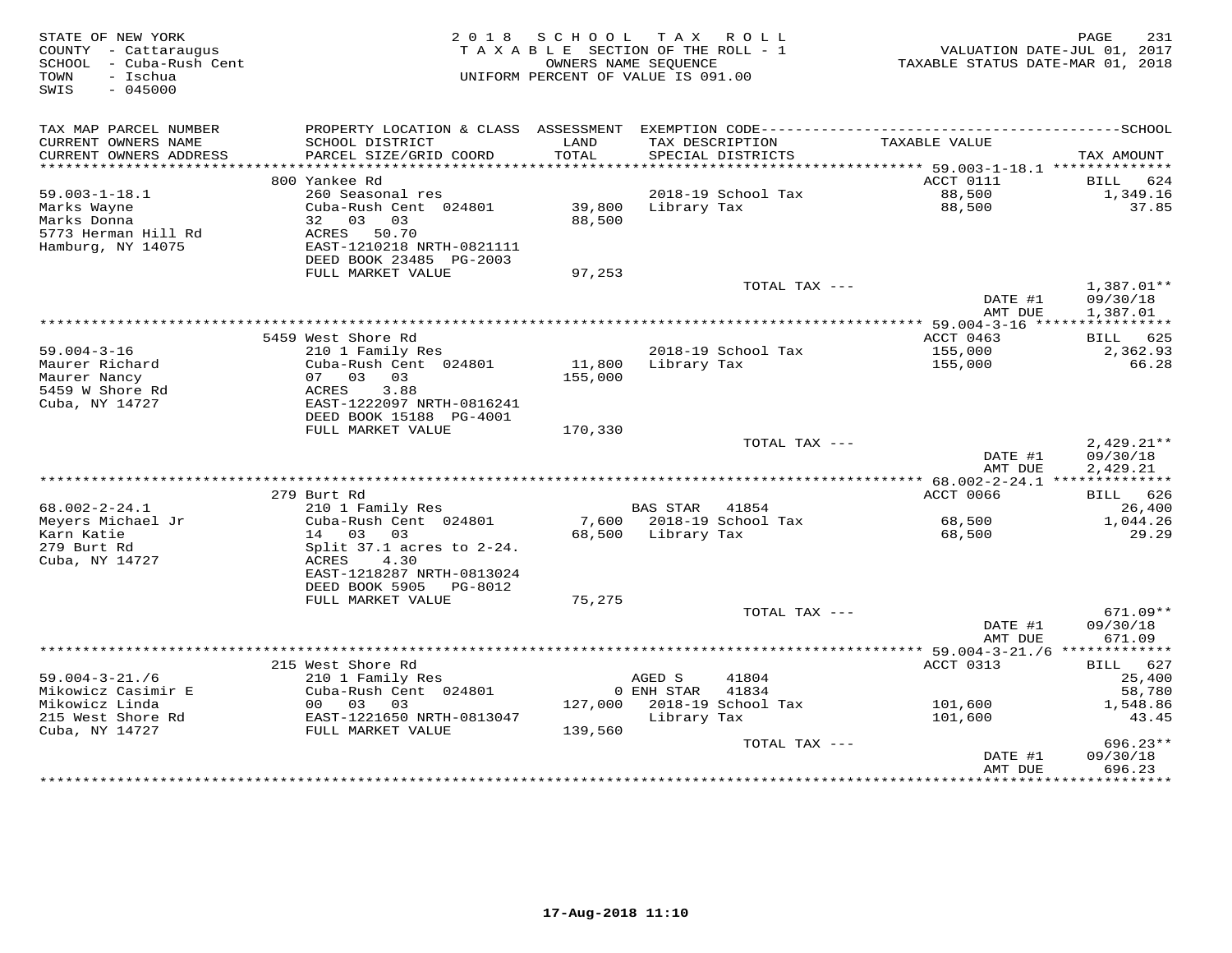STATE OF NEW YORK 2 0 1 8 S C H O O L T A X R O L L PAGE 232 COUNTY - Cattaraugus T A X A B L E SECTION OF THE ROLL - 1 VALUATION DATE-JUL 01, 2017 SCHOOL - Cuba-Rush Cent OWNERS NAME SEQUENCE TAXABLE STATUS DATE-MAR 01, 2018 TOWN - Ischua UNIFORM PERCENT OF VALUE IS 091.00 SWIS - 045000TAX MAP PARCEL NUMBER PROPERTY LOCATION & CLASS ASSESSMENT EXEMPTION CODE------------------------------------------SCHOOL CURRENT OWNERS NAME SCHOOL DISTRICT LAND TAX DESCRIPTION TAXABLE VALUE CURRENT OWNERS ADDRESS PARCEL SIZE/GRID COORD TOTAL SPECIAL DISTRICTS TAX AMOUNT \*\*\*\*\*\*\*\*\*\*\*\*\*\*\*\*\*\*\*\*\*\*\*\*\*\*\*\*\*\*\*\*\*\*\*\*\*\*\*\*\*\*\*\*\*\*\*\*\*\*\*\*\*\*\*\*\*\*\*\*\*\*\*\*\*\*\*\*\*\*\*\*\*\*\*\*\*\*\*\*\*\*\*\*\*\*\*\*\*\*\*\*\*\*\*\*\*\*\*\*\*\*\* 68.002-1-10.6 \*\*\*\*\*\*\*\*\*\*\*\*\*\* Kinney Hollow Rd ACCT 0890 BILL 628 68.002-1-10.6 314 Rural vac<10 2018-19 School Tax 7,900 120.43 Mikush Paul Cuba-Rush Cent 024801 7,900 Library Tax 7,900 3.38 Mikush Barbara Jo ACRES 4.65 7,900 644 Kettle Town Rd EAST-1212731 NRTH-0811359 Southbury, CT 06499 DEED BOOK 1013 PG-313 FULL MARKET VALUE 8,681 TOTAL TAX --- 123.81\*\* DATE #1 09/30/18 AMT DUE 123.81 \*\*\*\*\*\*\*\*\*\*\*\*\*\*\*\*\*\*\*\*\*\*\*\*\*\*\*\*\*\*\*\*\*\*\*\*\*\*\*\*\*\*\*\*\*\*\*\*\*\*\*\*\*\*\*\*\*\*\*\*\*\*\*\*\*\*\*\*\*\*\*\*\*\*\*\*\*\*\*\*\*\*\*\*\*\*\*\*\*\*\*\*\*\*\*\*\*\*\*\*\*\*\* 59.004-2-16 \*\*\*\*\*\*\*\*\*\*\*\*\*\*\*\* $\text{ACCT}$  0316 BILL 629 90 Abbott Rd ACCT 0316 BILL 629 $26.400$ 59.004-2-16 210 1 Family Res BAS STAR 41854 26,400Miller Kenneth E Cuba-Rush Cent 024801 54,800 2018-19 School Tax 112,000 1,707.41Miller Sallie 08 03 03 112,000 Library Tax 112,000 47.9090 Abbotts Rd Inc. 59.004-2-17.2 81.90 Cuba, NY 14727 ACRES 84.26 EAST-1220820 NRTH-0821774 DEED BOOK 00938 PG-00638 FULL MARKET VALUE 123,077  ${\tt TOTAL\,\,\, TAX\,\,\,---}\qquad \qquad 1\, ,\, 352\, .\, 85***$  DATE #1 09/30/18 AMT DUE 1,352.85 \*\*\*\*\*\*\*\*\*\*\*\*\*\*\*\*\*\*\*\*\*\*\*\*\*\*\*\*\*\*\*\*\*\*\*\*\*\*\*\*\*\*\*\*\*\*\*\*\*\*\*\*\*\*\*\*\*\*\*\*\*\*\*\*\*\*\*\*\*\*\*\*\*\*\*\*\*\*\*\*\*\*\*\*\*\*\*\*\*\*\*\*\*\*\*\*\*\*\*\*\*\*\* 59.004-2-17.1 \*\*\*\*\*\*\*\*\*\*\*\*\*\* 73 Abbott Rd ACCT 0315 BILL 630 59.004-2-17.1 210 1 Family Res BAS STAR 41854 26,400 Miller Martha K Cuba-Rush Cent 024801 8,200 2018-19 School Tax 56,000 853.70 73 Abbotts Rd 08 03 03 56,000 Library Tax 56,000 23.95 Cuba, NY 14727 ACRES 5.00 EAST-1220888 NRTH-0822132 DEED BOOK 10141 PG-7002 FULL MARKET VALUE 61,538 TOTAL TAX --- 475.19\*\* DATE #1 09/30/18AMT DUE 475.19 AMT DUE 475.19 \*\*\*\*\*\*\*\*\*\*\*\*\*\*\*\*\*\*\*\*\*\*\*\*\*\*\*\*\*\*\*\*\*\*\*\*\*\*\*\*\*\*\*\*\*\*\*\*\*\*\*\*\*\*\*\*\*\*\*\*\*\*\*\*\*\*\*\*\*\*\*\*\*\*\*\*\*\*\*\*\*\*\*\*\*\*\*\*\*\*\*\*\*\*\*\*\*\*\*\*\*\*\* 59.004-3-21./1 \*\*\*\*\*\*\*\*\*\*\*\*\*39.004-3-21./1 212 West Shore Rd<br>
Mohr Robert F 2010 Family Res<br>
Mohr Barbara A 00 03 03 03 190,000 Library Tax 190,000 81.25<br>
212 W Shore Rd EAST-1221650 NRTH-0813047 190,000 Library Tax 190,000 81.25<br>
212 W Shore Rd EAST DATE #1 09/30/18 AMT DUE 2,081.66\*\*\*\*\*\*\*\*\*\*\*\*\*\*\*\*\*\*\*\*\*\*\*\*\*\*\*\*\*\*\*\*\*\*\*\*\*\*\*\*\*\*\*\*\*\*\*\*\*\*\*\*\*\*\*\*\*\*\*\*\*\*\*\*\*\*\*\*\*\*\*\*\*\*\*\*\*\*\*\*\*\*\*\*\*\*\*\*\*\*\*\*\*\*\*\*\*\*\*\*\*\*\*\*\*\*\*\*\*\*\*\*\*\*\*\*\*\*\*\*\*\*\*\*\*\*\*\*\*\*\*\*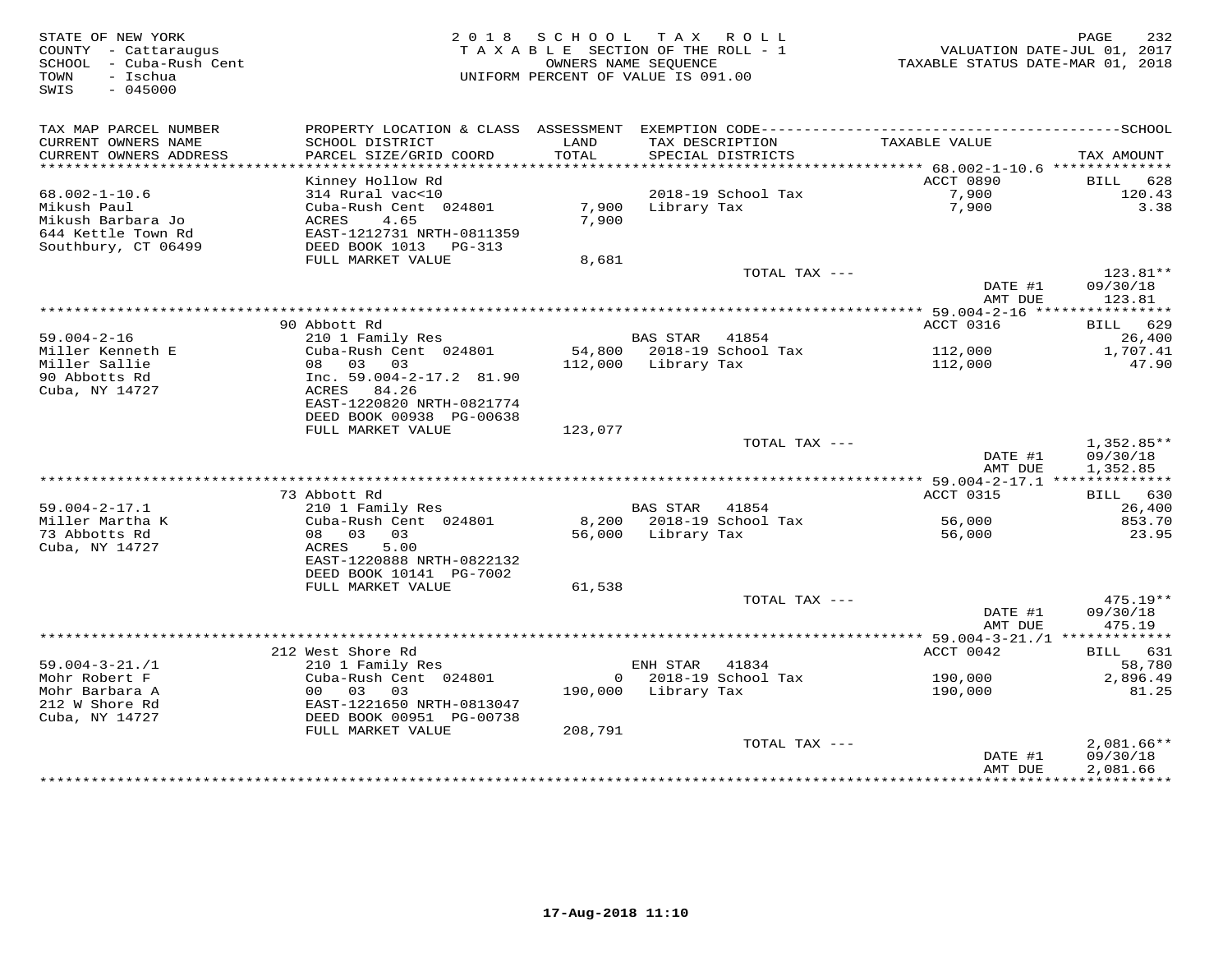| STATE OF NEW YORK<br>COUNTY - Cattaraugus<br>SCHOOL - Cuba-Rush Cent<br>- Ischua<br>TOWN<br>SWIS<br>$-045000$ | 2 0 1 8                                                                                        | SCHOOL          | T A X<br>R O L L<br>TAXABLE SECTION OF THE ROLL - 1<br>OWNERS NAME SEQUENCE<br>UNIFORM PERCENT OF VALUE IS 091.00 | TAXABLE STATUS DATE-MAR 01, 2018                 | 233<br>PAGE<br>VALUATION DATE-JUL 01, 2017 |
|---------------------------------------------------------------------------------------------------------------|------------------------------------------------------------------------------------------------|-----------------|-------------------------------------------------------------------------------------------------------------------|--------------------------------------------------|--------------------------------------------|
| TAX MAP PARCEL NUMBER                                                                                         |                                                                                                |                 |                                                                                                                   |                                                  |                                            |
| CURRENT OWNERS NAME<br>CURRENT OWNERS ADDRESS<br>***********************                                      | SCHOOL DISTRICT<br>PARCEL SIZE/GRID COORD                                                      | LAND<br>TOTAL   | TAX DESCRIPTION<br>SPECIAL DISTRICTS                                                                              | TAXABLE VALUE                                    | TAX AMOUNT                                 |
|                                                                                                               | Kinney Holw                                                                                    |                 |                                                                                                                   | ACCT 0953                                        | <b>BILL</b><br>632                         |
| $68.002 - 2 - 29$                                                                                             | 314 Rural vac<10                                                                               |                 | 2018-19 School Tax                                                                                                | 1,800                                            | 27.44                                      |
| Morehouse Todd J.<br>Morehouse Kathryn L.<br>281 Kinney Hollow Rd<br>Cuba, NY 14727                           | Cuba-Rush Cent 024801<br>ACRES<br>2.30<br>EAST-1216982 NRTH-0808147<br>DEED BOOK 25062 PG-5001 | 1,800<br>1,800  | Library Tax                                                                                                       | 1,800                                            | 0.77                                       |
|                                                                                                               | FULL MARKET VALUE                                                                              | 1,978           |                                                                                                                   |                                                  |                                            |
|                                                                                                               |                                                                                                |                 | TOTAL TAX ---                                                                                                     | DATE #1                                          | 28.21**<br>09/30/18                        |
|                                                                                                               |                                                                                                |                 |                                                                                                                   | AMT DUE                                          | 28.21                                      |
|                                                                                                               | 399 Kinney Holw                                                                                |                 |                                                                                                                   | ACCT 0334                                        | 633<br>BILL                                |
| $68.002 - 2 - 18.1$                                                                                           | 240 Rural res                                                                                  |                 | ENH STAR<br>41834                                                                                                 |                                                  | 58,780                                     |
| Napier Richard R                                                                                              | Cuba-Rush Cent 024801                                                                          | 24,900          | 2018-19 School Tax                                                                                                | 80,000                                           | 1,219.58                                   |
| 399 Kinney Holw<br>Cuba, NY 14727                                                                             | 13 03<br>03<br>ACRES 28.10<br>EAST-1215773 NRTH-0808297                                        | 80,000          | Library Tax                                                                                                       | 80,000                                           | 34.21                                      |
|                                                                                                               | DEED BOOK 813<br>PG-00360                                                                      |                 |                                                                                                                   |                                                  |                                            |
|                                                                                                               | FULL MARKET VALUE                                                                              | 87,912          |                                                                                                                   |                                                  |                                            |
|                                                                                                               |                                                                                                |                 | TOTAL TAX ---                                                                                                     | DATE #1<br>AMT DUE                               | $357.70**$<br>09/30/18<br>357.70           |
|                                                                                                               |                                                                                                |                 |                                                                                                                   |                                                  |                                            |
|                                                                                                               | 1160 Yankee Hill Rd                                                                            |                 |                                                                                                                   | ACCT 0222                                        | BILL 634                                   |
| $59.003 - 1 - 24$<br>Neff Joseph                                                                              | 270 Mfg housing<br>Cuba-Rush Cent 024801                                                       |                 | 2018-19 School Tax                                                                                                | 38,000                                           | 579.30                                     |
| 1160 Yankee Hill Rd<br>Cuba, NY 14727                                                                         | 32 03<br>03<br>ACRES<br>2.86<br>EAST-1207829 NRTH-0820083                                      | 6,500<br>38,000 | Library Tax                                                                                                       | 38,000                                           | 16.25                                      |
|                                                                                                               | DEED BOOK 20530 PG-5002                                                                        |                 |                                                                                                                   |                                                  |                                            |
|                                                                                                               | FULL MARKET VALUE                                                                              | 41,758          |                                                                                                                   |                                                  |                                            |
|                                                                                                               |                                                                                                |                 | TOTAL TAX ---                                                                                                     | DATE #1                                          | 595.55**<br>09/30/18                       |
|                                                                                                               | ************************                                                                       |                 |                                                                                                                   | AMT DUE<br>** $68.002 - 2 - 25.2$ ************** | 595.55                                     |
|                                                                                                               | 344 Burt Rd                                                                                    |                 |                                                                                                                   | ACCT 0862                                        | 635<br>BILL                                |
| $68.002 - 2 - 25.2$                                                                                           | 240 Rural res                                                                                  |                 | 2018-19 School Tax                                                                                                | 140,000                                          | 2,134.26                                   |
| Nicol William S                                                                                               | Cuba-Rush Cent 024801                                                                          | 24,000          | Library Tax                                                                                                       | 140,000                                          | 59.87                                      |
| Nicol Tracy A                                                                                                 | 14 03 03                                                                                       | 140,000         |                                                                                                                   |                                                  |                                            |
| 344 Burt Rd<br>Cuba, NY 14727                                                                                 | Ff 1040.00<br>ACRES<br>26.85 BANK<br>084<br>EAST-1217263 NRTH-0813767                          |                 |                                                                                                                   |                                                  |                                            |
|                                                                                                               | DEED BOOK 19405 PG-7001                                                                        |                 |                                                                                                                   |                                                  |                                            |
|                                                                                                               | FULL MARKET VALUE                                                                              | 153,846         | TOTAL TAX ---                                                                                                     |                                                  | $2,194.13**$                               |
|                                                                                                               |                                                                                                |                 |                                                                                                                   | DATE #1<br>AMT DUE                               | 09/30/18<br>2,194.13                       |
|                                                                                                               |                                                                                                |                 | *********************************                                                                                 | *************                                    | **********                                 |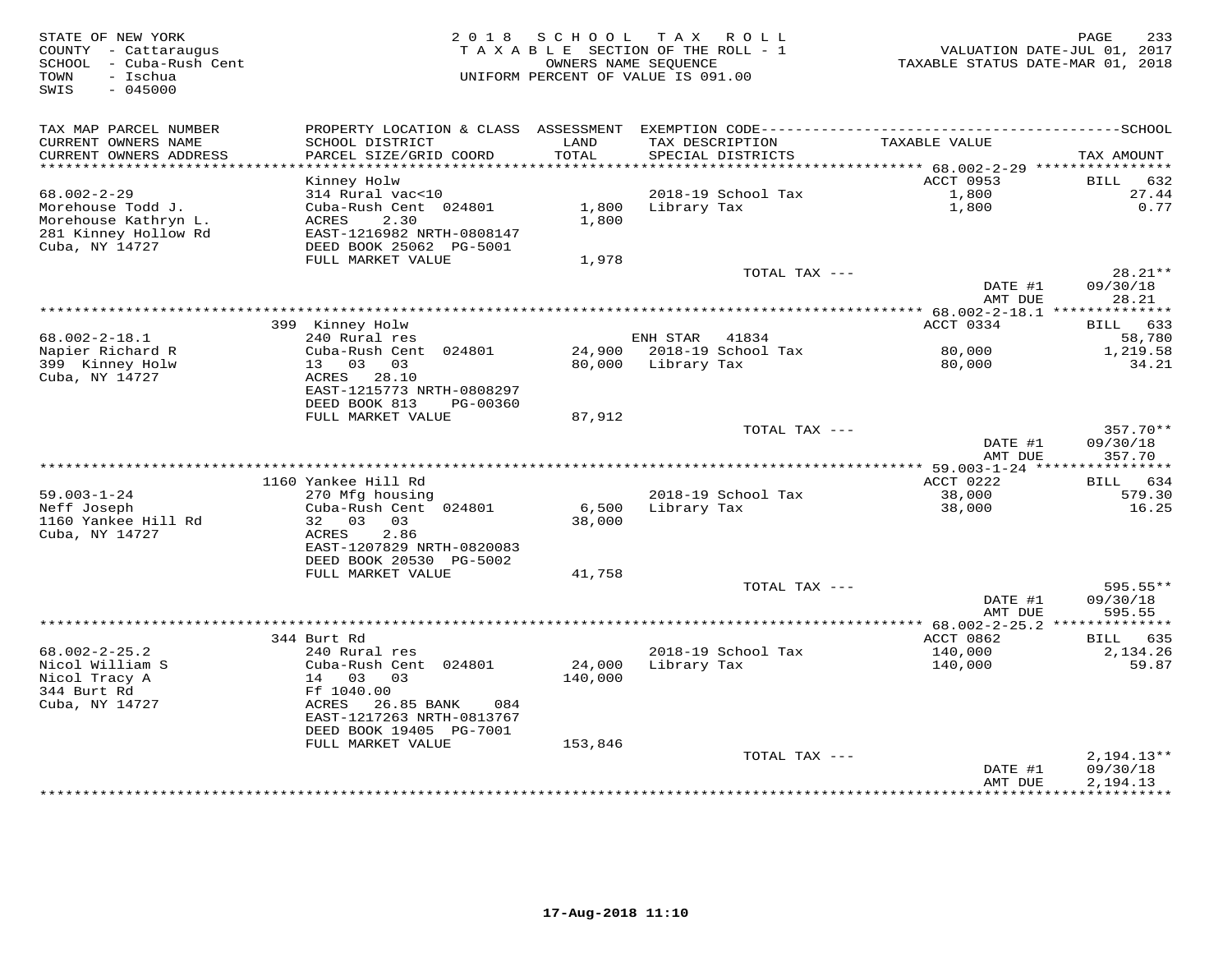| STATE OF NEW YORK<br>COUNTY - Cattaraugus<br>SCHOOL - Cuba-Rush Cent<br>- Ischua<br>TOWN<br>$-045000$<br>SWIS | 2 0 1 8                                                                                                                                               | SCHOOL         | T A X<br>ROLL ROLL<br>TAXABLE SECTION OF THE ROLL - 1<br>OWNERS NAME SEQUENCE<br>UNIFORM PERCENT OF VALUE IS 091.00 | VALUATION DATE-JUL 01, 2017<br>TAXABLE STATUS DATE-MAR 01, 2018 | 234<br>PAGE                    |
|---------------------------------------------------------------------------------------------------------------|-------------------------------------------------------------------------------------------------------------------------------------------------------|----------------|---------------------------------------------------------------------------------------------------------------------|-----------------------------------------------------------------|--------------------------------|
| TAX MAP PARCEL NUMBER<br>CURRENT OWNERS NAME<br>CURRENT OWNERS ADDRESS<br>**********************              | SCHOOL DISTRICT<br>PARCEL SIZE/GRID COORD                                                                                                             | LAND<br>TOTAL  | TAX DESCRIPTION<br>SPECIAL DISTRICTS                                                                                | TAXABLE VALUE                                                   | TAX AMOUNT                     |
|                                                                                                               | 5354 Miller Hill Rd                                                                                                                                   |                |                                                                                                                     | ACCT 0792                                                       | <b>BILL</b><br>636             |
| $68.002 - 1 - 6.2$<br>O'Neill Dennis<br>Van Schaick Yvonne<br>5354 Miller Hill Rd<br>Cuba, NY 14727           | 210 1 Family Res<br>Cuba-Rush Cent 024801<br>22 03 03<br>ACRES 19.50<br>EAST-1214622 NRTH-0814810<br>DEED BOOK 12183 PG-4003                          | 34,000         | BAS STAR<br>41854<br>18,900 2018-19 School Tax<br>Library Tax                                                       | 34,000<br>34,000                                                | 26,400<br>518.32<br>14.54      |
|                                                                                                               | FULL MARKET VALUE                                                                                                                                     | 37,363         |                                                                                                                     |                                                                 |                                |
|                                                                                                               |                                                                                                                                                       |                | TOTAL TAX ---                                                                                                       | DATE #1                                                         | $130.40**$<br>09/30/18         |
|                                                                                                               |                                                                                                                                                       |                |                                                                                                                     | AMT DUE                                                         | 130.40                         |
| $59.004 - 2 - 6$                                                                                              | Abbott Rd<br>314 Rural vac<10                                                                                                                         |                | 2018-19 School Tax                                                                                                  | ACCT 0477<br>100                                                | 637<br>BILL<br>1.52            |
| O'Neill J. Christopher<br>O'Neill Elizabeth A<br>7495 E Flats Rd<br>East Otto, NY 14729                       | Cuba-Rush Cent 024801<br>08 03<br>03<br>36.00 DPTH<br>FRNT<br>29.00<br>0.02<br><b>ACRES</b><br>EAST-1219634 NRTH-0822753<br>DEED BOOK 8237<br>PG-8002 | 100<br>100     | Library Tax                                                                                                         | 100                                                             | 0.04                           |
|                                                                                                               | FULL MARKET VALUE                                                                                                                                     | 110            |                                                                                                                     |                                                                 |                                |
|                                                                                                               |                                                                                                                                                       |                | TOTAL TAX ---                                                                                                       | DATE #1                                                         | $1.56**$<br>09/30/18           |
|                                                                                                               |                                                                                                                                                       |                |                                                                                                                     | AMT DUE                                                         | 1.56                           |
|                                                                                                               | Johnson Hollow Rd                                                                                                                                     |                |                                                                                                                     | ACCT 0951                                                       | 638<br>BILL                    |
| $68.002 - 2 - 2.2$<br>O'Neill Jennifer E<br>Klubek Brandon<br>766 French Rd<br>Cheektowaga, NY 14227          | 323 Vacant rural<br>Cuba-Rush Cent 024801<br>14 03<br>03<br>FRNT 374.00 DPTH<br>6.00<br>ACRES<br>EAST-1216052 NRTH-0814920                            | 9,000<br>9,000 | 2018-19 School Tax<br>Library Tax                                                                                   | 9,000<br>9,000                                                  | 137.20<br>3.85                 |
|                                                                                                               | DEED BOOK 29064 PG-3001<br>FULL MARKET VALUE                                                                                                          | 9,890          |                                                                                                                     |                                                                 |                                |
|                                                                                                               |                                                                                                                                                       |                | TOTAL TAX ---                                                                                                       | DATE #1<br>AMT DUE                                              | 141.05**<br>09/30/18<br>141.05 |
|                                                                                                               |                                                                                                                                                       |                |                                                                                                                     |                                                                 |                                |
| $59.004 - 1 - 6.1$<br>Ostrum Timothy R                                                                        | 5521 Union Valley Rd<br>280 Res Multiple<br>Cuba-Rush Cent 024801                                                                                     | 20,200         | <b>BAS STAR</b><br>41854<br>2018-19 School Tax                                                                      | ACCT 0356<br>51,600                                             | BILL 639<br>26,400<br>786.63   |
| Ostrum Deborah R<br>5521 Union Hill Rd<br>Cuba, NY 14727                                                      | 27 03 03<br>ACRES 21.35<br>EAST-1211742 NRTH-0816183<br>DEED BOOK 1012<br>PG-181                                                                      | 51,600         | Library Tax                                                                                                         | 51,600                                                          | 22.07                          |
|                                                                                                               | FULL MARKET VALUE                                                                                                                                     | 56,703         | TOTAL TAX ---                                                                                                       |                                                                 | $406.24**$                     |
|                                                                                                               |                                                                                                                                                       |                |                                                                                                                     | DATE #1<br>AMT DUE                                              | 09/30/18<br>406.24             |
|                                                                                                               |                                                                                                                                                       |                |                                                                                                                     |                                                                 | .                              |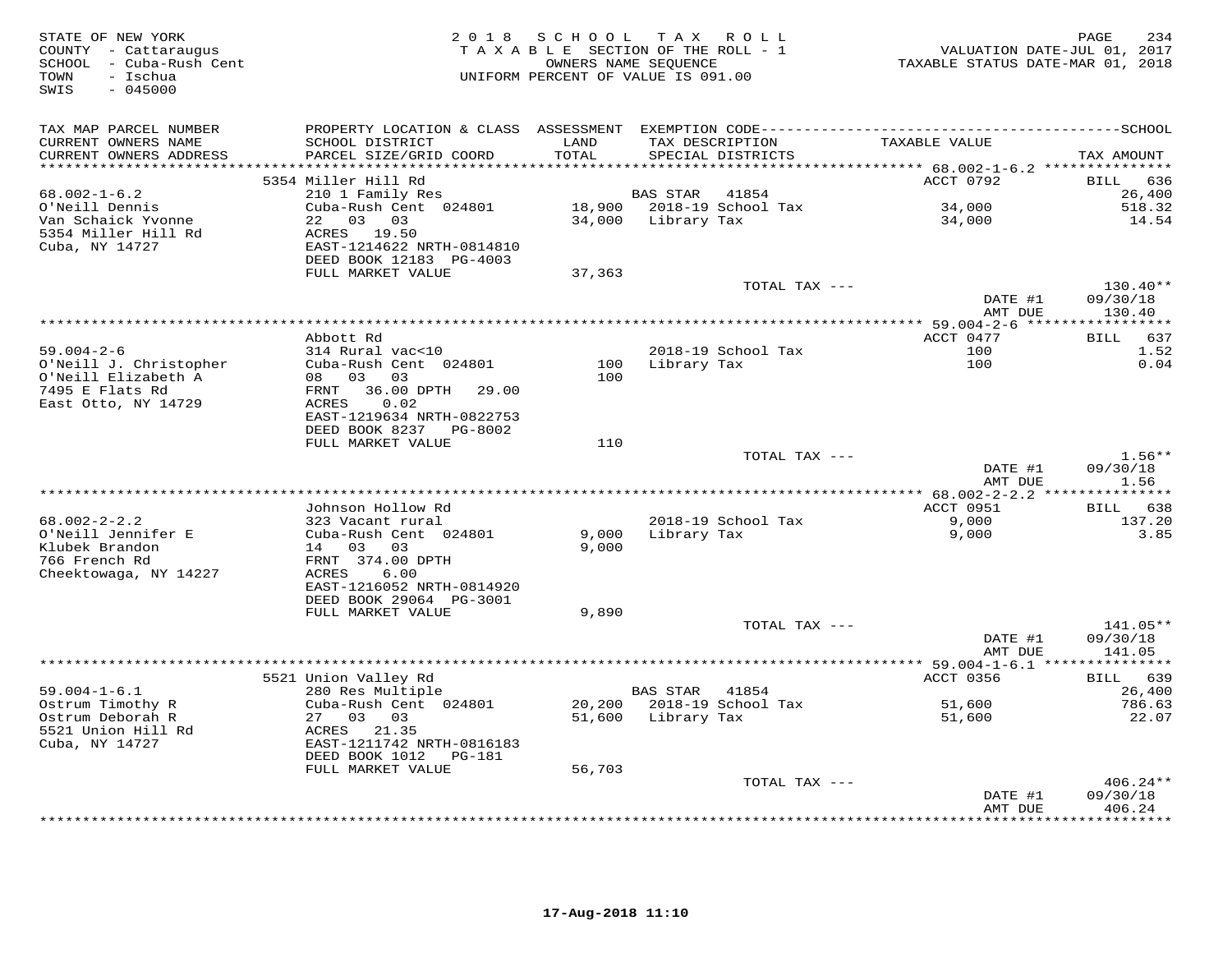| STATE OF NEW YORK<br>COUNTY - Cattaraugus<br>SCHOOL - Cuba-Rush Cent<br>TOWN<br>- Ischua<br>SWIS<br>$-045000$ | 2 0 1 8                                           | S C H O O L      | T A X<br>R O L L<br>TAXABLE SECTION OF THE ROLL - 1<br>OWNERS NAME SEQUENCE<br>UNIFORM PERCENT OF VALUE IS 091.00 | TAXABLE STATUS DATE-MAR 01, 2018 | PAGE<br>235<br>VALUATION DATE-JUL 01, 2017 |
|---------------------------------------------------------------------------------------------------------------|---------------------------------------------------|------------------|-------------------------------------------------------------------------------------------------------------------|----------------------------------|--------------------------------------------|
| TAX MAP PARCEL NUMBER                                                                                         |                                                   |                  |                                                                                                                   |                                  |                                            |
| CURRENT OWNERS NAME<br>CURRENT OWNERS ADDRESS                                                                 | SCHOOL DISTRICT<br>PARCEL SIZE/GRID COORD         | LAND<br>TOTAL    | TAX DESCRIPTION<br>SPECIAL DISTRICTS                                                                              | TAXABLE VALUE                    | TAX AMOUNT                                 |
| **********************                                                                                        | Johnson Hollow Rd                                 |                  |                                                                                                                   | ACCT 0349                        | <b>BILL</b><br>640                         |
| $68.001 - 1 - 7.1$                                                                                            | 260 Seasonal res                                  |                  | 2018-19 School Tax                                                                                                | 52,000                           | 792.72                                     |
| Parsons Terry                                                                                                 | Cuba-Rush Cent 024801                             | 14,000           | Library Tax                                                                                                       | 52,000                           | 22.24                                      |
| Parsons Elizabeth                                                                                             | 29 03<br>03                                       | 52,000           |                                                                                                                   |                                  |                                            |
| 386 Broad St                                                                                                  | ACRES<br>12.68                                    |                  |                                                                                                                   |                                  |                                            |
| Tonawanda, NY 14150                                                                                           | EAST-1210643 NRTH-0811311                         |                  |                                                                                                                   |                                  |                                            |
|                                                                                                               | DEED BOOK 11904 PG-9001                           |                  |                                                                                                                   |                                  |                                            |
|                                                                                                               | FULL MARKET VALUE                                 | 57,143           | TOTAL TAX ---                                                                                                     |                                  | 814.96**                                   |
|                                                                                                               |                                                   |                  |                                                                                                                   | DATE #1                          | 09/30/18                                   |
|                                                                                                               |                                                   |                  |                                                                                                                   | AMT DUE                          | 814.96                                     |
|                                                                                                               |                                                   |                  | **********************                                                                                            | ** 59.004-3-18 ****************  |                                            |
|                                                                                                               | 208 Johnson Hollow Rd                             |                  |                                                                                                                   | <b>ACCT 0355</b>                 | BILL<br>641                                |
| $59.004 - 3 - 18$                                                                                             | 323 Vacant rural                                  |                  | 2018-19 School Tax                                                                                                | 21,000                           | 320.14                                     |
| Patten Brian T<br>117 Sparling Dr                                                                             | Cuba-Rush Cent 024801<br>$03$ 03<br>15            | 21,000<br>21,000 | Library Tax                                                                                                       | 21,000                           | 8.98                                       |
| Rochester, NY 14616                                                                                           | ACRES<br>22.33                                    |                  |                                                                                                                   |                                  |                                            |
|                                                                                                               | EAST-1217255 NRTH-0816535                         |                  |                                                                                                                   |                                  |                                            |
|                                                                                                               | DEED BOOK 8780<br>PG-9001                         |                  |                                                                                                                   |                                  |                                            |
|                                                                                                               | FULL MARKET VALUE                                 | 23,077           |                                                                                                                   |                                  |                                            |
|                                                                                                               |                                                   |                  | TOTAL TAX ---                                                                                                     |                                  | 329.12**                                   |
|                                                                                                               |                                                   |                  |                                                                                                                   | DATE #1<br>AMT DUE               | 09/30/18<br>329.12                         |
| ******************************                                                                                |                                                   |                  |                                                                                                                   |                                  | *********                                  |
|                                                                                                               | Union Valley Rd/yankee                            |                  |                                                                                                                   | ACCT 0826                        | 642<br>BILL                                |
| $59.003 - 1 - 21.2$                                                                                           | 910 Priv forest                                   |                  | 2018-19 School Tax                                                                                                | 2,500                            | 38.11                                      |
| Penn York Resources Inc                                                                                       | Cuba-Rush Cent 024801                             | 2,500            | Library Tax                                                                                                       | 2,500                            | 1.07                                       |
| 1716 Honeoye Rd                                                                                               | 31<br>03<br>03                                    | 2,500            |                                                                                                                   |                                  |                                            |
| Shinglehouse, PA 16748                                                                                        | Ff 2050' Union Valley                             |                  |                                                                                                                   |                                  |                                            |
|                                                                                                               | <b>ACRES</b><br>5.05<br>EAST-1209772 NRTH-0818452 |                  |                                                                                                                   |                                  |                                            |
|                                                                                                               | DEED BOOK 00956 PG-00094                          |                  |                                                                                                                   |                                  |                                            |
|                                                                                                               | FULL MARKET VALUE                                 | 2,747            |                                                                                                                   |                                  |                                            |
|                                                                                                               |                                                   |                  | TOTAL TAX ---                                                                                                     |                                  | $39.18**$                                  |
|                                                                                                               |                                                   |                  |                                                                                                                   | DATE #1                          | 09/30/18                                   |
|                                                                                                               |                                                   |                  |                                                                                                                   | AMT DUE                          | 39.18                                      |
|                                                                                                               | Kinney Hollow Rd                                  |                  |                                                                                                                   | ACCT 0596                        | 643<br>BILL                                |
| $68.002 - 1 - 11.3$                                                                                           | 323 Vacant rural                                  |                  | 2018-19 School Tax                                                                                                | 16,900                           | 257.64                                     |
| Penn York Resources Inc                                                                                       | Cuba-Rush Cent 024801                             | 16,900           | Library Tax                                                                                                       | 16,900                           | 7.23                                       |
| 1716 Honeoye Rd                                                                                               | 03<br>03<br>21                                    | 16,900           |                                                                                                                   |                                  |                                            |
| Shinglehouse, PA 16748                                                                                        | ACRES 16.63                                       |                  |                                                                                                                   |                                  |                                            |
|                                                                                                               | EAST-1211826 NRTH-0811708                         |                  |                                                                                                                   |                                  |                                            |
|                                                                                                               | DEED BOOK 1010<br>PG-543                          |                  |                                                                                                                   |                                  |                                            |
|                                                                                                               | FULL MARKET VALUE                                 | 18,571           | TOTAL TAX ---                                                                                                     |                                  | $264.87**$                                 |
|                                                                                                               |                                                   |                  |                                                                                                                   | DATE #1                          | 09/30/18                                   |
|                                                                                                               |                                                   |                  |                                                                                                                   | AMT DUE                          | 264.87                                     |
|                                                                                                               |                                                   |                  | ****************************                                                                                      |                                  | * * * * * * * * *                          |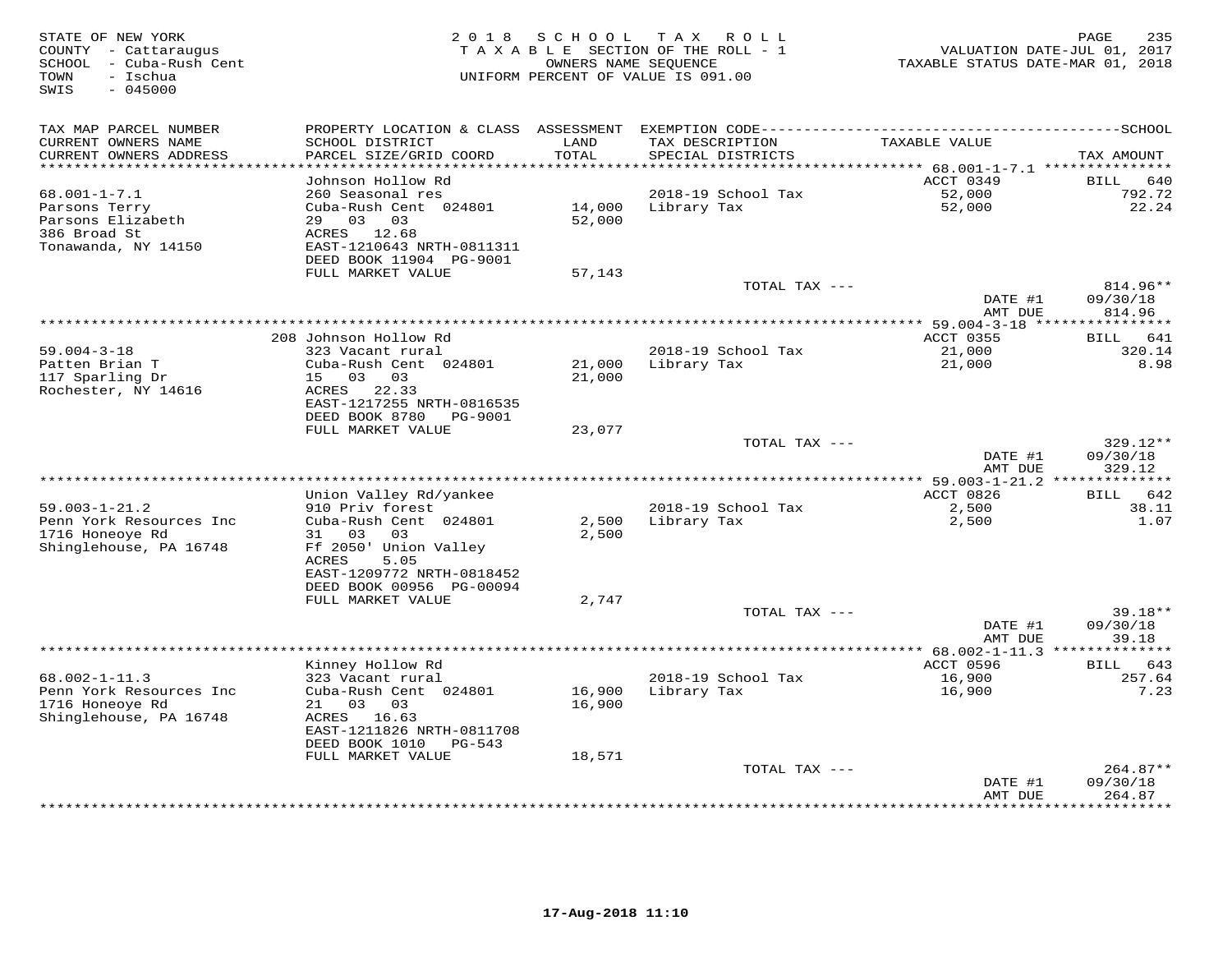| STATE OF NEW YORK<br>COUNTY - Cattaraugus<br>SCHOOL - Cuba-Rush Cent<br>TOWN<br>- Ischua<br>$-045000$<br>SWIS |                                                      | 2018 SCHOOL          | TAX ROLL<br>TAXABLE SECTION OF THE ROLL - 1<br>OWNERS NAME SEQUENCE<br>UNIFORM PERCENT OF VALUE IS 091.00 | VALUATION DATE-JUL 01, 2017<br>TAXABLE STATUS DATE-MAR 01, 2018 | PAGE<br>236        |
|---------------------------------------------------------------------------------------------------------------|------------------------------------------------------|----------------------|-----------------------------------------------------------------------------------------------------------|-----------------------------------------------------------------|--------------------|
| TAX MAP PARCEL NUMBER                                                                                         |                                                      |                      |                                                                                                           |                                                                 |                    |
| CURRENT OWNERS NAME<br>CURRENT OWNERS ADDRESS                                                                 | SCHOOL DISTRICT<br>PARCEL SIZE/GRID COORD            | LAND<br><b>TOTAL</b> | TAX DESCRIPTION<br>SPECIAL DISTRICTS                                                                      | TAXABLE VALUE                                                   |                    |
| ***********************                                                                                       |                                                      |                      |                                                                                                           |                                                                 | TAX AMOUNT         |
|                                                                                                               | Yankee Rd                                            |                      |                                                                                                           | ACCT 0719                                                       | BILL 644           |
| $59.003 - 1 - 18.2$                                                                                           | 260 Seasonal res                                     |                      | 2018-19 School Tax                                                                                        | 27,100                                                          | 413.13             |
| Phillips Mark J                                                                                               | Cuba-Rush Cent 024801                                | 25,100               | Library Tax                                                                                               | 27,100                                                          | 11.59              |
| Phillips Margaret A                                                                                           | 32 03 03                                             | 27,100               |                                                                                                           |                                                                 |                    |
| RD 3 Brown Rd<br>Cuba, NY 14727                                                                               | ACRES 28.33<br>EAST-1210183 NRTH-0822720             |                      |                                                                                                           |                                                                 |                    |
|                                                                                                               | DEED BOOK 998<br>PG-86                               |                      |                                                                                                           |                                                                 |                    |
|                                                                                                               | FULL MARKET VALUE                                    | 29,780               |                                                                                                           |                                                                 |                    |
|                                                                                                               |                                                      |                      | TOTAL TAX ---                                                                                             |                                                                 | 424.72**           |
|                                                                                                               |                                                      |                      |                                                                                                           | DATE #1                                                         | 09/30/18           |
|                                                                                                               |                                                      |                      |                                                                                                           | AMT DUE                                                         | 424.72             |
|                                                                                                               | Carpenter Hill Rd                                    |                      |                                                                                                           | *********** 59.003-1-11.2 **************<br>ACCT 0590           | BILL 645           |
| $59.003 - 1 - 11.2$                                                                                           | 314 Rural vac<10                                     |                      | 2018-19 School Tax                                                                                        | 15,000                                                          | 228.67             |
| Phillips Mark J.                                                                                              | Cuba-Rush Cent 024801                                |                      | 15,000 Library Tax                                                                                        | 15,000                                                          | 6.41               |
| 5950 Brown Road                                                                                               | 32 03 03                                             | 15,000               |                                                                                                           |                                                                 |                    |
| Cuba, NY 14727                                                                                                | ACRES 14.75                                          |                      |                                                                                                           |                                                                 |                    |
|                                                                                                               | EAST-1208150 NRTH-0823093<br>DEED BOOK 25239 PG-9001 |                      |                                                                                                           |                                                                 |                    |
|                                                                                                               | FULL MARKET VALUE                                    | 16,484               |                                                                                                           |                                                                 |                    |
|                                                                                                               |                                                      |                      | TOTAL TAX ---                                                                                             |                                                                 | 235.08**           |
|                                                                                                               |                                                      |                      |                                                                                                           | DATE #1                                                         | 09/30/18           |
|                                                                                                               |                                                      |                      |                                                                                                           | AMT DUE                                                         | 235.08             |
|                                                                                                               |                                                      |                      |                                                                                                           |                                                                 |                    |
| $68.002 - 2 - 25.1$                                                                                           | 5180 Burt Rd<br>240 Rural res                        |                      | ENH STAR<br>41834                                                                                         | ACCT 0063                                                       | BILL 646<br>58,780 |
| Piosenka Charles A                                                                                            | Cuba-Rush Cent 024801                                |                      | 13,900 2018-19 School Tax                                                                                 | 99,500                                                          | 1,516.85           |
| 5180 Burt Hill Rd                                                                                             | 14 03 03                                             |                      | 99,500 Library Tax                                                                                        | 99,500                                                          | 42.55              |
| Cuba, NY 14727                                                                                                | ACRES 12.55                                          |                      |                                                                                                           |                                                                 |                    |
|                                                                                                               | EAST-1218401 NRTH-0813791                            |                      |                                                                                                           |                                                                 |                    |
|                                                                                                               | DEED BOOK 7331 PG-2001<br>FULL MARKET VALUE          | 109,341              |                                                                                                           |                                                                 |                    |
|                                                                                                               |                                                      |                      | TOTAL TAX ---                                                                                             |                                                                 | $663.31**$         |
|                                                                                                               |                                                      |                      |                                                                                                           | DATE #1                                                         | 09/30/18           |
|                                                                                                               |                                                      |                      |                                                                                                           | AMT DUE                                                         | 663.31             |
|                                                                                                               |                                                      |                      |                                                                                                           |                                                                 |                    |
|                                                                                                               | 212 1/2A West Shore Rd                               |                      |                                                                                                           | ACCT 0200                                                       | BILL 647           |
| $59.004 - 3 - 21.72$<br>Place Carol                                                                           | 210 1 Family Res<br>Cuba-Rush Cent 024801            |                      | ENH STAR<br>41834<br>$0$ 2018-19 School Tax                                                               | 152,000                                                         | 58,780<br>2,317.19 |
| 212 1/2 W West Shore Rd                                                                                       | 0 <sub>0</sub><br>$-03$<br>$-03$                     |                      | 152,000 Library Tax                                                                                       | 152,000                                                         | 65.00              |
| Cuba, NY 14727                                                                                                | EAST-1221650 NRTH-0813047                            |                      |                                                                                                           |                                                                 |                    |
|                                                                                                               | FULL MARKET VALUE                                    | 167,033              |                                                                                                           |                                                                 |                    |
|                                                                                                               |                                                      |                      | TOTAL TAX ---                                                                                             |                                                                 | $1,486.11**$       |
|                                                                                                               |                                                      |                      |                                                                                                           | DATE #1                                                         | 09/30/18           |
|                                                                                                               |                                                      |                      |                                                                                                           | AMT DUE                                                         | 1,486.11           |
|                                                                                                               |                                                      |                      |                                                                                                           |                                                                 |                    |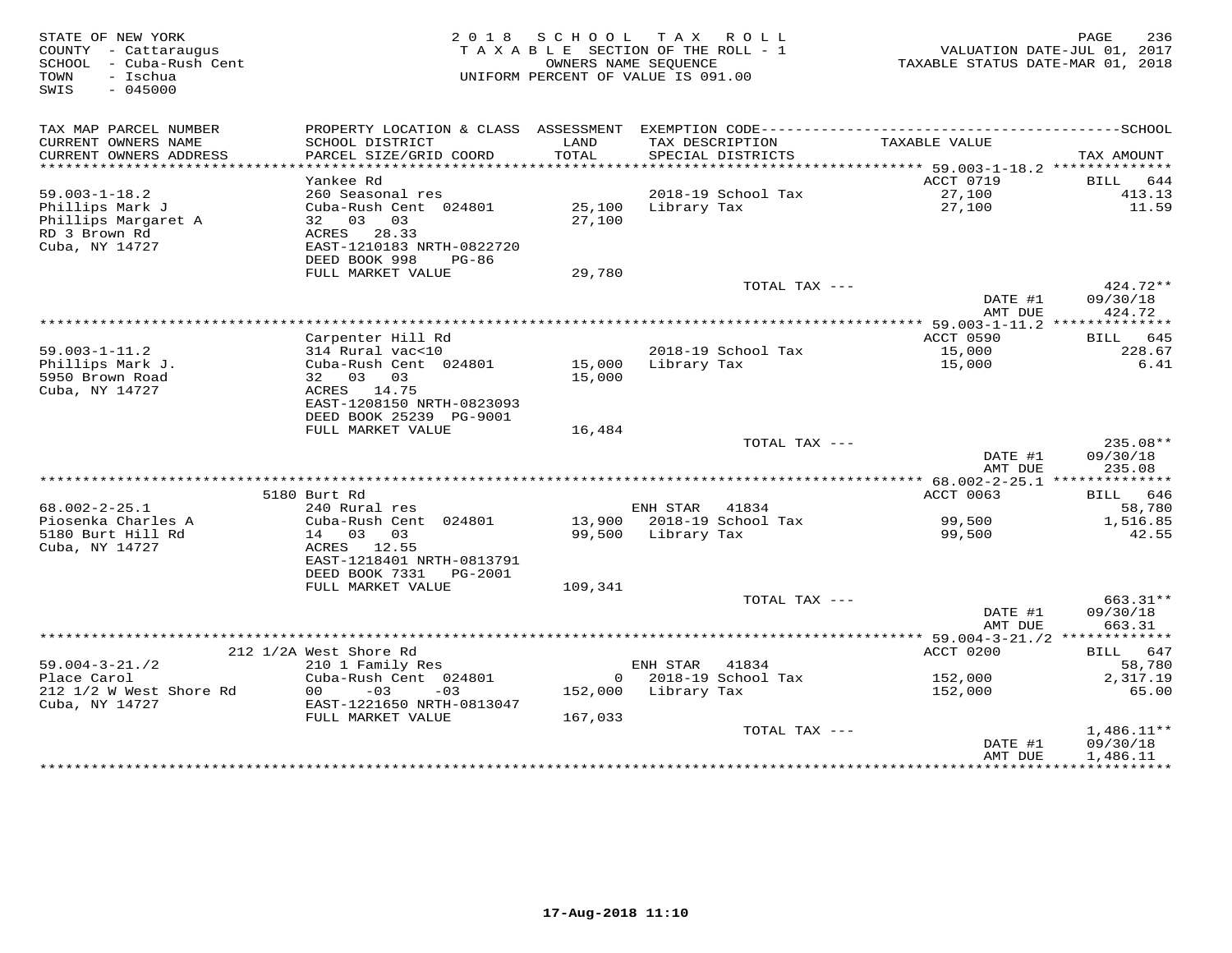| STATE OF NEW YORK<br>COUNTY - Cattaraugus<br>SCHOOL - Cuba-Rush Cent<br>TOWN<br>– Ischua<br>SWIS<br>$-045000$ |                                               | 2018 SCHOOL   | TAX ROLL<br>TAXABLE SECTION OF THE ROLL - 1<br>OWNERS NAME SEQUENCE<br>UNIFORM PERCENT OF VALUE IS 091.00 | VALUATION DATE-JUL 01, 2017<br>TAXABLE STATUS DATE-MAR 01, 2018 | PAGE<br>237          |
|---------------------------------------------------------------------------------------------------------------|-----------------------------------------------|---------------|-----------------------------------------------------------------------------------------------------------|-----------------------------------------------------------------|----------------------|
| TAX MAP PARCEL NUMBER<br>CURRENT OWNERS NAME<br>CURRENT OWNERS ADDRESS                                        | SCHOOL DISTRICT<br>PARCEL SIZE/GRID COORD     | LAND<br>TOTAL | TAX DESCRIPTION<br>SPECIAL DISTRICTS                                                                      | TAXABLE VALUE                                                   | TAX AMOUNT           |
|                                                                                                               |                                               |               |                                                                                                           |                                                                 |                      |
|                                                                                                               | 212 B West Shore Rd                           |               |                                                                                                           | ACCT 0475                                                       | BILL 648             |
| $59.004 - 3 - 21.73$                                                                                          | 312 Vac w/imprv                               |               | 2018-19 School Tax                                                                                        | 500                                                             | 7.62                 |
| Place Carol<br>212 1/2 West Shore Rd                                                                          | Cuba-Rush Cent 024801<br>$00 - 03$<br>$-03$   | 500           | $2010 - 12$ $5010$ $12010$ $120$ $120$                                                                    | 500                                                             | 0.21                 |
| Cuba, NY 14727                                                                                                | EAST-1221650 NRTH-0813047                     |               |                                                                                                           |                                                                 |                      |
|                                                                                                               | FULL MARKET VALUE                             | 549           |                                                                                                           |                                                                 |                      |
|                                                                                                               |                                               |               | TOTAL TAX ---                                                                                             |                                                                 | $7.83**$             |
|                                                                                                               |                                               |               |                                                                                                           | DATE #1                                                         | 09/30/18             |
|                                                                                                               |                                               |               |                                                                                                           | AMT DUE                                                         | 7.83                 |
|                                                                                                               | 5955 Ingalls Rd                               |               |                                                                                                           | ACCT 0335                                                       | BILL 649             |
| $59.004 - 2 - 9.2$                                                                                            | 240 Rural res                                 |               | 2018-19 School Tax                                                                                        | 100,000                                                         | 1,524.47             |
| Poore Erick A                                                                                                 | Cuba-Rush Cent 024801                         |               | 13,300 Library Tax                                                                                        | 100,000                                                         | 42.76                |
| Poore Abby                                                                                                    | 08 03 03                                      | 100,000       |                                                                                                           |                                                                 |                      |
| 5955 Ingalls Road<br>Cuba, NY 14727                                                                           | ACRES 11.15<br>EAST-1218991 NRTH-0823615      |               |                                                                                                           |                                                                 |                      |
|                                                                                                               | DEED BOOK 23933 PG-3001                       |               |                                                                                                           |                                                                 |                      |
|                                                                                                               | FULL MARKET VALUE                             | 109,890       |                                                                                                           |                                                                 |                      |
|                                                                                                               |                                               |               | TOTAL TAX ---                                                                                             |                                                                 | $1,567.23**$         |
|                                                                                                               |                                               |               |                                                                                                           | DATE #1<br>AMT DUE                                              | 09/30/18<br>1,567.23 |
|                                                                                                               |                                               |               |                                                                                                           |                                                                 |                      |
| 68.001-1-13                                                                                                   | 1001 Johnson Hollow Rd                        |               | BAS STAR 41854                                                                                            | ACCT 0023                                                       | BILL 650             |
| Ratzel Daniel J                                                                                               | 210 1 Family Res<br>Cuba-Rush Cent 024801     |               | 10,800 2018-19 School Tax                                                                                 | 52,000                                                          | 26,400<br>792.72     |
| 1001 Johnson Hollow Rd                                                                                        | 29 03 03                                      |               | 52,000 Library Tax                                                                                        | 52,000                                                          | 22.24                |
| Hinsdale, NY 14743                                                                                            | ACRES<br>8.42                                 |               |                                                                                                           |                                                                 |                      |
|                                                                                                               | EAST-1209521 NRTH-0809799                     |               |                                                                                                           |                                                                 |                      |
|                                                                                                               | DEED BOOK 00970 PG-00321<br>FULL MARKET VALUE | 57,143        |                                                                                                           |                                                                 |                      |
|                                                                                                               |                                               |               | TOTAL TAX ---                                                                                             |                                                                 | $412.50**$           |
|                                                                                                               |                                               |               |                                                                                                           | DATE #1                                                         | 09/30/18             |
|                                                                                                               |                                               |               |                                                                                                           | AMT DUE                                                         | 412.50               |
|                                                                                                               |                                               |               |                                                                                                           |                                                                 |                      |
| $59.003 - 1 - 10$                                                                                             | 1049 Carpenter Hill Rd<br>210 1 Family Res    |               | ENH STAR 41834                                                                                            | ACCT 0387                                                       | BILL 651<br>40,000   |
| Ratzel Richard                                                                                                | Cuba-Rush Cent 024801                         |               | 5,200 2018-19 School Tax                                                                                  | 40,000                                                          | 609.79               |
| 1049 Carpenter Hill Rd                                                                                        | 32 03<br>03                                   |               | 40,000 Library Tax                                                                                        | 40,000                                                          | 17.11                |
| Cuba, NY 14727                                                                                                | Inc. 59.003-1-11.1 .20 a                      |               |                                                                                                           |                                                                 |                      |
|                                                                                                               | ACRES<br>1.41                                 |               |                                                                                                           |                                                                 |                      |
|                                                                                                               | EAST-1208655 NRTH-0823818<br>PG-00228         |               |                                                                                                           |                                                                 |                      |
|                                                                                                               | DEED BOOK 702<br>FULL MARKET VALUE            | 43,956        |                                                                                                           |                                                                 |                      |
|                                                                                                               |                                               |               | TOTAL TAX ---                                                                                             |                                                                 | $17.11**$            |
|                                                                                                               |                                               |               |                                                                                                           | DATE #1                                                         | 09/30/18             |
|                                                                                                               |                                               |               |                                                                                                           | AMT DUE                                                         | 17.11<br>**********  |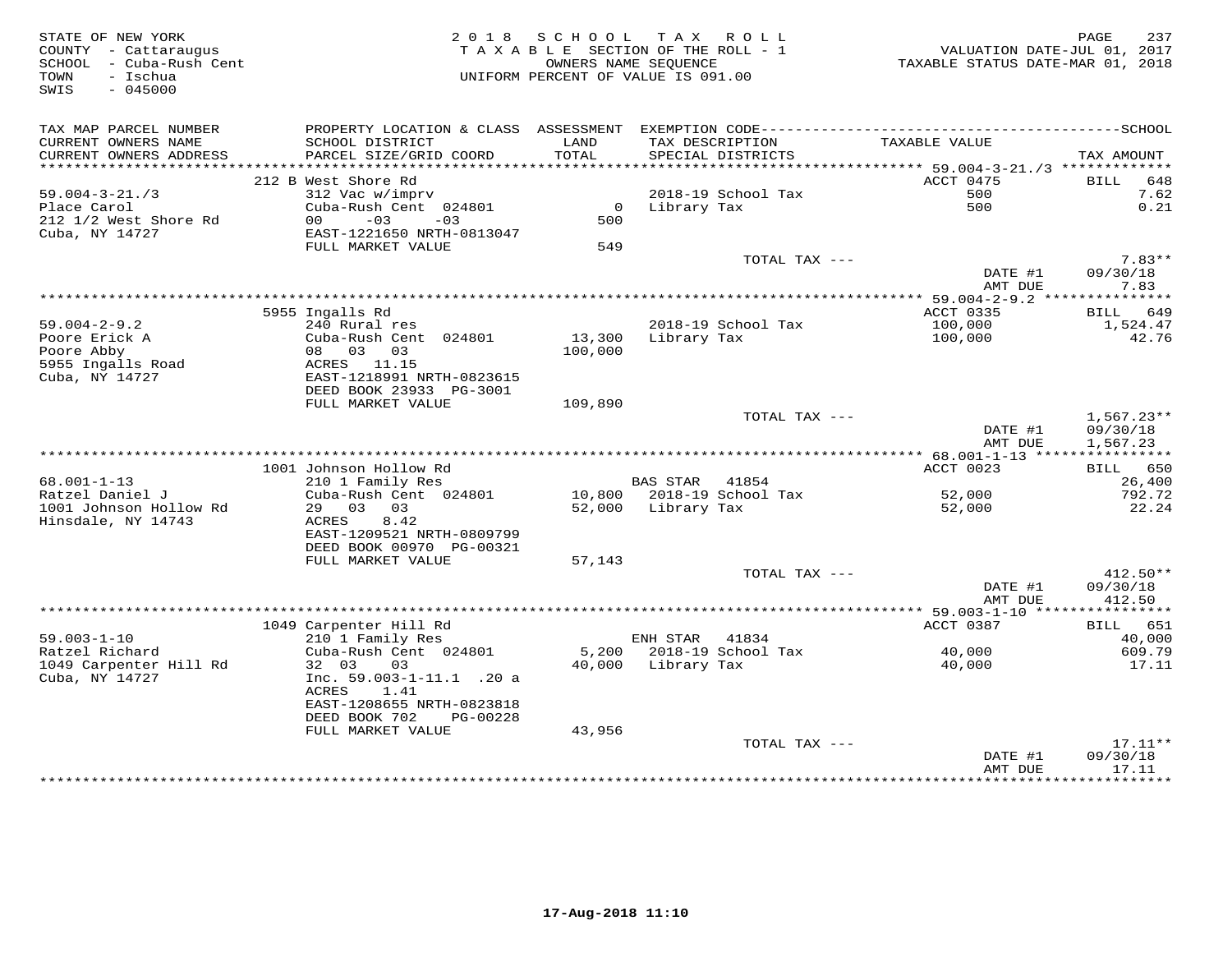| TAX MAP PARCEL NUMBER<br>CURRENT OWNERS NAME<br>SCHOOL DISTRICT<br>LAND<br>TAX DESCRIPTION<br>TAXABLE VALUE<br>TOTAL<br>CURRENT OWNERS ADDRESS<br>PARCEL SIZE/GRID COORD<br>SPECIAL DISTRICTS<br>TAX AMOUNT<br>***********************<br>*****************************<br>ACCT 0029<br>410 Burt Rd<br>652<br>BILL<br>$68.002 - 1 - 7$<br>270 Mfg housing<br>2018-19 School Tax<br>60,500<br>922.30<br>46,000<br>60,500<br>25.87<br>Rebon Charles Jr<br>Cuba-Rush Cent 024801<br>Library Tax<br>1763A Lake Rd<br>22 03<br>03<br>60,500<br>68.002-2-26 combined with<br>Youngstown, NY 14174<br>ACRES 62.27<br>EAST-1215360 NRTH-0813742<br>DEED BOOK 16734 PG-4001<br>FULL MARKET VALUE<br>66,484<br>TOTAL TAX ---<br>948.17**<br>09/30/18<br>DATE #1<br>948.17<br>AMT DUE<br>*************************<br>******* 68.002-2-6.6 **<br>5248 S Burt Hill Rd<br>ACCT 0909<br>653<br>BILL<br>$68.002 - 2 - 6.6$<br>2018-19 School Tax<br>888.77<br>323 Vacant rural<br>58,300<br>Rebon, Jr. Charles<br>Cuba-Rush Cent 024801<br>58,300<br>58,300<br>24.93<br>Library Tax<br>1763A Lake Rd<br>13 03<br>03<br>58,300<br>Youngstown, NY 14174<br>ACRES 102.10<br>EAST-1219831 NRTH-0810683<br>DEED BOOK 22500 PG-8001<br>FULL MARKET VALUE<br>64,066<br>TOTAL TAX ---<br>913.70**<br>DATE #1<br>09/30/18<br>AMT DUE<br>913.70<br>*********************************<br>*** 59.003-1-17.2 **<br>* * * * * * * * * * * *<br>Co Rd 87 (Yankee Hill Rd)<br>ACCT 0889<br>654<br><b>BILL</b><br>$59.003 - 1 - 17.2$<br>314 Rural vac<10<br>2018-19 School Tax<br>12,000<br>182.94<br>Rex Michael<br>Cuba-Rush Cent 024801<br>Library Tax<br>12,000<br>5.13<br>12,000<br>4515 Simmons Rd<br>32 3 3<br>12,000<br>Ransomville, NY 14131<br>9.80<br>ACRES<br>EAST-1209355 NRTH-0820361<br>DEED BOOK 1012<br>PG-263<br>FULL MARKET VALUE<br>13,187<br>TOTAL TAX ---<br>188.07**<br>DATE #1<br>09/30/18<br>AMT DUE<br>188.07<br>Yankee Rd (Off)<br>ACCT 0300<br>BILL 655<br>$59.003 - 1 - 13.1$<br>314 Rural vac<10<br>2018-19 School Tax<br>10,100<br>153.97<br>Rex Michael J<br>Cuba-Rush Cent 024801<br>10,100<br>Library Tax<br>10,100<br>4.32<br>4515 Simmons Rd<br>32 03<br>03<br>10,100<br>7.47<br>Ransomville, NY 14141<br>ACRES<br>EAST-1208113 NRTH-0821799<br>DEED BOOK 998<br><b>PG-813</b><br>FULL MARKET VALUE<br>11,099<br>TOTAL TAX ---<br>158.29**<br>09/30/18<br>DATE #1<br>158.29<br>AMT DUE<br>********* | STATE OF NEW YORK<br>COUNTY - Cattaraugus<br>SCHOOL - Cuba-Rush Cent<br>TOWN<br>- Ischua<br>$-045000$<br>SWIS | 2 0 1 8 | SCHOOL | TAX ROLL<br>TAXABLE SECTION OF THE ROLL - 1<br>OWNERS NAME SEQUENCE<br>UNIFORM PERCENT OF VALUE IS 091.00 | TAXABLE STATUS DATE-MAR 01, 2018 | 238<br>PAGE<br>VALUATION DATE-JUL 01, 2017 |
|----------------------------------------------------------------------------------------------------------------------------------------------------------------------------------------------------------------------------------------------------------------------------------------------------------------------------------------------------------------------------------------------------------------------------------------------------------------------------------------------------------------------------------------------------------------------------------------------------------------------------------------------------------------------------------------------------------------------------------------------------------------------------------------------------------------------------------------------------------------------------------------------------------------------------------------------------------------------------------------------------------------------------------------------------------------------------------------------------------------------------------------------------------------------------------------------------------------------------------------------------------------------------------------------------------------------------------------------------------------------------------------------------------------------------------------------------------------------------------------------------------------------------------------------------------------------------------------------------------------------------------------------------------------------------------------------------------------------------------------------------------------------------------------------------------------------------------------------------------------------------------------------------------------------------------------------------------------------------------------------------------------------------------------------------------------------------------------------------------------------------------------------------------------------------------------------------------------------------------------------------------------------------------------------------------------------------------------------------------------------------------------------------------|---------------------------------------------------------------------------------------------------------------|---------|--------|-----------------------------------------------------------------------------------------------------------|----------------------------------|--------------------------------------------|
|                                                                                                                                                                                                                                                                                                                                                                                                                                                                                                                                                                                                                                                                                                                                                                                                                                                                                                                                                                                                                                                                                                                                                                                                                                                                                                                                                                                                                                                                                                                                                                                                                                                                                                                                                                                                                                                                                                                                                                                                                                                                                                                                                                                                                                                                                                                                                                                                          |                                                                                                               |         |        |                                                                                                           |                                  |                                            |
|                                                                                                                                                                                                                                                                                                                                                                                                                                                                                                                                                                                                                                                                                                                                                                                                                                                                                                                                                                                                                                                                                                                                                                                                                                                                                                                                                                                                                                                                                                                                                                                                                                                                                                                                                                                                                                                                                                                                                                                                                                                                                                                                                                                                                                                                                                                                                                                                          |                                                                                                               |         |        |                                                                                                           |                                  |                                            |
|                                                                                                                                                                                                                                                                                                                                                                                                                                                                                                                                                                                                                                                                                                                                                                                                                                                                                                                                                                                                                                                                                                                                                                                                                                                                                                                                                                                                                                                                                                                                                                                                                                                                                                                                                                                                                                                                                                                                                                                                                                                                                                                                                                                                                                                                                                                                                                                                          |                                                                                                               |         |        |                                                                                                           |                                  |                                            |
|                                                                                                                                                                                                                                                                                                                                                                                                                                                                                                                                                                                                                                                                                                                                                                                                                                                                                                                                                                                                                                                                                                                                                                                                                                                                                                                                                                                                                                                                                                                                                                                                                                                                                                                                                                                                                                                                                                                                                                                                                                                                                                                                                                                                                                                                                                                                                                                                          |                                                                                                               |         |        |                                                                                                           |                                  |                                            |
|                                                                                                                                                                                                                                                                                                                                                                                                                                                                                                                                                                                                                                                                                                                                                                                                                                                                                                                                                                                                                                                                                                                                                                                                                                                                                                                                                                                                                                                                                                                                                                                                                                                                                                                                                                                                                                                                                                                                                                                                                                                                                                                                                                                                                                                                                                                                                                                                          |                                                                                                               |         |        |                                                                                                           |                                  |                                            |
|                                                                                                                                                                                                                                                                                                                                                                                                                                                                                                                                                                                                                                                                                                                                                                                                                                                                                                                                                                                                                                                                                                                                                                                                                                                                                                                                                                                                                                                                                                                                                                                                                                                                                                                                                                                                                                                                                                                                                                                                                                                                                                                                                                                                                                                                                                                                                                                                          |                                                                                                               |         |        |                                                                                                           |                                  |                                            |
|                                                                                                                                                                                                                                                                                                                                                                                                                                                                                                                                                                                                                                                                                                                                                                                                                                                                                                                                                                                                                                                                                                                                                                                                                                                                                                                                                                                                                                                                                                                                                                                                                                                                                                                                                                                                                                                                                                                                                                                                                                                                                                                                                                                                                                                                                                                                                                                                          |                                                                                                               |         |        |                                                                                                           |                                  |                                            |
|                                                                                                                                                                                                                                                                                                                                                                                                                                                                                                                                                                                                                                                                                                                                                                                                                                                                                                                                                                                                                                                                                                                                                                                                                                                                                                                                                                                                                                                                                                                                                                                                                                                                                                                                                                                                                                                                                                                                                                                                                                                                                                                                                                                                                                                                                                                                                                                                          |                                                                                                               |         |        |                                                                                                           |                                  |                                            |
|                                                                                                                                                                                                                                                                                                                                                                                                                                                                                                                                                                                                                                                                                                                                                                                                                                                                                                                                                                                                                                                                                                                                                                                                                                                                                                                                                                                                                                                                                                                                                                                                                                                                                                                                                                                                                                                                                                                                                                                                                                                                                                                                                                                                                                                                                                                                                                                                          |                                                                                                               |         |        |                                                                                                           |                                  |                                            |
|                                                                                                                                                                                                                                                                                                                                                                                                                                                                                                                                                                                                                                                                                                                                                                                                                                                                                                                                                                                                                                                                                                                                                                                                                                                                                                                                                                                                                                                                                                                                                                                                                                                                                                                                                                                                                                                                                                                                                                                                                                                                                                                                                                                                                                                                                                                                                                                                          |                                                                                                               |         |        |                                                                                                           |                                  |                                            |
|                                                                                                                                                                                                                                                                                                                                                                                                                                                                                                                                                                                                                                                                                                                                                                                                                                                                                                                                                                                                                                                                                                                                                                                                                                                                                                                                                                                                                                                                                                                                                                                                                                                                                                                                                                                                                                                                                                                                                                                                                                                                                                                                                                                                                                                                                                                                                                                                          |                                                                                                               |         |        |                                                                                                           |                                  |                                            |
|                                                                                                                                                                                                                                                                                                                                                                                                                                                                                                                                                                                                                                                                                                                                                                                                                                                                                                                                                                                                                                                                                                                                                                                                                                                                                                                                                                                                                                                                                                                                                                                                                                                                                                                                                                                                                                                                                                                                                                                                                                                                                                                                                                                                                                                                                                                                                                                                          |                                                                                                               |         |        |                                                                                                           |                                  |                                            |
|                                                                                                                                                                                                                                                                                                                                                                                                                                                                                                                                                                                                                                                                                                                                                                                                                                                                                                                                                                                                                                                                                                                                                                                                                                                                                                                                                                                                                                                                                                                                                                                                                                                                                                                                                                                                                                                                                                                                                                                                                                                                                                                                                                                                                                                                                                                                                                                                          |                                                                                                               |         |        |                                                                                                           |                                  |                                            |
|                                                                                                                                                                                                                                                                                                                                                                                                                                                                                                                                                                                                                                                                                                                                                                                                                                                                                                                                                                                                                                                                                                                                                                                                                                                                                                                                                                                                                                                                                                                                                                                                                                                                                                                                                                                                                                                                                                                                                                                                                                                                                                                                                                                                                                                                                                                                                                                                          |                                                                                                               |         |        |                                                                                                           |                                  |                                            |
|                                                                                                                                                                                                                                                                                                                                                                                                                                                                                                                                                                                                                                                                                                                                                                                                                                                                                                                                                                                                                                                                                                                                                                                                                                                                                                                                                                                                                                                                                                                                                                                                                                                                                                                                                                                                                                                                                                                                                                                                                                                                                                                                                                                                                                                                                                                                                                                                          |                                                                                                               |         |        |                                                                                                           |                                  |                                            |
|                                                                                                                                                                                                                                                                                                                                                                                                                                                                                                                                                                                                                                                                                                                                                                                                                                                                                                                                                                                                                                                                                                                                                                                                                                                                                                                                                                                                                                                                                                                                                                                                                                                                                                                                                                                                                                                                                                                                                                                                                                                                                                                                                                                                                                                                                                                                                                                                          |                                                                                                               |         |        |                                                                                                           |                                  |                                            |
|                                                                                                                                                                                                                                                                                                                                                                                                                                                                                                                                                                                                                                                                                                                                                                                                                                                                                                                                                                                                                                                                                                                                                                                                                                                                                                                                                                                                                                                                                                                                                                                                                                                                                                                                                                                                                                                                                                                                                                                                                                                                                                                                                                                                                                                                                                                                                                                                          |                                                                                                               |         |        |                                                                                                           |                                  |                                            |
|                                                                                                                                                                                                                                                                                                                                                                                                                                                                                                                                                                                                                                                                                                                                                                                                                                                                                                                                                                                                                                                                                                                                                                                                                                                                                                                                                                                                                                                                                                                                                                                                                                                                                                                                                                                                                                                                                                                                                                                                                                                                                                                                                                                                                                                                                                                                                                                                          |                                                                                                               |         |        |                                                                                                           |                                  |                                            |
|                                                                                                                                                                                                                                                                                                                                                                                                                                                                                                                                                                                                                                                                                                                                                                                                                                                                                                                                                                                                                                                                                                                                                                                                                                                                                                                                                                                                                                                                                                                                                                                                                                                                                                                                                                                                                                                                                                                                                                                                                                                                                                                                                                                                                                                                                                                                                                                                          |                                                                                                               |         |        |                                                                                                           |                                  |                                            |
|                                                                                                                                                                                                                                                                                                                                                                                                                                                                                                                                                                                                                                                                                                                                                                                                                                                                                                                                                                                                                                                                                                                                                                                                                                                                                                                                                                                                                                                                                                                                                                                                                                                                                                                                                                                                                                                                                                                                                                                                                                                                                                                                                                                                                                                                                                                                                                                                          |                                                                                                               |         |        |                                                                                                           |                                  |                                            |
|                                                                                                                                                                                                                                                                                                                                                                                                                                                                                                                                                                                                                                                                                                                                                                                                                                                                                                                                                                                                                                                                                                                                                                                                                                                                                                                                                                                                                                                                                                                                                                                                                                                                                                                                                                                                                                                                                                                                                                                                                                                                                                                                                                                                                                                                                                                                                                                                          |                                                                                                               |         |        |                                                                                                           |                                  |                                            |
|                                                                                                                                                                                                                                                                                                                                                                                                                                                                                                                                                                                                                                                                                                                                                                                                                                                                                                                                                                                                                                                                                                                                                                                                                                                                                                                                                                                                                                                                                                                                                                                                                                                                                                                                                                                                                                                                                                                                                                                                                                                                                                                                                                                                                                                                                                                                                                                                          |                                                                                                               |         |        |                                                                                                           |                                  |                                            |
|                                                                                                                                                                                                                                                                                                                                                                                                                                                                                                                                                                                                                                                                                                                                                                                                                                                                                                                                                                                                                                                                                                                                                                                                                                                                                                                                                                                                                                                                                                                                                                                                                                                                                                                                                                                                                                                                                                                                                                                                                                                                                                                                                                                                                                                                                                                                                                                                          |                                                                                                               |         |        |                                                                                                           |                                  |                                            |
|                                                                                                                                                                                                                                                                                                                                                                                                                                                                                                                                                                                                                                                                                                                                                                                                                                                                                                                                                                                                                                                                                                                                                                                                                                                                                                                                                                                                                                                                                                                                                                                                                                                                                                                                                                                                                                                                                                                                                                                                                                                                                                                                                                                                                                                                                                                                                                                                          |                                                                                                               |         |        |                                                                                                           |                                  |                                            |
|                                                                                                                                                                                                                                                                                                                                                                                                                                                                                                                                                                                                                                                                                                                                                                                                                                                                                                                                                                                                                                                                                                                                                                                                                                                                                                                                                                                                                                                                                                                                                                                                                                                                                                                                                                                                                                                                                                                                                                                                                                                                                                                                                                                                                                                                                                                                                                                                          |                                                                                                               |         |        |                                                                                                           |                                  |                                            |
|                                                                                                                                                                                                                                                                                                                                                                                                                                                                                                                                                                                                                                                                                                                                                                                                                                                                                                                                                                                                                                                                                                                                                                                                                                                                                                                                                                                                                                                                                                                                                                                                                                                                                                                                                                                                                                                                                                                                                                                                                                                                                                                                                                                                                                                                                                                                                                                                          |                                                                                                               |         |        |                                                                                                           |                                  |                                            |
|                                                                                                                                                                                                                                                                                                                                                                                                                                                                                                                                                                                                                                                                                                                                                                                                                                                                                                                                                                                                                                                                                                                                                                                                                                                                                                                                                                                                                                                                                                                                                                                                                                                                                                                                                                                                                                                                                                                                                                                                                                                                                                                                                                                                                                                                                                                                                                                                          |                                                                                                               |         |        |                                                                                                           |                                  |                                            |
|                                                                                                                                                                                                                                                                                                                                                                                                                                                                                                                                                                                                                                                                                                                                                                                                                                                                                                                                                                                                                                                                                                                                                                                                                                                                                                                                                                                                                                                                                                                                                                                                                                                                                                                                                                                                                                                                                                                                                                                                                                                                                                                                                                                                                                                                                                                                                                                                          |                                                                                                               |         |        |                                                                                                           |                                  |                                            |
|                                                                                                                                                                                                                                                                                                                                                                                                                                                                                                                                                                                                                                                                                                                                                                                                                                                                                                                                                                                                                                                                                                                                                                                                                                                                                                                                                                                                                                                                                                                                                                                                                                                                                                                                                                                                                                                                                                                                                                                                                                                                                                                                                                                                                                                                                                                                                                                                          |                                                                                                               |         |        |                                                                                                           |                                  |                                            |
|                                                                                                                                                                                                                                                                                                                                                                                                                                                                                                                                                                                                                                                                                                                                                                                                                                                                                                                                                                                                                                                                                                                                                                                                                                                                                                                                                                                                                                                                                                                                                                                                                                                                                                                                                                                                                                                                                                                                                                                                                                                                                                                                                                                                                                                                                                                                                                                                          |                                                                                                               |         |        |                                                                                                           |                                  |                                            |
|                                                                                                                                                                                                                                                                                                                                                                                                                                                                                                                                                                                                                                                                                                                                                                                                                                                                                                                                                                                                                                                                                                                                                                                                                                                                                                                                                                                                                                                                                                                                                                                                                                                                                                                                                                                                                                                                                                                                                                                                                                                                                                                                                                                                                                                                                                                                                                                                          |                                                                                                               |         |        |                                                                                                           |                                  |                                            |
|                                                                                                                                                                                                                                                                                                                                                                                                                                                                                                                                                                                                                                                                                                                                                                                                                                                                                                                                                                                                                                                                                                                                                                                                                                                                                                                                                                                                                                                                                                                                                                                                                                                                                                                                                                                                                                                                                                                                                                                                                                                                                                                                                                                                                                                                                                                                                                                                          |                                                                                                               |         |        |                                                                                                           |                                  |                                            |
|                                                                                                                                                                                                                                                                                                                                                                                                                                                                                                                                                                                                                                                                                                                                                                                                                                                                                                                                                                                                                                                                                                                                                                                                                                                                                                                                                                                                                                                                                                                                                                                                                                                                                                                                                                                                                                                                                                                                                                                                                                                                                                                                                                                                                                                                                                                                                                                                          |                                                                                                               |         |        |                                                                                                           |                                  |                                            |
|                                                                                                                                                                                                                                                                                                                                                                                                                                                                                                                                                                                                                                                                                                                                                                                                                                                                                                                                                                                                                                                                                                                                                                                                                                                                                                                                                                                                                                                                                                                                                                                                                                                                                                                                                                                                                                                                                                                                                                                                                                                                                                                                                                                                                                                                                                                                                                                                          |                                                                                                               |         |        |                                                                                                           |                                  |                                            |
|                                                                                                                                                                                                                                                                                                                                                                                                                                                                                                                                                                                                                                                                                                                                                                                                                                                                                                                                                                                                                                                                                                                                                                                                                                                                                                                                                                                                                                                                                                                                                                                                                                                                                                                                                                                                                                                                                                                                                                                                                                                                                                                                                                                                                                                                                                                                                                                                          |                                                                                                               |         |        |                                                                                                           |                                  |                                            |
|                                                                                                                                                                                                                                                                                                                                                                                                                                                                                                                                                                                                                                                                                                                                                                                                                                                                                                                                                                                                                                                                                                                                                                                                                                                                                                                                                                                                                                                                                                                                                                                                                                                                                                                                                                                                                                                                                                                                                                                                                                                                                                                                                                                                                                                                                                                                                                                                          |                                                                                                               |         |        |                                                                                                           |                                  |                                            |
|                                                                                                                                                                                                                                                                                                                                                                                                                                                                                                                                                                                                                                                                                                                                                                                                                                                                                                                                                                                                                                                                                                                                                                                                                                                                                                                                                                                                                                                                                                                                                                                                                                                                                                                                                                                                                                                                                                                                                                                                                                                                                                                                                                                                                                                                                                                                                                                                          |                                                                                                               |         |        |                                                                                                           |                                  |                                            |
|                                                                                                                                                                                                                                                                                                                                                                                                                                                                                                                                                                                                                                                                                                                                                                                                                                                                                                                                                                                                                                                                                                                                                                                                                                                                                                                                                                                                                                                                                                                                                                                                                                                                                                                                                                                                                                                                                                                                                                                                                                                                                                                                                                                                                                                                                                                                                                                                          |                                                                                                               |         |        |                                                                                                           |                                  |                                            |
|                                                                                                                                                                                                                                                                                                                                                                                                                                                                                                                                                                                                                                                                                                                                                                                                                                                                                                                                                                                                                                                                                                                                                                                                                                                                                                                                                                                                                                                                                                                                                                                                                                                                                                                                                                                                                                                                                                                                                                                                                                                                                                                                                                                                                                                                                                                                                                                                          |                                                                                                               |         |        |                                                                                                           |                                  |                                            |
|                                                                                                                                                                                                                                                                                                                                                                                                                                                                                                                                                                                                                                                                                                                                                                                                                                                                                                                                                                                                                                                                                                                                                                                                                                                                                                                                                                                                                                                                                                                                                                                                                                                                                                                                                                                                                                                                                                                                                                                                                                                                                                                                                                                                                                                                                                                                                                                                          |                                                                                                               |         |        |                                                                                                           |                                  |                                            |
|                                                                                                                                                                                                                                                                                                                                                                                                                                                                                                                                                                                                                                                                                                                                                                                                                                                                                                                                                                                                                                                                                                                                                                                                                                                                                                                                                                                                                                                                                                                                                                                                                                                                                                                                                                                                                                                                                                                                                                                                                                                                                                                                                                                                                                                                                                                                                                                                          |                                                                                                               |         |        |                                                                                                           |                                  |                                            |
|                                                                                                                                                                                                                                                                                                                                                                                                                                                                                                                                                                                                                                                                                                                                                                                                                                                                                                                                                                                                                                                                                                                                                                                                                                                                                                                                                                                                                                                                                                                                                                                                                                                                                                                                                                                                                                                                                                                                                                                                                                                                                                                                                                                                                                                                                                                                                                                                          |                                                                                                               |         |        |                                                                                                           |                                  |                                            |
|                                                                                                                                                                                                                                                                                                                                                                                                                                                                                                                                                                                                                                                                                                                                                                                                                                                                                                                                                                                                                                                                                                                                                                                                                                                                                                                                                                                                                                                                                                                                                                                                                                                                                                                                                                                                                                                                                                                                                                                                                                                                                                                                                                                                                                                                                                                                                                                                          |                                                                                                               |         |        |                                                                                                           |                                  |                                            |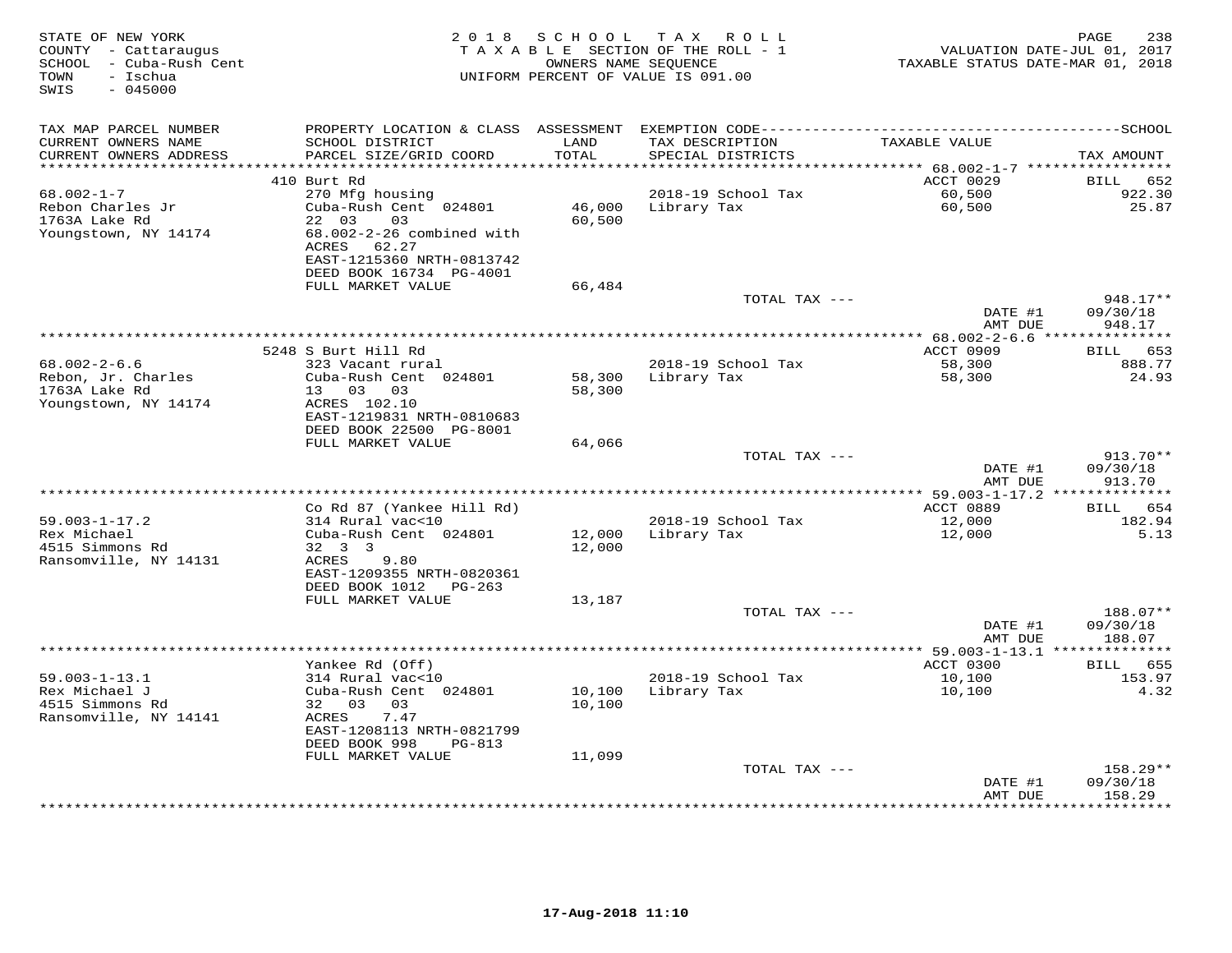| STATE OF NEW YORK<br>COUNTY - Cattaraugus<br>SCHOOL - Cuba-Rush Cent<br>- Ischua<br>TOWN<br>$-045000$<br>SWIS | 2 0 1 8                                   | S C H O O L   | T A X<br>ROLL<br>TAXABLE SECTION OF THE ROLL - 1<br>OWNERS NAME SEQUENCE<br>UNIFORM PERCENT OF VALUE IS 091.00 | VALUATION DATE-JUL 01, 2017<br>TAXABLE STATUS DATE-MAR 01, 2018 | PAGE<br>239           |
|---------------------------------------------------------------------------------------------------------------|-------------------------------------------|---------------|----------------------------------------------------------------------------------------------------------------|-----------------------------------------------------------------|-----------------------|
| TAX MAP PARCEL NUMBER                                                                                         |                                           |               |                                                                                                                |                                                                 |                       |
| CURRENT OWNERS NAME<br>CURRENT OWNERS ADDRESS                                                                 | SCHOOL DISTRICT<br>PARCEL SIZE/GRID COORD | LAND<br>TOTAL | TAX DESCRIPTION<br>SPECIAL DISTRICTS                                                                           | TAXABLE VALUE                                                   | TAX AMOUNT            |
| ************************                                                                                      |                                           |               |                                                                                                                |                                                                 |                       |
| $59.003 - 1 - 15.1$                                                                                           | 1120 Yankee Rd (Off)<br>270 Mfg housing   |               | 2018-19 School Tax                                                                                             | ACCT 0068<br>54,000                                             | 656<br>BILL<br>823.21 |
| Rex Michael J                                                                                                 | Cuba-Rush Cent 024801                     | 25,000        | Library Tax                                                                                                    | 54,000                                                          | 23.09                 |
| 4515 Simmons Rd                                                                                               | 32 03 03                                  | 54,000        |                                                                                                                |                                                                 |                       |
| Ransomville, NY 14141                                                                                         | 28.15<br>ACRES                            |               |                                                                                                                |                                                                 |                       |
|                                                                                                               | EAST-1209212 NRTH-0821746                 |               |                                                                                                                |                                                                 |                       |
|                                                                                                               | DEED BOOK 998<br>PG-813                   |               |                                                                                                                |                                                                 |                       |
|                                                                                                               | FULL MARKET VALUE                         | 59,341        | TOTAL TAX ---                                                                                                  |                                                                 | 846.30**              |
|                                                                                                               |                                           |               |                                                                                                                | DATE #1                                                         | 09/30/18              |
|                                                                                                               |                                           |               |                                                                                                                | AMT DUE                                                         | 846.30                |
|                                                                                                               |                                           |               | ********************************                                                                               | ********** 59.003-1-16 *****************                        |                       |
|                                                                                                               | Yankee Rd                                 |               |                                                                                                                | ACCT 0069                                                       | 657<br>BILL           |
| $59.003 - 1 - 16$                                                                                             | 314 Rural vac<10                          |               | 2018-19 School Tax                                                                                             | 31,400                                                          | 478.68                |
| Rex Michael J                                                                                                 | Cuba-Rush Cent 024801                     | 31,400        | Library Tax                                                                                                    | 31,400                                                          | 13.43                 |
| 4515 Simmons Rd<br>Ransomville, NY 14141                                                                      | 32 03<br>03<br>ACRES 37.86                | 31,400        |                                                                                                                |                                                                 |                       |
|                                                                                                               | EAST-1208602 NRTH-0820784                 |               |                                                                                                                |                                                                 |                       |
|                                                                                                               | DEED BOOK 998<br>PG-813                   |               |                                                                                                                |                                                                 |                       |
|                                                                                                               | FULL MARKET VALUE                         | 34,505        |                                                                                                                |                                                                 |                       |
|                                                                                                               |                                           |               | TOTAL TAX ---                                                                                                  |                                                                 | 492.11**              |
|                                                                                                               |                                           |               |                                                                                                                | DATE #1                                                         | 09/30/18              |
|                                                                                                               |                                           |               |                                                                                                                | AMT DUE                                                         | 492.11                |
|                                                                                                               | 500 Yankee Hill Rd                        |               |                                                                                                                | ACCT 0442                                                       | <b>BILL</b><br>658    |
| $59.004 - 1 - 3$                                                                                              | 210 1 Family Res                          |               | BAS STAR 41854                                                                                                 |                                                                 | 26,400                |
| Riley Stephen J                                                                                               | Cuba-Rush Cent 024801                     |               | 7,300 2018-19 School Tax                                                                                       | 91,000                                                          | 1,387.27              |
| 500 Yankee Hill Rd                                                                                            | 24 03<br>03                               |               | 91,000 Library Tax                                                                                             | 91,000                                                          | 38.92                 |
| Cuba, NY 14727                                                                                                | 3.82<br>ACRES                             |               |                                                                                                                |                                                                 |                       |
|                                                                                                               | EAST-1214524 NRTH-0820188                 |               |                                                                                                                |                                                                 |                       |
|                                                                                                               | DEED BOOK 00979 PG-00356                  |               |                                                                                                                |                                                                 |                       |
|                                                                                                               | FULL MARKET VALUE                         | 100,000       | TOTAL TAX ---                                                                                                  |                                                                 | $1,023.73**$          |
|                                                                                                               |                                           |               |                                                                                                                | DATE #1                                                         | 09/30/18              |
|                                                                                                               |                                           |               |                                                                                                                | AMT DUE                                                         | 1,023.73              |
|                                                                                                               |                                           |               |                                                                                                                | *********** 59.004-3-15.1 **************                        |                       |
|                                                                                                               | Munger Hollow Rd                          |               |                                                                                                                | ACCT 0205                                                       | 659<br>BILL           |
| $59.004 - 3 - 15.1$                                                                                           | 323 Vacant rural                          |               | 2018-19 School Tax                                                                                             | 18,400                                                          | 280.50                |
| Riley Stephen J                                                                                               | Cuba-Rush Cent 024801                     | 18,400        | Library Tax                                                                                                    | 18,400                                                          | 7.87                  |
| 500 Yankee Hill Road<br>Cuba, NY 14727                                                                        | 07 03 03<br>ACRES 18.85                   | 18,400        |                                                                                                                |                                                                 |                       |
|                                                                                                               | EAST-1222233 NRTH-0819376                 |               |                                                                                                                |                                                                 |                       |
|                                                                                                               | DEED BOOK 21610 PG-3001                   |               |                                                                                                                |                                                                 |                       |
|                                                                                                               | FULL MARKET VALUE                         | 20,220        |                                                                                                                |                                                                 |                       |
|                                                                                                               |                                           |               | TOTAL TAX ---                                                                                                  |                                                                 | $288.37**$            |
|                                                                                                               |                                           |               |                                                                                                                | DATE #1                                                         | 09/30/18              |
|                                                                                                               |                                           |               |                                                                                                                | AMT DUE<br>************                                         | 288.37<br>**********  |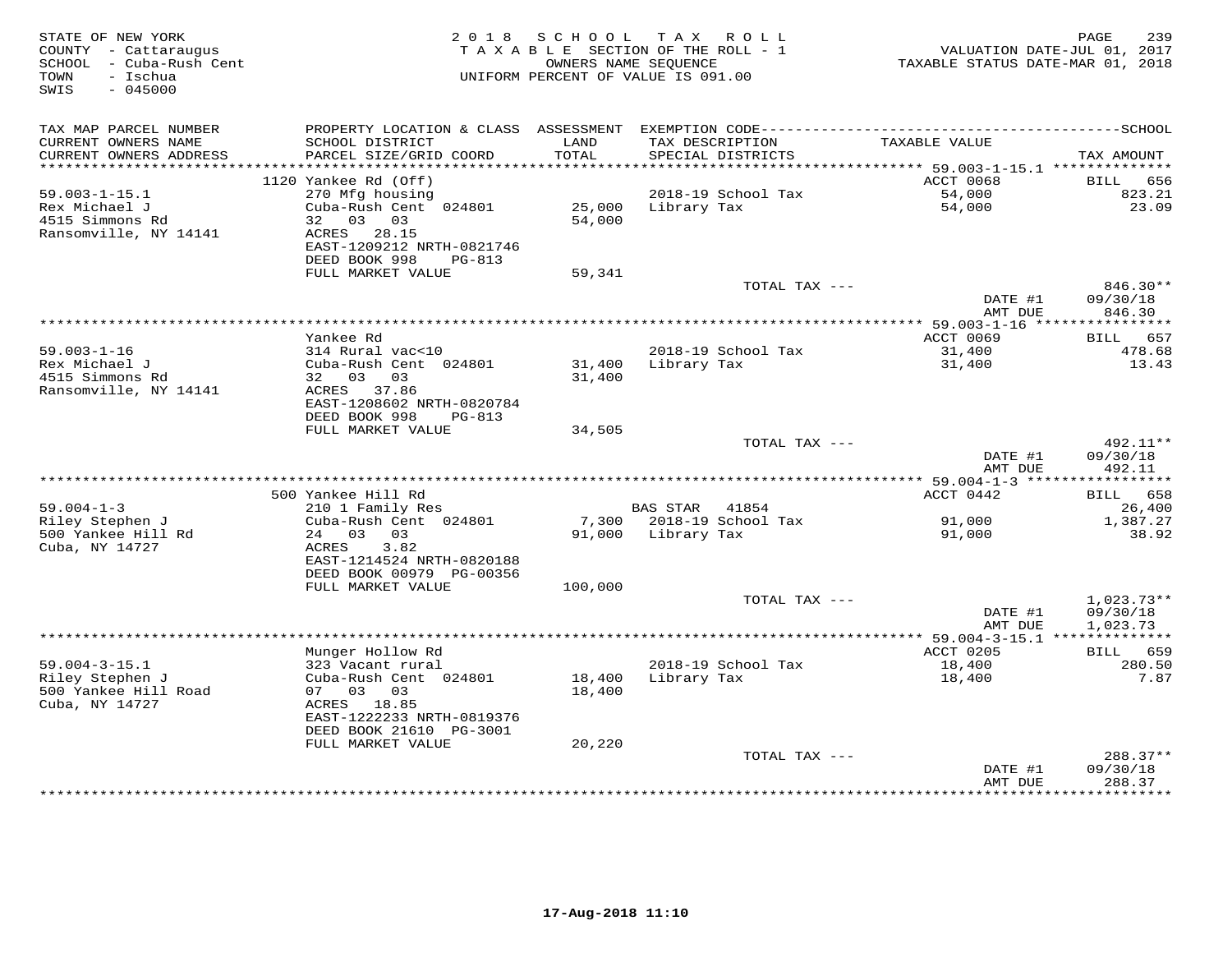| STATE OF NEW YORK<br>COUNTY - Cattaraugus<br>SCHOOL - Cuba-Rush Cent<br>- Ischua<br>TOWN<br>$-045000$<br>SWIS | 2 0 1 8                                                                                                      |                 | SCHOOL TAX ROLL<br>TAXABLE SECTION OF THE ROLL - 1<br>OWNERS NAME SEOUENCE<br>UNIFORM PERCENT OF VALUE IS 091.00 | VALUATION DATE-JUL 01, 2017<br>TAXABLE STATUS DATE-MAR 01, 2018 | 240<br>PAGE                          |
|---------------------------------------------------------------------------------------------------------------|--------------------------------------------------------------------------------------------------------------|-----------------|------------------------------------------------------------------------------------------------------------------|-----------------------------------------------------------------|--------------------------------------|
| TAX MAP PARCEL NUMBER<br>CURRENT OWNERS NAME<br>CURRENT OWNERS ADDRESS                                        | SCHOOL DISTRICT<br>PARCEL SIZE/GRID COORD                                                                    | LAND<br>TOTAL   | TAX DESCRIPTION<br>SPECIAL DISTRICTS                                                                             | TAXABLE VALUE                                                   | TAX AMOUNT                           |
| ***********************                                                                                       |                                                                                                              |                 |                                                                                                                  |                                                                 |                                      |
|                                                                                                               | 406 Kinney Hollow Rd                                                                                         |                 |                                                                                                                  | ACCT 0567                                                       | 660<br>BILL                          |
| $68.002 - 2 - 18.2$                                                                                           | 210 1 Family Res                                                                                             |                 | <b>BAS STAR</b><br>41854                                                                                         |                                                                 | 26,400                               |
| Robinson William R<br>406 Kinney Hollow Rd<br>Cuba, NY 14727                                                  | Cuba-Rush Cent 024801<br>13 03 03<br>ACRES<br>1.62<br>EAST-1215659 NRTH-0808690<br>DEED BOOK 792<br>PG-00525 |                 | 5,500 2018-19 School Tax<br>82,000 Library Tax                                                                   | 82,000<br>82,000                                                | 1,250.06<br>35.07                    |
|                                                                                                               | FULL MARKET VALUE                                                                                            | 90,110          |                                                                                                                  |                                                                 |                                      |
|                                                                                                               |                                                                                                              |                 | TOTAL TAX ---                                                                                                    | DATE #1<br>AMT DUE                                              | 882.67**<br>09/30/18<br>882.67       |
|                                                                                                               |                                                                                                              |                 |                                                                                                                  |                                                                 |                                      |
|                                                                                                               | 222 West Shore Rd                                                                                            |                 |                                                                                                                  | ACCT 0381                                                       | BILL 661                             |
| $59.004 - 3 - 21. / 13$                                                                                       | 210 1 Family Res                                                                                             |                 | 2018-19 School Tax                                                                                               | 99,500                                                          | 1,516.85                             |
| Sader Michael J                                                                                               | Cuba-Rush Cent 024801                                                                                        |                 | 0 Library Tax                                                                                                    | 99,500                                                          | 42.55                                |
| Sader Kathleem M                                                                                              | 00 <sup>o</sup><br>03<br>03                                                                                  | 99,500          |                                                                                                                  |                                                                 |                                      |
| 5 Upland Ter<br>Allegany, NY 14706                                                                            | EAST-1221650 NRTH-0813047<br>DEED BOOK 20521 PG-6001                                                         |                 |                                                                                                                  |                                                                 |                                      |
|                                                                                                               | FULL MARKET VALUE                                                                                            | 109,341         |                                                                                                                  |                                                                 |                                      |
|                                                                                                               |                                                                                                              |                 | TOTAL TAX ---                                                                                                    | DATE #1<br>AMT DUE                                              | $1,559.40**$<br>09/30/18<br>1,559.40 |
|                                                                                                               |                                                                                                              |                 |                                                                                                                  |                                                                 |                                      |
|                                                                                                               | 5639 Union Valley Rd                                                                                         |                 |                                                                                                                  | ACCT 0893                                                       | BILL 662                             |
| $59.004 - 1 - 8.2$<br>Sage Mark                                                                               | 210 1 Family Res<br>Cuba-Rush Cent 024801                                                                    | 5,300           | BAS STAR 41854<br>2018-19 School Tax                                                                             | 91,400                                                          | 26,400<br>1,393.36                   |
| Sage Penny<br>5639 Union Valley Rd<br>PO Box 5639                                                             | ACRES<br>1.35<br>EAST-1211901 NRTH-0817514<br>DEED BOOK 1021 PG-994                                          |                 | 91,400 Library Tax                                                                                               | 91,400                                                          | 39.09                                |
| Cuba, NY 14727                                                                                                | FULL MARKET VALUE                                                                                            | 100,440         |                                                                                                                  |                                                                 |                                      |
|                                                                                                               |                                                                                                              |                 | TOTAL TAX ---                                                                                                    | DATE #1<br>AMT DUE                                              | $1,029.99**$<br>09/30/18<br>1,029.99 |
|                                                                                                               |                                                                                                              |                 |                                                                                                                  |                                                                 |                                      |
|                                                                                                               | 716 Yankee Hill Rd                                                                                           |                 |                                                                                                                  | ACCT 0801                                                       | BILL 663                             |
| $59.003 - 1 - 18.3$<br>Sanders Amanda L.<br>354 Gold Street<br>Buffalo, NY 14206                              | 210 1 Family Res<br>Cuba-Rush Cent 024801<br>32 03<br>03<br>4.80<br>ACRES                                    | 8,000<br>33,000 | 2018-19 School Tax<br>Library Tax                                                                                | 33,000<br>33,000                                                | 503.07<br>14.11                      |
|                                                                                                               | EAST-1210649 NRTH-0820252<br>DEED BOOK 26290 PG-2001                                                         |                 |                                                                                                                  |                                                                 |                                      |
|                                                                                                               | FULL MARKET VALUE                                                                                            | 36,264          |                                                                                                                  |                                                                 |                                      |
|                                                                                                               |                                                                                                              |                 | TOTAL TAX ---                                                                                                    | DATE #1<br>AMT DUE                                              | $517.18**$<br>09/30/18<br>517.18     |
|                                                                                                               |                                                                                                              |                 |                                                                                                                  |                                                                 | * * * * * * * * * *                  |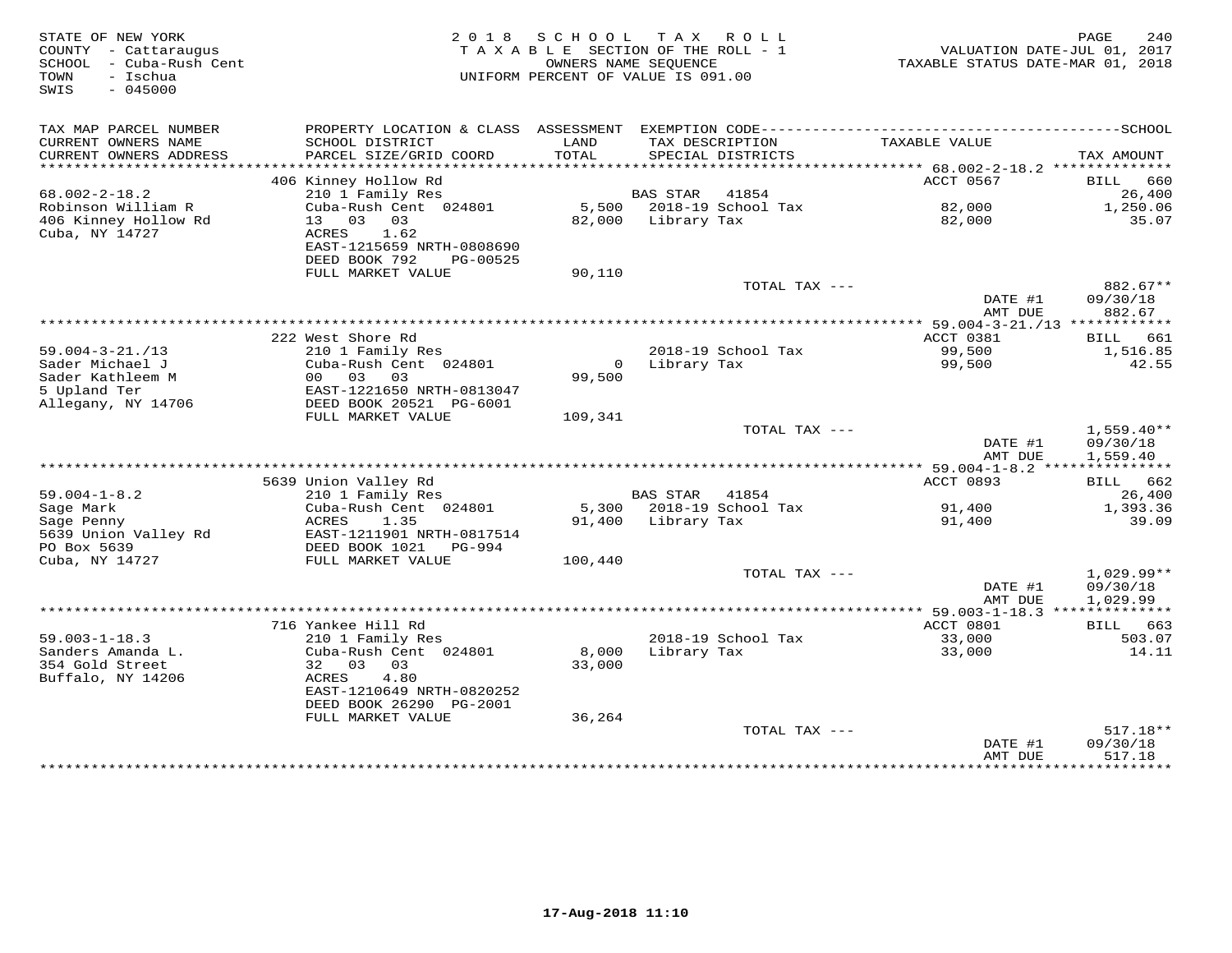| STATE OF NEW YORK<br>COUNTY - Cattaraugus<br>SCHOOL - Cuba-Rush Cent<br>- Ischua<br>TOWN<br>SWIS<br>$-045000$ |                                                                                                                                                                                              | 2018 SCHOOL                | T A X<br>R O L L<br>TAXABLE SECTION OF THE ROLL - 1<br>OWNERS NAME SEQUENCE<br>UNIFORM PERCENT OF VALUE IS 091.00                    | VALUATION DATE-JUL 01, 2017<br>TAXABLE STATUS DATE-MAR 01, 2018 | 241<br>PAGE                                 |
|---------------------------------------------------------------------------------------------------------------|----------------------------------------------------------------------------------------------------------------------------------------------------------------------------------------------|----------------------------|--------------------------------------------------------------------------------------------------------------------------------------|-----------------------------------------------------------------|---------------------------------------------|
| TAX MAP PARCEL NUMBER<br>CURRENT OWNERS NAME<br>CURRENT OWNERS ADDRESS                                        | SCHOOL DISTRICT<br>PARCEL SIZE/GRID COORD                                                                                                                                                    | LAND<br>TOTAL              | PROPERTY LOCATION & CLASS ASSESSMENT EXEMPTION CODE-----------------------------------SCHOOL<br>TAX DESCRIPTION<br>SPECIAL DISTRICTS | TAXABLE VALUE                                                   | TAX AMOUNT                                  |
| **********************                                                                                        | ***************************                                                                                                                                                                  |                            |                                                                                                                                      |                                                                 |                                             |
| $59.004 - 3 - 5.3$<br>Scott Bradley<br>6061 Strauss Rd<br>Lockport, NY 14094                                  | 241 Munger Hollow Rd<br>270 Mfg housing<br>Cuba-Rush Cent 024801<br>15 03 03<br>Life Use<br>FRNT 100.00 DPTH 275.00<br>ACRES<br>0.63<br>EAST-1217006 NRTH-0819829<br>DEED BOOK 14563 PG-4001 | 5,000<br>15,000            | 2018-19 School Tax<br>Library Tax                                                                                                    | ACCT 0957<br>15,000<br>15,000                                   | <b>BILL</b><br>664<br>228.67<br>6.41        |
|                                                                                                               | FULL MARKET VALUE                                                                                                                                                                            | 16,484                     | TOTAL TAX ---                                                                                                                        | DATE #1                                                         | $235.08**$<br>09/30/18                      |
|                                                                                                               |                                                                                                                                                                                              |                            |                                                                                                                                      | AMT DUE                                                         | 235.08                                      |
|                                                                                                               |                                                                                                                                                                                              |                            |                                                                                                                                      |                                                                 |                                             |
| $59.004 - 2 - 14$                                                                                             | 100 Abbott Rd<br>210 1 Family Res                                                                                                                                                            |                            | ENH STAR 41834                                                                                                                       | ACCT 0002                                                       | 665<br><b>BILL</b><br>32,000                |
| Seamon Cornelius                                                                                              | Cuba-Rush Cent 024801                                                                                                                                                                        | 3,800                      | 2018-19 School Tax                                                                                                                   | 32,000                                                          | 487.83                                      |
| Seamon Angela                                                                                                 | 08 03 03                                                                                                                                                                                     | 32,000                     | Library Tax                                                                                                                          | 32,000                                                          | 13.68                                       |
| 100 Abbott Rd<br>Cuba, NY 14727                                                                               | FRNT 210.00 DPTH 108.00<br>EAST-1220214 NRTH-0822428<br>DEED BOOK 10211 PG-3001                                                                                                              |                            |                                                                                                                                      |                                                                 |                                             |
|                                                                                                               | FULL MARKET VALUE                                                                                                                                                                            | 35,165                     |                                                                                                                                      |                                                                 |                                             |
|                                                                                                               |                                                                                                                                                                                              |                            | TOTAL TAX ---                                                                                                                        |                                                                 | $13.68**$                                   |
|                                                                                                               |                                                                                                                                                                                              |                            | *******************************                                                                                                      | DATE #1<br>AMT DUE                                              | 09/30/18<br>13.68                           |
|                                                                                                               | 5955 Ingalls Rd                                                                                                                                                                              |                            |                                                                                                                                      | ********** 59.004-2-9.1 **<br>ACCT 0971                         | * * * * * * * * * * *<br><b>BILL</b><br>666 |
| $59.004 - 2 - 9.1$                                                                                            | 311 Res vac land                                                                                                                                                                             |                            | 2018-19 School Tax                                                                                                                   | 3,000                                                           | 45.73                                       |
| Shaffer Carol<br>8645 Spring Valley Rd<br>Friendship, NY 14739                                                | Cuba-Rush Cent 024801<br>08 03<br>03<br>FRNT 175.00 DPTH 100.00<br>EAST-1220190 NRTH-0822728<br>DEED BOOK 19270 PG-80021                                                                     | 3,000<br>3,000             | Library Tax                                                                                                                          | 3,000                                                           | 1.28                                        |
|                                                                                                               | FULL MARKET VALUE                                                                                                                                                                            | 3,297                      |                                                                                                                                      |                                                                 |                                             |
|                                                                                                               |                                                                                                                                                                                              |                            | TOTAL TAX ---                                                                                                                        | DATE #1<br>AMT DUE                                              | $47.01**$<br>09/30/18<br>47.01              |
|                                                                                                               |                                                                                                                                                                                              |                            |                                                                                                                                      | **** 59.004-2-9.3 ***************                               |                                             |
|                                                                                                               | 5955 Ingalls Rd                                                                                                                                                                              |                            |                                                                                                                                      | ACCT 0973                                                       | BILL 667                                    |
| $59.004 - 2 - 9.3$<br>Shaffer Carol<br>8645 Spring Valley Rd<br>Friendship, NY 14739                          | 311 Res vac land<br>Cuba-Rush Cent 024801<br>08 03 03<br>ACRES 21.86<br>EAST-0192708 NRTH-0061672<br>DEED BOOK 19270 PG-80021<br>FULL MARKET VALUE                                           | 17,600<br>17,600<br>19,341 | 2018-19 School Tax<br>Library Tax                                                                                                    | 17,600<br>17,600                                                | 268.31<br>7.53                              |
|                                                                                                               |                                                                                                                                                                                              |                            | TOTAL TAX ---                                                                                                                        |                                                                 | $275.84**$                                  |
|                                                                                                               |                                                                                                                                                                                              |                            |                                                                                                                                      | DATE #1                                                         | 09/30/18                                    |
|                                                                                                               |                                                                                                                                                                                              |                            |                                                                                                                                      | AMT DUE                                                         | 275.84<br>* * * * * * * *                   |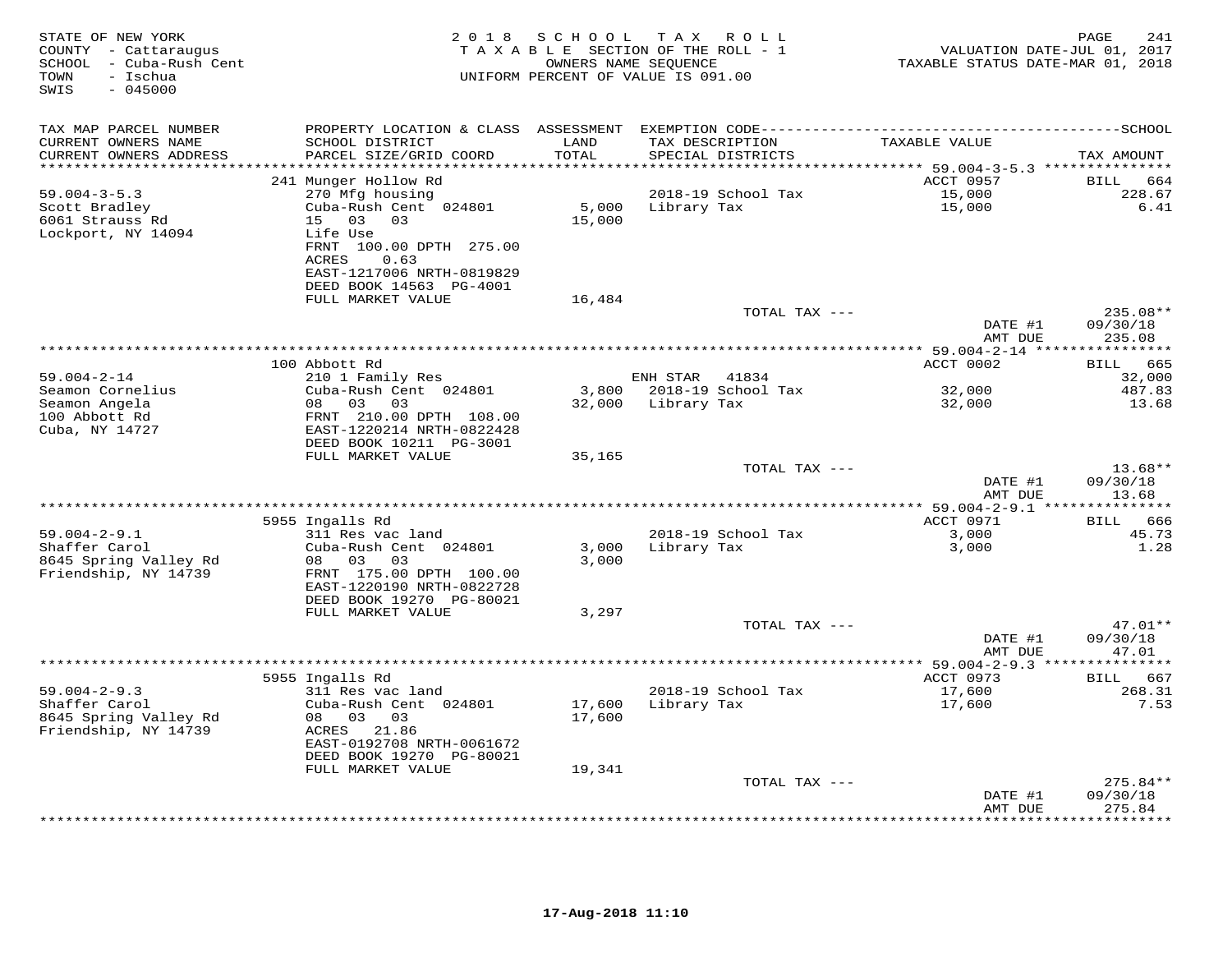STATE OF NEW YORK 2 0 1 8 S C H O O L T A X R O L L PAGE 242 COUNTY - Cattaraugus T A X A B L E SECTION OF THE ROLL - 1 VALUATION DATE-JUL 01, 2017 SCHOOL - Cuba-Rush Cent OWNERS NAME SEQUENCE TAXABLE STATUS DATE-MAR 01, 2018 TOWN - Ischua UNIFORM PERCENT OF VALUE IS 091.00 SWIS - 045000TAX MAP PARCEL NUMBER PROPERTY LOCATION & CLASS ASSESSMENT EXEMPTION CODE------------------------------------------SCHOOL CURRENT OWNERS NAME SCHOOL DISTRICT LAND TAX DESCRIPTION TAXABLE VALUE CURRENT OWNERS ADDRESS PARCEL SIZE/GRID COORD TOTAL SPECIAL DISTRICTS TAX AMOUNT \*\*\*\*\*\*\*\*\*\*\*\*\*\*\*\*\*\*\*\*\*\*\*\*\*\*\*\*\*\*\*\*\*\*\*\*\*\*\*\*\*\*\*\*\*\*\*\*\*\*\*\*\*\*\*\*\*\*\*\*\*\*\*\*\*\*\*\*\*\*\*\*\*\*\*\*\*\*\*\*\*\*\*\*\*\*\*\*\*\*\*\*\*\*\*\*\*\*\*\*\*\*\* 59.004-3-4.3 \*\*\*\*\*\*\*\*\*\*\*\*\*\*\*349 Munger Hollow Rd<br>
349 Munger Hollow Rd<br>
210 1 Family Res<br>
Shaffer Daniel Cuba-Rush Cent 024801 5,400 2018-19 School Tax 61,000 329.93<br>
349 Munger Hollow Rd<br>
349 Munger Hollow Rd<br>
349 Munger Hollow Rd<br>
26.09<br>
349 Munger DATE #1 09/30/18 AMT DUE 553.56 \*\*\*\*\*\*\*\*\*\*\*\*\*\*\*\*\*\*\*\*\*\*\*\*\*\*\*\*\*\*\*\*\*\*\*\*\*\*\*\*\*\*\*\*\*\*\*\*\*\*\*\*\*\*\*\*\*\*\*\*\*\*\*\*\*\*\*\*\*\*\*\*\*\*\*\*\*\*\*\*\*\*\*\*\*\*\*\*\*\*\*\*\*\*\*\*\*\*\*\*\*\*\* 59.004-3-21./9 \*\*\*\*\*\*\*\*\*\*\*\*\*318 West Shore Rd
2018-19 School Tax
2018-19 School Tax
2018-19 School Tax
2018-19 School Tax
2018-19 School Tax
2018-19 School Tax
2018-19 School Tax
2018-19 School Tax
2018-19 School Tax
2018-19 School Tax
2018-19 School DATE #1 09/30/18<br>2009/30/18 AMT DUE 250.76\*\*\*\*\*\*\*\*\*\*\*\*\*\*\*\*\*\*\*\*\*\*\*\*\*\*\*\*\*\*\*\*\*\*\*\*\*\*\*\*\*\*\*\*\*\*\*\*\*\*\*\*\*\*\*\*\*\*\*\*\*\*\*\*\*\*\*\*\*\*\*\*\*\*\*\*\*\*\*\*\*\*\*\*\*\*\*\*\*\*\*\*\*\*\*\*\*\*\*\*\*\*\* 59.004-3-21./10 \*\*\*\*\*\*\*\*\*\*\*\* 219 West Shore Rd ACCT 0168 BILL 670 59.004-3-21./10 210 1 Family Res BAS STAR 41854 26,400 Shemeld David Cuba-Rush Cent 024801 0 2018-19 School Tax 246,500 3,757.82 Shemeld Sue Mary 00 03 03 246,500 Library Tax 246,500 105.41 219 West Shore Rd EAST-1221650 NRTH-0813047 Cuba, NY 14727 DEED BOOK 843 PG-00187 FULL MARKET VALUE 270,879 TOTAL TAX --- 3,460.77\*\* DATE #1 09/30/18 AMT DUE 3,460.77 \*\*\*\*\*\*\*\*\*\*\*\*\*\*\*\*\*\*\*\*\*\*\*\*\*\*\*\*\*\*\*\*\*\*\*\*\*\*\*\*\*\*\*\*\*\*\*\*\*\*\*\*\*\*\*\*\*\*\*\*\*\*\*\*\*\*\*\*\*\*\*\*\*\*\*\*\*\*\*\*\*\*\*\*\*\*\*\*\*\*\*\*\*\*\*\*\*\*\*\*\*\*\* 59.003-1-12 \*\*\*\*\*\*\*\*\*\*\*\*\*\*\*\*929 Carpenter Hill Rd (1998) 2018-19 School Tax (1999) 2018-1-12 (1999) 2018-1-12 (1999) 2018-19 School Tax (1999) 2018-19 School Tax (1999) 38,900 (1999) 38,900 (1999) 38,900 (1999) 38,900 (1999) 38,900 (1999) 38,900 (199  $\frac{1}{2}$  09/30/18  $\frac{1}{2}$  09/30/18  $\frac{1}{2}$  09/30/18  $\frac{1}{2}$  09/30/18  $\frac{1}{2}$  09/30/18  $\frac{1}{2}$  09/30/18  $\frac{1}{2}$  09/30/18  $\frac{1}{2}$  09/30/18  $\frac{1}{2}$  0.17  $\frac{1}{2}$  0.17  $\frac{1}{2}$  0.17  $\frac{1}{2}$  0.17  $\frac{1}{2}$ AMT DUE 609.66 \*\*\*\*\*\*\*\*\*\*\*\*\*\*\*\*\*\*\*\*\*\*\*\*\*\*\*\*\*\*\*\*\*\*\*\*\*\*\*\*\*\*\*\*\*\*\*\*\*\*\*\*\*\*\*\*\*\*\*\*\*\*\*\*\*\*\*\*\*\*\*\*\*\*\*\*\*\*\*\*\*\*\*\*\*\*\*\*\*\*\*\*\*\*\*\*\*\*\*\*\*\*\*\*\*\*\*\*\*\*\*\*\*\*\*\*\*\*\*\*\*\*\*\*\*\*\*\*\*\*\*\*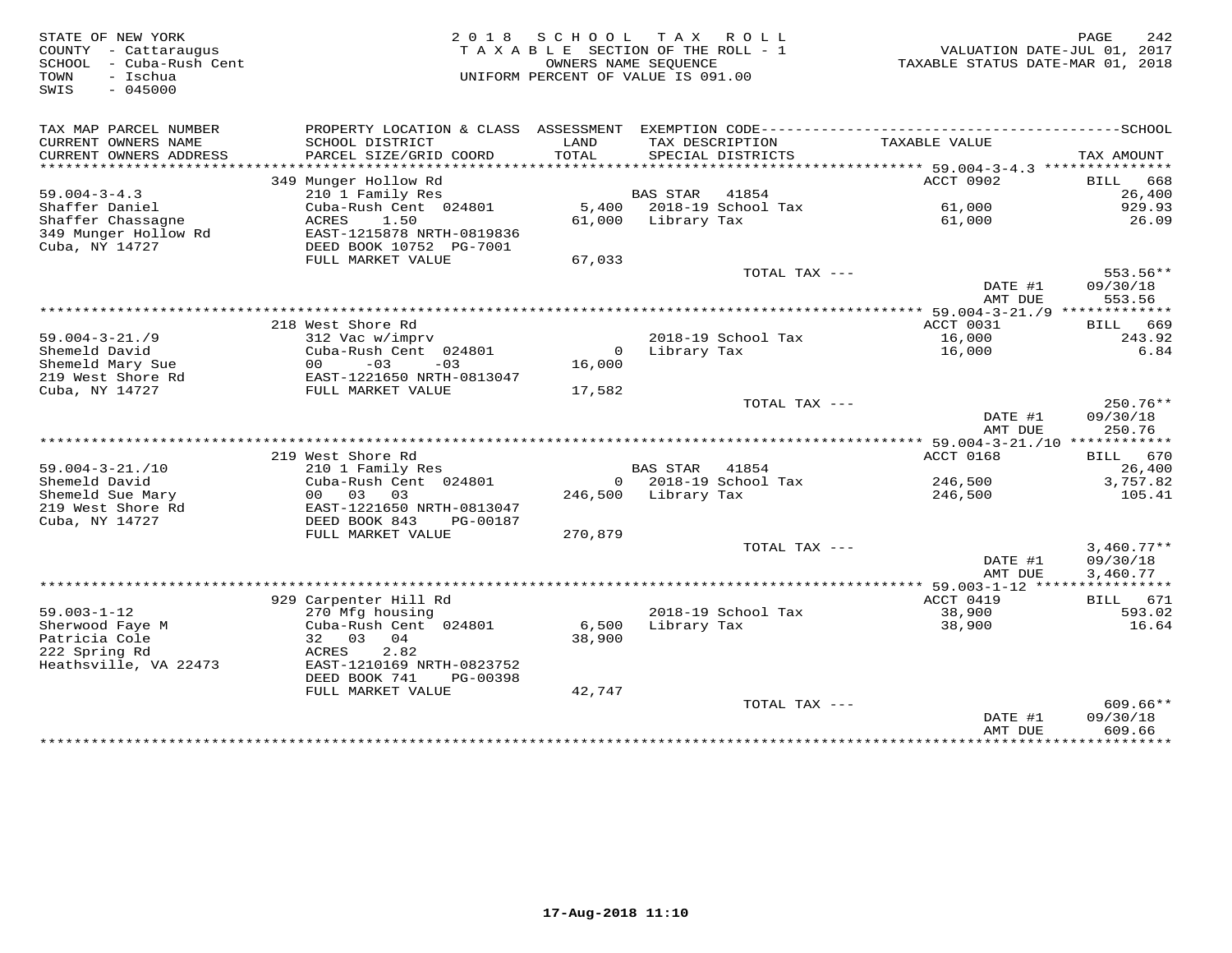| STATE OF NEW YORK<br>COUNTY - Cattaraugus<br>SCHOOL - Cuba-Rush Cent<br>TOWN<br>- Ischua<br>$-045000$<br>SWIS |                                                       | 2018 SCHOOL | T A X<br>ROLL<br>TAXABLE SECTION OF THE ROLL - 1<br>OWNERS NAME SEOUENCE<br>UNIFORM PERCENT OF VALUE IS 091.00 | VALUATION DATE-JUL 01, 2017<br>TAXABLE STATUS DATE-MAR 01, 2018 | PAGE<br>243         |
|---------------------------------------------------------------------------------------------------------------|-------------------------------------------------------|-------------|----------------------------------------------------------------------------------------------------------------|-----------------------------------------------------------------|---------------------|
| TAX MAP PARCEL NUMBER                                                                                         |                                                       |             |                                                                                                                |                                                                 |                     |
| CURRENT OWNERS NAME                                                                                           | SCHOOL DISTRICT                                       | LAND        | TAX DESCRIPTION                                                                                                | TAXABLE VALUE                                                   |                     |
| CURRENT OWNERS ADDRESS                                                                                        | PARCEL SIZE/GRID COORD                                | TOTAL       | SPECIAL DISTRICTS                                                                                              |                                                                 | TAX AMOUNT          |
|                                                                                                               | 135 Yankee Hill Rd                                    |             |                                                                                                                | ACCT 0014                                                       | BILL 672            |
| $59.004 - 2 - 21$                                                                                             | 210 1 Family Res                                      |             | 2018-19 School Tax                                                                                             | 20,500                                                          | 312.52              |
| Shetler John J                                                                                                | Cuba-Rush Cent 024801                                 | 7,500       | Library Tax                                                                                                    | 20,500                                                          | 8.77                |
| 3543 Arcaadia Zurich Norris R 08 03 03<br>Lyons, NY 14489                                                     | 4.10<br>ACRES<br>EAST-1220076 NRTH-0822162            | 20,500      |                                                                                                                |                                                                 |                     |
|                                                                                                               | DEED BOOK 15350 PG-6003                               |             |                                                                                                                |                                                                 |                     |
|                                                                                                               | FULL MARKET VALUE                                     | 22,527      |                                                                                                                |                                                                 |                     |
|                                                                                                               |                                                       |             | TOTAL TAX ---                                                                                                  |                                                                 | 321.29**            |
|                                                                                                               |                                                       |             |                                                                                                                | DATE #1                                                         | 09/30/18            |
|                                                                                                               |                                                       |             |                                                                                                                | AMT DUE                                                         | 321.29              |
|                                                                                                               | Yankee Rd                                             |             |                                                                                                                | ACCT 0789                                                       | BILL 673            |
| $59.004 - 1 - 13.3$                                                                                           | 314 Rural vac<10                                      |             | 2018-19 School Tax                                                                                             | 22,600                                                          | 344.53              |
| Smith Gregory J                                                                                               | Cuba-Rush Cent 024801                                 | 22,600      | Library Tax                                                                                                    | 22,600                                                          | 9.66                |
| 3964 Mapleton Rd                                                                                              | 24 03 03                                              | 22,600      |                                                                                                                |                                                                 |                     |
| North Tonawanda, NY 14120                                                                                     | ACRES 24.75                                           |             |                                                                                                                |                                                                 |                     |
|                                                                                                               | EAST-1211020 NRTH-0821244<br>DEED BOOK 00931 PG-00208 |             |                                                                                                                |                                                                 |                     |
|                                                                                                               | FULL MARKET VALUE                                     | 24,835      |                                                                                                                |                                                                 |                     |
|                                                                                                               |                                                       |             | TOTAL TAX ---                                                                                                  |                                                                 | 354.19**            |
|                                                                                                               |                                                       |             |                                                                                                                | DATE #1                                                         | 09/30/18            |
|                                                                                                               |                                                       |             |                                                                                                                | AMT DUE                                                         | 354.19              |
|                                                                                                               | 369 Munger Hollow Rd                                  |             |                                                                                                                | ACCT 0434                                                       | BILL 674            |
| $59.004 - 3 - 2.1$                                                                                            | 210 1 Family Res                                      |             | ENH STAR<br>41834                                                                                              |                                                                 | 45,800              |
| Smith Lawerance                                                                                               | Cuba-Rush Cent 024801                                 | 6,200       | 2018-19 School Tax                                                                                             | 45,800                                                          | 698.21              |
| 369 Munger Hollow Rd                                                                                          | 15 03 03                                              | 45,800      | Library Tax                                                                                                    | 45,800                                                          | 19.59               |
| Cuba, NY 14727                                                                                                | inc. $59.004-3-4.2$<br>26.                            |             |                                                                                                                |                                                                 |                     |
|                                                                                                               | ACRES<br>2.56<br>EAST-1215375 NRTH-0819896            |             |                                                                                                                |                                                                 |                     |
|                                                                                                               | DEED BOOK 22592 PG-2004                               |             |                                                                                                                |                                                                 |                     |
|                                                                                                               | FULL MARKET VALUE                                     | 50,330      |                                                                                                                |                                                                 |                     |
|                                                                                                               |                                                       |             | TOTAL TAX ---                                                                                                  |                                                                 | $19.59**$           |
|                                                                                                               |                                                       |             |                                                                                                                | DATE #1                                                         | 09/30/18            |
|                                                                                                               |                                                       |             |                                                                                                                | AMT DUE<br>*********** 59.004-1-9.1 *****                       | 19.59<br>********** |
|                                                                                                               | Yankee Hill Rd                                        |             |                                                                                                                | ACCT 0110                                                       | BILL 675            |
| $59.004 - 1 - 9.1$                                                                                            | 323 Vacant rural                                      |             | 2018-19 School Tax                                                                                             | 52,800                                                          | 804.92              |
| Smith Lawrence L                                                                                              | Cuba-Rush Cent 024801                                 | 52,800      | Library Tax                                                                                                    | 52,800                                                          | 22.58               |
| 369 Munger Hollow Rd                                                                                          | 23 03<br>03<br>inc. 59.004-1-9.2                      | 52,800      |                                                                                                                |                                                                 |                     |
| Cuba, NY 14727                                                                                                | 62<br>ACRES 75.00                                     |             |                                                                                                                |                                                                 |                     |
|                                                                                                               | EAST-1211934 NRTH-0818560                             |             |                                                                                                                |                                                                 |                     |
|                                                                                                               | DEED BOOK 10118 PG-4002                               |             |                                                                                                                |                                                                 |                     |
|                                                                                                               | FULL MARKET VALUE                                     | 58,022      |                                                                                                                |                                                                 |                     |
|                                                                                                               |                                                       |             | TOTAL TAX ---                                                                                                  |                                                                 | $827.50**$          |
|                                                                                                               |                                                       |             |                                                                                                                | DATE #1<br>AMT DUE                                              | 09/30/18<br>827.50  |
|                                                                                                               |                                                       |             |                                                                                                                |                                                                 | ********            |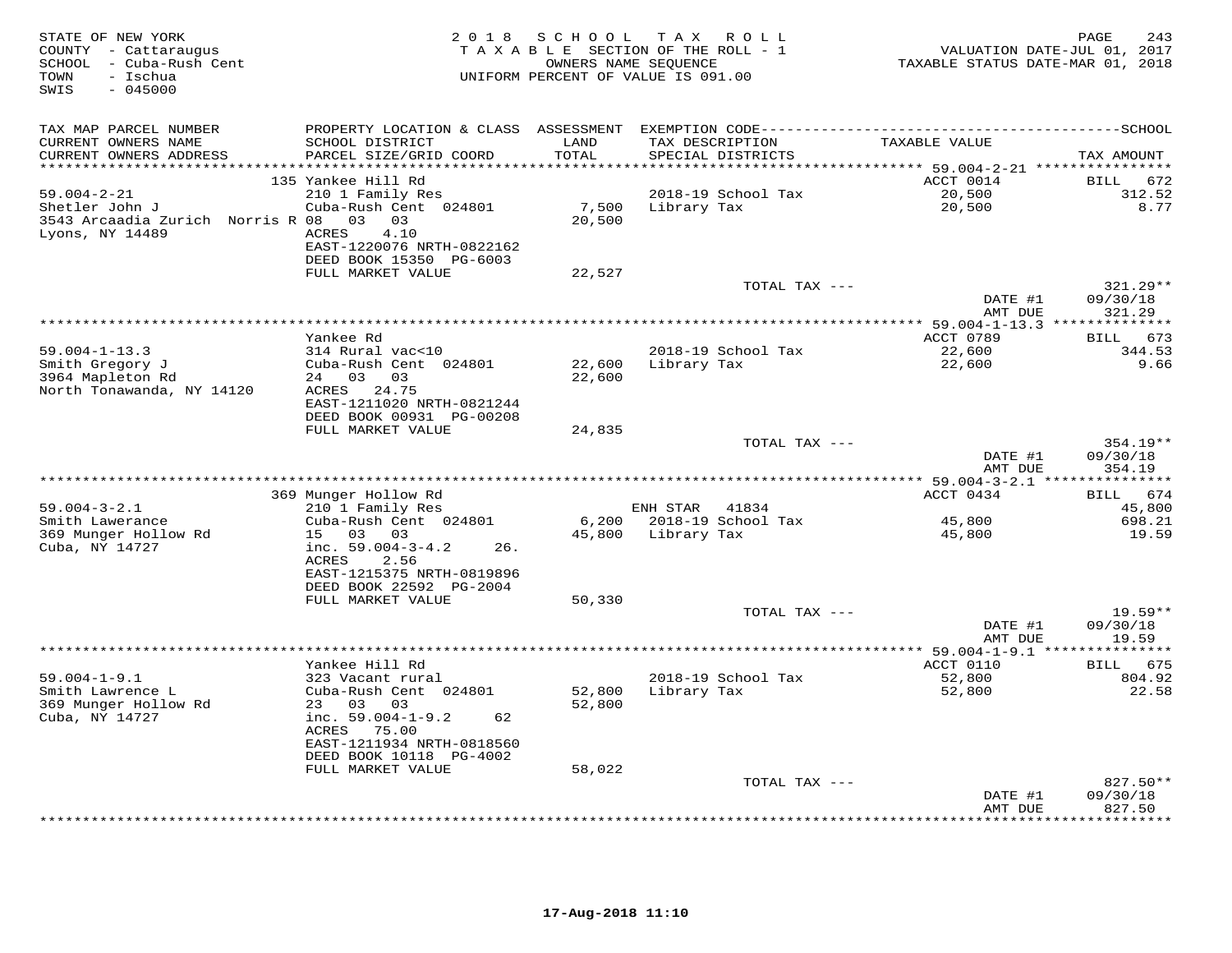| STATE OF NEW YORK<br>COUNTY - Cattaraugus<br>SCHOOL - Cuba-Rush Cent<br>- Ischua<br>TOWN<br>SWIS<br>$-045000$ |                                                       | 2018 SCHOOL<br>TAXABLE SECTION OF THE ROLL - 1<br>OWNERS NAME SEQUENCE<br>UNIFORM PERCENT OF VALUE IS 091.00 |                 | TAX ROLL                             | VALUATION DATE-JUL 01, 2017<br>TAXABLE STATUS DATE-MAR 01, 2018        | PAGE<br>244          |
|---------------------------------------------------------------------------------------------------------------|-------------------------------------------------------|--------------------------------------------------------------------------------------------------------------|-----------------|--------------------------------------|------------------------------------------------------------------------|----------------------|
| TAX MAP PARCEL NUMBER                                                                                         | PROPERTY LOCATION & CLASS ASSESSMENT                  |                                                                                                              |                 |                                      |                                                                        |                      |
| CURRENT OWNERS NAME<br>CURRENT OWNERS ADDRESS<br>**********************                                       | SCHOOL DISTRICT<br>PARCEL SIZE/GRID COORD             | LAND<br>TOTAL<br>****************                                                                            |                 | TAX DESCRIPTION<br>SPECIAL DISTRICTS | TAXABLE VALUE                                                          | TAX AMOUNT           |
|                                                                                                               | 5776 Union Valley Rd                                  |                                                                                                              |                 |                                      | **************************** 59.003-1-19.1 **************<br>ACCT 0113 | 676<br>BILL          |
| $59.003 - 1 - 19.1$                                                                                           | 210 1 Family Res                                      |                                                                                                              | BAS STAR        | 41854                                |                                                                        | 26,400               |
| Smith Lawrence L.                                                                                             | Cuba-Rush Cent 024801                                 | 9,200                                                                                                        |                 | 2018-19 School Tax                   | 69,000                                                                 | 1,051.88             |
| Tuttle Melissa & Sean                                                                                         | 31<br>03 03                                           | 69,000                                                                                                       | Library Tax     |                                      | 69,000                                                                 | 29.51                |
| 5776 Union Valley Rd                                                                                          | land contract Melissa Tut                             |                                                                                                              |                 |                                      |                                                                        |                      |
| Cuba, NY 14727                                                                                                | ACRES 15.40                                           |                                                                                                              |                 |                                      |                                                                        |                      |
|                                                                                                               | EAST-1210581 NRTH-0818579                             |                                                                                                              |                 |                                      |                                                                        |                      |
|                                                                                                               | DEED BOOK 19624 PG-3003<br>FULL MARKET VALUE          | 75,824                                                                                                       |                 |                                      |                                                                        |                      |
|                                                                                                               |                                                       |                                                                                                              |                 | TOTAL TAX ---                        |                                                                        | $678.93**$           |
|                                                                                                               |                                                       |                                                                                                              |                 |                                      | DATE #1                                                                | 09/30/18             |
|                                                                                                               |                                                       |                                                                                                              |                 |                                      | AMT DUE                                                                | 678.93               |
|                                                                                                               |                                                       |                                                                                                              |                 |                                      |                                                                        |                      |
|                                                                                                               | 5241 Burt Rd                                          |                                                                                                              |                 |                                      | ACCT 0884                                                              | 677<br>BILL          |
| $68.002 - 2 - 24.4$<br>Snyder James Jr                                                                        | 210 1 Family Res<br>Cuba-Rush Cent 024801             | 87,400                                                                                                       | <b>BAS STAR</b> | 41854<br>2018-19 School Tax          | 285,000                                                                | 26,400<br>4,344.74   |
| Snyder Barbara L                                                                                              | $13, 14$ 3 3                                          | 285,000                                                                                                      | Library Tax     |                                      | 285,000                                                                | 121.88               |
| 5241 S Burt Hill Rd                                                                                           | ACRES 198.20                                          |                                                                                                              |                 |                                      |                                                                        |                      |
| Cuba, NY 14727                                                                                                | EAST-1217093 NRTH-0810732                             |                                                                                                              |                 |                                      |                                                                        |                      |
|                                                                                                               | DEED BOOK 1009 PG-1030                                |                                                                                                              |                 |                                      |                                                                        |                      |
|                                                                                                               | FULL MARKET VALUE                                     | 313,187                                                                                                      |                 |                                      |                                                                        |                      |
|                                                                                                               |                                                       |                                                                                                              |                 | TOTAL TAX ---                        |                                                                        | $4,064.16**$         |
|                                                                                                               |                                                       |                                                                                                              |                 |                                      | DATE #1<br>AMT DUE                                                     | 09/30/18<br>4,064.16 |
|                                                                                                               |                                                       |                                                                                                              |                 |                                      |                                                                        |                      |
|                                                                                                               | West Shore Rd                                         |                                                                                                              |                 |                                      | ACCT 0784                                                              | BILL 678             |
| $68.002 - 2 - 9.2$                                                                                            | 312 Vac w/imprv                                       |                                                                                                              |                 | 2018-19 School Tax                   | 37,500                                                                 | 571.68               |
| Southern Tier Aero Radio Soc                                                                                  | Cuba-Rush Cent 024801                                 | 20,400                                                                                                       | Library Tax     |                                      | 37,500                                                                 | 16.04                |
| Attn: Thomas Orcult                                                                                           | 05 03 03                                              | 37,500                                                                                                       |                 |                                      |                                                                        |                      |
| 547 Prospect Ave                                                                                              | ACRES 14.25                                           |                                                                                                              |                 |                                      |                                                                        |                      |
| Olean, NY 14760                                                                                               | EAST-1222292 NRTH-0809514<br>DEED BOOK 00920 PG-00525 |                                                                                                              |                 |                                      |                                                                        |                      |
|                                                                                                               | FULL MARKET VALUE                                     | 41,209                                                                                                       |                 |                                      |                                                                        |                      |
|                                                                                                               |                                                       |                                                                                                              |                 | TOTAL TAX ---                        |                                                                        | 587.72**             |
|                                                                                                               |                                                       |                                                                                                              |                 |                                      | DATE #1                                                                | 09/30/18             |
|                                                                                                               |                                                       |                                                                                                              |                 |                                      | AMT DUE                                                                | 587.72               |
|                                                                                                               |                                                       |                                                                                                              |                 |                                      |                                                                        |                      |
| $59.004 - 2 - 4.1$                                                                                            | Abbott Rd<br>105 Vac farmland                         |                                                                                                              |                 | 2018-19 School Tax                   | ACCT 0454<br>28,500                                                    | BILL 679<br>434.47   |
| Stadler Dale C                                                                                                | Cuba-Rush Cent 024801                                 | 28,500                                                                                                       | Library Tax     |                                      | 28,500                                                                 | 12.19                |
| Stadler Lisa A                                                                                                | 16 03<br>03                                           | 28,500                                                                                                       |                 |                                      |                                                                        |                      |
| 170 Munger Hollow Rd                                                                                          | ACRES 54.15                                           |                                                                                                              |                 |                                      |                                                                        |                      |
| Cuba, NY 14727                                                                                                | EAST-1218799 NRTH-0822394                             |                                                                                                              |                 |                                      |                                                                        |                      |
|                                                                                                               | DEED BOOK 15462 PG-8002                               |                                                                                                              |                 |                                      |                                                                        |                      |
|                                                                                                               | FULL MARKET VALUE                                     | 31,319                                                                                                       |                 |                                      |                                                                        |                      |
|                                                                                                               |                                                       |                                                                                                              |                 | TOTAL TAX ---                        | DATE #1                                                                | 446.66**<br>09/30/18 |
|                                                                                                               |                                                       |                                                                                                              |                 |                                      | AMT DUE                                                                | 446.66               |
|                                                                                                               |                                                       |                                                                                                              |                 |                                      |                                                                        | **********           |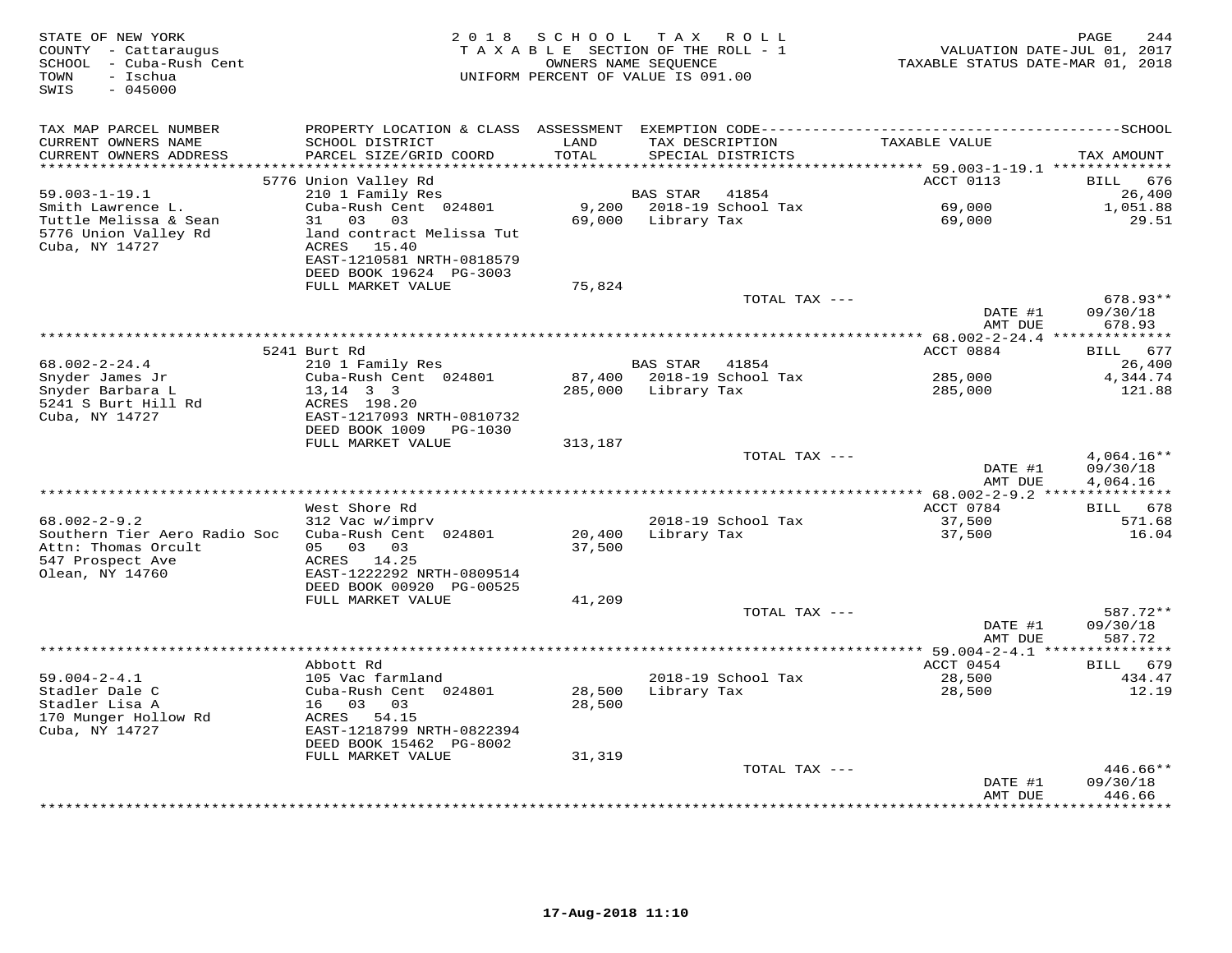| STATE OF NEW YORK<br>COUNTY - Cattaraugus<br>SCHOOL - Cuba-Rush Cent<br>- Ischua<br>TOWN<br>SWIS<br>$-045000$ | 2018                                                 | S C H O O L<br>TAXABLE SECTION OF THE ROLL - 1<br>OWNERS NAME SEQUENCE<br>UNIFORM PERCENT OF VALUE IS 091.00 | T A X           | ROLL                        | VALUATION DATE-JUL 01, 2017<br>TAXABLE STATUS DATE-MAR 01, 2018 | 245<br>PAGE           |
|---------------------------------------------------------------------------------------------------------------|------------------------------------------------------|--------------------------------------------------------------------------------------------------------------|-----------------|-----------------------------|-----------------------------------------------------------------|-----------------------|
| TAX MAP PARCEL NUMBER                                                                                         |                                                      |                                                                                                              |                 |                             |                                                                 |                       |
| CURRENT OWNERS NAME<br>CURRENT OWNERS ADDRESS<br>***********************                                      | SCHOOL DISTRICT<br>PARCEL SIZE/GRID COORD            | LAND<br>TOTAL                                                                                                | TAX DESCRIPTION | SPECIAL DISTRICTS           | TAXABLE VALUE                                                   | TAX AMOUNT            |
|                                                                                                               | 170 Munger Hollow Rd                                 |                                                                                                              |                 |                             | ACCT 0712                                                       | 680<br>BILL           |
| $59.004 - 2 - 4.2$                                                                                            | 210 1 Family Res                                     |                                                                                                              | <b>BAS STAR</b> | 41854                       |                                                                 | 26,400                |
| Stadler Dale C                                                                                                | Cuba-Rush Cent 024801                                | 8,100                                                                                                        |                 | 2018-19 School Tax          | 100,000                                                         | 1,524.47              |
| Stadler Lisa A                                                                                                | 03<br>08<br>03                                       | 100,000                                                                                                      | Library Tax     |                             | 100,000                                                         | 42.76                 |
| 170 Munger Hollow Rd                                                                                          | <b>ACRES</b><br>4.90                                 |                                                                                                              |                 |                             |                                                                 |                       |
| Cuba, NY 14727                                                                                                | EAST-1219165 NRTH-0820247                            |                                                                                                              |                 |                             |                                                                 |                       |
|                                                                                                               | DEED BOOK 855<br>PG-00426<br>FULL MARKET VALUE       | 109,890                                                                                                      |                 |                             |                                                                 |                       |
|                                                                                                               |                                                      |                                                                                                              |                 | TOTAL TAX ---               |                                                                 | $1,164.77**$          |
|                                                                                                               |                                                      |                                                                                                              |                 |                             | DATE #1                                                         | 09/30/18              |
|                                                                                                               |                                                      |                                                                                                              |                 |                             | AMT DUE                                                         | 1,164.77              |
|                                                                                                               |                                                      |                                                                                                              |                 |                             | *** 59.004-2-4.4 ***                                            | ***********           |
|                                                                                                               | 176 Yankee Hill Rd                                   |                                                                                                              |                 |                             | <b>ACCT 9510</b>                                                | BILL<br>681           |
| $59.004 - 2 - 4.4$<br>Stadler Jason S                                                                         | 210 1 Family Res<br>Cuba-Rush Cent 024801            | 13,100                                                                                                       | <b>BAS STAR</b> | 41854<br>2018-19 School Tax | 98,000                                                          | 26,400<br>1,493.98    |
| Yankee Hill Rd                                                                                                | 16 03 03                                             | 98,000                                                                                                       | Library Tax     |                             | 98,000                                                          | 41.91                 |
| Cuba, NY 14727                                                                                                | ACRES 11.50                                          |                                                                                                              |                 |                             |                                                                 |                       |
|                                                                                                               | EAST-1218805 NRTH-0821900                            |                                                                                                              |                 |                             |                                                                 |                       |
|                                                                                                               | DEED BOOK 16549 PG-9001                              |                                                                                                              |                 |                             |                                                                 |                       |
|                                                                                                               | FULL MARKET VALUE                                    | 107,692                                                                                                      |                 |                             |                                                                 |                       |
|                                                                                                               |                                                      |                                                                                                              |                 | TOTAL TAX ---               |                                                                 | $1,133.43**$          |
|                                                                                                               |                                                      |                                                                                                              |                 |                             | DATE #1<br>AMT DUE                                              | 09/30/18<br>1,133.43  |
|                                                                                                               |                                                      |                                                                                                              |                 |                             |                                                                 |                       |
|                                                                                                               | Abbott Rd                                            |                                                                                                              |                 |                             | ACCT 0013                                                       | BILL 682              |
| $59.004 - 2 - 27$                                                                                             | 314 Rural vac<10                                     |                                                                                                              |                 | 2018-19 School Tax          | 6,500                                                           | 99.09                 |
| Stadler Jason S                                                                                               | Cuba-Rush Cent 024801                                | 6,500                                                                                                        | Library Tax     |                             | 6,500                                                           | 2.78                  |
| 170 Munger Hollow Rd                                                                                          | 16 03<br>03                                          | 6,500                                                                                                        |                 |                             |                                                                 |                       |
| Cuba, NY 14727                                                                                                | 7.23<br>ACRES                                        |                                                                                                              |                 |                             |                                                                 |                       |
|                                                                                                               | EAST-1218411 NRTH-0820659<br>DEED BOOK 15464 PG-2001 |                                                                                                              |                 |                             |                                                                 |                       |
|                                                                                                               | FULL MARKET VALUE                                    | 7,143                                                                                                        |                 |                             |                                                                 |                       |
|                                                                                                               |                                                      |                                                                                                              |                 | TOTAL TAX ---               |                                                                 | 101.87**              |
|                                                                                                               |                                                      |                                                                                                              |                 |                             | DATE #1                                                         | 09/30/18              |
|                                                                                                               |                                                      |                                                                                                              |                 |                             | AMT DUE                                                         | 101.87                |
|                                                                                                               |                                                      |                                                                                                              |                 |                             | ********* 68.002-2-8 ******                                     | * * * * * * * * * * * |
| $68.002 - 2 - 8$                                                                                              | 5079 West Shore Rd<br>240 Rural res                  |                                                                                                              |                 |                             | ACCT 0224                                                       | 683<br>BILL           |
| Stoklosa Robert L                                                                                             | Cuba-Rush Cent 024801                                | 33,400                                                                                                       | Library Tax     | 2018-19 School Tax          | 66,500<br>66,500                                                | 1,013.77<br>28.44     |
| Stoklosa Marilee A                                                                                            | 05<br>03 03                                          | 66,500                                                                                                       |                 |                             |                                                                 |                       |
| 26 Dennybrooke LN                                                                                             | ACRES 41.45                                          |                                                                                                              |                 |                             |                                                                 |                       |
| West Seneca, NY 14224                                                                                         | EAST-1221257 NRTH-0809860                            |                                                                                                              |                 |                             |                                                                 |                       |
|                                                                                                               | DEED BOOK 19144 PG-6001                              |                                                                                                              |                 |                             |                                                                 |                       |
|                                                                                                               | FULL MARKET VALUE                                    | 73,077                                                                                                       |                 |                             |                                                                 |                       |
|                                                                                                               |                                                      |                                                                                                              |                 | TOTAL TAX ---               |                                                                 | $1,042.21**$          |
|                                                                                                               |                                                      |                                                                                                              |                 |                             | DATE #1<br>AMT DUE                                              | 09/30/18<br>1,042.21  |
|                                                                                                               |                                                      |                                                                                                              |                 |                             | *********                                                       | ***********           |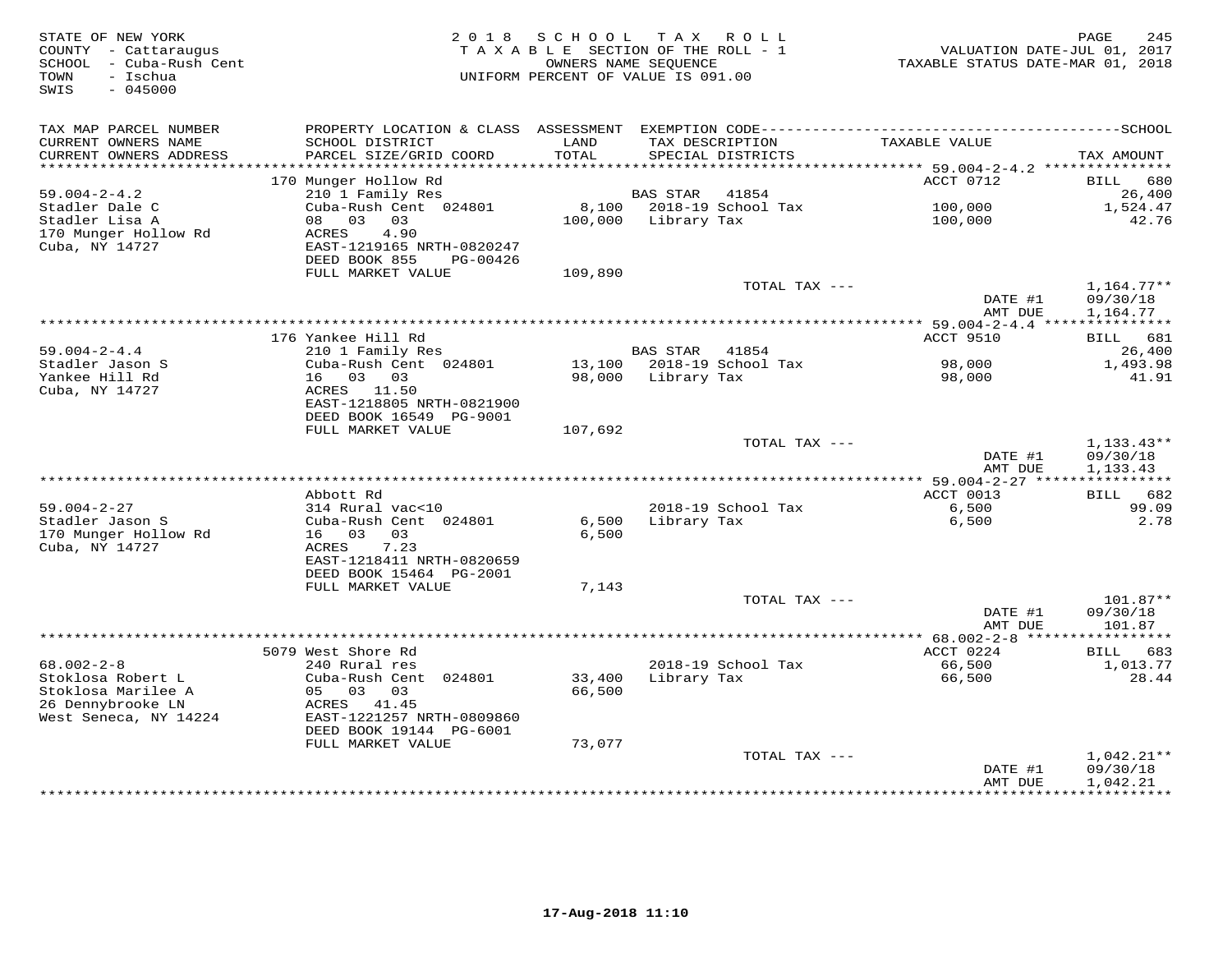| STATE OF NEW YORK<br>COUNTY - Cattaraugus<br>SCHOOL - Cuba-Rush Cent<br>- Ischua<br>TOWN<br>$-045000$<br>SWIS | 2 0 1 8                                                                                           | SCHOOL           | T A X<br>R O L L<br>TAXABLE SECTION OF THE ROLL - 1<br>OWNERS NAME SEQUENCE<br>UNIFORM PERCENT OF VALUE IS 091.00 | VALUATION DATE-JUL 01, 2017<br>TAXABLE STATUS DATE-MAR 01, 2018 | PAGE<br>246                               |
|---------------------------------------------------------------------------------------------------------------|---------------------------------------------------------------------------------------------------|------------------|-------------------------------------------------------------------------------------------------------------------|-----------------------------------------------------------------|-------------------------------------------|
| TAX MAP PARCEL NUMBER                                                                                         | PROPERTY LOCATION & CLASS ASSESSMENT                                                              |                  |                                                                                                                   |                                                                 |                                           |
| CURRENT OWNERS NAME<br>CURRENT OWNERS ADDRESS                                                                 | SCHOOL DISTRICT<br>PARCEL SIZE/GRID COORD                                                         | LAND<br>TOTAL    | TAX DESCRIPTION<br>SPECIAL DISTRICTS                                                                              | TAXABLE VALUE                                                   | TAX AMOUNT                                |
| **********************                                                                                        | ***********************<br>646 Yankee Rd                                                          | ************     | ********************************** 59.004-1-13.4 **************                                                   | ACCT 0790                                                       | 684                                       |
| $59.004 - 1 - 13.4$                                                                                           | 260 Seasonal res                                                                                  |                  | 2018-19 School Tax                                                                                                | 46,500                                                          | BILL<br>708.88                            |
| Sumbrum Robert                                                                                                | Cuba-Rush Cent 024801                                                                             | 8,200            | Library Tax                                                                                                       | 46,500                                                          | 19.89                                     |
| 64 Bost Dr<br>Buffalo, NY 14220                                                                               | 24 03<br>03<br>Ff 240.00<br>ACRES<br>5.00<br>EAST-1211886 NRTH-0821451<br>DEED BOOK 13450 PG-2001 | 46,500           |                                                                                                                   |                                                                 |                                           |
|                                                                                                               | FULL MARKET VALUE                                                                                 | 51,099           |                                                                                                                   |                                                                 |                                           |
|                                                                                                               |                                                                                                   |                  | TOTAL TAX ---                                                                                                     |                                                                 | $728.77**$                                |
|                                                                                                               |                                                                                                   |                  |                                                                                                                   | DATE #1<br>AMT DUE                                              | 09/30/18<br>728.77                        |
|                                                                                                               |                                                                                                   |                  |                                                                                                                   |                                                                 |                                           |
|                                                                                                               | Nys Rte 446                                                                                       |                  |                                                                                                                   | ACCT 0399                                                       | BILL<br>685                               |
| $68.002 - 2 - 7.1$                                                                                            | 312 Vac w/imprv<br>Cuba-Rush Cent 024801                                                          |                  | 2018-19 School Tax<br>Library Tax                                                                                 | 30,000                                                          | 457.34<br>12.83                           |
| Swartzentruber Joseph D.<br>Swartzentruber Amanda<br>122 Route 446<br>Cuba, NY 14727                          | 17 03<br>03<br>25.75<br>ACRES<br>EAST-1220659 NRTH-0808545                                        | 23,300<br>30,000 |                                                                                                                   | 30,000                                                          |                                           |
|                                                                                                               | DEED BOOK 26747 PG-3002                                                                           |                  |                                                                                                                   |                                                                 |                                           |
|                                                                                                               | FULL MARKET VALUE                                                                                 | 32,967           |                                                                                                                   |                                                                 |                                           |
|                                                                                                               |                                                                                                   |                  | TOTAL TAX ---                                                                                                     |                                                                 | $470.17**$                                |
|                                                                                                               |                                                                                                   |                  |                                                                                                                   | DATE #1<br>AMT DUE                                              | 09/30/18<br>470.17                        |
|                                                                                                               | 120 Nys Rte 446                                                                                   |                  |                                                                                                                   | ******** 68.002-2-13 ****<br>ACCT 0400                          | * * * * * * * * * *<br>686<br><b>BILL</b> |
| $68.002 - 2 - 13$                                                                                             | 210 1 Family Res                                                                                  |                  | 2018-19 School Tax                                                                                                | 98,000                                                          | 1,493.98                                  |
| Swartzentruber Joseph D.<br>Swartzentruber Amanda<br>120 Route 446<br>Cuba, NY 14727                          | Cuba-Rush Cent 024801<br>04 03<br>03<br>1.47<br>ACRES<br>EAST-1220443 NRTH-0808289                | 5,400<br>98,000  | Library Tax                                                                                                       | 98,000                                                          | 41.91                                     |
|                                                                                                               | DEED BOOK 26747 PG-3002                                                                           |                  |                                                                                                                   |                                                                 |                                           |
|                                                                                                               | FULL MARKET VALUE                                                                                 | 107,692          |                                                                                                                   |                                                                 |                                           |
|                                                                                                               |                                                                                                   |                  | TOTAL TAX ---                                                                                                     | DATE #1<br>AMT DUE                                              | $1,535.89**$<br>09/30/18<br>1,535.89      |
|                                                                                                               |                                                                                                   |                  |                                                                                                                   | ** 59.004-2-1 **                                                |                                           |
|                                                                                                               | 538 Abbott Rd (Off)                                                                               |                  |                                                                                                                   | ACCT 0449                                                       | 687<br><b>BILL</b>                        |
| $59.004 - 2 - 1$                                                                                              | 323 Vacant rural                                                                                  |                  | 2018-19 School Tax                                                                                                | 26,500                                                          | 403.98                                    |
| Swift Randy                                                                                                   | Cuba-Rush Cent 024801                                                                             | 26,500           | Library Tax                                                                                                       | 26,500                                                          | 11.33                                     |
| Swift Judy A<br>538 Abbotts Rd                                                                                | 16 03<br>03<br>ACRES<br>30.38                                                                     | 26,500           |                                                                                                                   |                                                                 |                                           |
| Cuba, NY 14727                                                                                                | EAST-1215256 NRTH-0823287<br>DEED BOOK 00983 PG-00662                                             |                  |                                                                                                                   |                                                                 |                                           |
|                                                                                                               | FULL MARKET VALUE                                                                                 | 29,121           |                                                                                                                   |                                                                 |                                           |
|                                                                                                               |                                                                                                   |                  | TOTAL TAX ---                                                                                                     |                                                                 | $415.31**$                                |
|                                                                                                               |                                                                                                   |                  |                                                                                                                   | DATE #1<br>AMT DUE<br>* * * * * * * * ·                         | 09/30/18<br>415.31<br>* * * * * * * *     |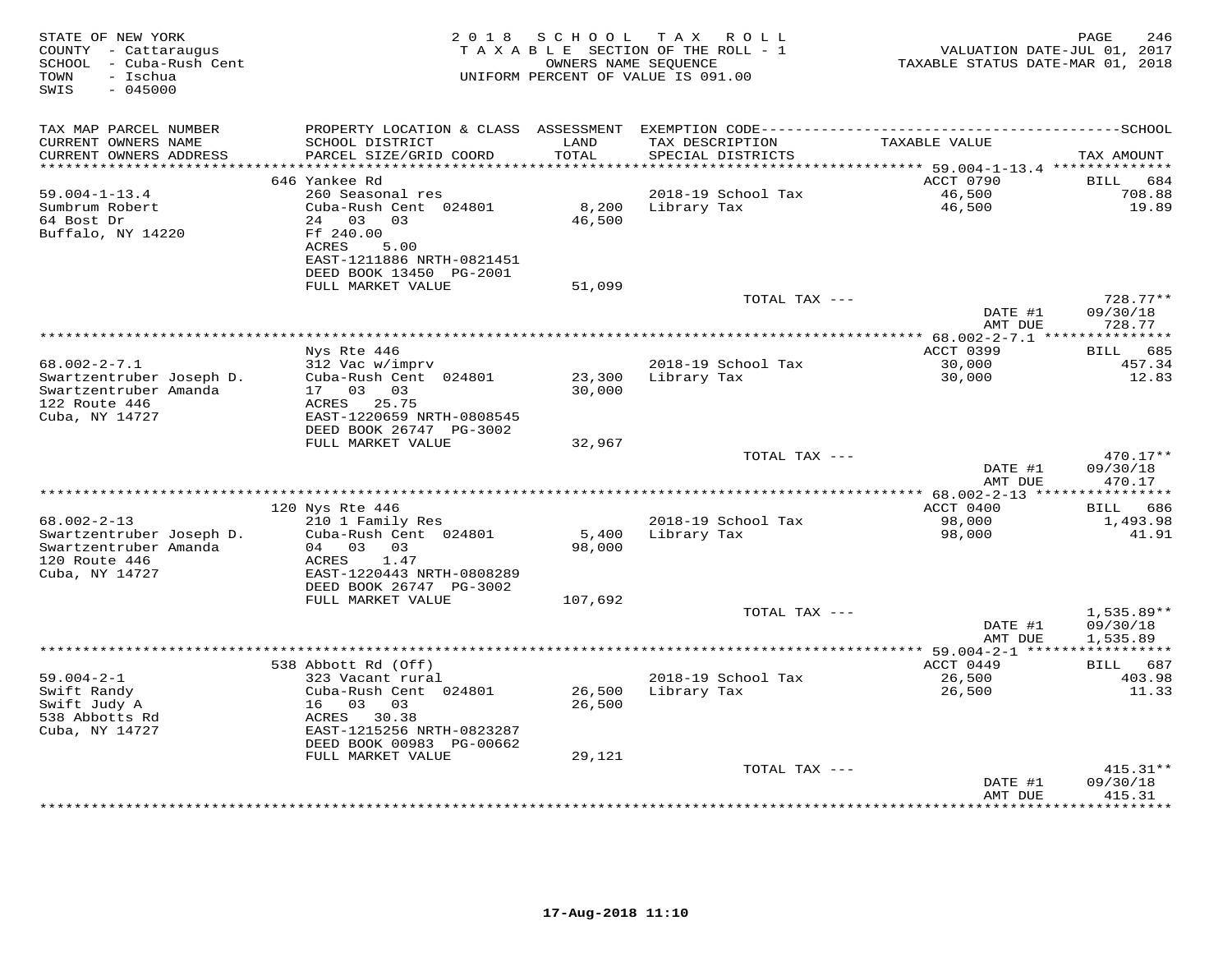| STATE OF NEW YORK<br>COUNTY - Cattaraugus<br>SCHOOL - Cuba-Rush Cent<br>- Ischua<br>TOWN<br>$-045000$<br>SWIS | 2 0 1 8                                                     | SCHOOL        | TAX ROLL<br>TAXABLE SECTION OF THE ROLL - 1<br>OWNERS NAME SEOUENCE<br>UNIFORM PERCENT OF VALUE IS 091.00 |               | TAXABLE STATUS DATE-MAR 01, 2018 | PAGE<br>247<br>VALUATION DATE-JUL 01, 2017 |
|---------------------------------------------------------------------------------------------------------------|-------------------------------------------------------------|---------------|-----------------------------------------------------------------------------------------------------------|---------------|----------------------------------|--------------------------------------------|
| TAX MAP PARCEL NUMBER                                                                                         | PROPERTY LOCATION & CLASS ASSESSMENT                        |               |                                                                                                           |               |                                  |                                            |
| CURRENT OWNERS NAME<br>CURRENT OWNERS ADDRESS<br>**********************                                       | SCHOOL DISTRICT<br>PARCEL SIZE/GRID COORD<br>************** | LAND<br>TOTAL | TAX DESCRIPTION<br>SPECIAL DISTRICTS                                                                      |               | TAXABLE VALUE                    | TAX AMOUNT                                 |
|                                                                                                               | 833 Carpenter Hill Rd                                       |               |                                                                                                           |               | ACCT 0448                        | 688<br>BILL                                |
| $59.004 - 1 - 1$                                                                                              | 240 Rural res                                               |               | ENH STAR<br>41834                                                                                         |               |                                  | 58,780                                     |
| Swift Robert M                                                                                                | Cuba-Rush Cent 024801                                       | 70,500        | 2018-19 School Tax                                                                                        |               | 154,500                          | 2,355.30                                   |
| Swift Elaine B                                                                                                | 24 03 03                                                    | 154,500       | Library Tax                                                                                               |               | 154,500                          | 66.07                                      |
| 833 Carpenter Hill Rd<br>Cuba, NY 14727                                                                       | ACRES 125.10<br>EAST-1212195 NRTH-0823274                   |               |                                                                                                           |               |                                  |                                            |
|                                                                                                               | DEED BOOK 00919 PG-00314                                    |               |                                                                                                           |               |                                  |                                            |
|                                                                                                               | FULL MARKET VALUE                                           | 169,780       |                                                                                                           |               |                                  |                                            |
|                                                                                                               |                                                             |               |                                                                                                           | TOTAL TAX --- |                                  | $1,525.29**$                               |
|                                                                                                               |                                                             |               |                                                                                                           |               | DATE #1<br>AMT DUE               | 09/30/18<br>1,525.29                       |
|                                                                                                               |                                                             |               |                                                                                                           |               | * $68.002 - 2 - 1.1$ ****        | * * * * * * * * * * *                      |
|                                                                                                               | Johnson Hollow Rd                                           |               |                                                                                                           |               | ACCT 0075                        | BILL<br>689                                |
| $68.002 - 2 - 1.1$                                                                                            | 323 Vacant rural                                            |               | 2018-19 School Tax                                                                                        |               | 16,000                           | 243.92                                     |
| Tamburlin Ronald F. 25%                                                                                       | Cuba-Rush Cent 024801                                       | 16,000        | Library Tax                                                                                               |               | 16,000                           | 6.84                                       |
| Harvey Andrew J. 75%<br>3759 Teachers Lane Apt. #7                                                            | 14 03 03<br>ACRES 15.25                                     | 16,000        |                                                                                                           |               |                                  |                                            |
| Orchard Park, NY 14127                                                                                        | EAST-1215445 NRTH-0814950                                   |               |                                                                                                           |               |                                  |                                            |
|                                                                                                               | DEED BOOK 23446 PG-9002                                     |               |                                                                                                           |               |                                  |                                            |
|                                                                                                               | FULL MARKET VALUE                                           | 17,582        |                                                                                                           |               |                                  |                                            |
|                                                                                                               |                                                             |               |                                                                                                           | TOTAL TAX --- |                                  | $250.76**$                                 |
|                                                                                                               |                                                             |               |                                                                                                           |               | DATE #1<br>AMT DUE               | 09/30/18<br>250.76                         |
|                                                                                                               |                                                             |               |                                                                                                           |               |                                  |                                            |
|                                                                                                               | Johnson Hollow Rd                                           |               |                                                                                                           |               | ACCT 0740                        | 690<br>BILL                                |
| $68.002 - 2 - 1.2$                                                                                            | 314 Rural vac<10                                            |               | 2018-19 School Tax                                                                                        |               | 9,000                            | 137.20                                     |
| Tamburlin Ronald F. 25%                                                                                       | Cuba-Rush Cent 024801                                       | 9,000         | Library Tax                                                                                               |               | 9,000                            | 3.85                                       |
| Harvey Andrew J. 75%<br>3759 Teachers Lane Apt. #7                                                            | 14 03 03<br>ACRES<br>6.25                                   | 9,000         |                                                                                                           |               |                                  |                                            |
| Orchard Park, NY 14127                                                                                        | EAST-1215675 NRTH-0815357                                   |               |                                                                                                           |               |                                  |                                            |
|                                                                                                               | DEED BOOK 23446 PG-9002                                     |               |                                                                                                           |               |                                  |                                            |
|                                                                                                               | FULL MARKET VALUE                                           | 9,890         |                                                                                                           |               |                                  |                                            |
|                                                                                                               |                                                             |               |                                                                                                           | TOTAL TAX --- |                                  | 141.05**                                   |
|                                                                                                               |                                                             |               |                                                                                                           |               | DATE #1<br>AMT DUE               | 09/30/18<br>141.05                         |
|                                                                                                               |                                                             |               |                                                                                                           |               |                                  |                                            |
|                                                                                                               | 5105 Miller Hill Rd                                         |               |                                                                                                           |               | ACCT 0715                        | 691<br>BILL                                |
| $68.002 - 2 - 18.4$                                                                                           | 270 Mfg housing                                             |               | <b>BAS STAR</b><br>41854                                                                                  |               |                                  | 26,400                                     |
| Tredway Thomas L                                                                                              | Cuba-Rush Cent 024801                                       | 12,000        | 2018-19 School Tax                                                                                        |               | 39,000                           | 594.54                                     |
| Tredway Tracy<br>5105 Miller Hill Rd                                                                          | 13<br>03<br>03<br>ACRES 10.10 BANK<br>017                   | 39,000        | Library Tax                                                                                               |               | 39,000                           | 16.68                                      |
| Cuba, NY 14727                                                                                                | EAST-1215223 NRTH-0809215                                   |               |                                                                                                           |               |                                  |                                            |
|                                                                                                               | DEED BOOK 00993 PG-00127                                    |               |                                                                                                           |               |                                  |                                            |
|                                                                                                               | FULL MARKET VALUE                                           | 42,857        |                                                                                                           |               |                                  |                                            |
|                                                                                                               |                                                             |               |                                                                                                           | TOTAL TAX --- |                                  | 208.76**                                   |
|                                                                                                               |                                                             |               |                                                                                                           |               | DATE #1<br>AMT DUE               | 09/30/18<br>208.76                         |
|                                                                                                               |                                                             |               |                                                                                                           |               |                                  | *********                                  |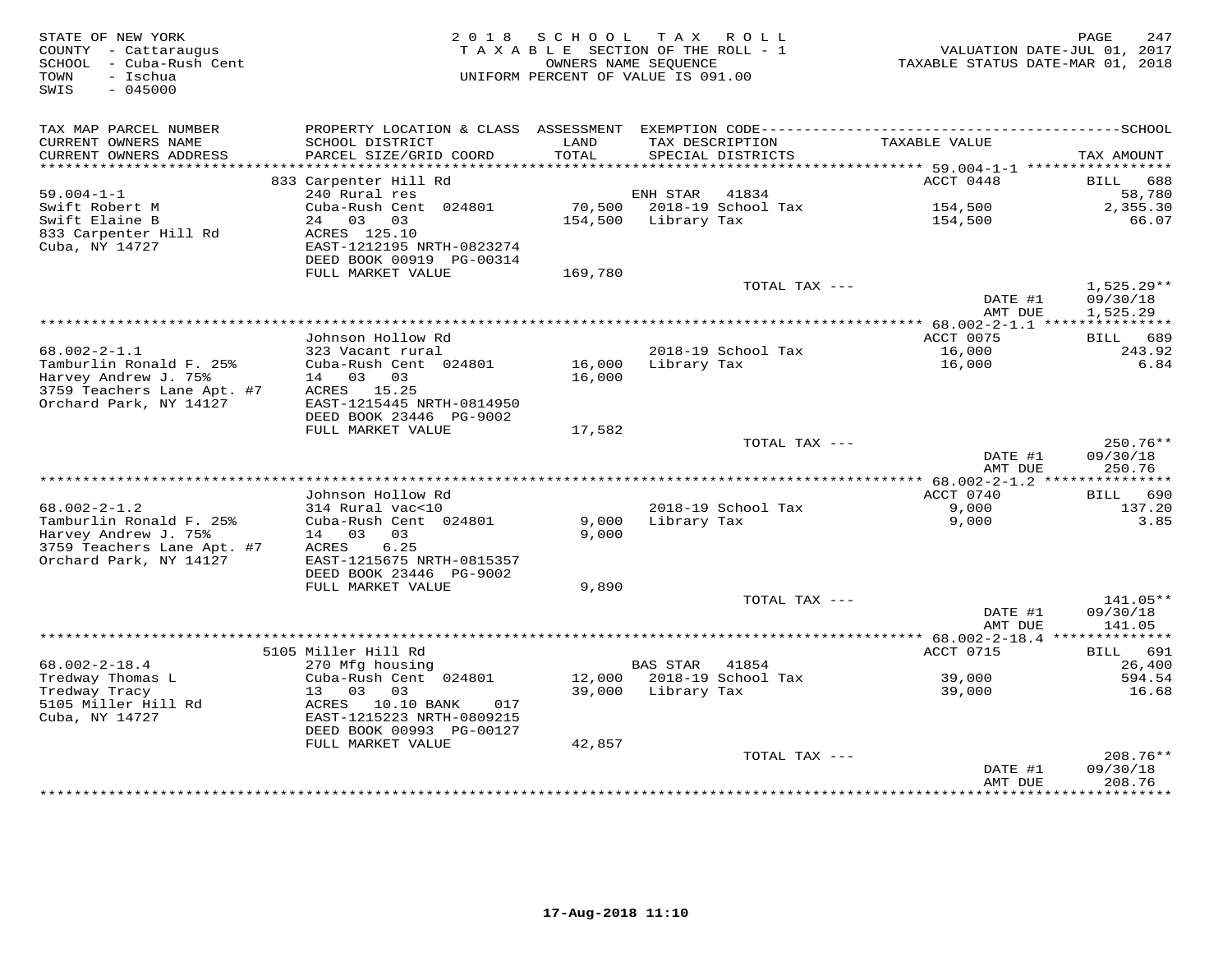| STATE OF NEW YORK<br>COUNTY - Cattaraugus<br>SCHOOL - Cuba-Rush Cent<br>- Cuba-Rush Cent<br>TOWN<br>- Ischua<br>$-045000$<br>SWIS |                                                                                               |                  | 2018 SCHOOL TAX ROLL<br>TAXABLE SECTION OF THE ROLL - 1<br>UNIFORM PERCENT OF VALUE IS 091.00 | 248<br>710 VALUATION DATE-JUL 01, 2017<br>2018 TAXABLE STATUS DATE-MAR 01, 2018 | 248<br>PAGE              |
|-----------------------------------------------------------------------------------------------------------------------------------|-----------------------------------------------------------------------------------------------|------------------|-----------------------------------------------------------------------------------------------|---------------------------------------------------------------------------------|--------------------------|
| TAX MAP PARCEL NUMBER                                                                                                             |                                                                                               |                  |                                                                                               |                                                                                 |                          |
| CURRENT OWNERS NAME<br>CURRENT OWNERS ADDRESS                                                                                     | SCHOOL DISTRICT<br>PARCEL SIZE/GRID COORD                                                     | LAND<br>TOTAL    | TAX DESCRIPTION<br>SPECIAL DISTRICTS                                                          | TAXABLE VALUE                                                                   | TAX AMOUNT               |
| **********************                                                                                                            |                                                                                               |                  |                                                                                               |                                                                                 |                          |
| 68.002-2-17                                                                                                                       | 289 Kinney Hollow Rd<br>270 Mfg housing                                                       |                  | AGED C/T/S 41800                                                                              | ACCT 0120                                                                       | BILL 692<br>17,500       |
| Tuttle Stanley A                                                                                                                  |                                                                                               |                  | 3,300 ENH STAR 41834                                                                          |                                                                                 | 17,500                   |
| 289 Kinney Hollow Rd                                                                                                              | Cuba-Rush Cent <sup>0</sup> 024801<br>13 03 03                                                |                  | 35,000 2018-19 School Tax                                                                     |                                                                                 | 266.78                   |
| Cuba, NY 14727                                                                                                                    | 13 03 03<br>FRNT 150.00 DPTH 125.00<br>EAST-1216417 NRTH-0808451<br>DEED BOOK 767<br>PG-00221 |                  | Library Tax                                                                                   | 17,500<br>17,500                                                                | 7.48                     |
|                                                                                                                                   | FULL MARKET VALUE                                                                             | 38,462           |                                                                                               |                                                                                 |                          |
|                                                                                                                                   |                                                                                               |                  | TOTAL TAX ---                                                                                 |                                                                                 | $7.48**$                 |
|                                                                                                                                   |                                                                                               |                  |                                                                                               | DATE #1<br>AMT DUE                                                              | 09/30/18<br>7.48         |
|                                                                                                                                   |                                                                                               |                  |                                                                                               |                                                                                 |                          |
|                                                                                                                                   | 900 Johnson Hollow Rd                                                                         |                  |                                                                                               | ACCT 0458                                                                       | BILL 693                 |
| $68.001 - 1 - 6$                                                                                                                  | 270 Mfg housing                                                                               |                  | 2018-19 School Tax                                                                            | 62,350                                                                          | 950.51                   |
| Vaeth, Richard B. and Marlene Cuba-Rush Cent 024801<br>5615 Lette Rd                                                              | 36 03 03                                                                                      | 52,800<br>62,350 | Library Tax                                                                                   | 62,350                                                                          | 26.66                    |
| Lockport, NY 14094                                                                                                                | ACRES 74.94                                                                                   |                  |                                                                                               |                                                                                 |                          |
|                                                                                                                                   | EAST-1208661 NRTH-0811339                                                                     |                  |                                                                                               |                                                                                 |                          |
|                                                                                                                                   | DEED BOOK 21579 PG-5001                                                                       |                  |                                                                                               |                                                                                 |                          |
|                                                                                                                                   | FULL MARKET VALUE                                                                             | 68,516           |                                                                                               |                                                                                 |                          |
|                                                                                                                                   |                                                                                               |                  | TOTAL TAX ---                                                                                 |                                                                                 | $977.17**$               |
|                                                                                                                                   |                                                                                               |                  |                                                                                               | DATE #1                                                                         | 09/30/18                 |
|                                                                                                                                   |                                                                                               |                  |                                                                                               | AMT DUE                                                                         | 977.17                   |
|                                                                                                                                   | 5232 Burt Rd                                                                                  |                  |                                                                                               | ACCT 0884                                                                       | BILL 694                 |
| $68.002 - 2 - 24.9$                                                                                                               | 210 1 Family Res                                                                              |                  | 2018-19 School Tax                                                                            | 300, 400                                                                        | 4,579.51                 |
| VAN DE WALL JAMES                                                                                                                 | Cuba-Rush Cent 024801                                                                         |                  | 18,000 Library Tax                                                                            | 300,400                                                                         | 128.46                   |
| VAN DE WALL LORI                                                                                                                  | $13, 14$ 3 3                                                                                  | 300,400          |                                                                                               |                                                                                 |                          |
| 5232 BURT ROAD                                                                                                                    | ACRES 10.05                                                                                   |                  |                                                                                               |                                                                                 |                          |
| ISCHUA, NY 14727                                                                                                                  | EAST-1218520 NRTH-0811028                                                                     |                  |                                                                                               |                                                                                 |                          |
|                                                                                                                                   | DEED BOOK 28178 PG-6001                                                                       |                  |                                                                                               |                                                                                 |                          |
|                                                                                                                                   | FULL MARKET VALUE                                                                             | 330,110          |                                                                                               |                                                                                 |                          |
|                                                                                                                                   |                                                                                               |                  | TOTAL TAX ---                                                                                 | DATE #1                                                                         | $4,707.97**$<br>09/30/18 |
|                                                                                                                                   |                                                                                               |                  |                                                                                               | AMT DUE                                                                         | 4,707.97                 |
|                                                                                                                                   |                                                                                               |                  |                                                                                               |                                                                                 |                          |
|                                                                                                                                   | 5340 Miller Hill Rd                                                                           |                  |                                                                                               | ACCT 0950                                                                       | BILL 695                 |
| $68.002 - 1 - 6.3$                                                                                                                | 270 Mfg housing                                                                               |                  | ENH STAR 41834                                                                                |                                                                                 | 13,000                   |
| Van Schaick Robert                                                                                                                | Cuba-Rush Cent 024801                                                                         |                  | 8,700 2018-19 School Tax                                                                      | 13,000                                                                          | 198.18                   |
| Van Schaick Kathryn                                                                                                               | 22 03 03                                                                                      |                  | 13,000 Library Tax                                                                            | 13,000                                                                          | 5.56                     |
| 5340 Miller Hill Rd<br>Cuba, NY 14727                                                                                             | FRNT 275.00 DPTH<br>ACRES<br>5.60                                                             |                  |                                                                                               |                                                                                 |                          |
|                                                                                                                                   | EAST-1214397 NRTH-0813980                                                                     |                  |                                                                                               |                                                                                 |                          |
|                                                                                                                                   | DEED BOOK 12183 PG-4002                                                                       |                  |                                                                                               |                                                                                 |                          |
|                                                                                                                                   | FULL MARKET VALUE                                                                             | 14,286           |                                                                                               |                                                                                 |                          |
|                                                                                                                                   |                                                                                               |                  | TOTAL TAX ---                                                                                 |                                                                                 | $5.56**$                 |
|                                                                                                                                   |                                                                                               |                  |                                                                                               | DATE #1                                                                         | 09/30/18                 |
|                                                                                                                                   |                                                                                               |                  |                                                                                               | AMT DUE                                                                         | 5.56<br>* * * * * * * *  |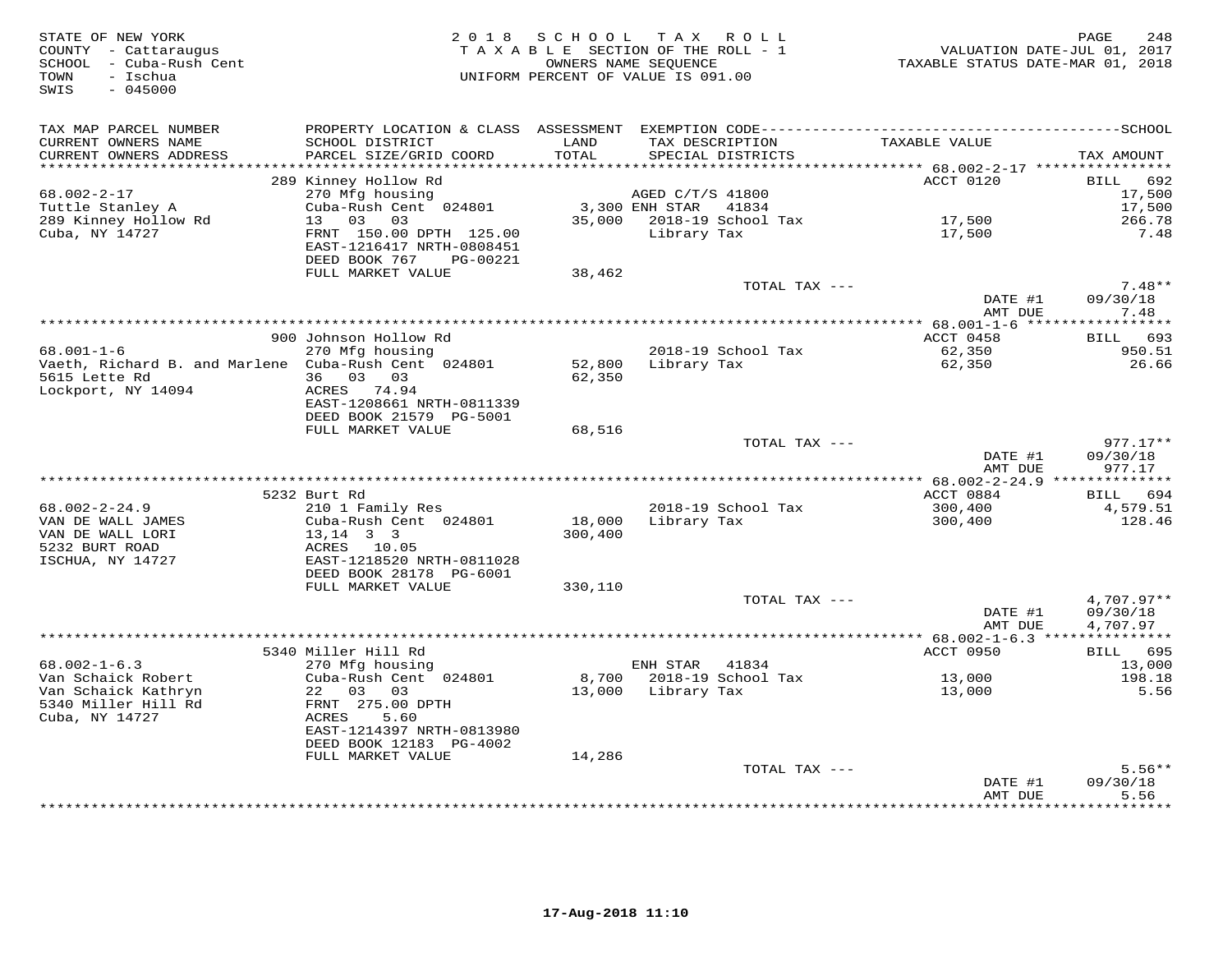| STATE OF NEW YORK<br>COUNTY - Cattaraugus<br>COMIT Cuba-Rush Cent<br>TOWN - Ischua<br>TOWN - Ischua<br>TOWN<br>– Ischua<br>$-045000$<br>SWIS | 2 0 1 8                                                                                 |                  | SCHOOL TAX ROLL<br>TAXABLE SECTION OF THE ROLL - 1<br>OWNERS NAME SEQUENCE<br>UNIFORM PERCENT OF VALUE IS 091.00 |                                                       | PAGE<br>249<br>VALUATION DATE-JUL 01, 2017<br>TAXABLE STATUS DATE-MAR 01, 2018 |
|----------------------------------------------------------------------------------------------------------------------------------------------|-----------------------------------------------------------------------------------------|------------------|------------------------------------------------------------------------------------------------------------------|-------------------------------------------------------|--------------------------------------------------------------------------------|
| TAX MAP PARCEL NUMBER                                                                                                                        |                                                                                         |                  |                                                                                                                  |                                                       |                                                                                |
| CURRENT OWNERS NAME<br>CURRENT OWNERS ADDRESS                                                                                                | SCHOOL DISTRICT<br>PARCEL SIZE/GRID COORD                                               | LAND<br>TOTAL    | TAX DESCRIPTION<br>SPECIAL DISTRICTS                                                                             | TAXABLE VALUE                                         | TAX AMOUNT                                                                     |
| ******************************                                                                                                               |                                                                                         |                  |                                                                                                                  |                                                       |                                                                                |
|                                                                                                                                              | Johnson Hollow Rd                                                                       |                  |                                                                                                                  | ACCT 0163                                             | BILL 696                                                                       |
| $68.002 - 2 - 2.1$                                                                                                                           | 240 Rural res                                                                           |                  | AGED C/T/S 41800                                                                                                 |                                                       | 17,250                                                                         |
| Van Schaick Theodore D                                                                                                                       | Cuba-Rush Cent 024801                                                                   |                  | 18,900 ENH STAR<br>41834                                                                                         |                                                       | 17,250                                                                         |
| 475 Johnson Hollow Rd                                                                                                                        | 14 03 03                                                                                |                  | 34,500 2018-19 School Tax                                                                                        | 17,250                                                | 262.97                                                                         |
| Cuba, NY 14727                                                                                                                               | FRNT 564.00 DPTH<br>ACRES 19.48<br>EAST-1216052 NRTH-0814920<br>DEED BOOK 12183 PG-4004 |                  | Library Tax                                                                                                      | 17,250                                                | 7.38                                                                           |
|                                                                                                                                              | FULL MARKET VALUE                                                                       | 37,912           |                                                                                                                  | TOTAL TAX ---                                         | $7.38**$                                                                       |
|                                                                                                                                              |                                                                                         |                  |                                                                                                                  | DATE #1                                               | 09/30/18                                                                       |
|                                                                                                                                              |                                                                                         |                  |                                                                                                                  | AMT DUE                                               | 7.38                                                                           |
|                                                                                                                                              |                                                                                         |                  |                                                                                                                  |                                                       |                                                                                |
|                                                                                                                                              | Union Valley Rd                                                                         |                  |                                                                                                                  | ACCT 0877                                             | BILL 697                                                                       |
| $59.004 - 1 - 7.3$                                                                                                                           | 260 Seasonal res                                                                        |                  | 2018-19 School Tax                                                                                               | 20,400                                                | 310.99                                                                         |
| Vanmort Lawrence<br>Vanmort Wendy                                                                                                            | Cuba-Rush Cent 024801<br>ACRES 11.55                                                    | 13,100<br>20,400 | Library Tax                                                                                                      | 20,400                                                | 8.72                                                                           |
| 5729 Union Vly                                                                                                                               | EAST-1211188 NRTH-0817297                                                               |                  |                                                                                                                  |                                                       |                                                                                |
| Cuba, NY 14737                                                                                                                               | DEED BOOK 1007 PG-58                                                                    |                  |                                                                                                                  |                                                       |                                                                                |
|                                                                                                                                              | FULL MARKET VALUE                                                                       | 22,418           |                                                                                                                  |                                                       |                                                                                |
|                                                                                                                                              |                                                                                         |                  |                                                                                                                  | TOTAL TAX ---                                         | 319.71**                                                                       |
|                                                                                                                                              |                                                                                         |                  |                                                                                                                  | DATE #1                                               | 09/30/18                                                                       |
|                                                                                                                                              |                                                                                         |                  |                                                                                                                  | AMT DUE                                               | 319.71                                                                         |
|                                                                                                                                              | 5739 Union Valley Rd                                                                    |                  |                                                                                                                  | 55 PCT OF VALUE USED FOR EXEMPTION PURPOSES ACCT 0197 | BILL 698                                                                       |
| $59.004 - 1 - 7.1$                                                                                                                           | 270 Mfg housing                                                                         |                  | AGED C/T/S 41800                                                                                                 |                                                       | 8,800                                                                          |
| Washburn Elizabeth M                                                                                                                         | Cuba-Rush Cent 024801 5,600 ENH STAR 41834                                              |                  |                                                                                                                  |                                                       | 23,200                                                                         |
| Appleby Paul D                                                                                                                               | 23 03 03<br>ACRES 1.70                                                                  |                  | 32,000 2018-19 School Tax                                                                                        | 23,200                                                | 353.68                                                                         |
| 5739 Union Valley Rd                                                                                                                         | ACRES 1.70                                                                              |                  | Library Tax                                                                                                      | 23,200                                                | 9.92                                                                           |
| Cuba, NY 14727                                                                                                                               | EAST-1210979 NRTH-0817724                                                               |                  |                                                                                                                  |                                                       |                                                                                |
|                                                                                                                                              | DEED BOOK 1032    PG-242                                                                |                  |                                                                                                                  |                                                       |                                                                                |
|                                                                                                                                              | FULL MARKET VALUE                                                                       | 35,165           |                                                                                                                  |                                                       | $9.92**$                                                                       |
|                                                                                                                                              |                                                                                         |                  |                                                                                                                  | TOTAL TAX ---<br>DATE #1                              | 09/30/18                                                                       |
|                                                                                                                                              |                                                                                         |                  |                                                                                                                  | AMT DUE                                               | 9.92                                                                           |
|                                                                                                                                              |                                                                                         |                  |                                                                                                                  |                                                       |                                                                                |
|                                                                                                                                              | 221 West Shore Rd                                                                       |                  |                                                                                                                  | ACCT 0464                                             | BILL 699                                                                       |
| $59.004 - 3 - 21. / 12$                                                                                                                      | 210 1 Family Res                                                                        |                  | ENH STAR 41834                                                                                                   |                                                       | 58,780                                                                         |
| Weatherell James W                                                                                                                           | Cuba-Rush Cent 024801                                                                   |                  | 0 2018-19 School Tax                                                                                             | 106,000                                               | 1,615.94                                                                       |
| Cottage 221                                                                                                                                  | 00 03 03<br>00 03 03<br>EAST-1221650 NRTH-0813047<br>FULL MARKET VALUE                  |                  | 106,000 Library Tax                                                                                              | 106,000                                               | 45.33                                                                          |
| 221 West Shore Rd<br>Cuba, NY 14727                                                                                                          | FULL MARKET VALUE                                                                       | 116,484          |                                                                                                                  |                                                       |                                                                                |
|                                                                                                                                              |                                                                                         |                  |                                                                                                                  | TOTAL TAX ---                                         | 765.18**                                                                       |
|                                                                                                                                              |                                                                                         |                  |                                                                                                                  | DATE #1                                               | 09/30/18                                                                       |
|                                                                                                                                              |                                                                                         |                  |                                                                                                                  | AMT DUE                                               | 765.18                                                                         |
|                                                                                                                                              |                                                                                         |                  |                                                                                                                  |                                                       |                                                                                |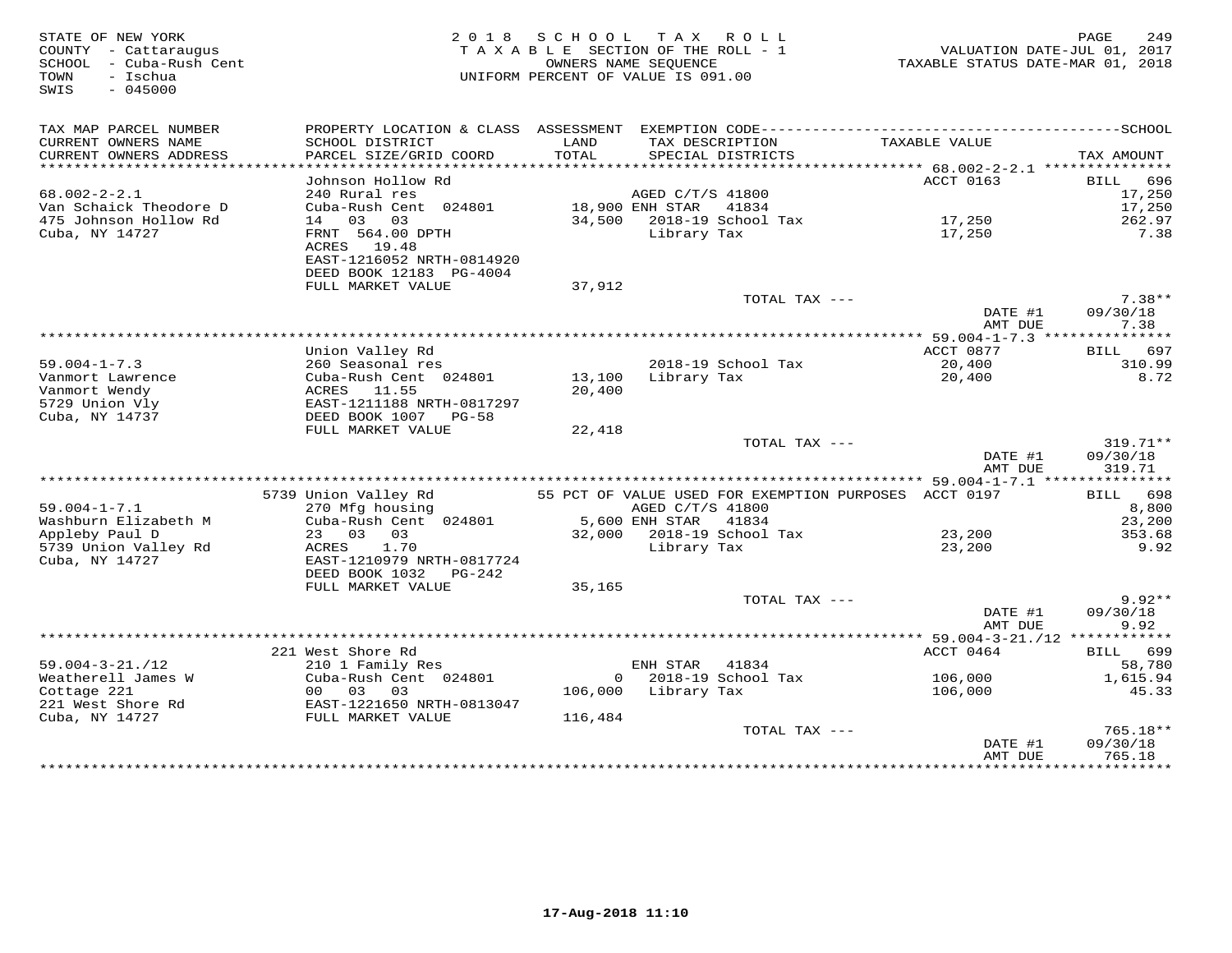| STATE OF NEW YORK<br>COUNTY - Cattaraugus<br>SCHOOL - Cuba-Rush Cent<br>- Ischua<br>TOWN<br>SWIS<br>$-045000$ |                                                                 |               | 2018 SCHOOL TAX ROLL<br>TAXABLE SECTION OF THE ROLL - 1<br>OWNERS NAME SEQUENCE<br>UNIFORM PERCENT OF VALUE IS 091.00 | VALUATION DATE-JUL 01, 2017<br>TAXABLE STATUS DATE-MAR 01, 2018 | PAGE<br>250           |
|---------------------------------------------------------------------------------------------------------------|-----------------------------------------------------------------|---------------|-----------------------------------------------------------------------------------------------------------------------|-----------------------------------------------------------------|-----------------------|
| TAX MAP PARCEL NUMBER                                                                                         |                                                                 |               |                                                                                                                       |                                                                 |                       |
| CURRENT OWNERS NAME<br>CURRENT OWNERS ADDRESS                                                                 | SCHOOL DISTRICT<br>PARCEL SIZE/GRID COORD                       | LAND<br>TOTAL | TAX DESCRIPTION<br>SPECIAL DISTRICTS                                                                                  | TAXABLE VALUE                                                   | TAX AMOUNT            |
| **********************                                                                                        | 120 Abbott Rd                                                   |               |                                                                                                                       | ACCT 0930                                                       | 700                   |
| $59.004 - 2 - 12.2$                                                                                           | 210 1 Family Res                                                |               | BAS STAR<br>41854                                                                                                     |                                                                 | <b>BILL</b><br>13,000 |
| Weatherly Burton J                                                                                            | Cuba-Rush Cent 024801                                           |               | 3,500 2018-19 School Tax                                                                                              |                                                                 | 198.18                |
| Weatherly Donna                                                                                               | 08 03 03                                                        |               | 13,000 Library Tax                                                                                                    | 13,000<br>13,000                                                | 5.56                  |
| 120 Abbott Rd<br>Cuba, NY 14727                                                                               | split from 2-12 #17<br>FRNT 165.00 DPTH 125.00<br>ACRES<br>0.47 |               |                                                                                                                       |                                                                 |                       |
|                                                                                                               | EAST-1220039 NRTH-0822512                                       |               |                                                                                                                       |                                                                 |                       |
|                                                                                                               | DEED BOOK 8928<br>PG-5001<br>FULL MARKET VALUE                  |               |                                                                                                                       |                                                                 |                       |
|                                                                                                               |                                                                 | 14,286        | TOTAL TAX ---                                                                                                         |                                                                 | $5.56**$              |
|                                                                                                               |                                                                 |               |                                                                                                                       | DATE #1                                                         | 09/30/18              |
|                                                                                                               |                                                                 |               |                                                                                                                       | AMT DUE                                                         | 5.56                  |
|                                                                                                               |                                                                 |               |                                                                                                                       |                                                                 |                       |
|                                                                                                               | Yankee Rd                                                       |               |                                                                                                                       | ACCT 0466                                                       | BILL 701              |
| $59.003 - 1 - 23$                                                                                             | 314 Rural vac<10                                                |               | 2018-19 School Tax                                                                                                    | 2,400                                                           | 36.59                 |
| Weishaar Jack                                                                                                 | Cuba-Rush Cent 024801                                           | 2,400         | Library Tax                                                                                                           | 2,400                                                           | 1.03                  |
| Weishaar June                                                                                                 | 32 03 03                                                        | 2,400         |                                                                                                                       |                                                                 |                       |
| 55821 Elmhurst Rd                                                                                             | FRNT 125.00 DPTH 108.20                                         |               |                                                                                                                       |                                                                 |                       |
| Lake View, NY 14085                                                                                           | EAST-1208629 NRTH-0819824                                       |               |                                                                                                                       |                                                                 |                       |
|                                                                                                               | FULL MARKET VALUE                                               | 2,637         | TOTAL TAX ---                                                                                                         |                                                                 | $37.62**$             |
|                                                                                                               |                                                                 |               |                                                                                                                       | DATE #1                                                         | 09/30/18              |
|                                                                                                               |                                                                 |               |                                                                                                                       | AMT DUE                                                         | 37.62                 |
|                                                                                                               |                                                                 |               |                                                                                                                       | ************* 59.003-1-13.2 **************                      |                       |
|                                                                                                               | Yankee Rd (Off)                                                 |               |                                                                                                                       | ACCT 0767                                                       | BILL 702              |
| $59.003 - 1 - 13.2$                                                                                           | 314 Rural vac<10                                                |               | 2018-19 School Tax                                                                                                    | 5,400                                                           | 82.32                 |
| Weishaar Jack A                                                                                               | Cuba-Rush Cent 024801                                           | 5,400         | Library Tax                                                                                                           | 5,400                                                           | 2.31                  |
| 55821 Elmhurst Rd                                                                                             | 32 03<br>03                                                     | 5,400         |                                                                                                                       |                                                                 |                       |
| Lake View, NY 14085                                                                                           | FRNT 276.85 DPTH 232.69                                         |               |                                                                                                                       |                                                                 |                       |
|                                                                                                               | EAST-1208232 NRTH-0821508                                       |               |                                                                                                                       |                                                                 |                       |
|                                                                                                               | DEED BOOK 903<br>PG-00718                                       |               |                                                                                                                       |                                                                 |                       |
|                                                                                                               | FULL MARKET VALUE                                               | 5,934         | TOTAL TAX ---                                                                                                         |                                                                 | $84.63**$             |
|                                                                                                               |                                                                 |               |                                                                                                                       | DATE #1                                                         | 09/30/18              |
|                                                                                                               |                                                                 |               |                                                                                                                       | AMT DUE                                                         | 84.63                 |
|                                                                                                               |                                                                 |               |                                                                                                                       |                                                                 |                       |
|                                                                                                               | Yankee Rd (Off)                                                 |               |                                                                                                                       | ACCT 0418                                                       | BILL 703              |
| $59.003 - 1 - 14$                                                                                             | 260 Seasonal res                                                |               | 2018-19 School Tax                                                                                                    | 61,500                                                          | 937.55                |
| Weishaar Jack A                                                                                               | Cuba-Rush Cent 024801                                           | 8,200         | Library Tax                                                                                                           | 61,500                                                          | 26.30                 |
| Weishaar June F                                                                                               | 32 03<br>03                                                     | 61,500        |                                                                                                                       |                                                                 |                       |
| 55821 Elmhurst Rd                                                                                             | 4.94<br>ACRES                                                   |               |                                                                                                                       |                                                                 |                       |
| Lake View, NY 14085                                                                                           | EAST-1208380 NRTH-0821755                                       |               |                                                                                                                       |                                                                 |                       |
|                                                                                                               | DEED BOOK 856<br>PG-00673                                       |               |                                                                                                                       |                                                                 |                       |
|                                                                                                               | FULL MARKET VALUE                                               | 67,582        |                                                                                                                       |                                                                 |                       |
|                                                                                                               |                                                                 |               | TOTAL TAX ---                                                                                                         |                                                                 | $963.85**$            |
|                                                                                                               |                                                                 |               |                                                                                                                       | DATE #1<br>AMT DUE                                              | 09/30/18<br>963.85    |
|                                                                                                               |                                                                 |               |                                                                                                                       | *************                                                   | . * * * * * * * * *   |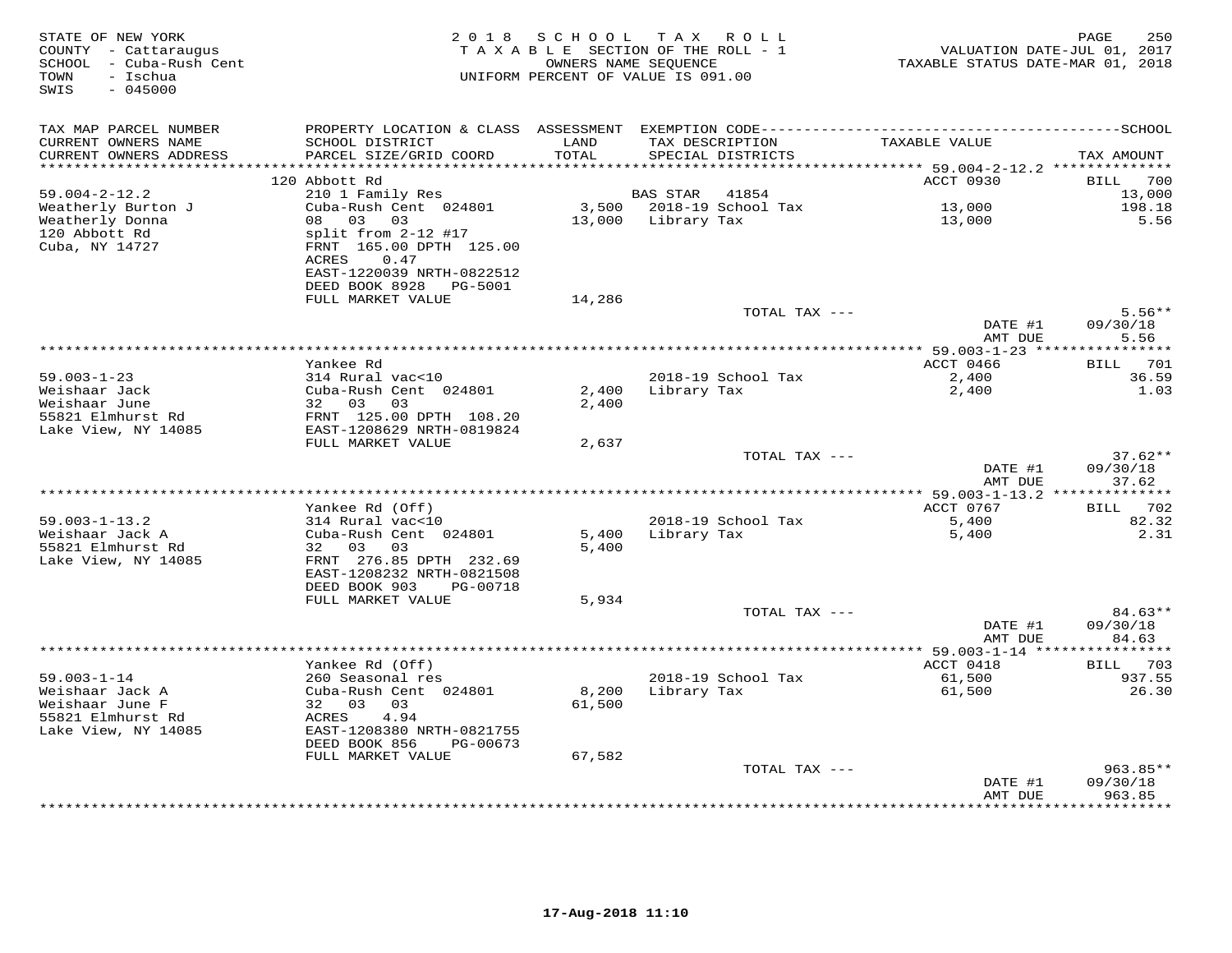| STATE OF NEW YORK<br>COUNTY - Cattaraugus<br>SCHOOL - Cuba-Rush Cent<br>- Ischua<br>TOWN<br>$-045000$<br>SWIS | 2 0 1 8                                    | S C H O O L     | TAX ROLL<br>TAXABLE SECTION OF THE ROLL - 1<br>OWNERS NAME SEQUENCE<br>UNIFORM PERCENT OF VALUE IS 091.00 | VALUATION DATE-JUL 01, 2017<br>TAXABLE STATUS DATE-MAR 01, 2018 | 251<br>PAGE                 |
|---------------------------------------------------------------------------------------------------------------|--------------------------------------------|-----------------|-----------------------------------------------------------------------------------------------------------|-----------------------------------------------------------------|-----------------------------|
| TAX MAP PARCEL NUMBER                                                                                         |                                            |                 |                                                                                                           |                                                                 |                             |
| CURRENT OWNERS NAME<br>CURRENT OWNERS ADDRESS                                                                 | SCHOOL DISTRICT<br>PARCEL SIZE/GRID COORD  | LAND<br>TOTAL   | TAX DESCRIPTION<br>SPECIAL DISTRICTS                                                                      | TAXABLE VALUE                                                   | TAX AMOUNT                  |
| ***************                                                                                               |                                            | ******          |                                                                                                           | ******* 59.003-1-15.2 **************                            |                             |
| $59.003 - 1 - 15.2$                                                                                           | Yankee Rd (Off)<br>312 Vac w/imprv         |                 | 2018-19 School Tax                                                                                        | ACCT 0755<br>6,400                                              | <b>BILL</b><br>704<br>97.57 |
| Weishaar Wayne                                                                                                | Cuba-Rush Cent 024801                      | 5,400           | Library Tax                                                                                               | 6,400                                                           | 2.74                        |
| 5771 Appollo Dr                                                                                               | 32 03<br>03                                | 6,400           |                                                                                                           |                                                                 |                             |
| Lakeview, NY 14085                                                                                            | <b>ACRES</b><br>1.55                       |                 |                                                                                                           |                                                                 |                             |
|                                                                                                               | EAST-1208589 NRTH-0821691                  |                 |                                                                                                           |                                                                 |                             |
|                                                                                                               | DEED BOOK 894<br>PG-00411                  |                 |                                                                                                           |                                                                 |                             |
|                                                                                                               | FULL MARKET VALUE                          | 7,033           |                                                                                                           |                                                                 |                             |
|                                                                                                               |                                            |                 | TOTAL TAX ---                                                                                             | DATE #1                                                         | $100.31**$<br>09/30/18      |
|                                                                                                               |                                            |                 |                                                                                                           | AMT DUE                                                         | 100.31                      |
| ******************************                                                                                |                                            |                 |                                                                                                           | ** 68.001-1-7.2 ****************                                |                             |
|                                                                                                               | Kinney Hollow Rd                           |                 |                                                                                                           | ACCT 0273                                                       | 705<br>BILL                 |
| $68.001 - 1 - 7.2$                                                                                            | 312 Vac w/imprv                            |                 | 2018-19 School Tax                                                                                        | 11,000                                                          | 167.69                      |
| Wetzler Charles J<br>Wetzler Linda                                                                            | Cuba-Rush Cent 024801<br>29/30<br>03 03    | 5,700<br>11,000 | Library Tax                                                                                               | 11,000                                                          | 4.70                        |
| 43 Audet Dr                                                                                                   | 1.84<br>ACRES                              |                 |                                                                                                           |                                                                 |                             |
| Cheektowaga, NY 14227                                                                                         | EAST-1210726 NRTH-0812033                  |                 |                                                                                                           |                                                                 |                             |
|                                                                                                               | DEED BOOK 00944 PG-00416                   |                 |                                                                                                           |                                                                 |                             |
|                                                                                                               | FULL MARKET VALUE                          | 12,088          |                                                                                                           |                                                                 |                             |
|                                                                                                               |                                            |                 | TOTAL TAX ---                                                                                             |                                                                 | $172.39**$                  |
|                                                                                                               |                                            |                 |                                                                                                           | DATE #1<br>AMT DUE                                              | 09/30/18<br>172.39          |
|                                                                                                               |                                            |                 | **********************                                                                                    | ***** 68.002-1-15.1 ***************                             |                             |
|                                                                                                               | 5285 Miller Hill Rd                        |                 |                                                                                                           | ACCT 0431                                                       | BILL 706                    |
| $68.002 - 1 - 15.1$                                                                                           | 240 Rural res                              |                 | <b>BAS STAR</b><br>41854                                                                                  |                                                                 | 26,400                      |
| Wetzler Timothy M                                                                                             | Cuba-Rush Cent 024801                      | 23,800          | 2018-19 School Tax                                                                                        | 42,000                                                          | 640.28                      |
| 5285 Miller Hill Rd<br>Cuba, NY 14727                                                                         | 22 03<br>03<br>ACRES 30.80                 |                 | 42,000 Library Tax                                                                                        | 42,000                                                          | 17.96                       |
|                                                                                                               | EAST-1212721 NRTH-0812961                  |                 |                                                                                                           |                                                                 |                             |
|                                                                                                               | DEED BOOK 857<br>PG-00141                  |                 |                                                                                                           |                                                                 |                             |
|                                                                                                               | FULL MARKET VALUE                          | 46,154          |                                                                                                           |                                                                 |                             |
|                                                                                                               |                                            |                 | TOTAL TAX ---                                                                                             |                                                                 | 255.78**                    |
|                                                                                                               |                                            |                 |                                                                                                           | DATE #1                                                         | 09/30/18                    |
|                                                                                                               |                                            |                 |                                                                                                           | AMT DUE                                                         | 255.78                      |
|                                                                                                               | Abbott Rd                                  |                 |                                                                                                           | ACCT 0263                                                       | 707<br>BILL                 |
| $59.004 - 2 - 18$                                                                                             | 323 Vacant rural                           |                 | 2018-19 School Tax                                                                                        | 34,600                                                          | 527.47                      |
| Whitford Karen                                                                                                | Cuba-Rush Cent 024801                      | 34,600          | Library Tax                                                                                               | 34,600                                                          | 14.80                       |
| 363 North Shore Rd                                                                                            | 08<br>03 03                                | 34,600          |                                                                                                           |                                                                 |                             |
| Cuba, NY 14727                                                                                                | split to cty for highway<br>1221986/823153 |                 |                                                                                                           |                                                                 |                             |
|                                                                                                               | ACRES 42.76                                |                 |                                                                                                           |                                                                 |                             |
|                                                                                                               | EAST-1221932 NRTH-0823163                  |                 |                                                                                                           |                                                                 |                             |
|                                                                                                               | DEED BOOK 5106<br>PG-7003                  |                 |                                                                                                           |                                                                 |                             |
|                                                                                                               | FULL MARKET VALUE                          | 38,022          |                                                                                                           |                                                                 |                             |
|                                                                                                               |                                            |                 | TOTAL TAX ---                                                                                             |                                                                 | $542.27**$<br>09/30/18      |
|                                                                                                               |                                            |                 |                                                                                                           | DATE #1<br>AMT DUE                                              | 542.27                      |
|                                                                                                               |                                            |                 |                                                                                                           |                                                                 | .                           |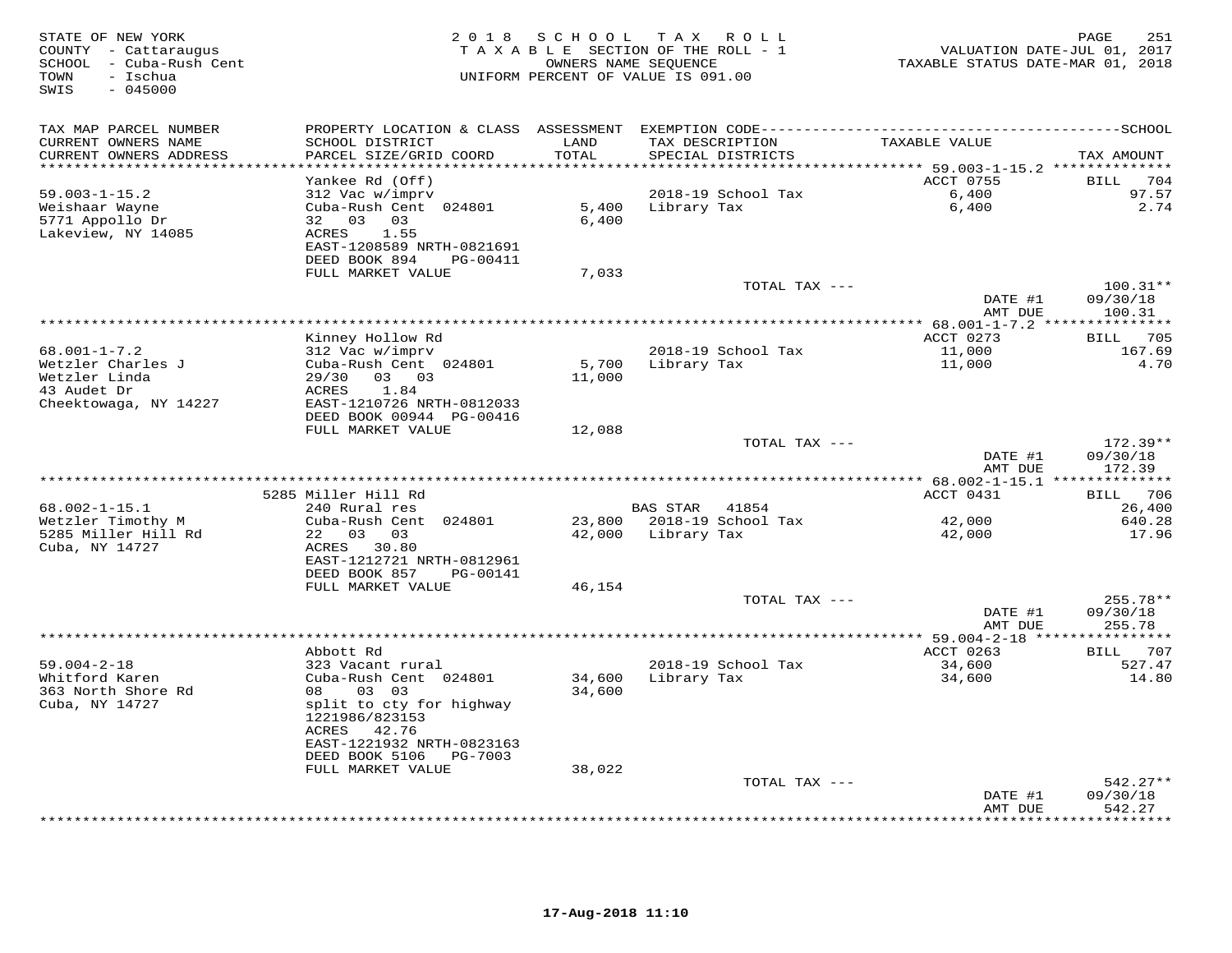| STATE OF NEW YORK<br>COUNTY - Cattaraugus<br>SCHOOL - Cuba-Rush Cent<br>- Ischua<br>TOWN<br>SWIS<br>$-045000$ | 2 0 1 8                                        | SCHOOL           | TAX ROLL<br>TAXABLE SECTION OF THE ROLL - 1<br>OWNERS NAME SEOUENCE<br>UNIFORM PERCENT OF VALUE IS 091.00 | TAXABLE STATUS DATE-MAR 01, 2018             | 252<br>PAGE<br>VALUATION DATE-JUL 01, 2017 |
|---------------------------------------------------------------------------------------------------------------|------------------------------------------------|------------------|-----------------------------------------------------------------------------------------------------------|----------------------------------------------|--------------------------------------------|
| TAX MAP PARCEL NUMBER                                                                                         |                                                |                  |                                                                                                           |                                              |                                            |
| CURRENT OWNERS NAME<br>CURRENT OWNERS ADDRESS<br>************************                                     | SCHOOL DISTRICT<br>PARCEL SIZE/GRID COORD      | LAND<br>TOTAL    | TAX DESCRIPTION<br>SPECIAL DISTRICTS                                                                      | TAXABLE VALUE                                | TAX AMOUNT                                 |
|                                                                                                               | Burt Hill Rd & Nys Rte 446                     |                  |                                                                                                           | ACCT 0615                                    | 708<br><b>BILL</b>                         |
| $68.002 - 2 - 14.3$                                                                                           | 323 Vacant rural                               |                  | 2018-19 School Tax                                                                                        | 17,600                                       | 268.31                                     |
| Wise Stephen W                                                                                                | Cuba-Rush Cent 024801                          | 17,600           | Library Tax                                                                                               | 17,600                                       | 7.53                                       |
| Wise Cynthia L                                                                                                | 05/13<br>03 03                                 | 17,600           |                                                                                                           |                                              |                                            |
| 68 Spring St                                                                                                  | 17.65<br>ACRES                                 |                  |                                                                                                           |                                              |                                            |
| Cuba, NY 14727-1248                                                                                           | EAST-1218400 NRTH-0808452                      |                  |                                                                                                           |                                              |                                            |
|                                                                                                               | DEED BOOK 811<br>PG-00486<br>FULL MARKET VALUE | 19,341           |                                                                                                           |                                              |                                            |
|                                                                                                               |                                                |                  | TOTAL TAX ---                                                                                             |                                              | 275.84**                                   |
|                                                                                                               |                                                |                  |                                                                                                           | DATE #1                                      | 09/30/18                                   |
|                                                                                                               |                                                |                  |                                                                                                           | AMT DUE                                      | 275.84                                     |
|                                                                                                               |                                                |                  | ***********************************                                                                       | ************ 68.002-1-1.3 ***************    |                                            |
| $68.002 - 1 - 1.3$                                                                                            | 764 Johnson Hollow Rd                          |                  | ENH STAR<br>41834                                                                                         | ACCT 0547                                    | BILL 709<br>58,780                         |
| Witter Thomas A                                                                                               | 210 1 Family Res<br>Cuba-Rush Cent 024801      | 5,100            | 2018-19 School Tax                                                                                        | 72,500                                       | 1,105.24                                   |
| 764 Johnson Hollow Rd                                                                                         | 22 03 03                                       | 72,500           | Library Tax                                                                                               | 72,500                                       | 31.00                                      |
| Cuba, NY 14727                                                                                                | ACRES<br>1.16                                  |                  |                                                                                                           |                                              |                                            |
|                                                                                                               | EAST-1212374 NRTH-0814723                      |                  |                                                                                                           |                                              |                                            |
|                                                                                                               | DEED BOOK 00922 PG-00227<br>FULL MARKET VALUE  |                  |                                                                                                           |                                              |                                            |
|                                                                                                               |                                                | 79,670           | TOTAL TAX ---                                                                                             |                                              | 240.16**                                   |
|                                                                                                               |                                                |                  |                                                                                                           | DATE #1                                      | 09/30/18                                   |
|                                                                                                               |                                                |                  |                                                                                                           | AMT DUE                                      | 240.16                                     |
|                                                                                                               |                                                |                  | *******************************                                                                           | ** 68.002-1-1.1 ****************             |                                            |
|                                                                                                               | Johnson Hollow Rd                              |                  |                                                                                                           | ACCT 0198                                    | 710<br>BILL                                |
| $68.002 - 1 - 1.1$<br>Witter Thomas A Jr                                                                      | 312 Vac w/imprv<br>Cuba-Rush Cent 024801       | 33,200           | 2018-19 School Tax<br>Library Tax                                                                         | 37,300<br>37,300                             | 568.63<br>15.95                            |
| 764 Johnson Hollow Rd                                                                                         | 22 03 03                                       | 37,300           |                                                                                                           |                                              |                                            |
| Cuba, NY 14727                                                                                                | ACRES 40.65                                    |                  |                                                                                                           |                                              |                                            |
|                                                                                                               | EAST-1212509 NRTH-0815298                      |                  |                                                                                                           |                                              |                                            |
|                                                                                                               | DEED BOOK 01003 PG-00004                       |                  |                                                                                                           |                                              |                                            |
|                                                                                                               | FULL MARKET VALUE                              | 40,989           | TOTAL TAX ---                                                                                             |                                              | 584.58**                                   |
|                                                                                                               |                                                |                  |                                                                                                           | DATE #1                                      | 09/30/18                                   |
|                                                                                                               |                                                |                  |                                                                                                           | AMT DUE                                      | 584.58                                     |
|                                                                                                               |                                                |                  |                                                                                                           | *************** 59.004-2-29.3 ************** |                                            |
|                                                                                                               | Yankee Hill Rd                                 |                  |                                                                                                           | ACCT 0839                                    | 711<br>BILL                                |
| $59.004 - 2 - 29.3$                                                                                           | 323 Vacant rural                               |                  | 2018-19 School Tax                                                                                        | 28,300                                       | 431.42                                     |
| Wyant Kenneth L<br>Wyant Brenda L                                                                             | Cuba-Rush Cent 024801<br>16 03<br>03           | 28,300<br>28,300 | Library Tax                                                                                               | 28,300                                       | 12.10                                      |
| 400 Yankee Hill Rd                                                                                            | 33.15<br>ACRES                                 |                  |                                                                                                           |                                              |                                            |
| Cuba, NY 14727                                                                                                | EAST-1215364 NRTH-0821084                      |                  |                                                                                                           |                                              |                                            |
|                                                                                                               | DEED BOOK 00973 PG-00044                       |                  |                                                                                                           |                                              |                                            |
|                                                                                                               | FULL MARKET VALUE                              | 31,099           |                                                                                                           |                                              |                                            |
|                                                                                                               |                                                |                  | TOTAL TAX ---                                                                                             |                                              | $443.52**$                                 |
|                                                                                                               |                                                |                  |                                                                                                           | DATE #1<br>AMT DUE                           | 09/30/18<br>443.52                         |
|                                                                                                               |                                                |                  |                                                                                                           |                                              | .                                          |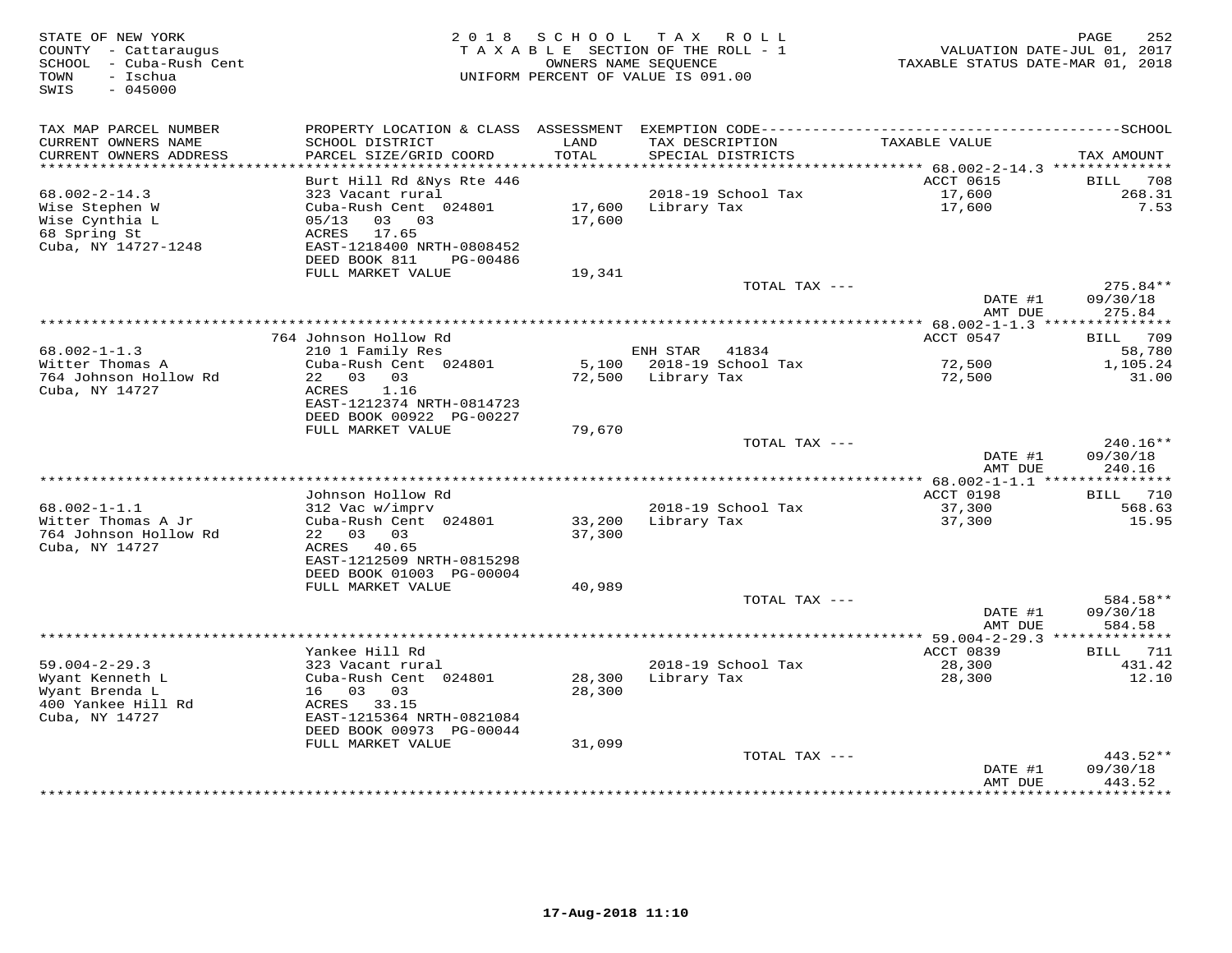| STATE OF NEW YORK<br>COUNTY<br>- Cattaraugus<br>- Cuba-Rush Cent<br>SCHOOL<br>- Ischua<br>TOWN<br>$-045000$<br>SWIS | 2018<br>TAXABLE           | SCHOOL     | T A X<br>R O L L<br>SECTION OF THE ROLL - 1<br>OWNERS NAME SEOUENCE<br>UNIFORM PERCENT OF VALUE IS 091.00 | VALUATION DATE-JUL 01,<br>TAXABLE STATUS DATE-MAR 01, 2018 | 253<br>PAGE<br>2017             |
|---------------------------------------------------------------------------------------------------------------------|---------------------------|------------|-----------------------------------------------------------------------------------------------------------|------------------------------------------------------------|---------------------------------|
| TAX MAP PARCEL NUMBER                                                                                               | PROPERTY LOCATION & CLASS | ASSESSMENT | EXEMPTION CODE--                                                                                          |                                                            | -SCHOOL                         |
| CURRENT OWNERS NAME                                                                                                 | SCHOOL DISTRICT           | LAND       | TAX DESCRIPTION                                                                                           | TAXABLE VALUE                                              |                                 |
| CURRENT OWNERS ADDRESS                                                                                              | PARCEL SIZE/GRID COORD    | TOTAL      | SPECIAL DISTRICTS                                                                                         |                                                            | TAX AMOUNT                      |
|                                                                                                                     |                           |            |                                                                                                           | ************ 59.004-2-36                                   | * * * * * * * * * * * * * * * * |
|                                                                                                                     | 400 Yankee Rd             |            |                                                                                                           | ACCT 0510                                                  | 712<br>BILL                     |
| $59.004 - 2 - 36$                                                                                                   | 210 1 Family Res          |            | 41854<br>BAS STAR                                                                                         |                                                            | 26,400                          |
| Wyant Kenneth L                                                                                                     | Cuba-Rush Cent 024801     | 6,800      | 2018-19 School Tax                                                                                        | 101,000                                                    | 1,539.71                        |
| Wyant Brenda L                                                                                                      | 16 03<br>03               | 101,000    | Library Tax                                                                                               | 101,000                                                    | 43.19                           |
| Rfd Yankee Rd                                                                                                       | 3.28<br>ACRES             |            |                                                                                                           |                                                            |                                 |
| Cuba, NY 14727                                                                                                      | EAST-1215252 NRTH-0820349 |            |                                                                                                           |                                                            |                                 |
|                                                                                                                     | DEED BOOK 756<br>PG-00507 |            |                                                                                                           |                                                            |                                 |
|                                                                                                                     | FULL MARKET VALUE         | 110,989    |                                                                                                           |                                                            |                                 |
|                                                                                                                     |                           |            | TOTAL TAX ---                                                                                             |                                                            | $1,180.44**$                    |
|                                                                                                                     |                           |            |                                                                                                           | DATE #1                                                    | 09/30/18                        |
|                                                                                                                     |                           |            |                                                                                                           | AMT DUE                                                    | 1,180.44                        |
|                                                                                                                     |                           |            |                                                                                                           |                                                            |                                 |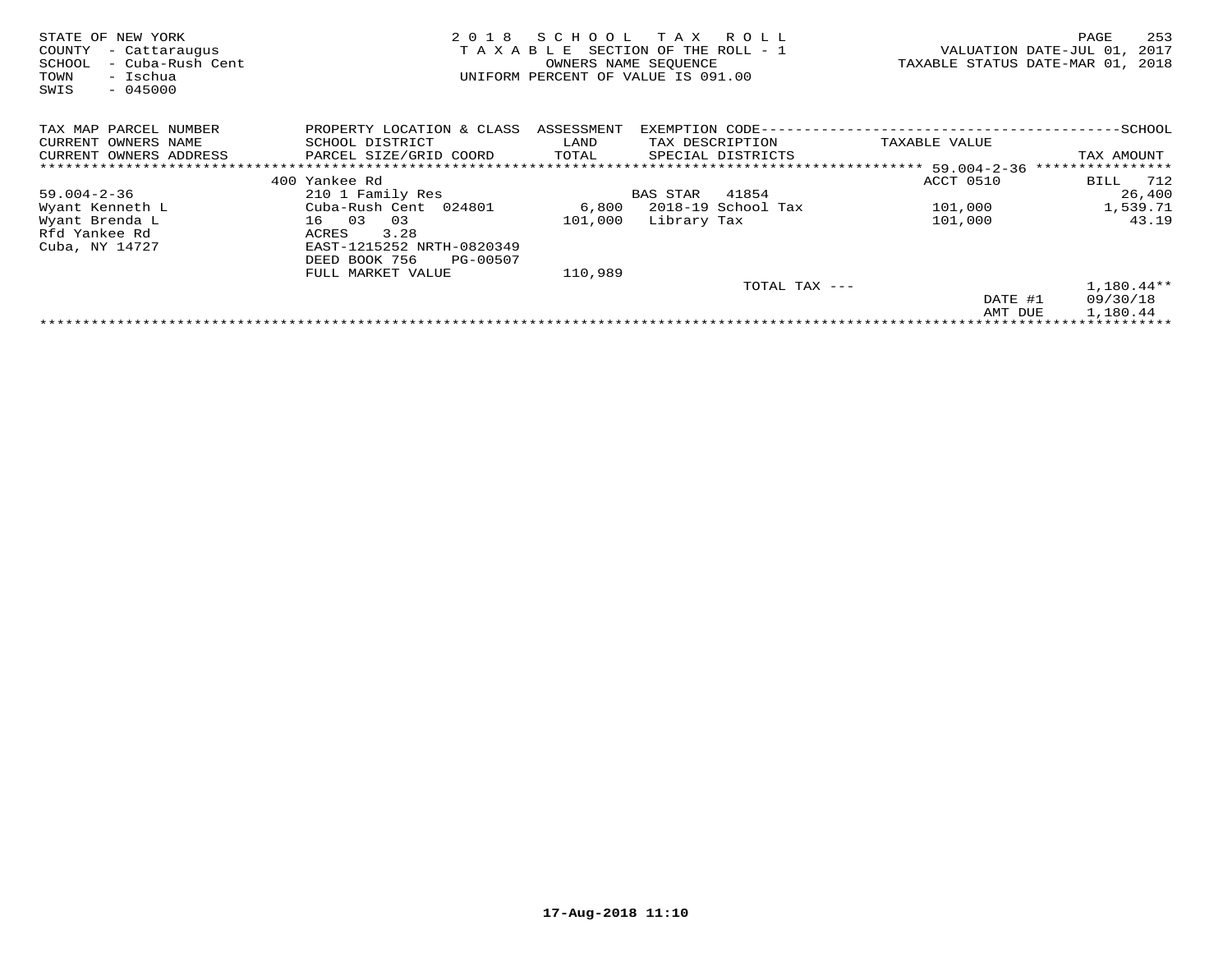| STATE OF NEW YORK<br>COUNTY - Cattaraugus<br>SCHOOL - Cuba-Rush Cent<br>TOWN<br>- Ischua | 2018 SCHOOL TAX ROLL<br>T A X A B L E SECTION OF THE ROLL - 1<br>UNIFORM PERCENT OF VALUE IS 091.00 | 2.54<br>PAGE<br>VALUATION DATE-JUL 01, 2017<br>TAXABLE STATUS DATE-MAR 01, 2018<br>RPS155/V04/L015 |
|------------------------------------------------------------------------------------------|-----------------------------------------------------------------------------------------------------|----------------------------------------------------------------------------------------------------|
| SWIS<br>- 045000                                                                         | ROLL SUB SECTION- - TOTALS                                                                          | CURRENT DATE 8/17/2018                                                                             |

|      |                | momn:<br>LUIAI.     | mazma           |       | JR E.N        | ,,, <del>,</del> ,,,,,,,<br>™ ⊃<br>⊐ויום ∧נ |     |                    |
|------|----------------|---------------------|-----------------|-------|---------------|---------------------------------------------|-----|--------------------|
| CODE | NAMF<br>. סידי | PARCET <sup>-</sup> | TVDI<br>- - - - | 7ALUE | T T T<br>ALUr | AMOUNT                                      | ′ △ | <b>TRAV</b><br>∸∽∸ |

#### NO SPECIAL DISTRICTS AT THIS LEVEL

\*\*\* S C H O O L D I S T R I C T S U M M A R Y \*\*\*

| CODE   | DISTRICT NAME                    | TOTAL<br>PARCELS | ASSESSED<br>LAND | ASSESSED<br>TOTAL | <b>EXEMPT</b><br>AMOUNT | TOTAL<br>TAXABLE |            |
|--------|----------------------------------|------------------|------------------|-------------------|-------------------------|------------------|------------|
|        |                                  |                  |                  |                   | STAR AMOUNT             | STAR TAXABLE     | TOTAL TAX  |
|        | Cuba-Rush Cent                   | 213              | 3983,000         | 12939,650         | 361,910                 | 12,577,740       |            |
| 024801 |                                  |                  |                  |                   | 2689,590                | 9,888,150        | 156,120.55 |
|        | SUB-TOTAL                        | 213              | 3983,000         | 12939,650         | 361,910                 | 12,577,740       |            |
|        | $S \cup B - T \cup T A L (CONT)$ |                  |                  |                   | 2689,590                | 9,888,150        | 156,120.55 |
|        | TOTAL                            | 213              | 3983,000         | 12939,650         | 361,910                 | 12,577,740       |            |
|        | T O T A L (CONT)                 |                  |                  |                   | 2689,590                | 9,888,150        | 156,120.55 |

### \*\*\* S Y S T E M C O D E S S U M M A R Y \*\*\*

#### NO SYSTEM EXEMPTIONS AT THIS LEVEL

| CODE  | DESCRIPTION  | TOTAL<br>PARCELS | SCHOOL   |
|-------|--------------|------------------|----------|
| 41700 | AG BLDG      |                  | 22,000   |
| 41730 | AG DISTOUT   | 4                | 47,554   |
| 41800 | AGED $C/T/S$ | 6                | 173,550  |
| 41804 | AGED S       | 3                | 81,400   |
| 41834 | ENH STAR     | 32               | 1549,790 |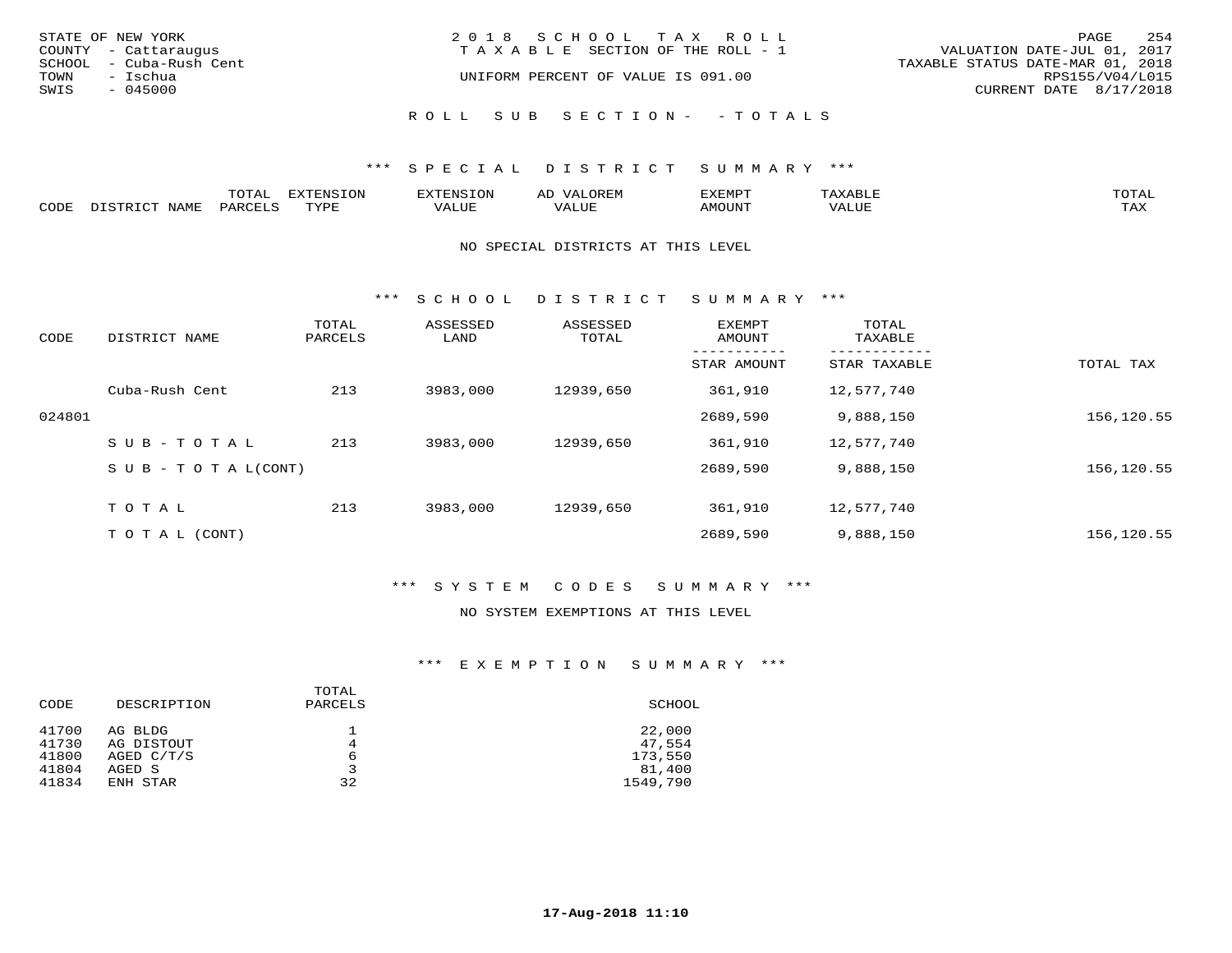| STATE OF NEW YORK       | 2018 SCHOOL TAX ROLL               | PAGE                             | 255 |
|-------------------------|------------------------------------|----------------------------------|-----|
| COUNTY - Cattaraugus    | TAXABLE SECTION OF THE ROLL - 1    | VALUATION DATE-JUL 01, 2017      |     |
| SCHOOL - Cuba-Rush Cent |                                    | TAXABLE STATUS DATE-MAR 01, 2018 |     |
| TOWN<br>- Ischua        | UNIFORM PERCENT OF VALUE IS 091.00 | RPS155/V04/L015                  |     |
| SWIS<br>$-045000$       |                                    | CURRENT DATE 8/17/2018           |     |
|                         | ROLL SUB SECTION- -TOTALS          |                                  |     |

#### \*\*\* E X E M P T I O N S U M M A R Y \*\*\*

| CODE  | DESCRIPTION | TOTAL<br>PARCELS | SCHOOL   |
|-------|-------------|------------------|----------|
| 41854 | BAS STAR    | 44               | 1139,800 |
| 47460 | FOREST/A74  | 2                | 37,406   |
|       | TOTAL       | 93               | 3051,500 |

| ROLL<br>SEC | DESCRIPTION                | TOTAL<br>PARCELS | ASSESSED<br>LAND | ASSESSED<br>TOTAL | EXEMPT<br>AMOUNT<br>STAR AMOUNT | TOTAL<br>TAXABLE<br>------------<br>STAR TAXABLE | TAX<br>RATE | TOTAL<br>TAX |
|-------------|----------------------------|------------------|------------------|-------------------|---------------------------------|--------------------------------------------------|-------------|--------------|
|             | 2018-19 School Tax         |                  | 3983,000         | 12939,650         | 361,910<br>2689,590             | 12,577,740<br>9,888,150                          |             | 150,741.78   |
|             | Library Tax                |                  | 3983,000         | 12939,650         | 361,910                         | 12,577,740<br>12,577,740                         |             | 5,378.77     |
|             | SPEC DIST TAXES<br>TAXABLE | 213              |                  |                   |                                 |                                                  |             | 156,120.55   |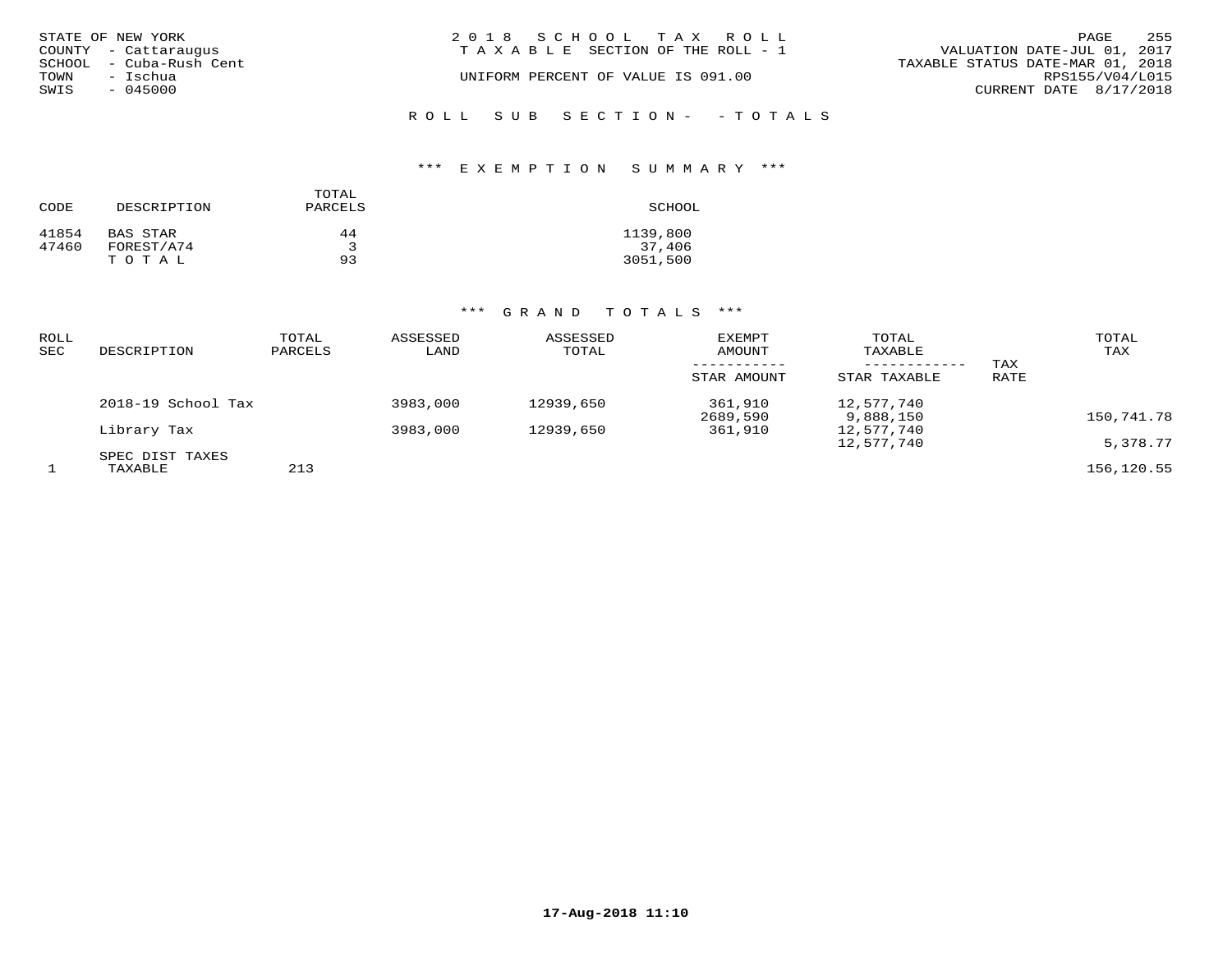| STATE OF NEW YORK<br>COUNTY - Cattaraugus<br>SCHOOL - Cuba-Rush Cent<br>TOWN<br>– Ischua | 2018 SCHOOL TAX ROLL<br>TAXABLE SECTION OF THE ROLL - 1<br>UNIFORM PERCENT OF VALUE IS 091.00 | 256<br>PAGE<br>VALUATION DATE-JUL 01, 2017<br>TAXABLE STATUS DATE-MAR 01, 2018<br>RPS155/V04/L015 |
|------------------------------------------------------------------------------------------|-----------------------------------------------------------------------------------------------|---------------------------------------------------------------------------------------------------|
| SWIS<br>$-045000$                                                                        | ROLL SECTION TOTALS                                                                           | CURRENT DATE 8/17/2018                                                                            |

|       |                  | m^m*<br>∸ ∪ ⊥ <del>⊓</del> | $T \cap N$<br>--- |                 | ىت | YFMDT   |        | $m \wedge m \wedge n$ |
|-------|------------------|----------------------------|-------------------|-----------------|----|---------|--------|-----------------------|
| JODE: | $M^{\mathsf{A}}$ |                            | $m \tau \tau n$   | $-$ - $-$ - $-$ |    | 1077777 | 1 U P. | $m \times r$<br>- ⊷∡  |

#### NO SPECIAL DISTRICTS AT THIS LEVEL

\*\*\* S C H O O L D I S T R I C T S U M M A R Y \*\*\*

| CODE   | DISTRICT NAME                    | TOTAL<br>PARCELS | ASSESSED<br>LAND | ASSESSED<br>TOTAL | EXEMPT<br>AMOUNT | TOTAL<br>TAXABLE |            |
|--------|----------------------------------|------------------|------------------|-------------------|------------------|------------------|------------|
|        |                                  |                  |                  |                   | STAR AMOUNT      | STAR TAXABLE     | TOTAL TAX  |
|        | Cuba-Rush Cent                   | 213              | 3983,000         | 12939,650         | 361,910          | 12,577,740       |            |
| 024801 |                                  |                  |                  |                   | 2689,590         | 9,888,150        | 156,120.55 |
|        | SUB-TOTAL                        | 213              | 3983,000         | 12939,650         | 361,910          | 12,577,740       |            |
|        | $S \cup B - T \cup T A L (CONT)$ |                  |                  |                   | 2689,590         | 9,888,150        | 156,120.55 |
|        | TOTAL                            | 213              | 3983,000         | 12939,650         | 361,910          | 12,577,740       |            |
|        | T O T A L (CONT)                 |                  |                  |                   | 2689,590         | 9,888,150        | 156,120.55 |

### \*\*\* S Y S T E M C O D E S S U M M A R Y \*\*\*

#### NO SYSTEM EXEMPTIONS AT THIS LEVEL

| CODE                                      | DESCRIPTION                                                 | TOTAL<br>PARCELS  | SCHOOL                                            |
|-------------------------------------------|-------------------------------------------------------------|-------------------|---------------------------------------------------|
| 41700<br>41730<br>41800<br>41804<br>41834 | AG BLDG<br>AG DISTOUT<br>AGED $C/T/S$<br>AGED S<br>ENH STAR | 4<br>6<br>3<br>32 | 22,000<br>47,554<br>173,550<br>81,400<br>1549,790 |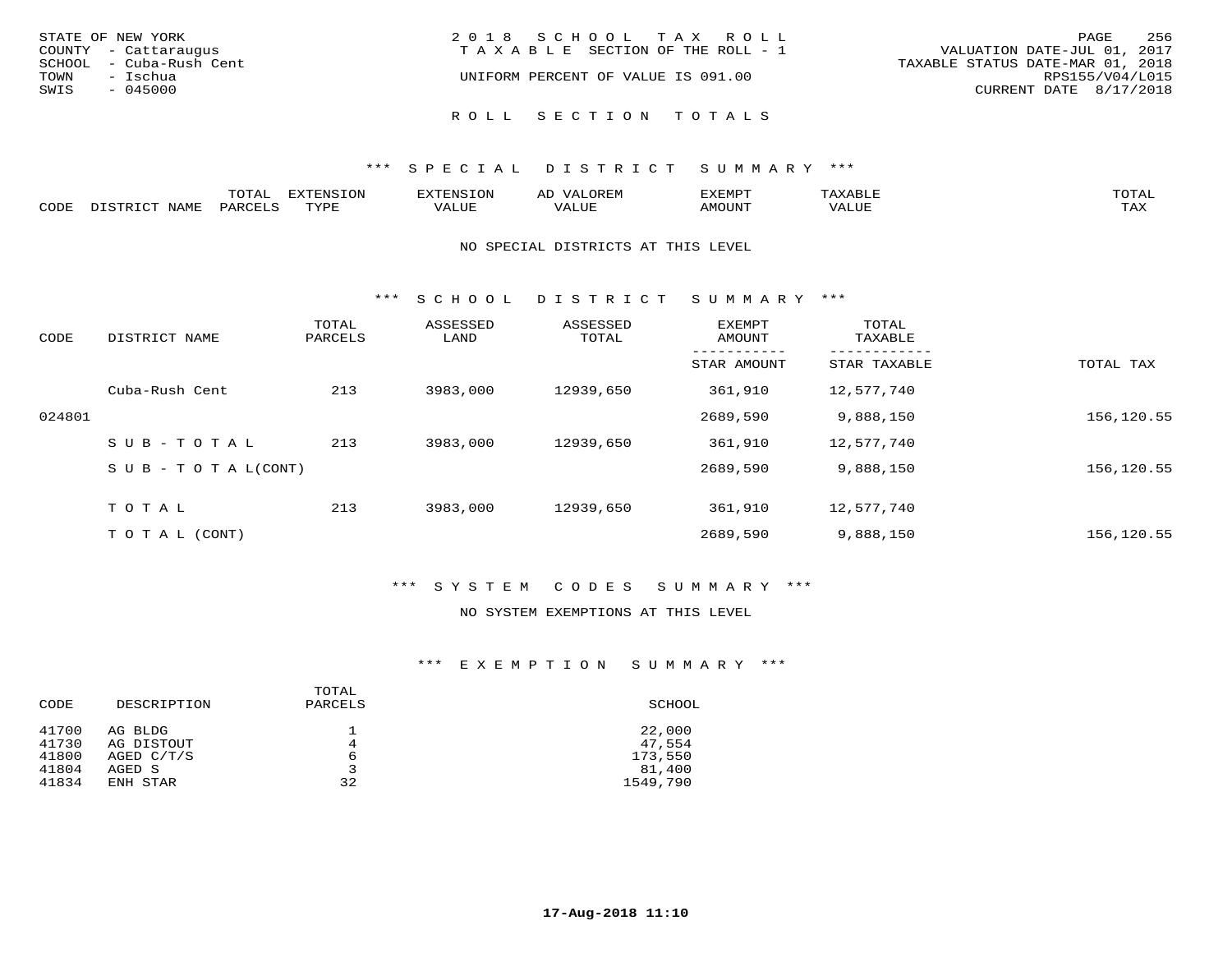| STATE OF NEW YORK<br>COUNTY - Cattaraugus   | 2018 SCHOOL TAX ROLL<br>TAXABLE SECTION OF THE ROLL - 1 | 257<br>PAGE<br>VALUATION DATE-JUL 01, 2017          |
|---------------------------------------------|---------------------------------------------------------|-----------------------------------------------------|
| SCHOOL - Cuba-Rush Cent<br>TOWN<br>– Ischua | UNIFORM PERCENT OF VALUE IS 091.00                      | TAXABLE STATUS DATE-MAR 01, 2018<br>RPS155/V04/L015 |
| SWIS<br>$-045000$                           |                                                         | CURRENT DATE 8/17/2018                              |
|                                             | ROLL SECTION TOTALS                                     |                                                     |

# \*\*\* E X E M P T I O N S U M M A R Y \*\*\*

|       |             | TOTAL   |          |
|-------|-------------|---------|----------|
| CODE  | DESCRIPTION | PARCELS | SCHOOL   |
| 41854 | BAS STAR    | 44      | 1139,800 |
| 47460 | FOREST/A74  |         | 37,406   |
|       | TOTAL       | 93      | 3051,500 |

| ROLL<br>SEC | DESCRIPTION        | TOTAL<br>PARCELS | ASSESSED<br>LAND | ASSESSED<br>TOTAL | EXEMPT<br>AMOUNT<br>STAR AMOUNT | TOTAL<br>TAXABLE<br>------------<br>STAR TAXABLE | TAX<br>RATE | TOTAL<br>TAX |
|-------------|--------------------|------------------|------------------|-------------------|---------------------------------|--------------------------------------------------|-------------|--------------|
|             | 2018-19 School Tax |                  | 3983,000         | 12939,650         | 361,910<br>2689,590             | 12,577,740<br>9,888,150                          |             | 150,741.78   |
|             | Library Tax        |                  | 3983,000         | 12939,650         | 361,910                         | 12,577,740<br>12,577,740                         |             | 5,378.77     |
|             | SPEC DIST TAXES    |                  |                  |                   |                                 |                                                  |             |              |
|             | TAXABLE            | 213              |                  |                   |                                 |                                                  |             | 156,120.55   |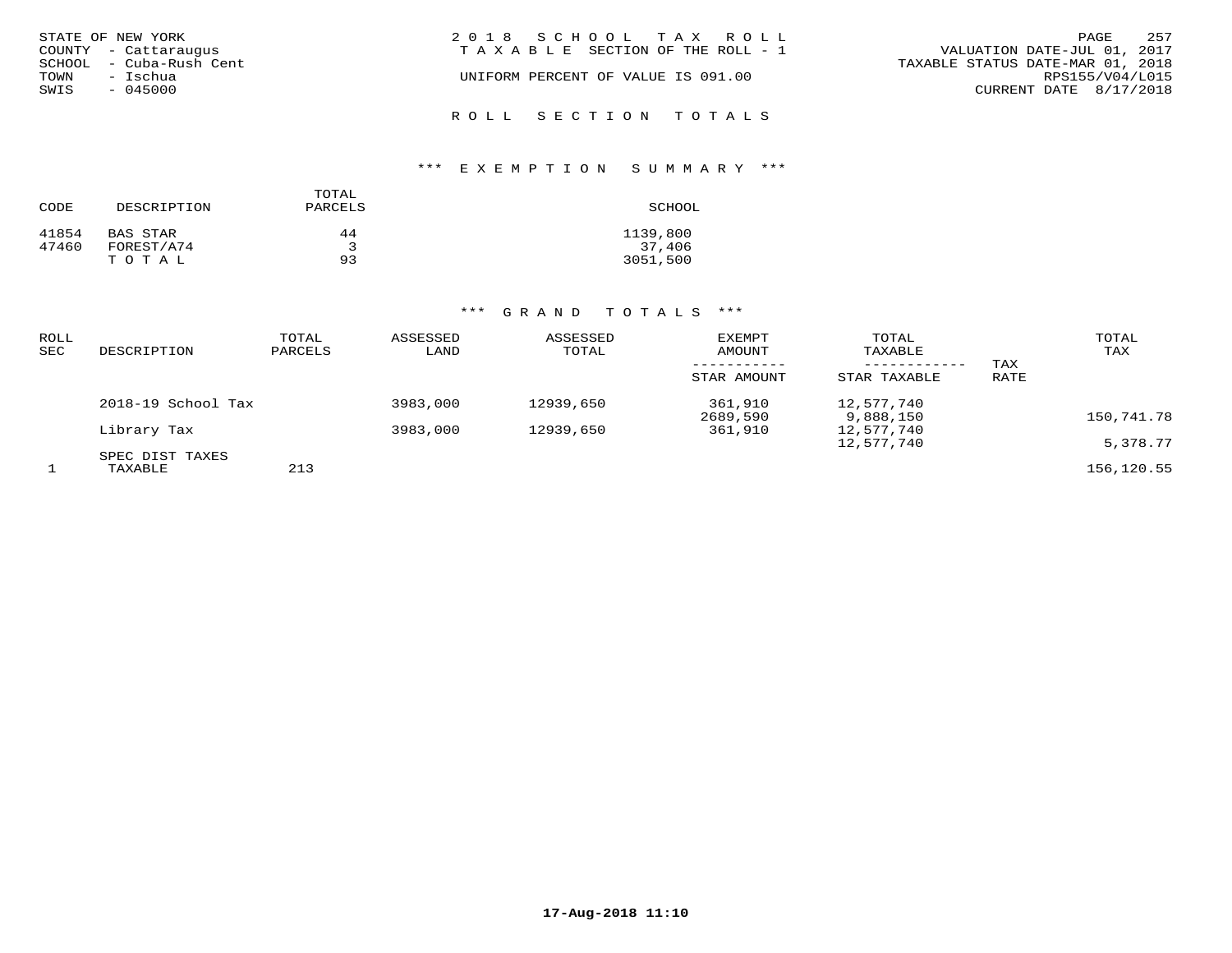| STATE OF NEW YORK<br>COUNTY - Cattaraugus<br>SCHOOL<br>- Cuba-Rush Cent<br>TOWN<br>- Ischua<br>$-045000$<br>SWIS | 2 0 1 8                               | OWNERS NAME SEOUENCE | SCHOOL TAX ROLL<br>SPECIAL FRANCHISE SECTION OF THE ROLL - 5<br>UNIFORM PERCENT OF VALUE IS 091.00 | VALUATION DATE-JUL 01, 2017<br>TAXABLE STATUS DATE-MAR 01, 2018 | PAGE<br>258              |
|------------------------------------------------------------------------------------------------------------------|---------------------------------------|----------------------|----------------------------------------------------------------------------------------------------|-----------------------------------------------------------------|--------------------------|
| TAX MAP PARCEL NUMBER                                                                                            | PROPERTY LOCATION & CLASS ASSESSMENT  |                      |                                                                                                    |                                                                 |                          |
| CURRENT OWNERS NAME                                                                                              | SCHOOL DISTRICT                       | LAND                 | TAX DESCRIPTION                                                                                    | TAXABLE VALUE                                                   |                          |
| CURRENT OWNERS ADDRESS<br>***********************                                                                | PARCEL SIZE/GRID COORD                | <b>TOTAL</b>         | SPECIAL DISTRICTS                                                                                  |                                                                 | TAX AMOUNT               |
|                                                                                                                  | Special Franchise                     |                      |                                                                                                    | ACCT 0501                                                       | 713<br><b>BILL</b>       |
| 550.000-9901-132.350/188                                                                                         | 861 Elec & gas                        |                      | 2018-19 School Tax                                                                                 | 71,856                                                          | 1,095.42                 |
| Niagara Mohawk Power Corp                                                                                        | Cuba-Rush Cent 024801                 | $\Omega$             | Library Tax                                                                                        | 71,856                                                          | 30.73                    |
| 300 Erie Blvd West                                                                                               | Town Of Ischua                        | 71,856               |                                                                                                    |                                                                 |                          |
| Syracuse, NY 13202                                                                                               | .11% Cuba/rushford                    |                      |                                                                                                    |                                                                 |                          |
|                                                                                                                  | 0.01<br>ACRES                         |                      |                                                                                                    |                                                                 |                          |
|                                                                                                                  | FULL MARKET VALUE                     | 78,963               |                                                                                                    |                                                                 |                          |
|                                                                                                                  |                                       |                      | TOTAL TAX ---                                                                                      | DATE #1                                                         | $1,126.15**$<br>09/30/18 |
|                                                                                                                  |                                       |                      |                                                                                                    | AMT DUE                                                         | 1,126.15                 |
|                                                                                                                  |                                       |                      |                                                                                                    |                                                                 |                          |
|                                                                                                                  | Special Franchise                     |                      |                                                                                                    | ACCT 0780                                                       | 714<br><b>BILL</b>       |
| 550.000-9901-945.280/188                                                                                         | 869 Television                        |                      | 2018-19 School Tax                                                                                 | 9,904                                                           | 150.98                   |
| Springville 194                                                                                                  | Cuba-Rush Cent 024801                 | $\circ$              | Library Tax                                                                                        | 9,904                                                           | 4.24                     |
| Attn: Time Warner Cable - DTS Town Of Ischua                                                                     |                                       | 9,904                |                                                                                                    |                                                                 |                          |
| PO Box 7467<br>Charlotte, NC 28241-7467                                                                          | 1.0000 Cuba/rushford<br>ACRES<br>0.01 |                      |                                                                                                    |                                                                 |                          |
|                                                                                                                  | FULL MARKET VALUE                     | 10,884               |                                                                                                    |                                                                 |                          |
|                                                                                                                  |                                       |                      | TOTAL TAX ---                                                                                      |                                                                 | $155.22**$               |
|                                                                                                                  |                                       |                      |                                                                                                    | DATE #1<br>AMT DUE                                              | 09/30/18<br>155.22       |
|                                                                                                                  |                                       |                      |                                                                                                    |                                                                 |                          |
|                                                                                                                  | Special Franchise                     |                      |                                                                                                    | ACCT 0576                                                       | 715<br>BILL              |
| 550.000-9901-631.900/188                                                                                         | 866 Telephone                         |                      | 2018-19 School Tax                                                                                 | 9,882                                                           | 150.65                   |
| Verizon                                                                                                          | Cuba-Rush Cent 024801                 | $\Omega$             | Library Tax                                                                                        | 9,882                                                           | 4.23                     |
| Duff & Phelps<br>PO Box 2749                                                                                     | Town Of Ischua<br>.19% Cuba/rushford  | 9,882                |                                                                                                    |                                                                 |                          |
| Addison, TX 75001                                                                                                | 0.01<br>ACRES                         |                      |                                                                                                    |                                                                 |                          |
|                                                                                                                  | FULL MARKET VALUE                     | 10,859               |                                                                                                    |                                                                 |                          |
|                                                                                                                  |                                       |                      | TOTAL TAX ---                                                                                      |                                                                 | 154.88**                 |
|                                                                                                                  |                                       |                      |                                                                                                    | DATE #1<br>AMT DUE                                              | 09/30/18<br>154.88       |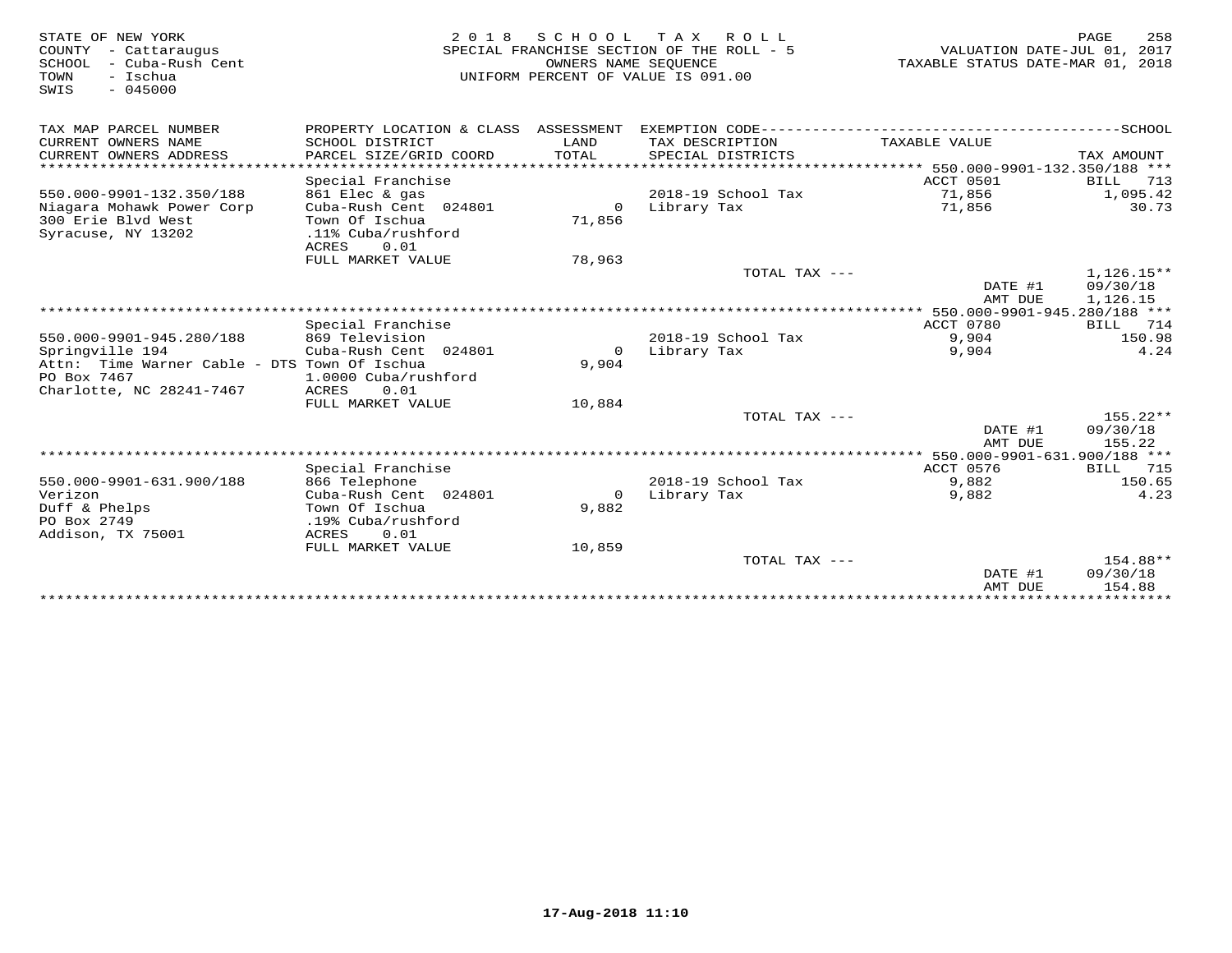|               | STATE OF NEW YORK       | 2018 SCHOOL TAX ROLL                                                     | PAGE                   | 259 |
|---------------|-------------------------|--------------------------------------------------------------------------|------------------------|-----|
|               | COUNTY - Cattaraugus    | VALUATION DATE-JUL 01, 2017<br>SPECIAL FRANCHISE SECTION OF THE ROLL - 5 |                        |     |
|               | SCHOOL - Cuba-Rush Cent | TAXABLE STATUS DATE-MAR 01, 2018                                         |                        |     |
| TOWN - Ischua |                         |                                                                          | RPS155/V04/L015        |     |
| SWIS          | - 045000                |                                                                          | CURRENT DATE 8/17/2018 |     |
|               |                         |                                                                          |                        |     |

# ROLL SUB SECTION- - TOTALS

#### \*\*\* S P E C I A L D I S T R I C T S U M M A R Y \*\*\*

|      |         | ----                | $\cdots$ | <b>ENS</b> | ₩    | דסMדצי       |                   | $m \wedge m \wedge n$ |
|------|---------|---------------------|----------|------------|------|--------------|-------------------|-----------------------|
| CODE | ៶៲៳៲៴៲៷ | <b>ACTIVE</b><br>ΆR | TVDF     | ALUE       | ALUE | <b>NOUNT</b> | <b>TTT</b><br>⊐∪∟ | ГAX                   |

#### NO SPECIAL DISTRICTS AT THIS LEVEL

\*\*\* S C H O O L D I S T R I C T S U M M A R Y \*\*\*

| CODE   | DISTRICT NAME                    | TOTAL<br>PARCELS | ASSESSED<br>LAND | ASSESSED<br>TOTAL | EXEMPT<br>AMOUNT | TOTAL<br>TAXABLE |           |
|--------|----------------------------------|------------------|------------------|-------------------|------------------|------------------|-----------|
|        |                                  |                  |                  |                   | STAR AMOUNT      | STAR TAXABLE     | TOTAL TAX |
|        | Cuba-Rush Cent                   | 3                |                  | 91,642            |                  | 91,642           |           |
| 024801 |                                  |                  |                  |                   |                  | 91,642           | 1,436.25  |
|        | SUB-TOTAL                        | 3                |                  | 91,642            |                  | 91,642           |           |
|        | $S \cup B - T \cup T A L (CONT)$ |                  |                  |                   |                  | 91,642           | 1,436.25  |
|        | TOTAL                            | 3                |                  | 91,642            |                  | 91,642           |           |
|        | T O T A L (CONT)                 |                  |                  |                   |                  | 91,642           | 1,436.25  |

#### \*\*\* S Y S T E M C O D E S S U M M A R Y \*\*\*

NO SYSTEM EXEMPTIONS AT THIS LEVEL

\*\*\* E X E M P T I O N S U M M A R Y \*\*\*

NO EXEMPTIONS AT THIS LEVEL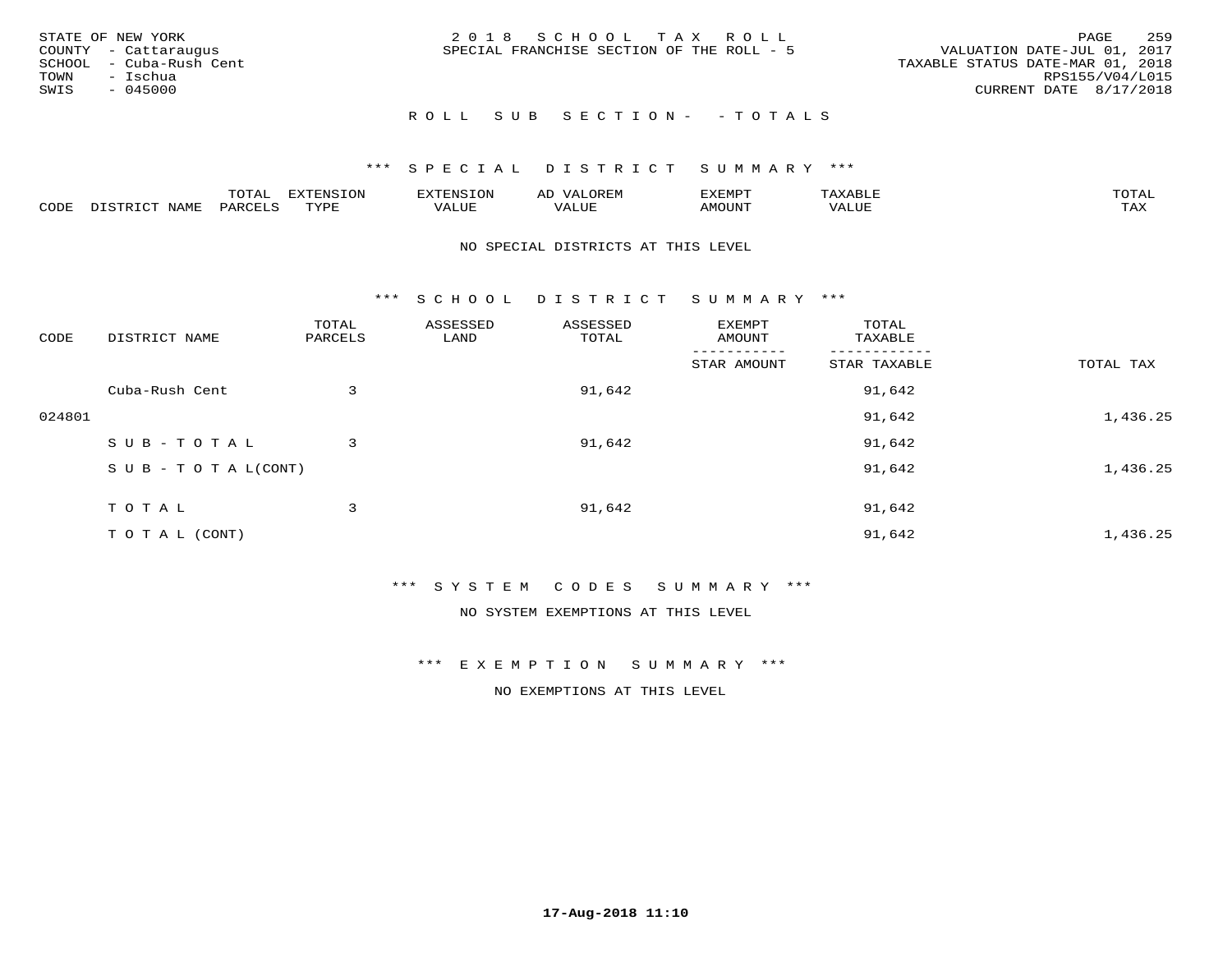| STATE OF NEW YORK<br>COUNTY - Cattaraugus<br>SCHOOL - Cuba-Rush Cent<br>- Ischua<br>TOWN<br>SWIS<br>$-045000$ | 2018 SCHOOL TAX ROLL<br>SPECIAL FRANCHISE SECTION OF THE ROLL - 5 | 260<br>PAGE<br>VALUATION DATE-JUL 01, 2017<br>TAXABLE STATUS DATE-MAR 01, 2018<br>RPS155/V04/L015<br>CURRENT DATE 8/17/2018 |
|---------------------------------------------------------------------------------------------------------------|-------------------------------------------------------------------|-----------------------------------------------------------------------------------------------------------------------------|
|                                                                                                               |                                                                   |                                                                                                                             |

# R O L L S U B S E C T I O N - - T O T A L S

| ROLL |                    | TOTAL   | ASSESSED | ASSESSED | EXEMPT      | TOTAL        |             | TOTAL    |
|------|--------------------|---------|----------|----------|-------------|--------------|-------------|----------|
| SEC  | DESCRIPTION        | PARCELS | LAND     | TOTAL    | AMOUNT      | TAXABLE      |             | TAX      |
|      |                    |         |          |          |             |              | TAX         |          |
|      |                    |         |          |          | STAR AMOUNT | STAR TAXABLE | <b>RATE</b> |          |
|      | 2018-19 School Tax |         |          | 91,642   |             | 91,642       |             |          |
|      |                    |         |          |          |             | 91,642       |             | 1,397.05 |
|      | Library Tax        |         |          | 91,642   |             | 91,642       |             |          |
|      |                    |         |          |          |             | 91,642       |             | 39.20    |
|      | SPEC DIST TAXES    |         |          |          |             |              |             |          |
|      | SPECIAL FRANCHISE  |         |          |          |             |              |             | 1,436.25 |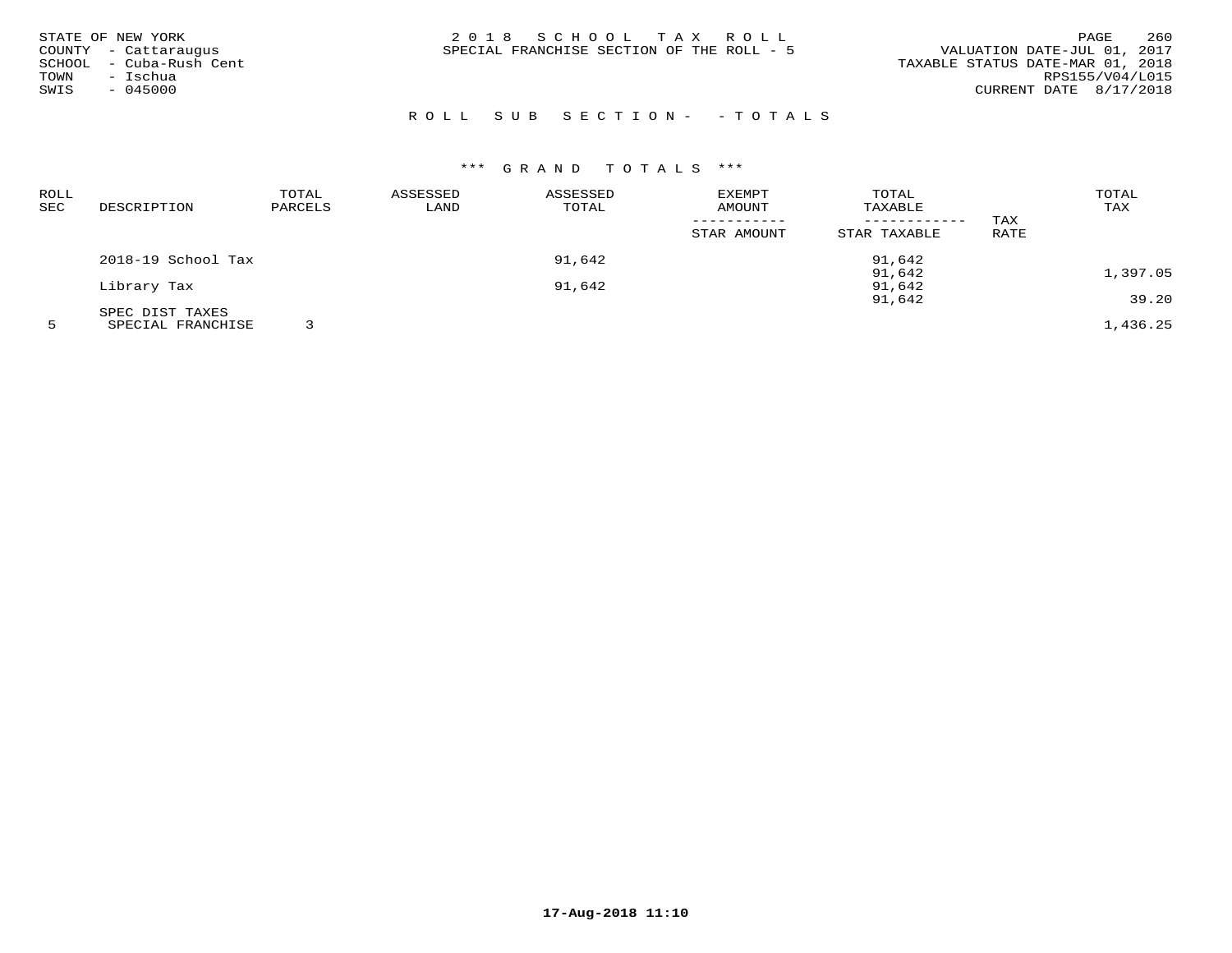|      | STATE OF NEW YORK       | 2018 SCHOOL TAX ROLL                                                     | PAGE            | 261 |
|------|-------------------------|--------------------------------------------------------------------------|-----------------|-----|
|      | COUNTY - Cattaraugus    | VALUATION DATE-JUL 01, 2017<br>SPECIAL FRANCHISE SECTION OF THE ROLL - 5 |                 |     |
|      | SCHOOL - Cuba-Rush Cent | TAXABLE STATUS DATE-MAR 01, 2018                                         |                 |     |
| TOWN | – Ischua                |                                                                          | RPS155/V04/L015 |     |
| SWIS | $-045000$               | CURRENT DATE 8/17/2018                                                   |                 |     |
|      |                         |                                                                          |                 |     |

#### \*\*\* S P E C I A L D I S T R I C T S U M M A R Y \*\*\*

|      |                     | $m \wedge m \wedge n$<br>TOIAL       | <b>ELIMINIC TONT</b><br>∸∪⊥∽ | --------<br>$\sim$ N $\sim$ | AD<br>.URLI"            | ,,, <del>,</del> ,,, <del>,</del><br>' ⊢<br>ل علالاتلاك | .     | $m \wedge m \wedge n$<br>L'A I |
|------|---------------------|--------------------------------------|------------------------------|-----------------------------|-------------------------|---------------------------------------------------------|-------|--------------------------------|
| CODE | NAME<br><b>TRIV</b> | $\sim$ $\sim$ $\sim$ $\sim$<br>PARC. | TVDF                         | T T T<br>ALUF               | $- - - -$<br>تتلاب سلمہ | <b>IMOTTNT</b><br>YIUUN -                               | VALUE | $m \times r$<br>∸∽∸            |

#### NO SPECIAL DISTRICTS AT THIS LEVEL

\*\*\* S C H O O L D I S T R I C T S U M M A R Y \*\*\*

| CODE   | DISTRICT NAME                    | TOTAL<br>PARCELS | ASSESSED<br>LAND | ASSESSED<br>TOTAL | EXEMPT<br>AMOUNT | TOTAL<br>TAXABLE |           |
|--------|----------------------------------|------------------|------------------|-------------------|------------------|------------------|-----------|
|        |                                  |                  |                  |                   | STAR AMOUNT      | STAR TAXABLE     | TOTAL TAX |
|        | Cuba-Rush Cent                   | 3                |                  | 91,642            |                  | 91,642           |           |
| 024801 |                                  |                  |                  |                   |                  | 91,642           | 1,436.25  |
|        | SUB-TOTAL                        | 3                |                  | 91,642            |                  | 91,642           |           |
|        | $S \cup B - T \cup T A L (CONT)$ |                  |                  |                   |                  | 91,642           | 1,436.25  |
|        | TOTAL                            | 3                |                  | 91,642            |                  | 91,642           |           |
|        | T O T A L (CONT)                 |                  |                  |                   |                  | 91,642           | 1,436.25  |

\*\*\* S Y S T E M C O D E S S U M M A R Y \*\*\*

NO SYSTEM EXEMPTIONS AT THIS LEVEL

\*\*\* E X E M P T I O N S U M M A R Y \*\*\*

NO EXEMPTIONS AT THIS LEVEL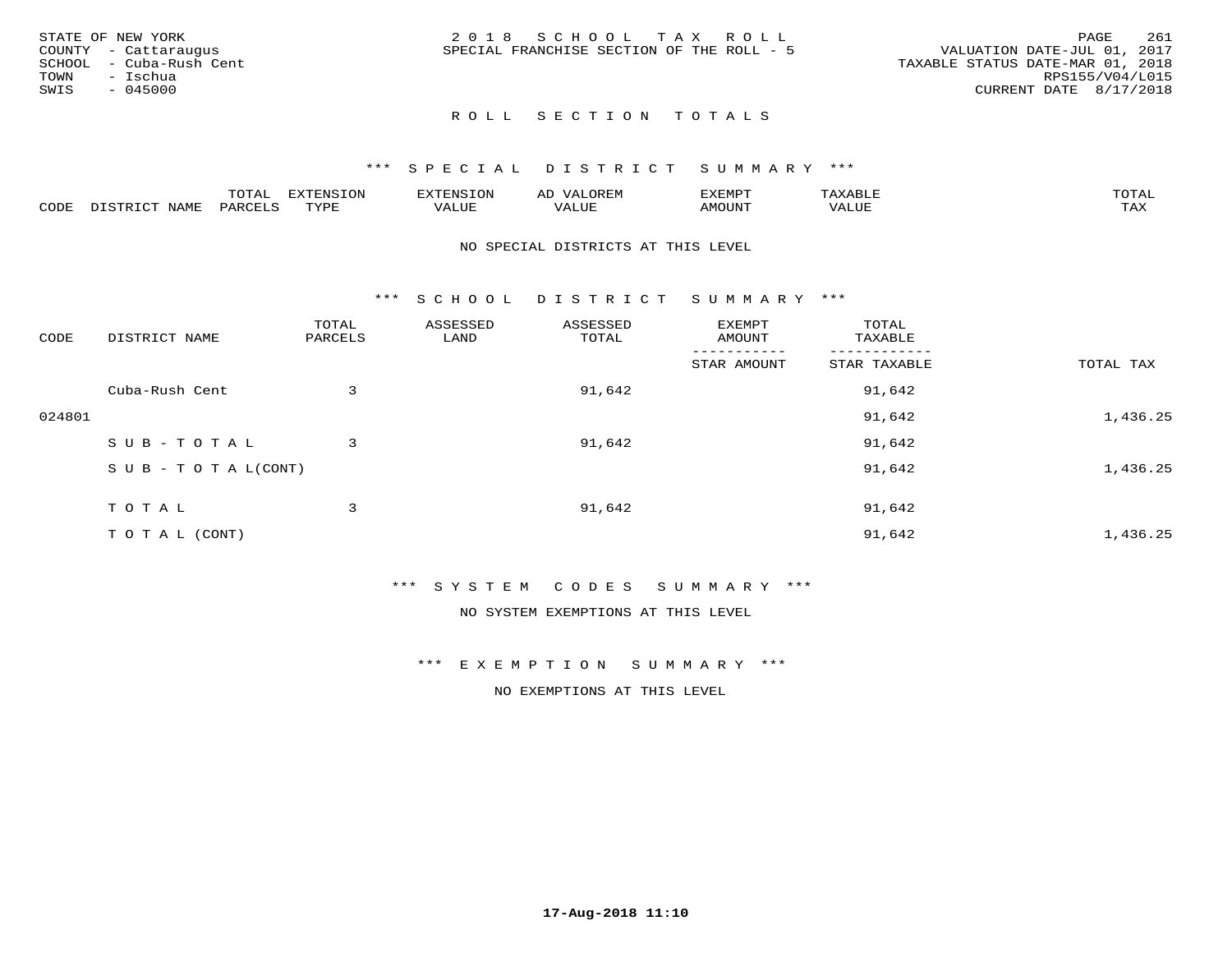| STATE OF NEW YORK<br>COUNTY - Cattaraugus<br>SCHOOL - Cuba-Rush Cent | 2018 SCHOOL TAX ROLL<br>SPECIAL FRANCHISE SECTION OF THE ROLL - 5 | 262<br>PAGE<br>VALUATION DATE-JUL 01, 2017<br>TAXABLE STATUS DATE-MAR 01, 2018<br>RPS155/V04/L015 |
|----------------------------------------------------------------------|-------------------------------------------------------------------|---------------------------------------------------------------------------------------------------|
| – Ischua<br>TOWN<br>$-045000$<br>SWIS                                |                                                                   | CURRENT DATE $8/17/2018$                                                                          |

| ROLL<br>SEC | DESCRIPTION        | TOTAL<br>PARCELS | ASSESSED<br>LAND | ASSESSED<br>TOTAL | <b>EXEMPT</b><br>AMOUNT | TOTAL<br>TAXABLE |      | TOTAL<br>TAX |
|-------------|--------------------|------------------|------------------|-------------------|-------------------------|------------------|------|--------------|
|             |                    |                  |                  |                   |                         | ------------     | TAX  |              |
|             |                    |                  |                  |                   | STAR AMOUNT             | STAR TAXABLE     | RATE |              |
|             | 2018-19 School Tax |                  |                  | 91,642            |                         | 91,642           |      |              |
|             |                    |                  |                  |                   |                         | 91,642           |      | 1,397.05     |
|             | Library Tax        |                  |                  | 91,642            |                         | 91,642           |      |              |
|             |                    |                  |                  |                   |                         | 91,642           |      | 39.20        |
|             | SPEC DIST TAXES    |                  |                  |                   |                         |                  |      |              |
|             | SPECIAL FRANCHISE  |                  |                  |                   |                         |                  |      | 1,436.25     |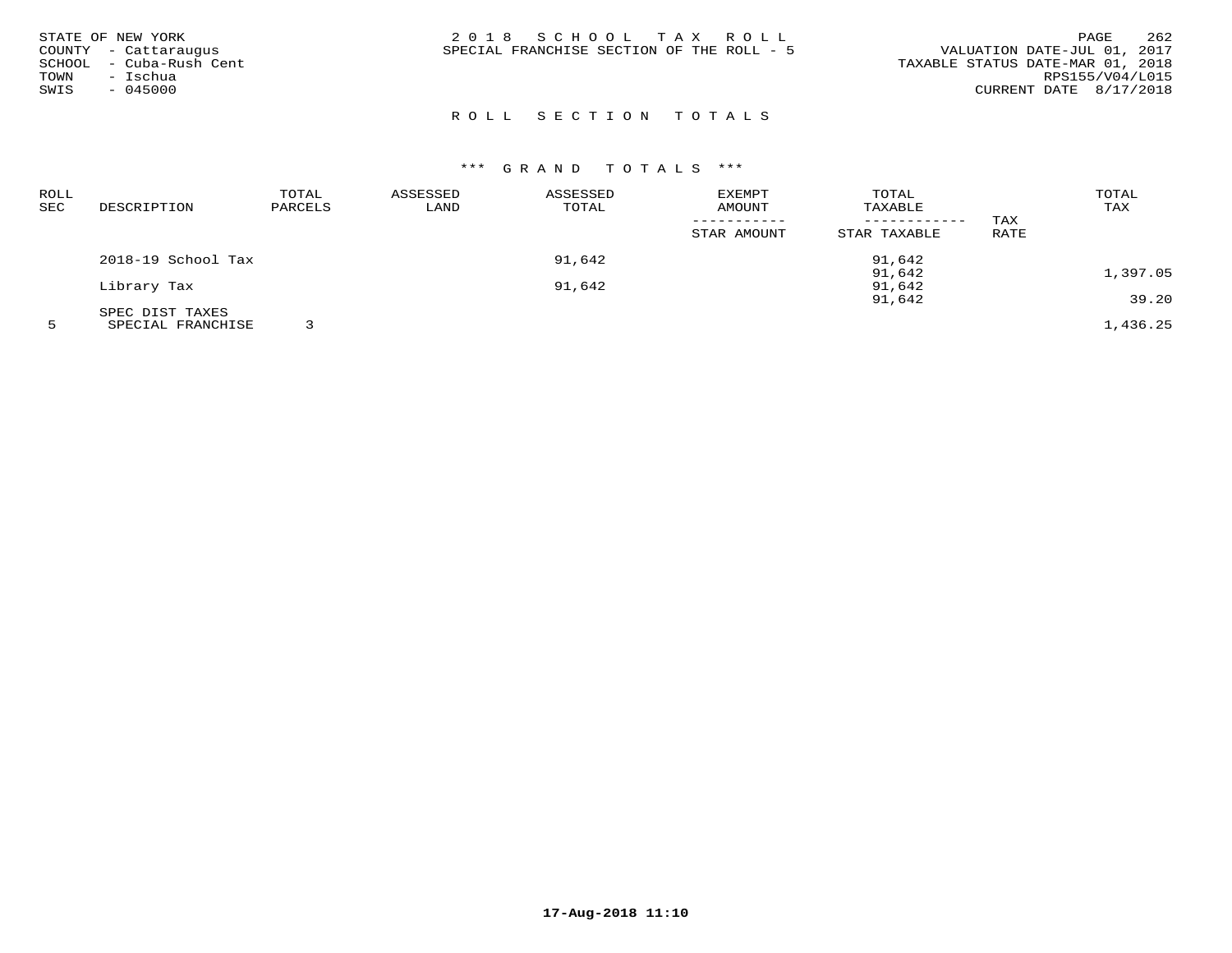| STATE OF NEW YORK<br>COUNTY<br>- Cattaraugus<br>- Cuba-Rush Cent<br>SCHOOL<br>TOWN<br>- Ischua<br>$-045000$<br>SWIS | 2 0 1 8                                  | SCHOOL<br>OWNERS NAME SEQUENCE | T A X<br>R O L L<br>UTILITY & R.R. SECTION OF THE ROLL - 6<br>UNIFORM PERCENT OF VALUE IS 091.00 | VALUATION DATE-JUL 01,<br>TAXABLE STATUS DATE-MAR 01, 2018 | 263<br>PAGE<br>2017 |
|---------------------------------------------------------------------------------------------------------------------|------------------------------------------|--------------------------------|--------------------------------------------------------------------------------------------------|------------------------------------------------------------|---------------------|
| TAX MAP PARCEL NUMBER                                                                                               | PROPERTY LOCATION & CLASS ASSESSMENT     |                                | EXEMPTION CODE-----                                                                              |                                                            |                     |
| CURRENT OWNERS NAME                                                                                                 | SCHOOL DISTRICT                          | LAND                           | TAX DESCRIPTION                                                                                  | TAXABLE VALUE                                              |                     |
| CURRENT OWNERS ADDRESS                                                                                              | PARCEL SIZE/GRID COORD                   | TOTAL                          | SPECIAL DISTRICTS                                                                                |                                                            | TAX AMOUNT          |
| ************************                                                                                            |                                          |                                |                                                                                                  |                                                            |                     |
|                                                                                                                     | Outside Plant                            |                                |                                                                                                  | ACCT 0586                                                  | 716<br>BILL         |
| 650.000-9901-132.350/188                                                                                            | 884 Elec Dist Out                        |                                | 2018-19 School Tax                                                                               | 194,010                                                    | 2,957.62            |
| Niagara Mohawk Power Corp                                                                                           | Cuba-Rush Cent 024801                    | $\Omega$                       | Library Tax                                                                                      | 194,010                                                    | 82.97               |
| 300 Erie Blvd West                                                                                                  | Loc #888888                              | 194,010                        |                                                                                                  |                                                            |                     |
| Syracuse, NY 13202                                                                                                  | 0.2304 Cuba/rushford                     |                                |                                                                                                  |                                                            |                     |
|                                                                                                                     | Elec Dist<br>0.01<br>ACRES               |                                |                                                                                                  |                                                            |                     |
|                                                                                                                     | FULL MARKET VALUE                        | 213,198                        |                                                                                                  |                                                            |                     |
|                                                                                                                     |                                          |                                | TOTAL TAX ---                                                                                    |                                                            | $3,040.59**$        |
|                                                                                                                     |                                          |                                |                                                                                                  | DATE #1                                                    | 09/30/18            |
|                                                                                                                     |                                          |                                |                                                                                                  | AMT DUE                                                    | 3,040.59            |
|                                                                                                                     |                                          |                                |                                                                                                  |                                                            |                     |
|                                                                                                                     | Outside Plant                            |                                |                                                                                                  | ACCT 0584                                                  | BILL<br>717         |
| 650.000-0000-631.900/1881                                                                                           | 836 Telecom. eq.                         |                                | Mass Telec 47100                                                                                 |                                                            | 6,106               |
| Verizon                                                                                                             | Cuba-Rush Cent 024801                    | $\Omega$                       | 2018-19 School Tax                                                                               | 26,815                                                     | 408.79              |
| Duff & Phelps                                                                                                       | Loc #888888                              | 32,921                         | Library Tax                                                                                      | 26,815                                                     | 11.47               |
| PO Box 2749                                                                                                         | 32.4%Cuba/rushford                       |                                |                                                                                                  |                                                            |                     |
| Addison, TX 75001                                                                                                   | Poles, Wire, Cable, Etc<br>ACRES<br>0.01 |                                |                                                                                                  |                                                            |                     |
|                                                                                                                     | FULL MARKET VALUE                        | 36,177                         |                                                                                                  |                                                            |                     |
|                                                                                                                     |                                          |                                | TOTAL TAX $---$                                                                                  |                                                            | $420.26**$          |
|                                                                                                                     |                                          |                                |                                                                                                  | DATE #1                                                    | 09/30/18            |
|                                                                                                                     |                                          |                                |                                                                                                  | AMT DUE                                                    | 420.26              |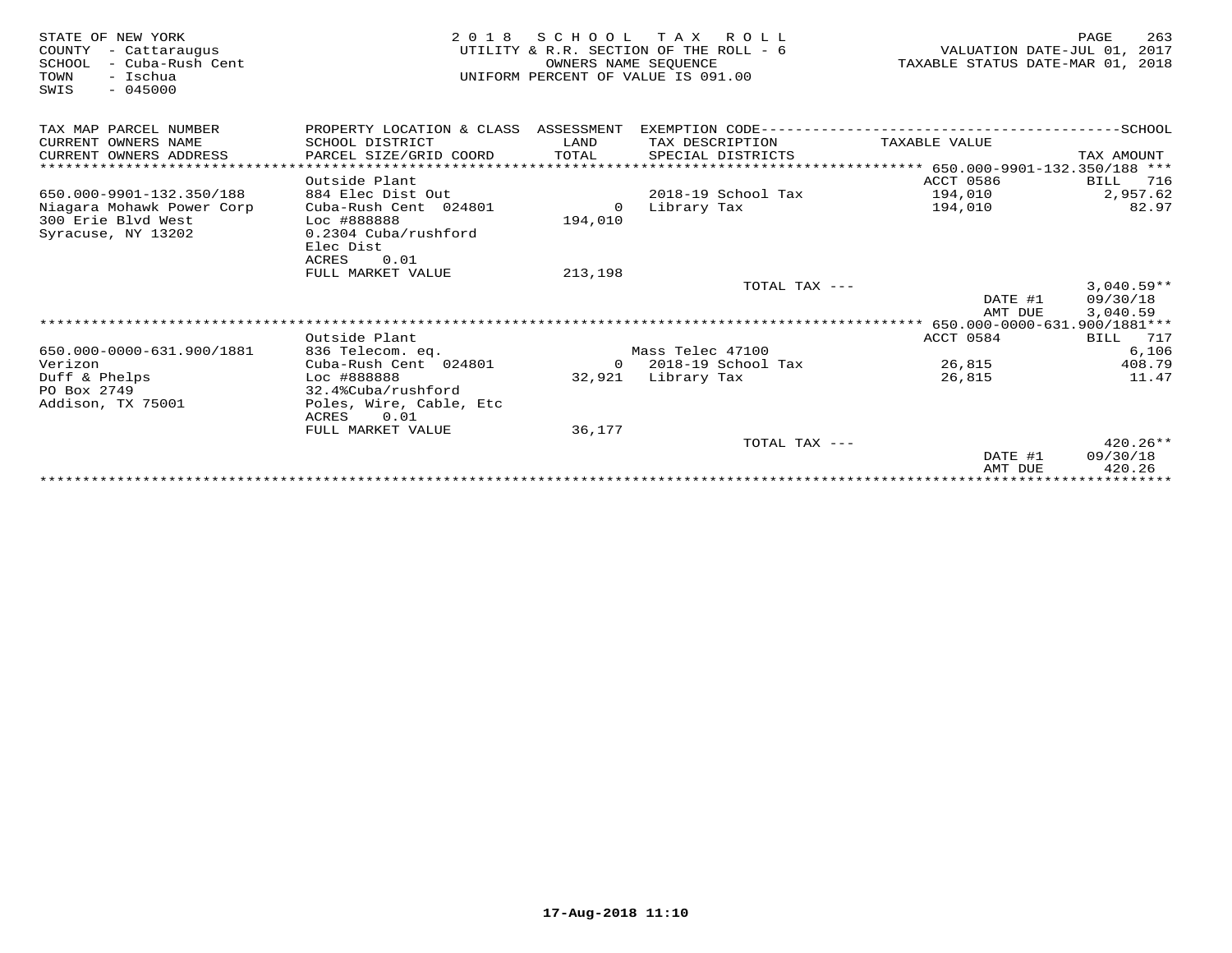| STATE OF NEW YORK<br>COUNTY - Cattaraugus<br>SCHOOL - Cuba-Rush Cent<br>TOWN - Ischua<br>SWIS<br>- 045000 | 2018 SCHOOL TAX ROLL<br>UTILITY & R.R. SECTION OF THE ROLL - 6 | 264<br><b>PAGE</b><br>VALUATION DATE-JUL 01, 2017<br>TAXABLE STATUS DATE-MAR 01, 2018<br>RPS155/V04/L015<br>CURRENT DATE 8/17/2018 |
|-----------------------------------------------------------------------------------------------------------|----------------------------------------------------------------|------------------------------------------------------------------------------------------------------------------------------------|
|                                                                                                           | ROLL SUB SECTION- - TOTALS                                     |                                                                                                                                    |

|               | $m \wedge m$ | --------<br>.UI | $\sim$ | . ب            |              |                        |
|---------------|--------------|-----------------|--------|----------------|--------------|------------------------|
| $\sim$<br>ັບມ |              | TVDL            | Alur   | <b>MOTTNTT</b> | י ב <i>ו</i> | $m \times r$<br>- − 14 |

#### NO SPECIAL DISTRICTS AT THIS LEVEL

\*\*\* S C H O O L D I S T R I C T S U M M A R Y \*\*\*

| CODE   | DISTRICT NAME                    | TOTAL<br>PARCELS | ASSESSED<br>LAND | ASSESSED<br>TOTAL | EXEMPT<br>AMOUNT | TOTAL<br>TAXABLE |           |
|--------|----------------------------------|------------------|------------------|-------------------|------------------|------------------|-----------|
|        |                                  |                  |                  |                   | STAR AMOUNT      | STAR TAXABLE     | TOTAL TAX |
|        | Cuba-Rush Cent                   | 2                |                  | 226,931           | 6,106            | 220,825          |           |
| 024801 |                                  |                  |                  |                   |                  | 220,825          | 3,460.85  |
|        | SUB-TOTAL                        | 2                |                  | 226,931           | 6,106            | 220,825          |           |
|        | $S \cup B - T \cup T A L (CONT)$ |                  |                  |                   |                  | 220,825          | 3,460.85  |
|        | T O T A L                        | 2                |                  | 226,931           | 6,106            | 220,825          |           |
|        | TO TAL (CONT)                    |                  |                  |                   |                  | 220,825          | 3,460.85  |

### \*\*\* S Y S T E M C O D E S S U M M A R Y \*\*\*

#### NO SYSTEM EXEMPTIONS AT THIS LEVEL

| CODE  | DESCRIPTION         | TOTAL<br>PARCELS | SCHOOL         |
|-------|---------------------|------------------|----------------|
| 47100 | Mass Telec<br>TOTAL |                  | 6.106<br>6.106 |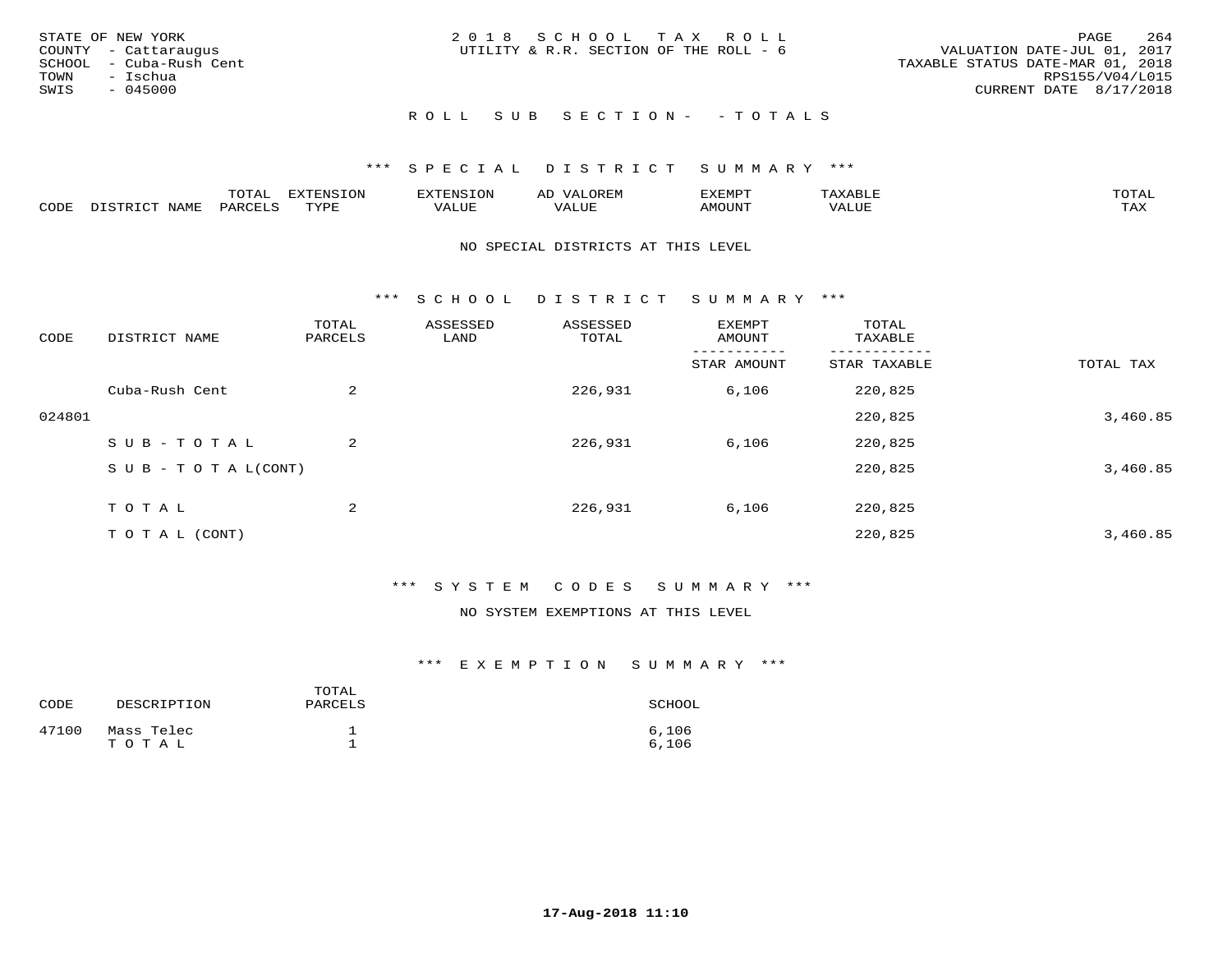| STATE OF NEW YORK<br>COUNTY - Cattaraugus<br>SCHOOL - Cuba-Rush Cent<br>- Ischua<br>TOWN<br>SWIS<br>$-045000$ | 2018 SCHOOL TAX ROLL<br>UTILITY & R.R. SECTION OF THE ROLL - 6 | 265<br>PAGE<br>VALUATION DATE-JUL 01, 2017<br>TAXABLE STATUS DATE-MAR 01, 2018<br>RPS155/V04/L015<br>CURRENT DATE 8/17/2018 |
|---------------------------------------------------------------------------------------------------------------|----------------------------------------------------------------|-----------------------------------------------------------------------------------------------------------------------------|
|                                                                                                               | ROLL SUB SECTION- - TOTALS                                     |                                                                                                                             |

| ROLL<br>SEC | DESCRIPTION        | TOTAL<br>PARCELS | ASSESSED<br>LAND | ASSESSED<br>TOTAL | <b>EXEMPT</b><br><b>AMOUNT</b> | TOTAL<br>TAXABLE             |             | TOTAL<br>TAX |
|-------------|--------------------|------------------|------------------|-------------------|--------------------------------|------------------------------|-------------|--------------|
|             |                    |                  |                  |                   | STAR AMOUNT                    | ------------<br>STAR TAXABLE | TAX<br>RATE |              |
|             | 2018-19 School Tax |                  |                  | 226,931           | 6,106                          | 220,825                      |             |              |
|             |                    |                  |                  |                   |                                | 220,825                      |             | 3,366.41     |
|             | Library Tax        |                  |                  | 226,931           | 6,106                          | 220,825                      |             |              |
|             |                    |                  |                  |                   |                                | 220,825                      |             | 94.44        |
|             | SPEC DIST TAXES    |                  |                  |                   |                                |                              |             |              |
| 6           | UTILITIES & N.C.   |                  |                  |                   |                                |                              |             | 3,460.85     |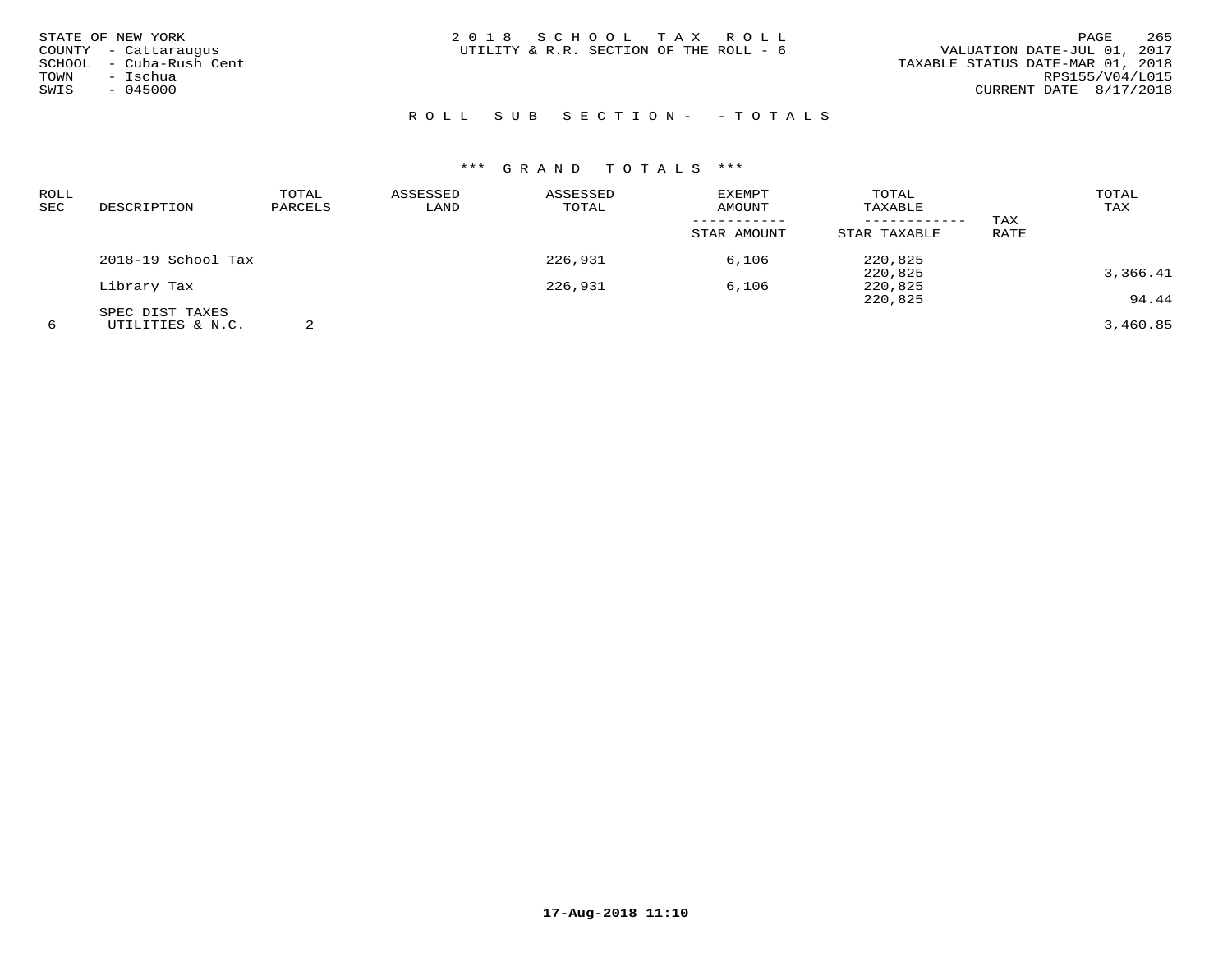|      | STATE OF NEW YORK       | 2018 SCHOOL TAX ROLL                   |  |  |                                  |                        | PAGE | 266 |
|------|-------------------------|----------------------------------------|--|--|----------------------------------|------------------------|------|-----|
|      | COUNTY - Cattaraugus    | UTILITY & R.R. SECTION OF THE ROLL - 6 |  |  | VALUATION DATE-JUL 01, 2017      |                        |      |     |
|      | SCHOOL - Cuba-Rush Cent |                                        |  |  | TAXABLE STATUS DATE-MAR 01, 2018 |                        |      |     |
| TOWN | – Ischua                |                                        |  |  |                                  | RPS155/V04/L015        |      |     |
| SWIS | - 045000                |                                        |  |  |                                  | CURRENT DATE 8/17/2018 |      |     |
|      |                         |                                        |  |  |                                  |                        |      |     |

#### \*\*\* S P E C I A L D I S T R I C T S U M M A R Y \*\*\*

|      |      | momm<br>LUIAL | $\blacksquare$<br>www<br>.UP | . N.S                | . JR P.IV     | המארד 17<br>ິ<br>⊐ויום∧נ |                |                    |
|------|------|---------------|------------------------------|----------------------|---------------|--------------------------|----------------|--------------------|
| CODE | NAME | . DAD'        | TVDI<br>.                    | 77\TTTT<br>الالالدين | T T T<br>ALUI | AMOUNT                   | T T T T<br>′ △ | $m \times r$<br>∸⊷ |

#### NO SPECIAL DISTRICTS AT THIS LEVEL

\*\*\* S C H O O L D I S T R I C T S U M M A R Y \*\*\*

| CODE   | DISTRICT NAME                    | TOTAL<br>PARCELS | ASSESSED<br>LAND | ASSESSED<br>TOTAL | EXEMPT<br>AMOUNT | TOTAL<br>TAXABLE |           |
|--------|----------------------------------|------------------|------------------|-------------------|------------------|------------------|-----------|
|        |                                  |                  |                  |                   | STAR AMOUNT      | STAR TAXABLE     | TOTAL TAX |
|        | Cuba-Rush Cent                   | 2                |                  | 226,931           | 6,106            | 220,825          |           |
| 024801 |                                  |                  |                  |                   |                  | 220,825          | 3,460.85  |
|        | SUB-TOTAL                        | $\overline{a}$   |                  | 226,931           | 6,106            | 220,825          |           |
|        | $S \cup B - T \cup T A L (CONT)$ |                  |                  |                   |                  | 220,825          | 3,460.85  |
|        | T O T A L                        | 2                |                  | 226,931           | 6,106            | 220,825          |           |
|        | T O T A L (CONT)                 |                  |                  |                   |                  | 220,825          | 3,460.85  |

#### \*\*\* S Y S T E M C O D E S S U M M A R Y \*\*\*

#### NO SYSTEM EXEMPTIONS AT THIS LEVEL

| CODE  | DESCRIPTION         | TOTAL<br>PARCELS | SCHOOL         |
|-------|---------------------|------------------|----------------|
| 47100 | Mass Telec<br>TOTAL |                  | 6,106<br>6,106 |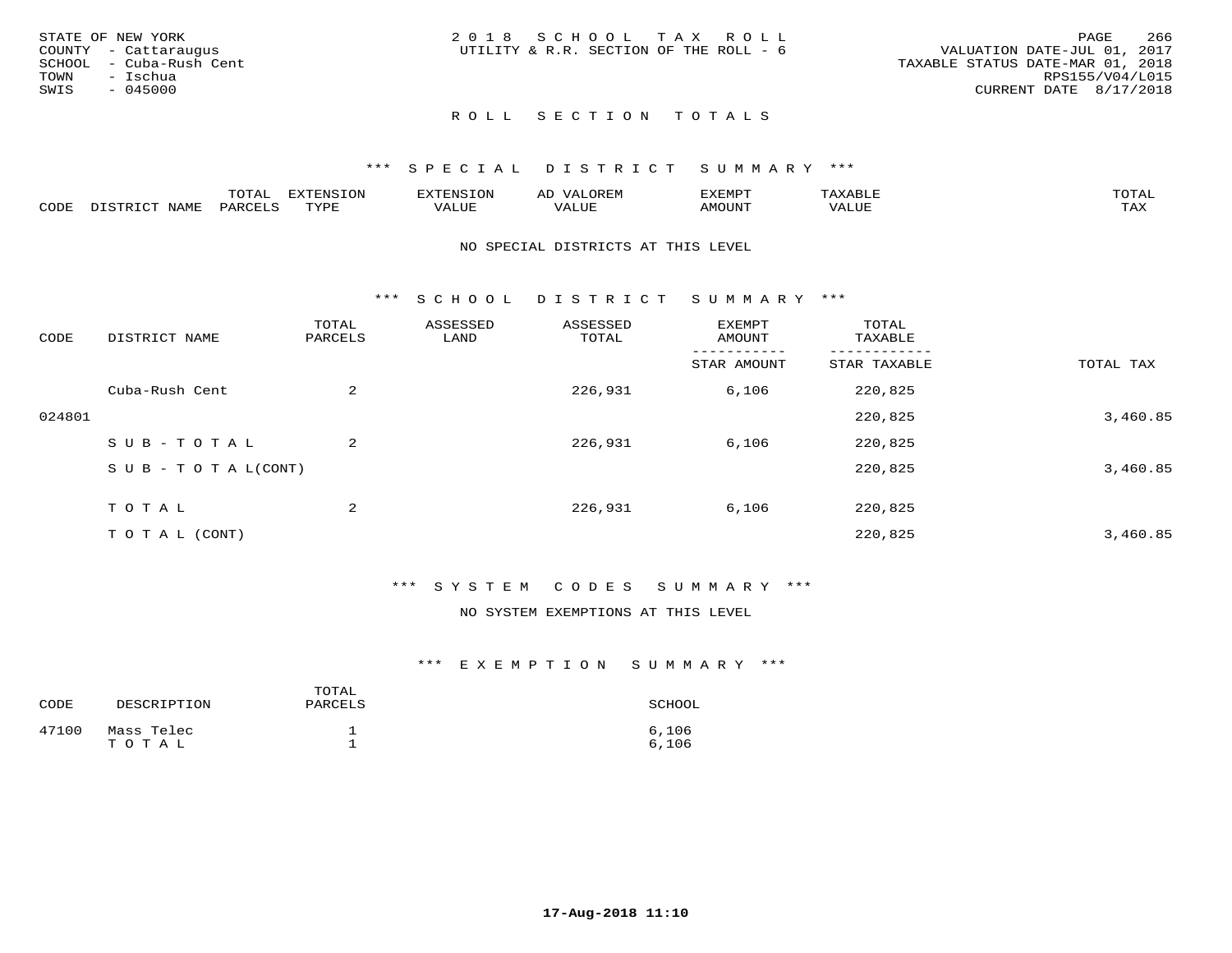| STATE OF NEW YORK<br>COUNTY - Cattaraugus<br>SCHOOL - Cuba-Rush Cent<br>TOWN<br>- Ischua<br>SWIS<br>$-045000$ | 2018 SCHOOL TAX ROLL<br>UTILITY & R.R. SECTION OF THE ROLL - 6 | 267<br>PAGE<br>VALUATION DATE-JUL 01, 2017<br>TAXABLE STATUS DATE-MAR 01, 2018<br>RPS155/V04/L015<br>CURRENT DATE 8/17/2018 |
|---------------------------------------------------------------------------------------------------------------|----------------------------------------------------------------|-----------------------------------------------------------------------------------------------------------------------------|
|                                                                                                               | ROLL SECTION TOTALS                                            |                                                                                                                             |

| ROLL |                    | TOTAL   | ASSESSED | ASSESSED | <b>EXEMPT</b> | TOTAL        |      | TOTAL    |
|------|--------------------|---------|----------|----------|---------------|--------------|------|----------|
| SEC  | DESCRIPTION        | PARCELS | LAND     | TOTAL    | AMOUNT        | TAXABLE      |      | TAX      |
|      |                    |         |          |          |               |              | TAX  |          |
|      |                    |         |          |          | STAR AMOUNT   | STAR TAXABLE | RATE |          |
|      | 2018-19 School Tax |         |          | 226,931  | 6,106         | 220,825      |      |          |
|      |                    |         |          |          |               | 220,825      |      | 3,366.41 |
|      | Library Tax        |         |          | 226,931  | 6,106         | 220,825      |      |          |
|      |                    |         |          |          |               | 220,825      |      | 94.44    |
|      | SPEC DIST TAXES    |         |          |          |               |              |      |          |
| 6    | UTILITIES & N.C.   |         |          |          |               |              |      | 3,460.85 |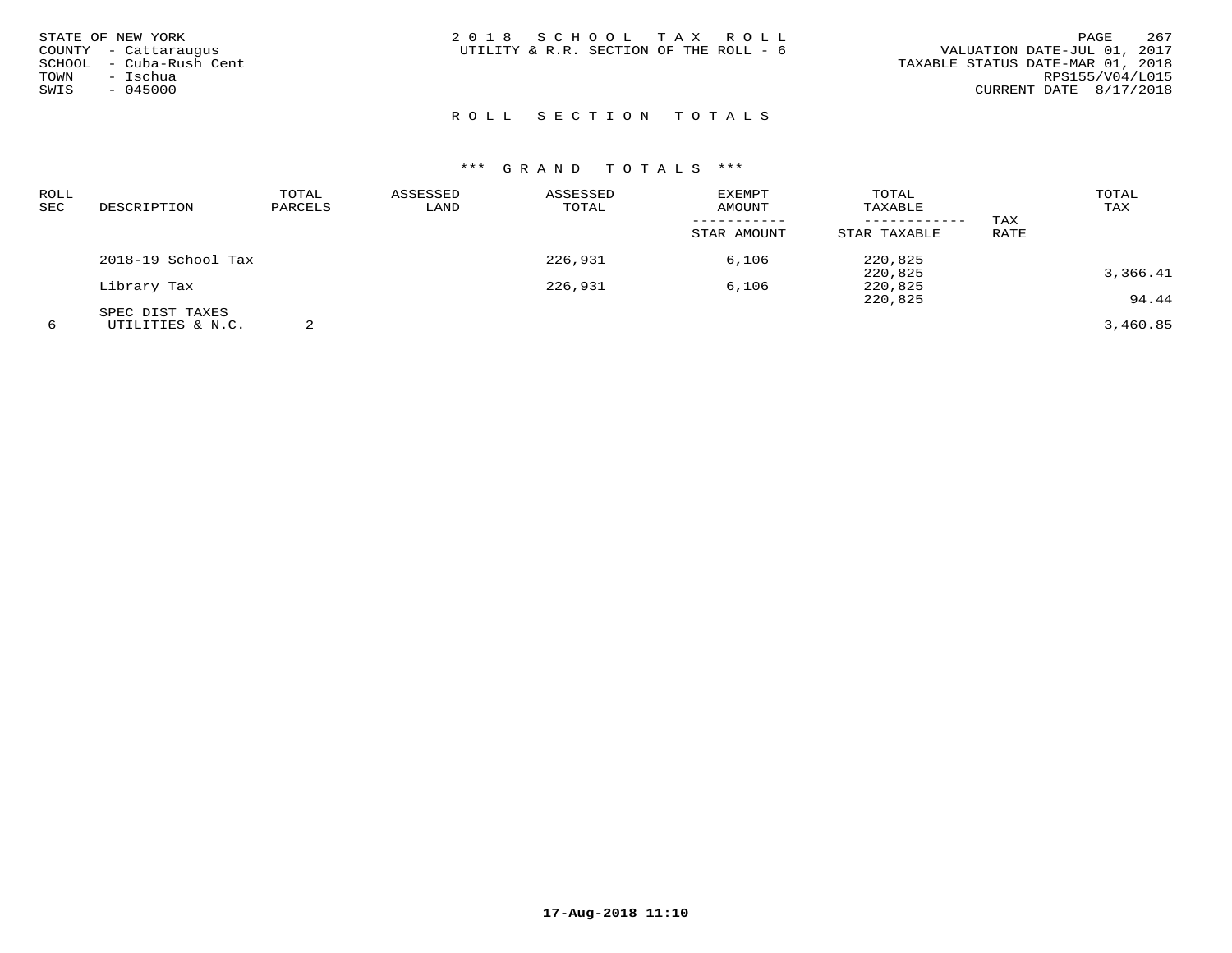| STATE OF NEW YORK<br>COUNTY - Cattaraugus<br>SCHOOL - Cuba-Rush Cent<br>- Ischua<br>TOWN<br>$-045000$<br>SWIS |                                                                                               |               | 2018 SCHOOL TAX ROLL<br>WHOLLY EXEMPT SECTION OF THE ROLL - 8<br>OWNERS NAME SEQUENCE<br>UNIFORM PERCENT OF VALUE IS 091.00 | VALUATION DATE-JUL 01, 2017<br>TAXABLE STATUS DATE-MAR 01, 2018 | PAGE<br>268 |
|---------------------------------------------------------------------------------------------------------------|-----------------------------------------------------------------------------------------------|---------------|-----------------------------------------------------------------------------------------------------------------------------|-----------------------------------------------------------------|-------------|
| TAX MAP PARCEL NUMBER<br>CURRENT OWNERS NAME<br>CURRENT OWNERS ADDRESS                                        | SCHOOL DISTRICT<br>PARCEL SIZE/GRID COORD                                                     | LAND<br>TOTAL | TAX DESCRIPTION<br>SPECIAL DISTRICTS                                                                                        | TAXABLE VALUE                                                   | TAX AMOUNT  |
|                                                                                                               |                                                                                               |               |                                                                                                                             |                                                                 |             |
|                                                                                                               | Abbott Rd                                                                                     |               |                                                                                                                             | ACCT 5011                                                       |             |
| $59.004 - 2 - 13$                                                                                             | 695 Cemetery                                                                                  |               | CEMETERY 27350                                                                                                              |                                                                 | 7,700       |
| Abbotts Cemetery                                                                                              | Cuba-Rush Cent 024801                                                                         |               | 7,700 2018-19 School Tax                                                                                                    | 0.00                                                            | 0.00        |
| Ischua, NY 14743                                                                                              | 08 03 03<br>FRNT 220.00 DPTH 145.00<br>EAST-1220213 NRTH-0822577<br>DEED BOOK 184<br>PG-00140 |               | 7,700 Library Tax                                                                                                           | 0.00                                                            | 0.00        |
|                                                                                                               | FULL MARKET VALUE                                                                             | 8,462         |                                                                                                                             |                                                                 |             |
|                                                                                                               |                                                                                               |               | TOTAL TAX ---                                                                                                               |                                                                 | $0.00**$    |
|                                                                                                               | West Shore Rd                                                                                 |               |                                                                                                                             | ACCT 0785                                                       |             |
| $68.002 - 2 - 9.3$                                                                                            | 695 Cemetery                                                                                  |               | CEMETERY 27350                                                                                                              |                                                                 | 600         |
| Bristol Family Burying Ground Cuba-Rush Cent 024801                                                           |                                                                                               |               | 600 2018-19 School Tax                                                                                                      | 0.00                                                            | 0.00        |
| Ischua, NY 14746                                                                                              | 05 03 03<br>FRNT 60.00 DPTH 40.00<br>EAST-1222034 NRTH-0809230<br>FULL MARKET VALUE           | 659           | 600 Library Tax                                                                                                             | 0.00                                                            | 0.00        |
|                                                                                                               |                                                                                               |               | TOTAL TAX ---                                                                                                               |                                                                 | $0.00**$    |
|                                                                                                               |                                                                                               |               |                                                                                                                             | .********************* 68.002-2-28./6 *************             |             |
|                                                                                                               | Reservation                                                                                   |               |                                                                                                                             | ACCT 0105                                                       |             |
| $68.002 - 2 - 28.76$                                                                                          | 210 1 Family Res<br>Cuba-Rush Cent 024801                                                     |               | INDIAN-RES 14300                                                                                                            |                                                                 | 225,000     |
| Jackson Keri J                                                                                                |                                                                                               |               | 0 2018-19 School Tax                                                                                                        | 0.00                                                            | 0.00        |
| 1290 Seneca Rd<br>Lawtons, NY 14091                                                                           | 00 00 00<br>EAST-1221650 NRTH-0813047<br>DEED BOOK 25034 PG-2001<br>FULL MARKET VALUE         | 247,253       | 225,000 Library Tax                                                                                                         | 0.00                                                            | 0.00        |
|                                                                                                               |                                                                                               |               | TOTAL TAX ---                                                                                                               |                                                                 | $0.00**$    |
|                                                                                                               |                                                                                               |               |                                                                                                                             |                                                                 |             |
|                                                                                                               | West Shore Rd                                                                                 |               |                                                                                                                             | ACCT 5000                                                       |             |
| $68.002 - 2 - 28$                                                                                             | 693 Indian resrv                                                                              |               | INDIAN-RES 14300                                                                                                            |                                                                 | 535,800     |
| Oil Spring Reservation                                                                                        | Cuba-Rush Cent 024801 166,500 2018-19 School Tax                                              |               |                                                                                                                             | $0.00$<br>$0.00$                                                | 0.00        |
| Salamanca, NY 14779                                                                                           | Reservation<br>ACRES 233.53<br>EAST-1221528 NRTH-0813164                                      |               | 535,800 Library Tax                                                                                                         |                                                                 | 0.00        |
|                                                                                                               | FULL MARKET VALUE                                                                             | 588,791       |                                                                                                                             |                                                                 |             |
|                                                                                                               |                                                                                               |               | TOTAL TAX ---                                                                                                               |                                                                 | $0.00**$    |
|                                                                                                               |                                                                                               |               |                                                                                                                             |                                                                 |             |
| $59.004 - 3 - 21$                                                                                             | West Shore Rd<br>314 Rural vac<10                                                             |               | NYS OWNED 12100                                                                                                             | ACCT 0949                                                       | 8,000       |
| People of the State of New Yor Cuba-Rush Cent 024801                                                          |                                                                                               |               | 8,000 2018-19 School Tax                                                                                                    | 0.00                                                            | 0.00        |
| Albany, NY 12233                                                                                              | 00 03 03<br>6.98<br>ACRES<br>EAST-0057407 NRTH-0087639<br>DEED BOOK 00951 PG-00738            |               | 8,000 Library Tax                                                                                                           | 0.00                                                            | 0.00        |
|                                                                                                               | FULL MARKET VALUE                                                                             | 8,791         |                                                                                                                             |                                                                 |             |
|                                                                                                               |                                                                                               |               | TOTAL TAX ---                                                                                                               |                                                                 | $0.00**$    |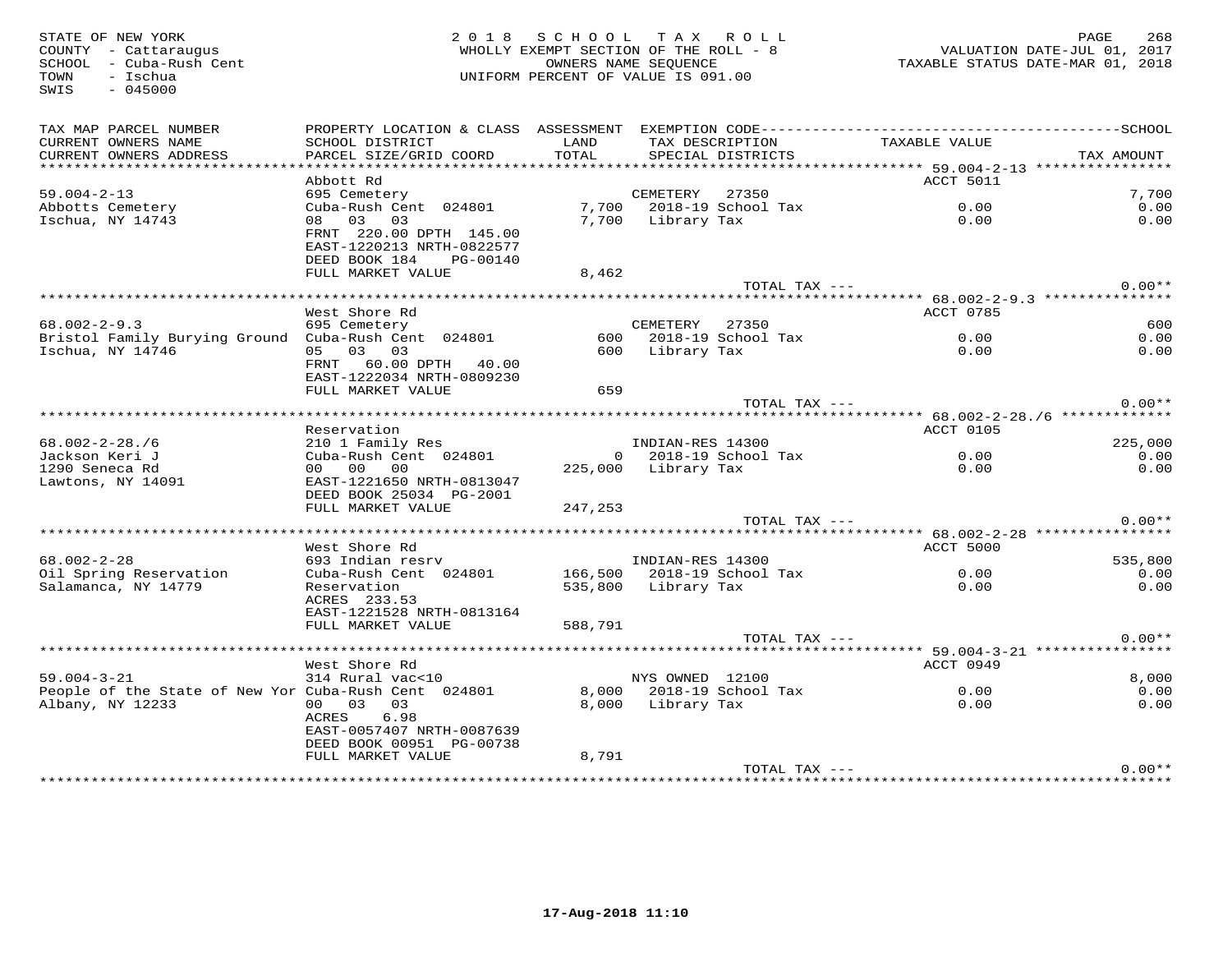| STATE OF NEW YORK<br>COUNTY - Cattaraugus<br>SCHOOL - Cuba-Rush Cent<br>TOWN<br>- Ischua<br>SWIS<br>$-045000$ |                                                                                                         |               | 2018 SCHOOL TAX ROLL<br>WHOLLY EXEMPT SECTION OF THE ROLL - 8<br>OWNERS NAME SEOUENCE<br>UNIFORM PERCENT OF VALUE IS 091.00 | TAXABLE STATUS DATE-MAR 01, 2018 | PAGE<br>269<br>VALUATION DATE-JUL 01, 2017 |
|---------------------------------------------------------------------------------------------------------------|---------------------------------------------------------------------------------------------------------|---------------|-----------------------------------------------------------------------------------------------------------------------------|----------------------------------|--------------------------------------------|
| TAX MAP PARCEL NUMBER                                                                                         |                                                                                                         |               |                                                                                                                             |                                  |                                            |
| CURRENT OWNERS NAME<br>CURRENT OWNERS ADDRESS                                                                 | SCHOOL DISTRICT<br>PARCEL SIZE/GRID COORD                                                               | LAND<br>TOTAL | TAX DESCRIPTION TAXABLE VALUE<br>SPECIAL DISTRICTS                                                                          |                                  | TAX AMOUNT                                 |
|                                                                                                               |                                                                                                         |               |                                                                                                                             |                                  |                                            |
|                                                                                                               | COT-210 Cuba Lake-Resv                                                                                  |               |                                                                                                                             | ACCT 0025                        |                                            |
| 68.002-2-28./2                                                                                                | 260 Seasonal res                                                                                        |               | INDIAN-RES 14300                                                                                                            |                                  | 171,000                                    |
| Seneca Nation of Indians                                                                                      | Cuba-Rush Cent 024801                                                                                   |               | $0$ 2018-19 School Tax                                                                                                      | 0.00                             | 0.00                                       |
| Main Office<br>Jimersontown Rd                                                                                | 00 03 03<br>Trustee                                                                                     |               | 171,000 Library Tax                                                                                                         | 0.00                             | 0.00                                       |
| Salamanca, NY 14779                                                                                           | transferred 10/29/04<br>EAST-1221650 NRTH-0813047<br>DEED BOOK 00926 PG-00432                           |               |                                                                                                                             |                                  |                                            |
|                                                                                                               | FULL MARKET VALUE                                                                                       | 187,912       |                                                                                                                             |                                  |                                            |
|                                                                                                               |                                                                                                         |               | TOTAL TAX ---                                                                                                               |                                  | $0.00**$                                   |
|                                                                                                               | COT-206 Cuba Lake-Resv                                                                                  |               |                                                                                                                             |                                  |                                            |
| $68.002 - 2 - 28.75$                                                                                          |                                                                                                         |               |                                                                                                                             | ACCT 0072                        | 100,500                                    |
| Seneca Nation of Indians                                                                                      | Cuba Banc Res<br>260 Seasonal res<br>Cuba-Rush Cent 024801<br>200 Teles 100 Fee Tibrory Tax             |               |                                                                                                                             | 0.00                             | 0.00                                       |
|                                                                                                               |                                                                                                         |               | 100,500 Library Tax                                                                                                         | 0.00                             | 0.00                                       |
|                                                                                                               |                                                                                                         |               |                                                                                                                             |                                  |                                            |
|                                                                                                               |                                                                                                         |               |                                                                                                                             |                                  |                                            |
|                                                                                                               |                                                                                                         | 110,440       |                                                                                                                             |                                  |                                            |
|                                                                                                               |                                                                                                         |               | TOTAL TAX ---                                                                                                               |                                  | $0.00**$                                   |
|                                                                                                               | COT-209 Cuba Lake-Resv                                                                                  |               |                                                                                                                             | ACCT 0117                        |                                            |
| $68.002 - 2 - 28.77$                                                                                          | Cuba Bane-Resy<br>260 Seasonal res<br>Cuba-Rush Cent 024801                                             |               | INDIAN-RES 14300                                                                                                            |                                  | 167,000                                    |
| Seneca Nation of Indians                                                                                      |                                                                                                         |               | 0 2018-19 School Tax                                                                                                        | $0.00$<br>$0.00$                 | 0.00                                       |
| Main Office                                                                                                   | 00 03 03                                                                                                |               | 167,000 Library Tax                                                                                                         |                                  | 0.00                                       |
| Jimersontown Rd                                                                                               | Transferred 10/29/04                                                                                    |               |                                                                                                                             |                                  |                                            |
| Salamanca, NY 14779                                                                                           | EAST-1221650 NRTH-0813047                                                                               |               |                                                                                                                             |                                  |                                            |
|                                                                                                               | DEED BOOK 00993 PG-00995                                                                                |               |                                                                                                                             |                                  |                                            |
|                                                                                                               | FULL MARKET VALUE                                                                                       | 183,516       | TOTAL TAX ---                                                                                                               |                                  | $0.00**$                                   |
|                                                                                                               |                                                                                                         |               |                                                                                                                             |                                  |                                            |
|                                                                                                               | COT-207 Cuba Lake-Resy                                                                                  |               |                                                                                                                             | ACCT 0183                        |                                            |
| $68.002 - 2 - 28.711$                                                                                         | 260 Seasonal res                                                                                        |               | INDIAN-RES 14300<br>0 2018-19 School Tax                                                                                    |                                  | 109,500                                    |
| Seneca Nation of Indians                                                                                      | Cuba-Rush Cent 024801                                                                                   |               |                                                                                                                             | 0.00                             | 0.00                                       |
| Main Office                                                                                                   | 00 03 03                                                                                                |               | 109,500 Library Tax                                                                                                         | 0.00                             | 0.00                                       |
| Jimersontown Rd                                                                                               | Transferred 10/28/04                                                                                    |               |                                                                                                                             |                                  |                                            |
| Salamanca, NY 14779                                                                                           | FULL MARKET VALUE                                                                                       | 120,330       |                                                                                                                             |                                  |                                            |
|                                                                                                               |                                                                                                         |               | TOTAL TAX ---                                                                                                               |                                  | $0.00**$                                   |
|                                                                                                               |                                                                                                         |               |                                                                                                                             |                                  |                                            |
|                                                                                                               | COT-208 Cuba Lake-Resv                                                                                  |               |                                                                                                                             | ACCT 0266                        |                                            |
| $68.002 - 2 - 28.714$                                                                                         | 260 Seasonal res                                                                                        |               | INDIAN-RES 14300                                                                                                            |                                  | 104,500                                    |
| Seneca Nation of Indians                                                                                      | Cuba-Rush Cent 024801                                                                                   |               | 0 2018-19 School Tax                                                                                                        | $0.00$<br>$0.00$                 | 0.00                                       |
| Main Office<br>Main Office<br>Jimersontown Rd                                                                 | 00 03 03                                                                                                |               | 104,500 Library Tax                                                                                                         |                                  | 0.00                                       |
| Salamanca, NY 14779                                                                                           | Transferred 10/29/04<br>EAST-1221650 NRTH-08130<br>EMIX - MARIE NRTH-08130<br>EAST-1221650 NRTH-0813047 |               |                                                                                                                             |                                  |                                            |
|                                                                                                               | FULL MARKET VALUE                                                                                       | 114,835       |                                                                                                                             |                                  |                                            |
|                                                                                                               |                                                                                                         |               | TOTAL TAX ---                                                                                                               |                                  | $0.00**$                                   |
| **************************************                                                                        |                                                                                                         |               |                                                                                                                             |                                  |                                            |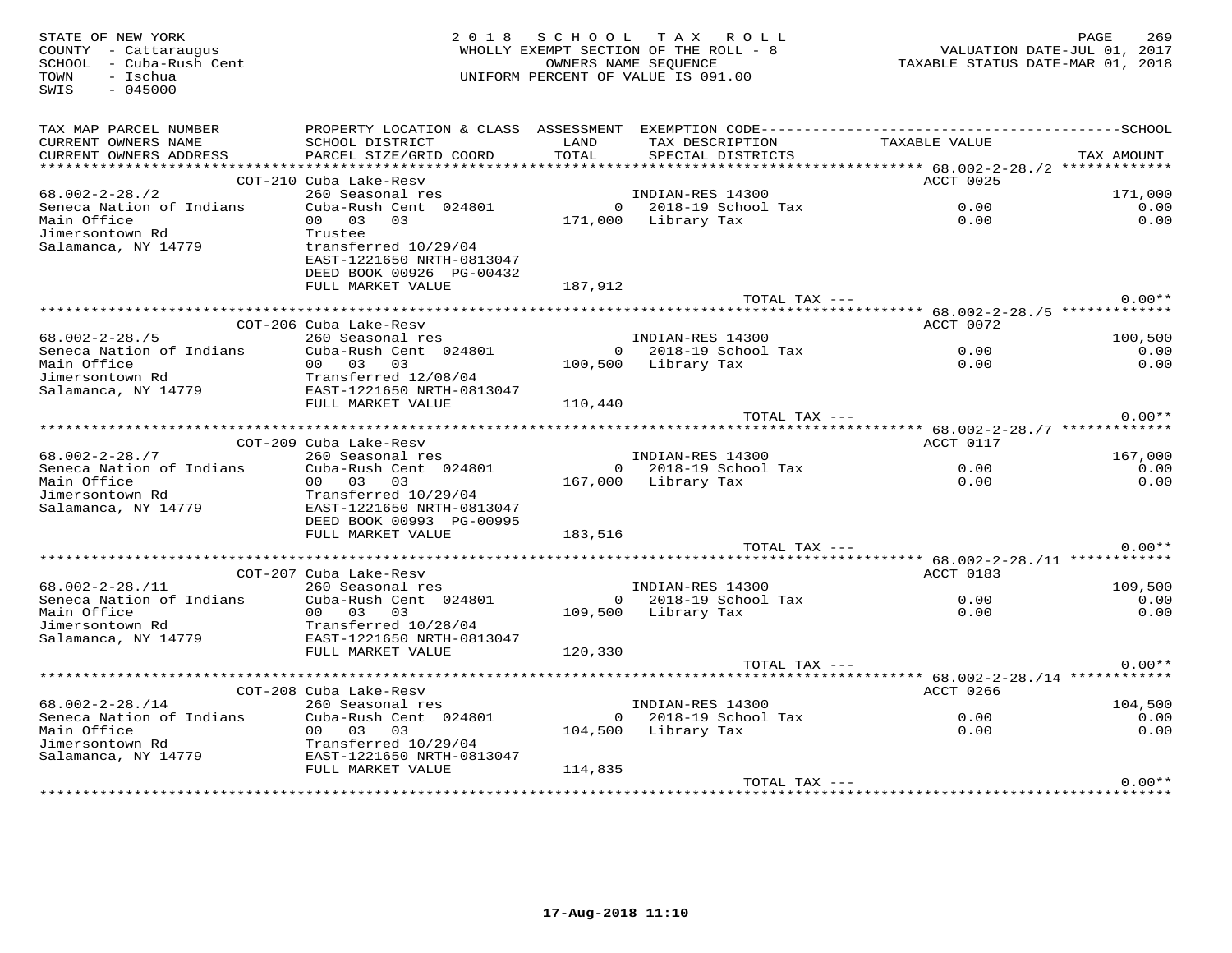| STATE OF NEW YORK<br>COUNTY<br>- Cattaraugus<br>- Cuba-Rush Cent<br>SCHOOL<br>- Ischua<br>TOWN<br>$-045000$<br>SWIS | 2018                                                                                                      | SCHOOL<br>OWNERS NAME SEOUENCE | T A X<br>ROLL<br>WHOLLY EXEMPT SECTION OF THE ROLL - 8<br>UNIFORM PERCENT OF VALUE IS 091.00 | VALUATION DATE-JUL 01, 2017<br>TAXABLE STATUS DATE-MAR 01, 2018 | 270<br>PAGE   |
|---------------------------------------------------------------------------------------------------------------------|-----------------------------------------------------------------------------------------------------------|--------------------------------|----------------------------------------------------------------------------------------------|-----------------------------------------------------------------|---------------|
| TAX MAP PARCEL NUMBER                                                                                               | PROPERTY LOCATION & CLASS ASSESSMENT                                                                      |                                |                                                                                              |                                                                 |               |
| CURRENT OWNERS NAME<br>CURRENT OWNERS ADDRESS                                                                       | SCHOOL DISTRICT<br>PARCEL SIZE/GRID COORD                                                                 | LAND<br>TOTAL                  | TAX DESCRIPTION<br>SPECIAL DISTRICTS                                                         | TAXABLE VALUE                                                   | TAX AMOUNT    |
| *********************                                                                                               |                                                                                                           |                                |                                                                                              |                                                                 |               |
|                                                                                                                     | COT-211 Cuba Lake-Resv                                                                                    |                                |                                                                                              | ACCT 0422                                                       |               |
| $68.002 - 2 - 28.719$                                                                                               | 260 Seasonal res                                                                                          |                                | INDIAN-RES 14300                                                                             |                                                                 | 205,500       |
| Seneca Nation of Indians                                                                                            | Cuba-Rush Cent 024801                                                                                     |                                | $0$ 2018-19 School Tax                                                                       | 0.00                                                            | 0.00          |
| Main Office                                                                                                         | $-03$<br>$-03$<br>00                                                                                      | 205,500                        | Library Tax                                                                                  | 0.00                                                            | 0.00          |
| Jimersontown Rd<br>Salamanca, NY 14779                                                                              | Transferred 10/29/04<br>EAST-1221650 NRTH-0813047<br>DEED BOOK 1004<br><b>PG-117</b><br>FULL MARKET VALUE | 225,824                        |                                                                                              |                                                                 |               |
|                                                                                                                     |                                                                                                           |                                | $TOTAL$ $TAX$ $---$                                                                          |                                                                 | $0.00**$      |
|                                                                                                                     |                                                                                                           |                                |                                                                                              | ***** 59.004-2-15 *****************                             |               |
|                                                                                                                     | Abbott Rd                                                                                                 |                                |                                                                                              | ACCT 5009                                                       |               |
| $59.004 - 2 - 15$                                                                                                   | 620 Religious                                                                                             |                                | RELIGIOUS 25110                                                                              |                                                                 | 55,000        |
| Union Cemetery                                                                                                      | Cuba-Rush Cent 024801                                                                                     |                                | 2,500 2018-19 School Tax                                                                     | 0.00                                                            | 0.00          |
|                                                                                                                     | 08 03 03<br>FRNT<br>99.00 DPTH 108.00<br>EAST-1220340 NRTH-0822415                                        | 55,000                         | Library Tax                                                                                  | 0.00                                                            | 0.00          |
|                                                                                                                     | FULL MARKET VALUE                                                                                         | 60,440                         |                                                                                              |                                                                 |               |
|                                                                                                                     |                                                                                                           |                                | TOTAL TAX $---$                                                                              |                                                                 | $0.00**$      |
|                                                                                                                     |                                                                                                           |                                |                                                                                              | ************************ 59.003-1-22 ****************           |               |
|                                                                                                                     | Yankee Rd                                                                                                 |                                |                                                                                              | ACCT 5013                                                       |               |
| $59.003 - 1 - 22$<br>Wilson Cemetery                                                                                | 695 Cemetery<br>Cuba-Rush Cent 024801                                                                     |                                | CEMETERY<br>27350<br>3,300 2018-19 School Tax                                                | 0.00                                                            | 3,300<br>0.00 |
| Ischua, NY 14743                                                                                                    | 31 03 03                                                                                                  | 3,300                          | Library Tax                                                                                  | 0.00                                                            | 0.00          |
|                                                                                                                     | FRNT 130.00 DPTH 210.00<br>0.33<br><b>ACRES</b><br>EAST-1208723 NRTH-0819782                              |                                |                                                                                              |                                                                 |               |
|                                                                                                                     | FULL MARKET VALUE                                                                                         | 3,626                          |                                                                                              |                                                                 |               |
|                                                                                                                     |                                                                                                           |                                | TOTAL TAX ---                                                                                |                                                                 | $0.00**$      |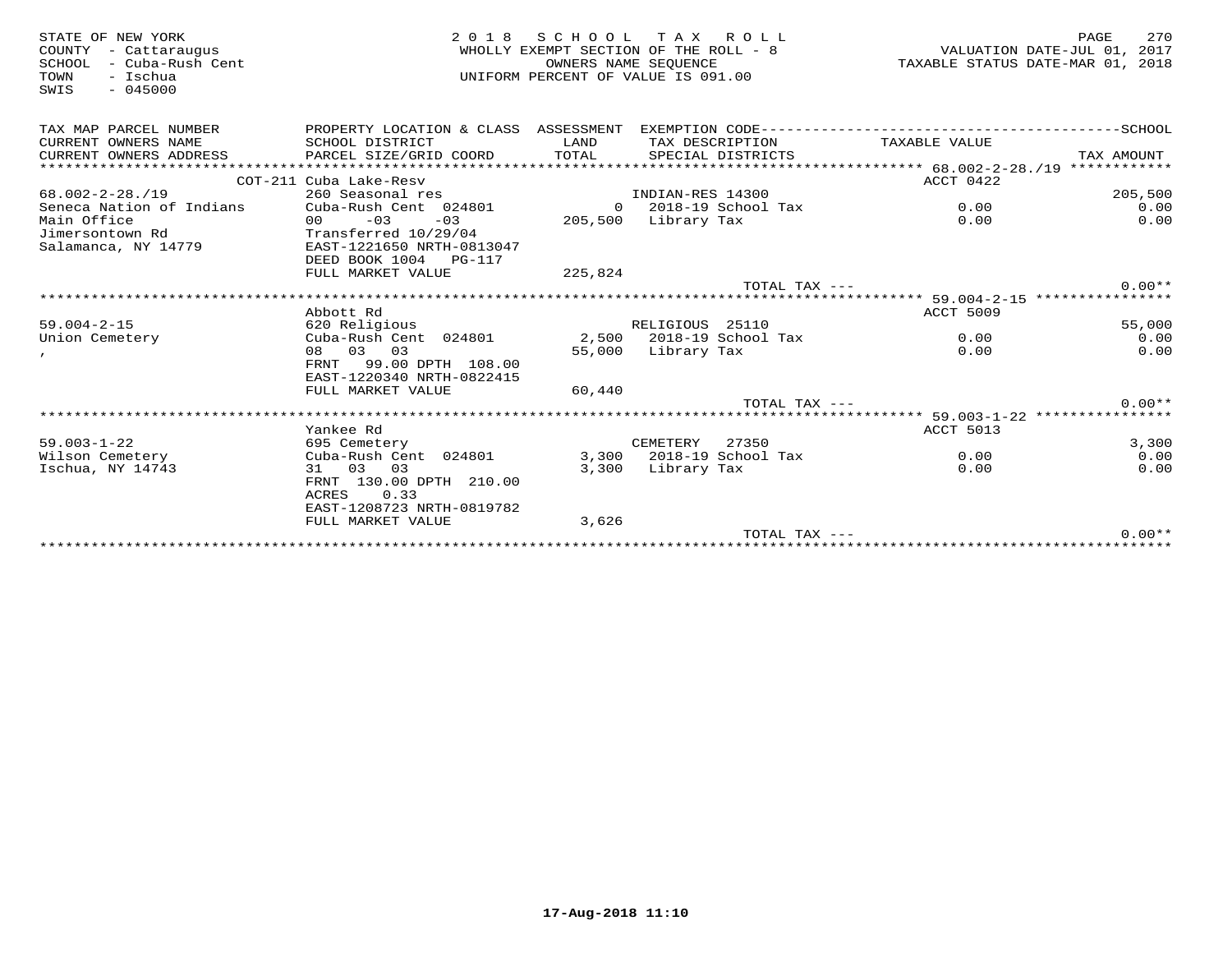| STATE OF NEW YORK<br>COUNTY - Cattaraugus<br>SCHOOL - Cuba-Rush Cent<br>TOWN - Ischua<br>SWIS<br>- 045000 | 2018 SCHOOL TAX ROLL<br>WHOLLY EXEMPT SECTION OF THE ROLL - 8 | 271<br>PAGE<br>VALUATION DATE-JUL 01, 2017<br>TAXABLE STATUS DATE-MAR 01, 2018<br>RPS155/V04/L015<br>CURRENT DATE 8/17/2018 |
|-----------------------------------------------------------------------------------------------------------|---------------------------------------------------------------|-----------------------------------------------------------------------------------------------------------------------------|
|                                                                                                           | ROLL SUB SECTION- - TOTALS                                    |                                                                                                                             |

|      |      | $m \wedge m \wedge n$<br>⊥∪⊥AL | <b>DIZPOILIC TONT</b><br>⊥ບ⊥ | EN.  | .<br>AL'<br>٠، تن ١٠ | 5773570      |          | $m \wedge m \wedge n$<br>$\mathsf{L}^{\mathsf{L}}$ |
|------|------|--------------------------------|------------------------------|------|----------------------|--------------|----------|----------------------------------------------------|
| CODE | NAMF | PARO                           | TVDF<br><u>ـ د د</u>         | ALUE |                      | <b>MOUNT</b> | 7 A LU B | may<br>- ∠∡∡                                       |

#### NO SPECIAL DISTRICTS AT THIS LEVEL

\*\*\* S C H O O L D I S T R I C T S U M M A R Y \*\*\*

| CODE   | DISTRICT NAME              | TOTAL<br>PARCELS | ASSESSED<br>LAND | ASSESSED<br>TOTAL | EXEMPT<br>AMOUNT | TOTAL<br>TAXABLE |           |
|--------|----------------------------|------------------|------------------|-------------------|------------------|------------------|-----------|
|        |                            |                  |                  |                   | STAR AMOUNT      | STAR TAXABLE     | TOTAL TAX |
|        | Cuba-Rush Cent             | 13               | 188,600          | 1693,400          | 1693,400         |                  |           |
| 024801 |                            |                  |                  |                   |                  |                  |           |
|        | SUB-TOTAL                  | 13               | 188,600          | 1693,400          | 1693,400         |                  |           |
|        | S U B - T O T A $L$ (CONT) |                  |                  |                   |                  |                  |           |
|        |                            |                  |                  |                   |                  |                  |           |
|        | TOTAL                      | 13               | 188,600          | 1693,400          | 1693,400         |                  |           |
|        | T O T A L (CONT)           |                  |                  |                   |                  |                  |           |

## \*\*\* S Y S T E M C O D E S S U M M A R Y \*\*\*

#### NO SYSTEM EXEMPTIONS AT THIS LEVEL

| CODE  | DESCRIPTION | TOTAL<br>PARCELS | SCHOOL   |
|-------|-------------|------------------|----------|
| 12100 | NYS OWNED   |                  | 8,000    |
| 14300 | INDIAN-RES  | 8                | 1618,800 |
| 25110 | RELIGIOUS   |                  | 55,000   |
| 27350 | CEMETERY    | 3                | 11,600   |
|       | TOTAL       | 13               | 1693,400 |
|       |             |                  |          |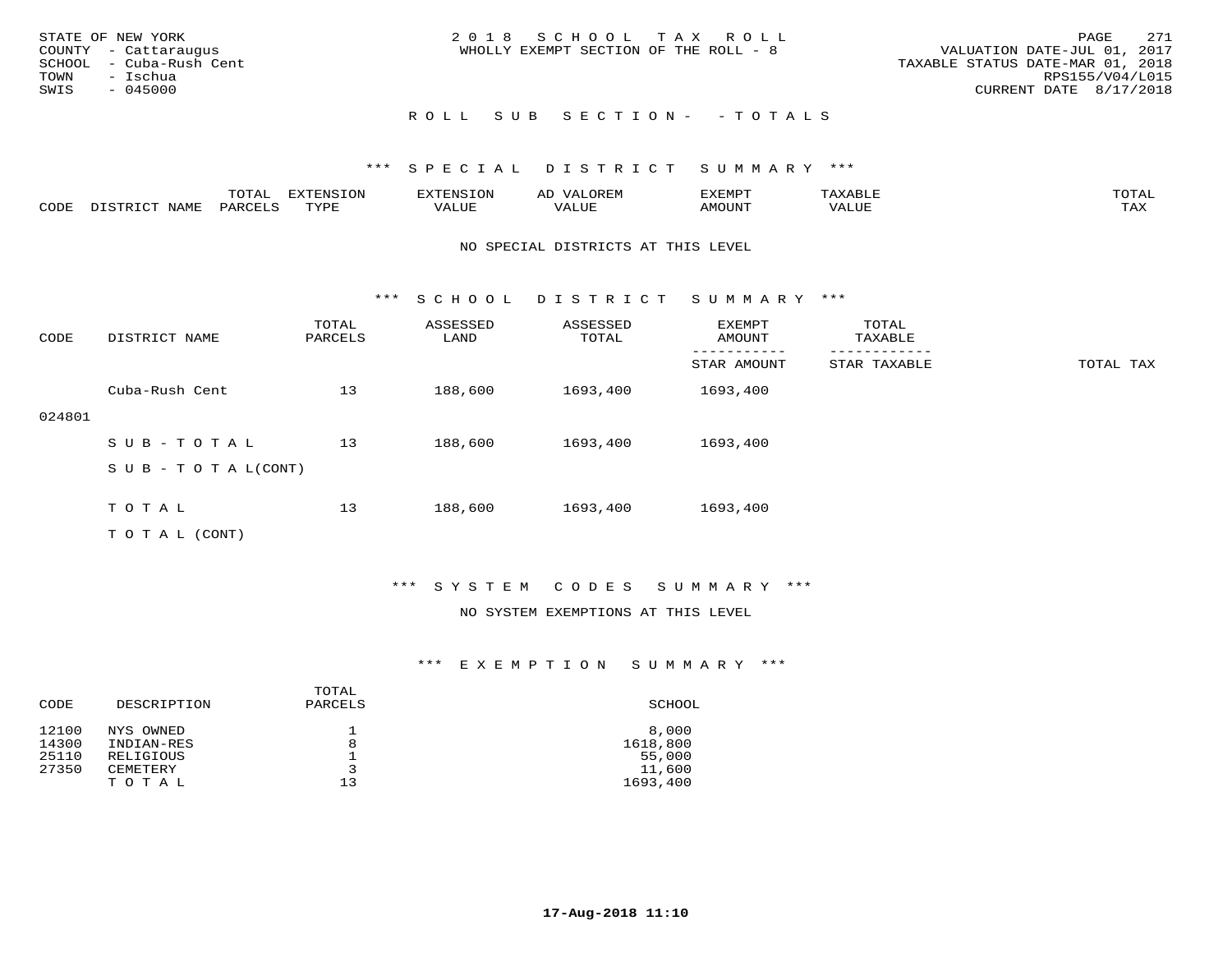| STATE OF NEW YORK<br>COUNTY - Cattaraugus<br>SCHOOL - Cuba-Rush Cent<br>- Ischua<br>TOWN<br>SWIS<br>$-045000$ | 2018 SCHOOL TAX ROLL<br>WHOLLY EXEMPT SECTION OF THE ROLL - 8 | 2.72<br>PAGE<br>VALUATION DATE-JUL 01, 2017<br>TAXABLE STATUS DATE-MAR 01, 2018<br>RPS155/V04/L015<br>CURRENT DATE 8/17/2018 |
|---------------------------------------------------------------------------------------------------------------|---------------------------------------------------------------|------------------------------------------------------------------------------------------------------------------------------|
|                                                                                                               | ROLL SUB SECTION- - TOTALS                                    |                                                                                                                              |

#### ROLL TOTAL ASSESSED ASSESSED EXEMPT TOTAL TOTALTAX SEC DESCRIPTION PARCELS LAND TOTAL AMOUNT TAXABLE TAX ----------- ------------ TAX**RATE** STAR AMOUNT STAR TAXABLE RS 8 TOTAL 188,600 1693,400 1,693,400 SPEC DIST TAXES

8 WHOLLY EXEMPT 13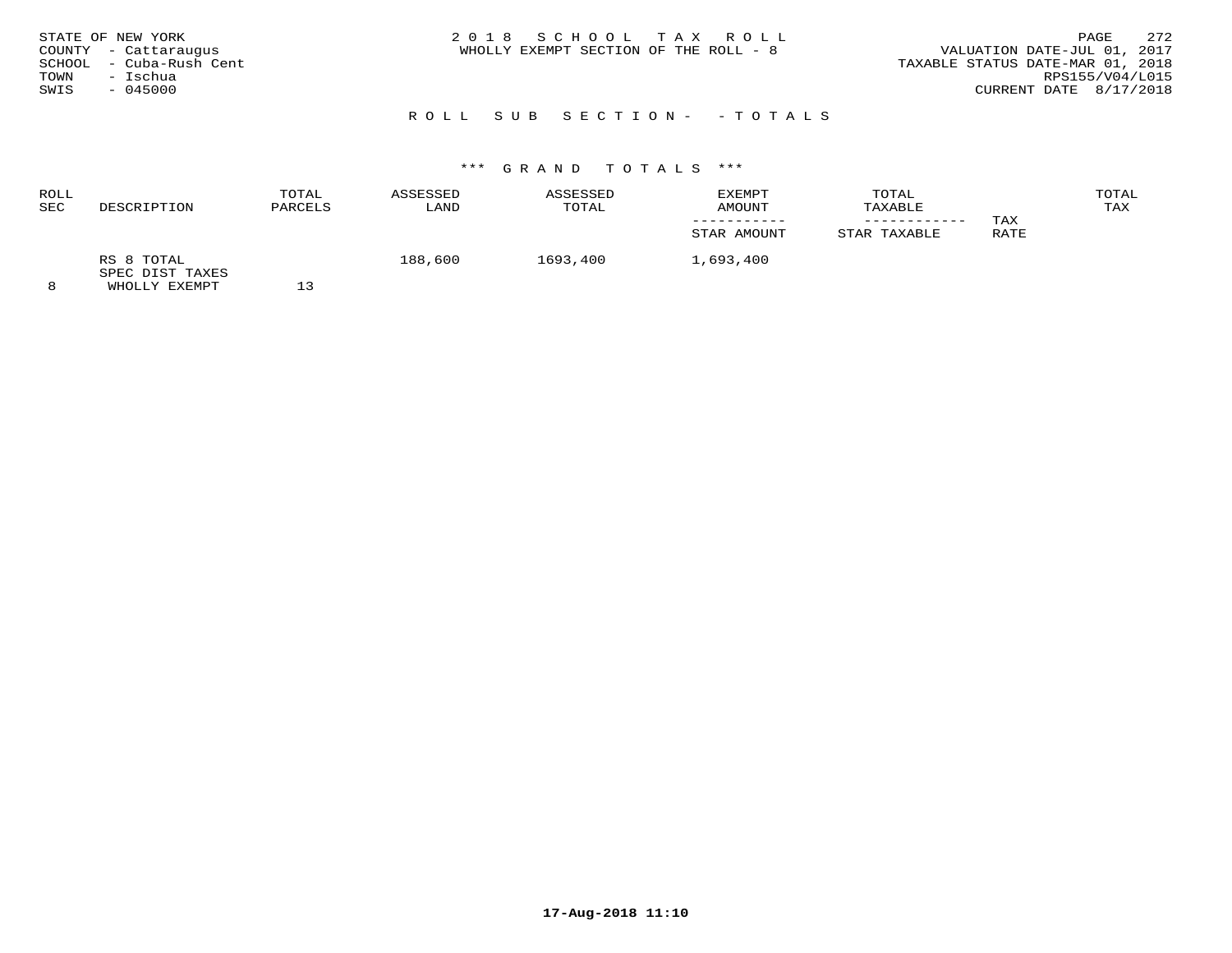|      | STATE OF NEW YORK       | 2018 SCHOOL TAX ROLL                                                 | PAGE            | 273 |
|------|-------------------------|----------------------------------------------------------------------|-----------------|-----|
|      | COUNTY - Cattaraugus    | VALUATION DATE-JUL 01, 2017<br>WHOLLY EXEMPT SECTION OF THE ROLL - 8 |                 |     |
|      | SCHOOL - Cuba-Rush Cent | TAXABLE STATUS DATE-MAR 01, 2018                                     |                 |     |
|      | TOWN - Ischua           |                                                                      | RPS155/V04/L015 |     |
| SWIS | - 045000                | CURRENT DATE 8/17/2018                                               |                 |     |
|      |                         |                                                                      |                 |     |

#### \*\*\* S P E C I A L D I S T R I C T S U M M A R Y \*\*\*

|      | -----<br>-777 | ר את דר P™<br>∸∽∸ |          |               | <b>VEMPT</b><br>- ۱٬۱۳۰٬۰۰۰ |      | momn:<br>.                     |
|------|---------------|-------------------|----------|---------------|-----------------------------|------|--------------------------------|
| CODI | ◡▵            | TYTH              | $\Delta$ | - ---<br>ALUR | 10 C T T T T T              | ALUE | $- - - -$<br>∖ <del>n</del> ∡s |

#### NO SPECIAL DISTRICTS AT THIS LEVEL

\*\*\* S C H O O L D I S T R I C T S U M M A R Y \*\*\*

| CODE   | DISTRICT NAME                    | TOTAL<br>PARCELS | ASSESSED<br>LAND | ASSESSED<br>TOTAL | EXEMPT<br>AMOUNT | TOTAL<br>TAXABLE |           |
|--------|----------------------------------|------------------|------------------|-------------------|------------------|------------------|-----------|
|        |                                  |                  |                  |                   | STAR AMOUNT      | STAR TAXABLE     | TOTAL TAX |
|        | Cuba-Rush Cent                   | 13               | 188,600          | 1693,400          | 1693,400         |                  |           |
| 024801 |                                  |                  |                  |                   |                  |                  |           |
|        | SUB-TOTAL                        | 13               | 188,600          | 1693,400          | 1693,400         |                  |           |
|        | $S \cup B - T \cup T A L (CONT)$ |                  |                  |                   |                  |                  |           |
|        |                                  |                  |                  |                   |                  |                  |           |
|        | TOTAL                            | 13               | 188,600          | 1693,400          | 1693,400         |                  |           |
|        | T O T A L (CONT)                 |                  |                  |                   |                  |                  |           |

\*\*\* S Y S T E M C O D E S S U M M A R Y \*\*\*

#### NO SYSTEM EXEMPTIONS AT THIS LEVEL

| CODE  | DESCRIPTION | TOTAL<br>PARCELS | SCHOOL   |
|-------|-------------|------------------|----------|
| 12100 | NYS OWNED   |                  | 8,000    |
| 14300 | INDIAN-RES  | 8                | 1618,800 |
| 25110 | RELIGIOUS   |                  | 55,000   |
| 27350 | CEMETERY    | 3                | 11,600   |
|       | TOTAL       | 13               | 1693,400 |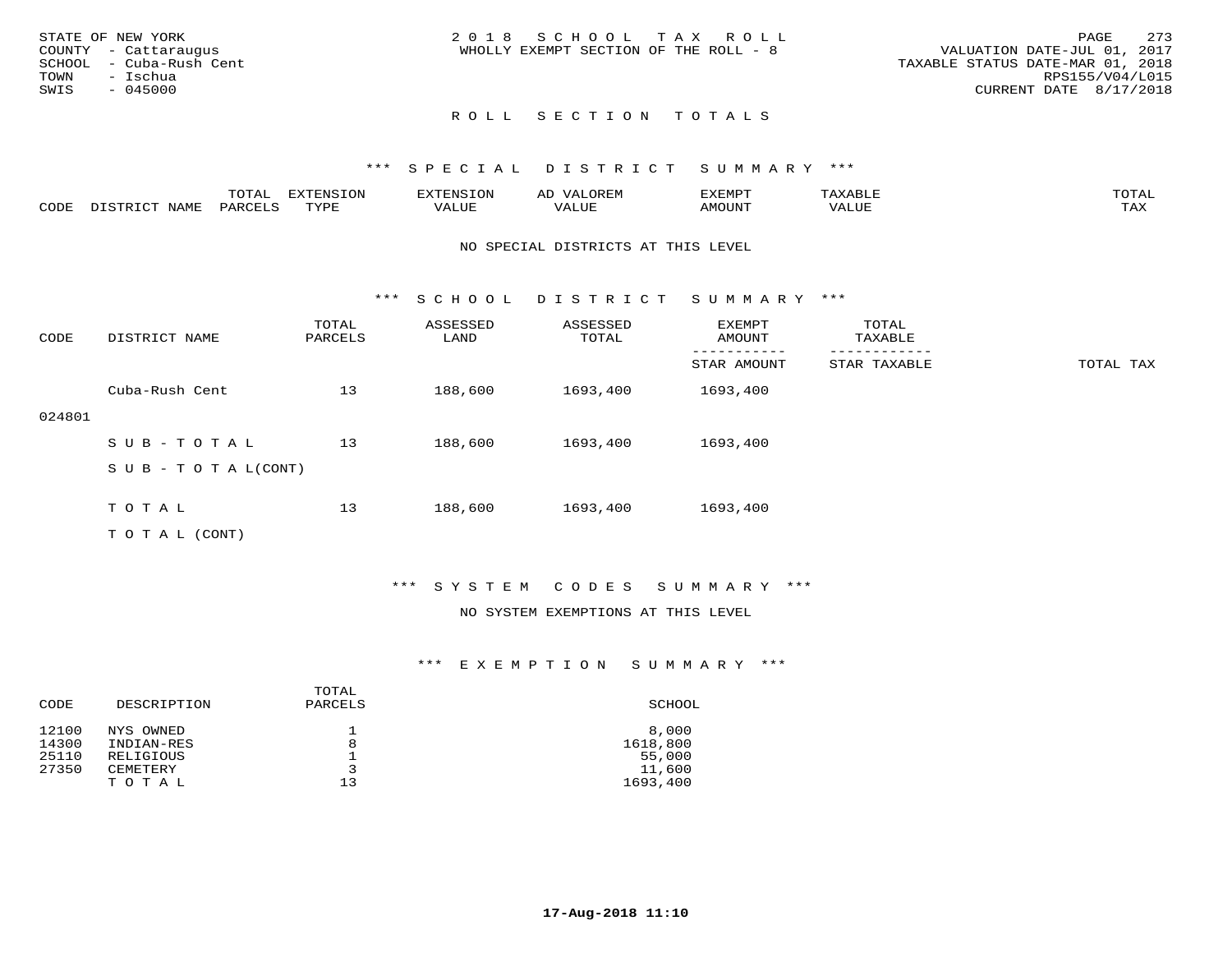| STATE OF NEW YORK<br>COUNTY - Cattaraugus<br>SCHOOL - Cuba-Rush Cent<br>– Ischua<br>TOWN<br>SWIS<br>$-045000$ | 2018 SCHOOL TAX ROLL<br>WHOLLY EXEMPT SECTION OF THE ROLL - 8 | 2.74<br>PAGE<br>VALUATION DATE-JUL 01, 2017<br>TAXABLE STATUS DATE-MAR 01, 2018<br>RPS155/V04/L015<br>CURRENT DATE 8/17/2018 |
|---------------------------------------------------------------------------------------------------------------|---------------------------------------------------------------|------------------------------------------------------------------------------------------------------------------------------|
|                                                                                                               | ROLL SECTION TOTALS                                           |                                                                                                                              |

| ROLL |                               | TOTAL   | ASSESSED | ASSESSED | EXEMPT      | TOTAL        |      | TOTAL |
|------|-------------------------------|---------|----------|----------|-------------|--------------|------|-------|
| SEC  | DESCRIPTION                   | PARCELS | LAND     | TOTAL    | AMOUNT      | TAXABLE      |      | TAX   |
|      |                               |         |          |          |             |              | TAX  |       |
|      |                               |         |          |          | STAR AMOUNT | STAR TAXABLE | RATE |       |
|      | RS 8 TOTAL<br>SPEC DIST TAXES |         | 188,600  | 1693,400 | 1,693,400   |              |      |       |
|      | WHOLLY EXEMPT                 |         |          |          |             |              |      |       |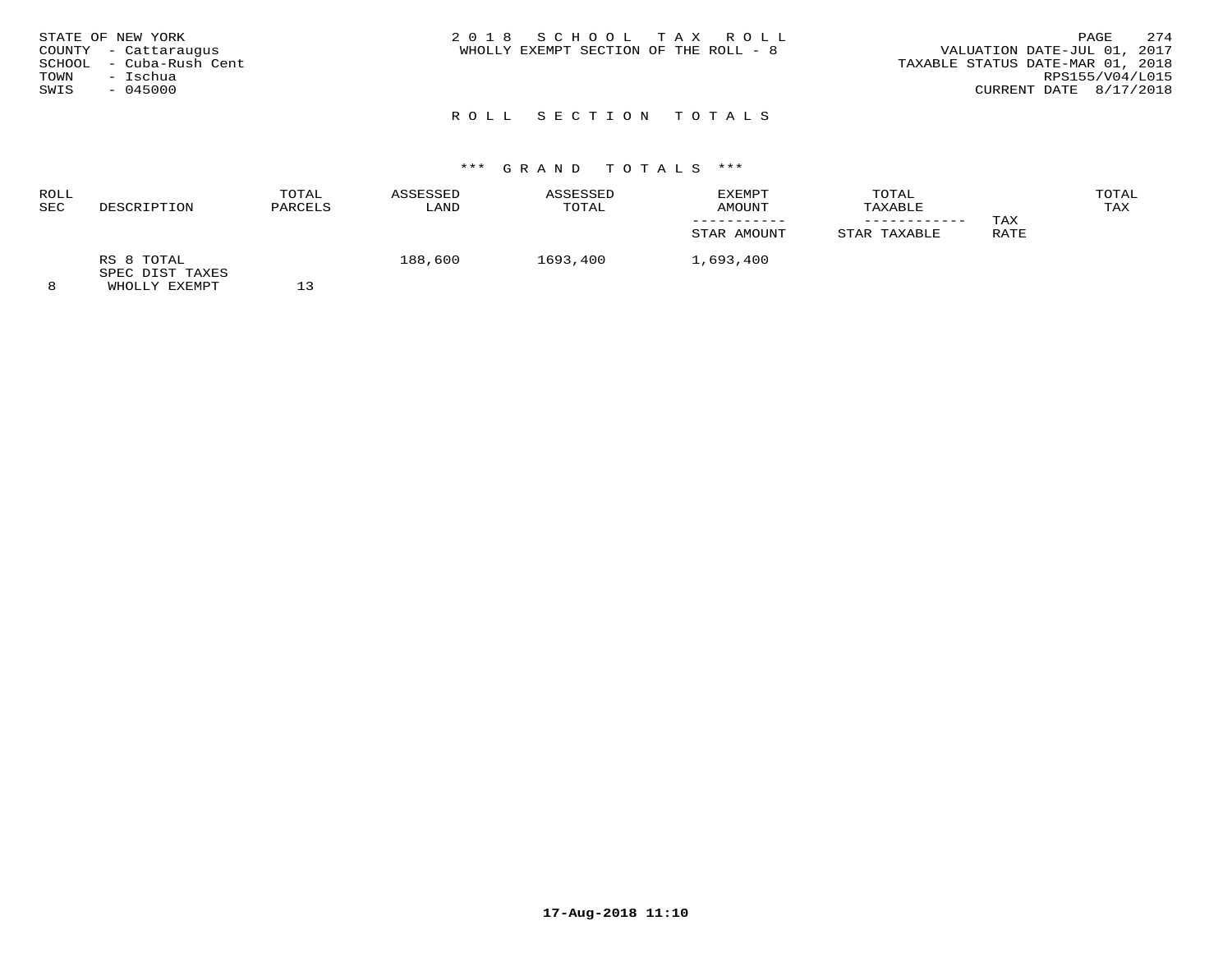| STATE OF NEW YORK       | 2018 SCHOOL TAX ROLL |  | 275<br>PAGE                      |
|-------------------------|----------------------|--|----------------------------------|
| COUNTY - Cattaraugus    |                      |  | VALUATION DATE-JUL 01, 2017      |
| SCHOOL - Cuba-Rush Cent | SWIS TOTALS          |  | TAXABLE STATUS DATE-MAR 01, 2018 |
| TOWN<br>- Ischua        |                      |  | RPS155/V04/L015                  |
| $-045000$<br>SWIS       |                      |  | CURRENT DATE 8/17/2018           |
|                         |                      |  |                                  |

|      | ----<br>- 777 | ,,,,,,,,,,<br>$-0.213$ |  | -XEMP"    | ⊥ A∆ | $\sim$ m $\sim$ $\sim$<br>◡ <b>⊥</b> |
|------|---------------|------------------------|--|-----------|------|--------------------------------------|
| CODE | ⊬∆د           | $- - - -$<br>.         |  | 5.7277777 |      | $\pi\pi\pi$<br>$\cdots$<br>- 53.43   |

NO SPECIAL DISTRICTS AT THIS LEVEL

\*\*\* S C H O O L D I S T R I C T S U M M A R Y \*\*\*

| CODE   | DISTRICT NAME                    | TOTAL<br>PARCELS | ASSESSED<br>LAND | ASSESSED<br>TOTAL | <b>EXEMPT</b><br>AMOUNT | TOTAL<br>TAXABLE          |          |            |
|--------|----------------------------------|------------------|------------------|-------------------|-------------------------|---------------------------|----------|------------|
|        |                                  |                  |                  |                   | --------<br>STAR AMOUNT | ---------<br>STAR TAXABLE | TAX RATE | TOTAL TAX  |
|        | Cuba-Rush Cent                   | 231              | 4171,600         | 14951,623         | 2061,416                | 12,890,207                |          |            |
| 024801 |                                  |                  |                  |                   | 2689,590                | 10,200,617                | .427639  | 161,017.65 |
|        | SUB-TOTAL                        | 231              | 4171,600         | 14951,623         | 2061,416                | 12,890,207                |          |            |
|        | $S \cup B - T \cup T A L (CONT)$ |                  |                  |                   | 2689,590                | 10,200,617                |          | 161,017.65 |
|        |                                  |                  |                  |                   |                         |                           |          |            |
|        | TOTAL                            | 231              | 4171,600         | 14951,623         | 2061,416                | 12,890,207                |          |            |
|        | T O T A L (CONT)                 |                  |                  |                   | 2689,590                | 10,200,617                |          | 161,017.65 |

\*\*\* S Y S T E M C O D E S S U M M A R Y \*\*\*

#### NO SYSTEM EXEMPTIONS AT THIS LEVEL

| CODE  | DESCRIPTION | TOTAL<br>PARCELS | SCHOOL   |
|-------|-------------|------------------|----------|
| 12100 | NYS OWNED   |                  | 8,000    |
| 14300 | INDIAN-RES  | 8                | 1618,800 |
| 25110 | RELIGIOUS   |                  | 55,000   |
| 27350 | CEMETERY    | 3                | 11,600   |
| 41700 | AG BLDG     |                  | 22,000   |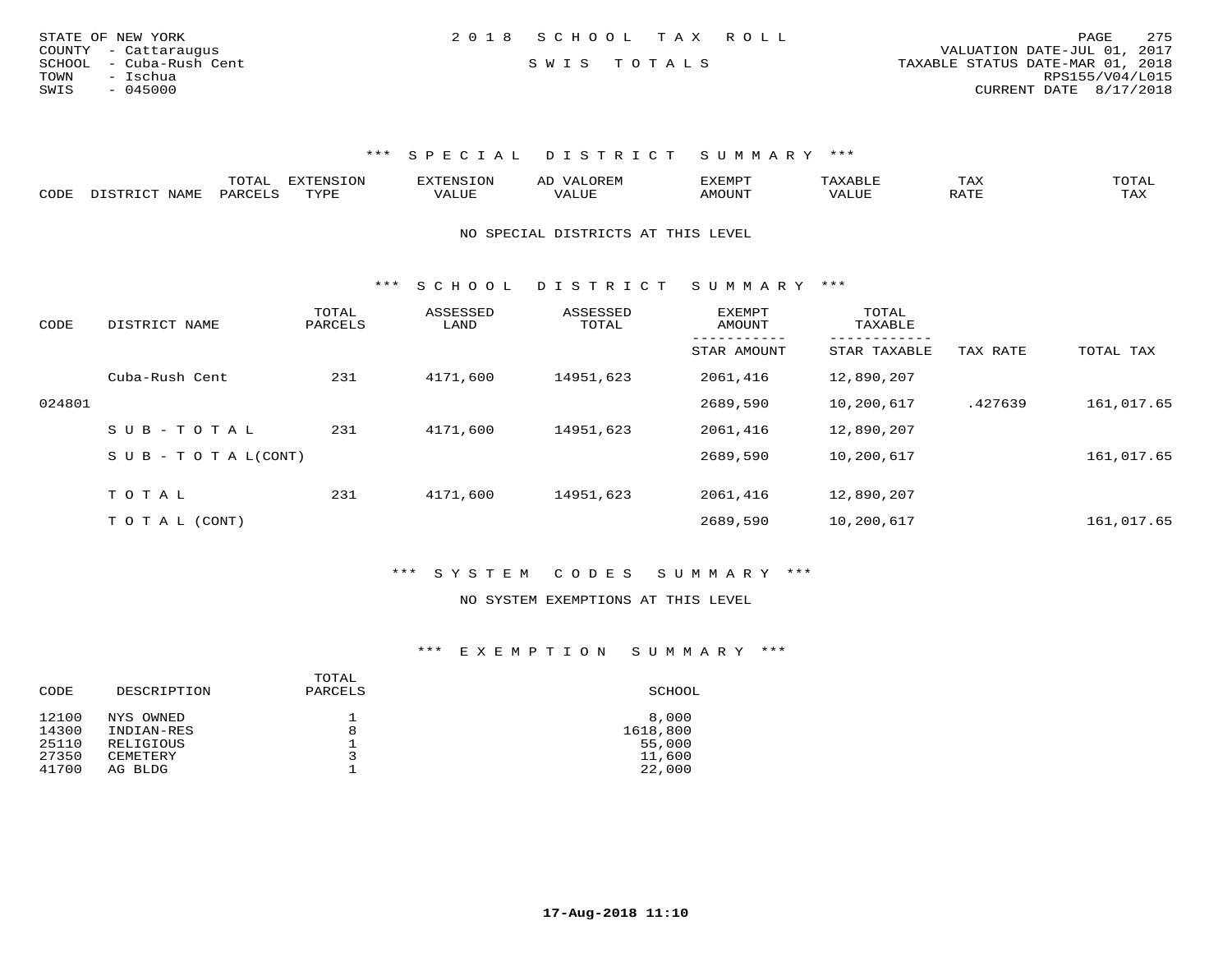#### \*\*\* E X E M P T I O N S U M M A R Y \*\*\*

|       |                 | TOTAL   |          |
|-------|-----------------|---------|----------|
| CODE  | DESCRIPTION     | PARCELS | SCHOOL   |
| 41730 | AG DISTOUT      | 4       | 47,554   |
| 41800 | AGED C/T/S      | 6       | 173,550  |
| 41804 | AGED S          | 3       | 81,400   |
| 41834 | ENH STAR        | 32      | 1549,790 |
| 41854 | <b>BAS STAR</b> | 44      | 1139,800 |
| 47100 | Mass Telec      |         | 6,106    |
| 47460 | FOREST/A74      | 3       | 37,406   |
|       | TOTAL           | 107     | 4751,006 |
|       |                 |         |          |

| ROLL<br>SEC | DESCRIPTION                          | TOTAL<br>PARCELS | ASSESSED<br>LAND | ASSESSED<br>TOTAL | <b>EXEMPT</b><br>AMOUNT | TOTAL<br>TAXABLE        |                    |            |
|-------------|--------------------------------------|------------------|------------------|-------------------|-------------------------|-------------------------|--------------------|------------|
|             |                                      |                  |                  |                   | STAR AMOUNT             | STAR TAXABLE            | TAX<br><b>RATE</b> |            |
|             | 2018-19 School Tax                   |                  | 3983,000         | 12939,650         | 361,910                 | 12,577,740              |                    |            |
|             | Library Tax                          |                  | 3983,000         | 12939,650         | 2689,590<br>361,910     | 9,888,150<br>12,577,740 | 15.244691          | 150,741.78 |
|             |                                      |                  |                  |                   |                         | 12,577,740              | 0.427639           | 5,378.77   |
| 1           | SPEC DIST TAXES<br>TAXABLE           | 213              |                  |                   |                         |                         |                    | 156,120.55 |
|             | 2018-19 School Tax                   |                  |                  | 91,642            |                         | 91,642                  |                    |            |
|             | Library Tax                          |                  |                  | 91,642            |                         | 91,642<br>91,642        | 15.244691          | 1,397.05   |
|             |                                      |                  |                  |                   |                         | 91,642                  | 0.427639           | 39.20      |
| 5           | SPEC DIST TAXES<br>SPECIAL FRANCHISE | 3                |                  |                   |                         |                         |                    | 1,436.25   |
|             | 2018-19 School Tax                   |                  |                  | 226,931           | 6,106                   | 220,825                 |                    |            |
|             |                                      |                  |                  |                   |                         | 220,825                 | 15.244691          | 3,366.41   |
|             | Library Tax                          |                  |                  | 226,931           | 6,106                   | 220,825<br>220,825      | 0.427639           | 94.44      |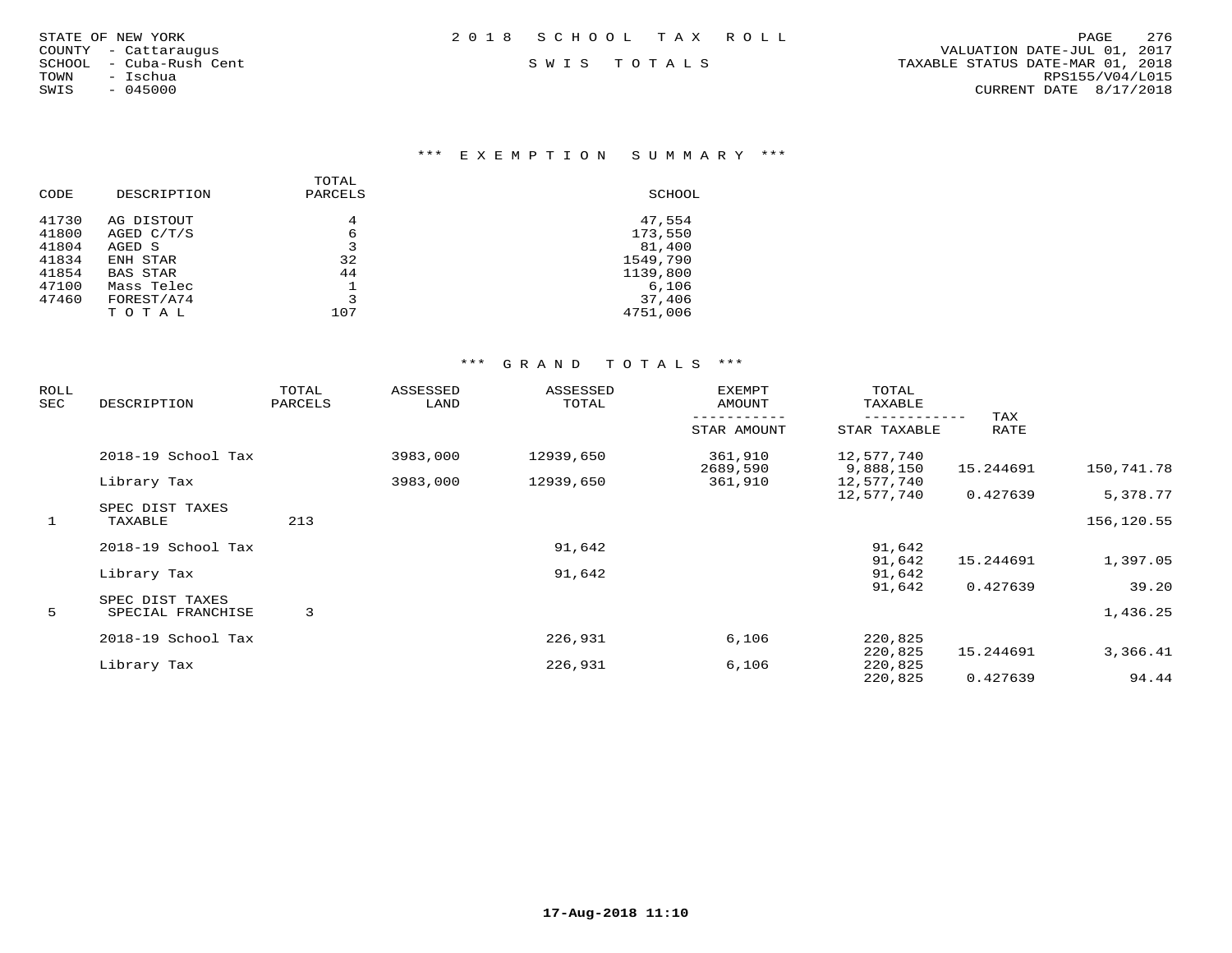|        | STATE OF NEW YORK |  |
|--------|-------------------|--|
| COUNTY | - Cattaraugus     |  |
| SCHOOL | - Cuba-Rush Cent  |  |
| TOWN   | - Ischua          |  |
| SWIS   | $-045000$         |  |
|        |                   |  |

 COUNTY - Cattaraugus VALUATION DATE-JUL 01, 2017 SCHOOL - Cuba-Rush Cent S W I S T O T A L S TAXABLE STATUS DATE-MAR 01, 2018 TOWN - Ischua RPS155/V04/L015SWIS - 045000 CURRENT DATE 8/17/2018

| ROLL<br>SEC | DESCRIPTION                         | TOTAL<br>PARCELS | ASSESSED<br>LAND | ASSESSED<br>TOTAL | <b>EXEMPT</b><br>AMOUNT | TOTAL<br>TAXABLE         | TAX       |            |
|-------------|-------------------------------------|------------------|------------------|-------------------|-------------------------|--------------------------|-----------|------------|
|             |                                     |                  |                  |                   | STAR AMOUNT             | STAR TAXABLE             | RATE      |            |
| 6           | SPEC DIST TAXES<br>UTILITIES & N.C. | 2                |                  |                   |                         |                          |           | 3,460.85   |
| 8           | SPEC DIST TAXES<br>WHOLLY EXEMPT    | 13               |                  |                   | 1693,400                |                          |           |            |
|             | 2018-19 School Tax                  |                  | 4171,600         | 14951,623         | 2,061,416<br>2689,590   | 12,890,207<br>10,200,617 | 15.244691 | 155,505.24 |
|             | Library Tax<br>SPEC DIST TAXES      |                  | 4171,600         | 14951,623         | 2,061,416               | 12,890,207<br>12,890,207 | 0.427639  | 5,512.41   |
| $\star$     | TOTAL<br>SUB                        | 231              |                  |                   |                         |                          |           | 161,017.65 |
|             | 2018-19 School Tax                  |                  | 4171,600         | 14951,623         | 2,061,416<br>2689,590   | 12,890,207<br>10,200,617 | 15.244691 | 155,505.24 |
|             | Library Tax                         |                  | 4171,600         | 14951,623         | 2,061,416               | 12,890,207<br>12,890,207 | 0.427639  | 5,512.41   |
|             | SPEC DIST TAXES                     |                  |                  |                   |                         |                          |           |            |
| $***$       | GRAND TOTAL                         | 231              |                  |                   |                         |                          |           | 161,017.65 |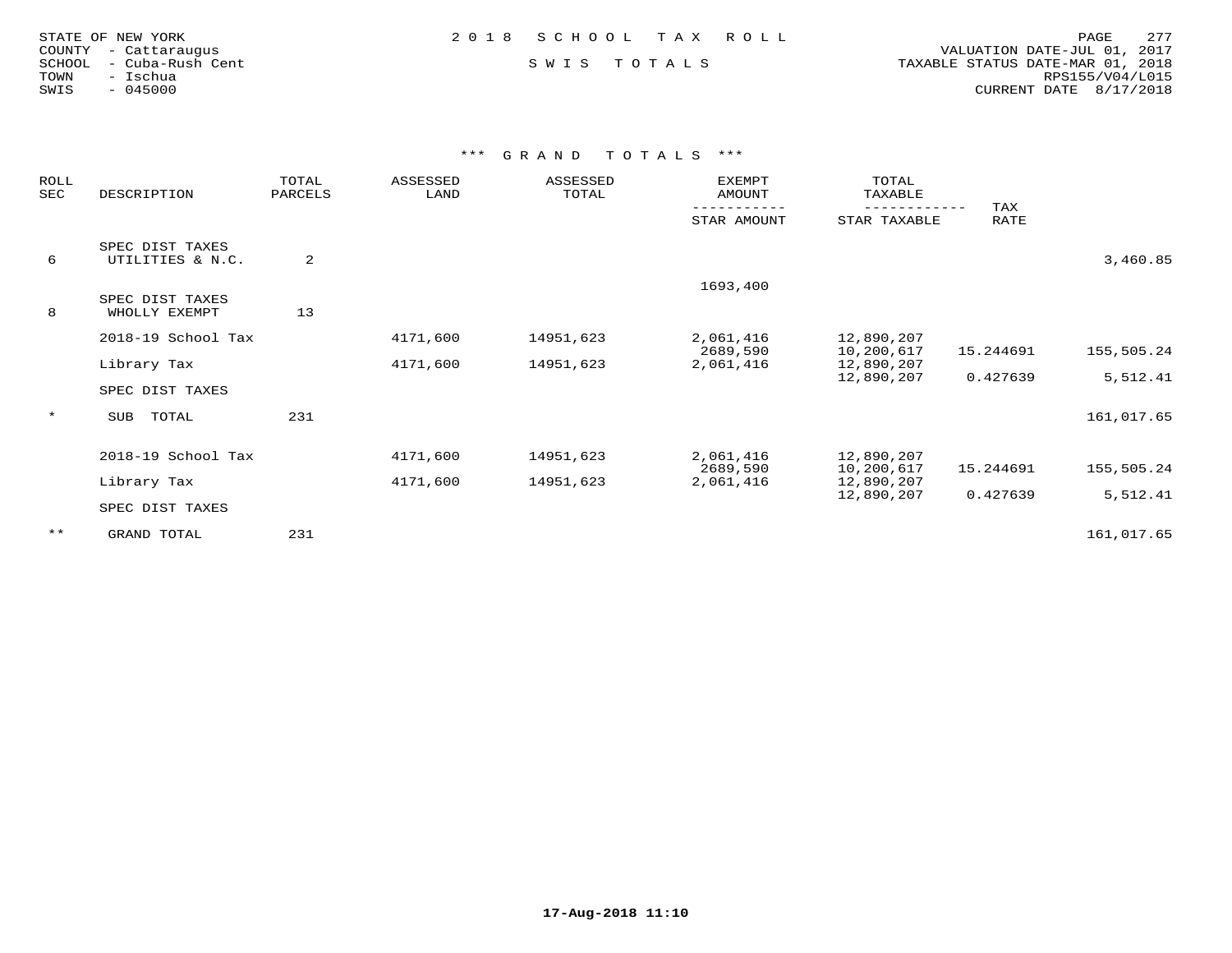| STATE OF NEW YORK<br>COUNTY - Cattaraugus<br>SCHOOL - Cuba-Rush Cent<br>- Lyndon<br>TOWN<br>SWIS<br>$-045600$ |                                                                                                                             |               | 2018 SCHOOL TAX ROLL<br>TAXABLE SECTION OF THE ROLL - 1<br>OWNERS NAME SEQUENCE<br>UNIFORM PERCENT OF VALUE IS 100.00 | TAXABLE STATUS DATE-MAR 01, 2018 | PAGE<br>278<br>VALUATION DATE-JUL 01, 2017 |
|---------------------------------------------------------------------------------------------------------------|-----------------------------------------------------------------------------------------------------------------------------|---------------|-----------------------------------------------------------------------------------------------------------------------|----------------------------------|--------------------------------------------|
| TAX MAP PARCEL NUMBER<br>CURRENT OWNERS NAME<br>CURRENT OWNERS ADDRESS                                        | SCHOOL DISTRICT<br>PARCEL SIZE/GRID COORD                                                                                   | LAND<br>TOTAL | TAX DESCRIPTION<br>SPECIAL DISTRICTS                                                                                  | TAXABLE VALUE                    | TAX AMOUNT                                 |
| ***********************                                                                                       |                                                                                                                             |               |                                                                                                                       |                                  |                                            |
|                                                                                                               | 306 Porter Rd                                                                                                               |               |                                                                                                                       | ACCT 0154                        | BILL 718                                   |
| $50.002 - 1 - 13$<br>Abbate II Gerard P<br>737 Wright Ave Apt 4<br>N. Tonawanda, NY 14120                     | 312 Vac w/imprv<br>Cuba-Rush Cent 024801<br>06 04 03<br>2.95<br>ACRES<br>EAST-1218511 NRTH-0845818<br>DEED BOOK 1032 PG-621 | 10,900        | 2018-19 School Tax<br>10,900 Library Tax                                                                              | 10,900<br>10,900                 | 151.21<br>4.24                             |
|                                                                                                               | FULL MARKET VALUE                                                                                                           | 10,900        |                                                                                                                       |                                  |                                            |
|                                                                                                               |                                                                                                                             |               | TOTAL TAX ---                                                                                                         |                                  | 155.45**                                   |
|                                                                                                               |                                                                                                                             |               |                                                                                                                       | DATE #1<br>AMT DUE               | 09/30/18<br>155.45                         |
|                                                                                                               |                                                                                                                             |               |                                                                                                                       |                                  |                                            |
|                                                                                                               | 281 Palmer Rd                                                                                                               |               |                                                                                                                       | ACCT 0635                        | <b>BILL</b> 719                            |
| $41.004 - 1 - 9.5$<br>Bartus Robert                                                                           | 240 Rural res<br>Cuba-Rush Cent 024801                                                                                      | 49,700        | 2018-19 School Tax<br>Library Tax                                                                                     | 129,100<br>129,100               | 1,790.96<br>50.24                          |
| Bartus Margaret                                                                                               | 07 04 03                                                                                                                    | 129,100       |                                                                                                                       |                                  |                                            |
| 199 Burman Dr                                                                                                 | ACRES 40.20                                                                                                                 |               |                                                                                                                       |                                  |                                            |
| Orchard Park, NY 14127                                                                                        | EAST-1219264 NRTH-0849935                                                                                                   |               |                                                                                                                       |                                  |                                            |
|                                                                                                               | DEED BOOK 8044 PG-4001                                                                                                      |               |                                                                                                                       |                                  |                                            |
|                                                                                                               | FULL MARKET VALUE                                                                                                           | 129,100       |                                                                                                                       |                                  |                                            |
|                                                                                                               |                                                                                                                             |               | TOTAL TAX ---                                                                                                         |                                  | $1,841.20**$                               |
|                                                                                                               |                                                                                                                             |               |                                                                                                                       | DATE #1<br>AMT DUE               | 09/30/18<br>1,841.20                       |
|                                                                                                               |                                                                                                                             |               |                                                                                                                       |                                  |                                            |
|                                                                                                               | 7733 Rawson Rd                                                                                                              |               |                                                                                                                       | ACCT 0218                        | BILL 720                                   |
| $41.004 - 1 - 7.1$                                                                                            | 240 Rural res                                                                                                               |               | BAS STAR 41854                                                                                                        |                                  | 32,950                                     |
| Bassett Edmund D                                                                                              | Cuba-Rush Cent 024801                                                                                                       |               | 26,400 2018-19 School Tax                                                                                             | 92,100                           | 1,277.67                                   |
| 7733 Rawson Rd                                                                                                | 07 04 03                                                                                                                    |               | 92,100 Library Tax                                                                                                    | 92,100                           | 35.84                                      |
| Cuba, NY 14727                                                                                                | Lot 15<br>ACRES 16.40                                                                                                       |               |                                                                                                                       |                                  |                                            |
|                                                                                                               | EAST-1221813 NRTH-0851355                                                                                                   |               |                                                                                                                       |                                  |                                            |
|                                                                                                               | FULL MARKET VALUE                                                                                                           | 92,100        |                                                                                                                       |                                  |                                            |
|                                                                                                               |                                                                                                                             |               | TOTAL TAX ---                                                                                                         |                                  | 876.51**                                   |
|                                                                                                               |                                                                                                                             |               |                                                                                                                       | DATE #1                          | 09/30/18                                   |
|                                                                                                               |                                                                                                                             |               |                                                                                                                       | AMT DUE                          | 876.51                                     |
|                                                                                                               |                                                                                                                             |               |                                                                                                                       |                                  |                                            |
| $59.002 - 1 - 23.1$                                                                                           | 6089 Ingalls Rd<br>240 Rural res                                                                                            |               | AGED S<br>41804                                                                                                       | ACCT 0036                        | BILL 721<br>14,000                         |
| Becker Raymond P Jr                                                                                           | Cuba-Rush Cent 024801                                                                                                       |               | 132,200 ENH STAR<br>41834                                                                                             |                                  | 73,370                                     |
| Becker Joanne C                                                                                               | 01 04 03                                                                                                                    |               | 140,000 2018-19 School Tax                                                                                            | 126,000                          | 1,747.96                                   |
| 6089 Ingalls Rd Rd                                                                                            | Lot 9                                                                                                                       |               | Library Tax                                                                                                           | 126,000                          | 49.03                                      |
| Cuba, NY 14727                                                                                                | ACRES 138.80                                                                                                                |               |                                                                                                                       |                                  |                                            |
|                                                                                                               | EAST-1219818 NRTH-0825890                                                                                                   |               |                                                                                                                       |                                  |                                            |
| MAY BE SUBJECT TO PAYMENT                                                                                     | DEED BOOK 311<br>PG-9001                                                                                                    |               |                                                                                                                       |                                  |                                            |
| UNDER AGDIST LAW TIL 2020                                                                                     | FULL MARKET VALUE                                                                                                           | 140,000       | TOTAL TAX ---                                                                                                         |                                  | $846.99**$                                 |
|                                                                                                               |                                                                                                                             |               |                                                                                                                       | DATE #1                          | 09/30/18                                   |
|                                                                                                               |                                                                                                                             |               |                                                                                                                       | AMT DUE                          | 846.99                                     |
|                                                                                                               |                                                                                                                             |               |                                                                                                                       |                                  |                                            |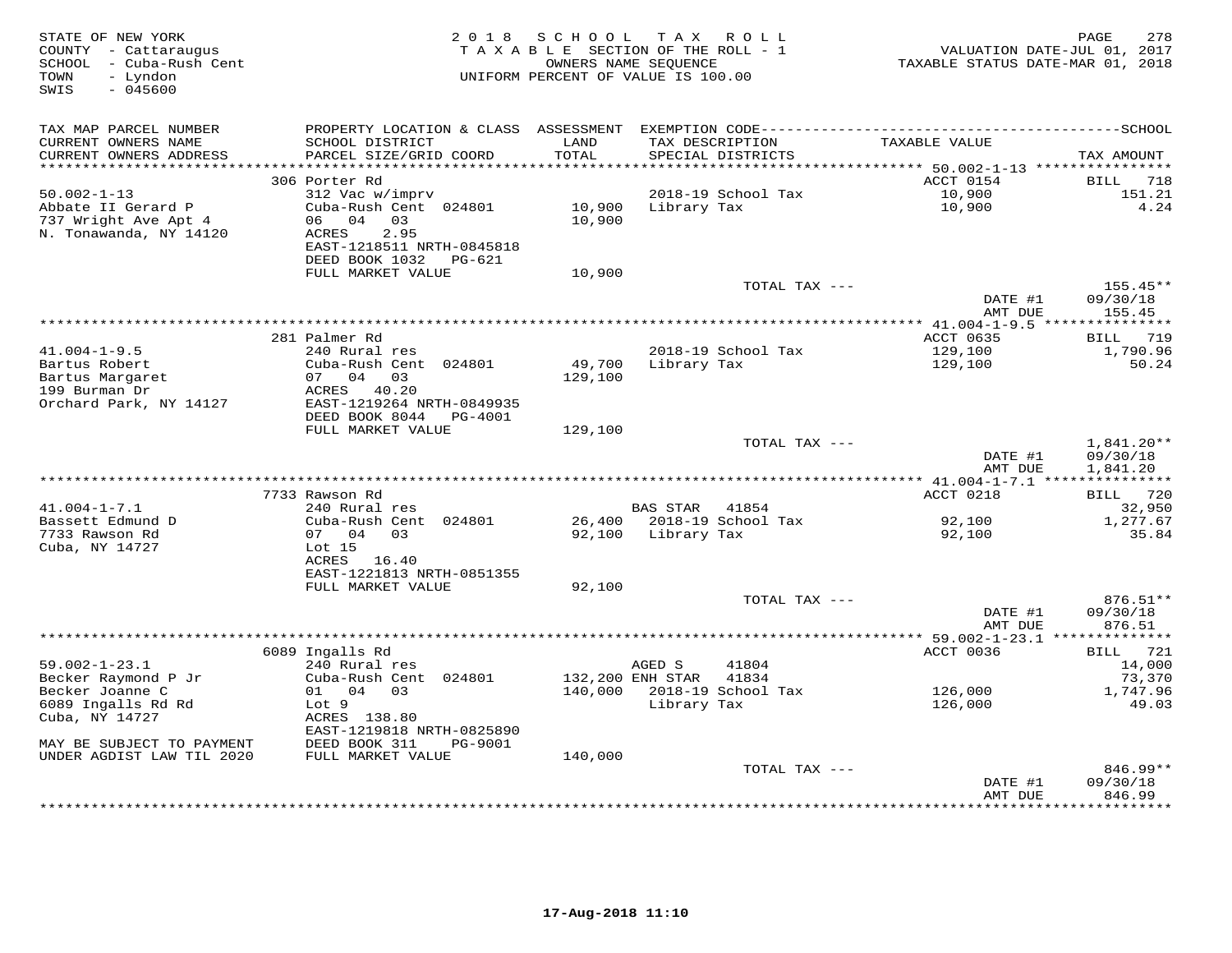| STATE OF NEW YORK<br>COUNTY - Cattaraugus<br>- Cuba-Rush Cent<br>SCHOOL<br>- Lyndon<br>TOWN<br>SWIS<br>$-045600$ | 2 0 1 8                                                                                  | SCHOOL             | T A X<br>ROLL<br>TAXABLE SECTION OF THE ROLL - 1<br>OWNERS NAME SEQUENCE<br>UNIFORM PERCENT OF VALUE IS 100.00 | VALUATION DATE-JUL 01, 2017<br>TAXABLE STATUS DATE-MAR 01, 2018 | 279<br>PAGE                          |
|------------------------------------------------------------------------------------------------------------------|------------------------------------------------------------------------------------------|--------------------|----------------------------------------------------------------------------------------------------------------|-----------------------------------------------------------------|--------------------------------------|
| TAX MAP PARCEL NUMBER                                                                                            | PROPERTY LOCATION & CLASS                                                                |                    |                                                                                                                |                                                                 |                                      |
| CURRENT OWNERS NAME<br>CURRENT OWNERS ADDRESS<br>***********************                                         | SCHOOL DISTRICT<br>PARCEL SIZE/GRID COORD<br>************************                    | LAND<br>TOTAL      | TAX DESCRIPTION<br>SPECIAL DISTRICTS<br>*********************************                                      | TAXABLE VALUE                                                   | TAX AMOUNT                           |
|                                                                                                                  | 306 Palmer Rd                                                                            |                    |                                                                                                                | *********** 41.004-1-12.1 **************<br>ACCT 0220           | <b>BILL</b><br>722                   |
| $41.004 - 1 - 12.1$                                                                                              | 322 Rural vac>10                                                                         |                    | 2018-19 School Tax                                                                                             | 90,600                                                          | 1,256.86                             |
| Berndt Thomas<br>Berndt Beverly J<br>8216 Tonawanda Creek Rd<br>Lockport, NY 14094                               | Cuba-Rush Cent 024801<br>$15/16$ 04<br>03<br>83.10<br>ACRES<br>EAST-1217391 NRTH-0852555 | 90,600<br>90,600   | Library Tax                                                                                                    | 90,600                                                          | 35.26                                |
|                                                                                                                  | DEED BOOK 00953 PG-00528<br>FULL MARKET VALUE                                            | 90,600             |                                                                                                                |                                                                 |                                      |
|                                                                                                                  |                                                                                          |                    | TOTAL TAX ---                                                                                                  | DATE #1                                                         | $1,292.12**$<br>09/30/18             |
|                                                                                                                  |                                                                                          |                    |                                                                                                                | AMT DUE                                                         | 1,292.12                             |
|                                                                                                                  |                                                                                          |                    |                                                                                                                | $* 50.002 - 1 - 23$ **                                          | 723                                  |
| $50.002 - 1 - 23$                                                                                                | Lyndon Center Rd<br>260 Seasonal res                                                     |                    | 2018-19 School Tax                                                                                             | ACCT 0392<br>44,000                                             | BILL<br>610.40                       |
| Berry Wayne A<br>38 Malvern Curv<br>Tonawanda, NY 14150                                                          | Cuba-Rush Cent 024801<br>05 04<br>03<br>8.41<br>ACRES                                    | 17,900<br>44,000   | Library Tax                                                                                                    | 44,000                                                          | 17.12                                |
|                                                                                                                  | EAST-1219385 NRTH-0843285<br>DEED BOOK 1002<br>PG-412                                    |                    |                                                                                                                |                                                                 |                                      |
|                                                                                                                  | FULL MARKET VALUE                                                                        | 44,000             |                                                                                                                |                                                                 |                                      |
|                                                                                                                  |                                                                                          |                    | TOTAL TAX ---                                                                                                  | DATE #1<br>AMT DUE                                              | $627.52**$<br>09/30/18<br>627.52     |
|                                                                                                                  |                                                                                          |                    |                                                                                                                |                                                                 |                                      |
| $41.004 - 1 - 4.1$                                                                                               | 7929 Rawson Rd<br>260 Seasonal res                                                       |                    | 2018-19 School Tax                                                                                             | ACCT 0098<br>240,000                                            | 724<br>BILL<br>3,329.44              |
| Borngraber Clark & Donna<br>Fisher Ronald L                                                                      | Cuba-Rush Cent 024801<br>08 04 03                                                        | 195,000<br>240,000 | Library Tax                                                                                                    | 240,000                                                         | 93.40                                |
| 1007 Brant-Farnum Rd<br>Irving, NY 14081                                                                         | ACRES 258.50<br>EAST-1219337 NRTH-0854987<br>DEED BOOK 19589 PG-2001                     |                    |                                                                                                                |                                                                 |                                      |
|                                                                                                                  | FULL MARKET VALUE                                                                        | 240,000            |                                                                                                                |                                                                 |                                      |
|                                                                                                                  |                                                                                          |                    | TOTAL TAX ---                                                                                                  | DATE #1<br>AMT DUE                                              | $3,422.84**$<br>09/30/18<br>3,422.84 |
|                                                                                                                  |                                                                                          |                    |                                                                                                                |                                                                 |                                      |
|                                                                                                                  | 119 Palmer Rd                                                                            |                    |                                                                                                                | ACCT 0219                                                       | 725<br>BILL                          |
| $41.004 - 1 - 9.1$                                                                                               | 210 1 Family Res                                                                         |                    | <b>BAS STAR</b><br>41854                                                                                       |                                                                 | 32,950                               |
| Breton Thomas<br>Breton Shana<br>119 Palmer Rd                                                                   | Cuba-Rush Cent 024801<br>07<br>04<br>03<br>5.25 BANK<br>005                              | 14,400<br>47,500   | 2018-19 School Tax<br>Library Tax                                                                              | 47,500<br>47,500                                                | 658.95<br>18.48                      |
| Cuba, NY 14727                                                                                                   | ACRES<br>EAST-1220764 NRTH-0849931<br>DEED BOOK 3327<br>PG-3001                          |                    |                                                                                                                |                                                                 |                                      |
|                                                                                                                  | FULL MARKET VALUE                                                                        | 47,500             |                                                                                                                |                                                                 |                                      |
|                                                                                                                  |                                                                                          |                    | TOTAL TAX ---                                                                                                  | DATE #1<br>AMT DUE                                              | 240.43**<br>09/30/18<br>240.43       |
|                                                                                                                  |                                                                                          |                    |                                                                                                                |                                                                 | *********                            |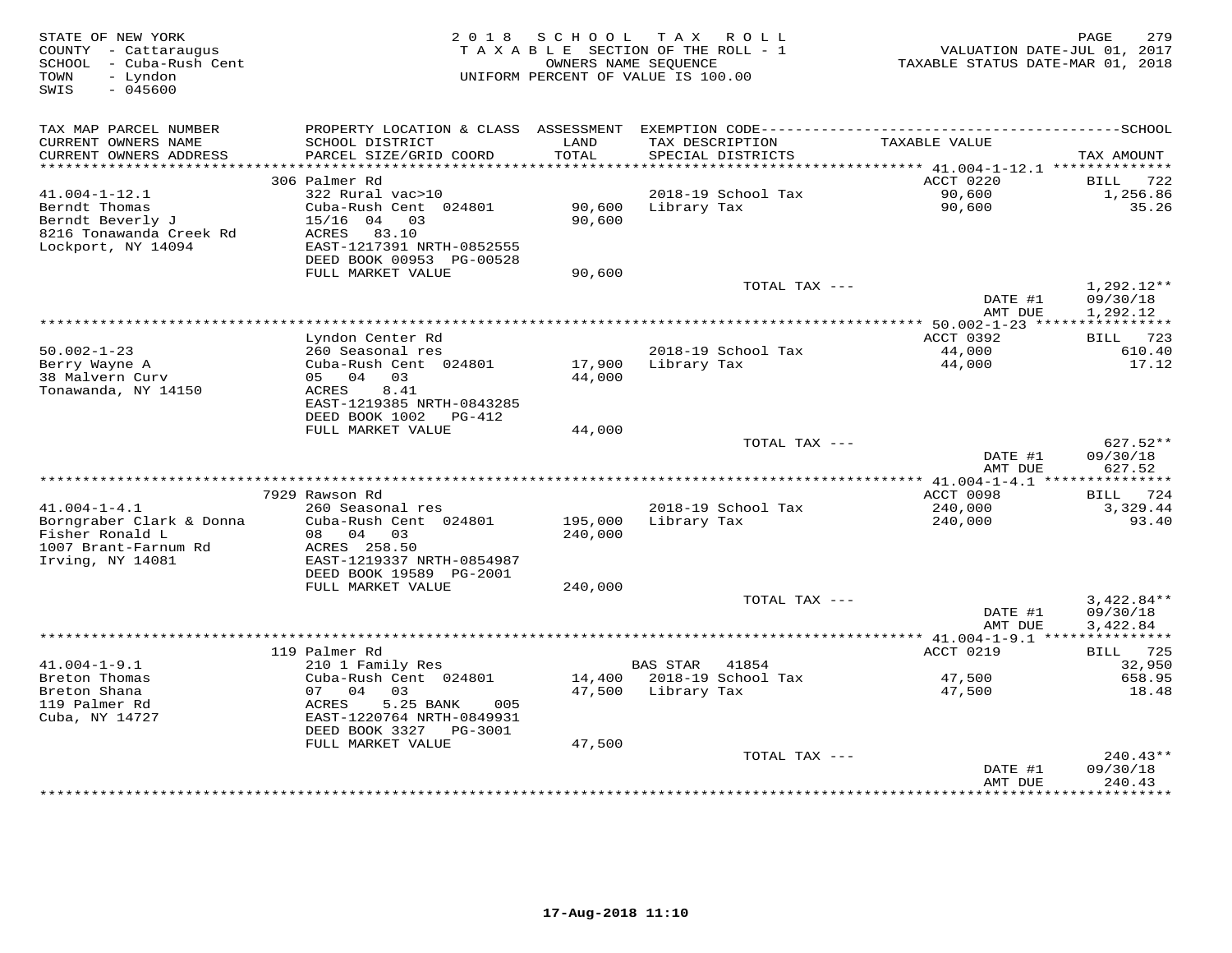| STATE OF NEW YORK<br>COUNTY - Cattaraugus<br>SCHOOL - Cuba-Rush Cent<br>TOWN<br>- Lyndon<br>SWIS<br>$-045600$ |                                              | 2018 SCHOOL   | T A X<br>R O L L<br>TAXABLE SECTION OF THE ROLL - 1<br>OWNERS NAME SEQUENCE<br>UNIFORM PERCENT OF VALUE IS 100.00 | VALUATION DATE-JUL 01, 2017<br>TAXABLE STATUS DATE-MAR 01, 2018 | 280<br>PAGE         |
|---------------------------------------------------------------------------------------------------------------|----------------------------------------------|---------------|-------------------------------------------------------------------------------------------------------------------|-----------------------------------------------------------------|---------------------|
| TAX MAP PARCEL NUMBER                                                                                         |                                              |               |                                                                                                                   |                                                                 |                     |
| CURRENT OWNERS NAME<br>CURRENT OWNERS ADDRESS<br>***********************                                      | SCHOOL DISTRICT<br>PARCEL SIZE/GRID COORD    | LAND<br>TOTAL | TAX DESCRIPTION<br>SPECIAL DISTRICTS                                                                              | TAXABLE VALUE                                                   | TAX AMOUNT          |
|                                                                                                               | Rawson Rd                                    |               |                                                                                                                   | ACCT 0815                                                       | 726<br>BILL         |
| $41.004 - 1 - 5.3$                                                                                            | 314 Rural vac<10                             |               | 2018-19 School Tax                                                                                                | 5,500                                                           | 76.30               |
| Brown Albert                                                                                                  | Cuba-Rush Cent 024801                        | 5,500         | Library Tax                                                                                                       | 5,500                                                           | 2.14                |
| Albert Jennifer                                                                                               | 08 04 03                                     | 5,500         |                                                                                                                   |                                                                 |                     |
| 7892 County Road 7A                                                                                           | ACRES<br>1.45                                |               |                                                                                                                   |                                                                 |                     |
| New Hudson, NY 14727                                                                                          | EAST-1222391 NRTH-0854570                    |               |                                                                                                                   |                                                                 |                     |
|                                                                                                               | DEED BOOK 27797 PG-5001                      |               |                                                                                                                   |                                                                 |                     |
|                                                                                                               | FULL MARKET VALUE                            | 5,500         |                                                                                                                   |                                                                 |                     |
|                                                                                                               |                                              |               | TOTAL TAX ---                                                                                                     | DATE #1                                                         | 78.44**<br>09/30/18 |
|                                                                                                               |                                              |               |                                                                                                                   | AMT DUE                                                         | 78.44               |
|                                                                                                               |                                              |               |                                                                                                                   |                                                                 |                     |
|                                                                                                               | 6303 Rawson Rd                               |               |                                                                                                                   | ACCT 0259                                                       | BILL 727            |
| $59.002 - 1 - 16$                                                                                             | 240 Rural res                                |               | 2018-19 School Tax                                                                                                | 70,000                                                          | 971.09              |
| Brown Joseph G                                                                                                | Cuba-Rush Cent 024801                        | 44,200        | Library Tax                                                                                                       | 70,000                                                          | 27.24               |
| 6303 Rawson Rd                                                                                                | 02 04 03                                     | 70,000        |                                                                                                                   |                                                                 |                     |
| Cuba, NY 14727                                                                                                | ACRES 47.79                                  |               |                                                                                                                   |                                                                 |                     |
|                                                                                                               | EAST-1221492 NRTH-0828775                    |               |                                                                                                                   |                                                                 |                     |
|                                                                                                               | DEED BOOK 26439 PG-3003<br>FULL MARKET VALUE | 70,000        |                                                                                                                   |                                                                 |                     |
|                                                                                                               |                                              |               | TOTAL TAX ---                                                                                                     |                                                                 | 998.33**            |
|                                                                                                               |                                              |               |                                                                                                                   | DATE #1                                                         | 09/30/18            |
|                                                                                                               |                                              |               |                                                                                                                   | AMT DUE                                                         | 998.33              |
|                                                                                                               |                                              |               |                                                                                                                   |                                                                 |                     |
|                                                                                                               | 6776 Rawson Rd                               |               |                                                                                                                   | ACCT 0443                                                       | BILL 728            |
| $50.004 - 1 - 24$                                                                                             | 210 1 Family Res                             |               | ENH STAR 41834                                                                                                    |                                                                 | 65,000              |
| Bump Michael J                                                                                                | Cuba-Rush Cent 024801                        |               | 17,000 2018-19 School Tax                                                                                         | 65,000                                                          | 901.72              |
| 6776 Rawson Rd                                                                                                | 04 04 03                                     | 65,000        | Library Tax                                                                                                       | 65,000                                                          | 25.29               |
| Cuba, NY 14727                                                                                                | Lot 13<br>ACRES<br>7.53                      |               |                                                                                                                   |                                                                 |                     |
|                                                                                                               | EAST-1221858 NRTH-0836350                    |               |                                                                                                                   |                                                                 |                     |
|                                                                                                               | DEED BOOK 00980 PG-00694                     |               |                                                                                                                   |                                                                 |                     |
|                                                                                                               | FULL MARKET VALUE                            | 65,000        |                                                                                                                   |                                                                 |                     |
|                                                                                                               |                                              |               | TOTAL TAX ---                                                                                                     |                                                                 | $25.29**$           |
|                                                                                                               |                                              |               |                                                                                                                   | DATE #1                                                         | 09/30/18            |
|                                                                                                               |                                              |               |                                                                                                                   | AMT DUE                                                         | 25.29               |
|                                                                                                               |                                              |               |                                                                                                                   |                                                                 |                     |
| $50.002 - 1 - 12$                                                                                             | Porter Rd<br>105 Vac farmland                |               | AG DIST<br>41720                                                                                                  | ACCT 0381                                                       | BILL 729<br>8,324   |
| Carol, Joseph Family Trust                                                                                    | Cuba-Rush Cent 024801                        |               | 48,100 2018-19 School Tax                                                                                         | 39,776                                                          | 551.80              |
| 6585 Strickler Rd                                                                                             | 14 04 03                                     |               | 48,100 Library Tax                                                                                                | 39,776                                                          | 15.48               |
| Clarence, NY 14031                                                                                            | ACRES 38.56                                  |               |                                                                                                                   |                                                                 |                     |
|                                                                                                               | EAST-1217835 NRTH-0844743                    |               |                                                                                                                   |                                                                 |                     |
| MAY BE SUBJECT TO PAYMENT                                                                                     | DEED BOOK 1473 PG-4001                       |               |                                                                                                                   |                                                                 |                     |
| UNDER AGDIST LAW TIL 2022                                                                                     | FULL MARKET VALUE                            | 48,100        |                                                                                                                   |                                                                 |                     |
|                                                                                                               |                                              |               | TOTAL TAX ---                                                                                                     |                                                                 | $567.28**$          |
|                                                                                                               |                                              |               |                                                                                                                   | DATE #1                                                         | 09/30/18            |
|                                                                                                               |                                              |               |                                                                                                                   | AMT DUE                                                         | 567.28              |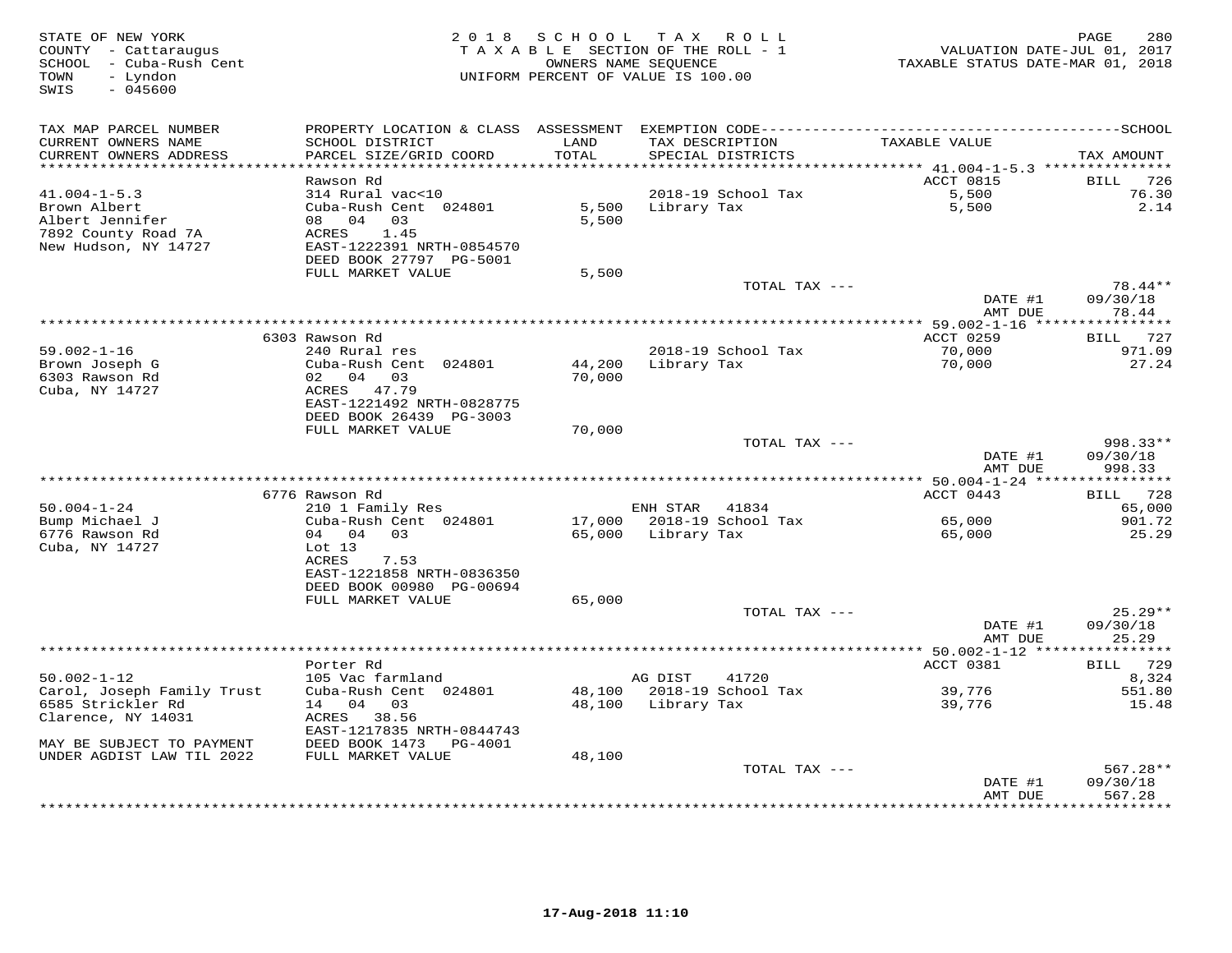| STATE OF NEW YORK<br>COUNTY - Cattaraugus<br>SCHOOL - Cuba-Rush Cent<br>- Lyndon<br>TOWN<br>SWIS<br>$-045600$ | 2018                                                                               | S C H O O L      | T A X<br>R O L L<br>TAXABLE SECTION OF THE ROLL - 1<br>OWNERS NAME SEOUENCE<br>UNIFORM PERCENT OF VALUE IS 100.00 | VALUATION DATE-JUL 01, 2017<br>TAXABLE STATUS DATE-MAR 01, 2018 | 281<br>PAGE                    |
|---------------------------------------------------------------------------------------------------------------|------------------------------------------------------------------------------------|------------------|-------------------------------------------------------------------------------------------------------------------|-----------------------------------------------------------------|--------------------------------|
| TAX MAP PARCEL NUMBER                                                                                         |                                                                                    |                  |                                                                                                                   |                                                                 |                                |
| CURRENT OWNERS NAME<br>CURRENT OWNERS ADDRESS                                                                 | SCHOOL DISTRICT<br>PARCEL SIZE/GRID COORD                                          | LAND<br>TOTAL    | TAX DESCRIPTION<br>SPECIAL DISTRICTS                                                                              | TAXABLE VALUE                                                   | TAX AMOUNT                     |
| ************************                                                                                      | 155 Lyndon Center Rd                                                               |                  |                                                                                                                   | ACCT 0224                                                       |                                |
| $50.002 - 1 - 24.1$                                                                                           | 210 1 Family Res                                                                   |                  | 2018-19 School Tax                                                                                                | 48,300                                                          | 730<br>BILL<br>670.05          |
| Caryl Michele B                                                                                               | Cuba-Rush Cent 024801                                                              | 18,500           | Library Tax                                                                                                       | 48,300                                                          | 18.80                          |
| 114 Sibley Road                                                                                               | 05 04<br>03                                                                        | 48,300           |                                                                                                                   |                                                                 |                                |
| Honeoye Falls, NY 14472                                                                                       | ACRES<br>8.95 BANK<br>017<br>EAST-1219958 NRTH-0842585<br>DEED BOOK 24297 PG-9001  |                  |                                                                                                                   |                                                                 |                                |
|                                                                                                               | FULL MARKET VALUE                                                                  | 48,300           |                                                                                                                   |                                                                 |                                |
|                                                                                                               |                                                                                    |                  | TOTAL TAX ---                                                                                                     | DATE #1                                                         | 688.85**<br>09/30/18           |
|                                                                                                               |                                                                                    |                  |                                                                                                                   | AMT DUE                                                         | 688.85                         |
|                                                                                                               |                                                                                    |                  |                                                                                                                   | ************* 41.004-1-5.4 **                                   | ***********                    |
|                                                                                                               | Rawson Rd                                                                          |                  |                                                                                                                   | ACCT 0816                                                       | <b>BILL</b><br>731             |
| $41.004 - 1 - 5.4$                                                                                            | 314 Rural vac<10                                                                   |                  | 2018-19 School Tax                                                                                                | 5,100                                                           | 70.75                          |
| Cook Steven L<br>PO Box 91<br>Richburg, NY 14774                                                              | Cuba-Rush Cent 024801<br>08 04<br>03<br>ACRES<br>1.20<br>EAST-1222379 NRTH-0854901 | 5,100<br>5,100   | Library Tax                                                                                                       | 5,100                                                           | 1.98                           |
|                                                                                                               | DEED BOOK 27852 PG-6001<br>FULL MARKET VALUE                                       | 5,100            |                                                                                                                   |                                                                 |                                |
|                                                                                                               |                                                                                    |                  | TOTAL TAX ---                                                                                                     |                                                                 | $72.73**$                      |
|                                                                                                               |                                                                                    |                  |                                                                                                                   | DATE #1<br>AMT DUE                                              | 09/30/18<br>72.73              |
|                                                                                                               |                                                                                    |                  |                                                                                                                   |                                                                 |                                |
| $50.002 - 1 - 29.9$                                                                                           | 7019 Rawson Est<br>210 1 Family Res                                                |                  | 2018-19 School Tax                                                                                                | ACCT 0960<br>129,200                                            | BILL 732<br>1,792.35           |
| Corbett Michael P                                                                                             | Cuba-Rush Cent 024801                                                              | 15,700           | Library Tax                                                                                                       | 129,200                                                         | 50.28                          |
| Corbett Michelle D<br>64 Fairvale Dr                                                                          | ACRES<br>6.20<br>EAST-1221046 NRTH-0839973                                         | 129,200          |                                                                                                                   |                                                                 |                                |
| Cheektowaga, NY 14225                                                                                         | DEED BOOK 15766 PG-2001                                                            |                  |                                                                                                                   |                                                                 |                                |
|                                                                                                               | FULL MARKET VALUE                                                                  | 129,200          | TOTAL TAX ---                                                                                                     |                                                                 | $1,842.63**$                   |
|                                                                                                               |                                                                                    |                  |                                                                                                                   | DATE #1<br>AMT DUE                                              | 09/30/18<br>1,842.63           |
|                                                                                                               |                                                                                    |                  |                                                                                                                   |                                                                 |                                |
|                                                                                                               | 7010 Rawson Rd                                                                     |                  |                                                                                                                   | ACCT 0622                                                       | 733<br>BILL                    |
| $50.002 - 1 - 30.1$                                                                                           | 260 Seasonal res                                                                   |                  | 2018-19 School Tax                                                                                                | 55,000                                                          | 763.00                         |
| DeJac Kurt W<br>DeJac Erin C                                                                                  | Cuba-Rush Cent 024801<br>03<br>05 04                                               | 10,700<br>55,000 | Library Tax                                                                                                       | 55,000                                                          | 21.40                          |
| 1593 Brattleboro Dr<br>Webster, NY 14580                                                                      | FRNT 350.00 DPTH 166.00<br>EAST-1222365 NRTH-0840492<br>DEED BOOK 25395 PG-6001    |                  |                                                                                                                   |                                                                 |                                |
|                                                                                                               | FULL MARKET VALUE                                                                  | 55,000           |                                                                                                                   |                                                                 |                                |
|                                                                                                               |                                                                                    |                  | TOTAL TAX ---                                                                                                     | DATE #1<br>AMT DUE                                              | 784.40**<br>09/30/18<br>784.40 |
|                                                                                                               |                                                                                    |                  |                                                                                                                   |                                                                 | * * * * * * * * * * *          |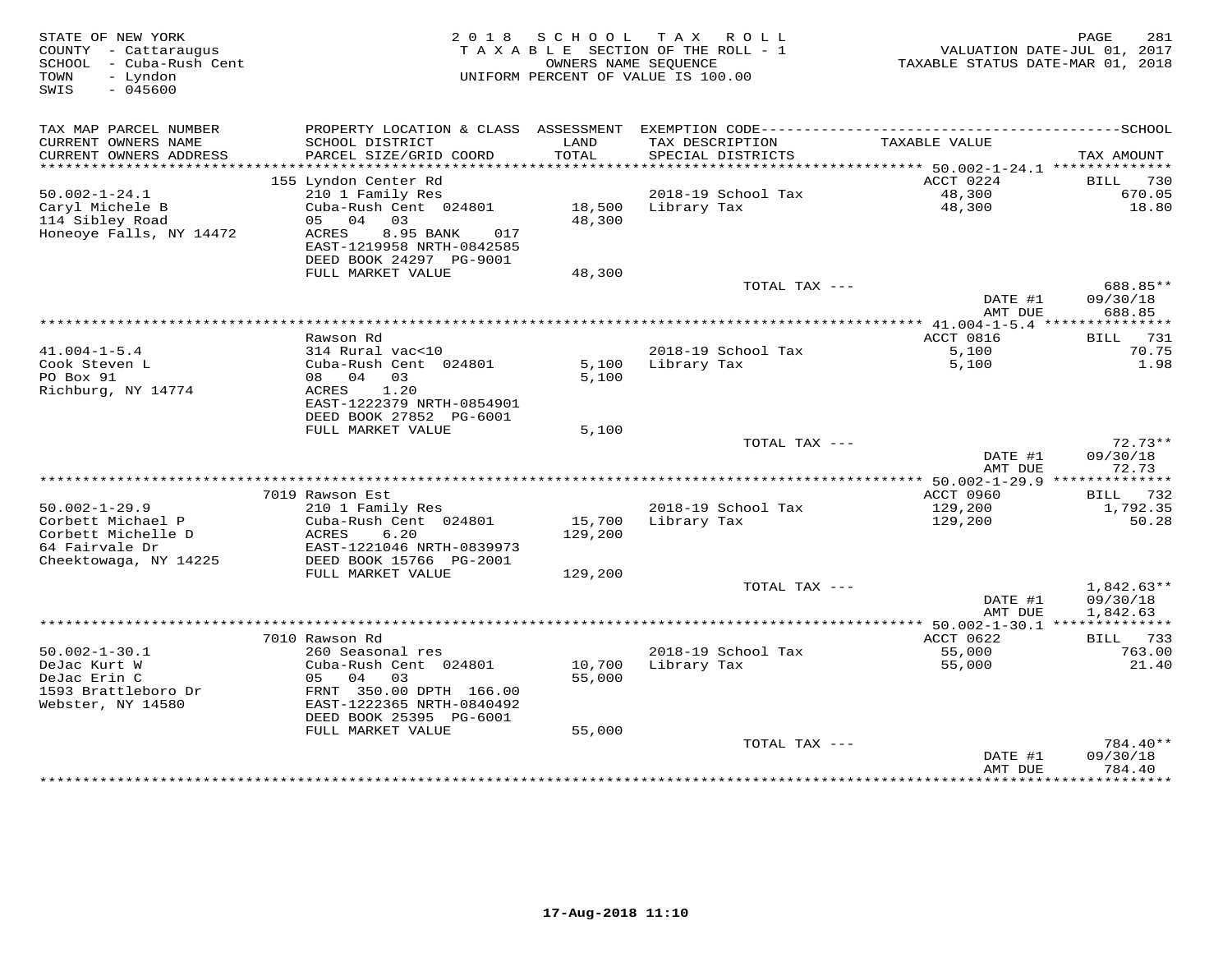| STATE OF NEW YORK<br>COUNTY - Cattaraugus<br>- Cuba-Rush Cent<br>SCHOOL<br>TOWN<br>- Lyndon<br>$-045600$<br>SWIS |                                                        | 2018 SCHOOL   | TAX ROLL<br>TAXABLE SECTION OF THE ROLL - 1<br>OWNERS NAME SEQUENCE<br>UNIFORM PERCENT OF VALUE IS 100.00 | VALUATION DATE-JUL 01, 2017<br>TAXABLE STATUS DATE-MAR 01, 2018 | 282<br>PAGE            |
|------------------------------------------------------------------------------------------------------------------|--------------------------------------------------------|---------------|-----------------------------------------------------------------------------------------------------------|-----------------------------------------------------------------|------------------------|
| TAX MAP PARCEL NUMBER                                                                                            |                                                        |               |                                                                                                           |                                                                 |                        |
| CURRENT OWNERS NAME<br>CURRENT OWNERS ADDRESS                                                                    | SCHOOL DISTRICT<br>PARCEL SIZE/GRID COORD              | LAND<br>TOTAL | TAX DESCRIPTION<br>SPECIAL DISTRICTS                                                                      | TAXABLE VALUE                                                   | TAX AMOUNT             |
|                                                                                                                  |                                                        |               |                                                                                                           |                                                                 |                        |
|                                                                                                                  | Rawson Rd                                              |               |                                                                                                           | ACCT 0754                                                       | BILL<br>734            |
| $50.002 - 1 - 30.3$                                                                                              | 312 Vac w/imprv                                        |               | 2018-19 School Tax                                                                                        | 14,500                                                          | 201.15                 |
| DeJac Kurt W                                                                                                     | Cuba-Rush Cent 024801                                  | 7,400         | Library Tax                                                                                               | 14,500                                                          | 5.64                   |
| DeJac Erin C                                                                                                     | 05 04<br>03                                            | 14,500        |                                                                                                           |                                                                 |                        |
| 784 Melville St.<br>Rochester, NY 14609                                                                          | FRNT 200.00 DPTH 175.00<br>EAST-1222315 NRTH-0840280   |               |                                                                                                           |                                                                 |                        |
|                                                                                                                  | DEED BOOK 25395 PG-6001                                |               |                                                                                                           |                                                                 |                        |
|                                                                                                                  | FULL MARKET VALUE                                      | 14,500        |                                                                                                           |                                                                 |                        |
|                                                                                                                  |                                                        |               | TOTAL TAX ---                                                                                             |                                                                 | $206.79**$             |
|                                                                                                                  |                                                        |               |                                                                                                           | DATE #1                                                         | 09/30/18               |
|                                                                                                                  |                                                        |               |                                                                                                           | AMT DUE                                                         | 206.79                 |
|                                                                                                                  |                                                        |               |                                                                                                           | ACCT 0948                                                       | BILL                   |
| $59.002 - 1 - 27.3$                                                                                              | 6051 Snyder Rd<br>240 Rural res                        |               | <b>BAS STAR</b><br>41854                                                                                  |                                                                 | 735<br>32,950          |
| Dibble Tracy A                                                                                                   | Cuba-Rush Cent 024801                                  | 25,500        | 2018-19 School Tax                                                                                        | 138,000                                                         | 1,914.43               |
| 6051 Snyder Rd                                                                                                   | 09 04 03                                               | 138,000       | Library Tax                                                                                               | 138,000                                                         | 53.70                  |
| Cuba, NY 14727                                                                                                   | ACRES 16.00                                            |               |                                                                                                           |                                                                 |                        |
|                                                                                                                  | EAST-1217303 NRTH-0824787                              |               |                                                                                                           |                                                                 |                        |
|                                                                                                                  | DEED BOOK 11254 PG-4001<br>FULL MARKET VALUE           |               |                                                                                                           |                                                                 |                        |
|                                                                                                                  |                                                        | 138,000       | TOTAL TAX ---                                                                                             |                                                                 | $1.531.13**$           |
|                                                                                                                  |                                                        |               |                                                                                                           | DATE #1                                                         | 09/30/18               |
|                                                                                                                  |                                                        |               |                                                                                                           | AMT DUE                                                         | 1,531.13               |
|                                                                                                                  |                                                        |               |                                                                                                           | *** 59.002-1-15.4 **************                                |                        |
|                                                                                                                  | 6318 Rawson Rd                                         |               |                                                                                                           | ACCT 0186                                                       | <b>BILL</b> 736        |
| $59.002 - 1 - 15.4$<br>DSV SPV3, LLC                                                                             | 210 1 Family Res<br>Cuba-Rush Cent 024801              | 8,500         | 2018-19 School Tax<br>Library Tax                                                                         | 50,000<br>50,000                                                | 693.63<br>19.46        |
| 16 BerryHill Rd Ste 200                                                                                          | 02 04 03                                               | 50,000        |                                                                                                           |                                                                 |                        |
| Columbia, SC 29210                                                                                               | 1.30<br>ACRES                                          |               |                                                                                                           |                                                                 |                        |
|                                                                                                                  | EAST-1222264 NRTH-0828800                              |               |                                                                                                           |                                                                 |                        |
|                                                                                                                  | DEED BOOK 28160 PG-6002                                |               |                                                                                                           |                                                                 |                        |
|                                                                                                                  | FULL MARKET VALUE                                      | 50,000        |                                                                                                           |                                                                 |                        |
|                                                                                                                  |                                                        |               | TOTAL TAX ---                                                                                             | DATE #1                                                         | $713.09**$<br>09/30/18 |
|                                                                                                                  |                                                        |               |                                                                                                           | AMT DUE                                                         | 713.09                 |
|                                                                                                                  |                                                        |               |                                                                                                           |                                                                 |                        |
|                                                                                                                  | Rawson Rd                                              |               |                                                                                                           | ACCT 0789                                                       | 737<br><b>BILL</b>     |
| $41.004 - 1 - 5.2$                                                                                               | 314 Rural vac<10                                       |               | 2018-19 School Tax                                                                                        | 400                                                             | 5.55                   |
| Ferris Ted                                                                                                       | Cuba-Rush Cent 024801                                  | 400           | Library Tax                                                                                               | 400                                                             | 0.16                   |
| 7850 Rawson Rd                                                                                                   | 08<br>04<br>03                                         | 400           |                                                                                                           |                                                                 |                        |
| Cuba, NY 14727                                                                                                   | FRNT 200.00 DPTH<br>53.00<br>EAST-1222441 NRTH-0854253 |               |                                                                                                           |                                                                 |                        |
|                                                                                                                  | DEED BOOK 17585 PG-8001                                |               |                                                                                                           |                                                                 |                        |
|                                                                                                                  | FULL MARKET VALUE                                      | 400           |                                                                                                           |                                                                 |                        |
|                                                                                                                  |                                                        |               | TOTAL TAX ---                                                                                             |                                                                 | $5.71**$               |
|                                                                                                                  |                                                        |               |                                                                                                           | DATE #1                                                         | 09/30/18               |
|                                                                                                                  |                                                        |               | *************************                                                                                 | AMT DUE<br>************                                         | 5.71<br>********       |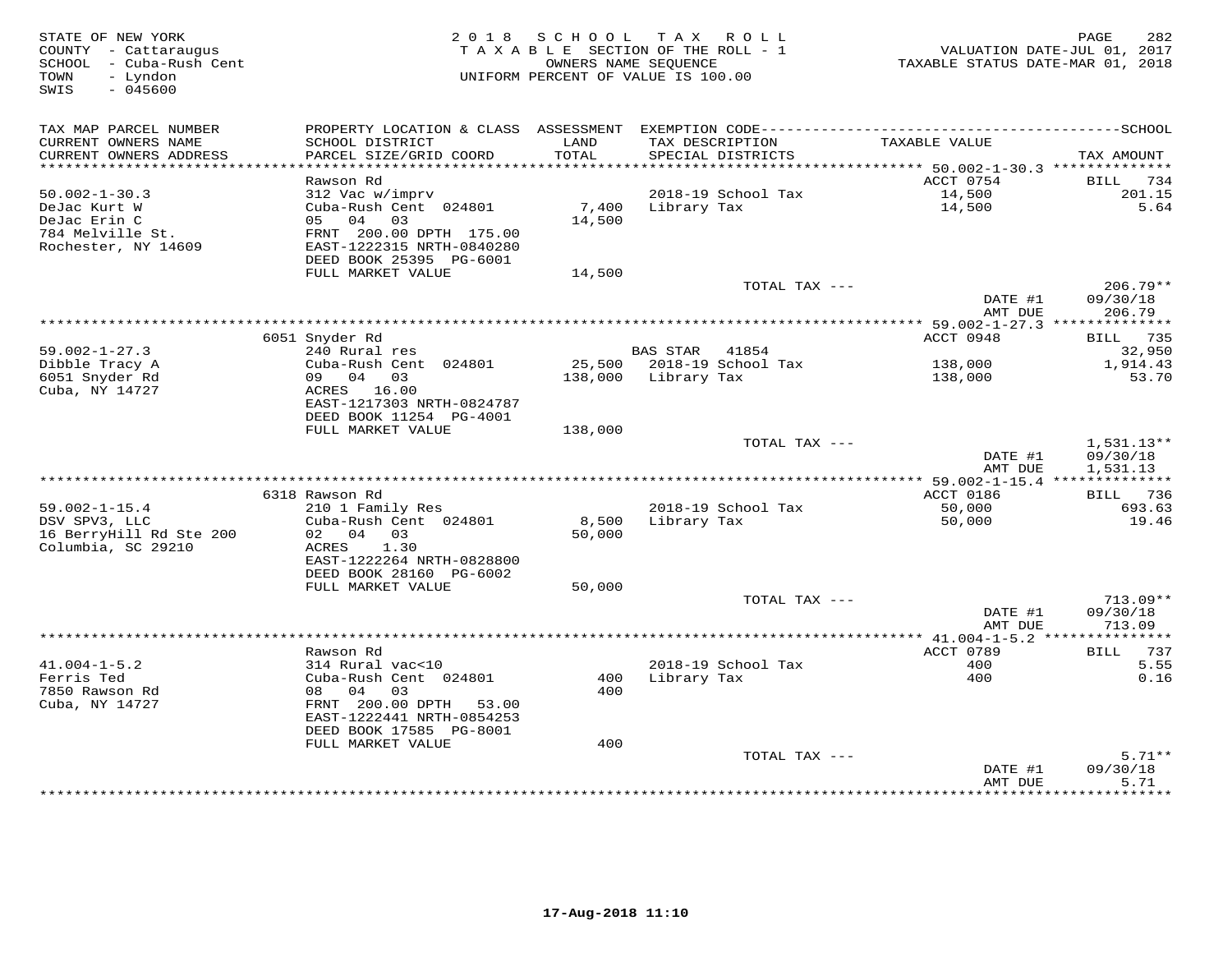| STATE OF NEW YORK<br>COUNTY - Cattaraugus<br>SCHOOL - Cuba-Rush Cent<br>- Lyndon<br>TOWN<br>$-045600$<br>SWIS | 2 0 1 8                                       | SCHOOL           | TAX ROLL<br>TAXABLE SECTION OF THE ROLL - 1<br>OWNERS NAME SEQUENCE<br>UNIFORM PERCENT OF VALUE IS 100.00 | VALUATION DATE-JUL 01, 2017<br>TAXABLE STATUS DATE-MAR 01, 2018 | 283<br>PAGE         |
|---------------------------------------------------------------------------------------------------------------|-----------------------------------------------|------------------|-----------------------------------------------------------------------------------------------------------|-----------------------------------------------------------------|---------------------|
| TAX MAP PARCEL NUMBER                                                                                         |                                               |                  |                                                                                                           |                                                                 |                     |
| CURRENT OWNERS NAME<br>CURRENT OWNERS ADDRESS                                                                 | SCHOOL DISTRICT<br>PARCEL SIZE/GRID COORD     | LAND<br>TOTAL    | TAX DESCRIPTION<br>SPECIAL DISTRICTS                                                                      | TAXABLE VALUE                                                   | TAX AMOUNT          |
| ********************                                                                                          |                                               | *******          |                                                                                                           | $*******59.002-1-28.1****************$                          |                     |
|                                                                                                               | 6255 Snyder Rd                                |                  |                                                                                                           | ACCT 0066                                                       | BILL 738            |
| $59.002 - 1 - 28.1$                                                                                           | 260 Seasonal res                              |                  | 2018-19 School Tax                                                                                        | 52,000                                                          | 721.38              |
| Fortman Carol                                                                                                 | Cuba-Rush Cent 024801                         | 33,100           | Library Tax                                                                                               | 52,000                                                          | 20.24               |
| 5231 William St                                                                                               | 09/10<br>04 03                                | 52,000           |                                                                                                           |                                                                 |                     |
| Lancaster, NY 14086                                                                                           | ACRES<br>23.60                                |                  |                                                                                                           |                                                                 |                     |
|                                                                                                               | EAST-1217321 NRTH-0828213                     |                  |                                                                                                           |                                                                 |                     |
|                                                                                                               | DEED BOOK 1026<br>PG-960<br>FULL MARKET VALUE |                  |                                                                                                           |                                                                 |                     |
|                                                                                                               |                                               | 52,000           | TOTAL TAX ---                                                                                             |                                                                 | 741.62**            |
|                                                                                                               |                                               |                  |                                                                                                           | DATE #1                                                         | 09/30/18            |
|                                                                                                               |                                               |                  |                                                                                                           | AMT DUE                                                         | 741.62              |
|                                                                                                               |                                               |                  |                                                                                                           |                                                                 |                     |
|                                                                                                               | Rawson Rd                                     |                  |                                                                                                           | ACCT 0447                                                       | 739<br>BILL         |
| $50.004 - 1 - 23.1$                                                                                           | 314 Rural vac<10                              |                  | 2018-19 School Tax                                                                                        | 15,800                                                          | 219.19              |
| Giglio Joyce                                                                                                  | Cuba-Rush Cent 024801                         | 15,800           | Library Tax                                                                                               | 15,800                                                          | 6.15                |
| 23 Oak Ln                                                                                                     | $04 - 04 - 03$                                | 15,800           |                                                                                                           |                                                                 |                     |
| Clarence, NY 14301                                                                                            | ACRES<br>6.30<br>EAST-1221831 NRTH-0836602    |                  |                                                                                                           |                                                                 |                     |
|                                                                                                               | DEED BOOK 1023<br>PG-576                      |                  |                                                                                                           |                                                                 |                     |
|                                                                                                               | FULL MARKET VALUE                             | 15,800           |                                                                                                           |                                                                 |                     |
|                                                                                                               |                                               |                  | TOTAL TAX ---                                                                                             |                                                                 | 225.34**            |
|                                                                                                               |                                               |                  |                                                                                                           | DATE #1                                                         | 09/30/18            |
|                                                                                                               |                                               |                  |                                                                                                           | AMT DUE                                                         | 225.34              |
|                                                                                                               |                                               |                  | ************************************                                                                      | ********* 50.002-1-25 ****                                      | * * * * * * * * * * |
|                                                                                                               | 134 Lyndon Center Rd                          |                  |                                                                                                           | ACCT 0135                                                       | BILL 740            |
| $50.002 - 1 - 25$                                                                                             | 260 Seasonal res                              |                  | 2018-19 School Tax                                                                                        | 38,500                                                          | 534.10              |
| Gross Max H<br>Hennigan Cheryn                                                                                | Cuba-Rush Cent 024801<br>05 04 03             | 23,200<br>38,500 | Library Tax                                                                                               | 38,500                                                          | 14.98               |
| 53 Ashton Pl                                                                                                  | Life Use - Max                                |                  |                                                                                                           |                                                                 |                     |
| Buffalo, NY 14220                                                                                             | ACRES 13.72                                   |                  |                                                                                                           |                                                                 |                     |
|                                                                                                               | EAST-1220228 NRTH-0843296                     |                  |                                                                                                           |                                                                 |                     |
|                                                                                                               | DEED BOOK 00951 PG-00464                      |                  |                                                                                                           |                                                                 |                     |
|                                                                                                               | FULL MARKET VALUE                             | 38,500           |                                                                                                           |                                                                 |                     |
|                                                                                                               |                                               |                  | TOTAL TAX ---                                                                                             |                                                                 | 549.08**            |
|                                                                                                               |                                               |                  |                                                                                                           | DATE #1                                                         | 09/30/18            |
|                                                                                                               | **************                                |                  |                                                                                                           | AMT DUE<br>*********** 50.002-1-29.7 ***************            | 549.08              |
|                                                                                                               | 6981 Rawson Rd                                |                  |                                                                                                           | ACCT 0647                                                       | BILL 741            |
| $50.002 - 1 - 29.7$                                                                                           | 240 Rural res                                 |                  | 41720<br>AG DIST                                                                                          |                                                                 | 23,697              |
| Gross Russell J                                                                                               | Cuba-Rush Cent 024801                         |                  | 77,400 ENH STAR<br>41834                                                                                  |                                                                 | 73,370              |
| Gross Deborah A                                                                                               | 04/05<br>04 03                                | 145,000          | 2018-19 School Tax                                                                                        | 121,303                                                         | 1,682.80            |
| 6981 Rawson Rd                                                                                                | ACRES<br>67.85                                |                  | Library Tax                                                                                               | 121,303                                                         | 47.21               |
| Cuba, NY 14727                                                                                                | EAST-1221834 NRTH-0840725                     |                  |                                                                                                           |                                                                 |                     |
|                                                                                                               | DEED BOOK 6563<br>PG-5001                     |                  |                                                                                                           |                                                                 |                     |
| MAY BE SUBJECT TO PAYMENT                                                                                     | FULL MARKET VALUE                             | 145,000          |                                                                                                           |                                                                 |                     |
| UNDER AGDIST LAW TIL 2022                                                                                     |                                               |                  | TOTAL TAX ---                                                                                             |                                                                 | 780.01**            |
|                                                                                                               |                                               |                  |                                                                                                           | DATE #1                                                         | 09/30/18            |
|                                                                                                               |                                               |                  |                                                                                                           | AMT DUE                                                         | 780.01              |
|                                                                                                               |                                               |                  |                                                                                                           |                                                                 | * * * * * * * *     |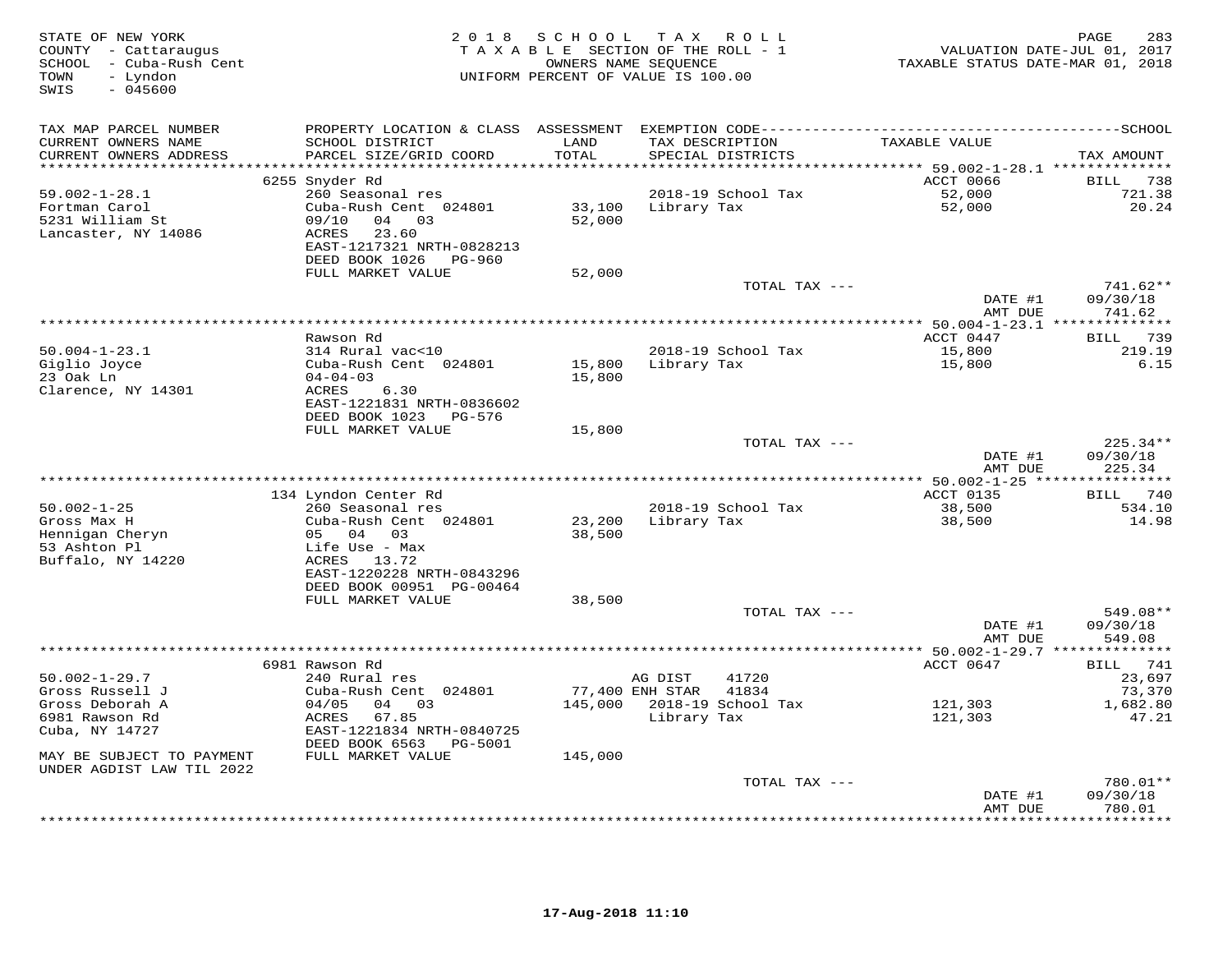| TAX MAP PARCEL NUMBER<br>TAXABLE VALUE<br>CURRENT OWNERS NAME<br>SCHOOL DISTRICT<br>LAND<br>TAX DESCRIPTION<br>TOTAL<br>CURRENT OWNERS ADDRESS<br>PARCEL SIZE/GRID COORD<br>SPECIAL DISTRICTS<br>TAX AMOUNT<br>**********************<br>ACCT 0670<br>742<br>Rawson Rd<br>BILL<br>16,700<br>$50.004 - 1 - 23.2$<br>314 Rural vac<10<br>2018-19 School Tax<br>231.67<br>Gutman Michael<br>Cuba-Rush Cent 024801<br>Library Tax<br>16,700<br>6.50<br>16,700<br>Gutman Maureen<br>$04 - 04 - 3$<br>16,700<br>PO Box 44<br>7.15<br>ACRES<br>S. Wales, NY 14139<br>EAST-1221828 NRTH-0836842<br>DEED BOOK 10892 PG-7002<br>FULL MARKET VALUE<br>16,700<br>238.17**<br>TOTAL TAX ---<br>DATE #1<br>09/30/18<br>AMT DUE<br>238.17<br>ACCT 0671<br>BILL 743<br>Rawson Rd<br>16,500<br>$50.004 - 1 - 23.3$<br>314 Rural vac<10<br>2018-19 School Tax<br>228.90<br>Gutman Michael<br>Cuba-Rush Cent 024801<br>Library Tax<br>16,500<br>6.42<br>16,500<br>Gutman Maureen<br>$4 - 4 - 3$<br>16,500<br>PO Box 44<br>ACRES<br>7.00<br>S. Wales, NY 14139<br>EAST-1221845 NRTH-0837096<br>DEED BOOK 10892 PG-7002<br>FULL MARKET VALUE<br>16,500<br>235.32**<br>TOTAL TAX ---<br>DATE #1<br>09/30/18<br>AMT DUE<br>235.32<br>6580 Rawson Rd<br>ACCT 0570<br>BILL 744<br>$50.004 - 1 - 37$<br>210 1 Family Res<br>BAS STAR 41854<br>32,950<br>Haas Franklin W<br>17,100 2018-19 School Tax<br>Cuba-Rush Cent 024801<br>157,000<br>2,178.01<br>Haas Cynthia<br>03 04 03<br>157,000<br>Library Tax<br>157,000<br>61.10<br>6580 Rawson Rd<br>ACRES<br>7.58<br>Cuba, NY 14727<br>EAST-1222204 NRTH-0833230<br>DEED BOOK 00915 PG-00293<br>FULL MARKET VALUE<br>157,000<br>1,802.11**<br>TOTAL TAX ---<br>DATE #1<br>09/30/18<br>AMT DUE<br>1,802.11<br>6900 Rawson Rd<br>ACCT 0560<br>BILL 745<br>$50.004 - 1 - 18$<br>210 1 Family Res<br>BAS STAR 41854<br>32,950<br>Cuba-Rush Cent 024801<br>13,300 2018-19 School Tax<br>117,000<br>Hammond Kevin J<br>1,623.10<br>6900 Rawson Rd<br>04 04 03<br>117,000 Library Tax<br>117,000<br>45.53<br>Cuba, NY 14727<br>Lot 5<br>ACRES<br>4.51 BANK<br>084<br>EAST-1221977 NRTH-0838525<br>DEED BOOK 20568 PG-3001<br>FULL MARKET VALUE<br>117,000<br>$1,231.63**$<br>TOTAL TAX ---<br>09/30/18<br>DATE #1<br>AMT DUE<br>1,231.63<br>*********** | STATE OF NEW YORK<br>COUNTY - Cattaraugus<br>SCHOOL - Cuba-Rush Cent<br>- Lyndon<br>TOWN<br>SWIS<br>$-045600$ |  | 2018 SCHOOL TAX ROLL<br>TAXABLE SECTION OF THE ROLL - 1<br>OWNERS NAME SEQUENCE<br>UNIFORM PERCENT OF VALUE IS 100.00 | TAXABLE STATUS DATE-MAR 01, 2018 | PAGE<br>284<br>VALUATION DATE-JUL 01, 2017 |
|------------------------------------------------------------------------------------------------------------------------------------------------------------------------------------------------------------------------------------------------------------------------------------------------------------------------------------------------------------------------------------------------------------------------------------------------------------------------------------------------------------------------------------------------------------------------------------------------------------------------------------------------------------------------------------------------------------------------------------------------------------------------------------------------------------------------------------------------------------------------------------------------------------------------------------------------------------------------------------------------------------------------------------------------------------------------------------------------------------------------------------------------------------------------------------------------------------------------------------------------------------------------------------------------------------------------------------------------------------------------------------------------------------------------------------------------------------------------------------------------------------------------------------------------------------------------------------------------------------------------------------------------------------------------------------------------------------------------------------------------------------------------------------------------------------------------------------------------------------------------------------------------------------------------------------------------------------------------------------------------------------------------------------------------------------------------------------------------------------------------------------------------------------------------------------------------------------------------------------------------------------------------|---------------------------------------------------------------------------------------------------------------|--|-----------------------------------------------------------------------------------------------------------------------|----------------------------------|--------------------------------------------|
|                                                                                                                                                                                                                                                                                                                                                                                                                                                                                                                                                                                                                                                                                                                                                                                                                                                                                                                                                                                                                                                                                                                                                                                                                                                                                                                                                                                                                                                                                                                                                                                                                                                                                                                                                                                                                                                                                                                                                                                                                                                                                                                                                                                                                                                                        |                                                                                                               |  |                                                                                                                       |                                  |                                            |
|                                                                                                                                                                                                                                                                                                                                                                                                                                                                                                                                                                                                                                                                                                                                                                                                                                                                                                                                                                                                                                                                                                                                                                                                                                                                                                                                                                                                                                                                                                                                                                                                                                                                                                                                                                                                                                                                                                                                                                                                                                                                                                                                                                                                                                                                        |                                                                                                               |  |                                                                                                                       |                                  |                                            |
|                                                                                                                                                                                                                                                                                                                                                                                                                                                                                                                                                                                                                                                                                                                                                                                                                                                                                                                                                                                                                                                                                                                                                                                                                                                                                                                                                                                                                                                                                                                                                                                                                                                                                                                                                                                                                                                                                                                                                                                                                                                                                                                                                                                                                                                                        |                                                                                                               |  |                                                                                                                       |                                  |                                            |
|                                                                                                                                                                                                                                                                                                                                                                                                                                                                                                                                                                                                                                                                                                                                                                                                                                                                                                                                                                                                                                                                                                                                                                                                                                                                                                                                                                                                                                                                                                                                                                                                                                                                                                                                                                                                                                                                                                                                                                                                                                                                                                                                                                                                                                                                        |                                                                                                               |  |                                                                                                                       |                                  |                                            |
|                                                                                                                                                                                                                                                                                                                                                                                                                                                                                                                                                                                                                                                                                                                                                                                                                                                                                                                                                                                                                                                                                                                                                                                                                                                                                                                                                                                                                                                                                                                                                                                                                                                                                                                                                                                                                                                                                                                                                                                                                                                                                                                                                                                                                                                                        |                                                                                                               |  |                                                                                                                       |                                  |                                            |
|                                                                                                                                                                                                                                                                                                                                                                                                                                                                                                                                                                                                                                                                                                                                                                                                                                                                                                                                                                                                                                                                                                                                                                                                                                                                                                                                                                                                                                                                                                                                                                                                                                                                                                                                                                                                                                                                                                                                                                                                                                                                                                                                                                                                                                                                        |                                                                                                               |  |                                                                                                                       |                                  |                                            |
|                                                                                                                                                                                                                                                                                                                                                                                                                                                                                                                                                                                                                                                                                                                                                                                                                                                                                                                                                                                                                                                                                                                                                                                                                                                                                                                                                                                                                                                                                                                                                                                                                                                                                                                                                                                                                                                                                                                                                                                                                                                                                                                                                                                                                                                                        |                                                                                                               |  |                                                                                                                       |                                  |                                            |
|                                                                                                                                                                                                                                                                                                                                                                                                                                                                                                                                                                                                                                                                                                                                                                                                                                                                                                                                                                                                                                                                                                                                                                                                                                                                                                                                                                                                                                                                                                                                                                                                                                                                                                                                                                                                                                                                                                                                                                                                                                                                                                                                                                                                                                                                        |                                                                                                               |  |                                                                                                                       |                                  |                                            |
|                                                                                                                                                                                                                                                                                                                                                                                                                                                                                                                                                                                                                                                                                                                                                                                                                                                                                                                                                                                                                                                                                                                                                                                                                                                                                                                                                                                                                                                                                                                                                                                                                                                                                                                                                                                                                                                                                                                                                                                                                                                                                                                                                                                                                                                                        |                                                                                                               |  |                                                                                                                       |                                  |                                            |
|                                                                                                                                                                                                                                                                                                                                                                                                                                                                                                                                                                                                                                                                                                                                                                                                                                                                                                                                                                                                                                                                                                                                                                                                                                                                                                                                                                                                                                                                                                                                                                                                                                                                                                                                                                                                                                                                                                                                                                                                                                                                                                                                                                                                                                                                        |                                                                                                               |  |                                                                                                                       |                                  |                                            |
|                                                                                                                                                                                                                                                                                                                                                                                                                                                                                                                                                                                                                                                                                                                                                                                                                                                                                                                                                                                                                                                                                                                                                                                                                                                                                                                                                                                                                                                                                                                                                                                                                                                                                                                                                                                                                                                                                                                                                                                                                                                                                                                                                                                                                                                                        |                                                                                                               |  |                                                                                                                       |                                  |                                            |
|                                                                                                                                                                                                                                                                                                                                                                                                                                                                                                                                                                                                                                                                                                                                                                                                                                                                                                                                                                                                                                                                                                                                                                                                                                                                                                                                                                                                                                                                                                                                                                                                                                                                                                                                                                                                                                                                                                                                                                                                                                                                                                                                                                                                                                                                        |                                                                                                               |  |                                                                                                                       |                                  |                                            |
|                                                                                                                                                                                                                                                                                                                                                                                                                                                                                                                                                                                                                                                                                                                                                                                                                                                                                                                                                                                                                                                                                                                                                                                                                                                                                                                                                                                                                                                                                                                                                                                                                                                                                                                                                                                                                                                                                                                                                                                                                                                                                                                                                                                                                                                                        |                                                                                                               |  |                                                                                                                       |                                  |                                            |
|                                                                                                                                                                                                                                                                                                                                                                                                                                                                                                                                                                                                                                                                                                                                                                                                                                                                                                                                                                                                                                                                                                                                                                                                                                                                                                                                                                                                                                                                                                                                                                                                                                                                                                                                                                                                                                                                                                                                                                                                                                                                                                                                                                                                                                                                        |                                                                                                               |  |                                                                                                                       |                                  |                                            |
|                                                                                                                                                                                                                                                                                                                                                                                                                                                                                                                                                                                                                                                                                                                                                                                                                                                                                                                                                                                                                                                                                                                                                                                                                                                                                                                                                                                                                                                                                                                                                                                                                                                                                                                                                                                                                                                                                                                                                                                                                                                                                                                                                                                                                                                                        |                                                                                                               |  |                                                                                                                       |                                  |                                            |
|                                                                                                                                                                                                                                                                                                                                                                                                                                                                                                                                                                                                                                                                                                                                                                                                                                                                                                                                                                                                                                                                                                                                                                                                                                                                                                                                                                                                                                                                                                                                                                                                                                                                                                                                                                                                                                                                                                                                                                                                                                                                                                                                                                                                                                                                        |                                                                                                               |  |                                                                                                                       |                                  |                                            |
|                                                                                                                                                                                                                                                                                                                                                                                                                                                                                                                                                                                                                                                                                                                                                                                                                                                                                                                                                                                                                                                                                                                                                                                                                                                                                                                                                                                                                                                                                                                                                                                                                                                                                                                                                                                                                                                                                                                                                                                                                                                                                                                                                                                                                                                                        |                                                                                                               |  |                                                                                                                       |                                  |                                            |
|                                                                                                                                                                                                                                                                                                                                                                                                                                                                                                                                                                                                                                                                                                                                                                                                                                                                                                                                                                                                                                                                                                                                                                                                                                                                                                                                                                                                                                                                                                                                                                                                                                                                                                                                                                                                                                                                                                                                                                                                                                                                                                                                                                                                                                                                        |                                                                                                               |  |                                                                                                                       |                                  |                                            |
|                                                                                                                                                                                                                                                                                                                                                                                                                                                                                                                                                                                                                                                                                                                                                                                                                                                                                                                                                                                                                                                                                                                                                                                                                                                                                                                                                                                                                                                                                                                                                                                                                                                                                                                                                                                                                                                                                                                                                                                                                                                                                                                                                                                                                                                                        |                                                                                                               |  |                                                                                                                       |                                  |                                            |
|                                                                                                                                                                                                                                                                                                                                                                                                                                                                                                                                                                                                                                                                                                                                                                                                                                                                                                                                                                                                                                                                                                                                                                                                                                                                                                                                                                                                                                                                                                                                                                                                                                                                                                                                                                                                                                                                                                                                                                                                                                                                                                                                                                                                                                                                        |                                                                                                               |  |                                                                                                                       |                                  |                                            |
|                                                                                                                                                                                                                                                                                                                                                                                                                                                                                                                                                                                                                                                                                                                                                                                                                                                                                                                                                                                                                                                                                                                                                                                                                                                                                                                                                                                                                                                                                                                                                                                                                                                                                                                                                                                                                                                                                                                                                                                                                                                                                                                                                                                                                                                                        |                                                                                                               |  |                                                                                                                       |                                  |                                            |
|                                                                                                                                                                                                                                                                                                                                                                                                                                                                                                                                                                                                                                                                                                                                                                                                                                                                                                                                                                                                                                                                                                                                                                                                                                                                                                                                                                                                                                                                                                                                                                                                                                                                                                                                                                                                                                                                                                                                                                                                                                                                                                                                                                                                                                                                        |                                                                                                               |  |                                                                                                                       |                                  |                                            |
|                                                                                                                                                                                                                                                                                                                                                                                                                                                                                                                                                                                                                                                                                                                                                                                                                                                                                                                                                                                                                                                                                                                                                                                                                                                                                                                                                                                                                                                                                                                                                                                                                                                                                                                                                                                                                                                                                                                                                                                                                                                                                                                                                                                                                                                                        |                                                                                                               |  |                                                                                                                       |                                  |                                            |
|                                                                                                                                                                                                                                                                                                                                                                                                                                                                                                                                                                                                                                                                                                                                                                                                                                                                                                                                                                                                                                                                                                                                                                                                                                                                                                                                                                                                                                                                                                                                                                                                                                                                                                                                                                                                                                                                                                                                                                                                                                                                                                                                                                                                                                                                        |                                                                                                               |  |                                                                                                                       |                                  |                                            |
|                                                                                                                                                                                                                                                                                                                                                                                                                                                                                                                                                                                                                                                                                                                                                                                                                                                                                                                                                                                                                                                                                                                                                                                                                                                                                                                                                                                                                                                                                                                                                                                                                                                                                                                                                                                                                                                                                                                                                                                                                                                                                                                                                                                                                                                                        |                                                                                                               |  |                                                                                                                       |                                  |                                            |
|                                                                                                                                                                                                                                                                                                                                                                                                                                                                                                                                                                                                                                                                                                                                                                                                                                                                                                                                                                                                                                                                                                                                                                                                                                                                                                                                                                                                                                                                                                                                                                                                                                                                                                                                                                                                                                                                                                                                                                                                                                                                                                                                                                                                                                                                        |                                                                                                               |  |                                                                                                                       |                                  |                                            |
|                                                                                                                                                                                                                                                                                                                                                                                                                                                                                                                                                                                                                                                                                                                                                                                                                                                                                                                                                                                                                                                                                                                                                                                                                                                                                                                                                                                                                                                                                                                                                                                                                                                                                                                                                                                                                                                                                                                                                                                                                                                                                                                                                                                                                                                                        |                                                                                                               |  |                                                                                                                       |                                  |                                            |
|                                                                                                                                                                                                                                                                                                                                                                                                                                                                                                                                                                                                                                                                                                                                                                                                                                                                                                                                                                                                                                                                                                                                                                                                                                                                                                                                                                                                                                                                                                                                                                                                                                                                                                                                                                                                                                                                                                                                                                                                                                                                                                                                                                                                                                                                        |                                                                                                               |  |                                                                                                                       |                                  |                                            |
|                                                                                                                                                                                                                                                                                                                                                                                                                                                                                                                                                                                                                                                                                                                                                                                                                                                                                                                                                                                                                                                                                                                                                                                                                                                                                                                                                                                                                                                                                                                                                                                                                                                                                                                                                                                                                                                                                                                                                                                                                                                                                                                                                                                                                                                                        |                                                                                                               |  |                                                                                                                       |                                  |                                            |
|                                                                                                                                                                                                                                                                                                                                                                                                                                                                                                                                                                                                                                                                                                                                                                                                                                                                                                                                                                                                                                                                                                                                                                                                                                                                                                                                                                                                                                                                                                                                                                                                                                                                                                                                                                                                                                                                                                                                                                                                                                                                                                                                                                                                                                                                        |                                                                                                               |  |                                                                                                                       |                                  |                                            |
|                                                                                                                                                                                                                                                                                                                                                                                                                                                                                                                                                                                                                                                                                                                                                                                                                                                                                                                                                                                                                                                                                                                                                                                                                                                                                                                                                                                                                                                                                                                                                                                                                                                                                                                                                                                                                                                                                                                                                                                                                                                                                                                                                                                                                                                                        |                                                                                                               |  |                                                                                                                       |                                  |                                            |
|                                                                                                                                                                                                                                                                                                                                                                                                                                                                                                                                                                                                                                                                                                                                                                                                                                                                                                                                                                                                                                                                                                                                                                                                                                                                                                                                                                                                                                                                                                                                                                                                                                                                                                                                                                                                                                                                                                                                                                                                                                                                                                                                                                                                                                                                        |                                                                                                               |  |                                                                                                                       |                                  |                                            |
|                                                                                                                                                                                                                                                                                                                                                                                                                                                                                                                                                                                                                                                                                                                                                                                                                                                                                                                                                                                                                                                                                                                                                                                                                                                                                                                                                                                                                                                                                                                                                                                                                                                                                                                                                                                                                                                                                                                                                                                                                                                                                                                                                                                                                                                                        |                                                                                                               |  |                                                                                                                       |                                  |                                            |
|                                                                                                                                                                                                                                                                                                                                                                                                                                                                                                                                                                                                                                                                                                                                                                                                                                                                                                                                                                                                                                                                                                                                                                                                                                                                                                                                                                                                                                                                                                                                                                                                                                                                                                                                                                                                                                                                                                                                                                                                                                                                                                                                                                                                                                                                        |                                                                                                               |  |                                                                                                                       |                                  |                                            |
|                                                                                                                                                                                                                                                                                                                                                                                                                                                                                                                                                                                                                                                                                                                                                                                                                                                                                                                                                                                                                                                                                                                                                                                                                                                                                                                                                                                                                                                                                                                                                                                                                                                                                                                                                                                                                                                                                                                                                                                                                                                                                                                                                                                                                                                                        |                                                                                                               |  |                                                                                                                       |                                  |                                            |
|                                                                                                                                                                                                                                                                                                                                                                                                                                                                                                                                                                                                                                                                                                                                                                                                                                                                                                                                                                                                                                                                                                                                                                                                                                                                                                                                                                                                                                                                                                                                                                                                                                                                                                                                                                                                                                                                                                                                                                                                                                                                                                                                                                                                                                                                        |                                                                                                               |  |                                                                                                                       |                                  |                                            |
|                                                                                                                                                                                                                                                                                                                                                                                                                                                                                                                                                                                                                                                                                                                                                                                                                                                                                                                                                                                                                                                                                                                                                                                                                                                                                                                                                                                                                                                                                                                                                                                                                                                                                                                                                                                                                                                                                                                                                                                                                                                                                                                                                                                                                                                                        |                                                                                                               |  |                                                                                                                       |                                  |                                            |
|                                                                                                                                                                                                                                                                                                                                                                                                                                                                                                                                                                                                                                                                                                                                                                                                                                                                                                                                                                                                                                                                                                                                                                                                                                                                                                                                                                                                                                                                                                                                                                                                                                                                                                                                                                                                                                                                                                                                                                                                                                                                                                                                                                                                                                                                        |                                                                                                               |  |                                                                                                                       |                                  |                                            |
|                                                                                                                                                                                                                                                                                                                                                                                                                                                                                                                                                                                                                                                                                                                                                                                                                                                                                                                                                                                                                                                                                                                                                                                                                                                                                                                                                                                                                                                                                                                                                                                                                                                                                                                                                                                                                                                                                                                                                                                                                                                                                                                                                                                                                                                                        |                                                                                                               |  |                                                                                                                       |                                  |                                            |
|                                                                                                                                                                                                                                                                                                                                                                                                                                                                                                                                                                                                                                                                                                                                                                                                                                                                                                                                                                                                                                                                                                                                                                                                                                                                                                                                                                                                                                                                                                                                                                                                                                                                                                                                                                                                                                                                                                                                                                                                                                                                                                                                                                                                                                                                        |                                                                                                               |  |                                                                                                                       |                                  |                                            |
|                                                                                                                                                                                                                                                                                                                                                                                                                                                                                                                                                                                                                                                                                                                                                                                                                                                                                                                                                                                                                                                                                                                                                                                                                                                                                                                                                                                                                                                                                                                                                                                                                                                                                                                                                                                                                                                                                                                                                                                                                                                                                                                                                                                                                                                                        |                                                                                                               |  |                                                                                                                       |                                  |                                            |
|                                                                                                                                                                                                                                                                                                                                                                                                                                                                                                                                                                                                                                                                                                                                                                                                                                                                                                                                                                                                                                                                                                                                                                                                                                                                                                                                                                                                                                                                                                                                                                                                                                                                                                                                                                                                                                                                                                                                                                                                                                                                                                                                                                                                                                                                        |                                                                                                               |  |                                                                                                                       |                                  |                                            |
|                                                                                                                                                                                                                                                                                                                                                                                                                                                                                                                                                                                                                                                                                                                                                                                                                                                                                                                                                                                                                                                                                                                                                                                                                                                                                                                                                                                                                                                                                                                                                                                                                                                                                                                                                                                                                                                                                                                                                                                                                                                                                                                                                                                                                                                                        |                                                                                                               |  |                                                                                                                       |                                  |                                            |
|                                                                                                                                                                                                                                                                                                                                                                                                                                                                                                                                                                                                                                                                                                                                                                                                                                                                                                                                                                                                                                                                                                                                                                                                                                                                                                                                                                                                                                                                                                                                                                                                                                                                                                                                                                                                                                                                                                                                                                                                                                                                                                                                                                                                                                                                        |                                                                                                               |  |                                                                                                                       |                                  |                                            |
|                                                                                                                                                                                                                                                                                                                                                                                                                                                                                                                                                                                                                                                                                                                                                                                                                                                                                                                                                                                                                                                                                                                                                                                                                                                                                                                                                                                                                                                                                                                                                                                                                                                                                                                                                                                                                                                                                                                                                                                                                                                                                                                                                                                                                                                                        |                                                                                                               |  |                                                                                                                       |                                  |                                            |
|                                                                                                                                                                                                                                                                                                                                                                                                                                                                                                                                                                                                                                                                                                                                                                                                                                                                                                                                                                                                                                                                                                                                                                                                                                                                                                                                                                                                                                                                                                                                                                                                                                                                                                                                                                                                                                                                                                                                                                                                                                                                                                                                                                                                                                                                        |                                                                                                               |  |                                                                                                                       |                                  |                                            |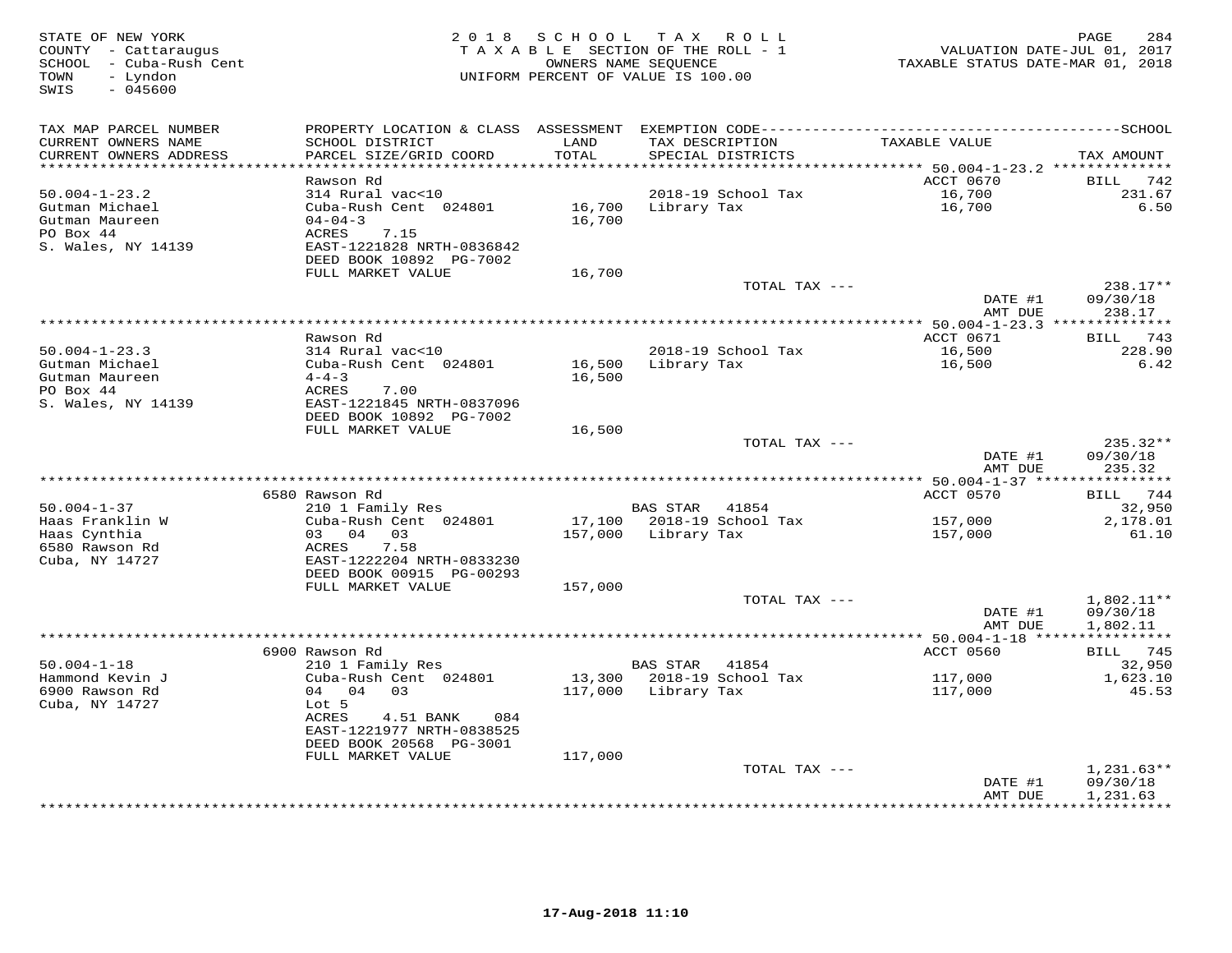| STATE OF NEW YORK<br>COUNTY - Cattaraugus<br>SCHOOL - Cuba-Rush Cent<br>- Lyndon<br>TOWN<br>SWIS<br>$-045600$ | 2 0 1 8                                                                | S C H O O L<br>TAXABLE SECTION OF THE ROLL - 1<br>OWNERS NAME SEQUENCE<br>UNIFORM PERCENT OF VALUE IS 100.00 |                  | TAX ROLL                             | VALUATION DATE-JUL 01, 2017<br>TAXABLE STATUS DATE-MAR 01, 2018 | 285<br>PAGE             |
|---------------------------------------------------------------------------------------------------------------|------------------------------------------------------------------------|--------------------------------------------------------------------------------------------------------------|------------------|--------------------------------------|-----------------------------------------------------------------|-------------------------|
| TAX MAP PARCEL NUMBER                                                                                         |                                                                        |                                                                                                              |                  |                                      |                                                                 |                         |
| CURRENT OWNERS NAME<br>CURRENT OWNERS ADDRESS<br>***********************                                      | SCHOOL DISTRICT<br>PARCEL SIZE/GRID COORD                              | LAND<br>TOTAL                                                                                                |                  | TAX DESCRIPTION<br>SPECIAL DISTRICTS | TAXABLE VALUE                                                   | TAX AMOUNT              |
|                                                                                                               | 6994 Rawson Rd                                                         |                                                                                                              |                  |                                      | ACCT 0331                                                       | BILL<br>746             |
| $50.002 - 1 - 30.2$                                                                                           | 314 Rural vac<10                                                       |                                                                                                              |                  | 2018-19 School Tax                   | 10,200                                                          | 141.50                  |
| Hegge Robert C<br>PO Box 61                                                                                   | Cuba-Rush Cent 024801<br>05 04<br>03                                   | 10,200<br>10,200                                                                                             | Library Tax      |                                      | 10,200                                                          | 3.97                    |
| Cuba, NY 14727                                                                                                | ACRES<br>2.45<br>EAST-1222258 NRTH-0840016<br>DEED BOOK 00985 PG-00782 |                                                                                                              |                  |                                      |                                                                 |                         |
|                                                                                                               | FULL MARKET VALUE                                                      | 10,200                                                                                                       |                  |                                      |                                                                 |                         |
|                                                                                                               |                                                                        |                                                                                                              |                  | TOTAL TAX ---                        | DATE #1                                                         | $145.47**$<br>09/30/18  |
|                                                                                                               |                                                                        |                                                                                                              |                  |                                      | AMT DUE                                                         | 145.47                  |
|                                                                                                               |                                                                        | ************************************                                                                         |                  |                                      | ********** 41.004-1-12.2 ***************                        |                         |
| $41.004 - 1 - 12.2$                                                                                           | 325 Palmer Rd<br>260 Seasonal res                                      |                                                                                                              |                  | 2018-19 School Tax                   | ACCT 0456<br>135,000                                            | 747<br>BILL<br>1,872.81 |
| Hildebrand Michael                                                                                            | Cuba-Rush Cent 024801                                                  | 44,500                                                                                                       | Library Tax      |                                      | 135,000                                                         | 52.54                   |
| Hildebrand Joanne                                                                                             | 15 04 03                                                               | 135,000                                                                                                      |                  |                                      |                                                                 |                         |
| 112 Burman Dr                                                                                                 | ACRES 35.00                                                            |                                                                                                              |                  |                                      |                                                                 |                         |
| Orchard Park, NY 14127-1043                                                                                   | EAST-1217984 NRTH-0849013                                              |                                                                                                              |                  |                                      |                                                                 |                         |
|                                                                                                               | DEED BOOK 00975 PG-00061<br>FULL MARKET VALUE                          | 135,000                                                                                                      |                  |                                      |                                                                 |                         |
|                                                                                                               |                                                                        |                                                                                                              |                  | TOTAL TAX ---                        |                                                                 | $1,925.35**$            |
|                                                                                                               |                                                                        |                                                                                                              |                  |                                      | DATE #1<br>AMT DUE                                              | 09/30/18<br>1,925.35    |
|                                                                                                               |                                                                        |                                                                                                              |                  |                                      |                                                                 |                         |
|                                                                                                               | 6098 Ingalls Rd                                                        |                                                                                                              |                  |                                      | ACCT 0157                                                       | BILL 748                |
| $59.002 - 1 - 20$<br>Hooker Betty J                                                                           | 210 1 Family Res<br>Cuba-Rush Cent 024801                              | 4,700                                                                                                        | ENH STAR         | 41834<br>2018-19 School Tax          | 55,000                                                          | 55,000<br>763.00        |
| 6098 Ingalls Rd                                                                                               | 01 04<br>03                                                            | 55,000                                                                                                       | Library Tax      |                                      | 55,000                                                          | 21.40                   |
| Cuba, NY 14727                                                                                                | FRNT 125.00 DPTH 169.30<br>EAST-1220401 NRTH-0826231                   |                                                                                                              |                  |                                      |                                                                 |                         |
|                                                                                                               | DEED BOOK 00950 PG-00130                                               |                                                                                                              |                  |                                      |                                                                 |                         |
|                                                                                                               | FULL MARKET VALUE                                                      | 55,000                                                                                                       |                  |                                      |                                                                 |                         |
|                                                                                                               |                                                                        |                                                                                                              |                  | TOTAL TAX ---                        | DATE #1                                                         | $21.40**$<br>09/30/18   |
|                                                                                                               |                                                                        |                                                                                                              |                  |                                      | AMT DUE                                                         | 21.40                   |
|                                                                                                               |                                                                        |                                                                                                              |                  |                                      |                                                                 |                         |
| $59.002 - 1 - 32.2$                                                                                           | 588 Abbott Rd<br>112 Dairy farm                                        |                                                                                                              | AG DIST          | 41720                                | <b>ACCT 0369</b>                                                | BILL 749<br>86,745      |
| Hurlburt Cathy                                                                                                | Cuba-Rush Cent 024801                                                  |                                                                                                              | 156,200 ENH STAR | 41834                                |                                                                 | 73,370                  |
| 588 Abbott Rd                                                                                                 | 17 04<br>03                                                            | 220,000                                                                                                      |                  | 2018-19 School Tax                   | 133,255                                                         | 1,848.60                |
| Cuba, NY 14727                                                                                                | ACRES 146.70<br>EAST-1213741 NRTH-0825975                              |                                                                                                              | Library Tax      |                                      | 133,255                                                         | 51.86                   |
| MAY BE SUBJECT TO PAYMENT                                                                                     | DEED BOOK 00979 PG-00017                                               |                                                                                                              |                  |                                      |                                                                 |                         |
| UNDER AGDIST LAW TIL 2022                                                                                     | FULL MARKET VALUE                                                      | 220,000                                                                                                      |                  |                                      |                                                                 |                         |
|                                                                                                               |                                                                        |                                                                                                              |                  | TOTAL TAX ---                        | DATE #1                                                         | $950.46**$<br>09/30/18  |
|                                                                                                               |                                                                        |                                                                                                              |                  |                                      | AMT DUE                                                         | 950.46                  |
|                                                                                                               |                                                                        |                                                                                                              |                  |                                      |                                                                 | * * * * * * * * *       |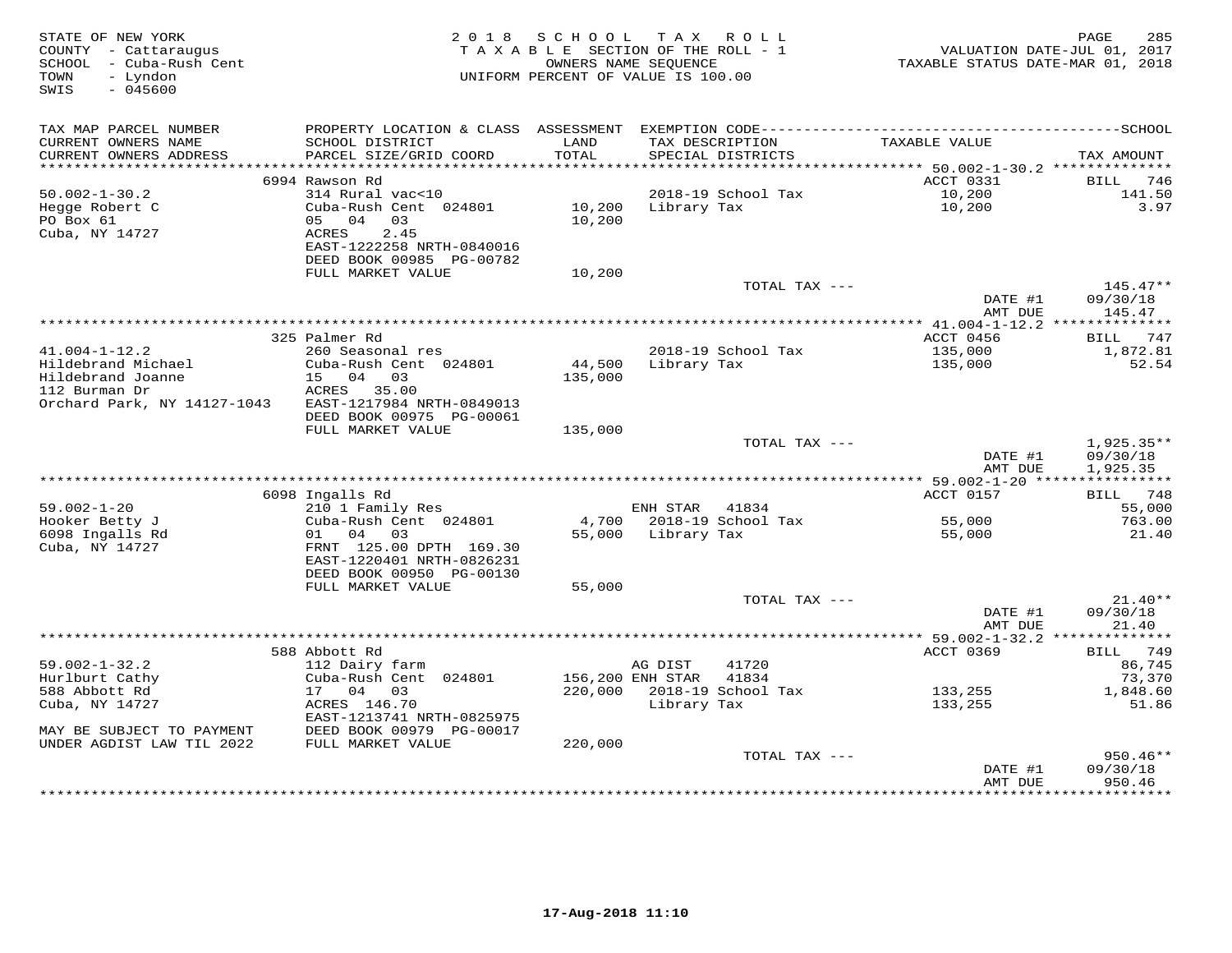| STATE OF NEW YORK<br>COUNTY - Cattaraugus<br>SCHOOL - Cuba-Rush Cent<br>TOWN<br>- Lyndon<br>$-045600$<br>SWIS | 2 0 1 8                          |                     | SCHOOL TAX ROLL<br>TAXABLE SECTION OF THE ROLL - 1<br>OWNERS NAME SEQUENCE<br>UNIFORM PERCENT OF VALUE IS 100.00 | TAXABLE STATUS DATE-MAR 01, 2018                    | 286<br>PAGE<br>VALUATION DATE-JUL 01, 2017 |
|---------------------------------------------------------------------------------------------------------------|----------------------------------|---------------------|------------------------------------------------------------------------------------------------------------------|-----------------------------------------------------|--------------------------------------------|
| TAX MAP PARCEL NUMBER                                                                                         |                                  |                     |                                                                                                                  |                                                     |                                            |
| CURRENT OWNERS NAME                                                                                           | SCHOOL DISTRICT                  | LAND                | TAX DESCRIPTION                                                                                                  | TAXABLE VALUE                                       |                                            |
| CURRENT OWNERS ADDRESS<br>******************                                                                  | PARCEL SIZE/GRID COORD           | TOTAL<br>********** | SPECIAL DISTRICTS                                                                                                |                                                     | TAX AMOUNT                                 |
|                                                                                                               | Snyder Rd                        |                     |                                                                                                                  | ******** 59.002-1-27.1 ***************<br>ACCT 0298 | 750<br>BILL                                |
| $59.002 - 1 - 27.1$                                                                                           | 105 Vac farmland                 |                     | AG DIST<br>41720                                                                                                 |                                                     | 39,777                                     |
| Hurlburt Terry L                                                                                              | Cuba-Rush Cent 024801            |                     | 60,400 2018-19 School Tax                                                                                        | 20,623                                              | 286.10                                     |
| 149 Yankee Rd                                                                                                 | 09 04 03                         |                     | 60,400 Library Tax                                                                                               | 20,623                                              | 8.03                                       |
| Cuba, NY 14727                                                                                                | ACRES 50.87                      |                     |                                                                                                                  |                                                     |                                            |
|                                                                                                               | EAST-1217294 NRTH-0826074        |                     |                                                                                                                  |                                                     |                                            |
| MAY BE SUBJECT TO PAYMENT                                                                                     | DEED BOOK 00979 PG-00020         |                     |                                                                                                                  |                                                     |                                            |
| UNDER AGDIST LAW TIL 2022                                                                                     | FULL MARKET VALUE                | 60,400              |                                                                                                                  |                                                     |                                            |
|                                                                                                               |                                  |                     | TOTAL TAX ---                                                                                                    |                                                     | 294.13**                                   |
|                                                                                                               |                                  |                     |                                                                                                                  | DATE #1                                             | 09/30/18                                   |
|                                                                                                               |                                  |                     |                                                                                                                  | AMT DUE                                             | 294.13                                     |
|                                                                                                               | Abbott Rd                        |                     |                                                                                                                  | ** 59.002-1-29.1 **************<br>ACCT 0165        | BILL 751                                   |
| $59.002 - 1 - 29.1$                                                                                           | 322 Rural vac>10                 |                     | 2018-19 School Tax                                                                                               | 46,900                                              | 650.63                                     |
| Ingalls Ted D                                                                                                 | Cuba-Rush Cent 024801            | 46,900              | Library Tax                                                                                                      | 46,900                                              | 18.25                                      |
| 503 Abbott Rd                                                                                                 | 01 04 03                         | 46,900              |                                                                                                                  |                                                     |                                            |
| Cuba, NY 14727                                                                                                | ACRES 37.40                      |                     |                                                                                                                  |                                                     |                                            |
|                                                                                                               | EAST-1215773 NRTH-0825964        |                     |                                                                                                                  |                                                     |                                            |
|                                                                                                               | DEED BOOK 5097 PG-8002           |                     |                                                                                                                  |                                                     |                                            |
|                                                                                                               | FULL MARKET VALUE                | 46,900              |                                                                                                                  |                                                     |                                            |
|                                                                                                               |                                  |                     | TOTAL TAX ---                                                                                                    |                                                     | 668.88**                                   |
|                                                                                                               |                                  |                     |                                                                                                                  | DATE #1                                             | 09/30/18                                   |
|                                                                                                               |                                  |                     |                                                                                                                  | AMT DUE                                             | 668.88                                     |
|                                                                                                               | 503 Abbott Rd                    |                     |                                                                                                                  | ACCT 0585                                           | BILL 752                                   |
| $59.002 - 1 - 30.2$                                                                                           | 270 Mfg housing                  |                     | BAS STAR 41854                                                                                                   |                                                     | 25,000                                     |
| Ingalls Ted D                                                                                                 | Cuba-Rush Cent 024801            |                     | 8,400 2018-19 School Tax                                                                                         | 25,000                                              | 346.82                                     |
| 503 Abbott Rd                                                                                                 | 09 04 03                         | 25,000              | Library Tax                                                                                                      | 25,000                                              | 9.73                                       |
| Cuba, NY 14727                                                                                                | 1.28<br>ACRES                    |                     |                                                                                                                  |                                                     |                                            |
|                                                                                                               | EAST-1215481 NRTH-0824848        |                     |                                                                                                                  |                                                     |                                            |
|                                                                                                               | DEED BOOK 791<br>PG-00468        |                     |                                                                                                                  |                                                     |                                            |
|                                                                                                               | FULL MARKET VALUE                | 25,000              |                                                                                                                  |                                                     |                                            |
|                                                                                                               |                                  |                     | TOTAL TAX ---                                                                                                    |                                                     | $9.73**$                                   |
|                                                                                                               |                                  |                     |                                                                                                                  | DATE #1                                             | 09/30/18                                   |
|                                                                                                               |                                  |                     |                                                                                                                  | AMT DUE                                             | 9.73                                       |
|                                                                                                               |                                  |                     |                                                                                                                  |                                                     |                                            |
| $41.004 - 1 - 9.6$                                                                                            | 155 Palmer Rd<br>270 Mfg housing |                     | 2018-19 School Tax                                                                                               | ACCT 0860<br>25,500                                 | <b>BILL</b> 753<br>353.75                  |
| Jones Robert P                                                                                                | Cuba-Rush Cent 024801            | 18,000              | Library Tax                                                                                                      | 25,500                                              | 9.92                                       |
| Jones Theresa                                                                                                 | 07 04 03                         | 25,500              |                                                                                                                  |                                                     |                                            |
| 6326 Ward Rd                                                                                                  | FRNT 410.00 DPTH                 |                     |                                                                                                                  |                                                     |                                            |
| Sanborn, NY 14132-9232                                                                                        | ACRES<br>8.50                    |                     |                                                                                                                  |                                                     |                                            |
|                                                                                                               | EAST-1220427 NRTH-0849938        |                     |                                                                                                                  |                                                     |                                            |
|                                                                                                               | DEED BOOK 00985 PG-00187         |                     |                                                                                                                  |                                                     |                                            |
|                                                                                                               | FULL MARKET VALUE                | 25,500              |                                                                                                                  |                                                     |                                            |
|                                                                                                               |                                  |                     | TOTAL TAX ---                                                                                                    |                                                     | $363.67**$                                 |
|                                                                                                               |                                  |                     |                                                                                                                  | DATE #1                                             | 09/30/18                                   |
|                                                                                                               |                                  |                     |                                                                                                                  | AMT DUE                                             | 363.67<br>*********                        |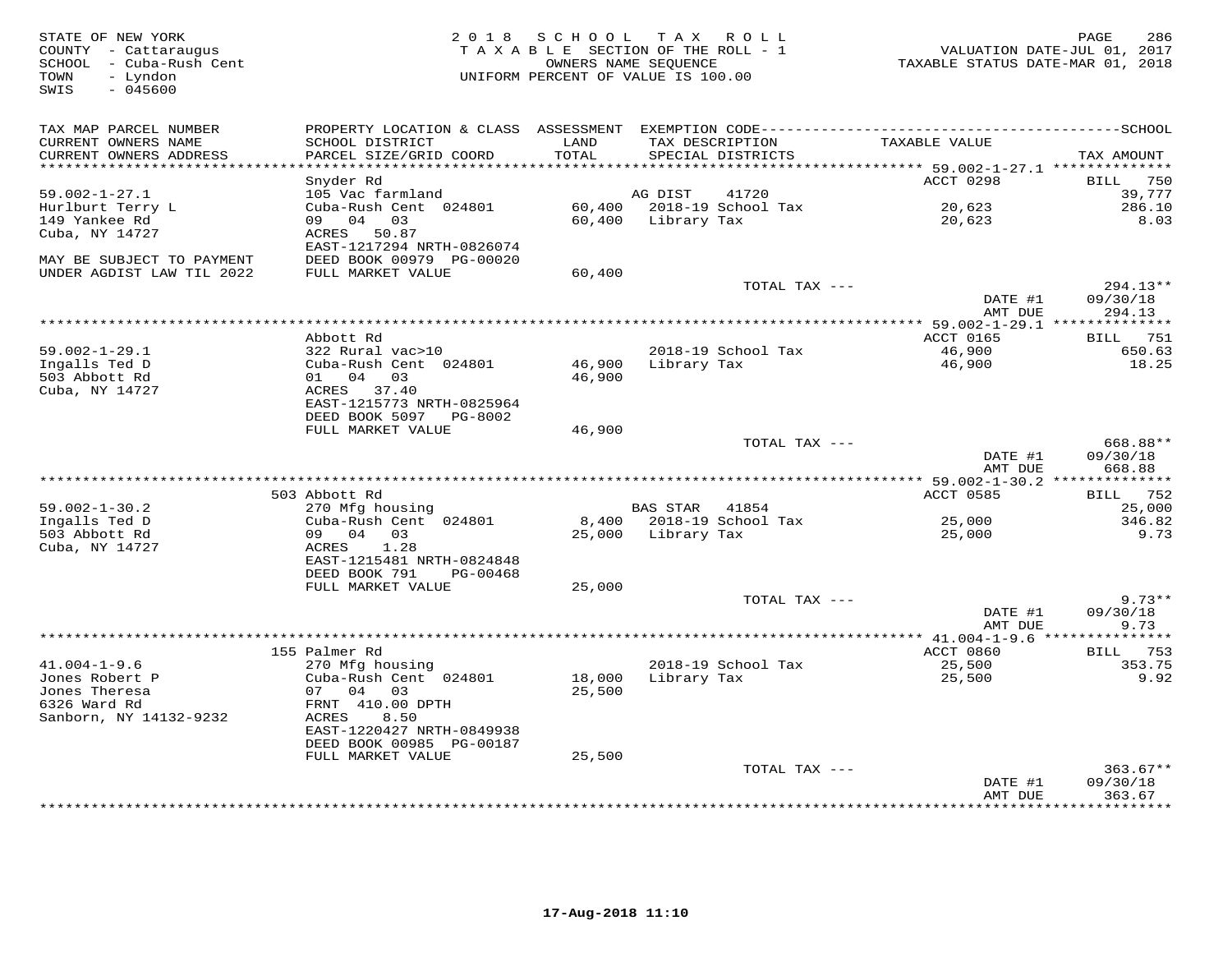| STATE OF NEW YORK<br>COUNTY - Cattaraugus<br>SCHOOL - Cuba-Rush Cent<br>- Lyndon<br>TOWN<br>SWIS<br>$-045600$ | 2018                                      | S C H O O L        | T A X<br>R O L L<br>TAXABLE SECTION OF THE ROLL - 1<br>OWNERS NAME SEQUENCE<br>UNIFORM PERCENT OF VALUE IS 100.00 | VALUATION DATE-JUL 01, 2017<br>TAXABLE STATUS DATE-MAR 01, 2018 | 287<br>PAGE                       |
|---------------------------------------------------------------------------------------------------------------|-------------------------------------------|--------------------|-------------------------------------------------------------------------------------------------------------------|-----------------------------------------------------------------|-----------------------------------|
| TAX MAP PARCEL NUMBER                                                                                         |                                           |                    |                                                                                                                   |                                                                 |                                   |
| CURRENT OWNERS NAME<br>CURRENT OWNERS ADDRESS<br>**********************                                       | SCHOOL DISTRICT<br>PARCEL SIZE/GRID COORD | LAND<br>TOTAL      | TAX DESCRIPTION<br>SPECIAL DISTRICTS                                                                              | TAXABLE VALUE                                                   | TAX AMOUNT                        |
|                                                                                                               | 6964 Rawson Rd                            |                    |                                                                                                                   | ACCT 0312                                                       | 754<br>BILL                       |
| $50.004 - 1 - 16$                                                                                             | 210 1 Family Res                          |                    | BAS STAR<br>41854                                                                                                 |                                                                 | 32,950                            |
| Keesler Terri J                                                                                               | Cuba-Rush Cent 024801                     | 14,500             | 2018-19 School Tax                                                                                                | 80,500                                                          | 1,116.75                          |
| Caster Annette M                                                                                              | 04<br>04<br>03                            | 80,500             | Library Tax                                                                                                       | 80,500                                                          | 31.33                             |
| 6964 Rawson Rd                                                                                                | 5.31<br>ACRES                             |                    |                                                                                                                   |                                                                 |                                   |
| Cuba, NY 14727                                                                                                | EAST-1222140 NRTH-0839637                 |                    |                                                                                                                   |                                                                 |                                   |
|                                                                                                               | DEED BOOK 18473 PG-2001                   |                    |                                                                                                                   |                                                                 |                                   |
|                                                                                                               | FULL MARKET VALUE                         | 80,500             |                                                                                                                   |                                                                 |                                   |
|                                                                                                               |                                           |                    | TOTAL TAX ---                                                                                                     | DATE #1                                                         | 711.08**<br>09/30/18              |
|                                                                                                               |                                           |                    |                                                                                                                   | AMT DUE                                                         | 711.08                            |
|                                                                                                               |                                           |                    | ********************************                                                                                  | *** 59.002-1-11.1 **************                                |                                   |
|                                                                                                               | 6483 Rawson Rd                            |                    |                                                                                                                   | ACCT 0524                                                       | <b>BILL</b> 755                   |
| $59.002 - 1 - 11.1$                                                                                           | 322 Rural vac>10                          |                    | 2018-19 School Tax                                                                                                | 195,500                                                         | 2,712.11                          |
| Kloc Paul A                                                                                                   | Cuba-Rush Cent 024801                     | 195,500            | Library Tax                                                                                                       | 195,500                                                         | 76.08                             |
| 4680 Clinton Street                                                                                           | $02/03 - 04$<br>$-0.3$                    | 195,500            |                                                                                                                   |                                                                 |                                   |
| West Seneca, NY 14224                                                                                         | ACRES 185.95<br>EAST-1220140 NRTH-0832003 |                    |                                                                                                                   |                                                                 |                                   |
|                                                                                                               | DEED BOOK 21228 PG-7001                   |                    |                                                                                                                   |                                                                 |                                   |
|                                                                                                               | FULL MARKET VALUE                         | 195,500            |                                                                                                                   |                                                                 |                                   |
|                                                                                                               |                                           |                    | TOTAL TAX ---                                                                                                     |                                                                 | $2,788.19**$                      |
|                                                                                                               |                                           |                    |                                                                                                                   | DATE #1                                                         | 09/30/18                          |
|                                                                                                               |                                           |                    |                                                                                                                   | AMT DUE                                                         | 2,788.19                          |
|                                                                                                               |                                           |                    |                                                                                                                   |                                                                 |                                   |
|                                                                                                               | 6172 Ingalls Rd                           |                    |                                                                                                                   | ACCT 0398                                                       | <b>BILL</b> 756                   |
| $59.002 - 1 - 13.1$<br>Kloc Paul A                                                                            | 240 Rural res                             |                    | 2018-19 School Tax                                                                                                | 262,400                                                         | 3,640.19                          |
| 4680 Clinton St                                                                                               | Cuba-Rush Cent 024801<br>02 04 03         | 164,000<br>262,400 | Library Tax                                                                                                       | 262,400                                                         | 102.11                            |
| West Seneca, NY 14224                                                                                         | ACRES 154.45                              |                    |                                                                                                                   |                                                                 |                                   |
|                                                                                                               | EAST-1219682 NRTH-0829455                 |                    |                                                                                                                   |                                                                 |                                   |
|                                                                                                               | DEED BOOK 00961 PG-00586                  |                    |                                                                                                                   |                                                                 |                                   |
|                                                                                                               | FULL MARKET VALUE                         | 262,400            |                                                                                                                   |                                                                 |                                   |
|                                                                                                               |                                           |                    | TOTAL TAX ---                                                                                                     |                                                                 | $3,742.30**$                      |
|                                                                                                               |                                           |                    |                                                                                                                   | DATE #1                                                         | 09/30/18                          |
|                                                                                                               |                                           |                    |                                                                                                                   | AMT DUE                                                         | 3,742.30<br>* * * * * * * * * * * |
|                                                                                                               | Lyndon Center Rd                          |                    |                                                                                                                   | ********* 50.002-1-21 *****<br>ACCT 0203                        | 757<br>BILL                       |
| $50.002 - 1 - 21$                                                                                             | 260 Seasonal res                          |                    | 2018-19 School Tax                                                                                                | 67,500                                                          | 936.41                            |
| Kokanovich Steven P                                                                                           | Cuba-Rush Cent 024801                     | 27,300             | Library Tax                                                                                                       | 67,500                                                          | 26.27                             |
| 1333 Parkview Dr                                                                                              | 04 03<br>05                               | 67,500             |                                                                                                                   |                                                                 |                                   |
| N Tonawanda, NY 14120                                                                                         | ACRES 17.80                               |                    |                                                                                                                   |                                                                 |                                   |
|                                                                                                               | EAST-1218683 NRTH-0843372                 |                    |                                                                                                                   |                                                                 |                                   |
|                                                                                                               | DEED BOOK 759<br>PG-00109                 |                    |                                                                                                                   |                                                                 |                                   |
|                                                                                                               | FULL MARKET VALUE                         | 67,500             |                                                                                                                   |                                                                 |                                   |
|                                                                                                               |                                           |                    | TOTAL TAX ---                                                                                                     | DATE #1                                                         | $962.68**$<br>09/30/18            |
|                                                                                                               |                                           |                    |                                                                                                                   | AMT DUE                                                         | 962.68                            |
|                                                                                                               |                                           |                    |                                                                                                                   | *********                                                       | * * * * * * * * * *               |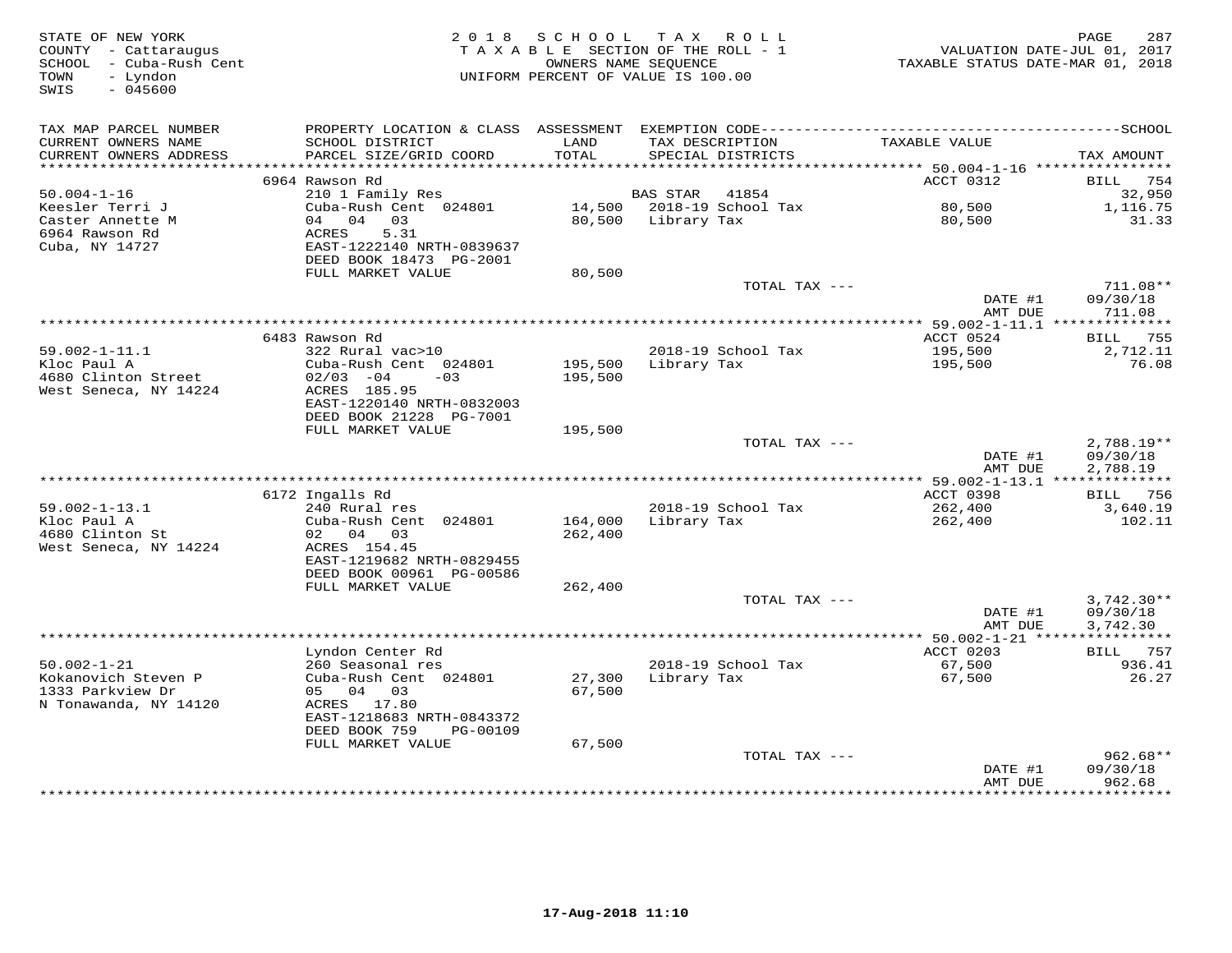| STATE OF NEW YORK<br>COUNTY - Cattaraugus<br>SCHOOL - Cuba-Rush Cent<br>- Lyndon<br>TOWN<br>SWIS<br>$-045600$ | 2 0 1 8                                    | SCHOOL          | T A X<br>ROLL<br>TAXABLE SECTION OF THE ROLL - 1<br>OWNERS NAME SEQUENCE<br>UNIFORM PERCENT OF VALUE IS 100.00 | TAXABLE STATUS DATE-MAR 01, 2018                | PAGE<br>288<br>VALUATION DATE-JUL 01, 2017 |
|---------------------------------------------------------------------------------------------------------------|--------------------------------------------|-----------------|----------------------------------------------------------------------------------------------------------------|-------------------------------------------------|--------------------------------------------|
| TAX MAP PARCEL NUMBER                                                                                         |                                            |                 |                                                                                                                |                                                 |                                            |
| CURRENT OWNERS NAME<br>CURRENT OWNERS ADDRESS                                                                 | SCHOOL DISTRICT<br>PARCEL SIZE/GRID COORD  | LAND<br>TOTAL   | TAX DESCRIPTION<br>SPECIAL DISTRICTS                                                                           | TAXABLE VALUE                                   | TAX AMOUNT                                 |
|                                                                                                               |                                            |                 |                                                                                                                |                                                 |                                            |
| $50.004 - 1 - 31$                                                                                             | Rawson Rd<br>314 Rural vac<10              |                 | 2018-19 School Tax                                                                                             | ACCT 0594<br>12,400                             | BILL<br>758<br>172.02                      |
| Levine Mark A                                                                                                 | Cuba-Rush Cent 024801                      | 12,400          | Library Tax                                                                                                    | 12,400                                          | 4.83                                       |
| Levine Patricia A                                                                                             | $03 - 04 - 03$                             | 12,400          |                                                                                                                |                                                 |                                            |
| 383 Banks Rd                                                                                                  | ACRES<br>3.92                              |                 |                                                                                                                |                                                 |                                            |
| Caledonia, NY 14423                                                                                           | EAST-1222185 NRTH-0834599                  |                 |                                                                                                                |                                                 |                                            |
|                                                                                                               | DEED BOOK 1329 PG-6001                     |                 |                                                                                                                |                                                 |                                            |
|                                                                                                               | FULL MARKET VALUE                          | 12,400          |                                                                                                                |                                                 |                                            |
|                                                                                                               |                                            |                 | TOTAL TAX ---                                                                                                  |                                                 | $176.85**$                                 |
|                                                                                                               |                                            |                 |                                                                                                                | DATE #1<br>AMT DUE                              | 09/30/18<br>176.85                         |
|                                                                                                               |                                            |                 |                                                                                                                | ****************** 50.004-1-32.1 ************** |                                            |
|                                                                                                               | 6636 Rawson Rd                             |                 |                                                                                                                | ACCT 0613                                       | <b>BILL</b> 759                            |
| $50.004 - 1 - 32.1$                                                                                           | 210 1 Family Res                           |                 | ENH STAR<br>41834                                                                                              |                                                 | 73,370                                     |
| Lijewski Eugene                                                                                               | Cuba-Rush Cent 024801                      | 16,100          | 2018-19 School Tax                                                                                             | 115,000                                         | 1,595.36                                   |
| Lijewski Bernadine                                                                                            | $03 - 04 - 03$                             | 115,000         | Library Tax                                                                                                    | 115,000                                         | 44.75                                      |
| 6636 Rawson Rd<br>Cuba, NY 14727                                                                              | ACRES<br>6.60<br>EAST-1222214 NRTH-0834176 |                 |                                                                                                                |                                                 |                                            |
|                                                                                                               | DEED BOOK 1006<br>PG-345                   |                 |                                                                                                                |                                                 |                                            |
|                                                                                                               | FULL MARKET VALUE                          | 115,000         |                                                                                                                |                                                 |                                            |
|                                                                                                               |                                            |                 | TOTAL TAX ---                                                                                                  |                                                 | 690.11**                                   |
|                                                                                                               |                                            |                 |                                                                                                                | DATE #1                                         | 09/30/18                                   |
|                                                                                                               |                                            |                 |                                                                                                                | AMT DUE                                         | 690.11                                     |
|                                                                                                               |                                            |                 |                                                                                                                |                                                 |                                            |
|                                                                                                               | 6183 Snyder Rd                             |                 |                                                                                                                | ACCT 0725                                       | 760<br>BILL                                |
| $59.002 - 1 - 28.2$                                                                                           | 240 Rural res                              |                 | 2018-19 School Tax                                                                                             | 62,000                                          | 860.11                                     |
| Linderman John E                                                                                              | Cuba-Rush Cent 024801                      | 34,600          | Library Tax                                                                                                    | 62,000                                          | 24.13                                      |
| Linderman Roxanne L<br>416 Abbott Rd                                                                          | 09 04 03<br>ACRES 25.10                    | 62,000          |                                                                                                                |                                                 |                                            |
| Cuba, NY 14727                                                                                                | EAST-1217369 NRTH-0827258                  |                 |                                                                                                                |                                                 |                                            |
|                                                                                                               | DEED BOOK 21986 PG-4001                    |                 |                                                                                                                |                                                 |                                            |
|                                                                                                               | FULL MARKET VALUE                          | 62,000          |                                                                                                                |                                                 |                                            |
|                                                                                                               |                                            |                 | TOTAL TAX ---                                                                                                  |                                                 | 884.24**                                   |
|                                                                                                               |                                            |                 |                                                                                                                | DATE #1                                         | 09/30/18                                   |
|                                                                                                               |                                            |                 |                                                                                                                | AMT DUE                                         | 884.24                                     |
|                                                                                                               |                                            |                 |                                                                                                                |                                                 |                                            |
|                                                                                                               | 416 Abbott Rd                              |                 |                                                                                                                | ACCT 0674                                       | <b>BILL</b><br>761                         |
| $59.002 - 1 - 29.2$                                                                                           | 210 1 Family Res                           |                 | <b>BAS STAR</b><br>41854                                                                                       |                                                 | 32,950                                     |
| Linderman John E<br>Linderman Roxanne                                                                         | Cuba-Rush Cent 024801<br>09 04<br>03       | 9,200<br>68,500 | 2018-19 School Tax<br>Library Tax                                                                              | 68,500<br>68,500                                | 950.28<br>26.66                            |
| 416 Abbott Rd                                                                                                 | ACRES<br>$1.80$ BANK<br>002                |                 |                                                                                                                |                                                 |                                            |
| Cuba, NY 14727                                                                                                | EAST-1216459 NRTH-0824471                  |                 |                                                                                                                |                                                 |                                            |
|                                                                                                               | DEED BOOK 1018 PG-648                      |                 |                                                                                                                |                                                 |                                            |
|                                                                                                               | FULL MARKET VALUE                          | 68,500          |                                                                                                                |                                                 |                                            |
|                                                                                                               |                                            |                 | TOTAL TAX ---                                                                                                  |                                                 | 539.94**                                   |
|                                                                                                               |                                            |                 |                                                                                                                | DATE #1                                         | 09/30/18                                   |
|                                                                                                               |                                            |                 |                                                                                                                | AMT DUE                                         | 539.94                                     |
|                                                                                                               |                                            |                 | ***************************                                                                                    | ***********                                     | *********                                  |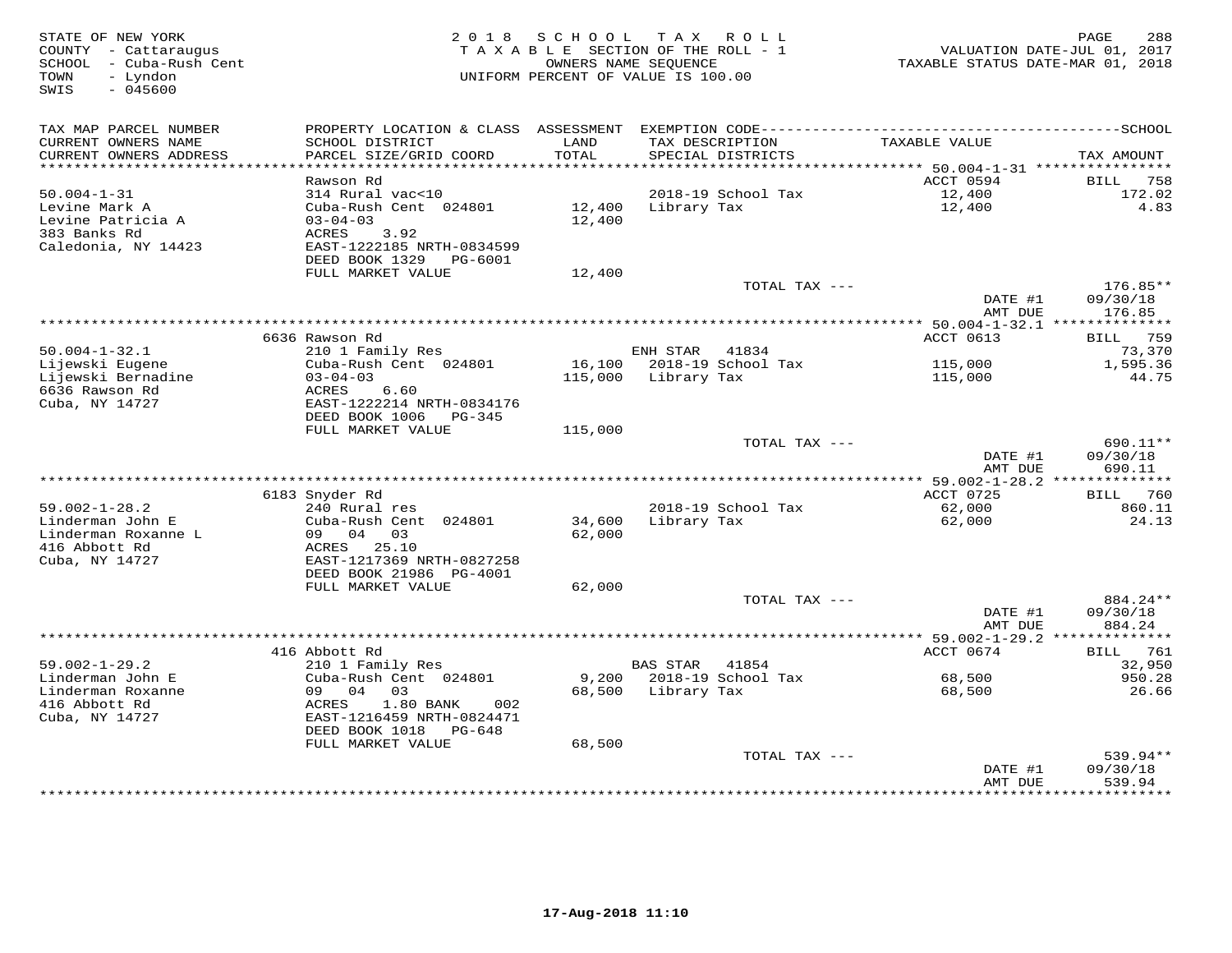| STATE OF NEW YORK<br>COUNTY - Cattaraugus<br>SCHOOL - Cuba-Rush Cent<br>TOWN<br>- Lyndon<br>$-045600$<br>SWIS | 2 0 1 8                                                                  | SCHOOL<br>OWNERS NAME SEQUENCE | T A X<br>ROLL<br>TAXABLE SECTION OF THE ROLL - 1<br>UNIFORM PERCENT OF VALUE IS 100.00 | VALUATION DATE-JUL 01, 2017<br>TAXABLE STATUS DATE-MAR 01, 2018 | 289<br>PAGE                 |
|---------------------------------------------------------------------------------------------------------------|--------------------------------------------------------------------------|--------------------------------|----------------------------------------------------------------------------------------|-----------------------------------------------------------------|-----------------------------|
| TAX MAP PARCEL NUMBER<br>CURRENT OWNERS NAME                                                                  | PROPERTY LOCATION & CLASS ASSESSMENT<br>SCHOOL DISTRICT                  | LAND                           | TAX DESCRIPTION                                                                        | TAXABLE VALUE                                                   |                             |
| CURRENT OWNERS ADDRESS<br>***********************                                                             | PARCEL SIZE/GRID COORD                                                   | TOTAL                          | SPECIAL DISTRICTS                                                                      |                                                                 | TAX AMOUNT                  |
|                                                                                                               | Abbott Rd                                                                |                                |                                                                                        | ACCT 0919                                                       | 762<br>BILL                 |
| $59.002 - 1 - 29.4$                                                                                           | 105 Vac farmland                                                         |                                | AG DIST<br>41720                                                                       |                                                                 | 29,190                      |
| Linderman John E                                                                                              | Cuba-Rush Cent 024801                                                    | 83,200                         | 2018-19 School Tax                                                                     | 54,010                                                          | 749.26                      |
| Linderman Casey J Sr.                                                                                         | 04<br>03<br>01                                                           | 83,200                         | Library Tax                                                                            | 54,010                                                          | 21.02                       |
| 416 Abbott Rd<br>Cuba, NY 14727                                                                               | ACRES<br>73.65<br>EAST-1216392 NRTH-0826321<br>DEED BOOK 5097<br>PG-8002 |                                |                                                                                        |                                                                 |                             |
| MAY BE SUBJECT TO PAYMENT<br>UNDER AGDIST LAW TIL 2022                                                        | FULL MARKET VALUE                                                        | 83,200                         |                                                                                        |                                                                 |                             |
|                                                                                                               |                                                                          |                                | TOTAL TAX ---                                                                          | DATE #1                                                         | $770.28**$<br>09/30/18      |
|                                                                                                               |                                                                          | *************************      |                                                                                        | AMT DUE<br>********* 50.002-1-11.1 ***                          | 770.28<br>* * * * * * * * * |
|                                                                                                               | 417 Porter Rd                                                            |                                |                                                                                        | ACCT 0295                                                       | 763<br>BILL                 |
| $50.002 - 1 - 11.1$                                                                                           | 312 Vac w/imprv                                                          |                                | 2018-19 School Tax                                                                     | 40,000                                                          | 554.91                      |
| Lippert Francis                                                                                               | Cuba-Rush Cent 024801                                                    | 33,900                         | Library Tax                                                                            | 40,000                                                          | 15.57                       |
| Lippert Lois J<br>11783 Clarence Center Rd                                                                    | 14 04<br>03<br>Ff 420.00                                                 | 40,000                         |                                                                                        |                                                                 |                             |
| Akron, NY 14001                                                                                               | ACRES<br>24.35                                                           |                                |                                                                                        |                                                                 |                             |
|                                                                                                               | EAST-1216964 NRTH-0844598                                                |                                |                                                                                        |                                                                 |                             |
|                                                                                                               | DEED BOOK 11503 PG-3001<br>FULL MARKET VALUE                             | 40,000                         |                                                                                        |                                                                 |                             |
|                                                                                                               |                                                                          |                                | TOTAL TAX ---                                                                          |                                                                 | $570.48**$                  |
|                                                                                                               |                                                                          |                                |                                                                                        | DATE #1<br>AMT DUE                                              | 09/30/18<br>570.48          |
|                                                                                                               |                                                                          |                                |                                                                                        |                                                                 | * * * * * * * * *           |
| $50.004 - 1 - 22$                                                                                             | 6832 Rawson Rd<br>240 Rural res                                          |                                | <b>BAS STAR</b><br>41854                                                               | ACCT 0564                                                       | 764<br>BILL<br>32,950       |
| Logue Peggy                                                                                                   | Cuba-Rush Cent<br>024801                                                 | 25,200                         | 2018-19 School Tax                                                                     | 82,000                                                          | 1,137.56                    |
| 6832 Rawson Rd                                                                                                | 04 04<br>03                                                              | 82,000                         | Library Tax                                                                            | 82,000                                                          | 31.91                       |
| Cuba, NY 14727                                                                                                | Lot9                                                                     |                                |                                                                                        |                                                                 |                             |
|                                                                                                               | ACRES<br>15.70<br>EAST-1221844 NRTH-0837520                              |                                |                                                                                        |                                                                 |                             |
|                                                                                                               | DEED BOOK 3420<br>PG-5001                                                |                                |                                                                                        |                                                                 |                             |
|                                                                                                               | FULL MARKET VALUE                                                        | 82,000                         |                                                                                        |                                                                 |                             |
|                                                                                                               |                                                                          |                                | TOTAL TAX ---                                                                          | DATE #1                                                         | $732.47**$                  |
|                                                                                                               |                                                                          |                                |                                                                                        | AMT DUE                                                         | 09/30/18<br>732.47          |
|                                                                                                               |                                                                          |                                |                                                                                        |                                                                 |                             |
|                                                                                                               | 6728 Rawson Rd                                                           |                                |                                                                                        | ACCT 0438                                                       | 765<br>BILL                 |
| $50.004 - 1 - 28$<br>Lorenz George Wayne                                                                      | 210 1 Family Res<br>Cuba-Rush Cent 024801                                | 16,400                         | 2018-19 School Tax<br>Library Tax                                                      | 75,000<br>75,000                                                | 1,040.45<br>29.19           |
| Lorenz Patricia A                                                                                             | 03<br>04<br>03                                                           | 75,000                         |                                                                                        |                                                                 |                             |
| 8245 Greiner Rd                                                                                               | Lot $16$                                                                 |                                |                                                                                        |                                                                 |                             |
| Williamsville, NY 14221                                                                                       | ACRES<br>6.94                                                            |                                |                                                                                        |                                                                 |                             |
|                                                                                                               | EAST-1222039 NRTH-0835526<br>DEED BOOK 776<br>PG-01196                   |                                |                                                                                        |                                                                 |                             |
|                                                                                                               | FULL MARKET VALUE                                                        | 75,000                         |                                                                                        |                                                                 |                             |
|                                                                                                               |                                                                          |                                | TOTAL TAX ---                                                                          |                                                                 | $1,069.64**$                |
|                                                                                                               |                                                                          |                                |                                                                                        | DATE #1                                                         | 09/30/18                    |
|                                                                                                               |                                                                          |                                |                                                                                        | AMT DUE                                                         | 1,069.64                    |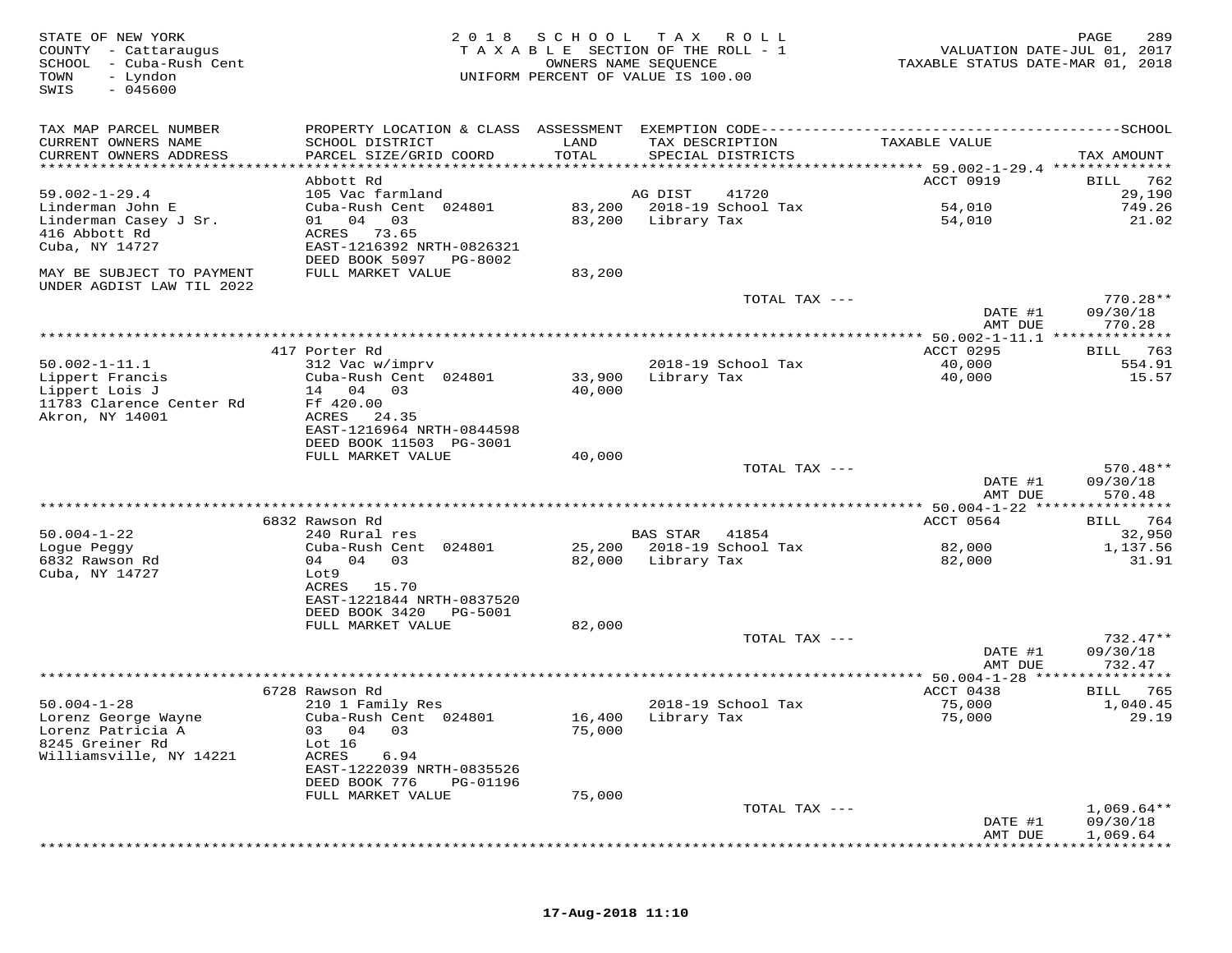| STATE OF NEW YORK<br>COUNTY - Cattaraugus<br>SCHOOL - Cuba-Rush Cent<br>- Lyndon<br>TOWN<br>SWIS<br>$-045600$ | 2 0 1 8                                        | SCHOOL TAX ROLL<br>TAXABLE SECTION OF THE ROLL - 1<br>UNIFORM PERCENT OF VALUE IS 100.00 | OWNERS NAME SEQUENCE |                                      | VALUATION DATE-JUL 01, 2017<br>TAXABLE STATUS DATE-MAR 01, 2018 | 290<br>PAGE                 |
|---------------------------------------------------------------------------------------------------------------|------------------------------------------------|------------------------------------------------------------------------------------------|----------------------|--------------------------------------|-----------------------------------------------------------------|-----------------------------|
| TAX MAP PARCEL NUMBER                                                                                         | PROPERTY LOCATION & CLASS ASSESSMENT           |                                                                                          |                      |                                      |                                                                 |                             |
| CURRENT OWNERS NAME<br>CURRENT OWNERS ADDRESS                                                                 | SCHOOL DISTRICT<br>PARCEL SIZE/GRID COORD      | LAND<br>TOTAL                                                                            |                      | TAX DESCRIPTION<br>SPECIAL DISTRICTS | TAXABLE VALUE                                                   | TAX AMOUNT                  |
| **********************                                                                                        |                                                |                                                                                          |                      |                                      | ACCT 0229                                                       |                             |
| $50.002 - 1 - 22$                                                                                             | Lyndon Center Rd<br>260 Seasonal res           |                                                                                          |                      | 2018-19 School Tax                   | 45,000                                                          | BILL<br>766<br>624.27       |
| Loscher Dale                                                                                                  | Cuba-Rush Cent 024801                          | 18,200                                                                                   | Library Tax          |                                      | 45,000                                                          | 17.51                       |
| Loscher Beverly                                                                                               | 05 04 03                                       | 45,000                                                                                   |                      |                                      |                                                                 |                             |
| 72 Buffalo St                                                                                                 | 8.65<br>ACRES                                  |                                                                                          |                      |                                      |                                                                 |                             |
| Silver Creek, NY 14136                                                                                        | EAST-1219750 NRTH-0843693                      |                                                                                          |                      |                                      |                                                                 |                             |
|                                                                                                               | DEED BOOK 00967 PG-00404                       |                                                                                          |                      |                                      |                                                                 |                             |
|                                                                                                               | FULL MARKET VALUE                              | 45,000                                                                                   |                      |                                      |                                                                 |                             |
|                                                                                                               |                                                |                                                                                          |                      | TOTAL TAX ---                        |                                                                 | 641.78**                    |
|                                                                                                               |                                                |                                                                                          |                      |                                      | DATE #1<br>AMT DUE                                              | 09/30/18<br>641.78          |
|                                                                                                               |                                                |                                                                                          |                      |                                      |                                                                 |                             |
|                                                                                                               | 6100 Ingalls Rd                                |                                                                                          |                      |                                      | ACCT 0128                                                       | <b>BILL</b> 767             |
| $59.002 - 1 - 21$                                                                                             | 210 1 Family Res                               |                                                                                          | BAS STAR 41854       |                                      |                                                                 | 32,950                      |
| Mahon Yvonne L                                                                                                | Cuba-Rush Cent 024801                          |                                                                                          |                      | 18,800 2018-19 School Tax            | 95,000                                                          | 1,317.90                    |
| 6100 Ingalls Rd                                                                                               | 01 04 03                                       | 95,000                                                                                   | Library Tax          |                                      | 95,000                                                          | 36.97                       |
| Cuba, NY 14727                                                                                                | ACRES<br>9.30                                  |                                                                                          |                      |                                      |                                                                 |                             |
|                                                                                                               | EAST-1220504 NRTH-0826585                      |                                                                                          |                      |                                      |                                                                 |                             |
|                                                                                                               | DEED BOOK 805<br>PG-00742<br>FULL MARKET VALUE |                                                                                          |                      |                                      |                                                                 |                             |
|                                                                                                               |                                                | 95,000                                                                                   |                      | TOTAL TAX ---                        |                                                                 | 917.87**                    |
|                                                                                                               |                                                |                                                                                          |                      |                                      | DATE #1                                                         | 09/30/18                    |
|                                                                                                               |                                                |                                                                                          |                      |                                      | AMT DUE                                                         | 917.87                      |
|                                                                                                               |                                                |                                                                                          |                      |                                      |                                                                 |                             |
|                                                                                                               | 7449 Rawson Rd                                 |                                                                                          |                      |                                      | ACCT 0377                                                       | BILL 768                    |
| $50.002 - 1 - 14$                                                                                             | 112 Dairy farm                                 |                                                                                          | AG BLDG              | 41700                                |                                                                 | 33,800                      |
| Mallards Dairy, LLC                                                                                           | Cuba-Rush Cent 024801                          | 327,400 AG DIST                                                                          |                      | 41720                                |                                                                 | 141,974                     |
| 7017 Fadale Rd                                                                                                | 06/07 04 03                                    | 1700,000                                                                                 |                      | 2018-19 School Tax                   | 1524,226                                                        | 21,145.08                   |
| Ellicottville, NY 14731                                                                                       | 984/964<br>ACRES 352.55                        |                                                                                          | Library Tax          |                                      | 1524,226                                                        | 593.15                      |
| MAY BE SUBJECT TO PAYMENT                                                                                     | EAST-1220143 NRTH-0846516                      |                                                                                          |                      |                                      |                                                                 |                             |
| UNDER AGDIST LAW TIL 2022                                                                                     | DEED BOOK 1024 PG-504                          |                                                                                          |                      |                                      |                                                                 |                             |
|                                                                                                               | FULL MARKET VALUE                              | 1700,000                                                                                 |                      |                                      |                                                                 |                             |
|                                                                                                               |                                                |                                                                                          |                      | TOTAL TAX ---                        |                                                                 | 21,738.23**                 |
|                                                                                                               |                                                |                                                                                          |                      |                                      | DATE #1                                                         | 09/30/18                    |
|                                                                                                               |                                                |                                                                                          |                      |                                      | AMT DUE                                                         | 21,738.23                   |
|                                                                                                               |                                                |                                                                                          |                      |                                      |                                                                 |                             |
|                                                                                                               | 61 Porter Rd                                   |                                                                                          |                      |                                      | ACCT 0096                                                       | BILL 769                    |
| $50.002 - 1 - 17.1$<br>Mallards Dairy, LLC                                                                    | 210 1 Family Res<br>Cuba-Rush Cent 024801      | 14,400                                                                                   | Library Tax          | 2018-19 School Tax                   | 45,000<br>45,000                                                | 624.27<br>17.51             |
| 7017 Fadale Rd                                                                                                | 06 04 03                                       | 45,000                                                                                   |                      |                                      |                                                                 |                             |
| Ellicottville, NY 14731                                                                                       | 5.25<br>ACRES                                  |                                                                                          |                      |                                      |                                                                 |                             |
|                                                                                                               | EAST-1221844 NRTH-0845540                      |                                                                                          |                      |                                      |                                                                 |                             |
|                                                                                                               | DEED BOOK 1023 PG-952                          |                                                                                          |                      |                                      |                                                                 |                             |
|                                                                                                               | FULL MARKET VALUE                              | 45,000                                                                                   |                      |                                      |                                                                 |                             |
|                                                                                                               |                                                |                                                                                          |                      | TOTAL TAX ---                        |                                                                 | 641.78**                    |
|                                                                                                               |                                                |                                                                                          |                      |                                      | DATE #1                                                         | 09/30/18                    |
|                                                                                                               |                                                |                                                                                          |                      |                                      | AMT DUE                                                         | 641.78<br>* * * * * * * * * |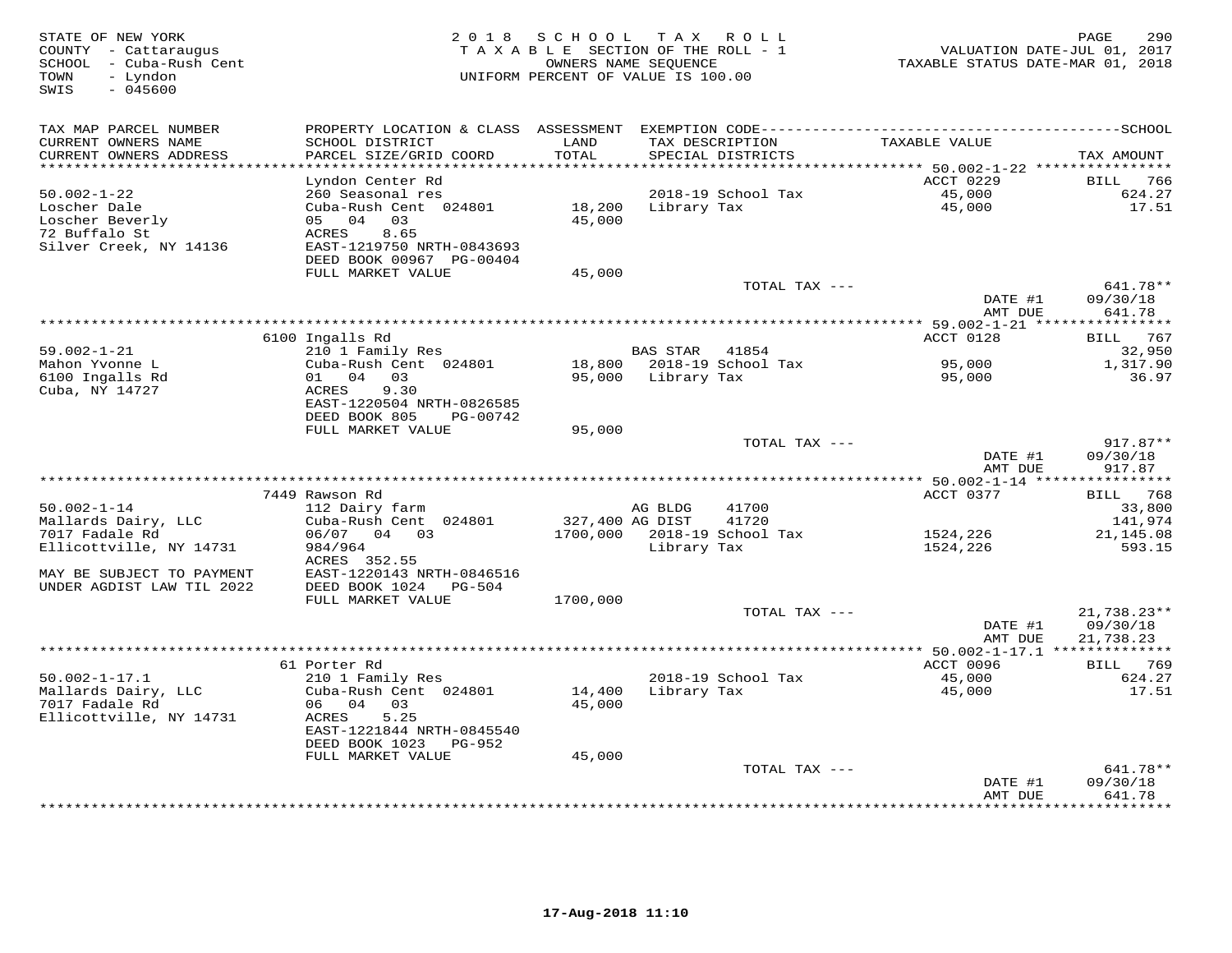| STATE OF NEW YORK<br>COUNTY - Cattaraugus<br>SCHOOL - Cuba-Rush Cent<br>- Lyndon<br>TOWN<br>SWIS<br>$-045600$ |                                                                           | 2018 SCHOOL    | T A X<br>R O L L<br>TAXABLE SECTION OF THE ROLL - 1<br>OWNERS NAME SEQUENCE<br>UNIFORM PERCENT OF VALUE IS 100.00 | VALUATION DATE-JUL 01, 2017<br>TAXABLE STATUS DATE-MAR 01, 2018 | 291<br>PAGE                 |
|---------------------------------------------------------------------------------------------------------------|---------------------------------------------------------------------------|----------------|-------------------------------------------------------------------------------------------------------------------|-----------------------------------------------------------------|-----------------------------|
| TAX MAP PARCEL NUMBER                                                                                         |                                                                           |                |                                                                                                                   |                                                                 |                             |
| CURRENT OWNERS NAME<br>CURRENT OWNERS ADDRESS                                                                 | SCHOOL DISTRICT<br>PARCEL SIZE/GRID COORD                                 | LAND<br>TOTAL  | TAX DESCRIPTION<br>SPECIAL DISTRICTS                                                                              | TAXABLE VALUE                                                   | TAX AMOUNT                  |
| ***********************                                                                                       |                                                                           |                |                                                                                                                   |                                                                 |                             |
| $50.002 - 1 - 18$                                                                                             | Porter Rd                                                                 |                |                                                                                                                   | ACCT 0533                                                       | 770<br><b>BILL</b><br>31.91 |
| Mallards Dairy, LLC<br>7017 Fadale Rd<br>Ellicottville, NY 14731                                              | 314 Rural vac<10<br>Cuba-Rush Cent 024801<br>06 04<br>03<br>7.75<br>ACRES | 2,300<br>2,300 | 2018-19 School Tax<br>Library Tax                                                                                 | 2,300<br>2,300                                                  | 0.90                        |
|                                                                                                               | EAST-1222130 NRTH-0845402<br>DEED BOOK 1024 PG-504                        |                |                                                                                                                   |                                                                 |                             |
|                                                                                                               | FULL MARKET VALUE                                                         | 2,300          |                                                                                                                   |                                                                 |                             |
|                                                                                                               |                                                                           |                | TOTAL TAX ---                                                                                                     | DATE #1                                                         | $32.81**$<br>09/30/18       |
|                                                                                                               |                                                                           |                |                                                                                                                   | AMT DUE<br>*** 50.002-1-32.2 **************                     | 32.81                       |
|                                                                                                               | Lyndon Center Rd                                                          |                |                                                                                                                   | ACCT 0812                                                       | 771<br>BILL                 |
| $50.002 - 1 - 32.2$                                                                                           | 314 Rural vac<10                                                          |                | 2018-19 School Tax                                                                                                | 8,300                                                           | 115.14                      |
| Marin Gregg P                                                                                                 | Cuba-Rush Cent 024801                                                     | 8,300          | Library Tax                                                                                                       | 8,300                                                           | 3.23                        |
| Marin Lori B                                                                                                  | 05 04 03                                                                  | 8,300          |                                                                                                                   |                                                                 |                             |
| 5017 Shawnee Rd<br>Sanborn, NY 14132                                                                          | 1.20<br>ACRES<br>EAST-1219410 NRTH-0842900                                |                |                                                                                                                   |                                                                 |                             |
|                                                                                                               | DEED BOOK 00919 PG-00510                                                  |                |                                                                                                                   |                                                                 |                             |
|                                                                                                               | FULL MARKET VALUE                                                         | 8,300          |                                                                                                                   |                                                                 |                             |
|                                                                                                               |                                                                           |                | TOTAL TAX ---                                                                                                     |                                                                 | $118.37**$                  |
|                                                                                                               |                                                                           |                |                                                                                                                   | DATE #1<br>AMT DUE                                              | 09/30/18<br>118.37          |
|                                                                                                               |                                                                           |                |                                                                                                                   |                                                                 |                             |
|                                                                                                               | Rawson Rd                                                                 |                |                                                                                                                   | ACCT 0680                                                       | BILL 772                    |
| $59.002 - 1 - 15.2$                                                                                           | 314 Rural vac<10                                                          |                | 2018-19 School Tax                                                                                                | 8,500                                                           | 117.92                      |
| Markowski Suzanne                                                                                             | Cuba-Rush Cent 024801                                                     | 8,500          | Library Tax                                                                                                       | 8,500                                                           | 3.31                        |
| 10399 Poags Hole Rd<br>Dansville, NY 14437                                                                    | 02 04 03<br>ACRES<br>1.30                                                 | 8,500          |                                                                                                                   |                                                                 |                             |
|                                                                                                               | EAST-1222041 NRTH-0828977                                                 |                |                                                                                                                   |                                                                 |                             |
|                                                                                                               | DEED BOOK 2660<br>PG-8002                                                 |                |                                                                                                                   |                                                                 |                             |
|                                                                                                               | FULL MARKET VALUE                                                         | 8,500          |                                                                                                                   |                                                                 |                             |
|                                                                                                               |                                                                           |                | TOTAL TAX ---                                                                                                     |                                                                 | $121.23**$                  |
|                                                                                                               |                                                                           |                |                                                                                                                   | DATE #1<br>AMT DUE                                              | 09/30/18<br>121.23          |
|                                                                                                               |                                                                           |                |                                                                                                                   |                                                                 |                             |
|                                                                                                               | Rawson Rd                                                                 |                |                                                                                                                   | ACCT 0912                                                       | BILL 773                    |
| $59.002 - 1 - 15.3$                                                                                           | 322 Rural vac>10                                                          |                | FOREST/A74 47460                                                                                                  |                                                                 | 20,110                      |
| Markowski Suzanne                                                                                             | Cuba-Rush Cent 024801                                                     | 29,900         | 2018-19 School Tax                                                                                                | 9,790                                                           | 135.81                      |
| 10399 Poags Hole Rd                                                                                           | 02 04 03                                                                  | 29,900         | Library Tax                                                                                                       | 9,790                                                           | 3.81                        |
| Dansville, NY 14437                                                                                           | ACRES<br>20.35<br>EAST-1222302 NRTH-0828775                               |                |                                                                                                                   |                                                                 |                             |
| MAY BE SUBJECT TO PAYMENT                                                                                     | DEED BOOK 2660<br>PG-8002                                                 |                |                                                                                                                   |                                                                 |                             |
| UNDER RPTL480A UNTIL 2027                                                                                     | FULL MARKET VALUE                                                         | 29,900         |                                                                                                                   |                                                                 |                             |
|                                                                                                               |                                                                           |                | TOTAL TAX ---                                                                                                     |                                                                 | $139.62**$                  |
|                                                                                                               |                                                                           |                |                                                                                                                   | DATE #1<br>AMT DUE                                              | 09/30/18<br>139.62          |
|                                                                                                               |                                                                           |                |                                                                                                                   | * * * * * * * * * * * * * * * *                                 | * * * * * * * * * *         |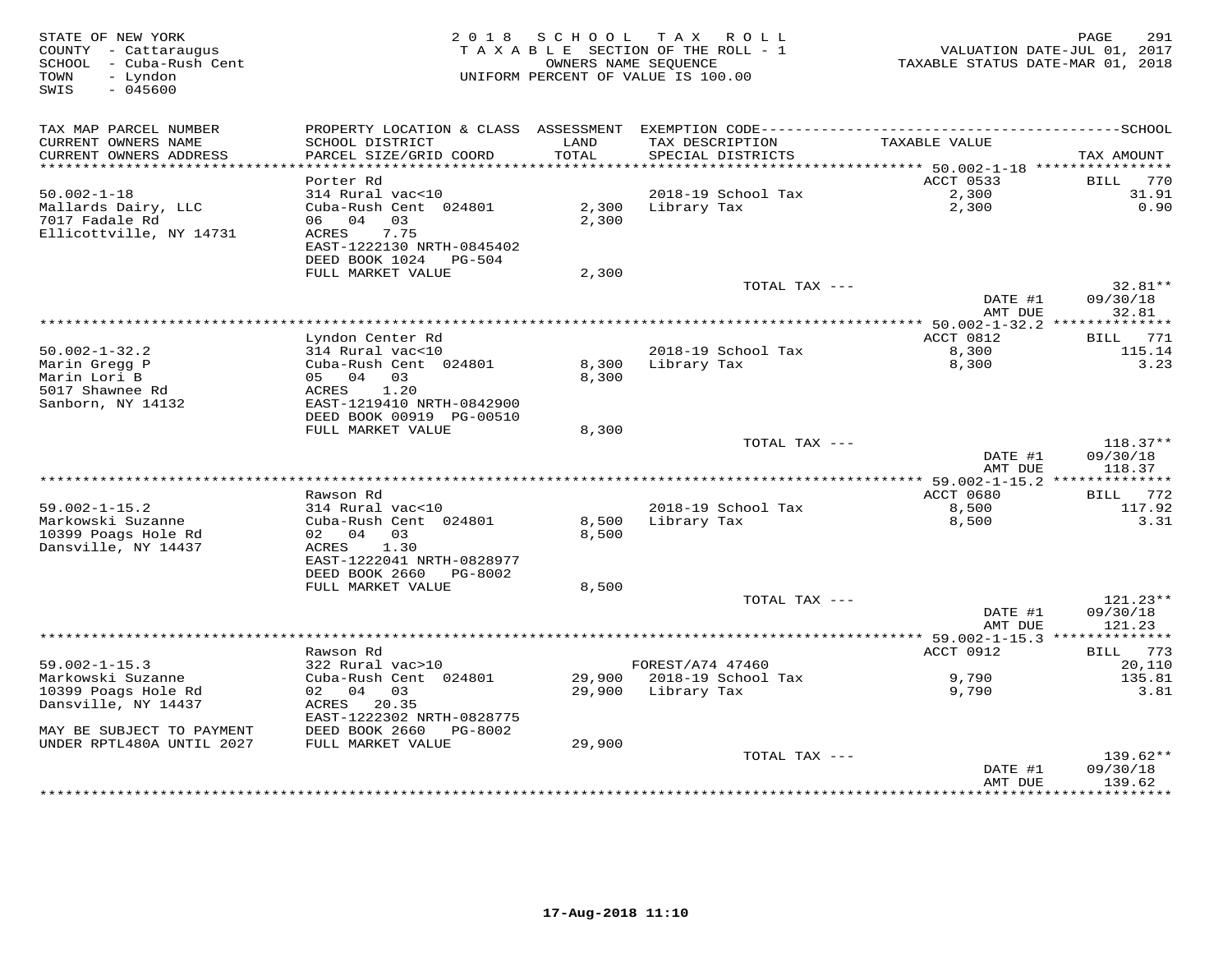| STATE OF NEW YORK<br>COUNTY - Cattaraugus<br>SCHOOL - Cuba-Rush Cent<br>- Lyndon<br>TOWN<br>SWIS<br>$-045600$ |                                                                         |                  | 2018 SCHOOL TAX ROLL<br>TAXABLE SECTION OF THE ROLL - 1<br>OWNERS NAME SEQUENCE<br>UNIFORM PERCENT OF VALUE IS 100.00 | VALUATION DATE-JUL 01, 2017<br>TAXABLE STATUS DATE-MAR 01, 2018 | 292<br>PAGE              |
|---------------------------------------------------------------------------------------------------------------|-------------------------------------------------------------------------|------------------|-----------------------------------------------------------------------------------------------------------------------|-----------------------------------------------------------------|--------------------------|
| TAX MAP PARCEL NUMBER                                                                                         |                                                                         |                  |                                                                                                                       |                                                                 |                          |
| CURRENT OWNERS NAME<br>CURRENT OWNERS ADDRESS                                                                 | SCHOOL DISTRICT<br>PARCEL SIZE/GRID COORD                               | LAND<br>TOTAL    | TAX DESCRIPTION<br>SPECIAL DISTRICTS                                                                                  | TAXABLE VALUE                                                   | TAX AMOUNT               |
| ***********************                                                                                       |                                                                         |                  |                                                                                                                       |                                                                 |                          |
|                                                                                                               | Rawson Rd                                                               |                  |                                                                                                                       |                                                                 | BILL<br>774              |
| $41.004 - 1 - 7.5$<br>Marshacres, LLC<br>7017 Fadale Rd<br>Ellicottville, NY 14731                            | 322 Rural vac>10<br>Cuba-Rush Cent 024801<br>07 04<br>03<br>ACRES 40.15 | 40,200<br>40,200 | 2018-19 School Tax<br>Library Tax                                                                                     | 40,200<br>40,200                                                | 557.68<br>15.64          |
|                                                                                                               | EAST-1221611 NRTH-0851955<br>DEED BOOK 25743 PG-9002                    |                  |                                                                                                                       |                                                                 |                          |
|                                                                                                               | FULL MARKET VALUE                                                       | 40,200           |                                                                                                                       |                                                                 |                          |
|                                                                                                               |                                                                         |                  | TOTAL TAX ---                                                                                                         | DATE #1                                                         | $573.32**$<br>09/30/18   |
|                                                                                                               |                                                                         |                  |                                                                                                                       | AMT DUE<br>********* 41.004-1-9.4 ***************               | 573.32                   |
|                                                                                                               | Rawson Rd                                                               |                  |                                                                                                                       | ACCT 0609                                                       | BILL 775                 |
| $41.004 - 1 - 9.4$                                                                                            | 105 Vac farmland                                                        |                  | 41720<br>AG DIST                                                                                                      |                                                                 | 10,001                   |
| Marshacres, LLC                                                                                               | Cuba-Rush Cent 024801                                                   |                  | 34,300 2018-19 School Tax                                                                                             | 24,299                                                          | 337.09                   |
| 7017 Fadale Rd                                                                                                | $07 - 04 - 03$                                                          |                  | 34,300 Library Tax                                                                                                    | 24,299                                                          | 9.46                     |
| Ellicottville, NY 14731                                                                                       | ACRES 28.00<br>EAST-1221626 NRTH-0849955                                |                  |                                                                                                                       |                                                                 |                          |
| MAY BE SUBJECT TO PAYMENT                                                                                     | DEED BOOK 1023<br>PG-987                                                |                  |                                                                                                                       |                                                                 |                          |
| UNDER AGDIST LAW TIL 2022                                                                                     | FULL MARKET VALUE                                                       | 34,300           |                                                                                                                       |                                                                 | 346.55**                 |
|                                                                                                               |                                                                         |                  | TOTAL TAX ---                                                                                                         | DATE #1<br>AMT DUE                                              | 09/30/18<br>346.55       |
|                                                                                                               |                                                                         |                  |                                                                                                                       |                                                                 |                          |
|                                                                                                               | Rawson Rd                                                               |                  |                                                                                                                       | ACCT 0344                                                       | BILL 776                 |
| $41.004 - 1 - 10$                                                                                             | 105 Vac farmland                                                        |                  | AG DIST<br>41720                                                                                                      |                                                                 | 34,299                   |
| Marshacres, LLC                                                                                               | Cuba-Rush Cent 024801                                                   |                  | 93,000 2018-19 School Tax                                                                                             | 58,701                                                          | 814.34                   |
| 7017 Fadale Rd<br>Ellicottville, NY 14731                                                                     | 07 04 03<br>ACRES 91.55<br>EAST-1220340 NRTH-0848992                    |                  | 93,000 Library Tax                                                                                                    | 58,701                                                          | 22.84                    |
| MAY BE SUBJECT TO PAYMENT                                                                                     | DEED BOOK 1023 PG-965                                                   |                  |                                                                                                                       |                                                                 |                          |
| UNDER AGDIST LAW TIL 2022                                                                                     | FULL MARKET VALUE                                                       | 93,000           |                                                                                                                       |                                                                 |                          |
|                                                                                                               |                                                                         |                  | TOTAL TAX ---                                                                                                         |                                                                 | 837.18**                 |
|                                                                                                               |                                                                         |                  |                                                                                                                       | DATE #1<br>AMT DUE                                              | 09/30/18<br>837.18       |
|                                                                                                               |                                                                         |                  |                                                                                                                       |                                                                 |                          |
|                                                                                                               | Rawson Rd                                                               |                  |                                                                                                                       | ACCT 0137                                                       | BILL 777                 |
| $41.004 - 1 - 11$<br>Marshacres, LLC                                                                          | 314 Rural vac<10<br>Cuba-Rush Cent 024801                               | 5,200            | 2018-19 School Tax<br>Library Tax                                                                                     | 5,200<br>5,200                                                  | 72.14<br>2.02            |
| 7017 Fadale Rd                                                                                                | $-0.4$<br>07<br>$-0.3$                                                  | 5,200            |                                                                                                                       |                                                                 |                          |
| Ellicottville, NY 14731                                                                                       | FRNT 66.00 DPTH 305.00<br>EAST-1222258 NRTH-0848482                     |                  |                                                                                                                       |                                                                 |                          |
|                                                                                                               | DEED BOOK 1023 PG-974                                                   |                  |                                                                                                                       |                                                                 |                          |
|                                                                                                               | FULL MARKET VALUE                                                       | 5,200            |                                                                                                                       |                                                                 |                          |
|                                                                                                               |                                                                         |                  | TOTAL TAX ---                                                                                                         |                                                                 | $74.16**$<br>09/30/18    |
|                                                                                                               |                                                                         |                  |                                                                                                                       | DATE #1<br>AMT DUE                                              | 74.16<br><b>++++++++</b> |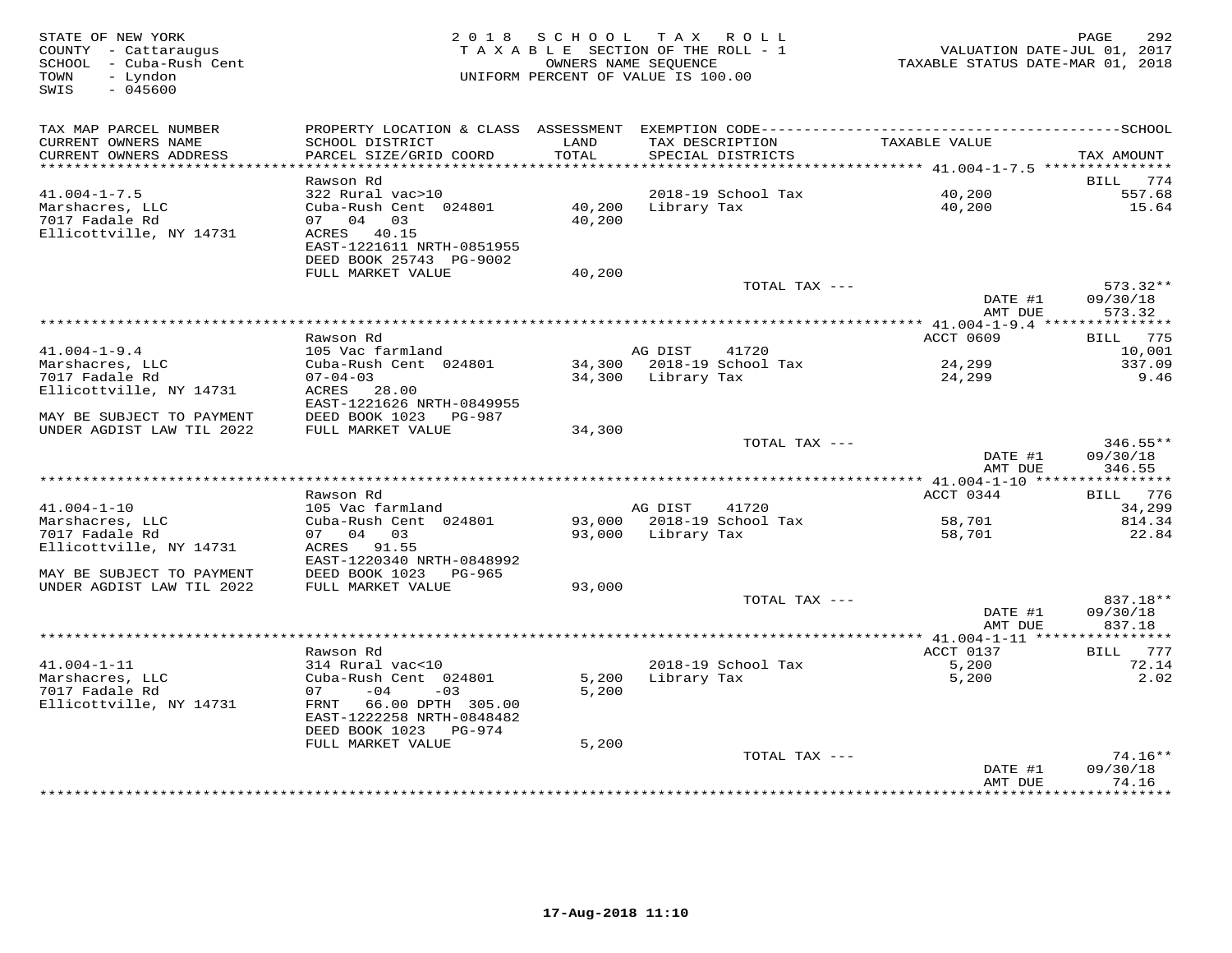| STATE OF NEW YORK<br>COUNTY - Cattaraugus<br>SCHOOL - Cuba-Rush Cent<br>TOWN<br>- Lyndon<br>SWIS<br>$-045600$ |                                                      | 2018 SCHOOL TAX ROLL<br>TAXABLE SECTION OF THE ROLL - 1<br>OWNERS NAME SEQUENCE<br>UNIFORM PERCENT OF VALUE IS 100.00 |                     |                                      | TAXABLE STATUS DATE-MAR 01, 2018        | 293<br>PAGE<br>VALUATION DATE-JUL 01, 2017 |
|---------------------------------------------------------------------------------------------------------------|------------------------------------------------------|-----------------------------------------------------------------------------------------------------------------------|---------------------|--------------------------------------|-----------------------------------------|--------------------------------------------|
| TAX MAP PARCEL NUMBER                                                                                         |                                                      |                                                                                                                       |                     |                                      |                                         |                                            |
| CURRENT OWNERS NAME<br>CURRENT OWNERS ADDRESS<br>************************                                     | SCHOOL DISTRICT<br>PARCEL SIZE/GRID COORD            | LAND<br>TOTAL                                                                                                         |                     | TAX DESCRIPTION<br>SPECIAL DISTRICTS | TAXABLE VALUE                           | TAX AMOUNT                                 |
|                                                                                                               | Rawson Rd                                            |                                                                                                                       |                     |                                      | ACCT 0017                               | BILL 778                                   |
| $50.004 - 1 - 26.1$                                                                                           | 105 Vac farmland                                     |                                                                                                                       | AG DIST             | 41720                                |                                         | 14,330                                     |
| Marshacres, LLC                                                                                               | Cuba-Rush Cent 024801                                |                                                                                                                       |                     | 171,600 2018-19 School Tax           | 157,270                                 | 2,181.75                                   |
| 7107 Fidalle Rd                                                                                               | 04 04<br>03                                          |                                                                                                                       | 171,600 Library Tax |                                      | 157,270                                 | 61.20                                      |
| Ellicottville, NY 14731                                                                                       | Lot3<br>L/p 955-996<br>ACRES 218.05                  |                                                                                                                       |                     |                                      |                                         |                                            |
| MAY BE SUBJECT TO PAYMENT<br>UNDER AGDIST LAW TIL 2022                                                        | EAST-1219698 NRTH-0837151<br>DEED BOOK 16994 PG-6002 |                                                                                                                       |                     |                                      |                                         |                                            |
|                                                                                                               | FULL MARKET VALUE                                    | 171,600                                                                                                               |                     | TOTAL TAX ---                        |                                         |                                            |
|                                                                                                               |                                                      |                                                                                                                       |                     |                                      | DATE #1<br>AMT DUE                      | $2,242.95**$<br>09/30/18<br>2,242.95       |
|                                                                                                               |                                                      |                                                                                                                       |                     |                                      |                                         |                                            |
|                                                                                                               | 6785 Rawson Rd                                       |                                                                                                                       |                     |                                      | ACCT 0599                               | BILL 779                                   |
| $50.004 - 1 - 26.2$                                                                                           | 210 1 Family Res                                     |                                                                                                                       |                     | 2018-19 School Tax                   | 55,000                                  | 763.00                                     |
| Marshacres, LLC                                                                                               | Cuba-Rush Cent 024801                                |                                                                                                                       | 16,300 Library Tax  |                                      | 55,000                                  | 21.40                                      |
| 7017 Fadale Rd                                                                                                | 03/04<br>04 03<br>ACRES<br>$6.80$ BANK<br>012        | 55,000                                                                                                                |                     |                                      |                                         |                                            |
| Ellicottville, NY 14731                                                                                       | EAST-1219613 NRTH-0835614                            |                                                                                                                       |                     |                                      |                                         |                                            |
|                                                                                                               | DEED BOOK 1023 PG-961                                |                                                                                                                       |                     |                                      |                                         |                                            |
|                                                                                                               | FULL MARKET VALUE                                    | 55,000                                                                                                                |                     |                                      |                                         |                                            |
|                                                                                                               |                                                      |                                                                                                                       |                     | TOTAL TAX ---                        |                                         | 784.40**                                   |
|                                                                                                               |                                                      |                                                                                                                       |                     |                                      | DATE #1<br>AMT DUE                      | 09/30/18<br>784.40                         |
|                                                                                                               |                                                      |                                                                                                                       |                     |                                      | ********** 50.004-1-32.2 ************** |                                            |
| $50.004 - 1 - 32.2$                                                                                           | Rawson Rd<br>105 Vac farmland                        |                                                                                                                       | AG DIST             | 41720                                | ACCT 0765                               | BILL 780<br>65,830                         |
| Marshacres, LLC                                                                                               | Cuba-Rush Cent 024801                                |                                                                                                                       |                     | 178,800 2018-19 School Tax           | 112,970                                 | 1,567.20                                   |
| 7017 Fadel Rd                                                                                                 | 03 04 03                                             |                                                                                                                       | 178,800 Library Tax |                                      | 112,970                                 | 43.96                                      |
| Ellicottville, NY 14731                                                                                       | ACRES 169.25                                         |                                                                                                                       |                     |                                      |                                         |                                            |
|                                                                                                               | EAST-1220103 NRTH-0834261                            |                                                                                                                       |                     |                                      |                                         |                                            |
| MAY BE SUBJECT TO PAYMENT                                                                                     | DEED BOOK 3712 PG-2001                               |                                                                                                                       |                     |                                      |                                         |                                            |
| UNDER AGDIST LAW TIL 2022                                                                                     | FULL MARKET VALUE                                    | 178,800                                                                                                               |                     | TOTAL TAX ---                        |                                         | $1,611.16**$                               |
|                                                                                                               |                                                      |                                                                                                                       |                     |                                      | DATE #1                                 | 09/30/18                                   |
|                                                                                                               |                                                      |                                                                                                                       |                     |                                      | AMT DUE                                 | 1,611.16                                   |
|                                                                                                               |                                                      |                                                                                                                       |                     |                                      |                                         |                                            |
|                                                                                                               | Lyndon Center Rd                                     |                                                                                                                       |                     |                                      | ACCT 0907                               | BILL 781                                   |
| $50.004 - 1 - 54$                                                                                             | 322 Rural vac>10                                     |                                                                                                                       |                     | 2018-19 School Tax                   | 32,000                                  | 443.93                                     |
| Marshacres, LLC<br>7107 Fidalle Rd                                                                            | Cuba-Rush Cent 024801<br>ACRES<br>32.00              | 32,000<br>32,000                                                                                                      | Library Tax         |                                      | 32,000                                  | 12.45                                      |
| Ellicottville, NY 14731                                                                                       | EAST-1220553 NRTH-0838505                            |                                                                                                                       |                     |                                      |                                         |                                            |
|                                                                                                               | DEED BOOK 16994 PG-6002                              |                                                                                                                       |                     |                                      |                                         |                                            |
|                                                                                                               | FULL MARKET VALUE                                    | 32,000                                                                                                                |                     |                                      |                                         |                                            |
|                                                                                                               |                                                      |                                                                                                                       |                     | TOTAL TAX ---                        |                                         | 456.38**                                   |
|                                                                                                               |                                                      |                                                                                                                       |                     |                                      | DATE #1                                 | 09/30/18<br>456.38                         |
|                                                                                                               |                                                      |                                                                                                                       |                     |                                      | AMT DUE                                 |                                            |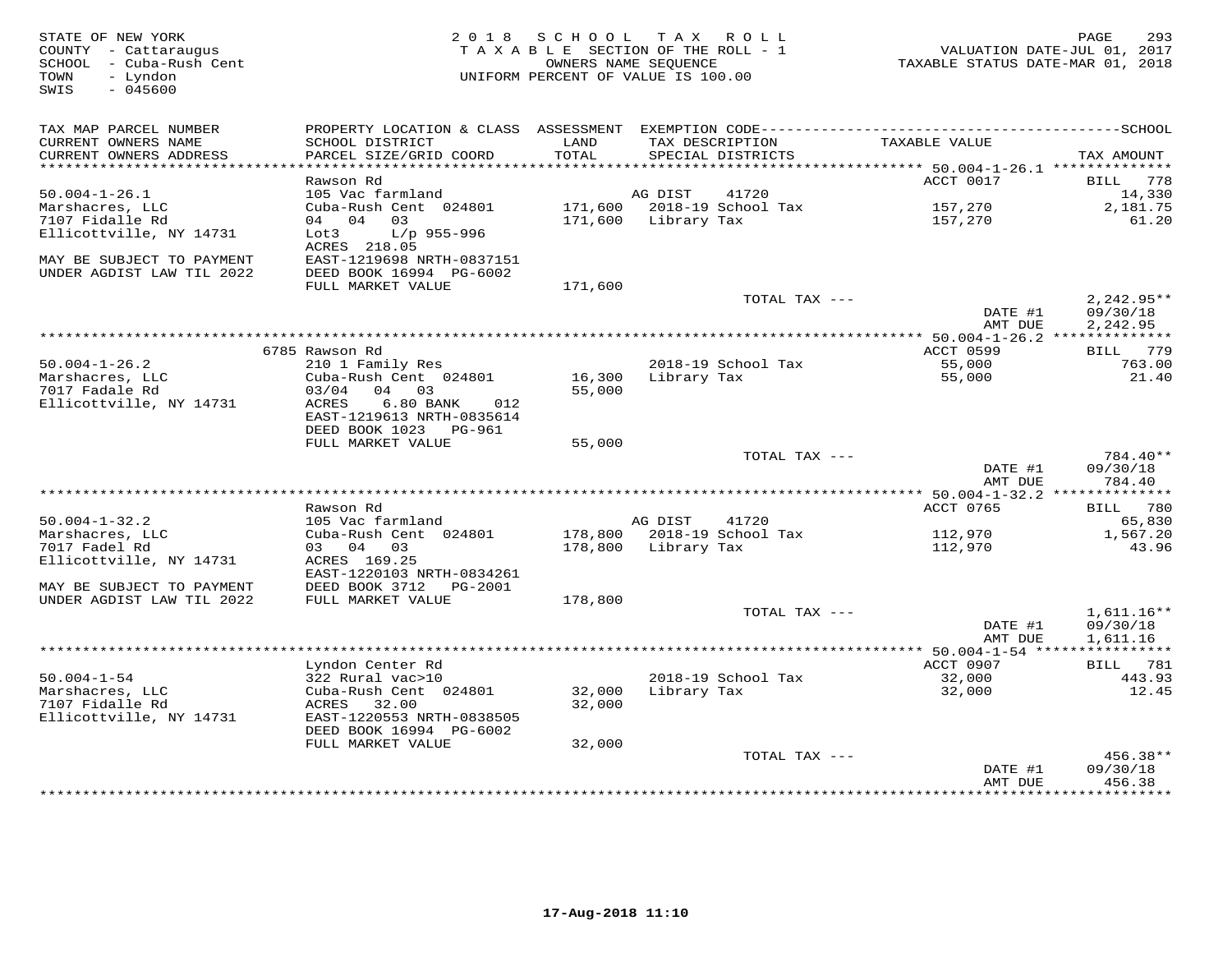| STATE OF NEW YORK<br>COUNTY - Cattaraugus<br>SCHOOL - Cuba-Rush Cent<br>- Lyndon<br>TOWN<br>SWIS<br>$-045600$ |                                                      |               | 2018 SCHOOL TAX ROLL<br>TAXABLE SECTION OF THE ROLL - 1<br>OWNERS NAME SEQUENCE<br>UNIFORM PERCENT OF VALUE IS 100.00 | VALUATION DATE-JUL 01, 2017<br>TAXABLE STATUS DATE-MAR 01, 2018 | 294<br>PAGE             |
|---------------------------------------------------------------------------------------------------------------|------------------------------------------------------|---------------|-----------------------------------------------------------------------------------------------------------------------|-----------------------------------------------------------------|-------------------------|
| TAX MAP PARCEL NUMBER                                                                                         |                                                      |               |                                                                                                                       |                                                                 |                         |
| CURRENT OWNERS NAME<br>CURRENT OWNERS ADDRESS                                                                 | SCHOOL DISTRICT<br>PARCEL SIZE/GRID COORD            | LAND<br>TOTAL | TAX DESCRIPTION<br>SPECIAL DISTRICTS                                                                                  | TAXABLE VALUE                                                   | TAX AMOUNT              |
| ***********************                                                                                       |                                                      |               |                                                                                                                       |                                                                 |                         |
| $50.002 - 1 - 9$                                                                                              | 316 Porter Rd<br>260 Seasonal res                    |               | 2018-19 School Tax                                                                                                    | ACCT 0238                                                       | BILL 782<br>971.09      |
| Matheis Dennis                                                                                                | Cuba-Rush Cent 024801                                | 57,200        | Library Tax                                                                                                           | 70,000<br>70,000                                                | 27.24                   |
| 3160 Tonawanda Ck Rd                                                                                          | $-04$<br>14<br>$-03$                                 | 70,000        |                                                                                                                       |                                                                 |                         |
| Amherst, NY 14228                                                                                             | ACRES 47.69                                          |               |                                                                                                                       |                                                                 |                         |
|                                                                                                               | EAST-1217828 NRTH-0846777                            |               |                                                                                                                       |                                                                 |                         |
|                                                                                                               | DEED BOOK 841<br>PG-00018                            |               |                                                                                                                       |                                                                 |                         |
|                                                                                                               | FULL MARKET VALUE                                    | 70,000        |                                                                                                                       |                                                                 |                         |
|                                                                                                               |                                                      |               | TOTAL TAX ---                                                                                                         |                                                                 | 998.33**                |
|                                                                                                               |                                                      |               |                                                                                                                       | DATE #1<br>AMT DUE                                              | 09/30/18<br>998.33      |
|                                                                                                               |                                                      |               |                                                                                                                       |                                                                 |                         |
|                                                                                                               | Rawson Rd                                            |               |                                                                                                                       | ACCT 0903                                                       | BILL 783                |
| $41.004 - 1 - 7.4$                                                                                            | 322 Rural vac>10                                     |               | 2018-19 School Tax                                                                                                    | 25,500                                                          | 353.75                  |
| McGill Lisa                                                                                                   | Cuba-Rush Cent 024801                                | 25,500        | Library Tax                                                                                                           | 25,500                                                          | 9.92                    |
| 1724 SE Ripplewood Ave<br>Hillsboro, OR 97123                                                                 | Enter from Palmer Rd.<br>ACRES 40.00                 | 25,500        |                                                                                                                       |                                                                 |                         |
|                                                                                                               | EAST-1218879 NRTH-0851985                            |               |                                                                                                                       |                                                                 |                         |
|                                                                                                               | DEED BOOK 20110 PG-4002                              |               |                                                                                                                       |                                                                 |                         |
|                                                                                                               | FULL MARKET VALUE                                    | 25,500        |                                                                                                                       |                                                                 |                         |
|                                                                                                               |                                                      |               | TOTAL TAX ---                                                                                                         |                                                                 | $363.67**$              |
|                                                                                                               |                                                      |               |                                                                                                                       | DATE #1                                                         | 09/30/18                |
|                                                                                                               | .                                                    |               | **********************************                                                                                    | AMT DUE                                                         | 363.67                  |
|                                                                                                               | 280 Palmer Rd                                        |               |                                                                                                                       | ******** 41.004-1-8.1 ****************<br>ACCT 0278             | BILL 784                |
| $41.004 - 1 - 8.1$                                                                                            | 260 Seasonal res                                     |               | 2018-19 School Tax                                                                                                    | 50,000                                                          | 693.63                  |
| McGill Lisa M                                                                                                 | Cuba-Rush Cent 024801                                | 44,900        | Library Tax                                                                                                           | 50,000                                                          | 19.46                   |
| 1724 SE Ripplewood Ave                                                                                        | 07 04 03                                             | 50,000        |                                                                                                                       |                                                                 |                         |
| Hillsboro, OR 97123                                                                                           | $L/p$ 946-901                                        |               |                                                                                                                       |                                                                 |                         |
|                                                                                                               | ACRES<br>35.35                                       |               |                                                                                                                       |                                                                 |                         |
|                                                                                                               | EAST-1219466 NRTH-0850756<br>DEED BOOK 26376 PG-5001 |               |                                                                                                                       |                                                                 |                         |
|                                                                                                               | FULL MARKET VALUE                                    | 50,000        |                                                                                                                       |                                                                 |                         |
|                                                                                                               |                                                      |               | TOTAL TAX ---                                                                                                         |                                                                 | $713.09**$              |
|                                                                                                               |                                                      |               |                                                                                                                       | DATE #1                                                         | 09/30/18                |
|                                                                                                               |                                                      |               |                                                                                                                       | AMT DUE                                                         | 713.09                  |
|                                                                                                               | ***************                                      |               | **********************************                                                                                    | ********** 41.004-1-8.4 ***                                     | * * * * * * * * * * * * |
| $41.004 - 1 - 8.4$                                                                                            | 232 Palmer Rd<br>314 Rural vac<10                    |               | 2018-19 School Tax                                                                                                    | ACCT 0572<br>3,200                                              | BILL 785<br>44.39       |
| McGill Lisa M                                                                                                 | Cuba-Rush Cent 024801                                | 3,200         | Library Tax                                                                                                           | 3,200                                                           | 1.25                    |
| 1724 SE Ripplewood Ave                                                                                        | 07 04<br>03                                          | 3,200         |                                                                                                                       |                                                                 |                         |
| Hillsboro, OR 97123                                                                                           | FRNT 135.00 DPTH 109.00                              |               |                                                                                                                       |                                                                 |                         |
|                                                                                                               | ACRES<br>0.25                                        |               |                                                                                                                       |                                                                 |                         |
|                                                                                                               | EAST-1219288 NRTH-0850479                            |               |                                                                                                                       |                                                                 |                         |
|                                                                                                               | DEED BOOK 26376 PG-5001<br>FULL MARKET VALUE         | 3,200         |                                                                                                                       |                                                                 |                         |
|                                                                                                               |                                                      |               | TOTAL TAX ---                                                                                                         |                                                                 | $45.64**$               |
|                                                                                                               |                                                      |               |                                                                                                                       | DATE #1                                                         | 09/30/18                |
|                                                                                                               |                                                      |               |                                                                                                                       | AMT DUE                                                         | 45.64                   |
|                                                                                                               |                                                      |               |                                                                                                                       |                                                                 | .                       |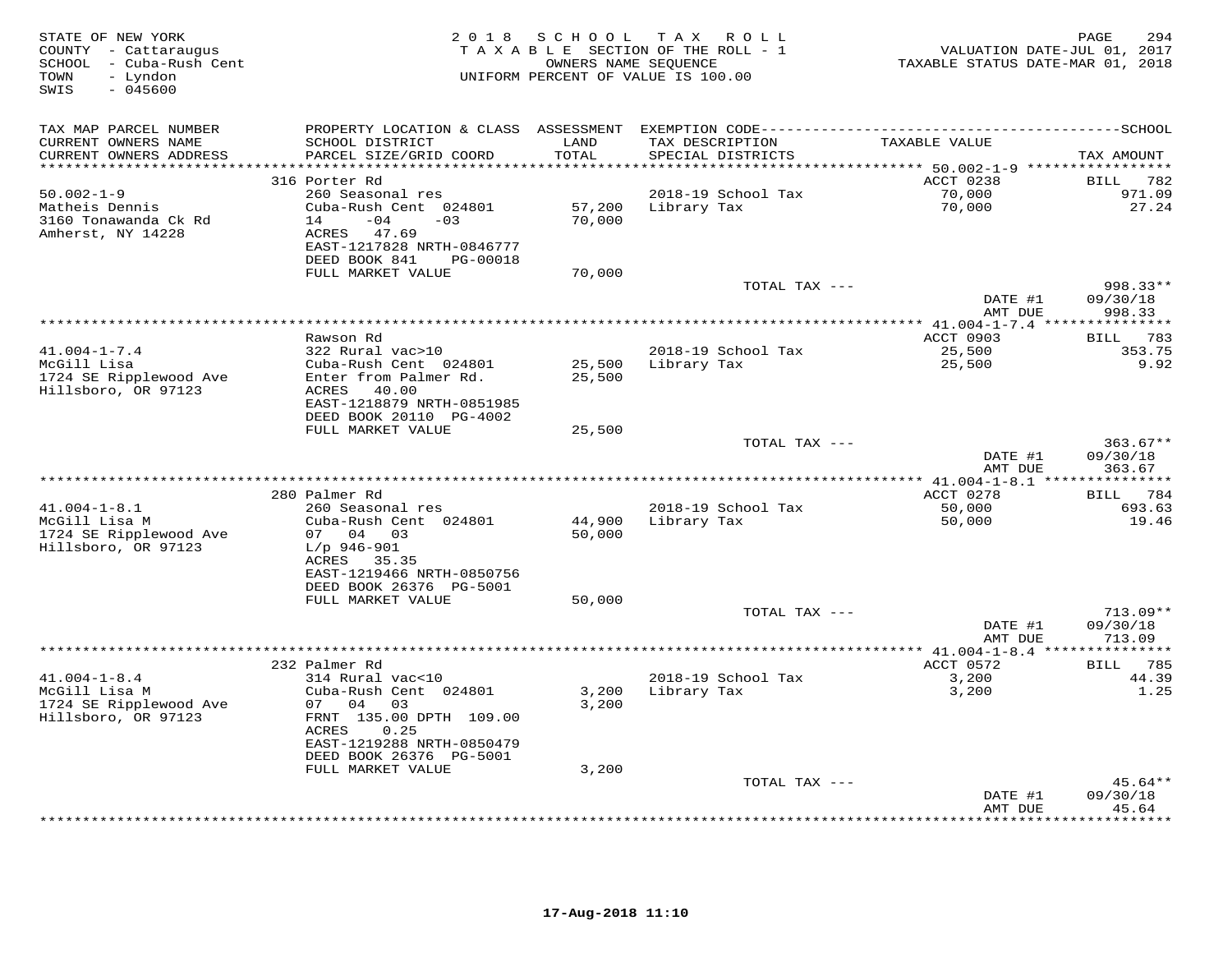| TAX MAP PARCEL NUMBER<br>PROPERTY LOCATION & CLASS ASSESSMENT<br>CURRENT OWNERS NAME<br>SCHOOL DISTRICT<br>LAND<br>TAX DESCRIPTION<br>TAXABLE VALUE<br>PARCEL SIZE/GRID COORD<br>TOTAL<br>CURRENT OWNERS ADDRESS<br>SPECIAL DISTRICTS<br>TAX AMOUNT<br>**********************<br>************************<br>Ingalls Rd<br>ACCT 0252<br>786<br><b>BILL</b><br>52,300<br>$59.002 - 1 - 24$<br>322 Rural vac>10<br>2018-19 School Tax<br>725.54<br>Cuba-Rush Cent 024801<br>52,300<br>Miller Kenneth E<br>52,300<br>Library Tax<br>20.35<br>Miller Sallie J<br>01 04 03<br>52,300<br>90 Abbotts Rd<br>ACRES<br>49.84<br>Cuba, NY 14727<br>EAST-1221529 NRTH-0824495<br>DEED BOOK 10142 PG-7001<br>FULL MARKET VALUE<br>52,300<br>TOTAL TAX ---<br>745.89**<br>DATE #1<br>09/30/18<br>745.89<br>AMT DUE<br>394 Abbott Rd<br>ACCT 0910<br>BILL 787<br>$59.002 - 1 - 29.3$<br>240 Rural res<br><b>BAS STAR</b><br>41854<br>32,950<br>Cuba-Rush Cent 024801<br>32,500<br>2018-19 School Tax<br>125,000<br>1,734.08<br>Murphy Jamie<br>394 Abbotts Rd<br>01 04 03<br>125,000<br>Library Tax<br>125,000<br>48.64<br>Cuba, NY 14727<br>ACRES<br>22.95<br>EAST-1217566 NRTH-0824228<br>DEED BOOK 13078 PG-3001<br>FULL MARKET VALUE<br>125,000<br>TOTAL TAX ---<br>$1,345.72**$<br>09/30/18<br>DATE #1<br>AMT DUE<br>1,345.72<br>************ 41.004-1-8.5 ****<br>***********<br>64 Palmer Rd<br>ACCT 0694<br>BILL 788<br>$41.004 - 1 - 8.5$<br>41834<br>70,000<br>240 Rural res<br>ENH STAR<br>Murphy Linda L<br>Cuba-Rush Cent 024801<br>2018-19 School Tax<br>70,000<br>971.09<br>32,700<br>64 Palmer Rd<br>04 03<br>70,000<br>07<br>Library Tax<br>70,000<br>27.24<br>Cuba, NY 14727<br>23.20 BANK<br>ACRES<br>080<br>EAST-1221526 NRTH-0850749<br>DEED BOOK 00975 PG-01045<br>FULL MARKET VALUE<br>70,000<br>48.33**<br>TOTAL TAX ---<br>DATE #1<br>09/30/18<br>AMT DUE<br>48.33<br>6024 Ingalls Rd<br>ACCT 0973<br>BILL 789<br>$59.002 - 1 - 25.2$<br>322 Rural vac>10<br>2018-19 School Tax<br>35,500<br>492.48<br>Cuba-Rush Cent 024801<br>Neilson Lorraine K<br>35,500<br>Library Tax<br>35,500<br>13.81<br>336 Skylake Drive<br>01 04<br>03<br>35,500<br>50% complete 2013<br>Hendersonville, NC 28739<br>ACRES<br>25.95<br>EAST-1219157 NRTH-0824492<br>DEED BOOK 19270 PG-8001<br>FULL MARKET VALUE<br>35,500<br>TOTAL TAX ---<br>$506.29**$<br>09/30/18<br>DATE #1<br>506.29<br>AMT DUE<br>* * * * * * * | STATE OF NEW YORK<br>COUNTY - Cattaraugus<br>SCHOOL - Cuba-Rush Cent<br>- Lyndon<br>TOWN<br>SWIS<br>$-045600$ | 2 0 1 8 | SCHOOL<br>TAXABLE SECTION OF THE ROLL - 1<br>UNIFORM PERCENT OF VALUE IS 100.00 | T A X<br>OWNERS NAME SEQUENCE | ROLL | TAXABLE STATUS DATE-MAR 01, 2018 | PAGE<br>295<br>VALUATION DATE-JUL 01, 2017 |
|--------------------------------------------------------------------------------------------------------------------------------------------------------------------------------------------------------------------------------------------------------------------------------------------------------------------------------------------------------------------------------------------------------------------------------------------------------------------------------------------------------------------------------------------------------------------------------------------------------------------------------------------------------------------------------------------------------------------------------------------------------------------------------------------------------------------------------------------------------------------------------------------------------------------------------------------------------------------------------------------------------------------------------------------------------------------------------------------------------------------------------------------------------------------------------------------------------------------------------------------------------------------------------------------------------------------------------------------------------------------------------------------------------------------------------------------------------------------------------------------------------------------------------------------------------------------------------------------------------------------------------------------------------------------------------------------------------------------------------------------------------------------------------------------------------------------------------------------------------------------------------------------------------------------------------------------------------------------------------------------------------------------------------------------------------------------------------------------------------------------------------------------------------------------------------------------------------------------------------------------------------------------------------------------------------------------------------------------------------------------------------------------------------------|---------------------------------------------------------------------------------------------------------------|---------|---------------------------------------------------------------------------------|-------------------------------|------|----------------------------------|--------------------------------------------|
|                                                                                                                                                                                                                                                                                                                                                                                                                                                                                                                                                                                                                                                                                                                                                                                                                                                                                                                                                                                                                                                                                                                                                                                                                                                                                                                                                                                                                                                                                                                                                                                                                                                                                                                                                                                                                                                                                                                                                                                                                                                                                                                                                                                                                                                                                                                                                                                                              |                                                                                                               |         |                                                                                 |                               |      |                                  |                                            |
|                                                                                                                                                                                                                                                                                                                                                                                                                                                                                                                                                                                                                                                                                                                                                                                                                                                                                                                                                                                                                                                                                                                                                                                                                                                                                                                                                                                                                                                                                                                                                                                                                                                                                                                                                                                                                                                                                                                                                                                                                                                                                                                                                                                                                                                                                                                                                                                                              |                                                                                                               |         |                                                                                 |                               |      |                                  |                                            |
|                                                                                                                                                                                                                                                                                                                                                                                                                                                                                                                                                                                                                                                                                                                                                                                                                                                                                                                                                                                                                                                                                                                                                                                                                                                                                                                                                                                                                                                                                                                                                                                                                                                                                                                                                                                                                                                                                                                                                                                                                                                                                                                                                                                                                                                                                                                                                                                                              |                                                                                                               |         |                                                                                 |                               |      |                                  |                                            |
|                                                                                                                                                                                                                                                                                                                                                                                                                                                                                                                                                                                                                                                                                                                                                                                                                                                                                                                                                                                                                                                                                                                                                                                                                                                                                                                                                                                                                                                                                                                                                                                                                                                                                                                                                                                                                                                                                                                                                                                                                                                                                                                                                                                                                                                                                                                                                                                                              |                                                                                                               |         |                                                                                 |                               |      |                                  |                                            |
|                                                                                                                                                                                                                                                                                                                                                                                                                                                                                                                                                                                                                                                                                                                                                                                                                                                                                                                                                                                                                                                                                                                                                                                                                                                                                                                                                                                                                                                                                                                                                                                                                                                                                                                                                                                                                                                                                                                                                                                                                                                                                                                                                                                                                                                                                                                                                                                                              |                                                                                                               |         |                                                                                 |                               |      |                                  |                                            |
|                                                                                                                                                                                                                                                                                                                                                                                                                                                                                                                                                                                                                                                                                                                                                                                                                                                                                                                                                                                                                                                                                                                                                                                                                                                                                                                                                                                                                                                                                                                                                                                                                                                                                                                                                                                                                                                                                                                                                                                                                                                                                                                                                                                                                                                                                                                                                                                                              |                                                                                                               |         |                                                                                 |                               |      |                                  |                                            |
|                                                                                                                                                                                                                                                                                                                                                                                                                                                                                                                                                                                                                                                                                                                                                                                                                                                                                                                                                                                                                                                                                                                                                                                                                                                                                                                                                                                                                                                                                                                                                                                                                                                                                                                                                                                                                                                                                                                                                                                                                                                                                                                                                                                                                                                                                                                                                                                                              |                                                                                                               |         |                                                                                 |                               |      |                                  |                                            |
|                                                                                                                                                                                                                                                                                                                                                                                                                                                                                                                                                                                                                                                                                                                                                                                                                                                                                                                                                                                                                                                                                                                                                                                                                                                                                                                                                                                                                                                                                                                                                                                                                                                                                                                                                                                                                                                                                                                                                                                                                                                                                                                                                                                                                                                                                                                                                                                                              |                                                                                                               |         |                                                                                 |                               |      |                                  |                                            |
|                                                                                                                                                                                                                                                                                                                                                                                                                                                                                                                                                                                                                                                                                                                                                                                                                                                                                                                                                                                                                                                                                                                                                                                                                                                                                                                                                                                                                                                                                                                                                                                                                                                                                                                                                                                                                                                                                                                                                                                                                                                                                                                                                                                                                                                                                                                                                                                                              |                                                                                                               |         |                                                                                 |                               |      |                                  |                                            |
|                                                                                                                                                                                                                                                                                                                                                                                                                                                                                                                                                                                                                                                                                                                                                                                                                                                                                                                                                                                                                                                                                                                                                                                                                                                                                                                                                                                                                                                                                                                                                                                                                                                                                                                                                                                                                                                                                                                                                                                                                                                                                                                                                                                                                                                                                                                                                                                                              |                                                                                                               |         |                                                                                 |                               |      |                                  |                                            |
|                                                                                                                                                                                                                                                                                                                                                                                                                                                                                                                                                                                                                                                                                                                                                                                                                                                                                                                                                                                                                                                                                                                                                                                                                                                                                                                                                                                                                                                                                                                                                                                                                                                                                                                                                                                                                                                                                                                                                                                                                                                                                                                                                                                                                                                                                                                                                                                                              |                                                                                                               |         |                                                                                 |                               |      |                                  |                                            |
|                                                                                                                                                                                                                                                                                                                                                                                                                                                                                                                                                                                                                                                                                                                                                                                                                                                                                                                                                                                                                                                                                                                                                                                                                                                                                                                                                                                                                                                                                                                                                                                                                                                                                                                                                                                                                                                                                                                                                                                                                                                                                                                                                                                                                                                                                                                                                                                                              |                                                                                                               |         |                                                                                 |                               |      |                                  |                                            |
|                                                                                                                                                                                                                                                                                                                                                                                                                                                                                                                                                                                                                                                                                                                                                                                                                                                                                                                                                                                                                                                                                                                                                                                                                                                                                                                                                                                                                                                                                                                                                                                                                                                                                                                                                                                                                                                                                                                                                                                                                                                                                                                                                                                                                                                                                                                                                                                                              |                                                                                                               |         |                                                                                 |                               |      |                                  |                                            |
|                                                                                                                                                                                                                                                                                                                                                                                                                                                                                                                                                                                                                                                                                                                                                                                                                                                                                                                                                                                                                                                                                                                                                                                                                                                                                                                                                                                                                                                                                                                                                                                                                                                                                                                                                                                                                                                                                                                                                                                                                                                                                                                                                                                                                                                                                                                                                                                                              |                                                                                                               |         |                                                                                 |                               |      |                                  |                                            |
|                                                                                                                                                                                                                                                                                                                                                                                                                                                                                                                                                                                                                                                                                                                                                                                                                                                                                                                                                                                                                                                                                                                                                                                                                                                                                                                                                                                                                                                                                                                                                                                                                                                                                                                                                                                                                                                                                                                                                                                                                                                                                                                                                                                                                                                                                                                                                                                                              |                                                                                                               |         |                                                                                 |                               |      |                                  |                                            |
|                                                                                                                                                                                                                                                                                                                                                                                                                                                                                                                                                                                                                                                                                                                                                                                                                                                                                                                                                                                                                                                                                                                                                                                                                                                                                                                                                                                                                                                                                                                                                                                                                                                                                                                                                                                                                                                                                                                                                                                                                                                                                                                                                                                                                                                                                                                                                                                                              |                                                                                                               |         |                                                                                 |                               |      |                                  |                                            |
|                                                                                                                                                                                                                                                                                                                                                                                                                                                                                                                                                                                                                                                                                                                                                                                                                                                                                                                                                                                                                                                                                                                                                                                                                                                                                                                                                                                                                                                                                                                                                                                                                                                                                                                                                                                                                                                                                                                                                                                                                                                                                                                                                                                                                                                                                                                                                                                                              |                                                                                                               |         |                                                                                 |                               |      |                                  |                                            |
|                                                                                                                                                                                                                                                                                                                                                                                                                                                                                                                                                                                                                                                                                                                                                                                                                                                                                                                                                                                                                                                                                                                                                                                                                                                                                                                                                                                                                                                                                                                                                                                                                                                                                                                                                                                                                                                                                                                                                                                                                                                                                                                                                                                                                                                                                                                                                                                                              |                                                                                                               |         |                                                                                 |                               |      |                                  |                                            |
|                                                                                                                                                                                                                                                                                                                                                                                                                                                                                                                                                                                                                                                                                                                                                                                                                                                                                                                                                                                                                                                                                                                                                                                                                                                                                                                                                                                                                                                                                                                                                                                                                                                                                                                                                                                                                                                                                                                                                                                                                                                                                                                                                                                                                                                                                                                                                                                                              |                                                                                                               |         |                                                                                 |                               |      |                                  |                                            |
|                                                                                                                                                                                                                                                                                                                                                                                                                                                                                                                                                                                                                                                                                                                                                                                                                                                                                                                                                                                                                                                                                                                                                                                                                                                                                                                                                                                                                                                                                                                                                                                                                                                                                                                                                                                                                                                                                                                                                                                                                                                                                                                                                                                                                                                                                                                                                                                                              |                                                                                                               |         |                                                                                 |                               |      |                                  |                                            |
|                                                                                                                                                                                                                                                                                                                                                                                                                                                                                                                                                                                                                                                                                                                                                                                                                                                                                                                                                                                                                                                                                                                                                                                                                                                                                                                                                                                                                                                                                                                                                                                                                                                                                                                                                                                                                                                                                                                                                                                                                                                                                                                                                                                                                                                                                                                                                                                                              |                                                                                                               |         |                                                                                 |                               |      |                                  |                                            |
|                                                                                                                                                                                                                                                                                                                                                                                                                                                                                                                                                                                                                                                                                                                                                                                                                                                                                                                                                                                                                                                                                                                                                                                                                                                                                                                                                                                                                                                                                                                                                                                                                                                                                                                                                                                                                                                                                                                                                                                                                                                                                                                                                                                                                                                                                                                                                                                                              |                                                                                                               |         |                                                                                 |                               |      |                                  |                                            |
|                                                                                                                                                                                                                                                                                                                                                                                                                                                                                                                                                                                                                                                                                                                                                                                                                                                                                                                                                                                                                                                                                                                                                                                                                                                                                                                                                                                                                                                                                                                                                                                                                                                                                                                                                                                                                                                                                                                                                                                                                                                                                                                                                                                                                                                                                                                                                                                                              |                                                                                                               |         |                                                                                 |                               |      |                                  |                                            |
|                                                                                                                                                                                                                                                                                                                                                                                                                                                                                                                                                                                                                                                                                                                                                                                                                                                                                                                                                                                                                                                                                                                                                                                                                                                                                                                                                                                                                                                                                                                                                                                                                                                                                                                                                                                                                                                                                                                                                                                                                                                                                                                                                                                                                                                                                                                                                                                                              |                                                                                                               |         |                                                                                 |                               |      |                                  |                                            |
|                                                                                                                                                                                                                                                                                                                                                                                                                                                                                                                                                                                                                                                                                                                                                                                                                                                                                                                                                                                                                                                                                                                                                                                                                                                                                                                                                                                                                                                                                                                                                                                                                                                                                                                                                                                                                                                                                                                                                                                                                                                                                                                                                                                                                                                                                                                                                                                                              |                                                                                                               |         |                                                                                 |                               |      |                                  |                                            |
|                                                                                                                                                                                                                                                                                                                                                                                                                                                                                                                                                                                                                                                                                                                                                                                                                                                                                                                                                                                                                                                                                                                                                                                                                                                                                                                                                                                                                                                                                                                                                                                                                                                                                                                                                                                                                                                                                                                                                                                                                                                                                                                                                                                                                                                                                                                                                                                                              |                                                                                                               |         |                                                                                 |                               |      |                                  |                                            |
|                                                                                                                                                                                                                                                                                                                                                                                                                                                                                                                                                                                                                                                                                                                                                                                                                                                                                                                                                                                                                                                                                                                                                                                                                                                                                                                                                                                                                                                                                                                                                                                                                                                                                                                                                                                                                                                                                                                                                                                                                                                                                                                                                                                                                                                                                                                                                                                                              |                                                                                                               |         |                                                                                 |                               |      |                                  |                                            |
|                                                                                                                                                                                                                                                                                                                                                                                                                                                                                                                                                                                                                                                                                                                                                                                                                                                                                                                                                                                                                                                                                                                                                                                                                                                                                                                                                                                                                                                                                                                                                                                                                                                                                                                                                                                                                                                                                                                                                                                                                                                                                                                                                                                                                                                                                                                                                                                                              |                                                                                                               |         |                                                                                 |                               |      |                                  |                                            |
|                                                                                                                                                                                                                                                                                                                                                                                                                                                                                                                                                                                                                                                                                                                                                                                                                                                                                                                                                                                                                                                                                                                                                                                                                                                                                                                                                                                                                                                                                                                                                                                                                                                                                                                                                                                                                                                                                                                                                                                                                                                                                                                                                                                                                                                                                                                                                                                                              |                                                                                                               |         |                                                                                 |                               |      |                                  |                                            |
|                                                                                                                                                                                                                                                                                                                                                                                                                                                                                                                                                                                                                                                                                                                                                                                                                                                                                                                                                                                                                                                                                                                                                                                                                                                                                                                                                                                                                                                                                                                                                                                                                                                                                                                                                                                                                                                                                                                                                                                                                                                                                                                                                                                                                                                                                                                                                                                                              |                                                                                                               |         |                                                                                 |                               |      |                                  |                                            |
|                                                                                                                                                                                                                                                                                                                                                                                                                                                                                                                                                                                                                                                                                                                                                                                                                                                                                                                                                                                                                                                                                                                                                                                                                                                                                                                                                                                                                                                                                                                                                                                                                                                                                                                                                                                                                                                                                                                                                                                                                                                                                                                                                                                                                                                                                                                                                                                                              |                                                                                                               |         |                                                                                 |                               |      |                                  |                                            |
|                                                                                                                                                                                                                                                                                                                                                                                                                                                                                                                                                                                                                                                                                                                                                                                                                                                                                                                                                                                                                                                                                                                                                                                                                                                                                                                                                                                                                                                                                                                                                                                                                                                                                                                                                                                                                                                                                                                                                                                                                                                                                                                                                                                                                                                                                                                                                                                                              |                                                                                                               |         |                                                                                 |                               |      |                                  |                                            |
|                                                                                                                                                                                                                                                                                                                                                                                                                                                                                                                                                                                                                                                                                                                                                                                                                                                                                                                                                                                                                                                                                                                                                                                                                                                                                                                                                                                                                                                                                                                                                                                                                                                                                                                                                                                                                                                                                                                                                                                                                                                                                                                                                                                                                                                                                                                                                                                                              |                                                                                                               |         |                                                                                 |                               |      |                                  |                                            |
|                                                                                                                                                                                                                                                                                                                                                                                                                                                                                                                                                                                                                                                                                                                                                                                                                                                                                                                                                                                                                                                                                                                                                                                                                                                                                                                                                                                                                                                                                                                                                                                                                                                                                                                                                                                                                                                                                                                                                                                                                                                                                                                                                                                                                                                                                                                                                                                                              |                                                                                                               |         |                                                                                 |                               |      |                                  |                                            |
|                                                                                                                                                                                                                                                                                                                                                                                                                                                                                                                                                                                                                                                                                                                                                                                                                                                                                                                                                                                                                                                                                                                                                                                                                                                                                                                                                                                                                                                                                                                                                                                                                                                                                                                                                                                                                                                                                                                                                                                                                                                                                                                                                                                                                                                                                                                                                                                                              |                                                                                                               |         |                                                                                 |                               |      |                                  |                                            |
|                                                                                                                                                                                                                                                                                                                                                                                                                                                                                                                                                                                                                                                                                                                                                                                                                                                                                                                                                                                                                                                                                                                                                                                                                                                                                                                                                                                                                                                                                                                                                                                                                                                                                                                                                                                                                                                                                                                                                                                                                                                                                                                                                                                                                                                                                                                                                                                                              |                                                                                                               |         |                                                                                 |                               |      |                                  |                                            |
|                                                                                                                                                                                                                                                                                                                                                                                                                                                                                                                                                                                                                                                                                                                                                                                                                                                                                                                                                                                                                                                                                                                                                                                                                                                                                                                                                                                                                                                                                                                                                                                                                                                                                                                                                                                                                                                                                                                                                                                                                                                                                                                                                                                                                                                                                                                                                                                                              |                                                                                                               |         |                                                                                 |                               |      |                                  |                                            |
|                                                                                                                                                                                                                                                                                                                                                                                                                                                                                                                                                                                                                                                                                                                                                                                                                                                                                                                                                                                                                                                                                                                                                                                                                                                                                                                                                                                                                                                                                                                                                                                                                                                                                                                                                                                                                                                                                                                                                                                                                                                                                                                                                                                                                                                                                                                                                                                                              |                                                                                                               |         |                                                                                 |                               |      |                                  |                                            |
|                                                                                                                                                                                                                                                                                                                                                                                                                                                                                                                                                                                                                                                                                                                                                                                                                                                                                                                                                                                                                                                                                                                                                                                                                                                                                                                                                                                                                                                                                                                                                                                                                                                                                                                                                                                                                                                                                                                                                                                                                                                                                                                                                                                                                                                                                                                                                                                                              |                                                                                                               |         |                                                                                 |                               |      |                                  |                                            |
|                                                                                                                                                                                                                                                                                                                                                                                                                                                                                                                                                                                                                                                                                                                                                                                                                                                                                                                                                                                                                                                                                                                                                                                                                                                                                                                                                                                                                                                                                                                                                                                                                                                                                                                                                                                                                                                                                                                                                                                                                                                                                                                                                                                                                                                                                                                                                                                                              |                                                                                                               |         |                                                                                 |                               |      |                                  |                                            |
|                                                                                                                                                                                                                                                                                                                                                                                                                                                                                                                                                                                                                                                                                                                                                                                                                                                                                                                                                                                                                                                                                                                                                                                                                                                                                                                                                                                                                                                                                                                                                                                                                                                                                                                                                                                                                                                                                                                                                                                                                                                                                                                                                                                                                                                                                                                                                                                                              |                                                                                                               |         |                                                                                 |                               |      |                                  |                                            |
|                                                                                                                                                                                                                                                                                                                                                                                                                                                                                                                                                                                                                                                                                                                                                                                                                                                                                                                                                                                                                                                                                                                                                                                                                                                                                                                                                                                                                                                                                                                                                                                                                                                                                                                                                                                                                                                                                                                                                                                                                                                                                                                                                                                                                                                                                                                                                                                                              |                                                                                                               |         |                                                                                 |                               |      |                                  |                                            |
|                                                                                                                                                                                                                                                                                                                                                                                                                                                                                                                                                                                                                                                                                                                                                                                                                                                                                                                                                                                                                                                                                                                                                                                                                                                                                                                                                                                                                                                                                                                                                                                                                                                                                                                                                                                                                                                                                                                                                                                                                                                                                                                                                                                                                                                                                                                                                                                                              |                                                                                                               |         |                                                                                 |                               |      |                                  |                                            |
|                                                                                                                                                                                                                                                                                                                                                                                                                                                                                                                                                                                                                                                                                                                                                                                                                                                                                                                                                                                                                                                                                                                                                                                                                                                                                                                                                                                                                                                                                                                                                                                                                                                                                                                                                                                                                                                                                                                                                                                                                                                                                                                                                                                                                                                                                                                                                                                                              |                                                                                                               |         |                                                                                 |                               |      |                                  |                                            |
|                                                                                                                                                                                                                                                                                                                                                                                                                                                                                                                                                                                                                                                                                                                                                                                                                                                                                                                                                                                                                                                                                                                                                                                                                                                                                                                                                                                                                                                                                                                                                                                                                                                                                                                                                                                                                                                                                                                                                                                                                                                                                                                                                                                                                                                                                                                                                                                                              |                                                                                                               |         |                                                                                 |                               |      |                                  |                                            |
|                                                                                                                                                                                                                                                                                                                                                                                                                                                                                                                                                                                                                                                                                                                                                                                                                                                                                                                                                                                                                                                                                                                                                                                                                                                                                                                                                                                                                                                                                                                                                                                                                                                                                                                                                                                                                                                                                                                                                                                                                                                                                                                                                                                                                                                                                                                                                                                                              |                                                                                                               |         |                                                                                 |                               |      |                                  |                                            |
|                                                                                                                                                                                                                                                                                                                                                                                                                                                                                                                                                                                                                                                                                                                                                                                                                                                                                                                                                                                                                                                                                                                                                                                                                                                                                                                                                                                                                                                                                                                                                                                                                                                                                                                                                                                                                                                                                                                                                                                                                                                                                                                                                                                                                                                                                                                                                                                                              |                                                                                                               |         |                                                                                 |                               |      |                                  |                                            |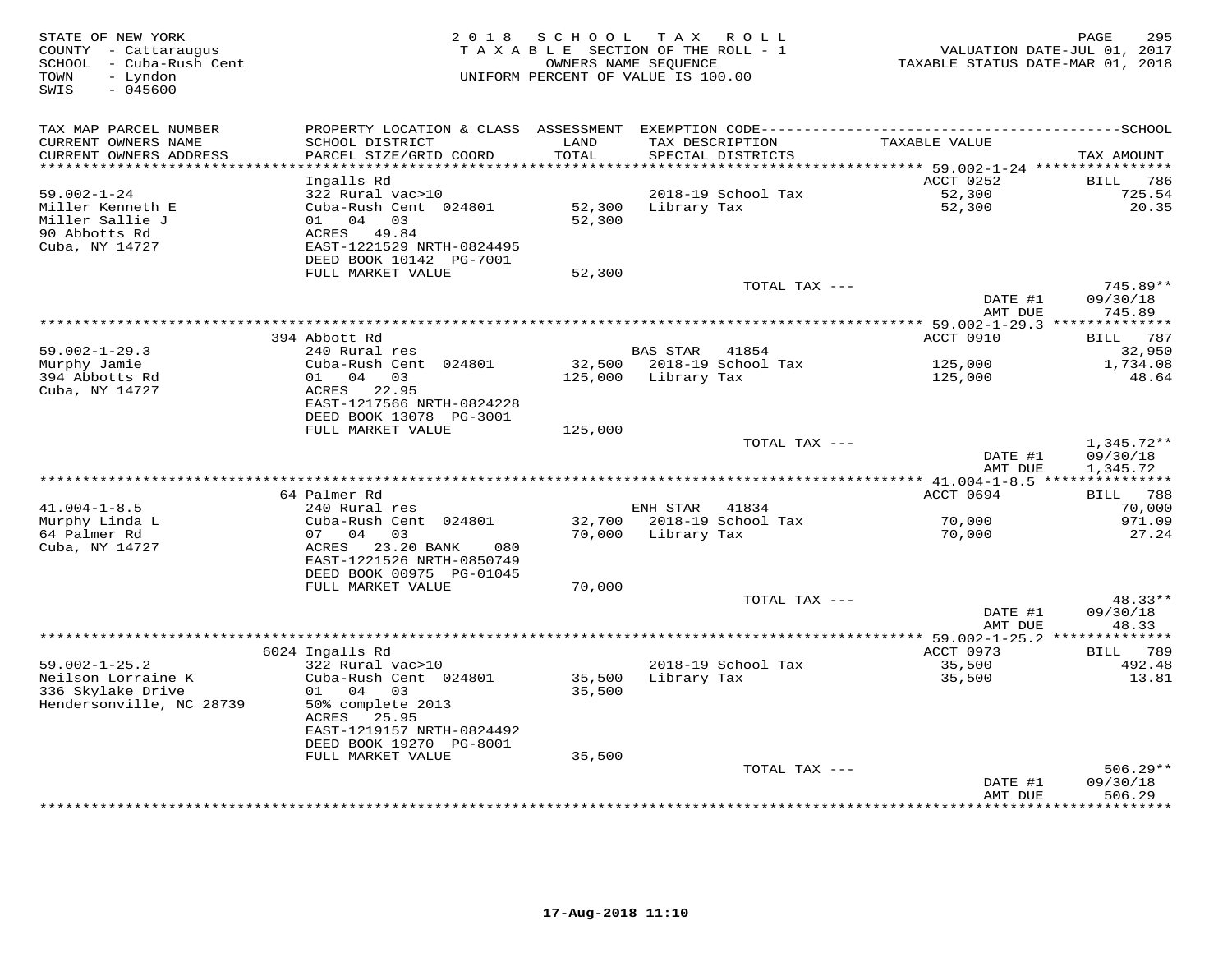| STATE OF NEW YORK<br>COUNTY - Cattaraugus<br>SCHOOL - Cuba-Rush Cent<br>- Lyndon<br>TOWN<br>$-045600$<br>SWIS |                                                                                                                                                         | 2018 SCHOOL<br>TAXABLE SECTION OF THE ROLL - 1<br>UNIFORM PERCENT OF VALUE IS 100.00 | T A X<br>OWNERS NAME SEQUENCE         | ROLL                                 | VALUATION DATE-JUL 01, 2017<br>TAXABLE STATUS DATE-MAR 01, 2018 | PAGE<br>296                             |
|---------------------------------------------------------------------------------------------------------------|---------------------------------------------------------------------------------------------------------------------------------------------------------|--------------------------------------------------------------------------------------|---------------------------------------|--------------------------------------|-----------------------------------------------------------------|-----------------------------------------|
| TAX MAP PARCEL NUMBER<br>CURRENT OWNERS NAME<br>CURRENT OWNERS ADDRESS                                        | SCHOOL DISTRICT<br>PARCEL SIZE/GRID COORD                                                                                                               | LAND<br>TOTAL                                                                        |                                       | TAX DESCRIPTION<br>SPECIAL DISTRICTS | TAXABLE VALUE                                                   | TAX AMOUNT                              |
|                                                                                                               |                                                                                                                                                         | *********                                                                            |                                       |                                      | ********** 50.004-1-38.2 **************                         |                                         |
| $50.004 - 1 - 38.2$<br>Nutt Zachary<br>Nutt Sally<br>6560 Rawson Rd<br>Cuba, NY 14727                         | 6560 Rawson Rd<br>210 1 Family Res<br>Cuba-Rush Cent 024801<br>03 04 03<br><b>ACRES</b><br>2.85<br>EAST-1222174 NRTH-0832758<br>DEED BOOK 24798 PG-5001 | 10,800<br>75,000                                                                     | Library Tax                           | 2018-19 School Tax                   | ACCT 0942<br>75,000<br>75,000                                   | BILL<br>790<br>1,040.45<br>29.19        |
|                                                                                                               | FULL MARKET VALUE                                                                                                                                       | 75,000                                                                               |                                       |                                      |                                                                 |                                         |
|                                                                                                               |                                                                                                                                                         |                                                                                      |                                       | TOTAL TAX ---                        | DATE #1                                                         | $1,069.64**$<br>09/30/18                |
|                                                                                                               |                                                                                                                                                         |                                                                                      |                                       |                                      | AMT DUE                                                         | 1,069.64                                |
|                                                                                                               |                                                                                                                                                         |                                                                                      |                                       |                                      |                                                                 |                                         |
| $41.004 - 1 - 5.1$                                                                                            | Rawson Rd<br>314 Rural vac<10                                                                                                                           |                                                                                      |                                       | 2018-19 School Tax                   | ACCT 0328<br>5,100                                              | <b>BILL</b> 791<br>70.75                |
| O'Shea Holdings, LLC<br>1207 W State St<br>Olean, NY 14760                                                    | Cuba-Rush Cent 024801<br>08 04 03<br>FRNT 470.00 DPTH 170.00                                                                                            | 5,100<br>5,100                                                                       | Library Tax                           |                                      | 5,100                                                           | 1.98                                    |
|                                                                                                               | EAST-1222422 NRTH-0855241<br>DEED BOOK 24915 PG-9002<br>FULL MARKET VALUE                                                                               | 5,100                                                                                |                                       |                                      |                                                                 |                                         |
|                                                                                                               |                                                                                                                                                         |                                                                                      |                                       | TOTAL TAX ---                        | DATE #1<br>AMT DUE                                              | $72.73**$<br>09/30/18<br>72.73          |
|                                                                                                               |                                                                                                                                                         |                                                                                      |                                       |                                      |                                                                 |                                         |
| $50.002 - 1 - 32.1$<br>Oswald Wayne S<br>257 Lyndon Center Rd                                                 | 257 Lyndon Center Rd<br>240 Rural res<br>Cuba-Rush Cent 024801<br>04/05/13 04<br>03                                                                     |                                                                                      | ENH STAR 41834<br>145,000 Library Tax | 137,900 2018-19 School Tax           | ACCT 0275<br>145,000<br>145,000                                 | BILL 792<br>73,370<br>2,011.54<br>56.43 |
| Cuba, NY 14727                                                                                                | ACRES 128.35<br>EAST-1218735 NRTH-0840932<br>DEED BOOK 815<br>PG-00699                                                                                  |                                                                                      |                                       |                                      |                                                                 |                                         |
|                                                                                                               | FULL MARKET VALUE                                                                                                                                       | 145,000                                                                              |                                       |                                      |                                                                 |                                         |
|                                                                                                               |                                                                                                                                                         |                                                                                      |                                       | TOTAL TAX ---                        | DATE #1<br>AMT DUE                                              | $1,117.97**$<br>09/30/18<br>1,117.97    |
|                                                                                                               |                                                                                                                                                         |                                                                                      |                                       |                                      |                                                                 |                                         |
|                                                                                                               | 6602 Rawson Rd                                                                                                                                          |                                                                                      |                                       |                                      |                                                                 | BILL 793                                |
| $50.004 - 1 - 35.2$<br>Power Steven S                                                                         | 210 1 Family Res<br>Cuba-Rush Cent 024801                                                                                                               | 14,200                                                                               | BAS STAR 41854                        | 2018-19 School Tax                   | 124,000                                                         | 32,950<br>1,720.21                      |
| Power Chery L<br>6602 Rawson Road<br>Cuba, NY 14727                                                           | 03 04 03<br>Ff 525.00<br>Lot23<br>$L/p$ 919-1086<br>ACRES<br>5.10<br>EAST-1222213 NRTH-0833645<br>DEED BOOK 22160 PG-8002                               | 124,000                                                                              | Library Tax                           |                                      | 124,000                                                         | 48.25                                   |
|                                                                                                               | FULL MARKET VALUE                                                                                                                                       | 124,000                                                                              |                                       |                                      |                                                                 |                                         |
|                                                                                                               |                                                                                                                                                         |                                                                                      |                                       | TOTAL TAX ---                        | DATE #1<br>AMT DUE                                              | $1,331.46**$<br>09/30/18<br>1,331.46    |
|                                                                                                               |                                                                                                                                                         |                                                                                      |                                       |                                      |                                                                 | <b>+++++++++</b>                        |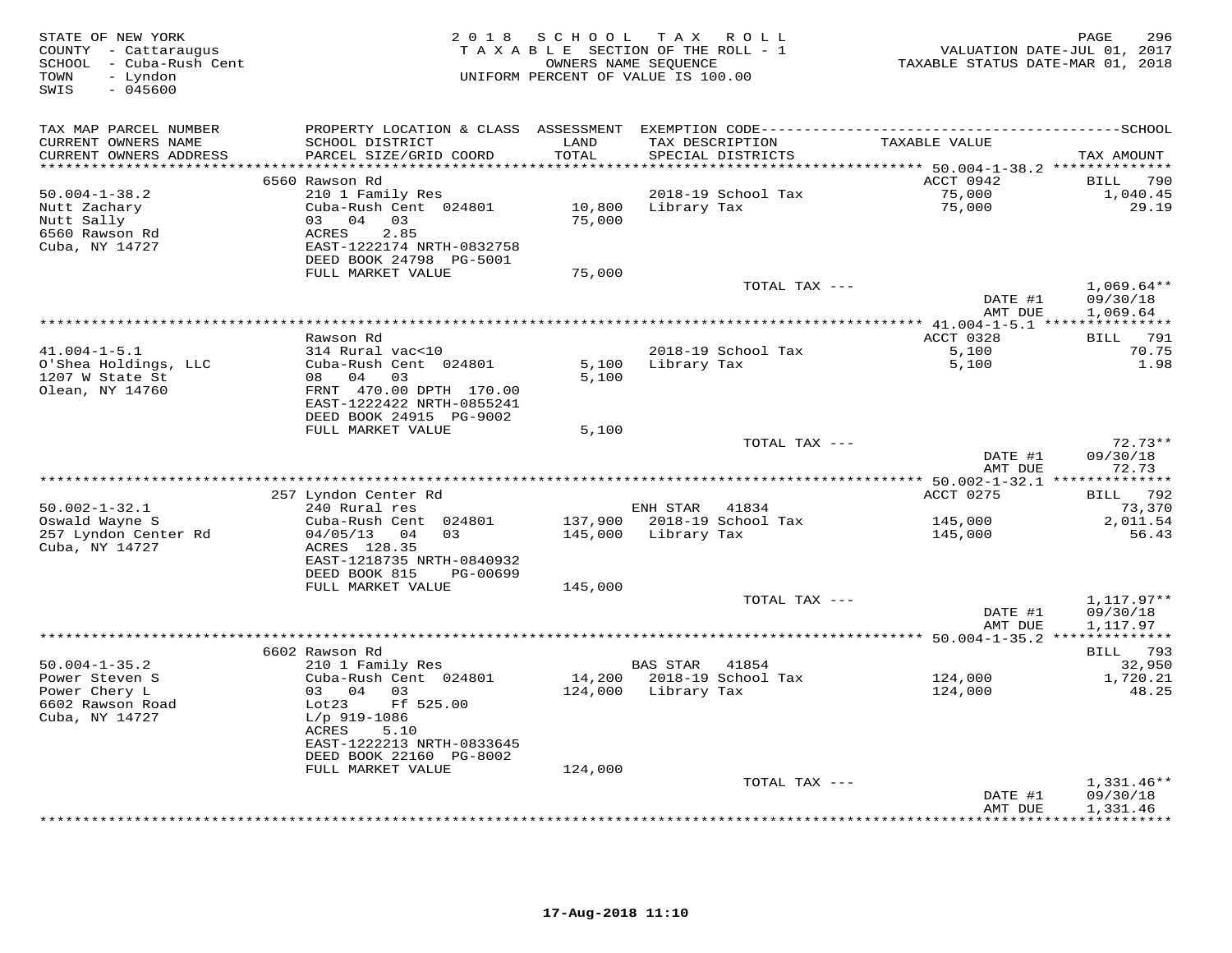| STATE OF NEW YORK<br>COUNTY - Cattaraugus<br>SCHOOL<br>- Cuba-Rush Cent<br>- Lyndon<br>TOWN<br>$-045600$<br>SWIS | 2 0 1 8                           | OWNERS NAME SEQUENCE | SCHOOL TAX ROLL<br>TAXABLE SECTION OF THE ROLL - 1<br>UNIFORM PERCENT OF VALUE IS 100.00 | TAXABLE STATUS DATE-MAR 01, 2018 | PAGE<br>297<br>VALUATION DATE-JUL 01, 2017 |
|------------------------------------------------------------------------------------------------------------------|-----------------------------------|----------------------|------------------------------------------------------------------------------------------|----------------------------------|--------------------------------------------|
| TAX MAP PARCEL NUMBER                                                                                            |                                   |                      |                                                                                          |                                  |                                            |
| CURRENT OWNERS NAME                                                                                              | SCHOOL DISTRICT                   | LAND                 | TAX DESCRIPTION                                                                          | TAXABLE VALUE                    |                                            |
| CURRENT OWNERS ADDRESS                                                                                           | PARCEL SIZE/GRID COORD            | <b>TOTAL</b>         | SPECIAL DISTRICTS                                                                        |                                  | TAX AMOUNT                                 |
| *************************                                                                                        |                                   |                      |                                                                                          |                                  |                                            |
|                                                                                                                  | 6694 Rawson Rd                    |                      |                                                                                          | <b>ACCT 0579</b>                 | 794<br><b>BILL</b>                         |
| $50.004 - 1 - 29$                                                                                                | 312 Vac w/imprv                   |                      | 2018-19 School Tax                                                                       | 15,200                           | 210.86                                     |
| Provino Nick Jordan<br>258 Norwalk Ave                                                                           | Cuba-Rush Cent 024801<br>03 04 03 | 15,200<br>15,200     | Library Tax                                                                              | 15,200                           | 5.92                                       |
| Buffalo, NY 14216                                                                                                | Lot $17$                          |                      |                                                                                          |                                  |                                            |
|                                                                                                                  | ACRES<br>5.81                     |                      |                                                                                          |                                  |                                            |
|                                                                                                                  | EAST-1222104 NRTH-0835177         |                      |                                                                                          |                                  |                                            |
|                                                                                                                  | DEED BOOK 00953 PG-00759          |                      |                                                                                          |                                  |                                            |
|                                                                                                                  | FULL MARKET VALUE                 | 15,200               |                                                                                          |                                  |                                            |
|                                                                                                                  |                                   |                      | TOTAL TAX ---                                                                            |                                  | $216.78**$                                 |
|                                                                                                                  |                                   |                      |                                                                                          | DATE #1<br>AMT DUE               | 09/30/18<br>216.78                         |
|                                                                                                                  |                                   |                      |                                                                                          |                                  |                                            |
|                                                                                                                  | Rawson Rd                         |                      |                                                                                          | ACCT 0580                        | 795<br>BILL                                |
| $50.004 - 1 - 30$                                                                                                | 314 Rural vac<10                  |                      | 2018-19 School Tax                                                                       | 12,100                           | 167.86                                     |
| Provino Nick Jordan                                                                                              | Cuba-Rush Cent 024801             | 12,100               | Library Tax                                                                              | 12,100                           | 4.71                                       |
| 258 Norwalk Ave                                                                                                  | 03 04<br>03                       | 12,100               |                                                                                          |                                  |                                            |
| Buffalo, NY 14216                                                                                                | Lot 18                            |                      |                                                                                          |                                  |                                            |
|                                                                                                                  | ACRES<br>3.75                     |                      |                                                                                          |                                  |                                            |
|                                                                                                                  | EAST-1222148 NRTH-0834871         |                      |                                                                                          |                                  |                                            |
|                                                                                                                  | DEED BOOK 00953 PG-00759          |                      |                                                                                          |                                  |                                            |
|                                                                                                                  | FULL MARKET VALUE                 | 12,100               |                                                                                          |                                  |                                            |
|                                                                                                                  |                                   |                      | TOTAL TAX ---                                                                            | DATE #1                          | $172.57**$<br>09/30/18                     |
|                                                                                                                  |                                   |                      |                                                                                          | AMT DUE                          | 172.57                                     |
|                                                                                                                  |                                   |                      |                                                                                          |                                  |                                            |
|                                                                                                                  | 256 Lyndon Center Rd              |                      |                                                                                          | ACCT 0054                        | BILL<br>796                                |
| $50.002 - 1 - 34$                                                                                                | 240 Rural res                     |                      | 2018-19 School Tax                                                                       | 106,000                          | 1,470.50                                   |
| Ouinn Kenneth B                                                                                                  | Cuba-Rush Cent 024801             | 36,200               | Library Tax                                                                              | 106,000                          | 41.25                                      |
| Ouinn Christine A                                                                                                | 13 04<br>0.3                      | 106,000              |                                                                                          |                                  |                                            |
| 256 Lyndon Center Road                                                                                           | inc.33                            |                      |                                                                                          |                                  |                                            |
| Cuba, NY 14727                                                                                                   | ACRES<br>26.65 BANK<br>085        |                      |                                                                                          |                                  |                                            |
|                                                                                                                  | EAST-1218097 NRTH-0842702         |                      |                                                                                          |                                  |                                            |
|                                                                                                                  | DEED BOOK 25250 PG-2002           |                      |                                                                                          |                                  |                                            |
|                                                                                                                  | FULL MARKET VALUE                 | 106,000              |                                                                                          |                                  |                                            |
|                                                                                                                  |                                   |                      | TOTAL TAX ---                                                                            |                                  | $1,511.75**$                               |
|                                                                                                                  |                                   |                      |                                                                                          | DATE #1                          | 09/30/18                                   |
|                                                                                                                  |                                   |                      |                                                                                          | AMT DUE                          | 1,511.75                                   |
|                                                                                                                  |                                   |                      |                                                                                          |                                  |                                            |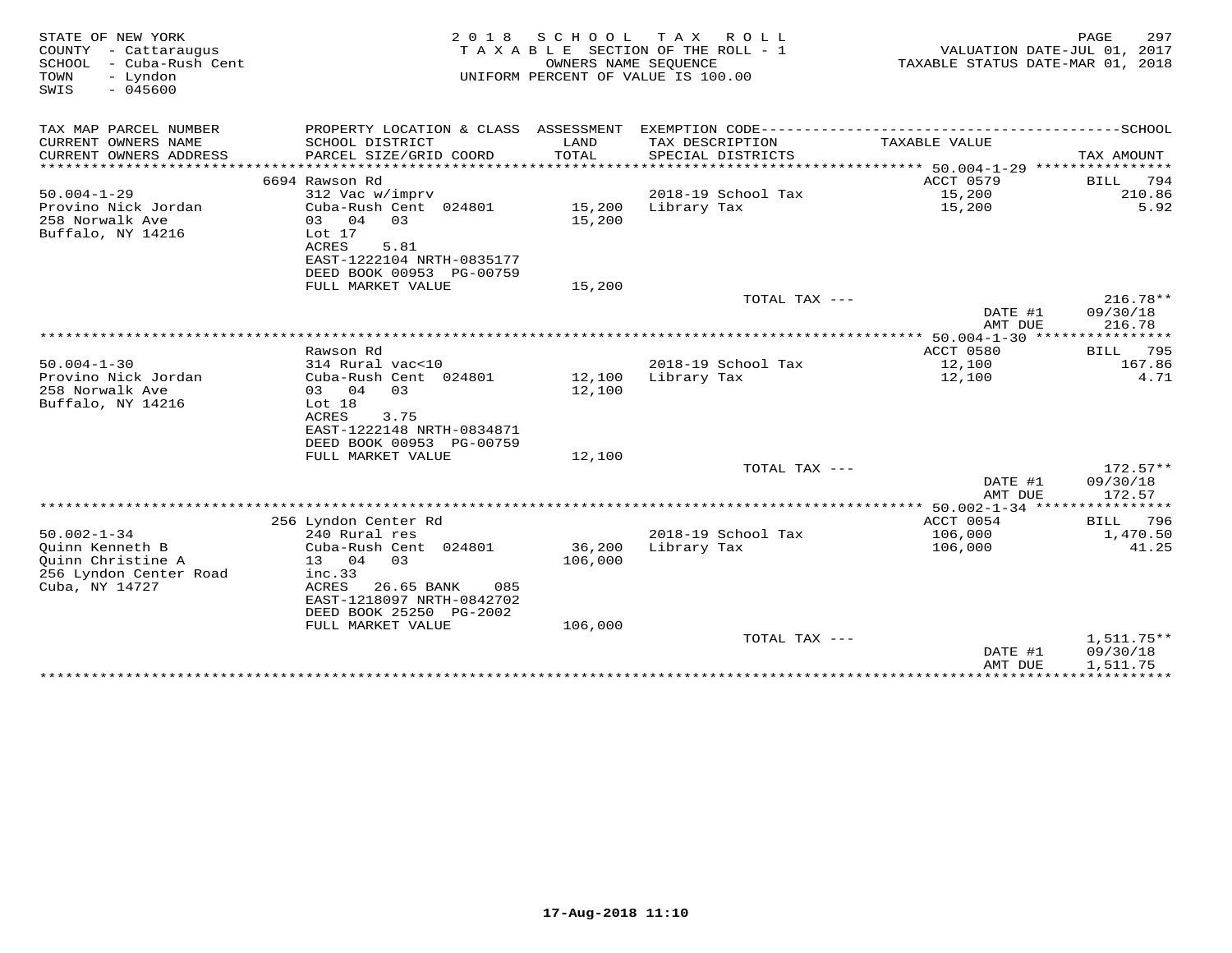| STATE OF NEW YORK<br>COUNTY - Cattaraugus<br>SCHOOL - Cuba-Rush Cent<br>- Lyndon<br>TOWN<br>$-045600$<br>SWIS | 2 0 1 8                                   | SCHOOL<br>TAXABLE SECTION OF THE ROLL - 1<br>OWNERS NAME SEQUENCE<br>UNIFORM PERCENT OF VALUE IS 100.00 | T A X           | ROLL                                 | VALUATION DATE-JUL 01, 2017<br>TAXABLE STATUS DATE-MAR 01, 2018 | PAGE<br>298       |
|---------------------------------------------------------------------------------------------------------------|-------------------------------------------|---------------------------------------------------------------------------------------------------------|-----------------|--------------------------------------|-----------------------------------------------------------------|-------------------|
| TAX MAP PARCEL NUMBER                                                                                         | PROPERTY LOCATION & CLASS ASSESSMENT      |                                                                                                         |                 |                                      |                                                                 |                   |
| CURRENT OWNERS NAME<br>CURRENT OWNERS ADDRESS                                                                 | SCHOOL DISTRICT<br>PARCEL SIZE/GRID COORD | LAND<br>TOTAL                                                                                           |                 | TAX DESCRIPTION<br>SPECIAL DISTRICTS | TAXABLE VALUE                                                   | TAX AMOUNT        |
|                                                                                                               |                                           | * * * * * *                                                                                             |                 |                                      | ******* 50.002-1-31 ***********                                 |                   |
|                                                                                                               | 99 Lyndon Center Rd                       |                                                                                                         |                 |                                      | ACCT 0448                                                       | 797<br>BILL       |
| $50.002 - 1 - 31$                                                                                             | 240 Rural res                             |                                                                                                         | AGED S          | 41804                                |                                                                 | 68,000            |
| Radomski Thomas A                                                                                             | Cuba-Rush Cent 024801                     |                                                                                                         | 93,700 ENH STAR | 41834                                |                                                                 | 73,370            |
| 99 Lyndon Rd                                                                                                  | 05 04 03                                  | 170,000                                                                                                 |                 | 2018-19 School Tax                   | 102,000                                                         | 1,415.01          |
| Cuba, NY 14727                                                                                                | ACRES 84.20                               |                                                                                                         | Library Tax     |                                      | 102,000                                                         | 39.69             |
|                                                                                                               | EAST-1220215 NRTH-0841327                 |                                                                                                         |                 |                                      |                                                                 |                   |
| MAY BE SUBJECT TO PAYMENT                                                                                     | DEED BOOK 815<br>PG-00105                 |                                                                                                         |                 |                                      |                                                                 |                   |
| UNDER AGDIST LAW TIL 2022                                                                                     | FULL MARKET VALUE                         | 170,000                                                                                                 |                 | TOTAL TAX ---                        |                                                                 | 504.70**          |
|                                                                                                               |                                           |                                                                                                         |                 |                                      | DATE #1                                                         | 09/30/18          |
|                                                                                                               |                                           |                                                                                                         |                 |                                      | AMT DUE                                                         | 504.70            |
|                                                                                                               |                                           |                                                                                                         |                 |                                      |                                                                 |                   |
|                                                                                                               | 6318 Rawson Rd                            |                                                                                                         |                 |                                      | ACCT 0186                                                       | 798<br>BILL       |
| $59.002 - 1 - 15.1$                                                                                           | 270 Mfg housing                           |                                                                                                         |                 | 2018-19 School Tax                   | 10,500                                                          | 145.66            |
| Randolph Thomas                                                                                               | Cuba-Rush Cent 024801                     | 8,000                                                                                                   | Library Tax     |                                      | 10,500                                                          | 4.09              |
| Randolph Linda L                                                                                              | 02 04 03                                  | 10,500                                                                                                  |                 |                                      |                                                                 |                   |
| 9401 Keller Rd,                                                                                               | ACRES<br>1.00                             |                                                                                                         |                 |                                      |                                                                 |                   |
| PO Box 156                                                                                                    | EAST-1222241 NRTH-0829742                 |                                                                                                         |                 |                                      |                                                                 |                   |
| Cuba, NY 14727                                                                                                | DEED BOOK 29970 PG-6001                   |                                                                                                         |                 |                                      |                                                                 |                   |
|                                                                                                               | FULL MARKET VALUE                         | 10,500                                                                                                  |                 |                                      |                                                                 |                   |
| PRIOR OWNER ON 3/01/2018<br>Scharf Darrell J                                                                  |                                           |                                                                                                         |                 |                                      |                                                                 |                   |
|                                                                                                               |                                           |                                                                                                         |                 | TOTAL TAX ---                        |                                                                 | 149.75**          |
|                                                                                                               |                                           |                                                                                                         |                 |                                      | DATE #1                                                         | 09/30/18          |
|                                                                                                               |                                           |                                                                                                         |                 |                                      | AMT DUE                                                         | 149.75            |
|                                                                                                               | ******************************            |                                                                                                         |                 |                                      | $******$ 50.004-1-39.1 **                                       | *********         |
|                                                                                                               | 6528 Rawson Rd                            |                                                                                                         |                 |                                      | ACCT 0337                                                       | 799<br>BILL       |
| $50.004 - 1 - 39.1$                                                                                           | 210 1 Family Res                          |                                                                                                         | <b>BAS STAR</b> | 41854                                |                                                                 | 32,950            |
| Roberts Richard L                                                                                             | Cuba-Rush Cent 024801                     | 14,200                                                                                                  |                 | 2018-19 School Tax                   | 56,700                                                          | 786.58            |
| Roberts Rhonda                                                                                                | 03<br>04<br>03                            | 56,700                                                                                                  | Library Tax     |                                      | 56,700                                                          | 22.06             |
| 6528 Rawson Rd                                                                                                | 5.10<br><b>ACRES</b>                      |                                                                                                         |                 |                                      |                                                                 |                   |
| Cuba, NY 14727                                                                                                | EAST-1222170 NRTH-0832180                 |                                                                                                         |                 |                                      |                                                                 |                   |
|                                                                                                               | DEED BOOK 00946 PG-00380                  |                                                                                                         |                 |                                      |                                                                 |                   |
|                                                                                                               | FULL MARKET VALUE                         | 56,700                                                                                                  |                 |                                      |                                                                 |                   |
|                                                                                                               |                                           |                                                                                                         |                 | TOTAL TAX ---                        |                                                                 | $371.64**$        |
|                                                                                                               |                                           |                                                                                                         |                 |                                      | DATE #1                                                         | 09/30/18          |
|                                                                                                               |                                           |                                                                                                         |                 |                                      | AMT DUE                                                         | 371.64            |
|                                                                                                               |                                           |                                                                                                         |                 |                                      |                                                                 |                   |
| $50.002 - 1 - 26$                                                                                             | 120 Lyndon Center Rd                      |                                                                                                         |                 |                                      | ACCT 0013                                                       | BILL 800          |
| Robideau Dean E                                                                                               | 240 Rural res<br>Cuba-Rush Cent 024801    | 22,000                                                                                                  | Library Tax     | 2018-19 School Tax                   | 78,500<br>78,500                                                | 1,089.00<br>30.55 |
| 6441 Rapids Rd                                                                                                | 05<br>04<br>03                            | 78,500                                                                                                  |                 |                                      |                                                                 |                   |
| Lockport, NY 14094                                                                                            | ACRES 12.54                               |                                                                                                         |                 |                                      |                                                                 |                   |
|                                                                                                               | EAST-1220691 NRTH-0843124                 |                                                                                                         |                 |                                      |                                                                 |                   |
|                                                                                                               | DEED BOOK 00948 PG-00318                  |                                                                                                         |                 |                                      |                                                                 |                   |
|                                                                                                               | FULL MARKET VALUE                         | 78,500                                                                                                  |                 |                                      |                                                                 |                   |
|                                                                                                               |                                           |                                                                                                         |                 | TOTAL TAX ---                        |                                                                 | $1,119.55**$      |
|                                                                                                               |                                           |                                                                                                         |                 |                                      | DATE #1                                                         | 09/30/18          |
|                                                                                                               |                                           |                                                                                                         |                 |                                      | AMT DUE                                                         | 1,119.55          |
|                                                                                                               |                                           |                                                                                                         |                 |                                      |                                                                 | * * * * * * * * * |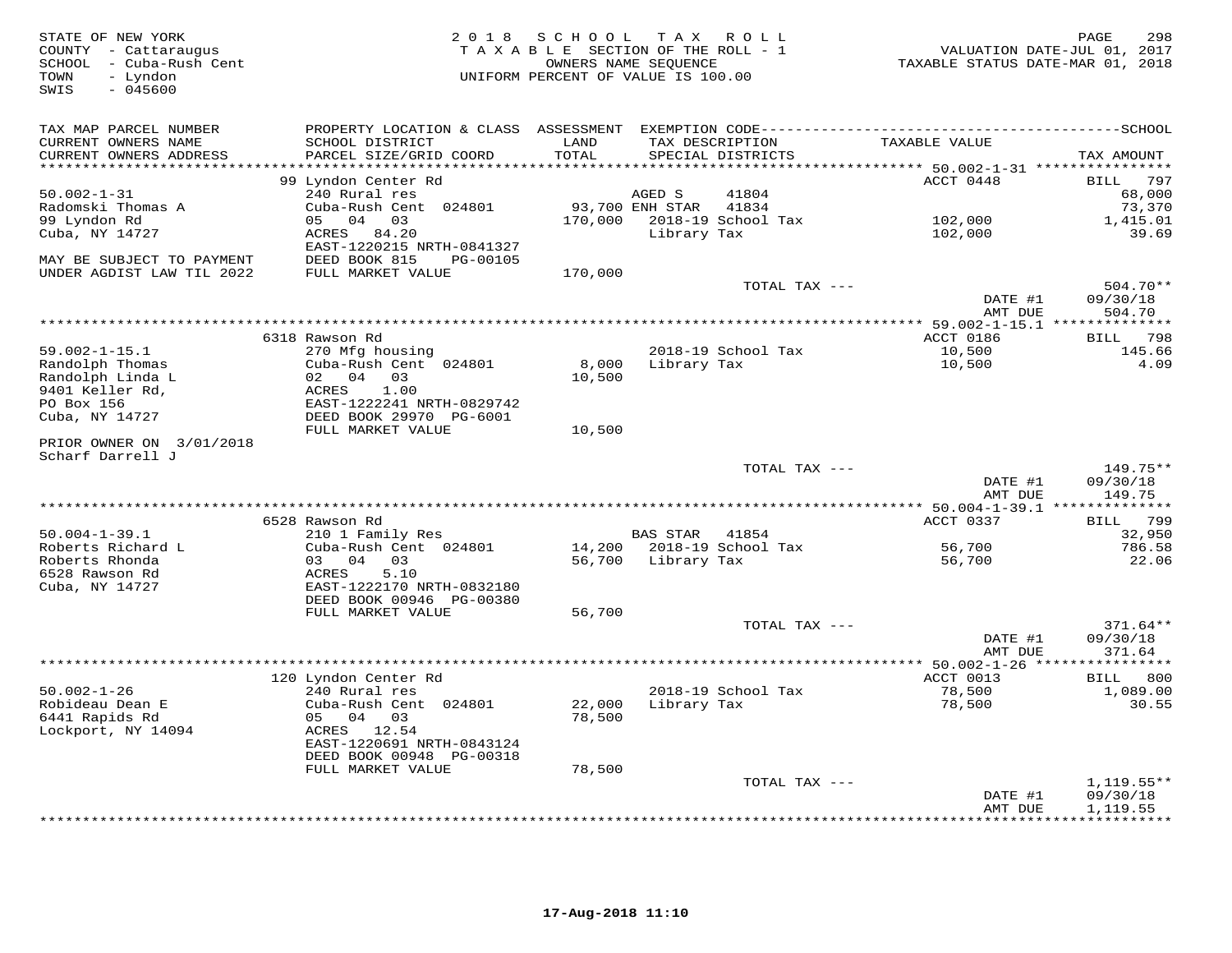| TAX MAP PARCEL NUMBER<br>CURRENT OWNERS NAME<br>SCHOOL DISTRICT<br>LAND<br>TAXABLE VALUE<br>TAX DESCRIPTION<br>CURRENT OWNERS ADDRESS<br>PARCEL SIZE/GRID COORD<br>TOTAL<br>SPECIAL DISTRICTS<br>TAX AMOUNT<br>***********************<br>ACCT 0227<br>6034 Snyder Rd<br>BILL<br>801<br>$59.002 - 1 - 26$<br>210 1 Family Res<br>41854<br>32,950<br>BAS STAR<br>Cuba-Rush Cent 024801<br>18,800<br>2018-19 School Tax<br>67,500<br>936.41<br>Roulo Tracey L<br>6034 Snyder Rd<br>09 04 03<br>67,500<br>Library Tax<br>26.27<br>67,500<br>Cuba, NY 14727<br>ACRES<br>9.34<br>EAST-1218199 NRTH-0824722<br>DEED BOOK 00969 PG-00283<br>FULL MARKET VALUE<br>67,500<br>TOTAL TAX ---<br>$525.68**$<br>DATE #1<br>09/30/18<br>AMT DUE<br>525.68<br>********* 50.004-1-7.5 ***<br>***********<br>6798 Snyder Rd<br>ACCT 0873<br>BILL 802<br>$50.004 - 1 - 7.5$<br>260 Seasonal res<br>2018-19 School Tax<br>15,000<br>208.09<br>Schaefer Michael John<br>Cuba-Rush Cent 024801<br>Library Tax<br>5.84<br>7,700<br>15,000<br>51 Park Blvd<br>12  04  03<br>15,000<br>Lancaster, NY 14086<br>FRNT 100.00 DPTH 400.00<br>EAST-1215771 NRTH-0836916<br>DEED BOOK 00974 PG-00936<br>FULL MARKET VALUE<br>15,000<br>TOTAL TAX ---<br>$213.93**$<br>DATE #1<br>09/30/18<br>AMT DUE<br>213.93<br>ACCT 0551<br>6791 Snyder Rd<br>803<br>BILL<br>$50.004 - 1 - 7.2$<br>270 Mfg housing<br>BAS STAR 41854<br>26,500<br>Schaefer William S<br>Cuba-Rush Cent 024801<br>16,200 2018-19 School Tax<br>26,500<br>367.63<br>6791 Snyder Rd<br>12 04 03<br>26,500 Library Tax<br>26,500<br>10.31<br>Cuba, NY 14727<br>ACRES<br>6.65<br>EAST-1215019 NRTH-0836753<br>DEED BOOK 908<br>PG-00165<br>FULL MARKET VALUE<br>26,500<br>$10.31**$<br>TOTAL TAX ---<br>DATE #1<br>09/30/18<br>AMT DUE<br>10.31<br>6103 Ingalls Rd<br>ACCT 0441<br>804<br>BILL<br>$59.002 - 1 - 19$<br>210 1 Family Res<br>2018-19 School Tax<br>75,000<br>1,040.45<br>Schmidt John<br>Cuba-Rush Cent 024801<br>15,800<br>Library Tax<br>75,000<br>29.19<br>01 04 03<br>6362 New Mexico Rd<br>75,000<br>Cuba, NY 14727<br>ACRES<br>6.31<br>EAST-1219872 NRTH-0826309<br>DEED BOOK 1525<br>PG-3002<br>75,000<br>FULL MARKET VALUE<br>TOTAL TAX ---<br>$1,069.64**$<br>DATE #1<br>09/30/18<br>AMT DUE<br>1,069.64<br>***********<br>*************** | STATE OF NEW YORK<br>COUNTY - Cattaraugus<br>SCHOOL - Cuba-Rush Cent<br>- Lyndon<br>TOWN<br>SWIS<br>$-045600$ | 2018 | S C H O O L | TAX ROLL<br>TAXABLE SECTION OF THE ROLL - 1<br>OWNERS NAME SEQUENCE<br>UNIFORM PERCENT OF VALUE IS 100.00 | VALUATION DATE-JUL 01, 2017<br>TAXABLE STATUS DATE-MAR 01, 2018 | 299<br>PAGE |
|---------------------------------------------------------------------------------------------------------------------------------------------------------------------------------------------------------------------------------------------------------------------------------------------------------------------------------------------------------------------------------------------------------------------------------------------------------------------------------------------------------------------------------------------------------------------------------------------------------------------------------------------------------------------------------------------------------------------------------------------------------------------------------------------------------------------------------------------------------------------------------------------------------------------------------------------------------------------------------------------------------------------------------------------------------------------------------------------------------------------------------------------------------------------------------------------------------------------------------------------------------------------------------------------------------------------------------------------------------------------------------------------------------------------------------------------------------------------------------------------------------------------------------------------------------------------------------------------------------------------------------------------------------------------------------------------------------------------------------------------------------------------------------------------------------------------------------------------------------------------------------------------------------------------------------------------------------------------------------------------------------------------------------------------------------------------------------------------------------------------------------------------------------------------------------------------------------------------------------------------------------------------------------------------------|---------------------------------------------------------------------------------------------------------------|------|-------------|-----------------------------------------------------------------------------------------------------------|-----------------------------------------------------------------|-------------|
|                                                                                                                                                                                                                                                                                                                                                                                                                                                                                                                                                                                                                                                                                                                                                                                                                                                                                                                                                                                                                                                                                                                                                                                                                                                                                                                                                                                                                                                                                                                                                                                                                                                                                                                                                                                                                                                                                                                                                                                                                                                                                                                                                                                                                                                                                                   |                                                                                                               |      |             |                                                                                                           |                                                                 |             |
|                                                                                                                                                                                                                                                                                                                                                                                                                                                                                                                                                                                                                                                                                                                                                                                                                                                                                                                                                                                                                                                                                                                                                                                                                                                                                                                                                                                                                                                                                                                                                                                                                                                                                                                                                                                                                                                                                                                                                                                                                                                                                                                                                                                                                                                                                                   |                                                                                                               |      |             |                                                                                                           |                                                                 |             |
|                                                                                                                                                                                                                                                                                                                                                                                                                                                                                                                                                                                                                                                                                                                                                                                                                                                                                                                                                                                                                                                                                                                                                                                                                                                                                                                                                                                                                                                                                                                                                                                                                                                                                                                                                                                                                                                                                                                                                                                                                                                                                                                                                                                                                                                                                                   |                                                                                                               |      |             |                                                                                                           |                                                                 |             |
|                                                                                                                                                                                                                                                                                                                                                                                                                                                                                                                                                                                                                                                                                                                                                                                                                                                                                                                                                                                                                                                                                                                                                                                                                                                                                                                                                                                                                                                                                                                                                                                                                                                                                                                                                                                                                                                                                                                                                                                                                                                                                                                                                                                                                                                                                                   |                                                                                                               |      |             |                                                                                                           |                                                                 |             |
|                                                                                                                                                                                                                                                                                                                                                                                                                                                                                                                                                                                                                                                                                                                                                                                                                                                                                                                                                                                                                                                                                                                                                                                                                                                                                                                                                                                                                                                                                                                                                                                                                                                                                                                                                                                                                                                                                                                                                                                                                                                                                                                                                                                                                                                                                                   |                                                                                                               |      |             |                                                                                                           |                                                                 |             |
|                                                                                                                                                                                                                                                                                                                                                                                                                                                                                                                                                                                                                                                                                                                                                                                                                                                                                                                                                                                                                                                                                                                                                                                                                                                                                                                                                                                                                                                                                                                                                                                                                                                                                                                                                                                                                                                                                                                                                                                                                                                                                                                                                                                                                                                                                                   |                                                                                                               |      |             |                                                                                                           |                                                                 |             |
|                                                                                                                                                                                                                                                                                                                                                                                                                                                                                                                                                                                                                                                                                                                                                                                                                                                                                                                                                                                                                                                                                                                                                                                                                                                                                                                                                                                                                                                                                                                                                                                                                                                                                                                                                                                                                                                                                                                                                                                                                                                                                                                                                                                                                                                                                                   |                                                                                                               |      |             |                                                                                                           |                                                                 |             |
|                                                                                                                                                                                                                                                                                                                                                                                                                                                                                                                                                                                                                                                                                                                                                                                                                                                                                                                                                                                                                                                                                                                                                                                                                                                                                                                                                                                                                                                                                                                                                                                                                                                                                                                                                                                                                                                                                                                                                                                                                                                                                                                                                                                                                                                                                                   |                                                                                                               |      |             |                                                                                                           |                                                                 |             |
|                                                                                                                                                                                                                                                                                                                                                                                                                                                                                                                                                                                                                                                                                                                                                                                                                                                                                                                                                                                                                                                                                                                                                                                                                                                                                                                                                                                                                                                                                                                                                                                                                                                                                                                                                                                                                                                                                                                                                                                                                                                                                                                                                                                                                                                                                                   |                                                                                                               |      |             |                                                                                                           |                                                                 |             |
|                                                                                                                                                                                                                                                                                                                                                                                                                                                                                                                                                                                                                                                                                                                                                                                                                                                                                                                                                                                                                                                                                                                                                                                                                                                                                                                                                                                                                                                                                                                                                                                                                                                                                                                                                                                                                                                                                                                                                                                                                                                                                                                                                                                                                                                                                                   |                                                                                                               |      |             |                                                                                                           |                                                                 |             |
|                                                                                                                                                                                                                                                                                                                                                                                                                                                                                                                                                                                                                                                                                                                                                                                                                                                                                                                                                                                                                                                                                                                                                                                                                                                                                                                                                                                                                                                                                                                                                                                                                                                                                                                                                                                                                                                                                                                                                                                                                                                                                                                                                                                                                                                                                                   |                                                                                                               |      |             |                                                                                                           |                                                                 |             |
|                                                                                                                                                                                                                                                                                                                                                                                                                                                                                                                                                                                                                                                                                                                                                                                                                                                                                                                                                                                                                                                                                                                                                                                                                                                                                                                                                                                                                                                                                                                                                                                                                                                                                                                                                                                                                                                                                                                                                                                                                                                                                                                                                                                                                                                                                                   |                                                                                                               |      |             |                                                                                                           |                                                                 |             |
|                                                                                                                                                                                                                                                                                                                                                                                                                                                                                                                                                                                                                                                                                                                                                                                                                                                                                                                                                                                                                                                                                                                                                                                                                                                                                                                                                                                                                                                                                                                                                                                                                                                                                                                                                                                                                                                                                                                                                                                                                                                                                                                                                                                                                                                                                                   |                                                                                                               |      |             |                                                                                                           |                                                                 |             |
|                                                                                                                                                                                                                                                                                                                                                                                                                                                                                                                                                                                                                                                                                                                                                                                                                                                                                                                                                                                                                                                                                                                                                                                                                                                                                                                                                                                                                                                                                                                                                                                                                                                                                                                                                                                                                                                                                                                                                                                                                                                                                                                                                                                                                                                                                                   |                                                                                                               |      |             |                                                                                                           |                                                                 |             |
|                                                                                                                                                                                                                                                                                                                                                                                                                                                                                                                                                                                                                                                                                                                                                                                                                                                                                                                                                                                                                                                                                                                                                                                                                                                                                                                                                                                                                                                                                                                                                                                                                                                                                                                                                                                                                                                                                                                                                                                                                                                                                                                                                                                                                                                                                                   |                                                                                                               |      |             |                                                                                                           |                                                                 |             |
|                                                                                                                                                                                                                                                                                                                                                                                                                                                                                                                                                                                                                                                                                                                                                                                                                                                                                                                                                                                                                                                                                                                                                                                                                                                                                                                                                                                                                                                                                                                                                                                                                                                                                                                                                                                                                                                                                                                                                                                                                                                                                                                                                                                                                                                                                                   |                                                                                                               |      |             |                                                                                                           |                                                                 |             |
|                                                                                                                                                                                                                                                                                                                                                                                                                                                                                                                                                                                                                                                                                                                                                                                                                                                                                                                                                                                                                                                                                                                                                                                                                                                                                                                                                                                                                                                                                                                                                                                                                                                                                                                                                                                                                                                                                                                                                                                                                                                                                                                                                                                                                                                                                                   |                                                                                                               |      |             |                                                                                                           |                                                                 |             |
|                                                                                                                                                                                                                                                                                                                                                                                                                                                                                                                                                                                                                                                                                                                                                                                                                                                                                                                                                                                                                                                                                                                                                                                                                                                                                                                                                                                                                                                                                                                                                                                                                                                                                                                                                                                                                                                                                                                                                                                                                                                                                                                                                                                                                                                                                                   |                                                                                                               |      |             |                                                                                                           |                                                                 |             |
|                                                                                                                                                                                                                                                                                                                                                                                                                                                                                                                                                                                                                                                                                                                                                                                                                                                                                                                                                                                                                                                                                                                                                                                                                                                                                                                                                                                                                                                                                                                                                                                                                                                                                                                                                                                                                                                                                                                                                                                                                                                                                                                                                                                                                                                                                                   |                                                                                                               |      |             |                                                                                                           |                                                                 |             |
|                                                                                                                                                                                                                                                                                                                                                                                                                                                                                                                                                                                                                                                                                                                                                                                                                                                                                                                                                                                                                                                                                                                                                                                                                                                                                                                                                                                                                                                                                                                                                                                                                                                                                                                                                                                                                                                                                                                                                                                                                                                                                                                                                                                                                                                                                                   |                                                                                                               |      |             |                                                                                                           |                                                                 |             |
|                                                                                                                                                                                                                                                                                                                                                                                                                                                                                                                                                                                                                                                                                                                                                                                                                                                                                                                                                                                                                                                                                                                                                                                                                                                                                                                                                                                                                                                                                                                                                                                                                                                                                                                                                                                                                                                                                                                                                                                                                                                                                                                                                                                                                                                                                                   |                                                                                                               |      |             |                                                                                                           |                                                                 |             |
|                                                                                                                                                                                                                                                                                                                                                                                                                                                                                                                                                                                                                                                                                                                                                                                                                                                                                                                                                                                                                                                                                                                                                                                                                                                                                                                                                                                                                                                                                                                                                                                                                                                                                                                                                                                                                                                                                                                                                                                                                                                                                                                                                                                                                                                                                                   |                                                                                                               |      |             |                                                                                                           |                                                                 |             |
|                                                                                                                                                                                                                                                                                                                                                                                                                                                                                                                                                                                                                                                                                                                                                                                                                                                                                                                                                                                                                                                                                                                                                                                                                                                                                                                                                                                                                                                                                                                                                                                                                                                                                                                                                                                                                                                                                                                                                                                                                                                                                                                                                                                                                                                                                                   |                                                                                                               |      |             |                                                                                                           |                                                                 |             |
|                                                                                                                                                                                                                                                                                                                                                                                                                                                                                                                                                                                                                                                                                                                                                                                                                                                                                                                                                                                                                                                                                                                                                                                                                                                                                                                                                                                                                                                                                                                                                                                                                                                                                                                                                                                                                                                                                                                                                                                                                                                                                                                                                                                                                                                                                                   |                                                                                                               |      |             |                                                                                                           |                                                                 |             |
|                                                                                                                                                                                                                                                                                                                                                                                                                                                                                                                                                                                                                                                                                                                                                                                                                                                                                                                                                                                                                                                                                                                                                                                                                                                                                                                                                                                                                                                                                                                                                                                                                                                                                                                                                                                                                                                                                                                                                                                                                                                                                                                                                                                                                                                                                                   |                                                                                                               |      |             |                                                                                                           |                                                                 |             |
|                                                                                                                                                                                                                                                                                                                                                                                                                                                                                                                                                                                                                                                                                                                                                                                                                                                                                                                                                                                                                                                                                                                                                                                                                                                                                                                                                                                                                                                                                                                                                                                                                                                                                                                                                                                                                                                                                                                                                                                                                                                                                                                                                                                                                                                                                                   |                                                                                                               |      |             |                                                                                                           |                                                                 |             |
|                                                                                                                                                                                                                                                                                                                                                                                                                                                                                                                                                                                                                                                                                                                                                                                                                                                                                                                                                                                                                                                                                                                                                                                                                                                                                                                                                                                                                                                                                                                                                                                                                                                                                                                                                                                                                                                                                                                                                                                                                                                                                                                                                                                                                                                                                                   |                                                                                                               |      |             |                                                                                                           |                                                                 |             |
|                                                                                                                                                                                                                                                                                                                                                                                                                                                                                                                                                                                                                                                                                                                                                                                                                                                                                                                                                                                                                                                                                                                                                                                                                                                                                                                                                                                                                                                                                                                                                                                                                                                                                                                                                                                                                                                                                                                                                                                                                                                                                                                                                                                                                                                                                                   |                                                                                                               |      |             |                                                                                                           |                                                                 |             |
|                                                                                                                                                                                                                                                                                                                                                                                                                                                                                                                                                                                                                                                                                                                                                                                                                                                                                                                                                                                                                                                                                                                                                                                                                                                                                                                                                                                                                                                                                                                                                                                                                                                                                                                                                                                                                                                                                                                                                                                                                                                                                                                                                                                                                                                                                                   |                                                                                                               |      |             |                                                                                                           |                                                                 |             |
|                                                                                                                                                                                                                                                                                                                                                                                                                                                                                                                                                                                                                                                                                                                                                                                                                                                                                                                                                                                                                                                                                                                                                                                                                                                                                                                                                                                                                                                                                                                                                                                                                                                                                                                                                                                                                                                                                                                                                                                                                                                                                                                                                                                                                                                                                                   |                                                                                                               |      |             |                                                                                                           |                                                                 |             |
|                                                                                                                                                                                                                                                                                                                                                                                                                                                                                                                                                                                                                                                                                                                                                                                                                                                                                                                                                                                                                                                                                                                                                                                                                                                                                                                                                                                                                                                                                                                                                                                                                                                                                                                                                                                                                                                                                                                                                                                                                                                                                                                                                                                                                                                                                                   |                                                                                                               |      |             |                                                                                                           |                                                                 |             |
|                                                                                                                                                                                                                                                                                                                                                                                                                                                                                                                                                                                                                                                                                                                                                                                                                                                                                                                                                                                                                                                                                                                                                                                                                                                                                                                                                                                                                                                                                                                                                                                                                                                                                                                                                                                                                                                                                                                                                                                                                                                                                                                                                                                                                                                                                                   |                                                                                                               |      |             |                                                                                                           |                                                                 |             |
|                                                                                                                                                                                                                                                                                                                                                                                                                                                                                                                                                                                                                                                                                                                                                                                                                                                                                                                                                                                                                                                                                                                                                                                                                                                                                                                                                                                                                                                                                                                                                                                                                                                                                                                                                                                                                                                                                                                                                                                                                                                                                                                                                                                                                                                                                                   |                                                                                                               |      |             |                                                                                                           |                                                                 |             |
|                                                                                                                                                                                                                                                                                                                                                                                                                                                                                                                                                                                                                                                                                                                                                                                                                                                                                                                                                                                                                                                                                                                                                                                                                                                                                                                                                                                                                                                                                                                                                                                                                                                                                                                                                                                                                                                                                                                                                                                                                                                                                                                                                                                                                                                                                                   |                                                                                                               |      |             |                                                                                                           |                                                                 |             |
|                                                                                                                                                                                                                                                                                                                                                                                                                                                                                                                                                                                                                                                                                                                                                                                                                                                                                                                                                                                                                                                                                                                                                                                                                                                                                                                                                                                                                                                                                                                                                                                                                                                                                                                                                                                                                                                                                                                                                                                                                                                                                                                                                                                                                                                                                                   |                                                                                                               |      |             |                                                                                                           |                                                                 |             |
|                                                                                                                                                                                                                                                                                                                                                                                                                                                                                                                                                                                                                                                                                                                                                                                                                                                                                                                                                                                                                                                                                                                                                                                                                                                                                                                                                                                                                                                                                                                                                                                                                                                                                                                                                                                                                                                                                                                                                                                                                                                                                                                                                                                                                                                                                                   |                                                                                                               |      |             |                                                                                                           |                                                                 |             |
|                                                                                                                                                                                                                                                                                                                                                                                                                                                                                                                                                                                                                                                                                                                                                                                                                                                                                                                                                                                                                                                                                                                                                                                                                                                                                                                                                                                                                                                                                                                                                                                                                                                                                                                                                                                                                                                                                                                                                                                                                                                                                                                                                                                                                                                                                                   |                                                                                                               |      |             |                                                                                                           |                                                                 |             |
|                                                                                                                                                                                                                                                                                                                                                                                                                                                                                                                                                                                                                                                                                                                                                                                                                                                                                                                                                                                                                                                                                                                                                                                                                                                                                                                                                                                                                                                                                                                                                                                                                                                                                                                                                                                                                                                                                                                                                                                                                                                                                                                                                                                                                                                                                                   |                                                                                                               |      |             |                                                                                                           |                                                                 |             |
|                                                                                                                                                                                                                                                                                                                                                                                                                                                                                                                                                                                                                                                                                                                                                                                                                                                                                                                                                                                                                                                                                                                                                                                                                                                                                                                                                                                                                                                                                                                                                                                                                                                                                                                                                                                                                                                                                                                                                                                                                                                                                                                                                                                                                                                                                                   |                                                                                                               |      |             |                                                                                                           |                                                                 |             |
|                                                                                                                                                                                                                                                                                                                                                                                                                                                                                                                                                                                                                                                                                                                                                                                                                                                                                                                                                                                                                                                                                                                                                                                                                                                                                                                                                                                                                                                                                                                                                                                                                                                                                                                                                                                                                                                                                                                                                                                                                                                                                                                                                                                                                                                                                                   |                                                                                                               |      |             |                                                                                                           |                                                                 |             |
|                                                                                                                                                                                                                                                                                                                                                                                                                                                                                                                                                                                                                                                                                                                                                                                                                                                                                                                                                                                                                                                                                                                                                                                                                                                                                                                                                                                                                                                                                                                                                                                                                                                                                                                                                                                                                                                                                                                                                                                                                                                                                                                                                                                                                                                                                                   |                                                                                                               |      |             |                                                                                                           |                                                                 |             |
|                                                                                                                                                                                                                                                                                                                                                                                                                                                                                                                                                                                                                                                                                                                                                                                                                                                                                                                                                                                                                                                                                                                                                                                                                                                                                                                                                                                                                                                                                                                                                                                                                                                                                                                                                                                                                                                                                                                                                                                                                                                                                                                                                                                                                                                                                                   |                                                                                                               |      |             |                                                                                                           |                                                                 |             |
|                                                                                                                                                                                                                                                                                                                                                                                                                                                                                                                                                                                                                                                                                                                                                                                                                                                                                                                                                                                                                                                                                                                                                                                                                                                                                                                                                                                                                                                                                                                                                                                                                                                                                                                                                                                                                                                                                                                                                                                                                                                                                                                                                                                                                                                                                                   |                                                                                                               |      |             |                                                                                                           |                                                                 |             |
|                                                                                                                                                                                                                                                                                                                                                                                                                                                                                                                                                                                                                                                                                                                                                                                                                                                                                                                                                                                                                                                                                                                                                                                                                                                                                                                                                                                                                                                                                                                                                                                                                                                                                                                                                                                                                                                                                                                                                                                                                                                                                                                                                                                                                                                                                                   |                                                                                                               |      |             |                                                                                                           |                                                                 |             |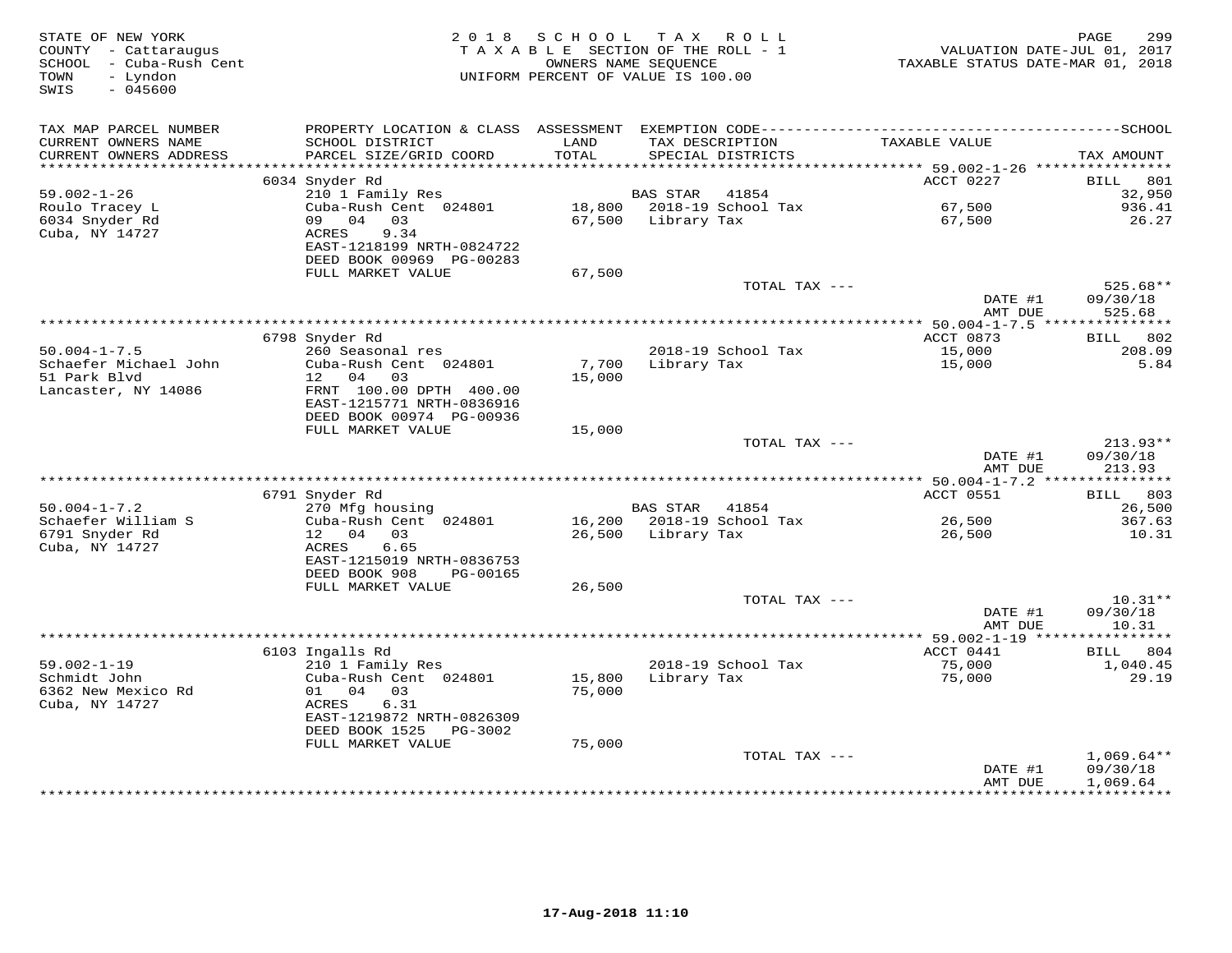| STATE OF NEW YORK<br>COUNTY - Cattaraugus<br>SCHOOL - Cuba-Rush Cent<br>- Lyndon<br>TOWN<br>$-045600$<br>SWIS |                                            |         | 2018 SCHOOL TAX ROLL<br>TAXABLE SECTION OF THE ROLL - 1<br>OWNERS NAME SEQUENCE<br>UNIFORM PERCENT OF VALUE IS 100.00 | VALUATION DATE-JUL 01, 2017<br>TAXABLE STATUS DATE-MAR 01, 2018 | 300<br>PAGE              |
|---------------------------------------------------------------------------------------------------------------|--------------------------------------------|---------|-----------------------------------------------------------------------------------------------------------------------|-----------------------------------------------------------------|--------------------------|
| TAX MAP PARCEL NUMBER                                                                                         |                                            |         |                                                                                                                       |                                                                 |                          |
| CURRENT OWNERS NAME                                                                                           | SCHOOL DISTRICT                            | LAND    | TAX DESCRIPTION                                                                                                       | TAXABLE VALUE                                                   |                          |
| CURRENT OWNERS ADDRESS                                                                                        | PARCEL SIZE/GRID COORD                     | TOTAL   | SPECIAL DISTRICTS                                                                                                     |                                                                 | TAX AMOUNT               |
|                                                                                                               | 397 Porter Rd                              |         |                                                                                                                       | ACCT 0850                                                       | BILL 805                 |
| $50.002 - 1 - 11.2$                                                                                           | 270 Mfg housing                            |         | 2018-19 School Tax                                                                                                    | 25,000                                                          | 346.82                   |
| Scime Anthony D                                                                                               | Cuba-Rush Cent 024801                      |         | 12,400 Library Tax                                                                                                    | 25,000                                                          | 9.73                     |
| 752 Sweethome Rd                                                                                              | 14 04 03                                   | 25,000  |                                                                                                                       |                                                                 |                          |
| Amherst, NY 14226                                                                                             | Ff 209.00                                  |         |                                                                                                                       |                                                                 |                          |
|                                                                                                               | ACRES<br>3.90<br>EAST-1217258 NRTH-0845227 |         |                                                                                                                       |                                                                 |                          |
|                                                                                                               | DEED BOOK 19871 PG-4001                    |         |                                                                                                                       |                                                                 |                          |
|                                                                                                               | FULL MARKET VALUE                          | 25,000  |                                                                                                                       |                                                                 |                          |
|                                                                                                               |                                            |         | TOTAL TAX ---                                                                                                         |                                                                 | 356.55**                 |
|                                                                                                               |                                            |         |                                                                                                                       | DATE #1                                                         | 09/30/18                 |
|                                                                                                               |                                            |         |                                                                                                                       | AMT DUE                                                         | 356.55                   |
|                                                                                                               | 141 Porter Rd                              |         |                                                                                                                       | ACCT 0155                                                       | BILL 806                 |
| $50.002 - 1 - 20$                                                                                             | 260 Seasonal res                           |         | 2018-19 School Tax                                                                                                    | 71,500                                                          | 991.90                   |
| Serianni Pamela L                                                                                             | Cuba-Rush Cent 024801                      | 47,900  | Library Tax                                                                                                           | 71,500                                                          | 27.82                    |
| Serianni Todd E<br>2630 Youngstown/Lockport Road ACRES 55.92                                                  | 06 04 03                                   | 71,500  |                                                                                                                       |                                                                 |                          |
| Ransomville, NY 14131                                                                                         | EAST-1221320 NRTH-0844422                  |         |                                                                                                                       |                                                                 |                          |
|                                                                                                               | DEED BOOK 29567 PG-9001                    |         |                                                                                                                       |                                                                 |                          |
| PRIOR OWNER ON 3/01/2018<br>Sauers Wilbur                                                                     | FULL MARKET VALUE                          | 71,500  |                                                                                                                       |                                                                 |                          |
|                                                                                                               |                                            |         | TOTAL TAX ---                                                                                                         |                                                                 | $1,019.72**$             |
|                                                                                                               |                                            |         |                                                                                                                       | DATE #1<br>AMT DUE                                              | 09/30/18<br>1,019.72     |
|                                                                                                               |                                            |         |                                                                                                                       |                                                                 |                          |
|                                                                                                               | Rawson Rd                                  |         |                                                                                                                       | ACCT 0643                                                       | BILL 807                 |
| $41.004 - 1 - 7.2$                                                                                            | 322 Rural vac>10                           |         | 2018-19 School Tax                                                                                                    | 32,400                                                          | 449.47                   |
| Shafer Richard A                                                                                              | Cuba-Rush Cent 024801                      | 32,400  | Library Tax                                                                                                           | 32,400                                                          | 12.61                    |
| 7839 Rawson Rd<br>Cuba, NY 14727                                                                              | 07 04 03<br>ACRES 51.55                    | 32,400  |                                                                                                                       |                                                                 |                          |
|                                                                                                               | EAST-1220188 NRTH-0851861                  |         |                                                                                                                       |                                                                 |                          |
|                                                                                                               | DEED BOOK 810 PG-00510                     |         |                                                                                                                       |                                                                 |                          |
|                                                                                                               | FULL MARKET VALUE                          | 32,400  |                                                                                                                       |                                                                 |                          |
|                                                                                                               |                                            |         | TOTAL TAX ---                                                                                                         |                                                                 | 462.08**                 |
|                                                                                                               |                                            |         |                                                                                                                       | DATE #1<br>AMT DUE                                              | 09/30/18<br>462.08       |
|                                                                                                               |                                            |         |                                                                                                                       |                                                                 |                          |
|                                                                                                               | 7839 7849 Rawson Rd                        |         |                                                                                                                       | ACCT 0329                                                       | BILL 808                 |
| $41.004 - 1 - 6$                                                                                              | 112 Dairy farm                             |         | BAS STAR 41854                                                                                                        |                                                                 | 32,950                   |
| Shafer Rutherford                                                                                             | Cuba-Rush Cent 024801                      |         | 137,000 2018-19 School Tax                                                                                            | 165,000                                                         | 2,288.99                 |
| Shafer Buleah<br>7839 Rawson Rd                                                                               | 08  04  03<br>Life Use                     |         | 165,000 Library Tax                                                                                                   | 165,000                                                         | 64.21                    |
| Cuba, NY 14727                                                                                                | ACRES 151.16                               |         |                                                                                                                       |                                                                 |                          |
|                                                                                                               | EAST-1220376 NRTH-0853464                  |         |                                                                                                                       |                                                                 |                          |
| MAY BE SUBJECT TO PAYMENT                                                                                     | DEED BOOK 00927 PG-00843                   |         |                                                                                                                       |                                                                 |                          |
| UNDER AGDIST LAW TIL 2025                                                                                     | FULL MARKET VALUE                          | 165,000 |                                                                                                                       |                                                                 |                          |
|                                                                                                               |                                            |         | TOTAL TAX ---                                                                                                         |                                                                 | $1,916.20**$<br>09/30/18 |
|                                                                                                               |                                            |         |                                                                                                                       | DATE #1<br>AMT DUE                                              | 1,916.20                 |
|                                                                                                               |                                            |         |                                                                                                                       |                                                                 |                          |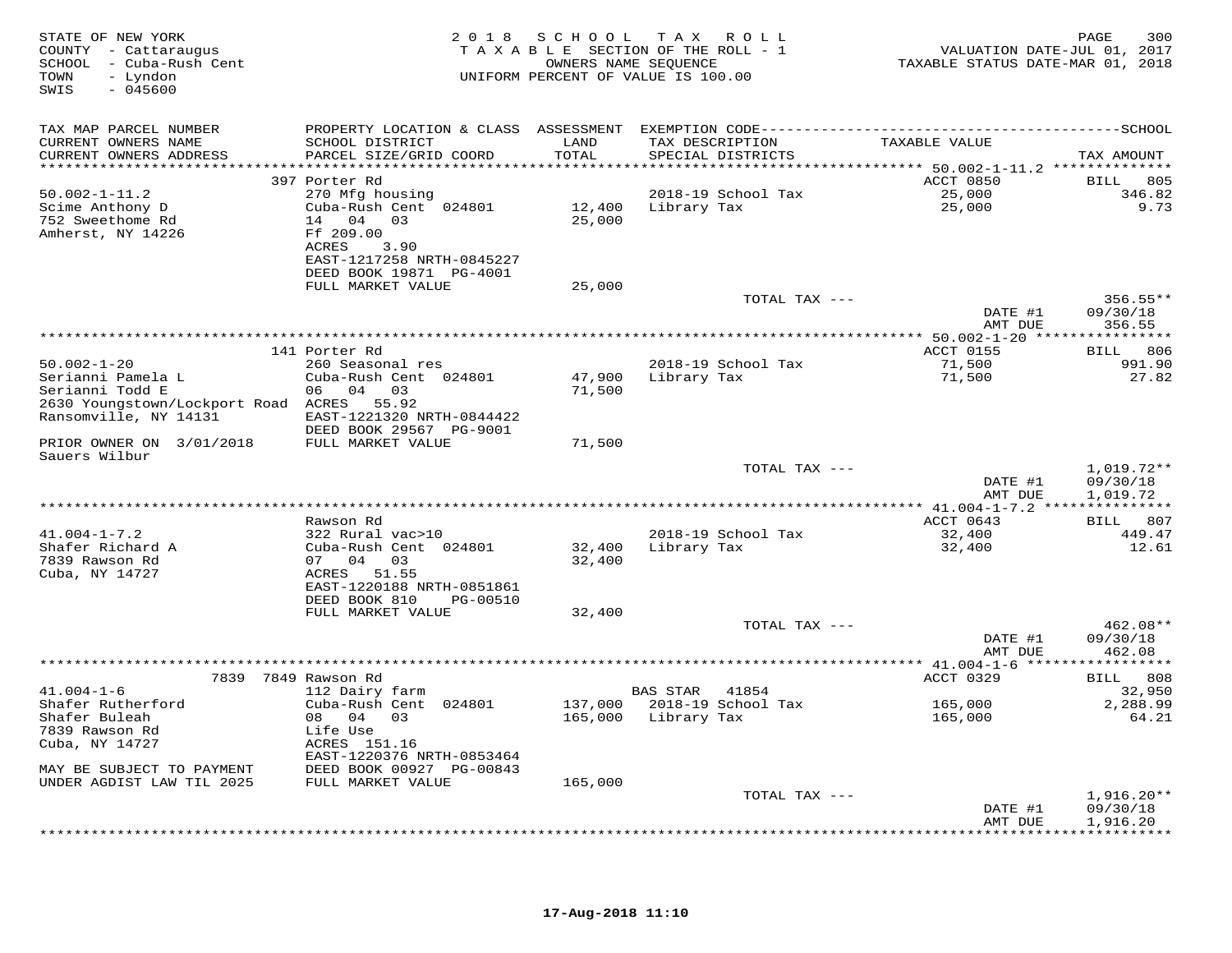| $-045600$<br>SWIS                                                                                                                                                                                                                       |                          | UNIFORM PERCENT OF VALUE IS 100.00   |                                                         | TAXABLE STATUS DATE-MAR 01, 2018 |
|-----------------------------------------------------------------------------------------------------------------------------------------------------------------------------------------------------------------------------------------|--------------------------|--------------------------------------|---------------------------------------------------------|----------------------------------|
| TAX MAP PARCEL NUMBER<br>PROPERTY LOCATION & CLASS ASSESSMENT EXEMPTION CODE----------------------------------                                                                                                                          |                          |                                      |                                                         | $---SCHOOL$                      |
| CURRENT OWNERS NAME<br>SCHOOL DISTRICT<br>PARCEL SIZE/GRID COORD<br>CURRENT OWNERS ADDRESS<br>********************                                                                                                                      | LAND<br>TOTAL<br>******* | TAX DESCRIPTION<br>SPECIAL DISTRICTS | TAXABLE VALUE                                           | TAX AMOUNT                       |
| 6024 Ingalls Rd                                                                                                                                                                                                                         |                          |                                      | ****** 59.002-1-25.1 **************<br>ACCT 0261        | 809<br>BILL                      |
| 240 Rural res<br>$59.002 - 1 - 25.1$                                                                                                                                                                                                    |                          | 2018-19 School Tax                   | 72,400                                                  | 1,004.38                         |
| Shaffer Carol<br>Cuba-Rush Cent 024801                                                                                                                                                                                                  | 33,600                   | Library Tax                          | 72,400                                                  | 28.17                            |
| 8645 Spring Valley Rd<br>01 04 03<br>Friendship, NY 14739<br>50% complete 2014<br>no kitchen<br>ACRES<br>24.05<br>EAST-1220001 NRTH-0824492                                                                                             | 72,400                   |                                      |                                                         |                                  |
| DEED BOOK 19270 PG-80021<br>FULL MARKET VALUE                                                                                                                                                                                           | 72,400                   |                                      |                                                         |                                  |
|                                                                                                                                                                                                                                         |                          | TOTAL TAX ---                        | DATE #1                                                 | $1,032.55**$<br>09/30/18         |
|                                                                                                                                                                                                                                         |                          |                                      | AMT DUE<br>************** 50.004-1-17.3 *************** | 1,032.55                         |
| 6946 6934 Rawson Rd                                                                                                                                                                                                                     |                          |                                      | ACCT 0968                                               | <b>BILL</b> 810                  |
| $50.004 - 1 - 17.3$<br>280 Res Multiple                                                                                                                                                                                                 |                          | <b>BAS STAR</b><br>41854             |                                                         | 32,950                           |
| Sheldon Bruce C<br>Cuba-Rush Cent 024801                                                                                                                                                                                                | 26,100                   | 2018-19 School Tax                   | 150,000                                                 | 2,080.90                         |
| 6946 Rawson Rd<br>$04$ 0.3<br>04<br>Cuba, NY 14727<br>ACRES<br>13.55<br>EAST-1222019 NRTH-0838994                                                                                                                                       | 150,000                  | Library Tax                          | 150,000                                                 | 58.37                            |
| DEED BOOK 29379 PG-9001<br>PRIOR OWNER ON 3/01/2018                                                                                                                                                                                     |                          |                                      |                                                         |                                  |
| Sheldon Bruce C<br>FULL MARKET VALUE                                                                                                                                                                                                    | 150,000                  | TOTAL TAX ---                        |                                                         | $1,702.27**$                     |
|                                                                                                                                                                                                                                         |                          |                                      | DATE #1<br>AMT DUE                                      | 09/30/18<br>1,702.27             |
|                                                                                                                                                                                                                                         |                          |                                      | *** 50.002-1-19 **                                      |                                  |
| Porter Rd                                                                                                                                                                                                                               |                          |                                      | ACCT 0346                                               | 811<br>BILL                      |
| $50.002 - 1 - 19$<br>314 Rural vac<10<br>Shetler Mose J<br>Cuba-Rush Cent 024801                                                                                                                                                        | 2,700                    | 2018-19 School Tax<br>Library Tax    | 2,700<br>2,700                                          | 37.46<br>1.05                    |
| Shetler Anna N<br>06<br>$-04$<br>$-03$<br>1664 Lyndon Road<br>1.79<br>ACRES<br>Franklinville, NY 14737<br>EAST-1222294 NRTH-0844863<br>DEED BOOK 27498 PG-9001                                                                          | 2,700                    |                                      |                                                         |                                  |
| FULL MARKET VALUE                                                                                                                                                                                                                       | 2,700                    |                                      |                                                         |                                  |
|                                                                                                                                                                                                                                         |                          | TOTAL TAX ---                        | DATE #1<br>AMT DUE                                      | $38.51**$<br>09/30/18<br>38.51   |
|                                                                                                                                                                                                                                         |                          |                                      |                                                         |                                  |
| 357 Palmer Rd                                                                                                                                                                                                                           |                          |                                      | ACCT 0457                                               | BILL 812                         |
| $41.004 - 1 - 12.3$<br>270 Mfg housing<br>Smith Michael P<br>Cuba-Rush Cent 024801<br>Smith Peter A<br>15 04<br>03<br>5001 Callan Drive<br>ACRES<br>35.00<br>Lewiston, NY 14092<br>EAST-1217339 NRTH-0848981<br>DEED BOOK 24819 PG-4001 | 44,500<br>46,500         | 2018-19 School Tax<br>Library Tax    | 46,500<br>46,500                                        | 645.08<br>18.10                  |
| FULL MARKET VALUE                                                                                                                                                                                                                       | 46,500                   |                                      |                                                         |                                  |
|                                                                                                                                                                                                                                         |                          | TOTAL TAX ---                        |                                                         | $663.18**$                       |
|                                                                                                                                                                                                                                         |                          |                                      | DATE #1<br>AMT DUE                                      | 09/30/18<br>663.18<br>.          |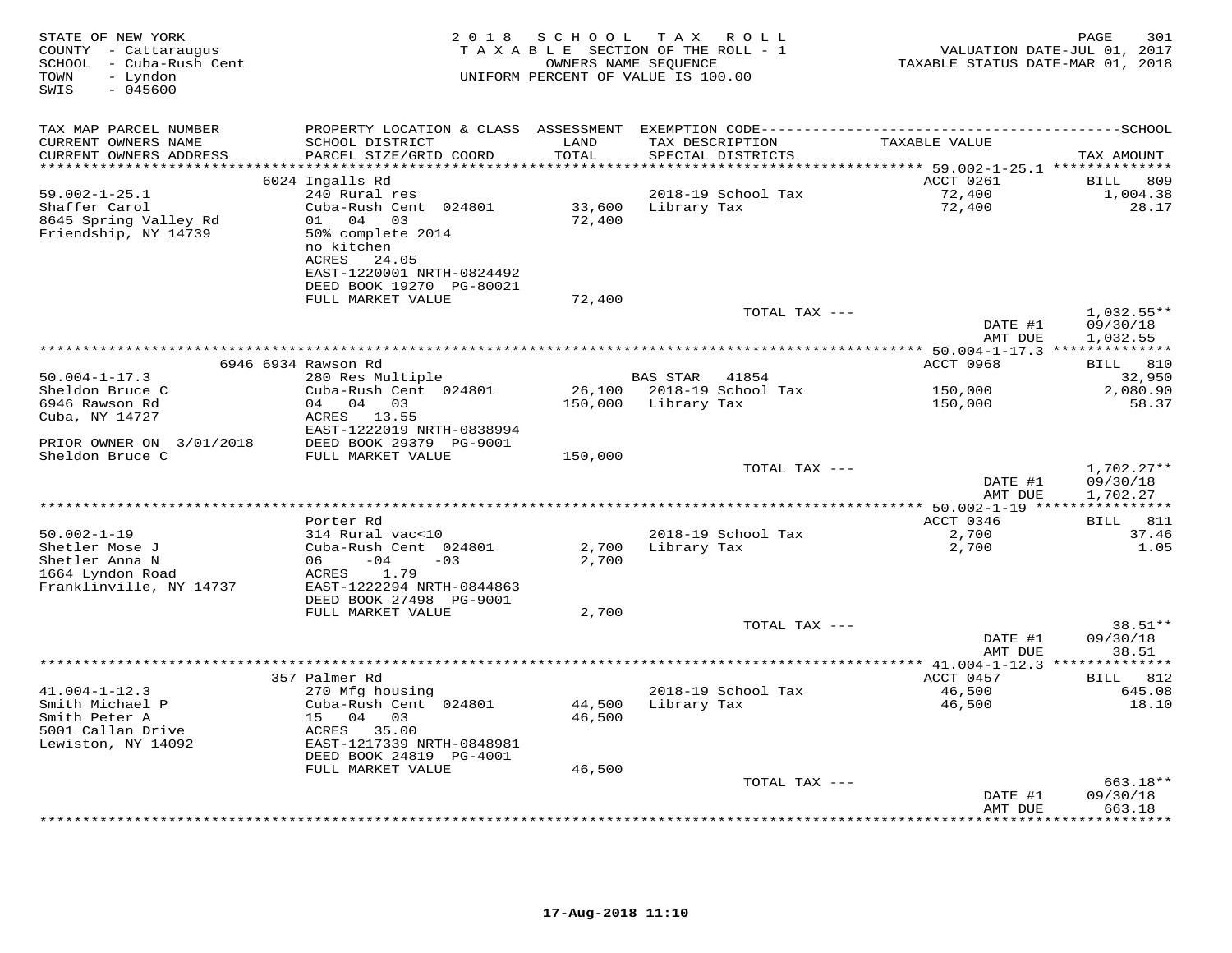| STATE OF NEW YORK<br>COUNTY - Cattaraugus<br>SCHOOL - Cuba-Rush Cent<br>TOWN<br>- Lyndon<br>$-045600$<br>SWIS | 2 0 1 8                                   | S C H O O L   | T A X<br>R O L L<br>TAXABLE SECTION OF THE ROLL - 1<br>OWNERS NAME SEQUENCE<br>UNIFORM PERCENT OF VALUE IS 100.00 | TAXABLE STATUS DATE-MAR 01, 2018 | 302<br>PAGE<br>VALUATION DATE-JUL 01, 2017 |
|---------------------------------------------------------------------------------------------------------------|-------------------------------------------|---------------|-------------------------------------------------------------------------------------------------------------------|----------------------------------|--------------------------------------------|
| TAX MAP PARCEL NUMBER                                                                                         | PROPERTY LOCATION & CLASS ASSESSMENT      |               |                                                                                                                   |                                  |                                            |
| CURRENT OWNERS NAME<br>CURRENT OWNERS ADDRESS<br>**********************                                       | SCHOOL DISTRICT<br>PARCEL SIZE/GRID COORD | LAND<br>TOTAL | TAX DESCRIPTION<br>SPECIAL DISTRICTS                                                                              | TAXABLE VALUE                    | TAX AMOUNT                                 |
|                                                                                                               | 6405 Rawson Rd                            |               |                                                                                                                   | ACCT 0362                        | 813<br>BILL                                |
| $59.002 - 1 - 14$                                                                                             | 260 Seasonal res                          |               | 2018-19 School Tax                                                                                                | 54,900                           | 761.61                                     |
| Steinert Gloria Haas                                                                                          | Cuba-Rush Cent 024801                     | 35,100        | Library Tax                                                                                                       | 54,900                           | 21.36                                      |
| 1540 Glentry Lane                                                                                             | 04 03<br>02                               | 54,900        |                                                                                                                   |                                  |                                            |
| Sebastian, FL 32958                                                                                           | ACRES<br>25.63                            |               |                                                                                                                   |                                  |                                            |
|                                                                                                               | EAST-1221471 NRTH-0830295                 |               |                                                                                                                   |                                  |                                            |
|                                                                                                               | DEED BOOK 778<br>PG-00421                 |               |                                                                                                                   |                                  |                                            |
|                                                                                                               | FULL MARKET VALUE                         | 54,900        | TOTAL TAX ---                                                                                                     |                                  | $782.97**$                                 |
|                                                                                                               |                                           |               |                                                                                                                   | DATE #1                          | 09/30/18                                   |
|                                                                                                               |                                           |               |                                                                                                                   | AMT DUE                          | 782.97                                     |
|                                                                                                               |                                           |               |                                                                                                                   |                                  |                                            |
|                                                                                                               | 538 Abbott Rd                             |               |                                                                                                                   | ACCT 0368                        | BILL 814                                   |
| $59.002 - 1 - 31$                                                                                             | 240 Rural res                             |               | <b>BAS STAR</b><br>41854                                                                                          |                                  | 32,950                                     |
| Swift Randy B                                                                                                 | Cuba-Rush Cent 024801                     | 81,900        | 2018-19 School Tax                                                                                                | 108,500                          | 1,505.18                                   |
| Swift Judy A<br>538 Abbott Rd                                                                                 | 09 04 03<br>ACRES 72.39                   | 108,500       | Library Tax                                                                                                       | 108,500                          | 42.22                                      |
| Cuba, NY 14727                                                                                                | EAST-1214997 NRTH-0826017                 |               |                                                                                                                   |                                  |                                            |
|                                                                                                               | DEED BOOK 00983 PG-00662                  |               |                                                                                                                   |                                  |                                            |
|                                                                                                               | FULL MARKET VALUE                         | 108,500       |                                                                                                                   |                                  |                                            |
|                                                                                                               |                                           |               | TOTAL TAX ---                                                                                                     |                                  | $1,110.40**$                               |
|                                                                                                               |                                           |               |                                                                                                                   | DATE #1                          | 09/30/18                                   |
|                                                                                                               |                                           |               |                                                                                                                   | AMT DUE                          | 1,110.40                                   |
|                                                                                                               | 22 Lyndon Center Rd                       |               |                                                                                                                   | ACCT 0370                        | BILL 815                                   |
| $50.002 - 1 - 28$                                                                                             | 312 Vac w/imprv                           |               | 2018-19 School Tax                                                                                                | 19,200                           | 266.36                                     |
| Szpara John                                                                                                   | Cuba-Rush Cent 024801                     | 19,200        | Library Tax                                                                                                       | 19,200                           | 7.47                                       |
| Szpara Dorothy                                                                                                | 05 04<br>03                               | 19,200        |                                                                                                                   |                                  |                                            |
| 244 Doris Dr                                                                                                  | ACRES 20.85                               |               |                                                                                                                   |                                  |                                            |
| West Seneca, NY 14224                                                                                         | EAST-1221995 NRTH-0843322                 |               |                                                                                                                   |                                  |                                            |
|                                                                                                               | FULL MARKET VALUE                         | 19,200        | TOTAL TAX ---                                                                                                     |                                  | $273.83**$                                 |
|                                                                                                               |                                           |               |                                                                                                                   | DATE #1                          | 09/30/18                                   |
|                                                                                                               |                                           |               |                                                                                                                   | AMT DUE                          | 273.83                                     |
|                                                                                                               |                                           |               |                                                                                                                   |                                  |                                            |
|                                                                                                               | Lyndon Center Rd                          |               |                                                                                                                   | ACCT 0494                        | <b>BILL</b> 816                            |
| $50.002 - 1 - 29.2$                                                                                           | 105 Vac farmland                          |               | AG DIST<br>41720                                                                                                  |                                  | 11,532                                     |
| The Adamitis Family Living Tru Cuba-Rush Cent 024801                                                          |                                           |               | 38,900 2018-19 School Tax                                                                                         | 27,368                           | 379.67                                     |
| Adamitis Michael F<br>127 Creekview Path                                                                      | 04 04 03<br>Lot 5                         | 38,900        | Library Tax                                                                                                       | 27,368                           | 10.65                                      |
| Kirkville, NY 13082                                                                                           | 31.90<br>ACRES                            |               |                                                                                                                   |                                  |                                            |
|                                                                                                               | EAST-1221383 NRTH-0842936                 |               |                                                                                                                   |                                  |                                            |
| MAY BE SUBJECT TO PAYMENT                                                                                     | DEED BOOK 20259 PG-5002                   |               |                                                                                                                   |                                  |                                            |
| UNDER AGDIST LAW TIL 2022                                                                                     | FULL MARKET VALUE                         | 38,900        |                                                                                                                   |                                  |                                            |
|                                                                                                               |                                           |               | TOTAL TAX ---                                                                                                     |                                  | $390.32**$                                 |
|                                                                                                               |                                           |               |                                                                                                                   | DATE #1                          | 09/30/18                                   |
|                                                                                                               |                                           |               |                                                                                                                   | AMT DUE                          | 390.32                                     |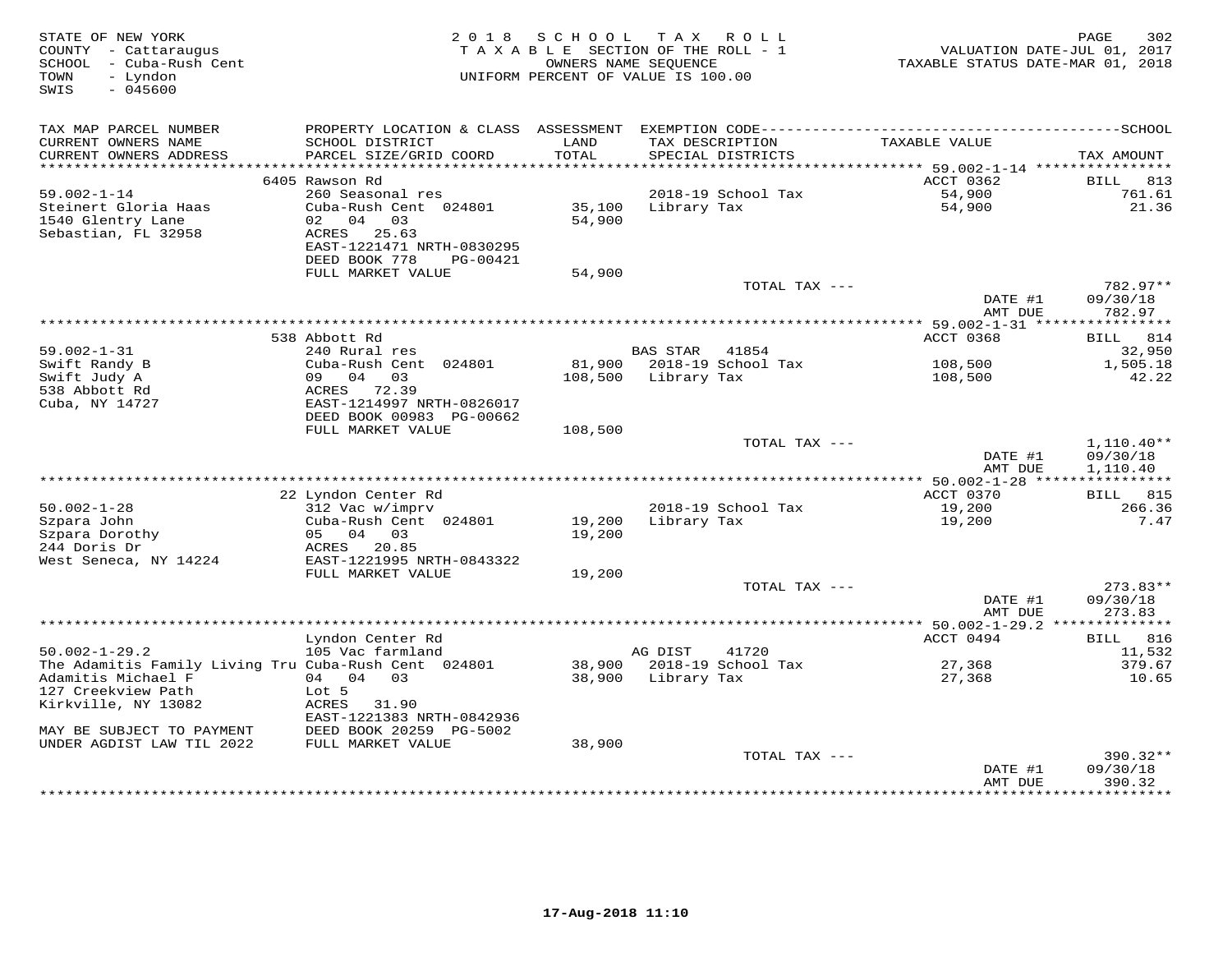| STATE OF NEW YORK<br>COUNTY - Cattaraugus<br>SCHOOL - Cuba-Rush Cent<br>- Lyndon<br>TOWN<br>$-045600$<br>SWIS | 2 0 1 8                                   | SCHOOL<br>TAXABLE SECTION OF THE ROLL - 1<br>OWNERS NAME SEQUENCE<br>UNIFORM PERCENT OF VALUE IS 100.00 | T A X       | R O L L                              | TAXABLE STATUS DATE-MAR 01, 2018                               | PAGE<br>303<br>VALUATION DATE-JUL 01, 2017 |
|---------------------------------------------------------------------------------------------------------------|-------------------------------------------|---------------------------------------------------------------------------------------------------------|-------------|--------------------------------------|----------------------------------------------------------------|--------------------------------------------|
| TAX MAP PARCEL NUMBER                                                                                         |                                           |                                                                                                         |             |                                      |                                                                |                                            |
| CURRENT OWNERS NAME<br>CURRENT OWNERS ADDRESS                                                                 | SCHOOL DISTRICT<br>PARCEL SIZE/GRID COORD | LAND<br>TOTAL                                                                                           |             | TAX DESCRIPTION<br>SPECIAL DISTRICTS | TAXABLE VALUE                                                  | TAX AMOUNT                                 |
| **********************                                                                                        | ************************                  | **************                                                                                          |             |                                      | ********************************* 50.002-1-29.3 ************** |                                            |
|                                                                                                               | Lyndon Center Rd                          |                                                                                                         |             |                                      | ACCT 0460                                                      | 817<br><b>BILL</b>                         |
| $50.002 - 1 - 29.3$                                                                                           | 314 Rural vac<10                          |                                                                                                         |             | 2018-19 School Tax                   | 9,800                                                          | 135.95                                     |
| The Adamitis Family Living Tru Cuba-Rush Cent 024801                                                          |                                           | 9,800                                                                                                   | Library Tax |                                      | 9,800                                                          | 3.81                                       |
| Adamitis Michael F                                                                                            | 04<br>03<br>05                            | 9,800                                                                                                   |             |                                      |                                                                |                                            |
| 127 Creekview Path                                                                                            | 2.20<br><b>ACRES</b>                      |                                                                                                         |             |                                      |                                                                |                                            |
| Kirkville, NY 13082                                                                                           | EAST-1222314 NRTH-0842104                 |                                                                                                         |             |                                      |                                                                |                                            |
|                                                                                                               | DEED BOOK 20259 PG-5001                   |                                                                                                         |             |                                      |                                                                |                                            |
|                                                                                                               | FULL MARKET VALUE                         | 9,800                                                                                                   |             |                                      |                                                                |                                            |
|                                                                                                               |                                           |                                                                                                         |             | TOTAL TAX ---                        |                                                                | 139.76**                                   |
|                                                                                                               |                                           |                                                                                                         |             |                                      | DATE #1                                                        | 09/30/18                                   |
|                                                                                                               |                                           |                                                                                                         |             |                                      | AMT DUE                                                        | 139.76                                     |
|                                                                                                               |                                           |                                                                                                         |             |                                      |                                                                | * * * * * * * * *                          |
|                                                                                                               | Rawson Rd                                 |                                                                                                         |             |                                      | ACCT 0862                                                      | 818<br>BILL                                |
| $50.002 - 1 - 29.8$                                                                                           | 105 Vac farmland                          |                                                                                                         | AG DIST     | 41720                                |                                                                | 16,961                                     |
| The Adamitis Family Living Tru Cuba-Rush Cent 024801                                                          |                                           | 46,700                                                                                                  |             | 2018-19 School Tax                   | 29,739                                                         | 412.56                                     |
| Adamitis Michael F                                                                                            | 05 04<br>03                               | 46,700                                                                                                  | Library Tax |                                      | 29,739                                                         | 11.57                                      |
| 127 Creekview Path                                                                                            | ACRES<br>37.15                            |                                                                                                         |             |                                      |                                                                |                                            |
| Kirkville, NY 13082                                                                                           | EAST-1221823 NRTH-0841562                 |                                                                                                         |             |                                      |                                                                |                                            |
|                                                                                                               | DEED BOOK 20259 PG-5002                   |                                                                                                         |             |                                      |                                                                |                                            |
| MAY BE SUBJECT TO PAYMENT                                                                                     | FULL MARKET VALUE                         | 46,700                                                                                                  |             |                                      |                                                                |                                            |
| UNDER AGDIST LAW TIL 2022                                                                                     |                                           |                                                                                                         |             |                                      |                                                                |                                            |
|                                                                                                               |                                           |                                                                                                         |             | TOTAL TAX ---                        |                                                                | $424.13**$                                 |
|                                                                                                               |                                           |                                                                                                         |             |                                      | DATE #1                                                        | 09/30/18                                   |
|                                                                                                               |                                           |                                                                                                         |             |                                      | AMT DUE<br>$* 50.002 - 1 - 24.2$ **                            | 424.13<br>********                         |
|                                                                                                               | 183 Lyndon Center Rd                      |                                                                                                         |             |                                      | ACCT 0708                                                      | 819<br>BILL                                |
| $50.002 - 1 - 24.2$                                                                                           | 210 1 Family Res                          |                                                                                                         | BAS STAR    | 41854                                |                                                                | 32,950                                     |
| Thorington MacKenzie C                                                                                        | Cuba-Rush Cent 024801                     | 5,400                                                                                                   |             | 2018-19 School Tax                   | 80,000                                                         | 1,109.81                                   |
| Thorington Maureen M                                                                                          | 05 04<br>0.3                              | 80,000                                                                                                  | Library Tax |                                      | 80,000                                                         | 31.13                                      |
| 183 Lyndon Center Rd                                                                                          | FRNT 125.00 DPTH 166.00                   |                                                                                                         |             |                                      |                                                                |                                            |
| Cuba, NY 14727                                                                                                | BANK<br>017                               |                                                                                                         |             |                                      |                                                                |                                            |
|                                                                                                               | EAST-1219635 NRTH-0842900                 |                                                                                                         |             |                                      |                                                                |                                            |
|                                                                                                               | DEED BOOK 4267<br>PG-9001                 |                                                                                                         |             |                                      |                                                                |                                            |
|                                                                                                               | FULL MARKET VALUE                         | 80,000                                                                                                  |             |                                      |                                                                |                                            |
|                                                                                                               |                                           |                                                                                                         |             | TOTAL TAX ---                        |                                                                | $703.94**$                                 |
|                                                                                                               |                                           |                                                                                                         |             |                                      | DATE #1                                                        | 09/30/18                                   |
|                                                                                                               |                                           |                                                                                                         |             |                                      | AMT DUE                                                        | 703.94                                     |
|                                                                                                               |                                           |                                                                                                         |             |                                      | $* 59.002 - 1 - 12.1$ ****                                     | *********                                  |
|                                                                                                               | 6502 Rawson Rd                            |                                                                                                         |             |                                      | ACCT 0007                                                      | 820<br>BILL                                |
| $59.002 - 1 - 12.1$                                                                                           | 210 1 Family Res                          |                                                                                                         |             | 2018-19 School Tax                   | 58,000                                                         | 804.61                                     |
| Tyler Max                                                                                                     | Cuba-Rush Cent 024801                     | 14,700                                                                                                  | Library Tax |                                      | 58,000                                                         | 22.57                                      |
| 6502 Rawson Rd                                                                                                | 02<br>04<br>03                            | 58,000                                                                                                  |             |                                      |                                                                |                                            |
| Cuba, NY 14727                                                                                                | <b>ACRES</b><br>5.45                      |                                                                                                         |             |                                      |                                                                |                                            |
|                                                                                                               | EAST-1222194 NRTH-0831808                 |                                                                                                         |             |                                      |                                                                |                                            |
|                                                                                                               | DEED BOOK 00935 PG-00969                  |                                                                                                         |             |                                      |                                                                |                                            |
|                                                                                                               | FULL MARKET VALUE                         | 58,000                                                                                                  |             |                                      |                                                                |                                            |
|                                                                                                               |                                           |                                                                                                         |             | TOTAL TAX ---                        |                                                                | $827.18**$                                 |
|                                                                                                               |                                           |                                                                                                         |             |                                      | DATE #1<br>AMT DUE                                             | 09/30/18<br>827.18                         |
|                                                                                                               |                                           |                                                                                                         |             |                                      |                                                                | .                                          |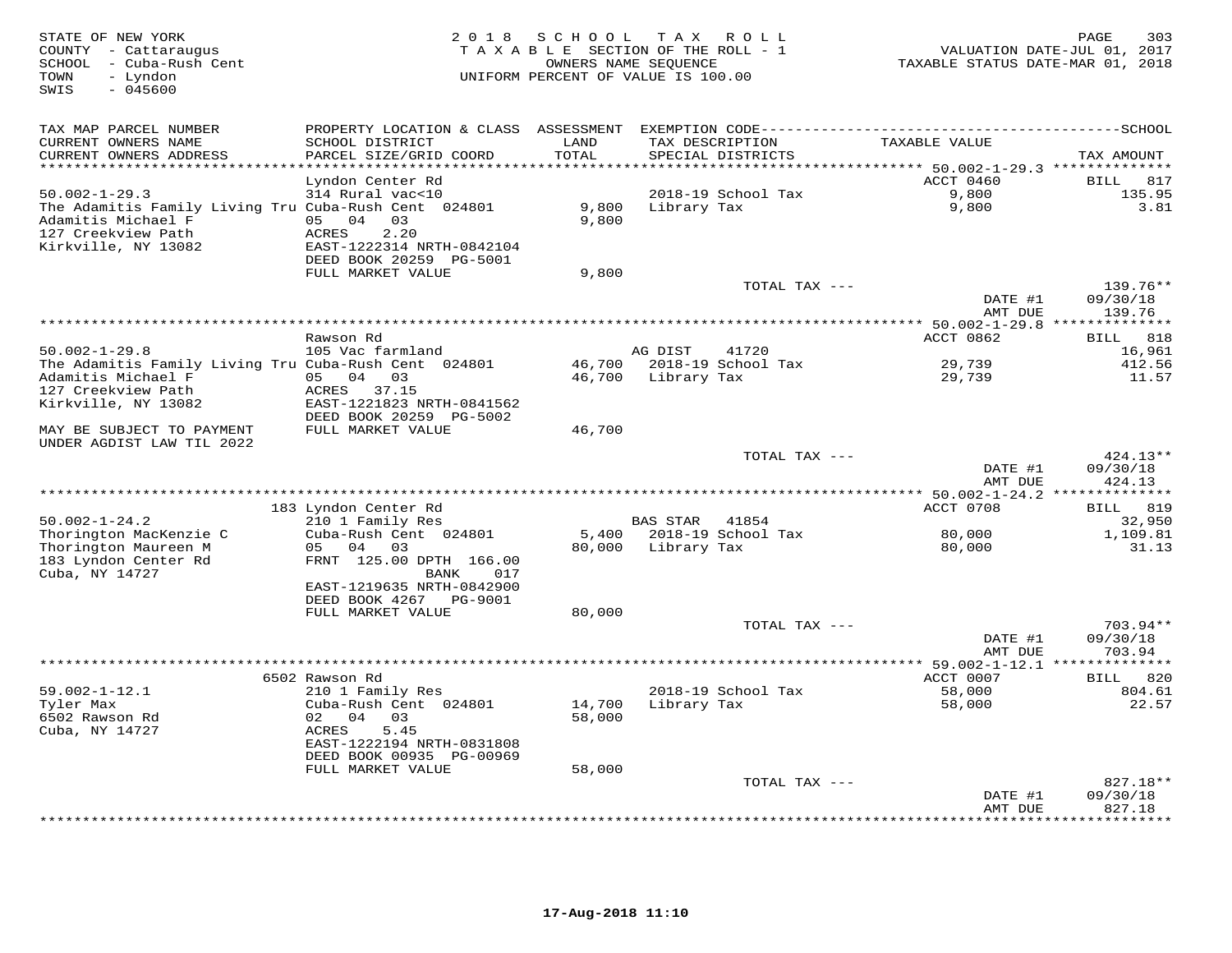| STATE OF NEW YORK<br>COUNTY - Cattaraugus<br>SCHOOL - Cuba-Rush Cent<br>TOWN<br>- Lyndon<br>$-045600$<br>SWIS |                                           | 2018 SCHOOL      | TAX ROLL<br>TAXABLE SECTION OF THE ROLL - 1<br>OWNERS NAME SEQUENCE<br>UNIFORM PERCENT OF VALUE IS 100.00 | TAXABLE STATUS DATE-MAR 01, 2018 | PAGE<br>304<br>VALUATION DATE-JUL 01, 2017 |
|---------------------------------------------------------------------------------------------------------------|-------------------------------------------|------------------|-----------------------------------------------------------------------------------------------------------|----------------------------------|--------------------------------------------|
| TAX MAP PARCEL NUMBER                                                                                         |                                           |                  |                                                                                                           |                                  |                                            |
| CURRENT OWNERS NAME<br>CURRENT OWNERS ADDRESS                                                                 | SCHOOL DISTRICT<br>PARCEL SIZE/GRID COORD | LAND<br>TOTAL    | TAX DESCRIPTION<br>SPECIAL DISTRICTS                                                                      | TAXABLE VALUE                    | TAX AMOUNT                                 |
| ***********************                                                                                       |                                           |                  |                                                                                                           |                                  |                                            |
|                                                                                                               | 6476 Rawson Rd                            |                  |                                                                                                           | ACCT 0796                        | 821<br>BILL                                |
| $59.002 - 1 - 12.3$                                                                                           | 270 Mfg housing                           |                  | 2018-19 School Tax                                                                                        | 23,000                           | 319.07                                     |
| Tyler Max<br>6502 Rawson Rd                                                                                   | Cuba-Rush Cent 024801<br>02 04 03         | 16,900<br>23,000 | Library Tax                                                                                               | 23,000                           | 8.95                                       |
| Cuba, NY 14727                                                                                                | ACRES<br>7.40                             |                  |                                                                                                           |                                  |                                            |
|                                                                                                               | EAST-1222274 NRTH-0831238                 |                  |                                                                                                           |                                  |                                            |
|                                                                                                               | DEED BOOK 15562 PG-9001                   |                  |                                                                                                           |                                  |                                            |
|                                                                                                               | FULL MARKET VALUE                         | 23,000           |                                                                                                           |                                  |                                            |
|                                                                                                               |                                           |                  | TOTAL TAX ---                                                                                             |                                  | 328.02**                                   |
|                                                                                                               |                                           |                  |                                                                                                           | DATE #1                          | 09/30/18                                   |
|                                                                                                               |                                           |                  |                                                                                                           | AMT DUE                          | 328.02                                     |
|                                                                                                               |                                           |                  |                                                                                                           |                                  |                                            |
|                                                                                                               | 6552 Rawson Rd                            |                  |                                                                                                           | ACCT 0697                        | BILL 822                                   |
| $50.004 - 1 - 39.2$                                                                                           | 210 1 Family Res                          |                  | BAS STAR 41854                                                                                            |                                  | 32,950                                     |
| Valeri Raymond P<br>Valeri Robin M                                                                            | Cuba-Rush Cent 024801<br>03 04 03         |                  | 13,400 2018-19 School Tax<br>109,800 Library Tax                                                          | 109,800                          | 1,523.22                                   |
| 6552 Rawson Rd                                                                                                | 4.60<br>ACRES                             |                  |                                                                                                           | 109,800                          | 42.73                                      |
| Cuba, NY 14727                                                                                                | EAST-1222171 NRTH-0832498                 |                  |                                                                                                           |                                  |                                            |
|                                                                                                               | DEED BOOK 00996 PG-00126                  |                  |                                                                                                           |                                  |                                            |
|                                                                                                               | FULL MARKET VALUE                         | 109,800          |                                                                                                           |                                  |                                            |
|                                                                                                               |                                           |                  | TOTAL TAX ---                                                                                             |                                  | $1,128.95**$                               |
|                                                                                                               |                                           |                  |                                                                                                           | DATE #1                          | 09/30/18                                   |
|                                                                                                               |                                           |                  |                                                                                                           | AMT DUE                          | 1,128.95                                   |
|                                                                                                               |                                           |                  |                                                                                                           |                                  |                                            |
| $50.004 - 1 - 7.1$                                                                                            | 6737 Snyder Rd                            |                  |                                                                                                           | ACCT 0018                        | BILL 823                                   |
| Van Delden Edward                                                                                             | 260 Seasonal res<br>Cuba-Rush Cent 024801 | 11,300           | 2018-19 School Tax<br>Library Tax                                                                         | 20,000<br>20,000                 | 277.45<br>7.78                             |
| Van Delden Sandra                                                                                             | 19 04 03                                  | 20,000           |                                                                                                           |                                  |                                            |
| 524 Grover Cleveland Highway Lot 2                                                                            |                                           |                  |                                                                                                           |                                  |                                            |
| Amherst, NY 14236                                                                                             | ACRES<br>3.20                             |                  |                                                                                                           |                                  |                                            |
|                                                                                                               | EAST-1215577 NRTH-0835646                 |                  |                                                                                                           |                                  |                                            |
|                                                                                                               | DEED BOOK 28166 PG-7002                   |                  |                                                                                                           |                                  |                                            |
|                                                                                                               | FULL MARKET VALUE                         | 20,000           |                                                                                                           |                                  |                                            |
|                                                                                                               |                                           |                  | TOTAL TAX ---                                                                                             |                                  | 285.23**                                   |
|                                                                                                               |                                           |                  |                                                                                                           | DATE #1                          | 09/30/18                                   |
|                                                                                                               |                                           |                  |                                                                                                           | AMT DUE                          | 285.23                                     |
|                                                                                                               | 6118 Ingalls Rd                           |                  |                                                                                                           | ACCT 0934                        | BILL 824                                   |
| $59.002 - 1 - 17.4$                                                                                           | 240 Rural res                             |                  | BAS STAR<br>41854                                                                                         |                                  | 32,950                                     |
| Van Splunder Gregory P                                                                                        | Cuba-Rush Cent 024801                     |                  | 77,400 2018-19 School Tax                                                                                 | 195,000                          | 2,705.17                                   |
| 6118 Ingalls Rd                                                                                               | 01 04 03                                  | 195,000          | Library Tax                                                                                               | 195,000                          | 75.88                                      |
| Cuba, NY 14727                                                                                                | ACRES 67.90 BANK<br>056                   |                  |                                                                                                           |                                  |                                            |
|                                                                                                               | EAST-1220944 NRTH-0827376                 |                  |                                                                                                           |                                  |                                            |
|                                                                                                               | DEED BOOK 6950 PG-5003                    |                  |                                                                                                           |                                  |                                            |
|                                                                                                               | FULL MARKET VALUE                         | 195,000          |                                                                                                           |                                  |                                            |
|                                                                                                               |                                           |                  | TOTAL TAX ---                                                                                             |                                  | $2,344.05**$                               |
|                                                                                                               |                                           |                  |                                                                                                           | DATE #1                          | 09/30/18                                   |
|                                                                                                               |                                           |                  |                                                                                                           | AMT DUE                          | 2,344.05                                   |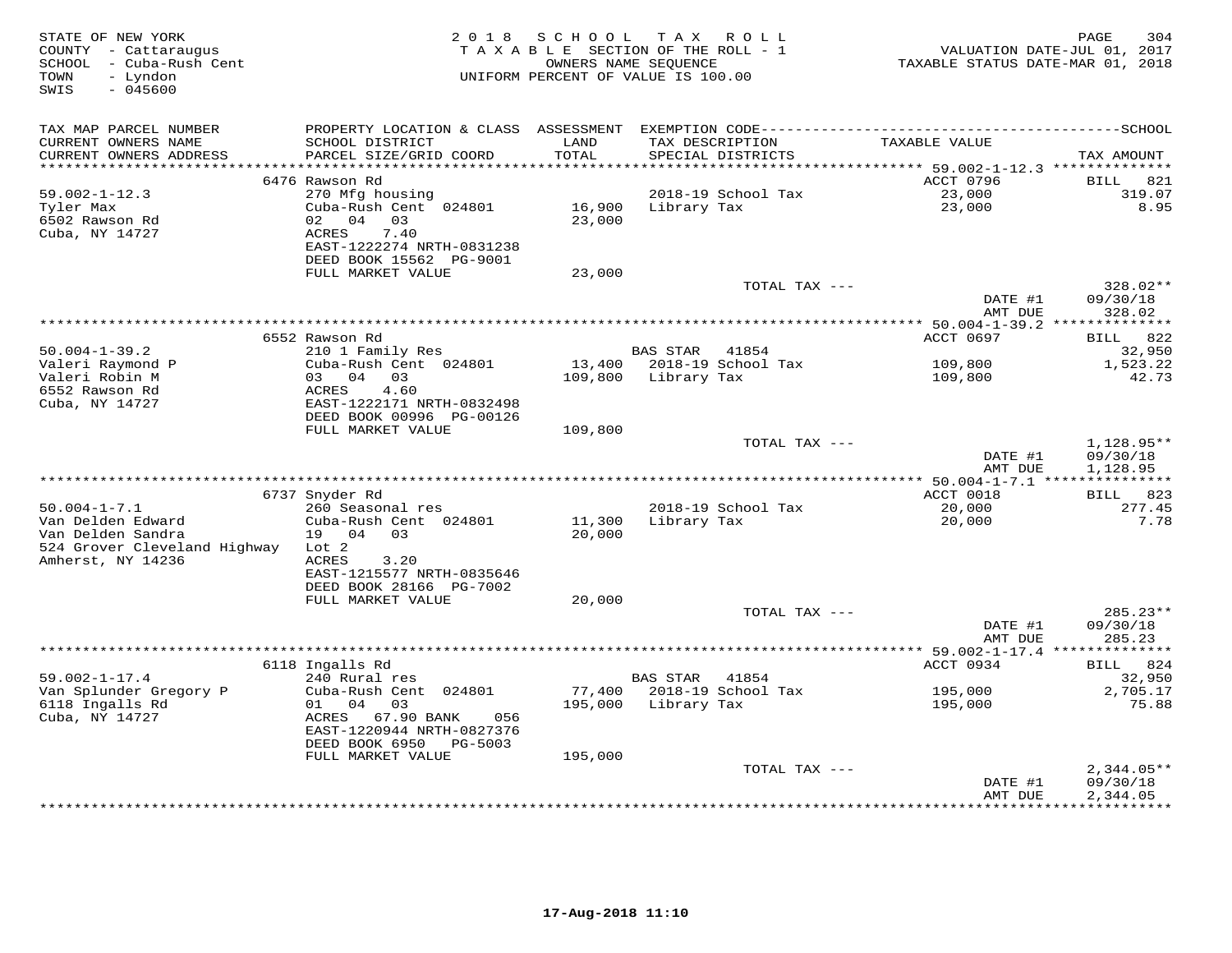| STATE OF NEW YORK<br>COUNTY - Cattaraugus<br>SCHOOL - Cuba-Rush Cent<br>- Lyndon<br>TOWN<br>SWIS<br>$-045600$ |                                           | 2018 SCHOOL   | T A X<br>R O L L<br>TAXABLE SECTION OF THE ROLL - 1<br>OWNERS NAME SEQUENCE<br>UNIFORM PERCENT OF VALUE IS 100.00 | TAXABLE STATUS DATE-MAR 01, 2018           | PAGE<br>305<br>VALUATION DATE-JUL 01, 2017 |
|---------------------------------------------------------------------------------------------------------------|-------------------------------------------|---------------|-------------------------------------------------------------------------------------------------------------------|--------------------------------------------|--------------------------------------------|
| TAX MAP PARCEL NUMBER                                                                                         |                                           |               |                                                                                                                   |                                            |                                            |
| CURRENT OWNERS NAME<br>CURRENT OWNERS ADDRESS                                                                 | SCHOOL DISTRICT<br>PARCEL SIZE/GRID COORD | LAND<br>TOTAL | TAX DESCRIPTION<br>SPECIAL DISTRICTS                                                                              | TAXABLE VALUE                              | TAX AMOUNT                                 |
| **************************                                                                                    |                                           |               |                                                                                                                   |                                            |                                            |
| $59.002 - 1 - 22$                                                                                             | Ingalls Rd                                |               | 2018-19 School Tax                                                                                                | ACCT 0372                                  | 825<br>BILL<br>503.58                      |
| Van Splunder Gregory P                                                                                        | 322 Rural vac>10<br>Cuba-Rush Cent 024801 | 36,300        | Library Tax                                                                                                       | 36,300<br>36,300                           | 14.13                                      |
| 6118 Ingalls Rd                                                                                               | 01 04 03                                  | 36,300        |                                                                                                                   |                                            |                                            |
| Cuba, NY 14727                                                                                                | ACRES 32.80                               |               |                                                                                                                   |                                            |                                            |
|                                                                                                               | EAST-1221634 NRTH-0826517                 |               |                                                                                                                   |                                            |                                            |
|                                                                                                               | DEED BOOK 00994 PG-00299                  |               |                                                                                                                   |                                            |                                            |
|                                                                                                               | FULL MARKET VALUE                         | 36,300        |                                                                                                                   |                                            |                                            |
|                                                                                                               |                                           |               | TOTAL TAX ---                                                                                                     |                                            | $517.71**$                                 |
|                                                                                                               |                                           |               |                                                                                                                   | DATE #1                                    | 09/30/18                                   |
|                                                                                                               |                                           |               |                                                                                                                   | AMT DUE                                    | 517.71                                     |
|                                                                                                               |                                           |               |                                                                                                                   |                                            |                                            |
| $59.002 - 1 - 23.2$                                                                                           | Ingalls Rd<br>322 Rural vac>10            |               | 2018-19 School Tax                                                                                                | ACCT 0036<br>47,300                        | BILL 826<br>656.18                         |
| Van Splunder Living Trust Barb Cuba-Rush Cent 024801                                                          |                                           |               | 47,300 Library Tax                                                                                                | 47,300                                     | 18.41                                      |
| 880 Aurora Street                                                                                             | 01 04 03                                  | 47,300        |                                                                                                                   |                                            |                                            |
| Lancaster, NY 14086                                                                                           | Lot 9                                     |               |                                                                                                                   |                                            |                                            |
|                                                                                                               | ACRES 37.80                               |               |                                                                                                                   |                                            |                                            |
| MAY BE SUBJECT TO PAYMENT                                                                                     | EAST-1219123 NRTH-0827078                 |               |                                                                                                                   |                                            |                                            |
| UNDER AGDIST LAW TIL 2020                                                                                     | DEED BOOK 24514 PG-3002                   |               |                                                                                                                   |                                            |                                            |
|                                                                                                               | FULL MARKET VALUE                         | 47,300        |                                                                                                                   |                                            |                                            |
|                                                                                                               |                                           |               | TOTAL TAX ---                                                                                                     |                                            | $674.59**$                                 |
|                                                                                                               |                                           |               |                                                                                                                   | DATE #1                                    | 09/30/18                                   |
|                                                                                                               |                                           |               |                                                                                                                   | AMT DUE                                    | 674.59                                     |
|                                                                                                               | 6179 Ingalls Rd                           |               |                                                                                                                   | ACCT 0823                                  | 827<br>BILL                                |
| $59.002 - 1 - 17.2$                                                                                           | 312 Vac w/imprv                           |               | 2018-19 School Tax                                                                                                | 20,400                                     | 283.00                                     |
| VanSplunder Barbara M                                                                                         | Cuba-Rush Cent 024801                     | 20,400        | Library Tax                                                                                                       | 20,400                                     | 7.94                                       |
| 880 Aurora St                                                                                                 | 01 04 03                                  | 20,400        |                                                                                                                   |                                            |                                            |
| Lancaster, NY 14086                                                                                           | ACRES 10.85                               |               |                                                                                                                   |                                            |                                            |
|                                                                                                               | EAST-1219549 NRTH-0827452                 |               |                                                                                                                   |                                            |                                            |
| PRIOR OWNER ON 3/01/2018                                                                                      | DEED BOOK 30042 PG-8002                   |               |                                                                                                                   |                                            |                                            |
| Anderson Charles                                                                                              | FULL MARKET VALUE                         | 20,400        |                                                                                                                   |                                            |                                            |
|                                                                                                               |                                           |               | TOTAL TAX ---                                                                                                     |                                            | 290.94**                                   |
|                                                                                                               |                                           |               |                                                                                                                   | DATE #1<br>AMT DUE                         | 09/30/18<br>290.94                         |
|                                                                                                               |                                           |               |                                                                                                                   | ************ 41.004-1-12.4 *************** |                                            |
|                                                                                                               | 383 Palmer Rd                             |               |                                                                                                                   | ACCT 0481                                  | BILL 828                                   |
| $41.004 - 1 - 12.4$                                                                                           | 270 Mfg housing                           |               | 2018-19 School Tax                                                                                                | 78,000                                     | 1,082.07                                   |
| Wedzina Frank S Jr                                                                                            | Cuba-Rush Cent 024801                     | 74,200        | Library Tax                                                                                                       | 78,000                                     | 30.35                                      |
| 123 Milnor Ave                                                                                                | $-04$<br>15<br>$-03$                      | 78,000        |                                                                                                                   |                                            |                                            |
| Lackawanna, NY 14218                                                                                          | ACRES 64.73                               |               |                                                                                                                   |                                            |                                            |
|                                                                                                               | EAST-1216366 NRTH-0849029                 |               |                                                                                                                   |                                            |                                            |
|                                                                                                               | FULL MARKET VALUE                         | 78,000        |                                                                                                                   |                                            |                                            |
|                                                                                                               |                                           |               | TOTAL TAX ---                                                                                                     |                                            | 1,112.42**                                 |
|                                                                                                               |                                           |               |                                                                                                                   | DATE #1<br>AMT DUE                         | 09/30/18<br>1,112.42                       |
|                                                                                                               |                                           |               |                                                                                                                   | **************                             | ************                               |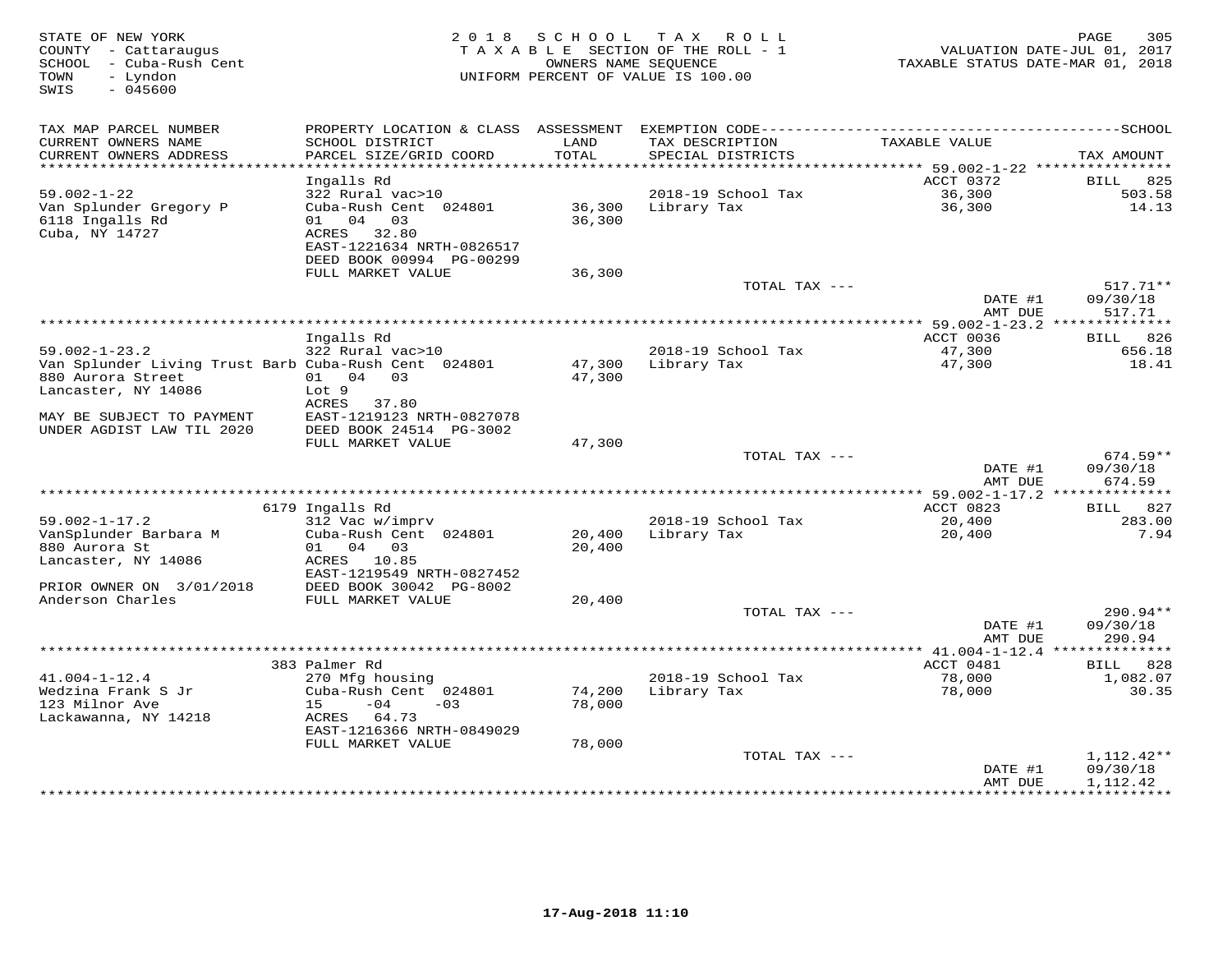| STATE OF NEW YORK<br>COUNTY - Cattaraugus<br>SCHOOL - Cuba-Rush Cent<br>- Lyndon<br>TOWN<br>SWIS<br>$-045600$ | 2 0 1 8                                                                                       | S C H O O L       | T A X<br>R O L L<br>TAXABLE SECTION OF THE ROLL - 1<br>OWNERS NAME SEQUENCE<br>UNIFORM PERCENT OF VALUE IS 100.00 | VALUATION DATE-JUL 01, 2017<br>TAXABLE STATUS DATE-MAR 01, 2018 | PAGE<br>306                          |
|---------------------------------------------------------------------------------------------------------------|-----------------------------------------------------------------------------------------------|-------------------|-------------------------------------------------------------------------------------------------------------------|-----------------------------------------------------------------|--------------------------------------|
| TAX MAP PARCEL NUMBER<br>CURRENT OWNERS NAME                                                                  | SCHOOL DISTRICT                                                                               | LAND              | TAX DESCRIPTION                                                                                                   | TAXABLE VALUE                                                   |                                      |
| CURRENT OWNERS ADDRESS<br>*******************                                                                 | PARCEL SIZE/GRID COORD                                                                        | TOTAL             | SPECIAL DISTRICTS                                                                                                 |                                                                 | TAX AMOUNT                           |
|                                                                                                               | 6760 Rawson Rd                                                                                |                   |                                                                                                                   | ACCT 0555                                                       | 829<br>BILL                          |
| $50.004 - 1 - 25$                                                                                             | 240 Rural res                                                                                 |                   | BAS STAR<br>41854                                                                                                 |                                                                 | 32,950                               |
| Wilson Robert A                                                                                               | Cuba-Rush Cent 024801                                                                         | 21,900            | 2018-19 School Tax                                                                                                | 130,000                                                         | 1,803.45                             |
| 6760 Rawson Rd<br>Cuba, NY 14727                                                                              | 04 04 03<br>Lot14<br>ACRES<br>12.40<br>EAST-1221924 NRTH-0835959<br>DEED BOOK 1326<br>PG-8001 | 130,000           | Library Tax                                                                                                       | 130,000                                                         | 50.59                                |
|                                                                                                               | FULL MARKET VALUE                                                                             | 130,000           |                                                                                                                   |                                                                 |                                      |
|                                                                                                               |                                                                                               |                   | TOTAL TAX ---                                                                                                     | DATE #1<br>AMT DUE                                              | $1,417.04**$<br>09/30/18<br>1,417.04 |
|                                                                                                               |                                                                                               |                   |                                                                                                                   | ************ 59.002-1-33 *****                                  | ***********                          |
|                                                                                                               | 677 Abbott Rd                                                                                 |                   |                                                                                                                   | ACCT 0095                                                       | BILL 830                             |
| $59.002 - 1 - 33$                                                                                             | 240 Rural res                                                                                 |                   | BAS STAR<br>41854                                                                                                 |                                                                 | 32,950                               |
| Wolbert Valerie L<br>Thomas Jacob                                                                             | Cuba-Rush Cent 024801<br>17 04 03                                                             | 19,800<br>101,900 | 2018-19 School Tax<br>Library Tax                                                                                 | 101,900<br>101,900                                              | 1,413.62<br>39.65                    |
| 677 Abbott Rd                                                                                                 | ACRES 10.26                                                                                   |                   |                                                                                                                   |                                                                 |                                      |
| Cuba, NY 14727                                                                                                | EAST-1212942 NRTH-0825463                                                                     |                   |                                                                                                                   |                                                                 |                                      |
|                                                                                                               | DEED BOOK 15209 PG-7001                                                                       |                   |                                                                                                                   |                                                                 |                                      |
|                                                                                                               | FULL MARKET VALUE                                                                             | 101,900           |                                                                                                                   |                                                                 |                                      |
|                                                                                                               |                                                                                               |                   | TOTAL TAX ---                                                                                                     |                                                                 | $1,016.27**$                         |
|                                                                                                               |                                                                                               |                   | *************************************                                                                             | DATE #1<br>AMT DUE                                              | 09/30/18<br>1,016.27                 |
|                                                                                                               | 7691 Cedar Ln                                                                                 |                   |                                                                                                                   | *** 41.004-1-12.5 **************<br>ACCT 0540                   | BILL 831                             |
| $41.004 - 1 - 12.5$                                                                                           | 260 Seasonal res                                                                              |                   | 2018-19 School Tax                                                                                                | 98,900                                                          | 1,372.01                             |
| Yaeger Richard & Linda                                                                                        | Cuba-Rush Cent 024801                                                                         | 49,400            | Library Tax                                                                                                       | 98,900                                                          | 38.49                                |
| Wodowski James & Judith                                                                                       | 15 04 03                                                                                      | 98,900            |                                                                                                                   |                                                                 |                                      |
| Leonard Graczyk                                                                                               | ACRES 39.91                                                                                   |                   |                                                                                                                   |                                                                 |                                      |
| 4236 Seabreeze                                                                                                | EAST-1217553 NRTH-0851104                                                                     |                   |                                                                                                                   |                                                                 |                                      |
| Hamburg, NY 14075                                                                                             | DEED BOOK 17607 PG-6002                                                                       |                   |                                                                                                                   |                                                                 |                                      |
|                                                                                                               | FULL MARKET VALUE                                                                             | 98,900            | TOTAL TAX ---                                                                                                     |                                                                 | $1,410.50**$                         |
|                                                                                                               |                                                                                               |                   |                                                                                                                   | DATE #1                                                         | 09/30/18                             |
|                                                                                                               |                                                                                               |                   |                                                                                                                   | AMT DUE                                                         | 1,410.50                             |
|                                                                                                               | *********                                                                                     |                   |                                                                                                                   | *** $41.004 - 1 - 12.5/1$                                       | ************                         |
|                                                                                                               | 7678 Cedar Ln                                                                                 |                   |                                                                                                                   |                                                                 | BILL 832                             |
| $41.004 - 1 - 12.5/1$                                                                                         | 260 Seasonal res                                                                              |                   | 2018-19 School Tax                                                                                                | 128,800                                                         | 1,786.80                             |
| Yaeger Richard & Linda<br>Woodowski James & Judith                                                            | Cuba-Rush Cent 024801<br>Courtsey split from parce                                            | 8,000<br>128,800  | Library Tax                                                                                                       | 128,800                                                         | 50.12                                |
| Leonard Graczyk                                                                                               | $41.004 - 1 - 12.5$                                                                           |                   |                                                                                                                   |                                                                 |                                      |
| 4236 Seabreeze                                                                                                | 1.00<br>ACRES                                                                                 |                   |                                                                                                                   |                                                                 |                                      |
| Hamburg, NY 14075                                                                                             | DEED BOOK 17607 PG-6002                                                                       |                   |                                                                                                                   |                                                                 |                                      |
|                                                                                                               | FULL MARKET VALUE                                                                             | 128,800           |                                                                                                                   |                                                                 |                                      |
|                                                                                                               |                                                                                               |                   | TOTAL TAX ---                                                                                                     |                                                                 | $1,836.92**$                         |
|                                                                                                               |                                                                                               |                   |                                                                                                                   | DATE #1<br>AMT DUE                                              | 09/30/18<br>1,836.92                 |
|                                                                                                               |                                                                                               |                   |                                                                                                                   |                                                                 | **********                           |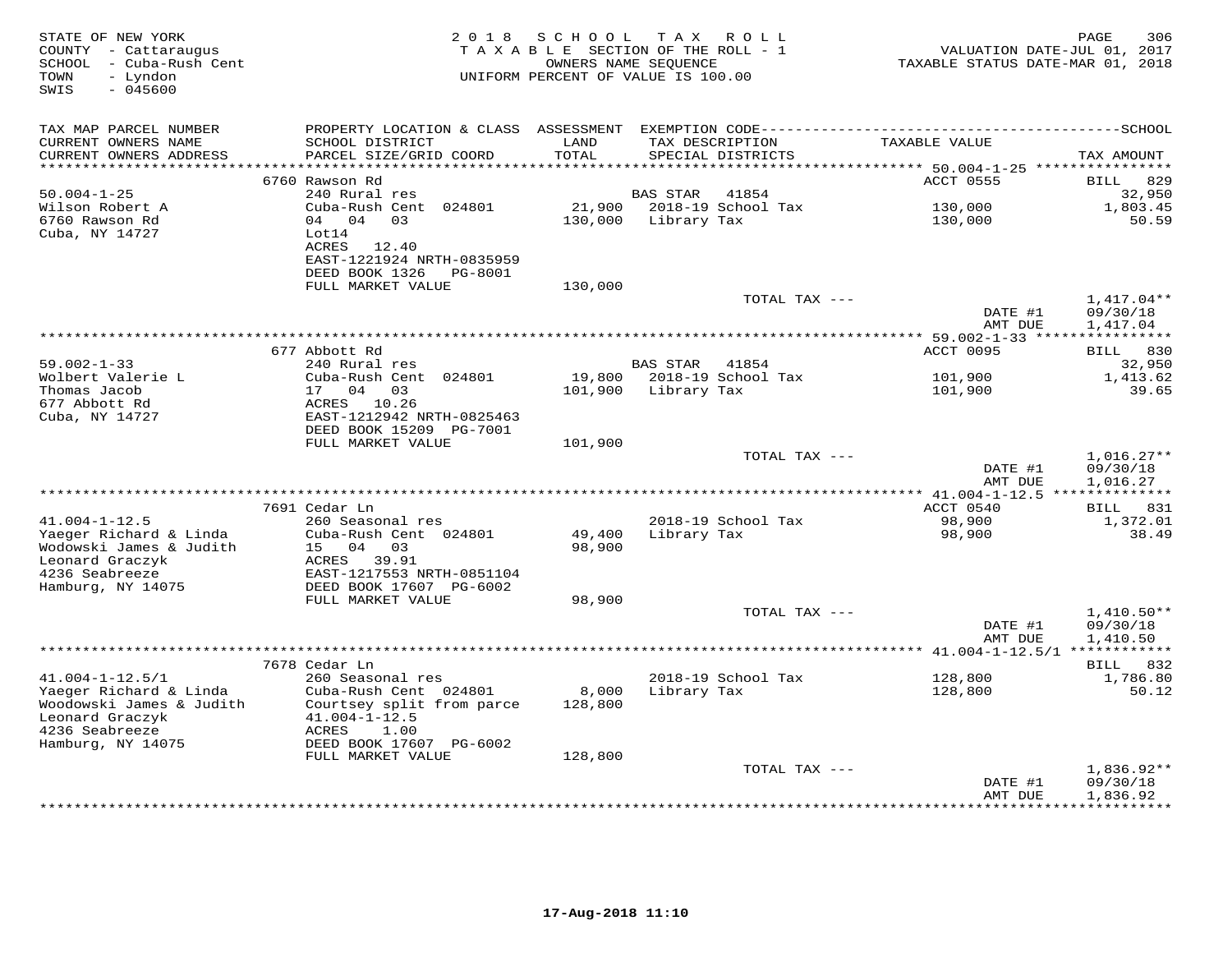| STATE OF<br>NEW YORK<br>COUNTY<br>- Cattaraugus<br>- Cuba-Rush Cent<br>SCHOOL<br>- Lyndon<br>TOWN<br>SWIS<br>$-045600$ | 2018<br>TAXABLE                  | SCHOOL<br>OWNERS NAME SEQUENCE | T A X<br>R O L L<br>SECTION OF THE ROLL - 1<br>UNIFORM PERCENT OF VALUE IS 100.00 | TAXABLE STATUS DATE-MAR 01, | 307<br>PAGE<br>VALUATION DATE-JUL 01,<br>2017<br>2018 |  |  |  |
|------------------------------------------------------------------------------------------------------------------------|----------------------------------|--------------------------------|-----------------------------------------------------------------------------------|-----------------------------|-------------------------------------------------------|--|--|--|
| TAX MAP PARCEL NUMBER                                                                                                  | PROPERTY LOCATION & CLASS        | ASSESSMENT                     | EXEMPTION CODE-                                                                   |                             | $-SCHOOL$                                             |  |  |  |
| CURRENT OWNERS NAME                                                                                                    | SCHOOL DISTRICT                  | LAND                           | TAX DESCRIPTION                                                                   | TAXABLE VALUE               |                                                       |  |  |  |
| CURRENT OWNERS ADDRESS                                                                                                 | PARCEL SIZE/GRID COORD           | TOTAL                          | SPECIAL DISTRICTS                                                                 |                             | TAX AMOUNT                                            |  |  |  |
|                                                                                                                        |                                  |                                |                                                                                   | $50.004 - 1 - 20$           |                                                       |  |  |  |
|                                                                                                                        | 6876 Rawson Rd                   |                                |                                                                                   | ACCT 0567                   | 833<br>BILL                                           |  |  |  |
| $50.004 - 1 - 20$                                                                                                      | 240 Rural res                    |                                | 2018-19 School Tax                                                                | 66,300                      | 919.76                                                |  |  |  |
| Zogaria Anthony R Jr                                                                                                   | Cuba-Rush Cent<br>024801         | 23,500                         | Library Tax                                                                       | 66,300                      | 25.80                                                 |  |  |  |
| Zogaria Denise M                                                                                                       | 04<br>03<br>04                   | 66,300                         |                                                                                   |                             |                                                       |  |  |  |
| 116 Iroquois Ave                                                                                                       | Lots $6,7$                       |                                |                                                                                   |                             |                                                       |  |  |  |
| Cheektowaga, NY 14206                                                                                                  | 14.00 BANK<br>ACRES<br>002       |                                |                                                                                   |                             |                                                       |  |  |  |
|                                                                                                                        | EAST-1221892 NRTH-0838119        |                                |                                                                                   |                             |                                                       |  |  |  |
|                                                                                                                        | DEED BOOK 8665<br><b>PG-7001</b> |                                |                                                                                   |                             |                                                       |  |  |  |
|                                                                                                                        | FULL MARKET VALUE                | 66,300                         |                                                                                   |                             |                                                       |  |  |  |
|                                                                                                                        |                                  |                                | TOTAL TAX ---                                                                     |                             | $945.56**$                                            |  |  |  |
|                                                                                                                        |                                  |                                |                                                                                   | DATE #1                     | 09/30/18                                              |  |  |  |
|                                                                                                                        |                                  |                                |                                                                                   | AMT DUE                     | 945.56                                                |  |  |  |
|                                                                                                                        |                                  |                                |                                                                                   |                             |                                                       |  |  |  |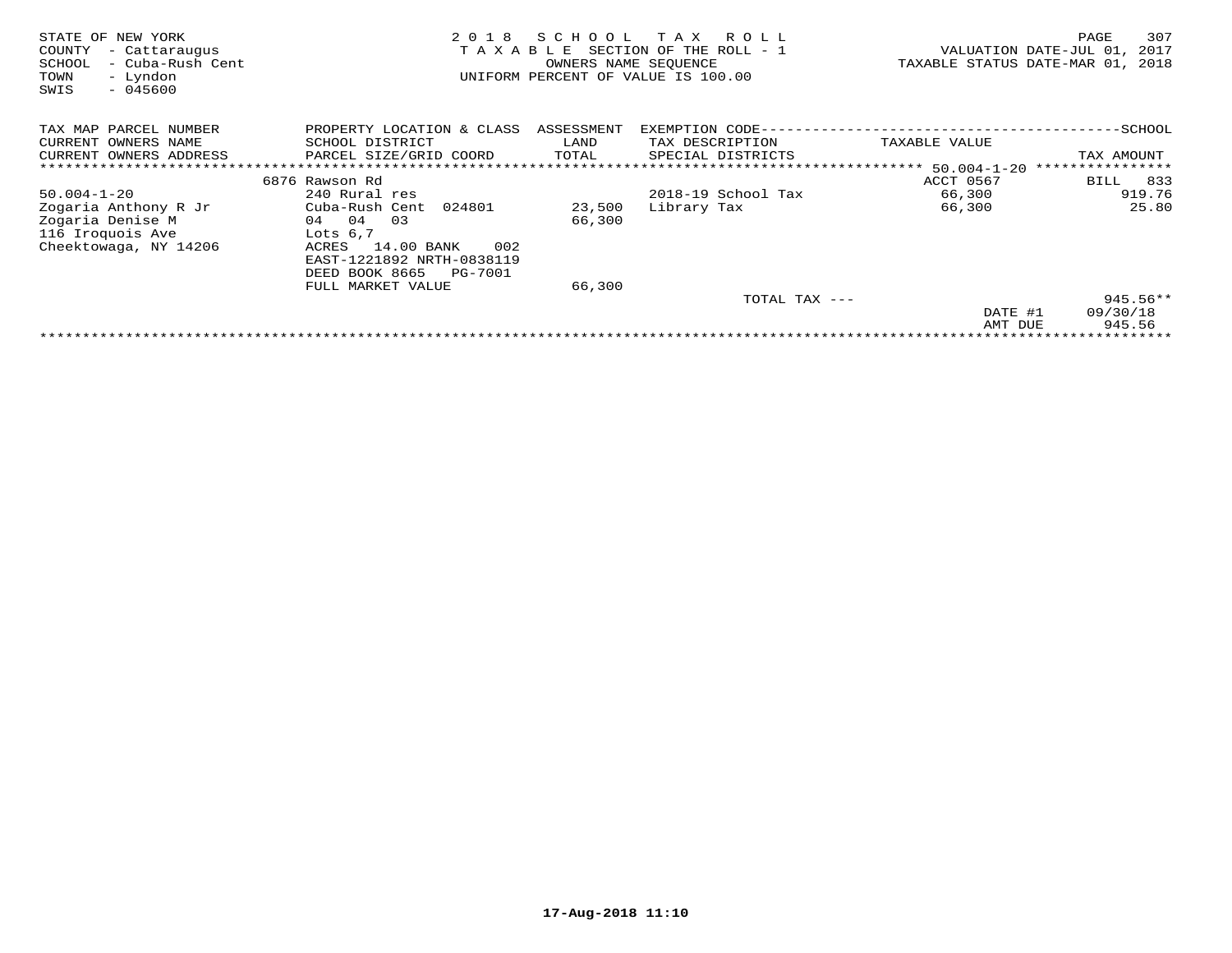| STATE OF NEW YORK<br>COUNTY - Cattaraugus<br>SCHOOL - Cuba-Rush Cent<br>TOWN<br>– Lyndon<br>SWIS<br>- 045600 | 2018 SCHOOL TAX ROLL<br>VALUATION DATE-JUL 01, 2017<br>T A X A B L E SECTION OF THE ROLL - 1<br>TAXABLE STATUS DATE-MAR 01, 2018<br>UNIFORM PERCENT OF VALUE IS 100.00 | PAGE<br>RPS155/V04/L015<br>CURRENT DATE 8/17/2018 | 308 |
|--------------------------------------------------------------------------------------------------------------|------------------------------------------------------------------------------------------------------------------------------------------------------------------------|---------------------------------------------------|-----|
|                                                                                                              | ROLL SUB SECTION- - TOTALS                                                                                                                                             |                                                   |     |

|      |              | momn:<br>- ∪ + <del>י</del> | $\pi$       |                    |                           | ,,, <del>,</del> ,,,,,<br>◡ |       |              |
|------|--------------|-----------------------------|-------------|--------------------|---------------------------|-----------------------------|-------|--------------|
| CODE | NAMF<br>ּםִי | ־יםוי∩כד                    | mvnt<br>--- | 71 T T T T<br>ALUE | <b>TTT</b><br>اللالماليدي | <b>AMOUNT</b>               | 'ALUL | max x<br>∸∽∽ |

#### NO SPECIAL DISTRICTS AT THIS LEVEL

\*\*\* S C H O O L D I S T R I C T S U M M A R Y \*\*\*

| CODE   | DISTRICT NAME                    | TOTAL<br>PARCELS | ASSESSED<br>LAND | ASSESSED<br>TOTAL | <b>EXEMPT</b><br>AMOUNT | TOTAL<br>TAXABLE |            |
|--------|----------------------------------|------------------|------------------|-------------------|-------------------------|------------------|------------|
|        |                                  |                  |                  |                   | STAR AMOUNT             | STAR TAXABLE     | TOTAL TAX  |
|        | Cuba-Rush Cent                   | 116              | 4657,400         | 9698,700          | 618,570                 | 9,080,130        |            |
| 024801 |                                  |                  |                  |                   | 1373,670                | 7,706,460        | 110,442.70 |
|        | SUB-TOTAL                        | 116              | 4657,400         | 9698,700          | 618,570                 | 9,080,130        |            |
|        | $S \cup B - T \cup T A L (CONT)$ |                  |                  |                   | 1373,670                | 7,706,460        | 110,442.70 |
|        | TOTAL                            | 116              | 4657,400         | 9698,700          | 618,570                 | 9,080,130        |            |
|        | T O T A L (CONT)                 |                  |                  |                   | 1373,670                | 7,706,460        | 110,442.70 |

## \*\*\* S Y S T E M C O D E S S U M M A R Y \*\*\*

#### NO SYSTEM EXEMPTIONS AT THIS LEVEL

## \*\*\* E X E M P T I O N S U M M A R Y \*\*\*

| CODE  | DESCRIPTION     | TOTAL<br>PARCELS | SCHOOL  |
|-------|-----------------|------------------|---------|
| 41700 | AG BLDG         | 12               | 33,800  |
| 41720 | AG DIST         |                  | 482,660 |
| 41804 | AGED S          | 2                | 82,000  |
| 41834 | ENH STAR        | 9                | 630,220 |
| 41854 | <b>BAS STAR</b> | 23               | 743,450 |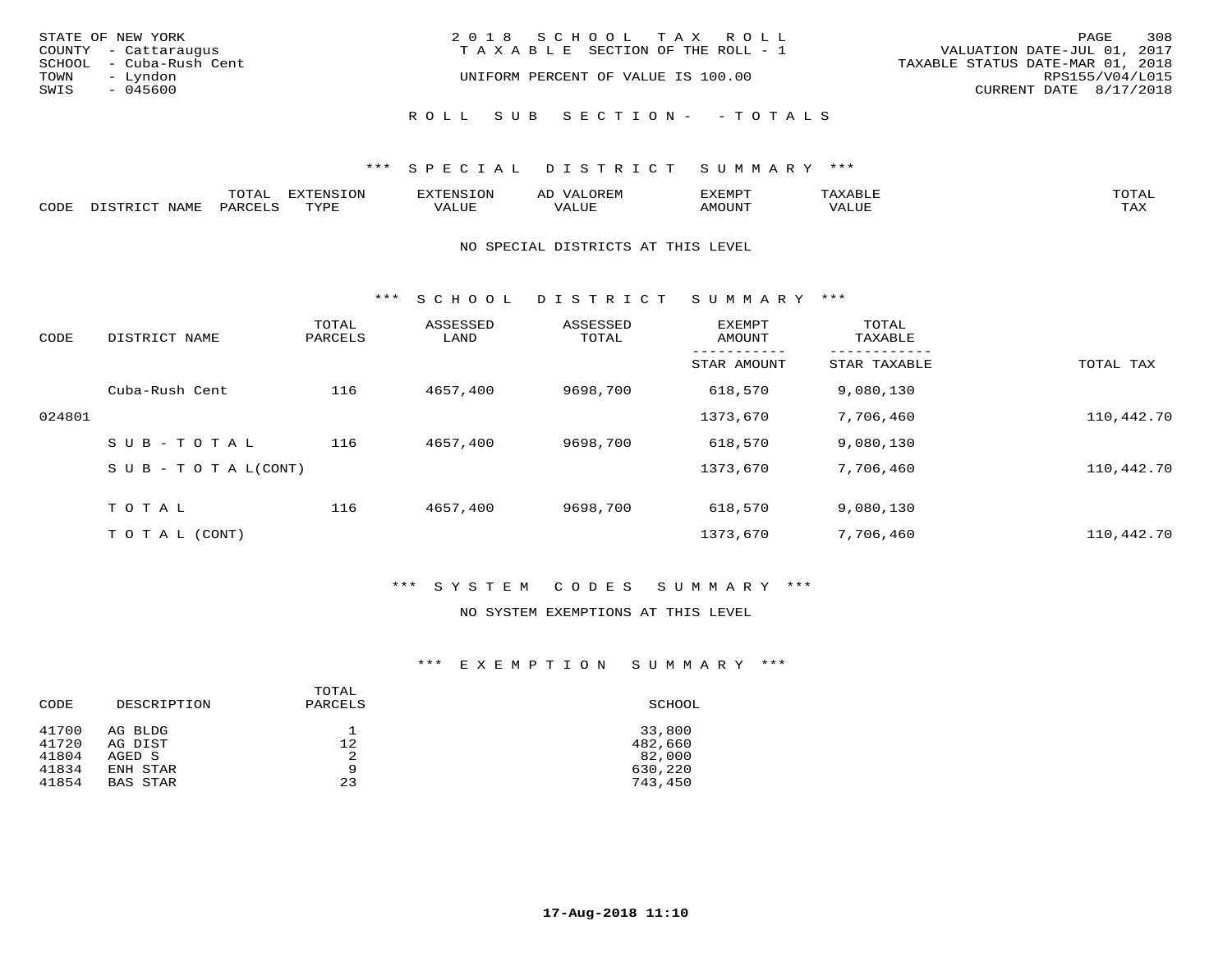|      | STATE OF NEW YORK       | 2018 SCHOOL TAX ROLL                  | 309<br>PAGE                      |
|------|-------------------------|---------------------------------------|----------------------------------|
|      | COUNTY - Cattaraugus    | T A X A B L E SECTION OF THE ROLL - 1 | VALUATION DATE-JUL 01, 2017      |
|      | SCHOOL - Cuba-Rush Cent |                                       | TAXABLE STATUS DATE-MAR 01, 2018 |
| TOWN | - Lyndon                | UNIFORM PERCENT OF VALUE IS 100.00    | RPS155/V04/L015                  |
| SWIS | - 045600                |                                       | CURRENT DATE 8/17/2018           |
|      |                         |                                       |                                  |

# ROLL SUB SECTION- - TOTALS

## \*\*\* E X E M P T I O N S U M M A R Y \*\*\*

| CODE  | DESCRIPTION         | TOTAL<br>PARCELS | SCHOOL             |
|-------|---------------------|------------------|--------------------|
| 47460 | FOREST/A74<br>TOTAL | 48               | 20,110<br>1992,240 |

| ROLL<br>SEC | DESCRIPTION                | TOTAL<br>PARCELS | ASSESSED<br>LAND | ASSESSED<br>TOTAL | EXEMPT<br>AMOUNT<br>STAR AMOUNT | TOTAL<br>TAXABLE<br>STAR TAXABLE | TAX<br>RATE | TOTAL<br>TAX |
|-------------|----------------------------|------------------|------------------|-------------------|---------------------------------|----------------------------------|-------------|--------------|
|             | 2018-19 School Tax         |                  | 4657,400         | 9698,700          | 618,570<br>1373,670             | 9,080,130<br>7,706,460           |             | 106,909.18   |
|             | Library Tax                |                  | 4657,400         | 9698,700          | 618,570                         | 9,080,130<br>9,080,130           |             | 3,533.52     |
|             | SPEC DIST TAXES<br>TAXABLE | 116              |                  |                   |                                 |                                  |             | 110,442.70   |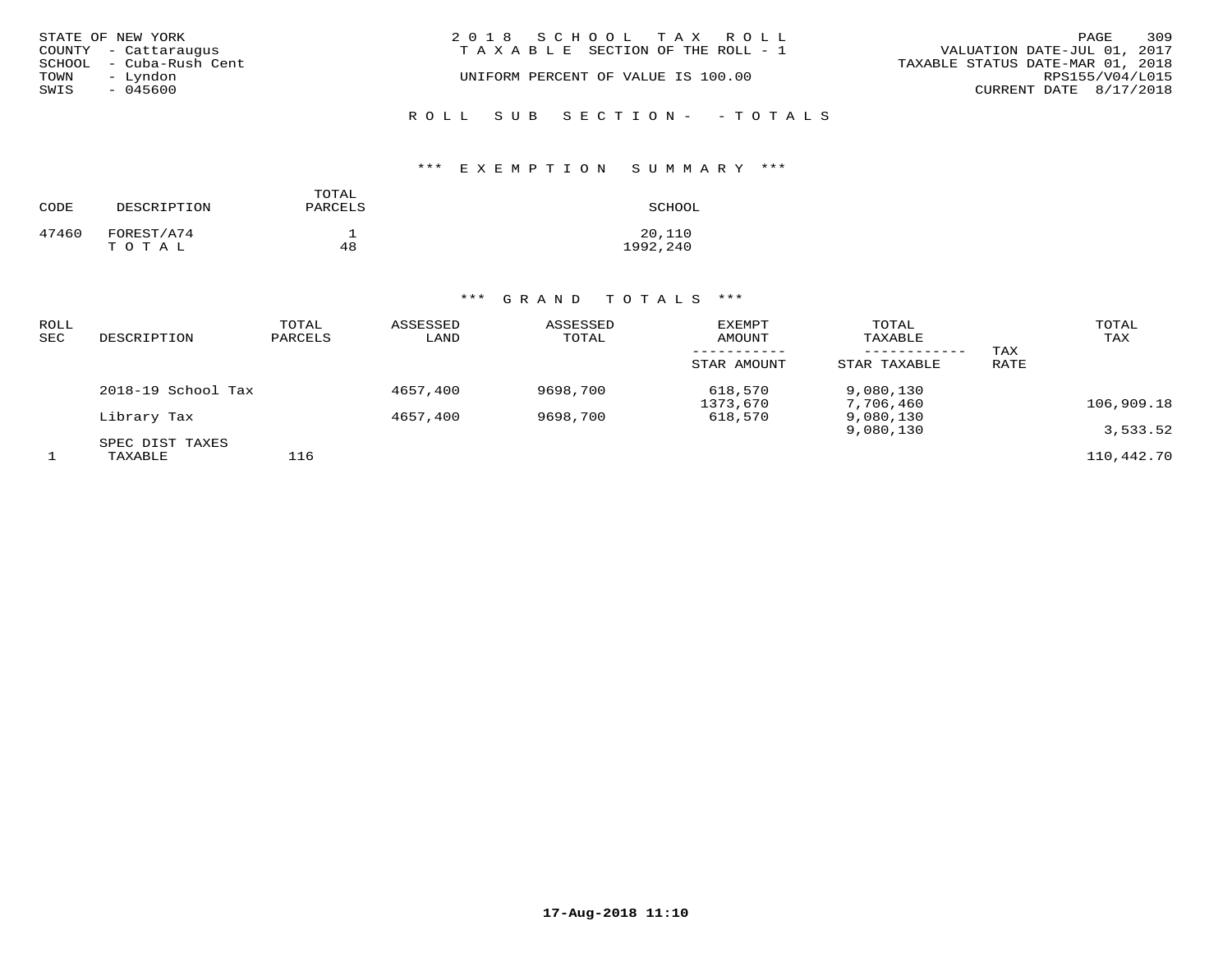| STATE OF NEW YORK<br>COUNTY - Cattaraugus<br>SCHOOL - Cuba-Rush Cent<br>TOWN<br>– Lyndon<br>SWIS<br>- 045600 | 2018 SCHOOL TAX ROLL<br>TAXABLE SECTION OF THE ROLL - 1<br>UNIFORM PERCENT OF VALUE IS 100.00 | 310<br>PAGE<br>VALUATION DATE-JUL 01, 2017<br>TAXABLE STATUS DATE-MAR 01, 2018<br>RPS155/V04/L015<br>CURRENT DATE 8/17/2018 |
|--------------------------------------------------------------------------------------------------------------|-----------------------------------------------------------------------------------------------|-----------------------------------------------------------------------------------------------------------------------------|
|                                                                                                              | ROLL SECTION TOTALS                                                                           |                                                                                                                             |

|      |                                    | . <del>.</del><br>$  -$ | <b>EXTENSION</b> | XTENSION: | ىدە   | EXEMPT |       | $m \wedge m \wedge n$<br>$\overline{\phantom{a}}$ |
|------|------------------------------------|-------------------------|------------------|-----------|-------|--------|-------|---------------------------------------------------|
| CODE | $J \Delta M$ <sup>T</sup><br>71.IL | UARCET.⊂                | TUT              | VALUE     | VALUE | TUUONA | VALUE | ma v<br>⊥ ∠∡∡                                     |

#### NO SPECIAL DISTRICTS AT THIS LEVEL

\*\*\* S C H O O L D I S T R I C T S U M M A R Y \*\*\*

| CODE   | DISTRICT NAME                    | TOTAL<br>PARCELS | ASSESSED<br>LAND | ASSESSED<br>TOTAL | <b>EXEMPT</b><br>AMOUNT | TOTAL<br>TAXABLE |            |
|--------|----------------------------------|------------------|------------------|-------------------|-------------------------|------------------|------------|
|        |                                  |                  |                  |                   | STAR AMOUNT             | STAR TAXABLE     | TOTAL TAX  |
|        | Cuba-Rush Cent                   | 116              | 4657,400         | 9698,700          | 618,570                 | 9,080,130        |            |
| 024801 |                                  |                  |                  |                   | 1373,670                | 7,706,460        | 110,442.70 |
|        | SUB-TOTAL                        | 116              | 4657,400         | 9698,700          | 618,570                 | 9,080,130        |            |
|        | $S \cup B - T \cup T A L (CONT)$ |                  |                  |                   | 1373,670                | 7,706,460        | 110,442.70 |
|        | TOTAL                            | 116              | 4657,400         | 9698,700          | 618,570                 | 9,080,130        |            |
|        | T O T A L (CONT)                 |                  |                  |                   | 1373,670                | 7,706,460        | 110,442.70 |

## \*\*\* S Y S T E M C O D E S S U M M A R Y \*\*\*

#### NO SYSTEM EXEMPTIONS AT THIS LEVEL

## \*\*\* E X E M P T I O N S U M M A R Y \*\*\*

| CODE  | DESCRIPTION     | TOTAL<br>PARCELS | SCHOOL  |
|-------|-----------------|------------------|---------|
| 41700 | AG BLDG         | 12               | 33,800  |
| 41720 | AG DIST         |                  | 482,660 |
| 41804 | AGED S          | 2                | 82,000  |
| 41834 | ENH STAR        | 9                | 630,220 |
| 41854 | <b>BAS STAR</b> | 23               | 743,450 |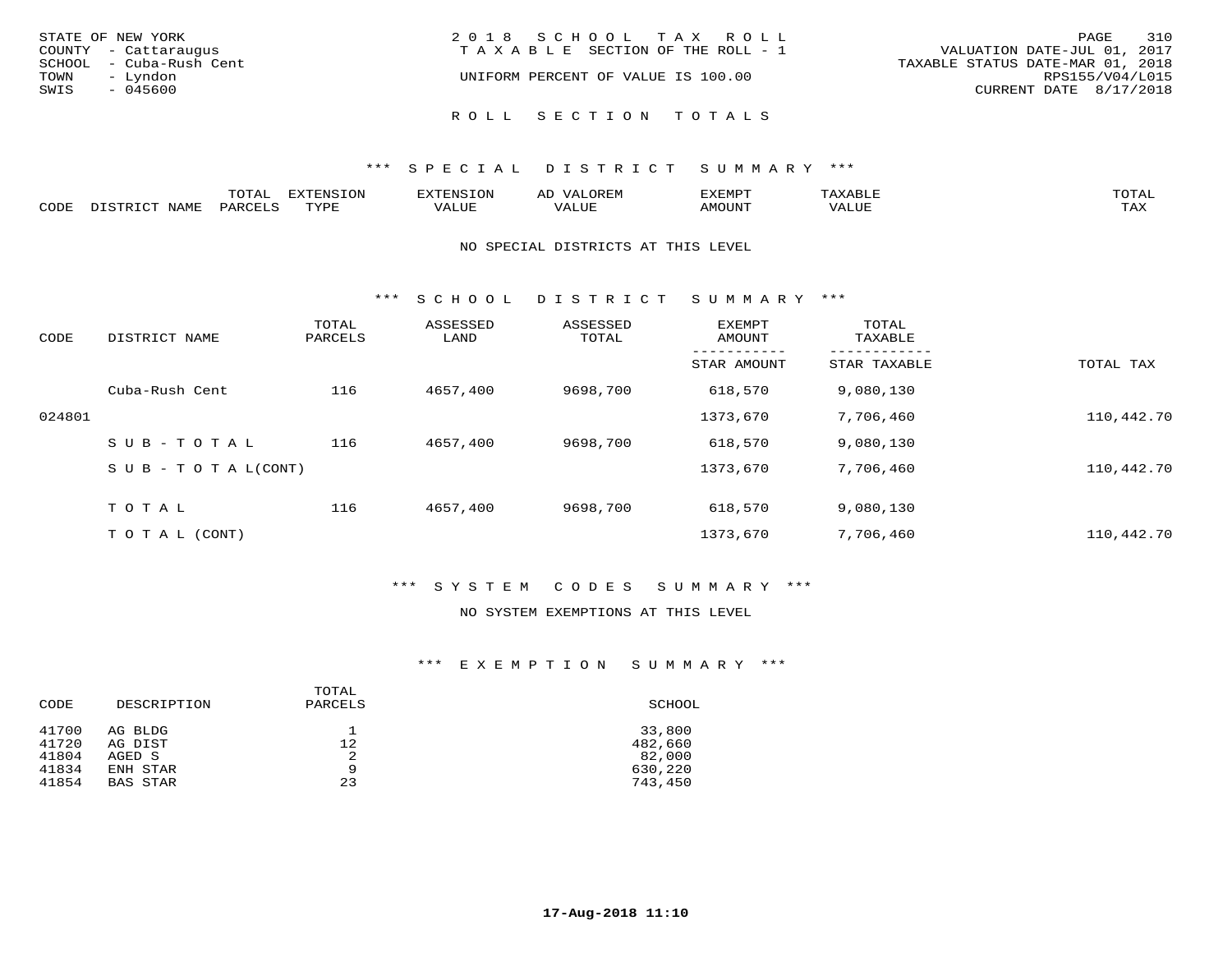| STATE OF NEW YORK<br>COUNTY - Cattaraugus<br>SCHOOL - Cuba-Rush Cent<br>TOWN<br>– Lyndon<br>SWIS<br>- 045600 | 2018 SCHOOL TAX ROLL<br>TAXABLE SECTION OF THE ROLL - 1<br>UNIFORM PERCENT OF VALUE IS 100.00 | 311<br>PAGE<br>VALUATION DATE-JUL 01, 2017<br>TAXABLE STATUS DATE-MAR 01, 2018<br>RPS155/V04/L015<br>CURRENT DATE 8/17/2018 |
|--------------------------------------------------------------------------------------------------------------|-----------------------------------------------------------------------------------------------|-----------------------------------------------------------------------------------------------------------------------------|
|                                                                                                              | ROLL SECTION TOTALS                                                                           |                                                                                                                             |

## \*\*\* E X E M P T I O N S U M M A R Y \*\*\*

| CODE  | DESCRIPTION         | TOTAL<br>PARCELS | SCHOOL             |
|-------|---------------------|------------------|--------------------|
| 47460 | FOREST/A74<br>TOTAL | 48               | 20,110<br>1992,240 |

| ROLL<br>SEC | DESCRIPTION                | TOTAL<br>PARCELS | ASSESSED<br>LAND | ASSESSED<br>TOTAL | EXEMPT<br>AMOUNT<br>STAR AMOUNT | TOTAL<br>TAXABLE<br>STAR TAXABLE | TAX<br>RATE | TOTAL<br>TAX |
|-------------|----------------------------|------------------|------------------|-------------------|---------------------------------|----------------------------------|-------------|--------------|
|             | 2018-19 School Tax         |                  | 4657,400         | 9698,700          | 618,570<br>1373,670             | 9,080,130<br>7,706,460           |             | 106,909.18   |
|             | Library Tax                |                  | 4657,400         | 9698,700          | 618,570                         | 9,080,130<br>9,080,130           |             | 3,533.52     |
|             | SPEC DIST TAXES<br>TAXABLE | 116              |                  |                   |                                 |                                  |             | 110,442.70   |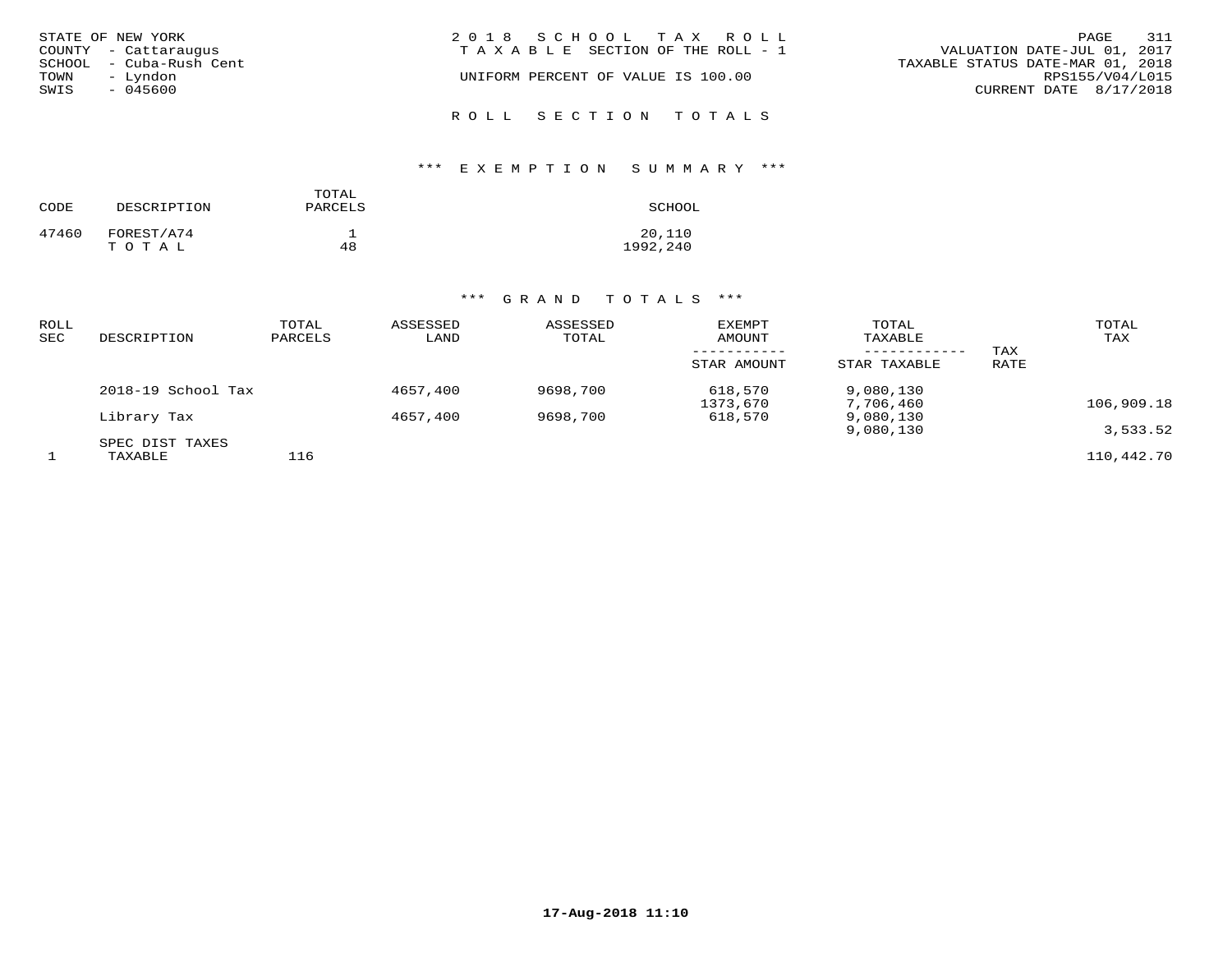| TAX MAP PARCEL NUMBER<br>PROPERTY LOCATION & CLASS<br>ASSESSMENT<br>CURRENT OWNERS NAME<br>SCHOOL DISTRICT<br>TAX DESCRIPTION<br>TAXABLE VALUE<br>LAND<br>CURRENT OWNERS ADDRESS<br>PARCEL SIZE/GRID COORD<br>TOTAL<br>SPECIAL DISTRICTS<br>TAX AMOUNT<br>****************<br>417 Palmer Rd<br>ACCT 0120003<br>294,800<br>4,089.66<br>$41.004 - 1 - 13$<br>932 Forest s532b<br>2018-19 School Tax<br>State Of New York<br>294,800<br>Cuba-Rush Cent 024801<br>294,800<br>Library Tax<br>15/16/23<br>294,800<br>Attn: County Treasurer<br>04<br>03 |        |
|---------------------------------------------------------------------------------------------------------------------------------------------------------------------------------------------------------------------------------------------------------------------------------------------------------------------------------------------------------------------------------------------------------------------------------------------------------------------------------------------------------------------------------------------------|--------|
|                                                                                                                                                                                                                                                                                                                                                                                                                                                                                                                                                   |        |
|                                                                                                                                                                                                                                                                                                                                                                                                                                                                                                                                                   |        |
|                                                                                                                                                                                                                                                                                                                                                                                                                                                                                                                                                   |        |
|                                                                                                                                                                                                                                                                                                                                                                                                                                                                                                                                                   |        |
|                                                                                                                                                                                                                                                                                                                                                                                                                                                                                                                                                   |        |
|                                                                                                                                                                                                                                                                                                                                                                                                                                                                                                                                                   |        |
|                                                                                                                                                                                                                                                                                                                                                                                                                                                                                                                                                   | 114.72 |
|                                                                                                                                                                                                                                                                                                                                                                                                                                                                                                                                                   |        |
| Catt Reforest<br>Cattaraugus County                                                                                                                                                                                                                                                                                                                                                                                                                                                                                                               |        |
| 303 Court St<br>Area I                                                                                                                                                                                                                                                                                                                                                                                                                                                                                                                            |        |
| ACRES 298.51<br>Little Valley, NY 14755                                                                                                                                                                                                                                                                                                                                                                                                                                                                                                           |        |
| EAST-1215270 NRTH-0850857                                                                                                                                                                                                                                                                                                                                                                                                                                                                                                                         |        |
| FULL MARKET VALUE<br>294,800                                                                                                                                                                                                                                                                                                                                                                                                                                                                                                                      |        |
| $4,204.38**$<br>TOTAL TAX ---                                                                                                                                                                                                                                                                                                                                                                                                                                                                                                                     |        |
| 09/30/18<br>DATE #1                                                                                                                                                                                                                                                                                                                                                                                                                                                                                                                               |        |
| 4,204.38<br>AMT DUE                                                                                                                                                                                                                                                                                                                                                                                                                                                                                                                               |        |
|                                                                                                                                                                                                                                                                                                                                                                                                                                                                                                                                                   |        |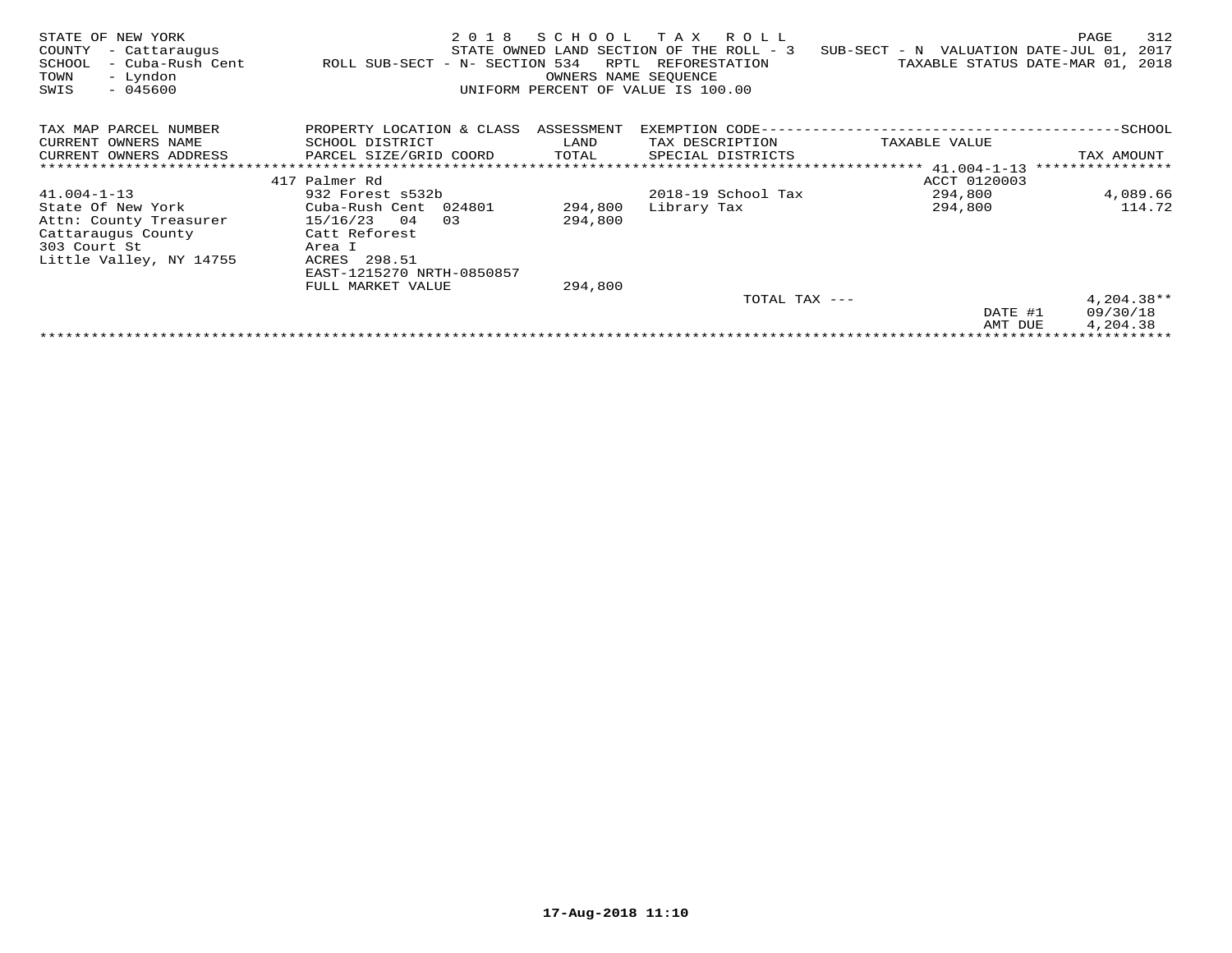|              | STATE OF NEW YORK<br>COUNTY - Cattaraugus       | 2018 SCHOOL TAX ROLL<br>STATE OWNED LAND SECTION OF THE ROLL - 3                        | 313<br>PAGE<br>SUB-SECT - N VALUATION DATE-JUL 01, 2017                       |
|--------------|-------------------------------------------------|-----------------------------------------------------------------------------------------|-------------------------------------------------------------------------------|
| TOWN<br>SWIS | SCHOOL - Cuba-Rush Cent<br>– Lyndon<br>- 045600 | ROLL SUB-SECT - N- SECTION 534 RPTL REFORESTATION<br>UNIFORM PERCENT OF VALUE IS 100.00 | TAXABLE STATUS DATE-MAR 01, 2018<br>RPS155/V04/L015<br>CURRENT DATE 8/17/2018 |
|              |                                                 | ROLL SUB SECTION-N-TOTALS                                                               |                                                                               |

|              |      | ----<br>⊥∪⊥⊓⊥ | <del>.</del><br>$-7070$ |        |                         | ,,, <del>,</del> ,,, <del>,</del> ,<br>ັ<br>⊐∆∟⊔⊔⊏ | $m \wedge m$       |
|--------------|------|---------------|-------------------------|--------|-------------------------|----------------------------------------------------|--------------------|
| <b>AUDE:</b> | NAME |               | TUTT                    | חדד דו | $- - - -$<br>۳۰ تابلد ک | MOUN.                                              | $- - - -$<br>. ris |

#### NO SPECIAL DISTRICTS AT THIS LEVEL

\*\*\* S C H O O L D I S T R I C T S U M M A R Y \*\*\*

| CODE   | DISTRICT NAME                    | TOTAL<br>PARCELS | ASSESSED<br>LAND | ASSESSED<br>TOTAL | EXEMPT<br>AMOUNT | TOTAL<br>TAXABLE |           |
|--------|----------------------------------|------------------|------------------|-------------------|------------------|------------------|-----------|
|        |                                  |                  |                  |                   | STAR AMOUNT      | STAR TAXABLE     | TOTAL TAX |
|        | Cuba-Rush Cent                   |                  | 294,800          | 294,800           |                  | 294,800          |           |
| 024801 |                                  |                  |                  |                   |                  | 294,800          | 4,204.38  |
|        | SUB-TOTAL                        |                  | 294,800          | 294,800           |                  | 294,800          |           |
|        | $S \cup B - T \cup T A L (CONT)$ |                  |                  |                   |                  | 294,800          | 4,204.38  |
|        | TOTAL                            |                  | 294,800          | 294,800           |                  | 294,800          |           |
|        | T O T A L (CONT)                 |                  |                  |                   |                  | 294,800          | 4,204.38  |

\*\*\* S Y S T E M C O D E S S U M M A R Y \*\*\*

NO SYSTEM EXEMPTIONS AT THIS LEVEL

\*\*\* E X E M P T I O N S U M M A R Y \*\*\*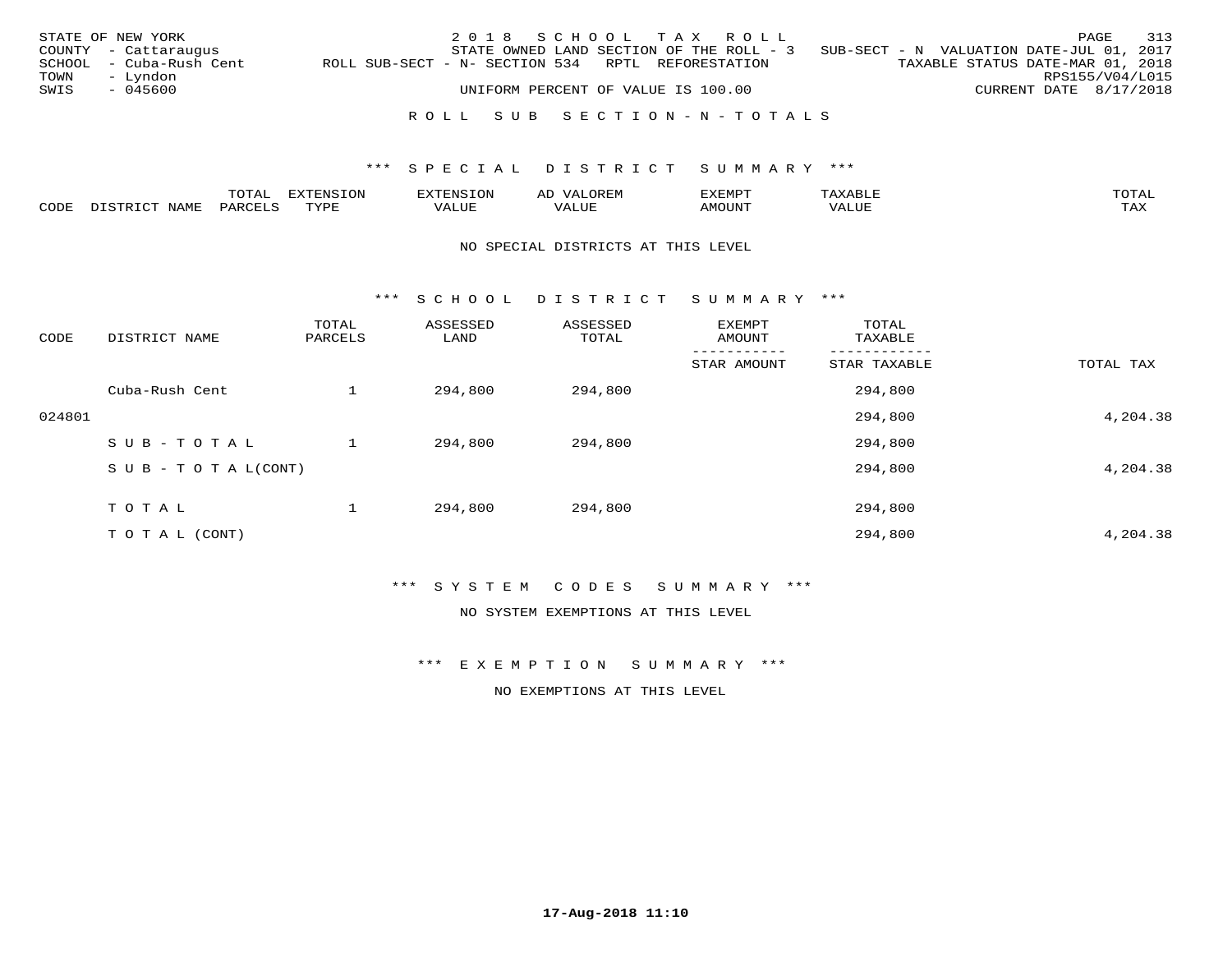|      | STATE OF NEW YORK       |                                                   | 2018 SCHOOL TAX ROLL                     |  |  |                                          |                        | PAGE | 314 |
|------|-------------------------|---------------------------------------------------|------------------------------------------|--|--|------------------------------------------|------------------------|------|-----|
|      | COUNTY - Cattaraugus    |                                                   | STATE OWNED LAND SECTION OF THE ROLL - 3 |  |  | SUB-SECT - N VALUATION DATE-JUL 01, 2017 |                        |      |     |
|      | SCHOOL - Cuba-Rush Cent | ROLL SUB-SECT - N- SECTION 534 RPTL REFORESTATION |                                          |  |  | TAXABLE STATUS DATE-MAR 01, 2018         |                        |      |     |
| TOWN | – Lyndon                |                                                   |                                          |  |  |                                          | RPS155/V04/L015        |      |     |
| SWIS | - 045600                |                                                   | UNIFORM PERCENT OF VALUE IS 100.00       |  |  |                                          | CURRENT DATE 8/17/2018 |      |     |
|      |                         |                                                   |                                          |  |  |                                          |                        |      |     |
|      |                         |                                                   | ROLL SUB SECTION-N-TOTALS                |  |  |                                          |                        |      |     |

# \*\*\* G R A N D T O T A L S \*\*\*

| <b>ROLL</b><br>SEC | DESCRIPTION        | TOTAL<br>PARCELS | ASSESSED<br>LAND | ASSESSED<br>TOTAL | <b>EXEMPT</b><br><b>AMOUNT</b> | TOTAL<br>TAXABLE<br>------------ | TAX  | TOTAL<br>TAX |
|--------------------|--------------------|------------------|------------------|-------------------|--------------------------------|----------------------------------|------|--------------|
|                    |                    |                  |                  |                   | STAR AMOUNT                    | STAR TAXABLE                     | RATE |              |
|                    | 2018-19 School Tax |                  | 294,800          | 294,800           |                                | 294,800                          |      |              |
|                    | Library Tax        |                  | 294,800          | 294,800           |                                | 294,800<br>294,800               |      | 4,089.66     |
|                    | SPEC DIST TAXES    |                  |                  |                   |                                | 294,800                          |      | 114.72       |
|                    | STATE OWNED LAND   |                  |                  |                   |                                |                                  |      | 4,204.38     |

**17-Aug-2018 11:10**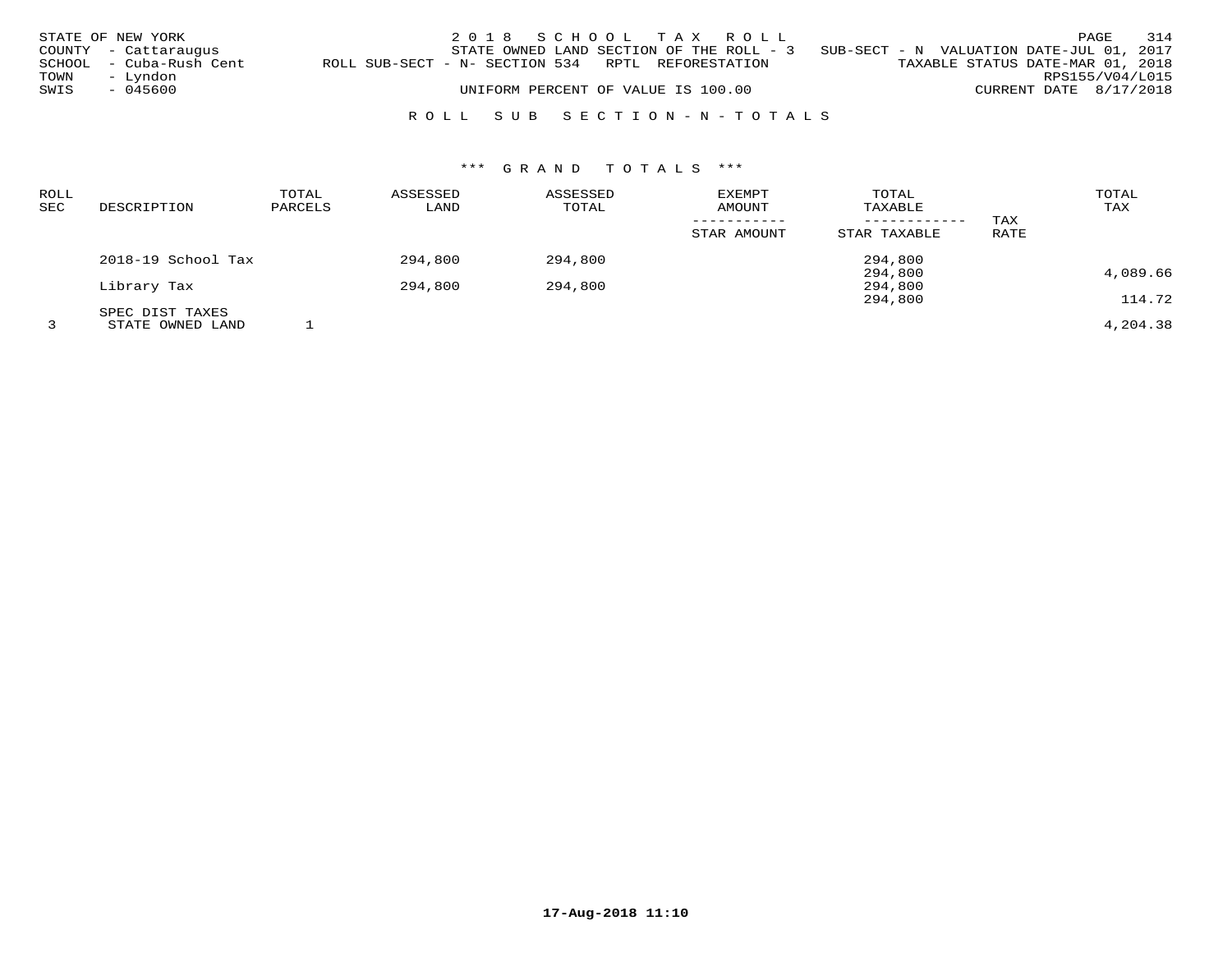| STATE OF NEW YORK<br>COUNTY<br>- Cattaraugus<br>- Cuba-Rush Cent<br>SCHOOL<br>- Lyndon<br>TOWN<br>$-045600$<br>SWIS | 2018<br>ROLL SUB-SECT - Y- SECTION 545 | SCHOOL<br>RPTL<br>OWNERS NAME SEQUENCE | T A X<br>R O L L<br>STATE OWNED LAND SECTION OF THE ROLL - 3<br>TRANSITION ASSESSMENTS<br>UNIFORM PERCENT OF VALUE IS 100.00 | SUB-SECT - Y VALUATION DATE-JUL 01,<br>TAXABLE STATUS DATE-MAR 01, | 315<br>PAGE<br>2017<br>2018 |
|---------------------------------------------------------------------------------------------------------------------|----------------------------------------|----------------------------------------|------------------------------------------------------------------------------------------------------------------------------|--------------------------------------------------------------------|-----------------------------|
| TAX MAP PARCEL NUMBER                                                                                               | PROPERTY LOCATION & CLASS              | ASSESSMENT                             | EXEMPTION CODE--                                                                                                             |                                                                    | -SCHOOL                     |
| CURRENT OWNERS NAME                                                                                                 | SCHOOL DISTRICT                        | LAND                                   | TAX DESCRIPTION                                                                                                              | TAXABLE VALUE                                                      |                             |
| CURRENT OWNERS ADDRESS                                                                                              | PARCEL SIZE/GRID COORD                 | TOTAL                                  | SPECIAL DISTRICTS                                                                                                            |                                                                    | TAX AMOUNT                  |
|                                                                                                                     | *************************************  |                                        | *********************************                                                                                            | $333.000 - 56 - 3$                                                 | ***************             |
|                                                                                                                     | SCHOOL Transition Assessment           |                                        |                                                                                                                              | ACCT 8026401                                                       |                             |
| $333.000 - 56 - 3$                                                                                                  | 993 Transition t                       |                                        | $2018-19$ School Tax                                                                                                         | 0.00                                                               | 0.00                        |
| State Of New York                                                                                                   | Cuba-Rush Cent 024801                  | 0                                      | Library Tax                                                                                                                  | 0.00                                                               | 0.00                        |
| Attn: County Treasurer                                                                                              | 0.01<br>ACRES                          | $\mathbf 0$                            |                                                                                                                              |                                                                    |                             |
| Cattaraugus County<br>303 Court St                                                                                  | FULL MARKET VALUE                      | 0                                      |                                                                                                                              |                                                                    |                             |
| Little Valley, NY 14755                                                                                             |                                        |                                        |                                                                                                                              |                                                                    |                             |
|                                                                                                                     |                                        |                                        | TOTAL TAX ---                                                                                                                |                                                                    | $0.00**$                    |
|                                                                                                                     |                                        |                                        |                                                                                                                              |                                                                    |                             |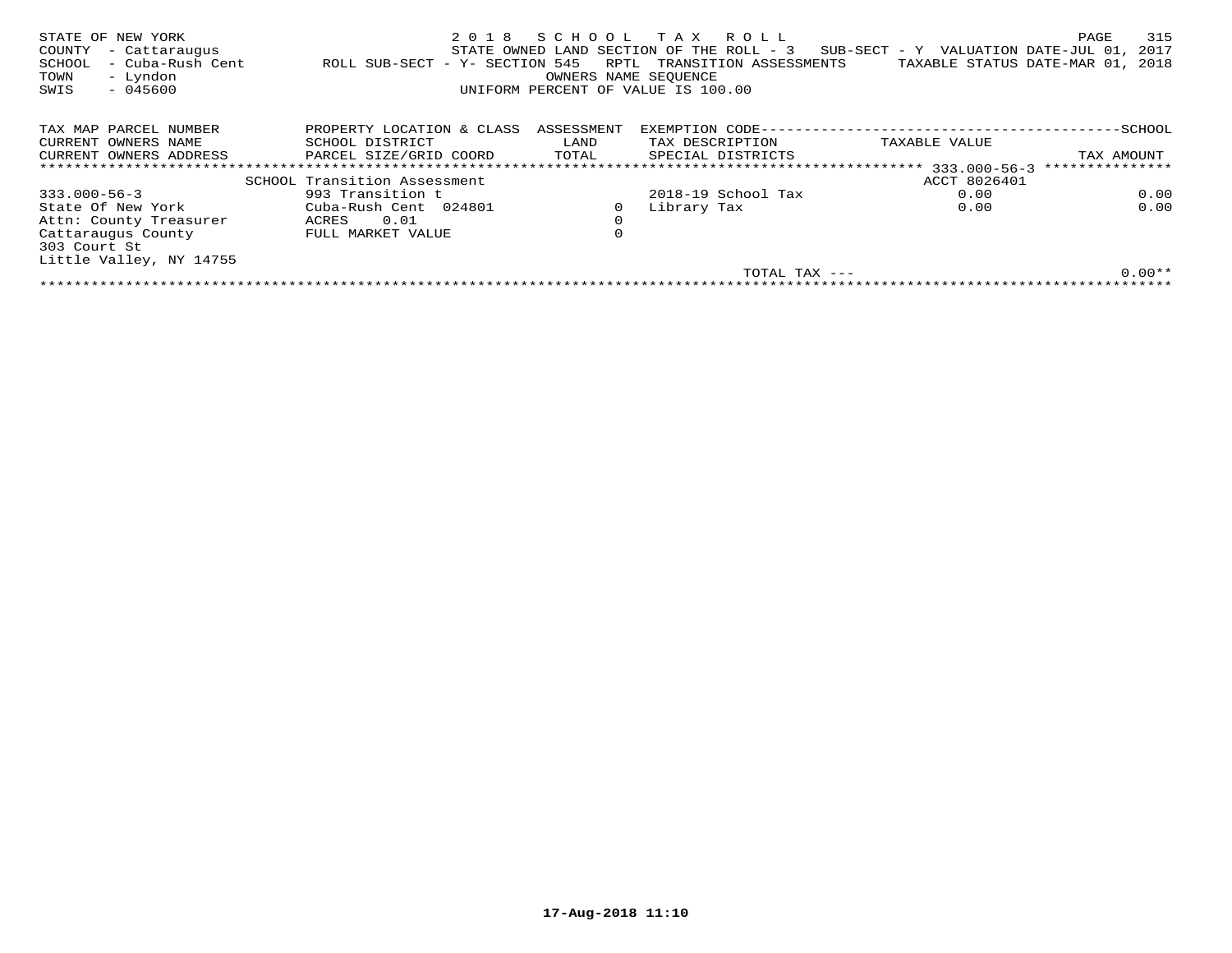|      | STATE OF NEW YORK       |                                                            | 2018 SCHOOL TAX ROLL                                                                |                                    |  |                                  |                        | PAGE | 316 |
|------|-------------------------|------------------------------------------------------------|-------------------------------------------------------------------------------------|------------------------------------|--|----------------------------------|------------------------|------|-----|
|      | COUNTY - Cattaraugus    |                                                            | STATE OWNED LAND SECTION OF THE ROLL - $3$ SUB-SECT - Y VALUATION DATE-JUL 01, 2017 |                                    |  |                                  |                        |      |     |
|      | SCHOOL - Cuba-Rush Cent | ROLL SUB-SECT - Y- SECTION 545 RPTL TRANSITION ASSESSMENTS |                                                                                     |                                    |  | TAXABLE STATUS DATE-MAR 01, 2018 |                        |      |     |
| TOWN | – Lyndon                |                                                            |                                                                                     |                                    |  |                                  | RPS155/V04/L015        |      |     |
| SWIS | - 045600                |                                                            |                                                                                     | UNIFORM PERCENT OF VALUE IS 100.00 |  |                                  | CURRENT DATE 8/17/2018 |      |     |
|      |                         |                                                            |                                                                                     |                                    |  |                                  |                        |      |     |

## R O L L S U B S E C T I O N - Y - T O T A L S

## \*\*\* S P E C I A L D I S T R I C T S U M M A R Y \*\*\*

|      |             | $m \wedge m \wedge n$<br>TOTAL | $\pi x \pi \pi x \pi \pi \pi x$<br>UN | N >          | AD    | ם הוא הדעי<br>י ∟ו∨. | 'ΔΧΔ<br>ᄾᄇᄓ | TOTAL |
|------|-------------|--------------------------------|---------------------------------------|--------------|-------|----------------------|-------------|-------|
| CODE | <b>NAME</b> | PARCELS                        | TVDL<br>- - - -                       | 77T<br>VALUE | 'ALUE | MOUN.                | VALUE       | TAX   |

#### NO SPECIAL DISTRICTS AT THIS LEVEL

\*\*\* S C H O O L D I S T R I C T S U M M A R Y \*\*\*

| CODE   | DISTRICT NAME              | TOTAL<br>PARCELS | ASSESSED<br>LAND | ASSESSED<br>TOTAL | EXEMPT<br>AMOUNT                   | TOTAL<br>TAXABLE |           |
|--------|----------------------------|------------------|------------------|-------------------|------------------------------------|------------------|-----------|
|        |                            |                  |                  |                   | STAR AMOUNT                        | STAR TAXABLE     | TOTAL TAX |
|        | Cuba-Rush Cent             | 1                |                  |                   |                                    |                  |           |
| 024801 |                            |                  |                  |                   |                                    |                  |           |
|        | SUB-TOTAL                  | 1                |                  |                   |                                    |                  |           |
|        | S U B - T O T A $L$ (CONT) |                  |                  |                   |                                    |                  |           |
|        | TOTAL                      | $\mathbf 1$      |                  |                   |                                    |                  |           |
|        | TO TAL (CONT)              |                  |                  |                   |                                    |                  |           |
|        |                            |                  |                  |                   |                                    |                  |           |
|        |                            |                  |                  |                   | *** SYSTEM CODES SUMMARY ***       |                  |           |
|        |                            |                  |                  |                   | NO SYSTEM EXEMPTIONS AT THIS LEVEL |                  |           |

\*\*\* E X E M P T I O N S U M M A R Y \*\*\*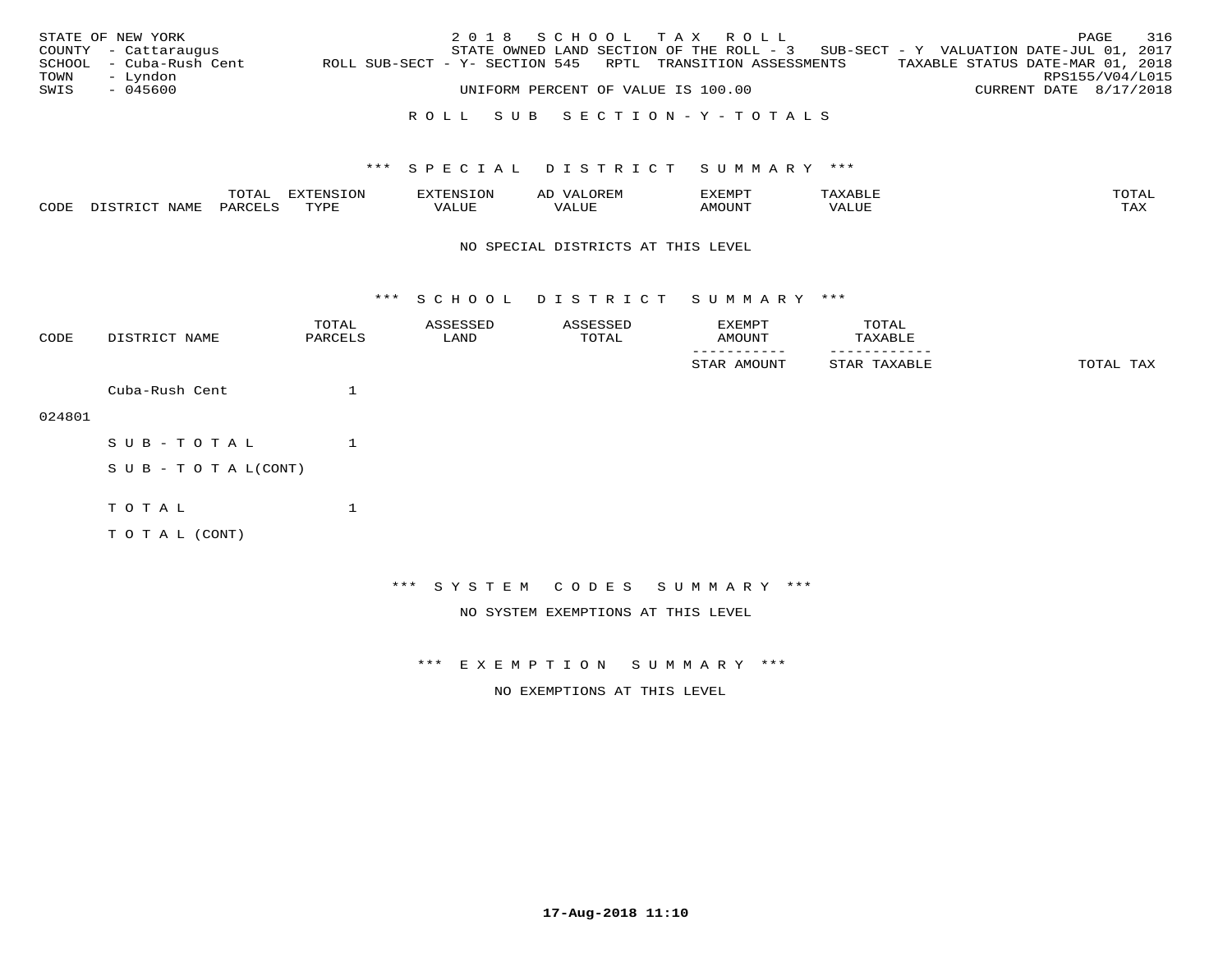|      | STATE OF NEW YORK       |                                                            | 2018 SCHOOL TAX ROLL                                                                |                                    |  |                                  |                        | PAGE | 317 |
|------|-------------------------|------------------------------------------------------------|-------------------------------------------------------------------------------------|------------------------------------|--|----------------------------------|------------------------|------|-----|
|      | COUNTY - Cattaraugus    |                                                            | STATE OWNED LAND SECTION OF THE ROLL - $3$ SUB-SECT - Y VALUATION DATE-JUL 01, 2017 |                                    |  |                                  |                        |      |     |
|      | SCHOOL - Cuba-Rush Cent | ROLL SUB-SECT - Y- SECTION 545 RPTL TRANSITION ASSESSMENTS |                                                                                     |                                    |  | TAXABLE STATUS DATE-MAR 01, 2018 |                        |      |     |
| TOWN | - Lyndon                |                                                            |                                                                                     |                                    |  |                                  | RPS155/V04/L015        |      |     |
| SWIS | - 045600                |                                                            |                                                                                     | UNIFORM PERCENT OF VALUE IS 100.00 |  |                                  | CURRENT DATE 8/17/2018 |      |     |
|      |                         |                                                            |                                                                                     |                                    |  |                                  |                        |      |     |

## R O L L S U B S E C T I O N - Y - T O T A L S

# \*\*\* G R A N D T O T A L S \*\*\*

| <b>ROLL</b> | TOTAL    |       |             | <b>EXEMPT</b>   | TOTAL        |             | <b>OTAL</b> |
|-------------|----------|-------|-------------|-----------------|--------------|-------------|-------------|
| <b>SEC</b>  | יהור חיי | 'JAND | <b>OTAL</b> | LINIOMA         | XABLE        |             | TAX         |
|             |          |       |             | ___________     | ____________ | TAX         |             |
|             |          |       |             | <b>IMOTTNTT</b> |              | RATE<br>ᅭᅭᅭ |             |

RS 3 TOTAL

SPEC DIST TAXES 3 STATE OWNED LAND 1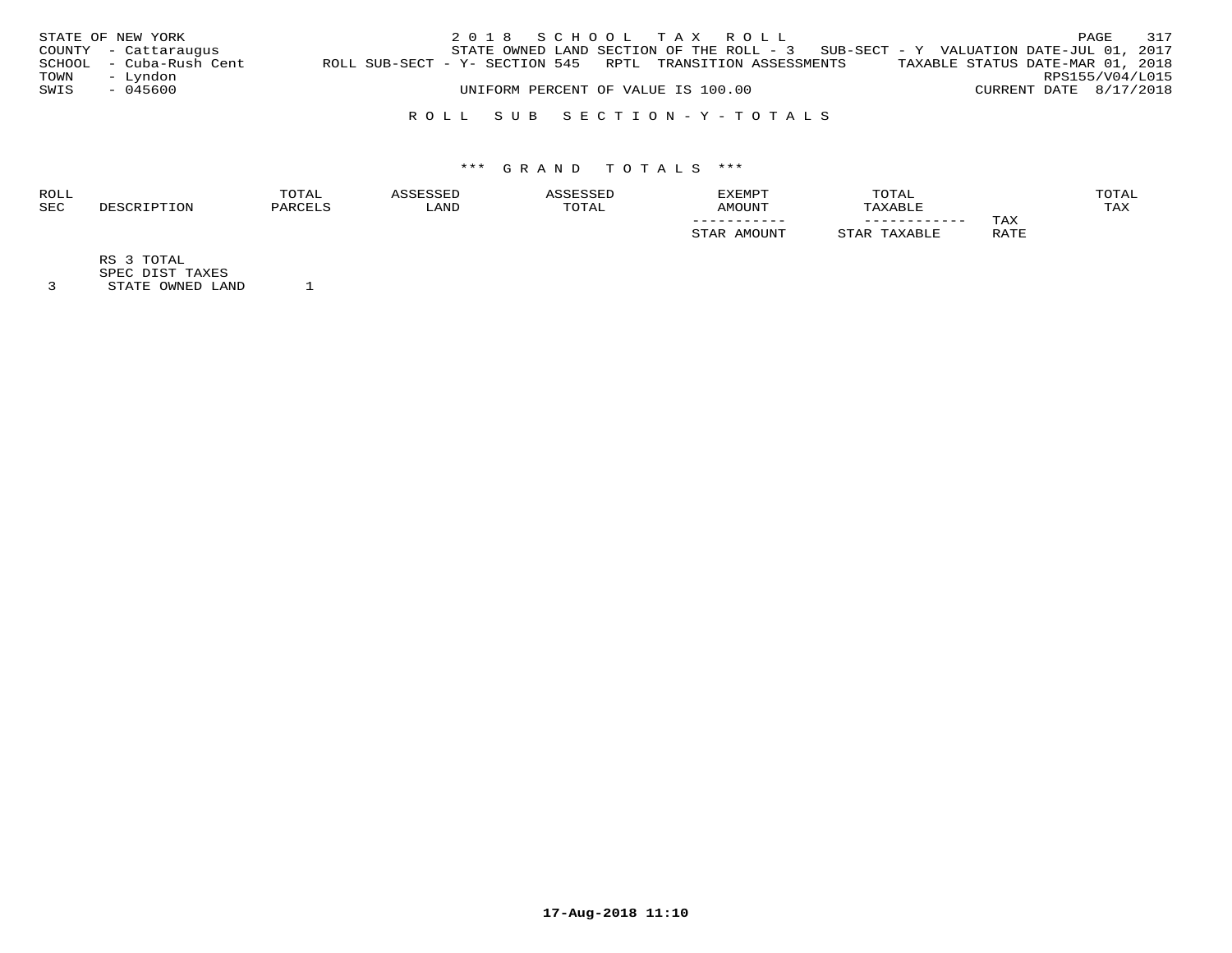| STATE OF NEW YORK       | 2018 SCHOOL TAX ROLL                     | 318<br>PAGE                      |
|-------------------------|------------------------------------------|----------------------------------|
| COUNTY - Cattaraugus    | STATE OWNED LAND SECTION OF THE ROLL - 3 | VALUATION DATE-JUL 01, 2017      |
| SCHOOL - Cuba-Rush Cent |                                          | TAXABLE STATUS DATE-MAR 01, 2018 |
| – Lyndon<br>TOWN        |                                          | RPS155/V04/L015                  |
| SWIS<br>- 045600        | UNIFORM PERCENT OF VALUE IS 100.00       | CURRENT DATE 8/17/2018           |
|                         | ROLL SECTION TOTALS                      |                                  |

### \*\*\* SPECIAL DISTRICT SUMMARY \*\*\*

|      |                   | mom <sub>n</sub><br>TOTAT | <b>EXTENSION</b><br>TOM | 'ENS  | OREM<br>AL.               | דפוא:זא<br>뜨스트버드. | $\overline{1}$<br>AXABLE | TOTAL |
|------|-------------------|---------------------------|-------------------------|-------|---------------------------|-------------------|--------------------------|-------|
| CODE | NAME<br>nistrict. | PARCELS                   | TVDL                    | VALUE | $- - - - - - - -$<br>ALUP | <b>AMOUNT</b>     | 'ALUL                    | TAX   |

#### NO SPECIAL DISTRICTS AT THIS LEVEL

\*\*\* S C H O O L D I S T R I C T S U M M A R Y \*\*\*

| CODE   | DISTRICT NAME                    | TOTAL<br>PARCELS | ASSESSED<br>LAND | ASSESSED<br>TOTAL | EXEMPT<br>AMOUNT | TOTAL<br>TAXABLE |           |
|--------|----------------------------------|------------------|------------------|-------------------|------------------|------------------|-----------|
|        |                                  |                  |                  |                   | STAR AMOUNT      | STAR TAXABLE     | TOTAL TAX |
|        | Cuba-Rush Cent                   | 2                | 294,800          | 294,800           |                  | 294,800          |           |
| 024801 |                                  |                  |                  |                   |                  | 294,800          | 4,204.38  |
|        | SUB-TOTAL                        | 2                | 294,800          | 294,800           |                  | 294,800          |           |
|        | $S \cup B - T \cup T A L (CONT)$ |                  |                  |                   |                  | 294,800          | 4,204.38  |
|        | TOTAL                            | 2                | 294,800          | 294,800           |                  | 294,800          |           |
|        | T O T A L (CONT)                 |                  |                  |                   |                  | 294,800          | 4,204.38  |

\*\*\* S Y S T E M C O D E S S U M M A R Y \*\*\*

NO SYSTEM EXEMPTIONS AT THIS LEVEL

\*\*\* E X E M P T I O N S U M M A R Y \*\*\*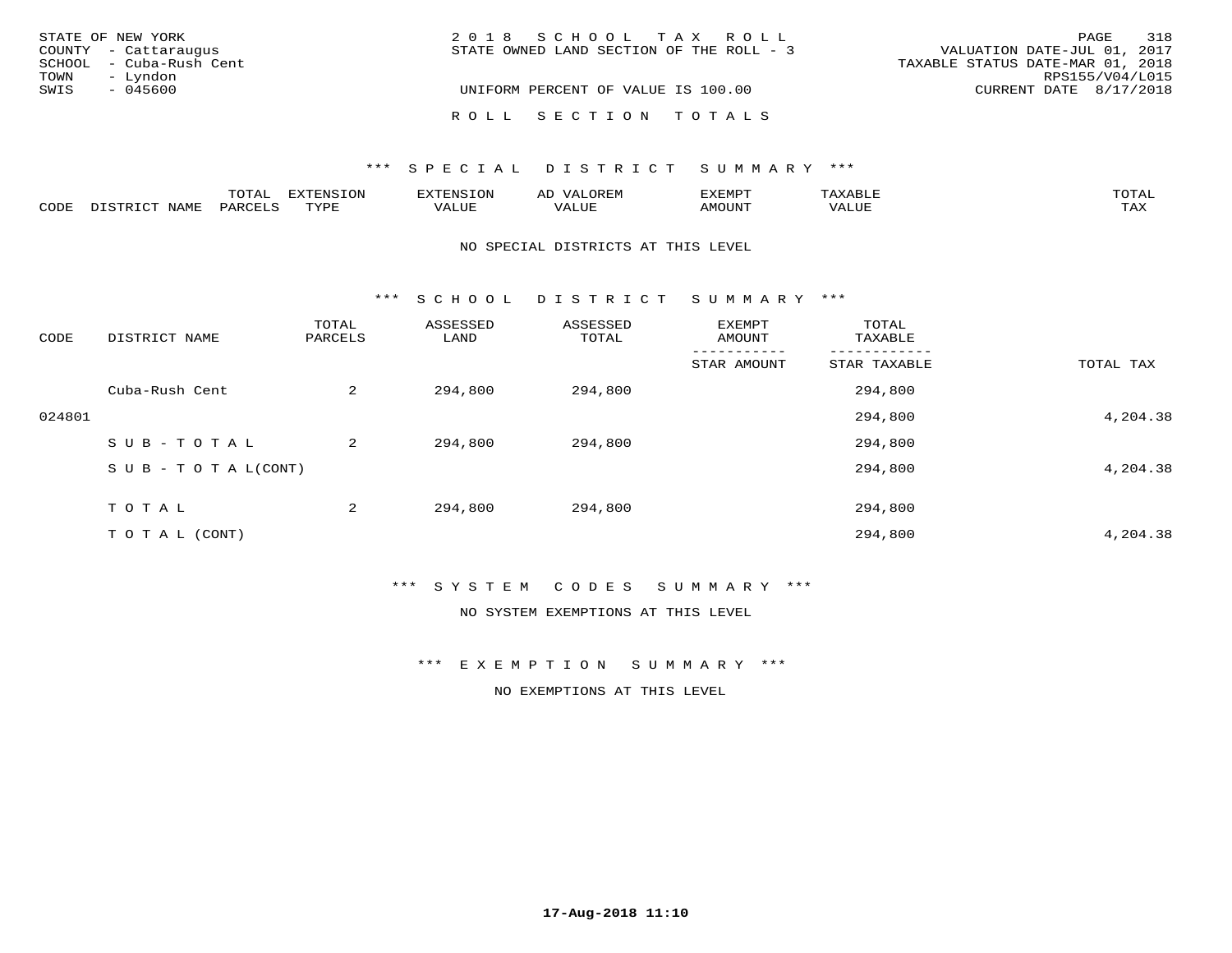|      | STATE OF NEW YORK       | 2018 SCHOOL TAX ROLL                     | 319<br>PAGE                      |
|------|-------------------------|------------------------------------------|----------------------------------|
|      | COUNTY - Cattaraugus    | STATE OWNED LAND SECTION OF THE ROLL - 3 | VALUATION DATE-JUL 01, 2017      |
|      | SCHOOL - Cuba-Rush Cent |                                          | TAXABLE STATUS DATE-MAR 01, 2018 |
| TOWN | – Lyndon                |                                          | RPS155/V04/L015                  |
| SWIS | - 045600                | UNIFORM PERCENT OF VALUE IS 100.00       | CURRENT DATE $8/17/2018$         |
|      |                         |                                          |                                  |
|      |                         | ROLL SECTION TOTALS                      |                                  |

# \*\*\* G R A N D T O T A L S \*\*\*

| ROLL<br>SEC | DESCRIPTION                         | TOTAL<br>PARCELS | ASSESSED<br>LAND | ASSESSED<br>TOTAL | <b>EXEMPT</b><br>AMOUNT | TOTAL<br>TAXABLE   | TAX  | TOTAL<br>TAX |
|-------------|-------------------------------------|------------------|------------------|-------------------|-------------------------|--------------------|------|--------------|
|             |                                     |                  |                  |                   | STAR AMOUNT             | STAR TAXABLE       | RATE |              |
|             | 2018-19 School Tax                  |                  | 294,800          | 294,800           |                         | 294,800<br>294,800 |      | 4,089.66     |
|             | Library Tax                         |                  | 294,800          | 294,800           |                         | 294,800            |      | 114.72       |
|             | SPEC DIST TAXES<br>STATE OWNED LAND | 2                |                  |                   |                         | 294,800            |      | 4,204.38     |

**17-Aug-2018 11:10**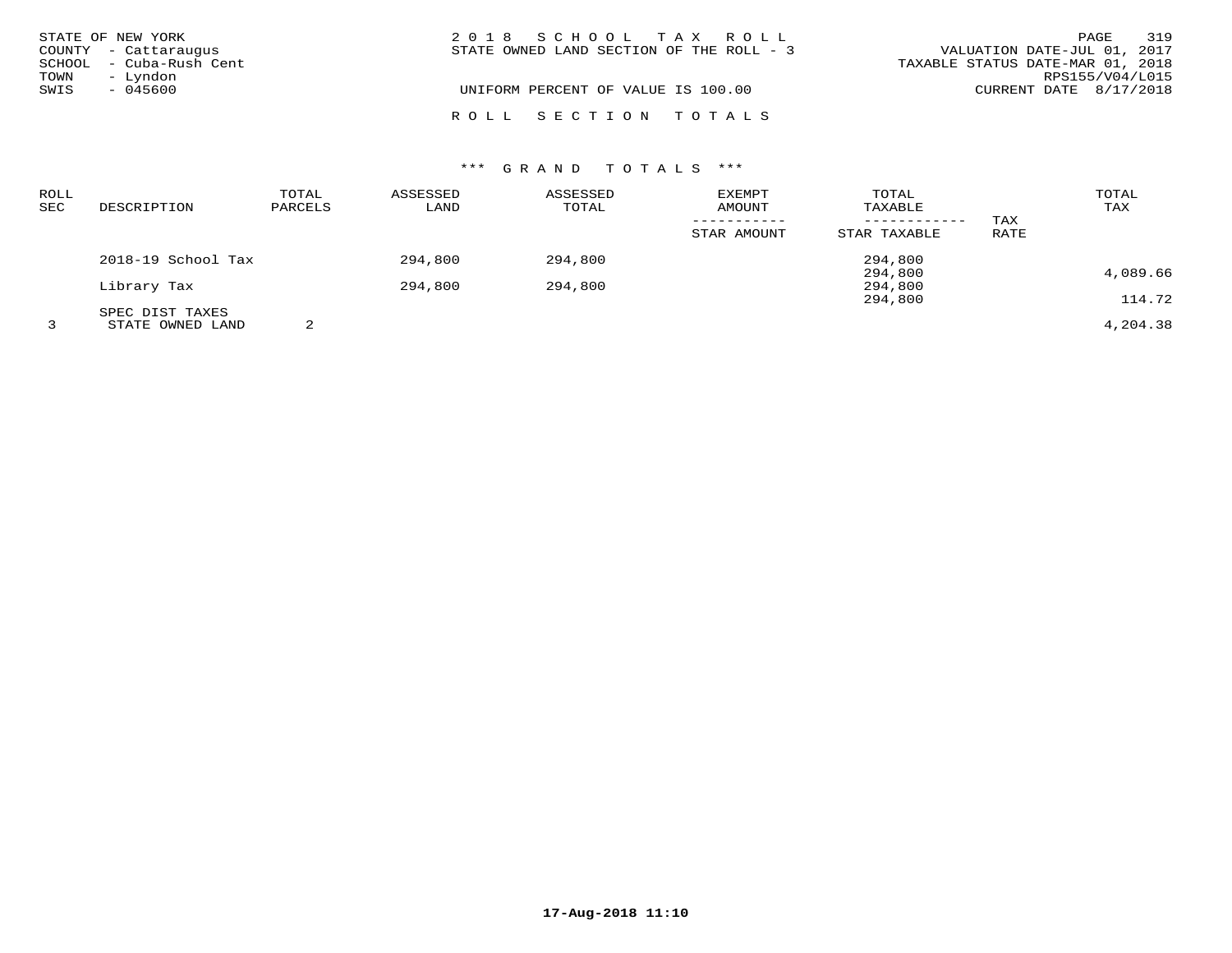| STATE OF NEW YORK<br>COUNTY - Cattaraugus<br>SCHOOL<br>- Cuba-Rush Cent<br>TOWN<br>- Lyndon<br>$-045600$<br>SWIS | 2 0 1 8                                                       |                      | SCHOOL TAX ROLL<br>SPECIAL FRANCHISE SECTION OF THE ROLL - 5<br>OWNERS NAME SEOUENCE<br>UNIFORM PERCENT OF VALUE IS 100.00 | VALUATION DATE-JUL 01, 2017<br>TAXABLE STATUS DATE-MAR 01, 2018 | PAGE<br>320            |
|------------------------------------------------------------------------------------------------------------------|---------------------------------------------------------------|----------------------|----------------------------------------------------------------------------------------------------------------------------|-----------------------------------------------------------------|------------------------|
| TAX MAP PARCEL NUMBER                                                                                            | PROPERTY LOCATION & CLASS ASSESSMENT                          |                      |                                                                                                                            |                                                                 |                        |
| CURRENT OWNERS NAME<br>CURRENT OWNERS ADDRESS                                                                    | SCHOOL DISTRICT<br>PARCEL SIZE/GRID COORD                     | LAND<br><b>TOTAL</b> | TAX DESCRIPTION<br>SPECIAL DISTRICTS                                                                                       | TAXABLE VALUE                                                   | TAX AMOUNT             |
| ************************                                                                                         |                                                               |                      |                                                                                                                            |                                                                 |                        |
|                                                                                                                  | Special Franchise                                             |                      |                                                                                                                            | ACCT 0904                                                       | 834<br>BILL            |
| 556.000-9902-123.700/288                                                                                         | 861 Elec & gas                                                |                      | 2018-19 School Tax                                                                                                         | 2,327                                                           | 32.28                  |
| National Fuel Gas Dist. Corp.<br>Attn: Real Property Tax Dept.                                                   | Cuba-Rush Cent 024801<br>New parcel from 2004 tent            | $\mathbf 0$<br>2,327 | Library Tax                                                                                                                | 2,327                                                           | 0.91                   |
| 6363 Main St<br>Williamsville, NY 14221-5887                                                                     | special franchise.<br>New Assmt #123700-0456<br>ACRES<br>0.01 |                      |                                                                                                                            |                                                                 |                        |
|                                                                                                                  | FULL MARKET VALUE                                             | 2,300                |                                                                                                                            |                                                                 |                        |
|                                                                                                                  |                                                               |                      | TOTAL TAX ---                                                                                                              |                                                                 | $33.19**$              |
|                                                                                                                  |                                                               |                      |                                                                                                                            | DATE #1<br>AMT DUE                                              | 09/30/18<br>33.19      |
|                                                                                                                  |                                                               |                      |                                                                                                                            | ************* 556.000-9901-132.350 *******                      |                        |
|                                                                                                                  | Special Franchise                                             |                      |                                                                                                                            | <b>ACCT 0616</b>                                                | <b>BILL</b> 835        |
| 556.000-9901-132.350                                                                                             | 861 Elec & gas                                                |                      | 2018-19 School Tax                                                                                                         | 126,241                                                         | 1,751.30               |
| Niagara Mohawk Power Corp                                                                                        | Cuba-Rush Cent 024801                                         | $\circ$              | Library Tax                                                                                                                | 126,241                                                         | 49.13                  |
| 300 Erie Blyd West<br>Syracuse, NY 13202                                                                         | Town Outside<br>26%                                           | 126,241              |                                                                                                                            |                                                                 |                        |
|                                                                                                                  | FULL MARKET VALUE                                             | 126,200              |                                                                                                                            |                                                                 |                        |
|                                                                                                                  |                                                               |                      | TOTAL TAX ---                                                                                                              |                                                                 | $1,800.43**$           |
|                                                                                                                  |                                                               |                      |                                                                                                                            | DATE #1<br>AMT DUE                                              | 09/30/18<br>1,800.43   |
|                                                                                                                  |                                                               |                      |                                                                                                                            |                                                                 |                        |
| 556.000-9901-631.900                                                                                             | Special Franchise<br>866 Telephone                            |                      | 2018-19 School Tax                                                                                                         | ACCT 0614<br>9,695                                              | BILL 836<br>134.50     |
| Verizon New York Inc                                                                                             | Cuba-Rush Cent 024801                                         | $\Omega$             | Library Tax                                                                                                                | 9,695                                                           | 3.77                   |
| $C/O$ Duff & Phelps                                                                                              | Town Outside                                                  | 9,695                |                                                                                                                            |                                                                 |                        |
| PO Box 2749                                                                                                      | $27$ % - Cuba/rushford                                        |                      |                                                                                                                            |                                                                 |                        |
| Addison, TX 75001                                                                                                | 0.01<br>ACRES                                                 |                      |                                                                                                                            |                                                                 |                        |
|                                                                                                                  | FULL MARKET VALUE                                             | 9,700                |                                                                                                                            |                                                                 |                        |
|                                                                                                                  |                                                               |                      | TOTAL TAX ---                                                                                                              | DATE #1                                                         | $138.27**$<br>09/30/18 |
|                                                                                                                  |                                                               |                      |                                                                                                                            | AMT DUE                                                         | 138.27                 |
|                                                                                                                  |                                                               |                      |                                                                                                                            |                                                                 |                        |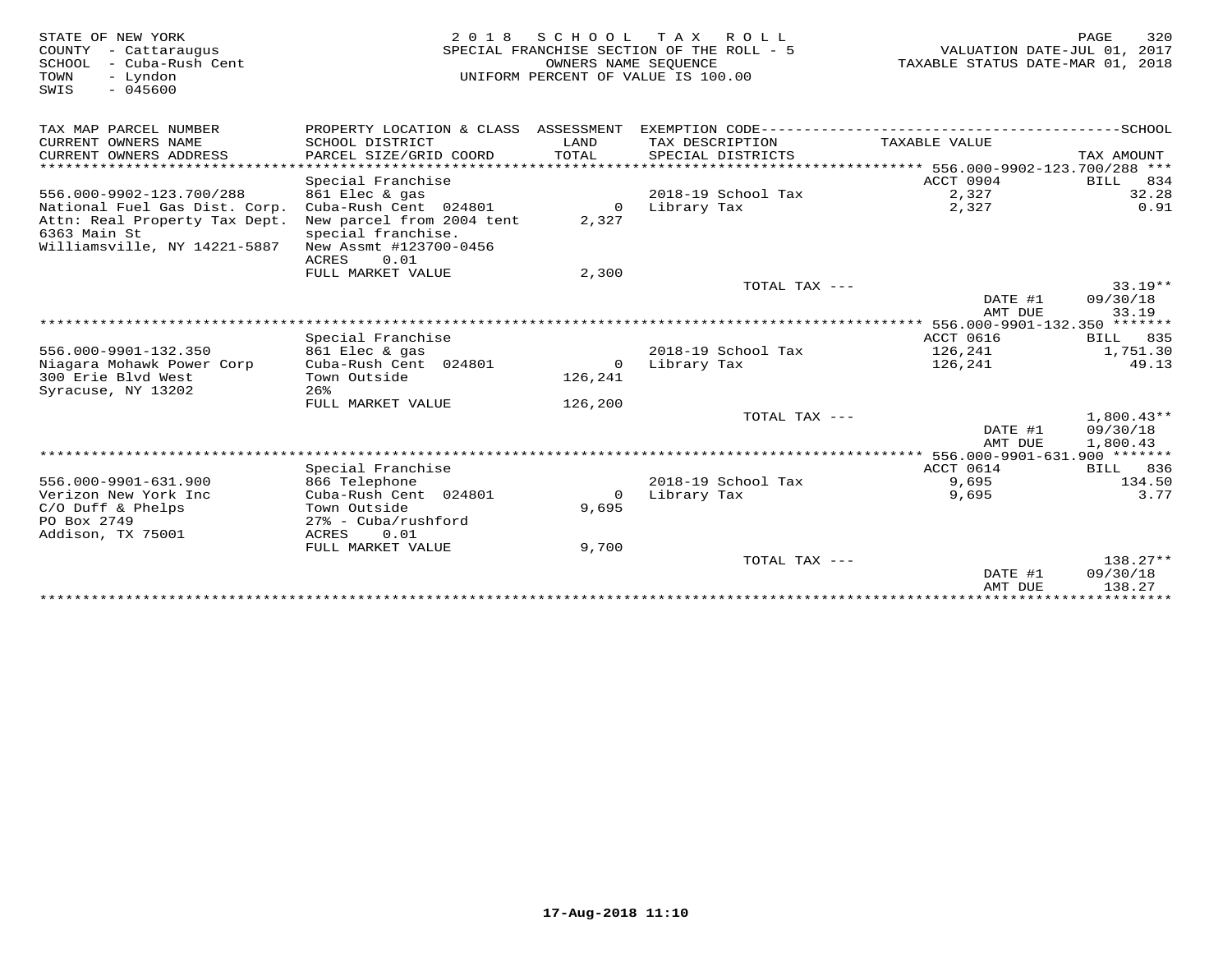| STATE OF NEW YORK<br>COUNTY - Cattaraugus<br>SCHOOL - Cuba-Rush Cent<br>TOWN - Lyndon<br>SWIS<br>- 045600 | 2018 SCHOOL TAX ROLL<br>SPECIAL FRANCHISE SECTION OF THE ROLL - 5 | 321<br>PAGE<br>VALUATION DATE-JUL 01, 2017<br>TAXABLE STATUS DATE-MAR 01, 2018<br>RPS155/V04/L015<br>CURRENT DATE 8/17/2018 |
|-----------------------------------------------------------------------------------------------------------|-------------------------------------------------------------------|-----------------------------------------------------------------------------------------------------------------------------|
|                                                                                                           | ROLL SUB SECTION- - TOTALS                                        |                                                                                                                             |

|      |                      | ----<br><u>UIAI</u> | <b>FYTFNSION</b><br>- 75 | <b>FNC</b>     | ᅺᅜᄓ                      | SXEMPT | $\Delta$<br>.                  | $m \wedge m \wedge n$ |
|------|----------------------|---------------------|--------------------------|----------------|--------------------------|--------|--------------------------------|-----------------------|
| CODE | <b>NTAMT</b><br>⊥∙⊥⊥ | D.ODT.<br>PARL      | $m \tau \tau m$<br>.     | T T T<br>ALUF: | , <del>,</del> , , , , , | MOUN.  | , 77 T TT <del>D</del><br>ALUE | TAX                   |

#### NO SPECIAL DISTRICTS AT THIS LEVEL

\*\*\* S C H O O L D I S T R I C T S U M M A R Y \*\*\*

| CODE   | DISTRICT NAME                    | TOTAL<br>PARCELS | ASSESSED<br>LAND | ASSESSED<br>TOTAL | EXEMPT<br>AMOUNT | TOTAL<br>TAXABLE |           |
|--------|----------------------------------|------------------|------------------|-------------------|------------------|------------------|-----------|
|        |                                  |                  |                  |                   | STAR AMOUNT      | STAR TAXABLE     | TOTAL TAX |
|        | Cuba-Rush Cent                   | 3                |                  | 138,263           |                  | 138,263          |           |
| 024801 |                                  |                  |                  |                   |                  | 138,263          | 1,971.89  |
|        | SUB-TOTAL                        | 3                |                  | 138,263           |                  | 138,263          |           |
|        | $S \cup B - T \cup T A L (CONT)$ |                  |                  |                   |                  | 138,263          | 1,971.89  |
|        | TOTAL                            | 3                |                  | 138,263           |                  | 138,263          |           |
|        | TO TAL (CONT)                    |                  |                  |                   |                  | 138,263          | 1,971.89  |

#### \*\*\* S Y S T E M C O D E S S U M M A R Y \*\*\*

NO SYSTEM EXEMPTIONS AT THIS LEVEL

\*\*\* E X E M P T I O N S U M M A R Y \*\*\*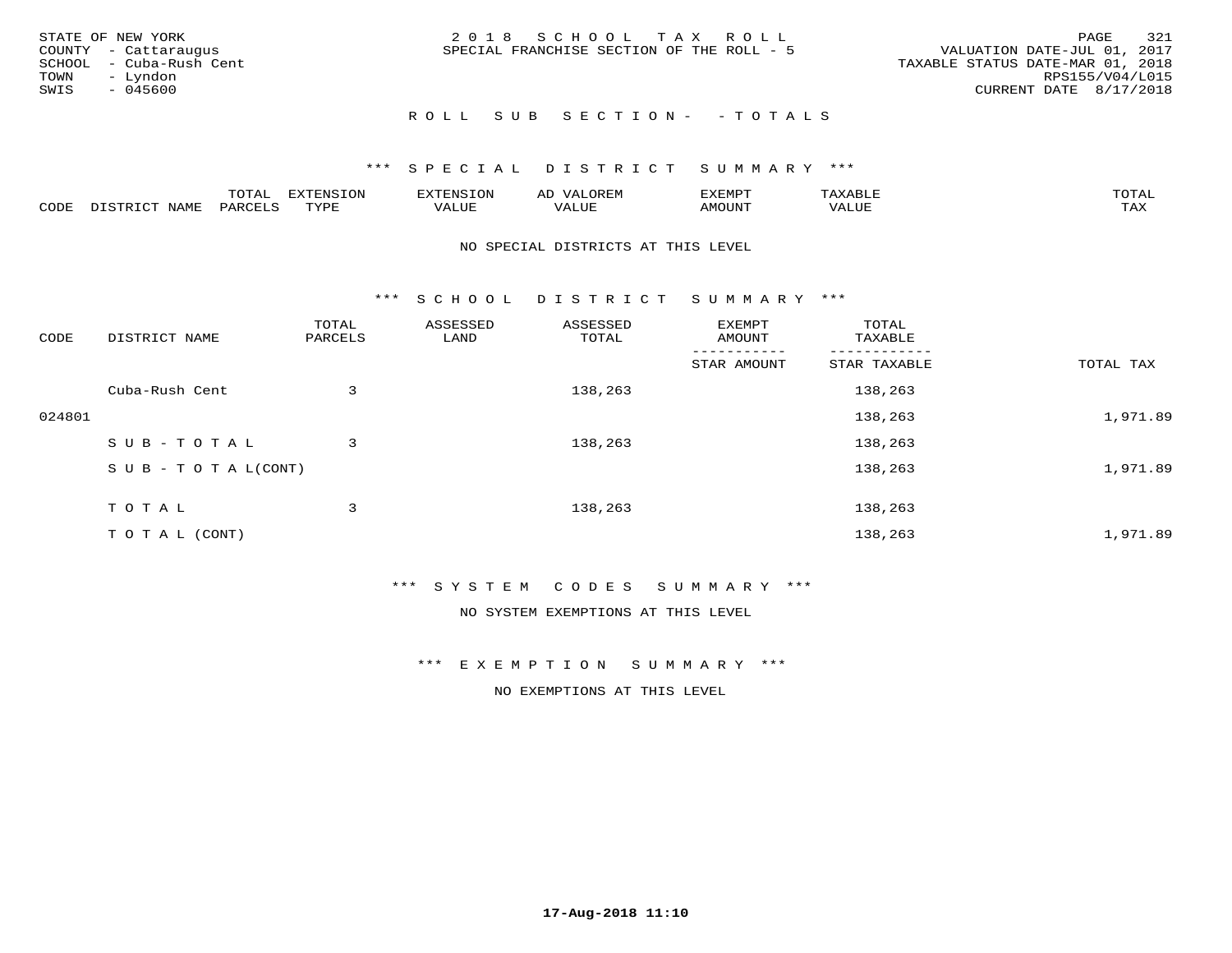| 2018 SCHOOL TAX ROLL<br><b>PAGE</b><br>STATE OF NEW YORK<br>VALUATION DATE-JUL 01, 2017<br>SPECIAL FRANCHISE SECTION OF THE ROLL - 5<br>COUNTY - Cattaraugus<br>TAXABLE STATUS DATE-MAR 01, 2018<br>- Cuba-Rush Cent<br>SCHOOL<br>RPS155/V04/L015<br>- Lyndon<br>TOWN<br>SWIS<br>CURRENT DATE 8/17/2018<br>$-045600$ |  |  |  | 322 |
|----------------------------------------------------------------------------------------------------------------------------------------------------------------------------------------------------------------------------------------------------------------------------------------------------------------------|--|--|--|-----|
|----------------------------------------------------------------------------------------------------------------------------------------------------------------------------------------------------------------------------------------------------------------------------------------------------------------------|--|--|--|-----|

# R O L L S U B S E C T I O N - - T O T A L S

| ROLL |                    | TOTAL   | ASSESSED | ASSESSED | EXEMPT      | TOTAL        |      | TOTAL    |
|------|--------------------|---------|----------|----------|-------------|--------------|------|----------|
| SEC  | DESCRIPTION        | PARCELS | LAND     | TOTAL    | AMOUNT      | TAXABLE      |      | TAX      |
|      |                    |         |          |          |             |              | TAX  |          |
|      |                    |         |          |          | STAR AMOUNT | STAR TAXABLE | RATE |          |
|      | 2018-19 School Tax |         |          | 138,263  |             | 138,263      |      |          |
|      |                    |         |          |          |             | 138,263      |      | 1,918.08 |
|      | Library Tax        |         |          | 138,263  |             | 138,263      |      |          |
|      |                    |         |          |          |             | 138,263      |      | 53.81    |
|      | SPEC DIST TAXES    |         |          |          |             |              |      |          |
|      | SPECIAL FRANCHISE  |         |          |          |             |              |      | 1,971.89 |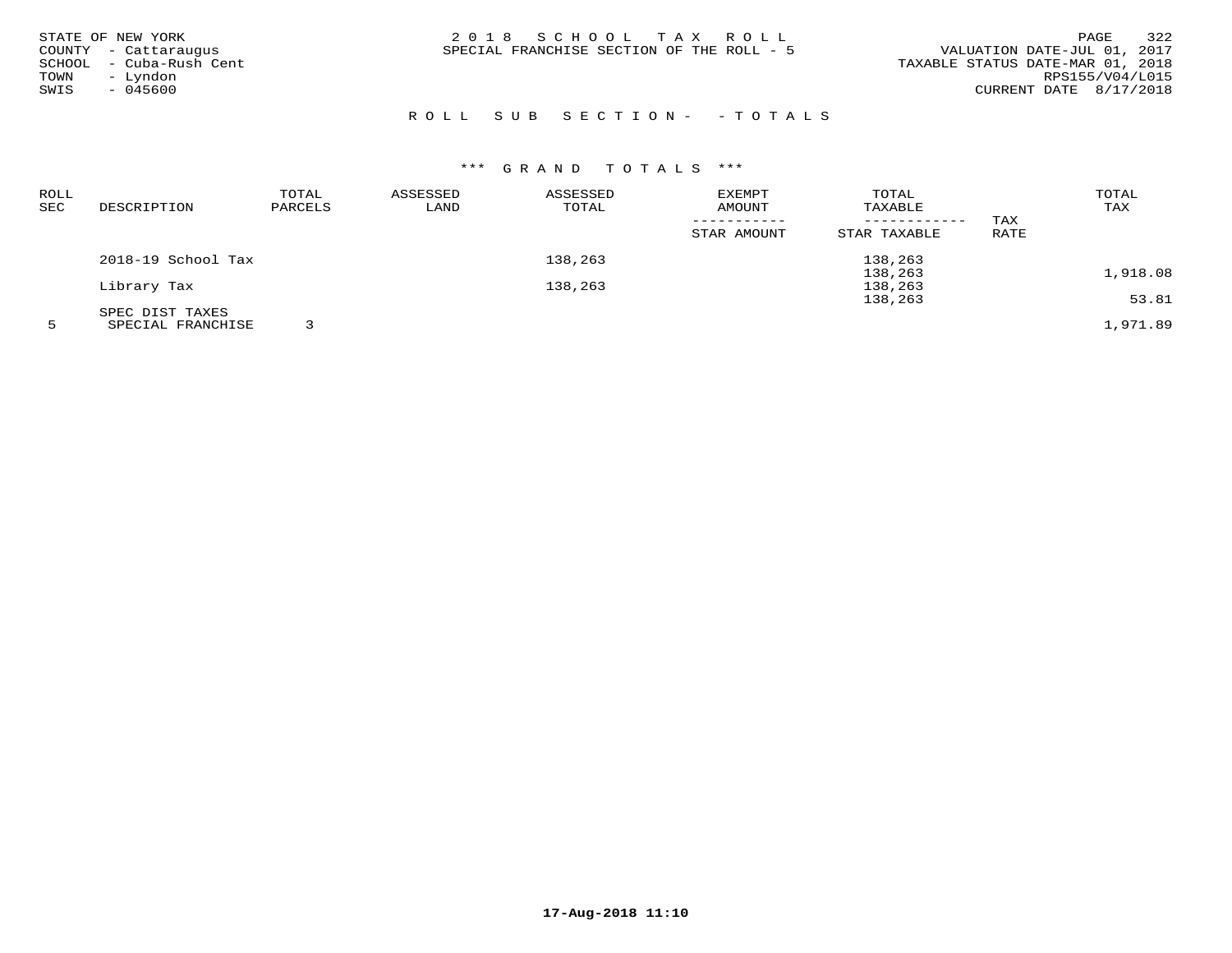|      | STATE OF NEW YORK       | 2018 SCHOOL TAX ROLL                                                     | PAGE            | 323 |
|------|-------------------------|--------------------------------------------------------------------------|-----------------|-----|
|      | COUNTY - Cattaraugus    | VALUATION DATE-JUL 01, 2017<br>SPECIAL FRANCHISE SECTION OF THE ROLL - 5 |                 |     |
|      | SCHOOL - Cuba-Rush Cent | TAXABLE STATUS DATE-MAR 01, 2018                                         |                 |     |
| TOWN | – Lyndon                |                                                                          | RPS155/V04/L015 |     |
| SWIS | $-045600$               | CURRENT DATE 8/17/2018                                                   |                 |     |
|      |                         |                                                                          |                 |     |

## ROLL SECTION TOTALS

#### \*\*\* S P E C I A L D I S T R I C T S U M M A R Y \*\*\*

|      |      | momm<br>LUIAL | $\blacksquare$<br>mazma<br>.UP | . N.S                | . JR P.IV     | המארד 17<br>ິ<br>⊐ויום∧נ |                |                    |
|------|------|---------------|--------------------------------|----------------------|---------------|--------------------------|----------------|--------------------|
| CODE | NAME | . DAD'        | TVDI<br>.                      | 77\TTTT<br>الالالدين | T T T<br>ALUI | AMOUNT                   | T T T T<br>′ △ | $m \times r$<br>∸⊷ |

#### NO SPECIAL DISTRICTS AT THIS LEVEL

\*\*\* S C H O O L D I S T R I C T S U M M A R Y \*\*\*

| CODE   | DISTRICT NAME                    | TOTAL<br>PARCELS | ASSESSED<br>LAND | ASSESSED<br>TOTAL | EXEMPT<br>AMOUNT | TOTAL<br>TAXABLE |           |
|--------|----------------------------------|------------------|------------------|-------------------|------------------|------------------|-----------|
|        |                                  |                  |                  |                   | STAR AMOUNT      | STAR TAXABLE     | TOTAL TAX |
|        | Cuba-Rush Cent                   | 3                |                  | 138,263           |                  | 138,263          |           |
| 024801 |                                  |                  |                  |                   |                  | 138,263          | 1,971.89  |
|        | SUB-TOTAL                        | 3                |                  | 138,263           |                  | 138,263          |           |
|        | $S \cup B - T \cup T A L (CONT)$ |                  |                  |                   |                  | 138,263          | 1,971.89  |
|        | TOTAL                            | 3                |                  | 138,263           |                  | 138,263          |           |
|        | T O T A L (CONT)                 |                  |                  |                   |                  | 138,263          | 1,971.89  |

#### \*\*\* S Y S T E M C O D E S S U M M A R Y \*\*\*

NO SYSTEM EXEMPTIONS AT THIS LEVEL

\*\*\* E X E M P T I O N S U M M A R Y \*\*\*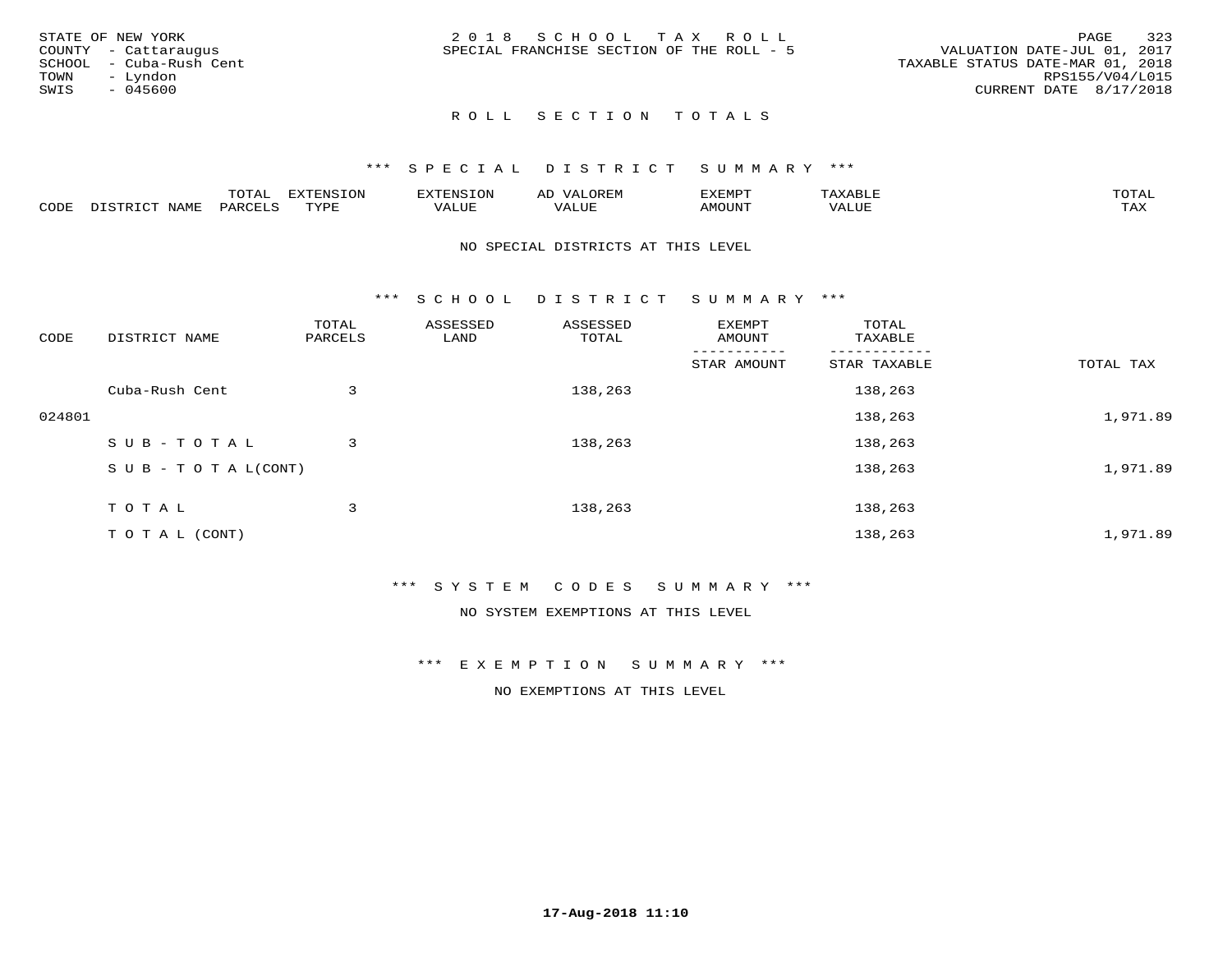| STATE OF NEW YORK<br>COUNTY - Cattaraugus<br>SCHOOL - Cuba-Rush Cent<br>- Lyndon<br>TOWN<br>SWIS<br>$-045600$ | 2018 SCHOOL TAX ROLL<br>SPECIAL FRANCHISE SECTION OF THE ROLL - 5 | 324<br>PAGE<br>VALUATION DATE-JUL 01, 2017<br>TAXABLE STATUS DATE-MAR 01, 2018<br>RPS155/V04/L015<br>CURRENT DATE $8/17/2018$ |
|---------------------------------------------------------------------------------------------------------------|-------------------------------------------------------------------|-------------------------------------------------------------------------------------------------------------------------------|
|---------------------------------------------------------------------------------------------------------------|-------------------------------------------------------------------|-------------------------------------------------------------------------------------------------------------------------------|

# R O L L S E C T I O N T O T A L S

| ROLL |                    | TOTAL   | ASSESSED | ASSESSED | EXEMPT      | TOTAL        |      | TOTAL    |
|------|--------------------|---------|----------|----------|-------------|--------------|------|----------|
| SEC  | DESCRIPTION        | PARCELS | LAND     | TOTAL    | AMOUNT      | TAXABLE      |      | TAX      |
|      |                    |         |          |          |             |              | TAX  |          |
|      |                    |         |          |          | STAR AMOUNT | STAR TAXABLE | RATE |          |
|      | 2018-19 School Tax |         |          | 138,263  |             | 138,263      |      |          |
|      |                    |         |          |          |             | 138,263      |      | 1,918.08 |
|      | Library Tax        |         |          | 138,263  |             | 138,263      |      |          |
|      |                    |         |          |          |             | 138,263      |      | 53.81    |
|      | SPEC DIST TAXES    |         |          |          |             |              |      |          |
|      | SPECIAL FRANCHISE  |         |          |          |             |              |      | 1,971.89 |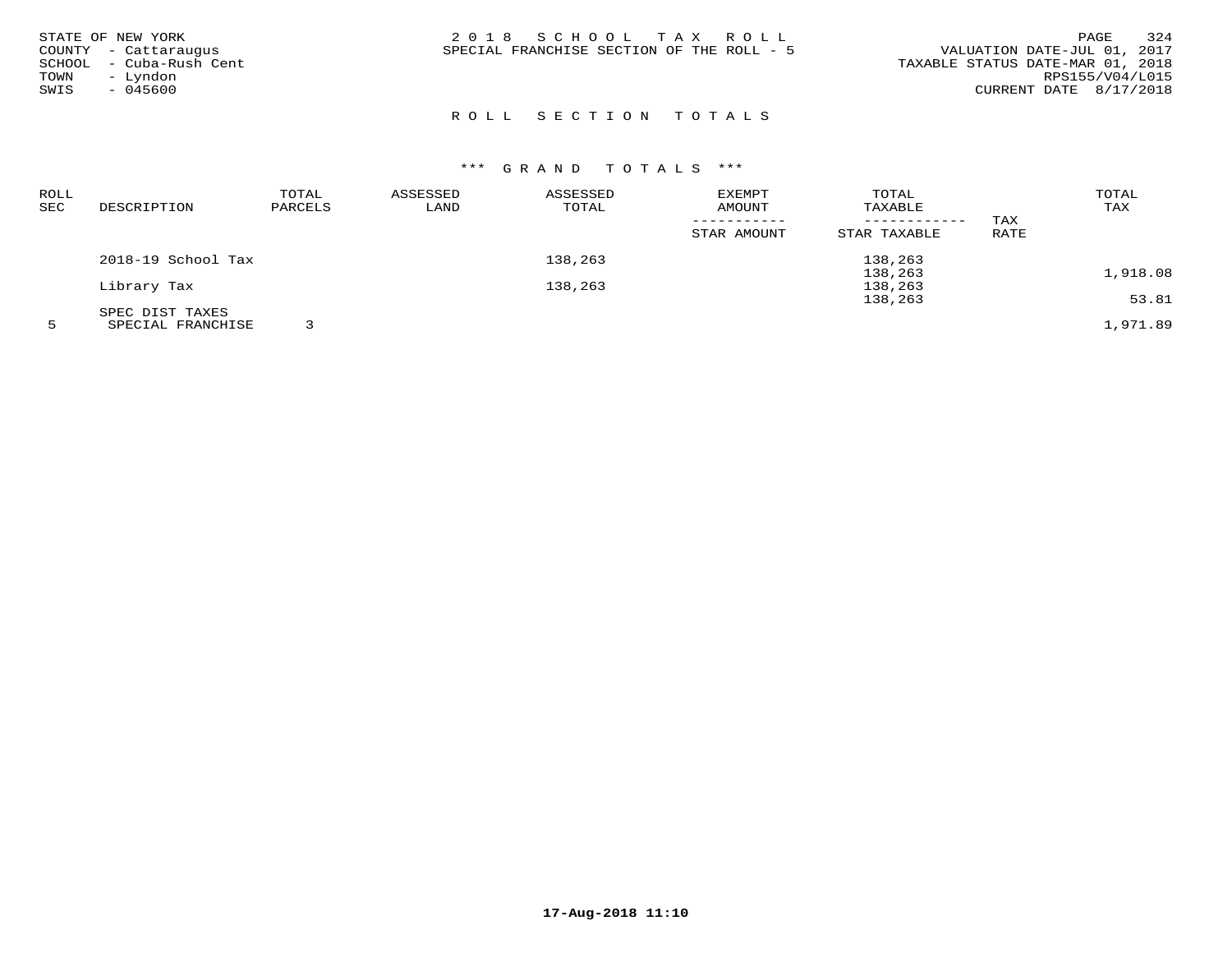| STATE OF NEW YORK<br>COUNTY<br>- Cattaraugus<br>- Cuba-Rush Cent<br>SCHOOL<br>TOWN<br>- Lyndon<br>$-045600$<br>SWIS | 2 0 1 8                              | OWNERS NAME SEQUENCE | SCHOOL TAX ROLL<br>UTILITY & R.R. SECTION OF THE ROLL - 6<br>UNIFORM PERCENT OF VALUE IS 100.00 | VALUATION DATE-JUL 01,<br>TAXABLE STATUS DATE-MAR 01, | PAGE<br>325<br>2017<br>2018 |
|---------------------------------------------------------------------------------------------------------------------|--------------------------------------|----------------------|-------------------------------------------------------------------------------------------------|-------------------------------------------------------|-----------------------------|
| TAX MAP PARCEL NUMBER                                                                                               | PROPERTY LOCATION & CLASS ASSESSMENT |                      | EXEMPTION CODE-----------                                                                       |                                                       | ----------------SCHOOL      |
| CURRENT OWNERS NAME                                                                                                 | SCHOOL DISTRICT                      | LAND                 | TAX DESCRIPTION                                                                                 | TAXABLE VALUE                                         |                             |
| CURRENT OWNERS ADDRESS                                                                                              | PARCEL SIZE/GRID COORD               | TOTAL                | SPECIAL DISTRICTS                                                                               |                                                       | TAX AMOUNT                  |
| ***********************                                                                                             | ************************             |                      |                                                                                                 | ***** 656.000-9901-132.350/188 ***                    |                             |
|                                                                                                                     | Outside Plant                        |                      |                                                                                                 | ACCT 0602                                             | 837<br>BILL                 |
| 656.000-9901-132.350/188                                                                                            | 884 Elec Dist Out                    |                      | 2018-19 School Tax                                                                              | 284,998                                               | 3,953.68                    |
| Niagara Mohawk Power Corp                                                                                           | Cuba-Rush Cent 024801                | $\Omega$             | Library Tax                                                                                     | 284,998                                               | 110.91                      |
| 300 Erie Blyd West                                                                                                  | 888888                               | 284,998              |                                                                                                 |                                                       |                             |
| Syracuse, NY 13202                                                                                                  | $.2741 - Cuba/rushford$              |                      |                                                                                                 |                                                       |                             |
|                                                                                                                     | Total Elec Dist<br>0.01              |                      |                                                                                                 |                                                       |                             |
|                                                                                                                     | ACRES<br>FULL MARKET VALUE           | 285,000              |                                                                                                 |                                                       |                             |
|                                                                                                                     |                                      |                      | TOTAL TAX ---                                                                                   |                                                       | $4,064.59**$                |
|                                                                                                                     |                                      |                      |                                                                                                 | DATE #1                                               | 09/30/18                    |
|                                                                                                                     |                                      |                      |                                                                                                 | AMT DUE                                               | 4,064.59                    |
|                                                                                                                     |                                      |                      |                                                                                                 | 656.000-0000-631.900/1881***                          |                             |
|                                                                                                                     | Outside Plant                        |                      |                                                                                                 | <b>ACCT 0606</b>                                      | BILL 838                    |
| 656.000-0000-631.900/1881                                                                                           | 836 Telecom. eq.                     |                      | Mass Telec 47100                                                                                |                                                       | 10,532                      |
| Verizon New York Inc                                                                                                | Cuba-Rush Cent 024801                | $\Omega$             | 2018-19 School Tax                                                                              | 5,398                                                 | 74.88                       |
| $C/O$ Duff & Phelps                                                                                                 | 888888                               | 15,930               | Library Tax                                                                                     | 5,398                                                 | 2.10                        |
| PO Box 2749                                                                                                         | $0.2020 - Cuba/rushford$             |                      |                                                                                                 |                                                       |                             |
| Addison, TX 75001                                                                                                   | Poles, Wires, Cable, Etc             |                      |                                                                                                 |                                                       |                             |
|                                                                                                                     | FULL MARKET VALUE                    | 15,930               |                                                                                                 |                                                       |                             |
|                                                                                                                     |                                      |                      | TOTAL TAX ---                                                                                   |                                                       | $76.98**$                   |
|                                                                                                                     |                                      |                      |                                                                                                 | DATE #1                                               | 09/30/18                    |
|                                                                                                                     |                                      |                      |                                                                                                 | AMT DUE                                               | 76.98                       |
|                                                                                                                     |                                      |                      |                                                                                                 | *****************************                         |                             |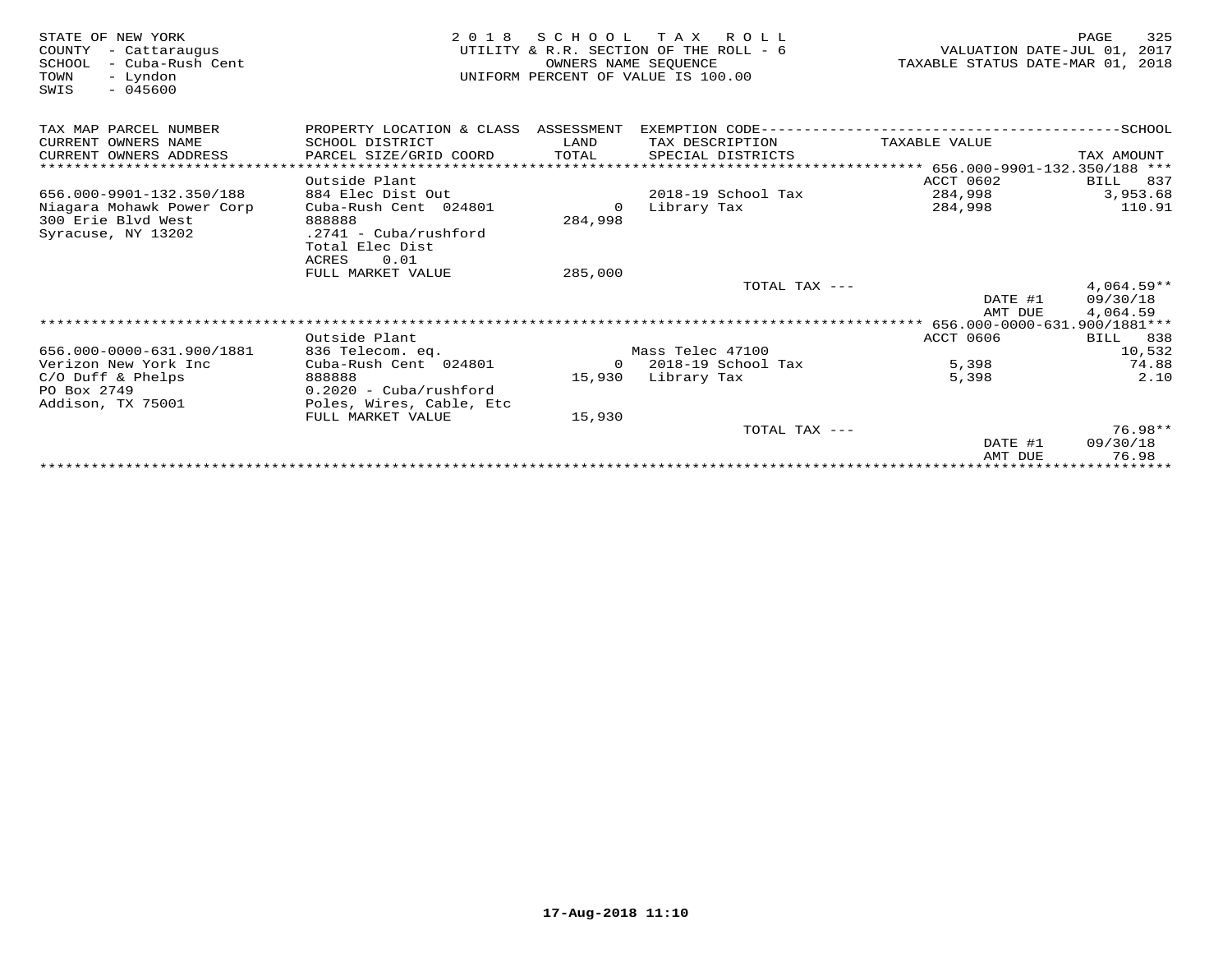| STATE OF NEW YORK<br>COUNTY - Cattaraugus<br>SCHOOL - Cuba-Rush Cent<br>TOWN - Lyndon<br>SWIS<br>- 045600 | 2018 SCHOOL TAX ROLL<br>UTILITY & R.R. SECTION OF THE ROLL - 6 | 326<br>PAGE<br>VALUATION DATE-JUL 01, 2017<br>TAXABLE STATUS DATE-MAR 01, 2018<br>RPS155/V04/L015<br>CURRENT DATE 8/17/2018 |
|-----------------------------------------------------------------------------------------------------------|----------------------------------------------------------------|-----------------------------------------------------------------------------------------------------------------------------|
|                                                                                                           | ROLL SUB SECTION- - TOTALS                                     |                                                                                                                             |

|      |      | mom n<br>-777 | pszmpato<br>$ \sim$ $\sim$<br>-UP | AL.         | ,,, <del>,</del> ,,, <del>,</del> ,<br>້ |                         | $m \wedge m \wedge n$ |
|------|------|---------------|-----------------------------------|-------------|------------------------------------------|-------------------------|-----------------------|
| CODE | ⊥'⊥⊥ | PARO          | TVDF                              | ۳۰ تا سند د | <b>MOTTNT</b>                            | - ---<br>$'$ $\Delta$ . | $m \times r$<br>- −-  |

#### NO SPECIAL DISTRICTS AT THIS LEVEL

\*\*\* S C H O O L D I S T R I C T S U M M A R Y \*\*\*

| CODE   | DISTRICT NAME                    | TOTAL<br>PARCELS | ASSESSED<br>LAND | ASSESSED<br>TOTAL | EXEMPT<br>AMOUNT | TOTAL<br>TAXABLE |           |
|--------|----------------------------------|------------------|------------------|-------------------|------------------|------------------|-----------|
|        |                                  |                  |                  |                   | STAR AMOUNT      | STAR TAXABLE     | TOTAL TAX |
|        | Cuba-Rush Cent                   | 2                |                  | 300,928           | 10,532           | 290,396          |           |
| 024801 |                                  |                  |                  |                   |                  | 290,396          | 4, 141.57 |
|        | SUB-TOTAL                        | 2                |                  | 300,928           | 10,532           | 290,396          |           |
|        | $S \cup B - T \cup T A L (CONT)$ |                  |                  |                   |                  | 290,396          | 4, 141.57 |
|        | TOTAL                            | 2                |                  | 300,928           | 10,532           | 290,396          |           |
|        | T O T A L (CONT)                 |                  |                  |                   |                  | 290,396          | 4, 141.57 |

## \*\*\* S Y S T E M C O D E S S U M M A R Y \*\*\*

### NO SYSTEM EXEMPTIONS AT THIS LEVEL

| CODE  | DESCRIPTION         | TOTAL<br>PARCELS | SCHOOL           |
|-------|---------------------|------------------|------------------|
| 47100 | Mass Telec<br>TOTAL |                  | 10,532<br>10,532 |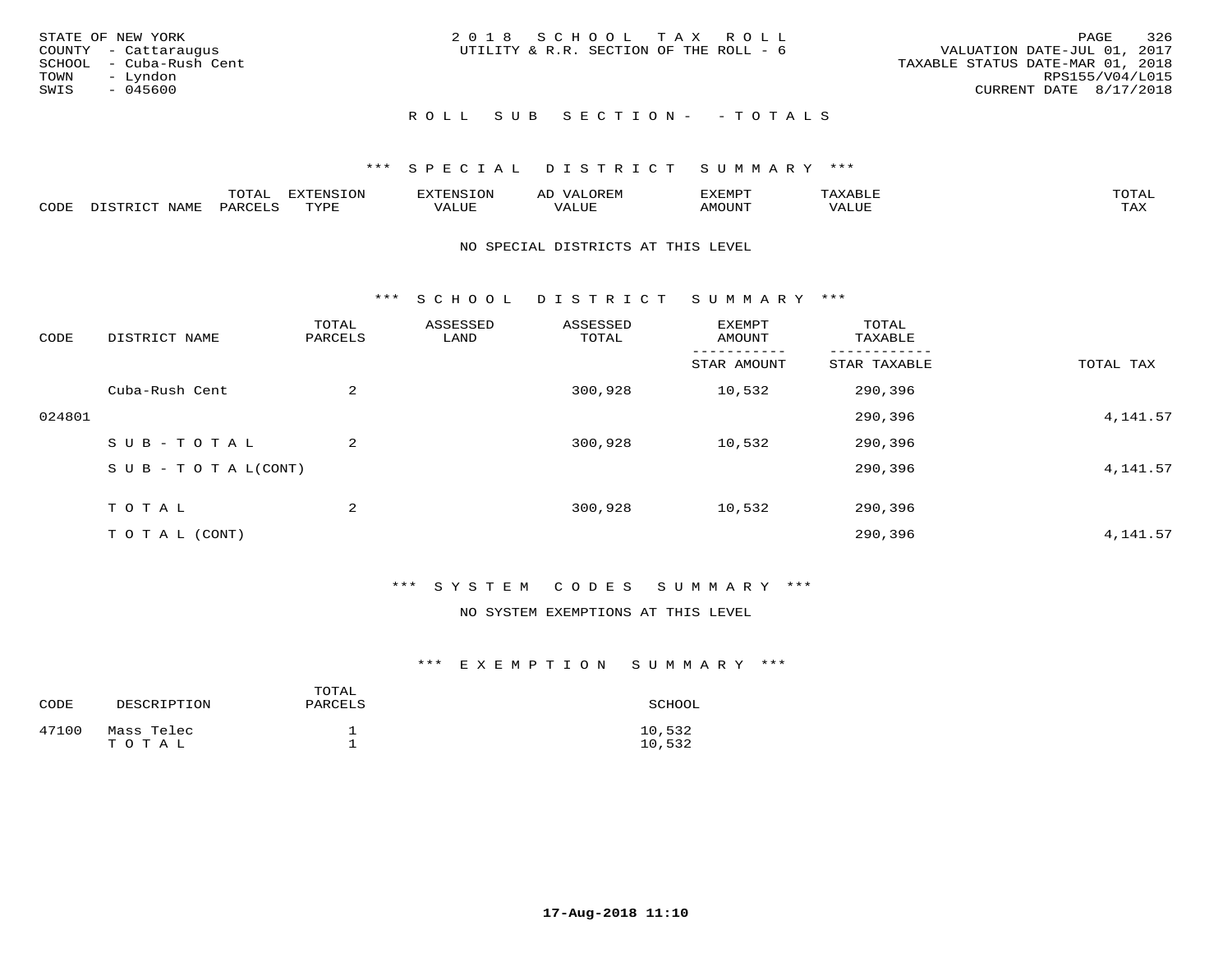| STATE OF NEW YORK<br>COUNTY - Cattaraugus<br>- Cuba-Rush Cent<br>SCHOOL<br>Lyndon<br>TOWN<br>$\sim$ | 2018 SCHOOL TAX ROLL<br>UTILITY & R.R. SECTION OF THE ROLL - 6 | 327<br>PAGE<br>VALUATION DATE-JUL 01, 2017<br>TAXABLE STATUS DATE-MAR 01, 2018<br>RPS155/V04/L015 |
|-----------------------------------------------------------------------------------------------------|----------------------------------------------------------------|---------------------------------------------------------------------------------------------------|
| SWIS<br>$-045600$                                                                                   |                                                                | CURRENT DATE 8/17/2018                                                                            |

# R O L L S U B S E C T I O N - - T O T A L S

| ROLL       |                    | TOTAL   | ASSESSED | ASSESSED | EXEMPT      | TOTAL        |      | TOTAL    |
|------------|--------------------|---------|----------|----------|-------------|--------------|------|----------|
| <b>SEC</b> | DESCRIPTION        | PARCELS | LAND     | TOTAL    | AMOUNT      | TAXABLE      |      | TAX      |
|            |                    |         |          |          |             |              | TAX  |          |
|            |                    |         |          |          | STAR AMOUNT | STAR TAXABLE | RATE |          |
|            | 2018-19 School Tax |         |          | 300,928  | 10,532      | 290,396      |      |          |
|            |                    |         |          |          |             | 290,396      |      | 4,028.56 |
|            | Library Tax        |         |          | 300,928  | 10,532      | 290,396      |      |          |
|            |                    |         |          |          |             | 290,396      |      | 113.01   |
|            | SPEC DIST TAXES    |         |          |          |             |              |      |          |
| 6          | UTILITIES & N.C.   |         |          |          |             |              |      | 4,141.57 |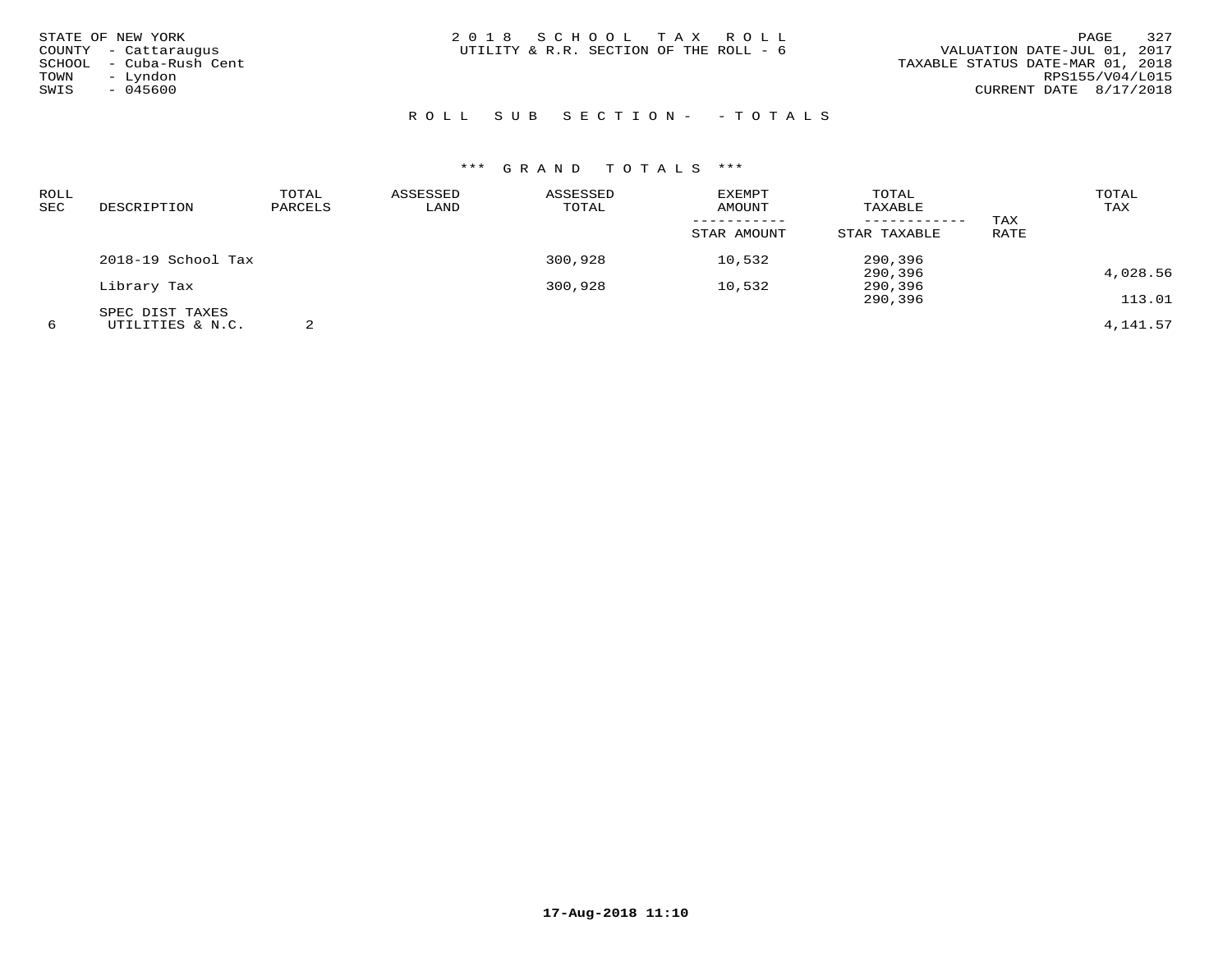|      | STATE OF NEW YORK       | 2018 SCHOOL TAX ROLL                   |  |  |                                  |                        | PAGE | 328 |
|------|-------------------------|----------------------------------------|--|--|----------------------------------|------------------------|------|-----|
|      | COUNTY - Cattaraugus    | UTILITY & R.R. SECTION OF THE ROLL - 6 |  |  | VALUATION DATE-JUL 01, 2017      |                        |      |     |
|      | SCHOOL - Cuba-Rush Cent |                                        |  |  | TAXABLE STATUS DATE-MAR 01, 2018 |                        |      |     |
| TOWN | – Lyndon                |                                        |  |  |                                  | RPS155/V04/L015        |      |     |
| SWIS | - 045600                |                                        |  |  |                                  | CURRENT DATE 8/17/2018 |      |     |
|      |                         |                                        |  |  |                                  |                        |      |     |

# ROLL SECTION TOTALS

## \*\*\* S P E C I A L D I S T R I C T S U M M A R Y \*\*\*

|      |                  | momm <sup>.</sup><br>TOTAT | <b>ELIMENT OF ONT</b><br>T OTA | <b>FINS</b> | OREM                     | CXEMPT        | $max$ and $max$          | $m \wedge m \wedge n$ |
|------|------------------|----------------------------|--------------------------------|-------------|--------------------------|---------------|--------------------------|-----------------------|
| CODE | NAME<br>DISTRICT | PARCELS                    | TVDF<br>.                      | 7ALUE.      | . <del>.</del><br>. ALUF | <b>AMOUNT</b> | * * * * * * * *<br>'ALUL | <b>TAY</b><br>⊥⇔∆     |

#### NO SPECIAL DISTRICTS AT THIS LEVEL

\*\*\* S C H O O L D I S T R I C T S U M M A R Y \*\*\*

| CODE   | DISTRICT NAME                    | TOTAL<br>PARCELS | ASSESSED<br>LAND | ASSESSED<br>TOTAL | EXEMPT<br>AMOUNT | TOTAL<br>TAXABLE |           |
|--------|----------------------------------|------------------|------------------|-------------------|------------------|------------------|-----------|
|        |                                  |                  |                  |                   | STAR AMOUNT      | STAR TAXABLE     | TOTAL TAX |
|        | Cuba-Rush Cent                   | 2                |                  | 300,928           | 10,532           | 290,396          |           |
| 024801 |                                  |                  |                  |                   |                  | 290,396          | 4,141.57  |
|        | SUB-TOTAL                        | 2                |                  | 300,928           | 10,532           | 290,396          |           |
|        | $S \cup B - T \cup T A L (CONT)$ |                  |                  |                   |                  | 290,396          | 4,141.57  |
|        | TOTAL                            | 2                |                  | 300,928           | 10,532           | 290,396          |           |
|        | T O T A L (CONT)                 |                  |                  |                   |                  | 290,396          | 4,141.57  |

## \*\*\* S Y S T E M C O D E S S U M M A R Y \*\*\*

## NO SYSTEM EXEMPTIONS AT THIS LEVEL

| CODE  | DESCRIPTION         | TOTAL<br>PARCELS | SCHOOL           |
|-------|---------------------|------------------|------------------|
| 47100 | Mass Telec<br>TOTAL |                  | 10,532<br>10,532 |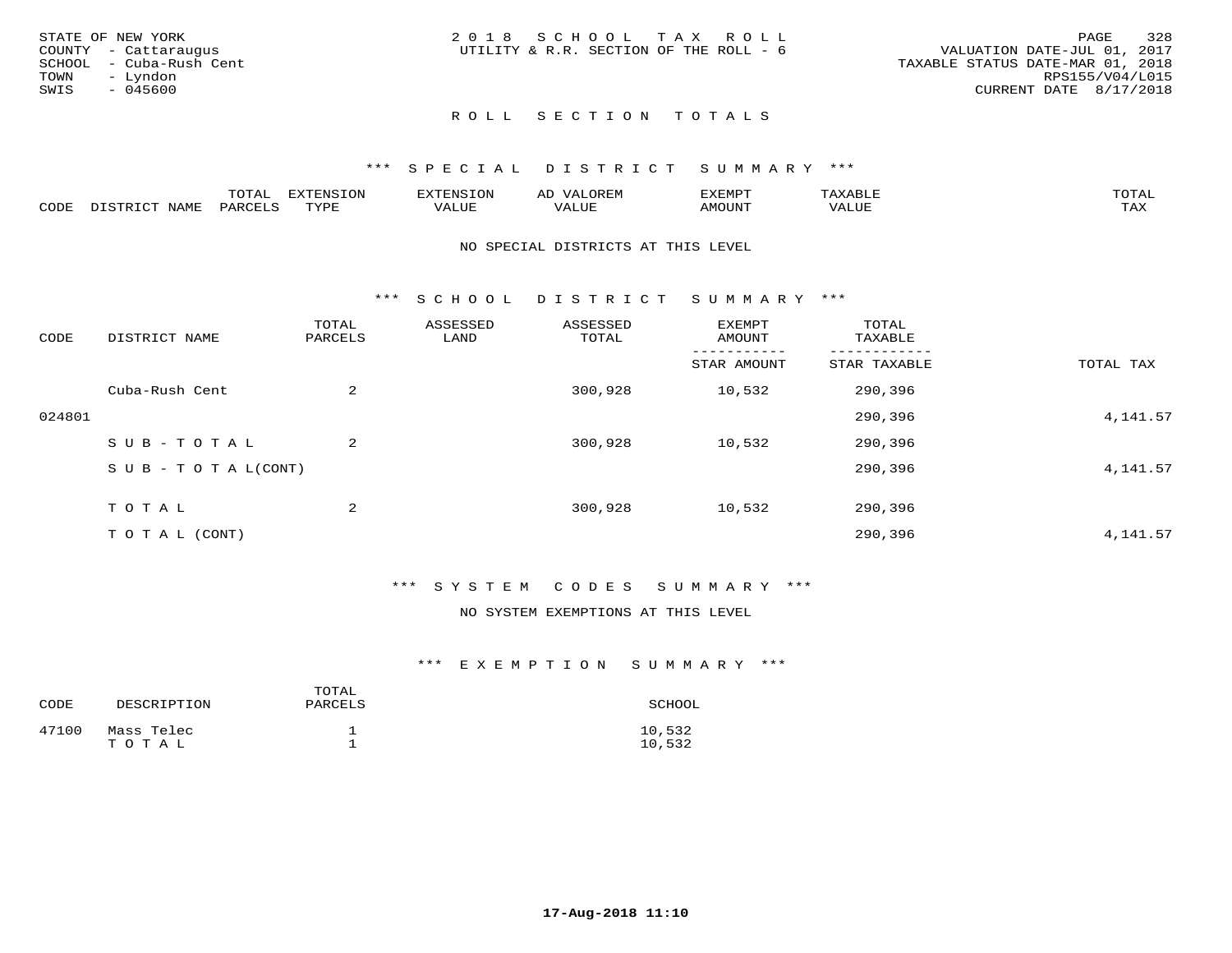| STATE OF NEW YORK<br>COUNTY - Cattaraugus<br>SCHOOL - Cuba-Rush Cent<br>TOWN<br>– Lyndon<br>SWIS<br>$-045600$ | 329<br>2018 SCHOOL TAX ROLL<br>PAGE<br>VALUATION DATE-JUL 01, 2017<br>UTILITY & R.R. SECTION OF THE ROLL - 6<br>TAXABLE STATUS DATE-MAR 01, 2018<br>RPS155/V04/L015<br>CURRENT DATE 8/17/2018 |
|---------------------------------------------------------------------------------------------------------------|-----------------------------------------------------------------------------------------------------------------------------------------------------------------------------------------------|
|                                                                                                               | ROLL SECTION TOTALS                                                                                                                                                                           |

| ROLL<br>SEC | DESCRIPTION        | TOTAL<br>PARCELS | ASSESSED<br>LAND | ASSESSED<br>TOTAL | <b>EXEMPT</b><br><b>AMOUNT</b> | TOTAL<br>TAXABLE |      | TOTAL<br>TAX |
|-------------|--------------------|------------------|------------------|-------------------|--------------------------------|------------------|------|--------------|
|             |                    |                  |                  |                   | -----------                    | ------------     | TAX  |              |
|             |                    |                  |                  |                   | STAR AMOUNT                    | STAR TAXABLE     | RATE |              |
|             | 2018-19 School Tax |                  |                  | 300,928           | 10,532                         | 290,396          |      |              |
|             |                    |                  |                  |                   |                                | 290,396          |      | 4,028.56     |
|             | Library Tax        |                  |                  | 300,928           | 10,532                         | 290,396          |      |              |
|             |                    |                  |                  |                   |                                | 290,396          |      | 113.01       |
|             | SPEC DIST TAXES    |                  |                  |                   |                                |                  |      |              |
| 6           | UTILITIES & N.C.   |                  |                  |                   |                                |                  |      | 4,141.57     |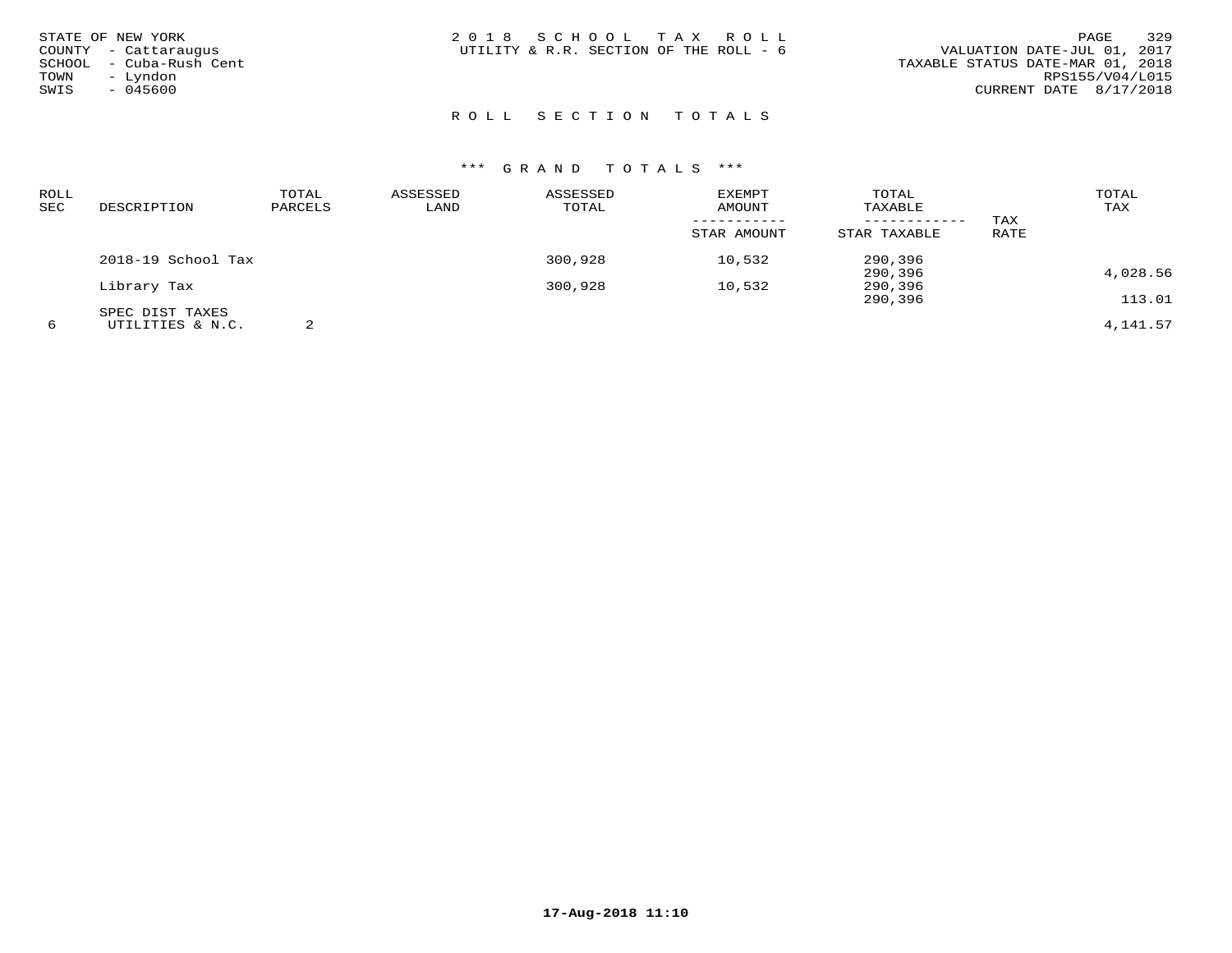| STATE OF NEW YORK<br>COUNTY<br>- Cattaraugus<br>- Cuba-Rush Cent<br>SCHOOL<br>- Lyndon<br>TOWN<br>$-045600$<br>SWIS | 2 0 1 8                   | SCHOOL<br>OWNERS NAME SEQUENCE | T A X<br>R O L L<br>WHOLLY EXEMPT SECTION OF THE ROLL - 8<br>UNIFORM PERCENT OF VALUE IS 100.00 | VALUATION DATE-JUL 01,<br>TAXABLE STATUS DATE-MAR 01, | 330<br>PAGE<br>2017<br>2018 |
|---------------------------------------------------------------------------------------------------------------------|---------------------------|--------------------------------|-------------------------------------------------------------------------------------------------|-------------------------------------------------------|-----------------------------|
| TAX MAP PARCEL NUMBER                                                                                               | PROPERTY LOCATION & CLASS | ASSESSMENT                     | EXEMPTION CODE-                                                                                 | ----------------------                                | $-$ SCHOOL                  |
| CURRENT OWNERS NAME                                                                                                 | SCHOOL DISTRICT           | LAND                           | TAX DESCRIPTION                                                                                 | TAXABLE VALUE                                         |                             |
| CURRENT OWNERS ADDRESS                                                                                              | PARCEL SIZE/GRID COORD    | TOTAL                          | SPECIAL DISTRICTS                                                                               |                                                       | TAX AMOUNT                  |
|                                                                                                                     |                           |                                |                                                                                                 |                                                       | ***************             |
|                                                                                                                     | Rawson Rd                 |                                |                                                                                                 | ACCT 5007                                             |                             |
| $41.004 - 1 - 9.2$                                                                                                  | 695 Cemetery              |                                | 27350<br>CEMETERY                                                                               |                                                       | 9,400                       |
| Lyndon Cemetery                                                                                                     | Cuba-Rush Cent 024801     | 9,400                          | 2018-19 School Tax                                                                              | 0.00                                                  | 0.00                        |
| Attn: Rawson Baptist Church                                                                                         | $-04$<br>07<br>$-03$      | 9,400                          | Library Tax                                                                                     | 0.00                                                  | 0.00                        |
| Cuba, NY 14727                                                                                                      | 1.17<br>ACRES             |                                |                                                                                                 |                                                       |                             |
|                                                                                                                     | EAST-1222292 NRTH-0849519 |                                |                                                                                                 |                                                       |                             |
|                                                                                                                     | FULL MARKET VALUE         | 9,400                          |                                                                                                 |                                                       |                             |
|                                                                                                                     |                           |                                | TOTAL TAX ---                                                                                   |                                                       | $0.00**$                    |
|                                                                                                                     |                           |                                |                                                                                                 |                                                       |                             |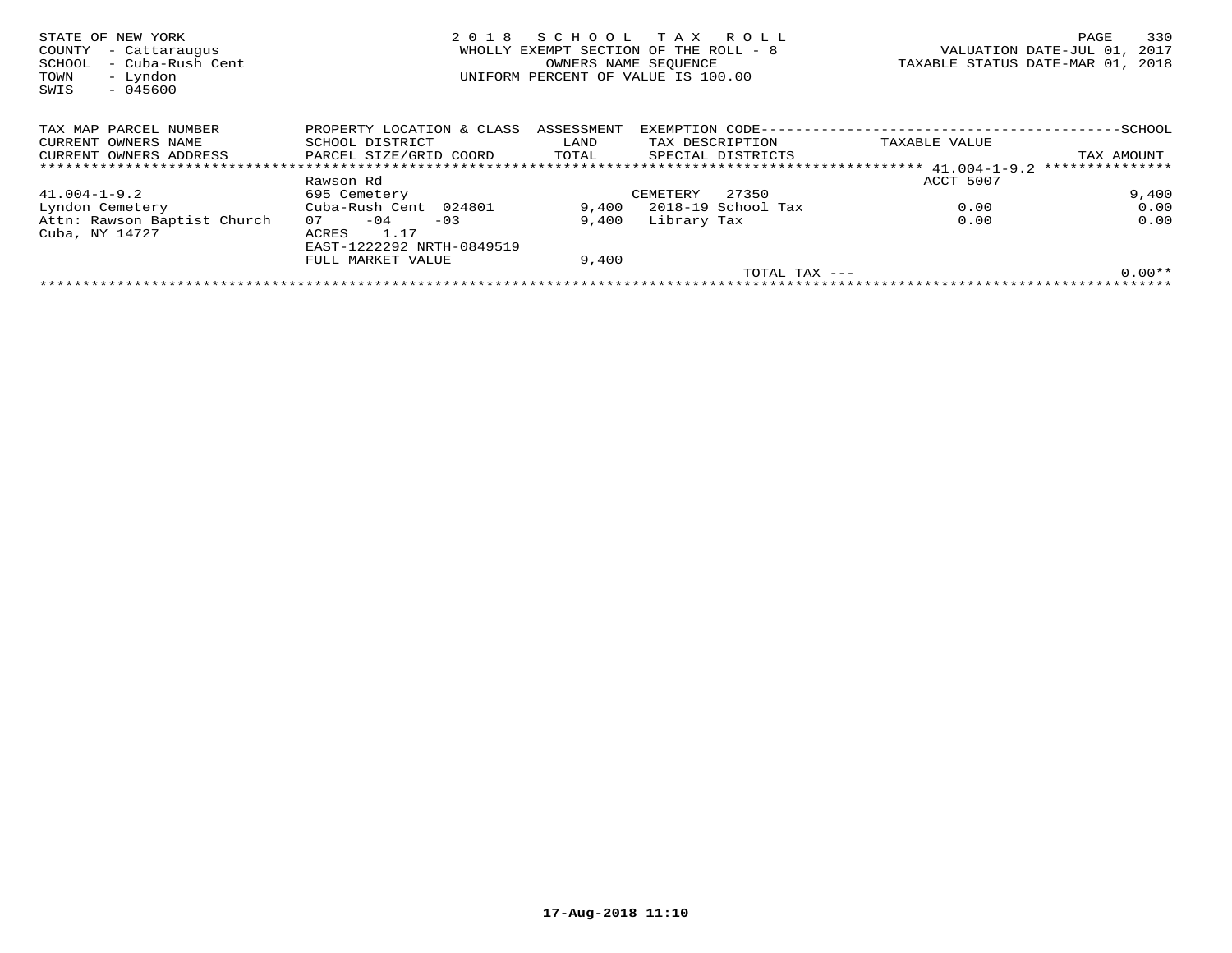|      | STATE OF NEW YORK       | 2018 SCHOOL TAX ROLL                  | PAGE                             | 331 |
|------|-------------------------|---------------------------------------|----------------------------------|-----|
|      | COUNTY - Cattaraugus    | WHOLLY EXEMPT SECTION OF THE ROLL - 8 | VALUATION DATE-JUL 01, 2017      |     |
|      | SCHOOL - Cuba-Rush Cent |                                       | TAXABLE STATUS DATE-MAR 01, 2018 |     |
| TOWN | - Lyndon                | UNIFORM PERCENT OF VALUE IS 100.00    | RPS155/V04/L015                  |     |
| SWIS | $-045600$               |                                       | CURRENT DATE 8/17/2018           |     |
|      |                         |                                       |                                  |     |
|      |                         | ROLL SUB SECTION- - TOTALS            |                                  |     |

|      |                  | TOTAL   | <b>DYMONIC TONT</b><br>7.NR TOIZ | 'ENS. | OREM<br>AL'             | דים איהו איה | $x \sim$ $\sim$ | TOTAI |
|------|------------------|---------|----------------------------------|-------|-------------------------|--------------|-----------------|-------|
| CODE | DISTRICT<br>NAME | PARCELS | TVDF<br>ت ہے۔                    | VALUE | . <del>.</del><br>VALUE | AMOUNT       | VALUE           | TAX   |

#### NO SPECIAL DISTRICTS AT THIS LEVEL

\*\*\* S C H O O L D I S T R I C T S U M M A R Y \*\*\*

| CODE   | DISTRICT NAME                    | TOTAL<br>PARCELS | ASSESSED<br>LAND | ASSESSED<br>TOTAL | EXEMPT<br>AMOUNT | TOTAL<br>TAXABLE |           |
|--------|----------------------------------|------------------|------------------|-------------------|------------------|------------------|-----------|
|        |                                  |                  |                  |                   | STAR AMOUNT      | STAR TAXABLE     | TOTAL TAX |
|        | Cuba-Rush Cent                   |                  | 9,400            | 9,400             | 9,400            |                  |           |
| 024801 |                                  |                  |                  |                   |                  |                  |           |
|        | SUB-TOTAL                        |                  | 9,400            | 9,400             | 9,400            |                  |           |
|        | $S \cup B - T \cup T A L (CONT)$ |                  |                  |                   |                  |                  |           |
|        |                                  |                  |                  |                   |                  |                  |           |
|        | TOTAL                            |                  | 9,400            | 9,400             | 9,400            |                  |           |
|        | TO TAL (CONT)                    |                  |                  |                   |                  |                  |           |

## \*\*\* S Y S T E M C O D E S S U M M A R Y \*\*\*

#### NO SYSTEM EXEMPTIONS AT THIS LEVEL

| CODE  | DESCRIPTION       | TOTAL<br>PARCELS | SCHOOL         |
|-------|-------------------|------------------|----------------|
| 27350 | CEMETERY<br>TOTAL |                  | 9,400<br>9,400 |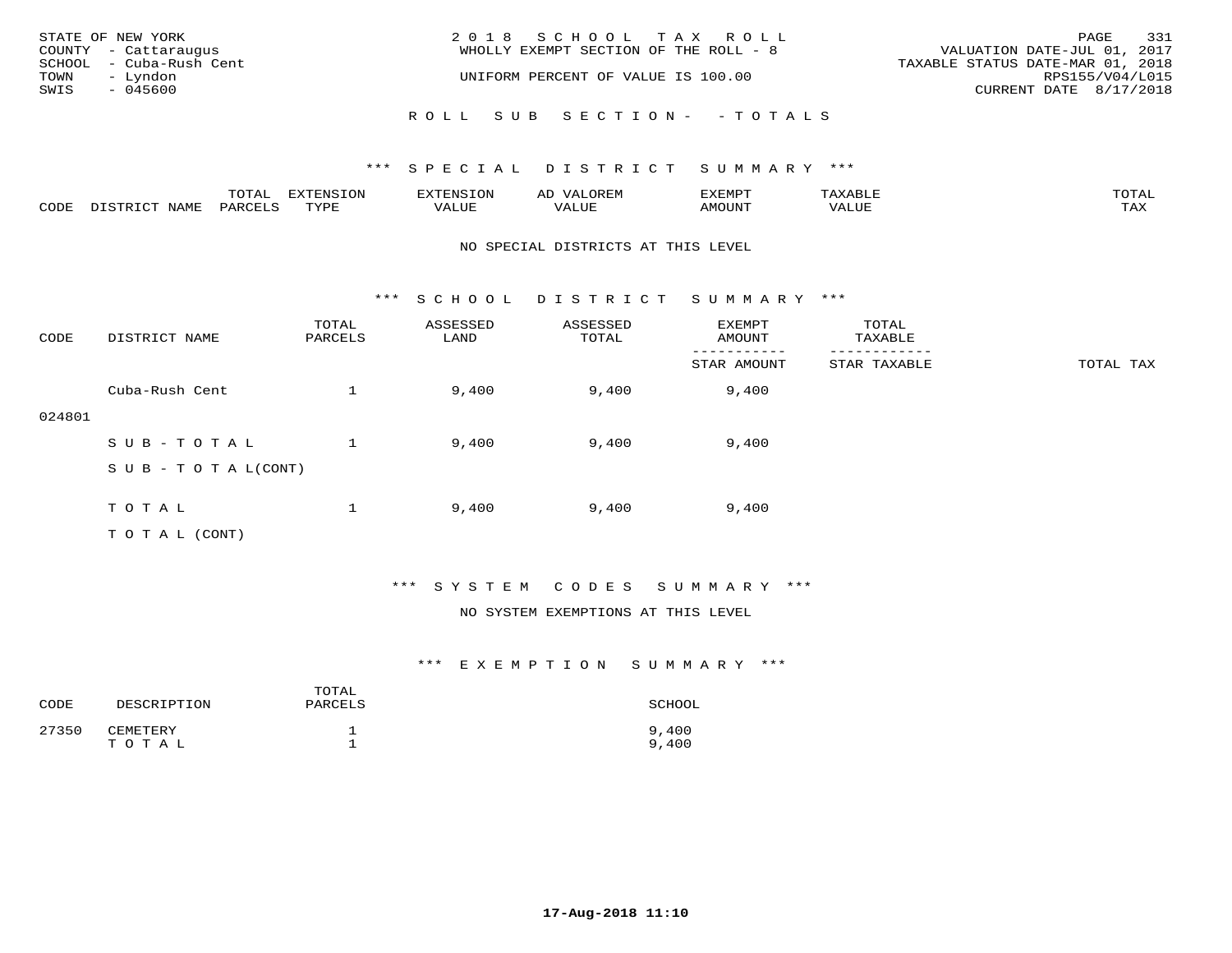| STATE OF NEW YORK |                         | 2018 SCHOOL TAX ROLL                  |                                  | PAGE            | 332 |
|-------------------|-------------------------|---------------------------------------|----------------------------------|-----------------|-----|
|                   | COUNTY - Cattaraugus    | WHOLLY EXEMPT SECTION OF THE ROLL - 8 | VALUATION DATE-JUL 01, 2017      |                 |     |
|                   | SCHOOL - Cuba-Rush Cent |                                       | TAXABLE STATUS DATE-MAR 01, 2018 |                 |     |
| TOWN              | – Lyndon                | UNIFORM PERCENT OF VALUE IS 100.00    |                                  | RPS155/V04/L015 |     |
| SWIS              | - 045600                |                                       | CURRENT DATE 8/17/2018           |                 |     |
|                   |                         | ROLL SUB SECTION- -TOTALS             |                                  |                 |     |

| <b>ROLL</b><br>SEC | DESCRIPTION                   | TOTAL<br>PARCELS | ASSESSED<br>LAND | ASSESSED<br>TOTAL | EXEMPT<br>AMOUNT | TOTAL<br>TAXABLE |      | TOTAL<br>TAX |
|--------------------|-------------------------------|------------------|------------------|-------------------|------------------|------------------|------|--------------|
|                    |                               |                  |                  |                   |                  |                  | TAX  |              |
|                    |                               |                  |                  |                   | STAR AMOUNT      | STAR TAXABLE     | RATE |              |
|                    | RS 8 TOTAL<br>SPEC DIST TAXES |                  | 9,400            | 9,400             | 9,400            |                  |      |              |
| $\Omega$           | EULAL IV DILLE                |                  |                  |                   |                  |                  |      |              |

8 WHOLLY EXEMPT 1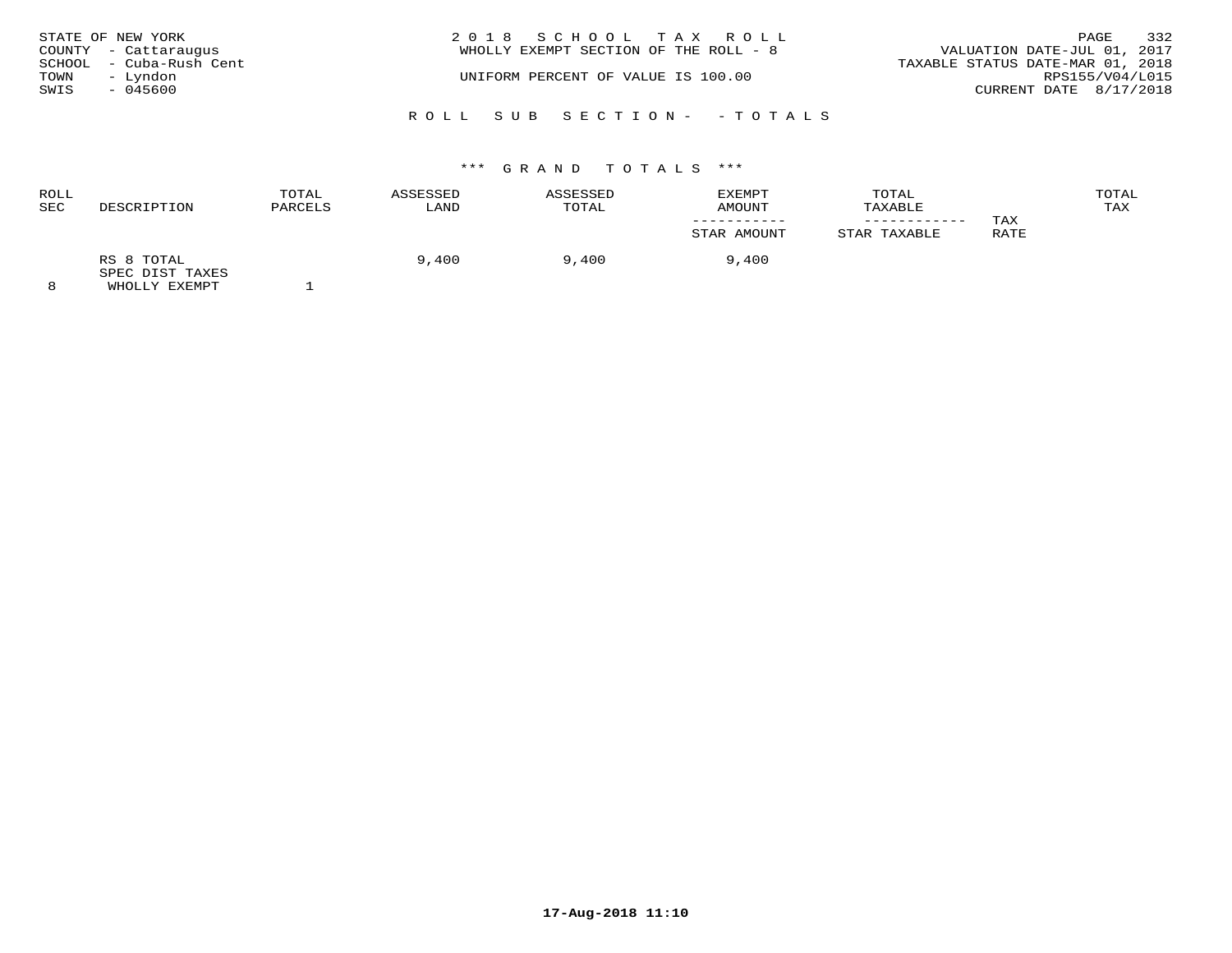| STATE OF NEW YORK<br>COUNTY - Cattaraugus<br>SCHOOL - Cuba-Rush Cent<br>TOWN<br>– Lyndon<br>SWIS<br>$-045600$ | 2018 SCHOOL TAX ROLL<br>WHOLLY EXEMPT SECTION OF THE ROLL - 8<br>UNIFORM PERCENT OF VALUE IS 100.00 | 333<br>PAGE<br>VALUATION DATE-JUL 01, 2017<br>TAXABLE STATUS DATE-MAR 01, 2018<br>RPS155/V04/L015<br>CURRENT DATE $8/17/2018$ |
|---------------------------------------------------------------------------------------------------------------|-----------------------------------------------------------------------------------------------------|-------------------------------------------------------------------------------------------------------------------------------|
|                                                                                                               | ROLL SECTION TOTALS                                                                                 |                                                                                                                               |

|      |      | $m \wedge m \wedge n$<br>⊥∪⊥AL | <b>DIZPOILIC TOM</b><br>⊥ບ⊥ | EN.  | .<br>AL'<br>٠، تن ١٠ | 5773570      |          | $m \wedge m \wedge n$<br>$\mathsf{L}^{\mathsf{L}}$ |
|------|------|--------------------------------|-----------------------------|------|----------------------|--------------|----------|----------------------------------------------------|
| CODE | NAMF | PARO                           | TVDF<br><u>ـ د د</u>        | ALUE |                      | <b>MOUNT</b> | 7 A LU B | may<br>- ∠∡∡                                       |

#### NO SPECIAL DISTRICTS AT THIS LEVEL

\*\*\* S C H O O L D I S T R I C T S U M M A R Y \*\*\*

| CODE   | DISTRICT NAME                    | TOTAL<br>PARCELS | ASSESSED<br>LAND | ASSESSED<br>TOTAL | EXEMPT<br>AMOUNT | TOTAL<br>TAXABLE |           |
|--------|----------------------------------|------------------|------------------|-------------------|------------------|------------------|-----------|
|        |                                  |                  |                  |                   | STAR AMOUNT      | STAR TAXABLE     | TOTAL TAX |
|        | Cuba-Rush Cent                   |                  | 9,400            | 9,400             | 9,400            |                  |           |
| 024801 |                                  |                  |                  |                   |                  |                  |           |
|        | SUB-TOTAL                        |                  | 9,400            | 9,400             | 9,400            |                  |           |
|        | $S \cup B - T \cup T A L (CONT)$ |                  |                  |                   |                  |                  |           |
|        |                                  |                  |                  |                   |                  |                  |           |
|        | TOTAL                            |                  | 9,400            | 9,400             | 9,400            |                  |           |
|        | T O T A L (CONT)                 |                  |                  |                   |                  |                  |           |

## \*\*\* S Y S T E M C O D E S S U M M A R Y \*\*\*

### NO SYSTEM EXEMPTIONS AT THIS LEVEL

| CODE  | DESCRIPTION       | TOTAL<br>PARCELS | SCHOOL         |
|-------|-------------------|------------------|----------------|
| 27350 | CEMETERY<br>TOTAL |                  | 9,400<br>9,400 |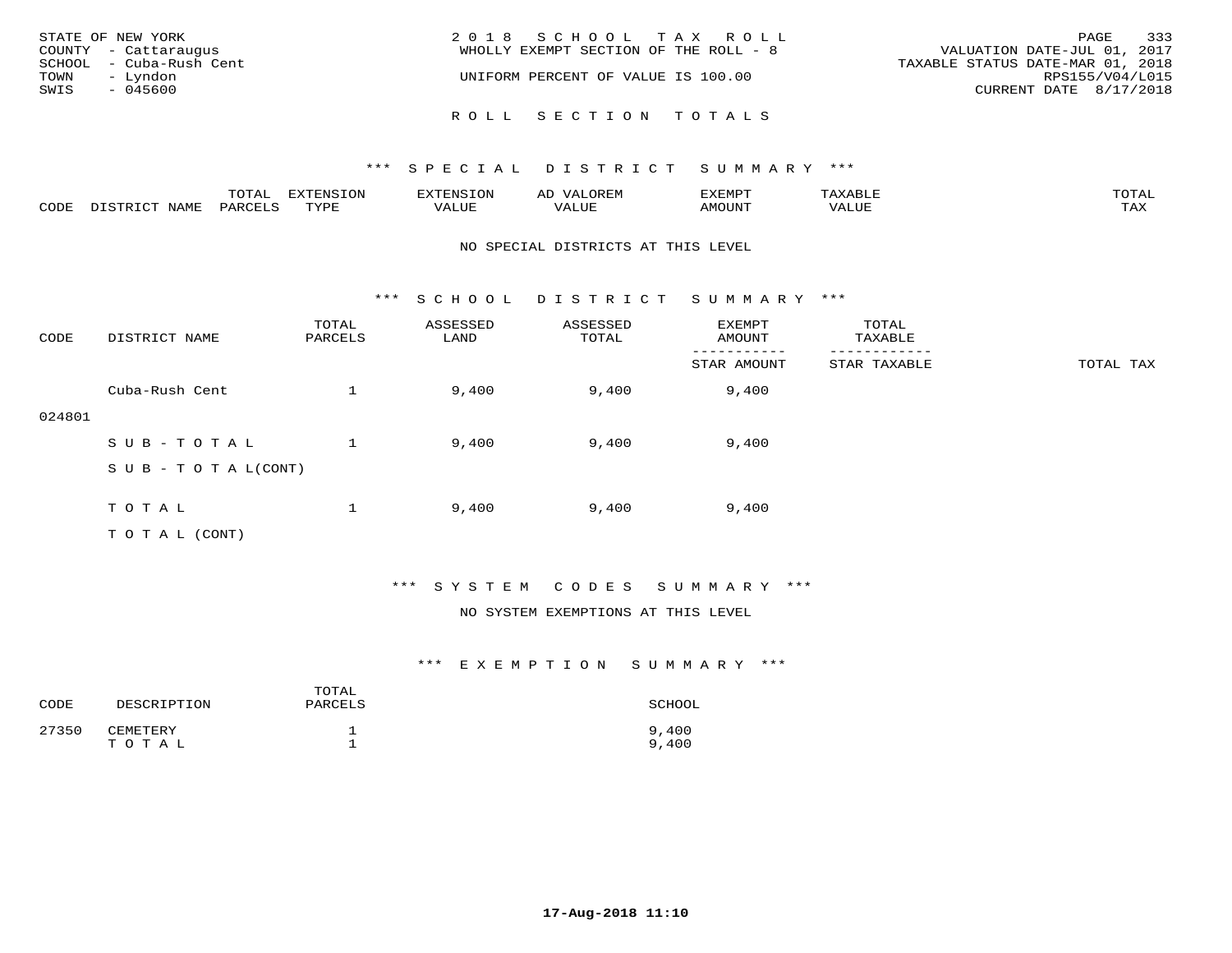| TOWN<br>SWIS | STATE OF NEW YORK<br>COUNTY - Cattaraugus<br>SCHOOL - Cuba-Rush Cent<br>– Lyndon<br>$-045600$ | 2018 SCHOOL TAX ROLL<br>WHOLLY EXEMPT SECTION OF THE ROLL - 8<br>UNIFORM PERCENT OF VALUE IS 100.00 | 334<br>PAGE<br>VALUATION DATE-JUL 01, 2017<br>TAXABLE STATUS DATE-MAR 01, 2018<br>RPS155/V04/L015<br>CURRENT DATE 8/17/2018 |
|--------------|-----------------------------------------------------------------------------------------------|-----------------------------------------------------------------------------------------------------|-----------------------------------------------------------------------------------------------------------------------------|
|              |                                                                                               | ROLL SECTION TOTALS                                                                                 |                                                                                                                             |

|                               | TOTAL<br>PARCELS | ASSESSED | <b>ASSESSED</b> | EXEMPT<br>AMOUNT | TOTAL<br>TAXABLE |      | TOTAL<br>TAX |
|-------------------------------|------------------|----------|-----------------|------------------|------------------|------|--------------|
|                               |                  |          |                 |                  | ----------       | TAX  |              |
|                               |                  |          |                 | STAR AMOUNT      | STAR TAXABLE     | RATE |              |
| RS 8 TOTAL<br>SPEC DIST TAXES |                  | 9,400    | 9,400           | 9,400            |                  |      |              |
|                               | DESCRIPTION      |          | LAND            | TOTAL            |                  |      |              |

8 WHOLLY EXEMPT 1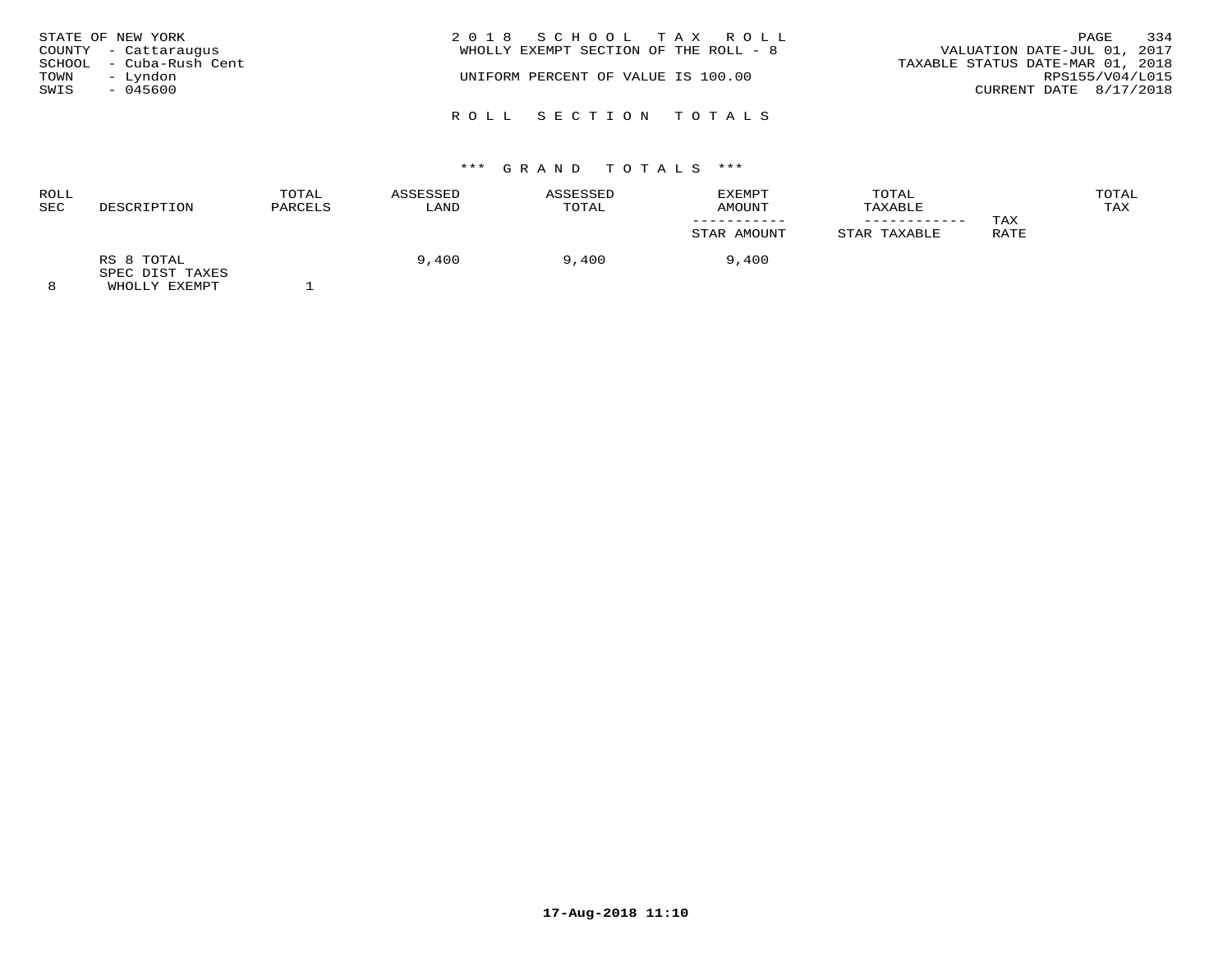| STATE OF NEW YORK       | 2018 SCHOOL TAX ROLL | 335<br>PAGE                      |
|-------------------------|----------------------|----------------------------------|
| COUNTY - Cattaraugus    |                      | VALUATION DATE-JUL 01, 2017      |
| SCHOOL - Cuba-Rush Cent | SWIS TOTALS          | TAXABLE STATUS DATE-MAR 01, 2018 |
| TOWN<br>- Lyndon        |                      | RPS155/V04/L015                  |
| SWIS<br>$-045600$       |                      | CURRENT DATE 8/17/2018           |
|                         |                      |                                  |

|                           |     | $- - -$ | $\sqrt{27}$<br>T |       |                | ⊥ A∆ | $\sim$ m $\sim$ $+$<br>◡∸∸                                                                                                                                                                                                                                                                                                                                                                                                                               |
|---------------------------|-----|---------|------------------|-------|----------------|------|----------------------------------------------------------------------------------------------------------------------------------------------------------------------------------------------------------------------------------------------------------------------------------------------------------------------------------------------------------------------------------------------------------------------------------------------------------|
| C <sub>CD1</sub><br>َ باب | ΆΜΕ | $\sim$  | mizni            | 1111F | <b>MOTTNTE</b> |      | $\overline{ }$ $\overline{ }$ $\overline{ }$ $\overline{ }$ $\overline{ }$ $\overline{ }$ $\overline{ }$ $\overline{ }$ $\overline{ }$ $\overline{ }$ $\overline{ }$ $\overline{ }$ $\overline{ }$ $\overline{ }$ $\overline{ }$ $\overline{ }$ $\overline{ }$ $\overline{ }$ $\overline{ }$ $\overline{ }$ $\overline{ }$ $\overline{ }$ $\overline{ }$ $\overline{ }$ $\overline{ }$ $\overline{ }$ $\overline{ }$ $\overline{$<br>$\cdots$<br>- 53.43 |

NO SPECIAL DISTRICTS AT THIS LEVEL

\*\*\* S C H O O L D I S T R I C T S U M M A R Y \*\*\*

| CODE   | DISTRICT NAME                    | TOTAL<br>PARCELS | ASSESSED<br>LAND | ASSESSED<br>TOTAL | EXEMPT<br>AMOUNT | TOTAL<br>TAXABLE          |          |            |
|--------|----------------------------------|------------------|------------------|-------------------|------------------|---------------------------|----------|------------|
|        |                                  |                  |                  |                   | STAR AMOUNT      | ---------<br>STAR TAXABLE | TAX RATE | TOTAL TAX  |
|        | Cuba-Rush Cent                   | 124              | 4961,600         | 10442,091         | 638,502          | 9,803,589                 |          |            |
| 024801 |                                  |                  |                  |                   | 1373,670         | 8,429,919                 | .389150  | 120,760.54 |
|        | $SUB - TO TAL$                   | 124              | 4961,600         | 10442,091         | 638,502          | 9,803,589                 |          |            |
|        | $S \cup B - T \cup T A L (CONT)$ |                  |                  |                   | 1373,670         | 8,429,919                 |          | 120,760.54 |
|        | TOTAL                            | 124              | 4961,600         | 10442,091         | 638,502          | 9,803,589                 |          |            |
|        |                                  |                  |                  |                   |                  |                           |          |            |
|        | T O T A L (CONT)                 |                  |                  |                   | 1373,670         | 8,429,919                 |          | 120,760.54 |

\*\*\* S Y S T E M C O D E S S U M M A R Y \*\*\*

#### NO SYSTEM EXEMPTIONS AT THIS LEVEL

| CODE  | DESCRIPTION | TOTAL<br>PARCELS | SCHOOL  |
|-------|-------------|------------------|---------|
| 27350 | CEMETERY    |                  | 9,400   |
| 41700 | AG BLDG     |                  | 33,800  |
| 41720 | AG DIST     | 12.              | 482,660 |
| 41804 | AGED S      | 2                | 82,000  |
| 41834 | ENH STAR    | 9                | 630,220 |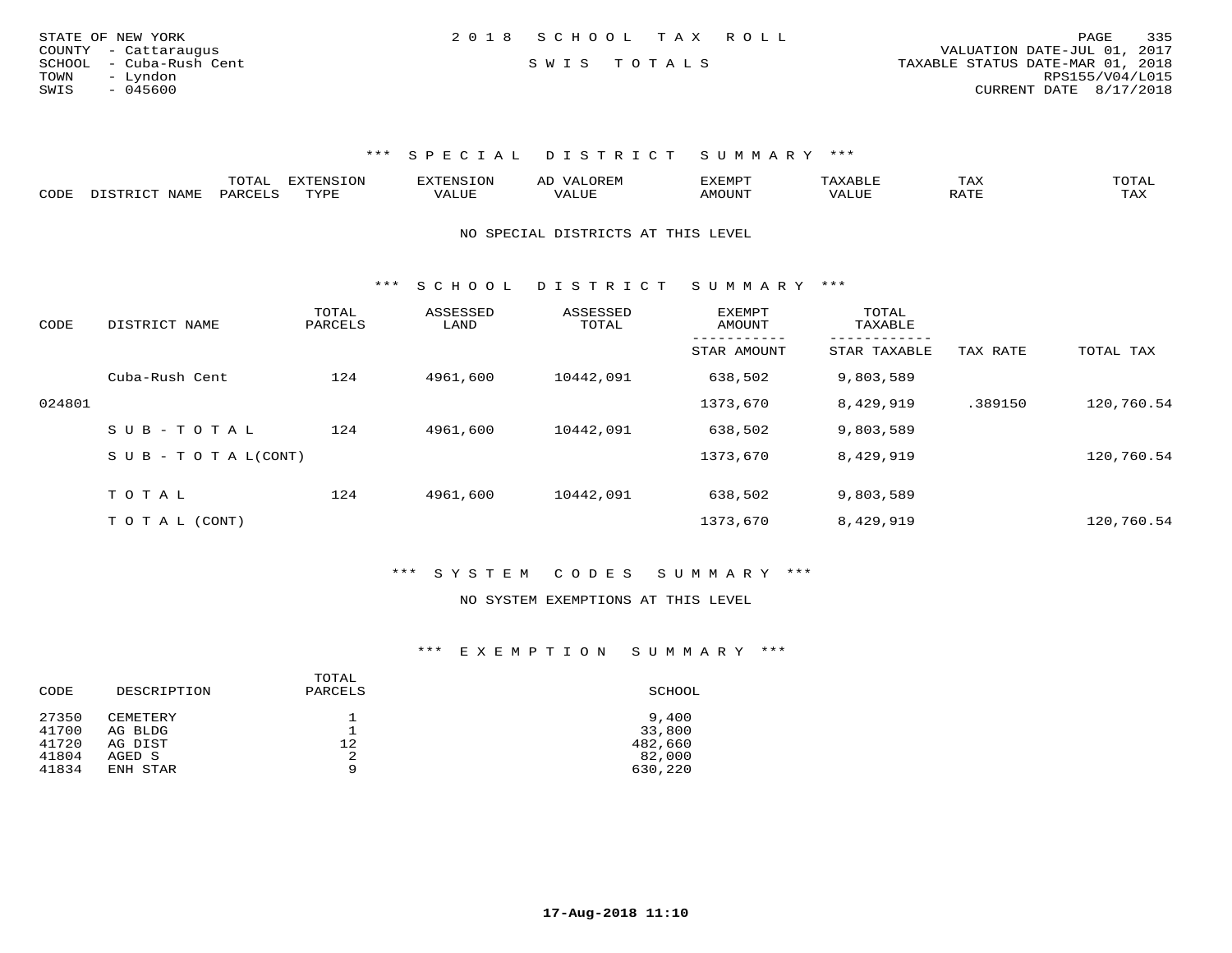|  | STATE OF NEW YORK<br>- Cattaraugus<br>- Cuba-Rush Cent<br>- Lyndon<br>$-045600$ |
|--|---------------------------------------------------------------------------------|

\*\*\* E X E M P T I O N S U M M A R Y \*\*\*

| CODE  | DESCRIPTION | TOTAL<br>PARCELS | SCHOOL   |
|-------|-------------|------------------|----------|
| 41854 | BAS STAR    | 23               | 743,450  |
| 47100 | Mass Telec  |                  | 10,532   |
| 47460 | FOREST/A74  |                  | 20,110   |
|       | TOTAL       | 50               | 2012,172 |

| ROLL<br>SEC  | DESCRIPTION                          | TOTAL<br>PARCELS | ASSESSED<br>LAND | ASSESSED<br>TOTAL | <b>EXEMPT</b><br>AMOUNT | TOTAL<br>TAXABLE       |             |            |
|--------------|--------------------------------------|------------------|------------------|-------------------|-------------------------|------------------------|-------------|------------|
|              |                                      |                  |                  |                   | STAR AMOUNT             | STAR TAXABLE           | TAX<br>RATE |            |
|              | 2018-19 School Tax                   |                  | 4657,400         | 9698,700          | 618,570                 | 9,080,130              |             |            |
|              | Library Tax                          |                  | 4657,400         | 9698,700          | 1373,670<br>618,570     | 7,706,460<br>9,080,130 | 13.872668   | 106,909.18 |
|              | SPEC DIST TAXES                      |                  |                  |                   |                         | 9,080,130              | 0.389150    | 3,533.52   |
| $\mathbf{1}$ | TAXABLE                              | 116              |                  |                   |                         |                        |             | 110,442.70 |
|              | 2018-19 School Tax                   |                  | 294,800          | 294,800           |                         | 294,800                |             |            |
|              | Library Tax                          |                  | 294,800          | 294,800           |                         | 294,800<br>294,800     | 13.872668   | 4,089.66   |
|              |                                      |                  |                  |                   |                         | 294,800                | 0.389150    | 114.72     |
| 3            | SPEC DIST TAXES<br>STATE OWNED LAND  | 2                |                  |                   |                         |                        |             | 4,204.38   |
|              | 2018-19 School Tax                   |                  |                  | 138,263           |                         | 138,263                |             |            |
|              | Library Tax                          |                  |                  | 138,263           |                         | 138,263<br>138,263     | 13.872668   | 1,918.08   |
|              |                                      |                  |                  |                   |                         | 138,263                | 0.389150    | 53.81      |
| 5            | SPEC DIST TAXES<br>SPECIAL FRANCHISE | 3                |                  |                   |                         |                        |             | 1,971.89   |
|              | 2018-19 School Tax                   |                  |                  | 300,928           | 10,532                  | 290,396                |             |            |
|              |                                      |                  |                  |                   |                         | 290,396                | 13.872668   | 4,028.56   |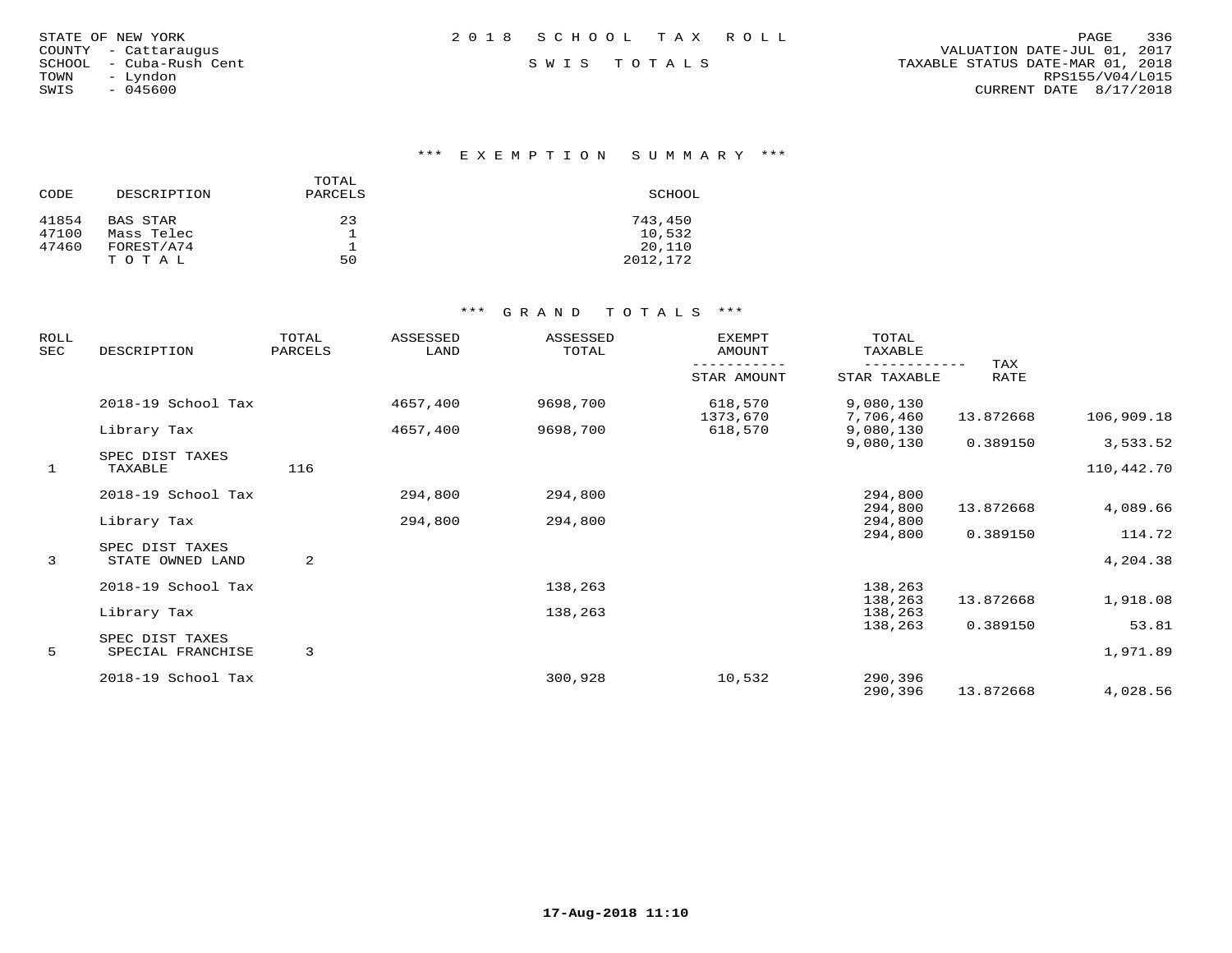| TATE OF NEW YORK    |  |                  |  |  |
|---------------------|--|------------------|--|--|
| )UNTY - Cattarauqus |  |                  |  |  |
| CHOOL               |  | - Cuba-Rush Cent |  |  |
| DMN.                |  | - Lyndon         |  |  |
| VIS.                |  | $-045600$        |  |  |
|                     |  |                  |  |  |

 COUNTY - Cattaraugus VALUATION DATE-JUL 01, 2017 SCHOOL - Cuba-Rush Cent S W I S T O T A L S TAXABLE STATUS DATE-MAR 01, 2018 TOWN - Lyndon RPS155/V04/L015SWIS - 045600 CURRENT DATE 8/17/2018

| ROLL<br><b>SEC</b> | DESCRIPTION                         | TOTAL<br>PARCELS | <b>ASSESSED</b><br>LAND | ASSESSED<br>TOTAL | <b>EXEMPT</b><br>AMOUNT | TOTAL<br>TAXABLE<br>---------- | TAX         |            |
|--------------------|-------------------------------------|------------------|-------------------------|-------------------|-------------------------|--------------------------------|-------------|------------|
|                    |                                     |                  |                         |                   | STAR AMOUNT             | STAR TAXABLE                   | <b>RATE</b> |            |
|                    | Library Tax                         |                  |                         | 300,928           | 10,532                  | 290,396<br>290,396             | 0.389150    | 113.01     |
| 6                  | SPEC DIST TAXES<br>UTILITIES & N.C. | 2                |                         |                   |                         |                                |             | 4,141.57   |
| 8                  | SPEC DIST TAXES<br>WHOLLY EXEMPT    | $\mathbf{1}$     |                         |                   | 9,400                   |                                |             |            |
|                    | 2018-19 School Tax                  |                  | 4961,600                | 10442,091         | 638,502<br>1373,670     | 9,803,589<br>8,429,919         | 13.872668   | 116,945.48 |
|                    | Library Tax<br>SPEC DIST TAXES      |                  | 4961,600                | 10442,091         | 638,502                 | 9,803,589<br>9,803,589         | 0.389150    | 3,815.06   |
| $\star$            | TOTAL<br>SUB                        | 124              |                         |                   |                         |                                |             | 120,760.54 |
|                    | 2018-19 School Tax                  |                  | 4961,600                | 10442,091         | 638,502<br>1373,670     | 9,803,589<br>8,429,919         | 13.872668   | 116,945.48 |
|                    | Library Tax<br>SPEC DIST TAXES      |                  | 4961,600                | 10442,091         | 638,502                 | 9,803,589<br>9,803,589         | 0.389150    | 3,815.06   |
| $***$              | GRAND TOTAL                         | 124              |                         |                   |                         |                                |             | 120,760.54 |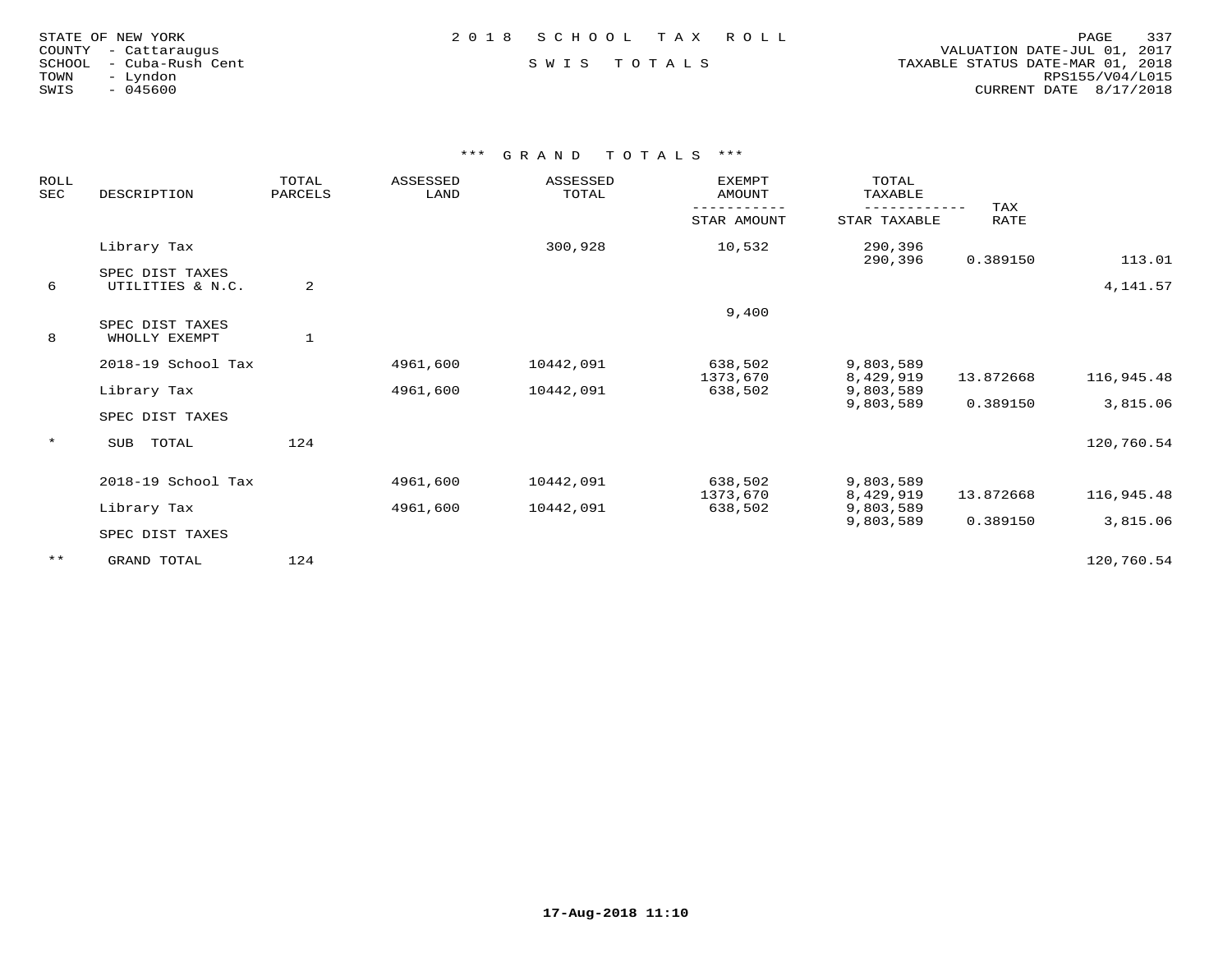|      |      |           | 7NT C        | ,, <del>,,,,,</del> ,, | $\rightarrow$ | <br>I'LE  | T                     |
|------|------|-----------|--------------|------------------------|---------------|-----------|-----------------------|
| CODE | Л∆МЋ | <b>DA</b> | <b>TITT.</b> |                        | نا است        | ለ ለ<br>эī | <b>mm</b> Tr<br>- 512 |

#### NO SPECIAL DISTRICTS AT THIS LEVEL

\*\*\* S C H O O L D I S T R I C T S U M M A R Y \*\*\*

| CODE   | DISTRICT NAME                    | TOTAL<br>PARCELS | ASSESSED<br>LAND | ASSESSED<br>TOTAL | EXEMPT<br>AMOUNT | TOTAL<br>TAXABLE |          |            |
|--------|----------------------------------|------------------|------------------|-------------------|------------------|------------------|----------|------------|
|        |                                  |                  |                  |                   | STAR AMOUNT      | STAR TAXABLE     | TAX RATE | TOTAL TAX  |
|        | Cuba-Rush Cent                   | 874              | 25153,500        | 59988,036         | 5913,733         | 54,074,303       |          |            |
| 024801 |                                  |                  |                  |                   | 9286,114         | 44,788,189       |          | 660,761.68 |
|        | $SUB - TO T AL$                  | 874              | 25153,500        | 59988,036         | 5913,733         | 54,074,303       |          |            |
|        | $S \cup B - T \cup T A L (CONT)$ |                  |                  |                   | 9286,114         | 44,788,189       |          | 660,761.68 |
|        | TOTAL                            | 874              | 25153,500        | 59988,036         | 5913,733         | 54,074,303       |          |            |
|        |                                  |                  |                  |                   |                  |                  |          |            |
|        | T O T A L (CONT)                 |                  |                  |                   | 9286,114         | 44,788,189       |          | 660,761.68 |

### \*\*\* S Y S T E M C O D E S S U M M A R Y \*\*\*

#### NO SYSTEM EXEMPTIONS AT THIS LEVEL

| CODE  | DESCRIPTION | TOTAL<br>PARCELS | SCHOOL   |
|-------|-------------|------------------|----------|
| 12100 | NYS OWNED   | 4                | 146,200  |
| 14110 | USA-PROP    |                  | 92,100   |
| 14300 | INDIAN-RES  | 8                | 1618,800 |
| 21600 | PARSONAGE   |                  | 62,700   |
| 25110 | RELIGIOUS   |                  | 140,800  |
|       |             |                  |          |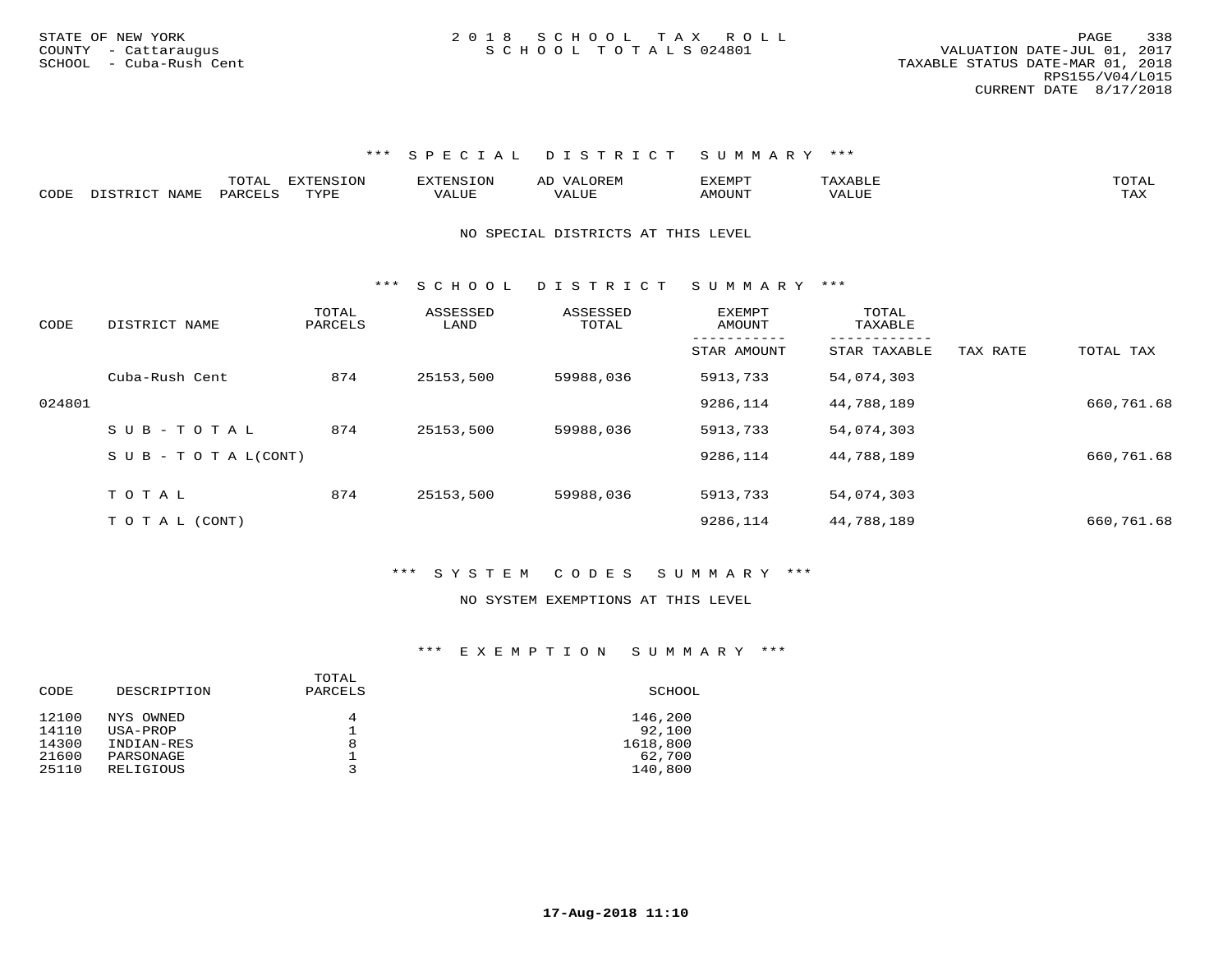## \*\*\* E X E M P T I O N S U M M A R Y \*\*\*

|       |                 | TOTAL          |           |
|-------|-----------------|----------------|-----------|
| CODE  | DESCRIPTION     | PARCELS        | SCHOOL    |
| 26400 | FIRE-DEPT       | $\mathfrak{D}$ | 195,300   |
| 27350 | CEMETERY        | 4              | 21,000    |
| 41700 | AG BLDG         | 8              | 1170,400  |
| 41720 | AG DIST         | 37             | 1316,971  |
| 41730 | AG DISTOUT      | 9              | 161,204   |
| 41800 | AGED $C/T/S$    | 13             | 525,711   |
| 41804 | AGED S          | 14             | 338,773   |
| 41834 | ENH STAR        | 89             | 4895,164  |
| 41854 | <b>BAS STAR</b> | 152            | 4390,950  |
| 42100 | SILO T/C/S      |                | 43,700    |
| 47100 | Mass Telec      | 3              | 18,558    |
| 47460 | FOREST/A74      | 4              | 57,516    |
| 47610 | BUS C/T/S       |                | 4,000     |
|       | тотаь           | 354            | 15199,847 |

| <b>ROLL</b><br><b>SEC</b> | DESCRIPTION | TOTAL<br>PARCELS | ASSESSED<br>LAND | ASSESSED<br>TOTAL | <b>EXEMPT</b><br>AMOUNT<br>STAR AMOUNT | TOTAL<br>TAXABLE<br>STAR TAXABLE | TAX<br>RATE | TOTAL<br>TAX |
|---------------------------|-------------|------------------|------------------|-------------------|----------------------------------------|----------------------------------|-------------|--------------|
| $***$                     | GRAND TOTAL | 874              | 25153,500        | 59988,036         | 5,913,733                              | 54,074,303                       |             |              |
|                           |             |                  |                  |                   | 9286,114                               | 44,788,189                       |             | 660,761.68   |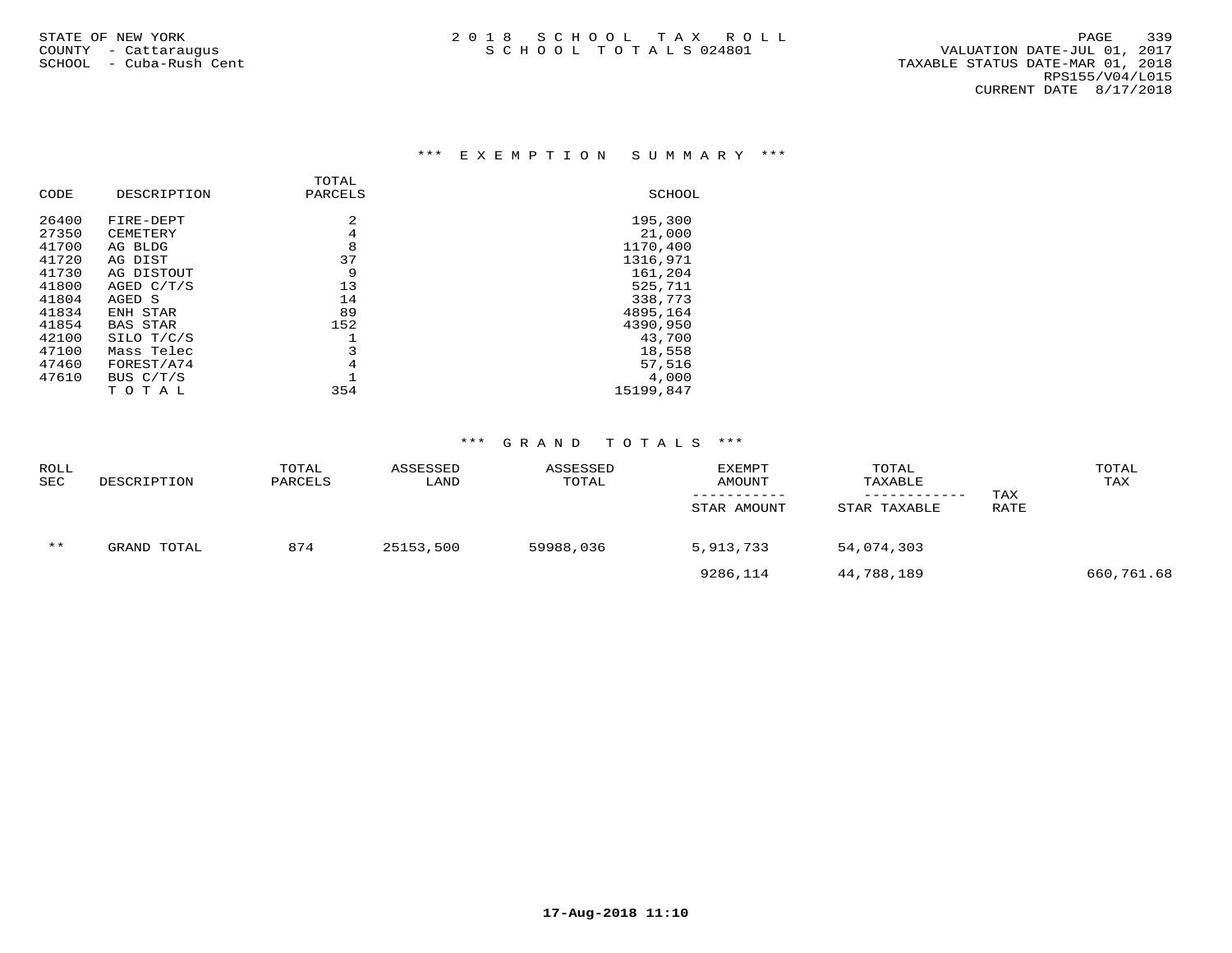| STATE OF NEW YORK<br>COUNTY<br>- Cattaraugus<br>SCHOOL<br>- Cuba-Rush Cent<br>- Farmersville<br>TOWN<br>SWIS<br>$-043800$ | 2 0 1 8<br>ROLL SUB-SECT - N- SECTION 534              | SCHOOL<br>OWNERS NAME SEQUENCE | T A X<br>ROLL<br>STATE OWNED LAND SECTION OF THE ROLL - 3<br>RPTL REFORESTATION<br>UNIFORM PERCENT OF VALUE IS 100.00 | SUB-SECT - N VALUATION DATE-JUL 01, 2017<br>TAXABLE STATUS DATE-MAR 01, 2018 | PAGE                                 |
|---------------------------------------------------------------------------------------------------------------------------|--------------------------------------------------------|--------------------------------|-----------------------------------------------------------------------------------------------------------------------|------------------------------------------------------------------------------|--------------------------------------|
| TAX MAP PARCEL NUMBER                                                                                                     | PROPERTY LOCATION & CLASS ASSESSMENT                   |                                |                                                                                                                       | EXEMPTION CODE----------------------------                                   | --------------SCHOOL                 |
| CURRENT OWNERS NAME                                                                                                       | SCHOOL DISTRICT                                        | LAND                           | TAX DESCRIPTION                                                                                                       | TAXABLE VALUE                                                                |                                      |
| CURRENT OWNERS ADDRESS<br>********************                                                                            | PARCEL SIZE/GRID COORD<br>**********************       | TOTAL                          | SPECIAL DISTRICTS                                                                                                     |                                                                              | TAX AMOUNT<br>****************       |
|                                                                                                                           | Co Line Rd                                             |                                |                                                                                                                       | ACCT 0210002                                                                 |                                      |
| $23.004 - 1 - 18$                                                                                                         | 932 Forest s532b                                       |                                | 2018-19 School Tax                                                                                                    | 417,000                                                                      | 5,784.90                             |
| State Of New York                                                                                                         | Cuba-Rush Cent 024801                                  | 417,000                        | Library Tax                                                                                                           | 417,000                                                                      | 162.28                               |
| Attn: County Treasurer<br>Cattaraugus County                                                                              | 06<br>05<br>03<br>Cattaragus Reforest                  | 417,000                        |                                                                                                                       |                                                                              |                                      |
| 303 Court St                                                                                                              | Area 14 - 0514                                         |                                |                                                                                                                       |                                                                              |                                      |
| Little Valley, NY 14755                                                                                                   | ACRES 308.70                                           |                                |                                                                                                                       |                                                                              |                                      |
|                                                                                                                           | EAST-1219795 NRTH-0878920                              |                                |                                                                                                                       |                                                                              |                                      |
|                                                                                                                           | DEED BOOK 350<br>PG-00547<br>FULL MARKET VALUE         | 417,000                        |                                                                                                                       |                                                                              |                                      |
|                                                                                                                           |                                                        |                                | TOTAL TAX ---                                                                                                         |                                                                              | $5,947.18**$                         |
|                                                                                                                           |                                                        |                                |                                                                                                                       | DATE #1                                                                      | 09/30/18                             |
|                                                                                                                           |                                                        |                                |                                                                                                                       | AMT DUE                                                                      | 5,947.18                             |
|                                                                                                                           | Huyck Rd                                               |                                |                                                                                                                       | *** 23.004-1-19<br>ACCT 0200002                                              |                                      |
| $23.004 - 1 - 19$                                                                                                         | 932 Forest s532b                                       |                                | 2018-19 School Tax                                                                                                    | 697,600                                                                      | 9,677.57                             |
| State Of New York                                                                                                         | Cuba-Rush Cent 024801                                  | 697,600                        | Library Tax                                                                                                           | 697,600                                                                      | 271.47                               |
| Attn: County Treasurer                                                                                                    | 15<br>05<br>03                                         | 697,600                        |                                                                                                                       |                                                                              |                                      |
| Cattaraugus County<br>303 Court St                                                                                        | Cattaragus Reforest<br>Area 14 - 0513                  |                                |                                                                                                                       |                                                                              |                                      |
| Little Valley, NY 14755                                                                                                   | ACRES 505.11                                           |                                |                                                                                                                       |                                                                              |                                      |
|                                                                                                                           | EAST-1216502 NRTH-0879760                              |                                |                                                                                                                       |                                                                              |                                      |
|                                                                                                                           | DEED BOOK 345<br>PG-00287                              |                                |                                                                                                                       |                                                                              |                                      |
|                                                                                                                           | FULL MARKET VALUE                                      | 697,600                        | TOTAL TAX ---                                                                                                         |                                                                              |                                      |
|                                                                                                                           |                                                        |                                |                                                                                                                       | DATE #1<br>AMT DUE                                                           | $9,949.04**$<br>09/30/18<br>9,949.04 |
|                                                                                                                           |                                                        |                                |                                                                                                                       | *** 32.002-1-4.4                                                             |                                      |
|                                                                                                                           | Co Line Rd                                             |                                |                                                                                                                       | ACCT 0220002                                                                 |                                      |
| $32.002 - 1 - 4.4$<br>State Of New York                                                                                   | 932 Forest s532b<br>Cuba-Rush Cent 024801              | 80,700                         | 2018-19 School Tax<br>Library Tax                                                                                     | 80,700<br>80,700                                                             | 1,119.52<br>31.40                    |
| Attn: County Treasurer                                                                                                    | 06 05<br>03                                            | 80,700                         |                                                                                                                       |                                                                              |                                      |
| Cattaraugus County                                                                                                        | 0762                                                   |                                |                                                                                                                       |                                                                              |                                      |
| 303 Court St                                                                                                              | ACRES 110.22                                           |                                |                                                                                                                       |                                                                              |                                      |
| Little Valley, NY 14755                                                                                                   | EAST-1221547 NRTH-0877117<br>DEED BOOK 847<br>PG-00676 |                                |                                                                                                                       |                                                                              |                                      |
|                                                                                                                           | FULL MARKET VALUE                                      | 80,700                         |                                                                                                                       |                                                                              |                                      |
|                                                                                                                           |                                                        |                                | TOTAL TAX ---                                                                                                         |                                                                              | $1,150.92**$                         |
|                                                                                                                           |                                                        |                                |                                                                                                                       | DATE #1<br>AMT DUE                                                           | 09/30/18<br>1,150.92                 |
|                                                                                                                           |                                                        |                                |                                                                                                                       | * * * * * * * * * * * * * *                                                  | * * * * * * * *                      |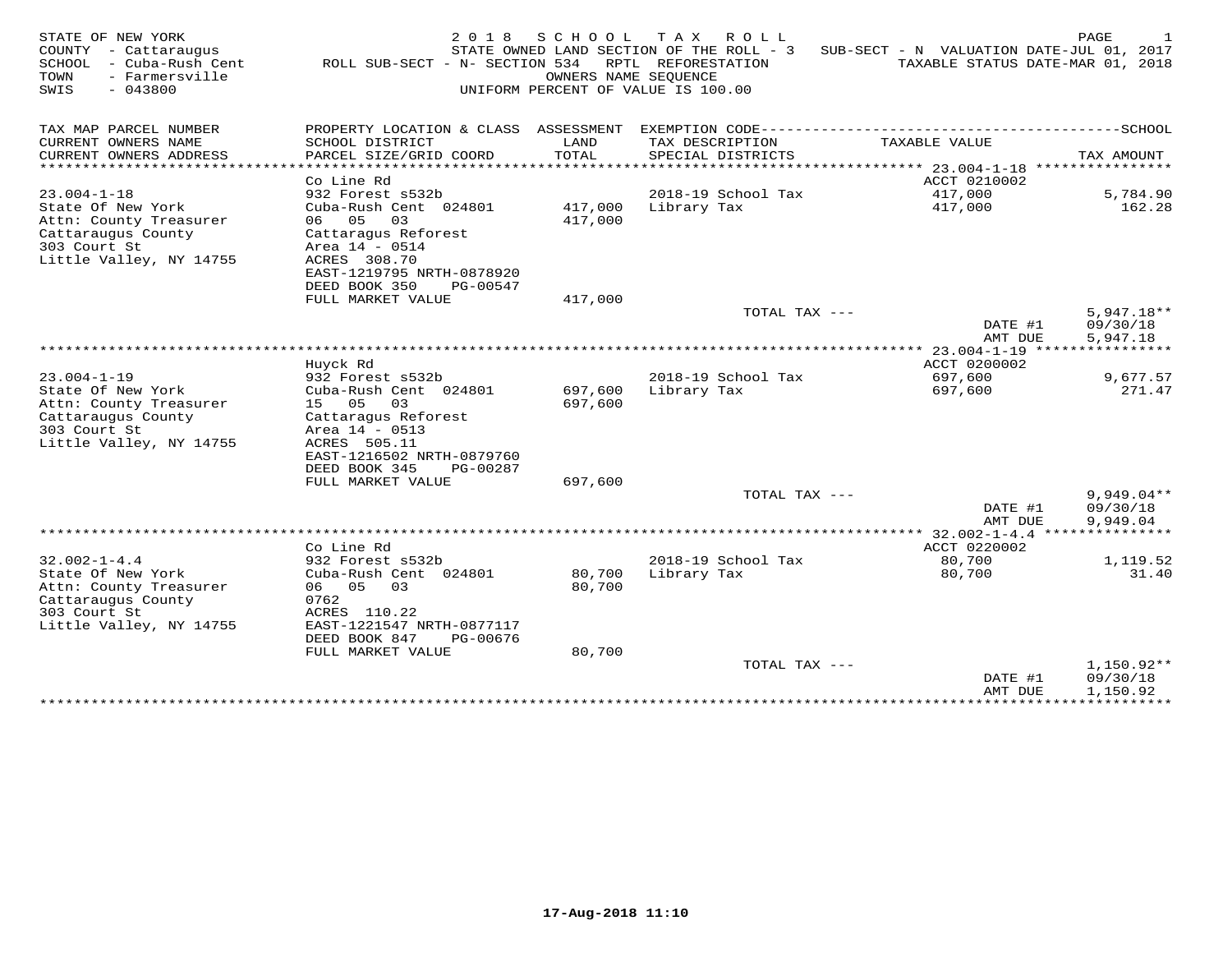| STATE OF NEW YORK<br>COUNTY<br>- Cattaraugus<br>SCHOOL<br>- Cuba-Rush Cent<br>TOWN<br>- Farmersville<br>SWIS<br>$-043800$ | 2 0 1 8<br>ROLL SUB-SECT - N- SECTION 534 | SCHOOL             | T A X<br>ROLL<br>STATE OWNED LAND SECTION OF THE ROLL - 3<br>RPTL REFORESTATION<br>OWNERS NAME SEOUENCE<br>UNIFORM PERCENT OF VALUE IS 100.00 | SUB-SECT - N VALUATION DATE-JUL 01, 2017<br>TAXABLE STATUS DATE-MAR 01, 2018 | PAGE                           |
|---------------------------------------------------------------------------------------------------------------------------|-------------------------------------------|--------------------|-----------------------------------------------------------------------------------------------------------------------------------------------|------------------------------------------------------------------------------|--------------------------------|
| TAX MAP PARCEL NUMBER                                                                                                     | PROPERTY LOCATION & CLASS ASSESSMENT      |                    |                                                                                                                                               |                                                                              |                                |
| CURRENT OWNERS NAME                                                                                                       | SCHOOL DISTRICT                           | LAND               | TAX DESCRIPTION                                                                                                                               | TAXABLE VALUE                                                                |                                |
| CURRENT OWNERS ADDRESS<br>********************                                                                            | PARCEL SIZE/GRID COORD<br>.               | TOTAL<br>*******   | SPECIAL DISTRICTS                                                                                                                             | ******* 32.004-1-28                                                          | TAX AMOUNT<br>**************** |
|                                                                                                                           | Stebbins Rd                               |                    |                                                                                                                                               | ACCT 0110003                                                                 |                                |
| $32.004 - 1 - 28$                                                                                                         | 932 Forest s532b                          |                    | 2018-19 School Tax                                                                                                                            | 768,500                                                                      | 10,661.15                      |
| State Of New York<br>Attn: County Treasurer                                                                               | Cuba-Rush Cent 024801<br>18 05<br>03      | 768,500<br>768,500 | Library Tax                                                                                                                                   | 768,500                                                                      | 299.06                         |
| Cattaraugus County                                                                                                        | Cattaragus Reforest                       |                    |                                                                                                                                               |                                                                              |                                |
| 303 Court St                                                                                                              | Area 7 - 0504                             |                    |                                                                                                                                               |                                                                              |                                |
| Little Valley, NY 14755                                                                                                   | ACRES 501.80<br>EAST-1213658 NRTH-0865392 |                    |                                                                                                                                               |                                                                              |                                |
|                                                                                                                           | DEED BOOK 332<br>PG-00533                 |                    |                                                                                                                                               |                                                                              |                                |
|                                                                                                                           | FULL MARKET VALUE                         | 768,500            |                                                                                                                                               |                                                                              |                                |
|                                                                                                                           |                                           |                    | TOTAL TAX ---                                                                                                                                 | DATE #1                                                                      | $10,960.21**$<br>09/30/18      |
|                                                                                                                           |                                           |                    |                                                                                                                                               | AMT DUE                                                                      | 10,960.21                      |
|                                                                                                                           |                                           |                    |                                                                                                                                               |                                                                              |                                |
| $41.001 - 1 - 16$                                                                                                         | Co Rd $46$ (Off)<br>932 Forest s532b      |                    | 2018-19 School Tax                                                                                                                            | ACCT 0190001<br>193,700                                                      | 2,687.14                       |
| State Of New York                                                                                                         | Cuba-Rush Cent 024801                     | 193,700            | Library Tax                                                                                                                                   | 193,700                                                                      | 75.38                          |
| Attn: County Treasurer                                                                                                    | 25 05<br>03                               | 193,700            |                                                                                                                                               |                                                                              |                                |
| Cattaraugus County                                                                                                        | Cattaragus Reforest                       |                    |                                                                                                                                               |                                                                              |                                |
| 303 Court St<br>Little Valley, NY 14755                                                                                   | Area 7 - 0512<br>ACRES 227.00             |                    |                                                                                                                                               |                                                                              |                                |
|                                                                                                                           | EAST-1208774 NRTH-0857854                 |                    |                                                                                                                                               |                                                                              |                                |
|                                                                                                                           | DEED BOOK 456<br>PG-00117                 |                    |                                                                                                                                               |                                                                              |                                |
|                                                                                                                           | FULL MARKET VALUE                         | 193,700            | TOTAL TAX ---                                                                                                                                 |                                                                              | $2,762.52**$                   |
|                                                                                                                           |                                           |                    |                                                                                                                                               | DATE #1                                                                      | 09/30/18                       |
|                                                                                                                           |                                           |                    |                                                                                                                                               | AMT DUE                                                                      | 2,762.52                       |
|                                                                                                                           |                                           |                    |                                                                                                                                               |                                                                              |                                |
| $41.002 - 1 - 4$                                                                                                          | Hardy Corners Rd<br>932 Forest s532b      |                    | 2018-19 School Tax                                                                                                                            | ACCT 0140002<br>376,200                                                      | 5,218.90                       |
| State Of New York                                                                                                         | Cuba-Rush Cent 024801                     | 376,200            | Library Tax                                                                                                                                   | 376,200                                                                      | 146.40                         |
| Attn: County Treasurer                                                                                                    | 10 05<br>- 03                             | 376,200            |                                                                                                                                               |                                                                              |                                |
| Cattaraugus County<br>303 Court St                                                                                        | Cattaragus Reforest<br>Area 7 - 0507      |                    |                                                                                                                                               |                                                                              |                                |
| Little Valley, NY 14755                                                                                                   | ACRES 292.00                              |                    |                                                                                                                                               |                                                                              |                                |
|                                                                                                                           | EAST-1215450 NRTH-0860322                 |                    |                                                                                                                                               |                                                                              |                                |
|                                                                                                                           | DEED BOOK 362<br>PG-00289                 |                    |                                                                                                                                               |                                                                              |                                |
|                                                                                                                           | FULL MARKET VALUE                         | 376,200            | TOTAL TAX ---                                                                                                                                 |                                                                              | $5,365.30**$                   |
|                                                                                                                           |                                           |                    |                                                                                                                                               | DATE #1                                                                      | 09/30/18                       |
|                                                                                                                           |                                           |                    |                                                                                                                                               | AMT DUE<br>**************                                                    | 5,365.30<br>**********         |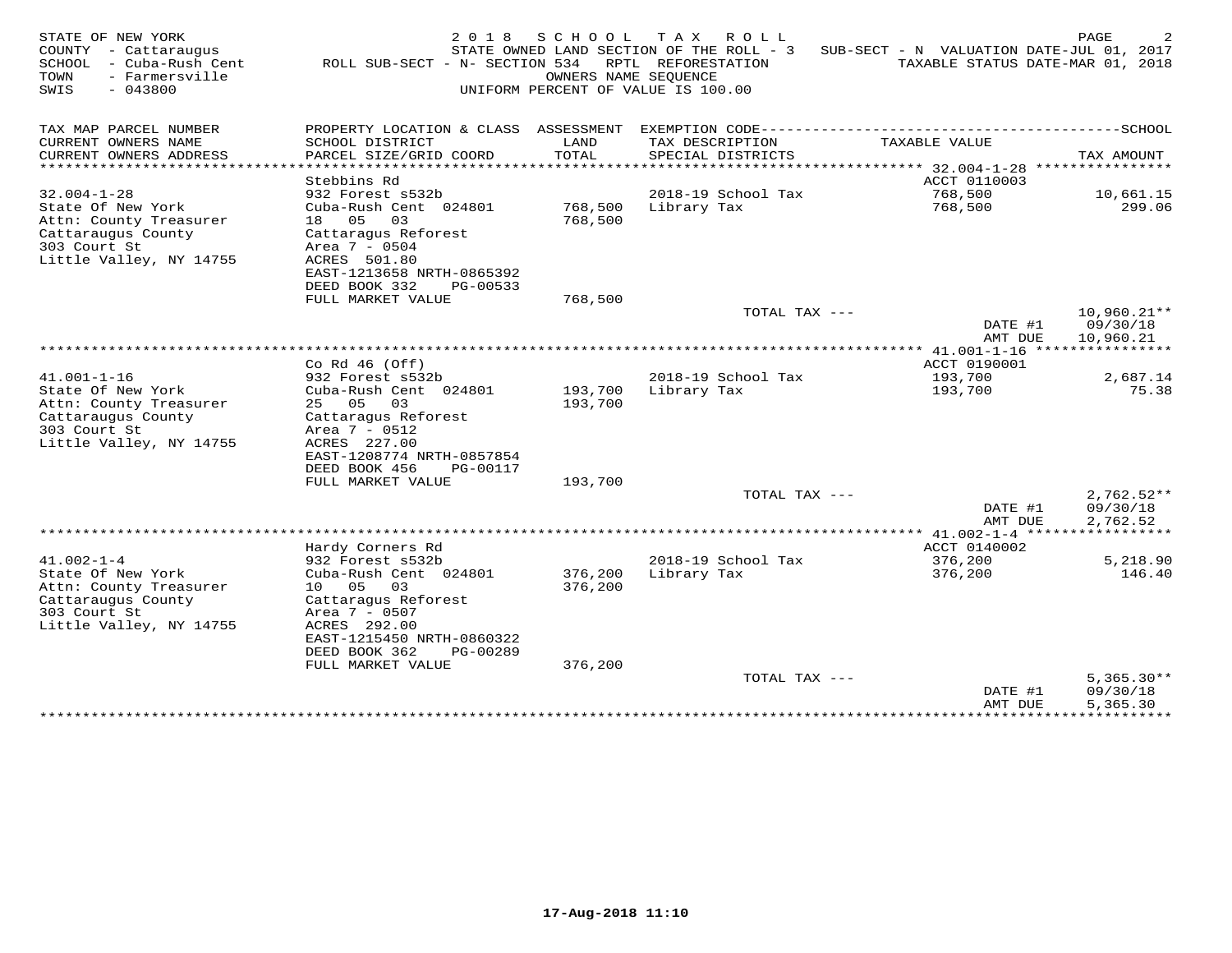| STATE OF NEW YORK<br>COUNTY - Cattaraugus<br>SCHOOL<br>- Cuba-Rush Cent<br>- Farmersville<br>TOWN<br>SWIS<br>$-043800$ | 2 0 1 8<br>ROLL SUB-SECT - N- SECTION 534                                                                                                             | SCHOOL<br>OWNERS NAME SEOUENCE | TAX ROLL<br>STATE OWNED LAND SECTION OF THE ROLL - 3<br>RPTL REFORESTATION<br>UNIFORM PERCENT OF VALUE IS 100.00 | SUB-SECT - N VALUATION DATE-JUL 01, 2017<br>TAXABLE STATUS DATE-MAR 01, 2018 | PAGE                               |
|------------------------------------------------------------------------------------------------------------------------|-------------------------------------------------------------------------------------------------------------------------------------------------------|--------------------------------|------------------------------------------------------------------------------------------------------------------|------------------------------------------------------------------------------|------------------------------------|
| TAX MAP PARCEL NUMBER<br>CURRENT OWNERS NAME                                                                           | PROPERTY LOCATION & CLASS ASSESSMENT<br>SCHOOL DISTRICT                                                                                               | LAND                           | TAX DESCRIPTION                                                                                                  | TAXABLE VALUE                                                                |                                    |
| CURRENT OWNERS ADDRESS<br>**********************                                                                       | PARCEL SIZE/GRID COORD<br>***********************                                                                                                     | TOTAL                          | SPECIAL DISTRICTS                                                                                                |                                                                              | TAX AMOUNT                         |
|                                                                                                                        | Clark Rd                                                                                                                                              |                                |                                                                                                                  | ACCT 0160001                                                                 |                                    |
| $41.002 - 1 - 25$                                                                                                      | 932 Forest s532b                                                                                                                                      |                                | 2018-19 School Tax                                                                                               | 78,800                                                                       | 1,093.17                           |
| State Of New York<br>Attn: County Treasurer<br>Cattaraugus County<br>303 Court St<br>Little Valley, NY 14755           | Cuba-Rush Cent 024801<br>01 05<br>03<br>Cattaraqus Reforest<br>Area 7 - 0509<br>ACRES 40.00<br>EAST-1215280 NRTH-0856442<br>DEED BOOK 608<br>PG-00070 | 78,800<br>78,800               | Library Tax                                                                                                      | 78,800                                                                       | 30.67                              |
|                                                                                                                        | FULL MARKET VALUE                                                                                                                                     | 78,800                         |                                                                                                                  |                                                                              |                                    |
|                                                                                                                        |                                                                                                                                                       |                                | TOTAL TAX ---                                                                                                    | DATE #1<br>AMT DUE                                                           | 1,123.84**<br>09/30/18<br>1,123.84 |
|                                                                                                                        |                                                                                                                                                       |                                |                                                                                                                  |                                                                              | ***********                        |
|                                                                                                                        | Co Rd $46$ (Off)                                                                                                                                      |                                |                                                                                                                  | ACCT 0101001                                                                 |                                    |
| $41.002 - 1 - 26$<br>State Of New York                                                                                 | 932 Forest s532b<br>Cuba-Rush Cent 024801                                                                                                             | 51,700                         | 2018-19 School Tax<br>Library Tax                                                                                | 51,700<br>51,700                                                             | 717.22<br>20.12                    |
| Attn: County Treasurer                                                                                                 | 17 05<br>03                                                                                                                                           | 51,700                         |                                                                                                                  |                                                                              |                                    |
| Cattaraugus County                                                                                                     | Cattaragus Reforest                                                                                                                                   |                                |                                                                                                                  |                                                                              |                                    |
| 303 Court St                                                                                                           | Area 7 - 0483                                                                                                                                         |                                |                                                                                                                  |                                                                              |                                    |
| Little Valley, NY 14755                                                                                                | ACRES 26.25<br>EAST-1213907 NRTH-0857333                                                                                                              |                                |                                                                                                                  |                                                                              |                                    |
|                                                                                                                        | DEED BOOK 753<br>PG-00523                                                                                                                             |                                |                                                                                                                  |                                                                              |                                    |
|                                                                                                                        | FULL MARKET VALUE                                                                                                                                     | 51,700                         |                                                                                                                  |                                                                              |                                    |
|                                                                                                                        |                                                                                                                                                       |                                | TOTAL TAX ---                                                                                                    |                                                                              | 737.34**                           |
|                                                                                                                        |                                                                                                                                                       |                                |                                                                                                                  | DATE #1<br>AMT DUE                                                           | 09/30/18<br>737.34                 |
|                                                                                                                        |                                                                                                                                                       |                                |                                                                                                                  | ************* 41.002-1-27 ******                                             | *********                          |
|                                                                                                                        | Clark Rd                                                                                                                                              |                                |                                                                                                                  | ACCT 0170001                                                                 |                                    |
| $41.002 - 1 - 27$                                                                                                      | 932 Forest s532b                                                                                                                                      |                                | 2018-19 School Tax                                                                                               | 77,200                                                                       | 1,070.97                           |
| State Of New York<br>Attn: County Treasurer                                                                            | Cuba-Rush Cent 024801<br>17 05<br>03                                                                                                                  | 77,200<br>77,200               | Library Tax                                                                                                      | 77,200                                                                       | 30.04                              |
| Cattaraugus County                                                                                                     | Cattaragus Reforest                                                                                                                                   |                                |                                                                                                                  |                                                                              |                                    |
| 303 Court St                                                                                                           | Area 7 - 0510                                                                                                                                         |                                |                                                                                                                  |                                                                              |                                    |
| Little Valley, NY 14755                                                                                                | ACRES 74.64                                                                                                                                           |                                |                                                                                                                  |                                                                              |                                    |
|                                                                                                                        | EAST-1213156 NRTH-0856673<br>DEED BOOK 379<br>PG-00508                                                                                                |                                |                                                                                                                  |                                                                              |                                    |
|                                                                                                                        | FULL MARKET VALUE                                                                                                                                     | 77,200                         |                                                                                                                  |                                                                              |                                    |
|                                                                                                                        |                                                                                                                                                       |                                | TOTAL TAX ---                                                                                                    |                                                                              | 1,101.01**                         |
|                                                                                                                        |                                                                                                                                                       |                                |                                                                                                                  | DATE #1                                                                      | 09/30/18                           |
|                                                                                                                        |                                                                                                                                                       |                                |                                                                                                                  | AMT DUE<br>**************                                                    | 1,101.01<br>***********            |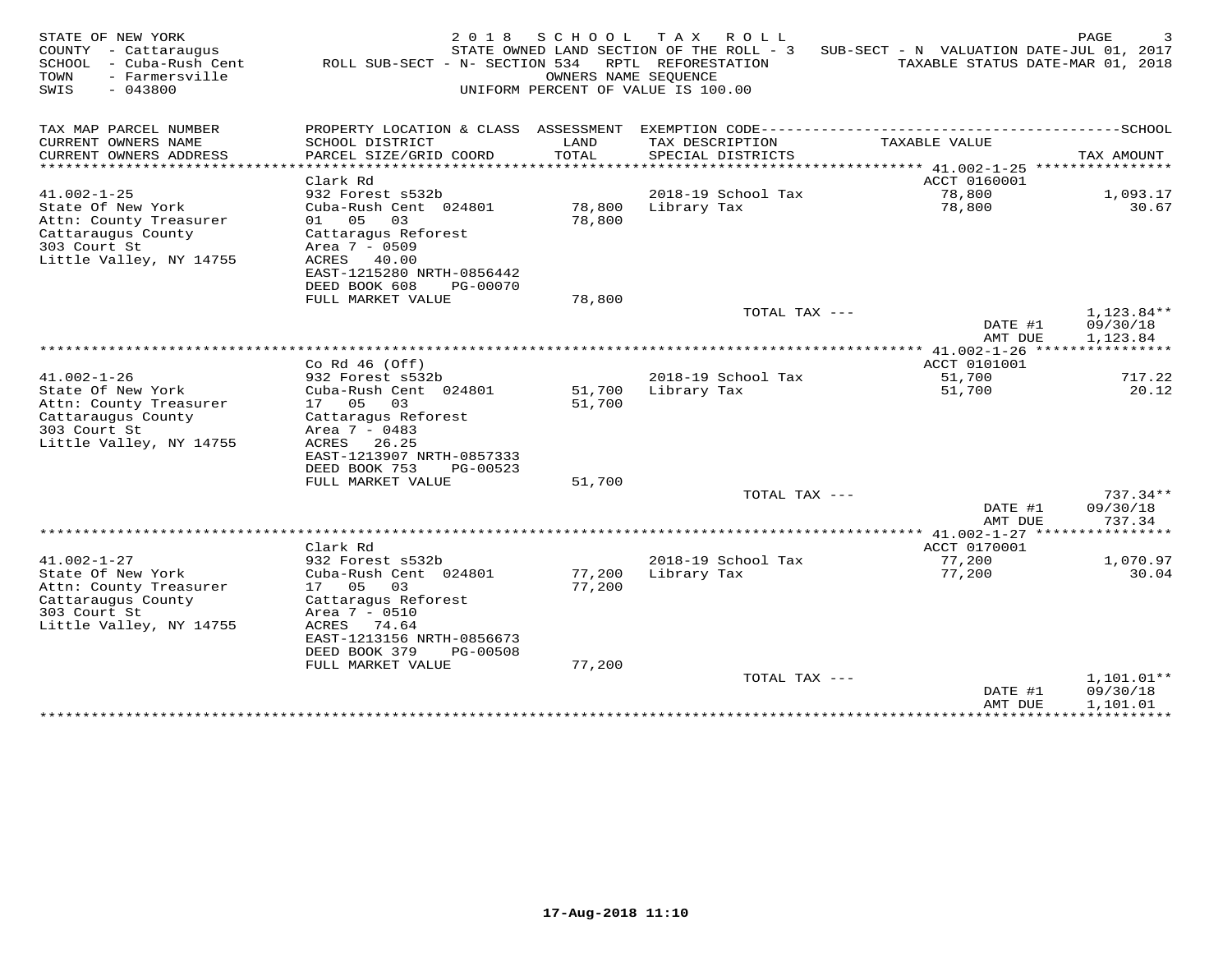| STATE OF NEW YORK<br>COUNTY<br>- Cattaraugus<br>- Cuba-Rush Cent<br>SCHOOL<br>TOWN<br>- Farmersville<br>$-043800$<br>SWIS | 2 0 1 8<br>ROLL SUB-SECT - N- SECTION 534 | SCHOOL<br>RPTL<br>OWNERS NAME SEOUENCE | R O L L<br>T A X<br>STATE OWNED LAND SECTION OF THE ROLL - 3<br>REFORESTATION<br>UNIFORM PERCENT OF VALUE IS 100.00 | SUB-SECT - N VALUATION DATE-JUL 01, 2017 | PAGE<br>4<br>TAXABLE STATUS DATE-MAR 01, 2018 |
|---------------------------------------------------------------------------------------------------------------------------|-------------------------------------------|----------------------------------------|---------------------------------------------------------------------------------------------------------------------|------------------------------------------|-----------------------------------------------|
| TAX MAP PARCEL NUMBER                                                                                                     | PROPERTY LOCATION & CLASS ASSESSMENT      |                                        | EXEMPTION CODE--                                                                                                    |                                          | --------SCHOOL                                |
| CURRENT OWNERS NAME                                                                                                       | SCHOOL DISTRICT                           | LAND                                   | TAX DESCRIPTION                                                                                                     | TAXABLE VALUE                            |                                               |
| CURRENT OWNERS ADDRESS                                                                                                    | PARCEL SIZE/GRID COORD                    | TOTAL                                  | SPECIAL DISTRICTS                                                                                                   |                                          | TAX AMOUNT                                    |
|                                                                                                                           |                                           |                                        |                                                                                                                     | ******** $41.002 - 1 - 28$               | ****************                              |
|                                                                                                                           | Co Rd $46$ (Off)                          |                                        |                                                                                                                     | ACCT 0180001                             |                                               |
| $41.002 - 1 - 28$                                                                                                         | 932 Forest s532b                          |                                        | 2018-19 School Tax                                                                                                  | 72,600                                   | 1,007.16                                      |
| State Of New York                                                                                                         | Cuba-Rush Cent 024801                     | 72,600                                 | Library Tax                                                                                                         | 72,600                                   | 28.25                                         |
| Attn: County Treasurer                                                                                                    | 03<br>17 05                               | 72,600                                 |                                                                                                                     |                                          |                                               |
| Cattaraugus County                                                                                                        | Cattaragus Reforest                       |                                        |                                                                                                                     |                                          |                                               |
| 303 Court St                                                                                                              | Area 7 - 0511                             |                                        |                                                                                                                     |                                          |                                               |
| Little Valley, NY 14755                                                                                                   | 62.24<br>ACRES                            |                                        |                                                                                                                     |                                          |                                               |
|                                                                                                                           | EAST-1211305 NRTH-0856584                 |                                        |                                                                                                                     |                                          |                                               |
|                                                                                                                           | DEED BOOK 378<br>PG-00468                 |                                        |                                                                                                                     |                                          |                                               |
|                                                                                                                           | FULL MARKET VALUE                         | 72,600                                 |                                                                                                                     |                                          |                                               |
|                                                                                                                           |                                           |                                        | TOTAL TAX ---                                                                                                       |                                          | $1,035.41**$                                  |
|                                                                                                                           |                                           |                                        |                                                                                                                     | DATE #1                                  | 09/30/18                                      |
|                                                                                                                           |                                           |                                        |                                                                                                                     | AMT DUE                                  | 1,035.41                                      |
|                                                                                                                           |                                           |                                        |                                                                                                                     |                                          |                                               |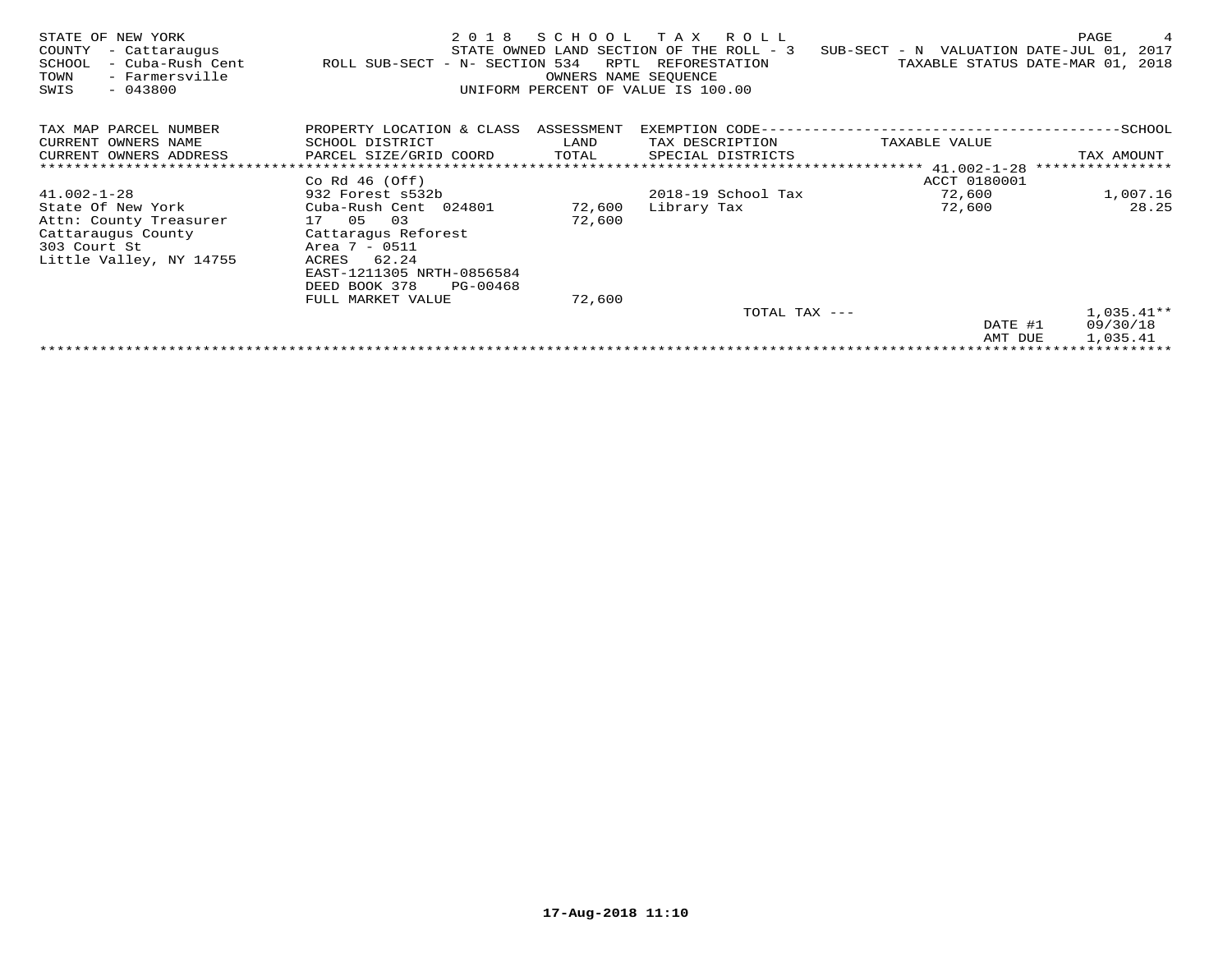|      | STATE OF NEW YORK       |                                                   | 2018 SCHOOL TAX ROLL               |  |  |                                                                                     |                                  |                        | PAGE | - 5 |
|------|-------------------------|---------------------------------------------------|------------------------------------|--|--|-------------------------------------------------------------------------------------|----------------------------------|------------------------|------|-----|
|      | COUNTY - Cattaraugus    |                                                   |                                    |  |  | STATE OWNED LAND SECTION OF THE ROLL - $3$ SUB-SECT - N VALUATION DATE-JUL 01, 2017 |                                  |                        |      |     |
|      | SCHOOL - Cuba-Rush Cent | ROLL SUB-SECT - N- SECTION 534 RPTL REFORESTATION |                                    |  |  |                                                                                     | TAXABLE STATUS DATE-MAR 01, 2018 |                        |      |     |
|      | TOWN - Farmersville     |                                                   |                                    |  |  |                                                                                     |                                  | RPS155/V04/L015        |      |     |
| SWIS | - 043800                |                                                   | UNIFORM PERCENT OF VALUE IS 100.00 |  |  |                                                                                     |                                  | CURRENT DATE 8/17/2018 |      |     |
|      |                         |                                                   |                                    |  |  |                                                                                     |                                  |                        |      |     |
|      |                         |                                                   | ROLL SUB SECTION-N-TOTALS          |  |  |                                                                                     |                                  |                        |      |     |

|      |          | $m \wedge m \wedge$<br>Al | $- - - -$   |                                                     | AD<br>$\sqrt{2}$ |         |    | $m \wedge m \wedge n$ |
|------|----------|---------------------------|-------------|-----------------------------------------------------|------------------|---------|----|-----------------------|
| CODE | 31 73 IV |                           | <b>TVDL</b> | $\tau$ , $\tau$ , $\tau$ , $\tau$<br>TT A Y<br>ALUE | 1 U J P          | 1 J I V | __ | $m \times r$<br>دعدته |

#### NO SPECIAL DISTRICTS AT THIS LEVEL

\*\*\* S C H O O L D I S T R I C T S U M M A R Y \*\*\*

| CODE   | DISTRICT NAME             | TOTAL<br>PARCELS | ASSESSED<br>LAND | ASSESSED<br>TOTAL | EXEMPT<br>AMOUNT | TOTAL<br>TAXABLE |           |
|--------|---------------------------|------------------|------------------|-------------------|------------------|------------------|-----------|
|        |                           |                  |                  |                   | STAR AMOUNT      | STAR TAXABLE     | TOTAL TAX |
|        | Cuba-Rush Cent            | 10               | 2814,000         | 2814,000          |                  | 2,814,000        |           |
| 024801 |                           |                  |                  |                   |                  | 2,814,000        | 40,132.77 |
|        | SUB-TOTAL                 | 10               | 2814,000         | 2814,000          |                  | 2,814,000        |           |
|        | S U B - T O T A $L(CONT)$ |                  |                  |                   |                  | 2,814,000        | 40,132.77 |
|        | TOTAL                     | 10               | 2814,000         | 2814,000          |                  | 2,814,000        |           |
|        | T O T A L (CONT)          |                  |                  |                   |                  | 2,814,000        | 40,132.77 |

## \*\*\* S Y S T E M C O D E S S U M M A R Y \*\*\*

NO SYSTEM EXEMPTIONS AT THIS LEVEL

\*\*\* E X E M P T I O N S U M M A R Y \*\*\*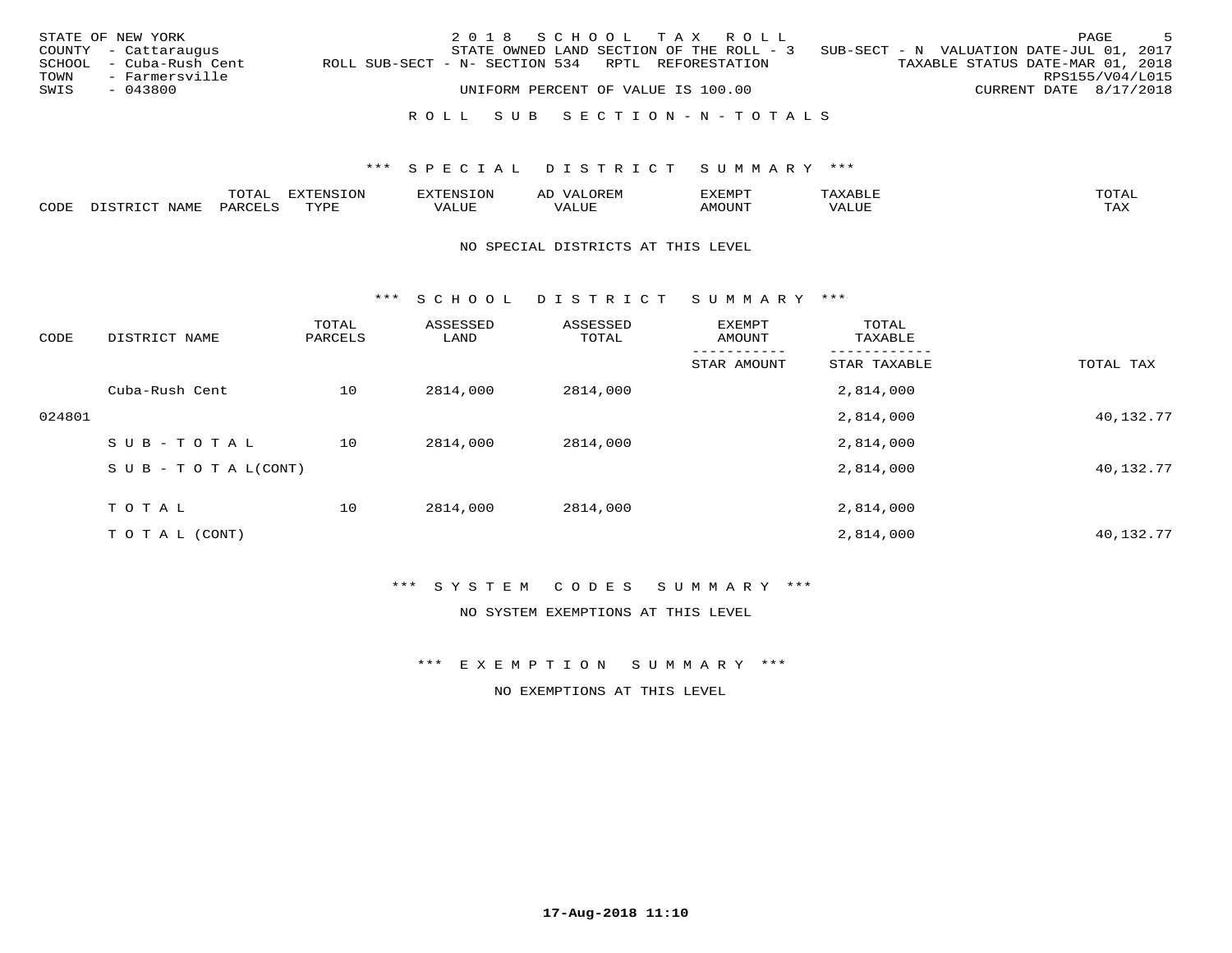|      | STATE OF NEW YORK       |                                                   | 2018 SCHOOL TAX ROLL                     |  |                                          |                                  |                 | PAGE | - 6 |
|------|-------------------------|---------------------------------------------------|------------------------------------------|--|------------------------------------------|----------------------------------|-----------------|------|-----|
|      | COUNTY - Cattaraugus    |                                                   | STATE OWNED LAND SECTION OF THE ROLL - 3 |  | SUB-SECT - N VALUATION DATE-JUL 01, 2017 |                                  |                 |      |     |
|      | SCHOOL - Cuba-Rush Cent | ROLL SUB-SECT - N- SECTION 534 RPTL REFORESTATION |                                          |  |                                          | TAXABLE STATUS DATE-MAR 01, 2018 |                 |      |     |
| TOWN | - Farmersville          |                                                   |                                          |  |                                          |                                  | RPS155/V04/L015 |      |     |
| SWIS | - 043800                |                                                   | UNIFORM PERCENT OF VALUE IS 100.00       |  |                                          | CURRENT DATE 8/17/2018           |                 |      |     |
|      |                         |                                                   |                                          |  |                                          |                                  |                 |      |     |

# R O L L S U B S E C T I O N - N - T O T A L S

| ROLL |                    | TOTAL   | ASSESSED | ASSESSED | EXEMPT      | TOTAL        |      | TOTAL     |
|------|--------------------|---------|----------|----------|-------------|--------------|------|-----------|
| SEC  | DESCRIPTION        | PARCELS | LAND     | TOTAL    | AMOUNT      | TAXABLE      |      | TAX       |
|      |                    |         |          |          |             |              | TAX  |           |
|      |                    |         |          |          | STAR AMOUNT | STAR TAXABLE | RATE |           |
|      | 2018-19 School Tax |         | 2814,000 | 2814,000 |             | 2,814,000    |      |           |
|      |                    |         |          |          |             | 2,814,000    |      | 39,037.70 |
|      | Library Tax        |         | 2814,000 | 2814,000 |             | 2,814,000    |      |           |
|      |                    |         |          |          |             | 2,814,000    |      | 1,095.07  |
|      | SPEC DIST TAXES    |         |          |          |             |              |      |           |
|      | STATE OWNED LAND   | 10      |          |          |             |              |      | 40,132.77 |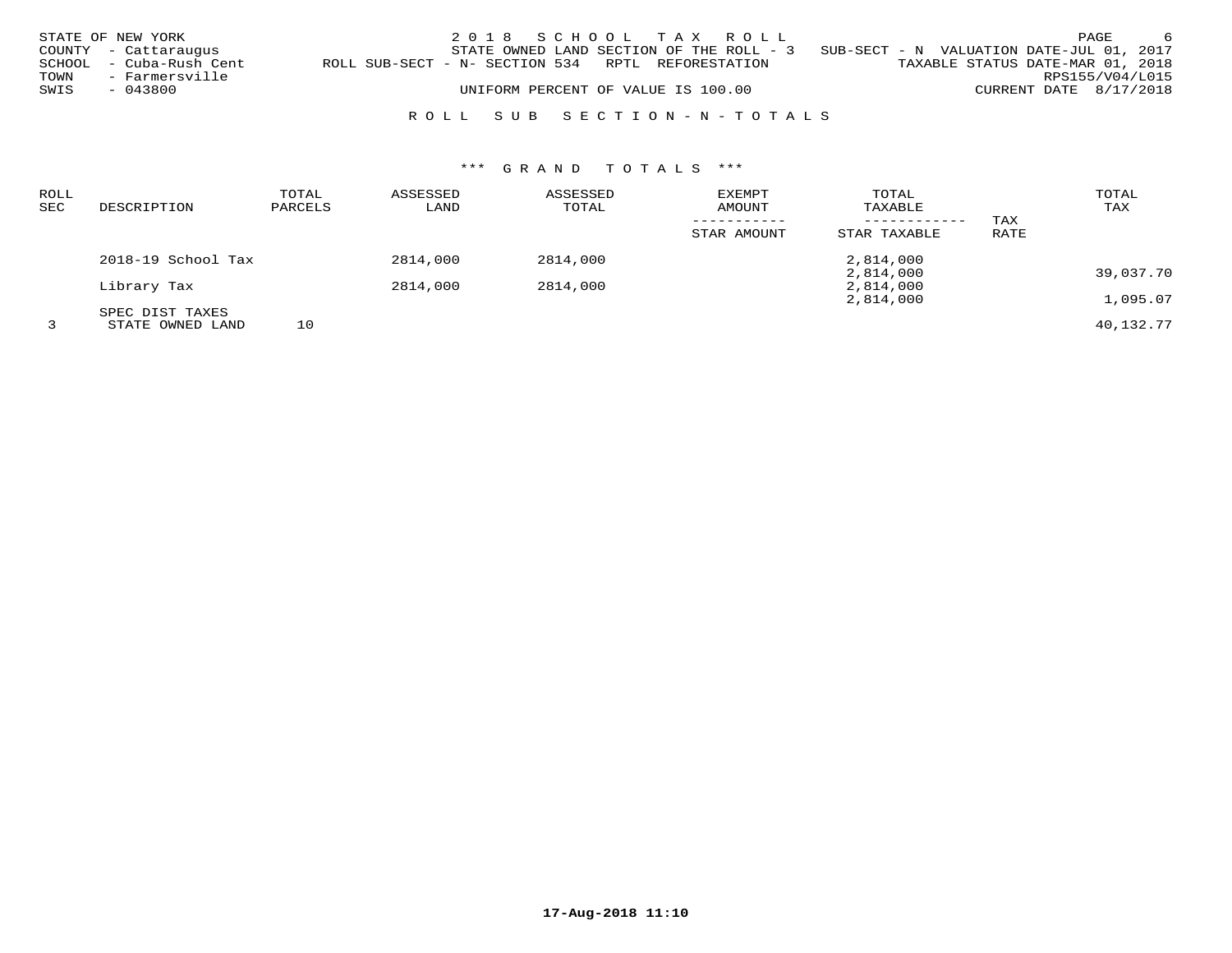| NEW YORK<br>STATE OF<br>COUNTY<br>- Cattaraugus<br>- Cuba-Rush Cent<br>SCHOOL<br>- Farmersville<br>TOWN<br>SWIS<br>$-043800$ | 2018<br>ROLL SUB-SECT - Y- SECTION 545 | SCHOOL<br>RPTL<br>OWNERS NAME SEOUENCE | R O L L<br>T A X<br>STATE OWNED LAND SECTION OF THE ROLL - 3<br>TRANSITION ASSESSMENTS<br>UNIFORM PERCENT OF VALUE IS 100.00 | SUB-SECT - Y VALUATION DATE-JUL 01,<br>TAXABLE STATUS DATE-MAR 01, 2018 | 7<br>PAGE<br>2017 |
|------------------------------------------------------------------------------------------------------------------------------|----------------------------------------|----------------------------------------|------------------------------------------------------------------------------------------------------------------------------|-------------------------------------------------------------------------|-------------------|
| TAX MAP PARCEL NUMBER                                                                                                        | PROPERTY LOCATION & CLASS              | ASSESSMENT                             | EXEMPTION CODE--                                                                                                             |                                                                         | --SCHOOL          |
| CURRENT OWNERS NAME                                                                                                          | SCHOOL DISTRICT                        | LAND                                   | TAX DESCRIPTION                                                                                                              | TAXABLE VALUE                                                           |                   |
| CURRENT OWNERS ADDRESS                                                                                                       | PARCEL SIZE/GRID COORD                 | TOTAL                                  | SPECIAL DISTRICTS                                                                                                            |                                                                         | TAX AMOUNT        |
|                                                                                                                              |                                        |                                        |                                                                                                                              |                                                                         | ***************   |
|                                                                                                                              | SCHOOL Transition Assessment           |                                        |                                                                                                                              | ACCT 8026401                                                            |                   |
| $333.000 - 38 - 3$                                                                                                           | 993 Transition t                       |                                        | 2018-19 School Tax                                                                                                           | 2,810                                                                   | 38.98             |
| State Of New York                                                                                                            | Cuba-Rush Cent 024801                  | 0                                      | Library Tax                                                                                                                  | 2,810                                                                   | 1.09              |
| Attn: County Treasurer                                                                                                       | 0.01<br>ACRES                          | 2,810                                  |                                                                                                                              |                                                                         |                   |
| Cattaraugus County                                                                                                           | FULL MARKET VALUE                      | 2,810                                  |                                                                                                                              |                                                                         |                   |
| 303 Court St                                                                                                                 |                                        |                                        |                                                                                                                              |                                                                         |                   |
| Little Valley, NY 14755                                                                                                      |                                        |                                        |                                                                                                                              |                                                                         |                   |
|                                                                                                                              |                                        |                                        | TOTAL TAX ---                                                                                                                |                                                                         | $40.07**$         |
|                                                                                                                              |                                        |                                        |                                                                                                                              | DATE #1                                                                 | 09/30/18          |
|                                                                                                                              |                                        |                                        |                                                                                                                              | AMT DUE                                                                 | 40.07             |
|                                                                                                                              |                                        |                                        |                                                                                                                              |                                                                         |                   |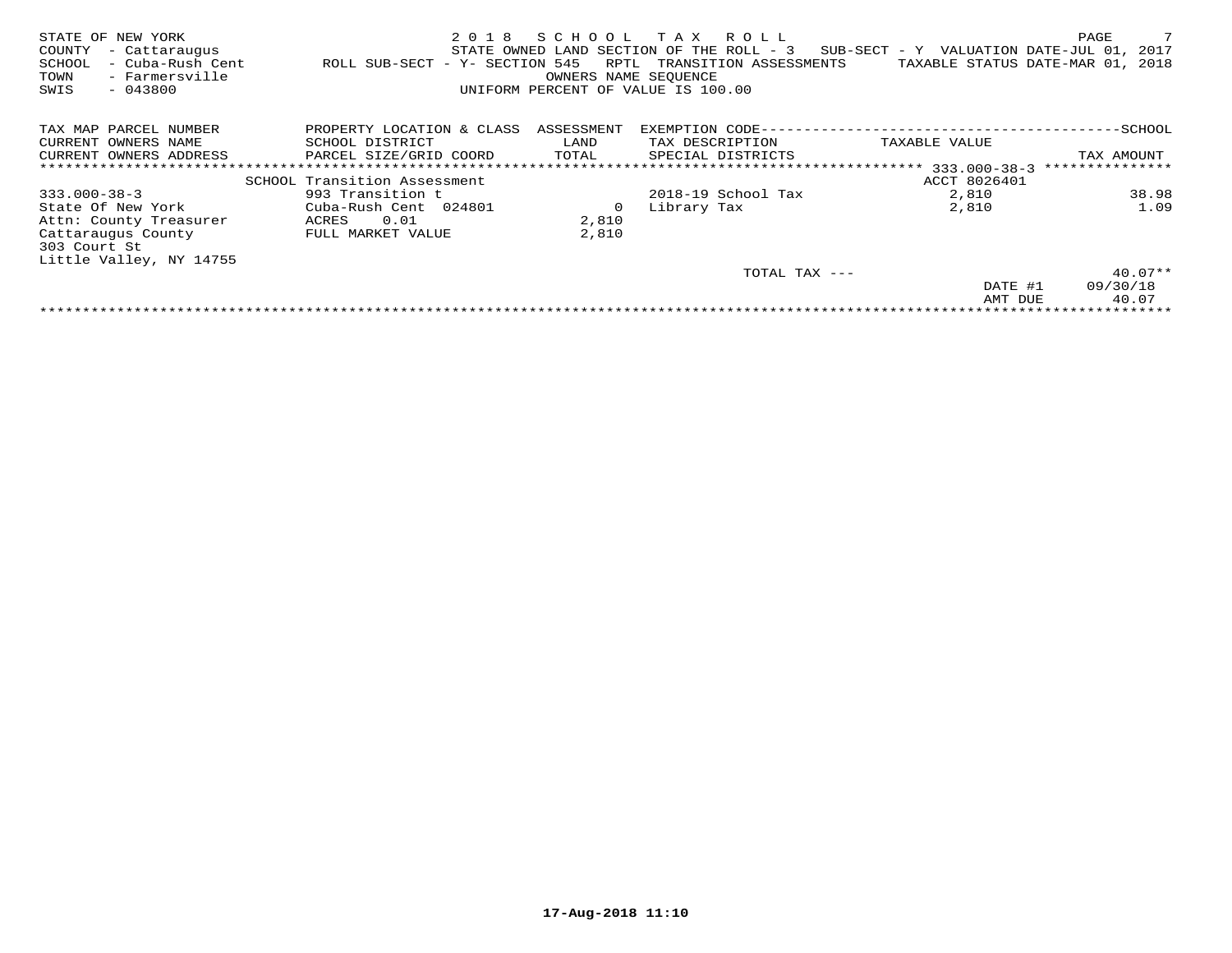|      | STATE OF NEW YORK       |                                                            |  |  |                                    | 2018 SCHOOL TAX ROLL      |                                                                                     |                                  |                        | PAGE            | - 8 |
|------|-------------------------|------------------------------------------------------------|--|--|------------------------------------|---------------------------|-------------------------------------------------------------------------------------|----------------------------------|------------------------|-----------------|-----|
|      | COUNTY - Cattaraugus    |                                                            |  |  |                                    |                           | STATE OWNED LAND SECTION OF THE ROLL - $3$ SUB-SECT - Y VALUATION DATE-JUL 01, 2017 |                                  |                        |                 |     |
|      | SCHOOL - Cuba-Rush Cent | ROLL SUB-SECT - Y- SECTION 545 RPTL TRANSITION ASSESSMENTS |  |  |                                    |                           |                                                                                     | TAXABLE STATUS DATE-MAR 01, 2018 |                        |                 |     |
|      | TOWN - Farmersville     |                                                            |  |  |                                    |                           |                                                                                     |                                  |                        | RPS155/V04/L015 |     |
| SWIS | - 043800                |                                                            |  |  | UNIFORM PERCENT OF VALUE IS 100.00 |                           |                                                                                     |                                  | CURRENT DATE 8/17/2018 |                 |     |
|      |                         |                                                            |  |  |                                    |                           |                                                                                     |                                  |                        |                 |     |
|      |                         |                                                            |  |  |                                    | ROLL SUB SECTION-Y-TOTALS |                                                                                     |                                  |                        |                 |     |

|      | $m \cap m \geq 1$<br>⊥Al∴ |      | H'NI'<br>.UI | " OREF.<br>$\sqrt{2}$<br>АL |      |         | $T0$ $T0$ $T1$    |
|------|---------------------------|------|--------------|-----------------------------|------|---------|-------------------|
| CODE |                           | TVD. | ALUE         |                             | טו ב | $V_{A}$ | <b>TAY</b><br>ᇅᄯᅐ |

#### NO SPECIAL DISTRICTS AT THIS LEVEL

\*\*\* S C H O O L D I S T R I C T S U M M A R Y \*\*\*

| CODE   | DISTRICT NAME                    | TOTAL<br>PARCELS | ASSESSED<br>LAND | ASSESSED<br>TOTAL | EXEMPT<br>AMOUNT | TOTAL<br>TAXABLE |           |
|--------|----------------------------------|------------------|------------------|-------------------|------------------|------------------|-----------|
|        |                                  |                  |                  |                   | STAR AMOUNT      | STAR TAXABLE     | TOTAL TAX |
|        | Cuba-Rush Cent                   |                  |                  | 2,810             |                  | 2,810            |           |
| 024801 |                                  |                  |                  |                   |                  | 2,810            | 40.07     |
|        | SUB-TOTAL                        |                  |                  | 2,810             |                  | 2,810            |           |
|        | $S \cup B - T \cup T A L (CONT)$ |                  |                  |                   |                  | 2,810            | 40.07     |
|        | TOTAL                            |                  |                  | 2,810             |                  | 2,810            |           |
|        |                                  |                  |                  |                   |                  |                  |           |
|        | T O T A L (CONT)                 |                  |                  |                   |                  | 2,810            | 40.07     |

\*\*\* S Y S T E M C O D E S S U M M A R Y \*\*\*

NO SYSTEM EXEMPTIONS AT THIS LEVEL

\*\*\* E X E M P T I O N S U M M A R Y \*\*\*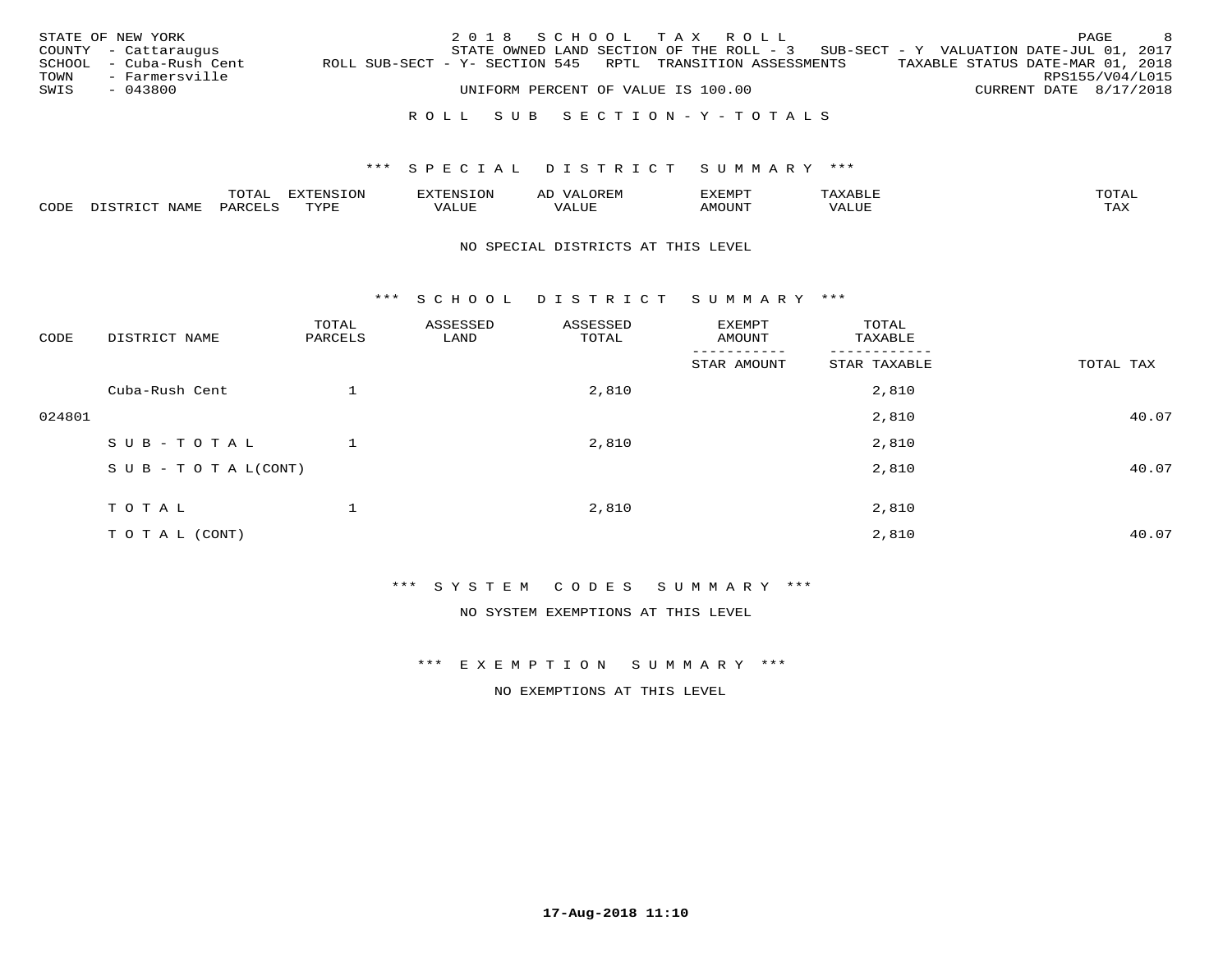|      | STATE OF NEW YORK       |                                                            | 2018 SCHOOL TAX ROLL               |  |                                                                                     |  |                                  | PAGE | $\overline{9}$ |
|------|-------------------------|------------------------------------------------------------|------------------------------------|--|-------------------------------------------------------------------------------------|--|----------------------------------|------|----------------|
|      | COUNTY - Cattaraugus    |                                                            |                                    |  | STATE OWNED LAND SECTION OF THE ROLL - $3$ SUB-SECT - Y VALUATION DATE-JUL 01, 2017 |  |                                  |      |                |
|      | SCHOOL - Cuba-Rush Cent | ROLL SUB-SECT - Y- SECTION 545 RPTL TRANSITION ASSESSMENTS |                                    |  |                                                                                     |  | TAXABLE STATUS DATE-MAR 01, 2018 |      |                |
| TOWN | - Farmersville          |                                                            |                                    |  |                                                                                     |  | RPS155/V04/L015                  |      |                |
| SWIS | - 043800                |                                                            | UNIFORM PERCENT OF VALUE IS 100.00 |  |                                                                                     |  | CURRENT DATE 8/17/2018           |      |                |
|      |                         |                                                            |                                    |  |                                                                                     |  |                                  |      |                |

# R O L L S U B S E C T I O N - Y - T O T A L S

| <b>ROLL</b><br><b>SEC</b> | DESCRIPTION        | TOTAL<br>PARCELS | ASSESSED<br>LAND | ASSESSED<br>TOTAL | EXEMPT<br>AMOUNT | TOTAL<br>TAXABLE<br>------------ | TAX         | TOTAL<br>TAX |
|---------------------------|--------------------|------------------|------------------|-------------------|------------------|----------------------------------|-------------|--------------|
|                           |                    |                  |                  |                   | STAR AMOUNT      | STAR TAXABLE                     | <b>RATE</b> |              |
|                           | 2018-19 School Tax |                  |                  | 2,810             |                  | 2,810                            |             |              |
|                           |                    |                  |                  |                   |                  | 2,810                            |             | 38.98        |
|                           | Library Tax        |                  |                  | 2,810             |                  | 2,810                            |             |              |
|                           |                    |                  |                  |                   |                  | 2,810                            |             | 1.09         |
|                           | SPEC DIST TAXES    |                  |                  |                   |                  |                                  |             |              |
|                           | STATE OWNED LAND   |                  |                  |                   |                  |                                  |             | 40.07        |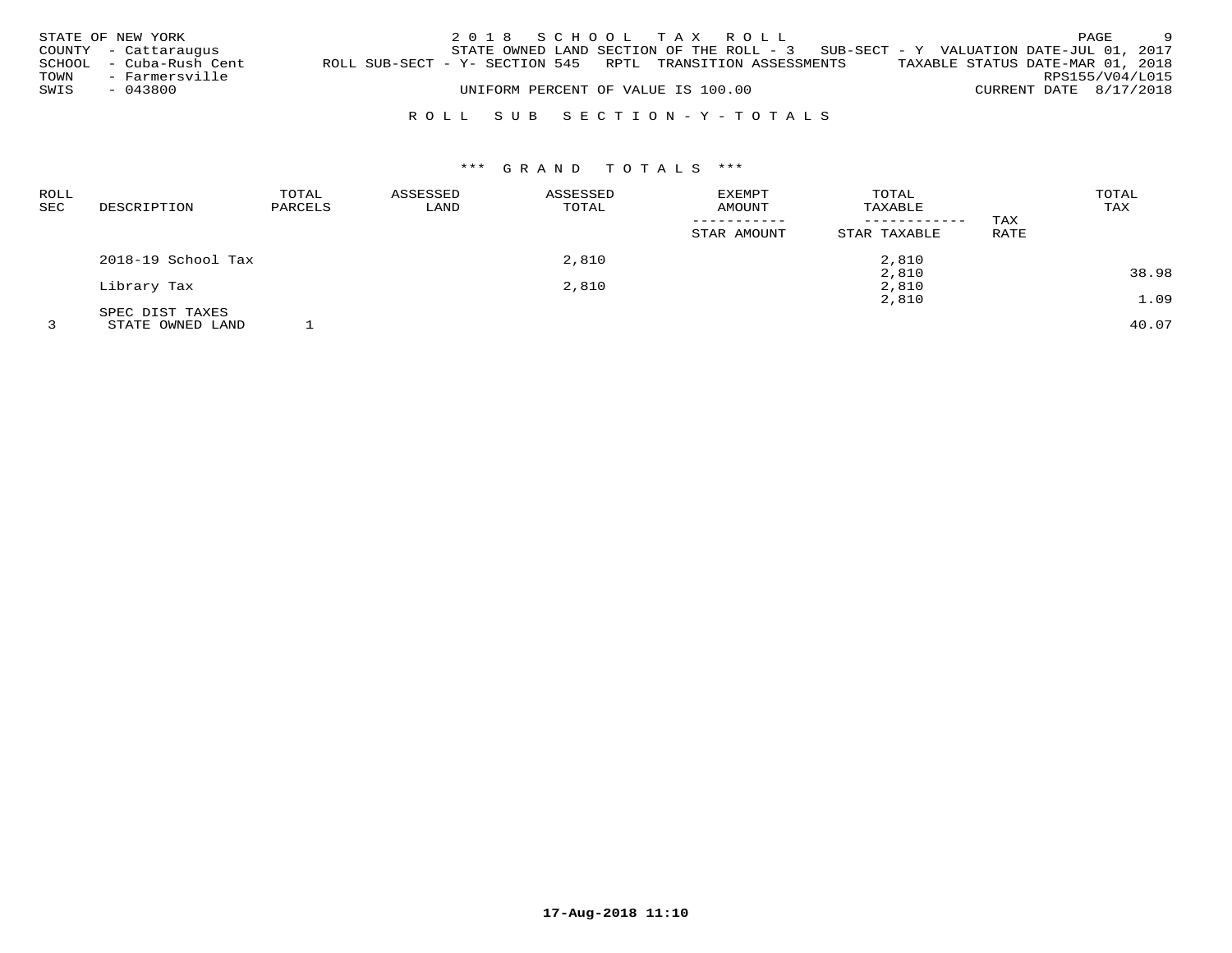| STATE OF NEW YORK       | 2018 SCHOOL TAX ROLL                     | 10<br>PAGE                       |
|-------------------------|------------------------------------------|----------------------------------|
| COUNTY - Cattaraugus    | STATE OWNED LAND SECTION OF THE ROLL - 3 | VALUATION DATE-JUL 01, 2017      |
| SCHOOL - Cuba-Rush Cent |                                          | TAXABLE STATUS DATE-MAR 01, 2018 |
| TOWN<br>- Farmersville  |                                          | RPS155/V04/L015                  |
| SWIS<br>$-043800$       | UNIFORM PERCENT OF VALUE IS 100.00       | CURRENT DATE 8/17/2018           |
|                         |                                          |                                  |
|                         | ROLL SECTION TOTALS                      |                                  |

|      |              | $m \wedge m \wedge n$<br>UIAL |                  |       | ΑL  | EXEMPT |                         | ™∩ጥ⊼⊺               |
|------|--------------|-------------------------------|------------------|-------|-----|--------|-------------------------|---------------------|
| CODE | . . <i>.</i> |                               | <b>TVDL</b><br>. | VALUE | LUF | ™UNU^  | $T$ , $T$ , $T$<br>ALUE | $m \times r$<br>⊥⇔∆ |

#### NO SPECIAL DISTRICTS AT THIS LEVEL

\*\*\* S C H O O L D I S T R I C T S U M M A R Y \*\*\*

| CODE   | DISTRICT NAME                    | TOTAL<br>PARCELS | ASSESSED<br>LAND | ASSESSED<br>TOTAL | EXEMPT<br>AMOUNT | TOTAL<br>TAXABLE |           |
|--------|----------------------------------|------------------|------------------|-------------------|------------------|------------------|-----------|
|        |                                  |                  |                  |                   | STAR AMOUNT      | STAR TAXABLE     | TOTAL TAX |
|        | Cuba-Rush Cent                   | 11               | 2814,000         | 2816,810          |                  | 2,816,810        |           |
| 024801 |                                  |                  |                  |                   |                  | 2,816,810        | 40,172.84 |
|        | SUB-TOTAL                        | 11               | 2814,000         | 2816,810          |                  | 2,816,810        |           |
|        | $S \cup B - T \cup T A L (CONT)$ |                  |                  |                   |                  | 2,816,810        | 40,172.84 |
|        | T O T A L                        | 11               | 2814,000         | 2816,810          |                  | 2,816,810        |           |
|        | T O T A L (CONT)                 |                  |                  |                   |                  | 2,816,810        | 40,172.84 |

## \*\*\* S Y S T E M C O D E S S U M M A R Y \*\*\*

## NO SYSTEM EXEMPTIONS AT THIS LEVEL

\*\*\* E X E M P T I O N S U M M A R Y \*\*\*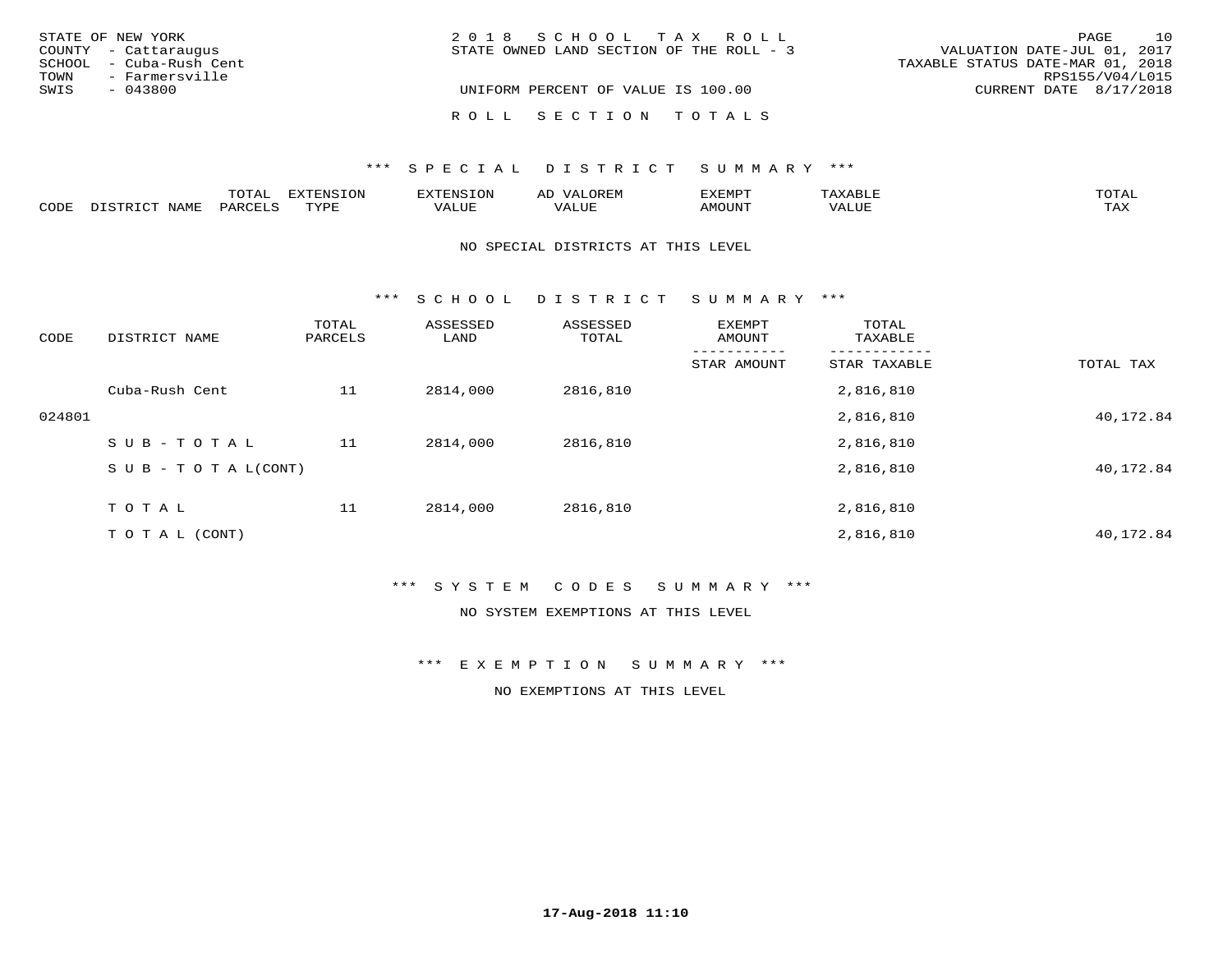|      | STATE OF NEW YORK<br>COUNTY - Cattaraugus | 2018 SCHOOL TAX ROLL<br>STATE OWNED LAND SECTION OF THE ROLL - 3 | VALUATION DATE-JUL 01, 2017      | - 11<br>PAGE    |
|------|-------------------------------------------|------------------------------------------------------------------|----------------------------------|-----------------|
| TOWN | SCHOOL - Cuba-Rush Cent<br>- Farmersville |                                                                  | TAXABLE STATUS DATE-MAR 01, 2018 | RPS155/V04/L015 |
| SWIS | $-043800$                                 | UNIFORM PERCENT OF VALUE IS 100.00                               | CURRENT DATE 8/17/2018           |                 |
|      |                                           | ROLL SECTION TOTALS                                              |                                  |                 |

| ROLL<br><b>SEC</b> | DESCRIPTION        | TOTAL<br>PARCELS | ASSESSED<br>LAND | ASSESSED<br>TOTAL | EXEMPT<br>AMOUNT | TOTAL<br>TAXABLE<br>------------ | TAX  | TOTAL<br>TAX |
|--------------------|--------------------|------------------|------------------|-------------------|------------------|----------------------------------|------|--------------|
|                    |                    |                  |                  |                   | STAR AMOUNT      | STAR TAXABLE                     | RATE |              |
|                    | 2018-19 School Tax |                  | 2814,000         | 2816,810          |                  | 2,816,810                        |      |              |
|                    |                    |                  |                  |                   |                  | 2,816,810                        |      | 39,076.68    |
|                    | Library Tax        |                  | 2814,000         | 2816,810          |                  | 2,816,810                        |      |              |
|                    |                    |                  |                  |                   |                  | 2,816,810                        |      | 1,096.16     |
|                    | SPEC DIST TAXES    |                  |                  |                   |                  |                                  |      |              |
|                    | STATE OWNED LAND   |                  |                  |                   |                  |                                  |      | 40,172.84    |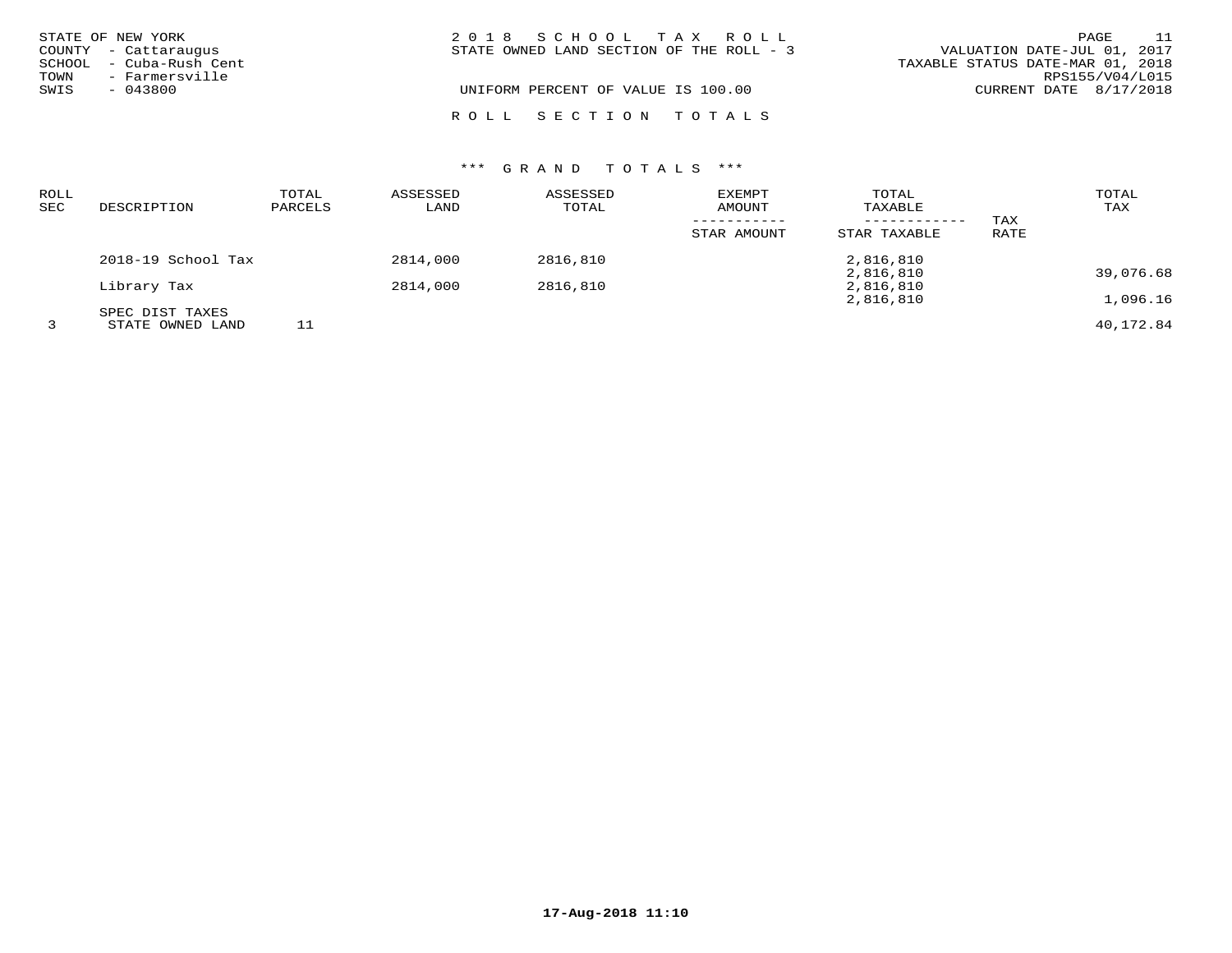| STATE OF NEW YORK       | 2018 SCHOOL TAX ROLL | 12<br>PAGE                       |
|-------------------------|----------------------|----------------------------------|
| COUNTY - Cattaraugus    |                      | VALUATION DATE-JUL 01, 2017      |
| SCHOOL - Cuba-Rush Cent |                      | TAXABLE STATUS DATE-MAR 01, 2018 |
| TOWN<br>- Farmersville  | SWIS TOTALS          | RPS155/V04/L015                  |
| SWIS<br>$-043800$       |                      | CURRENT DATE 8/17/2018           |

|      |       | m^m7<br>.UIAL | GNTC  | טאים י             | AL |      | $m \times r$<br>1 AZ | ⊓∧m ⊼ ⊤<br>$\cdot$ $\Delta$ |
|------|-------|---------------|-------|--------------------|----|------|----------------------|-----------------------------|
| CODE | 'VAME | <b>DAP</b>    | JVDD. | --- - ---<br>VALUL |    | אזחר |                      | may<br>1 A.A                |

NO SPECIAL DISTRICTS AT THIS LEVEL

\*\*\* S C H O O L D I S T R I C T S U M M A R Y \*\*\*

| CODE   | DISTRICT NAME              | TOTAL<br>PARCELS | ASSESSED<br>LAND | ASSESSED<br>TOTAL | <b>EXEMPT</b><br>AMOUNT | TOTAL<br>TAXABLE |          |           |
|--------|----------------------------|------------------|------------------|-------------------|-------------------------|------------------|----------|-----------|
|        |                            |                  |                  |                   | STAR AMOUNT             | STAR TAXABLE     | TAX RATE | TOTAL TAX |
|        | Cuba-Rush Cent             | 11               | 2814,000         | 2816,810          |                         | 2,816,810        |          |           |
| 024801 |                            |                  |                  |                   |                         | 2,816,810        | .389151  | 40,172.84 |
|        | SUB-TOTAL                  | 11               | 2814,000         | 2816,810          |                         | 2,816,810        |          |           |
|        | S U B - T O T A $L$ (CONT) |                  |                  |                   |                         | 2,816,810        |          | 40,172.84 |
|        |                            |                  |                  |                   |                         |                  |          |           |
|        | TOTAL                      | 11               | 2814,000         | 2816,810          |                         | 2,816,810        |          |           |
|        | T O T A L (CONT)           |                  |                  |                   |                         | 2,816,810        |          | 40,172.84 |

\*\*\* S Y S T E M C O D E S S U M M A R Y \*\*\*

NO SYSTEM EXEMPTIONS AT THIS LEVEL

\*\*\* E X E M P T I O N S U M M A R Y \*\*\*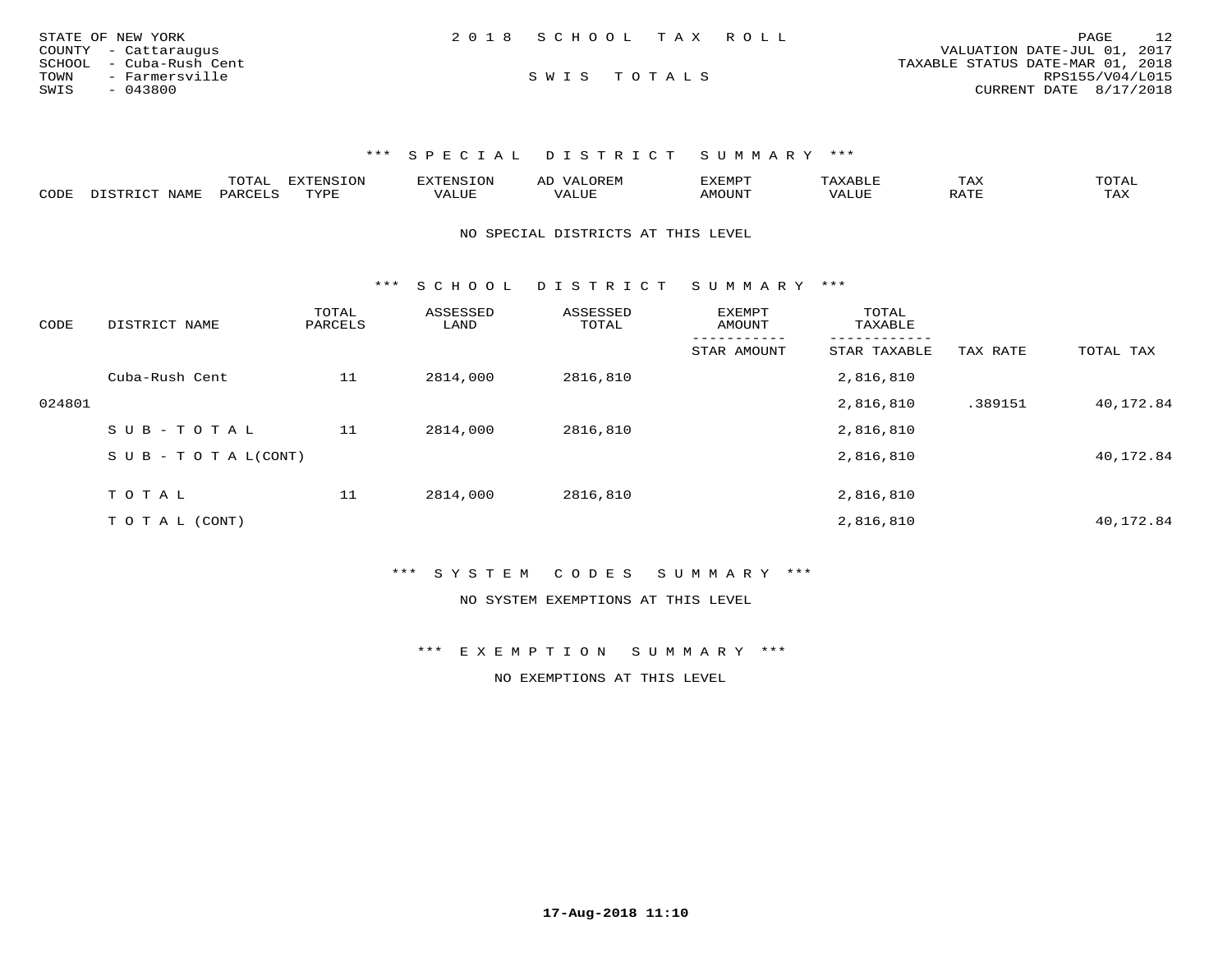| 2018 SCHOOL TAX ROLL<br>STATE OF NEW YORK | 13<br>PAGE                       |
|-------------------------------------------|----------------------------------|
| COUNTY - Cattaraugus                      | VALUATION DATE-JUL 01, 2017      |
| SCHOOL - Cuba-Rush Cent                   | TAXABLE STATUS DATE-MAR 01, 2018 |
| SWIS TOTALS<br>TOWN<br>- Farmersville     | RPS155/V04/L015                  |
| SWIS<br>$-043800$                         | CURRENT DATE 8/17/2018           |

| <b>ROLL</b><br>SEC | DESCRIPTION                         | TOTAL<br>PARCELS | ASSESSED<br>LAND | ASSESSED<br>TOTAL | <b>EXEMPT</b><br>AMOUNT | TOTAL<br>TAXABLE       |             |                       |
|--------------------|-------------------------------------|------------------|------------------|-------------------|-------------------------|------------------------|-------------|-----------------------|
|                    |                                     |                  |                  |                   | STAR AMOUNT             | STAR TAXABLE           | TAX<br>RATE |                       |
|                    | 2018-19 School Tax                  |                  | 2814,000         | 2816,810          |                         | 2,816,810<br>2,816,810 | 13.872669   | 39,076.68             |
|                    | Library Tax                         |                  | 2814,000         | 2816,810          |                         | 2,816,810              |             |                       |
| 3                  | SPEC DIST TAXES<br>STATE OWNED LAND | 11               |                  |                   |                         | 2,816,810              | 0.389151    | 1,096.16<br>40,172.84 |
|                    | 2018-19 School Tax                  |                  | 2814,000         | 2816,810          |                         | 2,816,810<br>2,816,810 | 13.872669   | 39,076.68             |
|                    | Library Tax                         |                  | 2814,000         | 2816,810          |                         | 2,816,810              |             |                       |
|                    | SPEC DIST TAXES                     |                  |                  |                   |                         | 2,816,810              | 0.389151    | 1,096.16              |
| $\star$            | SUB<br>TOTAL                        | 11               |                  |                   |                         |                        |             | 40,172.84             |
|                    | 2018-19 School Tax                  |                  | 2814,000         | 2816,810          |                         | 2,816,810              |             |                       |
|                    | Library Tax                         |                  | 2814,000         | 2816,810          |                         | 2,816,810<br>2,816,810 | 13.872669   | 39,076.68             |
|                    | SPEC DIST TAXES                     |                  |                  |                   |                         | 2,816,810              | 0.389151    | 1,096.16              |
| $***$              | GRAND TOTAL                         | 11               |                  |                   |                         |                        |             | 40,172.84             |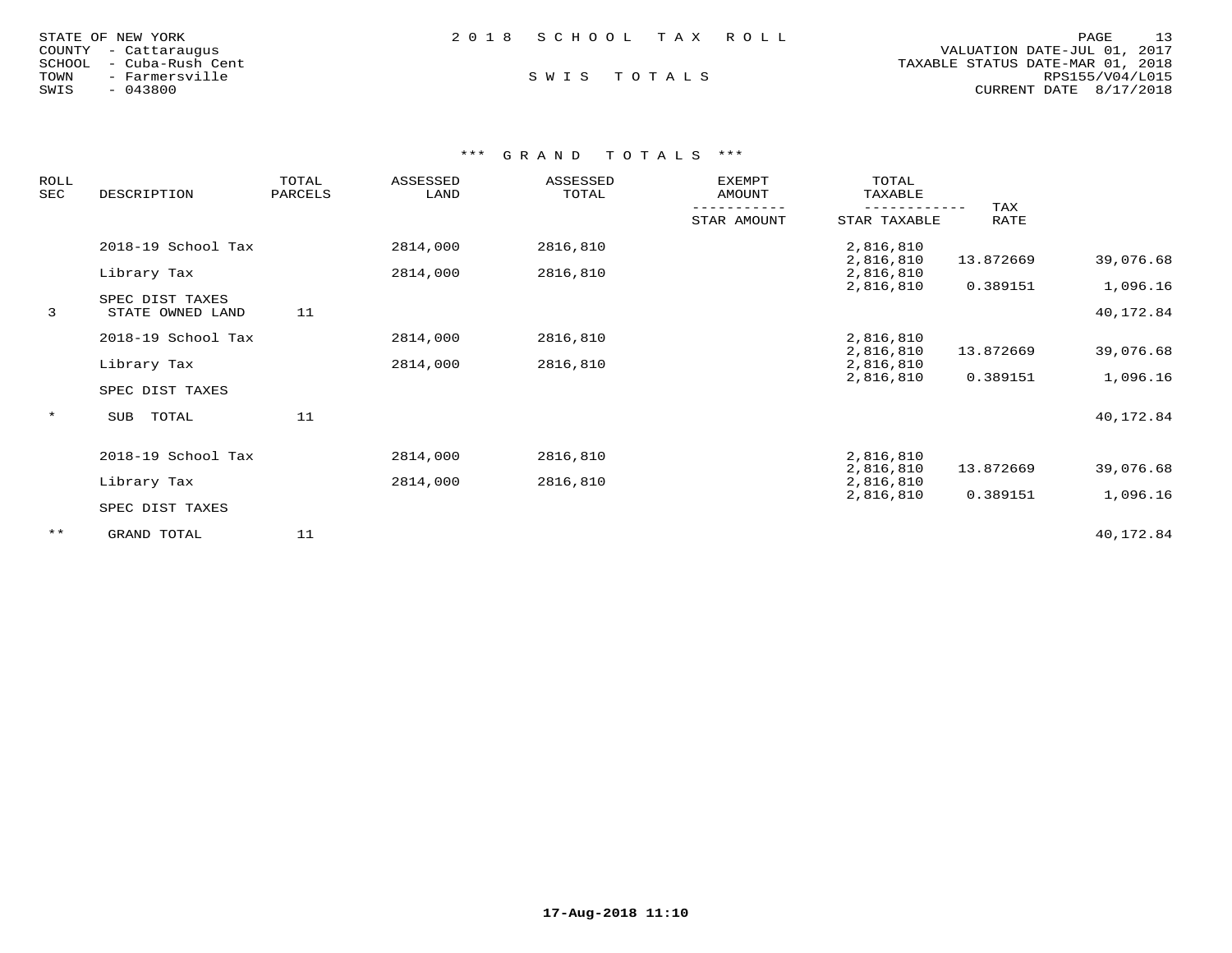| STATE OF NEW YORK<br>COUNTY<br>- Cattaraugus<br>SCHOOL<br>- Cuba-Rush Cent<br>- Lyndon<br>TOWN<br>SWIS<br>$-045600$ | 2 0 1 8<br>ROLL SUB-SECT - N- SECTION 534 | SCHOOL<br>RPTL<br>OWNERS NAME SEOUENCE | T A X<br>R O L L<br>STATE OWNED LAND SECTION OF THE ROLL - 3<br>REFORESTATION<br>UNIFORM PERCENT OF VALUE IS 100.00 | SUB-SECT - N VALUATION DATE-JUL 01,<br>TAXABLE STATUS DATE-MAR 01, | PAGE<br>14<br>2017<br>2018 |
|---------------------------------------------------------------------------------------------------------------------|-------------------------------------------|----------------------------------------|---------------------------------------------------------------------------------------------------------------------|--------------------------------------------------------------------|----------------------------|
| TAX MAP PARCEL NUMBER                                                                                               | PROPERTY LOCATION & CLASS                 | ASSESSMENT                             |                                                                                                                     |                                                                    |                            |
| CURRENT OWNERS NAME                                                                                                 | SCHOOL DISTRICT                           | LAND                                   | TAX DESCRIPTION                                                                                                     | TAXABLE VALUE                                                      |                            |
| CURRENT OWNERS ADDRESS                                                                                              | PARCEL SIZE/GRID COORD                    | TOTAL                                  | SPECIAL DISTRICTS                                                                                                   |                                                                    | TAX AMOUNT                 |
|                                                                                                                     |                                           |                                        |                                                                                                                     |                                                                    | ****************           |
|                                                                                                                     | 417 Palmer Rd                             |                                        |                                                                                                                     | ACCT 0120003                                                       |                            |
| $41.004 - 1 - 13$                                                                                                   | 932 Forest s532b                          |                                        | 2018-19 School Tax                                                                                                  | 294,800                                                            | 4,089.66                   |
| State Of New York                                                                                                   | Cuba-Rush Cent 024801                     | 294,800                                | Library Tax                                                                                                         | 294,800                                                            | 114.72                     |
| Attn: County Treasurer                                                                                              | 15/16/23<br>04<br>03                      | 294,800                                |                                                                                                                     |                                                                    |                            |
| Cattaraugus County                                                                                                  | Catt Reforest                             |                                        |                                                                                                                     |                                                                    |                            |
| 303 Court St                                                                                                        | Area I                                    |                                        |                                                                                                                     |                                                                    |                            |
| Little Valley, NY 14755                                                                                             | ACRES 298.51                              |                                        |                                                                                                                     |                                                                    |                            |
|                                                                                                                     | EAST-1215270 NRTH-0850857                 |                                        |                                                                                                                     |                                                                    |                            |
|                                                                                                                     | FULL MARKET VALUE                         | 294,800                                |                                                                                                                     |                                                                    |                            |
|                                                                                                                     |                                           |                                        | TOTAL TAX ---                                                                                                       |                                                                    | $4,204.38**$               |
|                                                                                                                     |                                           |                                        |                                                                                                                     | DATE #1                                                            | 09/30/18                   |
|                                                                                                                     |                                           |                                        |                                                                                                                     | AMT DUE                                                            | 4,204.38                   |
|                                                                                                                     |                                           |                                        |                                                                                                                     |                                                                    |                            |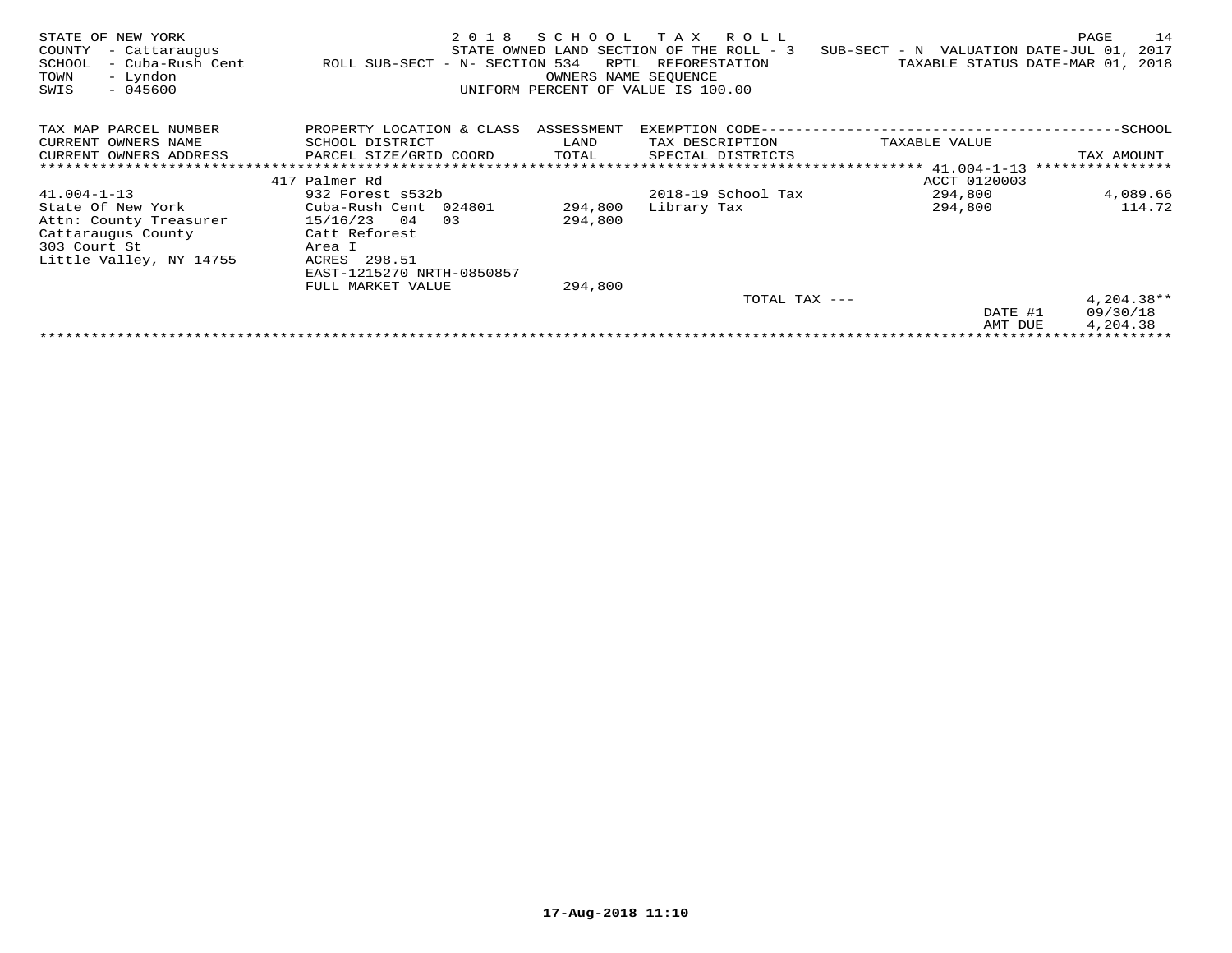|      | STATE OF NEW YORK       |                                                   | 2018 SCHOOL TAX ROLL               |  |                                                                                   |  |                                  | PAGE            | 1.5 |
|------|-------------------------|---------------------------------------------------|------------------------------------|--|-----------------------------------------------------------------------------------|--|----------------------------------|-----------------|-----|
|      | COUNTY - Cattaraugus    |                                                   |                                    |  | STATE OWNED LAND SECTION OF THE ROLL - 3 SUB-SECT - N VALUATION DATE-JUL 01, 2017 |  |                                  |                 |     |
|      | SCHOOL - Cuba-Rush Cent | ROLL SUB-SECT - N- SECTION 534 RPTL REFORESTATION |                                    |  |                                                                                   |  | TAXABLE STATUS DATE-MAR 01, 2018 |                 |     |
| TOWN | – Lyndon                |                                                   |                                    |  |                                                                                   |  |                                  | RPS155/V04/L015 |     |
| SWIS | - 045600                |                                                   | UNIFORM PERCENT OF VALUE IS 100.00 |  |                                                                                   |  | CURRENT DATE 8/17/2018           |                 |     |
|      |                         |                                                   |                                    |  |                                                                                   |  |                                  |                 |     |
|      |                         |                                                   |                                    |  | ROLL SUB SECTION-N-TOTALS                                                         |  |                                  |                 |     |

|      |             | $m \wedge n$          |             | AL  | "YEMPT | $m \wedge m \wedge n$ |
|------|-------------|-----------------------|-------------|-----|--------|-----------------------|
| CODE | ـ ب<br>---- | $U \wedge D \wedge T$ | ′ △<br>JU P | TTT | JN     | $m \times r$          |

#### NO SPECIAL DISTRICTS AT THIS LEVEL

\*\*\* S C H O O L D I S T R I C T S U M M A R Y \*\*\*

| CODE   | DISTRICT NAME                    | TOTAL<br>PARCELS | ASSESSED<br>LAND | ASSESSED<br>TOTAL | EXEMPT<br>AMOUNT | TOTAL<br>TAXABLE |           |
|--------|----------------------------------|------------------|------------------|-------------------|------------------|------------------|-----------|
|        |                                  |                  |                  |                   | STAR AMOUNT      | STAR TAXABLE     | TOTAL TAX |
|        | Cuba-Rush Cent                   |                  | 294,800          | 294,800           |                  | 294,800          |           |
| 024801 |                                  |                  |                  |                   |                  | 294,800          | 4,204.38  |
|        | SUB-TOTAL                        |                  | 294,800          | 294,800           |                  | 294,800          |           |
|        | $S \cup B - T \cup T A L (CONT)$ |                  |                  |                   |                  | 294,800          | 4,204.38  |
|        | T O T A L                        |                  | 294,800          | 294,800           |                  | 294,800          |           |
|        | TO TAL (CONT)                    |                  |                  |                   |                  | 294,800          | 4,204.38  |

\*\*\* S Y S T E M C O D E S S U M M A R Y \*\*\*

NO SYSTEM EXEMPTIONS AT THIS LEVEL

\*\*\* E X E M P T I O N S U M M A R Y \*\*\*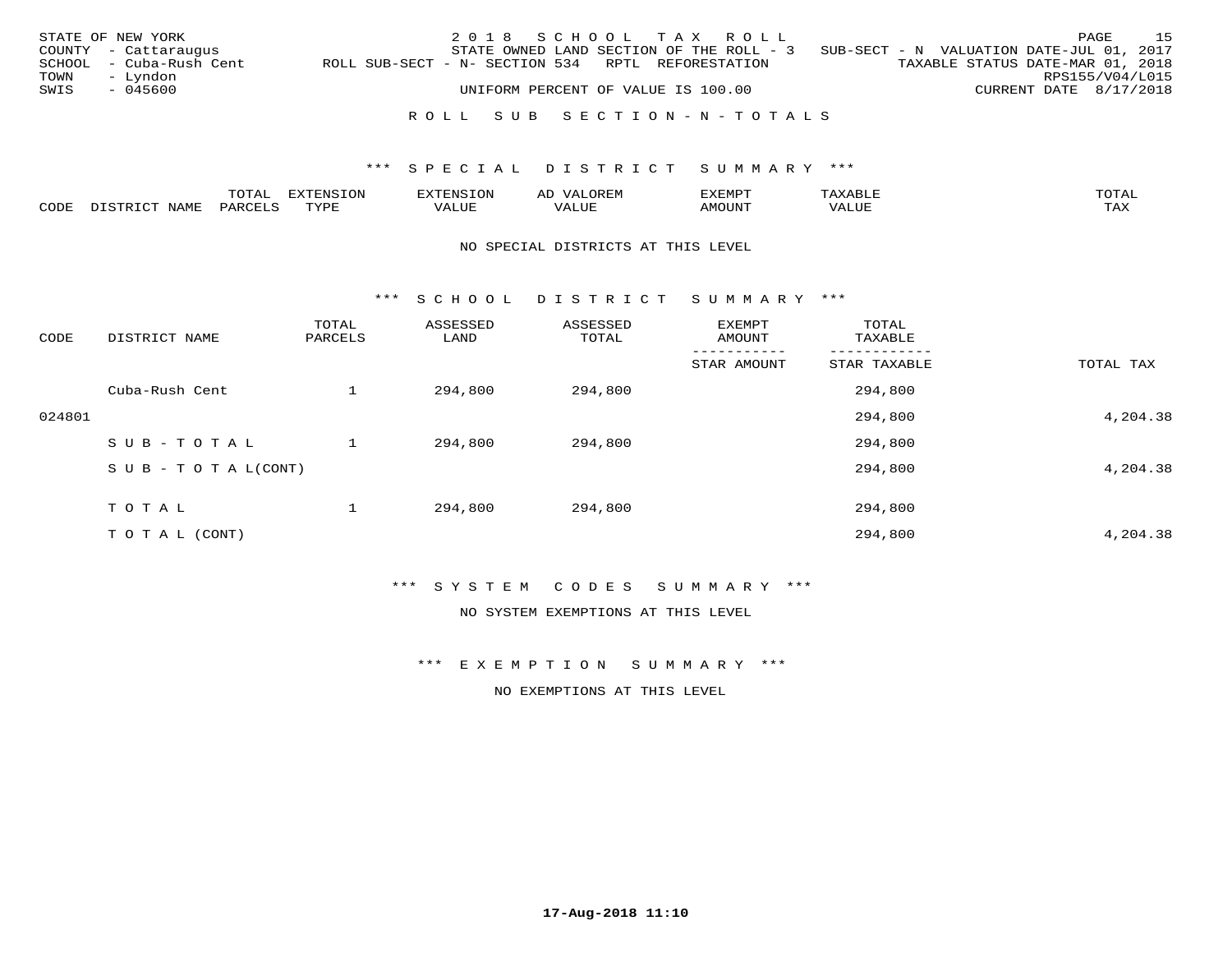|              | STATE OF NEW YORK<br>COUNTY - Cattaraugus<br>SCHOOL - Cuba-Rush Cent | ROLL SUB-SECT - N- SECTION 534 RPTL REFORESTATION | 2018 SCHOOL TAX ROLL<br>STATE OWNED LAND SECTION OF THE ROLL - $3$ SUB-SECT - N VALUATION DATE-JUL 01, 2017 |  |  |  | TAXABLE STATUS DATE-MAR 01, 2018 | PAGE                                      | 16 |
|--------------|----------------------------------------------------------------------|---------------------------------------------------|-------------------------------------------------------------------------------------------------------------|--|--|--|----------------------------------|-------------------------------------------|----|
| TOWN<br>SWIS | – Lyndon<br>- 045600                                                 |                                                   | UNIFORM PERCENT OF VALUE IS 100.00<br>ROLL SUB SECTION-N-TOTALS                                             |  |  |  |                                  | RPS155/V04/L015<br>CURRENT DATE 8/17/2018 |    |

| <b>ROLL</b><br>SEC | DESCRIPTION        | TOTAL<br>PARCELS | ASSESSED<br>LAND | ASSESSED<br>TOTAL | <b>EXEMPT</b><br><b>AMOUNT</b> | TOTAL<br>TAXABLE<br>------------ | TAX  | TOTAL<br>TAX |
|--------------------|--------------------|------------------|------------------|-------------------|--------------------------------|----------------------------------|------|--------------|
|                    |                    |                  |                  |                   | STAR AMOUNT                    | STAR TAXABLE                     | RATE |              |
|                    | 2018-19 School Tax |                  | 294,800          | 294,800           |                                | 294,800                          |      |              |
|                    | Library Tax        |                  | 294,800          | 294,800           |                                | 294,800<br>294,800               |      | 4,089.66     |
|                    | SPEC DIST TAXES    |                  |                  |                   |                                | 294,800                          |      | 114.72       |
|                    | STATE OWNED LAND   |                  |                  |                   |                                |                                  |      | 4,204.38     |

**17-Aug-2018 11:10**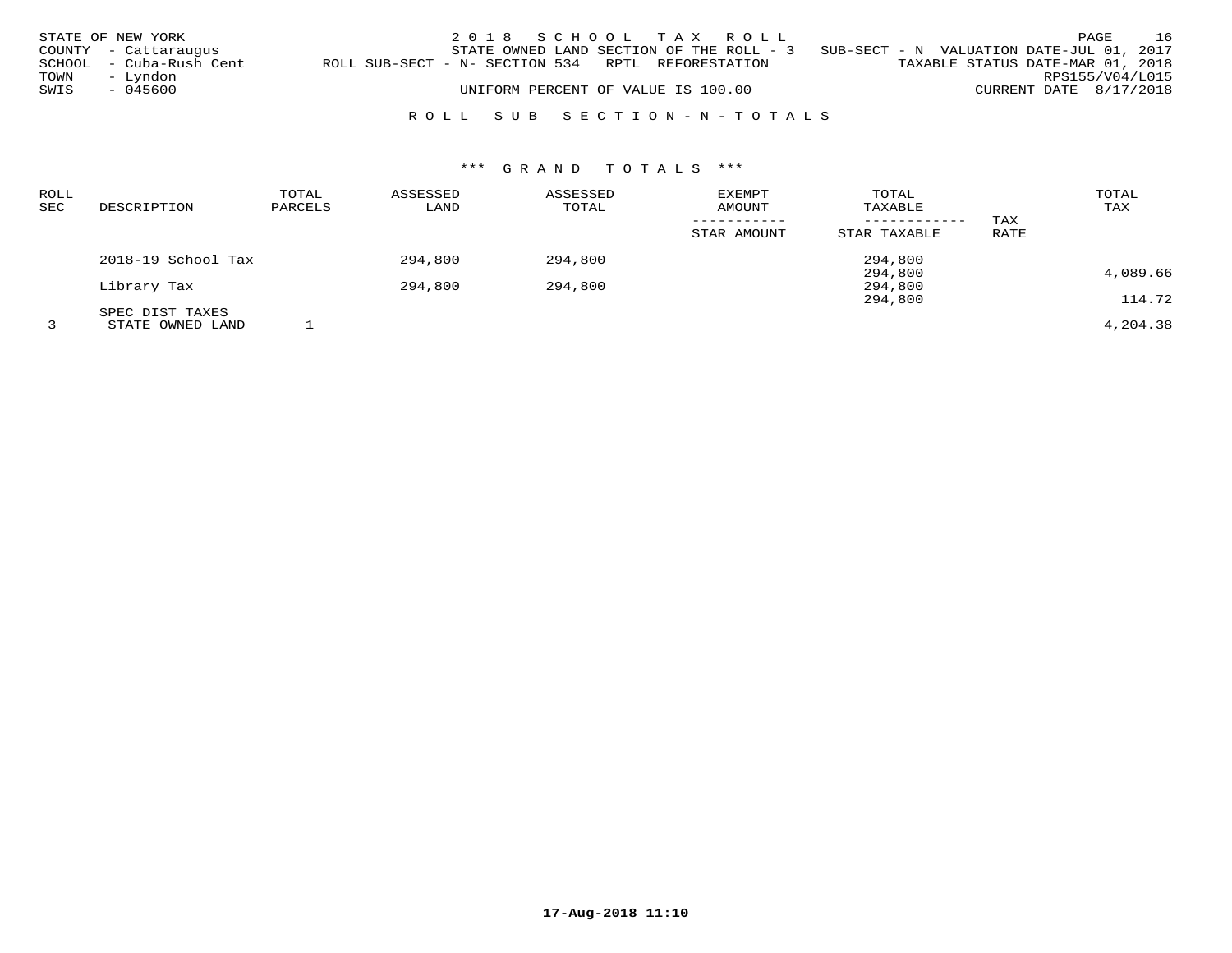| STATE OF NEW YORK<br>COUNTY<br>- Cattaraugus<br>- Cuba-Rush Cent<br>SCHOOL<br>- Lyndon<br>TOWN<br>$-045600$<br>SWIS | 2018<br>ROLL SUB-SECT - Y- SECTION 545 | SCHOOL<br>RPTL<br>OWNERS NAME SEQUENCE | T A X<br>R O L L<br>STATE OWNED LAND SECTION OF THE ROLL - 3<br>TRANSITION ASSESSMENTS<br>UNIFORM PERCENT OF VALUE IS 100.00 | SUB-SECT - Y VALUATION DATE-JUL 01,<br>TAXABLE STATUS DATE-MAR 01, | 17<br>PAGE<br>2017<br>2018 |
|---------------------------------------------------------------------------------------------------------------------|----------------------------------------|----------------------------------------|------------------------------------------------------------------------------------------------------------------------------|--------------------------------------------------------------------|----------------------------|
| TAX MAP PARCEL NUMBER                                                                                               | PROPERTY LOCATION & CLASS              | ASSESSMENT                             | EXEMPTION CODE--                                                                                                             |                                                                    | -SCHOOL                    |
| CURRENT OWNERS NAME                                                                                                 | SCHOOL DISTRICT                        | LAND                                   | TAX DESCRIPTION                                                                                                              | TAXABLE VALUE                                                      |                            |
| CURRENT OWNERS ADDRESS                                                                                              | PARCEL SIZE/GRID COORD                 | TOTAL                                  | SPECIAL DISTRICTS                                                                                                            |                                                                    | TAX AMOUNT                 |
|                                                                                                                     | *************************************  |                                        | ********************************                                                                                             | $333.000 - 56 - 3$                                                 | ***************            |
|                                                                                                                     | SCHOOL Transition Assessment           |                                        |                                                                                                                              | ACCT 8026401                                                       |                            |
| $333.000 - 56 - 3$                                                                                                  | 993 Transition t                       |                                        | $2018-19$ School Tax                                                                                                         | 0.00                                                               | 0.00                       |
| State Of New York                                                                                                   | Cuba-Rush Cent 024801                  | 0                                      | Library Tax                                                                                                                  | 0.00                                                               | 0.00                       |
| Attn: County Treasurer                                                                                              | 0.01<br>ACRES                          | $\mathbf 0$                            |                                                                                                                              |                                                                    |                            |
| Cattaraugus County<br>303 Court St                                                                                  | FULL MARKET VALUE                      | 0                                      |                                                                                                                              |                                                                    |                            |
| Little Valley, NY 14755                                                                                             |                                        |                                        |                                                                                                                              |                                                                    |                            |
|                                                                                                                     |                                        |                                        | TOTAL TAX ---                                                                                                                |                                                                    | $0.00**$                   |
|                                                                                                                     |                                        |                                        |                                                                                                                              |                                                                    |                            |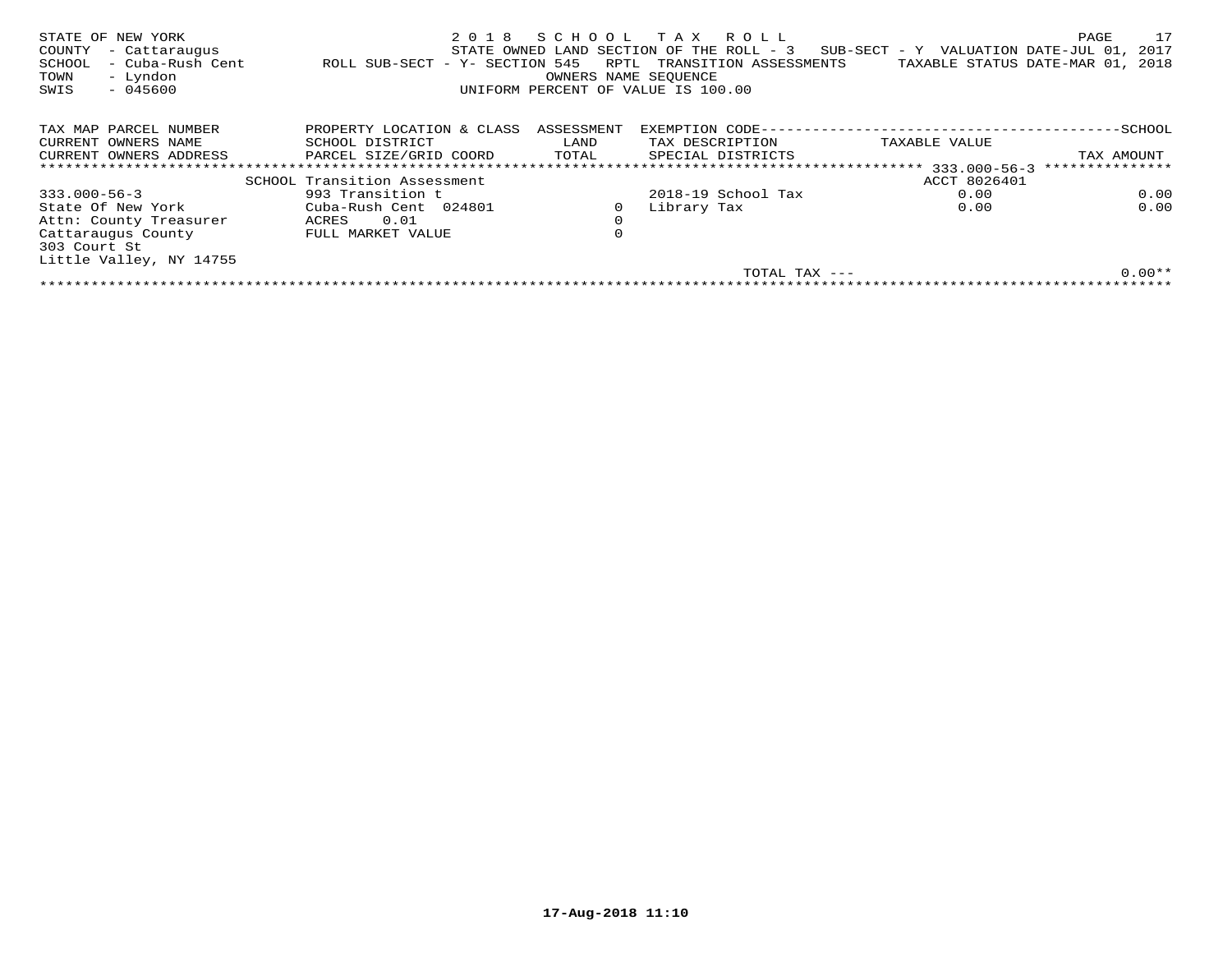|      | STATE OF NEW YORK       |                                                            | 2018 SCHOOL TAX ROLL                                                              |                                    |  |                                  |                        | PAGE | 18 |
|------|-------------------------|------------------------------------------------------------|-----------------------------------------------------------------------------------|------------------------------------|--|----------------------------------|------------------------|------|----|
|      | COUNTY - Cattaraugus    |                                                            | STATE OWNED LAND SECTION OF THE ROLL - 3 SUB-SECT - Y VALUATION DATE-JUL 01, 2017 |                                    |  |                                  |                        |      |    |
|      | SCHOOL - Cuba-Rush Cent | ROLL SUB-SECT - Y- SECTION 545 RPTL TRANSITION ASSESSMENTS |                                                                                   |                                    |  | TAXABLE STATUS DATE-MAR 01, 2018 |                        |      |    |
| TOWN | – Lyndon                |                                                            |                                                                                   |                                    |  |                                  | RPS155/V04/L015        |      |    |
| SWIS | - 045600                |                                                            |                                                                                   | UNIFORM PERCENT OF VALUE IS 100.00 |  |                                  | CURRENT DATE 8/17/2018 |      |    |
|      |                         |                                                            |                                                                                   |                                    |  |                                  |                        |      |    |

## R O L L S U B S E C T I O N - Y - T O T A L S

## \*\*\* S P E C I A L D I S T R I C T S U M M A R Y \*\*\*

|   |     | $m \wedge m \wedge n$ | <b>mirmmara</b> | -----------------<br>$\sim$ | ΑL  | EXEMPT |                             | TOTAT               |
|---|-----|-----------------------|-----------------|-----------------------------|-----|--------|-----------------------------|---------------------|
| C | AMI | <u>U A R</u>          | <b>TVDL</b>     |                             | LUF |        | , 7 7 T T T T<br>$\sqrt{2}$ | $m \times r$<br>ᇅᄯᅐ |

#### NO SPECIAL DISTRICTS AT THIS LEVEL

\*\*\* S C H O O L D I S T R I C T S U M M A R Y \*\*\*

| CODE   | DISTRICT NAME      | TOTAL<br>PARCELS | ASSESSED<br>LAND             | ASSESSED<br>TOTAL                  | EXEMPT<br>AMOUNT | TOTAL<br>TAXABLE |           |
|--------|--------------------|------------------|------------------------------|------------------------------------|------------------|------------------|-----------|
|        |                    |                  |                              |                                    | STAR AMOUNT      | STAR TAXABLE     | TOTAL TAX |
|        | Cuba-Rush Cent     |                  |                              |                                    |                  |                  |           |
| 024801 |                    |                  |                              |                                    |                  |                  |           |
|        | SUB-TOTAL          | $\mathbf{1}$     |                              |                                    |                  |                  |           |
|        | SUB - TO TAL(CONT) |                  |                              |                                    |                  |                  |           |
|        | TOTAL              | $\mathbf 1$      |                              |                                    |                  |                  |           |
|        | TO TAL (CONT)      |                  |                              |                                    |                  |                  |           |
|        |                    |                  |                              |                                    |                  |                  |           |
|        |                    |                  | *** SYSTEM CODES SUMMARY *** |                                    |                  |                  |           |
|        |                    |                  |                              | NO SYSTEM EXEMPTIONS AT THIS LEVEL |                  |                  |           |

\*\*\* E X E M P T I O N S U M M A R Y \*\*\*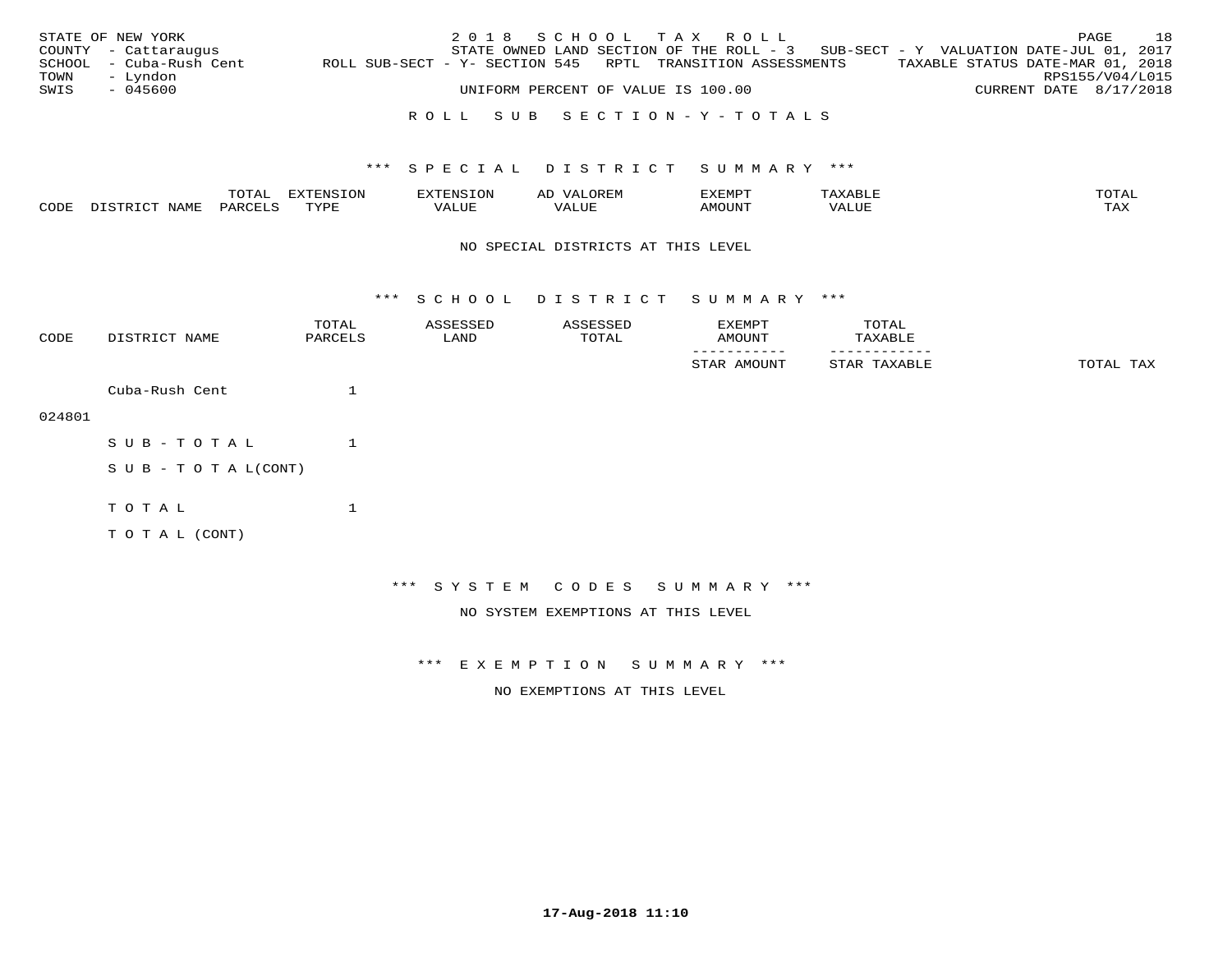|      | STATE OF NEW YORK       |                                                            |                                    |  | 2018 SCHOOL TAX ROLL |                                                                                     |                        | PAGE | 19 |
|------|-------------------------|------------------------------------------------------------|------------------------------------|--|----------------------|-------------------------------------------------------------------------------------|------------------------|------|----|
|      | COUNTY - Cattaraugus    |                                                            |                                    |  |                      | STATE OWNED LAND SECTION OF THE ROLL - $3$ SUB-SECT - Y VALUATION DATE-JUL 01, 2017 |                        |      |    |
|      | SCHOOL - Cuba-Rush Cent | ROLL SUB-SECT - Y- SECTION 545 RPTL TRANSITION ASSESSMENTS |                                    |  |                      | TAXABLE STATUS DATE-MAR 01, 2018                                                    |                        |      |    |
| TOWN | - Lyndon                |                                                            |                                    |  |                      |                                                                                     | RPS155/V04/L015        |      |    |
| SWIS | - 045600                |                                                            | UNIFORM PERCENT OF VALUE IS 100.00 |  |                      |                                                                                     | CURRENT DATE 8/17/2018 |      |    |
|      |                         |                                                            |                                    |  |                      |                                                                                     |                        |      |    |

## R O L L S U B S E C T I O N - Y - T O T A L S

# \*\*\* G R A N D T O T A L S \*\*\*

| <b>ROLI</b> | <b>"OTAL</b> |      |       | <b>EXEMPT</b> | TOTAL        |                 | OTAL       |
|-------------|--------------|------|-------|---------------|--------------|-----------------|------------|
| <b>SEC</b>  |              | `AND | TOTA. | LMOUNT        |              |                 | <b>TAX</b> |
|             |              |      |       | ___________   | ____________ | TAX             |            |
|             |              |      |       |               |              | R ∆ TR<br>----- |            |

RS 3 TOTAL

SPEC DIST TAXES 3 STATE OWNED LAND 1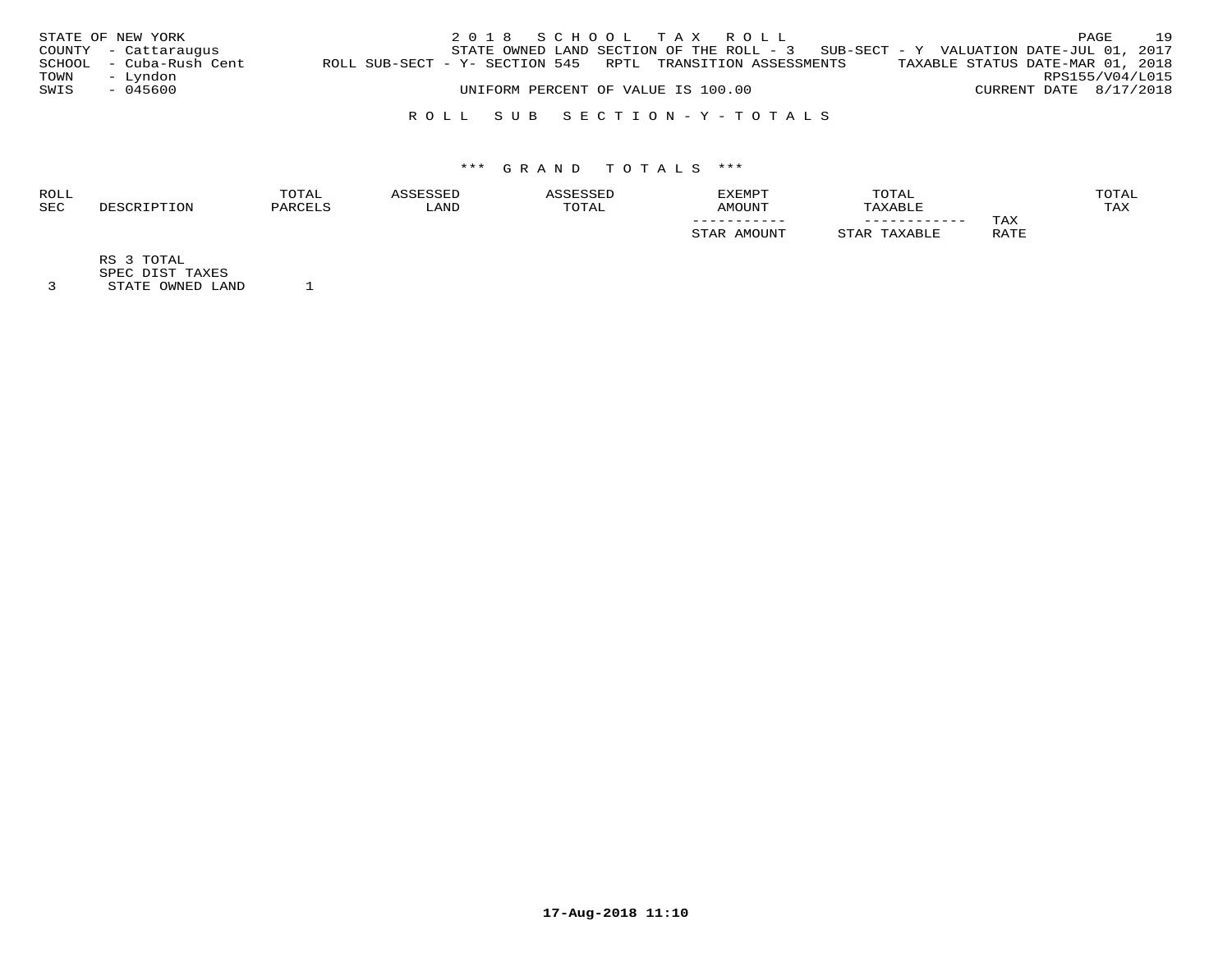| STATE OF NEW YORK       | 2018 SCHOOL TAX ROLL                     | 2.0<br>PAGE                      |
|-------------------------|------------------------------------------|----------------------------------|
| COUNTY - Cattaraugus    | STATE OWNED LAND SECTION OF THE ROLL - 3 | VALUATION DATE-JUL 01, 2017      |
| SCHOOL - Cuba-Rush Cent |                                          | TAXABLE STATUS DATE-MAR 01, 2018 |
| - Lyndon<br>TOWN        |                                          | RPS155/V04/L015                  |
| SWIS<br>- 045600        | UNIFORM PERCENT OF VALUE IS 100.00       | CURRENT DATE 8/17/2018           |
|                         | ROLL SECTION TOTALS                      |                                  |

## \*\*\* SPECIAL DISTRICT SUMMARY \*\*\*

|      |                      | m^m3   | --------           | OP | ΑL           | EXEMPT               |                                      | <b>TOTAT</b>        |
|------|----------------------|--------|--------------------|----|--------------|----------------------|--------------------------------------|---------------------|
| CODE | $T \cap T$<br>- 9 TP | UARCET | $\pi$<br>- - - - - |    | T T T<br>പ∪⊧ | ן דאנזר <sup>.</sup> | 77<br>$\tau$ $\tau \tau \tau$<br>コリア | $m \times r$<br>⊥⇔∆ |

#### NO SPECIAL DISTRICTS AT THIS LEVEL

\*\*\* S C H O O L D I S T R I C T S U M M A R Y \*\*\*

| CODE   | DISTRICT NAME                    | TOTAL<br>PARCELS | ASSESSED<br>LAND | ASSESSED<br>TOTAL | EXEMPT<br>AMOUNT | TOTAL<br>TAXABLE |           |
|--------|----------------------------------|------------------|------------------|-------------------|------------------|------------------|-----------|
|        |                                  |                  |                  |                   | STAR AMOUNT      | STAR TAXABLE     | TOTAL TAX |
|        | Cuba-Rush Cent                   | 2                | 294,800          | 294,800           |                  | 294,800          |           |
| 024801 |                                  |                  |                  |                   |                  | 294,800          | 4,204.38  |
|        | SUB-TOTAL                        | 2                | 294,800          | 294,800           |                  | 294,800          |           |
|        | $S \cup B - T \cup T A L (CONT)$ |                  |                  |                   |                  | 294,800          | 4,204.38  |
|        | TOTAL                            | 2                | 294,800          | 294,800           |                  | 294,800          |           |
|        | T O T A L (CONT)                 |                  |                  |                   |                  | 294,800          | 4,204.38  |

\*\*\* S Y S T E M C O D E S S U M M A R Y \*\*\*

NO SYSTEM EXEMPTIONS AT THIS LEVEL

\*\*\* E X E M P T I O N S U M M A R Y \*\*\*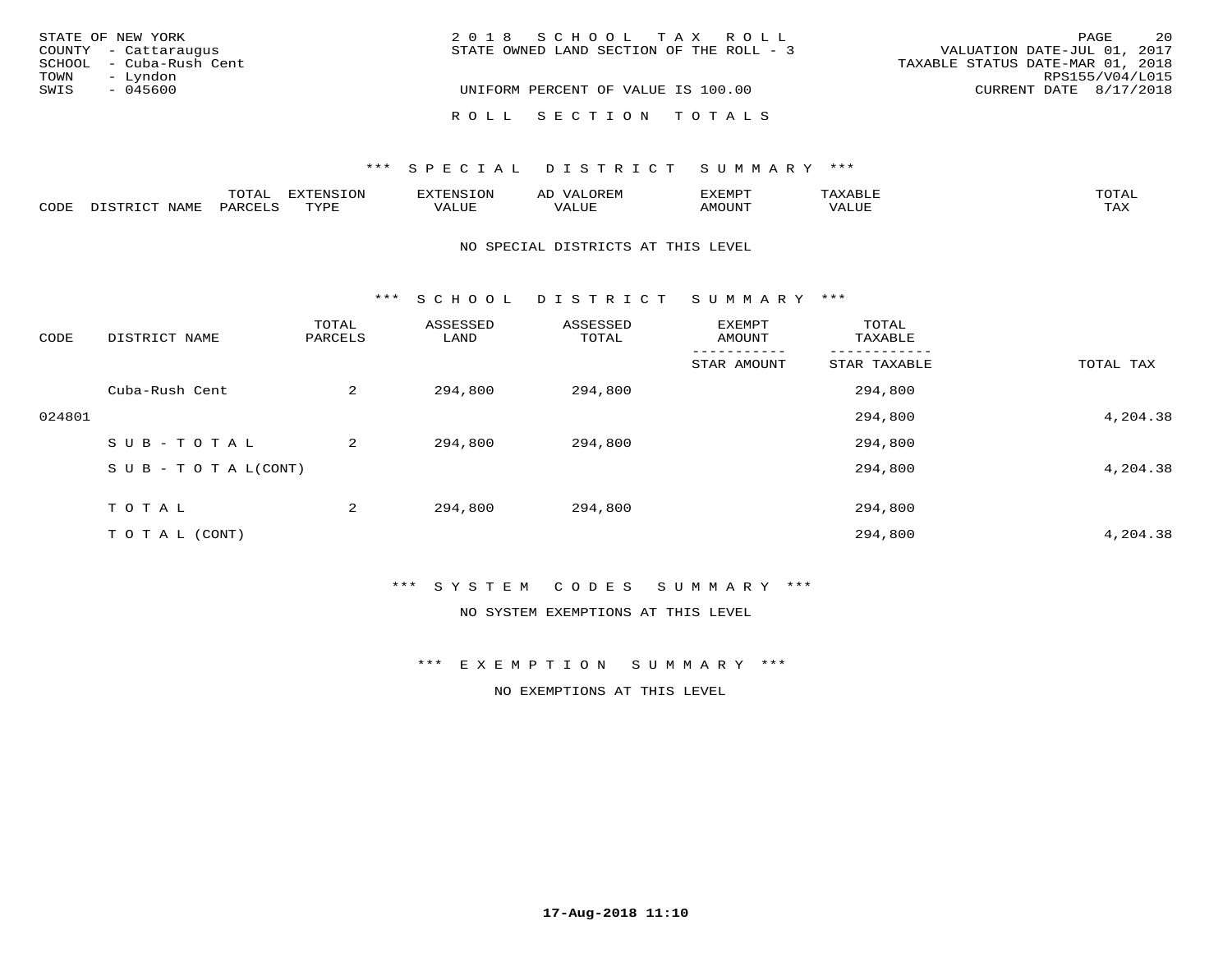|      | STATE OF NEW YORK       | 2018 SCHOOL TAX ROLL                     | PAGE                             | 21 |
|------|-------------------------|------------------------------------------|----------------------------------|----|
|      | COUNTY - Cattaraugus    | STATE OWNED LAND SECTION OF THE ROLL - 3 | VALUATION DATE-JUL 01, 2017      |    |
|      | SCHOOL - Cuba-Rush Cent |                                          | TAXABLE STATUS DATE-MAR 01, 2018 |    |
| TOWN | – Lyndon                |                                          | RPS155/V04/L015                  |    |
| SWIS | $-045600$               | UNIFORM PERCENT OF VALUE IS 100.00       | CURRENT DATE 8/17/2018           |    |
|      |                         | ROLL SECTION TOTALS                      |                                  |    |

| ROLL<br>SEC | DESCRIPTION        | TOTAL<br>PARCELS | ASSESSED<br>LAND | ASSESSED<br>TOTAL | <b>EXEMPT</b><br>AMOUNT | TOTAL<br>TAXABLE<br>------------ | TAX  | TOTAL<br>TAX |
|-------------|--------------------|------------------|------------------|-------------------|-------------------------|----------------------------------|------|--------------|
|             |                    |                  |                  |                   | STAR AMOUNT             | STAR TAXABLE                     | RATE |              |
|             | 2018-19 School Tax |                  | 294,800          | 294,800           |                         | 294,800                          |      |              |
|             |                    |                  |                  |                   |                         | 294,800                          |      | 4,089.66     |
|             | Library Tax        |                  | 294,800          | 294,800           |                         | 294,800                          |      |              |
|             |                    |                  |                  |                   |                         | 294,800                          |      | 114.72       |
|             | SPEC DIST TAXES    |                  |                  |                   |                         |                                  |      |              |
|             | STATE OWNED LAND   | 2                |                  |                   |                         |                                  |      | 4,204.38     |

**17-Aug-2018 11:10**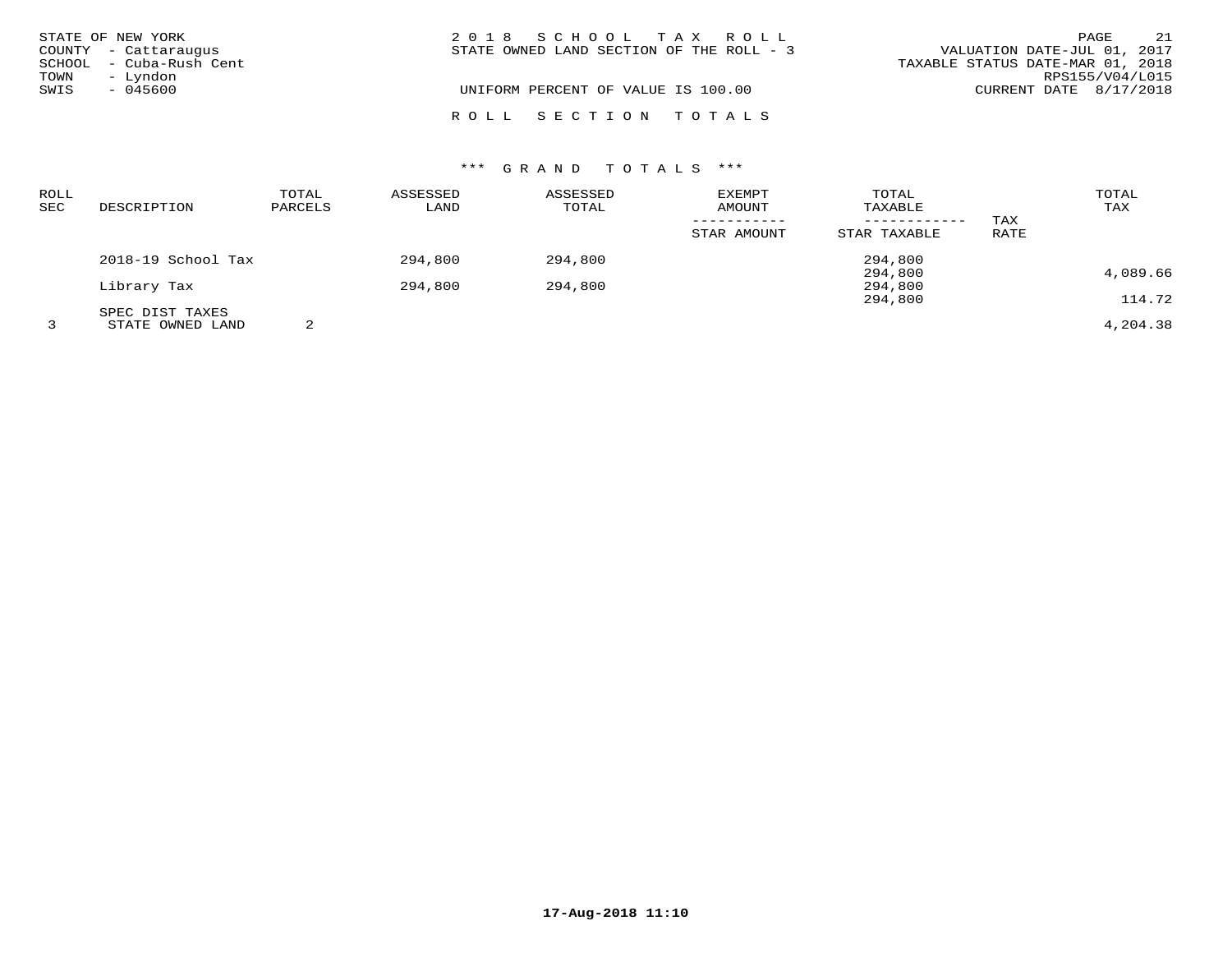| STATE OF NEW YORK       | 2018 SCHOOL TAX ROLL |  | 2.2<br>PAGE                      |
|-------------------------|----------------------|--|----------------------------------|
| COUNTY - Cattaraugus    |                      |  | VALUATION DATE-JUL 01, 2017      |
| SCHOOL - Cuba-Rush Cent |                      |  | TAXABLE STATUS DATE-MAR 01, 2018 |
| TOWN<br>– Lyndon        | SWIS TOTALS          |  | RPS155/V04/L015                  |
| SWIS<br>- 045600        |                      |  | CURRENT DATE 8/17/2018           |

\*\*\* S P E C I A L D I S T R I C T S U M M A R Y \*\*\*

|      |      | -----<br>UIAL | ENSION | $\sqrt{T}$ THENC TO $\sim$<br>. . <i>.</i> | $\sim$<br>− | 1127738777<br>ັ | - ∠⊿ | $m \wedge m \wedge r$<br>∸ ∆ ∣ |
|------|------|---------------|--------|--------------------------------------------|-------------|-----------------|------|--------------------------------|
| CODE | NAME | D A P         | $\pi$  | '/ALUE<br>$V_{A}$                          |             | <b>JUN</b>      |      | TAX                            |

NO SPECIAL DISTRICTS AT THIS LEVEL

\*\*\* S C H O O L D I S T R I C T S U M M A R Y \*\*\*

| CODE   | DISTRICT NAME                    | TOTAL<br>PARCELS | ASSESSED<br>LAND | ASSESSED<br>TOTAL | <b>EXEMPT</b><br>AMOUNT | TOTAL<br>TAXABLE |          |           |
|--------|----------------------------------|------------------|------------------|-------------------|-------------------------|------------------|----------|-----------|
|        |                                  |                  |                  |                   | STAR AMOUNT             | STAR TAXABLE     | TAX RATE | TOTAL TAX |
|        | Cuba-Rush Cent                   | 2                | 294,800          | 294,800           |                         | 294,800          |          |           |
| 024801 |                                  |                  |                  |                   |                         | 294,800          | .389150  | 4,204.38  |
|        | SUB-TOTAL                        | 2                | 294,800          | 294,800           |                         | 294,800          |          |           |
|        | $S \cup B - T \cup T A L (CONT)$ |                  |                  |                   |                         | 294,800          |          | 4,204.38  |
|        |                                  |                  |                  |                   |                         |                  |          |           |
|        | TOTAL                            | 2                | 294,800          | 294,800           |                         | 294,800          |          |           |
|        | T O T A L (CONT)                 |                  |                  |                   |                         | 294,800          |          | 4,204.38  |

\*\*\* S Y S T E M C O D E S S U M M A R Y \*\*\*

NO SYSTEM EXEMPTIONS AT THIS LEVEL

\*\*\* E X E M P T I O N S U M M A R Y \*\*\*

NO EXEMPTIONS AT THIS LEVEL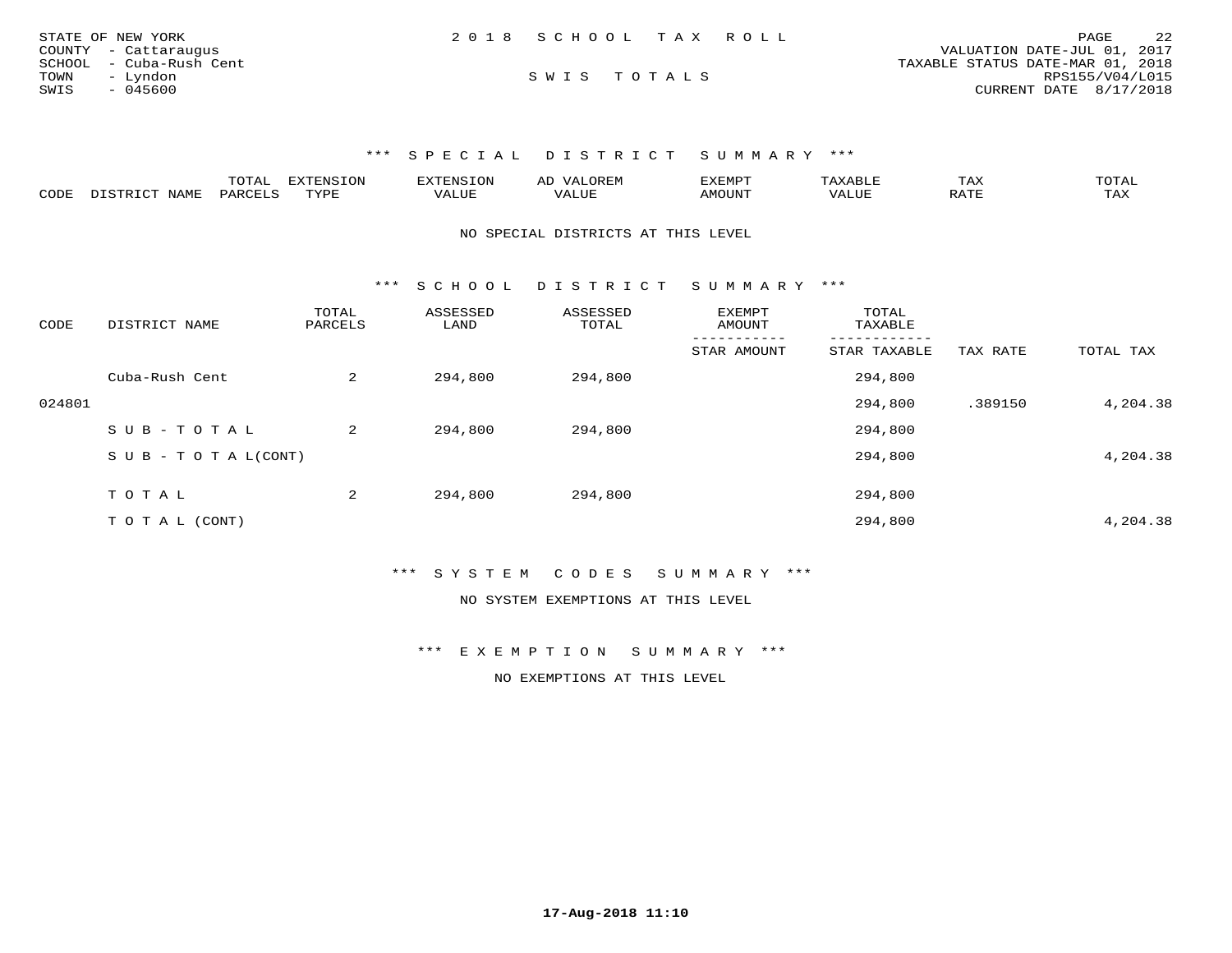| STATE OF NEW YORK       | 2018 SCHOOL TAX ROLL |  | 23<br>PAGE                       |
|-------------------------|----------------------|--|----------------------------------|
| COUNTY - Cattaraugus    |                      |  | VALUATION DATE-JUL 01, 2017      |
| SCHOOL - Cuba-Rush Cent |                      |  | TAXABLE STATUS DATE-MAR 01, 2018 |
| TOWN<br>- Lyndon        | SWIS TOTALS          |  | RPS155/V04/L015                  |
| SWIS<br>- 045600        |                      |  | CURRENT DATE 8/17/2018           |
|                         |                      |  |                                  |

## \*\*\* G R A N D T O T A L S \*\*\*

| ROLL<br>SEC | DESCRIPTION                         | TOTAL<br>PARCELS | ASSESSED<br>LAND | ASSESSED<br>TOTAL | <b>EXEMPT</b><br>AMOUNT | TOTAL<br>TAXABLE   |             |                    |
|-------------|-------------------------------------|------------------|------------------|-------------------|-------------------------|--------------------|-------------|--------------------|
|             |                                     |                  |                  |                   | STAR AMOUNT             | STAR TAXABLE       | TAX<br>RATE |                    |
|             | 2018-19 School Tax                  |                  | 294,800          | 294,800           |                         | 294,800<br>294,800 | 13.872668   | 4,089.66           |
|             | Library Tax                         |                  | 294,800          | 294,800           |                         | 294,800            |             |                    |
| 3           | SPEC DIST TAXES<br>STATE OWNED LAND | 2                |                  |                   |                         | 294,800            | 0.389150    | 114.72<br>4,204.38 |
|             |                                     |                  |                  |                   |                         |                    |             |                    |
|             | 2018-19 School Tax                  |                  | 294,800          | 294,800           |                         | 294,800            | 13.872668   | 4,089.66           |
|             | Library Tax                         |                  | 294,800          | 294,800           |                         | 294,800<br>294,800 |             |                    |
|             | SPEC DIST TAXES                     |                  |                  |                   |                         | 294,800            | 0.389150    | 114.72             |
| $\star$     | SUB<br>TOTAL                        | 2                |                  |                   |                         |                    |             | 4,204.38           |
|             | 2018-19 School Tax                  |                  | 294,800          | 294,800           |                         | 294,800            |             |                    |
|             | Library Tax                         |                  | 294,800          | 294,800           |                         | 294,800<br>294,800 | 13.872668   | 4,089.66           |
|             |                                     |                  |                  |                   |                         | 294,800            | 0.389150    | 114.72             |
|             | SPEC DIST TAXES                     |                  |                  |                   |                         |                    |             |                    |
| $***$       | GRAND TOTAL                         | 2                |                  |                   |                         |                    |             | 4,204.38           |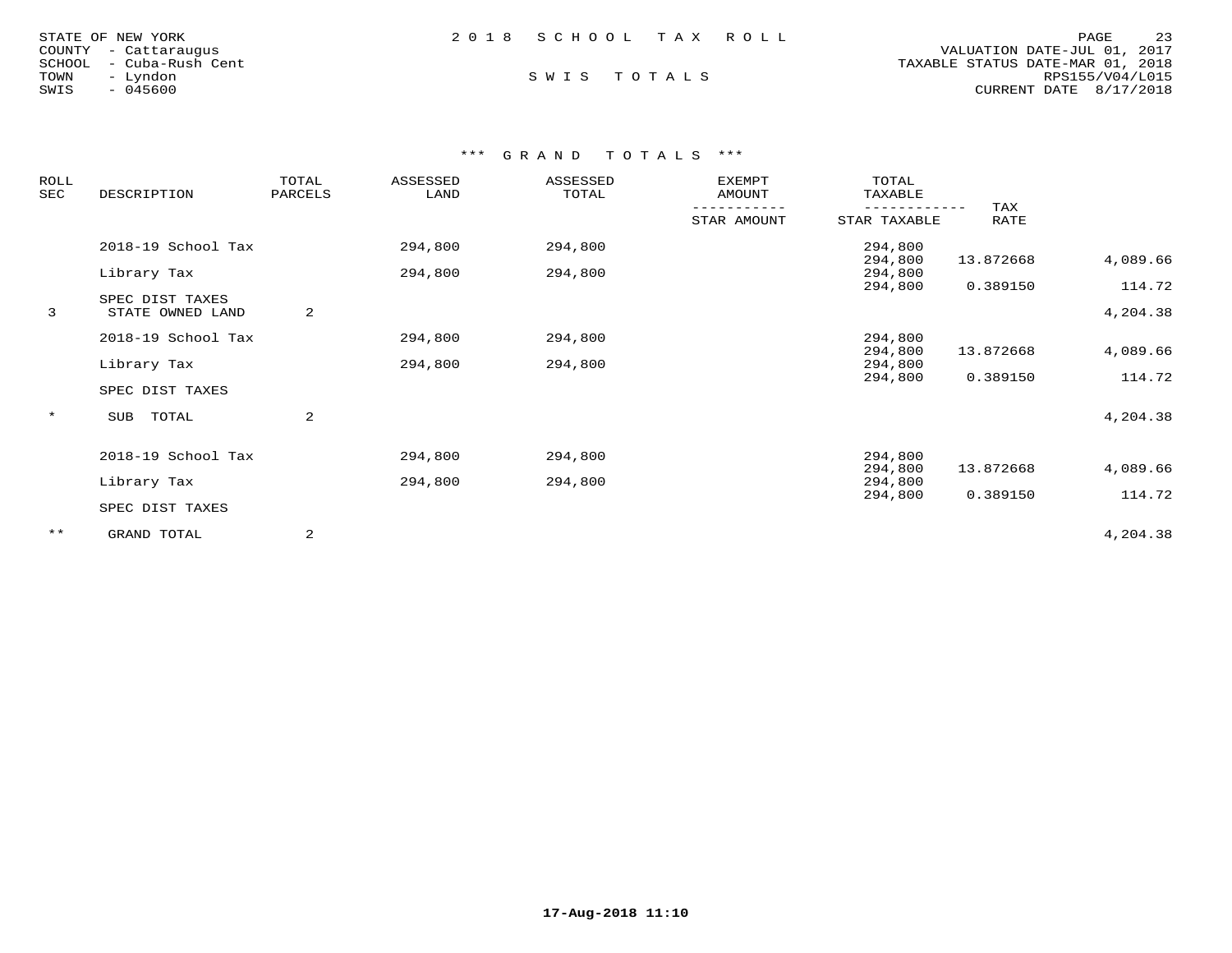\*\*\* S P E C I A L D I S T R I C T S U M M A R Y \*\*\*

|      |      | $m \wedge m$<br>$\overline{A}$<br>. | 577037<br>----<br>. ON | $T = 0.37$<br>TXTENS1.<br>- UN | OREN<br>" ב<br>╌ | ר <b>סMR א</b> | $\cdot$ $\sim$ $\sim$ . | $m \wedge m \wedge r$ |
|------|------|-------------------------------------|------------------------|--------------------------------|------------------|----------------|-------------------------|-----------------------|
| CODE | JAMF | <b>PARCET</b>                       | <b>TVDL</b>            | <i>T</i> ALUE                  | <b>TTT</b>       | (JN"           | ALUE                    | $m \times r$<br>∸∽∸   |

NO SPECIAL DISTRICTS AT THIS LEVEL

\*\*\* S C H O O L D I S T R I C T S U M M A R Y \*\*\*

| CODE   | DISTRICT NAME                    | TOTAL<br>PARCELS | ASSESSED<br>LAND | ASSESSED<br>TOTAL | EXEMPT<br>AMOUNT | TOTAL<br>TAXABLE |          |             |
|--------|----------------------------------|------------------|------------------|-------------------|------------------|------------------|----------|-------------|
|        |                                  |                  |                  |                   | STAR AMOUNT      | STAR TAXABLE     | TAX RATE | TOTAL TAX   |
|        | Cuba-Rush Cent                   | 13               | 3108,800         | 3111,610          |                  | 3, 111, 610      |          |             |
| 024801 |                                  |                  |                  |                   |                  | 3, 111, 610      |          | 44, 377. 22 |
|        | $SUB - TO TAL$                   | 13               | 3108,800         | 3111,610          |                  | 3,111,610        |          |             |
|        | $S \cup B - T \cup T A L (CONT)$ |                  |                  |                   |                  | 3,111,610        |          | 44, 377. 22 |
|        | TOTAL                            |                  |                  |                   |                  |                  |          |             |
|        |                                  | 13               | 3108,800         | 3111,610          |                  | 3,111,610        |          |             |
|        | TO TAL (CONT)                    |                  |                  |                   |                  | 3,111,610        |          | 44, 377. 22 |

\*\*\* S Y S T E M C O D E S S U M M A R Y \*\*\*

NO SYSTEM EXEMPTIONS AT THIS LEVEL

\*\*\* E X E M P T I O N S U M M A R Y \*\*\*

NO EXEMPTIONS AT THIS LEVEL